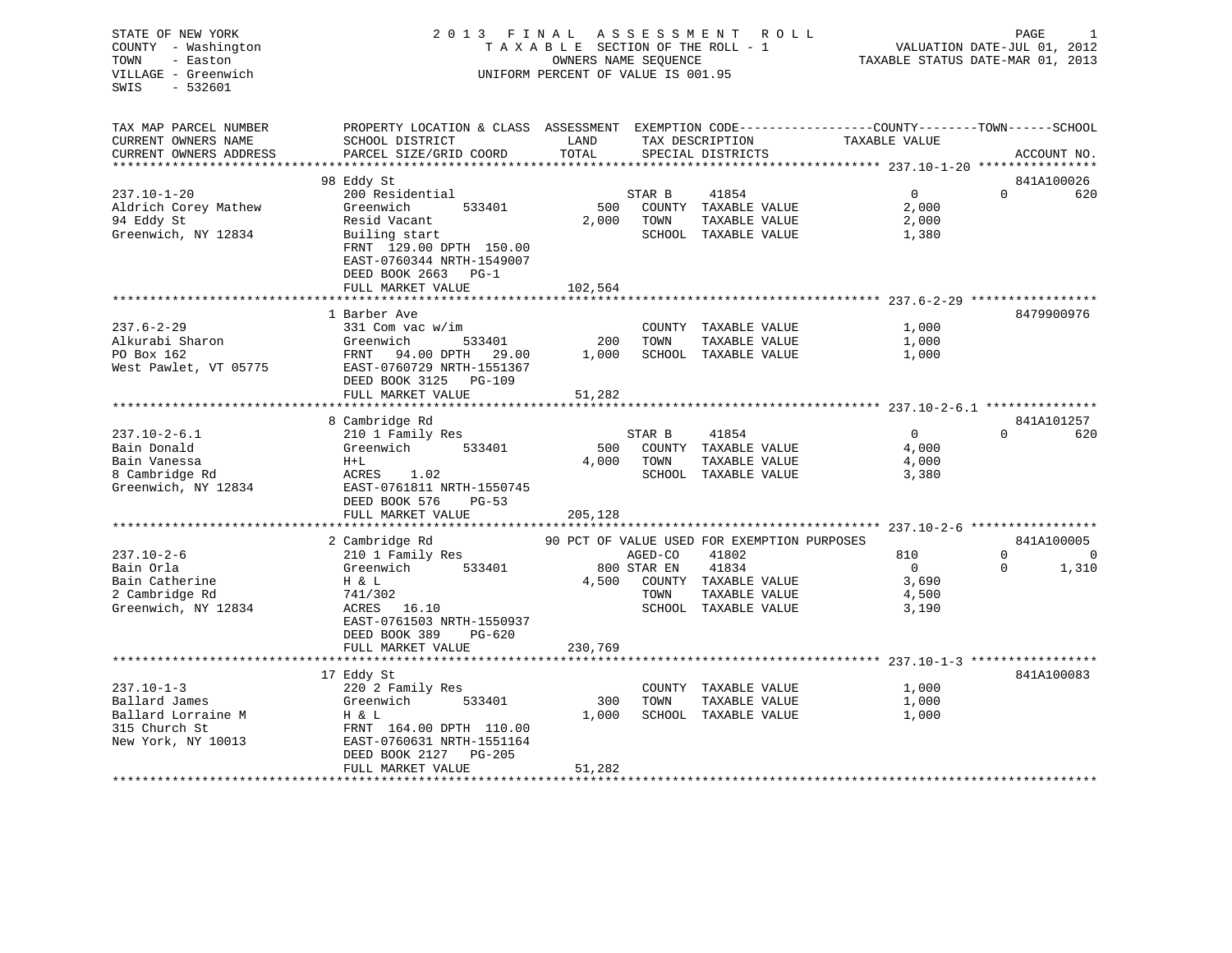## STATE OF NEW YORK 2 0 1 3 F I N A L A S S E S S M E N T R O L L PAGE 2 COUNTY - Washington T A X A B L E SECTION OF THE ROLL - 1 VALUATION DATE-JUL 01, 2012 TOWN - Easton OWNERS NAME SEQUENCE TAXABLE STATUS DATE-MAR 01, 2013 VILLAGE - Greenwich UNIFORM PERCENT OF VALUE IS 001.95

| TAX MAP PARCEL NUMBER      | PROPERTY LOCATION & CLASS ASSESSMENT EXEMPTION CODE----------------COUNTY-------TOWN------SCHOOL |         |                      |                      |                |          |             |
|----------------------------|--------------------------------------------------------------------------------------------------|---------|----------------------|----------------------|----------------|----------|-------------|
| CURRENT OWNERS NAME        | SCHOOL DISTRICT                                                                                  | LAND    |                      | TAX DESCRIPTION      | TAXABLE VALUE  |          |             |
| CURRENT OWNERS ADDRESS     | PARCEL SIZE/GRID COORD                                                                           | TOTAL   |                      | SPECIAL DISTRICTS    |                |          | ACCOUNT NO. |
|                            |                                                                                                  |         |                      |                      |                |          |             |
|                            | 22 Safford Hill Rd                                                                               |         |                      |                      |                |          |             |
| $237. - 2 - 12.4$          | 210 1 Family Res                                                                                 |         | STAR B               | 41854                | $\overline{0}$ | $\Omega$ | 620         |
| Beck George                | Greenwich<br>533401                                                                              | 500     |                      | COUNTY TAXABLE VALUE | 6,600          |          |             |
|                            |                                                                                                  |         |                      |                      |                |          |             |
| Beck Karen                 | Sub Lot 1                                                                                        | 6,600   | TOWN                 | TAXABLE VALUE        | 6,600          |          |             |
| 22 Safford Hill Rd         | $237. - 1 - 12.4$                                                                                |         |                      | SCHOOL TAXABLE VALUE | 5,980          |          |             |
| Greenwich, NY 12834        | ACRES 1.85                                                                                       |         |                      |                      |                |          |             |
|                            | EAST-0760047 NRTH-1549690                                                                        |         |                      |                      |                |          |             |
|                            | DEED BOOK 2022<br>PG-330                                                                         |         |                      |                      |                |          |             |
|                            | FULL MARKET VALUE                                                                                | 338,462 |                      |                      |                |          |             |
|                            |                                                                                                  |         |                      |                      |                |          |             |
|                            | 27 Barber Ave                                                                                    |         |                      |                      |                |          | 841A100060  |
| $237.6 - 2 - 24$           | 220 2 Family Res                                                                                 |         | AGED-CO              | 41802                | 1,100          | $\Omega$ | - 0         |
| Benoit Jane LE             | Greenwich<br>533401                                                                              |         | 300 AGE-TN/SCH 41806 |                      | $\overline{0}$ | 990      | 990         |
| Benoit Peter E LE          | H & L                                                                                            |         | 2,200 STAR EN        | 41834                | $\Omega$       | $\Omega$ | 1,210       |
| 27 Barber Ave              | FRNT 42.00 DPTH 135.00                                                                           |         |                      | COUNTY TAXABLE VALUE | 1,100          |          |             |
| Greenwich, NY 12834        | EAST-0761192 NRTH-1551470                                                                        |         | TOWN                 | TAXABLE VALUE        | 1,210          |          |             |
|                            | DEED BOOK 947<br>$PG-1$                                                                          |         |                      | SCHOOL TAXABLE VALUE | $\mathbf 0$    |          |             |
|                            | FULL MARKET VALUE                                                                                | 112,821 |                      |                      |                |          |             |
|                            |                                                                                                  |         |                      |                      |                |          |             |
|                            | 19 Rock St                                                                                       |         |                      |                      |                |          | 841A100011  |
| $237.6 - 2 - 2$            | 210 1 Family Res                                                                                 |         | STAR B               | 41854                | $\overline{0}$ | $\Omega$ | 620         |
| Blake John J               | 533401<br>Greenwich                                                                              | 200     |                      | COUNTY TAXABLE VALUE | 2,300          |          |             |
| Blake Marcia               |                                                                                                  | 2,300   | TOWN                 |                      | 2,300          |          |             |
|                            | H & L                                                                                            |         |                      | TAXABLE VALUE        |                |          |             |
| 19 Rock St                 | FRNT 61.00 DPTH 246.00                                                                           |         |                      | SCHOOL TAXABLE VALUE | 1,680          |          |             |
| Greenwich, NY 12834        | EAST-0760779 NRTH-1551966                                                                        |         |                      |                      |                |          |             |
|                            | DEED BOOK 425<br>PG-721                                                                          |         |                      |                      |                |          |             |
|                            | FULL MARKET VALUE                                                                                | 117,949 |                      |                      |                |          |             |
|                            |                                                                                                  |         |                      |                      |                |          |             |
|                            | 25 Eddy St                                                                                       |         |                      |                      |                |          | 841A100050  |
| $237.10 - 1 - 4$           | 874 Elec-hydro                                                                                   |         |                      | COUNTY TAXABLE VALUE | 4,000          |          |             |
| Brereton Patrick R         | Greenwich<br>533401                                                                              | 1,000   | TOWN                 | TAXABLE VALUE        | 4,000          |          |             |
| PO Box 358                 | Hydro Plant & Glassworks                                                                         | 4,000   |                      | SCHOOL TAXABLE VALUE | 4,000          |          |             |
| Saratoga Springs, NY 12866 | 7.20<br>ACRES                                                                                    |         |                      |                      |                |          |             |
|                            | EAST-0760651 NRTH-1550528                                                                        |         |                      |                      |                |          |             |
|                            | DEED BOOK 1925<br>PG-195                                                                         |         |                      |                      |                |          |             |
|                            | FULL MARKET VALUE                                                                                | 205,128 |                      |                      |                |          |             |
|                            |                                                                                                  |         |                      |                      |                |          |             |
|                            | 76 Eddy St                                                                                       |         |                      |                      |                |          | 841A100088  |
| $237. - 2 - 2$             | 240 Rural res                                                                                    |         |                      | COUNTY TAXABLE VALUE | 8,000          |          |             |
| Brookhill Colony LLC       | Greenwich<br>533401                                                                              | 1,000   | TOWN                 | TAXABLE VALUE        | 8,000          |          |             |
| 563 North Broadway         | Farm                                                                                             | 8,000   |                      | SCHOOL TAXABLE VALUE | 8,000          |          |             |
| Saratoga Springs, NY 12866 | $237. -1 - 2. -100$                                                                              |         |                      |                      |                |          |             |
|                            | ACRES<br>58.10                                                                                   |         |                      |                      |                |          |             |
|                            | EAST-0761388 NRTH-1549280                                                                        |         |                      |                      |                |          |             |
|                            |                                                                                                  |         |                      |                      |                |          |             |
|                            | DEED BOOK 2093<br>$PG-59$                                                                        |         |                      |                      |                |          |             |
|                            | FULL MARKET VALUE                                                                                | 410,256 |                      |                      |                |          |             |
|                            |                                                                                                  |         |                      |                      |                |          |             |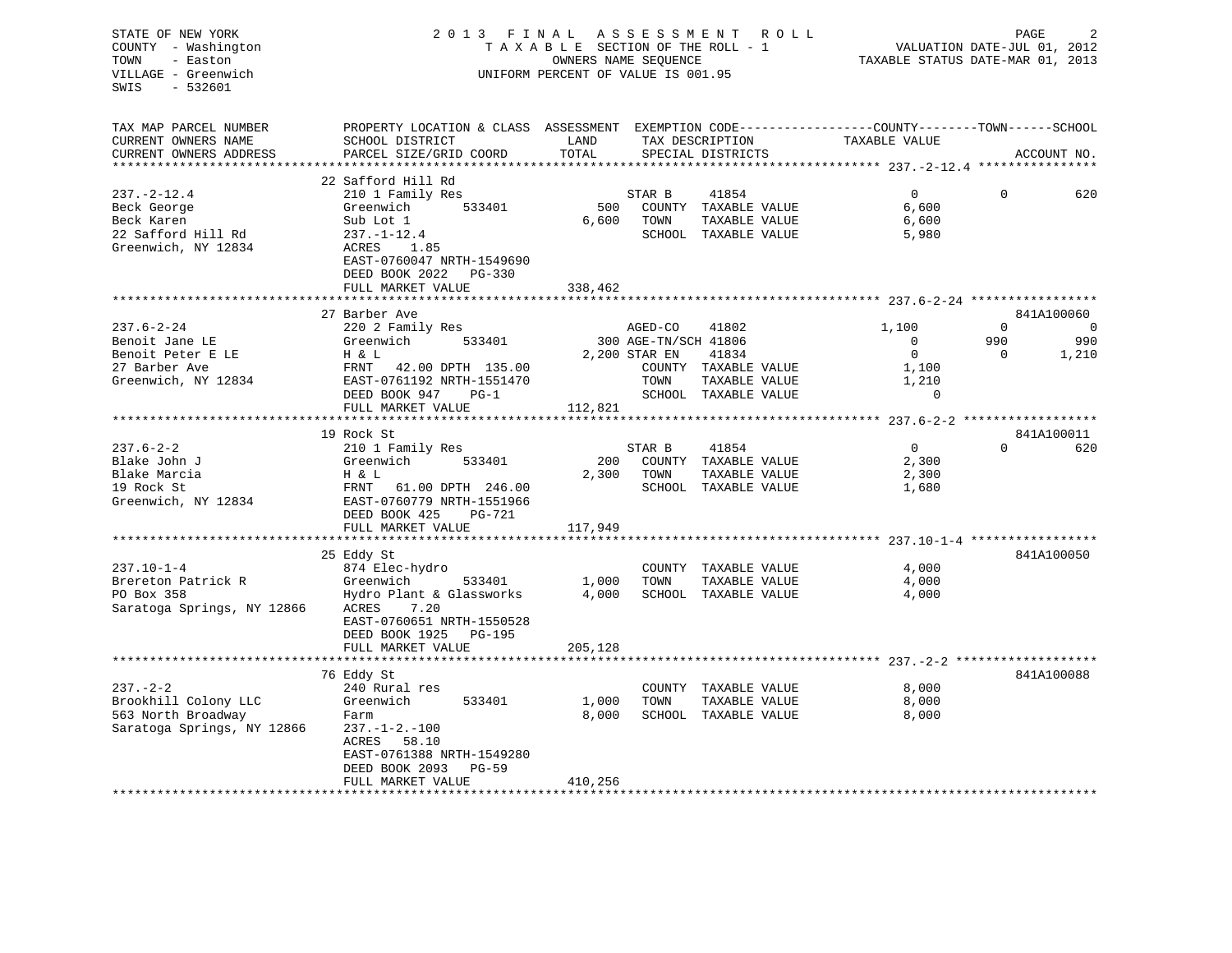STATE OF NEW YORK 2 0 1 3 F I N A L A S S E S S M E N T R O L L PAGE 3 COUNTY - Washington T A X A B L E SECTION OF THE ROLL - 1 VALUATION DATE-JUL 01, 2012 TOWN - Easton OWNERS NAME SEQUENCE TAXABLE STATUS DATE-MAR 01, 2013 VILLAGE - Greenwich UNIFORM PERCENT OF VALUE IS 001.95 SWIS - 532601TAX MAP PARCEL NUMBER PROPERTY LOCATION & CLASS ASSESSMENT EXEMPTION CODE------------------COUNTY--------TOWN------SCHOOL CURRENT OWNERS NAME SCHOOL DISTRICT THE LAND TAX DESCRIPTION TAXABLE VALUE CURRENT OWNERS ADDRESS PARCEL SIZE/GRID COORD TOTAL SPECIAL DISTRICTS ACCOUNT NO. \*\*\*\*\*\*\*\*\*\*\*\*\*\*\*\*\*\*\*\*\*\*\*\*\*\*\*\*\*\*\*\*\*\*\*\*\*\*\*\*\*\*\*\*\*\*\*\*\*\*\*\*\*\*\*\*\*\*\*\*\*\*\*\*\*\*\*\*\*\*\*\*\*\*\*\*\*\*\*\*\*\*\*\*\*\*\*\*\*\*\*\*\*\*\*\*\*\*\*\*\*\*\* 237.10-1-27 \*\*\*\*\*\*\*\*\*\*\*\*\*\*\*\* 79 Eddy St 841A101125 237.10-1-27 270 Mfg housing COUNTY TAXABLE VALUE 1,300 Brookhill Colony LLC Greenwich 533401 400 TOWN TAXABLE VALUE 1,300 563 North Broadway Lot & Tra 1,300 SCHOOL TAXABLE VALUE 1,300 SCHOOL TAXABLE VALUE 1,300 Saratoga Springs, NY 12866 ACRES 5.20 EAST-0760403 NRTH-1549994 DEED BOOK 2093 PG-59FULL MARKET VALUE 66,667 \*\*\*\*\*\*\*\*\*\*\*\*\*\*\*\*\*\*\*\*\*\*\*\*\*\*\*\*\*\*\*\*\*\*\*\*\*\*\*\*\*\*\*\*\*\*\*\*\*\*\*\*\*\*\*\*\*\*\*\*\*\*\*\*\*\*\*\*\*\*\*\*\*\*\*\*\*\*\*\*\*\*\*\*\*\*\*\*\*\*\*\*\*\*\*\*\*\*\*\*\*\*\* 237.6-2-27 \*\*\*\*\*\*\*\*\*\*\*\*\*\*\*\*\*15 Barber Ave 841A100043 237.6-2-27 220 2 Family Res COUNTY TAXABLE VALUE 2,800 Brophy Dean E Greenwich 533401 400 TOWN TAXABLE VALUE 2,800 Brophy Kathleen R M B H & L 2,800 SCHOOL TAXABLE VALUE 2,800 2,800 2628 St Rt 29 FRNT 80.00 DPTH 135.00Greenwich, NY 12834 EAST-0761010 NRTH-1551409 DEED BOOK 495 PG-601FULL MARKET VALUE 143,590 \*\*\*\*\*\*\*\*\*\*\*\*\*\*\*\*\*\*\*\*\*\*\*\*\*\*\*\*\*\*\*\*\*\*\*\*\*\*\*\*\*\*\*\*\*\*\*\*\*\*\*\*\*\*\*\*\*\*\*\*\*\*\*\*\*\*\*\*\*\*\*\*\*\*\*\*\*\*\*\*\*\*\*\*\*\*\*\*\*\*\*\*\*\*\*\*\*\*\*\*\*\*\* 237.-2-4.2 \*\*\*\*\*\*\*\*\*\*\*\*\*\*\*\*\*Cambridge Rd/s Off 845J101191 237.-2-4.2 105 Vac farmland COUNTY TAXABLE VALUE 400Brown James Greenwich 533401 400 TOWN TAXABLE VALUE 400Bouyea Kim Ag Vacant Land 400 SCHOOL TAXABLE VALUE 400 1317 State Route 372 Greenwich, NY 12834 237.-1-4.2 ACRES 24.20 EAST-0762274 NRTH-1548164 DEED BOOK 831 PG-244FULL MARKET VALUE 20,513 \*\*\*\*\*\*\*\*\*\*\*\*\*\*\*\*\*\*\*\*\*\*\*\*\*\*\*\*\*\*\*\*\*\*\*\*\*\*\*\*\*\*\*\*\*\*\*\*\*\*\*\*\*\*\*\*\*\*\*\*\*\*\*\*\*\*\*\*\*\*\*\*\*\*\*\*\*\*\*\*\*\*\*\*\*\*\*\*\*\*\*\*\*\*\*\*\*\*\*\*\*\*\* 237.10-1-1 \*\*\*\*\*\*\*\*\*\*\*\*\*\*\*\*\* 5 Eddy St 841A100027 237.10-1-1 210 1 Family Res COUNTY TAXABLE VALUE 1,200 Brown William L Greenwich 533401 100 TOWN TAXABLE VALUE 1,200 Brown Marynell M **H&l** 1,200 SCHOOL TAXABLE VALUE 1,200 1,200 23 Birch Hollow Rd FRNT 33.00 DPTH 90.00Greenwich, NY 12834 EAST-0760591 NRTH-1551258 DEED BOOK 2314 PG-107FULL MARKET VALUE 61,538 \*\*\*\*\*\*\*\*\*\*\*\*\*\*\*\*\*\*\*\*\*\*\*\*\*\*\*\*\*\*\*\*\*\*\*\*\*\*\*\*\*\*\*\*\*\*\*\*\*\*\*\*\*\*\*\*\*\*\*\*\*\*\*\*\*\*\*\*\*\*\*\*\*\*\*\*\*\*\*\*\*\*\*\*\*\*\*\*\*\*\*\*\*\*\*\*\*\*\*\*\*\*\* 237.6-2-10 \*\*\*\*\*\*\*\*\*\*\*\*\*\*\*\*\* 5 Rock St 841A100085 $0$  620 237.6-2-10 210 1 Family Res STAR B 41854 0<br>
200 1 Family Res STAR B 41854 0<br>
2,000 2,000 2,000 0 6200 0 6200 0 0 6200 0 6200 0 6200 0 6200 0 6200 0 6200 0 6200 0 6200 0 6200 0 6200 0 62 Burgess Colleen 2, 2000 COUNTY CONTROLLER BURGES Colleen 2, 2000 COUNTY TAXABLE VALUE 5 Rock St H & L 2,000 TOWN TAXABLE VALUE 2,000 Greenwich, NY 12834 FRNT 59.00 DPTH 207.00 SCHOOL TAXABLE VALUE 1,380 EAST-0760798 NRTH-1551592 DEED BOOK 904 PG-116FULL MARKET VALUE 102,564 \*\*\*\*\*\*\*\*\*\*\*\*\*\*\*\*\*\*\*\*\*\*\*\*\*\*\*\*\*\*\*\*\*\*\*\*\*\*\*\*\*\*\*\*\*\*\*\*\*\*\*\*\*\*\*\*\*\*\*\*\*\*\*\*\*\*\*\*\*\*\*\*\*\*\*\*\*\*\*\*\*\*\*\*\*\*\*\*\*\*\*\*\*\*\*\*\*\*\*\*\*\*\*\*\*\*\*\*\*\*\*\*\*\*\*\*\*\*\*\*\*\*\*\*\*\*\*\*\*\*\*\*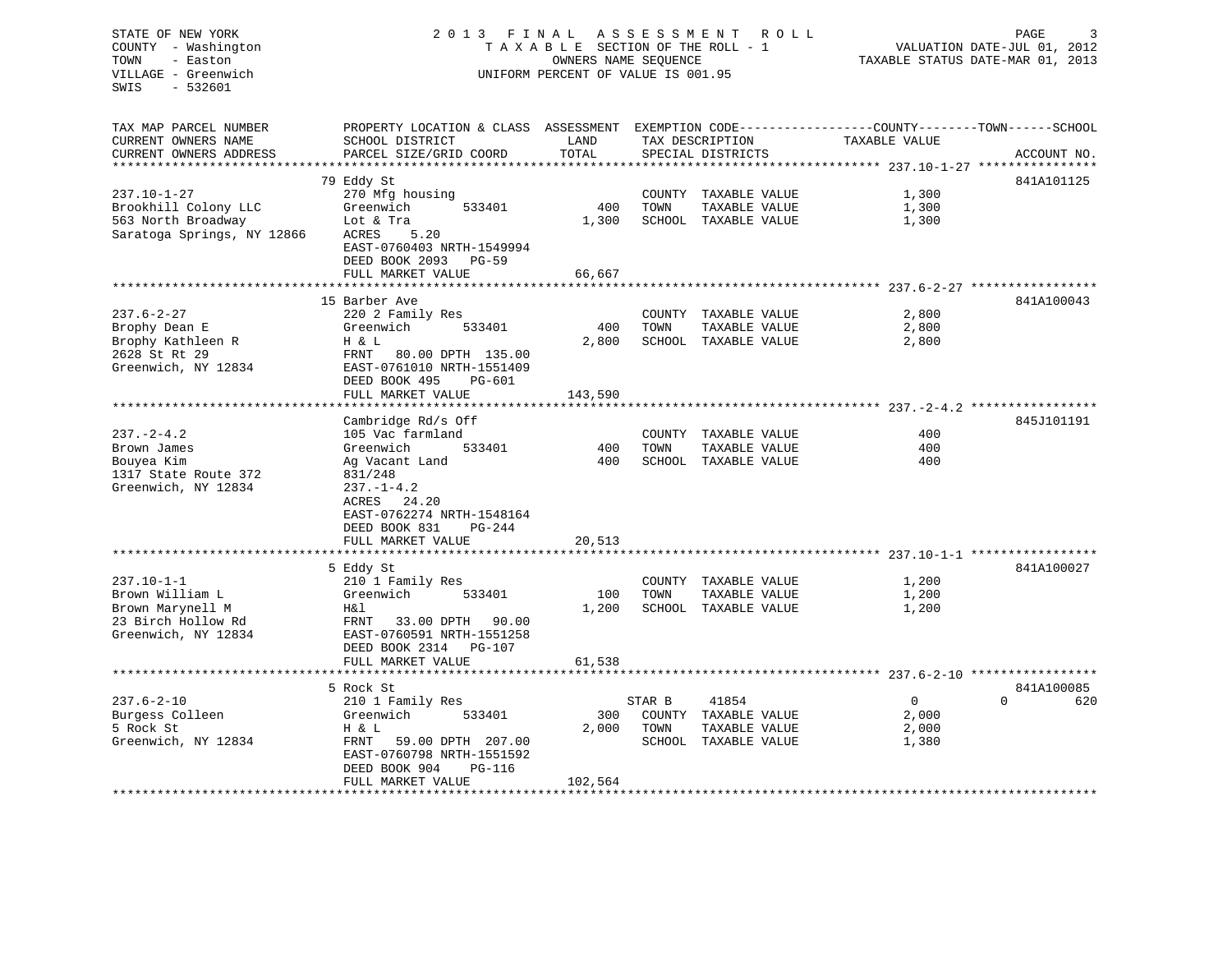# COUNTY - Washington  $T A X A B L E$  SECTION OF THE ROLL - 1<br>TOWN - Easton DATE-JUL 000NERS NAME SEQUENCE VILLAGE - Greenwich UNIFORM PERCENT OF VALUE IS 001.95

TAXABLE STATUS DATE-MAR 01, 2013

| CURRENT OWNERS NAME<br>SCHOOL DISTRICT<br>PARCEL SIZE/GRID COORD<br>CURRENT OWNERS ADDRESS<br>************************** | LAND     |                        |                      |               |             | PROPERTY LOCATION & CLASS ASSESSMENT EXEMPTION CODE---------------COUNTY-------TOWN------SCHOOL |
|--------------------------------------------------------------------------------------------------------------------------|----------|------------------------|----------------------|---------------|-------------|-------------------------------------------------------------------------------------------------|
|                                                                                                                          | TOTAL    | TAX DESCRIPTION        |                      | TAXABLE VALUE |             |                                                                                                 |
|                                                                                                                          |          |                        | SPECIAL DISTRICTS    |               |             | ACCOUNT NO.                                                                                     |
| 18 Barber Ave                                                                                                            |          |                        |                      |               |             | 841A100039                                                                                      |
| $237.6 - 2 - 13$<br>220 2 Family Res                                                                                     |          | COUNTY                 | TAXABLE VALUE        | 2,400         |             |                                                                                                 |
| Butler Thomas G<br>Greenwich<br>533401                                                                                   | 300      | TOWN                   | TAXABLE VALUE        | 2,400         |             |                                                                                                 |
| 708 County Route 52<br>H & L                                                                                             | 2,400    |                        | SCHOOL TAXABLE VALUE | 2,400         |             |                                                                                                 |
| Greenwich, NY 12834<br>59.00 DPTH 214.00<br>FRNT                                                                         |          |                        |                      |               |             |                                                                                                 |
| EAST-0761026 NRTH-1551656                                                                                                |          |                        |                      |               |             |                                                                                                 |
| DEED BOOK 630                                                                                                            | $PG-129$ |                        |                      |               |             |                                                                                                 |
| FULL MARKET VALUE                                                                                                        | 123,077  |                        |                      |               |             |                                                                                                 |
| ***********************                                                                                                  |          |                        |                      |               |             |                                                                                                 |
| 14 Safford Hill Rd                                                                                                       |          |                        |                      |               |             | 841A100019                                                                                      |
| $237.10 - 1 - 28$<br>210 1 Family Res                                                                                    |          | STAR B                 | 41854                | $\Omega$      | $\Omega$    | 620                                                                                             |
| Cameron David J<br>533401<br>Greenwich                                                                                   | 400      |                        | COUNTY TAXABLE VALUE | 3,200         |             |                                                                                                 |
| Lebarron Yvonne A<br>House & Lot                                                                                         | 3,200    | TOWN                   | TAXABLE VALUE        | 3,200         |             |                                                                                                 |
| 14 Safford Hill Rd<br>ACRES<br>3.98                                                                                      |          |                        | SCHOOL TAXABLE VALUE | 2,580         |             |                                                                                                 |
| Greenwich, NY 12834<br>EAST-0760296 NRTH-1549933                                                                         |          |                        |                      |               |             |                                                                                                 |
| DEED BOOK 621                                                                                                            | PG-302   |                        |                      |               |             |                                                                                                 |
| FULL MARKET VALUE                                                                                                        | 164,103  |                        |                      |               |             |                                                                                                 |
|                                                                                                                          |          |                        |                      |               |             |                                                                                                 |
| 42 Safford Hill Rd                                                                                                       |          |                        |                      |               |             | 841A100020                                                                                      |
| $237. - 2 - 11$<br>210 1 Family Res                                                                                      |          | STAR B                 | 41854                | $\Omega$      | $\Omega$    | 620                                                                                             |
| 533401<br>Cameron Michael H<br>Greenwich                                                                                 | 300      |                        | COUNTY TAXABLE VALUE | 3,000         |             |                                                                                                 |
| 42 Safford Hill Rd<br>H & L                                                                                              | 3,000    | TOWN                   | TAXABLE VALUE        | 3,000         |             |                                                                                                 |
| Greenwich, NY 12834<br>$237. -1 - 11. -100$                                                                              |          |                        | SCHOOL TAXABLE VALUE | 2,380         |             |                                                                                                 |
| FRNT 199.00 DPTH 139.00                                                                                                  |          |                        |                      |               |             |                                                                                                 |
| EAST-0759489 NRTH-1549486                                                                                                |          |                        |                      |               |             |                                                                                                 |
| DEED BOOK 463                                                                                                            | PG-1042  |                        |                      |               |             |                                                                                                 |
| FULL MARKET VALUE                                                                                                        | 153,846  |                        |                      |               |             |                                                                                                 |
|                                                                                                                          |          |                        |                      |               |             |                                                                                                 |
| 30 Eddy St                                                                                                               |          |                        |                      |               |             |                                                                                                 |
| $237.10 - 2 - 6.2$<br>210 1 Family Res                                                                                   |          | STAR B                 | 41854                | $\Omega$      | $\Omega$    | 620                                                                                             |
| Greenwich<br>533401<br>Cenate Peter L                                                                                    | 500      | COUNTY                 | TAXABLE VALUE        | 2,500         |             |                                                                                                 |
| Cenate Beverly<br>H&l                                                                                                    | 2,500    | TOWN                   | TAXABLE VALUE        | 2,500         |             |                                                                                                 |
| 30 Eddy St<br>Highway taking '09                                                                                         |          |                        | SCHOOL TAXABLE VALUE | 1,880         |             |                                                                                                 |
| Greenwich, NY 12834<br>FRNT 119.00 DPTH 192.00<br>EAST-0760941 NRTH-1550987                                              |          |                        |                      |               |             |                                                                                                 |
|                                                                                                                          | $PG-302$ |                        |                      |               |             |                                                                                                 |
| DEED BOOK 741<br>FULL MARKET VALUE                                                                                       | 128,205  |                        |                      |               |             |                                                                                                 |
|                                                                                                                          |          |                        |                      |               |             |                                                                                                 |
| 26 Barber Ave                                                                                                            |          |                        |                      |               |             | 841A100028                                                                                      |
| $237.6 - 2 - 17$<br>210 1 Family Res                                                                                     |          | WAR VET/TC 41121       |                      | 300           | 300         | 0                                                                                               |
| Corcoran Theresa A<br>Greenwich<br>533401                                                                                |          | 400 AGED-CO            | 41802                | 425           | $\mathbf 0$ | $\mathbf 0$                                                                                     |
| 26 Barber Ave<br>H & L                                                                                                   |          | 2,000 AGE-TN/SCH 41806 |                      | $\Omega$      | 85          | 100                                                                                             |
| Greenwich, NY 12834<br>FRNT<br>50.00 DPTH 124.00                                                                         |          | STAR EN                | 41834                | $\Omega$      | $\Omega$    | 1,310                                                                                           |
| EAST-0761225 NRTH-1551665                                                                                                |          |                        | COUNTY TAXABLE VALUE | 1,275         |             |                                                                                                 |
| DEED BOOK 616                                                                                                            | $PG-261$ | TOWN                   | TAXABLE VALUE        | 1,615         |             |                                                                                                 |
| FULL MARKET VALUE                                                                                                        | 102,564  |                        | SCHOOL TAXABLE VALUE | 590           |             |                                                                                                 |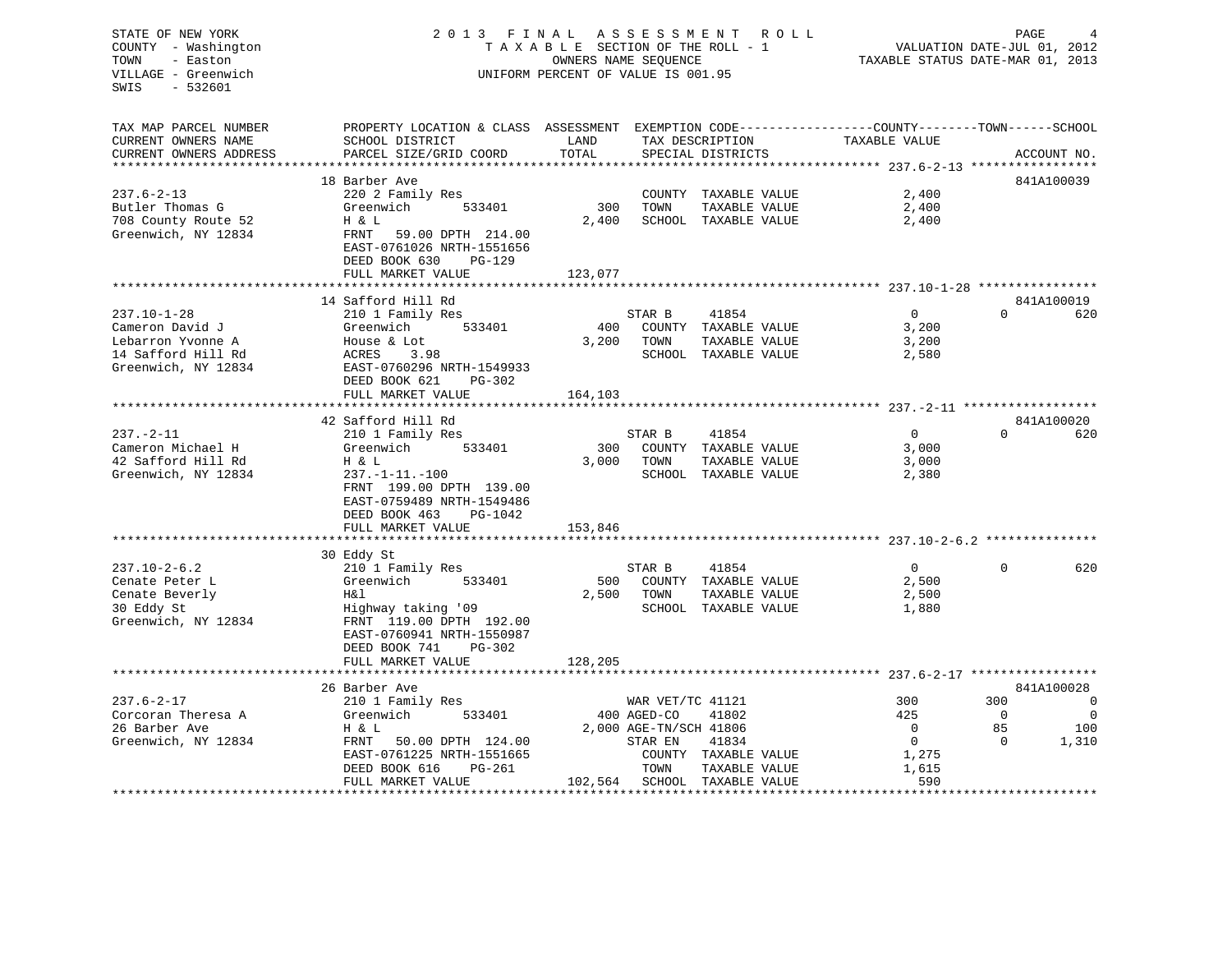## STATE OF NEW YORK 2 0 1 3 F I N A L A S S E S S M E N T R O L L PAGE 5 COUNTY - Washington T A X A B L E SECTION OF THE ROLL - 1 VALUATION DATE-JUL 01, 2012 TOWN - Easton **CONNERS NAME SEQUENCE** TAXABLE STATUS DATE-MAR 01, 2013 VILLAGE - Greenwich UNIFORM PERCENT OF VALUE IS 001.95

| TAX MAP PARCEL NUMBER    | PROPERTY LOCATION & CLASS ASSESSMENT EXEMPTION CODE---------------COUNTY-------TOWN-----SCHOOL |         |                  |                                             |                |                 |
|--------------------------|------------------------------------------------------------------------------------------------|---------|------------------|---------------------------------------------|----------------|-----------------|
| CURRENT OWNERS NAME      | SCHOOL DISTRICT                                                                                | LAND    |                  | TAX DESCRIPTION                             | TAXABLE VALUE  |                 |
| CURRENT OWNERS ADDRESS   | PARCEL SIZE/GRID COORD                                                                         | TOTAL   |                  | SPECIAL DISTRICTS                           |                | ACCOUNT NO.     |
|                          |                                                                                                |         |                  |                                             |                |                 |
|                          | 14 Barber Ave                                                                                  |         |                  |                                             |                | 841A100033      |
| $237.6 - 2 - 12$         | 220 2 Family Res                                                                               |         |                  | COUNTY TAXABLE VALUE                        | 3,000          |                 |
| Couse Tyler              | Greenwich<br>533401                                                                            | 400     | TOWN             | TAXABLE VALUE                               | 3,000          |                 |
| 14 Barber Ave Fl 2nd     | H & L                                                                                          | 3,000   |                  | SCHOOL TAXABLE VALUE                        | 3,000          |                 |
| Greenwich, NY 12834      | 927/120                                                                                        |         |                  |                                             |                |                 |
|                          | FRNT 141.00 DPTH 214.00                                                                        |         |                  |                                             |                |                 |
| PRIOR OWNER ON 3/01/2013 | EAST-0760943 NRTH-1551608                                                                      |         |                  |                                             |                |                 |
| Sullivan Patrick LE      | DEED BOOK 3235 PG-227                                                                          |         |                  |                                             |                |                 |
|                          | FULL MARKET VALUE                                                                              | 153,846 |                  |                                             |                |                 |
|                          |                                                                                                |         |                  |                                             |                | 841A100029      |
| $237.10 - 1 - 16$        | 84 Eddy St<br>210 1 Family Res                                                                 |         | STAR B           | 41854                                       | $\overline{0}$ | $\Omega$<br>620 |
| Cullen Thomas P          | Greenwich<br>533401                                                                            | 100     |                  | COUNTY TAXABLE VALUE                        | 2,300          |                 |
| Cullen Ruth              | H & L                                                                                          | 2,300   | TOWN             | TAXABLE VALUE                               | 2,300          |                 |
| 84 Eddy St               | FRNT 142.00 DPTH 180.00                                                                        |         |                  | SCHOOL TAXABLE VALUE                        | 1,680          |                 |
| Greenwich, NY 12834      | EAST-0760594 NRTH-1549419                                                                      |         |                  |                                             |                |                 |
|                          | DEED BOOK 436<br>$PG-903$                                                                      |         |                  |                                             |                |                 |
|                          | FULL MARKET VALUE                                                                              | 117,949 |                  |                                             |                |                 |
|                          |                                                                                                |         |                  |                                             |                |                 |
|                          | 31 Eddy St                                                                                     |         |                  |                                             |                | 841A100030      |
| $237.10 - 1 - 5$         | 210 1 Family Res                                                                               |         |                  | COUNTY TAXABLE VALUE                        | 1,800          |                 |
| Dandrow Ruth B           | Greenwich<br>533401                                                                            | 200     | TOWN             | TAXABLE VALUE                               | 1,800          |                 |
| 31 Eddy St               | H & L                                                                                          | 1,800   |                  | SCHOOL TAXABLE VALUE                        | 1,800          |                 |
| Greenwich, NY 12834      | Highway taking '09                                                                             |         |                  |                                             |                |                 |
|                          | 1.50<br>ACRES                                                                                  |         |                  |                                             |                |                 |
|                          | EAST-0760925 NRTH-1550653                                                                      |         |                  |                                             |                |                 |
|                          | DEED BOOK 399<br>$PG-323$                                                                      |         |                  |                                             |                |                 |
|                          | FULL MARKET VALUE                                                                              | 92,308  |                  |                                             |                |                 |
|                          |                                                                                                |         |                  |                                             |                |                 |
|                          | 120 Eddy St                                                                                    |         |                  | 95 PCT OF VALUE USED FOR EXEMPTION PURPOSES |                | 841A100072      |
| $237. - 2 - 9$           | 210 1 Family Res                                                                               |         | WAR VET/TC 41121 |                                             | 585            | 527<br>0        |
| Dauenhauer Thomas P      | 533401<br>Greenwich                                                                            |         | 800 STAR B       | 41854                                       | $\overline{0}$ | 620<br>$\Omega$ |
| Davenhauer Sarah J       | Vacant Lot                                                                                     | 5,500   |                  | COUNTY TAXABLE VALUE                        | 4,915          |                 |
| 120 Eddy St              | $237. -1 - 9. -100$                                                                            |         | TOWN             | TAXABLE VALUE                               | 4,973          |                 |
| Greenwich, NY 12834      | ACRES<br>5.44                                                                                  |         |                  | SCHOOL TAXABLE VALUE                        | 4,880          |                 |
|                          | EAST-0760527 NRTH-1548686                                                                      |         |                  |                                             |                |                 |
|                          | DEED BOOK 954<br>PG-348                                                                        |         |                  |                                             |                |                 |
|                          | FULL MARKET VALUE                                                                              | 282,051 |                  |                                             |                |                 |
|                          |                                                                                                |         |                  |                                             |                |                 |
|                          | Eddy St                                                                                        |         |                  |                                             |                |                 |
| $237. - 2 - 9.1$         | 310 Res Vac                                                                                    |         |                  | COUNTY TAXABLE VALUE                        | 100            |                 |
| Dauenhauer Thomas P      | 533401<br>Greenwich                                                                            | 100     | TOWN             | TAXABLE VALUE                               | 100            |                 |
| Dauenhauer Sarah J       | filed subd. 12151                                                                              | 100     |                  | SCHOOL TAXABLE VALUE                        | 100            |                 |
| 120 Eddy St              | FRNT 100.00 DPTH 180.00                                                                        |         |                  |                                             |                |                 |
| Greenwich, NY 12834      | EAST-0760516 NRTH-1548992                                                                      |         |                  |                                             |                |                 |
|                          | DEED BOOK 954<br>$PG-348$                                                                      |         |                  |                                             |                |                 |
|                          | FULL MARKET VALUE                                                                              | 5,128   |                  |                                             |                |                 |
|                          |                                                                                                |         |                  |                                             |                |                 |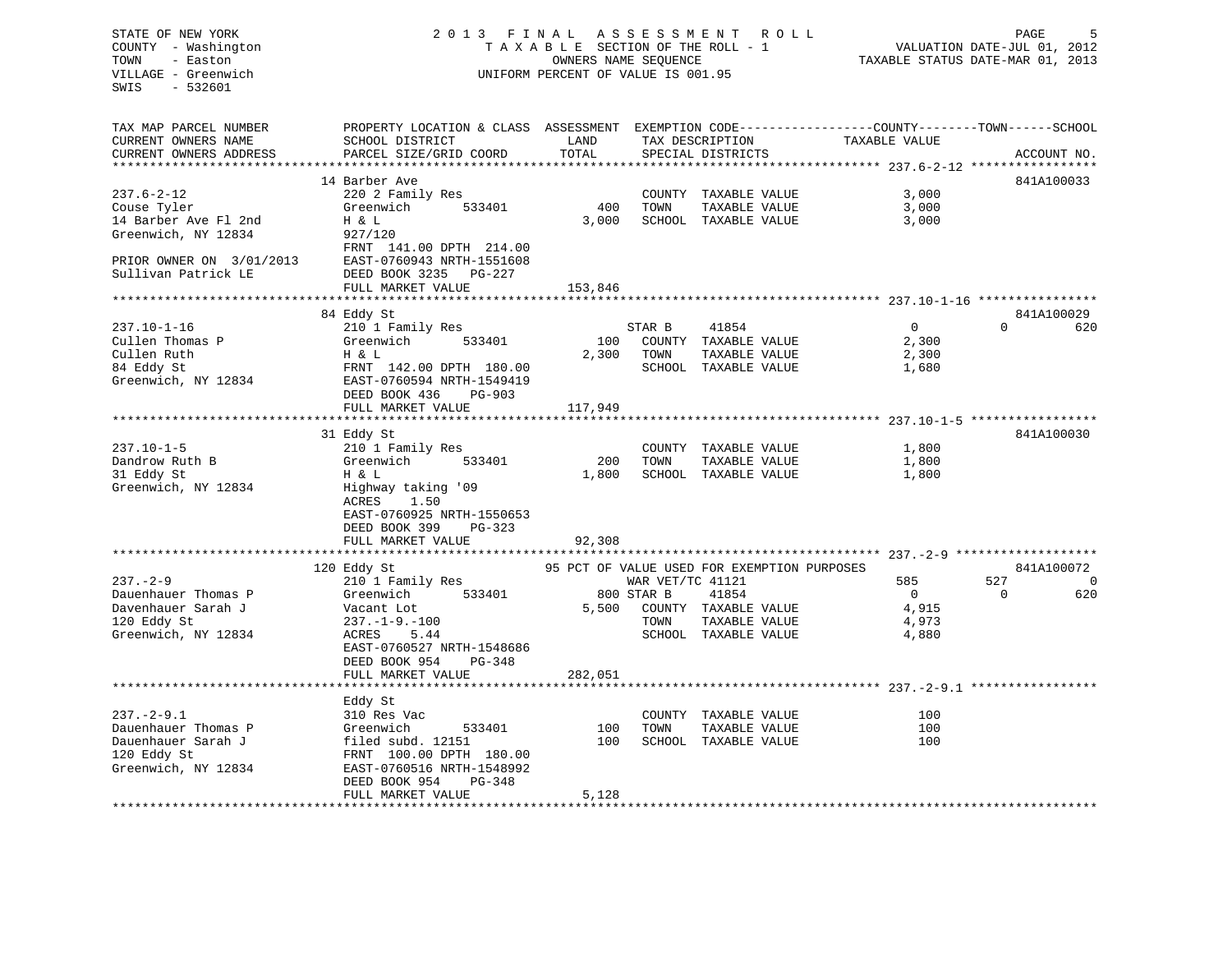| STATE OF NEW YORK<br>COUNTY - Washington<br>- Easton<br>TOWN<br>VILLAGE - Greenwich<br>SWIS<br>$-532601$ | 2 0 1 3                                                                                                                                       | FINAL<br>TAXABLE SECTION OF THE ROLL - 1<br>OWNERS NAME SEQUENCE<br>UNIFORM PERCENT OF VALUE IS 001.95 |                      | ASSESSMENT ROLL                       |                | PAGE<br>6<br>VALUATION DATE-JUL 01, 2012<br>TAXABLE STATUS DATE-MAR 01, 2013 |                |  |  |
|----------------------------------------------------------------------------------------------------------|-----------------------------------------------------------------------------------------------------------------------------------------------|--------------------------------------------------------------------------------------------------------|----------------------|---------------------------------------|----------------|------------------------------------------------------------------------------|----------------|--|--|
| TAX MAP PARCEL NUMBER<br>CURRENT OWNERS NAME<br>CURRENT OWNERS ADDRESS                                   | PROPERTY LOCATION & CLASS ASSESSMENT EXEMPTION CODE----------------COUNTY-------TOWN------SCHOOL<br>SCHOOL DISTRICT<br>PARCEL SIZE/GRID COORD | LAND<br>TOTAL                                                                                          |                      | TAX DESCRIPTION<br>SPECIAL DISTRICTS  | TAXABLE VALUE  |                                                                              | ACCOUNT NO.    |  |  |
|                                                                                                          |                                                                                                                                               |                                                                                                        |                      |                                       |                |                                                                              |                |  |  |
|                                                                                                          | 15 Rock St                                                                                                                                    |                                                                                                        |                      |                                       |                |                                                                              | 841A100048     |  |  |
| $237.6 - 2 - 6$<br>Day Thomas                                                                            | 210 1 Family Res<br>Greenwich<br>533401                                                                                                       | 500                                                                                                    | TOWN                 | COUNTY TAXABLE VALUE<br>TAXABLE VALUE | 2,600<br>2,600 |                                                                              |                |  |  |
| 15 Rock St                                                                                               | H & L                                                                                                                                         | 2,600                                                                                                  |                      | SCHOOL TAXABLE VALUE                  | 2,600          |                                                                              |                |  |  |
| Greenwich, NY 12834                                                                                      | 2423/115                                                                                                                                      |                                                                                                        |                      |                                       |                |                                                                              |                |  |  |
|                                                                                                          | ACRES<br>1.50                                                                                                                                 |                                                                                                        |                      |                                       |                |                                                                              |                |  |  |
|                                                                                                          | EAST-0760971 NRTH-1551886                                                                                                                     |                                                                                                        |                      |                                       |                |                                                                              |                |  |  |
|                                                                                                          | DEED BOOK 3165 PG-288                                                                                                                         |                                                                                                        |                      |                                       |                |                                                                              |                |  |  |
|                                                                                                          | FULL MARKET VALUE                                                                                                                             | 133,333                                                                                                |                      |                                       |                |                                                                              |                |  |  |
|                                                                                                          |                                                                                                                                               |                                                                                                        |                      |                                       |                |                                                                              |                |  |  |
|                                                                                                          | 50 Cambridge Rd                                                                                                                               |                                                                                                        |                      |                                       |                |                                                                              | 841A100037     |  |  |
| $237.10 - 3 - 1$                                                                                         | 210 1 Family Res                                                                                                                              |                                                                                                        | CBT VET/TC 41131     |                                       | 750            | 750                                                                          | 0              |  |  |
| Deforge James M                                                                                          | Greenwich<br>533401                                                                                                                           |                                                                                                        | 400 STAR EN          | 41834                                 | $\overline{0}$ | $\Omega$                                                                     | 1,310          |  |  |
| 50 Cambridge Rd                                                                                          | H & L                                                                                                                                         |                                                                                                        |                      | 3,000 COUNTY TAXABLE VALUE            | 2,250          |                                                                              |                |  |  |
| Greenwich, NY 12834                                                                                      | FRNT 65.00 DPTH 151.00                                                                                                                        |                                                                                                        | TOWN                 | TAXABLE VALUE                         | 2,250          |                                                                              |                |  |  |
|                                                                                                          | EAST-0762404 NRTH-1550405                                                                                                                     |                                                                                                        |                      | SCHOOL TAXABLE VALUE                  | 1,690          |                                                                              |                |  |  |
|                                                                                                          | DEED BOOK 607<br>PG-82                                                                                                                        |                                                                                                        |                      |                                       |                |                                                                              |                |  |  |
|                                                                                                          | FULL MARKET VALUE                                                                                                                             | 153,846                                                                                                |                      |                                       |                |                                                                              |                |  |  |
|                                                                                                          |                                                                                                                                               |                                                                                                        |                      |                                       |                |                                                                              | 841A101278     |  |  |
| $237.10 - 3 - 4.1$                                                                                       | 58 Cambridge Rd<br>210 1 Family Res                                                                                                           |                                                                                                        | CBT VET/TC 41131     |                                       | 975            | 878                                                                          | $\mathbf 0$    |  |  |
| Dempsey Linda M                                                                                          | Greenwich 533401                                                                                                                              |                                                                                                        | 400 DIS VET/TC 41141 |                                       | 975            | 975                                                                          | $\overline{0}$ |  |  |
| 58 Cambridge Rd                                                                                          | H & L                                                                                                                                         | 3,900 STAR B                                                                                           |                      | 41854                                 | $\overline{0}$ | $\Omega$                                                                     | 620            |  |  |
| Greenwich, NY 12834                                                                                      | 2.10<br>ACRES                                                                                                                                 |                                                                                                        |                      | COUNTY TAXABLE VALUE                  | 1,950          |                                                                              |                |  |  |
|                                                                                                          | EAST-0762733 NRTH-1550365                                                                                                                     |                                                                                                        | TOWN                 | TAXABLE VALUE                         | 2,047          |                                                                              |                |  |  |
|                                                                                                          | DEED BOOK 2387 PG-129                                                                                                                         |                                                                                                        |                      | SCHOOL TAXABLE VALUE                  | 3,280          |                                                                              |                |  |  |
|                                                                                                          | FULL MARKET VALUE                                                                                                                             | 200,000                                                                                                |                      |                                       |                |                                                                              |                |  |  |
|                                                                                                          |                                                                                                                                               |                                                                                                        |                      |                                       |                |                                                                              |                |  |  |
|                                                                                                          | 88 Eddy St                                                                                                                                    |                                                                                                        |                      |                                       |                |                                                                              | 841A100049     |  |  |
| $237.10 - 1 - 17$                                                                                        | 210 1 Family Res                                                                                                                              |                                                                                                        | STAR B               | 41854                                 | $\overline{0}$ | $\Omega$                                                                     | 620            |  |  |
| Denaker George Jr                                                                                        | Greenwich<br>533401                                                                                                                           | 500                                                                                                    |                      | COUNTY TAXABLE VALUE                  | 2,600          |                                                                              |                |  |  |
| Denaker Sarah                                                                                            | H & L                                                                                                                                         | 2,600 TOWN                                                                                             |                      | TAXABLE VALUE                         | 2,600          |                                                                              |                |  |  |
| 88 Eddy St                                                                                               | FRNT 74.00 DPTH 217.00                                                                                                                        |                                                                                                        |                      | SCHOOL TAXABLE VALUE                  | 1,980          |                                                                              |                |  |  |
| Greenwich, NY 12834                                                                                      | EAST-0760552 NRTH-1549313                                                                                                                     |                                                                                                        |                      |                                       |                |                                                                              |                |  |  |
|                                                                                                          | DEED BOOK 762<br>PG-182                                                                                                                       |                                                                                                        |                      |                                       |                |                                                                              |                |  |  |
|                                                                                                          | FULL MARKET VALUE                                                                                                                             | 133,333                                                                                                |                      |                                       |                |                                                                              |                |  |  |
|                                                                                                          |                                                                                                                                               |                                                                                                        |                      |                                       |                |                                                                              |                |  |  |
|                                                                                                          | 99 Eddy St                                                                                                                                    |                                                                                                        |                      |                                       |                |                                                                              | 841A100087     |  |  |
| $237.10 - 1 - 22$                                                                                        | 210 1 Family Res                                                                                                                              |                                                                                                        | WAR VET/TC 41121     |                                       | 330            | 330                                                                          | 0              |  |  |
| Desnoyers April                                                                                          | Greenwich<br>533401                                                                                                                           |                                                                                                        | 400 STAR EN          | 41834                                 | $\overline{0}$ | $\Omega$                                                                     | 1,310          |  |  |
| 99 Eddy St                                                                                               | H & L                                                                                                                                         |                                                                                                        |                      | 2,200 COUNTY TAXABLE VALUE            | 1,870          |                                                                              |                |  |  |
| Greenwich, NY 12834                                                                                      | FRNT 42.00 DPTH 314.00                                                                                                                        |                                                                                                        | TOWN                 | TAXABLE VALUE                         | 1,870          |                                                                              |                |  |  |
|                                                                                                          | EAST-0760080 NRTH-1549201                                                                                                                     |                                                                                                        |                      | SCHOOL TAXABLE VALUE                  | 890            |                                                                              |                |  |  |
|                                                                                                          |                                                                                                                                               |                                                                                                        |                      |                                       |                |                                                                              |                |  |  |
|                                                                                                          | DEED BOOK 874<br>PG-183<br>FULL MARKET VALUE                                                                                                  | 112,821                                                                                                |                      |                                       |                |                                                                              |                |  |  |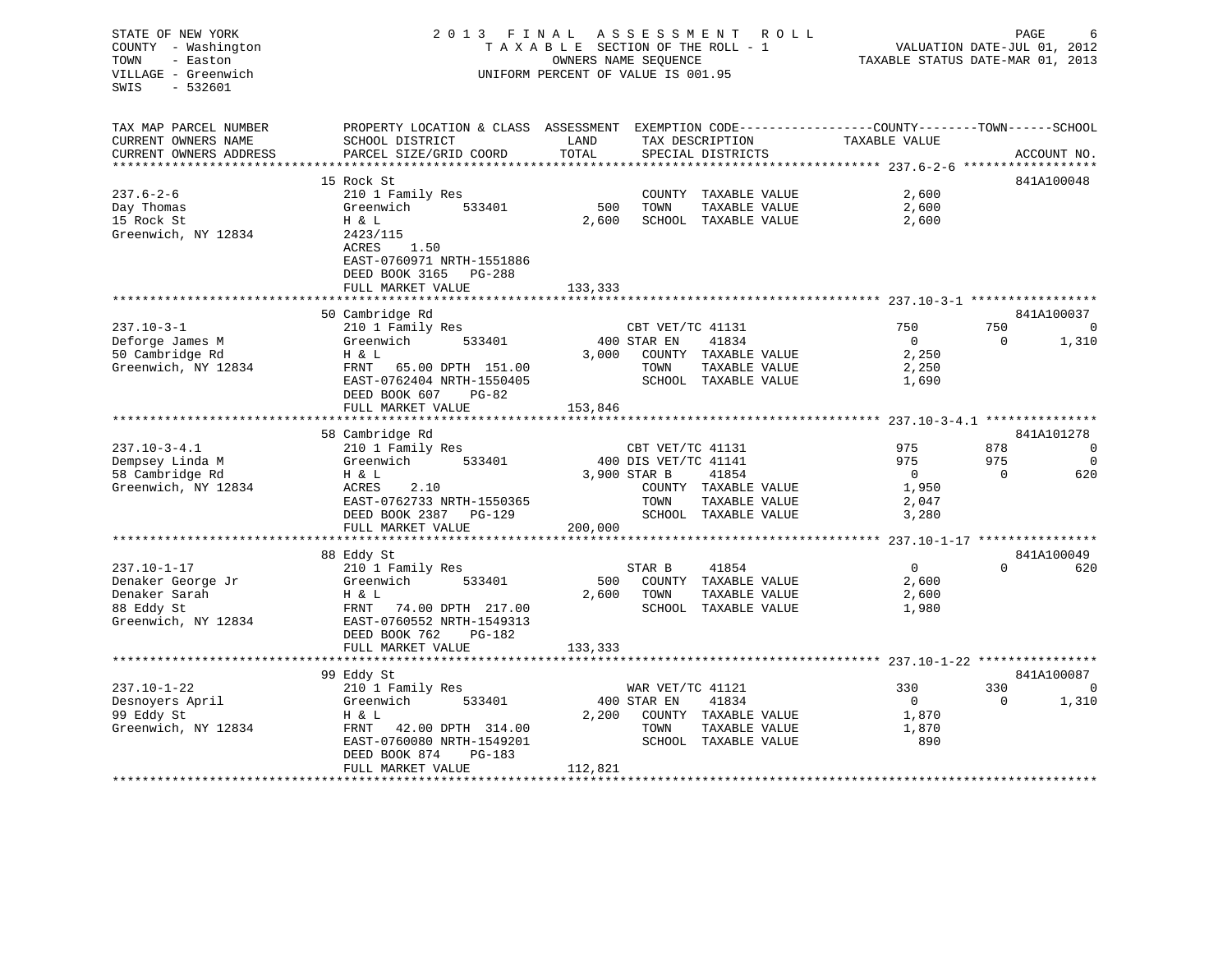## STATE OF NEW YORK 2013 FINAL ASSESSMENT ROLL PAGE 7 COUNTY - Washington  $\begin{array}{ccc} 1 & 0 & 0 \\ -1 & 0 & 0 \end{array}$  T A X A B L E SECTION OF THE ROLL - 1 VILLAGE - Greenwich UNIFORM PERCENT OF VALUE IS 001.95

TAXABLE STATUS DATE-MAR 01, 2013

| TAX MAP PARCEL NUMBER<br>CURRENT OWNERS NAME | PROPERTY LOCATION & CLASS ASSESSMENT EXEMPTION CODE----------------COUNTY-------TOWN------SCHOOL<br>SCHOOL DISTRICT | LAND            | TAX DESCRIPTION       | TAXABLE VALUE  |                 |
|----------------------------------------------|---------------------------------------------------------------------------------------------------------------------|-----------------|-----------------------|----------------|-----------------|
| CURRENT OWNERS ADDRESS                       | PARCEL SIZE/GRID COORD                                                                                              | TOTAL           | SPECIAL DISTRICTS     |                | ACCOUNT NO.     |
|                                              |                                                                                                                     |                 |                       |                |                 |
|                                              | 25 Barber Ave                                                                                                       |                 |                       |                | 841A100080      |
| $237.6 - 2 - 25$                             | 210 1 Family Res                                                                                                    |                 | COUNTY TAXABLE VALUE  | 2,500          |                 |
| Dixson Carole                                | Greenwich<br>533401                                                                                                 | 300             | TAXABLE VALUE<br>TOWN | 2,500          |                 |
| 25 Barber Ave                                | Η & L                                                                                                               | 2,500           | SCHOOL TAXABLE VALUE  | 2,500          |                 |
| Greenwich, NY 12834                          | FRNT<br>38.00 DPTH 135.00                                                                                           |                 |                       |                |                 |
|                                              | EAST-0761154 NRTH-1551459                                                                                           |                 |                       |                |                 |
|                                              | DEED BOOK 2981 PG-247                                                                                               |                 |                       |                |                 |
|                                              | FULL MARKET VALUE                                                                                                   | 128,205         |                       |                |                 |
|                                              | *****************************                                                                                       | *************** |                       |                |                 |
|                                              | 90 Eddy St                                                                                                          |                 |                       |                | 841A100004      |
| $237.10 - 1 - 18$                            | 210 1 Family Res                                                                                                    |                 | STAR B<br>41854       | $\overline{0}$ | $\Omega$<br>620 |
| Donahue Robert C Jr                          | Greenwich<br>533401                                                                                                 | 400             | COUNTY TAXABLE VALUE  | 2,800          |                 |
| Donahue Karen B                              | H & L                                                                                                               | 2,800           | TAXABLE VALUE<br>TOWN | 2,800          |                 |
| 90 Eddy St                                   | FRNT<br>89.00 DPTH 182.00                                                                                           |                 | SCHOOL TAXABLE VALUE  | 2,180          |                 |
| Greenwich, NY 12834                          | EAST-0760481 NRTH-1549270                                                                                           |                 |                       |                |                 |
|                                              | DEED BOOK 611<br>$PG-106$                                                                                           |                 |                       |                |                 |
|                                              | FULL MARKET VALUE                                                                                                   | 143,590         |                       |                |                 |
|                                              | 45 Barber Ave                                                                                                       |                 |                       |                | 841E201158      |
| $237.6 - 3 - 1.1$                            | 210 1 Family Res                                                                                                    |                 | CBT VET/TC 41131      | 975            | 878<br>0        |
| Erbe Arthur                                  | Greenwich<br>533401                                                                                                 |                 | 41834<br>700 STAR EN  | $\overline{0}$ | 1,310<br>0      |
| Erbe Sharon                                  | H/1                                                                                                                 | 4,500           | COUNTY TAXABLE VALUE  | 3,525          |                 |
| 45 Barber Ave                                | 703/124                                                                                                             |                 | TOWN<br>TAXABLE VALUE | 3,622          |                 |
| Greenwich, NY 12834                          | 6.10<br>ACRES                                                                                                       |                 | SCHOOL TAXABLE VALUE  | 3,190          |                 |
|                                              | EAST-0761975 NRTH-1551911                                                                                           |                 |                       |                |                 |
|                                              | DEED BOOK 2588<br>PG-254                                                                                            |                 |                       |                |                 |
|                                              | FULL MARKET VALUE                                                                                                   | 230,769         |                       |                |                 |
|                                              |                                                                                                                     |                 |                       |                |                 |
|                                              | 39 Barber Ave                                                                                                       |                 |                       |                | 841A100001      |
| $237.6 - 2 - 20$                             | 210 1 Family Res                                                                                                    |                 | COUNTY TAXABLE VALUE  | 1,600          |                 |
| Erbe Arthur W                                | Greenwich<br>533401                                                                                                 | 300             | TOWN<br>TAXABLE VALUE | 1,600          |                 |
| Erbe Sharon M                                | H & L                                                                                                               | 1,600           | SCHOOL TAXABLE VALUE  | 1,600          |                 |
| 45 Barber Ave                                | 600/193                                                                                                             |                 |                       |                |                 |
| Greenwich, NY 12834                          | 26.00 DPTH 165.00<br>FRNT                                                                                           |                 |                       |                |                 |
|                                              | EAST-0761470 NRTH-1551581                                                                                           |                 |                       |                |                 |
|                                              | DEED BOOK 771<br>$PG - 246$                                                                                         |                 |                       |                |                 |
|                                              | FULL MARKET VALUE                                                                                                   | 82,051          |                       |                |                 |
|                                              |                                                                                                                     |                 |                       |                |                 |
|                                              | 140 Eddy St                                                                                                         |                 |                       |                | 841A100074      |
| $237. - 2 - 6.1$                             | 210 1 Family Res                                                                                                    |                 | COUNTY TAXABLE VALUE  | 5,800          |                 |
| Estate of Gordon K Petteys                   | Greenwich<br>533401                                                                                                 | 1,200           | TOWN<br>TAXABLE VALUE | 5,800          |                 |
| 34 Colonel Baume Rd                          | H & Tra                                                                                                             | 5,800           | SCHOOL TAXABLE VALUE  | 5,800          |                 |
| Greenwich, NY 12834                          | ACRES 48.30                                                                                                         |                 | CA003 Cons agri dst 3 | 5,800 TO       |                 |
|                                              | EAST-0760648 NRTH-1547800<br>$PG-231$                                                                               |                 |                       |                |                 |
|                                              | DEED BOOK 395<br>FULL MARKET VALUE                                                                                  | 297,436         |                       |                |                 |
|                                              |                                                                                                                     |                 |                       |                |                 |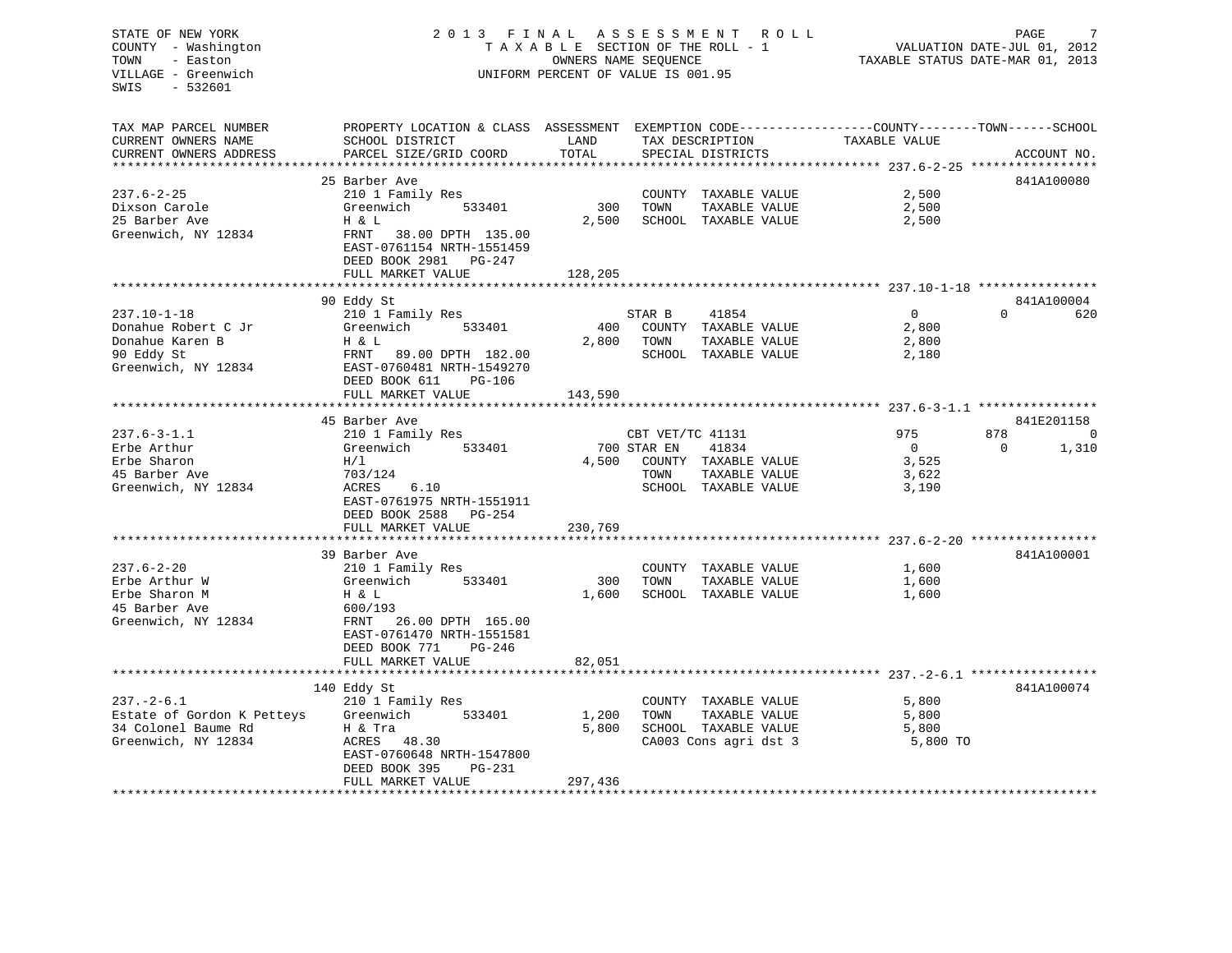## STATE OF NEW YORK 2 0 1 3 F I N A L A S S E S S M E N T R O L L PAGE 8 COUNTY - Washington T A X A B L E SECTION OF THE ROLL - 1 VALUATION DATE-JUL 01, 2012 TOWN - Easton OWNERS NAME SEQUENCE TAXABLE STATUS DATE-MAR 01, 2013 VILLAGE - Greenwich UNIFORM PERCENT OF VALUE IS 001.95

| PROPERTY LOCATION & CLASS ASSESSMENT EXEMPTION CODE----------------COUNTY-------TOWN------SCHOOL<br>TAX MAP PARCEL NUMBER<br>CURRENT OWNERS NAME<br>SCHOOL DISTRICT<br>LAND<br>TAX DESCRIPTION<br>TAXABLE VALUE<br>TOTAL<br>PARCEL SIZE/GRID COORD<br>CURRENT OWNERS ADDRESS<br>SPECIAL DISTRICTS | ACCOUNT NO.     |
|---------------------------------------------------------------------------------------------------------------------------------------------------------------------------------------------------------------------------------------------------------------------------------------------------|-----------------|
|                                                                                                                                                                                                                                                                                                   |                 |
| Battenkill Riv                                                                                                                                                                                                                                                                                    | 841A100920      |
| 250<br>$237. - 2 - 13$<br>312 Vac w/imprv - WTRFNT<br>COUNTY TAXABLE VALUE                                                                                                                                                                                                                        |                 |
| 200<br>TOWN<br>TAXABLE VALUE<br>250<br>Evers Frank E<br>Greenwich<br>533401<br>Attn: Marvin Ferris<br>250<br>SCHOOL TAXABLE VALUE<br>250<br>Vacant Land                                                                                                                                           |                 |
| Box 209<br>$237. - 1 - 13. - 100$                                                                                                                                                                                                                                                                 |                 |
| Greenwich, NY 12834<br>FRNT 350.00 DPTH 172.00                                                                                                                                                                                                                                                    |                 |
| EAST-0758185 NRTH-1550817<br>DEED BOOK 485<br>PG-574                                                                                                                                                                                                                                              |                 |
| 12,821<br>FULL MARKET VALUE                                                                                                                                                                                                                                                                       |                 |
|                                                                                                                                                                                                                                                                                                   |                 |
| 53 Eddy St                                                                                                                                                                                                                                                                                        | 841A100076      |
| $\overline{0}$<br>$237.10 - 1 - 8$<br>210 1 Family Res<br>STAR B<br>41854                                                                                                                                                                                                                         | $\Omega$<br>620 |
| Feuerstack Cordula<br>COUNTY TAXABLE VALUE<br>2,250<br>Greenwich<br>533401<br>400                                                                                                                                                                                                                 |                 |
| 53 Eddy St<br>2,250<br>TOWN<br>TAXABLE VALUE<br>2,250<br>H & L                                                                                                                                                                                                                                    |                 |
| Greenwich, NY 12834<br>FRNT<br>90.00 DPTH 165.00<br>SCHOOL TAXABLE VALUE<br>1,630<br>EAST-0760981 NRTH-1550288<br>DEED BOOK 2787<br>$PG-38$                                                                                                                                                       |                 |
| FULL MARKET VALUE<br>115,385                                                                                                                                                                                                                                                                      |                 |
|                                                                                                                                                                                                                                                                                                   |                 |
| 29 Safford Hill Rd                                                                                                                                                                                                                                                                                | 841A101009      |
| $237. - 2 - 12.3$<br>STAR B<br>41854<br>$\overline{0}$<br>210 1 Family Res                                                                                                                                                                                                                        | $\Omega$<br>620 |
| Fortunato Michael V<br>Greenwich<br>533401<br>400<br>COUNTY TAXABLE VALUE<br>4,500                                                                                                                                                                                                                |                 |
| 29 Safford Hill Rd<br>4,500<br>4,500<br>H & L<br>TOWN<br>TAXABLE VALUE                                                                                                                                                                                                                            |                 |
| Greenwich, NY 12834<br>$237. - 1 - 12.3$<br>SCHOOL TAXABLE VALUE<br>3,880                                                                                                                                                                                                                         |                 |
| ACRES<br>1.00                                                                                                                                                                                                                                                                                     |                 |
| EAST-0759718 NRTH-1549292                                                                                                                                                                                                                                                                         |                 |
| DEED BOOK 887<br>$PG-204$                                                                                                                                                                                                                                                                         |                 |
| 230,769<br>FULL MARKET VALUE                                                                                                                                                                                                                                                                      |                 |
| 19 Barber Ave                                                                                                                                                                                                                                                                                     | 841A100013      |
| $\Omega$<br>$237.6 - 2 - 26$<br>220 2 Family Res<br>STAR B<br>41854                                                                                                                                                                                                                               | $\cap$<br>620   |
| Gottesman Alan R<br>COUNTY TAXABLE VALUE<br>2,400<br>Greenwich<br>533401<br>300                                                                                                                                                                                                                   |                 |
| 2,400<br>TOWN<br>TAXABLE VALUE<br>Healey M L<br>H & L<br>2,400                                                                                                                                                                                                                                    |                 |
| PO Box 111<br>FRNT 100.00 DPTH 135.00<br>SCHOOL TAXABLE VALUE<br>1,780                                                                                                                                                                                                                            |                 |
| Greenwich, NY 12834<br>EAST-0761092 NRTH-1551436                                                                                                                                                                                                                                                  |                 |
| DEED BOOK 2136 PG-261                                                                                                                                                                                                                                                                             |                 |
| FULL MARKET VALUE<br>123,077                                                                                                                                                                                                                                                                      |                 |
| ***************************                                                                                                                                                                                                                                                                       |                 |
| 82 Eddy St                                                                                                                                                                                                                                                                                        | 841C100063      |
| $237.10 - 1 - 15$<br>2,000<br>210 1 Family Res<br>COUNTY TAXABLE VALUE                                                                                                                                                                                                                            |                 |
| 400<br>Grogan Daniel J<br>Greenwich<br>533401<br>TOWN<br>TAXABLE VALUE<br>2,000                                                                                                                                                                                                                   |                 |
| Leining Christine<br>2,000<br>SCHOOL TAXABLE VALUE<br>H & L<br>2,000                                                                                                                                                                                                                              |                 |
| 1468 Shunpike St<br>40.00 DPTH 108.00<br>FRNT                                                                                                                                                                                                                                                     |                 |
| Cambridge, NY 12816<br>EAST-0760616 NRTH-1549512                                                                                                                                                                                                                                                  |                 |
| DEED BOOK 734<br>PG-209                                                                                                                                                                                                                                                                           |                 |
| FULL MARKET VALUE<br>102,564                                                                                                                                                                                                                                                                      |                 |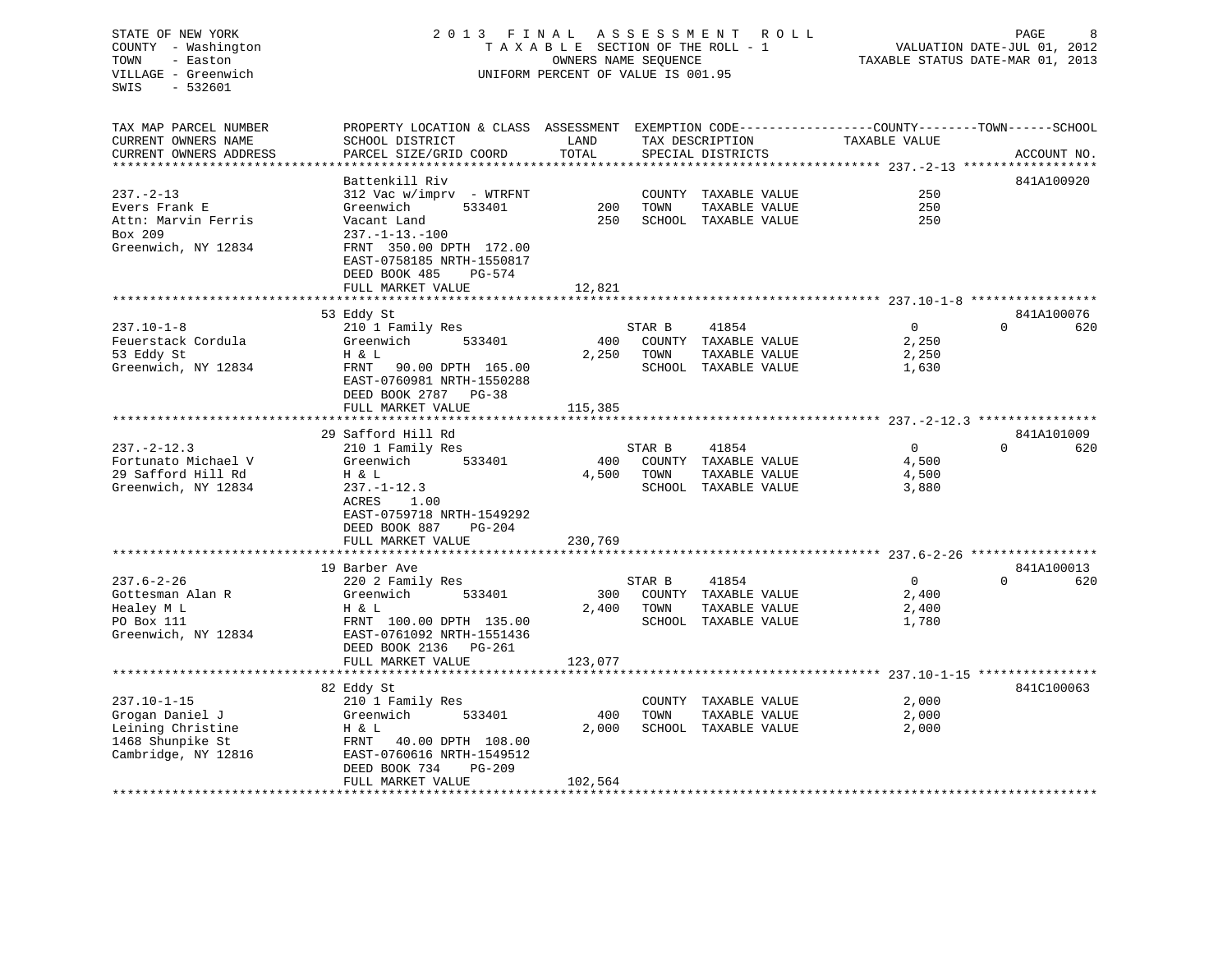## STATE OF NEW YORK 2 0 1 3 F I N A L A S S E S S M E N T R O L L PAGE 9 COUNTY - Washington T A X A B L E SECTION OF THE ROLL - 1 VALUATION DATE-JUL 01, 2012 TOWN - Easton OWNERS NAME SEQUENCE TAXABLE STATUS DATE-MAR 01, 2013 VILLAGE - Greenwich UNIFORM PERCENT OF VALUE IS 001.95

| TAX MAP PARCEL NUMBER<br>CURRENT OWNERS NAME | PROPERTY LOCATION & CLASS ASSESSMENT EXEMPTION CODE----------------COUNTY-------TOWN------SCHOOL<br>SCHOOL DISTRICT | LAND    |        | TAX DESCRIPTION      | TAXABLE VALUE  |          |             |
|----------------------------------------------|---------------------------------------------------------------------------------------------------------------------|---------|--------|----------------------|----------------|----------|-------------|
| CURRENT OWNERS ADDRESS                       | PARCEL SIZE/GRID COORD                                                                                              | TOTAL   |        | SPECIAL DISTRICTS    |                |          | ACCOUNT NO. |
| ********************                         | **************************                                                                                          |         |        |                      |                |          |             |
|                                              | 60 Eddy St                                                                                                          |         |        |                      |                |          | 841A100082  |
| $237.10 - 2 - 10$                            | 210 1 Family Res                                                                                                    |         | STAR B | 41854                | $\overline{0}$ | $\Omega$ | 620         |
| Grogan Michele F                             | Greenwich<br>533401                                                                                                 | 500     |        | COUNTY TAXABLE VALUE | 2,400          |          |             |
| Grogan Timothy V                             | H-Lot/gar                                                                                                           | 2,400   | TOWN   | TAXABLE VALUE        | 2,400          |          |             |
| 60 Eddy St                                   | FRNT 116.00 DPTH 112.00                                                                                             |         |        | SCHOOL TAXABLE VALUE | 1,780          |          |             |
| Greenwich, NY 12834                          | EAST-0761071 NRTH-1550117                                                                                           |         |        |                      |                |          |             |
|                                              | DEED BOOK 2827 PG-22                                                                                                |         |        |                      |                |          |             |
|                                              | FULL MARKET VALUE                                                                                                   | 123,077 |        |                      |                |          |             |
|                                              |                                                                                                                     |         |        |                      |                |          |             |
|                                              | 85 Eddy St                                                                                                          |         |        |                      |                |          | 841A100047  |
| $237.10 - 1 - 26$                            | 210 1 Family Res                                                                                                    |         | STAR B | 41854                | $\Omega$       | $\cap$   | 620         |
| Harsha Janet S                               | 533401<br>Greenwich                                                                                                 | 500     |        | COUNTY TAXABLE VALUE | 2,300          |          |             |
| 85 Eddy St                                   | H & L                                                                                                               | 2,300   | TOWN   | TAXABLE VALUE        | 2,300          |          |             |
| Greenwich, NY 12834                          | ACRES<br>1.05                                                                                                       |         |        | SCHOOL TAXABLE VALUE | 1,680          |          |             |
|                                              | EAST-0760256 NRTH-1549356                                                                                           |         |        |                      |                |          |             |
|                                              | DEED BOOK 648<br>$PG-273$                                                                                           |         |        |                      |                |          |             |
|                                              | FULL MARKET VALUE                                                                                                   | 117,949 |        |                      |                |          |             |
|                                              |                                                                                                                     |         |        |                      |                |          |             |
|                                              | 155 Eddy St                                                                                                         |         |        |                      |                |          | 841A100073  |
| $237 - 2 - 5$                                | 210 1 Family Res                                                                                                    |         |        | COUNTY TAXABLE VALUE | 3,400          |          |             |
| Hornish Neil A                               | 533401<br>Greenwich                                                                                                 | 300     | TOWN   | TAXABLE VALUE        | 3,400          |          |             |
| Loe Kirk E                                   | H L                                                                                                                 | 3,400   |        | SCHOOL TAXABLE VALUE | 3,400          |          |             |
| 4633 County Route 74                         | $237. - 1 - 5. - 100$                                                                                               |         |        |                      |                |          |             |
| Greenwich, NY 12834                          | FRNT 340.00 DPTH 150.00                                                                                             |         |        |                      |                |          |             |
|                                              | EAST-0760408 NRTH-1547297                                                                                           |         |        |                      |                |          |             |
|                                              | DEED BOOK 2401 PG-29                                                                                                |         |        |                      |                |          |             |
|                                              | FULL MARKET VALUE                                                                                                   | 174,359 |        |                      |                |          |             |
|                                              |                                                                                                                     |         |        |                      |                |          |             |
|                                              | 33 Cambridge Rd                                                                                                     |         |        |                      |                |          | 841A100044  |
| $237 - 2 - 3$                                | 210 1 Family Res                                                                                                    |         | STAR B | 41854                | $\Omega$       | $\Omega$ | 620         |
| Horton Gayle                                 | Greenwich<br>533401                                                                                                 | 400     |        | COUNTY TAXABLE VALUE | 2,400          |          |             |
| Brown Walter C                               | H & L                                                                                                               | 2,400   | TOWN   | TAXABLE VALUE        | 2,400          |          |             |
| 33 Cambridge Rd                              | $237. - 1 - 3. - 100$                                                                                               |         |        | SCHOOL TAXABLE VALUE | 1,780          |          |             |
| Greenwich, NY 12834                          | 84.00 DPTH 371.00<br>FRNT                                                                                           |         |        |                      |                |          |             |
|                                              | EAST-0762025 NRTH-1550124                                                                                           |         |        |                      |                |          |             |
|                                              | DEED BOOK 3004 PG-46                                                                                                |         |        |                      |                |          |             |
|                                              | FULL MARKET VALUE                                                                                                   | 123,077 |        |                      |                |          |             |
|                                              |                                                                                                                     |         |        |                      |                |          |             |
|                                              | 30 Barber Ave                                                                                                       |         |        |                      |                |          | 841A100014  |
| $237.6 - 2 - 19$                             | 210 1 Family Res                                                                                                    |         | STAR B | 41854                | 0              | $\Omega$ | 620         |
| Hunter John P Jr                             | Greenwich<br>533401                                                                                                 | 500     |        | COUNTY TAXABLE VALUE | 3,000          |          |             |
| Hunter Vicki                                 | H Lot/gar                                                                                                           | 3,000   | TOWN   | TAXABLE VALUE        | 3,000          |          |             |
| 30 Barber Ave                                | 1.50<br>ACRES                                                                                                       |         |        | SCHOOL TAXABLE VALUE | 2,380          |          |             |
| Greenwich, NY 12834                          | EAST-0761367 NRTH-1551769                                                                                           |         |        |                      |                |          |             |
|                                              | DEED BOOK 791<br><b>PG-181</b>                                                                                      |         |        |                      |                |          |             |
|                                              | FULL MARKET VALUE<br>********************************                                                               | 153,846 |        |                      |                |          |             |
|                                              |                                                                                                                     |         |        |                      |                |          |             |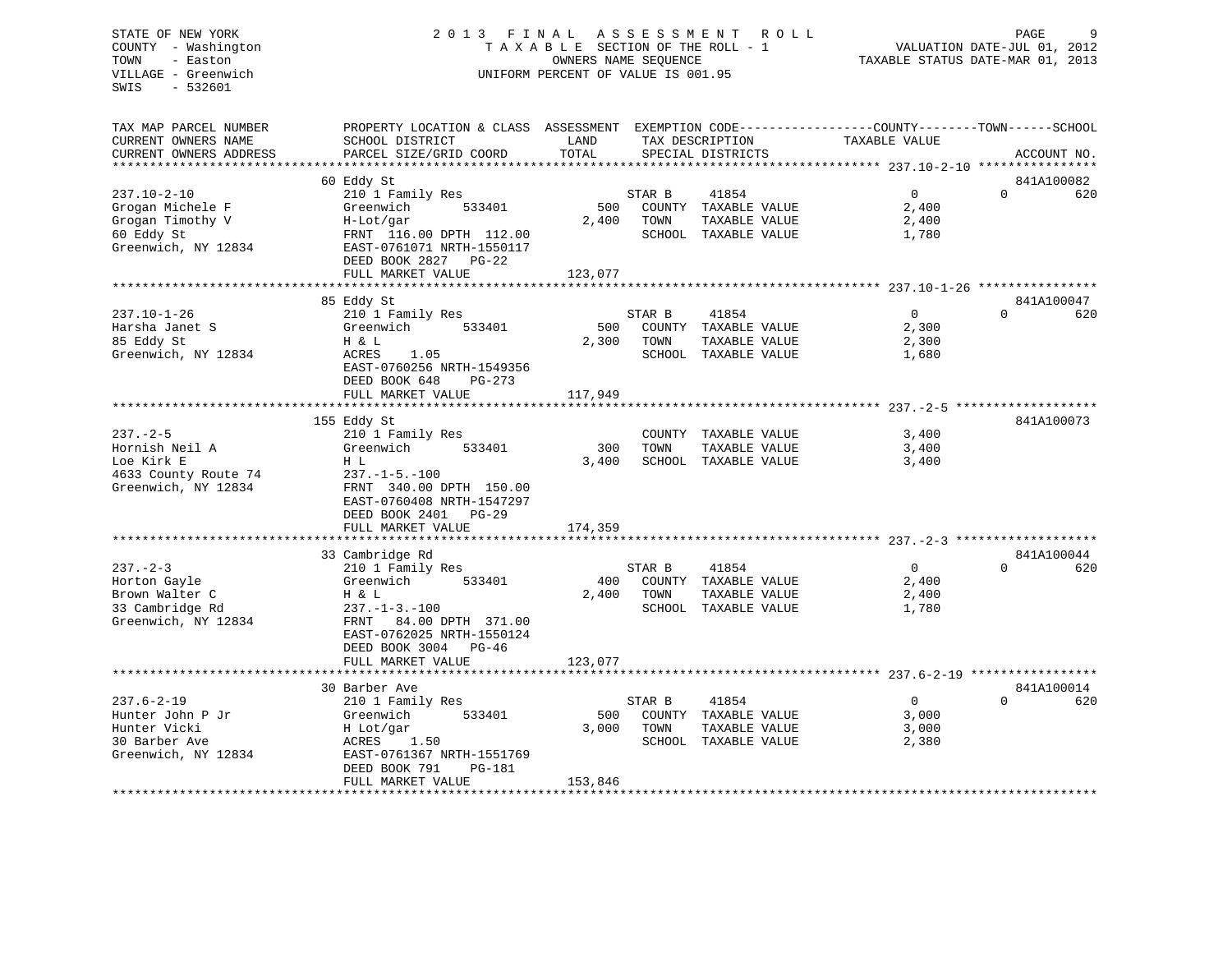## STATE OF NEW YORK 2 0 1 3 F I N A L A S S E S S M E N T R O L L PAGE 10 COUNTY - Washington T A X A B L E SECTION OF THE ROLL - 1 VALUATION DATE-JUL 01, 2012 TOWN - Easton OWNERS NAME SEQUENCE TAXABLE STATUS DATE-MAR 01, 2013 VILLAGE - Greenwich UNIFORM PERCENT OF VALUE IS 001.95

| SCHOOL DISTRICT<br>PARCEL SIZE/GRID COORD                                                                                                                                      | LAND<br>TOTAL                                                                                                                  | TAX DESCRIPTION<br>SPECIAL DISTRICTS            | TAXABLE VALUE                                                         |                                                                                                                                                                                                                                                                                                                                   | ACCOUNT NO.                                                  |
|--------------------------------------------------------------------------------------------------------------------------------------------------------------------------------|--------------------------------------------------------------------------------------------------------------------------------|-------------------------------------------------|-----------------------------------------------------------------------|-----------------------------------------------------------------------------------------------------------------------------------------------------------------------------------------------------------------------------------------------------------------------------------------------------------------------------------|--------------------------------------------------------------|
|                                                                                                                                                                                |                                                                                                                                |                                                 |                                                                       |                                                                                                                                                                                                                                                                                                                                   | 841A100038                                                   |
| 210 1 Family Res<br>Greenwich<br>533401<br>H & L<br>FRNT<br>85.00 DPTH 119.00<br>EAST-0760782 NRTH-1550065<br>DEED BOOK 3108 PG-12                                             | 300<br>1,000                                                                                                                   | 41854<br>STAR B<br>TOWN                         | $\overline{0}$<br>1,000<br>1,000<br>380                               | $\Omega$                                                                                                                                                                                                                                                                                                                          | 620                                                          |
| FULL MARKET VALUE                                                                                                                                                              | 51,282                                                                                                                         |                                                 |                                                                       |                                                                                                                                                                                                                                                                                                                                   |                                                              |
|                                                                                                                                                                                |                                                                                                                                |                                                 |                                                                       |                                                                                                                                                                                                                                                                                                                                   |                                                              |
| 210 1 Family Res<br>Greenwich<br>533401<br>H & L<br>873/1<br>FRNT<br>65.00 DPTH 148.00<br>EAST-0760827 NRTH-1550118<br>DEED BOOK 873<br>$PG-1$<br>FULL MARKET VALUE            | 2,200<br>112,821                                                                                                               | WAR VET/TC 41121<br>41854<br>TOWN               | 330<br>$\overline{0}$<br>1,870<br>1,870<br>1,580                      | 330<br>$\Omega$                                                                                                                                                                                                                                                                                                                   | 841A100084<br>$\Omega$<br>620                                |
|                                                                                                                                                                                |                                                                                                                                |                                                 |                                                                       |                                                                                                                                                                                                                                                                                                                                   |                                                              |
| 220 2 Family Res<br>Greenwich<br>533401<br>H & L<br>FRNT<br>60.00 DPTH 199.00<br>EAST-0760790 NRTH-1551653<br>DEED BOOK 2208 PG-126<br>FULL MARKET VALUE                       | 400<br>2,200<br>112,821                                                                                                        | STAR B<br>41854<br>TOWN                         | $\overline{0}$<br>2,200<br>2,200<br>1,580                             | $\cap$                                                                                                                                                                                                                                                                                                                            | 841A100052<br>620                                            |
|                                                                                                                                                                                |                                                                                                                                |                                                 |                                                                       |                                                                                                                                                                                                                                                                                                                                   | 841A100056                                                   |
| 210 1 Family Res<br>Greenwich<br>533401<br>H & 2 Lots<br>FRNT 170.00 DPTH 231.00<br>EAST-0761033 NRTH-1550393<br>DEED BOOK 433<br>PG-992                                       |                                                                                                                                | CBT VET/TC 41131<br>41800<br>41834<br>TOWN      | 500<br>750<br>$\Omega$<br>750<br>750<br>$\mathbf 0$                   | 500<br>750<br>$\Omega$                                                                                                                                                                                                                                                                                                            | $\overline{0}$<br>1,000<br>1,000                             |
| *************************                                                                                                                                                      |                                                                                                                                |                                                 |                                                                       |                                                                                                                                                                                                                                                                                                                                   |                                                              |
| 29 Barber Ave<br>220 2 Family Res<br>Greenwich<br>533401<br>H & L<br>49.00 DPTH 135.00<br>FRNT<br>EAST-0761235 NRTH-1551485<br>DEED BOOK 2820<br>$PG-260$<br>FULL MARKET VALUE | 400<br>2,400                                                                                                                   | TOWN                                            | 2,400<br>2,400<br>2,400                                               |                                                                                                                                                                                                                                                                                                                                   | 841C100062                                                   |
|                                                                                                                                                                                | 63 Eddy St<br>**********************<br>61 Eddy St<br>7 Rock St<br>************************<br>51 Eddy St<br>FULL MARKET VALUE | PROPERTY LOCATION & CLASS ASSESSMENT<br>123,077 | ***********<br>400 STAR B<br>200 AGED-ALL<br>2,000 STAR EN<br>102,564 | COUNTY TAXABLE VALUE<br>TAXABLE VALUE<br>SCHOOL TAXABLE VALUE<br>COUNTY TAXABLE VALUE<br>TAXABLE VALUE<br>SCHOOL TAXABLE VALUE<br>COUNTY TAXABLE VALUE<br>TAXABLE VALUE<br>SCHOOL TAXABLE VALUE<br>COUNTY TAXABLE VALUE<br>TAXABLE VALUE<br>SCHOOL TAXABLE VALUE<br>COUNTY TAXABLE VALUE<br>TAXABLE VALUE<br>SCHOOL TAXABLE VALUE | EXEMPTION CODE-----------------COUNTY-------TOWN------SCHOOL |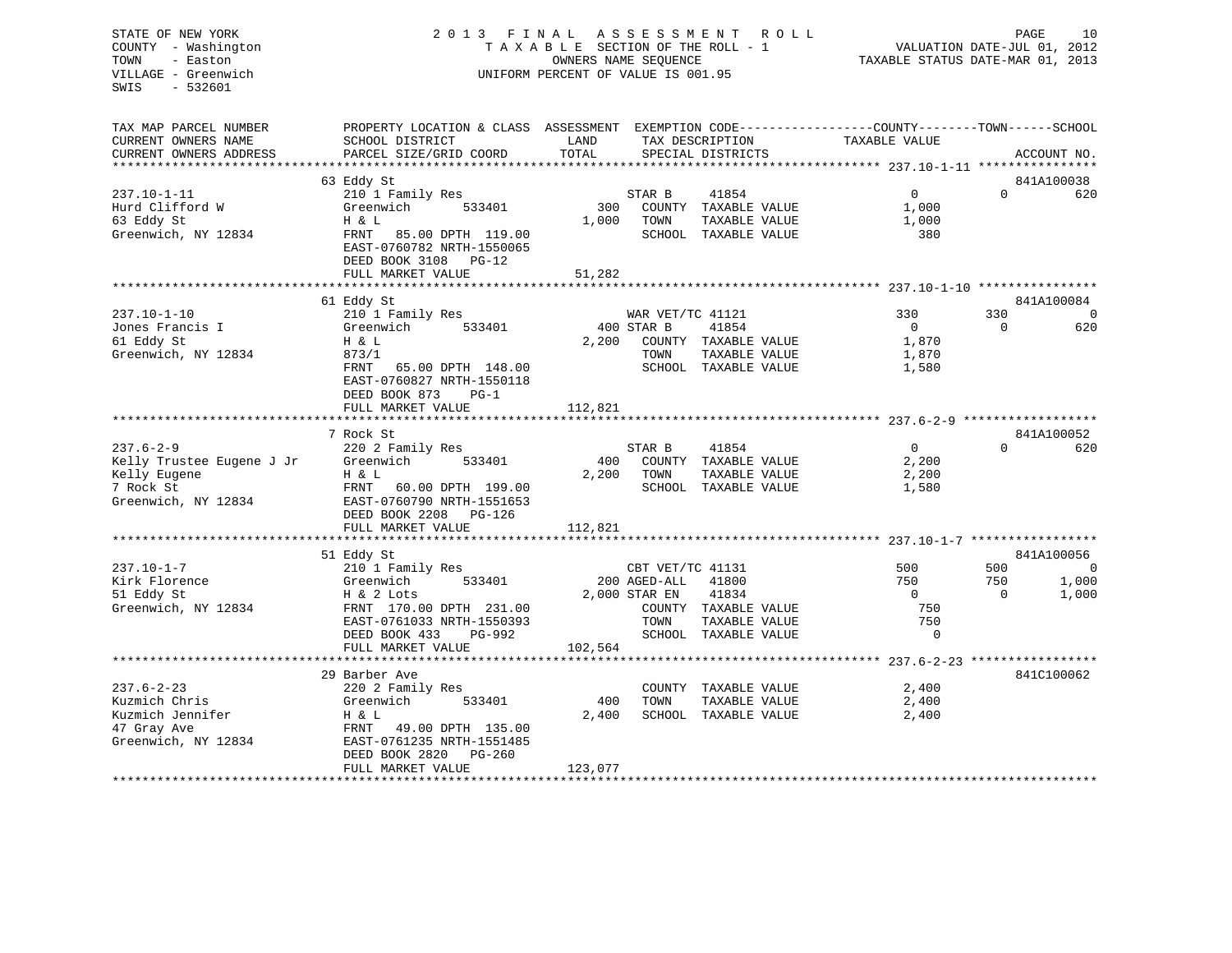## STATE OF NEW YORK 2 0 1 3 F I N A L A S S E S S M E N T R O L L PAGE 11 COUNTY - Washington T A X A B L E SECTION OF THE ROLL - 1 VALUATION DATE-JUL 01, 2012 TOWN - Easton **CONNERS NAME SEQUENCE** TAXABLE STATUS DATE-MAR 01, 2013 VILLAGE - Greenwich UNIFORM PERCENT OF VALUE IS 001.95

| TAX MAP PARCEL NUMBER<br>CURRENT OWNERS NAME<br>CURRENT OWNERS ADDRESS                                | PROPERTY LOCATION & CLASS ASSESSMENT EXEMPTION CODE----------------COUNTY-------TOWN------SCHOOL<br>SCHOOL DISTRICT<br>PARCEL SIZE/GRID COORD                             | LAND<br>TOTAL           | TAX DESCRIPTION | SPECIAL DISTRICTS                                                      | TAXABLE VALUE                             | ACCOUNT NO.                   |
|-------------------------------------------------------------------------------------------------------|---------------------------------------------------------------------------------------------------------------------------------------------------------------------------|-------------------------|-----------------|------------------------------------------------------------------------|-------------------------------------------|-------------------------------|
|                                                                                                       |                                                                                                                                                                           |                         |                 |                                                                        |                                           |                               |
| $237.6 - 2 - 28$<br>Kuzmich Jennifer S<br>47 Gray Ave<br>Greenwich, NY 12834                          | 7 Barber Ave<br>220 2 Family Res<br>Greenwich<br>533401<br>H & L<br>FRNT 192.00 DPTH 118.00<br>EAST-0760882 NRTH-1551388<br>DEED BOOK 945<br>$PG-22$<br>FULL MARKET VALUE | 400<br>3,300<br>169,231 | TOWN            | COUNTY TAXABLE VALUE<br>TAXABLE VALUE<br>SCHOOL TAXABLE VALUE          | 3,300<br>3,300<br>3,300                   | 841A100017                    |
|                                                                                                       |                                                                                                                                                                           |                         |                 |                                                                        |                                           |                               |
| $237.6 - 2 - 21$<br>Lamb Edward T<br>37 Barber Ave<br>Greenwich, NY 12834                             | 33 Barber Ave<br>210 1 Family Res<br>533401<br>Greenwich<br>H & L<br>FRNT 104.00 DPTH 156.00<br>EAST-0761365 NRTH-1551522<br>DEED BOOK 3208<br>PG-320                     | 300<br>2,400            | STAR B<br>TOWN  | 41854<br>COUNTY TAXABLE VALUE<br>TAXABLE VALUE<br>SCHOOL TAXABLE VALUE | $\overline{0}$<br>2,400<br>2,400<br>1,780 | 841A100090<br>$\Omega$<br>620 |
|                                                                                                       | FULL MARKET VALUE                                                                                                                                                         | 123,077                 |                 |                                                                        |                                           |                               |
| $237. - 2 - 1$<br>Lamb Melanie L<br>62 Eddy St                                                        | 62 Eddy St<br>210 1 Family Res<br>Greenwich<br>533401<br>H & L                                                                                                            | 400<br>2,500            | TOWN            | COUNTY TAXABLE VALUE<br>TAXABLE VALUE<br>SCHOOL TAXABLE VALUE          | 2,500<br>2,500<br>2,500                   | 841A100036                    |
| Greenwich, NY 12834                                                                                   | $237. - 1 - 1$<br>FRNT 210.00 DPTH 130.00<br>EAST-0760932 NRTH-1549958<br>DEED BOOK 771<br>$PG-84$<br>FULL MARKET VALUE                                                   | 128,205                 |                 |                                                                        |                                           |                               |
|                                                                                                       | *********************                                                                                                                                                     |                         |                 |                                                                        |                                           |                               |
|                                                                                                       | 70 Cambridge Rd                                                                                                                                                           |                         |                 |                                                                        |                                           | 841A100034                    |
| $237.10 - 3 - 4$<br>Levitas Christopher L<br>Levitas Aria A<br>70 Cambridge Rd<br>Greenwich, NY 12834 | 210 1 Family Res<br>Greenwich<br>533401<br>H&l<br>FRNT 165.00 DPTH 206.00<br>EAST-0762847 NRTH-1550162<br>DEED BOOK 2297<br>PG-295                                        | 200<br>4,000            | STAR B<br>TOWN  | 41854<br>COUNTY TAXABLE VALUE<br>TAXABLE VALUE<br>SCHOOL TAXABLE VALUE | $\overline{0}$<br>4,000<br>4,000<br>3,380 | $\Omega$<br>620               |
|                                                                                                       | FULL MARKET VALUE<br>***********************                                                                                                                              | 205,128                 |                 |                                                                        |                                           |                               |
|                                                                                                       | 21 Safford Hill Rd                                                                                                                                                        |                         |                 |                                                                        |                                           | 841A100069                    |
| $237.10 - 1 - 23$<br>Loveland Roger<br>21 Safford Hill Rd<br>Greenwich, NY 12834                      | 210 1 Family Res<br>Greenwich<br>533401<br>H & L<br>1.40<br>ACRES<br>EAST-0759903 NRTH-1549315<br>DEED BOOK 2737<br>PG-219                                                | 200<br>2,100            | STAR B<br>TOWN  | 41854<br>COUNTY TAXABLE VALUE<br>TAXABLE VALUE<br>SCHOOL TAXABLE VALUE | $\overline{0}$<br>2,100<br>2,100<br>1,480 | $\Omega$<br>620               |
|                                                                                                       | FULL MARKET VALUE                                                                                                                                                         | 107,692                 |                 |                                                                        |                                           |                               |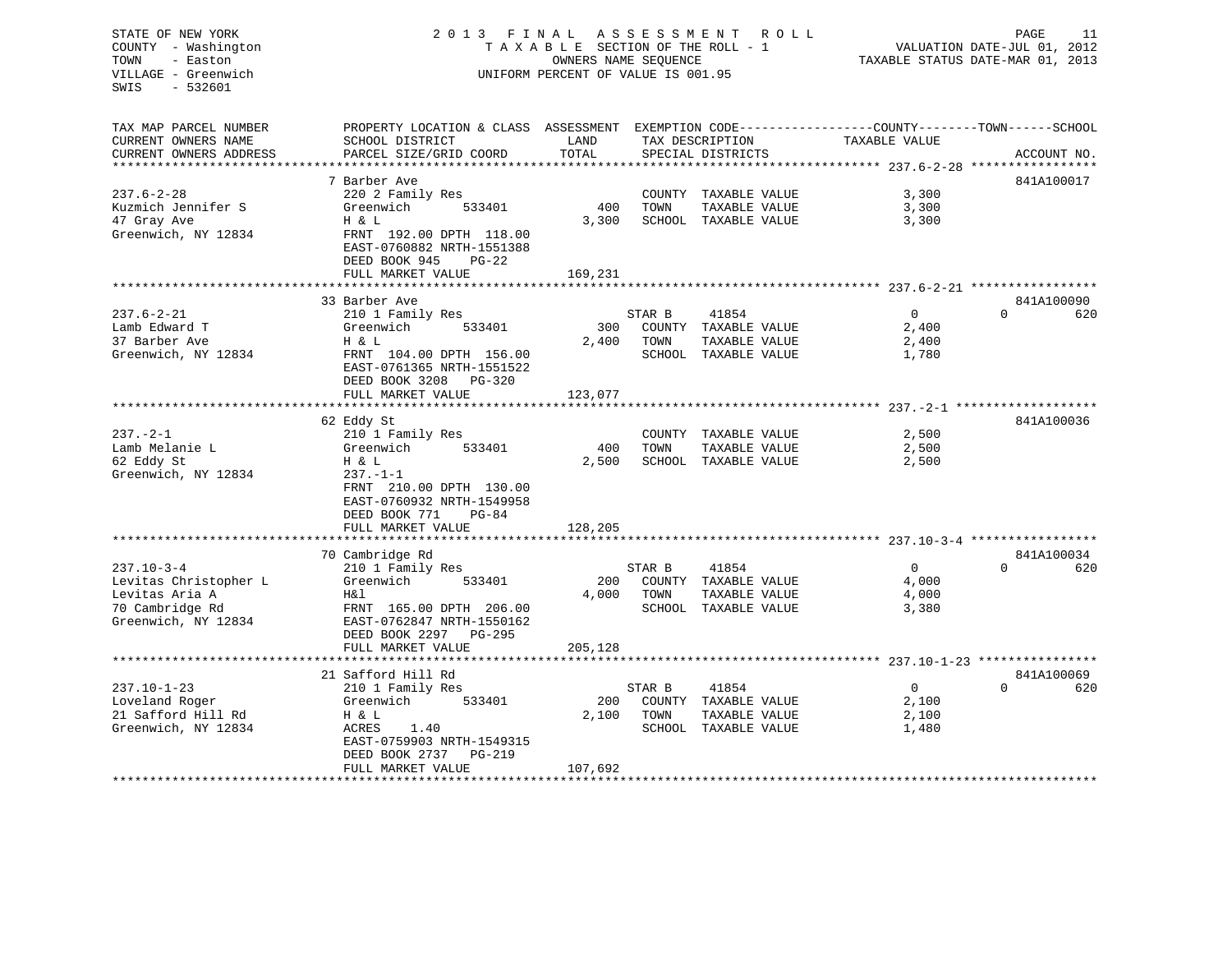## STATE OF NEW YORK 2 0 1 3 F I N A L A S S E S S M E N T R O L L PAGE 12 COUNTY - Washington T A X A B L E SECTION OF THE ROLL - 1 VALUATION DATE-JUL 01, 2012 TOWN - Easton **CONNERS NAME SEQUENCE** TAXABLE STATUS DATE-MAR 01, 2013 VILLAGE - Greenwich UNIFORM PERCENT OF VALUE IS 001.95

| TAX MAP PARCEL NUMBER                         | PROPERTY LOCATION & CLASS ASSESSMENT EXEMPTION CODE---------------COUNTY-------TOWN------SCHOOL |               |                                               |                |                            |
|-----------------------------------------------|-------------------------------------------------------------------------------------------------|---------------|-----------------------------------------------|----------------|----------------------------|
| CURRENT OWNERS NAME<br>CURRENT OWNERS ADDRESS | SCHOOL DISTRICT<br>PARCEL SIZE/GRID COORD                                                       | LAND<br>TOTAL | TAX DESCRIPTION                               | TAXABLE VALUE  | ACCOUNT NO.                |
|                                               |                                                                                                 |               | SPECIAL DISTRICTS                             |                |                            |
|                                               |                                                                                                 |               |                                               |                | 841A100070                 |
| $237.10 - 2 - 9$                              | 54 Eddy St<br>210 1 Family Res                                                                  |               | COUNTY TAXABLE VALUE                          | 2,500          |                            |
|                                               | Greenwich<br>533401                                                                             | 200           | TOWN                                          |                |                            |
| Lynn Daniel<br>Lynn Kathleen                  | H & L                                                                                           | 2,500         | TAXABLE VALUE<br>SCHOOL TAXABLE VALUE         | 2,500<br>2,500 |                            |
| 1454 State Route 28N                          | FRNT<br>93.00 DPTH 112.00                                                                       |               |                                               |                |                            |
| Minerva, NY 12851-2407                        | EAST-0761139 NRTH-1550186                                                                       |               |                                               |                |                            |
|                                               | DEED BOOK 507<br>$PG-744$                                                                       |               |                                               |                |                            |
|                                               | FULL MARKET VALUE                                                                               | 128,205       |                                               |                |                            |
|                                               |                                                                                                 |               |                                               |                |                            |
|                                               | 44 Cambridge Rd                                                                                 |               |                                               |                | 841A100021                 |
| $237.10 - 3 - 5$                              | 322 Rural vac>10                                                                                |               | AG DIST<br>41720                              | 196            | 196<br>196                 |
| Mackenzie Melody A                            | Greenwich<br>533401                                                                             | 750           | COUNTY TAXABLE VALUE                          | 554            |                            |
| Gitlen Philip H                               | Vl                                                                                              | 750           | TOWN<br>TAXABLE VALUE                         | 554            |                            |
| 46 Cambridge Rd                               | ACRES 32.80                                                                                     |               | SCHOOL TAXABLE VALUE                          | 554            |                            |
| Greenwich, NY 12834                           | EAST-0762351 NRTH-1551205                                                                       |               |                                               |                |                            |
|                                               | DEED BOOK 1995<br>PG-119                                                                        |               |                                               |                |                            |
| MAY BE SUBJECT TO PAYMENT                     | FULL MARKET VALUE                                                                               | 38,462        |                                               |                |                            |
| UNDER AGDIST LAW TIL 2017                     |                                                                                                 |               |                                               |                |                            |
|                                               |                                                                                                 |               |                                               |                |                            |
|                                               | 129 Eddy St                                                                                     |               |                                               |                | 841A100055                 |
| $237. - 2 - 8$                                | 210 1 Family Res                                                                                |               | STAR B<br>41854                               | $\overline{0}$ | 620<br>$\Omega$            |
| Magowan Adrian J                              | 533401<br>Greenwich                                                                             | 400           | COUNTY TAXABLE VALUE                          | 2,600          |                            |
| Magowan Kristi E                              | $237. - 1 - 8. - 100$                                                                           | 2,600         | TOWN<br>TAXABLE VALUE                         | 2,600          |                            |
| 129 Eddy St                                   | FRNT 200.00 DPTH 150.00                                                                         |               | SCHOOL TAXABLE VALUE                          | 1,980          |                            |
| Greenwich, NY 12834                           | EAST-0760374 NRTH-1548239                                                                       |               |                                               |                |                            |
|                                               | DEED BOOK 2011<br>PG-171                                                                        |               |                                               |                |                            |
|                                               | FULL MARKET VALUE                                                                               | 133,333       |                                               |                |                            |
|                                               |                                                                                                 |               |                                               |                |                            |
|                                               | 9 Rock St                                                                                       |               |                                               |                | 841A100061                 |
| $237.6 - 2 - 8$                               | 210 1 Family Res                                                                                |               | STAR B<br>41854                               | $\mathbf{0}$   | $\Omega$<br>620            |
| Mclean Lawrence E                             | Greenwich<br>533401                                                                             | 300           | COUNTY TAXABLE VALUE                          | 2,000          |                            |
| 9 Rock St                                     | H & L                                                                                           | 2,000         | TOWN<br>TAXABLE VALUE                         | 2,000          |                            |
| Greenwich, NY 12834                           | FRNT<br>35.00 DPTH 655.00                                                                       |               | SCHOOL TAXABLE VALUE                          | 1,380          |                            |
|                                               | EAST-0761005 NRTH-1551777                                                                       |               |                                               |                |                            |
|                                               | DEED BOOK 614<br>$PG-89$                                                                        |               |                                               |                |                            |
|                                               | FULL MARKET VALUE                                                                               | 102,564       |                                               |                |                            |
|                                               |                                                                                                 |               |                                               |                |                            |
|                                               | 105 Eddy St                                                                                     |               | 90 PCT OF VALUE USED FOR EXEMPTION PURPOSES   |                | 841A100012                 |
| $237. - 2 - 10$                               | 240 Rural res                                                                                   |               | AGED-ALL<br>41800                             | 1,440          | 1,440<br>1,440<br>$\Omega$ |
| Miller Henry                                  | 533401<br>Greenwich                                                                             |               | 600 STAR EN<br>41834                          | $\overline{0}$ | 1,310                      |
| 105 Eddy St                                   | H & Lot                                                                                         | 3,200         | COUNTY TAXABLE VALUE                          | 1,760          |                            |
| Greenwich, NY 12834                           | $237. - 1 - 10$<br>18.29<br>ACRES                                                               |               | TOWN<br>TAXABLE VALUE<br>SCHOOL TAXABLE VALUE | 1,760<br>450   |                            |
|                                               | EAST-0759806 NRTH-1548658                                                                       |               |                                               |                |                            |
|                                               | DEED BOOK 2626<br>$PG-19$                                                                       |               |                                               |                |                            |
|                                               | FULL MARKET VALUE                                                                               | 164,103       |                                               |                |                            |
|                                               |                                                                                                 |               |                                               |                |                            |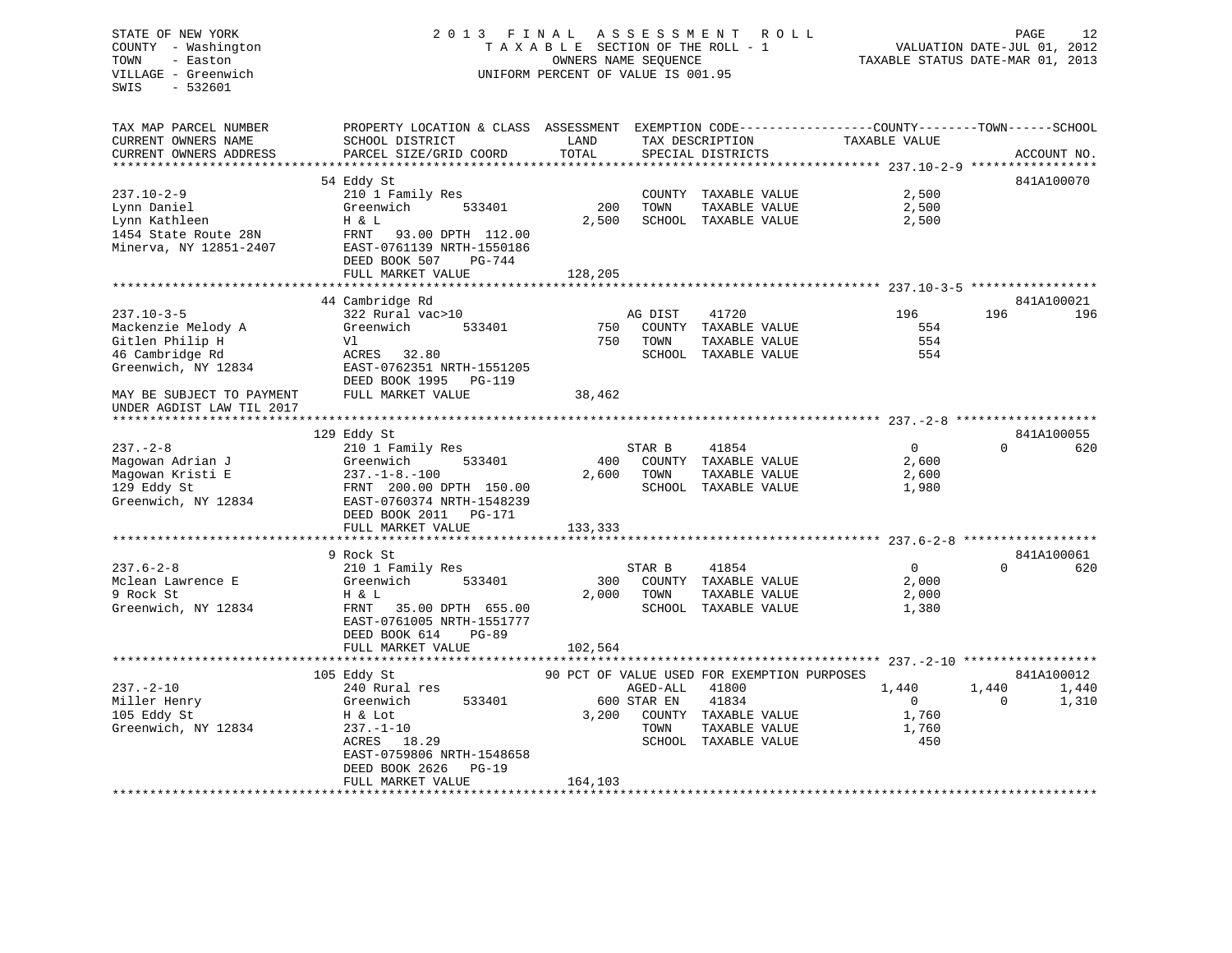| STATE OF NEW YORK<br>COUNTY - Washington<br>TOWN<br>- Easton<br>VILLAGE - Greenwich<br>$-532601$<br>SWIS                 | 2 0 1 3<br>FINAL                                        | TAXABLE SECTION OF THE ROLL - 1<br>OWNERS NAME SEQUENCE<br>UNIFORM PERCENT OF VALUE IS 001.95 | A S S E S S M E N T | R O L L                               | TAXABLE STATUS DATE-MAR 01, 2013                                              | PAGE<br>VALUATION DATE-JUL 01, 2012 | 13          |
|--------------------------------------------------------------------------------------------------------------------------|---------------------------------------------------------|-----------------------------------------------------------------------------------------------|---------------------|---------------------------------------|-------------------------------------------------------------------------------|-------------------------------------|-------------|
| TAX MAP PARCEL NUMBER<br>CURRENT OWNERS NAME                                                                             | PROPERTY LOCATION & CLASS ASSESSMENT<br>SCHOOL DISTRICT | LAND                                                                                          |                     | TAX DESCRIPTION                       | EXEMPTION CODE-----------------COUNTY-------TOWN------SCHOOL<br>TAXABLE VALUE |                                     |             |
| CURRENT OWNERS ADDRESS                                                                                                   | PARCEL SIZE/GRID COORD                                  | TOTAL                                                                                         |                     | SPECIAL DISTRICTS                     |                                                                               |                                     | ACCOUNT NO. |
|                                                                                                                          |                                                         | ******                                                                                        |                     |                                       | ********* 237.-2-6.3 *****************                                        |                                     |             |
|                                                                                                                          | 138 Eddy St                                             |                                                                                               |                     |                                       |                                                                               |                                     | 841A100075  |
| $237 - 2 - 6.3$                                                                                                          | 210 1 Family Res                                        |                                                                                               | STAR B              | 41854                                 | $\mathbf 0$                                                                   | $\mathbf 0$                         | 620         |
| Nolan Shane D<br>138 Eddy St                                                                                             | Greenwich<br>533401<br>Н                                | 200<br>2,300                                                                                  | TOWN                | COUNTY TAXABLE VALUE                  | 2,300<br>2,300                                                                |                                     |             |
| Greenwich, NY 12834                                                                                                      | 2809/275                                                |                                                                                               |                     | TAXABLE VALUE<br>SCHOOL TAXABLE VALUE | 1,680                                                                         |                                     |             |
|                                                                                                                          | $237. - 1 - 6.3$                                        |                                                                                               |                     |                                       |                                                                               |                                     |             |
|                                                                                                                          | FRNT 135.00 DPTH 125.00                                 |                                                                                               |                     |                                       |                                                                               |                                     |             |
|                                                                                                                          | EAST-0760560 NRTH-1548004                               |                                                                                               |                     |                                       |                                                                               |                                     |             |
|                                                                                                                          | DEED BOOK 2809 PG-279                                   |                                                                                               |                     |                                       |                                                                               |                                     |             |
|                                                                                                                          | FULL MARKET VALUE                                       | 117,949                                                                                       |                     |                                       |                                                                               |                                     |             |
|                                                                                                                          |                                                         | ********                                                                                      |                     |                                       | ***************************** 237.10-2-3 *****************                    |                                     |             |
|                                                                                                                          | 24 Eddy St                                              |                                                                                               |                     |                                       |                                                                               |                                     | 841A100041  |
| $237.10 - 2 - 3$                                                                                                         | 220 2 Family Res                                        |                                                                                               | STAR B              | 41854                                 | 0                                                                             | $\Omega$                            | 620         |
| O'Donnell John Francis                                                                                                   | Greenwich<br>533401                                     | 600                                                                                           |                     | COUNTY TAXABLE VALUE                  | 1,800                                                                         |                                     |             |
| 24 Eddy St                                                                                                               | H & Lot                                                 | 1,800                                                                                         | TOWN                | TAXABLE VALUE                         | 1,800                                                                         |                                     |             |
| Greenwich, NY 12834                                                                                                      | 810/93                                                  |                                                                                               |                     | SCHOOL TAXABLE VALUE                  | 1,180                                                                         |                                     |             |
|                                                                                                                          | 1.50<br>ACRES                                           |                                                                                               |                     |                                       |                                                                               |                                     |             |
|                                                                                                                          | EAST-0760896 NRTH-1551153                               |                                                                                               |                     |                                       |                                                                               |                                     |             |
|                                                                                                                          | DEED BOOK 819<br>PG-336                                 |                                                                                               |                     |                                       |                                                                               |                                     |             |
|                                                                                                                          | FULL MARKET VALUE<br>*******************                | 92,308<br>***********                                                                         |                     |                                       |                                                                               |                                     |             |
|                                                                                                                          |                                                         |                                                                                               |                     |                                       |                                                                               |                                     | 841A100024  |
| $237.10 - 1 - 25$                                                                                                        | 95 Eddy St<br>210 1 Family Res                          |                                                                                               | AGED-ALL            | 41800                                 | 1,200                                                                         | 1,200                               | 1,200       |
| Parent Geneva                                                                                                            | Greenwich<br>533401                                     |                                                                                               | 400 STAR EN         | 41834                                 | $\mathbf 0$                                                                   | $\mathbf 0$                         | 1,200       |
| 95 Eddy St                                                                                                               | H&l                                                     | 2,400                                                                                         | COUNTY              | TAXABLE VALUE                         | 1,200                                                                         |                                     |             |
| Greenwich, NY 12834                                                                                                      |                                                         |                                                                                               |                     |                                       |                                                                               |                                     |             |
|                                                                                                                          |                                                         |                                                                                               |                     |                                       |                                                                               |                                     |             |
|                                                                                                                          | 84.00 DPTH 191.00<br>FRNT                               |                                                                                               | TOWN                | TAXABLE VALUE                         | 1,200                                                                         |                                     |             |
|                                                                                                                          | EAST-0760210 NRTH-1549243                               |                                                                                               | SCHOOL              | TAXABLE VALUE                         | $\mathbf 0$                                                                   |                                     |             |
|                                                                                                                          | DEED BOOK 436<br>PG-1026                                |                                                                                               |                     |                                       |                                                                               |                                     |             |
|                                                                                                                          | FULL MARKET VALUE                                       | 123,077                                                                                       |                     |                                       |                                                                               | $237.6 - 2 - 1$ ******************* |             |
|                                                                                                                          | 20 Rock St                                              |                                                                                               |                     |                                       |                                                                               |                                     | 841A100016  |
|                                                                                                                          | 220 2 Family Res                                        |                                                                                               | STAR B              | 41854                                 | 0                                                                             | $\mathbf 0$                         | 620         |
|                                                                                                                          | Greenwich<br>533401                                     | 300                                                                                           |                     | COUNTY TAXABLE VALUE                  | 3,400                                                                         |                                     |             |
|                                                                                                                          | H & L                                                   | 3,400                                                                                         | TOWN                | TAXABLE VALUE                         | 3,400                                                                         |                                     |             |
|                                                                                                                          | FRNT 152.00 DPTH<br>93.00                               |                                                                                               |                     | SCHOOL TAXABLE VALUE                  | 2,780                                                                         |                                     |             |
|                                                                                                                          | EAST-0760590 NRTH-1551987                               |                                                                                               |                     |                                       |                                                                               |                                     |             |
|                                                                                                                          | DEED BOOK 953<br>PG-341                                 |                                                                                               |                     |                                       |                                                                               |                                     |             |
|                                                                                                                          | FULL MARKET VALUE                                       | 174,359                                                                                       |                     |                                       |                                                                               |                                     |             |
|                                                                                                                          |                                                         |                                                                                               |                     |                                       |                                                                               | $237.10 - 1 - 13$ ****************  |             |
|                                                                                                                          | 69 Eddy St                                              |                                                                                               |                     |                                       |                                                                               |                                     | 841A100002  |
|                                                                                                                          | 210 1 Family Res                                        |                                                                                               |                     | COUNTY TAXABLE VALUE                  | 800                                                                           |                                     |             |
|                                                                                                                          | Greenwich<br>533401                                     | 300                                                                                           | TOWN                | TAXABLE VALUE                         | 800                                                                           |                                     |             |
| $237.6 - 2 - 1$<br>Peck Benjamin<br>20 Rock St<br>Greenwich, NY 12834<br>$237.10 - 1 - 13$<br>Perez George<br>PO Box 865 | H & L                                                   | 800                                                                                           |                     | SCHOOL TAXABLE VALUE                  | 800                                                                           |                                     |             |
| Bayport, NY 11705                                                                                                        | FRNT 104.00 DPTH 112.00                                 |                                                                                               |                     |                                       |                                                                               |                                     |             |
|                                                                                                                          | EAST-0760683 NRTH-1549915                               |                                                                                               |                     |                                       |                                                                               |                                     |             |
|                                                                                                                          | DEED BOOK 2936<br>PG-323<br>FULL MARKET VALUE           | 41,026                                                                                        |                     |                                       |                                                                               |                                     |             |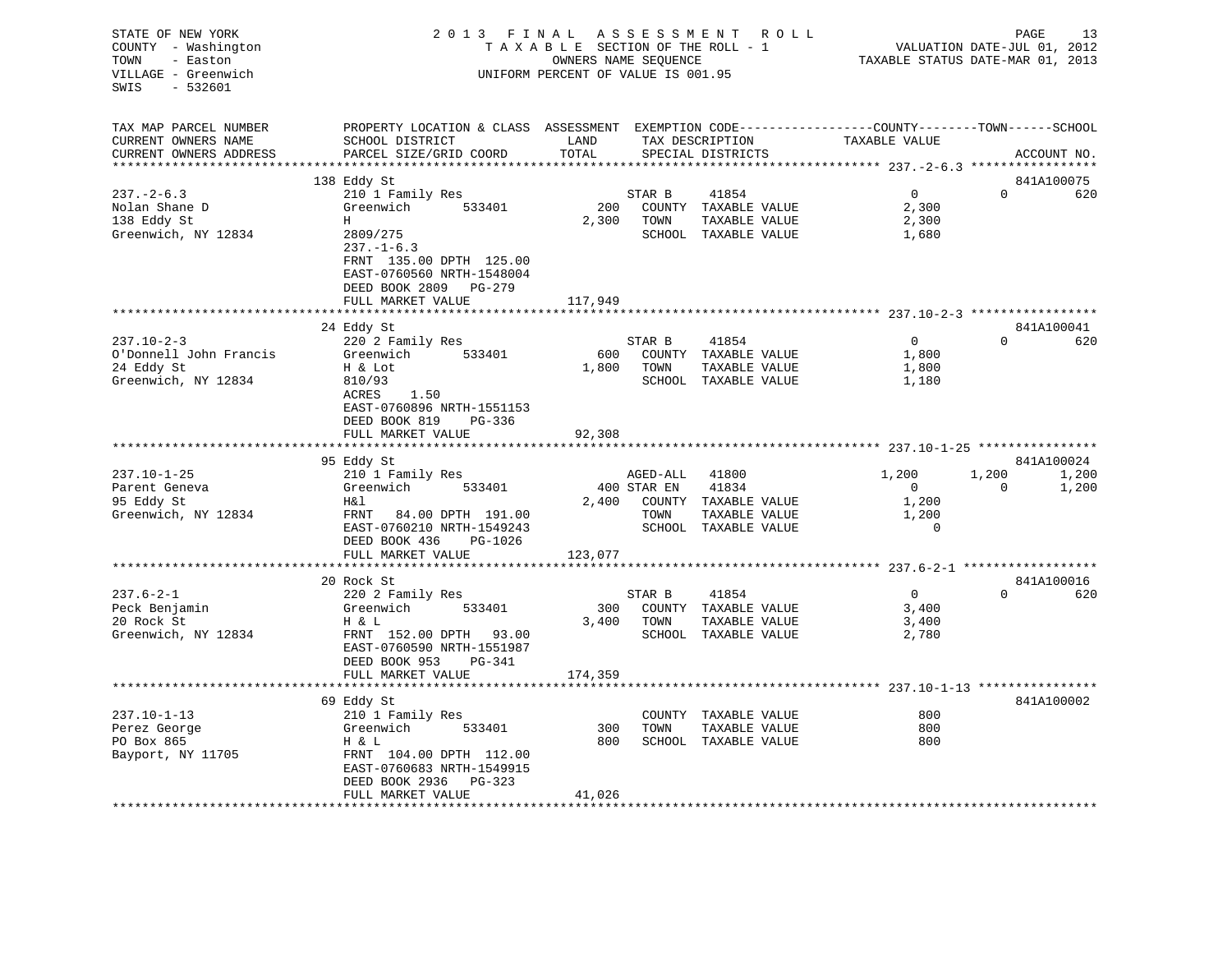## STATE OF NEW YORK 2 0 1 3 F I N A L A S S E S S M E N T R O L L PAGE 14 COUNTY - Washington T A X A B L E SECTION OF THE ROLL - 1 VALUATION DATE-JUL 01, 2012 TOWN - Easton OWNERS NAME SEQUENCE TAXABLE STATUS DATE-MAR 01, 2013 VILLAGE - Greenwich UNIFORM PERCENT OF VALUE IS 001.95

| TAX MAP PARCEL NUMBER  | PROPERTY LOCATION & CLASS ASSESSMENT EXEMPTION CODE----------------COUNTY-------TOWN------SCHOOL |         |                       |                |                 |
|------------------------|--------------------------------------------------------------------------------------------------|---------|-----------------------|----------------|-----------------|
| CURRENT OWNERS NAME    | SCHOOL DISTRICT                                                                                  | LAND    | TAX DESCRIPTION       | TAXABLE VALUE  |                 |
| CURRENT OWNERS ADDRESS | PARCEL SIZE/GRID COORD                                                                           | TOTAL   | SPECIAL DISTRICTS     |                | ACCOUNT NO.     |
|                        |                                                                                                  |         |                       |                |                 |
|                        | 22 Barber Ave                                                                                    |         |                       |                | 841A100007      |
| $237.6 - 2 - 15$       |                                                                                                  |         |                       | $\Omega$       | $\Omega$<br>620 |
|                        | 210 1 Family Res                                                                                 |         | STAR B<br>41854       |                |                 |
| Pertak Randy           | 533401<br>Greenwich                                                                              | 400     | COUNTY TAXABLE VALUE  | 2,600          |                 |
| 22 Barber Ave          | H & L                                                                                            | 2,600   | TOWN<br>TAXABLE VALUE | 2,600          |                 |
| Greenwich, NY 12834    | FRNT<br>48.00 DPTH 222.00                                                                        |         | SCHOOL TAXABLE VALUE  | 1,980          |                 |
|                        | BANK<br>185                                                                                      |         |                       |                |                 |
|                        | EAST-0761118 NRTH-1551682                                                                        |         |                       |                |                 |
|                        | DEED BOOK 1797 PG-349                                                                            |         |                       |                |                 |
|                        | FULL MARKET VALUE                                                                                | 133,333 |                       |                |                 |
|                        |                                                                                                  |         |                       |                |                 |
|                        | Eddy St                                                                                          |         |                       |                |                 |
| $237. - 2 - 6.4$       |                                                                                                  |         |                       | 200            |                 |
|                        | 310 Res Vac                                                                                      |         | COUNTY TAXABLE VALUE  |                |                 |
| Petteys Daniel S       | Greenwich<br>533401                                                                              | 200     | TAXABLE VALUE<br>TOWN | 200            |                 |
| 134 Eddy St            | FRNT 62.00 DPTH 130.00                                                                           | 200     | SCHOOL TAXABLE VALUE  | 200            |                 |
| Greenwich, NY 12834    | EAST-0760564 NRTH-1548224                                                                        |         | CA003 Cons agri dst 3 | 200 TO         |                 |
|                        | DEED BOOK 3058 PG-328                                                                            |         |                       |                |                 |
|                        | FULL MARKET VALUE                                                                                | 10,256  |                       |                |                 |
|                        |                                                                                                  |         |                       |                |                 |
|                        | 134 Eddy St                                                                                      |         |                       |                | 841A100092      |
| $237. - 2 - 7$         | 210 1 Family Res                                                                                 |         | 41854<br>STAR B       | $\overline{0}$ | $\Omega$<br>620 |
| Petteys Daniel S       | Greenwich<br>533401                                                                              | 300     | COUNTY TAXABLE VALUE  | 1,600          |                 |
| 134 Eddy St            | H & L                                                                                            | 1,600   | TOWN<br>TAXABLE VALUE |                |                 |
|                        |                                                                                                  |         |                       | 1,600          |                 |
| Greenwich, NY 12834    | FRNT 130.00 DPTH 125.00                                                                          |         | SCHOOL TAXABLE VALUE  | 980            |                 |
|                        | EAST-0760564 NRTH-1548129                                                                        |         |                       |                |                 |
|                        | DEED BOOK 3058<br>PG-328                                                                         |         |                       |                |                 |
|                        | FULL MARKET VALUE                                                                                | 82,051  |                       |                |                 |
|                        |                                                                                                  |         |                       |                |                 |
|                        | County Route 74                                                                                  |         |                       |                |                 |
| $237. - 2 - 6.6$       | 105 Vac farmland                                                                                 |         | COUNTY TAXABLE VALUE  | 50             |                 |
| Petteys Stephen        | Greenwich<br>533401                                                                              | 50      | TOWN<br>TAXABLE VALUE | 50             |                 |
| 140 Eddy St            | filed survey 22c-130                                                                             | 50      | SCHOOL TAXABLE VALUE  | 50             |                 |
| Greenwich, NY 12834    | FRNT 162.00 DPTH 230.00                                                                          |         | CA003 Cons agri dst 3 | 50 TO          |                 |
|                        |                                                                                                  |         |                       |                |                 |
|                        | EAST-0759681 NRTH-1547136                                                                        |         |                       |                |                 |
|                        | DEED BOOK 2904 PG-80                                                                             |         |                       |                |                 |
|                        | FULL MARKET VALUE                                                                                | 2,564   |                       |                |                 |
|                        | *******************************                                                                  |         |                       |                |                 |
|                        | 6 Barber Ave                                                                                     |         |                       |                | 841A100032      |
| $237.6 - 2 - 30$       | 220 2 Family Res                                                                                 |         | STAR B<br>41854       | $\overline{0}$ | $\Omega$<br>620 |
| Porter Willard F       | Greenwich<br>533401                                                                              | 200     | COUNTY TAXABLE VALUE  | 2,000          |                 |
| Porter Paula           | H&l, 2354/305                                                                                    | 2,000   | TOWN<br>TAXABLE VALUE | 2,000          |                 |
| 6 Barber Ave           | Highway taking '09                                                                               |         | SCHOOL TAXABLE VALUE  | 1,380          |                 |
| Greenwich, NY 12834    | FRNT 100.00 DPTH 100.00                                                                          |         |                       |                |                 |
|                        | EAST-0760647 NRTH-1551460                                                                        |         |                       |                |                 |
|                        | DEED BOOK 656<br>PG-167                                                                          |         |                       |                |                 |
|                        |                                                                                                  |         |                       |                |                 |
|                        | FULL MARKET VALUE                                                                                | 102,564 |                       |                |                 |
|                        |                                                                                                  |         |                       |                |                 |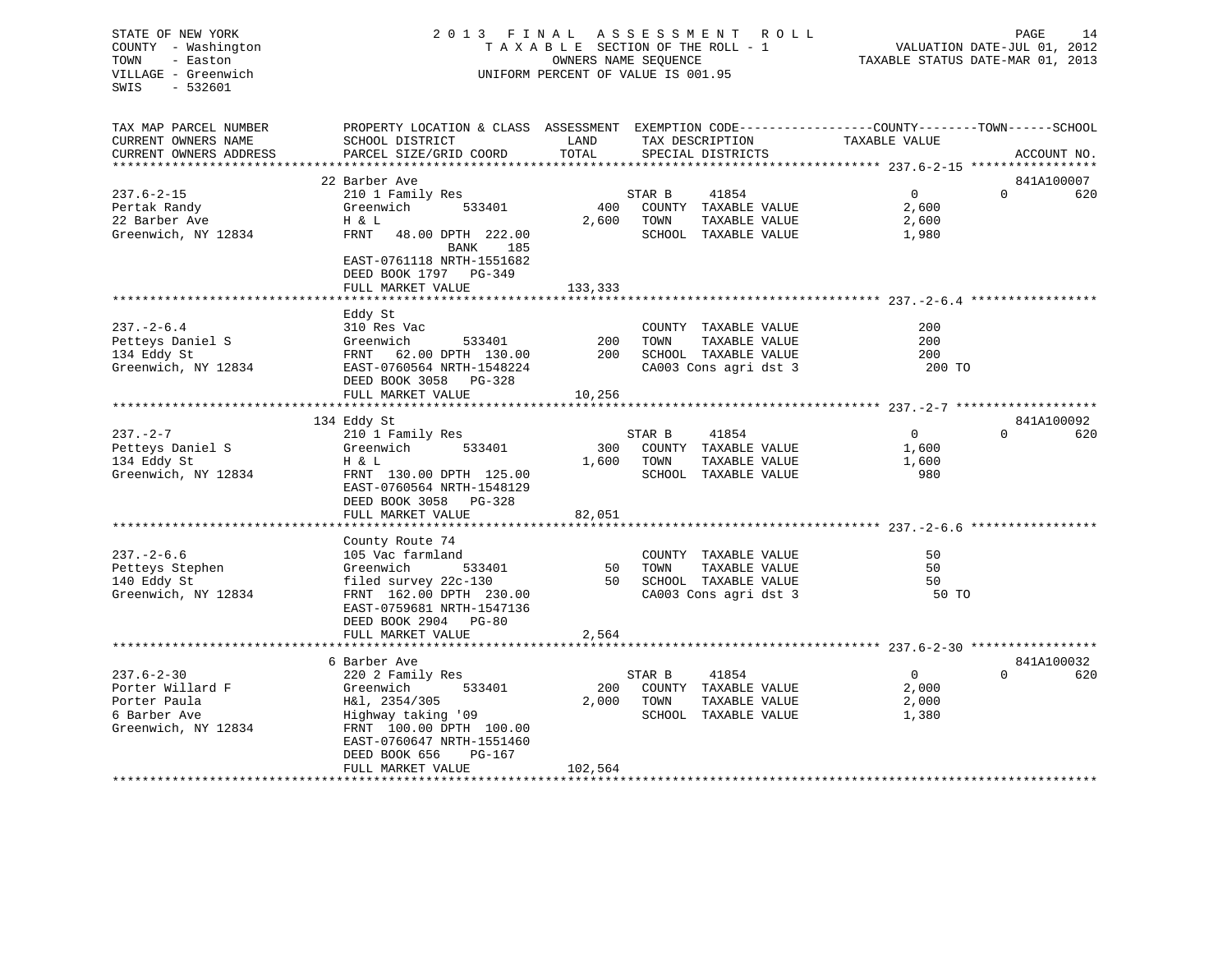## STATE OF NEW YORK 2 0 1 3 F I N A L A S S E S S M E N T R O L L PAGE 15COUNTY - Washington  $T A X A B L E$  SECTION OF THE ROLL - 1<br>TOWN - Easton 000NERS NAME SEQUENCE VILLAGE - Greenwich UNIFORM PERCENT OF VALUE IS 001.95

TAXABLE STATUS DATE-MAR 01, 2013

| TAX MAP PARCEL NUMBER                  | PROPERTY LOCATION & CLASS ASSESSMENT                                              |         |        |                      | EXEMPTION CODE-----------------COUNTY-------TOWN------SCHOOL |                 |
|----------------------------------------|-----------------------------------------------------------------------------------|---------|--------|----------------------|--------------------------------------------------------------|-----------------|
| CURRENT OWNERS NAME                    | SCHOOL DISTRICT                                                                   | LAND    |        | TAX DESCRIPTION      | TAXABLE VALUE                                                |                 |
| CURRENT OWNERS ADDRESS                 | PARCEL SIZE/GRID COORD                                                            | TOTAL   |        | SPECIAL DISTRICTS    |                                                              | ACCOUNT NO.     |
|                                        |                                                                                   |         |        |                      |                                                              |                 |
|                                        | 24 Barber Ave                                                                     |         |        |                      |                                                              | 841A100089      |
| $237.6 - 2 - 16$                       | 220 2 Family Res                                                                  |         |        | COUNTY TAXABLE VALUE | 2,200                                                        |                 |
| Roman Nancy                            | Greenwich<br>533401                                                               | 300     | TOWN   | TAXABLE VALUE        | 2,200                                                        |                 |
| 22 Sherman Ave                         | H & L                                                                             | 2,200   |        | SCHOOL TAXABLE VALUE | 2,200                                                        |                 |
| Greenwich, NY 12834                    | FRNT<br>48.00 DPTH 222.00<br>EAST-0761164 NRTH-1551705<br>DEED BOOK 894<br>PG-309 |         |        |                      |                                                              |                 |
|                                        | FULL MARKET VALUE                                                                 | 112,821 |        |                      |                                                              |                 |
|                                        |                                                                                   |         |        |                      |                                                              |                 |
|                                        | 52 Cambridge Rd                                                                   |         |        |                      |                                                              | 841A100022      |
| $237.10 - 3 - 2$                       | 210 1 Family Res                                                                  |         | COUNTY | TAXABLE VALUE        | 2,200                                                        |                 |
| Rowland Rachel                         | Greenwich<br>533401                                                               | 400     | TOWN   | TAXABLE VALUE        | 2,200                                                        |                 |
| Rowland Gregory                        | H&l                                                                               | 2,200   | SCHOOL | TAXABLE VALUE        | 2,200                                                        |                 |
| 52 Cambridge Rd<br>Greenwich, NY 12834 | <b>FRNT</b><br>62.00 DPTH 205.00<br><b>BANK</b><br>40                             |         |        |                      |                                                              |                 |
|                                        | EAST-0762478 NRTH-1550411<br>DEED BOOK 936<br>PG-134                              |         |        |                      |                                                              |                 |
|                                        | FULL MARKET VALUE                                                                 | 112,821 |        |                      |                                                              |                 |
|                                        | ******************************                                                    |         |        |                      |                                                              |                 |
|                                        | 59 Eddy St                                                                        |         |        |                      |                                                              | 841A100054      |
| $237.10 - 1 - 9$                       | 210 1 Family Res                                                                  |         | STAR B | 41854                | $\overline{0}$                                               | $\Omega$<br>620 |
| Sawtelle James D                       | Greenwich<br>533401                                                               | 500     |        | COUNTY TAXABLE VALUE | 3,500                                                        |                 |
| Sawtelle Martha                        | H & L                                                                             | 3,500   | TOWN   | TAXABLE VALUE        | 3,500                                                        |                 |
| 59 Eddy St                             | FRNT 158.00 DPTH 150.00                                                           |         |        | SCHOOL TAXABLE VALUE | 2,880                                                        |                 |
| Greenwich, NY 12834                    | EAST-0760906 NRTH-1550195                                                         |         |        |                      |                                                              |                 |
|                                        | DEED BOOK 468<br>$PG-924$                                                         |         |        |                      |                                                              |                 |
|                                        | FULL MARKET VALUE                                                                 | 179,487 |        |                      |                                                              |                 |
|                                        |                                                                                   |         |        |                      |                                                              |                 |
|                                        | 45 Rock St                                                                        |         |        |                      |                                                              |                 |
| $237.6 - 2 - 5.1$                      | 470 Misc service                                                                  |         | COUNTY | TAXABLE VALUE        | 2,000                                                        |                 |
| Sipperly Robert                        | Greenwich<br>533401                                                               | 400     | TOWN   | TAXABLE VALUE        | 2,000                                                        |                 |
| 76 Salem St                            | Sales/service                                                                     | 2,000   |        | SCHOOL TAXABLE VALUE | 2,000                                                        |                 |
| Greenwich, NY 12834                    | Sub Lot 2 lease 2808/307<br>2.23<br>ACRES                                         |         |        |                      |                                                              |                 |
|                                        | EAST-0761090 NRTH-1552091                                                         |         |        |                      |                                                              |                 |
|                                        | DEED BOOK 2749<br>$PG-119$                                                        |         |        |                      |                                                              |                 |
|                                        | FULL MARKET VALUE                                                                 | 102,564 |        |                      |                                                              |                 |
|                                        |                                                                                   |         |        |                      |                                                              |                 |
|                                        | 34 Eddy St                                                                        |         |        |                      |                                                              | 841A100064      |
| $237.10 - 2 - 5$                       | 210 1 Family Res                                                                  |         |        | COUNTY TAXABLE VALUE | 1,100                                                        |                 |
| Sipperly Robert                        | Greenwich<br>533401                                                               | 500     | TOWN   | TAXABLE VALUE        | 1,100                                                        |                 |
| Sipperly Julie                         | H & L                                                                             | 1,100   |        | SCHOOL TAXABLE VALUE | 1,100                                                        |                 |
| 76 Salem St                            | FRNT<br>83.00 DPTH<br>94.00                                                       |         |        |                      |                                                              |                 |
| Greenwich, NY 12834                    | EAST-0761045 NRTH-1550831                                                         |         |        |                      |                                                              |                 |
|                                        | DEED BOOK 785<br>PG-166                                                           |         |        |                      |                                                              |                 |
|                                        | FULL MARKET VALUE                                                                 | 56,410  |        |                      |                                                              |                 |
| **********************                 |                                                                                   |         |        |                      |                                                              |                 |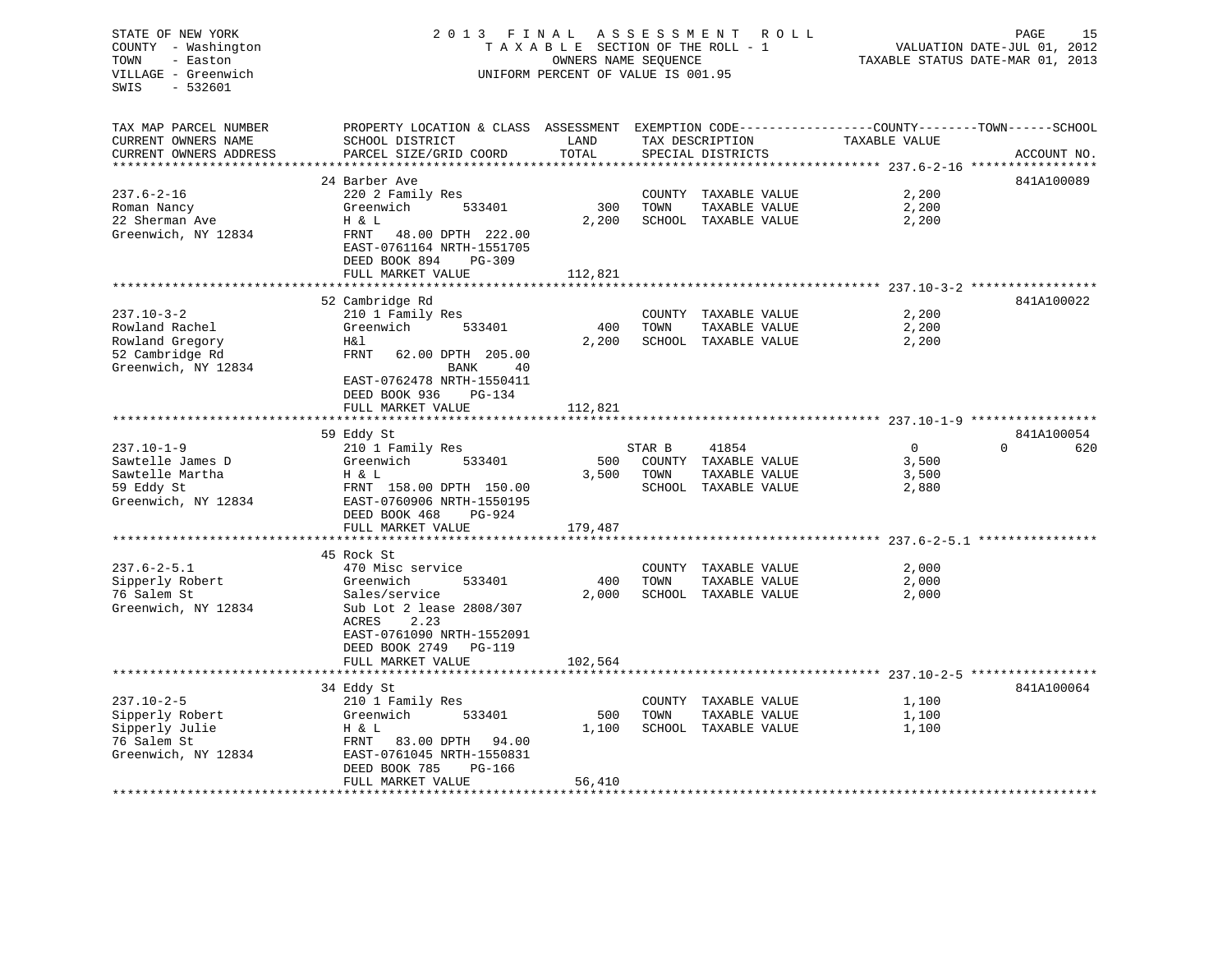## STATE OF NEW YORK 2 0 1 3 F I N A L A S S E S S M E N T R O L L PAGE 16 COUNTY - Washington T A X A B L E SECTION OF THE ROLL - 1 VALUATION DATE-JUL 01, 2012 TOWN - Easton OWNERS NAME SEQUENCE TAXABLE STATUS DATE-MAR 01, 2013 VILLAGE - Greenwich UNIFORM PERCENT OF VALUE IS 001.95

| TAX MAP PARCEL NUMBER<br>CURRENT OWNERS NAME<br>CURRENT OWNERS ADDRESS                            | PROPERTY LOCATION & CLASS ASSESSMENT EXEMPTION CODE----------------COUNTY-------TOWN-----SCHOOL<br>SCHOOL DISTRICT<br>PARCEL SIZE/GRID COORD                                      | LAND<br>TOTAL           |                                                         | TAX DESCRIPTION<br>SPECIAL DISTRICTS                                            | TAXABLE VALUE                                                          |                               | ACCOUNT NO.                                    |
|---------------------------------------------------------------------------------------------------|-----------------------------------------------------------------------------------------------------------------------------------------------------------------------------------|-------------------------|---------------------------------------------------------|---------------------------------------------------------------------------------|------------------------------------------------------------------------|-------------------------------|------------------------------------------------|
|                                                                                                   |                                                                                                                                                                                   |                         |                                                         |                                                                                 |                                                                        |                               |                                                |
| $237.10 - 3 - 3$<br>Smith Michael<br>Smith Maureen<br>54 Cambridge Rd<br>Greenwich, NY 12834      | 54 Cambridge Rd<br>210 1 Family Res<br>Greenwich<br>533401<br>H & L<br>FRNT 81.00 DPTH 205.00<br>EAST-0762559 NRTH-1550402<br>DEED BOOK 500<br><b>PG-138</b><br>FULL MARKET VALUE | 400<br>3,000<br>153,846 | STAR B<br>TOWN                                          | 41854<br>COUNTY TAXABLE VALUE<br>TAXABLE VALUE<br>SCHOOL TAXABLE VALUE          | $\overline{0}$<br>3,000<br>3,000<br>2,380                              | $\Omega$                      | 841A100079<br>620                              |
|                                                                                                   |                                                                                                                                                                                   |                         |                                                         |                                                                                 |                                                                        |                               |                                                |
| $237.6 - 2 - 14$<br>St Clair Jerald E<br>St Clair Helen E<br>20 Barber Ave<br>Greenwich, NY 12834 | 20 Barber Ave<br>210 1 Family Res<br>533401<br>Greenwich<br>H & L<br>FRNT<br>51.00 DPTH 222.00<br>EAST-0761081 NRTH-1551659<br>DEED BOOK 3001 PG-187<br>FULL MARKET VALUE         | 102,564                 | ELG F VET 41101<br>200 AGED-CO<br>2,000 STAR EN<br>TOWN | 41802<br>41834<br>COUNTY TAXABLE VALUE<br>TAXABLE VALUE<br>SCHOOL TAXABLE VALUE | 2,000<br>$\mathbf{0}$<br>$\Omega$<br>$\mathbf 0$<br>$\mathbf 0$<br>690 | 2,000<br>$\Omega$<br>$\Omega$ | 841A100086<br>$\mathbf 0$<br>$\Omega$<br>1,310 |
|                                                                                                   | 28 Barber Ave                                                                                                                                                                     |                         |                                                         |                                                                                 |                                                                        |                               | 841C100071                                     |
| $237.6 - 2 - 18$<br>Sutlift Sheila L<br>28 Barber Ave<br>Greenwich, NY 12834                      | 210 1 Family Res<br>533401<br>Greenwich<br>H & L<br>FRNT<br>50.00 DPTH 125.00<br>EAST-0761271 NRTH-1551682<br>DEED BOOK 2981 PG-107<br>FULL MARKET VALUE                          | 500<br>2,000<br>102,564 | STAR B<br>TOWN                                          | 41854<br>COUNTY TAXABLE VALUE<br>TAXABLE VALUE<br>SCHOOL TAXABLE VALUE          | $\Omega$<br>2,000<br>2,000<br>1,380                                    | $\Omega$                      | 620                                            |
|                                                                                                   | Louse Hill Rd/n Off                                                                                                                                                               |                         |                                                         |                                                                                 |                                                                        |                               | 841A101090                                     |
| $237. - 2 - 14$<br>Thomas Paul<br>Thomas Rosemary<br>135 Louse Hill Rd<br>Greenwich, NY 12834     | 323 Vacant rural<br>533401<br>Greenwich<br>Vl<br>$237. - 1 - 14$<br>ACRES<br>4.00<br>EAST-0757686 NRTH-1550912<br>DEED BOOK 2187 PG-178                                           | 100<br>100              | TOWN                                                    | COUNTY TAXABLE VALUE<br>TAXABLE VALUE<br>SCHOOL TAXABLE VALUE                   | 100<br>100<br>100                                                      |                               |                                                |
|                                                                                                   | FULL MARKET VALUE                                                                                                                                                                 | 5,128                   |                                                         |                                                                                 |                                                                        |                               |                                                |
|                                                                                                   | 17 Rock St                                                                                                                                                                        |                         |                                                         |                                                                                 |                                                                        |                               | 841A100008                                     |
| $237.6 - 2 - 5$<br>Toto Mauro<br>17 Rock St<br>Greenwich, NY 12834                                | 210 1 Family Res<br>533401<br>Greenwich<br>H & Sub lot 1<br>824/94<br>73.00 DPTH 175.00<br>FRNT<br>EAST-0760729 NRTH-1551891<br>DEED BOOK 908<br>$PG-182$<br>FULL MARKET VALUE    | 400<br>2,250<br>115,385 | TOWN                                                    | COUNTY TAXABLE VALUE<br>TAXABLE VALUE<br>SCHOOL TAXABLE VALUE                   | 2,250<br>2,250<br>2,250                                                |                               |                                                |
|                                                                                                   |                                                                                                                                                                                   |                         |                                                         |                                                                                 |                                                                        |                               |                                                |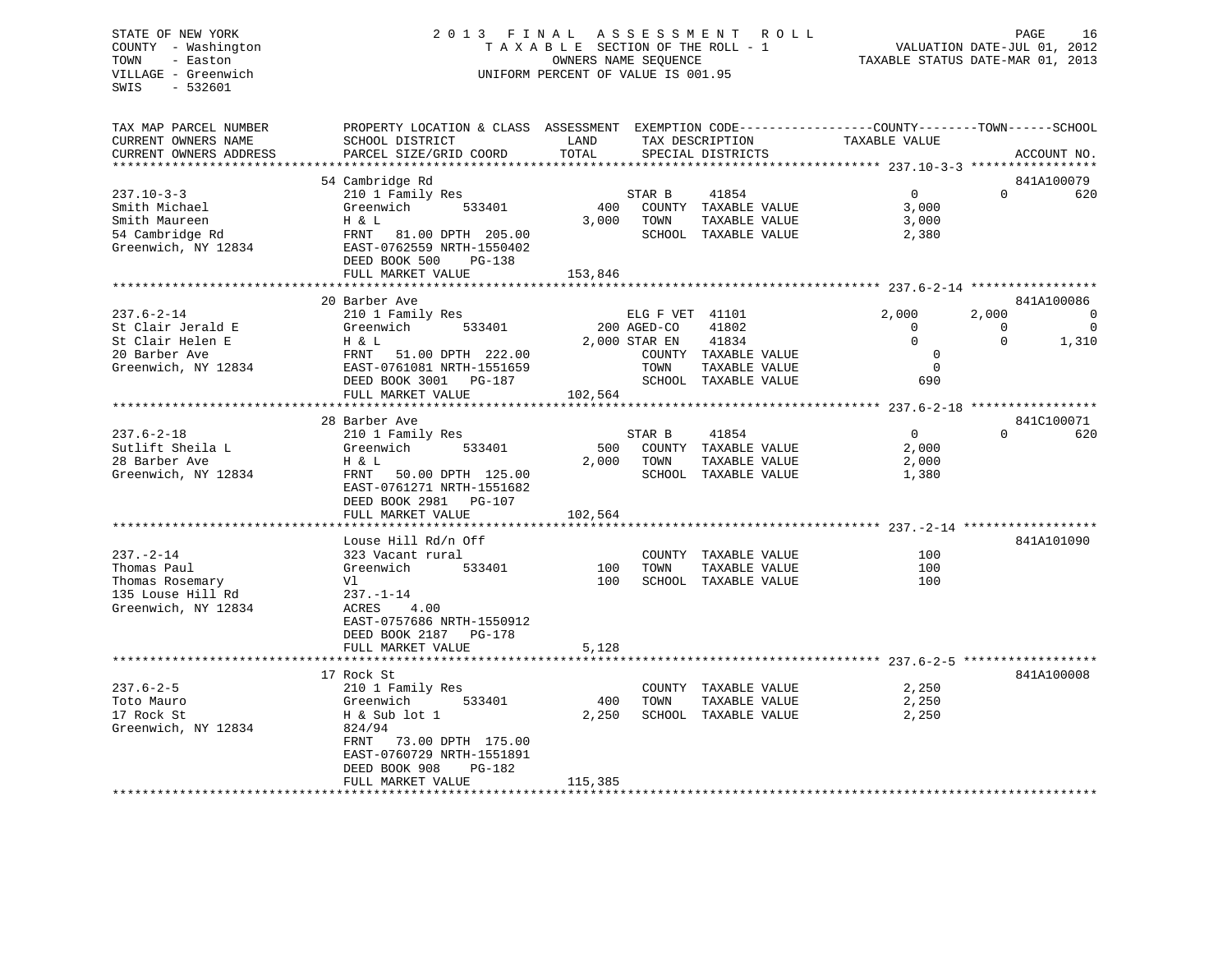## STATE OF NEW YORK 2 0 1 3 F I N A L A S S E S S M E N T R O L L PAGE 17 COUNTY - Washington T A X A B L E SECTION OF THE ROLL - 1 VALUATION DATE-JUL 01, 2012 TOWN - Easton **CONNERS NAME SEQUENCE** TAXABLE STATUS DATE-MAR 01, 2013 VILLAGE - Greenwich UNIFORM PERCENT OF VALUE IS 001.95

| TAX MAP PARCEL NUMBER  | PROPERTY LOCATION & CLASS ASSESSMENT                                                                    |         |         |                      | EXEMPTION CODE-----------------COUNTY-------TOWN------SCHOOL |                   |
|------------------------|---------------------------------------------------------------------------------------------------------|---------|---------|----------------------|--------------------------------------------------------------|-------------------|
| CURRENT OWNERS NAME    | SCHOOL DISTRICT                                                                                         | LAND    |         | TAX DESCRIPTION      | TAXABLE VALUE                                                |                   |
| CURRENT OWNERS ADDRESS | PARCEL SIZE/GRID COORD                                                                                  | TOTAL   |         | SPECIAL DISTRICTS    |                                                              | ACCOUNT NO.       |
|                        | 31 Barber Ave                                                                                           |         |         |                      |                                                              | 841A100018        |
| $237.6 - 2 - 22$       | 220 2 Family Res                                                                                        |         |         | COUNTY TAXABLE VALUE | 2,400                                                        |                   |
| Toto Mauro             | 533401<br>Greenwich                                                                                     | 400     | TOWN    | TAXABLE VALUE        | 2,400                                                        |                   |
| 21 Rock St             | H & L                                                                                                   | 2,400   |         | SCHOOL TAXABLE VALUE | 2,400                                                        |                   |
| Greenwich, NY 12834    | 57.00 DPTH 133.00<br>FRNT<br>EAST-0761285 NRTH-1551502<br>DEED BOOK 2744<br>PG-144<br>FULL MARKET VALUE | 123,077 |         |                      |                                                              |                   |
|                        |                                                                                                         |         |         |                      |                                                              |                   |
|                        | 21 Rock St                                                                                              |         |         |                      |                                                              | 841A100058        |
| $237.6 - 2 - 3$        | 210 1 Family Res                                                                                        |         | STAR B  | 41854                | $\Omega$                                                     | $\Omega$<br>620   |
| Toto Mauro S           | Greenwich<br>533401                                                                                     | 400     |         | COUNTY TAXABLE VALUE | 2,900                                                        |                   |
| 21 Rock St             | H & L                                                                                                   | 2,900   | TOWN    | TAXABLE VALUE        | 2,900                                                        |                   |
| Greenwich, NY 12834    | FRNT<br>89.00 DPTH 281.00                                                                               |         |         | SCHOOL TAXABLE VALUE | 2,280                                                        |                   |
|                        | EAST-0760793 NRTH-1552036<br>DEED BOOK 634<br><b>PG-91</b>                                              |         |         |                      |                                                              |                   |
|                        | FULL MARKET VALUE                                                                                       | 148,718 |         |                      |                                                              |                   |
|                        | 11 Rock St                                                                                              |         |         |                      |                                                              | 841A100051        |
| $237.6 - 2 - 7$        | 210 1 Family Res                                                                                        |         | STAR EN | 41834                | $\overline{0}$                                               | $\Omega$<br>1,310 |
| Toto Mauro S           | 533401<br>Greenwich                                                                                     | 200     |         | COUNTY TAXABLE VALUE | 1,950                                                        |                   |
| Toto Catherine A       | H&l                                                                                                     | 1,950   | TOWN    | TAXABLE VALUE        | 1,950                                                        |                   |
| 11 Rock St             | FRNT<br>53.00 DPTH 655.00                                                                               |         |         | SCHOOL TAXABLE VALUE | 640                                                          |                   |
| Greenwich, NY 12834    | EAST-0760993 NRTH-1551819<br>DEED BOOK 2598<br>$PG-350$                                                 |         |         |                      |                                                              |                   |
|                        | FULL MARKET VALUE                                                                                       | 100,000 |         |                      |                                                              |                   |
|                        | 101 Eddy St                                                                                             |         |         |                      |                                                              | 841C100066        |
| $237.10 - 1 - 21$      | 210 1 Family Res                                                                                        |         | STAR B  | 41854                | $\Omega$                                                     | $\Omega$<br>620   |
| Towne Kevin            | Greenwich<br>533401                                                                                     | 500     |         | COUNTY TAXABLE VALUE | 2,400                                                        |                   |
| Towne Lisa             | H & L                                                                                                   | 2,400   | TOWN    | TAXABLE VALUE        | 2,400                                                        |                   |
| 101 Eddy St            | FRNT 138.00 DPTH 314.00                                                                                 |         |         | SCHOOL TAXABLE VALUE | 1,780                                                        |                   |
| Greenwich, NY 12834    | EAST-0760106 NRTH-1549075                                                                               |         |         |                      |                                                              |                   |
|                        | DEED BOOK 847<br>$PG-103$                                                                               |         |         |                      |                                                              |                   |
|                        | FULL MARKET VALUE                                                                                       | 123,077 |         |                      |                                                              |                   |
|                        | **************************                                                                              |         |         |                      |                                                              |                   |
|                        | 32 Safford Hill Rd                                                                                      |         |         |                      |                                                              | 841A101010        |
| $237. - 2 - 12.2$      | 240 Rural res                                                                                           |         | STAR EN | 41834                | $\overline{0}$                                               | 1,310<br>$\Omega$ |
| Vurraro Frank E        | Greenwich<br>533401                                                                                     | 400     |         | COUNTY TAXABLE VALUE | 6,500                                                        |                   |
| Vurraro Claire K       | Sub Lot 2                                                                                               | 6.500   | TOWN    | TAXABLE VALUE        | 6,500                                                        |                   |
| 32 Safford Hill Rd     | $237. - 1 - 12.2$                                                                                       |         | SCHOOL  | TAXABLE VALUE        | 5,190                                                        |                   |
| Greenwich, NY 12834    | ACRES<br>8.64                                                                                           |         |         |                      |                                                              |                   |
|                        | EAST-0759914 NRTH-1550069                                                                               |         |         |                      |                                                              |                   |
|                        | DEED BOOK 2022<br>$PG-330$                                                                              |         |         |                      |                                                              |                   |
|                        | FULL MARKET VALUE                                                                                       | 333,333 |         |                      |                                                              |                   |
|                        |                                                                                                         |         |         |                      |                                                              |                   |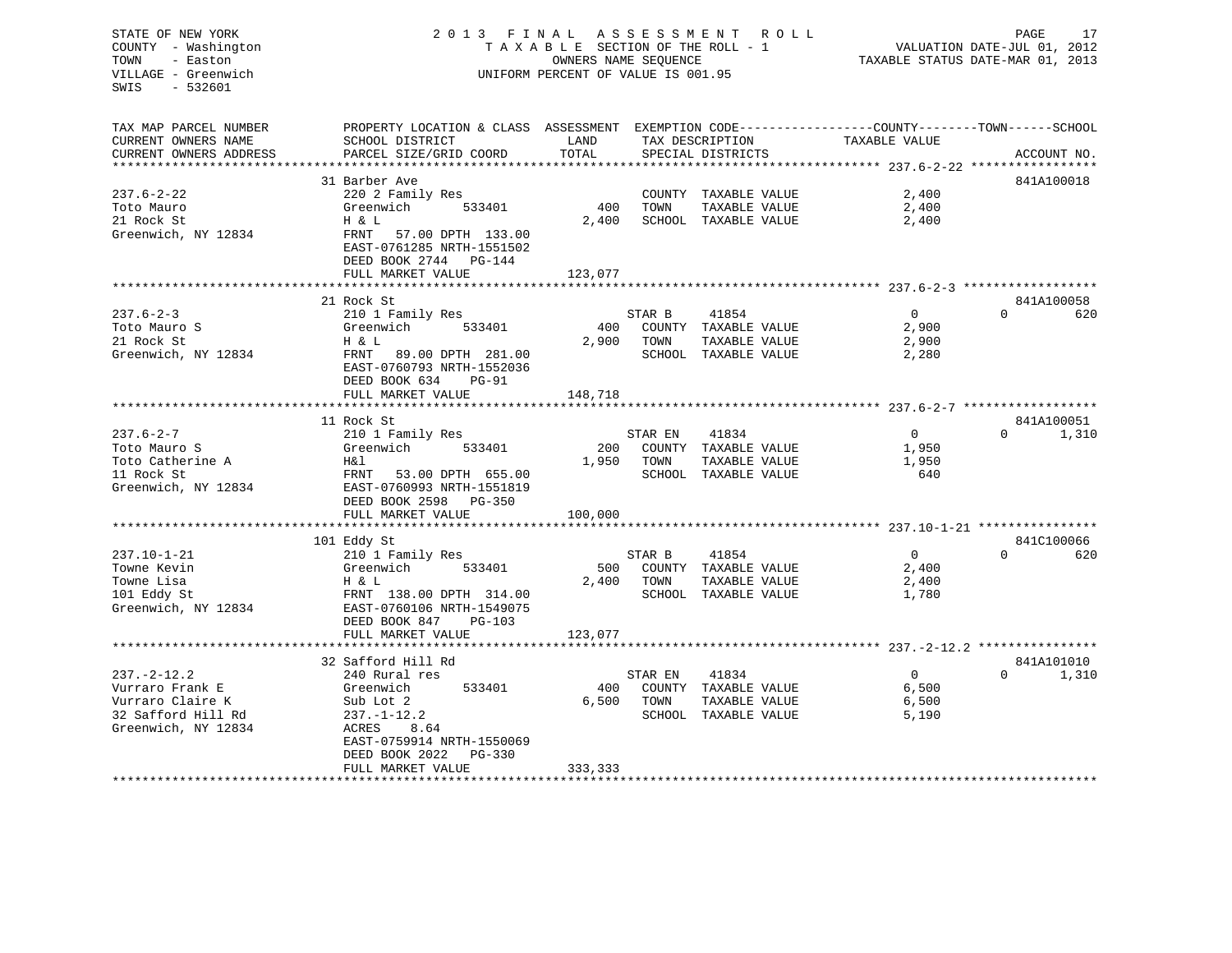## STATE OF NEW YORK 2 0 1 3 F I N A L A S S E S S M E N T R O L L PAGE 18 COUNTY - Washington T A X A B L E SECTION OF THE ROLL - 1 VALUATION DATE-JUL 01, 2012 TOWN - Easton OWNERS NAME SEQUENCE TAXABLE STATUS DATE-MAR 01, 2013 VILLAGE - Greenwich UNIFORM PERCENT OF VALUE IS 001.95

| TAX MAP PARCEL NUMBER      | PROPERTY LOCATION & CLASS ASSESSMENT |         |             |                       | EXEMPTION CODE-----------------COUNTY-------TOWN------SCHOOL |                   |
|----------------------------|--------------------------------------|---------|-------------|-----------------------|--------------------------------------------------------------|-------------------|
| CURRENT OWNERS NAME        | SCHOOL DISTRICT                      | LAND    |             | TAX DESCRIPTION       | TAXABLE VALUE                                                |                   |
| CURRENT OWNERS ADDRESS     | PARCEL SIZE/GRID COORD               | TOTAL   |             | SPECIAL DISTRICTS     |                                                              | ACCOUNT NO.       |
| ************************** |                                      |         |             |                       |                                                              |                   |
|                            | 3 Rock St                            |         |             |                       |                                                              | 841A100035        |
| $237.6 - 2 - 11$           | 220 2 Family Res                     |         | AGED-ALL    | 41800                 | 1,400                                                        | 1,400<br>1,400    |
| Waite Charles E            | Greenwich<br>533401                  |         | 300 STAR EN | 41834                 | $\Omega$                                                     | 1,310<br>$\Omega$ |
| Waite Carol A              | Η & L                                | 2,800   |             | COUNTY TAXABLE VALUE  | 1,400                                                        |                   |
| 3 Rock St                  |                                      |         |             |                       |                                                              |                   |
|                            | FRNT 100.00 DPTH 170.00              |         | TOWN        | TAXABLE VALUE         | 1,400                                                        |                   |
| Greenwich, NY 12834        | EAST-0760802 NRTH-1551513            |         |             | SCHOOL TAXABLE VALUE  | 90                                                           |                   |
|                            | DEED BOOK 948<br>PG-339              |         |             |                       |                                                              |                   |
|                            | FULL MARKET VALUE                    | 143,590 |             |                       |                                                              |                   |
|                            |                                      |         |             |                       |                                                              |                   |
|                            | 1 Cambridge Rd                       |         |             |                       |                                                              | 841A100068        |
| $237.10 - 2 - 7$           | 210 1 Family Res                     |         |             | COUNTY TAXABLE VALUE  | 3,350                                                        |                   |
| Walsh Eileen R             | Greenwich<br>533401                  | 500     | TOWN        | TAXABLE VALUE         | 3,350                                                        |                   |
| 1 Cambridge Rd             | H & L                                | 3,350   |             | SCHOOL TAXABLE VALUE  | 3,350                                                        |                   |
| Greenwich, NY 12834        | highway taking '09                   |         |             |                       |                                                              |                   |
|                            | FRNT 130.00 DPTH 150.00              |         |             |                       |                                                              |                   |
|                            | EAST-0761257 NRTH-1550350            |         |             |                       |                                                              |                   |
|                            | DEED BOOK 2029 PG-213                |         |             |                       |                                                              |                   |
|                            | FULL MARKET VALUE                    | 171,795 |             |                       |                                                              |                   |
|                            | **************                       |         |             |                       |                                                              |                   |
|                            | 50 Eddy St                           |         |             |                       |                                                              | 841A100046        |
| $237.10 - 2 - 8$           | 210 1 Family Res                     |         | STAR B      | 41854                 | $\overline{0}$                                               | 620<br>$\Omega$   |
| Watkins Michelle L         | 533401<br>Greenwich                  | 300     |             | COUNTY TAXABLE VALUE  | 2,000                                                        |                   |
| 52 Eddy St                 | H & L                                | 2,000   | TOWN        | TAXABLE VALUE         | 2,000                                                        |                   |
| Greenwich, NY 12834        | FRNT 199.00 DPTH 227.00              |         |             | SCHOOL TAXABLE VALUE  | 1,380                                                        |                   |
|                            | EAST-0761187 NRTH-1550261            |         |             |                       |                                                              |                   |
|                            | DEED BOOK 866<br>PG-304              |         |             |                       |                                                              |                   |
|                            | FULL MARKET VALUE                    | 102,564 |             |                       |                                                              |                   |
|                            |                                      |         |             |                       |                                                              |                   |
|                            | 92 Eddy St                           |         |             |                       |                                                              | 841A100078        |
| $237.10 - 1 - 19$          |                                      |         |             | 41854                 | $\mathbf{0}$                                                 | $\Omega$<br>620   |
|                            | 210 1 Family Res                     |         | STAR B      |                       |                                                              |                   |
| Wilber Brian               | Greenwich<br>533401                  | 400     |             | COUNTY TAXABLE VALUE  | 2,000                                                        |                   |
| Wilber Melissa             | H&l                                  | 2,000   | TOWN        | TAXABLE VALUE         | 2,000                                                        |                   |
| 92 Eddy St                 | ACRES<br>1.30                        |         |             | SCHOOL TAXABLE VALUE  | 1,380                                                        |                   |
| Greenwich, NY 12834        | EAST-0760489 NRTH-1549145            |         |             |                       |                                                              |                   |
|                            | DEED BOOK 2984<br>PG-177             |         |             |                       |                                                              |                   |
|                            | FULL MARKET VALUE                    | 102,564 |             |                       |                                                              |                   |
|                            | ************************             |         |             |                       |                                                              |                   |
|                            | Cambridge Rd                         |         |             |                       |                                                              | 845J101190        |
| $237. - 2 - 4.1$           | 323 Vacant rural                     |         |             | COUNTY TAXABLE VALUE  | 1,500                                                        |                   |
| Wojciechowski Mark S       | Greenwich<br>533401                  | 1,500   | TOWN        | TAXABLE VALUE         | 1,500                                                        |                   |
| Wojciechowski Karin L      | Ag Vacant Land                       | 1,500   |             | SCHOOL TAXABLE VALUE  | 1,500                                                        |                   |
| 50 Prospect Ave            | $237. - 1 - 4.1$                     |         |             | CA003 Cons agri dst 3 | 1,500 TO                                                     |                   |
| Larchmont, NY 10538        | ACRES 39.60                          |         |             |                       |                                                              |                   |
|                            | EAST-0762632 NRTH-1549128            |         |             |                       |                                                              |                   |
|                            | DEED BOOK 2282<br>$PG-73$            |         |             |                       |                                                              |                   |
|                            | FULL MARKET VALUE                    | 76,923  |             |                       |                                                              |                   |
|                            |                                      |         |             |                       |                                                              |                   |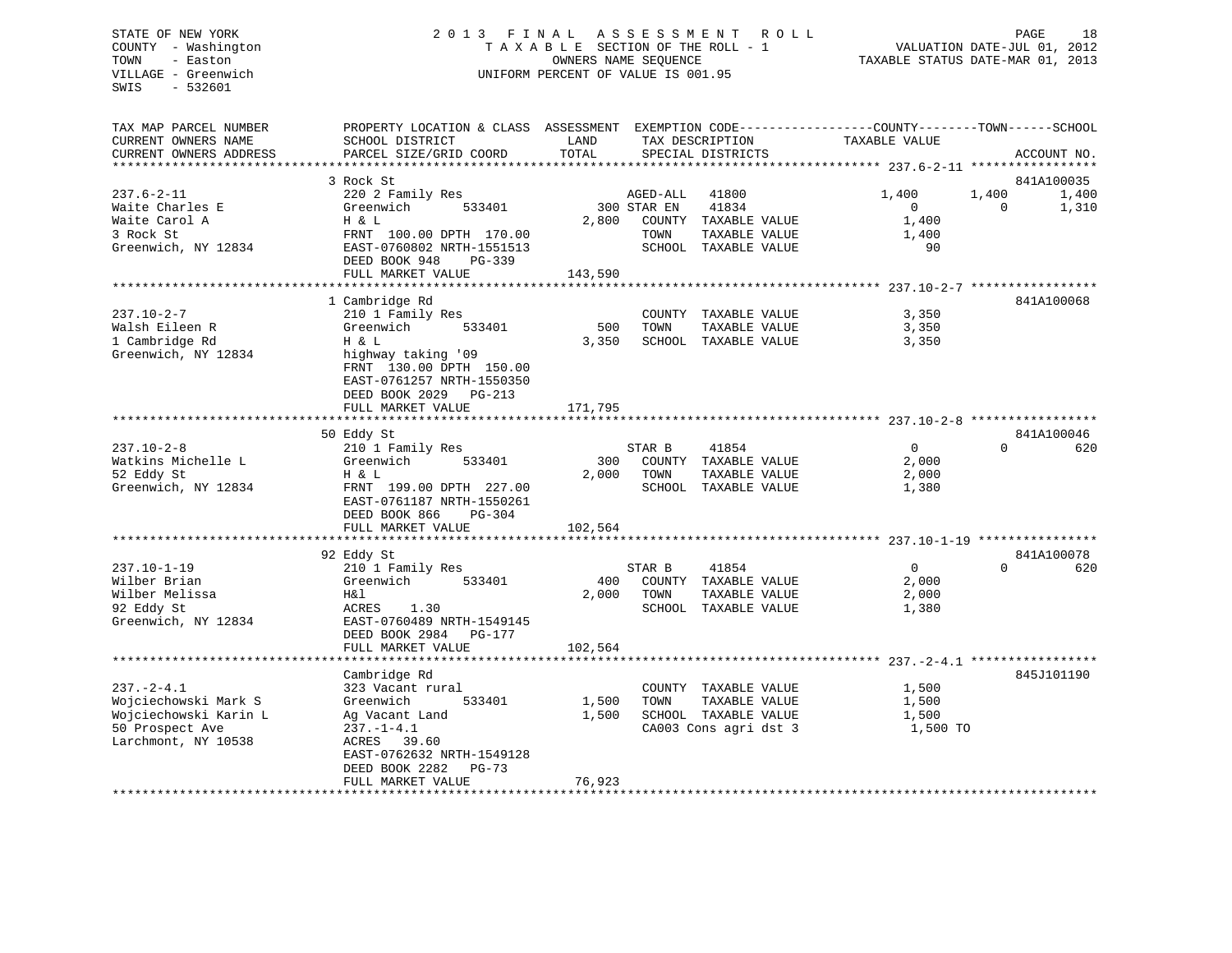| STATE OF NEW YORK<br>COUNTY<br>- Washington<br>TOWN<br>- Easton<br>VILLAGE - Greenwich<br>$-532601$<br>SWIS | 2 0 1 3<br>F I N A L<br>ASSESSMENT ROLL<br>TAXABLE SECTION OF THE ROLL - 1<br>OWNERS NAME SEQUENCE<br>UNIFORM PERCENT OF VALUE IS 001.95 |        |                         |               | 19<br>PAGE<br>VALUATION DATE-JUL 01, 2012<br>TAXABLE STATUS DATE-MAR 01, 2013 |
|-------------------------------------------------------------------------------------------------------------|------------------------------------------------------------------------------------------------------------------------------------------|--------|-------------------------|---------------|-------------------------------------------------------------------------------|
| TAX MAP PARCEL NUMBER                                                                                       | PROPERTY LOCATION & CLASS ASSESSMENT EXEMPTION CODE----------------COUNTY-------TOWN------SCHOOL                                         |        |                         |               |                                                                               |
| CURRENT OWNERS NAME                                                                                         | SCHOOL DISTRICT                                                                                                                          | LAND   | TAX DESCRIPTION         | TAXABLE VALUE |                                                                               |
| CURRENT OWNERS ADDRESS PARCEL SIZE/GRID COORD TOTAL                                                         |                                                                                                                                          |        | SPECIAL DISTRICTS       |               | ACCOUNT NO.                                                                   |
|                                                                                                             |                                                                                                                                          |        |                         |               |                                                                               |
|                                                                                                             | 32 Eddy St                                                                                                                               |        |                         |               | 841A100091                                                                    |
| $237.10 - 2 - 4$                                                                                            | 210 1 Family Res                                                                                                                         |        | COUNTY<br>TAXABLE VALUE | 1,200         |                                                                               |
| Young Corina                                                                                                | Greenwich<br>533401                                                                                                                      | 200    | TOWN<br>TAXABLE VALUE   | 1,200         |                                                                               |
| 32 Eddy St<br>Greenwich, NY 12834                                                                           | H & L<br>FRNT 110.00 DPTH 155.00<br>EAST-0761000 NRTH-1550897<br>DEED BOOK 3193 PG-55                                                    | 1,200  | SCHOOL<br>TAXABLE VALUE | 1,200         |                                                                               |
|                                                                                                             | FULL MARKET VALUE                                                                                                                        | 61,538 |                         |               |                                                                               |
|                                                                                                             |                                                                                                                                          |        |                         |               |                                                                               |
|                                                                                                             | 67 Eddy St                                                                                                                               |        |                         |               | 841A100065                                                                    |
| $237.10 - 1 - 12$                                                                                           | 210 1 Family Res                                                                                                                         |        | COUNTY<br>TAXABLE VALUE | 1,800         |                                                                               |
| Young Lawrence D                                                                                            | Greenwich<br>533401                                                                                                                      | 300    | TOWN<br>TAXABLE VALUE   | 1,800         |                                                                               |
| 67 Eddy St                                                                                                  | Η & L                                                                                                                                    | 1,800  | TAXABLE VALUE<br>SCHOOL | 1,800         |                                                                               |
| Greenwich, NY 12834                                                                                         | FRNT 101.00 DPTH 119.00<br>EAST-0760734 NRTH-1549990<br>DEED BOOK 907<br>PG-317                                                          |        |                         |               |                                                                               |
|                                                                                                             | FULL MARKET VALUE                                                                                                                        | 92,308 |                         |               |                                                                               |
|                                                                                                             |                                                                                                                                          |        |                         |               |                                                                               |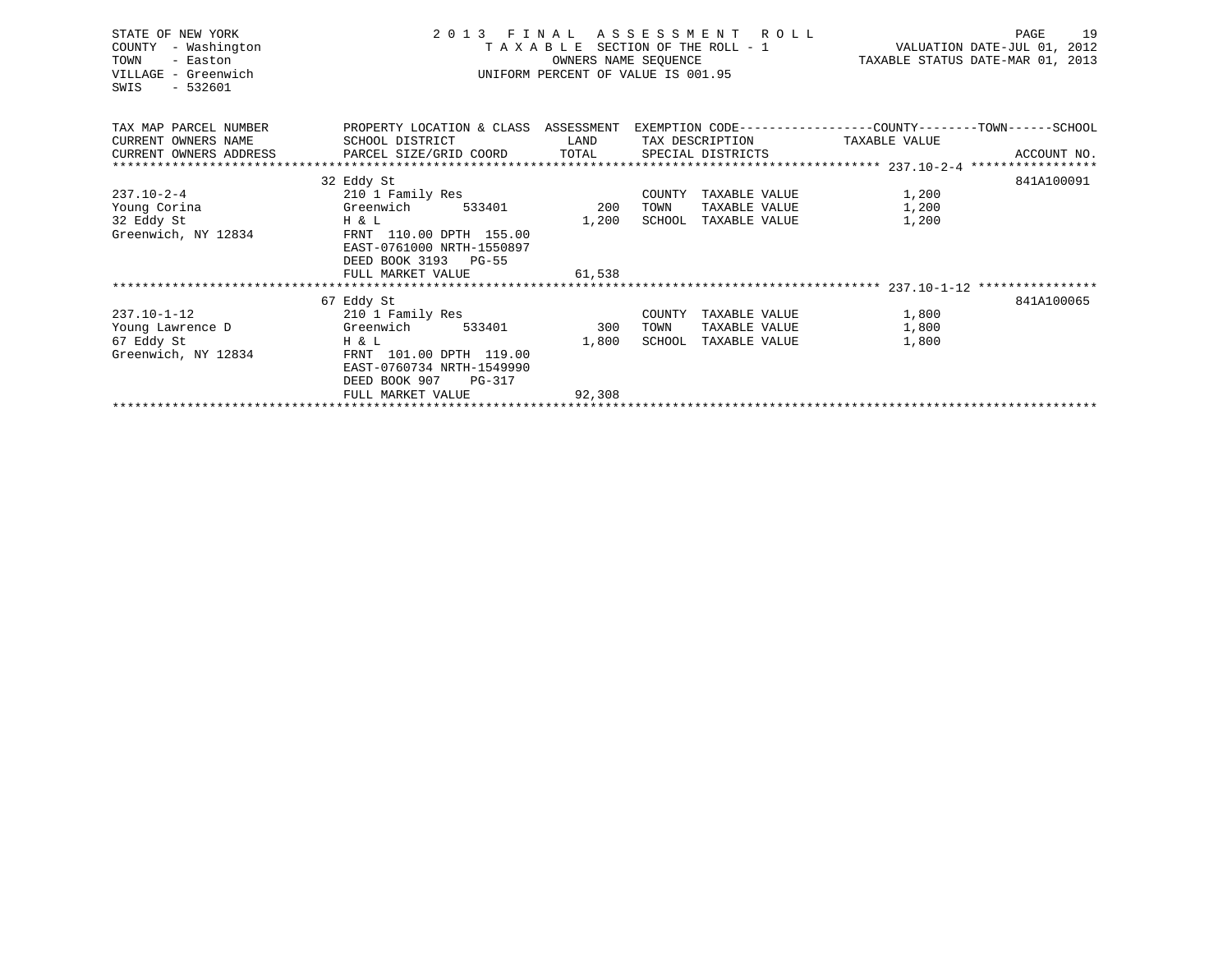| STATE OF NEW YORK   | 2013 FINAL ASSESSMENT ROLL         | 20<br>PAGE                       |
|---------------------|------------------------------------|----------------------------------|
| COUNTY - Washington | TAXABLE SECTION OF THE ROLL - 1    | VALUATION DATE-JUL 01, 2012      |
| TOWN - Easton       |                                    | TAXABLE STATUS DATE-MAR 01, 2013 |
| VILLAGE - Greenwich |                                    | RPS150/V04/L015                  |
| SWIS - 532601       | UNIFORM PERCENT OF VALUE IS 001.95 | CURRENT DATE 6/24/2013           |
|                     |                                    |                                  |

ROLL SUB SECTION - - TOTALS

#### \*\*\* S P E C I A L D I S T R I C T S U M M A R Y \*\*\*

|                            | EXTENSION<br>TOTAL | EXTENSION    | AD VALOREM   | <b>EXEMPT</b> | TAXABLE      |
|----------------------------|--------------------|--------------|--------------|---------------|--------------|
| CODE DISTRICT NAME PARCELS | TYPR.              | <b>VALUE</b> | <b>VALUE</b> | AMOUNT        | <b>VALUE</b> |
| CA003 Cons agri dst        | 4 TOTAL            |              | 7,550        |               | 7,550        |

#### \*\*\* S C H O O L D I S T R I C T S U M M A R Y \*\*\*

| CODE   | DISTRICT NAME | TOTAL<br>PARCELS | ASSESSED<br>LAND | ASSESSED<br>TOTAL | EXEMPT<br>AMOUNT | TOTAL<br>TAXABLE | <b>STAR</b><br>AMOUNT | <b>STAR</b><br>TAXABLE |
|--------|---------------|------------------|------------------|-------------------|------------------|------------------|-----------------------|------------------------|
| 533401 | Greenwich     | 92               | 36,900           | 228,950           | 6,326            | 222,624          | 41,930                | 180,694                |
|        | SUB-TOTAL     | 92               | 36,900           | 228,950           | 6,326            | 222,624          | 41,930                | 180,694                |
|        | TOTAL         | 92               | 36,900           | 228,950           | 6,326            | 222,624          | 41,930                | 180,694                |

#### \*\*\* S Y S T E M C O D E S S U M M A R Y \*\*\*

#### NO SYSTEM EXEMPTIONS AT THIS LEVEL

#### \*\*\* E X E M P T I O N S U M M A R Y \*\*\*

| CODE  | DESCRIPTION | TOTAL<br>PARCELS | COUNTY | TOWN   | SCHOOL |
|-------|-------------|------------------|--------|--------|--------|
| 41101 | ELG F VET   |                  | 2,000  | 2,000  |        |
| 41121 | WAR VET/TC  | 4                | 1,545  | 1,487  |        |
| 41131 | CBT VET/TC  | 4                | 3,200  | 3,006  |        |
| 41141 | DIS VET/TC  |                  | 975    | 975    |        |
| 41720 | AG DIST     |                  | 196    | 196    | 196    |
| 41800 | AGED-ALL    | 4                | 4,790  | 4,790  | 5,040  |
| 41802 | AGED-CO     | 4                | 2,335  |        |        |
| 41806 | AGE-TN/SCH  | $\sim$<br>z.     |        | 1,075  | 1,090  |
| 41834 | STAR EN     | 13               |        |        | 16,510 |
| 41854 | STAR B      | 41               |        |        | 25,420 |
|       | TOTAL       | 75               | 15,041 | 13,529 | 48,256 |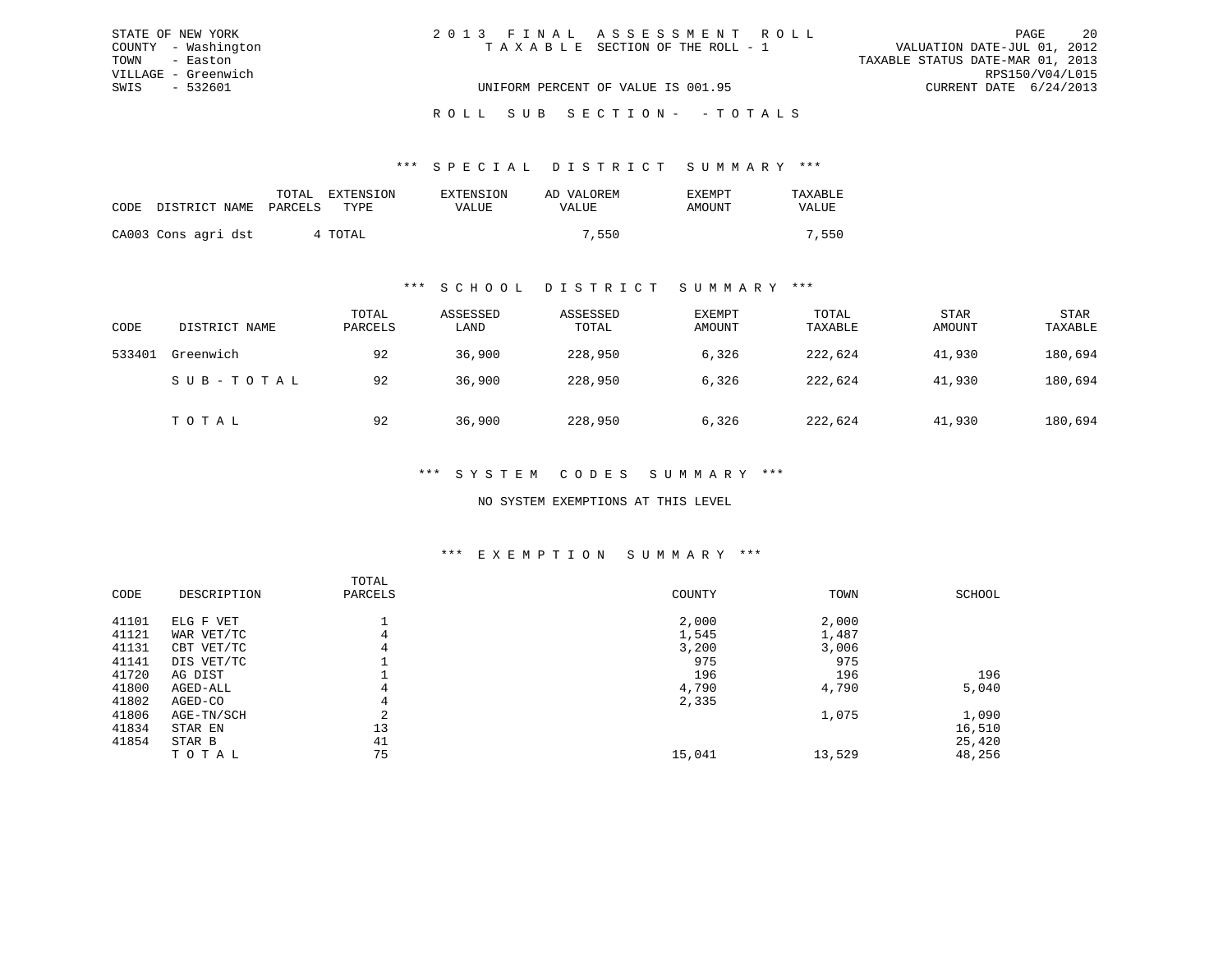|      | STATE OF NEW YORK   | 2013 FINAL ASSESSMENT ROLL         | PAGE                             | 21 |
|------|---------------------|------------------------------------|----------------------------------|----|
|      | COUNTY - Washington | TAXABLE SECTION OF THE ROLL - 1    | VALUATION DATE-JUL 01, 2012      |    |
| TOWN | - Easton            |                                    | TAXABLE STATUS DATE-MAR 01, 2013 |    |
|      | VILLAGE - Greenwich |                                    | RPS150/V04/L015                  |    |
| SWIS | - 532601            | UNIFORM PERCENT OF VALUE IS 001.95 | CURRENT DATE 6/24/2013           |    |
|      |                     |                                    |                                  |    |
|      |                     | ROLL SUB SECTION- - TOTALS         |                                  |    |

| ROLL |             | TOTAL   | ASSESSED | ASSESSED | TAXABLE | TAXABLE | TAXABLE | STAR    |
|------|-------------|---------|----------|----------|---------|---------|---------|---------|
| SEC  | DESCRIPTION | PARCELS | LAND     | TOTAL    | COUNTY  | TOWN    | SCHOOL  | TAXABLE |
|      | TAXABLE     |         | 36,900   | 228,950  | 213,909 | 215,421 | 222,624 | 180,694 |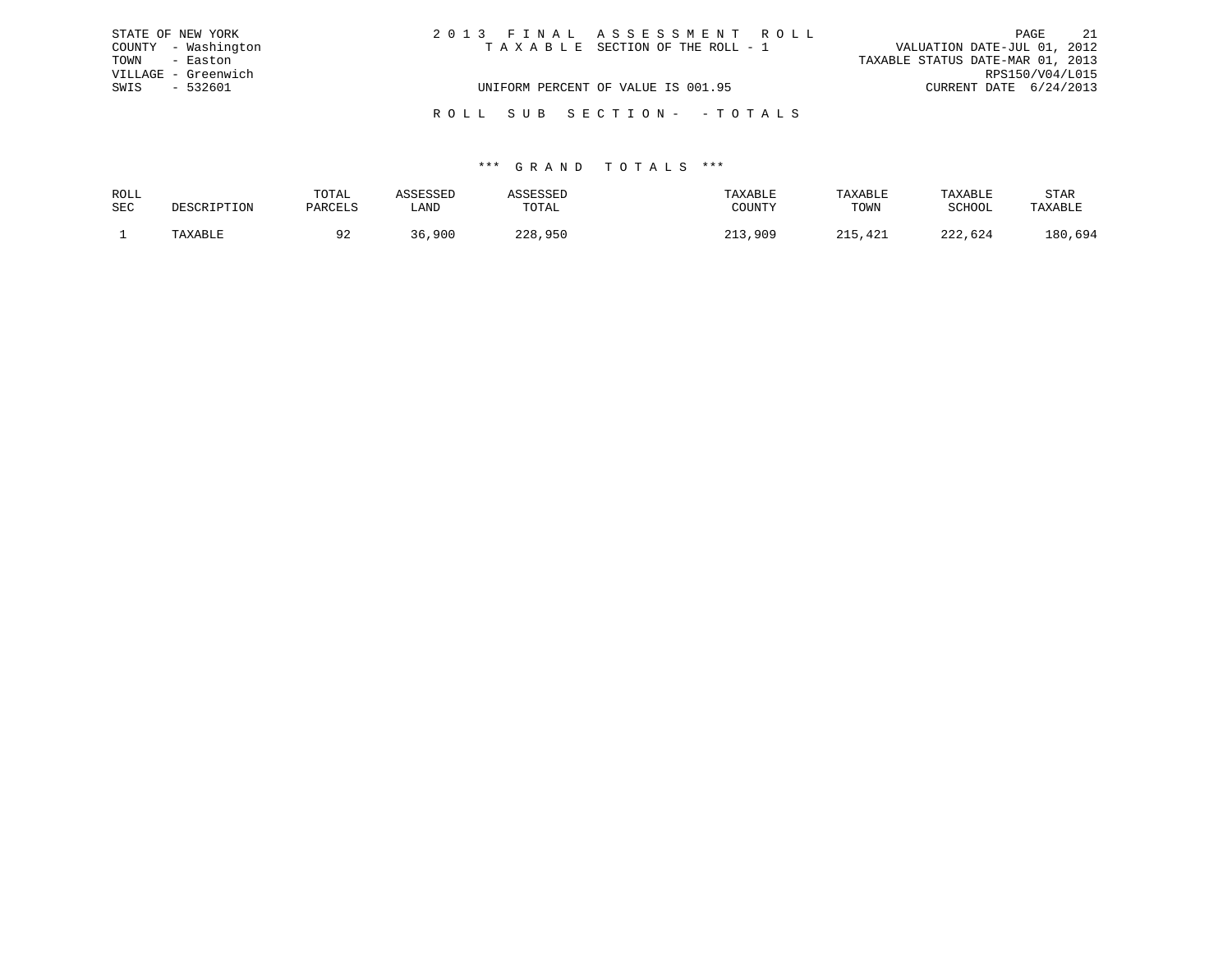|      | STATE OF NEW YORK   | 2013 FINAL ASSESSMENT ROLL         |                                  |                        | PAGE | 2.2 |
|------|---------------------|------------------------------------|----------------------------------|------------------------|------|-----|
|      | COUNTY - Washington | TAXABLE SECTION OF THE ROLL - 1    | VALUATION DATE-JUL 01, 2012      |                        |      |     |
|      | TOWN - Easton       |                                    | TAXABLE STATUS DATE-MAR 01, 2013 |                        |      |     |
|      | VILLAGE - Greenwich | UNIFORM PERCENT OF VALUE IS 001.95 |                                  | RPS150/V04/L015        |      |     |
| SWIS | - 532601            |                                    |                                  | CURRENT DATE 6/24/2013 |      |     |
|      |                     |                                    |                                  |                        |      |     |

## ROLL SECTION TOTALS

#### \*\*\* S P E C I A L D I S T R I C T S U M M A R Y \*\*\*

|                            | TOTAL   | EXTENSION | EXTENSION | AD VALOREM | <b>EXEMPT</b> | TAXABLE |
|----------------------------|---------|-----------|-----------|------------|---------------|---------|
| CODE DISTRICT NAME PARCELS |         | TYPE      | VALUE     | VALUE      | AMOUNT        | VALUE   |
| CA003 Cons agri dst        | 4 TOTAL |           |           | 7,550      |               | 7,550   |

#### \*\*\* S C H O O L D I S T R I C T S U M M A R Y \*\*\*

| CODE   | DISTRICT NAME | TOTAL<br>PARCELS | ASSESSED<br>LAND | ASSESSED<br>TOTAL | EXEMPT<br>AMOUNT | TOTAL<br>TAXABLE | <b>STAR</b><br>AMOUNT | <b>STAR</b><br>TAXABLE |
|--------|---------------|------------------|------------------|-------------------|------------------|------------------|-----------------------|------------------------|
| 533401 | Greenwich     | 92               | 36,900           | 228,950           | 6,326            | 222,624          | 41,930                | 180,694                |
|        | SUB-TOTAL     | 92               | 36,900           | 228,950           | 6,326            | 222,624          | 41,930                | 180,694                |
|        | TOTAL         | 92               | 36,900           | 228,950           | 6,326            | 222,624          | 41,930                | 180,694                |

#### \*\*\* S Y S T E M C O D E S S U M M A R Y \*\*\*

#### NO SYSTEM EXEMPTIONS AT THIS LEVEL

#### \*\*\* E X E M P T I O N S U M M A R Y \*\*\*

| CODE  | DESCRIPTION | TOTAL<br>PARCELS | COUNTY | TOWN   | <b>SCHOOL</b> |
|-------|-------------|------------------|--------|--------|---------------|
| 41101 | ELG F VET   |                  | 2,000  | 2,000  |               |
| 41121 | WAR VET/TC  | $\overline{4}$   | 1,545  | 1,487  |               |
| 41131 | CBT VET/TC  | 4                | 3,200  | 3,006  |               |
| 41141 | DIS VET/TC  |                  | 975    | 975    |               |
| 41720 | AG DIST     |                  | 196    | 196    | 196           |
| 41800 | AGED-ALL    | 4                | 4,790  | 4,790  | 5,040         |
| 41802 | AGED-CO     | 4                | 2,335  |        |               |
| 41806 | AGE-TN/SCH  | $\sim$<br>∠      |        | 1,075  | 1,090         |
| 41834 | STAR EN     | 13               |        |        | 16,510        |
| 41854 | STAR B      | 41               |        |        | 25,420        |
|       | TOTAL       | 75               | 15,041 | 13,529 | 48,256        |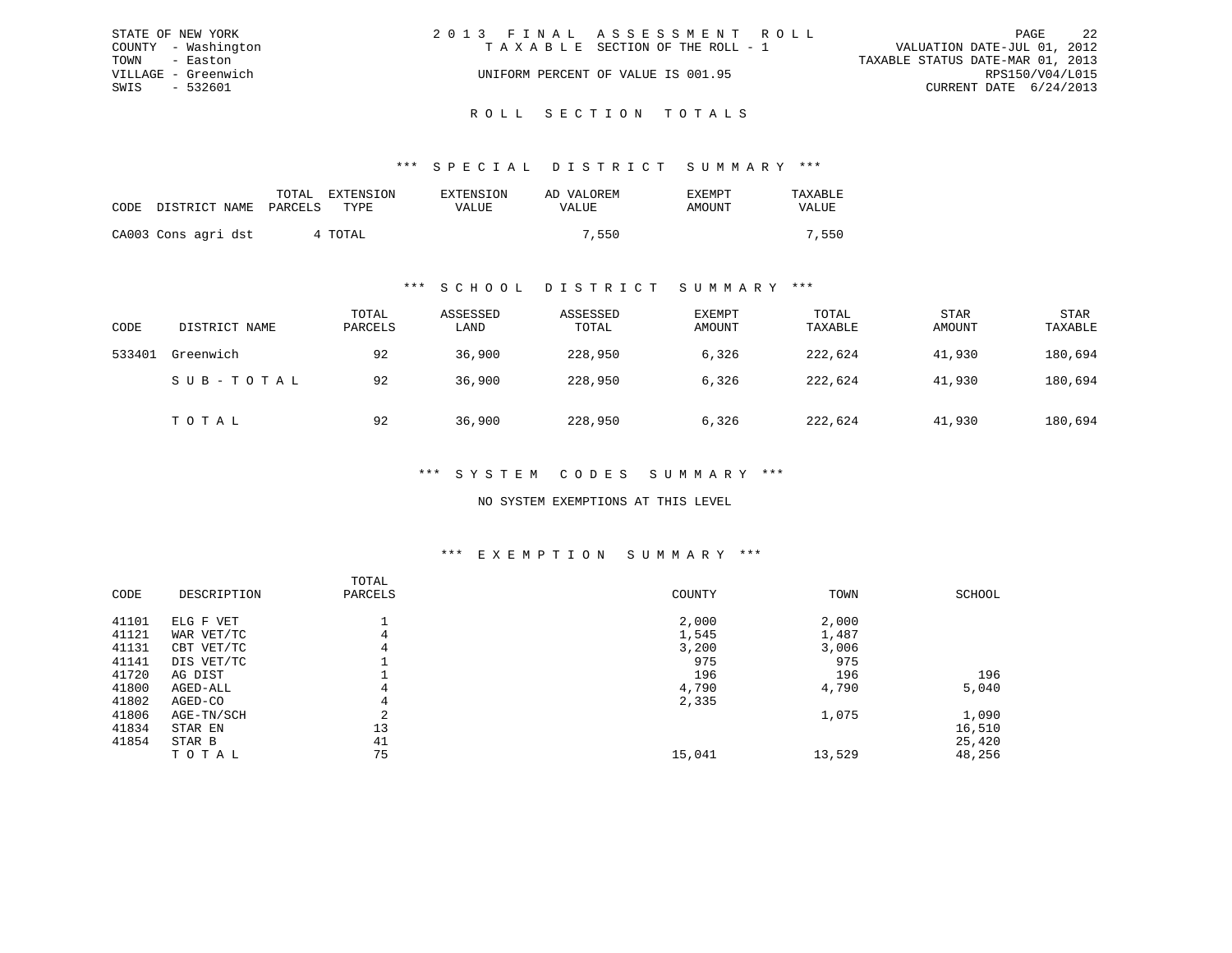| STATE OF NEW YORK   |                     | 2013 FINAL ASSESSMENT ROLL |                                    |                                  | PAGE | 23 |
|---------------------|---------------------|----------------------------|------------------------------------|----------------------------------|------|----|
|                     | COUNTY - Washington |                            | TAXABLE SECTION OF THE ROLL - 1    | VALUATION DATE-JUL 01, 2012      |      |    |
| TOWN                | - Easton            |                            |                                    | TAXABLE STATUS DATE-MAR 01, 2013 |      |    |
| VILLAGE - Greenwich |                     |                            | UNIFORM PERCENT OF VALUE IS 001.95 | RPS150/V04/L015                  |      |    |
| SWIS                | - 532601            |                            |                                    | CURRENT DATE 6/24/2013           |      |    |
|                     |                     |                            |                                    |                                  |      |    |
|                     |                     |                            | ROLL SECTION TOTALS                |                                  |      |    |

| ROLL       |         | TOTAL   |      |         | TAXABLE | TAXABLE | TAXABLE | STAR    |
|------------|---------|---------|------|---------|---------|---------|---------|---------|
| <b>SEC</b> |         | PARCELS | LAND | TOTAL   | COUNTY  | TOWN    | SCHOOL  | TAXABLE |
|            | TAXABLE |         | ,900 | 228,950 | ,909    | 15,421  | 222,624 | 180,694 |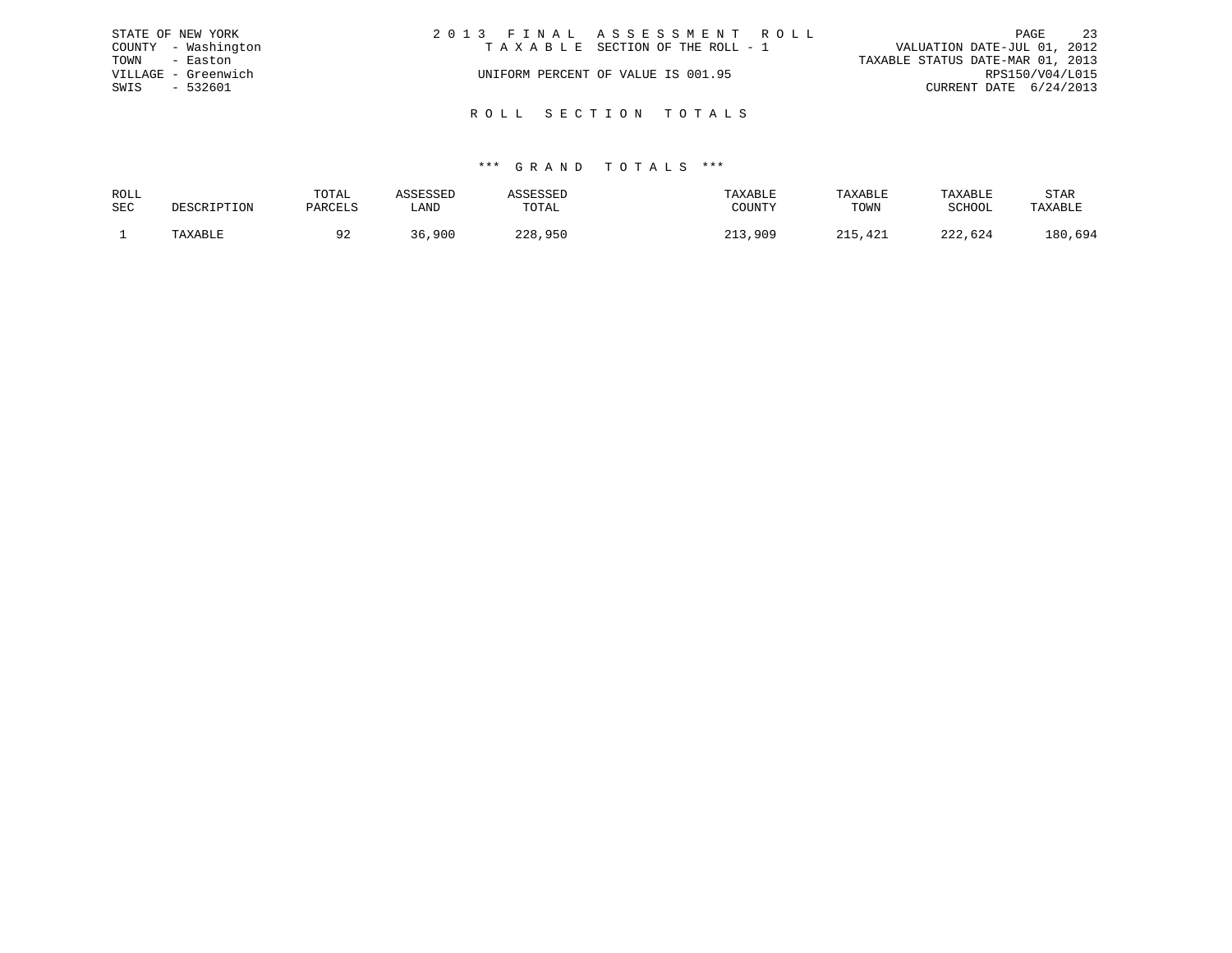## STATE OF NEW YORK 2 0 1 3 F I N A L A S S E S S M E N T R O L L PAGE 24 COUNTY - Washington SPECIAL FRANCHISE SECTION OF THE ROLL - 5 VALUATION DATE-JUL 01, 2012 TOWN - Easton OWNERS NAME SEQUENCE TAXABLE STATUS DATE-MAR 01, 2013 VILLAGE - Greenwich UNIFORM PERCENT OF VALUE IS 001.95

| TAX MAP PARCEL NUMBER        | PROPERTY LOCATION & CLASS ASSESSMENT |                |        |                   |               |             |
|------------------------------|--------------------------------------|----------------|--------|-------------------|---------------|-------------|
| CURRENT OWNERS NAME          | SCHOOL DISTRICT                      | LAND           |        | TAX DESCRIPTION   | TAXABLE VALUE |             |
| CURRENT OWNERS ADDRESS       | PARCEL SIZE/GRID COORD               | TOTAL          |        | SPECIAL DISTRICTS |               | ACCOUNT NO. |
|                              |                                      |                |        |                   |               |             |
|                              | Special Franchise-Village            |                |        |                   |               | 841F300929  |
| $500. -15 - 1$               | 861 Elec & gas                       |                | COUNTY | TAXABLE VALUE     | 3,946         |             |
| National Grid                | Greenwich<br>533401                  | $\mathbf 0$    | TOWN   | TAXABLE VALUE     | 3,946         |             |
| Real Estate Tax Dept         |                                      | 3,946          | SCHOOL | TAXABLE VALUE     | 3,946         |             |
| 300 Erie Boulevard West      | FULL MARKET VALUE                    | 202,359        |        |                   |               |             |
| Syracuse, NY 13202           |                                      |                |        |                   |               |             |
|                              |                                      |                |        |                   |               |             |
|                              | Special Franchise Vlg                |                |        |                   |               | 841F301165  |
| $500.-53-1$                  | 869 Television                       |                | COUNTY | TAXABLE VALUE     | 148           |             |
| Time Warner Of Troy          | 533401<br>Greenwich                  | $\overline{0}$ | TOWN   | TAXABLE VALUE     | 148           |             |
| Attn: Time Warner Cable -DTS |                                      | 148            | SCHOOL | TAXABLE VALUE     | 148           |             |
| PO Box 7467                  | FULL MARKET VALUE                    | 7,590          |        |                   |               |             |
| Charlotte, NC 28241          |                                      |                |        |                   |               |             |
|                              |                                      |                |        |                   |               |             |
|                              |                                      |                |        |                   |               |             |
|                              | Special Franchise-Village            |                |        |                   |               | 841F300928  |
| $500. -60 - 3$               | 866 Telephone                        |                | COUNTY | TAXABLE VALUE     | 2,135         |             |
| Verizon New York Inc         | Greenwich<br>533401                  | 0              | TOWN   | TAXABLE VALUE     | 2,135         |             |
| Property Tax Department      |                                      | 2,135          | SCHOOL | TAXABLE VALUE     | 2,135         |             |
| PO Box 152206                | FULL MARKET VALUE                    | 109,487        |        |                   |               |             |
| Irving, TX 75015             |                                      |                |        |                   |               |             |
|                              |                                      |                |        |                   |               |             |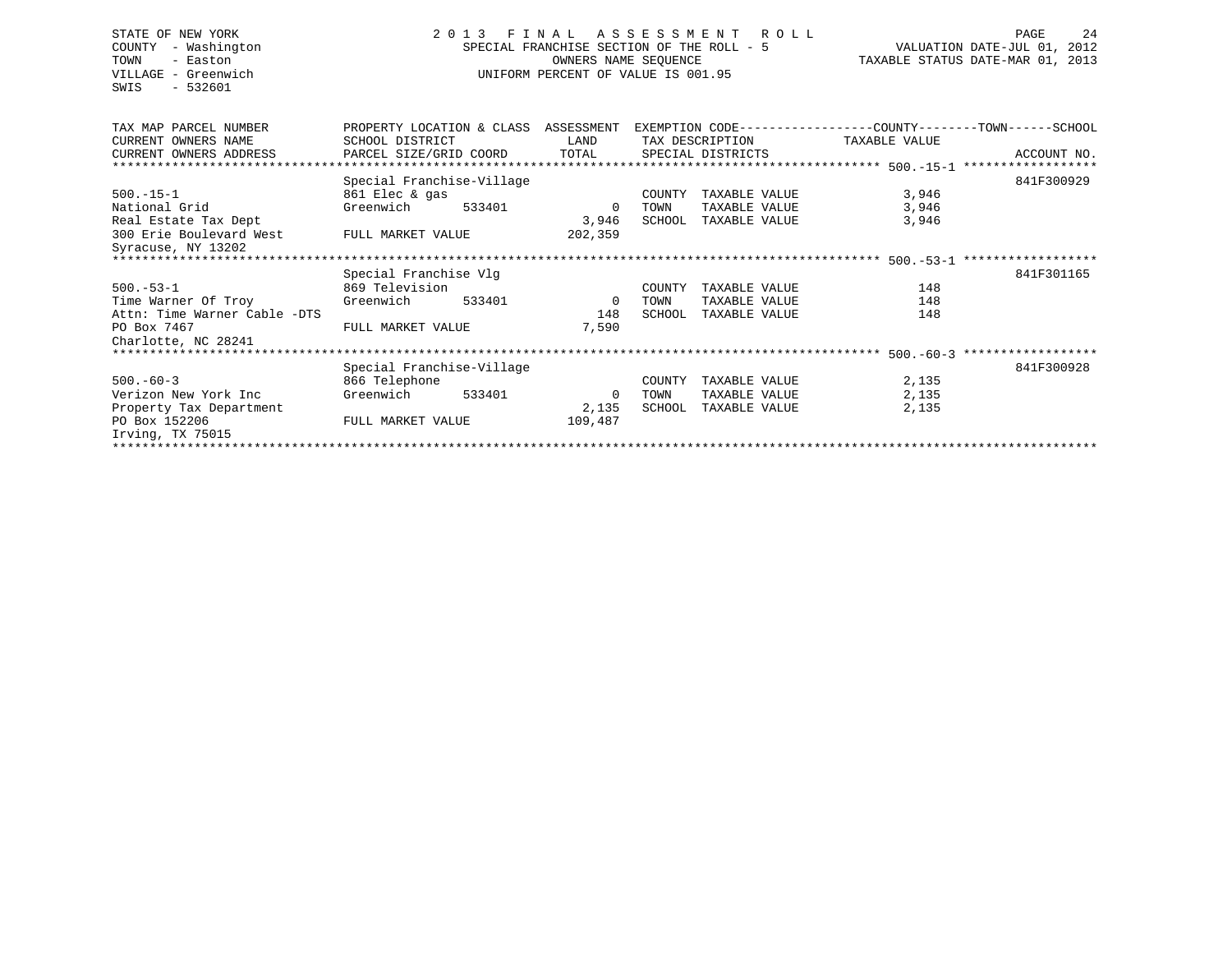| STATE OF NEW YORK   | 2013 FINAL ASSESSMENT ROLL                | -25<br>PAGE                      |
|---------------------|-------------------------------------------|----------------------------------|
| COUNTY - Washington | SPECIAL FRANCHISE SECTION OF THE ROLL - 5 | VALUATION DATE-JUL 01, 2012      |
| TOWN - Easton       |                                           | TAXABLE STATUS DATE-MAR 01, 2013 |
| VILLAGE - Greenwich |                                           | RPS150/V04/L015                  |
| SWIS - 532601       | UNIFORM PERCENT OF VALUE IS 001.95        | CURRENT DATE 6/24/2013           |
|                     | ROLL SUB SECTION- -TOTALS                 |                                  |

|                 |     | ON. | 51 |  |
|-----------------|-----|-----|----|--|
| יחי<br>л п<br>w | m v | ш   |    |  |

### NO SPECIAL DISTRICTS AT THIS LEVEL

### \*\*\* S C H O O L D I S T R I C T S U M M A R Y \*\*\*

| CODE   | DISTRICT NAME | TOTAL<br>PARCELS | ASSESSED<br>LAND | ASSESSED<br>TOTAL | EXEMPT<br>AMOUNT | TOTAL<br>TAXABLE | STAR<br>AMOUNT | STAR<br>TAXABLE |
|--------|---------------|------------------|------------------|-------------------|------------------|------------------|----------------|-----------------|
| 533401 | Greenwich     |                  |                  | 6,229             |                  | 6,229            |                | 6,229           |
|        | SUB-TOTAL     |                  |                  | 6,229             |                  | 6,229            |                | 6,229           |
|        | TOTAL         |                  |                  | 6,229             |                  | 6,229            |                | 6,229           |

### \*\*\* S Y S T E M C O D E S S U M M A R Y \*\*\*

### NO SYSTEM EXEMPTIONS AT THIS LEVEL

## \*\*\* E X E M P T I O N S U M M A R Y \*\*\*

#### NO EXEMPTIONS AT THIS LEVEL

| ROLL |                                          | $m \wedge m \wedge r$<br>UTAL |             |             |       | XABLF        | TAXABLE        | STAR            |
|------|------------------------------------------|-------------------------------|-------------|-------------|-------|--------------|----------------|-----------------|
| SEC  |                                          | . דים חס גם                   | <b>LAND</b> | TOTAL       |       | TOWN         | C∩∐∩∩T<br>LUUL | <b>TAVADIE</b>  |
|      | <b>ED ANOUT CE</b><br>– ∆ ∣<br>FRANCHIOL |                               |             | ററ<br>. 44. | , 229 | 229<br>. 443 | 229<br>ر ہے د  | റാവ<br>د ۲۰ د ۱ |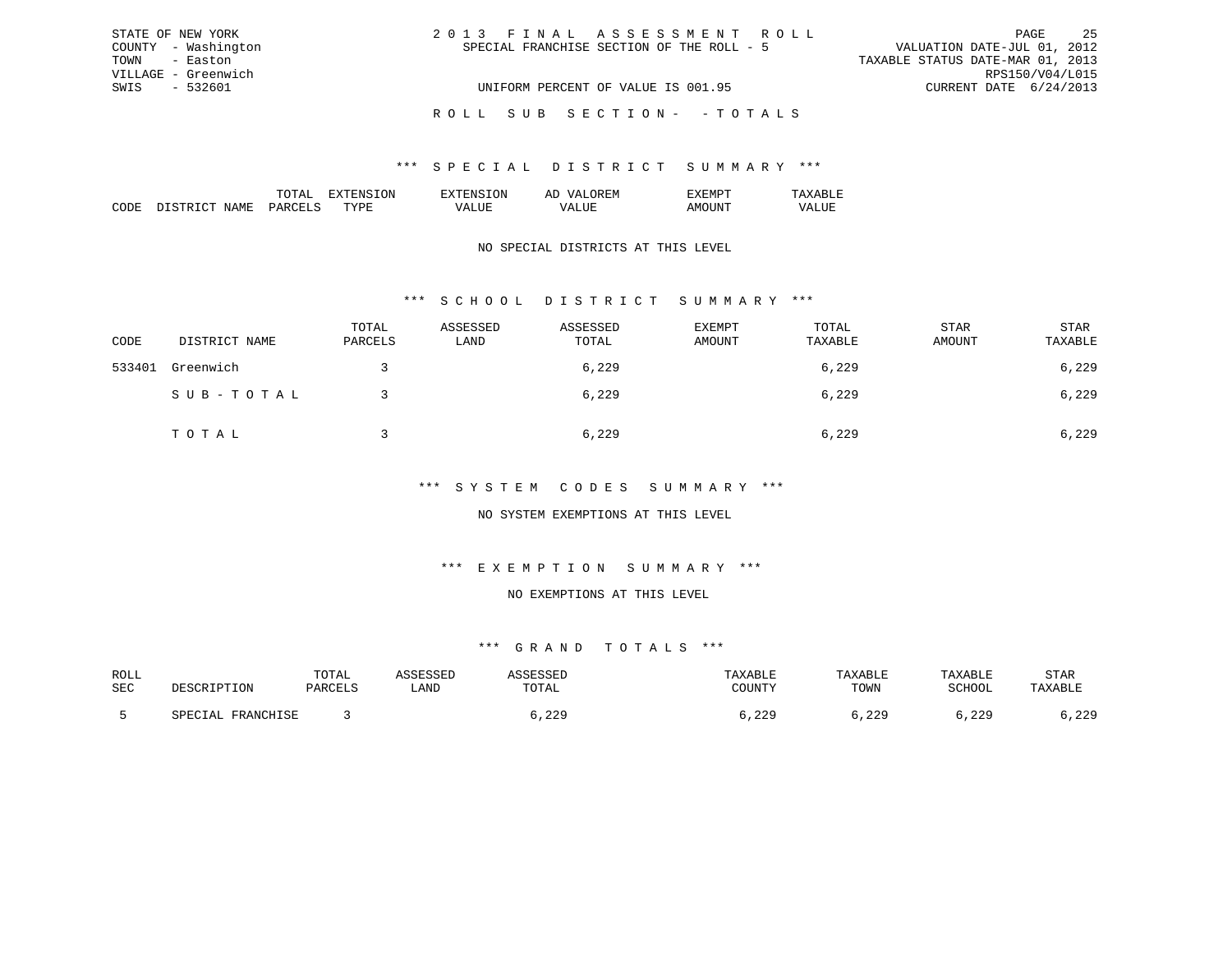| STATE OF NEW YORK   | 2013 FINAL ASSESSMENT ROLL                | -26<br>PAGE                      |
|---------------------|-------------------------------------------|----------------------------------|
| COUNTY - Washington | SPECIAL FRANCHISE SECTION OF THE ROLL - 5 | VALUATION DATE-JUL 01, 2012      |
| TOWN - Easton       |                                           | TAXABLE STATUS DATE-MAR 01, 2013 |
| VILLAGE - Greenwich | UNIFORM PERCENT OF VALUE IS 001.95        | RPS150/V04/L015                  |
| SWIS - 532601       |                                           | CURRENT DATE 6/24/2013           |
|                     |                                           |                                  |

R O L L S E C T I O N T O T A L S

|  | 'NN | : IVI |  |
|--|-----|-------|--|
|  |     |       |  |

### NO SPECIAL DISTRICTS AT THIS LEVEL

### \*\*\* S C H O O L D I S T R I C T S U M M A R Y \*\*\*

| CODE   | DISTRICT NAME | TOTAL<br>PARCELS | ASSESSED<br>LAND | ASSESSED<br>TOTAL | EXEMPT<br>AMOUNT | TOTAL<br>TAXABLE | STAR<br>AMOUNT | STAR<br>TAXABLE |
|--------|---------------|------------------|------------------|-------------------|------------------|------------------|----------------|-----------------|
| 533401 | Greenwich     |                  |                  | 6,229             |                  | 6,229            |                | 6,229           |
|        | SUB-TOTAL     |                  |                  | 6,229             |                  | 6,229            |                | 6,229           |
|        | TOTAL         |                  |                  | 6,229             |                  | 6,229            |                | 6,229           |

### \*\*\* S Y S T E M C O D E S S U M M A R Y \*\*\*

### NO SYSTEM EXEMPTIONS AT THIS LEVEL

## \*\*\* E X E M P T I O N S U M M A R Y \*\*\*

#### NO EXEMPTIONS AT THIS LEVEL

| ROLL |                           | T <sub>0</sub><br>TATAT |      |               |                                  | AXABLF | <b>TAXABLE</b> | STAR         |
|------|---------------------------|-------------------------|------|---------------|----------------------------------|--------|----------------|--------------|
| SEC  | 'ION                      | ם זקחים תפ              | LAND | .UIAL         | $\cap$ ot tnitely<br>. U U 1 1 1 | TOWN   | $CCLLOC^*$     | TAXABLE      |
|      | <b>FDANCUTCF</b><br>----- |                         |      | റി<br>د ک ک ر | , 229                            | .229   | າາດ<br>. 44.   | റാവ<br>ر ے ہ |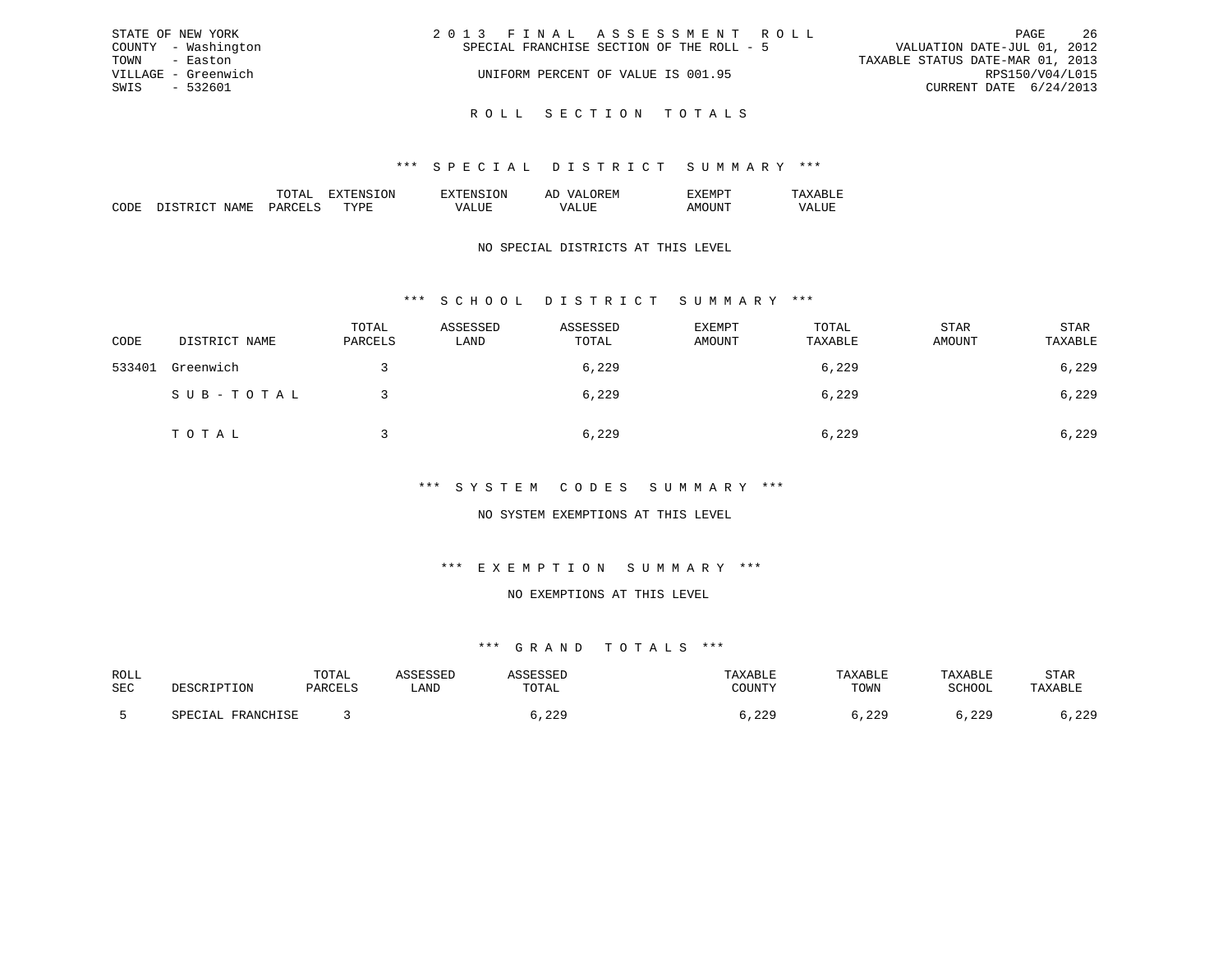| STATE OF NEW YORK<br>COUNTY - Washington<br>TOWN<br>- Easton<br>VILLAGE - Greenwich<br>SWIS<br>$-532601$                                                         | 2013 FINAL<br>UTILITY & R.R. SECTION OF THE ROLL - 6<br>UNIFORM PERCENT OF VALUE IS 001.95                                                                                                         | TAXABLE STATUS DATE-MAR 01, 2013 | PAGE<br>VALUATION DATE-JUL 01, 2012                  | 27                                                            |                         |             |  |
|------------------------------------------------------------------------------------------------------------------------------------------------------------------|----------------------------------------------------------------------------------------------------------------------------------------------------------------------------------------------------|----------------------------------|------------------------------------------------------|---------------------------------------------------------------|-------------------------|-------------|--|
| TAX MAP PARCEL NUMBER<br>CURRENT OWNERS NAME<br>CURRENT OWNERS ADDRESS                                                                                           | PROPERTY LOCATION & CLASS ASSESSMENT EXEMPTION CODE---------------COUNTY-------TOWN------SCHOOL<br>SCHOOL DISTRICT<br>PARCEL SIZE/GRID COORD                                                       | LAND<br>TOTAL                    | TAX DESCRIPTION<br>SPECIAL DISTRICTS                 |                                                               | TAXABLE VALUE           | ACCOUNT NO. |  |
|                                                                                                                                                                  |                                                                                                                                                                                                    |                                  |                                                      |                                                               |                         |             |  |
| $237.6 - 2 - 4.1$<br>Battenkill Hydro Assoc<br>KE1 (US) Power Management Inc. Hydro Plant<br>37 Alfred A Plourde Pkwy 2 ACRES<br>Lewiston, ME 04240              | 40 Rock St<br>874 Elec-hydro<br>Greenwich<br>533401<br>5.00<br>EAST-0760595 NRTH-1552368<br>DEED BOOK 557<br>$PG-6$                                                                                | 1,000<br>6,743                   | TOWN                                                 | COUNTY TAXABLE VALUE<br>TAXABLE VALUE<br>SCHOOL TAXABLE VALUE | 6,743<br>6,743<br>6,743 | 841A101225  |  |
|                                                                                                                                                                  | FULL MARKET VALUE                                                                                                                                                                                  | 345,795                          |                                                      |                                                               |                         |             |  |
|                                                                                                                                                                  |                                                                                                                                                                                                    |                                  |                                                      |                                                               |                         |             |  |
| $237.10 - 2 - 1$<br>Delaware & Hudson Railway Comp Greenwich<br>Clarence Churchill Lessee<br>Tax Department<br>120 S 6th St Fl 7th<br>Minneapolis, MN 55402-1201 | 8 Eddy St<br>843 Non-ceil. rr<br>Non Trans Land<br>Salem Branch<br>FRNT 80.00 DPTH 200.00<br>EAST-0760746 NRTH-1551266<br>DEED BOOK 639<br>PG-168                                                  | 533401 300<br>300                | COUNTY TAXABLE VALUE<br>TOWN<br>SCHOOL TAXABLE VALUE | TAXABLE VALUE                                                 | 300<br>300<br>300       | 841E200885  |  |
|                                                                                                                                                                  | FULL MARKET VALUE                                                                                                                                                                                  | 15,385                           |                                                      |                                                               |                         |             |  |
| $237. - 2 - 14.1$<br>National Grid<br>Real Estate Tax Dept<br>300 Erie Blvd West<br>Syracuse, NY 13202                                                           | Louse Hill Rd/n Off<br>871 Elec-Gas Facil<br>Greenwich<br>533401<br>Utility Vacant Land<br>325/426<br>$237. - 1 - 14.1$<br>ACRES<br>1.00<br>EAST-0757660 NRTH-1550914<br>DEED BOOK 325<br>$PG-421$ | 45 TOWN<br>2,513                 | SCHOOL TAXABLE VALUE                                 | COUNTY TAXABLE VALUE<br>TAXABLE VALUE                         | 2,513<br>2,513<br>2,513 | 841A101277  |  |
|                                                                                                                                                                  | FULL MARKET VALUE                                                                                                                                                                                  | 128,872                          |                                                      |                                                               |                         |             |  |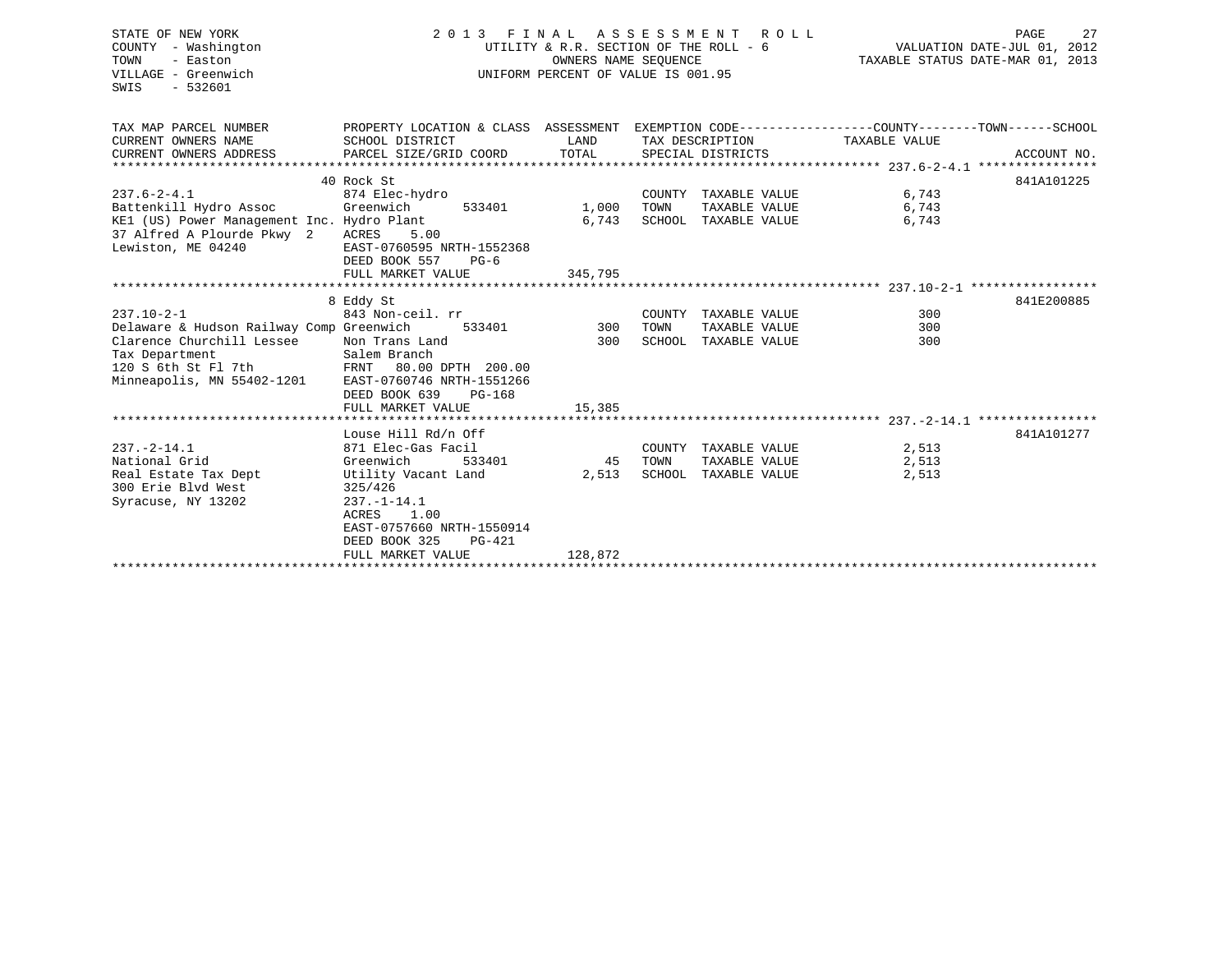| STATE OF NEW YORK   | 2013 FINAL ASSESSMENT ROLL             | 28<br>PAGE                       |
|---------------------|----------------------------------------|----------------------------------|
| COUNTY - Washington | UTILITY & R.R. SECTION OF THE ROLL - 6 | VALUATION DATE-JUL 01, 2012      |
| TOWN - Easton       |                                        | TAXABLE STATUS DATE-MAR 01, 2013 |
| VILLAGE - Greenwich |                                        | RPS150/V04/L015                  |
| SWIS - 532601       | UNIFORM PERCENT OF VALUE IS 001.95     | CURRENT DATE 6/24/2013           |
|                     | ROLL SUB SECTION- - TOTALS             |                                  |

|                       |    | . IN . | cν. |  |
|-----------------------|----|--------|-----|--|
| . <del>. .</del><br>. | ᠇᠇ | .      |     |  |

### NO SPECIAL DISTRICTS AT THIS LEVEL

## \*\*\* S C H O O L D I S T R I C T S U M M A R Y \*\*\*

| CODE   | DISTRICT NAME | TOTAL<br>PARCELS | ASSESSED<br>LAND | ASSESSED<br>TOTAL | <b>EXEMPT</b><br>AMOUNT | TOTAL<br>TAXABLE | <b>STAR</b><br>AMOUNT | STAR<br>TAXABLE |
|--------|---------------|------------------|------------------|-------------------|-------------------------|------------------|-----------------------|-----------------|
| 533401 | Greenwich     |                  | 1,345            | 9,556             |                         | 9,556            |                       | 9,556           |
|        | SUB-TOTAL     |                  | 1,345            | 9,556             |                         | 9,556            |                       | 9,556           |
|        | TOTAL         |                  | 1,345            | 9,556             |                         | 9,556            |                       | 9,556           |

#### \*\*\* S Y S T E M C O D E S S U M M A R Y \*\*\*

### NO SYSTEM EXEMPTIONS AT THIS LEVEL

#### \*\*\* E X E M P T I O N S U M M A R Y \*\*\*

#### NO EXEMPTIONS AT THIS LEVEL

| ROLL |                                      | TOTAL    |                 |        |        | <b><i>LAXABLE</i></b> | TAXABLE | STAR |
|------|--------------------------------------|----------|-----------------|--------|--------|-----------------------|---------|------|
| SEC  | <b>TDTTON</b>                        | D∆R∩FT.⊂ | LAND            | UTAL   | ∩UINTV | TOWN                  | SCHOOL  |      |
|      | TTTPC .<br>$\mathbf{M}$ $\mathbf{C}$ |          | 24I<br><u>.</u> | h<br>. | っっと    | סכל                   | っっぺ     | 6 לכ |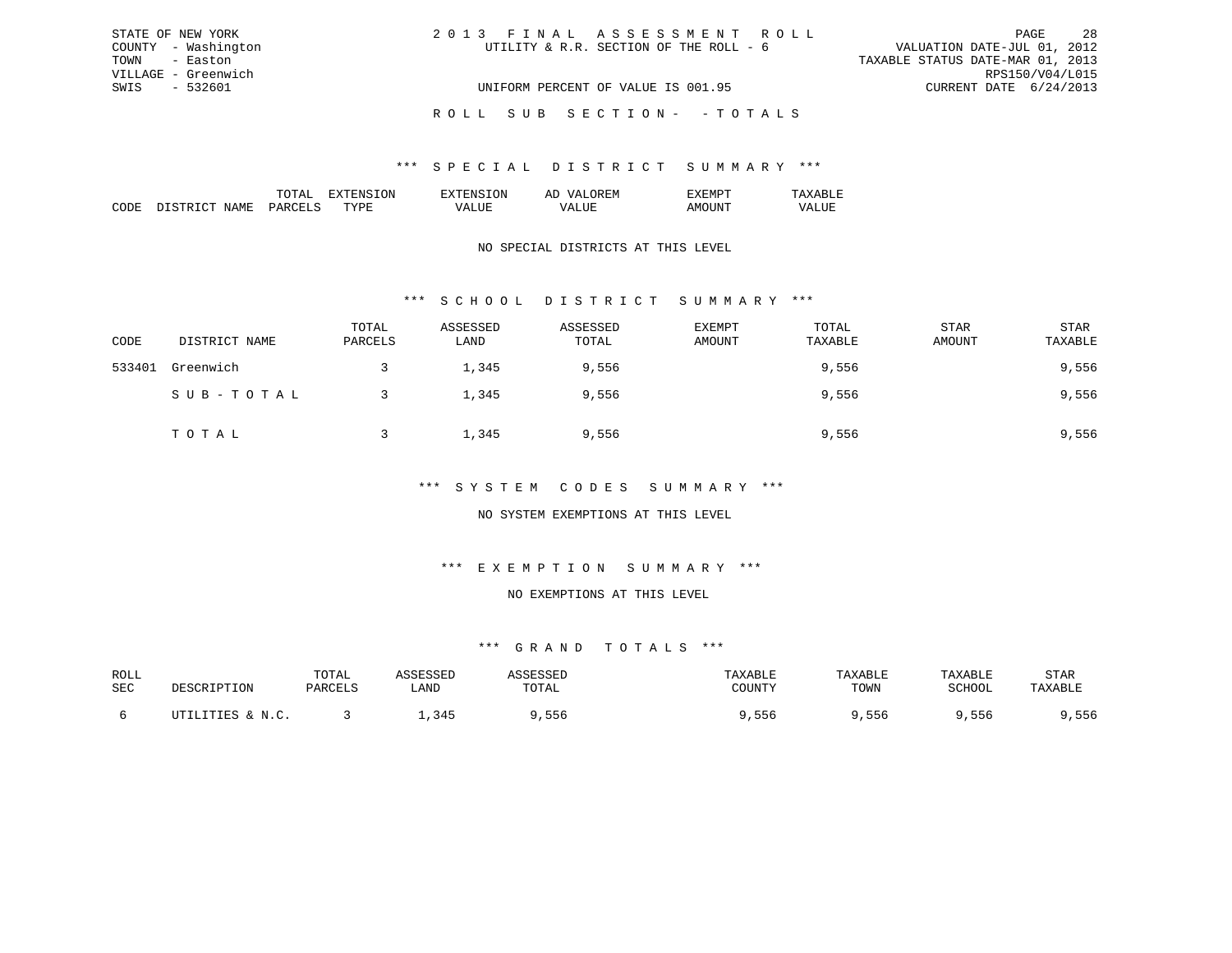|      | STATE OF NEW YORK   | 2013 FINAL ASSESSMENT ROLL             | PAGE                             | 2.9 |
|------|---------------------|----------------------------------------|----------------------------------|-----|
|      | COUNTY - Washington | UTILITY & R.R. SECTION OF THE ROLL - 6 | VALUATION DATE-JUL 01, 2012      |     |
| TOWN | - Easton            |                                        | TAXABLE STATUS DATE-MAR 01, 2013 |     |
|      | VILLAGE - Greenwich | UNIFORM PERCENT OF VALUE IS 001.95     | RPS150/V04/L015                  |     |
| SWIS | - 532601            |                                        | CURRENT DATE 6/24/2013           |     |
|      |                     |                                        |                                  |     |

R O L L S E C T I O N T O T A L S

|  | ж | I. IVI |  |
|--|---|--------|--|
|  |   |        |  |
|  |   |        |  |

### NO SPECIAL DISTRICTS AT THIS LEVEL

## \*\*\* S C H O O L D I S T R I C T S U M M A R Y \*\*\*

| CODE   | DISTRICT NAME | TOTAL<br>PARCELS | ASSESSED<br>LAND | ASSESSED<br>TOTAL | <b>EXEMPT</b><br>AMOUNT | TOTAL<br>TAXABLE | <b>STAR</b><br>AMOUNT | STAR<br>TAXABLE |
|--------|---------------|------------------|------------------|-------------------|-------------------------|------------------|-----------------------|-----------------|
| 533401 | Greenwich     |                  | 1,345            | 9,556             |                         | 9,556            |                       | 9,556           |
|        | SUB-TOTAL     |                  | 1,345            | 9,556             |                         | 9,556            |                       | 9,556           |
|        | TOTAL         |                  | 1,345            | 9,556             |                         | 9,556            |                       | 9,556           |

### \*\*\* S Y S T E M C O D E S S U M M A R Y \*\*\*

### NO SYSTEM EXEMPTIONS AT THIS LEVEL

## \*\*\* E X E M P T I O N S U M M A R Y \*\*\*

#### NO EXEMPTIONS AT THIS LEVEL

| ROLL | TOTAl  |                                       |       |                  | ART.F | ART.   | STAR |
|------|--------|---------------------------------------|-------|------------------|-------|--------|------|
| SEC  | דסומתח | ∟AND                                  | 'I Al | CCTINTEM         | TOWN  | COUOOT |      |
|      |        | $\Lambda$<br>$\overline{\phantom{a}}$ |       | $ -$<br>551<br>. | 556   | 556    | 556  |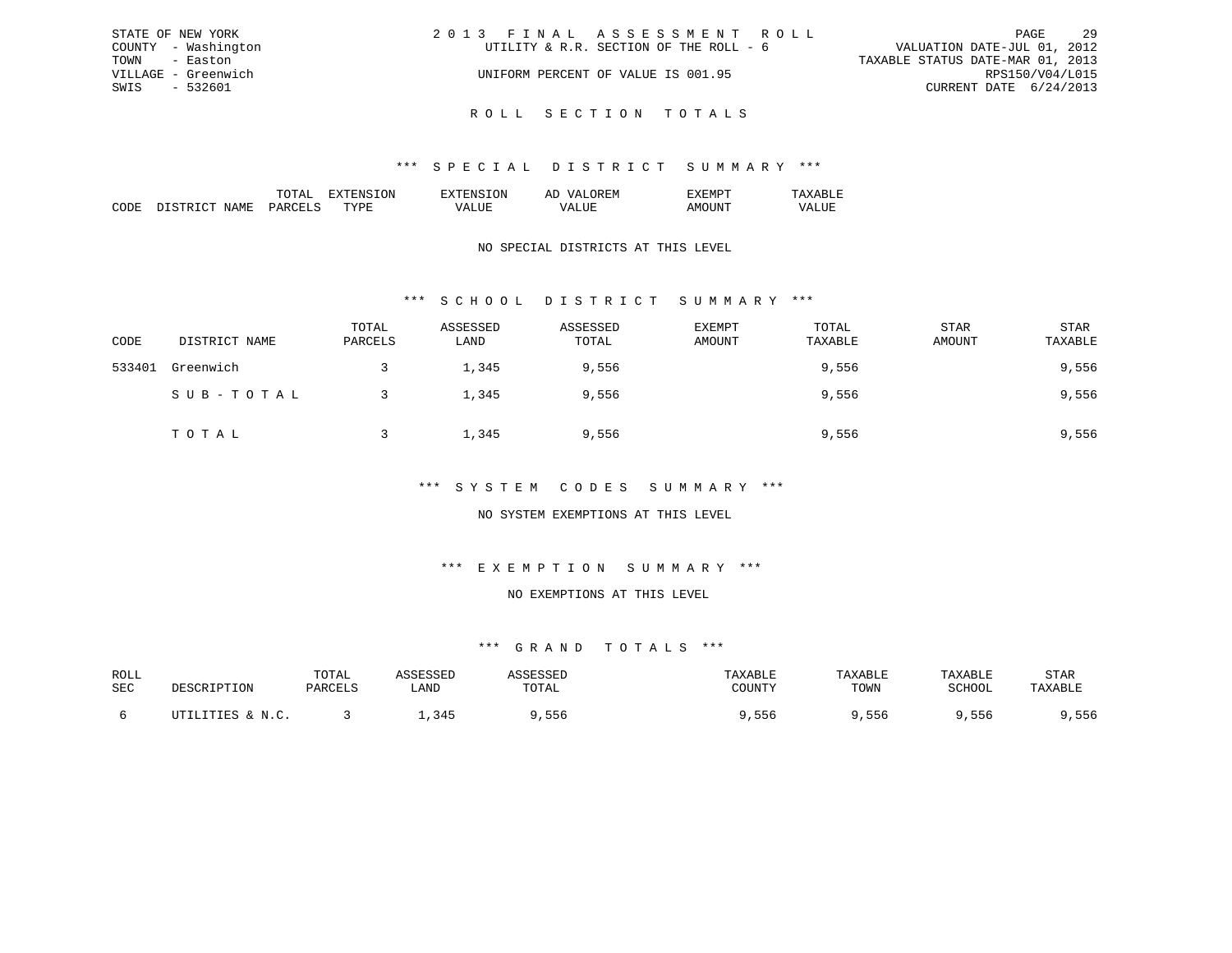| STATE OF NEW YORK<br>COUNTY - Washington<br>- Easton<br>TOWN<br>VILLAGE - Greenwich<br>$-532601$<br>SWIS | 2013 FINAL ASSESSMENT<br>ROLL<br>WHOLLY EXEMPT SECTION OF THE ROLL - 8<br>OWNERS NAME SEQUENCE<br>UNIFORM PERCENT OF VALUE IS 001.95         |                |                  | 30<br>PAGE<br>VALUATION DATE-JUL 01, 2012<br>TAXABLE STATUS DATE-MAR 01, 2013 |                                             |                |             |
|----------------------------------------------------------------------------------------------------------|----------------------------------------------------------------------------------------------------------------------------------------------|----------------|------------------|-------------------------------------------------------------------------------|---------------------------------------------|----------------|-------------|
| TAX MAP PARCEL NUMBER<br>CURRENT OWNERS NAME<br>CURRENT OWNERS ADDRESS                                   | PROPERTY LOCATION & CLASS ASSESSMENT EXEMPTION CODE----------------COUNTY-------TOWN-----SCHOOL<br>SCHOOL DISTRICT<br>PARCEL SIZE/GRID COORD | LAND<br>TOTAL  | TAX DESCRIPTION  | SPECIAL DISTRICTS                                                             | TAXABLE VALUE                               |                | ACCOUNT NO. |
|                                                                                                          | ******************                                                                                                                           | *********      |                  |                                                                               | ********* 237. - 2 - 12.1 ***************** |                |             |
|                                                                                                          | 36 + 68 Safford Hill Rd                                                                                                                      |                |                  |                                                                               |                                             |                | 841A100031  |
| $237. - 2 - 12.1$                                                                                        | 620 Religious                                                                                                                                |                | NON-PR REL 25110 |                                                                               | 8,000                                       | 8,000          | 8,000       |
| Diocese of Albany Trustees of Greenwich<br>Attn: Matt Baker                                              | 533401<br>Res                                                                                                                                | 2,500<br>8,000 | TOWN             | COUNTY TAXABLE VALUE                                                          | $\mathbf 0$<br>$\mathsf{O}\xspace$          |                |             |
| 575 Burton Rd                                                                                            | $237. - 1 - 12.1$                                                                                                                            |                |                  | TAXABLE VALUE<br>SCHOOL TAXABLE VALUE                                         | $\mathbf 0$                                 |                |             |
| Greenwich, NY 12834                                                                                      | ACRES 155.90                                                                                                                                 |                |                  | CA003 Cons agri dst 3                                                         |                                             | 0 <sub>T</sub> |             |
|                                                                                                          | EAST-0758606 NRTH-1548882<br>PG-157<br>DEED BOOK 923                                                                                         |                |                  | 8,000 EX                                                                      |                                             |                |             |
|                                                                                                          | FULL MARKET VALUE                                                                                                                            | 410,256        |                  |                                                                               |                                             |                |             |
|                                                                                                          |                                                                                                                                              |                |                  |                                                                               |                                             |                |             |
|                                                                                                          | 156 Eddy St                                                                                                                                  |                |                  |                                                                               |                                             |                | 8479901077  |
| $237. - 2 - 6.2$<br>Greenwich Village Of                                                                 | 845 Water Transp<br>533401<br>Greenwich                                                                                                      | 500            | OTHER VILL 13650 | COUNTY TAXABLE VALUE                                                          | 6,000<br>0                                  | 6,000          | 6,000       |
| 6 Academy St                                                                                             | Treat Plant                                                                                                                                  | 6,000          | TOWN             | TAXABLE VALUE                                                                 | $\mathbf 0$                                 |                |             |
| Greenwich, NY 12834                                                                                      | $237. - 1 - 6.2$                                                                                                                             |                |                  | SCHOOL TAXABLE VALUE                                                          | $\Omega$                                    |                |             |
|                                                                                                          | 2.70<br>ACRES                                                                                                                                |                |                  |                                                                               |                                             |                |             |
|                                                                                                          | EAST-0760728 NRTH-1547389                                                                                                                    |                |                  |                                                                               |                                             |                |             |
|                                                                                                          | DEED BOOK 373<br>PG-168                                                                                                                      |                |                  |                                                                               |                                             |                |             |
|                                                                                                          | FULL MARKET VALUE                                                                                                                            | 307,692        |                  |                                                                               |                                             |                |             |
|                                                                                                          |                                                                                                                                              |                |                  |                                                                               |                                             |                |             |
|                                                                                                          | Greenwich Vlg                                                                                                                                |                |                  |                                                                               |                                             |                | 841E200883  |
| $237.6 - 3 - 1$                                                                                          | 843 Non-ceil. rr                                                                                                                             |                | IND UDC          | 18180                                                                         | 19,180                                      | 19,180         | 19,180      |
| Northeastern Ny Railroad                                                                                 | Greenwich<br>533401                                                                                                                          | 530            |                  | COUNTY TAXABLE VALUE                                                          | $\mathbf 0$                                 |                |             |
| Preservation Group Inc                                                                                   | .47 Mi Main Tr                                                                                                                               | 19,180         | TOWN             | TAXABLE VALUE                                                                 | $\mathbf 0$                                 |                |             |
| 1 Elbow St                                                                                               | 3.90<br>ACRES                                                                                                                                |                |                  | SCHOOL TAXABLE VALUE                                                          | $\mathbf{0}$                                |                |             |
| Greenwich, NY 12834                                                                                      | EAST-0761736 NRTH-1551671                                                                                                                    |                |                  |                                                                               |                                             |                |             |
|                                                                                                          | DEED BOOK 719<br>PG-202                                                                                                                      |                |                  |                                                                               |                                             |                |             |
|                                                                                                          | FULL MARKET VALUE                                                                                                                            | 983,590        |                  |                                                                               |                                             |                |             |
|                                                                                                          | Eddy St                                                                                                                                      |                |                  |                                                                               |                                             |                | 841E200884  |
| $237.6 - 3 - 2$                                                                                          | 843 Non-ceil. rr                                                                                                                             |                | IND UDC          | 18180                                                                         | 100                                         | 100            | 100         |
| Northeastern Ny Railroad                                                                                 | Greenwich<br>533401                                                                                                                          | 100            |                  | COUNTY TAXABLE VALUE                                                          | 0                                           |                |             |
| Perservation Group Inc                                                                                   | Non Trans Land                                                                                                                               | 100            | TOWN             | TAXABLE VALUE                                                                 | $\mathbf 0$                                 |                |             |
| 1 Elbow St                                                                                               | 28.00 DPTH 110.00<br>FRNT                                                                                                                    |                |                  | SCHOOL TAXABLE VALUE                                                          | $\mathbf{0}$                                |                |             |
| Greenwich, NY 12834                                                                                      | EAST-0760574 NRTH-1551311                                                                                                                    |                |                  |                                                                               |                                             |                |             |
|                                                                                                          | DEED BOOK 719<br>$PG-202$                                                                                                                    |                |                  |                                                                               |                                             |                |             |
|                                                                                                          | FULL MARKET VALUE                                                                                                                            | 5,128          |                  |                                                                               |                                             |                |             |
|                                                                                                          | ******************************                                                                                                               |                |                  |                                                                               |                                             |                |             |
|                                                                                                          | 35 Rock St                                                                                                                                   |                |                  |                                                                               |                                             |                | 841E200888  |
| $237.6 - 2 - 4$                                                                                          | 874 Elec-hydro                                                                                                                               |                | OTHER VILL 13650 |                                                                               | 10,000                                      | 10,000         | 10,000      |
| Village of Greenwich                                                                                     | 533401<br>Greenwich                                                                                                                          | 10,000         |                  | COUNTY TAXABLE VALUE                                                          | $\mathbf 0$                                 |                |             |
| 6 Academy St                                                                                             | $1/2$ Dam & $1/2$ Wr                                                                                                                         | 10,000         | TOWN             | TAXABLE VALUE                                                                 | $\mathsf{O}\xspace$                         |                |             |
| Greenwich, NY 12834                                                                                      | ACRES<br>5.00                                                                                                                                |                |                  | SCHOOL TAXABLE VALUE                                                          | $\mathbf{0}$                                |                |             |
|                                                                                                          | EAST-0761347 NRTH-1552096                                                                                                                    |                |                  |                                                                               |                                             |                |             |
|                                                                                                          | DEED BOOK 2588<br>PG-254<br>FULL MARKET VALUE                                                                                                | 512,821        |                  |                                                                               |                                             |                |             |
|                                                                                                          |                                                                                                                                              |                |                  |                                                                               |                                             |                |             |
|                                                                                                          |                                                                                                                                              |                |                  |                                                                               |                                             |                |             |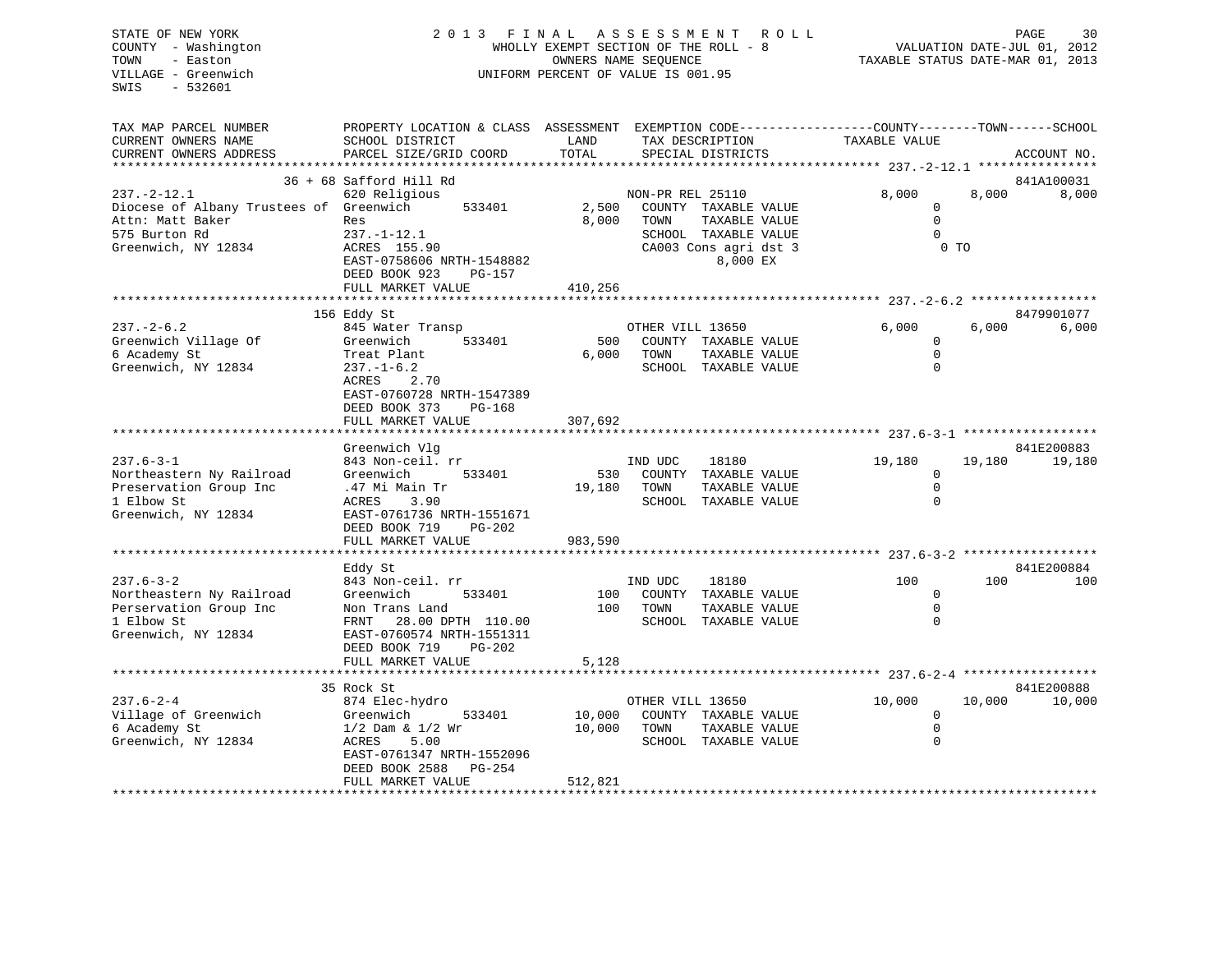| STATE OF NEW YORK   | 2013 FINAL ASSESSMENT ROLL            | 31<br>PAGE                       |
|---------------------|---------------------------------------|----------------------------------|
| COUNTY - Washington | WHOLLY EXEMPT SECTION OF THE ROLL - 8 | VALUATION DATE-JUL 01, 2012      |
| TOWN - Easton       |                                       | TAXABLE STATUS DATE-MAR 01, 2013 |
| VILLAGE - Greenwich |                                       | RPS150/V04/L015                  |
| SWIS - 532601       | UNIFORM PERCENT OF VALUE IS 001.95    | CURRENT DATE 6/24/2013           |
|                     |                                       |                                  |

### ROLL SUB SECTION - - TOTALS

#### \*\*\* S P E C I A L D I S T R I C T S U M M A R Y \*\*\*

|      |                       | TOTAL | EXTENSION | EXTENSION | AD VALOREM | <b>EXEMPT</b> | <b>TAXARLF</b> |
|------|-----------------------|-------|-----------|-----------|------------|---------------|----------------|
| CODE | DISTRICT NAME PARCELS |       | TYPE      | VALUE     | VALUE      | AMOUNT        | VALUE          |
|      | CA003 Cons agri dst   |       | TOTAL     |           | 8,000      | 8,000         |                |

#### \*\*\* S C H O O L D I S T R I C T S U M M A R Y \*\*\*

| CODE   | DISTRICT NAME | TOTAL<br>PARCELS | ASSESSED<br>LAND | ASSESSED<br>TOTAL | EXEMPT<br>AMOUNT | TOTAL<br>TAXABLE | STAR<br>AMOUNT | STAR<br>TAXABLE |
|--------|---------------|------------------|------------------|-------------------|------------------|------------------|----------------|-----------------|
| 533401 | Greenwich     |                  | 13,630           | 43,280            | 43,280           |                  |                |                 |
|        | SUB-TOTAL     |                  | 13,630           | 43,280            | 43,280           |                  |                |                 |
|        | TOTAL         |                  | 13,630           | 43,280            | 43,280           |                  |                |                 |

#### \*\*\* S Y S T E M C O D E S S U M M A R Y \*\*\*

#### NO SYSTEM EXEMPTIONS AT THIS LEVEL

#### \*\*\* E X E M P T I O N S U M M A R Y \*\*\*

| CODE  | DESCRIPTION | TOTAL<br>PARCELS | COUNTY | TOWN   | SCHOOL |
|-------|-------------|------------------|--------|--------|--------|
| 13650 | OTHER VILL  | ▵                | 16,000 | 16,000 | 16,000 |
| 18180 | IND UDC     |                  | 19,280 | 19,280 | 19,280 |
| 25110 | NON-PR REL  |                  | 8,000  | 8,000  | 8,000  |
|       | TOTAL       |                  | 43,280 | 43,280 | 43,280 |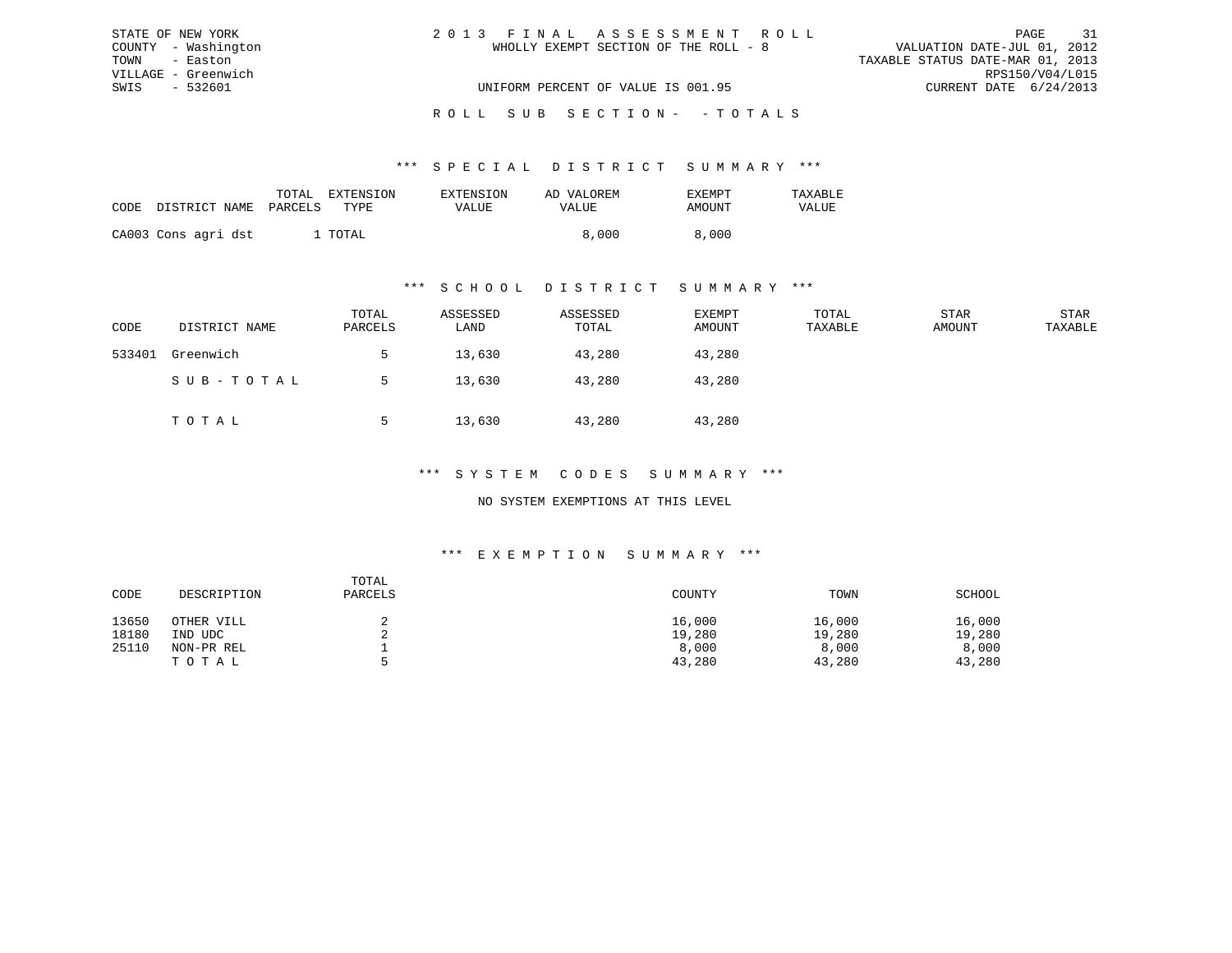| STATE OF NEW YORK   | 2013 FINAL ASSESSMENT ROLL            | 32<br>PAGE                       |
|---------------------|---------------------------------------|----------------------------------|
| COUNTY - Washington | WHOLLY EXEMPT SECTION OF THE ROLL - 8 | VALUATION DATE-JUL 01, 2012      |
| TOWN - Easton       |                                       | TAXABLE STATUS DATE-MAR 01, 2013 |
| VILLAGE - Greenwich |                                       | RPS150/V04/L015                  |
| SWIS<br>- 532601    | UNIFORM PERCENT OF VALUE IS 001.95    | CURRENT DATE 6/24/2013           |
|                     | ROLL SUB SECTION- -TOTALS             |                                  |

| ROLL |        | TOTAL |            | .                         | <b>AXABLF</b> |      |        | STAR    |
|------|--------|-------|------------|---------------------------|---------------|------|--------|---------|
| SEC  |        |       | ∴AND       | TOTA <sup>-</sup><br>◡⊥љ⊥ | CCTNTM        | TOWN | SCHOOL | 'AXABLE |
|      |        |       |            |                           |               |      |        |         |
|      | FYFMDT |       | <b>UJV</b> | 280                       |               |      |        |         |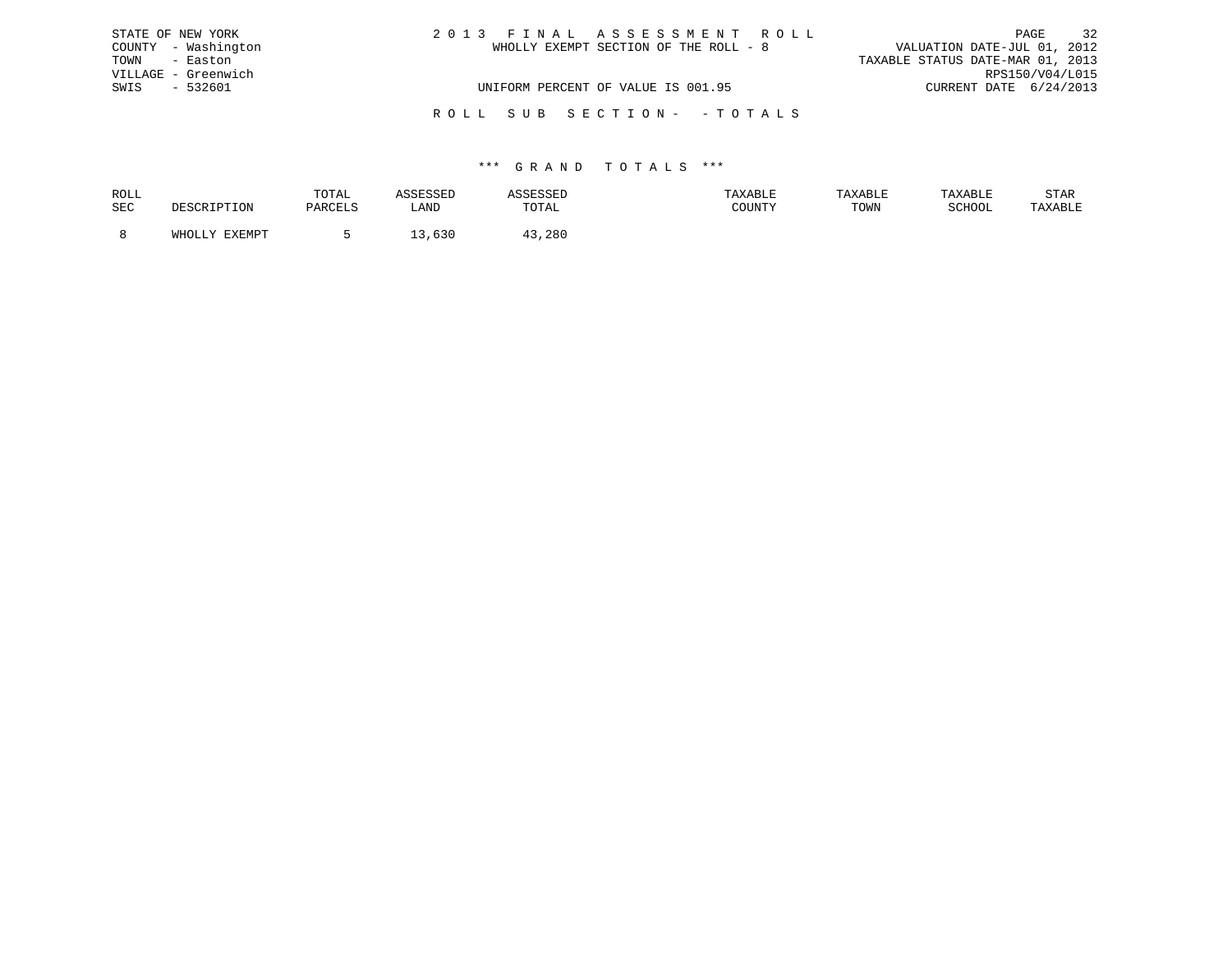|               | STATE OF NEW YORK   | 2013 FINAL ASSESSMENT ROLL            | - 33<br>PAGE                     |
|---------------|---------------------|---------------------------------------|----------------------------------|
|               | COUNTY - Washington | WHOLLY EXEMPT SECTION OF THE ROLL - 8 | VALUATION DATE-JUL 01, 2012      |
| TOWN - Easton |                     |                                       | TAXABLE STATUS DATE-MAR 01, 2013 |
|               | VILLAGE - Greenwich | UNIFORM PERCENT OF VALUE IS 001.95    | RPS150/V04/L015                  |
| SWIS          | - 532601            |                                       | CURRENT DATE 6/24/2013           |
|               |                     |                                       |                                  |

## ROLL SECTION TOTALS

#### \*\*\* S P E C I A L D I S T R I C T S U M M A R Y \*\*\*

| CODE | DISTRICT NAME PARCELS | TOTAL EXTENSION<br>TYPE | <b>EXTENSION</b><br>VALUE | AD VALOREM<br>VALUE | EXEMPT<br>AMOUNT | TAXABLE<br>VALUE |
|------|-----------------------|-------------------------|---------------------------|---------------------|------------------|------------------|
|      | CA003 Cons agri dst   | . TOTAL                 |                           | 8,000               | 8,000            |                  |

#### \*\*\* S C H O O L D I S T R I C T S U M M A R Y \*\*\*

| CODE   | DISTRICT NAME | TOTAL<br>PARCELS | ASSESSED<br>LAND | ASSESSED<br>TOTAL | EXEMPT<br>AMOUNT | TOTAL<br>TAXABLE | STAR<br>AMOUNT | STAR<br>TAXABLE |
|--------|---------------|------------------|------------------|-------------------|------------------|------------------|----------------|-----------------|
| 533401 | Greenwich     |                  | 13,630           | 43,280            | 43,280           |                  |                |                 |
|        | SUB-TOTAL     |                  | 13,630           | 43,280            | 43,280           |                  |                |                 |
|        | TOTAL         |                  | 13,630           | 43,280            | 43,280           |                  |                |                 |

#### \*\*\* S Y S T E M C O D E S S U M M A R Y \*\*\*

#### NO SYSTEM EXEMPTIONS AT THIS LEVEL

#### \*\*\* E X E M P T I O N S U M M A R Y \*\*\*

| CODE  | DESCRIPTION | TOTAL<br>PARCELS | COUNTY | TOWN   | SCHOOL |
|-------|-------------|------------------|--------|--------|--------|
| 13650 | OTHER VILL  |                  | 16,000 | 16,000 | 16,000 |
| 18180 | IND UDC     |                  | 19,280 | 19,280 | 19,280 |
| 25110 | NON-PR REL  |                  | 8,000  | 8,000  | 8,000  |
|       | TOTAL       | ь.               | 43,280 | 43,280 | 43,280 |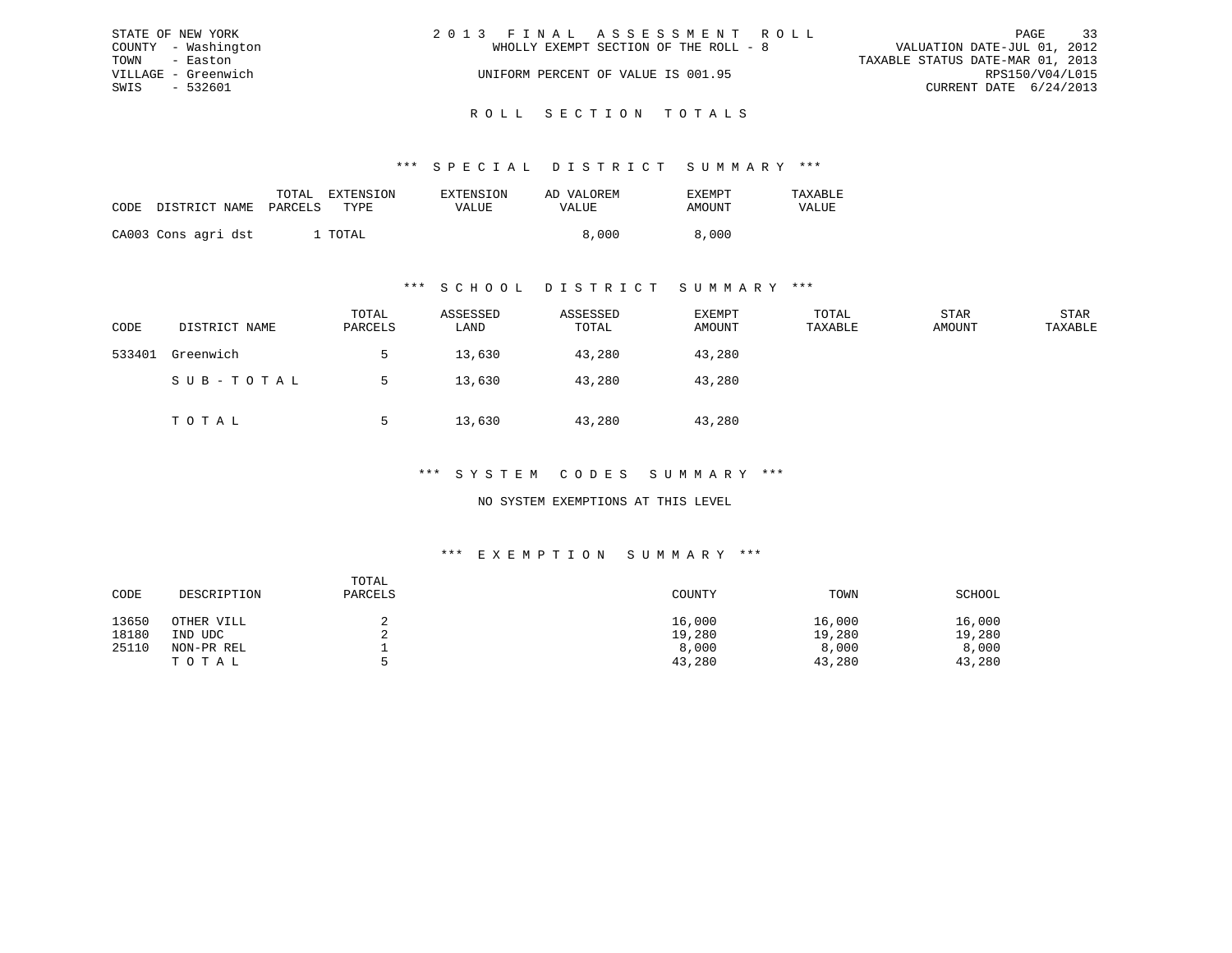|               | STATE OF NEW YORK   | 2013 FINAL ASSESSMENT ROLL            | PAGE                             | 34 |
|---------------|---------------------|---------------------------------------|----------------------------------|----|
|               | COUNTY - Washington | WHOLLY EXEMPT SECTION OF THE ROLL - 8 | VALUATION DATE-JUL 01, 2012      |    |
| TOWN - Easton |                     |                                       | TAXABLE STATUS DATE-MAR 01, 2013 |    |
|               | VILLAGE - Greenwich | UNIFORM PERCENT OF VALUE IS 001.95    | RPS150/V04/L015                  |    |
| SWIS          | - 532601            |                                       | CURRENT DATE 6/24/2013           |    |
|               |                     |                                       |                                  |    |
|               |                     | ROLL SECTION TOTALS                   |                                  |    |

| ROLL |                        | TOTAL   |      |        | TAXABLE | TAXABLE | TAYARI.R | STAR    |
|------|------------------------|---------|------|--------|---------|---------|----------|---------|
| SEC  |                        | PARCELS | LANI | TOTAL  | COUNTY  | TOWN    | SCHOOL   | TAXABLE |
|      |                        |         |      |        |         |         |          |         |
|      | <b>EXEMPT</b><br>WHOLL |         | ししぃ  | l3,28C |         |         |          |         |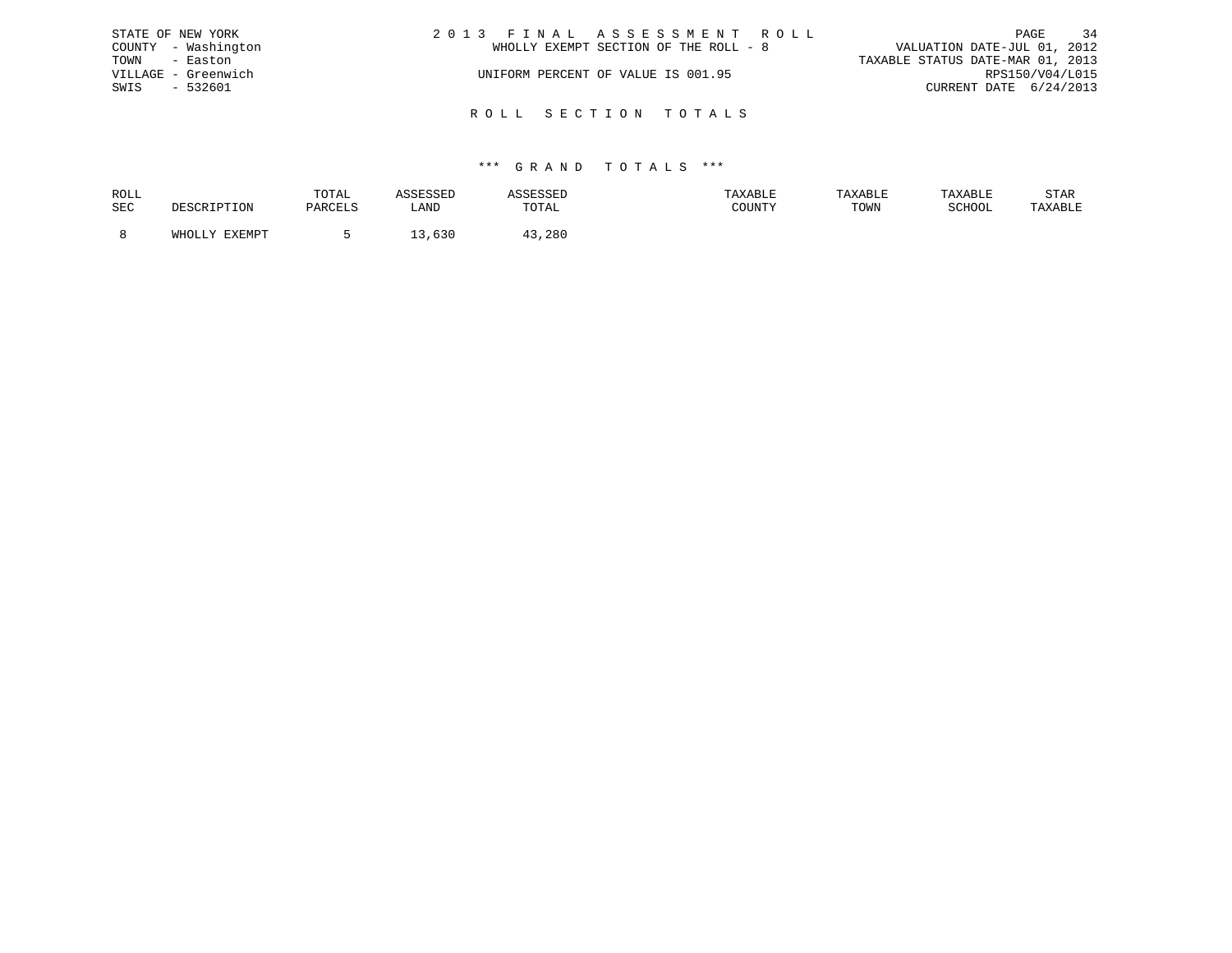| STATE OF NEW YORK   | 2013 FINAL ASSESSMENT ROLL         | 35<br>PAGE                       |
|---------------------|------------------------------------|----------------------------------|
| COUNTY - Washington |                                    | VALUATION DATE-JUL 01, 2012      |
| TOWN - Easton       | SWIS TOTALS                        | TAXABLE STATUS DATE-MAR 01, 2013 |
| VILLAGE - Greenwich | UNIFORM PERCENT OF VALUE IS 001.95 | RPS150/V04/L015                  |
| SWIS<br>- 532601    |                                    | CURRENT DATE 6/24/2013           |

| CODE DISTRICT NAME PARCELS | TOTAL | EXTENSION<br>TYPE: | EXTENSION<br>VALUE | AD VALOREM<br>VALUE | EXEMPT<br>AMOUNT | TAXABLE<br><b>VALUE</b> |
|----------------------------|-------|--------------------|--------------------|---------------------|------------------|-------------------------|
| CA003 Cons agri dst        |       | 5 TOTAL            |                    | 15,550              | 8,000            | 7,550                   |

### \*\*\* S C H O O L D I S T R I C T S U M M A R Y \*\*\*

| CODE   | DISTRICT NAME | TOTAL<br>PARCELS | ASSESSED<br>LAND | ASSESSED<br>TOTAL | <b>EXEMPT</b><br>AMOUNT | TOTAL<br>TAXABLE | <b>STAR</b><br>AMOUNT | STAR<br>TAXABLE |
|--------|---------------|------------------|------------------|-------------------|-------------------------|------------------|-----------------------|-----------------|
| 533401 | Greenwich     | 103              | 51,875           | 288,015           | 49,606                  | 238,409          | 41,930                | 196,479         |
|        | SUB-TOTAL     | 103              | 51,875           | 288,015           | 49,606                  | 238,409          | 41,930                | 196,479         |
|        | TOTAL         | 103              | 51,875           | 288,015           | 49,606                  | 238,409          | 41,930                | 196,479         |

#### \*\*\* S Y S T E M C O D E S S U M M A R Y \*\*\*

#### NO SYSTEM EXEMPTIONS AT THIS LEVEL

#### \*\*\* E X E M P T I O N S U M M A R Y \*\*\*

|       |             | TOTAL   |        |        |        |
|-------|-------------|---------|--------|--------|--------|
| CODE  | DESCRIPTION | PARCELS | COUNTY | TOWN   | SCHOOL |
| 13650 | OTHER VILL  | 2       | 16,000 | 16,000 | 16,000 |
| 18180 | IND UDC     | 2       | 19,280 | 19,280 | 19,280 |
| 25110 | NON-PR REL  |         | 8,000  | 8,000  | 8,000  |
| 41101 | ELG F VET   |         | 2,000  | 2,000  |        |
| 41121 | WAR VET/TC  | 4       | 1,545  | 1,487  |        |
| 41131 | CBT VET/TC  | 4       | 3,200  | 3,006  |        |
| 41141 | DIS VET/TC  |         | 975    | 975    |        |
| 41720 | AG DIST     |         | 196    | 196    | 196    |
| 41800 | AGED-ALL    | 4       | 4,790  | 4,790  | 5,040  |
| 41802 | AGED-CO     | 4       | 2,335  |        |        |
| 41806 | AGE-TN/SCH  | 2       |        | 1,075  | 1,090  |
| 41834 | STAR EN     | 13      |        |        | 16,510 |
| 41854 | STAR B      | 41      |        |        | 25,420 |
|       | TOTAL       | 80      | 58,321 | 56,809 | 91,536 |
|       |             |         |        |        |        |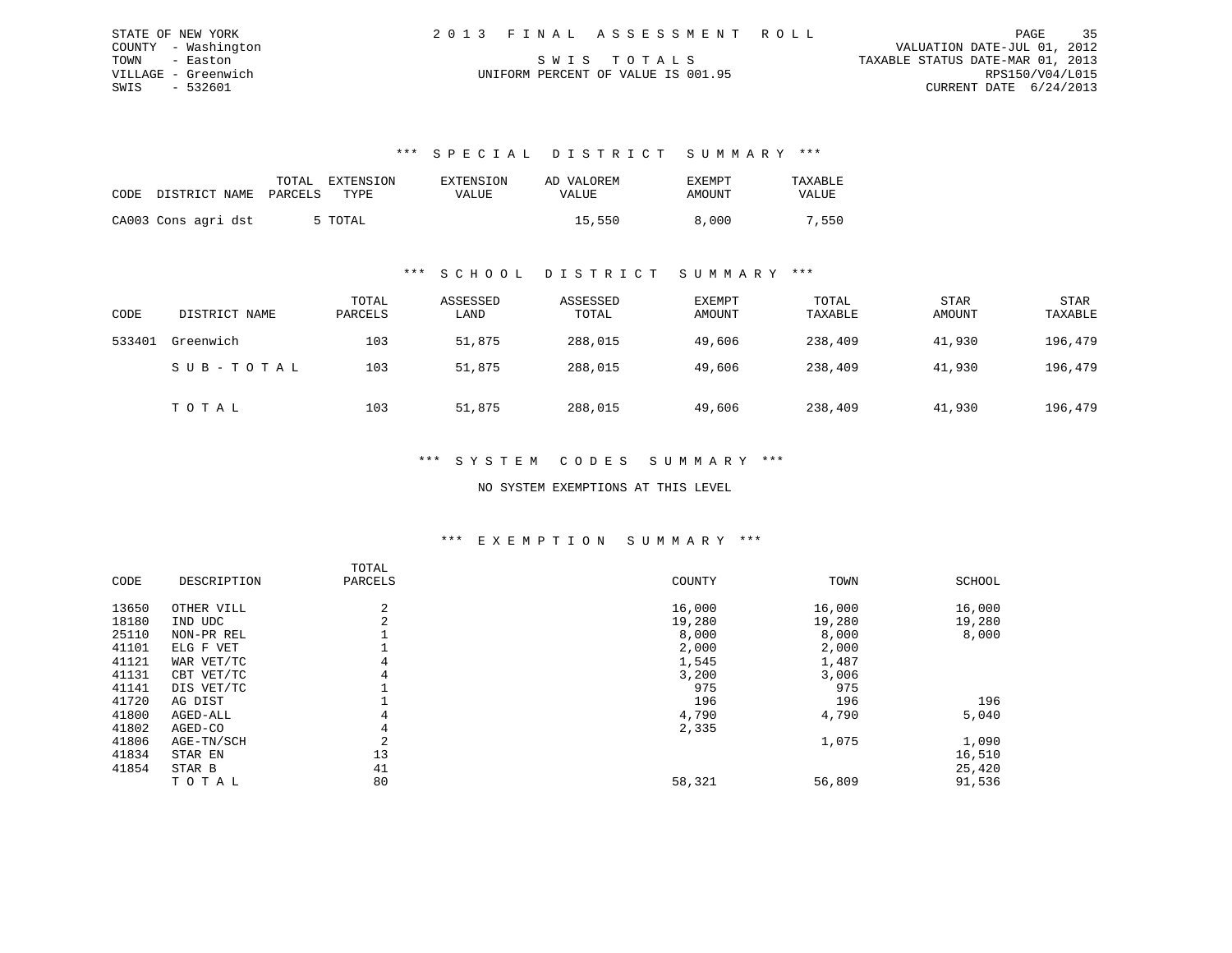| STATE OF NEW YORK |                     |  | 2013 FINAL ASSESSMENT ROLL         |                                  |                        | PAGE | 36 |
|-------------------|---------------------|--|------------------------------------|----------------------------------|------------------------|------|----|
|                   | COUNTY - Washington |  |                                    | VALUATION DATE-JUL 01, 2012      |                        |      |    |
| TOWN - Easton     |                     |  | SWIS TOTALS                        | TAXABLE STATUS DATE-MAR 01, 2013 |                        |      |    |
|                   | VILLAGE - Greenwich |  | UNIFORM PERCENT OF VALUE IS 001.95 |                                  | RPS150/V04/L015        |      |    |
| SWIS - 532601     |                     |  |                                    |                                  | CURRENT DATE 6/24/2013 |      |    |

| ROLL<br><b>SEC</b> | DESCRIPTION         | TOTAL<br>PARCELS | ASSESSED<br>LAND | ASSESSED<br>TOTAL | TAXABLE<br>COUNTY | TAXABLE<br>TOWN | TAXABLE<br>SCHOOL | <b>STAR</b><br>TAXABLE |
|--------------------|---------------------|------------------|------------------|-------------------|-------------------|-----------------|-------------------|------------------------|
| 1                  | TAXABLE             | 92               | 36,900           | 228,950           | 213,909           | 215,421         | 222,624           | 180,694                |
| 5.                 | SPECIAL FRANCHISE   | 3                |                  | 6,229             | 6,229             | 6,229           | 6,229             | 6,229                  |
| 6                  | UTILITIES & N.C.    | 3                | 1,345            | 9,556             | 9,556             | 9,556           | 9,556             | 9,556                  |
| 8                  | WHOLLY EXEMPT       | 5                | 13,630           | 43,280            |                   |                 |                   |                        |
| $\star$            | TOTAL<br><b>SUB</b> | 103              | 51,875           | 288,015           | 229,694           | 231,206         | 238,409           | 196,479                |
| $***$              | GRAND TOTAL         | 103              | 51,875           | 288,015           | 229,694           | 231,206         | 238,409           | 196,479                |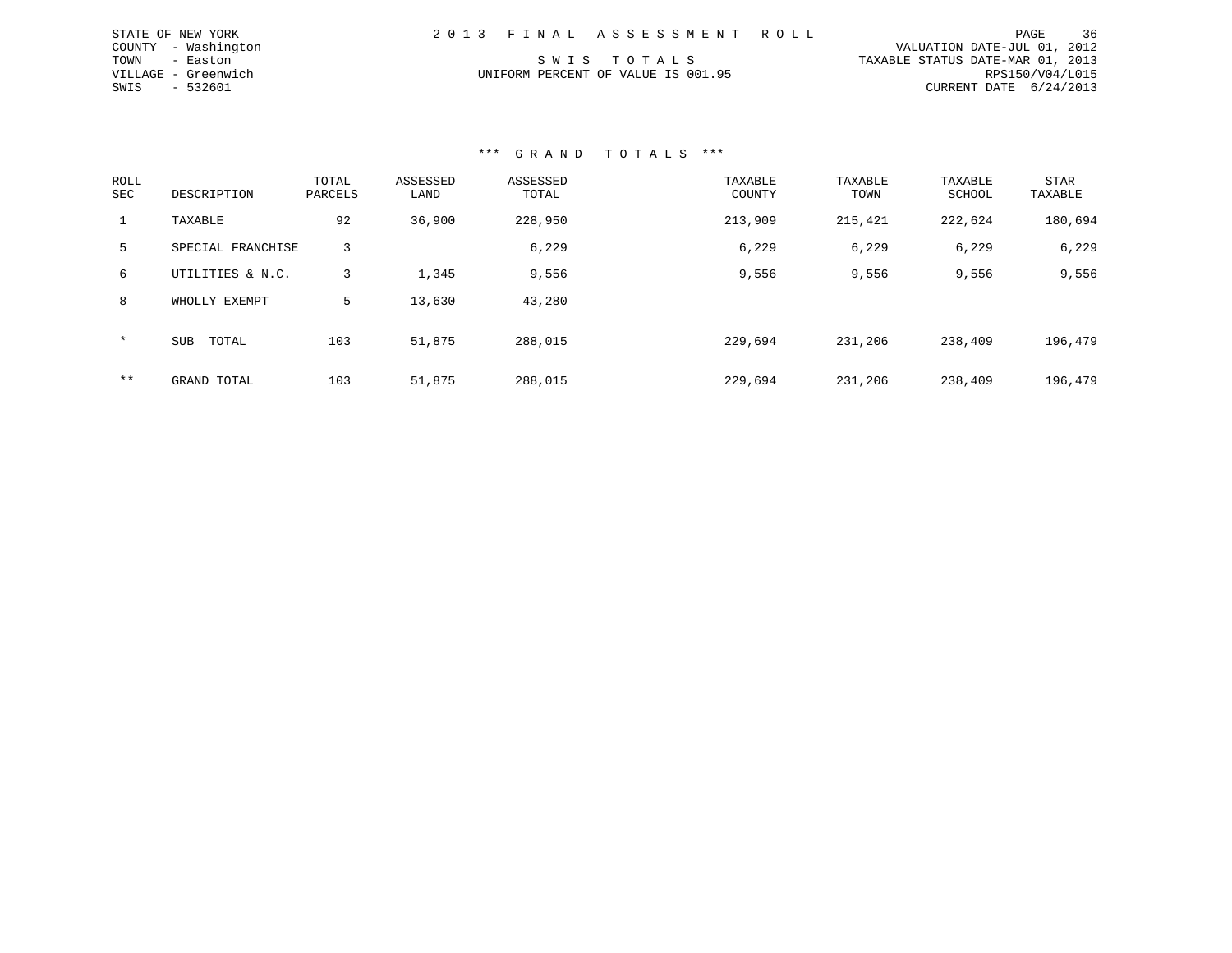# STATE OF NEW YORK 2 0 1 3 F I N A L A S S E S S M E N T R O L L PAGE 37 COUNTY - Washington T A X A B L E SECTION OF THE ROLL - 1 VALUATION DATE-JUL 01, 2012 TOWN - Easton OWNERS NAME SEQUENCE TAXABLE STATUS DATE-MAR 01, 2013 SWIS - 532689 UNIFORM PERCENT OF VALUE IS 001.95UNIFORM PERCENT OF VALUE IS 001.95

| TAX MAP PARCEL NUMBER                                                                 | PROPERTY LOCATION & CLASS ASSESSMENT EXEMPTION CODE----------------COUNTY-------TOWN------SCHOOL                    |                   |                 |                                                |              |                                         |       |             |
|---------------------------------------------------------------------------------------|---------------------------------------------------------------------------------------------------------------------|-------------------|-----------------|------------------------------------------------|--------------|-----------------------------------------|-------|-------------|
| CURRENT OWNERS NAME                                                                   | SCHOOL DISTRICT                                                                                                     | LAND              |                 | TAX DESCRIPTION                                |              | TAXABLE VALUE                           |       |             |
| CURRENT OWNERS ADDRESS                                                                | PARCEL SIZE/GRID COORD                                                                                              | TOTAL             |                 | SPECIAL DISTRICTS                              |              |                                         |       | ACCOUNT NO. |
|                                                                                       |                                                                                                                     |                   |                 |                                                |              |                                         |       | 845J100799  |
|                                                                                       | 11043 State Route 40                                                                                                |                   |                 |                                                |              |                                         |       |             |
| $286. - 1 - 25.1$                                                                     | 117 Horse farm                                                                                                      |                   | AG BUILD        | 41700                                          | $\mathbf 0$  | 110                                     | 110   | 110         |
| 11073 State Route 40 LLC                                                              | 533401<br>Greenwich                                                                                                 | 2,400 AG BUILD    |                 | 41700                                          | $\mathbf{0}$ | 6,430<br>5,925                          | 6,430 | 6,430       |
| c/o WJ Donovan                                                                        | Farm                                                                                                                |                   | 25,800 AG BUILD | 41700                                          | $\mathbf 0$  | $\frac{225}{295}$                       | 5,925 | 5,925       |
| 4403 West Tradewinds Ave M 874/120<br>Fort Lauderdale, FL 33308 ACRES 132.34          |                                                                                                                     |                   | AG BUILD        | 41700                                          | $\Omega$     |                                         | 295   | 295         |
|                                                                                       |                                                                                                                     |                   | AG BUILD        | 41700                                          | $\mathbf 0$  | 295                                     | 295   | 295         |
|                                                                                       | EAST-0738494 NRTH-1499469                                                                                           |                   | AG BUILD        | 41700                                          | $\Omega$     | 295 7                                   | 295   | 295         |
| MAY BE SUBJECT TO PAYMENT DEED BOOK 2520 I UNDER RPTL483 UNTIL 2018 FULL MARKET VALUE | DEED BOOK 2520 PG-22                                                                                                |                   | AG BUILD        | 41700                                          | $\mathbf 0$  | 295<br>295                              | 295   | 295         |
|                                                                                       |                                                                                                                     | 1323,077 AG BUILD |                 | 41700                                          | $\Omega$     |                                         | 295   | 295         |
|                                                                                       |                                                                                                                     |                   | AG BUILD        | 41700                                          | $\Omega$     | 250                                     | 250   | 250         |
|                                                                                       |                                                                                                                     |                   | AG BUILD        | 41700                                          | $\mathbf 0$  | 250                                     | 250   | 250         |
|                                                                                       |                                                                                                                     |                   | AG BUILD        | 41700                                          | $\mathbf 0$  | 250                                     | 250   | 250         |
|                                                                                       |                                                                                                                     |                   | AG BUILD        | 41700                                          | $\mathbf 0$  | $\begin{array}{c} 80 \\ 80 \end{array}$ | 80    | 80          |
|                                                                                       |                                                                                                                     |                   | AG BUILD        | 41700                                          | $\mathbf 0$  |                                         | 80    | 80          |
|                                                                                       |                                                                                                                     |                   | AG BUILD        | 41700                                          | $\mathbf 0$  | 80 10                                   | 80    | 80          |
|                                                                                       |                                                                                                                     |                   | AG BUILD        | 41700                                          | $\mathbf 0$  | 80                                      | 80    | 80          |
|                                                                                       |                                                                                                                     |                   | AG BUILD        | 41700                                          | $\Omega$     | 80                                      | 80    | 80          |
|                                                                                       |                                                                                                                     |                   | AG BUILD        | 41700                                          | $\Omega$     | 110                                     | 110   | 110         |
|                                                                                       |                                                                                                                     |                   |                 | COUNTY TAXABLE VALUE                           |              | 10,600                                  |       |             |
|                                                                                       |                                                                                                                     |                   | TOWN            | TAXABLE VALUE                                  |              | 10,600                                  |       |             |
|                                                                                       |                                                                                                                     |                   |                 | SCHOOL TAXABLE VALUE                           |              | 10,600                                  |       |             |
|                                                                                       |                                                                                                                     |                   |                 | CA003 Cons agri dst 3                          |              | 25,800 TO                               |       |             |
|                                                                                       |                                                                                                                     |                   |                 | FD261 Easton fire                              |              | 25,800 TO M                             |       |             |
|                                                                                       |                                                                                                                     |                   |                 |                                                |              |                                         |       |             |
|                                                                                       | 45 Marcellus Ln                                                                                                     |                   |                 |                                                |              |                                         |       | 845J100228  |
| $285. - 1 - 34$                                                                       | 260 Seasonal res - WTRFNT                                                                                           |                   |                 |                                                |              | 2,000                                   |       |             |
| Abbey Robert G                                                                        | 260 Seasonal res - WTRI<br>Stillwater Cent 415201                                                                   |                   | 600 TOWN        | COUNTY TAXABLE VALUE<br>600 TOWN TAXABLE VALUE |              | 2,000                                   |       |             |
| Abbey Ann P                                                                           |                                                                                                                     | 2,000             |                 | SCHOOL TAXABLE VALUE                           |              | 2,000                                   |       |             |
| 8506 Ashbury Dr                                                                       |                                                                                                                     |                   |                 |                                                |              |                                         |       |             |
| Hudson, FL 34667                                                                      | H+wl<br>860/346<br>FRNT 100.00 DPTH 170.00                                                                          |                   |                 | CA003 Cons agri dst 3<br>FD261 Easton fire     |              | 2,000 TO<br>2,000 TO M                  |       |             |
|                                                                                       | EAST-0725810 NRTH-1502546                                                                                           |                   |                 |                                                |              |                                         |       |             |
|                                                                                       | DEED BOOK 2623 PG-43                                                                                                |                   |                 |                                                |              |                                         |       |             |
|                                                                                       | FULL MARKET VALUE                                                                                                   | 102,564           |                 |                                                |              |                                         |       |             |
|                                                                                       |                                                                                                                     |                   |                 |                                                |              |                                         |       |             |
|                                                                                       | 88 St Canvinette Way                                                                                                |                   |                 |                                                |              |                                         |       | 845J100423  |
| $259. - 1 - 39$                                                                       |                                                                                                                     |                   |                 |                                                |              | 2,000                                   |       |             |
|                                                                                       | 210 1 Family Res<br>Greenwich    5                                                                                  | 400               |                 | COUNTY TAXABLE VALUE<br>TAXABLE VALUE          |              |                                         |       |             |
|                                                                                       |                                                                                                                     |                   | TOWN            |                                                |              | 2,000                                   |       |             |
|                                                                                       | Abrams Rudolph G (Speenwich 533401<br>47 Tyrell Rd House & Lot<br>Pleasant Valley, NY 12569 FRNT 100.00 DPTH 130.00 | 2,000             |                 | SCHOOL TAXABLE VALUE                           |              | 2,000                                   |       |             |
|                                                                                       |                                                                                                                     |                   |                 | CA003 Cons agri dst 3                          |              | 2,000 TO                                |       |             |
|                                                                                       | EAST-0734239 NRTH-1522338                                                                                           |                   |                 | FD261 Easton fire                              |              | 2,000 TO M                              |       |             |
|                                                                                       | DEED BOOK 944<br>PG-1                                                                                               |                   |                 |                                                |              |                                         |       |             |
|                                                                                       | FULL MARKET VALUE                                                                                                   | 102,564           |                 |                                                |              |                                         |       |             |
|                                                                                       |                                                                                                                     |                   |                 |                                                |              |                                         |       |             |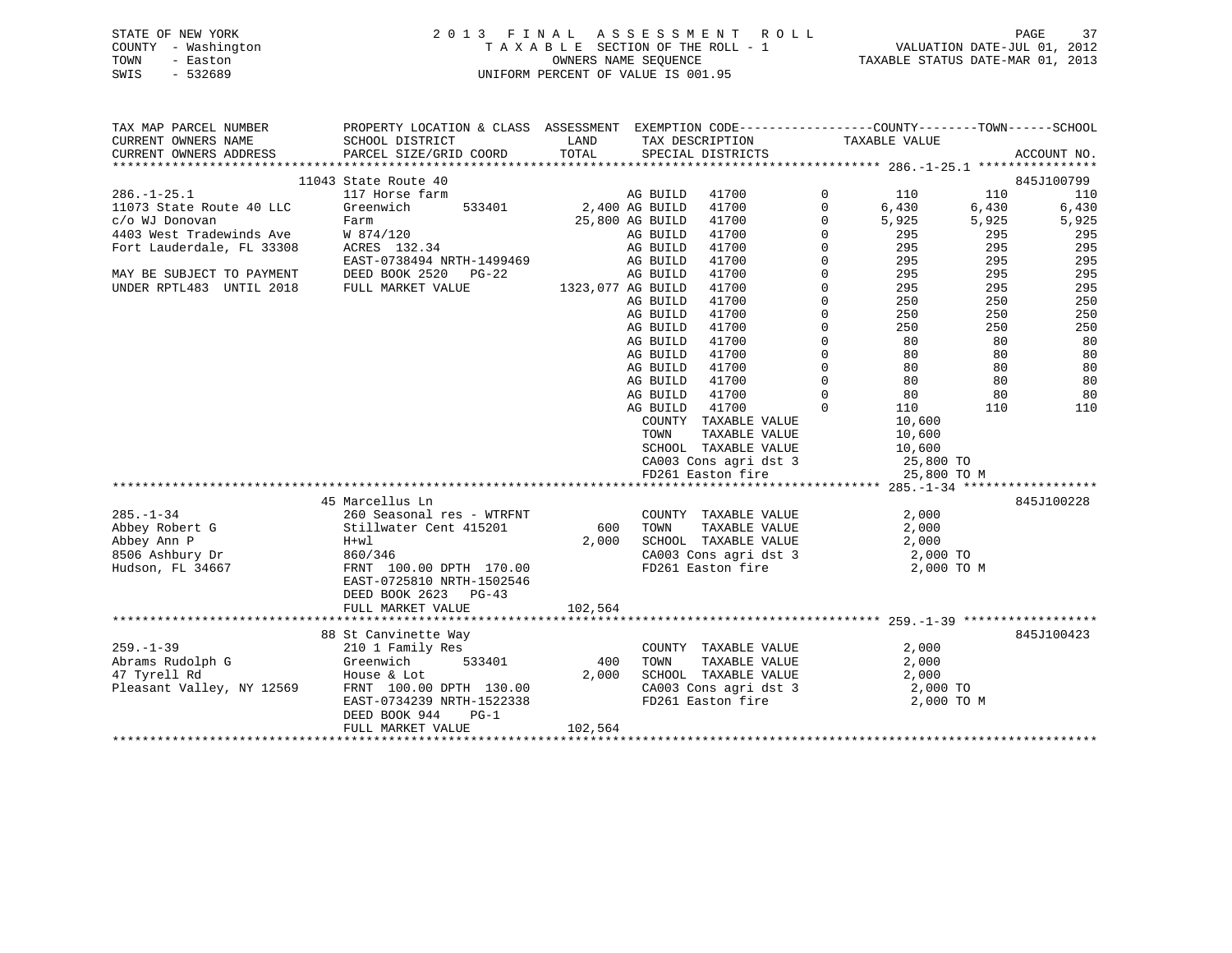# STATE OF NEW YORK 2 0 1 3 F I N A L A S S E S S M E N T R O L L PAGE 38 COUNTY - Washington T A X A B L E SECTION OF THE ROLL - 1 VALUATION DATE-JUL 01, 2012 TOWN - Easton OWNERS NAME SEQUENCE TAXABLE STATUS DATE-MAR 01, 2013 SWIS - 532689 UNIFORM PERCENT OF VALUE IS 001.95

TAX MAP PARCEL NUMBER PROPERTY LOCATION & CLASS ASSESSMENT EXEMPTION CODE------------------COUNTY--------TOWN------SCHOOL CURRENT OWNERS NAME SCHOOL DISTRICT THE LAND TAX DESCRIPTION TAXABLE VALUE CURRENT OWNERS ADDRESS PARCEL SIZE/GRID COORD TOTAL SPECIAL DISTRICTS ACCOUNT NO. \*\*\*\*\*\*\*\*\*\*\*\*\*\*\*\*\*\*\*\*\*\*\*\*\*\*\*\*\*\*\*\*\*\*\*\*\*\*\*\*\*\*\*\*\*\*\*\*\*\*\*\*\*\*\*\*\*\*\*\*\*\*\*\*\*\*\*\*\*\*\*\*\*\*\*\*\*\*\*\*\*\*\*\*\*\*\*\*\*\*\*\*\*\*\*\*\*\*\*\*\*\*\* 261.-1-11 \*\*\*\*\*\*\*\*\*\*\*\*\*\*\*\*\*\* County Route 74 845J100855 261.-1-11 323 Vacant rural COUNTY TAXABLE VALUE 300Adams David G Greenwich 533401 300 TOWN TAXABLE VALUE 300300 1093 Vly Summit Rd Farm 300 SCHOOL TAXABLE VALUE 300 Greenwich, NY 12834 ACRES 20.00 FD261 Easton fire 300 TO M EAST-0764226 NRTH-1527231 DEED BOOK 875 PG-142FULL MARKET VALUE 15,385 \*\*\*\*\*\*\*\*\*\*\*\*\*\*\*\*\*\*\*\*\*\*\*\*\*\*\*\*\*\*\*\*\*\*\*\*\*\*\*\*\*\*\*\*\*\*\*\*\*\*\*\*\*\*\*\*\*\*\*\*\*\*\*\*\*\*\*\*\*\*\*\*\*\*\*\*\*\*\*\*\*\*\*\*\*\*\*\*\*\*\*\*\*\*\*\*\*\*\*\*\*\*\* 261.-1-16 \*\*\*\*\*\*\*\*\*\*\*\*\*\*\*\*\*\* Birch Rd 845J100093261.-1-16 321 Abandoned ag COUNTY TAXABLE VALUE 900 Adams David G Cambridge 535010 900 TOWN TAXABLE VALUE 900 1093 Vly Summit Rd Vacant Land 900 SCHOOL TAXABLE VALUE 900 Greenwich, NY 12834 ACRES 46.90 FD261 Easton fire 900 TO M EAST-0764762 NRTH-1526641 DEED BOOK 876 PG-235FULL MARKET VALUE 46,154 \*\*\*\*\*\*\*\*\*\*\*\*\*\*\*\*\*\*\*\*\*\*\*\*\*\*\*\*\*\*\*\*\*\*\*\*\*\*\*\*\*\*\*\*\*\*\*\*\*\*\*\*\*\*\*\*\*\*\*\*\*\*\*\*\*\*\*\*\*\*\*\*\*\*\*\*\*\*\*\*\*\*\*\*\*\*\*\*\*\*\*\*\*\*\*\*\*\*\*\*\*\*\* 277.-1-14 \*\*\*\*\*\*\*\*\*\*\*\*\*\*\*\*\*\*845J100703 Mcgowan Rd 845J100703 277.-1-14 120 Field crops COUNTY TAXABLE VALUE 2,000 Albany Ranch LLC Greenwich 533401 2,000 TOWN TAXABLE VALUE 2,000 John Sentiwany Farm 2,000 SCHOOL TAXABLE VALUE 2,000 Cerberus Capital Management ACRES 92.83 CA003 Cons agri dst 3 2,000 TO 299 Park Ave EAST-0737849 NRTH-1509104 FD261 Easton fire 2,000 TO M New York, NY 10171 DEED BOOK 2624 PG-126 FULL MARKET VALUE 102.564 MAY BE SUBJECT TO PAYMENTUNDER AGDIST LAW TIL 2013 \*\*\*\*\*\*\*\*\*\*\*\*\*\*\*\*\*\*\*\*\*\*\*\*\*\*\*\*\*\*\*\*\*\*\*\*\*\*\*\*\*\*\*\*\*\*\*\*\*\*\*\*\*\*\*\*\*\*\*\*\*\*\*\*\*\*\*\*\*\*\*\*\*\*\*\*\*\*\*\*\*\*\*\*\*\*\*\*\*\*\*\*\*\*\*\*\*\*\*\*\*\*\* 277.-1-15.1 \*\*\*\*\*\*\*\*\*\*\*\*\*\*\*\* 331 Mcgowan Rd 845J101283 277.-1-15.1 241 Rural res&ag COUNTY TAXABLE VALUE 7,800 Albany Ranch LLC Greenwich 533401 4,050 TOWN TAXABLE VALUE 7,800<br>
c/o Cereberus Partners LP Farm 7,800 SCHOOL TAXABLE VALUE 7,800<br>
Attn: John Sentiwany ACRES 184.40 CA003 Cons agri dst 3 c/o Cereberus Partners LP Farm 7,800 SCHOOL TAXABLE VALUE 7,800 Attn: John Sentiwany ACRES 184.40 CA003 Cons agri dst 3 7,800 TO 299 Park Ave EAST-0736728 NRTH-1510952 FD261 Easton fire 7,800 TO M New York, NY 10171 DEED BOOK 2036 PG-249 FULL MARKET VALUE 400,000 \*\*\*\*\*\*\*\*\*\*\*\*\*\*\*\*\*\*\*\*\*\*\*\*\*\*\*\*\*\*\*\*\*\*\*\*\*\*\*\*\*\*\*\*\*\*\*\*\*\*\*\*\*\*\*\*\*\*\*\*\*\*\*\*\*\*\*\*\*\*\*\*\*\*\*\*\*\*\*\*\*\*\*\*\*\*\*\*\*\*\*\*\*\*\*\*\*\*\*\*\*\*\* 286.-1-3 \*\*\*\*\*\*\*\*\*\*\*\*\*\*\*\*\*\*\*311 County Route 54 845J100156 286.-1-3 117 Horse farm COUNTY TAXABLE VALUE 1,980 Albany Ranch LLC Greenwich 533401 1,980 TOWN TAXABLE VALUE 1,980 John Sentiwany Farm Land 1,980 SCHOOL TAXABLE VALUE 1,980 Cerberus Capital Management ACRES 90.90 CA003 Cons agri dst 3 1,980 TO 299 Park Ave EAST-0735270 NRTH-1504046 FD261 Easton fire 1,980 TO M New York, NY 10171 DEED BOOK 2036 PG-249 FULL MARKET VALUE 101,538 \*\*\*\*\*\*\*\*\*\*\*\*\*\*\*\*\*\*\*\*\*\*\*\*\*\*\*\*\*\*\*\*\*\*\*\*\*\*\*\*\*\*\*\*\*\*\*\*\*\*\*\*\*\*\*\*\*\*\*\*\*\*\*\*\*\*\*\*\*\*\*\*\*\*\*\*\*\*\*\*\*\*\*\*\*\*\*\*\*\*\*\*\*\*\*\*\*\*\*\*\*\*\*\*\*\*\*\*\*\*\*\*\*\*\*\*\*\*\*\*\*\*\*\*\*\*\*\*\*\*\*\*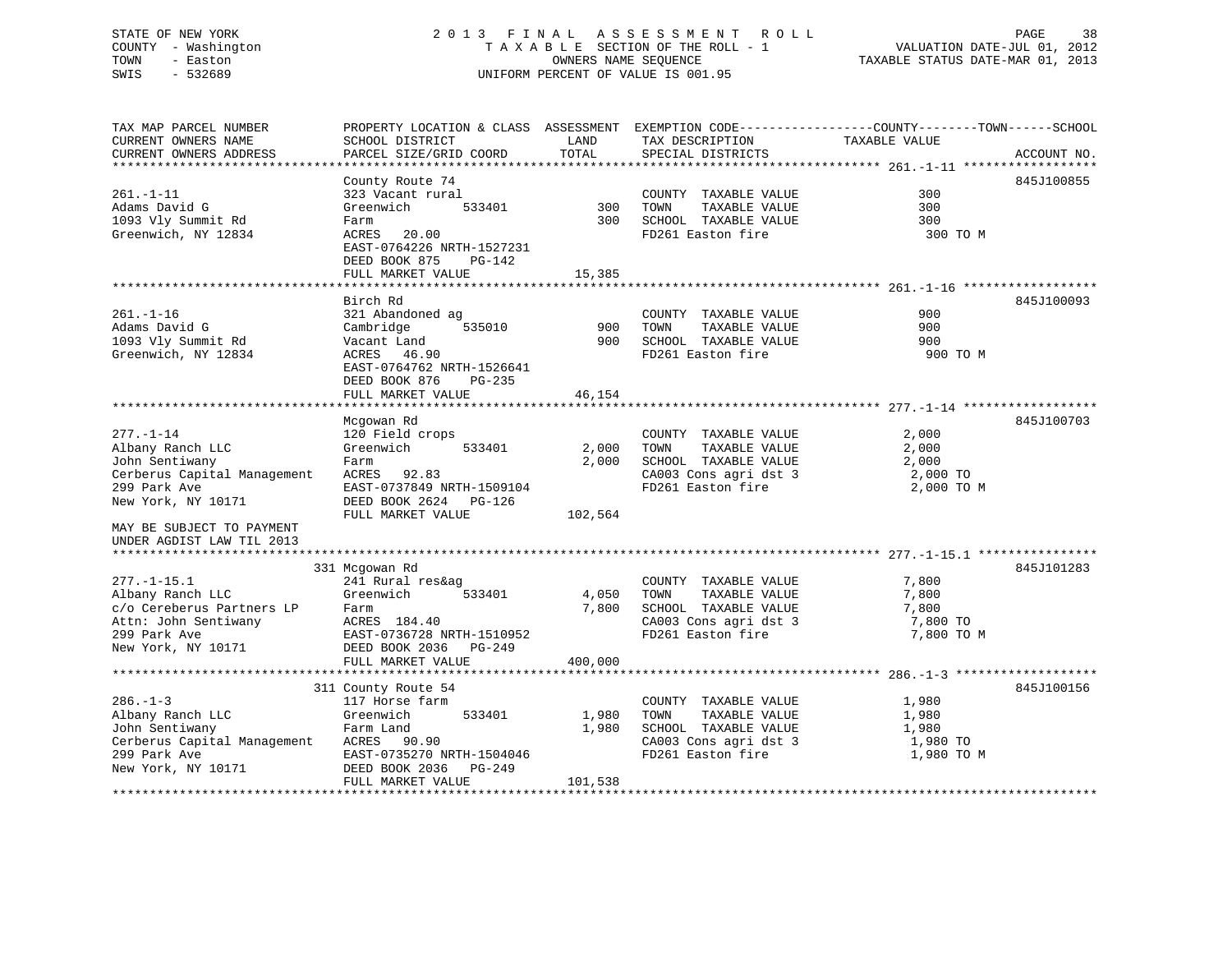# STATE OF NEW YORK 2 0 1 3 F I N A L A S S E S S M E N T R O L L PAGE 39 COUNTY - Washington T A X A B L E SECTION OF THE ROLL - 1 VALUATION DATE-JUL 01, 2012 TOWN - Easton OWNERS NAME SEQUENCE TAXABLE STATUS DATE-MAR 01, 2013 SWIS - 532689 UNIFORM PERCENT OF VALUE IS 001.95

| TAX MAP PARCEL NUMBER                                                                                         | PROPERTY LOCATION & CLASS ASSESSMENT EXEMPTION CODE---------------COUNTY-------TOWN-----SCHOOL |         |                                               |                                  |                 |
|---------------------------------------------------------------------------------------------------------------|------------------------------------------------------------------------------------------------|---------|-----------------------------------------------|----------------------------------|-----------------|
| CURRENT OWNERS NAME                                                                                           | SCHOOL DISTRICT                                                                                | LAND    | TAX DESCRIPTION                               | TAXABLE VALUE                    |                 |
| CURRENT OWNERS ADDRESS                                                                                        | PARCEL SIZE/GRID COORD                                                                         | TOTAL   | SPECIAL DISTRICTS                             |                                  | ACCOUNT NO.     |
|                                                                                                               |                                                                                                |         |                                               |                                  |                 |
|                                                                                                               | County Route 54                                                                                |         |                                               |                                  | 845J100880      |
| $286. - 1 - 5.1$                                                                                              | 105 Vac farmland                                                                               |         | COUNTY TAXABLE VALUE                          | 1,950                            |                 |
| Albany Ranch LLC                                                                                              | 533401<br>Greenwich                                                                            | 1,950   | TOWN<br>TAXABLE VALUE                         | 1,950                            |                 |
| John Sentiwany                                                                                                | Ag Land                                                                                        | 1,950   | SCHOOL TAXABLE VALUE                          | 1,950                            |                 |
| Cerberus Capital Management ACRES 89.60                                                                       |                                                                                                |         | CA003 Cons agri dst 3                         | 1,950 TO                         |                 |
| 299 Park Ave                                                                                                  | EAST-0737250 NRTH-1504195                                                                      |         | FD261 Easton fire                             | 1,950 TO M                       |                 |
| New York, NY 10171                                                                                            | DEED BOOK 2036 PG-249                                                                          |         |                                               |                                  |                 |
|                                                                                                               | FULL MARKET VALUE                                                                              | 100,000 |                                               |                                  |                 |
|                                                                                                               |                                                                                                |         |                                               |                                  |                 |
|                                                                                                               | County Route 54/N Off                                                                          |         |                                               |                                  |                 |
| $286. - 1 - 31$                                                                                               | 310 Res Vac                                                                                    |         | COUNTY TAXABLE VALUE                          | 600                              |                 |
| Albany Ranch LLC                                                                                              | Greenwich<br>533401                                                                            | 600     | TAXABLE VALUE<br>TOWN                         | 600                              |                 |
|                                                                                                               | 7.17                                                                                           | 600     | SCHOOL TAXABLE VALUE                          | 600                              |                 |
|                                                                                                               | EAST-0735412 NRTH-1504796                                                                      |         |                                               | 600 TO                           |                 |
| c/o Cereberus Partners LP     ACRES<br>Attn: John Sentiwany        EAST-0<br>299 Park Ave              DEED B | DEED BOOK 2036<br>PG-249                                                                       |         | CA003 Cons agri dst 3<br>FD261 Easton fire    | 600 TO M                         |                 |
| New York, NY 10171                                                                                            | FULL MARKET VALUE                                                                              | 30,769  |                                               |                                  |                 |
|                                                                                                               |                                                                                                |         |                                               |                                  |                 |
|                                                                                                               | 85 Waters Rd                                                                                   |         |                                               |                                  | 845J100477      |
| $253. - 1 - 20$                                                                                               | 210 1 Family Res                                                                               |         | STAR B<br>41854                               | $\overline{0}$<br>$\overline{0}$ | $\Omega$<br>620 |
| Alessi Thomas N                                                                                               | 533401<br>Greenwich                                                                            |         | 500 COUNTY TAXABLE VALUE                      | 4,000                            |                 |
| Alessi Suzanne F                                                                                              | Wl/res                                                                                         |         | 4,000 TOWN<br>TAXABLE VALUE                   | 4,000                            |                 |
| 85 Waters Rd                                                                                                  | 6.87<br>ACRES                                                                                  |         | SCHOOL TAXABLE VALUE                          | 3,380                            |                 |
| Greenwich, NY 12834                                                                                           | EAST-0762438 NRTH-1532945                                                                      |         | CA003 Cons agri dst 3                         | 4,000 TO                         |                 |
|                                                                                                               | DEED BOOK 711<br>PG-346                                                                        |         | FD261 Easton fire                             | 4,000 TO M                       |                 |
|                                                                                                               | FULL MARKET VALUE                                                                              | 205,128 |                                               |                                  |                 |
|                                                                                                               |                                                                                                |         |                                               |                                  |                 |
|                                                                                                               | County Route 54/N Off                                                                          |         |                                               |                                  | 845J100860      |
| $285. -1 - 3$                                                                                                 | 105 Vac farmland                                                                               |         | 41720<br>AG DIST                              | $\Omega$<br>314                  | 314<br>314      |
| Alexander Elaine M                                                                                            | Stillwater Cent 415201                                                                         |         | 2,100 COUNTY TAXABLE VALUE                    | 1,786                            |                 |
| Alexander Jeffrey P                                                                                           | Land                                                                                           |         | 2,100 TOWN<br>TAXABLE VALUE                   | 1,786                            |                 |
| 2689 South Hillis Pl                                                                                          | ACRES 107.64                                                                                   |         | SCHOOL TAXABLE VALUE                          | 1,786                            |                 |
| Meridian, ID 83642                                                                                            | EAST-0732380 NRTH-1505454                                                                      |         | SCHOOL TAXABLE VALUE<br>CA003 Cons agri dst 3 | 1,786 TO                         |                 |
|                                                                                                               | DEED BOOK 2869 PG-85                                                                           |         | 314 EX                                        |                                  |                 |
| MAY BE SUBJECT TO PAYMENT                                                                                     | FULL MARKET VALUE                                                                              |         | 107,692 FD261 Easton fire                     | 2,100 TO M                       |                 |
| UNDER AGDIST LAW TIL 2017                                                                                     |                                                                                                |         |                                               |                                  |                 |
|                                                                                                               |                                                                                                |         |                                               |                                  |                 |
|                                                                                                               | 4769 County Route 74                                                                           |         |                                               |                                  | 845J101206      |
| $245. - 1 - 6.4$                                                                                              | 210 1 Family Res                                                                               |         | STAR B<br>41854                               | $\overline{0}$<br>$\overline{0}$ | $\Omega$<br>620 |
| Allen Cary A                                                                                                  | 533401<br>Greenwich                                                                            | 500     | COUNTY TAXABLE VALUE                          | 3,600                            |                 |
| Allen Amanda A                                                                                                | lot & pool                                                                                     | 3,600   | TAXABLE VALUE<br>TOWN                         | 3,600                            |                 |
| 4769 County Route 74                                                                                          | ACRES 1.06                                                                                     |         | SCHOOL TAXABLE VALUE                          | 2,980                            |                 |
| Greenwich, NY 12834                                                                                           | EAST-0759908 NRTH-1547072                                                                      |         | FD261 Easton fire                             | 3,600 TO M                       |                 |
|                                                                                                               | DEED BOOK 1714 PG-257                                                                          |         |                                               |                                  |                 |
|                                                                                                               | FULL MARKET VALUE                                                                              | 184,615 |                                               |                                  |                 |
|                                                                                                               |                                                                                                |         |                                               |                                  |                 |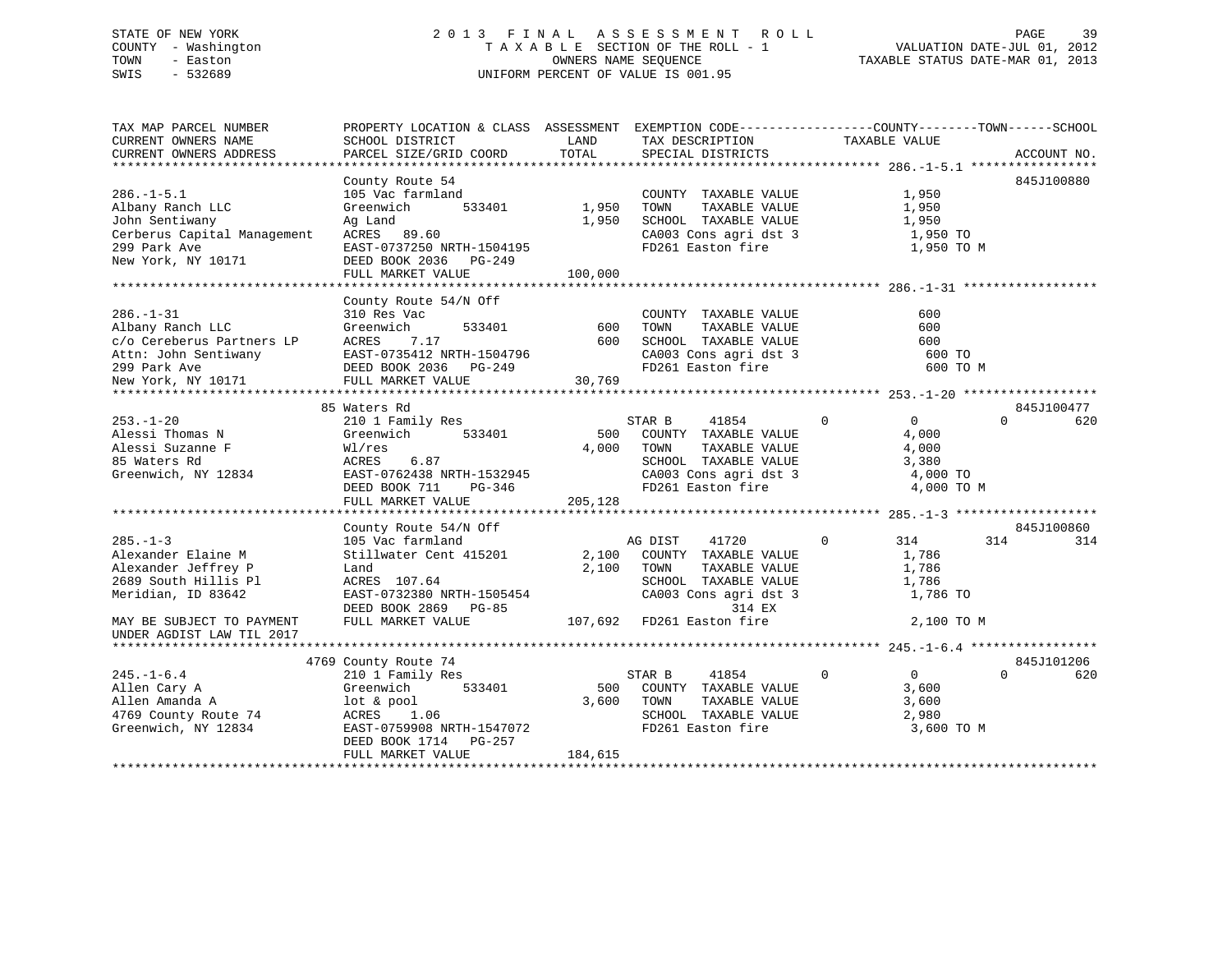# STATE OF NEW YORK 2 0 1 3 F I N A L A S S E S S M E N T R O L L PAGE 40 COUNTY - Washington T A X A B L E SECTION OF THE ROLL - 1 VALUATION DATE-JUL 01, 2012 TOWN - Easton **CONNERS NAME SEQUENCE** TAXABLE STATUS DATE-MAR 01, 2013 SWIS - 532689 UNIFORM PERCENT OF VALUE IS 001.95

| TAX MAP PARCEL NUMBER<br>CURRENT OWNERS NAME<br>CURRENT OWNERS ADDRESS                                                         | PROPERTY LOCATION & CLASS ASSESSMENT EXEMPTION CODE----------------COUNTY-------TOWN------SCHOOL<br>SCHOOL DISTRICT<br>PARCEL SIZE/GRID COORD                                  | LAND<br>TOTAL             | TAX DESCRIPTION<br>SPECIAL DISTRICTS                                                                                                                     | TAXABLE VALUE                                                  | ACCOUNT NO.                                             |
|--------------------------------------------------------------------------------------------------------------------------------|--------------------------------------------------------------------------------------------------------------------------------------------------------------------------------|---------------------------|----------------------------------------------------------------------------------------------------------------------------------------------------------|----------------------------------------------------------------|---------------------------------------------------------|
|                                                                                                                                |                                                                                                                                                                                |                           |                                                                                                                                                          |                                                                |                                                         |
|                                                                                                                                | 11851 State Route 40                                                                                                                                                           |                           |                                                                                                                                                          |                                                                | 845J100097                                              |
| $268. - 1 - 8.2$<br>Allen Eric D<br>Allen Leslie H<br>11851 St Rt 40<br>Schaghticoke, NY 12154                                 | 400 Commercial<br>Greenwich<br>533401<br>Residence & Machine Sales 15,200<br>ACRES 16.21<br>EAST-0745526 NRTH-1517916<br>DEED BOOK 486<br>PG-890                               |                           | STAR B<br>41854<br>1,200 COUNTY TAXABLE VALUE<br>TOWN<br>TAXABLE VALUE<br>SCHOOL TAXABLE VALUE<br>CA003 Cons agri dst 3<br>FD261 Easton fire             | $\overline{0}$<br>$\overline{0}$<br>15,200<br>15,200<br>14,580 | $\Omega$<br>620<br>15,200 TO<br>15,200 TO M             |
|                                                                                                                                | FULL MARKET VALUE                                                                                                                                                              | 779,487                   |                                                                                                                                                          |                                                                |                                                         |
|                                                                                                                                | 541 County Route 113                                                                                                                                                           |                           |                                                                                                                                                          |                                                                | 845J100839                                              |
| $285. - 1 - 23$<br>Allen Ethan<br>541 County Route 113<br>Schaghticoke, NY 12154                                               | 210 1 Family Res - WTRFNT<br>Stillwater Cent 415201<br>H&l<br>238/553-443/441<br>ACRES<br>1.20<br>EAST-0724970 NRTH-1498460<br>DEED BOOK 3209<br>$PG-201$<br>FULL MARKET VALUE | 400<br>3,200<br>164,103   | STAR B<br>41854<br>COUNTY TAXABLE VALUE<br>TOWN<br>TAXABLE VALUE<br>SCHOOL TAXABLE VALUE<br>CA003 Cons agri dst 3<br>FD261 Easton fire                   | $\Omega$<br>$\Omega$<br>3,200<br>3,200<br>2,580                | $\Omega$<br>620<br>3,200 TO<br>3,200 TO M               |
|                                                                                                                                |                                                                                                                                                                                |                           |                                                                                                                                                          |                                                                |                                                         |
| $253. - 1 - 29$<br>Allen Lawrence R<br>443 Herrington Hill Rd<br>Greenwich, NY 12834                                           | 443 Herrington Hill Rd<br>240 Rural res<br>Greenwich 533401<br>Farm<br>ACRES 230.83<br>EAST-0759773 NRTH-1530423<br>DEED BOOK 2764 PG-137<br>FULL MARKET VALUE                 | 4,000<br>7,500<br>384,615 | COUNTY TAXABLE VALUE<br>TOWN<br>TAXABLE VALUE<br>SCHOOL TAXABLE VALUE<br>CA003 Cons agri dst 3<br>FD261 Easton fire                                      | 7,500<br>7,500<br>7,500                                        | 845J100482<br>7,500 TO<br>7,500 TO M                    |
|                                                                                                                                |                                                                                                                                                                                |                           |                                                                                                                                                          |                                                                |                                                         |
| $259. - 1 - 24$<br>Allen Norman<br>Allen Gertrude<br>142 Wrights Rd<br>Schaghticoke, NY 12154                                  | Wells Rd/w Off<br>323 Vacant rural<br>533401<br>Greenwich<br>W L<br>ACRES 22.80<br>EAST-0741358 NRTH-1522035<br>DEED BOOK 405<br>PG-1081                                       | 400<br>400                | COUNTY TAXABLE VALUE<br>TAXABLE VALUE<br>TOWN<br>SCHOOL TAXABLE VALUE<br>CA003 Cons agri dst 3<br>FD261 Easton fire                                      | 400                                                            | 845J101044<br>400<br>400<br>400 TO<br>400 TO M          |
|                                                                                                                                | FULL MARKET VALUE                                                                                                                                                              | 20,513                    |                                                                                                                                                          |                                                                |                                                         |
|                                                                                                                                |                                                                                                                                                                                |                           |                                                                                                                                                          |                                                                |                                                         |
|                                                                                                                                | 142 Allens Ln                                                                                                                                                                  |                           |                                                                                                                                                          |                                                                | 845J101032                                              |
| $268. - 1 - 8.3$<br>Allen Norman W<br>Allen Gertrude D<br>142 Allens Ln<br>Schaghticoke, NY 12154<br>MAY BE SUBJECT TO PAYMENT | 105 Vac farmland<br>Greenwich<br>533401<br>Vl<br>ACRES 87.50<br>EAST-0741329 NRTH-1514050<br>DEED BOOK 425<br>PG-773<br>FULL MARKET VALUE                                      | 1,500<br>1,500            | 41720<br>AG DIST<br>COUNTY TAXABLE VALUE<br>TOWN<br>TAXABLE VALUE<br>SCHOOL TAXABLE VALUE<br>CA003 Cons agri dst 3<br>625 EX<br>76,923 FD261 Easton fire | $\Omega$<br>625                                                | 625<br>625<br>875<br>875<br>875<br>875 TO<br>1,500 TO M |
| UNDER AGDIST LAW TIL 2017                                                                                                      |                                                                                                                                                                                |                           |                                                                                                                                                          |                                                                |                                                         |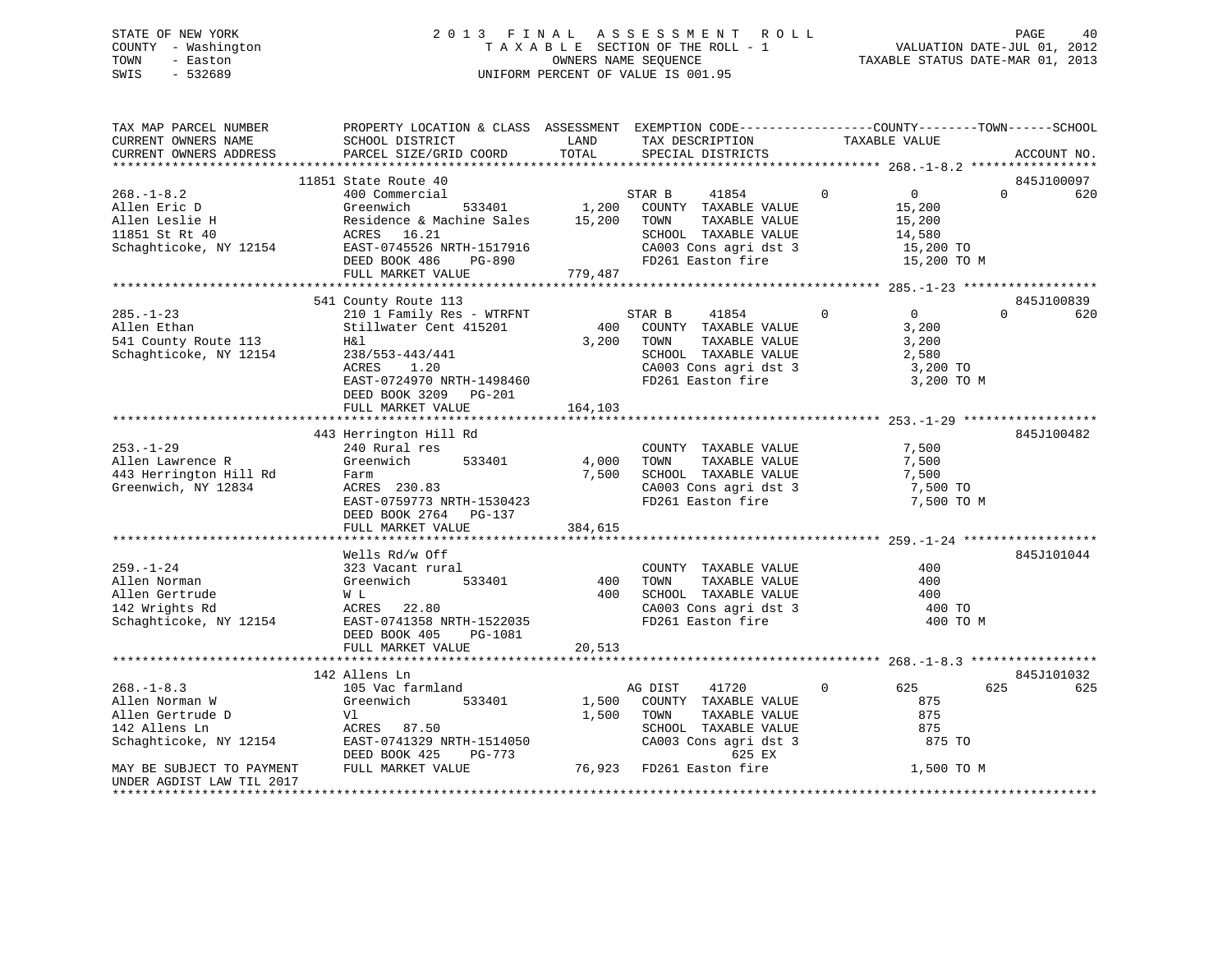# STATE OF NEW YORK 2 0 1 3 F I N A L A S S E S S M E N T R O L L PAGE 41 COUNTY - Washington T A X A B L E SECTION OF THE ROLL - 1 VALUATION DATE-JUL 01, 2012 TOWN - Easton OWNERS NAME SEQUENCE TAXABLE STATUS DATE-MAR 01, 2013 SWIS - 532689 UNIFORM PERCENT OF VALUE IS 001.95

| TAX MAP PARCEL NUMBER<br>CURRENT OWNERS NAME<br>CURRENT OWNERS ADDRESS                                | PROPERTY LOCATION & CLASS ASSESSMENT EXEMPTION CODE----------------COUNTY-------TOWN-----SCHOOL<br>SCHOOL DISTRICT<br>PARCEL SIZE/GRID COORD  | LAND<br>TOTAL  | TAX DESCRIPTION<br>SPECIAL DISTRICTS                                            | TAXABLE VALUE    |                              | ACCOUNT NO.         |
|-------------------------------------------------------------------------------------------------------|-----------------------------------------------------------------------------------------------------------------------------------------------|----------------|---------------------------------------------------------------------------------|------------------|------------------------------|---------------------|
|                                                                                                       |                                                                                                                                               |                |                                                                                 |                  |                              |                     |
| $268. - 1 - 8.1$                                                                                      | 335 Waite Rd<br>112 Dairy farm                                                                                                                |                | AG DIST<br>41720                                                                | $\overline{0}$   | 2,255<br>2,255               | 845J100100<br>2,255 |
| Allenwaite Farms Inc                                                                                  | 533401<br>Greenwich                                                                                                                           | 10,000 STAR B  | 41854                                                                           | $\bigcirc$       | $\overline{0}$<br>$\Omega$   | 620                 |
| 414 Waite Rd                                                                                          | Farm -287/101                                                                                                                                 |                | 46,500 STAR B<br>41854                                                          | $\mathbf 0$      | 0<br>$\Omega$                | 620                 |
| Schaghticoke, NY 12154                                                                                | 452/673+679 425/773 437/5                                                                                                                     |                | COUNTY TAXABLE VALUE                                                            |                  | 44,245                       |                     |
|                                                                                                       | ACRES 566.50                                                                                                                                  |                | TOWN<br>TAXABLE VALUE                                                           |                  | 44,245                       |                     |
| MAY BE SUBJECT TO PAYMENT                                                                             | EAST-0741869 NRTH-1517654                                                                                                                     |                |                                                                                 |                  | 43,005                       |                     |
| UNDER AGDIST LAW TIL 2017                                                                             | DEED BOOK 452<br>PG-676                                                                                                                       |                | SCHOOL TAXABLE VALUE<br>CA003 Cons agri dst 3                                   |                  | 44,245 TO                    |                     |
|                                                                                                       | FULL MARKET VALUE                                                                                                                             | 2384,615       | 2,255 EX                                                                        |                  |                              |                     |
|                                                                                                       |                                                                                                                                               |                | FD261 Easton fire                                                               | 46,500 TO M      |                              |                     |
|                                                                                                       | 251 South Cambridge Rd                                                                                                                        |                |                                                                                 |                  |                              | 845J100688          |
| $278. - 1 - 13$                                                                                       | 112 Dairy farm                                                                                                                                |                | AG DIST<br>41720                                                                | 1,228<br>$\circ$ | 1,228                        | 1,228               |
| Allenwaite Farms Inc                                                                                  | Greenwich<br>533401                                                                                                                           | 3,600 STAR B   | 41854                                                                           | $\Omega$         | $\overline{0}$<br>$\bigcirc$ | 620                 |
| 414 Waite Rd                                                                                          | Farm                                                                                                                                          |                | 9,000 COUNTY TAXABLE VALUE                                                      |                  | 7,772                        |                     |
| Schaghticoke, NY 12154                                                                                | ACRES 215.90                                                                                                                                  |                | TOWN<br>TAXABLE VALUE                                                           |                  | 7,772                        |                     |
|                                                                                                       |                                                                                                                                               |                |                                                                                 |                  | 7,152                        |                     |
|                                                                                                       |                                                                                                                                               |                | TOWN TAXABLE VALUE<br>SCHOOL TAXABLE VALUE<br>CA003 Cons agri dst 3<br>1 229 FY |                  | 7,772 TO                     |                     |
|                                                                                                       | EAST-0756014 NRTH-1511900<br>MAY BE SUBJECT TO PAYMENT DEED BOOK 517 PG-251<br>UNDER AGDIST LAW TIL 2017 FULL MARKET VALUE                    |                | 461,538<br>1,228 EX                                                             |                  |                              |                     |
|                                                                                                       |                                                                                                                                               |                | FD261 Easton fire                                                               |                  | 9,000 TO M                   |                     |
|                                                                                                       |                                                                                                                                               |                |                                                                                 |                  |                              |                     |
|                                                                                                       | 1003 Beadle Hill Rd                                                                                                                           |                |                                                                                 |                  |                              | 845J100823          |
| $278. - 1 - 21$                                                                                       | 120 Field crops                                                                                                                               |                | AG DIST<br>41720                                                                | $\mathbf 0$      | 515<br>515                   | 515                 |
| Allenwaite Farms Inc<br>414 Waite Rd                                                                  | 533401<br>Greenwich<br>Farm                                                                                                                   | 2,500<br>8,000 | COUNTY TAXABLE VALUE<br>TOWN<br>TAXABLE VALUE                                   |                  | 7,485<br>7,485               |                     |
| Schaghticoke, NY 12154                                                                                | ACRES 135.00                                                                                                                                  |                | SCHOOL TAXABLE VALUE                                                            |                  | 7,485                        |                     |
|                                                                                                       |                                                                                                                                               |                | SCHOOL TAXABLE VALUE 7,485<br>CA003 Cons agri dst 3 7,485 TO                    |                  |                              |                     |
|                                                                                                       | ACRES 135.00<br>EAST-0753347 NRTH-1509962<br>--- ---- 100 00 00-161<br>PG-161                                                                 |                | 515 EX                                                                          |                  |                              |                     |
| EAST-0753347 N<br>MAY BE SUBJECT TO PAYMENT DEED BOOK 683<br>UNDER AGDIST LAW TIL 2017 FULL MARKET VA | FULL MARKET VALUE                                                                                                                             |                | 410,256 FD261 Easton fire                                                       |                  | 8,000 TO M                   |                     |
|                                                                                                       |                                                                                                                                               |                |                                                                                 |                  |                              |                     |
|                                                                                                       | 52 Grove Rd                                                                                                                                   |                |                                                                                 |                  |                              | 845J100571          |
| $269. - 1 - 23$                                                                                       | 210 1 Family Res                                                                                                                              |                | COUNTY TAXABLE VALUE 1,200                                                      |                  |                              |                     |
| Anatriello Vincent M                                                                                  | Greenwich<br>533401                                                                                                                           | 300            | TOWN<br>TAXABLE VALUE                                                           |                  | 1,200                        |                     |
|                                                                                                       |                                                                                                                                               | 1,200          | SCHOOL TAXABLE VALUE 1,200                                                      |                  |                              |                     |
|                                                                                                       | Anatriclic vincent R<br>Anatriello Caryn E<br>58 Grove Rd<br>Schaghticoke, NY 12154<br>EAST-0745938 NRTH-1516196<br>EAST-0745938 NRTH-1516196 |                | CA003 Cons agri dst 3                                                           |                  | 1,200 TO                     |                     |
|                                                                                                       |                                                                                                                                               |                | FD261 Easton fire                                                               |                  | 1,200 TO M                   |                     |
|                                                                                                       | DEED BOOK 3028 PG-44<br>FULL MARKET VALUE                                                                                                     | 61,538         |                                                                                 |                  |                              |                     |
|                                                                                                       |                                                                                                                                               |                |                                                                                 |                  |                              |                     |
|                                                                                                       | 58 Grove Rd                                                                                                                                   |                |                                                                                 |                  |                              | 845J100635          |
| $269. - 1 - 24$                                                                                       | 210 1 Family Res                                                                                                                              |                | STAR B<br>41854                                                                 | $\Omega$         | $\overline{0}$<br>$\cap$     | 620                 |
| Anatriello Vincent M                                                                                  | Greenwich<br>533401                                                                                                                           | 500            | COUNTY TAXABLE VALUE                                                            |                  | 3,500                        |                     |
| Anatriello Caryn E                                                                                    | $\,$ H $\,$ & $\,$ L                                                                                                                          | 3,500          | TOWN<br>TAXABLE VALUE                                                           |                  | 3,500                        |                     |
| 58 Grove Rd                                                                                           | 862/36                                                                                                                                        |                | SCHOOL TAXABLE VALUE                                                            | 2,880            |                              |                     |
| Schaghticoke, NY 12154                                                                                | $\frac{1}{2}$ .30<br>ACRES<br>1.30                                                                                                            |                | CA003 Cons agri dst 3<br>FD261 Easton fire                                      |                  | 3,500 TO                     |                     |
|                                                                                                       | EAST-0745997 NRTH-1516341                                                                                                                     |                |                                                                                 |                  | 3,500 TO M                   |                     |
|                                                                                                       | DEED BOOK 2331 PG-329                                                                                                                         |                |                                                                                 |                  |                              |                     |
|                                                                                                       | FULL MARKET VALUE                                                                                                                             | 179,487        |                                                                                 |                  |                              |                     |
|                                                                                                       |                                                                                                                                               |                |                                                                                 |                  |                              |                     |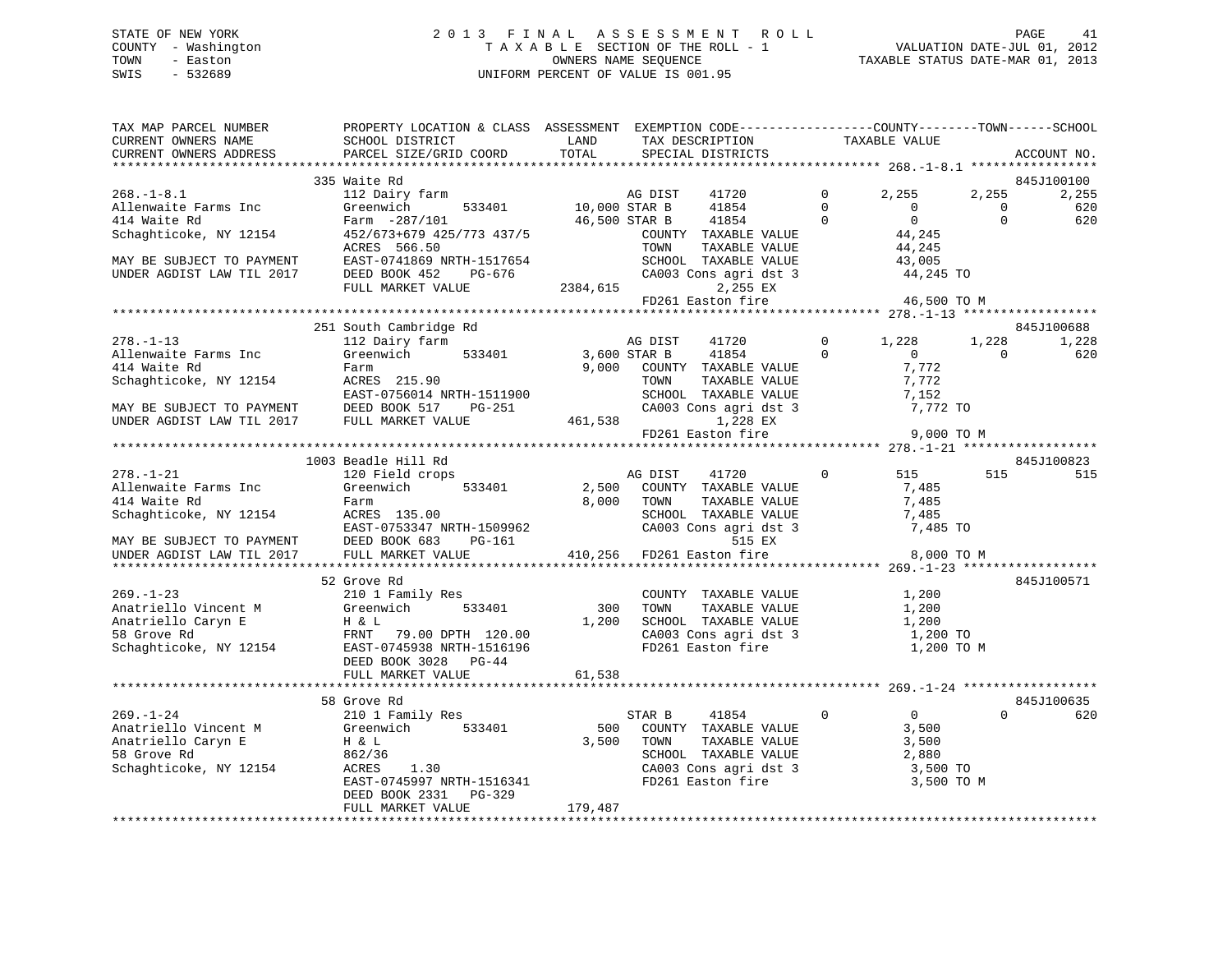| STATE OF NEW YORK   | 2013 FINAL ASSESSMENT ROLL         | 42<br>PAGE                       |
|---------------------|------------------------------------|----------------------------------|
| COUNTY - Washington | TAXABLE SECTION OF THE ROLL - 1    | VALUATION DATE-JUL 01, 2012      |
| TOWN<br>- Easton    | OWNERS NAME SEOUENCE               | TAXABLE STATUS DATE-MAR 01, 2013 |
| $-532689$<br>SWIS   | UNIFORM PERCENT OF VALUE IS 001.95 |                                  |
|                     |                                    |                                  |

| TAX MAP PARCEL NUMBER  | PROPERTY LOCATION & CLASS ASSESSMENT EXEMPTION CODE---------------COUNTY-------TOWN-----SCHOOL |            |                   |                                                                        |               |                   |          |             |
|------------------------|------------------------------------------------------------------------------------------------|------------|-------------------|------------------------------------------------------------------------|---------------|-------------------|----------|-------------|
| CURRENT OWNERS NAME    | SCHOOL DISTRICT                                                                                | LAND       | TAX DESCRIPTION   |                                                                        | TAXABLE VALUE |                   |          |             |
| CURRENT OWNERS ADDRESS | PARCEL SIZE/GRID COORD                                                                         | TOTAL      | SPECIAL DISTRICTS |                                                                        |               |                   |          | ACCOUNT NO. |
|                        |                                                                                                |            |                   |                                                                        |               |                   |          |             |
|                        | 11223 State Route 40                                                                           |            |                   |                                                                        |               |                   |          | 845J100705  |
| $286. - 1 - 11$        | 210 1 Family Res                                                                               |            | STAR B            | 41854                                                                  | $\mathbf{0}$  | $0 \qquad \qquad$ | $\Omega$ | 620         |
| Anuszewski Anthony J   | 533401<br>Greenwich                                                                            | 500        |                   | COUNTY TAXABLE VALUE                                                   |               | 3,300             |          |             |
| Anuszewski Robbin      | H & L                                                                                          | 3,300      | TOWN              | TAXABLE VALUE                                                          |               | 3,300             |          |             |
| 11223 State Route 40   | Bndy Agmt 760/236                                                                              |            |                   | SCHOOL TAXABLE VALUE                                                   |               | 2,680             |          |             |
| Schaghticoke, NY 12154 | ACRES<br>1.28                                                                                  |            |                   | CA003 Cons agri dst 3                                                  |               | 3,300 TO          |          |             |
|                        | EAST-0740901 NRTH-1503571                                                                      |            |                   | FD261 Easton fire                                                      |               | 3,300 TO M        |          |             |
|                        | DEED BOOK 760<br>PG-240                                                                        |            |                   |                                                                        |               |                   |          |             |
|                        | FULL MARKET VALUE                                                                              | 169,231    |                   |                                                                        |               |                   |          |             |
|                        |                                                                                                |            |                   |                                                                        |               |                   |          |             |
|                        | 167 Mountain Rd                                                                                |            |                   |                                                                        |               |                   |          |             |
| $260. - 1 - 15.6$      | 210 1 Family Res                                                                               |            | STAR B            | 41854                                                                  | $\mathbf{0}$  | $\overline{0}$    | $\Omega$ | 620         |
| Anuszewski Jason E     | 533401<br>Greenwich                                                                            |            |                   | 500 COUNTY TAXABLE VALUE                                               |               | 4,200             |          |             |
| 167 Mountain Rd        | 2.66<br>ACRES                                                                                  | 4,200 TOWN |                   | TAXABLE VALUE                                                          |               | 4,200             |          |             |
| Greenwich, NY 12834    | ACRES       2.66<br>EAST-0750774  NRTH-1528041                                                 |            |                   | SCHOOL TAXABLE VALUE                                                   |               | 3,580             |          |             |
|                        | DEED BOOK 957<br>$PG-35$                                                                       |            | FD261 Easton fire |                                                                        |               | 4,200 TO M        |          |             |
|                        | FULL MARKET VALUE                                                                              | 215,385    |                   |                                                                        |               |                   |          |             |
|                        |                                                                                                |            |                   |                                                                        |               |                   |          |             |
|                        | 107 Fryer Rd                                                                                   |            |                   |                                                                        |               |                   |          |             |
| $277. - 1 - 9.9$       | 210 1 Family Res                                                                               |            | STAR B            | 41854                                                                  | $\mathbf 0$   | $\overline{0}$    | $\Omega$ | 620         |
| Anuszewski Jeremy R    | Greenwich<br>533401                                                                            |            |                   | 500 COUNTY TAXABLE VALUE                                               |               | 3,700             |          |             |
| 107 Fryer Rd           | sub lot 4                                                                                      |            | 3,700 TOWN        | TAXABLE VALUE                                                          |               | 3,700             |          |             |
| Schaghticoke, NY 12154 | 1774/175                                                                                       |            |                   | SCHOOL TAXABLE VALUE                                                   |               | 3,080             |          |             |
|                        | 2.62<br>ACRES                                                                                  |            |                   | CA003 Cons agri dst 3                                                  |               | 3,700 TO          |          |             |
|                        | EAST-0741781 NRTH-1506117                                                                      |            |                   | FD261 Easton fire                                                      |               | 3,700 TO M        |          |             |
|                        | DEED BOOK 1814 PG-1                                                                            |            |                   |                                                                        |               |                   |          |             |
|                        | FULL MARKET VALUE                                                                              | 189,744    |                   |                                                                        |               |                   |          |             |
|                        |                                                                                                |            |                   |                                                                        |               |                   |          |             |
|                        | 215 County Route 54                                                                            |            |                   |                                                                        |               |                   |          | 845L100119  |
| $285. - 1 - 9$         | 210 1 Family Res                                                                               |            | STAR B            | 41854                                                                  | $\mathbf{0}$  | $\overline{0}$    | $\Omega$ | 620         |
| Anuszewski Joseph      | Stillwater Cent 415201                                                                         |            |                   | 400 COUNTY TAXABLE VALUE                                               |               | 3,500             |          |             |
|                        |                                                                                                |            |                   |                                                                        |               |                   |          |             |
| 89 Anuszewski Ln       | H & L                                                                                          | 3,500 TOWN |                   | TAXABLE VALUE                                                          |               | 3,500             |          |             |
| Greenwich, NY 12834    | ACRES<br>1.38                                                                                  |            |                   | SCHOOL TAXABLE VALUE<br>CA003 Cons agri dst 3 3,500 TO                 |               | 2,880             |          |             |
|                        | EAST-0731652 NRTH-1502448                                                                      |            |                   |                                                                        |               |                   |          |             |
|                        | DEED BOOK 711 PG-247                                                                           |            |                   | FD261 Easton fire                                                      |               | 3,500 TO M        |          |             |
|                        | FULL MARKET VALUE                                                                              | 179,487    |                   |                                                                        |               |                   |          |             |
|                        |                                                                                                |            |                   |                                                                        |               |                   |          |             |
|                        | 417 Wilbur Ave                                                                                 |            |                   |                                                                        |               |                   |          | 845J100549  |
| $235. - 2 - 11$        | 210 1 Family Res                                                                               |            | STAR B            | 41854                                                                  | $\mathbf 0$   | $\overline{0}$    | $\Omega$ | 620         |
| Anuszewski Mark        | 533401<br>Greenwich                                                                            | 300        |                   | COUNTY TAXABLE VALUE                                                   |               | 3,000             |          |             |
| 417 Wilbur Ave         | Lot & House                                                                                    | 3,000      | TOWN              | TAXABLE VALUE                                                          |               | 3,000             |          |             |
| Greenwich, NY 12834    | 3.90<br>ACRES                                                                                  |            |                   | SCHOOL TAXABLE VALUE                                                   |               | 2,380             |          |             |
|                        | EAST-0745075 NRTH-1545864<br>DEED BOOK 2767 DG-260                                             |            |                   | CA003 Cons agri dst 3 and 3,000 TO<br>FD262 Middle Falls Fire 3,000 TO |               |                   |          |             |
|                        | DEED BOOK 2767 PG-260                                                                          |            |                   |                                                                        |               |                   |          |             |
|                        | FULL MARKET VALUE                                                                              | 153,846    |                   |                                                                        |               |                   |          |             |
|                        |                                                                                                |            |                   |                                                                        |               |                   |          |             |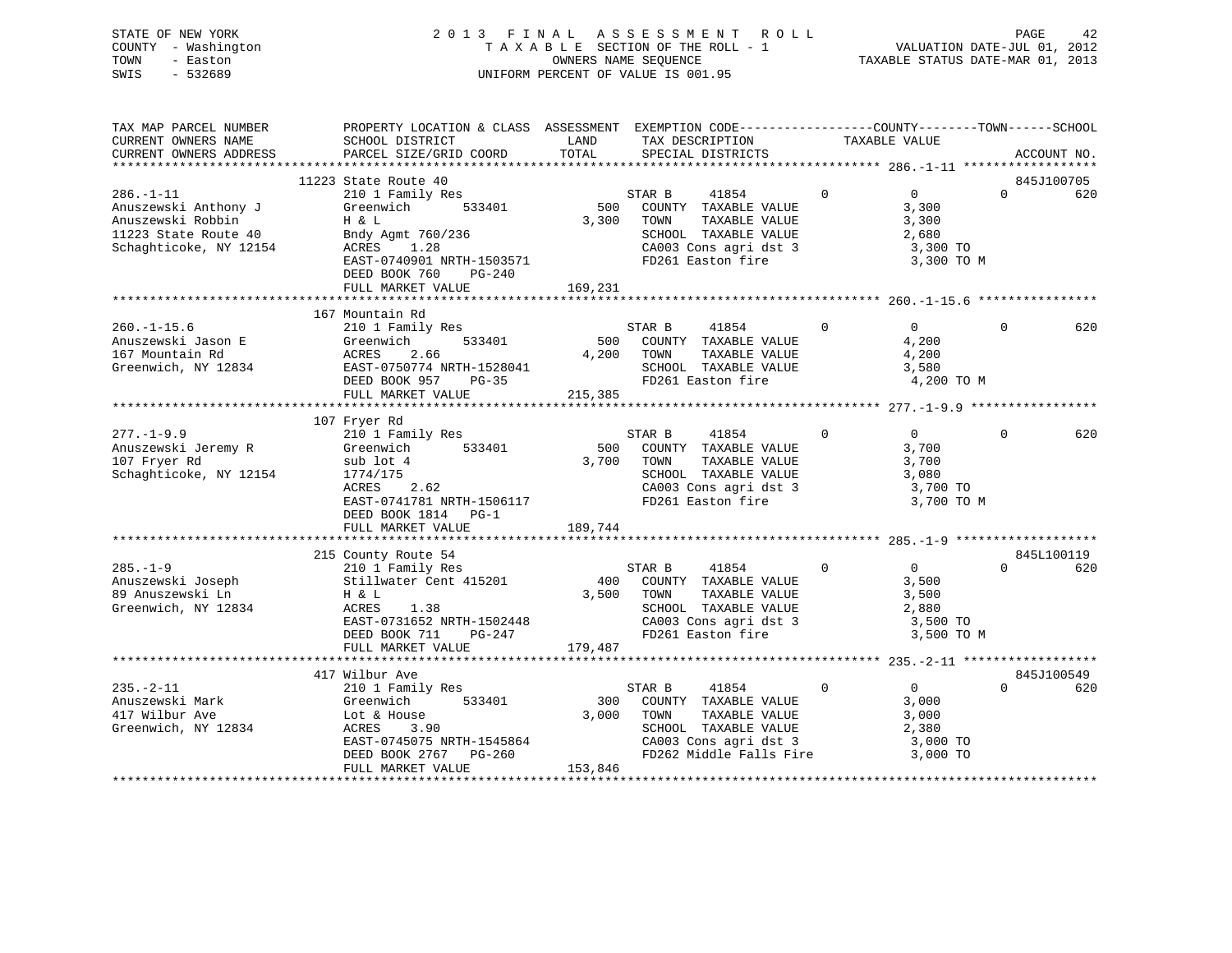# STATE OF NEW YORK 2 0 1 3 F I N A L A S S E S S M E N T R O L L PAGE 43 COUNTY - Washington T A X A B L E SECTION OF THE ROLL - 1 VALUATION DATE-JUL 01, 2012 TOWN - Easton **CONNERS NAME SEQUENCE** TAXABLE STATUS DATE-MAR 01, 2013 SWIS - 532689 UNIFORM PERCENT OF VALUE IS 001.95

| TAX MAP PARCEL NUMBER<br>CURRENT OWNERS NAME<br>CURRENT OWNERS ADDRESS                                                                       | PROPERTY LOCATION & CLASS ASSESSMENT EXEMPTION CODE----------------COUNTY-------TOWN------SCHOOL<br>SCHOOL DISTRICT<br>PARCEL SIZE/GRID COORD                                                                                                           | LAND<br>TOTAL          | TAX DESCRIPTION<br>SPECIAL DISTRICTS                                                                                                                                                                                                                                                                                                     | TAXABLE VALUE                        |                                                                                       | ACCOUNT NO.                                     |
|----------------------------------------------------------------------------------------------------------------------------------------------|---------------------------------------------------------------------------------------------------------------------------------------------------------------------------------------------------------------------------------------------------------|------------------------|------------------------------------------------------------------------------------------------------------------------------------------------------------------------------------------------------------------------------------------------------------------------------------------------------------------------------------------|--------------------------------------|---------------------------------------------------------------------------------------|-------------------------------------------------|
| *********************                                                                                                                        | ***************************                                                                                                                                                                                                                             |                        |                                                                                                                                                                                                                                                                                                                                          |                                      |                                                                                       |                                                 |
| $252. - 1 - 10$<br>Anuszewski Rosemarie<br>89 Anuszewski Ln<br>Greenwich, NY 12834<br>MAY BE SUBJECT TO PAYMENT<br>UNDER AGDIST LAW TIL 2017 | 89 Anuszewski Ln<br>112 Dairy farm<br>Greenwich 533401<br>Farm<br>Conservation Easement 205<br>ACRES 213.00<br>EAST-0744974 NRTH-1530317<br>DEED BOOK 758<br>PG-338<br>FULL MARKET VALUE                                                                | 3,500 STAR B<br>11,000 | 41720<br>AG DIST<br>41854<br>COUNTY TAXABLE VALUE<br>TOWN<br>TAXABLE VALUE<br>SCHOOL TAXABLE VALUE<br>CA003 Cons agri dst 3<br>921 EX<br>564,103 FD261 Easton fire                                                                                                                                                                       | $\Omega$<br>$\Omega$                 | 921<br>921<br>$\overline{0}$<br>10,079<br>10,079<br>9,459<br>10,079 TO<br>11,000 TO M | 845J100103<br>921<br>$\mathbf 0$<br>620         |
|                                                                                                                                              |                                                                                                                                                                                                                                                         |                        |                                                                                                                                                                                                                                                                                                                                          |                                      |                                                                                       |                                                 |
| $260. - 1 - 27$<br>Archambeault Joseph L<br>Archambeault Sharon<br>24 Vly Summit Rd<br>Greenwich, NY 12834                                   | 24 Vly Summit Rd<br>210 1 Family Res<br>Greenwich 533401<br>H&l<br>463/749 463/751<br>ACRES 1.10                                                                                                                                                        | 500<br>3,500           | STAR B<br>41854<br>COUNTY TAXABLE VALUE<br>TOWN<br>TAXABLE VALUE<br>SCHOOL TAXABLE VALUE<br>CA003 Cons agri dst 3<br>FD261 Easton fire                                                                                                                                                                                                   | $\overline{0}$                       | $\overline{0}$<br>3,500<br>3,500<br>2,880<br>3,500 TO<br>3,500 TO M                   | 845J100271<br>$\Omega$<br>620                   |
|                                                                                                                                              |                                                                                                                                                                                                                                                         |                        |                                                                                                                                                                                                                                                                                                                                          |                                      |                                                                                       |                                                 |
| $235. - 2 - 8$<br>Ash Michael<br>Ash Sharon                                                                                                  | 346 State Route 29<br>210 1 Family Res<br>Greenwich<br>533401<br>H & L<br>346 State Route 29<br>Greenwich, NY 12834<br>EAST-0747474 2128781 NRTH-1552966<br>DEED BOOK 584<br>PG-152<br>FULL MARKET VALUE                                                | 4,200<br>215,385       | 41854 0<br>STAR B<br>500 COUNTY TAXABLE VALUE<br>TOWN<br>TAXABLE VALUE<br>SCHOOL TAXABLE VALUE<br>FD262 Middle Falls Fire                                                                                                                                                                                                                |                                      | $\overline{0}$<br>4,200<br>4,200<br>3,580<br>4,200 TO                                 | 845J100555<br>$\Omega$<br>620                   |
|                                                                                                                                              |                                                                                                                                                                                                                                                         |                        |                                                                                                                                                                                                                                                                                                                                          |                                      |                                                                                       |                                                 |
| $244. -1 - 11$                                                                                                                               | 36 Ashcroft Ln<br>241 Rural res&ag<br>Example 1 and 21 and 21 and 21 and 233401<br>34 Ashcroft Lawrence J<br>Greenwich, NY 12834<br>ACRES 129.70<br>MAY BE SUBJECT TO PAYMENT<br>DEED BOOK 430 PG-247<br>UNDER AGDIST LAW TIL 2017<br>FULL MARKET VALUE |                        | 45 PCT OF VALUE USED FOR EXEMPTION PURPOSES<br>AG DIST<br>41720<br>$\begin{tabular}{ccccc} & $533401$ & & $2,400$ AGED-ALL & $41800$ \\ And Ag. & & & $9,000$ STAR EN & $41834$ \\ \end{tabular}$<br>41834<br>COUNTY TAXABLE VALUE<br>TOWN<br>TAXABLE VALUE<br>SCHOOL TAXABLE VALUE<br>461,538 CA003 Cons agri dst 3<br>298 FX<br>298 EX | $\Omega$<br>$\mathbf{0}$<br>$\Omega$ | 298<br>298<br>2,025<br>2,025<br>$\overline{0}$<br>6,677<br>6,677<br>5,367<br>8,702 TO | 845J100105<br>298<br>2,025<br>1,310<br>$\Omega$ |
|                                                                                                                                              |                                                                                                                                                                                                                                                         |                        | FD262 Middle Falls Fire                                                                                                                                                                                                                                                                                                                  |                                      | 9,000 TO                                                                              |                                                 |
| $228. - 5 - 35$<br>Ashdown David<br>Ashdown Amy<br>246 Windy Hill Rd<br>Greenwich, NY 12834                                                  | 246 Windy Hill Rd<br>210 1 Family Res<br>Schuylerville 415001<br>Lot 11/H & L<br>$228. - 1 - 35$<br>ACRES<br>2.65<br>EAST-0747810 NRTH-1559402<br>DEED BOOK 922<br>PG-335                                                                               | 4,200 TOWN             | 41854<br>STAR B<br>500 COUNTY TAXABLE VALUE<br>TAXABLE VALUE<br>SCHOOL TAXABLE VALUE<br>FD262 Middle Falls Fire                                                                                                                                                                                                                          | $\Omega$                             | $\overline{0}$<br>4,200<br>4,200<br>3,580<br>4,200 TO                                 | 845J101219<br>$\Omega$<br>620                   |
|                                                                                                                                              | FULL MARKET VALUE                                                                                                                                                                                                                                       | 215,385                |                                                                                                                                                                                                                                                                                                                                          |                                      |                                                                                       |                                                 |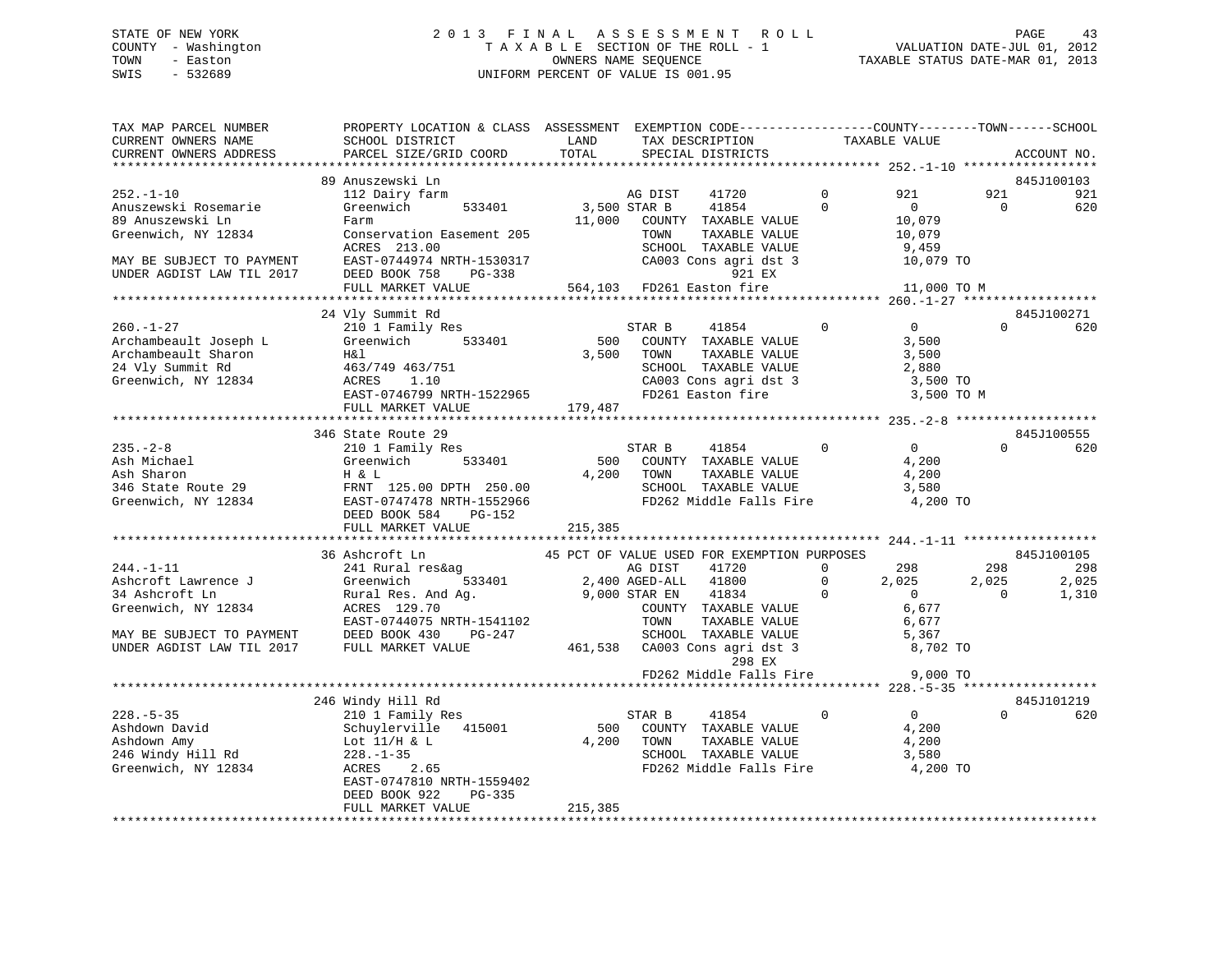| STATE OF NEW YORK<br>COUNTY - Washington | 2013 FINAL                                                                                      |         | A S S E S S M E N T<br>R O L L<br>TAXABLE SECTION OF THE ROLL - 1 |             | VALUATION DATE-JUL 01, 2012      | PAGE     | 44          |
|------------------------------------------|-------------------------------------------------------------------------------------------------|---------|-------------------------------------------------------------------|-------------|----------------------------------|----------|-------------|
| TOWN<br>- Easton                         | OWNERS NAME SEOUENCE                                                                            |         |                                                                   |             | TAXABLE STATUS DATE-MAR 01, 2013 |          |             |
| SWIS<br>$-532689$                        |                                                                                                 |         | UNIFORM PERCENT OF VALUE IS 001.95                                |             |                                  |          |             |
|                                          |                                                                                                 |         |                                                                   |             |                                  |          |             |
|                                          |                                                                                                 |         |                                                                   |             |                                  |          |             |
| TAX MAP PARCEL NUMBER                    | PROPERTY LOCATION & CLASS ASSESSMENT EXEMPTION CODE----------------COUNTY-------TOWN-----SCHOOL |         |                                                                   |             |                                  |          |             |
| CURRENT OWNERS NAME                      | SCHOOL DISTRICT                                                                                 | LAND    | TAX DESCRIPTION                                                   |             | TAXABLE VALUE                    |          |             |
| CURRENT OWNERS ADDRESS                   | PARCEL SIZE/GRID COORD                                                                          | TOTAL   | SPECIAL DISTRICTS                                                 |             |                                  |          | ACCOUNT NO. |
|                                          |                                                                                                 |         |                                                                   |             |                                  |          |             |
|                                          | 38 Ashdown Way                                                                                  |         |                                                                   |             |                                  |          | 845J101287  |
| $228. - 5 - 38$                          | 210 1 Family Res                                                                                |         | STAR B<br>41854                                                   | $\Omega$    | $\Omega$                         | $\Omega$ | 620         |
| Ashdown Wayne R                          | Schuylerville 415001                                                                            | 500     | COUNTY TAXABLE VALUE                                              |             | 4,500                            |          |             |
| Ashdown Bonnie M                         | House & Lot                                                                                     | 4,500   | TOWN<br>TAXABLE VALUE                                             |             | 4,500                            |          |             |
| 38 Ashdown Way                           | Agmt 807/65                                                                                     |         | SCHOOL TAXABLE VALUE                                              |             | 3,880                            |          |             |
| Greenwich, NY 12834                      | $228. - 1 - 38$                                                                                 |         | FD262 Middle Falls Fire                                           |             | 4,500 TO                         |          |             |
|                                          | ACRES<br>1.72                                                                                   |         |                                                                   |             |                                  |          |             |
|                                          | EAST-0746996 NRTH-1559276                                                                       |         |                                                                   |             |                                  |          |             |
|                                          | DEED BOOK 614<br>$PG-3$                                                                         |         |                                                                   |             |                                  |          |             |
|                                          | FULL MARKET VALUE                                                                               | 230,769 |                                                                   |             |                                  |          |             |
|                                          |                                                                                                 |         |                                                                   |             |                                  |          |             |
|                                          | 292 Hoag Rd                                                                                     |         |                                                                   |             |                                  |          | 845J101108  |
| $278. - 1 - 38.5$                        | 210 1 Family Res                                                                                |         | STAR B<br>41854                                                   | $\Omega$    | $\Omega$                         | $\Omega$ | 620         |
| Askew John C                             | Greenwich<br>533401                                                                             |         | 500 COUNTY TAXABLE VALUE                                          |             | 4,500                            |          |             |
| Askew Vicki L                            | H & L                                                                                           | 4,500   | TOWN<br>TAXABLE VALUE                                             |             | 4,500                            |          |             |
| 292 Hoag Rd                              | ACRES<br>3.98                                                                                   |         | SCHOOL TAXABLE VALUE                                              |             | 3,880                            |          |             |
| Valley Falls, NY 12185                   | EAST-0749475 NRTH-1509944                                                                       |         | CA003 Cons agri dst 3                                             |             | 4,500 TO                         |          |             |
|                                          | DEED BOOK 731<br>PG-137                                                                         |         | FD261 Easton fire                                                 |             | 4,500 TO M                       |          |             |
|                                          | FULL MARKET VALUE                                                                               | 230,769 |                                                                   |             |                                  |          |             |
|                                          |                                                                                                 |         |                                                                   |             |                                  |          |             |
|                                          | 646 Vly Summit Rd                                                                               |         |                                                                   |             |                                  |          | 845J100617  |
| $261. - 1 - 24$                          | 210 1 Family Res                                                                                |         | STAR B<br>41854                                                   | $\Omega$    | $\Omega$                         | $\Omega$ | 620         |
| Atwell Leonard                           | Greenwich<br>533401                                                                             | 400     | COUNTY TAXABLE VALUE                                              |             | 1,200                            |          |             |
| 646 Vly Summit Rd                        | Hl                                                                                              | 1,200   | TOWN<br>TAXABLE VALUE                                             |             | 1,200                            |          |             |
| Cambridge, NY 12816                      | 5.00<br>ACRES                                                                                   |         | SCHOOL TAXABLE VALUE                                              |             | 580                              |          |             |
|                                          | EAST-0761910 NRTH-1522630                                                                       |         | CA003 Cons agri dst 3                                             |             | 1,200 TO                         |          |             |
|                                          | DEED BOOK 720<br>$PG-130$                                                                       |         | FD261 Easton fire                                                 |             | 1,200 TO M                       |          |             |
|                                          | FULL MARKET VALUE                                                                               | 61,538  |                                                                   |             |                                  |          |             |
|                                          |                                                                                                 |         |                                                                   |             |                                  |          |             |
|                                          | 4 Cheese Factory Rd                                                                             |         |                                                                   |             |                                  |          | 845J100107  |
| $251. - 1 - 14$                          | 210 1 Family Res                                                                                |         | AGED-ALL<br>41800                                                 | $\mathbf 0$ | 1,500                            | 1,500    | 1,500       |
| Aubin Joan LE                            | Greenwich<br>533401                                                                             |         | 400 STAR EN<br>41834                                              | $\Omega$    | $\overline{0}$                   | $\Omega$ | 1,310       |
| Aubin Edward                             | H & L                                                                                           | 3,000   | COUNTY TAXABLE VALUE                                              |             | 1,500                            |          |             |
| 4 Cheese Factory Rd                      | 899/283                                                                                         |         | TAXABLE VALUE<br>TOWN                                             |             | 1,500                            |          |             |
| Greenwich, NY 12834                      | 3.50<br>ACRES                                                                                   |         | SCHOOL TAXABLE VALUE                                              |             | 190                              |          |             |
|                                          | EAST-0737797 NRTH-1530697                                                                       |         | CA003 Cons agri dst 3                                             |             | 3,000 TO                         |          |             |
|                                          | DEED BOOK 899<br>PG-286                                                                         |         | FD261 Easton fire                                                 |             | 3,000 TO M                       |          |             |

\*\*\*\*\*\*\*\*\*\*\*\*\*\*\*\*\*\*\*\*\*\*\*\*\*\*\*\*\*\*\*\*\*\*\*\*\*\*\*\*\*\*\*\*\*\*\*\*\*\*\*\*\*\*\*\*\*\*\*\*\*\*\*\*\*\*\*\*\*\*\*\*\*\*\*\*\*\*\*\*\*\*\*\*\*\*\*\*\*\*\*\*\*\*\*\*\*\*\*\*\*\*\* 251.-1-15 \*\*\*\*\*\*\*\*\*\*\*\*\*\*\*\*\*\*

\*\*\*\*\*\*\*\*\*\*\*\*\*\*\*\*\*\*\*\*\*\*\*\*\*\*\*\*\*\*\*\*\*\*\*\*\*\*\*\*\*\*\*\*\*\*\*\*\*\*\*\*\*\*\*\*\*\*\*\*\*\*\*\*\*\*\*\*\*\*\*\*\*\*\*\*\*\*\*\*\*\*\*\*\*\*\*\*\*\*\*\*\*\*\*\*\*\*\*\*\*\*\*\*\*\*\*\*\*\*\*\*\*\*\*\*\*\*\*\*\*\*\*\*\*\*\*\*\*\*\*\*

2 Cheese Factory Rd 845J100108

 EAST-0737631 NRTH-1530667 CA003 Cons agri dst 3 1,200 TO DEED BOOK 899 PG-280 FD261 Easton fire 1,200 TO M 845J100108

FULL MARKET VALUE 153,846

FULL MARKET VALUE 61,538

FRNT 100.00 DPTH 180.00

251.-1-15 210 1 Family Res STAR B 41854 0 0 0 620 Aubin Wayne Greenwich 533401 200 COUNTY TAXABLE VALUE 1,200 4 Cheese Factory Rd H & L 1,200 TOWN TAXABLE VALUE 1,200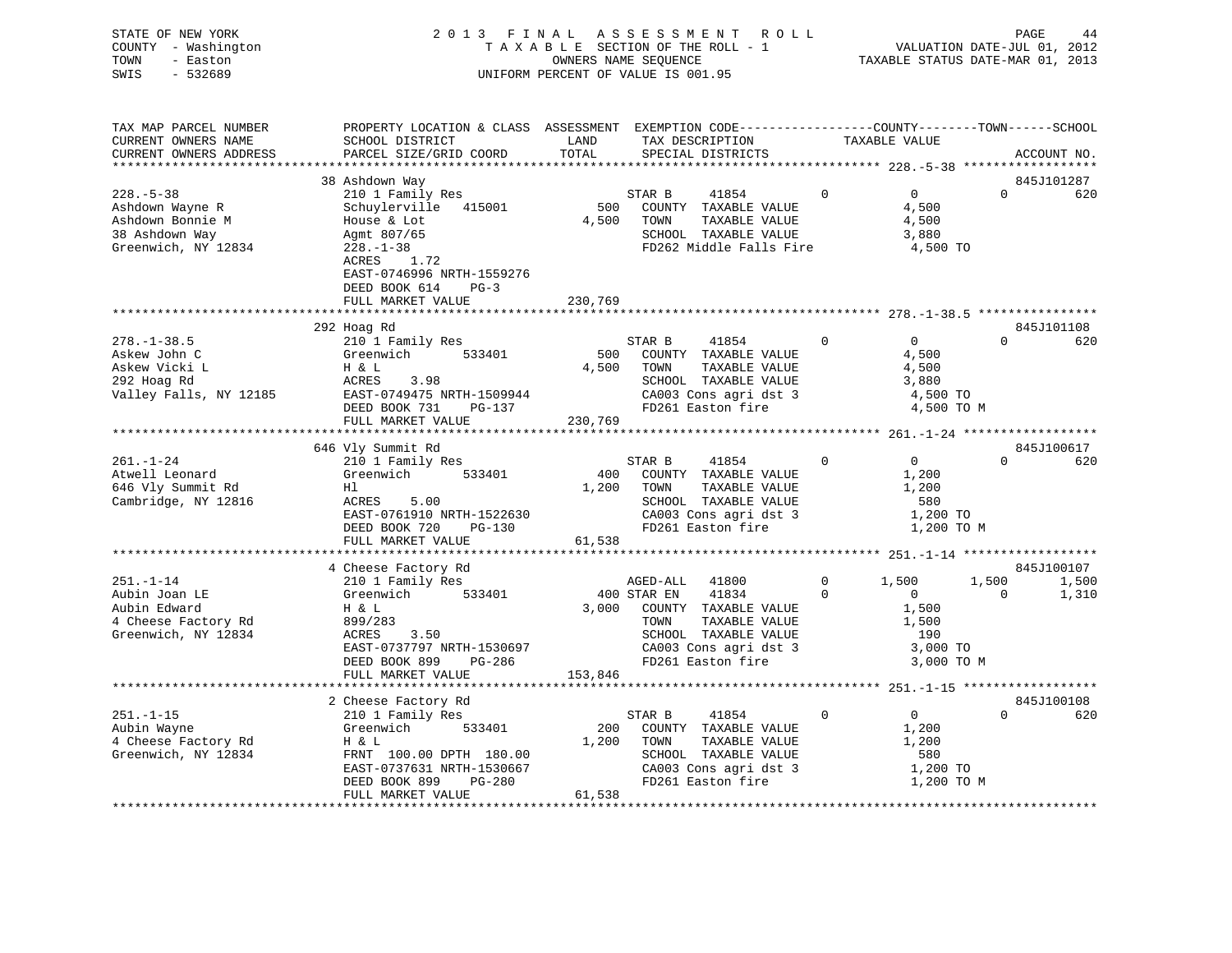| STATE OF NEW YORK<br>COUNTY - Washington<br>TOWN<br>- Easton<br>SWIS<br>$-532689$         | 2013 FINAL ASSESSMENT ROLL<br>UNIFORM PERCENT OF VALUE IS 001.95                                                                                                                  |                      | FINAL ASSESSMENT ROLL PAGE 45<br>TAXABLE SECTION OF THE ROLL - 1 VALUATION DATE-JUL 01, 2012<br>OWNERS NAME SEQUENCE TAXABLE STATUS DATE-MAR 01, 2013               |                |                                                           |             |                      |
|-------------------------------------------------------------------------------------------|-----------------------------------------------------------------------------------------------------------------------------------------------------------------------------------|----------------------|---------------------------------------------------------------------------------------------------------------------------------------------------------------------|----------------|-----------------------------------------------------------|-------------|----------------------|
| TAX MAP PARCEL NUMBER<br>CURRENT OWNERS NAME                                              | PROPERTY LOCATION & CLASS ASSESSMENT EXEMPTION CODE----------------COUNTY-------TOWN------SCHOOL<br>SCHOOL DISTRICT                                                               | LAND                 | TAX DESCRIPTION                                                                                                                                                     |                | TAXABLE VALUE                                             |             |                      |
| CURRENT OWNERS ADDRESS                                                                    | PARCEL SIZE/GRID COORD                                                                                                                                                            | TOTAL                | SPECIAL DISTRICTS                                                                                                                                                   |                |                                                           |             | ACCOUNT NO.          |
|                                                                                           |                                                                                                                                                                                   |                      |                                                                                                                                                                     |                |                                                           |             |                      |
| $228. - 5 - 11.1$<br>Aubuchon Realty Co Inc<br>23 West Main St<br>Westminster, MA 01473   | 511 State Route 29<br>453 Large retail<br>533401<br>Greenwich<br>sub lot 1<br>eas 2137/42<br>$228. - 1 - 11.1$<br>ACRES 1.87<br>EAST-0751538 NRTH-1553836<br>DEED BOOK 2137 PG-49 | 18,000               | BUSIN97<br>47610<br>5,000 COUNTY TAXABLE VALUE<br>TOWN<br>TAXABLE VALUE<br>SCHOOL TAXABLE VALUE<br>FD261 Easton fire                                                | $\overline{0}$ | 1,600<br>16,400<br>16,400<br>16,400<br>$18,000$ TO M      | 1,600       | 1,600                |
|                                                                                           | FULL MARKET VALUE                                                                                                                                                                 | 923,077              |                                                                                                                                                                     |                |                                                           |             |                      |
|                                                                                           |                                                                                                                                                                                   |                      |                                                                                                                                                                     |                |                                                           |             |                      |
| $235 - 2 - 3$                                                                             | 212 General Fellows Rd<br>280 Res Multiple                                                                                                                                        |                      | AG BUILD 41700                                                                                                                                                      |                | $\overline{0}$<br>10,000                                  | 10,000      | 845J100543<br>10,000 |
| B J Farm Inc                                                                              | Greenwich                                                                                                                                                                         | 533401 5,000 STAR EN | 41834                                                                                                                                                               | $\Omega$       | $\overline{0}$                                            | $\mathbf 0$ | 1,310                |
| 109 General Fellows Rd<br>Greenwich, NY 12834                                             | 1 house and 2 trailers<br>ACRES 93.80<br>EAST-0745385 NRTH-1550652<br>DEED BOOK 491<br>PG-764<br>FULL MARKET VALUE                                                                |                      | 25,000 STAR B 41854<br>COUNTY TAXABLE VALUE<br>TOWN<br>TAXABLE VALUE<br>SCHOOL TAXABLE VALUE<br>1282,051 CA003 Cons agri dst 3<br>FD262 Middle Falls Fire 25,000 TO | $\Omega$       | $\overline{0}$<br>15,000<br>15,000<br>13,070<br>25,000 TO | $\Omega$    | 620                  |
|                                                                                           |                                                                                                                                                                                   |                      |                                                                                                                                                                     |                |                                                           |             |                      |
| $243. - 1 - 12$<br>B J Farms Inc<br>109 General Fellows Rd<br>Greenwich, NY 12834         | County Route 113 W/s<br>110 Livestock<br>Schuylerville 415001<br>ACRES 36.30<br>EAST-0738706 NRTH-1543480<br>DEED BOOK 498<br>PG-1100                                             | 1,500                | 41720<br>AG DIST<br>1,500 COUNTY TAXABLE VALUE<br>TAXABLE VALUE<br>TOWN<br>SCHOOL TAXABLE VALUE<br>CA003 Cons agri dst 3                                            | $\mathbf{0}$   | 1,245<br>255<br>255<br>255<br>255 TO                      | 1,245       | 845J101170<br>1,245  |
| MAY BE SUBJECT TO PAYMENT<br>UNDER AGDIST LAW TIL 2017                                    | FULL MARKET VALUE                                                                                                                                                                 | 76,923               | 1,245 EX<br>FD261 Easton fire 1,500 TO M                                                                                                                            |                |                                                           |             |                      |
|                                                                                           | 236 Hogsback Rd                                                                                                                                                                   |                      |                                                                                                                                                                     |                |                                                           |             |                      |
| $227. - 1 - 19.3$<br>Bain Edwin<br>Bain Lavonne<br>236 Hogsback Rd<br>Greenwich, NY 12834 | 210 1 Family Res<br>Schuylerville 415001<br>$H+L$<br>Sub Lot #3<br>8.12<br>ACRES<br>EAST-0743045 NRTH-1557749<br>DEED BOOK 831<br>PG-202                                          |                      | STAR EN 41834<br>600 COUNTY TAXABLE VALUE<br>4,300 TOWN<br>TAXABLE VALUE<br>SCHOOL TAXABLE VALUE<br>CA003 Cons agri dst 3<br>FD262 Middle Falls Fire 4,300 TO       | $\mathbf 0$    | $0 \qquad \qquad$<br>4,300<br>4,300<br>2,990<br>4,300 TO  | $\Omega$    | 1,310                |
|                                                                                           | FULL MARKET VALUE                                                                                                                                                                 | 220,513              |                                                                                                                                                                     |                |                                                           |             |                      |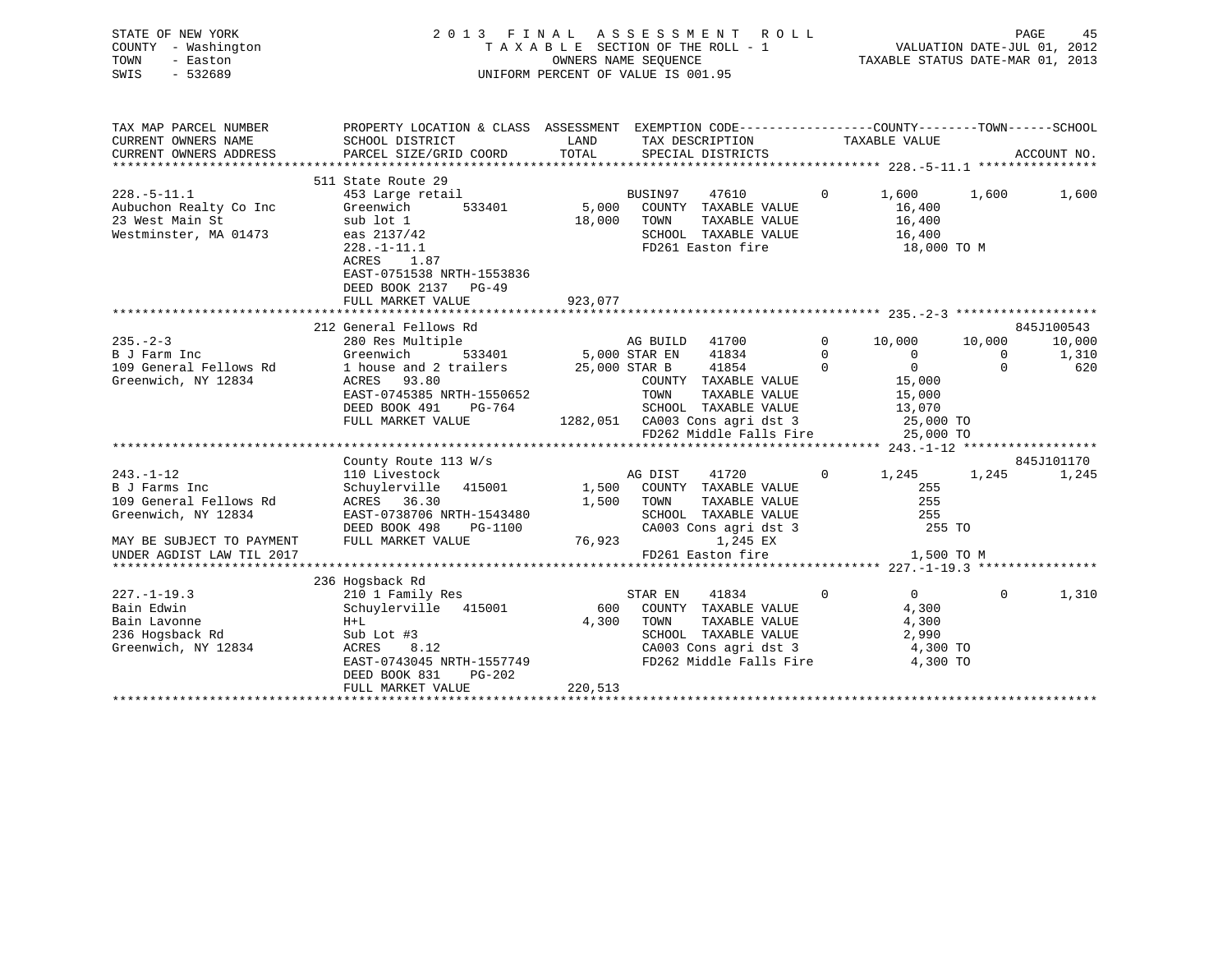# STATE OF NEW YORK 2 0 1 3 F I N A L A S S E S S M E N T R O L L PAGE 46 COUNTY - Washington T A X A B L E SECTION OF THE ROLL - 1 VALUATION DATE-JUL 01, 2012 TOWN - Easton **CONNERS NAME SEQUENCE** TAXABLE STATUS DATE-MAR 01, 2013 SWIS - 532689 UNIFORM PERCENT OF VALUE IS 001.95

| 380 Wrights Rd<br>845J101018<br>$268. - 1 - 12.2$<br>210 1 Family Res<br>WAR VET/TC 41121<br>$\overline{0}$<br>525<br>525<br>$\overline{0}$<br>533401<br>500 STAR B<br>41854<br>$\Omega$<br>$\overline{0}$<br>$\Omega$<br>620<br>Bain Garry A<br>Greenwich<br>3,500<br>2,975<br>Bain Edyth<br>COUNTY TAXABLE VALUE<br>Res<br>2.03<br>380 Wright Rd<br>ACRES<br>TOWN<br>TAXABLE VALUE<br>2,975<br>Schaghticoke, NY 12154<br>EAST-0740639 NRTH-1513237<br>SCHOOL TAXABLE VALUE<br>2,880<br>CA003 Cons agri dst 3<br>DEED BOOK 591<br>3,500 TO<br>PG-101<br>179,487 FD261 Easton fire<br>FULL MARKET VALUE<br>3,500 TO M<br>64 Deerfield Ln<br>845J100258<br>210 1 Family Res - WTRFNT<br>$\mathbf{0}$<br>1,250<br>$\mathbf 0$<br>AGED-CO<br>41802<br>$\overline{0}$<br>750<br>Greenwich<br>533401<br>500 AGE-TN/SCH 41806<br>$\Omega$<br>$\mathbf{0}$<br>750<br>2,500 STAR EN<br>$\mathbf{0}$<br>H&l<br>41834<br>$\Omega$<br>$\Omega$<br>1,310<br>Stillwater, NY 12170<br>FRNT 75.00 DPTH 160.00<br>COUNTY TAXABLE VALUE<br>1,250<br>EAST-0734824 NRTH-1524483<br>TOWN<br>TAXABLE VALUE<br>1,750<br>DEED BOOK 2608 PG-64<br>SCHOOL TAXABLE VALUE<br>440<br>128,205 CA003 Cons agri dst 3<br>FD261 Easton fire<br>FULL MARKET VALUE<br>2,500 TO<br>2,500 TO M<br>56 Colonel Baum Rd<br>845J100117<br>$\Omega$<br>878<br>$245. - 2 - 1$<br>210 1 Family Res<br>CBT VET/TC 41131<br>950<br>$\Omega$<br>Baker Jack T<br>41834<br>$\overline{0}$<br>Greenwich<br>533401<br>300 STAR EN<br>$\Omega$<br>$\Omega$<br>1,310<br>56 Colonel Baum Rd<br>2,850<br>H & L<br>3,800<br>COUNTY TAXABLE VALUE<br>Greenwich, NY 12834<br>ACRES<br>1.80<br>TOWN<br>TAXABLE VALUE<br>2,922<br>SCHOOL TAXABLE VALUE<br>EAST-0761540 NRTH-1545579<br>2,490<br>$CAO03$ Cons agri dst 3<br>$FDA1$ Fest and $T$<br>DEED BOOK 2440<br>$PG-293$<br>3,800 TO<br>194,872 FD261 Easton fire<br>FULL MARKET VALUE<br>3,800 TO M<br>514 Mountain Rd<br>845J100592<br>$252 - 2 - 2$<br>41854<br>$\Omega$<br>$\overline{0}$<br>$\Omega$<br>240 Rural res<br>STAR B<br>620<br>Baldwin Margaret L<br>Greenwich<br>533401<br>600<br>COUNTY TAXABLE VALUE<br>5,200<br>514 Mountain Rd<br>H & L<br>5,200<br>TOWN<br>TAXABLE VALUE<br>5,200<br>Greenwich, NY 12834<br>ACRES 17.60<br>SCHOOL TAXABLE VALUE<br>4,580<br>EAST-0754539 NRTH-1534873<br>FD261 Easton fire<br>5,200 TO M<br>DEED BOOK 2893<br>PG-142<br>FULL MARKET VALUE<br>266,667<br>845J100724<br>Mountain Rd/e Off<br>323 Vacant rural<br>COUNTY TAXABLE VALUE<br>100<br>Greenwich<br>533401<br>100<br>TOWN<br>TAXABLE VALUE<br>100<br>100<br>SCHOOL TAXABLE VALUE<br>100<br>W L<br>5.71<br>FD261 Easton fire<br>100 TO M<br>ACRES<br>EAST-0754712 NRTH-1534108<br>DEED BOOK 2893<br>$PG-142$<br>FULL MARKET VALUE<br>5,128 | TAX MAP PARCEL NUMBER<br>CURRENT OWNERS NAME<br>CURRENT OWNERS ADDRESS | PROPERTY LOCATION & CLASS ASSESSMENT EXEMPTION CODE----------------COUNTY-------TOWN------SCHOOL<br>SCHOOL DISTRICT<br>PARCEL SIZE/GRID COORD | LAND<br>TOTAL | TAX DESCRIPTION<br>SPECIAL DISTRICTS | TAXABLE VALUE | ACCOUNT NO. |
|-------------------------------------------------------------------------------------------------------------------------------------------------------------------------------------------------------------------------------------------------------------------------------------------------------------------------------------------------------------------------------------------------------------------------------------------------------------------------------------------------------------------------------------------------------------------------------------------------------------------------------------------------------------------------------------------------------------------------------------------------------------------------------------------------------------------------------------------------------------------------------------------------------------------------------------------------------------------------------------------------------------------------------------------------------------------------------------------------------------------------------------------------------------------------------------------------------------------------------------------------------------------------------------------------------------------------------------------------------------------------------------------------------------------------------------------------------------------------------------------------------------------------------------------------------------------------------------------------------------------------------------------------------------------------------------------------------------------------------------------------------------------------------------------------------------------------------------------------------------------------------------------------------------------------------------------------------------------------------------------------------------------------------------------------------------------------------------------------------------------------------------------------------------------------------------------------------------------------------------------------------------------------------------------------------------------------------------------------------------------------------------------------------------------------------------------------------------------------------------------------------------------------------------------------------------------------------------------------------------------------------------------------------------------------------------------------------------------------------------------------|------------------------------------------------------------------------|-----------------------------------------------------------------------------------------------------------------------------------------------|---------------|--------------------------------------|---------------|-------------|
|                                                                                                                                                                                                                                                                                                                                                                                                                                                                                                                                                                                                                                                                                                                                                                                                                                                                                                                                                                                                                                                                                                                                                                                                                                                                                                                                                                                                                                                                                                                                                                                                                                                                                                                                                                                                                                                                                                                                                                                                                                                                                                                                                                                                                                                                                                                                                                                                                                                                                                                                                                                                                                                                                                                                                 |                                                                        |                                                                                                                                               |               |                                      |               |             |
|                                                                                                                                                                                                                                                                                                                                                                                                                                                                                                                                                                                                                                                                                                                                                                                                                                                                                                                                                                                                                                                                                                                                                                                                                                                                                                                                                                                                                                                                                                                                                                                                                                                                                                                                                                                                                                                                                                                                                                                                                                                                                                                                                                                                                                                                                                                                                                                                                                                                                                                                                                                                                                                                                                                                                 |                                                                        |                                                                                                                                               |               |                                      |               |             |
|                                                                                                                                                                                                                                                                                                                                                                                                                                                                                                                                                                                                                                                                                                                                                                                                                                                                                                                                                                                                                                                                                                                                                                                                                                                                                                                                                                                                                                                                                                                                                                                                                                                                                                                                                                                                                                                                                                                                                                                                                                                                                                                                                                                                                                                                                                                                                                                                                                                                                                                                                                                                                                                                                                                                                 |                                                                        |                                                                                                                                               |               |                                      |               |             |
|                                                                                                                                                                                                                                                                                                                                                                                                                                                                                                                                                                                                                                                                                                                                                                                                                                                                                                                                                                                                                                                                                                                                                                                                                                                                                                                                                                                                                                                                                                                                                                                                                                                                                                                                                                                                                                                                                                                                                                                                                                                                                                                                                                                                                                                                                                                                                                                                                                                                                                                                                                                                                                                                                                                                                 |                                                                        |                                                                                                                                               |               |                                      |               |             |
|                                                                                                                                                                                                                                                                                                                                                                                                                                                                                                                                                                                                                                                                                                                                                                                                                                                                                                                                                                                                                                                                                                                                                                                                                                                                                                                                                                                                                                                                                                                                                                                                                                                                                                                                                                                                                                                                                                                                                                                                                                                                                                                                                                                                                                                                                                                                                                                                                                                                                                                                                                                                                                                                                                                                                 |                                                                        |                                                                                                                                               |               |                                      |               |             |
|                                                                                                                                                                                                                                                                                                                                                                                                                                                                                                                                                                                                                                                                                                                                                                                                                                                                                                                                                                                                                                                                                                                                                                                                                                                                                                                                                                                                                                                                                                                                                                                                                                                                                                                                                                                                                                                                                                                                                                                                                                                                                                                                                                                                                                                                                                                                                                                                                                                                                                                                                                                                                                                                                                                                                 |                                                                        |                                                                                                                                               |               |                                      |               |             |
|                                                                                                                                                                                                                                                                                                                                                                                                                                                                                                                                                                                                                                                                                                                                                                                                                                                                                                                                                                                                                                                                                                                                                                                                                                                                                                                                                                                                                                                                                                                                                                                                                                                                                                                                                                                                                                                                                                                                                                                                                                                                                                                                                                                                                                                                                                                                                                                                                                                                                                                                                                                                                                                                                                                                                 |                                                                        |                                                                                                                                               |               |                                      |               |             |
|                                                                                                                                                                                                                                                                                                                                                                                                                                                                                                                                                                                                                                                                                                                                                                                                                                                                                                                                                                                                                                                                                                                                                                                                                                                                                                                                                                                                                                                                                                                                                                                                                                                                                                                                                                                                                                                                                                                                                                                                                                                                                                                                                                                                                                                                                                                                                                                                                                                                                                                                                                                                                                                                                                                                                 |                                                                        |                                                                                                                                               |               |                                      |               |             |
|                                                                                                                                                                                                                                                                                                                                                                                                                                                                                                                                                                                                                                                                                                                                                                                                                                                                                                                                                                                                                                                                                                                                                                                                                                                                                                                                                                                                                                                                                                                                                                                                                                                                                                                                                                                                                                                                                                                                                                                                                                                                                                                                                                                                                                                                                                                                                                                                                                                                                                                                                                                                                                                                                                                                                 |                                                                        |                                                                                                                                               |               |                                      |               |             |
|                                                                                                                                                                                                                                                                                                                                                                                                                                                                                                                                                                                                                                                                                                                                                                                                                                                                                                                                                                                                                                                                                                                                                                                                                                                                                                                                                                                                                                                                                                                                                                                                                                                                                                                                                                                                                                                                                                                                                                                                                                                                                                                                                                                                                                                                                                                                                                                                                                                                                                                                                                                                                                                                                                                                                 |                                                                        |                                                                                                                                               |               |                                      |               |             |
|                                                                                                                                                                                                                                                                                                                                                                                                                                                                                                                                                                                                                                                                                                                                                                                                                                                                                                                                                                                                                                                                                                                                                                                                                                                                                                                                                                                                                                                                                                                                                                                                                                                                                                                                                                                                                                                                                                                                                                                                                                                                                                                                                                                                                                                                                                                                                                                                                                                                                                                                                                                                                                                                                                                                                 | $259. - 1 - 46$                                                        |                                                                                                                                               |               |                                      |               |             |
|                                                                                                                                                                                                                                                                                                                                                                                                                                                                                                                                                                                                                                                                                                                                                                                                                                                                                                                                                                                                                                                                                                                                                                                                                                                                                                                                                                                                                                                                                                                                                                                                                                                                                                                                                                                                                                                                                                                                                                                                                                                                                                                                                                                                                                                                                                                                                                                                                                                                                                                                                                                                                                                                                                                                                 | Baker Faith M                                                          |                                                                                                                                               |               |                                      |               |             |
|                                                                                                                                                                                                                                                                                                                                                                                                                                                                                                                                                                                                                                                                                                                                                                                                                                                                                                                                                                                                                                                                                                                                                                                                                                                                                                                                                                                                                                                                                                                                                                                                                                                                                                                                                                                                                                                                                                                                                                                                                                                                                                                                                                                                                                                                                                                                                                                                                                                                                                                                                                                                                                                                                                                                                 | PO Box 30                                                              |                                                                                                                                               |               |                                      |               |             |
|                                                                                                                                                                                                                                                                                                                                                                                                                                                                                                                                                                                                                                                                                                                                                                                                                                                                                                                                                                                                                                                                                                                                                                                                                                                                                                                                                                                                                                                                                                                                                                                                                                                                                                                                                                                                                                                                                                                                                                                                                                                                                                                                                                                                                                                                                                                                                                                                                                                                                                                                                                                                                                                                                                                                                 |                                                                        |                                                                                                                                               |               |                                      |               |             |
|                                                                                                                                                                                                                                                                                                                                                                                                                                                                                                                                                                                                                                                                                                                                                                                                                                                                                                                                                                                                                                                                                                                                                                                                                                                                                                                                                                                                                                                                                                                                                                                                                                                                                                                                                                                                                                                                                                                                                                                                                                                                                                                                                                                                                                                                                                                                                                                                                                                                                                                                                                                                                                                                                                                                                 |                                                                        |                                                                                                                                               |               |                                      |               |             |
|                                                                                                                                                                                                                                                                                                                                                                                                                                                                                                                                                                                                                                                                                                                                                                                                                                                                                                                                                                                                                                                                                                                                                                                                                                                                                                                                                                                                                                                                                                                                                                                                                                                                                                                                                                                                                                                                                                                                                                                                                                                                                                                                                                                                                                                                                                                                                                                                                                                                                                                                                                                                                                                                                                                                                 |                                                                        |                                                                                                                                               |               |                                      |               |             |
|                                                                                                                                                                                                                                                                                                                                                                                                                                                                                                                                                                                                                                                                                                                                                                                                                                                                                                                                                                                                                                                                                                                                                                                                                                                                                                                                                                                                                                                                                                                                                                                                                                                                                                                                                                                                                                                                                                                                                                                                                                                                                                                                                                                                                                                                                                                                                                                                                                                                                                                                                                                                                                                                                                                                                 |                                                                        |                                                                                                                                               |               |                                      |               |             |
|                                                                                                                                                                                                                                                                                                                                                                                                                                                                                                                                                                                                                                                                                                                                                                                                                                                                                                                                                                                                                                                                                                                                                                                                                                                                                                                                                                                                                                                                                                                                                                                                                                                                                                                                                                                                                                                                                                                                                                                                                                                                                                                                                                                                                                                                                                                                                                                                                                                                                                                                                                                                                                                                                                                                                 |                                                                        |                                                                                                                                               |               |                                      |               |             |
|                                                                                                                                                                                                                                                                                                                                                                                                                                                                                                                                                                                                                                                                                                                                                                                                                                                                                                                                                                                                                                                                                                                                                                                                                                                                                                                                                                                                                                                                                                                                                                                                                                                                                                                                                                                                                                                                                                                                                                                                                                                                                                                                                                                                                                                                                                                                                                                                                                                                                                                                                                                                                                                                                                                                                 |                                                                        |                                                                                                                                               |               |                                      |               |             |
|                                                                                                                                                                                                                                                                                                                                                                                                                                                                                                                                                                                                                                                                                                                                                                                                                                                                                                                                                                                                                                                                                                                                                                                                                                                                                                                                                                                                                                                                                                                                                                                                                                                                                                                                                                                                                                                                                                                                                                                                                                                                                                                                                                                                                                                                                                                                                                                                                                                                                                                                                                                                                                                                                                                                                 |                                                                        |                                                                                                                                               |               |                                      |               |             |
|                                                                                                                                                                                                                                                                                                                                                                                                                                                                                                                                                                                                                                                                                                                                                                                                                                                                                                                                                                                                                                                                                                                                                                                                                                                                                                                                                                                                                                                                                                                                                                                                                                                                                                                                                                                                                                                                                                                                                                                                                                                                                                                                                                                                                                                                                                                                                                                                                                                                                                                                                                                                                                                                                                                                                 |                                                                        |                                                                                                                                               |               |                                      |               |             |
|                                                                                                                                                                                                                                                                                                                                                                                                                                                                                                                                                                                                                                                                                                                                                                                                                                                                                                                                                                                                                                                                                                                                                                                                                                                                                                                                                                                                                                                                                                                                                                                                                                                                                                                                                                                                                                                                                                                                                                                                                                                                                                                                                                                                                                                                                                                                                                                                                                                                                                                                                                                                                                                                                                                                                 |                                                                        |                                                                                                                                               |               |                                      |               |             |
|                                                                                                                                                                                                                                                                                                                                                                                                                                                                                                                                                                                                                                                                                                                                                                                                                                                                                                                                                                                                                                                                                                                                                                                                                                                                                                                                                                                                                                                                                                                                                                                                                                                                                                                                                                                                                                                                                                                                                                                                                                                                                                                                                                                                                                                                                                                                                                                                                                                                                                                                                                                                                                                                                                                                                 |                                                                        |                                                                                                                                               |               |                                      |               |             |
|                                                                                                                                                                                                                                                                                                                                                                                                                                                                                                                                                                                                                                                                                                                                                                                                                                                                                                                                                                                                                                                                                                                                                                                                                                                                                                                                                                                                                                                                                                                                                                                                                                                                                                                                                                                                                                                                                                                                                                                                                                                                                                                                                                                                                                                                                                                                                                                                                                                                                                                                                                                                                                                                                                                                                 |                                                                        |                                                                                                                                               |               |                                      |               |             |
|                                                                                                                                                                                                                                                                                                                                                                                                                                                                                                                                                                                                                                                                                                                                                                                                                                                                                                                                                                                                                                                                                                                                                                                                                                                                                                                                                                                                                                                                                                                                                                                                                                                                                                                                                                                                                                                                                                                                                                                                                                                                                                                                                                                                                                                                                                                                                                                                                                                                                                                                                                                                                                                                                                                                                 |                                                                        |                                                                                                                                               |               |                                      |               |             |
|                                                                                                                                                                                                                                                                                                                                                                                                                                                                                                                                                                                                                                                                                                                                                                                                                                                                                                                                                                                                                                                                                                                                                                                                                                                                                                                                                                                                                                                                                                                                                                                                                                                                                                                                                                                                                                                                                                                                                                                                                                                                                                                                                                                                                                                                                                                                                                                                                                                                                                                                                                                                                                                                                                                                                 |                                                                        |                                                                                                                                               |               |                                      |               |             |
|                                                                                                                                                                                                                                                                                                                                                                                                                                                                                                                                                                                                                                                                                                                                                                                                                                                                                                                                                                                                                                                                                                                                                                                                                                                                                                                                                                                                                                                                                                                                                                                                                                                                                                                                                                                                                                                                                                                                                                                                                                                                                                                                                                                                                                                                                                                                                                                                                                                                                                                                                                                                                                                                                                                                                 |                                                                        |                                                                                                                                               |               |                                      |               |             |
|                                                                                                                                                                                                                                                                                                                                                                                                                                                                                                                                                                                                                                                                                                                                                                                                                                                                                                                                                                                                                                                                                                                                                                                                                                                                                                                                                                                                                                                                                                                                                                                                                                                                                                                                                                                                                                                                                                                                                                                                                                                                                                                                                                                                                                                                                                                                                                                                                                                                                                                                                                                                                                                                                                                                                 |                                                                        |                                                                                                                                               |               |                                      |               |             |
|                                                                                                                                                                                                                                                                                                                                                                                                                                                                                                                                                                                                                                                                                                                                                                                                                                                                                                                                                                                                                                                                                                                                                                                                                                                                                                                                                                                                                                                                                                                                                                                                                                                                                                                                                                                                                                                                                                                                                                                                                                                                                                                                                                                                                                                                                                                                                                                                                                                                                                                                                                                                                                                                                                                                                 |                                                                        |                                                                                                                                               |               |                                      |               |             |
|                                                                                                                                                                                                                                                                                                                                                                                                                                                                                                                                                                                                                                                                                                                                                                                                                                                                                                                                                                                                                                                                                                                                                                                                                                                                                                                                                                                                                                                                                                                                                                                                                                                                                                                                                                                                                                                                                                                                                                                                                                                                                                                                                                                                                                                                                                                                                                                                                                                                                                                                                                                                                                                                                                                                                 |                                                                        |                                                                                                                                               |               |                                      |               |             |
|                                                                                                                                                                                                                                                                                                                                                                                                                                                                                                                                                                                                                                                                                                                                                                                                                                                                                                                                                                                                                                                                                                                                                                                                                                                                                                                                                                                                                                                                                                                                                                                                                                                                                                                                                                                                                                                                                                                                                                                                                                                                                                                                                                                                                                                                                                                                                                                                                                                                                                                                                                                                                                                                                                                                                 |                                                                        |                                                                                                                                               |               |                                      |               |             |
|                                                                                                                                                                                                                                                                                                                                                                                                                                                                                                                                                                                                                                                                                                                                                                                                                                                                                                                                                                                                                                                                                                                                                                                                                                                                                                                                                                                                                                                                                                                                                                                                                                                                                                                                                                                                                                                                                                                                                                                                                                                                                                                                                                                                                                                                                                                                                                                                                                                                                                                                                                                                                                                                                                                                                 |                                                                        |                                                                                                                                               |               |                                      |               |             |
|                                                                                                                                                                                                                                                                                                                                                                                                                                                                                                                                                                                                                                                                                                                                                                                                                                                                                                                                                                                                                                                                                                                                                                                                                                                                                                                                                                                                                                                                                                                                                                                                                                                                                                                                                                                                                                                                                                                                                                                                                                                                                                                                                                                                                                                                                                                                                                                                                                                                                                                                                                                                                                                                                                                                                 |                                                                        |                                                                                                                                               |               |                                      |               |             |
|                                                                                                                                                                                                                                                                                                                                                                                                                                                                                                                                                                                                                                                                                                                                                                                                                                                                                                                                                                                                                                                                                                                                                                                                                                                                                                                                                                                                                                                                                                                                                                                                                                                                                                                                                                                                                                                                                                                                                                                                                                                                                                                                                                                                                                                                                                                                                                                                                                                                                                                                                                                                                                                                                                                                                 |                                                                        |                                                                                                                                               |               |                                      |               |             |
|                                                                                                                                                                                                                                                                                                                                                                                                                                                                                                                                                                                                                                                                                                                                                                                                                                                                                                                                                                                                                                                                                                                                                                                                                                                                                                                                                                                                                                                                                                                                                                                                                                                                                                                                                                                                                                                                                                                                                                                                                                                                                                                                                                                                                                                                                                                                                                                                                                                                                                                                                                                                                                                                                                                                                 |                                                                        |                                                                                                                                               |               |                                      |               |             |
|                                                                                                                                                                                                                                                                                                                                                                                                                                                                                                                                                                                                                                                                                                                                                                                                                                                                                                                                                                                                                                                                                                                                                                                                                                                                                                                                                                                                                                                                                                                                                                                                                                                                                                                                                                                                                                                                                                                                                                                                                                                                                                                                                                                                                                                                                                                                                                                                                                                                                                                                                                                                                                                                                                                                                 |                                                                        |                                                                                                                                               |               |                                      |               |             |
|                                                                                                                                                                                                                                                                                                                                                                                                                                                                                                                                                                                                                                                                                                                                                                                                                                                                                                                                                                                                                                                                                                                                                                                                                                                                                                                                                                                                                                                                                                                                                                                                                                                                                                                                                                                                                                                                                                                                                                                                                                                                                                                                                                                                                                                                                                                                                                                                                                                                                                                                                                                                                                                                                                                                                 | $252 - 2 - 8$                                                          |                                                                                                                                               |               |                                      |               |             |
|                                                                                                                                                                                                                                                                                                                                                                                                                                                                                                                                                                                                                                                                                                                                                                                                                                                                                                                                                                                                                                                                                                                                                                                                                                                                                                                                                                                                                                                                                                                                                                                                                                                                                                                                                                                                                                                                                                                                                                                                                                                                                                                                                                                                                                                                                                                                                                                                                                                                                                                                                                                                                                                                                                                                                 | Baldwin Margaret L                                                     |                                                                                                                                               |               |                                      |               |             |
|                                                                                                                                                                                                                                                                                                                                                                                                                                                                                                                                                                                                                                                                                                                                                                                                                                                                                                                                                                                                                                                                                                                                                                                                                                                                                                                                                                                                                                                                                                                                                                                                                                                                                                                                                                                                                                                                                                                                                                                                                                                                                                                                                                                                                                                                                                                                                                                                                                                                                                                                                                                                                                                                                                                                                 | 514 Mountain Rd                                                        |                                                                                                                                               |               |                                      |               |             |
|                                                                                                                                                                                                                                                                                                                                                                                                                                                                                                                                                                                                                                                                                                                                                                                                                                                                                                                                                                                                                                                                                                                                                                                                                                                                                                                                                                                                                                                                                                                                                                                                                                                                                                                                                                                                                                                                                                                                                                                                                                                                                                                                                                                                                                                                                                                                                                                                                                                                                                                                                                                                                                                                                                                                                 | Greenwich, NY 12834                                                    |                                                                                                                                               |               |                                      |               |             |
|                                                                                                                                                                                                                                                                                                                                                                                                                                                                                                                                                                                                                                                                                                                                                                                                                                                                                                                                                                                                                                                                                                                                                                                                                                                                                                                                                                                                                                                                                                                                                                                                                                                                                                                                                                                                                                                                                                                                                                                                                                                                                                                                                                                                                                                                                                                                                                                                                                                                                                                                                                                                                                                                                                                                                 |                                                                        |                                                                                                                                               |               |                                      |               |             |
|                                                                                                                                                                                                                                                                                                                                                                                                                                                                                                                                                                                                                                                                                                                                                                                                                                                                                                                                                                                                                                                                                                                                                                                                                                                                                                                                                                                                                                                                                                                                                                                                                                                                                                                                                                                                                                                                                                                                                                                                                                                                                                                                                                                                                                                                                                                                                                                                                                                                                                                                                                                                                                                                                                                                                 |                                                                        |                                                                                                                                               |               |                                      |               |             |
|                                                                                                                                                                                                                                                                                                                                                                                                                                                                                                                                                                                                                                                                                                                                                                                                                                                                                                                                                                                                                                                                                                                                                                                                                                                                                                                                                                                                                                                                                                                                                                                                                                                                                                                                                                                                                                                                                                                                                                                                                                                                                                                                                                                                                                                                                                                                                                                                                                                                                                                                                                                                                                                                                                                                                 |                                                                        |                                                                                                                                               |               |                                      |               |             |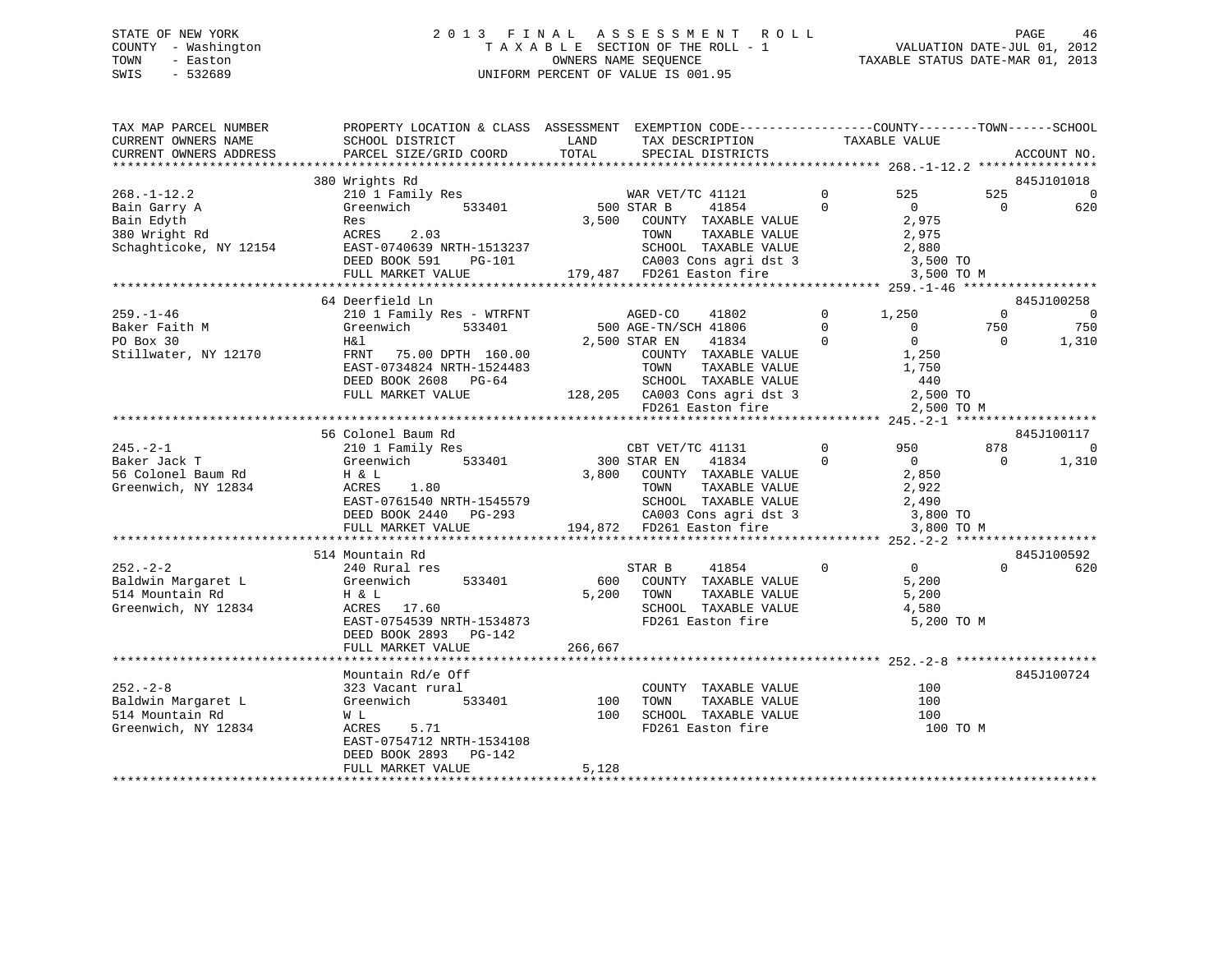# STATE OF NEW YORK 2 0 1 3 F I N A L A S S E S S M E N T R O L L PAGE 47 COUNTY - Washington T A X A B L E SECTION OF THE ROLL - 1 VALUATION DATE-JUL 01, 2012 TOWN - Easton COMPUTERS NAME SEQUENCE TAXABLE STATUS DATE-MAR 01, 2013<br>SWIS - 532689 SWIS - 532689 UNIFORM PERCENT OF VALUE IS 001.95

| TAX MAP PARCEL NUMBER                                                              | PROPERTY LOCATION & CLASS ASSESSMENT EXEMPTION CODE-----------------COUNTY-------TOWN------SCHOOL                                                                                                                                               |              |                                                                                                                                                                                                                                                                                                                                                                                                                                         |                                                |          |                |
|------------------------------------------------------------------------------------|-------------------------------------------------------------------------------------------------------------------------------------------------------------------------------------------------------------------------------------------------|--------------|-----------------------------------------------------------------------------------------------------------------------------------------------------------------------------------------------------------------------------------------------------------------------------------------------------------------------------------------------------------------------------------------------------------------------------------------|------------------------------------------------|----------|----------------|
| CURRENT OWNERS NAME                                                                | SCHOOL DISTRICT                                                                                                                                                                                                                                 | LAND         |                                                                                                                                                                                                                                                                                                                                                                                                                                         |                                                |          |                |
|                                                                                    | CURRENT OWNERS ADDRESS PARCEL SIZE/GRID COORD TOTAL                                                                                                                                                                                             |              | TAX DESCRIPTION TAXABLE VALUE SPECIAL DISTRICTS                                                                                                                                                                                                                                                                                                                                                                                         |                                                |          | ACCOUNT NO.    |
|                                                                                    |                                                                                                                                                                                                                                                 |              |                                                                                                                                                                                                                                                                                                                                                                                                                                         |                                                |          |                |
|                                                                                    | 271 County Route 54 90 PCT OF VALUE USED FOR EXEMPTION PURPOSES                                                                                                                                                                                 |              |                                                                                                                                                                                                                                                                                                                                                                                                                                         |                                                |          |                |
| $285. - 1 - 4.2$                                                                   |                                                                                                                                                                                                                                                 |              |                                                                                                                                                                                                                                                                                                                                                                                                                                         |                                                |          | 0              |
| Banks John W                                                                       |                                                                                                                                                                                                                                                 |              |                                                                                                                                                                                                                                                                                                                                                                                                                                         |                                                |          | $\overline{0}$ |
| 271 County Route 54                                                                |                                                                                                                                                                                                                                                 |              |                                                                                                                                                                                                                                                                                                                                                                                                                                         |                                                |          | 620            |
| Schaghticoke, NY 12154                                                             |                                                                                                                                                                                                                                                 |              |                                                                                                                                                                                                                                                                                                                                                                                                                                         |                                                |          |                |
|                                                                                    |                                                                                                                                                                                                                                                 |              |                                                                                                                                                                                                                                                                                                                                                                                                                                         |                                                |          |                |
|                                                                                    |                                                                                                                                                                                                                                                 |              |                                                                                                                                                                                                                                                                                                                                                                                                                                         |                                                |          |                |
|                                                                                    |                                                                                                                                                                                                                                                 |              |                                                                                                                                                                                                                                                                                                                                                                                                                                         |                                                |          |                |
|                                                                                    |                                                                                                                                                                                                                                                 |              |                                                                                                                                                                                                                                                                                                                                                                                                                                         |                                                |          |                |
|                                                                                    |                                                                                                                                                                                                                                                 |              |                                                                                                                                                                                                                                                                                                                                                                                                                                         |                                                |          |                |
|                                                                                    | 378 Vly Summit Rd                                                                                                                                                                                                                               |              |                                                                                                                                                                                                                                                                                                                                                                                                                                         |                                                |          |                |
| $260. -1 - 21.3$                                                                   |                                                                                                                                                                                                                                                 |              |                                                                                                                                                                                                                                                                                                                                                                                                                                         |                                                |          |                |
| Baranski James                                                                     | 117 Horse farm<br>Greenwich 533401 1,000 TOWN                                                                                                                                                                                                   |              | $\begin{array}{cccc}\n\text{COUNTY} & \text{TAXABLE VALUE} & & & 2,500 \\ -\text{SVD} & -\text{SVD} & -\text{SVD} & \text{SVD} & \text{SVD} & \text{SVD} & \text{SVD} & \text{SVD} & \text{SVD} & \text{SVD} & \text{SVD} & \text{SVD} & \text{SVD} & \text{SVD} & \text{SVD} & \text{SVD} & \text{SVD} & \text{SVD} & \text{SVD} & \text{SVD} & \text{SVD} & \text{SVD} & \text{SVD} & \text{SVD} & \text{SVD} & \text{SVD} & \text{S$ |                                                |          |                |
|                                                                                    |                                                                                                                                                                                                                                                 |              |                                                                                                                                                                                                                                                                                                                                                                                                                                         |                                                |          |                |
| Green<br>Farm<br>Cambridge, NY 12816<br>Cambridge, NY 12816<br>CRES                | Farm<br>lot 4<br>ACRES 28.26                                                                                                                                                                                                                    |              | 1,000 TOWN TAXABLE VALUE 2,500<br>2,500 SCHOOL TAXABLE VALUE 2,500<br>CA003 Cons agri dst 3 2,500 TO<br>FD261 Easton fire 2,500 TO M                                                                                                                                                                                                                                                                                                    |                                                |          |                |
|                                                                                    |                                                                                                                                                                                                                                                 |              |                                                                                                                                                                                                                                                                                                                                                                                                                                         |                                                |          |                |
|                                                                                    |                                                                                                                                                                                                                                                 |              |                                                                                                                                                                                                                                                                                                                                                                                                                                         |                                                |          |                |
|                                                                                    | EAST-0754855 NRTH-1522468                                                                                                                                                                                                                       |              |                                                                                                                                                                                                                                                                                                                                                                                                                                         |                                                |          |                |
|                                                                                    | DEED BOOK 2583 PG-107                                                                                                                                                                                                                           |              |                                                                                                                                                                                                                                                                                                                                                                                                                                         |                                                |          |                |
|                                                                                    | FULL MARKET VALUE                                                                                                                                                                                                                               | 128,205      |                                                                                                                                                                                                                                                                                                                                                                                                                                         |                                                |          |                |
|                                                                                    |                                                                                                                                                                                                                                                 |              |                                                                                                                                                                                                                                                                                                                                                                                                                                         |                                                |          |                |
|                                                                                    | 113 Old Schuylerville Rd                                                                                                                                                                                                                        |              |                                                                                                                                                                                                                                                                                                                                                                                                                                         |                                                |          |                |
| $227. - 1 - 11.4$                                                                  | 210 1 Family Res                                                                                                                                                                                                                                |              | STAR B 41854 0                                                                                                                                                                                                                                                                                                                                                                                                                          | $\overline{0}$                                 | $\Omega$ | 620            |
| 227.-------<br>Barcomb Jeremy E<br>113 Old Schuylerville Rd<br>Greenwich, NY 12834 | 210 1 Family Res<br>Schuylerville 415001 500 COUNTY TAXABLE VALUE 3,200<br>73,200 TOWN TAXABLE VALUE 3,200                                                                                                                                      |              |                                                                                                                                                                                                                                                                                                                                                                                                                                         |                                                |          |                |
|                                                                                    | V<br>V1<br>Sub Lot 4<br>ACRES 3.95<br>EAST-0741950 NRTH-1556445<br>THE 1556445                                                                                                                                                                  |              |                                                                                                                                                                                                                                                                                                                                                                                                                                         |                                                |          |                |
|                                                                                    |                                                                                                                                                                                                                                                 |              | SCHOOL TAXABLE VALUE 2,580<br>CA003 Cons agri dst 3 3,200 TO                                                                                                                                                                                                                                                                                                                                                                            |                                                |          |                |
|                                                                                    |                                                                                                                                                                                                                                                 |              |                                                                                                                                                                                                                                                                                                                                                                                                                                         |                                                |          |                |
|                                                                                    |                                                                                                                                                                                                                                                 |              | FD262 Middle Falls Fire 3,200 TO                                                                                                                                                                                                                                                                                                                                                                                                        |                                                |          |                |
|                                                                                    | DEED BOOK 1951 PG-64                                                                                                                                                                                                                            |              |                                                                                                                                                                                                                                                                                                                                                                                                                                         |                                                |          |                |
|                                                                                    |                                                                                                                                                                                                                                                 |              |                                                                                                                                                                                                                                                                                                                                                                                                                                         |                                                |          |                |
|                                                                                    |                                                                                                                                                                                                                                                 |              |                                                                                                                                                                                                                                                                                                                                                                                                                                         |                                                |          |                |
|                                                                                    | 24 Church Ln                                                                                                                                                                                                                                    |              |                                                                                                                                                                                                                                                                                                                                                                                                                                         |                                                |          | 845J100291     |
|                                                                                    |                                                                                                                                                                                                                                                 |              | 41854<br>$\sim$ 0<br>STAR B                                                                                                                                                                                                                                                                                                                                                                                                             | $\begin{array}{c} 0 \\ 3 \, , 600 \end{array}$ | $\Omega$ | 620            |
|                                                                                    |                                                                                                                                                                                                                                                 |              | 400 COUNTY TAXABLE VALUE                                                                                                                                                                                                                                                                                                                                                                                                                |                                                |          |                |
|                                                                                    |                                                                                                                                                                                                                                                 |              | 3,600 TOWN                                                                                                                                                                                                                                                                                                                                                                                                                              |                                                |          |                |
|                                                                                    |                                                                                                                                                                                                                                                 |              | TOWN TAXABLE VALUE 3,600<br>SCHOOL TAXABLE VALUE 2,980                                                                                                                                                                                                                                                                                                                                                                                  |                                                |          |                |
|                                                                                    | 259.-1-67<br>Barnhart Gerald<br>Barnhart Mary<br>24 Church Ln<br>Schaghticoke, NY 12154<br>Pack CRES<br>24 Church Ln<br>269.-1-7<br>269.-1-7<br>269.-1-7<br>269.-1-7<br>269.-1-7<br>269.-1-7<br>269.-1-7                                        |              |                                                                                                                                                                                                                                                                                                                                                                                                                                         |                                                |          |                |
|                                                                                    | EAST-0746131 NRTH-1522210                                                                                                                                                                                                                       |              | CA003 Cons agri dst 3 $\begin{array}{ccc} 3,600 \text{ TO} \\ \text{FD261} \text{ Easton fire} \end{array}$ 3,600 TO M                                                                                                                                                                                                                                                                                                                  |                                                |          |                |
|                                                                                    | DEED BOOK 486<br>PG-505                                                                                                                                                                                                                         |              |                                                                                                                                                                                                                                                                                                                                                                                                                                         |                                                |          |                |
|                                                                                    | FULL MARKET VALUE                                                                                                                                                                                                                               | 184,615      |                                                                                                                                                                                                                                                                                                                                                                                                                                         |                                                |          |                |
|                                                                                    |                                                                                                                                                                                                                                                 |              |                                                                                                                                                                                                                                                                                                                                                                                                                                         |                                                |          |                |
|                                                                                    | State Route 40                                                                                                                                                                                                                                  |              |                                                                                                                                                                                                                                                                                                                                                                                                                                         |                                                |          | 845J100094     |
|                                                                                    |                                                                                                                                                                                                                                                 |              | COUNTY TAXABLE VALUE 3,700                                                                                                                                                                                                                                                                                                                                                                                                              |                                                |          |                |
|                                                                                    |                                                                                                                                                                                                                                                 | 533401 3,200 |                                                                                                                                                                                                                                                                                                                                                                                                                                         |                                                |          |                |
|                                                                                    |                                                                                                                                                                                                                                                 |              | TOWN                                                                                                                                                                                                                                                                                                                                                                                                                                    | TAXABLE VALUE 3,700                            |          |                |
|                                                                                    |                                                                                                                                                                                                                                                 |              |                                                                                                                                                                                                                                                                                                                                                                                                                                         |                                                |          |                |
|                                                                                    |                                                                                                                                                                                                                                                 |              |                                                                                                                                                                                                                                                                                                                                                                                                                                         |                                                |          |                |
|                                                                                    |                                                                                                                                                                                                                                                 |              | SCHOOL TAXABLE VALUE 3,700<br>CA003 Cons agri dst 3 3,700 TO<br>FD261 Easton fire 3,700 TO M                                                                                                                                                                                                                                                                                                                                            |                                                |          |                |
|                                                                                    | 269.-1-9<br>Barnhart Gerald A (3,200<br>Barnhart Mary H (3,200<br>24 Church Ln EAST-0746469 NRTH-1521103<br>Schaghticoke, NY 12154<br>PULL MARKET VALUE TRAINING 189,744<br>PULL MARKET VALUE 189,744<br>PULL MARKET VALUE TRAINING 189,744<br> |              |                                                                                                                                                                                                                                                                                                                                                                                                                                         |                                                |          |                |
|                                                                                    |                                                                                                                                                                                                                                                 |              |                                                                                                                                                                                                                                                                                                                                                                                                                                         |                                                |          |                |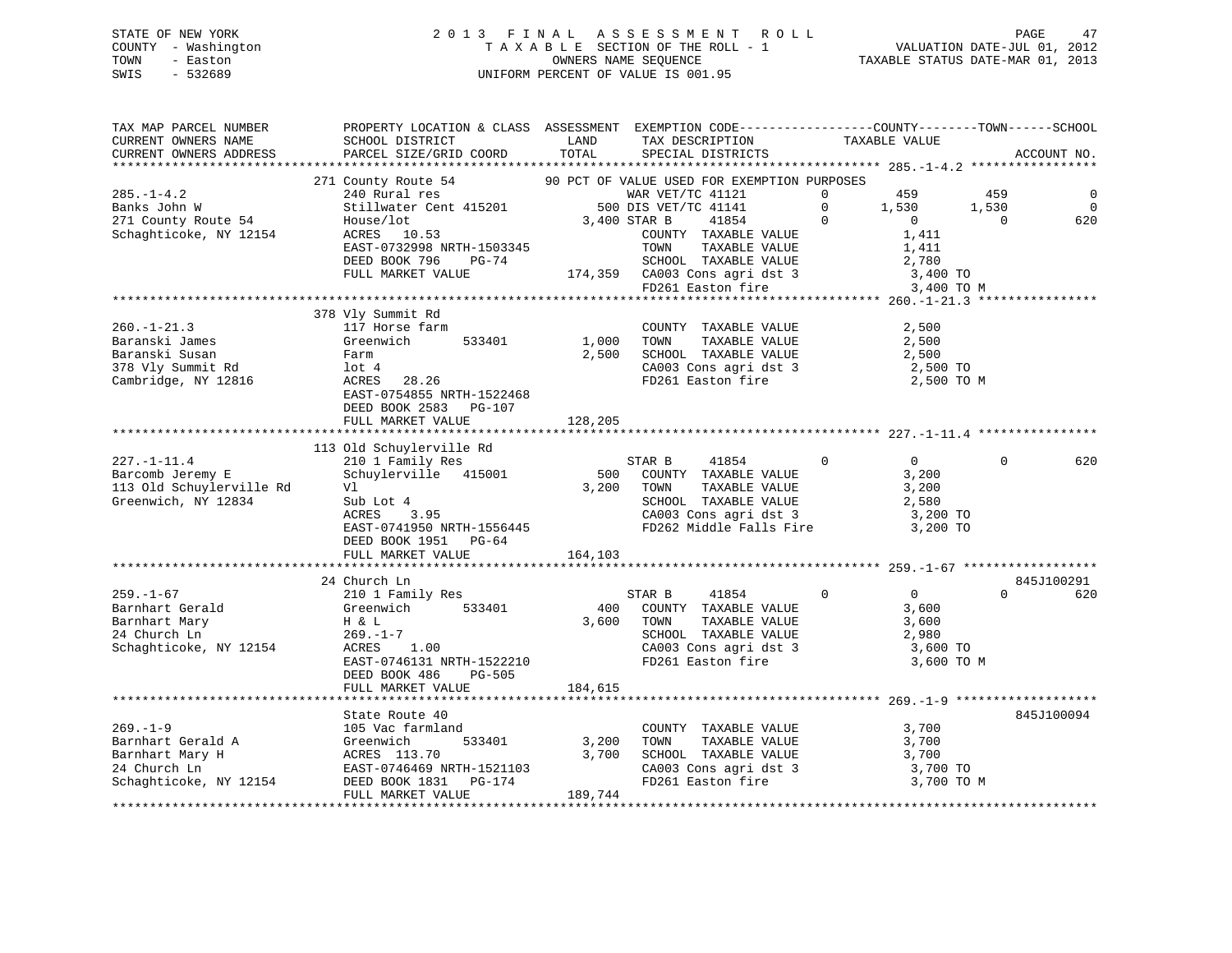# STATE OF NEW YORK 2 0 1 3 F I N A L A S S E S S M E N T R O L L PAGE 48 COUNTY - Washington T A X A B L E SECTION OF THE ROLL - 1 VALUATION DATE-JUL 01, 2012 TOWN - Easton COMPUTERS NAME SEQUENCE TAXABLE STATUS DATE-MAR 01, 2013<br>SWIS - 532689 SWIS - 532689 UNIFORM PERCENT OF VALUE IS 001.95

| TAX MAP PARCEL NUMBER  | PROPERTY LOCATION & CLASS ASSESSMENT EXEMPTION CODE---------------COUNTY-------TOWN-----SCHOOL |         |                            |                                                  |                    |
|------------------------|------------------------------------------------------------------------------------------------|---------|----------------------------|--------------------------------------------------|--------------------|
| CURRENT OWNERS NAME    | SCHOOL DISTRICT                                                                                | LAND    | TAX DESCRIPTION            | TAXABLE VALUE                                    |                    |
| CURRENT OWNERS ADDRESS | PARCEL SIZE/GRID COORD                                                                         | TOTAL   | SPECIAL DISTRICTS          |                                                  | ACCOUNT NO.        |
|                        |                                                                                                |         |                            | ****************** 278.-1-24 ******************* |                    |
|                        | Gifford Rd/e Off                                                                               |         |                            |                                                  | 845J100642         |
|                        |                                                                                                |         |                            |                                                  |                    |
| $278. - 1 - 24$        | 323 Vacant rural                                                                               |         | COUNTY TAXABLE VALUE       | 400                                              |                    |
| Barot Lenora           | 533401<br>Greenwich                                                                            | 400     | TAXABLE VALUE<br>TOWN      | 400                                              |                    |
| Ligon Lee              | W L                                                                                            | 400     | SCHOOL TAXABLE VALUE       | 400                                              |                    |
| 648 South Cambridge Rd | ACRES<br>3.68                                                                                  |         | $CA003$ Cons agri dst 3    | 400 TO                                           |                    |
| Johnsonville, NY 12094 | EAST-0756733 NRTH-1508352                                                                      |         | FD261 Easton fire          | 400 TO M                                         |                    |
|                        | DEED BOOK 2986 PG-159                                                                          |         |                            |                                                  |                    |
|                        | FULL MARKET VALUE                                                                              | 20,513  |                            |                                                  |                    |
|                        |                                                                                                |         |                            |                                                  |                    |
|                        |                                                                                                |         |                            |                                                  | 845J101197         |
|                        | 144 Windy Hill Rd                                                                              |         |                            |                                                  |                    |
| $228. - 5 - 30$        | 210 1 Family Res                                                                               |         | STAR B<br>41854            | $\Omega$<br>$\overline{0}$                       | $\Omega$<br>620    |
| Barrows James          | Schuylerville 415001                                                                           | 500     | COUNTY TAXABLE VALUE       | 3,500                                            |                    |
| Barrows Sandra         | H & L                                                                                          | 3,500   | TAXABLE VALUE<br>TOWN      | 3,500                                            |                    |
| 144 Windy Hill Rd      | Lot 7                                                                                          |         | SCHOOL TAXABLE VALUE       | 2,880                                            |                    |
| Greenwich, NY 12834    | $228. - 1 - 30$                                                                                |         | FD262 Middle Falls Fire    | 3,500 TO                                         |                    |
|                        | ACRES<br>4.06                                                                                  |         |                            |                                                  |                    |
|                        | EAST-0746497 NRTH-1560119                                                                      |         |                            |                                                  |                    |
|                        |                                                                                                |         |                            |                                                  |                    |
|                        | DEED BOOK 650<br>PG-337                                                                        |         |                            |                                                  |                    |
|                        | FULL MARKET VALUE                                                                              | 179,487 |                            |                                                  |                    |
|                        |                                                                                                |         |                            |                                                  |                    |
|                        | 521 County Route 113                                                                           |         |                            |                                                  | 845J100627         |
| $285. - 1 - 20$        | 210 1 Family Res - WTRFNT                                                                      |         | STAR B<br>41854            | $\Omega$<br>$\overline{0}$                       | $\Omega$<br>620    |
| Bartlett Ronald C      | Stillwater Cent 415201                                                                         | 600     | COUNTY TAXABLE VALUE       | 4,000                                            |                    |
| Bartlett Marie A       | H & Gar                                                                                        | 4,000   | TOWN<br>TAXABLE VALUE      | 4,000                                            |                    |
| 521 County Route 113   | ACRES<br>1.50                                                                                  |         | SCHOOL TAXABLE VALUE       | 3,380                                            |                    |
|                        |                                                                                                |         |                            |                                                  |                    |
| Schaghticoke, NY 12154 | EAST-0724652 NRTH-1498156                                                                      |         | CA003 Cons agri dst 3      | 4,000 TO                                         |                    |
|                        | DEED BOOK 2101 PG-232                                                                          |         | FD261 Easton fire          | 4,000 TO M                                       |                    |
|                        | FULL MARKET VALUE                                                                              | 205,128 |                            |                                                  |                    |
|                        |                                                                                                |         |                            |                                                  |                    |
|                        | Orchard Dr                                                                                     |         |                            |                                                  |                    |
| $236.1 - 3 - 8.1$      | 323 Vacant rural                                                                               |         | COUNTY TAXABLE VALUE       | 300                                              |                    |
| Barton Marion          | Greenwich<br>533401                                                                            | 300     | TOWN<br>TAXABLE VALUE      | 300                                              |                    |
| 44 Orchard Dr          | Vl                                                                                             | 300     | SCHOOL TAXABLE VALUE       | 300                                              |                    |
|                        | $236. - 3 - 8.1$                                                                               |         | FD262 Middle Falls Fire    |                                                  |                    |
| Greenwich, NY 12834    |                                                                                                |         |                            | 300 TO                                           |                    |
|                        | FRNT 120.00 DPTH 177.00                                                                        |         |                            |                                                  |                    |
|                        | EAST-0750243 NRTH-1552937                                                                      |         |                            |                                                  |                    |
|                        | DEED BOOK 797<br>PG-297                                                                        |         |                            |                                                  |                    |
|                        | FULL MARKET VALUE                                                                              | 15,385  |                            |                                                  |                    |
|                        |                                                                                                |         |                            |                                                  |                    |
|                        | 44 Orchard Dr                                                                                  |         |                            |                                                  | 845J100773         |
| $236.1 - 3 - 8$        | 210 1 Family Res                                                                               |         | CBT VET/TC 41131           | $\Omega$<br>975                                  | 878<br>$\mathbf 0$ |
|                        |                                                                                                |         |                            |                                                  | $\Omega$           |
| Barton Marion J        | 533401<br>Greenwich                                                                            |         | 400 STAR EN<br>41834       | $\mathbf 0$<br>$\overline{0}$                    | 1,310              |
| 44 Orchard Dr          | H/lots 37/38                                                                                   |         | 4,000 COUNTY TAXABLE VALUE | 3,025                                            |                    |
| Greenwich, NY 12834    | $236. - 3 - 8$                                                                                 |         | TOWN<br>TAXABLE VALUE      | 3,122                                            |                    |
|                        | FRNT 118.00 DPTH 205.00                                                                        |         | SCHOOL TAXABLE VALUE       | 2,690                                            |                    |
|                        | EAST-0750299 NRTH-1553158                                                                      |         | FD262 Middle Falls Fire    | 4,000 TO                                         |                    |
|                        | DEED BOOK 801<br>PG-64                                                                         |         |                            |                                                  |                    |
|                        | FULL MARKET VALUE                                                                              | 205,128 |                            |                                                  |                    |
|                        |                                                                                                |         |                            |                                                  |                    |
|                        |                                                                                                |         |                            |                                                  |                    |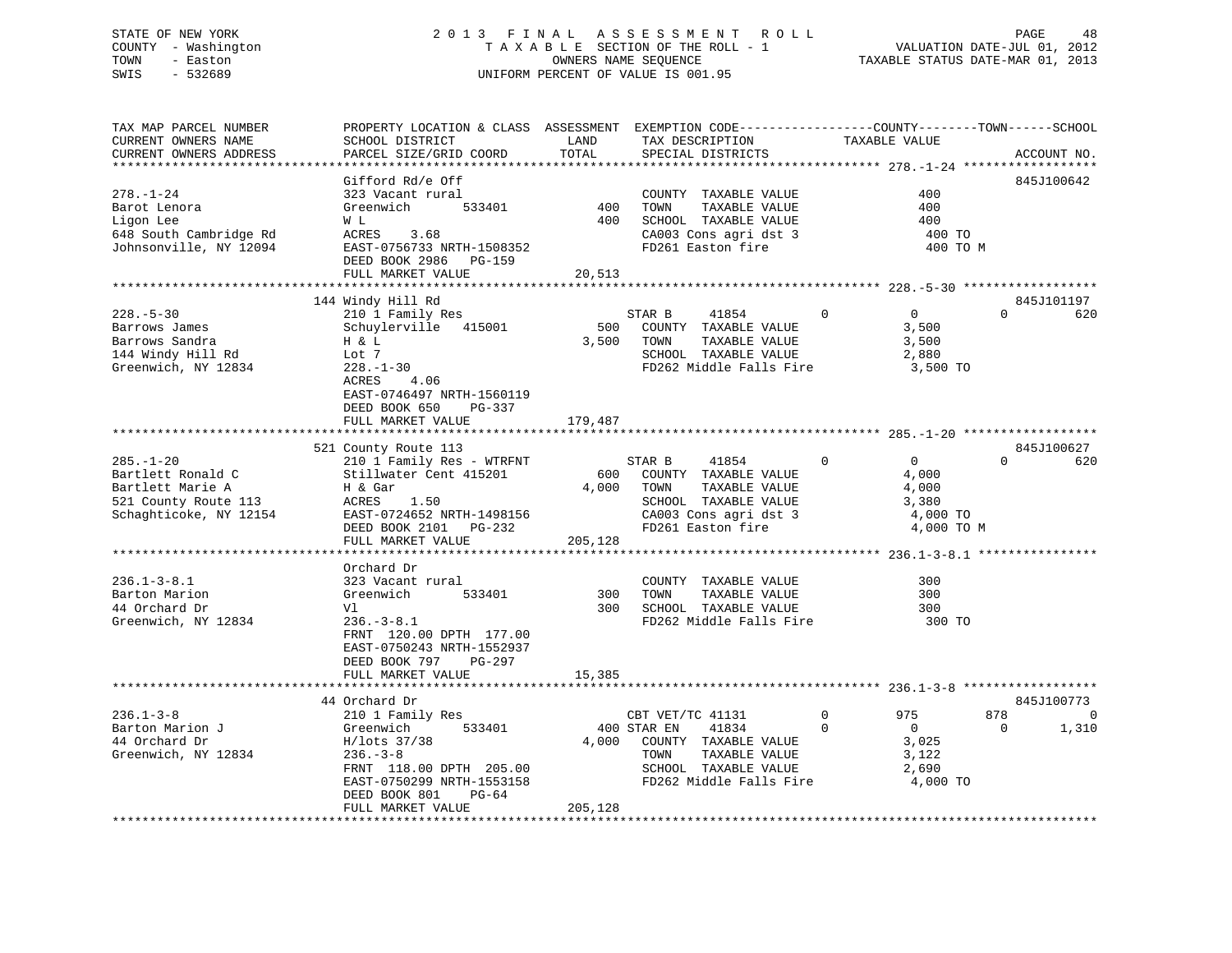# STATE OF NEW YORK 2 0 1 3 F I N A L A S S E S S M E N T R O L L PAGE 49 COUNTY - Washington T A X A B L E SECTION OF THE ROLL - 1 VALUATION DATE-JUL 01, 2012 TOWN - Easton **CONNERS NAME SEQUENCE** TAXABLE STATUS DATE-MAR 01, 2013 SWIS - 532689 UNIFORM PERCENT OF VALUE IS 001.95

| ACCOUNT NO.<br>845J101098<br>1,310 |
|------------------------------------|
|                                    |
|                                    |
|                                    |
|                                    |
| 845J100827<br>620                  |
|                                    |
|                                    |
|                                    |
| 845J101148                         |
|                                    |
| 845J100192                         |
|                                    |
|                                    |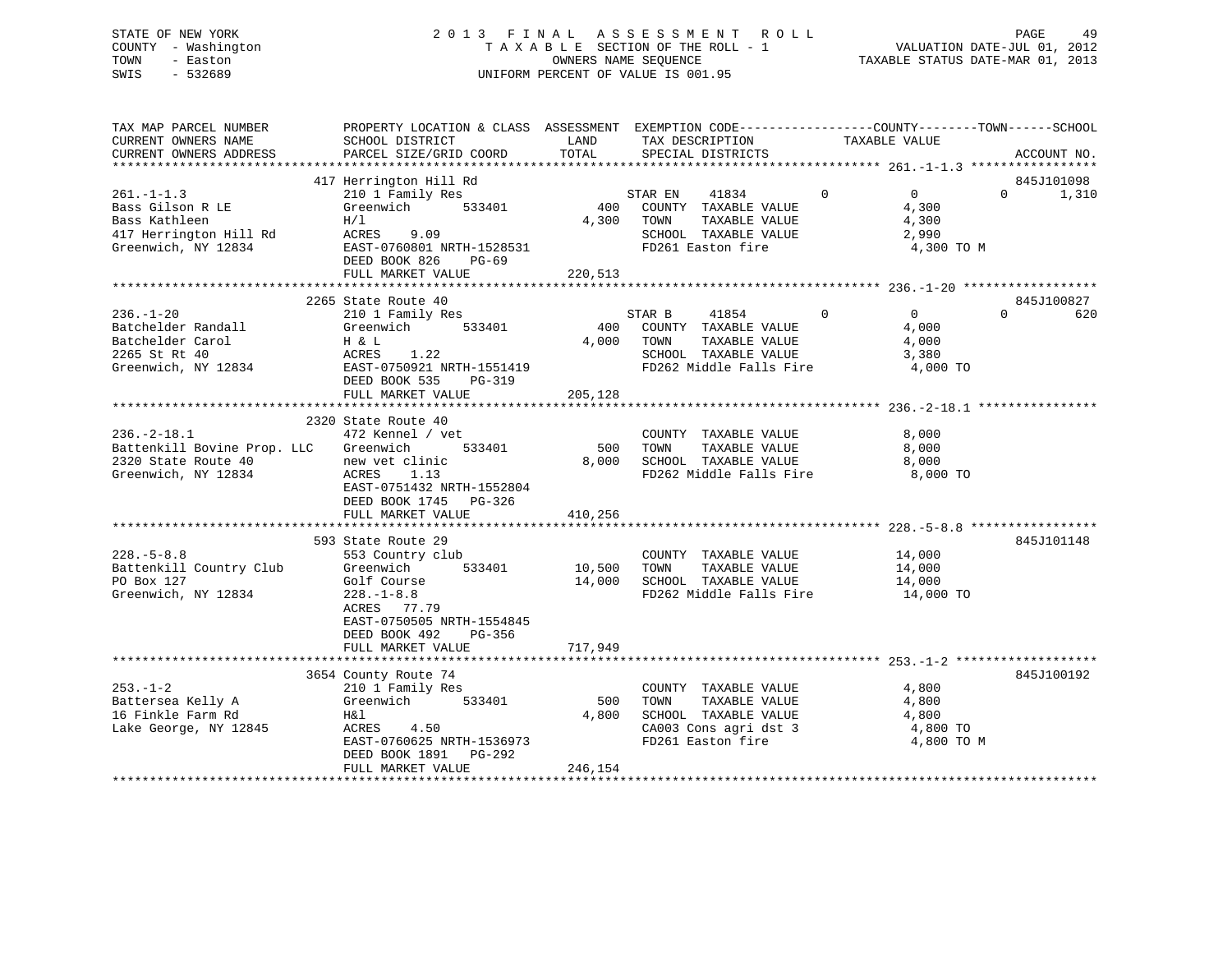| STATE OF NEW YORK   |  | 2013 FINAL ASSESSMENT ROLL         |                                  | PAGE | 50 |
|---------------------|--|------------------------------------|----------------------------------|------|----|
| COUNTY - Washington |  | TAXABLE SECTION OF THE ROLL - 1    | VALUATION DATE-JUL 01, 2012      |      |    |
| TOWN<br>- Easton    |  | OWNERS NAME SEOUENCE               | TAXABLE STATUS DATE-MAR 01, 2013 |      |    |
| - 532689<br>SWIS    |  | UNIFORM PERCENT OF VALUE IS 001.95 |                                  |      |    |

| TAX MAP PARCEL NUMBER                       | PROPERTY LOCATION & CLASS ASSESSMENT EXEMPTION CODE---------------COUNTY-------TOWN------SCHOOL |                   |                                                                                                                                                                                                                                                                                                                    |            |                                               |
|---------------------------------------------|-------------------------------------------------------------------------------------------------|-------------------|--------------------------------------------------------------------------------------------------------------------------------------------------------------------------------------------------------------------------------------------------------------------------------------------------------------------|------------|-----------------------------------------------|
| CURRENT OWNERS NAME                         | SCHOOL DISTRICT                                                                                 | <b>Example 12</b> | TAX DESCRIPTION TAXABLE VALUE                                                                                                                                                                                                                                                                                      |            |                                               |
| CURRENT OWNERS ADDRESS                      |                                                                                                 |                   |                                                                                                                                                                                                                                                                                                                    |            |                                               |
|                                             |                                                                                                 |                   |                                                                                                                                                                                                                                                                                                                    |            |                                               |
|                                             | 16 Fryer Rd                                                                                     |                   | 65 PCT OF VALUE USED FOR EXEMPTION PURPOSES                                                                                                                                                                                                                                                                        |            | 845J100242                                    |
| $286. - 1 - 12$                             | 112 Dairy farm                                                                                  |                   |                                                                                                                                                                                                                                                                                                                    |            | 527<br>$\overline{0}$                         |
| Batty Frederick<br>16 Fryer Rd              | Greenwich 533401 2,600 AG DIST 41720                                                            |                   |                                                                                                                                                                                                                                                                                                                    |            | 661<br>661                                    |
|                                             |                                                                                                 |                   |                                                                                                                                                                                                                                                                                                                    |            | $\sim$ 0                                      |
| Schaghticoke, NY 12154                      | Farm<br>929/319<br>ACRES 157.10                                                                 |                   | 2,500 AG DIST $\begin{array}{cccc} 1.121 & 0 & 585 \\ 7,100 & \text{ASED-CO} & 41802 & 0 & 2,015 \\ 1.100 & \text{AGE-D-CO} & 41806 & 0 & 2,015 \\ 1.100 & \text{AGE-TN/SCH} & 41806 & 0 & 0 \\ 512 & 1.120 & 0 & 0 & 0 \\ 1.120 & 0 & 0 & 0 & 0 \\ 1.120 & 0 & 0 & 0 & 0 \\ 1.120 & 0 & 0 & 0 & 0 \\ 1.120 & 0 &$ |            | $2,015$<br>0<br>0<br>1,635<br>0<br>0<br>1,846 |
| MAY BE SUBJECT TO PAYMENT                   |                                                                                                 |                   | STAR EN                                                                                                                                                                                                                                                                                                            |            | 1,310                                         |
|                                             | EAST-0742604 NRTH-1503918                                                                       |                   | COUNTY TAXABLE VALUE $3,839$                                                                                                                                                                                                                                                                                       |            |                                               |
|                                             | DEED BOOK W 505 PG-894                                                                          |                   |                                                                                                                                                                                                                                                                                                                    | 4,277      |                                               |
|                                             | FULL MARKET VALUE                                                                               |                   | 364,103 SCHOOL TAXABLE VALUE VALUE                                                                                                                                                                                                                                                                                 | 3,283      |                                               |
|                                             |                                                                                                 |                   | CA003 Cons agri dst 3 6,439 TO                                                                                                                                                                                                                                                                                     |            |                                               |
|                                             |                                                                                                 |                   | 661 EX                                                                                                                                                                                                                                                                                                             |            |                                               |
|                                             |                                                                                                 |                   | FD261 Easton fire 7,100 TO M                                                                                                                                                                                                                                                                                       |            |                                               |
|                                             |                                                                                                 |                   |                                                                                                                                                                                                                                                                                                                    |            |                                               |
|                                             | 354 State Route 29                                                                              |                   |                                                                                                                                                                                                                                                                                                                    |            | 845J100104                                    |
| $235. - 2 - 6$                              | 710 Manufacture                                                                                 |                   | COUNTY TAXABLE VALUE 21,000                                                                                                                                                                                                                                                                                        |            |                                               |
| BDP Industries                              |                                                                                                 |                   |                                                                                                                                                                                                                                                                                                                    |            |                                               |
| PO Box 118                                  | Greenwich 533401<br>Mach Sh                                                                     |                   | 1,000<br>21,000 TOWN TAXABLE VALUE 21,000<br>21,000 SCHOOL TAXABLE VALUE 21,000<br>FD262 Middle Falls Fire 21,000                                                                                                                                                                                                  |            |                                               |
| Greenwich, NY 12834                         |                                                                                                 |                   | FD262 Middle Falls Fire 21,000 TO                                                                                                                                                                                                                                                                                  |            |                                               |
|                                             |                                                                                                 |                   |                                                                                                                                                                                                                                                                                                                    |            |                                               |
|                                             | EAST-0747712 NRTH-1552957                                                                       |                   |                                                                                                                                                                                                                                                                                                                    |            |                                               |
|                                             | DEED BOOK 584<br>PG-154                                                                         |                   |                                                                                                                                                                                                                                                                                                                    |            |                                               |
|                                             | FULL MARKET VALUE                                                                               | 1076,923          |                                                                                                                                                                                                                                                                                                                    |            |                                               |
|                                             |                                                                                                 |                   |                                                                                                                                                                                                                                                                                                                    |            |                                               |
|                                             | 350 State Route 29                                                                              |                   |                                                                                                                                                                                                                                                                                                                    |            | 875J101255                                    |
| $235. - 2 - 6.1$                            | 485 >luse sm bld                                                                                |                   |                                                                                                                                                                                                                                                                                                                    |            |                                               |
| BDP Industries<br>DO Box 118                | 533401<br>Greenwich                                                                             | 800 TOWN          |                                                                                                                                                                                                                                                                                                                    |            |                                               |
|                                             | Multi Use Small Busn 3,500 SCHOOL TAXABLE VALUE 3,500<br>874/260 FD262 Middle Falls Fire 3,500  |                   |                                                                                                                                                                                                                                                                                                                    |            |                                               |
| Greenwich, NY 12834                         |                                                                                                 |                   | FD262 Middle Falls Fire 3,500 TO                                                                                                                                                                                                                                                                                   |            |                                               |
|                                             | FRNT 97.00 DPTH 97.00                                                                           |                   |                                                                                                                                                                                                                                                                                                                    |            |                                               |
|                                             | EAST-0747599 NRTH-1553051                                                                       |                   |                                                                                                                                                                                                                                                                                                                    |            |                                               |
|                                             | DEED BOOK 584 PG-154                                                                            |                   |                                                                                                                                                                                                                                                                                                                    |            |                                               |
|                                             |                                                                                                 |                   |                                                                                                                                                                                                                                                                                                                    |            |                                               |
|                                             |                                                                                                 |                   |                                                                                                                                                                                                                                                                                                                    |            |                                               |
|                                             | 1262 State Route 372                                                                            |                   |                                                                                                                                                                                                                                                                                                                    |            | 845J100131                                    |
| $237. - 1 - 19$                             | 210 1 Family Res                                                                                |                   | STAR B                                                                                                                                                                                                                                                                                                             | 41854 0 0  | $\Omega$<br>620                               |
| Beadle Angela J                             | Greenwich 533401 400 COUNTY TAXABLE VALUE 3,500                                                 |                   |                                                                                                                                                                                                                                                                                                                    |            |                                               |
| 1262 State Route 372<br>Greenwich, NY 12834 | $H$ & $L$                                                                                       | 3,500             |                                                                                                                                                                                                                                                                                                                    |            |                                               |
| Greenwich, NY 12834                         | W915/44                                                                                         |                   | TOWN TAXABLE VALUE 3,500<br>SCHOOL TAXABLE VALUE 2,880                                                                                                                                                                                                                                                             |            |                                               |
|                                             | W915744<br>ACRES 1.10<br>EAST-0764502 NRTH-1545657                                              |                   | CA003 Cons agri dst 3 3,500 TO                                                                                                                                                                                                                                                                                     |            |                                               |
|                                             |                                                                                                 |                   | FD261 Easton fire                                                                                                                                                                                                                                                                                                  | 3,500 TO M |                                               |
|                                             | DEED BOOK 2410 PG-264                                                                           |                   |                                                                                                                                                                                                                                                                                                                    |            |                                               |
|                                             | FULL MARKET VALUE                                                                               | 179,487           |                                                                                                                                                                                                                                                                                                                    |            |                                               |
|                                             |                                                                                                 |                   |                                                                                                                                                                                                                                                                                                                    |            |                                               |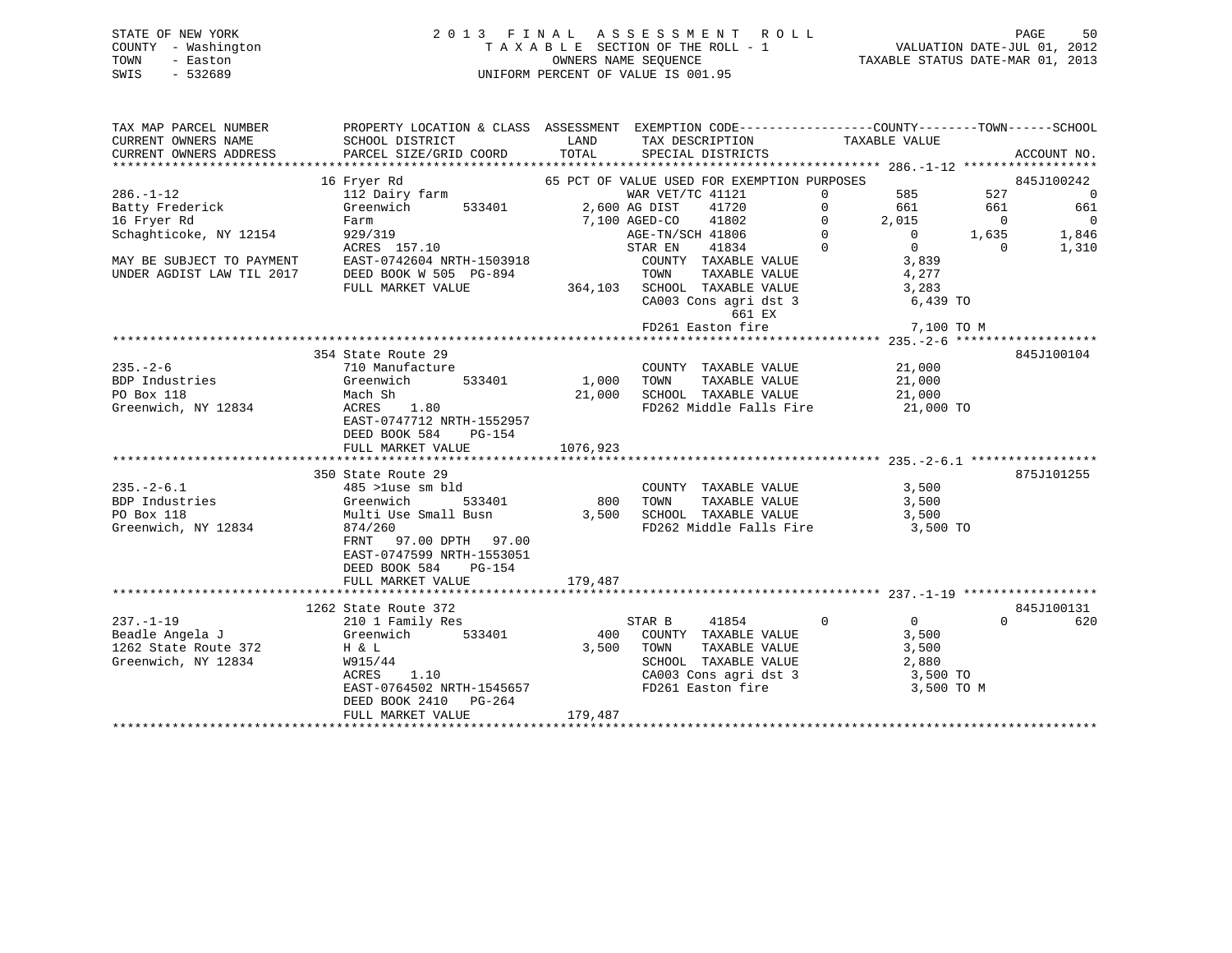# STATE OF NEW YORK 2 0 1 3 F I N A L A S S E S S M E N T R O L L PAGE 51 COUNTY - Washington T A X A B L E SECTION OF THE ROLL - 1 VALUATION DATE-JUL 01, 2012 TOWN - Easton **CONNERS NAME SEQUENCE** TAXABLE STATUS DATE-MAR 01, 2013 SWIS - 532689 UNIFORM PERCENT OF VALUE IS 001.95

| TAX MAP PARCEL NUMBER<br>CURRENT OWNERS NAME | PROPERTY LOCATION & CLASS ASSESSMENT EXEMPTION CODE----------------COUNTY-------TOWN------SCHOOL<br>SCHOOL DISTRICT | LAND          | TAX DESCRIPTION                                                 |                | TAXABLE VALUE  |                |                              |
|----------------------------------------------|---------------------------------------------------------------------------------------------------------------------|---------------|-----------------------------------------------------------------|----------------|----------------|----------------|------------------------------|
| CURRENT OWNERS ADDRESS                       | PARCEL SIZE/GRID COORD                                                                                              | TOTAL         | SPECIAL DISTRICTS                                               |                |                |                | ACCOUNT NO.                  |
|                                              |                                                                                                                     |               |                                                                 |                |                |                |                              |
|                                              | 309 Herrington Hill Rd 93 PCT OF VALUE USED FOR EXEMPTION PURPOSES                                                  |               |                                                                 |                |                |                | 845J101162                   |
| $261. - 1 - 1.6$                             | 240 Rural res                                                                                                       |               | CBT VET/TC 41131                                                | $\Omega$       | 975            | 878            | $\overline{0}$               |
| Beatty Gloria                                | 533401<br>Greenwich                                                                                                 |               | $700 \overline{\text{AGED} - \text{CO}}$<br>41802               | $\Omega$       | 454            | $\Omega$       | $\overline{0}$               |
| 309 Herrington Hill Rd                       | $H+L$                                                                                                               | 4,300 STAR EN | 41834                                                           | $\Omega$       | $\overline{0}$ | $\Omega$       | 1,310                        |
| Greenwich, NY 12834                          | ACRES 14.40                                                                                                         |               | COUNTY TAXABLE VALUE                                            |                | 2,871          |                |                              |
|                                              | EAST-0759351 NRTH-1526346                                                                                           |               | TOWN<br>TAXABLE VALUE                                           |                | 3,422          |                |                              |
|                                              | DEED BOOK 827 PG-153                                                                                                |               | SCHOOL TAXABLE VALUE                                            |                | 2,990          |                |                              |
|                                              | FULL MARKET VALUE                                                                                                   |               | 220,513 FD261 Easton fire                                       |                | 4,300 TO M     |                |                              |
|                                              |                                                                                                                     |               |                                                                 |                |                |                |                              |
| $261. -1 - 1.2$                              | 372 Herrington Hill Rd<br>210 1 Family Res                                                                          |               | 90 PCT OF VALUE USED FOR EXEMPTION PURPOSES<br>CBT VET/TC 41131 | $\Omega$       | 675            | 675            | 845J101053<br>$\overline{0}$ |
| Beauregard John M LE                         | 533401<br>Greenwich                                                                                                 |               | 500 AGED-CO<br>41802                                            | $\Omega$       | 1,013          | $\overline{0}$ | $\overline{0}$               |
| Beauregard Jennifer M                        | Res                                                                                                                 |               | 3,000 AGE-TN/SCH 41806                                          | $\Omega$       | $\Omega$       | 709            | 945                          |
| 372 Herrington Hill Rd                       | ACRES 17.15                                                                                                         |               | 41834<br>STAR EN                                                | $\overline{0}$ | $\mathbf 0$    | $\Omega$       | 1,310                        |
| Greenwich, NY 12834                          | EAST-0761071 NRTH-1527724                                                                                           |               | COUNTY TAXABLE VALUE                                            |                | 1,312          |                |                              |
|                                              | DEED BOOK 2813 PG-179                                                                                               |               | TOWN<br>TAXABLE VALL.<br>TAXABLE VALUE                          |                | 1,616          |                |                              |
|                                              | FULL MARKET VALUE                                                                                                   |               | 153,846 SCHOOL TAXABLE VALUE                                    |                | 745            |                |                              |
|                                              |                                                                                                                     |               | FD261 Easton fire                                               |                | 3,000 TO M     |                |                              |
|                                              |                                                                                                                     |               |                                                                 |                |                |                |                              |
|                                              | Herrington Hill Rd                                                                                                  |               |                                                                 |                |                |                | 845J100480                   |
| $261. - 1 - 3$                               | 323 Vacant rural                                                                                                    |               | COUNTY TAXABLE VALUE                                            |                | 300            |                |                              |
| Beauregard John M LE                         | 533401<br>Greenwich                                                                                                 | 300           | TOWN<br>TAXABLE VALUE                                           |                | 300            |                |                              |
| Beauregard Joseph M                          | W L                                                                                                                 | 300           | SCHOOL TAXABLE VALUE                                            |                | 300            |                |                              |
| 372 Herrington Hill Rd                       | ACRES 18.76                                                                                                         |               | FD261 Easton fire                                               |                | 300 TO M       |                |                              |
| Greenwich, NY 12834                          | EAST-0760929 NRTH-1526920                                                                                           |               |                                                                 |                |                |                |                              |
|                                              | DEED BOOK 2813 PG-176                                                                                               |               |                                                                 |                |                |                |                              |
|                                              | FULL MARKET VALUE                                                                                                   | 15,385        |                                                                 |                |                |                |                              |
|                                              |                                                                                                                     |               |                                                                 |                |                |                |                              |
|                                              | 8 Peregrim Ln                                                                                                       |               |                                                                 |                |                |                |                              |
| $278. - 1 - 22.1$                            | 210 1 Family Res                                                                                                    |               | 41854<br>STAR B                                                 | $\Omega$       | $\Omega$       | $\Omega$       | 620                          |
| Bechard Michael D Jr                         | 533401<br>Greenwich                                                                                                 | 500           | COUNTY TAXABLE VALUE                                            |                | 2,000          |                |                              |
| Bechard Crystal L                            | sub lot 2                                                                                                           | 2,000         | TOWN<br>TAXABLE VALUE                                           |                | 2,000          |                |                              |
| 8 Peregrim Ln                                | ACRES 1.51                                                                                                          |               | SCHOOL TAXABLE VALUE                                            |                | 1,380          |                |                              |
| Johnsonville, NY 12094                       | EAST-0753777 NRTH-1508510                                                                                           |               | CA003 Cons agri dst 3<br>FD261 Easton fire                      |                | 2,000 TO       |                |                              |
|                                              | DEED BOOK 881<br>PG-311                                                                                             |               |                                                                 |                | 2,000 TO M     |                |                              |
|                                              | FULL MARKET VALUE                                                                                                   | 102,564       |                                                                 |                |                |                |                              |
|                                              | 924 Gifford Rd                                                                                                      |               |                                                                 |                |                |                | 845J100479                   |
| $278. - 1 - 22$                              | 240 Rural res                                                                                                       |               | 41854<br>STAR B                                                 | $\Omega$       | $\overline{0}$ | $\Omega$       | 620                          |
| Bechard Michael D Sr                         | 533401<br>Greenwich                                                                                                 | 600           | COUNTY TAXABLE VALUE                                            |                | 3,500          |                |                              |
| Bechard Elizabeth                            | House/agreage                                                                                                       | 3,500         | TOWN<br>TAXABLE VALUE                                           |                | 3,500          |                |                              |
| 924 Gifford Rd                               | 881/311                                                                                                             |               | SCHOOL TAXABLE VALUE                                            |                | 2,880          |                |                              |
| Johnsonville, NY 12094                       | ACRES 12.36                                                                                                         |               | CA003 Cons agri dst $3$                                         |                | 3,500 TO       |                |                              |
|                                              | EAST-0754119 NRTH-1508258                                                                                           |               | FD261 Easton fire                                               |                | 3,500 TO M     |                |                              |
|                                              | DEED BOOK 505<br>PG-279                                                                                             |               |                                                                 |                |                |                |                              |
|                                              | FULL MARKET VALUE                                                                                                   | 179,487       |                                                                 |                |                |                |                              |
|                                              |                                                                                                                     |               |                                                                 |                |                |                |                              |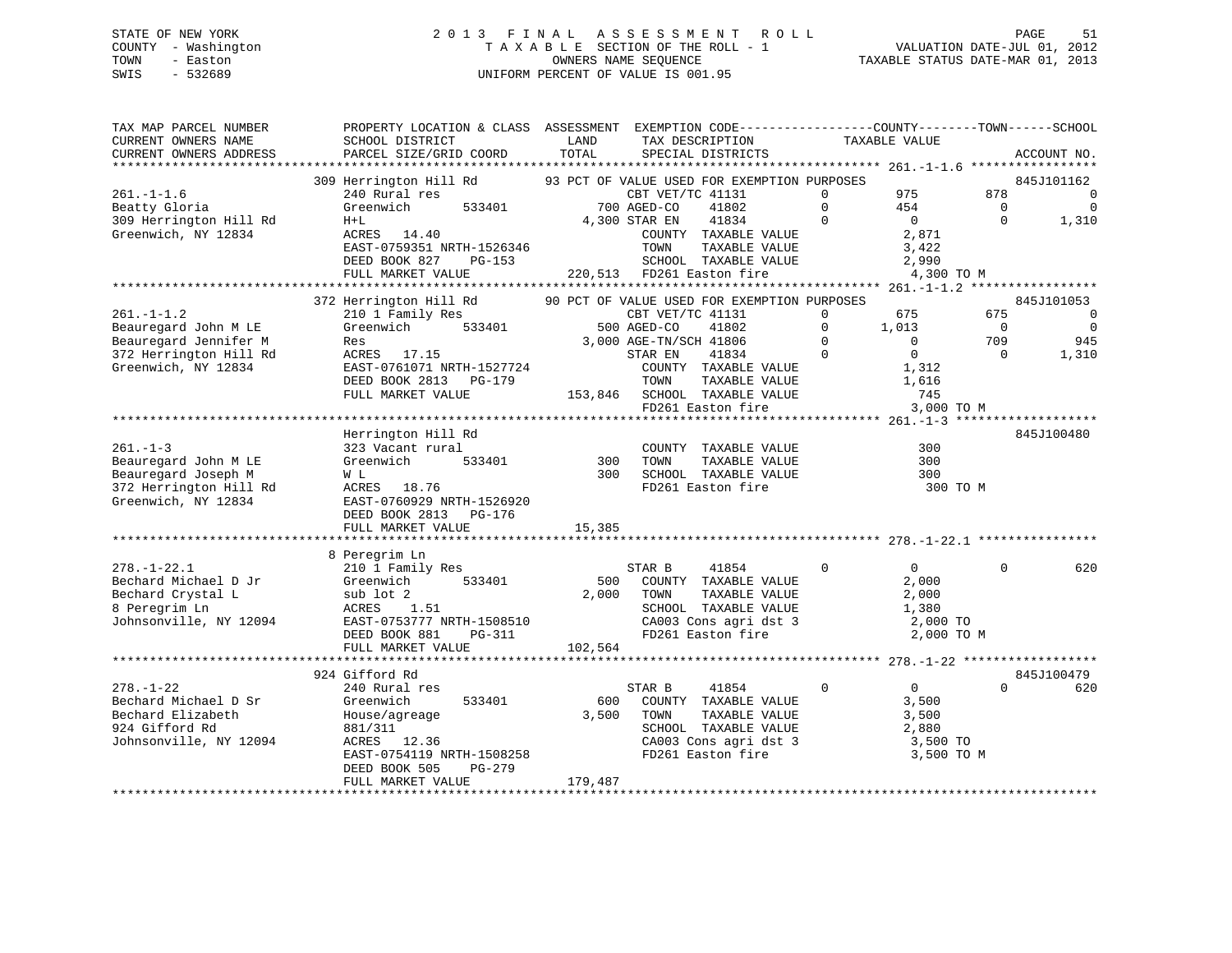# STATE OF NEW YORK 2 0 1 3 F I N A L A S S E S S M E N T R O L L PAGE 52 COUNTY - Washington T A X A B L E SECTION OF THE ROLL - 1 VALUATION DATE-JUL 01, 2012 TOWN - Easton OWNERS NAME SEQUENCE TAXABLE STATUS DATE-MAR 01, 2013 SWIS - 532689 UNIFORM PERCENT OF VALUE IS 001.95

| 11106 Schapes (1-1 and the Market Market Market Market Market Market Market Market Market Market Market Market Market Market Market Market Market Market Market Market Market Market Market Market Market Market Market Market<br>845J100138<br>$\sim$ 0<br>620<br>845J101112<br>200 TO M<br>DEED BOOK 473 PG-1065<br>FULL MARKET VALUE 10,256<br>845J100585<br>11138 State Route 40<br>11138 State Route 40<br>120 Field crops<br>$286. - 1 - 19$<br>COUNTY TAXABLE VALUE 6,000<br>Exercise The Contraction of the Contraction of the Contraction of the Contraction of the Contraction of the Contraction of the Contraction of the Contraction of the Contraction of the Contraction of the Contraction of the<br>6,000 SCHOOL TAXABLE VALUE 6,000 TO<br>CA003 Cons agri dst 3 6,000 TO<br>6,000 TO M<br>$\begin{tabular}{lllllllllllllllllll} \multicolumn{3}{c}{\text{\small 286. -1-20.4}} & \multicolumn{3}{c}{\text{\small 586. -1-20.4}} & \multicolumn{3}{c}{\text{\small 586. -1-20.4}} & \multicolumn{3}{c}{\text{\small 586. -1-20.4}} & \multicolumn{3}{c}{\text{\small 586. -1-20.4}} & \multicolumn{3}{c}{\text{\small 586. -1-20.4}} & \multicolumn{3}{c}{\text{\small 586. -1-20.4}} & \multicolumn{3}{c}{\text{\small $<br>600 TO M<br>30,769<br>FULL MARKET VALUE<br>$\begin{tabular}{lcccccc} 286.-1-20.3 & \text{State Route 40} & \text{COUNTY TAXABLE VALUE} & 500 \\ \text{Beecroft's LLC} & 105 \text{Vac farmland} & 533401 & 500 \text{ TOWN TAXABLE VALUE} & 500 \\ \text{Greenwich} & 533401 & 500 \text{ TOWN TAXABLE VALUE} & 500 \\ \text{1106 State Route 40} & \text{Lot 4} & 500 \text{ SCHOOL TAXABLE VALUE} & 500 \\ \text{Schaghticoke, NY 12154} & \text{ACRES} & 6.47 & \text{CA003 Cons agri$<br>500 TO M<br>25,641 | TAX MAP PARCEL NUMBER | PROPERTY LOCATION & CLASS ASSESSMENT EXEMPTION CODE----------------COUNTY-------TOWN------SCHOOL |  |  |  |
|---------------------------------------------------------------------------------------------------------------------------------------------------------------------------------------------------------------------------------------------------------------------------------------------------------------------------------------------------------------------------------------------------------------------------------------------------------------------------------------------------------------------------------------------------------------------------------------------------------------------------------------------------------------------------------------------------------------------------------------------------------------------------------------------------------------------------------------------------------------------------------------------------------------------------------------------------------------------------------------------------------------------------------------------------------------------------------------------------------------------------------------------------------------------------------------------------------------------------------------------------------------------------------------------------------------------------------------------------------------------------------------------------------------------------------------------------------------------------------------------------------------------------------------------------------------------------------------------------------------------------------------------------------------------------------------------------------------------------------------------------------------|-----------------------|--------------------------------------------------------------------------------------------------|--|--|--|
|                                                                                                                                                                                                                                                                                                                                                                                                                                                                                                                                                                                                                                                                                                                                                                                                                                                                                                                                                                                                                                                                                                                                                                                                                                                                                                                                                                                                                                                                                                                                                                                                                                                                                                                                                               |                       |                                                                                                  |  |  |  |
|                                                                                                                                                                                                                                                                                                                                                                                                                                                                                                                                                                                                                                                                                                                                                                                                                                                                                                                                                                                                                                                                                                                                                                                                                                                                                                                                                                                                                                                                                                                                                                                                                                                                                                                                                               |                       |                                                                                                  |  |  |  |
|                                                                                                                                                                                                                                                                                                                                                                                                                                                                                                                                                                                                                                                                                                                                                                                                                                                                                                                                                                                                                                                                                                                                                                                                                                                                                                                                                                                                                                                                                                                                                                                                                                                                                                                                                               |                       |                                                                                                  |  |  |  |
|                                                                                                                                                                                                                                                                                                                                                                                                                                                                                                                                                                                                                                                                                                                                                                                                                                                                                                                                                                                                                                                                                                                                                                                                                                                                                                                                                                                                                                                                                                                                                                                                                                                                                                                                                               |                       |                                                                                                  |  |  |  |
|                                                                                                                                                                                                                                                                                                                                                                                                                                                                                                                                                                                                                                                                                                                                                                                                                                                                                                                                                                                                                                                                                                                                                                                                                                                                                                                                                                                                                                                                                                                                                                                                                                                                                                                                                               |                       |                                                                                                  |  |  |  |
|                                                                                                                                                                                                                                                                                                                                                                                                                                                                                                                                                                                                                                                                                                                                                                                                                                                                                                                                                                                                                                                                                                                                                                                                                                                                                                                                                                                                                                                                                                                                                                                                                                                                                                                                                               |                       |                                                                                                  |  |  |  |
|                                                                                                                                                                                                                                                                                                                                                                                                                                                                                                                                                                                                                                                                                                                                                                                                                                                                                                                                                                                                                                                                                                                                                                                                                                                                                                                                                                                                                                                                                                                                                                                                                                                                                                                                                               |                       |                                                                                                  |  |  |  |
|                                                                                                                                                                                                                                                                                                                                                                                                                                                                                                                                                                                                                                                                                                                                                                                                                                                                                                                                                                                                                                                                                                                                                                                                                                                                                                                                                                                                                                                                                                                                                                                                                                                                                                                                                               |                       |                                                                                                  |  |  |  |
|                                                                                                                                                                                                                                                                                                                                                                                                                                                                                                                                                                                                                                                                                                                                                                                                                                                                                                                                                                                                                                                                                                                                                                                                                                                                                                                                                                                                                                                                                                                                                                                                                                                                                                                                                               |                       |                                                                                                  |  |  |  |
|                                                                                                                                                                                                                                                                                                                                                                                                                                                                                                                                                                                                                                                                                                                                                                                                                                                                                                                                                                                                                                                                                                                                                                                                                                                                                                                                                                                                                                                                                                                                                                                                                                                                                                                                                               |                       |                                                                                                  |  |  |  |
|                                                                                                                                                                                                                                                                                                                                                                                                                                                                                                                                                                                                                                                                                                                                                                                                                                                                                                                                                                                                                                                                                                                                                                                                                                                                                                                                                                                                                                                                                                                                                                                                                                                                                                                                                               |                       |                                                                                                  |  |  |  |
|                                                                                                                                                                                                                                                                                                                                                                                                                                                                                                                                                                                                                                                                                                                                                                                                                                                                                                                                                                                                                                                                                                                                                                                                                                                                                                                                                                                                                                                                                                                                                                                                                                                                                                                                                               |                       |                                                                                                  |  |  |  |
|                                                                                                                                                                                                                                                                                                                                                                                                                                                                                                                                                                                                                                                                                                                                                                                                                                                                                                                                                                                                                                                                                                                                                                                                                                                                                                                                                                                                                                                                                                                                                                                                                                                                                                                                                               |                       |                                                                                                  |  |  |  |
|                                                                                                                                                                                                                                                                                                                                                                                                                                                                                                                                                                                                                                                                                                                                                                                                                                                                                                                                                                                                                                                                                                                                                                                                                                                                                                                                                                                                                                                                                                                                                                                                                                                                                                                                                               |                       |                                                                                                  |  |  |  |
|                                                                                                                                                                                                                                                                                                                                                                                                                                                                                                                                                                                                                                                                                                                                                                                                                                                                                                                                                                                                                                                                                                                                                                                                                                                                                                                                                                                                                                                                                                                                                                                                                                                                                                                                                               |                       |                                                                                                  |  |  |  |
|                                                                                                                                                                                                                                                                                                                                                                                                                                                                                                                                                                                                                                                                                                                                                                                                                                                                                                                                                                                                                                                                                                                                                                                                                                                                                                                                                                                                                                                                                                                                                                                                                                                                                                                                                               |                       |                                                                                                  |  |  |  |
|                                                                                                                                                                                                                                                                                                                                                                                                                                                                                                                                                                                                                                                                                                                                                                                                                                                                                                                                                                                                                                                                                                                                                                                                                                                                                                                                                                                                                                                                                                                                                                                                                                                                                                                                                               |                       |                                                                                                  |  |  |  |
|                                                                                                                                                                                                                                                                                                                                                                                                                                                                                                                                                                                                                                                                                                                                                                                                                                                                                                                                                                                                                                                                                                                                                                                                                                                                                                                                                                                                                                                                                                                                                                                                                                                                                                                                                               |                       |                                                                                                  |  |  |  |
|                                                                                                                                                                                                                                                                                                                                                                                                                                                                                                                                                                                                                                                                                                                                                                                                                                                                                                                                                                                                                                                                                                                                                                                                                                                                                                                                                                                                                                                                                                                                                                                                                                                                                                                                                               |                       |                                                                                                  |  |  |  |
|                                                                                                                                                                                                                                                                                                                                                                                                                                                                                                                                                                                                                                                                                                                                                                                                                                                                                                                                                                                                                                                                                                                                                                                                                                                                                                                                                                                                                                                                                                                                                                                                                                                                                                                                                               |                       |                                                                                                  |  |  |  |
|                                                                                                                                                                                                                                                                                                                                                                                                                                                                                                                                                                                                                                                                                                                                                                                                                                                                                                                                                                                                                                                                                                                                                                                                                                                                                                                                                                                                                                                                                                                                                                                                                                                                                                                                                               |                       |                                                                                                  |  |  |  |
|                                                                                                                                                                                                                                                                                                                                                                                                                                                                                                                                                                                                                                                                                                                                                                                                                                                                                                                                                                                                                                                                                                                                                                                                                                                                                                                                                                                                                                                                                                                                                                                                                                                                                                                                                               |                       |                                                                                                  |  |  |  |
|                                                                                                                                                                                                                                                                                                                                                                                                                                                                                                                                                                                                                                                                                                                                                                                                                                                                                                                                                                                                                                                                                                                                                                                                                                                                                                                                                                                                                                                                                                                                                                                                                                                                                                                                                               |                       |                                                                                                  |  |  |  |
|                                                                                                                                                                                                                                                                                                                                                                                                                                                                                                                                                                                                                                                                                                                                                                                                                                                                                                                                                                                                                                                                                                                                                                                                                                                                                                                                                                                                                                                                                                                                                                                                                                                                                                                                                               |                       |                                                                                                  |  |  |  |
|                                                                                                                                                                                                                                                                                                                                                                                                                                                                                                                                                                                                                                                                                                                                                                                                                                                                                                                                                                                                                                                                                                                                                                                                                                                                                                                                                                                                                                                                                                                                                                                                                                                                                                                                                               |                       |                                                                                                  |  |  |  |
|                                                                                                                                                                                                                                                                                                                                                                                                                                                                                                                                                                                                                                                                                                                                                                                                                                                                                                                                                                                                                                                                                                                                                                                                                                                                                                                                                                                                                                                                                                                                                                                                                                                                                                                                                               |                       |                                                                                                  |  |  |  |
|                                                                                                                                                                                                                                                                                                                                                                                                                                                                                                                                                                                                                                                                                                                                                                                                                                                                                                                                                                                                                                                                                                                                                                                                                                                                                                                                                                                                                                                                                                                                                                                                                                                                                                                                                               |                       |                                                                                                  |  |  |  |
|                                                                                                                                                                                                                                                                                                                                                                                                                                                                                                                                                                                                                                                                                                                                                                                                                                                                                                                                                                                                                                                                                                                                                                                                                                                                                                                                                                                                                                                                                                                                                                                                                                                                                                                                                               |                       |                                                                                                  |  |  |  |
|                                                                                                                                                                                                                                                                                                                                                                                                                                                                                                                                                                                                                                                                                                                                                                                                                                                                                                                                                                                                                                                                                                                                                                                                                                                                                                                                                                                                                                                                                                                                                                                                                                                                                                                                                               |                       |                                                                                                  |  |  |  |
|                                                                                                                                                                                                                                                                                                                                                                                                                                                                                                                                                                                                                                                                                                                                                                                                                                                                                                                                                                                                                                                                                                                                                                                                                                                                                                                                                                                                                                                                                                                                                                                                                                                                                                                                                               |                       |                                                                                                  |  |  |  |
|                                                                                                                                                                                                                                                                                                                                                                                                                                                                                                                                                                                                                                                                                                                                                                                                                                                                                                                                                                                                                                                                                                                                                                                                                                                                                                                                                                                                                                                                                                                                                                                                                                                                                                                                                               |                       |                                                                                                  |  |  |  |
|                                                                                                                                                                                                                                                                                                                                                                                                                                                                                                                                                                                                                                                                                                                                                                                                                                                                                                                                                                                                                                                                                                                                                                                                                                                                                                                                                                                                                                                                                                                                                                                                                                                                                                                                                               |                       |                                                                                                  |  |  |  |
|                                                                                                                                                                                                                                                                                                                                                                                                                                                                                                                                                                                                                                                                                                                                                                                                                                                                                                                                                                                                                                                                                                                                                                                                                                                                                                                                                                                                                                                                                                                                                                                                                                                                                                                                                               |                       |                                                                                                  |  |  |  |
|                                                                                                                                                                                                                                                                                                                                                                                                                                                                                                                                                                                                                                                                                                                                                                                                                                                                                                                                                                                                                                                                                                                                                                                                                                                                                                                                                                                                                                                                                                                                                                                                                                                                                                                                                               |                       |                                                                                                  |  |  |  |
|                                                                                                                                                                                                                                                                                                                                                                                                                                                                                                                                                                                                                                                                                                                                                                                                                                                                                                                                                                                                                                                                                                                                                                                                                                                                                                                                                                                                                                                                                                                                                                                                                                                                                                                                                               |                       |                                                                                                  |  |  |  |
|                                                                                                                                                                                                                                                                                                                                                                                                                                                                                                                                                                                                                                                                                                                                                                                                                                                                                                                                                                                                                                                                                                                                                                                                                                                                                                                                                                                                                                                                                                                                                                                                                                                                                                                                                               |                       |                                                                                                  |  |  |  |
|                                                                                                                                                                                                                                                                                                                                                                                                                                                                                                                                                                                                                                                                                                                                                                                                                                                                                                                                                                                                                                                                                                                                                                                                                                                                                                                                                                                                                                                                                                                                                                                                                                                                                                                                                               |                       |                                                                                                  |  |  |  |
|                                                                                                                                                                                                                                                                                                                                                                                                                                                                                                                                                                                                                                                                                                                                                                                                                                                                                                                                                                                                                                                                                                                                                                                                                                                                                                                                                                                                                                                                                                                                                                                                                                                                                                                                                               |                       |                                                                                                  |  |  |  |
|                                                                                                                                                                                                                                                                                                                                                                                                                                                                                                                                                                                                                                                                                                                                                                                                                                                                                                                                                                                                                                                                                                                                                                                                                                                                                                                                                                                                                                                                                                                                                                                                                                                                                                                                                               |                       |                                                                                                  |  |  |  |
|                                                                                                                                                                                                                                                                                                                                                                                                                                                                                                                                                                                                                                                                                                                                                                                                                                                                                                                                                                                                                                                                                                                                                                                                                                                                                                                                                                                                                                                                                                                                                                                                                                                                                                                                                               |                       |                                                                                                  |  |  |  |
|                                                                                                                                                                                                                                                                                                                                                                                                                                                                                                                                                                                                                                                                                                                                                                                                                                                                                                                                                                                                                                                                                                                                                                                                                                                                                                                                                                                                                                                                                                                                                                                                                                                                                                                                                               |                       |                                                                                                  |  |  |  |
|                                                                                                                                                                                                                                                                                                                                                                                                                                                                                                                                                                                                                                                                                                                                                                                                                                                                                                                                                                                                                                                                                                                                                                                                                                                                                                                                                                                                                                                                                                                                                                                                                                                                                                                                                               |                       |                                                                                                  |  |  |  |
|                                                                                                                                                                                                                                                                                                                                                                                                                                                                                                                                                                                                                                                                                                                                                                                                                                                                                                                                                                                                                                                                                                                                                                                                                                                                                                                                                                                                                                                                                                                                                                                                                                                                                                                                                               |                       |                                                                                                  |  |  |  |
|                                                                                                                                                                                                                                                                                                                                                                                                                                                                                                                                                                                                                                                                                                                                                                                                                                                                                                                                                                                                                                                                                                                                                                                                                                                                                                                                                                                                                                                                                                                                                                                                                                                                                                                                                               |                       |                                                                                                  |  |  |  |
|                                                                                                                                                                                                                                                                                                                                                                                                                                                                                                                                                                                                                                                                                                                                                                                                                                                                                                                                                                                                                                                                                                                                                                                                                                                                                                                                                                                                                                                                                                                                                                                                                                                                                                                                                               |                       |                                                                                                  |  |  |  |
|                                                                                                                                                                                                                                                                                                                                                                                                                                                                                                                                                                                                                                                                                                                                                                                                                                                                                                                                                                                                                                                                                                                                                                                                                                                                                                                                                                                                                                                                                                                                                                                                                                                                                                                                                               |                       |                                                                                                  |  |  |  |
|                                                                                                                                                                                                                                                                                                                                                                                                                                                                                                                                                                                                                                                                                                                                                                                                                                                                                                                                                                                                                                                                                                                                                                                                                                                                                                                                                                                                                                                                                                                                                                                                                                                                                                                                                               |                       |                                                                                                  |  |  |  |
|                                                                                                                                                                                                                                                                                                                                                                                                                                                                                                                                                                                                                                                                                                                                                                                                                                                                                                                                                                                                                                                                                                                                                                                                                                                                                                                                                                                                                                                                                                                                                                                                                                                                                                                                                               |                       |                                                                                                  |  |  |  |
|                                                                                                                                                                                                                                                                                                                                                                                                                                                                                                                                                                                                                                                                                                                                                                                                                                                                                                                                                                                                                                                                                                                                                                                                                                                                                                                                                                                                                                                                                                                                                                                                                                                                                                                                                               |                       |                                                                                                  |  |  |  |
|                                                                                                                                                                                                                                                                                                                                                                                                                                                                                                                                                                                                                                                                                                                                                                                                                                                                                                                                                                                                                                                                                                                                                                                                                                                                                                                                                                                                                                                                                                                                                                                                                                                                                                                                                               |                       |                                                                                                  |  |  |  |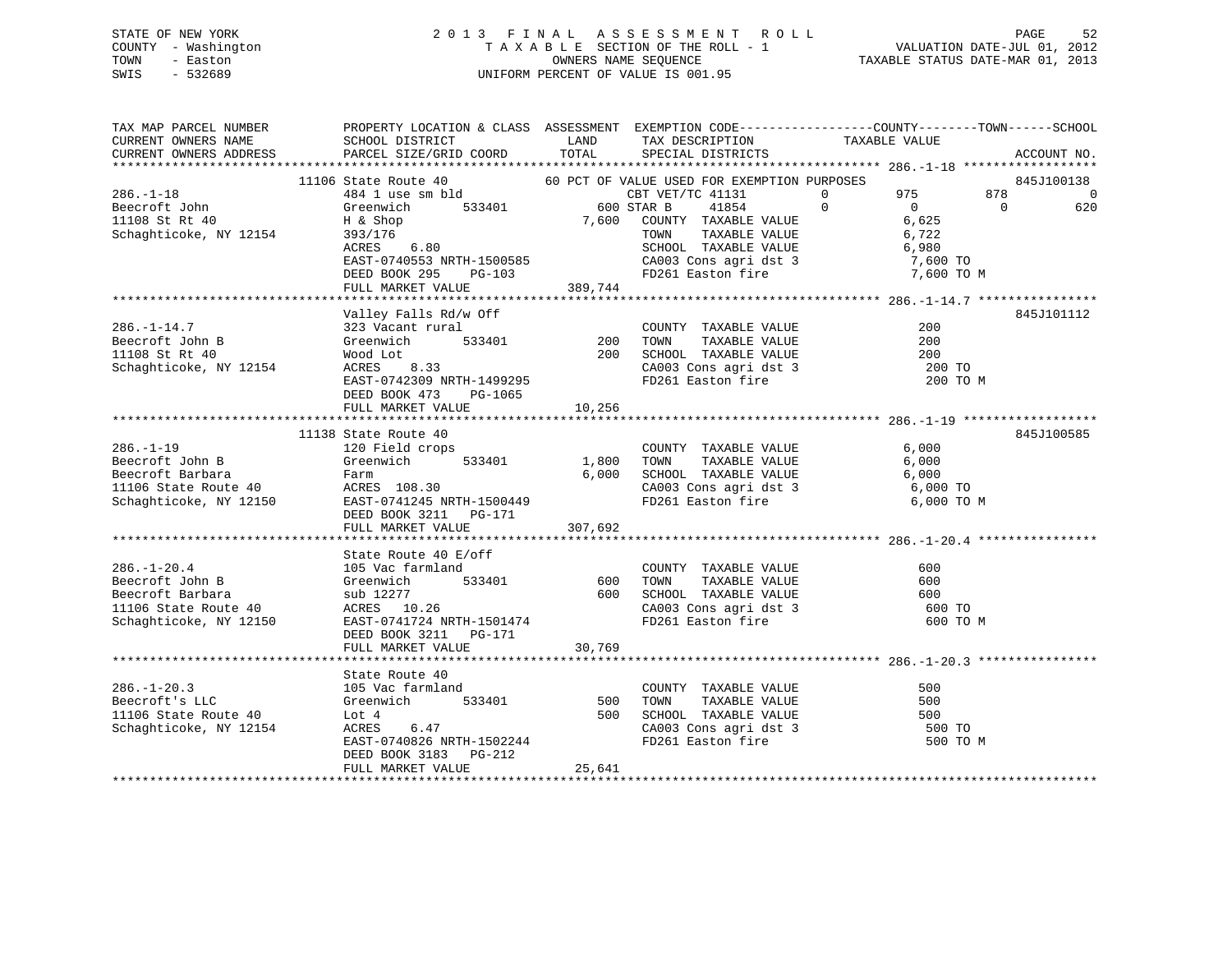# STATE OF NEW YORK 2 0 1 3 F I N A L A S S E S S M E N T R O L L PAGE 53 COUNTY - Washington T A X A B L E SECTION OF THE ROLL - 1 VALUATION DATE-JUL 01, 2012 TOWN - Easton OWNERS NAME SEQUENCE TAXABLE STATUS DATE-MAR 01, 2013 SWIS - 532689 UNIFORM PERCENT OF VALUE IS 001.95

| TAX MAP PARCEL NUMBER<br>CURRENT OWNERS NAME<br>CURRENT OWNERS ADDRESS                                                                                                        | PROPERTY LOCATION & CLASS ASSESSMENT EXEMPTION CODE----------------COUNTY-------TOWN-----SCHOOL<br>SCHOOL DISTRICT LAND<br>PARCEL SIZE/GRID COORD                                                                                                                              | TOTAL        | TAX DESCRIPTION TAXABLE VALUE SPECIAL DISTRICTS                                                                                                                                                                                                                     |                         | ACCOUNT NO.                                                                                   |
|-------------------------------------------------------------------------------------------------------------------------------------------------------------------------------|--------------------------------------------------------------------------------------------------------------------------------------------------------------------------------------------------------------------------------------------------------------------------------|--------------|---------------------------------------------------------------------------------------------------------------------------------------------------------------------------------------------------------------------------------------------------------------------|-------------------------|-----------------------------------------------------------------------------------------------|
|                                                                                                                                                                               | 364 McGowan Rd                                                                                                                                                                                                                                                                 |              | $\begin{tabular}{lllllllll} \multicolumn{2}{c}{\text{\small\tt TOWN}} & \multicolumn{2}{c}{\text{\small\tt TAXABLE VALUE}} & \\ \multicolumn{2}{c}{\text{\small\tt SCHOOD}} & \multicolumn{2}{c}{\text{\small\tt TAXABLE VALUE}} & \\ & & & & 4 \end{tabular}, 380$ |                         | $\overline{0}$<br>$\Omega$<br>620<br>5,000<br>5,000 TO<br>5,000 TO M                          |
| $252. - 1 - 12$                                                                                                                                                               | 485 Cheese Factory Rd<br>XACTER Michael Sentzen Michael Sentzen Jehr Multi Res<br>1988 - Hall Cheese Factory Rd<br>1989 - Marchael Multi Res<br>1.57<br>Creenwich, NY 12834 - EAST-0748115 NRTH-1534486<br>DEED BOOK 2561 PG-340<br>THITE MADER VALUE<br>FULL MARKET VALUE     | 41,026       | COUNTY TAXABLE VALUE<br>CA003 Cons agri dst 3<br>FD261 Easton fire                                                                                                                                                                                                  |                         | 845J100347<br>800<br>800<br>800<br>800 TO<br>800 TO M                                         |
|                                                                                                                                                                               | 481 Cheese Factory Rd                                                                                                                                                                                                                                                          |              |                                                                                                                                                                                                                                                                     |                         | 845J100137                                                                                    |
| $252. - 1 - 14$                                                                                                                                                               | 210 1 Family Res<br>Greenwich 533401<br>252.-1-14<br>Bentzen Jeannine (School House Alexander Mondal House Alexander Mondal House Alexander Mondal Mondal House 2,900<br>481 Cheese Factory Rd FRNT 424.00 DPTH 74.00<br>Greenwich, NY 12834 EAST-0748186 NRTH-1534328<br>FREE | 2,900 TOWN   | STAR B 41854<br>500 COUNTY TAXABLE VALUE<br>7 900 TOWN TAXABLE VALUE<br>SCHOOL TAXABLE VALUE 2,280<br>CA003 Cons agri dst 3 2,900 TO<br>FD261 Easton fire                                                                                                           |                         | $\overline{0}$<br>$\Omega$<br>620<br>2,900<br>2,900<br>2,900 TO M                             |
|                                                                                                                                                                               | FULL MARKET VALUE                                                                                                                                                                                                                                                              | 148,718      |                                                                                                                                                                                                                                                                     |                         |                                                                                               |
| 278.-1-27<br>Bernhard Kathleen<br>8 Jay Rd E<br>Lake George, NY 12845                                                                                                         | 736 Gifford Rd<br>Res<br>FRNT 281.00 DPTH 307.00<br>EAST-0754310 NRTH-1503661<br>DEED BOOK 787 PG-146                                                                                                                                                                          | 500<br>3,800 | COUNTY TAXABLE VALUE<br>TOWN      TAXABLE VALUE<br>SCHOOL TAXABLE VALUE 3,800<br>CA003 Cons agri dst 3 3 3,800 TO<br>FD261 Easton fire                                                                                                                              | 3,800                   | 845J101021<br>3,800<br>3,800 TO M                                                             |
|                                                                                                                                                                               | FULL MARKET VALUE                                                                                                                                                                                                                                                              | 194,872      |                                                                                                                                                                                                                                                                     |                         |                                                                                               |
| $236. - 1 - 19$<br>Billings Leonard Greenwich<br>Billings Helen<br>Billings Helen<br>112 Bulson Rd<br>Greenwich, NY 12834<br>EAST-0750428 N<br>NET-0750428 N<br>NET-0750428 N | 112 Bulson Rd<br>240 Rural res<br>533401 500 STAR EN                                                                                                                                                                                                                           |              | 75 PCT OF VALUE USED FOR EXEMPTION PURPOSES<br>WAR VET/TC 41121<br>41834<br>$\overline{0}$<br>3,800 COUNTY TAXABLE VALUE<br>TAXABLE VALUE<br>TOWN                                                                                                                   | $\overline{a}$<br>3,372 | 845J100151<br>428<br>428<br>$\mathbf 0$<br>$\overline{0}$<br>$\overline{0}$<br>1,310<br>3,372 |
|                                                                                                                                                                               | EAST-0750428 NRTH-1550814<br>DEED BOOK 415<br>FULL MADED WALS PG-945<br>FULL MARKET VALUE                                                                                                                                                                                      | 194,872      | **********                                                                                                                                                                                                                                                          |                         |                                                                                               |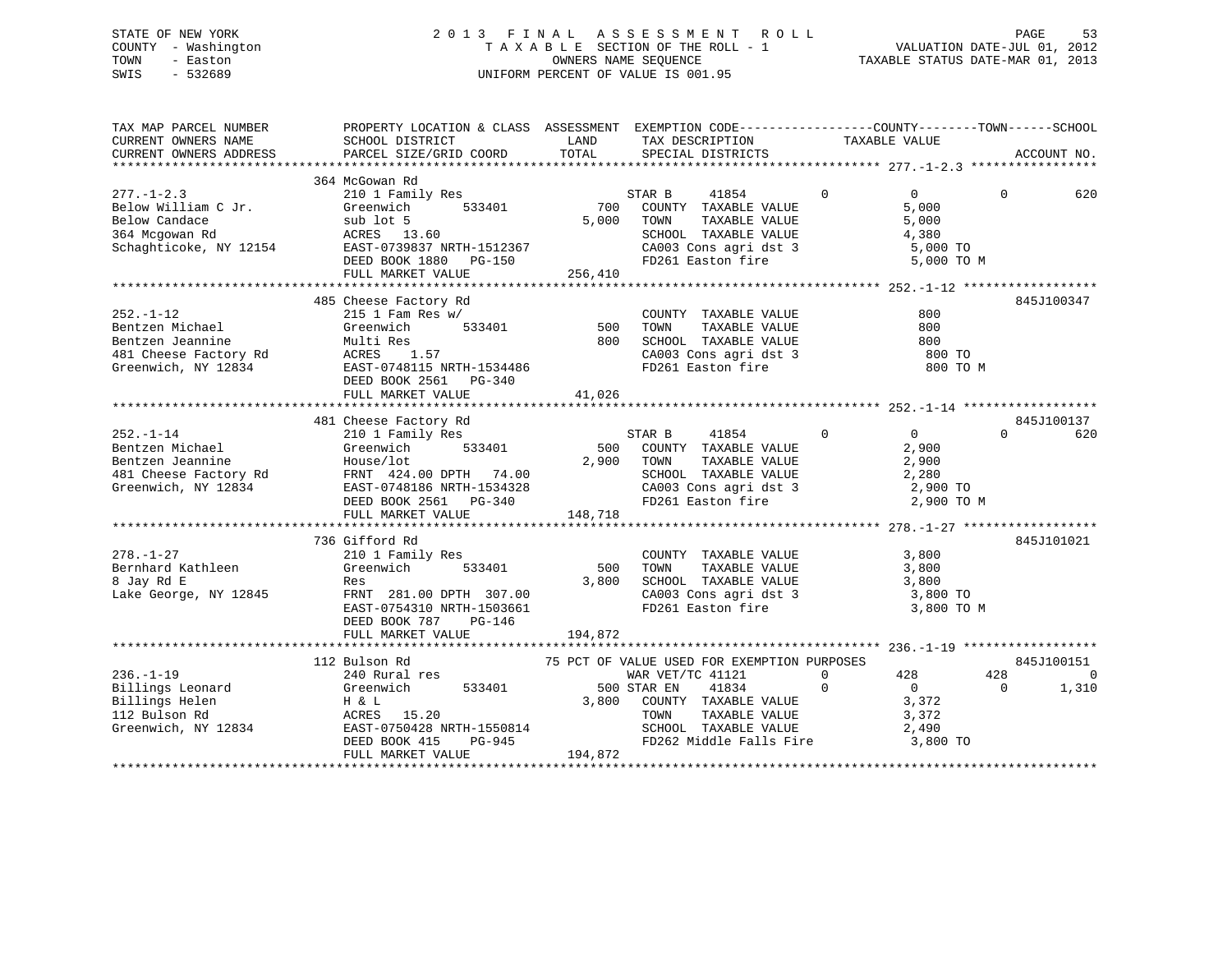# STATE OF NEW YORK 2 0 1 3 F I N A L A S S E S S M E N T R O L L PAGE 54 COUNTY - Washington T A X A B L E SECTION OF THE ROLL - 1 VALUATION DATE-JUL 01, 2012 TOWN - Easton OWNERS NAME SEQUENCE TAXABLE STATUS DATE-MAR 01, 2013 SWIS - 532689 UNIFORM PERCENT OF VALUE IS 001.95

| TAX MAP PARCEL NUMBER<br>CURRENT OWNERS NAME<br>CURRENT OWNERS ADDRESS                             | PROPERTY LOCATION & CLASS ASSESSMENT EXEMPTION CODE----------------COUNTY-------TOWN------SCHOOL<br>SCHOOL DISTRICT<br>PARCEL SIZE/GRID COORD                       | LAND<br>TOTAL           | TAX DESCRIPTION<br>SPECIAL DISTRICTS                                                                                               | TAXABLE VALUE                                                             | ACCOUNT NO.                   |
|----------------------------------------------------------------------------------------------------|---------------------------------------------------------------------------------------------------------------------------------------------------------------------|-------------------------|------------------------------------------------------------------------------------------------------------------------------------|---------------------------------------------------------------------------|-------------------------------|
|                                                                                                    |                                                                                                                                                                     |                         |                                                                                                                                    |                                                                           |                               |
| $244. - 1 - 16.1$<br>Billings Patricia<br>224 Wilbur Ave<br>Greenwich, NY 12834                    | 224 Wilbur Ave<br>210 1 Family Res<br>533401<br>Greenwich<br>ACRES<br>3.00<br>EAST-0746097 NRTH-1541498<br>DEED BOOK 1735 PG-162<br>FULL MARKET VALUE               |                         | 41854<br>STAR B<br>500 COUNTY TAXABLE VALUE<br>1,500 TOWN<br>TAXABLE VALUE<br>SCHOOL TAXABLE VALUE                                 | $\overline{0}$<br>$\overline{0}$<br>1,500<br>1,500<br>880                 | $\Omega$<br>620               |
|                                                                                                    |                                                                                                                                                                     |                         |                                                                                                                                    |                                                                           |                               |
| $244. - 1 - 16$<br>Billings Ronald<br>Billings William LE<br>208 Wilbur Ave<br>Greenwich, NY 12834 | 208 Wilbur Ave<br>240 Rural res<br>533401<br>Greenwich<br>Farm<br>rarm<br>ACRES      41.99<br>EAST-0746699 NRTH-1541719<br>DEED BOOK 1918 PG-4<br>FULL MARKET VALUE | 800<br>3,200<br>164,103 | COUNTY TAXABLE VALUE<br>TAXABLE VALUE<br>TOWN<br>SCHOOL TAXABLE VALUE<br>CA003 Cons agri dst 3<br>FD262 Middle Falls Fire 3,200 TO | 3,200<br>3,200<br>3,200<br>3,200 TO                                       | 845J100153                    |
|                                                                                                    | State Route 40                                                                                                                                                      |                         |                                                                                                                                    |                                                                           | 845J100184                    |
| $252. -1 - 1.1$<br>Billings Ronald<br>Billings Lisa<br>7 Burton Rd<br>Greenwich, NY 12834          | 105 Vac farmland<br>Greenwich<br>533401<br>Farm<br>002/131<br>ACRES 231.10<br>EAST-0748717 NRTH-1536752<br>DEED BOOK 500<br>PG-1052                                 | 3,600<br>5,400          | COUNTY TAXABLE VALUE<br>TAXABLE VALUE<br>TOWN<br>SCHOOL TAXABLE VALUE<br>CA003 Cons agri dst 3<br>FD261 Easton fire                | 5,400<br>5,400<br>5,400<br>5,400 TO<br>5,400 TO M                         |                               |
|                                                                                                    | FULL MARKET VALUE                                                                                                                                                   | 276,923                 |                                                                                                                                    |                                                                           |                               |
|                                                                                                    |                                                                                                                                                                     |                         |                                                                                                                                    |                                                                           |                               |
| $252. - 1 - 1.4$<br>Billings Ronald<br>Billings Lisa E<br>7 Burton Rd<br>Greenwich, NY 12834       | 7 Burton Rd<br>210 1 Family Res<br>533401<br>Greenwich<br>House & Lot<br>ACRES 1.40<br>EAST-0749701 NRTH-1535787<br>DEED BOOK 500 PG-1052                           | 3,500 TOWN              | 41854<br>STAR B<br>400 COUNTY TAXABLE VALUE<br>TAXABLE VALUE<br>SCHOOL TAXABLE VALUE<br>FD261 Easton fire                          | $\overline{0}$<br>$\overline{0}$<br>3,500<br>3,500<br>2,880<br>3,500 TO M | 845J101178<br>$\Omega$<br>620 |
|                                                                                                    | FULL MARKET VALUE                                                                                                                                                   | 179,487                 |                                                                                                                                    |                                                                           |                               |
| $252 - 2 - 24$<br>Billings Ronald<br>Billings Lisa<br>7 Burton Rd<br>Greenwich, NY 12934           | Burton Rd/s Off<br>321 Abandoned ag<br>533401<br>Greenwich<br>Vac Land<br>4.31<br>ACRES<br>EAST-0753003 NRTH-1537034                                                | 200<br>200              | COUNTY TAXABLE VALUE<br>SCHOOL TAXABLE VALUE<br>CA003 Cons agri dst 3<br>FD261 Easton fire                                         | 200<br>200<br>200<br>200 TO<br>200 TO M                                   | 845J101140                    |
|                                                                                                    | DEED BOOK 924<br>PG-237<br>FULL MARKET VALUE                                                                                                                        | 10,256                  |                                                                                                                                    |                                                                           |                               |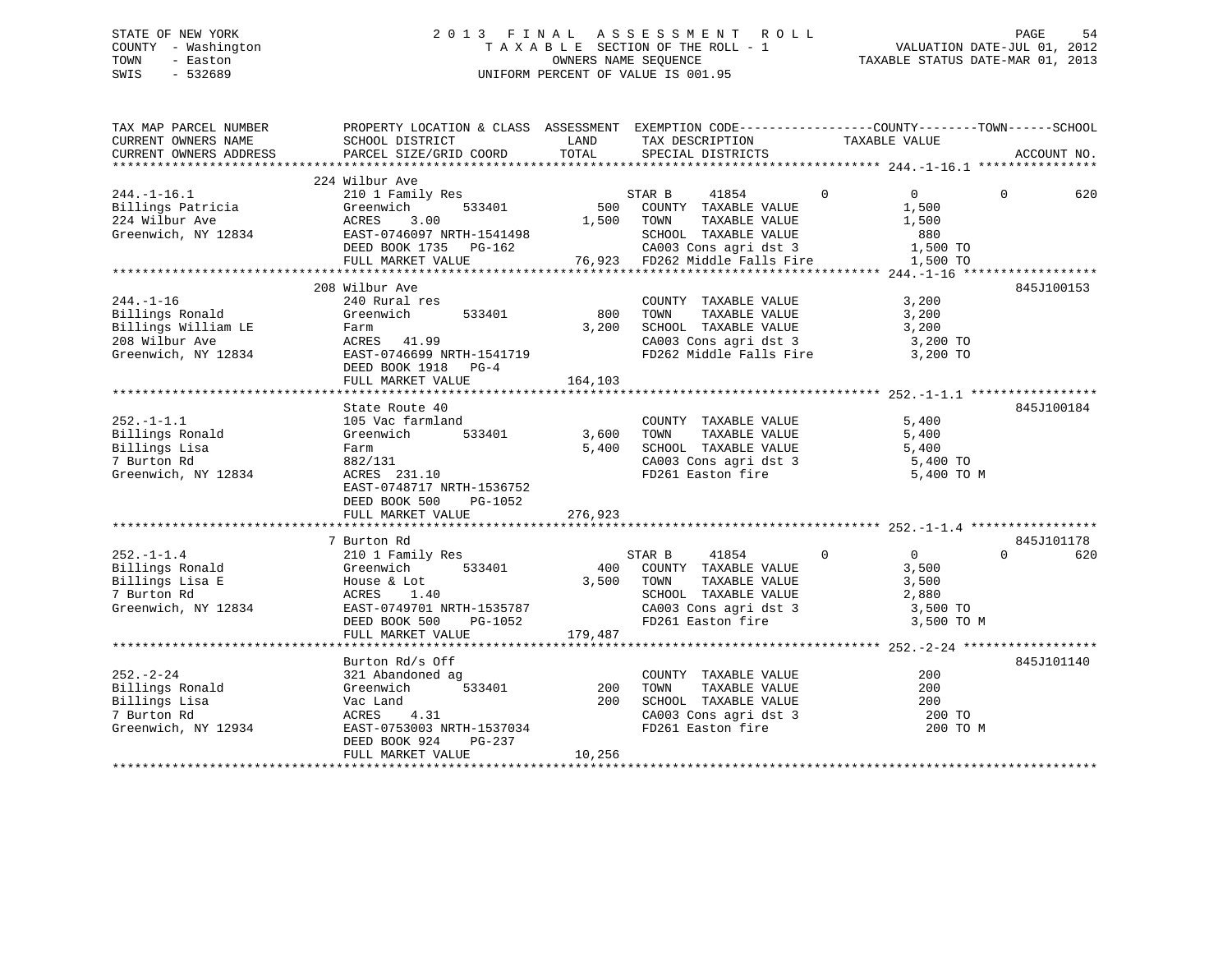# STATE OF NEW YORK 2 0 1 3 F I N A L A S S E S S M E N T R O L L PAGE 55 COUNTY - Washington T A X A B L E SECTION OF THE ROLL - 1 VALUATION DATE-JUL 01, 2012 TOWN - Easton OWNERS NAME SEQUENCE TAXABLE STATUS DATE-MAR 01, 2013 SWIS - 532689 UNIFORM PERCENT OF VALUE IS 001.95

| TAX MAP PARCEL NUMBER<br>CURRENT OWNERS NAME<br>CURRENT OWNERS ADDRESS                                                                                                                                | PROPERTY LOCATION & CLASS ASSESSMENT EXEMPTION CODE----------------COUNTY-------TOWN-----SCHOOL<br>SCHOOL DISTRICT<br>PARCEL SIZE/GRID COORD                                                                                          | <b>LAND</b><br>TOTAL         | TAX DESCRIPTION TAXABLE VALUE SPECIAL DISTRICTS                                                                                                                                 |                                              | ACCOUNT NO.     |
|-------------------------------------------------------------------------------------------------------------------------------------------------------------------------------------------------------|---------------------------------------------------------------------------------------------------------------------------------------------------------------------------------------------------------------------------------------|------------------------------|---------------------------------------------------------------------------------------------------------------------------------------------------------------------------------|----------------------------------------------|-----------------|
| $228. - 5 - 10$<br>BJ Farms<br>276 General Fellows Rd<br>Greenwich, NY 12834                                                                                                                          | 525 State Route 29<br>330 Vacant comm<br>Greenwich<br>filed survey 22c-121 3,000 SCHOOL TAXABLE VALUE 3,000<br>ACRES 2.61 FD262 Middle Falls Fire 3,000 TO<br>EAST-0751719 NRTH-1553943<br>DEED BOOK 3141 PG-165<br>FULL MARKET VALUE | 533401 3,000 TOWN<br>153,846 | COUNTY TAXABLE VALUE<br>TOWN TAXABLE VALUE                                                                                                                                      | $3,000$<br>3.000<br>3,000                    | 845J100844      |
|                                                                                                                                                                                                       | 474 State Route 29                                                                                                                                                                                                                    |                              |                                                                                                                                                                                 |                                              | 845J100552      |
| $236. - 1 - 11$<br>BJ Farms<br>276 General Fellows Rd<br>Greenwich, NY 12834<br>MAY BE SUBJECT TO PAYMENT<br>UNDER AGDIST LAW TIL 2020                                                                | ACRES 8.01<br>EAST-0750530 NRTH-1552971<br>DEED BOOK 2744 PG-157<br>FULL MARKET VALUE                                                                                                                                                 | 205, 128                     |                                                                                                                                                                                 |                                              | 1,692           |
|                                                                                                                                                                                                       |                                                                                                                                                                                                                                       |                              |                                                                                                                                                                                 |                                              | 845J101038      |
| $261. -1 - 8$<br>Blackie Laura E<br>Greenwich, NY 12834                                                                                                                                               | EAST-0762559 NRTH-1527472<br>DEED BOOK 911 PG-141<br>FULL MARKET VALUE                                                                                                                                                                | 20,513                       |                                                                                                                                                                                 | 400 TO M                                     |                 |
|                                                                                                                                                                                                       | 701 Brownell Rd                                                                                                                                                                                                                       |                              |                                                                                                                                                                                 |                                              | 845J100493      |
| $261. - 1 - 10$<br>Plackie Laura E<br>Creenwich 533401<br>Xralovenec John III ACRES 8.49<br>701 Brownell Rd EAST-0763520 NRTH-1527202<br>Greenwich, NY 12834<br>DEED BOOK 912<br>PLED BOOK 912        | Brownell Rd<br>210 1 Family Res<br>Greenwich 533401<br>FULL MARKET VALUE                                                                                                                                                              |                              | $\overline{0}$<br>STAR B 41854<br>500 COUNTY TAXABLE VALUE<br>5,000 TOWN TAXABLE VALUE 5,000<br>SCHOOL TAXABLE VALUE 5,000<br>FD261 Easton fire 4,380<br>256,410<br>The 256,410 | $\overline{0}$<br>5,000                      | $\Omega$<br>620 |
|                                                                                                                                                                                                       | 110 Tabor Rd                                                                                                                                                                                                                          |                              |                                                                                                                                                                                 |                                              | 845J101123      |
| 110 Tabor Rd<br>245.-2-6.2 210 1 Family Res<br>Blair Donald W Greenwich 533401 500<br>Blair Donna A H & L<br>110 Tabor Rd ACRES 1.51 3,800<br>3,800<br>Streenwich, NY 12834 EAST-0767216 NRTH-1545565 | DEED BOOK 477<br>PG-549<br>FULL MARKET VALUE                                                                                                                                                                                          | 194,872                      | STAR B<br>41854<br>500 COUNTY TAXABLE VALUE<br>TOWN<br>TAXABLE VALUE<br>SCHOOL TAXABLE VALUE $3,180$<br>CA003 Cons agri dst 3 $3,800$ TO<br>FD261 Easton fire 3,800 TO M        | $\Omega$<br>$\overline{0}$<br>3,800<br>3,800 | $\Omega$<br>620 |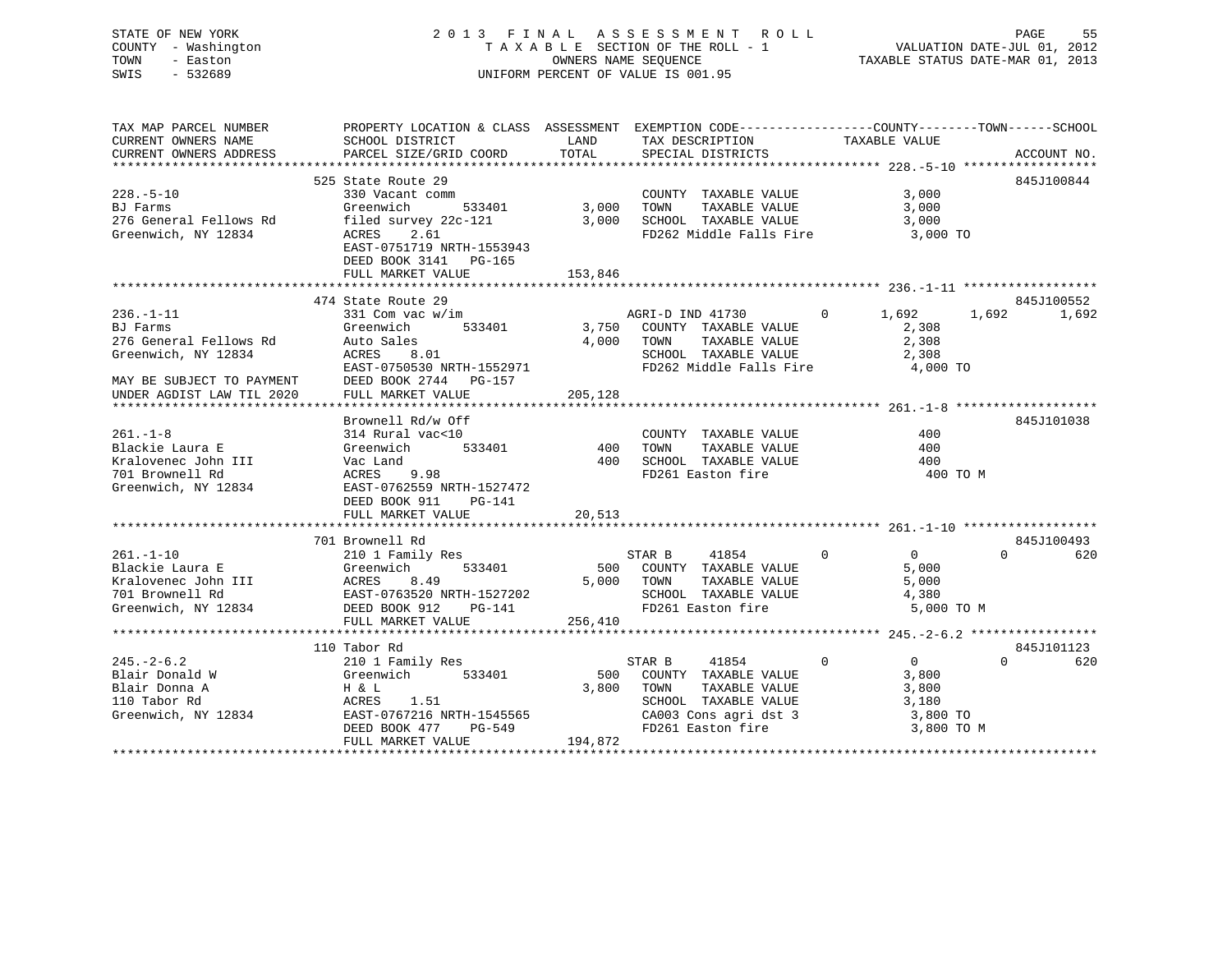# STATE OF NEW YORK 2 0 1 3 F I N A L A S S E S S M E N T R O L L PAGE 56 COUNTY - Washington T A X A B L E SECTION OF THE ROLL - 1 VALUATION DATE-JUL 01, 2012 TOWN - Easton **CONNERS NAME SEQUENCE** TAXABLE STATUS DATE-MAR 01, 2013 SWIS - 532689 UNIFORM PERCENT OF VALUE IS 001.95

| TAX MAP PARCEL NUMBER<br>CURRENT OWNERS NAME<br>CURRENT OWNERS ADDRESS                                                                                                                          | PROPERTY LOCATION & CLASS ASSESSMENT<br>SCHOOL DISTRICT<br>PARCEL SIZE/GRID COORD                                                                                                                                                                                                                                                                                                        | LAND<br>TOTAL                                        | EXEMPTION CODE-----------------COUNTY-------TOWN------SCHOOL<br>TAX DESCRIPTION<br>SPECIAL DISTRICTS                                                                                                                                                          | TAXABLE VALUE                                                                                                                  | ACCOUNT NO.                                 |
|-------------------------------------------------------------------------------------------------------------------------------------------------------------------------------------------------|------------------------------------------------------------------------------------------------------------------------------------------------------------------------------------------------------------------------------------------------------------------------------------------------------------------------------------------------------------------------------------------|------------------------------------------------------|---------------------------------------------------------------------------------------------------------------------------------------------------------------------------------------------------------------------------------------------------------------|--------------------------------------------------------------------------------------------------------------------------------|---------------------------------------------|
| *******************<br>$261. - 1 - 7$<br>Blair Walter<br>425 Willow Oak Drive Sw<br>Roanoke, VA 24014-3114                                                                                      | Brownell Rd<br>321 Abandoned ag<br>Greenwich<br>533401<br>Vac Land<br>ACRES<br>9.40<br>EAST-0762853 NRTH-1526523<br>DEED BOOK 346<br>PG-357<br>FULL MARKET VALUE                                                                                                                                                                                                                         | **************<br>300<br>300<br>15,385               | COUNTY TAXABLE VALUE<br>TOWN<br>TAXABLE VALUE<br>SCHOOL TAXABLE VALUE<br>FD261 Easton fire                                                                                                                                                                    | 300<br>300<br>300<br>300 TO M                                                                                                  | 845J100157                                  |
|                                                                                                                                                                                                 |                                                                                                                                                                                                                                                                                                                                                                                          |                                                      |                                                                                                                                                                                                                                                               |                                                                                                                                |                                             |
| $287. - 1 - 3$<br>Blakeslee Donald<br>710 Col Burch Rd<br>Valley Falls, NY 12185                                                                                                                | 710 Colonel Burch Rd<br>210 1 Family Res<br>533401<br>Greenwich<br>House & Lot<br>ACRES<br>2.01<br>EAST-0750040 NRTH-1503531<br>DEED BOOK 742<br>PG-102                                                                                                                                                                                                                                  | 400<br>4,200                                         | STAR B<br>41854<br>COUNTY TAXABLE VALUE<br>TAXABLE VALUE<br>TOWN<br>SCHOOL TAXABLE VALUE<br>CA003 Cons agri dst 3<br>FD261 Easton fire                                                                                                                        | $\mathbf 0$<br>$\overline{0}$<br>4,200<br>4,200<br>3,580<br>4,200 TO<br>4,200 TO M                                             | 845J100415<br>$\Omega$<br>620               |
|                                                                                                                                                                                                 | FULL MARKET VALUE                                                                                                                                                                                                                                                                                                                                                                        | 215,385                                              |                                                                                                                                                                                                                                                               |                                                                                                                                |                                             |
| $270. - 2 - 11.2$<br>Blanchette Brian D<br>Blanchette Shayna K<br>65 Cooke Hollow Rd<br>Valley Falls, NY 12185<br>$261. - 1 - 27$<br>Bliss Zaidee M<br>616 Vly Summit Rd<br>Cambridge, NY 12816 | 65 Cooke Hollow Rd<br>210 1 Family Res<br>Greenwich<br>533401<br>House & Lot<br>$270. - 1 - 11.2$<br>ACRES 3.00<br>EAST-0754961 NRTH-1513304<br>DEED BOOK 2026 PG-40<br>FULL MARKET VALUE<br>616 Vly Summit Rd<br>240 Rural res<br>Greenwich<br>533401<br>Farm Land<br>924/1 cons. easement<br>54.00<br>ACRES<br>EAST-0760222 NRTH-1523542<br>DEED BOOK 2406 PG-289<br>FULL MARKET VALUE | 400<br>3,000<br>153,846<br>1,200<br>5,800<br>297,436 | STAR B<br>41854<br>COUNTY TAXABLE VALUE<br>TOWN<br>TAXABLE VALUE<br>SCHOOL TAXABLE VALUE<br>CA003 Cons agri dst 3<br>FD261 Easton fire<br>COUNTY TAXABLE VALUE<br>TOWN<br>TAXABLE VALUE<br>SCHOOL TAXABLE VALUE<br>CA003 Cons agri dst 3<br>FD261 Easton fire | $\Omega$<br>$\Omega$<br>3,000<br>3,000<br>2,380<br>3,000 TO<br>3,000 TO M<br>5,800<br>5,800<br>5,800<br>5,800 TO<br>5,800 TO M | 845L100756<br>$\Omega$<br>620<br>845J100339 |
|                                                                                                                                                                                                 |                                                                                                                                                                                                                                                                                                                                                                                          |                                                      |                                                                                                                                                                                                                                                               |                                                                                                                                |                                             |
| $270. - 2 - 14.1$<br>Blomgren Theodore<br>Blomgren Janice<br>585 Meeting House Rd<br>Valley Falls, NY 12185                                                                                     | 585 Meeting House Rd<br>240 Rural res<br>Greenwich<br>533401<br>H & Land<br>garage<br>$270. - 1 - 14.1$<br>38.61<br>ACRES<br>EAST-0757977 NRTH-1518411<br>DEED BOOK 836<br>PG-230<br>FULL MARKET VALUE                                                                                                                                                                                   | 1,300<br>5,100<br>261,538                            | STAR B<br>41854<br>COUNTY TAXABLE VALUE<br>TOWN<br>TAXABLE VALUE<br>SCHOOL TAXABLE VALUE<br>CA003 Cons agri dst 3<br>FD261 Easton fire                                                                                                                        | $\mathbf{0}$<br>$\Omega$<br>5,100<br>5,100<br>4,480<br>5,100 TO<br>5,100 TO M                                                  | 845J101253<br>$\Omega$<br>620               |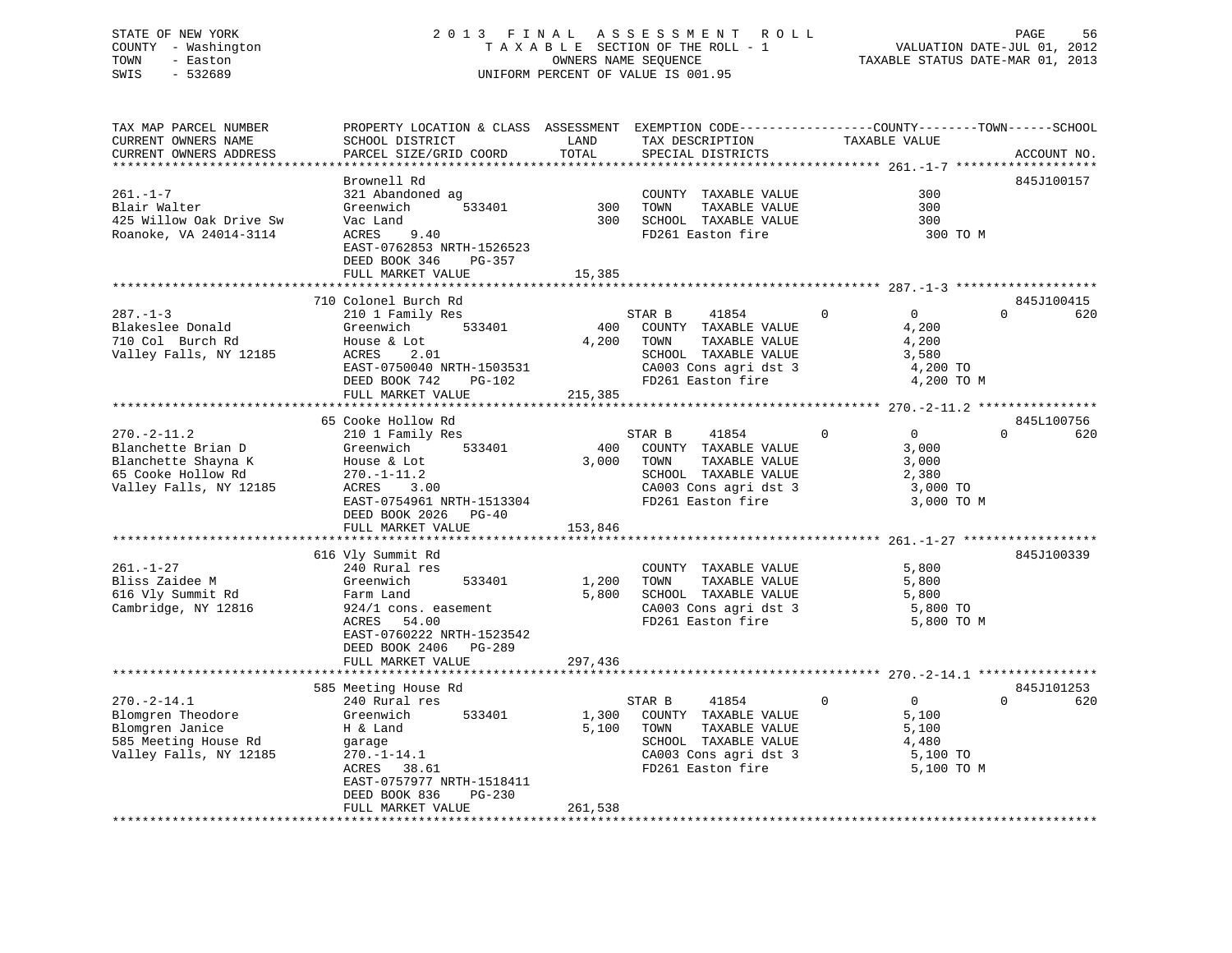# STATE OF NEW YORK 2 0 1 3 F I N A L A S S E S S M E N T R O L L PAGE 57 COUNTY - Washington T A X A B L E SECTION OF THE ROLL - 1 VALUATION DATE-JUL 01, 2012 TOWN - Easton **CONNERS NAME SEQUENCE** TAXABLE STATUS DATE-MAR 01, 2013 SWIS - 532689 UNIFORM PERCENT OF VALUE IS 001.95

| TAX MAP PARCEL NUMBER<br>CURRENT OWNERS NAME<br>CURRENT OWNERS ADDRESS                                 | PROPERTY LOCATION & CLASS ASSESSMENT EXEMPTION CODE-----------------COUNTY--------TOWN------SCHOOL<br>SCHOOL DISTRICT<br>PARCEL SIZE/GRID COORD                           | LAND<br>TOTAL           | TAX DESCRIPTION<br>SPECIAL DISTRICTS                                                                                                                                             |                             | TAXABLE VALUE                                                       |            | ACCOUNT NO.              |
|--------------------------------------------------------------------------------------------------------|---------------------------------------------------------------------------------------------------------------------------------------------------------------------------|-------------------------|----------------------------------------------------------------------------------------------------------------------------------------------------------------------------------|-----------------------------|---------------------------------------------------------------------|------------|--------------------------|
|                                                                                                        |                                                                                                                                                                           |                         |                                                                                                                                                                                  |                             |                                                                     |            |                          |
|                                                                                                        | 69 Marcellus Ln                                                                                                                                                           |                         |                                                                                                                                                                                  |                             |                                                                     |            | 845J100424               |
| $285. - 1 - 40$<br>Bombard Charles<br>Bombard Kathy S                                                  | 270 Mfg housing - WTRFNT<br>Stillwater Cent 415201<br>Trailer<br>FRNT 100.00 DPTH 75.00<br>EAST-0725769 NRTH-1503172<br>RTH-1503172<br>PG-268<br>FULL MARKET VALUE        | 500<br>2,600<br>133,333 | STAR B<br>41854<br>COUNTY TAXABLE VALUE<br>TOWN<br>TAXABLE VALUE<br>SCHOOL TAXABLE VALUE<br>CA003 Cons agri dst 3<br>FD261 Easton fire                                           | $\mathbf 0$                 | $\overline{0}$<br>2,600<br>2,600<br>1,980<br>2,600 TO<br>2,600 TO M | $\Omega$   | 620                      |
|                                                                                                        |                                                                                                                                                                           |                         |                                                                                                                                                                                  |                             |                                                                     |            |                          |
| $269. - 1 - 41$<br>Bombard Timothy<br>Bombard Deborah<br>60 Meeting House Rd<br>Schaghticoke, NY 12154 | 60 Meeting House Rd<br>210 1 Family Res<br>533401<br>Greenwich<br>Η&l<br>FRNT 129.00 DPTH 221.00<br>EAST-0745453 NRTH-1514124<br>DEED BOOK 3231 PG-1<br>FULL MARKET VALUE | 300<br>3,850<br>197,436 | STAR B<br>41854<br>COUNTY TAXABLE VALUE<br>TOWN<br>TAXABLE VALUE<br>SCHOOL TAXABLE VALUE<br>SCHOOL TAXABLE VALUE<br>CA003 Cons agri dst 3<br>FD261 Easton fire                   | $\Omega$                    | $\overline{0}$<br>3,850<br>3,850<br>3,230<br>3,850 TO<br>3,850 TO M | $\Omega$   | 845J100230<br>620        |
|                                                                                                        | 56 General Fellows Rd                                                                                                                                                     |                         |                                                                                                                                                                                  |                             |                                                                     |            | 845J100162               |
| $235. - 1 - 10$<br>Booth Harry R II<br>56 General Fellows Rd<br>Greenwich, NY 12834                    | 210 1 Family Res<br>Schuylerville 415001<br>H & L<br>FRNT 164.00 DPTH 232.00<br>EAST-0740528 NRTH-1548136<br>DEED BOOK 390<br>PG-871<br>FULL MARKET VALUE                 | 169,231                 | 41834<br>STAR EN<br>300 COUNTY TAXABLE VALUE<br>3,300 TOWN<br>TAXABLE VALUE<br>SCHOOL TAXABLE VALUE 1,990<br>SCHOOD Information 15<br>CA003 Cons agri dst 3<br>FD261 Easton fire | $\mathbf{0}$                | $\overline{0}$<br>3,300<br>3,300<br>3,300 TO<br>3,300 TO M          | $\Omega$   | 1,310                    |
|                                                                                                        |                                                                                                                                                                           |                         |                                                                                                                                                                                  |                             |                                                                     |            |                          |
| $235. - 1 - 11.1$<br>Booth Harry R II<br>Booth Joanne<br>56 General Fellows Rd<br>Greenwich, NY 12834  | 2668 County Route 113<br>112 Dairy farm<br>Schuylerville 415001<br>Farm<br>ACRES 155.30<br>EAST-0740371 NRTH-1547085<br>DEED BOOK 473 PG-387                              |                         | AG DIST<br>41720<br>2,800 FOR 480A 47460<br>7,500 COUNTY TAXABLE VALUE<br>TOWN<br>TAXABLE VALUE<br>SCHOOL TAXABLE VALUE<br>CA003 Cons agri dst 3                                 | $\overline{0}$<br>$\Omega$  | 597<br>506<br>6,397<br>6,397<br>6,397<br>6,903 TO                   | 597<br>506 | 845J100166<br>597<br>506 |
| MAY BE SUBJECT TO PAYMENT<br>UNDER RPTL480A UNTIL 2022                                                 | FULL MARKET VALUE                                                                                                                                                         | 384,615                 | 597 EX<br>FD261 Easton fire                                                                                                                                                      |                             | 7,500 TO M                                                          |            |                          |
|                                                                                                        | General Fellows Rd                                                                                                                                                        |                         |                                                                                                                                                                                  |                             |                                                                     |            | 845J100164               |
| $235. - 1 - 11.2$<br>Booth Harry R II<br>Booth Joanne<br>56 General Fellows Rd<br>Greenwich, NY 12834  | 105 Vac farmland<br>Greenwich<br>533401<br>Farm Land<br>473/387 Ref 255/374<br>ACRES 16.90<br>EAST-0740445 NRTH-1548515                                                   |                         | AG DIST<br>41720<br>500 FOR 480A<br>47460<br>500 COUNTY TAXABLE VALUE<br>TOWN<br>TAXABLE VALUE<br>SCHOOL TAXABLE VALUE<br>CA003 Cons agri dst 3                                  | $\mathbf 0$<br>$\mathbf{0}$ | 124<br>106<br>270<br>270<br>270<br>376 TO                           | 124<br>106 | 124<br>106               |
| MAY BE SUBJECT TO PAYMENT<br>UNDER RPTL480A UNTIL 2022                                                 | FULL MARKET VALUE                                                                                                                                                         | 25,641                  | 124 EX<br>FD262 Middle Falls Fire                                                                                                                                                |                             | 500 TO                                                              |            |                          |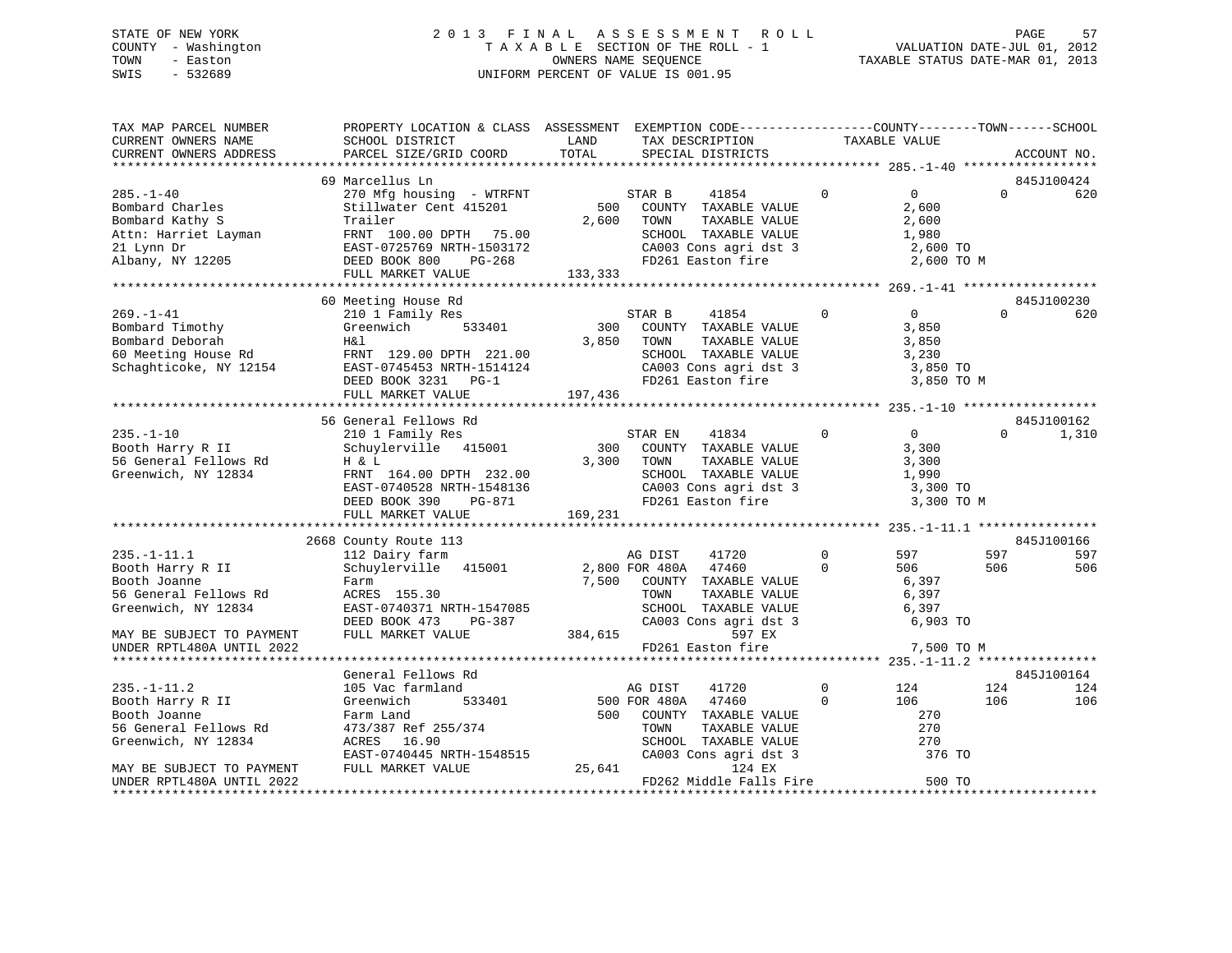# STATE OF NEW YORK 2 0 1 3 F I N A L A S S E S S M E N T R O L L PAGE 58 COUNTY - Washington T A X A B L E SECTION OF THE ROLL - 1 VALUATION DATE-JUL 01, 2012 TOWN - Easton **CONNERS NAME SEQUENCE** TAXABLE STATUS DATE-MAR 01, 2013 SWIS - 532689 UNIFORM PERCENT OF VALUE IS 001.95

| TAX MAP PARCEL NUMBER<br>CURRENT OWNERS NAME                                                                                                                                                              | PROPERTY LOCATION & CLASS ASSESSMENT EXEMPTION CODE----------------COUNTY-------TOWN------SCHOOL<br>SCHOOL DISTRICT                                                                                                                                                                                                                                                 | LAND       | TAX DESCRIPTION                                                                               | TAXABLE VALUE        |            |     |             |
|-----------------------------------------------------------------------------------------------------------------------------------------------------------------------------------------------------------|---------------------------------------------------------------------------------------------------------------------------------------------------------------------------------------------------------------------------------------------------------------------------------------------------------------------------------------------------------------------|------------|-----------------------------------------------------------------------------------------------|----------------------|------------|-----|-------------|
| CURRENT OWNERS ADDRESS                                                                                                                                                                                    | PARCEL SIZE/GRID COORD                                                                                                                                                                                                                                                                                                                                              | TOTAL      | SPECIAL DISTRICTS                                                                             |                      |            |     | ACCOUNT NO. |
|                                                                                                                                                                                                           |                                                                                                                                                                                                                                                                                                                                                                     |            |                                                                                               |                      |            |     |             |
|                                                                                                                                                                                                           | General Fellows Rd                                                                                                                                                                                                                                                                                                                                                  |            |                                                                                               |                      |            |     | 845J100167  |
| $235. - 1 - 11.3$                                                                                                                                                                                         | 105 Vac farmland<br>533401                                                                                                                                                                                                                                                                                                                                          |            | AG DIST<br>41720<br>1,750 FOR 480A 47460                                                      | $\Omega$<br>$\Omega$ | 479        | 479 | 479         |
| Booth Harry R II<br>Booth Joanne<br>Booth Joanne                                                                                                                                                          | Greenwich<br>Farm Land                                                                                                                                                                                                                                                                                                                                              |            | 1,750 COUNTY TAXABLE VALUE                                                                    |                      | 540        | 540 | 540         |
| 56 General Fellows Rd                                                                                                                                                                                     | ACRES 74.10                                                                                                                                                                                                                                                                                                                                                         |            | COUNTY TAXABLE VALUE 1991 731<br>TOWN TAXABLE VALUE 1991 731<br>SCHOOL TAXABLE VALUE 1992 731 |                      |            |     |             |
| Greenwich, NY 12834                                                                                                                                                                                       |                                                                                                                                                                                                                                                                                                                                                                     |            |                                                                                               |                      |            |     |             |
|                                                                                                                                                                                                           |                                                                                                                                                                                                                                                                                                                                                                     |            |                                                                                               |                      |            |     |             |
| MAY BE SUBJECT TO PAYMENT                                                                                                                                                                                 | $\begin{tabular}{lllllllllllllllllll} \hline \texttt{ACRES} & 74.10 & \texttt{TOWN} & \texttt{TAXABLE VALUE} & 731 \\ \texttt{EAST-0742452 NRTH-1548284} & \texttt{SCHOOL TAXABLE VALUE} & 731 \\ \texttt{DEED BOOK 473} & \texttt{PG-387} & \texttt{CA003 Cons agri dst 3} & 1,271 TO \\ \texttt{FULL MARKET VALUE} & 89,744 & 479 EX & 1.271 TO \\ \end{tabular}$ |            |                                                                                               |                      |            |     |             |
| UNDER RPTL480A UNTIL 2022                                                                                                                                                                                 |                                                                                                                                                                                                                                                                                                                                                                     |            | FD262 Middle Falls Fire 1,750 TO                                                              |                      |            |     |             |
|                                                                                                                                                                                                           |                                                                                                                                                                                                                                                                                                                                                                     |            |                                                                                               |                      |            |     |             |
|                                                                                                                                                                                                           | County Route 113                                                                                                                                                                                                                                                                                                                                                    |            |                                                                                               |                      |            |     | 845J100165  |
| $243 - 1 - 9$                                                                                                                                                                                             | Notice and the Magnusian Communication of the Magnusian Communication of the Magnusian Communication of the Ma<br>Farm Land (2008) TOWN TAXABLE VALUE<br>ACRES 13.40                                                                                                                                                                                                |            |                                                                                               | $\overline{0}$       | 135        | 135 | 135         |
| Booth Harry R II<br>Booth Joanne                                                                                                                                                                          |                                                                                                                                                                                                                                                                                                                                                                     |            |                                                                                               |                      | 265        |     |             |
| Booth Joanne                                                                                                                                                                                              |                                                                                                                                                                                                                                                                                                                                                                     |            | TAXABLE VALUE                                                                                 |                      | 265        |     |             |
| 56 General Fellows Rd                                                                                                                                                                                     |                                                                                                                                                                                                                                                                                                                                                                     |            | SCHOOL TAXABLE VALUE                                                                          |                      | 265        |     |             |
| Greenwich, NY 12834                                                                                                                                                                                       |                                                                                                                                                                                                                                                                                                                                                                     |            |                                                                                               |                      | 265 TO     |     |             |
|                                                                                                                                                                                                           | Schuylerville 11999<br>Farm Land<br>ACRES 13.40<br>EAST-0738901 NRTH-1542549<br>ACRES 13.40<br>ACRES DEL-387<br>DEED BOOK 473 PG-387                                                                                                                                                                                                                                |            | CA003 Cons agri dst 3<br>135 EX                                                               |                      |            |     |             |
| MAY BE SUBJECT TO PAYMENT                                                                                                                                                                                 | FULL MARKET VALUE                                                                                                                                                                                                                                                                                                                                                   |            | 20,513 FD261 Easton fire                                                                      |                      | 400 TO M   |     |             |
| UNDER AGDIST LAW TIL 2017                                                                                                                                                                                 |                                                                                                                                                                                                                                                                                                                                                                     |            |                                                                                               |                      |            |     |             |
|                                                                                                                                                                                                           |                                                                                                                                                                                                                                                                                                                                                                     |            |                                                                                               |                      |            |     |             |
|                                                                                                                                                                                                           | 1839 State Route 40                                                                                                                                                                                                                                                                                                                                                 |            |                                                                                               |                      |            |     | 845J100567  |
| $244. -1 - 7$                                                                                                                                                                                             | 113 Cattle farm                                                                                                                                                                                                                                                                                                                                                     |            | AG DIST 41720<br>1,200 COUNTY TAXABLE VALUE<br>41720 0                                        |                      | 289        | 289 | 289         |
| Booth Joanne                                                                                                                                                                                              | Greenwich 533401                                                                                                                                                                                                                                                                                                                                                    |            |                                                                                               |                      | 3,311      |     |             |
| 56 General Fellows Rd                                                                                                                                                                                     | Farm                                                                                                                                                                                                                                                                                                                                                                | 3,600 TOWN | TOWN TAXABLE VALUE 3,311<br>SCHOOL TAXABLE VALUE 3,311                                        |                      |            |     |             |
| Greenwich, NY 12834                                                                                                                                                                                       |                                                                                                                                                                                                                                                                                                                                                                     |            |                                                                                               |                      |            |     |             |
|                                                                                                                                                                                                           | ACRES 58.00<br>EAST-0748757 NRTH-1541642                                                                                                                                                                                                                                                                                                                            |            |                                                                                               |                      |            |     |             |
| EAST-0748757 NRTH-1541642 CA003 Cons agri dst 3 3,311 TO<br>MAY BE SUBJECT TO PAYMENT DEED BOOK 476 PG-494 289 EX<br>UNDER AGDIST LAW TIL 2017 FULL MARKET VALUE 184,615 FD262 Middle Falls Fire 3,600 TO |                                                                                                                                                                                                                                                                                                                                                                     |            |                                                                                               |                      |            |     |             |
|                                                                                                                                                                                                           |                                                                                                                                                                                                                                                                                                                                                                     |            |                                                                                               |                      |            |     |             |
|                                                                                                                                                                                                           | Valley Falls Rd                                                                                                                                                                                                                                                                                                                                                     |            |                                                                                               |                      |            |     |             |
| $286. - 1 - 14.8$                                                                                                                                                                                         | 323 Vacant rural                                                                                                                                                                                                                                                                                                                                                    |            | AG DIST<br>41720                                                                              | $\overline{0}$       | 44         | 44  | 44          |
| Borden + sons O A                                                                                                                                                                                         | Greenwich<br>533401                                                                                                                                                                                                                                                                                                                                                 | 400        | COUNTY TAXABLE VALUE                                                                          |                      | 356        |     |             |
| 2817 Valley Falls Rd                                                                                                                                                                                      |                                                                                                                                                                                                                                                                                                                                                                     |            |                                                                                               |                      |            |     |             |
| Schaghticoke, NY 12154                                                                                                                                                                                    | 706/42                                                                                                                                                                                                                                                                                                                                                              |            |                                                                                               |                      |            |     |             |
|                                                                                                                                                                                                           |                                                                                                                                                                                                                                                                                                                                                                     |            |                                                                                               |                      |            |     |             |
|                                                                                                                                                                                                           |                                                                                                                                                                                                                                                                                                                                                                     |            |                                                                                               |                      |            |     |             |
| MAY BE SUBJECT TO PAYMENT<br>UNDER AGDIST LAW TIL 2017                                                                                                                                                    |                                                                                                                                                                                                                                                                                                                                                                     |            |                                                                                               |                      |            |     |             |
|                                                                                                                                                                                                           | Greenwich 3336<br>Vac Land 400 TOWN TAXABLE VALUE<br>706/42 SCHOOL TAXABLE VALUE<br>ACRES 14.30 CA003 Cons agri dst 3 356<br>EAST-0744717 NRTH-1499390 44 EX<br>DEED BOOK 706 PG-49 PO 512                                                                                                                                                                          |            |                                                                                               |                      |            |     |             |
|                                                                                                                                                                                                           |                                                                                                                                                                                                                                                                                                                                                                     |            |                                                                                               |                      |            |     |             |
|                                                                                                                                                                                                           | 2750 Valley Falls Rd                                                                                                                                                                                                                                                                                                                                                |            |                                                                                               |                      |            |     | 845J100172  |
|                                                                                                                                                                                                           |                                                                                                                                                                                                                                                                                                                                                                     |            |                                                                                               |                      | 3,600      |     |             |
| 278.-1-41 210 1 Family Res<br>Borden Erich 210 1 Family Res<br>2750 Valley Falls Rd H & L                                                                                                                 |                                                                                                                                                                                                                                                                                                                                                                     | 400        | COUNTY TAXABLE VALUE<br>TOWN TAXABLE VALUE                                                    |                      | 3,600      |     |             |
|                                                                                                                                                                                                           |                                                                                                                                                                                                                                                                                                                                                                     | 3,600      | SCHOOL TAXABLE VALUE                                                                          |                      | 3,600      |     |             |
|                                                                                                                                                                                                           |                                                                                                                                                                                                                                                                                                                                                                     |            | CA003 Cons agri dst 3 3,600 TO                                                                |                      |            |     |             |
| Schaghticoke, NY 12154<br>Schaghticoke, NY 12154<br>The CRES 2.75<br>The CRES 2.75                                                                                                                        |                                                                                                                                                                                                                                                                                                                                                                     |            | FD261 Easton fire                                                                             |                      | 3,600 TO M |     |             |
|                                                                                                                                                                                                           | EAST-0744827 NRTH-1504321                                                                                                                                                                                                                                                                                                                                           |            |                                                                                               |                      |            |     |             |
|                                                                                                                                                                                                           | DEED BOOK 2744 PG-323                                                                                                                                                                                                                                                                                                                                               |            |                                                                                               |                      |            |     |             |
|                                                                                                                                                                                                           | FULL MARKET VALUE                                                                                                                                                                                                                                                                                                                                                   | 184,615    |                                                                                               |                      |            |     |             |
|                                                                                                                                                                                                           |                                                                                                                                                                                                                                                                                                                                                                     |            |                                                                                               |                      |            |     |             |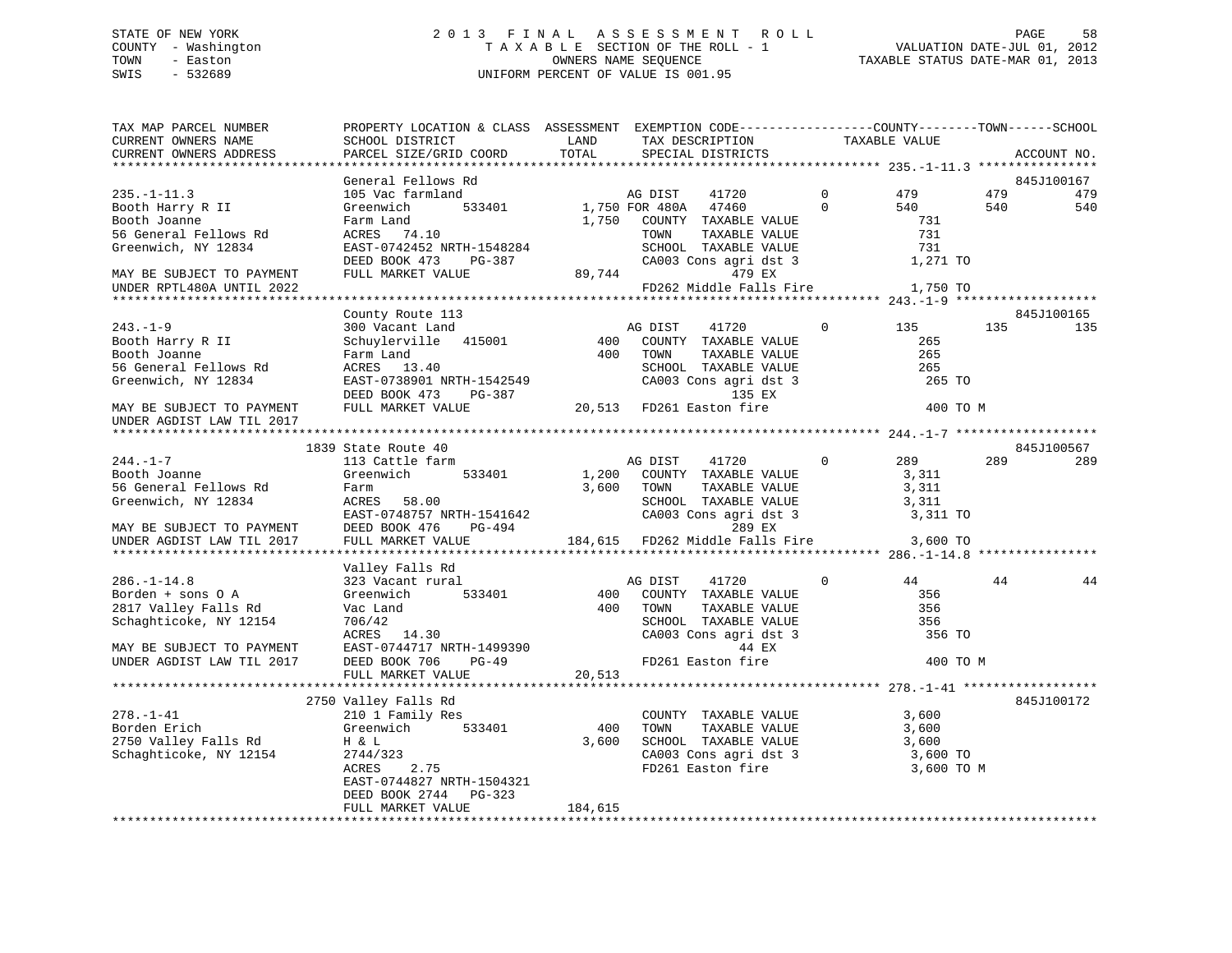| STATE OF NEW YORK   | 2013 FINAL ASSESSMENT ROLL         | 59<br>PAGE                       |
|---------------------|------------------------------------|----------------------------------|
| COUNTY - Washington | TAXABLE SECTION OF THE ROLL - 1    | VALUATION DATE-JUL 01, 2012      |
| TOWN<br>- Easton    | OWNERS NAME SEOUENCE               | TAXABLE STATUS DATE-MAR 01, 2013 |
| - 532689<br>SWIS    | UNIFORM PERCENT OF VALUE IS 001.95 |                                  |

| TAX MAP PARCEL NUMBER                                                  |                                               | PROPERTY LOCATION & CLASS ASSESSMENT EXEMPTION CODE----------------COUNTY-------TOWN------SCHOOL                                                                                                                                                                                                                                                                                                                                                     |                                                                  |                |                |
|------------------------------------------------------------------------|-----------------------------------------------|------------------------------------------------------------------------------------------------------------------------------------------------------------------------------------------------------------------------------------------------------------------------------------------------------------------------------------------------------------------------------------------------------------------------------------------------------|------------------------------------------------------------------|----------------|----------------|
| CURRENT OWNERS NAME                                                    | SCHOOL DISTRICT                               | LAND TAX DESCRIPTION                                                                                                                                                                                                                                                                                                                                                                                                                                 | TAXABLE VALUE                                                    |                |                |
| CURRENT OWNERS ADDRESS                                                 |                                               |                                                                                                                                                                                                                                                                                                                                                                                                                                                      |                                                                  |                |                |
|                                                                        |                                               |                                                                                                                                                                                                                                                                                                                                                                                                                                                      |                                                                  |                |                |
|                                                                        | 2805 Valley Falls Rd                          |                                                                                                                                                                                                                                                                                                                                                                                                                                                      |                                                                  |                | 845J100171     |
| $278. - 1 - 42$                                                        | 112 Dairy farm                                |                                                                                                                                                                                                                                                                                                                                                                                                                                                      | $\mathbf 0$<br>2,614                                             | 2,614          | 2,614          |
| Borden O A & Sons Inc<br>Borden O A & Sons Inc<br>2817 Valley Falls Rd | Greenwich                                     |                                                                                                                                                                                                                                                                                                                                                                                                                                                      | $\overline{\phantom{0}}$<br>$\begin{matrix} 0 \\ 0 \end{matrix}$ | $\overline{0}$ | 620            |
|                                                                        | Farm & 2 Tra                                  |                                                                                                                                                                                                                                                                                                                                                                                                                                                      | $\overline{0}$                                                   | $\Omega$       | 620            |
| Schaghticoke, NY 12154                                                 |                                               | AG DIST<br>533401 10,000 STAR B 41854<br>36,500 STAR B 41854<br>STAR B MH 41864<br>201NTY TAXABL<br>394/569 459/320 493/1087<br>394/569 459/320 493/1087<br>$\begin{tabular}{lllllllll} $\textsc{--}\dots$ & $\textsc{+1-004}$ & & & & & & & 0 \\\ \textsc{COUNTY} & \textsc{TAXABLE VALUE} & & & & 33,886 \\\textsc{TOWN} & \textsc{TAXABLE VALUE} & & & 33,886 \\\textsc{SCHOOL} & \textsc{TAXART.F} & $\textsc{VATIT}$ & & & & & \\\end{tabular}$ |                                                                  | $\Omega$       | 590            |
|                                                                        | ACRES 556.80                                  |                                                                                                                                                                                                                                                                                                                                                                                                                                                      |                                                                  |                |                |
| MAY BE SUBJECT TO PAYMENT                                              | EAST-0745151 NRTH-1506069                     |                                                                                                                                                                                                                                                                                                                                                                                                                                                      |                                                                  |                |                |
| UNDER AGDIST LAW TIL 2017                                              | DEED BOOK 394<br>PG-566                       | SCHOOL TAXABLE VALUE 32,056                                                                                                                                                                                                                                                                                                                                                                                                                          |                                                                  |                |                |
|                                                                        |                                               | FULL MARKET VALUE 1871, 795 CA003 Cons agri dst 3 33, 886 TO                                                                                                                                                                                                                                                                                                                                                                                         |                                                                  |                |                |
|                                                                        |                                               | 2,614 EX                                                                                                                                                                                                                                                                                                                                                                                                                                             |                                                                  |                |                |
|                                                                        |                                               |                                                                                                                                                                                                                                                                                                                                                                                                                                                      |                                                                  |                |                |
|                                                                        |                                               |                                                                                                                                                                                                                                                                                                                                                                                                                                                      |                                                                  |                |                |
|                                                                        | Valley Falls Rd                               |                                                                                                                                                                                                                                                                                                                                                                                                                                                      |                                                                  |                | 845J100216     |
| $286. - 1 - 14.1$                                                      | 120 Field crops                               | AG DIST<br>41720                                                                                                                                                                                                                                                                                                                                                                                                                                     | $0 \t 1,389$                                                     | 1,389          | 1,389          |
| Borden O A Sons Inc                                                    | Greenwich                                     | 533401 3,500 COUNTY TAXABLE VALUE                                                                                                                                                                                                                                                                                                                                                                                                                    | $\frac{2}{2}$ , 111                                              |                |                |
| 2817 Valley Falls Rd                                                   | Farm Land                                     | 3,500 TOWN<br>TAXABLE VALUE                                                                                                                                                                                                                                                                                                                                                                                                                          | 2,111                                                            |                |                |
| Schaghticoke, NY 12154                                                 | ACRES 169.70                                  | SCHOOL TAXABLE VALUE 2,111                                                                                                                                                                                                                                                                                                                                                                                                                           |                                                                  |                |                |
|                                                                        | EAST-0745425 NRTH-1501571                     | CA003 Cons agri dst 3 2,111 TO                                                                                                                                                                                                                                                                                                                                                                                                                       |                                                                  |                |                |
|                                                                        | MAY BE SUBJECT TO PAYMENT DEED BOOK 594 PG-31 | 1,389 EX                                                                                                                                                                                                                                                                                                                                                                                                                                             |                                                                  |                |                |
|                                                                        |                                               |                                                                                                                                                                                                                                                                                                                                                                                                                                                      |                                                                  |                |                |
|                                                                        |                                               |                                                                                                                                                                                                                                                                                                                                                                                                                                                      |                                                                  |                |                |
|                                                                        | Valley Falls Rd                               |                                                                                                                                                                                                                                                                                                                                                                                                                                                      |                                                                  |                | 845J101110     |
| $286. - 1 - 14.5$                                                      |                                               |                                                                                                                                                                                                                                                                                                                                                                                                                                                      | $\Omega$<br>62                                                   | 62             | 62             |
| Borden O A Sons Inc                                                    |                                               |                                                                                                                                                                                                                                                                                                                                                                                                                                                      | 438                                                              |                |                |
| 2817 Valley Falls Rd                                                   |                                               |                                                                                                                                                                                                                                                                                                                                                                                                                                                      |                                                                  |                |                |
| Schaghticoke, NY 12154                                                 |                                               | COUNTY TAXABLE VALUE 438<br>TOWN TAXABLE VALUE 438<br>SCHOOL TAXABLE VALUE 438                                                                                                                                                                                                                                                                                                                                                                       |                                                                  |                |                |
|                                                                        |                                               | CA003 Cons agri dst 3                                                                                                                                                                                                                                                                                                                                                                                                                                | 438 TO                                                           |                |                |
| MAY BE SUBJECT TO PAYMENT                                              |                                               |                                                                                                                                                                                                                                                                                                                                                                                                                                                      |                                                                  |                |                |
| UNDER AGDIST LAW TIL 2017                                              |                                               | Valley Falls Rd<br>105 Vac farmland<br>The Sammen and S33401<br>The S33401<br>The S33401<br>S00 COUNTY TAXABLE VALUE<br>TAXABLE VALUE<br>TO TOWN TAXABLE VALUE<br>TAXABLE VALUE<br>TO TOWN TAXABLE VALUE<br>TAXABLE VALUE<br>TAXABLE VALUE<br>TAXABLE                                                                                                                                                                                                |                                                                  | 500 TO M       |                |
|                                                                        | FULL MARKET VALUE                             | 25,641                                                                                                                                                                                                                                                                                                                                                                                                                                               |                                                                  |                |                |
|                                                                        |                                               |                                                                                                                                                                                                                                                                                                                                                                                                                                                      |                                                                  |                |                |
|                                                                        | 277 Meeting House Rd                          |                                                                                                                                                                                                                                                                                                                                                                                                                                                      |                                                                  |                | 845J100174     |
| $269. - 2 - 5$                                                         | 240 Rural res                                 | ELG F VET 41101 0 2,1<br>STAR EN 41834 0                                                                                                                                                                                                                                                                                                                                                                                                             | 2,100                                                            | 2,100          | $\overline{0}$ |
| Bott Lesley J                                                          | Greenwich 533401 2,000 STAR EN                | 41834                                                                                                                                                                                                                                                                                                                                                                                                                                                | $\Omega$<br>$\Omega$                                             | $\Omega$       | 1,310          |
| Bott Steven W                                                          | H & L<br>90                                   | 5,800 COUNTY TAXABLE VALUE                                                                                                                                                                                                                                                                                                                                                                                                                           | 3,700                                                            |                |                |
| 277 Meetinghouse Rd<br>Valley Falls, NY 12185                          | 445/608                                       | TOWN TAXABLE VALUE 3,700<br>SCHOOL TAXABLE VALUE 4,490<br>CA003 Cons agri dst 3 5,800 TO                                                                                                                                                                                                                                                                                                                                                             |                                                                  |                |                |
|                                                                        | ACRES 107.90                                  |                                                                                                                                                                                                                                                                                                                                                                                                                                                      |                                                                  |                |                |
|                                                                        | EAST-0751445 NRTH-1517708                     |                                                                                                                                                                                                                                                                                                                                                                                                                                                      |                                                                  |                |                |
|                                                                        | DEED BOOK 2483 PG-347                         | FD261 Easton fire 5,800 TO M<br>$\frac{7}{297,436}$                                                                                                                                                                                                                                                                                                                                                                                                  |                                                                  |                |                |
|                                                                        | FULL MARKET VALUE                             |                                                                                                                                                                                                                                                                                                                                                                                                                                                      |                                                                  |                |                |
|                                                                        |                                               |                                                                                                                                                                                                                                                                                                                                                                                                                                                      |                                                                  |                |                |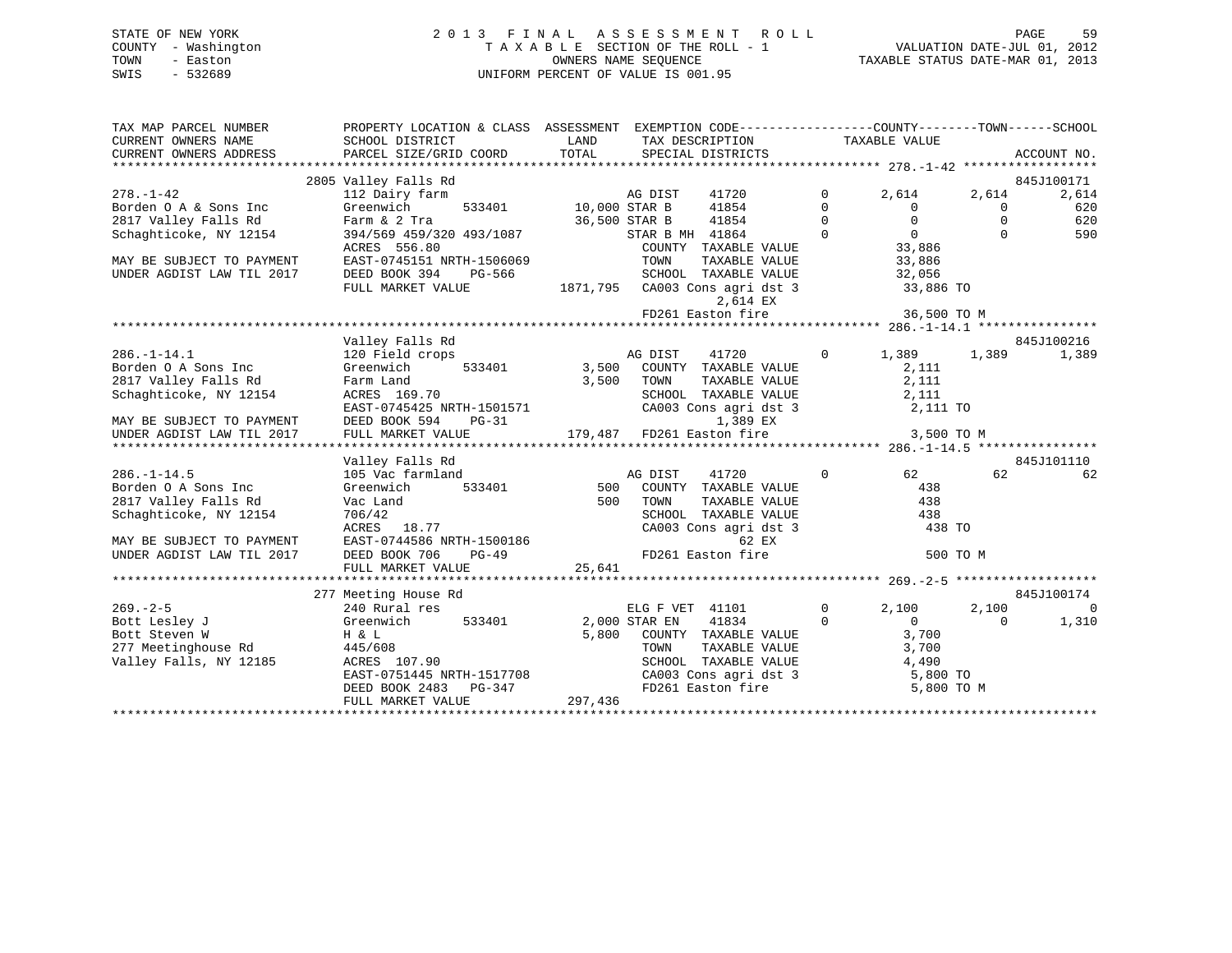STATE OF NEW YORK 2 0 1 3 F I N A L A S S E S S M E N T R O L L PAGE 60 COUNTY - Washington T A X A B L E SECTION OF THE ROLL - 1 VALUATION DATE-JUL 01, 2012 TOWN - Easton COMPUTERS NAME SEQUENCE TAXABLE STATUS DATE-MAR 01, 2013<br>SWIS - 532689 SWIS - 532689 UNIFORM PERCENT OF VALUE IS 001.95

| TAX MAP PARCEL NUMBER                           | PROPERTY LOCATION & CLASS ASSESSMENT EXEMPTION CODE---------------COUNTY-------TOWN-----SCHOOL                                                                                                                                                                 |         |                                                                    |                                  |                 |
|-------------------------------------------------|----------------------------------------------------------------------------------------------------------------------------------------------------------------------------------------------------------------------------------------------------------------|---------|--------------------------------------------------------------------|----------------------------------|-----------------|
| CURRENT OWNERS NAME                             | SCHOOL DISTRICT                                                                                                                                                                                                                                                | LAND    | TAX DESCRIPTION                                                    | TAXABLE VALUE                    |                 |
| CURRENT OWNERS ADDRESS                          | PARCEL SIZE/GRID COORD                                                                                                                                                                                                                                         | TOTAL   | SPECIAL DISTRICTS                                                  |                                  | ACCOUNT NO.     |
|                                                 |                                                                                                                                                                                                                                                                |         |                                                                    |                                  |                 |
|                                                 | 102 Becker Rd                                                                                                                                                                                                                                                  |         |                                                                    |                                  |                 |
| $269. - 2 - 5.2$                                |                                                                                                                                                                                                                                                                |         | STAR B 41854                                                       | $\overline{0}$<br>$\overline{0}$ | $\Omega$<br>620 |
|                                                 | 210 1 Family Res<br>Greenwich 533401<br>H & L                                                                                                                                                                                                                  |         | 500 COUNTY TAXABLE VALUE                                           | 3,800                            |                 |
| Bott Lesley J<br>102 Becker Rd<br>102 Becker Rd |                                                                                                                                                                                                                                                                |         | 3,800 TOWN<br>TAXABLE VALUE                                        | $\frac{3}{3}$ , 800              |                 |
| Valley Falls, NY 12185                          |                                                                                                                                                                                                                                                                |         |                                                                    |                                  |                 |
|                                                 |                                                                                                                                                                                                                                                                |         |                                                                    |                                  |                 |
|                                                 | 691/38<br>ACRES 5.10<br>ACRES 5.10<br>EAST-0751059 NRTH-1518300<br>EAST-0751059 PD261 Easton fire 3,800 TO<br>FD261 Easton fire 3,800 TO                                                                                                                       |         |                                                                    |                                  |                 |
|                                                 |                                                                                                                                                                                                                                                                |         |                                                                    | 3,800 TO M                       |                 |
|                                                 | DEED BOOK 2371 PG-193                                                                                                                                                                                                                                          |         |                                                                    |                                  |                 |
|                                                 | FULL MARKET VALUE                                                                                                                                                                                                                                              | 194,872 |                                                                    |                                  |                 |
|                                                 |                                                                                                                                                                                                                                                                |         |                                                                    |                                  |                 |
|                                                 | Becker Rd                                                                                                                                                                                                                                                      |         |                                                                    |                                  | 845J100173      |
|                                                 |                                                                                                                                                                                                                                                                |         |                                                                    |                                  |                 |
|                                                 |                                                                                                                                                                                                                                                                |         |                                                                    |                                  |                 |
|                                                 |                                                                                                                                                                                                                                                                |         |                                                                    |                                  |                 |
|                                                 |                                                                                                                                                                                                                                                                |         | 1,400 SCHOOL TAXABLE VALUE 1,400<br>CA003 Cons agri dst 3 1,400 TO |                                  |                 |
|                                                 |                                                                                                                                                                                                                                                                |         |                                                                    | 1,400 TO M                       |                 |
|                                                 | EAST-0749104 NRTH-1517115                                                                                                                                                                                                                                      |         |                                                                    |                                  |                 |
|                                                 | DEED BOOK 454 PG-561                                                                                                                                                                                                                                           |         |                                                                    |                                  |                 |
|                                                 | FULL MARKET VALUE                                                                                                                                                                                                                                              | 71,795  |                                                                    |                                  |                 |
|                                                 |                                                                                                                                                                                                                                                                |         |                                                                    |                                  |                 |
|                                                 | 359 Meeting House Rd                                                                                                                                                                                                                                           |         |                                                                    |                                  | 845J101251      |
|                                                 | meeting House Rd<br>210 1 Family Res                                                                                                                                                                                                                           |         | STAR B 41854 0                                                     |                                  | $0 \qquad 620$  |
|                                                 |                                                                                                                                                                                                                                                                |         |                                                                    |                                  |                 |
|                                                 |                                                                                                                                                                                                                                                                |         |                                                                    |                                  |                 |
|                                                 |                                                                                                                                                                                                                                                                |         |                                                                    |                                  |                 |
|                                                 |                                                                                                                                                                                                                                                                |         |                                                                    |                                  |                 |
|                                                 |                                                                                                                                                                                                                                                                |         |                                                                    |                                  |                 |
|                                                 |                                                                                                                                                                                                                                                                |         |                                                                    | 3,800 TO M                       |                 |
|                                                 |                                                                                                                                                                                                                                                                |         |                                                                    |                                  |                 |
|                                                 |                                                                                                                                                                                                                                                                |         |                                                                    |                                  |                 |
|                                                 | 501 Hoag Rd                                                                                                                                                                                                                                                    |         |                                                                    |                                  | 845J100176      |
|                                                 |                                                                                                                                                                                                                                                                |         | STAR EN                                                            | 41834 0 0                        | $0 \t 1,310$    |
|                                                 |                                                                                                                                                                                                                                                                |         | 400 COUNTY TAXABLE VALUE                                           |                                  |                 |
|                                                 |                                                                                                                                                                                                                                                                |         | 5,000 TOWN<br>TAXABLE VALUE                                        | $5,000$<br>$5,000$               |                 |
|                                                 | 269.-2-14<br>Bouchard Connie M<br>501 Hoag Rd<br>71.0 Hoag Rd<br>72.0 Hoag Rd<br>81.0 Hoag Rd<br>81.0 Hoag Rd<br>81.0 Hoag Rd<br>81.0 Hoag Rd<br>82.0 ACRES<br>8.0 ACRES<br>8.0 Hoag Rd<br>8.0 Hoag Rd<br>8.0 Hoag Rd<br>8.0 Hoag Rd<br>8.0 Hoag Rd<br>8.0 Hoa |         |                                                                    |                                  |                 |
|                                                 | ACRES 3.50<br>EAST-0749468 NRTH-1515005<br>DEED BOOK 476 PC-491<br>DEED BOOK 476 PC-491<br>DEED BOOK 476 PC-491<br>PD261 Easton fire 5,000 TO                                                                                                                  |         |                                                                    |                                  |                 |
|                                                 |                                                                                                                                                                                                                                                                |         |                                                                    | 5,000 TO M                       |                 |
|                                                 | FULL MARKET VALUE 256,410                                                                                                                                                                                                                                      |         |                                                                    |                                  |                 |
|                                                 |                                                                                                                                                                                                                                                                |         |                                                                    |                                  |                 |
|                                                 | 1707 State Route 40                                                                                                                                                                                                                                            |         |                                                                    |                                  | 845J101259      |
|                                                 |                                                                                                                                                                                                                                                                |         |                                                                    |                                  | $0 \qquad 620$  |
|                                                 | 230 3 Family Res<br>Greenwich                                                                                                                                                                                                                                  |         |                                                                    |                                  |                 |
|                                                 |                                                                                                                                                                                                                                                                |         |                                                                    |                                  |                 |
|                                                 |                                                                                                                                                                                                                                                                |         |                                                                    |                                  |                 |
|                                                 |                                                                                                                                                                                                                                                                |         |                                                                    |                                  |                 |
|                                                 |                                                                                                                                                                                                                                                                |         |                                                                    |                                  |                 |
|                                                 |                                                                                                                                                                                                                                                                |         |                                                                    |                                  |                 |
|                                                 |                                                                                                                                                                                                                                                                |         |                                                                    |                                  |                 |
|                                                 |                                                                                                                                                                                                                                                                |         |                                                                    |                                  |                 |
|                                                 |                                                                                                                                                                                                                                                                |         |                                                                    |                                  |                 |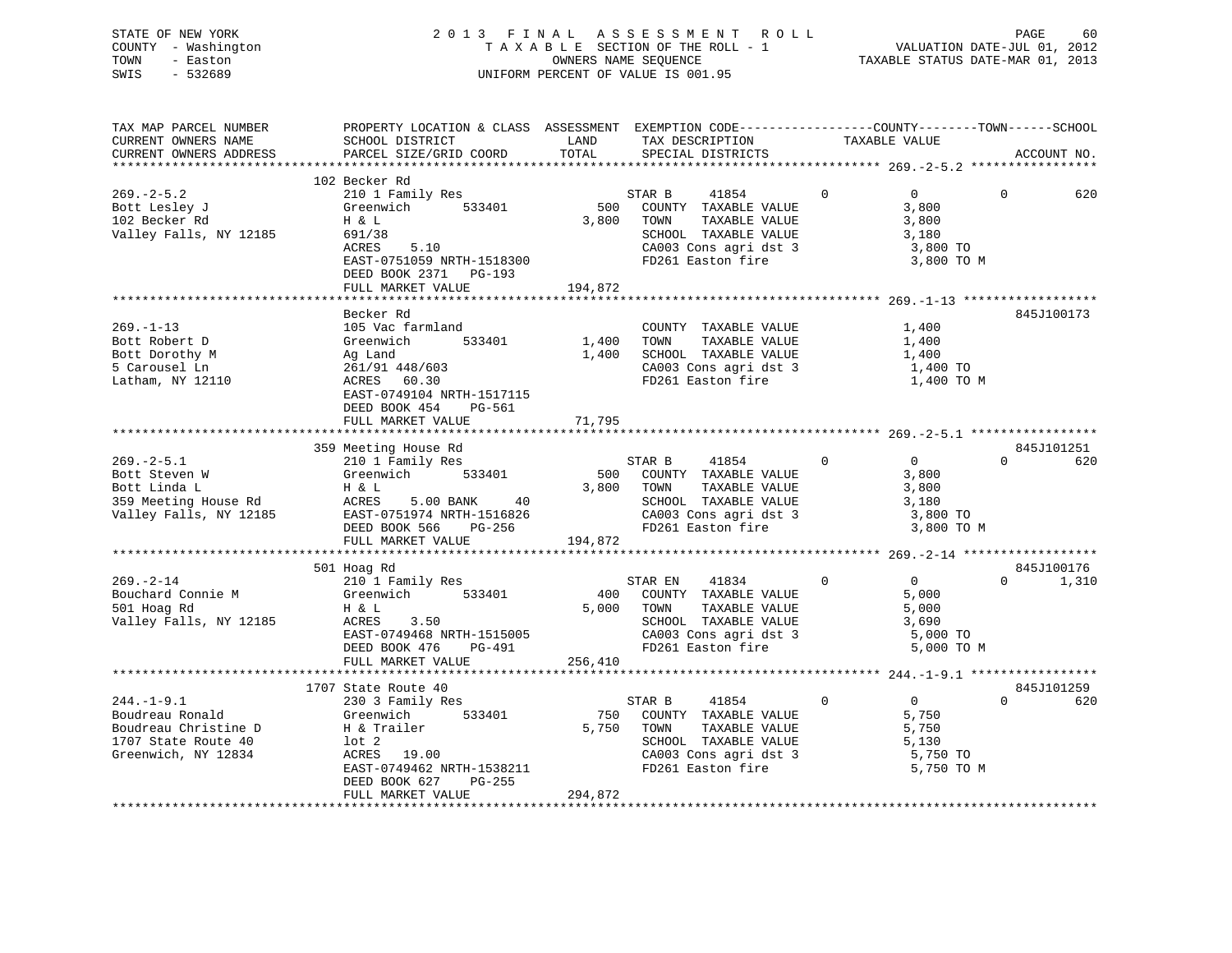# STATE OF NEW YORK 2 0 1 3 F I N A L A S S E S S M E N T R O L L PAGE 61 COUNTY - Washington T A X A B L E SECTION OF THE ROLL - 1 VALUATION DATE-JUL 01, 2012 TOWN - Easton OWNERS NAME SEQUENCE TAXABLE STATUS DATE-MAR 01, 2013 SWIS - 532689 UNIFORM PERCENT OF VALUE IS 001.95

| TAX MAP PARCEL NUMBER<br>CURRENT OWNERS NAME<br>CURRENT OWNERS ADDRESS<br>******************                       | PROPERTY LOCATION & CLASS ASSESSMENT EXEMPTION CODE----------------COUNTY-------TOWN------SCHOOL<br>SCHOOL DISTRICT<br>PARCEL SIZE/GRID COORD                             | LAND<br>TOTAL         | TAX DESCRIPTION<br>SPECIAL DISTRICTS                                                                                                                                                                                         | TAXABLE VALUE                                                                                                     | ACCOUNT NO.                                                        |
|--------------------------------------------------------------------------------------------------------------------|---------------------------------------------------------------------------------------------------------------------------------------------------------------------------|-----------------------|------------------------------------------------------------------------------------------------------------------------------------------------------------------------------------------------------------------------------|-------------------------------------------------------------------------------------------------------------------|--------------------------------------------------------------------|
| $244. -1 - 9.2$<br>Boudreau Ronald<br>Boudreau Christine<br>1707 State Route 40<br>Greenwich, NY 12834             | State Route 40<br>310 Res Vac<br>533401<br>Greenwich<br>$1$ ot 3<br>LOL 3<br>ACRES 10.00<br>EAST-0749495 NRTH-1538782<br>DEED BOOK 627 PG-255<br>FULL MARKET VALUE        | 500<br>500<br>25,641  | COUNTY TAXABLE VALUE<br>TAXABLE VALUE<br>TOWN<br>SCHOOL TAXABLE VALUE<br>SCHOOL TAXABLE VALUE<br>CA003 Cons agri dst 3<br>FD261 Easton fire                                                                                  | 500<br>500<br>500<br>500 TO<br>500 TO M                                                                           |                                                                    |
|                                                                                                                    | 2213 State Route 40                                                                                                                                                       |                       | ************************************ 236.-1-26.2 ****                                                                                                                                                                        |                                                                                                                   |                                                                    |
| $236. - 1 - 26.2$<br>Boulette Jonathan M<br>230 Manchester Rd<br>Schenectady, NY 12304                             | 240 Rural res<br>533401<br>Greenwich<br>House With Acreage<br>Sub Lot #2<br>ACRES 9.03<br>EAST-0750775 NRTH-1550034<br>DEED BOOK 836<br>PG-269<br>FULL MARKET VALUE       | 97,436                | COUNTY TAXABLE VALUE<br>400 TOWN<br>TAXABLE VALUE<br>1,900 SCHOOL TAXABLE VALUE<br>FD262 Middle Falls Fire                                                                                                                   | 1,900<br>1,900<br>1,900<br>1,900 TO                                                                               |                                                                    |
|                                                                                                                    | *************************************                                                                                                                                     |                       |                                                                                                                                                                                                                              |                                                                                                                   |                                                                    |
| $245. - 1 - 11$<br>Bounds William F<br>Pounds Sandra<br>Bounds Sandra<br>98 Birch Hollow Rd<br>Greenwich, NY 12834 | 98 Birch Hollow Rd<br>210 1 Family Res<br>533401<br>Greenwich<br>Η & L<br>ACRES<br>9.64<br>EAST-0758921 NRTH-1540084<br>DEED BOOK 469<br>PG-607<br>FULL MARKET VALUE      |                       | 90 PCT OF VALUE USED FOR EXEMPTION PURPOSES<br>CBT VET/TC 41131<br>800 STAR EN<br>41834<br>4,500 COUNTY TAXABLE VALUE<br>TAXABLE VALUE<br>TOWN<br>SCHOOL TAXABLE VALUE<br>CA003 Cons agri dst 3<br>230,769 FD261 Easton fire | 975<br>$\Omega$<br>$\mathbf{0}$<br>$\overline{0}$<br>3,525<br>3,622<br>3,190<br>4,500 TO<br>4,500 TO M            | 845J100133<br>878<br>$\mathbf 0$<br>1,310<br>$\Omega$              |
|                                                                                                                    | 236 Windy Hill Rd                                                                                                                                                         |                       |                                                                                                                                                                                                                              |                                                                                                                   | 845J101198                                                         |
| $228. - 5 - 31$<br>Bowden David L<br>Bowden Andrea<br>236 Windy Hill Rd<br>Greenwich, NY 12834                     | 210 1 Family Res<br>Schuylerville 415001<br>H & L<br>$228. - 1 - 31$<br>ACRES<br>5.00<br>EAST-0747721 NRTH-1559761<br>DEED BOOK 680<br>PG-222                             |                       | CBT VET/TC 41131<br>500 STAR B<br>41854<br>4,100 COUNTY TAXABLE VALUE<br>TAXABLE VALUE<br>TOWN<br>SCHOOL TAXABLE VALUE<br>FD262 Middle Falls Fire                                                                            | $\overline{0}$<br>975<br>$\mathbf{0}$<br>$\overline{0}$<br>3,125<br>3,222<br>3,480<br>4,100 TO                    | 878<br>0<br>$\Omega$<br>620                                        |
|                                                                                                                    | FULL MARKET VALUE                                                                                                                                                         | 210,256               |                                                                                                                                                                                                                              |                                                                                                                   |                                                                    |
|                                                                                                                    | 161 Windy Hill Rd                                                                                                                                                         |                       |                                                                                                                                                                                                                              |                                                                                                                   | 845J101218                                                         |
| $228. - 5 - 34$<br>Bowden Thomas W<br>Bowden Geraldine M<br>161 Windy Hill Rd<br>Greenwich, NY 12834               | 210 1 Family Res<br>Schuylerville 415001<br>Lot 12/H & L<br>$228. - 1 - 34$<br>ACRES<br>4.64<br>EAST-0746855 NRTH-1560854<br>DEED BOOK 543<br>PG-245<br>FULL MARKET VALUE | 600 CLERGY<br>225,641 | WAR VET/TC 41121<br>41400<br>4,400 STAR EN<br>41834<br>COUNTY TAXABLE VALUE<br>TAXABLE VALUE<br>TOWN<br>SCHOOL TAXABLE VALUE<br>FD262 Middle Falls Fire                                                                      | $\overline{0}$<br>435<br>1,500<br>$\Omega$<br>$\overline{0}$<br>$\Omega$<br>2,465<br>2,465<br>1,590<br>$4,400$ TO | 435<br>$\overline{0}$<br>1,500<br>1,500<br>$\overline{0}$<br>1,310 |
|                                                                                                                    |                                                                                                                                                                           |                       |                                                                                                                                                                                                                              |                                                                                                                   |                                                                    |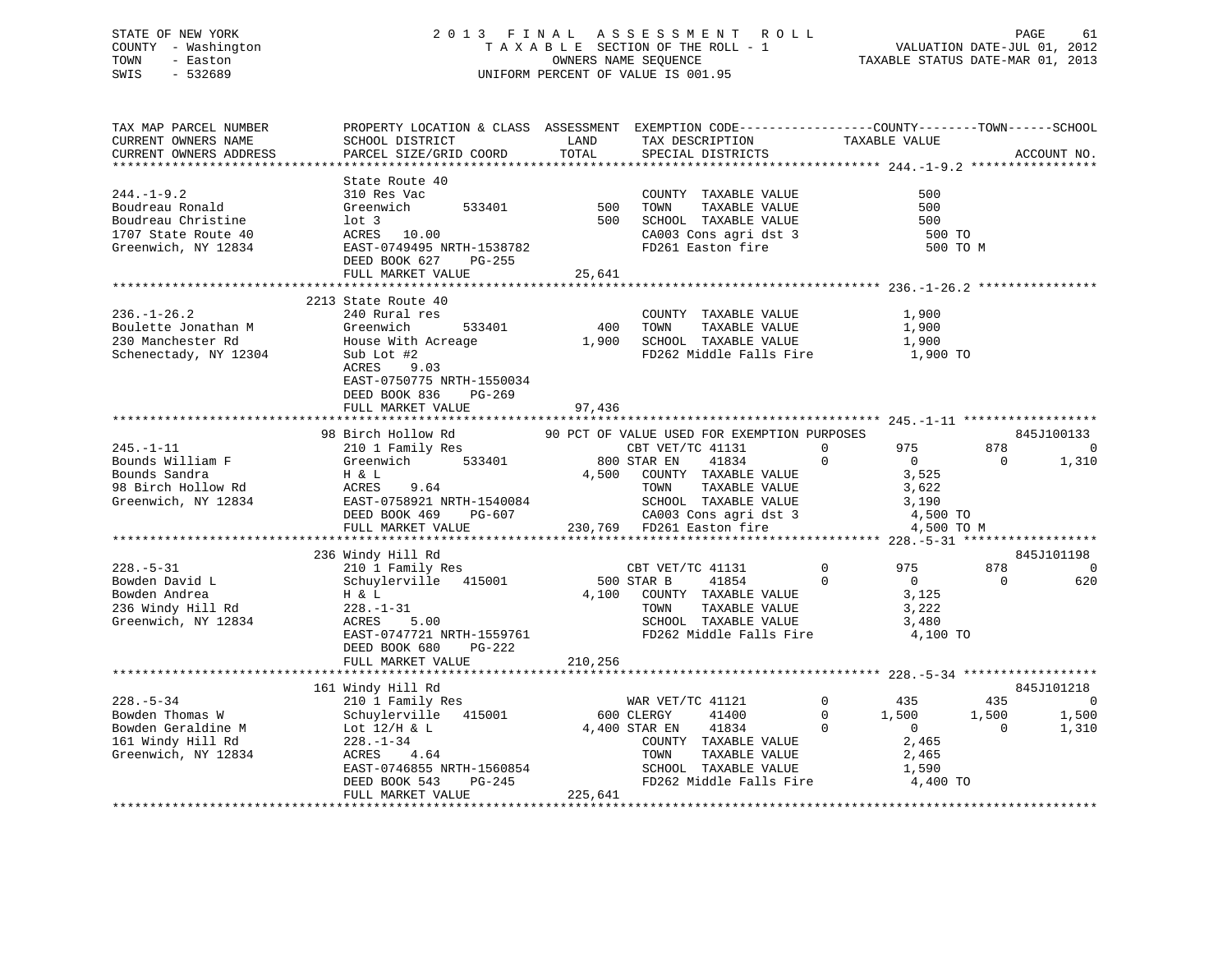# STATE OF NEW YORK 2 0 1 3 F I N A L A S S E S S M E N T R O L L PAGE 62 COUNTY - Washington T A X A B L E SECTION OF THE ROLL - 1 VALUATION DATE-JUL 01, 2012 TOWN - Easton **CONNERS NAME SEQUENCE** TAXABLE STATUS DATE-MAR 01, 2013 SWIS - 532689 UNIFORM PERCENT OF VALUE IS 001.95

| TAX MAP PARCEL NUMBER<br>CURRENT OWNERS NAME                                                              | PROPERTY LOCATION & CLASS ASSESSMENT EXEMPTION CODE----------------COUNTY-------TOWN------SCHOOL<br>SCHOOL DISTRICT                                                                                                                                                                                           | LAND                    | TAX DESCRIPTION                                                                                                                                                                                                                                   | TAXABLE VALUE                                                                           |                                                          |
|-----------------------------------------------------------------------------------------------------------|---------------------------------------------------------------------------------------------------------------------------------------------------------------------------------------------------------------------------------------------------------------------------------------------------------------|-------------------------|---------------------------------------------------------------------------------------------------------------------------------------------------------------------------------------------------------------------------------------------------|-----------------------------------------------------------------------------------------|----------------------------------------------------------|
| CURRENT OWNERS ADDRESS                                                                                    | PARCEL SIZE/GRID COORD                                                                                                                                                                                                                                                                                        | TOTAL                   | SPECIAL DISTRICTS                                                                                                                                                                                                                                 |                                                                                         | ACCOUNT NO.                                              |
|                                                                                                           |                                                                                                                                                                                                                                                                                                               |                         |                                                                                                                                                                                                                                                   |                                                                                         |                                                          |
| $235. - 1 - 14$<br>Boyce James F Jr<br>Boyce Kathy A<br>2691 County Route 113<br>Greenwich, NY 12834      | 2691 County Route 113<br>210 1 Family Res<br>Schuylerville 415001<br>H& l<br>FRNT 166.00 DPTH 195.00<br>EAST-0739169 NRTH-1548102<br>DEED BOOK 470<br>PG-320<br>FULL MARKET VALUE                                                                                                                             | 153,846                 | STAR B<br>41854<br>400 COUNTY TAXABLE VALUE<br>3,000 TOWN<br>TAXABLE VALUE<br>SCHOOL TAXABLE VALUE<br>CA003 Cons agri dst 3<br>FD261 Easton fire                                                                                                  | $\overline{0}$<br>$\overline{0}$<br>3,000<br>3,000<br>2,380<br>$3,000$ TO<br>3,000 TO M | 845J100178<br>$\mathbf 0$<br>620                         |
|                                                                                                           |                                                                                                                                                                                                                                                                                                               |                         |                                                                                                                                                                                                                                                   |                                                                                         |                                                          |
|                                                                                                           | 1696 County Route 113 60 PCT OF VALUE USED FOR EXEMPTION PURPOSES<br>99.-1-31 240 Rural res MAR VET/<br>Boyce John W Greenwich 533401 1,500 STAR EN Boyce Carolyn Farm 5,300 COUNTY<br>1696 County Route 113 ACRES 70.00 TOWN Schaghticoke, NY 12154 EAST-0736726 NRTH-1523896 SCHOOL<br>DEED BOOK 427 PG-182 |                         | WAR VET/TC 41121<br>41834<br>5,300 COUNTY TAXABLE VALUE<br>TOWN TAXABLE VALUE 4,773<br>SCHOOL TAXABLE VALUE 3,990<br>82 CA003 Cons agri dst 3<br>271,795 FD261 Easton fire                                                                        | $\overline{0}$<br>585<br>$\overline{0}$<br>$\overline{0}$<br>4,715<br>5,300 TO          | 845J100177<br>527<br>$\sim$ 0<br>1,310<br>$\overline{0}$ |
|                                                                                                           | FULL MARKET VALUE                                                                                                                                                                                                                                                                                             |                         |                                                                                                                                                                                                                                                   | 5,300 TO M                                                                              |                                                          |
|                                                                                                           |                                                                                                                                                                                                                                                                                                               |                         |                                                                                                                                                                                                                                                   |                                                                                         |                                                          |
|                                                                                                           | 1702 County Route 113                                                                                                                                                                                                                                                                                         |                         |                                                                                                                                                                                                                                                   |                                                                                         | 845J100678                                               |
| $259. - 1 - 30$<br>Boyce John W Jr<br>Boyce Lisa<br>Boyce Lisa M & L<br>1702 County Route 113 ACRES       | 210 1 Family Res<br>Greenwich 533401<br>3.00<br>Schaghticoke, NY 12154 EAST-0736491 NRTH-1524355<br>DEED BOOK 582 PG-308<br>DEED BOOK 582<br>PG-308<br>FULL MARKET VALUE                                                                                                                                      | 3,000<br>153,846        | STAR B<br>41854<br>400 COUNTY TAXABLE VALUE<br>TOWN TAXABLE VALUE<br>SCHOOL TAXABLE VALUE 2,380<br>CA003 Cons agri dst 3 3,000 TO<br>2,000 TO<br>FD261 Easton fire                                                                                | $\overline{0}$<br>$\overline{0}$<br>3,000<br>3,000 TO M                                 | $\Omega$<br>620                                          |
|                                                                                                           |                                                                                                                                                                                                                                                                                                               |                         |                                                                                                                                                                                                                                                   |                                                                                         |                                                          |
| $235. - 2 - 2.2$<br>Boyce William C Jr.<br>Boyce Juanita<br>276 General Fellows Rd<br>Greenwich, NY 12834 | General Fellows Rd<br>314 Rural vac<10<br>Greenwich<br>Vacant Lot<br>ACRES<br>2.84<br>EAST-0744021 NRTH-1551014<br>DEED BOOK 903 PG-204                                                                                                                                                                       | 533401 600<br>600       | COUNTY TAXABLE VALUE<br>TAXABLE VALUE<br>TOWN<br>SCHOOL TAXABLE VALUE<br>CA003 Cons agri dst 3 600 TO<br>FD262 Middle Falls Fire                                                                                                                  | 600<br>600<br>600<br>600 TO                                                             | 845J101210                                               |
|                                                                                                           | FULL MARKET VALUE                                                                                                                                                                                                                                                                                             | 30,769                  |                                                                                                                                                                                                                                                   |                                                                                         |                                                          |
| $235 - 2 - 2$<br>Boyce William Jr<br>109 General Fellows Rd<br>Greenwich, NY 12834                        | General Fellows Rd<br>240 Rural res<br>Greenwich<br>533401<br>H&l<br>ACRES 11.50<br>EAST-0743912 NRTH-1551032<br>DEED BOOK 709<br>PG-101<br>FULL MARKET VALUE                                                                                                                                                 | 500<br>2,600<br>133,333 | COUNTY TAXABLE VALUE<br>TAXABLE VALUE<br>TOWN<br>SCHOOL TAXABLE VALUE<br>$\frac{1}{2}$ , $\frac{1}{2}$ , $\frac{1}{2}$ , $\frac{1}{2}$ , $\frac{1}{2}$ , $\frac{1}{2}$ , $\frac{1}{2}$ , $\frac{1}{2}$ , $\frac{1}{2}$<br>FD262 Middle Falls Fire | 2,600<br>2,600<br>2,600<br>2,600 TO                                                     | 845L100787                                               |
|                                                                                                           |                                                                                                                                                                                                                                                                                                               |                         |                                                                                                                                                                                                                                                   |                                                                                         |                                                          |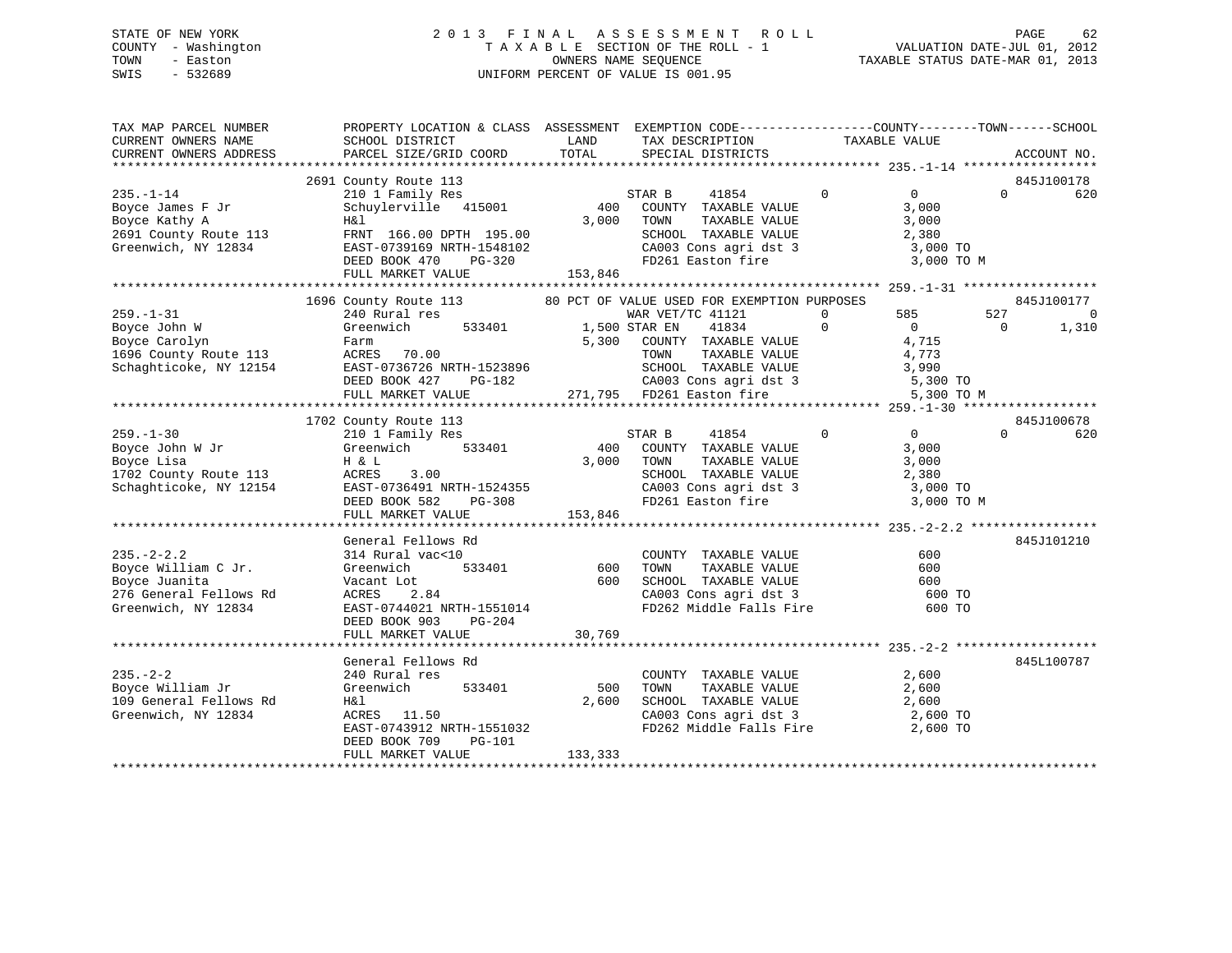# STATE OF NEW YORK 2 0 1 3 F I N A L A S S E S S M E N T R O L L PAGE 63 COUNTY - Washington T A X A B L E SECTION OF THE ROLL - 1 VALUATION DATE-JUL 01, 2012 TOWN - Easton OWNERS NAME SEQUENCE TAXABLE STATUS DATE-MAR 01, 2013 SWIS - 532689 UNIFORM PERCENT OF VALUE IS 001.95

| TAX MAP PARCEL NUMBER<br>CURRENT OWNERS NAME | PROPERTY LOCATION & CLASS ASSESSMENT EXEMPTION CODE----------------COUNTY-------TOWN------SCHOOL<br>SCHOOL DISTRICT | LAND          | TAX DESCRIPTION                             |              | TAXABLE VALUE  |          |                |
|----------------------------------------------|---------------------------------------------------------------------------------------------------------------------|---------------|---------------------------------------------|--------------|----------------|----------|----------------|
| CURRENT OWNERS ADDRESS                       | PARCEL SIZE/GRID COORD                                                                                              | TOTAL         | SPECIAL DISTRICTS                           |              |                |          | ACCOUNT NO.    |
|                                              |                                                                                                                     |               |                                             |              |                |          |                |
|                                              | 479 Wilbur Ave                                                                                                      |               |                                             |              |                |          | 845J100267     |
| $235. - 2 - 12.1$                            | 140 Truck crops                                                                                                     |               | 41700<br>AG BUILD                           | $\mathbf{0}$ | 650            | 650      | 650            |
| Boyce William Jr                             | Greenwich<br>533401                                                                                                 | 4,500 AG DIST | 41720                                       | $\Omega$     | 2,871          | 2,871    | 2,871          |
| Boyce Juanita                                | Farm                                                                                                                | 5,500         | COUNTY TAXABLE VALUE                        |              | 1,979          |          |                |
| 109 General Fellows Rd                       | 809/74                                                                                                              |               | TOWN<br>TAXABLE VALUE                       |              | 1,979          |          |                |
| Greenwich, NY 12834                          | ACRES 125.30                                                                                                        |               | SCHOOL TAXABLE VALUE                        |              | 1,979          |          |                |
|                                              | EAST-0744396 NRTH-1547493                                                                                           |               | CA003 Cons agri dst 3                       |              | 2,629 TO       |          |                |
| MAY BE SUBJECT TO PAYMENT                    | DEED BOOK 790<br>PG-322                                                                                             |               | 2,871 EX                                    |              |                |          |                |
| UNDER AGDIST LAW TIL 2021                    | FULL MARKET VALUE                                                                                                   | 282,051       | FD262 Middle Falls Fire                     |              | 5,500 TO       |          |                |
|                                              |                                                                                                                     |               |                                             |              |                |          |                |
|                                              | 580 Brownell Rd                                                                                                     |               | 95 PCT OF VALUE USED FOR EXEMPTION PURPOSES |              |                |          | 845J100842     |
| $261. - 1 - 21$                              | 210 1 Family Res                                                                                                    |               | WAR VET/TC 41121                            | $\Omega$     | 413            | 413      | - 0            |
| Bramski Robert                               | 533401<br>Greenwich                                                                                                 |               | 400 STAR B<br>41854                         | $\mathbf{0}$ | $\overline{0}$ | $\Omega$ | 620            |
| 580 Brownell Rd                              |                                                                                                                     |               |                                             |              |                |          |                |
|                                              | Wl                                                                                                                  | 2,900         | COUNTY TAXABLE VALUE                        |              | 2,487          |          |                |
| Greenwich, NY 12834                          | ACRES 10.14                                                                                                         |               | TAXABLE VALUE<br>TOWN                       |              | 2,487          |          |                |
|                                              | EAST-0762918 NRTH-1524963                                                                                           |               | SCHOOL TAXABLE VALUE                        |              | 2,280          |          |                |
|                                              | DEED BOOK 2425 PG-76                                                                                                |               | FD261 Easton fire                           |              | 2,900 TO M     |          |                |
|                                              | FULL MARKET VALUE                                                                                                   | 148,718       |                                             |              |                |          |                |
|                                              |                                                                                                                     |               |                                             |              |                |          |                |
|                                              | 346 Vly Summit Rd                                                                                                   |               |                                             |              |                |          | 845J101280     |
| $260. - 1 - 21.1$                            | 210 1 Family Res                                                                                                    |               | STAR B<br>41854                             | $\Omega$     | $\overline{0}$ |          | 620            |
| Braymer David C                              | 533401<br>Greenwich                                                                                                 | 500           | COUNTY TAXABLE VALUE                        |              | 5,500          |          |                |
| Braymer Jill                                 | H & L                                                                                                               | 5,500         | TOWN<br>TAXABLE VALUE                       |              | 5,500          |          |                |
| 346 Vly Summit Rd                            | ACRES<br>4.74                                                                                                       |               | SCHOOL TAXABLE VALUE                        |              | 4,880          |          |                |
| Cambridge, NY 12816                          | EAST-0754198 NRTH-1522993                                                                                           |               | CA003 Cons agri dst 3                       |              | 5,500 TO       |          |                |
|                                              | DEED BOOK 605<br>$PG-22$                                                                                            |               | FD261 Easton fire                           |              | 5,500 TO M     |          |                |
|                                              | FULL MARKET VALUE                                                                                                   | 282,051       |                                             |              |                |          |                |
|                                              |                                                                                                                     |               |                                             |              |                |          |                |
|                                              | 1660 State Route 40                                                                                                 |               |                                             |              |                |          | 845J101144     |
| $252. -1 - 1.3$                              | 210 1 Family Res                                                                                                    |               | WAR VET/TC 41121                            | $\mathbf 0$  | 585            | 527      | $\overline{0}$ |
| Briggs Irene N                               | 533401<br>Greenwich                                                                                                 |               | 400 STAR EN<br>41834                        | $\Omega$     | $\overline{0}$ | $\Omega$ | 1,310          |
| 1660 State Route 40                          | H & L                                                                                                               |               | 4,700 COUNTY TAXABLE VALUE                  |              | 4,115          |          |                |
| Greenwich, NY 12834                          | ACRES<br>3.31                                                                                                       |               | TAXABLE VALUE<br>TOWN                       |              | 4,173          |          |                |
|                                              | EAST-0750074 NRTH-1537263                                                                                           |               | SCHOOL TAXABLE VALUE                        |              | 3,390          |          |                |
|                                              | DEED BOOK 2881<br>PG-162                                                                                            |               | CA003 Cons agri dst 3                       |              | 4,700 TO       |          |                |
|                                              | FULL MARKET VALUE                                                                                                   |               | 241,026 FD261 Easton fire                   |              | 4,700 TO M     |          |                |
|                                              |                                                                                                                     |               |                                             |              |                |          |                |
|                                              | 162 Cozy Hollow Rd                                                                                                  |               |                                             |              |                |          | 845J100130     |
| $237. - 1 - 12$                              | 112 Dairy farm                                                                                                      |               | 41700<br>AG BUILD                           | $\mathbf 0$  | 400            | 400      | 400            |
| Briggs William                               | Greenwich<br>533401                                                                                                 | 1,400 AG DIST | 41720                                       | $\mathbf{0}$ | 784            | 784      | 784            |
| Eagle-Clark Kathy A                          | Farm                                                                                                                |               | 4,500 STAR B<br>41854                       | $\Omega$     | $\overline{0}$ | $\Omega$ | 620            |
| 162 Cozy Hollow Rd                           | ACRES 42.96                                                                                                         |               | COUNTY TAXABLE VALUE                        |              | 3,316          |          |                |
| Greenwich, NY 12834                          | EAST-0768901 NRTH-1552697                                                                                           |               | TOWN<br>TAXABLE VALUE                       |              | 3,316          |          |                |
|                                              | DEED BOOK 2950<br>PG-295                                                                                            |               | SCHOOL TAXABLE VALUE                        |              | 2,696          |          |                |
| MAY BE SUBJECT TO PAYMENT                    | FULL MARKET VALUE                                                                                                   | 230,769       | CA003 Cons agri dst 3                       |              | 3,716 TO       |          |                |
| UNDER AGDIST LAW TIL 2021                    |                                                                                                                     |               | 784 EX                                      |              |                |          |                |
|                                              |                                                                                                                     |               | FD261 Easton fire                           |              | 4,500 TO M     |          |                |
|                                              |                                                                                                                     |               |                                             |              |                |          |                |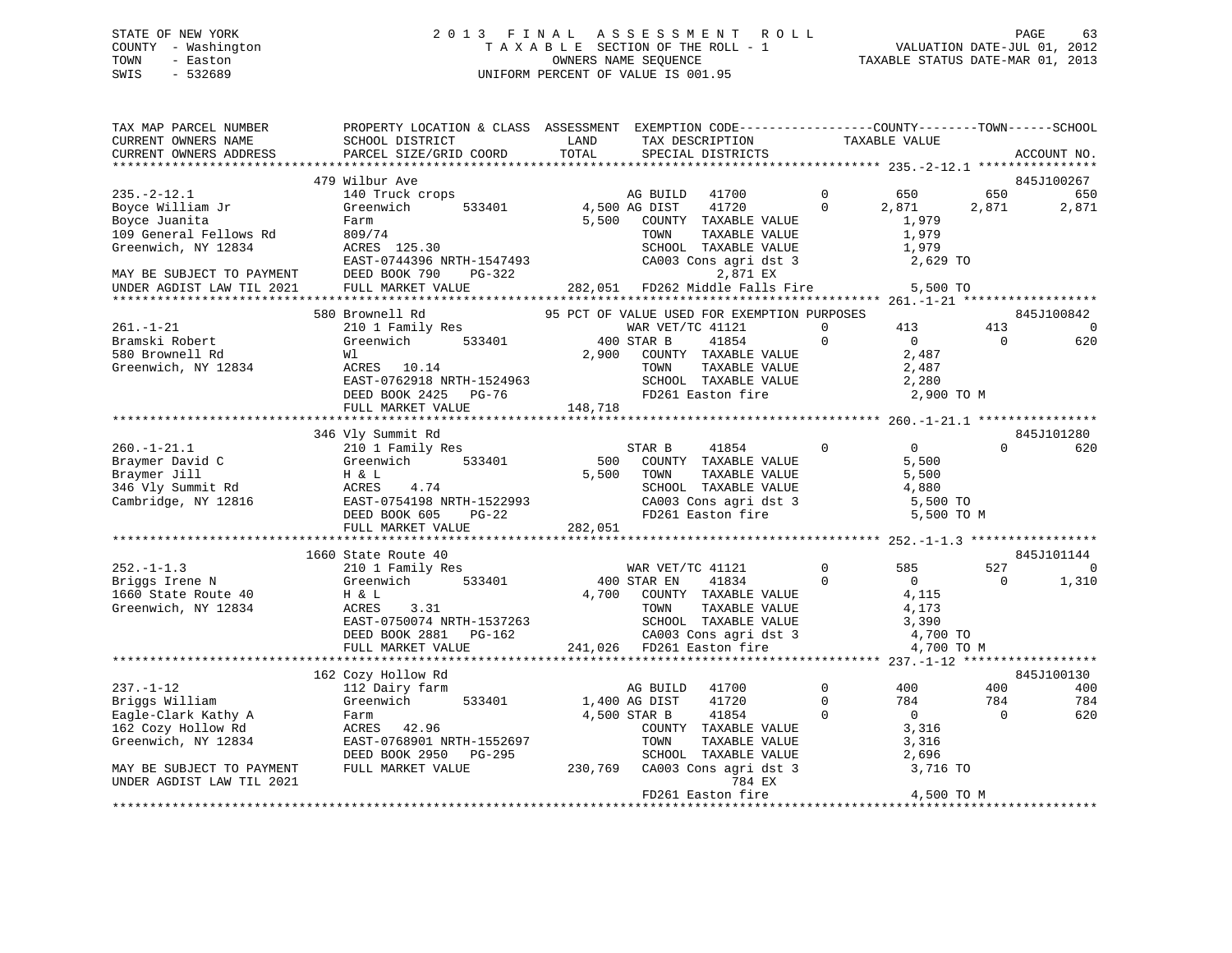# STATE OF NEW YORK 2 0 1 3 F I N A L A S S E S S M E N T R O L L PAGE 64 COUNTY - Washington T A X A B L E SECTION OF THE ROLL - 1 VALUATION DATE-JUL 01, 2012 TOWN - Easton OWNERS NAME SEQUENCE TAXABLE STATUS DATE-MAR 01, 2013 SWIS - 532689 UNIFORM PERCENT OF VALUE IS 001.95

| TAX MAP PARCEL NUMBER                                                                                                                                                                                                                  | PROPERTY LOCATION & CLASS ASSESSMENT EXEMPTION CODE----------------COUNTY-------TOWN-----SCHOOL |          |                                                                                                                                                                                               |                    |             |
|----------------------------------------------------------------------------------------------------------------------------------------------------------------------------------------------------------------------------------------|-------------------------------------------------------------------------------------------------|----------|-----------------------------------------------------------------------------------------------------------------------------------------------------------------------------------------------|--------------------|-------------|
| CURRENT OWNERS NAME                                                                                                                                                                                                                    |                                                                                                 |          |                                                                                                                                                                                               |                    |             |
| CURRENT OWNERS ADDRESS                                                                                                                                                                                                                 |                                                                                                 |          |                                                                                                                                                                                               |                    | ACCOUNT NO. |
|                                                                                                                                                                                                                                        |                                                                                                 |          |                                                                                                                                                                                               |                    |             |
|                                                                                                                                                                                                                                        | 113 Easton Station Rd                                                                           |          | COUNTY TAXABLE VALUE<br>using<br>533401 400 TOWN TAXABLE VALUE<br>1,500 SCHOOL TAXABLE VALUE<br>$1,500$ SCHOOL TAXABLE VALUE<br>$\begin{array}{ccc}\n 1,500 \\  1,500 \\  1,500\n\end{array}$ |                    |             |
| $252 - 2 - 3.4$                                                                                                                                                                                                                        | 270 Mfg housing                                                                                 |          |                                                                                                                                                                                               |                    |             |
| Brock Frederick                                                                                                                                                                                                                        | Greenwich                                                                                       |          |                                                                                                                                                                                               |                    |             |
| Brock Janet                                                                                                                                                                                                                            | Tra & Lot                                                                                       |          |                                                                                                                                                                                               |                    |             |
|                                                                                                                                                                                                                                        |                                                                                                 |          | CA003 Cons agri dst 3 1,500 TO                                                                                                                                                                |                    |             |
|                                                                                                                                                                                                                                        |                                                                                                 |          | FD261 Easton fire                                                                                                                                                                             | 1,500 TO M         |             |
|                                                                                                                                                                                                                                        | DEED BOOK 652 PG-338                                                                            |          |                                                                                                                                                                                               |                    |             |
|                                                                                                                                                                                                                                        |                                                                                                 |          |                                                                                                                                                                                               |                    |             |
|                                                                                                                                                                                                                                        |                                                                                                 |          |                                                                                                                                                                                               |                    |             |
|                                                                                                                                                                                                                                        | Easton Station Rd                                                                               |          |                                                                                                                                                                                               |                    |             |
|                                                                                                                                                                                                                                        |                                                                                                 |          |                                                                                                                                                                                               |                    |             |
|                                                                                                                                                                                                                                        |                                                                                                 |          |                                                                                                                                                                                               |                    |             |
|                                                                                                                                                                                                                                        |                                                                                                 |          |                                                                                                                                                                                               |                    |             |
|                                                                                                                                                                                                                                        |                                                                                                 |          |                                                                                                                                                                                               | 500 TO<br>500 TO M |             |
| Exact of Rederick and Sales and Sales and Sales and Sales and Sales and Sales and Sales and Sales and Sales and Sales and Sales and Sales and Sales and Sales and Sales and Sales and Sales and Sales and Sales and Sales and          |                                                                                                 |          | CA003 Cons agri dst 3<br>FD261 Easton fire                                                                                                                                                    |                    |             |
|                                                                                                                                                                                                                                        | DEED BOOK 664 PG-78                                                                             |          |                                                                                                                                                                                               |                    |             |
|                                                                                                                                                                                                                                        | FULL MARKET VALUE                                                                               | 25,641   |                                                                                                                                                                                               |                    |             |
|                                                                                                                                                                                                                                        |                                                                                                 |          |                                                                                                                                                                                               |                    |             |
|                                                                                                                                                                                                                                        | Easton Station Rd                                                                               |          |                                                                                                                                                                                               |                    |             |
|                                                                                                                                                                                                                                        |                                                                                                 |          |                                                                                                                                                                                               |                    |             |
|                                                                                                                                                                                                                                        |                                                                                                 |          |                                                                                                                                                                                               |                    |             |
| 253.-1-16.2<br>Brock Frederick and State and S33401<br>Brock Janet Greenwich 533401 600 TOWN TAXABLE VALUE 600<br>Brock Janet Greenwich 533401 600 SCHOOL TAXABLE VALUE 600<br>497 Mountain Rd ACRES 21.70 2A003 Cons agri dst 3 600 T |                                                                                                 |          |                                                                                                                                                                                               |                    |             |
|                                                                                                                                                                                                                                        |                                                                                                 |          |                                                                                                                                                                                               |                    |             |
| Greenwich, NY 12834 EAST-0759339 NRTH-1537276                                                                                                                                                                                          |                                                                                                 |          | CA003 Cons agri dst 3<br>FD261 Easton fire                                                                                                                                                    | 600 TO M           |             |
|                                                                                                                                                                                                                                        | DEED BOOK 765 PG-241                                                                            |          |                                                                                                                                                                                               |                    |             |
|                                                                                                                                                                                                                                        | FULL MARKET VALUE                                                                               | 30,769   |                                                                                                                                                                                               |                    |             |
|                                                                                                                                                                                                                                        |                                                                                                 |          |                                                                                                                                                                                               |                    |             |
|                                                                                                                                                                                                                                        | 91 Easton Station Rd                                                                            |          |                                                                                                                                                                                               |                    | 845J100414  |
|                                                                                                                                                                                                                                        |                                                                                                 |          |                                                                                                                                                                                               | 2,600              |             |
|                                                                                                                                                                                                                                        |                                                                                                 |          |                                                                                                                                                                                               |                    |             |
|                                                                                                                                                                                                                                        |                                                                                                 |          |                                                                                                                                                                                               |                    |             |
|                                                                                                                                                                                                                                        |                                                                                                 |          |                                                                                                                                                                                               |                    |             |
| Greenwich, NY 12834 EAST-0757531 NRTH-1538186                                                                                                                                                                                          |                                                                                                 |          | FD261 Easton fire 2,600 TO M                                                                                                                                                                  |                    |             |
|                                                                                                                                                                                                                                        | DEED BOOK 461 PG-89                                                                             |          |                                                                                                                                                                                               |                    |             |
|                                                                                                                                                                                                                                        | FULL MARKET VALUE                                                                               | 133, 333 |                                                                                                                                                                                               |                    |             |
|                                                                                                                                                                                                                                        |                                                                                                 |          |                                                                                                                                                                                               |                    |             |
|                                                                                                                                                                                                                                        | 85 Easton Station Rd                                                                            |          |                                                                                                                                                                                               |                    | 845J100600  |
| $245. - 1 - 26$                                                                                                                                                                                                                        | 312 Vac w/imprv                                                                                 |          | COUNTY TAXABLE VALUE                                                                                                                                                                          | 700                |             |
|                                                                                                                                                                                                                                        | imprv<br>533401 500<br>Greenwich                                                                |          | TAXABLE VALUE<br>TOWN                                                                                                                                                                         | 700                |             |
|                                                                                                                                                                                                                                        |                                                                                                 |          |                                                                                                                                                                                               | 700                |             |
| Brock Janet<br>497 Mountain Rd<br>Greenwich, NY 12834                                                                                                                                                                                  | garage only<br>ACRES       3.10<br>ACRES                                                        |          | 700 SCHOOL TAXABLE VALUE 700 700 CA003 Cons agri dst 3 700 70                                                                                                                                 |                    |             |
|                                                                                                                                                                                                                                        | ACRES 3.10<br>EAST-0757255 NRTH-1538614                                                         |          | FD261 Easton fire                                                                                                                                                                             | 700 TO M           |             |
|                                                                                                                                                                                                                                        | DEED BOOK 2975 PG-247                                                                           |          |                                                                                                                                                                                               |                    |             |
|                                                                                                                                                                                                                                        | FULL MARKET VALUE                                                                               | 35,897   |                                                                                                                                                                                               |                    |             |
|                                                                                                                                                                                                                                        |                                                                                                 |          |                                                                                                                                                                                               |                    |             |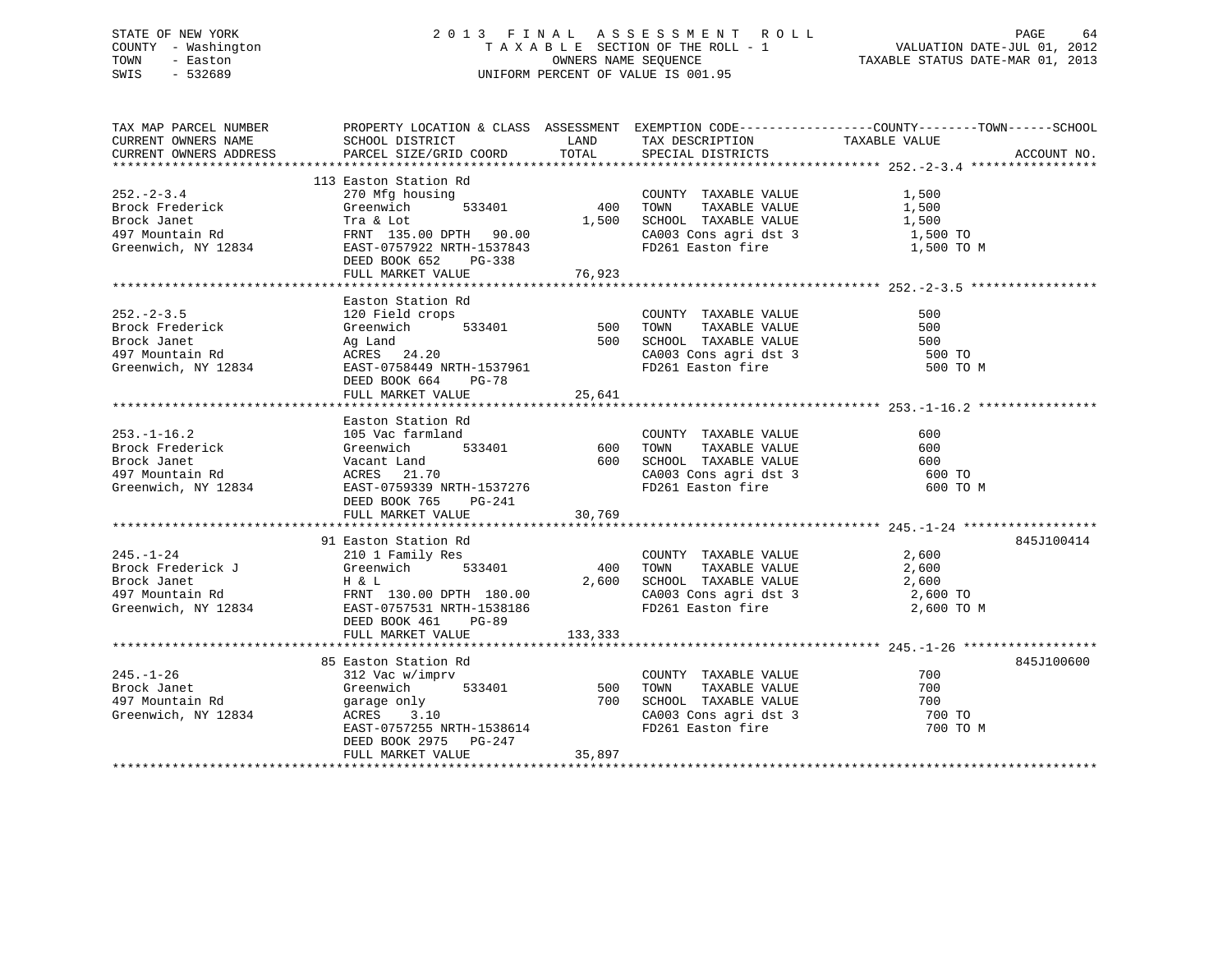# STATE OF NEW YORK 2 0 1 3 F I N A L A S S E S S M E N T R O L L PAGE 65 COUNTY - Washington T A X A B L E SECTION OF THE ROLL - 1 VALUATION DATE-JUL 01, 2012 TOWN - Easton OWNERS NAME SEQUENCE TAXABLE STATUS DATE-MAR 01, 2013 SWIS - 532689 UNIFORM PERCENT OF VALUE IS 001.95

| TAX MAP PARCEL NUMBER<br>CURRENT OWNERS NAME<br>CURRENT OWNERS ADDRESS          | PROPERTY LOCATION & CLASS ASSESSMENT EXEMPTION CODE----------------COUNTY-------TOWN------SCHOOL<br>SCHOOL DISTRICT<br>PARCEL SIZE/GRID COORD                                   | LAND<br>TOTAL             | TAX DESCRIPTION<br>SPECIAL DISTRICTS                                                                                                                                    | TAXABLE VALUE                                                                                             | ACCOUNT NO.                            |
|---------------------------------------------------------------------------------|---------------------------------------------------------------------------------------------------------------------------------------------------------------------------------|---------------------------|-------------------------------------------------------------------------------------------------------------------------------------------------------------------------|-----------------------------------------------------------------------------------------------------------|----------------------------------------|
|                                                                                 |                                                                                                                                                                                 |                           |                                                                                                                                                                         |                                                                                                           |                                        |
| $252. - 2 - 1.1$<br>Brock Janet<br>497 Mountain Rd<br>Greenwich, NY 12834       | 497 Mountain Rd<br>210 1 Family Res<br>Greenwich<br>533401<br>H & L<br>ACRES<br>9.89<br>EAST-0753621 NRTH-1535170<br>DEED BOOK 1704 PG-104<br>FULL MARKET VALUE                 | 6,000                     | CBT VET/TC 41131<br>500 STAR EN<br>41834<br>COUNTY TAXABLE VALUE<br>TOWN<br>TAXABLE VALUE<br>SCHOOL TAXABLE VALUE<br>CA003 Cons agri dst 3<br>307,692 FD261 Easton fire | 878<br>975<br>$\Omega$<br>$\Omega$<br>$\overline{0}$<br>5,025<br>5,122<br>4,690<br>6,000 TO<br>6,000 TO M | 875J101226<br>- 0<br>$\Omega$<br>1,310 |
|                                                                                 |                                                                                                                                                                                 |                           |                                                                                                                                                                         |                                                                                                           |                                        |
| $260. - 1 - 15.4$<br>Brod Arthur F Jr<br>222 Mountain Rd<br>Greenwich, NY 12834 | 222 Mountain Rd<br>240 Rural res<br>533401<br>Greenwich<br>House & Land<br>Sub Lot 1<br>ACRES 22.50<br>EAST-0751545 NRTH-1527451<br>DEED BOOK 880<br>PG-38<br>FULL MARKET VALUE | 800<br>8,500<br>435,897   | COUNTY TAXABLE VALUE<br>TAXABLE VALUE<br>TOWN<br>SCHOOL TAXABLE VALUE<br>FD261 Easton fire                                                                              | 8,500<br>8,500<br>8,500<br>8,500 TO M                                                                     | 845J101228                             |
|                                                                                 |                                                                                                                                                                                 |                           |                                                                                                                                                                         |                                                                                                           |                                        |
| $260. -1 - 15.5$<br>Brod Arthur F Jr<br>222 Mountain Rd<br>Greenwich, NY 12834  | Mountain Rd<br>323 Vacant rural<br>533401<br>Greenwich<br>Vacant Ag<br>ACRES 87.81<br>EAST-0751036 NRTH-1529783<br>DEED BOOK 880<br>$PG-67$<br>FULL MARKET VALUE                | 2,000<br>2,000<br>102,564 | COUNTY TAXABLE VALUE<br>TAXABLE VALUE<br>TOWN<br>SCHOOL TAXABLE VALUE<br>FD261 Easton fire                                                                              | 2,000<br>2,000<br>2,000<br>2,000 TO M                                                                     | 845J101229                             |
|                                                                                 | Mountain Rd                                                                                                                                                                     |                           |                                                                                                                                                                         |                                                                                                           |                                        |
| $260. -1 - 15.8$<br>Brod Arthur F Jr<br>222 Mountain Rd<br>Greenwich, NY 12834  | 310 Res Vac<br>533401<br>Greenwich<br>Vl<br>Sub Lot 2<br>6.18<br>ACRES<br>EAST-0751748 NRTH-1529413                                                                             | 500<br>500                | COUNTY TAXABLE VALUE<br>TOWN<br>TAXABLE VALUE<br>SCHOOL TAXABLE VALUE<br>FD261 Easton fire                                                                              | 500<br>500<br>500<br>500 TO M                                                                             |                                        |
|                                                                                 | DEED BOOK 880<br>$PG-63$<br>FULL MARKET VALUE                                                                                                                                   | 25,641                    |                                                                                                                                                                         |                                                                                                           |                                        |
|                                                                                 |                                                                                                                                                                                 |                           |                                                                                                                                                                         |                                                                                                           |                                        |
| $260. -1 - 15.9$<br>Brod Arthur F Jr<br>222 Mountain Rd<br>Greenwich, NY 12834  | Mountain Rd<br>310 Res Vac<br>Greenwich<br>533401<br>Vl<br>Sub Lot 3<br>ACRES 17.83<br>EAST-0751819 NRTH-1528898<br>DEED BOOK 880<br><b>PG-59</b>                               | 600<br>600                | COUNTY TAXABLE VALUE<br>TOWN<br>TAXABLE VALUE<br>SCHOOL TAXABLE VALUE<br>FD261 Easton fire                                                                              | 600<br>600<br>600<br>600 TO M                                                                             |                                        |
|                                                                                 | FULL MARKET VALUE                                                                                                                                                               | 30,769                    |                                                                                                                                                                         |                                                                                                           |                                        |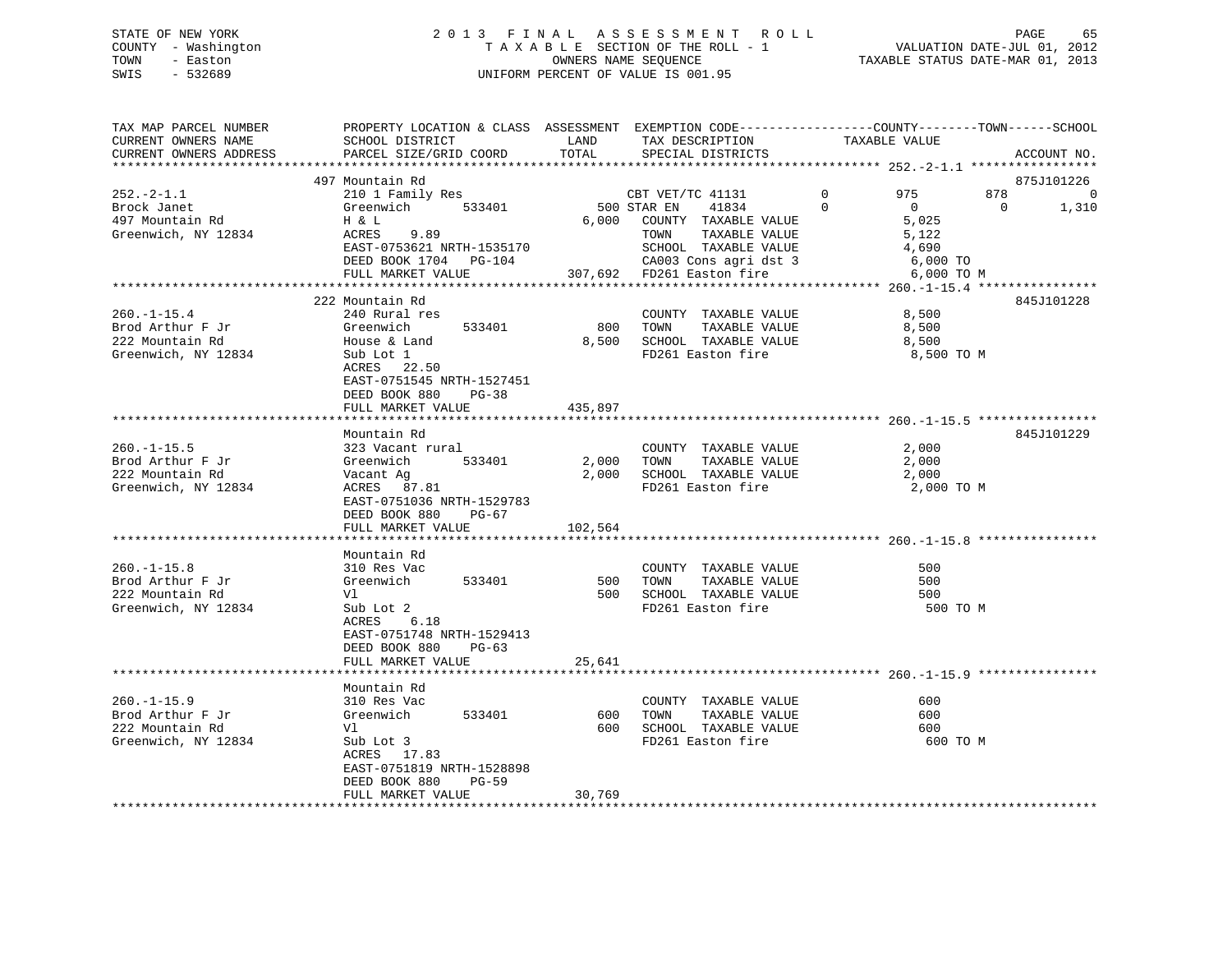# STATE OF NEW YORK 2 0 1 3 F I N A L A S S E S S M E N T R O L L PAGE 66 COUNTY - Washington T A X A B L E SECTION OF THE ROLL - 1 VALUATION DATE-JUL 01, 2012 TOWN - Easton OWNERS NAME SEQUENCE TAXABLE STATUS DATE-MAR 01, 2013 SWIS - 532689 UNIFORM PERCENT OF VALUE IS 001.95

| TAX MAP PARCEL NUMBER<br>CURRENT OWNERS NAME<br>CURRENT OWNERS ADDRESS          | SCHOOL DISTRICT<br>PARCEL SIZE/GRID COORD                                                                                                                          | LAND<br>TOTAL        | TAX DESCRIPTION<br>SPECIAL DISTRICTS                                                       | PROPERTY LOCATION & CLASS ASSESSMENT EXEMPTION CODE----------------COUNTY-------TOWN------SCHOOL<br>TAXABLE VALUE<br>ACCOUNT NO. |
|---------------------------------------------------------------------------------|--------------------------------------------------------------------------------------------------------------------------------------------------------------------|----------------------|--------------------------------------------------------------------------------------------|----------------------------------------------------------------------------------------------------------------------------------|
| $260. -1 - 15.10$<br>Brod Arthur F Jr<br>222 Mountain Rd<br>Greenwich, NY 12834 | Mountain Rd<br>310 Res Vac<br>533401 500<br>Greenwich<br>Vl<br>Sub Lot 4<br>ACRES 7.17<br>EAST-0751453 NRTH-1528425<br>DEED BOOK 880<br>PG-51<br>FULL MARKET VALUE | 500<br>25,641        | COUNTY TAXABLE VALUE<br>TAXABLE VALUE<br>TOWN<br>SCHOOL TAXABLE VALUE<br>FD261 Easton fire | 500<br>500<br>500<br>500 TO M                                                                                                    |
| $260. -1 - 15.11$<br>Brod Arthur F Jr<br>222 Mountain Rd<br>Greenwich, NY 12834 | Mountain Rd<br>310 Res Vac<br>533401<br>Greenwich<br>Vl<br>Sub Lot 5<br>ACRES 7.16<br>EAST-0751279 NRTH-1527985<br>DEED BOOK 880<br>PG-55<br>FULL MARKET VALUE     | 500<br>500<br>25,641 | COUNTY TAXABLE VALUE<br>TOWN<br>TAXABLE VALUE<br>SCHOOL TAXABLE VALUE<br>FD261 Easton fire | 500<br>500<br>500<br>500 TO M                                                                                                    |
| $260. -1 - 15.12$<br>Brod Arthur F Jr<br>222 Mountain Rd<br>Greenwich, NY 12834 | Mountain Rd<br>310 Res Vac<br>533401<br>Greenwich<br>Vl<br>Sub Lot 6<br>ACRES 5.38<br>EAST-0750979 NRTH-1527605<br>DEED BOOK 880<br>PG-47<br>FULL MARKET VALUE     | 500<br>500<br>25,641 | COUNTY TAXABLE VALUE<br>TAXABLE VALUE<br>TOWN<br>SCHOOL TAXABLE VALUE<br>FD261 Easton fire | 500<br>500<br>500<br>500 TO M                                                                                                    |
| $260. -1 - 15.13$<br>Brod Arthur F Jr<br>222 Mountain Rd<br>Greenwich, NY 12834 | Mountain Rd<br>310 Res Vac<br>533401<br>Greenwich<br>Vl<br>Sub Lot 7<br>ACRES 11.88<br>EAST-0750802 NRTH-1526972<br>DEED BOOK 880<br>$PG-43$<br>FULL MARKET VALUE  | 500<br>500<br>25,641 | COUNTY TAXABLE VALUE<br>TOWN<br>TAXABLE VALUE<br>SCHOOL TAXABLE VALUE<br>FD261 Easton fire | 500<br>500<br>500<br>500 TO M                                                                                                    |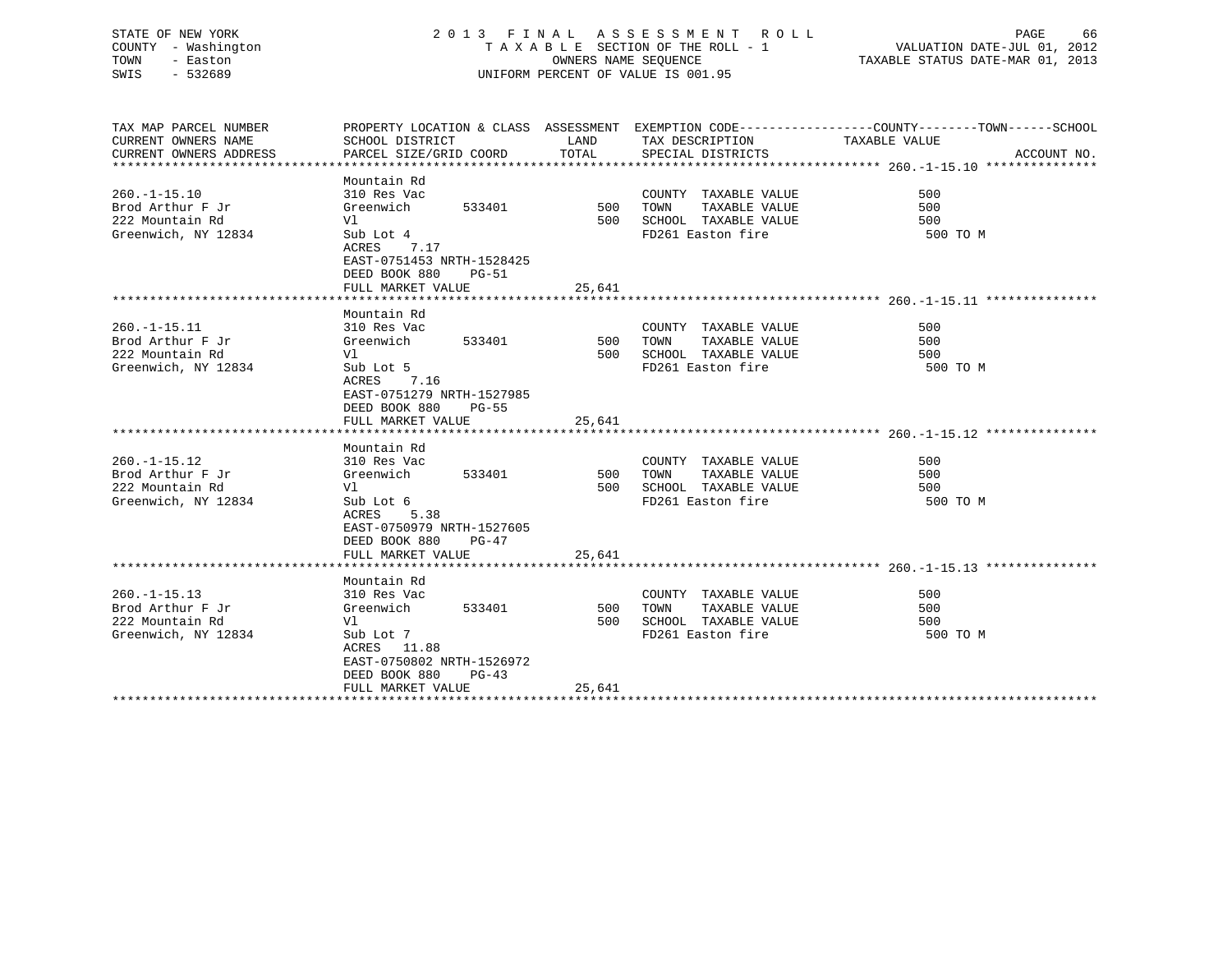# STATE OF NEW YORK 2 0 1 3 F I N A L A S S E S S M E N T R O L L PAGE 67 COUNTY - Washington T A X A B L E SECTION OF THE ROLL - 1 VALUATION DATE-JUL 01, 2012 TOWN - Easton OWNERS NAME SEQUENCE TAXABLE STATUS DATE-MAR 01, 2013 SWIS - 532689 UNIFORM PERCENT OF VALUE IS 001.95

| TAX MAP PARCEL NUMBER<br>CURRENT OWNERS NAME<br>CURRENT OWNERS ADDRESS                                                                                     | PROPERTY LOCATION & CLASS ASSESSMENT EXEMPTION CODE----------------COUNTY-------TOWN------SCHOOL<br>SCHOOL DISTRICT<br>PARCEL SIZE/GRID COORD                          | LAND<br>TOTAL           | TAX DESCRIPTION<br>SPECIAL DISTRICTS                                                                                                                        |              | TAXABLE VALUE                                                       |          | ACCOUNT NO.       |
|------------------------------------------------------------------------------------------------------------------------------------------------------------|------------------------------------------------------------------------------------------------------------------------------------------------------------------------|-------------------------|-------------------------------------------------------------------------------------------------------------------------------------------------------------|--------------|---------------------------------------------------------------------|----------|-------------------|
| $269. - 1 - 13.3$<br>Broestler Herbert<br>Broestler Karen<br>67 Becker Rd<br>Valley Falls, NY 12185                                                        | 67 Becker Rd<br>240 Rural res<br>Greenwich<br>533401<br>H & L<br>ACRES<br>20.00<br>EAST-0750225 NRTH-1518162<br>DEED BOOK 694<br>PG-301<br>FULL MARKET VALUE           | 700<br>4,500<br>230,769 | STAR B<br>41854<br>COUNTY TAXABLE VALUE<br>TAXABLE VALUE<br>TOWN<br>SCHOOL TAXABLE VALUE<br>CA003 Cons agri dst 3<br>FD261 Easton fire                      | $\Omega$     | $\overline{0}$<br>4,500<br>4,500<br>3,880<br>4,500 TO<br>4,500 TO M | $\Omega$ | 620               |
| $285. - 1 - 12$<br>Brown Gerald T<br>1001 Verbeck Ave<br>Schaghticoke, NY 12154                                                                            | 1001 Verbeck Ave<br>210 1 Family Res<br>Stillwater Cent 415201<br>H & L<br>2.50<br>ACRES<br>EAST-0728983 NRTH-1498128<br>DEED BOOK 602<br>$PG-14$<br>FULL MARKET VALUE | 400<br>2,500<br>128,205 | COUNTY TAXABLE VALUE<br>TOWN<br>TAXABLE VALUE<br>SCHOOL TAXABLE VALUE<br>CA003 Cons agri dst 3<br>FD261 Easton fire                                         |              | 2,500<br>2,500<br>2,500<br>2,500 TO<br>2,500 TO M                   |          | 845J100110        |
| $245. - 2 - 15$<br>Brown Howard G<br>535 Easton Station Rd<br>Greenwich, NY 12834<br>MAY BE SUBJECT TO PAYMENT<br>UNDER AGDIST LAW TIL 2017                | County Route 74A<br>105 Vac farmland<br>533401<br>Greenwich<br>Farm<br>ACRES<br>31.60<br>EAST-0764770 NRTH-1538678<br>DEED BOOK W480 PG-894<br>FULL MARKET VALUE       | 900<br>900              | AG DIST<br>41720<br>COUNTY TAXABLE VALUE<br>TOWN<br>TAXABLE VALUE<br>SCHOOL TAXABLE VALUE<br>CA003 Cons agri dst 3<br>152 EX<br>46,154 FD261 Easton fire    | $\mathbf{0}$ | 152<br>748<br>748<br>748<br>748 TO<br>900 TO M                      | 152      | 845J100197<br>152 |
|                                                                                                                                                            | 535 Easton Station Rd                                                                                                                                                  |                         |                                                                                                                                                             |              |                                                                     |          | 845J100198        |
| $253. - 1 - 7$<br>Brown Howard G<br>Conway James<br>535 Easton Station Rd<br>Greenwich, NY 12834<br>MAY BE SUBJECT TO PAYMENT<br>UNDER AGDIST LAW TIL 2017 | 112 Dairy farm<br>Greenwich<br>533401<br>Farm<br>ACRES 186.50<br>EAST-0765029 NRTH-1535000<br>DEED BOOK 2155 PG-336<br>FULL MARKET VALUE                               | 4,500<br>8,500          | AG DIST<br>41720<br>COUNTY TAXABLE VALUE<br>TOWN<br>TAXABLE VALUE<br>SCHOOL TAXABLE VALUE<br>CA003 Cons agri dst 3<br>2,591 EX<br>435,897 FD261 Easton fire | $\mathbf 0$  | 2,591<br>5,909<br>5,909<br>5,909<br>5,909 TO<br>8,500 TO M          | 2,591    | 2,591             |
|                                                                                                                                                            | Waters Rd                                                                                                                                                              |                         |                                                                                                                                                             |              |                                                                     |          | 845J101101        |
| $253. - 1 - 14.2$<br>Brown Howard G<br>535 Easton Station Rd<br>Greenwich, NY 12834<br>MAY BE SUBJECT TO PAYMENT                                           | 321 Abandoned ag<br>Greenwich<br>533401<br>Vl<br>ACRES 38.40<br>EAST-0762161 NRTH-1534213<br>DEED BOOK 494<br>PG-1107                                                  | 800<br>800              | AG DIST<br>41720<br>COUNTY TAXABLE VALUE<br>TOWN<br>TAXABLE VALUE<br>SCHOOL TAXABLE VALUE<br>CA003 Cons agri dst 3<br>239 EX                                | $\mathbf{0}$ | 239<br>561<br>561<br>561<br>561 TO                                  | 239      | 239               |
| UNDER AGDIST LAW TIL 2017                                                                                                                                  | FULL MARKET VALUE                                                                                                                                                      |                         | 41,026 FD261 Easton fire                                                                                                                                    |              | 800 TO M                                                            |          |                   |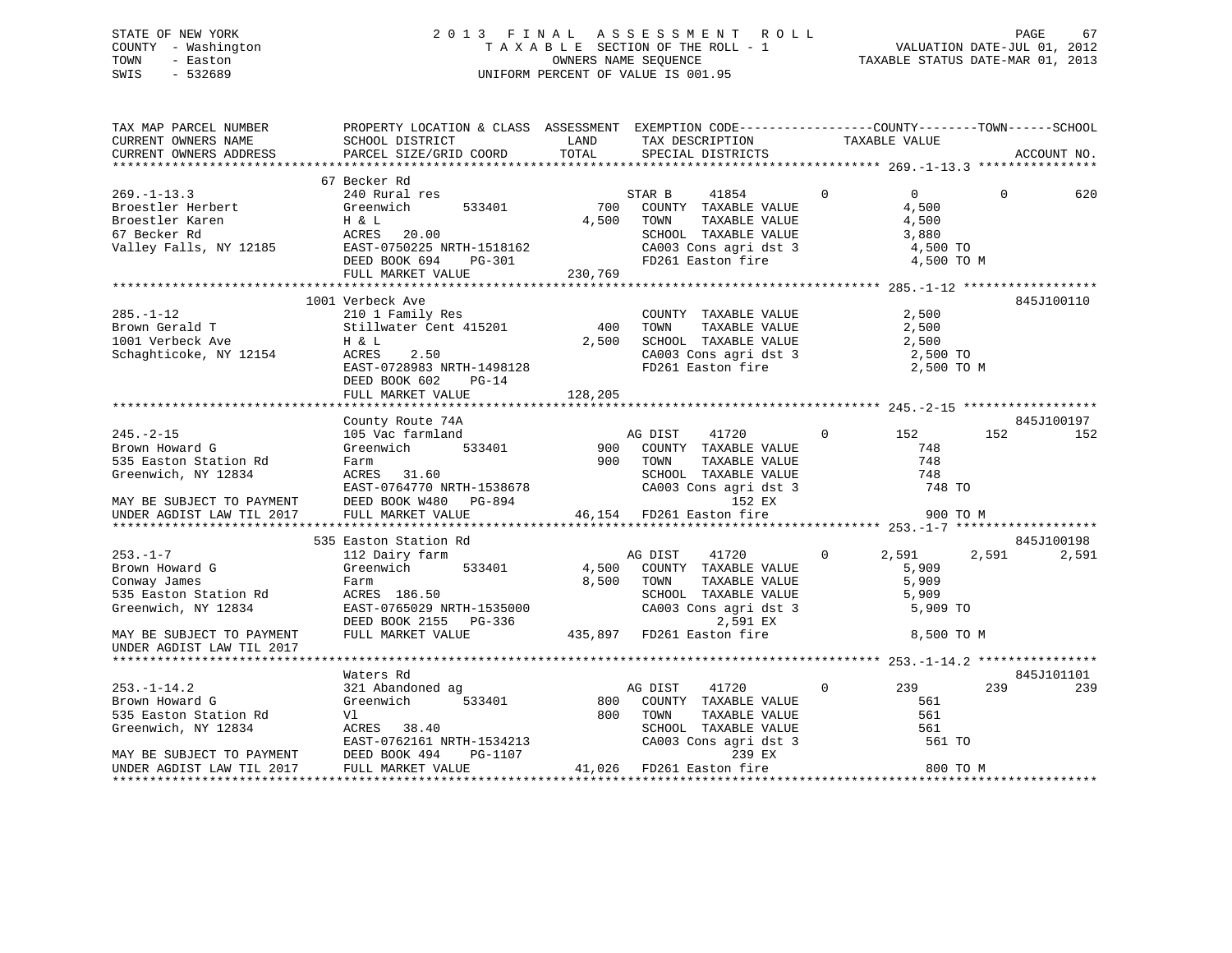STATE OF NEW YORK 2 0 1 3 F I N A L A S S E S S M E N T R O L L PAGE 68COUNTY - Washington T A X A B L E SECTION OF THE ROLL - 1 VALUATION DATE-JUL 01, 2012 TOWN - Easton COMPUTERS NAME SEQUENCE TAXABLE STATUS DATE-MAR 01, 2013<br>SWIS - 532689 SWIS - 532689 UNIFORM PERCENT OF VALUE IS 001.95

|                        | PAGE |  |
|------------------------|------|--|
| VALUATION DATE-JUL 01, |      |  |

| TAX MAP PARCEL NUMBER  | PROPERTY LOCATION & CLASS ASSESSMENT EXEMPTION CODE---------------COUNTY-------TOWN-----SCHOOL |          |                                               |                               |                                 |
|------------------------|------------------------------------------------------------------------------------------------|----------|-----------------------------------------------|-------------------------------|---------------------------------|
| CURRENT OWNERS NAME    | SCHOOL DISTRICT                                                                                | LAND     | TAX DESCRIPTION                               | TAXABLE VALUE                 |                                 |
| CURRENT OWNERS ADDRESS | PARCEL SIZE/GRID COORD                                                                         | TOTAL    | SPECIAL DISTRICTS                             |                               | ACCOUNT NO.                     |
|                        |                                                                                                |          |                                               |                               |                                 |
|                        | 1317 State Route 372                                                                           |          |                                               |                               | 845J100473                      |
| $237. - 1 - 21$        | 240 Rural res                                                                                  |          | STAR B<br>41854                               | $0 \qquad \qquad$<br>$\Omega$ | $\Omega$<br>620                 |
| Brown James D          | 533401<br>Greenwich                                                                            | 1,500    | COUNTY TAXABLE VALUE                          | 6,500                         |                                 |
| Brown Kimberly A       | $H+L$                                                                                          | 6,500    | TOWN<br>TAXABLE VALUE                         | 6,500                         |                                 |
| 1317 State Route 372   | 831/248                                                                                        |          | SCHOOL TAXABLE VALUE                          | 5,880                         |                                 |
| Greenwich, NY 12834    | ACRES 58.10                                                                                    |          | FD261 Easton fire                             | 6,500 TO M                    |                                 |
|                        | EAST-0762982 NRTH-1546989                                                                      |          |                                               |                               |                                 |
|                        | DEED BOOK 831<br>$PG-244$                                                                      |          |                                               |                               |                                 |
|                        | FULL MARKET VALUE                                                                              | 333,333  |                                               |                               |                                 |
|                        |                                                                                                |          |                                               |                               |                                 |
|                        | Birch Hollow Rd                                                                                |          |                                               |                               |                                 |
| $245. - 1 - 23.4$      | 320 Rural vacant                                                                               |          | COUNTY TAXABLE VALUE                          | 500                           |                                 |
| Brown William          | Greenwich 533401                                                                               | 500 TOWN | TAXABLE VALUE                                 | 500                           |                                 |
| Morgan Mary Nell       | Vl                                                                                             |          | 500 SCHOOL TAXABLE VALUE                      | 500                           |                                 |
| 23 Birch Hollow Rd     | Lot 6                                                                                          |          | CA003 Cons agri dst 3                         | 500 TO                        |                                 |
| Greenwich, NY 12834    | ACRES 10.40                                                                                    |          | FD261 Easton fire                             | 500 TO M                      |                                 |
|                        | EAST-0758179 NRTH-1539870                                                                      |          |                                               |                               |                                 |
|                        | DEED BOOK 1769    PG-127                                                                       |          |                                               |                               |                                 |
|                        | FULL MARKET VALUE                                                                              | 25,641   |                                               |                               |                                 |
|                        |                                                                                                |          |                                               |                               |                                 |
|                        | 23 Birch Hollow Rd                                                                             |          |                                               |                               | 845J100202                      |
| $245. - 1 - 23.2$      | 240 Rural res                                                                                  |          | 41854                                         | $\Omega$<br>$\overline{0}$    | $\Omega$<br>620                 |
| Brown William L        | 533401                                                                                         | 600      | STAR B<br>COUNTY TAXABLE VALUE                |                               |                                 |
| Morgan Mary Nell       | Greenwich                                                                                      |          |                                               | 4,000                         |                                 |
|                        | Η & L                                                                                          | 4,000    | TOWN<br>TAXABLE VALUE                         | 4,000                         |                                 |
| 23 Birch Hollow Rd     | ACRES 18.49<br>EAST-0757558 NRTH-1539365                                                       |          | SCHOOL TAXABLE VALUE<br>CA003 Cons agri dst 3 | 3,380                         |                                 |
| Greenwich, NY 12834    |                                                                                                |          |                                               | 4,000 TO                      |                                 |
|                        | DEED BOOK 1769 PG-127                                                                          |          | FD261 Easton fire                             | 4,000 TO M                    |                                 |
|                        | FULL MARKET VALUE                                                                              | 205,128  |                                               |                               |                                 |
|                        |                                                                                                |          |                                               |                               |                                 |
|                        | 35 Meeting House Rd<br>----                                                                    |          |                                               |                               | 845J100437                      |
| $269. - 1 - 36$        | 310 Res Vac                                                                                    |          | COUNTY TAXABLE VALUE                          | 450                           |                                 |
| Brownell Alvin A       | 533401                                                                                         | 450      | TAXABLE VALUE<br>TOWN                         | 450                           |                                 |
| Brownell Leona S       | Greenwich<br>Residence<br>ACRES 1                                                              | 450      | SCHOOL TAXABLE VALUE                          | 450                           |                                 |
| 11674 St Rt 40         | 1.00                                                                                           |          | CA003 Cons agri dst 3                         | 450 TO                        |                                 |
| Schaghticoke, NY 12154 | EAST-0744904 NRTH-1513957                                                                      |          | FD261 Easton fire                             | 450 TO M                      |                                 |
|                        | DEED BOOK 485<br>PG-991                                                                        |          |                                               |                               |                                 |
|                        | FULL MARKET VALUE                                                                              | 23,077   |                                               |                               |                                 |
|                        |                                                                                                |          |                                               |                               |                                 |
|                        | 11674 State Route 40                                                                           |          |                                               |                               | 845J100204                      |
| $269. - 1 - 37$        | 210 1 Family Res                                                                               |          | WAR VET/TC 41121                              | $\overline{0}$<br>585         | 527<br>$\overline{\phantom{0}}$ |
| Brownell Alvin Jr      | Greenwich 533401                                                                               |          | 500 STAR B<br>41854                           | $\mathbf 0$<br>$\sim$ 0       | 0<br>620                        |
| 11674 State Route 40   | H & L                                                                                          |          | 5,400 COUNTY TAXABLE VALUE                    | 4,815                         |                                 |
| Schaghticoke, NY 12154 | 4.20<br>ACRES                                                                                  |          | TOWN<br>TAXABLE VALUE                         | 4,873                         |                                 |
|                        | EAST-0744635 NRTH-1513864                                                                      |          | SCHOOL TAXABLE VALUE                          | 4,780                         |                                 |
|                        | DEED BOOK 393<br>PG-359                                                                        |          | SCHOOD Innum-                                 | 5,400 TO                      |                                 |
|                        | FULL MARKET VALUE                                                                              |          | 276,923 FD261 Easton fire                     | 5,400 TO M                    |                                 |
|                        |                                                                                                |          |                                               |                               |                                 |

68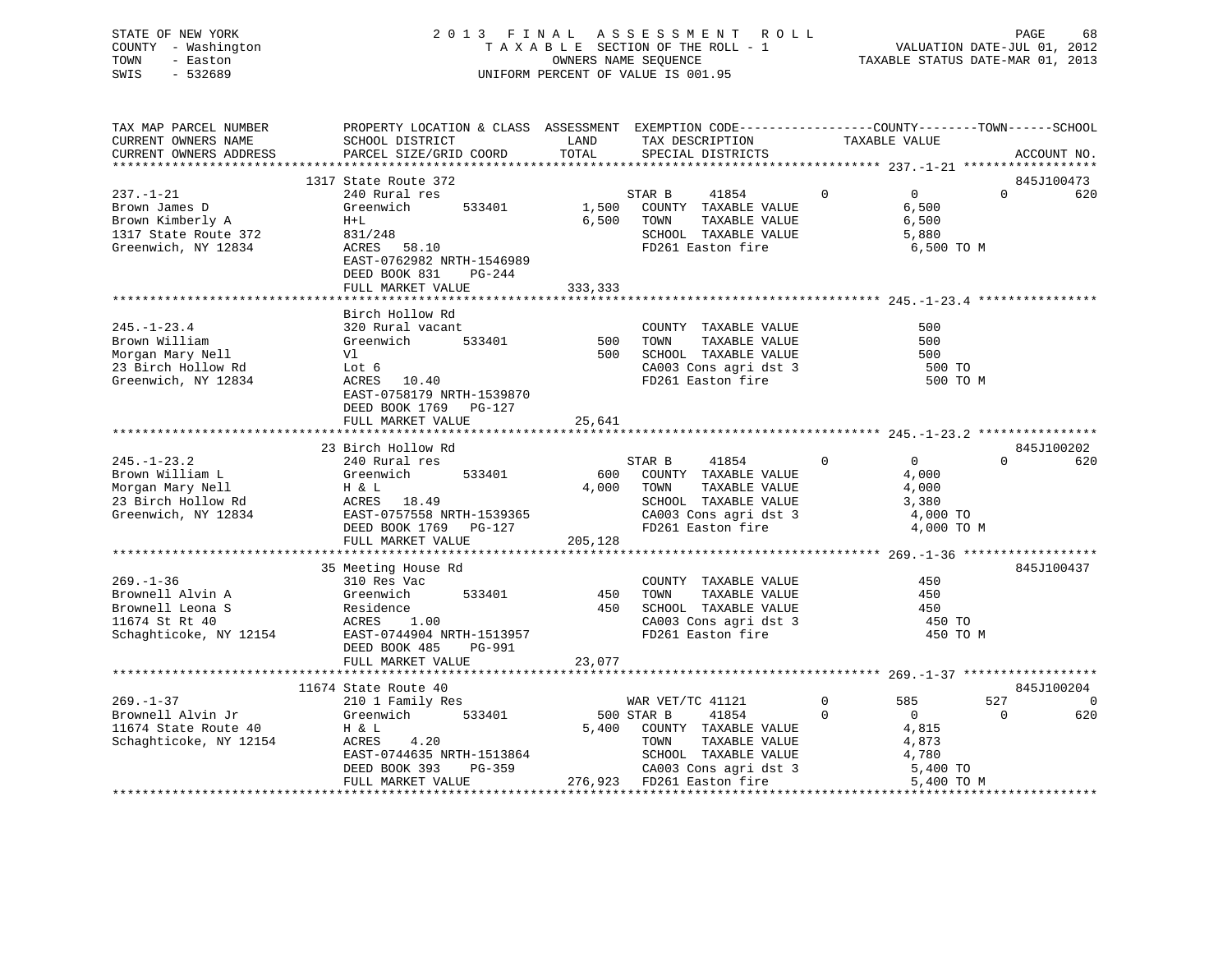# STATE OF NEW YORK 2 0 1 3 F I N A L A S S E S S M E N T R O L L PAGE 69 COUNTY - Washington T A X A B L E SECTION OF THE ROLL - 1 VALUATION DATE-JUL 01, 2012 TOWN - Easton OWNERS NAME SEQUENCE TAXABLE STATUS DATE-MAR 01, 2013 SWIS - 532689 UNIFORM PERCENT OF VALUE IS 001.95

| TAX MAP PARCEL NUMBER                                                                            | PROPERTY LOCATION & CLASS ASSESSMENT EXEMPTION CODE----------------COUNTY-------TOWN------SCHOOL |                        |                                                                                          |                            |                 |
|--------------------------------------------------------------------------------------------------|--------------------------------------------------------------------------------------------------|------------------------|------------------------------------------------------------------------------------------|----------------------------|-----------------|
| CURRENT OWNERS NAME                                                                              | SCHOOL DISTRICT                                                                                  |                        | LAND TAX DESCRIPTION TAXABLE VALUE                                                       |                            |                 |
| CURRENT OWNERS ADDRESS                                                                           |                                                                                                  |                        |                                                                                          |                            |                 |
|                                                                                                  |                                                                                                  |                        |                                                                                          |                            |                 |
|                                                                                                  | 364 Mcgowan Rd                                                                                   |                        |                                                                                          |                            | 845J100205      |
| $277 - 1 - 2$                                                                                    | 310 Res Vac                                                                                      |                        | COUNTY TAXABLE VALUE                                                                     | 1,325                      |                 |
| Brownell Alvin Jr. Greenwich                                                                     | 533401 1,325                                                                                     |                        | TAXABLE VALUE<br>TOWN                                                                    | 1,325                      |                 |
|                                                                                                  |                                                                                                  |                        | 1,325 SCHOOL TAXABLE VALUE 1,325                                                         |                            |                 |
|                                                                                                  |                                                                                                  |                        | CA003 Cons agri dst 3 1,325 TO                                                           |                            |                 |
| Brownell Leona Land<br>11674 State Route 40 ACRES 72.26<br>Schaghticoke, NY 12154 EAST-0741103 N | EAST-0741103 NRTH-1511850                                                                        |                        | FD261 Easton fire                                                                        | 1,325 TO M                 |                 |
|                                                                                                  | DEED BOOK 405<br>PG-292                                                                          |                        |                                                                                          |                            |                 |
|                                                                                                  | FULL MARKET VALUE                                                                                | 67,949                 |                                                                                          |                            |                 |
|                                                                                                  |                                                                                                  |                        |                                                                                          |                            |                 |
|                                                                                                  | Vly Summit Rd/s Off                                                                              |                        |                                                                                          |                            | 845J100206      |
| $261. - 1 - 23.3$                                                                                | 323 Vacant rural                                                                                 | $\frac{1}{533401}$ 400 | COUNTY TAXABLE VALUE                                                                     | 400                        |                 |
| Brownell Charles H III                                                                           | Greenwich                                                                                        |                        | TAXABLE VALUE<br>TOWN                                                                    | 400                        |                 |
| Brownell Sefi D                                                                                  | Wood Lot                                                                                         |                        | 400 SCHOOL TAXABLE VALUE                                                                 | 400                        |                 |
| 24850 Bruce St                                                                                   | ACRES 10.80                                                                                      |                        | CA003 Cons agri dst 3                                                                    | 400 TO                     |                 |
| Plaquemine, LA 70764                                                                             | EAST-0761289 NRTH-1522963                                                                        |                        | FD261 Easton fire                                                                        | 400 TO M                   |                 |
|                                                                                                  | DEED BOOK 2112    PG-118                                                                         |                        |                                                                                          |                            |                 |
|                                                                                                  |                                                                                                  |                        |                                                                                          |                            |                 |
|                                                                                                  |                                                                                                  |                        |                                                                                          |                            |                 |
|                                                                                                  | 396 Mcgowan Rd                                                                                   |                        |                                                                                          |                            | 845J101175      |
|                                                                                                  |                                                                                                  |                        | COUNTY TAXABLE VALUE                                                                     | 4,600                      |                 |
|                                                                                                  |                                                                                                  |                        | TAXABLE VALUE<br>TOWN                                                                    | 4,600                      |                 |
| Lantz Nicole R                                                                                   | H & L                                                                                            | 4,600                  | SCHOOL TAXABLE VALUE 4,600                                                               |                            |                 |
| 396 McGowan Rd                                                                                   | Trans Exempt Repay 2013                                                                          |                        | CA003 Cons agri dst 3 4,600 TO                                                           |                            |                 |
| Schaghticoke, NY 12154                                                                           | ACRES<br>4.06                                                                                    |                        | FD261 Easton fire 4,600 TO M<br>TE533 Trans exmt repay-flg 00 MT                         |                            |                 |
|                                                                                                  | EAST-0739719 NRTH-1512993                                                                        |                        |                                                                                          |                            |                 |
|                                                                                                  | DEED BOOK 3081    PG-312                                                                         |                        |                                                                                          |                            |                 |
|                                                                                                  | FULL MARKET VALUE                                                                                | 235,897                |                                                                                          |                            |                 |
|                                                                                                  |                                                                                                  |                        |                                                                                          |                            |                 |
|                                                                                                  | 305 County Route 74A<br>County Route 74A<br>210 1 Family Res                                     |                        |                                                                                          |                            | 845J100210      |
| $245. - 2 - 14$                                                                                  | Greenwich 533401 600 STAR B                                                                      |                        | CBT VET/TC 41131                                                                         | $\overline{0}$<br>850 7    | 850<br>$\Omega$ |
| Brownell Douglas                                                                                 |                                                                                                  |                        | 41854                                                                                    | $\overline{0}$<br>$\sim$ 0 | 620<br>$\Omega$ |
| 305 County Route 74A H & L                                                                       |                                                                                                  |                        | 3,400 COUNTY TAXABLE VALUE                                                               | 2,550                      |                 |
| Greenwich, NY 12834                                                                              | Sub Lot 1<br>ACRES 8.15                                                                          |                        | TOWN TAXABLE VALUE 2,550<br>SCHOOL TAXABLE VALUE 2,780<br>CA003 Cons agri dst 3 3,400 TO |                            |                 |
|                                                                                                  |                                                                                                  |                        |                                                                                          |                            |                 |
|                                                                                                  | EAST-0765275 NRTH-1537680                                                                        |                        |                                                                                          |                            |                 |
|                                                                                                  | DEED BOOK 3002 PG-337<br>FULL MARKET VALUE                                                       | 174,359                | FD261 Easton fire 3,400 TO M                                                             |                            |                 |
|                                                                                                  |                                                                                                  |                        |                                                                                          |                            |                 |
|                                                                                                  |                                                                                                  |                        |                                                                                          |                            |                 |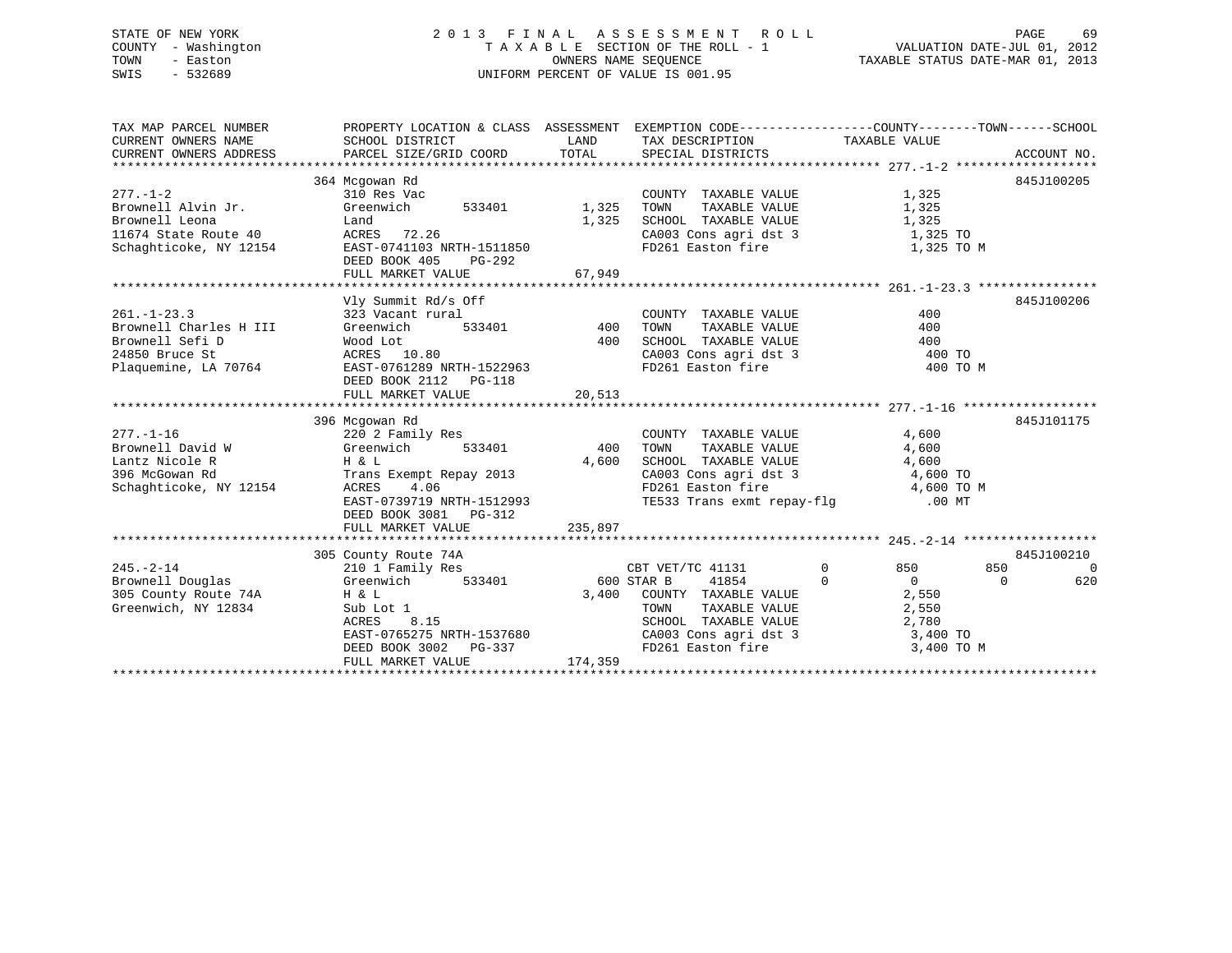# STATE OF NEW YORK 2 0 1 3 F I N A L A S S E S S M E N T R O L L PAGE 70 COUNTY - Washington T A X A B L E SECTION OF THE ROLL - 1 VALUATION DATE-JUL 01, 2012 TOWN - Easton **CONNERS NAME SEQUENCE** TAXABLE STATUS DATE-MAR 01, 2013 SWIS - 532689 UNIFORM PERCENT OF VALUE IS 001.95

| TAX MAP PARCEL NUMBER<br>CURRENT OWNERS NAME | PROPERTY LOCATION & CLASS ASSESSMENT EXEMPTION CODE----------------COUNTY-------TOWN------SCHOOL<br>SCHOOL DISTRICT | LAND                      | TAX DESCRIPTION |                                            | TAXABLE VALUE  |                |          |             |
|----------------------------------------------|---------------------------------------------------------------------------------------------------------------------|---------------------------|-----------------|--------------------------------------------|----------------|----------------|----------|-------------|
| CURRENT OWNERS ADDRESS                       | PARCEL SIZE/GRID COORD                                                                                              | TOTAL                     |                 | SPECIAL DISTRICTS                          |                |                |          | ACCOUNT NO. |
|                                              |                                                                                                                     |                           |                 |                                            |                |                |          |             |
|                                              | 165 Old Cambridge Rd                                                                                                |                           |                 |                                            |                |                |          | 845J100244  |
| $237. - 1 - 16$                              | 112 Dairy farm                                                                                                      |                           | AG DIST         | 41720                                      | $\Omega$       | 658            | 658      | 658         |
| Brownell Gary                                | Greenwich<br>533401                                                                                                 | 1,500 STAR B              |                 | 41854                                      | $\Omega$       | $\mathbf{0}$   | 0        | 620         |
| Brownell Maryann                             | Farm                                                                                                                | 5,200                     |                 | COUNTY TAXABLE VALUE                       |                | 4,542          |          |             |
| 165 Old Cambridge Rd                         | 838/229                                                                                                             |                           | TOWN            | TAXABLE VALUE                              |                | 4,542          |          |             |
| Greenwich, NY 12834                          | ACRES 71.10                                                                                                         |                           |                 | SCHOOL TAXABLE VALUE                       |                | 3,922          |          |             |
|                                              | EAST-0767837 NRTH-1547594                                                                                           |                           |                 | CA003 Cons agri dst 3                      |                | 4,542 TO       |          |             |
| MAY BE SUBJECT TO PAYMENT                    | DEED BOOK 2850 PG-72                                                                                                |                           |                 | 658 EX                                     |                |                |          |             |
| UNDER AGDIST LAW TIL 2017                    | FULL MARKET VALUE                                                                                                   | 266,667 FD261 Easton fire |                 |                                            |                | 5,200 TO M     |          |             |
|                                              |                                                                                                                     |                           |                 |                                            |                |                |          |             |
|                                              | 641 Meeting House Rd                                                                                                |                           |                 |                                            |                |                |          | 845J100203  |
| $270. - 2 - 16$                              | 120 Field crops                                                                                                     |                           | STAR B          | 41854                                      | $\overline{0}$ | 0              | $\Omega$ | 620         |
| Brownell John A                              | Cambridge<br>535010                                                                                                 | 2,500                     |                 | COUNTY TAXABLE VALUE                       |                | 6,000          |          |             |
| Brownell Charles H                           | Farm                                                                                                                | 6,000                     | TOWN            | TAXABLE VALUE                              |                | 6,000          |          |             |
| 641 Meeting House Rd                         | $270. - 1 - 16$                                                                                                     |                           |                 | SCHOOL TAXABLE VALUE                       |                | 5,380          |          |             |
| Valley Falls, NY 12185                       | ACRES 117.00                                                                                                        |                           |                 | CA003 Cons agri dst 3<br>FD261 Easton fire |                | 6,000 TO       |          |             |
|                                              | EAST-0759378 NRTH-1518603                                                                                           |                           |                 |                                            |                | 6,000 TO M     |          |             |
|                                              | DEED BOOK 896<br>PG-284                                                                                             |                           |                 |                                            |                |                |          |             |
|                                              | FULL MARKET VALUE                                                                                                   | 307,692                   |                 |                                            |                |                |          |             |
|                                              | 1985 State Route 40                                                                                                 |                           |                 |                                            |                |                |          |             |
| $244. -1 - 3$                                | 210 1 Family Res                                                                                                    |                           |                 |                                            | $\Omega$       | $\overline{0}$ | $\Omega$ | 845J100209  |
| Brownell Richard                             | Greenwich                                                                                                           | 400                       | STAR EN         | 41834<br>COUNTY TAXABLE VALUE              |                |                |          | 1,310       |
| Brownell Helen                               | 533401<br>Res                                                                                                       | 4,200                     | TOWN            | TAXABLE VALUE                              |                | 4,200<br>4,200 |          |             |
| 1985 State Route 40                          | ACRES                                                                                                               |                           |                 | SCHOOL TAXABLE VALUE                       |                | 2,890          |          |             |
| Greenwich, NY 12834                          | 2.20<br>EAST-0750157 NRTH-1545032                                                                                   |                           |                 | CA003 Cons agri dst 3                      |                | 4,200 TO       |          |             |
|                                              | DEED BOOK 416<br>PG-666                                                                                             |                           |                 | FD262 Middle Falls Fire                    |                | 4,200 TO       |          |             |
|                                              | FULL MARKET VALUE                                                                                                   | 215,385                   |                 |                                            |                |                |          |             |
|                                              |                                                                                                                     |                           |                 |                                            |                |                |          |             |
|                                              | 11541 State Route 40                                                                                                |                           |                 |                                            |                |                |          |             |
| $277. - 1 - 2.2$                             | 283 Res w/Comuse                                                                                                    |                           | STAR B          | 41854                                      | $\Omega$       | $\Omega$       | $\Omega$ | 620         |
| Brownell Scott Allen                         | 533401<br>Greenwich                                                                                                 | 500                       |                 | COUNTY TAXABLE VALUE                       |                | 9,500          |          |             |
| Brownell Kymberly A                          | H & L                                                                                                               | 9,500                     | TOWN            | TAXABLE VALUE                              |                | 9,500          |          |             |
| 11541 St Rt 40                               | ACRES 12.30                                                                                                         |                           |                 | SCHOOL TAXABLE VALUE                       |                | 8,880          |          |             |
| Schaghticoke, NY 12154                       | EAST-0742279 NRTH-1511274                                                                                           |                           |                 | CA003 Cons agri dst 3                      |                | 9,500 TO       |          |             |
|                                              | DEED BOOK 791<br>PG-154                                                                                             |                           |                 | FD261 Easton fire                          |                | 9,500 TO M     |          |             |
|                                              | FULL MARKET VALUE                                                                                                   | 487,179                   |                 |                                            |                |                |          |             |
|                                              |                                                                                                                     |                           |                 |                                            |                |                |          |             |
|                                              | 68 Deerfield Ln                                                                                                     |                           |                 |                                            |                |                |          | 845J101027  |
| $259. - 1 - 45$                              | 311 Res vac land - WTRFNT                                                                                           |                           |                 | COUNTY TAXABLE VALUE                       |                | 400            |          |             |
| Brundage Donald J                            | Greenwich<br>533401                                                                                                 | 400                       | TOWN            | TAXABLE VALUE                              |                | 400            |          |             |
| Attn: Pmb 219                                | Vl                                                                                                                  | 400                       |                 | SCHOOL TAXABLE VALUE                       |                | 400            |          |             |
| 17 W. Spofford Ave . FRNT 75.00 DPTH 170.00  |                                                                                                                     |                           |                 | CA003 Cons agri dst 3                      |                | 400 TO         |          |             |
| Dolgeville, NY 13329                         | EAST-0734797 NRTH-1524411                                                                                           |                           |                 | FD261 Easton fire                          |                | 400 TO M       |          |             |
|                                              | DEED BOOK 918<br>PG-126                                                                                             |                           |                 |                                            |                |                |          |             |
|                                              | FULL MARKET VALUE                                                                                                   | 20,513                    |                 |                                            |                |                |          |             |
|                                              |                                                                                                                     |                           |                 |                                            |                |                |          |             |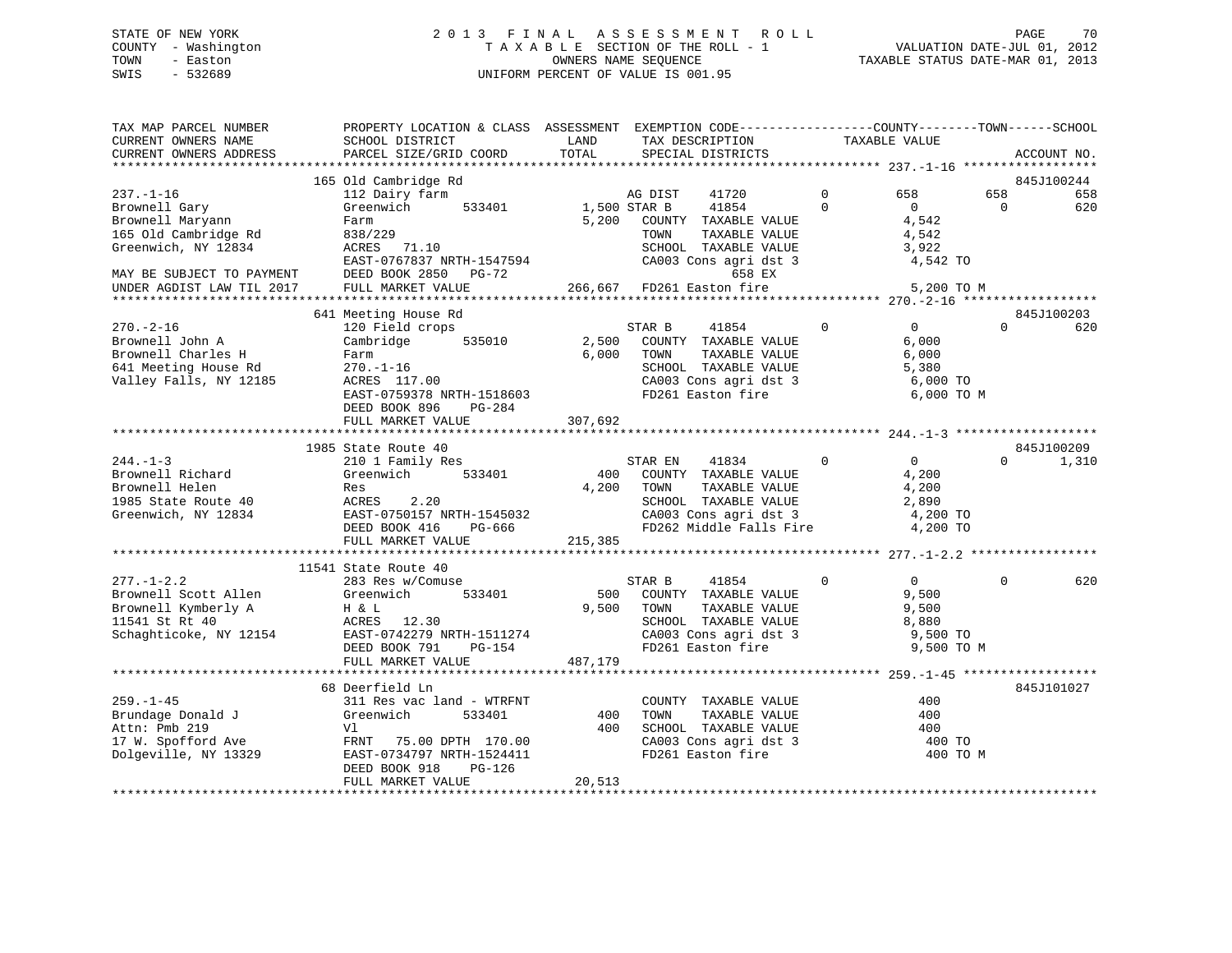# STATE OF NEW YORK 2 0 1 3 F I N A L A S S E S S M E N T R O L L PAGE 71 COUNTY - Washington T A X A B L E SECTION OF THE ROLL - 1 VALUATION DATE-JUL 01, 2012 TOWN - Easton CONNERS NAME SEQUENCE TAXABLE STATUS DATE-MAR 01, 2013<br>SWIS - 532689 SWIS - 532689 UNIFORM PERCENT OF VALUE IS 001.95

| TAX MAP PARCEL NUMBER<br>CURRENT OWNERS NAME<br>CURRENT OWNERS ADDRESS | PROPERTY LOCATION & CLASS ASSESSMENT EXEMPTION CODE----------------COUNTY-------TOWN-----SCHOOL<br>SCHOOL DISTRICT<br>PARCEL SIZE/GRID COORD | LAND<br>TOTAL | TAX DESCRIPTION<br>SPECIAL DISTRICTS |                         | TAXABLE VALUE |                | ACCOUNT NO. |            |
|------------------------------------------------------------------------|----------------------------------------------------------------------------------------------------------------------------------------------|---------------|--------------------------------------|-------------------------|---------------|----------------|-------------|------------|
|                                                                        |                                                                                                                                              |               |                                      |                         |               |                |             |            |
|                                                                        | 4 Park Dr                                                                                                                                    |               |                                      |                         |               |                |             | 845J100346 |
| $236.1 - 3 - 20$                                                       | 210 1 Family Res                                                                                                                             |               | STAR B                               | 41854                   | $\Omega$      | 0              | $\Omega$    | 620        |
| Bruneau Todd E                                                         | 533401<br>Greenwich                                                                                                                          | 500           |                                      | COUNTY TAXABLE VALUE    |               | 3,600          |             |            |
| Barton Jennifer                                                        | Lot House                                                                                                                                    | 3,600         | TOWN                                 | TAXABLE VALUE           |               | 3,600          |             |            |
| 4 Park Dr                                                              | $236. - 3 - 20$                                                                                                                              |               |                                      | SCHOOL TAXABLE VALUE    |               | 2,980          |             |            |
| Greenwich, NY 12834                                                    | FRNT 136.00 DPTH 212.00                                                                                                                      |               |                                      | FD262 Middle Falls Fire |               | 3,600 TO       |             |            |
|                                                                        | EAST-0749581 NRTH-1552811                                                                                                                    |               |                                      |                         |               |                |             |            |
|                                                                        | DEED BOOK 804<br><b>PG-108</b>                                                                                                               |               |                                      |                         |               |                |             |            |
|                                                                        | FULL MARKET VALUE                                                                                                                            | 184,615       |                                      |                         |               |                |             |            |
|                                                                        |                                                                                                                                              |               |                                      |                         |               |                |             |            |
|                                                                        | Birch Rd                                                                                                                                     |               |                                      |                         |               |                |             | 845J100211 |
| $261. - 1 - 15$                                                        | 112 Dairy farm                                                                                                                               |               | AG DIST                              | 41720                   | $\Omega$      | 899            | 899         | 899        |
| Buckley Abdon                                                          | 535010<br>Cambridge                                                                                                                          | 1,500         |                                      | COUNTY TAXABLE VALUE    |               | 601            |             |            |
| Buckley Marie                                                          | Farm                                                                                                                                         | 1,500         | TOWN                                 | TAXABLE VALUE           |               | 601            |             |            |
| 54 Scully Ln                                                           | sub lot #1                                                                                                                                   |               |                                      | SCHOOL TAXABLE VALUE    |               | 601            |             |            |
| Greenwich, NY 12834                                                    | ACRES 73.90                                                                                                                                  |               |                                      | CA003 Cons agri dst 3   |               | 601 TO         |             |            |
|                                                                        | EAST-0765353 NRTH-1529420                                                                                                                    |               |                                      | 899 EX                  |               |                |             |            |
| MAY BE SUBJECT TO PAYMENT                                              | DEED BOOK 430<br>PG-314                                                                                                                      |               |                                      | FD261 Easton fire       |               | 1,500 TO M     |             |            |
| UNDER AGDIST LAW TIL 2017                                              | FULL MARKET VALUE                                                                                                                            | 76,923        |                                      |                         |               |                |             |            |
|                                                                        |                                                                                                                                              |               |                                      |                         |               |                |             |            |
|                                                                        | 71 Birch Rd                                                                                                                                  |               |                                      |                         |               |                |             |            |
| $261. -1 - 15.1$                                                       | 210 1 Family Res                                                                                                                             |               | STAR B                               | 41854                   | $\Omega$      | $\Omega$       | $\Omega$    | 620        |
| Buckley Andrew J                                                       | Cambridge<br>535010                                                                                                                          | 500           |                                      | COUNTY TAXABLE VALUE    |               | 4,000          |             |            |
| 71 Birch Rd                                                            | Η&L                                                                                                                                          | 4,000         | TOWN                                 | TAXABLE VALUE           |               | 4,000          |             |            |
| Greenwich, NY 12834                                                    | sub lot #2                                                                                                                                   |               |                                      | SCHOOL TAXABLE VALUE    |               | 3,380          |             |            |
|                                                                        | 3.00<br>ACRES                                                                                                                                |               |                                      | CA003 Cons agri dst 3   |               | 4,000 TO       |             |            |
|                                                                        | EAST-0765635 NRTH-1528617                                                                                                                    |               |                                      | FD261 Easton fire       |               | 4,000 TO M     |             |            |
|                                                                        | DEED BOOK 2834 PG-107                                                                                                                        |               |                                      |                         |               |                |             |            |
|                                                                        | FULL MARKET VALUE                                                                                                                            | 205,128       |                                      |                         |               |                |             |            |
|                                                                        |                                                                                                                                              |               |                                      |                         |               |                |             |            |
|                                                                        | 261 Wilbur Ave                                                                                                                               |               |                                      |                         |               |                |             | 845J100212 |
| $244. -1 - 12$                                                         | 210 1 Family Res                                                                                                                             |               | STAR EN                              | 41834                   | $\Omega$      | $\overline{0}$ | $\Omega$    | 1,310      |
| Buckley Burdette 1.e.                                                  | Greenwich<br>533401                                                                                                                          | 300           |                                      | COUNTY TAXABLE VALUE    |               | 2,500          |             |            |
| Buckley Charles                                                        | H & L                                                                                                                                        | 2,500         | TOWN                                 | TAXABLE VALUE           |               | 2,500          |             |            |
| Attn: Buckley Charles & Bette FRNT 207.00 DPTH 179.00                  |                                                                                                                                              |               |                                      | SCHOOL TAXABLE VALUE    |               | 1,190          |             |            |
| 261 Wilbur Ave<br>Greenwich, NY 12834                                  | EAST-0745393 NRTH-1542179                                                                                                                    |               |                                      | CA003 Cons agri dst 3   |               | 2,500 TO       |             |            |
|                                                                        | DEED BOOK 844<br>PG-225                                                                                                                      |               |                                      | FD262 Middle Falls Fire |               | 2,500 TO       |             |            |
|                                                                        | FULL MARKET VALUE                                                                                                                            | 128,205       |                                      |                         |               |                |             |            |
|                                                                        |                                                                                                                                              |               |                                      |                         |               |                |             |            |
|                                                                        | 11 Bulson Rd                                                                                                                                 |               |                                      |                         |               |                |             | 845J101062 |
| $236. - 1 - 1.2$                                                       | 210 1 Family Res                                                                                                                             |               | STAR EN                              | 41834                   | $\Omega$      | $\overline{0}$ | $\Omega$    | 1,310      |
| Buckley Charles T                                                      | Greenwich<br>533401                                                                                                                          | 400           |                                      | COUNTY TAXABLE VALUE    |               | 3,600          |             |            |
| Buckley Carol                                                          | Res                                                                                                                                          | 3,600         | TOWN                                 | TAXABLE VALUE           |               | 3,600          |             |            |
| 11 Bulson Rd                                                           | 2.00<br>ACRES                                                                                                                                |               |                                      | SCHOOL TAXABLE VALUE    |               | 2,290          |             |            |
| Greenwich, NY 12834                                                    | EAST-0748150 NRTH-1552447<br>DEED BOOK 461                                                                                                   |               |                                      | FD262 Middle Falls Fire |               | 3,600 TO       |             |            |
|                                                                        | PG-810<br>FULL MARKET VALUE                                                                                                                  | 184,615       |                                      |                         |               |                |             |            |
|                                                                        |                                                                                                                                              |               |                                      |                         |               |                |             |            |
|                                                                        |                                                                                                                                              |               |                                      |                         |               |                |             |            |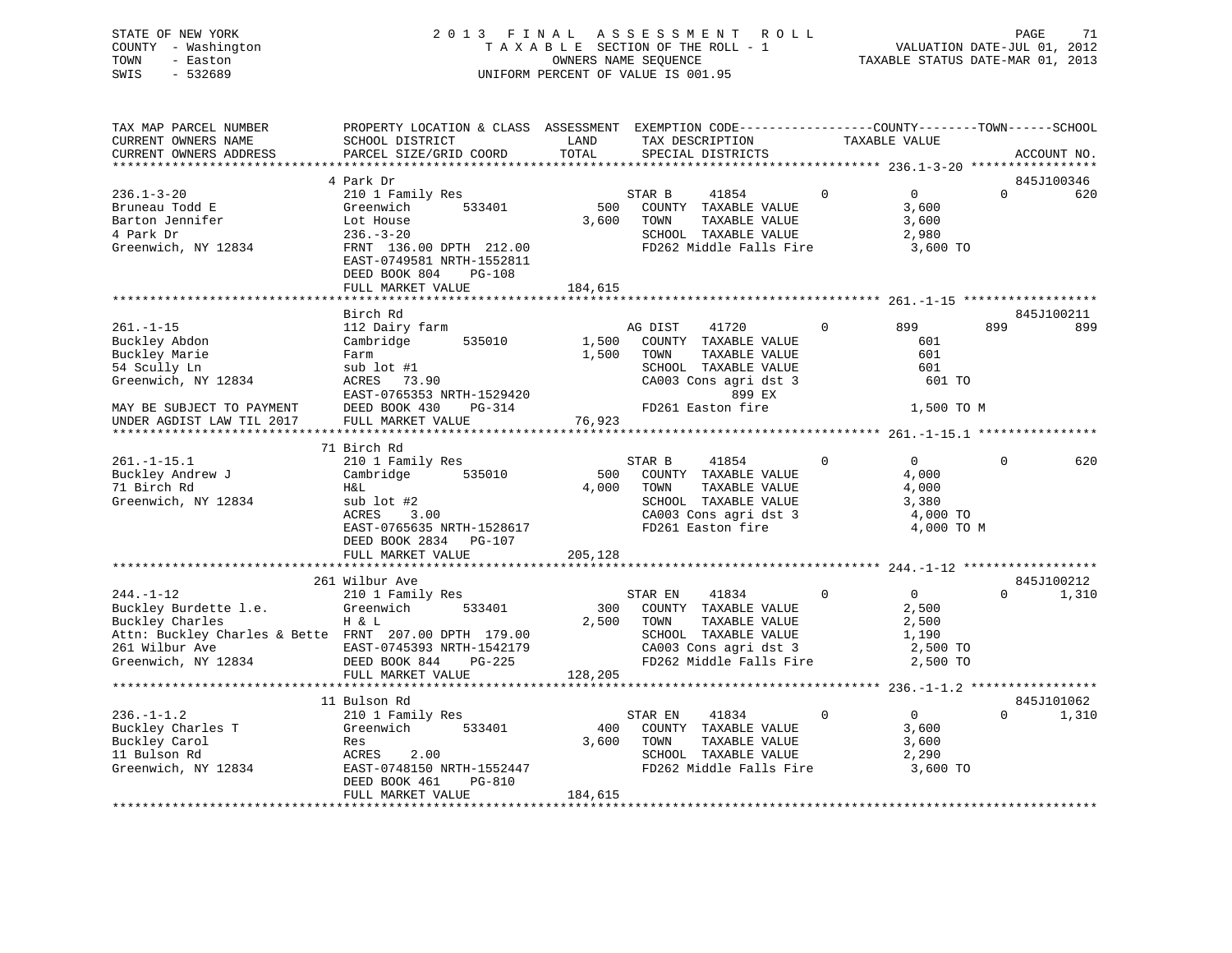# STATE OF NEW YORK 2 0 1 3 F I N A L A S S E S S M E N T R O L L PAGE 72 COUNTY - Washington T A X A B L E SECTION OF THE ROLL - 1 VALUATION DATE-JUL 01, 2012 TOWN - Easton CONNERS NAME SEQUENCE TAXABLE STATUS DATE-MAR 01, 2013<br>SWIS - 532689 SWIS - 532689 UNIFORM PERCENT OF VALUE IS 001.95

| TAX MAP PARCEL NUMBER<br>CURRENT OWNERS NAME<br>CURRENT OWNERS ADDRESS                              | PROPERTY LOCATION & CLASS ASSESSMENT EXEMPTION CODE----------------COUNTY-------TOWN------SCHOOL<br>SCHOOL DISTRICT<br>PARCEL SIZE/GRID COORD                            | LAND<br>TOTAL           | TAX DESCRIPTION<br>SPECIAL DISTRICTS                                                                                                          |             | TAXABLE VALUE                                                       | ACCOUNT NO. |                     |
|-----------------------------------------------------------------------------------------------------|--------------------------------------------------------------------------------------------------------------------------------------------------------------------------|-------------------------|-----------------------------------------------------------------------------------------------------------------------------------------------|-------------|---------------------------------------------------------------------|-------------|---------------------|
|                                                                                                     |                                                                                                                                                                          |                         |                                                                                                                                               |             |                                                                     |             |                     |
| $268. - 1 - 8.4$<br>Bulger Timothy M<br>Bulger Cynthia<br>405 Wrights Rd<br>Schaghticoke, NY 12154  | 405 Wrights Rd<br>210 1 Family Res<br>Greenwich<br>533401<br>H & L<br>ACRES<br>2.50<br>EAST-0741428 NRTH-1513387<br>DEED BOOK 2327 PG-230<br>FULL MARKET VALUE           | 500<br>4,800<br>246,154 | STAR B<br>41854<br>COUNTY TAXABLE VALUE<br>TAXABLE VALUE<br>TOWN<br>SCHOOL TAXABLE VALUE<br>CA003 Cons agri dst 3<br>FD261 Easton fire        | $\Omega$    | $\overline{0}$<br>4,800<br>4,800<br>4,180<br>4,800 TO<br>4,800 TO M | $\Omega$    | 845J101188<br>620   |
|                                                                                                     |                                                                                                                                                                          |                         |                                                                                                                                               |             |                                                                     |             |                     |
| $244. - 1 - 4$<br>Burch Harold<br>Burch Carol<br>1967 State Route 40<br>Greenwich, NY 12834         | 1967 State Route 40<br>210 1 Family Res<br>533401<br>Greenwich<br>H & L<br>1.00<br>ACRES<br>EAST-0750099 NRTH-1544571<br>DEED BOOK 446 PG-188                            | 300<br>2,200            | 41834<br>STAR EN<br>COUNTY TAXABLE VALUE<br>TOWN<br>TAXABLE VALUE<br>SCHOOL TAXABLE VALUE<br>CA003 Cons agri dst 3<br>FD262 Middle Falls Fire | $\mathbf 0$ | $\overline{0}$<br>2,200<br>2,200<br>890<br>2,200 TO<br>2,200 TO     | $\Omega$    | 845J100201<br>1,310 |
|                                                                                                     | FULL MARKET VALUE                                                                                                                                                        | 112,821                 |                                                                                                                                               |             |                                                                     |             |                     |
| $252. - 2 - 19.2$<br>Burgess William<br>Burgess Alina<br>333 Mountain Rd<br>Greenwich, NY 12834     | 333 Mountain Rd<br>280 Res Multiple<br>Greenwich<br>533401<br>Res & 2 Lots<br>ACRES<br>5.49<br>EAST-0751910 NRTH-1531402<br>DEED BOOK 652<br>PG-125<br>FULL MARKET VALUE | 700<br>7,700<br>394,872 | STAR EN<br>41834<br>COUNTY TAXABLE VALUE<br>TAXABLE VALUE<br>TOWN<br>SCHOOL TAXABLE VALUE<br>FD261 Easton fire                                | $\Omega$    | 0<br>7,700<br>7,700<br>6,390<br>7,700 TO M                          | $\Omega$    | 845J101033<br>1,310 |
|                                                                                                     | 335 Mountain Rd                                                                                                                                                          |                         |                                                                                                                                               |             |                                                                     |             |                     |
| $252. - 2 - 19.3$<br>Burgess William M<br>Burgess Alina M<br>335 Mountain Rd<br>Greenwich, NY 12834 | 210 1 Family Res<br>533401<br>Greenwich<br>652/123<br>ACRES<br>4.78<br>EAST-0751784 NRTH-1531861<br>DEED BOOK 652<br>$PG-123$                                            | 500<br>4,000            | COUNTY TAXABLE VALUE<br>TAXABLE VALUE<br>TOWN<br>SCHOOL TAXABLE VALUE<br>FD261 Easton fire                                                    |             | 4,000<br>4,000<br>4,000<br>4,000 TO M                               |             |                     |
|                                                                                                     | FULL MARKET VALUE                                                                                                                                                        | 205,128                 |                                                                                                                                               |             |                                                                     |             |                     |
|                                                                                                     |                                                                                                                                                                          |                         |                                                                                                                                               |             |                                                                     |             | 845J100714          |
| $243. - 1 - 2$                                                                                      | 2424 County Route 113<br>240 Rural res                                                                                                                                   |                         | AG DIST<br>41720                                                                                                                              | $\mathbf 0$ | 394                                                                 | 394         | 394                 |
| Burkly Andrew J<br>Burkly Catherine A<br>2424 County Route 113<br>Greenwich, NY 12834               | Schuylerville 415001<br>Farm<br>519/16<br>ACRES 198.80<br>EAST-0740802 NRTH-1542883                                                                                      |                         | 3,500 STAR B<br>41854<br>7,000 COUNTY TAXABLE VALUE<br>TOWN<br>TAXABLE VALUE<br>SCHOOL TAXABLE VALUE<br>CA003 Cons agri dst 3                 | $\Omega$    | $\overline{0}$<br>6,606<br>6,606<br>5,986<br>6,606 TO               | $\Omega$    | 620                 |
| MAY BE SUBJECT TO PAYMENT<br>UNDER AGDIST LAW TIL 2017                                              | DEED BOOK 3207<br>PG-342<br>FULL MARKET VALUE                                                                                                                            |                         | 394 EX<br>358,974 FD261 Easton fire                                                                                                           |             | 7,000 TO M                                                          |             |                     |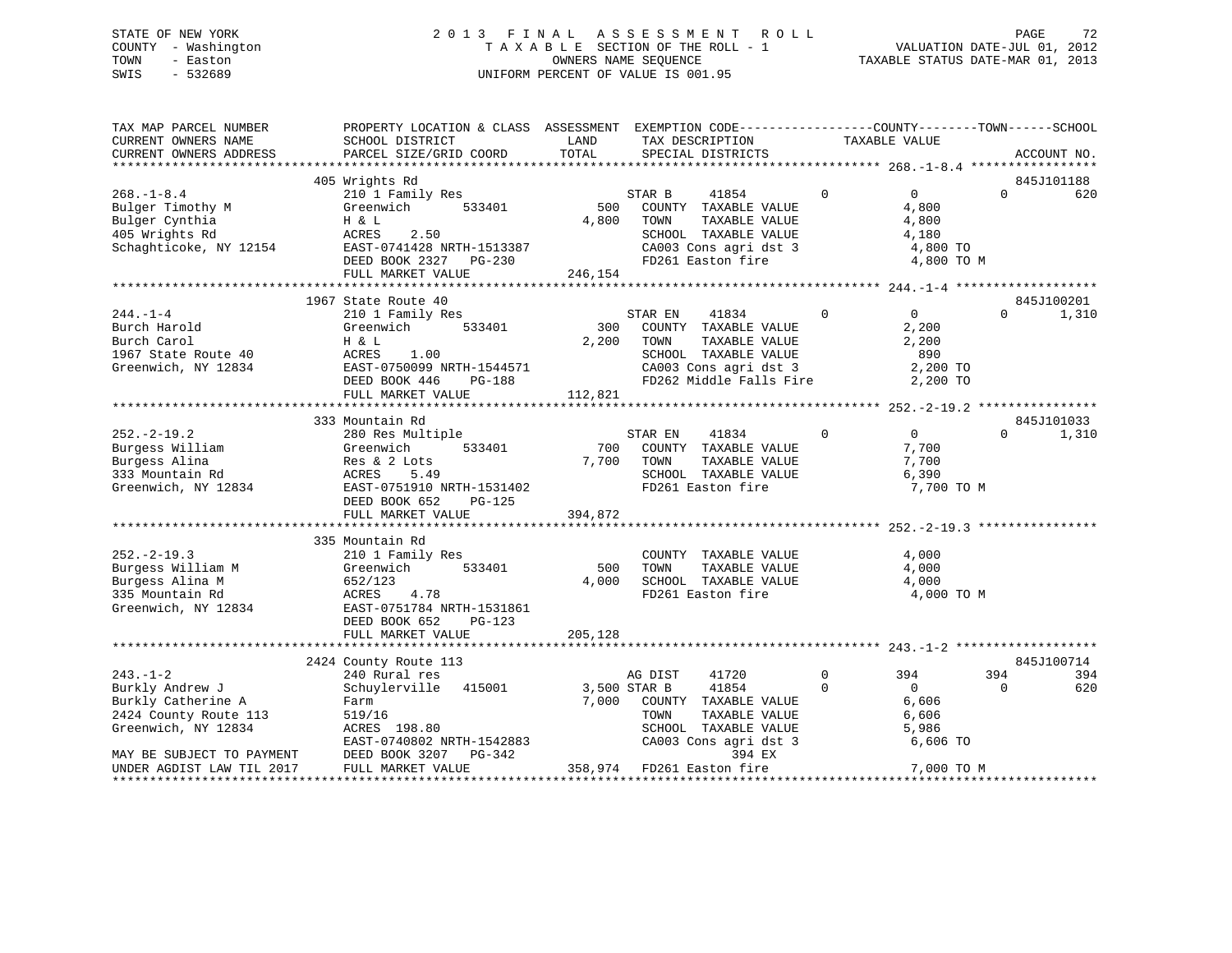# STATE OF NEW YORK 2 0 1 3 F I N A L A S S E S S M E N T R O L L PAGE 73 COUNTY - Washington T A X A B L E SECTION OF THE ROLL - 1 VALUATION DATE-JUL 01, 2012 TOWN - Easton **CONNERS NAME SEQUENCE** TAXABLE STATUS DATE-MAR 01, 2013 SWIS - 532689 UNIFORM PERCENT OF VALUE IS 001.95

| TAX MAP PARCEL NUMBER<br>CURRENT OWNERS NAME | PROPERTY LOCATION & CLASS ASSESSMENT EXEMPTION CODE----------------COUNTY-------TOWN------SCHOOL<br>SCHOOL DISTRICT | LAND    | TAX DESCRIPTION                                                    | TAXABLE VALUE                 |                 |
|----------------------------------------------|---------------------------------------------------------------------------------------------------------------------|---------|--------------------------------------------------------------------|-------------------------------|-----------------|
| CURRENT OWNERS ADDRESS                       | PARCEL SIZE/GRID COORD                                                                                              | TOTAL   | SPECIAL DISTRICTS                                                  |                               | ACCOUNT NO.     |
| $287. - 1 - 19$<br>Burmon Transportation LLC | Beadle Hill Rd<br>105 Vac farmland<br>Greenwich<br>533401                                                           | 2,200   | COUNTY TAXABLE VALUE<br>TOWN<br>TAXABLE VALUE                      | 2,200<br>2,200                | 845J100472      |
| 615 Colonel Burch Rd                         | $1$ ot $1$                                                                                                          | 2,200   | SCHOOL TAXABLE VALUE                                               | 2,200                         |                 |
| Valley Falls, NY 12185                       | Ag Easement 2401/130<br>ACRES 92.91                                                                                 |         | CA003 Cons agri dst 3<br>FD261 Easton fire                         | 2,200 TO<br>2,200 TO M        |                 |
| PRIOR OWNER ON 3/01/2013<br>ESNID, LLC       | EAST-0747614 NRTH-1502465<br>DEED BOOK 3233 PG-142<br>FULL MARKET VALUE                                             | 112,821 |                                                                    |                               |                 |
|                                              |                                                                                                                     |         |                                                                    |                               |                 |
| $286. - 1 - 14.3$                            | Crandalls Corners Rd<br>323 Vacant rural                                                                            |         | COUNTY TAXABLE VALUE                                               | 500                           | 845J100215      |
| Burns Daniel R                               | Greenwich<br>533401                                                                                                 | 500     | TOWN<br>TAXABLE VALUE                                              | 500                           |                 |
| Burns Jeanne B                               | Wl                                                                                                                  | 500     | SCHOOL TAXABLE VALUE                                               | 500                           |                 |
| 1921 State Route 40                          | ACRES 12.00                                                                                                         |         | CA003 Cons agri dst 3                                              | 500 TO                        |                 |
| Greenwich, NY 12834                          | EAST-0743730 NRTH-1502822<br>DEED BOOK 456<br>PG-189                                                                |         | FD261 Easton fire                                                  | 500 TO M                      |                 |
|                                              | FULL MARKET VALUE                                                                                                   | 25,641  |                                                                    |                               |                 |
|                                              | Valley Falls Rd/w Off                                                                                               |         |                                                                    |                               | 845J101109      |
| $286. - 1 - 14.4$                            | 323 Vacant rural                                                                                                    |         | COUNTY TAXABLE VALUE                                               | 400                           |                 |
| Burns Daniel R                               | Greenwich<br>533401                                                                                                 | 400     | TAXABLE VALUE<br>TOWN                                              | 400                           |                 |
| Burns Jeanne B                               | Vl                                                                                                                  | 400     | SCHOOL TAXABLE VALUE                                               | 400                           |                 |
| 1921 State Route 40                          | ACRES 20.00                                                                                                         |         | SCHOOL TAXABLE VALUE<br>CA003 Cons agri dst 3<br>FD261 Easton fire | 400 TO                        |                 |
| Greenwich, NY 12834                          | EAST-0743479 NRTH-1501998<br>DEED BOOK 659<br>$PG-310$                                                              |         |                                                                    | 400 TO M                      |                 |
|                                              | FULL MARKET VALUE                                                                                                   | 20,513  |                                                                    |                               |                 |
|                                              | 77 Mountain Rd                                                                                                      |         |                                                                    |                               | 845J100219      |
| $260. -1 - 11$                               | 210 1 Family Res                                                                                                    |         | STAR B<br>41854                                                    | $\mathbf 0$<br>$\overline{0}$ | $\Omega$<br>620 |
| Burr Douglas                                 | 533401<br>Greenwich                                                                                                 |         | 400 COUNTY TAXABLE VALUE                                           | 3,600                         |                 |
| Burr Joanne                                  | House & Lot                                                                                                         | 3,600   | TOWN<br>TAXABLE VALUE                                              | 3,600                         |                 |
| 77 Mountain Rd                               | ACRES<br>5.20                                                                                                       |         | SCHOOL TAXABLE VALUE                                               | 2,980                         |                 |
| Greenwich, NY 12834                          | EAST-0750047 NRTH-1525369                                                                                           |         | CA003 Cons agri dst 3                                              | 3,600 TO                      |                 |
|                                              | PG-392<br>DEED BOOK 425                                                                                             |         | FD261 Easton fire                                                  | 3,600 TO M                    |                 |
|                                              | FULL MARKET VALUE                                                                                                   | 184,615 |                                                                    |                               |                 |
|                                              | 2685 County Route 113                                                                                               |         |                                                                    |                               | 845J100220      |
| $235. - 1 - 13$                              | 210 1 Family Res - WTRFNT                                                                                           |         | STAR B<br>41854                                                    | $\Omega$<br>$\Omega$          | $\Omega$<br>620 |
| Butz Jason                                   | Schuylerville 415001                                                                                                | 500     | COUNTY TAXABLE VALUE                                               | 2,500                         |                 |
| 2685 County Route 113                        | H & L                                                                                                               | 2,500   | TAXABLE VALUE<br>TOWN                                              | 2,500                         |                 |
| Greenwich, NY 12834                          | FRNT 180.00 DPTH 230.00                                                                                             |         | SCHOOL TAXABLE VALUE                                               | 1,880                         |                 |
|                                              | EAST-0739122 NRTH-1547933                                                                                           |         | CA003 Cons agri dst 3                                              | 2,500 TO                      |                 |
|                                              | DEED BOOK 2951<br><b>PG-85</b>                                                                                      |         | FD261 Easton fire                                                  | 2,500 TO M                    |                 |
|                                              | FULL MARKET VALUE                                                                                                   | 128,205 |                                                                    |                               |                 |
|                                              |                                                                                                                     |         |                                                                    |                               |                 |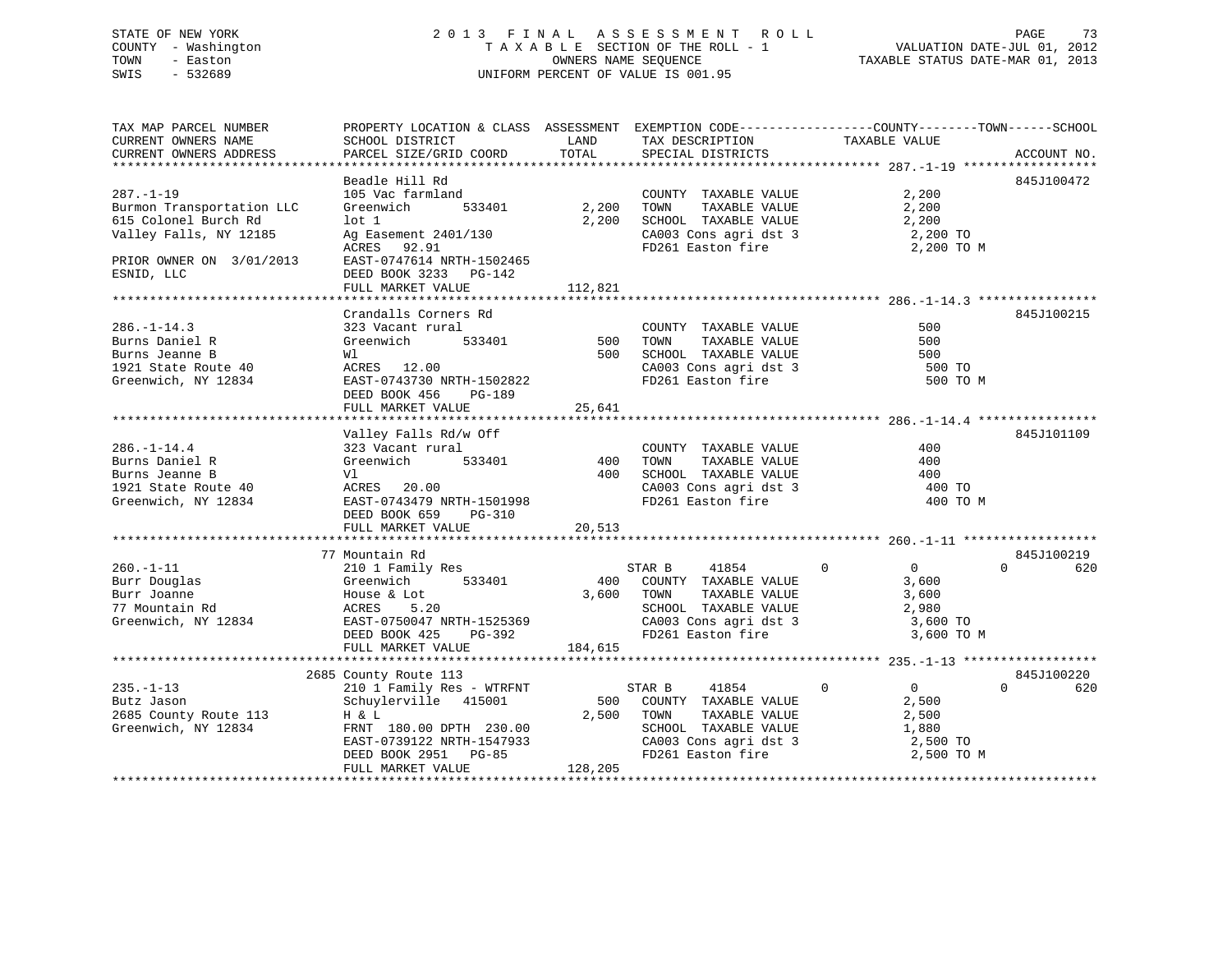| STATE OF NEW YORK<br>COUNTY - Washington<br>TOWN<br>- Easton<br>$-532689$<br>SWIS |                 |                                                 | 2013 FINAL ASSESSMENT ROLL<br>TAXABLE SECTION OF THE ROLL - 1<br>OWNERS NAME SEOUENCE<br>UNIFORM PERCENT OF VALUE IS 001.95 |                                                                        | PAGE<br>VALUATION DATE-JUL 01, 2012<br>TAXABLE STATUS DATE-MAR 01, 2013 | 74      |
|-----------------------------------------------------------------------------------|-----------------|-------------------------------------------------|-----------------------------------------------------------------------------------------------------------------------------|------------------------------------------------------------------------|-------------------------------------------------------------------------|---------|
| TAX MAP PARCEL NUMBER<br>CURRENT OWNERS NAME                                      | SCHOOL DISTRICT | PROPERTY LOCATION & CLASS<br>ASSESSMENT<br>LAND | TAX DESCRIPTION                                                                                                             | EXEMPTION CODE-----------------COUNTY-------TOWN-----<br>TAXABLE VALUE |                                                                         | -SCHOOL |

| CURRENT OWNERS ADDRESS      | PARCEL SIZE/GRID COORD    | TOTAL    |         | SPECIAL DISTRICTS        |                |            | ACCOUNT NO. |       |
|-----------------------------|---------------------------|----------|---------|--------------------------|----------------|------------|-------------|-------|
|                             | 218 Windy Hill Rd         |          |         |                          |                |            | 845J101209  |       |
| $228. - 5 - 33$             | 210 1 Family Res          |          | STAR EN | 41834                    | $\overline{0}$ | $\Omega$   | $\Omega$    | 1,310 |
| Cahan Jeffrey A             | Schuylerville 415001      |          |         | 500 COUNTY TAXABLE VALUE |                | 4,200      |             |       |
| Cahan Sally A               | House & Lot               | 4,200    | TOWN    | TAXABLE VALUE            |                | 4,200      |             |       |
| 218 Windy Hill Rd           | $228. - 1 - 33$           |          |         | SCHOOL TAXABLE VALUE     |                | 2,890      |             |       |
| Greenwich, NY 12834         | 5.06<br>ACRES             |          |         | FD262 Middle Falls Fire  |                | 4,200 TO   |             |       |
|                             | EAST-0747760 NRTH-1560120 |          |         |                          |                |            |             |       |
|                             | DEED BOOK 663<br>PG-286   |          |         |                          |                |            |             |       |
|                             | FULL MARKET VALUE         | 215,385  |         |                          |                |            |             |       |
|                             |                           |          |         |                          |                |            |             |       |
|                             | 216 Bulson Rd             |          |         |                          |                |            |             |       |
| $236. - 2 - 3.10$           | 210 1 Family Res          |          | STAR B  | 41854                    | $\mathbf 0$    | $\Omega$   | $\Omega$    | 620   |
| Calcagni John               | Greenwich<br>533401       | 500      |         | COUNTY TAXABLE VALUE     |                | 4,600      |             |       |
| Calcagni Susan              | H & L                     | 4,600    | TOWN    | TAXABLE VALUE            |                | 4,600      |             |       |
| 216 Bulson Rd               | FRNT 190.00 DPTH 308.00   |          |         | SCHOOL TAXABLE VALUE     |                | 3,980      |             |       |
| Greenwich, NY 12834         | EAST-0753111 NRTH-1551494 |          |         | FD262 Middle Falls Fire  |                | 4,600 TO   |             |       |
|                             | DEED BOOK 1779 PG-12      |          |         |                          |                |            |             |       |
|                             | FULL MARKET VALUE         | 235,897  |         |                          |                |            |             |       |
|                             | 516 State Route 29        |          |         |                          |                |            | 845J101132  |       |
| $236. - 2 - 18$             | 472 Kennel / vet          |          |         | COUNTY TAXABLE VALUE     |                | 21,500     |             |       |
| Cali Lutgens                | Greenwich<br>533401       | 2,000    | TOWN    | TAXABLE VALUE            |                | 21,500     |             |       |
| Cali Allen                  | Vet Clinic                | 21,500   |         | SCHOOL TAXABLE VALUE     |                | 21,500     |             |       |
| Attn: Battenkill Veterinary | 504/767                   |          |         | FD262 Middle Falls Fire  |                | 21,500 TO  |             |       |
| 518 State Route 29          | 4.30<br>ACRES             |          |         |                          |                |            |             |       |
| PO Box 112                  | EAST-0751737 NRTH-1553383 |          |         |                          |                |            |             |       |
| Middle Falls, NY 12848      | DEED BOOK 504<br>PG-765   |          |         |                          |                |            |             |       |
|                             | FULL MARKET VALUE         | 1102,564 |         |                          |                |            |             |       |
|                             |                           |          |         |                          |                |            |             |       |
|                             | 66 Ferry Ln               |          |         |                          |                |            | 845J100221  |       |
| $268. - 1 - 1$              | 260 Seasonal res - WTRFNT |          |         | COUNTY TAXABLE VALUE     |                | 2,000      |             |       |
| Calicchia Carl J LE         | Stillwater Cent 415201    | 500      | TOWN    | TAXABLE VALUE            |                | 2,000      |             |       |
| Calicchia Carl J Jr         | Camp                      | 2,000    |         | SCHOOL TAXABLE VALUE     |                | 2,000      |             |       |
| 20 Vanness Rd               | Row 583/108               |          |         | CA003 Cons agri dst 3    |                | 2,000 TO   |             |       |
| Mechanicville, NY 12118     | FRNT 125.00 DPTH 136.00   |          |         | FD261 Easton fire        |                | 2,000 TO M |             |       |
|                             | EAST-0733719 NRTH-1521623 |          |         |                          |                |            |             |       |
|                             | DEED BOOK 906<br>$PG-217$ |          |         |                          |                |            |             |       |
|                             | FULL MARKET VALUE         | 102,564  |         |                          |                |            |             |       |
|                             |                           |          |         |                          |                |            |             |       |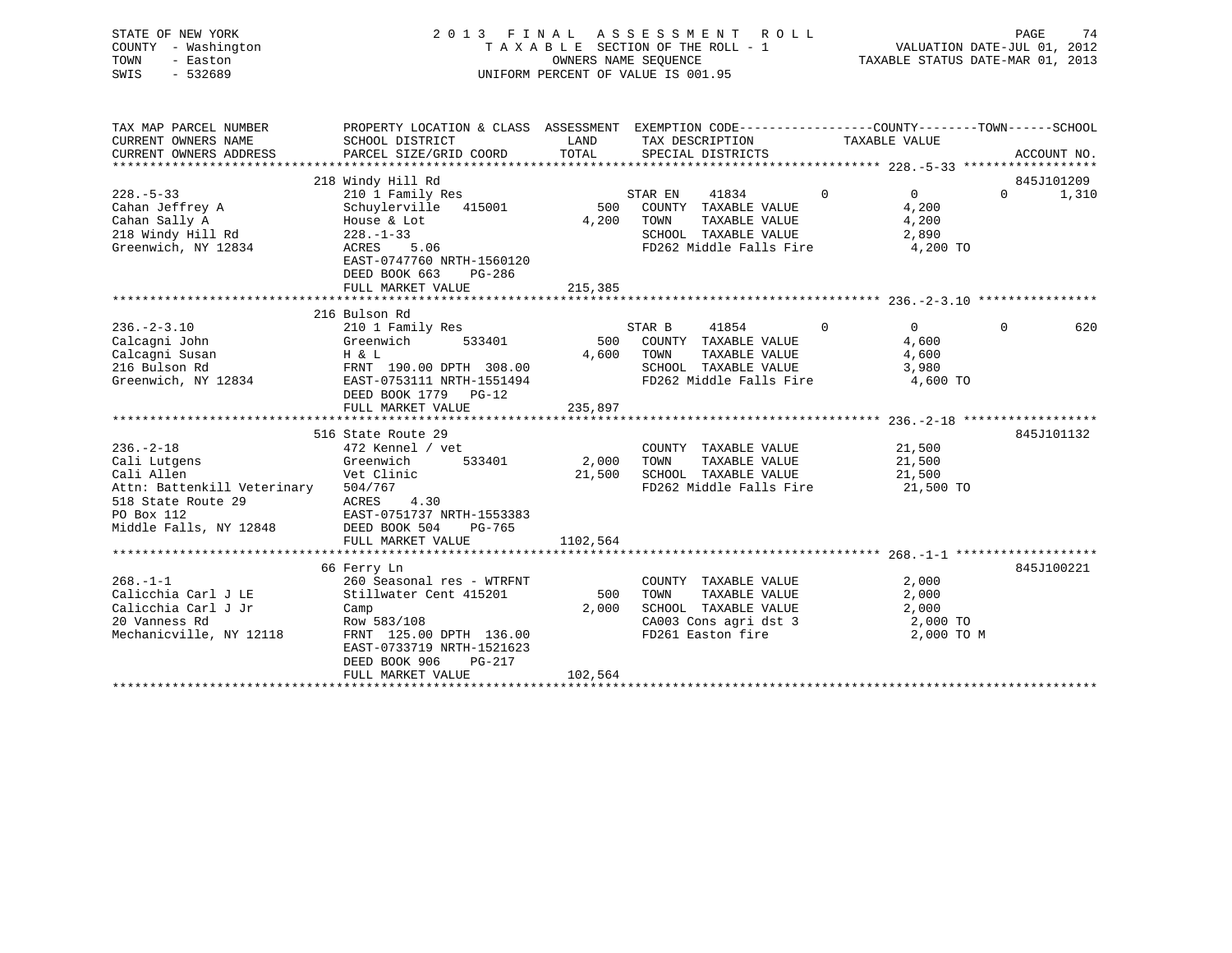# STATE OF NEW YORK 2 0 1 3 F I N A L A S S E S S M E N T R O L L PAGE 75 COUNTY - Washington T A X A B L E SECTION OF THE ROLL - 1 VALUATION DATE-JUL 01, 2012 TOWN - Easton OWNERS NAME SEQUENCE TAXABLE STATUS DATE-MAR 01, 2013 SWIS - 532689 UNIFORM PERCENT OF VALUE IS 001.95

| TAX MAP PARCEL NUMBER<br>CURRENT OWNERS NAME<br>CURRENT OWNERS ADDRESS                                                  | PROPERTY LOCATION & CLASS ASSESSMENT EXEMPTION CODE----------------COUNTY-------TOWN-----SCHOOL<br>SCHOOL DISTRICT<br>PARCEL SIZE/GRID COORD                                  | LAND<br>TOTAL           | TAX DESCRIPTION<br>SPECIAL DISTRICTS                                                                                | TAXABLE VALUE                                                       | ACCOUNT NO.                   |
|-------------------------------------------------------------------------------------------------------------------------|-------------------------------------------------------------------------------------------------------------------------------------------------------------------------------|-------------------------|---------------------------------------------------------------------------------------------------------------------|---------------------------------------------------------------------|-------------------------------|
|                                                                                                                         |                                                                                                                                                                               | **********              |                                                                                                                     |                                                                     |                               |
|                                                                                                                         | Verbeck Ave                                                                                                                                                                   |                         |                                                                                                                     |                                                                     |                               |
| $285. - 1 - 11.3$<br>Camfiled-Hopeck Corinne Marie Stillwater Cent 415201<br>1178 Verbeck Ave<br>Schaghticoke, NY 12154 | 310 Res Vac<br>sub lot 1<br>955/315<br>ACRES 68.84                                                                                                                            | 2,100<br>2,100          | AG DIST<br>41720<br>COUNTY TAXABLE VALUE<br>TOWN<br>TAXABLE VALUE<br>SCHOOL TAXABLE VALUE<br>CA003 Cons agri dst 3  | 1,129<br>0<br>971<br>971<br>971<br>971 TO                           | 1,129<br>1,129                |
| MAY BE SUBJECT TO PAYMENT<br>UNDER AGDIST LAW TIL 2017                                                                  | EAST-0731419 NRTH-1498784<br>DEED BOOK 1735<br>PG-25                                                                                                                          |                         | 1,129 EX<br>FD261 Easton fire                                                                                       | 2,100 TO M                                                          |                               |
|                                                                                                                         | FULL MARKET VALUE                                                                                                                                                             | 107,692                 |                                                                                                                     |                                                                     |                               |
|                                                                                                                         | 102 Windy Hill Rd                                                                                                                                                             |                         |                                                                                                                     |                                                                     | 845J101221                    |
| $228. - 5 - 37$<br>Cardella Santino M<br>Cardella Barbara E<br>102 Windy Hill Rd<br>Greenwich, NY 12834                 | 210 1 Family Res<br>Schuylerville<br>415001<br>H & Tra & Lot<br>Lot 5<br>$228. - 1 - 37$<br>ACRES<br>4.85<br>EAST-0745528 NRTH-1560408<br>DEED BOOK 612<br>$PG-35$            | 600<br>5,000            | STAR B<br>41854<br>COUNTY TAXABLE VALUE<br>TOWN<br>TAXABLE VALUE<br>SCHOOL TAXABLE VALUE<br>FD262 Middle Falls Fire | $\overline{0}$<br>$\Omega$<br>5,000<br>5,000<br>4,380<br>5,000 TO   | $\Omega$<br>620               |
|                                                                                                                         | FULL MARKET VALUE                                                                                                                                                             | 256,410                 |                                                                                                                     |                                                                     |                               |
|                                                                                                                         |                                                                                                                                                                               |                         |                                                                                                                     |                                                                     |                               |
| $278. - 1 - 12$<br>Carlo Christopher<br>Carlo Cinda<br>232 South Cambridge Rd<br>Valley Falls, NY 12185                 | 232 South Cambridge Rd<br>210 1 Family Res<br>533401<br>Greenwich<br>H & L<br>ACRES<br>3.57<br>EAST-0754430 NRTH-1512371                                                      | 400<br>1,500            | STAR B<br>41854<br>COUNTY TAXABLE VALUE<br>TOWN<br>TAXABLE VALUE<br>SCHOOL TAXABLE VALUE<br>CA003 Cons agri dst 3   | $\mathbf 0$<br>$\overline{0}$<br>1,500<br>1,500<br>880<br>1,500 TO  | 845L100439<br>$\Omega$<br>620 |
|                                                                                                                         | PG-292<br>DEED BOOK 1890                                                                                                                                                      |                         | FD261 Easton fire                                                                                                   | 1,500 TO M                                                          |                               |
|                                                                                                                         | FULL MARKET VALUE                                                                                                                                                             | 76,923                  |                                                                                                                     |                                                                     |                               |
|                                                                                                                         |                                                                                                                                                                               |                         |                                                                                                                     |                                                                     |                               |
| $261. - 1 - 18$<br>Carney Brenda<br>593 Brownell Rd<br>Greenwich, NY 12834                                              | 593 Brownell Rd<br>210 1 Family Res<br>Greenwich<br>533401<br>H & L<br>FRNT 182.00 DPTH 94.00<br>EAST-0762983 NRTH-1525023<br>DEED BOOK 2351<br>$PG-346$<br>FULL MARKET VALUE | 500<br>2,500<br>128,205 | STAR B<br>41854<br>COUNTY TAXABLE VALUE<br>TOWN<br>TAXABLE VALUE<br>SCHOOL TAXABLE VALUE<br>FD261 Easton fire       | $\overline{0}$<br>$\Omega$<br>2,500<br>2,500<br>1,880<br>2,500 TO M | 845J100147<br>$\Omega$<br>620 |
|                                                                                                                         | *****************************                                                                                                                                                 |                         |                                                                                                                     |                                                                     |                               |
| $228. - 5 - 41$<br>Carr Robert<br>Ashdown Wayne R<br>51 Ashdown Way<br>Greenwich, NY 12834                              | Windy Hill Rd<br>320 Rural vacant<br>Schuylerville<br>415001<br>Sub Lot 1A<br>861/302;861/305<br>$228. - 1 - 41$<br>1.57<br>ACRES<br>EAST-0747294 NRTH-1559141                | 300<br>300              | COUNTY TAXABLE VALUE<br>TAXABLE VALUE<br>TOWN<br>SCHOOL TAXABLE VALUE<br>FD262 Middle Falls Fire                    | 300<br>300<br>300<br>300 TO                                         |                               |
|                                                                                                                         | DEED BOOK 1940<br>PG-301<br>FULL MARKET VALUE                                                                                                                                 | 15,385                  |                                                                                                                     |                                                                     |                               |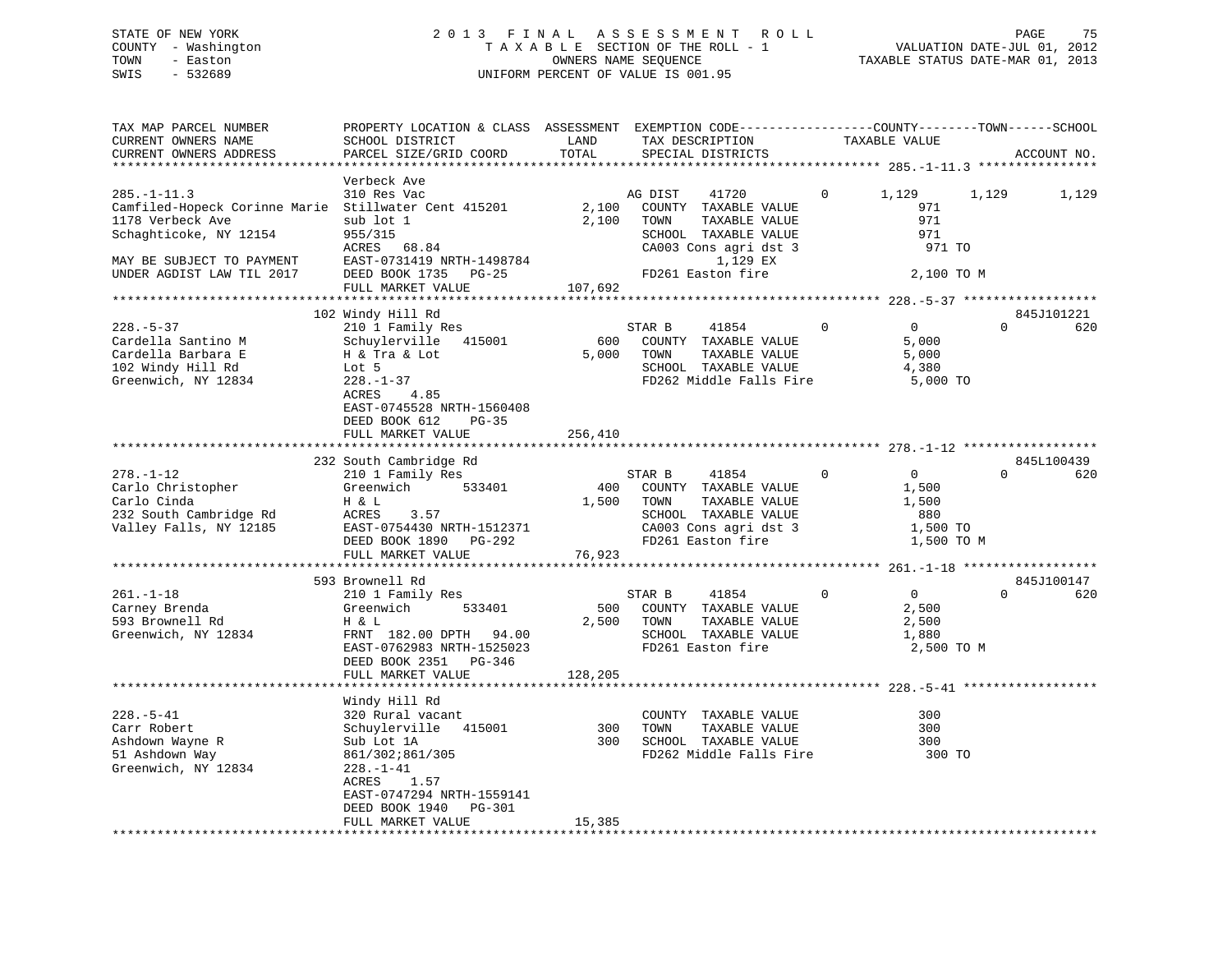| COUNTY - Washington<br>TOWN<br>- Easton<br>$-532689$<br>SWIS                                                          |                                                                                                                                                                                             |               | TAXABLE SECTION OF THE ROLL - 1<br>OWNERS NAME SEQUENCE<br>UNIFORM PERCENT OF VALUE IS 001.95                                                    |                                                                                       | VALUATION DATE-JUL 01, 2012<br>TAXABLE STATUS DATE-MAR 01, 2013 |
|-----------------------------------------------------------------------------------------------------------------------|---------------------------------------------------------------------------------------------------------------------------------------------------------------------------------------------|---------------|--------------------------------------------------------------------------------------------------------------------------------------------------|---------------------------------------------------------------------------------------|-----------------------------------------------------------------|
| TAX MAP PARCEL NUMBER<br>CURRENT OWNERS NAME<br>CURRENT OWNERS ADDRESS                                                | PROPERTY LOCATION & CLASS ASSESSMENT EXEMPTION CODE----------------COUNTY-------TOWN------SCHOOL<br>SCHOOL DISTRICT<br>PARCEL SIZE/GRID COORD                                               | LAND<br>TOTAL | TAX DESCRIPTION TAXABLE VALUE<br>SPECIAL DISTRICTS                                                                                               |                                                                                       | ACCOUNT NO.                                                     |
| $228. - 5 - 42$<br>Carr Robert<br>Carr Karen J<br>51 Ashdown Way<br>Greenwich, NY 12834                               | 51 Ashdown Way<br>210 1 Family Res<br>Schuylerville 415001<br>H&l<br>Agmt 807/65<br>228.-1-42<br>ACRES<br>2.85<br>EAST-0746633 NRTH-1559157<br>DEED BOOK 738<br>PG-157<br>FULL MARKET VALUE | 317,949       | STAR B<br>41854<br>600 COUNTY TAXABLE VALUE<br>6,200 TOWN<br>TAXABLE VALUE<br>SCHOOL TAXABLE VALUE<br>FD262 Middle Falls Fire                    | $\overline{0}$<br>$\Omega$<br>6,200<br>6,200<br>5,580<br>6,200 TO                     | $\Omega$<br>620                                                 |
|                                                                                                                       |                                                                                                                                                                                             |               |                                                                                                                                                  |                                                                                       |                                                                 |
| $227. - 1 - 6.4$<br>Carr Robert D<br>Carr Kimberly<br>58 Windy Hill Rd<br>Greenwich, NY 12834                         | 32 Windy Hill Rd<br>210 1 Family Res<br>Schuylerville 415001<br>H & Lot 4<br>779/316<br>ACRES 7.27<br>EAST-0744226 NRTH-1559184<br>DEED BOOK 793 PG-116                                     |               | STAR B<br>41854<br>500 COUNTY TAXABLE VALUE<br>4,600 TOWN<br>TAXABLE VALUE<br>SCHOOL TAXABLE VALUE<br>FD262 Middle Falls Fire                    | $\mathbf{0}$<br>$\overline{0}$<br>4,600<br>4,600<br>3,980<br>4,600 TO                 | $\Omega$<br>620                                                 |
|                                                                                                                       | FULL MARKET VALUE                                                                                                                                                                           | 235,897       |                                                                                                                                                  |                                                                                       |                                                                 |
|                                                                                                                       | 389 Burton Rd                                                                                                                                                                               |               |                                                                                                                                                  |                                                                                       | 845J100158                                                      |
| $245. - 1 - 21$<br>Carson John<br>Carson Brand Margaret<br>389 Burton Rd<br>Greenwich, NY 12834                       | 210 1 Family Res<br>533401<br>Greenwich<br>Greenwich<br>House/lot<br>ACRES<br>EAST-0755837 NRTH-1540257<br>DEED BOOK 515<br>PEUL MADYER TIE PG-178<br>FULL MARKET VALUE                     | 220,513       | STAR B 41854<br>500 COUNTY TAXABLE VALUE<br>4,300 TOWN<br>TAXABLE VALUE<br>SCHOOL TAXABLE VALUE<br>CA003 Cons agri dst 3<br>FD261 Easton fire    | $\overline{0}$<br>$\overline{0}$<br>4,300<br>4,300<br>3,680<br>4,300 TO<br>4,300 TO M | $0$ 620                                                         |
|                                                                                                                       |                                                                                                                                                                                             |               |                                                                                                                                                  |                                                                                       |                                                                 |
| $269. - 1 - 42.2$<br>Carter Elizabeth A<br>70 Meetinghouse Rd<br>Schaghticoke, NY 12154                               | 70 Meeting House Rd<br>210 1 Family Res<br>Greenwich 533401<br>H & L<br>8.55<br>ACRES<br>EAST-0745786 NRTH-1513976<br>DEED BOOK 622 PG-238                                                  |               | STAR B<br>41854<br>600 COUNTY TAXABLE VALUE<br>6,000 TOWN<br>TAXABLE VALUE<br>SCHOOL TAXABLE VALUE<br>CA003 Cons agri dst 3<br>FD261 Easton fire | $\overline{0}$<br>$\Omega$<br>6,000<br>6,000<br>5,380<br>6,000 TO<br>6,000 TO M       | 845J100229<br>$0 \t\t 620$                                      |
|                                                                                                                       | FULL MARKET VALUE                                                                                                                                                                           | 307,692       |                                                                                                                                                  |                                                                                       |                                                                 |
| $269. - 1 - 42.1$<br>Carter John M III<br>Carter Eliz<br>Carter Eliz<br>70 Meeting House Rd<br>Schaghticoke, NY 12154 | Meeting House Rd<br>314 Rural vac<10<br>533401<br>Greenwich<br>Vl<br>ACRES 2.81<br>EAST-0745845 NRTH-1514490<br>DEED BOOK 499 PG-124<br>FIILL MARKET VALUE                                  | 500<br>25 641 | COUNTY TAXABLE VALUE<br>TOWN<br>TAXABLE VALUE<br>500 SCHOOL TAXABLE VALUE<br>CA003 Cons agri dst 3<br>FD261 Easton fire                          | 500<br>500<br>500<br>500 TO<br>500 TO M                                               | 845J101163                                                      |

FULL MARKET VALUE 25,641 \*\*\*\*\*\*\*\*\*\*\*\*\*\*\*\*\*\*\*\*\*\*\*\*\*\*\*\*\*\*\*\*\*\*\*\*\*\*\*\*\*\*\*\*\*\*\*\*\*\*\*\*\*\*\*\*\*\*\*\*\*\*\*\*\*\*\*\*\*\*\*\*\*\*\*\*\*\*\*\*\*\*\*\*\*\*\*\*\*\*\*\*\*\*\*\*\*\*\*\*\*\*\*\*\*\*\*\*\*\*\*\*\*\*\*\*\*\*\*\*\*\*\*\*\*\*\*\*\*\*\*\*

# STATE OF NEW YORK 2013 FINAL ASSESSMENT ROLL PAGE 76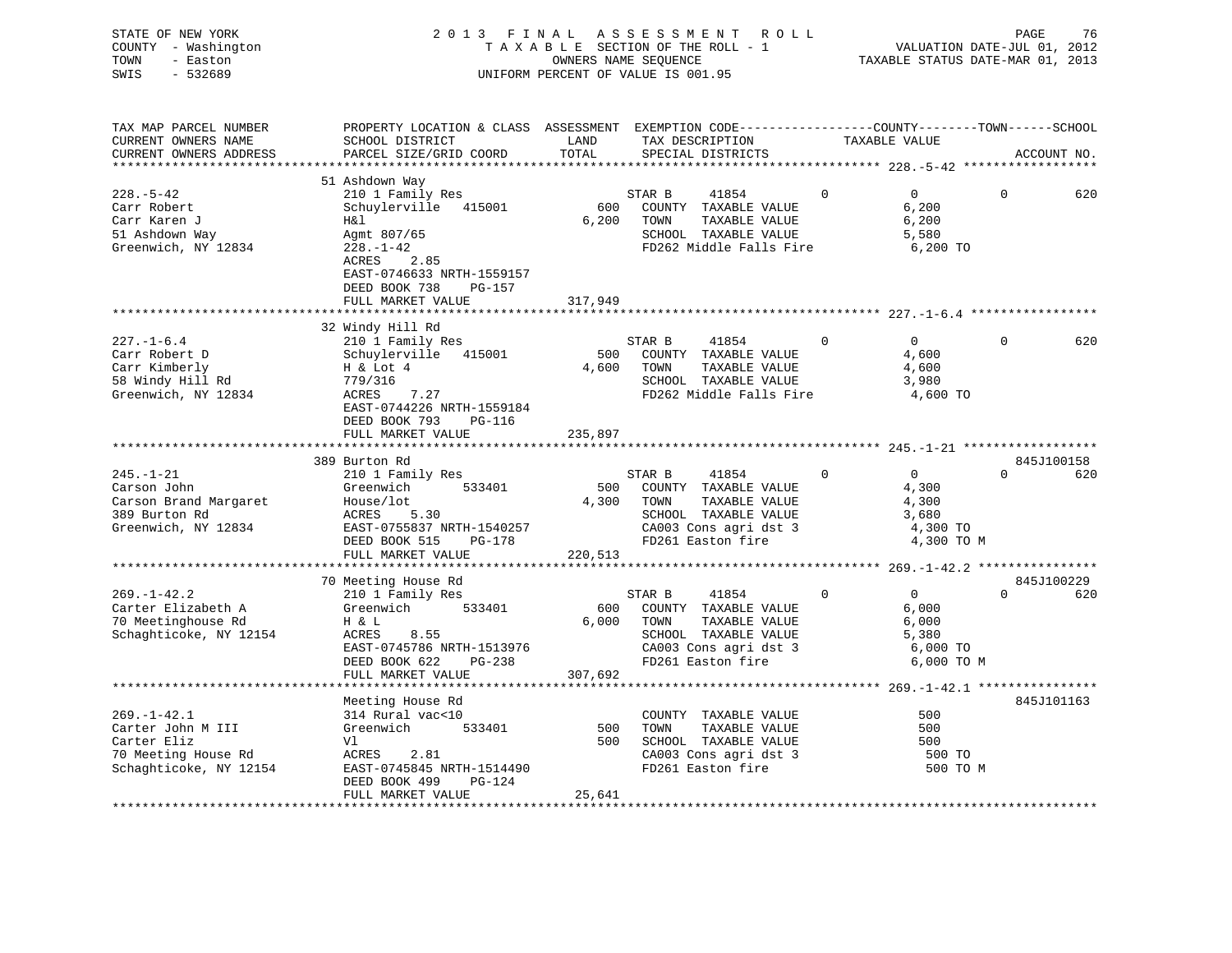# STATE OF NEW YORK 2 0 1 3 F I N A L A S S E S S M E N T R O L L PAGE 77 COUNTY - Washington T A X A B L E SECTION OF THE ROLL - 1 VALUATION DATE-JUL 01, 2012 TOWN - Easton OWNERS NAME SEQUENCE TAXABLE STATUS DATE-MAR 01, 2013 SWIS - 532689 UNIFORM PERCENT OF VALUE IS 001.95

| TAX MAP PARCEL NUMBER<br>CURRENT OWNERS NAME | PROPERTY LOCATION & CLASS ASSESSMENT EXEMPTION CODE----------------COUNTY-------TOWN------SCHOOL<br>SCHOOL DISTRICT | LAND    | TAX DESCRIPTION                            |                | TAXABLE VALUE  |          |             |
|----------------------------------------------|---------------------------------------------------------------------------------------------------------------------|---------|--------------------------------------------|----------------|----------------|----------|-------------|
| CURRENT OWNERS ADDRESS                       | PARCEL SIZE/GRID COORD                                                                                              | TOTAL   | SPECIAL DISTRICTS                          |                |                |          | ACCOUNT NO. |
|                                              |                                                                                                                     |         |                                            |                |                |          |             |
|                                              | 407 Mountain Rd                                                                                                     |         |                                            |                |                |          | 845J100449  |
| $252 - 2 - 22$                               | 210 1 Family Res                                                                                                    |         | 41854 0                                    |                | $\overline{0}$ | $\Omega$ | 620         |
| Carter Kathryn L                             | Greenwich 533401                                                                                                    |         | STAR B 41854<br>400 COUNTY TAXABLE VALUE   |                | 2,700          |          |             |
| 407 Mountain Rd                              | House                                                                                                               |         | 2,700 TOWN<br>TAXABLE VALUE                |                | 2,700          |          |             |
| Greenwich, NY 12834                          | ACRES<br>6.00                                                                                                       |         | SCHOOL TAXABLE VALUE                       |                | 2,080          |          |             |
|                                              | EAST-0752166 NRTH-1532986                                                                                           |         | FD261 Easton fire                          |                | 2,700 TO M     |          |             |
|                                              | DEED BOOK 682<br>PG-224                                                                                             |         |                                            |                |                |          |             |
|                                              | FULL MARKET VALUE                                                                                                   | 138,462 |                                            |                |                |          |             |
|                                              |                                                                                                                     |         |                                            |                |                |          |             |
|                                              | 1083 Beadle Hill Rd                                                                                                 |         |                                            |                |                |          | 845J100232  |
| $278. - 1 - 34$                              | 240 Rural res                                                                                                       |         | STAR EN 41834                              | $\overline{0}$ | $\overline{0}$ | $\Omega$ | 1,310       |
| Caruso Margaret C                            | Greenwich<br>533401                                                                                                 |         | 700 COUNTY TAXABLE VALUE                   |                | 4,000          |          |             |
| 1083 Beadle Hill Rd                          | H & L                                                                                                               | 4,000   | TOWN<br>TAXABLE VALUE                      |                | 4,000          |          |             |
| Valley Falls, NY 12185                       | ACRES 25.00 BANK 59                                                                                                 |         | SCHOOL TAXABLE VALUE                       |                | 2,690          |          |             |
|                                              |                                                                                                                     |         |                                            |                | 4,000 TO       |          |             |
|                                              | EAST-0752702 NRTH-1511349<br>DEED BOOK 689 PG-249                                                                   |         | CA003 Cons agri dst 3<br>FD261 Easton fire |                | 4,000 TO M     |          |             |
|                                              | FULL MARKET VALUE                                                                                                   | 205,128 |                                            |                |                |          |             |
|                                              |                                                                                                                     |         |                                            |                |                |          |             |
|                                              | Center Falls Rd                                                                                                     |         |                                            |                |                |          | 845J101073  |
| $237. - 1 - 10$                              |                                                                                                                     |         | COUNTY TAXABLE VALUE                       |                | 200            |          |             |
| Cary David A                                 | 323 Vacant rural<br>533401<br>Greenwich                                                                             | 200     | TAXABLE VALUE<br>TOWN                      |                | 200            |          |             |
| 7651 3rd Ave                                 | Vl                                                                                                                  |         | 200 SCHOOL TAXABLE VALUE                   |                | 200            |          |             |
|                                              |                                                                                                                     |         |                                            |                |                |          |             |
| Hesperia, CA 92345                           | ACRES<br>3.50                                                                                                       |         | CA003 Cons agri dst 3<br>FD261 Easton fire |                | 100 TO         |          |             |
|                                              | EAST-0770006 NRTH-1554175                                                                                           |         |                                            |                | 200 TO M       |          |             |
|                                              | DEED BOOK 464 PG-439                                                                                                |         |                                            |                |                |          |             |
|                                              | FULL MARKET VALUE                                                                                                   | 10,256  |                                            |                |                |          |             |
|                                              |                                                                                                                     |         |                                            |                |                |          |             |
|                                              | 1105 Verbeck Ave<br>210 1 Family Res                                                                                |         | $\sim$ 0                                   |                | $\overline{0}$ | $\Omega$ | 845J100222  |
| $285. - 1 - 11$                              |                                                                                                                     |         | STAR B<br>41854                            |                |                |          | 620         |
| Cefferillo David W                           | Stillwater Cent 415201                                                                                              |         | 800 COUNTY TAXABLE VALUE                   |                | 5,200          |          |             |
| Cefferillo Karen A                           | H/1                                                                                                                 |         | 5,200 TOWN<br>TAXABLE VALUE                |                | 5,200          |          |             |
| 1105 Verbeck Ave                             | ACRES<br>5.00                                                                                                       |         | SCHOOL TAXABLE VALUE 4,580                 |                |                |          |             |
| Schaghticoke, NY 12154                       |                                                                                                                     |         | CA003 Cons agri dst 3<br>FD261 Easton fire |                | 5,200 TO       |          |             |
|                                              | DEED BOOK 2809 PG-27                                                                                                |         |                                            |                | 5,200 TO M     |          |             |
|                                              | FULL MARKET VALUE                                                                                                   | 266,667 |                                            |                |                |          |             |
|                                              |                                                                                                                     |         |                                            |                |                |          |             |
|                                              | 76 Herrington Hill Rd                                                                                               |         |                                            |                |                |          |             |
| $260. -1 - 19.6$                             | 312 Vac w/imprv                                                                                                     |         | COUNTY TAXABLE VALUE                       |                | 1,500          |          |             |
| Celeste Gere P                               | 312 Vac w/impi.<br>Greenwich 533401                                                                                 | 1,000   | TAXABLE VALUE<br>TOWN                      |                | 1,500          |          |             |
| Ag Land<br>Lot 1A<br>Celeste Bonnie J        |                                                                                                                     | 1,500   | SCHOOL TAXABLE VALUE 1,500                 |                |                |          |             |
| 306 Burgoyne Rd                              |                                                                                                                     |         | CA003 Cons agri dst 3<br>FD261 Easton fire |                | 1,500 TO       |          |             |
| Saratoga Springs, NY 12866                   | ACRES 29.06                                                                                                         |         |                                            |                | 1,500 TO M     |          |             |
|                                              | EAST-0754217 NRTH-1524439                                                                                           |         |                                            |                |                |          |             |
|                                              | DEED BOOK 2095<br>$PG-158$                                                                                          |         |                                            |                |                |          |             |
|                                              | FULL MARKET VALUE                                                                                                   | 76,923  |                                            |                |                |          |             |
|                                              |                                                                                                                     |         |                                            |                |                |          |             |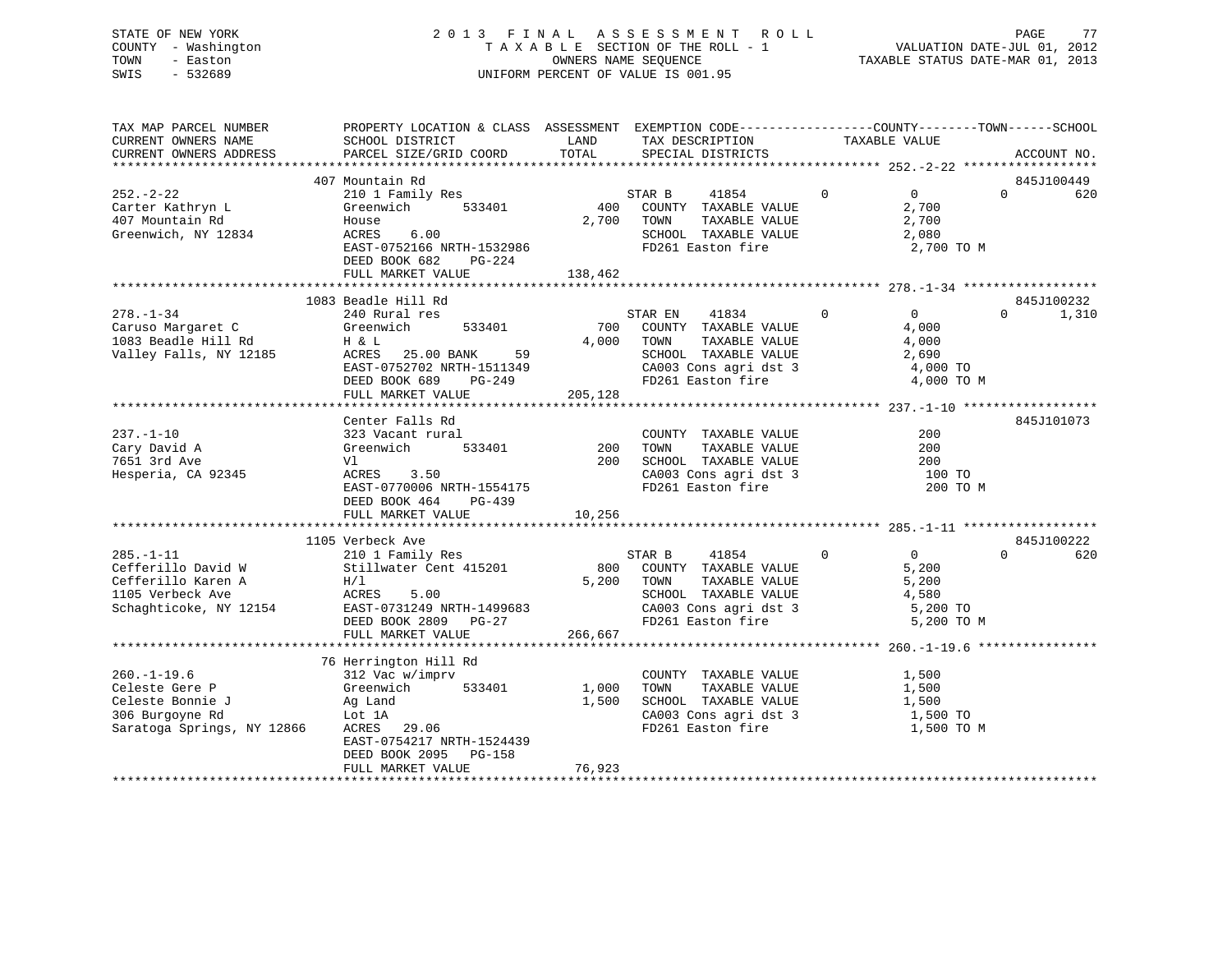# STATE OF NEW YORK 2 0 1 3 F I N A L A S S E S S M E N T R O L L PAGE 78 COUNTY - Washington T A X A B L E SECTION OF THE ROLL - 1 VALUATION DATE-JUL 01, 2012 TOWN - Easton CONNERS NAME SEQUENCE TAXABLE STATUS DATE-MAR 01, 2013<br>SWIS - 532689 SWIS - 532689 UNIFORM PERCENT OF VALUE IS 001.95

| TAX MAP PARCEL NUMBER<br>CURRENT OWNERS NAME<br>CURRENT OWNERS ADDRESS              | PROPERTY LOCATION & CLASS ASSESSMENT EXEMPTION CODE----------------COUNTY-------TOWN-----SCHOOL<br>SCHOOL DISTRICT<br>PARCEL SIZE/GRID COORD                    | LAND<br>TOTAL | TAX DESCRIPTION<br>SPECIAL DISTRICTS                                                                                           | TAXABLE VALUE                             | ACCOUNT NO.                      |
|-------------------------------------------------------------------------------------|-----------------------------------------------------------------------------------------------------------------------------------------------------------------|---------------|--------------------------------------------------------------------------------------------------------------------------------|-------------------------------------------|----------------------------------|
|                                                                                     |                                                                                                                                                                 |               |                                                                                                                                |                                           |                                  |
|                                                                                     | 68 Louse Hill Rd                                                                                                                                                |               |                                                                                                                                |                                           | 845J100690                       |
| $236 - 2 - 8$                                                                       | 117 Horse farm                                                                                                                                                  |               | STAR B<br>41854                                                                                                                | $\overline{0}$<br>$\overline{0}$          | $\overline{0}$<br>620            |
| Cerilli David                                                                       | Greenwich<br>533401                                                                                                                                             |               | 4,000 FOR 480A 47460                                                                                                           | $\bigcirc$<br>$1,333$<br>$3,250$<br>1,333 | 1,333<br>1,333                   |
| Cerilli Wendy                                                                       | Farm                                                                                                                                                            |               | 47610<br>14,900 BUSIN97                                                                                                        | $\Omega$                                  | 3,250<br>3,250                   |
| 68 Louse Hill Rd                                                                    | 874/212 Forest tax                                                                                                                                              |               | COUNTY TAXABLE VALUE                                                                                                           | 10,317                                    |                                  |
| Greenwich, NY 12834                                                                 | ACRES 285.77                                                                                                                                                    |               | TAXABLE VALUE<br>TOWN                                                                                                          | 10,317                                    |                                  |
|                                                                                     | EAST-0754145 NRTH-1547805                                                                                                                                       |               | SCHOOL TAXABLE VALUE<br>FD262 Middle Falls Fire 14,900 TO                                                                      | 9,697                                     |                                  |
| MAY BE SUBJECT TO PAYMENT DEED BOOK 798 INDER RPTL480A UNTIL 2022 FULL MARKET VALUE | PG-273                                                                                                                                                          |               |                                                                                                                                |                                           |                                  |
|                                                                                     |                                                                                                                                                                 | 764,103       |                                                                                                                                |                                           |                                  |
|                                                                                     | State Route 40/E Off                                                                                                                                            |               |                                                                                                                                |                                           | 845J100613                       |
| $244. - 2 - 6.1$                                                                    | 323 Vacant rural                                                                                                                                                |               | FOR 480A 47460                                                                                                                 | $\overline{0}$                            | 586<br>586                       |
|                                                                                     | 5 OII<br>1<br>533401<br>Captain Cerilli David<br>Cerilli Nendy<br>Cerilli Wendy<br>Sales Vacant Land Cerilli Nendy<br>M1 sub lot 1<br>T97/111 817/247 874/212 f | $750$         |                                                                                                                                | $\frac{586}{164}$                         |                                  |
|                                                                                     |                                                                                                                                                                 |               | COUNTY TAXABLE VALUE<br>TOWN     TAXABLE VALUE<br>SCHOOL   TAXABLE VALUE<br>750 TOWN                                           |                                           | 164                              |
|                                                                                     |                                                                                                                                                                 |               |                                                                                                                                | 164                                       |                                  |
| Greenwich, NY 12834                                                                 | ACRES 44.02                                                                                                                                                     |               | FD262 Middle Falls Fire                                                                                                        |                                           | 750 TO                           |
|                                                                                     | EAST-0754254 NRTH-1544682                                                                                                                                       |               |                                                                                                                                |                                           |                                  |
| MAY BE SUBJECT TO PAYMENT                                                           | DEED BOOK 923<br>PG-152                                                                                                                                         |               |                                                                                                                                |                                           |                                  |
| UNDER RPTL480A UNTIL 2022                                                           | FULL MARKET VALUE                                                                                                                                               | 38,462        |                                                                                                                                |                                           |                                  |
|                                                                                     |                                                                                                                                                                 |               |                                                                                                                                |                                           |                                  |
| $259. - 1 - 38$                                                                     | 98 St Canvinette Way<br>210 1 Family Res - WTRFNT                                                                                                               |               |                                                                                                                                | $\overline{0}$<br>$\overline{0}$          | 845J100238<br>$\Omega$           |
| Charbonneau Roger L                                                                 | Greenwich<br>533401                                                                                                                                             |               | STAR EN<br>41834<br>$\overline{0}$<br>400 DISAB-CO 41932                                                                       | 300                                       | 1,310<br>$\Omega$<br>$\mathbf 0$ |
| 98 St Canvinette Way                                                                | H & L                                                                                                                                                           |               | 2,000 COUNTY TAXABLE VALUE                                                                                                     | 1,700                                     |                                  |
| Schaghticoke, NY 12154                                                              | 2,00<br>EAST-0734162 NRTH-1522223<br>DEED BOOK 431                                                                                                              |               |                                                                                                                                |                                           |                                  |
|                                                                                     |                                                                                                                                                                 |               |                                                                                                                                |                                           |                                  |
|                                                                                     | PG-689<br>DEED BOOK 431                                                                                                                                         |               |                                                                                                                                |                                           |                                  |
|                                                                                     | FULL MARKET VALUE                                                                                                                                               |               | TOWN TAXABLE VALUE 2,000<br>SCHOOL TAXABLE VALUE 2,000<br>CA003 Cons agri dst 3 2,000 TO<br>102,564 FD261 Easton fire 2,000 TO |                                           | 2,000 TO M                       |
|                                                                                     |                                                                                                                                                                 |               |                                                                                                                                |                                           |                                  |
|                                                                                     | The Intervale Rd                                                                                                                                                |               |                                                                                                                                |                                           |                                  |
| $252 - 2 - 6.1$                                                                     | 300 Vacant Land                                                                                                                                                 |               | COUNTY TAXABLE VALUE                                                                                                           |                                           | 300                              |
| Chennault Sarah J B                                                                 | Greenwich<br>533401                                                                                                                                             | 300           | TAXABLE VALUE<br>TOWN                                                                                                          |                                           | 300                              |
| 249 Orchard Ave                                                                     | Vac                                                                                                                                                             | 300           |                                                                                                                                |                                           | 300                              |
| Hurley, NY 12443                                                                    | ACRES<br>7.70                                                                                                                                                   |               | SCHOOL TAXABLE VALUE<br>CA003 Cons agri dst 3<br>FD261 Easton fire                                                             |                                           | 300 TO                           |
|                                                                                     | EAST-0757756 NRTH-1535315<br>DEED BOOK 836                                                                                                                      |               |                                                                                                                                |                                           | 300 TO M                         |
|                                                                                     | PG-140<br>FULL MARKET VALUE                                                                                                                                     | 15,385        |                                                                                                                                |                                           |                                  |
|                                                                                     |                                                                                                                                                                 |               |                                                                                                                                |                                           |                                  |
|                                                                                     | 153 Becker Rd                                                                                                                                                   |               |                                                                                                                                |                                           | 845J101282                       |
| $269. - 1 - 12.4$                                                                   | 210 1 Family Res                                                                                                                                                |               | STAR B<br>41854                                                                                                                | $\mathbf 0$<br>$\overline{0}$             | $\Omega$<br>620                  |
| Christy John                                                                        | Greenwich<br>533401                                                                                                                                             | 500           | COUNTY TAXABLE VALUE                                                                                                           | 4,700                                     |                                  |
| Christy Nadia                                                                       |                                                                                                                                                                 | 4,700         |                                                                                                                                | 4,700                                     |                                  |
| 153 Becker Rd                                                                       | H & L<br>ACRES<br>2.34                                                                                                                                          |               |                                                                                                                                | 4,080                                     |                                  |
| Greenwich, NY 12834                                                                 | EAST-0751284 NRTH-1519864<br>DEED BOOK 665 PG-113                                                                                                               |               |                                                                                                                                |                                           | 4,700 TO                         |
|                                                                                     |                                                                                                                                                                 |               | AUTHA TAXABLE VALUE<br>SCHOOL TAXABLE VALUE<br>CA003 Cons agri dst 3<br>FD261 Easton fire                                      |                                           | 4,700 TO M                       |
|                                                                                     | FULL MARKET VALUE                                                                                                                                               | 241,026       |                                                                                                                                |                                           |                                  |
|                                                                                     |                                                                                                                                                                 |               |                                                                                                                                |                                           |                                  |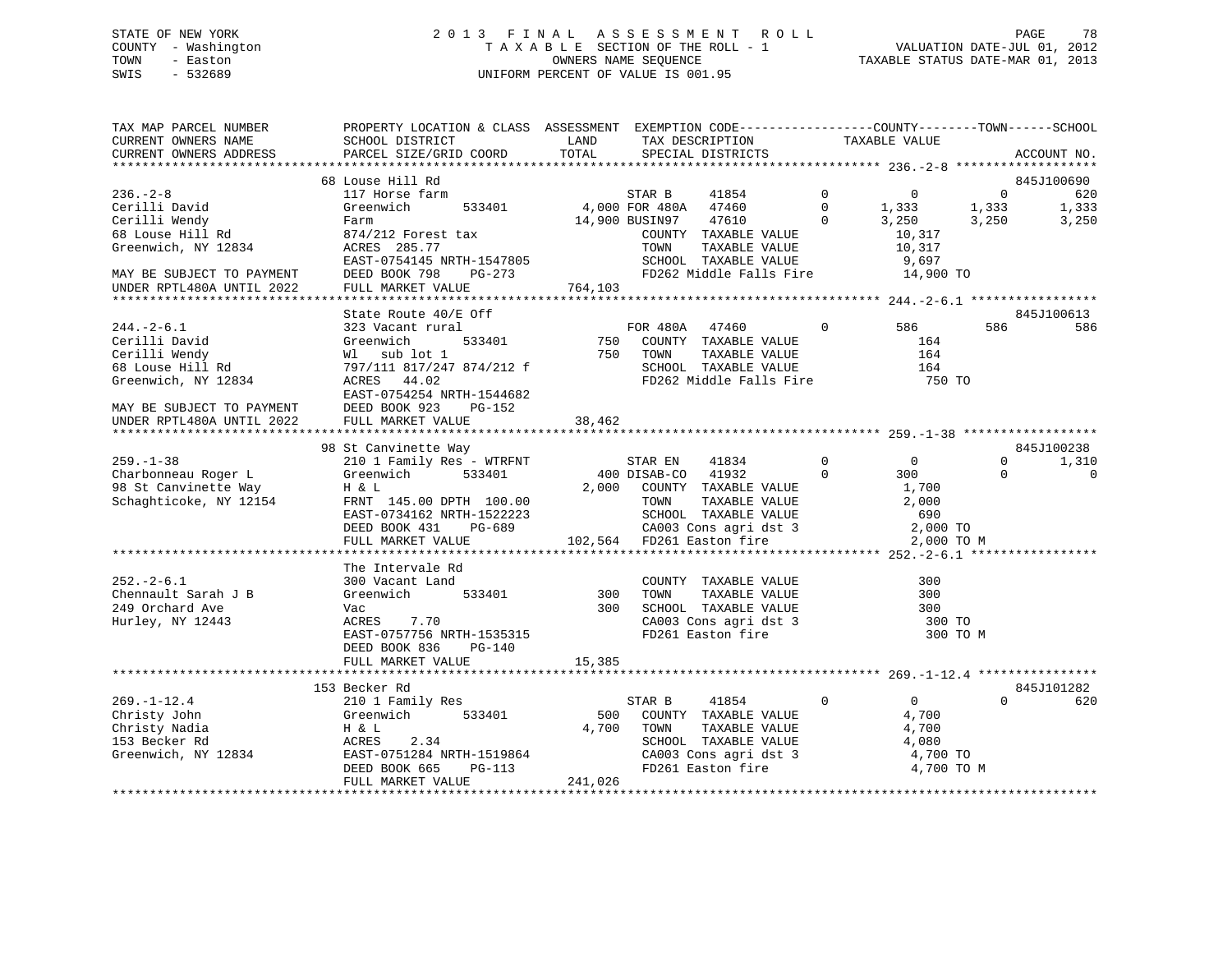# STATE OF NEW YORK 2 0 1 3 F I N A L A S S E S S M E N T R O L L PAGE 79 COUNTY - Washington T A X A B L E SECTION OF THE ROLL - 1 VALUATION DATE-JUL 01, 2012 TOWN - Easton CONNERS NAME SEQUENCE TAXABLE STATUS DATE-MAR 01, 2013<br>SWIS - 532689 SWIS - 532689 UNIFORM PERCENT OF VALUE IS 001.95

| TAX MAP PARCEL NUMBER<br>CURRENT OWNERS NAME | PROPERTY LOCATION & CLASS ASSESSMENT EXEMPTION CODE----------------COUNTY-------TOWN------SCHOOL<br>SCHOOL DISTRICT | LAND            | TAX DESCRIPTION                               |              | TAXABLE VALUE    |          |             |
|----------------------------------------------|---------------------------------------------------------------------------------------------------------------------|-----------------|-----------------------------------------------|--------------|------------------|----------|-------------|
| CURRENT OWNERS ADDRESS                       | PARCEL SIZE/GRID COORD                                                                                              | TOTAL           | SPECIAL DISTRICTS                             |              |                  |          | ACCOUNT NO. |
| ************************                     |                                                                                                                     |                 |                                               |              |                  |          |             |
| $260. - 1 - 12.4$                            | 113 Mountain Rd<br>240 Rural res                                                                                    |                 | STAR B<br>41854                               | $\mathbf 0$  | $\overline{0}$   | $\Omega$ | 620         |
| Cifarelli Mark A<br>Giammattei Lori A        | 533401<br>Greenwich<br>sub lot 5                                                                                    | 2,500<br>10,225 | COUNTY TAXABLE VALUE<br>TAXABLE VALUE<br>TOWN |              | 10,225<br>10,225 |          |             |
| 113 Mountain Rd                              | ACRES 102.22                                                                                                        |                 | SCHOOL TAXABLE VALUE                          |              | 9,605            |          |             |
| Greenwich, NY 12834                          | EAST-0749169 NRTH-1527254                                                                                           |                 | CA003 Cons agri dst 3                         |              | 10,225 TO        |          |             |
|                                              | DEED BOOK 2380 PG-206                                                                                               |                 | FD261 Easton fire                             |              | 10,225 TO M      |          |             |
|                                              | FULL MARKET VALUE                                                                                                   | 524,359         |                                               |              |                  |          |             |
|                                              |                                                                                                                     |                 |                                               |              |                  |          |             |
|                                              | 100 Windy Hill Rd                                                                                                   |                 |                                               |              |                  |          | 875J101288  |
| $228. - 5 - 39$                              | 210 1 Family Res                                                                                                    |                 | STAR B<br>41854                               | $\Omega$     | 0                | $\cap$   | 620         |
| Clemens James R                              | Schuylerville 415001                                                                                                | 500             | COUNTY TAXABLE VALUE                          |              | 6,200            |          |             |
| Clemens Jacqueline                           | H & L                                                                                                               | 6,200           | TOWN<br>TAXABLE VALUE                         |              | 6,200            |          |             |
| 100 Windy Hill Rd                            | $228. - 1 - 39$                                                                                                     |                 | SCHOOL TAXABLE VALUE                          |              | 5,580            |          |             |
| Greenwich, NY 12834                          | ACRES<br>2.46 BANK<br>3<br>EAST-0745209 NRTH-1560266                                                                |                 | FD262 Middle Falls Fire                       |              | 6,200 TO         |          |             |
|                                              | DEED BOOK 1810 PG-349<br>FULL MARKET VALUE                                                                          | 317,949         |                                               |              |                  |          |             |
|                                              |                                                                                                                     |                 |                                               |              |                  |          |             |
|                                              | 34 Orchard Dr                                                                                                       |                 |                                               |              |                  |          | 845J100213  |
| $236.1 - 3 - 9$                              | 210 1 Family Res                                                                                                    |                 | 41854<br>STAR B                               | $\mathbf{0}$ | $\overline{0}$   | $\Omega$ | 620         |
| Cloutier Paul A                              | 533401<br>Greenwich                                                                                                 | 200             | COUNTY TAXABLE VALUE                          |              | 3,300            |          |             |
| Cloutier Sheila                              | H & Lot 39                                                                                                          | 3,300           | TAXABLE VALUE<br>TOWN                         |              | 3,300            |          |             |
| 34 Orchard Dr                                | $236. - 3 - 9$                                                                                                      |                 | SCHOOL TAXABLE VALUE                          |              | 2,680            |          |             |
| Greenwich, NY 12834                          | FRNT 106.00 DPTH 177.00                                                                                             |                 | FD262 Middle Falls Fire                       |              | 3,300 TO         |          |             |
|                                              | EAST-0750238 NRTH-1552784                                                                                           |                 |                                               |              |                  |          |             |
|                                              | DEED BOOK 467<br>$PG-45$                                                                                            |                 |                                               |              |                  |          |             |
|                                              | FULL MARKET VALUE                                                                                                   | 169,231         |                                               |              |                  |          |             |
|                                              |                                                                                                                     |                 |                                               |              |                  |          |             |
|                                              | 263 The Intervale Rd                                                                                                |                 |                                               |              |                  |          | 845J100248  |
| $252 - 2 - 11$                               | 240 Rural res                                                                                                       |                 | STAR B<br>41854                               | $\mathbf 0$  | 0                | $\Omega$ | 620         |
| Cocheo Millicent C                           | 533401<br>Greenwich                                                                                                 | 1,200           | COUNTY TAXABLE VALUE                          |              | 4,100            |          |             |
| 263 The Intervale Rd                         | Res                                                                                                                 | 4,100           | TAXABLE VALUE<br>TOWN                         |              | 4,100            |          |             |
| Greenwich, NY 12834                          | ACRES 48.80                                                                                                         |                 | SCHOOL TAXABLE VALUE                          |              | 3,480            |          |             |
|                                              | EAST-0757092 NRTH-1531410                                                                                           |                 | FD261 Easton fire                             |              | 4,100 TO M       |          |             |
|                                              | DEED BOOK 418<br>$PG-318$                                                                                           |                 |                                               |              |                  |          |             |
|                                              | FULL MARKET VALUE                                                                                                   | 210,256         |                                               |              |                  |          |             |
|                                              |                                                                                                                     |                 |                                               |              |                  |          |             |
|                                              | 2896 County Route 113                                                                                               |                 |                                               | $\Omega$     | $\overline{0}$   | $\Omega$ | 845J100250  |
| $227. - 1 - 33.1$<br>Coffin Joe              | 210 1 Family Res<br>Schuylerville 415001                                                                            | 500             | STAR B<br>41854<br>COUNTY TAXABLE VALUE       |              |                  |          | 620         |
| 2929 County Route 113                        | ACRES<br>3.72                                                                                                       | 3,600           | TOWN<br>TAXABLE VALUE                         |              | 3,600<br>3,600   |          |             |
| Greenwich, NY 12834                          | EAST-0740755 NRTH-1553633                                                                                           |                 | SCHOOL TAXABLE VALUE                          |              | 2,980            |          |             |
|                                              | DEED BOOK 2851<br>$PG-139$                                                                                          |                 | CA003 Cons agri dst 3                         |              | 3,600 TO         |          |             |
|                                              | FULL MARKET VALUE                                                                                                   |                 | 184,615 FD263 Schuylerville Fire              |              | 3,600 TO         |          |             |
|                                              |                                                                                                                     |                 |                                               |              |                  |          |             |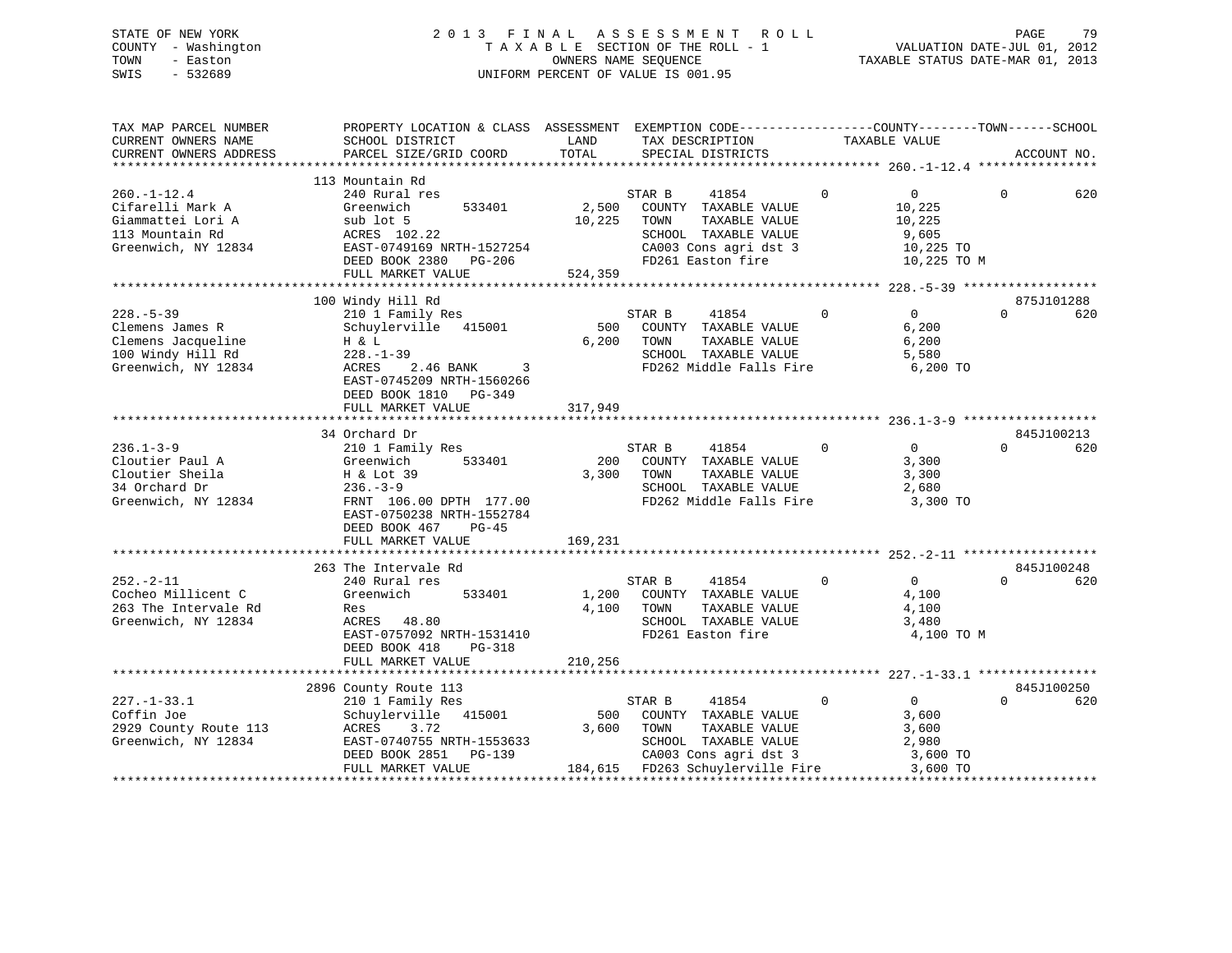# STATE OF NEW YORK 2 0 1 3 F I N A L A S S E S S M E N T R O L L PAGE 80 COUNTY - Washington T A X A B L E SECTION OF THE ROLL - 1 VALUATION DATE-JUL 01, 2012 TOWN - Easton COMPUTERS NAME SEQUENCE TAXABLE STATUS DATE-MAR 01, 2013<br>SWIS - 532689 SWIS - 532689 UNIFORM PERCENT OF VALUE IS 001.95

| TAX MAP PARCEL NUMBER                                       | PROPERTY LOCATION & CLASS ASSESSMENT EXEMPTION CODE-----------------COUNTY-------TOWN------SCHOOL                                                                                                                                     |         |                                                                                                                                                                                                                                              |            |          |                   |
|-------------------------------------------------------------|---------------------------------------------------------------------------------------------------------------------------------------------------------------------------------------------------------------------------------------|---------|----------------------------------------------------------------------------------------------------------------------------------------------------------------------------------------------------------------------------------------------|------------|----------|-------------------|
|                                                             | SCHOOL DISTRICT                                                                                                                                                                                                                       |         |                                                                                                                                                                                                                                              |            |          |                   |
|                                                             |                                                                                                                                                                                                                                       |         |                                                                                                                                                                                                                                              |            |          |                   |
|                                                             |                                                                                                                                                                                                                                       |         |                                                                                                                                                                                                                                              |            |          |                   |
|                                                             | State Route 29                                                                                                                                                                                                                        |         |                                                                                                                                                                                                                                              |            |          |                   |
| $227. - 1 - 33.5$                                           | 310 Res Vac                                                                                                                                                                                                                           |         | COUNTY TAXABLE VALUE                                                                                                                                                                                                                         | 600        |          |                   |
| Coffin Joe                                                  |                                                                                                                                                                                                                                       |         | TAXABLE VALUE<br>TOWN                                                                                                                                                                                                                        | 600        |          |                   |
|                                                             |                                                                                                                                                                                                                                       |         |                                                                                                                                                                                                                                              |            |          |                   |
| 2929 County Route 113<br>Greenwich, NY 12834<br>TACRES 8.91 |                                                                                                                                                                                                                                       |         | 600 SCHOOL TAXABLE VALUE 600 600<br>CA003 Cons agri dst 3 600 TO<br>FD262 Middle Falls Fire 600 TO                                                                                                                                           |            |          |                   |
|                                                             | EAST-0743608 NRTH-1553949                                                                                                                                                                                                             |         |                                                                                                                                                                                                                                              |            |          |                   |
|                                                             | DEED BOOK 2851 PG-134                                                                                                                                                                                                                 |         |                                                                                                                                                                                                                                              |            |          |                   |
|                                                             |                                                                                                                                                                                                                                       |         |                                                                                                                                                                                                                                              |            |          |                   |
|                                                             |                                                                                                                                                                                                                                       |         |                                                                                                                                                                                                                                              |            |          |                   |
|                                                             | 204 Herrington Hill Rd                                                                                                                                                                                                                |         |                                                                                                                                                                                                                                              |            |          |                   |
| $261. - 1 - 33.2$                                           | 241 Rural res&aq                                                                                                                                                                                                                      |         |                                                                                                                                                                                                                                              | 596 7      | 596      | 596               |
| Cole Laurel                                                 | Greenwich                                                                                                                                                                                                                             |         | res&ag<br>Finition control of the Magnetic S33401<br>Finition of the Magnetic S33401<br>Finition of the COUNTY TAXABLE VALUE<br>Finition of the COUNTY TAXABLE VALUE<br>SCHOOL TAXABLE VALUE<br>Finition of the SCHOOL TAXABLE VALUE<br>Fini |            |          |                   |
| 441 Christie Rd                                             |                                                                                                                                                                                                                                       |         |                                                                                                                                                                                                                                              |            |          |                   |
| Greenwich, NY 12834                                         |                                                                                                                                                                                                                                       |         |                                                                                                                                                                                                                                              |            |          |                   |
|                                                             | Greenwich, NY 12834 and lot 2<br>ACRES 58.58 CA003 Cons agri dst 3<br>MAY BE SUBJECT TO PAYMENT EAST-0756124 NRTH-1524827 596 EX<br>UNDER AGDIST LAW TIL 2017 DEED BOOK 3105 PG-235 FD261 Easton fire<br>FULL MARKET VALUE 323,077    |         | CA003 Cons agri dst 3 5,704 TO                                                                                                                                                                                                               |            |          |                   |
|                                                             |                                                                                                                                                                                                                                       |         |                                                                                                                                                                                                                                              |            |          |                   |
|                                                             |                                                                                                                                                                                                                                       |         |                                                                                                                                                                                                                                              | 6,300 TO M |          |                   |
|                                                             |                                                                                                                                                                                                                                       |         |                                                                                                                                                                                                                                              |            |          |                   |
|                                                             |                                                                                                                                                                                                                                       |         |                                                                                                                                                                                                                                              |            |          |                   |
| $278. - 1 - 33$                                             |                                                                                                                                                                                                                                       |         |                                                                                                                                                                                                                                              |            | $\Omega$ | 845J100445<br>620 |
| Collins David Greenwich                                     |                                                                                                                                                                                                                                       |         |                                                                                                                                                                                                                                              |            |          |                   |
|                                                             |                                                                                                                                                                                                                                       |         |                                                                                                                                                                                                                                              |            |          |                   |
|                                                             |                                                                                                                                                                                                                                       |         |                                                                                                                                                                                                                                              |            |          |                   |
|                                                             | Collins Example of the Rural Residence and the second of the MARIE VALUE of the SCHOOL TAXABLE VALUE 6,000<br>973 Beadle Hill Rd (ACRES 3.42 BANK 185 SCHOOL TAXABLE VALUE 5,380<br>Valley Falls, NY 12185 EAST-0752470 NRTH-15089    |         |                                                                                                                                                                                                                                              |            |          |                   |
|                                                             |                                                                                                                                                                                                                                       |         |                                                                                                                                                                                                                                              |            |          |                   |
|                                                             | FULL MARKET VALUE                                                                                                                                                                                                                     | 307,692 |                                                                                                                                                                                                                                              |            |          |                   |
|                                                             |                                                                                                                                                                                                                                       |         |                                                                                                                                                                                                                                              |            |          |                   |
|                                                             | 2044 County Route 113                                                                                                                                                                                                                 |         |                                                                                                                                                                                                                                              |            |          | 845J100631        |
| $251. - 1 - 17.1$                                           | 112 Dairy farm                                                                                                                                                                                                                        |         | AG DIST 41720 0 1,072 1,072                                                                                                                                                                                                                  |            |          | 1,072             |
|                                                             |                                                                                                                                                                                                                                       |         |                                                                                                                                                                                                                                              |            |          | 1,310             |
|                                                             | Collins Kevin J<br>Collins Jill A (Collins Jill A Farm&house 9,000 STAR B 41834 0<br>2044 County Route 113 ACRES 165.20<br>Greenwich, NY 12834 EAST-0737557 NRTH-1532377 TOWN TAXABLE VALUE 7,928<br>Greenwich, NY 12834 EAST-0737557 |         |                                                                                                                                                                                                                                              |            |          | 620               |
|                                                             |                                                                                                                                                                                                                                       |         |                                                                                                                                                                                                                                              |            |          |                   |
|                                                             |                                                                                                                                                                                                                                       |         |                                                                                                                                                                                                                                              |            |          |                   |
|                                                             |                                                                                                                                                                                                                                       |         |                                                                                                                                                                                                                                              |            |          |                   |
| MAY BE SUBJECT TO PAYMENT                                   | DEED BOOK 2061 PG-281 SCHOOL TAXABLE VALUE 5,998<br>FULL MARKET VALUE 461,538 CA003 Cons agri dst 3 7,928                                                                                                                             |         |                                                                                                                                                                                                                                              | 7,928 TO   |          |                   |
| UNDER AGDIST LAW TIL 2017                                   |                                                                                                                                                                                                                                       |         | 1,072 EX                                                                                                                                                                                                                                     |            |          |                   |
|                                                             |                                                                                                                                                                                                                                       |         |                                                                                                                                                                                                                                              |            |          |                   |
|                                                             |                                                                                                                                                                                                                                       |         |                                                                                                                                                                                                                                              |            |          |                   |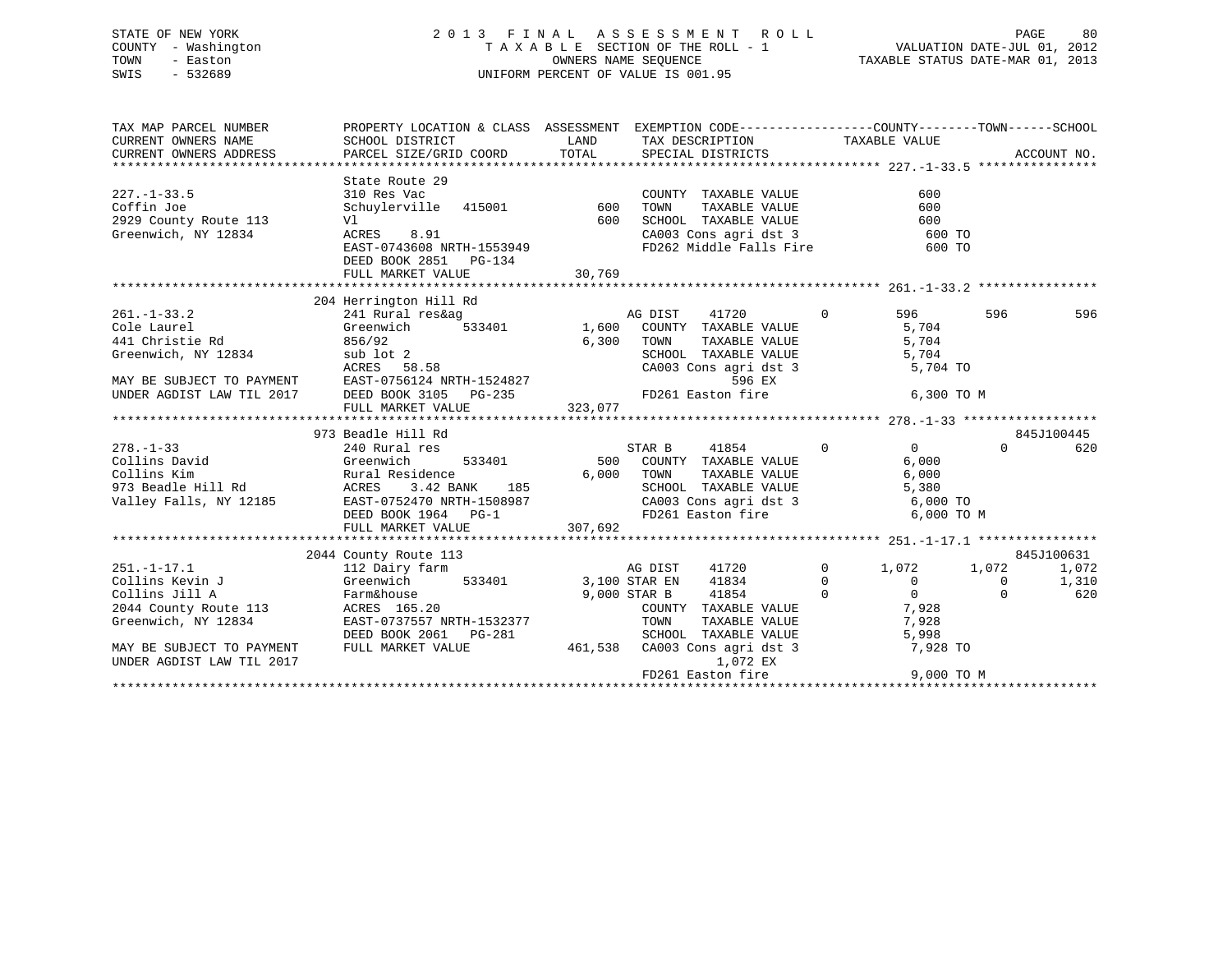# STATE OF NEW YORK 2 0 1 3 F I N A L A S S E S S M E N T R O L L PAGE 81 COUNTY - Washington T A X A B L E SECTION OF THE ROLL - 1 VALUATION DATE-JUL 01, 2012 TOWN - Easton **CONNERS NAME SEQUENCE** TAXABLE STATUS DATE-MAR 01, 2013 SWIS - 532689 UNIFORM PERCENT OF VALUE IS 001.95

| TAX MAP PARCEL NUMBER<br>CURRENT OWNERS NAME<br>CURRENT OWNERS ADDRESS                                                                         | PROPERTY LOCATION & CLASS ASSESSMENT EXEMPTION CODE----------------COUNTY-------TOWN------SCHOOL<br>SCHOOL DISTRICT<br>PARCEL SIZE/GRID COORD              | LAND<br>TOTAL  | TAX DESCRIPTION<br>SPECIAL DISTRICTS                                                                                                                     | TAXABLE VALUE                                                           | ACCOUNT NO. |
|------------------------------------------------------------------------------------------------------------------------------------------------|------------------------------------------------------------------------------------------------------------------------------------------------------------|----------------|----------------------------------------------------------------------------------------------------------------------------------------------------------|-------------------------------------------------------------------------|-------------|
|                                                                                                                                                |                                                                                                                                                            |                |                                                                                                                                                          |                                                                         |             |
| $251. - 1 - 17.5$<br>Collins Kevin J<br>Collins Jill A<br>2044 County Route 113<br>Greenwich, NY 12834<br>MAY BE SUBJECT TO PAYMENT            | County Route 113<br>120 Field crops<br>Greenwich<br>533401<br>Ag Land<br>sub lot 6A<br>$ACRES$ 33.41<br>EAST-0736237 NRTH-1530920<br>DEED BOOK 2061 PG-281 | 1,000<br>1,000 | 41720<br>AG DIST<br>COUNTY TAXABLE VALUE<br>TOWN<br>TAXABLE VALUE<br>SCHOOL TAXABLE VALUE<br>CA003 Cons agri dst 3<br>246 EX<br>FD261 Easton fire        | $\Omega$<br>246<br>754<br>754<br>754<br>754 TO<br>1,000 TO M            | 246<br>246  |
| UNDER AGDIST LAW TIL 2017                                                                                                                      | FULL MARKET VALUE                                                                                                                                          | 51,282         |                                                                                                                                                          |                                                                         |             |
|                                                                                                                                                |                                                                                                                                                            |                |                                                                                                                                                          |                                                                         |             |
| $287. - 1 - 6.1$<br>Comiskey Amber<br>Comiskey Anne M<br>PO Box 41<br>Troy, NY 12182                                                           | 107 Lees Crossing Rd<br>240 Rural res<br>Greenwich<br>533401<br>Res<br>ACRES 25.73<br>EAST-0752421 NRTH-1504306<br>DEED BOOK 3192 PG-99                    | 800<br>4,300   | COUNTY TAXABLE VALUE<br>TOWN<br>TAXABLE VALUE<br>SCHOOL TAXABLE VALUE<br>CA003 Cons agri dst 3<br>FD261 Easton fire                                      | 4,300<br>4,300<br>4,300<br>4,300 TO<br>4,300 TO M                       | 845J100404  |
|                                                                                                                                                | FULL MARKET VALUE                                                                                                                                          | 220,513        |                                                                                                                                                          |                                                                         |             |
|                                                                                                                                                |                                                                                                                                                            |                |                                                                                                                                                          |                                                                         |             |
| $285. - 1 - 6$<br>Conifers Tree Farm LP<br>342 County Route 54<br>Schaghticoke, NY 12154                                                       | County Route 54<br>120 Field crops<br>Stillwater Cent 415201<br>Vacant Land<br>ACRES<br>4.20<br>EAST-0733742 NRTH-1502808<br>DEED BOOK 725<br>PG-91        | 200<br>200     | COUNTY TAXABLE VALUE<br>TOWN<br>TAXABLE VALUE<br>SCHOOL TAXABLE VALUE<br>CA003 Cons agri dst 3<br>FD261 Easton fire                                      | 200<br>200<br>200<br>200 TO<br>200 TO M                                 | 845J100226  |
|                                                                                                                                                | FULL MARKET VALUE                                                                                                                                          | 10,256         |                                                                                                                                                          |                                                                         |             |
|                                                                                                                                                | County Route 54/S Off                                                                                                                                      |                |                                                                                                                                                          |                                                                         | 845J100227  |
| $286. - 1 - 29.1$<br>Conifers Tree Farm LP<br>342 Co Rt 54<br>Schaghticoke, NY 12154                                                           | 120 Field crops<br>Stillwater Cent 415201 1,600<br>Farm Land<br>ACRES 67.32<br>EAST-0733236 NRTH-1501521<br>DEED BOOK 725<br><b>PG-89</b>                  | 1,600          | COUNTY TAXABLE VALUE<br>TOWN<br>TAXABLE VALUE<br>SCHOOL TAXABLE VALUE<br>CA003 Cons agri dst 3<br>FD261 Easton fire                                      | 1,600<br>1,600<br>1,600<br>1,600 TO<br>1,600 TO M                       |             |
|                                                                                                                                                | FULL MARKET VALUE                                                                                                                                          | 82,051         |                                                                                                                                                          |                                                                         |             |
|                                                                                                                                                |                                                                                                                                                            |                |                                                                                                                                                          |                                                                         |             |
|                                                                                                                                                | Meeting House Rd                                                                                                                                           |                |                                                                                                                                                          |                                                                         | 845J100834  |
| $269. - 2 - 4$<br>Connor Elizabeth A Etal<br>Connor Kathleen M Etal<br>232 Cooke Hollow Rd<br>Cambridge, NY 12816<br>MAY BE SUBJECT TO PAYMENT | 120 Field crops<br>Greenwich<br>533401<br>Farm Land<br>ACRES 71.75<br>EAST-0753156 NRTH-1517952<br>DEED BOOK 517<br>$PG-300$<br>FULL MARKET VALUE          | 1,500<br>1,500 | 41720<br>AG DIST<br>COUNTY TAXABLE VALUE<br>TOWN<br>TAXABLE VALUE<br>SCHOOL TAXABLE VALUE<br>CA003 Cons agri dst 3<br>466 EX<br>76,923 FD261 Easton fire | $\mathbf 0$<br>466<br>1,034<br>1,034<br>1,034<br>1,034 TO<br>1,500 TO M | 466<br>466  |
| UNDER AGDIST LAW TIL 2017                                                                                                                      |                                                                                                                                                            |                |                                                                                                                                                          |                                                                         |             |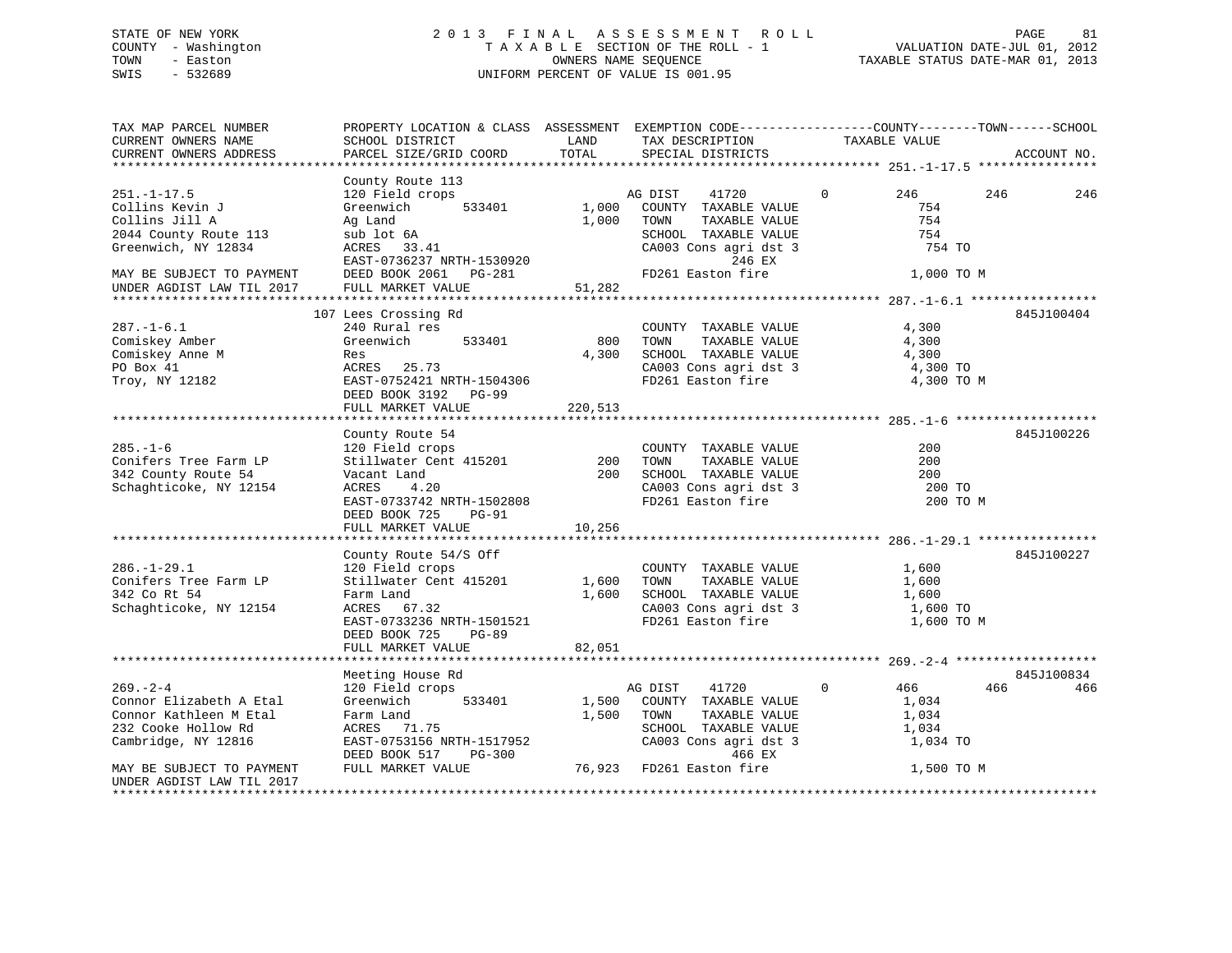# STATE OF NEW YORK 2 0 1 3 F I N A L A S S E S S M E N T R O L L PAGE 82 COUNTY - Washington T A X A B L E SECTION OF THE ROLL - 1 VALUATION DATE-JUL 01, 2012 TOWN - Easton OWNERS NAME SEQUENCE TAXABLE STATUS DATE-MAR 01, 2013 SWIS - 532689 UNIFORM PERCENT OF VALUE IS 001.95

| TAX MAP PARCEL NUMBER<br>CURRENT OWNERS NAME<br>CURRENT OWNERS ADDRESS                                                                                                                                    | PROPERTY LOCATION & CLASS ASSESSMENT EXEMPTION CODE----------------COUNTY-------TOWN------SCHOOL<br>SCHOOL DISTRICT<br>PARCEL SIZE/GRID COORD                                             | LAND<br>TOTAL           | TAX DESCRIPTION<br>SPECIAL DISTRICTS                                                                                                                                                     | TAXABLE VALUE                                                                                            | ACCOUNT NO.                                 |
|-----------------------------------------------------------------------------------------------------------------------------------------------------------------------------------------------------------|-------------------------------------------------------------------------------------------------------------------------------------------------------------------------------------------|-------------------------|------------------------------------------------------------------------------------------------------------------------------------------------------------------------------------------|----------------------------------------------------------------------------------------------------------|---------------------------------------------|
| $270. - 2 - 2$<br>Connor William J Jr<br>Connor Ann N<br>334 Cooke Hollow Rd<br>Cambridge, NY 12816                                                                                                       | 334 Cooke Hollow Rd<br>210 1 Family Res<br>Greenwich<br>533401<br>H & L<br>$270. - 1 - 2$<br>2.30<br>ACRES<br>EAST-0756957 NRTH-1519721<br>DEED BOOK 322<br>$PG-221$<br>FULL MARKET VALUE | 500<br>4,000<br>205,128 | COUNTY TAXABLE VALUE<br>TOWN<br>TAXABLE VALUE<br>SCHOOL TAXABLE VALUE<br>CA003 Cons agri dst 3<br>FD261 Easton fire                                                                      | 4,000<br>4,000<br>4,000<br>4,000 TO<br>4,000 TO M                                                        | 845J100263                                  |
| $270. - 2 - 15$<br>Connor William J Jr -Eta<br>Connor Mary Jane Etal<br>334 Cooke Hollow Rd<br>Cambridge, NY 12816<br>MAY BE SUBJECT TO PAYMENT<br>MAY BE SUBJECT TO PAYMENT<br>UNDER AGDIST LAW TIL 2017 | 232 Cooke Hollow Rd<br>112 Dairy farm<br>533401<br>Greenwich<br>Farm<br>$270. - 1 - 15$<br>ACRES 70.50<br>EAST-0757034 NRTH-1518285<br>DEED BOOK 823<br>PG-189<br>FULL MARKET VALUE       |                         | AG DIST<br>41720<br>41854<br>1,500 STAR B<br>5,800 COUNTY TAXABLE VALUE<br>TAXABLE VALUE<br>TOWN<br>SCHOOL TAXABLE VALUE<br>CA003 Cons agri dst 3<br>640 EX<br>297,436 FD261 Easton fire | $\mathbf 0$<br>640<br>$\mathbf 0$<br>$\overline{0}$<br>5,160<br>5,160<br>4,540<br>5,160 TO<br>5,800 TO M | 845J100264<br>640<br>640<br>620<br>$\circ$  |
| $260. -1 - 20$<br>Cook Keith W<br>Cook Cheryl A<br>5 Herrington Hill Rd<br>Greenwich, NY 12834                                                                                                            | 5 Herrington Hill Rd<br>112 Dairy farm<br>Greenwich<br>533401<br>Farm<br>ACRES 43.80<br>EAST-0752437 NRTH-1524201<br>DEED BOOK 955<br>PG-175                                              | 4,000                   | AG DIST<br>41720<br>41854<br>1,500 STAR B<br>COUNTY TAXABLE VALUE<br>TOWN<br>TAXABLE VALUE<br>SCHOOL TAXABLE VALUE<br>CA003 Cons agri dst 3                                              | $\mathbf 0$<br>650<br>$\Omega$<br>$\Omega$<br>3,350<br>3,350<br>2,730<br>3,350 TO                        | 845J100645<br>650<br>650<br>620<br>$\Omega$ |
| MAY BE SUBJECT TO PAYMENT<br>UNDER AGDIST LAW TIL 2017                                                                                                                                                    | FULL MARKET VALUE                                                                                                                                                                         | 205,128                 | 650 EX<br>FD261 Easton fire                                                                                                                                                              | 4,000 TO M                                                                                               |                                             |
| $269. - 1 - 29$<br>Cooke Deane M<br>Gordon Margaret R<br>1449 Broadway<br>Watervliet, NY 12189                                                                                                            | 45 Grove Rd<br>210 1 Family Res<br>Greenwich<br>533401<br>H & L<br>ACRES<br>1.90<br>EAST-0745718 NRTH-1516095<br>DEED BOOK 3195<br>PG-261<br>FULL MARKET VALUE                            | 500<br>3,500<br>179,487 | COUNTY TAXABLE VALUE<br>TAXABLE VALUE<br>TOWN<br>SCHOOL TAXABLE VALUE<br>CA003 Cons agri dst 3<br>FD261 Easton fire                                                                      | 3,500<br>3,500<br>3,500<br>3,500 TO<br>3,500 TO M                                                        | 845J100214                                  |
|                                                                                                                                                                                                           | 509 County Route 74A                                                                                                                                                                      |                         |                                                                                                                                                                                          |                                                                                                          | 845J100538                                  |
| $245. - 2 - 21$<br>Cornog Martha P<br>Cornog Kenneth<br>509 County Route 74A<br>Greenwich, NY 12834                                                                                                       | 210 1 Family Res<br>Greenwich<br>533401<br>H & L<br>FRNT 237.00 DPTH 197.00<br>EAST-0764525 NRTH-1542561<br>DEED BOOK 700<br>PG-54<br>FULL MARKET VALUE                                   | 400<br>3,400<br>174,359 | STAR B<br>41854<br>COUNTY TAXABLE VALUE<br>TOWN<br>TAXABLE VALUE<br>SCHOOL TAXABLE VALUE<br>CA003 Cons agri dst 3<br>FD261 Easton fire<br>FD261 Easton fire                              | $\mathbf 0$<br>$\overline{0}$<br>3,400<br>3,400<br>2,780<br>3,400 TO<br>3,400 TO M                       | $\Omega$<br>620                             |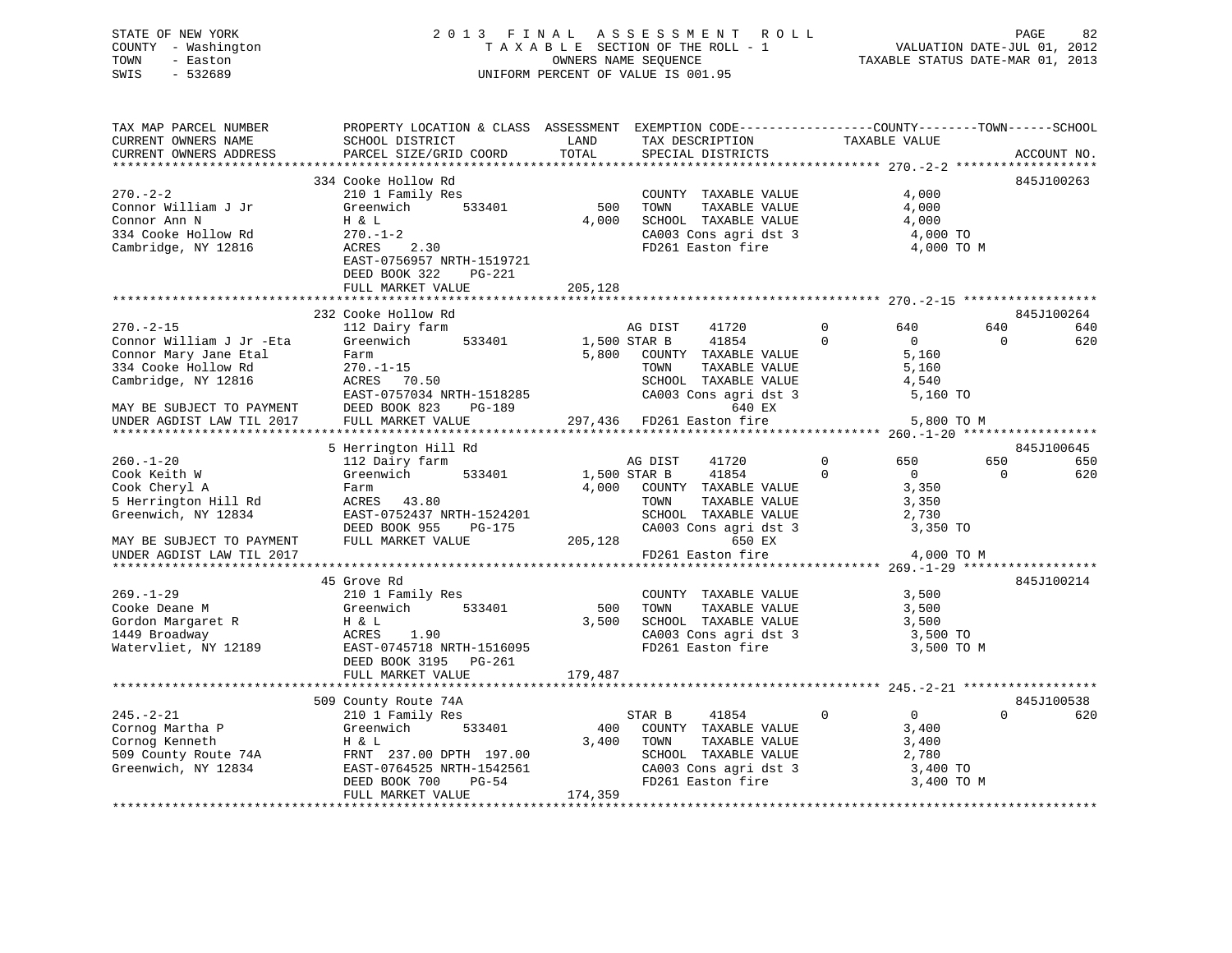# STATE OF NEW YORK 2 0 1 3 F I N A L A S S E S S M E N T R O L L PAGE 83 COUNTY - Washington T A X A B L E SECTION OF THE ROLL - 1 VALUATION DATE-JUL 01, 2012 TOWN - Easton OWNERS NAME SEQUENCE TAXABLE STATUS DATE-MAR 01, 2013 SWIS - 532689 UNIFORM PERCENT OF VALUE IS 001.95

| TAX MAP PARCEL NUMBER<br>CURRENT OWNERS NAME  | PROPERTY LOCATION & CLASS ASSESSMENT<br>SCHOOL DISTRICT | LAND    | EXEMPTION CODE-----------------COUNTY-------TOWN------SCHOOL<br>TAX DESCRIPTION |              | TAXABLE VALUE  |             |             |
|-----------------------------------------------|---------------------------------------------------------|---------|---------------------------------------------------------------------------------|--------------|----------------|-------------|-------------|
| CURRENT OWNERS ADDRESS<br>******************* | PARCEL SIZE/GRID COORD                                  | TOTAL   | SPECIAL DISTRICTS                                                               |              |                |             | ACCOUNT NO. |
|                                               | 3065 County Route 113                                   |         |                                                                                 |              |                |             | 845J100112  |
| $227. - 1 - 25$                               | 240 Rural res                                           |         | AG DIST<br>41720                                                                | $\mathbf 0$  | 245            | 245         | 245         |
| Corrigan William                              | Schuylerville 415001                                    |         | 1,000 STAR EN<br>41834                                                          | $\Omega$     | $\overline{0}$ | $\Omega$    | 1,310       |
| Corrigan Bernice                              | House With Acres                                        | 6,200   | COUNTY TAXABLE VALUE                                                            |              | 5,955          |             |             |
| 3065 County Route 113                         | ACRES 12.31                                             |         | TOWN<br>TAXABLE VALUE                                                           |              | 5,955          |             |             |
| Greenwich, NY 12834                           | EAST-0740814 NRTH-1556872                               |         | SCHOOL TAXABLE VALUE                                                            |              | 4,645          |             |             |
|                                               | DEED BOOK 2388<br>PG-169                                |         | CA003 Cons agri dst 3                                                           |              | 5,955 TO       |             |             |
| MAY BE SUBJECT TO PAYMENT                     | FULL MARKET VALUE                                       |         | 317,949<br>245 EX                                                               |              |                |             |             |
| UNDER AGDIST LAW TIL 2017                     |                                                         |         | FD263 Schuylerville Fire                                                        |              | 6,200 TO       |             |             |
|                                               |                                                         |         |                                                                                 |              |                |             |             |
|                                               | 232 Hogsback Rd                                         |         |                                                                                 |              |                |             |             |
| $227. - 1 - 19.2$                             | 210 1 Family Res                                        |         | STAR B<br>41854                                                                 | $\mathbf 0$  | $\overline{0}$ | $\mathbf 0$ | 620         |
| Corsetti Wendy S                              | Schuylerville 415001                                    | 500     | COUNTY TAXABLE VALUE                                                            |              | 4,500          |             |             |
| Corsetti Gerard T                             | h & 1                                                   | 4,500   | TAXABLE VALUE<br>TOWN                                                           |              | 4,500          |             |             |
| 232 Hogsback Rd                               | sub lot #2                                              |         | SCHOOL TAXABLE VALUE                                                            |              | 3,880          |             |             |
| Greenwich, NY 12834                           | ACRES<br>9.11                                           |         | CA003 Cons agri dst 3<br>FD262 Middle Falls Fire 4,500 TO                       |              | 4,500 TO       |             |             |
|                                               | EAST-0743102 NRTH-1558049                               |         |                                                                                 |              |                |             |             |
|                                               | DEED BOOK 879<br>PG-256                                 |         |                                                                                 |              |                |             |             |
|                                               | FULL MARKET VALUE                                       | 230,769 |                                                                                 |              |                |             |             |
|                                               | 228 Hogsback Rd                                         |         |                                                                                 |              |                |             | 845J100375  |
| $227. - 1 - 19$                               | 210 1 Family Res                                        |         | STAR B<br>41854                                                                 | $\mathbf{0}$ | $\overline{0}$ | $\Omega$    | 620         |
| Cottrell Christopher M                        | Schuylerville 415001                                    | 500     | COUNTY TAXABLE VALUE                                                            |              | 3,800          |             |             |
| Cottrell Dawn S                               | H/L                                                     | 3,800   | TOWN<br>TAXABLE VALUE                                                           |              | 3,800          |             |             |
| 228 Hogsback Rd                               | Subdivision Lot #1                                      |         | SCHOOL TAXABLE VALUE                                                            |              | 3,180          |             |             |
| Greenwich, NY 12834                           | ACRES<br>6.45                                           |         | CA003 Cons agri dst 3                                                           |              | 3,800 TO       |             |             |
|                                               | EAST-0742811 NRTH-1558288                               |         | FD262 Middle Falls Fire 3,800 TO                                                |              |                |             |             |
|                                               | DEED BOOK 922<br>PG-148                                 |         |                                                                                 |              |                |             |             |
|                                               | FULL MARKET VALUE                                       | 194,872 |                                                                                 |              |                |             |             |
|                                               |                                                         |         |                                                                                 |              |                |             |             |
|                                               | 17 Waters Rd                                            |         |                                                                                 |              |                |             | 845J100269  |
| $253. - 1 - 21$                               | 210 1 Family Res                                        |         | STAR B<br>41854                                                                 | $\mathbf{0}$ | $\overline{0}$ | $\Omega$    | 620         |
| Coulter Frederick                             | Greenwich<br>533401                                     | 500     | COUNTY TAXABLE VALUE                                                            |              | 5,400          |             |             |
| Coulter Mary                                  | H & Gar                                                 | 5,400   | TAXABLE VALUE<br>TOWN                                                           |              | 5,400          |             |             |
| 17 Waters Rd                                  | ACRES<br>5.93                                           |         | SCHOOL TAXABLE VALUE                                                            |              | 4,780          |             |             |
| Greenwich, NY 12834                           | EAST-0763519 NRTH-1531917                               |         | CA003 Cons agri dst 3<br>FD261 Easton fire                                      |              | 5,400 TO       |             |             |
|                                               | DEED BOOK 930<br>PG-327                                 |         |                                                                                 |              | 5,400 TO M     |             |             |
|                                               | FULL MARKET VALUE                                       | 276,923 |                                                                                 |              |                |             |             |
|                                               |                                                         |         |                                                                                 |              |                |             |             |
|                                               | 312 Windy Hill Rd                                       |         | 93 PCT OF VALUE USED FOR EXEMPTION PURPOSES                                     |              |                |             | 845J101174  |
| $228. - 5 - 8.11$                             | 210 1 Family Res                                        |         | WAR VET/TC 41121                                                                | $\Omega$     | 585            | 527         | $\Omega$    |
| Couse Clifton                                 | Schuylerville 415001                                    |         | 500 STAR B<br>41854                                                             | $\mathbf 0$  | $\overline{0}$ | $\Omega$    | 620         |
| Couse Holly                                   | H & L                                                   | 4,500   | COUNTY TAXABLE VALUE                                                            |              | 3,915          |             |             |
| 312 Windy Hill Rd                             | Lot $1B-2$                                              |         | TOWN<br>TAXABLE VALUE                                                           |              | 3,973          |             |             |
| Greenwich, NY 12834                           | ACRES<br>9.10                                           |         | SCHOOL TAXABLE VALUE                                                            |              | 3,880          |             |             |
|                                               | EAST-0747924 NRTH-1557882                               |         | FD262 Middle Falls Fire                                                         |              | 4,500 TO       |             |             |
|                                               | DEED BOOK 2901 PG-84                                    |         |                                                                                 |              |                |             |             |
|                                               | FULL MARKET VALUE                                       | 230,769 |                                                                                 |              |                |             |             |
|                                               |                                                         |         |                                                                                 |              |                |             |             |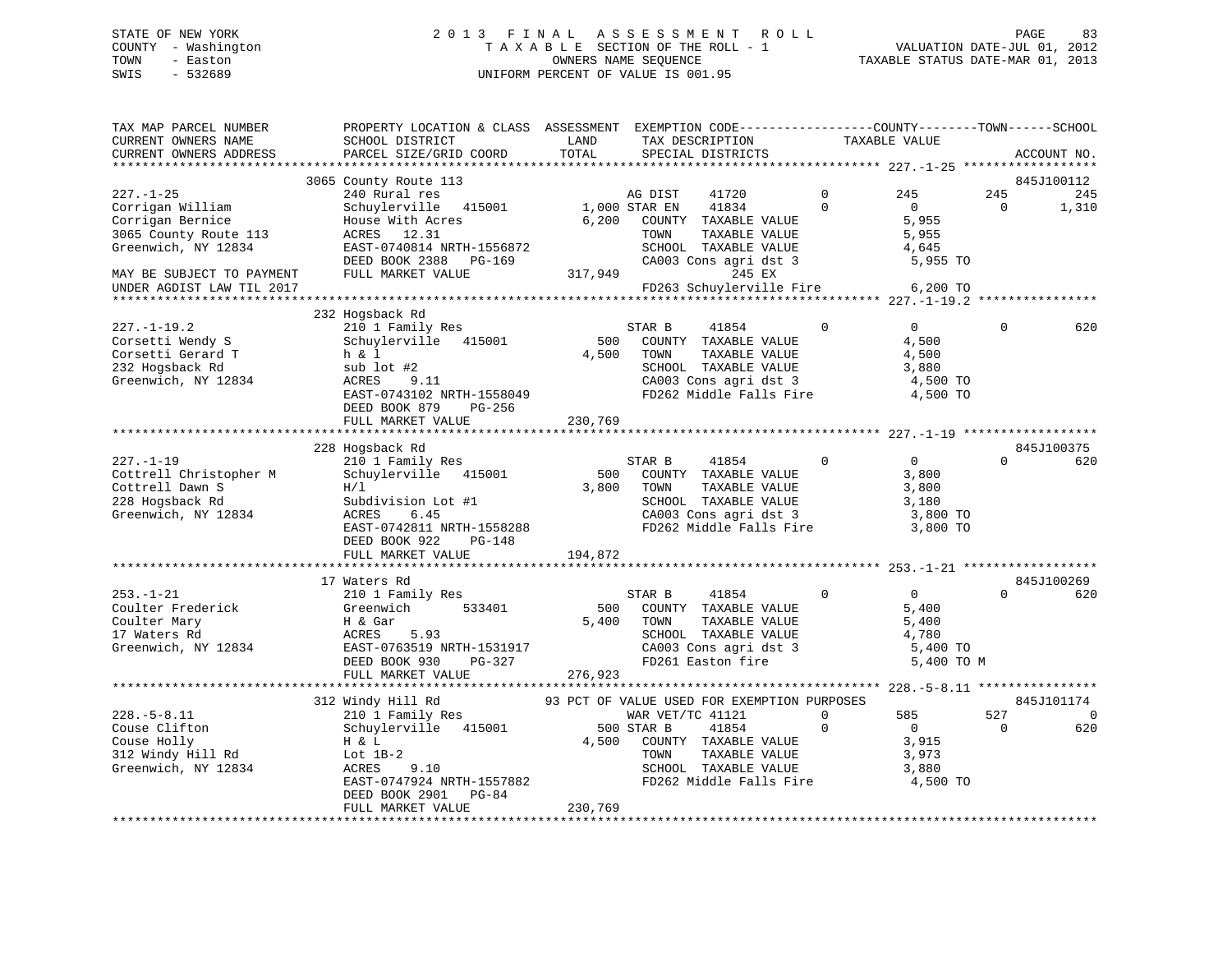# STATE OF NEW YORK 2 0 1 3 F I N A L A S S E S S M E N T R O L L PAGE 84 COUNTY - Washington T A X A B L E SECTION OF THE ROLL - 1 VALUATION DATE-JUL 01, 2012 TOWN - Easton **CONNERS NAME SEQUENCE** TAXABLE STATUS DATE-MAR 01, 2013 SWIS - 532689 UNIFORM PERCENT OF VALUE IS 001.95

| TAX MAP PARCEL NUMBER                         | PROPERTY LOCATION & CLASS ASSESSMENT EXEMPTION CODE---------------COUNTY-------TOWN------SCHOOL | LAND       |                                               | TAXABLE VALUE              |                 |
|-----------------------------------------------|-------------------------------------------------------------------------------------------------|------------|-----------------------------------------------|----------------------------|-----------------|
| CURRENT OWNERS NAME<br>CURRENT OWNERS ADDRESS | SCHOOL DISTRICT<br>PARCEL SIZE/GRID COORD                                                       | TOTAL      | TAX DESCRIPTION<br>SPECIAL DISTRICTS          |                            | ACCOUNT NO.     |
|                                               |                                                                                                 |            |                                               |                            |                 |
|                                               | Cukrovany Ln                                                                                    |            |                                               |                            | 845J100273      |
| $286. - 1 - 30.1$                             |                                                                                                 |            | COUNTY TAXABLE VALUE                          | 400                        |                 |
|                                               | 312 Vac w/imprv                                                                                 |            |                                               |                            |                 |
| Couser Robin                                  | Stillwater Cent 415201                                                                          | 300<br>400 | TAXABLE VALUE<br>TOWN<br>SCHOOL TAXABLE VALUE | 400<br>400                 |                 |
| 274 Cottontail Run                            | Vacant Lot<br>ACRES<br>1.31                                                                     |            |                                               | 400 TO                     |                 |
| Newport, NC 28570                             |                                                                                                 |            | CA003 Cons agri dst 3                         |                            |                 |
|                                               | EAST-0732547 NRTH-1498939                                                                       |            | FD261 Easton fire                             | 400 TO M                   |                 |
|                                               | DEED BOOK 816<br>PG-66                                                                          |            |                                               |                            |                 |
|                                               | FULL MARKET VALUE                                                                               | 20,513     |                                               |                            |                 |
|                                               |                                                                                                 |            |                                               |                            |                 |
|                                               | 39 Windy Hill Rd                                                                                |            |                                               |                            | $\Omega$        |
| $227. - 1 - 6.3$                              | 210 1 Family Res                                                                                |            | STAR B<br>41854                               | $\Omega$<br>$\Omega$       | 620             |
| Covell Robert G                               | Schuylerville 415001                                                                            | 500        | COUNTY TAXABLE VALUE                          | 1,800                      |                 |
| Covell Lona M                                 | H / L                                                                                           | 1,800      | TAXABLE VALUE<br>TOWN                         | 1,800                      |                 |
| 39 Windy Hill Rd                              | Lot 1                                                                                           |            | SCHOOL TAXABLE VALUE                          | 1,180                      |                 |
| Greenwich, NY 12834                           | FRNT 381.00 DPTH 243.00                                                                         |            | FD262 Middle Falls Fire                       | 1,800 TO                   |                 |
|                                               | EAST-0744259 NRTH-1560123                                                                       |            |                                               |                            |                 |
|                                               | DEED BOOK 777<br>PG-55                                                                          |            |                                               |                            |                 |
|                                               | FULL MARKET VALUE                                                                               | 92,308     |                                               |                            |                 |
|                                               |                                                                                                 |            |                                               |                            |                 |
|                                               | 245 Easton Station Rd                                                                           |            |                                               |                            | 845J100680      |
| $253. - 1 - 1$                                | 210 1 Family Res                                                                                |            | STAR B<br>41854                               | $\Omega$<br>$\overline{0}$ | $\Omega$<br>620 |
| Cowart Stephen                                | 533401<br>Greenwich                                                                             | 400        | COUNTY TAXABLE VALUE                          | 3,900                      |                 |
| 245 Easton Station Rd                         | H & L                                                                                           | 3,900      | TOWN<br>TAXABLE VALUE                         | 3,900                      |                 |
| Greenwich, NY 12834                           | 690/103 919/111                                                                                 |            | SCHOOL TAXABLE VALUE                          | 3,280                      |                 |
|                                               | FRNT 140.00 DPTH 280.00                                                                         |            | CA003 Cons agri dst 3                         | 3,900 TO                   |                 |
|                                               | EAST-0759331 NRTH-1535018                                                                       |            | FD261 Easton fire                             | 3,900 TO M                 |                 |
|                                               | DEED BOOK 2320 PG-312                                                                           |            |                                               |                            |                 |
|                                               | FULL MARKET VALUE                                                                               | 200,000    |                                               |                            |                 |
|                                               |                                                                                                 |            |                                               |                            |                 |
|                                               | Easton Station Rd                                                                               |            |                                               |                            | 845J100747      |
| $253. - 1 - 16$                               | 323 Vacant rural                                                                                |            | COUNTY TAXABLE VALUE                          | 500                        |                 |
| Cowart Stephen                                | Greenwich<br>533401                                                                             | 500        | TAXABLE VALUE<br>TOWN                         | 500                        |                 |
| 245 Easton Station Rd                         | Vl                                                                                              | 500        | SCHOOL TAXABLE VALUE                          | 500                        |                 |
| Greenwich, NY 12834                           | Sub Lot 1A                                                                                      |            | CA003 Cons agri dst 3                         | 500 TO                     |                 |
|                                               | 4.50<br>ACRES                                                                                   |            | FD261 Easton fire                             | 500 TO M                   |                 |
|                                               | EAST-0759460 NRTH-1535267                                                                       |            |                                               |                            |                 |
|                                               | DEED BOOK 2320<br>PG-307                                                                        |            |                                               |                            |                 |
|                                               | FULL MARKET VALUE                                                                               | 25,641     |                                               |                            |                 |
|                                               |                                                                                                 |            |                                               |                            |                 |
|                                               | 227 Easton Station Rd                                                                           |            |                                               |                            |                 |
| $253. - 1 - 16.4$                             | 210 1 Family Res                                                                                |            | STAR B<br>41854                               | $\Omega$<br>0              | 620<br>$\Omega$ |
| Cox James S                                   | Greenwich 533401                                                                                | 500        | COUNTY TAXABLE VALUE                          | 4,500                      |                 |
| Cox Susan V                                   | Vl                                                                                              | 4,500      | TOWN<br>TAXABLE VALUE                         | 4,500                      |                 |
| 227 Easton Station Rd                         | ACRES<br>5.00                                                                                   |            | SCHOOL TAXABLE VALUE                          | 3,880                      |                 |
| Greenwich, NY 12834                           | EAST-0759194 NRTH-1535508                                                                       |            | CA003 Cons agri dst 3                         | 4,500 TO                   |                 |
|                                               | DEED BOOK 883<br>PG-194                                                                         |            | FD261 Easton fire                             | 4,500 TO M                 |                 |
|                                               | FULL MARKET VALUE                                                                               | 230,769    |                                               |                            |                 |
|                                               |                                                                                                 |            |                                               |                            |                 |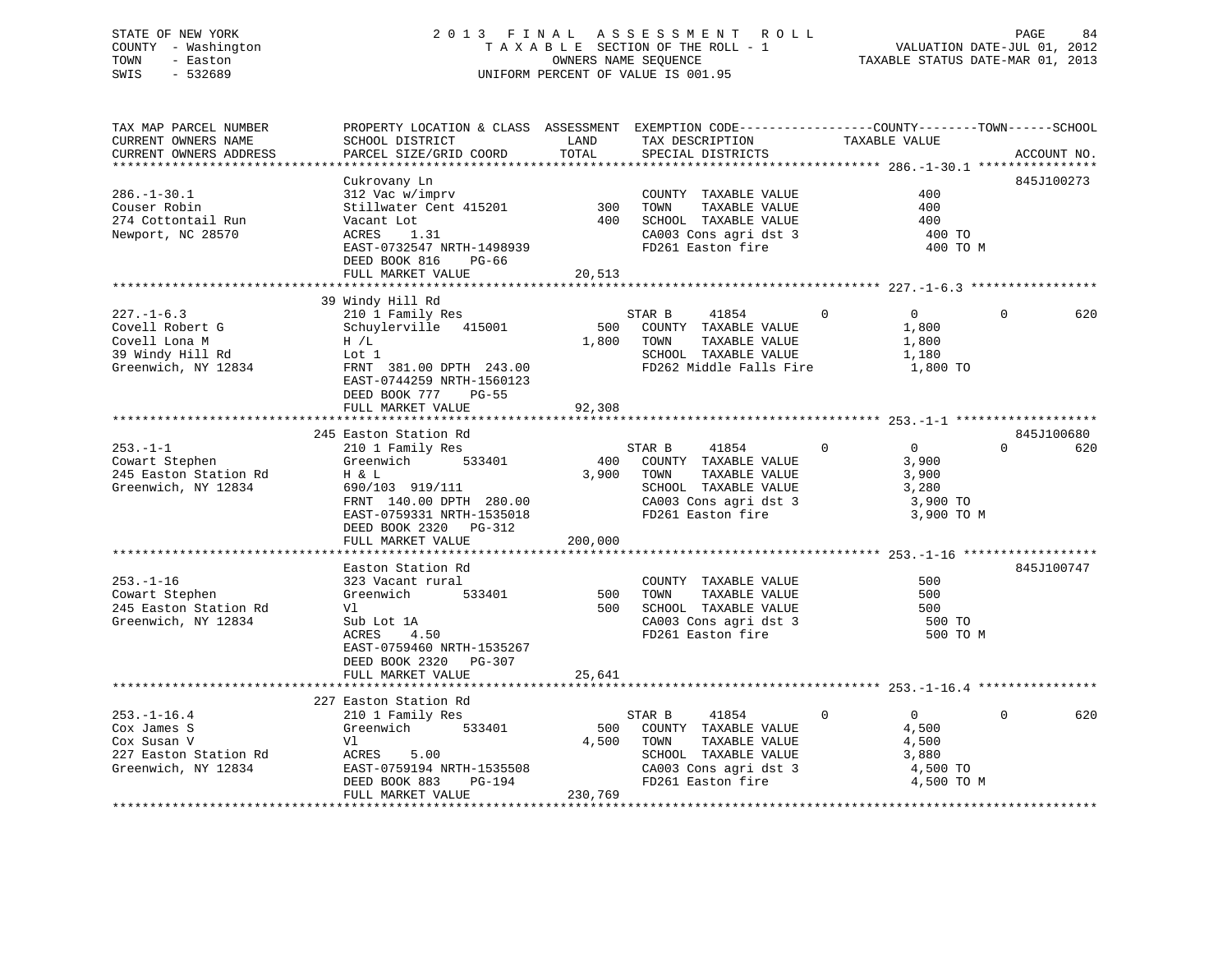# STATE OF NEW YORK 2 0 1 3 F I N A L A S S E S S M E N T R O L L PAGE 85 COUNTY - Washington T A X A B L E SECTION OF THE ROLL - 1 VALUATION DATE-JUL 01, 2012 TOWN - Easton **CONNERS NAME SEQUENCE** TAXABLE STATUS DATE-MAR 01, 2013 SWIS - 532689 UNIFORM PERCENT OF VALUE IS 001.95

| TAX MAP PARCEL NUMBER<br>CURRENT OWNERS NAME<br>CURRENT OWNERS ADDRESS                             | PROPERTY LOCATION & CLASS ASSESSMENT EXEMPTION CODE----------------COUNTY-------TOWN------SCHOOL<br>SCHOOL DISTRICT<br>PARCEL SIZE/GRID COORD                                                        | LAND<br>TOTAL             | TAX DESCRIPTION<br>SPECIAL DISTRICTS                                                                                                                                |                      | TAXABLE VALUE                                                                      | ACCOUNT NO.                                         |
|----------------------------------------------------------------------------------------------------|------------------------------------------------------------------------------------------------------------------------------------------------------------------------------------------------------|---------------------------|---------------------------------------------------------------------------------------------------------------------------------------------------------------------|----------------------|------------------------------------------------------------------------------------|-----------------------------------------------------|
| **********************                                                                             | **************************                                                                                                                                                                           |                           |                                                                                                                                                                     |                      |                                                                                    |                                                     |
| $227. - 1 - 26$<br>Craine Sean W<br>67 Old Schuylerville Rd<br>Greenwich, NY 12834                 | 67 Old Schuylerville Rd<br>210 1 Family Res<br>Schuylerville 415001<br>$H$ & $L$<br>ACRES<br>2.88<br>EAST-0741083 NRTH-1556217<br>DEED BOOK 2623 PG-73<br>FULL MARKET VALUE                          | 400<br>3,700<br>189,744   | STAR B<br>41854<br>COUNTY TAXABLE VALUE<br>TOWN<br>TAXABLE VALUE<br>SCHOOL TAXABLE VALUE<br>CA003 Cons agri dst 3<br>FD263 Schuylerville Fire                       | $\overline{0}$       | $0 \qquad \qquad$<br>3,700<br>3,700<br>3,080<br>3,700 TO<br>3,700 TO               | 845J100696<br>$\Omega$<br>620                       |
|                                                                                                    |                                                                                                                                                                                                      |                           |                                                                                                                                                                     |                      |                                                                                    |                                                     |
| $285. - 1 - 42$<br>Crandall Cullen<br>PO Box 773<br>Stillwater, NY 12170                           | 30 County Route 54<br>280 Res Multiple<br>Stillwater Cent 415201<br>H & Trailer<br>848/132<br>60.00 DPTH 279.00<br>FRNT<br>EAST-0727451 NRTH-1503477<br>DEED BOOK 818<br>PG-119<br>FULL MARKET VALUE | 220,513                   | STAR B<br>41854<br>500 STAR B MH 41864<br>4,300 COUNTY TAXABLE VALUE<br>TAXABLE VALUE<br>TOWN<br>SCHOOL TAXABLE VALUE<br>CA003 Cons agri dst 3<br>FD261 Easton fire | $\Omega$<br>$\Omega$ | $\Omega$<br>$0 \qquad \qquad$<br>4,300<br>4,300<br>3,090<br>4,300 TO<br>4,300 TO M | 845J100270<br>$\mathbf 0$<br>620<br>$\Omega$<br>590 |
|                                                                                                    |                                                                                                                                                                                                      |                           |                                                                                                                                                                     |                      |                                                                                    |                                                     |
| $286. - 1 - 10$<br>Crandalls Corners Farm LLC<br>567 County Route 54<br>Schaghticoke, NY 12154     | 567 County Route 54<br>112 Dairy farm<br>Greenwich<br>533401<br>Farm<br>Bndy Agmt 760/236<br>ACRES 111.37<br>EAST-0740004 NRTH-1505186<br>DEED BOOK 2296 PG-83<br>FULL MARKET VALUE                  | 2,300<br>8,000<br>410,256 | COUNTY TAXABLE VALUE<br>TOWN<br>TAXABLE VALUE<br>SCHOOL TAXABLE VALUE<br>CA003 Cons agri dst 3<br>FD261 Easton fire                                                 |                      | 8,000<br>8,000<br>8,000<br>8,000 TO<br>8,000 TO M                                  | 845J100704                                          |
|                                                                                                    |                                                                                                                                                                                                      |                           |                                                                                                                                                                     |                      |                                                                                    |                                                     |
| $236. - 1 - 22$<br>Cripps Christopher<br>Cali Joseph<br>2219 State Route 40<br>Greenwich, NY 12834 | 2223 State Route 40<br>210 1 Family Res<br>Greenwich<br>533401<br>H & L<br>ROW-899/247<br>ACRES<br>7.30<br>EAST-0750823 NRTH-1550413<br>DEED BOOK 859<br>PG-213                                      | 400<br>2,500              | COUNTY TAXABLE VALUE<br>TOWN<br>TAXABLE VALUE<br>SCHOOL TAXABLE VALUE<br>FD262 Middle Falls Fire                                                                    |                      | 2,500<br>2,500<br>2,500<br>2,500 TO                                                | 845J100826                                          |
|                                                                                                    | FULL MARKET VALUE                                                                                                                                                                                    | 128,205                   |                                                                                                                                                                     |                      |                                                                                    |                                                     |
|                                                                                                    |                                                                                                                                                                                                      |                           |                                                                                                                                                                     |                      |                                                                                    |                                                     |
| $236. - 1 - 24$<br>Cripps Christopher<br>2219 State Route 40<br>Greenwich, NY 12834                | 2219 State Route 40<br>210 1 Family Res<br>533401<br>Greenwich<br>H & Gar<br>863/249 & 863/258 bdny ag<br>FRNT 149.00 DPTH 222.00<br>EAST-0751321 NRTH-1550432<br>DEED BOOK 863<br>PG-254            | 400<br>2,200              | COUNTY TAXABLE VALUE<br>TOWN<br>TAXABLE VALUE<br>SCHOOL TAXABLE VALUE<br>FD262 Middle Falls Fire 2,200 TO                                                           |                      | 2,200<br>2,200<br>2,200                                                            | 845J100106                                          |
|                                                                                                    | FULL MARKET VALUE                                                                                                                                                                                    | 112,821                   |                                                                                                                                                                     |                      |                                                                                    |                                                     |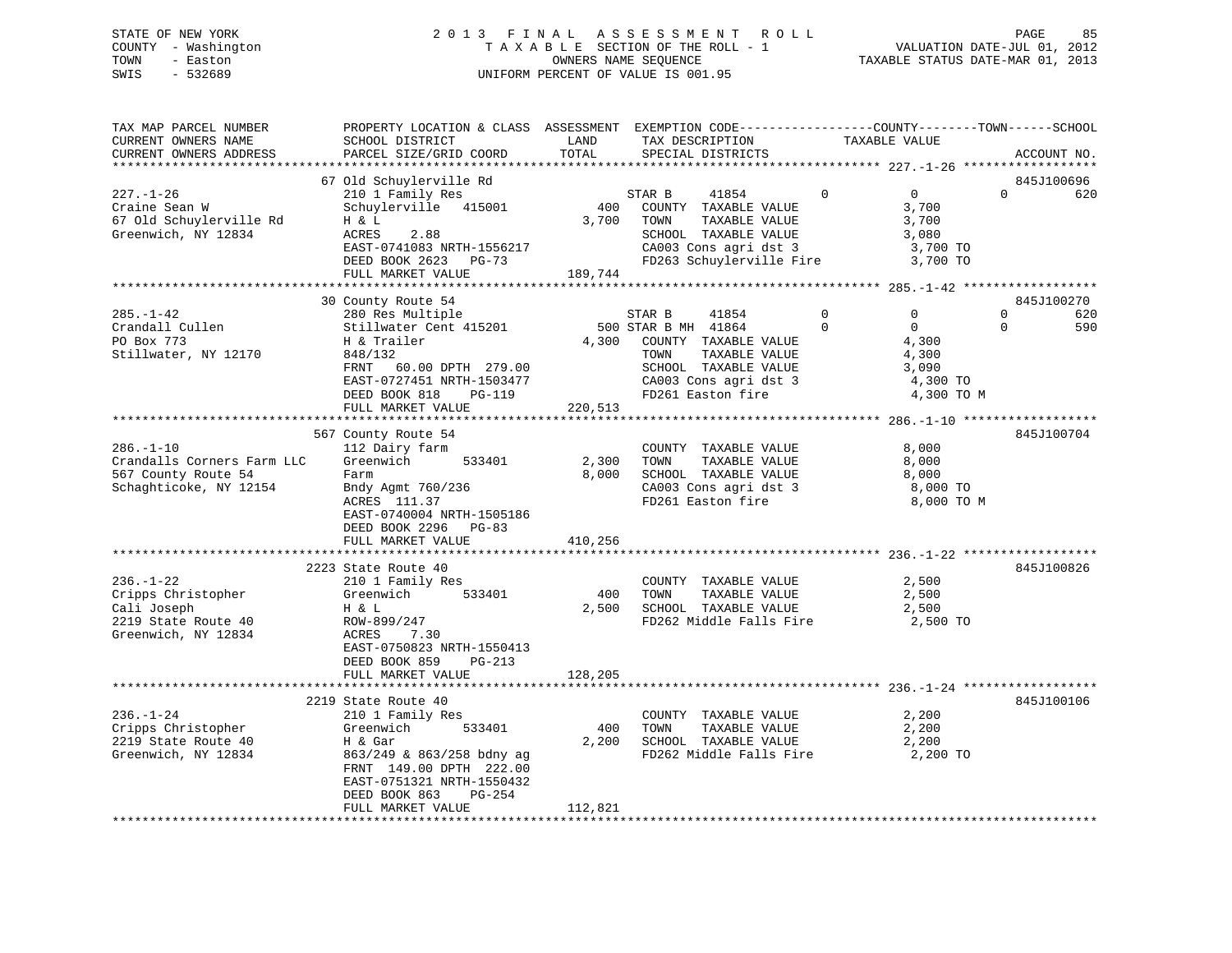| STATE OF NEW YORK<br>COUNTY - Washington<br>TOWN<br>- Easton<br>SWIS<br>$-532689$                        |                                                                                                                                               | UNIFORM PERCENT OF VALUE IS 001.95 | OWNERS NAME SEQUENCE | 2013 FINAL ASSESSMENT ROLL<br>TAXABLE SECTION OF THE ROLL - 1                                                   |                      |                                                       | PAGE<br>VALUATION DATE-JUL 01, 2012<br>TAXABLE STATUS DATE-MAR 01, 2013 | 86                |
|----------------------------------------------------------------------------------------------------------|-----------------------------------------------------------------------------------------------------------------------------------------------|------------------------------------|----------------------|-----------------------------------------------------------------------------------------------------------------|----------------------|-------------------------------------------------------|-------------------------------------------------------------------------|-------------------|
| TAX MAP PARCEL NUMBER<br>CURRENT OWNERS NAME<br>CURRENT OWNERS ADDRESS                                   | PROPERTY LOCATION & CLASS ASSESSMENT EXEMPTION CODE----------------COUNTY-------TOWN------SCHOOL<br>SCHOOL DISTRICT<br>PARCEL SIZE/GRID COORD | LAND<br>TOTAL                      |                      | TAX DESCRIPTION TAXABLE VALUE<br>SPECIAL DISTRICTS                                                              |                      |                                                       |                                                                         | ACCOUNT NO.       |
|                                                                                                          |                                                                                                                                               |                                    |                      |                                                                                                                 |                      |                                                       |                                                                         |                   |
| $236. - 1 - 16.1$<br>Cripps Christopher J<br>Schug Sarah D<br>2317 State Route 40<br>Greenwich, NY 12834 | 2317 State Route 40<br>210 1 Family Res<br>533401<br>Greenwich<br>H & L<br>Bndy Agmnt 2885/5<br>ACRES 1.75<br>EAST-0751110 NRTH-1552754       | 500                                | STAR B<br>3,200 TOWN | 41854 0<br>COUNTY TAXABLE VALUE<br>TAXABLE VALUE<br>SCHOOL TAXABLE VALUE<br>FD262 Middle Falls Fire             |                      | $\overline{0}$<br>3,200<br>3,200<br>2,580<br>3,200 TO | $\Omega$                                                                | 845J101201<br>620 |
|                                                                                                          | DEED BOOK 2885 PG-10                                                                                                                          |                                    |                      |                                                                                                                 |                      |                                                       |                                                                         |                   |
|                                                                                                          | FULL MARKET VALUE                                                                                                                             | 164,103                            |                      |                                                                                                                 |                      |                                                       |                                                                         |                   |
|                                                                                                          |                                                                                                                                               |                                    |                      |                                                                                                                 |                      |                                                       |                                                                         |                   |
| $285. - 1 - 29$                                                                                          | 35 Marcellus Ln<br>210 1 Family Res - WTRFNT                                                                                                  |                                    | STAR B               | 41854                                                                                                           | $\Omega$             | $\overline{0}$                                        | $\Omega$                                                                | 845J100679<br>620 |
| Crowley William S<br>Crowley Peri M<br>35 Marcellus Ln<br>Schaghticoke, NY 12154                         | Stillwater Cent 415201<br>H & L<br>FRNT 50.00 DPTH 165.00<br>EAST-0725804 NRTH-1502313<br>DEED BOOK 2613 PG-61                                |                                    | 2,000 TOWN           | 500 COUNTY TAXABLE VALUE<br>TAXABLE VALUE<br>SCHOOL TAXABLE VALUE<br>CA003 Cons agri dst 3<br>FD261 Easton fire |                      | 2,000<br>2,000<br>1,380<br>2,000 TO<br>2,000 TO M     |                                                                         |                   |
|                                                                                                          | FULL MARKET VALUE 102,564                                                                                                                     |                                    |                      |                                                                                                                 |                      |                                                       |                                                                         |                   |
|                                                                                                          |                                                                                                                                               |                                    |                      |                                                                                                                 |                      |                                                       |                                                                         |                   |
|                                                                                                          | 2217 State Route 40                                                                                                                           |                                    |                      |                                                                                                                 |                      |                                                       |                                                                         | 845J100272        |
| $236. - 1 - 25$<br>Crum Marshall                                                                         | $ly$ Res<br>533401<br>210 1 Family Res<br>Greenwich                                                                                           | 500 STAR EN                        | WAR VET/TC 41121     | 41834                                                                                                           | $\Omega$<br>$\Omega$ | 360<br>$\overline{0}$                                 | 360<br>$\mathbf{0}$                                                     | $\sim$ 0<br>1,310 |
| 2217 State Route 40                                                                                      | 337/507, 405/1019, 2796/2                                                                                                                     |                                    |                      | 2,400 COUNTY TAXABLE VALUE                                                                                      |                      | 2,040                                                 |                                                                         |                   |
| Greenwich, NY 12834                                                                                      | Ease 2160/139                                                                                                                                 |                                    | TOWN                 | TAXABLE VALUE                                                                                                   |                      | 2,040                                                 |                                                                         |                   |
|                                                                                                          | FRNT 134.00 DPTH 220.00                                                                                                                       |                                    |                      | SCHOOL TAXABLE VALUE                                                                                            |                      | 1,090                                                 |                                                                         |                   |
|                                                                                                          | EAST-0751386 NRTH-1550292                                                                                                                     |                                    |                      | FD262 Middle Falls Fire                                                                                         |                      | 2,400 TO                                              |                                                                         |                   |
|                                                                                                          | DEED BOOK 2796 PG-207                                                                                                                         |                                    |                      |                                                                                                                 |                      |                                                       |                                                                         |                   |
|                                                                                                          | FULL MARKET VALUE                                                                                                                             | 123,077                            |                      |                                                                                                                 |                      |                                                       |                                                                         |                   |
|                                                                                                          |                                                                                                                                               |                                    |                      |                                                                                                                 |                      |                                                       |                                                                         |                   |
| $285. - 1 - 11.4$                                                                                        | 1101 Verbeck Ave<br>240 Rural res                                                                                                             |                                    | STAR B               | 41854                                                                                                           | $\Omega$             | $\overline{0}$                                        | $\Omega$                                                                | 620               |
| Cukrovany David                                                                                          | Stillwater Cent 415201                                                                                                                        |                                    |                      | 1,300 COUNTY TAXABLE VALUE                                                                                      |                      | 4,500                                                 |                                                                         |                   |
| Cukrovany Catherine                                                                                      |                                                                                                                                               |                                    | 4,500 TOWN           | TAXABLE VALUE                                                                                                   |                      | 4,500                                                 |                                                                         |                   |
| 1101 Verbeck Ave                                                                                         | sub lot 5<br>ACRES 38.99                                                                                                                      |                                    |                      | SCHOOL TAXABLE VALUE                                                                                            |                      | 3,880                                                 |                                                                         |                   |
| Schaghticoke, NY 12154                                                                                   | EAST-0730382 NRTH-1498898                                                                                                                     |                                    |                      | CA003 Cons agri dst 3                                                                                           |                      | 4,500 TO                                              |                                                                         |                   |
|                                                                                                          | DEED BOOK 1948 PG-264                                                                                                                         |                                    |                      | FD261 Easton fire                                                                                               |                      | 4,500 TO M                                            |                                                                         |                   |
|                                                                                                          | FULL MARKET VALUE                                                                                                                             | 230,769                            |                      |                                                                                                                 |                      |                                                       |                                                                         |                   |
|                                                                                                          |                                                                                                                                               |                                    |                      |                                                                                                                 |                      |                                                       |                                                                         |                   |
|                                                                                                          | Verbeck Ave                                                                                                                                   |                                    |                      |                                                                                                                 |                      |                                                       |                                                                         |                   |
| $285. - 1 - 11.5$                                                                                        | 310 Res Vac                                                                                                                                   |                                    |                      | COUNTY TAXABLE VALUE                                                                                            |                      | 500                                                   |                                                                         |                   |
| Cukrovany David<br>Cukrovany Catherine                                                                   | Stillwater Cent 415201<br>3.19<br>ACRES                                                                                                       | 500<br>500                         | TOWN                 | TAXABLE VALUE                                                                                                   |                      | 500<br>500                                            |                                                                         |                   |
| Verbeck Ave                                                                                              | EAST-0729569 NRTH-1497973                                                                                                                     |                                    |                      |                                                                                                                 |                      | 500 TO                                                |                                                                         |                   |
| Easton, NY                                                                                               | DEED BOOK 1948 PG-264                                                                                                                         |                                    |                      | SCHOOL TAXADDD<br>CA003 Cons agri dst 3<br>- - - - fire                                                         |                      | 500 TO M                                              |                                                                         |                   |
|                                                                                                          | FULL MARKET VALUE                                                                                                                             | 25,641                             |                      |                                                                                                                 |                      |                                                       |                                                                         |                   |

\*\*\*\*\*\*\*\*\*\*\*\*\*\*\*\*\*\*\*\*\*\*\*\*\*\*\*\*\*\*\*\*\*\*\*\*\*\*\*\*\*\*\*\*\*\*\*\*\*\*\*\*\*\*\*\*\*\*\*\*\*\*\*\*\*\*\*\*\*\*\*\*\*\*\*\*\*\*\*\*\*\*\*\*\*\*\*\*\*\*\*\*\*\*\*\*\*\*\*\*\*\*\*\*\*\*\*\*\*\*\*\*\*\*\*\*\*\*\*\*\*\*\*\*\*\*\*\*\*\*\*\*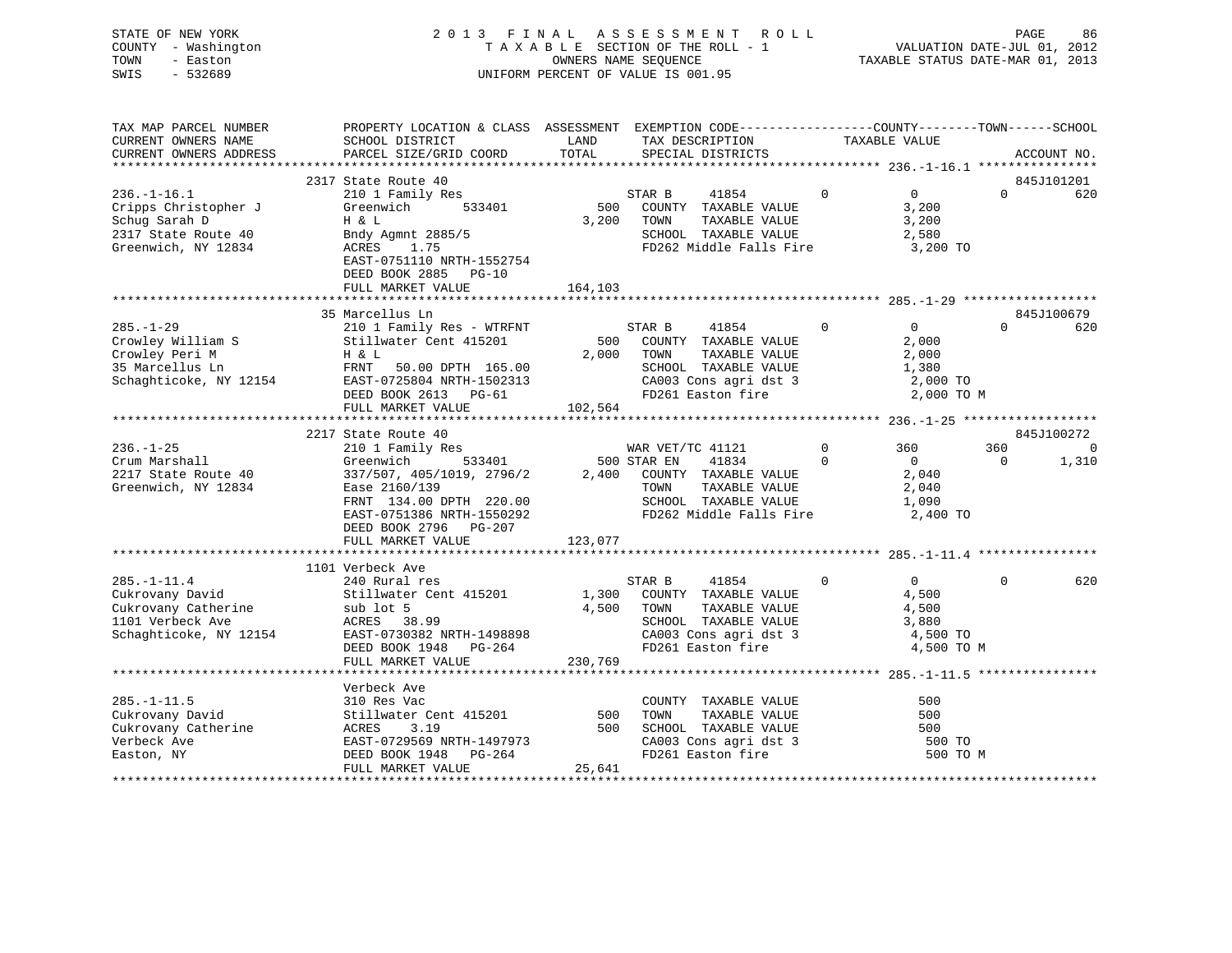# STATE OF NEW YORK 2 0 1 3 F I N A L A S S E S S M E N T R O L L PAGE 87 COUNTY - Washington T A X A B L E SECTION OF THE ROLL - 1 VALUATION DATE-JUL 01, 2012 TOWN - Easton **CONNERS NAME SEQUENCE** TAXABLE STATUS DATE-MAR 01, 2013 SWIS - 532689 UNIFORM PERCENT OF VALUE IS 001.95

|                     | TAX MAP PARCEL NUMBER THE PROPERTY LOCATION & CLASS ASSESSMENT EXEMPTION CODE--------------COUNTY-------TOWN-----SCHOOL                                                                                                                                    |          |                                                                                                  |                                                                |                |
|---------------------|------------------------------------------------------------------------------------------------------------------------------------------------------------------------------------------------------------------------------------------------------------|----------|--------------------------------------------------------------------------------------------------|----------------------------------------------------------------|----------------|
| CURRENT OWNERS NAME | SCHOOL DISTRICT                                                                                                                                                                                                                                            | LAND     |                                                                                                  |                                                                |                |
|                     | CURRENT OWNERS ADDRESS PARCEL SIZE/GRID COORD TOTAL                                                                                                                                                                                                        |          | TAX DESCRIPTION TAXABLE VALUE SPECIAL DISTRICTS                                                  |                                                                | ACCOUNT NO.    |
|                     |                                                                                                                                                                                                                                                            |          |                                                                                                  |                                                                |                |
|                     | 11200 State Route 40                                                                                                                                                                                                                                       |          |                                                                                                  |                                                                | 845J100154     |
|                     |                                                                                                                                                                                                                                                            |          | COUNTY TAXABLE VALUE 5,200<br>TOWN TAXABLE VALUE 5,200                                           | 5,200                                                          |                |
|                     |                                                                                                                                                                                                                                                            |          |                                                                                                  |                                                                |                |
|                     |                                                                                                                                                                                                                                                            |          |                                                                                                  |                                                                |                |
|                     |                                                                                                                                                                                                                                                            |          |                                                                                                  |                                                                |                |
|                     | EAST-0741274 NRTH-1502532<br>DEED BOOK 947 PG-11                                                                                                                                                                                                           |          | 5,200 SCHOOL TAXABLE VALUE 5,200<br>CA003 Cons agri dst 3 5,200 TO<br>FD261 Easton fire 5,200 TO | 5,200 TO M                                                     |                |
|                     |                                                                                                                                                                                                                                                            |          |                                                                                                  |                                                                |                |
|                     | FULL MARKET VALUE 266,667                                                                                                                                                                                                                                  |          |                                                                                                  |                                                                |                |
|                     |                                                                                                                                                                                                                                                            |          |                                                                                                  |                                                                |                |
|                     |                                                                                                                                                                                                                                                            |          |                                                                                                  |                                                                |                |
|                     | Crandalls Corners Rd                                                                                                                                                                                                                                       |          |                                                                                                  |                                                                |                |
|                     |                                                                                                                                                                                                                                                            |          |                                                                                                  |                                                                |                |
|                     |                                                                                                                                                                                                                                                            |          |                                                                                                  |                                                                |                |
|                     |                                                                                                                                                                                                                                                            |          |                                                                                                  |                                                                |                |
|                     | ACRES 35.04<br>EAST-0742127 NRTH-1502140                                                                                                                                                                                                                   |          |                                                                                                  | CA003 Cons agri dst 3 1,000 TO<br>FD261 Easton fire 1,000 TO M |                |
|                     |                                                                                                                                                                                                                                                            |          |                                                                                                  |                                                                |                |
|                     | DEED BOOK 947 PG-11                                                                                                                                                                                                                                        |          |                                                                                                  |                                                                |                |
|                     |                                                                                                                                                                                                                                                            |          |                                                                                                  |                                                                |                |
|                     | 152 Waters Rd<br>253.-1-15<br>Culver Gregory Greenwich 533401<br>152 Waters Rd<br>369/1066:486/484 899/313<br>Greenwich, NY 12834<br>265/1066:486/484 899/313<br>465/1066:486/484 899/313<br>267.000 COUNTY TAXABLE VALUE<br>4,500<br>261000 COUNT         |          |                                                                                                  |                                                                |                |
|                     |                                                                                                                                                                                                                                                            |          |                                                                                                  |                                                                | 845J100745     |
|                     |                                                                                                                                                                                                                                                            |          |                                                                                                  |                                                                | $0 \qquad 620$ |
|                     |                                                                                                                                                                                                                                                            |          |                                                                                                  |                                                                |                |
|                     |                                                                                                                                                                                                                                                            |          |                                                                                                  |                                                                |                |
|                     |                                                                                                                                                                                                                                                            |          |                                                                                                  |                                                                |                |
|                     |                                                                                                                                                                                                                                                            |          |                                                                                                  |                                                                |                |
|                     |                                                                                                                                                                                                                                                            |          |                                                                                                  | 4,500 TO M                                                     |                |
|                     |                                                                                                                                                                                                                                                            |          |                                                                                                  |                                                                |                |
|                     | FULL MARKET VALUE                                                                                                                                                                                                                                          | 230,769  |                                                                                                  |                                                                |                |
|                     |                                                                                                                                                                                                                                                            |          |                                                                                                  |                                                                |                |
|                     | 11767 State Route 40                                                                                                                                                                                                                                       |          |                                                                                                  |                                                                | 845J100864     |
|                     |                                                                                                                                                                                                                                                            |          |                                                                                                  |                                                                |                |
|                     |                                                                                                                                                                                                                                                            |          |                                                                                                  |                                                                |                |
|                     |                                                                                                                                                                                                                                                            |          |                                                                                                  |                                                                |                |
|                     |                                                                                                                                                                                                                                                            |          |                                                                                                  |                                                                |                |
|                     | 269.-1-30<br>Curry Wayne M<br>Curry Avona<br>Curry Avona<br>Curry Avona<br>Example 210 1767 Schaphticoke, NY 12154<br>Curry Avona<br>Example 210 533401<br>Curry Avona<br>H & L/g<br>210 3,800<br>3,800<br>3,800<br>2103 Cons agri dst 3<br>CA003 Cons agr |          |                                                                                                  | CA003 Cons agri dst 3 3,800 TO<br>FD261 Easton fire 3,800 TO M |                |
|                     |                                                                                                                                                                                                                                                            |          |                                                                                                  |                                                                |                |
|                     |                                                                                                                                                                                                                                                            |          |                                                                                                  |                                                                |                |
|                     | FULL MARKET VALUE                                                                                                                                                                                                                                          | 194,872  |                                                                                                  |                                                                |                |
|                     |                                                                                                                                                                                                                                                            |          |                                                                                                  |                                                                |                |
|                     | 3454 County Route 74                                                                                                                                                                                                                                       |          |                                                                                                  |                                                                |                |
| $253. - 1 - 3.1$    |                                                                                                                                                                                                                                                            |          | COUNTY TAXABLE VALUE 3,200<br>TOWN TAXABLE VALUE 3,200                                           |                                                                |                |
| Curtis Allen        |                                                                                                                                                                                                                                                            |          |                                                                                                  |                                                                |                |
|                     | CALCOMO 3,200 CONTRABLE VALUE<br>3454 County Route 74 Farm Store 3.30 SCHOOL TAXABLE VALUE 3,200 3.200 TO<br>3454 County Route 74 ACRES 3.30 CA003 Cons agri dst 3 3,200 TO                                                                                |          |                                                                                                  |                                                                |                |
|                     |                                                                                                                                                                                                                                                            |          |                                                                                                  |                                                                |                |
|                     | EAST-0760617 NRTH-1535328                                                                                                                                                                                                                                  |          |                                                                                                  | 3,200 TO M                                                     |                |
|                     | DEED BOOK 914<br>PG-125                                                                                                                                                                                                                                    |          |                                                                                                  |                                                                |                |
|                     | FULL MARKET VALUE                                                                                                                                                                                                                                          | 164, 103 |                                                                                                  |                                                                |                |
|                     |                                                                                                                                                                                                                                                            |          |                                                                                                  |                                                                |                |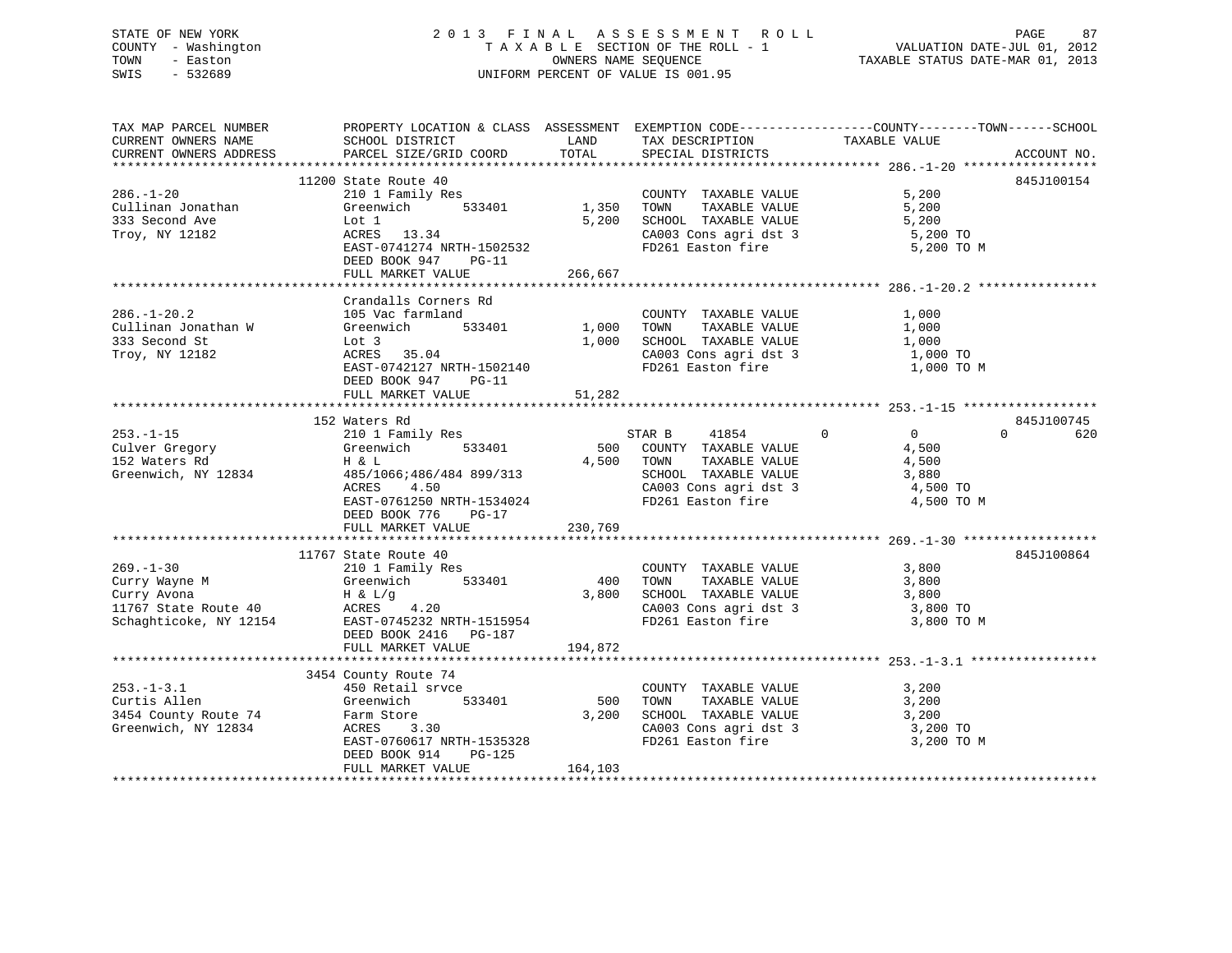# STATE OF NEW YORK 2 0 1 3 F I N A L A S S E S S M E N T R O L L PAGE 88 COUNTY - Washington T A X A B L E SECTION OF THE ROLL - 1 VALUATION DATE-JUL 01, 2012 TOWN - Easton **CONNERS NAME SEQUENCE** TAXABLE STATUS DATE-MAR 01, 2013 SWIS - 532689 UNIFORM PERCENT OF VALUE IS 001.95

| 467 Easton Station Rd<br>845J100276<br>$253 - 1 - 3$<br>$\Omega$<br>112 Dairy farm<br>AG DIST<br>41720<br>1,931<br>1,931<br>1,931<br>3,500<br>533401<br>Greenwich<br>COUNTY TAXABLE VALUE<br>3,769<br>Curtis Allen P<br>5,700<br>TAXABLE VALUE<br>3,769<br>Curtis Natalie L<br>TOWN<br>Farm<br>3454 County Route 74<br>lot 1<br>SCHOOL TAXABLE VALUE<br>3,769<br>Greenwich, NY 12834<br>ACRES 158.00<br>3,769 TO<br>CA003 Cons agri dst 3<br>EAST-0763088 NRTH-1536395<br>1,931 EX<br>MAY BE SUBJECT TO PAYMENT DEED BOOK 2753 PG-338<br>FD261 Easton fire<br>5,700 TO M<br>UNDER AGDIST LAW TIL 2017<br>FULL MARKET VALUE<br>292,308<br>845J100290<br>3293 County Route 74<br>$\Omega$<br>$253. - 1 - 5$<br>240 Rural res<br>AG DIST<br>41720<br>140<br>140<br>140<br>Curtis Allen P<br>Greenwich<br>533401<br>500<br>COUNTY TAXABLE VALUE<br>1,760<br>3129 County Route 74<br>TAXABLE VALUE<br>1,760<br>Rural Res<br>1,900<br>TOWN<br>Greenwich, NY 12834<br>ACRES 10.30<br>SCHOOL TAXABLE VALUE<br>1,760<br>EAST-0762632 NRTH-1535098<br>CA003 Cons agri dst 3<br>1,760 TO<br>MAY BE SUBJECT TO PAYMENT<br>UNDER AGDIST LAW TIL 2017<br>DEED BOOK 2417 PG-102<br>140 EX<br>97,436 FD261 Easton fire<br>FULL MARKET VALUE<br>1,900 TO M<br>845J100277<br>County Route 74<br>41720<br>$\Omega$<br>726<br>$253. - 1 - 12.5$<br>120 Field crops<br>AG DIST<br>726 —<br>726<br>Curtis Allen P<br>274<br>Greenwich<br>533401<br>1,000<br>COUNTY TAXABLE VALUE<br>274<br>Curtis Natalie<br>1,000<br>TAXABLE VALUE<br>Farm<br>TOWN<br>274<br>ACRES 27.50<br>SCHOOL TAXABLE VALUE<br>3454 County Route 74<br>Greenwich, NY 12834<br>EAST-0762977 NRTH-1533952<br>CA003 Cons agri dst 3<br>274 TO |
|--------------------------------------------------------------------------------------------------------------------------------------------------------------------------------------------------------------------------------------------------------------------------------------------------------------------------------------------------------------------------------------------------------------------------------------------------------------------------------------------------------------------------------------------------------------------------------------------------------------------------------------------------------------------------------------------------------------------------------------------------------------------------------------------------------------------------------------------------------------------------------------------------------------------------------------------------------------------------------------------------------------------------------------------------------------------------------------------------------------------------------------------------------------------------------------------------------------------------------------------------------------------------------------------------------------------------------------------------------------------------------------------------------------------------------------------------------------------------------------------------------------------------------------------------------------------------------------------------------------------------------------------------------------------------------------------|
|                                                                                                                                                                                                                                                                                                                                                                                                                                                                                                                                                                                                                                                                                                                                                                                                                                                                                                                                                                                                                                                                                                                                                                                                                                                                                                                                                                                                                                                                                                                                                                                                                                                                                            |
|                                                                                                                                                                                                                                                                                                                                                                                                                                                                                                                                                                                                                                                                                                                                                                                                                                                                                                                                                                                                                                                                                                                                                                                                                                                                                                                                                                                                                                                                                                                                                                                                                                                                                            |
|                                                                                                                                                                                                                                                                                                                                                                                                                                                                                                                                                                                                                                                                                                                                                                                                                                                                                                                                                                                                                                                                                                                                                                                                                                                                                                                                                                                                                                                                                                                                                                                                                                                                                            |
|                                                                                                                                                                                                                                                                                                                                                                                                                                                                                                                                                                                                                                                                                                                                                                                                                                                                                                                                                                                                                                                                                                                                                                                                                                                                                                                                                                                                                                                                                                                                                                                                                                                                                            |
|                                                                                                                                                                                                                                                                                                                                                                                                                                                                                                                                                                                                                                                                                                                                                                                                                                                                                                                                                                                                                                                                                                                                                                                                                                                                                                                                                                                                                                                                                                                                                                                                                                                                                            |
|                                                                                                                                                                                                                                                                                                                                                                                                                                                                                                                                                                                                                                                                                                                                                                                                                                                                                                                                                                                                                                                                                                                                                                                                                                                                                                                                                                                                                                                                                                                                                                                                                                                                                            |
|                                                                                                                                                                                                                                                                                                                                                                                                                                                                                                                                                                                                                                                                                                                                                                                                                                                                                                                                                                                                                                                                                                                                                                                                                                                                                                                                                                                                                                                                                                                                                                                                                                                                                            |
|                                                                                                                                                                                                                                                                                                                                                                                                                                                                                                                                                                                                                                                                                                                                                                                                                                                                                                                                                                                                                                                                                                                                                                                                                                                                                                                                                                                                                                                                                                                                                                                                                                                                                            |
|                                                                                                                                                                                                                                                                                                                                                                                                                                                                                                                                                                                                                                                                                                                                                                                                                                                                                                                                                                                                                                                                                                                                                                                                                                                                                                                                                                                                                                                                                                                                                                                                                                                                                            |
|                                                                                                                                                                                                                                                                                                                                                                                                                                                                                                                                                                                                                                                                                                                                                                                                                                                                                                                                                                                                                                                                                                                                                                                                                                                                                                                                                                                                                                                                                                                                                                                                                                                                                            |
|                                                                                                                                                                                                                                                                                                                                                                                                                                                                                                                                                                                                                                                                                                                                                                                                                                                                                                                                                                                                                                                                                                                                                                                                                                                                                                                                                                                                                                                                                                                                                                                                                                                                                            |
|                                                                                                                                                                                                                                                                                                                                                                                                                                                                                                                                                                                                                                                                                                                                                                                                                                                                                                                                                                                                                                                                                                                                                                                                                                                                                                                                                                                                                                                                                                                                                                                                                                                                                            |
|                                                                                                                                                                                                                                                                                                                                                                                                                                                                                                                                                                                                                                                                                                                                                                                                                                                                                                                                                                                                                                                                                                                                                                                                                                                                                                                                                                                                                                                                                                                                                                                                                                                                                            |
|                                                                                                                                                                                                                                                                                                                                                                                                                                                                                                                                                                                                                                                                                                                                                                                                                                                                                                                                                                                                                                                                                                                                                                                                                                                                                                                                                                                                                                                                                                                                                                                                                                                                                            |
|                                                                                                                                                                                                                                                                                                                                                                                                                                                                                                                                                                                                                                                                                                                                                                                                                                                                                                                                                                                                                                                                                                                                                                                                                                                                                                                                                                                                                                                                                                                                                                                                                                                                                            |
|                                                                                                                                                                                                                                                                                                                                                                                                                                                                                                                                                                                                                                                                                                                                                                                                                                                                                                                                                                                                                                                                                                                                                                                                                                                                                                                                                                                                                                                                                                                                                                                                                                                                                            |
|                                                                                                                                                                                                                                                                                                                                                                                                                                                                                                                                                                                                                                                                                                                                                                                                                                                                                                                                                                                                                                                                                                                                                                                                                                                                                                                                                                                                                                                                                                                                                                                                                                                                                            |
|                                                                                                                                                                                                                                                                                                                                                                                                                                                                                                                                                                                                                                                                                                                                                                                                                                                                                                                                                                                                                                                                                                                                                                                                                                                                                                                                                                                                                                                                                                                                                                                                                                                                                            |
|                                                                                                                                                                                                                                                                                                                                                                                                                                                                                                                                                                                                                                                                                                                                                                                                                                                                                                                                                                                                                                                                                                                                                                                                                                                                                                                                                                                                                                                                                                                                                                                                                                                                                            |
|                                                                                                                                                                                                                                                                                                                                                                                                                                                                                                                                                                                                                                                                                                                                                                                                                                                                                                                                                                                                                                                                                                                                                                                                                                                                                                                                                                                                                                                                                                                                                                                                                                                                                            |
|                                                                                                                                                                                                                                                                                                                                                                                                                                                                                                                                                                                                                                                                                                                                                                                                                                                                                                                                                                                                                                                                                                                                                                                                                                                                                                                                                                                                                                                                                                                                                                                                                                                                                            |
|                                                                                                                                                                                                                                                                                                                                                                                                                                                                                                                                                                                                                                                                                                                                                                                                                                                                                                                                                                                                                                                                                                                                                                                                                                                                                                                                                                                                                                                                                                                                                                                                                                                                                            |
|                                                                                                                                                                                                                                                                                                                                                                                                                                                                                                                                                                                                                                                                                                                                                                                                                                                                                                                                                                                                                                                                                                                                                                                                                                                                                                                                                                                                                                                                                                                                                                                                                                                                                            |
|                                                                                                                                                                                                                                                                                                                                                                                                                                                                                                                                                                                                                                                                                                                                                                                                                                                                                                                                                                                                                                                                                                                                                                                                                                                                                                                                                                                                                                                                                                                                                                                                                                                                                            |
| DEED BOOK 1814    PG-211<br>726 EX                                                                                                                                                                                                                                                                                                                                                                                                                                                                                                                                                                                                                                                                                                                                                                                                                                                                                                                                                                                                                                                                                                                                                                                                                                                                                                                                                                                                                                                                                                                                                                                                                                                         |
| 51,282 FD261 Easton fire<br>FULL MARKET VALUE<br>1,000 TO M<br>MAY BE SUBJECT TO PAYMENT                                                                                                                                                                                                                                                                                                                                                                                                                                                                                                                                                                                                                                                                                                                                                                                                                                                                                                                                                                                                                                                                                                                                                                                                                                                                                                                                                                                                                                                                                                                                                                                                   |
| UNDER AGDIST LAW TIL 2017                                                                                                                                                                                                                                                                                                                                                                                                                                                                                                                                                                                                                                                                                                                                                                                                                                                                                                                                                                                                                                                                                                                                                                                                                                                                                                                                                                                                                                                                                                                                                                                                                                                                  |
|                                                                                                                                                                                                                                                                                                                                                                                                                                                                                                                                                                                                                                                                                                                                                                                                                                                                                                                                                                                                                                                                                                                                                                                                                                                                                                                                                                                                                                                                                                                                                                                                                                                                                            |
| 3129 County Route 74                                                                                                                                                                                                                                                                                                                                                                                                                                                                                                                                                                                                                                                                                                                                                                                                                                                                                                                                                                                                                                                                                                                                                                                                                                                                                                                                                                                                                                                                                                                                                                                                                                                                       |
| 41720<br>$\mathbf 0$<br>244<br>244<br>$253. - 1 - 12.10$<br>240 Rural res<br>AG DIST<br>244                                                                                                                                                                                                                                                                                                                                                                                                                                                                                                                                                                                                                                                                                                                                                                                                                                                                                                                                                                                                                                                                                                                                                                                                                                                                                                                                                                                                                                                                                                                                                                                                |
| 41854<br>Curtis Allen P<br>$\Omega$<br>Greenwich<br>533401<br>800 STAR B<br>$\Omega$<br>620<br>$\Omega$                                                                                                                                                                                                                                                                                                                                                                                                                                                                                                                                                                                                                                                                                                                                                                                                                                                                                                                                                                                                                                                                                                                                                                                                                                                                                                                                                                                                                                                                                                                                                                                    |
| Curtis Natalie L<br>COUNTY TAXABLE VALUE<br>4,256<br>$H+L$<br>4,500                                                                                                                                                                                                                                                                                                                                                                                                                                                                                                                                                                                                                                                                                                                                                                                                                                                                                                                                                                                                                                                                                                                                                                                                                                                                                                                                                                                                                                                                                                                                                                                                                        |
| 3129 County Route 74<br>4,256<br>ACRES 21.00<br>TOWN<br>TAXABLE VALUE                                                                                                                                                                                                                                                                                                                                                                                                                                                                                                                                                                                                                                                                                                                                                                                                                                                                                                                                                                                                                                                                                                                                                                                                                                                                                                                                                                                                                                                                                                                                                                                                                      |
| Greenwich, NY 12834<br>EAST-0763512 NRTH-1533921<br>SCHOOL TAXABLE VALUE<br>3,636                                                                                                                                                                                                                                                                                                                                                                                                                                                                                                                                                                                                                                                                                                                                                                                                                                                                                                                                                                                                                                                                                                                                                                                                                                                                                                                                                                                                                                                                                                                                                                                                          |
| CA003 Cons agri dst 3<br>4,256 TO<br>DEED BOOK 827<br>PG-226                                                                                                                                                                                                                                                                                                                                                                                                                                                                                                                                                                                                                                                                                                                                                                                                                                                                                                                                                                                                                                                                                                                                                                                                                                                                                                                                                                                                                                                                                                                                                                                                                               |
| 230,769<br>FULL MARKET VALUE<br>244 EX<br>MAY BE SUBJECT TO PAYMENT                                                                                                                                                                                                                                                                                                                                                                                                                                                                                                                                                                                                                                                                                                                                                                                                                                                                                                                                                                                                                                                                                                                                                                                                                                                                                                                                                                                                                                                                                                                                                                                                                        |
| FD261 Easton fire<br>4,500 TO M<br>UNDER AGDIST LAW TIL 2017                                                                                                                                                                                                                                                                                                                                                                                                                                                                                                                                                                                                                                                                                                                                                                                                                                                                                                                                                                                                                                                                                                                                                                                                                                                                                                                                                                                                                                                                                                                                                                                                                               |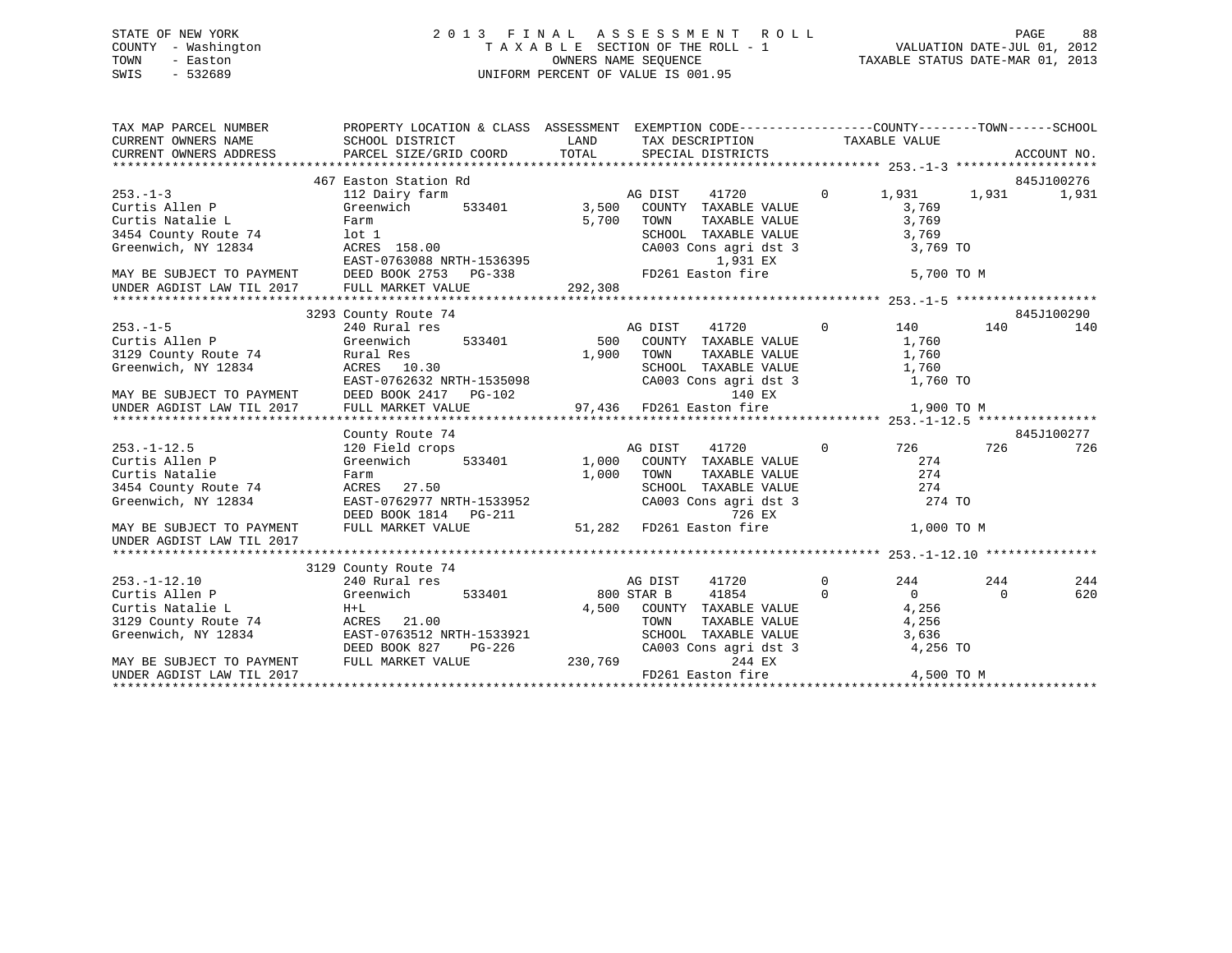# STATE OF NEW YORK 2 0 1 3 F I N A L A S S E S S M E N T R O L L PAGE 89 COUNTY - Washington T A X A B L E SECTION OF THE ROLL - 1 VALUATION DATE-JUL 01, 2012 TOWN - Easton OWNERS NAME SEQUENCE TAXABLE STATUS DATE-MAR 01, 2013 SWIS - 532689 UNIFORM PERCENT OF VALUE IS 001.95

TAX MAP PARCEL NUMBER PROPERTY LOCATION & CLASS ASSESSMENT EXEMPTION CODE------------------COUNTY--------TOWN------SCHOOL CURRENT OWNERS NAME SCHOOL DISTRICT LAND TAX DESCRIPTION TAXABLE VALUE CURRENT OWNERS ADDRESS PARCEL SIZE/GRID COORD TOTAL SPECIAL DISTRICTS ACCOUNT NO. \*\*\*\*\*\*\*\*\*\*\*\*\*\*\*\*\*\*\*\*\*\*\*\*\*\*\*\*\*\*\*\*\*\*\*\*\*\*\*\*\*\*\*\*\*\*\*\*\*\*\*\*\*\*\*\*\*\*\*\*\*\*\*\*\*\*\*\*\*\*\*\*\*\*\*\*\*\*\*\*\*\*\*\*\*\*\*\*\*\*\*\*\*\*\*\*\*\*\*\*\*\*\* 259.-1-1 \*\*\*\*\*\*\*\*\*\*\*\*\*\*\*\*\*\*\*97 Sarles Ferry Rd 55 PCT OF VALUE USED FOR EXEMPTION PURPOSES 845J100381 259.-1-1 241 Rural res&ag CBT VET/TC 41131 0 743 743 0 Cushing Dwight LE Greenwich 533401 2,400 STAR EN 41834 0 0 0 1,310 Cushing Matthew Farm 5,400 COUNTY TAXABLE VALUE 4,657 97 Sarles Ferry Rd ACRES 133.78 TOWN TAXABLE VALUE 4,657 Schaghticoke, NY 12154 EAST-0739124 NRTH-1527847 SCHOOL TAXABLE VALUE 4,090 DEED BOOK 2096 PG-59 CA003 Cons agri dst 3 5,400 TO FULL MARKET VALUE 276,923 FD261 Easton fire 5,400 TO M \*\*\*\*\*\*\*\*\*\*\*\*\*\*\*\*\*\*\*\*\*\*\*\*\*\*\*\*\*\*\*\*\*\*\*\*\*\*\*\*\*\*\*\*\*\*\*\*\*\*\*\*\*\*\*\*\*\*\*\*\*\*\*\*\*\*\*\*\*\*\*\*\*\*\*\*\*\*\*\*\*\*\*\*\*\*\*\*\*\*\*\*\*\*\*\*\*\*\*\*\*\*\* 252.-2-15 \*\*\*\*\*\*\*\*\*\*\*\*\*\*\*\*\*\*845J100801 338 Mountain Rd 845J100801252.-2-15 260 Seasonal res STAR B 41854 0 0 0 620Cushing Matthew D Greenwich 533401 1,700 COUNTY TAXABLE VALUE 4,600 Huffman Jennifer L Farm 4,600 TOWN TAXABLE VALUE 4,600 338 Mountain Rd ACRES 89.10 SCHOOL TAXABLE VALUE 3,980 Greenwich, NY 12834 EAST-0753081 NRTH-1532361 FD261 Easton fire 4,600 TO M DEED BOOK 904 PG-185 EAST-0753081 NKIR-19991.<br>DEED BOOK 904 PG-185<br>FULL MARKET VALUE 235,897 \*\*\*\*\*\*\*\*\*\*\*\*\*\*\*\*\*\*\*\*\*\*\*\*\*\*\*\*\*\*\*\*\*\*\*\*\*\*\*\*\*\*\*\*\*\*\*\*\*\*\*\*\*\*\*\*\*\*\*\*\*\*\*\*\*\*\*\*\*\*\*\*\*\*\*\*\*\*\*\*\*\*\*\*\*\*\*\*\*\*\*\*\*\*\*\*\*\*\*\*\*\*\* 287.-1-12 \*\*\*\*\*\*\*\*\*\*\*\*\*\*\*\*\*\* Colonel Burch Rd 845J101129287.-1-12 323 Vacant rural COUNTY TAXABLE VALUE 200Cushman Christopher Hoosic Valley 384201 200 TOWN TAXABLE VALUE 200 Attn: Evva Cushman Land 200 SCHOOL TAXABLE VALUE 200407 N Sixth Ave ACRES 2.30 CA003 Cons agri dst 3 200 TO Mechanicville, NY 12118 EAST-0752706 NRTH-1498870 FD261 Easton fire 200 TO M DEED BOOK 711 PG-116 FULL MARKET VALUE 10,256 \*\*\*\*\*\*\*\*\*\*\*\*\*\*\*\*\*\*\*\*\*\*\*\*\*\*\*\*\*\*\*\*\*\*\*\*\*\*\*\*\*\*\*\*\*\*\*\*\*\*\*\*\*\*\*\*\*\*\*\*\*\*\*\*\*\*\*\*\*\*\*\*\*\*\*\*\*\*\*\*\*\*\*\*\*\*\*\*\*\*\*\*\*\*\*\*\*\*\*\*\*\*\* 286.-1-7 \*\*\*\*\*\*\*\*\*\*\*\*\*\*\*\*\*\*\* County Route 54 845J100155 286.-1-7 105 Vac farmland AG DIST 41720 0 1,173 1,173 1,173 Czub James P Greenwich 533401 2,500 COUNTY TAXABLE VALUE 1,327 Czub Robert Farm 2,500 TOWN TAXABLE VALUE 1,327 141 Verbeck Ave ACRES 107.10 SCHOOL TAXABLE VALUE 1,327 Schaghticoke, NY 12154 EAST-0739194 NRTH-1504132 CA003 Cons agri dst 3 1,327 TO DEED BOOK 833 PG-118 1,173 EX MAY BE SUBJECT TO PAYMENT FULL MARKET VALUE 128,205 FD261 Easton fire 2,500 TO M UNDER AGDIST LAW TIL 2017 \*\*\*\*\*\*\*\*\*\*\*\*\*\*\*\*\*\*\*\*\*\*\*\*\*\*\*\*\*\*\*\*\*\*\*\*\*\*\*\*\*\*\*\*\*\*\*\*\*\*\*\*\*\*\*\*\*\*\*\*\*\*\*\*\*\*\*\*\*\*\*\*\*\*\*\*\*\*\*\*\*\*\*\*\*\*\*\*\*\*\*\*\*\*\*\*\*\*\*\*\*\*\* 269.-1-16.1 \*\*\*\*\*\*\*\*\*\*\*\*\*\*\*\* 157 Meeting House Rd 845J101169 269.-1-16.1 210 1 Family Res STAR B 41854 0 0 0 620 D'acchille Jerry Greenwich 533401 500 COUNTY TAXABLE VALUE 4,700 D'acchille Lisa I H & L 4,700 TOWN TAXABLE VALUE 4,700 157 Meeting House Rd ACRES 4.09 SCHOOL TAXABLE VALUE 4,080 Valley Falls, NY 12185 EAST-0746955 NRTH-1515856 CA003 Cons agri dst 3 4,700 TO DEED BOOK 728 PG-171 FD261 Easton fire 4,700 TO M FULL MARKET VALUE 241,026 \*\*\*\*\*\*\*\*\*\*\*\*\*\*\*\*\*\*\*\*\*\*\*\*\*\*\*\*\*\*\*\*\*\*\*\*\*\*\*\*\*\*\*\*\*\*\*\*\*\*\*\*\*\*\*\*\*\*\*\*\*\*\*\*\*\*\*\*\*\*\*\*\*\*\*\*\*\*\*\*\*\*\*\*\*\*\*\*\*\*\*\*\*\*\*\*\*\*\*\*\*\*\*\*\*\*\*\*\*\*\*\*\*\*\*\*\*\*\*\*\*\*\*\*\*\*\*\*\*\*\*\*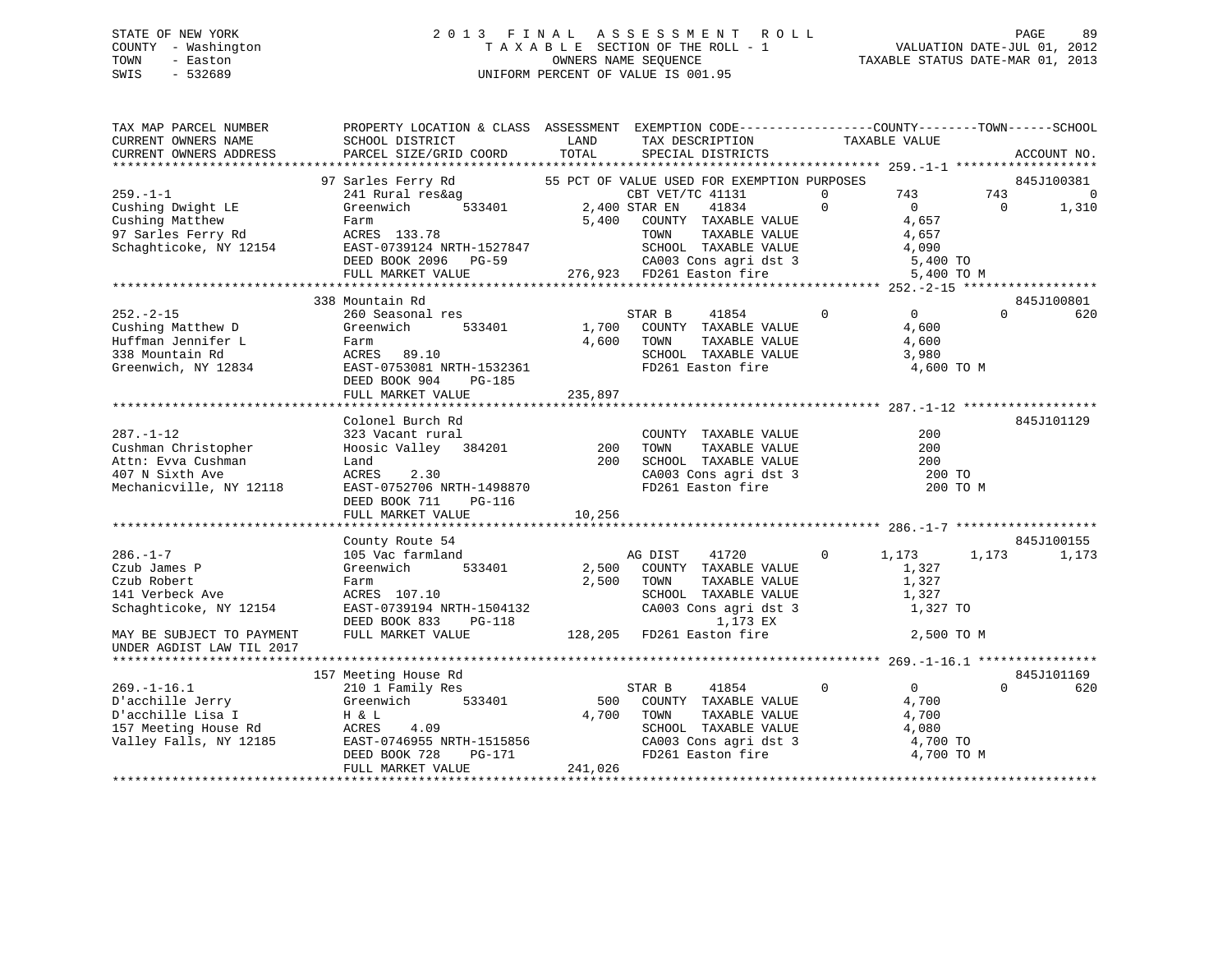# STATE OF NEW YORK 2 0 1 3 F I N A L A S S E S S M E N T R O L L PAGE 90 COUNTY - Washington T A X A B L E SECTION OF THE ROLL - 1 VALUATION DATE-JUL 01, 2012 TOWN - Easton COMPUTERS NAME SEQUENCE TAXABLE STATUS DATE-MAR 01, 2013<br>SWIS - 532689 SWIS - 532689 UNIFORM PERCENT OF VALUE IS 001.95

| TAX MAP PARCEL NUMBER<br>CURRENT OWNERS NAME<br>CURRENT OWNERS ADDRESS                                     | SCHOOL DISTRICT<br>PARCEL SIZE/GRID COORD                                                                                                                                                            | PROPERTY LOCATION & CLASS ASSESSMENT EXEMPTION CODE----------------COUNTY-------TOWN------SCHOOL<br>LAND<br>TAX DESCRIPTION<br>TOTAL<br>SPECIAL DISTRICTS                         | TAXABLE VALUE                                                                                               | ACCOUNT NO.                     |                      |
|------------------------------------------------------------------------------------------------------------|------------------------------------------------------------------------------------------------------------------------------------------------------------------------------------------------------|-----------------------------------------------------------------------------------------------------------------------------------------------------------------------------------|-------------------------------------------------------------------------------------------------------------|---------------------------------|----------------------|
| *************************                                                                                  |                                                                                                                                                                                                      |                                                                                                                                                                                   |                                                                                                             |                                 |                      |
| $269. -1 - 11$<br>Dambro John V Jr<br>537 Co Rt 113<br>Schaghticoke, NY 12154                              | 11872 State Route 40<br>484 1 use sm bld<br>Greenwich<br>533401<br>Comm<br>FRNT 351.00 DPTH 110.00<br>EAST-0746167 NRTH-1518545<br>DEED BOOK 440<br>PG-970<br>FULL MARKET VALUE                      | ELG F VET 41101<br>500<br>COUNTY TAXABLE VALUE<br>4,000<br>TOWN<br>TAXABLE VALUE<br>SCHOOL TAXABLE VALUE<br>CA003 Cons agri dst 3<br>FD261 Easton fire<br>205,128                 | $\Omega$<br>500<br>3,500<br>3,500<br>4,000<br>4,000 TO<br>4,000 TO M                                        | 845J100279<br>500               | $\Omega$             |
|                                                                                                            |                                                                                                                                                                                                      |                                                                                                                                                                                   |                                                                                                             |                                 |                      |
| $285. - 1 - 22$<br>Dambro John V Jr<br>Dambro Sandra<br>537 County Route 113<br>Schaghticoke, NY 12154     | 537 County Route 113<br>210 1 Family Res - WTRFNT<br>Stillwater Cent 415201<br>H & L<br>443/426<br>ACRES<br>1.80<br>EAST-0724876 NRTH-1498379<br>DEED BOOK 412<br>PG-1041<br>FULL MARKET VALUE       | ELG F VET 41101<br>500 STAR B<br>41854<br>4,500<br>COUNTY TAXABLE VALUE<br>TOWN<br>TAXABLE VALUE<br>SCHOOL TAXABLE VALUE<br>CA003 Cons agri dst 3<br>FD261 Easton fire<br>230,769 | $\Omega$<br>4,500<br>$\Omega$<br>$\mathbf{0}$<br>$\mathbf 0$<br>$\Omega$<br>3,880<br>4,500 TO<br>4,500 TO M | 845J100280<br>4,500<br>$\Omega$ | $\Omega$<br>620      |
|                                                                                                            |                                                                                                                                                                                                      |                                                                                                                                                                                   |                                                                                                             |                                 |                      |
| $237. - 1 - 26$<br>Danahar Tiffany A<br>Smith Christopher A<br>217 Old Cambridge Rd<br>Greenwich, NY 12834 | 217 Old Cambridge Rd<br>210 1 Family Res<br>Greenwich<br>533401<br>House and Lot<br>869/310, 2605/266<br>ACRES<br>1.40<br>EAST-0764485 NRTH-1549366<br>DEED BOOK 2889<br>PG-186<br>FULL MARKET VALUE | STAR B<br>41854<br>500<br>COUNTY TAXABLE VALUE<br>5,000<br>TOWN<br>TAXABLE VALUE<br>SCHOOL TAXABLE VALUE<br>CA003 Cons agri dst 3<br>FD261 Easton fire<br>256,410                 | $\mathbf 0$<br>$0 \qquad \qquad$<br>5,000<br>5,000<br>4,380<br>5,000 TO<br>5,000 TO M                       | 845J100693<br>$\cap$            | 620                  |
|                                                                                                            |                                                                                                                                                                                                      |                                                                                                                                                                                   |                                                                                                             |                                 |                      |
| $269. -1 - 39$<br>Darrow Clayton<br>34 Meeting House Rd<br>Schaghticoke, NY 12154                          | 34 Meeting House Rd<br>210 1 Family Res<br>533401<br>Greenwich<br>H&l<br>ACRES<br>1.41<br>EAST-0744891 NRTH-1513592<br>DEED BOOK 372<br>PG-740<br>FULL MARKET VALUE                                  | CBT VET/TC 41131<br>400 STAR EN<br>41834<br>2,500<br>COUNTY TAXABLE VALUE<br>TOWN<br>TAXABLE VALUE<br>SCHOOL TAXABLE VALUE<br>CA003 Cons agri dst 3<br>128,205 FD261 Easton fire  | 625<br>0<br>$\Omega$<br>$\overline{0}$<br>1,875<br>1,875<br>1,190<br>2,500 TO<br>2,500 TO M                 | 845J100282<br>625<br>$\Omega$   | $\mathbf 0$<br>1,310 |
|                                                                                                            |                                                                                                                                                                                                      |                                                                                                                                                                                   |                                                                                                             |                                 |                      |
| $269. - 1 - 39.1$<br>Darrow Robert W<br>Darrow Cynthia<br>14 Meeting House Rd<br>Schaghticoke, NY 12154    | 14 Meeting House Rd<br>210 1 Family Res<br>Greenwich<br>533401<br>H & L<br>Lot #2<br>ACRES<br>1.07<br>EAST-0744657 NRTH-1513533<br>DEED BOOK 686<br>PG-71                                            | AGED-ALL<br>41800<br>400 STAR EN<br>41834<br>3,300<br>COUNTY TAXABLE VALUE<br>TOWN<br>TAXABLE VALUE<br>SCHOOL TAXABLE VALUE<br>CA003 Cons agri dst 3<br>FD261 Easton fire         | $\mathbf{0}$<br>1,650<br>$\Omega$<br>$\overline{0}$<br>1,650<br>1,650<br>340<br>3,300 TO<br>3,300 TO M      | 1,650<br>$\Omega$               | 1,650<br>1,310       |
|                                                                                                            | FULL MARKET VALUE                                                                                                                                                                                    | 169,231                                                                                                                                                                           |                                                                                                             |                                 |                      |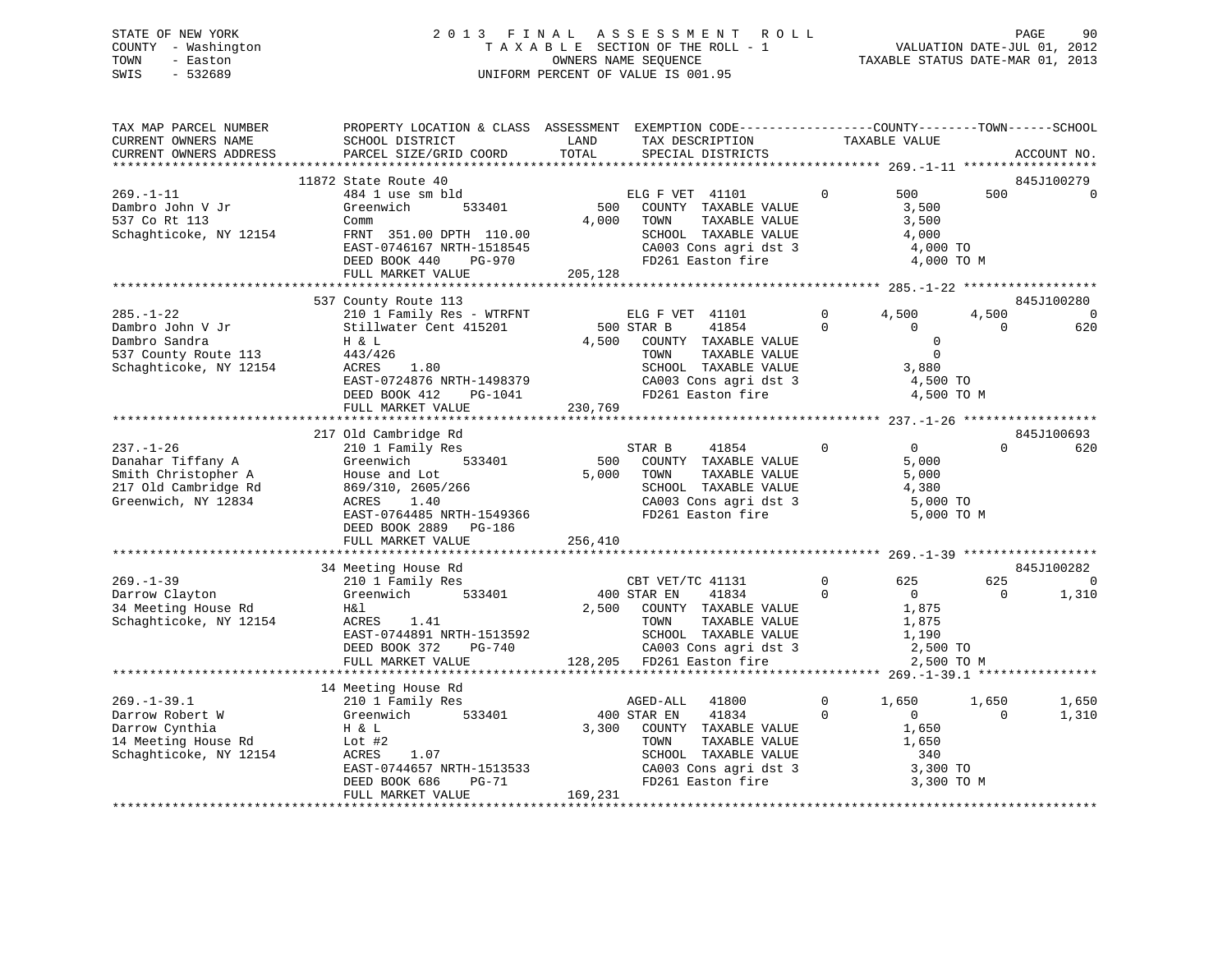# STATE OF NEW YORK 2 0 1 3 F I N A L A S S E S S M E N T R O L L PAGE 91 COUNTY - Washington T A X A B L E SECTION OF THE ROLL - 1 VALUATION DATE-JUL 01, 2012 TOWN - Easton OWNERS NAME SEQUENCE TAXABLE STATUS DATE-MAR 01, 2013 SWIS - 532689 UNIFORM PERCENT OF VALUE IS 001.95

| TAX MAP PARCEL NUMBER<br>CURRENT OWNERS NAME<br>CURRENT OWNERS ADDRESS                                                                                              | PROPERTY LOCATION & CLASS ASSESSMENT EXEMPTION CODE----------------COUNTY-------TOWN-----SCHOOL<br>SCHOOL DISTRICT                                                                                                       | LAND                    | TAX DESCRIPTION TAXABLE VALUE                                                                                                                                                                                    |                |                                                         |          |                     |
|---------------------------------------------------------------------------------------------------------------------------------------------------------------------|--------------------------------------------------------------------------------------------------------------------------------------------------------------------------------------------------------------------------|-------------------------|------------------------------------------------------------------------------------------------------------------------------------------------------------------------------------------------------------------|----------------|---------------------------------------------------------|----------|---------------------|
| $269. - 1 - 45.1$<br>Daus Richard<br>Lamb-Daus Deborah<br>204 Meeting House Rd<br>Valley Falls, NY 12185                                                            | 204 Meeting House Rd<br>210 1 Family Res<br>s<br>533401<br>Greenwich<br>$1$ ot $2$<br>subd 22C-115<br>ACRES<br>7.46<br>EAST-0748623 NRTH-1515484<br>DEED BOOK 3196 PG-317                                                | S1<br>600<br>4,500      | STAR B<br>41854<br>COUNTY TAXABLE VALUE<br>TAXABLE VALUE<br>TOWN<br>SCHOOL TAXABLE VALUE<br>CA003 Cons agri dst 3 $\begin{array}{ccc} 4,500 \text{ TO} \ -2,50 & -1 \end{array}$<br>FD261 Easton fire            | $\overline{0}$ | $\Omega$<br>4,500<br>4,500<br>3,880<br>4,500 TO M       | $\Omega$ | 620                 |
|                                                                                                                                                                     | FULL MARKET VALUE                                                                                                                                                                                                        | 230,769                 |                                                                                                                                                                                                                  |                |                                                         |          |                     |
| $269. -1 - 45.3$<br>Daus Richard<br>Lamb-Daus Deborah<br>204 Meeting House Rd                                                                                       | Meeting House Rd<br>105 Vac farmland<br>$533401$ 750<br>Greenwich<br>lot 4<br>750<br>lot 4<br>ACRES<br>4.26<br>valley Falls, NY 12185 EAST-0748184 NRTH-1515432<br>DEED BOOK 3196 PG-317                                 |                         | COUNTY TAXABLE VALUE<br>TAXABLE VALUE<br>TOWN<br>SCHOOL TAXABLE VALUE<br>CA003 Cons agri dst 3<br>FD261 Easton fire                                                                                              |                | 750<br>750<br>750<br>$750$ TO<br>750 TO M               |          |                     |
|                                                                                                                                                                     |                                                                                                                                                                                                                          |                         |                                                                                                                                                                                                                  |                |                                                         |          |                     |
| $245 - 1 - 4$<br>Davis Winifred<br>35 Colonel Baum Rd<br>Greenwich, NY 12834                                                                                        | 35 Colonel Baum Rd<br>210 1 Family Res<br>Greenwich<br>533401<br>$H$ & $L$<br>ACRES<br>8.00<br>EAST-0760994 NRTH-1546073<br>DEED BOOK 427<br>PG-529<br>FULL MARKET VALUE                                                 | 4,000<br>205,128        | $\overline{0}$<br>STAR EN<br>41834<br>500 COUNTY TAXABLE VALUE<br>FD261 Easton fire                                                                                                                              |                | $\overline{0}$<br>4,000<br>4,000<br>2,690<br>4,000 TO M | $\Omega$ | 845J100289<br>1,310 |
|                                                                                                                                                                     |                                                                                                                                                                                                                          |                         |                                                                                                                                                                                                                  |                |                                                         |          |                     |
| $269. - 1 - 43$<br>DeCarlo Clifford<br>DeCarlo Jennifer<br>101 Meeting House Rd<br>Schaghticoke, NY 12154<br>MAY BE SUBJECT TO PAYMENT<br>UNDER AGDIST LAW TIL 2017 | 101 Meeting House Rd<br>210 1 Family Res<br>533401<br>Greenwich<br>House<br>Subdivision Lot #1<br>Trans Exempt Repay 2013<br>ACRES<br>7.75<br>EAST-0746398 NRTH-1515528<br>DEED BOOK 3122<br>PG-179<br>FULL MARKET VALUE | 500<br>5,500<br>282,051 | $\overline{0}$<br>STAR B<br>41854<br>COUNTY TAXABLE VALUE<br>TAXABLE VALUE<br>TOWN<br>SCHOOL TAXABLE VALUE<br>CA003 Cons agri dst 3 5,500 TO<br>FD261 Easton fire 5,500 TO M<br>TE533 Trans exmt repay-flg 00 MT |                | $\Omega$<br>5,500<br>5,500<br>4,880                     | $\Omega$ | 845J100524<br>620   |
|                                                                                                                                                                     |                                                                                                                                                                                                                          |                         |                                                                                                                                                                                                                  |                |                                                         |          |                     |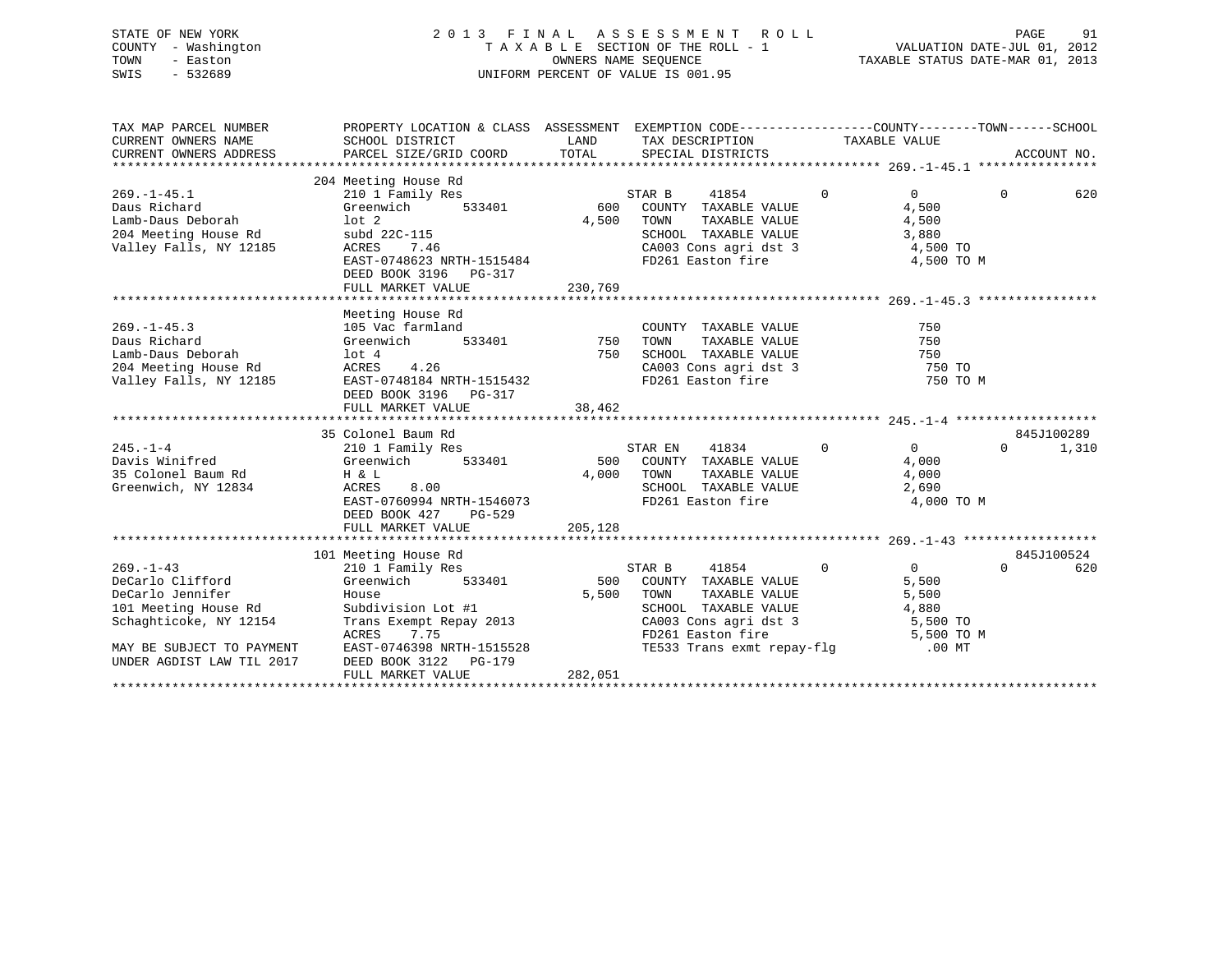# STATE OF NEW YORK 2013 FINAL ASSESSMENT ROLL PAGE 92 COUNTY - Washington  $T A X A B L E$  SECTION OF THE ROLL - 1<br>TOWN - Easton DATE-JUL 2001 OWNERS NAME SEQUENCE SWIS - 532689 UNIFORM PERCENT OF VALUE IS 001.95

TAXABLE STATUS DATE-MAR 01, 2013

| TAX MAP PARCEL NUMBER<br>CURRENT OWNERS NAME<br>CURRENT OWNERS ADDRESS                                                                  | PROPERTY LOCATION & CLASS ASSESSMENT EXEMPTION CODE----------------COUNTY-------TOWN------SCHOOL<br>SCHOOL DISTRICT<br>PARCEL SIZE/GRID COORD                                            | LAND<br>TOTAL           | TAX DESCRIPTION<br>SPECIAL DISTRICTS                                                                                                                               | TAXABLE VALUE                                                                                          |                 | ACCOUNT NO. |
|-----------------------------------------------------------------------------------------------------------------------------------------|------------------------------------------------------------------------------------------------------------------------------------------------------------------------------------------|-------------------------|--------------------------------------------------------------------------------------------------------------------------------------------------------------------|--------------------------------------------------------------------------------------------------------|-----------------|-------------|
|                                                                                                                                         |                                                                                                                                                                                          |                         |                                                                                                                                                                    |                                                                                                        |                 |             |
| $268. - 1 - 14.6$<br>Deikis Lukas G<br>5 Wrights Rd<br>Schaghticoke, NY 12154<br>MAY BE SUBJECT TO PAYMENT<br>UNDER AGDIST LAW TIL 2017 | 5 Wrights Rd<br>112 Dairy farm<br>Stillwater Cent 415201<br>cons eas 2969/158<br>Subd. 22C-123<br>ACRES 48.53<br>EAST-0732163 NRTH-1516415<br>DEED BOOK 2969 PG-195<br>FULL MARKET VALUE | 1,200 STAR B<br>4,800   | AG DIST<br>41720<br>41854<br>COUNTY TAXABLE VALUE<br>TOWN<br>TAXABLE VALUE<br>SCHOOL TAXABLE VALUE<br>CA003 Cons agri dst 3<br>338 EX<br>246,154 FD261 Easton fire | $\mathbf{0}$<br>338<br>$\Omega$<br>$\overline{0}$<br>4,462<br>4,462<br>3,842<br>4,462 TO<br>4,800 TO M | 338<br>$\Omega$ | 338<br>620  |
|                                                                                                                                         |                                                                                                                                                                                          |                         |                                                                                                                                                                    |                                                                                                        |                 |             |
| $235. - 1 - 2.2$<br>Dellus Development Corp<br>PO Box 98<br>Schuylerville, NY 12871                                                     | 2754 County Route 113<br>210 1 Family Res<br>Greenwich<br>533401<br>Res<br>2.82<br>ACRES<br>EAST-0739677 NRTH-1549472<br>DEED BOOK 889<br>PG-270<br>FULL MARKET VALUE                    | 600<br>3,500<br>179,487 | COUNTY TAXABLE VALUE<br>TOWN      TAXABLE VALUE<br>SCHOOL   TAXABLE VALUE<br>CA003 Cons agri dst 3<br>FD263 Schuylerville Fire 3,500 TO                            | 3,500<br>3,500<br>3,500<br>3,500 TO                                                                    |                 | 845J101122  |
|                                                                                                                                         | County Route 113                                                                                                                                                                         |                         |                                                                                                                                                                    |                                                                                                        |                 |             |
| $235. - 1 - 2.8$<br>Dellus Development Corp<br>PO Box 98<br>Schuylerville, NY 12871                                                     | 320 Rural vacant<br>533401<br>Greenwich<br>Vl<br>Sub Lot 2A<br>1.95<br>ACRES<br>EAST-0739956 NRTH-1549484<br>DEED BOOK 889<br>PG-270                                                     | 200<br>200              | COUNTY TAXABLE VALUE<br>TOWN<br>TAXABLE VALUE<br>SCHOOL TAXABLE VALUE<br>CA003 Cons agri dst 3<br>FD263 Schuylerville Fire                                         | 200<br>200<br>200<br>200 TO<br>200 TO                                                                  |                 |             |
|                                                                                                                                         | FULL MARKET VALUE                                                                                                                                                                        | 10,256                  |                                                                                                                                                                    |                                                                                                        |                 |             |
| $235. - 1 - 3$<br>Dellus Development Corp<br>688 Wilbur Ave<br>Greenwich, NY 12834                                                      | County Route 113<br>314 Rural vac<10<br>Greenwich<br>533401<br>Lot<br>ACRES<br>1.50                                                                                                      | 500<br>500              | COUNTY TAXABLE VALUE<br>TAXABLE VALUE<br>TOWN<br>SCHOOL TAXABLE VALUE<br>CA003 Cons agri dst 3                                                                     | 500<br>500<br>500<br>500 TO                                                                            |                 | 845J100168  |
|                                                                                                                                         | EAST-0739452 NRTH-1548423<br>DEED BOOK 2757 PG-263<br>FULL MARKET VALUE                                                                                                                  | 25,641                  | FD262 Middle Falls Fire                                                                                                                                            | 500 TO                                                                                                 |                 |             |
|                                                                                                                                         | 13 General Fellows Rd                                                                                                                                                                    |                         |                                                                                                                                                                    |                                                                                                        |                 | 845J100163  |
| $235. - 1 - 4$<br>Dellus Development Corp<br>688 Wilbur Ave<br>Greenwich, NY 12834                                                      | 210 1 Family Res<br>Greenwich<br>533401<br>H & L<br>LE reserved 2004 1719/141<br>FRNT 150.00 DPTH 245.00<br>EAST-0739620 NRTH-1548417<br>DEED BOOK 2757 PG-263                           | 500<br>3,800            | COUNTY TAXABLE VALUE<br>TOWN<br>TAXABLE VALUE<br>SCHOOL TAXABLE VALUE<br>CA003 Cons agri dst 3<br>FD262 Middle Falls Fire                                          | 3,800<br>3,800<br>3,800<br>3,800 TO<br>3,800 TO                                                        |                 |             |
|                                                                                                                                         | FULL MARKET VALUE                                                                                                                                                                        | 194,872                 |                                                                                                                                                                    |                                                                                                        |                 |             |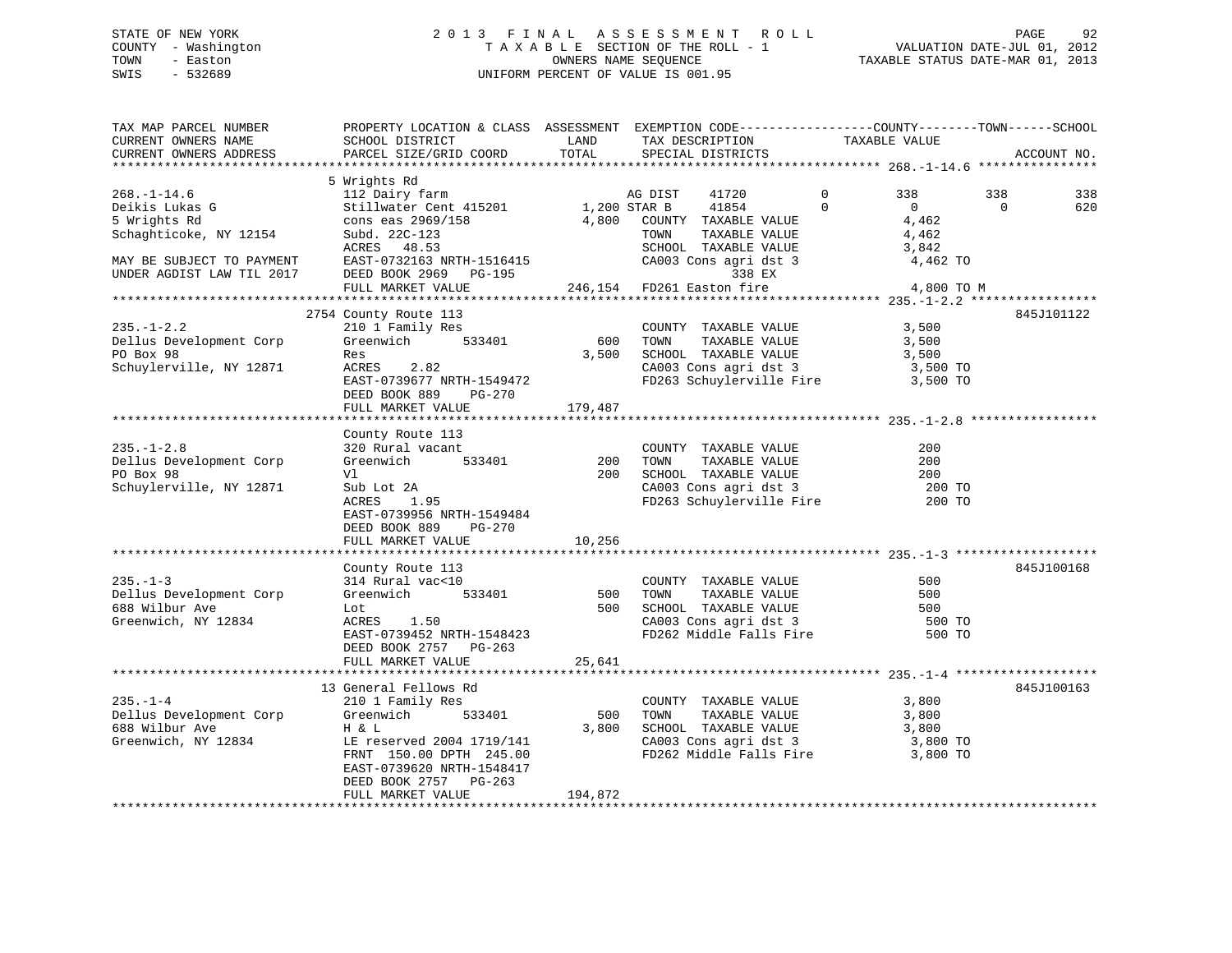# STATE OF NEW YORK 2013 FINAL ASSESSMENT ROLL PAGE 93 COUNTY - Washington  $T A X A B L E$  SECTION OF THE ROLL - 1<br>TOWN - Easton DATE-JUL 2001 OWNERS NAME SEQUENCE SWIS - 532689 UNIFORM PERCENT OF VALUE IS 001.95

TAXABLE STATUS DATE-MAR 01, 2013

| TAX MAP PARCEL NUMBER    |                                             |          | PROPERTY LOCATION & CLASS ASSESSMENT EXEMPTION CODE-----------------COUNTY-------TOWN------SCHOOL |               |             |
|--------------------------|---------------------------------------------|----------|---------------------------------------------------------------------------------------------------|---------------|-------------|
| CURRENT OWNERS NAME      | SCHOOL DISTRICT                             | LAND     | TAX DESCRIPTION                                                                                   | TAXABLE VALUE |             |
| CURRENT OWNERS ADDRESS   | PARCEL SIZE/GRID COORD                      | TOTAL    | SPECIAL DISTRICTS                                                                                 |               | ACCOUNT NO. |
|                          |                                             |          |                                                                                                   |               |             |
|                          | 12 Bulson Rd                                |          |                                                                                                   |               | 845J101200  |
| $236. - 1 - 7.1$         | 464 Office bldg.                            |          | COUNTY TAXABLE VALUE                                                                              | 25,000        |             |
| Dellus Development Corp  | 533401<br>Greenwich                         | 1,000    | TAXABLE VALUE<br>TOWN                                                                             | 25,000        |             |
| PO Box 98                | Office Bldg                                 | 25,000   | SCHOOL TAXABLE VALUE                                                                              | 25,000        |             |
| Schuylerville, NY 12871  | ACRES 42.26                                 |          | FD262 Middle Falls Fire                                                                           | 25,000 TO     |             |
|                          | EAST-0748094 NRTH-1551296                   |          |                                                                                                   |               |             |
|                          | DEED BOOK 522<br>PG-46                      |          |                                                                                                   |               |             |
|                          | FULL MARKET VALUE                           | 1282,051 |                                                                                                   |               |             |
|                          |                                             |          |                                                                                                   |               |             |
|                          | Bulson Rd                                   |          |                                                                                                   |               | 845J101211  |
| $236. - 1 - 8.2$         | 314 Rural vac<10                            |          | COUNTY TAXABLE VALUE                                                                              | 400           |             |
| Dellus Development Corp  | 533401<br>Greenwich                         | 400      | TAXABLE VALUE<br>TOWN                                                                             | 400           |             |
| PO Box 98                | Vacant Lot                                  |          | 400 SCHOOL TAXABLE VALUE                                                                          | 400           |             |
| Schuylerville, NY 12871  | ACRES<br>2.24                               |          | FD262 Middle Falls Fire                                                                           | 400 TO        |             |
|                          | EAST-0749885 NRTH-1551686                   |          |                                                                                                   |               |             |
|                          | DEED BOOK 540<br>PG-138                     |          |                                                                                                   |               |             |
|                          | FULL MARKET VALUE                           | 20,513   |                                                                                                   |               |             |
|                          |                                             |          |                                                                                                   |               |             |
|                          | Bulson Rd                                   |          |                                                                                                   |               | 845J101212  |
| $236. - 1 - 8.3$         | 314 Rural vac<10                            |          | COUNTY TAXABLE VALUE                                                                              | 400           |             |
| Dellus Development Corp  | Greenwich<br>533401                         | 400      | TAXABLE VALUE<br>TOWN                                                                             | 400           |             |
| PO Box 98                | Vacant Lot                                  | 400      | SCHOOL TAXABLE VALUE                                                                              | 400           |             |
| Schuylerville, NY 12871  | ACRES<br>2.24                               |          | FD262 Middle Falls Fire                                                                           | 400 TO        |             |
|                          | EAST-0749644 NRTH-1551741                   |          |                                                                                                   |               |             |
|                          | DEED BOOK 540<br>PG-135                     |          |                                                                                                   |               |             |
|                          | FULL MARKET VALUE                           | 20,513   |                                                                                                   |               |             |
|                          |                                             |          |                                                                                                   |               |             |
|                          | 179 Louse Hill Rd                           |          |                                                                                                   |               | 845J101000  |
| $236. - 2 - 5$           | 210 1 Family Res                            |          | COUNTY TAXABLE VALUE                                                                              | 3,500         |             |
| Dellus Development Corp  | Greenwich<br>533401                         | 300      | TOWN<br>TAXABLE VALUE                                                                             | 3,500         |             |
| PO Box 98                | H&l                                         | 3,500    | SCHOOL TAXABLE VALUE                                                                              | 3,500         |             |
| Schuylerville, NY 12871  | ACRES 1.70                                  |          | FD262 Middle Falls Fire                                                                           | 3,500 TO      |             |
|                          | EAST-0756569 NRTH-1550199                   |          |                                                                                                   |               |             |
|                          | DEED BOOK 2486 PG-295                       |          |                                                                                                   |               |             |
|                          | FULL MARKET VALUE                           | 179,487  |                                                                                                   |               |             |
|                          |                                             |          |                                                                                                   |               |             |
|                          | 2270 County Route 113                       |          |                                                                                                   |               | 845J100489  |
| $243. - 1 - 5$           | 210 1 Family Res                            |          | COUNTY TAXABLE VALUE                                                                              | 3,500         |             |
| Dellus Development Corp. | Schuylerville 415001                        | 400      | TAXABLE VALUE<br>TOWN                                                                             | 3,500         |             |
| PO Box 139               |                                             | 3,500    | SCHOOL TAXABLE VALUE                                                                              | 3,500         |             |
| Schuylerville, NY 12871  | H & L                                       |          | CA003 Cons agri dst 3                                                                             |               |             |
|                          | ACRES<br>1.60                               |          |                                                                                                   | 3,500 TO      |             |
|                          | EAST-0738622 NRTH-1538146                   |          | FD261 Easton fire                                                                                 | 3,500 TO M    |             |
|                          | DEED BOOK 919<br>PG-33<br>FULL MARKET VALUE | 179,487  |                                                                                                   |               |             |
|                          |                                             |          |                                                                                                   |               |             |
|                          |                                             |          |                                                                                                   |               |             |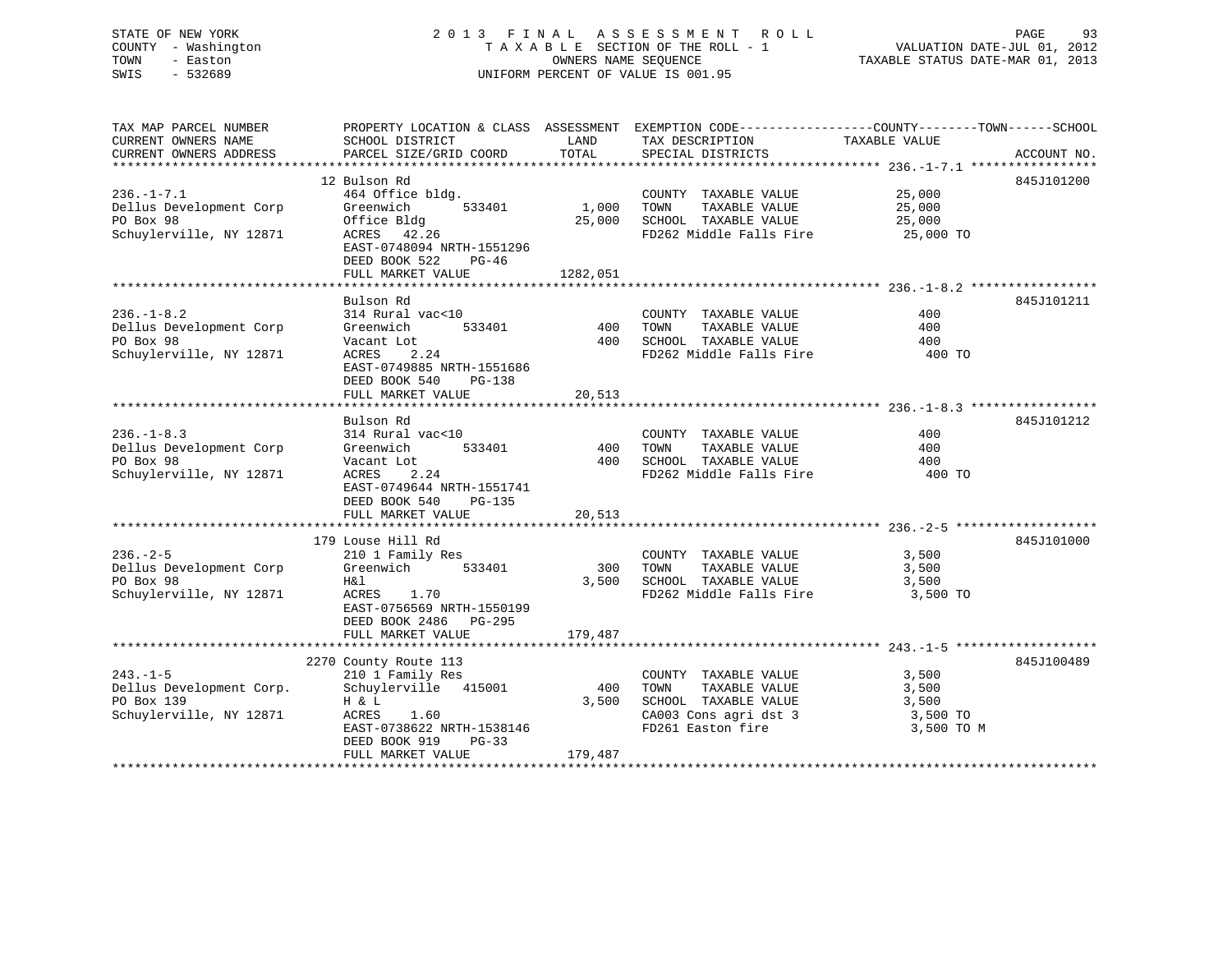# STATE OF NEW YORK 2 0 1 3 F I N A L A S S E S S M E N T R O L L PAGE 94 COUNTY - Washington T A X A B L E SECTION OF THE ROLL - 1 VALUATION DATE-JUL 01, 2012 TOWN - Easton COMPUTERS NAME SEQUENCE TAXABLE STATUS DATE-MAR 01, 2013<br>SWIS - 532689 SWIS - 532689 UNIFORM PERCENT OF VALUE IS 001.95

| TAX MAP PARCEL NUMBER<br>CURRENT OWNERS NAME                  | PROPERTY LOCATION & CLASS ASSESSMENT EXEMPTION CODE---------------COUNTY-------TOWN-----SCHOOL<br>SCHOOL DISTRICT                                                                                                                       | LAND    | TAX DESCRIPTION                                                  | TAXABLE VALUE  |                |                |             |
|---------------------------------------------------------------|-----------------------------------------------------------------------------------------------------------------------------------------------------------------------------------------------------------------------------------------|---------|------------------------------------------------------------------|----------------|----------------|----------------|-------------|
| CURRENT OWNERS ADDRESS                                        | PARCEL SIZE/GRID COORD TOTAL                                                                                                                                                                                                            |         | SPECIAL DISTRICTS                                                |                |                |                | ACCOUNT NO. |
|                                                               |                                                                                                                                                                                                                                         |         |                                                                  |                |                |                |             |
|                                                               | 1419 County Route 113 50 PCT OF VALUE USED FOR EXEMPTION PURPOSES                                                                                                                                                                       |         |                                                                  |                |                |                | 845J100292  |
| $268. - 1 - 15$<br>Delnegro Victor<br>Delnegro Victor<br>Edna | 210 1 Family Res<br>Stillwater Cent 415201 500 STAR B<br>House & Trailer 5,000 COUNT<br>500/514 TOWN                                                                                                                                    |         | WAR VET/TC 41121                                                 | $\overline{a}$ | 375 375        |                | $\Omega$    |
|                                                               |                                                                                                                                                                                                                                         |         | 41854<br>$\sim$ 0                                                |                | $\overline{0}$ | $\overline{0}$ | 620         |
|                                                               |                                                                                                                                                                                                                                         |         | COUNTY TAXABLE VALUE                                             |                | 4,625          |                |             |
| 1419 County Route 113<br>Schaghticoke, NY 12154               | 500/514                                                                                                                                                                                                                                 |         | TOWN      TAXABLE VALUE<br>SCHOOL   TAXABLE VALUE                |                | 4,625          |                |             |
| Schaghticoke, NY 12154                                        | FRNT 369.00 DPTH 246.00                                                                                                                                                                                                                 |         |                                                                  |                | 4,380          |                |             |
|                                                               | EAST-0733524 NRTH-1517913                                                                                                                                                                                                               |         | CA003 Cons agri dst 3<br>FD261 Easton fire                       |                | 5,000 TO       |                |             |
|                                                               | DEED BOOK 433<br>PG-222                                                                                                                                                                                                                 | 256,410 |                                                                  |                | 5,000 TO M     |                |             |
|                                                               | FULL MARKET VALUE                                                                                                                                                                                                                       |         |                                                                  |                |                |                |             |
|                                                               |                                                                                                                                                                                                                                         |         |                                                                  |                |                |                |             |
|                                                               | Cambridge Rd/n Off                                                                                                                                                                                                                      |         |                                                                  |                |                |                | 845J101276  |
| $237. -1 - 1.1$                                               | 314 Rural vac<10<br>$\begin{array}{ccc}\n \text{vac} & 10 \\  \text{533401} & & 100 \\  \end{array}$                                                                                                                                    |         | COUNTY TAXABLE VALUE                                             |                | 100            |                |             |
| Dempsey Linda M                                               | Greenwich                                                                                                                                                                                                                               | 100     | TAXABLE VALUE<br>TOWN                                            |                | 100            |                |             |
| 58 Cambridge Rd                                               | Vl                                                                                                                                                                                                                                      |         | SCHOOL TAXABLE VALUE<br>FD261 Easton fire                        |                | 100            |                |             |
| Greenwich, NY 12834                                           | FRNT 12.00 DPTH 276.00                                                                                                                                                                                                                  |         |                                                                  |                | 100 TO M       |                |             |
|                                                               | EAST-0762873 NRTH-1550462                                                                                                                                                                                                               |         |                                                                  |                |                |                |             |
|                                                               | DEED BOOK 2387 PG-129<br>FULL MARKET VALUE                                                                                                                                                                                              | 5,128   |                                                                  |                |                |                |             |
|                                                               |                                                                                                                                                                                                                                         |         |                                                                  |                |                |                |             |
|                                                               | 59 Cheese Factory Rd<br>Cheese Factory Rd<br>210 1 Family Res<br>Greenwich 533401                                                                                                                                                       |         |                                                                  |                |                |                |             |
| $251. -1 - 17.7$                                              |                                                                                                                                                                                                                                         |         | AG DIST<br>41720                                                 | $\overline{0}$ | 228            | 228            | 228         |
| Dempster Jeffrey L                                            |                                                                                                                                                                                                                                         |         |                                                                  | $\bigcirc$     | $\overline{0}$ | $\Omega$       | 620         |
|                                                               |                                                                                                                                                                                                                                         |         | 800 STAR B 41854<br>6,500 COUNTY TAXABLE VALUE                   |                |                |                |             |
|                                                               | $ACRES 26.87$                                                                                                                                                                                                                           |         |                                                                  |                |                |                |             |
|                                                               |                                                                                                                                                                                                                                         |         |                                                                  |                |                |                |             |
|                                                               |                                                                                                                                                                                                                                         |         |                                                                  |                |                |                |             |
|                                                               |                                                                                                                                                                                                                                         |         |                                                                  |                |                |                |             |
|                                                               |                                                                                                                                                                                                                                         |         |                                                                  |                |                |                |             |
|                                                               | PO Box 73<br>Middle Falls, NY 12848 ACRES 26.87<br>MAY BE SUBJECT TO PAYMENT DEED BOOK 1915 PG-349 CA003 Cons agri dst 3 6,272 TO<br>TRAN TIL 2017 FULL MARKET VALUE 333,333<br>FD261 Easton fire 6,500 TO M<br>FD261 Easton fire 6,500 |         |                                                                  |                |                |                |             |
|                                                               | 572 County Route 54                                                                                                                                                                                                                     |         |                                                                  |                |                |                | 845J100584  |
| $286. - 1 - 21$                                               | $210$ 1 Family Res                                                                                                                                                                                                                      |         | STAR B<br>41854 0                                                |                | $\overline{0}$ | $\Omega$       | 620         |
|                                                               | Greenwich 533401                                                                                                                                                                                                                        |         | 400 COUNTY TAXABLE VALUE                                         |                | 3,600          |                |             |
| Denier Patrick F<br>572 County Route 54                       | H & L                                                                                                                                                                                                                                   |         | 3,600 TOWN<br>TAXABLE VALUE                                      |                | 3,600          |                |             |
| Schaghticoke, NY 12154                                        | 568/107                                                                                                                                                                                                                                 |         |                                                                  |                |                |                |             |
|                                                               | FRNT 172.00 DPTH 100.00                                                                                                                                                                                                                 |         | SCHOOL TAXABLE VALUE 2,980<br>CA003 Cons agri dst 3 3 3,600 TO   |                |                |                |             |
|                                                               | EAST-0740420 NRTH-1502821                                                                                                                                                                                                               |         | FD261 Easton fire                                                |                | 3,600 TO M     |                |             |
|                                                               | DEED BOOK 788<br>PG-322                                                                                                                                                                                                                 |         |                                                                  |                |                |                |             |
|                                                               | FULL MARKET VALUE                                                                                                                                                                                                                       | 184,615 |                                                                  |                |                |                |             |
|                                                               |                                                                                                                                                                                                                                         |         |                                                                  |                |                |                |             |
|                                                               | 18 Orchard Dr                                                                                                                                                                                                                           |         |                                                                  |                |                |                | 845J100241  |
| $236.1 - 3 - 11$                                              | 210 1 Family Res                                                                                                                                                                                                                        |         | $\sim$ 0<br>STAR B<br>41854                                      |                | $\overline{0}$ | $\Omega$       | 620         |
| Desorbe Rebecca                                               | Greenwich<br>533401                                                                                                                                                                                                                     |         | 400 COUNTY TAXABLE VALUE                                         |                | 3,600          |                |             |
| 18 Orchard Dr                                                 | House & Lot<br>236.-3-11                                                                                                                                                                                                                |         | 3,600 TOWN<br>TAXABLE VALUE                                      |                | 3,600          |                |             |
| Greenwich, NY 12834                                           | $236. - 3 - 11$                                                                                                                                                                                                                         |         | SCHOOL TAXABLE VALUE $2,980$<br>FD262 Middle Falls Fire 3,600 TO |                |                |                |             |
|                                                               | FRNT 135.00 DPTH 151.00                                                                                                                                                                                                                 |         |                                                                  |                |                |                |             |
|                                                               | EAST-0750201 NRTH-1552374                                                                                                                                                                                                               |         |                                                                  |                |                |                |             |
|                                                               | DEED BOOK 779<br>$PG-21$                                                                                                                                                                                                                |         |                                                                  |                |                |                |             |
|                                                               | FULL MARKET VALUE                                                                                                                                                                                                                       | 184,615 |                                                                  |                |                |                |             |
|                                                               |                                                                                                                                                                                                                                         |         |                                                                  |                |                |                |             |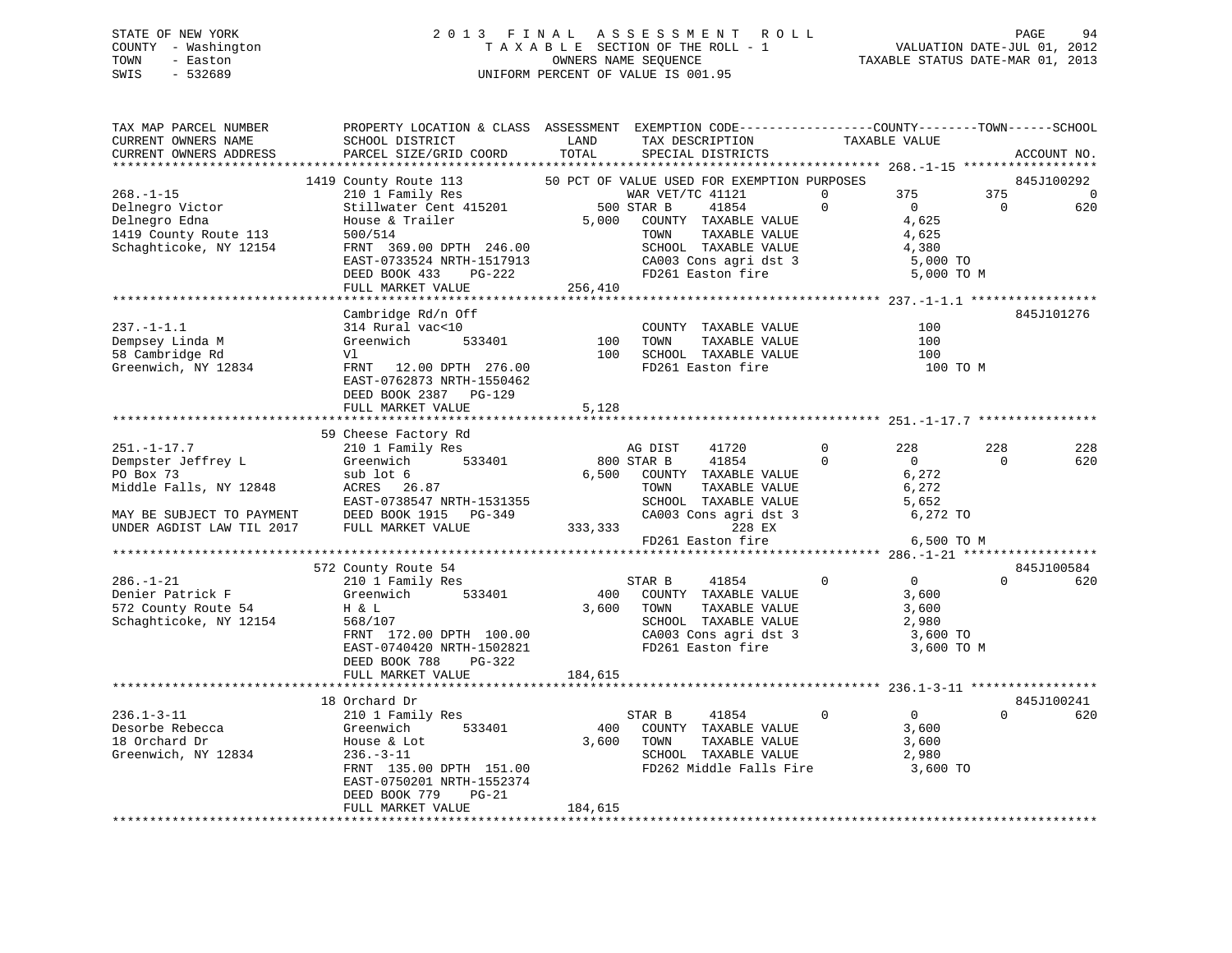# STATE OF NEW YORK 2 0 1 3 F I N A L A S S E S S M E N T R O L L PAGE 95 COUNTY - Washington T A X A B L E SECTION OF THE ROLL - 1 VALUATION DATE-JUL 01, 2012 UNIFORM PERCENT OF VALUE IS 001.95

TOWN - Easton OWNERS NAME SEQUENCE TAXABLE STATUS DATE-MAR 01, 2013 SWIS - 532689 UNIFORM PERCENT OF VALUE IS 001.95TAX MAP PARCEL NUMBER PROPERTY LOCATION & CLASS ASSESSMENT EXEMPTION CODE------------------COUNTY--------TOWN------SCHOOL CURRENT OWNERS NAME SCHOOL DISTRICT A LAND TAX DESCRIPTION TAXABLE VALUE CURRENT OWNERS ADDRESS PARCEL SIZE/GRID COORD TOTAL SPECIAL DISTRICTS ACCOUNT NO.

|                                        |                           |         |                                | ***************** 236.1–3–12.1 *************** |                 |
|----------------------------------------|---------------------------|---------|--------------------------------|------------------------------------------------|-----------------|
|                                        | Orchard Dr                |         |                                |                                                | 845J101205      |
| $236.1 - 3 - 12.1$                     | 314 Rural vac<10          |         | COUNTY TAXABLE VALUE           | 200                                            |                 |
| Desorbe Rebecca                        | Greenwich<br>533401       | 200     | TAXABLE VALUE<br>TOWN          | 200                                            |                 |
| 18 Orchard Dr                          | Lot 43                    | 200     | SCHOOL TAXABLE VALUE           | 200                                            |                 |
| Greenwich, NY 12834                    | $236. - 3 - 12.1$         |         | FD262 Middle Falls Fire        | 200 TO                                         |                 |
|                                        | FRNT 135.00 DPTH 151.00   |         |                                |                                                |                 |
|                                        | EAST-0750188 NRTH-1552241 |         |                                |                                                |                 |
|                                        | DEED BOOK 779<br>$PG-21$  |         |                                |                                                |                 |
|                                        | FULL MARKET VALUE         | 10,256  |                                |                                                |                 |
|                                        | 20 Grove Rd               |         |                                |                                                | 845J100109      |
| $269. - 1 - 18$                        | 210 1 Family Res          |         | STAR B<br>41854<br>$\mathbf 0$ | $\overline{0}$                                 | $\Omega$<br>620 |
| Deuel William                          | Greenwich<br>533401       | 400     | COUNTY TAXABLE VALUE           | 3,000                                          |                 |
| 20 Grove Rd                            | ACRES<br>2.50             | 3,000   | TOWN<br>TAXABLE VALUE          | 3,000                                          |                 |
| Schaghticoke, NY 12154                 | EAST-0746151 NRTH-1515401 |         | SCHOOL TAXABLE VALUE           | 2,380                                          |                 |
|                                        | DEED BOOK 3070<br>PG-179  |         | CA003 Cons agri dst 3          | 3,000 TO                                       |                 |
|                                        | FULL MARKET VALUE         |         | 153,846 FD261 Easton fire      | 3,000 TO M                                     |                 |
|                                        |                           |         |                                |                                                |                 |
|                                        | 649 Beadle Hill Rd        |         |                                |                                                |                 |
| $287. - 1 - 19.1$                      | 240 Rural res             |         | COUNTY TAXABLE VALUE           | 5,550                                          |                 |
| Di Ianni Mark                          | 533401<br>Greenwich       | 800     | TOWN<br>TAXABLE VALUE          | 5,550                                          |                 |
| Di Ianni Kathleen                      | Lot 2                     | 5,550   | SCHOOL TAXABLE VALUE           | 5,550                                          |                 |
| 24 Van Dyke Rd                         | ACRES 13.78               |         | CA003 Cons agri dst 3          | 5,550 TO                                       |                 |
| Hopewell, NJ 08525                     | EAST-0748670 NRTH-1502506 |         | FD261 Easton fire              | 5,550 TO M                                     |                 |
|                                        | DEED BOOK 2449<br>PG-247  |         |                                |                                                |                 |
|                                        | FULL MARKET VALUE         | 284,615 |                                |                                                |                 |
|                                        | 24 The Intervale Rd       |         |                                |                                                | 845J101281      |
| $261. - 1 - 33.1$                      | 117 Horse farm            |         | COUNTY TAXABLE VALUE           | 12,000                                         |                 |
| Di Santo Irr. Trust Joseph H Greenwich | 533401                    | 2,000   | TOWN<br>TAXABLE VALUE          | 12,000                                         |                 |
| Di Santo Irr. Trust Gloria R           | Farm                      | 12,000  | SCHOOL TAXABLE VALUE           | 12,000                                         |                 |
| Gary DiSanto                           | ACRES<br>56.56            |         | CA003 Cons agri dst 3          | 12,000 TO                                      |                 |
| 14 Waverly Dr                          | EAST-0756535 NRTH-1526321 |         | FD261 Easton fire              | 12,000 TO M                                    |                 |
| Columbus, NJ 08022                     | DEED BOOK 2140<br>PG-308  |         |                                |                                                |                 |
|                                        | FULL MARKET VALUE         | 615,385 |                                |                                                |                 |
|                                        |                           |         |                                |                                                |                 |
|                                        | 503 State Route 29        |         |                                |                                                | 845J100711      |
| $228. - 5 - 11$                        | 331 Com vac w/im          |         | COUNTY TAXABLE VALUE           | 2,800                                          |                 |
| Dickinson Kevin                        | 533401<br>Greenwich       | 2,000   | TOWN<br>TAXABLE VALUE          | 2,800                                          |                 |
| 401 County Route 46                    | sub lot 2                 | 2,800   | SCHOOL TAXABLE VALUE           | 2,800                                          |                 |
| Fort Edward, NY 12828                  | $228. - 1 - 11$           |         | FD262 Middle Falls Fire        | 2,800 TO                                       |                 |
|                                        | ACRES<br>1.53             |         |                                |                                                |                 |
|                                        | EAST-0751386 NRTH-1553873 |         |                                |                                                |                 |
|                                        | DEED BOOK 2276<br>PG-317  |         |                                |                                                |                 |
|                                        | FULL MARKET VALUE         | 143,590 |                                |                                                |                 |
|                                        |                           |         |                                |                                                |                 |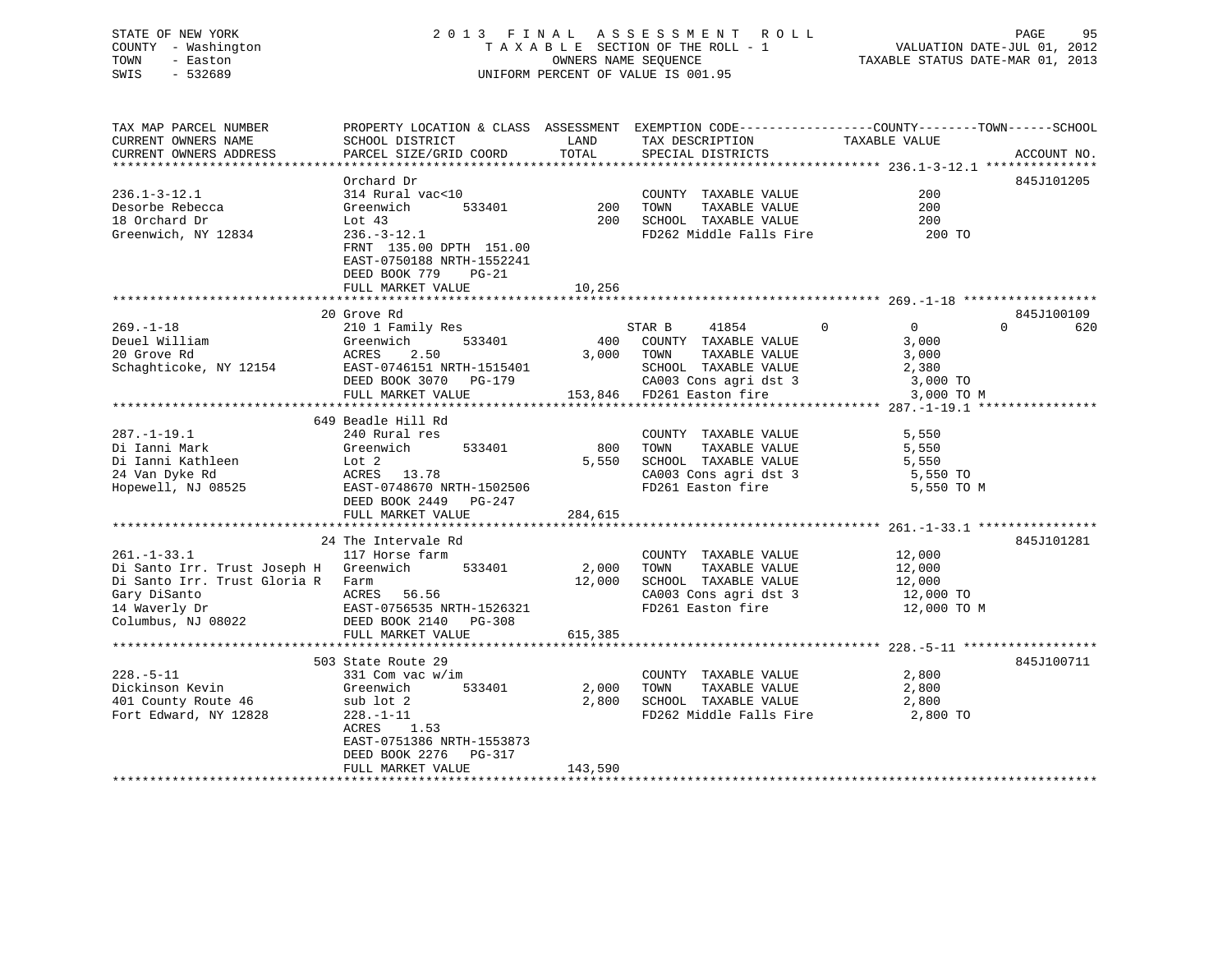# STATE OF NEW YORK 2 0 1 3 F I N A L A S S E S S M E N T R O L L PAGE 96 COUNTY - Washington T A X A B L E SECTION OF THE ROLL - 1 VALUATION DATE-JUL 01, 2012 TOWN - Easton **CONNERS NAME SEQUENCE** TAXABLE STATUS DATE-MAR 01, 2013 SWIS - 532689 UNIFORM PERCENT OF VALUE IS 001.95

| TAX MAP PARCEL NUMBER<br>CURRENT OWNERS NAME<br>CURRENT OWNERS ADDRESS                                                                                                                                                      | PROPERTY LOCATION & CLASS ASSESSMENT EXEMPTION CODE----------------COUNTY-------TOWN------SCHOOL<br>SCHOOL DISTRICT<br>PARCEL SIZE/GRID COORD | LAND<br>TOTAL | TAX DESCRIPTION<br>SPECIAL DISTRICTS                                                               | TAXABLE VALUE  |                                  | ACCOUNT NO.              |
|-----------------------------------------------------------------------------------------------------------------------------------------------------------------------------------------------------------------------------|-----------------------------------------------------------------------------------------------------------------------------------------------|---------------|----------------------------------------------------------------------------------------------------|----------------|----------------------------------|--------------------------|
|                                                                                                                                                                                                                             |                                                                                                                                               |               |                                                                                                    |                |                                  |                          |
|                                                                                                                                                                                                                             | 66 Ives Hill Rd                                                                                                                               |               |                                                                                                    |                |                                  | 845J100135               |
| $278. - 1 - 8$                                                                                                                                                                                                              | 210 1 Family Res CBT VET/<br>Greenwich 533401 400 STAR B                                                                                      |               | CBT VET/TC 41131                                                                                   | $\Omega$       | 975<br>878                       | $\Omega$                 |
| Dickson-Rickert Jacquelyn                                                                                                                                                                                                   |                                                                                                                                               |               | 41854                                                                                              | $\Omega$       | $\overline{0}$<br>$\overline{0}$ | 620                      |
| 66 Ives Hill Rd                                                                                                                                                                                                             | H & L                                                                                                                                         |               | 4,200 DISAB-CO 41932                                                                               | $\overline{0}$ | $\mathbf 0$<br>806               | $\overline{\phantom{0}}$ |
| Valley Falls, NY 12185                                                                                                                                                                                                      | ACRES 1.10 BANK 40                                                                                                                            |               | DISAB-T/S 41936                                                                                    | $\overline{0}$ | $\overline{0}$<br>166            | 210                      |
|                                                                                                                                                                                                                             | EAST-0753404 NRTH-1512003                                                                                                                     |               | COUNTY TAXABLE VALUE<br>TOWN      TAXABLE VALUE                                                    |                | 2,419                            |                          |
|                                                                                                                                                                                                                             | DEED BOOK 899<br>PG-166                                                                                                                       |               |                                                                                                    |                | 3,156                            |                          |
|                                                                                                                                                                                                                             | FULL MARKET VALUE                                                                                                                             |               | 215,385 SCHOOL TAXABLE VALUE 3,370<br>CA003 Cons agri dst 3 4,200 TO<br>FD261 Easton fire 4,200 TO |                |                                  |                          |
|                                                                                                                                                                                                                             |                                                                                                                                               |               |                                                                                                    |                |                                  |                          |
|                                                                                                                                                                                                                             |                                                                                                                                               |               |                                                                                                    |                | 4,200 TO M                       |                          |
|                                                                                                                                                                                                                             | County Route 54                                                                                                                               |               |                                                                                                    |                |                                  | 845J100557               |
| $285. - 1 - 44$                                                                                                                                                                                                             | 320 Rural vacant                                                                                                                              |               | COUNTY TAXABLE VALUE                                                                               |                | 500                              |                          |
| DiNallo Anthony                                                                                                                                                                                                             | Greenwich 533401                                                                                                                              | 500           | TOWN<br>TAXABLE VALUE                                                                              |                | 500                              |                          |
|                                                                                                                                                                                                                             | Vl                                                                                                                                            | 500           |                                                                                                    |                | 500                              |                          |
| DiNallo Marybeth<br>15 Spice Mill Blvd                                                                                                                                                                                      | ACRES 9.40                                                                                                                                    |               | SCHOOL TAXABLE VALUE<br>CA003 Cons agri dst 3<br>FD261 Easton fire                                 |                | 500 TO                           |                          |
| Clifton Park, NY 12065                                                                                                                                                                                                      | EAST-0729250 NRTH-1503218                                                                                                                     |               |                                                                                                    |                | 500 TO M                         |                          |
|                                                                                                                                                                                                                             | DEED BOOK 2335 PG-131                                                                                                                         |               |                                                                                                    |                |                                  |                          |
|                                                                                                                                                                                                                             | FULL MARKET VALUE                                                                                                                             | 25,641        |                                                                                                    |                |                                  |                          |
|                                                                                                                                                                                                                             |                                                                                                                                               |               |                                                                                                    |                |                                  |                          |
|                                                                                                                                                                                                                             | 721 County Route 113                                                                                                                          |               |                                                                                                    |                |                                  |                          |
| $285. - 1 - 43.1$                                                                                                                                                                                                           | 837 Cell Tower                                                                                                                                |               | COUNTY TAXABLE VALUE                                                                               |                | 200                              |                          |
|                                                                                                                                                                                                                             |                                                                                                                                               | 200           | TOWN<br>TAXABLE VALUE                                                                              |                | 200                              |                          |
|                                                                                                                                                                                                                             |                                                                                                                                               | 200           |                                                                                                    |                | 200                              |                          |
|                                                                                                                                                                                                                             |                                                                                                                                               |               |                                                                                                    |                | 200 TO                           |                          |
| 285.-1-43.1<br>Dinallo Anthony J<br>Dinallo Mary Beth K<br>PO Box 2549<br>PO Box 2549<br>RMT 100.00 DPTH 100.00<br>RMS 100.00 DPTH 1502455<br>RMS 100.00 DPTH 1502455<br>RMS 100.00 DPTH 1502455<br>RMS 100.00 DPTH 1502455 |                                                                                                                                               |               | SCHOOL TAXABLE VALUE<br>CA003 Cons agri dst 3<br>FD261 Easton fire                                 |                | 200 TO M                         |                          |
|                                                                                                                                                                                                                             | FULL MARKET VALUE                                                                                                                             | 10,256        |                                                                                                    |                |                                  |                          |
|                                                                                                                                                                                                                             |                                                                                                                                               |               |                                                                                                    |                |                                  |                          |
| $285. -1 - 43$                                                                                                                                                                                                              | 761 County Route 113<br>312 Vac w/imprv                                                                                                       |               | FOR 480A 47460                                                                                     | $\overline{0}$ | 1,190<br>1,190                   | 845J100523<br>1,190      |
| Dinallo Anthony J Jr                                                                                                                                                                                                        |                                                                                                                                               |               | 3,000 COUNTY TAXABLE VALUE                                                                         |                | 2,810                            |                          |
| Dinallo Marybeth K                                                                                                                                                                                                          |                                                                                                                                               | 4,000         | TOWN<br>TAXABLE VALUE                                                                              |                | 2,810                            |                          |
| 15 Spicemill Blvd                                                                                                                                                                                                           | Stillwater Cent 110000<br>Forest Tax 1988/315                                                                                                 |               |                                                                                                    |                |                                  |                          |
| Clifton Park, NY 12065                                                                                                                                                                                                      |                                                                                                                                               |               |                                                                                                    |                |                                  |                          |
|                                                                                                                                                                                                                             |                                                                                                                                               |               | SCHOOL TAXABLE VALUE<br>CA003 Cons agri dst 3 de 4,000 TO<br>FD261 Easton fire de 4,000 TO         |                | 4,000 TO M                       |                          |
| MAY BE SUBJECT TO PAYMENT                                                                                                                                                                                                   | EAST-0727984 NRTH-1502888<br>DEED BOOK 1774 PG-193<br>FULL MARKET VALUE 205,128                                                               |               |                                                                                                    |                |                                  |                          |
| UNDER RPTL480A UNTIL 2022                                                                                                                                                                                                   |                                                                                                                                               |               |                                                                                                    |                |                                  |                          |
|                                                                                                                                                                                                                             |                                                                                                                                               |               |                                                                                                    |                |                                  |                          |
|                                                                                                                                                                                                                             | Herrington Hill Rd                                                                                                                            |               |                                                                                                    |                |                                  |                          |
| $261. - 1 - 33.3$                                                                                                                                                                                                           | 117 Horse farm                                                                                                                                |               | 41720<br>AG DIST                                                                                   | $\Omega$       | 133<br>133                       | 133                      |
| Disanto Glen                                                                                                                                                                                                                | 533401<br>Greenwich                                                                                                                           | 1,000         | COUNTY TAXABLE VALUE                                                                               |                | 867                              |                          |
| Disanto Melanie                                                                                                                                                                                                             | Vacant                                                                                                                                        | 1,000         | TOWN<br>TAXABLE VALUE                                                                              |                | 867                              |                          |
| 32 Freeman Rd                                                                                                                                                                                                               | Sub Lot 3                                                                                                                                     |               | SCHOOL TAXABLE VALUE                                                                               |                | 867                              |                          |
| Greenwich, NY 12834                                                                                                                                                                                                         | ACRES 45.14                                                                                                                                   |               | CA003 Cons agri dst 3                                                                              |                | 867 TO                           |                          |
|                                                                                                                                                                                                                             | EAST-0758171 NRTH-1525033                                                                                                                     |               | 133 EX                                                                                             |                |                                  |                          |
| MAY BE SUBJECT TO PAYMENT                                                                                                                                                                                                   | DEED BOOK 856<br>PG-93                                                                                                                        |               | FD261 Easton fire                                                                                  |                | 1,000 TO M                       |                          |
| UNDER AGDIST LAW TIL 2017                                                                                                                                                                                                   | FULL MARKET VALUE                                                                                                                             | 51,282        |                                                                                                    |                |                                  |                          |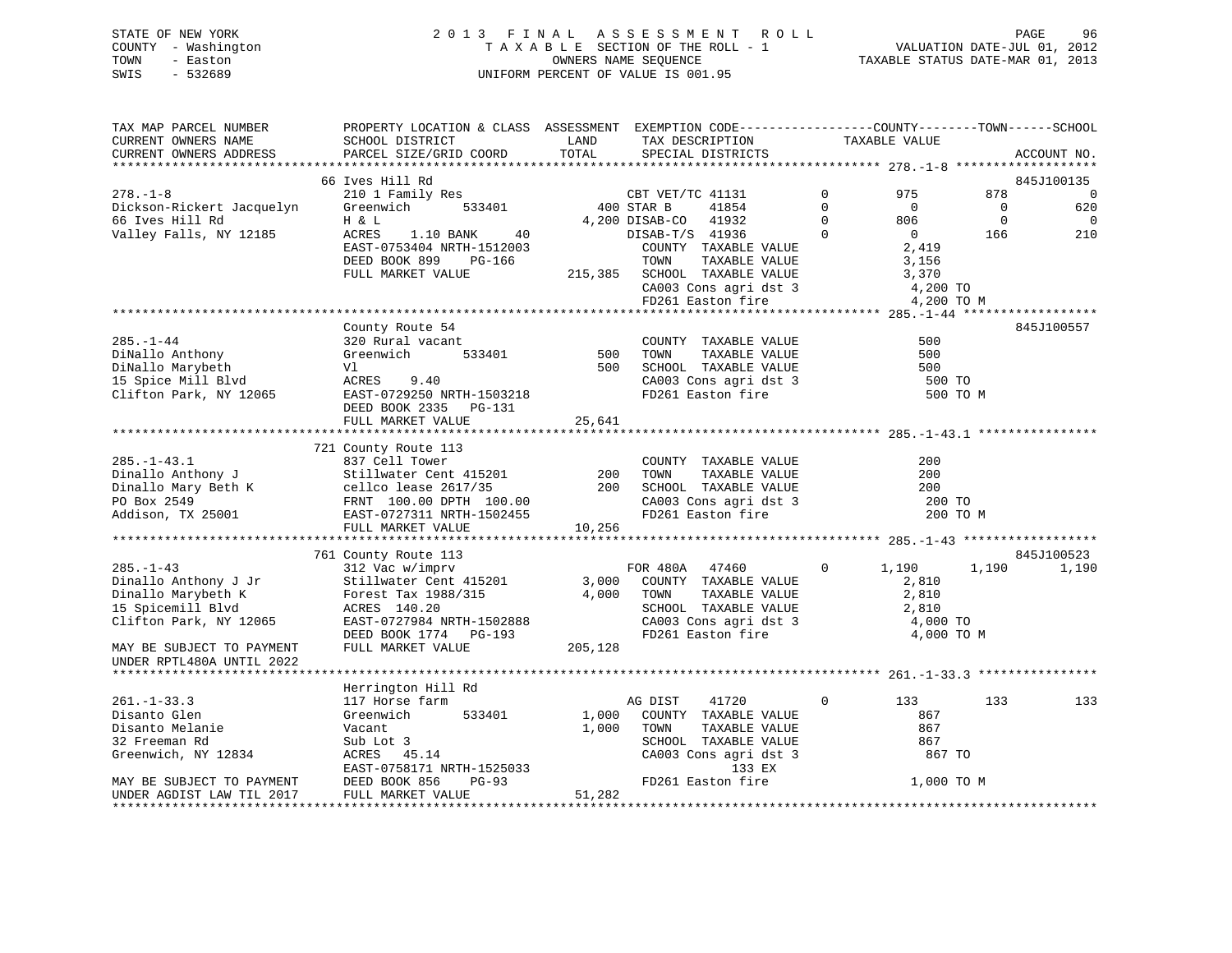# STATE OF NEW YORK 2 0 1 3 F I N A L A S S E S S M E N T R O L L PAGE 97 COUNTY - Washington T A X A B L E SECTION OF THE ROLL - 1 VALUATION DATE-JUL 01, 2012 TOWN - Easton OWNERS NAME SEQUENCE TAXABLE STATUS DATE-MAR 01, 2013 SWIS - 532689 UNIFORM PERCENT OF VALUE IS 001.95

| TAX MAP PARCEL NUMBER<br>CURRENT OWNERS NAME<br>CURRENT OWNERS ADDRESS                                                           | PROPERTY LOCATION & CLASS ASSESSMENT EXEMPTION CODE----------------COUNTY-------TOWN-----SCHOOL<br>SCHOOL DISTRICT<br>PARCEL SIZE/GRID COORD           | LAND<br>TOTAL           | TAX DESCRIPTION<br>SPECIAL DISTRICTS |                                                                                                                 |                      | TAXABLE VALUE                                                      |                   | ACCOUNT NO.       |
|----------------------------------------------------------------------------------------------------------------------------------|--------------------------------------------------------------------------------------------------------------------------------------------------------|-------------------------|--------------------------------------|-----------------------------------------------------------------------------------------------------------------|----------------------|--------------------------------------------------------------------|-------------------|-------------------|
|                                                                                                                                  |                                                                                                                                                        |                         |                                      |                                                                                                                 |                      |                                                                    |                   |                   |
|                                                                                                                                  | 32 Freeman Rd                                                                                                                                          |                         |                                      |                                                                                                                 |                      |                                                                    |                   | 845J101017        |
| $261. - 1 - 32$<br>Disanto Glenn B<br>Disanto Melanie R<br>32 Freeman Rd<br>Greenwich, NY 12834                                  | 120 Field crops<br>Greenwich<br>533401<br>Res<br>ACRES 48.87<br>EAST-0758198 NRTH-1523847<br>DEED BOOK 848<br>PG-210                                   | 2,000 STAR B            | AG DIST<br>TOWN                      | 41720<br>41854<br>13,600 COUNTY TAXABLE VALUE<br>TAXABLE VALUE<br>SCHOOL TAXABLE VALUE<br>CA003 Cons agri dst 3 | $\Omega$<br>$\Omega$ | 1,014<br>$\overline{0}$<br>12,586<br>12,586<br>11,966<br>12,586 TO | 1,014<br>$\Omega$ | 1,014<br>620      |
| MAY BE SUBJECT TO PAYMENT<br>UNDER AGDIST LAW TIL 2017                                                                           | FULL MARKET VALUE                                                                                                                                      | 697,436                 |                                      | 1,014 EX<br>FD261 Easton fire                                                                                   |                      | 13,600 TO M                                                        |                   |                   |
|                                                                                                                                  |                                                                                                                                                        |                         |                                      |                                                                                                                 |                      |                                                                    |                   |                   |
| $268. - 1 - 14.2$<br>Dixson Charlie<br>Dixson Diane<br>2618 County Route 113<br>Greenwich, NY 12834<br>MAY BE SUBJECT TO PAYMENT | Wrights Rd<br>105 Vac farmland<br>Stillwater Cent 415201<br>Land<br>2659/250<br>$ACRES$ 122.30<br>EAST-0734558 NRTH-1516287<br>DEED BOOK 2501 PG-331   | 2,450                   | AG DIST<br>TOWN<br>FD261 Easton fire | 41720<br>2,450 COUNTY TAXABLE VALUE<br>TAXABLE VALUE<br>SCHOOL TAXABLE VALUE<br>CA003 Cons agri dst 3<br>758 EX | $\overline{0}$       | 758<br>1,692<br>1,692<br>1,692<br>1,692 TO<br>2,450 TO M           | 758               | 845J100877<br>758 |
| UNDER AGDIST LAW TIL 2017                                                                                                        | FULL MARKET VALUE                                                                                                                                      | 125,641                 |                                      |                                                                                                                 |                      |                                                                    |                   |                   |
|                                                                                                                                  |                                                                                                                                                        |                         |                                      |                                                                                                                 |                      |                                                                    |                   |                   |
|                                                                                                                                  | 273 Old Schuylerville Rd 88 PCT OF VALUE USED FOR EXEMPTION PURPOSES                                                                                   |                         |                                      |                                                                                                                 |                      |                                                                    |                   | 845J100582        |
| $228. - 5 - 19$                                                                                                                  | 240 Rural res                                                                                                                                          |                         | CBT VET/TC 41131                     |                                                                                                                 | $\mathbf 0$          | 975                                                                | 878               | $\Omega$          |
| Dixson Gary<br>Dixson Margaret S<br>240 Old Schuylerville Rd<br>Greenwich, NY 12834                                              | Schuylerville 415001<br>H + Acreage<br>228.-1-19<br>ACRES 38.25<br>EAST-0744880 NRTH-1555674<br>DEED BOOK 785<br>PG-192<br>FULL MARKET VALUE           | 1,000 STAR B<br>271,795 | TOWN                                 | 41854<br>5,300 COUNTY TAXABLE VALUE<br>TAXABLE VALUE<br>SCHOOL TAXABLE VALUE<br>FD262 Middle Falls Fire         | $\Omega$             | $\overline{0}$<br>4,325<br>4,422<br>4,680<br>5,300 TO              | $\Omega$          | 620               |
|                                                                                                                                  | 354 General Fellows Rd                                                                                                                                 |                         |                                      |                                                                                                                 |                      |                                                                    |                   | 845J100298        |
| $235. - 2 - 21$<br>Dixson Gary T<br>354 General Fellows Rd<br>Greenwich, NY 12834                                                | 210 1 Family Res<br>533401<br>Greenwich<br>Res<br>FRNT 205.00 DPTH 184.00<br>EAST-0746768 NRTH-1551457<br>DEED BOOK 442<br>PG-173<br>FULL MARKET VALUE | 400<br>4,000<br>205,128 | TOWN                                 | COUNTY TAXABLE VALUE<br>TAXABLE VALUE<br>SCHOOL TAXABLE VALUE<br>FD262 Middle Falls Fire 4,000 TO               |                      | 4,000<br>4,000<br>4,000                                            |                   |                   |
|                                                                                                                                  |                                                                                                                                                        |                         |                                      |                                                                                                                 |                      |                                                                    |                   |                   |
| $268. - 1 - 14.5$<br>Dixson Johnathon E<br>Dixson Nicole E<br>Dixson Nicole B<br>1384 County Route 113                           | County Route 113<br>311 Res vac land<br>Stillwater Cent 415201<br>Lot 1B<br>ACRES<br>5.10                                                              | 500<br>500              | TOWN                                 | COUNTY TAXABLE VALUE<br>TAXABLE VALUE<br>SCHOOL TAXABLE VALUE<br>CA003 Cons agri dst 3                          |                      | 500<br>500<br>500<br>500 TO                                        |                   |                   |
| Schaghticoke, NY 12154                                                                                                           | EAST-0733520 NRTH-1517029<br>DEED BOOK 2659 PG-243<br>FULL MARKET VALUE                                                                                | 25,641                  | FD261 Easton fire                    |                                                                                                                 |                      | 500 TO M                                                           |                   |                   |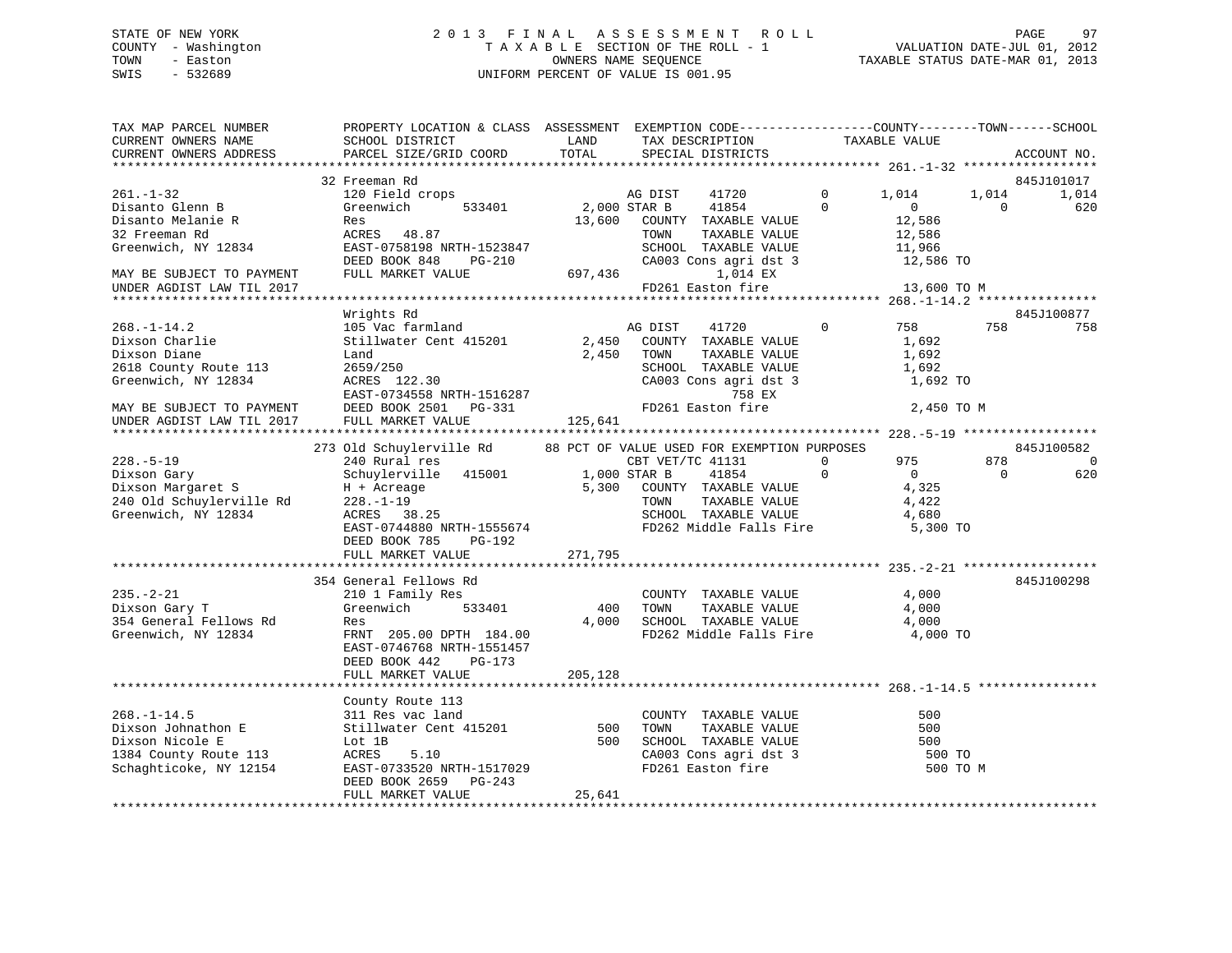| STATE OF NEW YORK   | 2013 FINAL ASSESSMENT ROLL         | 98<br>PAGE                       |
|---------------------|------------------------------------|----------------------------------|
| COUNTY - Washington | TAXABLE SECTION OF THE ROLL - 1    | VALUATION DATE-JUL 01, 2012      |
| TOWN<br>- Easton    | OWNERS NAME SEOUENCE               | TAXABLE STATUS DATE-MAR 01, 2013 |
| SWIS<br>- 532689    | UNIFORM PERCENT OF VALUE IS 001.95 |                                  |
|                     |                                    |                                  |

| TAX MAP PARCEL NUMBER<br>CURRENT OWNERS NAME | PROPERTY LOCATION & CLASS ASSESSMENT EXEMPTION CODE----------------COUNTY-------TOWN------SCHOOL<br>SCHOOL DISTRICT | LAND        | TAX DESCRIPTION                  |               |             | TAXABLE VALUE  |          |             |
|----------------------------------------------|---------------------------------------------------------------------------------------------------------------------|-------------|----------------------------------|---------------|-------------|----------------|----------|-------------|
| CURRENT OWNERS ADDRESS                       | PARCEL SIZE/GRID COORD                                                                                              | TOTAL       | SPECIAL DISTRICTS                |               |             |                |          | ACCOUNT NO. |
|                                              |                                                                                                                     |             |                                  |               |             |                |          |             |
|                                              | 1384 County Route 113                                                                                               |             |                                  |               |             |                |          |             |
| $268. - 1 - 16.1$                            |                                                                                                                     |             | STAR B<br>41854                  |               | $\mathbf 0$ | $\overline{0}$ | $\Omega$ | 620         |
| Dixson Jonathon E                            | 210 1 Family Res<br>Stillwater Cent 415201                                                                          | 500         | COUNTY TAXABLE VALUE             |               |             | 4,500          |          |             |
| Dixson Nicole E                              | vac land                                                                                                            | 4,500       | TOWN                             | TAXABLE VALUE |             | 4,500          |          |             |
| 1384 County Route 113                        | log house- partial                                                                                                  |             | SCHOOL TAXABLE VALUE             |               |             | 3,880          |          |             |
| Schaghticoke, NY 12154                       | ACRES<br>2.00                                                                                                       |             | CA003 Cons agri dst 3            |               |             | 4,500 TO       |          |             |
|                                              | EAST-0733504 NRTH-1517267                                                                                           |             | FD261 Easton fire                |               |             | 4,500 TO M     |          |             |
|                                              | DEED BOOK 899<br>PG-311                                                                                             |             |                                  |               |             |                |          |             |
|                                              | FULL MARKET VALUE                                                                                                   | 230,769     |                                  |               |             |                |          |             |
|                                              |                                                                                                                     |             |                                  |               |             |                |          |             |
|                                              | 2618 County Route 113                                                                                               |             |                                  |               |             |                |          | 845J100251  |
| $235. - 1 - 12.1$                            | 112 Dairy farm                                                                                                      |             | STAR B<br>41854                  |               | $\Omega$    | $\Omega$       | $\Omega$ | 620         |
| Dixson M & M Farms Inc                       | Schuylerville 415001                                                                                                |             | 3,500 COUNTY TAXABLE VALUE       |               |             | 22,000         |          |             |
| 2618 County Route 113                        | Farm                                                                                                                | 22,000 TOWN |                                  | TAXABLE VALUE |             | 22,000         |          |             |
| Greenwich, NY 12834                          | ACRES 223.67                                                                                                        |             | SCHOOL TAXABLE VALUE             |               |             | 21,380         |          |             |
|                                              | EAST-0740298 NRTH-1545300                                                                                           |             | CA003 Cons agri dst 3            |               |             | 22,000 TO      |          |             |
|                                              | DEED BOOK 490<br>PG-936                                                                                             |             | FD261 Easton fire                |               |             | 22,000 TO M    |          |             |
|                                              | FULL MARKET VALUE                                                                                                   | 1128,205    |                                  |               |             |                |          |             |
|                                              |                                                                                                                     |             |                                  |               |             |                |          |             |
|                                              | Wilbur Ave                                                                                                          |             |                                  |               |             |                |          | 845J100300  |
| $244. -1 - 14$                               | 120 Field crops                                                                                                     |             | COUNTY TAXABLE VALUE             |               |             | 5,200          |          |             |
| Dixson M & M Farms Inc                       | Greenwich<br>533401                                                                                                 | 1,500       | TOWN                             | TAXABLE VALUE |             | 5,200          |          |             |
| 2618 County Route 113                        | Farm                                                                                                                | 5,200       | SCHOOL TAXABLE VALUE             |               |             | 5,200          |          |             |
| Greenwich, NY 12834                          | 496/242                                                                                                             |             | CA003 Cons agri dst 3            |               |             | 5,200 TO       |          |             |
|                                              | ACRES 70.90                                                                                                         |             | FD262 Middle Falls Fire 5,200 TO |               |             |                |          |             |
|                                              | EAST-0743423 NRTH-1542765                                                                                           |             |                                  |               |             |                |          |             |
|                                              | PG-936<br>DEED BOOK 490                                                                                             |             |                                  |               |             |                |          |             |
|                                              | FULL MARKET VALUE                                                                                                   | 266,667     |                                  |               |             |                |          |             |
|                                              |                                                                                                                     |             |                                  |               |             |                |          |             |
|                                              | Wilbur Ave                                                                                                          |             |                                  |               |             |                |          | 845J100252  |
| $244. -1 - 15$                               | 105 Vac farmland                                                                                                    |             | COUNTY TAXABLE VALUE             |               |             | 1,500          |          |             |
| Dixson M & M Farms Inc                       | Greenwich<br>533401                                                                                                 | 1,500       | TOWN                             | TAXABLE VALUE |             | 1,500          |          |             |
| 2618 County Route 113                        | Farm                                                                                                                | 1,500       | SCHOOL TAXABLE VALUE             |               |             | 1,500          |          |             |
| Greenwich, NY 12834                          | ACRES 67.80                                                                                                         |             | CA003 Cons agri dst 3            |               |             | 1,500 TO       |          |             |
|                                              | EAST-0746518 NRTH-1543372                                                                                           |             | FD262 Middle Falls Fire          |               |             | 1,500 TO       |          |             |
|                                              | DEED BOOK 490<br>PG-936                                                                                             |             |                                  |               |             |                |          |             |
|                                              | FULL MARKET VALUE                                                                                                   | 76,923      |                                  |               |             |                |          |             |
|                                              |                                                                                                                     |             |                                  |               |             |                |          |             |
|                                              | County Route 113                                                                                                    |             |                                  |               |             |                |          | 845J100253  |
| $268. - 1 - 16$                              | 120 Field crops                                                                                                     |             | COUNTY TAXABLE VALUE             |               |             | 8,500          |          |             |
| Dixson M & M Farms Inc                       | Stillwater Cent 415201                                                                                              | 8,000       | TOWN                             | TAXABLE VALUE |             | 8,500          |          |             |
| 2618 Co Rt 113                               | Farm                                                                                                                | 8,500       | SCHOOL TAXABLE VALUE             |               |             | 8,500          |          |             |
| Greenwich, NY 12834                          | ACRES 474.30                                                                                                        |             | CA003 Cons agri dst 3            |               |             | 8,500 TO       |          |             |
|                                              | EAST-0734663 NRTH-1518235                                                                                           |             | FD261 Easton fire                |               |             | 8,500 TO M     |          |             |
|                                              | DEED BOOK 490<br>PG-936                                                                                             |             |                                  |               |             |                |          |             |
|                                              | FULL MARKET VALUE                                                                                                   | 435,897     |                                  |               |             |                |          |             |
|                                              |                                                                                                                     |             |                                  |               |             |                |          |             |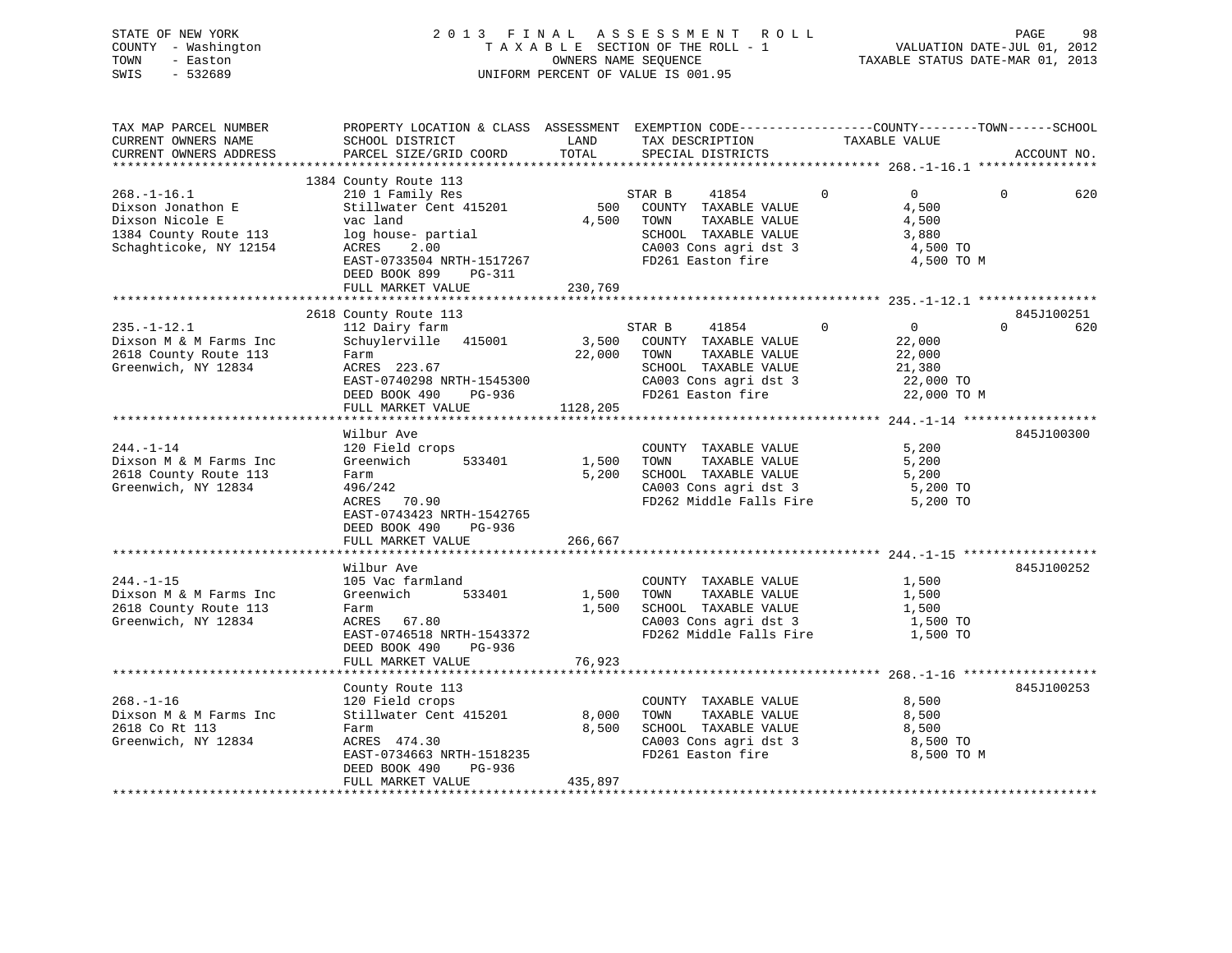# STATE OF NEW YORK 2 0 1 3 F I N A L A S S E S S M E N T R O L L PAGE 99 COUNTY - Washington T A X A B L E SECTION OF THE ROLL - 1 VALUATION DATE-JUL 01, 2012 TOWN - Easton **CONNERS NAME SEQUENCE** TAXABLE STATUS DATE-MAR 01, 2013 SWIS - 532689 UNIFORM PERCENT OF VALUE IS 001.95

|  | TAX MAP PARCEL NUMBER PROPERTY LOCATION & CLASS ASSESSMENT EXEMPTION CODE---------------COUNTY-------TOWN-----SCHOOL                                                                                                                                                                                                                                                                                                        |  |  |  |  |            |
|--|-----------------------------------------------------------------------------------------------------------------------------------------------------------------------------------------------------------------------------------------------------------------------------------------------------------------------------------------------------------------------------------------------------------------------------|--|--|--|--|------------|
|  |                                                                                                                                                                                                                                                                                                                                                                                                                             |  |  |  |  |            |
|  |                                                                                                                                                                                                                                                                                                                                                                                                                             |  |  |  |  |            |
|  |                                                                                                                                                                                                                                                                                                                                                                                                                             |  |  |  |  |            |
|  |                                                                                                                                                                                                                                                                                                                                                                                                                             |  |  |  |  |            |
|  |                                                                                                                                                                                                                                                                                                                                                                                                                             |  |  |  |  |            |
|  |                                                                                                                                                                                                                                                                                                                                                                                                                             |  |  |  |  |            |
|  |                                                                                                                                                                                                                                                                                                                                                                                                                             |  |  |  |  |            |
|  |                                                                                                                                                                                                                                                                                                                                                                                                                             |  |  |  |  |            |
|  |                                                                                                                                                                                                                                                                                                                                                                                                                             |  |  |  |  |            |
|  |                                                                                                                                                                                                                                                                                                                                                                                                                             |  |  |  |  |            |
|  |                                                                                                                                                                                                                                                                                                                                                                                                                             |  |  |  |  |            |
|  |                                                                                                                                                                                                                                                                                                                                                                                                                             |  |  |  |  | 845J100299 |
|  |                                                                                                                                                                                                                                                                                                                                                                                                                             |  |  |  |  |            |
|  |                                                                                                                                                                                                                                                                                                                                                                                                                             |  |  |  |  |            |
|  |                                                                                                                                                                                                                                                                                                                                                                                                                             |  |  |  |  |            |
|  |                                                                                                                                                                                                                                                                                                                                                                                                                             |  |  |  |  |            |
|  |                                                                                                                                                                                                                                                                                                                                                                                                                             |  |  |  |  |            |
|  |                                                                                                                                                                                                                                                                                                                                                                                                                             |  |  |  |  |            |
|  | $\begin{tabular}{lllllllllllllllllllll} \textbf{2,400} & \textbf{State Route 40} & \textbf{2,400} & \textbf{2,400} & \textbf{845J100299} \\ & & & 120 Field crops & \textbf{33401} & 2,400 & \textbf{TANABLE VALUE} & 2,400 \\ \textbf{Dixson Roma L} & & & & 533401 & 2,400 & \textbf{TONNT} & \textbf{TAXABLE VALUE} & 2,400 \\ \textbf{Feluso aka Donovan Linda L} & & & & 2,400 & 2,400 & \textbf{STANABLE VALUE} & 2,$ |  |  |  |  |            |
|  | 433 Waite Rd                                                                                                                                                                                                                                                                                                                                                                                                                |  |  |  |  |            |
|  |                                                                                                                                                                                                                                                                                                                                                                                                                             |  |  |  |  |            |
|  |                                                                                                                                                                                                                                                                                                                                                                                                                             |  |  |  |  |            |
|  |                                                                                                                                                                                                                                                                                                                                                                                                                             |  |  |  |  |            |
|  |                                                                                                                                                                                                                                                                                                                                                                                                                             |  |  |  |  |            |
|  |                                                                                                                                                                                                                                                                                                                                                                                                                             |  |  |  |  |            |
|  |                                                                                                                                                                                                                                                                                                                                                                                                                             |  |  |  |  |            |
|  |                                                                                                                                                                                                                                                                                                                                                                                                                             |  |  |  |  |            |
|  | 12058 State Route 40<br>259.-1-64<br>210.1 Family Res<br>210.1 Family Res<br>210.1 Family Res<br>220.1 Family Res<br>220.1-533401<br>22058 State Route 40<br>22058 State 40<br>22058 State 40<br>22058 State 40<br>22058 State 40<br>22058 State 40<br>2                                                                                                                                                                    |  |  |  |  |            |
|  |                                                                                                                                                                                                                                                                                                                                                                                                                             |  |  |  |  |            |
|  |                                                                                                                                                                                                                                                                                                                                                                                                                             |  |  |  |  |            |
|  |                                                                                                                                                                                                                                                                                                                                                                                                                             |  |  |  |  |            |
|  |                                                                                                                                                                                                                                                                                                                                                                                                                             |  |  |  |  |            |
|  |                                                                                                                                                                                                                                                                                                                                                                                                                             |  |  |  |  |            |
|  |                                                                                                                                                                                                                                                                                                                                                                                                                             |  |  |  |  |            |
|  |                                                                                                                                                                                                                                                                                                                                                                                                                             |  |  |  |  |            |
|  |                                                                                                                                                                                                                                                                                                                                                                                                                             |  |  |  |  |            |
|  | 127 Mountain Rd 50 PCT OF VALUE USED FOR EXEMPTION PURPOSES                                                                                                                                                                                                                                                                                                                                                                 |  |  |  |  | 845J100766 |
|  |                                                                                                                                                                                                                                                                                                                                                                                                                             |  |  |  |  |            |
|  |                                                                                                                                                                                                                                                                                                                                                                                                                             |  |  |  |  |            |
|  |                                                                                                                                                                                                                                                                                                                                                                                                                             |  |  |  |  |            |
|  |                                                                                                                                                                                                                                                                                                                                                                                                                             |  |  |  |  |            |
|  |                                                                                                                                                                                                                                                                                                                                                                                                                             |  |  |  |  |            |
|  |                                                                                                                                                                                                                                                                                                                                                                                                                             |  |  |  |  |            |
|  | $\begin{tabular}{c c c c c c} \multicolumn{1}{c c c c} \multicolumn{1}{c c c} \multicolumn{1}{c c c} \multicolumn{1}{c c c} \multicolumn{1}{c c c} \multicolumn{1}{c c c} \multicolumn{1}{c c c} \multicolumn{1}{c c c} \multicolumn{1}{c c c} \multicolumn{1}{c c c} \multicolumn{1}{c c c} \multicolumn{1}{c c c} \multicolumn{1}{c c c} \multicolumn{1}{c c c} \multicolumn{1}{c c c} \multicolumn{$                     |  |  |  |  |            |
|  |                                                                                                                                                                                                                                                                                                                                                                                                                             |  |  |  |  |            |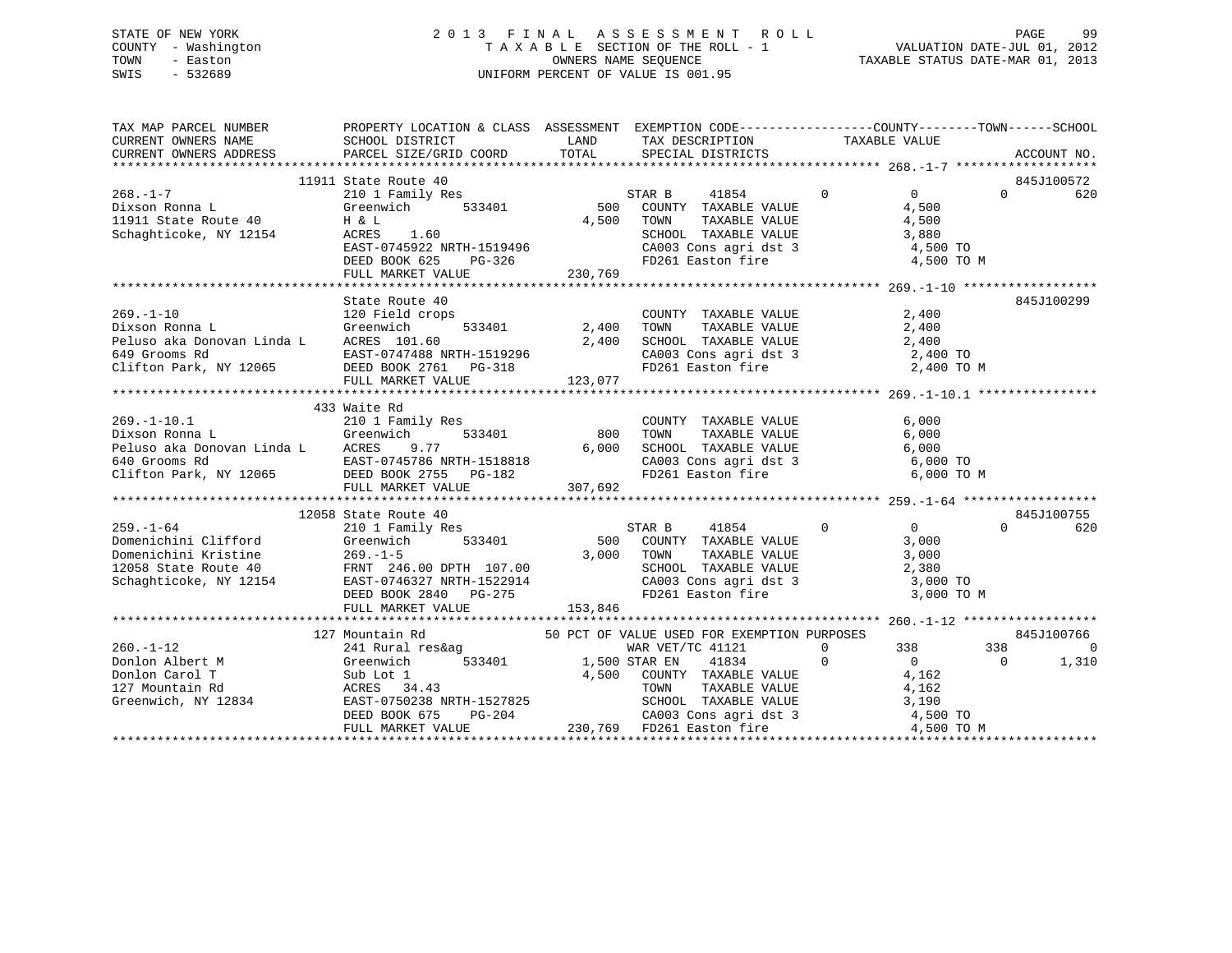# STATE OF NEW YORK 2 0 1 3 F I N A L A S S E S S M E N T R O L L PAGE 100 COUNTY - Washington T A X A B L E SECTION OF THE ROLL - 1 VALUATION DATE-JUL 01, 2012 TOWN - Easton OWNERS NAME SEQUENCE TAXABLE STATUS DATE-MAR 01, 2013 SWIS - 532689 UNIFORM PERCENT OF VALUE IS 001.95

| Mountain Rd<br>312 Vac w/imprv<br>Greenwich 533401<br>700<br>$260. - 1 - 12.1$<br>2,000<br>COUNTY TAXABLE VALUE<br>2,000<br>Donlon John W<br>TOWN<br>TAXABLE VALUE<br>$2,000$ SCHOOL TAXABLE VALUE $2,000$<br>127 Mountain Rd<br>Vl<br>Greenwich, NY 12834<br>ACRES 29.70<br>CA003 Cons agri dst 3<br>FD261 Easton fire<br>2,000 TO<br>EAST-0751426 NRTH-1525525<br>2,000 TO M<br>DEED BOOK 857 PG-243<br>FULL MARKET VALUE<br>102,564<br>103 Bulson Rd<br>845J101047<br>$\overline{0}$ 0<br>$236. - 1 - 9$<br>220 2 Family Res<br>STAR B<br>41854<br>$\Omega$<br>620<br>Greenwich 533401<br>Doriski Gregory P<br>500 COUNTY TAXABLE VALUE<br>5,000<br>5,000<br>Doriski Lisa G<br>103 Bulson Rd<br>Greenwich, NY 12834<br>EAST-0750392 NRTH-1551925<br>DEED BOOK 2261 PG-348<br>5,000 TOWN<br>TAXABLE VALUE<br>SCHOOL TAXABLE VALUE 4,380<br>FD262 Middle Falls Fire<br>5,000 TO<br>845J100304<br>1125 State Route 40<br>$259. - 1 - 9$<br>210 1 Family Res<br>Greenwich 533401<br>TAXABLE VALUE 4,200<br>TAXABLE VALUE 4,200<br>COUNTY TAXABLE VALUE<br>239.-1-9<br>Doriski Helen (1991)<br>Doriski Anne H&L<br>560 County Route 54 FRNT 50.00 DPTH 300.00<br>Schaghticoke, NY 12154 EAST-0746000 NRTH-1524622<br>500 TOWN<br>4,200 SCHOOL TAXABLE VALUE $4,200$<br>CA003 Cons agri dst 3 $4,200$ TO<br>FD261 Easton fire $4,200$ TO<br>4,200 TO M<br>DEED BOOK 2776 PG-267<br>215,385<br>FULL MARKET VALUE<br>845L100303<br>560 County Route 54<br>County Route 54<br>210 1 Family Res<br>CBT VET/TC 41131<br>0 750<br>$286. - 1 - 22$<br>750<br>0<br>$400$ STAR EN<br>1,310<br>$\overline{0}$<br>$\begin{tabular}{ccccc} 400 STR EN & 41834 & 0 & 0 \\ 3,000 & COUNTY & TAXABLE VALUE & & & 2,250 \end{tabular}$<br>286.-1-22<br>Doriski Helen (Sreenwich 533401 400 5.<br>Doriski George Sr. H & L 3,000<br>560 County Route 54 FRNT 445.00 DPTH 60.00<br>Schaghticoke, NY 12154 EAST-0740092 NRTH-1502805<br>DEED BOOK 2776 PG-264<br>TOWN TAXABLE VALUE<br>SCHOOL TAXABLE VALUE<br>CA003 Cons agri dst 3 3,000 TO<br>153,846 FD261 Easton fire 3,000 TO<br>FULL MARKET VALUE<br>3,000 TO M<br>845J101164<br>State Route 40/E Off<br>200<br>286.-1-25.2 120 Field crops<br>Doriski Shirley           Greenwich<br>COUNTY TAXABLE VALUE<br>TOWN      TAXABLE VALUE<br>533401 200<br>200<br>200<br>SCHOOL TAXABLE VALUE<br>CA003 Cons agri dst 3<br>200<br>DOFISAI DHIILE)<br>200 San Antonio Trl M 874/120<br>Jacksonville, NC 28546 879/295 ROW 961/175<br>200 TO<br>FD261 Easton fire<br>200 TO M<br>EAST-0740882 NRTH-1498589<br>DEED BOOK 893<br>PG-232<br>10,256<br>FULL MARKET VALUE | TAX MAP PARCEL NUMBER<br>CURRENT OWNERS NAME | PROPERTY LOCATION & CLASS ASSESSMENT EXEMPTION CODE----------------COUNTY-------TOWN------SCHOOL<br>SCHOOL DISTRICT | LAND  | TAX DESCRIPTION   | TAXABLE VALUE |             |
|------------------------------------------------------------------------------------------------------------------------------------------------------------------------------------------------------------------------------------------------------------------------------------------------------------------------------------------------------------------------------------------------------------------------------------------------------------------------------------------------------------------------------------------------------------------------------------------------------------------------------------------------------------------------------------------------------------------------------------------------------------------------------------------------------------------------------------------------------------------------------------------------------------------------------------------------------------------------------------------------------------------------------------------------------------------------------------------------------------------------------------------------------------------------------------------------------------------------------------------------------------------------------------------------------------------------------------------------------------------------------------------------------------------------------------------------------------------------------------------------------------------------------------------------------------------------------------------------------------------------------------------------------------------------------------------------------------------------------------------------------------------------------------------------------------------------------------------------------------------------------------------------------------------------------------------------------------------------------------------------------------------------------------------------------------------------------------------------------------------------------------------------------------------------------------------------------------------------------------------------------------------------------------------------------------------------------------------------------------------------------------------------------------------------------------------------------------------------------------------------------------------------------------------------------------------------------------------------|----------------------------------------------|---------------------------------------------------------------------------------------------------------------------|-------|-------------------|---------------|-------------|
|                                                                                                                                                                                                                                                                                                                                                                                                                                                                                                                                                                                                                                                                                                                                                                                                                                                                                                                                                                                                                                                                                                                                                                                                                                                                                                                                                                                                                                                                                                                                                                                                                                                                                                                                                                                                                                                                                                                                                                                                                                                                                                                                                                                                                                                                                                                                                                                                                                                                                                                                                                                                | CURRENT OWNERS ADDRESS                       | PARCEL SIZE/GRID COORD                                                                                              | TOTAL | SPECIAL DISTRICTS |               | ACCOUNT NO. |
|                                                                                                                                                                                                                                                                                                                                                                                                                                                                                                                                                                                                                                                                                                                                                                                                                                                                                                                                                                                                                                                                                                                                                                                                                                                                                                                                                                                                                                                                                                                                                                                                                                                                                                                                                                                                                                                                                                                                                                                                                                                                                                                                                                                                                                                                                                                                                                                                                                                                                                                                                                                                |                                              |                                                                                                                     |       |                   |               |             |
|                                                                                                                                                                                                                                                                                                                                                                                                                                                                                                                                                                                                                                                                                                                                                                                                                                                                                                                                                                                                                                                                                                                                                                                                                                                                                                                                                                                                                                                                                                                                                                                                                                                                                                                                                                                                                                                                                                                                                                                                                                                                                                                                                                                                                                                                                                                                                                                                                                                                                                                                                                                                |                                              |                                                                                                                     |       |                   |               |             |
|                                                                                                                                                                                                                                                                                                                                                                                                                                                                                                                                                                                                                                                                                                                                                                                                                                                                                                                                                                                                                                                                                                                                                                                                                                                                                                                                                                                                                                                                                                                                                                                                                                                                                                                                                                                                                                                                                                                                                                                                                                                                                                                                                                                                                                                                                                                                                                                                                                                                                                                                                                                                |                                              |                                                                                                                     |       |                   |               |             |
|                                                                                                                                                                                                                                                                                                                                                                                                                                                                                                                                                                                                                                                                                                                                                                                                                                                                                                                                                                                                                                                                                                                                                                                                                                                                                                                                                                                                                                                                                                                                                                                                                                                                                                                                                                                                                                                                                                                                                                                                                                                                                                                                                                                                                                                                                                                                                                                                                                                                                                                                                                                                |                                              |                                                                                                                     |       |                   |               |             |
|                                                                                                                                                                                                                                                                                                                                                                                                                                                                                                                                                                                                                                                                                                                                                                                                                                                                                                                                                                                                                                                                                                                                                                                                                                                                                                                                                                                                                                                                                                                                                                                                                                                                                                                                                                                                                                                                                                                                                                                                                                                                                                                                                                                                                                                                                                                                                                                                                                                                                                                                                                                                |                                              |                                                                                                                     |       |                   |               |             |
|                                                                                                                                                                                                                                                                                                                                                                                                                                                                                                                                                                                                                                                                                                                                                                                                                                                                                                                                                                                                                                                                                                                                                                                                                                                                                                                                                                                                                                                                                                                                                                                                                                                                                                                                                                                                                                                                                                                                                                                                                                                                                                                                                                                                                                                                                                                                                                                                                                                                                                                                                                                                |                                              |                                                                                                                     |       |                   |               |             |
|                                                                                                                                                                                                                                                                                                                                                                                                                                                                                                                                                                                                                                                                                                                                                                                                                                                                                                                                                                                                                                                                                                                                                                                                                                                                                                                                                                                                                                                                                                                                                                                                                                                                                                                                                                                                                                                                                                                                                                                                                                                                                                                                                                                                                                                                                                                                                                                                                                                                                                                                                                                                |                                              |                                                                                                                     |       |                   |               |             |
|                                                                                                                                                                                                                                                                                                                                                                                                                                                                                                                                                                                                                                                                                                                                                                                                                                                                                                                                                                                                                                                                                                                                                                                                                                                                                                                                                                                                                                                                                                                                                                                                                                                                                                                                                                                                                                                                                                                                                                                                                                                                                                                                                                                                                                                                                                                                                                                                                                                                                                                                                                                                |                                              |                                                                                                                     |       |                   |               |             |
|                                                                                                                                                                                                                                                                                                                                                                                                                                                                                                                                                                                                                                                                                                                                                                                                                                                                                                                                                                                                                                                                                                                                                                                                                                                                                                                                                                                                                                                                                                                                                                                                                                                                                                                                                                                                                                                                                                                                                                                                                                                                                                                                                                                                                                                                                                                                                                                                                                                                                                                                                                                                |                                              |                                                                                                                     |       |                   |               |             |
|                                                                                                                                                                                                                                                                                                                                                                                                                                                                                                                                                                                                                                                                                                                                                                                                                                                                                                                                                                                                                                                                                                                                                                                                                                                                                                                                                                                                                                                                                                                                                                                                                                                                                                                                                                                                                                                                                                                                                                                                                                                                                                                                                                                                                                                                                                                                                                                                                                                                                                                                                                                                |                                              |                                                                                                                     |       |                   |               |             |
|                                                                                                                                                                                                                                                                                                                                                                                                                                                                                                                                                                                                                                                                                                                                                                                                                                                                                                                                                                                                                                                                                                                                                                                                                                                                                                                                                                                                                                                                                                                                                                                                                                                                                                                                                                                                                                                                                                                                                                                                                                                                                                                                                                                                                                                                                                                                                                                                                                                                                                                                                                                                |                                              |                                                                                                                     |       |                   |               |             |
|                                                                                                                                                                                                                                                                                                                                                                                                                                                                                                                                                                                                                                                                                                                                                                                                                                                                                                                                                                                                                                                                                                                                                                                                                                                                                                                                                                                                                                                                                                                                                                                                                                                                                                                                                                                                                                                                                                                                                                                                                                                                                                                                                                                                                                                                                                                                                                                                                                                                                                                                                                                                |                                              |                                                                                                                     |       |                   |               |             |
|                                                                                                                                                                                                                                                                                                                                                                                                                                                                                                                                                                                                                                                                                                                                                                                                                                                                                                                                                                                                                                                                                                                                                                                                                                                                                                                                                                                                                                                                                                                                                                                                                                                                                                                                                                                                                                                                                                                                                                                                                                                                                                                                                                                                                                                                                                                                                                                                                                                                                                                                                                                                |                                              |                                                                                                                     |       |                   |               |             |
|                                                                                                                                                                                                                                                                                                                                                                                                                                                                                                                                                                                                                                                                                                                                                                                                                                                                                                                                                                                                                                                                                                                                                                                                                                                                                                                                                                                                                                                                                                                                                                                                                                                                                                                                                                                                                                                                                                                                                                                                                                                                                                                                                                                                                                                                                                                                                                                                                                                                                                                                                                                                |                                              |                                                                                                                     |       |                   |               |             |
|                                                                                                                                                                                                                                                                                                                                                                                                                                                                                                                                                                                                                                                                                                                                                                                                                                                                                                                                                                                                                                                                                                                                                                                                                                                                                                                                                                                                                                                                                                                                                                                                                                                                                                                                                                                                                                                                                                                                                                                                                                                                                                                                                                                                                                                                                                                                                                                                                                                                                                                                                                                                |                                              |                                                                                                                     |       |                   |               |             |
|                                                                                                                                                                                                                                                                                                                                                                                                                                                                                                                                                                                                                                                                                                                                                                                                                                                                                                                                                                                                                                                                                                                                                                                                                                                                                                                                                                                                                                                                                                                                                                                                                                                                                                                                                                                                                                                                                                                                                                                                                                                                                                                                                                                                                                                                                                                                                                                                                                                                                                                                                                                                |                                              |                                                                                                                     |       |                   |               |             |
|                                                                                                                                                                                                                                                                                                                                                                                                                                                                                                                                                                                                                                                                                                                                                                                                                                                                                                                                                                                                                                                                                                                                                                                                                                                                                                                                                                                                                                                                                                                                                                                                                                                                                                                                                                                                                                                                                                                                                                                                                                                                                                                                                                                                                                                                                                                                                                                                                                                                                                                                                                                                |                                              |                                                                                                                     |       |                   |               |             |
|                                                                                                                                                                                                                                                                                                                                                                                                                                                                                                                                                                                                                                                                                                                                                                                                                                                                                                                                                                                                                                                                                                                                                                                                                                                                                                                                                                                                                                                                                                                                                                                                                                                                                                                                                                                                                                                                                                                                                                                                                                                                                                                                                                                                                                                                                                                                                                                                                                                                                                                                                                                                |                                              |                                                                                                                     |       |                   |               |             |
|                                                                                                                                                                                                                                                                                                                                                                                                                                                                                                                                                                                                                                                                                                                                                                                                                                                                                                                                                                                                                                                                                                                                                                                                                                                                                                                                                                                                                                                                                                                                                                                                                                                                                                                                                                                                                                                                                                                                                                                                                                                                                                                                                                                                                                                                                                                                                                                                                                                                                                                                                                                                |                                              |                                                                                                                     |       |                   |               |             |
|                                                                                                                                                                                                                                                                                                                                                                                                                                                                                                                                                                                                                                                                                                                                                                                                                                                                                                                                                                                                                                                                                                                                                                                                                                                                                                                                                                                                                                                                                                                                                                                                                                                                                                                                                                                                                                                                                                                                                                                                                                                                                                                                                                                                                                                                                                                                                                                                                                                                                                                                                                                                |                                              |                                                                                                                     |       |                   |               |             |
|                                                                                                                                                                                                                                                                                                                                                                                                                                                                                                                                                                                                                                                                                                                                                                                                                                                                                                                                                                                                                                                                                                                                                                                                                                                                                                                                                                                                                                                                                                                                                                                                                                                                                                                                                                                                                                                                                                                                                                                                                                                                                                                                                                                                                                                                                                                                                                                                                                                                                                                                                                                                |                                              |                                                                                                                     |       |                   |               |             |
|                                                                                                                                                                                                                                                                                                                                                                                                                                                                                                                                                                                                                                                                                                                                                                                                                                                                                                                                                                                                                                                                                                                                                                                                                                                                                                                                                                                                                                                                                                                                                                                                                                                                                                                                                                                                                                                                                                                                                                                                                                                                                                                                                                                                                                                                                                                                                                                                                                                                                                                                                                                                |                                              |                                                                                                                     |       |                   |               |             |
|                                                                                                                                                                                                                                                                                                                                                                                                                                                                                                                                                                                                                                                                                                                                                                                                                                                                                                                                                                                                                                                                                                                                                                                                                                                                                                                                                                                                                                                                                                                                                                                                                                                                                                                                                                                                                                                                                                                                                                                                                                                                                                                                                                                                                                                                                                                                                                                                                                                                                                                                                                                                |                                              |                                                                                                                     |       |                   |               |             |
|                                                                                                                                                                                                                                                                                                                                                                                                                                                                                                                                                                                                                                                                                                                                                                                                                                                                                                                                                                                                                                                                                                                                                                                                                                                                                                                                                                                                                                                                                                                                                                                                                                                                                                                                                                                                                                                                                                                                                                                                                                                                                                                                                                                                                                                                                                                                                                                                                                                                                                                                                                                                |                                              |                                                                                                                     |       |                   |               |             |
|                                                                                                                                                                                                                                                                                                                                                                                                                                                                                                                                                                                                                                                                                                                                                                                                                                                                                                                                                                                                                                                                                                                                                                                                                                                                                                                                                                                                                                                                                                                                                                                                                                                                                                                                                                                                                                                                                                                                                                                                                                                                                                                                                                                                                                                                                                                                                                                                                                                                                                                                                                                                |                                              |                                                                                                                     |       |                   |               |             |
|                                                                                                                                                                                                                                                                                                                                                                                                                                                                                                                                                                                                                                                                                                                                                                                                                                                                                                                                                                                                                                                                                                                                                                                                                                                                                                                                                                                                                                                                                                                                                                                                                                                                                                                                                                                                                                                                                                                                                                                                                                                                                                                                                                                                                                                                                                                                                                                                                                                                                                                                                                                                |                                              |                                                                                                                     |       |                   |               |             |
|                                                                                                                                                                                                                                                                                                                                                                                                                                                                                                                                                                                                                                                                                                                                                                                                                                                                                                                                                                                                                                                                                                                                                                                                                                                                                                                                                                                                                                                                                                                                                                                                                                                                                                                                                                                                                                                                                                                                                                                                                                                                                                                                                                                                                                                                                                                                                                                                                                                                                                                                                                                                |                                              |                                                                                                                     |       |                   |               |             |
|                                                                                                                                                                                                                                                                                                                                                                                                                                                                                                                                                                                                                                                                                                                                                                                                                                                                                                                                                                                                                                                                                                                                                                                                                                                                                                                                                                                                                                                                                                                                                                                                                                                                                                                                                                                                                                                                                                                                                                                                                                                                                                                                                                                                                                                                                                                                                                                                                                                                                                                                                                                                |                                              |                                                                                                                     |       |                   |               |             |
|                                                                                                                                                                                                                                                                                                                                                                                                                                                                                                                                                                                                                                                                                                                                                                                                                                                                                                                                                                                                                                                                                                                                                                                                                                                                                                                                                                                                                                                                                                                                                                                                                                                                                                                                                                                                                                                                                                                                                                                                                                                                                                                                                                                                                                                                                                                                                                                                                                                                                                                                                                                                |                                              |                                                                                                                     |       |                   |               |             |
|                                                                                                                                                                                                                                                                                                                                                                                                                                                                                                                                                                                                                                                                                                                                                                                                                                                                                                                                                                                                                                                                                                                                                                                                                                                                                                                                                                                                                                                                                                                                                                                                                                                                                                                                                                                                                                                                                                                                                                                                                                                                                                                                                                                                                                                                                                                                                                                                                                                                                                                                                                                                |                                              |                                                                                                                     |       |                   |               |             |
|                                                                                                                                                                                                                                                                                                                                                                                                                                                                                                                                                                                                                                                                                                                                                                                                                                                                                                                                                                                                                                                                                                                                                                                                                                                                                                                                                                                                                                                                                                                                                                                                                                                                                                                                                                                                                                                                                                                                                                                                                                                                                                                                                                                                                                                                                                                                                                                                                                                                                                                                                                                                |                                              |                                                                                                                     |       |                   |               |             |
|                                                                                                                                                                                                                                                                                                                                                                                                                                                                                                                                                                                                                                                                                                                                                                                                                                                                                                                                                                                                                                                                                                                                                                                                                                                                                                                                                                                                                                                                                                                                                                                                                                                                                                                                                                                                                                                                                                                                                                                                                                                                                                                                                                                                                                                                                                                                                                                                                                                                                                                                                                                                |                                              |                                                                                                                     |       |                   |               |             |
|                                                                                                                                                                                                                                                                                                                                                                                                                                                                                                                                                                                                                                                                                                                                                                                                                                                                                                                                                                                                                                                                                                                                                                                                                                                                                                                                                                                                                                                                                                                                                                                                                                                                                                                                                                                                                                                                                                                                                                                                                                                                                                                                                                                                                                                                                                                                                                                                                                                                                                                                                                                                |                                              |                                                                                                                     |       |                   |               |             |
|                                                                                                                                                                                                                                                                                                                                                                                                                                                                                                                                                                                                                                                                                                                                                                                                                                                                                                                                                                                                                                                                                                                                                                                                                                                                                                                                                                                                                                                                                                                                                                                                                                                                                                                                                                                                                                                                                                                                                                                                                                                                                                                                                                                                                                                                                                                                                                                                                                                                                                                                                                                                |                                              |                                                                                                                     |       |                   |               |             |
|                                                                                                                                                                                                                                                                                                                                                                                                                                                                                                                                                                                                                                                                                                                                                                                                                                                                                                                                                                                                                                                                                                                                                                                                                                                                                                                                                                                                                                                                                                                                                                                                                                                                                                                                                                                                                                                                                                                                                                                                                                                                                                                                                                                                                                                                                                                                                                                                                                                                                                                                                                                                |                                              |                                                                                                                     |       |                   |               |             |
|                                                                                                                                                                                                                                                                                                                                                                                                                                                                                                                                                                                                                                                                                                                                                                                                                                                                                                                                                                                                                                                                                                                                                                                                                                                                                                                                                                                                                                                                                                                                                                                                                                                                                                                                                                                                                                                                                                                                                                                                                                                                                                                                                                                                                                                                                                                                                                                                                                                                                                                                                                                                |                                              |                                                                                                                     |       |                   |               |             |
|                                                                                                                                                                                                                                                                                                                                                                                                                                                                                                                                                                                                                                                                                                                                                                                                                                                                                                                                                                                                                                                                                                                                                                                                                                                                                                                                                                                                                                                                                                                                                                                                                                                                                                                                                                                                                                                                                                                                                                                                                                                                                                                                                                                                                                                                                                                                                                                                                                                                                                                                                                                                |                                              |                                                                                                                     |       |                   |               |             |
|                                                                                                                                                                                                                                                                                                                                                                                                                                                                                                                                                                                                                                                                                                                                                                                                                                                                                                                                                                                                                                                                                                                                                                                                                                                                                                                                                                                                                                                                                                                                                                                                                                                                                                                                                                                                                                                                                                                                                                                                                                                                                                                                                                                                                                                                                                                                                                                                                                                                                                                                                                                                |                                              |                                                                                                                     |       |                   |               |             |
|                                                                                                                                                                                                                                                                                                                                                                                                                                                                                                                                                                                                                                                                                                                                                                                                                                                                                                                                                                                                                                                                                                                                                                                                                                                                                                                                                                                                                                                                                                                                                                                                                                                                                                                                                                                                                                                                                                                                                                                                                                                                                                                                                                                                                                                                                                                                                                                                                                                                                                                                                                                                |                                              |                                                                                                                     |       |                   |               |             |
|                                                                                                                                                                                                                                                                                                                                                                                                                                                                                                                                                                                                                                                                                                                                                                                                                                                                                                                                                                                                                                                                                                                                                                                                                                                                                                                                                                                                                                                                                                                                                                                                                                                                                                                                                                                                                                                                                                                                                                                                                                                                                                                                                                                                                                                                                                                                                                                                                                                                                                                                                                                                |                                              |                                                                                                                     |       |                   |               |             |
|                                                                                                                                                                                                                                                                                                                                                                                                                                                                                                                                                                                                                                                                                                                                                                                                                                                                                                                                                                                                                                                                                                                                                                                                                                                                                                                                                                                                                                                                                                                                                                                                                                                                                                                                                                                                                                                                                                                                                                                                                                                                                                                                                                                                                                                                                                                                                                                                                                                                                                                                                                                                |                                              |                                                                                                                     |       |                   |               |             |
|                                                                                                                                                                                                                                                                                                                                                                                                                                                                                                                                                                                                                                                                                                                                                                                                                                                                                                                                                                                                                                                                                                                                                                                                                                                                                                                                                                                                                                                                                                                                                                                                                                                                                                                                                                                                                                                                                                                                                                                                                                                                                                                                                                                                                                                                                                                                                                                                                                                                                                                                                                                                |                                              |                                                                                                                     |       |                   |               |             |
|                                                                                                                                                                                                                                                                                                                                                                                                                                                                                                                                                                                                                                                                                                                                                                                                                                                                                                                                                                                                                                                                                                                                                                                                                                                                                                                                                                                                                                                                                                                                                                                                                                                                                                                                                                                                                                                                                                                                                                                                                                                                                                                                                                                                                                                                                                                                                                                                                                                                                                                                                                                                |                                              |                                                                                                                     |       |                   |               |             |
|                                                                                                                                                                                                                                                                                                                                                                                                                                                                                                                                                                                                                                                                                                                                                                                                                                                                                                                                                                                                                                                                                                                                                                                                                                                                                                                                                                                                                                                                                                                                                                                                                                                                                                                                                                                                                                                                                                                                                                                                                                                                                                                                                                                                                                                                                                                                                                                                                                                                                                                                                                                                |                                              |                                                                                                                     |       |                   |               |             |
|                                                                                                                                                                                                                                                                                                                                                                                                                                                                                                                                                                                                                                                                                                                                                                                                                                                                                                                                                                                                                                                                                                                                                                                                                                                                                                                                                                                                                                                                                                                                                                                                                                                                                                                                                                                                                                                                                                                                                                                                                                                                                                                                                                                                                                                                                                                                                                                                                                                                                                                                                                                                |                                              |                                                                                                                     |       |                   |               |             |
|                                                                                                                                                                                                                                                                                                                                                                                                                                                                                                                                                                                                                                                                                                                                                                                                                                                                                                                                                                                                                                                                                                                                                                                                                                                                                                                                                                                                                                                                                                                                                                                                                                                                                                                                                                                                                                                                                                                                                                                                                                                                                                                                                                                                                                                                                                                                                                                                                                                                                                                                                                                                |                                              |                                                                                                                     |       |                   |               |             |
|                                                                                                                                                                                                                                                                                                                                                                                                                                                                                                                                                                                                                                                                                                                                                                                                                                                                                                                                                                                                                                                                                                                                                                                                                                                                                                                                                                                                                                                                                                                                                                                                                                                                                                                                                                                                                                                                                                                                                                                                                                                                                                                                                                                                                                                                                                                                                                                                                                                                                                                                                                                                |                                              |                                                                                                                     |       |                   |               |             |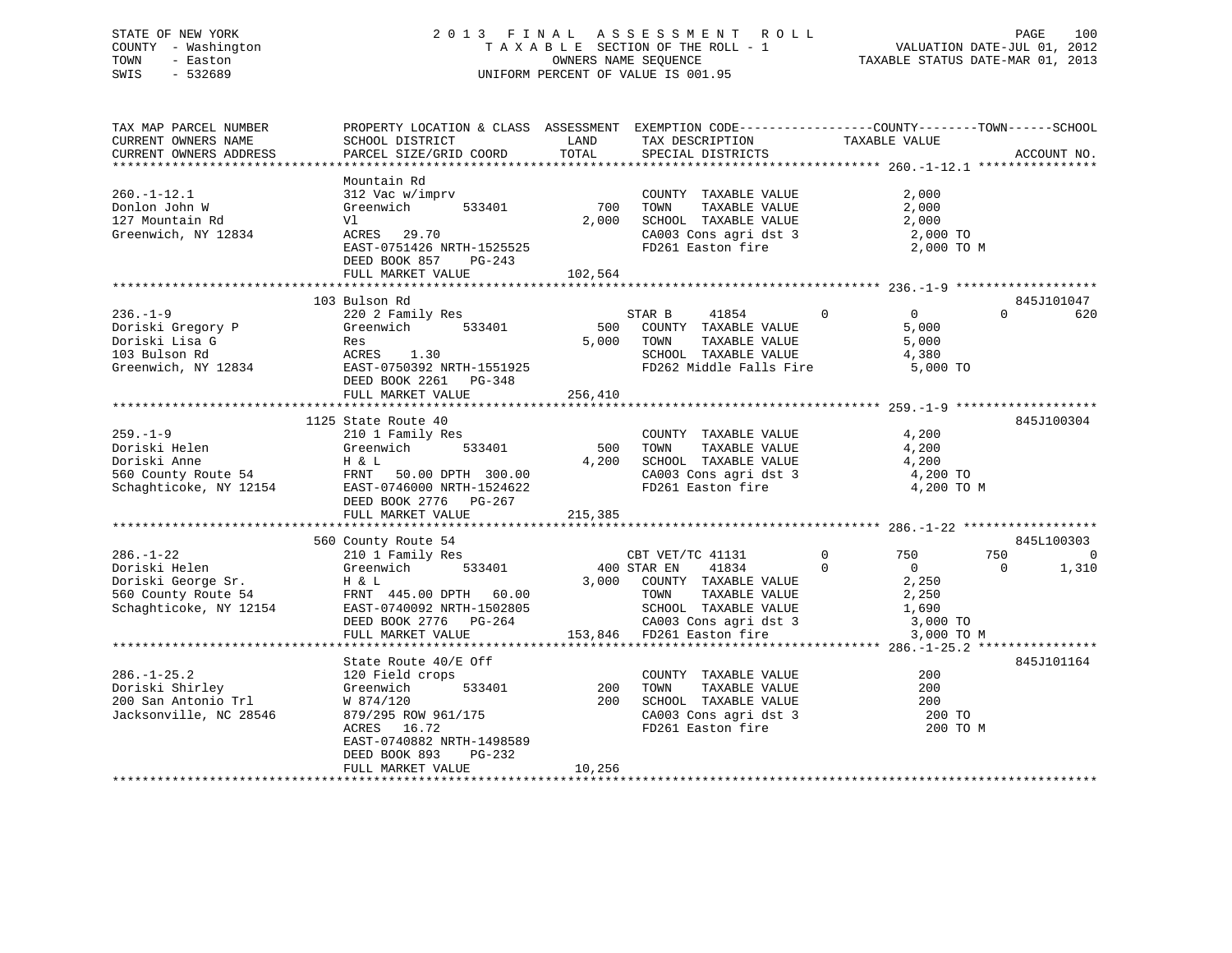# STATE OF NEW YORK 2 0 1 3 F I N A L A S S E S S M E N T R O L L PAGE 101 COUNTY - Washington T A X A B L E SECTION OF THE ROLL - 1 VALUATION DATE-JUL 01, 2012 TOWN - Easton OWNERS NAME SEQUENCE TAXABLE STATUS DATE-MAR 01, 2013 SWIS - 532689 UNIFORM PERCENT OF VALUE IS 001.95

| TAX MAP PARCEL NUMBER<br>CURRENT OWNERS NAME                                                                             | PROPERTY LOCATION & CLASS ASSESSMENT EXEMPTION CODE----------------COUNTY-------TOWN------SCHOOL<br>SCHOOL DISTRICT                                                                                                                    | LAND    | TAX DESCRIPTION                                                                                                            |                | TAXABLE VALUE  |                |                          |
|--------------------------------------------------------------------------------------------------------------------------|----------------------------------------------------------------------------------------------------------------------------------------------------------------------------------------------------------------------------------------|---------|----------------------------------------------------------------------------------------------------------------------------|----------------|----------------|----------------|--------------------------|
| CURRENT OWNERS ADDRESS                                                                                                   | PARCEL SIZE/GRID COORD                                                                                                                                                                                                                 | TOTAL   | SPECIAL DISTRICTS                                                                                                          |                |                |                | ACCOUNT NO.              |
|                                                                                                                          | 2683 Valley Falls Rd 28 PCT OF VALUE USED FOR EXEMPTION PUPOSES 845L100246<br>240 Rural res CBT VET/TC 41131 0 683 683 0<br>349 Greenwich 533401 800 AGED-ALL 41800 0 1,024 1,365<br>Res 3,500 STAR EN 41834 0 0 0 1,310<br>ACRES 39.6 |         |                                                                                                                            |                |                |                |                          |
|                                                                                                                          |                                                                                                                                                                                                                                        |         |                                                                                                                            |                |                |                |                          |
| $286. - 1 - 13$                                                                                                          |                                                                                                                                                                                                                                        |         |                                                                                                                            |                |                |                |                          |
| Doriski Virginia                                                                                                         |                                                                                                                                                                                                                                        |         |                                                                                                                            |                |                |                |                          |
| 2683 Valley Falls Rd                                                                                                     |                                                                                                                                                                                                                                        |         |                                                                                                                            |                |                |                |                          |
| Schaghticoke, NY 12154                                                                                                   |                                                                                                                                                                                                                                        |         |                                                                                                                            |                |                |                |                          |
|                                                                                                                          |                                                                                                                                                                                                                                        |         |                                                                                                                            |                |                |                |                          |
|                                                                                                                          |                                                                                                                                                                                                                                        |         |                                                                                                                            |                |                |                |                          |
|                                                                                                                          |                                                                                                                                                                                                                                        |         |                                                                                                                            |                |                |                |                          |
|                                                                                                                          |                                                                                                                                                                                                                                        |         |                                                                                                                            |                |                |                |                          |
|                                                                                                                          |                                                                                                                                                                                                                                        |         |                                                                                                                            |                |                |                | 845J101057               |
|                                                                                                                          |                                                                                                                                                                                                                                        |         |                                                                                                                            |                |                | 750            | $\overline{0}$           |
|                                                                                                                          |                                                                                                                                                                                                                                        |         |                                                                                                                            |                |                | $\overline{0}$ | 1,310                    |
|                                                                                                                          |                                                                                                                                                                                                                                        |         |                                                                                                                            |                |                |                |                          |
|                                                                                                                          |                                                                                                                                                                                                                                        |         |                                                                                                                            |                |                |                |                          |
|                                                                                                                          |                                                                                                                                                                                                                                        |         |                                                                                                                            |                |                |                |                          |
|                                                                                                                          |                                                                                                                                                                                                                                        |         |                                                                                                                            |                |                |                |                          |
|                                                                                                                          |                                                                                                                                                                                                                                        |         |                                                                                                                            |                | 3,000 TO M     |                |                          |
|                                                                                                                          |                                                                                                                                                                                                                                        |         |                                                                                                                            |                |                |                |                          |
|                                                                                                                          |                                                                                                                                                                                                                                        |         |                                                                                                                            |                |                |                | 845J100311               |
|                                                                                                                          |                                                                                                                                                                                                                                        |         |                                                                                                                            |                |                | 485            | $\overline{\phantom{0}}$ |
|                                                                                                                          |                                                                                                                                                                                                                                        |         |                                                                                                                            | $\overline{0}$ | $\overline{0}$ | $\overline{0}$ | 620                      |
| Dubas Living Trust Richard M Greenwich 533401 600 STAR B 41854<br>162 Easton Station Rd H & L<br>Creenwich NY 12024 1652 |                                                                                                                                                                                                                                        |         |                                                                                                                            |                | 3,315          |                |                          |
| 162 Easton Station Rd<br>Greenwich, NY 12834 ACRES 16.70                                                                 |                                                                                                                                                                                                                                        |         |                                                                                                                            |                |                |                |                          |
|                                                                                                                          |                                                                                                                                                                                                                                        |         |                                                                                                                            |                |                |                |                          |
|                                                                                                                          |                                                                                                                                                                                                                                        |         |                                                                                                                            |                |                |                |                          |
|                                                                                                                          | ACRES 16.70<br>EAST-0758172 NRTH-1536628<br>DEED BOOK 1843 PG-238<br>TOLL MARKET VALUE 194,872 PD261 Easton fire 3,800 TO M<br>PULL MARKET VALUE 194,872 PD261 Easton fire 3,800 TO M                                                  |         |                                                                                                                            |                |                |                |                          |
|                                                                                                                          |                                                                                                                                                                                                                                        |         |                                                                                                                            |                |                |                |                          |
| 228.-5-7<br>Dubois Alice J<br>Anarvin H                                                                                  | 239 Windy Hill Rd                                                                                                                                                                                                                      |         |                                                                                                                            |                |                |                | 845J100328               |
|                                                                                                                          | 210 1 Family Res                                                                                                                                                                                                                       |         | 41854 0 0<br>STAR B                                                                                                        |                |                | $\Omega$       | 620                      |
|                                                                                                                          | Schuylerville 415001                                                                                                                                                                                                                   |         | 400 COUNTY TAXABLE VALUE                                                                                                   |                | 4,000          |                |                          |
|                                                                                                                          |                                                                                                                                                                                                                                        |         | TAXABLE VALUE<br>4,000 TOWN                                                                                                |                | 4,000          |                |                          |
| 239 Windy Hill Rd                                                                                                        | 210 1 Family<br>Schuylervill<br>House & Lot<br>228.-1-7<br>$\frac{3}{2}$                                                                                                                                                               |         | SCHOOL TAXABLE VALUE                                                                                                       |                | 3,380          |                |                          |
| Greenwich, NY 12834 ACRES 2.93                                                                                           |                                                                                                                                                                                                                                        |         | FD262 Middle Falls Fire 4,000 TO                                                                                           |                |                |                |                          |
|                                                                                                                          | EAST-0748290 NRTH-1559760                                                                                                                                                                                                              |         |                                                                                                                            |                |                |                |                          |
|                                                                                                                          | DEED BOOK 943<br>PG-162                                                                                                                                                                                                                |         |                                                                                                                            |                |                |                |                          |
|                                                                                                                          | FULL MARKET VALUE                                                                                                                                                                                                                      | 205,128 |                                                                                                                            |                |                |                |                          |
|                                                                                                                          |                                                                                                                                                                                                                                        |         |                                                                                                                            |                |                |                |                          |
|                                                                                                                          | 20 Park Dr                                                                                                                                                                                                                             |         |                                                                                                                            |                |                |                | 845J100324               |
| $236.1 - 3 - 18$                                                                                                         |                                                                                                                                                                                                                                        |         | AGED-CO<br>41802                                                                                                           | $0 \t 1,440$   |                | $\overline{0}$ | $\sim$ 0                 |
| Duket Doris<br>20 Park Dr                                                                                                | 210 1 Family Res<br>Greenwich 533401<br>H & L<br>Lot 16 & 1/2 17<br>533401                                                                                                                                                             |         | 500 AGE-TN/SCH 41806                                                                                                       | $\overline{0}$ | $\overline{0}$ | 720            | 720                      |
| 20 Park Dr                                                                                                               |                                                                                                                                                                                                                                        |         | $\overline{0}$<br>3,600 STAR EN                                                                                            |                |                | $\bigcap$      | 1,310                    |
| Greenwich, NY 12834                                                                                                      |                                                                                                                                                                                                                                        |         |                                                                                                                            |                |                |                |                          |
|                                                                                                                          | $236. - 3 - 18$                                                                                                                                                                                                                        |         |                                                                                                                            |                |                |                |                          |
|                                                                                                                          | FRNT 125.00 DPTH 219.00<br>EAST-0749983 NRTH-1552887                                                                                                                                                                                   |         | TAR EN 41834<br>COUNTY TAXABLE VALUE 2,880<br>TOWN TAXABLE VALUE 2,880<br>TOWN TAXABLE VALUE 1,570<br>SCHOOL TAXABLE VALUE |                |                |                |                          |
|                                                                                                                          |                                                                                                                                                                                                                                        |         | FD262 Middle Falls Fire 3,600 TO                                                                                           |                |                |                |                          |
|                                                                                                                          | DEED BOOK 516<br>PG-342                                                                                                                                                                                                                |         |                                                                                                                            |                |                |                |                          |
|                                                                                                                          | FULL MARKET VALUE                                                                                                                                                                                                                      | 184,615 |                                                                                                                            |                |                |                |                          |
|                                                                                                                          |                                                                                                                                                                                                                                        |         |                                                                                                                            |                |                |                |                          |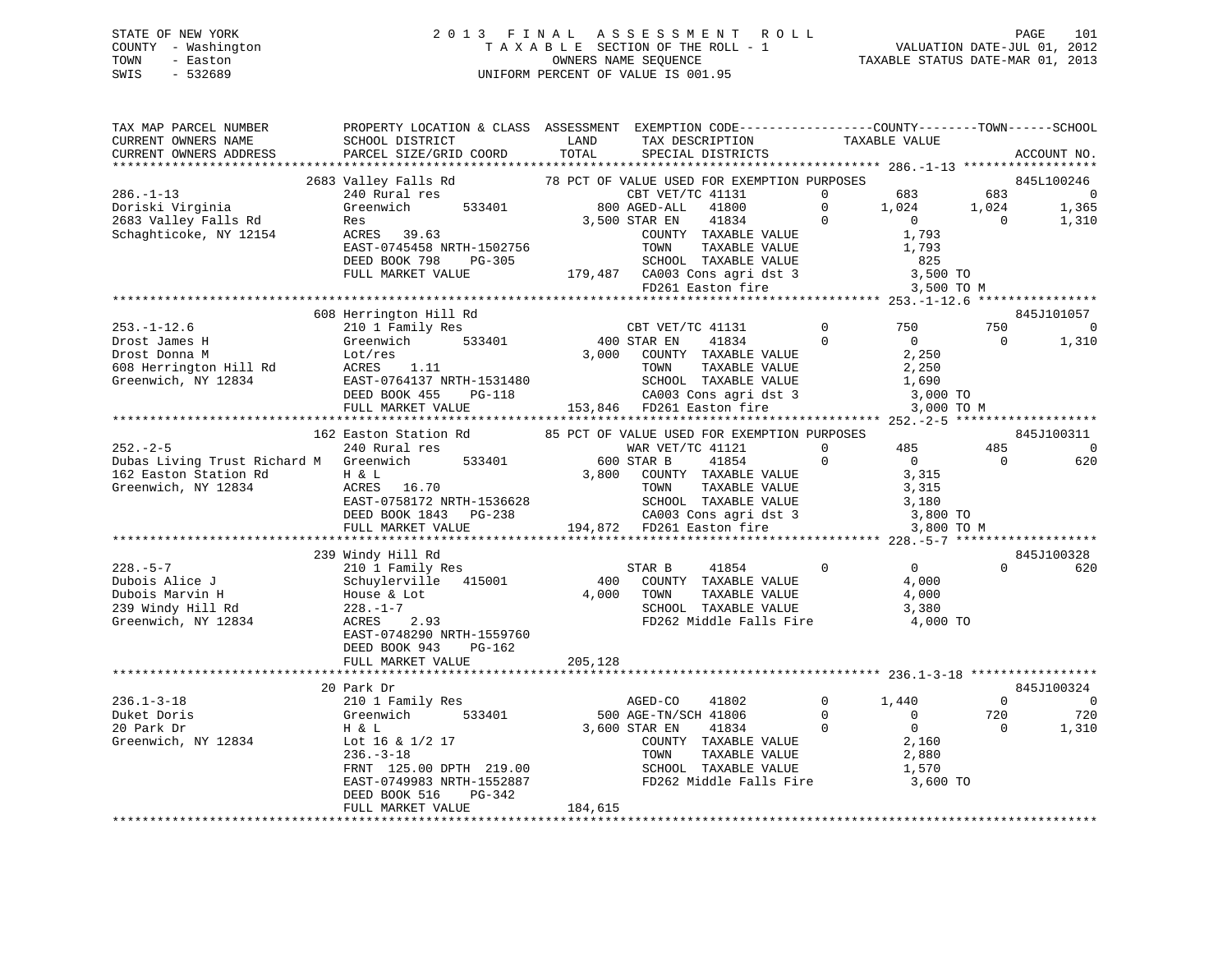# STATE OF NEW YORK 2 0 1 3 F I N A L A S S E S S M E N T R O L L PAGE 102 COUNTY - Washington T A X A B L E SECTION OF THE ROLL - 1 VALUATION DATE-JUL 01, 2012 TOWN - Easton OWNERS NAME SEQUENCE TAXABLE STATUS DATE-MAR 01, 2013 SWIS - 532689 UNIFORM PERCENT OF VALUE IS 001.95

| TAX MAP PARCEL NUMBER<br>CURRENT OWNERS NAME<br>CURRENT OWNERS ADDRESS                                                                                                                                                     | PROPERTY LOCATION & CLASS ASSESSMENT EXEMPTION CODE----------------COUNTY-------TOWN------SCHOOL<br>SCHOOL DISTRICT<br>PARCEL SIZE/GRID COORD                                                                                                           | LAND<br>TOTAL             | TAX DESCRIPTION<br>SPECIAL DISTRICTS                                                                                                                                                                                                                                                                                                                                  | TAXABLE VALUE                                                                                                                                                                                              | ACCOUNT NO.                                                                                                               |
|----------------------------------------------------------------------------------------------------------------------------------------------------------------------------------------------------------------------------|---------------------------------------------------------------------------------------------------------------------------------------------------------------------------------------------------------------------------------------------------------|---------------------------|-----------------------------------------------------------------------------------------------------------------------------------------------------------------------------------------------------------------------------------------------------------------------------------------------------------------------------------------------------------------------|------------------------------------------------------------------------------------------------------------------------------------------------------------------------------------------------------------|---------------------------------------------------------------------------------------------------------------------------|
| $237. - 1 - 4$<br>Dulmer Donald W<br>Dulmer Maureen<br>204 Old Cambridge Rd<br>Greenwich, NY 12834                                                                                                                         | Old Cambridge Rd<br>113 Cattle farm<br>533401<br>Greenwich<br>Farm Land<br>ACRES 45.54<br>EAST-0764762 NRTH-1550278<br>DEED BOOK 603<br>PG-93<br>FULL MARKET VALUE                                                                                      | 1,000<br>1,000<br>51,282  | COUNTY TAXABLE VALUE<br>TOWN<br>TAXABLE VALUE<br>SCHOOL TAXABLE VALUE<br>CA003 Cons agri dst 3<br>FD261 Easton fire                                                                                                                                                                                                                                                   | 1,000<br>1,000<br>1,000<br>1,000 TO<br>1,000 TO M                                                                                                                                                          | 845J100817                                                                                                                |
|                                                                                                                                                                                                                            |                                                                                                                                                                                                                                                         |                           |                                                                                                                                                                                                                                                                                                                                                                       |                                                                                                                                                                                                            |                                                                                                                           |
| $237. - 1 - 28$<br>Dulmer Donald W<br>Dulmer Maurreen A<br>204 Old Cambridge Rd<br>Greenwich, NY 12834                                                                                                                     | 204 Old Cambridge Rd<br>113 Cattle farm<br>Greenwich<br>533401<br>Farm<br>ACRES 23.70<br>EAST-0766218 NRTH-1549848<br>DEED BOOK 564<br>PG-67<br>FULL MARKET VALUE                                                                                       | 1,000<br>5,500<br>282,051 | STAR B<br>41854<br>COUNTY TAXABLE VALUE<br>TOWN<br>TAXABLE VALUE<br>SCHOOL TAXABLE VALUE<br>CA003 Cons agri dst 3<br>FD261 Easton fire                                                                                                                                                                                                                                | $\Omega$<br>$\Omega$<br>5,500<br>5,500<br>4,880<br>5,500 TO<br>5,500 TO M                                                                                                                                  | 875J101233<br>620<br>$\Omega$                                                                                             |
|                                                                                                                                                                                                                            |                                                                                                                                                                                                                                                         |                           |                                                                                                                                                                                                                                                                                                                                                                       |                                                                                                                                                                                                            |                                                                                                                           |
| $245. - 2 - 6.1$<br>Duvall Richard<br>Duvall Wendy<br>67 Tabor Rd<br>Greenwich, NY 12834<br>MAY BE SUBJECT TO PAYMENT<br>UNDER AGDIST LAW TIL 2017<br>$259. - 1 - 27$<br>Dyke Robert<br>Dyke Bonnie<br>150 Sarles Ferry Rd | 67 Tabor Rd<br>240 Rural res<br>533401<br>Greenwich<br>Farm<br>ACRES 118.38<br>EAST-0766671 NRTH-1545001<br>DEED BOOK 843<br>PG-18<br>FULL MARKET VALUE<br>150+152 Sarles Ferry Rd<br>210 1 Family Res<br>Greenwich<br>533401<br>H & L<br>ACRES<br>5.90 | 369,231<br>600<br>3,800   | 70 PCT OF VALUE USED FOR EXEMPTION PURPOSES<br>CBT VET/TC 41131<br>2,200 AG DIST<br>41720<br>41800<br>7,200 AGED-ALL<br>STAR EN<br>41834<br>COUNTY TAXABLE VALUE<br>TOWN<br>TAXABLE VALUE<br>SCHOOL TAXABLE VALUE<br>CA003 Cons agri dst 3<br>822 EX<br>FD261 Easton fire<br>STAR B<br>41854<br>COUNTY TAXABLE VALUE<br>TOWN<br>TAXABLE VALUE<br>SCHOOL TAXABLE VALUE | 975<br>$\mathbf{0}$<br>822<br>$\Omega$<br>2,033<br>$\Omega$<br>$\Omega$<br>$\overline{0}$<br>3,370<br>3,419<br>2,548<br>6,378 TO<br>7,200 TO M<br>$\mathbf 0$<br>$\overline{0}$<br>3,800<br>3,800<br>3,180 | 845J100265<br>878<br>$\overline{0}$<br>822<br>822<br>2,081<br>2,520<br>$\Omega$<br>1,310<br>845J100373<br>$\Omega$<br>620 |
| Schaghticoke, NY 12154                                                                                                                                                                                                     | EAST-0740596 NRTH-1526371<br>DEED BOOK 1705 PG-176<br>FULL MARKET VALUE                                                                                                                                                                                 | 194,872                   | CA003 Cons agri dst 3<br>FD261 Easton fire                                                                                                                                                                                                                                                                                                                            | 3,800 TO<br>3,800 TO M                                                                                                                                                                                     |                                                                                                                           |
|                                                                                                                                                                                                                            |                                                                                                                                                                                                                                                         |                           |                                                                                                                                                                                                                                                                                                                                                                       |                                                                                                                                                                                                            |                                                                                                                           |
| $227. - 1 - 17$<br>Dymond Frank E II<br>Dymond Lisa R<br>107 Old Schuylerville Rd<br>Greenwich, NY 12834                                                                                                                   | 107 Old Schuylerville Rd<br>210 1 Family Res<br>Schuylerville 415001<br>H&l<br>FRNT 410.00 DPTH 137.00<br>EAST-0741818 NRTH-1556163<br>DEED BOOK 2835<br>PG-302<br>FULL MARKET VALUE                                                                    | 500<br>750<br>38,462      | STAR B<br>41854<br>COUNTY TAXABLE VALUE<br>TOWN<br>TAXABLE VALUE<br>SCHOOL TAXABLE VALUE<br>CA003 Cons agri dst 3<br>FD262 Middle Falls Fire                                                                                                                                                                                                                          | 0<br>$\overline{0}$<br>750<br>750<br>130<br>750 TO<br>750 TO                                                                                                                                               | 845J100126<br>$\Omega$<br>620                                                                                             |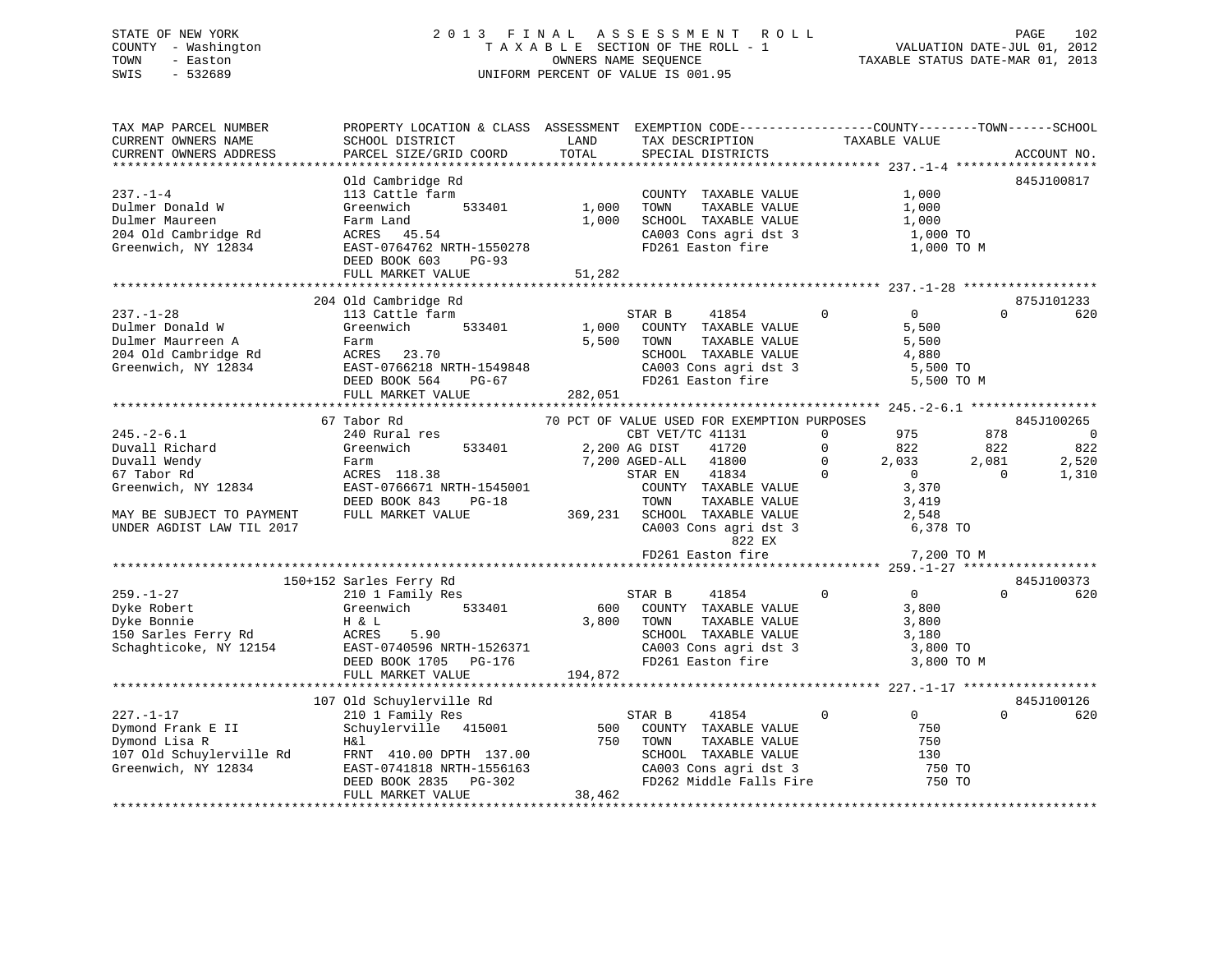| STATE OF NEW YORK                      | 2013 FINAL                                                                                      |                                    |      | A S S E S S M E N T R O L L  |                                                                          |            | 103<br>PAGE |
|----------------------------------------|-------------------------------------------------------------------------------------------------|------------------------------------|------|------------------------------|--------------------------------------------------------------------------|------------|-------------|
| COUNTY - Washington                    |                                                                                                 | TAXABLE SECTION OF THE ROLL - 1    |      |                              | ROLL - 1 VALUATION DATE-JUL 01, 2012<br>TAXABLE STATUS DATE-MAR 01, 2013 |            |             |
| TOWN<br>- Easton                       |                                                                                                 | OWNERS NAME SEQUENCE               |      |                              |                                                                          |            |             |
| $-532689$<br>SWIS                      |                                                                                                 | UNIFORM PERCENT OF VALUE IS 001.95 |      |                              |                                                                          |            |             |
|                                        |                                                                                                 |                                    |      |                              |                                                                          |            |             |
| TAX MAP PARCEL NUMBER                  | PROPERTY LOCATION & CLASS ASSESSMENT EXEMPTION CODE----------------COUNTY-------TOWN-----SCHOOL |                                    |      |                              |                                                                          |            |             |
|                                        |                                                                                                 |                                    |      |                              |                                                                          |            |             |
|                                        |                                                                                                 |                                    |      |                              |                                                                          |            |             |
|                                        |                                                                                                 |                                    |      |                              |                                                                          |            |             |
|                                        | 82 St Canvinette Way                                                                            |                                    |      |                              |                                                                          |            | 845J100294  |
| $259. - 1 - 40$                        | 260 Seasonal res - WTRFNT                                                                       |                                    |      | COUNTY TAXABLE VALUE 2,500   |                                                                          |            |             |
| Eagan Vincent M III Greenwich 533401   |                                                                                                 | 400 TOWN                           |      | TAXABLE VALUE                | 2,500                                                                    |            |             |
| 28 Mollys Way                          | Camp                                                                                            | 2,500                              |      | SCHOOL TAXABLE VALUE 2,500   |                                                                          |            |             |
|                                        | Poughkeepsie, NY 12601 Bdy Agree 626/92                                                         |                                    |      | CA003 Cons agri dst 3        | $2,500$ TO                                                               |            |             |
|                                        | FRNT 158.00 DPTH 151.00<br>EAST-0734272 NRTH-1522465                                            |                                    |      | FD261 Easton fire 2,500 TO M |                                                                          |            |             |
|                                        | DEED BOOK 2731 PG-143                                                                           |                                    |      |                              |                                                                          |            |             |
|                                        | FULL MARKET VALUE                                                                               | 128,205                            |      |                              |                                                                          |            |             |
|                                        |                                                                                                 |                                    |      |                              |                                                                          |            |             |
|                                        | 1272 County Route 113                                                                           |                                    |      |                              |                                                                          |            | 845J100869  |
| $268. - 1 - 18$                        |                                                                                                 |                                    |      | 41720                        | $\overline{0}$<br>448                                                    | 448        | 448         |
| Easton Line Trust                      |                                                                                                 |                                    |      | 47460                        | $\Omega$<br>2,033                                                        | 2,033      | 2,033       |
| 1272 County Route 113                  | Farm                                                                                            |                                    |      | 8,800 COUNTY TAXABLE VALUE   |                                                                          | 6,319      |             |
| Schaghticoke, NY 12154                 | Forest Tax 749/312                                                                              |                                    | TOWN | TAXABLE VALUE                |                                                                          | 6,319      |             |
|                                        | $276. - 1 - 2.1$                                                                                |                                    |      | SCHOOL TAXABLE VALUE         |                                                                          | 6,319      |             |
| MAY BE SUBJECT TO PAYMENT ACRES 363.30 |                                                                                                 |                                    |      | CA003 Cons agri dst 3        |                                                                          | 8,352 TO   |             |
| UNDER RPTL480A UNTIL 2022              | EAST-0733489 NRTH-1513567                                                                       |                                    |      | 448 EX                       |                                                                          |            |             |
|                                        | $PG-34$<br>DEED BOOK 961                                                                        |                                    |      | FD261 Easton fire            |                                                                          | 8,800 TO M |             |
|                                        | FULL MARKET VALUE                                                                               | 451,282                            |      |                              |                                                                          |            |             |
|                                        |                                                                                                 |                                    |      |                              |                                                                          |            |             |
|                                        | 2105 State Route 40                                                                             |                                    |      |                              |                                                                          |            | 845J100316  |
| $236. - 1 - 30$                        | 120 Field crops                                                                                 |                                    |      | COUNTY TAXABLE VALUE         | 19,500                                                                   |            |             |
| Easton Realty Corporation Greenwich    | 533401                                                                                          | 3,500                              | TOWN | TAXABLE VALUE                | 19,500                                                                   |            |             |
| 2105 St Rt 40                          | Farm                                                                                            | 19,500                             |      | SCHOOL TAXABLE VALUE         | 19,500                                                                   |            |             |

|                           | EAST-0750369 NRTH-1546985<br>DEED BOOK 712<br>$PG-315$ |               | FD262 Middle Falls Fire | 19,500 TO      |                 |
|---------------------------|--------------------------------------------------------|---------------|-------------------------|----------------|-----------------|
|                           | FULL MARKET VALUE                                      | 1000,000      |                         |                |                 |
|                           |                                                        |               |                         |                |                 |
|                           | Colonel Baum Rd                                        |               |                         |                | 845J101069      |
| $245. - 2 - 3.2$          | 113 Cattle farm                                        |               | COUNTY TAXABLE VALUE    | 2,100          |                 |
| Easton View Angus LLC     | 533401<br>Greenwich                                    | 2,100<br>TOWN | TAXABLE VALUE           | 2,100          |                 |
| 434 County Route 74A      | Farm                                                   | 2,100         | SCHOOL TAXABLE VALUE    | 2,100          |                 |
| Greenwich, NY 12834       | ACRES 106.20                                           |               | CA003 Cons agri dst 3   | 2,100 TO       |                 |
|                           | EAST-0762343 NRTH-1544808                              |               | FD261 Easton fire       | 2,100 TO M     |                 |
|                           | DEED BOOK 3166 PG-79                                   |               |                         |                |                 |
|                           | FULL MARKET VALUE                                      | 107,692       |                         |                |                 |
|                           |                                                        |               |                         |                |                 |
|                           | 11815 State Route 40                                   |               |                         |                | 845J100736      |
| $269. - 1 - 26$           | 210 1 Family Res                                       | STAR B        | 41854<br>$\mathbf 0$    | $\overline{0}$ | 620<br>$\Omega$ |
| Eddy Randall <b>Eddy</b>  | Greenwich<br>533401                                    | 600<br>COUNTY | TAXABLE VALUE           | 4,700          |                 |
| Eddy Daneille <b>Eddy</b> | $H \& L$                                               | 4,700<br>TOWN | TAXABLE VALUE           | 4,700          |                 |
| 11815 State Route 40      | ACRES 3.00                                             | SCHOOL        | TAXABLE VALUE           | 4,080          |                 |
| Schaghticoke, NY 12154    | EAST-0745639 NRTH-1516912                              |               | CA003 Cons agri dst 3   | 4,700 TO       |                 |
|                           | DEED BOOK 529<br>PG-153                                |               | FD261 Easton fire       | 4,700 TO M     |                 |
|                           | FULL MARKET VALUE                                      | 241,026       |                         |                |                 |
|                           |                                                        |               |                         |                |                 |
|                           |                                                        |               |                         |                |                 |

Greenwich, NY 12834 ACRES 125.10 CA003 Cons agri dst 3 19,500 TO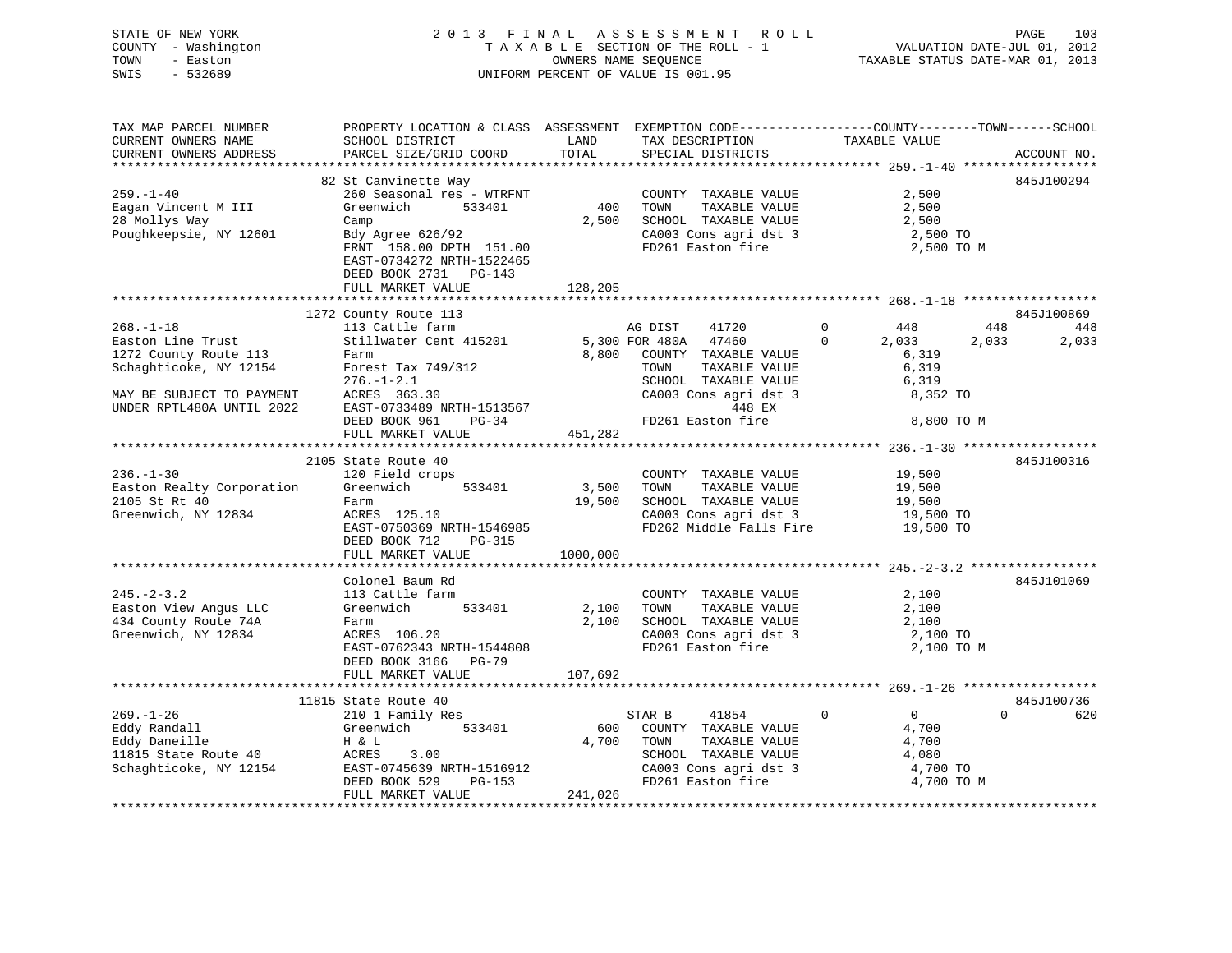| STATE OF NEW YORK   | 2013 FINAL ASSESSMENT ROLL         | 104<br>PAGE                      |
|---------------------|------------------------------------|----------------------------------|
| COUNTY - Washington | TAXABLE SECTION OF THE ROLL - 1    | VALUATION DATE-JUL 01, 2012      |
| TOWN<br>- Easton    | OWNERS NAME SEOUENCE               | TAXABLE STATUS DATE-MAR 01, 2013 |
| - 532689<br>SWIS    | UNIFORM PERCENT OF VALUE IS 001.95 |                                  |

| TAX MAP PARCEL NUMBER     | PROPERTY LOCATION & CLASS ASSESSMENT EXEMPTION CODE-----------------COUNTY-------TOWN------SCHOOL                                           |          |                                                                                                                                  |                                  |                |             |
|---------------------------|---------------------------------------------------------------------------------------------------------------------------------------------|----------|----------------------------------------------------------------------------------------------------------------------------------|----------------------------------|----------------|-------------|
| CURRENT OWNERS NAME       | SCHOOL DISTRICT                                                                                                                             | LAND     | TAX DESCRIPTION                                                                                                                  | TAXABLE VALUE                    |                |             |
| CURRENT OWNERS ADDRESS    | PARCEL SIZE/GRID COORD                                                                                                                      | TOTAL    | SPECIAL DISTRICTS                                                                                                                |                                  |                | ACCOUNT NO. |
|                           |                                                                                                                                             |          |                                                                                                                                  |                                  |                |             |
|                           | 20 Ashdown Way                                                                                                                              |          |                                                                                                                                  |                                  |                |             |
| $228. - 5 - 35.1$         | 210 1 Family Res                                                                                                                            |          | STAR B<br>41854                                                                                                                  | $\Omega$<br>$\Omega$             | $\Omega$       | 620         |
| Edwards Mark              | Schuylerville 415001                                                                                                                        | 500      | COUNTY TAXABLE VALUE                                                                                                             | 5,500                            |                |             |
| Edwards Jennifer          | $H+L$                                                                                                                                       |          | 5,500 TOWN<br>TAXABLE VALUE                                                                                                      | 5,500                            |                |             |
| 20 Ashdown Way            | sub lot 18                                                                                                                                  |          | SCHOOL TAXABLE VALUE                                                                                                             | 4,880                            |                |             |
| Greenwich, NY 12834       | $228. - 1 - 35.1$                                                                                                                           |          | FD262 Middle Falls Fire                                                                                                          | $5,500$ TO                       |                |             |
|                           | ACRES 2.65                                                                                                                                  |          |                                                                                                                                  |                                  |                |             |
|                           | EAST-0747496 NRTH-1559389                                                                                                                   |          |                                                                                                                                  |                                  |                |             |
|                           | DEED BOOK 861<br>PG-309                                                                                                                     |          |                                                                                                                                  |                                  |                |             |
|                           | FULL MARKET VALUE                                                                                                                           | 282,051  |                                                                                                                                  |                                  |                |             |
|                           |                                                                                                                                             |          |                                                                                                                                  |                                  |                |             |
|                           | Waters Rd                                                                                                                                   |          |                                                                                                                                  |                                  |                | 845J101262  |
| $253. - 1 - 14.3$         | 320 Rural vacant                                                                                                                            |          | COUNTY TAXABLE VALUE                                                                                                             | 400                              |                |             |
| Ellermann Marti A         | 533401                                                                                                                                      | 400      | TOWN<br>TAXABLE VALUE                                                                                                            | 400                              |                |             |
| Ellermann Raymond C       |                                                                                                                                             | 400      | SCHOOL TAXABLE VALUE                                                                                                             | 400                              |                |             |
| 123 Waters Rd             |                                                                                                                                             |          |                                                                                                                                  |                                  | 400 TO         |             |
| Grenwich, NY 12834        | Greenwich 533401<br>Vacant Lot<br>ACRES 2.88<br>EAST-0761763 NRTH-1533747                                                                   |          | CA003 Cons agri dst 3<br>FD261 Easton fire                                                                                       |                                  | 400 TO M       |             |
|                           | DEED BOOK 591<br>PG-342                                                                                                                     |          |                                                                                                                                  |                                  |                |             |
|                           | FULL MARKET VALUE                                                                                                                           | 20,513   |                                                                                                                                  |                                  |                |             |
|                           |                                                                                                                                             |          |                                                                                                                                  |                                  |                |             |
|                           | 123 Waters Rd                                                                                                                               |          |                                                                                                                                  |                                  |                | 845J100521  |
| $253. - 1 - 14.1$         | 240 Rural res                                                                                                                               |          | STAR B 41854                                                                                                                     | $\overline{0}$<br>$\overline{0}$ | $\Omega$       | 620         |
|                           |                                                                                                                                             |          | 600 COUNTY TAXABLE VALUE                                                                                                         | 4,800                            |                |             |
|                           | Ellermann Raymond Greenwich 533401<br>Ellermann Marti H& Land<br>123 Waters Rd ACRES 19.00<br>Greenwich, NY 12834 EAST-0761809 NRTH-1533028 |          | 4,800 TOWN<br>TAXABLE VALUE                                                                                                      | 4,800                            |                |             |
|                           |                                                                                                                                             |          |                                                                                                                                  | 4,180                            |                |             |
|                           |                                                                                                                                             |          | SCHOOL TAXABLE VALUE<br>CA003 Cons agri dst 3                                                                                    | 4,800 TO                         |                |             |
|                           | DEED BOOK 472<br>PG-525                                                                                                                     |          | FD261 Easton fire                                                                                                                |                                  | 4,800 TO M     |             |
|                           | FULL MARKET VALUE                                                                                                                           | 246,154  |                                                                                                                                  |                                  |                |             |
|                           |                                                                                                                                             |          |                                                                                                                                  |                                  |                |             |
|                           | 3149 Valley Falls Rd<br>Arthur Alley<br>19 Valley<br>210 1 Fan<br>Greenwich<br>Res and f<br>ACRES<br>F'                                     |          |                                                                                                                                  |                                  |                | 845J101065  |
| $278. - 1 - 1.4$          | 210 1 Family Res                                                                                                                            |          | AG DIST<br>41720                                                                                                                 | $\Omega$<br>504                  | 504            | 504         |
| Elsworth William J        | 533401                                                                                                                                      |          | 41854                                                                                                                            | $\Omega$<br>$\overline{0}$       | $\overline{0}$ | 620         |
| Elsworth Janet L          | Res and farm                                                                                                                                |          | 1,000 STAR B                                                                                                                     | 4,496                            |                |             |
| 3149 Valley Falls Rd      | ACRES 15.00                                                                                                                                 |          |                                                                                                                                  | 4,496                            |                |             |
| Schaghticoke, NY 12154    | EAST-0746266 NRTH-1511229                                                                                                                   |          |                                                                                                                                  | 3,876                            |                |             |
|                           | DEED BOOK 461<br>PG-453                                                                                                                     |          |                                                                                                                                  | 4,496 TO                         |                |             |
| MAY BE SUBJECT TO PAYMENT | FULL MARKET VALUE                                                                                                                           |          | 256,410                                                                                                                          |                                  |                |             |
| UNDER AGDIST LAW TIL 2017 |                                                                                                                                             |          | 5,000 COUNTY TAXABLE VALUE<br>TOWN TAXABLE VALUE<br>SCHOOL TAXABLE VALUE<br>CA003 Cons agri dst 3<br>504 EX<br>FD261 Easton fire |                                  | 5,000 TO M     |             |
|                           |                                                                                                                                             |          |                                                                                                                                  |                                  |                |             |
|                           |                                                                                                                                             |          |                                                                                                                                  |                                  |                |             |
|                           | Cheese Factory Rd/n Off                                                                                                                     |          |                                                                                                                                  |                                  |                |             |
| $251. - 1 - 24$           | 323 Vacant rural                                                                                                                            | 400 TOWN | COUNTY TAXABLE VALUE                                                                                                             | 400                              |                |             |
| Emerick Paul              | Schuylerville 415001                                                                                                                        |          | TAXABLE VALUE                                                                                                                    | 400                              |                |             |
| Emerick Marilyn           | Vl/landlocked<br>Vl/landlocked<br>ACRES 20.39                                                                                               |          | 400 SCHOOL TAXABLE VALUE<br>CA003 Cons agri dst 3                                                                                | 400                              |                |             |
| 243 Cheese Factory Rd     |                                                                                                                                             |          |                                                                                                                                  |                                  | 400 TO         |             |
| Greenwich, NY 12834       | EAST-0741697 NRTH-1536127                                                                                                                   |          | FD261 Easton fire                                                                                                                |                                  | 400 TO M       |             |
|                           | DEED BOOK 781<br>PG-131                                                                                                                     |          |                                                                                                                                  |                                  |                |             |
|                           | FULL MARKET VALUE                                                                                                                           | 20,513   |                                                                                                                                  |                                  |                |             |
|                           |                                                                                                                                             |          |                                                                                                                                  |                                  |                |             |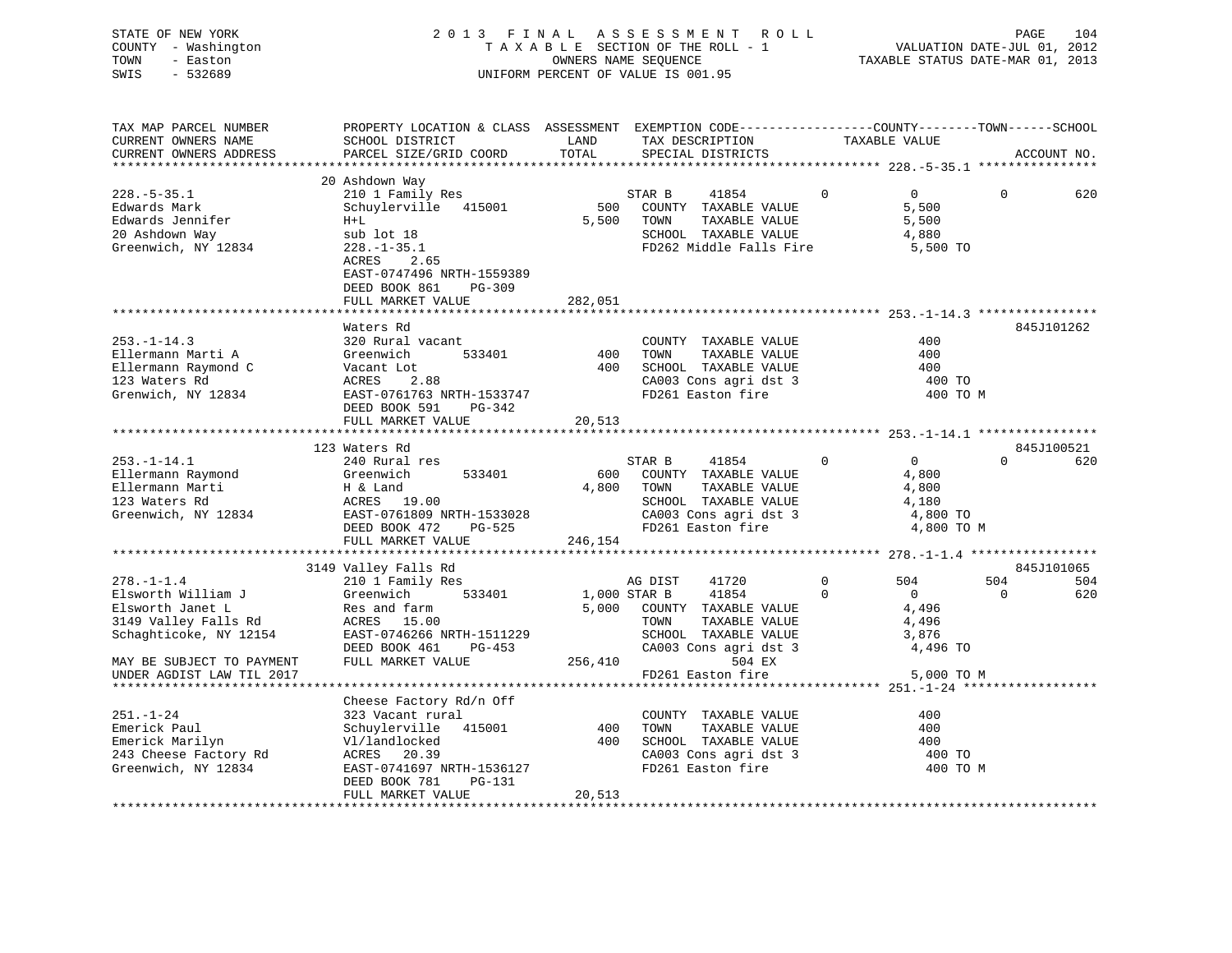# STATE OF NEW YORK 2 0 1 3 F I N A L A S S E S S M E N T R O L L PAGE 105 COUNTY - Washington T A X A B L E SECTION OF THE ROLL - 1 VALUATION DATE-JUL 01, 2012 TOWN - Easton OWNERS NAME SEQUENCE TAXABLE STATUS DATE-MAR 01, 2013 SWIS - 532689 UNIFORM PERCENT OF VALUE IS 001.95

| TAX MAP PARCEL NUMBER     | PROPERTY LOCATION & CLASS ASSESSMENT EXEMPTION CODE----------------COUNTY-------TOWN------SCHOOL |               |                                                                            |                            |            |             |
|---------------------------|--------------------------------------------------------------------------------------------------|---------------|----------------------------------------------------------------------------|----------------------------|------------|-------------|
| CURRENT OWNERS NAME       | SCHOOL DISTRICT                                                                                  | LAND<br>TOTAL | TAX DESCRIPTION                                                            | TAXABLE VALUE              |            |             |
| CURRENT OWNERS ADDRESS    | PARCEL SIZE/GRID COORD                                                                           |               | SPECIAL DISTRICTS                                                          |                            |            | ACCOUNT NO. |
|                           |                                                                                                  |               |                                                                            |                            |            | 845J100146  |
|                           | 243 Cheese Factory Rd                                                                            |               |                                                                            |                            |            |             |
| $251. - 1 - 4$            | 120 Field crops<br>533401                                                                        |               | 41720<br>AG DIST                                                           | $\mathbf 0$<br>260         | 260        | 260         |
| Emerick Paul E            | Greenwich                                                                                        | 2,250 STAR B  | 41854                                                                      | $\Omega$<br>$\overline{0}$ | $\bigcirc$ | 620         |
| Emerick Marilyn           | Farm                                                                                             | 9,000         | COUNTY TAXABLE VALUE                                                       | 8,740                      |            |             |
| 243 Cheese Factory Rd     | ACRES 114.08                                                                                     |               | TAXABLE VALUE<br>TOWN                                                      | 8,740                      |            |             |
| Greenwich, NY 12834       | EAST-0742364 NRTH-1534540                                                                        |               | SCHOOL TAXABLE VALUE                                                       | 8,120                      |            |             |
|                           | DEED BOOK 463<br>PG-917                                                                          |               |                                                                            |                            |            |             |
| MAY BE SUBJECT TO PAYMENT | FULL MARKET VALUE                                                                                |               | 461,538<br>260 EX                                                          |                            |            |             |
| UNDER AGDIST LAW TIL 2017 |                                                                                                  |               | FD261 Easton fire                                                          | 9,000 TO M                 |            |             |
|                           |                                                                                                  |               |                                                                            |                            |            |             |
|                           | County Route 113/E Off                                                                           |               |                                                                            |                            |            | 845J101260  |
| $251. - 1 - 23$           | 321 Abandoned ag                                                                                 |               | COUNTY TAXABLE VALUE                                                       | 100                        |            |             |
| Emerick Paul E            | Schuylerville 415001                                                                             |               |                                                                            | 100                        |            |             |
| Emerick Marilyn           | Wood Lot                                                                                         |               | COUNTY TAXABLE VALUE<br>100 TOWN TAXABLE VALUE<br>100 SCHOOL TAXABLE VALUE | 100                        |            |             |
| 243 Cheese Factory Rd     | 2.75 Ad                                                                                          |               |                                                                            | 100 TO                     |            |             |
| Greenwich, NY 12834       | ACRES<br>2.34                                                                                    |               | CA003 Cons agri dst 3<br>FD261 Easton fire                                 | 100 TO M                   |            |             |
|                           | EAST-0741335 NRTH-1535374                                                                        |               |                                                                            |                            |            |             |
|                           | DEED BOOK 570<br>PG-327                                                                          |               |                                                                            |                            |            |             |
|                           | FULL MARKET VALUE                                                                                | 5,128         |                                                                            |                            |            |             |
|                           |                                                                                                  |               |                                                                            |                            |            |             |
|                           | The Intervale Rd                                                                                 |               |                                                                            |                            |            |             |
|                           |                                                                                                  |               |                                                                            |                            |            |             |
| $252 - 2 - 12.3$          | 311 Res vac land                                                                                 |               | COUNTY TAXABLE VALUE                                                       | 750                        |            |             |
| Englebright Steven        | 533401<br>Greenwich                                                                              | 750           | TOWN<br>TAXABLE VALUE                                                      | 750                        |            |             |
| 34 Lake St                | sub lot 4                                                                                        |               | 750 SCHOOL TAXABLE VALUE                                                   | 750                        |            |             |
| Setauket, NY 11733        | ACRES<br>9.08                                                                                    |               | $CA003$ Cons agri dst 3                                                    | 750 TO                     |            |             |
|                           | EAST-0756094 NRTH-1531071                                                                        |               | FD261 Easton fire                                                          | 750 TO M                   |            |             |
|                           | DEED BOOK 2233<br>PG-116                                                                         |               |                                                                            |                            |            |             |
|                           | FULL MARKET VALUE                                                                                | 38,462        |                                                                            |                            |            |             |
|                           |                                                                                                  |               |                                                                            |                            |            |             |
|                           | 469 Meeting House Rd                                                                             |               |                                                                            |                            |            |             |
| $269. - 2 - 3.1$          | 240 Rural res                                                                                    |               | AG DIST<br>41720                                                           | $\Omega$<br>100            | 100        | 100         |
| English Angela M          | Greenwich<br>533401                                                                              |               | 700 STAR B<br>41854                                                        | $\Omega$<br>$\overline{0}$ | $\Omega$   | 620         |
| 469 Meeting House Rd      | Hl                                                                                               |               | 4,600 COUNTY TAXABLE VALUE                                                 | 4,500                      |            |             |
| Valley Falls, NY 12185    | Lot 2                                                                                            |               |                                                                            | 4,500                      |            |             |
|                           | ACRES<br>20.50                                                                                   |               | TOWN      TAXABLE VALUE<br>SCHOOL   TAXABLE VALUE                          | 3,880                      |            |             |
| MAY BE SUBJECT TO PAYMENT | EAST-0754597 NRTH-1517449<br>PERD BOOK 2599 PG-13                                                |               | CA003 Cons agri dst 3                                                      | 4,500 TO                   |            |             |
| UNDER AGDIST LAW TIL 2017 | DEED BOOK 2599 PG-13                                                                             |               | 100 EX                                                                     |                            |            |             |
|                           | FULL MARKET VALUE                                                                                |               | 235,897 FD261 Easton fire                                                  | 4,600 TO M                 |            |             |
|                           |                                                                                                  |               |                                                                            |                            |            |             |
|                           | 275 Becker Rd                                                                                    |               |                                                                            |                            |            | 845J100837  |
| $260. - 1 - 23.1$         | 210 1 Family Res                                                                                 |               | COUNTY TAXABLE VALUE                                                       | 800                        |            |             |
|                           | 533401<br>Greenwich                                                                              | 600           | TAXABLE VALUE<br>TOWN                                                      | 800                        |            |             |
| English David             |                                                                                                  |               |                                                                            |                            |            |             |
| English Donna             | Res                                                                                              | 800           | SCHOOL TAXABLE VALUE<br>CA003 Cons agri dst 3                              | 800                        |            |             |
| 191 Vly Summit Rd         | ACRES<br>3.03                                                                                    |               |                                                                            | 800 TO                     |            |             |
| Greenwich, NY 12834       | EAST-0751803 NRTH-1522659                                                                        |               | FD261 Easton fire                                                          | 800 TO M                   |            |             |
|                           | DEED BOOK 812<br>PG-87                                                                           |               |                                                                            |                            |            |             |
|                           | FULL MARKET VALUE                                                                                | 41,026        |                                                                            |                            |            |             |
|                           |                                                                                                  |               |                                                                            |                            |            |             |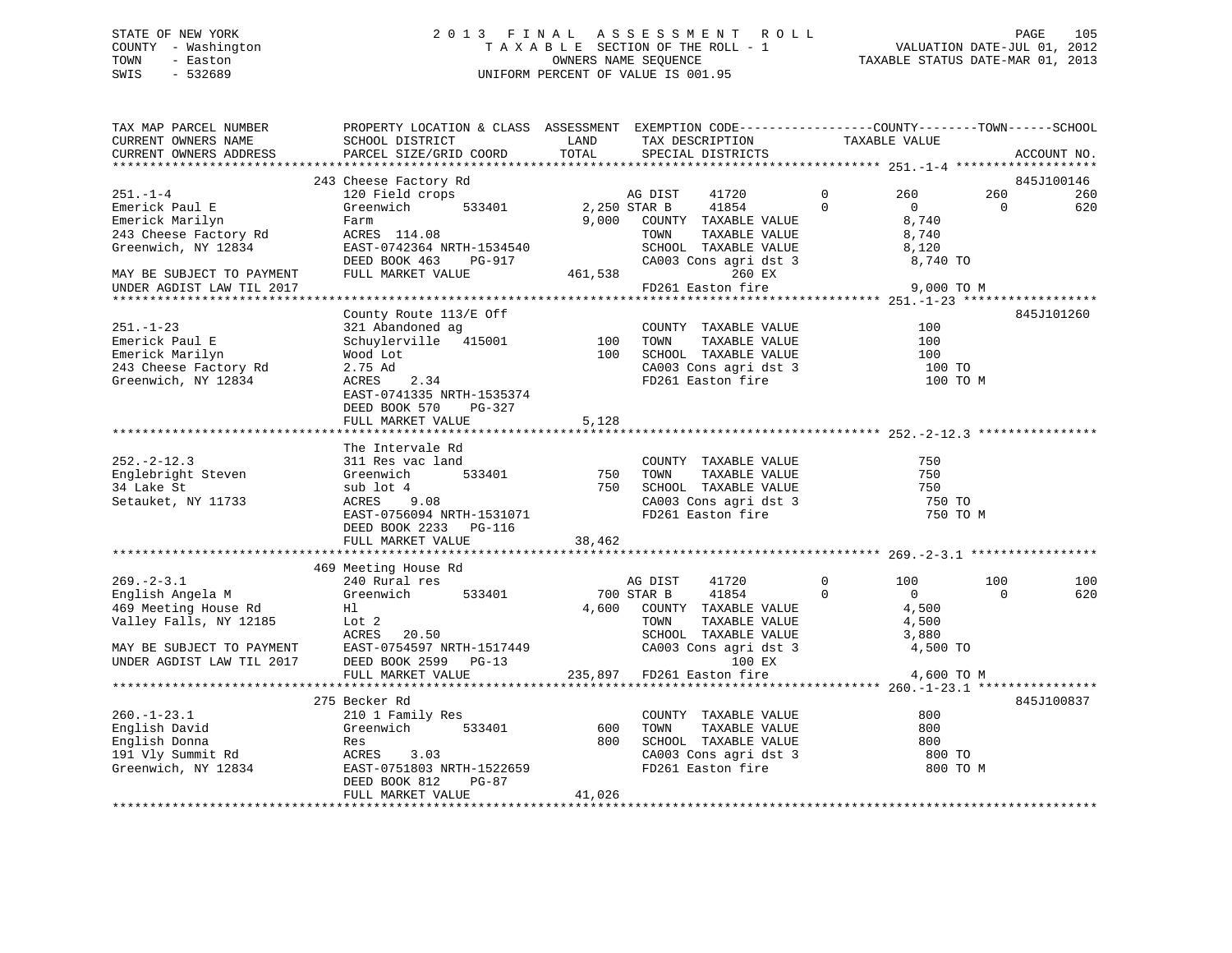# STATE OF NEW YORK 2 0 1 3 F I N A L A S S E S S M E N T R O L L PAGE 106 COUNTY - Washington T A X A B L E SECTION OF THE ROLL - 1 VALUATION DATE-JUL 01, 2012 TOWN - Easton OWNERS NAME SEQUENCE TAXABLE STATUS DATE-MAR 01, 2013 SWIS - 532689 UNIFORM PERCENT OF VALUE IS 001.95

| TAX MAP PARCEL NUMBER<br>CURRENT OWNERS NAME | PROPERTY LOCATION & CLASS ASSESSMENT<br>SCHOOL DISTRICT | LAND                | EXEMPTION CODE-----------------COUNTY-------TOWN------SCHOOL<br>TAX DESCRIPTION |              | TAXABLE VALUE                             |          |             |
|----------------------------------------------|---------------------------------------------------------|---------------------|---------------------------------------------------------------------------------|--------------|-------------------------------------------|----------|-------------|
| CURRENT OWNERS ADDRESS                       | PARCEL SIZE/GRID COORD                                  | TOTAL<br>********** | SPECIAL DISTRICTS                                                               |              |                                           |          | ACCOUNT NO. |
|                                              |                                                         |                     |                                                                                 |              | ******************* 259.-1-3 ************ |          |             |
|                                              | Sarles Ferry Rd                                         |                     |                                                                                 |              |                                           |          | 845J100376  |
| $259. - 1 - 3$                               | 310 Res Vac                                             |                     | AG DIST<br>41720                                                                | $\Omega$     | 584                                       | 584      | 584         |
| English David C                              | Greenwich<br>533401                                     | 1,400               | COUNTY TAXABLE VALUE                                                            |              | 816                                       |          |             |
| English Donna H                              | Farm                                                    | 1,400               | TOWN<br>TAXABLE VALUE                                                           |              | 816                                       |          |             |
| 191 Vly Summit Rd                            | Sub Lot 2                                               |                     | SCHOOL TAXABLE VALUE                                                            |              | 816                                       |          |             |
| Greenwich, NY 12834                          | ACRES<br>48.09                                          |                     | CA003 Cons agri dst 3                                                           |              | 816 TO                                    |          |             |
|                                              | EAST-0742047 NRTH-1526642                               |                     | 584 EX                                                                          |              |                                           |          |             |
| MAY BE SUBJECT TO PAYMENT                    | DEED BOOK 2544<br>PG-185                                |                     | FD261 Easton fire                                                               |              | 1,400 TO M                                |          |             |
| UNDER AGDIST LAW TIL 2017                    | FULL MARKET VALUE                                       | 71,795              |                                                                                 |              |                                           |          |             |
|                                              |                                                         |                     |                                                                                 |              |                                           |          |             |
|                                              | Mountain Rd                                             |                     |                                                                                 |              |                                           |          | 845J101264  |
| $260. - 1 - 20.1$                            | 112 Dairy farm                                          |                     | AG DIST<br>41720                                                                | $\mathbf 0$  | 374                                       | 374      | 374         |
| English David C                              | Greenwich<br>533401                                     | 750                 | COUNTY TAXABLE VALUE                                                            |              | 376                                       |          |             |
| English Donna H                              | Farm Land                                               | 750                 | TOWN<br>TAXABLE VALUE                                                           |              | 376                                       |          |             |
| 191 Vly Summit Rd                            | ACRES 20.60                                             |                     | SCHOOL TAXABLE VALUE                                                            |              | 376                                       |          |             |
| Greenwich, NY 12834                          | EAST-0751138 NRTH-1524241                               |                     | CA003 Cons agri dst 3                                                           |              | 376 TO                                    |          |             |
|                                              | DEED BOOK 580<br>PG-329                                 |                     | 374 EX                                                                          |              |                                           |          |             |
| MAY BE SUBJECT TO PAYMENT                    | FULL MARKET VALUE                                       | 38,462              | FD261 Easton fire                                                               |              | 750 TO M                                  |          |             |
| UNDER AGDIST LAW TIL 2017                    |                                                         |                     |                                                                                 |              |                                           |          |             |
|                                              |                                                         |                     |                                                                                 |              |                                           |          |             |
|                                              | 191 Vly Summit Rd                                       |                     |                                                                                 |              |                                           |          | 845J100321  |
| $260. - 1 - 25$                              | 112 Dairy farm                                          |                     | AG BUILD<br>41700                                                               | $\mathbf 0$  | 500                                       | 500      | 500         |
| English David C                              | Greenwich<br>533401                                     |                     | 41720<br>1,700 AG DIST                                                          | $\mathbf{0}$ | 309                                       | 309      | 309         |
| English Donna H                              | Farm                                                    |                     | 6,500 STAR B<br>41854                                                           | $\Omega$     | $\Omega$                                  | $\Omega$ | 620         |
| 191 Vly Summit Rd                            | ACRES<br>94.70                                          |                     | COUNTY TAXABLE VALUE                                                            |              | 5,691                                     |          |             |
|                                              | EAST-0750452 NRTH-1523356                               |                     | TOWN<br>TAXABLE VALUE                                                           |              | 5,691                                     |          |             |
| Greenwich, NY 12834                          |                                                         |                     |                                                                                 |              |                                           |          |             |
|                                              | DEED BOOK 405<br>PG-1102                                |                     | SCHOOL TAXABLE VALUE                                                            |              | 5,071                                     |          |             |
| MAY BE SUBJECT TO PAYMENT                    | FULL MARKET VALUE                                       | 333,333             | CA003 Cons agri dst 3                                                           |              | 6,191 TO                                  |          |             |
| UNDER AGDIST LAW TIL 2019                    |                                                         |                     | 309 EX                                                                          |              |                                           |          |             |
|                                              |                                                         |                     | FD261 Easton fire                                                               |              | 6,500 TO M                                |          |             |
|                                              |                                                         |                     |                                                                                 |              |                                           |          |             |
|                                              | 73 Meeting House Rd                                     |                     |                                                                                 |              |                                           |          | 845J100134  |
| $269. - 1 - 34$                              | 210 1 Family Res                                        |                     | STAR B<br>41854                                                                 | $\Omega$     | $\overline{0}$                            | $\Omega$ | 620         |
| Erbe Arthur L                                | Greenwich<br>533401                                     | 500                 | COUNTY TAXABLE VALUE                                                            |              | 2,650                                     |          |             |
| 73 Meeting House Rd                          | H & L                                                   | 2,650               | TOWN<br>TAXABLE VALUE                                                           |              | 2,650                                     |          |             |
| Schaghticoke, NY 12154                       | ACRES<br>4.17                                           |                     | SCHOOL TAXABLE VALUE                                                            |              | 2,030                                     |          |             |
|                                              | EAST-0745374 NRTH-1514690                               |                     | CA003 Cons agri dst 3                                                           |              | 2,650 TO                                  |          |             |
|                                              | $PG-40$<br>DEED BOOK 2714                               |                     | FD261 Easton fire                                                               |              | 2,650 TO M                                |          |             |
|                                              | FULL MARKET VALUE                                       | 135,897             |                                                                                 |              |                                           |          |             |
|                                              |                                                         |                     |                                                                                 |              |                                           |          |             |
|                                              | Battenkill River                                        |                     |                                                                                 |              |                                           |          | 845N201156  |
| $237. - 1 - 3.1$                             | 314 Rural vac<10                                        |                     | COUNTY TAXABLE VALUE                                                            |              | 50                                        |          |             |
| Erbe Arthur W                                | 533401<br>Greenwich                                     | 50                  | TAXABLE VALUE<br>TOWN                                                           |              | 50                                        |          |             |
| Erbe Sharon M                                | Vl                                                      | 50                  | SCHOOL TAXABLE VALUE                                                            |              | 50                                        |          |             |
| 45 Barber Ave                                | 703/124                                                 |                     | FD261 Easton fire                                                               |              | 50 TO M                                   |          |             |
| Greenwich, NY 12834                          | ACRES<br>1.00                                           |                     |                                                                                 |              |                                           |          |             |
|                                              | EAST-0762875 NRTH-1552544                               |                     |                                                                                 |              |                                           |          |             |
|                                              | DEED BOOK 703<br>$PG-120$                               |                     |                                                                                 |              |                                           |          |             |
|                                              | FULL MARKET VALUE                                       | 2,564               |                                                                                 |              |                                           |          |             |
|                                              |                                                         |                     |                                                                                 |              |                                           |          |             |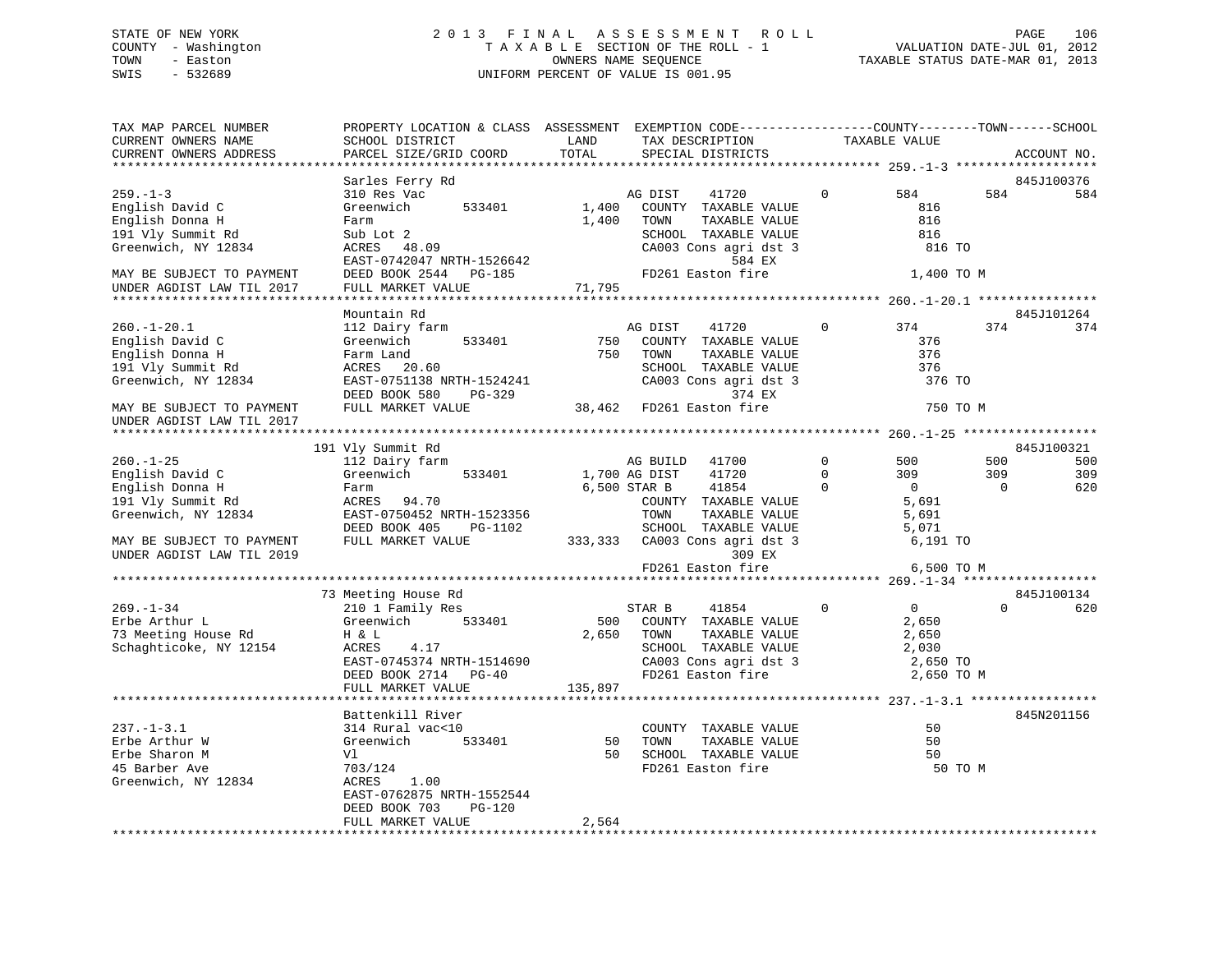# STATE OF NEW YORK 2 0 1 3 F I N A L A S S E S S M E N T R O L L PAGE 107 COUNTY - Washington T A X A B L E SECTION OF THE ROLL - 1 VALUATION DATE-JUL 01, 2012 TOWN - Easton OWNERS NAME SEQUENCE TAXABLE STATUS DATE-MAR 01, 2013 SWIS - 532689 UNIFORM PERCENT OF VALUE IS 001.95

| TAX MAP PARCEL NUMBER      | PROPERTY LOCATION & CLASS ASSESSMENT EXEMPTION CODE----------------COUNTY-------TOWN-----SCHOOL |            |                            |                                |                   |
|----------------------------|-------------------------------------------------------------------------------------------------|------------|----------------------------|--------------------------------|-------------------|
| CURRENT OWNERS NAME        | SCHOOL DISTRICT                                                                                 | LAND       | TAX DESCRIPTION            | TAXABLE VALUE                  |                   |
| CURRENT OWNERS ADDRESS     | PARCEL SIZE/GRID COORD                                                                          | TOTAL      | SPECIAL DISTRICTS          |                                | ACCOUNT NO.       |
|                            |                                                                                                 |            |                            |                                |                   |
|                            | County Route 74                                                                                 |            |                            |                                | 845J100665        |
| $245. - 1 - 6.1$           | 120 Field crops                                                                                 |            | COUNTY TAXABLE VALUE       | 3,300                          |                   |
| Estate of Gordon K Petteys | 533401<br>Greenwich                                                                             | 3,300      | TAXABLE VALUE<br>TOWN      | 3,300                          |                   |
| 34 Colonel Baum Rd         | filed survey 12345                                                                              | 3,300      | SCHOOL TAXABLE VALUE       | 3,300                          |                   |
| Greenwich, NY 12834        | 344/536-412/1168                                                                                |            | CA003 Cons agri dst 3      | 3,300 TO                       |                   |
|                            | ACRES 130.10                                                                                    |            | FD261 Easton fire          | 3,300 TO M                     |                   |
|                            | EAST-0760767 NRTH-1544990                                                                       |            |                            |                                |                   |
|                            | DEED BOOK 344<br>PG-536                                                                         |            |                            |                                |                   |
|                            | FULL MARKET VALUE                                                                               | 169,231    |                            |                                |                   |
|                            |                                                                                                 |            |                            |                                |                   |
|                            | 284 Meeting House Rd                                                                            |            |                            |                                | 845J101232        |
| $269. - 2 - 12.4$          | 240 Rural res                                                                                   |            | AGED-ALL<br>41800          | $\mathbf{0}$<br>1,900          | 1,900<br>1,900    |
| Estes Yvonne M             | Greenwich<br>533401                                                                             |            | 41834<br>600 STAR EN       | $\Omega$<br>$\overline{0}$     | 1,310<br>$\Omega$ |
| 284 Meeting House Rd       | H & L                                                                                           |            | 3,800 COUNTY TAXABLE VALUE | 1,900                          |                   |
| Valley Falls, NY 12185     | ACRES 12.63                                                                                     |            | TOWN<br>TAXABLE VALUE      | 1,900                          |                   |
|                            | EAST-0750540 NRTH-1516061                                                                       |            | SCHOOL TAXABLE VALUE       | 590                            |                   |
|                            | DEED BOOK 554<br>PG-226                                                                         |            | CA003 Cons agri dst 3      | 3,800 TO                       |                   |
|                            | FULL MARKET VALUE                                                                               |            | 194,872 FD261 Easton fire  |                                | 3,800 TO M        |
|                            |                                                                                                 |            |                            |                                |                   |
|                            |                                                                                                 |            |                            |                                |                   |
| $227. - 1 - 8$             | Hogsback Rd                                                                                     |            |                            | 500                            | 845J100374        |
|                            | 120 Field crops                                                                                 |            | COUNTY TAXABLE VALUE       |                                |                   |
| Eustis Michael             | Schuylerville 415001                                                                            | 500<br>500 | TOWN<br>TAXABLE VALUE      | 500                            |                   |
| Wood Denise                | Horse Farm                                                                                      |            | SCHOOL TAXABLE VALUE       | 500                            |                   |
| 127 Cemetery Rd            | ACRES<br>5.65                                                                                   |            | FD262 Middle Falls Fire    | 500 TO                         |                   |
| Schuylerville, NY 12871    | EAST-0744134 NRTH-1557171                                                                       |            |                            |                                |                   |
|                            | DEED BOOK 1826 PG-198                                                                           |            |                            |                                |                   |
|                            | FULL MARKET VALUE                                                                               | 25,641     |                            |                                |                   |
|                            |                                                                                                 |            |                            |                                |                   |
|                            | 115 Deerfield Ln                                                                                |            |                            |                                | 845J100285        |
| $259. - 1 - 53$            | 210 1 Family Res - WTRFNT                                                                       |            | STAR EN<br>41834           | $\overline{0}$<br>$\mathbf{0}$ | $\Omega$<br>1,310 |
| Everts Henry R             | Greenwich<br>533401                                                                             | 500        | COUNTY TAXABLE VALUE       | 3,000                          |                   |
| Everts Marion A            | H & L                                                                                           | 3,000      | TAXABLE VALUE<br>TOWN      | 3,000                          |                   |
| PO Box 118                 | FRNT<br>75.00 DPTH 210.00                                                                       |            | SCHOOL TAXABLE VALUE       | 1,690                          |                   |
| Stillwater, NY 12170       | EAST-0735090 NRTH-1525186                                                                       |            | CA003 Cons agri dst 3      | 3,000 TO                       |                   |
|                            | DEED BOOK 448<br>PG-1017                                                                        |            | FD261 Easton fire          | 3,000 TO M                     |                   |
|                            | FULL MARKET VALUE                                                                               | 153,846    |                            |                                |                   |
|                            |                                                                                                 |            |                            |                                |                   |
|                            | 394 State Route 29                                                                              |            |                            |                                |                   |
| $236. - 1 - 1.4$           | 464 Office bldg.                                                                                |            | COUNTY TAXABLE VALUE       | 20,000                         |                   |
| Farm Credit East, ACA      | 533401<br>Greenwich                                                                             | 2,500      | TAXABLE VALUE<br>TOWN      | 20,000                         |                   |
| 394 State Route 29         | Office Bldg                                                                                     | 20,000     | SCHOOL TAXABLE VALUE       | 20,000                         |                   |
| Greenwich, NY 12834        | ACRES<br>4.50                                                                                   |            | FD262 Middle Falls Fire    | 20,000 TO                      |                   |
|                            | EAST-0748696 NRTH-1552827                                                                       |            |                            |                                |                   |
|                            | DEED BOOK 642<br>PG-74                                                                          |            |                            |                                |                   |
|                            | FULL MARKET VALUE                                                                               | 1025,641   |                            |                                |                   |
|                            |                                                                                                 |            |                            |                                |                   |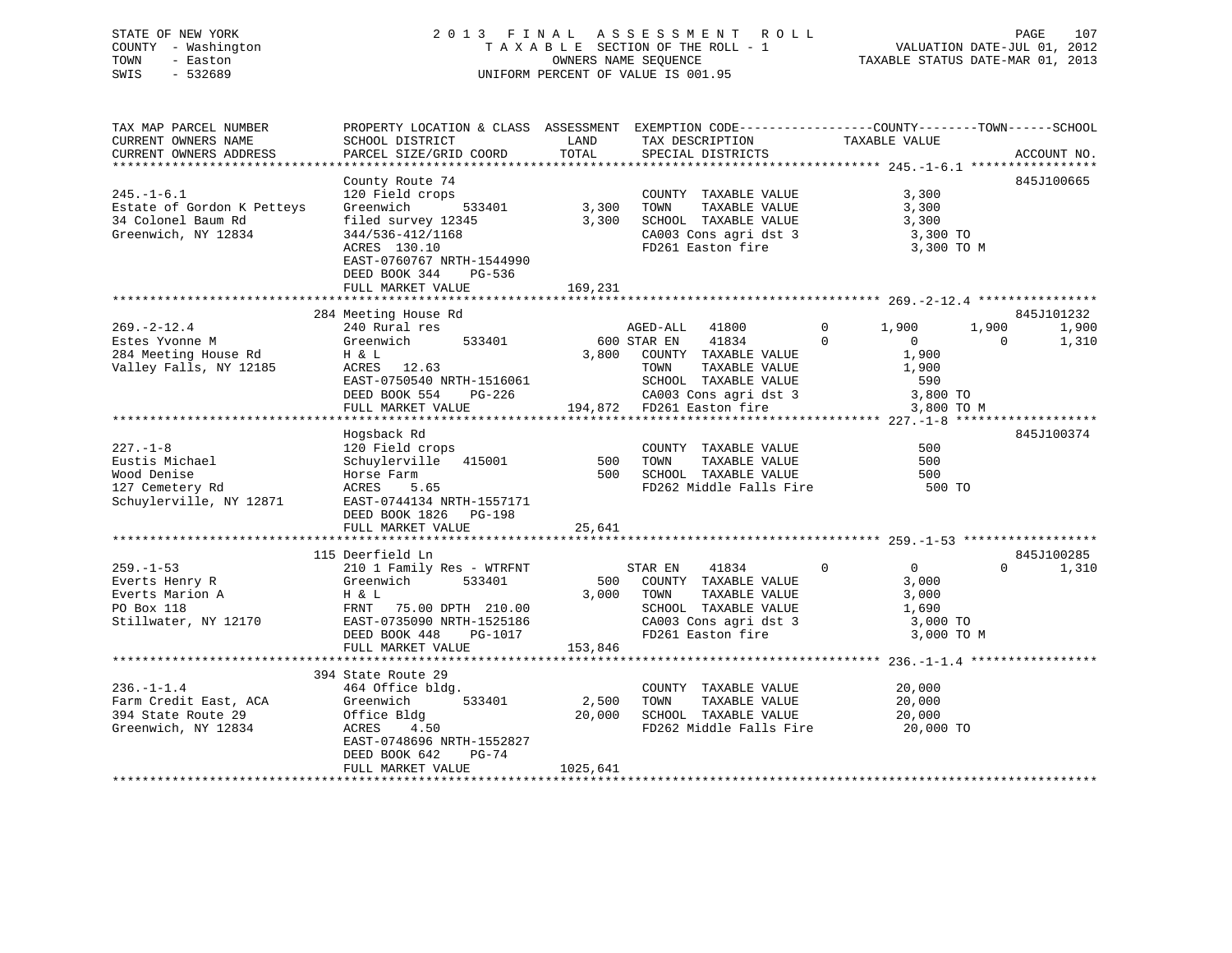# STATE OF NEW YORK 2 0 1 3 F I N A L A S S E S S M E N T R O L L PAGE 108 COUNTY - Washington T A X A B L E SECTION OF THE ROLL - 1 VALUATION DATE-JUL 01, 2012 TOWN - Easton OWNERS NAME SEQUENCE TAXABLE STATUS DATE-MAR 01, 2013 SWIS - 532689 UNIFORM PERCENT OF VALUE IS 001.95

| TAX MAP PARCEL NUMBER                                       | PROPERTY LOCATION & CLASS ASSESSMENT EXEMPTION CODE---------------COUNTY-------TOWN-----SCHOOL |         |                                                                               |              |                |                |             |
|-------------------------------------------------------------|------------------------------------------------------------------------------------------------|---------|-------------------------------------------------------------------------------|--------------|----------------|----------------|-------------|
| CURRENT OWNERS NAME                                         | SCHOOL DISTRICT                                                                                | LAND    | TAX DESCRIPTION                                                               |              | TAXABLE VALUE  |                |             |
| CURRENT OWNERS ADDRESS                                      | PARCEL SIZE/GRID COORD                                                                         | TOTAL   | SPECIAL DISTRICTS                                                             |              |                |                | ACCOUNT NO. |
|                                                             |                                                                                                |         |                                                                               |              |                |                |             |
|                                                             | 72 McCormack Rd                                                                                |         |                                                                               |              |                |                | 845J100881  |
| $237. - 1 - 5$                                              | 113 Cattle farm                                                                                |         | AG DIST<br>41720                                                              | $\mathbf{0}$ | 1,582          | 1,582          | 1,582       |
| Fedler Hugh J                                               | Greenwich<br>533401                                                                            | 4,000   | COUNTY TAXABLE VALUE                                                          |              | 3,218          |                |             |
| Fedler Catherine H                                          | Farm                                                                                           | 4,800   | TOWN<br>TAXABLE VALUE                                                         |              | 3,218          |                |             |
| 237 Petteys Rd                                              | ACRES 191.50                                                                                   |         | SCHOOL TAXABLE VALUE                                                          |              | 3,218          |                |             |
| Greenwich, NY 12834                                         | EAST-0766227 NRTH-1551572                                                                      |         | CA003 Cons agri dst 3                                                         |              | 3,218 TO       |                |             |
|                                                             | DEED BOOK 2841 PG-288                                                                          |         | 1,582 EX                                                                      |              |                |                |             |
| MAY BE SUBJECT TO PAYMENT                                   | FULL MARKET VALUE                                                                              |         | 246,154 FD261 Easton fire                                                     |              | 4,800 TO M     |                |             |
| UNDER AGDIST LAW TIL 2017                                   |                                                                                                |         |                                                                               |              |                |                |             |
|                                                             |                                                                                                |         |                                                                               |              |                |                |             |
|                                                             | 1111 Beadle Hill Rd                                                                            |         |                                                                               |              |                |                | 845J101002  |
| $278. - 1 - 9$                                              | 210 1 Family Res                                                                               |         | STAR B<br>41854                                                               | $\mathbf 0$  | $\overline{0}$ | $\Omega$       | 620         |
| Feidner Jon                                                 | Greenwich 533401                                                                               | 500     | COUNTY TAXABLE VALUE                                                          |              | 4,200          |                |             |
| Avery Clare                                                 | H & L                                                                                          | 4,200   | TOWN<br>TAXABLE VALUE                                                         |              | 4,200          |                |             |
| 1111 Beadle Hill Rd                                         | 1.10<br>ACRES                                                                                  |         | SCHOOL TAXABLE VALUE                                                          |              | 3,580          |                |             |
| Valley Falls, NY 12185                                      | EAST-0753697 NRTH-1512061                                                                      |         | CA003 Cons agri dst 3                                                         |              | 4,200 TO       |                |             |
|                                                             | DEED BOOK 915 PG-85                                                                            |         | FD261 Easton fire                                                             |              | 4,200 TO M     |                |             |
|                                                             | FULL MARKET VALUE                                                                              | 215,385 |                                                                               |              |                |                |             |
|                                                             |                                                                                                |         |                                                                               |              |                |                |             |
|                                                             | 1105 County Route 113                                                                          |         |                                                                               |              |                |                | 845J100383  |
| $276. - 1 - 10$                                             | 210 1 Family Res - WTRFNT                                                                      |         | WAR VET/TC 41121                                                              | $\Omega$     | 585            | 527            | $\Omega$    |
| Feller Wayne A<br>Feller Elizabeth<br>1105 County Route 113 | Stillwater Cent 415201                                                                         |         | 400 STAR B<br>41854                                                           | $\Omega$     | $\overline{0}$ | $\Omega$       | 620         |
|                                                             | H L Tra                                                                                        |         | 3,900 COUNTY TAXABLE VALUE                                                    |              | 3,315          |                |             |
|                                                             | $480/797$ $480/799$                                                                            |         | TOWN<br>TAXABLE VALUE                                                         |              | 3,373          |                |             |
| Schaghticoke, NY 12154                                      | ACRES 1.40                                                                                     |         | SCHOOL TAXABLE VALUE<br>SCHOOL TAXABLE VALUE<br>CA003 Cons agri dst 3         |              | 3,280          |                |             |
|                                                             | EAST-0729587 NRTH-1511484                                                                      |         |                                                                               |              | 3,900 TO       |                |             |
|                                                             | DEED BOOK 917<br>PG-314                                                                        |         | FD261 Easton fire                                                             |              | 3,900 TO M     |                |             |
|                                                             | FULL MARKET VALUE                                                                              | 200,000 |                                                                               |              |                |                |             |
|                                                             |                                                                                                |         |                                                                               |              |                |                |             |
|                                                             | 18 Birch Hollow Rd                                                                             |         | 90 PCT OF VALUE USED FOR EXEMPTION PURPOSES                                   |              |                |                | 845J100329  |
| $245. - 1 - 10$                                             | 210 1 Family Res                                                                               |         | AGED-CO<br>41802                                                              | $\Omega$     | 630            | $\Omega$       | $\Omega$    |
| Felt Raymond                                                | 533401<br>Greenwich                                                                            |         | 500 AGE-TN/SCH 41806                                                          | $\mathbf 0$  | $\overline{0}$ | 270            | 270         |
| Hurd Janet B                                                | H&l                                                                                            |         | 2,000 STAR EN<br>41834                                                        | $\Omega$     | $\overline{0}$ | $\overline{0}$ | 1,310       |
| 18 Birch Hollow Rd                                          | ACRES 6.00<br>EAST-0758277 NRTH-1538482                                                        |         | COUNTY TAXABLE VALUE                                                          |              | 1,370          |                |             |
| Greenwich, NY 12834                                         |                                                                                                |         | TAXABLE VALUE<br>TOWN                                                         |              | 1,730          |                |             |
|                                                             | DEED BOOK 3109 PG-299                                                                          |         | SCHOOL TAXABLE VALUE<br>SCHOOL TAXABLE VALUE<br>102,564 CA003 Cons agri dst 3 |              | 420            |                |             |
|                                                             | FULL MARKET VALUE                                                                              |         |                                                                               |              | 2,000 TO       |                |             |
|                                                             |                                                                                                |         | FD261 Easton fire                                                             |              | 2,000 TO M     |                |             |
|                                                             |                                                                                                |         |                                                                               |              |                |                |             |
|                                                             | 111 Louse Hill Rd                                                                              |         |                                                                               |              |                |                |             |
| $236. - 2 - 7.7$                                            | 210 1 Family Res                                                                               |         | STAR B<br>41854                                                               | $\mathbf 0$  | $\overline{0}$ | $\Omega$       | 620         |
| Finan Joseph H                                              | Greenwich<br>533401                                                                            | 500     | COUNTY TAXABLE VALUE                                                          |              | 4,000          |                |             |
| Finan Mary                                                  | H & L                                                                                          | 4,000   | TOWN<br>TAXABLE VALUE                                                         |              | 4,000          |                |             |
| 111 Louse Hill Rd                                           | <b>ACRES</b><br>3.21                                                                           |         | SCHOOL TAXABLE VALUE                                                          |              | 3,380          |                |             |
| Greenwich, NY 12834                                         | EAST-0755107 NRTH-1550556                                                                      |         | FD262 Middle Falls Fire                                                       |              | 4,000 TO       |                |             |
|                                                             | DEED BOOK 669<br>PG-305                                                                        |         |                                                                               |              |                |                |             |
|                                                             | FULL MARKET VALUE                                                                              | 205,128 |                                                                               |              |                |                |             |
|                                                             |                                                                                                |         |                                                                               |              |                |                |             |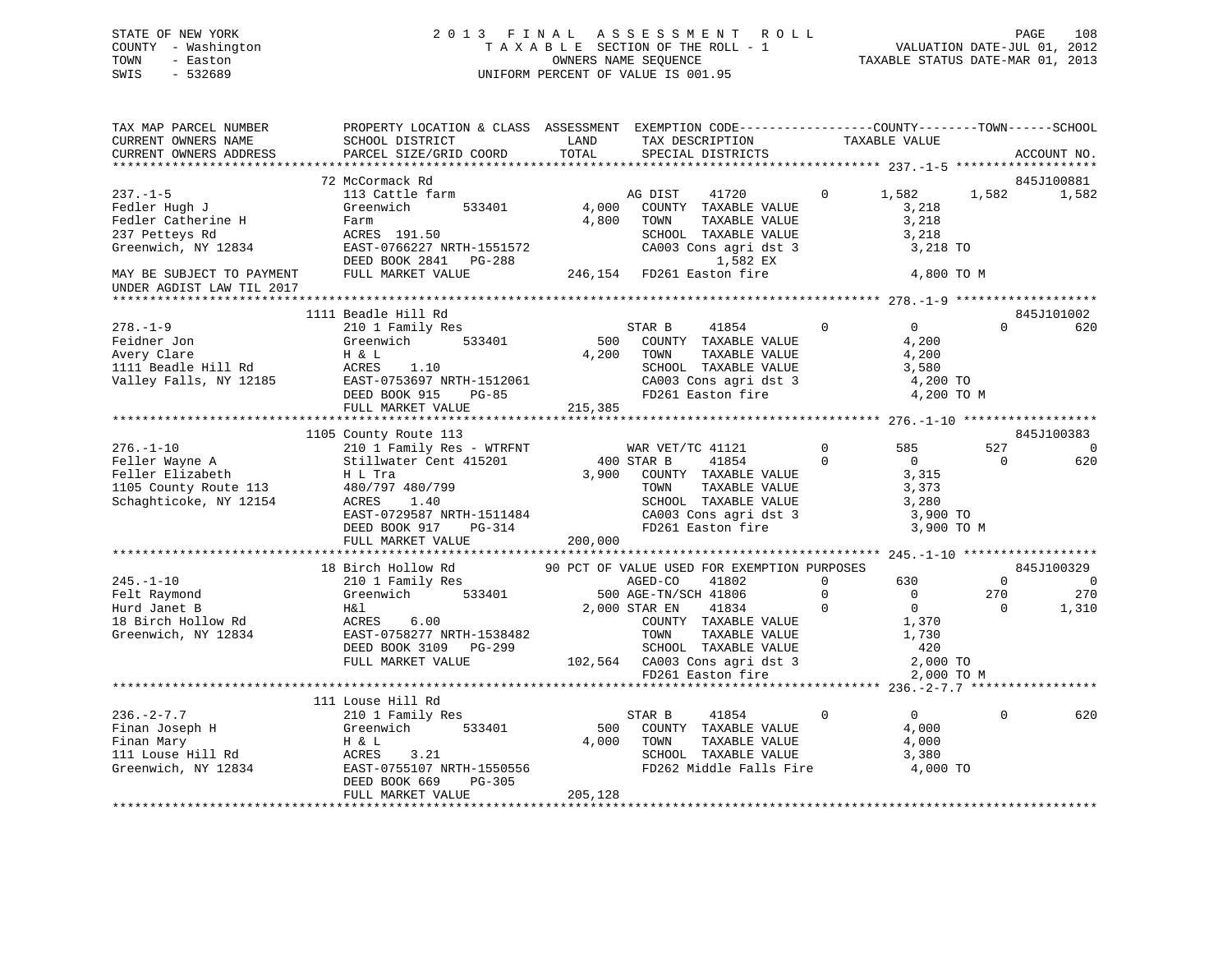# STATE OF NEW YORK 2 0 1 3 F I N A L A S S E S S M E N T R O L L PAGE 109 COUNTY - Washington T A X A B L E SECTION OF THE ROLL - 1 VALUATION DATE-JUL 01, 2012 TOWN - Easton OWNERS NAME SEQUENCE TAXABLE STATUS DATE-MAR 01, 2013 SWIS - 532689 UNIFORM PERCENT OF VALUE IS 001.95

| TAX MAP PARCEL NUMBER  | PROPERTY LOCATION & CLASS ASSESSMENT EXEMPTION CODE----------------COUNTY-------TOWN-----SCHOOL |         |                              |                                |                 |
|------------------------|-------------------------------------------------------------------------------------------------|---------|------------------------------|--------------------------------|-----------------|
| CURRENT OWNERS NAME    | SCHOOL DISTRICT                                                                                 | LAND    | TAX DESCRIPTION              | TAXABLE VALUE                  |                 |
| CURRENT OWNERS ADDRESS | PARCEL SIZE/GRID COORD                                                                          | TOTAL   | SPECIAL DISTRICTS            |                                | ACCOUNT NO.     |
|                        |                                                                                                 |         |                              |                                |                 |
|                        | Louse Hill Rd                                                                                   |         |                              |                                |                 |
| $236. - 2 - 7.8$       | 323 Vacant rural                                                                                |         | COUNTY TAXABLE VALUE         | 300                            |                 |
| Finan Joseph H         | Greenwich<br>533401                                                                             | 300     | TAXABLE VALUE<br>TOWN        | 300                            |                 |
| Finan Mary             | V/1                                                                                             | 300     | SCHOOL TAXABLE VALUE         | 300                            |                 |
| 111 Louse Hill Rd      | Sub Lot 4A                                                                                      |         | FD262 Middle Falls Fire      | 300 TO                         |                 |
| Greenwich, NY 12834    | ACRES<br>1.30                                                                                   |         |                              |                                |                 |
|                        | EAST-0755360 NRTH-1550667                                                                       |         |                              |                                |                 |
|                        | DEED BOOK 797<br>$PG-18$                                                                        |         |                              |                                |                 |
|                        | FULL MARKET VALUE                                                                               | 15,385  |                              |                                |                 |
|                        |                                                                                                 |         |                              |                                |                 |
|                        | Louse Hill Rd                                                                                   |         |                              |                                |                 |
| $236. - 2 - 7.9$       | 320 Rural vacant                                                                                |         | COUNTY TAXABLE VALUE         | 200                            |                 |
| Finan Joseph H         | Greenwich<br>533401                                                                             | 200     | TOWN<br>TAXABLE VALUE        | 200                            |                 |
| Finan Mary             | V/1                                                                                             | 200     | SCHOOL TAXABLE VALUE         | 200                            |                 |
| 111 Louse Hill Rd      | Sub Lot 4B                                                                                      |         | FD262 Middle Falls Fire      | 200 TO                         |                 |
| Greenwich, NY 12834    | 7.90<br>ACRES                                                                                   |         |                              |                                |                 |
|                        | EAST-0754735 NRTH-1550823                                                                       |         |                              |                                |                 |
|                        |                                                                                                 |         |                              |                                |                 |
|                        | DEED BOOK 797<br>$PG-18$                                                                        |         |                              |                                |                 |
|                        | FULL MARKET VALUE                                                                               | 10,256  |                              |                                |                 |
|                        |                                                                                                 |         |                              |                                |                 |
|                        | Meeting House Rd/n Off                                                                          |         |                              |                                | 845J100266      |
| $270. - 2 - 4$         | 105 Vac farmland                                                                                |         | COUNTY TAXABLE VALUE         | 2,000                          |                 |
| Finclair Barry         | Cambridge<br>535010                                                                             | 1,700   | TAXABLE VALUE<br>TOWN        | 2,000                          |                 |
| 131 Crosier Rd         | Land                                                                                            | 2,000   | SCHOOL TAXABLE VALUE         | 2,000                          |                 |
| Shaftsbury, VT 05262   | $270. - 1 - 4$                                                                                  |         | CA003 Cons agri dst 3        | 2,000 TO                       |                 |
|                        | ACRES 104.21                                                                                    |         | FD261 Easton fire            | 2,000 TO M                     |                 |
|                        | EAST-0761556 NRTH-1520944                                                                       |         |                              |                                |                 |
|                        | DEED BOOK 470<br>$PG-109$                                                                       |         |                              |                                |                 |
|                        | FULL MARKET VALUE                                                                               | 102,564 |                              |                                |                 |
|                        |                                                                                                 |         |                              |                                |                 |
|                        | 52 Meeting House Rd                                                                             |         |                              |                                | 845J100354      |
| $269. - 1 - 40$        | 210 1 Family Res                                                                                |         | COUNTY TAXABLE VALUE         | 3,500                          |                 |
| Fitzgerald Gary J      | 533401<br>Greenwich                                                                             | 500     | TAXABLE VALUE<br>TOWN        | 3,500                          |                 |
| Fitzgerald Kim E       | H & L                                                                                           | 3,500   | SCHOOL TAXABLE VALUE         | 3,500                          |                 |
| 52 Meetinghouse Rd     | ACRES<br>5.23                                                                                   |         | CA003 Cons agri dst 3        | 3,500 TO                       |                 |
| Schaghticoke, NY 12154 | EAST-0745415 NRTH-1513789                                                                       |         | FD261 Easton fire            | 3,500 TO M                     |                 |
|                        | DEED BOOK 711<br>PG-342                                                                         |         |                              |                                |                 |
|                        | FULL MARKET VALUE                                                                               | 179,487 |                              |                                |                 |
|                        |                                                                                                 |         |                              |                                |                 |
|                        | 6 Church Ln                                                                                     |         |                              |                                | 845J100589      |
| $259. - 1 - 65$        | 210 1 Family Res                                                                                |         | STAR B<br>41854              | $\mathbf{0}$<br>$\overline{0}$ | $\Omega$<br>620 |
| Fitzgerald Jeffery     | 533401                                                                                          | 500     |                              | 3,500                          |                 |
|                        | Greenwich                                                                                       | 3,500   | COUNTY TAXABLE VALUE<br>TOWN |                                |                 |
| Fitzgerald Monique     | H & L                                                                                           |         | TAXABLE VALUE                | 3,500                          |                 |
| 6 Church Ln            | $269. - 1 - 6$                                                                                  |         | SCHOOL TAXABLE VALUE         | 2,880                          |                 |
| Schaghticoke, NY 12154 | 1.00<br>ACRES                                                                                   |         | CA003 Cons agri dst 3        | 3,500 TO                       |                 |
|                        | EAST-0746086 NRTH-1522632                                                                       |         | FD261 Easton fire            | 3,500 TO M                     |                 |
|                        | DEED BOOK 812<br><b>PG-180</b>                                                                  |         |                              |                                |                 |
|                        | FULL MARKET VALUE                                                                               | 179,487 |                              |                                |                 |
|                        |                                                                                                 |         |                              |                                |                 |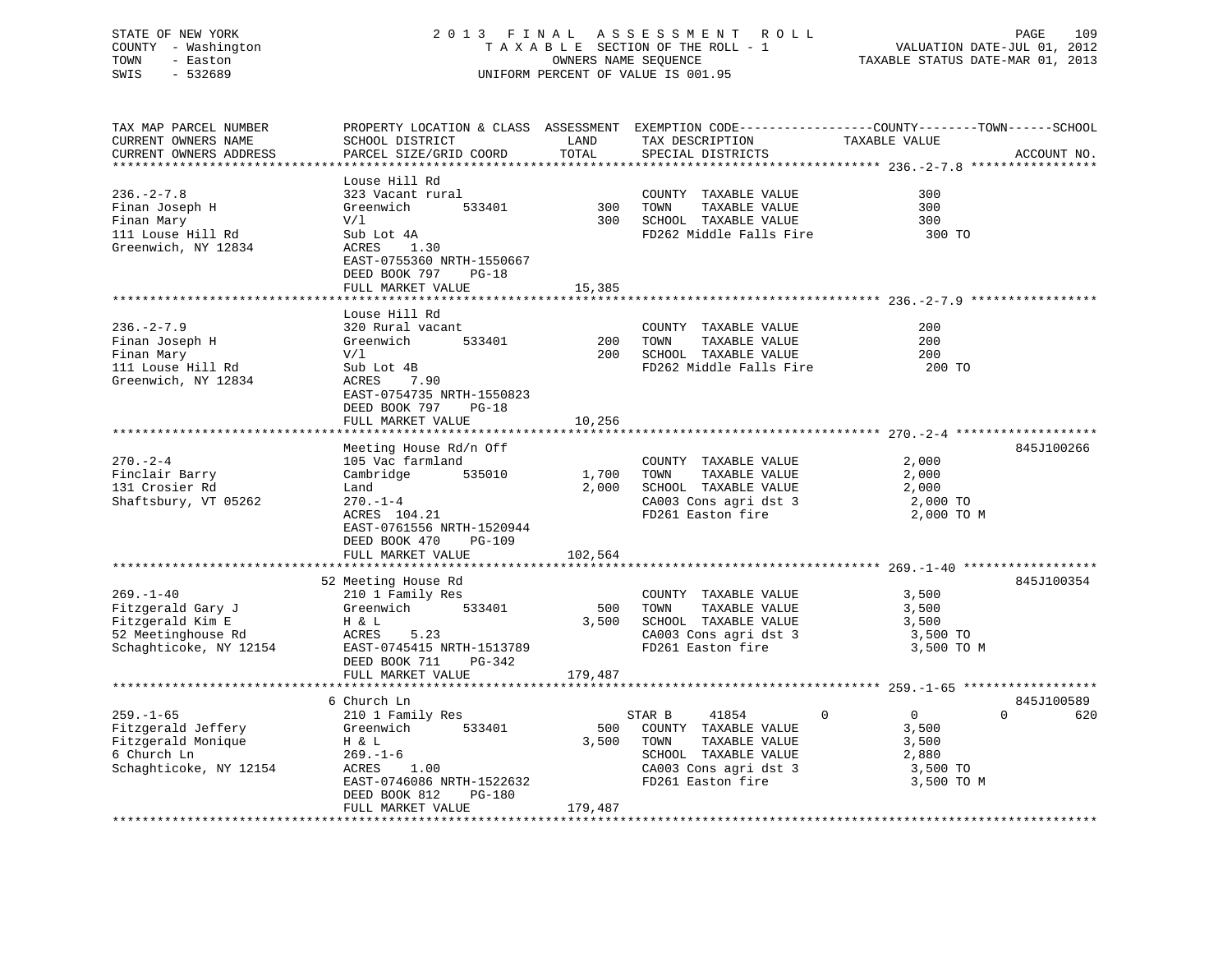| STATE OF NEW YORK<br>COUNTY - Washington<br>- Easton<br>TOWN<br>$-532689$<br>SWIS                         |                                                                                                                                                                                       |                        | 2013 FINAL ASSESSMENT<br>R O L L<br>TAXABLE SECTION OF THE ROLL - 1<br>OWNERS NAME SEQUENCE<br>UNIFORM PERCENT OF VALUE IS 001.95                                       |                                                                                                                          | PAGE<br>110<br>VALUATION DATE-JUL 01, 2012<br>TAXABLE STATUS DATE-MAR 01, 2013 |
|-----------------------------------------------------------------------------------------------------------|---------------------------------------------------------------------------------------------------------------------------------------------------------------------------------------|------------------------|-------------------------------------------------------------------------------------------------------------------------------------------------------------------------|--------------------------------------------------------------------------------------------------------------------------|--------------------------------------------------------------------------------|
| TAX MAP PARCEL NUMBER<br>CURRENT OWNERS NAME<br>CURRENT OWNERS ADDRESS<br>*************************       | PROPERTY LOCATION & CLASS ASSESSMENT EXEMPTION CODE---------------COUNTY-------TOWN-----SCHOOL<br>SCHOOL DISTRICT<br>PARCEL SIZE/GRID COORD                                           | LAND<br>TOTAL          | TAX DESCRIPTION<br>SPECIAL DISTRICTS                                                                                                                                    | TAXABLE VALUE                                                                                                            | ACCOUNT NO.                                                                    |
| $228. - 5 - 15$<br>Fitzgerald Wayne<br>731 County Route 52<br>Greenwich, NY 12834                         | 447 State Route 29<br>450 Retail srvce<br>Greenwich<br>533401<br>new bldg<br>rd front 229'<br>$228. - 1 - 15$<br>ACRES<br>2.20<br>EAST-0750081 NRTH-1553666<br>DEED BOOK 906<br>PG-96 | 1,500<br>7,250         | COUNTY TAXABLE VALUE<br>TOWN<br>TAXABLE VALUE<br>SCHOOL TAXABLE VALUE<br>FD262 Middle Falls Fire                                                                        | 7,250<br>7,250<br>7,250<br>7,250 TO                                                                                      | 845J101046                                                                     |
|                                                                                                           | FULL MARKET VALUE                                                                                                                                                                     | 371,795                |                                                                                                                                                                         |                                                                                                                          |                                                                                |
|                                                                                                           | 1032 Beadle Hill Rd                                                                                                                                                                   |                        |                                                                                                                                                                         |                                                                                                                          | 845J100689                                                                     |
| $278. - 1 - 20$<br>Fitzgibbons Ann E<br>Hackney Edward J<br>1032 Beadle Hill Rd<br>Valley Falls, NY 12185 | 210 1 Family Res<br>Greenwich<br>533401<br>H & Lot<br>ACRES<br>2.10<br>EAST-0753461 NRTH-1510135<br>DEED BOOK 2589    PG-281                                                          | 500<br>4,900           | STAR EN<br>41834<br>COUNTY TAXABLE VALUE<br>TOWN<br>TAXABLE VALUE<br>SCHOOL TAXABLE VALUE<br>CA003 Cons agri dst 3<br>FD261 Easton fire                                 | $\mathbf 0$<br>$\overline{0}$<br>4,900<br>4,900<br>3,590<br>4,900 TO<br>4,900 TO M                                       | $\Omega$<br>1,310                                                              |
|                                                                                                           | FULL MARKET VALUE                                                                                                                                                                     | 251,282                |                                                                                                                                                                         |                                                                                                                          |                                                                                |
| $243. - 1 - 4$<br>Flatley F. Joseph<br>186 Danbury Circle South<br>Rochester, NY 14618-2753               | 2259 County Route 113<br>240 Rural res<br>415001<br>Schuylerville<br>Rural Res<br>ACRES 15.10<br>EAST-0738044 NRTH-1537995<br>DEED BOOK W 556 PG-224                                  | 1,000<br>3,500         | COUNTY TAXABLE VALUE<br>TAXABLE VALUE<br>TOWN<br>SCHOOL TAXABLE VALUE<br>CA003 Cons agri dst 3<br>FD261 Easton fire                                                     | 3,500<br>3,500<br>3,500<br>3,500 TO<br>3,500 TO M                                                                        | 845J100333                                                                     |
|                                                                                                           | FULL MARKET VALUE                                                                                                                                                                     | 179,487                |                                                                                                                                                                         |                                                                                                                          |                                                                                |
|                                                                                                           |                                                                                                                                                                                       |                        |                                                                                                                                                                         |                                                                                                                          |                                                                                |
| $236.1 - 3 - 19$<br>Fleming Terrance<br>Fleming Joan<br>14 Park Dr<br>Greenwich, NY 12834                 | 14 Park Dr<br>210 1 Family Res<br>533401<br>Greenwich<br>1 1/2 Lots & H<br>$236. - 3 - 19$<br>ACRES<br>1.40<br>EAST-0749780 NRTH-1552795<br>DEED BOOK 494<br>$PG-8$                   |                        | WAR VET/TC 41121<br>300 AGED-ALL<br>41800<br>2,450 STAR EN<br>41834<br>COUNTY TAXABLE VALUE<br>TOWN<br>TAXABLE VALUE<br>SCHOOL TAXABLE VALUE<br>FD262 Middle Falls Fire | $\mathbf 0$<br>368<br>$\Omega$<br>1,041<br>$\mathbf 0$<br>$\overline{0}$<br>1,041<br>1,041<br>$\overline{0}$<br>2,450 TO | 845J100261<br>368<br>$\overline{0}$<br>1,041<br>1,225<br>$\mathbf{0}$<br>1,225 |
|                                                                                                           | FULL MARKET VALUE                                                                                                                                                                     | 125,641                |                                                                                                                                                                         |                                                                                                                          |                                                                                |
|                                                                                                           |                                                                                                                                                                                       |                        |                                                                                                                                                                         |                                                                                                                          |                                                                                |
| $236. - 1 - 27$<br>Fletcher Burns Lauren L<br>2187 State Route 40<br>Greenwich, NY 12834                  | 2187 State Route 40<br>240 Rural res<br>Greenwich<br>533401<br>Farm<br>ACRES 16.40<br>EAST-0750757 NRTH-1549678<br>PG-280<br>DEED BOOK 608<br>FULL MARKET VALUE                       | 400<br>1,800<br>92,308 | STAR B<br>41854<br>COUNTY TAXABLE VALUE<br>TOWN<br>TAXABLE VALUE<br>SCHOOL TAXABLE VALUE<br>FD262 Middle Falls Fire                                                     | $\overline{0}$<br>$\Omega$<br>1,800<br>1,800<br>1,180<br>1,800 TO                                                        | 845J100336<br>$\Omega$<br>620                                                  |
|                                                                                                           |                                                                                                                                                                                       |                        |                                                                                                                                                                         |                                                                                                                          |                                                                                |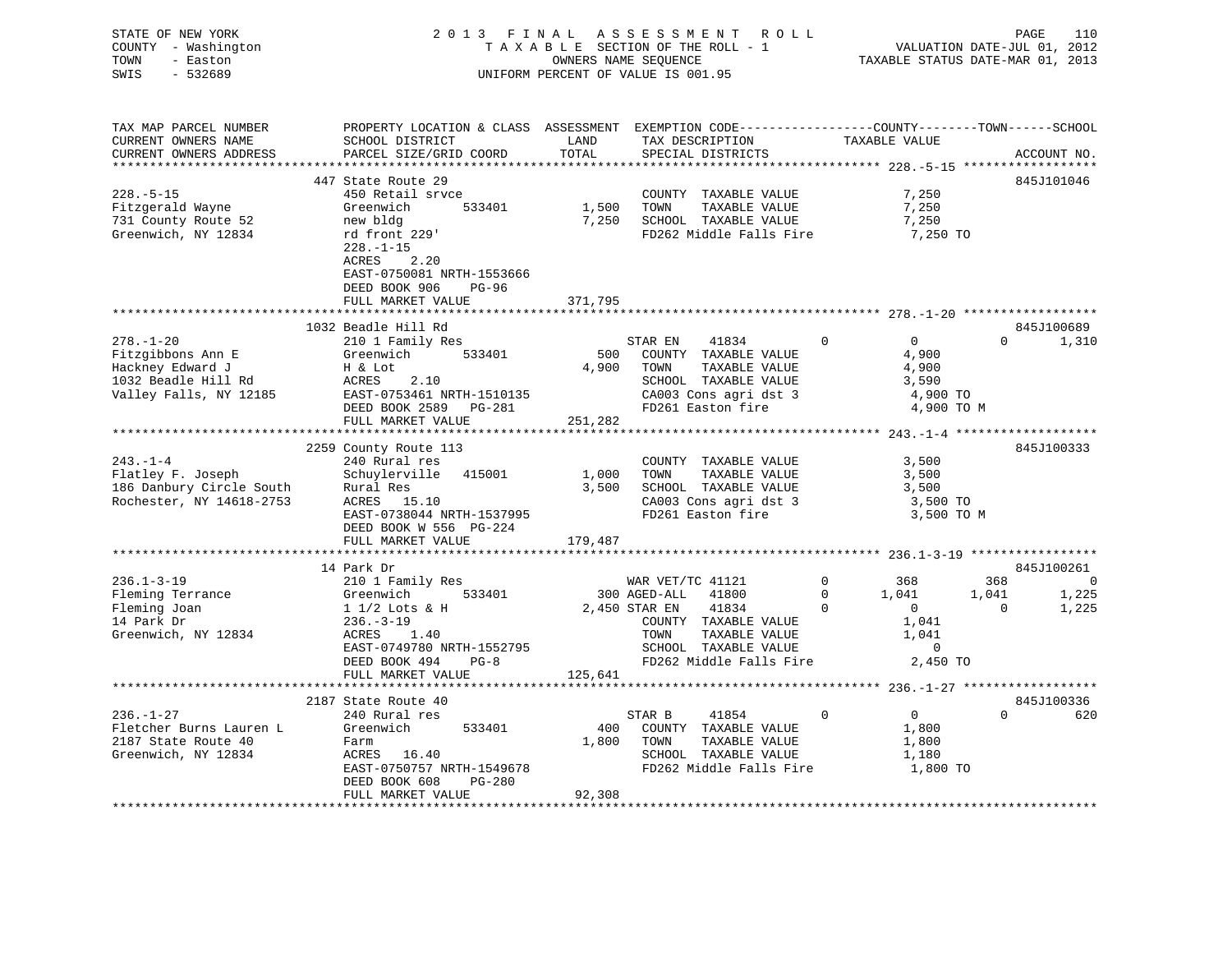# STATE OF NEW YORK 2 0 1 3 F I N A L A S S E S S M E N T R O L L PAGE 111 COUNTY - Washington T A X A B L E SECTION OF THE ROLL - 1 VALUATION DATE-JUL 01, 2012 TOWN - Easton OWNERS NAME SEQUENCE TAXABLE STATUS DATE-MAR 01, 2013 SWIS - 532689 UNIFORM PERCENT OF VALUE IS 001.95

| ACCOUNT NO.<br>235 Waters Rd<br>845J100337<br>$253. - 1 - 18$<br>210 1 Family Res<br>$\Omega$<br>1,250<br>1,250<br>AGED-ALL<br>41800<br>1,250<br>$\Omega$<br>Flynn John P<br>Greenwich<br>533401<br>300 STAR EN<br>41834<br>1,250<br>$\Omega$<br>$\Omega$<br>2,500 STAR B<br>$\mathbf 0$<br>$\overline{0}$<br>$\mathbf{0}$<br>$\mathbf 0$<br>235 Waters Rd<br>H & L<br>41854<br>1,250<br>Greenwich, NY 12834<br>FRNT 200.00 DPTH 125.00<br>COUNTY TAXABLE VALUE<br>EAST-0759282 NRTH-1534368<br>TAXABLE VALUE<br>1,250<br>TOWN<br>DEED BOOK 344<br>$PG-113$<br>SCHOOL TAXABLE VALUE<br>$\overline{0}$<br>128,205 CA003 Cons agri dst 3<br>FD261 Easton fire<br>FULL MARKET VALUE<br>2,500 TO<br>FD261 Easton fire<br>2,500 TO M<br>County Route 113<br>$235. - 1 - 2.9$<br>720 Mine/quarry<br>COUNTY TAXABLE VALUE<br>5,000<br>Fort Miller Co<br>5,000<br>TOWN<br>TAXABLE VALUE<br>Greenwich<br>533401<br>5,000<br>PO Box 98<br>Sand/gravel<br>5,000<br>SCHOOL TAXABLE VALUE<br>5,000<br>Schuylerville, NY 12871<br>CA003 Cons agri dst 3<br>5,000 TO<br>Sub Lot 3<br>5,000 TO<br>ACRES 106.59<br>FD263 Schuylerville Fire<br>EAST-0740580 NRTH-1550101<br>DEED BOOK 805<br>$PG-44$<br>256,410<br>FULL MARKET VALUE<br>General Fellows Rd<br>$235. - 1 - 2.10$<br>320 Rural vacant<br>COUNTY TAXABLE VALUE<br>200<br>Fort Miller Co<br>533401<br>200<br>TAXABLE VALUE<br>200<br>Greenwich<br>TOWN<br>200<br>SCHOOL TAXABLE VALUE<br>PO Box 98<br>200<br>Lot<br>Schuylerville, NY 12871<br>Sub Lot 3D<br>CA003 Cons agri dst 3<br>200 TO<br>FRNT 121.00 DPTH 123.00<br>FD262 Middle Falls Fire<br>200 TO<br>EAST-0741742 NRTH-1548892<br>DEED BOOK 805<br>PG-44<br>10,256<br>FULL MARKET VALUE<br>687 Wilbur Ave<br>845J101272<br>$235. - 2 - 4.1$<br>710 Manufacture<br>70,000<br>COUNTY TAXABLE VALUE<br>Fort Miller Co Inc<br>533401<br>1,000<br>TOWN<br>TAXABLE VALUE<br>70,000<br>Greenwich<br>PO Box 98<br>70,000 SCHOOL TAXABLE VALUE<br>Manu Pl<br>70,000<br>Schuylerville, NY 12871<br>FD262 Middle Falls Fire<br>70,000 TO<br>Lot 3<br>1.47<br>ACRES<br>EAST-0747372 NRTH-1552156<br>DEED BOOK 684<br>PG-276<br>FULL MARKET VALUE<br>3589,744<br>717 Wilbur Ave<br>$235. - 2 - 4.3$<br>710 Manufacture<br>120,000<br>COUNTY TAXABLE VALUE<br>Fort Miller Co Inc<br>Greenwich<br>533401<br>6,600<br>TOWN<br>TAXABLE VALUE<br>120,000<br>PO Box 98<br>120,000<br>SCHOOL TAXABLE VALUE<br>Manu Plant<br>120,000<br>Schuylerville, NY 12871-0098 972/60, lot 1<br>FD262 Middle Falls Fire<br>120,000 TO<br>ACRES 43.66<br>EAST-0747055 NRTH-1552364<br>DEED BOOK 679<br>PG-236<br>6153,846<br>FULL MARKET VALUE | TAX MAP PARCEL NUMBER<br>CURRENT OWNERS NAME | PROPERTY LOCATION & CLASS ASSESSMENT EXEMPTION CODE----------------COUNTY-------TOWN-----SCHOOL<br>SCHOOL DISTRICT | LAND  | TAX DESCRIPTION   | TAXABLE VALUE |  |
|----------------------------------------------------------------------------------------------------------------------------------------------------------------------------------------------------------------------------------------------------------------------------------------------------------------------------------------------------------------------------------------------------------------------------------------------------------------------------------------------------------------------------------------------------------------------------------------------------------------------------------------------------------------------------------------------------------------------------------------------------------------------------------------------------------------------------------------------------------------------------------------------------------------------------------------------------------------------------------------------------------------------------------------------------------------------------------------------------------------------------------------------------------------------------------------------------------------------------------------------------------------------------------------------------------------------------------------------------------------------------------------------------------------------------------------------------------------------------------------------------------------------------------------------------------------------------------------------------------------------------------------------------------------------------------------------------------------------------------------------------------------------------------------------------------------------------------------------------------------------------------------------------------------------------------------------------------------------------------------------------------------------------------------------------------------------------------------------------------------------------------------------------------------------------------------------------------------------------------------------------------------------------------------------------------------------------------------------------------------------------------------------------------------------------------------------------------------------------------------------------------------------------------------------------------------------------------------------------------------------|----------------------------------------------|--------------------------------------------------------------------------------------------------------------------|-------|-------------------|---------------|--|
|                                                                                                                                                                                                                                                                                                                                                                                                                                                                                                                                                                                                                                                                                                                                                                                                                                                                                                                                                                                                                                                                                                                                                                                                                                                                                                                                                                                                                                                                                                                                                                                                                                                                                                                                                                                                                                                                                                                                                                                                                                                                                                                                                                                                                                                                                                                                                                                                                                                                                                                                                                                                                      | CURRENT OWNERS ADDRESS                       | PARCEL SIZE/GRID COORD                                                                                             | TOTAL | SPECIAL DISTRICTS |               |  |
|                                                                                                                                                                                                                                                                                                                                                                                                                                                                                                                                                                                                                                                                                                                                                                                                                                                                                                                                                                                                                                                                                                                                                                                                                                                                                                                                                                                                                                                                                                                                                                                                                                                                                                                                                                                                                                                                                                                                                                                                                                                                                                                                                                                                                                                                                                                                                                                                                                                                                                                                                                                                                      |                                              |                                                                                                                    |       |                   |               |  |
|                                                                                                                                                                                                                                                                                                                                                                                                                                                                                                                                                                                                                                                                                                                                                                                                                                                                                                                                                                                                                                                                                                                                                                                                                                                                                                                                                                                                                                                                                                                                                                                                                                                                                                                                                                                                                                                                                                                                                                                                                                                                                                                                                                                                                                                                                                                                                                                                                                                                                                                                                                                                                      |                                              |                                                                                                                    |       |                   |               |  |
|                                                                                                                                                                                                                                                                                                                                                                                                                                                                                                                                                                                                                                                                                                                                                                                                                                                                                                                                                                                                                                                                                                                                                                                                                                                                                                                                                                                                                                                                                                                                                                                                                                                                                                                                                                                                                                                                                                                                                                                                                                                                                                                                                                                                                                                                                                                                                                                                                                                                                                                                                                                                                      |                                              |                                                                                                                    |       |                   |               |  |
|                                                                                                                                                                                                                                                                                                                                                                                                                                                                                                                                                                                                                                                                                                                                                                                                                                                                                                                                                                                                                                                                                                                                                                                                                                                                                                                                                                                                                                                                                                                                                                                                                                                                                                                                                                                                                                                                                                                                                                                                                                                                                                                                                                                                                                                                                                                                                                                                                                                                                                                                                                                                                      |                                              |                                                                                                                    |       |                   |               |  |
|                                                                                                                                                                                                                                                                                                                                                                                                                                                                                                                                                                                                                                                                                                                                                                                                                                                                                                                                                                                                                                                                                                                                                                                                                                                                                                                                                                                                                                                                                                                                                                                                                                                                                                                                                                                                                                                                                                                                                                                                                                                                                                                                                                                                                                                                                                                                                                                                                                                                                                                                                                                                                      |                                              |                                                                                                                    |       |                   |               |  |
|                                                                                                                                                                                                                                                                                                                                                                                                                                                                                                                                                                                                                                                                                                                                                                                                                                                                                                                                                                                                                                                                                                                                                                                                                                                                                                                                                                                                                                                                                                                                                                                                                                                                                                                                                                                                                                                                                                                                                                                                                                                                                                                                                                                                                                                                                                                                                                                                                                                                                                                                                                                                                      |                                              |                                                                                                                    |       |                   |               |  |
|                                                                                                                                                                                                                                                                                                                                                                                                                                                                                                                                                                                                                                                                                                                                                                                                                                                                                                                                                                                                                                                                                                                                                                                                                                                                                                                                                                                                                                                                                                                                                                                                                                                                                                                                                                                                                                                                                                                                                                                                                                                                                                                                                                                                                                                                                                                                                                                                                                                                                                                                                                                                                      |                                              |                                                                                                                    |       |                   |               |  |
|                                                                                                                                                                                                                                                                                                                                                                                                                                                                                                                                                                                                                                                                                                                                                                                                                                                                                                                                                                                                                                                                                                                                                                                                                                                                                                                                                                                                                                                                                                                                                                                                                                                                                                                                                                                                                                                                                                                                                                                                                                                                                                                                                                                                                                                                                                                                                                                                                                                                                                                                                                                                                      |                                              |                                                                                                                    |       |                   |               |  |
|                                                                                                                                                                                                                                                                                                                                                                                                                                                                                                                                                                                                                                                                                                                                                                                                                                                                                                                                                                                                                                                                                                                                                                                                                                                                                                                                                                                                                                                                                                                                                                                                                                                                                                                                                                                                                                                                                                                                                                                                                                                                                                                                                                                                                                                                                                                                                                                                                                                                                                                                                                                                                      |                                              |                                                                                                                    |       |                   |               |  |
|                                                                                                                                                                                                                                                                                                                                                                                                                                                                                                                                                                                                                                                                                                                                                                                                                                                                                                                                                                                                                                                                                                                                                                                                                                                                                                                                                                                                                                                                                                                                                                                                                                                                                                                                                                                                                                                                                                                                                                                                                                                                                                                                                                                                                                                                                                                                                                                                                                                                                                                                                                                                                      |                                              |                                                                                                                    |       |                   |               |  |
|                                                                                                                                                                                                                                                                                                                                                                                                                                                                                                                                                                                                                                                                                                                                                                                                                                                                                                                                                                                                                                                                                                                                                                                                                                                                                                                                                                                                                                                                                                                                                                                                                                                                                                                                                                                                                                                                                                                                                                                                                                                                                                                                                                                                                                                                                                                                                                                                                                                                                                                                                                                                                      |                                              |                                                                                                                    |       |                   |               |  |
|                                                                                                                                                                                                                                                                                                                                                                                                                                                                                                                                                                                                                                                                                                                                                                                                                                                                                                                                                                                                                                                                                                                                                                                                                                                                                                                                                                                                                                                                                                                                                                                                                                                                                                                                                                                                                                                                                                                                                                                                                                                                                                                                                                                                                                                                                                                                                                                                                                                                                                                                                                                                                      |                                              |                                                                                                                    |       |                   |               |  |
|                                                                                                                                                                                                                                                                                                                                                                                                                                                                                                                                                                                                                                                                                                                                                                                                                                                                                                                                                                                                                                                                                                                                                                                                                                                                                                                                                                                                                                                                                                                                                                                                                                                                                                                                                                                                                                                                                                                                                                                                                                                                                                                                                                                                                                                                                                                                                                                                                                                                                                                                                                                                                      |                                              |                                                                                                                    |       |                   |               |  |
|                                                                                                                                                                                                                                                                                                                                                                                                                                                                                                                                                                                                                                                                                                                                                                                                                                                                                                                                                                                                                                                                                                                                                                                                                                                                                                                                                                                                                                                                                                                                                                                                                                                                                                                                                                                                                                                                                                                                                                                                                                                                                                                                                                                                                                                                                                                                                                                                                                                                                                                                                                                                                      |                                              |                                                                                                                    |       |                   |               |  |
|                                                                                                                                                                                                                                                                                                                                                                                                                                                                                                                                                                                                                                                                                                                                                                                                                                                                                                                                                                                                                                                                                                                                                                                                                                                                                                                                                                                                                                                                                                                                                                                                                                                                                                                                                                                                                                                                                                                                                                                                                                                                                                                                                                                                                                                                                                                                                                                                                                                                                                                                                                                                                      |                                              |                                                                                                                    |       |                   |               |  |
|                                                                                                                                                                                                                                                                                                                                                                                                                                                                                                                                                                                                                                                                                                                                                                                                                                                                                                                                                                                                                                                                                                                                                                                                                                                                                                                                                                                                                                                                                                                                                                                                                                                                                                                                                                                                                                                                                                                                                                                                                                                                                                                                                                                                                                                                                                                                                                                                                                                                                                                                                                                                                      |                                              |                                                                                                                    |       |                   |               |  |
|                                                                                                                                                                                                                                                                                                                                                                                                                                                                                                                                                                                                                                                                                                                                                                                                                                                                                                                                                                                                                                                                                                                                                                                                                                                                                                                                                                                                                                                                                                                                                                                                                                                                                                                                                                                                                                                                                                                                                                                                                                                                                                                                                                                                                                                                                                                                                                                                                                                                                                                                                                                                                      |                                              |                                                                                                                    |       |                   |               |  |
|                                                                                                                                                                                                                                                                                                                                                                                                                                                                                                                                                                                                                                                                                                                                                                                                                                                                                                                                                                                                                                                                                                                                                                                                                                                                                                                                                                                                                                                                                                                                                                                                                                                                                                                                                                                                                                                                                                                                                                                                                                                                                                                                                                                                                                                                                                                                                                                                                                                                                                                                                                                                                      |                                              |                                                                                                                    |       |                   |               |  |
|                                                                                                                                                                                                                                                                                                                                                                                                                                                                                                                                                                                                                                                                                                                                                                                                                                                                                                                                                                                                                                                                                                                                                                                                                                                                                                                                                                                                                                                                                                                                                                                                                                                                                                                                                                                                                                                                                                                                                                                                                                                                                                                                                                                                                                                                                                                                                                                                                                                                                                                                                                                                                      |                                              |                                                                                                                    |       |                   |               |  |
|                                                                                                                                                                                                                                                                                                                                                                                                                                                                                                                                                                                                                                                                                                                                                                                                                                                                                                                                                                                                                                                                                                                                                                                                                                                                                                                                                                                                                                                                                                                                                                                                                                                                                                                                                                                                                                                                                                                                                                                                                                                                                                                                                                                                                                                                                                                                                                                                                                                                                                                                                                                                                      |                                              |                                                                                                                    |       |                   |               |  |
|                                                                                                                                                                                                                                                                                                                                                                                                                                                                                                                                                                                                                                                                                                                                                                                                                                                                                                                                                                                                                                                                                                                                                                                                                                                                                                                                                                                                                                                                                                                                                                                                                                                                                                                                                                                                                                                                                                                                                                                                                                                                                                                                                                                                                                                                                                                                                                                                                                                                                                                                                                                                                      |                                              |                                                                                                                    |       |                   |               |  |
|                                                                                                                                                                                                                                                                                                                                                                                                                                                                                                                                                                                                                                                                                                                                                                                                                                                                                                                                                                                                                                                                                                                                                                                                                                                                                                                                                                                                                                                                                                                                                                                                                                                                                                                                                                                                                                                                                                                                                                                                                                                                                                                                                                                                                                                                                                                                                                                                                                                                                                                                                                                                                      |                                              |                                                                                                                    |       |                   |               |  |
|                                                                                                                                                                                                                                                                                                                                                                                                                                                                                                                                                                                                                                                                                                                                                                                                                                                                                                                                                                                                                                                                                                                                                                                                                                                                                                                                                                                                                                                                                                                                                                                                                                                                                                                                                                                                                                                                                                                                                                                                                                                                                                                                                                                                                                                                                                                                                                                                                                                                                                                                                                                                                      |                                              |                                                                                                                    |       |                   |               |  |
|                                                                                                                                                                                                                                                                                                                                                                                                                                                                                                                                                                                                                                                                                                                                                                                                                                                                                                                                                                                                                                                                                                                                                                                                                                                                                                                                                                                                                                                                                                                                                                                                                                                                                                                                                                                                                                                                                                                                                                                                                                                                                                                                                                                                                                                                                                                                                                                                                                                                                                                                                                                                                      |                                              |                                                                                                                    |       |                   |               |  |
|                                                                                                                                                                                                                                                                                                                                                                                                                                                                                                                                                                                                                                                                                                                                                                                                                                                                                                                                                                                                                                                                                                                                                                                                                                                                                                                                                                                                                                                                                                                                                                                                                                                                                                                                                                                                                                                                                                                                                                                                                                                                                                                                                                                                                                                                                                                                                                                                                                                                                                                                                                                                                      |                                              |                                                                                                                    |       |                   |               |  |
|                                                                                                                                                                                                                                                                                                                                                                                                                                                                                                                                                                                                                                                                                                                                                                                                                                                                                                                                                                                                                                                                                                                                                                                                                                                                                                                                                                                                                                                                                                                                                                                                                                                                                                                                                                                                                                                                                                                                                                                                                                                                                                                                                                                                                                                                                                                                                                                                                                                                                                                                                                                                                      |                                              |                                                                                                                    |       |                   |               |  |
|                                                                                                                                                                                                                                                                                                                                                                                                                                                                                                                                                                                                                                                                                                                                                                                                                                                                                                                                                                                                                                                                                                                                                                                                                                                                                                                                                                                                                                                                                                                                                                                                                                                                                                                                                                                                                                                                                                                                                                                                                                                                                                                                                                                                                                                                                                                                                                                                                                                                                                                                                                                                                      |                                              |                                                                                                                    |       |                   |               |  |
|                                                                                                                                                                                                                                                                                                                                                                                                                                                                                                                                                                                                                                                                                                                                                                                                                                                                                                                                                                                                                                                                                                                                                                                                                                                                                                                                                                                                                                                                                                                                                                                                                                                                                                                                                                                                                                                                                                                                                                                                                                                                                                                                                                                                                                                                                                                                                                                                                                                                                                                                                                                                                      |                                              |                                                                                                                    |       |                   |               |  |
|                                                                                                                                                                                                                                                                                                                                                                                                                                                                                                                                                                                                                                                                                                                                                                                                                                                                                                                                                                                                                                                                                                                                                                                                                                                                                                                                                                                                                                                                                                                                                                                                                                                                                                                                                                                                                                                                                                                                                                                                                                                                                                                                                                                                                                                                                                                                                                                                                                                                                                                                                                                                                      |                                              |                                                                                                                    |       |                   |               |  |
|                                                                                                                                                                                                                                                                                                                                                                                                                                                                                                                                                                                                                                                                                                                                                                                                                                                                                                                                                                                                                                                                                                                                                                                                                                                                                                                                                                                                                                                                                                                                                                                                                                                                                                                                                                                                                                                                                                                                                                                                                                                                                                                                                                                                                                                                                                                                                                                                                                                                                                                                                                                                                      |                                              |                                                                                                                    |       |                   |               |  |
|                                                                                                                                                                                                                                                                                                                                                                                                                                                                                                                                                                                                                                                                                                                                                                                                                                                                                                                                                                                                                                                                                                                                                                                                                                                                                                                                                                                                                                                                                                                                                                                                                                                                                                                                                                                                                                                                                                                                                                                                                                                                                                                                                                                                                                                                                                                                                                                                                                                                                                                                                                                                                      |                                              |                                                                                                                    |       |                   |               |  |
|                                                                                                                                                                                                                                                                                                                                                                                                                                                                                                                                                                                                                                                                                                                                                                                                                                                                                                                                                                                                                                                                                                                                                                                                                                                                                                                                                                                                                                                                                                                                                                                                                                                                                                                                                                                                                                                                                                                                                                                                                                                                                                                                                                                                                                                                                                                                                                                                                                                                                                                                                                                                                      |                                              |                                                                                                                    |       |                   |               |  |
|                                                                                                                                                                                                                                                                                                                                                                                                                                                                                                                                                                                                                                                                                                                                                                                                                                                                                                                                                                                                                                                                                                                                                                                                                                                                                                                                                                                                                                                                                                                                                                                                                                                                                                                                                                                                                                                                                                                                                                                                                                                                                                                                                                                                                                                                                                                                                                                                                                                                                                                                                                                                                      |                                              |                                                                                                                    |       |                   |               |  |
|                                                                                                                                                                                                                                                                                                                                                                                                                                                                                                                                                                                                                                                                                                                                                                                                                                                                                                                                                                                                                                                                                                                                                                                                                                                                                                                                                                                                                                                                                                                                                                                                                                                                                                                                                                                                                                                                                                                                                                                                                                                                                                                                                                                                                                                                                                                                                                                                                                                                                                                                                                                                                      |                                              |                                                                                                                    |       |                   |               |  |
|                                                                                                                                                                                                                                                                                                                                                                                                                                                                                                                                                                                                                                                                                                                                                                                                                                                                                                                                                                                                                                                                                                                                                                                                                                                                                                                                                                                                                                                                                                                                                                                                                                                                                                                                                                                                                                                                                                                                                                                                                                                                                                                                                                                                                                                                                                                                                                                                                                                                                                                                                                                                                      |                                              |                                                                                                                    |       |                   |               |  |
|                                                                                                                                                                                                                                                                                                                                                                                                                                                                                                                                                                                                                                                                                                                                                                                                                                                                                                                                                                                                                                                                                                                                                                                                                                                                                                                                                                                                                                                                                                                                                                                                                                                                                                                                                                                                                                                                                                                                                                                                                                                                                                                                                                                                                                                                                                                                                                                                                                                                                                                                                                                                                      |                                              |                                                                                                                    |       |                   |               |  |
|                                                                                                                                                                                                                                                                                                                                                                                                                                                                                                                                                                                                                                                                                                                                                                                                                                                                                                                                                                                                                                                                                                                                                                                                                                                                                                                                                                                                                                                                                                                                                                                                                                                                                                                                                                                                                                                                                                                                                                                                                                                                                                                                                                                                                                                                                                                                                                                                                                                                                                                                                                                                                      |                                              |                                                                                                                    |       |                   |               |  |
|                                                                                                                                                                                                                                                                                                                                                                                                                                                                                                                                                                                                                                                                                                                                                                                                                                                                                                                                                                                                                                                                                                                                                                                                                                                                                                                                                                                                                                                                                                                                                                                                                                                                                                                                                                                                                                                                                                                                                                                                                                                                                                                                                                                                                                                                                                                                                                                                                                                                                                                                                                                                                      |                                              |                                                                                                                    |       |                   |               |  |
|                                                                                                                                                                                                                                                                                                                                                                                                                                                                                                                                                                                                                                                                                                                                                                                                                                                                                                                                                                                                                                                                                                                                                                                                                                                                                                                                                                                                                                                                                                                                                                                                                                                                                                                                                                                                                                                                                                                                                                                                                                                                                                                                                                                                                                                                                                                                                                                                                                                                                                                                                                                                                      |                                              |                                                                                                                    |       |                   |               |  |
|                                                                                                                                                                                                                                                                                                                                                                                                                                                                                                                                                                                                                                                                                                                                                                                                                                                                                                                                                                                                                                                                                                                                                                                                                                                                                                                                                                                                                                                                                                                                                                                                                                                                                                                                                                                                                                                                                                                                                                                                                                                                                                                                                                                                                                                                                                                                                                                                                                                                                                                                                                                                                      |                                              |                                                                                                                    |       |                   |               |  |
|                                                                                                                                                                                                                                                                                                                                                                                                                                                                                                                                                                                                                                                                                                                                                                                                                                                                                                                                                                                                                                                                                                                                                                                                                                                                                                                                                                                                                                                                                                                                                                                                                                                                                                                                                                                                                                                                                                                                                                                                                                                                                                                                                                                                                                                                                                                                                                                                                                                                                                                                                                                                                      |                                              |                                                                                                                    |       |                   |               |  |
|                                                                                                                                                                                                                                                                                                                                                                                                                                                                                                                                                                                                                                                                                                                                                                                                                                                                                                                                                                                                                                                                                                                                                                                                                                                                                                                                                                                                                                                                                                                                                                                                                                                                                                                                                                                                                                                                                                                                                                                                                                                                                                                                                                                                                                                                                                                                                                                                                                                                                                                                                                                                                      |                                              |                                                                                                                    |       |                   |               |  |
|                                                                                                                                                                                                                                                                                                                                                                                                                                                                                                                                                                                                                                                                                                                                                                                                                                                                                                                                                                                                                                                                                                                                                                                                                                                                                                                                                                                                                                                                                                                                                                                                                                                                                                                                                                                                                                                                                                                                                                                                                                                                                                                                                                                                                                                                                                                                                                                                                                                                                                                                                                                                                      |                                              |                                                                                                                    |       |                   |               |  |
|                                                                                                                                                                                                                                                                                                                                                                                                                                                                                                                                                                                                                                                                                                                                                                                                                                                                                                                                                                                                                                                                                                                                                                                                                                                                                                                                                                                                                                                                                                                                                                                                                                                                                                                                                                                                                                                                                                                                                                                                                                                                                                                                                                                                                                                                                                                                                                                                                                                                                                                                                                                                                      |                                              |                                                                                                                    |       |                   |               |  |
|                                                                                                                                                                                                                                                                                                                                                                                                                                                                                                                                                                                                                                                                                                                                                                                                                                                                                                                                                                                                                                                                                                                                                                                                                                                                                                                                                                                                                                                                                                                                                                                                                                                                                                                                                                                                                                                                                                                                                                                                                                                                                                                                                                                                                                                                                                                                                                                                                                                                                                                                                                                                                      |                                              |                                                                                                                    |       |                   |               |  |
|                                                                                                                                                                                                                                                                                                                                                                                                                                                                                                                                                                                                                                                                                                                                                                                                                                                                                                                                                                                                                                                                                                                                                                                                                                                                                                                                                                                                                                                                                                                                                                                                                                                                                                                                                                                                                                                                                                                                                                                                                                                                                                                                                                                                                                                                                                                                                                                                                                                                                                                                                                                                                      |                                              |                                                                                                                    |       |                   |               |  |
|                                                                                                                                                                                                                                                                                                                                                                                                                                                                                                                                                                                                                                                                                                                                                                                                                                                                                                                                                                                                                                                                                                                                                                                                                                                                                                                                                                                                                                                                                                                                                                                                                                                                                                                                                                                                                                                                                                                                                                                                                                                                                                                                                                                                                                                                                                                                                                                                                                                                                                                                                                                                                      |                                              |                                                                                                                    |       |                   |               |  |
|                                                                                                                                                                                                                                                                                                                                                                                                                                                                                                                                                                                                                                                                                                                                                                                                                                                                                                                                                                                                                                                                                                                                                                                                                                                                                                                                                                                                                                                                                                                                                                                                                                                                                                                                                                                                                                                                                                                                                                                                                                                                                                                                                                                                                                                                                                                                                                                                                                                                                                                                                                                                                      |                                              |                                                                                                                    |       |                   |               |  |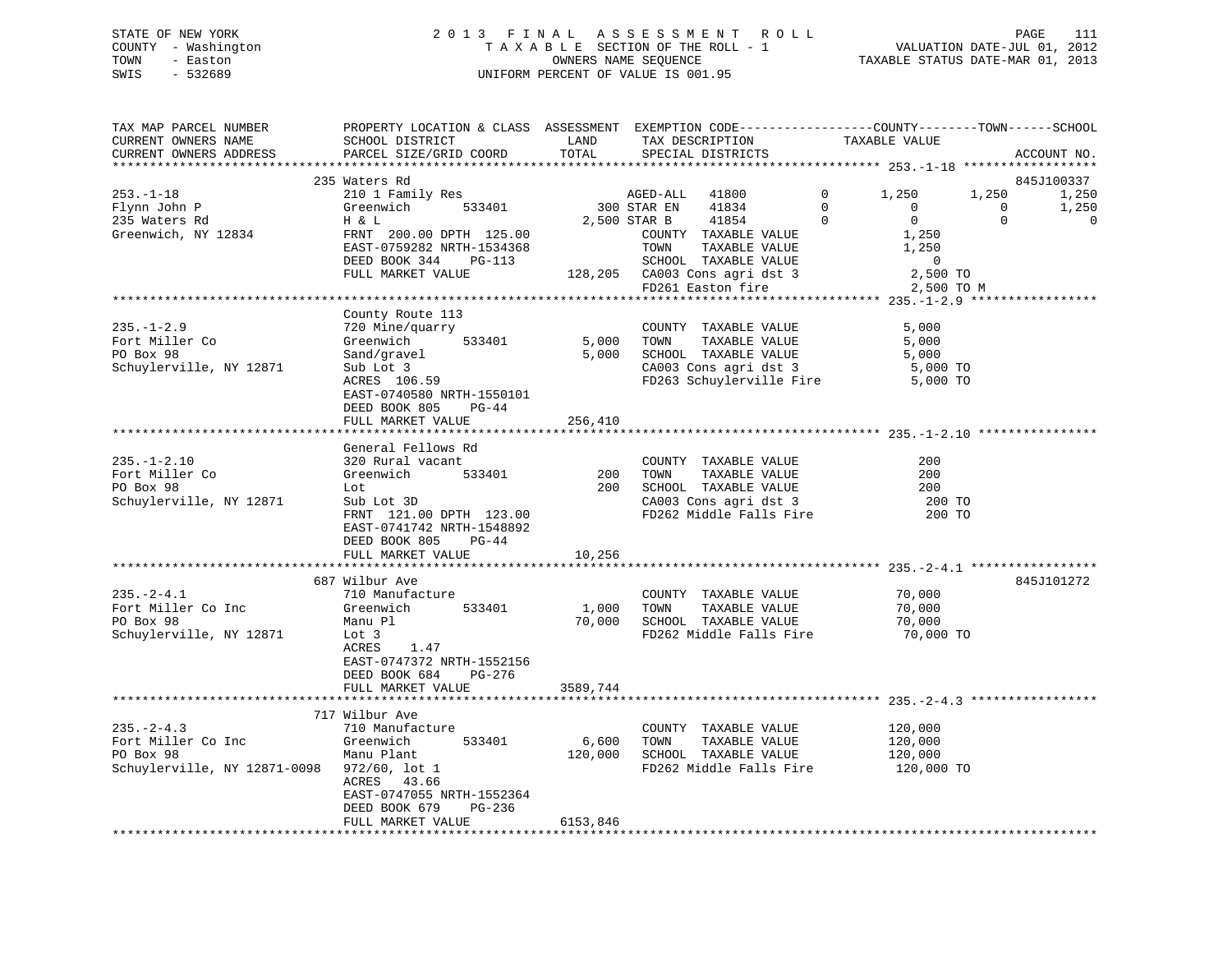# STATE OF NEW YORK 2 0 1 3 F I N A L A S S E S S M E N T R O L L PAGE 112 COUNTY - Washington T A X A B L E SECTION OF THE ROLL - 1 VALUATION DATE-JUL 01, 2012 TOWN - Easton OWNERS NAME SEQUENCE TAXABLE STATUS DATE-MAR 01, 2013 SWIS - 532689 UNIFORM PERCENT OF VALUE IS 001.95

| TAX MAP PARCEL NUMBER |                                                                                                                                                                                                                                                          |                                    | PROPERTY LOCATION & CLASS ASSESSMENT EXEMPTION CODE----------------COUNTY-------TOWN------SCHOOL                                                                                         |                  |             |
|-----------------------|----------------------------------------------------------------------------------------------------------------------------------------------------------------------------------------------------------------------------------------------------------|------------------------------------|------------------------------------------------------------------------------------------------------------------------------------------------------------------------------------------|------------------|-------------|
| CURRENT OWNERS NAME   | SCHOOL DISTRICT                                                                                                                                                                                                                                          | <b>EXAMPLE STATE SERVICE STATE</b> | TAX DESCRIPTION                                                                                                                                                                          | TAXABLE VALUE    |             |
|                       | CURRENT OWNERS ADDRESS PARCEL SIZE/GRID COORD TOTAL                                                                                                                                                                                                      |                                    | SPECIAL DISTRICTS                                                                                                                                                                        |                  | ACCOUNT NO. |
|                       |                                                                                                                                                                                                                                                          |                                    |                                                                                                                                                                                          |                  |             |
|                       | Bulson Rd                                                                                                                                                                                                                                                |                                    |                                                                                                                                                                                          |                  | 845J100341  |
|                       |                                                                                                                                                                                                                                                          |                                    | COUNTY TAXABLE VALUE                                                                                                                                                                     | 500              |             |
|                       |                                                                                                                                                                                                                                                          |                                    | TAXABLE VALUE                                                                                                                                                                            |                  |             |
|                       | 533401 500 TOWN                                                                                                                                                                                                                                          |                                    |                                                                                                                                                                                          | 500              |             |
| PO Box 98             | Farm                                                                                                                                                                                                                                                     |                                    |                                                                                                                                                                                          |                  |             |
|                       | Schuylerville, NY 12871 ACRES 25.44                                                                                                                                                                                                                      |                                    |                                                                                                                                                                                          |                  |             |
|                       | EAST-0749056 NRTH-1551342                                                                                                                                                                                                                                |                                    |                                                                                                                                                                                          |                  |             |
|                       | DEED BOOK 419 PG-692                                                                                                                                                                                                                                     |                                    |                                                                                                                                                                                          |                  |             |
|                       | FULL MARKET VALUE 25,641                                                                                                                                                                                                                                 |                                    |                                                                                                                                                                                          |                  |             |
|                       |                                                                                                                                                                                                                                                          |                                    |                                                                                                                                                                                          |                  |             |
|                       | State Route 29                                                                                                                                                                                                                                           |                                    |                                                                                                                                                                                          |                  |             |
|                       |                                                                                                                                                                                                                                                          |                                    |                                                                                                                                                                                          |                  |             |
|                       |                                                                                                                                                                                                                                                          |                                    |                                                                                                                                                                                          | 1,000            |             |
|                       |                                                                                                                                                                                                                                                          |                                    |                                                                                                                                                                                          | 1,000            |             |
|                       |                                                                                                                                                                                                                                                          |                                    |                                                                                                                                                                                          | 1,000            |             |
|                       |                                                                                                                                                                                                                                                          |                                    | CA003 Cons agri dst 3 1,000 TO<br>FD262 Middle Falls Fire 1,000 TO                                                                                                                       |                  |             |
|                       | EAST-0743452 NRTH-1552336                                                                                                                                                                                                                                |                                    |                                                                                                                                                                                          |                  |             |
|                       | DEED BOOK 3230 PG-180                                                                                                                                                                                                                                    |                                    |                                                                                                                                                                                          |                  |             |
|                       | FULL MARKET VALUE                                                                                                                                                                                                                                        | 51,282                             |                                                                                                                                                                                          |                  |             |
|                       |                                                                                                                                                                                                                                                          |                                    |                                                                                                                                                                                          |                  |             |
|                       | State Route 29                                                                                                                                                                                                                                           |                                    |                                                                                                                                                                                          |                  | 845J100342  |
|                       |                                                                                                                                                                                                                                                          |                                    |                                                                                                                                                                                          |                  |             |
|                       |                                                                                                                                                                                                                                                          |                                    | $\begin{tabular}{lllllll} \multicolumn{2}{l}{{\small \texttt{COUNTY}}} & \multicolumn{2}{l}{\small \texttt{TAXABLE VALUE}} & \\ & & & & 1,300 \end{tabular}$<br>1,300 TOWN TAXABLE VALUE |                  |             |
|                       |                                                                                                                                                                                                                                                          |                                    |                                                                                                                                                                                          | 1,300            |             |
|                       |                                                                                                                                                                                                                                                          |                                    | 1,300 SCHOOL TAXABLE VALUE 1,300                                                                                                                                                         |                  |             |
|                       |                                                                                                                                                                                                                                                          |                                    | FD262 Middle Falls Fire                                                                                                                                                                  | 1,300 TO         |             |
|                       | ACRES 68.00                                                                                                                                                                                                                                              |                                    |                                                                                                                                                                                          |                  |             |
|                       | EAST-0744596 NRTH-1552348                                                                                                                                                                                                                                |                                    |                                                                                                                                                                                          |                  |             |
|                       | DEED BOOK 3230 PG-180                                                                                                                                                                                                                                    |                                    |                                                                                                                                                                                          |                  |             |
|                       | FULL MARKET VALUE                                                                                                                                                                                                                                        | 66,667                             |                                                                                                                                                                                          |                  |             |
|                       |                                                                                                                                                                                                                                                          |                                    |                                                                                                                                                                                          |                  |             |
|                       |                                                                                                                                                                                                                                                          |                                    |                                                                                                                                                                                          |                  | 845J101137  |
|                       | County Route 113<br>235.-1-2.3<br>Fort Miller Group Greenwich 533401<br>688 Wilbur Ave Maglement Agl EXAMPLE 200<br>Greenwich, NY 12834<br>200<br>Greenwich, NY 12834<br>200<br>EAST-074157001 30.00<br>EAST 200<br>EAST 200<br>EAST 200<br>EAST 200<br> |                                    |                                                                                                                                                                                          |                  |             |
|                       |                                                                                                                                                                                                                                                          |                                    |                                                                                                                                                                                          |                  |             |
|                       |                                                                                                                                                                                                                                                          |                                    |                                                                                                                                                                                          |                  |             |
|                       |                                                                                                                                                                                                                                                          |                                    |                                                                                                                                                                                          |                  |             |
|                       |                                                                                                                                                                                                                                                          |                                    |                                                                                                                                                                                          |                  |             |
|                       |                                                                                                                                                                                                                                                          |                                    |                                                                                                                                                                                          | 200 TO<br>200 TO |             |
|                       | DEED BOOK 2644 PG-108                                                                                                                                                                                                                                    |                                    |                                                                                                                                                                                          |                  |             |
|                       | FULL MARKET VALUE                                                                                                                                                                                                                                        | 10,256                             |                                                                                                                                                                                          |                  |             |
|                       |                                                                                                                                                                                                                                                          |                                    |                                                                                                                                                                                          |                  |             |
|                       | 109 General Fellows Rd                                                                                                                                                                                                                                   |                                    |                                                                                                                                                                                          |                  | 845J100179  |
|                       |                                                                                                                                                                                                                                                          |                                    |                                                                                                                                                                                          |                  |             |
|                       |                                                                                                                                                                                                                                                          |                                    |                                                                                                                                                                                          | 6,000            |             |
|                       | 235.-1-6<br>Fort Miller Group 210 1 Family Res<br>Fort Miller Group 688 Wilbur Ave Res<br>Greenwich, NY 12834 ACRES 1.20<br>EAST-0741780 NRTH-1548627                                                                                                    |                                    | COUNTY TAXABLE VALUE<br>500 TOWN TAXABLE VALUE                                                                                                                                           | 6,000            |             |
|                       |                                                                                                                                                                                                                                                          |                                    | 6,000 SCHOOL TAXABLE VALUE $6,000$<br>CA003 Cons agri dst 3 6,000 TO                                                                                                                     |                  |             |
|                       |                                                                                                                                                                                                                                                          |                                    |                                                                                                                                                                                          |                  |             |
|                       |                                                                                                                                                                                                                                                          |                                    | FD262 Middle Falls Fire 6,000 TO                                                                                                                                                         |                  |             |
|                       | DEED BOOK 2644 PG-108                                                                                                                                                                                                                                    |                                    |                                                                                                                                                                                          |                  |             |
|                       | FULL MARKET VALUE                                                                                                                                                                                                                                        | 307,692                            |                                                                                                                                                                                          |                  |             |
|                       |                                                                                                                                                                                                                                                          |                                    |                                                                                                                                                                                          |                  |             |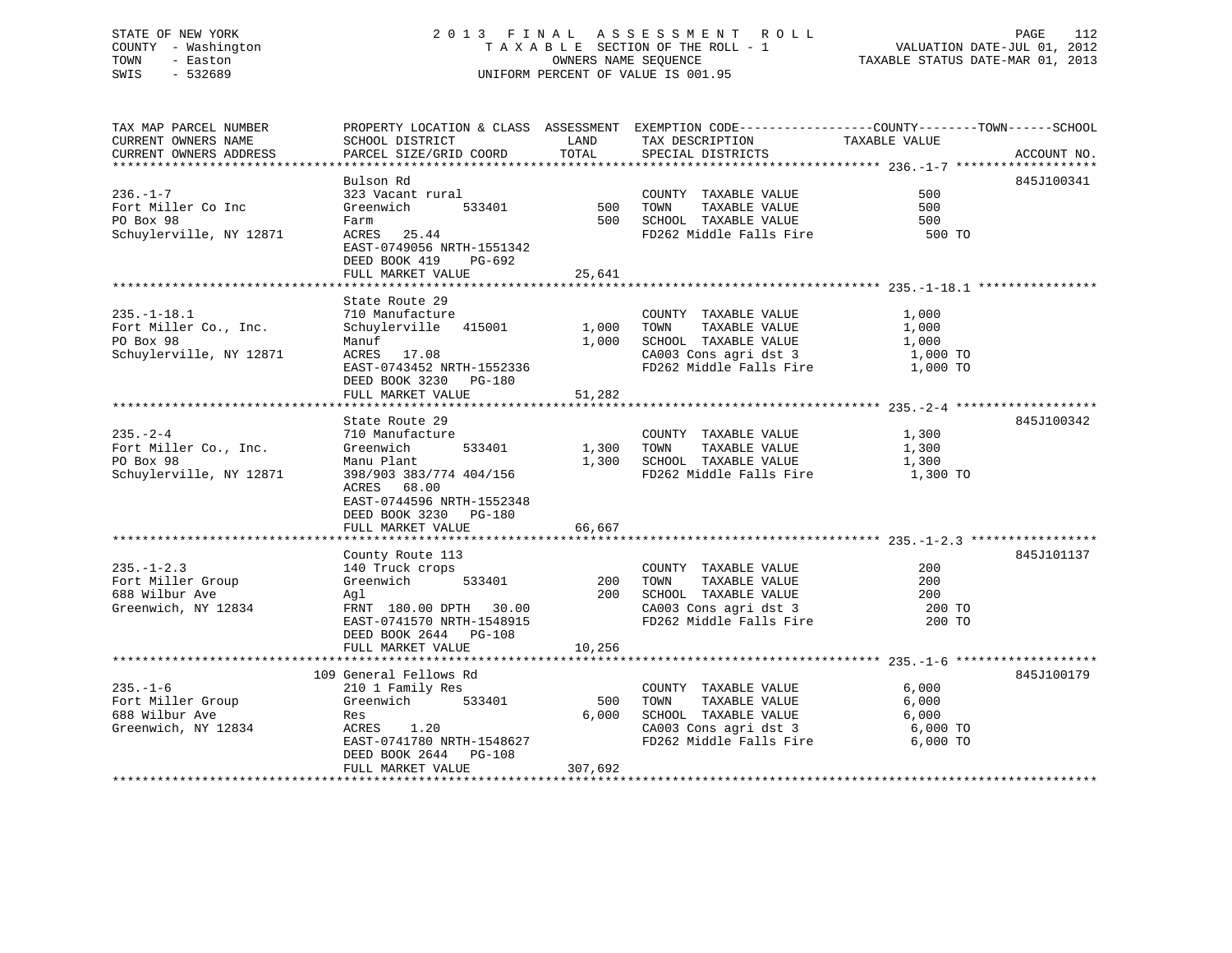# STATE OF NEW YORK 2 0 1 3 F I N A L A S S E S S M E N T R O L L PAGE 113 COUNTY - Washington T A X A B L E SECTION OF THE ROLL - 1 VALUATION DATE-JUL 01, 2012 TOWN - Easton OWNERS NAME SEQUENCE TAXABLE STATUS DATE-MAR 01, 2013 SWIS - 532689 UNIFORM PERCENT OF VALUE IS 001.95

| TAX MAP PARCEL NUMBER   |                                            |         | PROPERTY LOCATION & CLASS ASSESSMENT EXEMPTION CODE----------------COUNTY-------TOWN------SCHOOL |               |             |
|-------------------------|--------------------------------------------|---------|--------------------------------------------------------------------------------------------------|---------------|-------------|
| CURRENT OWNERS NAME     | SCHOOL DISTRICT                            | LAND    | TAX DESCRIPTION                                                                                  | TAXABLE VALUE |             |
| CURRENT OWNERS ADDRESS  | PARCEL SIZE/GRID COORD                     | TOTAL   | SPECIAL DISTRICTS                                                                                |               | ACCOUNT NO. |
|                         |                                            |         |                                                                                                  |               |             |
|                         | General Fellows Rd                         |         |                                                                                                  |               |             |
| $235. -1 - 7.1$         | 320 Rural vacant                           |         | COUNTY TAXABLE VALUE                                                                             | 200           |             |
| Fort Miller Group       | Greenwich<br>533401                        | 200     | TAXABLE VALUE<br>TOWN                                                                            | 200           |             |
| 688 Wilbur Ave          | Vacant Lot                                 | 200     | SCHOOL TAXABLE VALUE                                                                             | 200           |             |
| Greenwich, NY 12834     | Lot #B                                     |         | CA003 Cons agri dst 3                                                                            | 200 TO        |             |
|                         | ACRES<br>1.35                              |         | FD262 Middle Falls Fire                                                                          | 200 TO        |             |
|                         | EAST-0741664 NRTH-1548783                  |         |                                                                                                  |               |             |
|                         | DEED BOOK 2644 PG-108                      |         |                                                                                                  |               |             |
|                         | FULL MARKET VALUE                          | 10,256  |                                                                                                  |               |             |
|                         |                                            |         |                                                                                                  |               |             |
|                         | 378 General Fellows Rd                     |         |                                                                                                  |               | 845J100861  |
| $235. - 2 - 15$         | 210 1 Family Res                           |         | COUNTY TAXABLE VALUE                                                                             | 3,800         |             |
| Fort Miller Group       | 533401<br>Greenwich                        | 400     | TOWN<br>TAXABLE VALUE                                                                            | 3,800         |             |
| PO Box 98               | H & L                                      | 3,800   | SCHOOL TAXABLE VALUE                                                                             | 3,800         |             |
| Schuylerville, NY 12871 | FRNT 322.00 DPTH 206.00                    |         | FD262 Middle Falls Fire                                                                          | 3,800 TO      |             |
|                         | EAST-0747451 NRTH-1551563                  |         |                                                                                                  |               |             |
|                         | DEED BOOK 917<br>PG-307                    |         |                                                                                                  |               |             |
|                         | FULL MARKET VALUE                          | 194,872 |                                                                                                  |               |             |
|                         |                                            |         |                                                                                                  |               |             |
|                         | State Route 29                             |         |                                                                                                  |               |             |
| $227. - 1 - 33.4$       | 710 Manufacture                            |         | COUNTY TAXABLE VALUE                                                                             | 8,000         |             |
| Fort Miller Group Inc   | Schuylerville 415001                       | 6,200   | TOWN<br>TAXABLE VALUE                                                                            | 8,000         |             |
| PO Box 98               | ACRES 58.20                                | 8,000   | SCHOOL TAXABLE VALUE                                                                             | 8,000         |             |
| Schuylerville, NY 12871 | EAST-0742155 NRTH-1553362                  |         | CA003 Cons agri dst 3                                                                            | 8,000 TO      |             |
|                         | DEED BOOK 724<br>PG-199                    |         | FD262 Middle Falls Fire                                                                          | 8,000 TO      |             |
|                         | FULL MARKET VALUE                          | 410,256 |                                                                                                  |               |             |
|                         |                                            |         |                                                                                                  |               |             |
|                         | 2728 County Route 113                      |         |                                                                                                  |               |             |
| $235. - 1 - 2.5$        | 464 Office bldg.                           |         | COUNTY TAXABLE VALUE                                                                             | 5,500         |             |
| Fort Miller Group Inc   | 533401<br>Greenwich                        | 500     | TOWN<br>TAXABLE VALUE                                                                            | 5,500         |             |
| PO Box 98               | Lot No 4                                   | 5,500   | SCHOOL TAXABLE VALUE                                                                             | 5,500         |             |
| Schuylerville, NY 12871 | ACRES<br>3.71                              |         | CA003 Cons agri dst 3                                                                            | 5,500 TO      |             |
|                         | EAST-0739635 NRTH-1549024                  |         | FD263 Schuylerville Fire                                                                         | 5,500 TO      |             |
|                         | DEED BOOK 838<br>PG-232                    |         |                                                                                                  |               |             |
|                         | FULL MARKET VALUE                          | 282,051 |                                                                                                  |               |             |
|                         |                                            |         |                                                                                                  |               |             |
|                         | County Route 113                           |         |                                                                                                  |               |             |
| $235. - 1 - 2.7$        | 320 Rural vacant                           |         | COUNTY TAXABLE VALUE                                                                             | 400           |             |
| Fort Miller Group Inc   | 533401<br>Greenwich                        | 400     | TAXABLE VALUE<br>TOWN                                                                            | 400           |             |
| PO Box 98               | Vl                                         | 400     |                                                                                                  | 400           |             |
| Schuylerville, NY 12871 | Sub Lot 4A                                 |         | CA003 Cons agri dst 3<br>FD263 Schurley 1                                                        | 400 TO        |             |
|                         |                                            |         |                                                                                                  |               |             |
|                         | ACRES<br>2.94<br>EAST-0739918 NRTH-1549073 |         | FD263 Schuylerville Fire                                                                         | 400 TO        |             |
|                         |                                            |         |                                                                                                  |               |             |
|                         | DEED BOOK 838<br>PG-232                    | 20,513  |                                                                                                  |               |             |
|                         | FULL MARKET VALUE                          |         |                                                                                                  |               |             |
|                         |                                            |         |                                                                                                  |               |             |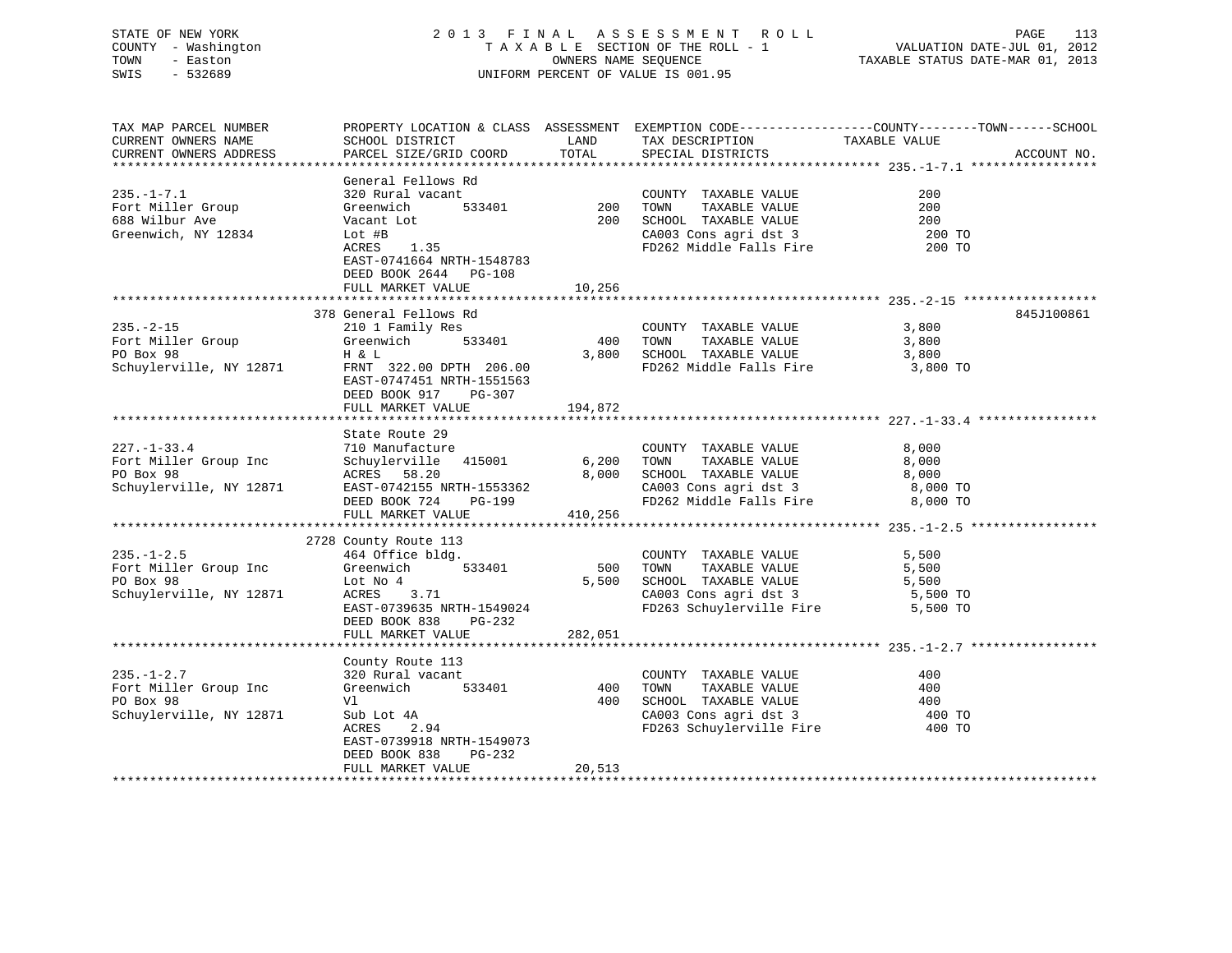# STATE OF NEW YORK 2 0 1 3 F I N A L A S S E S S M E N T R O L L PAGE 114 COUNTY - Washington T A X A B L E SECTION OF THE ROLL - 1 VALUATION DATE-JUL 01, 2012 TOWN - Easton OWNERS NAME SEQUENCE TAXABLE STATUS DATE-MAR 01, 2013 SWIS - 532689 UNIFORM PERCENT OF VALUE IS 001.95

| TAX MAP PARCEL NUMBER<br>CURRENT OWNERS NAME<br>CURRENT OWNERS ADDRESS                                                                                                                                         | SCHOOL DISTRICT<br>PARCEL SIZE/GRID COORD                                                                                                                                                                 | LAND<br>TOTAL | PROPERTY LOCATION & CLASS ASSESSMENT EXEMPTION CODE----------------COUNTY-------TOWN------SCHOOL<br>TAX DESCRIPTION<br>SPECIAL DISTRICTS      | TAXABLE VALUE                       | ACCOUNT NO. |
|----------------------------------------------------------------------------------------------------------------------------------------------------------------------------------------------------------------|-----------------------------------------------------------------------------------------------------------------------------------------------------------------------------------------------------------|---------------|-----------------------------------------------------------------------------------------------------------------------------------------------|-------------------------------------|-------------|
|                                                                                                                                                                                                                |                                                                                                                                                                                                           |               |                                                                                                                                               |                                     |             |
| $235. - 1 - 17$<br>Fort Miller Group Inc<br>PO Box 98<br>Schuylerville, NY 12871                                                                                                                               | County Route 113<br>311 Res vac land - WTRFNT COUNTY<br>Greenwich 533401 500 TOWN<br>Lot<br>Sale With 3 Others<br>ACRES<br>1.20<br>EAST-0739353 NRTH-1549129<br>DEED BOOK 838 PG-232<br>FULL MARKET VALUE | 25,641        | COUNTY TAXABLE VALUE<br>TAXABLE VALUE<br>500 SCHOOL TAXABLE VALUE<br>CA003 Cons agri dst 3<br>FD263 Schuylerville Fire 500 TO                 | 500<br>500<br>500<br>500 TO         | 845J100406  |
|                                                                                                                                                                                                                | County Route 113                                                                                                                                                                                          |               |                                                                                                                                               |                                     |             |
| $227. - 1 - 33.6$<br>Fort Miller Group, Inc. The Schuylerville 415001 3,000 TOWN                                                                                                                               | 105 Vac farmland                                                                                                                                                                                          | 153,846       | COUNTY TAXABLE VALUE<br>TAXABLE VALUE<br>$3,000$ SCHOOL TAXABLE VALUE $3,000$<br>CA003 Cons agri dst 3 $3,000$ TO<br>FD263 Schuylerville Fire | 3,000<br>3,000<br>3,000 TO          |             |
|                                                                                                                                                                                                                | 310 State Route 29                                                                                                                                                                                        |               |                                                                                                                                               |                                     |             |
| $235 - 2 - 4.4$<br>Fort Miller Service Corp<br>PO Box 98<br>Schuylerville, NY 12871-0098 Lot 4                                                                                                                 | 710 Manufacture<br>Greenwich 533401<br>Manu<br>ACRES 11.37<br>EAST-0746139 NRTH-1552828<br>DEED BOOK 679 PG-239<br>FULL MARKET VALUE 1133, 333                                                            | 2,100 TOWN    | COUNTY TAXABLE VALUE<br>TAXABLE VALUE 22,100<br>TAXABLE VALUE 22,100<br>22,100 SCHOOL TAXABLE VALUE<br>FD262 Middle Falls Fire 22,100 TO      | 22,100                              |             |
|                                                                                                                                                                                                                | Wilbur Ave                                                                                                                                                                                                |               |                                                                                                                                               |                                     |             |
| $235. - 2 - 4.6$<br>Fort Miller Service Corp<br>PO Box 98<br>Schuylerville, NY 12871                                                                                                                           | 710 Manufacture<br>Greenwich 533401<br>Manuf<br>Sub Lot 4A<br>ACRES<br>3.67<br>EAST-0746096 NRTH-1552306<br>DEED BOOK 679<br>PG-239                                                                       | 1,000 TOWN    | COUNTY TAXABLE VALUE<br>TAXABLE VALUE<br>1,000 SCHOOL TAXABLE VALUE<br>FD262 Middle Falls Fire                                                | 1,000<br>1,000<br>1,000<br>1,000 TO |             |
|                                                                                                                                                                                                                | FULL MARKET VALUE                                                                                                                                                                                         | 51,282        |                                                                                                                                               |                                     |             |
|                                                                                                                                                                                                                | 80 Deerfield Ln                                                                                                                                                                                           |               |                                                                                                                                               |                                     | 845J100180  |
| $259. - 1 - 42$<br>Fortin Ronald<br>Fortin Frances<br>3 Tremont St<br>Cohoes, NY 12047<br>Cohoes, NY 12047<br>Cohoes, NY 12047<br>Cohoes, NY 12047<br>Cohoes, NY 12047<br>Cohoes, NY 12047<br>Cohoes, NY 12047 | 260 Seasonal res - WTRFNT<br>533401<br>Greenwich<br>DEED BOOK 937<br>PG-216<br>FULL MARKET VALUE                                                                                                          | 61,538        | COUNTY TAXABLE VALUE<br>400 TOWN<br>TAXABLE VALUE<br>FD261 Easton fire                                                                        | 1,200<br>1,200<br>1,200 TO M        |             |
|                                                                                                                                                                                                                |                                                                                                                                                                                                           |               |                                                                                                                                               |                                     |             |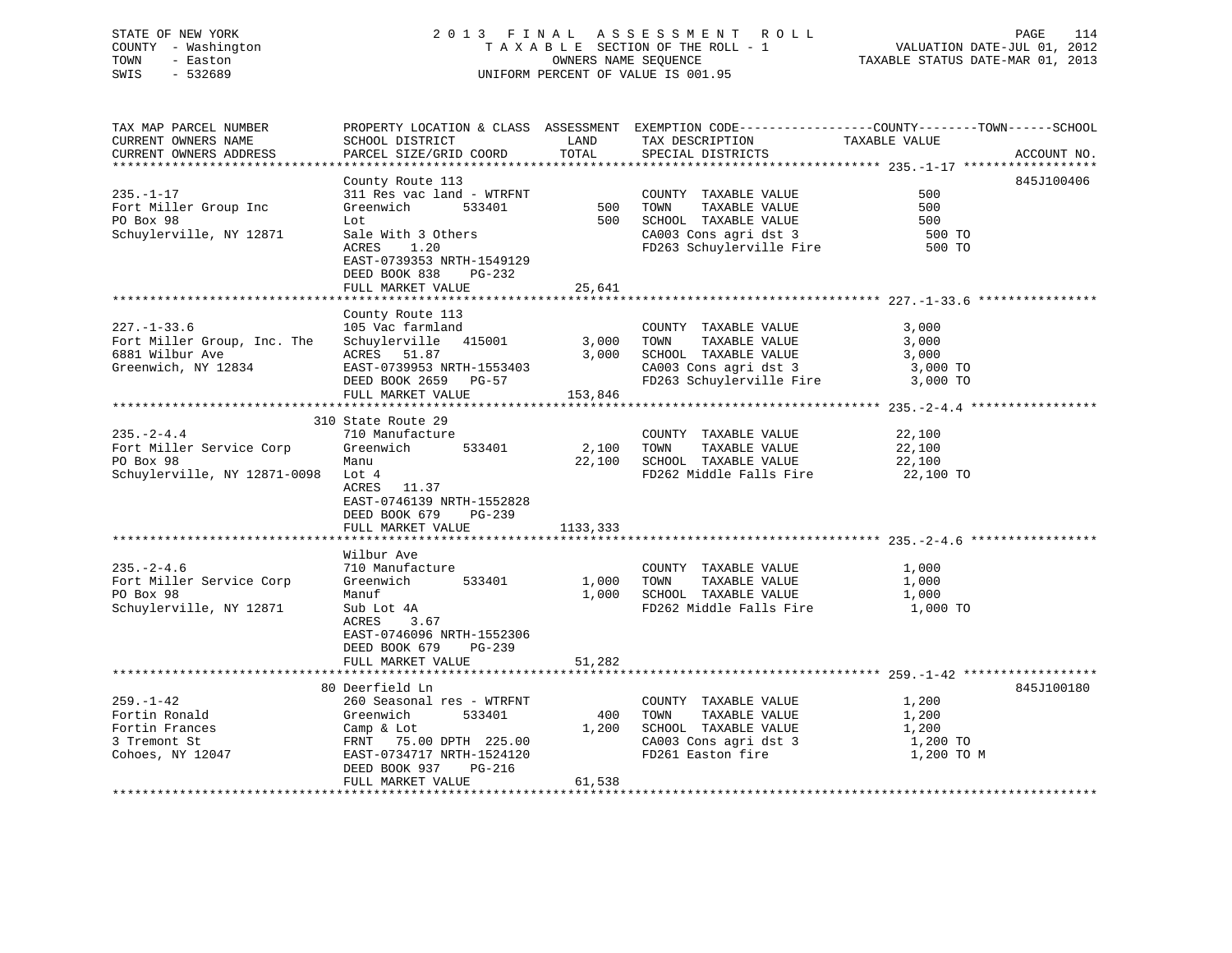# STATE OF NEW YORK 2 0 1 3 F I N A L A S S E S S M E N T R O L L PAGE 115 COUNTY - Washington T A X A B L E SECTION OF THE ROLL - 1 VALUATION DATE-JUL 01, 2012 TOWN - Easton **CONNERS NAME SEQUENCE** TAXABLE STATUS DATE-MAR 01, 2013 SWIS - 532689 UNIFORM PERCENT OF VALUE IS 001.95

| TAX MAP PARCEL NUMBER   | PROPERTY LOCATION & CLASS ASSESSMENT EXEMPTION CODE---------------COUNTY-------TOWN------SCHOOL |         |                   |                                             |               |                   |                       |
|-------------------------|-------------------------------------------------------------------------------------------------|---------|-------------------|---------------------------------------------|---------------|-------------------|-----------------------|
| CURRENT OWNERS NAME     | SCHOOL DISTRICT                                                                                 | LAND    | TAX DESCRIPTION   |                                             | TAXABLE VALUE |                   |                       |
| CURRENT OWNERS ADDRESS  | PARCEL SIZE/GRID COORD                                                                          | TOTAL   | SPECIAL DISTRICTS |                                             |               |                   | ACCOUNT NO.           |
|                         | 368 General Fellows Rd                                                                          |         |                   |                                             |               |                   | 845J100541            |
| $235. - 2 - 19$         | 210 1 Family Res                                                                                |         |                   | COUNTY TAXABLE VALUE                        |               | 3,500             |                       |
| Foss Helen              | Greenwich<br>533401                                                                             | 200     | TOWN              | TAXABLE VALUE                               |               | 3,500             |                       |
| 5330 County Route 113   | H&l                                                                                             | 3,500   |                   | SCHOOL TAXABLE VALUE                        |               | 3,500             |                       |
| Greenwich, NY 12834     | FRNT<br>90.00 DPTH 287.00                                                                       |         |                   | FD262 Middle Falls Fire                     |               | 3,500 TO          |                       |
|                         | 26<br>BANK                                                                                      |         |                   |                                             |               |                   |                       |
|                         | EAST-0747009 NRTH-1551350                                                                       |         |                   |                                             |               |                   |                       |
|                         | DEED BOOK 444<br>PG-741                                                                         |         |                   |                                             |               |                   |                       |
|                         | FULL MARKET VALUE                                                                               | 179,487 |                   |                                             |               |                   |                       |
|                         |                                                                                                 |         |                   |                                             |               |                   |                       |
|                         | 2659 Valley Falls Rd                                                                            |         |                   |                                             |               |                   | 845J101005            |
| $286. - 1 - 14.2$       | 210 1 Family Res                                                                                |         | STAR B            | 41854                                       | $\Omega$      | $\Omega$          | $\Omega$<br>620       |
| Foster William E        | Greenwich<br>533401                                                                             | 500     |                   | COUNTY TAXABLE VALUE                        |               | 4,200             |                       |
| Foster Mary B           | H & L                                                                                           | 4,200   | TOWN              | TAXABLE VALUE                               |               | 4,200             |                       |
| 2659 Valley Falls Rd    | ACRES<br>2.90                                                                                   |         |                   | SCHOOL TAXABLE VALUE                        |               | 3,580             |                       |
| Schaghticoke, NY 12154  | EAST-0744475 NRTH-1502432                                                                       |         |                   | CA003 Cons agri dst 3                       |               | 4,200 TO          |                       |
|                         | DEED BOOK 491<br>PG-276                                                                         |         | FD261 Easton fire |                                             |               | 4,200 TO M        |                       |
|                         | FULL MARKET VALUE                                                                               | 215,385 |                   |                                             |               |                   |                       |
|                         | 60 Crandalls Corners Rd                                                                         |         |                   |                                             |               |                   |                       |
| $286. - 1 - 20.1$       | 210 1 Family Res                                                                                |         | STAR B            | 41854                                       | $\Omega$      | $0 \qquad \qquad$ | $\Omega$<br>620       |
| Fowler Josh H           | Greenwich<br>533401                                                                             | 600     |                   | COUNTY TAXABLE VALUE                        |               | 4,500             |                       |
| Fowler Erin             | sub lot 2                                                                                       | 4,500   | TOWN              | TAXABLE VALUE                               |               | 4,500             |                       |
| 60 Crandalls Corners Rd | ACRES 3.31                                                                                      |         |                   | SCHOOL TAXABLE VALUE                        |               | 3,880             |                       |
| Schaghticoke, NY 12154  | EAST-0742433 NRTH-1502624                                                                       |         |                   | CA003 Cons agri dst 3                       |               | 4,500 TO          |                       |
|                         | DEED BOOK 2876 PG-267                                                                           |         |                   | FD261 Easton fire                           |               | 4,500 TO M        |                       |
|                         | FULL MARKET VALUE                                                                               | 230,769 |                   |                                             |               |                   |                       |
|                         |                                                                                                 |         |                   |                                             |               |                   |                       |
|                         | Brownell Rd/w Off                                                                               |         |                   |                                             |               |                   | 845J100481            |
| $261. - 1 - 5$          | 321 Abandoned ag                                                                                |         |                   | COUNTY TAXABLE VALUE                        |               | 200               |                       |
| Frank Albert Thomas     | 533401<br>Greenwich                                                                             | 200     | TOWN              | TAXABLE VALUE                               |               | 200               |                       |
| 8 Maplewood Dr          | Wl                                                                                              | 200     |                   | SCHOOL TAXABLE VALUE                        |               | 200               |                       |
| Ballston Lake, NY 12019 | ACRES<br>3.39                                                                                   |         |                   | FD261 Easton fire                           |               | 200 TO M          |                       |
|                         | EAST-0762139 NRTH-1524620                                                                       |         |                   |                                             |               |                   |                       |
|                         | DEED BOOK 470<br>PG-526                                                                         |         |                   |                                             |               |                   |                       |
|                         | FULL MARKET VALUE<br>****************************                                               | 10,256  |                   |                                             |               |                   |                       |
|                         | 167 Fryer Rd                                                                                    |         |                   | 90 PCT OF VALUE USED FOR EXEMPTION PURPOSES |               |                   |                       |
| $277. - 1 - 9.6$        | 240 Rural res                                                                                   |         | WAR VET/TC 41121  |                                             | $\Omega$      | 585               | 527<br>$\overline{0}$ |
| Freebern James          | 533401<br>Greenwich                                                                             |         | 1,000 STAR B      | 41854                                       | $\mathbf 0$   | $0 \qquad \qquad$ | 620<br>$\Omega$       |
| Freebern Michelle       | H & L                                                                                           | 7,400   |                   | COUNTY TAXABLE VALUE                        |               | 6,815             |                       |
| 167 Fryer Rd            | 20ad                                                                                            |         | TOWN              | TAXABLE VALUE                               |               | 6,873             |                       |
| Schaghticoke, NY 12154  | ACRES 20.30                                                                                     |         |                   | SCHOOL TAXABLE VALUE                        |               | 6,780             |                       |
|                         | EAST-0741801 NRTH-1507185                                                                       |         |                   | CA003 Cons agri dst 3                       |               | 7,400 TO          |                       |
|                         | DEED BOOK 2414<br>PG-245                                                                        |         |                   | FD261 Easton fire                           |               | 7,400 TO M        |                       |
|                         | FULL MARKET VALUE                                                                               | 379,487 |                   |                                             |               |                   |                       |
|                         |                                                                                                 |         |                   |                                             |               |                   |                       |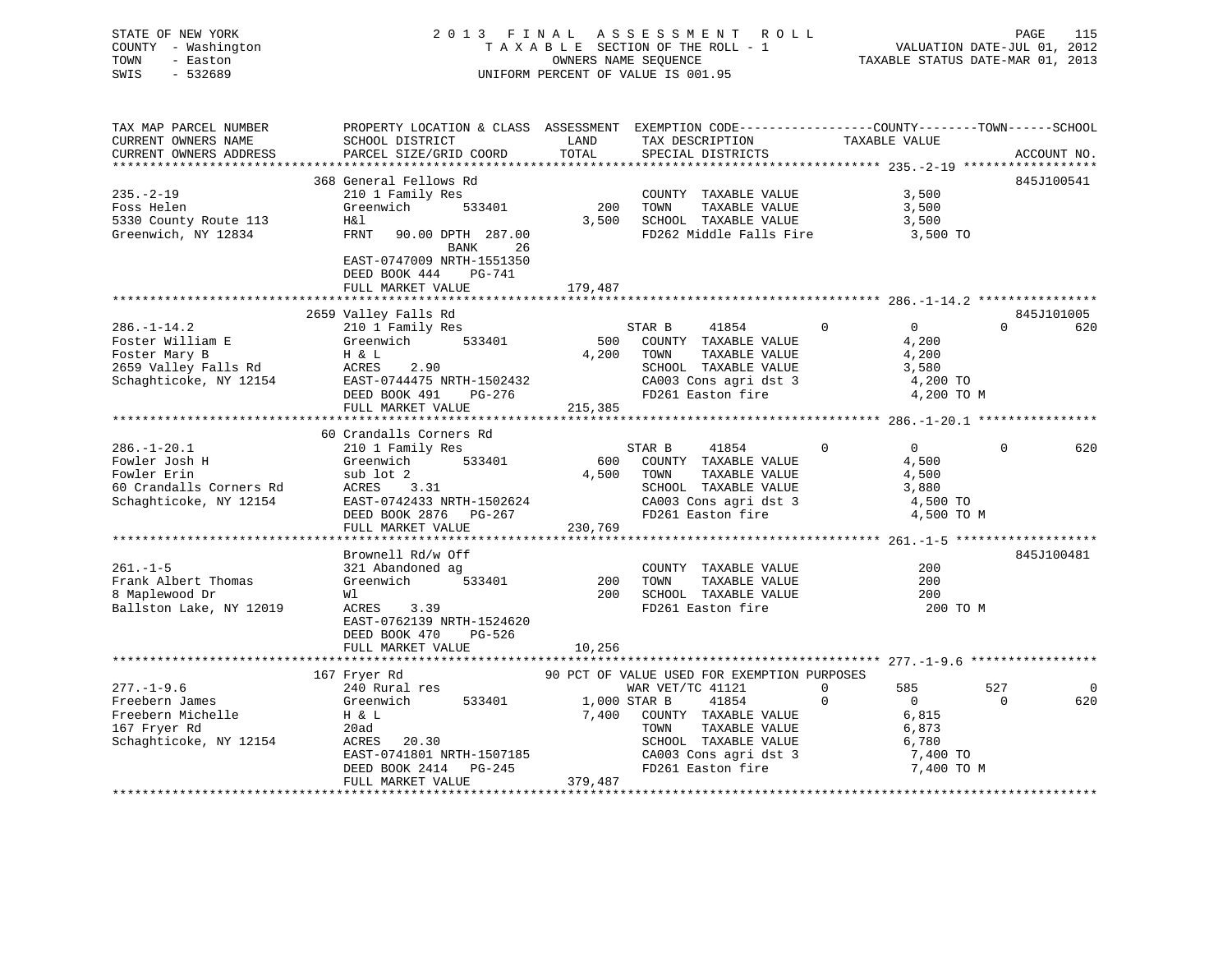# STATE OF NEW YORK 2 0 1 3 F I N A L A S S E S S M E N T R O L L PAGE 116 COUNTY - Washington T A X A B L E SECTION OF THE ROLL - 1 VALUATION DATE-JUL 01, 2012 TOWN - Easton OWNERS NAME SEQUENCE TAXABLE STATUS DATE-MAR 01, 2013 SWIS - 532689 UNIFORM PERCENT OF VALUE IS 001.95

| TAX MAP PARCEL NUMBER<br>CURRENT OWNERS NAME<br>CURRENT OWNERS ADDRESS | PROPERTY LOCATION & CLASS ASSESSMENT EXEMPTION CODE----------------COUNTY-------TOWN-----SCHOOL<br>SCHOOL DISTRICT<br>PARCEL SIZE/GRID COORD | LAND<br>TOTAL                            | SPECIAL DISTRICTS                                  |               | TAX DESCRIPTION TAXABLE VALUE    |          | ACCOUNT NO. |
|------------------------------------------------------------------------|----------------------------------------------------------------------------------------------------------------------------------------------|------------------------------------------|----------------------------------------------------|---------------|----------------------------------|----------|-------------|
|                                                                        |                                                                                                                                              |                                          |                                                    |               |                                  |          |             |
|                                                                        | 1885 State Route 40                                                                                                                          |                                          |                                                    |               |                                  |          | 845J100735  |
| $244. - 2 - 2$                                                         | 260 Seasonal res                                                                                                                             | s<br>533401                          500 | COUNTY TAXABLE VALUE                               | TAXABLE VALUE | 900                              |          |             |
| Friday Shirley G LE                                                    | Greenwich                                                                                                                                    | 900                                      | TOWN                                               |               | 900                              |          |             |
| Friday-Martin Jean                                                     | Camp                                                                                                                                         |                                          | SCHOOL TAXABLE VALUE                               |               | 900                              |          |             |
| 2156 State Route 29<br>Greenwich, NY 12834                             | ACRES 21.40<br>EAST-0750107 NRTH-1542926                                                                                                     |                                          | CA003 Cons agri dst 3<br>FD262 Middle Falls Fire   |               | 900 TO<br>900 TO                 |          |             |
|                                                                        | DEED BOOK 1877 PG-175                                                                                                                        |                                          |                                                    |               |                                  |          |             |
|                                                                        | FULL MARKET VALUE                                                                                                                            | 46,154                                   |                                                    |               |                                  |          |             |
|                                                                        |                                                                                                                                              |                                          |                                                    |               |                                  |          |             |
|                                                                        | 333 Old Schuylerville Rd                                                                                                                     |                                          |                                                    |               |                                  |          |             |
| $228. - 5 - 20.4$                                                      | 210 1 Family Res                                                                                                                             |                                          | STAR EN<br>41834                                   |               | $\Omega$<br>$\Omega$             | $\Omega$ | 1,310       |
| Fromme Henry C                                                         |                                                                                                                                              |                                          | COUNTY TAXABLE VALUE                               |               | 2,500                            |          |             |
| Fromme Maureen T                                                       | H &L                                                                                                                                         | 2,500                                    | TOWN                                               | TAXABLE VALUE | 2,500                            |          |             |
| 333 Old Schuylerville Rd                                               | $228. - 1 - 20.4$                                                                                                                            |                                          | SCHOOL TAXABLE VALUE                               |               | 1,190                            |          |             |
| Greenwich, NY 12834                                                    | ACRES<br>3.12                                                                                                                                |                                          |                                                    |               | FD262 Middle Falls Fire 2,500 TO |          |             |
|                                                                        | EAST-0746396 NRTH-1555322                                                                                                                    |                                          |                                                    |               |                                  |          |             |
|                                                                        | DEED BOOK 785<br>PG-30                                                                                                                       |                                          |                                                    |               |                                  |          |             |
|                                                                        | FULL MARKET VALUE                                                                                                                            | 128,205                                  |                                                    |               |                                  |          |             |
|                                                                        |                                                                                                                                              |                                          |                                                    |               |                                  |          |             |
|                                                                        | 441 Wilbur Ave                                                                                                                               |                                          |                                                    |               |                                  |          | 845J101223  |
| $235 - 2 - 9.3$                                                        | 710 Manufacture                                                                                                                              |                                          | COUNTY TAXABLE VALUE                               |               | 9,000                            |          |             |
| Fron-Tec Inc                                                           | 533401<br>Greenwich                                                                                                                          | 500 TOWN                                 |                                                    | TAXABLE VALUE | 9,000                            |          |             |
| 419 County Route 49                                                    | Plant                                                                                                                                        | 9,000                                    | SCHOOL TAXABLE VALUE                               |               | 9,000                            |          |             |
| Salem, NY 12865                                                        | ACRES<br>2.25                                                                                                                                |                                          |                                                    |               | CA003 Cons agri dst 3 9,000 TO   |          |             |
|                                                                        | EAST-0745153 NRTH-1546371                                                                                                                    |                                          | FD262 Middle Falls Fire                            |               | 9,000 TO                         |          |             |
|                                                                        | $PG-8$<br>DEED BOOK 638                                                                                                                      |                                          |                                                    |               |                                  |          |             |
|                                                                        | FULL MARKET VALUE                                                                                                                            | 461,538                                  |                                                    |               |                                  |          |             |
|                                                                        |                                                                                                                                              |                                          |                                                    |               |                                  |          |             |
|                                                                        | 126 Windy Hill Rd                                                                                                                            |                                          |                                                    |               |                                  |          | 845J101220  |
| $228. - 5 - 36$                                                        | 210 1 Family Res                                                                                                                             |                                          | 41854<br>STAR B                                    | $\sim$ 0      | $\overline{0}$                   | $\Omega$ | 620         |
| Fruchter Jacob                                                         | Schuylerville 415001                                                                                                                         |                                          | 500 COUNTY TAXABLE VALUE                           |               | 3,500                            |          |             |
| Fruchter R Jordan                                                      | H & L                                                                                                                                        | 3,500                                    | TOWN<br>TOWN TAXABLE VALUE<br>SCHOOL TAXABLE VALUE |               | 3,500                            |          |             |
| 300 Hunter Rd                                                          | Lot 4                                                                                                                                        |                                          |                                                    |               | 2,880                            |          |             |
| Greenwich, NY 12834                                                    | $228. - 1 - 36$                                                                                                                              |                                          |                                                    |               | FD262 Middle Falls Fire 3,500 TO |          |             |
|                                                                        | 1.61 BANK<br>ACRES<br>40                                                                                                                     |                                          |                                                    |               |                                  |          |             |
|                                                                        | EAST-0746135 NRTH-1560478                                                                                                                    |                                          |                                                    |               |                                  |          |             |
|                                                                        | DEED BOOK 916<br>$PG-128$                                                                                                                    |                                          |                                                    |               |                                  |          |             |
|                                                                        | FULL MARKET VALUE                                                                                                                            | 179,487                                  |                                                    |               |                                  |          |             |
|                                                                        |                                                                                                                                              |                                          |                                                    |               |                                  |          |             |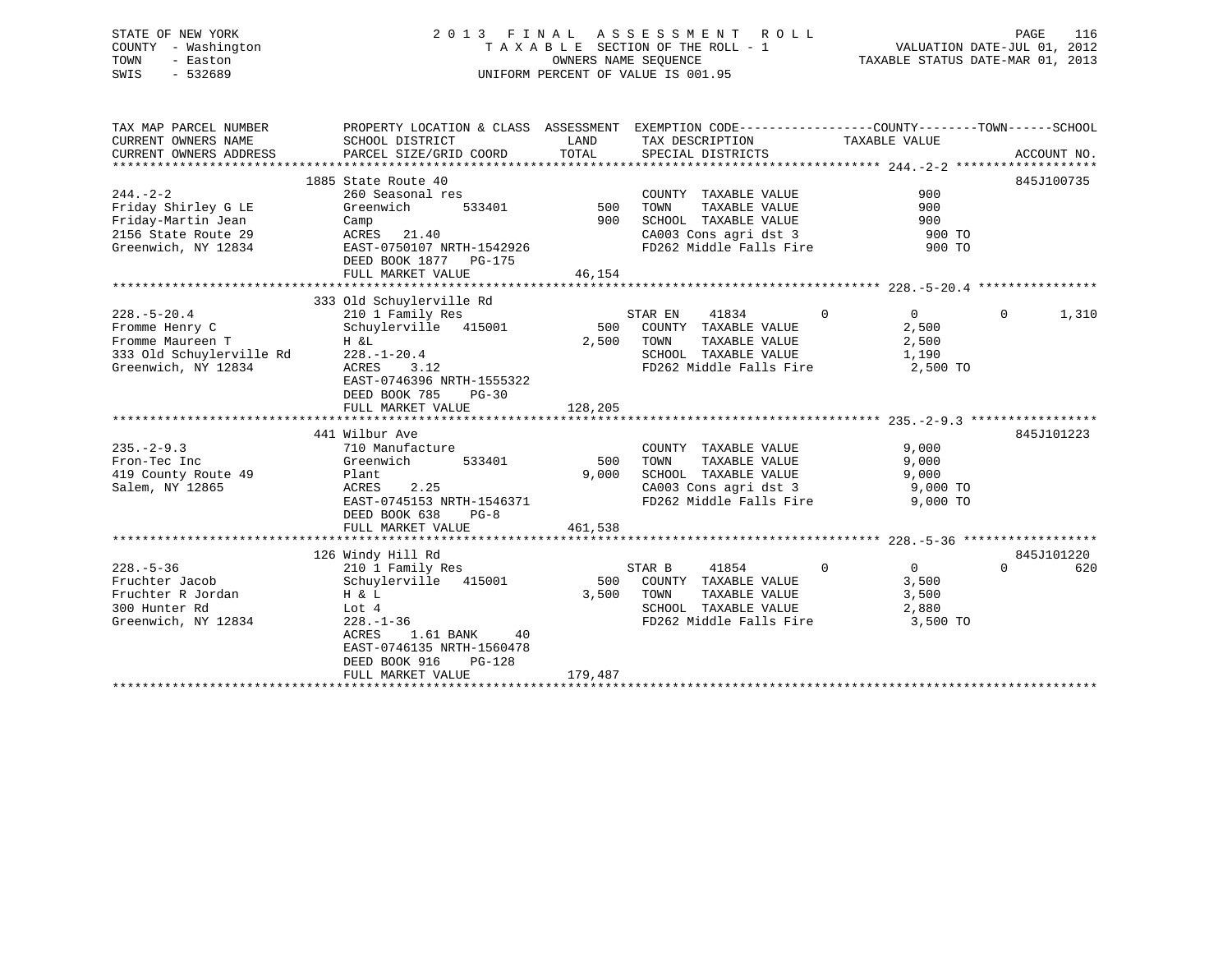# STATE OF NEW YORK 2 0 1 3 F I N A L A S S E S S M E N T R O L L PAGE 117 COUNTY - Washington T A X A B L E SECTION OF THE ROLL - 1 VALUATION DATE-JUL 01, 2012 TOWN - Easton OWNERS NAME SEQUENCE TAXABLE STATUS DATE-MAR 01, 2013 SWIS - 532689 UNIFORM PERCENT OF VALUE IS 001.95

| TAX MAP PARCEL NUMBER<br>CURRENT OWNERS NAME<br>CURRENT OWNERS ADDRESS | PROPERTY LOCATION & CLASS ASSESSMENT<br>SCHOOL DISTRICT<br>PARCEL SIZE/GRID COORD | LAND<br>TOTAL |              | EXEMPTION CODE----------------COUNTY-------TOWN------SCHOOL<br>TAX DESCRIPTION<br>SPECIAL DISTRICTS |                | TAXABLE VALUE  |          | ACCOUNT NO. |
|------------------------------------------------------------------------|-----------------------------------------------------------------------------------|---------------|--------------|-----------------------------------------------------------------------------------------------------|----------------|----------------|----------|-------------|
|                                                                        |                                                                                   |               |              |                                                                                                     |                |                |          |             |
|                                                                        | Waite Rd                                                                          |               |              |                                                                                                     |                |                |          | 845J100596  |
| $259. - 1 - 33.2$                                                      | 120 Field crops                                                                   |               | AG DIST      | 41720                                                                                               | $\mathbf{0}$   | 312            | 312      | 312         |
| Gabriel Aaron                                                          | Stillwater Cent 415201                                                            | 1,000         |              | COUNTY TAXABLE VALUE                                                                                |                | 688            |          |             |
| Gabriel Tara M                                                         | Farm                                                                              | 1,000         | TOWN         | TAXABLE VALUE                                                                                       |                | 688            |          |             |
| 119 Waite Rd                                                           | ACRES<br>54.00                                                                    |               |              | SCHOOL TAXABLE VALUE                                                                                |                | 688            |          |             |
| Schaghticoke, NY 12154                                                 | EAST-0737452 NRTH-1521669<br>DEED BOOK 820<br>PG-297                              |               |              | CA003 Cons agri dst 3<br>312 EX                                                                     |                | 688 TO         |          |             |
| MAY BE SUBJECT TO PAYMENT                                              | FULL MARKET VALUE                                                                 | 51,282        |              | FD261 Easton fire                                                                                   |                | 1,000 TO M     |          |             |
| UNDER AGDIST LAW TIL 2017                                              |                                                                                   |               |              |                                                                                                     |                |                |          |             |
|                                                                        |                                                                                   |               |              |                                                                                                     |                |                |          |             |
|                                                                        | County Route 113                                                                  |               |              |                                                                                                     |                |                |          | 845J100595  |
| $259. - 1 - 33.1$                                                      | 120 Field crops                                                                   |               | AG DIST      | 41720                                                                                               | $\Omega$       | 473            | 473      | 473         |
| Gabriel Aaron D                                                        | Greenwich<br>533401                                                               | 1,500         |              | COUNTY TAXABLE VALUE                                                                                |                | 1,027          |          |             |
| Gabriel Cynthia I                                                      | Farm                                                                              | 1,500         | TOWN         | TAXABLE VALUE                                                                                       |                | 1,027          |          |             |
| 119 Waite Rd                                                           | Bdy Agree 626/92                                                                  |               |              | SCHOOL TAXABLE VALUE                                                                                |                | 1,027          |          |             |
| Schaghticoke, NY 12154                                                 | ACRES 68.60                                                                       |               |              | CA003 Cons agri dst 3                                                                               |                | 1,027 TO       |          |             |
|                                                                        | EAST-0736709 NRTH-1522574                                                         |               |              | 473 EX                                                                                              |                |                |          |             |
| MAY BE SUBJECT TO PAYMENT                                              | DEED BOOK 660<br>PG-115<br>FULL MARKET VALUE                                      | 76,923        |              | FD261 Easton fire                                                                                   |                | 1,500 TO M     |          |             |
| UNDER AGDIST LAW TIL 2017                                              |                                                                                   |               |              |                                                                                                     |                |                |          |             |
|                                                                        | 107 Waite Rd                                                                      |               |              |                                                                                                     |                |                |          | 845J100594  |
| $259. - 1 - 33.3$                                                      | 241 Rural res&ag                                                                  |               | AG DIST      | 41720                                                                                               | $\overline{0}$ | 237            | 237      | 237         |
| Gabriel Aaron D                                                        | 533401<br>Greenwich                                                               |               | 1,200 STAR B | 41854                                                                                               | $\Omega$       | $\overline{0}$ | $\Omega$ | 620         |
| Gabriel Tara M                                                         | Farm                                                                              |               |              | 7,500 COUNTY TAXABLE VALUE                                                                          |                | 7,263          |          |             |
| 119 Waite Rd                                                           | ACRES 46.60                                                                       |               | TOWN         | TAXABLE VALUE                                                                                       |                | 7,263          |          |             |
| Schaghticoke, NY 12154                                                 | EAST-0739150 NRTH-1521478                                                         |               |              | SCHOOL TAXABLE VALUE                                                                                |                | 6,643          |          |             |
|                                                                        | DEED BOOK 660<br>PG-115                                                           |               |              | CA003 Cons agri dst 3                                                                               |                | 7,263 TO       |          |             |
| MAY BE SUBJECT TO PAYMENT                                              | FULL MARKET VALUE                                                                 | 384,615       |              | 237 EX                                                                                              |                |                |          |             |
| UNDER AGDIST LAW TIL 2017                                              |                                                                                   |               |              | FD261 Easton fire                                                                                   |                | 7,500 TO M     |          |             |
|                                                                        |                                                                                   |               |              |                                                                                                     |                |                |          |             |
|                                                                        | 336 State Route 29                                                                |               |              |                                                                                                     |                |                |          | 845J100515  |
| $235. - 2 - 5$                                                         | 642 Health bldg                                                                   |               |              | COUNTY TAXABLE VALUE                                                                                |                | 4,500          |          |             |
| Gabriel Cynthia Irene                                                  | Greenwich<br>533401                                                               | 1,000         | TOWN         | TAXABLE VALUE                                                                                       |                | 4,500          |          |             |
| 107 Waite Rd                                                           | Clinic                                                                            | 4,500         |              | SCHOOL TAXABLE VALUE 4,500                                                                          |                |                |          |             |
| Schaghticoke, NY 12154                                                 | FRNT 200.00 DPTH 205.00<br>EAST-0747303 NRTH-1553001<br>DEED BOOK 670<br>PG-277   |               |              | FD262 Middle Falls Fire 4,500 TO                                                                    |                |                |          |             |
|                                                                        | FULL MARKET VALUE                                                                 | 230,769       |              |                                                                                                     |                |                |          |             |
|                                                                        |                                                                                   |               |              |                                                                                                     |                |                |          |             |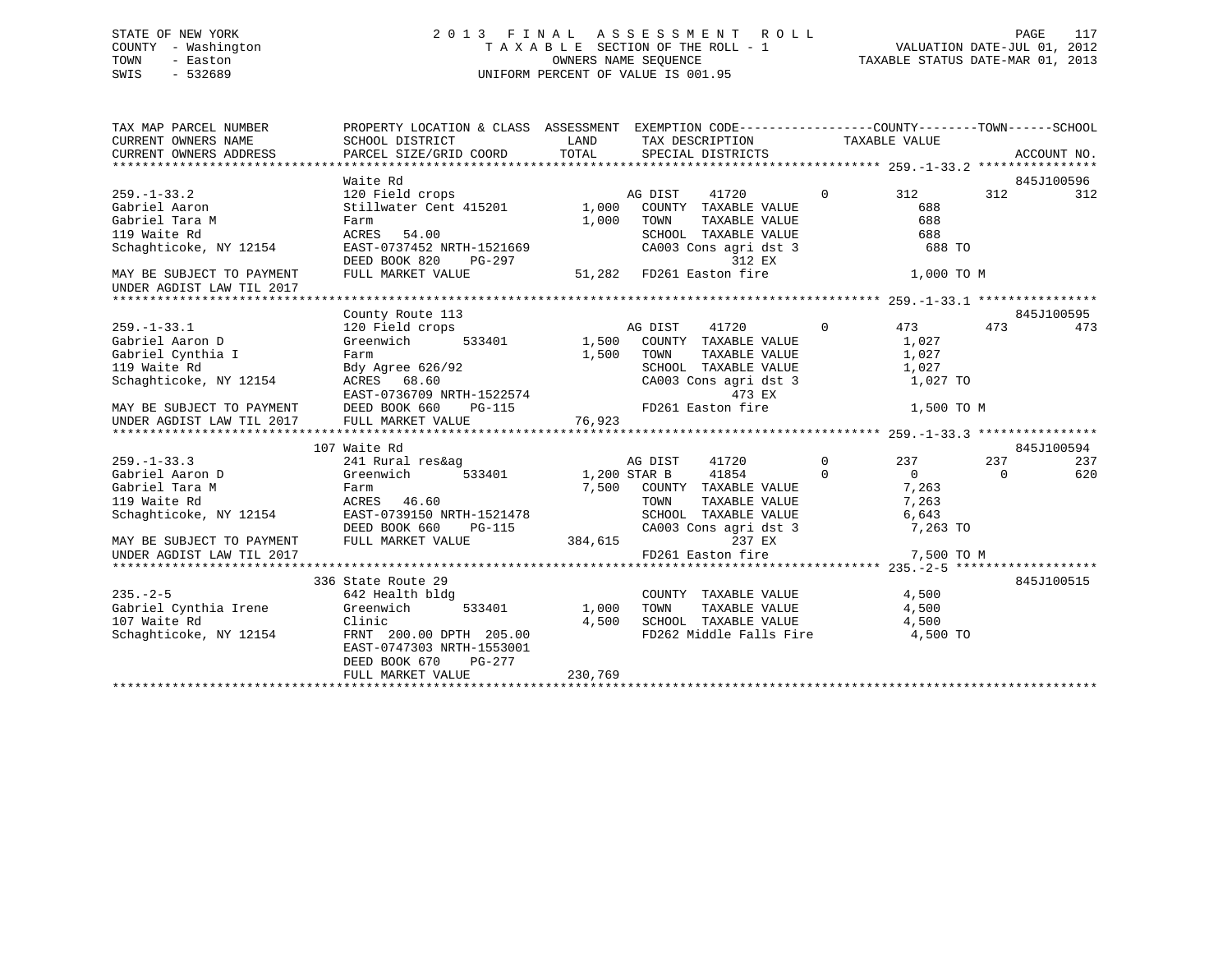# STATE OF NEW YORK 2 0 1 3 F I N A L A S S E S S M E N T R O L L PAGE 118 COUNTY - Washington T A X A B L E SECTION OF THE ROLL - 1 VALUATION DATE-JUL 01, 2012 TOWN - Easton OWNERS NAME SEQUENCE TAXABLE STATUS DATE-MAR 01, 2013 SWIS - 532689 UNIFORM PERCENT OF VALUE IS 001.95

| TAX MAP PARCEL NUMBER<br>CURRENT OWNERS NAME<br>CURRENT OWNERS ADDRESS                                                                      | PROPERTY LOCATION & CLASS ASSESSMENT EXEMPTION CODE----------------COUNTY-------TOWN------SCHOOL<br>SCHOOL DISTRICT<br>PARCEL SIZE/GRID COORD                                                                                                                       | LAND<br>TOTAL                                                                | TAX DESCRIPTION<br>SPECIAL DISTRICTS                                                                                                                                         | TAXABLE VALUE                                                                         |                 | ACCOUNT NO.                           |
|---------------------------------------------------------------------------------------------------------------------------------------------|---------------------------------------------------------------------------------------------------------------------------------------------------------------------------------------------------------------------------------------------------------------------|------------------------------------------------------------------------------|------------------------------------------------------------------------------------------------------------------------------------------------------------------------------|---------------------------------------------------------------------------------------|-----------------|---------------------------------------|
|                                                                                                                                             |                                                                                                                                                                                                                                                                     |                                                                              |                                                                                                                                                                              |                                                                                       |                 |                                       |
| $245. - 2 - 16$<br>Gaess Linda<br>75 Wheatfield Cove Rd<br>Narragansett, RI 02882<br>MAY BE SUBJECT TO PAYMENT<br>UNDER AGDIST LAW TIL 2017 | 17 Williams Ln<br>240 Rural res<br>Greenwich<br>533401<br>House & Lot $#17$<br>Ag Stewardship 2067/226<br>ACRES 122.00<br>EAST-0762015 NRTH-1537897<br>DEED BOOK 858<br>$PG-9$                                                                                      | $\begin{smallmatrix}&&&1\\1\end{smallmatrix},600\end{smallmatrix}$<br>17,000 | 41720<br>AG DIST<br>COUNTY TAXABLE VALUE<br>TOWN<br>TAXABLE VALUE<br>SCHOOL TAXABLE VALUE<br>CA003 Cons agri dst 3<br>30 EX<br>ست بن<br>FD261 Easton fire                    | $\Omega$<br>30<br>16,970<br>16,970<br>16,970<br>16,970<br>16,970 TO<br>17,000 TO M    | 30              | 845J100274<br>30                      |
|                                                                                                                                             | FULL MARKET VALUE                                                                                                                                                                                                                                                   | 871,795                                                                      |                                                                                                                                                                              |                                                                                       |                 |                                       |
| $259. - 1 - 52$<br>Gagnon Donald<br>Gagnon Mary Lynn<br>250 North Pole Rd<br>Melrose, NY 12121                                              | 113 Deerfield Ln<br>210 1 Family Res - WTRFNT<br>Greenwich<br>533401<br>H & L<br>Trans Exempt Repay 2013<br>FRNT 75.00 DPTH 225.00<br>EAST-0735078 NRTH-1525110<br>DEED BOOK 3153 PG-231                                                                            |                                                                              | COUNTY TAXABLE VALUE<br>500 TOWN<br>TAXABLE VALUE<br>2,100 SCHOOL TAXABLE VALUE<br>CA003 Cons agri dst 3<br>FD261 Easton fire<br>TE533 Trans exmt repay-flg                  | 2,100<br>2,100<br>$\frac{2}{2}$ , 100<br>2,100 TO<br>2,100 TO M<br>$.00$ MT           |                 | 845J100484                            |
|                                                                                                                                             | FULL MARKET VALUE                                                                                                                                                                                                                                                   | 107,692                                                                      |                                                                                                                                                                              |                                                                                       |                 |                                       |
| $245. - 2 - 11$<br>Galbraith Paul J                                                                                                         | 354 County Route 74A<br>240 Rural res<br>533401<br>Greenwich<br>Galbraith Sherry L<br>354 County Route 74A<br>Greenwich, NY 12834<br>$\overline{R} = \frac{10.90}{0.90}$<br>EAST-0765817 NRTH-1538943<br>ACRES 10.50<br>EAST-0765817 NRTH-1538943<br>Fast for pa-16 | 600<br>3,800 TOWN                                                            | 41854<br>STAR B<br>COUNTY TAXABLE VALUE<br>TAXABLE VALUE<br>TOWN      TAXABLE VALUE<br>SCHOOL   TAXABLE VALUE<br>CA003 Cons agri dst 3<br>FD261 Easton fire                  | $\overline{0}$<br>$\overline{0}$<br>3,800<br>3,800<br>3,180<br>3,800 TO<br>3,800 TO M | $\Omega$        | 845J100815<br>620                     |
|                                                                                                                                             | FULL MARKET VALUE                                                                                                                                                                                                                                                   | 194,872                                                                      |                                                                                                                                                                              |                                                                                       |                 |                                       |
| $236. - 2 - 9$<br>Gannon Robert T<br>Gannon Barbara<br>34 Louse Hill Rd<br>Greenwich, NY 12834                                              | 34 Louse Hill Rd<br>210 1 Family Res<br>Greenwich 533401 500<br>H & L<br>ACRES<br>5.60<br>ACRES 5.60 TOWN TAXABLE VALUE<br>EAST-0753571 NRTH-1550576 SCHOOL TAXABLE VALUE<br>DEED BOOK 459 PG-873 PD262 Middle Falls Fire<br>FULL MARKET VALUE 205,128              | 500 STAR EN<br>4,000                                                         | 95 PCT OF VALUE USED FOR EXEMPTION PURPOSES<br>WAR VET/TC 41121<br>41834<br>COUNTY TAXABLE VALUE<br>TOWN<br>TAXABLE VALUE<br>FD262 Middle Falls Fire 4,000 TO                | 570<br>$\Omega$<br>$\Omega$<br>$\overline{0}$<br>3,430<br>3,473<br>2,690              | 527<br>$\Omega$ | 845J100351<br>$\overline{0}$<br>1,310 |
|                                                                                                                                             |                                                                                                                                                                                                                                                                     |                                                                              |                                                                                                                                                                              |                                                                                       |                 |                                       |
| $252 - 2 - 18$<br>Garbarino Richard<br>Goehring Farrell<br>337 Mountain Rd<br>Greenwich, NY 12834                                           | 337 Mountain Rd<br>210 1 Family Res<br>Greenwich<br>Lot & H<br>1965/303<br>ACRES 35.37<br>EAST-0751184 NRTH-1532226<br>DEED BOOK 2472 PG-321                                                                                                                        | 533401 1,000 STAR B                                                          | 88 PCT OF VALUE USED FOR EXEMPTION PURPOSES<br>WAR VET/TC 41121<br>41854<br>5,200 COUNTY TAXABLE VALUE<br>TAXABLE VALUE<br>TOWN<br>SCHOOL TAXABLE VALUE<br>FD261 Easton fire | 585<br>0<br>$\overline{0}$<br>$\Omega$<br>4,615<br>4,673<br>4,580<br>5,200 TO M       | 527<br>$\Omega$ | 845J100247<br>$\Omega$<br>620         |
|                                                                                                                                             | FULL MARKET VALUE                                                                                                                                                                                                                                                   | 266,667                                                                      |                                                                                                                                                                              |                                                                                       |                 |                                       |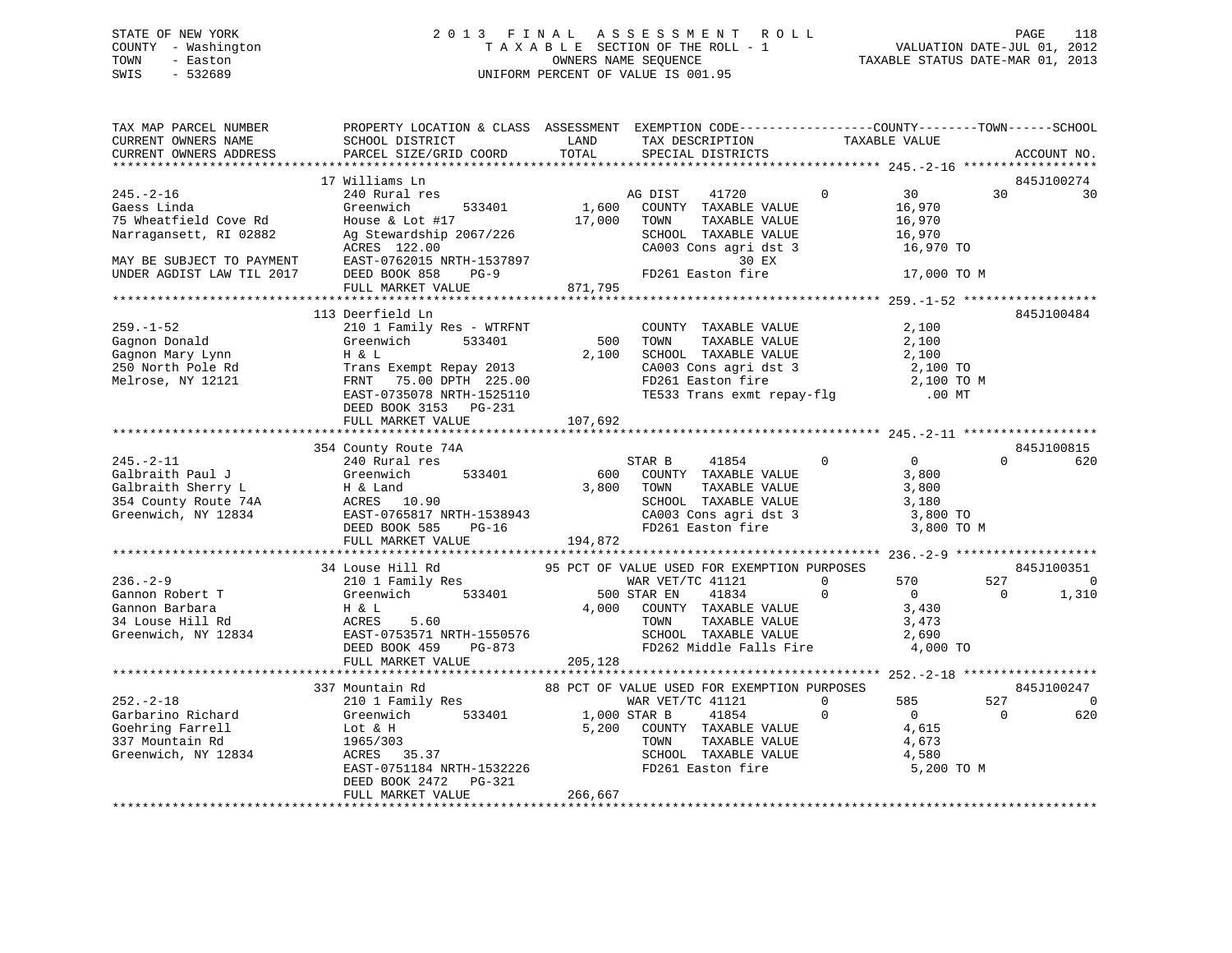# STATE OF NEW YORK 2 0 1 3 F I N A L A S S E S S M E N T R O L L PAGE 119 COUNTY - Washington T A X A B L E SECTION OF THE ROLL - 1 VALUATION DATE-JUL 01, 2012 TOWN - Easton OWNERS NAME SEQUENCE TAXABLE STATUS DATE-MAR 01, 2013 SWIS - 532689 UNIFORM PERCENT OF VALUE IS 001.95

| TAX MAP PARCEL NUMBER<br>CURRENT OWNERS NAME<br>CURRENT OWNERS ADDRESS                             | PROPERTY LOCATION & CLASS ASSESSMENT EXEMPTION CODE----------------COUNTY-------TOWN------SCHOOL<br>SCHOOL DISTRICT<br>PARCEL SIZE/GRID COORD                                            | LAND<br>TOTAL        | TAX DESCRIPTION<br>SPECIAL DISTRICTS                                                                                                                                                                                                            | TAXABLE VALUE                                                                                                          | ACCOUNT NO.                                                                |
|----------------------------------------------------------------------------------------------------|------------------------------------------------------------------------------------------------------------------------------------------------------------------------------------------|----------------------|-------------------------------------------------------------------------------------------------------------------------------------------------------------------------------------------------------------------------------------------------|------------------------------------------------------------------------------------------------------------------------|----------------------------------------------------------------------------|
| $277. - 1 - 11.1$<br>Gaston Donald E<br>287 Hudson River Rd<br>Waterford, NY 12188                 | Mcgowan Rd<br>321 Abandoned ag<br>533401<br>Greenwich<br>Vacant<br>ACRES 43.30<br>EAST-0739088 NRTH-1507361<br>DEED BOOK 869<br>PG-156<br>FULL MARKET VALUE                              | 800<br>800<br>41,026 | COUNTY TAXABLE VALUE<br>TAXABLE VALUE<br>TOWN<br>TOWN       TAXABLE  VALUE<br>SCHOOL    TAXABLE  VALUE<br>CA003 Cons agri dst 3<br>FD261 Easton fire                                                                                            | 800<br>800<br>800<br>800 TO<br>800 TO M                                                                                |                                                                            |
| $245. - 2 - 9.2$<br>Gates Norman F<br>12 Petteys Rd Ext<br>Greenwich, NY 12834                     | 12 Petteys Road Ext<br>210 1 Family Res<br>Greenwich 533401<br>H & L<br>8.88<br>ACRES<br>EAST-0769659 NRTH-1543973<br>DEED BOOK 937<br>$PG-84$<br>FULL MARKET VALUE                      |                      | 95 PCT OF VALUE USED FOR EXEMPTION PURPOSES<br>WAR VET/TC 41121<br>600 AGED-ALL 41800<br>5,000 STAR EN<br>41834<br>COUNTY TAXABLE VALUE<br>TOWN     TAXABLE VALUE<br>SCHOOL TAXABLE VALUE<br>256,410 CA003 Cons agri dst 3<br>FD261 Easton fire | 585<br>$\Omega$<br>$\circ$<br>2,083<br>$\overline{0}$<br>$\sim$ 0<br>2,332<br>2,361<br>1,315<br>5,000 TO<br>5,000 TO M | 845J101289<br>527<br>$\overline{0}$<br>2,112<br>2,375<br>$\Omega$<br>1,310 |
| $259. - 1 - 41$<br>Gaughan Richard<br>88 Deerfield Ln<br>Schaghticoke, NY 12154                    | 88 Deerfield Ln<br>210 1 Family Res - WTRFNT<br>Greenwich<br>533401<br>FRNT 180.00 DPTH 120.00<br>EAST-0734626 NRTH-1523972<br>DEED BOOK 735<br>PG-339<br>FULL MARKET VALUE              |                      | $\sim$ 0<br>STAR EN<br>41834<br>500 COUNTY TAXABLE VALUE<br>3,800 TOWN<br>TAXABLE VALUE<br>SCHOOL TAXABLE VALUE 2,490<br>CA003 Cons agri dst 3 3,800 TO<br>194,872 FD261 Easton fire 3 3,800 TO                                                 | $\overline{0}$<br>3,800<br>3,800<br>3,800 TO M                                                                         | 845J100455<br>$\Omega$<br>1,310                                            |
| $236. - 1 - 23$<br>Gauthier Elizabeth<br>Becker John<br>2229 State Route 40<br>Greenwich, NY 12834 | 2229 State Route 40<br>210 1 Family Res<br>533401<br>Greenwich<br>$H+L$<br>863/258 bndy agmt<br>1.20<br>ACRES<br>EAST-0751251 NRTH-1550603<br>DEED BOOK 2880 PG-236<br>FULL MARKET VALUE | 143,590              | 41854<br>STAR B<br>400 COUNTY TAXABLE VALUE<br>2,800 TOWN<br>TAXABLE VALUE<br>SCHOOL TAXABLE VALUE<br>FD262 Middle Falls Fire                                                                                                                   | $\overline{0}$<br>$\overline{0}$<br>2,800<br>2,800<br>2,180<br>2,800 TO                                                | 845J100113<br>$\Omega$<br>620                                              |
| $252. - 2 - 15.2$<br>Gaynor James<br>Gaynor Mary<br>494 Mountain Rd<br>Greenwich, NY 12834         | 494 Mountain Rd<br>210 1 Family Res<br>Greenwich<br>533401<br>H&l<br>lot 3<br>9.84<br>ACRES<br>EAST-0753888 NRTH-1534488<br>DEED BOOK 703<br>PG-258<br>FULL MARKET VALUE                 | 205,128              | 41854<br>STAR B<br>500 COUNTY TAXABLE VALUE<br>4,000 TOWN<br>TAXABLE VALUE<br>SCHOOL TAXABLE VALUE<br>FD261 Easton fire                                                                                                                         | $\mathbf{0}$<br>$\overline{0}$<br>4,000<br>4,000<br>3,380<br>4,000 TO M                                                | $\Omega$<br>620                                                            |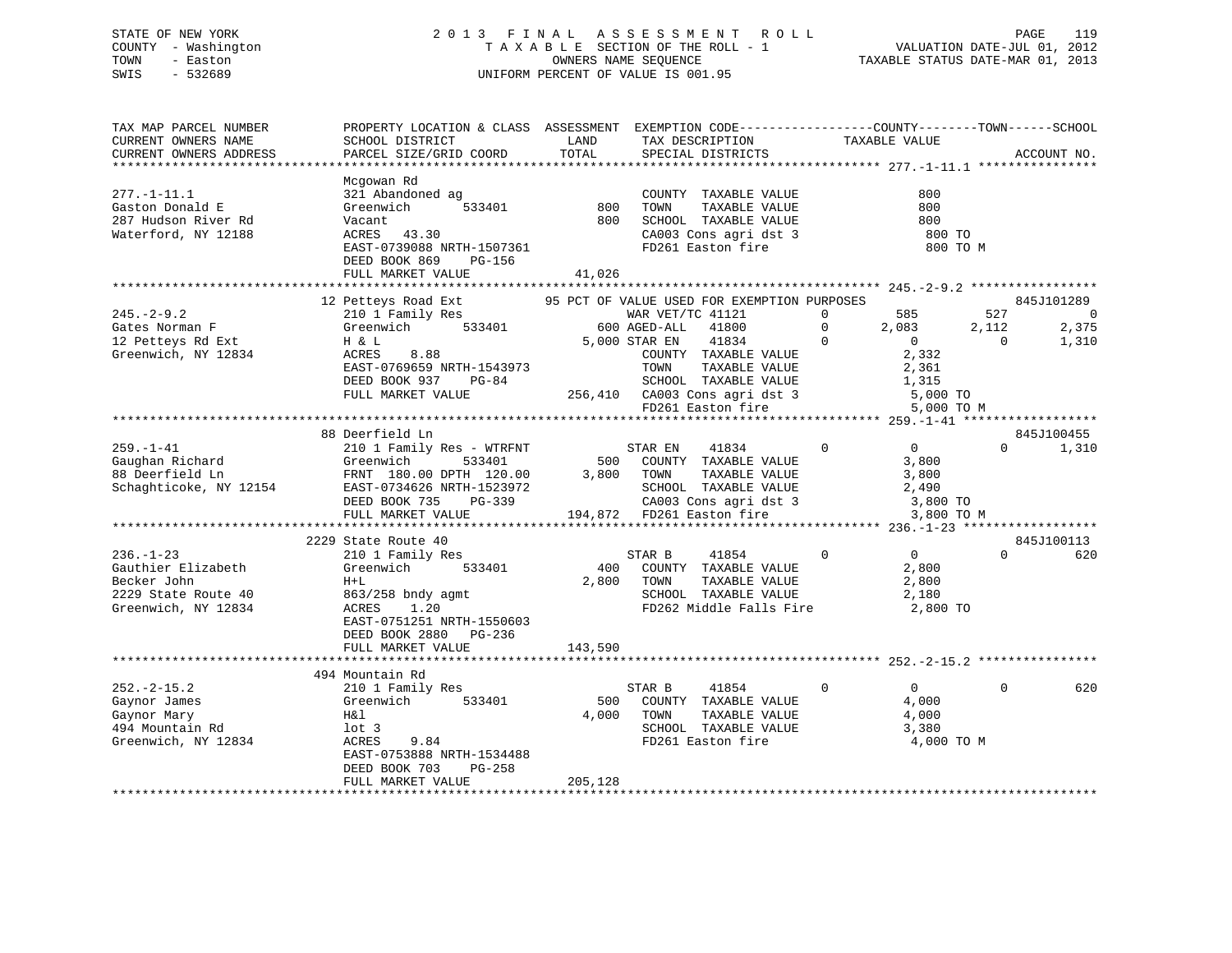| STATE OF NEW YORK   | 2013 FINAL ASSESSMENT ROLL         | 120<br>PAGE                      |
|---------------------|------------------------------------|----------------------------------|
| COUNTY - Washington | TAXABLE SECTION OF THE ROLL - 1    | VALUATION DATE-JUL 01, 2012      |
| TOWN<br>- Easton    | OWNERS NAME SEOUENCE               | TAXABLE STATUS DATE-MAR 01, 2013 |
| SWIS<br>- 532689    | UNIFORM PERCENT OF VALUE IS 001.95 |                                  |
|                     |                                    |                                  |
|                     |                                    |                                  |

| TAX MAP PARCEL NUMBER                               | PROPERTY LOCATION & CLASS ASSESSMENT EXEMPTION CODE----------------COUNTY-------TOWN-----SCHOOL        |         |                                                                                                |                |          |             |
|-----------------------------------------------------|--------------------------------------------------------------------------------------------------------|---------|------------------------------------------------------------------------------------------------|----------------|----------|-------------|
| CURRENT OWNERS NAME                                 | SCHOOL DISTRICT                                                                                        | LAND    | TAX DESCRIPTION                                                                                | TAXABLE VALUE  |          |             |
| CURRENT OWNERS ADDRESS                              | PARCEL SIZE/GRID COORD TOTAL SPECIAL DISTRICTS                                                         |         |                                                                                                |                |          | ACCOUNT NO. |
|                                                     |                                                                                                        |         |                                                                                                |                |          |             |
|                                                     | 549 County Route 74A                                                                                   |         | STAR B $41854$ 0<br>33401 500 COUNTY TAXABLE VALUE                                             |                |          | 845J100118  |
| $245. - 2 - 23$                                     | 210 1 Family Res                                                                                       |         |                                                                                                | $\overline{0}$ | $\Omega$ | 620         |
| Geelan Mary<br>Geelan Darrell                       | Greenwich 533401                                                                                       |         | TAXABLE VALUE                                                                                  | 4,200          |          |             |
|                                                     | $H \& L$                                                                                               | 4,200   | TOWN                                                                                           | 4,200          |          |             |
| 549 County Route 74A 1797/94<br>Greenwich, NY 12834 | 1797/94<br>ACRES 5.61                                                                                  |         | SCHOOL TAXABLE VALUE 3,580                                                                     |                |          |             |
|                                                     | EAST-0764651 NRTH-1543295                                                                              |         | CA003 Cons agri dst 3 (a) 4,200 TO<br>FD261 Easton fire (a) 4,200 TO                           | 4,200 TO M     |          |             |
|                                                     | DEED BOOK 1812    PG-233                                                                               |         |                                                                                                |                |          |             |
|                                                     |                                                                                                        |         |                                                                                                |                |          |             |
|                                                     |                                                                                                        |         |                                                                                                |                |          |             |
|                                                     | 13 Cheese Factory Rd                                                                                   |         |                                                                                                |                |          | 845J101058  |
|                                                     |                                                                                                        |         | COUNTY TAXABLE VALUE 3,500                                                                     |                |          |             |
|                                                     | 251.-1-17.2 210 1 Family Res<br>Gerardi Richard E Greenwich 533401<br>13 Cheese Factory Rd House & Lot |         | COUNTY TAXABLE VALUE 3,500<br>400 TOWN TAXABLE VALUE 3,500<br>3,500 SCHOOL TAXABLE VALUE 3,500 |                |          |             |
|                                                     |                                                                                                        |         |                                                                                                |                |          |             |
| Greenwich, NY 12834                                 | FRNT 160.00 DPTH 130.00                                                                                |         | CA003 Cons agri dst 3 3,500 TO                                                                 |                |          |             |
|                                                     | BANK 141                                                                                               |         | FD261 Easton fire                                                                              | 3,500 TO M     |          |             |
|                                                     | EAST-0737892 NRTH-1530998                                                                              |         |                                                                                                |                |          |             |
|                                                     | DEED BOOK 898 PG-76                                                                                    |         |                                                                                                |                |          |             |
|                                                     | FULL MARKET VALUE                                                                                      | 179,487 |                                                                                                |                |          |             |
|                                                     |                                                                                                        |         |                                                                                                |                |          |             |
|                                                     | 1082 State Route 40                                                                                    |         |                                                                                                |                |          | 845J100749  |
| $259. - 1 - 11$                                     | 210 1 Family Res                                                                                       |         | 41834 0<br>STAR EN                                                                             | $\overline{0}$ | $\Omega$ | 1,310       |
|                                                     | Gillio Anthony J Greenwich 533401<br>Gillio Margaret M H & L                                           |         | 600 COUNTY TAXABLE VALUE<br>5,200 TOWN TAXABLE VALUE                                           | 5,200          |          |             |
|                                                     |                                                                                                        |         |                                                                                                | 5,200          |          |             |
| 1082 State Route 40 1915/331                        |                                                                                                        |         | SCHOOL TAXABLE VALUE 3,890                                                                     |                |          |             |
| Greenwich, NY 12834                                 | ACRES 3.13<br>EAST-0746439 NRTH-1523728                                                                |         | CA003 Cons agri dst 3 5,200 TO                                                                 |                |          |             |
|                                                     |                                                                                                        |         | FD261 Easton fire                                                                              | 5,200 TO M     |          |             |
|                                                     | DEED BOOK 613 PG-248<br>FULL MARKET VALUE                                                              | 266,667 |                                                                                                |                |          |             |
|                                                     |                                                                                                        |         |                                                                                                |                |          |             |
|                                                     | 228 Wells Rd                                                                                           |         |                                                                                                |                |          | 845J100528  |
| $259. - 1 - 61$                                     | 210 1 Family Res                                                                                       |         | COUNTY TAXABLE VALUE 3,300                                                                     |                |          |             |
|                                                     |                                                                                                        |         | 300 TOWN TAXABLE VALUE                                                                         | 3,300          |          |             |
|                                                     |                                                                                                        | 3,300   |                                                                                                |                |          |             |
| Schaghticoke, NY 12154                              | $269. - 1 - 2.1$                                                                                       |         | SCHOOL TAXABLE VALUE 3,300<br>CA003 Cons agri dst 3 3 3,300 TO                                 |                |          |             |
|                                                     | FRNT 220.00 DPTH 124.00                                                                                |         | FD261 Easton fire                                                                              | 3,300 TO M     |          |             |
|                                                     | EAST-0745997 NRTH-1522949                                                                              |         |                                                                                                |                |          |             |
|                                                     | DEED BOOK 482 PG-116                                                                                   |         |                                                                                                |                |          |             |
|                                                     | FULL MARKET VALUE                                                                                      | 169,231 |                                                                                                |                |          |             |
|                                                     |                                                                                                        |         |                                                                                                |                |          |             |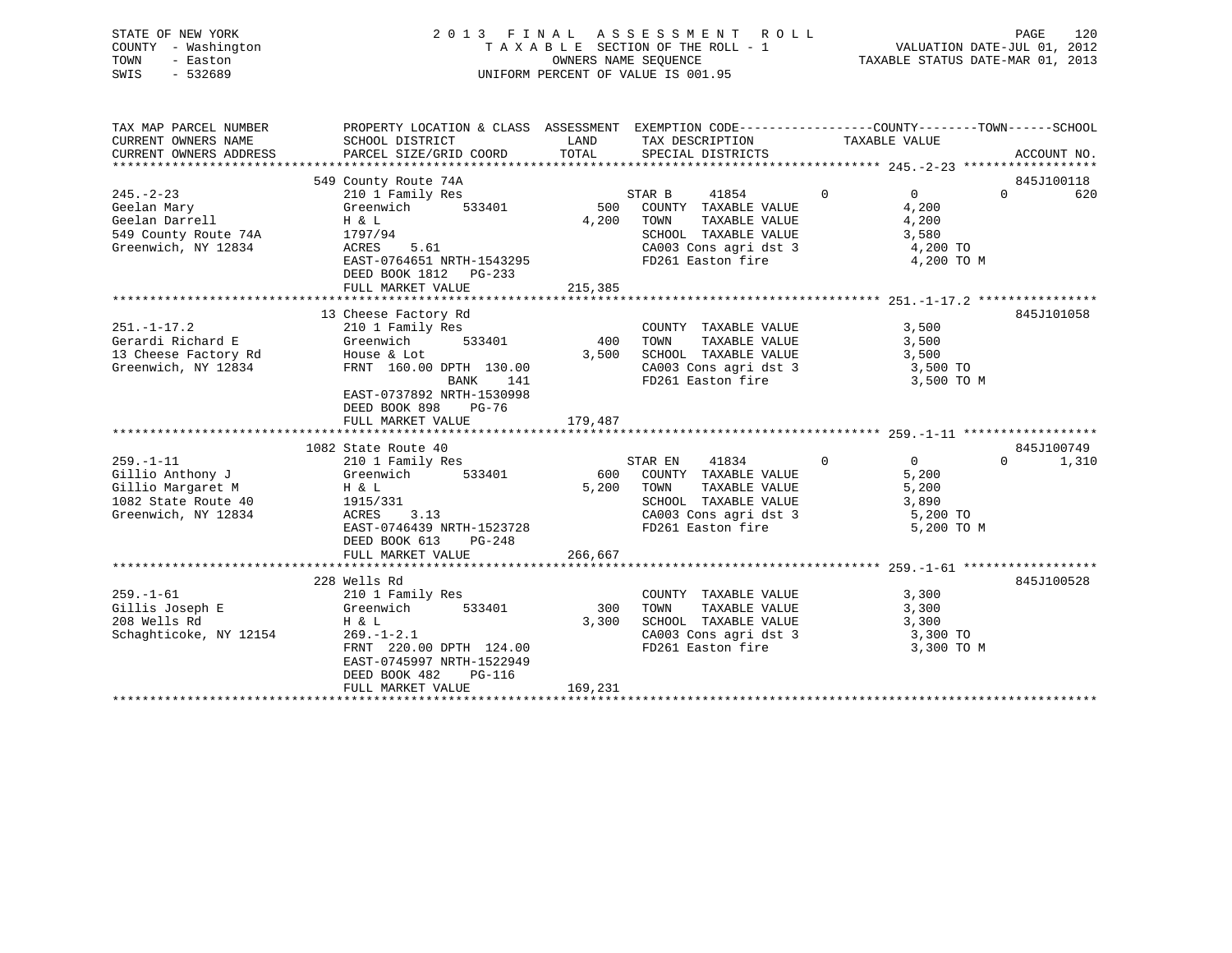|      | STATE OF NEW YORK   | 2013 FINAL ASSESSMENT ROLL         |                                  | PAGE | 121 |
|------|---------------------|------------------------------------|----------------------------------|------|-----|
|      | COUNTY - Washington | TAXABLE SECTION OF THE ROLL - 1    | VALUATION DATE-JUL 01, 2012      |      |     |
| TOWN | - Easton            | OWNERS NAME SEOUENCE               | TAXABLE STATUS DATE-MAR 01, 2013 |      |     |
| SWIS | - 532689            | UNIFORM PERCENT OF VALUE IS 001.95 |                                  |      |     |
|      |                     |                                    |                                  |      |     |
|      |                     |                                    |                                  |      |     |

| TAX MAP PARCEL NUMBER<br>CURRENT OWNERS NAME                                                     | PROPERTY LOCATION & CLASS ASSESSMENT EXEMPTION CODE----------------COUNTY-------TOWN-----SCHOOL<br>SCHOOL DISTRICT                                                         | LAND                    | TAX DESCRIPTION                                                                                                                                    | TAXABLE VALUE                                                                   |          |             |
|--------------------------------------------------------------------------------------------------|----------------------------------------------------------------------------------------------------------------------------------------------------------------------------|-------------------------|----------------------------------------------------------------------------------------------------------------------------------------------------|---------------------------------------------------------------------------------|----------|-------------|
| CURRENT OWNERS ADDRESS                                                                           | PARCEL SIZE/GRID COORD                                                                                                                                                     | TOTAL                   | SPECIAL DISTRICTS                                                                                                                                  |                                                                                 |          | ACCOUNT NO. |
|                                                                                                  | 208 Wells Rd                                                                                                                                                               |                         |                                                                                                                                                    |                                                                                 |          | 845J100358  |
| $259. - 1 - 60$<br>Gillis Mary Alice L<br>208 Wells Rd<br>Schaghticoke, NY 12154                 | 240 Rural res<br>Greenwich<br>533401<br>H & L<br>W 342/370<br>$269. - 1 - 1$<br>$ACRES$ 10.83<br>EAST-0745363 NRTH-1522434<br>DEED BOOK 463<br>PG-283<br>FULL MARKET VALUE | 600<br>4,000<br>205,128 | STAR EN<br>41834<br>COUNTY TAXABLE VALUE<br>TAXABLE VALUE<br>TOWN<br>SCHOOL TAXABLE VALUE<br>CA003 Cons agri dst 3<br>FD261 Easton fire            | $\overline{0}$<br>$\Omega$<br>4,000<br>4,000<br>2,690<br>4,000 TO<br>4,000 TO M | $\Omega$ | 1,310       |
|                                                                                                  | State Route 40/W Off                                                                                                                                                       |                         |                                                                                                                                                    |                                                                                 |          | 845J101076  |
| $259. - 1 - 62$<br>Gillis Mary Alice L<br>208 Wells Rd<br>Schaghticoke, NY 12154                 | 310 Res Vac<br>Greenwich<br>533401<br>Vac Land<br>$269. - 1 - 2.2$<br>ACRES 1.80<br>EAST-0745719 NRTH-1522874<br>DEED BOOK 463<br>PG-281                                   | 300                     | COUNTY TAXABLE VALUE<br>TAXABLE VALUE<br>TOWN<br>300 SCHOOL TAXABLE VALUE<br>CA003 Cons agri dst 3<br>FD261 Easton fire                            | 300<br>300<br>300<br>300 TO<br>300 TO M                                         |          |             |
|                                                                                                  | FULL MARKET VALUE                                                                                                                                                          | 15,385                  |                                                                                                                                                    |                                                                                 |          |             |
|                                                                                                  |                                                                                                                                                                            |                         |                                                                                                                                                    |                                                                                 |          |             |
|                                                                                                  | 37 Gillis Rd                                                                                                                                                               |                         |                                                                                                                                                    |                                                                                 |          | 845J100359  |
| $245. - 2 - 12$<br>Gillis Molly<br>37 Gillis Rd<br>Greenwich, NY 12834                           | 240 Rural res<br>533401<br>Greenwich<br>Farm<br>ACRES     39.50<br>EAST-0766899 NRTH-1538940<br>DEED BOOK 2928 PG-286<br>FULL MARKET VALUE                                 | 307,692                 | STAR B<br>41854<br>1,000 COUNTY TAXABLE VALUE<br>6,000 TOWN<br>TAXABLE VALUE<br>SCHOOL TAXABLE VALUE<br>CA003 Cons agri dst 3<br>FD261 Easton fire | $\overline{0}$<br>$\Omega$<br>6,000<br>6,000<br>5,380<br>6,000 TO<br>6,000 TO M | $\Omega$ | 620         |
|                                                                                                  |                                                                                                                                                                            |                         |                                                                                                                                                    |                                                                                 |          |             |
| $287. - 1 - 12.1$<br>Gomes Thomas G<br>Gomes Colleen B<br>315 Ridge Rd<br>Valley Falls, NY 12185 | Colonel Burch Rd<br>323 Vacant rural<br>Hoosic Valley 384201<br>Vacant Land<br>ACRES 4.70<br>EAST-0752147 NRTH-1498882<br>DEED BOOK 542 PG-3                               |                         | COUNTY TAXABLE VALUE<br>100 TOWN<br>TAXABLE VALUE<br>100 SCHOOL TAXABLE VALUE<br>CA003 Cons agri dst 3<br>FD261 Easton fire                        | 100<br>100<br>100<br>100 TO<br>100 TO M                                         |          | 845J101214  |
|                                                                                                  | FULL MARKET VALUE                                                                                                                                                          | 5,128                   |                                                                                                                                                    |                                                                                 |          |             |
|                                                                                                  | 2128 County Route 74                                                                                                                                                       |                         |                                                                                                                                                    |                                                                                 |          |             |
| $261. - 1 - 17.5$<br>Goodling Cynthia<br>2128 County Route 74<br>Greenwich, NY 12834             | 210 1 Family Res<br>Greenwich<br>533401<br>H & L w/ garage<br>Lot 3<br>9.70<br>ACRES<br>EAST-0763840 NRTH-1525835<br>DEED BOOK 782<br>PG-305<br>FULL MARKET VALUE          | 194,872                 | STAR B 41854<br>600 COUNTY TAXABLE VALUE<br>3,800 TOWN<br>TAXABLE VALUE<br>SCHOOL TAXABLE VALUE<br>FD261 Easton fire                               | $\mathbf{0}$<br>$\overline{0}$<br>3,800<br>3,800<br>3,180<br>3,800 TO M         | $\Omega$ | 620         |
|                                                                                                  |                                                                                                                                                                            |                         |                                                                                                                                                    |                                                                                 |          |             |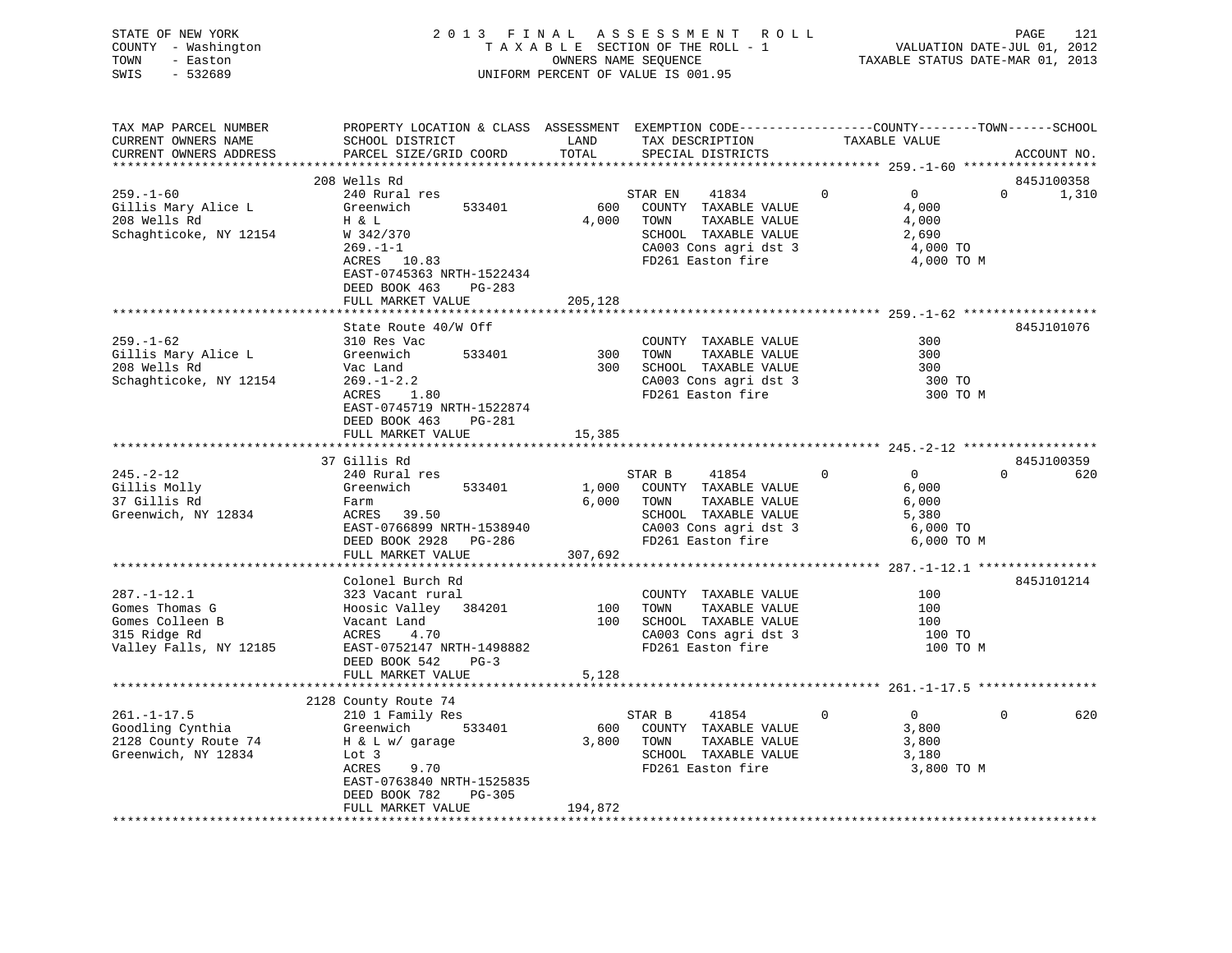# STATE OF NEW YORK 2 0 1 3 F I N A L A S S E S S M E N T R O L L PAGE 122 COUNTY - Washington T A X A B L E SECTION OF THE ROLL - 1 VALUATION DATE-JUL 01, 2012 TOWN - Easton OWNERS NAME SEQUENCE TAXABLE STATUS DATE-MAR 01, 2013 SWIS - 532689 UNIFORM PERCENT OF VALUE IS 001.95

| TAX MAP PARCEL NUMBER<br>CURRENT OWNERS NAME<br>CURRENT OWNERS ADDRESS                                                                                                 | PROPERTY LOCATION & CLASS ASSESSMENT EXEMPTION CODE----------------COUNTY-------TOWN------SCHOOL<br>SCHOOL DISTRICT<br>PARCEL SIZE/GRID COORD                                         | LAND<br>TOTAL             | TAX DESCRIPTION<br>SPECIAL DISTRICTS                                                                                                                  |                            | TAXABLE VALUE                                                |                       | ACCOUNT NO.                         |
|------------------------------------------------------------------------------------------------------------------------------------------------------------------------|---------------------------------------------------------------------------------------------------------------------------------------------------------------------------------------|---------------------------|-------------------------------------------------------------------------------------------------------------------------------------------------------|----------------------------|--------------------------------------------------------------|-----------------------|-------------------------------------|
| *************************                                                                                                                                              |                                                                                                                                                                                       |                           |                                                                                                                                                       |                            |                                                              |                       |                                     |
| $269. - 2 - 3$<br>Gordon Elizabeth R<br>Christenfeld Thomas<br>209 Cooke Hollow Rd<br>Valley Falls, NY 12185<br>MAY BE SUBJECT TO PAYMENT<br>UNDER AGDIST LAW TIL 2017 | Meeting House Rd<br>112 Dairy farm<br>Greenwich<br>533401<br>Farm<br>Cons Ease $843/265$<br>ACRES 116.87<br>EAST-0754776 NRTH-1518303<br>DEED BOOK 775<br>PG-266<br>FULL MARKET VALUE | 2,200<br>2,200<br>112,821 | AG DIST<br>41720<br>COUNTY TAXABLE VALUE<br>TOWN<br>TAXABLE VALUE<br>SCHOOL TAXABLE VALUE<br>CA003 Cons agri dst 3<br>675 EX<br>FD261 Easton fire     | $\mathbf 0$                | 675<br>1,525<br>1,525<br>1,525<br>1,525 TO<br>2,200 TO M     | 675                   | 845J100503<br>675                   |
|                                                                                                                                                                        |                                                                                                                                                                                       |                           |                                                                                                                                                       |                            |                                                              |                       |                                     |
| $270. - 2 - 14$<br>Gordon Elizabeth R<br>Christenfeld Thomas<br>209 Cooke Hollow Rd<br>Valley Falls, NY 12185<br>MAY BE SUBJECT TO PAYMENT                             | 209 Cooke Hollow Rd<br>105 Vac farmland<br>533401<br>Greenwich<br>Ag Land<br>$270. - 1 - 14$<br>ACRES 148.48<br>EAST-0756132 NRTH-1516222<br>DEED BOOK 712<br>PG-184                  | 7,000                     | AG DIST<br>41720<br>41854<br>2,500 STAR B<br>COUNTY TAXABLE VALUE<br>TOWN<br>TAXABLE VALUE<br>SCHOOL TAXABLE VALUE<br>CA003 Cons agri dst 3<br>671 EX | $\mathbf 0$<br>$\mathbf 0$ | 671<br>$\overline{0}$<br>6,329<br>6,329<br>5,709<br>6,329 TO | 671<br>$\Omega$       | 845J100641<br>671<br>620            |
| UNDER AGDIST LAW TIL 2017                                                                                                                                              | FULL MARKET VALUE                                                                                                                                                                     |                           | 358,974 FD261 Easton fire                                                                                                                             |                            | 7,000 TO M                                                   |                       |                                     |
|                                                                                                                                                                        | Vly Summit Rd                                                                                                                                                                         |                           |                                                                                                                                                       |                            |                                                              |                       | 845J100717                          |
| $260. -1 - 6.1$<br>Gorsky William<br>118 Vly Summit Rd<br>Greenwich, NY 12834<br>MAY BE SUBJECT TO PAYMENT<br>UNDER RPTL483 UNTIL 2016                                 | 112 Dairy farm<br>533401<br>Greenwich<br>sub lot 1A<br>ACRES<br>5.00<br>EAST-0748445 NRTH-1522622<br>DEED BOOK 2201<br>$PG-112$<br>FULL MARKET VALUE                                  | 500<br>3,500<br>179,487   | 41700<br>AG BUILD<br>COUNTY TAXABLE VALUE<br>TOWN<br>TAXABLE VALUE<br>SCHOOL TAXABLE VALUE<br>CA003 Cons agri dst 3<br>FD261 Easton fire              | $\Omega$                   | 3,000<br>500<br>500<br>500<br>3,500 TO<br>3,500 TO M         | 3,000                 | 3,000                               |
|                                                                                                                                                                        |                                                                                                                                                                                       |                           |                                                                                                                                                       |                            |                                                              |                       | 845J100640                          |
| $260. -1 - 8$<br>Gorsky William<br>118 Vly Summit Rd<br>Greenwich, NY 12834                                                                                            | 85 Vly Summit Rd<br>210 1 Family Res<br>533401<br>Greenwich<br>2.50<br>ACRES<br>EAST-0748412 NRTH-1523184<br>DEED BOOK 1682<br>PG-258<br>FULL MARKET VALUE                            | 500<br>2,500<br>128,205   | COUNTY TAXABLE VALUE<br>TOWN<br>TAXABLE VALUE<br>SCHOOL TAXABLE VALUE<br>CA003 Cons agri dst 3<br>FD261 Easton fire                                   |                            | 2,500<br>2,500<br>2,500<br>2,500 TO<br>2,500 TO M            |                       |                                     |
|                                                                                                                                                                        |                                                                                                                                                                                       |                           |                                                                                                                                                       |                            |                                                              |                       |                                     |
| $260. - 1 - 26$<br>Gorsky William<br>110 Vly Summit Rd<br>Greenwich, NY 12834                                                                                          | 110 Vly Summit Rd<br>112 Dairy farm<br>Greenwich<br>533401<br>Farm<br>New Mobile Home<br>ACRES 371.70                                                                                 |                           | AG BUILD 41700<br>6,000 AG BUILD<br>41700<br>17,000 AG DIST<br>41720<br>COUNTY TAXABLE VALUE<br>TOWN<br>TAXABLE VALUE                                 | 0<br>$\Omega$<br>$\Omega$  | 2,250<br>750<br>1,213<br>12,787<br>12,787                    | 2,250<br>750<br>1,213 | 845J100369<br>2,250<br>750<br>1,213 |
| MAY BE SUBJECT TO PAYMENT<br>UNDER AGDIST LAW TIL 2017                                                                                                                 | EAST-0750844 NRTH-1521763<br>DEED BOOK 2201<br><b>PG-112</b><br>FULL MARKET VALUE                                                                                                     | 871,795                   | SCHOOL TAXABLE VALUE<br>CA003 Cons agri dst 3<br>1,213 EX<br>FD261 Easton fire                                                                        |                            | 12,787<br>15,787 TO<br>17,000 TO M                           |                       |                                     |
|                                                                                                                                                                        |                                                                                                                                                                                       |                           |                                                                                                                                                       |                            |                                                              |                       |                                     |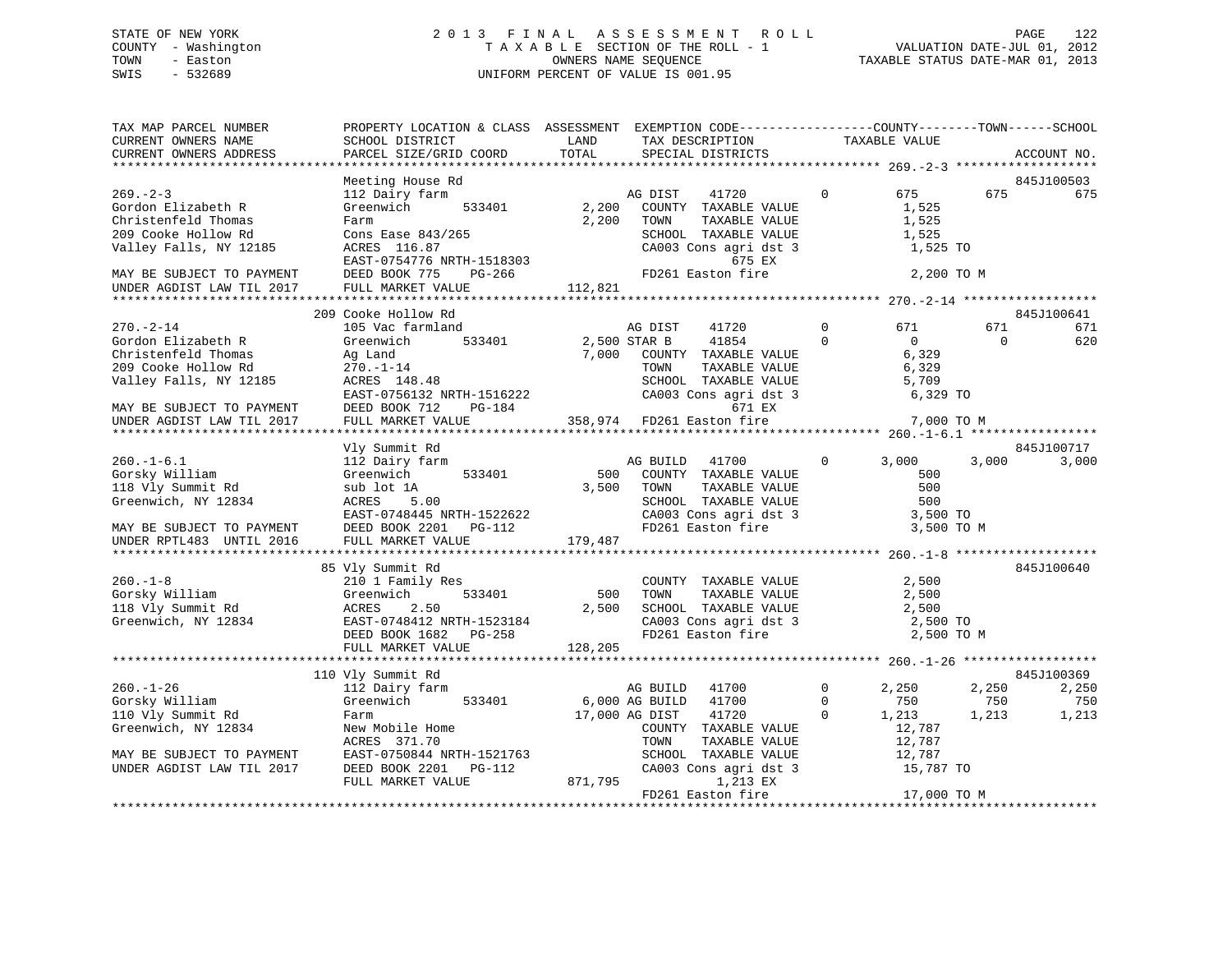# STATE OF NEW YORK 2 0 1 3 F I N A L A S S E S S M E N T R O L L PAGE 123 COUNTY - Washington T A X A B L E SECTION OF THE ROLL - 1 VALUATION DATE-JUL 01, 2012 TOWN - Easton OWNERS NAME SEQUENCE TAXABLE STATUS DATE-MAR 01, 2013 SWIS - 532689 UNIFORM PERCENT OF VALUE IS 001.95

| TAX MAP PARCEL NUMBER<br>CURRENT OWNERS NAME<br>CURRENT OWNERS ADDRESS                                                                      | PROPERTY LOCATION & CLASS ASSESSMENT EXEMPTION CODE----------------COUNTY-------TOWN------SCHOOL<br>SCHOOL DISTRICT<br>PARCEL SIZE/GRID COORD                                                                                         | LAND<br>TOTAL                    | TAX DESCRIPTION<br>SPECIAL DISTRICTS                                                                                                                            | TAXABLE VALUE                                                                       | ACCOUNT NO.                  |
|---------------------------------------------------------------------------------------------------------------------------------------------|---------------------------------------------------------------------------------------------------------------------------------------------------------------------------------------------------------------------------------------|----------------------------------|-----------------------------------------------------------------------------------------------------------------------------------------------------------------|-------------------------------------------------------------------------------------|------------------------------|
|                                                                                                                                             |                                                                                                                                                                                                                                       |                                  |                                                                                                                                                                 |                                                                                     |                              |
| $260. - 1 - 26.1$<br>Gorsky William<br>118 Vly Summit Rd<br>Greenwich, NY 12834                                                             | 118 Vly Summit Rd<br>112 Dairy farm<br>Greenwich<br>533401<br>ACRES<br>2.00<br>EAST-0749020 NRTH-1522453<br>DEED BOOK 2201    PG-112<br>FULL MARKET VALUE                                                                             |                                  | STAR B<br>41854<br>300 COUNTY TAXABLE VALUE<br>3,000 TOWN<br>TAXABLE VALUE<br>SCHOOL TAXABLE VALUE<br>-112 CA003 Cons agri dst 3<br>153,846 FD261 Easton fire   | $\mathbf 0$<br>$\overline{0}$<br>3,000<br>3,000<br>2,380<br>3,000 TO<br>3,000 TO M  | $\Omega$<br>620              |
|                                                                                                                                             | Vly Summit Rd/s Off                                                                                                                                                                                                                   |                                  |                                                                                                                                                                 |                                                                                     | 845J100371                   |
| $261. - 1 - 23.2$<br>Gorsky William<br>118 Vly Summit Rd<br>Greenwich, NY 12834<br>MAY BE SUBJECT TO PAYMENT                                | 323 Vacant rural<br>533401<br>Greenwich<br>Wood Lot<br>ACRES 10.00<br>RCKES 10.00<br>EAST-0762240 NRTH-1523224<br>DEED BOOK 834<br>PG-267                                                                                             | 300                              | AG DIST<br>41720<br>COUNTY TAXABLE VALUE<br>300 TOWN<br>TAXABLE VALUE<br>SCHOOL TAXABLE VALUE<br>CA003 Cons agri dst 3<br>105 EX                                | $\circ$<br>105<br>195<br>195<br>195<br>195 TO                                       | 105<br>105                   |
| UNDER AGDIST LAW TIL 2017                                                                                                                   | FULL MARKET VALUE                                                                                                                                                                                                                     |                                  | 15,385 FD261 Easton fire                                                                                                                                        | 300 TO M                                                                            |                              |
| $260. -1 - 9$<br>Gorsky William J<br>Brummitt Jill<br>95 Vly Summit Rd<br>Greenwich, NY 12834<br>$260. - 1 - 20.3$<br>Gorsky William J      | 95 Vly Summit Rd<br>210 1 Family Res<br>Greenwich<br>533401<br>H & L<br>446/25<br>ACRES<br>1.20<br>EAST-0748573 NRTH-1523078<br>DEED BOOK 2906 PG-333<br>FULL MARKET VALUE<br>Vly Summit Rd<br>120 Field crops<br>533401<br>Greenwich | 400<br>3,000<br>153,846<br>3,500 | COUNTY TAXABLE VALUE<br>TOWN<br>TAXABLE VALUE<br>SCHOOL TAXABLE VALUE<br>CA003 Cons agri dst 3<br>FD261 Easton fire<br>41720<br>AG DIST<br>COUNTY TAXABLE VALUE | 3,000<br>3,000<br>3,000<br>3,000 TO<br>3,000 TO M<br>$\overline{0}$<br>2,872<br>628 | 845J100821<br>2,872<br>2,872 |
| 110 Vly Summit Rd<br>Greenwich, NY 12834<br>MAY BE SUBJECT TO PAYMENT<br>UNDER AGDIST LAW TIL 2017                                          | subd 12216<br>ACRES 63.46<br>EAST-0753579 NRTH-1522456<br>DEED BOOK 3113 PG-278<br>FULL MARKET VALUE                                                                                                                                  | 3,500                            | TOWN<br>TAXABLE VALUE<br>SCHOOL TAXABLE VALUE<br>CA003 Cons agri dst 3<br>2,872 EX<br>179,487 FD261 Easton fire                                                 | 628<br>628<br>628 TO<br>3,500 TO M                                                  |                              |
| $286. - 1 - 27.1$<br>Gorsky William J<br>118 Vly Summit Rd<br>Greenwich, NY 12834<br>MAY BE SUBJECT TO PAYMENT<br>UNDER AGDIST LAW TIL 2017 | County Route 54<br>105 Vac farmland<br>Greenwich<br>533401<br>Farm<br>ACRES 174.30<br>EAST-0736016 NRTH-1501274<br>DEED BOOK 1682 PG-272<br>FULL MARKET VALUE                                                                         | 3,500<br>3,500                   | AG DIST<br>41720<br>COUNTY TAXABLE VALUE<br>TAXABLE VALUE<br>TOWN<br>SCHOOL TAXABLE VALUE<br>CA003 Cons agri dst 3<br>1,499 EX<br>179,487 FD261 Easton fire     | $\mathbf{0}$<br>1,499<br>2,001<br>2,001<br>2,001<br>2,001 TO<br>3,500 TO M          | 845J100593<br>1,499<br>1,499 |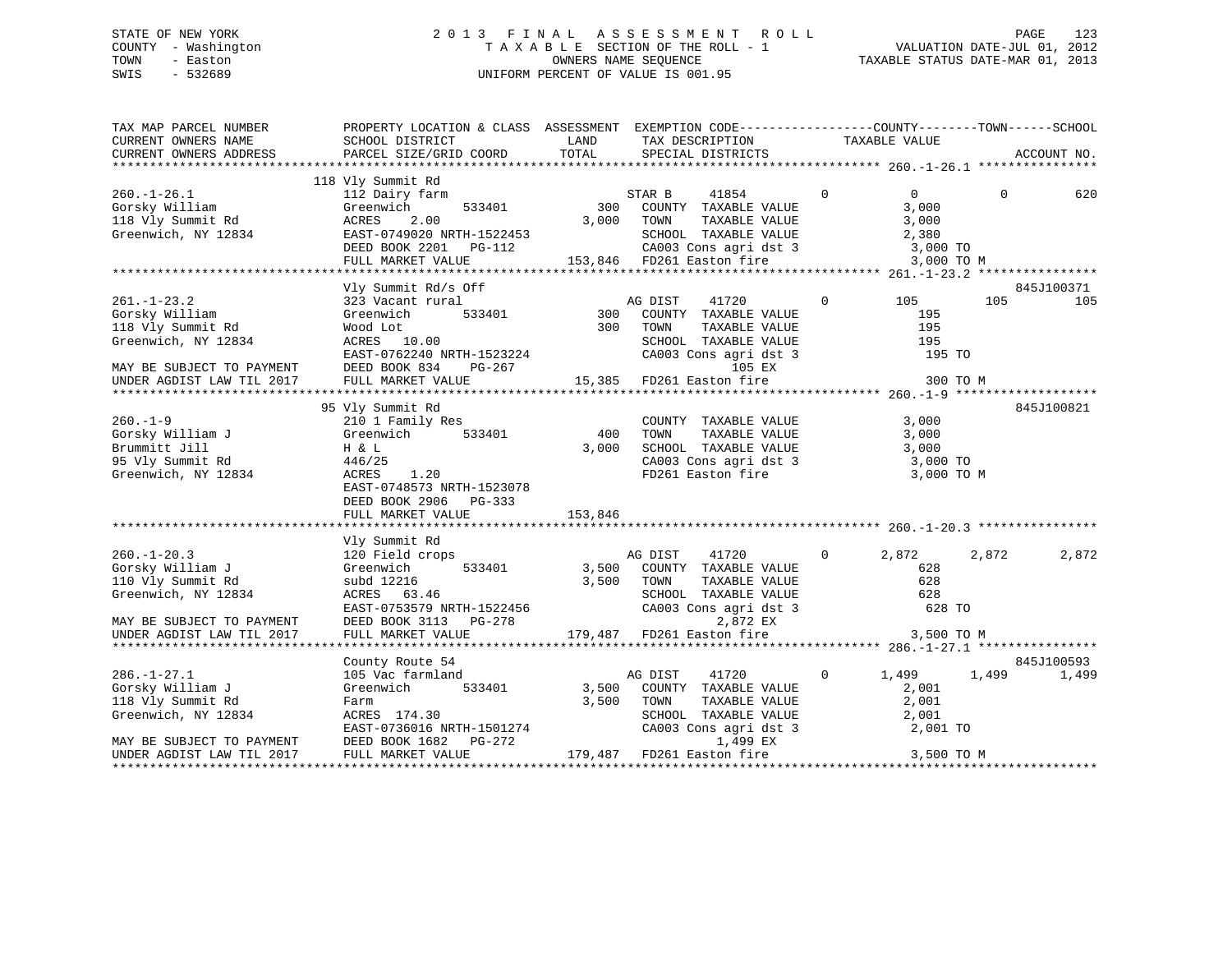STATE OF NEW YORK 2 0 1 3 F I N A L A S S E S S M E N T R O L L PAGE 124 COUNTY - Washington T A X A B L E SECTION OF THE ROLL - 1 VALUATION DATE-JUL 01, 2012 TOWN - Easton OWNERS NAME SEQUENCE TAXABLE STATUS DATE-MAR 01, 2013 SWIS - 532689 UNIFORM PERCENT OF VALUE IS 001.95 TAX MAP PARCEL NUMBER PROPERTY LOCATION & CLASS ASSESSMENT EXEMPTION CODE------------------COUNTY--------TOWN------SCHOOL CURRENT OWNERS NAME SCHOOL DISTRICT LAND TAX DESCRIPTION TAXABLE VALUE CURRENT OWNERS ADDRESS PARCEL SIZE/GRID COORD TOTAL SPECIAL DISTRICTS ACCOUNT NO.

|                      | 715 Meeting House Rd      |          |                                            |                            | 845J100838 |
|----------------------|---------------------------|----------|--------------------------------------------|----------------------------|------------|
| $270. - 2 - 5$       | 240 Rural res             |          | COUNTY TAXABLE VALUE                       | 5,500                      |            |
| Gracey George        | Cambridge<br>535010       | 1,300    | TAXABLE VALUE<br>TOWN                      | 5,500                      |            |
| Gracey Cynthia W     | Farm                      | 5,500    | SCHOOL TAXABLE VALUE                       | 5,500                      |            |
| 715 Meeting House Rd | $270. - 1 - 5$            |          | CA003 Cons agri dst 3                      | 5,500 TO                   |            |
| Cambridge, NY 12816  | ACRES 65.70               |          | FD261 Easton fire                          | 5,500 TO M                 |            |
|                      | EAST-0761136 NRTH-1518386 |          |                                            |                            |            |
|                      | DEED BOOK 731<br>$PG-10$  |          |                                            |                            |            |
|                      | FULL MARKET VALUE         | 282,051  |                                            |                            |            |
|                      |                           |          |                                            |                            |            |
|                      | 43 Chases Ln              |          |                                            |                            | 845J100850 |
| $270. - 2 - 6$       | 240 Rural res             |          | COUNTY TAXABLE VALUE                       | 3,500                      |            |
| Gracey George        | 535010<br>Cambridge       | 700      | TOWN<br>TAXABLE VALUE                      | 3,500                      |            |
| Gracey Wands Cynthia | Farm                      | 3,500    | SCHOOL TAXABLE VALUE                       | 3,500                      |            |
| 43 Chase Ln          | $270. - 1 - 6$            |          |                                            | 3,500 TO                   |            |
| Cambridge, NY 12816  | ACRES 20.36               |          | CA003 Cons agri dst 3<br>FD261 Easton fire | 3,500 TO M                 |            |
|                      | EAST-0762057 NRTH-1518588 |          |                                            |                            |            |
|                      | DEED BOOK 678<br>PG-120   |          |                                            |                            |            |
|                      | FULL MARKET VALUE         | 179,487  |                                            |                            |            |
|                      |                           |          |                                            |                            |            |
|                      | County Route 74           |          |                                            |                            |            |
| $253. - 1 - 12.9$    | 720 Mine/quarry           |          | COUNTY TAXABLE VALUE                       | 8,000                      |            |
| Gravel Sales Llc     | Greenwich 533401          |          | 8,000 TOWN TAXABLE VALUE                   | 8,000                      |            |
| 159 Brick Church Rd  | Gravel Bed                |          | 8,000 SCHOOL TAXABLE VALUE                 | 8,000<br>8,000             |            |
| Troy, NY 12180       | ACRES 28.28               |          | CA003 Cons agri dst 3                      | 8,000 TO                   |            |
|                      | EAST-0764219 NRTH-1532362 |          | FD261 Easton fire                          | 8,000 TO M                 |            |
|                      | DEED BOOK 761<br>PG-317   |          |                                            |                            |            |
|                      | FULL MARKET VALUE         | 410,256  |                                            |                            |            |
|                      |                           |          |                                            |                            |            |
|                      | 2133 County Route 74      |          |                                            |                            | 845J101088 |
| $261. -1 - 17.3$     | 210 1 Family Res          |          | 41854 0<br>STAR B                          | $\overline{0}$<br>$\Omega$ | 620        |
| Gray Deborrah M      | Greenwich 533401          |          | 500 COUNTY TAXABLE VALUE                   |                            |            |
| 2133 County Route 74 |                           |          | TAXABLE VALUE<br>3,900 TOWN                | 3,900<br>3,900             |            |
| Greenwich, NY 12834  | H&L<br>ACRES 2.43         |          | TUWN 11111-<br>SCHOOL TAXABLE VALUE        | 3,280                      |            |
|                      |                           |          |                                            | 3,900 TO M                 |            |
|                      | EAST-0763310 NRTH-1525266 |          | FD261 Easton fire                          |                            |            |
|                      | DEED BOOK 2426    PG-23   |          |                                            |                            |            |
|                      | FULL MARKET VALUE         | 200,000  |                                            |                            |            |
|                      |                           |          |                                            |                            |            |
|                      | Mountain Rd/e Off         |          |                                            |                            | 845J100733 |
| $252 - 2 - 9$        | 323 Vacant rural          |          | COUNTY TAXABLE VALUE                       | 300                        |            |
| Graziano Mark A      | Greenwich 533401          | 300 TOWN | TAXABLE VALUE                              | 300                        |            |
| Graziano Sally L     | Wl                        |          | 300 SCHOOL TAXABLE VALUE                   | 300                        |            |
| 193 Waters Rd        | Row 836/143               |          | CA003 Cons agri dst 3                      | 300 TO                     |            |
| Greenwich, NY 12834  | ACRES 14.25               |          |                                            | 300 TO M                   |            |
|                      | EAST-0755224 NRTH-1533326 |          |                                            |                            |            |
|                      | DEED BOOK 930<br>$PG-167$ |          |                                            |                            |            |
|                      | FULL MARKET VALUE         | 15,385   |                                            |                            |            |
|                      |                           |          |                                            |                            |            |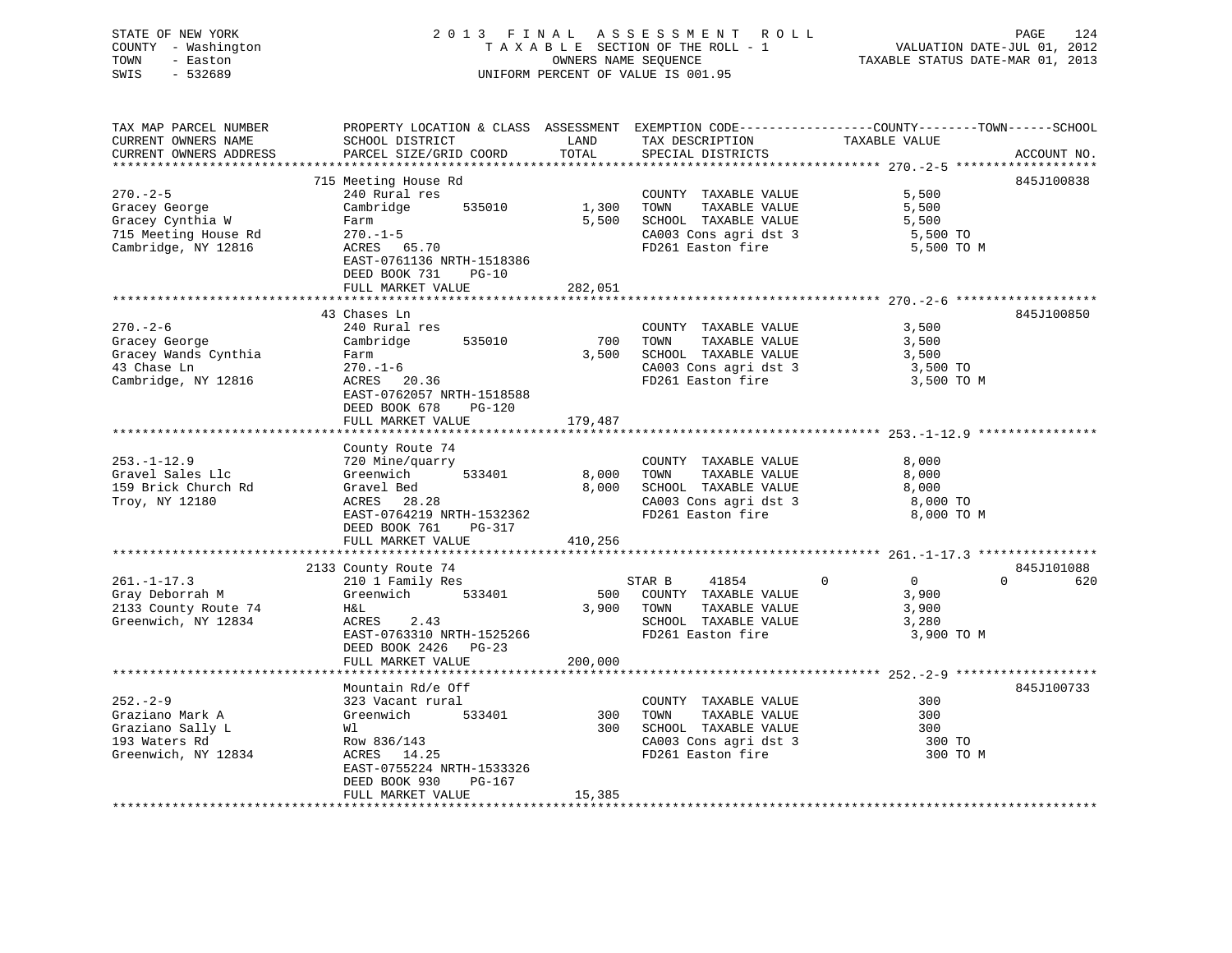# STATE OF NEW YORK 2 0 1 3 F I N A L A S S E S S M E N T R O L L PAGE 125 COUNTY - Washington T A X A B L E SECTION OF THE ROLL - 1 VALUATION DATE-JUL 01, 2012 TOWN - Easton OWNERS NAME SEQUENCE TAXABLE STATUS DATE-MAR 01, 2013 SWIS - 532689 UNIFORM PERCENT OF VALUE IS 001.95

| TAX MAP PARCEL NUMBER<br>CURRENT OWNERS NAME<br>CURRENT OWNERS ADDRESS                                       | PROPERTY LOCATION & CLASS ASSESSMENT EXEMPTION CODE---------------COUNTY-------TOWN------SCHOOL<br>SCHOOL DISTRICT<br>PARCEL SIZE/GRID COORD                          | LAND             | TAX DESCRIPTION<br>TOTAL SPECIAL DISTRICTS                                                                                                                                          | TAXABLE VALUE                                                                            | ACCOUNT NO.     |
|--------------------------------------------------------------------------------------------------------------|-----------------------------------------------------------------------------------------------------------------------------------------------------------------------|------------------|-------------------------------------------------------------------------------------------------------------------------------------------------------------------------------------|------------------------------------------------------------------------------------------|-----------------|
|                                                                                                              | 193 Waters Rd                                                                                                                                                         |                  |                                                                                                                                                                                     |                                                                                          | 845J101269      |
| $253. - 1 - 17.1$<br>Graziano Mark A<br>$H \& L$<br>Graziano Sally S<br>193 Waters Rd<br>Greenwich, NY 12834 | 210 1 Family Res<br>Greenwich<br>533401<br>652/86 Waiver<br>ACRES<br>3.41<br>EAST-0759907 NRTH-1533340<br>DEED BOOK 592<br>$PG-300$                                   | 4,200            | STAR B<br>41854<br>500 COUNTY TAXABLE VALUE<br>TOWN<br>TAXABLE VALUE<br>SCHOOL TAXABLE VALUE<br>CA003 Cons agri dst 3<br>FD261 Easton fire                                          | $\overline{0}$<br>$0 \qquad \qquad$<br>4,200<br>4,200<br>3,580<br>4,200 TO<br>4,200 TO M | $\Omega$<br>620 |
|                                                                                                              | FULL MARKET VALUE                                                                                                                                                     | 215,385          |                                                                                                                                                                                     |                                                                                          |                 |
| $253. - 1 - 17.3$<br>Graziano Mark A<br>Graziano Sally L<br>193 Waters Rd<br>Greenwich, NY 12834             | Waters Rd<br>100 Agricultural<br>533401 700<br>Greenwich<br>subdivision 4<br>ACRES 32.50<br>EAST-0759702 NRTH-1533051<br>DEED BOOK 930<br>PG-165<br>FULL MARKET VALUE | 700<br>35,897    | COUNTY TAXABLE VALUE<br>TAXABLE VALUE<br>TOWN<br>SCHOOL TAXABLE VALUE<br>SCHOOL TAXABLE VALUE<br>CA003 Cons agri dst 3<br>FD261 Easton fire                                         | 700<br>700<br>700<br>700 TO<br>700 TO M                                                  |                 |
|                                                                                                              | Cooke Hollow Rd                                                                                                                                                       |                  |                                                                                                                                                                                     |                                                                                          | 845J101217      |
| $270. - 2 - 11.1$<br>Green George M<br>Green Carol B<br>106 Cooke Hollow Rd<br>Valley Falls, NY 12185        | 120 Field crops<br>Greenwich<br>533401<br>Ag Land<br>$270. -1 - 11.1$<br>ACRES 16.77<br>EAST-0754818 NRTH-1513871<br>DEED BOOK 1967 PG-336                            | 600<br>600       | COUNTY TAXABLE VALUE<br>TAXABLE VALUE<br>TOWN<br>SCHOOL TAXABLE VALUE<br>CA003 Cons agri dst 3 600 TO<br>FD261 Easton fire                                                          | 600<br>600<br>600<br>600 TO M                                                            |                 |
|                                                                                                              | FULL MARKET VALUE                                                                                                                                                     | 30,769           |                                                                                                                                                                                     |                                                                                          |                 |
|                                                                                                              | 106 Cooke Hollow Rd                                                                                                                                                   |                  |                                                                                                                                                                                     |                                                                                          | 845J101103      |
| $270. - 2 - 11.3$<br>Green George M<br>Green Carol B<br>106 Cooke Hollow Rd<br>Valley Falls, NY 12185        | 210 1 Family Res<br>Greenwich<br>533401<br>Res<br>$270. - 1 - 11.3$<br>2.86<br>ACRES<br>EAST-0755405 NRTH-1514271<br>DEED BOOK 472<br>PG-86<br>FULL MARKET VALUE      | 3,000<br>153,846 | 41854<br>STAR B<br>500 COUNTY TAXABLE VALUE<br>TOWN<br>TAXABLE VALUE<br>SCHOOL TAXABLE VALUE<br>SCHOOL TAXABLE VALUE 2,380<br>CA003 Cons agri dst 3 3 3,000 TO<br>FD261 Easton fire | $\mathbf{0}$<br>$\overline{0}$<br>3,000<br>3,000<br>2,380<br>3,000 TO M                  | $\Omega$<br>620 |
|                                                                                                              |                                                                                                                                                                       |                  |                                                                                                                                                                                     |                                                                                          |                 |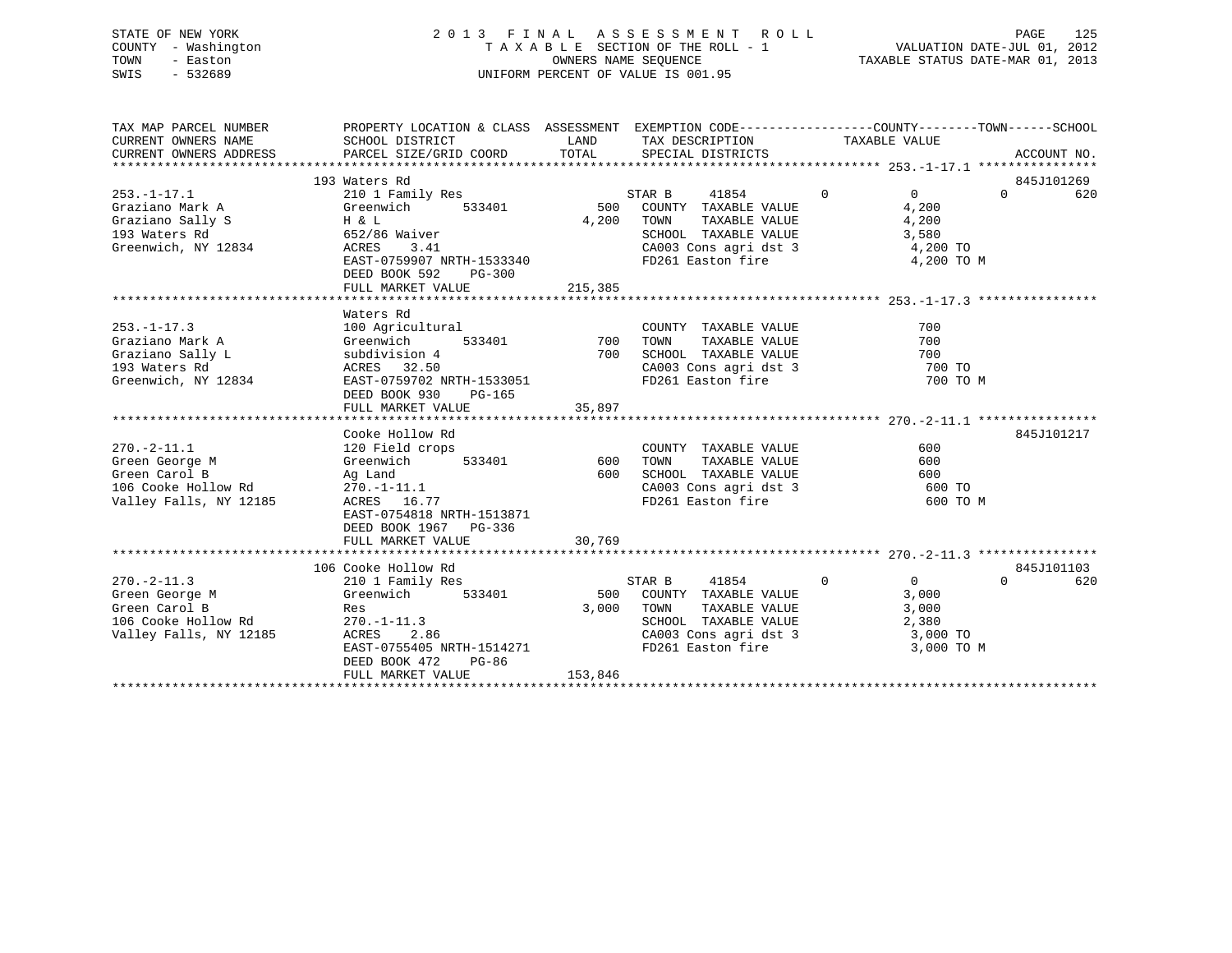# STATE OF NEW YORK 2 0 1 3 F I N A L A S S E S S M E N T R O L L PAGE 126 COUNTY - Washington T A X A B L E SECTION OF THE ROLL - 1 VALUATION DATE-JUL 01, 2012 TOWN - Easton OWNERS NAME SEQUENCE TAXABLE STATUS DATE-MAR 01, 2013 SWIS - 532689 UNIFORM PERCENT OF VALUE IS 001.95

| TAX MAP PARCEL NUMBER<br>CURRENT OWNERS NAME<br>CURRENT OWNERS ADDRESS                                   | SCHOOL DISTRICT<br>PARCEL SIZE/GRID COORD                                                                                                                                         | PROPERTY LOCATION & CLASS ASSESSMENT EXEMPTION CODE----------------COUNTY-------TOWN------SCHOOL<br>LAND<br>TAX DESCRIPTION<br>TOTAL<br>SPECIAL DISTRICTS         | TAXABLE VALUE                                                                          | ACCOUNT NO.              |
|----------------------------------------------------------------------------------------------------------|-----------------------------------------------------------------------------------------------------------------------------------------------------------------------------------|-------------------------------------------------------------------------------------------------------------------------------------------------------------------|----------------------------------------------------------------------------------------|--------------------------|
|                                                                                                          |                                                                                                                                                                                   |                                                                                                                                                                   |                                                                                        |                          |
| $260. - 1 - 21$<br>Green Mark<br>Flournoy Anne<br>240 W 12th St<br>New York, NY 10014                    | 379 Vly Summit Rd<br>241 Rural res&ag<br>Greenwich<br>533401<br>Farm<br>$P/O$ Lot $1$<br>42.25<br>ACRES<br>EAST-0754811 NRTH-1523671                                              | AG DIST<br>41720<br>1,200<br>COUNTY TAXABLE VALUE<br>3,200<br>TOWN<br>TAXABLE VALUE<br>SCHOOL TAXABLE VALUE<br>CA003 Cons agri dst 3<br>272 EX                    | $\Omega$<br>272<br>2,928<br>2,928<br>2,928<br>2,928 TO                                 | 845J100511<br>272<br>272 |
| MAY BE SUBJECT TO PAYMENT<br>UNDER AGDIST LAW TIL 2017                                                   | DEED BOOK 3137 $PG-217$<br>FULL MARKET VALUE                                                                                                                                      | FD261 Easton fire<br>164,103                                                                                                                                      | 3,200 TO M                                                                             |                          |
| $270 - 2 - 7$<br>Greenberg Dolores<br>759 Meeting House Rd<br>Cambridge, NY 12816                        | 759 Meeting House Rd<br>210 1 Family Res<br>535010<br>Cambridge<br>H & L<br>270.-1-7<br>1.90<br>ACRES<br>EAST-0762188 NRTH-1517381<br>DEED BOOK 868<br>PG-59<br>FULL MARKET VALUE | COUNTY TAXABLE VALUE<br>TAXABLE VALUE<br>600<br>TOWN<br>4,500<br>SCHOOL TAXABLE VALUE<br>CA003 Cons agri dst 3<br>FD261 Easton fire<br>230,769                    | 4,500<br>4,500<br>4,500<br>4,500 TO<br>4,500 TO M                                      | 845L100879               |
|                                                                                                          | 9 Becker Rd                                                                                                                                                                       |                                                                                                                                                                   |                                                                                        | 845J101167               |
| $269. - 1 - 13.1$<br>Greenquist Roy A Jr<br>Greenquist Cynthia<br>9 Becker Rd<br>Valley Falls, NY 12185  | 210 1 Family Res<br>533401<br>Greenwich<br>House & Lot<br>ACRES<br>5.03<br>EAST-0749796 NRTH-1516518<br>DEED BOOK 495<br>PG-599<br>FULL MARKET VALUE                              | STAR B<br>41854<br>500<br>COUNTY TAXABLE VALUE<br>TAXABLE VALUE<br>5,500<br>TOWN<br>SCHOOL TAXABLE VALUE<br>CA003 Cons agri dst 3<br>FD261 Easton fire<br>282,051 | $\mathbf{0}$<br>$0 \qquad \qquad$<br>5,500<br>5,500<br>4,880<br>5,500 TO<br>5,500 TO M | $\Omega$<br>620          |
|                                                                                                          |                                                                                                                                                                                   |                                                                                                                                                                   |                                                                                        |                          |
| $236. - 2 - 3.2$<br>Greenwich Elks Lodge No 2223 Greenwich<br>130 Bulson Rd<br>Greenwich, NY 12834       | 130 Bulson Rd<br>534 Social org.<br>533401<br>Social Org<br>ACRES<br>8.90<br>EAST-0751404 NRTH-1551277<br>DEED BOOK 2329 PG-27<br>FULL MARKET VALUE                               | COUNTY TAXABLE VALUE<br>TAXABLE VALUE<br>1,000<br>TOWN<br>8,000 SCHOOL TAXABLE VALUE<br>FD262 Middle Falls Fire<br>410,256                                        | 8,000<br>8,000<br>8,000<br>8,000 TO                                                    | 845J101064               |
|                                                                                                          |                                                                                                                                                                                   |                                                                                                                                                                   |                                                                                        |                          |
|                                                                                                          | 21 Wood Rd                                                                                                                                                                        |                                                                                                                                                                   |                                                                                        | 845J100225               |
| $277. - 1 - 7$<br>211. 1<br>Gregorek Vincent A<br>Gregorek Eva M<br>21 Wood Pd<br>Schaghticoke, NY 12154 | 210 1 Family Res<br>Greenwich<br>533401<br>H & L<br>FRNT<br>90.00 DPTH 193.00<br>EAST-0742885 NRTH-1510599<br>DEED BOOK 578<br>PG-106<br>FULL MARKET VALUE                        | 41854<br>STAR B<br>300<br>COUNTY TAXABLE VALUE<br>2,900<br>TAXABLE VALUE<br>TOWN<br>SCHOOL TAXABLE VALUE<br>CA003 Cons agri dst 3<br>FD261 Easton fire<br>148,718 | $\mathbf{0}$<br>$\overline{0}$<br>2,900<br>2,900<br>2,280<br>2,900 TO<br>2,900 TO M    | $\Omega$<br>620          |
|                                                                                                          |                                                                                                                                                                                   |                                                                                                                                                                   |                                                                                        |                          |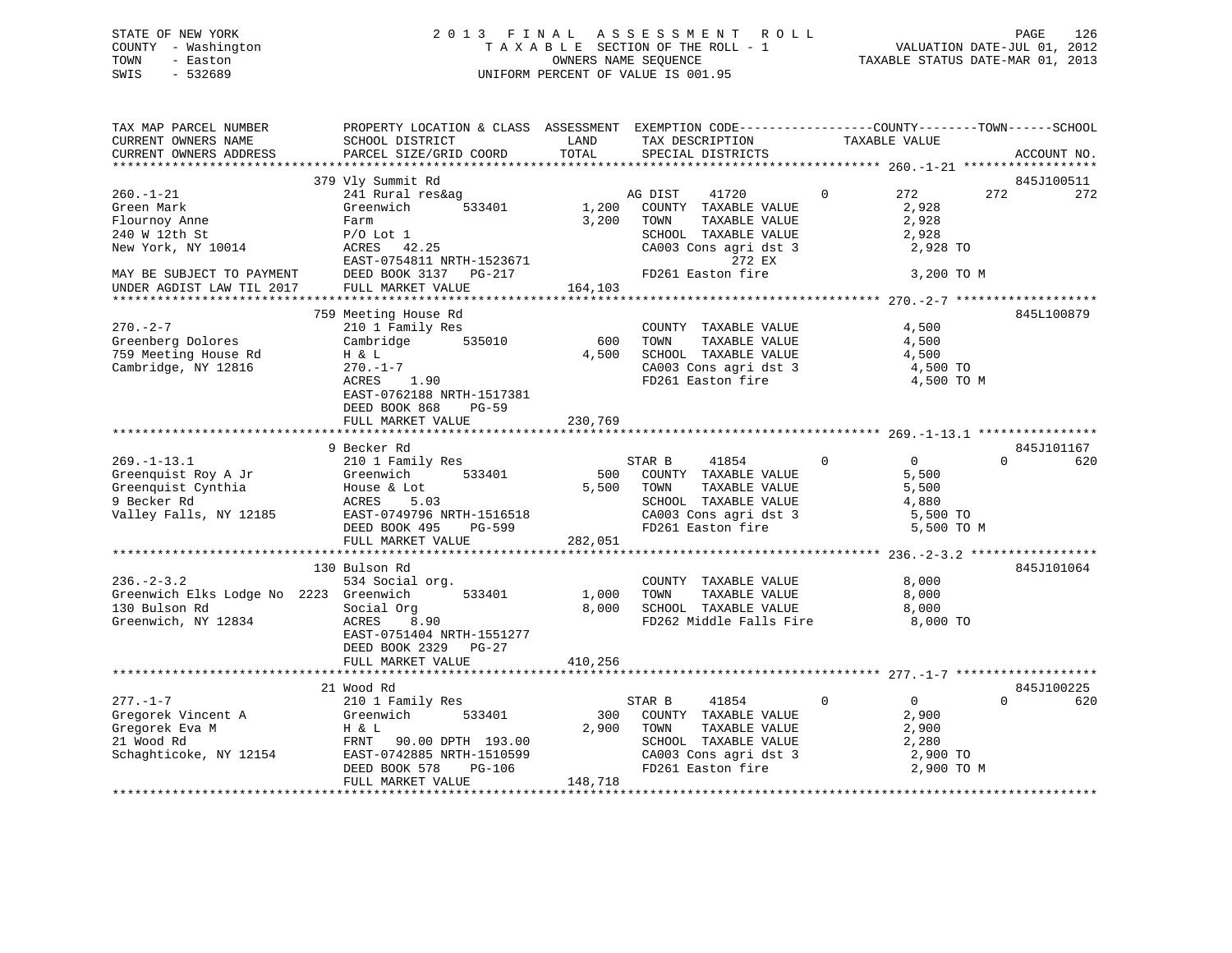# STATE OF NEW YORK 2 0 1 3 F I N A L A S S E S S M E N T R O L L PAGE 127 COUNTY - Washington T A X A B L E SECTION OF THE ROLL - 1 VALUATION DATE-JUL 01, 2012 TOWN - Easton OWNERS NAME SEQUENCE TAXABLE STATUS DATE-MAR 01, 2013 SWIS - 532689 UNIFORM PERCENT OF VALUE IS 001.95

| TAX MAP PARCEL NUMBER<br>CURRENT OWNERS NAME<br>CURRENT OWNERS ADDRESS                                      | PROPERTY LOCATION & CLASS ASSESSMENT EXEMPTION CODE---------------COUNTY-------TOWN-----SCHOOL<br>SCHOOL DISTRICT<br>PARCEL SIZE/GRID COORD                                                          | LAND<br>TOTAL           | TAX DESCRIPTION<br>SPECIAL DISTRICTS                                                                                                        | TAXABLE VALUE                                                                                    | ACCOUNT NO.                                       |
|-------------------------------------------------------------------------------------------------------------|------------------------------------------------------------------------------------------------------------------------------------------------------------------------------------------------------|-------------------------|---------------------------------------------------------------------------------------------------------------------------------------------|--------------------------------------------------------------------------------------------------|---------------------------------------------------|
|                                                                                                             |                                                                                                                                                                                                      |                         |                                                                                                                                             |                                                                                                  |                                                   |
| $276. - 1 - 5$<br>Griffin Joseph<br>Griffin Zoe<br>PO Box 814<br>Stillwater, NY 12170                       | 42 Starboard Way<br>260 Seasonal res - WTRFNT<br>Stillwater Cent 415201<br>Camp<br>FRNT<br>75.00 DPTH 110.00<br>EAST-0728847 NRTH-1511041                                                            | 300<br>1,500            | COUNTY TAXABLE VALUE<br>TOWN<br>TAXABLE VALUE<br>SCHOOL TAXABLE VALUE<br>CA003 Cons agri dst 3<br>FD261 Easton fire                         | 1,500<br>1,500<br>1,500<br>1,500 TO<br>1,500 TO M                                                | 845J100702                                        |
|                                                                                                             | DEED BOOK 1777 PG-289<br>FULL MARKET VALUE                                                                                                                                                           | 76,923                  |                                                                                                                                             |                                                                                                  |                                                   |
|                                                                                                             |                                                                                                                                                                                                      |                         |                                                                                                                                             |                                                                                                  |                                                   |
| $276. - 1 - 6$<br>Griffin Joseph P<br>1720 Route 9<br>Clifton Park, NY 12065                                | 38 Starboard Way<br>260 Seasonal res - WTRFNT<br>Stillwater Cent 415201<br>Campsite<br>680/3<br>FRNT 177.00 DPTH 100.00<br>EAST-0728945 NRTH-1511137<br>DEED BOOK 539<br>PG-187<br>FULL MARKET VALUE | 400<br>2,300<br>117,949 | COUNTY TAXABLE VALUE<br>TOWN<br>TAXABLE VALUE<br>SCHOOL TAXABLE VALUE<br>CA003 Cons agri dst 3<br>FD261 Easton fire                         | 2,300<br>2,300<br>2,300<br>2,300 TO<br>2,300 TO M                                                | 845J100377                                        |
|                                                                                                             |                                                                                                                                                                                                      |                         |                                                                                                                                             |                                                                                                  |                                                   |
| $237. - 1 - 24$<br>Grimes Walter J III<br>221 Old Cambridge Rd<br>Greenwich, NY 12834                       | 221 Old Cambridge Rd<br>210 1 Family Res<br>Greenwich<br>533401<br>H&l<br>1.40<br>ACRES<br>EAST-0764280 NRTH-1549378<br>DEED BOOK 470<br>PG-589                                                      | 2,000                   | AGED-ALL<br>41800<br>41834<br>300 STAR EN<br>COUNTY TAXABLE VALUE<br>TOWN<br>TAXABLE VALUE<br>SCHOOL TAXABLE VALUE<br>CA003 Cons agri dst 3 | $\mathbf 0$<br>1,000<br>$\Omega$<br>$\mathbf{0}$<br>1,000<br>1,000<br>$\overline{0}$<br>2,000 TO | 845J100692<br>1,000<br>1,000<br>1,000<br>$\Omega$ |
|                                                                                                             | FULL MARKET VALUE                                                                                                                                                                                    |                         | 102,564 FD261 Easton fire                                                                                                                   | 2,000 TO M                                                                                       |                                                   |
|                                                                                                             | 853 Brownell Rd                                                                                                                                                                                      |                         |                                                                                                                                             |                                                                                                  |                                                   |
| $253. - 1 - 12.8$<br>Grogan Glenn<br>Grogan Judy A<br>853 Brownell Rd<br>Greenwich, NY 12834                | 210 1 Family Res<br>Greenwich<br>533401<br>H & L<br>ACRES<br>9.16<br>EAST-0763960 NRTH-1531176<br>DEED BOOK 657<br>PG-317<br>FULL MARKET VALUE                                                       | 500<br>3,200<br>164,103 | STAR B<br>41854<br>COUNTY TAXABLE VALUE<br>TOWN<br>TAXABLE VALUE<br>SCHOOL TAXABLE VALUE<br>CA003 Cons agri dst 3<br>FD261 Easton fire      | $\mathbf 0$<br>$\overline{0}$<br>3,200<br>3,200<br>2,580<br>3,200 TO<br>3,200 TO M               | $\Omega$<br>620                                   |
|                                                                                                             |                                                                                                                                                                                                      |                         |                                                                                                                                             |                                                                                                  |                                                   |
|                                                                                                             | 545 County Route 113                                                                                                                                                                                 |                         |                                                                                                                                             |                                                                                                  | 845J100833                                        |
| $285. - 1 - 24$<br>Guilbeault Henry J<br>Guilbealt Mary C<br>545 County Route 113<br>Schaghticoke, NY 12154 | 210 1 Family Res - WTRFNT<br>Stillwater Cent 415201<br>House & Lot<br>ACRES<br>1.27<br>EAST-0725053 NRTH-1498525<br>DEED BOOK 862<br>PG-299<br>FULL MARKET VALUE                                     | 400<br>3,000<br>153,846 | STAR B<br>41854<br>COUNTY TAXABLE VALUE<br>TOWN<br>TAXABLE VALUE<br>SCHOOL TAXABLE VALUE<br>CA003 Cons agri dst 3<br>FD261 Easton fire      | $\overline{0}$<br>$\mathbf 0$<br>3,000<br>3,000<br>2,380<br>3,000 TO<br>3,000 TO M               | $\Omega$<br>620                                   |
|                                                                                                             |                                                                                                                                                                                                      |                         |                                                                                                                                             |                                                                                                  |                                                   |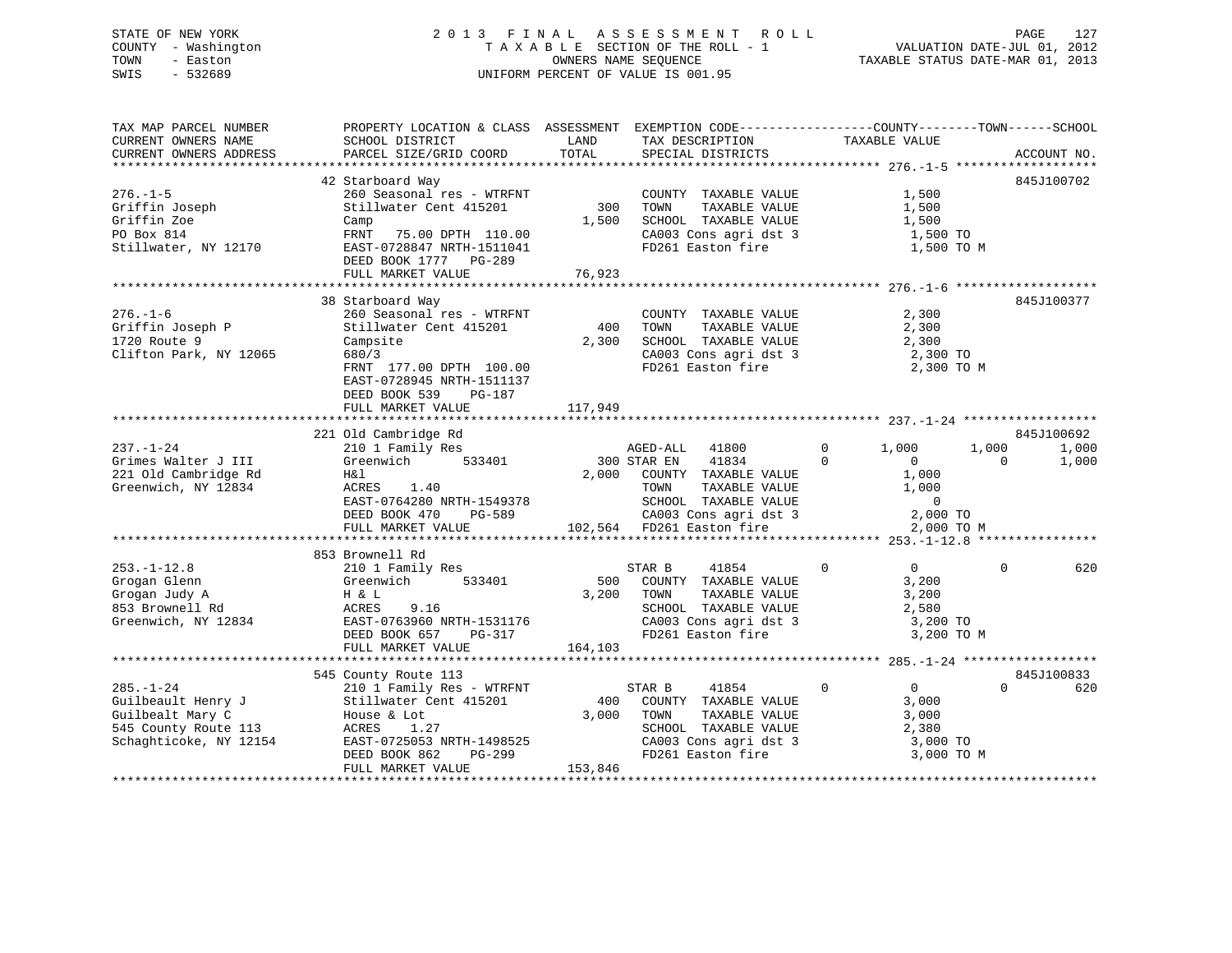# STATE OF NEW YORK 2 0 1 3 F I N A L A S S E S S M E N T R O L L PAGE 128 COUNTY - Washington T A X A B L E SECTION OF THE ROLL - 1 VALUATION DATE-JUL 01, 2012 TOWN - Easton OWNERS NAME SEQUENCE TAXABLE STATUS DATE-MAR 01, 2013 SWIS - 532689 UNIFORM PERCENT OF VALUE IS 001.95

| TOTAL<br>PARCEL SIZE/GRID COORD<br>SPECIAL DISTRICTS<br>ACCOUNT NO.<br>326 Meeting House Rd<br>845J100296<br>STAR B<br>$\overline{0}$<br>$269. - 2 - 10$<br>$\mathbf 0$<br>41854<br>$\Omega$<br>620<br>210 1 Family Res<br>500<br>Gwin Shawn<br>COUNTY TAXABLE VALUE<br>4,200<br>Greenwich<br>533401<br>4,200<br>Gwin Heather<br>H & L<br>4,200<br>TOWN<br>TAXABLE VALUE<br>326 Meeting House Rd<br>ACRES<br>2.96 BANK<br>185<br>SCHOOL TAXABLE VALUE<br>3,580<br>CA003 Cons agri dst 3<br>Valley Falls, NY 12185<br>EAST-0751228 NRTH-1516073<br>4,200 TO<br>DEED BOOK 798<br>PG-187<br>FD261 Easton fire<br>4,200 TO M<br>FULL MARKET VALUE<br>215,385<br>293 County Route 54<br>845J101185<br>$\overline{0}$<br>$\overline{0}$<br>$285. - 1 - 6.2$<br>$\Omega$<br>620<br>Halebsky Nina R<br>7,500<br>7,500<br>293 County Route 54<br>TOWN<br>TAXABLE VALUE<br>7,500<br>Farm<br>ACRES 44.75<br>Schaghticoke, NY 12154<br>SCHOOL TAXABLE VALUE<br>6,880<br>CA003 Cons agri dst 3<br>ACRES 44.75<br>EAST-0733720 NRTH-1503990<br>DC-299<br>7,500 TO<br>FD261 Easton fire<br>7,500 TO M<br>384,615<br>FULL MARKET VALUE<br>78 Colonel Baum Rd<br>845J101082<br>$\mathbf 0$<br>$\overline{0}$<br>$245. - 2 - 2.2$<br>STAR B<br>41854<br>$\Omega$<br>210 1 Family Res<br>620<br>400<br>533401<br>COUNTY TAXABLE VALUE<br>4,050<br>Hamilton Jason<br>Greenwich<br>Hamilton Lori<br>4,050<br>TOWN<br>TAXABLE VALUE<br>4,050<br>Res/lot<br>ACRES<br>SCHOOL TAXABLE VALUE<br>78 Colonel Baum Rd<br>5.46<br>3,430<br>Greenwich, NY 12834 EAST-0761890 NRTH-1545365<br>CA003 Cons agri dst 3 4,050 TO<br>FD261 Easton fire<br>DEED BOOK 1989 PG-225<br>4,050 TO M<br>207,692<br>FULL MARKET VALUE<br>364 State Route 29<br>845J100385<br>$235. - 2 - 7$<br>2,500<br>484 1 use sm bld<br>COUNTY TAXABLE VALUE<br>Hand Lands LLC<br>533401<br>1,000<br>TAXABLE VALUE<br>2,500<br>Greenwich<br>TOWN<br>SCHOOL TAXABLE VALUE<br>2,500<br>533 Wilbur Ave<br>2,500<br>Lot & Stand<br>Greenwich, NY 12834<br>FD262 Middle Falls Fire<br>2,500 TO<br>ACRES 1.30<br>EAST-0747973 NRTH-1552982<br>DEED BOOK 2799 PG-246<br>128,205<br>FULL MARKET VALUE<br>845J100386<br>596 Wilbur Ave<br>$235. - 2 - 9.1$<br>$\Omega$<br>$\Omega$<br>210 1 Family Res<br>STAR EN<br>41834<br>$\Omega$<br>1,310<br>Hand Lands LLC<br>533401<br>750<br>COUNTY TAXABLE VALUE<br>5,000<br>Greenwich<br>5,000<br>5,000 | TAX MAP PARCEL NUMBER<br>CURRENT OWNERS NAME | PROPERTY LOCATION & CLASS ASSESSMENT<br>SCHOOL DISTRICT | LAND | EXEMPTION CODE-----------------COUNTY-------TOWN------SCHOOL<br>TAX DESCRIPTION | TAXABLE VALUE |  |  |
|----------------------------------------------------------------------------------------------------------------------------------------------------------------------------------------------------------------------------------------------------------------------------------------------------------------------------------------------------------------------------------------------------------------------------------------------------------------------------------------------------------------------------------------------------------------------------------------------------------------------------------------------------------------------------------------------------------------------------------------------------------------------------------------------------------------------------------------------------------------------------------------------------------------------------------------------------------------------------------------------------------------------------------------------------------------------------------------------------------------------------------------------------------------------------------------------------------------------------------------------------------------------------------------------------------------------------------------------------------------------------------------------------------------------------------------------------------------------------------------------------------------------------------------------------------------------------------------------------------------------------------------------------------------------------------------------------------------------------------------------------------------------------------------------------------------------------------------------------------------------------------------------------------------------------------------------------------------------------------------------------------------------------------------------------------------------------------------------------------------------------------------------------------------------------------------------------------------------------------------------------------------------------------------------------------------------------------------------------------------------------------|----------------------------------------------|---------------------------------------------------------|------|---------------------------------------------------------------------------------|---------------|--|--|
|                                                                                                                                                                                                                                                                                                                                                                                                                                                                                                                                                                                                                                                                                                                                                                                                                                                                                                                                                                                                                                                                                                                                                                                                                                                                                                                                                                                                                                                                                                                                                                                                                                                                                                                                                                                                                                                                                                                                                                                                                                                                                                                                                                                                                                                                                                                                                                                  | CURRENT OWNERS ADDRESS                       |                                                         |      |                                                                                 |               |  |  |
|                                                                                                                                                                                                                                                                                                                                                                                                                                                                                                                                                                                                                                                                                                                                                                                                                                                                                                                                                                                                                                                                                                                                                                                                                                                                                                                                                                                                                                                                                                                                                                                                                                                                                                                                                                                                                                                                                                                                                                                                                                                                                                                                                                                                                                                                                                                                                                                  |                                              |                                                         |      |                                                                                 |               |  |  |
|                                                                                                                                                                                                                                                                                                                                                                                                                                                                                                                                                                                                                                                                                                                                                                                                                                                                                                                                                                                                                                                                                                                                                                                                                                                                                                                                                                                                                                                                                                                                                                                                                                                                                                                                                                                                                                                                                                                                                                                                                                                                                                                                                                                                                                                                                                                                                                                  |                                              |                                                         |      |                                                                                 |               |  |  |
|                                                                                                                                                                                                                                                                                                                                                                                                                                                                                                                                                                                                                                                                                                                                                                                                                                                                                                                                                                                                                                                                                                                                                                                                                                                                                                                                                                                                                                                                                                                                                                                                                                                                                                                                                                                                                                                                                                                                                                                                                                                                                                                                                                                                                                                                                                                                                                                  |                                              |                                                         |      |                                                                                 |               |  |  |
|                                                                                                                                                                                                                                                                                                                                                                                                                                                                                                                                                                                                                                                                                                                                                                                                                                                                                                                                                                                                                                                                                                                                                                                                                                                                                                                                                                                                                                                                                                                                                                                                                                                                                                                                                                                                                                                                                                                                                                                                                                                                                                                                                                                                                                                                                                                                                                                  |                                              |                                                         |      |                                                                                 |               |  |  |
|                                                                                                                                                                                                                                                                                                                                                                                                                                                                                                                                                                                                                                                                                                                                                                                                                                                                                                                                                                                                                                                                                                                                                                                                                                                                                                                                                                                                                                                                                                                                                                                                                                                                                                                                                                                                                                                                                                                                                                                                                                                                                                                                                                                                                                                                                                                                                                                  |                                              |                                                         |      |                                                                                 |               |  |  |
|                                                                                                                                                                                                                                                                                                                                                                                                                                                                                                                                                                                                                                                                                                                                                                                                                                                                                                                                                                                                                                                                                                                                                                                                                                                                                                                                                                                                                                                                                                                                                                                                                                                                                                                                                                                                                                                                                                                                                                                                                                                                                                                                                                                                                                                                                                                                                                                  |                                              |                                                         |      |                                                                                 |               |  |  |
|                                                                                                                                                                                                                                                                                                                                                                                                                                                                                                                                                                                                                                                                                                                                                                                                                                                                                                                                                                                                                                                                                                                                                                                                                                                                                                                                                                                                                                                                                                                                                                                                                                                                                                                                                                                                                                                                                                                                                                                                                                                                                                                                                                                                                                                                                                                                                                                  |                                              |                                                         |      |                                                                                 |               |  |  |
|                                                                                                                                                                                                                                                                                                                                                                                                                                                                                                                                                                                                                                                                                                                                                                                                                                                                                                                                                                                                                                                                                                                                                                                                                                                                                                                                                                                                                                                                                                                                                                                                                                                                                                                                                                                                                                                                                                                                                                                                                                                                                                                                                                                                                                                                                                                                                                                  |                                              |                                                         |      |                                                                                 |               |  |  |
|                                                                                                                                                                                                                                                                                                                                                                                                                                                                                                                                                                                                                                                                                                                                                                                                                                                                                                                                                                                                                                                                                                                                                                                                                                                                                                                                                                                                                                                                                                                                                                                                                                                                                                                                                                                                                                                                                                                                                                                                                                                                                                                                                                                                                                                                                                                                                                                  |                                              |                                                         |      |                                                                                 |               |  |  |
|                                                                                                                                                                                                                                                                                                                                                                                                                                                                                                                                                                                                                                                                                                                                                                                                                                                                                                                                                                                                                                                                                                                                                                                                                                                                                                                                                                                                                                                                                                                                                                                                                                                                                                                                                                                                                                                                                                                                                                                                                                                                                                                                                                                                                                                                                                                                                                                  |                                              |                                                         |      |                                                                                 |               |  |  |
|                                                                                                                                                                                                                                                                                                                                                                                                                                                                                                                                                                                                                                                                                                                                                                                                                                                                                                                                                                                                                                                                                                                                                                                                                                                                                                                                                                                                                                                                                                                                                                                                                                                                                                                                                                                                                                                                                                                                                                                                                                                                                                                                                                                                                                                                                                                                                                                  |                                              |                                                         |      |                                                                                 |               |  |  |
|                                                                                                                                                                                                                                                                                                                                                                                                                                                                                                                                                                                                                                                                                                                                                                                                                                                                                                                                                                                                                                                                                                                                                                                                                                                                                                                                                                                                                                                                                                                                                                                                                                                                                                                                                                                                                                                                                                                                                                                                                                                                                                                                                                                                                                                                                                                                                                                  |                                              |                                                         |      |                                                                                 |               |  |  |
|                                                                                                                                                                                                                                                                                                                                                                                                                                                                                                                                                                                                                                                                                                                                                                                                                                                                                                                                                                                                                                                                                                                                                                                                                                                                                                                                                                                                                                                                                                                                                                                                                                                                                                                                                                                                                                                                                                                                                                                                                                                                                                                                                                                                                                                                                                                                                                                  |                                              |                                                         |      |                                                                                 |               |  |  |
|                                                                                                                                                                                                                                                                                                                                                                                                                                                                                                                                                                                                                                                                                                                                                                                                                                                                                                                                                                                                                                                                                                                                                                                                                                                                                                                                                                                                                                                                                                                                                                                                                                                                                                                                                                                                                                                                                                                                                                                                                                                                                                                                                                                                                                                                                                                                                                                  |                                              |                                                         |      |                                                                                 |               |  |  |
|                                                                                                                                                                                                                                                                                                                                                                                                                                                                                                                                                                                                                                                                                                                                                                                                                                                                                                                                                                                                                                                                                                                                                                                                                                                                                                                                                                                                                                                                                                                                                                                                                                                                                                                                                                                                                                                                                                                                                                                                                                                                                                                                                                                                                                                                                                                                                                                  |                                              |                                                         |      |                                                                                 |               |  |  |
|                                                                                                                                                                                                                                                                                                                                                                                                                                                                                                                                                                                                                                                                                                                                                                                                                                                                                                                                                                                                                                                                                                                                                                                                                                                                                                                                                                                                                                                                                                                                                                                                                                                                                                                                                                                                                                                                                                                                                                                                                                                                                                                                                                                                                                                                                                                                                                                  |                                              |                                                         |      |                                                                                 |               |  |  |
|                                                                                                                                                                                                                                                                                                                                                                                                                                                                                                                                                                                                                                                                                                                                                                                                                                                                                                                                                                                                                                                                                                                                                                                                                                                                                                                                                                                                                                                                                                                                                                                                                                                                                                                                                                                                                                                                                                                                                                                                                                                                                                                                                                                                                                                                                                                                                                                  |                                              |                                                         |      |                                                                                 |               |  |  |
|                                                                                                                                                                                                                                                                                                                                                                                                                                                                                                                                                                                                                                                                                                                                                                                                                                                                                                                                                                                                                                                                                                                                                                                                                                                                                                                                                                                                                                                                                                                                                                                                                                                                                                                                                                                                                                                                                                                                                                                                                                                                                                                                                                                                                                                                                                                                                                                  |                                              |                                                         |      |                                                                                 |               |  |  |
|                                                                                                                                                                                                                                                                                                                                                                                                                                                                                                                                                                                                                                                                                                                                                                                                                                                                                                                                                                                                                                                                                                                                                                                                                                                                                                                                                                                                                                                                                                                                                                                                                                                                                                                                                                                                                                                                                                                                                                                                                                                                                                                                                                                                                                                                                                                                                                                  |                                              |                                                         |      |                                                                                 |               |  |  |
|                                                                                                                                                                                                                                                                                                                                                                                                                                                                                                                                                                                                                                                                                                                                                                                                                                                                                                                                                                                                                                                                                                                                                                                                                                                                                                                                                                                                                                                                                                                                                                                                                                                                                                                                                                                                                                                                                                                                                                                                                                                                                                                                                                                                                                                                                                                                                                                  |                                              |                                                         |      |                                                                                 |               |  |  |
|                                                                                                                                                                                                                                                                                                                                                                                                                                                                                                                                                                                                                                                                                                                                                                                                                                                                                                                                                                                                                                                                                                                                                                                                                                                                                                                                                                                                                                                                                                                                                                                                                                                                                                                                                                                                                                                                                                                                                                                                                                                                                                                                                                                                                                                                                                                                                                                  |                                              |                                                         |      |                                                                                 |               |  |  |
|                                                                                                                                                                                                                                                                                                                                                                                                                                                                                                                                                                                                                                                                                                                                                                                                                                                                                                                                                                                                                                                                                                                                                                                                                                                                                                                                                                                                                                                                                                                                                                                                                                                                                                                                                                                                                                                                                                                                                                                                                                                                                                                                                                                                                                                                                                                                                                                  |                                              |                                                         |      |                                                                                 |               |  |  |
|                                                                                                                                                                                                                                                                                                                                                                                                                                                                                                                                                                                                                                                                                                                                                                                                                                                                                                                                                                                                                                                                                                                                                                                                                                                                                                                                                                                                                                                                                                                                                                                                                                                                                                                                                                                                                                                                                                                                                                                                                                                                                                                                                                                                                                                                                                                                                                                  |                                              |                                                         |      |                                                                                 |               |  |  |
|                                                                                                                                                                                                                                                                                                                                                                                                                                                                                                                                                                                                                                                                                                                                                                                                                                                                                                                                                                                                                                                                                                                                                                                                                                                                                                                                                                                                                                                                                                                                                                                                                                                                                                                                                                                                                                                                                                                                                                                                                                                                                                                                                                                                                                                                                                                                                                                  |                                              |                                                         |      |                                                                                 |               |  |  |
|                                                                                                                                                                                                                                                                                                                                                                                                                                                                                                                                                                                                                                                                                                                                                                                                                                                                                                                                                                                                                                                                                                                                                                                                                                                                                                                                                                                                                                                                                                                                                                                                                                                                                                                                                                                                                                                                                                                                                                                                                                                                                                                                                                                                                                                                                                                                                                                  |                                              |                                                         |      |                                                                                 |               |  |  |
|                                                                                                                                                                                                                                                                                                                                                                                                                                                                                                                                                                                                                                                                                                                                                                                                                                                                                                                                                                                                                                                                                                                                                                                                                                                                                                                                                                                                                                                                                                                                                                                                                                                                                                                                                                                                                                                                                                                                                                                                                                                                                                                                                                                                                                                                                                                                                                                  |                                              |                                                         |      |                                                                                 |               |  |  |
|                                                                                                                                                                                                                                                                                                                                                                                                                                                                                                                                                                                                                                                                                                                                                                                                                                                                                                                                                                                                                                                                                                                                                                                                                                                                                                                                                                                                                                                                                                                                                                                                                                                                                                                                                                                                                                                                                                                                                                                                                                                                                                                                                                                                                                                                                                                                                                                  |                                              |                                                         |      |                                                                                 |               |  |  |
|                                                                                                                                                                                                                                                                                                                                                                                                                                                                                                                                                                                                                                                                                                                                                                                                                                                                                                                                                                                                                                                                                                                                                                                                                                                                                                                                                                                                                                                                                                                                                                                                                                                                                                                                                                                                                                                                                                                                                                                                                                                                                                                                                                                                                                                                                                                                                                                  |                                              |                                                         |      |                                                                                 |               |  |  |
|                                                                                                                                                                                                                                                                                                                                                                                                                                                                                                                                                                                                                                                                                                                                                                                                                                                                                                                                                                                                                                                                                                                                                                                                                                                                                                                                                                                                                                                                                                                                                                                                                                                                                                                                                                                                                                                                                                                                                                                                                                                                                                                                                                                                                                                                                                                                                                                  |                                              |                                                         |      |                                                                                 |               |  |  |
|                                                                                                                                                                                                                                                                                                                                                                                                                                                                                                                                                                                                                                                                                                                                                                                                                                                                                                                                                                                                                                                                                                                                                                                                                                                                                                                                                                                                                                                                                                                                                                                                                                                                                                                                                                                                                                                                                                                                                                                                                                                                                                                                                                                                                                                                                                                                                                                  |                                              |                                                         |      |                                                                                 |               |  |  |
|                                                                                                                                                                                                                                                                                                                                                                                                                                                                                                                                                                                                                                                                                                                                                                                                                                                                                                                                                                                                                                                                                                                                                                                                                                                                                                                                                                                                                                                                                                                                                                                                                                                                                                                                                                                                                                                                                                                                                                                                                                                                                                                                                                                                                                                                                                                                                                                  |                                              |                                                         |      |                                                                                 |               |  |  |
|                                                                                                                                                                                                                                                                                                                                                                                                                                                                                                                                                                                                                                                                                                                                                                                                                                                                                                                                                                                                                                                                                                                                                                                                                                                                                                                                                                                                                                                                                                                                                                                                                                                                                                                                                                                                                                                                                                                                                                                                                                                                                                                                                                                                                                                                                                                                                                                  |                                              |                                                         |      |                                                                                 |               |  |  |
|                                                                                                                                                                                                                                                                                                                                                                                                                                                                                                                                                                                                                                                                                                                                                                                                                                                                                                                                                                                                                                                                                                                                                                                                                                                                                                                                                                                                                                                                                                                                                                                                                                                                                                                                                                                                                                                                                                                                                                                                                                                                                                                                                                                                                                                                                                                                                                                  |                                              |                                                         |      |                                                                                 |               |  |  |
|                                                                                                                                                                                                                                                                                                                                                                                                                                                                                                                                                                                                                                                                                                                                                                                                                                                                                                                                                                                                                                                                                                                                                                                                                                                                                                                                                                                                                                                                                                                                                                                                                                                                                                                                                                                                                                                                                                                                                                                                                                                                                                                                                                                                                                                                                                                                                                                  |                                              |                                                         |      |                                                                                 |               |  |  |
|                                                                                                                                                                                                                                                                                                                                                                                                                                                                                                                                                                                                                                                                                                                                                                                                                                                                                                                                                                                                                                                                                                                                                                                                                                                                                                                                                                                                                                                                                                                                                                                                                                                                                                                                                                                                                                                                                                                                                                                                                                                                                                                                                                                                                                                                                                                                                                                  |                                              |                                                         |      |                                                                                 |               |  |  |
|                                                                                                                                                                                                                                                                                                                                                                                                                                                                                                                                                                                                                                                                                                                                                                                                                                                                                                                                                                                                                                                                                                                                                                                                                                                                                                                                                                                                                                                                                                                                                                                                                                                                                                                                                                                                                                                                                                                                                                                                                                                                                                                                                                                                                                                                                                                                                                                  |                                              |                                                         |      |                                                                                 |               |  |  |
|                                                                                                                                                                                                                                                                                                                                                                                                                                                                                                                                                                                                                                                                                                                                                                                                                                                                                                                                                                                                                                                                                                                                                                                                                                                                                                                                                                                                                                                                                                                                                                                                                                                                                                                                                                                                                                                                                                                                                                                                                                                                                                                                                                                                                                                                                                                                                                                  |                                              |                                                         |      |                                                                                 |               |  |  |
|                                                                                                                                                                                                                                                                                                                                                                                                                                                                                                                                                                                                                                                                                                                                                                                                                                                                                                                                                                                                                                                                                                                                                                                                                                                                                                                                                                                                                                                                                                                                                                                                                                                                                                                                                                                                                                                                                                                                                                                                                                                                                                                                                                                                                                                                                                                                                                                  |                                              |                                                         |      |                                                                                 |               |  |  |
|                                                                                                                                                                                                                                                                                                                                                                                                                                                                                                                                                                                                                                                                                                                                                                                                                                                                                                                                                                                                                                                                                                                                                                                                                                                                                                                                                                                                                                                                                                                                                                                                                                                                                                                                                                                                                                                                                                                                                                                                                                                                                                                                                                                                                                                                                                                                                                                  |                                              |                                                         |      |                                                                                 |               |  |  |
|                                                                                                                                                                                                                                                                                                                                                                                                                                                                                                                                                                                                                                                                                                                                                                                                                                                                                                                                                                                                                                                                                                                                                                                                                                                                                                                                                                                                                                                                                                                                                                                                                                                                                                                                                                                                                                                                                                                                                                                                                                                                                                                                                                                                                                                                                                                                                                                  |                                              |                                                         |      |                                                                                 |               |  |  |
|                                                                                                                                                                                                                                                                                                                                                                                                                                                                                                                                                                                                                                                                                                                                                                                                                                                                                                                                                                                                                                                                                                                                                                                                                                                                                                                                                                                                                                                                                                                                                                                                                                                                                                                                                                                                                                                                                                                                                                                                                                                                                                                                                                                                                                                                                                                                                                                  | 533 Wilbur Ave                               | ACRES 11.94                                             |      | TOWN<br>TAXABLE VALUE                                                           |               |  |  |
| EAST-0747475 NRTH-1550076<br>SCHOOL TAXABLE VALUE<br>3,690                                                                                                                                                                                                                                                                                                                                                                                                                                                                                                                                                                                                                                                                                                                                                                                                                                                                                                                                                                                                                                                                                                                                                                                                                                                                                                                                                                                                                                                                                                                                                                                                                                                                                                                                                                                                                                                                                                                                                                                                                                                                                                                                                                                                                                                                                                                       | Greenwich, NY 12834                          |                                                         |      |                                                                                 |               |  |  |
| DEED BOOK 2799 PG-246<br>CA003 Cons agri dst 3<br>5,000 TO                                                                                                                                                                                                                                                                                                                                                                                                                                                                                                                                                                                                                                                                                                                                                                                                                                                                                                                                                                                                                                                                                                                                                                                                                                                                                                                                                                                                                                                                                                                                                                                                                                                                                                                                                                                                                                                                                                                                                                                                                                                                                                                                                                                                                                                                                                                       |                                              |                                                         |      |                                                                                 |               |  |  |
| FULL MARKET VALUE<br>256,410 FD262 Middle Falls Fire<br>5,000 TO                                                                                                                                                                                                                                                                                                                                                                                                                                                                                                                                                                                                                                                                                                                                                                                                                                                                                                                                                                                                                                                                                                                                                                                                                                                                                                                                                                                                                                                                                                                                                                                                                                                                                                                                                                                                                                                                                                                                                                                                                                                                                                                                                                                                                                                                                                                 |                                              |                                                         |      |                                                                                 |               |  |  |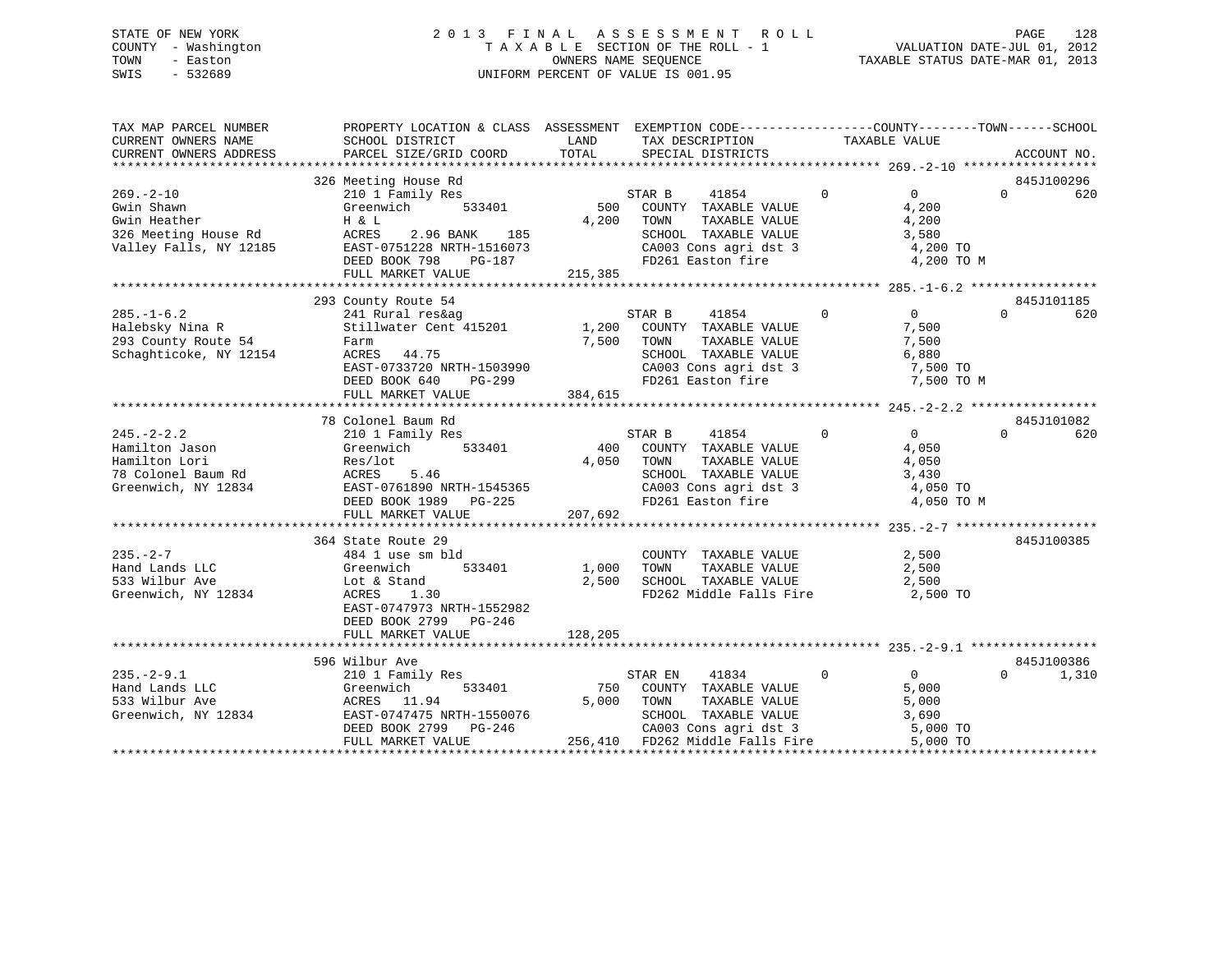# STATE OF NEW YORK 2 0 1 3 F I N A L A S S E S S M E N T R O L L PAGE 129 COUNTY - Washington T A X A B L E SECTION OF THE ROLL - 1 VALUATION DATE-JUL 01, 2012 TOWN - Easton OWNERS NAME SEQUENCE TAXABLE STATUS DATE-MAR 01, 2013 SWIS - 532689 UNIFORM PERCENT OF VALUE IS 001.95

| TAX MAP PARCEL NUMBER              | PROPERTY LOCATION & CLASS ASSESSMENT EXEMPTION CODE-----------------COUNTY--------TOWN------SCHOOL                                                                                                                                                                                                                                                                                                                                                                                                                                                                                                                                                                                                                                                                                                            |          |                                                                                                                                                                                                 |         |       |          |            |
|------------------------------------|---------------------------------------------------------------------------------------------------------------------------------------------------------------------------------------------------------------------------------------------------------------------------------------------------------------------------------------------------------------------------------------------------------------------------------------------------------------------------------------------------------------------------------------------------------------------------------------------------------------------------------------------------------------------------------------------------------------------------------------------------------------------------------------------------------------|----------|-------------------------------------------------------------------------------------------------------------------------------------------------------------------------------------------------|---------|-------|----------|------------|
|                                    |                                                                                                                                                                                                                                                                                                                                                                                                                                                                                                                                                                                                                                                                                                                                                                                                               |          |                                                                                                                                                                                                 |         |       |          |            |
|                                    | Wilbur Ave<br>MAY BE SUBJECT TO PAYMENT<br>EAST-0745956 NRTH-1546778<br>MAY BE SUBJECT TO PAYMENT DEED BOOK 841 PG-96                                                                                                                                                                                                                                                                                                                                                                                                                                                                                                                                                                                                                                                                                         |          | AG DIST 41720 0 1,749 1,749 1,749<br>533401 3,300 COUNTY TAXABLE VALUE<br>$3,300$ TOWN<br>TOWN TAXABLE VALUE 1,551<br>SCHOOL TAXABLE VALUE 1,551<br>CA003 Cons agri dst 3 $1,551$ TO $1,749$ EX |         | 1,551 |          | 845J100388 |
| UNDER AGDIST LAW TIL 2017          | FULL MARKET VALUE                                                                                                                                                                                                                                                                                                                                                                                                                                                                                                                                                                                                                                                                                                                                                                                             |          | 169,231 FD262 Middle Falls Fire 3,300 TO                                                                                                                                                        |         |       |          |            |
|                                    |                                                                                                                                                                                                                                                                                                                                                                                                                                                                                                                                                                                                                                                                                                                                                                                                               |          |                                                                                                                                                                                                 |         |       |          |            |
| $235 - 2 - 9.4$                    | 553 Wilbur Ave<br>WILDUT AVE<br>210 1 Family Res 633401 500 COUNTY TAXABLE VALUE 4,500<br>House & Lot 6533401 4,500 TOWN TAXABLE VALUE 4,500<br>2011 4,500 TOWN TAXABLE VALUE 4,500<br>2011 601 COUNTY TAXABLE VALUE 4,500<br>2011 601 COUNTY TAXABLE VALU<br>$\begin{tabular}{lllllllllllll} \multicolumn{3}{l}{{\footnotesize \begin{tabular}{l} \multicolumn{3}{l}{{\footnotesize \begin{tabular}{l} \multicolumn{3}{l}{{\footnotesize \begin{tabular}{l} \multicolumn{3}{l}{{\footnotesize \begin{tabular}{l} \multicolumn{3}{l}{{\footnotesize \begin{tabular}{l} \multicolumn{3}{l}{{\footnotesize \begin{tabular}{l} \multicolumn{3}{l}{{\footnotesize \begin{tabular}{l} \multicolumn{3}{l}{{\footnotesize \begin{tabular}{l} \multicolumn{3}{l}{{\footnotesize \begin{tabular}{l} \multicolumn{3}{l$ |          |                                                                                                                                                                                                 |         |       | $\Omega$ | 620        |
|                                    | 569 Wilbur Ave                                                                                                                                                                                                                                                                                                                                                                                                                                                                                                                                                                                                                                                                                                                                                                                                |          |                                                                                                                                                                                                 |         |       |          |            |
|                                    | Wilbur Ave<br>140 Truck crops 533401 17,000 COUNTY TAXABLE VALUE<br>Greenwich 533401 12.800 TOWN TAXABLE VALUE 8,199<br>8,199                                                                                                                                                                                                                                                                                                                                                                                                                                                                                                                                                                                                                                                                                 |          |                                                                                                                                                                                                 |         |       | 4,601    | 4,601      |
|                                    |                                                                                                                                                                                                                                                                                                                                                                                                                                                                                                                                                                                                                                                                                                                                                                                                               |          | FD261 Easton fire 12,800 TO M                                                                                                                                                                   |         |       |          |            |
|                                    |                                                                                                                                                                                                                                                                                                                                                                                                                                                                                                                                                                                                                                                                                                                                                                                                               |          |                                                                                                                                                                                                 |         |       |          |            |
|                                    | Wilbur Ave                                                                                                                                                                                                                                                                                                                                                                                                                                                                                                                                                                                                                                                                                                                                                                                                    |          |                                                                                                                                                                                                 |         |       |          | 845J101068 |
| $235. -2 - 12.2$<br>Hand Lands LLC | WIDDIT AVE (105 Vac farmland and the Magnetic Magnetic Section of the Magnetic Section of the Magnetic Section of TAXABLE VALUE 380<br>Farm 500 COUNTY TAXABLE VALUE 380<br>Farm 500 TOWN TAXABLE VALUE 380<br>ACRES 10.26 SCHOOL TA<br>$\begin{tabular}{lllllllllllll} \texttt{596} \text{Wilbur} & \texttt{Ave} & \texttt{Farm} & \texttt{500} & \texttt{TONN} & \texttt{TAXABLE VALUE} & \texttt{380} \\ \texttt{Greenwich, NY 12834} & \texttt{ACRES} & \texttt{10.26} & \texttt{SCHOOL} & \texttt{TAXABLE VALUE} & \texttt{380} \\ & \texttt{EAST-0747083 NRTH-1548706} & \texttt{CAO03 Cons} & \texttt{GAT} & \texttt{det 3} & \texttt{380 TO} \\ & \texttt{MAX BE SUBJECT TO$                                                                                                                          |          |                                                                                                                                                                                                 |         |       | 120      | 120        |
|                                    |                                                                                                                                                                                                                                                                                                                                                                                                                                                                                                                                                                                                                                                                                                                                                                                                               |          |                                                                                                                                                                                                 |         |       |          |            |
| $235. -2 - 12.3$                   | Wilbur Ave<br>120 Field crops                                                                                                                                                                                                                                                                                                                                                                                                                                                                                                                                                                                                                                                                                                                                                                                 |          | AG DIST<br>41720                                                                                                                                                                                | $\circ$ | 243   | 243      | 243        |
| Hand Lands LLC                     | Greenwich<br>$\begin{tabular}{lllllllllllllllllll} \hline 533 & \text{Wilbur} & \text{Ave} & \text{Ag/land} & \text{750} & \text{TOWN} & \text{TAXABLE VALUE} & \text{S07} \\ \hline \text{Greenwich, NY 12834} & \text{ACRES} & 25.00 & \text{SCHOOL TAXABLE VALUE} & 507 \\ \hline \text{EAST}-0746293 NRTH-1547239 & \text{CAO01} & \text{CAO03} & \text{Cons} & \text{agri} & \text{dst} & 3 \\ \text{MAX BE SUBJECT TO PAYMENT} & \text{DEED BOOK $                                                                                                                                                                                                                                                                                                                                                      | 750 TOWN | 533401 750 COUNTY TAXABLE VALUE<br>COUNTI TAANSE VALUE<br>SCHOOL TAXABLE VALUE<br>CA003 Cons agri dst 3 507<br>CA003 Cons agri dst 3 507 TO                                                     |         | 507   |          |            |
|                                    |                                                                                                                                                                                                                                                                                                                                                                                                                                                                                                                                                                                                                                                                                                                                                                                                               |          |                                                                                                                                                                                                 |         |       |          |            |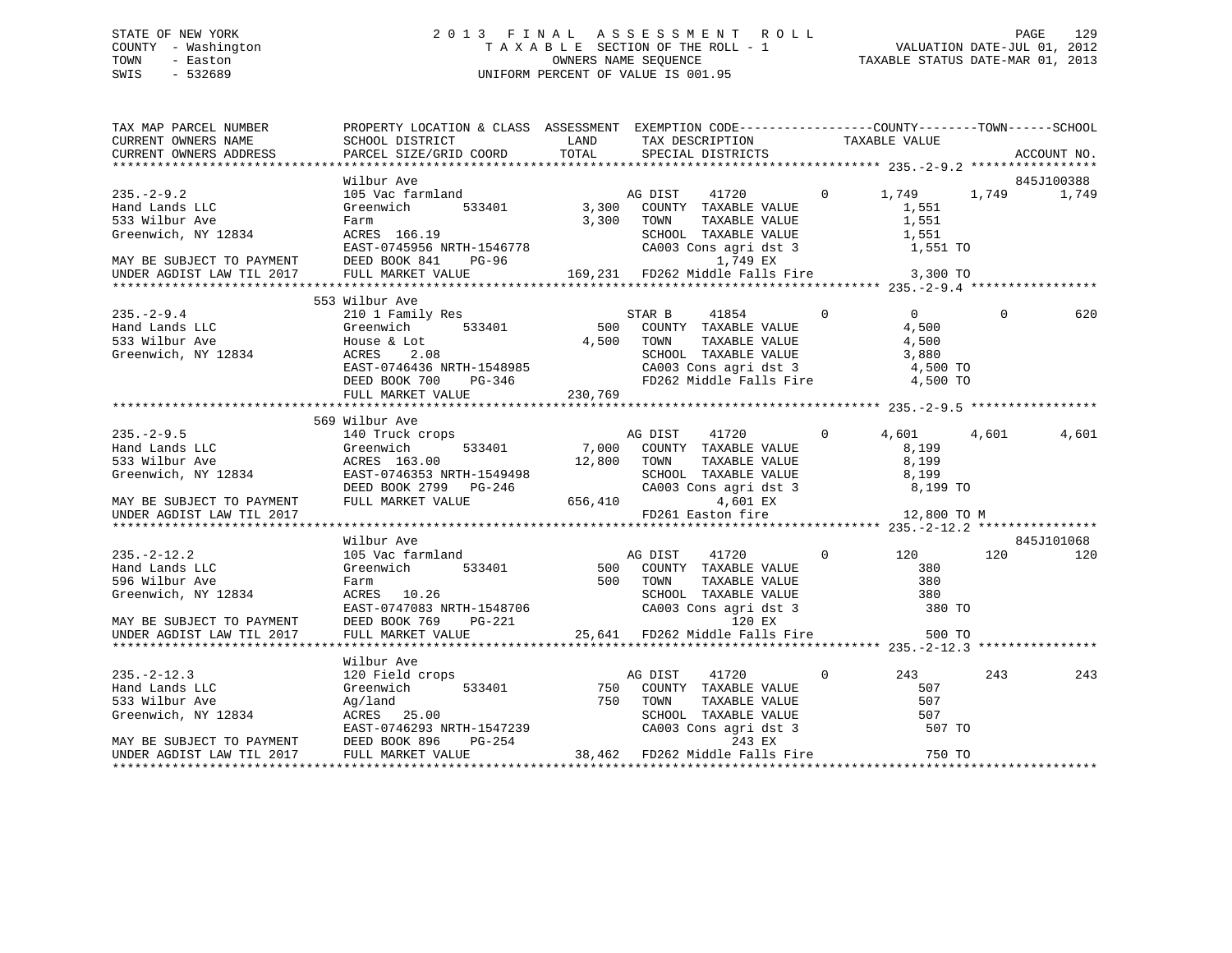# STATE OF NEW YORK 2 0 1 3 F I N A L A S S E S S M E N T R O L L PAGE 130 COUNTY - Washington T A X A B L E SECTION OF THE ROLL - 1 VALUATION DATE-JUL 01, 2012 TOWN - Easton OWNERS NAME SEQUENCE TAXABLE STATUS DATE-MAR 01, 2013 SWIS - 532689 UNIFORM PERCENT OF VALUE IS 001.95

| TAX MAP PARCEL NUMBER<br>CURRENT OWNERS NAME<br>CURRENT OWNERS ADDRESS                                                              | PROPERTY LOCATION & CLASS ASSESSMENT EXEMPTION CODE----------------COUNTY-------TOWN------SCHOOL<br>SCHOOL DISTRICT<br>PARCEL SIZE/GRID COORD                                                | LAND<br>TOTAL                  | TAX DESCRIPTION<br>SPECIAL DISTRICTS                                                                                                                                                      | TAXABLE VALUE                                                                                        | ACCOUNT NO.                   |                       |
|-------------------------------------------------------------------------------------------------------------------------------------|----------------------------------------------------------------------------------------------------------------------------------------------------------------------------------------------|--------------------------------|-------------------------------------------------------------------------------------------------------------------------------------------------------------------------------------------|------------------------------------------------------------------------------------------------------|-------------------------------|-----------------------|
| $236. - 1 - 5$<br>Hand Lands LLC<br>533 Wilbur Ave<br>Greenwich, NY 12834                                                           | 410 State Route 29<br>450 Retail srvce<br>533401<br>Greenwich<br>Roadside Mart<br>Easement 591/190<br>ACRES 10.67<br>EAST-0749165 NRTH-1552722<br>DEED BOOK 2799 PG-246<br>FULL MARKET VALUE | 1,000 TOWN<br>5,000<br>256,410 | COUNTY TAXABLE VALUE<br>TAXABLE VALUE<br>SCHOOL TAXABLE VALUE<br>FD262 Middle Falls Fire 5,000 TO                                                                                         | 5,000<br>5,000<br>5,000                                                                              | 845J100355                    |                       |
| $236. - 1 - 8$<br>Hand Lands LLC<br>533 Wilbur Ave<br>Greenwich, NY 12834<br>MAY BE SUBJECT TO PAYMENT<br>UNDER AGDIST LAW TIL 2020 | Bulson Rd<br>323 Vacant rural<br>Greenwich<br>533401<br>Farm<br>841/96<br>40.00<br>ACRES<br>EAST-0749729 NRTH-1550475<br>DEED BOOK 2799 PG-246<br>FULL MARKET VALUE                          | 800<br>41,026                  | AGRI-D IND 41730 0<br>COUNTY TAXABLE VALUE<br>TAXABLE VALUE<br>800 TOWN<br>SCHOOL TAXABLE VALUE<br>FD262 Middle Falls Fire                                                                | 219<br>581<br>581<br>581<br>800 TO                                                                   | 219                           | 845J100152<br>219     |
|                                                                                                                                     |                                                                                                                                                                                              |                                |                                                                                                                                                                                           |                                                                                                      |                               |                       |
| $236. - 2 - 3.8$<br>Hand Wendy<br>Klein Claudine R<br>165 Bulson Rd<br>Greenwich, NY 12834                                          | 165 Bulson Rd<br>210 1 Family Res<br>533401<br>Greenwich<br>H & L<br>1.48<br>ACRES<br>EAST-0752036 NRTH-1551887<br>DEED BOOK 915<br>PG-240                                                   |                                | WAR VET/TC 41121<br>500 STAR B<br>41854<br>4,200 COUNTY TAXABLE VALUE<br>TOWN<br>TAXABLE VALUE<br>SCHOOL TAXABLE VALUE<br>FD262 Middle Falls Fire                                         | 0<br>585<br>$\Omega$<br>$\overline{0}$<br>3,615<br>3,673<br>3,580<br>4,200 TO                        | 845J101268<br>527<br>$\Omega$ | $\overline{0}$<br>620 |
|                                                                                                                                     | FULL MARKET VALUE                                                                                                                                                                            | 215,385                        |                                                                                                                                                                                           |                                                                                                      |                               |                       |
|                                                                                                                                     | 2762 County Route 113                                                                                                                                                                        |                                |                                                                                                                                                                                           |                                                                                                      |                               | 815J101294            |
| $235. - 1 - 2.4$<br>Hangarter Martin<br>2762 County Route 113<br>Greenwich, NY 12834                                                | 210 1 Family Res<br>533401<br>Greenwich<br>H & L<br>5.01<br>ACRES<br>EAST-0739814 NRTH-1549841<br>DEED BOOK 621<br>PG-275<br>FULL MARKET VALUE                                               |                                | AGED-ALL<br>41800<br>500 STAR EN<br>41834<br>4,000 COUNTY TAXABLE VALUE<br>TOWN      TAXABLE VALUE<br>SCHOOL   TAXABLE VALUE<br>CA003 Cons agri dst 3<br>205,128 FD263 Schuylerville Fire | 2,000<br>$\mathbf{0}$<br>$\Omega$<br>$\overline{0}$<br>2,000<br>2,000<br>690<br>4,000 TO<br>4,000 TO | 2,000<br>$\Omega$             | 2,000<br>1,310        |
|                                                                                                                                     |                                                                                                                                                                                              |                                |                                                                                                                                                                                           |                                                                                                      |                               |                       |
| $235. - 1 - 17.1$<br>Hangarter Martin H<br>2762 Co Rt 113<br>Greenwich, NY 12834                                                    | County Route 113<br>320 Rural vacant<br>533401<br>Greenwich<br>Wf<br>Sub Lot 1A<br>FRNT 372.00 DPTH 57.00<br>EAST-0739407 NRTH-1549836<br>DEED BOOK 797<br>PG-285<br>FULL MARKET VALUE       | 200<br>200<br>10,256           | COUNTY TAXABLE VALUE<br>TOWN<br>TAXABLE VALUE<br>SCHOOL TAXABLE VALUE<br>CA003 Cons agri dst 3<br>FD263 Schuylerville Fire                                                                | 200<br>200<br>200<br>200 TO<br>200 TO                                                                |                               |                       |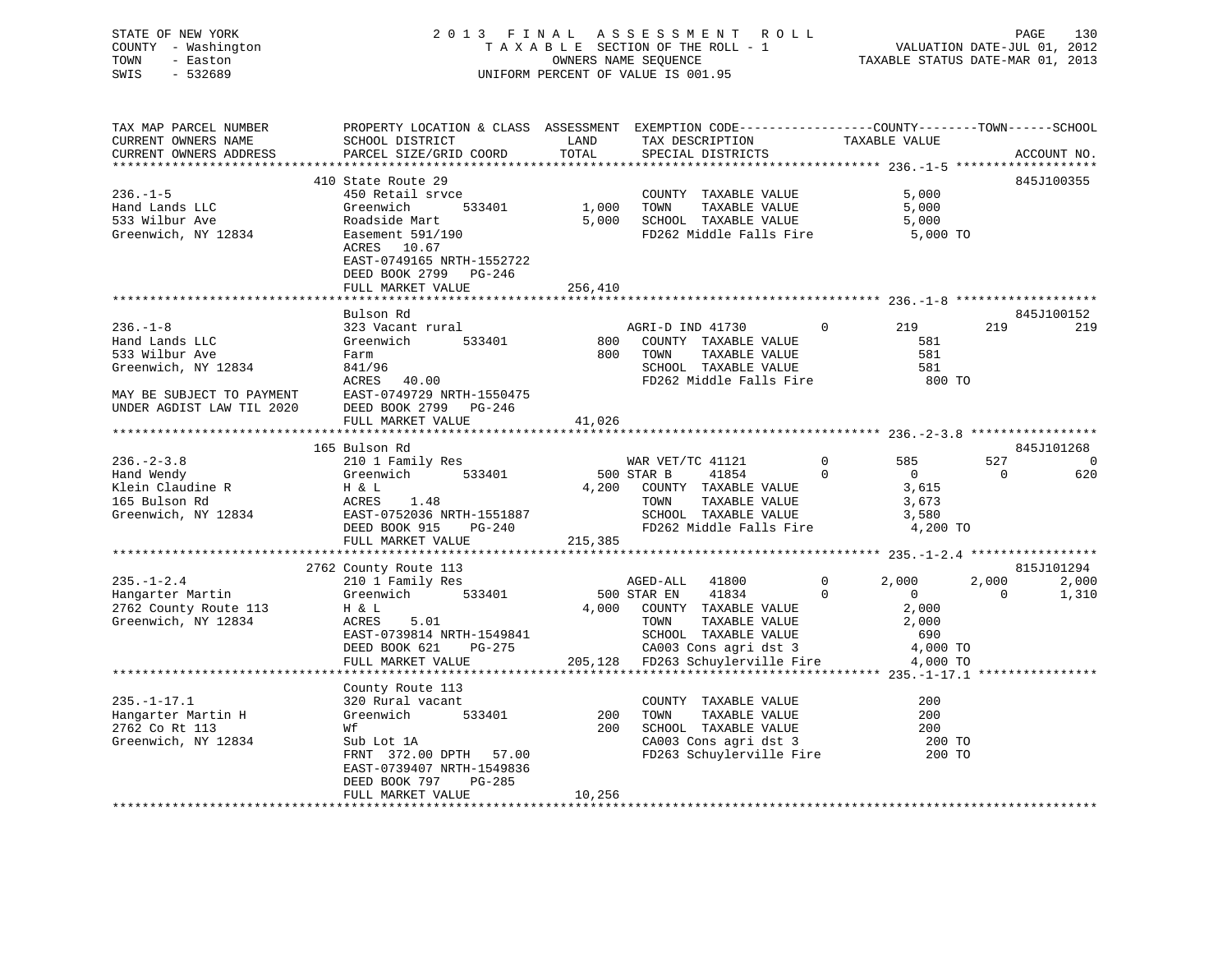# STATE OF NEW YORK 2 0 1 3 F I N A L A S S E S S M E N T R O L L PAGE 131 COUNTY - Washington T A X A B L E SECTION OF THE ROLL - 1 VALUATION DATE-JUL 01, 2012 TOWN - Easton OWNERS NAME SEQUENCE TAXABLE STATUS DATE-MAR 01, 2013 SWIS - 532689 UNIFORM PERCENT OF VALUE IS 001.95

| TAX MAP PARCEL NUMBER<br>CURRENT OWNERS NAME           | PROPERTY LOCATION & CLASS ASSESSMENT EXEMPTION CODE---------------COUNTY-------TOWN-----SCHOOL<br>SCHOOL DISTRICT | LAND          | TAX DESCRIPTION                                        | TAXABLE VALUE                     |          |                |
|--------------------------------------------------------|-------------------------------------------------------------------------------------------------------------------|---------------|--------------------------------------------------------|-----------------------------------|----------|----------------|
| CURRENT OWNERS ADDRESS                                 | PARCEL SIZE/GRID COORD                                                                                            | TOTAL         | SPECIAL DISTRICTS                                      |                                   |          | ACCOUNT NO.    |
|                                                        |                                                                                                                   |               |                                                        |                                   |          |                |
|                                                        | 97 Fryer Rd                                                                                                       |               |                                                        |                                   |          | 845J101124     |
| $277. - 1 - 9.5$                                       | 210 1 Family Res                                                                                                  |               | 41854<br>STAR B                                        | $0 \qquad \qquad$<br>$\mathbf{0}$ | $\Omega$ | 620            |
| Hansen Gregory W                                       | Greenwich<br>533401                                                                                               | 500           | COUNTY TAXABLE VALUE                                   | 4,600                             |          |                |
| PO Box 201                                             | House & Lot                                                                                                       | 4,600         | TAXABLE VALUE<br>TOWN                                  | 4,600                             |          |                |
| East Nassau, NY 12062                                  | ACRES<br>7.38                                                                                                     |               | SCHOOL TAXABLE VALUE                                   | 3,980                             |          |                |
|                                                        | EAST-0741542 NRTH-1505751                                                                                         |               |                                                        | 4,600 TO                          |          |                |
|                                                        | DEED BOOK 3029 PG-121                                                                                             |               | CA003 Cons agri dst 3<br>FD261 Easton fire             | 4,600 TO M                        |          |                |
|                                                        | FULL MARKET VALUE                                                                                                 | 235,897       |                                                        |                                   |          |                |
|                                                        |                                                                                                                   |               |                                                        |                                   |          |                |
|                                                        | 570 Gifford Rd                                                                                                    |               | 26 PCT OF VALUE USED FOR EXEMPTION PURPOSES            |                                   |          | 845J100390     |
| $287. - 1 - 11$                                        | 112 Dairy farm                                                                                                    |               | CBT VET/TC 41131                                       | 579<br>$\Omega$                   | 579      | $\overline{0}$ |
| Hansen Hill Farm Trust                                 | Hoosic Valley 384201                                                                                              | 2,400 AG DIST | 41720                                                  | $\Omega$<br>448                   | 448      | 448            |
| 570 Gifford Rd                                         | Farm/house                                                                                                        |               | 8,900 STAR B<br>41854                                  | $\Omega$<br>$\overline{0}$        | $\Omega$ | 620            |
| Johnsonville, NY 12094                                 | ACRES 121.00                                                                                                      |               | COUNTY TAXABLE VALUE                                   | 7,873                             |          |                |
|                                                        | EAST-0754063 NRTH-1499975                                                                                         |               | TAXABLE VALUE<br>TOWN                                  | 7,873                             |          |                |
|                                                        |                                                                                                                   |               | SCHOOL TAXABLE VALUE                                   | 7,832                             |          |                |
|                                                        | MAY BE SUBJECT TO PAYMENT DEED BOOK 2353 PG-137<br>UNDER AGDIST LAW TIL 2017 FULL MARKET VALUE                    |               | 456,410 CA003 Cons agri dst 3                          | 8,452 TO                          |          |                |
|                                                        |                                                                                                                   |               | 448 EX                                                 |                                   |          |                |
|                                                        |                                                                                                                   |               | FD261 Easton fire                                      | 8,900 TO M                        |          |                |
|                                                        |                                                                                                                   |               |                                                        |                                   |          |                |
|                                                        | 701 Gifford Rd                                                                                                    |               |                                                        |                                   |          | 845J100674     |
| $287. - 1 - 8$                                         | 240 Rural res                                                                                                     |               | AG DIST<br>41720                                       | $\Omega$<br>282                   | 282      | 282            |
| Hansen Norman                                          | Greenwich<br>533401                                                                                               | 900           | COUNTY TAXABLE VALUE                                   | 2,918                             |          |                |
| 2332 River Rd                                          | Farm                                                                                                              | 3,200         | TOWN<br>TAXABLE VALUE                                  | 2,918                             |          |                |
| Melrose, NY 12121                                      | ACRES 27.90                                                                                                       |               | SCHOOL TAXABLE VALUE                                   | 2,918                             |          |                |
|                                                        | EAST-0753388 NRTH-1503325                                                                                         |               | CA003 Cons agri dst 3                                  | 2,918 TO                          |          |                |
|                                                        | DEED BOOK 2784 PG-203                                                                                             |               | 282 EX                                                 |                                   |          |                |
| MAY BE SUBJECT TO PAYMENT<br>UNDER AGDIST LAW TIL 2017 | FULL MARKET VALUE                                                                                                 |               | 164,103 FD261 Easton fire                              | 3,200 TO M                        |          |                |
|                                                        |                                                                                                                   |               |                                                        |                                   |          |                |
|                                                        | 176 Ives Hill Rd                                                                                                  |               |                                                        |                                   |          | 845J101107     |
| $278. - 1 - 38.4$                                      | 240 Rural res                                                                                                     |               | STAR B<br>41854                                        | $\Omega$<br>$0 \qquad \qquad$     | $\Omega$ | 620            |
| Hansen Ronald                                          | 533401<br>Greenwich                                                                                               | 1,000         | COUNTY TAXABLE VALUE                                   | 6,250                             |          |                |
| Hansen Lisa                                            | H&l                                                                                                               | 6,250         | TAXABLE VALUE<br>TOWN                                  | 6,250                             |          |                |
| 176 Ives Hill Rd                                       | ACRES 19.96                                                                                                       |               | SCHOOL TAXABLE VALUE                                   | 5,630                             |          |                |
| Valley Falls, NY 12185                                 | EAST-0751103 NRTH-1512236                                                                                         |               | SCHOOD Increase<br>CA003 Cons agri dst 3<br>- The fire | 6,250 TO                          |          |                |
|                                                        | DEED BOOK 691<br>PG-243                                                                                           |               |                                                        | 6,250 TO M                        |          |                |
|                                                        | FULL MARKET VALUE                                                                                                 | 320,513       |                                                        |                                   |          |                |
|                                                        |                                                                                                                   |               |                                                        |                                   |          |                |
|                                                        | 545 Herrington Hill Rd                                                                                            |               |                                                        |                                   |          | 845J100394     |
| $253. - 1 - 23$                                        | 210 1 Family Res                                                                                                  |               | STAR B<br>41854                                        | $\mathbf 0$<br>$\overline{0}$     | $\Omega$ | 620            |
| Harrington Brian F                                     | Greenwich<br>533401                                                                                               | 400           | COUNTY TAXABLE VALUE                                   | 3,000                             |          |                |
| Harrington O. George                                   | $H+L$                                                                                                             | 3,000         | TAXABLE VALUE<br>TOWN                                  | 3,000                             |          |                |
| 723 Brownell Rd                                        | 898/205                                                                                                           |               | SCHOOL TAXABLE VALUE                                   | 2,380                             |          |                |
| Greenwich, NY 12834                                    | ACRES<br>1.20                                                                                                     |               | CA003 Cons agri dst 3                                  | 3,000 TO                          |          |                |
|                                                        | EAST-0762851 NRTH-1531053                                                                                         |               | FD261 Easton fire                                      | 3,000 TO M                        |          |                |
|                                                        | DEED BOOK 2798<br>PG-293                                                                                          |               |                                                        |                                   |          |                |
|                                                        | FULL MARKET VALUE                                                                                                 | 153,846       |                                                        |                                   |          |                |
|                                                        |                                                                                                                   |               |                                                        |                                   |          |                |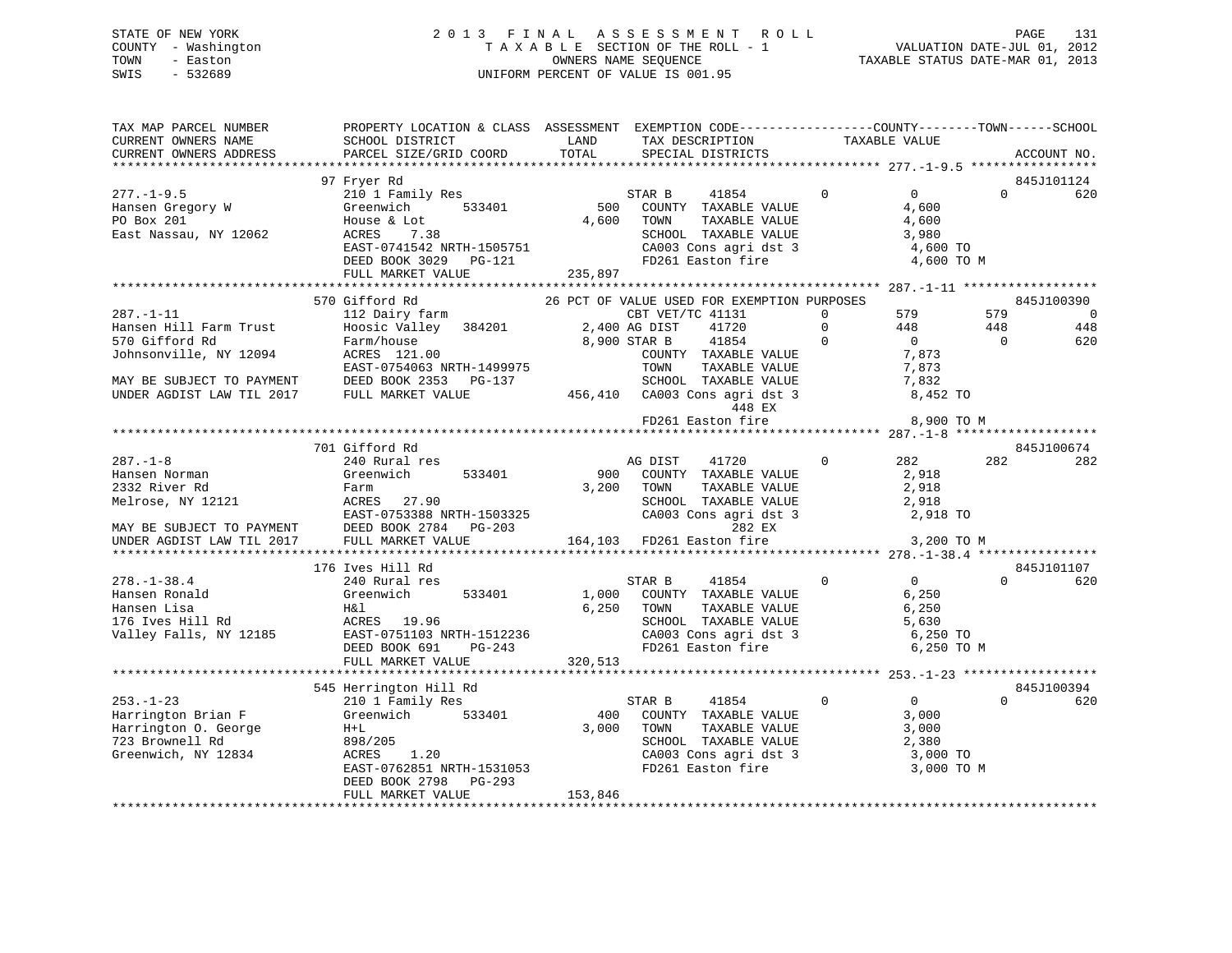# STATE OF NEW YORK 2 0 1 3 F I N A L A S S E S S M E N T R O L L PAGE 132 COUNTY - Washington T A X A B L E SECTION OF THE ROLL - 1 VALUATION DATE-JUL 01, 2012 TOWN - Easton OWNERS NAME SEQUENCE TAXABLE STATUS DATE-MAR 01, 2013 SWIS - 532689 UNIFORM PERCENT OF VALUE IS 001.95

| TAX MAP PARCEL NUMBER<br>CURRENT OWNERS NAME<br>CURRENT OWNERS ADDRESS                                                                           | PROPERTY LOCATION & CLASS ASSESSMENT EXEMPTION CODE----------------COUNTY-------TOWN-----SCHOOL<br>SCHOOL DISTRICT<br>PARCEL SIZE/GRID COORD                                  | LAND<br>TOTAL           | TAX DESCRIPTION<br>SPECIAL DISTRICTS                                                                                                   | TAXABLE VALUE                                                                    | ACCOUNT NO.                   |
|--------------------------------------------------------------------------------------------------------------------------------------------------|-------------------------------------------------------------------------------------------------------------------------------------------------------------------------------|-------------------------|----------------------------------------------------------------------------------------------------------------------------------------|----------------------------------------------------------------------------------|-------------------------------|
|                                                                                                                                                  |                                                                                                                                                                               |                         |                                                                                                                                        |                                                                                  |                               |
| $253. - 1 - 26$<br>Harrington Brian F<br>39 Catamount Rd<br>Goffstown, NH 03045                                                                  | 465 Herrington Hill Rd<br>310 Res Vac<br>533401<br>Greenwich<br>2.60<br>ACRES<br>EAST-0761095 NRTH-1529632<br>DEED BOOK 554<br>PG-175<br>FULL MARKET VALUE                    | 400<br>400<br>20,513    | COUNTY TAXABLE VALUE<br>TOWN<br>TAXABLE VALUE<br>SCHOOL TAXABLE VALUE<br>CA003 Cons agri dst 3<br>FD261 Easton fire                    | 400<br>400<br>400<br>400 TO<br>400 TO M                                          | 845J100307                    |
|                                                                                                                                                  |                                                                                                                                                                               |                         |                                                                                                                                        |                                                                                  |                               |
|                                                                                                                                                  | 723 Brownell Rd                                                                                                                                                               |                         |                                                                                                                                        |                                                                                  | 815J101298                    |
| $261. - 1 - 37$<br>Harrington Scott J<br>Harrington Mickki L<br>723 Brownell Rd<br>Greenwich, NY 12834                                           | 210 1 Family Res<br>Greenwich<br>533401<br>H & L<br>ACRES<br>5.00<br>EAST-0763453 NRTH-1527762<br>DEED BOOK 698<br>PG-231<br>FULL MARKET VALUE                                | 600<br>4,200<br>215,385 | STAR B<br>41854<br>COUNTY TAXABLE VALUE<br>TOWN<br>TAXABLE VALUE<br>SCHOOL TAXABLE VALUE<br>FD261 Easton fire                          | $\mathbf 0$<br>$\overline{0}$<br>4,200<br>4,200<br>3,580<br>4,200 TO M           | $\Omega$<br>620               |
|                                                                                                                                                  |                                                                                                                                                                               |                         |                                                                                                                                        |                                                                                  |                               |
| $253. - 1 - 24.1$<br>Harrington Wayne G<br>Harrington Edith M<br>517 Herrington Hill Rd<br>Greenwich, NY 12834                                   | 517 Herrington Hill Rd<br>240 Rural res<br>Greenwich<br>533401<br>House & Lot<br>ACRES<br>10.06<br>EAST-0762190 NRTH-1530593<br>DEED BOOK 2796<br>PG-142<br>FULL MARKET VALUE | 500<br>4,500<br>230,769 | 41854<br>STAR B<br>COUNTY TAXABLE VALUE<br>TAXABLE VALUE<br>TOWN<br>SCHOOL TAXABLE VALUE<br>CA003 Cons agri dst 3<br>FD261 Easton fire | $\mathbf 0$<br>$\mathbf{0}$<br>4,500<br>4,500<br>3,880<br>4,500 TO<br>4,500 TO M | 845J101146<br>$\Omega$<br>620 |
|                                                                                                                                                  | 729 Brownell Rd                                                                                                                                                               |                         |                                                                                                                                        |                                                                                  | 845J100395                    |
| $253. - 1 - 24$<br>Harrington Wayne G etal<br>Harrington Brian F etal<br>Attn: Harrington Scott<br>517 Herrington Hill Rd<br>Greenwich, NY 12834 | 240 Rural res<br>Greenwich<br>533401<br>H & L<br>666/290<br>ACRES 180.60<br>EAST-0762778 NRTH-1529951<br>DEED BOOK 666<br>$PG-287$                                            | 3,000<br>4,500          | COUNTY TAXABLE VALUE<br>TAXABLE VALUE<br>TOWN<br>SCHOOL TAXABLE VALUE<br>CA003 Cons agri dst 3<br>FD261 Easton fire                    | 4,500<br>4,500<br>4,500<br>4,500 TO<br>4,500 TO M                                |                               |
|                                                                                                                                                  | FULL MARKET VALUE                                                                                                                                                             | 230,769                 |                                                                                                                                        |                                                                                  |                               |
|                                                                                                                                                  | 443 State Route 29                                                                                                                                                            |                         |                                                                                                                                        |                                                                                  | 845J100397                    |
| $236.1 - 3 - 5$<br>Harsha Brian L<br>443 State Route 29<br>Greenwich, NY 12834                                                                   | 210 1 Family Res<br>Greenwich<br>533401<br>Η&L<br>$236. - 3 - 5$<br>FRNT 132.00 DPTH 141.00<br>EAST-0749965 NRTH-1553292<br>DEED BOOK 958<br>$PG-65$<br>FULL MARKET VALUE     | 400<br>3,400<br>174,359 | 41854<br>STAR B<br>COUNTY TAXABLE VALUE<br>TOWN<br>TAXABLE VALUE<br>SCHOOL TAXABLE VALUE<br>FD262 Middle Falls Fire                    | $\Omega$<br>$\Omega$<br>3,400<br>3,400<br>2,780<br>3,400 TO                      | 620<br>$\Omega$               |
|                                                                                                                                                  |                                                                                                                                                                               |                         |                                                                                                                                        |                                                                                  |                               |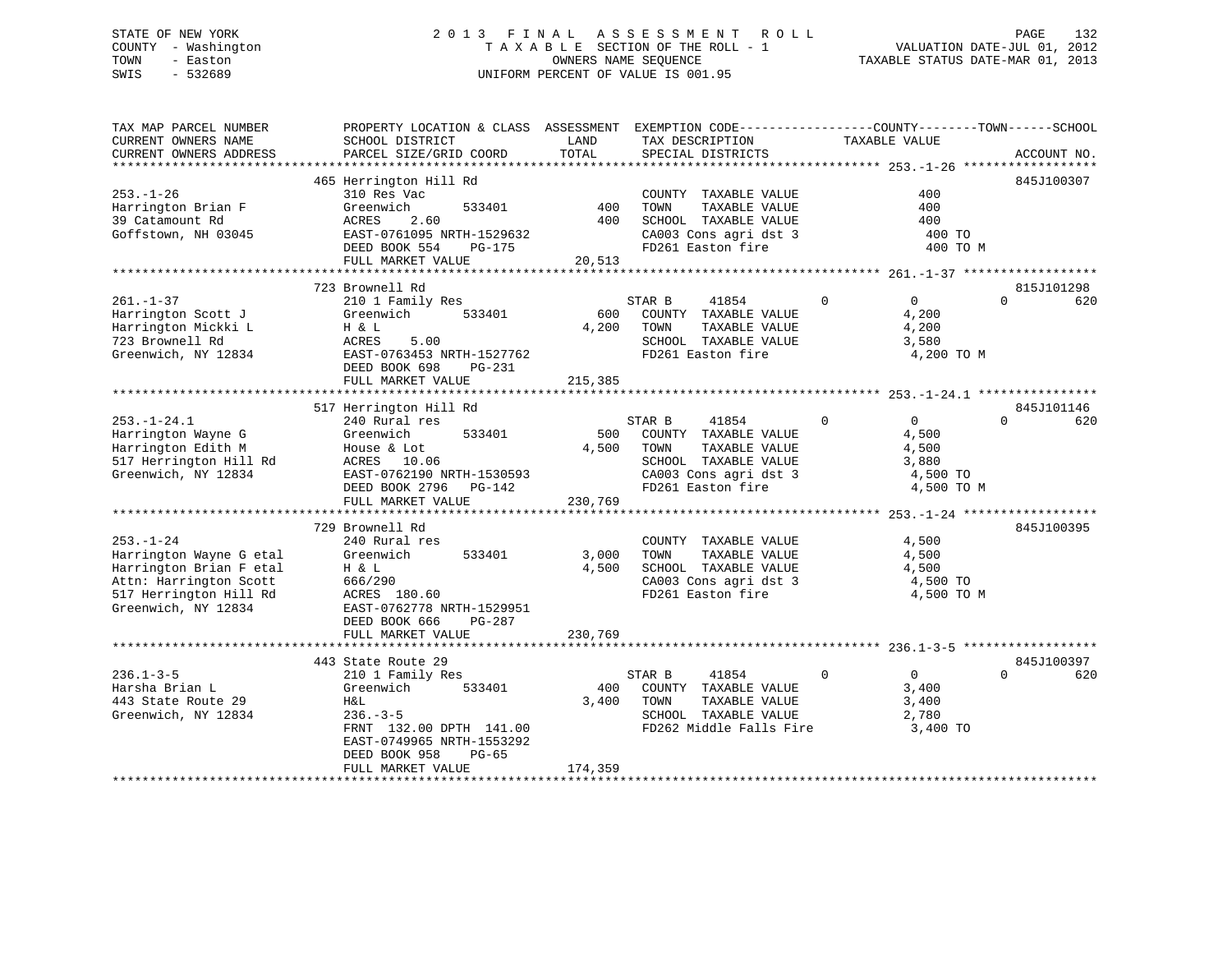| STATE OF NEW YORK   | 2013 FINAL ASSESSMENT ROLL         | 133<br>PAGE                      |
|---------------------|------------------------------------|----------------------------------|
| COUNTY - Washington | TAXABLE SECTION OF THE ROLL - 1    | VALUATION DATE-JUL 01, 2012      |
| TOWN<br>- Easton    | OWNERS NAME SEOUENCE               | TAXABLE STATUS DATE-MAR 01, 2013 |
| - 532689<br>SWIS    | UNIFORM PERCENT OF VALUE IS 001.95 |                                  |
|                     |                                    |                                  |

| TAX MAP PARCEL NUMBER<br>CURRENT OWNERS NAME                                          | PROPERTY LOCATION & CLASS ASSESSMENT EXEMPTION CODE----------------COUNTY-------TOWN------SCHOOL<br>SCHOOL DISTRICT | LAND         | TAX DESCRIPTION                                                                          |             | TAXABLE VALUE                       |          |             |
|---------------------------------------------------------------------------------------|---------------------------------------------------------------------------------------------------------------------|--------------|------------------------------------------------------------------------------------------|-------------|-------------------------------------|----------|-------------|
| CURRENT OWNERS ADDRESS                                                                | PARCEL SIZE/GRID COORD                                                                                              | TOTAL        | SPECIAL DISTRICTS                                                                        |             |                                     |          | ACCOUNT NO. |
|                                                                                       | 245 Herrington Hill Rd                                                                                              |              |                                                                                          |             |                                     |          | 845J101230  |
| $261. -1 -1.8$<br>Hasenkopf Alfred P<br>Hasenkopf Jeanine M<br>245 Herrington Hill Rd | 240 Rural res<br>Greenwich<br>533401<br>H & L<br>2285/67                                                            | 800<br>4,200 | STAR B<br>41854<br>COUNTY TAXABLE VALUE<br>TOWN<br>TAXABLE VALUE<br>SCHOOL TAXABLE VALUE | $\Omega$    | $\Omega$<br>4,200<br>4,200<br>3,580 | $\Omega$ | 620         |
| Greenwich, NY 12834                                                                   | ACRES 16.30<br>EAST-0757833 NRTH-1526501<br>DEED BOOK 2728<br>$PG-24$<br>FULL MARKET VALUE                          | 215,385      | FD261 Easton fire                                                                        |             | 4,200 TO M                          |          |             |
|                                                                                       |                                                                                                                     |              |                                                                                          |             |                                     |          |             |
| $269. - 1 - 35.3$                                                                     | 51 Meeting House Rd<br>210 1 Family Res                                                                             |              | 41854<br>STAR B                                                                          | $\mathbf 0$ | $\overline{0}$                      | $\Omega$ | 620         |
| Haskell Bernice D                                                                     | 533401<br>Greenwich                                                                                                 | 500          | COUNTY TAXABLE VALUE                                                                     |             | 3,500                               |          |             |
| 51 Meeting House Rd                                                                   | H & L                                                                                                               | 3,500        | TOWN<br>TAXABLE VALUE                                                                    |             | 3,500                               |          |             |
| Schaghticoke, NY 12154                                                                | Lot 3                                                                                                               |              | SCHOOL TAXABLE VALUE                                                                     |             | 2,880                               |          |             |
|                                                                                       | 1.84<br>ACRES                                                                                                       |              | CA003 Cons agri dst 3                                                                    |             | 3,500 TO                            |          |             |
|                                                                                       | EAST-0745242 NRTH-1514448                                                                                           |              | FD261 Easton fire                                                                        |             | 3,500 TO M                          |          |             |
|                                                                                       | PG-165<br>DEED BOOK 890                                                                                             |              |                                                                                          |             |                                     |          |             |
|                                                                                       | FULL MARKET VALUE                                                                                                   | 179,487      |                                                                                          |             |                                     |          |             |
|                                                                                       |                                                                                                                     |              |                                                                                          |             |                                     |          |             |
|                                                                                       | 11044 State Route 40                                                                                                |              |                                                                                          |             |                                     |          | 845J100400  |
| $286. - 1 - 17$                                                                       | 112 Dairy farm                                                                                                      |              | 41834<br>STAR EN                                                                         | $\Omega$    | $\overline{0}$                      | $\Omega$ | 1,310       |
| Hayes Daniel M                                                                        | Greenwich<br>533401                                                                                                 | 900          | COUNTY TAXABLE VALUE                                                                     |             | 6,250                               |          |             |
| Hayes Mary T                                                                          | Farm                                                                                                                | 6,250        | TOWN<br>TAXABLE VALUE                                                                    |             | 6,250                               |          |             |
| 11044 State Route 40                                                                  | ACRES<br>36.40                                                                                                      |              | SCHOOL TAXABLE VALUE                                                                     |             | 4,940                               |          |             |
| Schaghticoke, NY 12154                                                                | EAST-0740056 NRTH-1498963<br>DEED BOOK 1761 PG-64                                                                   |              | CA003 Cons agri dst 3<br>FD261 Easton fire                                               |             | 6,250 TO<br>6,250 TO M              |          |             |
|                                                                                       | FULL MARKET VALUE                                                                                                   | 320,513      |                                                                                          |             |                                     |          |             |
|                                                                                       |                                                                                                                     |              |                                                                                          |             |                                     |          |             |
|                                                                                       | 2502 Valley Falls Rd                                                                                                |              |                                                                                          |             |                                     |          | 845J101270  |
| $286. - 1 - 16.1$                                                                     | 210 1 Family Res                                                                                                    |              | AG DIST<br>41720                                                                         | $\mathbf 0$ | 115                                 | 115      | 115         |
| Hayes John G                                                                          | Greenwich<br>533401                                                                                                 | 800          | COUNTY TAXABLE VALUE                                                                     |             | 2,385                               |          |             |
| Hayes Carole J                                                                        | Tra & Lot                                                                                                           | 2,500        | TOWN<br>TAXABLE VALUE                                                                    |             | 2,385                               |          |             |
| 363 Hayes Rd                                                                          | ACRES 27.50                                                                                                         |              | SCHOOL TAXABLE VALUE                                                                     |             | 2,385                               |          |             |
| Schaghticoke, NY 12154                                                                | EAST-0744711 NRTH-1498764<br>DEED BOOK 594<br>PG-169                                                                |              | CA003 Cons agri dst 3<br>115 EX                                                          |             | 2,385 TO                            |          |             |
| MAY BE SUBJECT TO PAYMENT<br>UNDER AGDIST LAW TIL 2017                                | FULL MARKET VALUE                                                                                                   |              | 128,205 FD261 Easton fire                                                                |             | 2,500 TO M                          |          |             |
|                                                                                       |                                                                                                                     |              |                                                                                          |             |                                     |          |             |
|                                                                                       | 2507 Valley Falls Rd                                                                                                |              |                                                                                          |             |                                     |          |             |
| $286. - 1 - 16.2$                                                                     | 210 1 Family Res                                                                                                    |              | 41854<br>STAR B                                                                          | $\Omega$    | $\Omega$                            | $\Omega$ | 620         |
| Hayes Paul J                                                                          | Greenwich<br>533401                                                                                                 | 500          | COUNTY TAXABLE VALUE                                                                     |             | 3,800                               |          |             |
| 2507 Valley Falls Rd                                                                  | ACRES<br>2.80                                                                                                       | 3,800        | TOWN<br>TAXABLE VALUE                                                                    |             | 3,800                               |          |             |
| Schaghticoke, NY 12154                                                                | EAST-0743644 NRTH-1498665<br>DEED BOOK 918<br>PG-244                                                                |              | SCHOOL TAXABLE VALUE                                                                     |             | 3,180                               |          |             |
|                                                                                       | FULL MARKET VALUE                                                                                                   |              | CA003 Cons agri dst 3<br>194,872 FD261 Easton fire                                       |             | 3,800 TO<br>3,800 TO M              |          |             |
|                                                                                       |                                                                                                                     |              |                                                                                          |             |                                     |          |             |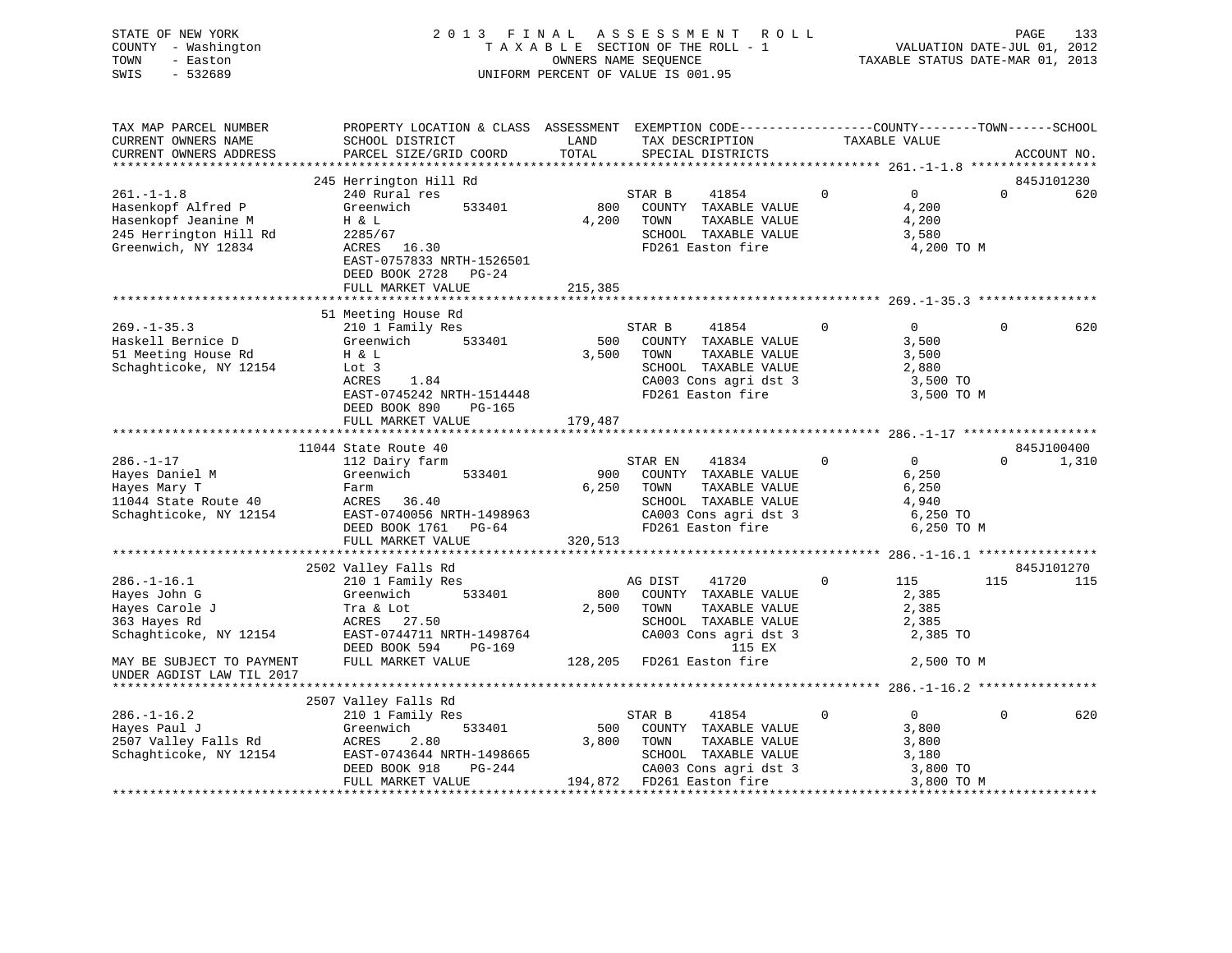# STATE OF NEW YORK 2 0 1 3 F I N A L A S S E S S M E N T R O L L PAGE 134 COUNTY - Washington T A X A B L E SECTION OF THE ROLL - 1 VALUATION DATE-JUL 01, 2012 TOWN - Easton OWNERS NAME SEQUENCE TAXABLE STATUS DATE-MAR 01, 2013 SWIS - 532689 UNIFORM PERCENT OF VALUE IS 001.95

| TAX MAP PARCEL NUMBER<br>CURRENT OWNERS NAME           | PROPERTY LOCATION & CLASS ASSESSMENT EXEMPTION CODE---------------COUNTY-------TOWN------SCHOOL<br>SCHOOL DISTRICT | LAND                |                 | TAX DESCRIPTION                                                                             |                | TAXABLE VALUE     |          |             |
|--------------------------------------------------------|--------------------------------------------------------------------------------------------------------------------|---------------------|-----------------|---------------------------------------------------------------------------------------------|----------------|-------------------|----------|-------------|
| CURRENT OWNERS ADDRESS                                 | PARCEL SIZE/GRID COORD                                                                                             | TOTAL               |                 | SPECIAL DISTRICTS                                                                           |                |                   |          | ACCOUNT NO. |
|                                                        |                                                                                                                    |                     |                 |                                                                                             |                |                   |          |             |
|                                                        | Valley Falls Rd                                                                                                    |                     |                 |                                                                                             |                |                   |          | 845J100398  |
| $286. - 1 - 16$                                        | 320 Rural vacant                                                                                                   |                     | AG DIST         | 41720                                                                                       | $\overline{0}$ | 443               | 443      | 443         |
| Hayes William C                                        | Greenwich<br>533401                                                                                                | $900$ <sup>11</sup> |                 | COUNTY TAXABLE VALUE                                                                        |                | 457               |          |             |
| Hayes Patricia A                                       | Farm                                                                                                               | 900                 | TOWN            | TAXABLE VALUE                                                                               |                | 457               |          |             |
| 1016 Hayes Rd                                          | ACRES 29.20                                                                                                        |                     |                 | SCHOOL TAXABLE VALUE                                                                        |                | 457               |          |             |
| Schaghticoke, NY 12154                                 | EAST-0742469 NRTH-1498633                                                                                          |                     |                 | CA003 Cons agri dst 3                                                                       |                | 457 TO            |          |             |
|                                                        | DEED BOOK 918<br>PG-244                                                                                            |                     |                 | 443 EX                                                                                      |                |                   |          |             |
| MAY BE SUBJECT TO PAYMENT<br>UNDER AGDIST LAW TIL 2017 | FULL MARKET VALUE                                                                                                  |                     |                 | 46,154 FD261 Easton fire                                                                    |                | 900 TO M          |          |             |
|                                                        |                                                                                                                    |                     |                 |                                                                                             |                |                   |          |             |
|                                                        | Hoag Rd                                                                                                            |                     |                 |                                                                                             |                |                   |          |             |
| $278. - 1 - 2.7$                                       | 120 Field crops                                                                                                    |                     |                 |                                                                                             | $\Omega$       | 166 —             | 166      | 166         |
| Hebert Robert                                          | Greenwich<br>533401                                                                                                |                     |                 |                                                                                             |                | 534               |          |             |
| Hebert Patricia                                        | Ag Land                                                                                                            |                     |                 | MG DIST 41720<br>533401 700 COUNTY TAXABLE VALUE<br>700 TOWN TAXABLE VALUE<br>TAXABLE VALUE |                | 534               |          |             |
| 452 Hoag Rd                                            |                                                                                                                    |                     |                 |                                                                                             |                | 534               |          |             |
| Valley Falls, NY 12185                                 |                                                                                                                    |                     |                 | SCHOOL TAXABLE VALUE<br>CA003 Cons agri dst 3                                               |                | 534 TO            |          |             |
|                                                        |                                                                                                                    |                     |                 | 166 EX                                                                                      |                |                   |          |             |
| MAY BE SUBJECT TO PAYMENT                              |                                                                                                                    |                     |                 | FD261 Easton fire                                                                           |                | 700 TO M          |          |             |
| MAY BE SUBJECT TO PAYMENT<br>UNDER AGDIST LAW TIL 2017 |                                                                                                                    |                     |                 |                                                                                             |                |                   |          |             |
|                                                        |                                                                                                                    |                     |                 |                                                                                             |                |                   |          |             |
|                                                        | Hoag Rd                                                                                                            |                     |                 |                                                                                             |                |                   |          |             |
| $269. - 2 - 12.5$                                      | 320 Rural vacant                                                                                                   |                     |                 | COUNTY TAXABLE VALUE                                                                        |                | 200               |          |             |
| Hebert Robert J                                        | Greenwich<br>533401                                                                                                | 200                 | TOWN            | TAXABLE VALUE                                                                               |                | 200               |          |             |
| Hebert Patricia A                                      | Vl                                                                                                                 | 200                 |                 | SCHOOL TAXABLE VALUE                                                                        |                | 200               |          |             |
| 452 Hoag Rd                                            | ACRES 1.50                                                                                                         |                     |                 | CA003 Cons agri dst 3                                                                       |                | 200 TO            |          |             |
| Valley Falls, NY 12185                                 | EAST-0750133 NRTH-1514011                                                                                          |                     |                 | FD261 Easton fire                                                                           |                | 200 TO M          |          |             |
|                                                        | DEED BOOK 642<br>PG-84                                                                                             |                     |                 |                                                                                             |                |                   |          |             |
|                                                        | FULL MARKET VALUE                                                                                                  | 10,256              |                 |                                                                                             |                |                   |          |             |
|                                                        |                                                                                                                    |                     |                 |                                                                                             |                |                   |          |             |
|                                                        | 452 Hoag Rd                                                                                                        |                     |                 |                                                                                             |                |                   |          | 845J100407  |
| $269. - 2 - 13$                                        | 210 1 Family Res                                                                                                   |                     | ELG F VET 41101 |                                                                                             | $\overline{0}$ | 3,800             | 3,800    | 0           |
| Hebert Robt J                                          | 533401                                                                                                             | 400 STAR B          |                 | 41854<br>$\sim$ 0                                                                           |                | $\overline{0}$    | $\Omega$ | 620         |
|                                                        |                                                                                                                    |                     |                 | 4,500 COUNTY TAXABLE VALUE                                                                  |                | 700               |          |             |
| Hebert Patricia A<br>452 Hoag Rd                       | Greenwich<br>House & Lot<br>$438/831$<br>$\qquad 20000$                                                            |                     |                 |                                                                                             |                | 700               |          |             |
| Valley Falls, NY 12185                                 | FRNT 300.00 DPTH 242.00                                                                                            |                     |                 | TOWN      TAXABLE VALUE<br>SCHOOL   TAXABLE VALUE                                           |                | 3,880             |          |             |
|                                                        | EAST-0749907 NRTH-1513962                                                                                          |                     |                 |                                                                                             |                | 4,500 TO          |          |             |
|                                                        | DEED BOOK 413<br>PG-1165                                                                                           |                     |                 | CA003 Cons agri dst 3<br>FD261 Easton fire                                                  |                | 4,500 TO M        |          |             |
|                                                        | FULL MARKET VALUE                                                                                                  | 230,769             |                 |                                                                                             |                |                   |          |             |
|                                                        |                                                                                                                    |                     |                 |                                                                                             |                |                   |          |             |
|                                                        | 2170 County Route 113                                                                                              |                     |                 |                                                                                             |                |                   |          |             |
| $251. - 1 - 3.2$                                       | 105 Vac farmland                                                                                                   |                     |                 | COUNTY TAXABLE VALUE                                                                        |                | 2,300             |          |             |
| Hedbring Foundation                                    | 533401                                                                                                             | 2,200               | TOWN            | TAXABLE VALUE                                                                               |                | 2,300             |          |             |
| PO Box 47                                              | Greenwich<br>subd lot 2<br>subd lot 2                                                                              | 2,300               |                 | SCHOOL TAXABLE VALUE                                                                        |                |                   |          |             |
| Saratoga Springs, NY 12866                             | ACRES 28.11                                                                                                        |                     |                 | CA003 Cons agri dst 3                                                                       |                | 2,300<br>2,300 TO |          |             |
|                                                        | EAST-0739148 NRTH-1535095                                                                                          |                     |                 | FD261 Easton fire                                                                           |                | 2,300 TO M        |          |             |
|                                                        | DEED BOOK 1675 PG-248                                                                                              |                     |                 |                                                                                             |                |                   |          |             |
|                                                        | FULL MARKET VALUE                                                                                                  | 117,949             |                 |                                                                                             |                |                   |          |             |
|                                                        |                                                                                                                    |                     |                 |                                                                                             |                |                   |          |             |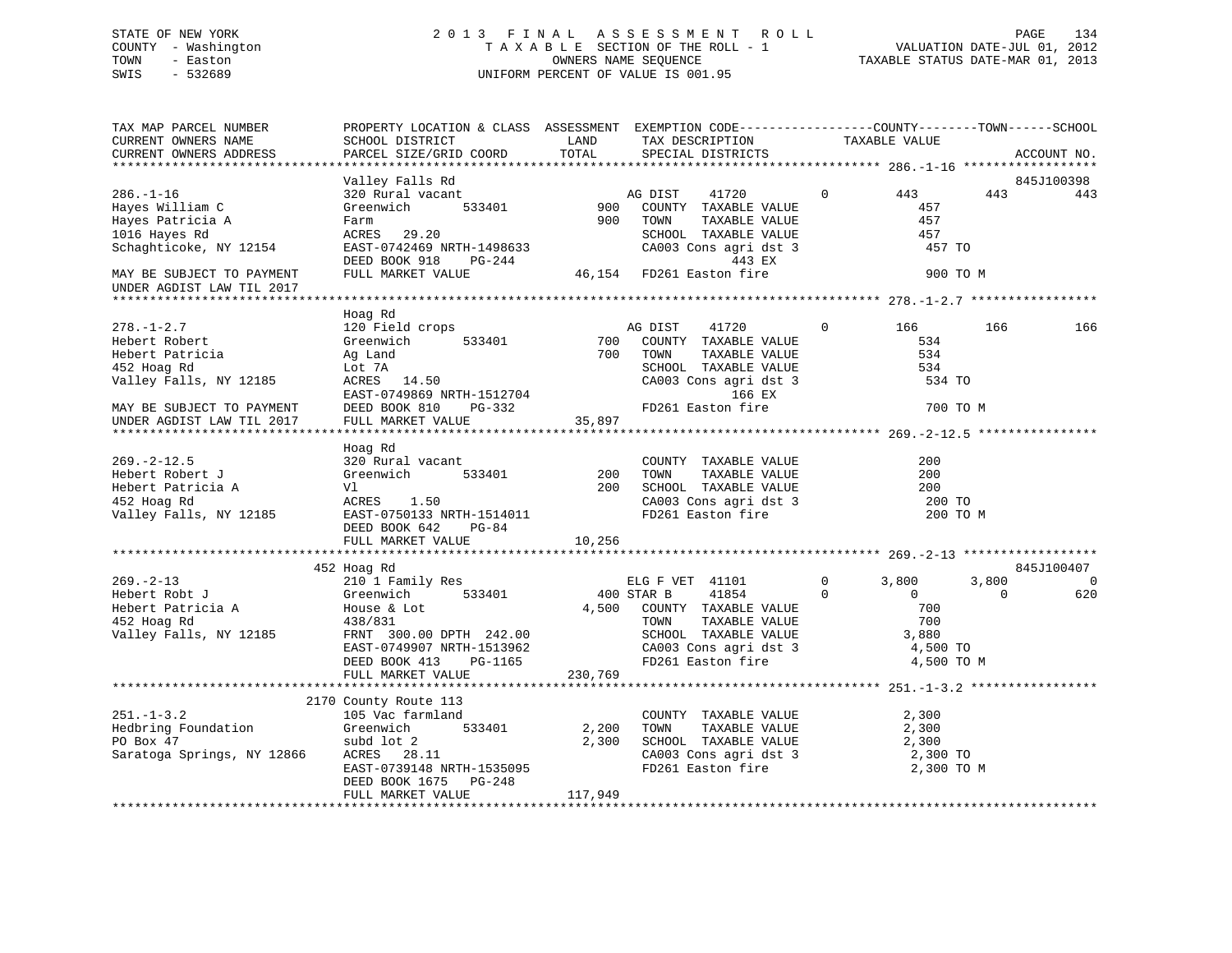| 2013 FINAL ASSESSMENT ROLL<br>STATE OF NEW YORK        | 135<br>PAGE                      |  |
|--------------------------------------------------------|----------------------------------|--|
| COUNTY - Washington<br>TAXABLE SECTION OF THE ROLL - 1 | VALUATION DATE-JUL 01, 2012      |  |
| TOWN<br>OWNERS NAME SEOUENCE<br>- Easton               | TAXABLE STATUS DATE-MAR 01, 2013 |  |
| SWIS<br>UNIFORM PERCENT OF VALUE IS 001.95<br>- 532689 |                                  |  |
|                                                        |                                  |  |

| TAX MAP PARCEL NUMBER<br>CURRENT OWNERS NAME<br>CURRENT OWNERS ADDRESS                                                                                      | PROPERTY LOCATION & CLASS ASSESSMENT EXEMPTION CODE---------------COUNTY-------TOWN-----SCHOOL<br>SCHOOL DISTRICT<br>PARCEL SIZE/GRID COORD                     | LAND<br>TOTAL           | TAX DESCRIPTION<br>SPECIAL DISTRICTS                                                                                                                                           |                         | TAXABLE VALUE                                                                      |                   | ACCOUNT NO.       |
|-------------------------------------------------------------------------------------------------------------------------------------------------------------|-----------------------------------------------------------------------------------------------------------------------------------------------------------------|-------------------------|--------------------------------------------------------------------------------------------------------------------------------------------------------------------------------|-------------------------|------------------------------------------------------------------------------------|-------------------|-------------------|
| $259. - 1 - 29.1$<br>Heimbach Daniel<br>Heimbach Michelle<br>1758 County Route 113<br>Schaghticoke, NY 12154                                                | 1758 County Route 113<br>210 1 Family Res<br>Greenwich<br>533401<br>Vacant Land/ Rd Frontage<br>Subdivision No. 1<br>ACRES<br>5.00<br>EAST-0736742 NRTH-1525539 | 500<br>5,800            | STAR B<br>41854<br>COUNTY TAXABLE VALUE<br>TOWN<br>TAXABLE VALUE<br>SCHOOL TAXABLE VALUE<br>SUNUUL TAXABLE VALUE<br>CA003 Cons agri dst 3<br>FD261 Easton fire                 | $\mathbf 0$             | $\overline{0}$<br>5,800<br>5,800<br>5,180<br>5,800 TO<br>5,800 TO M                | $\Omega$          | 620               |
|                                                                                                                                                             | DEED BOOK 820<br>PG-107<br>FULL MARKET VALUE                                                                                                                    | 297,436                 |                                                                                                                                                                                |                         |                                                                                    |                   |                   |
|                                                                                                                                                             |                                                                                                                                                                 |                         |                                                                                                                                                                                |                         |                                                                                    |                   |                   |
| $244. - 2 - 1$<br>Helmig Michael G<br>1948 State Route 40<br>Greenwich, NY 12834                                                                            | 1948 State Route 40<br>210 1 Family Res<br>Greenwich 533401<br>H & L<br>ACRES<br>4.23<br>EAST-0750289 NRTH-1544262<br>DEED BOOK 569<br>PG-215                   | 500<br>3,000            | STAR B<br>41854<br>COUNTY TAXABLE VALUE<br>TOWN<br>TAXABLE VALUE<br>SCHOOL TAXABLE VALUE<br>CA003 Cons agri dst 3<br>FD262 Middle Falls Fire                                   | $\Omega$                | $\overline{0}$<br>3,000<br>3,000<br>2,380<br>3,000 TO<br>3,000 TO                  | $\Omega$          | 845J100236<br>620 |
|                                                                                                                                                             | FULL MARKET VALUE                                                                                                                                               | 153,846                 |                                                                                                                                                                                |                         |                                                                                    |                   |                   |
|                                                                                                                                                             |                                                                                                                                                                 |                         |                                                                                                                                                                                |                         |                                                                                    |                   |                   |
|                                                                                                                                                             | 129 Wells Rd                                                                                                                                                    |                         |                                                                                                                                                                                |                         |                                                                                    |                   | 845J100412        |
| $259. - 1 - 25.1$<br>Henderson Alan<br>Henderson Taylor<br>129 Wells Rd<br>Schaghticoke, NY 12154<br>MAY BE SUBJECT TO PAYMENT<br>UNDER AGDIST LAW TIL 2017 | 112 Dairy farm<br>533401<br>Greenwich<br>Farm<br>638/156 711/97<br>ACRES 371.00<br>EAST-0742852 NRTH-1522757<br>DEED BOOK 486<br>PG-232<br>FULL MARKET VALUE    | 6,700 STAR B            | AG DIST<br>41720<br>41854<br>22,000 COUNTY TAXABLE VALUE<br>TAXABLE VALUE<br>TOWN<br>SCHOOL TAXABLE VALUE<br>CA003 Cons agri dst 3<br>1,894 EX<br>1128,205 FD261 Easton fire   | $\Omega$<br>0           | 1,894<br>$\overline{0}$<br>20,106<br>20,106<br>19,486<br>20,106 TO<br>22,000 TO M  | 1,894<br>$\Omega$ | 1,894<br>620      |
|                                                                                                                                                             |                                                                                                                                                                 |                         |                                                                                                                                                                                |                         |                                                                                    |                   |                   |
| $259. - 1 - 25.3$<br>Henderson Alan<br>Henderson Taylor<br>129 Wells Rd<br>Schaghticoke, NY 12154                                                           | 1109 State Route 40<br>210 1 Family Res<br>533401<br>Greenwich<br>Res<br>FRNT 265.00 DPTH 129.00<br>EAST-0746054 NRTH-1524313<br>DEED BOOK 960<br>$PG-128$      | 400<br>3,600<br>184,615 | 41854<br>STAR B<br>COUNTY TAXABLE VALUE<br>TOWN<br>TAXABLE VALUE<br>SCHOOL TAXABLE VALUE<br>CA003 Cons agri dst 3<br>FD261 Easton fire                                         | $\Omega$                | $\overline{0}$<br>3,600<br>3,600<br>2,980<br>3,600 TO<br>3,600 TO M                | $\Omega$          | 845J101160<br>620 |
|                                                                                                                                                             | FULL MARKET VALUE                                                                                                                                               |                         |                                                                                                                                                                                |                         |                                                                                    |                   |                   |
|                                                                                                                                                             | 127 Wells Rd                                                                                                                                                    |                         |                                                                                                                                                                                |                         |                                                                                    |                   | 845J100418        |
| $259. - 1 - 25.2$<br>Henderson Alan Etal<br>Henderson Taylor J Etal<br>129 Wells Rd<br>Schaghticoke, NY 12154                                               | 210 1 Family Res<br>533401<br>Greenwich<br>Η & L<br>FRNT 150.00 DPTH 120.00<br>EAST-0743482 NRTH-1522818<br>DEED BOOK 485<br>PG-1070<br>FULL MARKET VALUE       |                         | AGED-ALL<br>41800<br>400 STAR EN<br>41834<br>3,200 COUNTY TAXABLE VALUE<br>TOWN<br>TAXABLE VALUE<br>SCHOOL TAXABLE VALUE<br>CA003 Cons agri dst 3<br>164,103 FD261 Easton fire | $\mathbf 0$<br>$\Omega$ | 1,600<br>$\Omega$<br>1,600<br>1,600<br>290<br>3,200 TO<br>3,200 TO M<br>3,200 TO M | 1,600<br>$\Omega$ | 1,600<br>1,310    |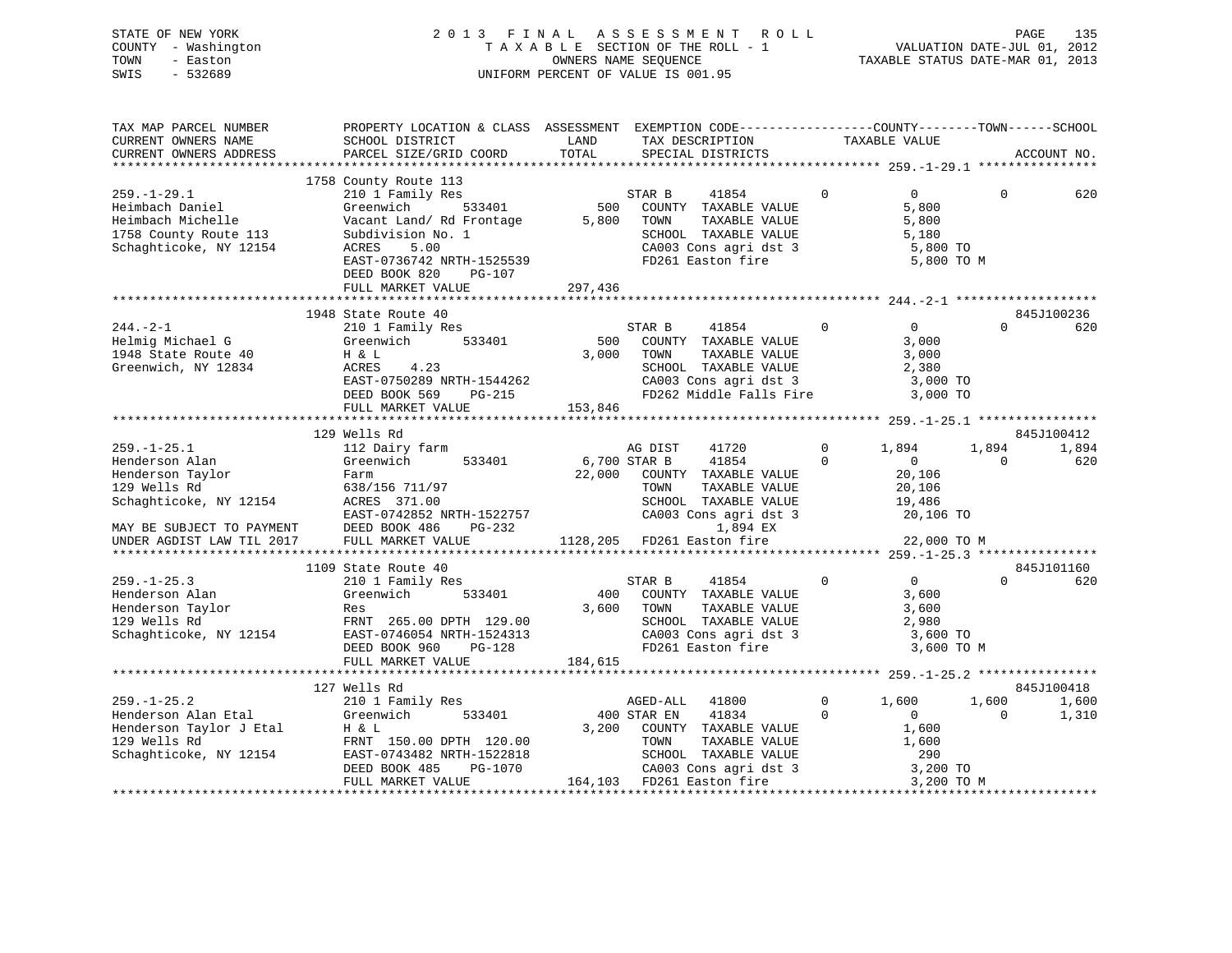# STATE OF NEW YORK 2 0 1 3 F I N A L A S S E S S M E N T R O L L PAGE 136 COUNTY - Washington T A X A B L E SECTION OF THE ROLL - 1 VALUATION DATE-JUL 01, 2012 TOWN - Easton OWNERS NAME SEQUENCE TAXABLE STATUS DATE-MAR 01, 2013 SWIS - 532689 UNIFORM PERCENT OF VALUE IS 001.95

| TAX MAP PARCEL NUMBER<br>CURRENT OWNERS NAME<br>CURRENT OWNERS ADDRESS                                                        | PROPERTY LOCATION & CLASS ASSESSMENT EXEMPTION CODE----------------COUNTY-------TOWN------SCHOOL<br>SCHOOL DISTRICT<br>PARCEL SIZE/GRID COORD | LAND<br>TOTAL  | TAX DESCRIPTION<br>SPECIAL DISTRICTS                                                                                                                  |                | TAXABLE VALUE                                              |          | ACCOUNT NO. |
|-------------------------------------------------------------------------------------------------------------------------------|-----------------------------------------------------------------------------------------------------------------------------------------------|----------------|-------------------------------------------------------------------------------------------------------------------------------------------------------|----------------|------------------------------------------------------------|----------|-------------|
|                                                                                                                               |                                                                                                                                               |                |                                                                                                                                                       |                |                                                            |          |             |
|                                                                                                                               | 224 Waite Rd                                                                                                                                  |                |                                                                                                                                                       |                |                                                            |          | 845J100470  |
| $268. - 1 - 3$<br>Henderson Alan G<br>Henderson Taylor<br>129 Wells Rd<br>Schaghticoke, NY 12154<br>MAY BE SUBJECT TO PAYMENT | 112 Dairy farm<br>Greenwich<br>533401<br>Farm<br>489/905;459/423;711/95<br>ACRES 379.50<br>ACRES 379.30<br>EAST-0739482 NRTH-1519251          | 6,000<br>9,500 | AG DIST<br>41720<br>COUNTY TAXABLE VALUE<br>TAXABLE VALUE<br>TOWN<br>SCHOOL TAXABLE VALUE<br>CA003 Cons agri dst 3<br>1,253 EX<br>FD261 Easton fire   | $\overline{0}$ | 1,253<br>8,247<br>8,247<br>8,247<br>8,247 TO<br>9,500 TO M | 1,253    | 1,253       |
| UNDER AGDIST LAW TIL 2017                                                                                                     | FULL MARKET VALUE                                                                                                                             | 487,179        |                                                                                                                                                       |                |                                                            |          |             |
|                                                                                                                               |                                                                                                                                               |                |                                                                                                                                                       |                |                                                            |          |             |
|                                                                                                                               | 194 Wells Rd                                                                                                                                  |                |                                                                                                                                                       |                |                                                            |          | 845J100409  |
| $259. - 1 - 23$<br>בב ב-259.<br>Henderson Dael<br>הם במ<br>Schaghticoke, NY 12154                                             | 210 1 Family Res<br>533401<br>Greenwich<br>H & L<br>427/511<br>FRNT 100.00 DPTH 170.00<br>EAST-0745180 NRTH-1522840<br>DEED BOOK 1897 PG-88   | 500            | 41854<br>STAR B<br>COUNTY TAXABLE VALUE<br>3,000 TOWN<br>TAXABLE VALUE<br>SCHOOL TAXABLE VALUE<br>CA003 Cons agri dst 3 3,000 TO<br>FD261 Easton fire | $\mathbf 0$    | $\overline{0}$<br>3,000<br>3,000<br>2,380<br>3,000 TO M    | $\Omega$ | 620         |
|                                                                                                                               | FULL MARKET VALUE                                                                                                                             | 153,846        |                                                                                                                                                       |                |                                                            |          |             |
|                                                                                                                               |                                                                                                                                               |                |                                                                                                                                                       |                |                                                            |          |             |
|                                                                                                                               | County Route 113                                                                                                                              |                |                                                                                                                                                       |                |                                                            |          | 845J101093  |
| $235. - 1 - 18$                                                                                                               | 120 Field crops                                                                                                                               |                | AG DIST<br>41720                                                                                                                                      | $\mathbf{0}$   | 804                                                        | 804      | 804         |
| Henderson Elsie                                                                                                               | Schuylerville 415001 2,400                                                                                                                    |                | COUNTY TAXABLE VALUE                                                                                                                                  |                | 4,596                                                      |          |             |
| Henderson Taylor<br>129 Wells Rd                                                                                              | Farm<br>818/328                                                                                                                               | 5,400          | TOWN<br>TAXABLE VALUE<br>SCHOOL TAXABLE VALUE                                                                                                         | 4,596          | 4,596                                                      |          |             |
| Schaghticoke, NY 12154                                                                                                        | ACRES 131.70                                                                                                                                  |                | CA003 Cons agri dst 3<br>804 EX                                                                                                                       |                | 4,596 TO                                                   |          |             |
| MAY BE SUBJECT TO PAYMENT                                                                                                     | ACRES 131.70<br>EAST-0741182 NRTH-1552126<br>DEED BOOK 502 PG-215<br>FULL MARKET VALUE 276,923                                                |                | FD263 Schuylerville Fire 5,400 TO                                                                                                                     |                |                                                            |          |             |
| UNDER AGDIST LAW TIL 2017                                                                                                     |                                                                                                                                               |                |                                                                                                                                                       |                |                                                            |          |             |
|                                                                                                                               | 30 State Route 29                                                                                                                             |                |                                                                                                                                                       |                |                                                            |          | 845J101118  |
| $227. - 1 - 33.3$                                                                                                             | 105 Vac farmland                                                                                                                              |                | 41720<br>AG DIST                                                                                                                                      | $\Omega$       | 616                                                        | 616      | 616         |
| Henderson Elsie R<br>129 Wells Rd<br>129 Wells Rd<br>Schaghticoke, NY 12154<br>MAY BE SUBJECT TO PAYMENT                      | Schuylerville 415001<br>Vac Land<br>ACRES 36.49<br>EAST-0740349 NRTH-1554763<br>DEED BOOK 476 PG-1075<br>DEED BOOK 476<br>PG-1075             |                | 1,500 COUNTY TAXABLE VALUE<br>2,700 TOWN<br>TOWN TAXABLE VALUE<br>SCHOOL TAXABLE VALUE<br>2,084 TO<br>2,084 TO<br>2,084 TO                            |                | 2,084                                                      |          |             |
| UNDER AGDIST LAW TIL 2017                                                                                                     | FULL MARKET VALUE                                                                                                                             |                | 138,462 FD263 Schuylerville Fire                                                                                                                      |                | 2,700 TO                                                   |          |             |
|                                                                                                                               |                                                                                                                                               |                |                                                                                                                                                       |                |                                                            |          |             |
|                                                                                                                               | 166 Waters Rd                                                                                                                                 |                |                                                                                                                                                       |                |                                                            |          | 845J101279  |
| $253. - 1 - 16.1$                                                                                                             | 240 Rural res                                                                                                                                 |                | STAR B<br>41854                                                                                                                                       | $\mathbf 0$    | $\overline{0}$                                             | $\Omega$ | 620         |
| Herrick William                                                                                                               | Greenwich<br>533401                                                                                                                           | 800            | COUNTY TAXABLE VALUE                                                                                                                                  |                | 7,500                                                      |          |             |
| Herrick Elaine                                                                                                                | H & 2 Lots<br>ACRES 24.17                                                                                                                     | 7,500          | TOWN<br>TAXABLE VALUE                                                                                                                                 |                | 7,500                                                      |          |             |
| 166 Waters Rd                                                                                                                 |                                                                                                                                               |                |                                                                                                                                                       |                | 6,880                                                      |          |             |
|                                                                                                                               | Greenwich, NY 12834<br>EAST-0761020 NRTH-1534135<br>DEED BOOK 635 PG-240<br>FULL MARKET VALUE                                                 | 384,615        | SCHOOL TAXABLE VALUE<br>CA003 Cons agri dst 3<br>FD261 Easton fire                                                                                    |                | 7,500 TO<br>7,500 TO M                                     |          |             |
|                                                                                                                               |                                                                                                                                               |                |                                                                                                                                                       |                |                                                            |          |             |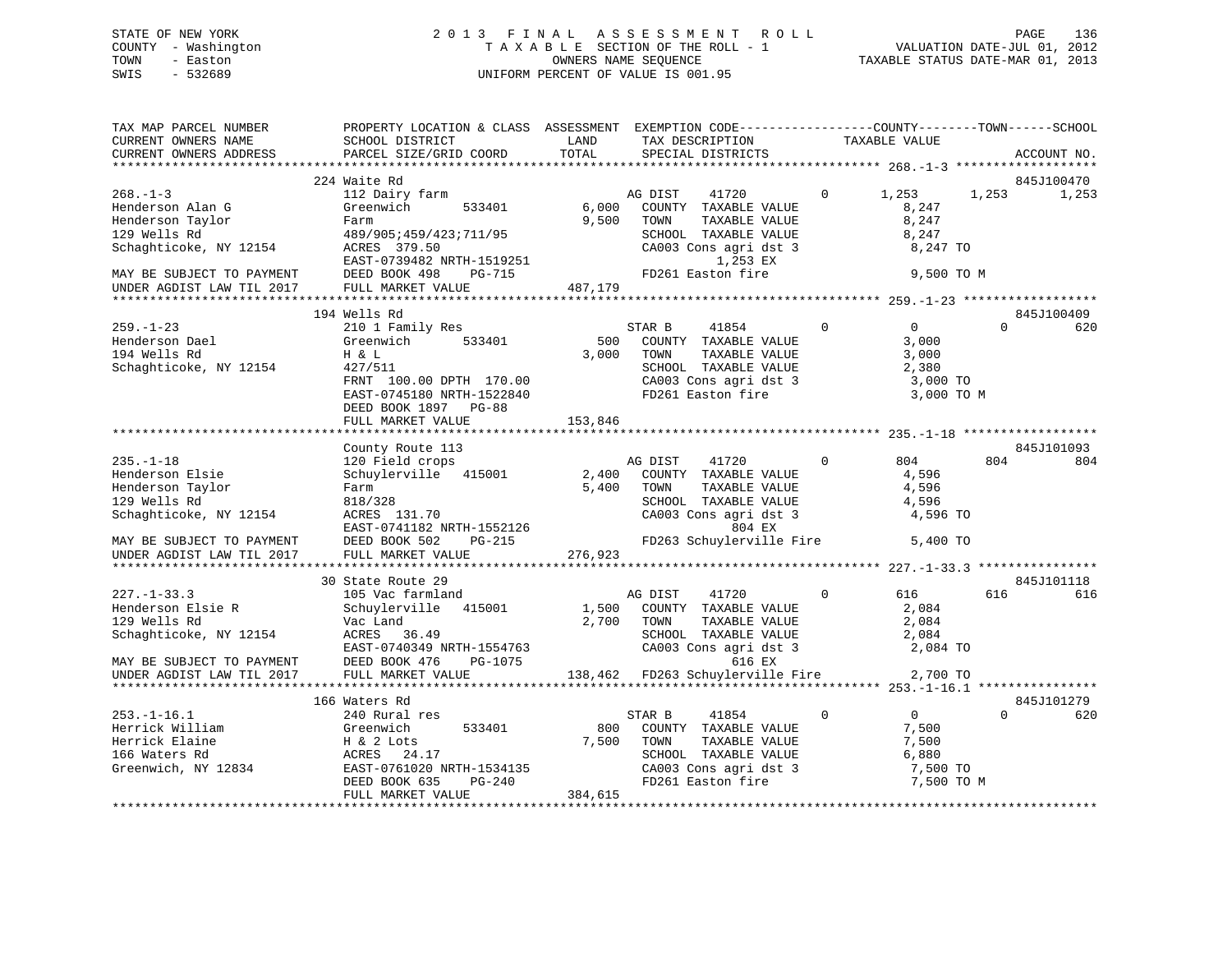# STATE OF NEW YORK 2 0 1 3 F I N A L A S S E S S M E N T R O L L PAGE 137 COUNTY - Washington T A X A B L E SECTION OF THE ROLL - 1 VALUATION DATE-JUL 01, 2012 TOWN - Easton OWNERS NAME SEQUENCE TAXABLE STATUS DATE-MAR 01, 2013 SWIS - 532689 UNIFORM PERCENT OF VALUE IS 001.95

| TAX MAP PARCEL NUMBER<br>CURRENT OWNERS NAME<br>CURRENT OWNERS ADDRESS                                                                 | PROPERTY LOCATION & CLASS ASSESSMENT EXEMPTION CODE---------------COUNTY-------TOWN------SCHOOL<br>SCHOOL DISTRICT<br>PARCEL SIZE/GRID COORD                                 | LAND<br>TOTAL             | TAX DESCRIPTION<br>SPECIAL DISTRICTS                                                                                                               | TAXABLE VALUE                                                                          | ACCOUNT NO.                                   |
|----------------------------------------------------------------------------------------------------------------------------------------|------------------------------------------------------------------------------------------------------------------------------------------------------------------------------|---------------------------|----------------------------------------------------------------------------------------------------------------------------------------------------|----------------------------------------------------------------------------------------|-----------------------------------------------|
|                                                                                                                                        |                                                                                                                                                                              |                           |                                                                                                                                                    |                                                                                        |                                               |
| $253. - 1 - 16.7$<br>Herrick William<br>Herrick Elaine<br>166 Waters Rd<br>Greenwich, NY 12834                                         | County Route 74<br>323 Vacant rural<br>Greenwich<br>533401<br>Vl<br>Sub Lot 5B<br>ACRES<br>2.30<br>EAST-0760628 NRTH-1534761<br>DEED BOOK 797<br>PG-273<br>FULL MARKET VALUE | 300<br>300<br>15,385      | COUNTY TAXABLE VALUE<br>TOWN<br>TAXABLE VALUE<br>SCHOOL TAXABLE VALUE<br>CA003 Cons agri dst 3<br>FD261 Easton fire                                | 300<br>300<br>300<br>300 TO<br>300 TO M                                                |                                               |
|                                                                                                                                        |                                                                                                                                                                              |                           |                                                                                                                                                    |                                                                                        |                                               |
| $269. - 2 - 1$<br>Herrington Donald J<br>Herrington Debra A<br>275 Cooke Hollow Rd<br>Cambridge, NY 12816<br>MAY BE SUBJECT TO PAYMENT | 275 Cooke Hollow Rd<br>112 Dairy farm<br>533401<br>Greenwich<br>Farm<br>SUBDIVISION LOT 1<br>ACRES<br>33.27<br>EAST-0755788 NRTH-1518990<br>DEED BOOK 890<br>PG-161          | 4,200                     | AG DIST<br>41720<br>700 STAR B<br>41854<br>COUNTY TAXABLE VALUE<br>TOWN<br>TAXABLE VALUE<br>SCHOOL TAXABLE VALUE<br>CA003 Cons agri dst 3<br>26 EX | $\mathbf 0$<br>26<br>$\Omega$<br>$\overline{0}$<br>4,174<br>4,174<br>3,554<br>4,174 TO | 845J100536<br>26<br>-26<br>$\mathbf 0$<br>620 |
| UNDER AGDIST LAW TIL 2017                                                                                                              | FULL MARKET VALUE                                                                                                                                                            |                           | 215,385 FD261 Easton fire                                                                                                                          | 4,200 TO M                                                                             |                                               |
|                                                                                                                                        |                                                                                                                                                                              |                           |                                                                                                                                                    |                                                                                        |                                               |
| $278. - 1 - 38.1$<br>Herrington Matthew<br>Herrington Allyson<br>188 Ives Hill Rd<br>Valley Falls, NY 12185                            | 188 Ives Hill Rd<br>240 Rural res<br>533401<br>Greenwich<br>H & L<br>543/267<br>ACRES 25.30<br>EAST-0750433 NRTH-1511918<br>DEED BOOK 3074 PG-196<br>FULL MARKET VALUE       | 1,000<br>4,800<br>246,154 | STAR B<br>41854<br>COUNTY TAXABLE VALUE<br>TOWN<br>TAXABLE VALUE<br>SCHOOL TAXABLE VALUE<br>CA003 Cons agri dst 3<br>FD261 Easton fire             | $\overline{0}$<br>$\Omega$<br>4,800<br>4,800<br>4,180<br>4,800 TO<br>4,800 TO M        | 845J100768<br>$\Omega$<br>620                 |
|                                                                                                                                        |                                                                                                                                                                              |                           |                                                                                                                                                    |                                                                                        |                                               |
| $245. - 2 - 2.1$<br>Higgins Sally A<br>62 Colonel Baum Rd<br>Greenwich, NY 12834                                                       | 62 Colonel Baum Rd<br>210 1 Family Res<br>533401<br>Greenwich<br>H & G<br>ACRES<br>1.62<br>EAST-0761887 NRTH-1545551                                                         | 500<br>4,500              | 41854<br>STAR B<br>COUNTY TAXABLE VALUE<br>TOWN<br>TAXABLE VALUE<br>SCHOOL TAXABLE VALUE<br>CA003 Cons agri dst 3                                  | $\Omega$<br>$\overline{0}$<br>4,500<br>4,500<br>3,880<br>4,500 TO                      | 845J101034<br>$\Omega$<br>620                 |
|                                                                                                                                        | DEED BOOK 847<br>PG-215<br>FULL MARKET VALUE                                                                                                                                 | 230,769                   | FD261 Easton fire                                                                                                                                  | 4,500 TO M                                                                             |                                               |
|                                                                                                                                        | 1810 State Route 40                                                                                                                                                          |                           |                                                                                                                                                    |                                                                                        | 845J100416                                    |
| $244. - 2 - 17$<br>Hill Darrell J<br>1810 State Route 40<br>Greenwich, NY 12834                                                        | 210 1 Family Res<br>533401<br>Greenwich<br>H & L<br>6.20<br>ACRES<br>EAST-0750357 NRTH-1541078<br>DEED BOOK 2264 PG-238<br>FULL MARKET VALUE                                 | 500<br>3,000<br>153,846   | 41854<br>STAR B<br>COUNTY TAXABLE VALUE<br>TOWN<br>TAXABLE VALUE<br>SCHOOL TAXABLE VALUE<br>CA003 Cons agri dst 3<br>FD262 Middle Falls Fire       | $\Omega$<br>$\overline{0}$<br>3,000<br>3,000<br>2,380<br>3,000 TO<br>3,000 TO          | $\Omega$<br>620                               |
|                                                                                                                                        |                                                                                                                                                                              |                           |                                                                                                                                                    |                                                                                        |                                               |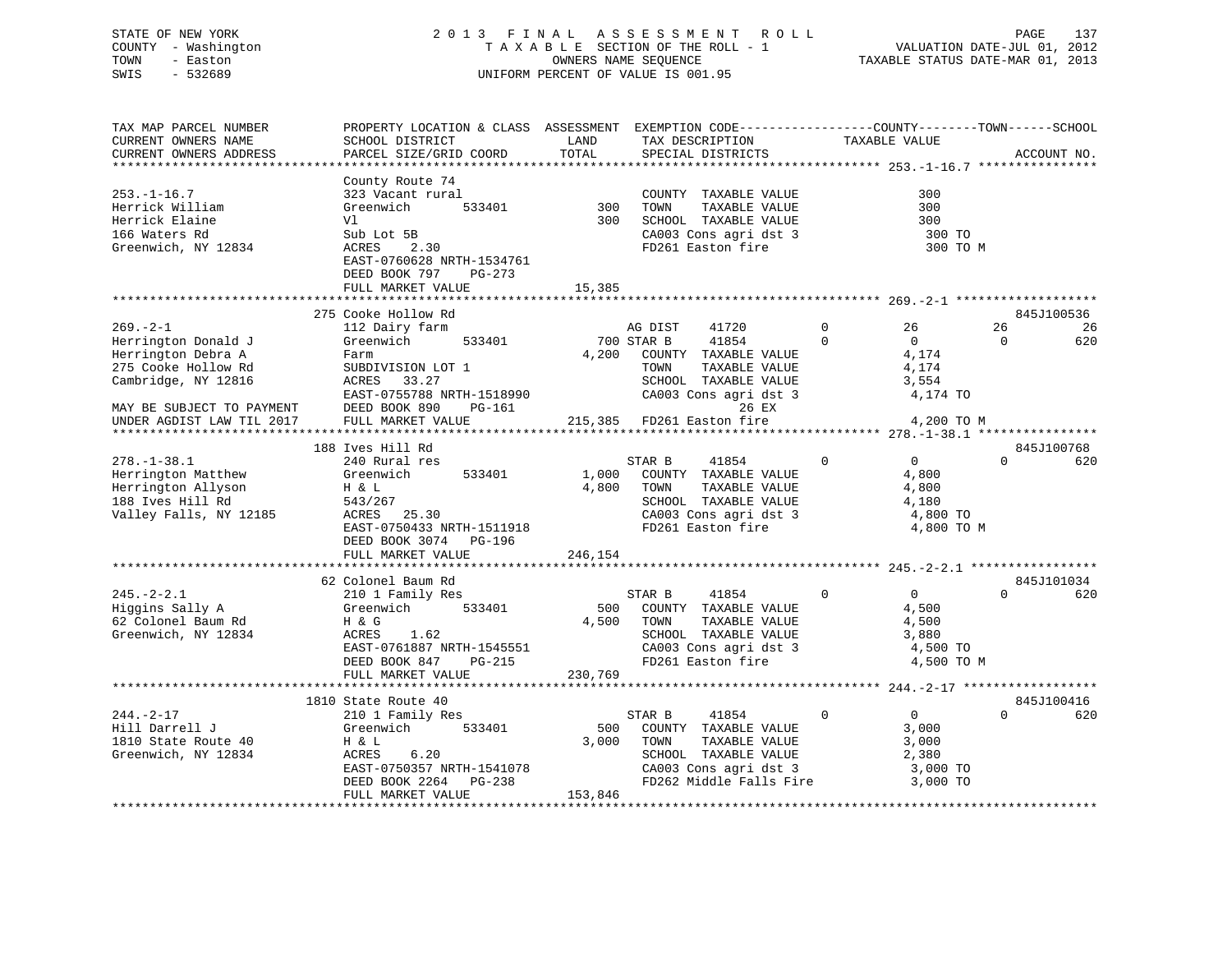| STATE OF NEW YORK   | 2013 FINAL ASSESSMENT ROLL         | 138<br>PAGE                      |
|---------------------|------------------------------------|----------------------------------|
| COUNTY - Washington | TAXABLE SECTION OF THE ROLL - 1    | VALUATION DATE-JUL 01, 2012      |
| TOWN<br>- Easton    | OWNERS NAME SEOUENCE               | TAXABLE STATUS DATE-MAR 01, 2013 |
| SWIS<br>- 532689    | UNIFORM PERCENT OF VALUE IS 001.95 |                                  |
|                     |                                    |                                  |

| TAX MAP PARCEL NUMBER   | PROPERTY LOCATION & CLASS ASSESSMENT EXEMPTION CODE---------------COUNTY-------TOWN-----SCHOOL |          |                                     |             |                |          |             |
|-------------------------|------------------------------------------------------------------------------------------------|----------|-------------------------------------|-------------|----------------|----------|-------------|
| CURRENT OWNERS NAME     | SCHOOL DISTRICT                                                                                | LAND     | TAX DESCRIPTION                     |             | TAXABLE VALUE  |          |             |
| CURRENT OWNERS ADDRESS  | PARCEL SIZE/GRID COORD                                                                         | TOTAL    | SPECIAL DISTRICTS                   |             |                |          | ACCOUNT NO. |
|                         |                                                                                                |          |                                     |             |                |          |             |
|                         | 38 Meeting House Rd                                                                            |          |                                     |             |                |          |             |
|                         |                                                                                                |          |                                     |             |                |          |             |
| $269. - 1 - 35.1$       | 280 Res Multiple                                                                               |          | STAR B<br>41854                     | $\Omega$    | $\overline{0}$ | $\Omega$ | 620         |
| Hill Janet              | 533401<br>Greenwich                                                                            | 500      | COUNTY TAXABLE VALUE                |             | 2,000          |          |             |
| Hill Ronald             | Tr & Store                                                                                     | 2,000    | TOWN<br>TAXABLE VALUE               |             | 2,000          |          |             |
| 38 Meeting House Rd     | Lot 1                                                                                          |          | SCHOOL TAXABLE VALUE                |             | 1,380          |          |             |
| Schaghticoke, NY 12154  | ACRES<br>1.40                                                                                  |          | CA003 Cons agri dst 3               |             | 2,000 TO       |          |             |
|                         | EAST-0745054 NRTH-1513656                                                                      |          | FD261 Easton fire                   |             | 2,000 TO M     |          |             |
|                         | DEED BOOK 708<br>PG-78                                                                         |          |                                     |             |                |          |             |
|                         | FULL MARKET VALUE                                                                              | 102,564  |                                     |             |                |          |             |
|                         |                                                                                                |          |                                     |             |                |          |             |
|                         |                                                                                                |          |                                     |             |                |          |             |
|                         | 166 Tabor Rd                                                                                   |          |                                     |             |                |          |             |
| $237. - 1 - 15.1$       | 210 1 Family Res                                                                               |          | STAR B<br>41854                     | $\mathbf 0$ | $\overline{0}$ | $\Omega$ | 620         |
| Hill Kenneth L Jr.      | 533401<br>Greenwich                                                                            | 500      | COUNTY TAXABLE VALUE                |             | 3,000          |          |             |
| 166 Tabor Rd            | sub lot 2                                                                                      | 3,000    | TOWN<br>TAXABLE VALUE               |             | 3,000          |          |             |
| Greenwich, NY 12834     | 696/65                                                                                         |          | SCHOOL TAXABLE VALUE                |             | 2,380          |          |             |
|                         | ACRES<br>1.16                                                                                  |          | CA003 Cons agri dst 3               |             | 3,000 TO       |          |             |
|                         | EAST-0768584 NRTH-1546189                                                                      |          | FD261 Easton fire                   |             | 3,000 TO M     |          |             |
|                         | DEED BOOK 2329 PG-67                                                                           |          |                                     |             |                |          |             |
|                         |                                                                                                |          |                                     |             |                |          |             |
|                         | FULL MARKET VALUE                                                                              | 153,846  |                                     |             |                |          |             |
|                         |                                                                                                |          |                                     |             |                |          |             |
|                         | 3235 County Route 113                                                                          |          |                                     |             |                |          | 845J100891  |
| $227. - 1 - 1$          | 710 Manufacture                                                                                |          | COUNTY TAXABLE VALUE                |             | 183,000        |          |             |
| Hollingsworth & Vose Co | Schuylerville 415001                                                                           | 3,250    | TOWN<br>TAXABLE VALUE               |             | 183,000        |          |             |
| 3235 Co Rt 113          | Mill/2 Dams                                                                                    | 183,000  | SCHOOL TAXABLE VALUE                |             | 183,000        |          |             |
| Greenwich, NY 12834     | 410/235                                                                                        |          | FD263 Schuylerville Fire 183,000 TO |             |                |          |             |
|                         | ACRES 80.80                                                                                    |          |                                     |             |                |          |             |
|                         | EAST-0740789 NRTH-1560089                                                                      |          |                                     |             |                |          |             |
|                         | DEED BOOK 348<br>PG-594                                                                        |          |                                     |             |                |          |             |
|                         |                                                                                                |          |                                     |             |                |          |             |
|                         | FULL MARKET VALUE                                                                              | 9384,615 |                                     |             |                |          |             |
|                         |                                                                                                |          |                                     |             |                |          |             |
|                         | Windy Hill Rd/e Off                                                                            |          |                                     |             |                |          | 845J101092  |
| $228. - 5 - 3.2$        | 323 Vacant rural                                                                               |          | COUNTY TAXABLE VALUE                |             | 400            |          |             |
| Hollingsworth & Vose Co | Schuylerville 415001                                                                           | 400      | TAXABLE VALUE<br>TOWN               |             | 400            |          |             |
| 3235 Ct Rt 113          | Land                                                                                           | 400      | SCHOOL TAXABLE VALUE                |             | 400            |          |             |
| Greenwich, NY 12834     | $228. - 1 - 3.2$                                                                               |          | FD262 Middle Falls Fire             |             | 400 TO         |          |             |
|                         | 6.10<br>ACRES                                                                                  |          |                                     |             |                |          |             |
|                         | EAST-0750121 NRTH-1559910                                                                      |          |                                     |             |                |          |             |
|                         |                                                                                                |          |                                     |             |                |          |             |
|                         | FULL MARKET VALUE                                                                              | 20,513   |                                     |             |                |          |             |
|                         |                                                                                                |          |                                     |             |                |          |             |
|                         | Windy Hill Rd/n Off                                                                            |          |                                     |             |                |          | 845J101091  |
| $228. - 5 - 26$         | 323 Vacant rural                                                                               |          | COUNTY TAXABLE VALUE                |             | 800            |          |             |
| Hollingsworth & Vose Co | Schuylerville 415001                                                                           |          | 800 TOWN<br>TAXABLE VALUE           |             | 800            |          |             |
| 3235 Ct Rt 113          | Land                                                                                           |          | 800 SCHOOL TAXABLE VALUE            |             | 800            |          |             |
| Greenwich, NY 12834     | Ref 121/409                                                                                    |          | FD262 Middle Falls Fire             |             | 800 TO         |          |             |
|                         | $228. - 1 - 26$                                                                                |          |                                     |             |                |          |             |
|                         | ACRES<br>21.60                                                                                 |          |                                     |             |                |          |             |
|                         |                                                                                                |          |                                     |             |                |          |             |
|                         | EAST-0747626 NRTH-1562402                                                                      |          |                                     |             |                |          |             |
|                         | FULL MARKET VALUE                                                                              | 41,026   |                                     |             |                |          |             |
|                         |                                                                                                |          |                                     |             |                |          |             |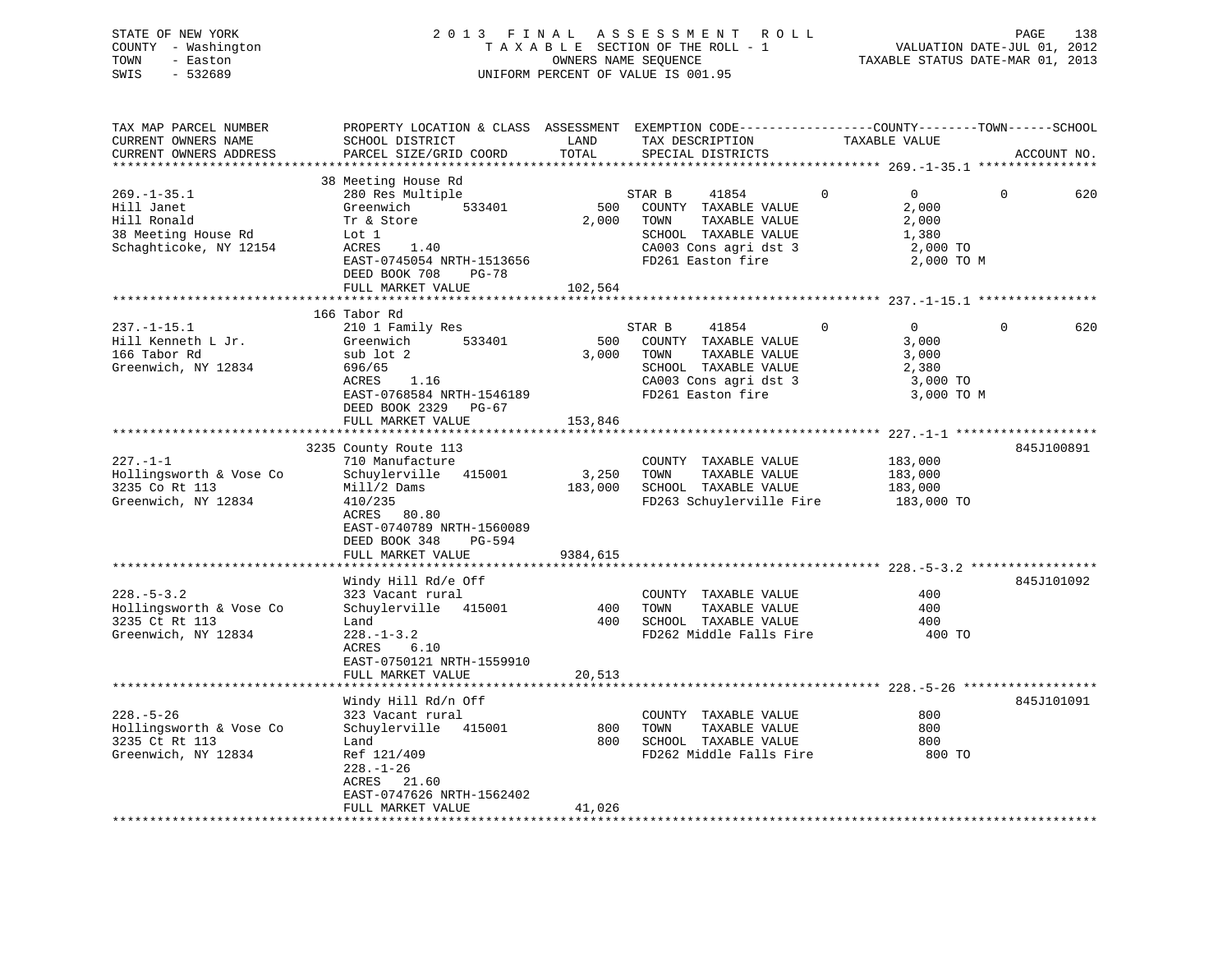# STATE OF NEW YORK 2013 FINAL ASSESSMENT ROLL PAGE 139 COUNTY - Washington  $\begin{array}{ccc}\n\text{T A X A B L E} & \text{SECTION OF THE ROLL - 1} \\
\text{T} & \text{N} & \text{N} & \text{N} \\
\text{N} & \text{S} & \text{N} & \text{N} \\
\end{array}$ SWIS - 532689 UNIFORM PERCENT OF VALUE IS 001.95

VALUATION DATE-JUL 01, 2012

TAXABLE STATUS DATE-MAR 01, 2013

| TAX MAP PARCEL NUMBER                         | PROPERTY LOCATION & CLASS ASSESSMENT EXEMPTION CODE---------------COUNTY-------TOWN-----SCHOOL  |               |                                      |               |             |
|-----------------------------------------------|-------------------------------------------------------------------------------------------------|---------------|--------------------------------------|---------------|-------------|
| CURRENT OWNERS NAME<br>CURRENT OWNERS ADDRESS | SCHOOL DISTRICT<br>PARCEL SIZE/GRID COORD                                                       | LAND<br>TOTAL | TAX DESCRIPTION<br>SPECIAL DISTRICTS | TAXABLE VALUE | ACCOUNT NO. |
|                                               |                                                                                                 |               |                                      |               |             |
|                                               | 204 Cozy Hollow Rd                                                                              |               |                                      |               | 845J100708  |
| $237. - 1 - 8$                                | 311 Res vac land                                                                                |               | COUNTY TAXABLE VALUE                 | 300           |             |
| Hollingsworth & Vose Co                       | 533401<br>Greenwich                                                                             | 300           | TAXABLE VALUE<br>TOWN                | 300           |             |
| 3235 Co Rt 113                                | Junk Yard                                                                                       |               | 300 SCHOOL TAXABLE VALUE             | 300           |             |
| Greenwich, NY 12834                           | ACRES<br>2.60<br>EAST-0769580 NRTH-1553717                                                      |               | FD261 Easton fire                    | 300 TO M      |             |
|                                               | DEED BOOK 495<br>PG-423<br>FULL MARKET VALUE                                                    | 15,385        |                                      |               |             |
|                                               |                                                                                                 |               |                                      |               |             |
|                                               | Center Falls Rd                                                                                 |               |                                      |               | 845J100893  |
| $237. - 1 - 9$                                | 710 Manufacture                                                                                 |               | COUNTY TAXABLE VALUE                 | 12,000        |             |
| Hollingsworth & Vose Co                       | 533401<br>Greenwich                                                                             |               | 0 TOWN<br>TAXABLE VALUE              | 12,000        |             |
| 3235 Co Rt 113                                | 1 Dam                                                                                           | 12,000        | SCHOOL TAXABLE VALUE                 | 12,000        |             |
| Greenwich, NY 12834                           | ACRES<br>5.97                                                                                   |               | FD261 Easton fire                    | 12,000 TO M   |             |
|                                               | EAST-0769902 NRTH-1555103                                                                       |               |                                      |               |             |
|                                               | FULL MARKET VALUE                                                                               | 615,385       |                                      |               |             |
|                                               |                                                                                                 |               |                                      |               |             |
|                                               | Center Falls Rd                                                                                 |               |                                      |               | 845J100892  |
| $237. -1 - 9. -8801$                          | 449 Other Storag                                                                                |               | COUNTY TAXABLE VALUE                 | 1,000         |             |
| Hollingsworth & Vose Co                       | Greenwich<br>533401                                                                             | $\Omega$      | TAXABLE VALUE<br>TOWN                | 1,000         |             |
| 3235 Co Rt 113                                | Warehouse                                                                                       | 1,000         | SCHOOL TAXABLE VALUE                 | 1,000         |             |
| Greenwich, NY 12834                           | EAST-0733160 NRTH-1129710                                                                       |               | FD261 Easton fire                    | 1,000 TO M    |             |
|                                               | FULL MARKET VALUE                                                                               | 51,282        |                                      |               |             |
|                                               |                                                                                                 |               |                                      |               |             |
|                                               | Old Schuylerville Rd                                                                            |               |                                      |               | 845J100427  |
| $228. - 5 - 21.1$                             | 852 Landfill                                                                                    |               | COUNTY TAXABLE VALUE                 | 2,000         |             |
| Hollingsworth & Vose Co.                      | Schuylerville 415001                                                                            | 1,900         | TOWN<br>TAXABLE VALUE                | 2,000         |             |
| 3235 Co Rt 113                                | Land Fill                                                                                       | 2,000         | SCHOOL TAXABLE VALUE                 | 2,000         |             |
| Greenwich, NY 12834                           | $228. - 1 - 21.1$<br>ACRES 81.56<br>EAST-0745519 NRTH-1557641<br>DEED BOOK 442<br><b>PG-880</b> |               | FD262 Middle Falls Fire              | 2,000 TO      |             |
|                                               | FULL MARKET VALUE                                                                               | 102,564       |                                      |               |             |
|                                               |                                                                                                 |               |                                      |               |             |
|                                               | Center Falls Rd                                                                                 |               |                                      |               | 845J100233  |
| $237. - 1 - 11$                               | 105 Vac farmland                                                                                |               | COUNTY TAXABLE VALUE                 | 500           |             |
| Hollingsworth & Vose Co.                      | 533401<br>Greenwich                                                                             | 200           | TAXABLE VALUE<br>TOWN                | 500           |             |
| 112 Washington St                             | Farm                                                                                            | 500           | SCHOOL TAXABLE VALUE                 | 500           |             |
| East Walpole, MA 02032                        | ACRES 12.90                                                                                     |               | CA003 Cons agri dst 3                | 500 TO        |             |
|                                               | EAST-0769776 NRTH-1553019                                                                       |               | FD261 Easton fire                    | 500 TO M      |             |
|                                               | DEED BOOK 861<br>PG-214                                                                         |               |                                      |               |             |
|                                               | FULL MARKET VALUE                                                                               | 25,641        |                                      |               |             |
|                                               |                                                                                                 |               |                                      |               |             |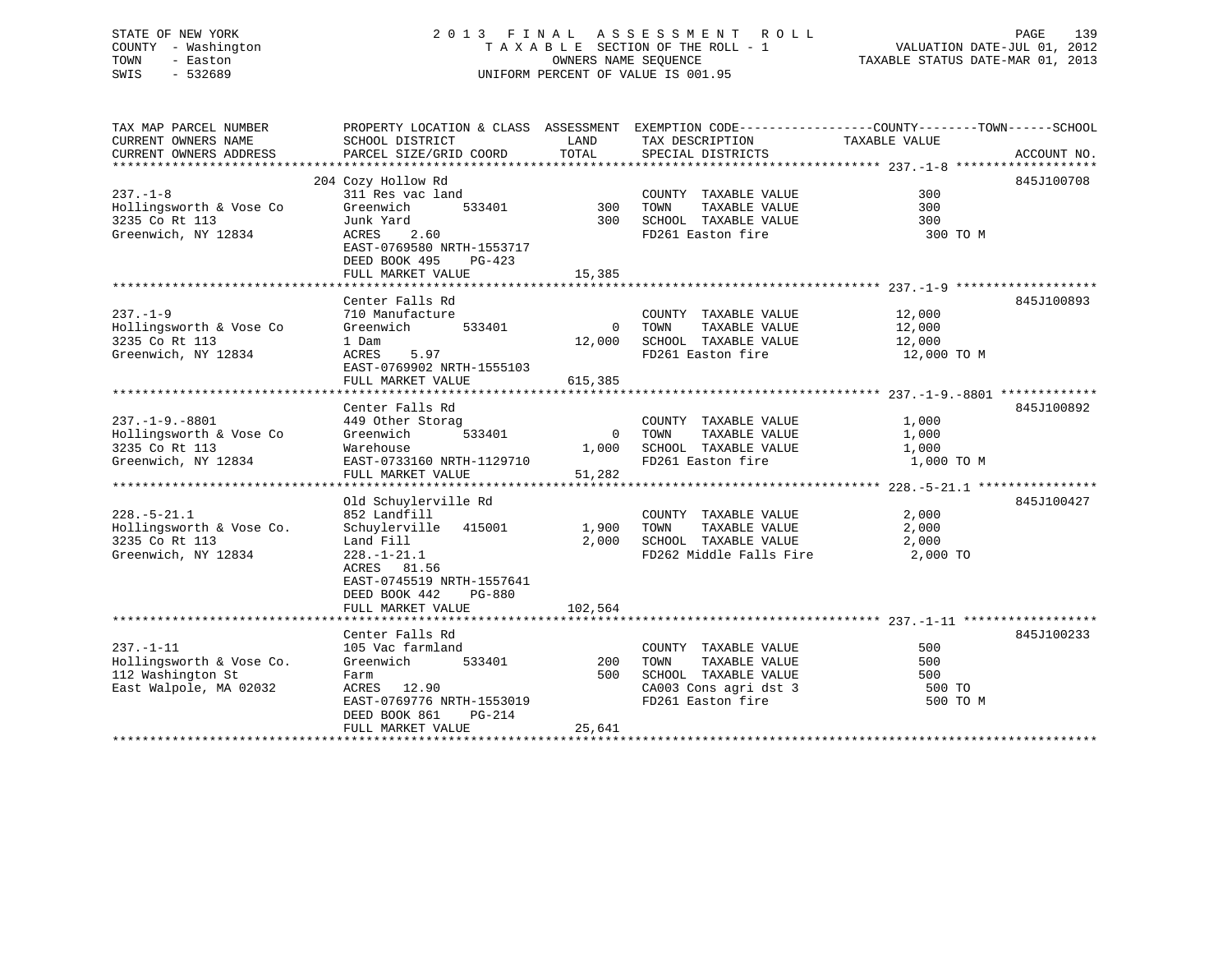# STATE OF NEW YORK 2 0 1 3 F I N A L A S S E S S M E N T R O L L PAGE 140 COUNTY - Washington T A X A B L E SECTION OF THE ROLL - 1 VALUATION DATE-JUL 01, 2012 TOWN - Easton **CONNERS NAME SEQUENCE** TAXABLE STATUS DATE-MAR 01, 2013 SWIS - 532689 UNIFORM PERCENT OF VALUE IS 001.95

| TAX MAP PARCEL NUMBER        |                                |          | PROPERTY LOCATION & CLASS ASSESSMENT EXEMPTION CODE----------------COUNTY-------TOWN------SCHOOL |                                |                   |
|------------------------------|--------------------------------|----------|--------------------------------------------------------------------------------------------------|--------------------------------|-------------------|
| CURRENT OWNERS NAME          | SCHOOL DISTRICT                | LAND     | TAX DESCRIPTION                                                                                  | TAXABLE VALUE                  |                   |
| CURRENT OWNERS ADDRESS       | PARCEL SIZE/GRID COORD         | TOTAL    | SPECIAL DISTRICTS                                                                                |                                | ACCOUNT NO.       |
|                              |                                |          |                                                                                                  |                                |                   |
|                              | 3235 County Route 113          |          |                                                                                                  |                                |                   |
| $227. -1 - 1.1$              | 710 Manufacture                |          | COUNTY TAXABLE VALUE                                                                             | 32,480                         |                   |
| Hollingsworth & Vose Company | Schuylerville 415001           | 2,480    | TOWN<br>TAXABLE VALUE                                                                            | 32,480                         |                   |
| 112 Washington St            | Mill                           | 32,480   | SCHOOL TAXABLE VALUE                                                                             | 32,480                         |                   |
| Walpole, MA 02032            | FRNT 101.00 DPTH 240.00        |          | FD263 Schuylerville Fire 32,480 TO                                                               |                                |                   |
|                              | EAST-0740528 NRTH-1560741      |          |                                                                                                  |                                |                   |
|                              |                                |          |                                                                                                  |                                |                   |
|                              | DEED BOOK 2922 PG-50           |          |                                                                                                  |                                |                   |
|                              | FULL MARKET VALUE              | 1665,641 |                                                                                                  |                                |                   |
|                              |                                |          |                                                                                                  |                                |                   |
|                              | Windy Hill Rd                  |          |                                                                                                  |                                |                   |
| $228. - 5 - 3.5$             | 323 Vacant rural               |          | COUNTY TAXABLE VALUE                                                                             | 200                            |                   |
| Hollingsworth & Vose Company | Greenwich<br>533401            | 200      | TOWN<br>TAXABLE VALUE                                                                            | 200                            |                   |
| 112 Washington St            | Vl                             | 200      | SCHOOL TAXABLE VALUE                                                                             | 200                            |                   |
| East Walpole, MA 02032       | $228. - 1 - 3.5$               |          | FD262 Middle Falls Fire                                                                          | 200 TO                         |                   |
|                              | ACRES<br>7.16                  |          |                                                                                                  |                                |                   |
| PRIOR OWNER ON 3/01/2013     | EAST-0744803 NRTH-1562142      |          |                                                                                                  |                                |                   |
| Shaw Daniel                  | DEED BOOK 3253 PG-49           |          |                                                                                                  |                                |                   |
|                              | FULL MARKET VALUE              | 10,256   |                                                                                                  |                                |                   |
|                              |                                |          |                                                                                                  |                                |                   |
|                              | Hogsback Rd E/off              |          |                                                                                                  |                                |                   |
| $227. - 1 - 19.8$            | 310 Res Vac                    |          | COUNTY TAXABLE VALUE                                                                             | 1,000                          |                   |
| Holllingsworth & Vose Co.    | Schuylerville<br>415001        | 1,000    | TOWN<br>TAXABLE VALUE                                                                            | 1,000                          |                   |
|                              |                                |          |                                                                                                  |                                |                   |
| 3235 County Route 113        | subd. lot 5A                   | 1,000    | SCHOOL TAXABLE VALUE                                                                             | 1,000                          |                   |
| Greenwich, NY 12834          | ACRES 10.19                    |          | FD262 Middle Falls Fire                                                                          | 1,000 TO                       |                   |
|                              | EAST-0744383 NRTH-1558284      |          |                                                                                                  |                                |                   |
|                              | DEED BOOK 1826<br>PG-201       |          |                                                                                                  |                                |                   |
|                              | FULL MARKET VALUE              | 51,282   |                                                                                                  |                                |                   |
|                              |                                |          |                                                                                                  |                                |                   |
|                              | 11665 State Route 40           |          |                                                                                                  |                                |                   |
| $268. - 1 - 11.1$            | 210 1 Family Res               |          | STAR B<br>41854                                                                                  | $\mathbf{0}$<br>$\overline{0}$ | $\Omega$<br>620   |
| Holmes Christopher           | 533401<br>Greenwich            | 500      | COUNTY TAXABLE VALUE                                                                             | 5,500                          |                   |
| Holmes Elizabeth             | H & L                          | 5,500    | TOWN<br>TAXABLE VALUE                                                                            | 5,500                          |                   |
| 11665 State Route 40         | 2.61<br>ACRES                  |          | SCHOOL TAXABLE VALUE                                                                             | 4,880                          |                   |
| Schaghticoke, NY 12154       | EAST-0744012 NRTH-1513610      |          | CA003 Cons agri dst 3                                                                            | 5,500 TO                       |                   |
|                              | DEED BOOK 2335<br>PG-294       |          | FD261 Easton fire                                                                                | 5,500 TO M                     |                   |
|                              | FULL MARKET VALUE              | 282,051  |                                                                                                  |                                |                   |
|                              |                                |          |                                                                                                  |                                |                   |
|                              | 270 Windy Hill Rd              |          |                                                                                                  |                                | 845J100429        |
| $228. - 5 - 23$              | 210 1 Family Res               |          | STAR EN<br>41834                                                                                 | $\mathbf 0$<br>0               | $\Omega$<br>1,310 |
|                              |                                |          |                                                                                                  |                                |                   |
| Holmes Gerald J              | Schuylerville 415001           | 200      | COUNTY TAXABLE VALUE                                                                             | 1,400                          |                   |
| 270 Windy Hill Rd            | H & L                          | 1,400    | TOWN<br>TAXABLE VALUE                                                                            | 1,400                          |                   |
| Greenwich, NY 12834          | $228. - 1 - 23$                |          | SCHOOL TAXABLE VALUE                                                                             | 90                             |                   |
|                              | FRNT 135.00 DPTH 200.00        |          | FD262 Middle Falls Fire                                                                          | 1,400 TO                       |                   |
|                              | EAST-0747835 NRTH-1558985      |          |                                                                                                  |                                |                   |
|                              | DEED BOOK 907<br><b>PG-201</b> |          |                                                                                                  |                                |                   |
|                              | FULL MARKET VALUE              | 71,795   |                                                                                                  |                                |                   |
|                              |                                |          |                                                                                                  |                                |                   |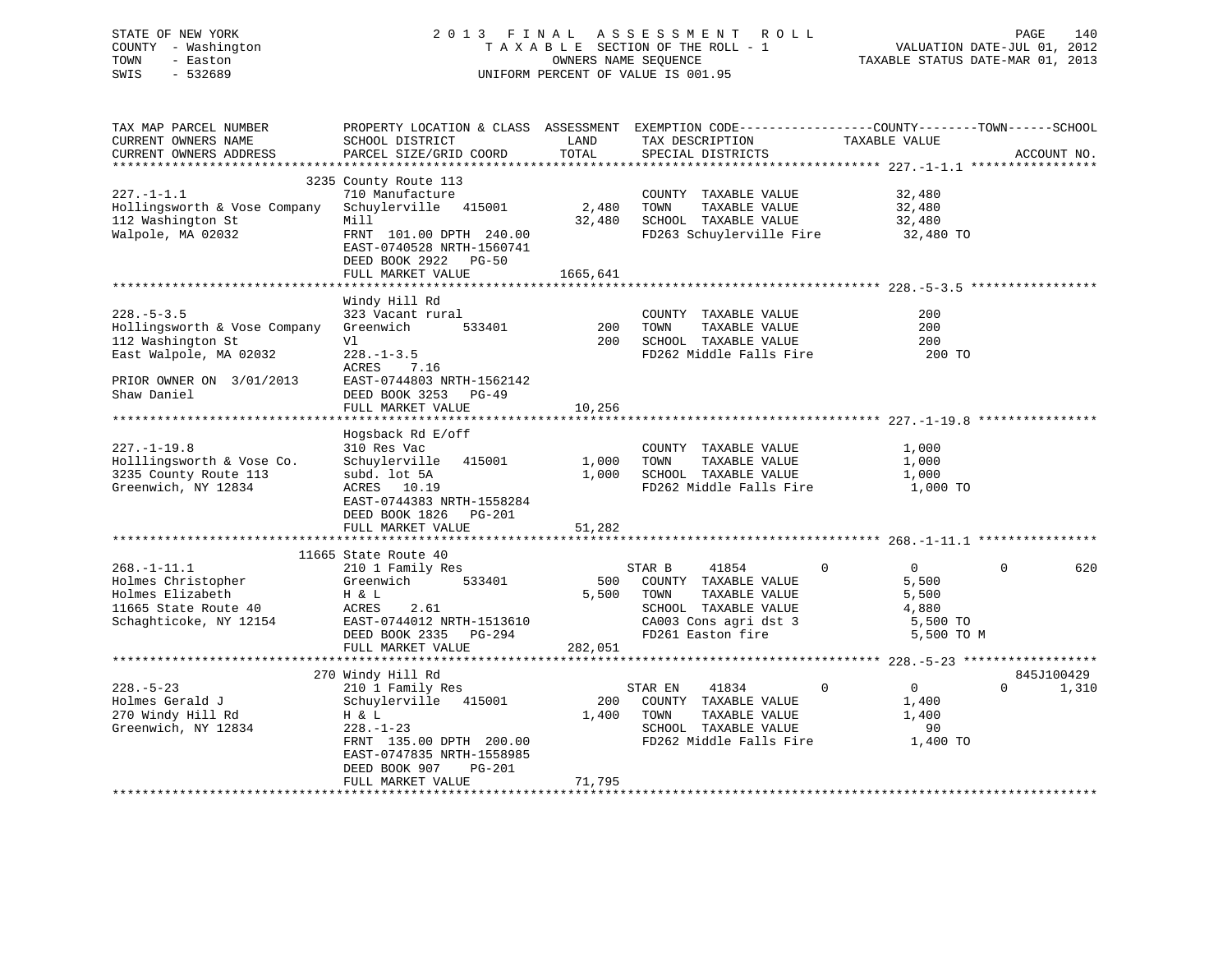# STATE OF NEW YORK 2 0 1 3 F I N A L A S S E S S M E N T R O L L PAGE 141 COUNTY - Washington T A X A B L E SECTION OF THE ROLL - 1 VALUATION DATE-JUL 01, 2012 TOWN - Easton OWNERS NAME SEQUENCE TAXABLE STATUS DATE-MAR 01, 2013 SWIS - 532689 UNIFORM PERCENT OF VALUE IS 001.95

| TAX MAP PARCEL NUMBER<br>CURRENT OWNERS NAME                                                        | PROPERTY LOCATION & CLASS ASSESSMENT EXEMPTION CODE----------------COUNTY-------TOWN------SCHOOL<br>SCHOOL DISTRICT                                                             | LAND                      | TAX DESCRIPTION                                                                                                                                      | TAXABLE VALUE  |                                                                     |              |             |
|-----------------------------------------------------------------------------------------------------|---------------------------------------------------------------------------------------------------------------------------------------------------------------------------------|---------------------------|------------------------------------------------------------------------------------------------------------------------------------------------------|----------------|---------------------------------------------------------------------|--------------|-------------|
| CURRENT OWNERS ADDRESS                                                                              | PARCEL SIZE/GRID COORD                                                                                                                                                          | TOTAL                     | SPECIAL DISTRICTS                                                                                                                                    |                |                                                                     |              | ACCOUNT NO. |
|                                                                                                     | 510 Burton Rd                                                                                                                                                                   |                           |                                                                                                                                                      |                |                                                                     |              | 845L101115  |
| $245. - 1 - 13.2$<br>Holmquist Albert A<br>Holmquist Mary P<br>510 Burton Rd<br>Greenwich, NY 12834 | 240 Rural res<br>Greenwich<br>533401<br>H & L<br>ACRES 49.00<br>EAST-0758653 NRTH-1543382<br>DEED BOOK 486<br>PG-950<br>FULL MARKET VALUE                                       | 1,000<br>4,500<br>230,769 | STAR EN<br>41834<br>COUNTY TAXABLE VALUE<br>TAXABLE VALUE<br>TOWN<br>SCHOOL TAXABLE VALUE<br>CA003 Cons agri dst 3<br>FD261 Easton fire              | $\overline{0}$ | $\overline{0}$<br>4,500<br>4,500<br>3,190<br>4,500 TO<br>4,500 TO M | $\Omega$     | 1,310       |
|                                                                                                     |                                                                                                                                                                                 |                           |                                                                                                                                                      |                |                                                                     |              |             |
|                                                                                                     | 32 Grove Rd                                                                                                                                                                     |                           |                                                                                                                                                      |                |                                                                     |              | 845J100681  |
| $269. - 1 - 19$<br>Hoover Julia<br>Beavers Thurman<br>Schaghticoke, NY 12154                        | 280 Res Multiple<br>533401<br>Greenwich<br>2 homes + lot<br>ACRES<br>2.60<br>EAST-0746134 NRTH-1515677<br>DEED BOOK 657 PG-36                                                   | 4,800 TOWN                | STAR B<br>41854<br>500 COUNTY TAXABLE VALUE<br>TAXABLE VALUE<br>SCHOOL TAXABLE VALUE<br>SCHOOD Innumer<br>CA003 Cons agri dst 3<br>ED261 Easton fire | $\Omega$       | $\overline{0}$<br>4,800<br>4,800<br>4,180<br>4,800 TO<br>4,800 TO M | $\Omega$     | 620         |
|                                                                                                     | FULL MARKET VALUE                                                                                                                                                               | 246,154                   |                                                                                                                                                      |                |                                                                     |              |             |
|                                                                                                     |                                                                                                                                                                                 |                           |                                                                                                                                                      |                |                                                                     |              |             |
| $285. - 1 - 11.1$<br>Hopeck Corinne Marie<br>1178 Verbeck Ave<br>Schaghticoke, NY 12154             | 1178 Verbeck Ave<br>210 1 Family Res<br>Stillwater Cent 415201<br>H & L<br>Lot 2<br>ACRES<br>6.46<br>EAST-0732131 NRTH-1499443<br>DEED BOOK 783<br>$PG-37$<br>FULL MARKET VALUE | 700<br>8,500<br>435,897   | 41854<br>STAR B<br>COUNTY TAXABLE VALUE<br>TAXABLE VALUE<br>TOWN<br>SCHOOL TAXABLE VALUE<br>CA003 Cons agri dst 3<br>FD261 Easton fire               | $\mathbf{0}$   | $\overline{0}$<br>8,500<br>8,500<br>7,880<br>8,500 TO<br>8,500 TO M | $\Omega$     | 620         |
|                                                                                                     |                                                                                                                                                                                 |                           |                                                                                                                                                      |                |                                                                     |              |             |
|                                                                                                     | County Route 74                                                                                                                                                                 |                           |                                                                                                                                                      |                |                                                                     |              | 845J100606  |
| $245. - 1 - 8$<br>Horn David<br>Horn Margaret<br>4090 County Route 74<br>Greenwich, NY 12834        | 112 Dairy farm<br>533401<br>Greenwich<br>Farm Lot $1 - 889/3$<br>842/167 Cons Ease<br>ACRES 195.50<br>EAST-0760357 NRTH-1540764<br>DEED BOOK 2907 PG-5 FD26:                    | 3,400                     | AG DIST<br>41720 0<br>3,400 COUNTY TAXABLE VALUE<br>TAXABLE VALUE<br>TOWN<br>SCHOOL TAXABLE VALUE<br>CA003 Cons agri dst 3<br>1,356 EX               |                | 1,356<br>2,044<br>2,044<br>2,044<br>2,044 TO                        | 1,356        | 1,356       |
| MAY BE SUBJECT TO PAYMENT<br>UNDER AGDIST LAW TIL 2017                                              | DEED BOOK 2907 PG-5<br>FULL MARKET VALUE                                                                                                                                        | 174,359                   | FD261 Easton fire                                                                                                                                    |                | 3,400 TO M                                                          |              |             |
|                                                                                                     | 4090 County Route 74                                                                                                                                                            |                           |                                                                                                                                                      |                |                                                                     |              |             |
| $245. - 1 - 8.2$<br>Horn David<br>Horn Margaret<br>4090 County Route 74<br>Greenwich, NY 12834      | 241 Rural res&ag<br>Greenwich<br>533401<br>Farm<br>Lot $#2$<br>9.00<br>ACRES<br>EAST-0759756 NRTH-1540687<br>DEED BOOK 696<br>PG-122                                            | 5,300                     | STAR B<br>41854<br>500 COUNTY TAXABLE VALUE<br>TOWN<br>TAXABLE VALUE<br>SCHOOL TAXABLE VALUE<br>CA003 Cons agri dst 3<br>FD261 Easton fire           | $\mathbf{0}$   | $\overline{0}$<br>5,300<br>5,300<br>4,680<br>5,300 TO<br>5,300 TO M | $\mathbf{0}$ | 620         |
|                                                                                                     | FULL MARKET VALUE                                                                                                                                                               | 271,795                   |                                                                                                                                                      |                |                                                                     |              |             |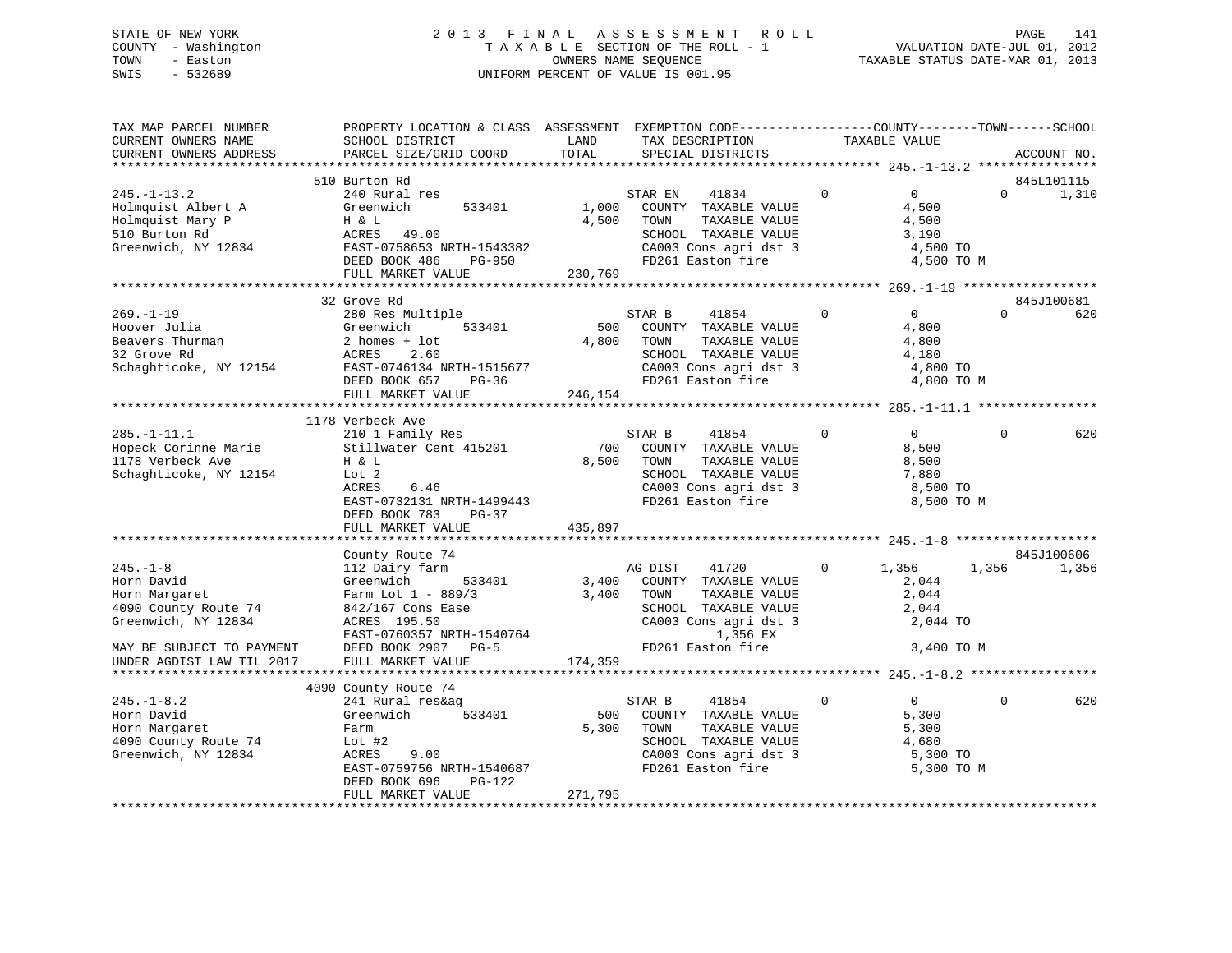| STATE OF NEW YORK<br>COUNTY<br>- Washington<br>TOWN<br>- Easton<br>$-532689$<br>SWIS                    |                                                                                                                                                                                                           |                                                                                                                                                                                                                                      | 2013 FINAL ASSESSMENT ROLL<br>UNIFORM PERCENT OF VALUE IS 001.95                                                          | 142<br>PAGE                                                                                                    |
|---------------------------------------------------------------------------------------------------------|-----------------------------------------------------------------------------------------------------------------------------------------------------------------------------------------------------------|--------------------------------------------------------------------------------------------------------------------------------------------------------------------------------------------------------------------------------------|---------------------------------------------------------------------------------------------------------------------------|----------------------------------------------------------------------------------------------------------------|
| TAX MAP PARCEL NUMBER<br>CURRENT OWNERS NAME<br>CURRENT OWNERS ADDRESS                                  | SCHOOL DISTRICT<br>PARCEL SIZE/GRID COORD TOTAL                                                                                                                                                           | <b>EXAMPLE THE EXAMPLE THE EXAMPLE THE EXAMPLE THE EXAMPLE THE EXAMPLE THE EXAMPLE THE EXAMPLE THE EXAMPLE THE EXAMPLE THE EXAMPLE THE EXAMPLE THE EXAMPLE THE EXAMPLE THE EXAMPLE THE EXAMPLE THE EXAMPLE THE EXAMPLE THE EXAMP</b> | TAX DESCRIPTION TAXABLE VALUE<br>SPECIAL DISTRICTS                                                                        | PROPERTY LOCATION & CLASS ASSESSMENT EXEMPTION CODE----------------COUNTY-------TOWN-----SCHOOL<br>ACCOUNT NO. |
| $245. - 1 - 8.3$<br>Horn David D<br>Horn Margaret A<br>4090 County Route 74<br>Greenwich, NY 12834      | 4045 County Route 74<br>240 Rural res<br>Greenwich<br>533401<br>H & L<br>Lot $#3$<br>ACRES 10.00<br>EAST-0759346 NRTH-1540203<br>DEED BOOK 3205 PG-301                                                    | 500<br>4,200                                                                                                                                                                                                                         | COUNTY TAXABLE VALUE<br>TOWN<br>TAXABLE VALUE<br>SCHOOL TAXABLE VALUE<br>CA003 Cons agri dst 3<br>FD261 Easton fire       | 4,200<br>4,200<br>4,200<br>4,200 TO<br>4,200 TO M                                                              |
|                                                                                                         | FULL MARKET VALUE                                                                                                                                                                                         | 215,385                                                                                                                                                                                                                              |                                                                                                                           |                                                                                                                |
| $260. - 1 - 19.7$<br>Horning Richard<br>Horning Cheryl<br>101 Herrington Hill Rd<br>Greenwich, NY 12834 | 101 Herrington Hill Rd<br>210 1 Family Res<br>Greenwich 533401 500 COUNTY TAXABLE VALUE<br>H & L<br>Lot #5<br>FRNT 199.00 DPTH<br>5.94<br>ACRES<br>EAST-0754458 NRTH-1525410<br>DEED BOOK 735<br>$PG-194$ | 4,000                                                                                                                                                                                                                                | 41854 0<br>STAR B<br>TOWN<br>TAXABLE VALUE<br>SCHOOL TAXABLE VALUE<br>CA003 Cons agri dst 3 4,000 TO<br>FD261 Easton fire | $\overline{0}$<br>620<br>$\Omega$<br>4,000<br>4,000<br>3,380<br>4,000 TO M                                     |
|                                                                                                         | FULL MARKET VALUE                                                                                                                                                                                         | 205,128                                                                                                                                                                                                                              |                                                                                                                           |                                                                                                                |
| $245. - 1 - 27$<br>Hornish Neil A<br>Loe Kirk E<br>4633 County Route 74<br>Greenwich, NY 12834          | County Route 74<br>310 Res Vac<br>Greenwich<br>38.00 DPTH 173.00<br>FRNT<br>EAST-0760444 NRTH-1547188<br>DEED BOOK 2401 PG-29<br>FULL MARKET VALUE                                                        | 533401 100<br>100<br>5,128                                                                                                                                                                                                           | COUNTY TAXABLE VALUE<br>TOWN<br>TAXABLE VALUE<br>SCHOOL TAXABLE VALUE<br>CA003 Cons agri dst 3<br>FD261 Easton fire       | 100<br>100<br>100<br>100 TO<br>100 TO M                                                                        |

|                     | 1089 State Route 40       |         |                         | 845J100816 |
|---------------------|---------------------------|---------|-------------------------|------------|
| 259.-1-22           | 210 1 Family Res          |         | TAXABLE VALUE<br>COUNTY | 2,500      |
| Horton Paula A      | Greenwich<br>533401       | 400     | TAXABLE VALUE<br>TOWN   | 2,500      |
| 1089 State Route 40 | H & L                     | 2,500   | SCHOOL TAXABLE VALUE    | 2,500      |
| Greenwich, NY 12834 | FRNT 135.00 DPTH 142.00   |         | CA003 Cons agri dst 3   | 2,500 TO   |
|                     | EAST-0746037 NRTH-1523753 |         | FD261 Easton fire       | 2,500 TO M |
|                     | DEED BOOK 2844 PG-304     |         |                         |            |
|                     | FULL MARKET VALUE         | 128,205 |                         |            |
|                     |                           |         |                         |            |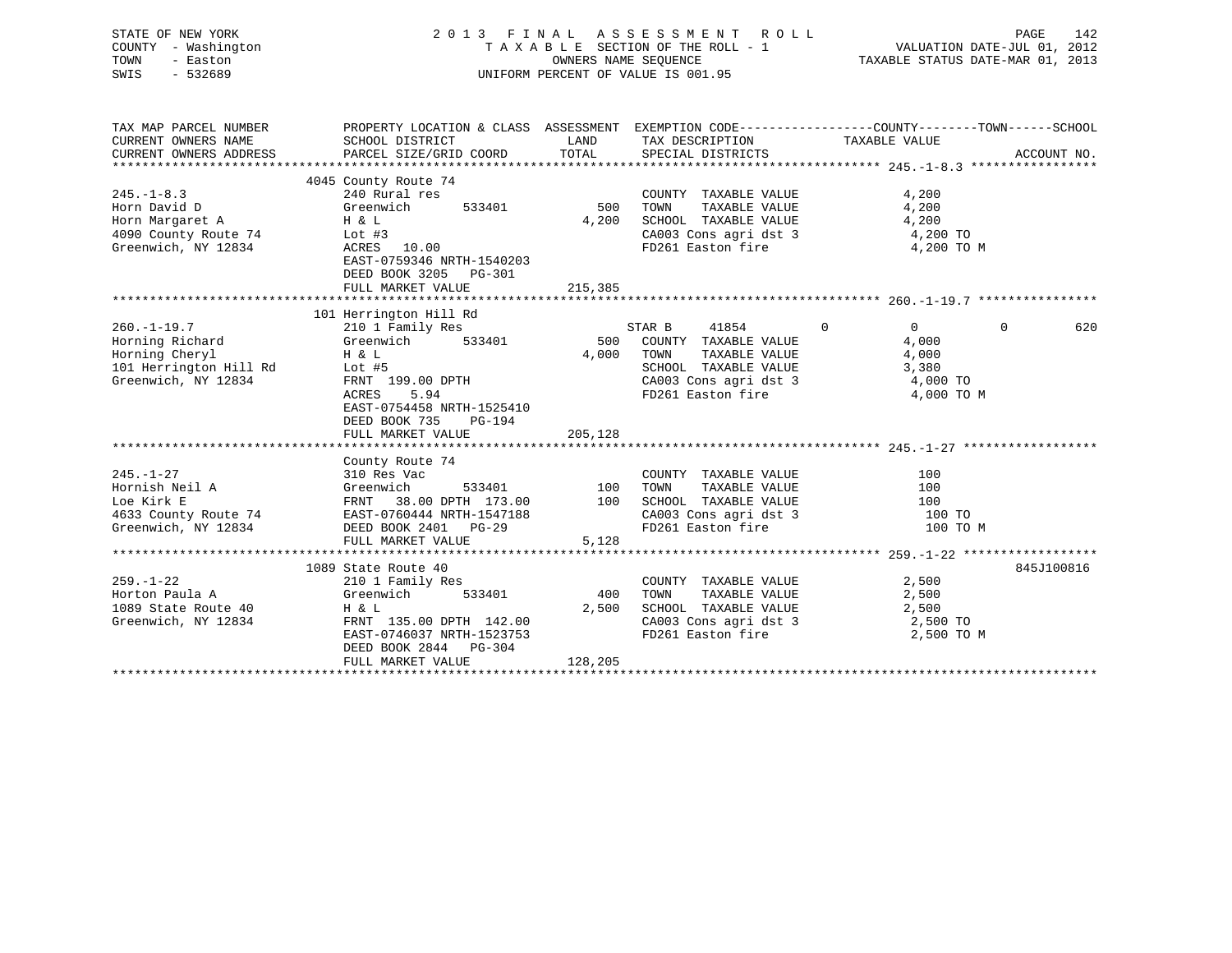# STATE OF NEW YORK 2 0 1 3 F I N A L A S S E S S M E N T R O L L PAGE 143 COUNTY - Washington T A X A B L E SECTION OF THE ROLL - 1 VALUATION DATE-JUL 01, 2012 TOWN - Easton OWNERS NAME SEQUENCE TAXABLE STATUS DATE-MAR 01, 2013 SWIS - 532689 UNIFORM PERCENT OF VALUE IS 001.95

| TAX MAP PARCEL NUMBER                                                                                                                                                                                                                                                                                                                                                                                                                                                                    | PROPERTY LOCATION & CLASS ASSESSMENT EXEMPTION CODE----------------COUNTY-------TOWN------SCHOOL |        |      |                                                                                                                                                                                            |            |                   |                |             |
|------------------------------------------------------------------------------------------------------------------------------------------------------------------------------------------------------------------------------------------------------------------------------------------------------------------------------------------------------------------------------------------------------------------------------------------------------------------------------------------|--------------------------------------------------------------------------------------------------|--------|------|--------------------------------------------------------------------------------------------------------------------------------------------------------------------------------------------|------------|-------------------|----------------|-------------|
|                                                                                                                                                                                                                                                                                                                                                                                                                                                                                          |                                                                                                  |        |      |                                                                                                                                                                                            |            |                   |                | ACCOUNT NO. |
|                                                                                                                                                                                                                                                                                                                                                                                                                                                                                          |                                                                                                  |        |      |                                                                                                                                                                                            |            |                   |                | 845J100434  |
| $252.-1-5.2$<br>$240$ Rural res<br>$240$ Rural res<br>$240$ Rural res<br>$533401$<br>$500$ STAR B<br>$41854$<br>$4500$ STAR B<br>$41854$<br>$41854$<br>$41854$<br>$41854$<br>$41854$<br>$41854$<br>$41854$                                                                                                                                                                                                                                                                               |                                                                                                  |        |      |                                                                                                                                                                                            | $\bigcirc$ | 108               | 108            | 108         |
|                                                                                                                                                                                                                                                                                                                                                                                                                                                                                          |                                                                                                  |        |      |                                                                                                                                                                                            | $\Omega$   | $\overline{0}$    | $\overline{0}$ | 620         |
|                                                                                                                                                                                                                                                                                                                                                                                                                                                                                          |                                                                                                  |        |      | 4,500 COUNTY TAXABLE VALUE                                                                                                                                                                 |            | 4,392             |                |             |
| r مدت ہوتا ہے<br>Middle Falls, NY 12848 ACRES 12.75                                                                                                                                                                                                                                                                                                                                                                                                                                      |                                                                                                  |        | TOWN |                                                                                                                                                                                            |            |                   |                |             |
|                                                                                                                                                                                                                                                                                                                                                                                                                                                                                          |                                                                                                  |        |      | $\begin{tabular}{llllllll} \texttt{ITMMDAL} & \texttt{N11} & \texttt{N12} \\ \texttt{TAXABLE VALUE} & \texttt{0} & \texttt{1} \\ \texttt{TAXABLE VALUE} & \texttt{3,772} \\ \end{tabular}$ |            |                   |                |             |
|                                                                                                                                                                                                                                                                                                                                                                                                                                                                                          |                                                                                                  |        |      |                                                                                                                                                                                            |            |                   |                |             |
| Middle Falls, NY 12848 ACRES 12.75<br>EAST-0748337 NRTH-1533104 SCHOOL TAXABLE VALUE 3,772<br>MAY BE SUBJECT TO PAYMENT DEED BOOK 930 PG-274 CA003 Cons agri dst 3 4,392 TO<br>UNDER AGDIST LAW TIL 2017 FULL MARKET VALUE 230,769 1                                                                                                                                                                                                                                                     |                                                                                                  |        |      |                                                                                                                                                                                            |            |                   |                |             |
|                                                                                                                                                                                                                                                                                                                                                                                                                                                                                          |                                                                                                  |        |      | FD261 Easton fire 4,500 TO M                                                                                                                                                               |            |                   |                |             |
|                                                                                                                                                                                                                                                                                                                                                                                                                                                                                          |                                                                                                  |        |      |                                                                                                                                                                                            |            |                   |                |             |
|                                                                                                                                                                                                                                                                                                                                                                                                                                                                                          | Verbeck Ave                                                                                      |        |      |                                                                                                                                                                                            |            |                   |                | 845J100433  |
| 285.-1-10<br>Houser Earline M<br>PO Box 4                                                                                                                                                                                                                                                                                                                                                                                                                                                |                                                                                                  |        |      |                                                                                                                                                                                            |            |                   |                | 641         |
|                                                                                                                                                                                                                                                                                                                                                                                                                                                                                          |                                                                                                  |        |      |                                                                                                                                                                                            |            |                   |                |             |
| nour.<br>Middle Falls, NY 12848                                                                                                                                                                                                                                                                                                                                                                                                                                                          | Farm<br>ACRES 110.00                                                                             |        |      | $\begin{tabular}{ccccc} 2,500 & TOWN & TAXABLE VALUE & & & 1,859 \\ & SCHOOL & TAXABLE VALUE & & & 1,859 \\ \end{tabular}$                                                                 |            |                   |                |             |
|                                                                                                                                                                                                                                                                                                                                                                                                                                                                                          |                                                                                                  |        |      |                                                                                                                                                                                            |            |                   |                |             |
|                                                                                                                                                                                                                                                                                                                                                                                                                                                                                          |                                                                                                  |        |      |                                                                                                                                                                                            |            | 1,859 TO          |                |             |
| MIQUE FAILS, NY 12848<br>EAST-0731458 NRTH-1501355<br>MAY BE SUBJECT TO PAYMENT<br>DEED BOOK 930 PG-278<br>UNDER AGDIST LAW TIL 2017 FULL MARKET VALUE<br>2017 FULL MARKET VALUE<br>2019 CA003 Cons agri dst 3<br>EX<br>2019 ESCHOOL TAXABLE V                                                                                                                                                                                                                                           |                                                                                                  |        |      |                                                                                                                                                                                            |            |                   |                |             |
|                                                                                                                                                                                                                                                                                                                                                                                                                                                                                          |                                                                                                  |        |      |                                                                                                                                                                                            |            | 2,500 TO M        |                |             |
|                                                                                                                                                                                                                                                                                                                                                                                                                                                                                          |                                                                                                  |        |      |                                                                                                                                                                                            |            |                   |                | 845J100432  |
|                                                                                                                                                                                                                                                                                                                                                                                                                                                                                          | State Route 40                                                                                   |        |      | AG DIST 41720 0 272 272 272                                                                                                                                                                |            |                   |                |             |
|                                                                                                                                                                                                                                                                                                                                                                                                                                                                                          |                                                                                                  |        |      |                                                                                                                                                                                            |            |                   |                |             |
|                                                                                                                                                                                                                                                                                                                                                                                                                                                                                          |                                                                                                  |        |      |                                                                                                                                                                                            |            |                   |                |             |
| $\begin{array}{lllllllllllllllllllll} \hline & & & & & & 105\text{ Vac farmland} && & & & \hline & & & & \hline & & & & \hline & & & & \hline & & & & \hline & & & & \hline & & & & \hline & & & & \hline & & & & \hline & & & & \hline & & & & \hline & & & & \hline & & & & \hline & & & & \hline & & & & \hline & & & & \hline & & & & \hline & & & & \hline & & & & \hline & & & & \hline & & & & \hline & & & & \hline & & & & \hline & & & & \hline & & & & \hline & & & & \hline$ |                                                                                                  |        |      |                                                                                                                                                                                            |            |                   |                |             |
|                                                                                                                                                                                                                                                                                                                                                                                                                                                                                          |                                                                                                  |        |      |                                                                                                                                                                                            |            |                   |                |             |
| PO Box 4<br>Middle Falls, NY 12848<br>Middle Falls, NY 12848<br>MAY BE SUBJECT TO PAYMENT<br>MAY BE SUBJECT TO PAYMENT<br>MAY BE SUBJECT TO PAYMENT<br>DEED BOOK 399<br>DEED BOOK 399<br>PG-626<br>UNDER AGDIST LAW TIL 2017<br>TULL MARKET VALUE<br>                                                                                                                                                                                                                                    |                                                                                                  |        |      |                                                                                                                                                                                            |            |                   |                |             |
|                                                                                                                                                                                                                                                                                                                                                                                                                                                                                          |                                                                                                  |        |      |                                                                                                                                                                                            |            |                   |                |             |
|                                                                                                                                                                                                                                                                                                                                                                                                                                                                                          |                                                                                                  |        |      |                                                                                                                                                                                            |            |                   |                |             |
|                                                                                                                                                                                                                                                                                                                                                                                                                                                                                          | Cheese Factory Rd                                                                                |        |      |                                                                                                                                                                                            |            |                   |                | 845J100851  |
| $251. -1 - 7$                                                                                                                                                                                                                                                                                                                                                                                                                                                                            | 105 Vac farmland<br>Greenwich 533401                                                             |        |      | AG DIST 41720 0                                                                                                                                                                            |            | 1,115 1,115 1,115 |                |             |
| Houser George C Jr                                                                                                                                                                                                                                                                                                                                                                                                                                                                       |                                                                                                  |        |      | 4,500 COUNTY TAXABLE VALUE                                                                                                                                                                 |            | 6,885             |                |             |
|                                                                                                                                                                                                                                                                                                                                                                                                                                                                                          |                                                                                                  |        |      |                                                                                                                                                                                            |            |                   |                |             |
|                                                                                                                                                                                                                                                                                                                                                                                                                                                                                          |                                                                                                  |        |      |                                                                                                                                                                                            |            |                   |                |             |
|                                                                                                                                                                                                                                                                                                                                                                                                                                                                                          |                                                                                                  |        |      |                                                                                                                                                                                            |            |                   |                |             |
|                                                                                                                                                                                                                                                                                                                                                                                                                                                                                          |                                                                                                  |        |      |                                                                                                                                                                                            |            |                   |                |             |
|                                                                                                                                                                                                                                                                                                                                                                                                                                                                                          |                                                                                                  |        |      |                                                                                                                                                                                            |            | 8,000 TO M        |                |             |
|                                                                                                                                                                                                                                                                                                                                                                                                                                                                                          |                                                                                                  |        |      |                                                                                                                                                                                            |            |                   |                |             |
|                                                                                                                                                                                                                                                                                                                                                                                                                                                                                          |                                                                                                  |        |      |                                                                                                                                                                                            |            |                   |                |             |
| 252.-1-6 105 Vac farmland and AG DIST 41720 0<br>Houser George C Jr Greenwich 533401 400 COUNTY TAXABLE VALUE<br>PO Box 4 Ag Land Ag And 100 TOWN TAXABLE VALUE                                                                                                                                                                                                                                                                                                                          | State Route 40                                                                                   |        |      |                                                                                                                                                                                            |            |                   |                | 845J100422  |
|                                                                                                                                                                                                                                                                                                                                                                                                                                                                                          |                                                                                                  |        |      |                                                                                                                                                                                            |            | 50                | 50             | 50          |
|                                                                                                                                                                                                                                                                                                                                                                                                                                                                                          |                                                                                                  |        |      |                                                                                                                                                                                            |            | 350               |                |             |
|                                                                                                                                                                                                                                                                                                                                                                                                                                                                                          |                                                                                                  |        |      |                                                                                                                                                                                            |            |                   |                |             |
|                                                                                                                                                                                                                                                                                                                                                                                                                                                                                          |                                                                                                  |        |      |                                                                                                                                                                                            |            |                   |                |             |
| PO Box 4<br>Middle Falls, NY 12848-0004<br>Middle Falls, NY 12848-0004<br>Sub Lot 2<br>MAY BE SUBJECT TO PAYMENT<br>MAY BE SUBJECT TO PAYMENT<br>MAY BE SUBJECT TO PAYMENT<br>MAY BE SUBJECT TO PAYMENT<br>MAY BE SUBJECT TO PAYMENT<br>MAY BE S                                                                                                                                                                                                                                         |                                                                                                  |        |      |                                                                                                                                                                                            |            |                   |                |             |
|                                                                                                                                                                                                                                                                                                                                                                                                                                                                                          |                                                                                                  |        |      |                                                                                                                                                                                            |            |                   |                |             |
|                                                                                                                                                                                                                                                                                                                                                                                                                                                                                          | PG-279<br>DEED BOOK 834                                                                          |        |      |                                                                                                                                                                                            |            |                   |                |             |
|                                                                                                                                                                                                                                                                                                                                                                                                                                                                                          | FULL MARKET VALUE                                                                                | 20,513 |      |                                                                                                                                                                                            |            |                   |                |             |
|                                                                                                                                                                                                                                                                                                                                                                                                                                                                                          |                                                                                                  |        |      |                                                                                                                                                                                            |            |                   |                |             |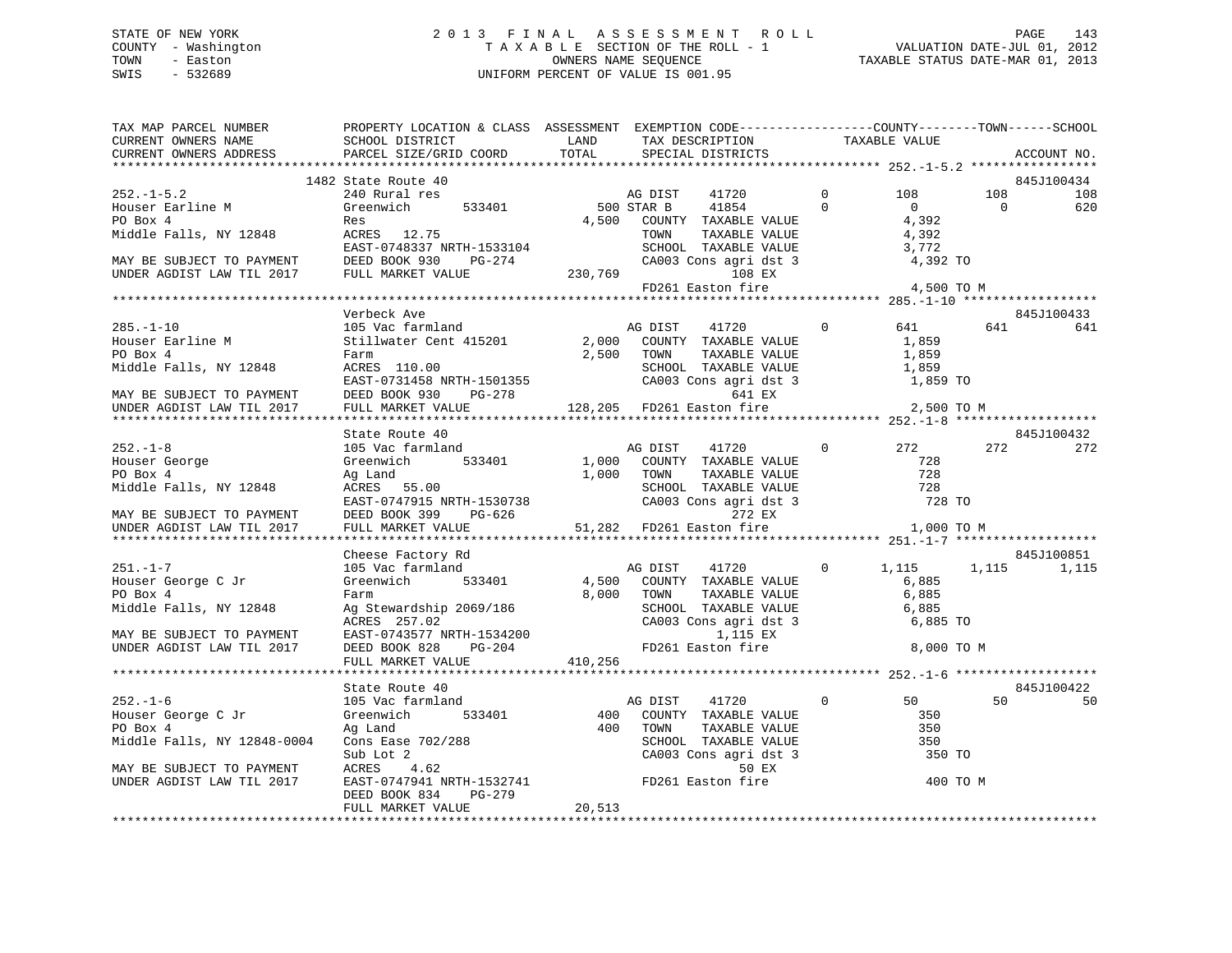# STATE OF NEW YORK 2 0 1 3 F I N A L A S S E S S M E N T R O L L PAGE 144 COUNTY - Washington T A X A B L E SECTION OF THE ROLL - 1 VALUATION DATE-JUL 01, 2012 TOWN - Easton OWNERS NAME SEQUENCE TAXABLE STATUS DATE-MAR 01, 2013 SWIS - 532689 UNIFORM PERCENT OF VALUE IS 001.95

| PROPERTY LOCATION & CLASS ASSESSMENT EXEMPTION CODE----------------COUNTY-------TOWN------SCHOOL<br>TAX MAP PARCEL NUMBER                                                                                                                                                                                                                                                                                                              |            |
|----------------------------------------------------------------------------------------------------------------------------------------------------------------------------------------------------------------------------------------------------------------------------------------------------------------------------------------------------------------------------------------------------------------------------------------|------------|
| 1415 State Route 40                                                                                                                                                                                                                                                                                                                                                                                                                    | 845J100421 |
|                                                                                                                                                                                                                                                                                                                                                                                                                                        |            |
|                                                                                                                                                                                                                                                                                                                                                                                                                                        |            |
|                                                                                                                                                                                                                                                                                                                                                                                                                                        |            |
|                                                                                                                                                                                                                                                                                                                                                                                                                                        |            |
|                                                                                                                                                                                                                                                                                                                                                                                                                                        |            |
|                                                                                                                                                                                                                                                                                                                                                                                                                                        |            |
|                                                                                                                                                                                                                                                                                                                                                                                                                                        |            |
|                                                                                                                                                                                                                                                                                                                                                                                                                                        |            |
|                                                                                                                                                                                                                                                                                                                                                                                                                                        |            |
|                                                                                                                                                                                                                                                                                                                                                                                                                                        |            |
|                                                                                                                                                                                                                                                                                                                                                                                                                                        |            |
|                                                                                                                                                                                                                                                                                                                                                                                                                                        |            |
| $\begin{tabular}{lcccccc} \texttt{MAP} & \texttt{MAP} & \texttt{MAP} & \texttt{MAP} & \texttt{MAP} & \texttt{MAP} & \texttt{MAP} & \texttt{MAP} & \texttt{MAP} & \texttt{MAP} & \texttt{MAP} & \texttt{MAP} & \texttt{MAP} & \texttt{MAP} & \texttt{MAP} & \texttt{MAP} & \texttt{MAP} & \texttt{MAP} & \texttt{MAP} & \texttt{MAP} & \texttt{MAP} & \texttt{MAP} & \texttt{MAP} & \texttt{MAP} & \texttt{MAP} & \texttt{MAP} & \text$ |            |
|                                                                                                                                                                                                                                                                                                                                                                                                                                        |            |
|                                                                                                                                                                                                                                                                                                                                                                                                                                        |            |
| Wrights Rd                                                                                                                                                                                                                                                                                                                                                                                                                             | 845J100420 |
|                                                                                                                                                                                                                                                                                                                                                                                                                                        |            |
| 277.-1-1<br>105 Vac farmland<br>105 Vac farmland<br>533401 1.500 COUNTY TAXABLE VALUE 3,378<br>1,122 1,122<br>3,378                                                                                                                                                                                                                                                                                                                    |            |
|                                                                                                                                                                                                                                                                                                                                                                                                                                        |            |
|                                                                                                                                                                                                                                                                                                                                                                                                                                        |            |
| PO Box 4<br>PO Box 4<br>Middle Falls, NY 12848-0004<br>MAY BE SUBJECT TO PAYMENT<br>MAY BE SUBJECT TO PAYMENT<br>MAY BE SUBJECT TO PAYMENT<br>MAY BE SUBJECT TO PAYMENT<br>MAY BE SUBJECT TO PAYMENT<br>MARKET VALUE<br>PULL MARKET VALUE<br>FULL                                                                                                                                                                                      |            |
|                                                                                                                                                                                                                                                                                                                                                                                                                                        |            |
|                                                                                                                                                                                                                                                                                                                                                                                                                                        |            |
|                                                                                                                                                                                                                                                                                                                                                                                                                                        |            |
|                                                                                                                                                                                                                                                                                                                                                                                                                                        | 845J100431 |
|                                                                                                                                                                                                                                                                                                                                                                                                                                        | 524        |
|                                                                                                                                                                                                                                                                                                                                                                                                                                        |            |
|                                                                                                                                                                                                                                                                                                                                                                                                                                        |            |
|                                                                                                                                                                                                                                                                                                                                                                                                                                        |            |
|                                                                                                                                                                                                                                                                                                                                                                                                                                        |            |
|                                                                                                                                                                                                                                                                                                                                                                                                                                        |            |
|                                                                                                                                                                                                                                                                                                                                                                                                                                        |            |
|                                                                                                                                                                                                                                                                                                                                                                                                                                        |            |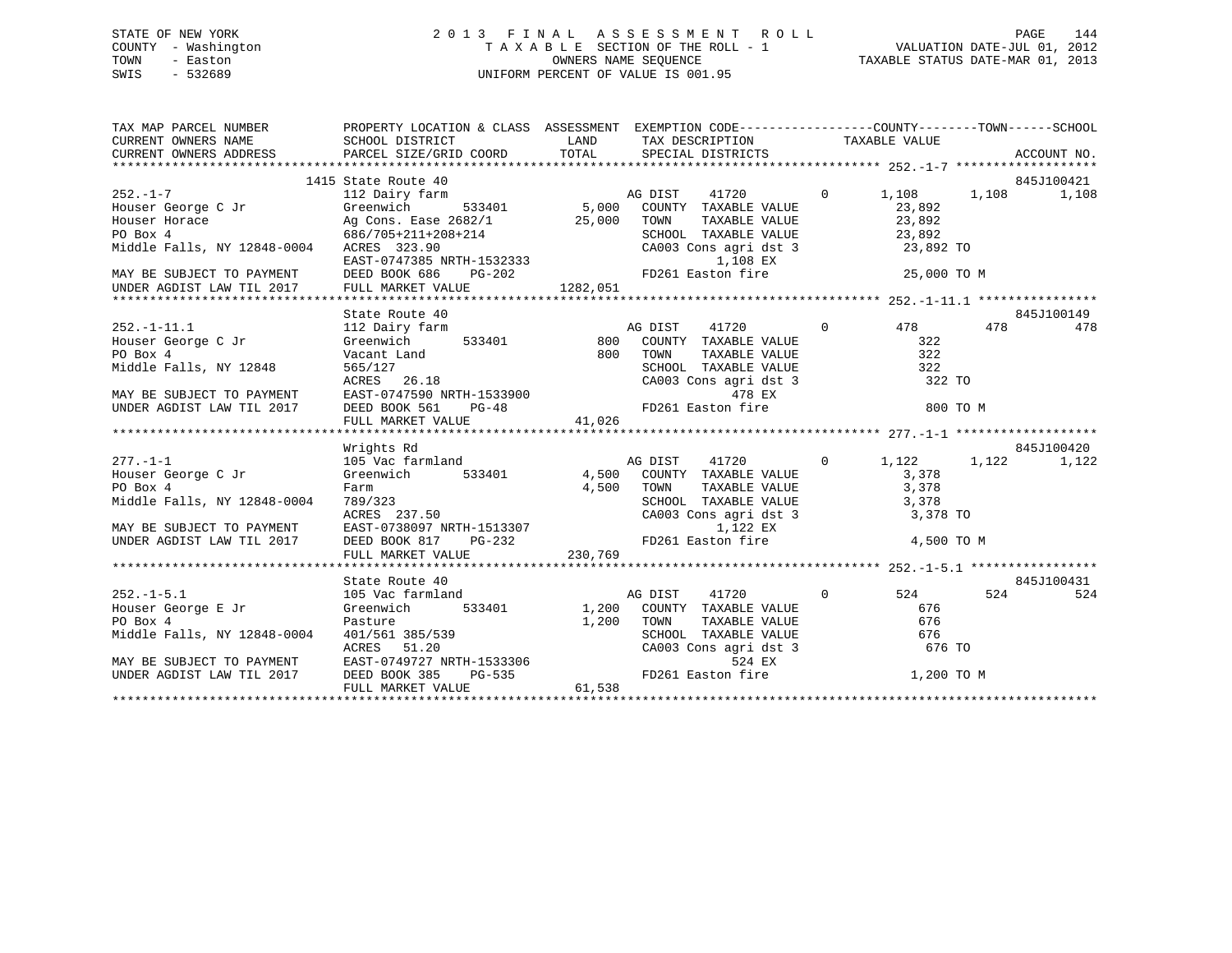### STATE OF NEW YORK 2 0 1 3 F I N A L A S S E S S M E N T R O L L PAGE 145 COUNTY - Washington T A X A B L E SECTION OF THE ROLL - 1 VALUATION DATE-JUL 01, 2012 TOWN - Easton OWNERS NAME SEQUENCE TAXABLE STATUS DATE-MAR 01, 2013 SWIS - 532689 UNIFORM PERCENT OF VALUE IS 001.95

| TAX MAP PARCEL NUMBER<br>CURRENT OWNERS NAME<br>CURRENT OWNERS ADDRESS                                                                    | PROPERTY LOCATION & CLASS ASSESSMENT EXEMPTION CODE----------------COUNTY-------TOWN------SCHOOL<br>SCHOOL DISTRICT<br>PARCEL SIZE/GRID COORD      | LAND<br>TOTAL | TAX DESCRIPTION<br>SPECIAL DISTRICTS                                                                                                              | TAXABLE VALUE                                                                      | ACCOUNT NO.     |                |
|-------------------------------------------------------------------------------------------------------------------------------------------|----------------------------------------------------------------------------------------------------------------------------------------------------|---------------|---------------------------------------------------------------------------------------------------------------------------------------------------|------------------------------------------------------------------------------------|-----------------|----------------|
|                                                                                                                                           |                                                                                                                                                    |               |                                                                                                                                                   |                                                                                    |                 |                |
|                                                                                                                                           | 494 State Route 29                                                                                                                                 |               |                                                                                                                                                   |                                                                                    | 845J100435      |                |
| $236. - 1 - 13$<br>Hughes Peter J<br>494 State Route 29<br>Greenwich, NY 12834                                                            | 210 1 Family Res<br>Greenwich<br>533401<br>H & L<br>ACRES<br>1.40<br>EAST-0751136 NRTH-1553362<br>DEED BOOK 822<br>PG-347                          | 400<br>3,600  | STAR B<br>41854<br>COUNTY TAXABLE VALUE<br>TOWN<br>TAXABLE VALUE<br>SCHOOL TAXABLE VALUE<br>CA003 Cons agri dst 3<br>FD262 Middle Falls Fire      | $\overline{0}$<br>$\mathbf{0}$<br>3,600<br>3,600<br>2,980<br>3,600 TO<br>3,600 TO  | $\Omega$        | 620            |
|                                                                                                                                           | FULL MARKET VALUE                                                                                                                                  | 184,615       |                                                                                                                                                   |                                                                                    |                 |                |
|                                                                                                                                           |                                                                                                                                                    |               |                                                                                                                                                   |                                                                                    |                 |                |
| $228. - 5 - 18$<br>Hulka Kent D<br>201 Southard Rd<br>Saratoga Springs, NY 12866                                                          | State Route 29<br>323 Vacant rural<br>415001<br>Schuylerville<br>$1$ ot $1$<br>ACRES 17.53<br>EAST-0744358 NRTH-1554268<br>DEED BOOK 2254<br>PG-94 | 1,200         | COUNTY TAXABLE VALUE<br>TOWN<br>TAXABLE VALUE<br>1,200 SCHOOL TAXABLE VALUE<br>FD262 Middle Falls Fire                                            | 1,200<br>1,200<br>1,200<br>1,200 TO                                                | 845J100436      |                |
|                                                                                                                                           | FULL MARKET VALUE                                                                                                                                  | 61,538        |                                                                                                                                                   |                                                                                    |                 |                |
|                                                                                                                                           | Easton Station Rd                                                                                                                                  |               |                                                                                                                                                   |                                                                                    |                 |                |
| $253. - 1 - 3.2$<br>Humiston Elizabeth<br>Humiston William G<br>448 County Route 46<br>Fort Edward, NY 12828<br>MAY BE SUBJECT TO PAYMENT | 120 Field crops<br>Greenwich<br>533401<br>$1$ ot $1$<br>sub 22c-117<br>ACRES 19.30<br>EAST-0762155 NRTH-1536447<br>DEED BOOK 2573 PG-335           | 800<br>800    | 41720<br>AG DIST<br>COUNTY TAXABLE VALUE<br>TOWN<br>TAXABLE VALUE<br>SCHOOL TAXABLE VALUE<br>CA003 Cons agri dst 3<br>577 EX<br>FD261 Easton fire | 577<br>$\mathbf{0}$<br>223<br>223<br>223<br>223 TO                                 | 577<br>800 TO M | 577            |
| UNDER AGDIST LAW TIL 2017                                                                                                                 | FULL MARKET VALUE                                                                                                                                  | 41,026        |                                                                                                                                                   |                                                                                    |                 |                |
|                                                                                                                                           | 12 Church Ln                                                                                                                                       |               | 95 PCT OF VALUE USED FOR EXEMPTION PURPOSES                                                                                                       |                                                                                    | 845J100440      |                |
| $259. - 1 - 66$                                                                                                                           | 210 1 Family Res                                                                                                                                   |               | WAR VET/TC 41121                                                                                                                                  | $\Omega$<br>456                                                                    | 456             | $\overline{0}$ |
| Hunisak Michael<br>12 Church Ln<br>Schaghticoke, NY 12154                                                                                 | Greenwich 533401<br>Farm<br>$269. - 1 - 3$<br>ACRES<br>5.20<br>EAST-0745877 NRTH-1522507<br>DEED BOOK 761<br>PG-206                                |               | 500 STAR B<br>41854<br>3,200 COUNTY TAXABLE VALUE<br>TAXABLE VALUE<br>TOWN<br>SCHOOL TAXABLE VALUE<br>CA003 Cons agri dst 3<br>FD261 Easton fire  | $\mathbf 0$<br>$\overline{0}$<br>2,744<br>2,744<br>2,580<br>3,200 TO<br>3,200 TO M | $\Omega$        | 620            |
|                                                                                                                                           | FULL MARKET VALUE                                                                                                                                  | 164,103       |                                                                                                                                                   |                                                                                    |                 |                |
|                                                                                                                                           | 148 Fryer Rd                                                                                                                                       |               |                                                                                                                                                   |                                                                                    | 845J100438      |                |
| $278. - 1 - 43$<br>Hunisak Peter J<br>148 Fryer Rd<br>Schaghticoke, NY 12154-1806                                                         | 210 1 Family Res<br>533401<br>Greenwich<br>H & L<br>783/219<br>ACRES<br>1.80<br>EAST-0742352 NRTH-1507117<br>DEED BOOK W772<br>PG-35               | 400<br>3,600  | 41854<br>STAR B<br>COUNTY TAXABLE VALUE<br>TOWN<br>TAXABLE VALUE<br>SCHOOL TAXABLE VALUE<br>CA003 Cons agri dst 3<br>FD261 Easton fire            | $\overline{0}$<br>0<br>3,600<br>3,600<br>2,980<br>3,600 TO<br>3,600 TO M           | $\Omega$        | 620            |
|                                                                                                                                           | FULL MARKET VALUE                                                                                                                                  | 184,615       |                                                                                                                                                   |                                                                                    |                 |                |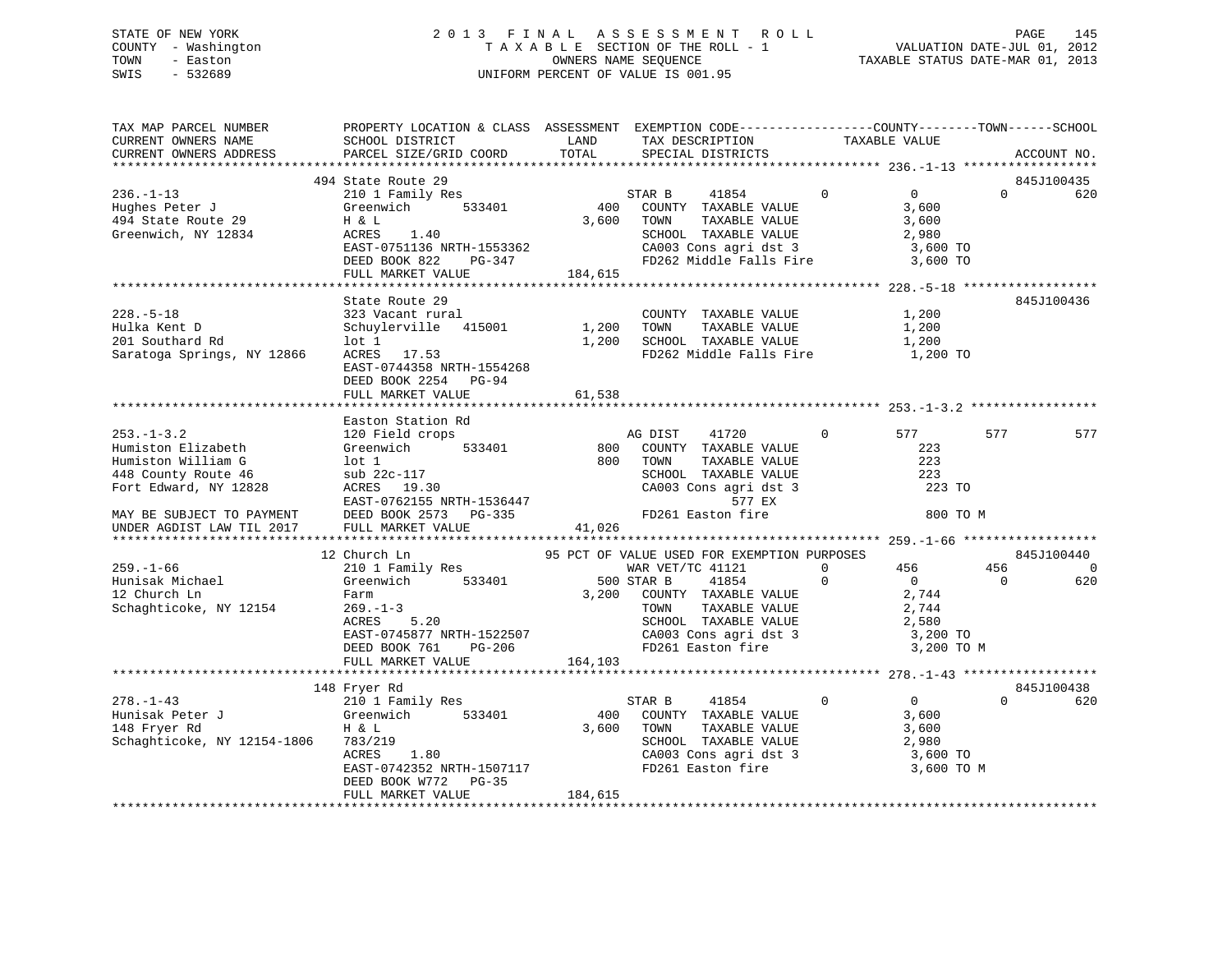### STATE OF NEW YORK 2 0 1 3 F I N A L A S S E S S M E N T R O L L PAGE 146 COUNTY - Washington T A X A B L E SECTION OF THE ROLL - 1 VALUATION DATE-JUL 01, 2012 TOWN - Easton OWNERS NAME SEQUENCE TAXABLE STATUS DATE-MAR 01, 2013 SWIS - 532689 UNIFORM PERCENT OF VALUE IS 001.95

| TAX MAP PARCEL NUMBER<br>CURRENT OWNERS NAME | PROPERTY LOCATION & CLASS ASSESSMENT EXEMPTION CODE---------------COUNTY-------TOWN-----SCHOOL<br>SCHOOL DISTRICT                                                                                                                                                                                                                                                                                                                                                           | LAND    | TAX DESCRIPTION                                                                                                                      |                | TAXABLE VALUE   |                |             |
|----------------------------------------------|-----------------------------------------------------------------------------------------------------------------------------------------------------------------------------------------------------------------------------------------------------------------------------------------------------------------------------------------------------------------------------------------------------------------------------------------------------------------------------|---------|--------------------------------------------------------------------------------------------------------------------------------------|----------------|-----------------|----------------|-------------|
| CURRENT OWNERS ADDRESS                       | PARCEL SIZE/GRID COORD                                                                                                                                                                                                                                                                                                                                                                                                                                                      | TOTAL   | SPECIAL DISTRICTS                                                                                                                    |                |                 |                | ACCOUNT NO. |
|                                              | 60 Hunt Ln                                                                                                                                                                                                                                                                                                                                                                                                                                                                  |         |                                                                                                                                      |                |                 |                | 845J100441  |
| $259. - 1 - 26$                              | 240 Rural res                                                                                                                                                                                                                                                                                                                                                                                                                                                               |         | 55 PCT OF VALUE USED FOR EXEMPTION PURPOSES<br>41720<br>AG DIST                                                                      | $\overline{0}$ | 425             | 425            | 425         |
| Hunt Mary E                                  | Greenwich 533401                                                                                                                                                                                                                                                                                                                                                                                                                                                            |         | 2,000 AGED-ALL 41800                                                                                                                 | $\overline{0}$ | 1,238           | 1,238          | 1,238       |
|                                              |                                                                                                                                                                                                                                                                                                                                                                                                                                                                             |         | 4,500 STAR EN<br>41834                                                                                                               | $\overline{0}$ | $\overline{0}$  | $\overline{0}$ | 1,310       |
| Asbell Susan M<br>Co Hunt Ln                 |                                                                                                                                                                                                                                                                                                                                                                                                                                                                             |         | COUNTY TAXABLE VALUE                                                                                                                 |                | 2,837           |                |             |
| Schaghticoke, NY 12154                       | Farm<br>sub lot 1<br>ACRES    99.20                                                                                                                                                                                                                                                                                                                                                                                                                                         |         |                                                                                                                                      |                |                 |                |             |
|                                              |                                                                                                                                                                                                                                                                                                                                                                                                                                                                             |         |                                                                                                                                      |                |                 |                |             |
|                                              |                                                                                                                                                                                                                                                                                                                                                                                                                                                                             |         | TOWN TAXABLE VALUE 2,837<br>SCHOOL TAXABLE VALUE 1,527<br>CA003 Cons agri dst 3 4,075 TO                                             |                |                 |                |             |
|                                              |                                                                                                                                                                                                                                                                                                                                                                                                                                                                             | 230,769 | 425 EX                                                                                                                               |                |                 |                |             |
|                                              | EAST-0741938 NRTH-1524191<br>MAY BE SUBJECT TO PAYMENT DEED BOOK 2658 PG-203<br>UNDER AGDIST LAW TIL 2017 FULL MARKET VALUE 203                                                                                                                                                                                                                                                                                                                                             |         | FD261 Easton fire                                                                                                                    |                | 4,500 TO M      |                |             |
|                                              |                                                                                                                                                                                                                                                                                                                                                                                                                                                                             |         |                                                                                                                                      |                |                 |                |             |
|                                              | 11554 State Route 40                                                                                                                                                                                                                                                                                                                                                                                                                                                        |         |                                                                                                                                      |                |                 |                | 845J100809  |
| $277. - 1 - 4$                               | 210 1 Family Res                                                                                                                                                                                                                                                                                                                                                                                                                                                            |         | STAR B<br>41854                                                                                                                      | $\Omega$       | $\overline{0}$  | $\Omega$       | 620         |
|                                              |                                                                                                                                                                                                                                                                                                                                                                                                                                                                             | 400     |                                                                                                                                      |                | 3,800           |                |             |
|                                              | $\begin{tabular}{lllllllll} \multicolumn{2}{l}{{\text{533401}}}\quad \multicolumn{2}{c}{\text{Fermi-ry}~{\text{res}}}\quad \  & & & & & & & \\ \multicolumn{2}{l}{\text{Greenwich}} & & & & & & & \\ \multicolumn{2}{l}{\text{H & L & L & L} & & & \\ \multicolumn{2}{l}{\text{R. EES}} & & & 1.31 & & \\ \multicolumn{2}{l}{\text{FART}} & & & & & & \\ \multicolumn{2}{l}{\text{FART}} & & & & & & \\ \multicolumn{2}{l}{\text{FART}} & & & & & & \\ \multicolumn{2}{l}{$ |         | TAXABLE VALUE                                                                                                                        |                | 3,800           |                |             |
|                                              |                                                                                                                                                                                                                                                                                                                                                                                                                                                                             |         |                                                                                                                                      |                | 3,180           |                |             |
|                                              |                                                                                                                                                                                                                                                                                                                                                                                                                                                                             |         |                                                                                                                                      |                | 3,800 TO        |                |             |
|                                              |                                                                                                                                                                                                                                                                                                                                                                                                                                                                             |         |                                                                                                                                      |                | 3,800 TO M      |                |             |
|                                              |                                                                                                                                                                                                                                                                                                                                                                                                                                                                             |         |                                                                                                                                      |                |                 |                |             |
|                                              | Eunt Susan M<br>Carlo John H Jr H & Lot S,000 1000 TAXABLE VALUE<br>11554 State Route 40 ACRES 1.31 SCHOOL TAXABLE VALUE<br>Schaghticoke, NY 12154 EAST-0742949 NRTH-1511391 CA003 Cons agri dst 3<br>DEED BOOK 1890 PG-23 FD261 Easto                                                                                                                                                                                                                                      |         |                                                                                                                                      |                |                 |                |             |
|                                              | County Route 54                                                                                                                                                                                                                                                                                                                                                                                                                                                             |         |                                                                                                                                      |                |                 |                |             |
| $285. - 1 - 4.1$                             |                                                                                                                                                                                                                                                                                                                                                                                                                                                                             |         |                                                                                                                                      |                | 300             |                |             |
| Hurd Mary LE                                 | 320 Rural vacant<br>Stillwater Cent 415201 300                                                                                                                                                                                                                                                                                                                                                                                                                              |         | COUNTY TAXABLE VALUE<br>TOWN TAXABLE VALUE                                                                                           |                | 300             |                |             |
| Hurd James L                                 | V/1                                                                                                                                                                                                                                                                                                                                                                                                                                                                         | 300     | SCHOOL TAXABLE VALUE<br>CA003 Cons agri dst 3<br>FD261 Easton fire                                                                   |                | 300             |                |             |
|                                              | nd County Route 54<br>Schaghticoke, NY 12154<br>EAST-0733119 NRTH-1502749                                                                                                                                                                                                                                                                                                                                                                                                   |         |                                                                                                                                      |                | 300 TO          |                |             |
|                                              |                                                                                                                                                                                                                                                                                                                                                                                                                                                                             |         |                                                                                                                                      |                | 300 TO M        |                |             |
|                                              | DEED BOOK 3232 PG-7                                                                                                                                                                                                                                                                                                                                                                                                                                                         |         |                                                                                                                                      |                |                 |                |             |
|                                              | FULL MARKET VALUE                                                                                                                                                                                                                                                                                                                                                                                                                                                           | 15,385  |                                                                                                                                      |                |                 |                |             |
|                                              |                                                                                                                                                                                                                                                                                                                                                                                                                                                                             |         |                                                                                                                                      |                |                 |                |             |
|                                              | 268 County Route 54                                                                                                                                                                                                                                                                                                                                                                                                                                                         |         |                                                                                                                                      |                |                 |                | 845J100442  |
| $285. - 1 - 5$                               | County Route 54<br>270 Mfg housing                                                                                                                                                                                                                                                                                                                                                                                                                                          |         | AGED-CO<br>41802                                                                                                                     | $\overline{0}$ | 190             | $\Omega$       | $\mathbf 0$ |
|                                              |                                                                                                                                                                                                                                                                                                                                                                                                                                                                             |         |                                                                                                                                      |                |                 | $\mathbf 0$    | 1,310       |
|                                              |                                                                                                                                                                                                                                                                                                                                                                                                                                                                             |         |                                                                                                                                      |                |                 |                |             |
|                                              |                                                                                                                                                                                                                                                                                                                                                                                                                                                                             |         |                                                                                                                                      |                |                 |                |             |
|                                              |                                                                                                                                                                                                                                                                                                                                                                                                                                                                             |         |                                                                                                                                      |                |                 |                |             |
|                                              |                                                                                                                                                                                                                                                                                                                                                                                                                                                                             |         |                                                                                                                                      |                | 590<br>1,900 TO |                |             |
|                                              | 263.-1-3<br>Hurd Mary LE<br>Hurd Mars L<br>268 County Route 54<br>Schaghticoke, NY 12154<br>EXEL PRINT 283.00 DPTH 113.00<br>Schaghticoke, NY 12154<br>DEED BOOK 3232 PG-7<br>PULL MARKET VALUE<br>PULL MARKET VALUE<br>PULL MARKET VALUE<br>PULL MA                                                                                                                                                                                                                        |         |                                                                                                                                      |                | 1,900 TO M      |                |             |
|                                              |                                                                                                                                                                                                                                                                                                                                                                                                                                                                             |         |                                                                                                                                      |                |                 |                |             |
|                                              | 417 State Route 29                                                                                                                                                                                                                                                                                                                                                                                                                                                          |         |                                                                                                                                      |                |                 |                |             |
| $228. - 5 - 8.17$                            | 423 Snack bar                                                                                                                                                                                                                                                                                                                                                                                                                                                               |         |                                                                                                                                      |                | 6,700           |                |             |
| Ice Cream Man, LTD                           | Greenwich<br>533401                                                                                                                                                                                                                                                                                                                                                                                                                                                         | 1,500   |                                                                                                                                      |                |                 |                |             |
| 417 State Route 29                           | Ice Cream Shop<br>Sub Lot 4A                                                                                                                                                                                                                                                                                                                                                                                                                                                |         | COUNTY TAXABLE VALUE 6,700<br>1,500 TOWN TAXABLE VALUE 6,700<br>6,700 SCHOOL TAXABLE VALUE 6,700<br>FD262 Middle Falls Fire 6,700 TO |                |                 |                |             |
| Greenwich, NY 12834                          |                                                                                                                                                                                                                                                                                                                                                                                                                                                                             |         |                                                                                                                                      |                |                 |                |             |
|                                              | $228. - 1 - 8.17$                                                                                                                                                                                                                                                                                                                                                                                                                                                           |         |                                                                                                                                      |                |                 |                |             |
|                                              | ACRES<br>1.32                                                                                                                                                                                                                                                                                                                                                                                                                                                               |         |                                                                                                                                      |                |                 |                |             |
|                                              | EAST-0749168 NRTH-1553381                                                                                                                                                                                                                                                                                                                                                                                                                                                   |         |                                                                                                                                      |                |                 |                |             |
|                                              | DEED BOOK 2541<br>$PG-46$                                                                                                                                                                                                                                                                                                                                                                                                                                                   |         |                                                                                                                                      |                |                 |                |             |
|                                              | FULL MARKET VALUE                                                                                                                                                                                                                                                                                                                                                                                                                                                           | 343,590 |                                                                                                                                      |                |                 |                |             |
|                                              |                                                                                                                                                                                                                                                                                                                                                                                                                                                                             |         |                                                                                                                                      |                |                 |                |             |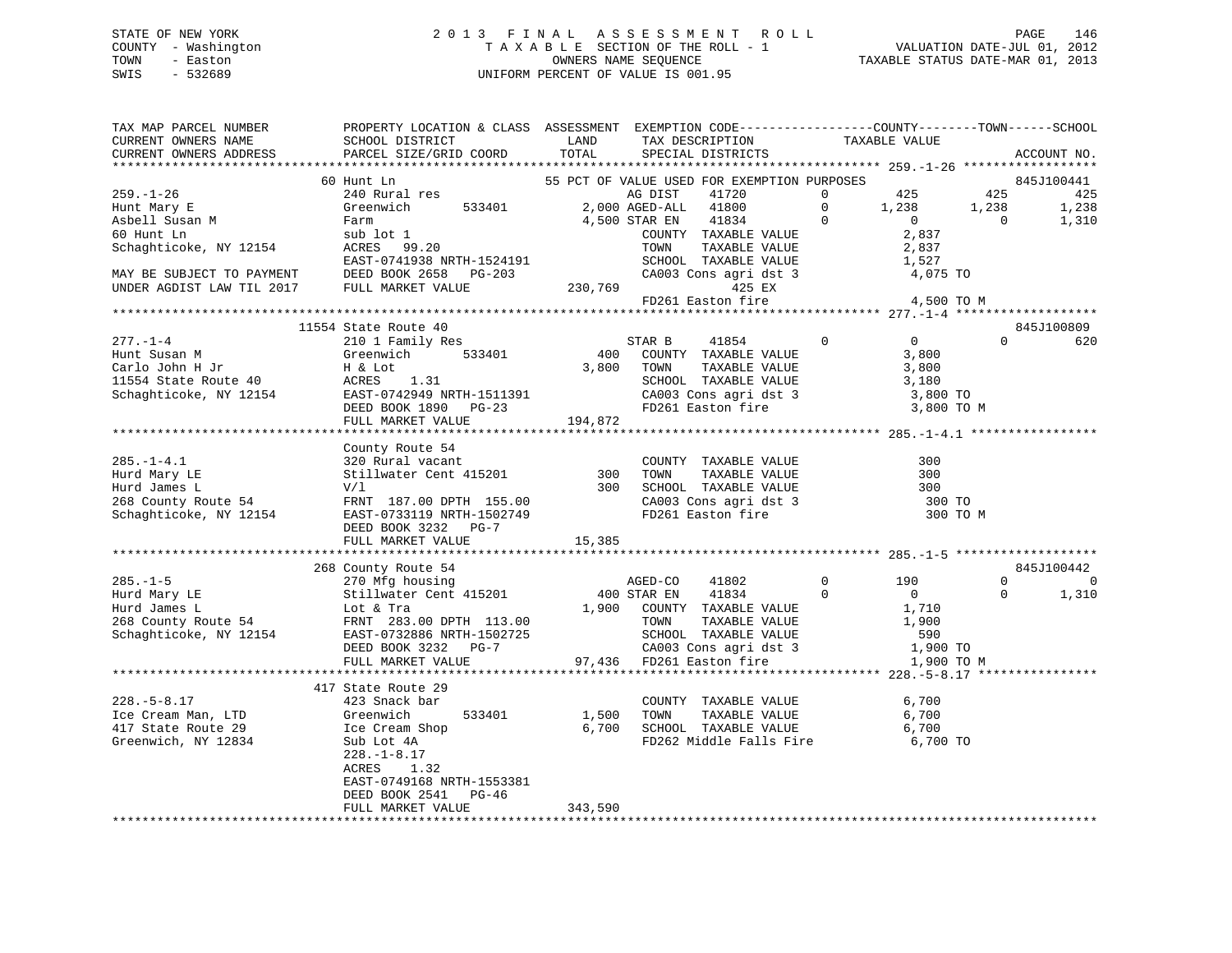### STATE OF NEW YORK 2 0 1 3 F I N A L A S S E S S M E N T R O L L PAGE 147 COUNTY - Washington T A X A B L E SECTION OF THE ROLL - 1 VALUATION DATE-JUL 01, 2012 TOWN - Easton **CONNERS NAME SEQUENCE** TAXABLE STATUS DATE-MAR 01, 2013 SWIS - 532689 UNIFORM PERCENT OF VALUE IS 001.95

| TAX MAP PARCEL NUMBER<br>CURRENT OWNERS NAME                                                                | PROPERTY LOCATION & CLASS ASSESSMENT EXEMPTION CODE---------------COUNTY-------TOWN------SCHOOL<br>SCHOOL DISTRICT                                                                   | LAND                   | TAX DESCRIPTION                                                                                                                                   | TAXABLE VALUE                                                                 |                                 |
|-------------------------------------------------------------------------------------------------------------|--------------------------------------------------------------------------------------------------------------------------------------------------------------------------------------|------------------------|---------------------------------------------------------------------------------------------------------------------------------------------------|-------------------------------------------------------------------------------|---------------------------------|
| CURRENT OWNERS ADDRESS                                                                                      | PARCEL SIZE/GRID COORD                                                                                                                                                               | TOTAL                  | SPECIAL DISTRICTS                                                                                                                                 |                                                                               | ACCOUNT NO.                     |
|                                                                                                             |                                                                                                                                                                                      |                        |                                                                                                                                                   |                                                                               |                                 |
| $227. - 1 - 10$<br>Irish Kristi L<br>Irish Christopher L<br>236 Old Schuylerville Rd<br>Greenwich, NY 12834 | 236 Old Schuylerville Rd<br>210 1 Family Res<br>Schuylerville 415001<br>H&l<br>FRNT 193.00 DPTH 120.00<br>EAST-0744317 NRTH-1556567<br>DEED BOOK 730<br>PG-240<br>FULL MARKET VALUE  | 3,000<br>153,846       | STAR B<br>41854<br>500 COUNTY TAXABLE VALUE<br>TOWN<br>TAXABLE VALUE<br>SCHOOL TAXABLE VALUE<br>FD262 Middle Falls Fire                           | $\Omega$<br>$\overline{0}$<br>3,000<br>3,000<br>2,380<br>3,000 TO             | 845J100604<br>$\Omega$<br>620   |
|                                                                                                             |                                                                                                                                                                                      |                        |                                                                                                                                                   |                                                                               |                                 |
| $236.1 - 3 - 14$<br>Ivanoff Patricia<br>65 Bulson Rd<br>Greenwich, NY 12834                                 | 65 Bulson Rd<br>210 1 Family Res<br>533401<br>Greenwich<br>$H \& L / 4$ Lots<br>460/285<br>$236. - 3 - 14$<br>ACRES<br>1.70<br>EAST-0749650 NRTH-1552130<br>DEED BOOK 2949<br>PG-285 | 600<br>5,100           | STAR EN<br>41834<br>COUNTY TAXABLE VALUE<br>TAXABLE VALUE<br>TOWN<br>SCHOOL TAXABLE VALUE<br>FD262 Middle Falls Fire                              | $\mathbf 0$<br>0<br>5,100<br>5,100<br>3,790<br>5,100 TO                       | 845J100448<br>$\Omega$<br>1,310 |
|                                                                                                             | FULL MARKET VALUE                                                                                                                                                                    | 261,538                |                                                                                                                                                   |                                                                               |                                 |
| $236.1 - 3 - 14.1$<br>Ivanoff Patricia<br>65 Bulson Rd<br>Greenwich, NY 12834                               | 12 Milton Dr<br>311 Res vac land<br>533401<br>Greenwich<br>FRNT 150.00 DPTH 165.00<br>EAST-0749545 NRTH-1552277<br>DEED BOOK 2949<br>PG-285<br>FULL MARKET VALUE                     | 500<br>500<br>25,641   | COUNTY TAXABLE VALUE<br>TOWN<br>TAXABLE VALUE<br>SCHOOL TAXABLE VALUE<br>FD262 Middle Falls Fire                                                  | 500<br>500<br>500<br>500 TO                                                   |                                 |
|                                                                                                             |                                                                                                                                                                                      |                        |                                                                                                                                                   |                                                                               |                                 |
| $235. -1 - 15$<br>Janiszewski Paul<br>2704 County Route 113<br>Greenwich, NY 12834                          | 2704 County Route 113<br>210 1 Family Res - WTRFNT<br>533401<br>Greenwich<br>H & L<br>ACRES<br>1.10<br>EAST-0739221 NRTH-1548351<br>DEED BOOK 672<br>PG-265<br>FULL MARKET VALUE     | 3,500<br>179,487       | 41854<br>STAR B<br>500 COUNTY TAXABLE VALUE<br>TOWN<br>TAXABLE VALUE<br>SCHOOL TAXABLE VALUE<br>CA003 Cons agri dst 3<br>FD263 Schuylerville Fire | $\Omega$<br>$\overline{0}$<br>3,500<br>3,500<br>2,880<br>3,500 TO<br>3,500 TO | 845J100169<br>$\Omega$<br>620   |
|                                                                                                             |                                                                                                                                                                                      |                        |                                                                                                                                                   |                                                                               |                                 |
| $261. - 1 - 22$<br>Jennings Althea<br>695 Vly Summit Rd<br>Cambridge, NY 12816                              | 695 Vly Summit Rd<br>240 Rural res<br>533401<br>Greenwich<br>H & L<br>392/541-546<br>ACRES 16.22<br>EAST-0762497 NRTH-1524054<br>FULL MARKET VALUE                                   | 400<br>1,500<br>76,923 | 41854<br>STAR B<br>COUNTY TAXABLE VALUE<br>TOWN<br>TAXABLE VALUE<br>SCHOOL TAXABLE VALUE<br>CA003 Cons agri dst 3<br>FD261 Easton fire            | $\mathbf 0$<br>0<br>1,500<br>1,500<br>880<br>1,500 TO<br>1,500 TO M           | 845J100451<br>$\Omega$<br>620   |
|                                                                                                             |                                                                                                                                                                                      |                        |                                                                                                                                                   |                                                                               |                                 |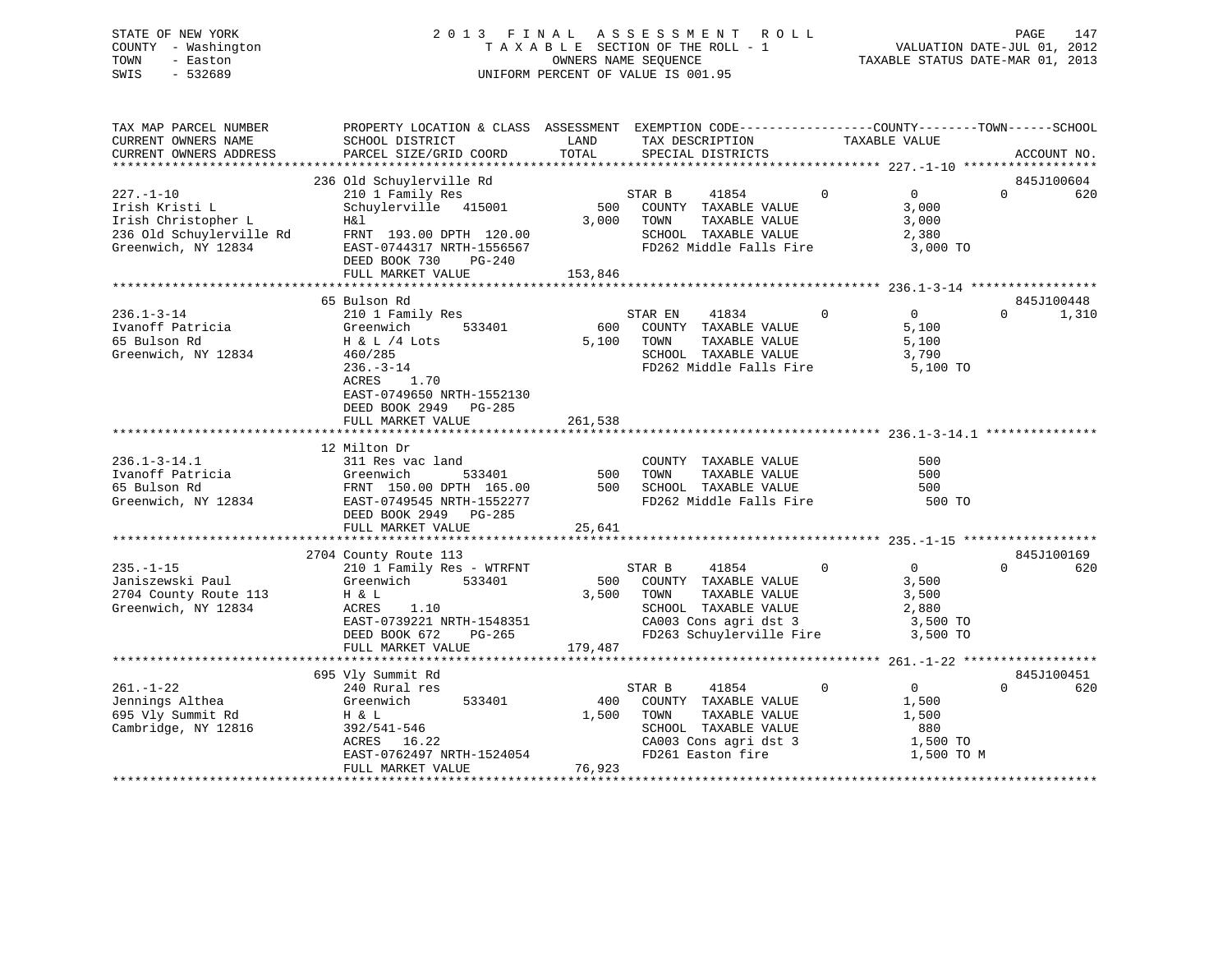### STATE OF NEW YORK 2 0 1 3 F I N A L A S S E S S M E N T R O L L PAGE 148 COUNTY - Washington T A X A B L E SECTION OF THE ROLL - 1 VALUATION DATE-JUL 01, 2012 TOWN - Easton OWNERS NAME SEQUENCE TAXABLE STATUS DATE-MAR 01, 2013 SWIS - 532689 UNIFORM PERCENT OF VALUE IS 001.95

TAX MAP PARCEL NUMBER PROPERTY LOCATION & CLASS ASSESSMENT EXEMPTION CODE------------------COUNTY--------TOWN------SCHOOL CURRENT OWNERS NAME SCHOOL DISTRICT LAND TAX DESCRIPTION TAXABLE VALUE CURRENT OWNERS ADDRESS PARCEL SIZE/GRID COORD TOTAL SPECIAL DISTRICTS ACCOUNT NO. \*\*\*\*\*\*\*\*\*\*\*\*\*\*\*\*\*\*\*\*\*\*\*\*\*\*\*\*\*\*\*\*\*\*\*\*\*\*\*\*\*\*\*\*\*\*\*\*\*\*\*\*\*\*\*\*\*\*\*\*\*\*\*\*\*\*\*\*\*\*\*\*\*\*\*\*\*\*\*\*\*\*\*\*\*\*\*\*\*\*\*\*\*\*\*\*\*\*\*\*\*\*\* 261.-1-9 \*\*\*\*\*\*\*\*\*\*\*\*\*\*\*\*\*\*\* 655 Brownell Rd 845J100748261.-1-9 321 Abandoned ag COUNTY TAXABLE VALUE 400 Jennings Brett Greenwich 533401 400 TOWN TAXABLE VALUE 400 Drew Tammy Wl 400 SCHOOL TAXABLE VALUE 400 695 Vly Summit Rd ACRES 16.56 FD261 Easton fire 400 TO M Cambridge, NY 12816 EAST-0762615 NRTH-1527073 DEED BOOK 892 PG-291FULL MARKET VALUE 20,513 \*\*\*\*\*\*\*\*\*\*\*\*\*\*\*\*\*\*\*\*\*\*\*\*\*\*\*\*\*\*\*\*\*\*\*\*\*\*\*\*\*\*\*\*\*\*\*\*\*\*\*\*\*\*\*\*\*\*\*\*\*\*\*\*\*\*\*\*\*\*\*\*\*\*\*\*\*\*\*\*\*\*\*\*\*\*\*\*\*\*\*\*\*\*\*\*\*\*\*\*\*\*\* 261.-1-4 \*\*\*\*\*\*\*\*\*\*\*\*\*\*\*\*\*\*\* Herrington Hill Rd 845J100452 261.-1-4 321 Abandoned ag COUNTY TAXABLE VALUE 2,940 Jennings Henry Greenwich 533401 2,940 TOWN TAXABLE VALUE 2,940 695 Vly Summit Rd Ag Land 2,940 SCHOOL TAXABLE VALUE 2,940 Cambridge, NY 12816 238/496 FD261 Easton fire 2,940 TO M EAST-0760898 NRTH-1525408 DEED BOOK 238 PG-494FULL MARKET VALUE 150,769 \*\*\*\*\*\*\*\*\*\*\*\*\*\*\*\*\*\*\*\*\*\*\*\*\*\*\*\*\*\*\*\*\*\*\*\*\*\*\*\*\*\*\*\*\*\*\*\*\*\*\*\*\*\*\*\*\*\*\*\*\*\*\*\*\*\*\*\*\*\*\*\*\*\*\*\*\*\*\*\*\*\*\*\*\*\*\*\*\*\*\*\*\*\*\*\*\*\*\*\*\*\*\* 228.-5-25 \*\*\*\*\*\*\*\*\*\*\*\*\*\*\*\*\*\*845J100453 94 Windy Hill Rd 845J100453 228.-5-25 210 1 Family Res ELG F VET 41101 0 3,200 3,200 0 Jennings Joseph R Schuylerville 415001 400 STAR EN 41834 0 0 0 1,310 Jennings Diane L H & L 3,200 COUNTY TAXABLE VALUE 0 94 Windy Hill Rd 228.-1-25 TOWN TAXABLE VALUE 0 Greenwich, NY 12834 ACRES 3.89 SCHOOL TAXABLE VALUE 1,890 EAST-0745173 NRTH-1560533 FD262 Middle Falls Fire 3,200 TO DEED BOOK 426 PG-687 FULL MARKET VALUE 164,103 \*\*\*\*\*\*\*\*\*\*\*\*\*\*\*\*\*\*\*\*\*\*\*\*\*\*\*\*\*\*\*\*\*\*\*\*\*\*\*\*\*\*\*\*\*\*\*\*\*\*\*\*\*\*\*\*\*\*\*\*\*\*\*\*\*\*\*\*\*\*\*\*\*\*\*\*\*\*\*\*\*\*\*\*\*\*\*\*\*\*\*\*\*\*\*\*\*\*\*\*\*\*\* 276.-1-15 \*\*\*\*\*\*\*\*\*\*\*\*\*\*\*\*\*\* County Route 113 845J100319 276.-1-15 311 Res vac land - WTRFNT COUNTY TAXABLE VALUE 200Jensen Gloria C LE Stillwater Cent 415201 200 TOWN TAXABLE VALUE 200 $200$ Jensen Doreen M Campsite 200 SCHOOL TAXABLE VALUE 200 182 Stillwater Bridge Rd sale 2138/91 CA003 Cons agri dst 3 200 TO Schaghticoke, NY 12154 Campsite Service Canadian Campsite (Service Canadian Campsite 200 SCHOOL TAXABLE VALUE<br>182 Stillwater Bridge Rd sale 2138/91 (A003 Cons agri dst 3 200 TO M<br>Schaghticoke, NY 12154 ACRES 8.10 FD261 Eas EAST-0730979 NRTH-1511961 DEED BOOK 2138 PG-91FULL MARKET VALUE 10,256 \*\*\*\*\*\*\*\*\*\*\*\*\*\*\*\*\*\*\*\*\*\*\*\*\*\*\*\*\*\*\*\*\*\*\*\*\*\*\*\*\*\*\*\*\*\*\*\*\*\*\*\*\*\*\*\*\*\*\*\*\*\*\*\*\*\*\*\*\*\*\*\*\*\*\*\*\*\*\*\*\*\*\*\*\*\*\*\*\*\*\*\*\*\*\*\*\*\*\*\*\*\*\* 276.-1-3 \*\*\*\*\*\*\*\*\*\*\*\*\*\*\*\*\*\*\*County Route  $113/E$  Off  $845J100624$ 276.-1-3 323 Vacant rural COUNTY TAXABLE VALUE 500500 Jensen James K Stillwater Cent 415201 500 TOWN TAXABLE VALUE 500Jensen Doreen M Vacant Land 500 SCHOOL TAXABLE VALUE 500182 Stillwater Bridge Rd sale 2138/91 CA003 Cons agri dst 3 500 TO Schaghticoke, NY 12154 ACRES 21.70 FD261 Easton fire 500 TO M EAST-0731829 NRTH-1510486 DEED BOOK 2138 PG-91FULL MARKET VALUE 25,641 \*\*\*\*\*\*\*\*\*\*\*\*\*\*\*\*\*\*\*\*\*\*\*\*\*\*\*\*\*\*\*\*\*\*\*\*\*\*\*\*\*\*\*\*\*\*\*\*\*\*\*\*\*\*\*\*\*\*\*\*\*\*\*\*\*\*\*\*\*\*\*\*\*\*\*\*\*\*\*\*\*\*\*\*\*\*\*\*\*\*\*\*\*\*\*\*\*\*\*\*\*\*\*\*\*\*\*\*\*\*\*\*\*\*\*\*\*\*\*\*\*\*\*\*\*\*\*\*\*\*\*\*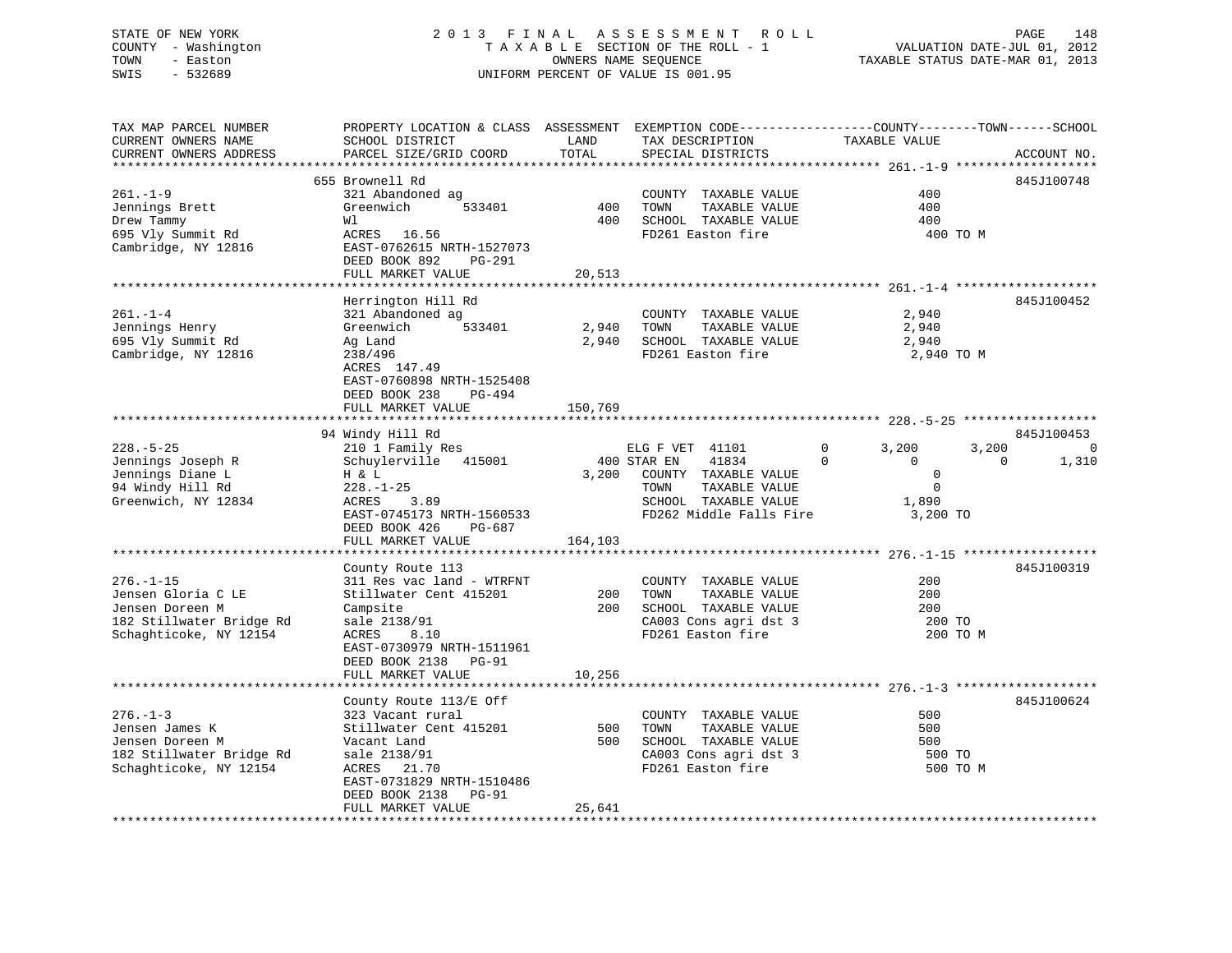### STATE OF NEW YORK 2 0 1 3 F I N A L A S S E S S M E N T R O L L PAGE 149 COUNTY - Washington T A X A B L E SECTION OF THE ROLL - 1 VALUATION DATE-JUL 01, 2012 TOWN - Easton OWNERS NAME SEQUENCE TAXABLE STATUS DATE-MAR 01, 2013 SWIS - 532689 UNIFORM PERCENT OF VALUE IS 001.95

| TAX MAP PARCEL NUMBER<br>CURRENT OWNERS NAME<br>CURRENT OWNERS ADDRESS | PROPERTY LOCATION & CLASS ASSESSMENT EXEMPTION CODE----------------COUNTY-------TOWN------SCHOOL<br>SCHOOL DISTRICT<br>PARCEL SIZE/GRID COORD | LAND<br>TOTAL | TAX DESCRIPTION<br>SPECIAL DISTRICTS     |                      | TAXABLE VALUE   |                 | ACCOUNT NO.       |
|------------------------------------------------------------------------|-----------------------------------------------------------------------------------------------------------------------------------------------|---------------|------------------------------------------|----------------------|-----------------|-----------------|-------------------|
|                                                                        |                                                                                                                                               |               |                                          |                      |                 |                 |                   |
|                                                                        | 362 General Fellows Rd                                                                                                                        |               |                                          |                      |                 |                 | 845J100461        |
| $235. - 2 - 20$<br>Johnson Family Trust                                | 210 1 Family Res<br>Greenwich<br>533401                                                                                                       |               | CBT VET/TC 41131<br>400 STAR EN<br>41834 | $\Omega$<br>$\Omega$ | 950<br>$\Omega$ | 878<br>$\Omega$ | $\Omega$<br>1,310 |
| 362 General Fellows Rd                                                 | H & L                                                                                                                                         | 3,800         | COUNTY TAXABLE VALUE                     |                      | 2,850           |                 |                   |
| Greenwich, NY 12834                                                    | FRNT 205.00 DPTH 184.00                                                                                                                       |               | TAXABLE VALUE<br>TOWN                    |                      | 2,922           |                 |                   |
|                                                                        | EAST-0746958 NRTH-1551489                                                                                                                     |               | SCHOOL TAXABLE VALUE                     |                      | 2,490           |                 |                   |
|                                                                        | DEED BOOK 933<br>PG-112                                                                                                                       |               | FD262 Middle Falls Fire                  |                      | 3,800 TO        |                 |                   |
|                                                                        | FULL MARKET VALUE                                                                                                                             | 194,872       |                                          |                      |                 |                 |                   |
|                                                                        |                                                                                                                                               |               |                                          |                      |                 |                 |                   |
| $252. - 2 - 16$                                                        | 341 Mountain Rd<br>210 1 Family Res                                                                                                           |               | STAR B<br>41854                          | $\mathbf 0$          | $\overline{0}$  | $\Omega$        | 845J100802<br>620 |
| Johnson Joseph B                                                       | Greenwich<br>533401                                                                                                                           | 500           | COUNTY TAXABLE VALUE                     |                      | 4,200           |                 |                   |
| 341 Mountain Rd                                                        | Res                                                                                                                                           | 4,200         | TOWN<br>TAXABLE VALUE                    |                      | 4,200           |                 |                   |
| Greenwich, NY 12834                                                    | 3.5A                                                                                                                                          |               | SCHOOL TAXABLE VALUE                     |                      | 3,580           |                 |                   |
|                                                                        | 3.00<br>ACRES                                                                                                                                 |               | FD261 Easton fire                        |                      | 4,200 TO M      |                 |                   |
|                                                                        | EAST-0752358 NRTH-1531820                                                                                                                     |               |                                          |                      |                 |                 |                   |
|                                                                        | DEED BOOK 545<br><b>PG-91</b>                                                                                                                 |               |                                          |                      |                 |                 |                   |
|                                                                        | FULL MARKET VALUE                                                                                                                             | 215,385       |                                          |                      |                 |                 |                   |
|                                                                        |                                                                                                                                               |               |                                          |                      |                 |                 |                   |
|                                                                        | Wood Rd                                                                                                                                       |               |                                          |                      |                 |                 | 845J100458        |
| $277. - 1 - 9.1$                                                       | 120 Field crops                                                                                                                               |               | COUNTY TAXABLE VALUE                     |                      | 2,000           |                 |                   |
| Johnson Raymond LE                                                     | Greenwich<br>533401                                                                                                                           | 2,000         | TAXABLE VALUE<br>TOWN                    |                      | 2,000           |                 |                   |
| Johnson William R                                                      | Farm                                                                                                                                          | 2,000         | SCHOOL TAXABLE VALUE                     |                      | 2,000           |                 |                   |
| 11447 St Rt 40                                                         | ACRES 95.80                                                                                                                                   |               | CA003 Cons agri dst 3                    |                      | 2,000 TO        |                 |                   |
| Schaghticoke, NY 12154                                                 | EAST-0743949 NRTH-1509243                                                                                                                     |               | FD261 Easton fire                        |                      | 2,000 TO M      |                 |                   |
|                                                                        | DEED BOOK 950<br>PG-225                                                                                                                       |               |                                          |                      |                 |                 |                   |
|                                                                        | FULL MARKET VALUE                                                                                                                             | 102,564       |                                          |                      |                 |                 |                   |
|                                                                        | State Route 40                                                                                                                                |               |                                          |                      |                 |                 | 845J100459        |
| $277. - 1 - 9.3$                                                       | 120 Field crops                                                                                                                               |               | COUNTY TAXABLE VALUE                     |                      | 700             |                 |                   |
| Johnson Raymond LE                                                     | Greenwich<br>533401                                                                                                                           | 700           | TOWN<br>TAXABLE VALUE                    |                      | 700             |                 |                   |
| Johnson Robert D                                                       | Dairy Farm                                                                                                                                    | 700           | SCHOOL TAXABLE VALUE                     |                      | 700             |                 |                   |
| 11447 St Rt 40                                                         | ACRES 30.60                                                                                                                                   |               | CA003 Cons agri dst 3                    |                      | 700 TO          |                 |                   |
| Schaghticoke, NY 12154                                                 | EAST-0741084 NRTH-1507105                                                                                                                     |               | FD261 Easton fire                        |                      | 700 TO M        |                 |                   |
|                                                                        | DEED BOOK 954<br>PG-186                                                                                                                       |               |                                          |                      |                 |                 |                   |
|                                                                        | FULL MARKET VALUE                                                                                                                             | 35,897        |                                          |                      |                 |                 |                   |
|                                                                        |                                                                                                                                               |               |                                          |                      |                 |                 |                   |
|                                                                        | 11447 State Route 40                                                                                                                          |               |                                          |                      |                 |                 | 845J100462        |
| $277. - 1 - 9.4$                                                       | 112 Dairy farm                                                                                                                                |               | STAR EN<br>41834                         | $\mathbf 0$          | 0               | $\Omega$        | 1,310             |
| Johnson Raymond LE                                                     | 533401<br>Greenwich                                                                                                                           |               | 4,000 STAR B<br>41854                    | $\Omega$             | $\Omega$        | $\Omega$        | 620               |
| Johnson Edward R                                                       | Farm                                                                                                                                          | 13,000        | COUNTY TAXABLE VALUE                     |                      | 13,000          |                 |                   |
| 11447 State Route 40                                                   | ACRES 214.40                                                                                                                                  |               | TOWN<br>TAXABLE VALUE                    |                      | 13,000          |                 |                   |
| Schaghticoke, NY 12154                                                 | EAST-0741556 NRTH-1509177                                                                                                                     |               | SCHOOL TAXABLE VALUE                     |                      | 11,070          |                 |                   |
|                                                                        | DEED BOOK 961<br>$PG-85$                                                                                                                      |               | CA003 Cons agri dst 3                    |                      | 13,000 TO       |                 |                   |
|                                                                        | FULL MARKET VALUE                                                                                                                             | 666,667       | FD261 Easton fire                        |                      | 13,000 TO M     |                 |                   |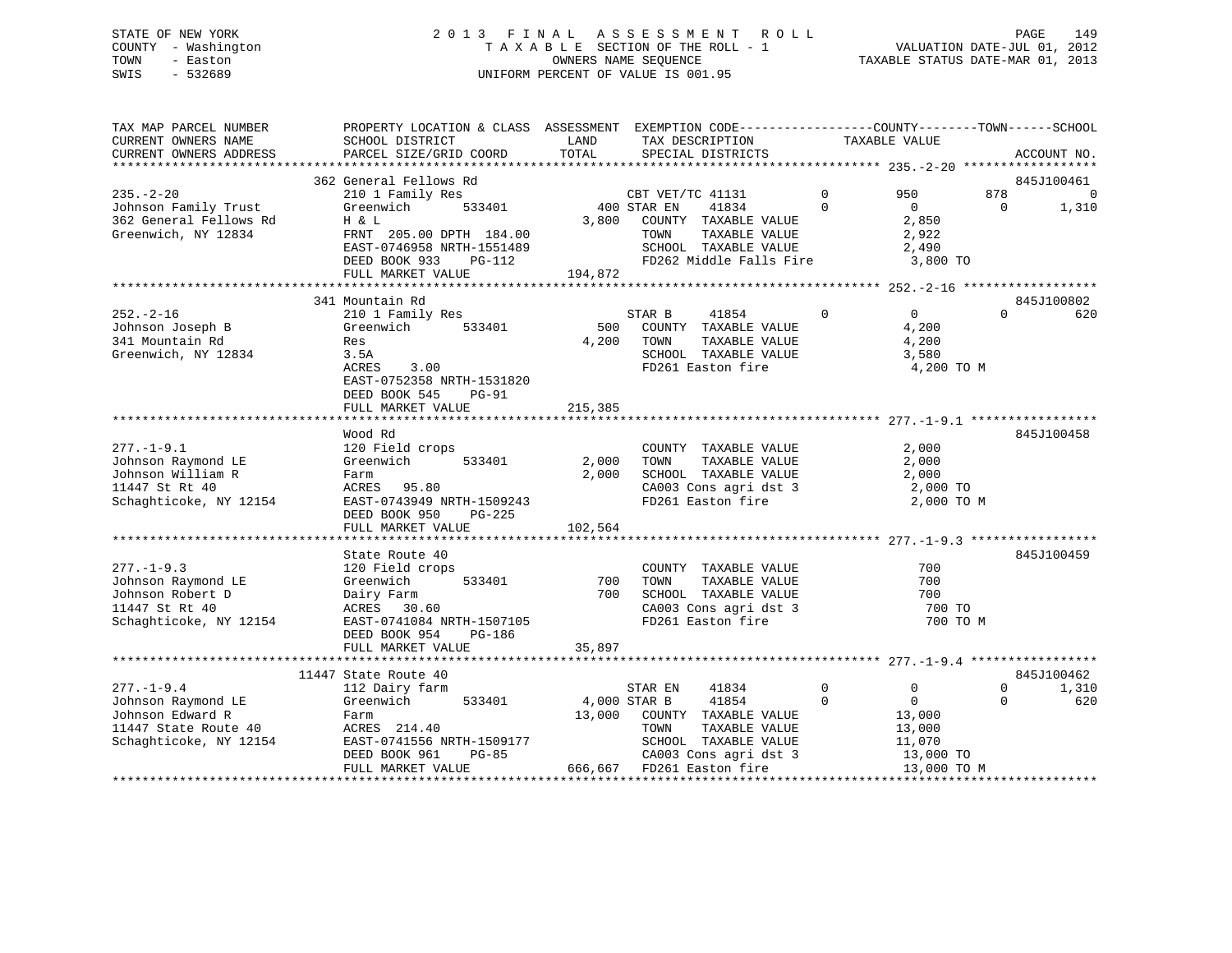| STATE OF NEW YORK<br>COUNTY - Washington<br>TOWN<br>- Easton<br>SWIS<br>$-532689$                                                         |                                                                                                                                                                               |                         | 2013 FINAL ASSESSMENT ROLL<br>TAXABLE SECTION OF THE ROLL - 1<br>OWNERS NAME SEQUENCE<br>UNIFORM PERCENT OF VALUE IS 001.95                                                            | VALUATION DATE-JUL 01, 2012<br>TAXABLE STATUS DATE-MAR 01, 2013                                              | PAGE<br>150                 |
|-------------------------------------------------------------------------------------------------------------------------------------------|-------------------------------------------------------------------------------------------------------------------------------------------------------------------------------|-------------------------|----------------------------------------------------------------------------------------------------------------------------------------------------------------------------------------|--------------------------------------------------------------------------------------------------------------|-----------------------------|
| TAX MAP PARCEL NUMBER<br>CURRENT OWNERS NAME<br>CURRENT OWNERS ADDRESS                                                                    | PROPERTY LOCATION & CLASS ASSESSMENT EXEMPTION CODE----------------COUNTY-------TOWN------SCHOOL<br>SCHOOL DISTRICT<br>PARCEL SIZE/GRID COORD                                 | LAND<br>TOTAL           | $\begin{tabular}{lllllllll} \texttt{KEMPITION} & \texttt{CODE} \texttt{---} \texttt{---} & \texttt{TAXABLE VALUE} \\ \texttt{TAX DESCRIPITION} & \texttt{TAXABLE VALUE} \end{tabular}$ |                                                                                                              | ACCOUNT NO.                 |
| $277. - 1 - 9.7$<br>Johnson Raymond LE<br>Johnson Robert D<br>11447 State Route 40<br>Schaghticoke, NY 12154                              | 109 Fryer Rd<br>210 1 Family Res<br>Greenwich 533401<br>H & L<br>1745/100;954/190<br>ACRES<br>5.34<br>EAST-0741506 NRTH-1506278<br>DEED BOOK 1874 PG-331<br>FULL MARKET VALUE | 500<br>3,200<br>164,103 | COUNTY TAXABLE VALUE<br>TOWN<br>TAXABLE VALUE<br>SCHOOL TAXABLE VALUE<br>CA003 Cons agri dst 3<br>FD261 Easton fire                                                                    | 3,200<br>3,200<br>3,200<br>3,200 TO<br>3,200 TO M                                                            |                             |
|                                                                                                                                           | **************************                                                                                                                                                    |                         |                                                                                                                                                                                        |                                                                                                              |                             |
| $277. - 1 - 8$<br>Johnson William Richard<br>320 Shawmut Ave<br>Boston, MA 02118                                                          | 58 Wood Rd<br>210 1 Family Res<br>533401<br>Greenwich<br>H & L<br>5.67<br>ACRES<br>EAST-0743558 NRTH-1509944<br>DEED BOOK 666 PG-68<br>FULL MARKET VALUE                      | 400<br>3,600<br>184,615 | COUNTY TAXABLE VALUE<br>TOWN<br>TAXABLE VALUE<br>SCHOOL TAXABLE VALUE<br>CA003 Cons agri dst 3<br>FD261 Easton fire                                                                    | 3,600<br>3,600<br>3,600<br>3,600 TO<br>3,600 TO M                                                            | 845J100123                  |
|                                                                                                                                           |                                                                                                                                                                               |                         |                                                                                                                                                                                        |                                                                                                              |                             |
| $268. - 1 - 14.1$<br>Jonathan Wright D<br>12 Laurendale St<br>Colonie, NY 12205<br>MAY BE SUBJECT TO PAYMENT<br>UNDER AGDIST LAW TIL 2013 | County Route 113<br>120 Field crops<br>Stillwater Cent 415201<br>Lot 3<br>subd. 22C-123<br>ACRES 16.40<br>EAST-0731773 NRTH-1515563<br>DEED BOOK 2934 PG-333                  | 900<br>900              | COUNTY TAXABLE VALUE<br>TOWN<br>TAXABLE VALUE<br>SCHOOL TAXABLE VALUE<br>CA003 Cons agri dst 3<br>FD261 Easton fire                                                                    | 900<br>900<br>900<br>900 TO<br>900 TO M                                                                      | 845J100876                  |
|                                                                                                                                           | FULL MARKET VALUE                                                                                                                                                             | 46,154                  |                                                                                                                                                                                        |                                                                                                              |                             |
|                                                                                                                                           | 653 Brownell Rd                                                                                                                                                               |                         |                                                                                                                                                                                        |                                                                                                              | 845J100259                  |
| $261. - 1 - 2$<br>Jones Vance G<br>119 Dunsbach Ferry Rd<br>Cohoes, NY 12047                                                              | 312 Vac w/imprv<br>533401<br>Greenwich<br>Wl<br>ACRES 7.00<br>EAST-0762625 NRTH-1526716<br>DEED BOOK 1742 PG-261<br>FULL MARKET VALUE                                         | 200<br>500<br>25,641    | COUNTY TAXABLE VALUE<br>TOWN<br>TAXABLE VALUE<br>SCHOOL TAXABLE VALUE<br>FD261 Easton fire                                                                                             | 500<br>500<br>500<br>500 TO M                                                                                |                             |
|                                                                                                                                           |                                                                                                                                                                               |                         |                                                                                                                                                                                        |                                                                                                              |                             |
| $278. - 1 - 38.8$<br>Jordan Bruce<br>Mitchell Amy<br>300 Hoag Rd<br>Valley Falls, NY 12185                                                | 300 Hoag Rd<br>210 1 Family Res<br>Greenwich 533401<br>$H+L$<br>sub lot 2<br>ACRES<br>4.75<br>EAST-0749494 NRTH-1510285<br>PG-179<br>DEED BOOK 933                            | 4,500                   | WAR VET/TC 41121<br>600 STAR B<br>41854<br>COUNTY TAXABLE VALUE<br>TAXABLE VALUE<br>TOWN<br>SCHOOL TAXABLE VALUE<br>CA003 Cons agri dst 3<br>FD261 Easton fire                         | $\overline{0}$<br>585<br>$\overline{0}$<br>$\mathbf{0}$<br>3,915<br>3,973<br>3,880<br>4,500 TO<br>4,500 TO M | 527<br>0<br>$\Omega$<br>620 |
|                                                                                                                                           | FULL MARKET VALUE                                                                                                                                                             | 230,769                 |                                                                                                                                                                                        |                                                                                                              |                             |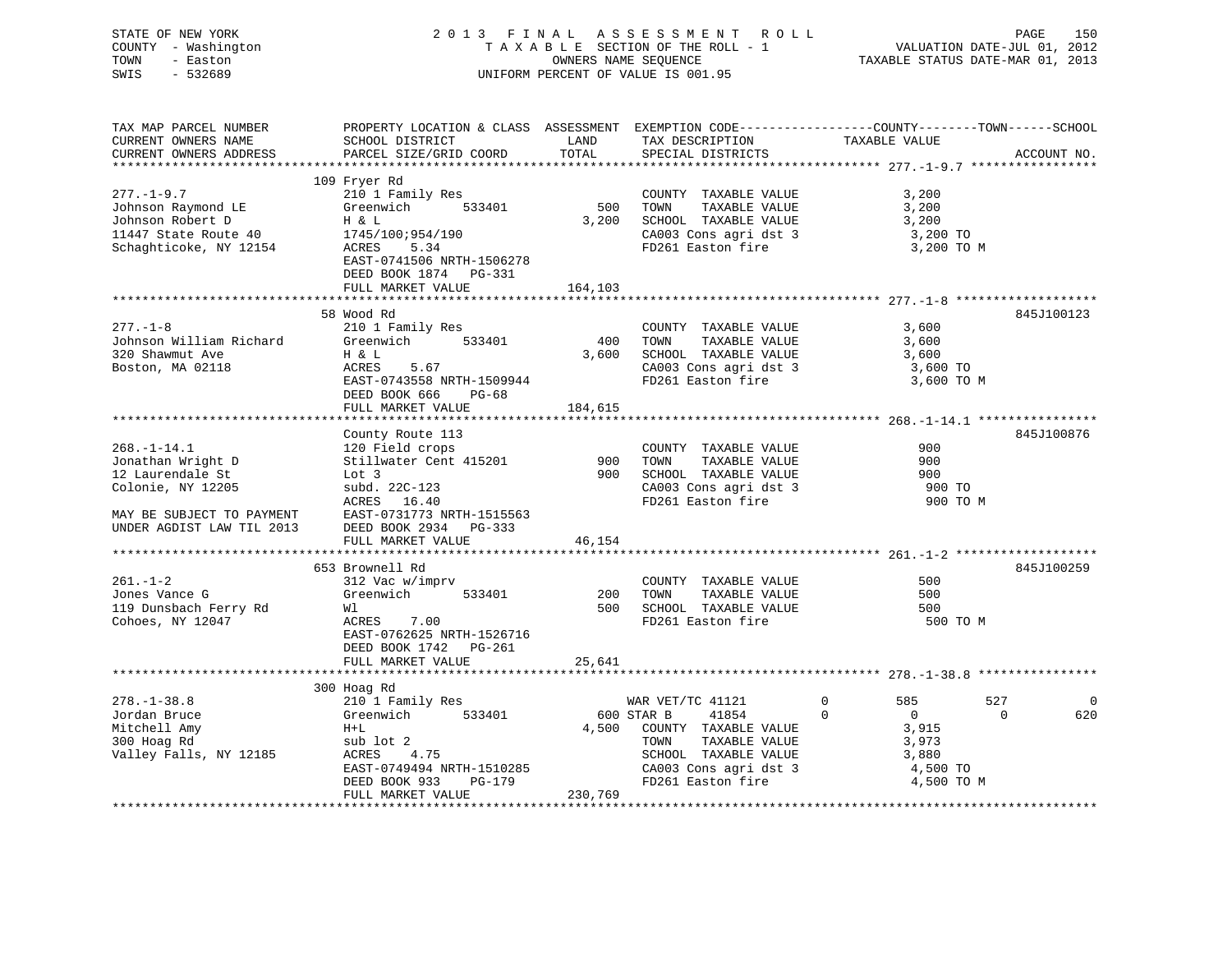| STATE OF NEW YORK<br>COUNTY<br>- Washington<br>TOWN<br>- Easton<br>$-532689$<br>SWIS                                                                                         |                                                                                                                                |                                                                                                           | 2013 FINAL ASSESSMENT ROLL<br>TAXABLE SECTION OF THE ROLL - 1<br>OWNERS NAME SEQUENCE TAXABLE STATUS DATE-MAR 01, 2013<br>UNIFORM PERCENT OF VALUE IS 001.95 |                                |                                           | PAGE           | 151         |
|------------------------------------------------------------------------------------------------------------------------------------------------------------------------------|--------------------------------------------------------------------------------------------------------------------------------|-----------------------------------------------------------------------------------------------------------|--------------------------------------------------------------------------------------------------------------------------------------------------------------|--------------------------------|-------------------------------------------|----------------|-------------|
| TAX MAP PARCEL NUMBER<br>CURRENT OWNERS NAME                                                                                                                                 | PROPERTY LOCATION & CLASS ASSESSMENT EXEMPTION CODE----------------COUNTY-------TOWN------SCHOOL<br>SCHOOL DISTRICT            | <b>EXAMPLE THE STATE OF STATE OF STATE OF STATE OF STATE OF STATE OF STATE OF STATE OF STATE OF STATE</b> | TAX DESCRIPTION TAXABLE VALUE                                                                                                                                |                                |                                           |                | ACCOUNT NO. |
| $228 - 5 - 36.1$<br>Jordan Lisa <b>Baratasa</b><br>Jordan Daniel<br>124 Windy Hill Rd<br>Greenwich, NY 12834                                                                 | 124 Windy Hill Rd<br>$h\&1$<br>subdiv lot 19<br>228.-1-36.1<br>ACRES 3.40<br>EAST-0746042 NRTH-1560121<br>DEED BOOK 916 PG-132 | 5,200                                                                                                     | TOWN<br>SCHOOL<br>FD262 Middle Falls Fire 5,200 TO                                                                                                           | TAXABLE VALUE<br>TAXABLE VALUE | $\overline{0}$<br>5,200<br>5,200<br>4,580 | $\overline{0}$ | 620         |
|                                                                                                                                                                              | FULL MARKET VALUE                                                                                                              | 266,667                                                                                                   |                                                                                                                                                              |                                |                                           |                |             |
|                                                                                                                                                                              | 551 County Route 113                                                                                                           |                                                                                                           |                                                                                                                                                              |                                |                                           |                | 845J100626  |
| $285. -1 - 25$<br>Joseph T. Mayer Irrev. Trust Stillwater Cent 415201 400<br>Eileen T. Mayer Irrev. Trust<br>Eileen T. Mayer, Trustee<br>313 Roosevelt Ave<br>Troy, NY 12182 | 210 1 Family Res - WTRFNT<br>House & Lot<br>2273/250<br>ACRES 1.40<br>EAST-0725129 NRTH-1498605                                | 2,500                                                                                                     | COUNTY TAXABLE VALUE<br>TOWN<br>SCHOOL TAXABLE VALUE<br>CA003 Cons agri dst 3 2,500 TO<br>FD261 Easton fire                                                  | TAXABLE VALUE                  | 2,500<br>2,500<br>2,500<br>2,500 TO M     |                |             |

641<br>620

|                                                                              | 297 The Intervale Rd      |                                                          |               |                       |            |                |          | 845J100463 |
|------------------------------------------------------------------------------|---------------------------|----------------------------------------------------------|---------------|-----------------------|------------|----------------|----------|------------|
| $252 - 2 - 10$                                                               | 240 Rural res             |                                                          | AG DIST       | 41720                 |            | 641 64         | 641      | 641        |
| Joyce Rita                                                                   | Greenwich 533401          | 2,000 STAR B 41854                                       |               |                       | $\bigcirc$ | $\overline{0}$ | $\Omega$ | 620        |
| 297 The Intervale Rd                                                         | Farm                      | 4,800                                                    | COUNTY        | TAXABLE VALUE         |            | 4,159          |          |            |
| Greenwich, NY 12834                                                          | 171/163                   |                                                          | TOWN          | TAXABLE VALUE         |            | 4,159          |          |            |
|                                                                              | ACRES 89.31               |                                                          | SCHOOL        | TAXABLE VALUE         |            | 3,539          |          |            |
| MAY BE SUBJECT TO PAYMENT EAST-0755713 NRTH-1532702                          |                           |                                                          |               | CA003 Cons agri dst 3 |            | 4,159 TO       |          |            |
| UNDER AGDIST LAW TIL 2017                                                    | DEED BOOK 2619 PG-86      |                                                          |               | 641 EX                |            |                |          |            |
|                                                                              |                           | FULL MARKET VALUE $246,154$ FD261 Easton fire 4,800 TO M |               |                       |            |                |          |            |
|                                                                              |                           |                                                          |               |                       |            |                |          |            |
|                                                                              |                           |                                                          |               |                       |            |                |          |            |
|                                                                              | Easton Station Rd         |                                                          |               |                       |            |                |          |            |
|                                                                              | 105 Vac farmland          |                                                          | AG DIST 41720 | $\sim$ 0              |            | 349            | 349      | 349        |
|                                                                              | 533401<br>Greenwich       |                                                          | 400 COUNTY    | TAXABLE VALUE         |            | 251            |          |            |
|                                                                              | Vl & Barn                 | 600                                                      | TOWN          | TAXABLE VALUE         |            | 251            |          |            |
|                                                                              | Sub Lot 10                |                                                          | SCHOOL        | TAXABLE VALUE         |            | 251            |          |            |
| $253. - 1 - 16.6$<br>Joyce Rita M<br>297 Intervale Rd<br>Greenwich, NY 12834 | ACRES 7.00                |                                                          |               | CA003 Cons agri dst 3 |            | 251 TO         |          |            |
| MAY BE SUBJECT TO PAYMENT                                                    | EAST-0760399 NRTH-1535958 |                                                          |               | 349 EX                |            |                |          |            |
| UNDER AGDIST LAW TIL 2017                                                    | DEED BOOK 797             | PG-266                                                   |               | FD261 Easton fire     |            | 600 TO M       |          |            |

Troy, NY 12182 EAST-0725129 NRTH-1498605 DEED BOOK 505 PG-1117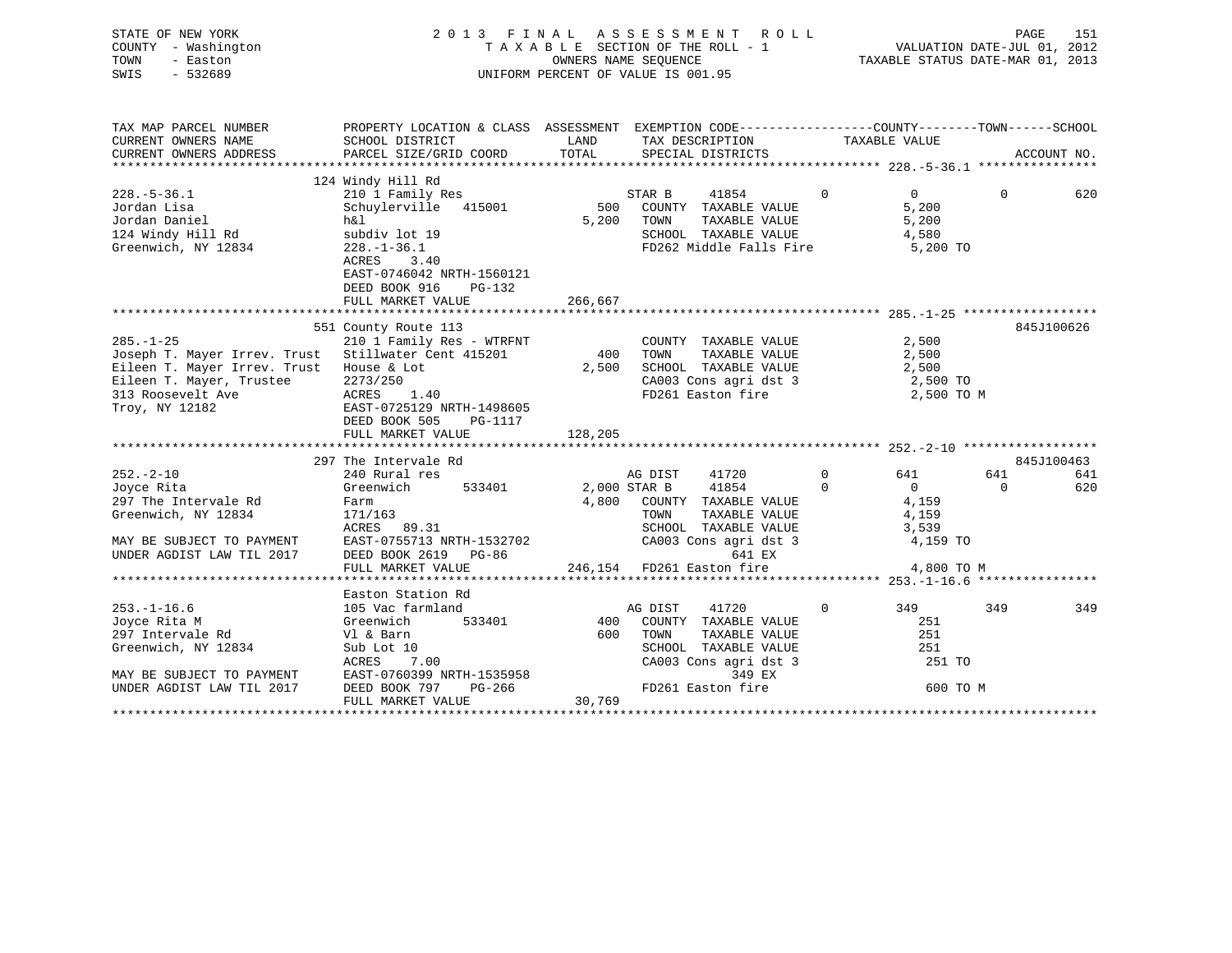| STATE OF NEW YORK   | 2013 FINAL ASSESSMENT ROLL         | 152<br>PAGE                      |
|---------------------|------------------------------------|----------------------------------|
| COUNTY - Washington | TAXABLE SECTION OF THE ROLL - 1    | VALUATION DATE-JUL 01, 2012      |
| TOWN<br>- Easton    | OWNERS NAME SEOUENCE               | TAXABLE STATUS DATE-MAR 01, 2013 |
| - 532689<br>SWIS    | UNIFORM PERCENT OF VALUE IS 001.95 |                                  |

| TAX MAP PARCEL NUMBER  | PROPERTY LOCATION & CLASS ASSESSMENT EXEMPTION CODE---------------COUNTY-------TOWN------SCHOOL |         |                 |                                             |             |                   |          |             |
|------------------------|-------------------------------------------------------------------------------------------------|---------|-----------------|---------------------------------------------|-------------|-------------------|----------|-------------|
| CURRENT OWNERS NAME    | SCHOOL DISTRICT                                                                                 | LAND    | TAX DESCRIPTION |                                             |             | TAXABLE VALUE     |          |             |
| CURRENT OWNERS ADDRESS | PARCEL SIZE/GRID COORD                                                                          | TOTAL   |                 | SPECIAL DISTRICTS                           |             |                   |          | ACCOUNT NO. |
|                        |                                                                                                 |         |                 |                                             |             |                   |          |             |
|                        | 1211 County Route 113                                                                           |         |                 |                                             |             |                   |          | 845J100331  |
| $276. - 1 - 14$        | 210 1 Family Res - WTRFNT                                                                       |         | STAR B          | 41854                                       | $\mathbf 0$ | $0 \qquad \qquad$ | $\Omega$ | 620         |
| Joyce William          | Stillwater Cent 415201                                                                          | 500     |                 | COUNTY TAXABLE VALUE                        |             | 5,200             |          |             |
| Joyce Maureen          | H &L                                                                                            | 5,200   | TOWN            | TAXABLE VALUE                               |             | 5,200             |          |             |
| 1211 County Route 113  | 2.16 Ac Deed                                                                                    |         |                 | SCHOOL TAXABLE VALUE                        |             | 4,580             |          |             |
| Schaghticoke, NY 12154 | ACRES<br>1.80                                                                                   |         |                 | CA003 Cons agri dst 3                       |             | 5,200 TO          |          |             |
|                        | EAST-0729968 NRTH-1511706                                                                       |         |                 | FD261 Easton fire                           |             | 5,200 TO M        |          |             |
|                        | DEED BOOK 778<br>PG-326                                                                         |         |                 |                                             |             |                   |          |             |
|                        | FULL MARKET VALUE                                                                               | 266,667 |                 |                                             |             |                   |          |             |
|                        |                                                                                                 |         |                 |                                             |             |                   |          |             |
|                        | 395 Mcgowan Rd                                                                                  |         |                 |                                             |             |                   |          |             |
| $277. - 1 - 2.1$       | 210 1 Family Res                                                                                |         | STAR B          | 41854                                       | $\Omega$    | $\Omega$          | $\Omega$ | 620         |
| Joyner John D          | Greenwich<br>533401                                                                             | 500     |                 | COUNTY TAXABLE VALUE                        |             | 4,000             |          |             |
| Joyner Barbara J       | H & L                                                                                           | 4,000   | TOWN            | TAXABLE VALUE                               |             | 4,000             |          |             |
| 394 Mcgowan Rd         | ACRES<br>2.00                                                                                   |         |                 | SCHOOL TAXABLE VALUE                        |             | 3,380             |          |             |
| Schaghticoke, NY 12154 | EAST-0739529 NRTH-1512750                                                                       |         |                 | CA003 Cons agri dst 3                       |             | 4,000 TO          |          |             |
|                        | DEED BOOK 675<br>PG-289                                                                         |         |                 | FD261 Easton fire                           |             | 4,000 TO M        |          |             |
|                        | FULL MARKET VALUE                                                                               | 205,128 |                 |                                             |             |                   |          |             |
|                        |                                                                                                 |         |                 |                                             |             |                   |          |             |
|                        | 426 Mountain Rd                                                                                 |         |                 |                                             |             |                   |          | 845J101297  |
| $252. - 1 - 4.1$       | 240 Rural res                                                                                   |         | STAR B          | 41854                                       | $\mathbf 0$ | $\overline{0}$    | $\Omega$ | 620         |
| Jurgens William B IV   | 533401<br>Greenwich                                                                             | 500     |                 | COUNTY TAXABLE VALUE                        |             | 4,500             |          |             |
| 426 Mountain Rd        | H & L                                                                                           | 4,500   | TOWN            | TAXABLE VALUE                               |             | 4,500             |          |             |
| Greenwich, NY 12834    | ACRES 10.92                                                                                     |         |                 | SCHOOL TAXABLE VALUE                        |             | 3,880             |          |             |
|                        | EAST-0752842 NRTH-1533812                                                                       |         |                 | CA003 Cons agri dst 3                       |             | 4,500 TO          |          |             |
|                        | DEED BOOK 907<br>$PG-85$                                                                        |         |                 | FD261 Easton fire                           |             | 4,500 TO M        |          |             |
|                        | FULL MARKET VALUE                                                                               | 230,769 |                 |                                             |             |                   |          |             |
|                        |                                                                                                 |         |                 |                                             |             |                   |          |             |
|                        | 361 Mountain Rd                                                                                 |         |                 |                                             |             |                   |          | 845J100488  |
| $252 - 2 - 20$         | 210 1 Family Res                                                                                |         | STAR B          | 41854                                       | $\Omega$    | $\overline{0}$    | $\Omega$ | 620         |
| Kalbfliesh Julianne    | 533401<br>Greenwich                                                                             |         |                 | 500 COUNTY TAXABLE VALUE                    |             | 3,900             |          |             |
| 361 Mountain Rd        | House                                                                                           | 3,900   | TOWN            | TAXABLE VALUE                               |             | 3,900             |          |             |
| Greenwich, NY 12834    | ACRES<br>7.90                                                                                   |         |                 | SCHOOL TAXABLE VALUE                        |             | 3,280             |          |             |
|                        | EAST-0751988 NRTH-1532122                                                                       |         |                 | FD261 Easton fire                           |             | 3,900 TO M        |          |             |
|                        | DEED BOOK 903<br><b>PG-90</b>                                                                   |         |                 |                                             |             |                   |          |             |
|                        | FULL MARKET VALUE                                                                               | 200,000 |                 |                                             |             |                   |          |             |
|                        |                                                                                                 |         |                 |                                             |             |                   |          |             |
|                        | 2115 County Route 113                                                                           |         |                 | 50 PCT OF VALUE USED FOR EXEMPTION PURPOSES |             |                   |          | 845J100465  |
| $251. - 1 - 21$        | 241 Rural res&ag                                                                                |         | AGED-ALL        | 41800                                       | $\mathbf 0$ | 750               | 750      | 750         |
| Kalme Harriet LE       | 533401<br>Greenwich                                                                             |         | 1,400 STAR EN   | 41834                                       | $\mathbf 0$ | $\overline{0}$    | $\Omega$ | 1,310       |
| Kalme Harvey           | ACRES<br>68.00                                                                                  | 3,000   |                 | COUNTY TAXABLE VALUE                        |             | 2,250             |          |             |
| 2115 County Route 113  | EAST-0738515 NRTH-1534400                                                                       |         | TOWN            | TAXABLE VALUE                               |             | 2,250             |          |             |
| Greenwich, NY 12834    | DEED BOOK 2744 PG-219                                                                           |         |                 | SCHOOL TAXABLE VALUE                        |             | 940               |          |             |
|                        | FULL MARKET VALUE                                                                               |         |                 | 153,846 CA003 Cons agri dst 3               |             | 3,000 TO          |          |             |
|                        |                                                                                                 |         |                 | FD261 Easton fire                           |             | 3,000 TO M        |          |             |
|                        |                                                                                                 |         |                 |                                             |             |                   |          |             |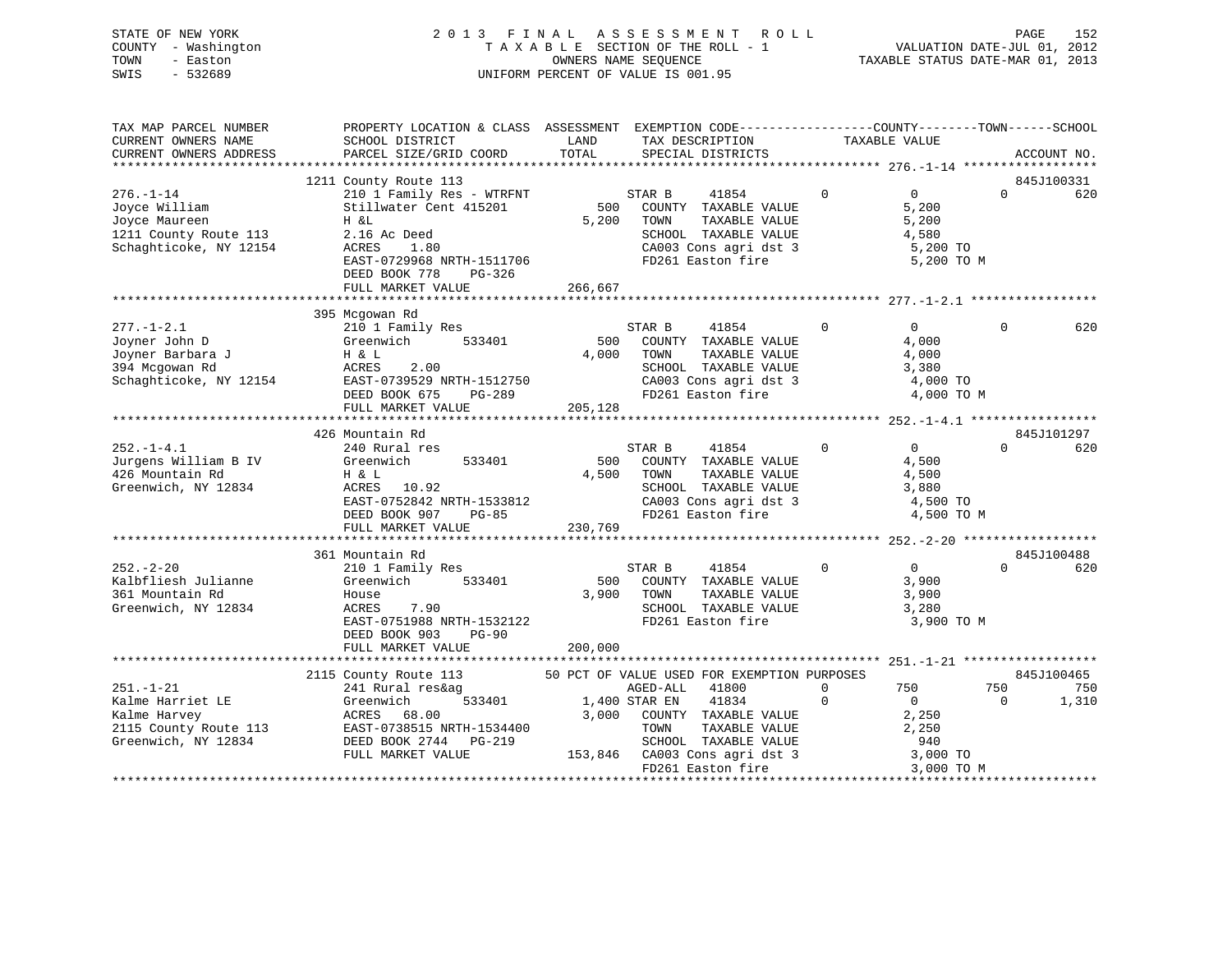### STATE OF NEW YORK 2 0 1 3 F I N A L A S S E S S M E N T R O L L PAGE 153 COUNTY - Washington T A X A B L E SECTION OF THE ROLL - 1 VALUATION DATE-JUL 01, 2012 TOWN - Easton **CONNERS NAME SEQUENCE** TAXABLE STATUS DATE-MAR 01, 2013 SWIS - 532689 UNIFORM PERCENT OF VALUE IS 001.95

| TAX MAP PARCEL NUMBER<br>CURRENT OWNERS NAME<br>CURRENT OWNERS ADDRESS                                                                  | PROPERTY LOCATION & CLASS ASSESSMENT EXEMPTION CODE----------------COUNTY-------TOWN------SCHOOL<br>SCHOOL DISTRICT<br>PARCEL SIZE/GRID COORD                        | LAND<br>TOTAL           | TAX DESCRIPTION<br>SPECIAL DISTRICTS                                                                                                                                                            | TAXABLE VALUE                                                             | ACCOUNT NO.     |
|-----------------------------------------------------------------------------------------------------------------------------------------|----------------------------------------------------------------------------------------------------------------------------------------------------------------------|-------------------------|-------------------------------------------------------------------------------------------------------------------------------------------------------------------------------------------------|---------------------------------------------------------------------------|-----------------|
|                                                                                                                                         | Cheese Factory Rd/w Off                                                                                                                                              |                         |                                                                                                                                                                                                 |                                                                           | 845J100190      |
| $251. - 1 - 19$<br>Kalme Harvey<br>2113 County Route 113<br>Greenwich, NY 12834                                                         | 323 Vacant rural<br>Greenwich<br>533401<br>W L<br>ACRES 13.18<br>EAST-0739856 NRTH-1533819<br>DEED BOOK 1911 PG-55                                                   | 300<br>300              | COUNTY TAXABLE VALUE<br>TOWN<br>TAXABLE VALUE<br>SCHOOL TAXABLE VALUE<br>CA003 Cons agri dst 3<br>FD261 Easton fire                                                                             | 300<br>300<br>300<br>300 TO<br>300 TO M                                   |                 |
|                                                                                                                                         | FULL MARKET VALUE                                                                                                                                                    | 15,385                  |                                                                                                                                                                                                 |                                                                           |                 |
| $251. - 1 - 20$<br>Kalme Neeme<br>Kalme Harvey<br>2133 Co Rt 113<br>Greenwich, NY 12834                                                 | Cheese Factory Rd/n Off<br>323 Vacant rural<br>Greenwich<br>533401<br>Wl<br>ACRES 36.85<br>EAST-0740818 NRTH-1534134<br>DEED BOOK 823<br>PG-207<br>FULL MARKET VALUE | 400<br>400<br>20,513    | COUNTY TAXABLE VALUE<br>TOWN<br>TAXABLE VALUE<br>SCHOOL TAXABLE VALUE<br>CA003 Cons agri dst 3<br>FD261 Easton fire                                                                             | 400<br>400<br>400<br>400 TO<br>400 TO M                                   | 845J100853      |
|                                                                                                                                         |                                                                                                                                                                      |                         |                                                                                                                                                                                                 |                                                                           |                 |
| $251. - 1 - 21.1$<br>Kalme Neeme<br>2133 County Route 113<br>Greenwich, NY 12834                                                        | 2133 County Route 113<br>210 1 Family Res<br>533401<br>Greenwich<br>H/1<br>2.00<br>ACRES<br>EAST-0737613 NRTH-1534486<br>DEED BOOK 2489 PG-164<br>FULL MARKET VALUE  | 500<br>3,500<br>179,487 | 41854<br>STAR B<br>COUNTY TAXABLE VALUE<br>TOWN<br>TAXABLE VALUE<br>SCHOOL TAXABLE VALUE<br>CA003 Cons agri dst 3<br>FD261 Easton fire                                                          | $\Omega$<br>$\Omega$<br>3,500<br>3,500<br>2,880<br>3,500 TO<br>3,500 TO M | $\Omega$<br>620 |
|                                                                                                                                         | 491 Herrington Hill Rd                                                                                                                                               |                         |                                                                                                                                                                                                 |                                                                           | 845J100393      |
| $253. - 1 - 27$<br>Kapper Edmund<br>Kapper Kerri<br>491 Herrington Hill Rd<br>Greenwich, NY 12834                                       | 210 1 Family Res<br>Greenwich<br>533401<br>H&l w/ garage<br>465/572<br>466/195<br>ACRES<br>3.49<br>EAST-0761924 NRTH-1530047<br>DEED BOOK 809<br>$PG-5$              | 500<br>4,000            | STAR B<br>41854<br>COUNTY TAXABLE VALUE<br>TOWN<br>TAXABLE VALUE<br>SCHOOL TAXABLE VALUE<br>CA003 Cons agri dst 3<br>FD261 Easton fire                                                          | $\Omega$<br>0<br>4,000<br>4,000<br>3,380<br>4,000 TO<br>4,000 TO M        | $\Omega$<br>620 |
|                                                                                                                                         | FULL MARKET VALUE                                                                                                                                                    | 205,128                 |                                                                                                                                                                                                 |                                                                           |                 |
|                                                                                                                                         | Beadle Hill Rd                                                                                                                                                       |                         |                                                                                                                                                                                                 |                                                                           | 845J100467      |
| $287. - 1 - 17.2$<br>Kardas Ronald<br>270 Kardas Rd<br>Valley Falls, NY 12185<br>MAY BE SUBJECT TO PAYMENT<br>UNDER AGDIST LAW TIL 2017 | 105 Vac farmland<br>Greenwich<br>533401<br>Farm<br>ACRES 97.50<br>EAST-0746069 NRTH-1499740<br>DEED BOOK 931<br>$PG-228$<br>FULL MARKET VALUE                        | 1,700<br>1,700          | 41720<br>AG DIST<br>COUNTY TAXABLE VALUE<br>TAXABLE VALUE<br>TOWN<br>SCHOOL TAXABLE VALUE<br>CA003 Cons agri dst 3<br>544 EX<br>87,179 FD261 Easton fire<br>*********************************** | $\Omega$<br>544<br>1,156<br>1,156<br>1,156<br>1,156 TO<br>1,700 TO M      | 544<br>544      |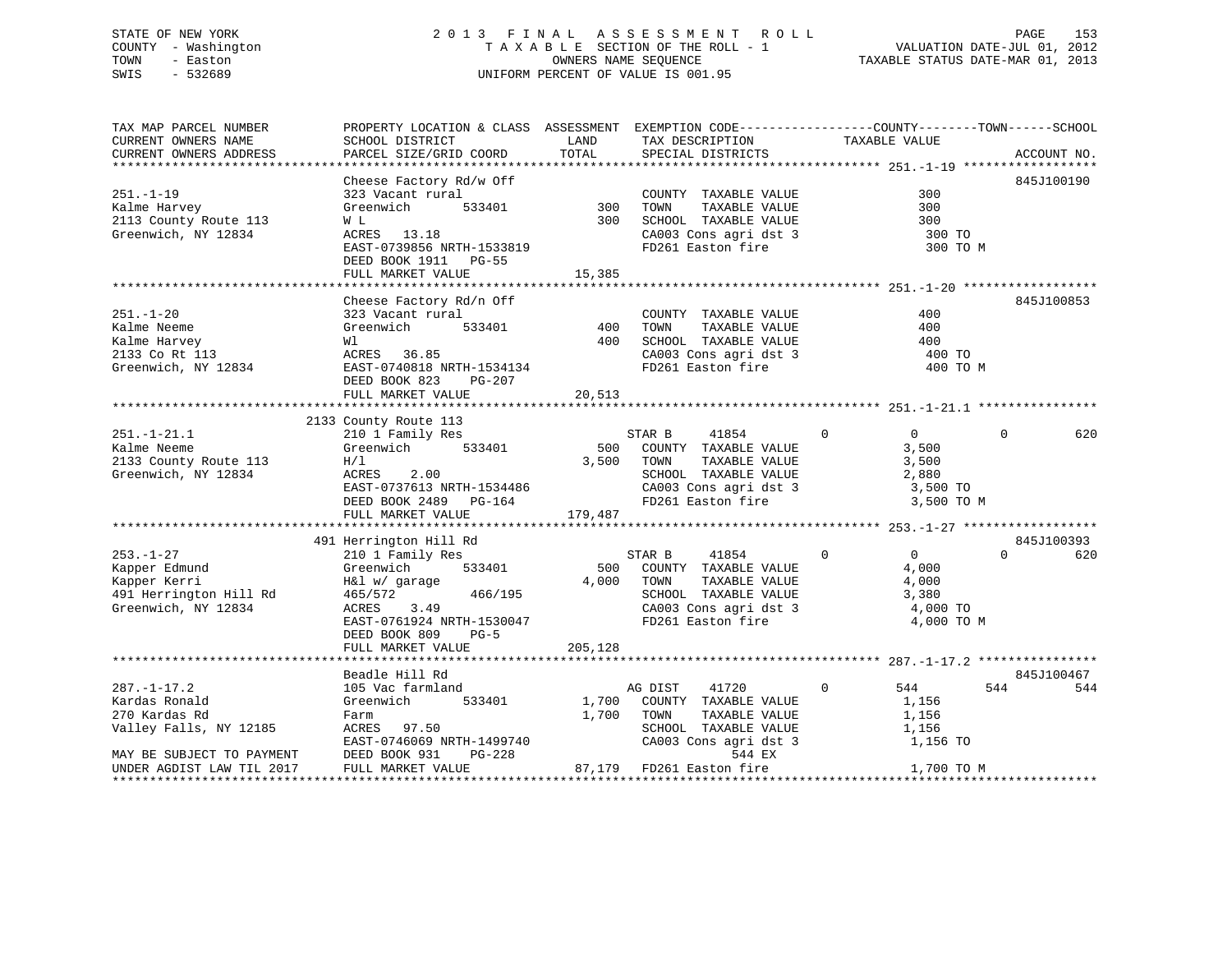### STATE OF NEW YORK 2 0 1 3 F I N A L A S S E S S M E N T R O L L PAGE 154 COUNTY - Washington T A X A B L E SECTION OF THE ROLL - 1 VALUATION DATE-JUL 01, 2012 TOWN - Easton OWNERS NAME SEQUENCE TAXABLE STATUS DATE-MAR 01, 2013 SWIS - 532689 UNIFORM PERCENT OF VALUE IS 001.95

| TAX MAP PARCEL NUMBER<br>CURRENT OWNERS NAME<br>CURRENT OWNERS ADDRESS                                            | PROPERTY LOCATION & CLASS ASSESSMENT EXEMPTION CODE---------------COUNTY-------TOWN------SCHOOL<br>SCHOOL DISTRICT<br>PARCEL SIZE/GRID COORD                       | LAND<br>TOTAL       | TAX DESCRIPTION<br>SPECIAL DISTRICTS                                                                                                                 | TAXABLE VALUE |                                                                     |          | ACCOUNT NO. |
|-------------------------------------------------------------------------------------------------------------------|--------------------------------------------------------------------------------------------------------------------------------------------------------------------|---------------------|------------------------------------------------------------------------------------------------------------------------------------------------------|---------------|---------------------------------------------------------------------|----------|-------------|
|                                                                                                                   |                                                                                                                                                                    |                     |                                                                                                                                                      |               |                                                                     |          |             |
|                                                                                                                   | Beadle Hill Rd                                                                                                                                                     |                     |                                                                                                                                                      |               |                                                                     |          | 845J100468  |
| $287. - 1 - 17.1$<br>Kardas Ronald E<br>270 Kardas Rd<br>Valley Falls, NY 12185-1704<br>MAY BE SUBJECT TO PAYMENT | 105 Vac farmland<br>533401<br>Greenwich<br>Vac Farm Land<br>ACRES 72.10<br>EAST-0749195 NRTH-1499312<br>DEED BOOK 747<br>PG-74                                     | 1,300<br>1,300      | 41720<br>AG DIST<br>COUNTY TAXABLE VALUE<br>TAXABLE VALUE<br>TOWN<br>SCHOOL TAXABLE VALUE<br>SCHOOL TAXABLE VALUE<br>CA003 Cons agri dst 3<br>803 EX | $\mathbf{0}$  | 803<br>497<br>497<br>497<br>497 TO                                  | 803      | 803         |
| UNDER AGDIST LAW TIL 2017                                                                                         | FULL MARKET VALUE                                                                                                                                                  | 66,667              | FD261 Easton fire                                                                                                                                    |               | 1,300 TO M                                                          |          |             |
|                                                                                                                   |                                                                                                                                                                    |                     |                                                                                                                                                      |               |                                                                     |          |             |
| $287. - 1 - 17.4$<br>Kardas Ronald E<br>270 Kardas Rd<br>Valley Falls, NY 12185-1704                              | Beadle Hill Rd<br>323 Vacant rural<br>Greenwich<br>533401<br>Vac Lot<br>2.60<br>ACRES<br>EAST-0747217 NRTH-1498657<br>DEED BOOK 662<br>PG-202<br>FULL MARKET VALUE | 100<br>100<br>5,128 | COUNTY TAXABLE VALUE<br>TAXABLE VALUE<br>TOWN<br>SCHOOL TAXABLE VALUE<br>SCHOOL TAXABLE VALUE<br>CA003 Cons agri dst 3<br>FD261 Easton fire          |               | 100<br>100<br>100<br>100 TO<br>100 TO M                             |          |             |
|                                                                                                                   | Beadle Hill Rd                                                                                                                                                     |                     |                                                                                                                                                      |               |                                                                     |          |             |
| $287. - 1 - 17.5$<br>Kardas Ronald E<br>270 Kardas Rd<br>Valley Falls, NY 12185-1704                              | 323 Vacant rural<br>Greenwich<br>533401<br>Vac Lot<br>1.50<br>ACRES<br>EAST-0748976 NRTH-1498721<br>DEED BOOK 662<br>PG-202<br>FULL MARKET VALUE                   | 100<br>100<br>5,128 | COUNTY TAXABLE VALUE<br>TAXABLE VALUE<br>TOWN<br>SCHOOL TAXABLE VALUE<br>CA003 Cons agri dst 3<br>FD261 Easton fire                                  |               | 100<br>100<br>100<br>100 TO<br>100 TO M                             |          |             |
|                                                                                                                   | 551 County Route 54                                                                                                                                                |                     |                                                                                                                                                      |               |                                                                     |          | 845J100722  |
| $286. - 1 - 9$<br>Karl Anita W<br>Karl Jon D<br>551 County Route 54<br>Schaghticoke, NY 12154                     | 210 1 Family Res<br>Greenwich<br>533401<br>H & L<br>FRNT 100.00 DPTH 185.00<br>EAST-0740025 NRTH-1502974<br>DEED BOOK 547<br>PG-192                                | 400                 | STAR B<br>41854<br>COUNTY TAXABLE VALUE<br>2,300 TOWN<br>TAXABLE VALUE<br>SCHOOL TAXABLE VALUE<br>CA003 Cons agri dst 3<br>FD261 Easton fire         | $\mathbf 0$   | $\overline{0}$<br>2,300<br>2,300<br>1,680<br>2,300 TO<br>2,300 TO M | $\Omega$ | 620         |
|                                                                                                                   | FULL MARKET VALUE                                                                                                                                                  | 117,949             |                                                                                                                                                      |               |                                                                     |          |             |
|                                                                                                                   | 1444 State Route 372                                                                                                                                               |                     |                                                                                                                                                      |               |                                                                     |          |             |
| $237. - 1 - 2.1$<br>Karp Carol<br>1448 State Route 372<br>Greenwich, NY 12834                                     | 210 1 Family Res<br>Greenwich<br>533401<br>552/14<br>Sub Lot 3<br>ACRES 16.28<br>EAST-0763263 NRTH-1550354<br>DEED BOOK 552<br>$PG-46$                             | 800<br>3,000        | STAR EN<br>41834<br>COUNTY TAXABLE VALUE<br>TAXABLE VALUE<br>TOWN<br>SCHOOL TAXABLE VALUE<br>FD261 Easton fire                                       | $\Omega$      | $\overline{0}$<br>3,000<br>3,000<br>1,690<br>3,000 TO M             | $\Omega$ | 1,310       |
|                                                                                                                   | FULL MARKET VALUE                                                                                                                                                  | 153,846             |                                                                                                                                                      |               |                                                                     |          |             |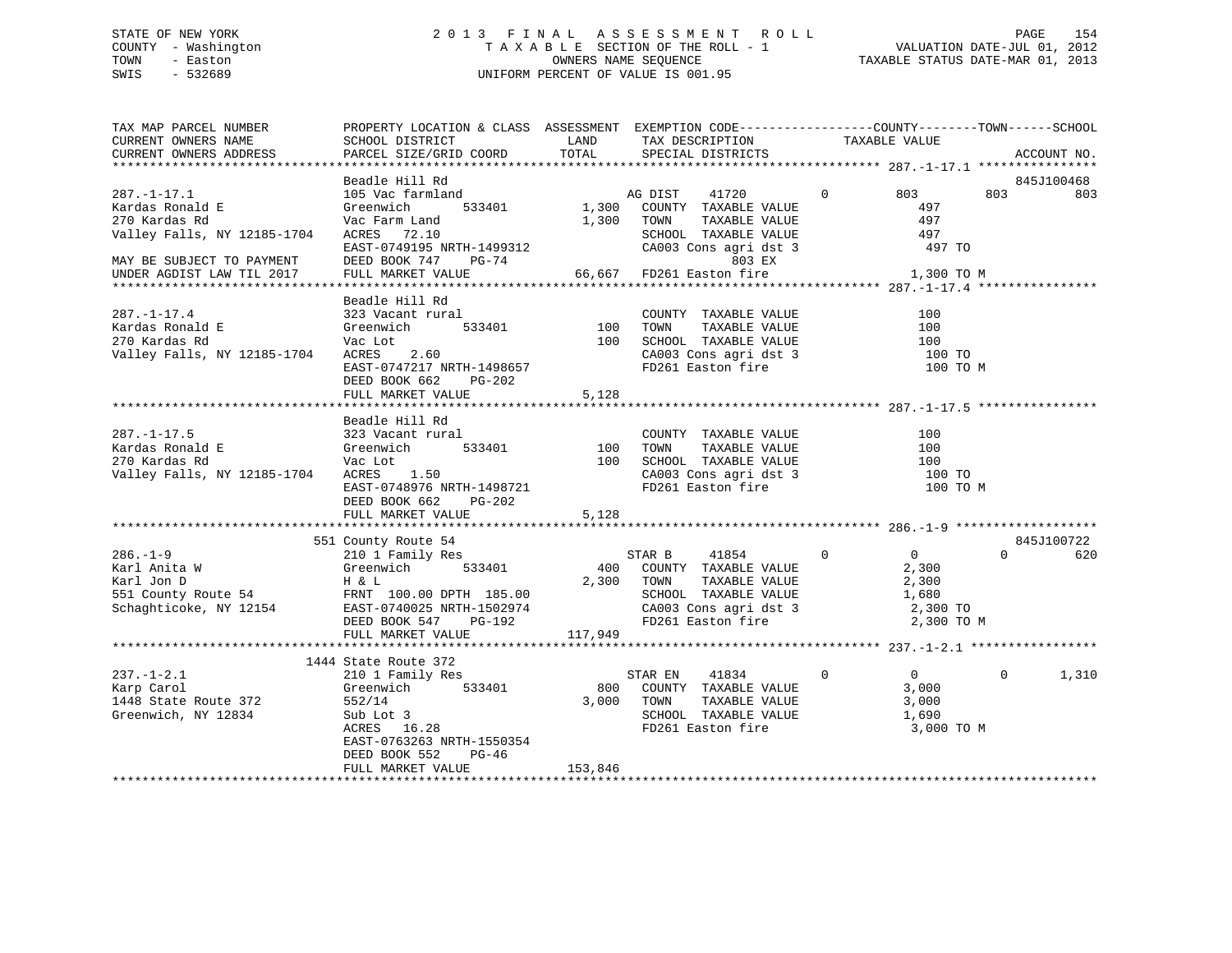### STATE OF NEW YORK 2 0 1 3 F I N A L A S S E S S M E N T R O L L PAGE 155 COUNTY - Washington T A X A B L E SECTION OF THE ROLL - 1 VALUATION DATE-JUL 01, 2012 TOWN - Easton OWNERS NAME SEQUENCE TAXABLE STATUS DATE-MAR 01, 2013 SWIS - 532689 UNIFORM PERCENT OF VALUE IS 001.95

| TAX MAP PARCEL NUMBER<br>CURRENT OWNERS NAME<br>CURRENT OWNERS ADDRESS                                           | PROPERTY LOCATION & CLASS ASSESSMENT EXEMPTION CODE---------------COUNTY-------TOWN------SCHOOL<br>SCHOOL DISTRICT<br>PARCEL SIZE/GRID COORD                                    | LAND<br>TOTAL           | TAX DESCRIPTION<br>SPECIAL DISTRICTS                                                                                                       | TAXABLE VALUE                                                  | ACCOUNT NO.                                             |
|------------------------------------------------------------------------------------------------------------------|---------------------------------------------------------------------------------------------------------------------------------------------------------------------------------|-------------------------|--------------------------------------------------------------------------------------------------------------------------------------------|----------------------------------------------------------------|---------------------------------------------------------|
| $237. - 1 - 2.2$<br>Karp Kelsey J<br>Karp Kelly J<br>22 John St<br>Greenwich, NY 12834                           | 226 Old Cambridge Rd<br>310 Res Vac<br>533401<br>Greenwich<br>ACRES 16.00<br>EAST-0763836 NRTH-1550299<br>DEED BOOK 1811    PG-263<br>FULL MARKET VALUE                         | 800<br>800<br>41,026    | COUNTY TAXABLE VALUE<br>TAXABLE VALUE<br>TOWN<br>SCHOOL TAXABLE VALUE<br>FD261 Easton fire                                                 | 800<br>800<br>800                                              | 800 TO M                                                |
|                                                                                                                  |                                                                                                                                                                                 |                         |                                                                                                                                            |                                                                |                                                         |
| $259. - 1 - 8$<br>Kasenko Helene<br>1129 State Route 40<br>Greenwich, NY 12834                                   | 1129 State Route 40<br>210 1 Family Res<br>533401<br>Greenwich<br>H & L<br>FRNT 104.00 DPTH 299.00<br>EAST-0746000 NRTH-1524708<br>DEED BOOK 765<br>PG-297<br>FULL MARKET VALUE | 500<br>3,600<br>184,615 | STAR B<br>41854<br>COUNTY TAXABLE VALUE<br>TOWN<br>TAXABLE VALUE<br>SCHOOL TAXABLE VALUE<br>CA003 Cons agri dst 3<br>FD261 Easton fire     | $\mathbf 0$<br>$\overline{0}$<br>3,600<br>3,600<br>2,980       | 845J100597<br>$\Omega$<br>620<br>3,600 TO<br>3,600 TO M |
|                                                                                                                  | 2243 State Route 40                                                                                                                                                             |                         |                                                                                                                                            |                                                                | 845J100262                                              |
| $236. - 1 - 21$<br>Kazyaka Raymond Trustee<br>Kazyaka Anna Trustee<br>2243 State Route 40<br>Greenwich, NY 12834 | 210 1 Family Res<br>533401<br>Greenwich<br>Farm<br>ACRES<br>8.57<br>EAST-0750931 NRTH-1550923<br>DEED BOOK 2023 PG-33<br>FULL MARKET VALUE                                      | 800<br>5,000<br>256,410 | STAR B<br>41854<br>COUNTY TAXABLE VALUE<br>TAXABLE VALUE<br>TOWN<br>SCHOOL TAXABLE VALUE<br>FD262 Middle Falls Fire                        | $0 \qquad \qquad$<br>$\overline{0}$<br>5,000<br>5,000<br>4,380 | $\Omega$<br>620<br>5,000 TO                             |
|                                                                                                                  | 25 Birch Hollow Rd                                                                                                                                                              |                         |                                                                                                                                            |                                                                |                                                         |
| $245. - 1 - 23.3$<br>Keating William P<br>Keating Patricia<br>25 Birch Hollow Rd<br>Greenwich, NY 12834          | 210 1 Family Res<br>533401<br>Greenwich<br>H & L<br>726/118 Agmt, lot 7<br>ACRES<br>8.40<br>EAST-0757948 NRTH-1539154<br>DEED BOOK 925<br>PG-237                                | 4,200                   | STAR B<br>41854<br>500 COUNTY TAXABLE VALUE<br>TOWN<br>TAXABLE VALUE<br>SCHOOL TAXABLE VALUE<br>CA003 Cons agri dst 3<br>FD261 Easton fire | $\mathbf 0$<br>$\Omega$<br>4,200<br>4,200<br>3,580<br>4,200 TO | 620<br>$\Omega$<br>4,200 TO M                           |
|                                                                                                                  | FULL MARKET VALUE                                                                                                                                                               | 215,385                 |                                                                                                                                            |                                                                |                                                         |
|                                                                                                                  |                                                                                                                                                                                 |                         |                                                                                                                                            |                                                                |                                                         |
| $245. - 2 - 13.1$<br>Keays Ronald L<br>298 County Route 74A<br>Greenwich, NY 12834                               | 298 County Route 74A<br>210 1 Family Res<br>533401<br>Greenwich<br>H & L<br>ACRES<br>2.00<br>EAST-0765945 NRTH-1537515<br>DEED BOOK 3199 PG-154<br>FULL MARKET VALUE            | 500<br>2,500<br>128,205 | 41854<br>STAR B<br>COUNTY TAXABLE VALUE<br>TAXABLE VALUE<br>TOWN<br>SCHOOL TAXABLE VALUE<br>CA003 Cons agri dst 3<br>FD261 Easton fire     | $\Omega$<br>$\Omega$<br>2,500<br>2,500<br>1,880                | $\Omega$<br>620<br>2,500 TO<br>2,500 TO M               |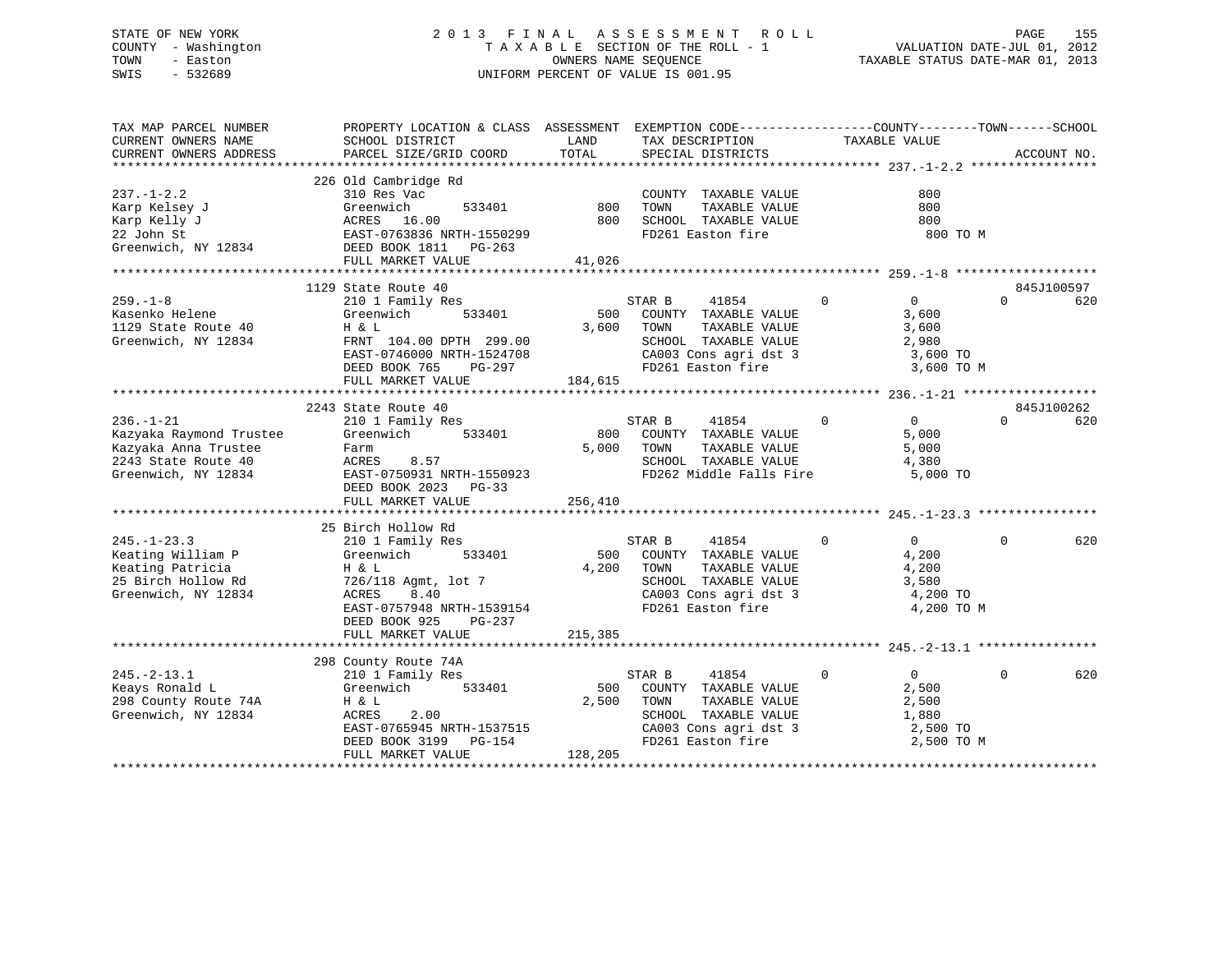| STATE OF NEW YORK<br>COUNTY - Washington<br>TOWN<br>- Easton<br>SWIS<br>$-532689$ |                                                                                                                     | 2013 FINAL ASSESSMENT ROLL<br>TAXABLE SECTION OF THE ROLL - 1<br>OWNERS NAME SEQUENCE<br>UNIFORM PERCENT OF VALUE IS 001.95 |                                          |                            | PAGE<br>156<br>VALUATION DATE-JUL 01, 2012<br>TAXABLE STATUS DATE-MAR 01, 2013 |  |  |
|-----------------------------------------------------------------------------------|---------------------------------------------------------------------------------------------------------------------|-----------------------------------------------------------------------------------------------------------------------------|------------------------------------------|----------------------------|--------------------------------------------------------------------------------|--|--|
| TAX MAP PARCEL NUMBER<br>CURRENT OWNERS NAME                                      | PROPERTY LOCATION & CLASS ASSESSMENT EXEMPTION CODE----------------COUNTY-------TOWN------SCHOOL<br>SCHOOL DISTRICT | LAND                                                                                                                        | TAX DESCRIPTION                          | TAXABLE VALUE              |                                                                                |  |  |
| CURRENT OWNERS ADDRESS                                                            | PARCEL SIZE/GRID COORD                                                                                              | TOTAL                                                                                                                       | SPECIAL DISTRICTS                        |                            | ACCOUNT NO.                                                                    |  |  |
|                                                                                   |                                                                                                                     |                                                                                                                             |                                          |                            |                                                                                |  |  |
|                                                                                   | 127 Louse Hill Rd                                                                                                   |                                                                                                                             |                                          |                            |                                                                                |  |  |
| $236. -2 - 7.10$                                                                  | 210 1 Family Res                                                                                                    |                                                                                                                             | STAR B<br>41854                          | $\Omega$<br>$\overline{0}$ | $\Omega$<br>620                                                                |  |  |
| Keays Thomas                                                                      | Greenwich<br>533401                                                                                                 | 500                                                                                                                         | COUNTY TAXABLE VALUE                     | 2,400                      |                                                                                |  |  |
| Keays Sherry                                                                      | TR+Addition                                                                                                         | 2,400                                                                                                                       | TOWN<br>TAXABLE VALUE                    | 2,400                      |                                                                                |  |  |
| 127 Louse Hill Rd                                                                 | Sub Lot 5                                                                                                           |                                                                                                                             | SCHOOL TAXABLE VALUE                     | 1,780                      |                                                                                |  |  |
| Greenwich, NY 12834                                                               | ACRES<br>4.00                                                                                                       |                                                                                                                             | FD262 Middle Falls Fire                  | 2,400 TO                   |                                                                                |  |  |
|                                                                                   | EAST-0755584 NRTH-1550939                                                                                           |                                                                                                                             |                                          |                            |                                                                                |  |  |
|                                                                                   | DEED BOOK 799<br>$PG-27$                                                                                            |                                                                                                                             |                                          |                            |                                                                                |  |  |
|                                                                                   | FULL MARKET VALUE                                                                                                   | 123,077                                                                                                                     |                                          |                            |                                                                                |  |  |
|                                                                                   | 207 Windy Hill Rd                                                                                                   |                                                                                                                             |                                          |                            | 845J100655                                                                     |  |  |
| $228. - 5 - 2$                                                                    | 552 Golf course                                                                                                     |                                                                                                                             | COUNTY TAXABLE VALUE                     | 20,000                     |                                                                                |  |  |
| Kehn Karen                                                                        | Schuylerville 415001                                                                                                | 15,000                                                                                                                      | TOWN<br>TAXABLE VALUE                    | 20,000                     |                                                                                |  |  |
| 10 Kestner Ln                                                                     | Golf Course                                                                                                         | 20,000                                                                                                                      | SCHOOL TAXABLE VALUE                     | 20,000                     |                                                                                |  |  |
| Troy, NY 12180                                                                    | 729/301;774/221                                                                                                     |                                                                                                                             | FD262 Middle Falls Fire                  | 20,000 TO                  |                                                                                |  |  |
|                                                                                   | $228. - 1 - 2$<br>ACRES 150.50<br>EAST-0748979 NRTH-1560794<br>DEED BOOK 707<br>PG-167<br>FULL MARKET VALUE         | 1025,641                                                                                                                    |                                          |                            |                                                                                |  |  |
|                                                                                   |                                                                                                                     |                                                                                                                             |                                          |                            |                                                                                |  |  |
|                                                                                   | 11931 State Route 40                                                                                                |                                                                                                                             |                                          |                            | 845J100127                                                                     |  |  |
| $268. - 1 - 5$                                                                    | 210 1 Family Res                                                                                                    |                                                                                                                             | COUNTY TAXABLE VALUE                     | 4,500                      |                                                                                |  |  |
| Kelley Brian                                                                      | Greenwich<br>533401                                                                                                 | 500                                                                                                                         | TAXABLE VALUE<br>TOWN                    | 4,500                      |                                                                                |  |  |
| 11931 State Route 40                                                              | H&l                                                                                                                 | 4,500                                                                                                                       | SCHOOL TAXABLE VALUE                     | 4,500                      |                                                                                |  |  |
| Schaghticoke, NY 12154                                                            | 8.91<br>ACRES                                                                                                       |                                                                                                                             | CA003 Cons agri dst 3                    | 4,500 TO                   |                                                                                |  |  |
|                                                                                   | EAST-0745650 NRTH-1520245                                                                                           |                                                                                                                             | FD261 Easton fire                        | 4,500 TO M                 |                                                                                |  |  |
|                                                                                   | DEED BOOK 3127 PG-107                                                                                               |                                                                                                                             |                                          |                            |                                                                                |  |  |
|                                                                                   | FULL MARKET VALUE                                                                                                   | 230,769                                                                                                                     |                                          |                            |                                                                                |  |  |
|                                                                                   |                                                                                                                     |                                                                                                                             |                                          |                            |                                                                                |  |  |
|                                                                                   | Hoag Rd                                                                                                             |                                                                                                                             |                                          | $\Omega$                   |                                                                                |  |  |
| $278. - 1 - 2.8$<br>Kelondis Robert                                               | 120 Field crops<br>533401                                                                                           | 800                                                                                                                         | AG DIST<br>41720<br>COUNTY TAXABLE VALUE | 134<br>666                 | 134<br>134                                                                     |  |  |
| 418 Hoag Rd                                                                       | Greenwich<br>Ag Land                                                                                                | 800                                                                                                                         | TOWN<br>TAXABLE VALUE                    | 666                        |                                                                                |  |  |
| Valley Falls, NY 12185                                                            | Lot 7B                                                                                                              |                                                                                                                             | SCHOOL TAXABLE VALUE                     | 666                        |                                                                                |  |  |
|                                                                                   | ACRES<br>22.10                                                                                                      |                                                                                                                             | CA003 Cons agri dst 3                    | 666 TO                     |                                                                                |  |  |
| MAY BE SUBJECT TO PAYMENT                                                         | EAST-0749978 NRTH-1513496                                                                                           |                                                                                                                             | 134 EX                                   |                            |                                                                                |  |  |
| UNDER AGDIST LAW TIL 2017                                                         | DEED BOOK 810<br>PG-184                                                                                             |                                                                                                                             | FD261 Easton fire                        | 800 TO M                   |                                                                                |  |  |
|                                                                                   | FULL MARKET VALUE                                                                                                   | 41,026                                                                                                                      |                                          |                            |                                                                                |  |  |
| ************************                                                          |                                                                                                                     |                                                                                                                             |                                          |                            |                                                                                |  |  |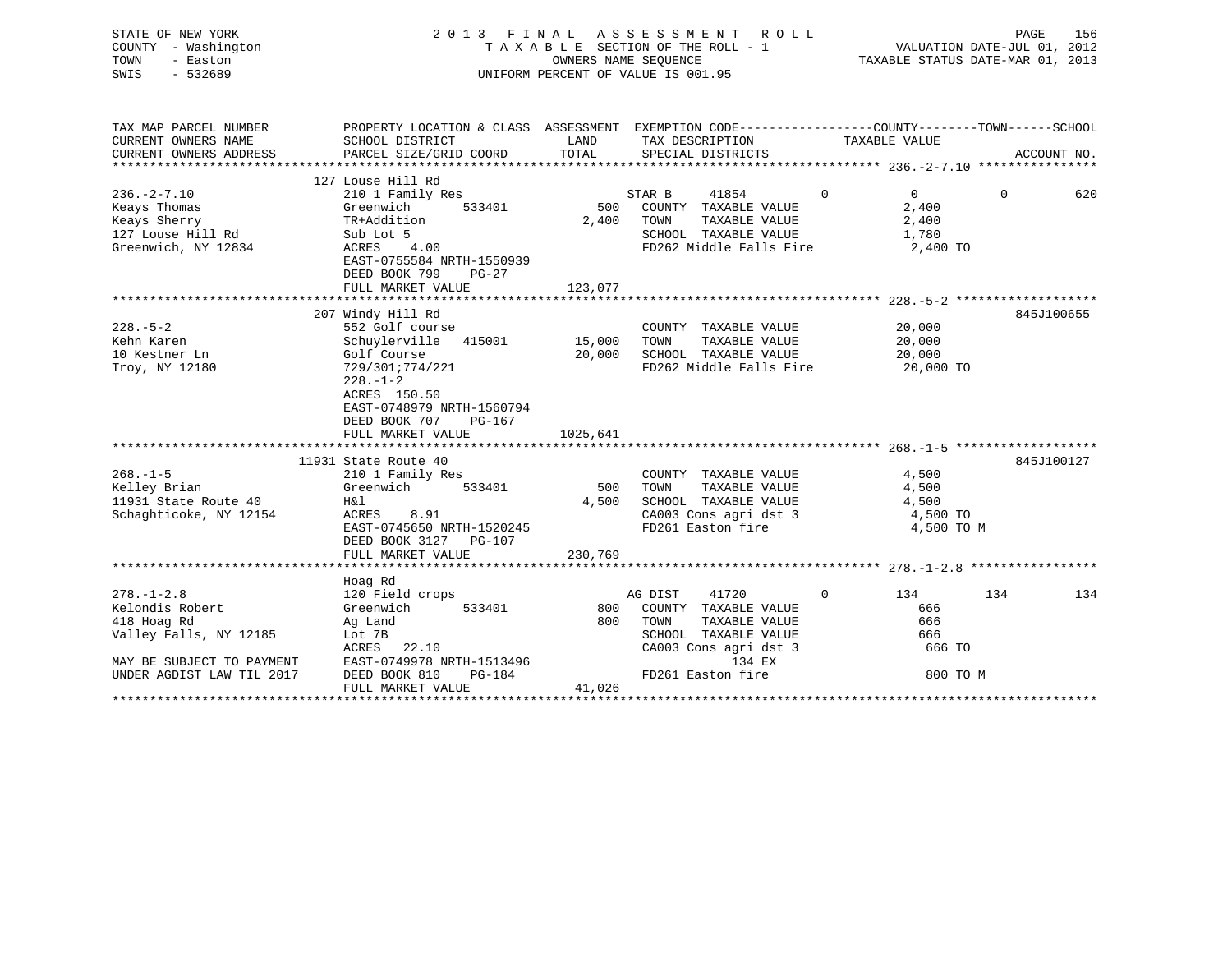### STATE OF NEW YORK 2 0 1 3 F I N A L A S S E S S M E N T R O L L PAGE 157 COUNTY - Washington T A X A B L E SECTION OF THE ROLL - 1 VALUATION DATE-JUL 01, 2012 TOWN - Easton **CONNERS NAME SEQUENCE** TAXABLE STATUS DATE-MAR 01, 2013 SWIS - 532689 UNIFORM PERCENT OF VALUE IS 001.95

| TAX MAP PARCEL NUMBER<br>CURRENT OWNERS NAME | PROPERTY LOCATION & CLASS ASSESSMENT EXEMPTION CODE----------------COUNTY-------TOWN------SCHOOL<br>SCHOOL DISTRICT | LAND         | TAX DESCRIPTION                                                                                    |                            | TAXABLE VALUE                                    |                                 |                          |
|----------------------------------------------|---------------------------------------------------------------------------------------------------------------------|--------------|----------------------------------------------------------------------------------------------------|----------------------------|--------------------------------------------------|---------------------------------|--------------------------|
| CURRENT OWNERS ADDRESS                       | PARCEL SIZE/GRID COORD                                                                                              | TOTAL        | SPECIAL DISTRICTS                                                                                  |                            |                                                  |                                 | ACCOUNT NO.              |
|                                              |                                                                                                                     |              |                                                                                                    |                            |                                                  |                                 |                          |
|                                              | 418 Hoag Rd                                                                                                         |              |                                                                                                    |                            |                                                  |                                 | 845J100475               |
| $278. - 1 - 3$                               | 210 1 Family Res<br>Greenwich                                                                                       |              | AGED-CO<br>41802<br>500 AGE-TN/SCH 41806                                                           | $\overline{0}$             | 1,050                                            | $\overline{0}$                  | $\overline{\phantom{0}}$ |
| Kelondis Robert<br>418 Hoag Rd               | H & L                                                                                                               |              | 3,500 STAR EN<br>41834                                                                             | $\Omega$<br>$\overline{0}$ | $\overline{0}$<br>$\overline{0}$                 | 350<br>$\overline{\phantom{0}}$ | 350<br>1,310             |
| Valley Falls, NY 12185                       | ACRES<br>1.10                                                                                                       |              | COUNTY TAXABLE VALUE                                                                               |                            | 2,450                                            |                                 |                          |
|                                              | EAST-0749533 NRTH-1513111                                                                                           |              | TOWN<br>TAXABLE VALUE                                                                              |                            | 3,150                                            |                                 |                          |
|                                              | DEED BOOK 379<br>PG-607                                                                                             |              |                                                                                                    |                            |                                                  |                                 |                          |
|                                              | FULL MARKET VALUE                                                                                                   |              |                                                                                                    |                            |                                                  |                                 |                          |
|                                              |                                                                                                                     |              | SCHOOL TAXABLE VALUE 1,840<br>179,487 CA003 Cons agri dst 3 3,500 TO<br>FD261 Easton fire 3,500 TO |                            | 3,500 TO M                                       |                                 |                          |
|                                              |                                                                                                                     |              |                                                                                                    |                            |                                                  |                                 |                          |
|                                              | 1930 County Route 113                                                                                               |              |                                                                                                    |                            |                                                  |                                 | 845J100419               |
| $251. - 1 - 11$                              | 114 Sheep farm                                                                                                      |              | AG DIST<br>41720                                                                                   |                            | 0 $1,301$                                        | 1,301                           | 1,301                    |
| Kennedy Eric                                 | 533401<br>Greenwich                                                                                                 | 3,500 STAR B | 41854                                                                                              | $\Omega$                   | $\sim$ 0                                         | $\Omega$                        | 620                      |
| Kennedy Karin                                | Farm                                                                                                                |              | 6,750 COUNTY TAXABLE VALUE                                                                         |                            | 5,449                                            |                                 |                          |
| 1930 County Route 113 ACRES 202.00           |                                                                                                                     |              | TAXABLE VALUE<br>TOWN                                                                              |                            | 5,449                                            |                                 |                          |
| Greenwich, NY 12834                          | EAST-0739065 NRTH-1529382                                                                                           |              | SCHOOL TAXABLE VALUE<br>SCHOOL TAXABLE VALUE 4,829<br>CA003 Cons agri dst 3 5,449 TO               |                            | 4,829                                            |                                 |                          |
|                                              | DEED BOOK 1704 PG-51                                                                                                |              |                                                                                                    |                            |                                                  |                                 |                          |
| MAY BE SUBJECT TO PAYMENT                    | FULL MARKET VALUE                                                                                                   |              | 346,154<br>1,301 EX                                                                                |                            |                                                  |                                 |                          |
| UNDER AGDIST LAW TIL 2017                    |                                                                                                                     |              | FD261 Easton fire                                                                                  |                            | 6,750 TO M                                       |                                 |                          |
|                                              | 321 Old Schuylerville Rd 80 PCT OF VALUE USED FOR EXEMPTION PURPOSES                                                |              |                                                                                                    |                            |                                                  |                                 | 875J101254               |
| $228. - 5 - 20.3$                            |                                                                                                                     |              |                                                                                                    | $\Omega$                   | 165                                              | 165                             | 165                      |
| Kennedy Joan M                               |                                                                                                                     |              |                                                                                                    | $\overline{0}$             |                                                  | 1,800                           | 1,800                    |
| Kennedy John C                               | House With Acres 4,500 STAR EN                                                                                      |              | 41834                                                                                              | $\overline{0}$             | $\begin{array}{c} 1,800\ 0 \\ 2,535 \end{array}$ | $\overline{0}$                  | 1,310                    |
| 321 Old Schuylerville Rd                     | $228. - 1 - 20.3$                                                                                                   |              | COUNTY TAXABLE VALUE                                                                               |                            |                                                  |                                 |                          |
| Greenwich, NY 12834                          |                                                                                                                     |              | TOWN<br>TAXABLE VALUE                                                                              |                            | 2,535                                            |                                 |                          |
|                                              |                                                                                                                     |              | SCHOOL TAXABLE VALUE                                                                               |                            | 1,225                                            |                                 |                          |
| MAY BE SUBJECT TO PAYMENT                    |                                                                                                                     |              | FD262 Middle Falls Fire                                                                            |                            | 4,500 TO                                         |                                 |                          |
| UNDER AGDIST LAW TIL 2020                    | FULL MARKET VALUE                                                                                                   | 230,769      |                                                                                                    |                            |                                                  |                                 |                          |
|                                              |                                                                                                                     |              |                                                                                                    |                            |                                                  |                                 |                          |
|                                              | 454 Herrington Hill Rd                                                                                              |              |                                                                                                    |                            |                                                  |                                 | 845J101301               |
| $253. - 1 - 25.2$                            | 240 Rural res                                                                                                       |              | STAR B<br>41854                                                                                    | $\Omega$                   | $\overline{0}$                                   | $\Omega$                        | 620                      |
| Kent Carol L                                 | 533401<br>Greenwich<br>H & L                                                                                        | 800          | COUNTY TAXABLE VALUE                                                                               |                            | 2,600                                            |                                 |                          |
| Ball Jennifer LE                             |                                                                                                                     | 2,600        | TOWN<br>TAXABLE VALUE                                                                              |                            | 2,600                                            |                                 |                          |
| 454 Herrington Hill Rd                       | Lot 2                                                                                                               |              | SCHOOL TAXABLE VALUE<br>SCHOOL TAXABLE VALUE<br>CA003 Cons agri dst 3<br>FD261 Easton fire         |                            | 1,980                                            |                                 |                          |
| Greenwich, NY 12834                          | ACRES 23.06<br>EAST-0761766 NRTH-1528899                                                                            |              |                                                                                                    |                            | 2,600 TO<br>2,600 TO M                           |                                 |                          |
|                                              | DEED BOOK 2327 PG-4                                                                                                 |              |                                                                                                    |                            |                                                  |                                 |                          |
|                                              | FULL MARKET VALUE                                                                                                   | 133,333      |                                                                                                    |                            |                                                  |                                 |                          |
|                                              |                                                                                                                     |              |                                                                                                    |                            |                                                  |                                 |                          |
|                                              | 61 Old Schuylerville Rd                                                                                             |              |                                                                                                    |                            |                                                  |                                 | 845J100546               |
| $227. - 1 - 28$                              | 210 1 Family Res                                                                                                    |              | COUNTY TAXABLE VALUE 2,800                                                                         |                            |                                                  |                                 |                          |
| Kenyon Luke N                                | Schuylerville 415001                                                                                                | 400          | TOWN<br>TAXABLE VALUE                                                                              |                            |                                                  |                                 |                          |
| Kenyon Elaine G                              | H & L                                                                                                               | 2,800        | SCHOOL TAXABLE VALUE                                                                               |                            | $\frac{2}{3}, \frac{800}{300}$                   |                                 |                          |
|                                              |                                                                                                                     |              | CA003 Cons agri dst 3 2,800 TO<br>FD263 Schuylerville Fire 2,800 TO                                |                            |                                                  |                                 |                          |
|                                              | 61 Old Schuylerville Rd<br>Greenwich, NY 12834 EAST-0740858 NRTH-1556037                                            |              |                                                                                                    |                            |                                                  |                                 |                          |
|                                              | DEED BOOK 3149<br>PG-172                                                                                            |              |                                                                                                    |                            |                                                  |                                 |                          |
|                                              | FULL MARKET VALUE                                                                                                   | 143,590      |                                                                                                    |                            |                                                  |                                 |                          |
|                                              |                                                                                                                     |              |                                                                                                    |                            |                                                  |                                 |                          |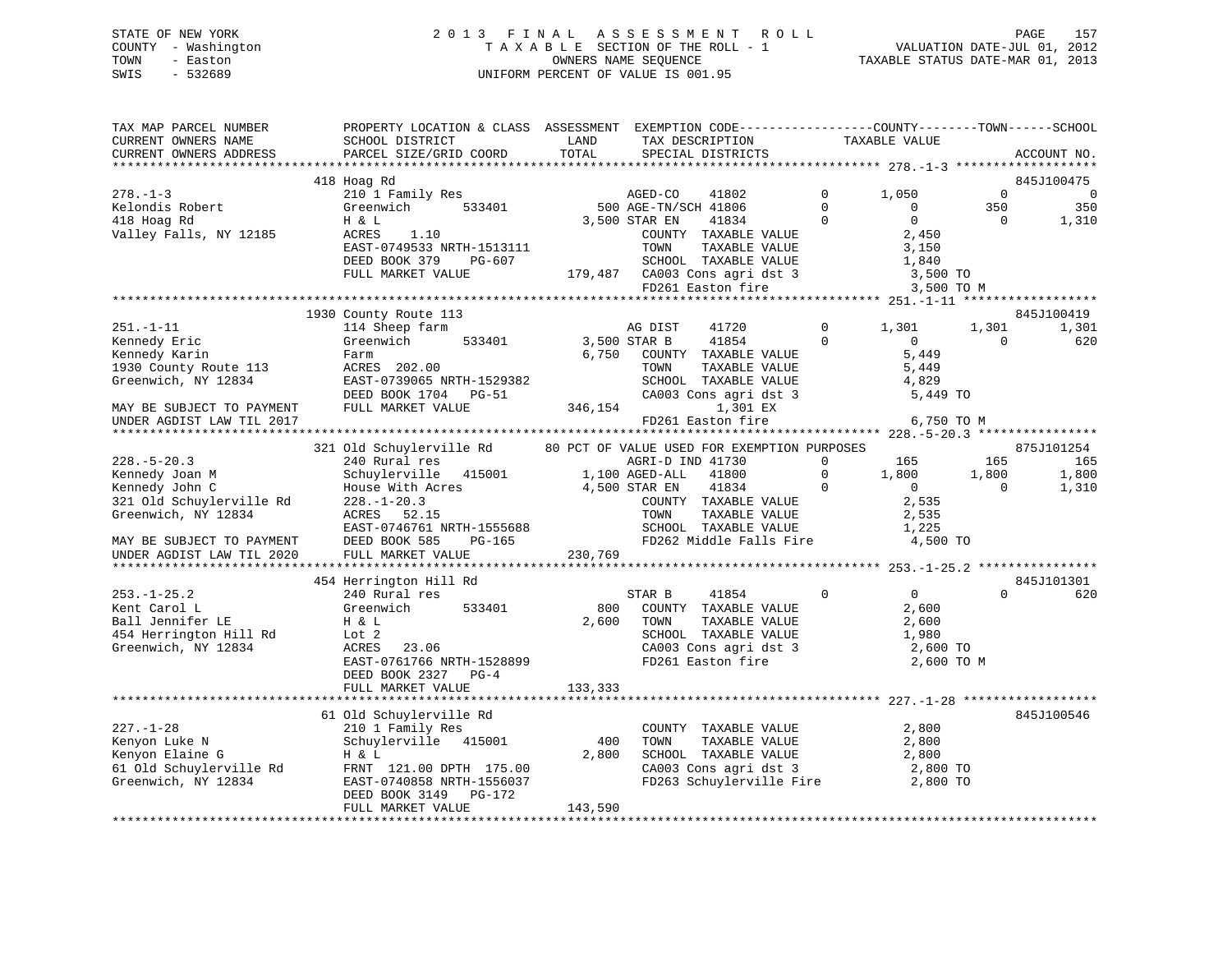## STATE OF NEW YORK 2 0 1 3 F I N A L A S S E S S M E N T R O L L PAGE 158 COUNTY - Washington T A X A B L E SECTION OF THE ROLL - 1 VALUATION DATE-JUL 01, 2012 OWNERS NAME SEQUENCE TANABLE STATUS DATE-MAR 01, 2013 SWIS - 532689 UNIFORM PERCENT OF VALUE IS 001.95

TAX MAP PARCEL NUMBER PROPERTY LOCATION & CLASS ASSESSMENT EXEMPTION CODE------------------COUNTY--------TOWN------SCHOOL

CURRENT OWNERS NAME SCHOOL DISTRICT LAND TAX DESCRIPTION TAXABLE VALUECURRENT OWNERS ADDRESS PARCEL SIZE/GRID COORD TOTAL SPECIAL DISTRICTS ACCOUNT NO. \*\*\*\*\*\*\*\*\*\*\*\*\*\*\*\*\*\*\*\*\*\*\*\*\*\*\*\*\*\*\*\*\*\*\*\*\*\*\*\*\*\*\*\*\*\*\*\*\*\*\*\*\*\*\*\*\*\*\*\*\*\*\*\*\*\*\*\*\*\*\*\*\*\*\*\*\*\*\*\*\*\*\*\*\*\*\*\*\*\*\*\*\*\*\*\*\*\*\*\*\*\*\* 259.-1-5.1 \*\*\*\*\*\*\*\*\*\*\*\*\*\*\*\*\* 249 Sarles Ferry Rd 259.-1-5.1 180 Special farm AG BUILD 41700 0 4,000 4,000 4,000 Kernal Acres Sunsetview Farms Greenwich 533401 2,000 COUNTY TAXABLE VALUE 8,500 249 Sarles Ferry Rd Ag Bus 12,500 TOWN TAXABLE VALUE 8,500 Schaghticoke, NY 12154 Lease 847/333 SCHOOL TAXABLE VALUE 8,500 ACRES 31.35 CA003 Cons agri dst 3 12,500 TO MAY BE SUBJECT TO PAYMENT EAST-0743451 NRTH-1526330 FD261 Easton fire 12,500 TO M UNDER RPTL483 UNTIL 2014 DEED BOOK 942 PG-202 FULL MARKET VALUE 641,026 \*\*\*\*\*\*\*\*\*\*\*\*\*\*\*\*\*\*\*\*\*\*\*\*\*\*\*\*\*\*\*\*\*\*\*\*\*\*\*\*\*\*\*\*\*\*\*\*\*\*\*\*\*\*\*\*\*\*\*\*\*\*\*\*\*\*\*\*\*\*\*\*\*\*\*\*\*\*\*\*\*\*\*\*\*\*\*\*\*\*\*\*\*\*\*\*\*\*\*\*\*\*\* 285.-1-1 \*\*\*\*\*\*\*\*\*\*\*\*\*\*\*\*\*\*\* County Route 54 845J100399 285.-1-1 105 Vac farmland AG DIST 41720 0 1,963 1,963 1,963 Kernel Acres LLC Stillwater Cent 415201 3,500 COUNTY TAXABLE VALUE 1,537 1548 State Route 40 Farm 3,500 TOWN TAXABLE VALUE 1,537 Greenwich, NY 12834 ACRES 144.70 SCHOOL TAXABLE VALUE 1,537 EAST-0730958 NRTH-1503656 CA003 Cons agri dst 3 1,537 TO MAY BE SUBJECT TO PAYMENT DEED BOOK 866 PG-164 1,963 EX UNDER AGDIST LAW TIL 2017 FULL MARKET VALUE 179,487 FD261 Easton fire 3,500 TO M \*\*\*\*\*\*\*\*\*\*\*\*\*\*\*\*\*\*\*\*\*\*\*\*\*\*\*\*\*\*\*\*\*\*\*\*\*\*\*\*\*\*\*\*\*\*\*\*\*\*\*\*\*\*\*\*\*\*\*\*\*\*\*\*\*\*\*\*\*\*\*\*\*\*\*\*\*\*\*\*\*\*\*\*\*\*\*\*\*\*\*\*\*\*\*\*\*\*\*\*\*\*\* 259.-1-5 \*\*\*\*\*\*\*\*\*\*\*\*\*\*\*\*\*\*\*845J100607 262 Sarles Ferry Rd 845J100607 259.-1-5 112 Dairy farm AG DIST 41720 0 742 742 742 Kernel Acres Sunset View Farm Greenwich 533401 2,500 STAR B 41854 0 0 0 620 249 Sarles Ferry Rd Farm 8,800 COUNTY TAXABLE VALUE 8,058 Schaghticoke, NY 12154 Ag.Con Ease. 873/107 TOWN TAXABLE VALUE 8,058 ACRES 125.38 SCHOOL TAXABLE VALUE 7,438 MAY BE SUBJECT TO PAYMENT EAST-0744495 NRTH-1525897 CA003 Cons agri dst 3 8,058 TO UNDER AGDIST LAW TIL 2017 DEED BOOK 883 PG-30 742 EX FULL MARKET VALUE 451,282 FD261 Easton fire 8,800 TO M \*\*\*\*\*\*\*\*\*\*\*\*\*\*\*\*\*\*\*\*\*\*\*\*\*\*\*\*\*\*\*\*\*\*\*\*\*\*\*\*\*\*\*\*\*\*\*\*\*\*\*\*\*\*\*\*\*\*\*\*\*\*\*\*\*\*\*\*\*\*\*\*\*\*\*\*\*\*\*\*\*\*\*\*\*\*\*\*\*\*\*\*\*\*\*\*\*\*\*\*\*\*\* 260.-1-15.2 \*\*\*\*\*\*\*\*\*\*\*\*\*\*\*\* 77 The Intervale Rd 845J100491260.-1-15.2 551 Ski area COUNTY TAXABLE VALUE 21,500 Keyes Lynda A Greenwich 533401 9,000 TOWN TAXABLE VALUE 21,500 Kosowsky Philip Jr Lodge & Land 21,500 SCHOOL TAXABLE VALUE 21,500 PO Box 308 ACRES 73.40 FD261 Easton fire 21,500 TO M Shokan, NY 12481-0308 EAST-0754978 NRTH-1527659 DEED BOOK 564 PG-177FULL MARKET VALUE 1102,564 \*\*\*\*\*\*\*\*\*\*\*\*\*\*\*\*\*\*\*\*\*\*\*\*\*\*\*\*\*\*\*\*\*\*\*\*\*\*\*\*\*\*\*\*\*\*\*\*\*\*\*\*\*\*\*\*\*\*\*\*\*\*\*\*\*\*\*\*\*\*\*\*\*\*\*\*\*\*\*\*\*\*\*\*\*\*\*\*\*\*\*\*\*\*\*\*\*\*\*\*\*\*\* 236.-1-15 \*\*\*\*\*\*\*\*\*\*\*\*\*\*\*\*\*\*845J100483 2329 State Route 40 845J100483 236.-1-15 210 1 Family Res AGED-CO 41802 0 1,200 0 0 Kirk Delbert G Greenwich 533401 400 AGE-TN/SCH 41806 0 0 960 960 Kirk Lola J H & L 2,400 STAR EN 41834 0 0 0 1,310 2329 State Route 40 404/934 COUNTY TAXABLE VALUE 1,200 Greenwich, NY 12834 ACRES 1.55 TOWN TAXABLE VALUE 1,440 EAST-0751180 NRTH-1553114 SCHOOL TAXABLE VALUE 130 DEED BOOK 2624 PG-83 FD262 Middle Falls Fire 2,400 TO FULL MARKET VALUE 123,077 \*\*\*\*\*\*\*\*\*\*\*\*\*\*\*\*\*\*\*\*\*\*\*\*\*\*\*\*\*\*\*\*\*\*\*\*\*\*\*\*\*\*\*\*\*\*\*\*\*\*\*\*\*\*\*\*\*\*\*\*\*\*\*\*\*\*\*\*\*\*\*\*\*\*\*\*\*\*\*\*\*\*\*\*\*\*\*\*\*\*\*\*\*\*\*\*\*\*\*\*\*\*\*\*\*\*\*\*\*\*\*\*\*\*\*\*\*\*\*\*\*\*\*\*\*\*\*\*\*\*\*\*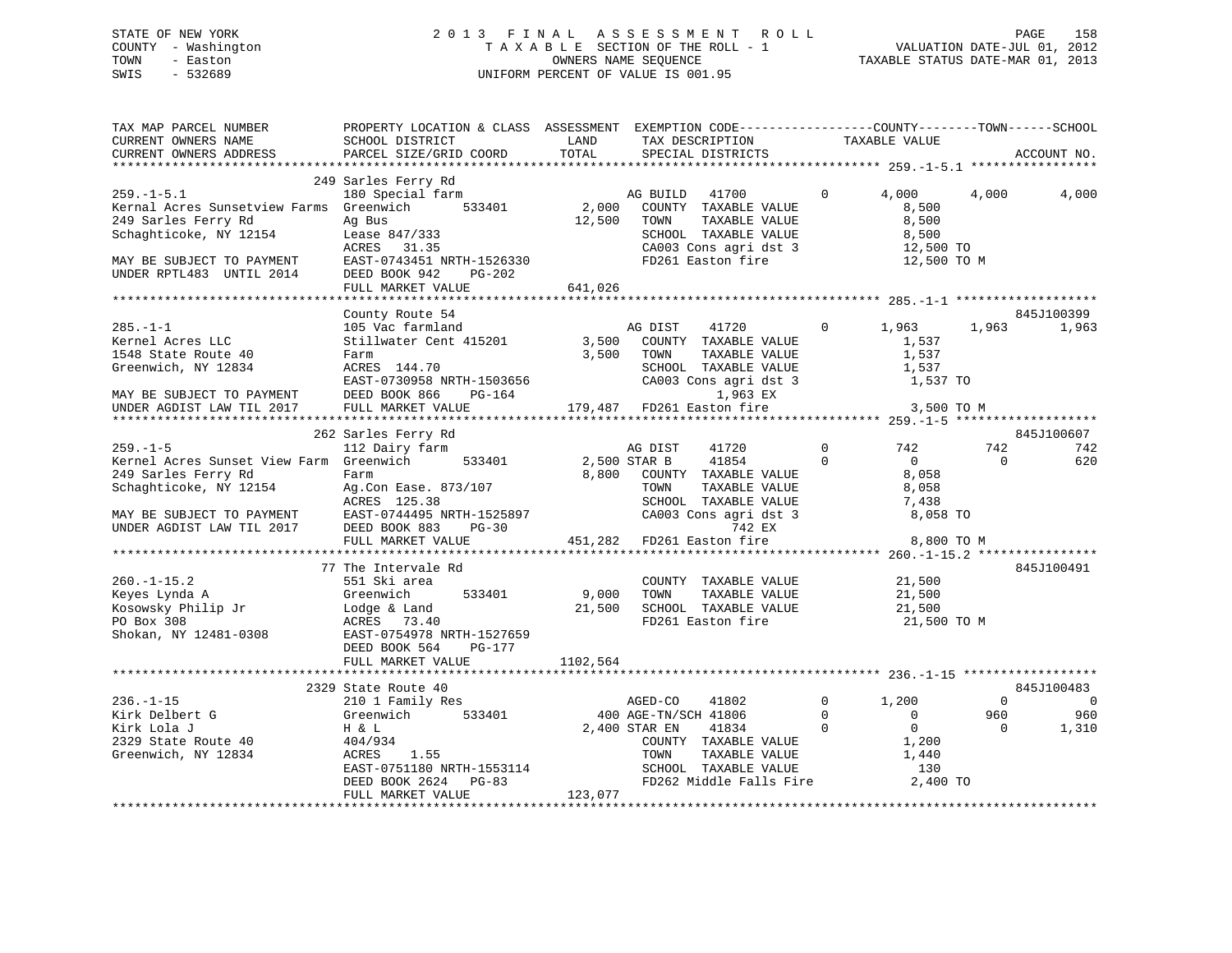### STATE OF NEW YORK 2 0 1 3 F I N A L A S S E S S M E N T R O L L PAGE 159 COUNTY - Washington T A X A B L E SECTION OF THE ROLL - 1 VALUATION DATE-JUL 01, 2012 TOWN - Easton OWNERS NAME SEQUENCE TAXABLE STATUS DATE-MAR 01, 2013 SWIS - 532689 UNIFORM PERCENT OF VALUE IS 001.95

| TAX MAP PARCEL NUMBER<br>CURRENT OWNERS NAME<br>CURRENT OWNERS ADDRESS                              | PROPERTY LOCATION & CLASS ASSESSMENT EXEMPTION CODE----------------COUNTY-------TOWN------SCHOOL<br>SCHOOL DISTRICT<br>PARCEL SIZE/GRID COORD                                    | LAND<br>TOTAL           | TAX DESCRIPTION<br>SPECIAL DISTRICTS                                                                                                   | TAXABLE VALUE                                                                 |          | ACCOUNT NO.       |
|-----------------------------------------------------------------------------------------------------|----------------------------------------------------------------------------------------------------------------------------------------------------------------------------------|-------------------------|----------------------------------------------------------------------------------------------------------------------------------------|-------------------------------------------------------------------------------|----------|-------------------|
| *********************                                                                               |                                                                                                                                                                                  |                         |                                                                                                                                        |                                                                               |          |                   |
| $236. - 2 - 3.6$<br>Kirk Douglas J<br>Kirk Colleen J<br>75 Hegeman Bridge Rd<br>Greenwich, NY 12834 | 75 Hegeman Bridge Rd<br>210 1 Family Res<br>Greenwich<br>533401<br>V/1<br>Lot 1<br>ACRES<br>1.05<br>EAST-0752841 NRTH-1550965<br>DEED BOOK 864<br>PG-214<br>FULL MARKET VALUE    | 800<br>4,000<br>205,128 | STAR B<br>41854<br>COUNTY TAXABLE VALUE<br>TAXABLE VALUE<br>TOWN<br>SCHOOL TAXABLE VALUE<br>FD262 Middle Falls Fire                    | $\overline{0}$<br>$\mathbf{0}$<br>4,000<br>4,000<br>3,380<br>4,000 TO         | $\Omega$ | 845J101204<br>620 |
| $260. - 1 - 19.4$<br>Kirk John E<br>Kirk Patricia C<br>39 Herrington Hill Rd<br>Greenwich, NY 12834 | Herrington Hill Rd/n Off<br>320 Rural vacant<br>Greenwich<br>533401<br>Vacant Land<br>ACRES<br>9.62<br>EAST-0752902 NRTH-1525508<br>DEED BOOK 648<br>PG-183<br>FULL MARKET VALUE | 200<br>200<br>10,256    | COUNTY TAXABLE VALUE<br>TOWN<br>TAXABLE VALUE<br>SCHOOL TAXABLE VALUE<br>CA003 Cons agri dst 3<br>FD261 Easton fire                    | 200<br>200<br>200<br>200 TO<br>200 TO M                                       |          |                   |
|                                                                                                     | 39 Herrington Hill Rd                                                                                                                                                            |                         |                                                                                                                                        |                                                                               |          | 845J101152        |
| $260. -1 - 19.1$<br>Kirk John E Jr<br>Kirk Patricia<br>39 Herrington Hill Rd<br>Greenwich, NY 12834 | 210 1 Family Res<br>Greenwich<br>533401<br>Res<br>ACRES<br>3.01<br>EAST-0753035 NRTH-1524555<br>DEED BOOK 491<br>PG-514<br>FULL MARKET VALUE                                     | 500<br>4,600<br>235,897 | STAR B<br>41854<br>COUNTY TAXABLE VALUE<br>TOWN<br>TAXABLE VALUE<br>SCHOOL TAXABLE VALUE<br>CA003 Cons agri dst 3<br>FD261 Easton fire | $\mathbf{0}$<br>$\Omega$<br>4,600<br>4,600<br>3,980<br>4,600 TO<br>4,600 TO M | $\Omega$ | 620               |
|                                                                                                     | Herrington Hill Rd                                                                                                                                                               |                         |                                                                                                                                        |                                                                               |          |                   |
| $260. -1 - 19.5$<br>Kirk John Jr<br>Kirk Patricia<br>39 Herrington Hill Rd<br>Greenwich, NY 12834   | 323 Vacant rural<br>533401<br>Greenwich<br>Vac Lot<br>Lot 3B<br>ACRES<br>2.64<br>EAST-0753104 NRTH-1524109<br>DEED BOOK 657<br>PG-337                                            | 500<br>500              | COUNTY TAXABLE VALUE<br>TOWN<br>TAXABLE VALUE<br>SCHOOL TAXABLE VALUE<br>CA003 Cons agri dst 3<br>FD261 Easton fire                    | 500<br>500<br>500<br>500 TO<br>500 TO M                                       |          |                   |
|                                                                                                     | FULL MARKET VALUE                                                                                                                                                                | 25,641                  |                                                                                                                                        |                                                                               |          |                   |
|                                                                                                     |                                                                                                                                                                                  |                         |                                                                                                                                        |                                                                               |          |                   |
| $278. - 1 - 38.2$<br>Kirk Paul<br>Kirk Dawn M<br>101 Petteys Rd<br>Greenwich, NY 12834              | Hoag Rd<br>310 Res Vac<br>Greenwich<br>533401<br>RL<br>Sub Lot 5<br>ACRES<br>5.25<br>EAST-0749479 NRTH-1510685<br>DEED BOOK 561<br>$PG-82$<br>FULL MARKET VALUE                  | 400<br>400<br>20,513    | COUNTY TAXABLE VALUE<br>TOWN<br>TAXABLE VALUE<br>SCHOOL TAXABLE VALUE<br>CA003 Cons agri dst 3<br>FD261 Easton fire                    | 400<br>400<br>400<br>400 TO<br>400 TO M                                       |          | 845J101035        |
|                                                                                                     | **********************                                                                                                                                                           |                         |                                                                                                                                        |                                                                               |          |                   |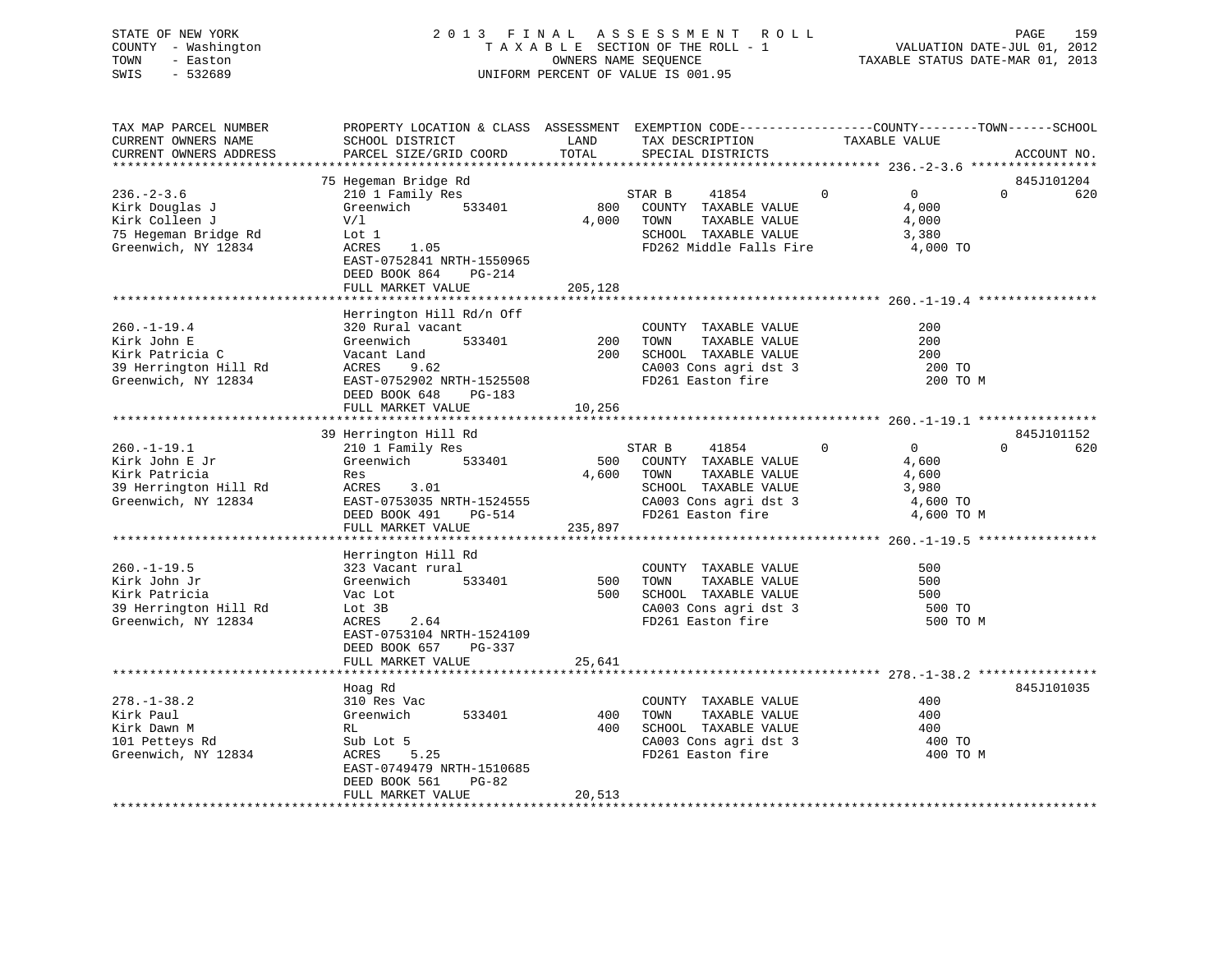| STATE OF NEW YORK   | 2013 FINAL ASSESSMENT ROLL         | 160<br>PAGE                      |
|---------------------|------------------------------------|----------------------------------|
| COUNTY - Washington | TAXABLE SECTION OF THE ROLL - 1    | VALUATION DATE-JUL 01, 2012      |
| TOWN<br>- Easton    | OWNERS NAME SEOUENCE               | TAXABLE STATUS DATE-MAR 01, 2013 |
| SWIS<br>- 532689    | UNIFORM PERCENT OF VALUE IS 001.95 |                                  |
|                     |                                    |                                  |

| TAX MAP PARCEL NUMBER                                                                                     | PROPERTY LOCATION & CLASS ASSESSMENT EXEMPTION CODE----------------COUNTY-------TOWN------SCHOOL |         |                                                                                                                                        |                   |                            |                 |
|-----------------------------------------------------------------------------------------------------------|--------------------------------------------------------------------------------------------------|---------|----------------------------------------------------------------------------------------------------------------------------------------|-------------------|----------------------------|-----------------|
| CURRENT OWNERS NAME                                                                                       | SCHOOL DISTRICT                                                                                  | LAND    | TAX DESCRIPTION TAXABLE VALUE                                                                                                          |                   |                            |                 |
| CURRENT OWNERS ADDRESS                                                                                    |                                                                                                  |         |                                                                                                                                        |                   |                            |                 |
|                                                                                                           |                                                                                                  |         |                                                                                                                                        |                   |                            |                 |
|                                                                                                           | 115 County Route 74A                                                                             |         |                                                                                                                                        | $0 \qquad \qquad$ |                            | 845J100485      |
| $253 - 1 - 9$                                                                                             | 210 1 Family Res                                                                                 |         | STAR B<br>41854                                                                                                                        |                   | $\overline{0}$             | $\Omega$<br>620 |
| Knapp Frank C                                                                                             | Greenwich 533401 600 COUNTY TAXABLE VALUE                                                        | 2,500   |                                                                                                                                        |                   | 2,500                      |                 |
| 115 County Route 74A H & L<br>Greenwich, NY 12834 497/91<br>Greenwich, NY 12834                           | 497/919;703/175                                                                                  |         | TOWN TAXABLE VALUE $2,500$<br>SCHOOL TAXABLE VALUE $1,880$<br>CA003 Cons agri dst 3 $2,500$ TO                                         |                   |                            |                 |
|                                                                                                           | The contract of the contract of<br>1.10<br>ACRES                                                 |         |                                                                                                                                        |                   |                            |                 |
|                                                                                                           | EAST-0766438 NRTH-1533177                                                                        |         | FD261 Easton fire                                                                                                                      |                   | 2,500 TO M                 |                 |
|                                                                                                           | DEED BOOK 493<br>PG-368                                                                          |         |                                                                                                                                        |                   |                            |                 |
|                                                                                                           | FULL MARKET VALUE                                                                                | 128,205 |                                                                                                                                        |                   |                            |                 |
|                                                                                                           |                                                                                                  |         |                                                                                                                                        |                   |                            |                 |
|                                                                                                           | 525 Beadle Hill Rd                                                                               |         |                                                                                                                                        |                   |                            | 845J100487      |
| $287. - 1 - 18$                                                                                           | 241 Rural res&ag                                                                                 |         | STAR EN 41834 0                                                                                                                        |                   | $\overline{0}$<br>$\Omega$ | 1,310           |
| knight Karen J                                                                                            | Greenwich 533401                                                                                 |         | 1,200 COUNTY TAXABLE VALUE                                                                                                             |                   | 6,000                      |                 |
| 525 Beadle Hill Rd                                                                                        |                                                                                                  |         | TAXABLE VALUE<br>6,000 TOWN                                                                                                            |                   | 6,000                      |                 |
| Valley Falls, NY 12185                                                                                    |                                                                                                  |         | SCHOOL TAXABLE VALUE                                                                                                                   |                   | 4,690                      |                 |
|                                                                                                           | 847/54 847/52<br>ACRES 56 36<br>ACRES 56.36<br>EAST-0744762 NRTH-1500548                         |         | CA003 Cons agri dst 3 6,000 TO                                                                                                         |                   |                            |                 |
|                                                                                                           |                                                                                                  |         | FD261 Easton fire                                                                                                                      |                   | 6,000 TO M                 |                 |
|                                                                                                           | DEED BOOK 847 PG-49                                                                              |         |                                                                                                                                        |                   |                            |                 |
|                                                                                                           | FULL MARKET VALUE                                                                                | 307,692 |                                                                                                                                        |                   |                            |                 |
|                                                                                                           |                                                                                                  |         |                                                                                                                                        |                   |                            |                 |
|                                                                                                           | 142 Ives Hill Rd                                                                                 |         |                                                                                                                                        |                   |                            |                 |
| $278. - 1 - 38.7$                                                                                         | 210 1 Family Res                                                                                 |         | STAR B 41854                                                                                                                           | $\overline{0}$    | $\overline{0}$<br>$\Omega$ | 620             |
| Knight Richard S                                                                                          | Greenwich<br>533401                                                                              |         | 500 COUNTY TAXABLE VALUE                                                                                                               |                   | 4,500                      |                 |
|                                                                                                           |                                                                                                  |         | 4,500 TOWN<br>TOWN TAXABLE VALUE 4,500<br>SCHOOL TAXABLE VALUE 3,880<br>CA003 Cons agri dst 3 4,500 TO<br>FD261 Easton fire 4,500 TO M |                   |                            |                 |
|                                                                                                           |                                                                                                  |         |                                                                                                                                        |                   |                            |                 |
|                                                                                                           |                                                                                                  |         |                                                                                                                                        |                   |                            |                 |
|                                                                                                           | $PG-87$<br>DEED BOOK 802                                                                         |         |                                                                                                                                        |                   |                            |                 |
|                                                                                                           |                                                                                                  |         |                                                                                                                                        |                   |                            |                 |
|                                                                                                           |                                                                                                  |         |                                                                                                                                        |                   |                            |                 |
| $227. - 1 - 19.4$                                                                                         | 189 Old Schuylerville Rd<br>240 Rural res                                                        |         | 41854<br>STAR B                                                                                                                        | $\circ$           | $\overline{0}$<br>$\Omega$ | 620             |
|                                                                                                           |                                                                                                  |         | 600 COUNTY TAXABLE VALUE                                                                                                               |                   | 4,500                      |                 |
|                                                                                                           |                                                                                                  | 4,500   | TOWN                                                                                                                                   |                   | 4,500                      |                 |
| Knoeller Mark A II Schuylerville 415001<br>Knoeller Stephanie H & L<br>189 Old Schuylerville Rd Sub Lot#4 |                                                                                                  |         | TOWN        TAXABLE  VALUE<br>SCHOOL    TAXABLE  VALUE                                                                                 |                   | 3,880                      |                 |
| Greenwich, NY 12834                                                                                       | ACRES 12.32                                                                                      |         | CA003 Cons agri dst 3 4,500 TO                                                                                                         |                   |                            |                 |
|                                                                                                           | EAST-0742826 NRTH-1557349                                                                        |         | FD262 Middle Falls Fire 4,500 TO                                                                                                       |                   |                            |                 |
|                                                                                                           | DEED BOOK 3214 PG-189                                                                            |         |                                                                                                                                        |                   |                            |                 |
|                                                                                                           | FULL MARKET VALUE                                                                                | 230,769 |                                                                                                                                        |                   |                            |                 |
|                                                                                                           |                                                                                                  |         |                                                                                                                                        |                   |                            |                 |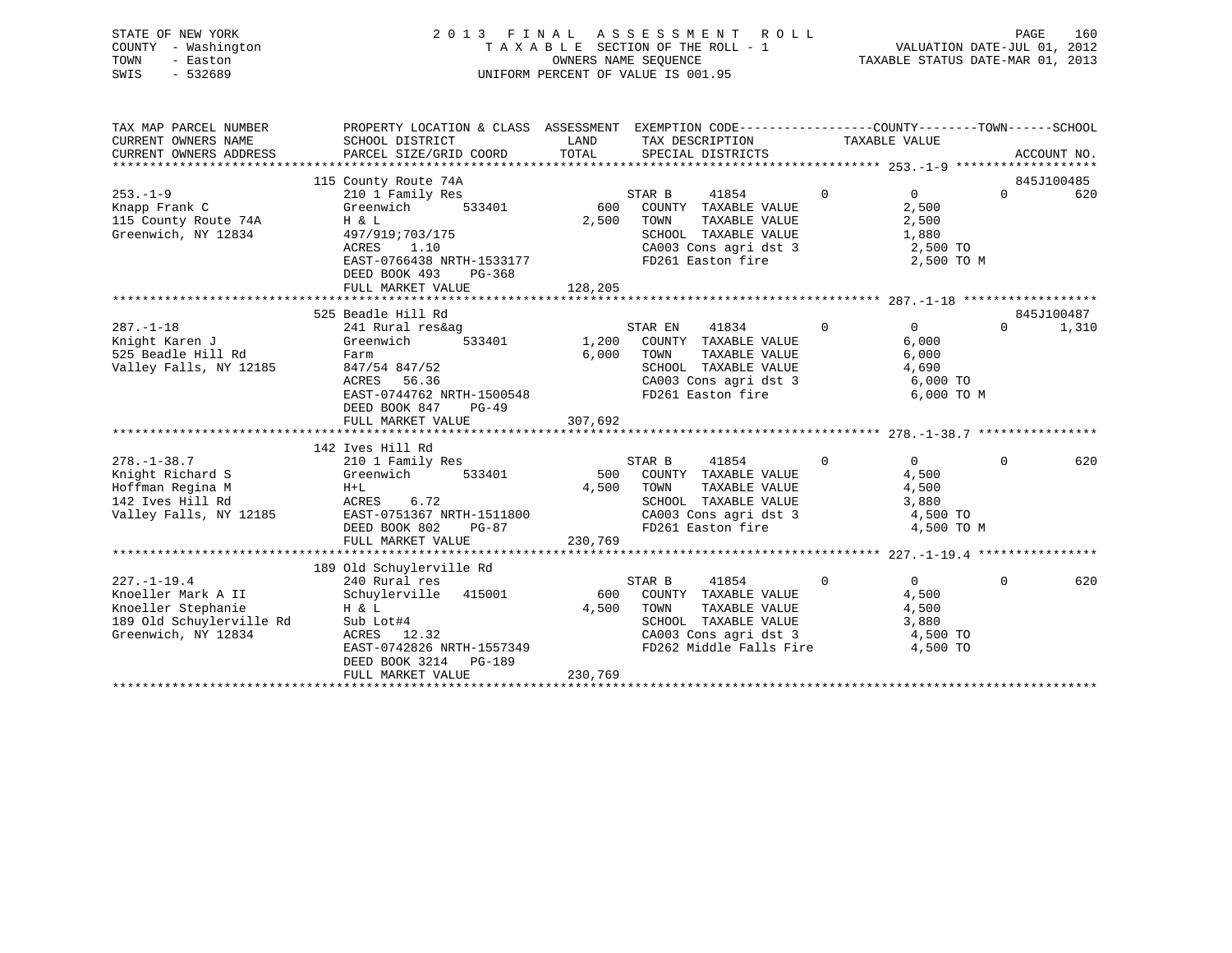### STATE OF NEW YORK 2 0 1 3 F I N A L A S S E S S M E N T R O L L PAGE 161 COUNTY - Washington T A X A B L E SECTION OF THE ROLL - 1 VALUATION DATE-JUL 01, 2012 TOWN - Easton OWNERS NAME SEQUENCE TAXABLE STATUS DATE-MAR 01, 2013 SWIS - 532689 UNIFORM PERCENT OF VALUE IS 001.95

| TAX MAP PARCEL NUMBER<br>CURRENT OWNERS NAME<br>CURRENT OWNERS ADDRESS | PROPERTY LOCATION & CLASS ASSESSMENT EXEMPTION CODE----------------COUNTY-------TOWN------SCHOOL<br>SCHOOL DISTRICT<br>PARCEL SIZE/GRID COORD | LAND<br>TOTAL |              | TAX DESCRIPTION<br>SPECIAL DISTRICTS |              | TAXABLE VALUE     |          | ACCOUNT NO. |
|------------------------------------------------------------------------|-----------------------------------------------------------------------------------------------------------------------------------------------|---------------|--------------|--------------------------------------|--------------|-------------------|----------|-------------|
|                                                                        |                                                                                                                                               |               |              |                                      |              |                   |          |             |
|                                                                        | 775 Beadle Hill Rd                                                                                                                            |               |              |                                      |              |                   |          | 845J100599  |
| $287. - 1 - 1$                                                         | 240 Rural res                                                                                                                                 |               | AG DIST      | 41720                                | $\Omega$     | 621               | 621      | 621         |
| Kozlowski Mark J                                                       | Greenwich<br>533401                                                                                                                           |               | 2,600 STAR B | 41854                                | $\Omega$     | $\Omega$          | $\Omega$ | 620         |
| Kozlowski Hollys                                                       | Farm                                                                                                                                          |               |              | 8,200 COUNTY TAXABLE VALUE           |              | 7,579             |          |             |
| 775 Beadle Hill Rd                                                     | ACRES 168.50                                                                                                                                  |               | TOWN         | TAXABLE VALUE                        |              | 7,579             |          |             |
| Valley Falls, NY 12185                                                 | EAST-0748810 NRTH-1504667                                                                                                                     |               |              | SCHOOL TAXABLE VALUE                 |              | 6,959             |          |             |
|                                                                        | DEED BOOK 490 PG-397                                                                                                                          |               |              | CA003 Cons agri dst 3                |              | 7,579 TO          |          |             |
| MAY BE SUBJECT TO PAYMENT                                              | FULL MARKET VALUE                                                                                                                             | 420,513       |              | 621 EX                               |              |                   |          |             |
| UNDER AGDIST LAW TIL 2017                                              |                                                                                                                                               |               |              | FD261 Easton fire                    |              | 8,200 TO M        |          |             |
|                                                                        |                                                                                                                                               |               |              |                                      |              |                   |          |             |
|                                                                        | 418 Vly Summit Rd                                                                                                                             |               |              |                                      |              |                   |          |             |
| $260. - 1 - 21.2$                                                      | 240 Rural res                                                                                                                                 |               | STAR B       | 41854                                | $\Omega$     | $\overline{0}$    | $\Omega$ | 620         |
| Kuzmich Brian                                                          | Greenwich<br>533401                                                                                                                           |               |              | 1,250 COUNTY TAXABLE VALUE           |              | 5,900             |          |             |
| Kapper Candace M                                                       | H&L                                                                                                                                           |               | 5,900 TOWN   | TAXABLE VALUE                        |              | 5,900             |          |             |
| 418 Vly Summit Rd                                                      | ACRES 54.67                                                                                                                                   |               |              | SCHOOL TAXABLE VALUE                 |              | 5,280             |          |             |
| Cambridge, NY 12816                                                    | EAST-0756008 NRTH-1523037                                                                                                                     |               |              | CA003 Cons agri dst 3                |              | 5,900 TO          |          |             |
|                                                                        | DEED BOOK 909<br>PG-332                                                                                                                       |               |              | FD261 Easton fire                    |              | 5,900 TO M        |          |             |
|                                                                        | FULL MARKET VALUE                                                                                                                             | 302,564       |              |                                      |              |                   |          |             |
|                                                                        |                                                                                                                                               |               |              |                                      |              |                   |          |             |
|                                                                        | 291 Cheese Factory Rd                                                                                                                         |               |              |                                      |              |                   |          | 845J100563  |
| $251. - 1 - 5$                                                         | 210 1 Family Res                                                                                                                              |               | STAR B       | 41854                                | $\mathbf{0}$ | $0 \qquad \qquad$ | $\Omega$ | 620         |
| Kuzmich David                                                          | Greenwich<br>533401                                                                                                                           | 800           |              | COUNTY TAXABLE VALUE                 |              | 4,600             |          |             |
| Kuzmich Dianne                                                         | 2 Houses                                                                                                                                      | 4,600         | TOWN         | TAXABLE VALUE                        |              | 4,600             |          |             |
| 283 Cheese Factory Rd                                                  | ACRES 2.04                                                                                                                                    |               |              | SCHOOL TAXABLE VALUE                 |              | 3,980             |          |             |
| Greenwich, NY 12834                                                    | EAST-0743440 NRTH-1533755                                                                                                                     |               |              | CA003 Cons agri dst 3                |              | 4,600 TO          |          |             |
|                                                                        | PG-99                                                                                                                                         |               |              | FD261 Easton fire                    |              |                   |          |             |
|                                                                        | DEED BOOK 500                                                                                                                                 |               |              |                                      |              | 4,600 TO M        |          |             |
|                                                                        | FULL MARKET VALUE                                                                                                                             | 235,897       |              |                                      |              |                   |          |             |
|                                                                        |                                                                                                                                               |               |              |                                      |              |                   |          | 845J101302  |
|                                                                        | Herrington Hill Rd                                                                                                                            |               |              |                                      |              |                   |          |             |
| $260. -1 - 19.3$                                                       | 323 Vacant rural                                                                                                                              |               |              | COUNTY TAXABLE VALUE                 |              | 300               |          |             |
| Kuzmich David J                                                        | Greenwich<br>533401                                                                                                                           | 300           | TOWN         | TAXABLE VALUE                        |              | 300               |          |             |
| Kuzmich Dianne R                                                       | Vl/ Land Locked                                                                                                                               | 300           |              | SCHOOL TAXABLE VALUE                 |              | 300               |          |             |
| 283 Cheese Factory Rd                                                  | Lot <sub>2</sub>                                                                                                                              |               |              | CA003 Cons agri dst 3                |              | 300 TO            |          |             |
| Greenwich, NY 12834                                                    | <b>ACRES</b><br>9.01                                                                                                                          |               |              | FD261 Easton fire                    |              | 300 TO M          |          |             |
|                                                                        | EAST-0754476 NRTH-1526138                                                                                                                     |               |              |                                      |              |                   |          |             |
| PRIOR OWNER ON 3/01/2013                                               | DEED BOOK 3253 PG-247                                                                                                                         |               |              |                                      |              |                   |          |             |
| Kuzmich Paul                                                           | FULL MARKET VALUE                                                                                                                             | 15,385        |              |                                      |              |                   |          |             |
|                                                                        |                                                                                                                                               |               |              |                                      |              |                   |          |             |
|                                                                        | Herrington Hill Rd                                                                                                                            |               |              |                                      |              |                   |          | 845J101207  |
| $261. -1 - 1.7$                                                        | 320 Rural vacant                                                                                                                              |               |              | COUNTY TAXABLE VALUE                 |              | 1,500             |          |             |
| Kuzmich Paul                                                           | 533401<br>Greenwich                                                                                                                           | 1,500         | TOWN         | TAXABLE VALUE                        |              | 1,500             |          |             |
| 15 Sherman Ave                                                         | Vacant Land                                                                                                                                   | 1,500         |              | SCHOOL TAXABLE VALUE                 |              | 1,500             |          |             |
| Greenwich, NY 12834                                                    | 2285/67                                                                                                                                       |               |              | FD261 Easton fire                    |              | 1,500 TO M        |          |             |
|                                                                        | ACRES 28.91                                                                                                                                   |               |              |                                      |              |                   |          |             |
|                                                                        | EAST-0758452 NRTH-1526418                                                                                                                     |               |              |                                      |              |                   |          |             |
|                                                                        | DEED BOOK 858<br>$PG-14$                                                                                                                      |               |              |                                      |              |                   |          |             |
|                                                                        | FULL MARKET VALUE                                                                                                                             | 76,923        |              |                                      |              |                   |          |             |
|                                                                        |                                                                                                                                               |               |              |                                      |              |                   |          |             |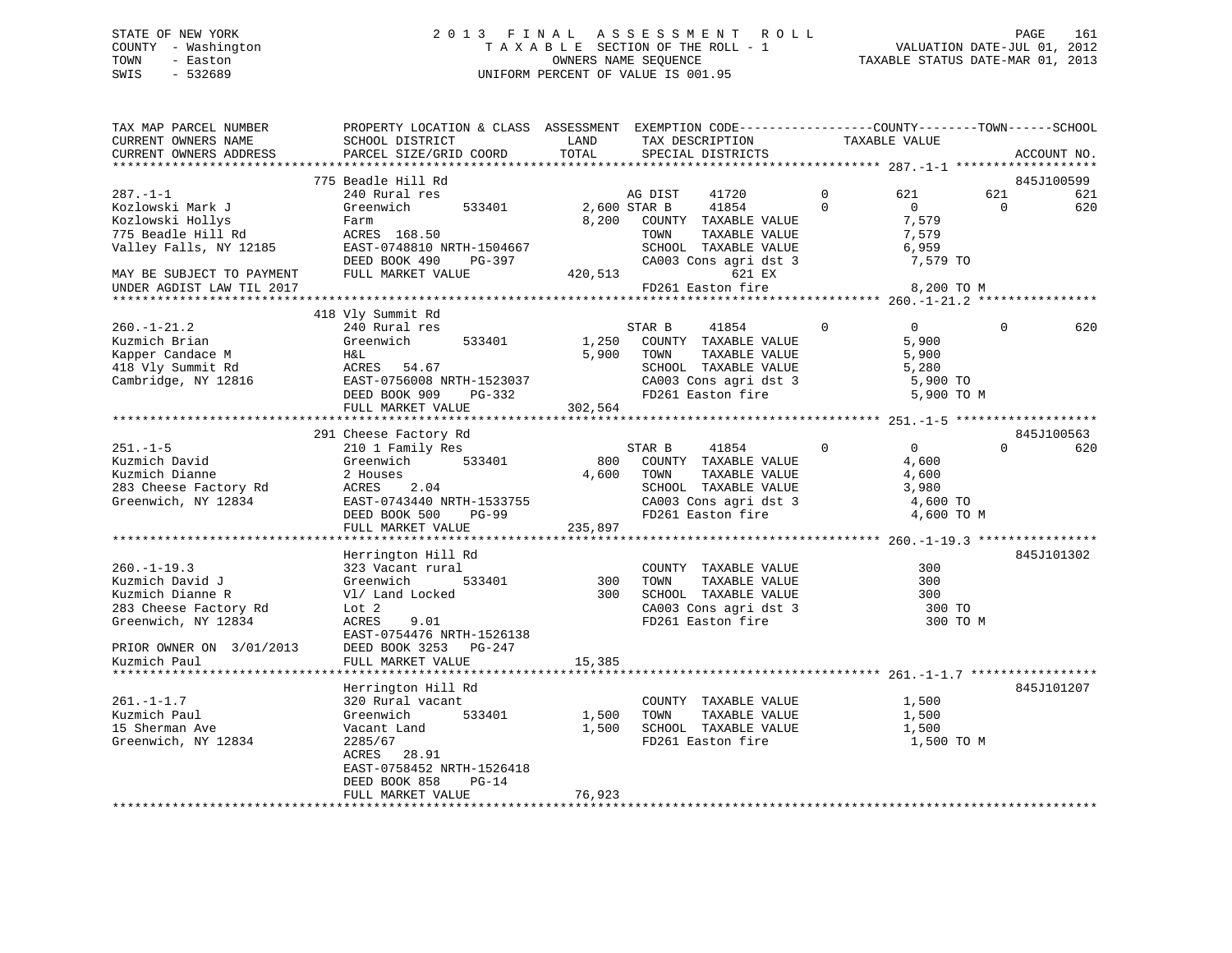### STATE OF NEW YORK 2 0 1 3 F I N A L A S S E S S M E N T R O L L PAGE 162 COUNTY - Washington T A X A B L E SECTION OF THE ROLL - 1 VALUATION DATE-JUL 01, 2012 TOWN - Easton OWNERS NAME SEQUENCE TAXABLE STATUS DATE-MAR 01, 2013 SWIS - 532689 UNIFORM PERCENT OF VALUE IS 001.95

| TAX MAP PARCEL NUMBER<br>CURRENT OWNERS NAME                                                                 | PROPERTY LOCATION & CLASS ASSESSMENT EXEMPTION CODE----------------COUNTY-------TOWN------SCHOOL<br>SCHOOL DISTRICT                                                                                  | LAND                   |                                                                                                                                                                                                | TAXABLE VALUE                                                                                                                          |                                                                          |
|--------------------------------------------------------------------------------------------------------------|------------------------------------------------------------------------------------------------------------------------------------------------------------------------------------------------------|------------------------|------------------------------------------------------------------------------------------------------------------------------------------------------------------------------------------------|----------------------------------------------------------------------------------------------------------------------------------------|--------------------------------------------------------------------------|
| CURRENT OWNERS ADDRESS                                                                                       | PARCEL SIZE/GRID COORD                                                                                                                                                                               | TOTAL                  | TAX DESCRIPTION<br>SPECIAL DISTRICTS                                                                                                                                                           |                                                                                                                                        | ACCOUNT NO.                                                              |
|                                                                                                              |                                                                                                                                                                                                      |                        |                                                                                                                                                                                                |                                                                                                                                        |                                                                          |
| $261. - 1 - 33$<br>Kuzmich Paul<br>Kuzmich David<br>15 Sherman Ave<br>Greenwich, NY 12834                    | 35 The Intervale Rd<br>240 Rural res<br>533401<br>Greenwich<br>H & L<br>28.48<br>ACRES<br>EAST-0755263 NRTH-1525945                                                                                  | 800<br>4,500           | COUNTY TAXABLE VALUE<br>TOWN<br>TAXABLE VALUE<br>SCHOOL TAXABLE VALUE<br>CA003 Cons agri dst 3<br>FD261 Easton fire                                                                            | 4,500<br>4,500<br>4,500<br>4,500 TO<br>4,500 TO M                                                                                      | 845J100498                                                               |
|                                                                                                              | DEED BOOK 826<br>PG-327                                                                                                                                                                              |                        |                                                                                                                                                                                                |                                                                                                                                        |                                                                          |
|                                                                                                              | FULL MARKET VALUE                                                                                                                                                                                    | 230,769                |                                                                                                                                                                                                |                                                                                                                                        |                                                                          |
|                                                                                                              |                                                                                                                                                                                                      |                        |                                                                                                                                                                                                |                                                                                                                                        |                                                                          |
| $261. - 1 - 36$<br>Kuzmich Theresa LE<br>Stewart Barbara M<br>137 Herrington Hill Rd<br>Greenwich, NY 12834  | 137 Herrington Hill Rd<br>210 1 Family Res<br>533401<br>Greenwich<br>Res<br>FRNT 315.00 DPTH 186.00<br>EAST-0755452 NRTH-1525418<br>DEED BOOK 2908 PG-106<br>FULL MARKET VALUE                       | 3,500                  | AGED-ALL 41800<br>500 STAR EN<br>41834<br>COUNTY TAXABLE VALUE<br>TOWN<br>TAXABLE VALUE<br>IUWN TAXABLE VALUE<br>SCHOOL TAXABLE VALUE<br>06 CA003 Cons agri dst 3<br>179,487 FD261 Easton fire | 1,750<br>$\mathbf{0}$<br>$\Omega$<br>$\overline{0}$<br>1,750<br>1,750<br>440<br>3,500 TO<br>3,500 TO M                                 | 845J101114<br>1,750<br>1,750<br>$\bigcirc$<br>1,310                      |
|                                                                                                              |                                                                                                                                                                                                      |                        |                                                                                                                                                                                                |                                                                                                                                        | 845J100501                                                               |
| $278. - 1 - 15$<br>Labombard Howard<br>Labombard Joann<br>13 Ives Hill Rd                                    | 13 Ives Hill Rd<br>210 1 Family Res<br>533401<br>Greenwich<br>H & L 3<br>FRNT 149.00 DPTH 115.00<br>Valley Falls, NY 12185 EAST-0754649 NRTH-1511855<br>DEED BOOK 443<br>PG-328<br>FULL MARKET VALUE | 300<br>1,500<br>76,923 | COUNTY TAXABLE VALUE<br>TAXABLE VALUE<br>TOWN<br>SCHOOL TAXABLE VALUE<br>CA003 Cons agri dst 3<br>FD261 Easton fire                                                                            | 1,500<br>1,500<br>1,500<br>1,500 TO<br>1,500 TO M                                                                                      |                                                                          |
|                                                                                                              |                                                                                                                                                                                                      |                        |                                                                                                                                                                                                |                                                                                                                                        |                                                                          |
| $278. - 1 - 18$<br>LaBombard Mildred LE<br>LaBombard Philip<br>1090 Beadle Hill Rd<br>Valley Falls, NY 12185 | 1090 Beadle Hill Rd<br>210 1 Family Res<br>Greenwich 533401<br>H&l<br>FRNT 154.00 DPTH 123.00<br>EAST-0753831 NRTH-1511547<br>DEED BOOK 2838 PG-212<br>FULL MARKET VALUE                             |                        | ELG F VET 41101<br>400 AGED-ALL 41800<br>2,200 STAR EN<br>41834<br>COUNTY TAXABLE VALUE<br>TOWN<br>TAXABLE VALUE<br>SCHOOL TAXABLE VALUE<br>112,821 CA003 Cons agri dst 3<br>FD261 Easton fire | $\overline{0}$<br>900<br>$\overline{0}$<br>650<br>$\Omega$<br>$\overline{0}$<br>650<br>650<br>$\overline{0}$<br>2,200 TO<br>2,200 TO M | 845J100500<br>900<br>$\overline{0}$<br>650<br>1,100<br>$\Omega$<br>1,100 |
|                                                                                                              |                                                                                                                                                                                                      |                        |                                                                                                                                                                                                |                                                                                                                                        |                                                                          |
| $237. - 1 - 27$<br>LaCroix Larry<br>LaCroix Lisa<br>350 College Hwy<br>Southhampton, MA 01073                | 213 Old Cambridge Rd<br>240 Rural res<br>533401<br>Greenwich<br>H & L<br>sub lot 2<br>ACRES<br>4.96<br>EAST-0764844 NRTH-1549242<br>DEED BOOK 2277<br>PG-333                                         | 400<br>2,700           | COUNTY TAXABLE VALUE<br>TOWN<br>TAXABLE VALUE<br>SCHOOL TAXABLE VALUE<br>CA003 Cons agri dst 3 2,700 TO<br>FD261 Easton fire                                                                   | 2,700<br>2,700<br>2,700<br>2,700 TO M                                                                                                  | 845J100712                                                               |
|                                                                                                              | FULL MARKET VALUE                                                                                                                                                                                    | 138,462                |                                                                                                                                                                                                |                                                                                                                                        |                                                                          |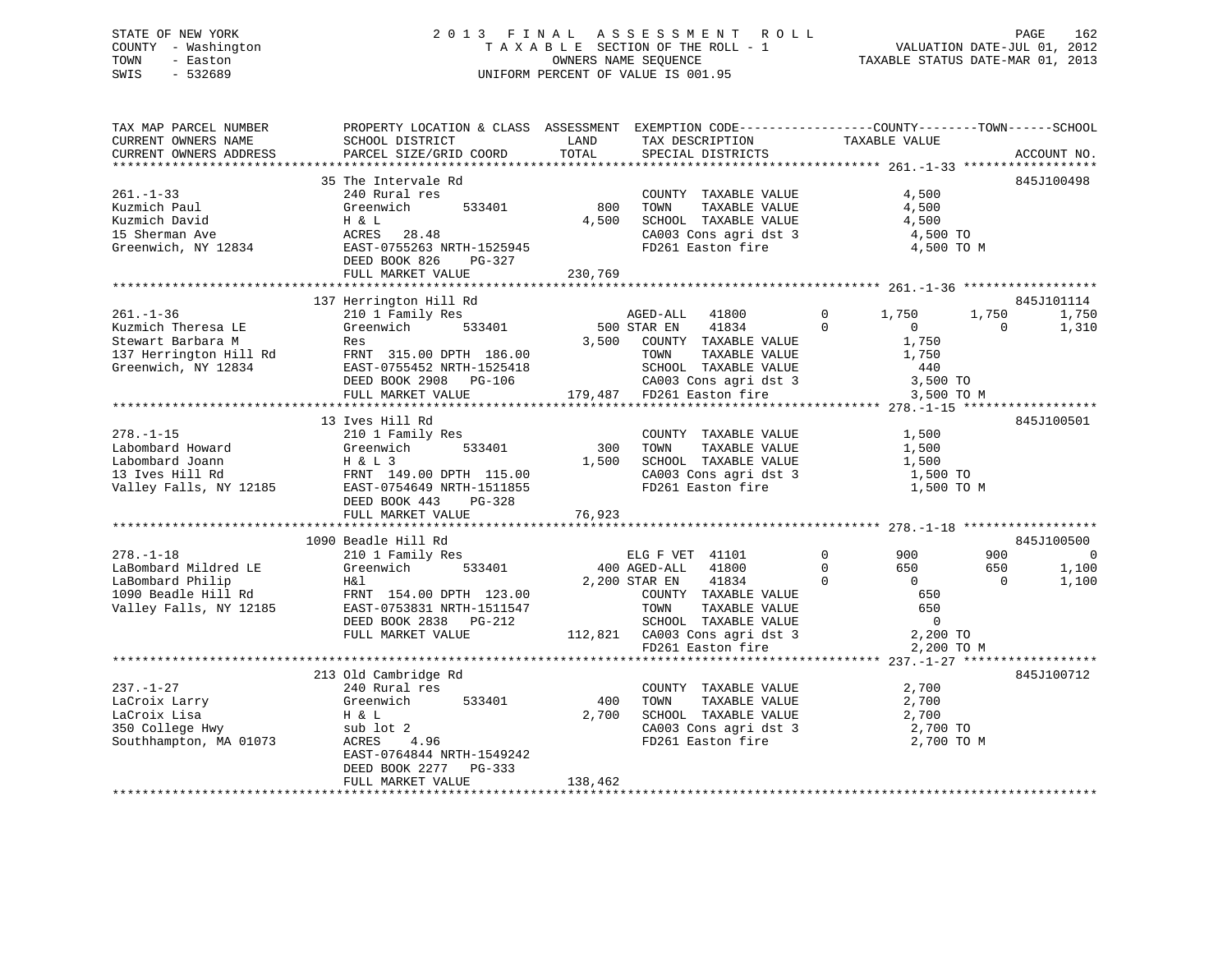### STATE OF NEW YORK 2 0 1 3 F I N A L A S S E S S M E N T R O L L PAGE 163 COUNTY - Washington T A X A B L E SECTION OF THE ROLL - 1 VALUATION DATE-JUL 01, 2012 TOWN - Easton OWNERS NAME SEQUENCE TAXABLE STATUS DATE-MAR 01, 2013 SWIS - 532689 UNIFORM PERCENT OF VALUE IS 001.95

| TAX MAP PARCEL NUMBER               | PROPERTY LOCATION & CLASS ASSESSMENT EXEMPTION CODE---------------COUNTY-------TOWN-----SCHOOL                                                                                                                             |            |                                                                                          |                       |                   |
|-------------------------------------|----------------------------------------------------------------------------------------------------------------------------------------------------------------------------------------------------------------------------|------------|------------------------------------------------------------------------------------------|-----------------------|-------------------|
| CURRENT OWNERS NAME                 | SCHOOL DISTRICT                                                                                                                                                                                                            | LAND       | TAX DESCRIPTION                                                                          | TAXABLE VALUE         |                   |
| CURRENT OWNERS ADDRESS              | PARCEL SIZE/GRID COORD                                                                                                                                                                                                     | TOTAL      | SPECIAL DISTRICTS                                                                        |                       | ACCOUNT NO.       |
|                                     |                                                                                                                                                                                                                            |            |                                                                                          |                       |                   |
|                                     | Old Cambridge Rd                                                                                                                                                                                                           |            |                                                                                          |                       |                   |
| $237. - 1 - 27.1$                   | 105 Vac farmland                                                                                                                                                                                                           |            | COUNTY TAXABLE VALUE                                                                     | 450                   |                   |
|                                     |                                                                                                                                                                                                                            |            |                                                                                          | 450                   |                   |
|                                     | ستمام 150<br>533401<br>450                                                                                                                                                                                                 |            |                                                                                          | 450                   |                   |
|                                     |                                                                                                                                                                                                                            |            |                                                                                          |                       |                   |
|                                     | Eacroix Larry<br>Lacroix Lisa (Seenwich 533401 450<br>350 College Hwy (Seenwich 533401 450<br>350 College Hwy (Seenwich 2011)<br>Southampton, MA 01073 EAST-0764954 NRTH-1548539                                           |            | TOWN TAXABLE VALUE<br>SCHOOL TAXABLE VALUE<br>CA003 Cons agri dst 3<br>FD261 Easton fire | 450 TO<br>450 TO M    |                   |
|                                     | DEED BOOK 2277 PG-333                                                                                                                                                                                                      |            |                                                                                          |                       |                   |
|                                     | FULL MARKET VALUE                                                                                                                                                                                                          | 23,077     |                                                                                          |                       |                   |
|                                     |                                                                                                                                                                                                                            |            |                                                                                          |                       |                   |
|                                     | 205 Old Cambridge Rd                                                                                                                                                                                                       |            |                                                                                          |                       | 845J100401        |
| $237. - 1 - 14.1$                   | 01d Campringe Rd<br>260 Seasonal res<br>Greenwich 533401                                                                                                                                                                   |            |                                                                                          | 95                    | 95<br>95          |
| Lacroix Larry R                     | Greenwich                                                                                                                                                                                                                  |            | AG DIST 41720 0<br>1,000 COUNTY TAXABLE VALUE                                            | 2,905                 |                   |
| Lacroix Lisa M                      | Greenwic<br>Mobile F<br>1990/95<br>Mobile Home on Lot 3,000 TOWN                                                                                                                                                           |            |                                                                                          | TAXABLE VALUE 2,905   |                   |
|                                     |                                                                                                                                                                                                                            |            | SCHOOL TAXABLE VALUE                                                                     |                       |                   |
| 350 College Hwy                     |                                                                                                                                                                                                                            |            |                                                                                          | 2,905                 |                   |
| South Hampton, MA 01073 ACRES 58.50 |                                                                                                                                                                                                                            |            | CA003 Cons agri dst 3 2,905 TO                                                           |                       |                   |
|                                     |                                                                                                                                                                                                                            |            | 95 EX                                                                                    |                       |                   |
| MAY BE SUBJECT TO PAYMENT           |                                                                                                                                                                                                                            |            |                                                                                          | 3,000 TO M            |                   |
| UNDER AGDIST LAW TIL 2017           | FULL MARKET VALUE                                                                                                                                                                                                          | 153,846    |                                                                                          |                       |                   |
|                                     |                                                                                                                                                                                                                            |            |                                                                                          |                       |                   |
|                                     | 184 Old Cambridge Rd                                                                                                                                                                                                       |            |                                                                                          |                       |                   |
| $237. -1 - 14.3$                    | 241 Rural res&ag                                                                                                                                                                                                           |            | AG DIST 41720                                                                            | $\Omega$<br>489       | 489<br>489        |
| Lacroix Larry R                     |                                                                                                                                                                                                                            |            | 1,500 COUNTY TAXABLE VALUE                                                               | 6,511                 |                   |
| Lacroix Lisa M                      | Greenwich 533401<br>1914/300 1914/295<br>ACRES 74.90<br>Greenwich<br>1914/300 1914/<br>ACRES 74.90                                                                                                                         | 7,000 TOWN | TAXABLE VALUE                                                                            | 6,511                 |                   |
| 350 College Hwy                     |                                                                                                                                                                                                                            |            | SCHOOL TAXABLE VALUE                                                                     | 6,511                 |                   |
|                                     |                                                                                                                                                                                                                            |            | CA003 Cons agri dst 3 6,511 TO                                                           |                       |                   |
|                                     |                                                                                                                                                                                                                            |            | 489 EX                                                                                   |                       |                   |
| MAY BE SUBJECT TO PAYMENT           | 2000 CAOUS CONTROL AND THE CAOUS CONSIDER THE CAOUS CONSISTENT OF THE CAOUS CONSISTENT OF THE PAST OF THE PAST<br>29 DEED BOOK 2772 PG-247 489 EX<br>MAY BE SUBJECT TO PAYMENT FULL MARKET VALUE 358,974 FD261 Easton fire |            |                                                                                          | 7,000 TO M            |                   |
| UNDER AGDIST LAW TIL 2017           |                                                                                                                                                                                                                            |            |                                                                                          |                       |                   |
|                                     |                                                                                                                                                                                                                            |            |                                                                                          |                       |                   |
|                                     | 174 Old Cambridge Rd                                                                                                                                                                                                       |            |                                                                                          |                       |                   |
|                                     | 210 1 Family Res                                                                                                                                                                                                           |            | CBT VET/TC 41131                                                                         | $\overline{0}$<br>975 | 878<br>0          |
|                                     |                                                                                                                                                                                                                            |            | 500 STAR EN 41834 0<br>5,000 COUNTY TAXABLE VALUE                                        | $\overline{0}$        | $\Omega$<br>1,310 |
|                                     |                                                                                                                                                                                                                            |            |                                                                                          | 4,025                 |                   |
|                                     |                                                                                                                                                                                                                            |            |                                                                                          |                       |                   |
|                                     |                                                                                                                                                                                                                            |            | TOWN TAXABLE VALUE 4,122<br>SCHOOL TAXABLE VALUE 3,690                                   |                       |                   |
|                                     |                                                                                                                                                                                                                            |            |                                                                                          |                       |                   |
|                                     |                                                                                                                                                                                                                            |            | PG-936 CA003 Cons agri dst 3<br>256,410 FD261 Easton fire                                | 5,000 TO              |                   |
|                                     |                                                                                                                                                                                                                            |            |                                                                                          | 5,000 TO M            |                   |
|                                     |                                                                                                                                                                                                                            |            |                                                                                          |                       |                   |
|                                     | 140 Cooke Hollow Rd                                                                                                                                                                                                        |            |                                                                                          |                       | 845J100502        |
| $270. - 2 - 13$                     | 240 Rural res                                                                                                                                                                                                              |            | COUNTY TAXABLE VALUE                                                                     | 4,500                 |                   |
| Laendner Geoffrey<br>PO Box 424     | 533401<br>Greenwich                                                                                                                                                                                                        | 1,000      | TAXABLE VALUE<br>TOWN                                                                    | 4,500                 |                   |
| PO Box 424                          | Res                                                                                                                                                                                                                        | 4,500      | SCHOOL TAXABLE VALUE<br>CA003 Cons agri dst 3<br>FD261 Easton fire                       | 4,500                 |                   |
| Stony Brook, NY 11790               | 901/223                                                                                                                                                                                                                    |            |                                                                                          | 4,500 TO              |                   |
|                                     | $270. - 1 - 13$                                                                                                                                                                                                            |            |                                                                                          | 4,500 TO M            |                   |
|                                     | 23.17<br>ACRES                                                                                                                                                                                                             |            |                                                                                          |                       |                   |
|                                     | EAST-0756628 NRTH-1515075                                                                                                                                                                                                  |            |                                                                                          |                       |                   |
|                                     | DEED BOOK 870<br>$PG-28$                                                                                                                                                                                                   |            |                                                                                          |                       |                   |
|                                     | FULL MARKET VALUE                                                                                                                                                                                                          | 230,769    |                                                                                          |                       |                   |
|                                     |                                                                                                                                                                                                                            |            |                                                                                          |                       |                   |
|                                     |                                                                                                                                                                                                                            |            |                                                                                          |                       |                   |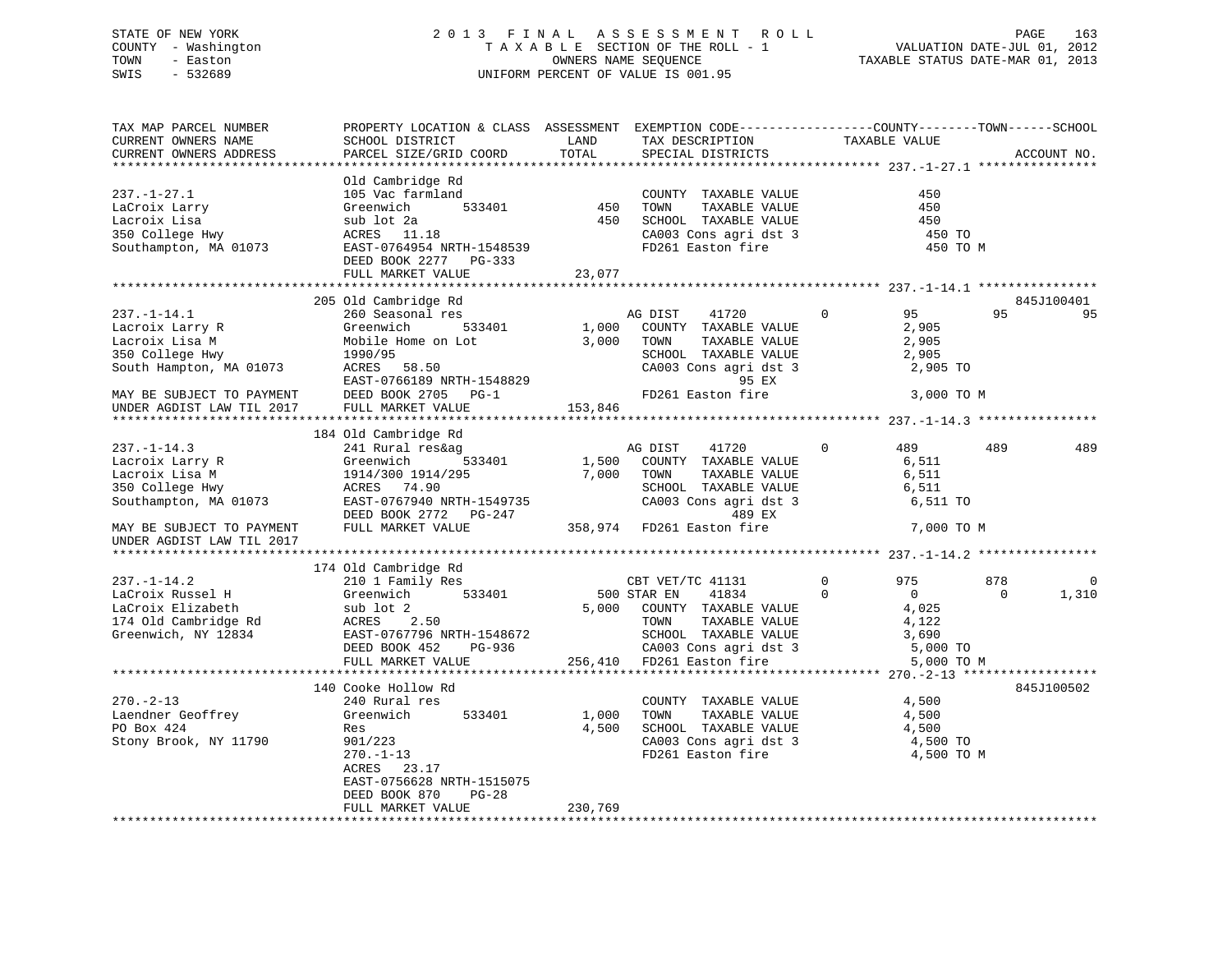### STATE OF NEW YORK 2 0 1 3 F I N A L A S S E S S M E N T R O L L PAGE 164 COUNTY - Washington T A X A B L E SECTION OF THE ROLL - 1 VALUATION DATE-JUL 01, 2012 TOWN - Easton OWNERS NAME SEQUENCE TAXABLE STATUS DATE-MAR 01, 2013 SWIS - 532689 UNIFORM PERCENT OF VALUE IS 001.95

| TAX MAP PARCEL NUMBER                 | PROPERTY LOCATION & CLASS ASSESSMENT EXEMPTION CODE---------------COUNTY-------TOWN------SCHOOL                                                                                                                                        |            |                                                                                                                              |                |                                         |                |            |
|---------------------------------------|----------------------------------------------------------------------------------------------------------------------------------------------------------------------------------------------------------------------------------------|------------|------------------------------------------------------------------------------------------------------------------------------|----------------|-----------------------------------------|----------------|------------|
|                                       |                                                                                                                                                                                                                                        |            |                                                                                                                              |                |                                         |                |            |
|                                       | 30 Orchard Dr                                                                                                                                                                                                                          |            |                                                                                                                              |                | $\overline{0}$ 0                        |                | 845J100318 |
| $236.1 - 3 - 10$                      | 210 1 Family Res                                                                                                                                                                                                                       |            | STAR B<br>41854                                                                                                              |                |                                         | $\Omega$       | 620        |
|                                       |                                                                                                                                                                                                                                        | 533401 300 | COUNTY TAXABLE VALUE                                                                                                         |                | 3,600                                   |                |            |
|                                       | Laird Benjamin<br>Laird Benjamin (Greenwich 533401)<br>30 Orchard Dr 236.-3-10                                                                                                                                                         | 3,600      | TOWN                                                                                                                         |                |                                         |                |            |
|                                       |                                                                                                                                                                                                                                        |            |                                                                                                                              |                |                                         |                |            |
| Greenwich, NY 12834                   | ACRES 1.00<br>EAST-0750221 NRTH-1552580<br>DEED BOOK 2498 PG-282                                                                                                                                                                       |            | FD262 Middle Falls Fire 3,600 TO                                                                                             |                |                                         |                |            |
|                                       | FULL MARKET VALUE                                                                                                                                                                                                                      | 184,615    |                                                                                                                              |                |                                         |                |            |
|                                       |                                                                                                                                                                                                                                        |            |                                                                                                                              |                |                                         |                |            |
|                                       | 3286 Valley Falls Rd<br>valicy rails not<br>112 Dairy farm Mark AG DIST                                                                                                                                                                |            |                                                                                                                              |                | 41720 0 983                             |                | 845J100504 |
| $269. - 1 - 45$                       | Greenwich 533401 3,500 STAR B                                                                                                                                                                                                          |            |                                                                                                                              |                |                                         | 983            | 983        |
| Lamb Edward                           |                                                                                                                                                                                                                                        |            |                                                                                                                              |                | $41854 \qquad \qquad 0 \qquad \qquad 0$ | $\overline{0}$ | 620        |
| Lamb Randy                            |                                                                                                                                                                                                                                        |            |                                                                                                                              |                |                                         |                |            |
|                                       |                                                                                                                                                                                                                                        |            |                                                                                                                              |                |                                         |                |            |
|                                       |                                                                                                                                                                                                                                        |            |                                                                                                                              |                |                                         |                |            |
|                                       |                                                                                                                                                                                                                                        |            | 8,500 COUNTY TAXABLE VALUE 7,517<br>TOWN TAXABLE VALUE 7,517<br>SCHOOL TAXABLE VALUE 7,517<br>CA003 Cons agri dst 3 7,517 TO |                |                                         |                |            |
|                                       | 3286 Valley Falls Rd<br>Schaghticoke, NY 12154 ACRES 187.00<br>EAST-0747788 NRTH-1513454 SCHOOL TAXABLE VALUE<br>MAY BE SUBJECT TO PAYMENT DEED BOOK 453 PG-415 (2003 Cons agridst 3 7,517 TO<br>UNDER AGDIST LAW TIL 2017 FULL MARKET |            |                                                                                                                              |                |                                         |                |            |
|                                       |                                                                                                                                                                                                                                        |            |                                                                                                                              |                |                                         |                |            |
|                                       |                                                                                                                                                                                                                                        |            |                                                                                                                              |                |                                         |                |            |
| $278. -1 - 2.4$                       | 71 Brayton Rd<br>112 Dairy farm                                                                                                                                                                                                        |            |                                                                                                                              | $\overline{0}$ |                                         |                |            |
|                                       | 533401 3,800 STAR B                                                                                                                                                                                                                    |            | AG DIST<br>41720                                                                                                             |                | 1,243 1,243                             |                | 1,243      |
| Lamb Edward Greenwich                 |                                                                                                                                                                                                                                        |            | 41854 0                                                                                                                      |                | $\overline{0}$                          | $\overline{0}$ | 620        |
| Lamb Randy                            |                                                                                                                                                                                                                                        |            |                                                                                                                              |                |                                         |                |            |
| 71 Brayton Rd                         |                                                                                                                                                                                                                                        |            |                                                                                                                              |                |                                         |                |            |
|                                       | Schaghticoke, NY 12154 EAST-0747951 NRTH-1510324                                                                                                                                                                                       |            | SCHOOL TAXABLE VALUE 10,137                                                                                                  |                |                                         |                |            |
|                                       | DEED BOOK 775                                                                                                                                                                                                                          |            |                                                                                                                              |                |                                         |                |            |
|                                       |                                                                                                                                                                                                                                        |            |                                                                                                                              |                |                                         |                |            |
|                                       | EAST-0747951 NRTH-151U324<br>DEED BOOK 775 PG-232 CA003 Cons agri dst 3<br>FULL MARKET VALUE 615,385 FD261 Easton fire 12,000 TO M<br>FD261 Easton fire 12,000 TO M                                                                    |            |                                                                                                                              |                |                                         |                |            |
|                                       |                                                                                                                                                                                                                                        |            |                                                                                                                              |                |                                         |                |            |
|                                       | Meeting House Rd                                                                                                                                                                                                                       |            |                                                                                                                              |                |                                         |                |            |
| $269. - 1 - 45.2$                     | 310 Res Vac                                                                                                                                                                                                                            |            | COUNTY TAXABLE VALUE                                                                                                         |                | 600                                     |                |            |
| Lamb Randy                            | Greenwich 533401 600                                                                                                                                                                                                                   |            | TAXABLE VALUE<br>TOWN                                                                                                        |                | 600                                     |                |            |
| Lamb Edward D<br>3286 Valley Falls Rd | $1$ ot 3                                                                                                                                                                                                                               | 600        |                                                                                                                              |                |                                         |                |            |
|                                       | subd 22C-115                                                                                                                                                                                                                           |            |                                                                                                                              |                |                                         |                |            |
| Schaghticoke, NY 12154                | ACRES 11.28<br>EAST-0747648 NRTH-1515369<br>DEED BOOK 453<br>PG-415                                                                                                                                                                    |            | SCHOOL TAXABLE VALUE 600<br>CA003 Cons agri dst 3 600 TO<br>FD261 Easton fire 600 TO                                         |                | 600 TO M                                |                |            |
|                                       | FULL MARKET VALUE                                                                                                                                                                                                                      | 30,769     |                                                                                                                              |                |                                         |                |            |
|                                       |                                                                                                                                                                                                                                        |            |                                                                                                                              |                |                                         |                |            |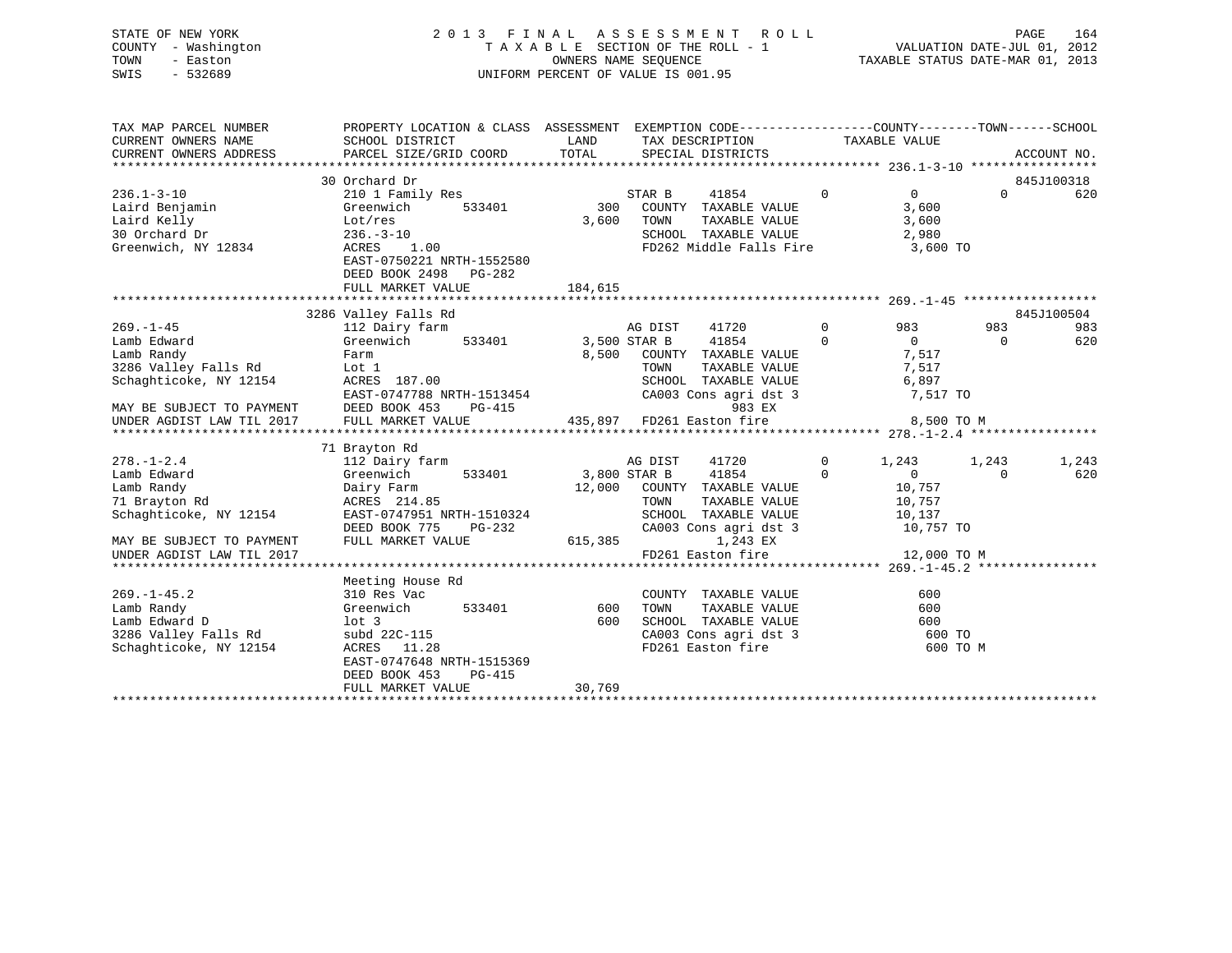STATE OF NEW YORK 2 0 1 3 F I N A L A S S E S S M E N T R O L L PAGE 165 COUNTY - Washington T A X A B L E SECTION OF THE ROLL - 1 VALUATION DATE-JUL 01, 2012

# TOWN - Easton OWNERS NAME SEQUENCE TAXABLE STATUS DATE-MAR 01, 2013 SWIS - 532689 UNIFORM PERCENT OF VALUE IS 001.95

| TAX MAP PARCEL NUMBER<br>CURRENT OWNERS NAME                                                                                                                          | PROPERTY LOCATION & CLASS ASSESSMENT<br>SCHOOL DISTRICT                                                                                                                                                                                                                                                                 | LAND                    | EXEMPTION CODE-----------------COUNTY-------TOWN------SCHOOL<br>TAX DESCRIPTION                                                                                                                                                                                                                                                                  |                                                  | TAXABLE VALUE                                                                                                                                          |                                         |                                                             |
|-----------------------------------------------------------------------------------------------------------------------------------------------------------------------|-------------------------------------------------------------------------------------------------------------------------------------------------------------------------------------------------------------------------------------------------------------------------------------------------------------------------|-------------------------|--------------------------------------------------------------------------------------------------------------------------------------------------------------------------------------------------------------------------------------------------------------------------------------------------------------------------------------------------|--------------------------------------------------|--------------------------------------------------------------------------------------------------------------------------------------------------------|-----------------------------------------|-------------------------------------------------------------|
| CURRENT OWNERS ADDRESS<br>***********************                                                                                                                     | PARCEL SIZE/GRID COORD<br>******************************                                                                                                                                                                                                                                                                | TOTAL                   | SPECIAL DISTRICTS                                                                                                                                                                                                                                                                                                                                |                                                  |                                                                                                                                                        |                                         | ACCOUNT NO.                                                 |
|                                                                                                                                                                       | 108 Colonel Baum Rd                                                                                                                                                                                                                                                                                                     |                         |                                                                                                                                                                                                                                                                                                                                                  |                                                  |                                                                                                                                                        |                                         | 845J100506                                                  |
| $245. - 2 - 3.1$<br>Langdon Paula V<br>108 Colonel Baum Rd<br>Greenwich, NY 12834                                                                                     | 240 Rural res<br>Greenwich<br>533401<br>Res/land<br>W591/197<br>ACRES 10.30<br>EAST-0762895 NRTH-1545129<br>DEED BOOK 426<br>PG-1153                                                                                                                                                                                    | 500<br>5,000            | 41834<br>STAR EN<br>COUNTY TAXABLE VALUE<br>TOWN<br>TAXABLE VALUE<br>SCHOOL TAXABLE VALUE<br>CA003 Cons agri dst 3<br>FD261 Easton fire                                                                                                                                                                                                          | $\mathbf 0$                                      | $\mathbf 0$<br>5,000<br>5,000<br>3,690<br>5,000 TO<br>5,000 TO M                                                                                       | $\Omega$                                | 1,310                                                       |
|                                                                                                                                                                       | FULL MARKET VALUE                                                                                                                                                                                                                                                                                                       | 256,410                 |                                                                                                                                                                                                                                                                                                                                                  |                                                  |                                                                                                                                                        |                                         |                                                             |
| $245. - 2 - 26.2$<br>Langdon Paula V<br>108 Col Baum Rd<br>Greenwich, NY 12834                                                                                        | Colonel Baum Rd<br>314 Rural vac<10<br>Greenwich<br>533401<br>Vac<br>ACRES 25.80<br>EAST-0763496 NRTH-1544487<br>DEED BOOK 462<br>PG-664<br>FULL MARKET VALUE                                                                                                                                                           | 800<br>800<br>41,026    | COUNTY TAXABLE VALUE<br>TOWN<br>TAXABLE VALUE<br>SCHOOL TAXABLE VALUE<br>CA003 Cons agri dst 3<br>FD261 Easton fire                                                                                                                                                                                                                              |                                                  | 800<br>800<br>800<br>800 TO<br>800 TO M                                                                                                                |                                         | 845J101071                                                  |
|                                                                                                                                                                       |                                                                                                                                                                                                                                                                                                                         |                         |                                                                                                                                                                                                                                                                                                                                                  |                                                  |                                                                                                                                                        |                                         |                                                             |
| $237. - 1 - 13$<br>Langlois Daniel<br>90 McCormack Rd<br>Greenwich, NY 12834<br>$285. - 1 - 26$<br>Lavoie Raymond E<br>553 County Route 113<br>Schaghticoke, NY 12154 | 90 Mccormack Rd<br>210 1 Family Res<br>533401<br>Greenwich<br>Lot & House<br>ACRES<br>1.50<br>EAST-0767694 NRTH-1551249<br>DEED BOOK 470<br>PG-1040<br>FULL MARKET VALUE<br>553 County Route 113<br>210 1 Family Res - WTRFNT<br>Stillwater Cent 415201<br>Res<br>443/430<br>ACRES<br>3.10<br>EAST-0725285 NRTH-1498704 | 3,750                   | WAR VET/TC 41121<br>200 AGED-CO<br>41802<br>2,000 STAR EN<br>41834<br>COUNTY TAXABLE VALUE<br>TOWN<br>TAXABLE VALUE<br>SCHOOL TAXABLE VALUE<br>102,564 CA003 Cons agri dst 3<br>FD261 Easton fire<br>STAR EN<br>41834<br>500 COUNTY TAXABLE VALUE<br>TOWN<br>TAXABLE VALUE<br>SCHOOL TAXABLE VALUE<br>CA003 Cons agri dst 3<br>FD261 Easton fire | $\mathbf{0}$<br>$\Omega$<br>$\Omega$<br>$\Omega$ | 300<br>170<br>$\overline{0}$<br>1,530<br>1,700<br>690<br>2,000 TO<br>2,000 TO M<br>$\overline{0}$<br>3,750<br>3,750<br>2,440<br>3,750 TO<br>3,750 TO M | 300<br>$\Omega$<br>$\Omega$<br>$\Omega$ | 845J100507<br>0<br>$\Omega$<br>1,310<br>845J100508<br>1,310 |
|                                                                                                                                                                       | DEED BOOK 380<br>PG-36<br>FULL MARKET VALUE                                                                                                                                                                                                                                                                             | 192,308                 |                                                                                                                                                                                                                                                                                                                                                  |                                                  |                                                                                                                                                        |                                         |                                                             |
|                                                                                                                                                                       | 706 Colonel Burch Rd                                                                                                                                                                                                                                                                                                    |                         |                                                                                                                                                                                                                                                                                                                                                  |                                                  |                                                                                                                                                        |                                         | 845J101271                                                  |
| $287. - 1 - 15.1$<br>Lawson Timothy J<br>Lawson Susan<br>706 Colonel Burch Rd<br>Valley Falls, NY 12185                                                               | 210 1 Family Res<br>Hoosic Valley<br>384201<br>H & L<br>sale 2120/142<br>3.02<br>ACRES<br>EAST-0750361 NRTH-1503287<br>DEED BOOK 2120 PG-142<br>FULL MARKET VALUE                                                                                                                                                       | 500<br>4,000<br>205,128 | STAR B<br>41854<br>COUNTY TAXABLE VALUE<br>TOWN<br>TAXABLE VALUE<br>SCHOOL TAXABLE VALUE<br>CA003 Cons agri dst 3<br>FD261 Easton fire                                                                                                                                                                                                           | $\mathbf{0}$                                     | $\overline{0}$<br>4,000<br>4,000<br>3,380<br>4,000 TO<br>4,000 TO M                                                                                    | $\Omega$                                | 620                                                         |
|                                                                                                                                                                       |                                                                                                                                                                                                                                                                                                                         |                         |                                                                                                                                                                                                                                                                                                                                                  |                                                  |                                                                                                                                                        |                                         |                                                             |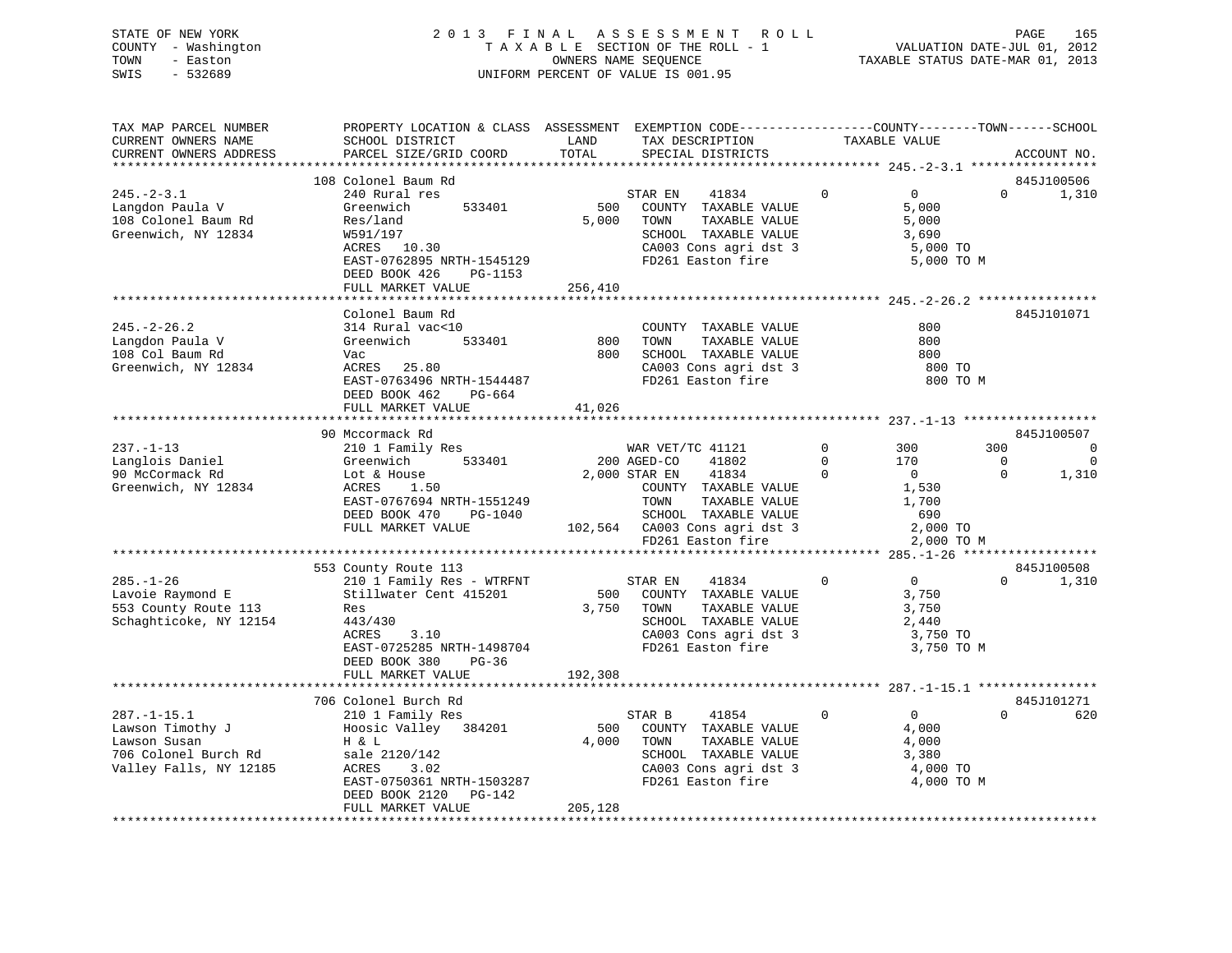### STATE OF NEW YORK 2 0 1 3 F I N A L A S S E S S M E N T R O L L PAGE 166 COUNTY - Washington T A X A B L E SECTION OF THE ROLL - 1 VALUATION DATE-JUL 01, 2012 TOWN - Easton OWNERS NAME SEQUENCE TAXABLE STATUS DATE-MAR 01, 2013 SWIS - 532689 UNIFORM PERCENT OF VALUE IS 001.95

| TAX MAP PARCEL NUMBER  | PROPERTY LOCATION & CLASS ASSESSMENT EXEMPTION CODE----------------COUNTY-------TOWN------SCHOOL |         |                                                  |                               |                 |
|------------------------|--------------------------------------------------------------------------------------------------|---------|--------------------------------------------------|-------------------------------|-----------------|
| CURRENT OWNERS NAME    | SCHOOL DISTRICT                                                                                  | LAND    | TAX DESCRIPTION                                  | TAXABLE VALUE                 |                 |
| CURRENT OWNERS ADDRESS | PARCEL SIZE/GRID COORD                                                                           | TOTAL   | SPECIAL DISTRICTS                                |                               | ACCOUNT NO.     |
|                        |                                                                                                  |         |                                                  |                               |                 |
|                        | Brownell Rd                                                                                      |         |                                                  |                               | 845J100513      |
| $261. - 1 - 6$         | 323 Vacant rural                                                                                 |         | COUNTY TAXABLE VALUE                             | 500                           |                 |
|                        |                                                                                                  | 500     |                                                  | 500                           |                 |
| Lebarron Clyde R       | 533401<br>Greenwich                                                                              |         | TAXABLE VALUE<br>TOWN                            |                               |                 |
| Lebarron Marilyn Y     | Wl                                                                                               | 500     | SCHOOL TAXABLE VALUE                             | 500                           |                 |
| 581 Brownell Rd        | 12ad                                                                                             |         | FD261 Easton fire                                |                               | 500 TO M        |
| Greenwich, NY 12834    | ACRES<br>23.20                                                                                   |         |                                                  |                               |                 |
|                        | EAST-0762591 NRTH-1525859                                                                        |         |                                                  |                               |                 |
|                        | DEED BOOK 484<br>$PG-442$                                                                        |         |                                                  |                               |                 |
|                        | FULL MARKET VALUE                                                                                | 25,641  |                                                  |                               |                 |
|                        |                                                                                                  |         |                                                  |                               |                 |
|                        | 585 Brownell Rd                                                                                  |         |                                                  |                               | 845J100829      |
| $261. - 1 - 19$        | 260 Seasonal res                                                                                 |         | COUNTY TAXABLE VALUE                             | 600                           |                 |
|                        |                                                                                                  |         | TOWN                                             | 600                           |                 |
| Lebarron Clyde R       | 533401<br>Greenwich                                                                              | 200     | TAXABLE VALUE                                    |                               |                 |
| lebarron Marilyn Y     | Farm & Tra                                                                                       | 600     | SCHOOL TAXABLE VALUE                             | 600                           |                 |
| 581 Brownell Rd        | 9.00<br>ACRES                                                                                    |         | FD261 Easton fire                                |                               | 600 TO M        |
| Greenwich, NY 12834    | EAST-0762565 NRTH-1524800                                                                        |         |                                                  |                               |                 |
|                        | DEED BOOK 875<br>PG-282                                                                          |         |                                                  |                               |                 |
|                        | FULL MARKET VALUE                                                                                | 30,769  |                                                  |                               |                 |
|                        |                                                                                                  |         |                                                  |                               |                 |
|                        | 581 Brownell Rd                                                                                  |         |                                                  |                               | 845J100512      |
| $261. - 1 - 20$        | 210 1 Family Res                                                                                 |         | AGED-ALL<br>41800                                | $\Omega$<br>750               | 750<br>750      |
| Lebarron Clyde R       | 533401<br>Greenwich                                                                              |         | 41834<br>500 STAR EN                             | $\Omega$<br>$\Omega$          | $\Omega$<br>750 |
| 581 Brownell Rd        | H & L                                                                                            |         | 1,500 COUNTY TAXABLE VALUE                       | 750                           |                 |
|                        |                                                                                                  |         |                                                  | 750                           |                 |
| Greenwich, NY 12834    | ACRES<br>1.10                                                                                    |         | TOWN<br>TAXABLE VALUE                            |                               |                 |
|                        | EAST-0762924 NRTH-1524720                                                                        |         | SCHOOL TAXABLE VALUE                             | $\overline{0}$                |                 |
|                        | DEED BOOK 484<br>PG-442                                                                          |         | FD261 Easton fire                                | 1,500 TO M                    |                 |
|                        | FULL MARKET VALUE                                                                                | 76,923  |                                                  |                               |                 |
|                        | *************************                                                                        |         |                                                  |                               |                 |
|                        | 1500 State Route 40                                                                              |         |                                                  |                               | 845J101083      |
| $252. - 1 - 11.2$      | 210 1 Family Res                                                                                 |         | 41854<br>STAR B                                  | $\Omega$<br>$\overline{0}$    | 620<br>$\Omega$ |
| Lebarron Colleen H     | Greenwich<br>533401                                                                              | 400     | COUNTY TAXABLE VALUE                             | 3,000                         |                 |
| 1500 State Route 40    | Res                                                                                              | 3,000   | TOWN<br>TAXABLE VALUE                            | 3,000                         |                 |
| Greenwich, NY 12834    | FRNT 255.00 DPTH 152.00                                                                          |         | SCHOOL TAXABLE VALUE                             | 2,380                         |                 |
|                        | EAST-0748230 NRTH-1533591                                                                        |         | CA003 Cons agri dst 3                            | 3,000 TO                      |                 |
|                        |                                                                                                  |         |                                                  |                               |                 |
|                        | DEED BOOK 685<br>PG-262                                                                          |         | FD261 Easton fire                                | 3,000 TO M                    |                 |
|                        | FULL MARKET VALUE                                                                                | 153,846 |                                                  |                               |                 |
|                        |                                                                                                  |         |                                                  |                               |                 |
|                        | 127 General Fellows Rd                                                                           |         |                                                  |                               | 845J100683      |
| $235. - 1 - 7$         | 240 Rural res                                                                                    |         | 41854<br>STAR B                                  | $\mathbf 0$<br>$\overline{0}$ | $\Omega$<br>620 |
| Leggett Doug           | Greenwich<br>533401                                                                              | 800     | COUNTY TAXABLE VALUE                             | 5,600                         |                 |
| Leggett Sue            | H & Land                                                                                         | 5,600   | TOWN<br>TAXABLE VALUE                            | 5,600                         |                 |
| 127 General Fellows Rd | ACRES<br>20.62                                                                                   |         | SCHOOL TAXABLE VALUE                             | 4,980                         |                 |
| Greenwich, NY 12834    | EAST-0741653 NRTH-1549870                                                                        |         |                                                  | 5,600 TO                      |                 |
|                        | DEED BOOK 770<br>$PG-79$                                                                         |         | CA003 Cons agri dst 3<br>FD262 Middle Falls Fire | 5,600 TO                      |                 |
|                        | FULL MARKET VALUE                                                                                | 287,179 |                                                  |                               |                 |
|                        |                                                                                                  |         |                                                  |                               |                 |
|                        |                                                                                                  |         |                                                  |                               |                 |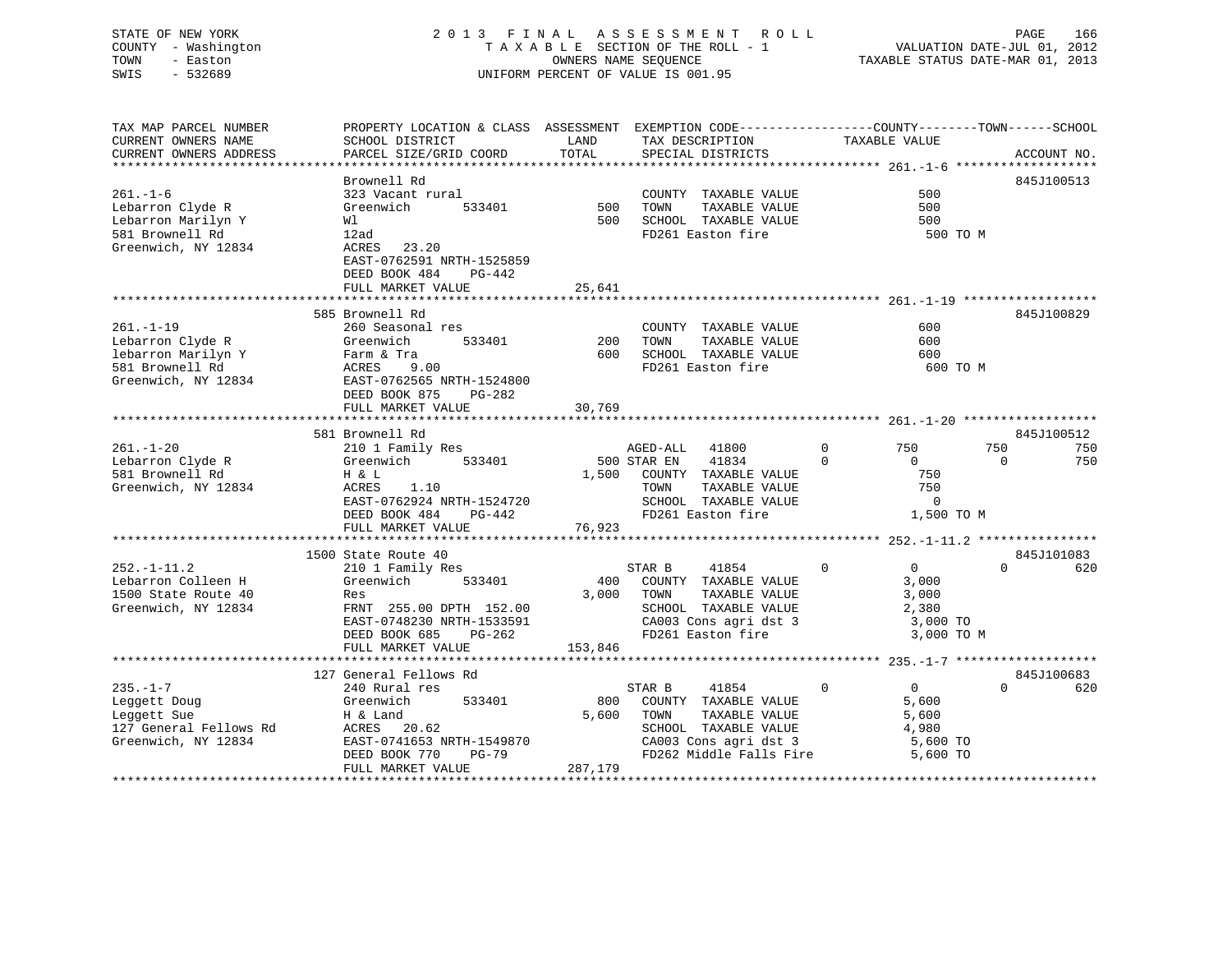### STATE OF NEW YORK 2 0 1 3 F I N A L A S S E S S M E N T R O L L PAGE 167 COUNTY - Washington T A X A B L E SECTION OF THE ROLL - 1 VALUATION DATE-JUL 01, 2012 TOWN - Easton OWNERS NAME SEQUENCE TAXABLE STATUS DATE-MAR 01, 2013 SWIS - 532689 UNIFORM PERCENT OF VALUE IS 001.95

| TAX MAP PARCEL NUMBER<br>CURRENT OWNERS NAME<br>CURRENT OWNERS ADDRESS                             | PROPERTY LOCATION & CLASS ASSESSMENT EXEMPTION CODE----------------COUNTY-------TOWN------SCHOOL<br>SCHOOL DISTRICT<br>PARCEL SIZE/GRID COORD                                       | LAND<br>TOTAL        | TAX DESCRIPTION<br>SPECIAL DISTRICTS                                                                                                                                               | TAXABLE VALUE                                                                      | ACCOUNT NO.                   |
|----------------------------------------------------------------------------------------------------|-------------------------------------------------------------------------------------------------------------------------------------------------------------------------------------|----------------------|------------------------------------------------------------------------------------------------------------------------------------------------------------------------------------|------------------------------------------------------------------------------------|-------------------------------|
|                                                                                                    |                                                                                                                                                                                     |                      |                                                                                                                                                                                    |                                                                                    |                               |
| $244. -1 - 5.1$<br>Leighton Nancy Trustee<br>1941 State Route 40<br>Greenwich, NY 12834            | 1941 State Route 40<br>120 Field crops<br>533401<br>Greenwich<br>Farm<br>ACRES 45.30<br>EAST-0748916 NRTH-1543800<br>DEED BOOK 2664 PG-257<br>FULL MARKET VALUE                     | 6,000<br>307,692     | STAR B<br>41854<br>1,500 COUNTY TAXABLE VALUE<br>TAXABLE VALUE<br>TOWN<br>SCHOOL TAXABLE VALUE<br>CA003 Cons agri dst 3<br>FD262 Middle Falls Fire                                 | $\mathbf 0$<br>$\overline{0}$<br>6,000<br>6,000<br>5,380<br>6,000 TO<br>6,000 TO   | 845J100822<br>$\Omega$<br>620 |
|                                                                                                    |                                                                                                                                                                                     |                      |                                                                                                                                                                                    |                                                                                    |                               |
| $227. - 1 - 11.3$<br>Lemelin Curtis<br>Lemelin Donna<br>216 Harrisburg Rd<br>Stony Creek, NY 12878 | Old Schuylerville Rd<br>320 Rural vacant<br>Schuylerville 415001<br>Vl<br>Sub Lot 3<br>ACRES 3.97<br>EAST-0742454 NRTH-1556558<br>DEED BOOK 3150 PG-213                             | 400<br>400           | COUNTY TAXABLE VALUE<br>TAXABLE VALUE<br>TOWN<br>SCHOOL TAXABLE VALUE<br>CA003 Cons agri dst 3<br>FD262 Middle Falls Fire                                                          | 400<br>400<br>400<br>400 TO<br>400 TO                                              |                               |
|                                                                                                    | FULL MARKET VALUE                                                                                                                                                                   | 20,513               |                                                                                                                                                                                    |                                                                                    |                               |
| 227.-1-11.1<br>Lenseth Peter<br>Lenseth Susan<br>154 Old Schuylerville Rd<br>Greenwich, NY 12834   | Old Schuylerville Rd<br>321 Abandoned ag<br>Schuylerville 415001<br>Vacant Lot<br>FRNT 260.00 DPTH 180.00<br>EAST-0743256 NRTH-1556509<br>DEED BOOK 2532 PG-60<br>FULL MARKET VALUE | 200<br>200<br>10,256 | COUNTY TAXABLE VALUE<br>TOWN      TAXABLE  VALUE<br>SCHOOL   TAXABLE  VALUE<br>CA003 Cons agri dst 3<br>FD262 Middle Falls Fire                                                    | 200<br>200<br>200<br>200 TO<br>200 TO                                              | 845J101285                    |
|                                                                                                    | Windy Hill Rd/e Off                                                                                                                                                                 |                      |                                                                                                                                                                                    |                                                                                    | 845J101029                    |
| $228. - 5 - 6$<br>Leone Michael J<br>4167 Windy Hill Rd<br>Greenwich, NY 12834                     | 321 Abandoned ag<br>Schuylerville 415001<br>Vl<br>$228. - 1 - 6$<br>FRNT 396.00 DPTH 135.00<br>EAST-0749676 NRTH-1559263<br>DEED BOOK 668<br>PG-110                                 | 200                  | COUNTY TAXABLE VALUE<br>TOWN<br>TAXABLE VALUE<br>200 SCHOOL TAXABLE VALUE<br>FD262 Middle Falls Fire                                                                               | 200<br>200<br>200<br>200 TO                                                        |                               |
|                                                                                                    | FULL MARKET VALUE                                                                                                                                                                   | 10,256               |                                                                                                                                                                                    |                                                                                    |                               |
|                                                                                                    |                                                                                                                                                                                     |                      |                                                                                                                                                                                    |                                                                                    |                               |
| $228. - 5 - 22.1$<br>Leone Michael J<br>275 Windy Hill Rd<br>Greenwich, NY 12834                   | 275 Windy Hill Rd<br>240 Rural res<br>Schuylerville 415001<br>H & L<br>$228. - 1 - 22.1$<br>ACRES 10.80<br>EAST-0748353 NRTH-1558907<br>DEED BOOK 668<br>PG-110                     | 500 STAR B           | 90 PCT OF VALUE USED FOR EXEMPTION PURPOSES<br>WAR VET/TC 41121<br>41854<br>3,200 COUNTY TAXABLE VALUE<br>TAXABLE VALUE<br>TOWN<br>SCHOOL TAXABLE VALUE<br>FD262 Middle Falls Fire | 432<br>$\mathbf{0}$<br>$\Omega$<br>$\Omega$<br>2,768<br>2,768<br>2,580<br>3,200 TO | 432<br>$\Omega$<br>620        |
|                                                                                                    | FULL MARKET VALUE                                                                                                                                                                   | 164,103              |                                                                                                                                                                                    |                                                                                    |                               |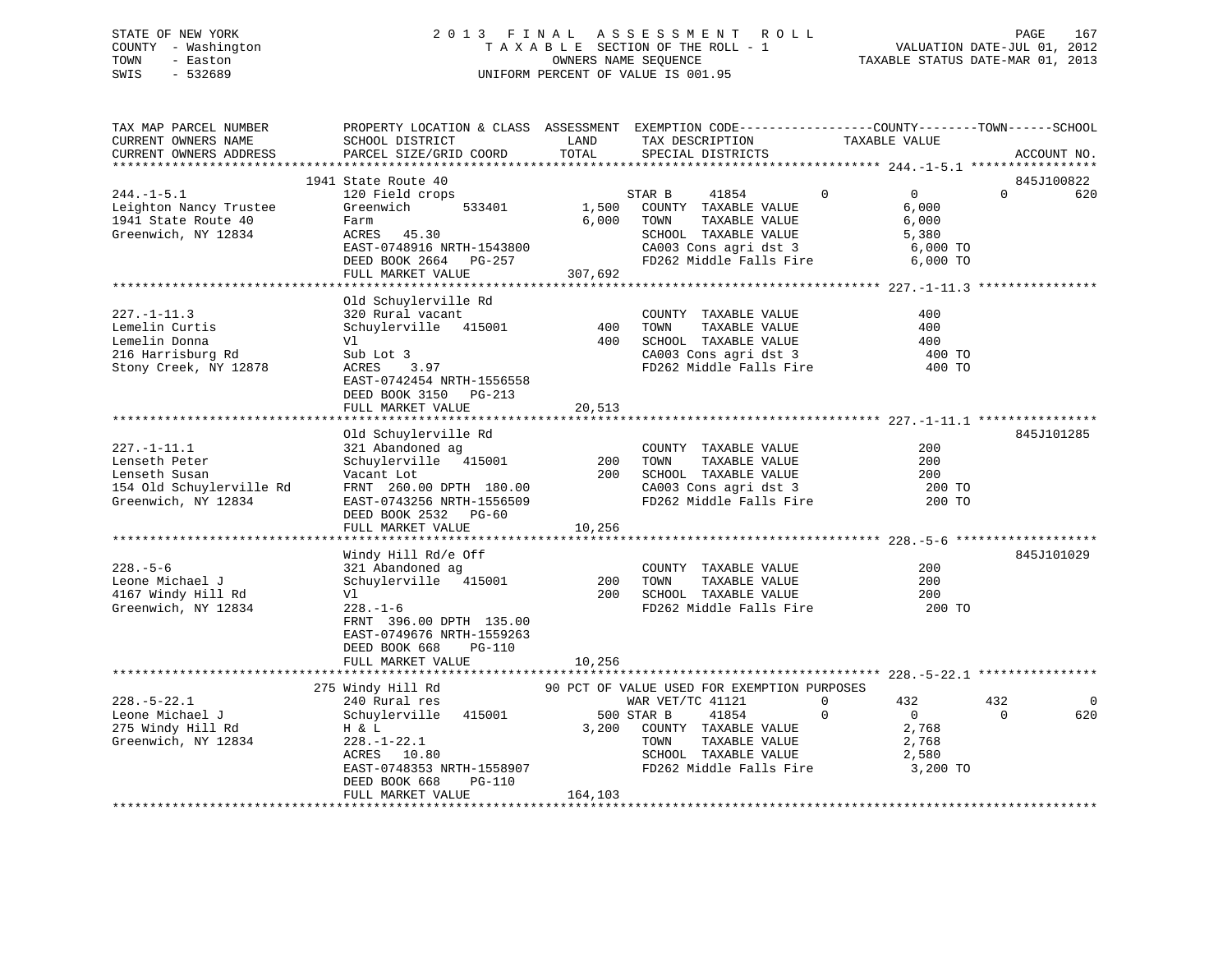### STATE OF NEW YORK 2 0 1 3 F I N A L A S S E S S M E N T R O L L PAGE 168 COUNTY - Washington T A X A B L E SECTION OF THE ROLL - 1 VALUATION DATE-JUL 01, 2012 TOWN - Easton **CONNERS NAME SEQUENCE** TAXABLE STATUS DATE-MAR 01, 2013 SWIS - 532689 UNIFORM PERCENT OF VALUE IS 001.95

| TAX MAP PARCEL NUMBER                                              | PROPERTY LOCATION & CLASS ASSESSMENT EXEMPTION CODE----------------COUNTY-------TOWN------SCHOOL    |             |                                                                                   |             |            |
|--------------------------------------------------------------------|-----------------------------------------------------------------------------------------------------|-------------|-----------------------------------------------------------------------------------|-------------|------------|
| CURRENT OWNERS NAME                                                | SCHOOL DISTRICT                                                                                     | <b>LAND</b> | TAX DESCRIPTION TAXABLE VALUE                                                     |             |            |
| CURRENT OWNERS ADDRESS                                             |                                                                                                     |             |                                                                                   |             |            |
|                                                                    |                                                                                                     |             |                                                                                   |             |            |
|                                                                    | State Route 372/N Off<br>314 Rural vac<10<br>Greenwich 533401 200                                   |             |                                                                                   |             | 845J100305 |
| $237. -1 - 1$                                                      |                                                                                                     |             | COUNTY TAXABLE VALUE                                                              | 200         |            |
| Levitas Christopher L Greenwich                                    |                                                                                                     |             | TAXABLE VALUE<br>TOWN                                                             | 200         |            |
| Levitas Aria A                                                     |                                                                                                     | 200         | SCHOOL TAXABLE VALUE                                                              | 200         |            |
|                                                                    |                                                                                                     |             | FD261 Easton fire                                                                 | 200 TO M    |            |
|                                                                    |                                                                                                     |             |                                                                                   |             |            |
|                                                                    | DEED BOOK 2297 PG-295                                                                               |             |                                                                                   |             |            |
|                                                                    | FULL MARKET VALUE                                                                                   | 10, 256     |                                                                                   |             |            |
|                                                                    |                                                                                                     |             |                                                                                   |             |            |
|                                                                    | 2131 State Route 40                                                                                 |             |                                                                                   |             | 845J100517 |
| 236.-1-29<br>Liddell Eddy                                          | 120 Field crops                                                                                     |             | AG DIST                                                                           | 41720 0 799 | 799<br>799 |
|                                                                    | Greenwich                                                                                           |             | 533401 2,000 COUNTY TAXABLE VALUE                                                 | 4,901       |            |
| Liddell Paula                                                      | Farm<br>$ACRES$ 104.30                                                                              |             | 5,700 TOWN<br>TOWN      TAXABLE VALUE<br>SCHOOL   TAXABLE VALUE                   | 4,901       |            |
| 322 Burton Rd                                                      |                                                                                                     |             |                                                                                   | 4,901       |            |
|                                                                    | Greenwich, NY 12834 EAST-0750453 NRTH-1547969                                                       |             | CA003 Cons agri dst 3 4,901 TO                                                    |             |            |
|                                                                    | DEED BOOK 844 PG-149<br>MAY BE SUBJECT TO PAYMENT FULL MARKET VALUE 292,308 FD262 Middle Falls Fire |             |                                                                                   |             |            |
| UNDER AGDIST LAW TIL 2017                                          |                                                                                                     |             |                                                                                   | 5,700 TO    |            |
|                                                                    |                                                                                                     |             |                                                                                   |             |            |
|                                                                    | 33 Easton Station Rd                                                                                |             |                                                                                   |             | 845J100520 |
| $244. -2 - 13$                                                     | 210 1 Family Res                                                                                    |             |                                                                                   | 3,000       |            |
| Liddell Eddy                                                       | Greenwich 533401                                                                                    | 300         | COUNTY TAXABLE VALUE<br>TOWN       TAXABLE  VALUE                                 | 3,000       |            |
| Liddell Paula                                                      | House & Lot                                                                                         | 3,000       | SCHOOL TAXABLE VALUE                                                              | 3,000       |            |
| 322 Burton Rd                                                      | Trans Exempt Repay 2013                                                                             |             | CA003 Cons agri dst 3 3,000 TO                                                    |             |            |
| Greenwich, NY 12834                                                |                                                                                                     |             |                                                                                   |             |            |
|                                                                    | FRNT 135.00 DPTH 135.00<br>EAST-0755930 NRTH-1538123                                                |             | FD261 Easton fire 3,000 TO M<br>TE533 Trans exmt repay-flg 0.00 MT                |             |            |
|                                                                    | DEED BOOK 844 PG-149                                                                                |             |                                                                                   |             |            |
|                                                                    | FULL MARKET VALUE                                                                                   | 153,846     |                                                                                   |             |            |
|                                                                    |                                                                                                     |             |                                                                                   |             |            |
|                                                                    | Mountain Rd                                                                                         |             |                                                                                   |             | 845J100518 |
| $252 - 2 - 1$                                                      | 105 Vac farmland                                                                                    |             | 41720<br>AG DIST                                                                  | 0 713       | 713<br>713 |
| Liddell Eddy                                                       | Greenwich 533401 1,200 COUNTY TAXABLE VALUE                                                         |             |                                                                                   | 487         |            |
| Liddell Paula                                                      |                                                                                                     |             | 1,200 TOWN<br>TOWN TAXABLE VALUE<br>SCHOOL TAXABLE VALUE<br>CA003 Cons agri dst 3 | 487         |            |
| 322 Burton Rd                                                      |                                                                                                     |             |                                                                                   | 487         |            |
|                                                                    | Greenwich, NY 12834 EAST-0753727 NRTH-1536501                                                       |             |                                                                                   | 487 TO      |            |
|                                                                    | DEED BOOK 844                                                                                       |             |                                                                                   |             |            |
| $\verb MAX BE SUBJECT TO PAYMENT \hspace{1.5cm} FULL MARKET VALUE$ |                                                                                                     |             | PG-149<br>LUE 61,538 FD261 Easton fire                                            | 1,200 TO M  |            |
| UNDER AGDIST LAW TIL 2017                                          |                                                                                                     |             |                                                                                   |             |            |
|                                                                    |                                                                                                     |             |                                                                                   |             |            |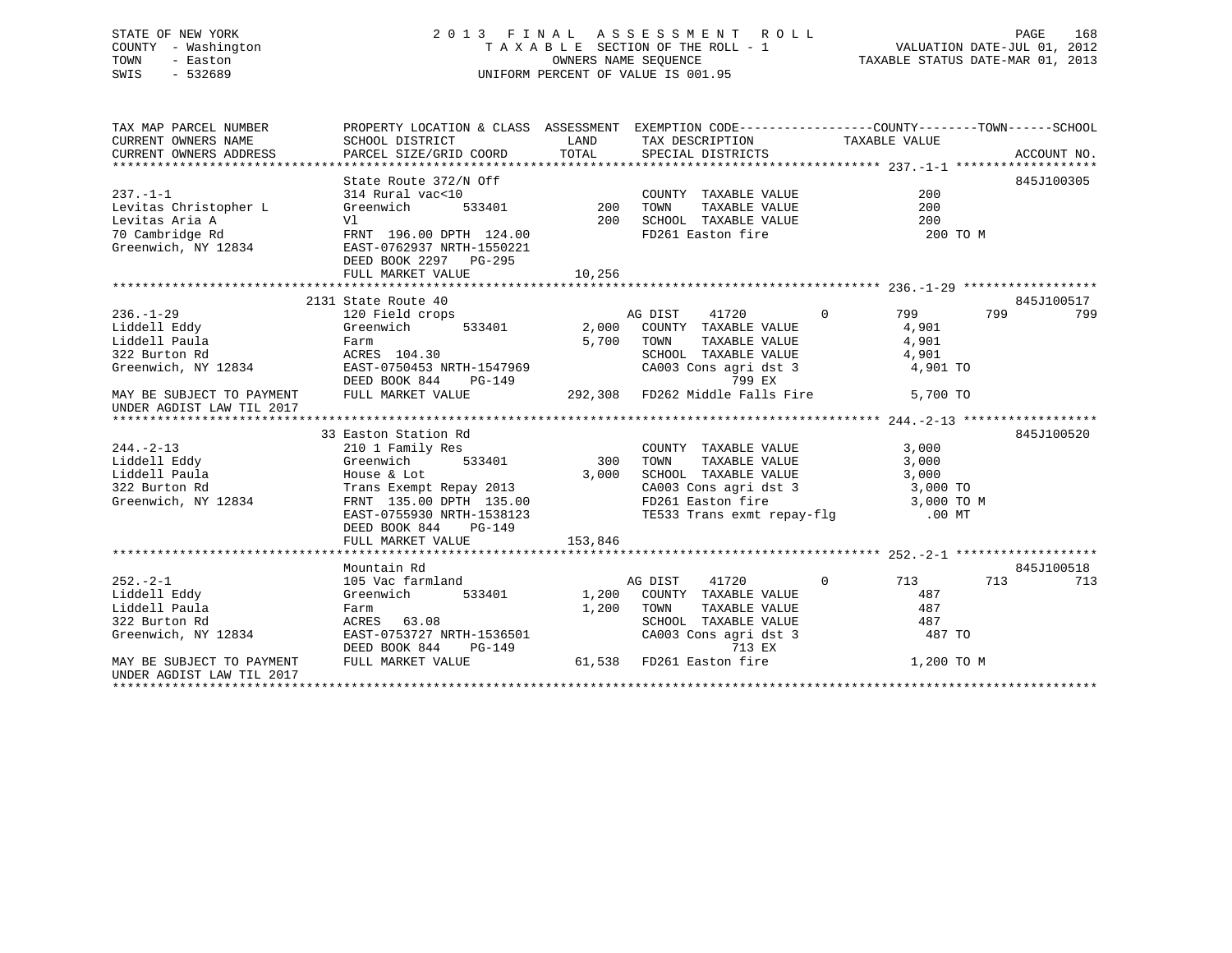### STATE OF NEW YORK 2 0 1 3 F I N A L A S S E S S M E N T R O L L PAGE 169 COUNTY - Washington T A X A B L E SECTION OF THE ROLL - 1 VALUATION DATE-JUL 01, 2012 TOWN - Easton **CONNERS NAME SEQUENCE** TAXABLE STATUS DATE-MAR 01, 2013 SWIS - 532689 UNIFORM PERCENT OF VALUE IS 001.95

| TAX MAP PARCEL NUMBER<br>CURRENT OWNERS NAME<br>CURRENT OWNERS ADDRESS | PROPERTY LOCATION & CLASS ASSESSMENT EXEMPTION CODE----------------COUNTY-------TOWN------SCHOOL<br>SCHOOL DISTRICT<br>PARCEL SIZE/GRID COORD | LAND<br>TOTAL | TAX DESCRIPTION<br>SPECIAL DISTRICTS          | TAXABLE VALUE               | ACCOUNT NO.                   |
|------------------------------------------------------------------------|-----------------------------------------------------------------------------------------------------------------------------------------------|---------------|-----------------------------------------------|-----------------------------|-------------------------------|
|                                                                        |                                                                                                                                               |               |                                               |                             |                               |
|                                                                        | 322 Burton Rd                                                                                                                                 |               |                                               |                             | 845J100519                    |
| $244. - 2 - 12$                                                        | 112 Dairy farm                                                                                                                                |               | AG DIST<br>41720                              | $\Omega$<br>796<br>$\Omega$ | 796<br>796                    |
| Liddell Eddy G<br>Liddell Paula J                                      | Greenwich<br>533401<br>Farm                                                                                                                   | 8,500         | 2,000 STAR B<br>41854<br>COUNTY TAXABLE VALUE | $\overline{0}$<br>7,704     | 620<br>$\Omega$               |
| 322 Burton Rd                                                          | ACRES 106.66                                                                                                                                  |               | TOWN<br>TAXABLE VALUE                         | 7,704                       |                               |
| Greenwich, NY 12834                                                    | EAST-0755989 NRTH-1538989                                                                                                                     |               | SCHOOL TAXABLE VALUE                          | 7,084                       |                               |
|                                                                        | DEED BOOK 844<br>PG-149                                                                                                                       |               | CA003 Cons agri dst 3                         | 7,704 TO                    |                               |
| MAY BE SUBJECT TO PAYMENT                                              | FULL MARKET VALUE                                                                                                                             | 435,897       | 796 EX                                        |                             |                               |
| UNDER AGDIST LAW TIL 2017                                              |                                                                                                                                               |               | FD261 Easton fire                             | 8,500 TO M                  |                               |
|                                                                        |                                                                                                                                               |               |                                               |                             |                               |
|                                                                        | 68 Birch Hollow Rd                                                                                                                            |               |                                               |                             | 845J100661                    |
| $245. - 1 - 23.1$                                                      | 240 Rural res                                                                                                                                 |               | STAR EN<br>41834                              | $\Omega$<br>$\Omega$        | 1,310<br>$\Omega$             |
| Light Maryellen T                                                      | Greenwich<br>533401                                                                                                                           | 800           | COUNTY TAXABLE VALUE                          | 4,200                       |                               |
| 68 Birch Hollow Rd                                                     | Res                                                                                                                                           | 4,200         | TOWN<br>TAXABLE VALUE                         | 4,200                       |                               |
| Greenwich, NY 12834                                                    | ACRES 26.90 BANK<br>61                                                                                                                        |               | SCHOOL TAXABLE VALUE                          | 2,890                       |                               |
|                                                                        | EAST-0758727 NRTH-1539125                                                                                                                     |               | CA003 Cons agri dst 3                         | 4,200 TO                    |                               |
|                                                                        | DEED BOOK 530<br>PG-48                                                                                                                        |               | FD261 Easton fire                             | 4,200 TO M                  |                               |
|                                                                        | FULL MARKET VALUE                                                                                                                             | 215,385       |                                               |                             |                               |
|                                                                        |                                                                                                                                               |               |                                               |                             |                               |
| $236. - 2 - 3.5$                                                       | 161 Bulson Rd<br>210 1 Family Res                                                                                                             |               | 41854<br>STAR B                               | $\Omega$<br>$\Omega$        | 845J101203<br>620<br>$\Omega$ |
| Linendoll Millard K                                                    | Greenwich<br>533401                                                                                                                           | 500           | COUNTY TAXABLE VALUE                          | 4,600                       |                               |
| Linendoll Debbie L                                                     | H & L                                                                                                                                         | 4,600         | TOWN<br>TAXABLE VALUE                         | 4,600                       |                               |
| 161 Bulson Rd                                                          | ACRES<br>1.51                                                                                                                                 |               | SCHOOL TAXABLE VALUE                          | 3,980                       |                               |
| Greenwich, NY 12834                                                    | EAST-0751915 NRTH-1551975                                                                                                                     |               | FD262 Middle Falls Fire                       | 4,600 TO                    |                               |
|                                                                        | DEED BOOK 2621<br>$PG-40$                                                                                                                     |               |                                               |                             |                               |
|                                                                        | FULL MARKET VALUE                                                                                                                             | 235,897       |                                               |                             |                               |
|                                                                        |                                                                                                                                               |               |                                               |                             |                               |
|                                                                        | Colonel Baum Rd                                                                                                                               |               |                                               |                             | 845J100287                    |
| $245. - 2 - 4$                                                         | 120 Field crops                                                                                                                               |               | COUNTY TAXABLE VALUE                          | 800                         |                               |
| Lipskin Michael                                                        | Greenwich<br>533401                                                                                                                           | 800           | TOWN<br>TAXABLE VALUE                         | 800                         |                               |
| PO Box 503                                                             | V1                                                                                                                                            | 800           | SCHOOL TAXABLE VALUE                          | 800                         |                               |
| Nicasio, CA 94946                                                      | ACRES 17.00                                                                                                                                   |               | FD261 Easton fire                             | 800 TO M                    |                               |
|                                                                        | EAST-0763633 NRTH-1545885                                                                                                                     |               |                                               |                             |                               |
|                                                                        | DEED BOOK 449<br>PG-1166                                                                                                                      |               |                                               |                             |                               |
|                                                                        | FULL MARKET VALUE                                                                                                                             | 41,026        |                                               |                             |                               |
|                                                                        | 4633 County Route 74                                                                                                                          |               |                                               |                             | 845J101054                    |
| $245. - 1 - 6.2$                                                       | 210 1 Family Res                                                                                                                              |               | 41854<br>STAR B                               | $\mathbf 0$<br>0            | $\Omega$<br>620               |
| Loe Kirk E                                                             | Greenwich<br>533401                                                                                                                           | 600           | COUNTY TAXABLE VALUE                          | 5,500                       |                               |
| Hornish Neil A                                                         | Res                                                                                                                                           | 5,500         | TOWN<br>TAXABLE VALUE                         | 5,500                       |                               |
| 4633 County Route 74                                                   | 5.55<br>ACRES                                                                                                                                 |               | SCHOOL TAXABLE VALUE                          | 4,880                       |                               |
| Greenwich, NY 12834                                                    | EAST-0759918 NRTH-1546325                                                                                                                     |               | FD261 Easton fire                             | 5,500 TO M                  |                               |
|                                                                        | DEED BOOK 1974 PG-5                                                                                                                           |               |                                               |                             |                               |
|                                                                        | FULL MARKET VALUE                                                                                                                             | 282,051       |                                               |                             |                               |
|                                                                        |                                                                                                                                               |               |                                               |                             |                               |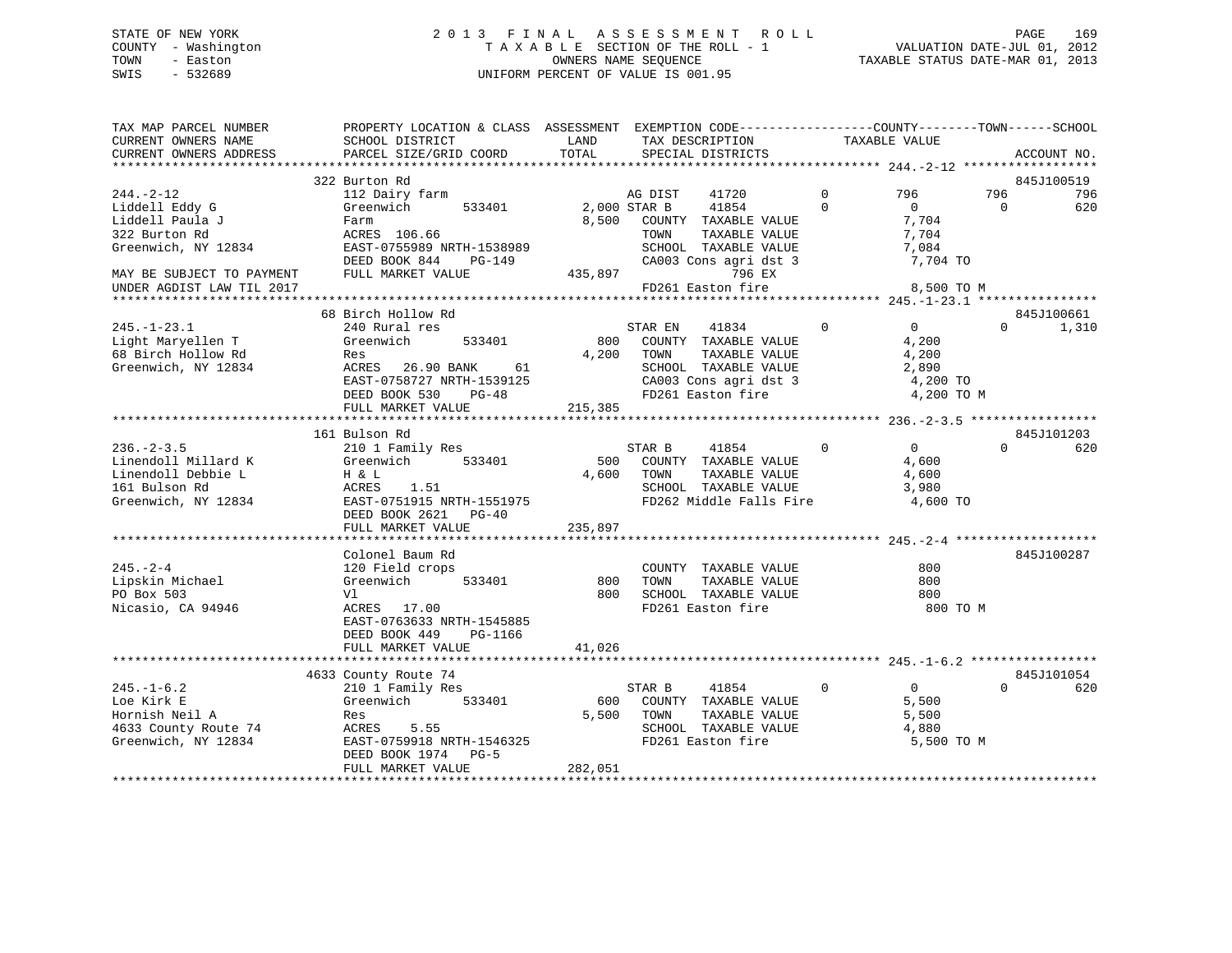| STATE OF NEW YORK<br>COUNTY - Washington<br>TOWN<br>- Easton<br>SWIS<br>$-532689$                                         | 2013 FINAL ASSESSMENT ROLL<br>TAXABLE SECTION OF THE ROLL - 1<br>UNIFORM PERCENT OF VALUE IS 001.95                                                                                                                                                                 | 170<br>PAGE<br>VALUATION DATE-JUL 01, 2012<br>TAXABLE STATUS DATE-MAR 01, 2013 |                                                                                                                                |                                                                 |                               |
|---------------------------------------------------------------------------------------------------------------------------|---------------------------------------------------------------------------------------------------------------------------------------------------------------------------------------------------------------------------------------------------------------------|--------------------------------------------------------------------------------|--------------------------------------------------------------------------------------------------------------------------------|-----------------------------------------------------------------|-------------------------------|
| TAX MAP PARCEL NUMBER<br>CURRENT OWNERS NAME<br>CURRENT OWNERS ADDRESS                                                    | PROPERTY LOCATION & CLASS ASSESSMENT EXEMPTION CODE---------------COUNTY-------TOWN-----SCHOOL<br>SCHOOL DISTRICT<br>PARCEL SIZE/GRID COORD                                                                                                                         | TOTAL                                                                          | LAND TAX DESCRIPTION TAXABLE VALUE<br>SPECIAL DISTRICTS                                                                        |                                                                 | ACCOUNT NO.                   |
| $236. - 1 - 1.3$<br>Lofgren Steven<br>Lofgren Carolyn<br>744 West River Rd<br>Cansevoort NY 12831<br>Gansevoort, NY 12831 | 722 Wilbur Ave<br>431 Auto dealer<br>Greenwich<br>533401<br>Storage Garage<br>ACRES 4.34<br>EAST-0748207 NRTH-1552797<br>DEED BOOK 2170 PG-149<br>FULL MARKET VALUE                                                                                                 | 461,538                                                                        | COUNTY TAXABLE VALUE 9,000<br>TAXABLE VALUE<br>9,000 SCHOOL TAXABLE VALUE 9,000<br>FD262 Middle Falls Fire 9,000 TO            | 9,000                                                           | 845J101066                    |
| $251. - 1 - 13.2$<br>Loomis Joan K<br>PO Box 77<br>Middle Falls, NY 12848                                                 | 70 Cheese Factory Rd<br>210 1 Family Res<br>Greenwich 533401<br>Vl<br>ACRES 2.97<br>ACRES 2.97<br>EAST-0739365 NRTH-1530912<br>DEED BOOK 2863 PG-184<br>DEED BOOK 2863 PG-184<br>PD261 Easton fire 5,000 TO M<br>DEED BOOK 2863 PG-184<br>FULL MARKET VALUE 256,410 |                                                                                | STAR B 41854 0<br>500 COUNTY TAXABLE VALUE<br>TAXABLE VALUE<br>5,000 TOWN                                                      | $\overline{0}$<br>5,000<br>5,000                                | 845J101022<br>$\Omega$<br>620 |
| $251. - 1 - 17.3$<br>Loomis Joan K<br>PO Box 77<br>Middle Falls, NY 12848                                                 | Cheese Factory Rd<br>322 Rural vac>10<br>Greenwich<br>Easement 3162/265 200 SCHOOL TAXABLE VALUE<br>Land Locked<br>ACRES 11.25<br>EAST-0740676 NRTH-1533066<br>DEED BOOK 851 PG-111<br>FULL MARKET VALUE                                                            | 10,256                                                                         | COUNTY TAXABLE VALUE<br>TAXABLE VALUE<br>CA003 Cons agri dst 3<br>FD261 Easton fire                                            | 200<br>200<br>200<br>200 TO<br>200 TO M                         |                               |
| $251. - 1 - 17.4$<br>Loomis Joan K<br>PO Box 77<br>Middle Falls, NY 12848<br>MAY RE SURJECT TO DAVMENT                    | 145 Cheese Factory Rd<br>241 Rural res&ag<br>533401<br>Greenwich<br>Sub Lot 1<br>ACRES 49.15<br>EAST-0740208 NRTH-1531989<br>$FFRD$ ROOK 1680 $DG-24$                                                                                                               |                                                                                | AG DIST<br>41720<br>1,600 COUNTY TAXABLE VALUE<br>4,100 TOWN<br>TAXABLE VALUE<br>SCHOOL TAXABLE VALUE<br>CA003 Cons agri dst 3 | $\mathbf{0}$<br>608 — 10<br>3,492<br>3,492<br>3,492<br>3,492 TO | 608<br>608                    |

MAY BE SUBJECT TO PAYMENT DEED BOOK 1680 PG-24 608 EX UNDER AGDIST LAW TIL 2017 FULL MARKET VALUE 210,256 FD261 Easton fire 4,100 TO M \*\*\*\*\*\*\*\*\*\*\*\*\*\*\*\*\*\*\*\*\*\*\*\*\*\*\*\*\*\*\*\*\*\*\*\*\*\*\*\*\*\*\*\*\*\*\*\*\*\*\*\*\*\*\*\*\*\*\*\*\*\*\*\*\*\*\*\*\*\*\*\*\*\*\*\*\*\*\*\*\*\*\*\*\*\*\*\*\*\*\*\*\*\*\*\*\*\*\*\*\*\*\* 245.-1-16 \*\*\*\*\*\*\*\*\*\*\*\*\*\*\*\*\*\*845J100245 Burton Rd 845J100245245.-1-16 314 Rural vac<10 COUNTY TAXABLE VALUE 200Lorenz Alfred J Greenwich 533401 200 TOWN TAXABLE VALUE 200200 Lorenz Florence E Lot 200 SCHOOL TAXABLE VALUE 200200 TO 641 Burton Rd ACRES 2.20 CA003 Cons agri dst 3 200 TO Greenwich, NY 12834 EAST-0759618 NRTH-1545304 FD261 Easton fire 200 TO M DEED BOOK 494 PG-792FULL MARKET VALUE 10,256 \*\*\*\*\*\*\*\*\*\*\*\*\*\*\*\*\*\*\*\*\*\*\*\*\*\*\*\*\*\*\*\*\*\*\*\*\*\*\*\*\*\*\*\*\*\*\*\*\*\*\*\*\*\*\*\*\*\*\*\*\*\*\*\*\*\*\*\*\*\*\*\*\*\*\*\*\*\*\*\*\*\*\*\*\*\*\*\*\*\*\*\*\*\*\*\*\*\*\*\*\*\*\*\*\*\*\*\*\*\*\*\*\*\*\*\*\*\*\*\*\*\*\*\*\*\*\*\*\*\*\*\*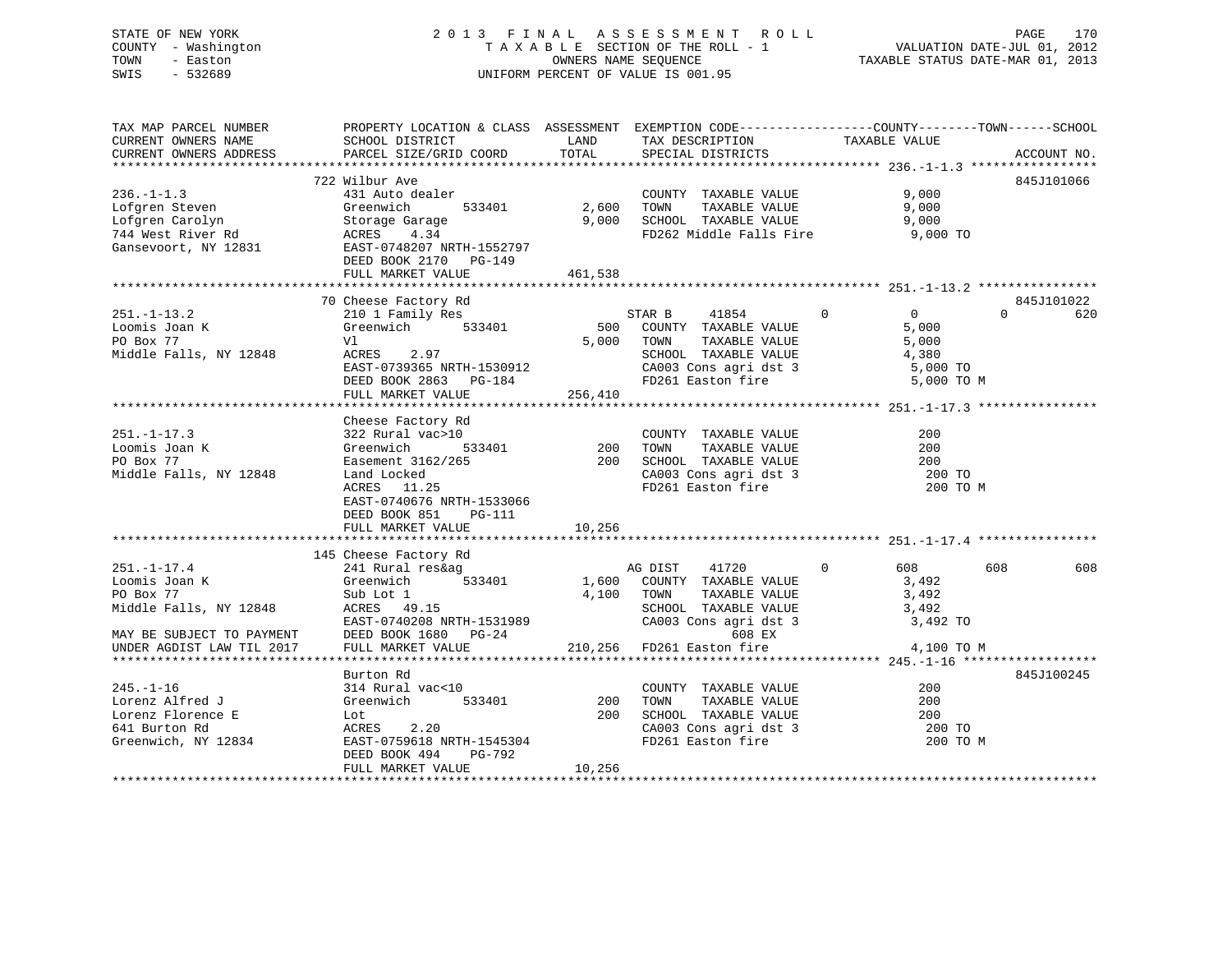| STATE OF NEW YORK   | 2013 FINAL ASSESSMENT ROLL         | 171<br>PAGE                      |
|---------------------|------------------------------------|----------------------------------|
| COUNTY - Washington | TAXABLE SECTION OF THE ROLL - 1    | VALUATION DATE-JUL 01, 2012      |
| TOWN<br>- Easton    | OWNERS NAME SEOUENCE               | TAXABLE STATUS DATE-MAR 01, 2013 |
| SWIS<br>- 532689    | UNIFORM PERCENT OF VALUE IS 001.95 |                                  |

| TAX MAP PARCEL NUMBER  | PROPERTY LOCATION & CLASS ASSESSMENT EXEMPTION CODE----------------COUNTY-------TOWN-----SCHOOL |         |                               |                |                |                |                |
|------------------------|-------------------------------------------------------------------------------------------------|---------|-------------------------------|----------------|----------------|----------------|----------------|
| CURRENT OWNERS NAME    | SCHOOL DISTRICT                                                                                 | LAND    | TAX DESCRIPTION               |                | TAXABLE VALUE  |                |                |
| CURRENT OWNERS ADDRESS | PARCEL SIZE/GRID COORD                                                                          | TOTAL   | SPECIAL DISTRICTS             |                |                |                | ACCOUNT NO.    |
|                        |                                                                                                 |         |                               |                |                |                |                |
|                        | 641 Burton Rd                                                                                   |         |                               |                |                |                | 845J100813     |
| $245. - 1 - 17$        | 210 1 Family Res                                                                                |         | ELG F VET 41101               | $\mathbf 0$    | 500            | 500            | $\overline{0}$ |
| Lorenz Alfred J        | 533401<br>Greenwich                                                                             |         | 400 AGED-CO<br>41802          | $\Omega$       | 1,550          | $\overline{0}$ | $\overline{0}$ |
| Lorenz Florence E      | H & L                                                                                           |         | 3,600 AGE-TN/SCH 41806        | $\Omega$       | $\overline{0}$ | 930            | 1,080          |
| 641 Burton Rd          | 3.30<br>ACRES                                                                                   |         | STAR EN<br>41834              | $\Omega$       | $\overline{0}$ | $\Omega$       | 1,310          |
| Greenwich, NY 12834    | EAST-0759185 NRTH-1545274                                                                       |         | COUNTY TAXABLE VALUE          |                | 1,550          |                |                |
|                        | DEED BOOK 450<br>PG-346                                                                         |         | TAXABLE VALUE<br>TOWN         |                | 2,170          |                |                |
|                        | FULL MARKET VALUE                                                                               |         | 184,615 SCHOOL TAXABLE VALUE  |                | 1,210          |                |                |
|                        |                                                                                                 |         | CA003 Cons agri dst 3         |                | 3,600 TO       |                |                |
|                        |                                                                                                 |         |                               |                |                |                |                |
|                        |                                                                                                 |         | FD261 Easton fire             |                | 3,600 TO M     |                |                |
|                        |                                                                                                 |         |                               |                |                |                |                |
|                        | 821 Brownell Rd                                                                                 |         |                               |                |                |                | 845L100591     |
| $261. -1 - 13$         | 240 Rural res                                                                                   |         | DISAB-CO 41932                | $\overline{0}$ | 1,350          | $\Omega$       | $\overline{0}$ |
| Lorenz Paul C          | 533401<br>Greenwich                                                                             |         | 600 DISAB-T/S 41936           | $\Omega$       | $\overline{0}$ | 1,215          | 1,215          |
| 821 Brownell Rd        | Farm                                                                                            |         | 2,700 STAR B<br>41854         | $\Omega$       | $\Omega$       | $\Omega$       | 620            |
| Greenwich, NY 12834    | ACRES 21.83                                                                                     |         | COUNTY TAXABLE VALUE          |                | 1,350          |                |                |
|                        | EAST-0763682 NRTH-1530130                                                                       |         | TOWN<br>TAXABLE VALUE         |                | 1,485          |                |                |
|                        | DEED BOOK 811<br>PG-328                                                                         |         | SCHOOL TAXABLE VALUE          |                | 865            |                |                |
|                        | FULL MARKET VALUE                                                                               |         | 138,462 CA003 Cons agri dst 3 |                | 2,700 TO       |                |                |
|                        |                                                                                                 |         | FD261 Easton fire             |                | 2,700 TO M     |                |                |
|                        |                                                                                                 |         |                               |                |                |                |                |
|                        | 112 Mountain Rd                                                                                 |         |                               |                |                |                | 845J101161     |
| $260. -1 - 15.3$       | 210 1 Family Res                                                                                |         | CBT VET/TC 41131              | $\mathbf 0$    | 975            | 878            | $\Omega$       |
| Luckey Frederick       | Greenwich<br>533401                                                                             |         | 500 STAR B<br>41854           | $\Omega$       | $\overline{0}$ | $\Omega$       | 620            |
| Luckey Florence        | Res                                                                                             |         | 4,500 COUNTY TAXABLE VALUE    |                | 3,525          |                |                |
| 112 Mountain Rd        | ACRES<br>3.39                                                                                   |         | TOWN<br>TAXABLE VALUE         |                | 3,622          |                |                |
| Greenwich, NY 12834    | EAST-0750553 NRTH-1526344                                                                       |         | SCHOOL TAXABLE VALUE          |                | 3,880          |                |                |
|                        | DEED BOOK 694<br>$PG-48$                                                                        |         | FD261 Easton fire             |                | 4,500 TO M     |                |                |
|                        | FULL MARKET VALUE                                                                               | 230,769 |                               |                |                |                |                |
|                        |                                                                                                 |         |                               |                |                |                |                |
|                        |                                                                                                 |         |                               |                |                |                |                |
|                        | Mountain Rd                                                                                     |         |                               |                |                |                |                |
| $260. -1 - 15.14$      | 310 Res Vac                                                                                     |         | COUNTY TAXABLE VALUE          |                | 600            |                |                |
| Luckey Frederick       | Greenwich<br>533401                                                                             | 600     | TAXABLE VALUE<br>TOWN         |                | 600            |                |                |
| Luckey Florence        | Vl                                                                                              | 600     | SCHOOL TAXABLE VALUE          |                | 600            |                |                |
| 112 Mountain Rd        | Sub Lot 8                                                                                       |         | FD261 Easton fire             |                | 600 TO M       |                |                |
| Greenwich, NY 12834    | ACRES 15.53                                                                                     |         |                               |                |                |                |                |
|                        | EAST-0751140 NRTH-1526255                                                                       |         |                               |                |                |                |                |
|                        | DEED BOOK 823<br>$PG-251$                                                                       |         |                               |                |                |                |                |
|                        | FULL MARKET VALUE                                                                               | 30,769  |                               |                |                |                |                |
|                        |                                                                                                 |         |                               |                |                |                |                |
|                        | Mountain Rd                                                                                     |         |                               |                |                |                |                |
| $260. - 1 - 12.2$      | 310 Res Vac                                                                                     |         | COUNTY TAXABLE VALUE          |                | 1,200          |                |                |
| Luckey Frederick J     | 533401<br>Greenwich                                                                             | 1,200   | TOWN<br>TAXABLE VALUE         |                | 1,200          |                |                |
| Luckey Florence        | sub lot 4                                                                                       | 1,200   | SCHOOL TAXABLE VALUE          |                | 1,200          |                |                |
| 112 Mountain Rd        | ACRES<br>10.12                                                                                  |         | CA003 Cons agri dst 3         |                | 1,200 TO       |                |                |
| Greenwich, NY 12834    | EAST-0750015 NRTH-1525799                                                                       |         | FD261 Easton fire             |                | 1,200 TO M     |                |                |
|                        | DEED BOOK 2356 PG-36                                                                            |         |                               |                |                |                |                |
|                        | FULL MARKET VALUE                                                                               | 61,538  |                               |                |                |                |                |
|                        |                                                                                                 |         |                               |                |                |                |                |
|                        |                                                                                                 |         |                               |                |                |                |                |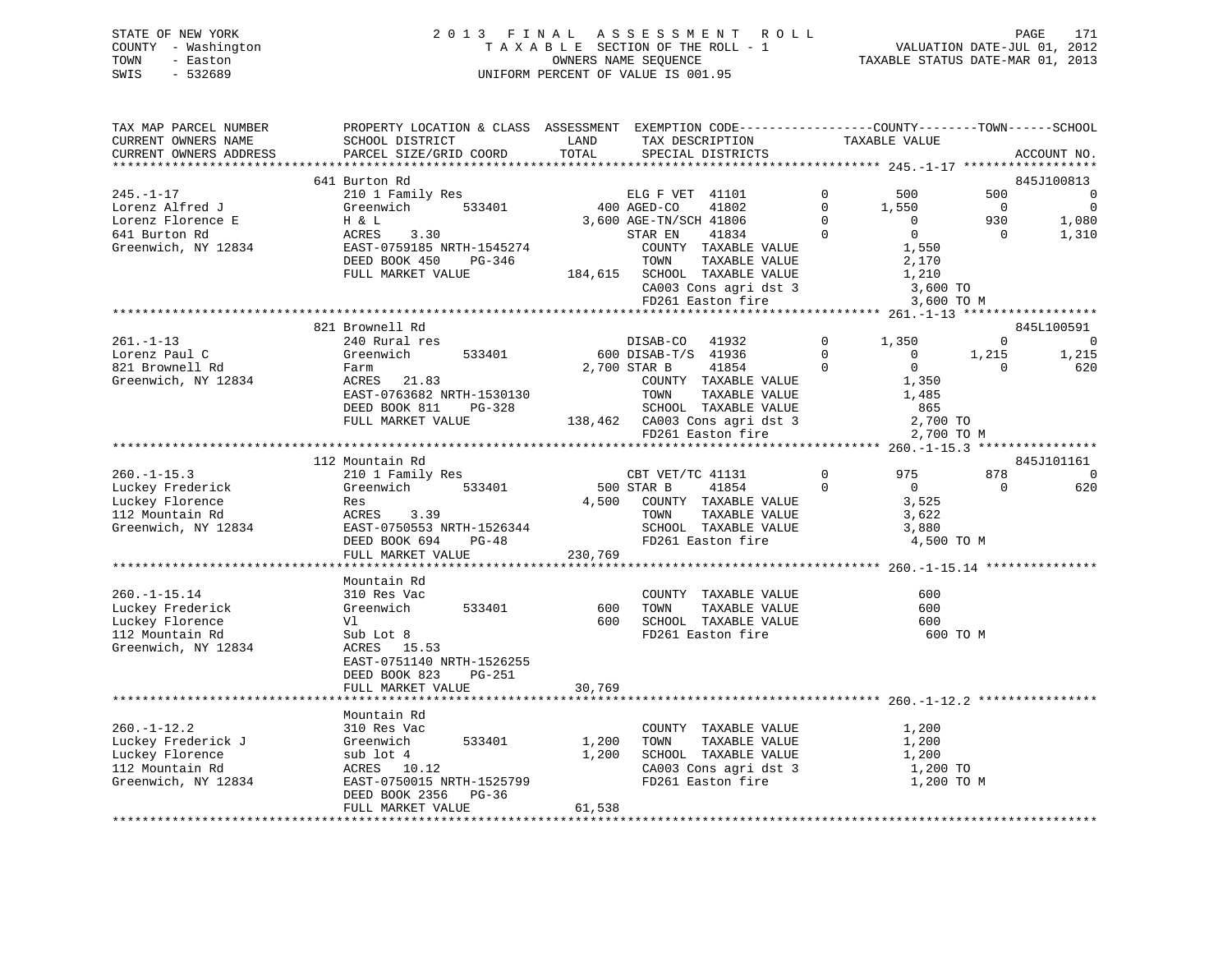### STATE OF NEW YORK 2 0 1 3 F I N A L A S S E S S M E N T R O L L PAGE 172 COUNTY - Washington T A X A B L E SECTION OF THE ROLL - 1 VALUATION DATE-JUL 01, 2012 TOWN - Easton OWNERS NAME SEQUENCE TAXABLE STATUS DATE-MAR 01, 2013 SWIS - 532689 UNIFORM PERCENT OF VALUE IS 001.95

TAX MAP PARCEL NUMBER PROPERTY LOCATION & CLASS ASSESSMENT EXEMPTION CODE------------------COUNTY--------TOWN------SCHOOL

CURRENT OWNERS NAME SCHOOL DISTRICT LAND TAX DESCRIPTION TAXABLE VALUECURRENT OWNERS ADDRESS PARCEL SIZE/GRID COORD TOTAL SPECIAL DISTRICTS ACCOUNT NO. \*\*\*\*\*\*\*\*\*\*\*\*\*\*\*\*\*\*\*\*\*\*\*\*\*\*\*\*\*\*\*\*\*\*\*\*\*\*\*\*\*\*\*\*\*\*\*\*\*\*\*\*\*\*\*\*\*\*\*\*\*\*\*\*\*\*\*\*\*\*\*\*\*\*\*\*\*\*\*\*\*\*\*\*\*\*\*\*\*\*\*\*\*\*\*\*\*\*\*\*\*\*\* 260.-1-12.3 \*\*\*\*\*\*\*\*\*\*\*\*\*\*\*\* Mountain Rd260.-1-12.3 310 Res Vac COUNTY TAXABLE VALUE 700Luckey Frederick J Greenwich 533401 700 TOWN TAXABLE VALUE 700 Luckey Florence Z sub lot 3 700 SCHOOL TAXABLE VALUE 700 112 Mountain Rd ACRES 5.26 CA003 Cons agri dst 3 700 TO Greenwich, NY 12834 EAST-0750122 NRTH-1526472 FD261 Easton fire 700 TO M DEED BOOK 2139 PG-224FULL MARKET VALUE 35,897 \*\*\*\*\*\*\*\*\*\*\*\*\*\*\*\*\*\*\*\*\*\*\*\*\*\*\*\*\*\*\*\*\*\*\*\*\*\*\*\*\*\*\*\*\*\*\*\*\*\*\*\*\*\*\*\*\*\*\*\*\*\*\*\*\*\*\*\*\*\*\*\*\*\*\*\*\*\*\*\*\*\*\*\*\*\*\*\*\*\*\*\*\*\*\*\*\*\*\*\*\*\*\* 277.-1-9.8 \*\*\*\*\*\*\*\*\*\*\*\*\*\*\*\*\* Mcgowan Rd 277.-1-9.8 310 Res Vac AG DIST 41720 0 228 228 228Lucowitz James Greenwich 533401 800 COUNTY TAXABLE VALUE 572Whitfield Cynthia ACRES 7.67 800 TOWN TAXABLE VALUE 572 900 Rock City Rd Lot 75 EAST-0739977 NRTH-1510580 SCHOOL TAXABLE VALUE 572 Ballston Spa, NY 12020 DEED BOOK 1704 PG-183 CA003 Cons agri dst 3 572 TO<br>FULL MARKET VALUE 41.026 228 EX FULL MARKET VALUE 41,026 228 EX MAY BE SUBJECT TO PAYMENT **FD261** Easton fire 800 TO M UNDER AGDIST LAW TIL 2017 \*\*\*\*\*\*\*\*\*\*\*\*\*\*\*\*\*\*\*\*\*\*\*\*\*\*\*\*\*\*\*\*\*\*\*\*\*\*\*\*\*\*\*\*\*\*\*\*\*\*\*\*\*\*\*\*\*\*\*\*\*\*\*\*\*\*\*\*\*\*\*\*\*\*\*\*\*\*\*\*\*\*\*\*\*\*\*\*\*\*\*\*\*\*\*\*\*\*\*\*\*\*\* 236.1-3-12.2 \*\*\*\*\*\*\*\*\*\*\*\*\*\*\* 10 Orchard Dr236.1-3-12.2 210 1 Family Res STAR EN 41834 0 0 0 1,310 Luke Kenneth W Greenwich 533401 400 COUNTY TAXABLE VALUE 3,300 Luke Doris A **Res** 8,300 TOWN TAXABLE VALUE 3,300 TOWN TAXABLE VALUE 10 Orchard Dr Lot 44 SCHOOL TAXABLE VALUE 1,990 Greenwich, NY 12834 236.-3-12.2 FD262 Middle Falls Fire 3,300 TO FRNT 135.00 DPTH 151.00 EAST-0750175 NRTH-1552108 DEED BOOK 867 PG-173FULL MARKET VALUE 169,231 \*\*\*\*\*\*\*\*\*\*\*\*\*\*\*\*\*\*\*\*\*\*\*\*\*\*\*\*\*\*\*\*\*\*\*\*\*\*\*\*\*\*\*\*\*\*\*\*\*\*\*\*\*\*\*\*\*\*\*\*\*\*\*\*\*\*\*\*\*\*\*\*\*\*\*\*\*\*\*\*\*\*\*\*\*\*\*\*\*\*\*\*\*\*\*\*\*\*\*\*\*\*\* 278.-1-1.3 \*\*\*\*\*\*\*\*\*\*\*\*\*\*\*\*\*State Route 40 845J101059 278.-1-1.3 105 Vac farmland COUNTY TAXABLE VALUE 1,500 Lundberg David Greenwich 533401 1,500 TOWN TAXABLE VALUE 1,500 4421 Blackstump Rd vac land 1,500 SCHOOL TAXABLE VALUE 1,500 Weems, VA 22576 ACRES 62.60 CA003 Cons agri dst 3 1,500 TO EAST-0744553 NRTH-1512393 FD261 Easton fire 1,500 TO M DEED BOOK 912 PG-127FULL MARKET VALUE 76,923 \*\*\*\*\*\*\*\*\*\*\*\*\*\*\*\*\*\*\*\*\*\*\*\*\*\*\*\*\*\*\*\*\*\*\*\*\*\*\*\*\*\*\*\*\*\*\*\*\*\*\*\*\*\*\*\*\*\*\*\*\*\*\*\*\*\*\*\*\*\*\*\*\*\*\*\*\*\*\*\*\*\*\*\*\*\*\*\*\*\*\*\*\*\*\*\*\*\*\*\*\*\*\* 269.-1-12.5 \*\*\*\*\*\*\*\*\*\*\*\*\*\*\*\* 185 Becker Rd269.-1-12.5 210 1 Family Res STAR B 41854 0 0 0 620 Lundberg Edward Greenwich 533401 500 COUNTY TAXABLE VALUE 4,000 Timms-Lundberg Keisha House And Lot 4,000 TOWN TAXABLE VALUE 4,000 185 Becker Rd Lot #2 SCHOOL TAXABLE VALUE 3,380 Greenwich, NY 12834 <br>Greenwich, NY 12834 ACRES 2.44 CANDIC CAOO CONS CONS agri dst 3 4,000 TO<br>EXST-0751138 NRTH-1520596 FD261 Easton fire 4,000 TO EAST-0751138 NRTH-1520596 FD261 Easton fire 4,000 TO M DEED BOOK 901 PG-149 FULL MARKET VALUE 205,128 \*\*\*\*\*\*\*\*\*\*\*\*\*\*\*\*\*\*\*\*\*\*\*\*\*\*\*\*\*\*\*\*\*\*\*\*\*\*\*\*\*\*\*\*\*\*\*\*\*\*\*\*\*\*\*\*\*\*\*\*\*\*\*\*\*\*\*\*\*\*\*\*\*\*\*\*\*\*\*\*\*\*\*\*\*\*\*\*\*\*\*\*\*\*\*\*\*\*\*\*\*\*\*\*\*\*\*\*\*\*\*\*\*\*\*\*\*\*\*\*\*\*\*\*\*\*\*\*\*\*\*\*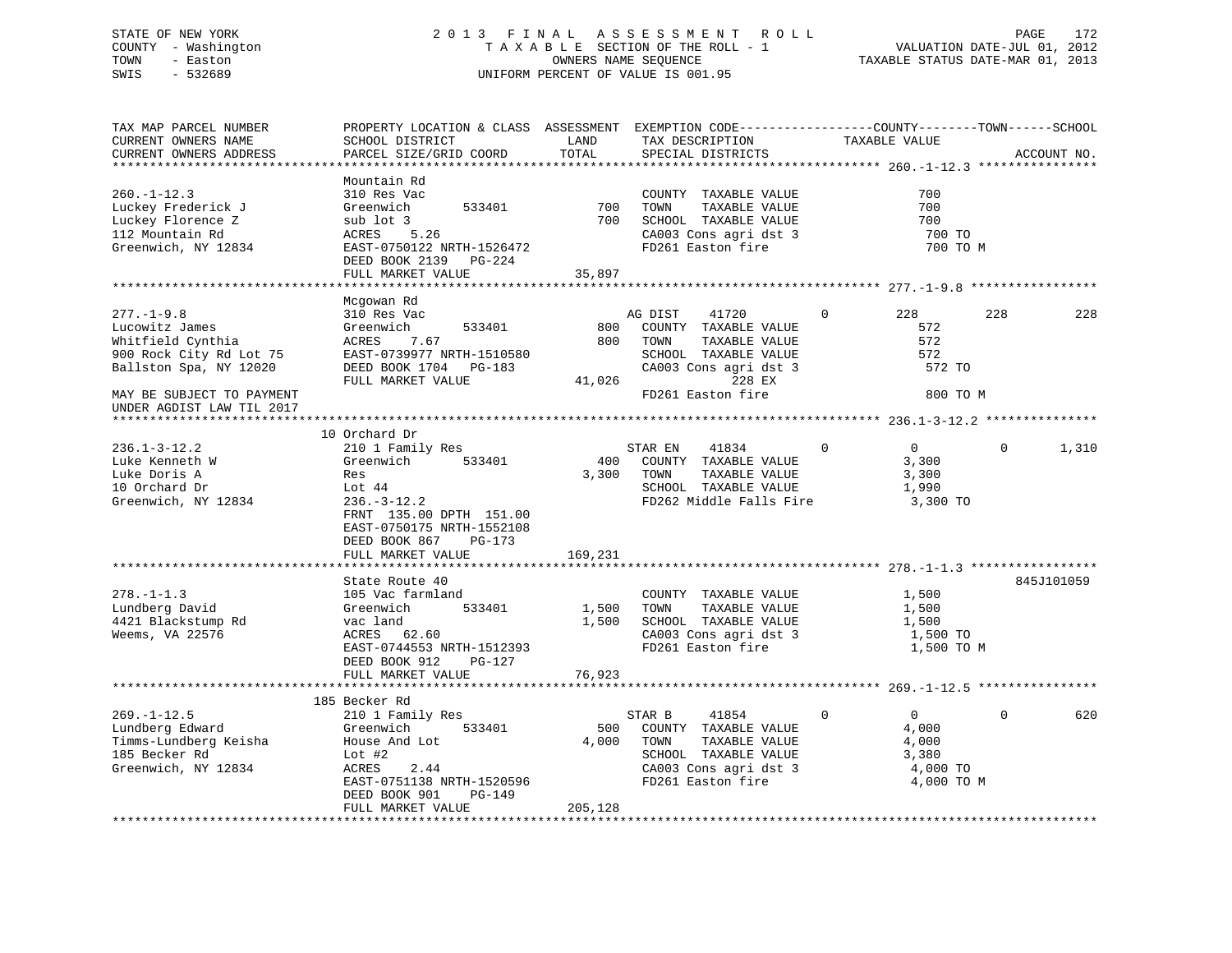### STATE OF NEW YORK 2 0 1 3 F I N A L A S S E S S M E N T R O L L PAGE 173 COUNTY - Washington T A X A B L E SECTION OF THE ROLL - 1 VALUATION DATE-JUL 01, 2012 TOWN - Easton OWNERS NAME SEQUENCE TAXABLE STATUS DATE-MAR 01, 2013 SWIS - 532689 UNIFORM PERCENT OF VALUE IS 001.95

| TAX MAP PARCEL NUMBER<br>CURRENT OWNERS NAME<br>CURRENT OWNERS ADDRESS                                                                                                          | PROPERTY LOCATION & CLASS ASSESSMENT EXEMPTION CODE----------------COUNTY-------TOWN-----SCHOOL<br>SCHOOL DISTRICT<br>PARCEL SIZE/GRID COORD                              | LAND<br>TOTAL           | TAX DESCRIPTION<br>SPECIAL DISTRICTS                                                                                                                                                      | TAXABLE VALUE                                                     | ACCOUNT NO.                                      |     |
|---------------------------------------------------------------------------------------------------------------------------------------------------------------------------------|---------------------------------------------------------------------------------------------------------------------------------------------------------------------------|-------------------------|-------------------------------------------------------------------------------------------------------------------------------------------------------------------------------------------|-------------------------------------------------------------------|--------------------------------------------------|-----|
|                                                                                                                                                                                 |                                                                                                                                                                           |                         |                                                                                                                                                                                           |                                                                   |                                                  |     |
| $269. - 1 - 12.7$<br>Lundberg Eric<br>Lundberg Gina<br>119 Becker Rd<br>Greenwich, NY 12834                                                                                     | 119 Becker Rd<br>240 Rural res<br>Greenwich<br>533401<br>house and lot<br>901/88<br>ACRES 11.04<br>EAST-0750524 NRTH-1519100<br>DEED BOOK 907 PG-293<br>FULL MARKET VALUE | 600<br>4,800<br>246,154 | STAR B<br>41854<br>COUNTY TAXABLE VALUE<br>TAXABLE VALUE<br>TOWN<br>SCHOOL TAXABLE VALUE<br>CA003 Cons agri dst 3<br>FD261 Easton fire                                                    | $\Omega$<br>$\overline{0}$<br>4,800<br>4,800<br>4,180<br>4,800 TO | $\Omega$<br>4,800 TO M                           | 620 |
|                                                                                                                                                                                 |                                                                                                                                                                           |                         |                                                                                                                                                                                           |                                                                   |                                                  |     |
| $269. - 1 - 12.6$<br>Lundberg Jack<br>Lundberg Judith<br>10 Meetinghouse Rd<br>Schaghticoke, NY 12154                                                                           | Becker Rd<br>310 Res Vac<br>Greenwich<br>533401<br>la<br>6.60<br>ACRES<br>EAST-0750748 NRTH-1520534<br>DEED BOOK 902<br>PG-286                                            | 350<br>350              | COUNTY TAXABLE VALUE<br>TAXABLE VALUE<br>TOWN<br>SCHOOL TAXABLE VALUE<br>CA003 Cons agri dst 3<br>FD261 Easton fire                                                                       |                                                                   | 350<br>350<br>350<br>350 TO<br>350 TO M          |     |
|                                                                                                                                                                                 | FULL MARKET VALUE                                                                                                                                                         | 17,949                  |                                                                                                                                                                                           |                                                                   |                                                  |     |
|                                                                                                                                                                                 |                                                                                                                                                                           |                         |                                                                                                                                                                                           |                                                                   |                                                  |     |
| $278. - 1 - 1.6$<br>Lundberg Jack Greenwich 533401 1<br>Lundberg Judith A subdiv lot 2 6<br>10 Meeting House Rd ACRES 14.58<br>Schaghticoke, NY 12154 EAST-0744077 NRTH-1512726 | 10 Meeting House Rd<br>210 1 Family Res<br>DEED BOOK 912 PG-127<br>FULL MARKET VALUE                                                                                      | 333, 333                | STAR B<br>41854<br>1,000 COUNTY TAXABLE VALUE<br>TAXABLE VALUE<br>6,500 TOWN<br>SCHOOL TAXABLE VALUE<br>SCHOOL TAXABLE VALUE 5,880<br>CA003 Cons agri dst 3 6,500 TO<br>FD261 Easton fire | $\overline{0}$<br>$\mathbf 0$<br>6,500<br>6,500<br>5,880          | $\Omega$<br>6,500 TO M                           | 620 |
|                                                                                                                                                                                 |                                                                                                                                                                           |                         |                                                                                                                                                                                           |                                                                   |                                                  |     |
|                                                                                                                                                                                 | 172 Wrights Rd                                                                                                                                                            |                         |                                                                                                                                                                                           |                                                                   | 845J100532                                       |     |
| $268. - 1 - 13$<br>Lundberg Jack N<br>Lundberg Judith A<br>10 Meeting House Rd<br>Schaghticoke, NY 12154<br>MAY BE SUBJECT TO PAYMENT<br>UNDER AGDIST LAW TIL 2017              | 105 Vac farmland<br>Stillwater Cent 415201 1,000<br>Farm<br>ACRES<br>56.50<br>EAST-0736329 NRTH-1514224<br>DEED BOOK 2948 PG-213<br>FULL MARKET VALUE                     | 1,000                   | AG DIST<br>41720<br>COUNTY TAXABLE VALUE<br>TOWN<br>TAXABLE VALUE<br>SCHOOL TAXABLE VALUE<br>CA003 Cons agri dst 3<br>315 EX<br>51,282 FD261 Easton fire                                  | $\mathbf 0$<br>315                                                | 315<br>685<br>685<br>685<br>685 TO<br>1,000 TO M | 315 |
|                                                                                                                                                                                 |                                                                                                                                                                           |                         |                                                                                                                                                                                           |                                                                   |                                                  |     |
| $268. - 1 - 9$<br>Lundberg Paul R<br>Lundberg Judith P<br>68 Grove Rd<br>Schaghticoke, NY 12154                                                                                 | State Route 40<br>112 Dairy farm<br>533401<br>Greenwich<br>Farm<br>ACRES 96.60<br>EAST-0743742 NRTH-1514971<br>DEED BOOK 619<br>PG-157                                    | 2,000<br>2,000          | COUNTY TAXABLE VALUE<br>TAXABLE VALUE<br>TOWN<br>SCHOOL TAXABLE VALUE<br>CA003 Cons agri dst 3<br>FD261 Easton fire                                                                       | 2,000<br>2,000<br>2,000                                           | 845J100535<br>2,000 TO<br>2,000 TO M             |     |
|                                                                                                                                                                                 | FULL MARKET VALUE                                                                                                                                                         | 102,564                 |                                                                                                                                                                                           |                                                                   |                                                  |     |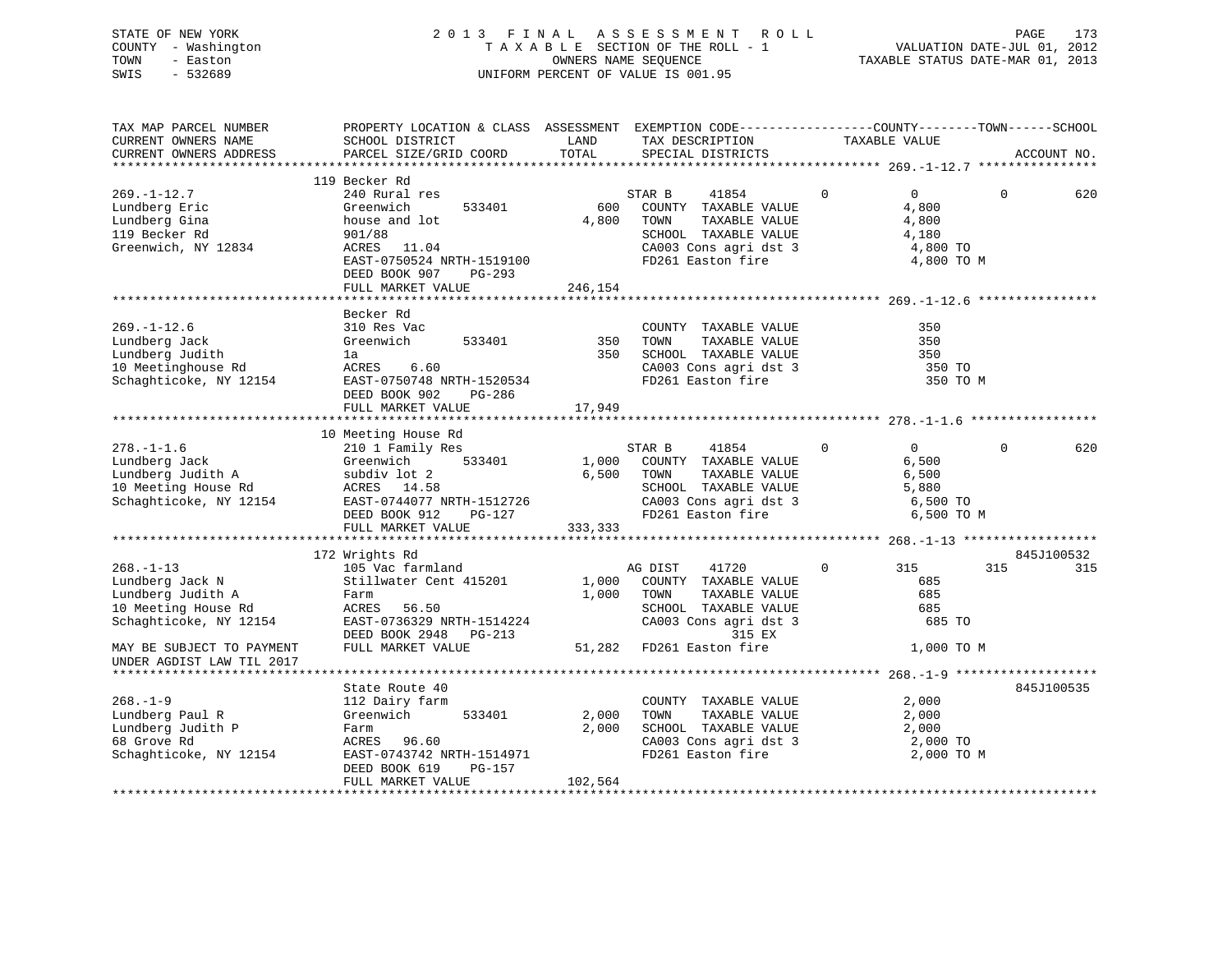### STATE OF NEW YORK 2 0 1 3 F I N A L A S S E S S M E N T R O L L PAGE 174 COUNTY - Washington T A X A B L E SECTION OF THE ROLL - 1 VALUATION DATE-JUL 01, 2012 TOWN - Easton OWNERS NAME SEQUENCE TAXABLE STATUS DATE-MAR 01, 2013 SWIS - 532689 UNIFORM PERCENT OF VALUE IS 001.95

| TAX MAP PARCEL NUMBER<br>CURRENT OWNERS NAME<br>CURRENT OWNERS ADDRESS                              | PROPERTY LOCATION & CLASS ASSESSMENT EXEMPTION CODE----------------COUNTY-------TOWN-----SCHOOL<br>SCHOOL DISTRICT<br>PARCEL SIZE/GRID COORD                                  | LAND<br>TOTAL               | TAX DESCRIPTION<br>SPECIAL DISTRICTS                                                                                                                                                                                                                                                                                                                                                                                                                                                                    | TAXABLE VALUE                                                    |                                             | ACCOUNT NO.                                                       |
|-----------------------------------------------------------------------------------------------------|-------------------------------------------------------------------------------------------------------------------------------------------------------------------------------|-----------------------------|---------------------------------------------------------------------------------------------------------------------------------------------------------------------------------------------------------------------------------------------------------------------------------------------------------------------------------------------------------------------------------------------------------------------------------------------------------------------------------------------------------|------------------------------------------------------------------|---------------------------------------------|-------------------------------------------------------------------|
|                                                                                                     |                                                                                                                                                                               |                             |                                                                                                                                                                                                                                                                                                                                                                                                                                                                                                         |                                                                  |                                             |                                                                   |
|                                                                                                     | 68 Grove Rd                                                                                                                                                                   |                             |                                                                                                                                                                                                                                                                                                                                                                                                                                                                                                         |                                                                  |                                             | 845J100530                                                        |
| $269. - 1 - 16$<br>Lundberg Paul R<br>Lundberg Judith<br>68 Grove Rd<br>Schaghticoke, NY 12154      | 112 Dairy farm<br>533401<br>Greenwich<br>Farm<br>raim<br>ACRES 45.30<br>EAST-0747350 NRTH-1516359<br>DEED BOOK 619 PG-154<br>FULL MARKET VALUE                                | 1,200<br>297,436            | $\overline{0}$<br>STAR B<br>41854<br>COUNTY TAXABLE VALUE<br>5,800 TOWN<br>TAXABLE VALUE<br>SCHOOL TAXABLE VALUE<br>SCHOOL TAXABLE VALUE 5,180<br>CA003 Cons agri dst 3 5,800 TO<br>FD261 Easton fire                                                                                                                                                                                                                                                                                                   | $\overline{0}$<br>5,800<br>5,800<br>5,180                        | $\Omega$<br>5,800 TO M                      | 620                                                               |
|                                                                                                     |                                                                                                                                                                               |                             |                                                                                                                                                                                                                                                                                                                                                                                                                                                                                                         |                                                                  |                                             |                                                                   |
| $286. - 1 - 15$<br>Lynch Nancy<br>443 Bell Rd<br>Schaghticoke, NY 12154                             | Valley Falls Rd<br>312 Vac w/imprv<br>Greenwich<br>Barn & Lot<br>FRNT 84.00 DPTH 170.00<br>EAST-0743739 NRTH-1498426<br>DEED BOOK 2138 PG-328<br>FULL MARKET VALUE            | 533401 200<br>600<br>30,769 | COUNTY TAXABLE VALUE<br>TOWN<br>TAXABLE VALUE<br>SCHOOL TAXABLE VALUE<br>CA003 Cons agri dst 3<br>FD261 Easton fire                                                                                                                                                                                                                                                                                                                                                                                     |                                                                  | 600<br>600<br>600<br>600 TO<br>600 TO M     | 845J100566                                                        |
|                                                                                                     |                                                                                                                                                                               |                             |                                                                                                                                                                                                                                                                                                                                                                                                                                                                                                         |                                                                  |                                             |                                                                   |
| $268. - 1 - 6$<br>Lyng James F<br>Lyng Gail H<br>PO Box 356<br>Stillwater, NY 12170                 | 11921 State Route 40<br>210 1 Family Res<br>Greenwich<br>533401<br>H & L<br>ACRES<br>5.70<br>EAST-0745763 NRTH-1519801<br>DEED BOOK 2754 PG-242<br>FULL MARKET VALUE          | 500<br>4,700<br>241,026     | COUNTY TAXABLE VALUE<br>TAXABLE VALUE<br>TOWN<br>SCHOOL TAXABLE VALUE 4,700<br>CA003 Cons agri dst 3 4,700 TO<br>FD261 Easton fire                                                                                                                                                                                                                                                                                                                                                                      | 4,700<br>4,700                                                   | 4,700 TO M                                  | 845J100128                                                        |
|                                                                                                     |                                                                                                                                                                               |                             |                                                                                                                                                                                                                                                                                                                                                                                                                                                                                                         |                                                                  |                                             |                                                                   |
| $245. - 2 - 22$<br>Lyons Robert<br>Lyons Ann<br>523 County Route 74A<br>Greenwich, NY 12834         | 523 County Route 74A<br>210 1 Family Res<br>Greenwich 533401 400 AGED-CO 41802<br>H & L<br>514/294<br>1.04<br>ACRES<br>EAST-0764552 NRTH-1542778<br>$PG-201$<br>DEED BOOK 403 | 4,200 STAR EN               | $\overline{0}$<br>41834<br>$\begin{tabular}{ccccc} & & & & & & & 3,073 \\ & & & & & & \texttt{ITAXABLE VALUE} & & & 3,673 \\ & & & & & & \texttt{SCHOOL} & \texttt{TAXABLE VALUE} & & 2,890 \\ & & & & & \texttt{CA003 Cons agri dist 3} & & 4,200 T0 \\ & & & & & \texttt{215,385} & \texttt{FD261 Easton fire} & & 4 200 T0 \\ \texttt{****}{\texttt{****}}{\texttt{****}}{\texttt{****}}{\texttt{****}}{\texttt{****}}{\texttt{****}}{\texttt{****}}{\texttt{****}}{\texttt{****}}{\texttt{****}}{\$ | $\overline{0}$<br>585<br>$\overline{0}$<br>542<br>$\overline{0}$ | 527<br>$\overline{\phantom{0}}$<br>$\Omega$ | 845J100539<br>$\overline{0}$<br>$\overline{\phantom{0}}$<br>1,310 |
|                                                                                                     | FULL MARKET VALUE                                                                                                                                                             |                             |                                                                                                                                                                                                                                                                                                                                                                                                                                                                                                         |                                                                  | 4,200 TO M                                  |                                                                   |
|                                                                                                     | 319 Cooke Hollow Rd                                                                                                                                                           |                             |                                                                                                                                                                                                                                                                                                                                                                                                                                                                                                         |                                                                  |                                             | 845J101184                                                        |
| $269. - 2 - 1.1$<br>Maahs William R<br>Maahs Andrea F<br>319 Cooke Hollow Rd<br>Cambridge, NY 12816 | 240 Rural res<br>Greenwich<br>533401<br>House & Lot 3<br>filed subd. 12289<br>ACRES<br>3.81<br>EAST-0756565 NRTH-1519579<br>DEED BOOK 2192 PG-135                             | 500<br>3,000                | $\overline{0}$<br>STAR B<br>41854<br>COUNTY TAXABLE VALUE<br>TOWN<br>TAXABLE VALUE<br><b>IOWN TAXABLE VALUE</b><br>SCHOOL TAXABLE VALUE<br>CA003 Cons agri dst 3<br>FD261 Easton fire                                                                                                                                                                                                                                                                                                                   | $\overline{0}$<br>3,000<br>3,000<br>2,380                        | $\Omega$<br>3,000 TO<br>3,000 TO M          | 620                                                               |
|                                                                                                     | FULL MARKET VALUE                                                                                                                                                             | 153,846                     |                                                                                                                                                                                                                                                                                                                                                                                                                                                                                                         |                                                                  |                                             |                                                                   |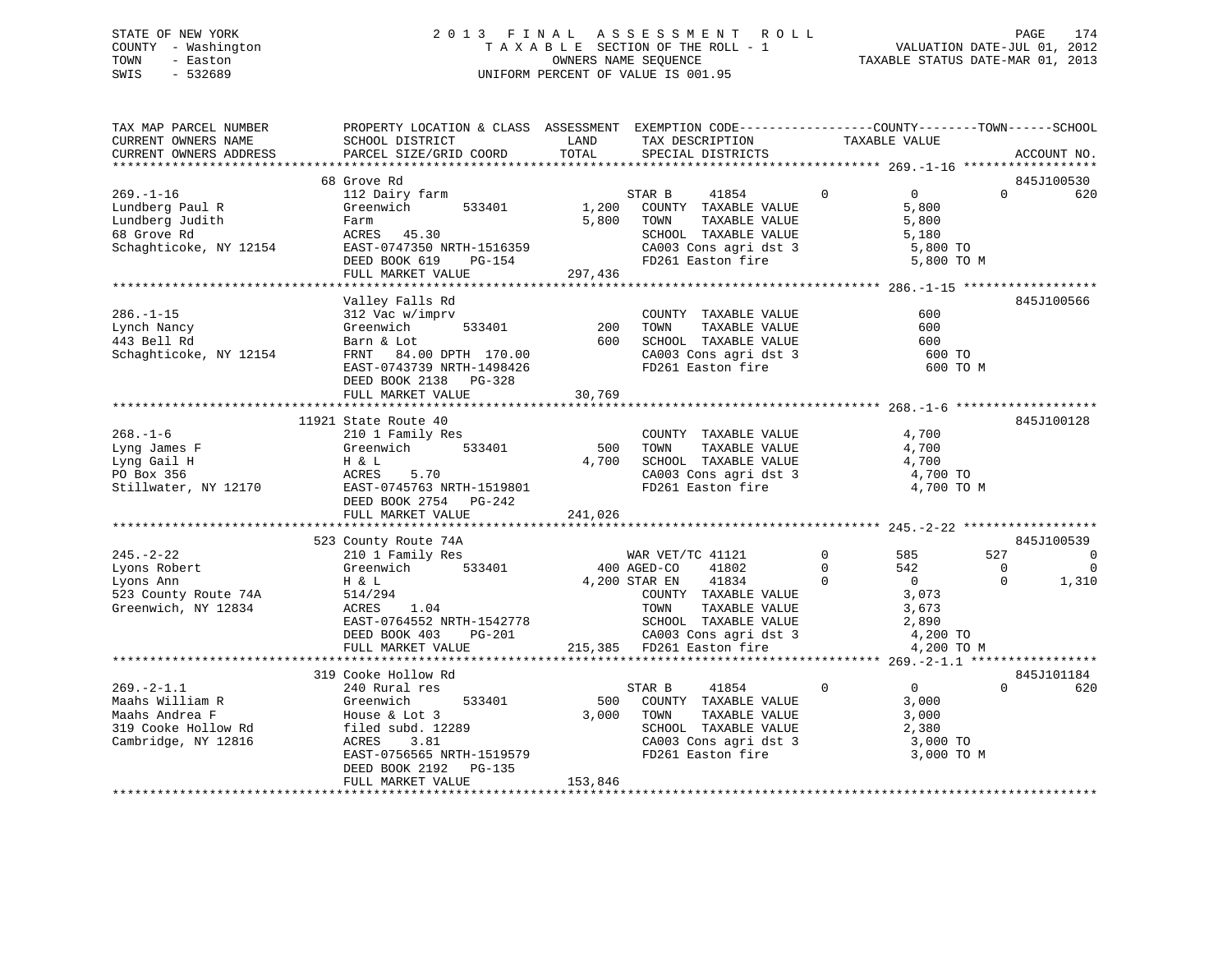### STATE OF NEW YORK 2 0 1 3 F I N A L A S S E S S M E N T R O L L PAGE 175 COUNTY - Washington T A X A B L E SECTION OF THE ROLL - 1 VALUATION DATE-JUL 01, 2012 TOWN - Easton OWNERS NAME SEQUENCE TAXABLE STATUS DATE-MAR 01, 2013 SWIS - 532689 UNIFORM PERCENT OF VALUE IS 001.95

| TAX MAP PARCEL NUMBER<br>CURRENT OWNERS NAME<br>CURRENT OWNERS ADDRESS                                                                                      | PROPERTY LOCATION & CLASS ASSESSMENT<br>SCHOOL DISTRICT<br>PARCEL SIZE/GRID COORD                                                                                                                             | LAND<br>TOTAL             | EXEMPTION CODE-----------------COUNTY-------TOWN------SCHOOL<br>TAX DESCRIPTION<br>SPECIAL DISTRICTS                                    | TAXABLE VALUE                                                                                 | ACCOUNT NO.                   |
|-------------------------------------------------------------------------------------------------------------------------------------------------------------|---------------------------------------------------------------------------------------------------------------------------------------------------------------------------------------------------------------|---------------------------|-----------------------------------------------------------------------------------------------------------------------------------------|-----------------------------------------------------------------------------------------------|-------------------------------|
| *********************<br>$269. - 2 - 1.2$<br>Maahs William R<br>Maahs Andrea L<br>319 Cooke Hollow Rd<br>Cambridge, NY 12816                                | Cooke Hollow Rd<br>105 Vac farmland<br>Greenwich<br>533401<br>lot 1A<br>filed subd. 12289<br>ACRES<br>43.83<br>EAST-0754997 NRTH-1519954<br>DEED BOOK 2192<br>PG-135<br>FULL MARKET VALUE<br>**************** | 1,000<br>1,000<br>51,282  | COUNTY TAXABLE VALUE<br>TOWN<br>TAXABLE VALUE<br>SCHOOL TAXABLE VALUE<br>CA003 Cons agri dst 3<br>FD261 Easton fire                     | 1,000<br>1,000<br>1,000<br>1,000 TO<br>1,000 TO M                                             | *****************             |
|                                                                                                                                                             | 46 Cambridge Rd                                                                                                                                                                                               |                           |                                                                                                                                         |                                                                                               | 845J100224                    |
| $237. - 1 - 3$<br>Mackenzie Melody A<br>Gitlen Philip H<br>46 Cambridge Rd<br>Greenwich, NY 12834<br>MAY BE SUBJECT TO PAYMENT<br>UNDER AGDIST LAW TIL 2017 | 240 Rural res<br>Greenwich<br>533401<br>Rural Res<br>ACRES 67.30<br>EAST-0763550 NRTH-1551854<br>DEED BOOK 1995<br>PG-119<br>FULL MARKET VALUE                                                                | 12,000<br>615,385         | 41720<br>AG DIST<br>41854<br>2,000 STAR B<br>COUNTY TAXABLE VALUE<br>TAXABLE VALUE<br>TOWN<br>SCHOOL TAXABLE VALUE<br>FD261 Easton fire | $\mathbf 0$<br>608<br>$\Omega$<br>$\overline{0}$<br>11,392<br>11,392<br>10,772<br>12,000 TO M | 608<br>608<br>620<br>$\Omega$ |
|                                                                                                                                                             |                                                                                                                                                                                                               |                           |                                                                                                                                         |                                                                                               |                               |
| $236. - 2 - 3.15$<br>MacMillan Donald A<br>MacMillan Donald A III<br>21 Homestead Rd<br>Saratoga Springs, NY 12866                                          | 168 Bulson Rd<br>281 Multiple res<br>533401<br>Greenwich<br>Lot 2<br>ACRES<br>6.51<br>EAST-0752788 NRTH-1551310<br>FULL MARKET VALUE                                                                          | 1,000<br>8,000<br>410,256 | COUNTY TAXABLE VALUE<br>TOWN<br>TAXABLE VALUE<br>SCHOOL TAXABLE VALUE<br>FD262 Middle Falls Fire                                        | 8,000<br>8,000<br>8,000<br>8,000 TO                                                           |                               |
|                                                                                                                                                             | ***********************<br>199 Bulson Rd                                                                                                                                                                      |                           |                                                                                                                                         |                                                                                               | 845J100499                    |
| $236. - 2 - 3.1$<br>MacNeil Kenneth C<br>217 Bulson Rd<br>Greenwich, NY 12834                                                                               | 314 Rural vac<10<br>Greenwich<br>533401<br>Rural Lot<br>Lot 11<br>1.15<br>ACRES<br>EAST-0752894 NRTH-1551680<br>DEED BOOK 2548<br><b>PG-214</b>                                                               | 200<br>200                | COUNTY<br>TAXABLE VALUE<br>TOWN<br>TAXABLE VALUE<br>SCHOOL TAXABLE VALUE<br>FD262 Middle Falls Fire                                     | 200<br>200<br>200<br>200 TO                                                                   |                               |
|                                                                                                                                                             | FULL MARKET VALUE                                                                                                                                                                                             | 10,256                    |                                                                                                                                         |                                                                                               |                               |
|                                                                                                                                                             | 217 Bulson Rd                                                                                                                                                                                                 |                           |                                                                                                                                         | *********************************** 236.-2-3.11 ****                                          |                               |
| $236. - 2 - 3.11$<br>MacNeil Kenneth C<br>217 Bulson Rd<br>Greenwich, NY 12834                                                                              | 210 1 Family Res<br>Greenwich<br>533401<br>Vl<br>Lot $#12$<br>ACRES<br>1.02<br>EAST-0753217 NRTH-1551699<br>DEED BOOK 2548<br>PG-214<br>FULL MARKET VALUE                                                     | 300<br>4,000<br>205,128   | 41854<br>STAR B<br>COUNTY TAXABLE VALUE<br>TAXABLE VALUE<br>TOWN<br>SCHOOL TAXABLE VALUE<br>FD262 Middle Falls Fire                     | $\mathbf 0$<br>$\overline{0}$<br>4,000<br>4,000<br>3,380<br>4,000 TO                          | 620<br>0                      |
|                                                                                                                                                             |                                                                                                                                                                                                               |                           |                                                                                                                                         |                                                                                               |                               |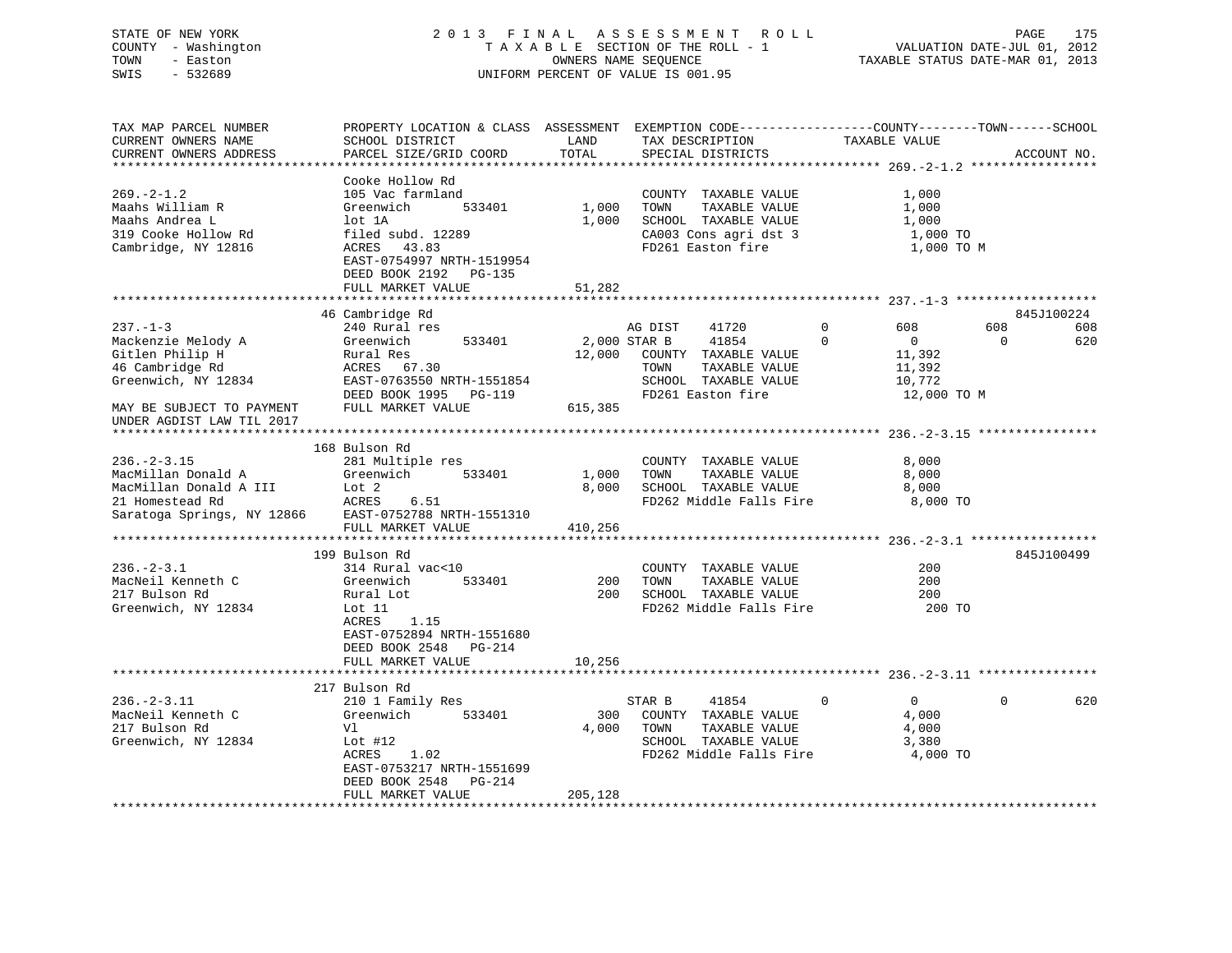### STATE OF NEW YORK 2 0 1 3 F I N A L A S S E S S M E N T R O L L PAGE 176 COUNTY - Washington T A X A B L E SECTION OF THE ROLL - 1 VALUATION DATE-JUL 01, 2012 TOWN - Easton OWNERS NAME SEQUENCE TAXABLE STATUS DATE-MAR 01, 2013 SWIS - 532689 UNIFORM PERCENT OF VALUE IS 001.95

| TAX MAP PARCEL NUMBER<br>CURRENT OWNERS NAME<br>CURRENT OWNERS ADDRESS                               | PROPERTY LOCATION & CLASS ASSESSMENT<br>SCHOOL DISTRICT<br>PARCEL SIZE/GRID COORD                                                                                                                 | LAND<br>TOTAL           | EXEMPTION CODE-----------------COUNTY-------TOWN------SCHOOL<br>TAX DESCRIPTION<br>SPECIAL DISTRICTS                                                                                                                            | TAXABLE VALUE                                                                                       | ACCOUNT NO.                                       |
|------------------------------------------------------------------------------------------------------|---------------------------------------------------------------------------------------------------------------------------------------------------------------------------------------------------|-------------------------|---------------------------------------------------------------------------------------------------------------------------------------------------------------------------------------------------------------------------------|-----------------------------------------------------------------------------------------------------|---------------------------------------------------|
| $236. - 2 - 3.12$<br>MacNeil Kenneth C<br>217 Bulson Rd<br>Greenwich, NY 12834                       | Bulson Rd<br>314 Rural vac<10<br>Greenwich<br>533401<br>Vl<br>Lot 2<br>FRNT 198.00 DPTH 311.00<br>EAST-0753653 NRTH-1551811<br>DEED BOOK 2548 PG-214                                              | 200<br>200              | COUNTY TAXABLE VALUE<br>TOWN<br>TAXABLE VALUE<br>SCHOOL TAXABLE VALUE<br>FD262 Middle Falls Fire                                                                                                                                | 200<br>200<br>200<br>200 TO                                                                         |                                                   |
|                                                                                                      | FULL MARKET VALUE                                                                                                                                                                                 | 10,256                  |                                                                                                                                                                                                                                 |                                                                                                     |                                                   |
| $235. - 2 - 10$<br>Macneil Ronald K<br>373 Wilbur Ave<br>Greenwich, NY 12834                         | 373 Wilbur Ave<br>483 Converted Re<br>Greenwich<br>533401<br>2 Houses & Car Salvage<br>ACRES<br>53.00<br>EAST-0743816 NRTH-1544909<br>DEED BOOK 844<br>PG-192<br>FULL MARKET VALUE                | 5,700                   | 30 PCT OF VALUE USED FOR EXEMPTION PURPOSES<br>AGED-ALL<br>41800<br>1,500 STAR EN<br>41834<br>COUNTY TAXABLE VALUE<br>TOWN<br>TAXABLE VALUE<br>SCHOOL TAXABLE VALUE<br>CA003 Cons agri dst 3<br>292,308 FD262 Middle Falls Fire | 855<br>0<br>$\mathbf 0$<br>$\mathbf{0}$<br>4,845<br>4,845<br>3,535<br>5,700 TO<br>5,700 TO          | 845J100550<br>855<br>855<br>$\Omega$<br>1,310     |
|                                                                                                      |                                                                                                                                                                                                   |                         |                                                                                                                                                                                                                                 |                                                                                                     |                                                   |
| $243. - 1 - 3.1$<br>Mahl Amy E<br>331 Butterfield Ave<br>Alplaus, NY 12008                           | 2310 County Route 113<br>310 Res Vac<br>Schuylerville 415001<br>subdivision lot 2<br>1842/289, 2677/260<br>ACRES 12.86<br>EAST-0739079 NRTH-1538646<br>DEED BOOK 2677 PG-260<br>FULL MARKET VALUE | 800<br>800<br>41,026    | COUNTY TAXABLE VALUE<br>TOWN<br>TAXABLE VALUE<br>SCHOOL TAXABLE VALUE<br>CA003 Cons agri dst 3<br>FD261 Easton fire                                                                                                             | 800<br>800<br>800<br>800 TO                                                                         | 800 TO M                                          |
|                                                                                                      |                                                                                                                                                                                                   |                         |                                                                                                                                                                                                                                 |                                                                                                     |                                                   |
| $287. - 1 - 2$<br>Mailloux Ernest<br>Mailloux Martha<br>740 Beadle Hill Rd<br>Valley Falls, NY 12185 | 740 Beadle Hill Rd<br>210 1 Family Res<br>Greenwich<br>533401<br>H&l<br>335/57 463/1129<br>ACRES<br>1.06<br>EAST-0749522 NRTH-1504291<br>FULL MARKET VALUE                                        | 3,800                   | AGED-ALL<br>41800<br>400 STAR EN<br>41834<br>COUNTY TAXABLE VALUE<br>TOWN<br>TAXABLE VALUE<br>SCHOOL TAXABLE VALUE<br>CA003 Cons agri dst 3<br>194,872 FD261 Easton fire                                                        | $\mathbf 0$<br>1,900<br>$\Omega$<br>$\mathbf{0}$<br>1,900<br>1,900<br>590<br>3,800 TO<br>3,800 TO M | 845J100553<br>1,900<br>1,900<br>$\Omega$<br>1,310 |
|                                                                                                      |                                                                                                                                                                                                   |                         |                                                                                                                                                                                                                                 |                                                                                                     |                                                   |
| $287. - 1 - 1.1$<br>Mailloux Stephen Mark<br>724 Beadle Hill Rd<br>Valley Falls, NY 12185            | 724 Beadle Hill Rd<br>210 1 Family Res<br>533401<br>Greenwich<br>H & L<br>ACRES<br>2.00<br>EAST-0749596 NRTH-1503914<br>DEED BOOK 611<br>PG-233<br>FULL MARKET VALUE                              | 500<br>4,300<br>220,513 | STAR B<br>41854<br>COUNTY TAXABLE VALUE<br>TOWN<br>TAXABLE VALUE<br>SCHOOL TAXABLE VALUE<br>CA003 Cons agri dst 3<br>FD261 Easton fire                                                                                          | $\Omega$<br>$\overline{0}$<br>4,300<br>4,300<br>3,680<br>4,300 TO<br>4,300 TO M                     | 845J101284<br>$\Omega$<br>620                     |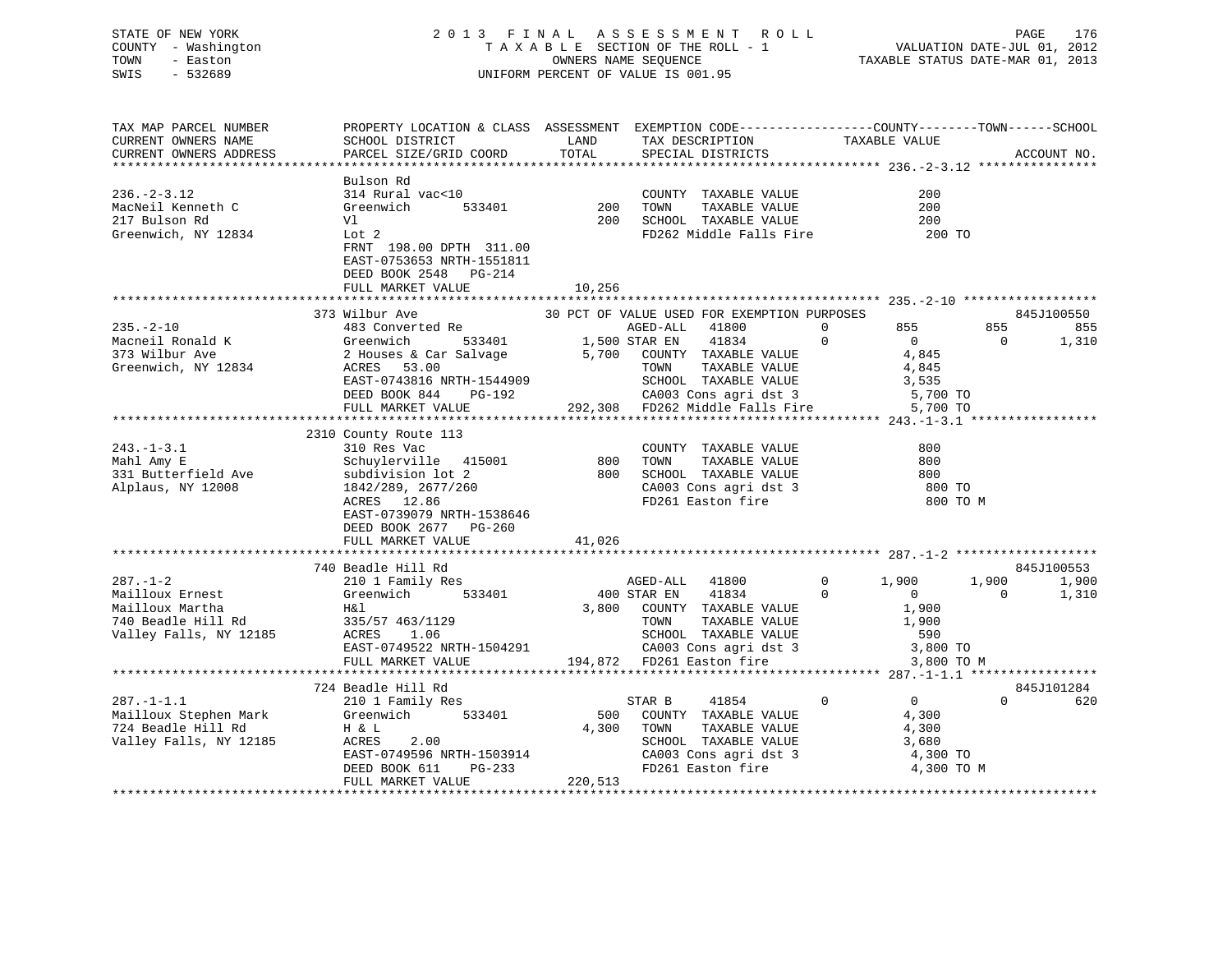### STATE OF NEW YORK 2 0 1 3 F I N A L A S S E S S M E N T R O L L PAGE 177 COUNTY - Washington T A X A B L E SECTION OF THE ROLL - 1 VALUATION DATE-JUL 01, 2012 TOWN - Easton OWNERS NAME SEQUENCE TAXABLE STATUS DATE-MAR 01, 2013 SWIS - 532689 UNIFORM PERCENT OF VALUE IS 001.95

| TAX MAP PARCEL NUMBER<br>CURRENT OWNERS NAME<br>CURRENT OWNERS ADDRESS                    | PROPERTY LOCATION & CLASS ASSESSMENT EXEMPTION CODE----------------COUNTY-------TOWN------SCHOOL<br>SCHOOL DISTRICT<br>PARCEL SIZE/GRID COORD                                                           | LAND<br>TOTAL                   | TAX DESCRIPTION<br>SPECIAL DISTRICTS                                                                                                    | TAXABLE VALUE                                                             | ACCOUNT NO.       |
|-------------------------------------------------------------------------------------------|---------------------------------------------------------------------------------------------------------------------------------------------------------------------------------------------------------|---------------------------------|-----------------------------------------------------------------------------------------------------------------------------------------|---------------------------------------------------------------------------|-------------------|
|                                                                                           |                                                                                                                                                                                                         |                                 |                                                                                                                                         |                                                                           |                   |
|                                                                                           | 141 Mcgowan Rd                                                                                                                                                                                          |                                 |                                                                                                                                         |                                                                           | 845J100492        |
| $277. - 1 - 12$<br>Malik Robert<br>141 Mcgowan Rd<br>Schaghticoke, NY 12154               | 240 Rural res<br>Greenwich<br>533401<br>Res<br>ACRES 17.62<br>EAST-0737997 NRTH-1505879<br>DEED BOOK 506<br>PG-175                                                                                      | 500<br>3,000                    | STAR EN<br>41834<br>COUNTY TAXABLE VALUE<br>TOWN<br>TAXABLE VALUE<br>SCHOOL TAXABLE VALUE<br>CA003 Cons agri dst 3<br>FD261 Easton fire | $\Omega$<br>$\Omega$<br>3,000<br>3,000<br>1,690<br>3,000 TO<br>3,000 TO M | $\Omega$<br>1,310 |
|                                                                                           | FULL MARKET VALUE                                                                                                                                                                                       | 153,846                         |                                                                                                                                         |                                                                           |                   |
|                                                                                           |                                                                                                                                                                                                         |                                 |                                                                                                                                         |                                                                           |                   |
| $245. - 1 - 19$<br>Maltese P Anthony<br>11471 Whisper Sound Dr<br>Boca Raton, FL 33428    | 547 Burton Rd<br>260 Seasonal res<br>Greenwich<br>533401<br>H & L<br>ACRES<br>8.30<br>EAST-0757511 NRTH-1543712<br>DEED BOOK 2826 PG-82<br>FULL MARKET VALUE                                            | 300<br>1,500<br>76,923          | COUNTY TAXABLE VALUE<br>TOWN<br>TAXABLE VALUE<br>SCHOOL TAXABLE VALUE<br>CA003 Cons agri dst 3<br>FD261 Easton fire                     | 1,500<br>1,500<br>1,500<br>1,500 TO<br>1,500 TO M                         | 845J100360        |
|                                                                                           |                                                                                                                                                                                                         |                                 |                                                                                                                                         |                                                                           |                   |
| $228. - 5 - 8.5$<br>Mann Keith R<br>Mann Sharlene A<br>10 Lark St<br>Greenwich, NY 12834  | 10 Windy Hill Rd<br>320 Rural vacant<br>Greenwich<br>533401<br>Rural Vacant<br>2ac Comm Vacant, Lot 4<br>$228. - 1 - 8.5$<br>ACRES 17.54<br>EAST-0749227 NRTH-1554141<br>DEED BOOK 488<br><b>PG-479</b> | 1,000<br>1,000                  | COUNTY TAXABLE VALUE<br>TAXABLE VALUE<br>TOWN<br>SCHOOL TAXABLE VALUE<br>FD262 Middle Falls Fire                                        | 1,000<br>1,000<br>1,000<br>1,000 TO                                       | 845J101135        |
|                                                                                           | FULL MARKET VALUE                                                                                                                                                                                       | 51,282                          |                                                                                                                                         |                                                                           |                   |
|                                                                                           |                                                                                                                                                                                                         |                                 |                                                                                                                                         |                                                                           |                   |
| $228. - 5 - 8.12$<br>Mann Keith R<br>Mann Sharlene A<br>10 Lark St<br>Greenwich, NY 12834 | Windy Hill Rd<br>323 Vacant rural<br>Greenwich<br>533401<br>Vac Land<br>$228. - 1 - 8.12$<br>ACRES<br>9.79<br>EAST-0748856 NRTH-1555755<br>DEED BOOK 499<br>$PG-693$                                    | 300<br>300                      | COUNTY TAXABLE VALUE<br>TOWN<br>TAXABLE VALUE<br>SCHOOL TAXABLE VALUE<br>FD262 Middle Falls Fire                                        | 300<br>300<br>300<br>300 TO                                               |                   |
|                                                                                           | FULL MARKET VALUE                                                                                                                                                                                       | 15,385<br>* * * * * * * * * * * |                                                                                                                                         |                                                                           |                   |
|                                                                                           |                                                                                                                                                                                                         |                                 |                                                                                                                                         |                                                                           |                   |
| $228. - 5 - 8.15$<br>Mann Keith R<br>Mann Sharlene A<br>10 Lark St<br>Greenwich, NY 12834 | 469 Windy Hill Rd<br>210 1 Family Res<br>Greenwich<br>533401<br>H & L<br>Lot 4C<br>$228. - 1 - 8.15$<br>ACRES<br>1.60<br>EAST-0749056 NRTH-1554045<br>DEED BOOK 488<br>PG-479                           | 400<br>3,800                    | COUNTY TAXABLE VALUE<br>TOWN<br>TAXABLE VALUE<br>SCHOOL TAXABLE VALUE<br>FD262 Middle Falls Fire                                        | 3,800<br>3,800<br>3,800<br>3,800 TO                                       |                   |
|                                                                                           | FULL MARKET VALUE                                                                                                                                                                                       | 194,872                         |                                                                                                                                         |                                                                           |                   |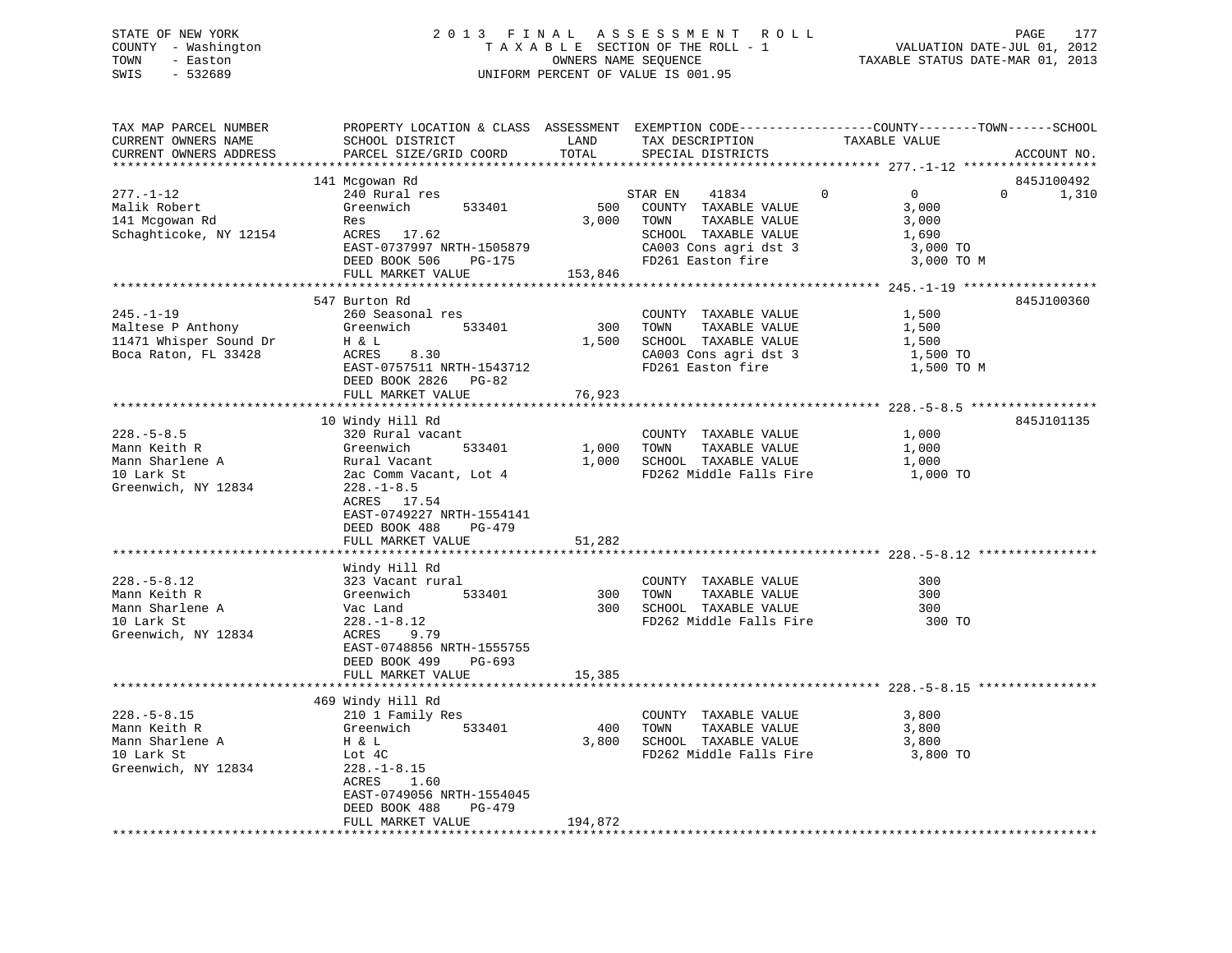STATE OF NEW YORK 2 0 1 3 F I N A L A S S E S S M E N T R O L L PAGE 178 COUNTY - Washington T A X A B L E SECTION OF THE ROLL - 1 VALUATION DATE-JUL 01, 2012 TOWN - Easton OWNERS NAME SEQUENCE TAXABLE STATUS DATE-MAR 01, 2013 SWIS - 532689 UNIFORM PERCENT OF VALUE IS 001.95

| TAX MAP PARCEL NUMBER     | PROPERTY LOCATION & CLASS ASSESSMENT EXEMPTION CODE----------------COUNTY-------TOWN------SCHOOL |            |                                                      |              |                |          |             |
|---------------------------|--------------------------------------------------------------------------------------------------|------------|------------------------------------------------------|--------------|----------------|----------|-------------|
| CURRENT OWNERS NAME       | SCHOOL DISTRICT                                                                                  | LAND       | TAX DESCRIPTION                                      |              |                |          |             |
| CURRENT OWNERS ADDRESS    | PARCEL SIZE/GRID COORD                                                                           | TOTAL      | SPECIAL DISTRICTS                                    |              | TAXABLE VALUE  |          | ACCOUNT NO. |
|                           |                                                                                                  |            |                                                      |              |                |          |             |
|                           | 431 Windy Hill Rd                                                                                |            |                                                      |              |                |          |             |
|                           |                                                                                                  |            |                                                      |              |                |          |             |
| $228. - 5 - 8.13$         | 210 1 Family Res                                                                                 |            | STAR B<br>41854                                      | $\Omega$     | $\overline{0}$ | $\Omega$ | 620         |
| Mann Keith R Jr           | 533401<br>Greenwich                                                                              |            | 500 COUNTY TAXABLE VALUE                             |              | 4,800          |          |             |
| Mann Laura A              | House And Lot                                                                                    |            | 4,800 TOWN<br>TAXABLE VALUE                          |              | 4,800          |          |             |
| 431 Windy Hill Rd         | 228.-1-8.13                                                                                      |            | SCHOOL TAXABLE VALUE                                 |              | 4,180          |          |             |
| Greenwich, NY 12834       | ACRES<br>1.80                                                                                    |            | FD262 Middle Falls Fire 4,800 TO                     |              |                |          |             |
|                           | EAST-0748998 NRTH-1555009                                                                        |            |                                                      |              |                |          |             |
|                           | DEED BOOK 732<br>PG-285                                                                          |            |                                                      |              |                |          |             |
|                           | FULL MARKET VALUE                                                                                | 246,154    |                                                      |              |                |          |             |
|                           |                                                                                                  |            |                                                      |              |                |          |             |
|                           |                                                                                                  |            |                                                      |              |                |          |             |
|                           | 433 State Route 29                                                                               |            |                                                      |              |                |          |             |
| $228. - 5 - 8.14$         | 210 1 Family Res                                                                                 |            | STAR B<br>41854                                      | $\Omega$     | $\overline{0}$ | $\Omega$ | 620         |
| Mann Scott A              | Greenwich 533401                                                                                 |            | 800 COUNTY TAXABLE VALUE                             |              | 4,500          |          |             |
| Mann Jeannette A          | H & L & Gar<br>228.-1-8.14                                                                       |            | 4,500 TOWN<br>TAXABLE VALUE                          |              | 4,500          |          |             |
| 433 State Route 29        |                                                                                                  |            | SCHOOL TAXABLE VALUE                                 |              | 3,880          |          |             |
| Greenwich, NY 12834       | ACRES 5.06 BANK 40                                                                               |            | FD262 Middle Falls Fire                              |              | 4,500 TO       |          |             |
|                           | EAST-0749729 NRTH-1553802                                                                        |            |                                                      |              |                |          |             |
|                           | DEED BOOK 944 PG-293                                                                             |            |                                                      |              |                |          |             |
|                           |                                                                                                  |            |                                                      |              |                |          |             |
|                           | FULL MARKET VALUE                                                                                | 230,769    |                                                      |              |                |          |             |
|                           |                                                                                                  |            |                                                      |              |                |          |             |
|                           | 157 Burton Rd                                                                                    |            |                                                      |              |                |          |             |
| $244. -2 - 11.1$          | 210 1 Family Res                                                                                 |            | STAR B<br>41854                                      | $\mathbf{0}$ | $\overline{0}$ | $\Omega$ | 620         |
| Marchaland Andrew L       | Greenwich 533401                                                                                 |            | 500 COUNTY TAXABLE VALUE<br>500 COUNTY TAXABLE VALUE |              | 3,200          |          |             |
| Marchaland Mary Ann       | $H+L$                                                                                            | 3,200 TOWN |                                                      |              | 3,200          |          |             |
| 157 Burton Rd             | ACRES 1.13                                                                                       |            | SCHOOL TAXABLE VALUE                                 |              | 2,580          |          |             |
| Greenwich, NY 12834       | EAST-0752422 NRTH-1537842                                                                        |            | CA003 Cons agri dst 3                                |              | 3,200 TO       |          |             |
|                           | DEED BOOK 882 PG-133                                                                             |            | FD261 Easton fire                                    |              | 3,200 TO M     |          |             |
|                           |                                                                                                  | 164,103    |                                                      |              |                |          |             |
|                           | FULL MARKET VALUE                                                                                |            |                                                      |              |                |          |             |
|                           |                                                                                                  |            |                                                      |              |                |          |             |
|                           | State Route 40                                                                                   |            |                                                      |              |                |          | 845J100129  |
| $244. - 1 - 9$            | 105 Vac farmland                                                                                 |            | 41720<br>AG DIST                                     | 0            | 2,139          | 2,139    | 2,139       |
| Marchaland Daniel         | 533401<br>Greenwich                                                                              |            | 6,000 COUNTY TAXABLE VALUE                           |              | 3,861          |          |             |
| Marchaland Louis          |                                                                                                  |            | 6,000 TOWN<br>TAXABLE VALUE                          |              | 3,861          |          |             |
| 211 Burton Rd             | Vacant Ag Land<br>ACRES 294.20                                                                   |            |                                                      |              | 3,861          |          |             |
| Greenwich, NY 12834       | EAST-0746126 NRTH-1537698                                                                        |            | SCHOOL TAXABLE VALUE<br>CA003 Cons agri dst 3        |              | 3,861 TO       |          |             |
|                           | DEED BOOK 874 PG-195                                                                             |            | 2,139 EX                                             |              |                |          |             |
| MAY BE SUBJECT TO PAYMENT | FULL MARKET VALUE                                                                                |            | 307,692 FD261 Easton fire                            |              | 6,000 TO M     |          |             |
|                           |                                                                                                  |            |                                                      |              |                |          |             |
| UNDER AGDIST LAW TIL 2017 |                                                                                                  |            |                                                      |              |                |          |             |
|                           |                                                                                                  |            |                                                      |              |                |          |             |
|                           | State Route 40/E Off                                                                             |            |                                                      |              |                |          | 845J100616  |
| $244. - 2 - 6.2$          | 323 Vacant rural                                                                                 |            | COUNTY TAXABLE VALUE                                 |              | 200            |          |             |
| Marchaland Daniel C       | Greenwich 533401                                                                                 | $200$ TOWN | TAXABLE VALUE                                        |              | 200            |          |             |
| 211 Burton Rd             | Wl                                                                                               |            | 200 SCHOOL TAXABLE VALUE                             |              | 200            |          |             |
| Greenwich, NY 12834       | ACRES 11.20                                                                                      |            | CA003 Cons agri dst 3                                |              | 200 TO         |          |             |
|                           | EAST-0754002 NRTH-1542418                                                                        |            | FD261 Easton fire                                    |              | 200 TO M       |          |             |
|                           | DEED BOOK 2888 PG-91                                                                             |            |                                                      |              |                |          |             |
|                           | FULL MARKET VALUE                                                                                | 10,256     |                                                      |              |                |          |             |
|                           |                                                                                                  |            |                                                      |              |                |          |             |
|                           |                                                                                                  |            |                                                      |              |                |          |             |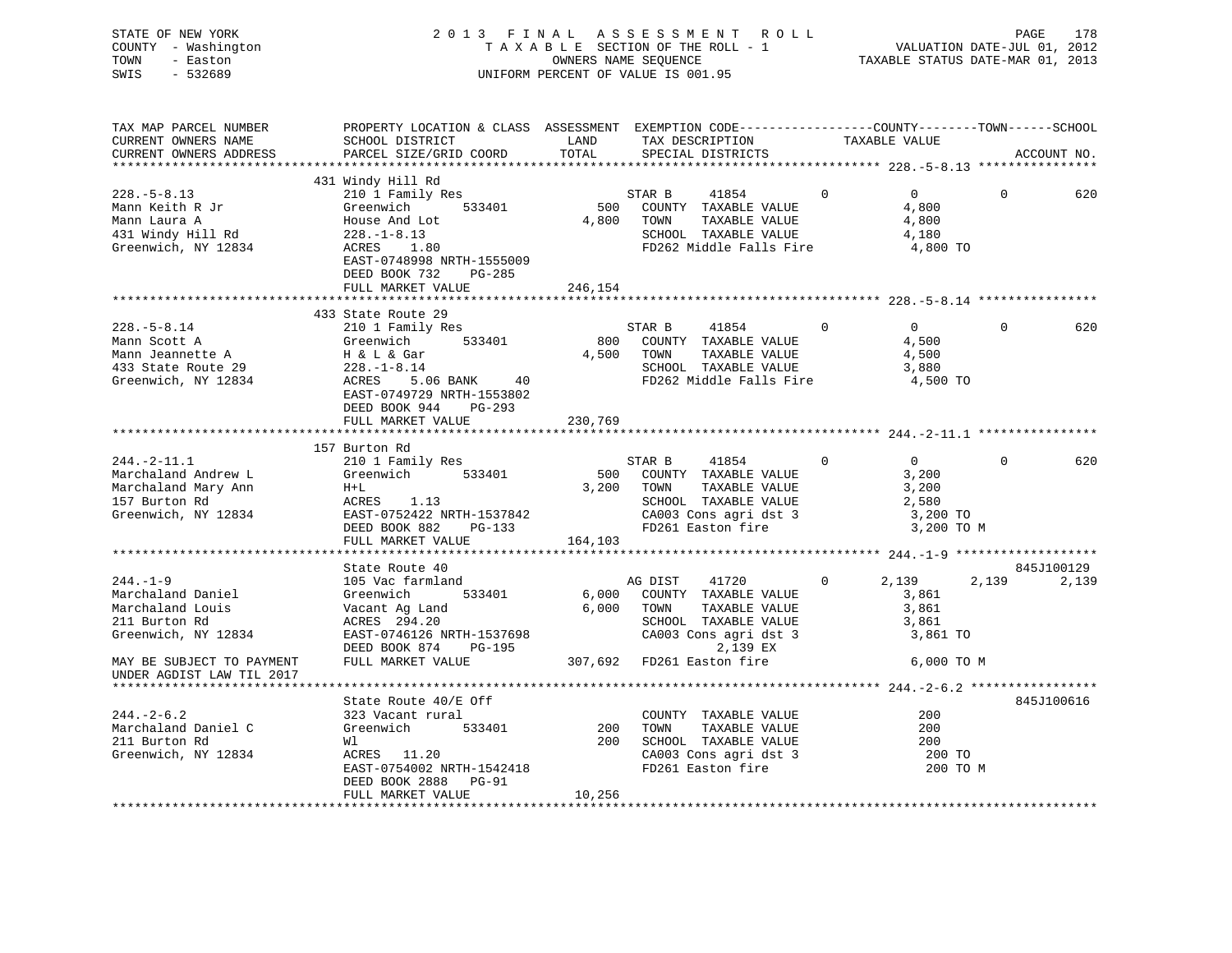### STATE OF NEW YORK 2 0 1 3 F I N A L A S S E S S M E N T R O L L PAGE 179 COUNTY - Washington T A X A B L E SECTION OF THE ROLL - 1 VALUATION DATE-JUL 01, 2012 TOWN - Easton **CONNERS NAME SEQUENCE** TAXABLE STATUS DATE-MAR 01, 2013 SWIS - 532689 UNIFORM PERCENT OF VALUE IS 001.95

| TAX MAP PARCEL NUMBER                                                                                                                                                                                | PROPERTY LOCATION & CLASS ASSESSMENT EXEMPTION CODE----------------COUNTY-------TOWN------SCHOOL                                                     |            |                                                                                                                                                               |               |             |
|------------------------------------------------------------------------------------------------------------------------------------------------------------------------------------------------------|------------------------------------------------------------------------------------------------------------------------------------------------------|------------|---------------------------------------------------------------------------------------------------------------------------------------------------------------|---------------|-------------|
| CURRENT OWNERS NAME                                                                                                                                                                                  | SCHOOL DISTRICT<br><b>LAND</b>                                                                                                                       |            | TAX DESCRIPTION TAXABLE VALUE                                                                                                                                 |               |             |
| CURRENT OWNERS ADDRESS                                                                                                                                                                               | PARCEL SIZE/GRID COORD                                                                                                                               | TOTAL      | SPECIAL DISTRICTS                                                                                                                                             |               | ACCOUNT NO. |
|                                                                                                                                                                                                      |                                                                                                                                                      |            |                                                                                                                                                               |               |             |
|                                                                                                                                                                                                      | Burton Rd/w Off                                                                                                                                      |            |                                                                                                                                                               |               | 845J100578  |
| $244. -2 - 7$                                                                                                                                                                                        |                                                                                                                                                      |            | COUNTY TAXABLE VALUE                                                                                                                                          | 200           |             |
| Marchaland Daniel C                                                                                                                                                                                  |                                                                                                                                                      |            |                                                                                                                                                               | 200           |             |
| 211 Burton Rd                                                                                                                                                                                        |                                                                                                                                                      |            |                                                                                                                                                               | 200<br>200 TO |             |
| Greenwich, NY 12834                                                                                                                                                                                  | 323 Vacant rural COUNTY TAXABLE VALUE<br>Greenwich 533401 200 TOWN TAXABLE VALUE<br>WI 200 SCHOOL TAXABLE VALUE<br>ACRES 10.27 CA003 Cons agri dst 3 |            | CA003 Cons agri dst 3<br>FD261 Easton fire                                                                                                                    |               |             |
|                                                                                                                                                                                                      | EAST-0754827 NRTH-1542541                                                                                                                            |            |                                                                                                                                                               | 200 TO M      |             |
|                                                                                                                                                                                                      | DEED BOOK 2888 PG-86                                                                                                                                 |            |                                                                                                                                                               |               |             |
|                                                                                                                                                                                                      | FULL MARKET VALUE                                                                                                                                    | 10,256     |                                                                                                                                                               |               |             |
|                                                                                                                                                                                                      |                                                                                                                                                      |            |                                                                                                                                                               |               |             |
|                                                                                                                                                                                                      | State Route 40/E Off                                                                                                                                 |            |                                                                                                                                                               |               | 845J100638  |
| $244. - 2 - 8$                                                                                                                                                                                       | 323 Vacant rural                                                                                                                                     |            | COUNTY TAXABLE VALUE                                                                                                                                          | 200           |             |
| Marchaland Daniel C                                                                                                                                                                                  | $533401$ 200<br>Greenwich                                                                                                                            |            | TOWN<br>TAXABLE VALUE                                                                                                                                         | 200           |             |
| 211 Burton Rd                                                                                                                                                                                        | Wl                                                                                                                                                   | 200        | SCHOOL TAXABLE VALUE 200<br>CA003 Cons agri dst 3 200 TO                                                                                                      |               |             |
| Greenwich, NY 12834                                                                                                                                                                                  | ACRES 10.00<br>ACKES 10.00<br>EAST-0753100 NRTH-1542275<br>EAST-0753100 NRTH-1542275                                                                 |            |                                                                                                                                                               |               |             |
|                                                                                                                                                                                                      |                                                                                                                                                      |            | FD261 Easton fire                                                                                                                                             | 200 TO M      |             |
|                                                                                                                                                                                                      | DEED BOOK 2888 PG-95                                                                                                                                 |            |                                                                                                                                                               |               |             |
|                                                                                                                                                                                                      | FULL MARKET VALUE                                                                                                                                    | 10,256     |                                                                                                                                                               |               |             |
|                                                                                                                                                                                                      |                                                                                                                                                      |            |                                                                                                                                                               |               |             |
|                                                                                                                                                                                                      | 239 Burton Rd                                                                                                                                        |            |                                                                                                                                                               |               | 845J100558  |
| $244. - 2 - 11.2$                                                                                                                                                                                    | 112 Dairy farm                                                                                                                                       |            | AG DIST<br>41720                                                                                                                                              | $0 \t 1,560$  | 1,560 1,560 |
| Marchaland Daniel C                                                                                                                                                                                  | Greenwich 533401                                                                                                                                     |            | 3,200 COUNTY TAXABLE VALUE                                                                                                                                    | 8,240         |             |
| 211 Burton Rd                                                                                                                                                                                        | Farm/tra<br>882/133                                                                                                                                  | 9,800 TOWN | TOWN TAXABLE VALUE 8,240<br>SCHOOL TAXABLE VALUE 8,240<br>CA003 Cons agri dst 3 8,240 TO                                                                      |               |             |
| Greenwich, NY 12834                                                                                                                                                                                  |                                                                                                                                                      |            |                                                                                                                                                               |               |             |
|                                                                                                                                                                                                      |                                                                                                                                                      |            | CA003 Cons agri dst<br>1,560 EX                                                                                                                               |               |             |
| ACRES 197.11<br>MAY BE SUBJECT TO PAYMENT EAST-0753506 NRTH-1539666<br>UNDER AGDIST LAW TIL 2017 DEED BOOK 2888 PG-99                                                                                |                                                                                                                                                      |            |                                                                                                                                                               |               |             |
|                                                                                                                                                                                                      |                                                                                                                                                      |            | FD261 Easton fire                                                                                                                                             | 9,800 TO M    |             |
|                                                                                                                                                                                                      | FULL MARKET VALUE                                                                                                                                    | 502,564    |                                                                                                                                                               |               |             |
|                                                                                                                                                                                                      |                                                                                                                                                      |            |                                                                                                                                                               |               | 845L100559  |
| $244. -2 - 14$                                                                                                                                                                                       | 211 Burton Rd                                                                                                                                        |            |                                                                                                                                                               |               | $\Omega$    |
|                                                                                                                                                                                                      |                                                                                                                                                      |            | $\begin{tabular}{lcccccc} \texttt{STAR} & B & 41854 & 0 & 0 \\ \texttt{COUNTY} & \texttt{TXABLE VALUE} & & & 3,000 \end{tabular}$<br>300 COUNTY TAXABLE VALUE |               | 620         |
| Marchaland Daniel C<br>Marchaland Joann D                                                                                                                                                            |                                                                                                                                                      | 3,000 TOWN |                                                                                                                                                               |               |             |
| 211 Burton Rd                                                                                                                                                                                        | 210 1 Family Res<br>Greenwich 533401<br>H&l<br>ACRES 1.60                                                                                            |            |                                                                                                                                                               |               |             |
|                                                                                                                                                                                                      |                                                                                                                                                      |            | TOWN TAXABLE VALUE 3,000<br>SCHOOL TAXABLE VALUE 2,380<br>CA003 Cons agri dst 3 3,000 TO                                                                      |               |             |
|                                                                                                                                                                                                      |                                                                                                                                                      |            |                                                                                                                                                               |               |             |
|                                                                                                                                                                                                      |                                                                                                                                                      |            |                                                                                                                                                               |               |             |
| 211 Burton Ry 12834<br>EAST-0753350 NRTH-1538351 CAOO3 Cons agri dst 3 3,000 TO<br>EED BOOK 610 PG-43 FD261 Easton fire 3,000 TO M<br>FULL MARKET VALUE 153,846 11 153,846 FULL MARKET VALUE 153,846 |                                                                                                                                                      |            |                                                                                                                                                               |               |             |
|                                                                                                                                                                                                      | 476 Burton Rd                                                                                                                                        |            |                                                                                                                                                               |               | 845J100581  |
| $245. - 1 - 22.2$                                                                                                                                                                                    | 120 Field crops                                                                                                                                      |            | $\overline{0}$<br>41720<br>AG DIST                                                                                                                            | 936           | 936<br>936  |
|                                                                                                                                                                                                      |                                                                                                                                                      |            |                                                                                                                                                               |               |             |
|                                                                                                                                                                                                      |                                                                                                                                                      |            |                                                                                                                                                               |               |             |
|                                                                                                                                                                                                      |                                                                                                                                                      |            |                                                                                                                                                               |               |             |
|                                                                                                                                                                                                      |                                                                                                                                                      |            |                                                                                                                                                               |               |             |
|                                                                                                                                                                                                      |                                                                                                                                                      |            |                                                                                                                                                               |               |             |
|                                                                                                                                                                                                      |                                                                                                                                                      |            |                                                                                                                                                               |               |             |
|                                                                                                                                                                                                      |                                                                                                                                                      |            |                                                                                                                                                               |               |             |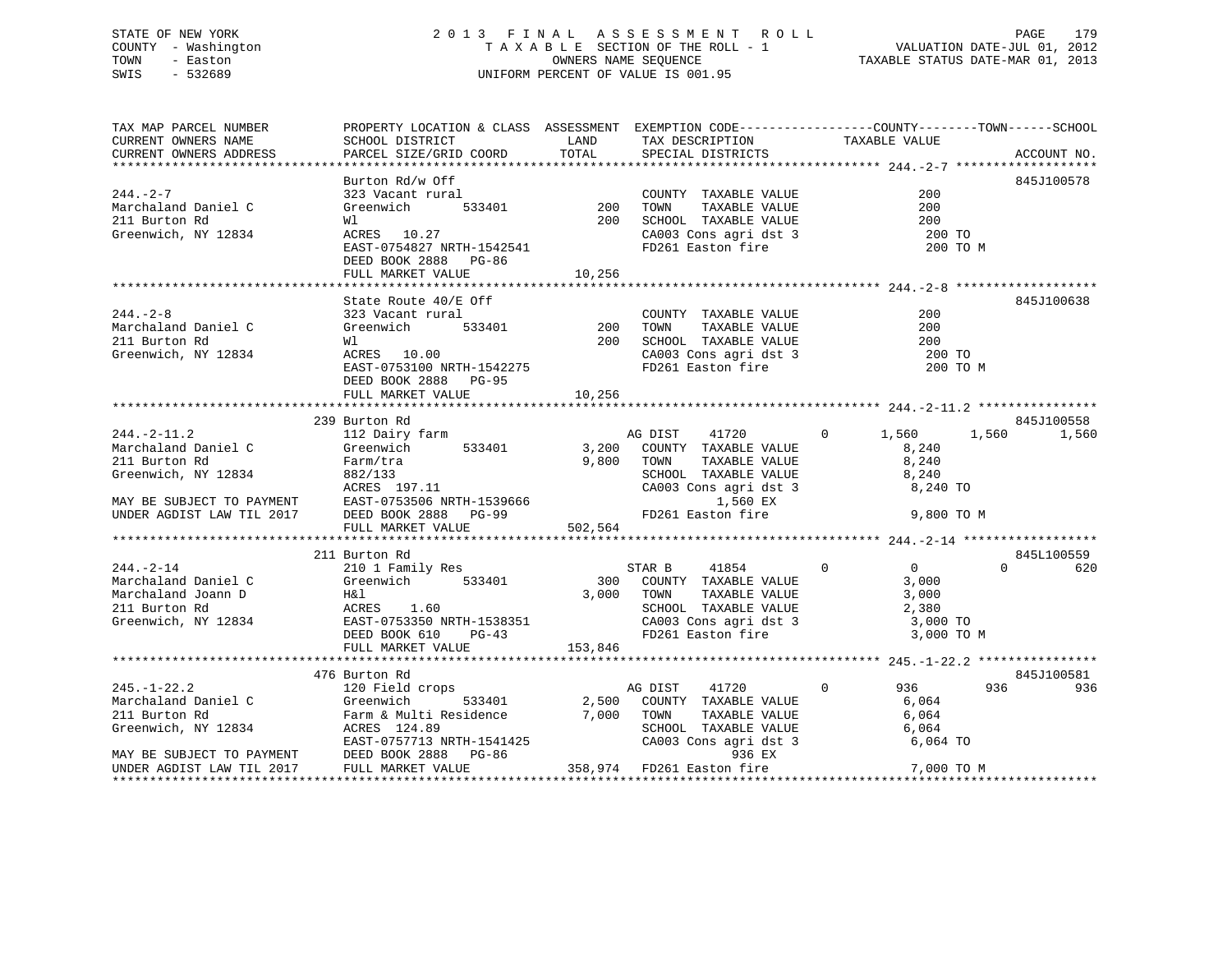### STATE OF NEW YORK 2013 FINAL ASSESSMENT ROLL PAGE 180 COUNTY - Washington  $T A X A B L E$  SECTION OF THE ROLL - 1<br>TOWN - Easton DATE-JUL 2001 OWNERS NAME SEQUENCE SWIS - 532689 UNIFORM PERCENT OF VALUE IS 001.95

VALUATION DATE-JUL 01, 2012

TAXABLE STATUS DATE-MAR 01, 2013

| TAX MAP PARCEL NUMBER                                                                                |                                                                                                                                                                                                                                                                    |                   |                                                                                          | PROPERTY LOCATION & CLASS ASSESSMENT EXEMPTION CODE----------------COUNTY-------TOWN------SCHOOL |                       |
|------------------------------------------------------------------------------------------------------|--------------------------------------------------------------------------------------------------------------------------------------------------------------------------------------------------------------------------------------------------------------------|-------------------|------------------------------------------------------------------------------------------|--------------------------------------------------------------------------------------------------|-----------------------|
| CURRENT OWNERS NAME                                                                                  | SCHOOL DISTRICT                                                                                                                                                                                                                                                    | <b>LAND</b>       | TAX DESCRIPTION                                                                          | TAXABLE VALUE                                                                                    |                       |
| CURRENT OWNERS ADDRESS                                                                               | PARCEL SIZE/GRID COORD                                                                                                                                                                                                                                             | TOTAL             | SPECIAL DISTRICTS                                                                        |                                                                                                  | ACCOUNT NO.           |
|                                                                                                      |                                                                                                                                                                                                                                                                    |                   |                                                                                          |                                                                                                  |                       |
|                                                                                                      | 225 Burton Rd                                                                                                                                                                                                                                                      |                   |                                                                                          |                                                                                                  | 845J100558            |
| $244. - 2 - 11$                                                                                      | 210 1 Family Res                                                                                                                                                                                                                                                   | 500               | COUNTY TAXABLE VALUE                                                                     | 4,000                                                                                            |                       |
| Marchaland Louis                                                                                     | Greenwich 533401                                                                                                                                                                                                                                                   |                   | TOWN<br>TAXABLE VALUE                                                                    | 4,000                                                                                            |                       |
| Marchaland Daniel C                                                                                  |                                                                                                                                                                                                                                                                    | 4,000             | SCHOOL TAXABLE VALUE                                                                     | 4,000                                                                                            |                       |
| 211 Burton Rd                                                                                        | sub lot<br>ACRES 2.00                                                                                                                                                                                                                                              |                   |                                                                                          | 4,000 TO                                                                                         |                       |
| Greenwich, NY 12834                                                                                  | EAST-0753817 NRTH-1538429                                                                                                                                                                                                                                          |                   | CA003 Cons agri dst 3<br>FD261 Easton fire                                               | 4,000 TO M                                                                                       |                       |
|                                                                                                      | DEED BOOK 2888 PG-99                                                                                                                                                                                                                                               |                   |                                                                                          |                                                                                                  |                       |
| MAY BE SUBJECT TO PAYMENT                                                                            | FULL MARKET VALUE                                                                                                                                                                                                                                                  | 205,128           |                                                                                          |                                                                                                  |                       |
| UNDER AGDIST LAW TIL 2015                                                                            |                                                                                                                                                                                                                                                                    |                   |                                                                                          |                                                                                                  |                       |
|                                                                                                      |                                                                                                                                                                                                                                                                    |                   |                                                                                          |                                                                                                  |                       |
|                                                                                                      | Birch Hollow Rd                                                                                                                                                                                                                                                    |                   |                                                                                          |                                                                                                  | 845J100579            |
| $245. - 1 - 22.3$                                                                                    | 120 Field crops                                                                                                                                                                                                                                                    |                   | COUNTY TAXABLE VALUE                                                                     | 400                                                                                              |                       |
| Marchaland Louis E                                                                                   | Greenwich 533401                                                                                                                                                                                                                                                   | $\frac{400}{400}$ | TAXABLE VALUE<br>TOWN                                                                    | 400                                                                                              |                       |
| Marchaland Daniel C                                                                                  | Farm                                                                                                                                                                                                                                                               |                   | SCHOOL TAXABLE VALUE                                                                     | 400                                                                                              |                       |
| 221 Burton Rd                                                                                        | ACRES 9.27                                                                                                                                                                                                                                                         |                   |                                                                                          | 400 TO                                                                                           |                       |
| Greenwich, NY 12834                                                                                  | EAST-0758588 NRTH-1540824                                                                                                                                                                                                                                          |                   | CA003 Cons agri dst 3<br>FD261 Easton fire                                               | 400 TO M                                                                                         |                       |
|                                                                                                      | DEED BOOK 453<br>PG-295                                                                                                                                                                                                                                            |                   |                                                                                          |                                                                                                  |                       |
|                                                                                                      | FULL MARKET VALUE                                                                                                                                                                                                                                                  | 20,513            |                                                                                          |                                                                                                  |                       |
|                                                                                                      |                                                                                                                                                                                                                                                                    |                   |                                                                                          |                                                                                                  |                       |
|                                                                                                      | Cheese Factory Rd                                                                                                                                                                                                                                                  |                   |                                                                                          |                                                                                                  | 845J101261            |
|                                                                                                      |                                                                                                                                                                                                                                                                    |                   |                                                                                          | 900                                                                                              |                       |
| $252. - 1 - 15.1$                                                                                    | 120 Field crops                                                                                                                                                                                                                                                    |                   | COUNTY TAXABLE VALUE                                                                     |                                                                                                  |                       |
| Marchaland Louis E                                                                                   | Greenwich 533401                                                                                                                                                                                                                                                   | 900               | TOWN<br>TAXABLE VALUE                                                                    | 900                                                                                              |                       |
| 225 Burton Rd                                                                                        | Ag Land<br>ACRES    38.19                                                                                                                                                                                                                                          |                   |                                                                                          |                                                                                                  |                       |
| Greenwich, NY 12834                                                                                  |                                                                                                                                                                                                                                                                    |                   |                                                                                          |                                                                                                  |                       |
|                                                                                                      | EAST-0747403 NRTH-1534993                                                                                                                                                                                                                                          |                   | 900 SCHOOL TAXABLE VALUE 900<br>CA003 Cons agri dst 3 900 TO<br>FD261 Easton fire 900 TO | 900 TO M                                                                                         |                       |
|                                                                                                      | DEED BOOK 573<br>$PG-249$                                                                                                                                                                                                                                          |                   |                                                                                          |                                                                                                  |                       |
|                                                                                                      | FULL MARKET VALUE                                                                                                                                                                                                                                                  | 46,154            |                                                                                          |                                                                                                  |                       |
|                                                                                                      |                                                                                                                                                                                                                                                                    |                   |                                                                                          |                                                                                                  |                       |
|                                                                                                      | 50 Mountain Rd                                                                                                                                                                                                                                                     |                   | 95 PCT OF VALUE USED FOR EXEMPTION PURPOSES                                              |                                                                                                  | 845J100547            |
| $260. -1 - 17$                                                                                       | 240 Rural res                                                                                                                                                                                                                                                      |                   | CBT VET/TC 41131                                                                         | 975 878<br>$\overline{0}$                                                                        | $\bigcirc$            |
| Marchaland Louis Jr.<br>50 Mountain Rd<br>Greenwich, NY 12834<br>ACRES 10.40<br>Marchaland Louis Jr. | Greenwich 533401                                                                                                                                                                                                                                                   | 500 STAR B        | 41854                                                                                    | $\overline{0}$<br>$\Omega$                                                                       | $\overline{0}$<br>620 |
|                                                                                                      |                                                                                                                                                                                                                                                                    |                   | 4,800 COUNTY TAXABLE VALUE                                                               | 3,825                                                                                            |                       |
|                                                                                                      |                                                                                                                                                                                                                                                                    |                   |                                                                                          |                                                                                                  |                       |
|                                                                                                      |                                                                                                                                                                                                                                                                    |                   |                                                                                          |                                                                                                  |                       |
|                                                                                                      |                                                                                                                                                                                                                                                                    |                   |                                                                                          |                                                                                                  |                       |
|                                                                                                      |                                                                                                                                                                                                                                                                    |                   |                                                                                          |                                                                                                  |                       |
|                                                                                                      |                                                                                                                                                                                                                                                                    |                   |                                                                                          |                                                                                                  |                       |
|                                                                                                      | 374 Burton Rd                                                                                                                                                                                                                                                      |                   |                                                                                          |                                                                                                  | 845J100580            |
|                                                                                                      |                                                                                                                                                                                                                                                                    |                   | 41720<br>AG DIST                                                                         | $\overline{0}$<br>140                                                                            | 140<br>140            |
|                                                                                                      |                                                                                                                                                                                                                                                                    | 600               | COUNTY TAXABLE VALUE                                                                     | 4,560                                                                                            |                       |
|                                                                                                      |                                                                                                                                                                                                                                                                    | 4,700             |                                                                                          |                                                                                                  |                       |
|                                                                                                      |                                                                                                                                                                                                                                                                    |                   | TOWN TAXABLE VALUE 4,560<br>SCHOOL TAXABLE VALUE 4,560                                   |                                                                                                  |                       |
|                                                                                                      | EAST-0756320 NRTH-1540326                                                                                                                                                                                                                                          |                   | CA003 Cons agri dst 3                                                                    | 4,560 TO                                                                                         |                       |
|                                                                                                      | 245.-1-22.1<br>Marchaland Stephen P<br>374 Burton Rd<br>374 Burton Rd<br>374 Burton Rd<br>533401<br>46 L<br>Greenwich, NY 12834<br>8.00<br>EAST-0756320 NRTH-1540326<br>MAY BE SUBJECT TO PAYMENT<br>TEED BOOK 652 PG-127<br>THILL MARKET VALUE<br>THILL<br>PG-127 |                   | 140 EX                                                                                   |                                                                                                  |                       |
|                                                                                                      |                                                                                                                                                                                                                                                                    |                   | 241,026 FD261 Easton fire                                                                | 4,700 TO M                                                                                       |                       |
|                                                                                                      |                                                                                                                                                                                                                                                                    |                   |                                                                                          |                                                                                                  |                       |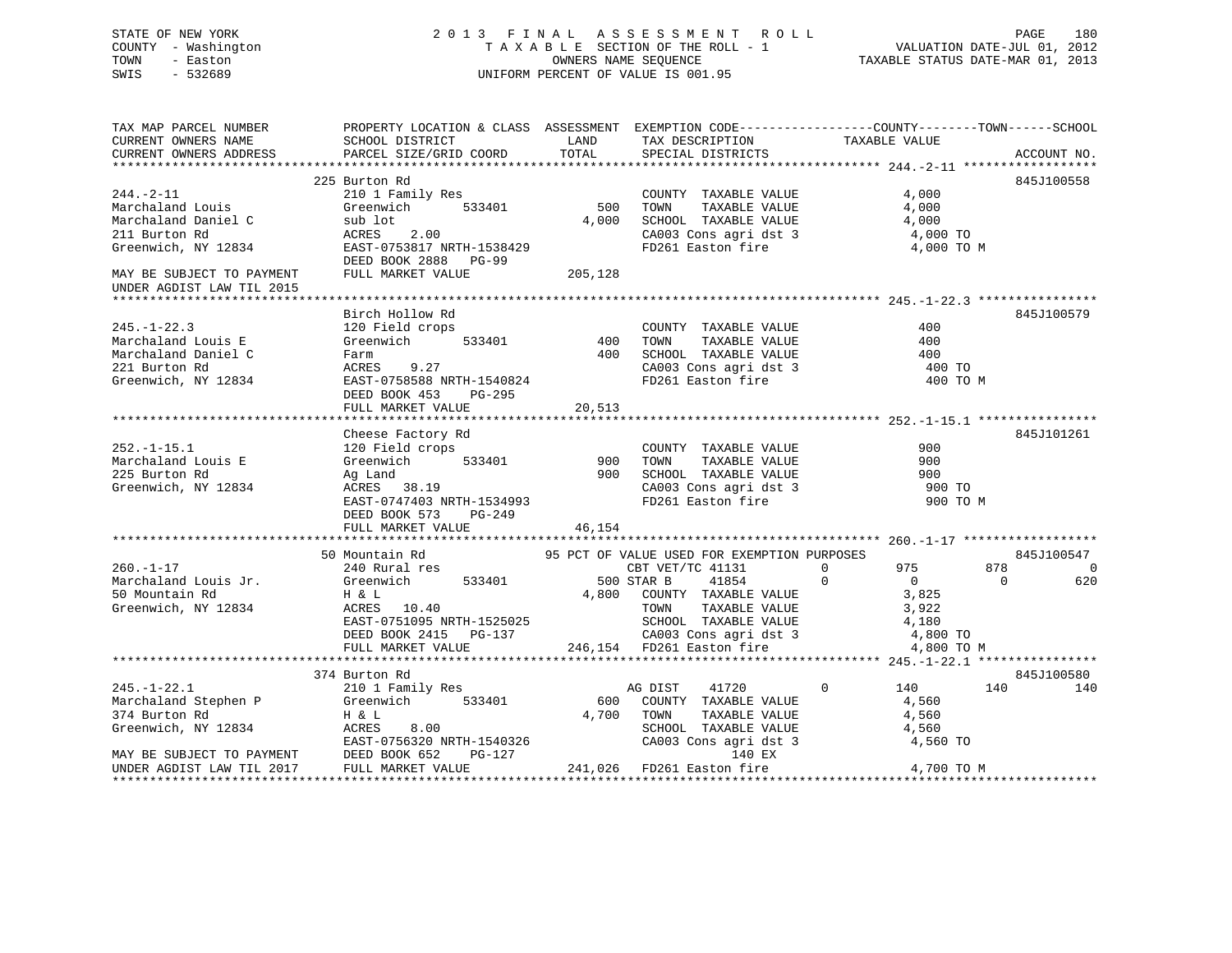| STATE OF NEW YORK   | 2013 FINAL ASSESSMENT ROLL         | 181<br>PAGE                      |
|---------------------|------------------------------------|----------------------------------|
| COUNTY - Washington | TAXABLE SECTION OF THE ROLL - 1    | VALUATION DATE-JUL 01, 2012      |
| TOWN<br>- Easton    | OWNERS NAME SEOUENCE               | TAXABLE STATUS DATE-MAR 01, 2013 |
| $-532689$<br>SWIS   | UNIFORM PERCENT OF VALUE IS 001.95 |                                  |

| TAX MAP PARCEL NUMBER                                            | PROPERTY LOCATION & CLASS ASSESSMENT EXEMPTION CODE-----------------COUNTY-------TOWN------SCHOOL |            |                                               |                |                   |          |             |
|------------------------------------------------------------------|---------------------------------------------------------------------------------------------------|------------|-----------------------------------------------|----------------|-------------------|----------|-------------|
| CURRENT OWNERS NAME                                              | SCHOOL DISTRICT                                                                                   | LAND       | TAX DESCRIPTION                               | TAXABLE VALUE  |                   |          |             |
| CURRENT OWNERS ADDRESS                                           | PARCEL SIZE/GRID COORD                                                                            | TOTAL      | SPECIAL DISTRICTS                             |                |                   |          | ACCOUNT NO. |
|                                                                  |                                                                                                   |            |                                               |                |                   |          |             |
|                                                                  | 1742 County Route 113                                                                             |            |                                               |                |                   |          | 845J100125  |
| $259. - 1 - 29$                                                  | 210 1 Family Res                                                                                  |            | STAR B<br>41854                               | $\overline{0}$ | $0 \qquad \qquad$ | $\Omega$ | 620         |
| Marchewka Mary                                                   | 533401<br>Greenwich                                                                               |            | 1,400 COUNTY TAXABLE VALUE                    |                | 3,400             |          |             |
| 1742 County Route 113                                            | 849/158                                                                                           | 3,400      | TOWN<br>TAXABLE VALUE                         |                | 3,400             |          |             |
| Schaghticoke, NY 12154                                           | sub Lot 3                                                                                         |            | SCHOOL TAXABLE VALUE                          |                | 2,780             |          |             |
|                                                                  | ACRES 52.70                                                                                       |            | CA003 Cons agri dst 3<br>FD261 Easton fire    |                | 3,400 TO          |          |             |
|                                                                  | EAST-0737572 NRTH-1525023                                                                         |            |                                               |                | 3,400 TO M        |          |             |
|                                                                  | DEED BOOK 910<br>PG-345                                                                           |            |                                               |                |                   |          |             |
|                                                                  | FULL MARKET VALUE                                                                                 | 174,359    |                                               |                |                   |          |             |
|                                                                  |                                                                                                   |            |                                               |                |                   |          |             |
|                                                                  | 1080 State Route 40                                                                               |            |                                               |                |                   |          | 845J100587  |
| $259. - 1 - 12$                                                  | 210 1 Family Res                                                                                  |            | STAR B<br>41854                               | $\overline{0}$ | $\overline{0}$    | $\Omega$ | 620         |
| Marcy Joseph A Jr                                                | 533401<br>Greenwich                                                                               |            | 400 COUNTY TAXABLE VALUE                      |                | 3,200             |          |             |
| Marcy Susan                                                      | H & L                                                                                             | 3,200 TOWN | TAXABLE VALUE                                 |                | 3,200             |          |             |
| 1080 St Rt 40                                                    |                                                                                                   |            |                                               |                | 2,580             |          |             |
| Greenwich, NY 12834                                              |                                                                                                   |            | SCHOOL TAXABLE VALUE<br>CA003 Cons agri dst 3 |                | 3,200 TO          |          |             |
|                                                                  | DEED BOOK 605<br>$PG-65$                                                                          |            | FD261 Easton fire                             |                | 3,200 TO M        |          |             |
|                                                                  | FULL MARKET VALUE                                                                                 | 164,103    |                                               |                |                   |          |             |
|                                                                  |                                                                                                   |            |                                               |                |                   |          |             |
|                                                                  | 206 Sarles Ferry Rd                                                                               |            |                                               |                |                   |          |             |
| $259. - 1 - 26.1$                                                | 210 1 Family Res                                                                                  |            | STAR B<br>41854                               | $\Omega$       | $\overline{0}$    | $\Omega$ | 620         |
| Margosian Kevin                                                  | 533401<br>Greenwich                                                                               | 500        | COUNTY TAXABLE VALUE                          |                | 4,900             |          |             |
| Margosian Jennifer<br>206 Sarles Ferry Rd<br>206 Sarles Ferry Rd | sub lot 2                                                                                         | 4,900      | TAXABLE VALUE<br>TOWN                         |                | 4,900             |          |             |
|                                                                  | ACRES 20.00                                                                                       |            | SCHOOL TAXABLE VALUE                          |                | 4,280             |          |             |
| Schaghticoke, NY 12154                                           | EAST-0741816 NRTH-1525605                                                                         |            |                                               |                | 4,900 TO          |          |             |
|                                                                  | DEED BOOK 1978 PG-113                                                                             |            | CA003 Cons agri dst 3<br>FD261 Easton fire    |                | 4,900 TO M        |          |             |
|                                                                  | FULL MARKET VALUE                                                                                 | 251,282    |                                               |                |                   |          |             |
|                                                                  |                                                                                                   |            |                                               |                |                   |          |             |
|                                                                  | 2297 State Route 40                                                                               |            |                                               |                |                   |          | 845J101004  |
| $236. - 1 - 17$                                                  | 210 1 Family Res                                                                                  |            | STAR B<br>41854                               | $\mathbf{0}$   | $\overline{0}$    | $\Omega$ | 620         |
| Martin Caine T                                                   | 533401<br>Greenwich                                                                               |            | 400 COUNTY TAXABLE VALUE                      |                | 3,750             |          |             |
| Martin Came<br>Timmins Heather R<br>Allen Poute 40               | H & L                                                                                             | 3,750 TOWN | TAXABLE VALUE                                 |                | 3,750             |          |             |
|                                                                  | ACRES<br>2.51                                                                                     |            | SCHOOL TAXABLE VALUE                          |                | 3,130             |          |             |
| Greenwich, NY 12834                                              | EAST-0750828 NRTH-1552272                                                                         |            | FD262 Middle Falls Fire 3,750 TO              |                |                   |          |             |
|                                                                  | DEED BOOK 2713 PG-70                                                                              |            |                                               |                |                   |          |             |
|                                                                  | FULL MARKET VALUE                                                                                 | 192,308    |                                               |                |                   |          |             |
|                                                                  |                                                                                                   |            |                                               |                |                   |          |             |
|                                                                  | 4464 County Route 74                                                                              |            |                                               |                |                   |          | 845J100726  |
| $245. - 1 - 13.1$                                                | ta a shekarar 1990.<br>Matukio<br>310 Res Vac                                                     |            | COUNTY TAXABLE VALUE                          | 250            |                   |          |             |
| Martin Peter                                                     | 533401<br>Greenwich                                                                               | 750        | TAXABLE VALUE<br>TOWN                         |                | 750               |          |             |
| Martin Timothy                                                   | Farm                                                                                              |            | 750 SCHOOL TAXABLE VALUE                      |                | 750               |          |             |
|                                                                  | 850/106                                                                                           |            |                                               |                | 750 TO            |          |             |
| 6127 Laurel Grove Ave<br>North Hollywood, CA 91606               | ACRES 20.43                                                                                       |            | CA003 Cons agri dst 3<br>FD261 Easton fire    |                | 750 TO M          |          |             |
|                                                                  | EAST-0759732 NRTH-1543451                                                                         |            |                                               |                |                   |          |             |
|                                                                  | DEED BOOK 1862 PG-281                                                                             |            |                                               |                |                   |          |             |
|                                                                  | FULL MARKET VALUE                                                                                 | 38,462     |                                               |                |                   |          |             |
|                                                                  |                                                                                                   |            |                                               |                |                   |          |             |
|                                                                  |                                                                                                   |            |                                               |                |                   |          |             |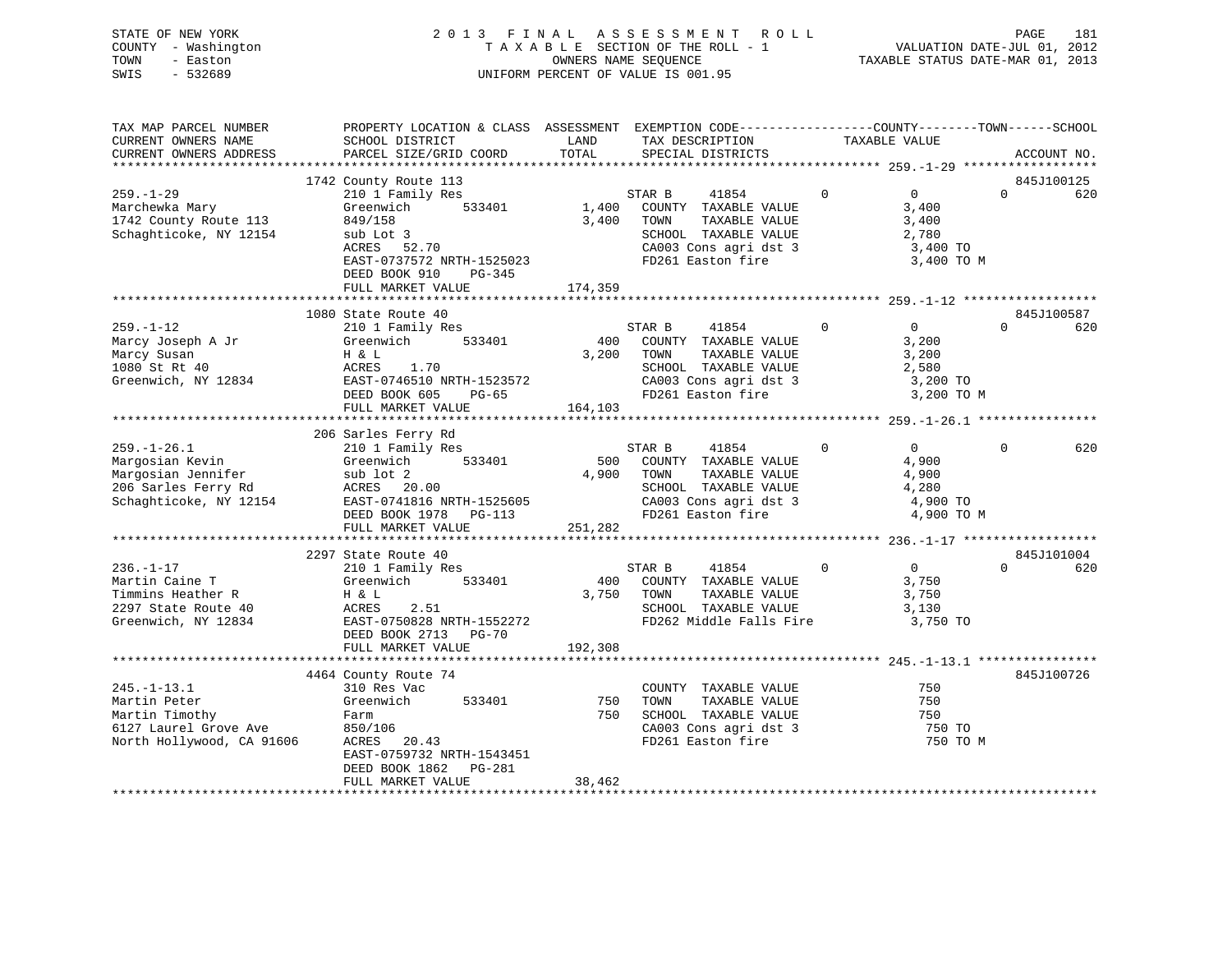# STATE OF NEW YORK 2 0 1 3 F I N A L A S S E S S M E N T R O L L PAGE 182 COUNTY - Washington T A X A B L E SECTION OF THE ROLL - 1 VALUATION DATE-JUL 01, 2012 TOWN - Easton OWNERS NAME SEQUENCE TAXABLE STATUS DATE-MAR 01, 2013 SWIS - 532689 UNIFORM PERCENT OF VALUE IS 001.95

| TAX MAP PARCEL NUMBER                                | PROPERTY LOCATION & CLASS ASSESSMENT EXEMPTION CODE---------------COUNTY-------TOWN-----SCHOOL |         |                                                                                   |              |                |          |                          |
|------------------------------------------------------|------------------------------------------------------------------------------------------------|---------|-----------------------------------------------------------------------------------|--------------|----------------|----------|--------------------------|
| CURRENT OWNERS NAME                                  | SCHOOL DISTRICT                                                                                | LAND    | TAX DESCRIPTION                                                                   |              | TAXABLE VALUE  |          |                          |
| CURRENT OWNERS ADDRESS                               | PARCEL SIZE/GRID COORD                                                                         | TOTAL   | SPECIAL DISTRICTS                                                                 |              |                |          | ACCOUNT NO.              |
|                                                      |                                                                                                |         |                                                                                   |              |                |          |                          |
|                                                      | County Route 113                                                                               |         |                                                                                   |              |                |          | 845J101067               |
| $259. - 1 - 33.4$                                    | 310 Res Vac                                                                                    |         | COUNTY TAXABLE VALUE                                                              |              | 300            |          |                          |
| Matala Paul M                                        | 533401<br>Greenwich                                                                            | 300     | TAXABLE VALUE<br>TOWN                                                             |              | 300            |          |                          |
| Matala Cheryl Lynn                                   | Vl                                                                                             | 300     | SCHOOL TAXABLE VALUE                                                              |              | 300            |          |                          |
| 2433 SE Sistina St                                   | ACRES 1.97                                                                                     |         | CA003 Cons agri dst 3                                                             |              | 300 TO         |          |                          |
| Port St. Lucie, FL 34952                             | EAST-0736308 NRTH-1522297                                                                      |         | FD261 Easton fire                                                                 |              | 300 TO M       |          |                          |
|                                                      | DEED BOOK 461<br>PG-1014                                                                       |         |                                                                                   |              |                |          |                          |
|                                                      | FULL MARKET VALUE                                                                              | 15,385  |                                                                                   |              |                |          |                          |
|                                                      |                                                                                                |         |                                                                                   |              |                |          |                          |
|                                                      | 342 Wrights Rd                                                                                 |         | 94 PCT OF VALUE USED FOR EXEMPTION PURPOSES                                       |              |                |          | 845J100610               |
| $268. - 1 - 12.1$                                    | 240 Rural res                                                                                  |         | CBT VET/TC 41131                                                                  | $\Omega$     | 975            | 878      | $\overline{\phantom{0}}$ |
| Mather Thomas                                        |                                                                                                |         | 900 AG DIST<br>41720                                                              | $\mathbf{0}$ | 221            | 221      | 221                      |
| Mather Victoria                                      | Greenwich 533401<br>ACRES 20.97<br>EAST-0739862 NRTH-1513473                                   |         | 6,500 STAR B<br>41854                                                             | $\mathbf 0$  | $\overline{0}$ | $\Omega$ | 620                      |
| 342 Wrights Rd                                       |                                                                                                |         | COUNTY TAXABLE VALUE                                                              |              | 5,304          |          |                          |
| Schaghticoke, NY 12154 DEED BOOK 1849 PG-342         |                                                                                                |         | TOWN<br>TAXABLE VALUE                                                             |              | 5,401          |          |                          |
|                                                      | FULL MARKET VALUE                                                                              |         |                                                                                   |              |                |          |                          |
| MAY BE SUBJECT TO PAYMENT                            |                                                                                                |         | 333,333 SCHOOL TAXABLE VALUE 5,659<br>$\frac{1}{2}$ CANO Cons agri dst 3 6,279 TO |              |                |          |                          |
| UNDER AGDIST LAW TIL 2017                            |                                                                                                |         | 221 EX                                                                            |              |                |          |                          |
|                                                      |                                                                                                |         |                                                                                   |              |                |          |                          |
|                                                      |                                                                                                |         |                                                                                   |              |                |          |                          |
|                                                      | 23 Orchard Dr                                                                                  |         |                                                                                   |              |                |          | 845J101216               |
| $236.1 - 3 - 17.2$                                   | 210 1 Family Res                                                                               |         | STAR B<br>41854                                                                   | $\Omega$     | $\overline{0}$ | $\Omega$ | 620                      |
| Mattison Clark A                                     | 533401<br>Greenwich                                                                            | 600     | COUNTY TAXABLE VALUE                                                              |              | 3,800          |          |                          |
|                                                      | H & L                                                                                          | 3,800   | TAXABLE VALUE<br>TOWN                                                             |              | 3,800          |          |                          |
| Mattison Deborah M<br>23 Orchard Dr<br>23 Orchard Dr | 720/335                                                                                        |         | SCHOOL TAXABLE VALUE                                                              |              | 3,180          |          |                          |
| Greenwich, NY 12834                                  | $236. - 3 - 17.2$                                                                              |         | FD262 Middle Falls Fire 3,800 TO                                                  |              |                |          |                          |
|                                                      | 1.30 BANK<br>40<br>ACRES                                                                       |         |                                                                                   |              |                |          |                          |
|                                                      | EAST-0749934 NRTH-1552547                                                                      |         |                                                                                   |              |                |          |                          |
|                                                      | DEED BOOK 671<br>PG-313                                                                        |         |                                                                                   |              |                |          |                          |
|                                                      | FULL MARKET VALUE                                                                              | 194,872 |                                                                                   |              |                |          |                          |
|                                                      |                                                                                                |         |                                                                                   |              |                |          |                          |
|                                                      | 15 Orchard Dr                                                                                  |         |                                                                                   |              |                |          | 845J101215               |
| $236.1 - 3 - 17.1$                                   | 210 1 Family Res                                                                               |         | 41834<br>STAR EN                                                                  | $\Omega$     | $\overline{0}$ | $\Omega$ | 1,310                    |
| Mattison Clark W                                     | 533401<br>Greenwich                                                                            | 600     | COUNTY TAXABLE VALUE                                                              |              | 3,600          |          |                          |
| Mattison Patricia                                    | H & L                                                                                          | 3,600   | TOWN<br>TAXABLE VALUE                                                             |              | 3,600          |          |                          |
| 15 Orchard Dr                                        | 739/162                                                                                        |         | SCHOOL TAXABLE VALUE                                                              |              | 2,290          |          |                          |
| Greenwich, NY 12834                                  | $236. - 3 - 17.1$                                                                              |         | FD262 Middle Falls Fire 3,600 TO                                                  |              |                |          |                          |
|                                                      | ACRES<br>1.30                                                                                  |         |                                                                                   |              |                |          |                          |
|                                                      | EAST-0749916 NRTH-1552372                                                                      |         |                                                                                   |              |                |          |                          |
|                                                      | DEED BOOK 531<br>$PG-219$                                                                      |         |                                                                                   |              |                |          |                          |
|                                                      | FULL MARKET VALUE                                                                              | 184,615 |                                                                                   |              |                |          |                          |
|                                                      |                                                                                                |         |                                                                                   |              |                |          |                          |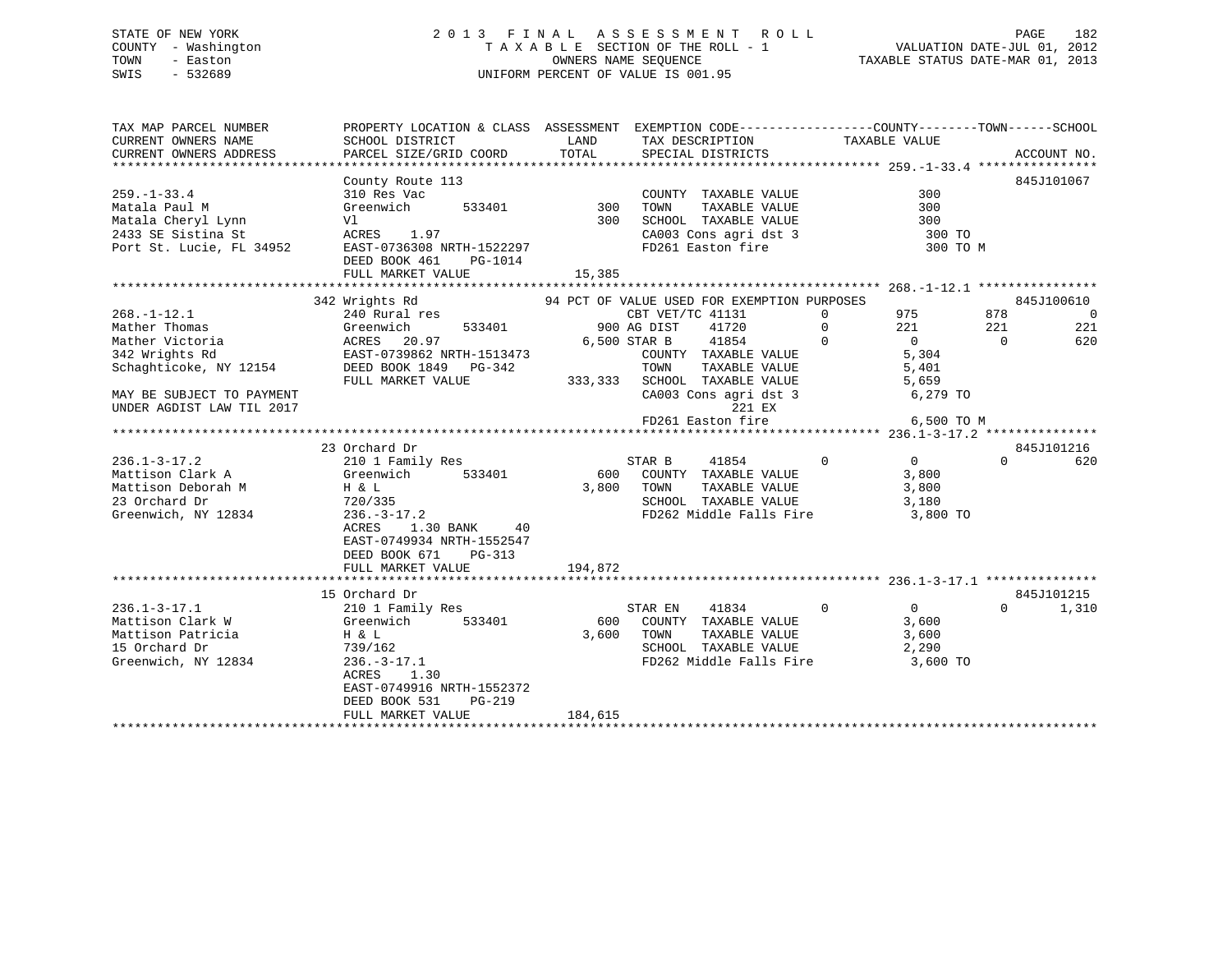| STATE OF NEW YORK   | 2013 FINAL ASSESSMENT ROLL         | 183<br>PAGE                      |
|---------------------|------------------------------------|----------------------------------|
| COUNTY - Washington | TAXABLE SECTION OF THE ROLL - 1    | VALUATION DATE-JUL 01, 2012      |
| TOWN<br>- Easton    | OWNERS NAME SEOUENCE               | TAXABLE STATUS DATE-MAR 01, 2013 |
| SWIS<br>- 532689    | UNIFORM PERCENT OF VALUE IS 001.95 |                                  |
|                     |                                    |                                  |

| TAX DESCRIPTION<br>TAXABLE VALUE<br>TOTAL<br>SPECIAL DISTRICTS<br>CURRENT OWNERS ADDRESS<br>PARCEL SIZE/GRID COORD<br>ACCOUNT NO.<br>92 Hegeman Bridge Rd<br>$236. - 2 - 4.1$<br>$\Omega$<br>$\Omega$<br>$\Omega$<br>210 1 Family Res<br>41854<br>620<br>STAR B<br>533401<br>500<br>5,100<br>May Joseph A<br>Greenwich<br>COUNTY TAXABLE VALUE<br>House & Lot<br>5,100<br>TOWN<br>TAXABLE VALUE<br>5,100<br>May Debra A<br>92 Hegeman Bridge Rd<br>SCHOOL TAXABLE VALUE<br>Lot $#2$<br>4,480<br>Greenwich, NY 12834<br>FD262 Middle Falls Fire<br>ACRES<br>2.30<br>5,100 TO<br>EAST-0753442 NRTH-1551241<br>DEED BOOK 700<br>PG-325<br>261,538<br>FULL MARKET VALUE<br>567 County Route 113<br>845J100490<br>$\Omega$<br>$\Omega$<br>$\Omega$<br>$285. - 1 - 27$<br>210 1 Family Res - WTRFNT<br>STAR B<br>41854<br>620<br>Stillwater Cent 415201<br>Mayer Joseph T<br>500<br>COUNTY TAXABLE VALUE<br>4,300<br>567 County Route 113<br>4,300<br>TOWN<br>TAXABLE VALUE<br>4,300<br>H & Lot<br>Schaghticoke, NY 12154<br>ACRES<br>6.10<br>SCHOOL TAXABLE VALUE<br>3,680<br>EAST-0725305 NRTH-1499074<br>CA003 Cons agri dst 3<br>4,300 TO<br>DEED BOOK 367<br>FD261 Easton fire<br>4,300 TO M<br>$PG-79$<br>FULL MARKET VALUE<br>220,513<br>180 Dead End Ln<br>845J100345<br>$260. - 1 - 14$<br>COUNTY TAXABLE VALUE<br>5,500<br>321 Abandoned ag<br>Mays C Parkhill Jr<br>533401<br>5,500<br>TAXABLE VALUE<br>5,500<br>Greenwich<br>TOWN<br>5,500<br>Mays Mason C<br>ACRES 159.56<br>SCHOOL TAXABLE VALUE<br>5,500<br>FD261 Easton fire<br>2109 Cambridge Ave<br>EAST-0753660 NRTH-1529660<br>5,500 TO M<br>Lakeland, FL 33802<br>DEED BOOK 2025 PG-302<br>282,051<br>FULL MARKET VALUE<br>24 Wrights Rd<br>210 1 Family Res<br>STAR B<br>41854<br>$\mathbf 0$<br>$\overline{0}$<br>$268. - 1 - 14.3$<br>$\Omega$<br>Stillwater Cent 415201<br>500<br>4,500<br>McBride Keith A<br>COUNTY TAXABLE VALUE<br>McBride Beth<br>4,500<br>TAXABLE VALUE<br>4,500<br>Vl<br>TOWN<br>24 Wrights Rd<br>SCHOOL TAXABLE VALUE<br>ACRES 10.00<br>3,880<br>Schaghticoke, NY 12154<br>EAST-0733017 NRTH-1515568<br>CA003 Cons agri dst 3<br>4,500 TO<br>FD261 Easton fire<br>DEED BOOK 1827 PG-1<br>4,500 TO M<br>FULL MARKET VALUE<br>230,769<br>***************************<br>79 Fryer Rd<br>$286. - 1 - 10.1$<br>210 1 Family Res<br>STAR B<br>41854<br>$\mathbf 0$<br>$\overline{0}$<br>$\Omega$<br>Mccaskill Clyde<br>500<br>3,500<br>Greenwich<br>533401<br>COUNTY TAXABLE VALUE<br>Mccaskill Laurie<br>3,500<br>TAXABLE VALUE<br>House And Lot<br>TOWN<br>3,500<br>79 Fryer Rd<br>Lot 2<br>SCHOOL TAXABLE VALUE<br>2,880<br>Schaghticoke, NY 12154<br>ACRES<br>CA003 Cons agri dst 3<br>3,500 TO<br>2.63<br>EAST-0741533 NRTH-1505454<br>FD261 Easton fire<br>3,500 TO M<br>DEED BOOK 722<br>$PG-53$<br>FULL MARKET VALUE<br>179,487 | TAX MAP PARCEL NUMBER<br>CURRENT OWNERS NAME | PROPERTY LOCATION & CLASS ASSESSMENT EXEMPTION CODE---------------COUNTY-------TOWN------SCHOOL<br>SCHOOL DISTRICT | LAND |  |  |     |
|-----------------------------------------------------------------------------------------------------------------------------------------------------------------------------------------------------------------------------------------------------------------------------------------------------------------------------------------------------------------------------------------------------------------------------------------------------------------------------------------------------------------------------------------------------------------------------------------------------------------------------------------------------------------------------------------------------------------------------------------------------------------------------------------------------------------------------------------------------------------------------------------------------------------------------------------------------------------------------------------------------------------------------------------------------------------------------------------------------------------------------------------------------------------------------------------------------------------------------------------------------------------------------------------------------------------------------------------------------------------------------------------------------------------------------------------------------------------------------------------------------------------------------------------------------------------------------------------------------------------------------------------------------------------------------------------------------------------------------------------------------------------------------------------------------------------------------------------------------------------------------------------------------------------------------------------------------------------------------------------------------------------------------------------------------------------------------------------------------------------------------------------------------------------------------------------------------------------------------------------------------------------------------------------------------------------------------------------------------------------------------------------------------------------------------------------------------------------------------------------------------------------------------------------------------------------------------------------------------------------------------------------------------------------------------------------------------------------------------------------------------------------------------------------------------------------------------|----------------------------------------------|--------------------------------------------------------------------------------------------------------------------|------|--|--|-----|
|                                                                                                                                                                                                                                                                                                                                                                                                                                                                                                                                                                                                                                                                                                                                                                                                                                                                                                                                                                                                                                                                                                                                                                                                                                                                                                                                                                                                                                                                                                                                                                                                                                                                                                                                                                                                                                                                                                                                                                                                                                                                                                                                                                                                                                                                                                                                                                                                                                                                                                                                                                                                                                                                                                                                                                                                                             |                                              |                                                                                                                    |      |  |  |     |
|                                                                                                                                                                                                                                                                                                                                                                                                                                                                                                                                                                                                                                                                                                                                                                                                                                                                                                                                                                                                                                                                                                                                                                                                                                                                                                                                                                                                                                                                                                                                                                                                                                                                                                                                                                                                                                                                                                                                                                                                                                                                                                                                                                                                                                                                                                                                                                                                                                                                                                                                                                                                                                                                                                                                                                                                                             |                                              |                                                                                                                    |      |  |  |     |
|                                                                                                                                                                                                                                                                                                                                                                                                                                                                                                                                                                                                                                                                                                                                                                                                                                                                                                                                                                                                                                                                                                                                                                                                                                                                                                                                                                                                                                                                                                                                                                                                                                                                                                                                                                                                                                                                                                                                                                                                                                                                                                                                                                                                                                                                                                                                                                                                                                                                                                                                                                                                                                                                                                                                                                                                                             |                                              |                                                                                                                    |      |  |  |     |
|                                                                                                                                                                                                                                                                                                                                                                                                                                                                                                                                                                                                                                                                                                                                                                                                                                                                                                                                                                                                                                                                                                                                                                                                                                                                                                                                                                                                                                                                                                                                                                                                                                                                                                                                                                                                                                                                                                                                                                                                                                                                                                                                                                                                                                                                                                                                                                                                                                                                                                                                                                                                                                                                                                                                                                                                                             |                                              |                                                                                                                    |      |  |  |     |
|                                                                                                                                                                                                                                                                                                                                                                                                                                                                                                                                                                                                                                                                                                                                                                                                                                                                                                                                                                                                                                                                                                                                                                                                                                                                                                                                                                                                                                                                                                                                                                                                                                                                                                                                                                                                                                                                                                                                                                                                                                                                                                                                                                                                                                                                                                                                                                                                                                                                                                                                                                                                                                                                                                                                                                                                                             |                                              |                                                                                                                    |      |  |  |     |
|                                                                                                                                                                                                                                                                                                                                                                                                                                                                                                                                                                                                                                                                                                                                                                                                                                                                                                                                                                                                                                                                                                                                                                                                                                                                                                                                                                                                                                                                                                                                                                                                                                                                                                                                                                                                                                                                                                                                                                                                                                                                                                                                                                                                                                                                                                                                                                                                                                                                                                                                                                                                                                                                                                                                                                                                                             |                                              |                                                                                                                    |      |  |  |     |
|                                                                                                                                                                                                                                                                                                                                                                                                                                                                                                                                                                                                                                                                                                                                                                                                                                                                                                                                                                                                                                                                                                                                                                                                                                                                                                                                                                                                                                                                                                                                                                                                                                                                                                                                                                                                                                                                                                                                                                                                                                                                                                                                                                                                                                                                                                                                                                                                                                                                                                                                                                                                                                                                                                                                                                                                                             |                                              |                                                                                                                    |      |  |  |     |
|                                                                                                                                                                                                                                                                                                                                                                                                                                                                                                                                                                                                                                                                                                                                                                                                                                                                                                                                                                                                                                                                                                                                                                                                                                                                                                                                                                                                                                                                                                                                                                                                                                                                                                                                                                                                                                                                                                                                                                                                                                                                                                                                                                                                                                                                                                                                                                                                                                                                                                                                                                                                                                                                                                                                                                                                                             |                                              |                                                                                                                    |      |  |  |     |
|                                                                                                                                                                                                                                                                                                                                                                                                                                                                                                                                                                                                                                                                                                                                                                                                                                                                                                                                                                                                                                                                                                                                                                                                                                                                                                                                                                                                                                                                                                                                                                                                                                                                                                                                                                                                                                                                                                                                                                                                                                                                                                                                                                                                                                                                                                                                                                                                                                                                                                                                                                                                                                                                                                                                                                                                                             |                                              |                                                                                                                    |      |  |  |     |
|                                                                                                                                                                                                                                                                                                                                                                                                                                                                                                                                                                                                                                                                                                                                                                                                                                                                                                                                                                                                                                                                                                                                                                                                                                                                                                                                                                                                                                                                                                                                                                                                                                                                                                                                                                                                                                                                                                                                                                                                                                                                                                                                                                                                                                                                                                                                                                                                                                                                                                                                                                                                                                                                                                                                                                                                                             |                                              |                                                                                                                    |      |  |  |     |
|                                                                                                                                                                                                                                                                                                                                                                                                                                                                                                                                                                                                                                                                                                                                                                                                                                                                                                                                                                                                                                                                                                                                                                                                                                                                                                                                                                                                                                                                                                                                                                                                                                                                                                                                                                                                                                                                                                                                                                                                                                                                                                                                                                                                                                                                                                                                                                                                                                                                                                                                                                                                                                                                                                                                                                                                                             |                                              |                                                                                                                    |      |  |  |     |
|                                                                                                                                                                                                                                                                                                                                                                                                                                                                                                                                                                                                                                                                                                                                                                                                                                                                                                                                                                                                                                                                                                                                                                                                                                                                                                                                                                                                                                                                                                                                                                                                                                                                                                                                                                                                                                                                                                                                                                                                                                                                                                                                                                                                                                                                                                                                                                                                                                                                                                                                                                                                                                                                                                                                                                                                                             |                                              |                                                                                                                    |      |  |  |     |
|                                                                                                                                                                                                                                                                                                                                                                                                                                                                                                                                                                                                                                                                                                                                                                                                                                                                                                                                                                                                                                                                                                                                                                                                                                                                                                                                                                                                                                                                                                                                                                                                                                                                                                                                                                                                                                                                                                                                                                                                                                                                                                                                                                                                                                                                                                                                                                                                                                                                                                                                                                                                                                                                                                                                                                                                                             |                                              |                                                                                                                    |      |  |  |     |
|                                                                                                                                                                                                                                                                                                                                                                                                                                                                                                                                                                                                                                                                                                                                                                                                                                                                                                                                                                                                                                                                                                                                                                                                                                                                                                                                                                                                                                                                                                                                                                                                                                                                                                                                                                                                                                                                                                                                                                                                                                                                                                                                                                                                                                                                                                                                                                                                                                                                                                                                                                                                                                                                                                                                                                                                                             |                                              |                                                                                                                    |      |  |  |     |
|                                                                                                                                                                                                                                                                                                                                                                                                                                                                                                                                                                                                                                                                                                                                                                                                                                                                                                                                                                                                                                                                                                                                                                                                                                                                                                                                                                                                                                                                                                                                                                                                                                                                                                                                                                                                                                                                                                                                                                                                                                                                                                                                                                                                                                                                                                                                                                                                                                                                                                                                                                                                                                                                                                                                                                                                                             |                                              |                                                                                                                    |      |  |  |     |
|                                                                                                                                                                                                                                                                                                                                                                                                                                                                                                                                                                                                                                                                                                                                                                                                                                                                                                                                                                                                                                                                                                                                                                                                                                                                                                                                                                                                                                                                                                                                                                                                                                                                                                                                                                                                                                                                                                                                                                                                                                                                                                                                                                                                                                                                                                                                                                                                                                                                                                                                                                                                                                                                                                                                                                                                                             |                                              |                                                                                                                    |      |  |  |     |
|                                                                                                                                                                                                                                                                                                                                                                                                                                                                                                                                                                                                                                                                                                                                                                                                                                                                                                                                                                                                                                                                                                                                                                                                                                                                                                                                                                                                                                                                                                                                                                                                                                                                                                                                                                                                                                                                                                                                                                                                                                                                                                                                                                                                                                                                                                                                                                                                                                                                                                                                                                                                                                                                                                                                                                                                                             |                                              |                                                                                                                    |      |  |  |     |
|                                                                                                                                                                                                                                                                                                                                                                                                                                                                                                                                                                                                                                                                                                                                                                                                                                                                                                                                                                                                                                                                                                                                                                                                                                                                                                                                                                                                                                                                                                                                                                                                                                                                                                                                                                                                                                                                                                                                                                                                                                                                                                                                                                                                                                                                                                                                                                                                                                                                                                                                                                                                                                                                                                                                                                                                                             |                                              |                                                                                                                    |      |  |  |     |
|                                                                                                                                                                                                                                                                                                                                                                                                                                                                                                                                                                                                                                                                                                                                                                                                                                                                                                                                                                                                                                                                                                                                                                                                                                                                                                                                                                                                                                                                                                                                                                                                                                                                                                                                                                                                                                                                                                                                                                                                                                                                                                                                                                                                                                                                                                                                                                                                                                                                                                                                                                                                                                                                                                                                                                                                                             |                                              |                                                                                                                    |      |  |  |     |
|                                                                                                                                                                                                                                                                                                                                                                                                                                                                                                                                                                                                                                                                                                                                                                                                                                                                                                                                                                                                                                                                                                                                                                                                                                                                                                                                                                                                                                                                                                                                                                                                                                                                                                                                                                                                                                                                                                                                                                                                                                                                                                                                                                                                                                                                                                                                                                                                                                                                                                                                                                                                                                                                                                                                                                                                                             |                                              |                                                                                                                    |      |  |  |     |
|                                                                                                                                                                                                                                                                                                                                                                                                                                                                                                                                                                                                                                                                                                                                                                                                                                                                                                                                                                                                                                                                                                                                                                                                                                                                                                                                                                                                                                                                                                                                                                                                                                                                                                                                                                                                                                                                                                                                                                                                                                                                                                                                                                                                                                                                                                                                                                                                                                                                                                                                                                                                                                                                                                                                                                                                                             |                                              |                                                                                                                    |      |  |  |     |
|                                                                                                                                                                                                                                                                                                                                                                                                                                                                                                                                                                                                                                                                                                                                                                                                                                                                                                                                                                                                                                                                                                                                                                                                                                                                                                                                                                                                                                                                                                                                                                                                                                                                                                                                                                                                                                                                                                                                                                                                                                                                                                                                                                                                                                                                                                                                                                                                                                                                                                                                                                                                                                                                                                                                                                                                                             |                                              |                                                                                                                    |      |  |  |     |
|                                                                                                                                                                                                                                                                                                                                                                                                                                                                                                                                                                                                                                                                                                                                                                                                                                                                                                                                                                                                                                                                                                                                                                                                                                                                                                                                                                                                                                                                                                                                                                                                                                                                                                                                                                                                                                                                                                                                                                                                                                                                                                                                                                                                                                                                                                                                                                                                                                                                                                                                                                                                                                                                                                                                                                                                                             |                                              |                                                                                                                    |      |  |  |     |
|                                                                                                                                                                                                                                                                                                                                                                                                                                                                                                                                                                                                                                                                                                                                                                                                                                                                                                                                                                                                                                                                                                                                                                                                                                                                                                                                                                                                                                                                                                                                                                                                                                                                                                                                                                                                                                                                                                                                                                                                                                                                                                                                                                                                                                                                                                                                                                                                                                                                                                                                                                                                                                                                                                                                                                                                                             |                                              |                                                                                                                    |      |  |  |     |
|                                                                                                                                                                                                                                                                                                                                                                                                                                                                                                                                                                                                                                                                                                                                                                                                                                                                                                                                                                                                                                                                                                                                                                                                                                                                                                                                                                                                                                                                                                                                                                                                                                                                                                                                                                                                                                                                                                                                                                                                                                                                                                                                                                                                                                                                                                                                                                                                                                                                                                                                                                                                                                                                                                                                                                                                                             |                                              |                                                                                                                    |      |  |  |     |
|                                                                                                                                                                                                                                                                                                                                                                                                                                                                                                                                                                                                                                                                                                                                                                                                                                                                                                                                                                                                                                                                                                                                                                                                                                                                                                                                                                                                                                                                                                                                                                                                                                                                                                                                                                                                                                                                                                                                                                                                                                                                                                                                                                                                                                                                                                                                                                                                                                                                                                                                                                                                                                                                                                                                                                                                                             |                                              |                                                                                                                    |      |  |  |     |
|                                                                                                                                                                                                                                                                                                                                                                                                                                                                                                                                                                                                                                                                                                                                                                                                                                                                                                                                                                                                                                                                                                                                                                                                                                                                                                                                                                                                                                                                                                                                                                                                                                                                                                                                                                                                                                                                                                                                                                                                                                                                                                                                                                                                                                                                                                                                                                                                                                                                                                                                                                                                                                                                                                                                                                                                                             |                                              |                                                                                                                    |      |  |  |     |
|                                                                                                                                                                                                                                                                                                                                                                                                                                                                                                                                                                                                                                                                                                                                                                                                                                                                                                                                                                                                                                                                                                                                                                                                                                                                                                                                                                                                                                                                                                                                                                                                                                                                                                                                                                                                                                                                                                                                                                                                                                                                                                                                                                                                                                                                                                                                                                                                                                                                                                                                                                                                                                                                                                                                                                                                                             |                                              |                                                                                                                    |      |  |  |     |
|                                                                                                                                                                                                                                                                                                                                                                                                                                                                                                                                                                                                                                                                                                                                                                                                                                                                                                                                                                                                                                                                                                                                                                                                                                                                                                                                                                                                                                                                                                                                                                                                                                                                                                                                                                                                                                                                                                                                                                                                                                                                                                                                                                                                                                                                                                                                                                                                                                                                                                                                                                                                                                                                                                                                                                                                                             |                                              |                                                                                                                    |      |  |  |     |
|                                                                                                                                                                                                                                                                                                                                                                                                                                                                                                                                                                                                                                                                                                                                                                                                                                                                                                                                                                                                                                                                                                                                                                                                                                                                                                                                                                                                                                                                                                                                                                                                                                                                                                                                                                                                                                                                                                                                                                                                                                                                                                                                                                                                                                                                                                                                                                                                                                                                                                                                                                                                                                                                                                                                                                                                                             |                                              |                                                                                                                    |      |  |  |     |
|                                                                                                                                                                                                                                                                                                                                                                                                                                                                                                                                                                                                                                                                                                                                                                                                                                                                                                                                                                                                                                                                                                                                                                                                                                                                                                                                                                                                                                                                                                                                                                                                                                                                                                                                                                                                                                                                                                                                                                                                                                                                                                                                                                                                                                                                                                                                                                                                                                                                                                                                                                                                                                                                                                                                                                                                                             |                                              |                                                                                                                    |      |  |  |     |
|                                                                                                                                                                                                                                                                                                                                                                                                                                                                                                                                                                                                                                                                                                                                                                                                                                                                                                                                                                                                                                                                                                                                                                                                                                                                                                                                                                                                                                                                                                                                                                                                                                                                                                                                                                                                                                                                                                                                                                                                                                                                                                                                                                                                                                                                                                                                                                                                                                                                                                                                                                                                                                                                                                                                                                                                                             |                                              |                                                                                                                    |      |  |  | 620 |
|                                                                                                                                                                                                                                                                                                                                                                                                                                                                                                                                                                                                                                                                                                                                                                                                                                                                                                                                                                                                                                                                                                                                                                                                                                                                                                                                                                                                                                                                                                                                                                                                                                                                                                                                                                                                                                                                                                                                                                                                                                                                                                                                                                                                                                                                                                                                                                                                                                                                                                                                                                                                                                                                                                                                                                                                                             |                                              |                                                                                                                    |      |  |  |     |
|                                                                                                                                                                                                                                                                                                                                                                                                                                                                                                                                                                                                                                                                                                                                                                                                                                                                                                                                                                                                                                                                                                                                                                                                                                                                                                                                                                                                                                                                                                                                                                                                                                                                                                                                                                                                                                                                                                                                                                                                                                                                                                                                                                                                                                                                                                                                                                                                                                                                                                                                                                                                                                                                                                                                                                                                                             |                                              |                                                                                                                    |      |  |  |     |
|                                                                                                                                                                                                                                                                                                                                                                                                                                                                                                                                                                                                                                                                                                                                                                                                                                                                                                                                                                                                                                                                                                                                                                                                                                                                                                                                                                                                                                                                                                                                                                                                                                                                                                                                                                                                                                                                                                                                                                                                                                                                                                                                                                                                                                                                                                                                                                                                                                                                                                                                                                                                                                                                                                                                                                                                                             |                                              |                                                                                                                    |      |  |  |     |
|                                                                                                                                                                                                                                                                                                                                                                                                                                                                                                                                                                                                                                                                                                                                                                                                                                                                                                                                                                                                                                                                                                                                                                                                                                                                                                                                                                                                                                                                                                                                                                                                                                                                                                                                                                                                                                                                                                                                                                                                                                                                                                                                                                                                                                                                                                                                                                                                                                                                                                                                                                                                                                                                                                                                                                                                                             |                                              |                                                                                                                    |      |  |  |     |
|                                                                                                                                                                                                                                                                                                                                                                                                                                                                                                                                                                                                                                                                                                                                                                                                                                                                                                                                                                                                                                                                                                                                                                                                                                                                                                                                                                                                                                                                                                                                                                                                                                                                                                                                                                                                                                                                                                                                                                                                                                                                                                                                                                                                                                                                                                                                                                                                                                                                                                                                                                                                                                                                                                                                                                                                                             |                                              |                                                                                                                    |      |  |  |     |
|                                                                                                                                                                                                                                                                                                                                                                                                                                                                                                                                                                                                                                                                                                                                                                                                                                                                                                                                                                                                                                                                                                                                                                                                                                                                                                                                                                                                                                                                                                                                                                                                                                                                                                                                                                                                                                                                                                                                                                                                                                                                                                                                                                                                                                                                                                                                                                                                                                                                                                                                                                                                                                                                                                                                                                                                                             |                                              |                                                                                                                    |      |  |  |     |
|                                                                                                                                                                                                                                                                                                                                                                                                                                                                                                                                                                                                                                                                                                                                                                                                                                                                                                                                                                                                                                                                                                                                                                                                                                                                                                                                                                                                                                                                                                                                                                                                                                                                                                                                                                                                                                                                                                                                                                                                                                                                                                                                                                                                                                                                                                                                                                                                                                                                                                                                                                                                                                                                                                                                                                                                                             |                                              |                                                                                                                    |      |  |  |     |
|                                                                                                                                                                                                                                                                                                                                                                                                                                                                                                                                                                                                                                                                                                                                                                                                                                                                                                                                                                                                                                                                                                                                                                                                                                                                                                                                                                                                                                                                                                                                                                                                                                                                                                                                                                                                                                                                                                                                                                                                                                                                                                                                                                                                                                                                                                                                                                                                                                                                                                                                                                                                                                                                                                                                                                                                                             |                                              |                                                                                                                    |      |  |  |     |
|                                                                                                                                                                                                                                                                                                                                                                                                                                                                                                                                                                                                                                                                                                                                                                                                                                                                                                                                                                                                                                                                                                                                                                                                                                                                                                                                                                                                                                                                                                                                                                                                                                                                                                                                                                                                                                                                                                                                                                                                                                                                                                                                                                                                                                                                                                                                                                                                                                                                                                                                                                                                                                                                                                                                                                                                                             |                                              |                                                                                                                    |      |  |  | 620 |
|                                                                                                                                                                                                                                                                                                                                                                                                                                                                                                                                                                                                                                                                                                                                                                                                                                                                                                                                                                                                                                                                                                                                                                                                                                                                                                                                                                                                                                                                                                                                                                                                                                                                                                                                                                                                                                                                                                                                                                                                                                                                                                                                                                                                                                                                                                                                                                                                                                                                                                                                                                                                                                                                                                                                                                                                                             |                                              |                                                                                                                    |      |  |  |     |
|                                                                                                                                                                                                                                                                                                                                                                                                                                                                                                                                                                                                                                                                                                                                                                                                                                                                                                                                                                                                                                                                                                                                                                                                                                                                                                                                                                                                                                                                                                                                                                                                                                                                                                                                                                                                                                                                                                                                                                                                                                                                                                                                                                                                                                                                                                                                                                                                                                                                                                                                                                                                                                                                                                                                                                                                                             |                                              |                                                                                                                    |      |  |  |     |
|                                                                                                                                                                                                                                                                                                                                                                                                                                                                                                                                                                                                                                                                                                                                                                                                                                                                                                                                                                                                                                                                                                                                                                                                                                                                                                                                                                                                                                                                                                                                                                                                                                                                                                                                                                                                                                                                                                                                                                                                                                                                                                                                                                                                                                                                                                                                                                                                                                                                                                                                                                                                                                                                                                                                                                                                                             |                                              |                                                                                                                    |      |  |  |     |
|                                                                                                                                                                                                                                                                                                                                                                                                                                                                                                                                                                                                                                                                                                                                                                                                                                                                                                                                                                                                                                                                                                                                                                                                                                                                                                                                                                                                                                                                                                                                                                                                                                                                                                                                                                                                                                                                                                                                                                                                                                                                                                                                                                                                                                                                                                                                                                                                                                                                                                                                                                                                                                                                                                                                                                                                                             |                                              |                                                                                                                    |      |  |  |     |
|                                                                                                                                                                                                                                                                                                                                                                                                                                                                                                                                                                                                                                                                                                                                                                                                                                                                                                                                                                                                                                                                                                                                                                                                                                                                                                                                                                                                                                                                                                                                                                                                                                                                                                                                                                                                                                                                                                                                                                                                                                                                                                                                                                                                                                                                                                                                                                                                                                                                                                                                                                                                                                                                                                                                                                                                                             |                                              |                                                                                                                    |      |  |  |     |
|                                                                                                                                                                                                                                                                                                                                                                                                                                                                                                                                                                                                                                                                                                                                                                                                                                                                                                                                                                                                                                                                                                                                                                                                                                                                                                                                                                                                                                                                                                                                                                                                                                                                                                                                                                                                                                                                                                                                                                                                                                                                                                                                                                                                                                                                                                                                                                                                                                                                                                                                                                                                                                                                                                                                                                                                                             |                                              |                                                                                                                    |      |  |  |     |
|                                                                                                                                                                                                                                                                                                                                                                                                                                                                                                                                                                                                                                                                                                                                                                                                                                                                                                                                                                                                                                                                                                                                                                                                                                                                                                                                                                                                                                                                                                                                                                                                                                                                                                                                                                                                                                                                                                                                                                                                                                                                                                                                                                                                                                                                                                                                                                                                                                                                                                                                                                                                                                                                                                                                                                                                                             |                                              |                                                                                                                    |      |  |  |     |
|                                                                                                                                                                                                                                                                                                                                                                                                                                                                                                                                                                                                                                                                                                                                                                                                                                                                                                                                                                                                                                                                                                                                                                                                                                                                                                                                                                                                                                                                                                                                                                                                                                                                                                                                                                                                                                                                                                                                                                                                                                                                                                                                                                                                                                                                                                                                                                                                                                                                                                                                                                                                                                                                                                                                                                                                                             |                                              |                                                                                                                    |      |  |  |     |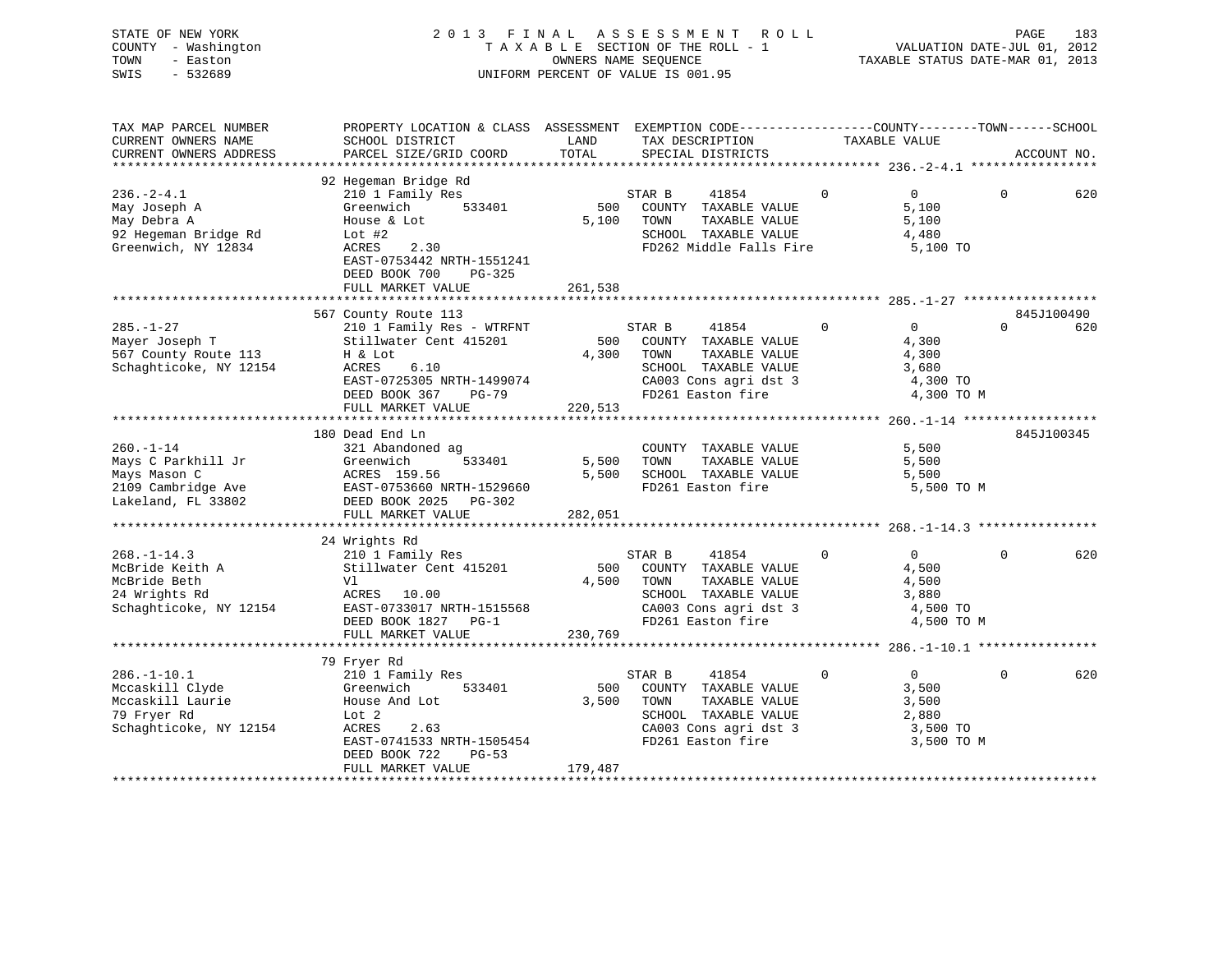# STATE OF NEW YORK 2 0 1 3 F I N A L A S S E S S M E N T R O L L PAGE 184 COUNTY - Washington T A X A B L E SECTION OF THE ROLL - 1 VALUATION DATE-JUL 01, 2012 TOWN - Easton OWNERS NAME SEQUENCE TAXABLE STATUS DATE-MAR 01, 2013 SWIS - 532689 UNIFORM PERCENT OF VALUE IS 001.95

| SCHOOL DISTRICT                                                                                                                                       | LAND                                                                                                                                                                                                               | TAX DESCRIPTION                                                                                                                         |                                                                                                                                                                      |                                                                             |                        | ACCOUNT NO.                                                                                                                                                                                          |
|-------------------------------------------------------------------------------------------------------------------------------------------------------|--------------------------------------------------------------------------------------------------------------------------------------------------------------------------------------------------------------------|-----------------------------------------------------------------------------------------------------------------------------------------|----------------------------------------------------------------------------------------------------------------------------------------------------------------------|-----------------------------------------------------------------------------|------------------------|------------------------------------------------------------------------------------------------------------------------------------------------------------------------------------------------------|
|                                                                                                                                                       |                                                                                                                                                                                                                    |                                                                                                                                         |                                                                                                                                                                      |                                                                             |                        |                                                                                                                                                                                                      |
| 210 1 Family Res<br>533401<br>Greenwich                                                                                                               |                                                                                                                                                                                                                    | STAR B<br>41854<br>COUNTY TAXABLE VALUE                                                                                                 | $\mathbf 0$                                                                                                                                                          | $\overline{0}$<br>2,800                                                     | $\Omega$               | 845J100417<br>620                                                                                                                                                                                    |
| ACRES<br>2.80<br>EAST-0745130 NRTH-1513851<br>DEED BOOK 837<br>PG-64                                                                                  |                                                                                                                                                                                                                    | SCHOOL TAXABLE VALUE<br>FD261 Easton fire                                                                                               |                                                                                                                                                                      | 2,180                                                                       |                        |                                                                                                                                                                                                      |
|                                                                                                                                                       |                                                                                                                                                                                                                    |                                                                                                                                         |                                                                                                                                                                      |                                                                             |                        |                                                                                                                                                                                                      |
| 210 1 Family Res<br>Greenwich<br>533401<br>Sub Lot 1<br>ACRES<br>3.00<br>EAST-0752700 NRTH-1511702<br>PG-252<br>DEED BOOK 947                         | 500                                                                                                                                                                                                                | STAR EN<br>41834<br>COUNTY TAXABLE VALUE<br>TOWN<br>TAXABLE VALUE<br>SCHOOL TAXABLE VALUE<br>CA003 Cons agri dst 3<br>FD261 Easton fire | 0                                                                                                                                                                    | $\Omega$<br>4,500<br>4,500<br>3,190                                         | $\Omega$               | 1,310                                                                                                                                                                                                |
|                                                                                                                                                       |                                                                                                                                                                                                                    |                                                                                                                                         |                                                                                                                                                                      |                                                                             |                        |                                                                                                                                                                                                      |
|                                                                                                                                                       |                                                                                                                                                                                                                    |                                                                                                                                         |                                                                                                                                                                      |                                                                             |                        | 845J100478                                                                                                                                                                                           |
| 270 Mfg housing - WTRFNT<br>533401<br>Greenwich<br>Campsite & Tra/lot 29<br>EAST-0735160 NRTH-1525251<br>DEED BOOK 505<br>PG-851<br>FULL MARKET VALUE |                                                                                                                                                                                                                    | WAR VET/TC 41121<br>41834<br>COUNTY TAXABLE VALUE<br>TAXABLE VALUE<br>TOWN<br>SCHOOL TAXABLE VALUE<br>CA003 Cons agri dst 3             | $\mathbf{0}$<br>$\Omega$                                                                                                                                             | 270<br>$\overline{0}$<br>1,530<br>1,530<br>490                              | 270<br>$\Omega$        | $\overline{0}$<br>1,310                                                                                                                                                                              |
|                                                                                                                                                       |                                                                                                                                                                                                                    |                                                                                                                                         |                                                                                                                                                                      |                                                                             |                        |                                                                                                                                                                                                      |
| 270 Mfg housing<br>Greenwich<br>533401<br>Lot & Tra<br>436/561<br>4.80<br>ACRES<br>EAST-0752922 NRTH-1550111<br>DEED BOOK 383<br>PG-436               |                                                                                                                                                                                                                    | STAR EN<br>41834<br>COUNTY TAXABLE VALUE<br>TAXABLE VALUE<br>TOWN<br>SCHOOL TAXABLE VALUE                                               | $\mathbf 0$                                                                                                                                                          | $0 \qquad \qquad$<br>4,200<br>4,200<br>2,890                                | $\Omega$               | 845J100570<br>1,310                                                                                                                                                                                  |
|                                                                                                                                                       |                                                                                                                                                                                                                    |                                                                                                                                         |                                                                                                                                                                      |                                                                             |                        |                                                                                                                                                                                                      |
|                                                                                                                                                       |                                                                                                                                                                                                                    |                                                                                                                                         |                                                                                                                                                                      |                                                                             |                        | 845J101222                                                                                                                                                                                           |
| 210 1 Family Res<br>Greenwich<br>533401<br>H & L<br>ACRES<br>5.30<br>EAST-0753112 NRTH-1550623<br>DEED BOOK 543<br>PG-221<br>FULL MARKET VALUE        | 3,600<br>184,615                                                                                                                                                                                                   | STAR B<br>41854<br>COUNTY TAXABLE VALUE<br>TAXABLE VALUE<br>TOWN<br>SCHOOL TAXABLE VALUE                                                | $\mathbf{0}$                                                                                                                                                         | $\overline{0}$<br>3,600<br>3,600<br>2,980                                   | $\Omega$               | 620                                                                                                                                                                                                  |
|                                                                                                                                                       | PARCEL SIZE/GRID COORD<br>40 Meeting House Rd<br>H & L & Tra<br>FULL MARKET VALUE<br>97 Ives Hill Rd<br>FULL MARKET VALUE<br>119 Deerfield Ln<br>36 Hegeman Bridge Rd<br>FULL MARKET VALUE<br>64 Hegeman Bridge Rd | TOTAL<br>FRNT 75.00 DPTH 200.00<br>215,385                                                                                              | SPECIAL DISTRICTS<br>500<br>2,800<br>TOWN<br>TAXABLE VALUE<br>143,590<br>4,500<br>230,769<br>500 STAR EN<br>1,800<br>92,308 FD261 Easton fire<br>700<br>4,200<br>500 | CA003 Cons agri dst 3<br>FD262 Middle Falls Fire<br>FD262 Middle Falls Fire | TAXABLE VALUE<br>2,800 | PROPERTY LOCATION & CLASS ASSESSMENT EXEMPTION CODE---------------COUNTY-------TOWN-----SCHOOL<br>2,800 TO<br>2,800 TO M<br>4,500 TO<br>4,500 TO M<br>1,800 TO<br>1,800 TO M<br>4,200 TO<br>3,600 TO |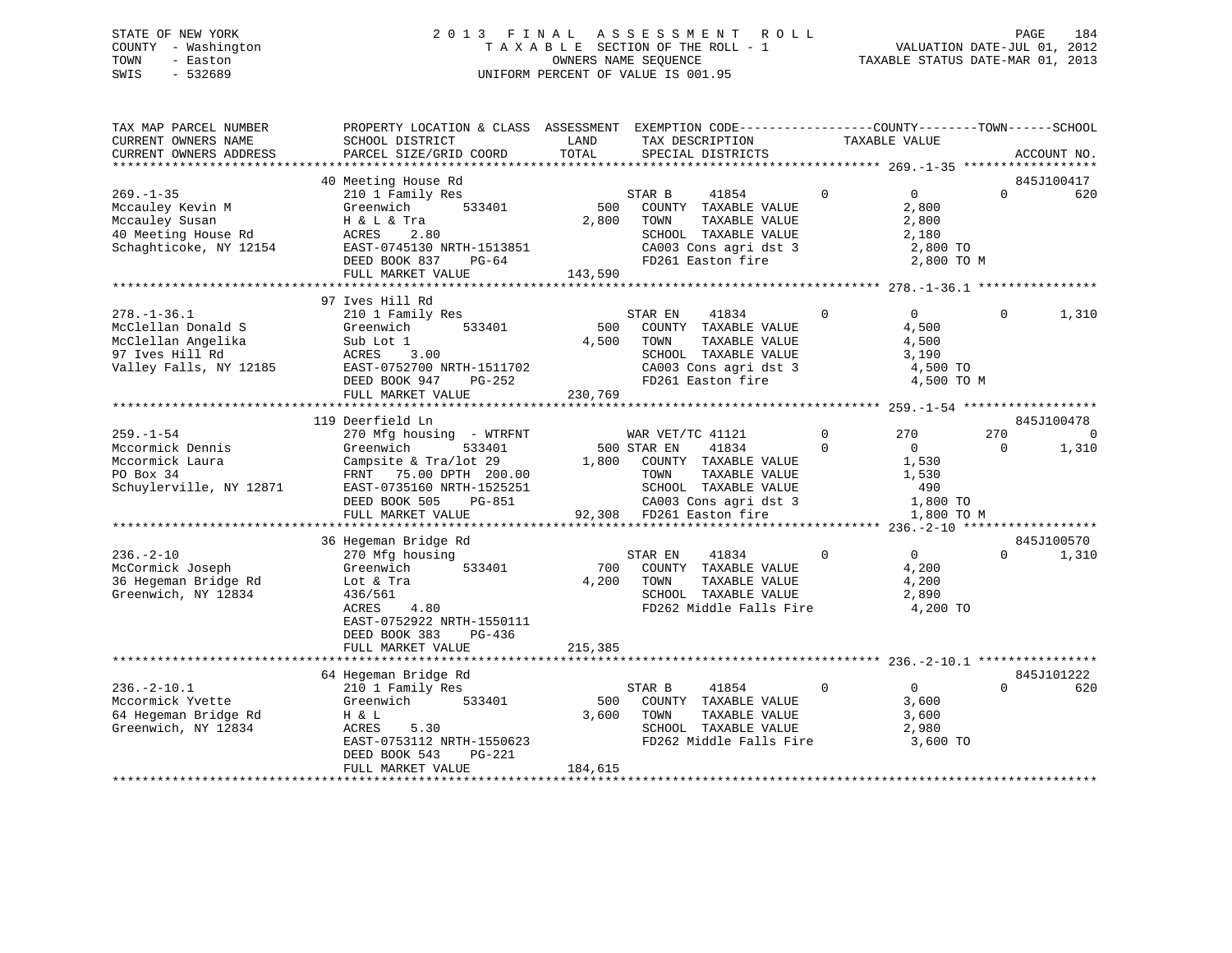STATE OF NEW YORK 2 0 1 3 F I N A L A S S E S S M E N T R O L L PAGE 185COUNTY - Washington  $T A X A B L E$  SECTION OF THE ROLL - 1<br>TOWN - Easton DATE-JUL 2012 OWNERS NAME SEQUENCE SWIS - 532689 UNIFORM PERCENT OF VALUE IS 001.95

VALUATION DATE-JUL 01, 2012

TAXABLE STATUS DATE-MAR 01, 2013

| TAX MAP PARCEL NUMBER  | PROPERTY LOCATION & CLASS ASSESSMENT EXEMPTION CODE---------------COUNTY-------TOWN-----SCHOOL |            |                          |                                |                 |
|------------------------|------------------------------------------------------------------------------------------------|------------|--------------------------|--------------------------------|-----------------|
| CURRENT OWNERS NAME    | SCHOOL DISTRICT                                                                                | LAND       | TAX DESCRIPTION          | TAXABLE VALUE                  |                 |
| CURRENT OWNERS ADDRESS | PARCEL SIZE/GRID COORD                                                                         | TOTAL      | SPECIAL DISTRICTS        |                                | ACCOUNT NO.     |
|                        |                                                                                                |            |                          |                                |                 |
|                        | 37 Louse Hill Rd                                                                               |            |                          |                                | 845J101015      |
| $236. -2 - 7.2$        | 113 Cattle farm                                                                                |            | COUNTY TAXABLE VALUE     | 1,700                          |                 |
| McDonald Jean A        | Greenwich<br>533401                                                                            | 1,100 TOWN | TAXABLE VALUE            | 1,700                          |                 |
| Thomas Tammy Lee       | Agr                                                                                            | 1,700      | SCHOOL TAXABLE VALUE     | 1,700                          |                 |
| 1750 State Route 40    | ACRES 10.20                                                                                    |            | FD262 Middle Falls Fire  | 1,700 TO                       |                 |
| Greenwich, NY 12834    | EAST-0754255 NRTH-1550732                                                                      |            |                          |                                |                 |
|                        | DEED BOOK 3004 PG-36                                                                           |            |                          |                                |                 |
|                        | FULL MARKET VALUE                                                                              | 87,179     |                          |                                |                 |
|                        |                                                                                                |            |                          |                                |                 |
|                        | 155 The Intervale Rd                                                                           |            |                          |                                |                 |
| $252. - 2 - 12.1$      | 240 Rural res                                                                                  |            | STAR B<br>41854          | $\Omega$<br>$\Omega$           | $\Omega$<br>620 |
| Mcfee Daniel           | 533401<br>Greenwich                                                                            | 800        | COUNTY TAXABLE VALUE     | 4,200                          |                 |
| Mcfee Patricia L       | H & L                                                                                          | 4,200      | TOWN<br>TAXABLE VALUE    | 4,200                          |                 |
| 155 Intervale Rd       | Lot 2                                                                                          |            | SCHOOL TAXABLE VALUE     | 3,580                          |                 |
| Greenwich, NY 12834    | ACRES 17.48                                                                                    |            | CA003 Cons agri dst 3    | 4,200 TO                       |                 |
|                        | EAST-0755438 NRTH-1529214                                                                      |            | FD261 Easton fire        | 4,200 TO M                     |                 |
|                        | DEED BOOK 794<br>$PG-270$                                                                      |            |                          |                                |                 |
|                        | FULL MARKET VALUE                                                                              | 215,385    |                          |                                |                 |
|                        |                                                                                                |            |                          |                                |                 |
|                        | 176 The Intervale Rd                                                                           |            |                          |                                | 845J100701      |
| $252 - 2 - 13$         | 260 Seasonal res                                                                               |            | COUNTY TAXABLE VALUE     | 2,800                          |                 |
| McFee Daniel N         | Greenwich<br>533401                                                                            | 400        | TAXABLE VALUE<br>TOWN    | 2,800                          |                 |
| McFee Patricia L       | H&l                                                                                            | 2,800      | SCHOOL TAXABLE VALUE     | 2,800                          |                 |
| 176 Intervale Rd       | ACRES 1.20                                                                                     |            | CA003 Cons agri dst 3    | 2,800 TO                       |                 |
| Greenwich, NY 12834    | EAST-0756185 NRTH-1529612                                                                      |            | FD261 Easton fire        | 2,800 TO M                     |                 |
|                        | DEED BOOK 2480 PG-42                                                                           |            |                          |                                |                 |
|                        | FULL MARKET VALUE                                                                              | 143,590    |                          |                                |                 |
|                        |                                                                                                |            |                          |                                |                 |
|                        | 121 Deerfield Ln                                                                               |            |                          |                                | 845J100494      |
| $259. - 1 - 55$        | 210 1 Family Res - WTRFNT                                                                      |            | COUNTY TAXABLE VALUE     | 2,400                          |                 |
| McGreevy Thomas P      | Greenwich<br>533401                                                                            | 600        | TAXABLE VALUE<br>TOWN    | 2,400                          |                 |
| McGreevy Virginia L    | H & L                                                                                          | 2,400      | SCHOOL TAXABLE VALUE     | 2,400                          |                 |
| 7777 New York Route 66 | Bdy Agmt 1898/343                                                                              |            | CA003 Cons agri dst 3    | 2,400 TO                       |                 |
| Averill Park, NY 12018 | FRNT 75.00 DPTH 200.00                                                                         |            | FD261 Easton fire        | 2,400 TO M                     |                 |
|                        | EAST-0735126 NRTH-1525335                                                                      |            |                          |                                |                 |
|                        | DEED BOOK 2605 PG-22                                                                           |            |                          |                                |                 |
|                        | FULL MARKET VALUE                                                                              | 123,077    |                          |                                |                 |
|                        |                                                                                                |            |                          |                                |                 |
|                        | 3121 County Route 113                                                                          |            |                          |                                | 845J100474      |
| $227. - 1 - 22$        | 210 1 Family Res                                                                               |            | STAR B<br>41854          | $\mathsf{O}$<br>$\overline{0}$ | $\Omega$<br>620 |
| Mckernon Peter M       | Schuylerville 415001                                                                           | 400        | COUNTY TAXABLE VALUE     | 3,000                          |                 |
| Mckernon Wendy         | H & L                                                                                          | 3,000      | TOWN<br>TAXABLE VALUE    | 3,000                          |                 |
| 3121 County Route 113  | FRNT 167.00 DPTH 89.00                                                                         |            | SCHOOL TAXABLE VALUE     | 2,380                          |                 |
| Greenwich, NY 12834    | EAST-0741006 NRTH-1558357                                                                      |            | CA003 Cons agri dst 3    | 3,000 TO                       |                 |
|                        | DEED BOOK 585<br>PG-231                                                                        |            | FD263 Schuylerville Fire | 3,000 TO                       |                 |
|                        | FULL MARKET VALUE                                                                              | 153,846    |                          |                                |                 |
|                        |                                                                                                |            |                          |                                |                 |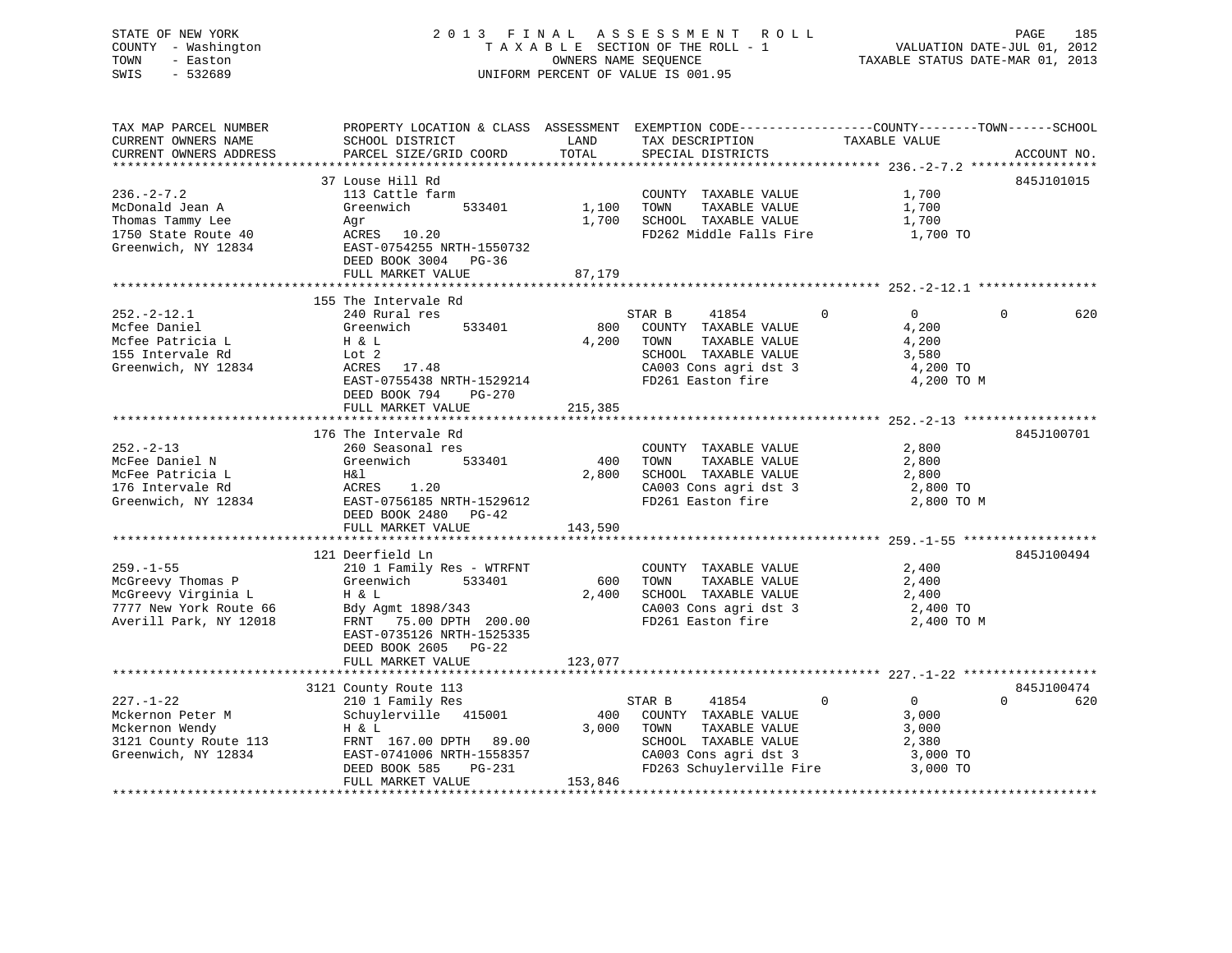# STATE OF NEW YORK 2 0 1 3 F I N A L A S S E S S M E N T R O L L PAGE 186 COUNTY - Washington T A X A B L E SECTION OF THE ROLL - 1 VALUATION DATE-JUL 01, 2012 TOWN - Easton OWNERS NAME SEQUENCE TAXABLE STATUS DATE-MAR 01, 2013 SWIS - 532689 UNIFORM PERCENT OF VALUE IS 001.95

| TAX MAP PARCEL NUMBER<br>CURRENT OWNERS NAME<br>CURRENT OWNERS ADDRESS                 | PROPERTY LOCATION & CLASS ASSESSMENT EXEMPTION CODE----------------COUNTY-------TOWN------SCHOOL<br>SCHOOL DISTRICT<br>PARCEL SIZE/GRID COORD           | LAND<br>TOTAL | TAX DESCRIPTION<br>SPECIAL DISTRICTS                                                                                | TAXABLE VALUE                                               |                   | ACCOUNT NO.             |
|----------------------------------------------------------------------------------------|---------------------------------------------------------------------------------------------------------------------------------------------------------|---------------|---------------------------------------------------------------------------------------------------------------------|-------------------------------------------------------------|-------------------|-------------------------|
|                                                                                        | 1 Windy Hill Rd                                                                                                                                         |               |                                                                                                                     |                                                             |                   | 845J100181              |
| $227. - 1 - 4$<br>Mclaren Virginia G                                                   | 210 1 Family Res<br>Schuylerville 415001                                                                                                                |               | AGED-TOWN 41803<br>700 AGE-CO/SCH 41805                                                                             | $\overline{0}$<br>$\overline{0}$<br>$\overline{0}$<br>2,250 | 1,350<br>$\Omega$ | $\overline{0}$<br>2,250 |
| 1 Windy Hill Rd<br>Greenwich, NY 12834                                                 | House/grooming shop<br>5.00<br>ACRES<br>EAST-0743605 NRTH-1559839<br>DEED BOOK 485 PG-440                                                               | 4,500 STAR EN | 41834<br>COUNTY TAXABLE VALUE<br>TOWN<br>TAXABLE VALUE<br>SCHOOL TAXABLE VALUE                                      | $\Omega$<br>$\overline{0}$<br>2,250<br>3,150<br>940         | $\Omega$          | 1,310                   |
|                                                                                        | FULL MARKET VALUE                                                                                                                                       |               | 230,769 FD262 Middle Falls Fire                                                                                     | 4,500 TO                                                    |                   |                         |
|                                                                                        | 531 Windy Hill Rd                                                                                                                                       |               |                                                                                                                     |                                                             |                   | 845L100777              |
| $236. - 1 - 4$<br>McLean Jennifer P<br>253 Cottrell Rd<br>Greenwich, NY 12834          | 210 1 Family Res<br>Greenwich<br>533401<br>Η&l<br>FRNT 75.00 DPTH 100.00<br>EAST-0748934 NRTH-1552560<br>DEED BOOK 911<br><b>PG-74</b>                  | 400<br>1,600  | COUNTY TAXABLE VALUE<br>TAXABLE VALUE<br>TOWN<br>SCHOOL TAXABLE VALUE<br>FD262 Middle Falls Fire 1,600 TO           | 1,600<br>1,600<br>1,600                                     |                   |                         |
|                                                                                        | FULL MARKET VALUE                                                                                                                                       | 82,051        |                                                                                                                     |                                                             |                   |                         |
|                                                                                        |                                                                                                                                                         |               |                                                                                                                     |                                                             |                   |                         |
|                                                                                        | 2528 Valley Falls Rd                                                                                                                                    |               |                                                                                                                     |                                                             |                   | 845J101111              |
| $286. - 1 - 14.6$                                                                      | 240 Rural res                                                                                                                                           |               | COUNTY TAXABLE VALUE                                                                                                | 4,000                                                       |                   |                         |
| McManus Brian S                                                                        | 533401<br>Greenwich                                                                                                                                     | 600           | TOWN<br>TAXABLE VALUE                                                                                               | 4,000                                                       |                   |                         |
| 2528 Valley Falls Rd                                                                   | H & L                                                                                                                                                   | 4,000         | SCHOOL TAXABLE VALUE<br>CA003 Cons agri dst 3                                                                       | 4,000                                                       |                   |                         |
| Schaghticoke, NY 12154                                                                 | 2472/191<br>ACRES<br>5.98<br>EAST-0743972 NRTH-1499353<br>DEED BOOK 3034 PG-248<br>FULL MARKET VALUE                                                    | 205,128       | FD261 Easton fire                                                                                                   | 4,000 TO<br>4,000 TO M                                      |                   |                         |
|                                                                                        |                                                                                                                                                         |               |                                                                                                                     |                                                             |                   |                         |
|                                                                                        | 47 Marcellus Ln                                                                                                                                         |               |                                                                                                                     |                                                             |                   | 845J100807              |
| $285. - 1 - 35$<br>Mcneil John<br>Mcneil Maureen<br>PO Box 362<br>Stillwater, NY 12170 | 260 Seasonal res - WTRFNT<br>Stillwater Cent 415201<br>Campsite & Tr<br>FRNT 50.00 DPTH 175.00<br>EAST-0725812 NRTH-1502621<br>DEED BOOK 805<br>$PG-50$ | 400<br>1,000  | COUNTY TAXABLE VALUE<br>TAXABLE VALUE<br>TOWN<br>SCHOOL TAXABLE VALUE<br>CA003 Cons agri dst 3<br>FD261 Easton fire | 1,000<br>1,000<br>1,000<br>1,000 TO<br>1,000 TO M           |                   |                         |
|                                                                                        | FULL MARKET VALUE                                                                                                                                       | 51,282        |                                                                                                                     |                                                             |                   |                         |
|                                                                                        |                                                                                                                                                         |               |                                                                                                                     |                                                             |                   |                         |
|                                                                                        | 2355 County Route 113                                                                                                                                   |               |                                                                                                                     |                                                             |                   | 845J100738              |
| $243. - 1 - 6$                                                                         | 210 1 Family Res                                                                                                                                        |               | WAR VET/TC 41121                                                                                                    | $\mathbf 0$<br>585                                          | 527               | $\Omega$                |
| McPhail Ronald G                                                                       | Schuylerville 415001                                                                                                                                    |               | 500 STAR EN<br>41834                                                                                                | $\mathbf 0$<br>$\overline{0}$                               | $\Omega$          | 1,310                   |
| McPhail Ruth M                                                                         | $H+L$                                                                                                                                                   |               | 4,900 COUNTY TAXABLE VALUE                                                                                          | 4,315                                                       |                   |                         |
| 2355 County Route 113<br>Greenwich, NY 12834                                           | 867/39<br>ACRES<br>2.08                                                                                                                                 |               | TOWN<br>TAXABLE VALUE<br>SCHOOL TAXABLE VALUE                                                                       | 4,373<br>3,590                                              |                   |                         |
|                                                                                        | EAST-0739148 NRTH-1540047                                                                                                                               |               | CA003 Cons agri dst 3                                                                                               | 4,900 TO                                                    |                   |                         |
|                                                                                        | DEED BOOK 867<br>PG-39                                                                                                                                  |               | FD261 Easton fire                                                                                                   | 4,900 TO M                                                  |                   |                         |
|                                                                                        | FULL MARKET VALUE                                                                                                                                       | 251,282       |                                                                                                                     |                                                             |                   |                         |
|                                                                                        |                                                                                                                                                         |               |                                                                                                                     |                                                             |                   |                         |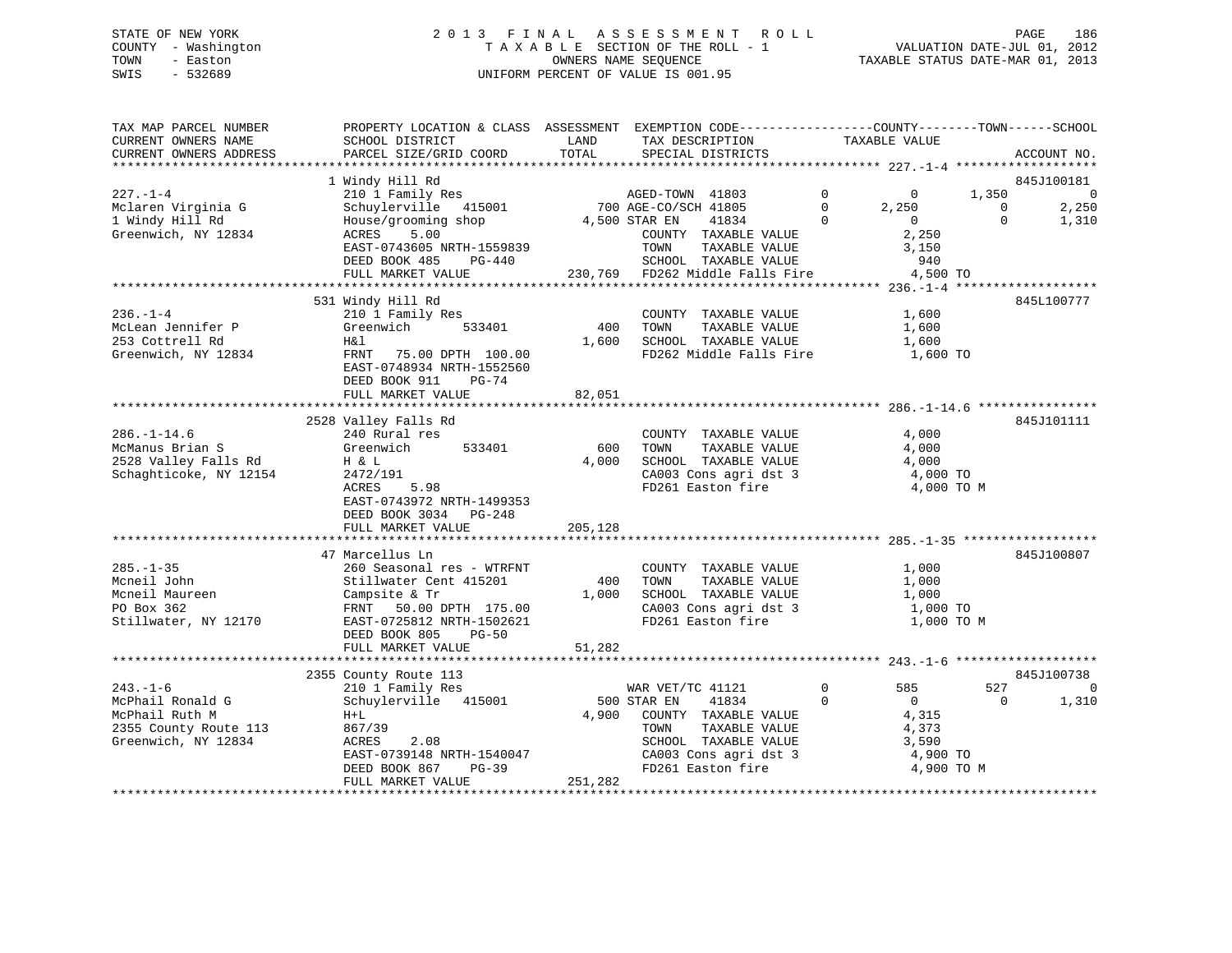# STATE OF NEW YORK 2 0 1 3 F I N A L A S S E S S M E N T R O L L PAGE 187 COUNTY - Washington T A X A B L E SECTION OF THE ROLL - 1 VALUATION DATE-JUL 01, 2012 TOWN - Easton **CONNERS NAME SEQUENCE** TAXABLE STATUS DATE-MAR 01, 2013 SWIS - 532689 UNIFORM PERCENT OF VALUE IS 001.95

| TAX MAP PARCEL NUMBER                            | PROPERTY LOCATION & CLASS ASSESSMENT EXEMPTION CODE---------------COUNTY-------TOWN------SCHOOL |         |                                                                                |                       |                 |
|--------------------------------------------------|-------------------------------------------------------------------------------------------------|---------|--------------------------------------------------------------------------------|-----------------------|-----------------|
| CURRENT OWNERS NAME                              | SCHOOL DISTRICT                                                                                 | LAND    | TAX DESCRIPTION                                                                | TAXABLE VALUE         |                 |
| CURRENT OWNERS ADDRESS                           | PARCEL SIZE/GRID COORD                                                                          | TOTAL   | SPECIAL DISTRICTS                                                              |                       | ACCOUNT NO.     |
|                                                  |                                                                                                 |         |                                                                                |                       |                 |
|                                                  | 2349 County Route 113                                                                           |         |                                                                                |                       | 845J101258      |
| $243. - 1 - 6.1$                                 | 210 1 Family Res                                                                                |         | COUNTY TAXABLE VALUE                                                           | 3,000                 |                 |
| McPhail Ronald K                                 | Schuylerville 415001 1,100                                                                      |         | TAXABLE VALUE<br>TOWN                                                          | 3,000                 |                 |
| 19 Morehouse Ln                                  | H & L                                                                                           | 3,000   | SCHOOL TAXABLE VALUE                                                           | 3,000                 |                 |
| PO Box 53                                        | ACRES<br>2.84                                                                                   |         | CA003 Cons agri dst 3 3,000 TO                                                 |                       |                 |
| Middle Falls, NY 12848                           | EAST-0739089 NRTH-1539774                                                                       |         | FD261 Easton fire                                                              | 3,000 TO M            |                 |
|                                                  | DEED BOOK 2053 PG-75                                                                            |         |                                                                                |                       |                 |
|                                                  | FULL MARKET VALUE                                                                               | 153,846 |                                                                                |                       |                 |
|                                                  |                                                                                                 |         |                                                                                |                       |                 |
|                                                  | 181 Bulson Rd                                                                                   |         |                                                                                |                       | 845J101202      |
| $236. - 2 - 3.4$                                 | 210 1 Family Res                                                                                |         | STAR B<br>41854                                                                | $\Omega$<br>$\Omega$  | $\Omega$<br>620 |
| McPhail Todd                                     | Greenwich<br>533401                                                                             | 500     | COUNTY TAXABLE VALUE                                                           | 5,000                 |                 |
| McPhail Amy                                      | Lot                                                                                             | 5,000   | TOWN<br>TAXABLE VALUE                                                          | 5,000                 |                 |
| 181 Bulson Rd                                    | ACRES 1.07                                                                                      |         |                                                                                | 4,380                 |                 |
| Greenwich, NY 12834                              | EAST-0752160 NRTH-1551791                                                                       |         | SCHOOL TAXABLE VALUE<br>FD262 Middle Falls Fire                                | 5,000 TO              |                 |
|                                                  | DEED BOOK 920<br>PG-243                                                                         |         |                                                                                |                       |                 |
|                                                  | FULL MARKET VALUE                                                                               | 256,410 |                                                                                |                       |                 |
|                                                  |                                                                                                 |         |                                                                                |                       |                 |
|                                                  | Hoag Rd                                                                                         |         |                                                                                |                       | 845J100713      |
| $278. - 1 - 2$                                   | 112 Dairy farm                                                                                  |         | 41720<br>AG DIST                                                               | $\overline{0}$<br>354 | 354<br>354      |
| Mcquade David M                                  | Greenwich<br>533401                                                                             | 1,200   | COUNTY TAXABLE VALUE                                                           | 846                   |                 |
|                                                  |                                                                                                 |         |                                                                                | 846                   |                 |
| Mcquade Doreen                                   | Farm                                                                                            | 1,200   | TOWN<br>TAXABLE VALUE<br>TOWN       TAXABLE  VALUE<br>SCHOOL    TAXABLE  VALUE |                       |                 |
| 483 Master St                                    | ACRES 31.30                                                                                     |         |                                                                                | 846                   |                 |
| Valley Falls, NY 12185 EAST-0749682 NRTH-1511724 |                                                                                                 |         | CA003 Cons agri dst 3                                                          | 846 TO                |                 |
|                                                  | DEED BOOK 819<br>PG-327                                                                         |         | 354 EX                                                                         |                       |                 |
| MAY BE SUBJECT TO PAYMENT FULL MARKET VALUE      |                                                                                                 |         | 61,538 FD261 Easton fire                                                       | 1,200 TO M            |                 |
| UNDER AGDIST LAW TIL 2017                        |                                                                                                 |         |                                                                                |                       |                 |
|                                                  |                                                                                                 |         |                                                                                |                       |                 |
|                                                  | 11683 State Route 40                                                                            |         |                                                                                |                       | 845J100709      |
| $268. - 1 - 10$                                  | 210 1 Family Res                                                                                |         | COUNTY TAXABLE VALUE                                                           | 2,000                 |                 |
| Meins Steven R                                   | Greenwich<br>533401                                                                             | 500     | TOWN<br>TAXABLE VALUE                                                          | 2,000                 |                 |
| PO Box 74                                        | H&l                                                                                             | 2,000   | SCHOOL TAXABLE VALUE 2,000                                                     |                       |                 |
| Middle Falls, NY 12848                           | 2.60<br>ACRES                                                                                   |         | CA003 Cons agri dst 3<br>FD261 Easton fire                                     | 2,000 TO              |                 |
|                                                  | EAST-0706970 NRTH-1089750                                                                       |         |                                                                                | 2,000 TO M            |                 |
|                                                  | DEED BOOK 2561 PG-293                                                                           |         |                                                                                |                       |                 |
|                                                  | FULL MARKET VALUE                                                                               | 102,564 |                                                                                |                       |                 |
|                                                  |                                                                                                 |         |                                                                                |                       |                 |
|                                                  | Verbeck Ave                                                                                     |         |                                                                                |                       | 845J100743      |
| $285. - 1 - 13$                                  | 323 Vacant rural                                                                                |         | COUNTY TAXABLE VALUE                                                           | 1,200                 |                 |
| Merluzzo Angela R                                | Stillwater Cent 415201 1,200                                                                    |         | TOWN<br>TAXABLE VALUE                                                          | 1,200                 |                 |
| PO Box 286                                       | W L                                                                                             | 1,200   | SCHOOL TAXABLE VALUE                                                           | 1,200                 |                 |
| Schaghticoke, NY 12154                           | ACRES 31.76                                                                                     |         | CA003 Cons agri dst 3                                                          | 1,200 TO              |                 |
|                                                  | EAST-0728132 NRTH-1498298                                                                       |         | FD261 Easton fire                                                              | 1,200 TO M            |                 |
|                                                  | DEED BOOK 2849 PG-193                                                                           |         |                                                                                |                       |                 |
|                                                  | FULL MARKET VALUE                                                                               | 61,538  |                                                                                |                       |                 |
|                                                  |                                                                                                 |         |                                                                                |                       |                 |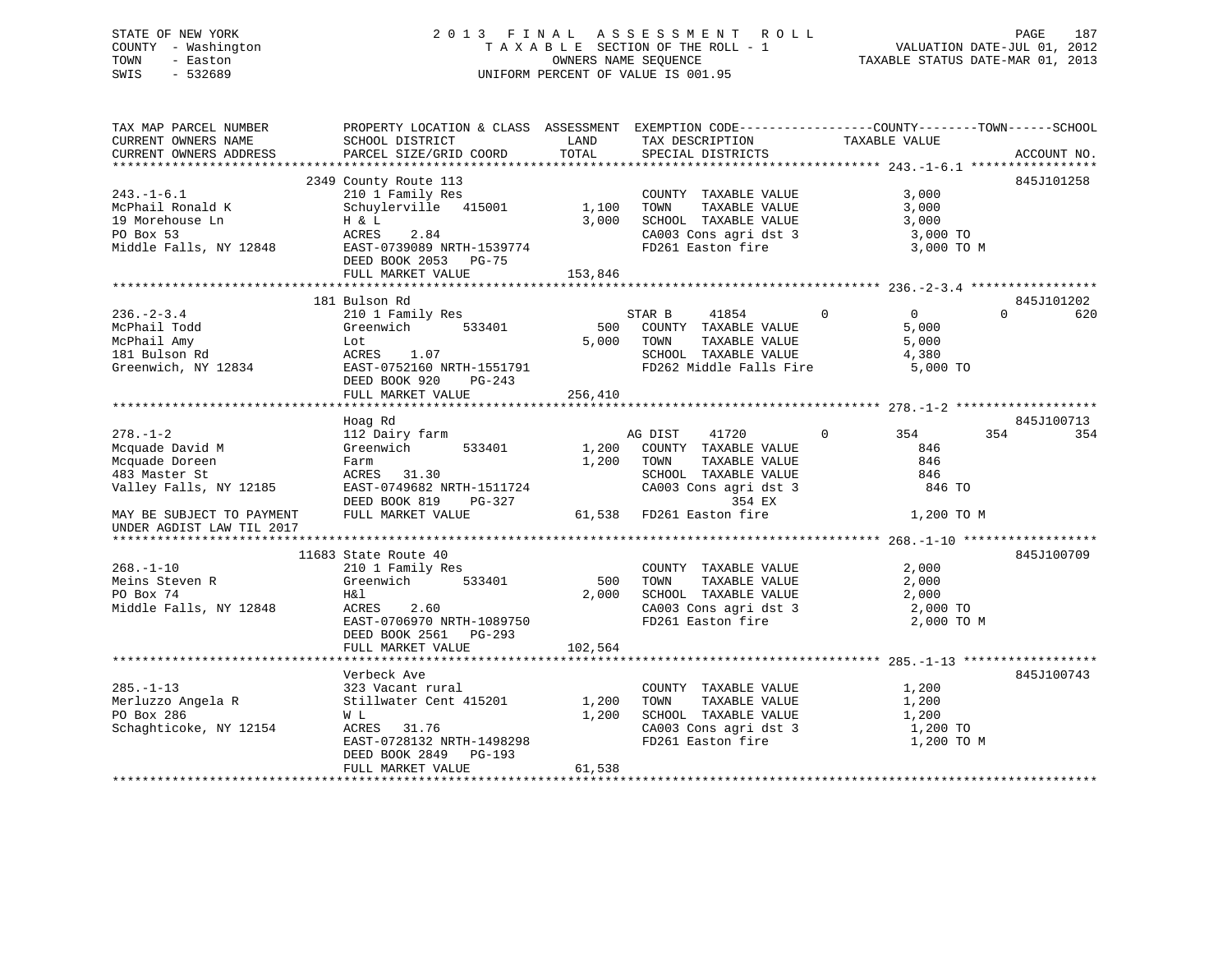# STATE OF NEW YORK 2 0 1 3 F I N A L A S S E S S M E N T R O L L PAGE 188 COUNTY - Washington T A X A B L E SECTION OF THE ROLL - 1 VALUATION DATE-JUL 01, 2012 TOWN - Easton OWNERS NAME SEQUENCE TAXABLE STATUS DATE-MAR 01, 2013 SWIS - 532689 UNIFORM PERCENT OF VALUE IS 001.95

| TAX MAP PARCEL NUMBER<br>CURRENT OWNERS NAME<br>CURRENT OWNERS ADDRESS                                                                        | PROPERTY LOCATION & CLASS ASSESSMENT EXEMPTION CODE----------------COUNTY-------TOWN------SCHOOL<br>SCHOOL DISTRICT<br>PARCEL SIZE/GRID COORD                         | LAND<br>TOTAL           | TAX DESCRIPTION<br>SPECIAL DISTRICTS                                                                                                                                                                           | TAXABLE VALUE                                                                                                   |                                        | ACCOUNT NO.           |
|-----------------------------------------------------------------------------------------------------------------------------------------------|-----------------------------------------------------------------------------------------------------------------------------------------------------------------------|-------------------------|----------------------------------------------------------------------------------------------------------------------------------------------------------------------------------------------------------------|-----------------------------------------------------------------------------------------------------------------|----------------------------------------|-----------------------|
|                                                                                                                                               |                                                                                                                                                                       |                         |                                                                                                                                                                                                                |                                                                                                                 |                                        |                       |
| $278. - 1 - 19$<br>Mero Shelly W<br>Palmer Waite J<br>1080 Beadle Hill Rd<br>Valley Falls, NY 12185                                           | 1080 Beadle Hill Rd<br>210 1 Family Res<br>533401<br>Greenwich<br>Farm<br>ACRES<br>8.30<br>EAST-0754138 NRTH-1511342<br>DEED BOOK 2846 PG-77                          | 600<br>3,800            | STAR B<br>41854<br>COUNTY TAXABLE VALUE<br>TOWN<br>TAXABLE VALUE<br>SCHOOL TAXABLE VALUE<br>CA003 Cons agri dst 3<br>FD261 Easton fire                                                                         | $\Omega$<br>$\overline{0}$<br>3,800<br>3,800<br>3,180<br>3,800 TO                                               | $\Omega$<br>3,800 TO M                 | 845J100368<br>620     |
|                                                                                                                                               | FULL MARKET VALUE                                                                                                                                                     | 194,872                 |                                                                                                                                                                                                                |                                                                                                                 |                                        |                       |
| $228. - 5 - 29$<br>Merryman James<br>Merryman Priscilla<br>138 Windy Hill Rd<br>Greenwich, NY 12834                                           | 138 Windy Hill Rd<br>210 1 Family Res<br>Schuylerville<br>415001<br>H & L<br>4.01<br>ACRES<br>EAST-0746294 NRTH-1560191<br>DEED BOOK 2473 PG-203<br>FULL MARKET VALUE | 500<br>4,500<br>230,769 | STAR B<br>41854<br>COUNTY TAXABLE VALUE<br>TOWN<br>TAXABLE VALUE<br>SCHOOL TAXABLE VALUE<br>FD262 Middle Falls Fire                                                                                            | $\Omega$<br>$\Omega$<br>4,500<br>4,500<br>3,880<br>4,500 TO                                                     | $\Omega$                               | 845J101196<br>620     |
|                                                                                                                                               | 637 Colonel Burch Rd                                                                                                                                                  |                         | 75 PCT OF VALUE USED FOR EXEMPTION PURPOSES                                                                                                                                                                    |                                                                                                                 |                                        | 845J100509            |
| $287. - 1 - 15$<br>Messina Joseph<br>637 Colonel Burch Rd<br>Valley Falls, NY 12185<br>MAY BE SUBJECT TO PAYMENT<br>UNDER AGDIST LAW TIL 2017 | 240 Rural res<br>Hoosic Valley<br>384201<br>H & Land<br>ACRES 108.00<br>EAST-0751514 NRTH-1502591<br>DEED BOOK 896<br>PG-258<br>FULL MARKET VALUE                     |                         | AG DIST<br>41720<br>2,000 AGED-ALL<br>41800<br>5,800 STAR EN<br>41834<br>COUNTY TAXABLE VALUE<br>TOWN<br>TAXABLE VALUE<br>SCHOOL TAXABLE VALUE<br>297,436 CA003 Cons agri dst 3<br>623 EX<br>FD261 Easton fire | 623<br>$\mathbf 0$<br>$\Omega$<br>2,175<br>$\overline{0}$<br>$\mathbf 0$<br>3,002<br>3,002<br>1,692<br>5,177 TO | 623<br>2,175<br>$\Omega$<br>5,800 TO M | 623<br>2,175<br>1,310 |
|                                                                                                                                               | 25 Ives Hill Rd                                                                                                                                                       |                         |                                                                                                                                                                                                                |                                                                                                                 |                                        | 845J100643            |
| $278. - 1 - 14$<br>Meyer Jerrine<br>25 Ives Hill Rd<br>Valley Falls, NY 12185                                                                 | 210 1 Family Res<br>Greenwich<br>533401<br>H&l<br>2.37<br>ACRES<br>EAST-0754458 NRTH-1511708<br>DEED BOOK 687<br>$PG-1$<br>FULL MARKET VALUE                          | 500<br>2,500<br>128,205 | STAR B<br>41854<br>COUNTY TAXABLE VALUE<br>TOWN<br>TAXABLE VALUE<br>SCHOOL TAXABLE VALUE<br>CA003 Cons agri dst 3<br>FD261 Easton fire                                                                         | $\Omega$<br>$\overline{0}$<br>2,500<br>2,500<br>1,880<br>2,500 TO                                               | $\cap$<br>2,500 TO M                   | 620                   |
|                                                                                                                                               |                                                                                                                                                                       |                         |                                                                                                                                                                                                                |                                                                                                                 |                                        |                       |
| $278. - 1 - 17.1$                                                                                                                             | 39 Ives Hill Rd<br>210 1 Family Res                                                                                                                                   |                         | 41854<br>STAR B                                                                                                                                                                                                | $\overline{0}$<br>$\Omega$                                                                                      | $\Omega$                               | 845L100782<br>620     |
| Miclette Jeanette<br>39 Ives Hill Rd<br>Valley Falls, NY 12185                                                                                | 533401<br>Greenwich<br>H & L<br>ACRES<br>2.00<br>EAST-0753974 NRTH-1511726<br>DEED BOOK 502<br>PG-722<br>FULL MARKET VALUE                                            | 400<br>4,000<br>205,128 | COUNTY TAXABLE VALUE<br>TAXABLE VALUE<br>TOWN<br>SCHOOL TAXABLE VALUE<br>CA003 Cons agri dst 3<br>FD261 Easton fire                                                                                            | 4,000<br>4,000<br>3,380<br>4,000 TO                                                                             | 4,000 TO M                             |                       |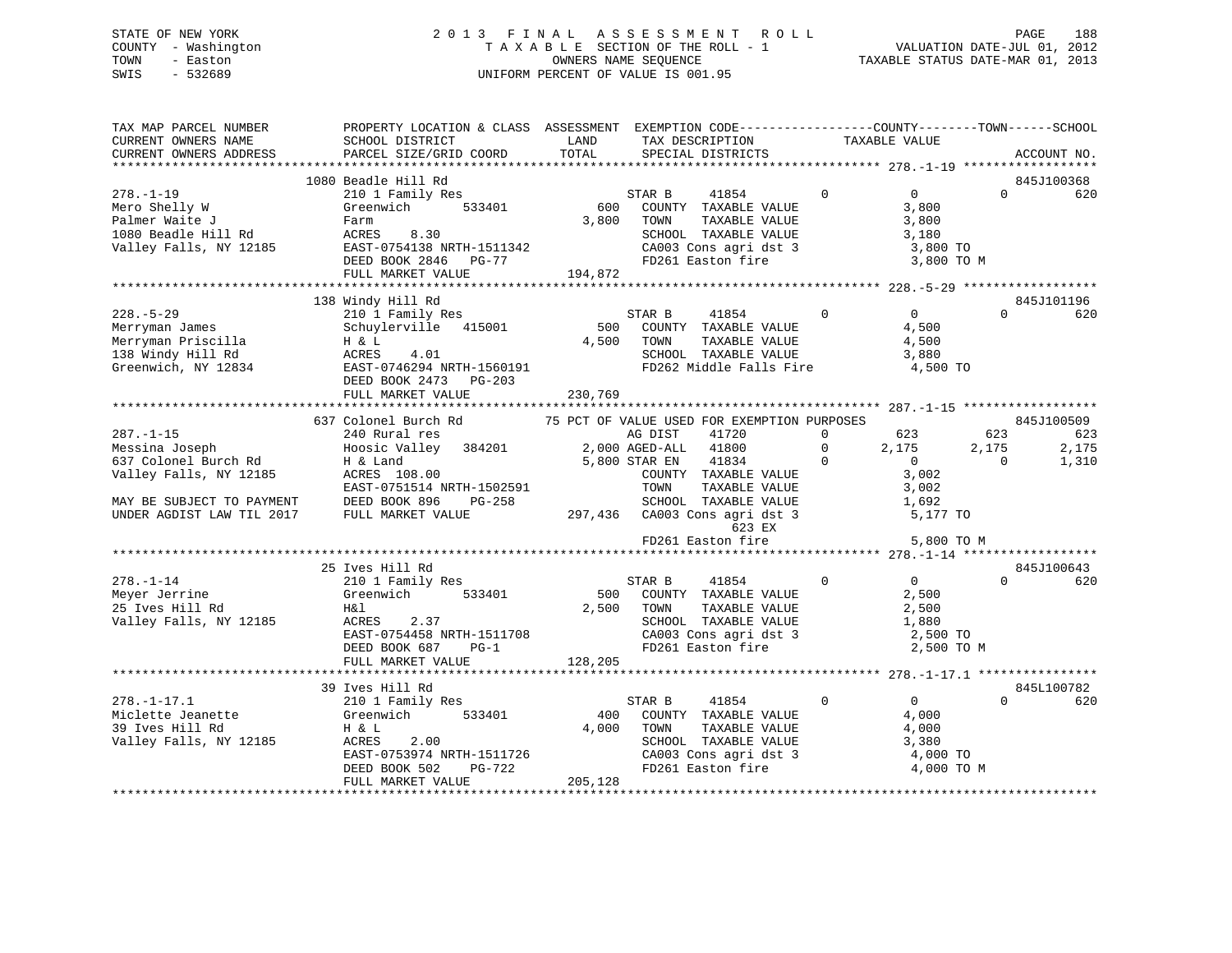| STATE OF NEW YORK<br>COUNTY - Washington<br>TOWN<br>- Easton<br>SWIS - 532689                                                                                                                                                                    |                                                                                                                                                                                                                                                                                                                                                                        | $\begin{tabular}{lllllllllllll} \multicolumn{3}{c}{2\ 0\ 1\ 3\quad & $\mathbf{F}\ \text{I}\ \text{N}\ \text{A}\ \text{L}\ & \text{A}\ \text{S}\ \text{S}\ \text{E}\ & \text{S}\ \text{S}\ & \text{M}\ \text{E}\ & \text{T}\ \text{A}\ \text{X}\ \text{A}\ \text{B}\ \text{L}\ & \text{E}\ & \text{SECTION OF THE ROLL} \ -\ 1 & & & \text{VALUATION DATE-JUL 01, 2012} \\ & & & & \text{OWNERS NAME SEQUENCE} & & \text{TAXABLE STATUS DATE-MAR 01, 2013} \\ &$ |                        |                   |
|--------------------------------------------------------------------------------------------------------------------------------------------------------------------------------------------------------------------------------------------------|------------------------------------------------------------------------------------------------------------------------------------------------------------------------------------------------------------------------------------------------------------------------------------------------------------------------------------------------------------------------|-----------------------------------------------------------------------------------------------------------------------------------------------------------------------------------------------------------------------------------------------------------------------------------------------------------------------------------------------------------------------------------------------------------------------------------------------------------------|------------------------|-------------------|
|                                                                                                                                                                                                                                                  |                                                                                                                                                                                                                                                                                                                                                                        |                                                                                                                                                                                                                                                                                                                                                                                                                                                                 |                        |                   |
| State Route 29<br>874 Elec-hydro<br>Middle Falls Limtd Partnership Greenwich<br>39 Hudson Falls Rd<br>South Glens Falls, NY 12803<br>Mid Falls Ltd Partnership<br>Mid Falls Ltd Partnership<br>2000 FD262 Middle Falls Fire<br>58,500<br>FD262 M | ACRES 2.00<br>EAST-0752200 NRTH-1555339<br>DEED BOOK 2127 PG-107                                                                                                                                                                                                                                                                                                       | FD262 Middle Falls Fire 58,500 TO                                                                                                                                                                                                                                                                                                                                                                                                                               |                        | 845J101304        |
|                                                                                                                                                                                                                                                  |                                                                                                                                                                                                                                                                                                                                                                        |                                                                                                                                                                                                                                                                                                                                                                                                                                                                 |                        |                   |
| $252 - 2 - 6$<br>Migdal Lester C<br>58 E 92Nd St<br>New York, NY 10128                                                                                                                                                                           | 391 The Intervale Rd<br>210 1 Family Res<br>Greenwich 533401 2,600 COUNTY TAXABLE VALUE 6,725<br>2,600 COUNTY TAXABLE VALUE 6,725<br>Farm $= 7,000$ TOWN TAXABLE VALUE (ALUE 6,725<br>836/140 Rt Way 836/143 SCHOOL TAXABLE VALUE 6,725<br>ACRES 111.60 CA003 Cons agri dst 3 6,725<br>EAST-0756879 NRTH-1534213 275 EX 275 EX 275 PG-328 FD261 Easton fire 7,000 TO M | AG DIST 41720 0 275 275                                                                                                                                                                                                                                                                                                                                                                                                                                         |                        | 845J100588<br>275 |
| MAY BE SUBJECT TO PAYMENT<br>UNDER AGDIST LAW TIL 2017                                                                                                                                                                                           | FULL MARKET VALUE 358,974                                                                                                                                                                                                                                                                                                                                              |                                                                                                                                                                                                                                                                                                                                                                                                                                                                 |                        |                   |
| V/1<br>58 E 92Nd St<br>New York, NY 10128-1317 ACRES 13.70                                                                                                                                                                                       | ACRES 13.70 CA003 Cons agri dst 3<br>EAST-0758184 NRTH-1535324 FD261 Easton fire<br>DEED BOOK 759 PG-326                                                                                                                                                                                                                                                               | COUNTY TAXABLE VALUE<br>TOWN TAXABLE VALUE<br>500 SCHOOL TAXABLE VALUE 600<br>CA003 Cons agri dst 3 500 TO                                                                                                                                                                                                                                                                                                                                                      | 500<br>500<br>500 TO M |                   |
|                                                                                                                                                                                                                                                  | 20 Milton Dr                                                                                                                                                                                                                                                                                                                                                           |                                                                                                                                                                                                                                                                                                                                                                                                                                                                 |                        | 845J100257        |

4,000 TOWN TAXABLE VALUE

\*\*\*\*\*\*\*\*\*\*\*\*\*\*\*\*\*\*\*\*\*\*\*\*\*\*\*\*\*\*\*\*\*\*\*\*\*\*\*\*\*\*\*\*\*\*\*\*\*\*\*\*\*\*\*\*\*\*\*\*\*\*\*\*\*\*\*\*\*\*\*\*\*\*\*\*\*\*\*\*\*\*\*\*\*\*\*\*\*\*\*\*\*\*\*\*\*\*\*\*\*\*\*\*\*\*\*\*\*\*\*\*\*\*\*\*\*\*\*\*\*\*\*\*\*\*\*\*\*\*\*\*

FD262 Middle Falls Fire

236.1-3-15 210 1 Family Res STAR B 41854 0 0 0 620 Mihill Christie Greenwich 533401 600 COUNTY TAXABLE VALUE 4,000

FULL MARKET VALUE 205,128

 ACRES 2.50 EAST-0749619 NRTH-1552530DEED BOOK 898 PG-121

Greenwich, NY 12834 W 686/84, 898/121 W SCHOOL TAXABLE VALUE 3,380<br>236.-3-15 TD262 Middle Falls Fire 4,000 TO

 $0 \qquad \qquad 620$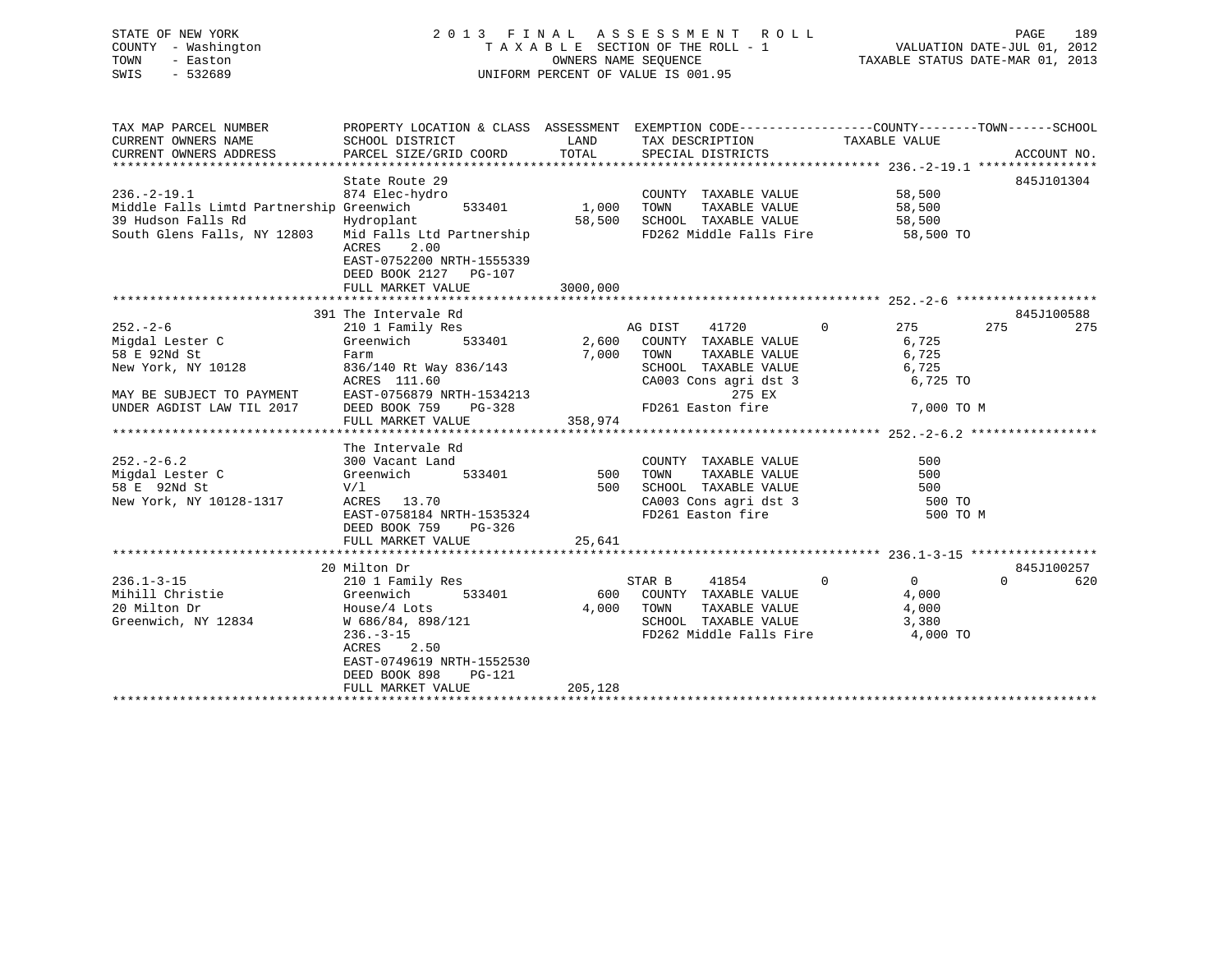# STATE OF NEW YORK 2 0 1 3 F I N A L A S S E S S M E N T R O L L PAGE 190 COUNTY - Washington T A X A B L E SECTION OF THE ROLL - 1 VALUATION DATE-JUL 01, 2012 TOWN - Easton OWNERS NAME SEQUENCE TAXABLE STATUS DATE-MAR 01, 2013 SWIS - 532689 UNIFORM PERCENT OF VALUE IS 001.95

| TAX MAP PARCEL NUMBER                                                                                                                                                                            | PROPERTY LOCATION & CLASS ASSESSMENT EXEMPTION CODE---------------COUNTY-------TOWN-----SCHOOL |            |            |                                                                                          |                |                       |                       |            |
|--------------------------------------------------------------------------------------------------------------------------------------------------------------------------------------------------|------------------------------------------------------------------------------------------------|------------|------------|------------------------------------------------------------------------------------------|----------------|-----------------------|-----------------------|------------|
| CURRENT OWNERS NAME SCHOOL DISTRICT                                                                                                                                                              |                                                                                                |            |            | LAND TAX DESCRIPTION TAXABLE VALUE                                                       |                |                       |                       |            |
|                                                                                                                                                                                                  |                                                                                                |            |            |                                                                                          |                |                       |                       |            |
|                                                                                                                                                                                                  |                                                                                                |            |            |                                                                                          |                |                       |                       |            |
|                                                                                                                                                                                                  | 153 Wood Rd                                                                                    |            |            |                                                                                          | $\overline{0}$ |                       |                       | 845J101104 |
| $278. -1 - 1.5$                                                                                                                                                                                  | 210 1 Family Res                                                                               |            | STAR B     | 41854                                                                                    |                | $\overline{0}$        | $\Omega$ and $\Omega$ | 620        |
| Miles Sue A                       Greenwich         533401            400   COUNTY TAXABLE VALUE                                                                                                 |                                                                                                |            |            |                                                                                          |                | 2,800                 |                       |            |
| 153 Wood Rd<br>153 Wood Rd<br>Schaghticoke, NY 12154                                                                                                                                             | H & L<br>H & L<br>ACRES 1.50                                                                   | 2,800 TOWN |            | TAXABLE VALUE                                                                            |                | 2,800                 |                       |            |
|                                                                                                                                                                                                  |                                                                                                |            |            | SCHOOL TAXABLE VALUE 2,180<br>CA003 Cons agri dst 3 2,800 TO                             |                |                       |                       |            |
|                                                                                                                                                                                                  | DEED BOOK 830                                                                                  | $PG-274$   |            | FD261 Easton fire $2,800$ TO M                                                           |                |                       |                       |            |
|                                                                                                                                                                                                  | FULL MARKET VALUE                                                                              | 143,590    |            |                                                                                          |                |                       |                       |            |
|                                                                                                                                                                                                  |                                                                                                |            |            |                                                                                          |                |                       |                       |            |
|                                                                                                                                                                                                  | Vly Summit Rd                                                                                  |            |            |                                                                                          |                |                       |                       | 845J100234 |
| $261. - 1 - 31$                                                                                                                                                                                  | 119 Summitted Advanced Articles<br>105 Vac farmland<br>Greenwich 533401 600                    |            |            | COUNTY TAXABLE VALUE                                                                     |                | 600                   |                       |            |
| Millbrook Dairy Farms LLC Greenwich                                                                                                                                                              |                                                                                                |            | TOWN       | TAXABLE VALUE                                                                            |                | 600                   |                       |            |
| 65 Master St                                                                                                                                                                                     | Farm                                                                                           | 600        |            | SCHOOL TAXABLE VALUE                                                                     |                |                       |                       |            |
| 65 Master St<br>Valley Falls, NY 12185                                                                                                                                                           |                                                                                                |            |            | CA003 Cons agri dst 3<br>ED261 Faston fire                                               |                | 600<br>600 TO         |                       |            |
|                                                                                                                                                                                                  | Ag Easement 2547/205 2689<br>ACRES 28.74<br>ACRES 28.74                                        |            |            | FD261 Easton fire                                                                        |                | 600 TO M              |                       |            |
|                                                                                                                                                                                                  | EAST-0757172 NRTH-1523371                                                                      |            |            |                                                                                          |                |                       |                       |            |
|                                                                                                                                                                                                  | DEED BOOK 3078 PG-137                                                                          |            |            |                                                                                          |                |                       |                       |            |
|                                                                                                                                                                                                  | FULL MARKET VALUE                                                                              | 30,769     |            |                                                                                          |                |                       |                       |            |
|                                                                                                                                                                                                  |                                                                                                |            |            |                                                                                          |                |                       |                       |            |
|                                                                                                                                                                                                  | 383 Cooke Hollow Rd                                                                            |            |            |                                                                                          |                |                       |                       | 845J100235 |
| $270. - 2 - 1$                                                                                                                                                                                   | 112 Dairy farm                                                                                 | AG DIST    |            | $41720$ 0 623<br>$41854$ 0 0                                                             |                |                       | 623                   | 623        |
|                                                                                                                                                                                                  |                                                                                                |            |            |                                                                                          |                |                       | $\bigcap$             | 620        |
| Millbrook Dairy Farms, LLC Greenwich 533401 2,500 STAR B 41854 0 0<br>65 Master St Farm 7,500 COUNTY TAXABLE VALUE 6,877<br>Valley Falls, NY 12185 Ag Easement 2547/205 TOWN TAXABLE VALUE 6,877 |                                                                                                |            |            |                                                                                          |                |                       |                       |            |
|                                                                                                                                                                                                  |                                                                                                |            |            |                                                                                          |                |                       |                       |            |
|                                                                                                                                                                                                  |                                                                                                |            |            | SCHOOL TAXABLE VALUE                                                                     |                | 6,257                 |                       |            |
|                                                                                                                                                                                                  |                                                                                                |            |            | CA003 Cons agri dst 3                                                                    |                | 6,877 TO              |                       |            |
| MAY BE SUBJECT TO PAYMENT<br>MAY BE SUBJECT TO PAYMENT<br>UNDER AGDIST LAW TIL 2017<br>DEED BOOK 2699 PG-56 FD261                                                                                |                                                                                                |            |            | 623 EX                                                                                   |                |                       |                       |            |
|                                                                                                                                                                                                  |                                                                                                |            |            | FD261 Easton fire 7,500 TO M                                                             |                |                       |                       |            |
|                                                                                                                                                                                                  | FULL MARKET VALUE 384,615                                                                      |            |            |                                                                                          |                |                       |                       |            |
| 152 + 211 Hoag Rd                                                                                                                                                                                |                                                                                                |            |            |                                                                                          |                |                       |                       | 845J100633 |
| $278. - 1 - 39$                                                                                                                                                                                  | 240 Rural res                                                                                  |            | AG DIST    | 41720                                                                                    |                | $0 \qquad \qquad 486$ | 486                   | 486        |
| Millbrook Dairy Farms, LLC Greenwich 533401 3,000 COUNTY TAXABLE VALUE 8,314                                                                                                                     |                                                                                                |            |            |                                                                                          |                |                       |                       |            |
|                                                                                                                                                                                                  |                                                                                                |            | 8,800 TOWN |                                                                                          |                |                       |                       |            |
|                                                                                                                                                                                                  | Farm<br>ACRES 174.87                                                                           |            |            |                                                                                          |                |                       |                       |            |
|                                                                                                                                                                                                  | EAST-0749151 NRTH-1507477                                                                      |            |            | TOWN TAXABLE VALUE 8,314<br>SCHOOL TAXABLE VALUE 8,314<br>CA003 Cons agri dst 3 8,314 TO |                |                       |                       |            |
|                                                                                                                                                                                                  |                                                                                                |            |            | 486 EX                                                                                   |                |                       |                       |            |
| MAY BE SUBJECT TO PAYMENT DEED BOOK 2699 PG-61 $486$ EX<br>UNDER AGDIST LAW TIL 2017 FULL MARKET VALUE 451,282 FD261 Easton fire                                                                 |                                                                                                |            |            |                                                                                          |                | 8,800 TO M            |                       |            |
|                                                                                                                                                                                                  |                                                                                                |            |            |                                                                                          |                |                       |                       |            |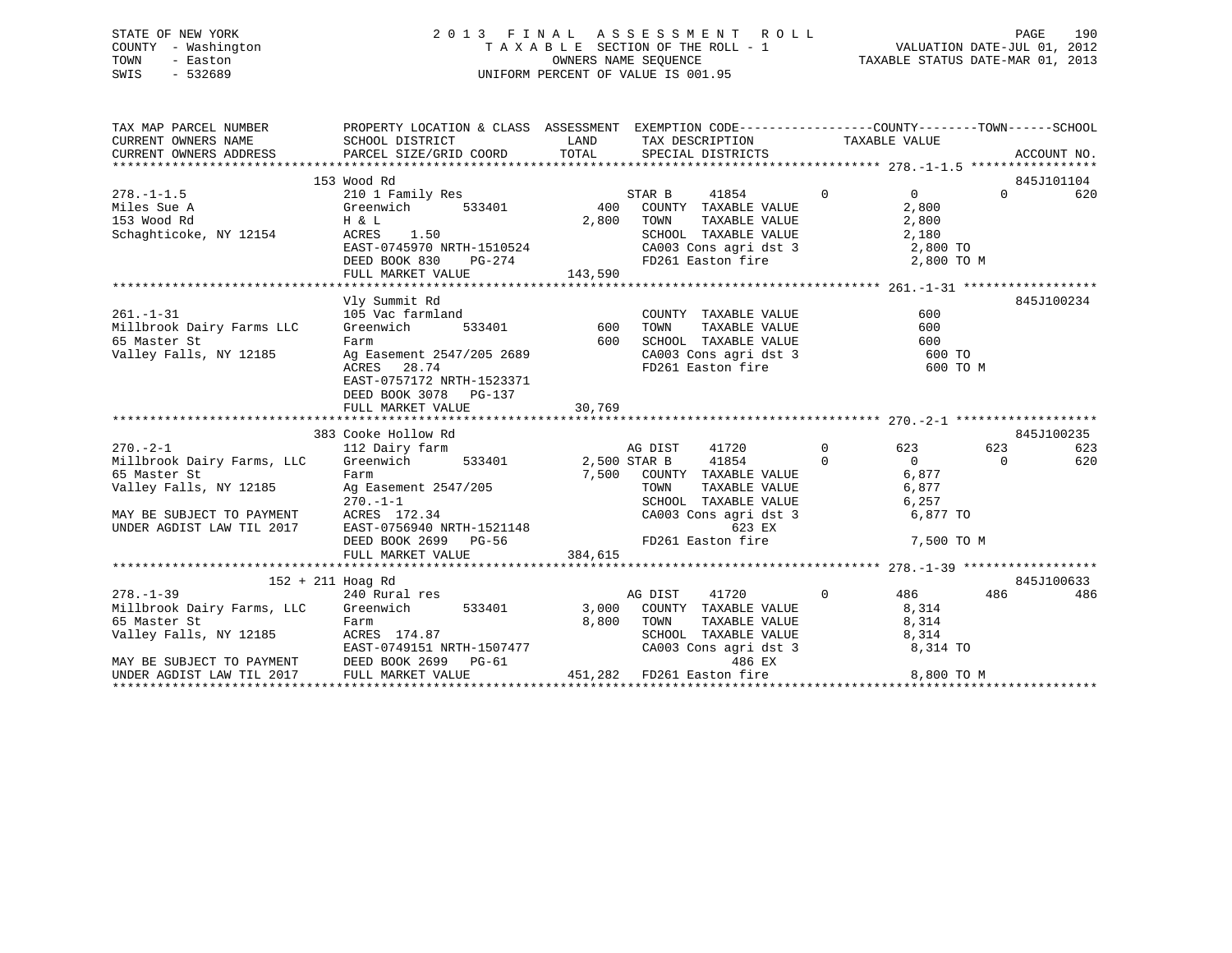| STATE OF NEW YORK   | 2013 FINAL ASSESSMENT ROLL         | 191<br>PAGE                      |
|---------------------|------------------------------------|----------------------------------|
| COUNTY - Washington | TAXABLE SECTION OF THE ROLL - 1    | VALUATION DATE-JUL 01, 2012      |
| TOWN<br>- Easton    | OWNERS NAME SEOUENCE               | TAXABLE STATUS DATE-MAR 01, 2013 |
| SWIS<br>- 532689    | UNIFORM PERCENT OF VALUE IS 001.95 |                                  |

| TAX MAP PARCEL NUMBER  | PROPERTY LOCATION & CLASS ASSESSMENT EXEMPTION CODE----------------COUNTY-------TOWN------SCHOOL |         |                              |                               |                                  |
|------------------------|--------------------------------------------------------------------------------------------------|---------|------------------------------|-------------------------------|----------------------------------|
| CURRENT OWNERS NAME    | SCHOOL DISTRICT                                                                                  | LAND    | TAX DESCRIPTION              | TAXABLE VALUE                 |                                  |
| CURRENT OWNERS ADDRESS | PARCEL SIZE/GRID COORD                                                                           | TOTAL   | SPECIAL DISTRICTS            |                               | ACCOUNT NO.                      |
|                        |                                                                                                  |         |                              |                               |                                  |
|                        | 195 Cheese Factory Rd                                                                            |         |                              |                               | 845J101172                       |
| $251. - 1 - 4.1$       | 210 1 Family Res                                                                                 |         | WAR VET/TC 41121             | $\mathbf 0$<br>540            | 527<br>$\overline{0}$            |
| Miller Joseph          | Greenwich<br>533401                                                                              |         | 500 AGED-CO<br>41802         | $\mathbf 0$<br>1,530          | $\overline{0}$<br>$\overline{0}$ |
| Miller Denise          | Res                                                                                              |         | 3,600 AGE-TN/SCH 41806       | $\Omega$<br>$\overline{0}$    | 1,076<br>1,260                   |
|                        |                                                                                                  |         |                              | $\Omega$<br>$\mathbf{0}$      |                                  |
| 195 Cheese Factory Rd  | ACRES<br>2.42                                                                                    |         | 41834<br>STAR EN             |                               | 1,310<br>$\overline{0}$          |
| Greenwich, NY 12834    | EAST-0741210 NRTH-1533060                                                                        |         | COUNTY TAXABLE VALUE         | 1,530                         |                                  |
|                        | DEED BOOK 499<br>PG-170                                                                          |         | TOWN<br>TAXABLE VALUE        | 1,997                         |                                  |
|                        | FULL MARKET VALUE                                                                                |         | 184,615 SCHOOL TAXABLE VALUE | 1,030                         |                                  |
|                        |                                                                                                  |         | CA003 Cons agri dst 3        | 3,600 TO                      |                                  |
|                        |                                                                                                  |         | FD261 Easton fire            | 3,600 TO M                    |                                  |
|                        |                                                                                                  |         |                              |                               |                                  |
|                        | Ives Hill Rd                                                                                     |         |                              |                               | 845J101105                       |
| $278. - 1 - 10.3$      | 323 Vacant rural                                                                                 |         | COUNTY TAXABLE VALUE         | 200                           |                                  |
| Miller Russel C        | 533401<br>Greenwich                                                                              | 200     | TAXABLE VALUE<br>TOWN        | 200                           |                                  |
| Bashaw Colleen C       | Land                                                                                             | 200     | SCHOOL TAXABLE VALUE         | 200                           |                                  |
| 32 Ives Hill Rd        | FRNT 193.00 DPTH 109.00                                                                          |         | CA003 Cons agri dst 3        | 200 TO                        |                                  |
| Valley Falls, NY 12185 | EAST-0754259 NRTH-1512016                                                                        |         | FD261 Easton fire            | 200 TO M                      |                                  |
|                        |                                                                                                  |         |                              |                               |                                  |
|                        | DEED BOOK 2695 PG-344                                                                            |         |                              |                               |                                  |
|                        | FULL MARKET VALUE                                                                                | 10,256  |                              |                               |                                  |
|                        |                                                                                                  |         |                              |                               |                                  |
|                        | 32 Ives Hill Rd                                                                                  |         |                              |                               | 845J100348                       |
| $278. - 1 - 10.2$      | 210 1 Family Res                                                                                 |         | STAR B<br>41854              | $\overline{0}$<br>$\mathbf 0$ | $\Omega$<br>620                  |
| Miller Russell C       | Greenwich<br>533401                                                                              |         | 300 COUNTY TAXABLE VALUE     | 2,500                         |                                  |
| Bashaw Colleen C       | Res                                                                                              | 2,500   | TAXABLE VALUE<br>TOWN        | 2,500                         |                                  |
| 32 Ives Hill Rd        | FRNT 75.00 DPTH 75.00                                                                            |         | SCHOOL TAXABLE VALUE         | 1,880                         |                                  |
| Valley Falls, NY 12185 | EAST-0754173 NRTH-1511991                                                                        |         | CA003 Cons agri dst 3        | 2,500 TO                      |                                  |
|                        | DEED BOOK 2695<br>PG-344                                                                         |         | FD261 Easton fire            | 2,500 TO M                    |                                  |
|                        | FULL MARKET VALUE                                                                                | 128,205 |                              |                               |                                  |
|                        |                                                                                                  |         |                              |                               |                                  |
|                        | 398 County Route 54                                                                              |         |                              |                               | 845J100598                       |
| $286. - 1 - 27.2$      | 210 1 Family Res                                                                                 |         | 41854<br>STAR B              | 0<br>$\Omega$                 | $\Omega$<br>620                  |
|                        |                                                                                                  |         | COUNTY TAXABLE VALUE         |                               |                                  |
| Molisky Michael        | 533401<br>Greenwich                                                                              | 400     |                              | 3,000                         |                                  |
| 398 Route 54           | H&l                                                                                              | 3,000   | TOWN<br>TAXABLE VALUE        | 3,000                         |                                  |
| Schaghticoke, NY 12154 | 1991/189                                                                                         |         | SCHOOL TAXABLE VALUE         | 2,380                         |                                  |
|                        | 2.00<br>ACRES                                                                                    |         | CA003 Cons agri dst 3        | 3,000 TO                      |                                  |
|                        | EAST-0736137 NRTH-1502759                                                                        |         | FD261 Easton fire            | 3,000 TO M                    |                                  |
|                        | DEED BOOK 3214 PG-230                                                                            |         |                              |                               |                                  |
|                        | FULL MARKET VALUE                                                                                | 153,846 |                              |                               |                                  |
|                        |                                                                                                  |         |                              |                               |                                  |
|                        | 98 Bulson Rd                                                                                     |         |                              |                               | 845J101186                       |
| $236. - 1 - 8.1$       | 210 1 Family Res                                                                                 |         | STAR B<br>41854              | $\mathbf 0$<br>$\overline{0}$ | $\Omega$<br>620                  |
| Mollnow Joseph         | Greenwich<br>533401                                                                              | 500     | COUNTY TAXABLE VALUE         | 4,500                         |                                  |
| Mollnow Sally          | H & L                                                                                            | 4,500   | TAXABLE VALUE<br>TOWN        | 4,500                         |                                  |
| 98 Bulson Rd           | ACRES<br>4.01                                                                                    |         | SCHOOL TAXABLE VALUE         | 3,880                         |                                  |
| Greenwich, NY 12834    | EAST-0750269 NRTH-1551601                                                                        |         | FD262 Middle Falls Fire      | 4,500 TO                      |                                  |
|                        | DEED BOOK 507<br>PG-989                                                                          |         |                              |                               |                                  |
|                        |                                                                                                  |         |                              |                               |                                  |
|                        | FULL MARKET VALUE                                                                                | 230,769 |                              |                               |                                  |
|                        |                                                                                                  |         |                              |                               |                                  |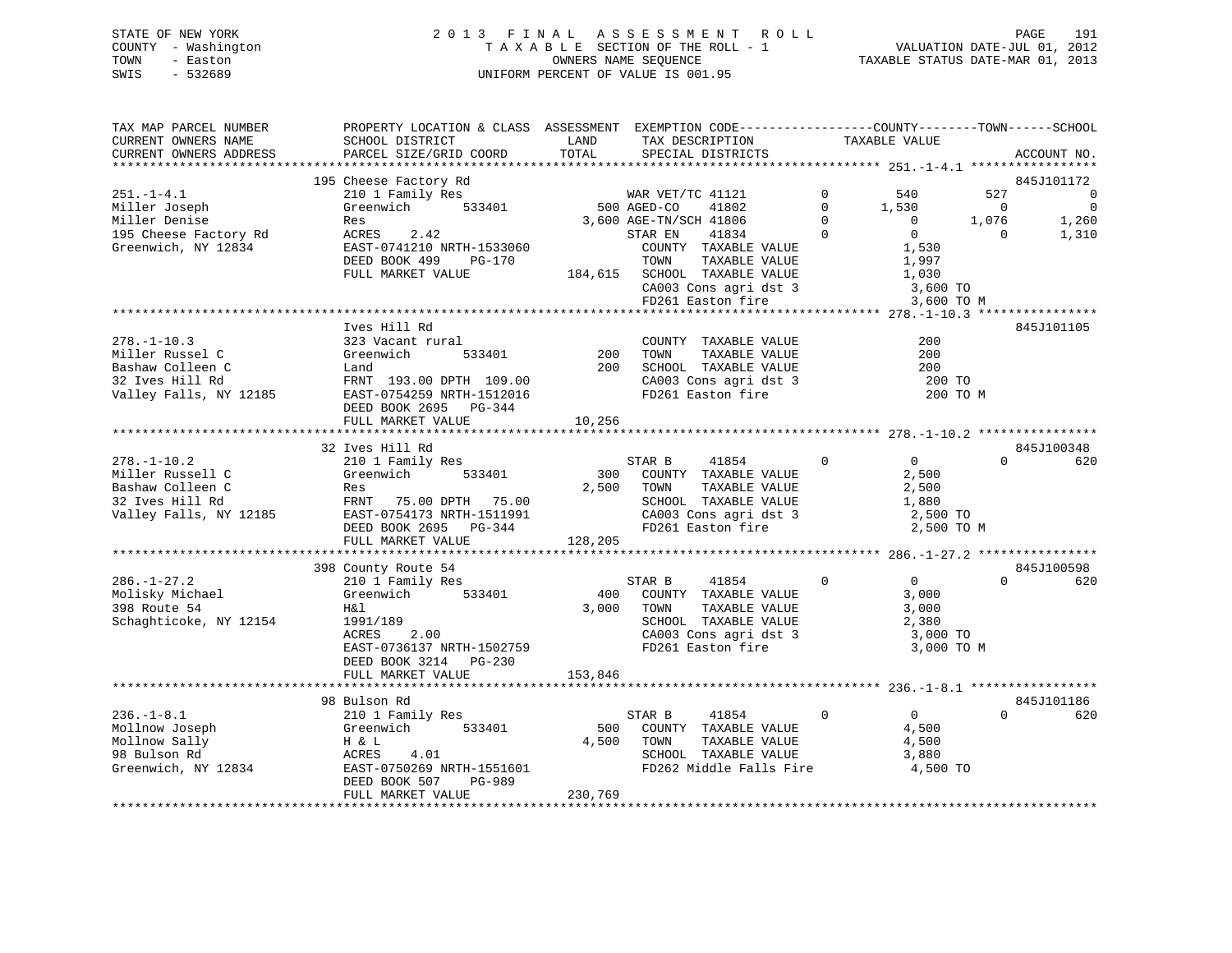# STATE OF NEW YORK 2 0 1 3 F I N A L A S S E S S M E N T R O L L PAGE 192 COUNTY - Washington T A X A B L E SECTION OF THE ROLL - 1 VALUATION DATE-JUL 01, 2012 TOWN - Easton OWNERS NAME SEQUENCE TAXABLE STATUS DATE-MAR 01, 2013 SWIS - 532689 UNIFORM PERCENT OF VALUE IS 001.95

| TAX MAP PARCEL NUMBER<br>CURRENT OWNERS NAME<br>CURRENT OWNERS ADDRESS                                | PROPERTY LOCATION & CLASS ASSESSMENT EXEMPTION CODE----------------COUNTY-------TOWN------SCHOOL<br>SCHOOL DISTRICT<br>PARCEL SIZE/GRID COORD                         | LAND<br>TOTAL             | TAX DESCRIPTION<br>SPECIAL DISTRICTS                                                                                                   | TAXABLE VALUE                                                                   | ACCOUNT NO.                   |
|-------------------------------------------------------------------------------------------------------|-----------------------------------------------------------------------------------------------------------------------------------------------------------------------|---------------------------|----------------------------------------------------------------------------------------------------------------------------------------|---------------------------------------------------------------------------------|-------------------------------|
|                                                                                                       |                                                                                                                                                                       |                           |                                                                                                                                        |                                                                                 |                               |
| $278. - 1 - 23$<br>Morrissey Richard T<br>Morrissey Elizabeth G<br>PO Box 1628<br>Troy, NY 12181-1628 | 51 Peregrim Ln<br>120 Field crops<br>Greenwich<br>533401<br>Farm<br>ACRES 168.10<br>EAST-0755282 NRTH-1507782<br>PG-129<br>DEED BOOK 887<br>FULL MARKET VALUE         | 2,800<br>7,000<br>358,974 | 41854<br>STAR B<br>COUNTY TAXABLE VALUE<br>TOWN<br>TAXABLE VALUE<br>SCHOOL TAXABLE VALUE<br>CA003 Cons agri dst 3<br>FD261 Easton fire | $\Omega$<br>$\overline{0}$<br>7,000<br>7,000<br>6,380<br>7,000 TO<br>7,000 TO M | 845J100652<br>620<br>$\Omega$ |
|                                                                                                       |                                                                                                                                                                       |                           |                                                                                                                                        |                                                                                 |                               |
| $245. - 1 - 2$<br>Morse Stephen A<br>Morse Nancy<br>671 Burton Rd<br>Greenwich, NY 12834              | 671 Burton Rd<br>210 1 Family Res<br>Greenwich<br>533401<br>House & Lot<br>5.80<br>ACRES<br>EAST-0759944 NRTH-1545987<br>DEED BOOK 440<br>PG-347<br>FULL MARKET VALUE | 400<br>4,500<br>230,769   | 41854<br>STAR B<br>COUNTY TAXABLE VALUE<br>TOWN<br>TAXABLE VALUE<br>SCHOOL TAXABLE VALUE<br>FD261 Easton fire                          | 0<br>$\mathbf 0$<br>4,500<br>4,500<br>3,880<br>4,500 TO M                       | 845J100605<br>$\Omega$<br>620 |
|                                                                                                       |                                                                                                                                                                       |                           |                                                                                                                                        |                                                                                 |                               |
|                                                                                                       | 103 South Cambridge Rd                                                                                                                                                |                           |                                                                                                                                        |                                                                                 | 845J100444                    |
| $269. - 2 - 6$<br>Morton Jeffrey<br>103 South Cambridge Rd<br>Valley Falls, NY 12185                  | 240 Rural res<br>Greenwich<br>533401<br>H & Lot<br>ACRES 12.99<br>EAST-0753409 NRTH-1515471<br>PG-179<br>DEED BOOK 711<br>FULL MARKET VALUE                           | 500<br>5,800<br>297,436   | STAR B<br>41854<br>COUNTY TAXABLE VALUE<br>TOWN<br>TAXABLE VALUE<br>SCHOOL TAXABLE VALUE<br>CA003 Cons agri dst 3<br>FD261 Easton fire | $\Omega$<br>$\Omega$<br>5,800<br>5,800<br>5,180<br>5,800 TO<br>5,800 TO M       | $\Omega$<br>620               |
|                                                                                                       |                                                                                                                                                                       |                           |                                                                                                                                        |                                                                                 |                               |
| $277. - 1 - 10.1$<br>Moses Jeff<br>Moses Sarah<br>286 McGowan Rd<br>Schaghticoke, NY 12154            | 286 Mcgowan Rd<br>240 Rural res<br>Greenwich<br>533401<br>V/1<br>Sub Lot 2<br>ACRES 10.19<br>EAST-0740040 NRTH-1510153<br>DEED BOOK 879<br>PG-177                     | 600<br>1,900              | COUNTY TAXABLE VALUE<br>TOWN<br>TAXABLE VALUE<br>SCHOOL TAXABLE VALUE<br>CA003 Cons agri dst 3<br>FD261 Easton fire                    | 1,900<br>1,900<br>1,900<br>1,900 TO<br>1,900 TO M                               |                               |
|                                                                                                       | FULL MARKET VALUE                                                                                                                                                     | 97,436                    |                                                                                                                                        |                                                                                 |                               |
|                                                                                                       |                                                                                                                                                                       |                           |                                                                                                                                        |                                                                                 |                               |
| $261. -1 - 35$<br>Mountain Top Retreat LLC<br>391 Harrington Hill Rd<br>Greenwich, NY 12834           | The Intervale Rd/e Off<br>323 Vacant rural<br>533401<br>Greenwich<br>Wood Lot<br>ACRES 19.00<br>EAST-0756240 NRTH-1527803<br>DEED BOOK 2183<br>PG-284                 | 500<br>500                | COUNTY TAXABLE VALUE<br>TOWN<br>TAXABLE VALUE<br>SCHOOL TAXABLE VALUE<br>FD261 Easton fire                                             | 500<br>500<br>500<br>500 TO M                                                   | 845J100540                    |
|                                                                                                       | FULL MARKET VALUE                                                                                                                                                     | 25,641                    |                                                                                                                                        |                                                                                 |                               |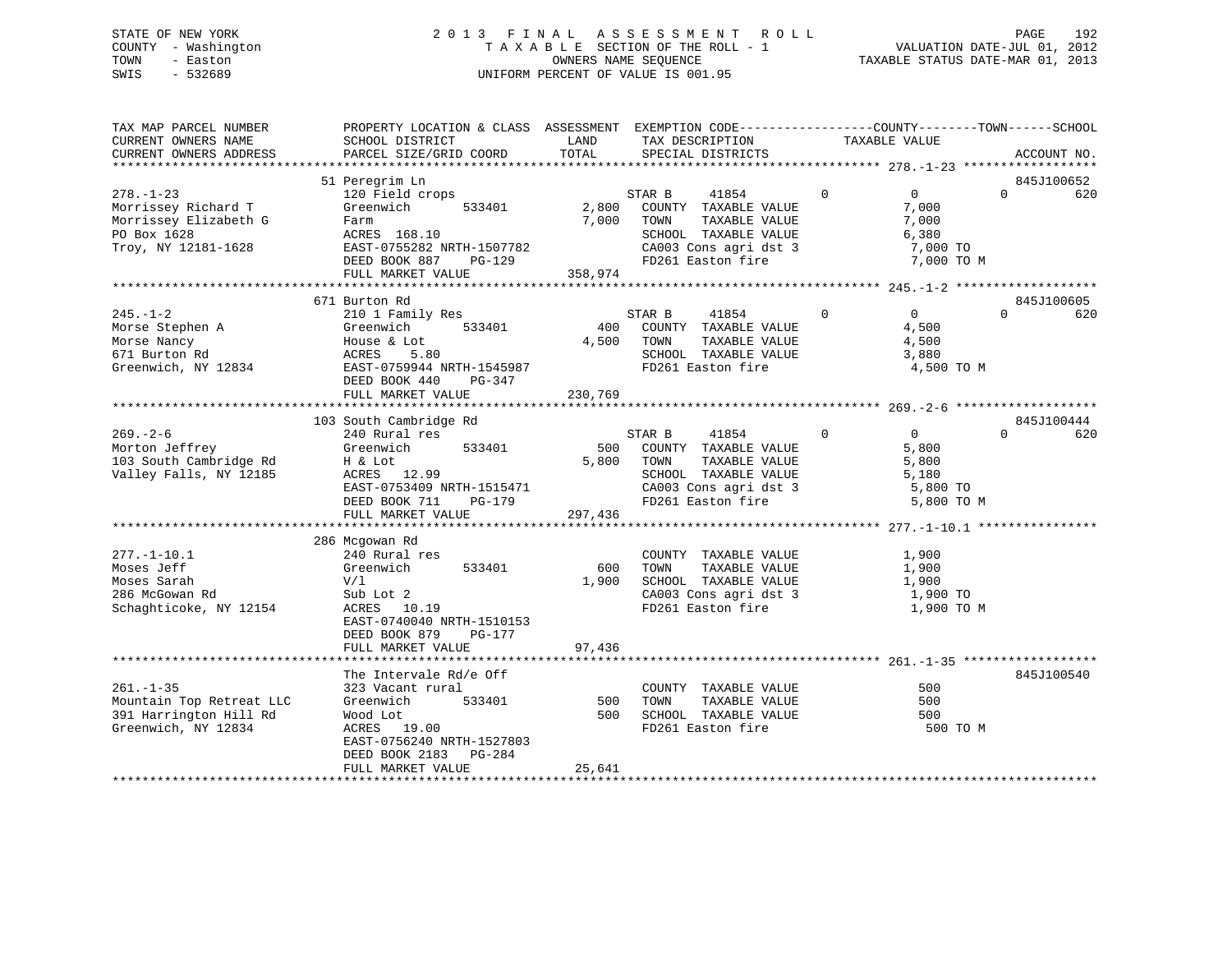# STATE OF NEW YORK 2 0 1 3 F I N A L A S S E S S M E N T R O L L PAGE 193 COUNTY - Washington T A X A B L E SECTION OF THE ROLL - 1 VALUATION DATE-JUL 01, 2012 TOWN - Easton OWNERS NAME SEQUENCE TAXABLE STATUS DATE-MAR 01, 2013 SWIS - 532689 UNIFORM PERCENT OF VALUE IS 001.95

| TAX MAP PARCEL NUMBER<br>CURRENT OWNERS NAME                                                                                                                                                                 | PROPERTY LOCATION & CLASS ASSESSMENT EXEMPTION CODE----------------COUNTY-------TOWN------SCHOOL<br>SCHOOL DISTRICT                                                                             | LAND<br>TOTAL           | TAX DESCRIPTION                                                                                                                                                     |                            | TAXABLE VALUE                                                            |                         |                                               |
|--------------------------------------------------------------------------------------------------------------------------------------------------------------------------------------------------------------|-------------------------------------------------------------------------------------------------------------------------------------------------------------------------------------------------|-------------------------|---------------------------------------------------------------------------------------------------------------------------------------------------------------------|----------------------------|--------------------------------------------------------------------------|-------------------------|-----------------------------------------------|
| CURRENT OWNERS ADDRESS<br>***********************                                                                                                                                                            | PARCEL SIZE/GRID COORD<br>*****************************                                                                                                                                         |                         | SPECIAL DISTRICTS                                                                                                                                                   |                            |                                                                          |                         | ACCOUNT NO.                                   |
|                                                                                                                                                                                                              | 2201 State Route 40                                                                                                                                                                             |                         |                                                                                                                                                                     |                            |                                                                          |                         | 845J100614                                    |
| $236. - 1 - 26$<br>Mowrey Stuart C<br>Mowrey Muriel E<br>2201 State Route 40<br>Greenwich, NY 12834                                                                                                          | 210 1 Family Res<br>Greenwich $533401$<br>Vl<br>Sub.div Lot#3<br>ACRES 1.50<br>EAST-0751399 NRTH-1550021<br>DEED BOOK 895<br>PG-129                                                             | 500 STAR EN<br>3,200    | WAR VET/TC 41121<br>41834<br>COUNTY TAXABLE VALUE<br>TOWN<br>TAXABLE VALUE<br>SCHOOL TAXABLE VALUE<br>FD262 Middle Falls Fire 3,200 TO                              | $\overline{0}$<br>$\Omega$ | 480<br>$\overline{0}$<br>2,720<br>2,720<br>1,890                         | 480<br>$\overline{0}$   | 0<br>1,310                                    |
|                                                                                                                                                                                                              | FULL MARKET VALUE                                                                                                                                                                               | 164,103                 |                                                                                                                                                                     |                            |                                                                          |                         |                                               |
|                                                                                                                                                                                                              |                                                                                                                                                                                                 |                         |                                                                                                                                                                     |                            |                                                                          |                         |                                               |
| $259. - 1 - 28$<br>Moy Ann<br>1830 County Route 113<br>Schaghticoke, NY 12154                                                                                                                                | 1830 County Route 113<br>241 Rural res&ag<br>Greenwich 533401 1,700 STAR B<br>Farm<br>rarm<br>Sub Lot 1<br>ACRES 113.54<br>EAST-0736390 NRTH-1527166<br>DEED BOOK 2772 PG-266 PD261 Easton fire | 5,800                   | ELG F VET 41101<br>$\overline{0}$<br>41854<br>---- -<br>COUNTY TAXABLE VALUE<br>TOWN TAXABLE VALUE<br>SCHOOL TAXABLE VALUE<br>CA003 Cons agri dst 3                 | $\overline{0}$             | 5,000<br>$\overline{0}$<br>800<br>800<br>5,180<br>5,800 TO<br>5,800 TO M | 5,000<br>$\overline{0}$ | 845J100609<br>$\overline{\phantom{0}}$<br>620 |
|                                                                                                                                                                                                              | FULL MARKET VALUE                                                                                                                                                                               | 297,436                 |                                                                                                                                                                     |                            |                                                                          |                         |                                               |
|                                                                                                                                                                                                              |                                                                                                                                                                                                 |                         |                                                                                                                                                                     |                            |                                                                          |                         |                                               |
|                                                                                                                                                                                                              | 89 Easton Station Rd                                                                                                                                                                            |                         |                                                                                                                                                                     |                            |                                                                          |                         | 845J100725                                    |
| 210 1 Fam.<br>Creenwich<br>$3$ Easton Station Rd<br>$3$ Easton Station Rd<br>$3$ Easton NY 12834<br>$\begin{array}{c}\n 2101 \text{ Fam.} \\  \text{House/lot} \\  2.2 \\  \text{EAST-075740}\n \end{array}$ | 210 1 Family Res<br>Greenwich 533401<br>t<br>2.90<br>ACRES 2.90<br>EAST-0757404 NRTH-1538616<br>DEED BOOK 2718 PG-299<br>DEED BOOK 2718 PG-299<br>FULL MARKET VALUE                             | 400<br>2,800<br>143,590 | STAR B<br>41854<br>COUNTY TAXABLE VALUE<br>TOWN<br>TAXABLE VALUE<br>TOWN      TAXABLE VALUE<br>SCHOOL   TAXABLE VALUE<br>CA003 Cons agri dst 3<br>FD261 Easton fire | $\overline{0}$             | $\overline{0}$<br>2,800<br>2,800<br>2,180<br>2,800 TO<br>2,800 TO M      | $\Omega$                | 620                                           |
|                                                                                                                                                                                                              |                                                                                                                                                                                                 |                         |                                                                                                                                                                     |                            |                                                                          |                         |                                               |
| $228. - 5 - 8.16$<br>Moy Guy<br>Moy Lyn<br>491 Windy Hill Rd<br>Greenwich, NY 12834                                                                                                                          | 491 Windy Hill Rd<br>$210$ 1 Family Res<br>533401<br>Greenwich<br>Sub Lot 4B<br>228.-1-8.16<br>ACRES 1.30<br>EAST-0749036 NRTH-1553560<br>DEED BOOK 1767 PG-92                                  | 400<br>4,600            | STAR B<br>41854<br>COUNTY TAXABLE VALUE<br>TOWN<br>TAXABLE VALUE<br>SCHOOL TAXABLE VALUE<br>FD262 Middle Falls Fire                                                 | $\overline{0}$             | $\overline{0}$<br>4,600<br>4,600<br>3,980<br>4,600 TO                    | $\Omega$                | 620                                           |
|                                                                                                                                                                                                              | FULL MARKET VALUE                                                                                                                                                                               | 235,897                 |                                                                                                                                                                     |                            |                                                                          |                         |                                               |
|                                                                                                                                                                                                              |                                                                                                                                                                                                 |                         |                                                                                                                                                                     |                            |                                                                          |                         |                                               |
| $259. - 1 - 28.3$<br>Moy Michael<br>Moy Kristin<br>1830 County Route 113<br>Schaghticoke, NY 12154                                                                                                           | Sarles Ferry Rd<br>120 Field crops<br>533401<br>Greenwich<br>ag land<br>sub lot 3<br>ACRES 152.09<br>EAST-0739375 NRTH-1525747<br>DEED BOOK 914<br>PG-49                                        | 2,700<br>2,700          | COUNTY TAXABLE VALUE<br>TAXABLE VALUE<br>TOWN<br>SCHOOL TAXABLE VALUE<br>$CA003$ Cons agri dst 3<br>FD261 Easton fire                                               |                            | 2,700<br>2,700<br>2,700<br>2,700 TO<br>2,700 TO M                        |                         |                                               |
|                                                                                                                                                                                                              | FULL MARKET VALUE                                                                                                                                                                               | 138,462                 |                                                                                                                                                                     |                            |                                                                          |                         |                                               |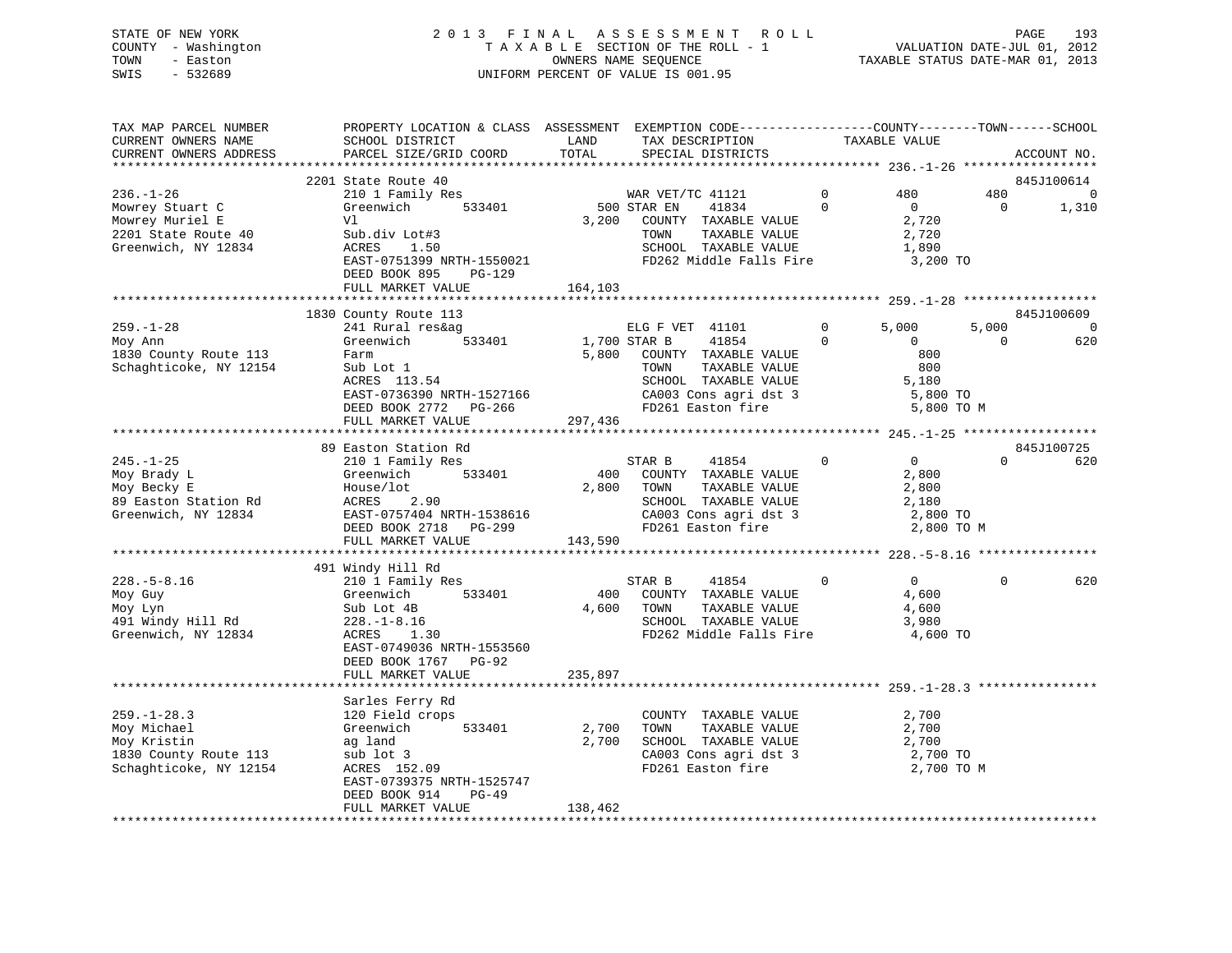# STATE OF NEW YORK 2 0 1 3 F I N A L A S S E S S M E N T R O L L PAGE 194 COUNTY - Washington T A X A B L E SECTION OF THE ROLL - 1 VALUATION DATE-JUL 01, 2012 TOWN - Easton OWNERS NAME SEQUENCE TAXABLE STATUS DATE-MAR 01, 2013 SWIS - 532689 UNIFORM PERCENT OF VALUE IS 001.95

| TAX MAP PARCEL NUMBER<br>CURRENT OWNERS NAME<br>CURRENT OWNERS ADDRESS                                                                       | PROPERTY LOCATION & CLASS ASSESSMENT EXEMPTION CODE---------------COUNTY-------TOWN-----SCHOOL<br>SCHOOL DISTRICT<br>PARCEL SIZE/GRID COORD                                | LAND<br>TOTAL             | TAX DESCRIPTION<br>SPECIAL DISTRICTS                                                                                                                               | TAXABLE VALUE                                                                                         |                 | ACCOUNT NO.         |
|----------------------------------------------------------------------------------------------------------------------------------------------|----------------------------------------------------------------------------------------------------------------------------------------------------------------------------|---------------------------|--------------------------------------------------------------------------------------------------------------------------------------------------------------------|-------------------------------------------------------------------------------------------------------|-----------------|---------------------|
|                                                                                                                                              |                                                                                                                                                                            |                           |                                                                                                                                                                    |                                                                                                       |                 |                     |
|                                                                                                                                              | 143 Becker Rd                                                                                                                                                              |                           |                                                                                                                                                                    |                                                                                                       |                 | 845J100338          |
| $269. - 1 - 12.2$<br>Moy Randy S<br>Moy Therese M<br>143 Becker Rd<br>Greenwich, NY 12834                                                    | 210 1 Family Res<br>533401<br>Greenwich<br>H & L<br>647/57<br>ACRES<br>4.56<br>EAST-0751123 NRTH-1519248<br>DEED BOOK 647<br>$PG-55$                                       | 500<br>5,000              | 41854<br>STAR B<br>COUNTY TAXABLE VALUE<br>TAXABLE VALUE<br>TOWN<br>SCHOOL TAXABLE VALUE<br>CA003 Cons agri dst 3<br>FD261 Easton fire                             | $\overline{0}$<br>$\Omega$<br>5,000<br>5,000<br>4,380<br>5,000 TO<br>5,000 TO M                       | $\Omega$        | 620                 |
|                                                                                                                                              | FULL MARKET VALUE                                                                                                                                                          | 256,410                   |                                                                                                                                                                    |                                                                                                       |                 |                     |
|                                                                                                                                              |                                                                                                                                                                            |                           |                                                                                                                                                                    |                                                                                                       |                 |                     |
| $260. -1 - 16$<br>Moy Robert C<br>Moy Beverly<br>74 Mountain Rd<br>Greenwich, NY 12834                                                       | 74 Mountain Rd<br>210 1 Family Res<br>533401<br>Greenwich<br>H & L<br>ACRES<br>2.29<br>EAST-0750616 NRTH-1525320<br>DEED BOOK 601<br>PG-296<br>FULL MARKET VALUE           | 500<br>4,000<br>205,128   | 41834<br>STAR EN<br>COUNTY TAXABLE VALUE<br>TOWN<br>TAXABLE VALUE<br>SCHOOL TAXABLE VALUE<br>CA003 Cons agri dst 3<br>FD261 Easton fire                            | $\overline{0}$<br>$\overline{0}$<br>4,000<br>4,000<br>2,690<br>4,000 TO<br>4,000 TO M                 | $\Omega$        | 845J100170<br>1,310 |
|                                                                                                                                              | 1175 State Route 40                                                                                                                                                        |                           |                                                                                                                                                                    |                                                                                                       |                 | 845J100611          |
| $260. -1 - 2$<br>Moy Robert C Jr<br>1175 State Route 40<br>Greenwich, NY 12834                                                               | 210 1 Family Res<br>Greenwich<br>533401<br>H & L<br>FRNT 80.00 DPTH 290.00<br>EAST-0746115 NRTH-1525951<br>DEED BOOK 1793 PG-341<br>FULL MARKET VALUE                      | 300<br>2,200<br>112,821   | STAR B<br>41854<br>COUNTY TAXABLE VALUE<br>TAXABLE VALUE<br>TOWN<br>SCHOOL TAXABLE VALUE<br>CA003 Cons agri dst 3<br>FD261 Easton fire                             | $\overline{0}$<br>$\overline{0}$<br>2,200<br>2,200<br>1,580<br>2,200 TO<br>2,200 TO M                 | $\Omega$        | 620                 |
|                                                                                                                                              |                                                                                                                                                                            |                           |                                                                                                                                                                    |                                                                                                       |                 |                     |
|                                                                                                                                              | 1392 State Route 372                                                                                                                                                       |                           |                                                                                                                                                                    |                                                                                                       |                 | 845J100537          |
| $237. - 1 - 23$<br>Mueller Steven W<br>1392 State Route 372<br>Greenwich, NY 12834<br>MAY BE SUBJECT TO PAYMENT<br>UNDER AGDIST LAW TIL 2017 | 241 Rural res&ag<br>533401<br>Greenwich<br>sub lot 2<br>highway taking '09<br>ACRES<br>29.07<br>EAST-0764224 NRTH-1548686<br>DEED BOOK 2361<br>PG-125<br>FULL MARKET VALUE | 1,300 STAR B<br>4,600     | 41720<br>AG DIST<br>41854<br>COUNTY TAXABLE VALUE<br>TAXABLE VALUE<br>TOWN<br>SCHOOL TAXABLE VALUE<br>CA003 Cons agri dst 3<br>561 EX<br>235,897 FD261 Easton fire | $\mathbf 0$<br>561<br>$\Omega$<br>$\overline{0}$<br>4,039<br>4,039<br>3,419<br>4,039 TO<br>4,600 TO M | 561<br>$\Omega$ | 561<br>620          |
|                                                                                                                                              |                                                                                                                                                                            |                           |                                                                                                                                                                    |                                                                                                       |                 |                     |
|                                                                                                                                              | 342 County Route 54                                                                                                                                                        |                           |                                                                                                                                                                    |                                                                                                       |                 | 845J101063          |
| $286. - 1 - 29.2$<br>Muir W Jay<br>Muir Donna<br>342 County Route 54<br>Schaghticoke, NY 12154                                               | 112 Dairy farm<br>Stillwater Cent 415201<br>Farm<br>ACRES 51.26<br>EAST-0734334 NRTH-1501690<br>DEED BOOK 2037 PG-158<br>FULL MARKET VALUE                                 | 1,000<br>4,500<br>230,769 | STAR B<br>41854<br>COUNTY TAXABLE VALUE<br>TAXABLE VALUE<br>TOWN<br>SCHOOL TAXABLE VALUE<br>CA003 Cons agri dst 3<br>FD261 Easton fire                             | $\mathbf 0$<br>$\overline{0}$<br>4,500<br>4,500<br>3,880<br>4,500 TO<br>4,500 TO M                    | $\Omega$        | 620                 |
|                                                                                                                                              |                                                                                                                                                                            |                           |                                                                                                                                                                    |                                                                                                       |                 |                     |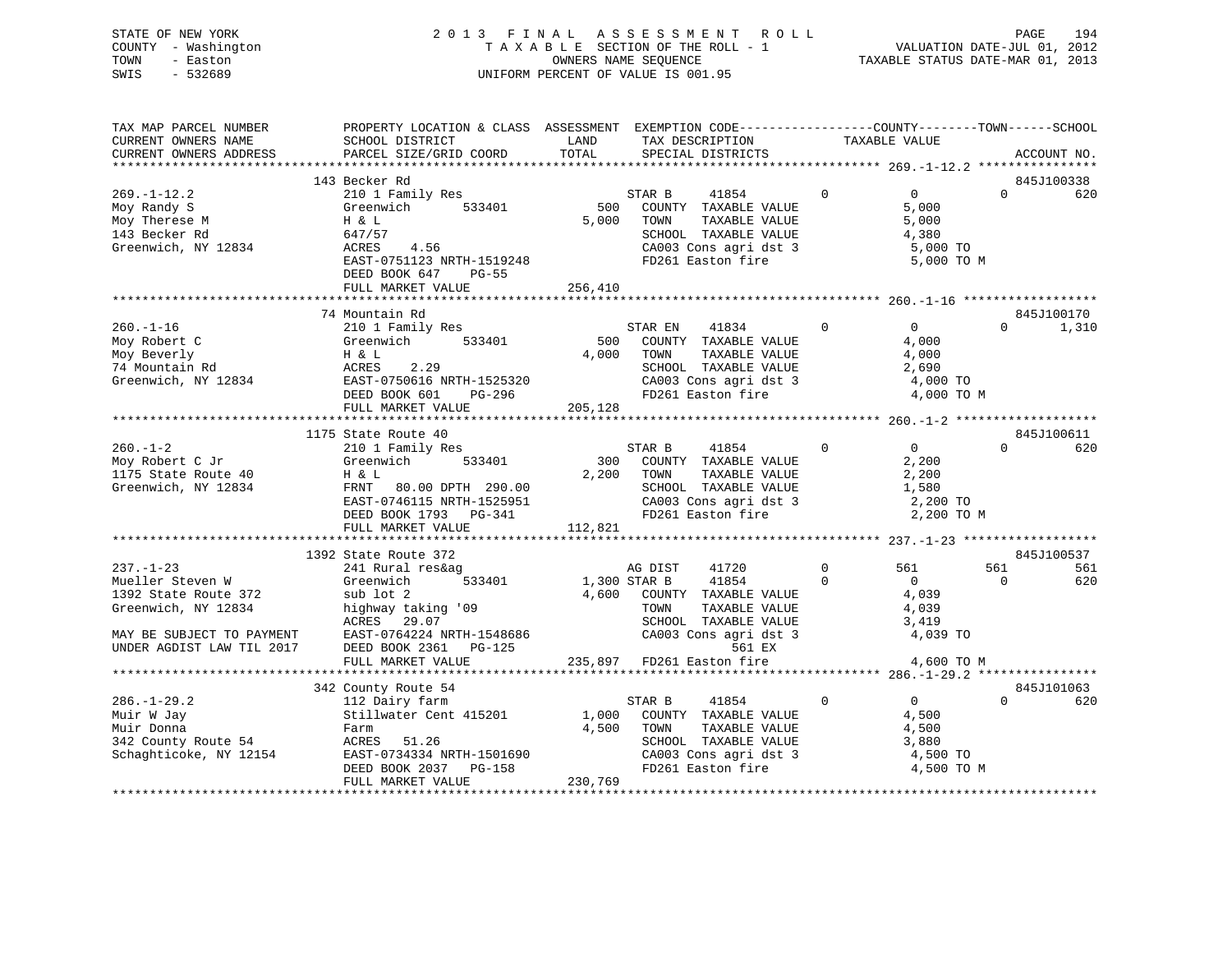# STATE OF NEW YORK 2 0 1 3 F I N A L A S S E S S M E N T R O L L PAGE 195 COUNTY - Washington T A X A B L E SECTION OF THE ROLL - 1 VALUATION DATE-JUL 01, 2012 TOWN - Easton OWNERS NAME SEQUENCE TAXABLE STATUS DATE-MAR 01, 2013 SWIS - 532689 UNIFORM PERCENT OF VALUE IS 001.95

| TAX MAP PARCEL NUMBER<br>CURRENT OWNERS NAME<br>CURRENT OWNERS ADDRESS                      | PROPERTY LOCATION & CLASS ASSESSMENT EXEMPTION CODE----------------COUNTY-------TOWN-----SCHOOL<br>SCHOOL DISTRICT<br>PARCEL SIZE/GRID COORD                                                                                                                                  | LAND<br>TOTAL          | $\begin{tabular}{ll} $\begin{array}{lcl} \multicolumn{2}{c}{\multicolumn{2}{c}{\multicolumn{2}{c}{\multicolumn{2}{c}{\multicolumn{2}{c}{\multicolumn{2}{c}{\multicolumn{2}{c}{\multicolumn{2}{c}{\multicolumn{2}{c}{\multicolumn{2}{c}{\multicolumn{2}{c}{\multicolumn{2}{c}{\multicolumn{2}{c}{\multicolumn{2}{c}{\multicolumn{2}{c}{\multicolumn{2}{c}{\multicolumn{2}{c}{\multicolumn{2}{c}{\multicolumn{2}{c}{\multicolumn{2}{c}{\multicolumn{2}{c}{\multicolumn{2}{c}{\multicolumn{2$ |                                                                                                                                                                                                                                                                                                      | ACCOUNT NO.                   |
|---------------------------------------------------------------------------------------------|-------------------------------------------------------------------------------------------------------------------------------------------------------------------------------------------------------------------------------------------------------------------------------|------------------------|--------------------------------------------------------------------------------------------------------------------------------------------------------------------------------------------------------------------------------------------------------------------------------------------------------------------------------------------------------------------------------------------------------------------------------------------------------------------------------------------|------------------------------------------------------------------------------------------------------------------------------------------------------------------------------------------------------------------------------------------------------------------------------------------------------|-------------------------------|
|                                                                                             |                                                                                                                                                                                                                                                                               |                        |                                                                                                                                                                                                                                                                                                                                                                                                                                                                                            |                                                                                                                                                                                                                                                                                                      |                               |
|                                                                                             | 491 County Route 74A                                                                                                                                                                                                                                                          |                        |                                                                                                                                                                                                                                                                                                                                                                                                                                                                                            |                                                                                                                                                                                                                                                                                                      | 845J100142                    |
| $245. - 2 - 20$<br>Mulder Sonja<br>491 County Route / 4m<br>Greenwich, NY 12834             | 210 1 Family Res<br>533401<br>Greenwich<br>H & L<br>FRNT 145.00 DPTH 127.00                                                                                                                                                                                                   | STAR B                 | 41854 0<br>500 COUNTY TAXABLE VALUE<br>3,100 TOWN<br>TOWN TAXABLE VALUE 3,100<br>SCHOOL TAXABLE VALUE 2,480                                                                                                                                                                                                                                                                                                                                                                                | $\overline{0}$<br>3,100                                                                                                                                                                                                                                                                              | $\Omega$<br>620               |
|                                                                                             | EAST-0764481 NRTH-1541938<br>PRIOR OWNER ON 3/01/2013 DEED BOOK 3243 PG-27                                                                                                                                                                                                    | $00$<br>$938$          | CA003 Cons agri dst 3<br>FD261 Easton fire                                                                                                                                                                                                                                                                                                                                                                                                                                                 | 3,100 TO<br>3,100 TO M                                                                                                                                                                                                                                                                               |                               |
|                                                                                             |                                                                                                                                                                                                                                                                               |                        |                                                                                                                                                                                                                                                                                                                                                                                                                                                                                            |                                                                                                                                                                                                                                                                                                      |                               |
|                                                                                             | 4468 County Route 74<br>%245.-1-7<br>Mullen Richard L<br>Mullen Susan<br>468 County Route 74<br>The ACRES 2.30<br>The Mullen Acres 2.30<br>The BOOK 462 PG-789<br>DEED BOOK 462 PG-789<br>The Mullen Susan<br>230,769<br>The Mullen Susan<br>PEED BOOK 462 PG-789<br>The Mull | 4,500 TOWN             | STAR B<br>41854 0<br>600 COUNTY TAXABLE VALUE<br>4,500 TOWN TAXABLE VALUE<br>SCHOOL TAXABLE VALUE $3,880$<br>CA003 Cons agridst 3 4,500 TO<br>FD261 Easton fire 4,500 TO M                                                                                                                                                                                                                                                                                                                 | $\overline{0}$<br>4,500<br>4,500                                                                                                                                                                                                                                                                     | 845J100612<br>$\Omega$<br>620 |
|                                                                                             |                                                                                                                                                                                                                                                                               |                        |                                                                                                                                                                                                                                                                                                                                                                                                                                                                                            |                                                                                                                                                                                                                                                                                                      |                               |
|                                                                                             | 537 Hoag Rd<br>240 Rural res                                                                                                                                                                                                                                                  |                        | 93 PCT OF VALUE USED FOR EXEMPTION PURPOSES                                                                                                                                                                                                                                                                                                                                                                                                                                                | $\sim$ 0 $\sim$ 0 $\sim$ 0 $\sim$ 0 $\sim$ 0 $\sim$ 0 $\sim$ 0 $\sim$ 0 $\sim$ 0 $\sim$ 0 $\sim$ 0 $\sim$ 0 $\sim$ 0 $\sim$ 0 $\sim$ 0 $\sim$ 0 $\sim$ 0 $\sim$ 0 $\sim$ 0 $\sim$ 0 $\sim$ 0 $\sim$ 0 $\sim$ 0 $\sim$ 0 $\sim$ 0 $\sim$ 0 $\sim$ 0 $\sim$ 0 $\sim$ 0 $\sim$ 0 $\sim$ 0 $\sim$<br>975 | 845J101006<br>878<br>$\Omega$ |
| $269. - 2 - 15$<br>Munro Darrel M<br>Munro Joyce E<br>537 Hoag Rd                           | Greenwich 533401<br>Res<br>ACRES 10.05<br>Valley Falls, NY 12185<br>Valley Falls, NY 12185<br>DEED BOOK 800 PG-38                                                                                                                                                             | CBT VET<br>600 STAR B  | CBT VET/TC 41131<br>41854<br>5,300 COUNTY TAXABLE VALUE<br>TOWN TAXABLE VALUE 4,422<br>SCHOOL TAXABLE VALUE 4,680<br>38 CA003 Cons agri dst 3 5,300 TO<br>271,795 FD261 Easton fire 5,300 TO M                                                                                                                                                                                                                                                                                             | $\bigcirc$<br>$\overline{0}$<br>$\begin{array}{c} 0 \\ 4,325 \end{array}$                                                                                                                                                                                                                            | 620<br>$\overline{0}$         |
|                                                                                             | FULL MARKET VALUE                                                                                                                                                                                                                                                             |                        |                                                                                                                                                                                                                                                                                                                                                                                                                                                                                            |                                                                                                                                                                                                                                                                                                      |                               |
|                                                                                             |                                                                                                                                                                                                                                                                               |                        |                                                                                                                                                                                                                                                                                                                                                                                                                                                                                            |                                                                                                                                                                                                                                                                                                      |                               |
| $251. - 1 - 16$<br>Murray Melissa<br>1993 County Route 113 H & L<br>Greenwich, NY 12834     | 1993 County Route 113<br>210 1 Family Res<br>Greenwich 533401<br>ACRES<br>5.20<br>EAST-0737281 NRTH-1531269<br>DEED BOOK 1676 PG-120                                                                                                                                          | 3,000                  | 41854<br>$\sim$ 0<br>STAR B<br>500 COUNTY TAXABLE VALUE<br>TOWN TAXABLE VALUE 3,000<br>SCHOOL TAXABLE VALUE 2,380<br>CA003 Cons agri dst 3 3,000 TO<br>FD261 Easton fire                                                                                                                                                                                                                                                                                                                   | $\overline{0}$<br>3,000<br>3,000 TO M                                                                                                                                                                                                                                                                | 845L100601<br>$\Omega$<br>620 |
|                                                                                             | FULL MARKET VALUE                                                                                                                                                                                                                                                             | 153,846                |                                                                                                                                                                                                                                                                                                                                                                                                                                                                                            |                                                                                                                                                                                                                                                                                                      |                               |
|                                                                                             | 1089 Beadle Hill Rd                                                                                                                                                                                                                                                           |                        |                                                                                                                                                                                                                                                                                                                                                                                                                                                                                            |                                                                                                                                                                                                                                                                                                      | 845J100322                    |
| $278. - 1 - 35$<br>My Little Salt Box, LLC<br>1089 Beadle Hill Rd<br>Valley Falls, NY 12185 | 210 1 Family Res<br>533401<br>Greenwich<br>H & L<br>FRNT 155.00 DPTH 250.00<br>EAST-0753670 NRTH-1511738<br>DEED BOOK 2903 PG-283<br>FULL MARKET VALUE                                                                                                                        | 400<br>1,600<br>82,051 | COUNTY TAXABLE VALUE<br>TAXABLE VALUE<br>TOWN<br>SCHOOL TAXABLE VALUE 1,600<br>CA003 Cons agri dst 3 1,600 TO<br>FD261 Easton fire                                                                                                                                                                                                                                                                                                                                                         | 1,600<br>1,600<br>1,600 TO M                                                                                                                                                                                                                                                                         |                               |
|                                                                                             |                                                                                                                                                                                                                                                                               |                        |                                                                                                                                                                                                                                                                                                                                                                                                                                                                                            |                                                                                                                                                                                                                                                                                                      |                               |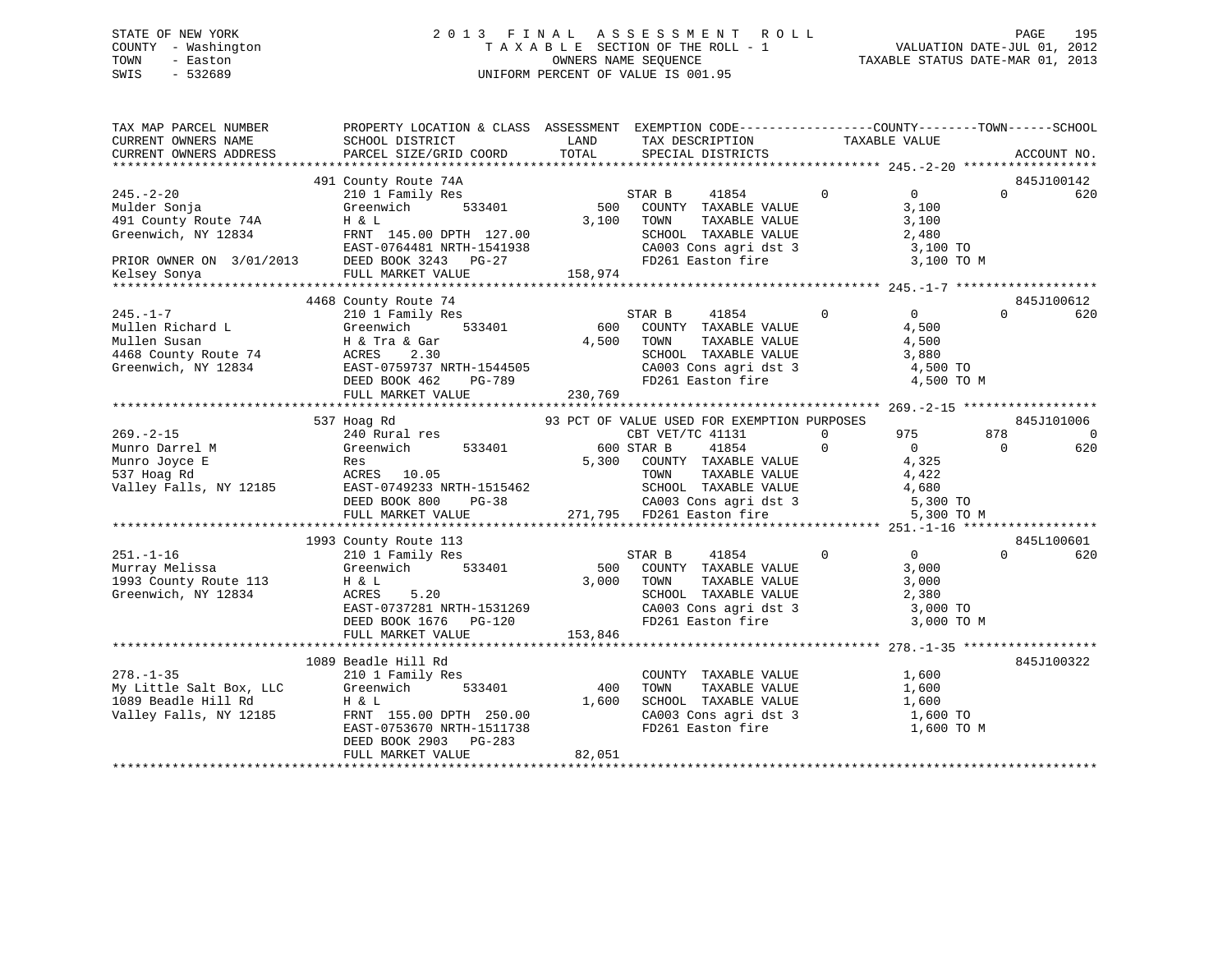# STATE OF NEW YORK 2 0 1 3 F I N A L A S S E S S M E N T R O L L PAGE 196 COUNTY - Washington T A X A B L E SECTION OF THE ROLL - 1 VALUATION DATE-JUL 01, 2012 TOWN - Easton **CONNERS NAME SEQUENCE** TAXABLE STATUS DATE-MAR 01, 2013 SWIS - 532689 UNIFORM PERCENT OF VALUE IS 001.95

| TAX MAP PARCEL NUMBER<br>CURRENT OWNERS NAME<br>CURRENT OWNERS ADDRESS | PROPERTY LOCATION & CLASS ASSESSMENT EXEMPTION CODE---------------COUNTY-------TOWN------SCHOOL<br>SCHOOL DISTRICT<br>PARCEL SIZE/GRID COORD | LAND<br>TOTAL | TAX DESCRIPTION<br>SPECIAL DISTRICTS            | TAXABLE VALUE                    | ACCOUNT NO.     |
|------------------------------------------------------------------------|----------------------------------------------------------------------------------------------------------------------------------------------|---------------|-------------------------------------------------|----------------------------------|-----------------|
|                                                                        |                                                                                                                                              |               |                                                 |                                  |                 |
|                                                                        | 31 Burton Rd                                                                                                                                 |               |                                                 |                                  | 845J100332      |
| $252. - 1 - 3$                                                         | 113 Cattle farm                                                                                                                              |               | COUNTY TAXABLE VALUE                            | 5,800                            |                 |
| Myers Ann                                                              | 533401<br>Greenwich                                                                                                                          | 2,400         | TOWN<br>TAXABLE VALUE                           | 5,800                            |                 |
| 16 Malibu Hl                                                           | Farm                                                                                                                                         | 5,800         | SCHOOL TAXABLE VALUE                            | 5,800                            |                 |
| Rensselaer, NY 12144                                                   | ACRES 133.35                                                                                                                                 |               | CA003 Cons agri dst 3                           | 5,800 TO                         |                 |
|                                                                        | EAST-0751419 NRTH-1536050                                                                                                                    |               | FD261 Easton fire                               | 5,800 TO M                       |                 |
|                                                                        | DEED BOOK 758<br>PG-206                                                                                                                      |               |                                                 |                                  |                 |
|                                                                        | FULL MARKET VALUE                                                                                                                            | 297,436       |                                                 |                                  |                 |
|                                                                        |                                                                                                                                              |               |                                                 |                                  |                 |
|                                                                        | 346 General Fellows Rd                                                                                                                       |               |                                                 |                                  | 845J100619      |
| $235. - 2 - 22$                                                        | 210 1 Family Res                                                                                                                             |               | STAR B<br>41854                                 | $\overline{0}$<br>$\overline{0}$ | $\Omega$<br>620 |
| Myers Martin                                                           | 533401<br>Greenwich                                                                                                                          |               | 600 COUNTY TAXABLE VALUE                        | 4,800                            |                 |
| 346 General Fellows Rd H & 2 Lots                                      |                                                                                                                                              | 4,800         | TOWN<br>TAXABLE VALUE                           | 4,800                            |                 |
| Greenwich, NY 12834                                                    | ACRES 4.30                                                                                                                                   |               | SCHOOL TAXABLE VALUE<br>FD262 Middle Falls Fire | 4,180                            |                 |
|                                                                        | EAST-0746535 NRTH-1551299                                                                                                                    |               |                                                 | 4,800 TO                         |                 |
|                                                                        | DEED BOOK 433<br>PG-52                                                                                                                       |               |                                                 |                                  |                 |
|                                                                        | FULL MARKET VALUE                                                                                                                            | 246,154       |                                                 |                                  |                 |
|                                                                        |                                                                                                                                              |               |                                                 |                                  |                 |
|                                                                        | 3020 County Route 113                                                                                                                        |               |                                                 |                                  | 845J100820      |
| $227. - 1 - 16$                                                        | 210 1 Family Res                                                                                                                             |               | STAR B<br>41854                                 | $\overline{0}$<br>$\Omega$       | $\Omega$<br>620 |
| Nadeau Dennis                                                          | Greenwich<br>533401                                                                                                                          | 400           | COUNTY TAXABLE VALUE                            | 3,500                            |                 |
| Nadeau Linda                                                           | H&l                                                                                                                                          | 3,500         | TOWN<br>TAXABLE VALUE                           | 3,500                            |                 |
| 3020 County Route 113                                                  | FRNT 118.00 DPTH 197.00                                                                                                                      |               | SCHOOL TAXABLE VALUE                            | 2,880                            |                 |
| Greenwich, NY 12834                                                    | EAST-0741460 NRTH-1555972                                                                                                                    |               | CA003 Cons agri dst 3                           | 3,500 TO                         |                 |
|                                                                        | DEED BOOK 835<br>PG-191<br>FULL MARKET VALUE                                                                                                 | 179,487       | FD263 Schuylerville Fire                        | 3,500 TO                         |                 |
|                                                                        |                                                                                                                                              |               |                                                 |                                  |                 |
|                                                                        | 525 County Route 113                                                                                                                         |               |                                                 |                                  | 845J100625      |
| $285. - 1 - 21$                                                        | 210 1 Family Res - WTRFNT                                                                                                                    |               | 41854<br>STAR B                                 | $\overline{0}$<br>$\overline{0}$ | $\Omega$<br>620 |
| Neilson Ann Marie                                                      | Stillwater Cent 415201                                                                                                                       | 300           | COUNTY TAXABLE VALUE                            | 2,300                            |                 |
| 525 County Route 113                                                   | H & L                                                                                                                                        | 2,300         | TOWN<br>TAXABLE VALUE                           | 2,300                            |                 |
| Schaghticoke, NY 12154-9626                                            | ACRES<br>1.90                                                                                                                                |               | SCHOOL TAXABLE VALUE                            | 1,680                            |                 |
|                                                                        | EAST-0724775 NRTH-1498263                                                                                                                    |               | CA003 Cons agri dst 3                           | 2,300 TO                         |                 |
|                                                                        | DEED BOOK 705<br>PG-115                                                                                                                      |               |                                                 | 2,300 TO M                       |                 |
|                                                                        | FULL MARKET VALUE                                                                                                                            | 117,949       |                                                 |                                  |                 |
|                                                                        |                                                                                                                                              |               |                                                 |                                  |                 |
|                                                                        | 228 Old Schuylerville Rd                                                                                                                     |               |                                                 |                                  | 845J100794      |
| $227. - 1 - 11$                                                        | 240 Rural res                                                                                                                                |               | COUNTY TAXABLE VALUE                            | 3,100                            |                 |
| Neilson Jacob C                                                        | Schuylerville<br>415001                                                                                                                      | 500           | TOWN<br>TAXABLE VALUE                           | 3,100                            |                 |
| Nevins Katherine A                                                     | H & L                                                                                                                                        | 3,100         | SCHOOL TAXABLE VALUE                            | 3,100                            |                 |
| 14 Church St                                                           | ACRES<br>9.43                                                                                                                                |               | CA003 Cons agri dst 3                           | 3,100 TO                         |                 |
| Schuylerville, NY 12871                                                | EAST-0743627 NRTH-1556680                                                                                                                    |               | FD262 Middle Falls Fire                         | 3,100 TO                         |                 |
|                                                                        | DEED BOOK 3089 PG-38                                                                                                                         |               |                                                 |                                  |                 |
|                                                                        | FULL MARKET VALUE                                                                                                                            | 158,974       |                                                 |                                  |                 |
|                                                                        |                                                                                                                                              |               |                                                 |                                  |                 |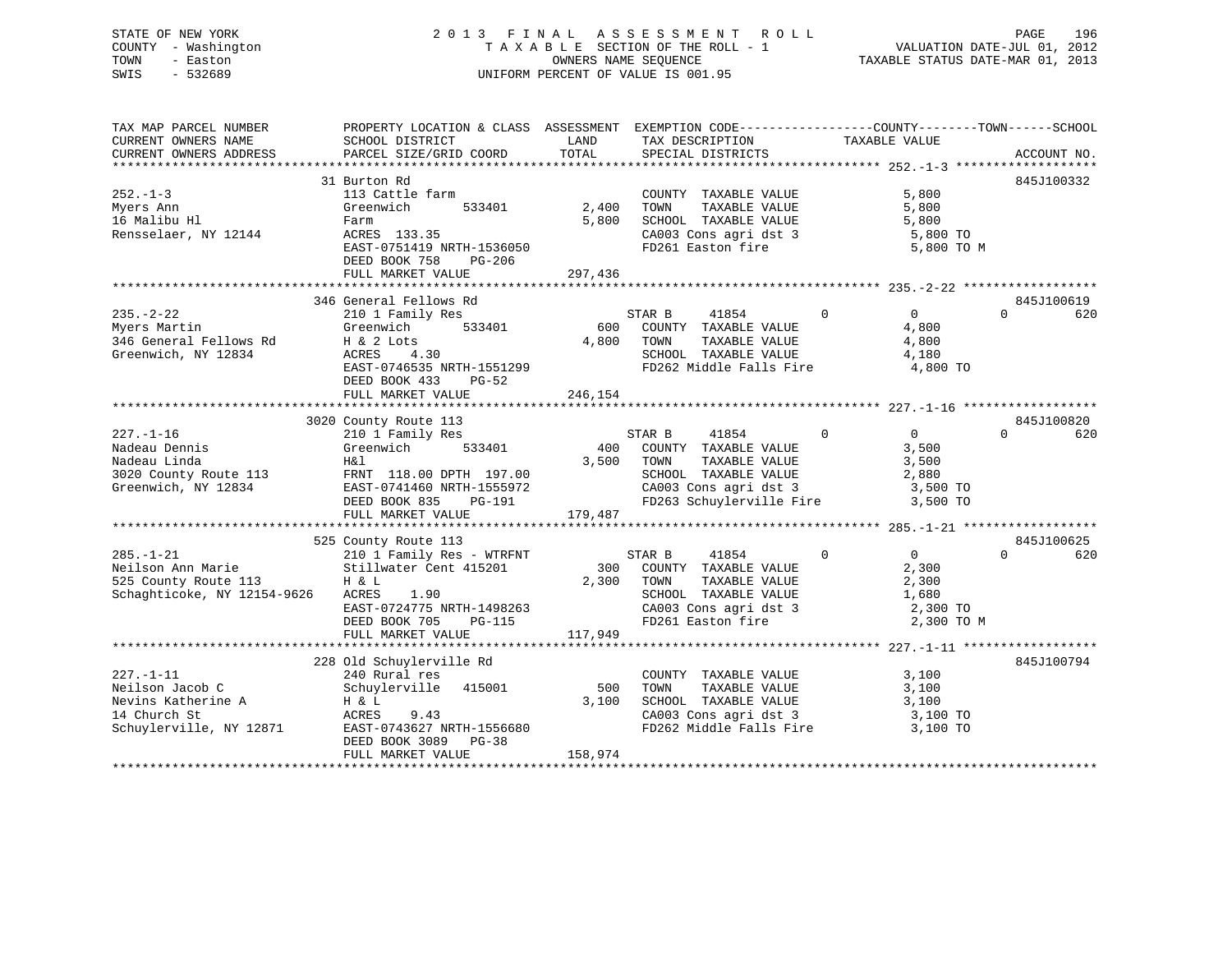# STATE OF NEW YORK 2 0 1 3 F I N A L A S S E S S M E N T R O L L PAGE 197 COUNTY - Washington T A X A B L E SECTION OF THE ROLL - 1 VALUATION DATE-JUL 01, 2012 TOWN - Easton **CONNERS NAME SEQUENCE** TAXABLE STATUS DATE-MAR 01, 2013 SWIS - 532689 UNIFORM PERCENT OF VALUE IS 001.95

| TAX MAP PARCEL NUMBER<br>CURRENT OWNERS NAME                                                           | PROPERTY LOCATION & CLASS ASSESSMENT EXEMPTION CODE----------------COUNTY-------TOWN------SCHOOL<br>SCHOOL DISTRICT                                                                                                                                                                                                      | LAND                        | TAX DESCRIPTION                                                                                                                                     | TAXABLE VALUE                                                                     |                               |
|--------------------------------------------------------------------------------------------------------|--------------------------------------------------------------------------------------------------------------------------------------------------------------------------------------------------------------------------------------------------------------------------------------------------------------------------|-----------------------------|-----------------------------------------------------------------------------------------------------------------------------------------------------|-----------------------------------------------------------------------------------|-------------------------------|
| CURRENT OWNERS ADDRESS                                                                                 | PARCEL SIZE/GRID COORD                                                                                                                                                                                                                                                                                                   | TOTAL                       | SPECIAL DISTRICTS                                                                                                                                   |                                                                                   | ACCOUNT NO.                   |
|                                                                                                        |                                                                                                                                                                                                                                                                                                                          |                             |                                                                                                                                                     |                                                                                   |                               |
| $253. - 1 - 10$<br>Nessle Elaine<br>221 Birch Rd<br>Greenwich, NY 12834                                | 221 Birch Rd<br>210 1 Family Res<br>533401<br>Greenwich<br>H & L<br>FRNT 140.00 DPTH 148.00<br>EAST-0766451 NRTH-1532194<br>DEED BOOK 2931 PG-199<br>FULL MARKET VALUE                                                                                                                                                   | 133,333                     | 41854 0<br>STAR B<br>300 COUNTY TAXABLE VALUE<br>2,600 TOWN TAXABLE VALUE<br>SCHOOL TAXABLE VALUE<br>CA003 Cons agri dst 3<br>FD261 Easton fire     | $\overline{0}$<br>2,600<br>2,600<br>1,980<br>$1,300$ TO<br>2,600 TO<br>2,600 TO M | 845J100622<br>$\Omega$<br>620 |
|                                                                                                        |                                                                                                                                                                                                                                                                                                                          |                             |                                                                                                                                                     |                                                                                   |                               |
| $252 - 2 - 10.1$<br>Nessle Richard E<br>Joyce Theresa A<br>301 The Intervale Rd<br>Greenwich, NY 12834 | 301 The Intervale Rd<br>210 1 Family Res<br>Greenwich 533401<br>Res<br>ACRES 4.00<br>EAST-0757257 NRTH-1532897<br>DEED BOOK 489 PG-58<br>FULL MARKET VALUE                                                                                                                                                               | 3,800 TOWN<br>194,872       | 41854 0<br>STAR B<br>500 COUNTY TAXABLE VALUE<br>TAXABLE VALUE<br>SCHOOL TAXABLE VALUE 3,180<br>CA003 Cons agri dst 3 3,800 TO<br>FD261 Easton fire | $\overline{0}$<br>3,800<br>3,800<br>3,800 TO M                                    | 845J101145<br>$\Omega$<br>620 |
|                                                                                                        |                                                                                                                                                                                                                                                                                                                          |                             |                                                                                                                                                     |                                                                                   |                               |
|                                                                                                        | 2835 County Route 74                                                                                                                                                                                                                                                                                                     |                             |                                                                                                                                                     |                                                                                   | 845J100672                    |
| $253. - 1 - 12.3$<br>Nessle Robert<br>Nessle Elizabeth<br>2835 County Route 74                         | 210 1 Family Res<br>Greenwich 533401<br>H&l<br>ACRES       1.10<br>EXECUTIVE TRANSPORT EXECUTIVE THE EXECUTIVE TRANSPORTED SERVICE PRESSURE THE PROOF OF POST OF POST OF POST OF POST OF POST OF POST OF POST OF POST OF POST OF POST OF POST OF POST OF POST OF POST OF POST OF POST OF POST OF<br>DEED BOOK 450 PG-913 | 3,000 TOWN                  | STAR B 41854 0<br>300 COUNTY TAXABLE VALUE<br>TAXABLE VALUE<br>SCHOOL TAXABLE VALUE 2,380<br>CA003 Cons agri dst 3 3,000 TO<br>FD261 Easton fire    | $\overline{0}$<br>3,000<br>3,000<br>3,000 TO M                                    | $\Omega$<br>620               |
|                                                                                                        | FULL MARKET VALUE                                                                                                                                                                                                                                                                                                        | 153,846                     |                                                                                                                                                     |                                                                                   |                               |
|                                                                                                        |                                                                                                                                                                                                                                                                                                                          |                             |                                                                                                                                                     |                                                                                   |                               |
| $253. - 1 - 13$<br>Nessle Robert<br>Nessle Richard<br>2945 Co Rt 74<br>Greenwich, NY 12834             | 2935 County Route 74<br>480 Mult-use bld<br>Greenwich<br>533401<br>Slaughternse<br>ACRES 1.60<br>EAST-0764641 NRTH-1533298<br>DEED BOOK 434 PG-142                                                                                                                                                                       | 500<br>4,200                | COUNTY TAXABLE VALUE<br>TOWN TAXABLE VALUE<br>SCHOOL TAXABLE VALUE 4,200<br>CA003 Cons agri dst 3 4,200 TO<br>FD261 Easton fire                     | 4,200<br>4,200<br>4,200 TO M                                                      | 845J100621                    |
|                                                                                                        | FULL MARKET VALUE                                                                                                                                                                                                                                                                                                        | 215,385                     |                                                                                                                                                     |                                                                                   |                               |
|                                                                                                        |                                                                                                                                                                                                                                                                                                                          |                             |                                                                                                                                                     |                                                                                   |                               |
| $277. - 1 - 11.2$<br>Neudecker Donald<br>45 Kaufman Ln<br>Johnsonville, NY 12094                       | McGowan Rd<br>310 Res Vac<br>Greenwich<br>$1$ ot 3<br>ACRES 24.43<br>EAST-0737785 NRTH-1508004<br>DEED BOOK 2474 PG-27<br>FULL MARKET VALUE                                                                                                                                                                              | 533401 600<br>600<br>30,769 | COUNTY TAXABLE VALUE<br>TAXABLE VALUE<br>TOWN<br>SCHOOL TAXABLE VALUE<br>CA003 Cons agri dst 3 600 TO<br>FD261 Easton fire                          | 600<br>600<br>600<br>600 TO M                                                     |                               |
|                                                                                                        |                                                                                                                                                                                                                                                                                                                          |                             |                                                                                                                                                     |                                                                                   |                               |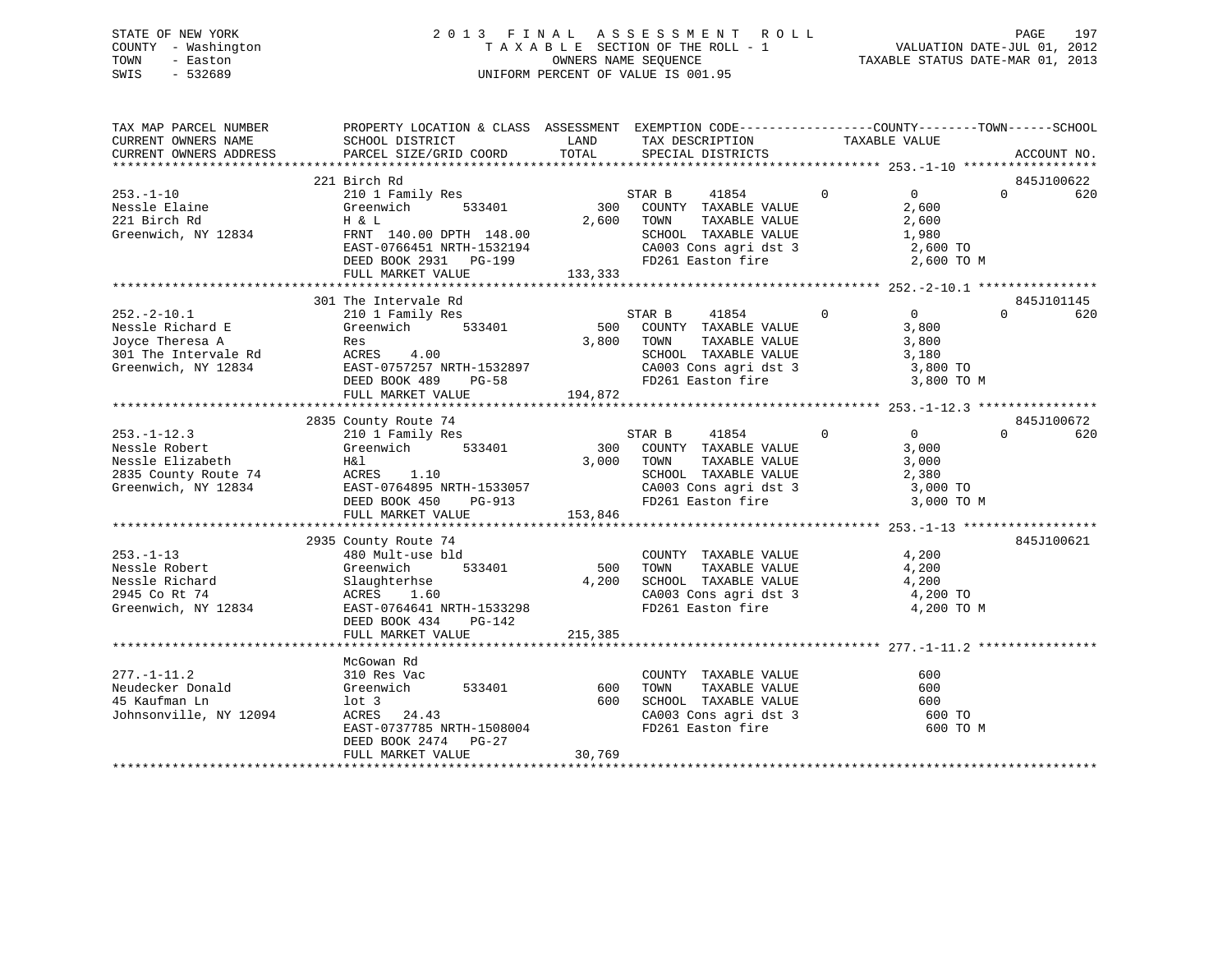# STATE OF NEW YORK 2 0 1 3 F I N A L A S S E S S M E N T R O L L PAGE 198 COUNTY - Washington T A X A B L E SECTION OF THE ROLL - 1 VALUATION DATE-JUL 01, 2012 TOWN - Easton OWNERS NAME SEQUENCE TAXABLE STATUS DATE-MAR 01, 2013 SWIS - 532689 UNIFORM PERCENT OF VALUE IS 001.95

| TAX MAP PARCEL NUMBER<br>CURRENT OWNERS NAME                                                       | PROPERTY LOCATION & CLASS ASSESSMENT EXEMPTION CODE----------------COUNTY-------TOWN------SCHOOL<br>SCHOOL DISTRICT                                          | LAND                    | TAX DESCRIPTION                                                                                                                            | TAXABLE VALUE                                                                      |                 |
|----------------------------------------------------------------------------------------------------|--------------------------------------------------------------------------------------------------------------------------------------------------------------|-------------------------|--------------------------------------------------------------------------------------------------------------------------------------------|------------------------------------------------------------------------------------|-----------------|
| CURRENT OWNERS ADDRESS<br>************************                                                 | PARCEL SIZE/GRID COORD                                                                                                                                       | TOTAL                   | SPECIAL DISTRICTS                                                                                                                          |                                                                                    | ACCOUNT NO.     |
| $287. - 1 - 20$                                                                                    | Colonel Burch Rd/w Off<br>105 Vac farmland                                                                                                                   | 200                     | COUNTY TAXABLE VALUE                                                                                                                       | 200<br>200                                                                         | 845J101130      |
| Newton David S<br>Newton Margo E<br>71 Spink Rd<br>Valley Falls, NY 12185                          | Hoosic Valley 384201<br>Agr<br>ACRES 10.80<br>EAST-0750617 NRTH-1498974                                                                                      | 200                     | TOWN<br>TAXABLE VALUE<br>SCHOOL TAXABLE VALUE<br>CA003 Cons agri dst 3<br>FD261 Easton fire                                                | 200<br>200 TO<br>200 TO M                                                          |                 |
|                                                                                                    | DEED BOOK 542<br>PG-347<br>FULL MARKET VALUE                                                                                                                 | 10,256                  |                                                                                                                                            |                                                                                    |                 |
|                                                                                                    | 118 Lees Crossing Rd                                                                                                                                         |                         |                                                                                                                                            |                                                                                    | 845J101303      |
| $287. - 1 - 6.4$<br>Newton John C<br>118 Lees Crossing Rd<br>Valley Falls, NY 12185                | 210 1 Family Res<br>Greenwich 533401<br>H & L<br>ACRES<br>5.36<br>EAST-0752768 NRTH-1504542<br>DEED BOOK 942<br>PG-100<br>FULL MARKET VALUE                  | 500<br>4,100<br>210,256 | STAR B<br>41854<br>COUNTY TAXABLE VALUE<br>TOWN<br>TAXABLE VALUE<br>SCHOOL TAXABLE VALUE<br>CA003 Cons agri dst 3<br>FD261 Easton fire     | $\Omega$<br>$\overline{0}$<br>4,100<br>4,100<br>3,480<br>4,100 TO<br>4,100 TO M    | $\Omega$<br>620 |
|                                                                                                    | 463 Herrington Hill Rd                                                                                                                                       |                         |                                                                                                                                            |                                                                                    | 845J100476      |
| $253. - 1 - 25$<br>Nicholas Philip A Jr<br>463 Herrington Hill Rd<br>Greenwich, NY 12834           | 210 1 Family Res<br>533401<br>Greenwich<br>H & L<br>Lot 1<br>ACRES<br>3.06<br>EAST-0761350 NRTH-1529274<br>DEED BOOK 679<br>$PG-70$<br>FULL MARKET VALUE     | 4,400<br>225,641        | STAR B<br>41854<br>500 COUNTY TAXABLE VALUE<br>TOWN<br>TAXABLE VALUE<br>SCHOOL TAXABLE VALUE<br>CA003 Cons agri dst 3<br>FD261 Easton fire | $\mathbf 0$<br>$\overline{0}$<br>4,400<br>4,400<br>3,780<br>4,400 TO<br>4,400 TO M | $\Omega$<br>620 |
|                                                                                                    |                                                                                                                                                              |                         |                                                                                                                                            |                                                                                    |                 |
| $253. - 1 - 25.1$<br>Nicholas Philip A Jr<br>463 Herrington Hill Rd<br>Greenwich, NY 12834         | Herrington Hill Rd<br>321 Abandoned ag<br>Greenwich<br>533401<br>Lot<br>Lot 3<br>ACRES<br>6.01<br>EAST-0761492 NRTH-1529721<br>DEED BOOK 679<br><b>PG-70</b> | 400<br>400              | COUNTY TAXABLE VALUE<br>TOWN<br>TAXABLE VALUE<br>SCHOOL TAXABLE VALUE<br>CA003 Cons agri dst 3<br>FD261 Easton fire                        | 400<br>400<br>400<br>400 TO<br>400 TO M                                            | 845J101300      |
|                                                                                                    | FULL MARKET VALUE                                                                                                                                            | 20,513                  |                                                                                                                                            |                                                                                    |                 |
|                                                                                                    |                                                                                                                                                              |                         |                                                                                                                                            |                                                                                    |                 |
| $287. - 1 - 10.2$<br>Niles Kathryn<br>Niles Lyle<br>250 Lees Crossing Rd<br>Johnsonville, NY 12094 | Lees Crossing Rd<br>323 Vacant rural<br>Greenwich<br>533401<br>Wl<br>ACRES 13.85<br>EAST-0755311 NRTH-1503270<br>DEED BOOK 3127 PG-264<br>FULL MARKET VALUE  | 500<br>500<br>25,641    | COUNTY TAXABLE VALUE<br>TOWN<br>TAXABLE VALUE<br>SCHOOL TAXABLE VALUE<br>CA003 Cons agri dst 3<br>FD261 Easton fire                        | 500<br>500<br>500<br>500 TO<br>500 TO M                                            | 845J100306      |
|                                                                                                    |                                                                                                                                                              |                         |                                                                                                                                            |                                                                                    |                 |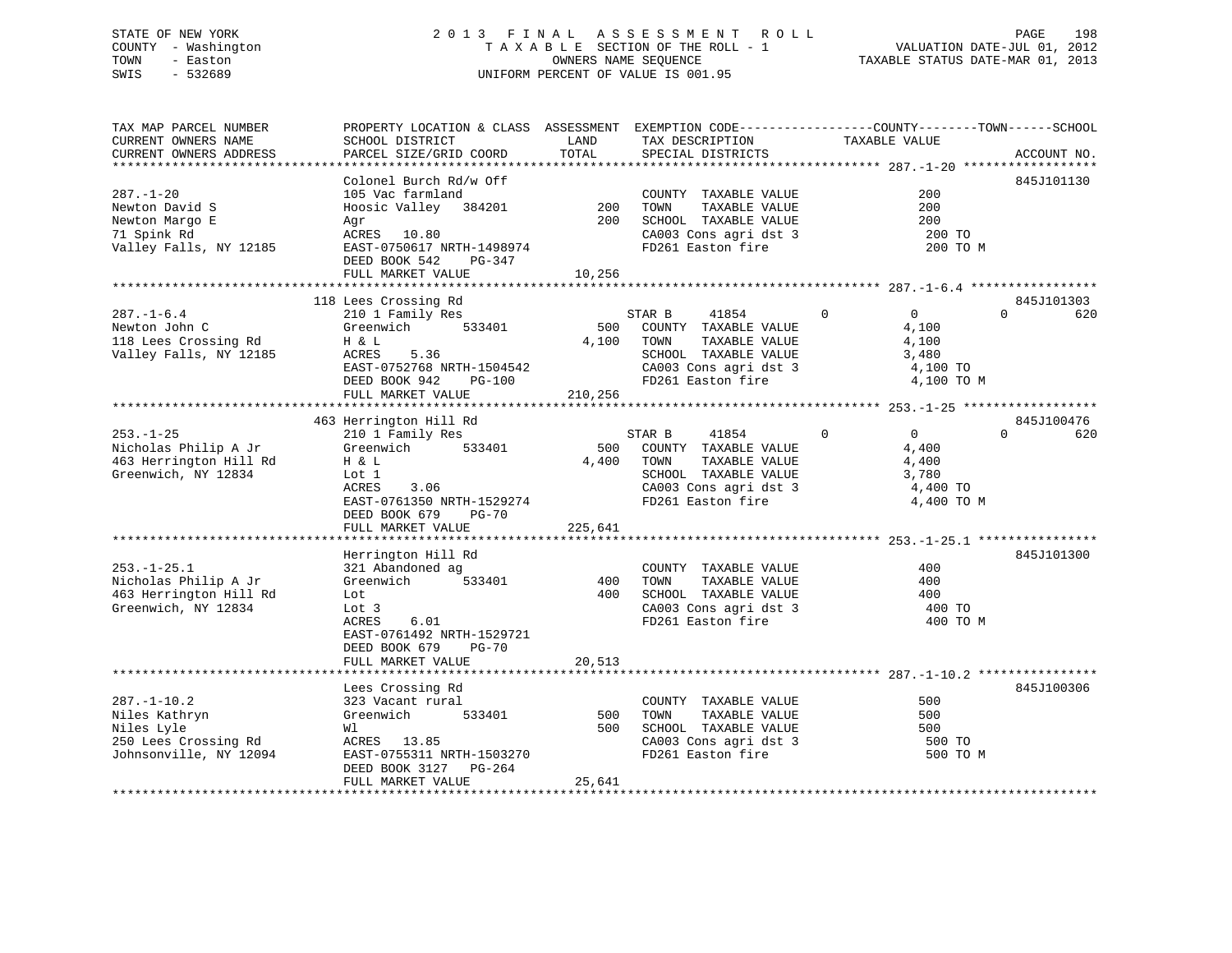# STATE OF NEW YORK 2 0 1 3 F I N A L A S S E S S M E N T R O L L PAGE 199 COUNTY - Washington T A X A B L E SECTION OF THE ROLL - 1 VALUATION DATE-JUL 01, 2012 TOWN - Easton **CONNERS NAME SEQUENCE** TAXABLE STATUS DATE-MAR 01, 2013 SWIS - 532689 UNIFORM PERCENT OF VALUE IS 001.95

| TAX MAP PARCEL NUMBER<br>CURRENT OWNERS NAME<br>CURRENT OWNERS ADDRESS                                                                           | PROPERTY LOCATION & CLASS ASSESSMENT EXEMPTION CODE---------------COUNTY-------TOWN------SCHOOL<br>SCHOOL DISTRICT<br>PARCEL SIZE/GRID COORD                                                      | LAND<br>TOTAL             | TAX DESCRIPTION<br>SPECIAL DISTRICTS                                                                                                                                                                          | TAXABLE VALUE                                                                         | ACCOUNT NO.                   |
|--------------------------------------------------------------------------------------------------------------------------------------------------|---------------------------------------------------------------------------------------------------------------------------------------------------------------------------------------------------|---------------------------|---------------------------------------------------------------------------------------------------------------------------------------------------------------------------------------------------------------|---------------------------------------------------------------------------------------|-------------------------------|
| $287. - 1 - 7$<br>Niles Lyle A<br>Niles Kathryn<br>250 Lees Crossing Rd<br>Johnsonville, NY 12094                                                | 250 Lees Crossing Rd<br>210 1 Family Res<br>Greenwich<br>533401<br>Vl<br>ACRES 1.00<br>ADJLE<br>EAST-0755242 NRTH-1503636<br>PERE BOOK 057 DG-151<br>DEED BOOK 957<br>PG-151<br>FULL MARKET VALUE | 400<br>4,500<br>230,769   | 41854<br>STAR B<br>COUNTY TAXABLE VALUE<br>TOWN<br>TAXABLE VALUE<br>SCHOOL TAXABLE VALUE<br>CA003 Cons agri dst 3<br>FD261 Easton fire                                                                        | $\overline{0}$<br>$\overline{0}$<br>4,500<br>4,500<br>3,880<br>4,500 TO<br>4,500 TO M | 845J100573<br>$\Omega$<br>620 |
| $227. - 1 - 30$<br>Northway Johnny's LLC<br>42 Old Schuylerville Rd<br>Greenwich, NY 12834                                                       | 42 Old Schuylerville Rd<br>283 Res w/Comuse<br>Schuylerville 415001<br>Com<br>3.91<br>ACRES<br>EAST-0740493 NRTH-1555627<br>DEED BOOK 1904 PG-55<br>FULL MARKET VALUE                             | 800<br>5,900<br>302,564   | COUNTY TAXABLE VALUE<br>TOWN<br>TAXABLE VALUE<br>SCHOOL TAXABLE VALUE<br>CA003 Cons agri dst 3<br>FD263 Schuylerville Fire 5,900 TO                                                                           | 5,900<br>5,900<br>5,900<br>5,900 TO                                                   | 845J100200                    |
| $251. - 1 - 13.1$<br>Nulty Warren J IV<br>1963 County Route 113<br>Greenwich, NY 12834<br>MAY BE SUBJECT TO PAYMENT<br>UNDER AGDIST LAW TIL 2017 | 1963 County Route 113<br>483 Converted Re<br>Greenwich<br>533401<br>Mobile Home & Body Shop 5,000<br>ACRES 99.60<br>EAST-0737477 NRTH-1530241<br>DEED BOOK 3162 PG-235<br>FULL MARKET VALUE       | 2,000                     | AG DIST<br>41720<br>COUNTY TAXABLE VALUE<br>TOWN<br>TAXABLE VALUE<br>TOWN      TAXABLE VALUE<br>SCHOOL   TAXABLE VALUE<br>CA003 Cons agri dst 3<br>460 EX<br>256,410 FD261 Easton fire                        | $\Omega$<br>460<br>4,540<br>4,540<br>4,540<br>4,540 TO<br>5,000 TO M                  | 845J100878<br>460<br>460      |
| $261. - 1 - 12.2$<br>O'Brien Dennis M<br>O'Brien Linda J<br>763 Brownell Rd                                                                      | 763 Brownell Rd<br>240 Rural res<br>Greenwich<br>533401<br>ACRES 19.20<br>EAST-0763625 NRTH-1529161<br>Greenwich, NY 12834 DEED BOOK 1941 PG-287<br>FULL MARKET VALUE                             | 600                       | 41854<br>STAR B<br>COUNTY TAXABLE VALUE<br>4,400<br>-,, 1000 TAXABLE VALUE<br>SCHOOL TAXABLE VALUE<br>CA003 Cons agri dst 3<br>225,641 FD261 Easton fire<br>1.400 TO<br>225,641 FD261 Easton fire<br>1.400 TO | $\overline{0}$<br>$\Omega$<br>4,400<br>4,400 TO M                                     | 845J101085<br>$\Omega$<br>620 |
| $269. - 2 - 12.7$<br>O'Brien John J<br>O'Brien Laura M<br>502 Hoag Rd<br>Valley Falls, NY 12185                                                  | 502 Hoag Rd<br>240 Rural res<br>Greenwich<br>533401<br>Η&l<br>ACRES 27.92<br>EAST-0750689 NRTH-1514982<br>DEED BOOK 761<br>PG-105<br>FULL MARKET VALUE                                            | 1,000<br>6,500<br>333,333 | 41854<br>STAR B<br>COUNTY TAXABLE VALUE<br>TOWN<br>TAXABLE VALUE<br>SCHOOL TAXABLE VALUE<br>SCHOOL TAXABLE VALUE<br>CA003 Cons agri dst 3<br>FD261 Easton fire                                                | $\Omega$<br>$\overline{0}$<br>6,500<br>6,500<br>5,880<br>6,500 TO<br>6,500 ТО М       | $\Omega$<br>620               |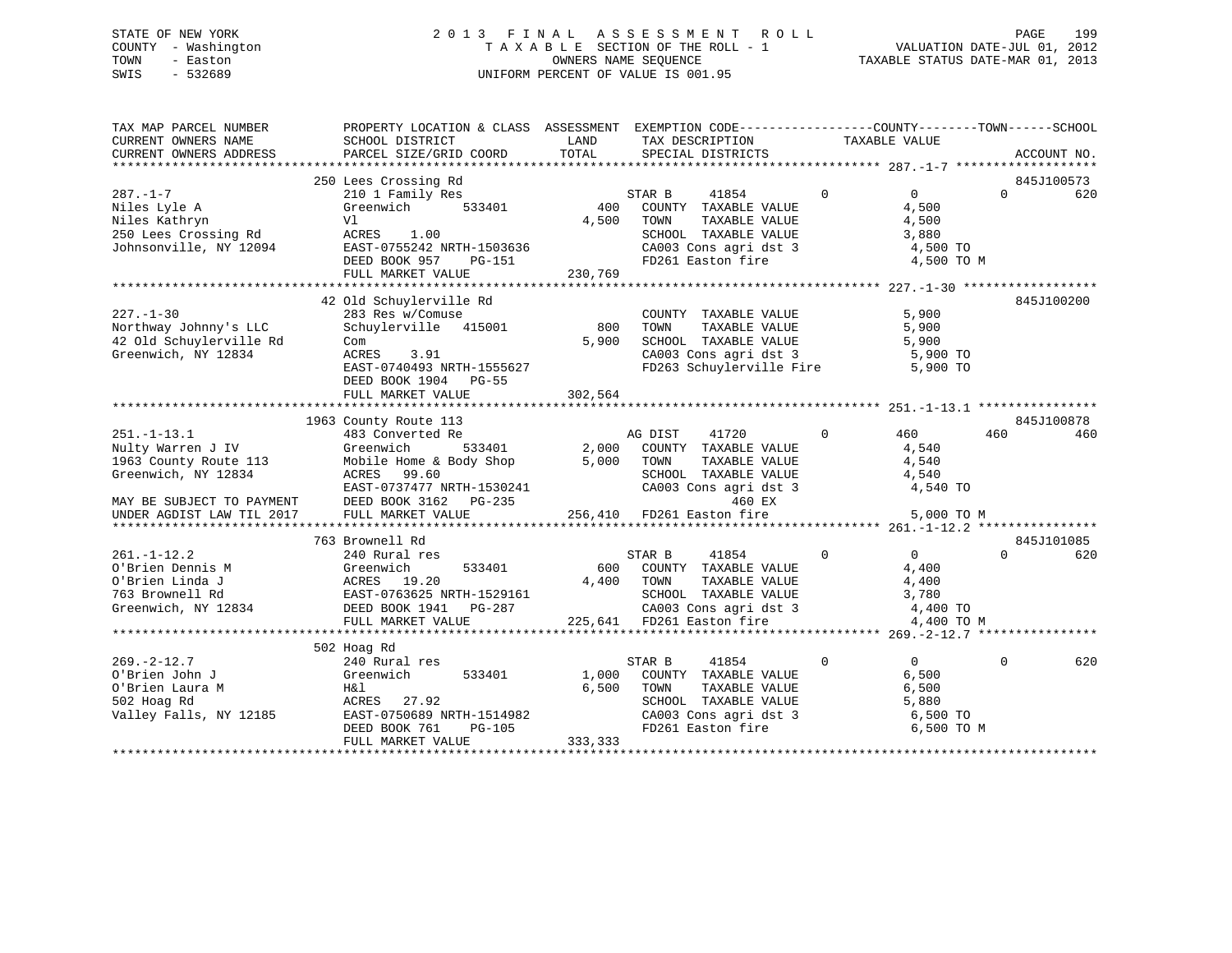# STATE OF NEW YORK 2 0 1 3 F I N A L A S S E S S M E N T R O L L PAGE 200 COUNTY - Washington T A X A B L E SECTION OF THE ROLL - 1 VALUATION DATE-JUL 01, 2012 TOWN - Easton OWNERS NAME SEQUENCE TAXABLE STATUS DATE-MAR 01, 2013 SWIS - 532689 UNIFORM PERCENT OF VALUE IS 001.95

| TAX MAP PARCEL NUMBER<br>CURRENT OWNERS NAME | PROPERTY LOCATION & CLASS ASSESSMENT EXEMPTION CODE---------------COUNTY-------TOWN-----SCHOOL<br>PROPERTY DUCATION                                                                                                                                                        |                               |                                                                                                                                                      |                |          |             |
|----------------------------------------------|----------------------------------------------------------------------------------------------------------------------------------------------------------------------------------------------------------------------------------------------------------------------------|-------------------------------|------------------------------------------------------------------------------------------------------------------------------------------------------|----------------|----------|-------------|
| CURRENT OWNERS ADDRESS                       |                                                                                                                                                                                                                                                                            |                               |                                                                                                                                                      |                |          | ACCOUNT NO. |
|                                              |                                                                                                                                                                                                                                                                            |                               |                                                                                                                                                      |                |          | 845J101020  |
| $244. -1 - 5.2$                              | 1921 State Route 40<br>State Route 40<br>220 2 Family Res<br>Greenwich 533401<br>100 COUNTY TAXABLE VALUE                                                                                                                                                                  |                               | $\begin{array}{ccc} 41854 & 0 & 0 \\ \text{TAXABLE VALUE} & & 4,000 \end{array}$                                                                     | $\overline{0}$ | $\Omega$ | 620         |
| 0'Donnell Rose                               |                                                                                                                                                                                                                                                                            |                               |                                                                                                                                                      |                |          |             |
|                                              |                                                                                                                                                                                                                                                                            | 4,000 TOWN                    |                                                                                                                                                      |                |          |             |
| 1921 State Route 40<br>Greenwich, NY 12834   | Res<br>2.00                                                                                                                                                                                                                                                                |                               |                                                                                                                                                      |                |          |             |
| Greenwich, NY 12834                          | ACRES                                                                                                                                                                                                                                                                      |                               |                                                                                                                                                      |                |          |             |
|                                              | EAST-0749660 NRTH-1543531<br>DEED BOOK 2183 PG-134                                                                                                                                                                                                                         |                               |                                                                                                                                                      |                |          |             |
|                                              |                                                                                                                                                                                                                                                                            | 205,128                       | COUNTI TAAABLE VALUE<br>TOWN TAXABLE VALUE 4,000<br>SCHOOL TAXABLE VALUE 3,380<br>CA003 Cons agri dst 3 4,000 TO<br>FD262 Middle Falls Fire 4,000 TO |                |          |             |
|                                              | FULL MARKET VALUE                                                                                                                                                                                                                                                          |                               |                                                                                                                                                      |                |          |             |
|                                              | 2262 County Route 113                                                                                                                                                                                                                                                      |                               |                                                                                                                                                      |                |          | 845J101061  |
| $243. -1 - 4.1$                              |                                                                                                                                                                                                                                                                            |                               |                                                                                                                                                      |                | 1,075    | 1,075       |
|                                              |                                                                                                                                                                                                                                                                            |                               |                                                                                                                                                      |                |          |             |
|                                              |                                                                                                                                                                                                                                                                            |                               |                                                                                                                                                      |                |          |             |
|                                              |                                                                                                                                                                                                                                                                            |                               |                                                                                                                                                      |                |          |             |
|                                              |                                                                                                                                                                                                                                                                            |                               |                                                                                                                                                      |                |          |             |
|                                              |                                                                                                                                                                                                                                                                            |                               |                                                                                                                                                      |                |          |             |
|                                              |                                                                                                                                                                                                                                                                            |                               |                                                                                                                                                      |                |          |             |
|                                              |                                                                                                                                                                                                                                                                            |                               |                                                                                                                                                      |                |          |             |
|                                              |                                                                                                                                                                                                                                                                            |                               |                                                                                                                                                      |                |          |             |
|                                              | 1733 State Route 40<br>10<br>ily Res 533401<br>9 500 70WN<br>200 7500 70WN<br>200 7500 70WN                                                                                                                                                                                |                               |                                                                                                                                                      |                |          | 845J100132  |
| 39<br>$244. -1 - 8$                          | 210 1 Family Res                                                                                                                                                                                                                                                           |                               |                                                                                                                                                      |                |          |             |
| OESH LLC                                     | Greenwich                                                                                                                                                                                                                                                                  |                               |                                                                                                                                                      |                |          |             |
| PO Box 139                                   | H & L                                                                                                                                                                                                                                                                      |                               | COUNTY TAXABLE VALUE<br>TOWN TAXABLE VALUE 2,500<br>SCHOOL TAXABLE VALUE 2,500<br>2,500<br>2,500                                                     |                |          |             |
| Schuylerville, NY 12871                      |                                                                                                                                                                                                                                                                            |                               |                                                                                                                                                      |                |          |             |
|                                              | H & L 2,500<br>FRNT 148.00 DPTH 161.00<br>EAST-0749941 NRTH-1538960                                                                                                                                                                                                        |                               | CA003 Cons agri dst 3 2,500 TO<br>FD261 Easton fire 2,500 TO M                                                                                       |                |          |             |
|                                              | DEED BOOK 2032 PG-337                                                                                                                                                                                                                                                      |                               |                                                                                                                                                      |                |          |             |
|                                              |                                                                                                                                                                                                                                                                            |                               |                                                                                                                                                      |                |          |             |
|                                              |                                                                                                                                                                                                                                                                            |                               |                                                                                                                                                      |                |          |             |
|                                              | County Route 113                                                                                                                                                                                                                                                           |                               |                                                                                                                                                      |                |          |             |
|                                              |                                                                                                                                                                                                                                                                            |                               |                                                                                                                                                      | 900            |          |             |
|                                              |                                                                                                                                                                                                                                                                            |                               |                                                                                                                                                      | 900            |          |             |
|                                              |                                                                                                                                                                                                                                                                            |                               |                                                                                                                                                      | 900            |          |             |
|                                              |                                                                                                                                                                                                                                                                            |                               |                                                                                                                                                      | 900 TO         |          |             |
|                                              | 251.-1-3.3<br>251.-1-3.3<br>251.-1-3.3<br>251.-1-3.3<br>2105 Vac farmland<br>251.com<br>2105 Vac farmland<br>233401<br>2371<br>22.74<br>22.74<br>22.74<br>22.74<br>2371<br>22.74<br>23800 COUNTY TAXABLE VALUE<br>22.74<br>23.74<br>23.74<br>23.74<br>23.74<br>23.74<br>23 |                               |                                                                                                                                                      | 900 TO M       |          |             |
|                                              | FULL MARKET VALUE                                                                                                                                                                                                                                                          | 46,154                        |                                                                                                                                                      |                |          |             |
|                                              |                                                                                                                                                                                                                                                                            |                               |                                                                                                                                                      |                |          |             |
|                                              | State Route 40                                                                                                                                                                                                                                                             |                               |                                                                                                                                                      |                |          | 845J100102  |
| $244. -1 - 6$                                | 105 Vac farmland                                                                                                                                                                                                                                                           |                               | 41720 0<br>AG DIST                                                                                                                                   | 1,604          | 1,604    | 1,604       |
| OESH, LLC                                    | Greenwich                                                                                                                                                                                                                                                                  | d<br>533401 2,500             | COUNTY TAXABLE VALUE                                                                                                                                 | 896            |          |             |
| PO Box 139                                   | ACRES 55.20                                                                                                                                                                                                                                                                | 2,500                         |                                                                                                                                                      |                |          |             |
| Schuylerville, NY 12871                      | EAST-0748278 NRTH-1542672                                                                                                                                                                                                                                                  |                               |                                                                                                                                                      |                |          |             |
|                                              | DEED BOOK 1902    PG-240                                                                                                                                                                                                                                                   |                               | TOWN TAXABLE VALUE 896<br>SCHOOL TAXABLE VALUE 896<br>CA003 Cons agri dst 3 896 TO                                                                   |                |          |             |
| MAY BE SUBJECT TO PAYMENT                    | FULL MARKET VALUE                                                                                                                                                                                                                                                          | $G-240$ SCHOOL<br>G-240 CA003 | 1,604 EX                                                                                                                                             |                |          |             |
| UNDER AGDIST LAW TIL 2017                    |                                                                                                                                                                                                                                                                            |                               | FD262 Middle Falls Fire 2,500 TO                                                                                                                     |                |          |             |
|                                              |                                                                                                                                                                                                                                                                            |                               |                                                                                                                                                      |                |          |             |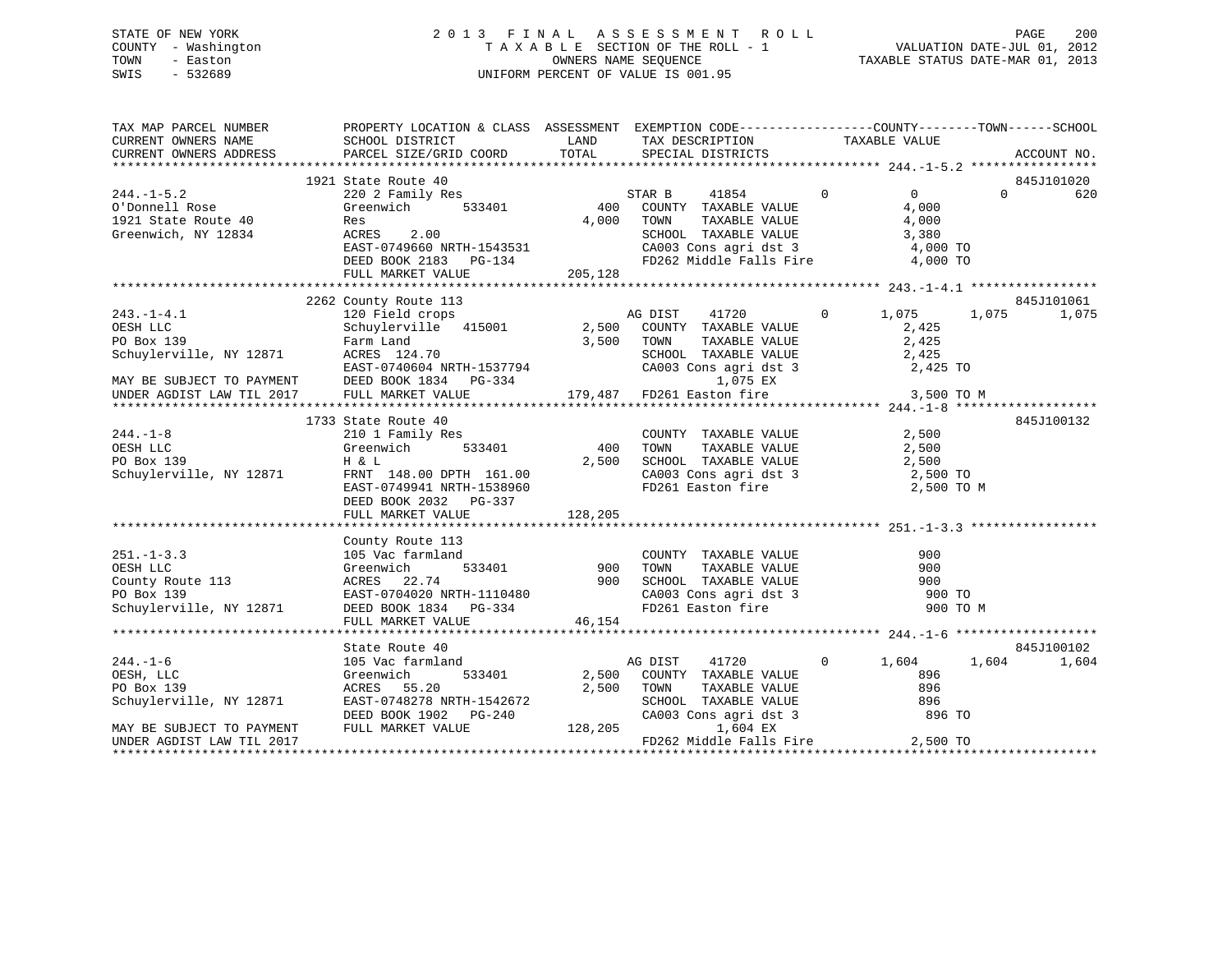# STATE OF NEW YORK 2 0 1 3 F I N A L A S S E S S M E N T R O L L PAGE 201 COUNTY - Washington T A X A B L E SECTION OF THE ROLL - 1 VALUATION DATE-JUL 01, 2012 TOWN - Easton **CONNERS NAME SEQUENCE** TAXABLE STATUS DATE-MAR 01, 2013 SWIS - 532689 UNIFORM PERCENT OF VALUE IS 001.95

| TAX MAP PARCEL NUMBER                                                                                                                                                                                                 | PROPERTY LOCATION & CLASS ASSESSMENT EXEMPTION CODE----------------COUNTY-------TOWN------SCHOOL |         |                                                                                             |                |                |            |
|-----------------------------------------------------------------------------------------------------------------------------------------------------------------------------------------------------------------------|--------------------------------------------------------------------------------------------------|---------|---------------------------------------------------------------------------------------------|----------------|----------------|------------|
|                                                                                                                                                                                                                       | 34 Wilbur Ave                                                                                    |         |                                                                                             |                |                | 845J100698 |
| $244. -1 - 10.1$                                                                                                                                                                                                      |                                                                                                  |         | AG BUILD 41700 0                                                                            | 3,000          | 3,000          | 3,000      |
| OESH, LLC                                                                                                                                                                                                             |                                                                                                  |         |                                                                                             | 587            | 587            | 587        |
| PO Box 139                                                                                                                                                                                                            | Farm                                                                                             | 18,000  | COUNTY TAXABLE VALUE 14,413                                                                 |                |                |            |
| Schuylerville, NY 12871                                                                                                                                                                                               | ACRES 339.60                                                                                     |         | TOWN<br>TAXABLE VALUE 14,413                                                                |                |                |            |
|                                                                                                                                                                                                                       | EAST-0746162 NRTH-1539631                                                                        |         |                                                                                             |                |                |            |
| MAY BE SUBJECT TO PAYMENT DEED BOOK 914                                                                                                                                                                               | $PG-253$                                                                                         |         | SCHOOL TAXABLE VALUE 14,413<br>CA003 Cons agri dst 3 17,413 TO                              |                |                |            |
| UNDER AGDIST LAW TIL 2017 FULL MARKET VALUE                                                                                                                                                                           |                                                                                                  |         | 923,077<br>587 EX                                                                           |                |                |            |
|                                                                                                                                                                                                                       |                                                                                                  |         | FD262 Middle Falls Fire 18,000 TO                                                           |                |                |            |
|                                                                                                                                                                                                                       |                                                                                                  |         |                                                                                             |                |                |            |
|                                                                                                                                                                                                                       | Wilbur Ave                                                                                       |         |                                                                                             |                |                |            |
| $244. -1 - 16.2$                                                                                                                                                                                                      | 310 Res Vac                                                                                      |         | COUNTY TAXABLE VALUE                                                                        | 550            |                |            |
| OESH, LLC<br>Greenwich<br>sub lot 1A                                                                                                                                                                                  | 533401 550                                                                                       |         | TAXABLE VALUE<br>TOWN                                                                       | 550            |                |            |
| PO Box 139                                                                                                                                                                                                            |                                                                                                  | 550     | SCHOOL TAXABLE VALUE 550<br>CA003 Cons agri dst 3 550 TO                                    |                |                |            |
| Schuylerville, NY 12871 ACRES 15.41                                                                                                                                                                                   |                                                                                                  |         |                                                                                             |                |                |            |
|                                                                                                                                                                                                                       | EAST-0747468 NRTH-1541428                                                                        |         | FD262 Middle Falls Fire 550 TO                                                              |                |                |            |
|                                                                                                                                                                                                                       | DEED BOOK 1902    PG-240                                                                         |         |                                                                                             |                |                |            |
|                                                                                                                                                                                                                       | FULL MARKET VALUE                                                                                | 28, 205 |                                                                                             |                |                |            |
|                                                                                                                                                                                                                       |                                                                                                  |         |                                                                                             |                |                |            |
|                                                                                                                                                                                                                       | 482 Mountain Rd                                                                                  |         |                                                                                             |                |                |            |
|                                                                                                                                                                                                                       |                                                                                                  |         | 41854 0<br>STAR B                                                                           | $\overline{0}$ | $\overline{0}$ | 620        |
|                                                                                                                                                                                                                       |                                                                                                  |         | 500 COUNTY TAXABLE VALUE                                                                    | 4,000          |                |            |
|                                                                                                                                                                                                                       |                                                                                                  | 4,000   | TOWN<br>TOWN       TAXABLE  VALUE<br>SCHOOL    TAXABLE  VALUE                               |                |                |            |
| Greenwich, NY 12834                                                                                                                                                                                                   | Lot 2                                                                                            |         |                                                                                             | 3,380          |                |            |
|                                                                                                                                                                                                                       | ACRES 11.91 BANK 141                                                                             |         | FD261 Easton fire 4,000 TO M                                                                |                |                |            |
|                                                                                                                                                                                                                       | EAST-0753366 NRTH-1534347                                                                        |         |                                                                                             |                |                |            |
|                                                                                                                                                                                                                       | DEED BOOK 704<br>PG-263                                                                          |         |                                                                                             |                |                |            |
|                                                                                                                                                                                                                       | FULL MARKET VALUE                                                                                | 205,128 |                                                                                             |                |                |            |
|                                                                                                                                                                                                                       | 951 County Route 113                                                                             |         |                                                                                             |                |                | 845N200925 |
| $276. - 1 - 4$                                                                                                                                                                                                        | 112 Dairy farm                                                                                   |         | AG DIST 41720 0                                                                             | 2,632          | 2,632          | 2,632      |
| Omega Productions LLC 5tillwater Cent 415201 16,000 FOR 480A 47460 0                                                                                                                                                  |                                                                                                  |         |                                                                                             | 535            | 535            | 535        |
|                                                                                                                                                                                                                       |                                                                                                  |         |                                                                                             |                |                |            |
|                                                                                                                                                                                                                       |                                                                                                  |         |                                                                                             |                |                |            |
| Attn: Paula J Allen 21.000 COUNTY TAXABLE VALUE 18,833<br>Attn: Paula J Allen 25,833<br>Schaghticoke, NY 12154 ACRES 878.95<br>EAST-0729101 NRTH-1507538 CA003 Cons agri dst 3 19,368<br>CA003 Cons agri dst 3 19,368 |                                                                                                  |         | TOWN TAXABLE VALUE 18,833<br>SCHOOL TAXABLE VALUE 18,833<br>CA003 Cons agri dst 3 19,368 TO |                |                |            |
|                                                                                                                                                                                                                       |                                                                                                  |         |                                                                                             |                |                |            |
| MAY BE SUBJECT TO PAYMENT                                                                                                                                                                                             | DEED BOOK 777<br>$PG-212$                                                                        |         | 2,632 EX                                                                                    |                |                |            |
|                                                                                                                                                                                                                       | FULL MARKET VALUE                                                                                |         | 1128,205 FD261 Easton fire 22,000 TO M                                                      |                |                |            |
|                                                                                                                                                                                                                       |                                                                                                  |         |                                                                                             |                |                |            |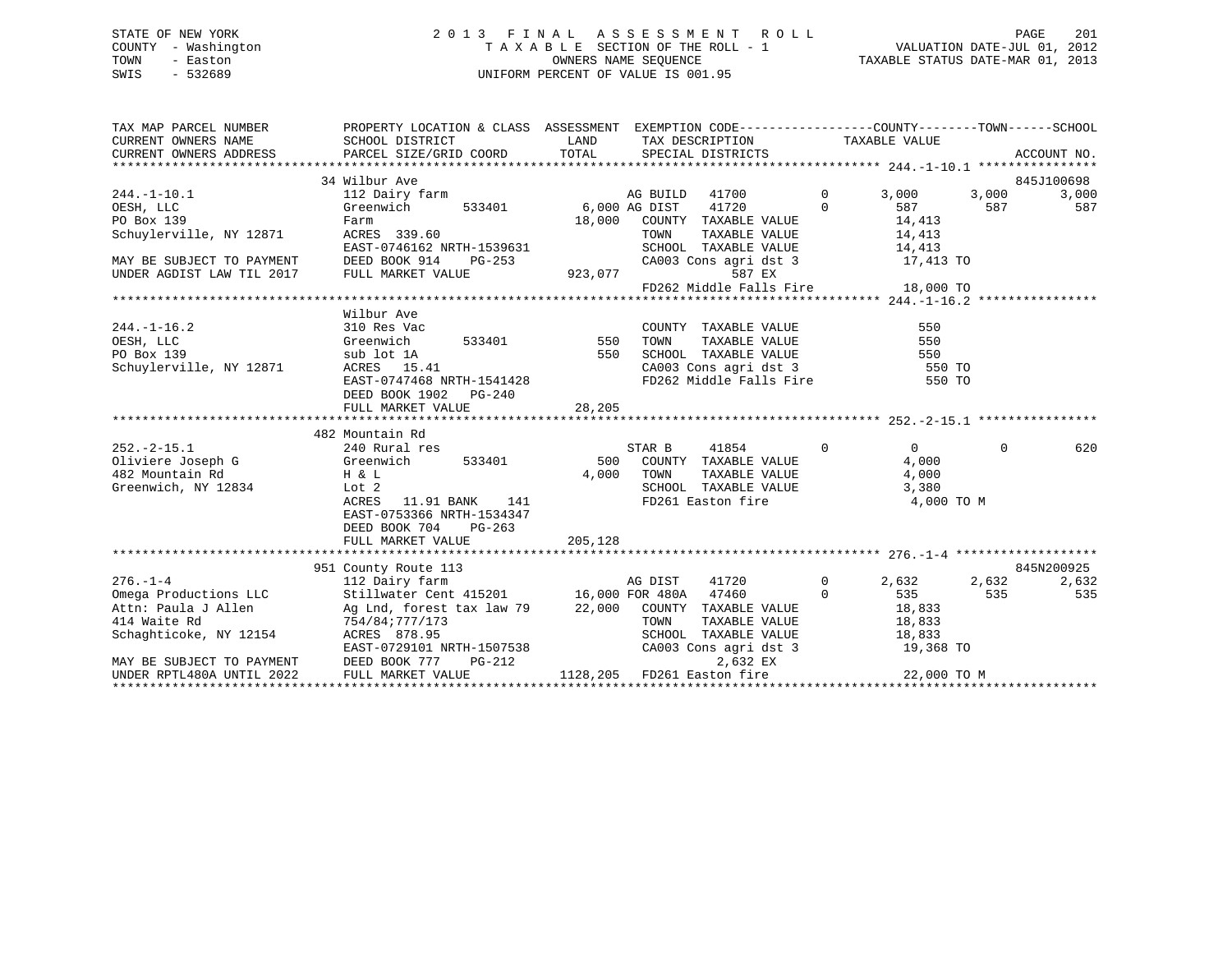# STATE OF NEW YORK 2 0 1 3 F I N A L A S S E S S M E N T R O L L PAGE 202 COUNTY - Washington T A X A B L E SECTION OF THE ROLL - 1 VALUATION DATE-JUL 01, 2012 TOWN - Easton OWNERS NAME SEQUENCE TAXABLE STATUS DATE-MAR 01, 2013 SWIS - 532689 UNIFORM PERCENT OF VALUE IS 001.95

| TAX MAP PARCEL NUMBER<br>CURRENT OWNERS NAME<br>CURRENT OWNERS ADDRESS                               | PROPERTY LOCATION & CLASS ASSESSMENT<br>SCHOOL DISTRICT<br>PARCEL SIZE/GRID COORD                                                                                                              | LAND<br>TOTAL            | EXEMPTION CODE-----------------COUNTY-------TOWN------SCHOOL<br>TAX DESCRIPTION<br>SPECIAL DISTRICTS                                                            | TAXABLE VALUE                                                                                         | ACCOUNT NO.                                  |
|------------------------------------------------------------------------------------------------------|------------------------------------------------------------------------------------------------------------------------------------------------------------------------------------------------|--------------------------|-----------------------------------------------------------------------------------------------------------------------------------------------------------------|-------------------------------------------------------------------------------------------------------|----------------------------------------------|
| *********************                                                                                |                                                                                                                                                                                                |                          |                                                                                                                                                                 |                                                                                                       |                                              |
| $276. - 1 - 4.1$<br>Open Space Conservancy<br>1350 Broadway Rm 201<br>New York, NY 10018             | County Route 113<br>323 Vacant rural<br>Stillwater Cent 415201<br>Vr<br>Lot 2<br>ACRES<br>89.12<br>EAST-0725765 NRTH-1507649<br>DEED BOOK 777<br>PG-205<br>FULL MARKET VALUE                   | 1,600<br>1,600<br>82,051 | NON-PR CHA 25130<br>COUNTY TAXABLE VALUE<br>TAXABLE VALUE<br>TOWN<br>SCHOOL TAXABLE VALUE<br>CA003 Cons agri dst 3<br>1,600 EX<br>FD261 Easton fire<br>1,600 EX | 1,600<br>$\mathbf{0}$<br>$\mathbf 0$<br>$\mathbf 0$<br>$\mathbf 0$                                    | 1,600<br>1,600<br>0 <sub>T</sub><br>0 TO M   |
|                                                                                                      |                                                                                                                                                                                                |                          |                                                                                                                                                                 |                                                                                                       |                                              |
| $269. - 1 - 35.2$<br>Osberg Leroy<br>Osberg Alice H<br>63 Meeting House Rd<br>Schaghticoke, NY 12154 | 63 Meeting House Rd<br>210 1 Family Res<br>533401<br>Greenwich<br>House And Lot<br>Lot 2<br>ACRES<br>2.03<br>EAST-0745126 NRTH-1514268<br>DEED BOOK 708<br>PG-349                              | 4,000                    | AGED-CO<br>41802<br>500 STAR EN<br>41834<br>COUNTY TAXABLE VALUE<br>TAXABLE VALUE<br>TOWN<br>SCHOOL TAXABLE VALUE<br>CA003 Cons agri dst 3<br>FD261 Easton fire | $\mathbf 0$<br>800<br>$\Omega$<br>$\overline{0}$<br>3,200<br>4,000<br>2,690<br>4,000 TO<br>4,000 TO M | $\mathbf 0$<br>$\Omega$<br>$\Omega$<br>1,310 |
|                                                                                                      | FULL MARKET VALUE                                                                                                                                                                              | 205,128                  |                                                                                                                                                                 |                                                                                                       |                                              |
|                                                                                                      |                                                                                                                                                                                                |                          |                                                                                                                                                                 |                                                                                                       |                                              |
|                                                                                                      | 205 Meeting House Rd                                                                                                                                                                           |                          |                                                                                                                                                                 |                                                                                                       | 845J100841                                   |
| $269. -1 - 15$<br>Ouimet Bernard L<br>205 Meeting House Rd<br>Valley Falls, NY 12185                 | 210 1 Family Res<br>533401<br>Greenwich<br>H & L<br>453/664<br>FRNT 200.00 DPTH 165.00<br>EAST-0748377 NRTH-1515884<br>DEED BOOK 444<br>PG-767<br>FULL MARKET VALUE                            | 500<br>3,800<br>194,872  | STAR B<br>41854<br>COUNTY TAXABLE VALUE<br>TOWN<br>TAXABLE VALUE<br>SCHOOL TAXABLE VALUE<br>CA003 Cons agri dst 3<br>FD261 Easton fire                          | $\mathbf 0$<br>$\overline{0}$<br>3,800<br>3,800<br>3,180<br>3,800 TO<br>3,800 TO M                    | $\Omega$<br>620                              |
|                                                                                                      |                                                                                                                                                                                                |                          |                                                                                                                                                                 |                                                                                                       |                                              |
| $285. - 1 - 36$<br>Owens Frank<br>62 Loudon Rd<br>Saratoga Springs, NY 12866                         | 49 Marcellus Ln<br>270 Mfg housing - WTRFNT<br>Stillwater Cent 415201<br>Campsite/trailor<br>FRNT 50.00 DPTH 175.00<br>EAST-0725818 NRTH-1502669<br>DEED BOOK 2153 PG-109<br>FULL MARKET VALUE | 200<br>700<br>35,897     | COUNTY TAXABLE VALUE<br>TOWN<br>TAXABLE VALUE<br>SCHOOL TAXABLE VALUE<br>CA003 Cons agri dst 3<br>FD261 Easton fire                                             | 700<br>700<br>700<br>700 TO                                                                           | 845J100510<br>700 TO M                       |
|                                                                                                      |                                                                                                                                                                                                |                          |                                                                                                                                                                 |                                                                                                       |                                              |
| $285. - 1 - 37$<br>Owens Frank J<br>Owens Thomas E<br>62 Lounden Rd<br>Saratoga, NY 12866            | 53 Marcellus Ln<br>270 Mfg housing - WTRFNT<br>Stillwater Cent 415201<br>Lot& Tra<br>FRNT<br>75.00 DPTH 175.00<br>EAST-0725815 NRTH-1502728<br>DEED BOOK 2659<br>PG-238<br>FULL MARKET VALUE   | 400<br>1,500<br>76,923   | COUNTY TAXABLE VALUE<br>TOWN<br>TAXABLE VALUE<br>SCHOOL TAXABLE VALUE<br>CA003 Cons agri dst 3<br>FD261 Easton fire                                             | 1,500<br>1,500<br>1,500<br>1,500 TO<br>1,500 TO M                                                     | 845J100231                                   |
|                                                                                                      |                                                                                                                                                                                                |                          |                                                                                                                                                                 |                                                                                                       |                                              |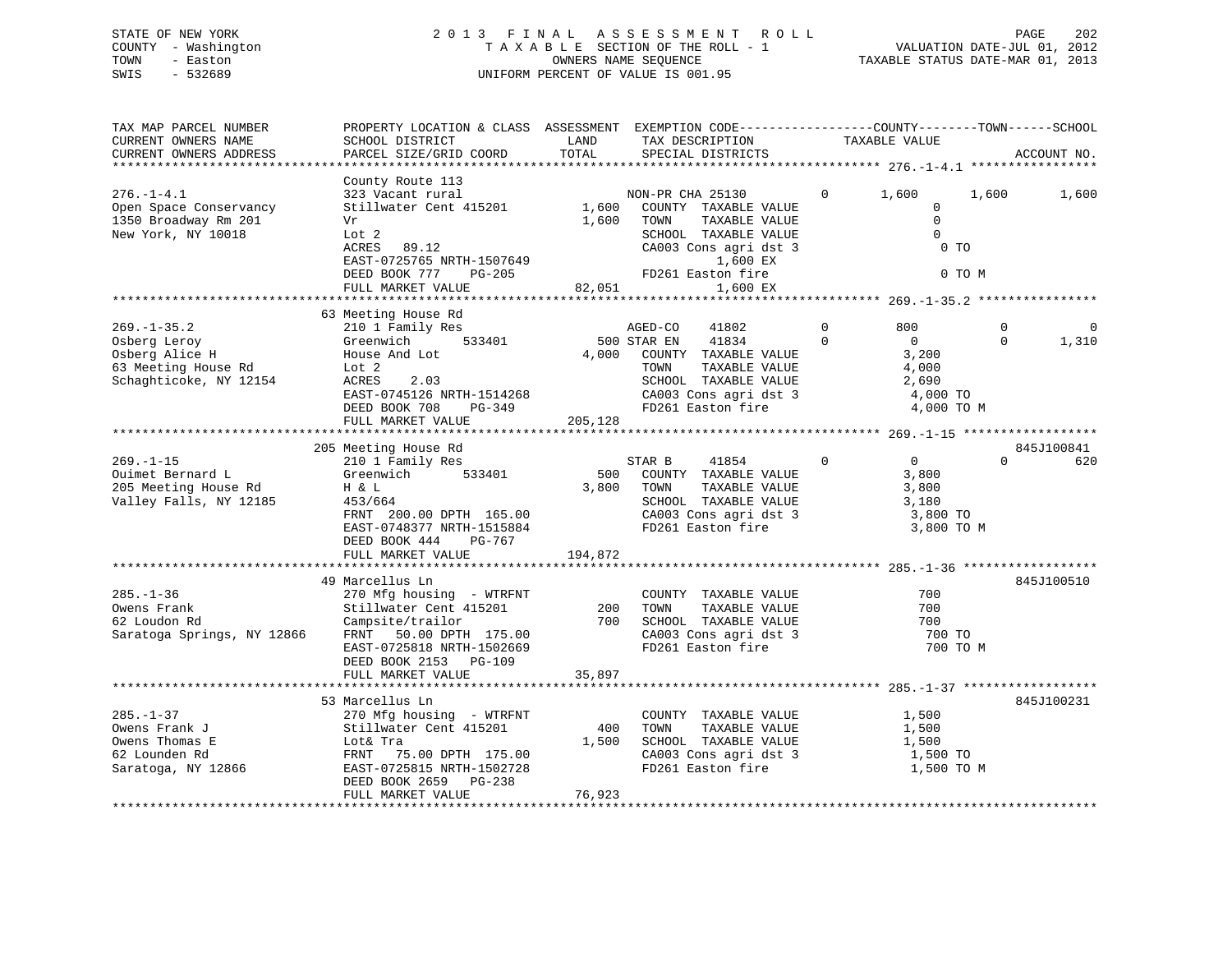# STATE OF NEW YORK 2 0 1 3 F I N A L A S S E S S M E N T R O L L PAGE 203 COUNTY - Washington T A X A B L E SECTION OF THE ROLL - 1 VALUATION DATE-JUL 01, 2012 TOWN - Easton OWNERS NAME SEQUENCE TAXABLE STATUS DATE-MAR 01, 2013 SWIS - 532689 UNIFORM PERCENT OF VALUE IS 001.95

| TAX MAP PARCEL NUMBER<br>CURRENT OWNERS NAME<br>CURRENT OWNERS ADDRESS                                                                                                                | PROPERTY LOCATION & CLASS ASSESSMENT EXEMPTION CODE---------------COUNTY-------TOWN------SCHOOL<br>SCHOOL DISTRICT<br>PARCEL SIZE/GRID COORD                     | LAND<br>TOTAL           | TAX DESCRIPTION<br>SPECIAL DISTRICTS                                                                                                                                                                                                          | TAXABLE VALUE                                                                             | ACCOUNT NO.                                                                  |
|---------------------------------------------------------------------------------------------------------------------------------------------------------------------------------------|------------------------------------------------------------------------------------------------------------------------------------------------------------------|-------------------------|-----------------------------------------------------------------------------------------------------------------------------------------------------------------------------------------------------------------------------------------------|-------------------------------------------------------------------------------------------|------------------------------------------------------------------------------|
|                                                                                                                                                                                       |                                                                                                                                                                  |                         |                                                                                                                                                                                                                                               |                                                                                           |                                                                              |
| $236. -2 - 3.9$<br>0 % Owens Thomas E<br>0 % Owens Linda M<br>171 Bulson Rd<br>171 Bulson Rd<br>33401<br>171 Bulson Rd<br>285T-0752337 NRTH-1551747<br>285T-0752337 NRTH-1551747      | 171 Bulson Rd<br>210 1 Family Res<br>533401<br>DEED BOOK 628<br>PG-118<br>FULL MARKET VALUE                                                                      | 230,769                 | 41854 0<br>STAR B<br>500 COUNTY TAXABLE VALUE<br>سسسد<br>TAXABLE VALUE<br>TAXABLE VIII<br>4,500 TOWN<br>SCHOOL TAXABLE VALUE<br>FD262 Middle Falls Fire                                                                                       | $\overline{0}$<br>4,500<br>4,500<br>3,880<br>$4,500$ TO                                   | 945J101299<br>$\Omega$<br>620                                                |
|                                                                                                                                                                                       |                                                                                                                                                                  |                         |                                                                                                                                                                                                                                               |                                                                                           |                                                                              |
| $269. -2 - 12.2$<br>Paine Carolyn<br>470 Hoag Rd<br>Valley Falls, NY 12185                                                                                                            | 470 Hoag Rd<br>240 Rural res<br>Res<br>ACRES 28.51<br>EAST-0750660 NRTH-1513960<br>PG-1093<br>DEED BOOK 476<br>FULL MARKET VALUE                                 |                         | 90 PCT OF VALUE USED FOR EXEMPTION PURPOSES<br>AGED-CO<br>41802<br>GE-TN/SCH 41806 0<br>TAR EN 41834 0<br>COUNTY TAXABLE VALUE<br>4,000 STAR EN 41834<br>-1513960<br>PG-1093<br>205,128 CA003 Cons agri dst 3<br>FD261 Easton fire 4,000 TO M | 1,800<br>$\overline{0}$<br>$0 \t 1,620$<br>$\begin{array}{c} 0 \\ 2 \, , 200 \end{array}$ | 845J101120<br>$\overline{0}$<br>$\sim$ 0<br>1,620<br>1,310<br>$\overline{0}$ |
|                                                                                                                                                                                       |                                                                                                                                                                  |                         |                                                                                                                                                                                                                                               |                                                                                           |                                                                              |
| $235. -2 - 13$<br>Panza Karen L<br>497 Wilbur Ave<br>Greenwich, NY 12834                                                                                                              | 497 Wilbur Ave<br>210 1 Family Res<br>Greenwich<br>533401<br>House & Lot<br>ACRES 1.90<br>EAST-0745895 NRTH-1547891<br>DEED BOOK 826 PG-260<br>FULL MARKET VALUE | 3,500 TOWN<br>179,487   | $\overline{0}$<br>STAR B 41854<br>500 COUNTY TAXABLE VALUE<br>TOWN TAXABLE VALUE 3,500<br>SCHOOL TAXABLE VALUE 2,880                                                                                                                          | $\overline{0}$<br>3,500                                                                   | 845J100796<br>$\Omega$<br>620                                                |
|                                                                                                                                                                                       | 2157 County Route 113                                                                                                                                            |                         |                                                                                                                                                                                                                                               |                                                                                           |                                                                              |
| $251. -1-3.1$<br>Paquin Michael J<br>2157 County Route 113<br>Greenwich MY 12834<br>$x = 533401$<br>Simple 113<br>$x = 533401$<br>$x = 533401$<br>$x = 533401$<br>Greenwich, NY 12834 | ACRES 31.38<br>EAST-0737182 NRTH-1534998<br>DEED BOOK 2775 PG-28                                                                                                 |                         | STAR B<br>41854<br>1,000 COUNTY TAXABLE VALUE<br>4,300 TOWN TAXABLE VALUE<br>SCHOOL TAXABLE VALUE 3,680<br>CA003 Cons agri dst 3 4,300 TO<br>FD261 Easton fire                                                                                | $\overline{0}$<br>$\Omega$<br>4,300<br>4,300<br>4,300 TO M                                | 620<br>$\Omega$                                                              |
|                                                                                                                                                                                       | FULL MARKET VALUE                                                                                                                                                | 220,513                 |                                                                                                                                                                                                                                               |                                                                                           |                                                                              |
|                                                                                                                                                                                       | 146 Cheese Factory Rd                                                                                                                                            |                         |                                                                                                                                                                                                                                               |                                                                                           | 845J100770                                                                   |
| $251. - 1 - 9$<br>Parker Alan G<br>Parker Mary Grace<br>146 Cheese Factory Rd<br>Greenwich, NY 12834<br>EAST-0741164 NRTH-1531667<br>DEED BOOK 719 PG-184                             | 210 1 Family Res<br>Greenwich 533401<br>FULL MARKET VALUE                                                                                                        | 800<br>5,500<br>282,051 | STAR B<br>41854<br>COUNTY TAXABLE VALUE<br>TOWN TAXABLE VALUE 5,500<br>SCHOOL TAXABLE VALUE 4,880<br>CA003 Cons agri dst 3 5,500 TO<br>FD261 Easton fire 5,500 TO M                                                                           | $\overline{0}$<br>$\overline{0}$<br>5,500                                                 | $\Omega$<br>620                                                              |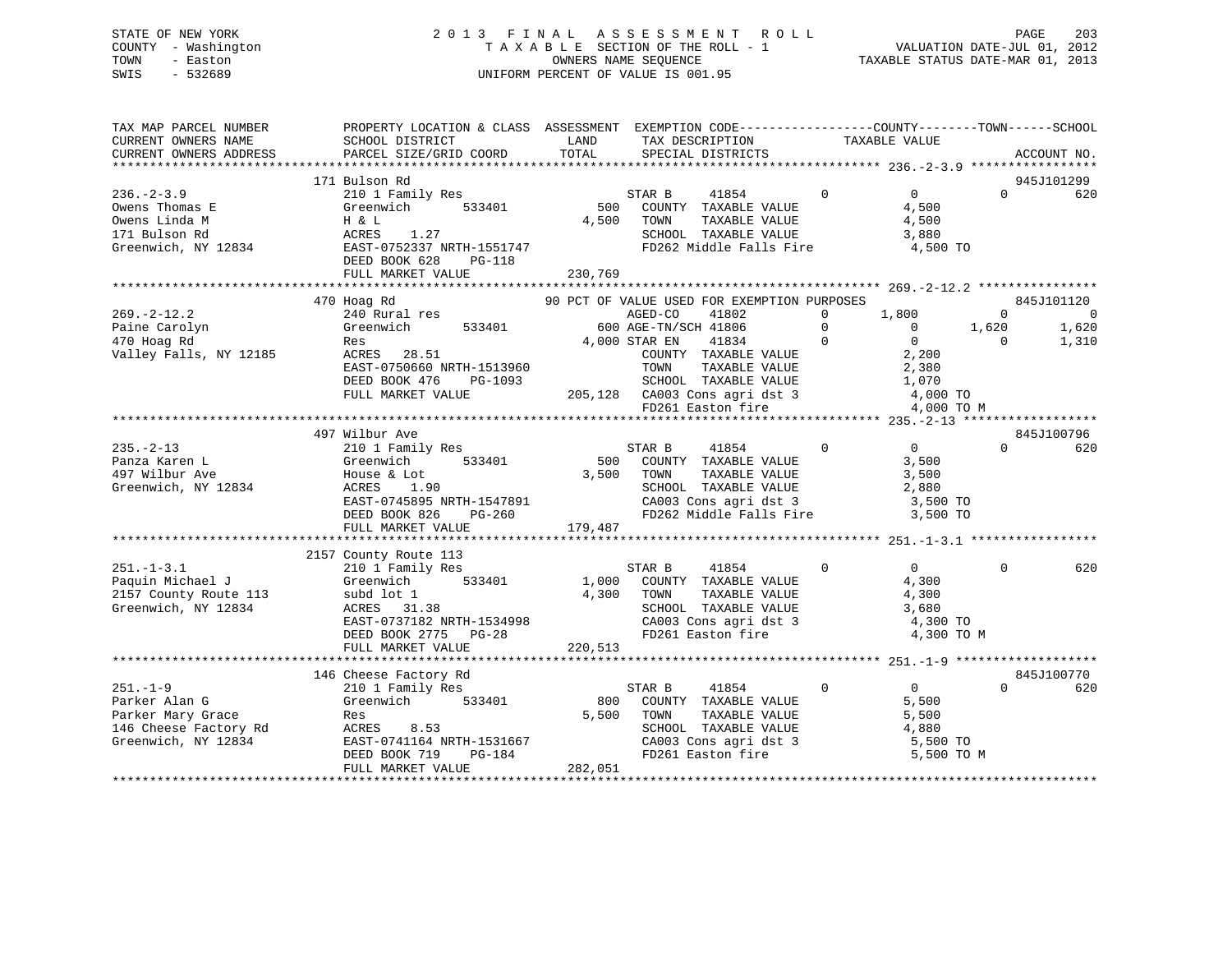STATE OF NEW YORK 2 0 1 3 F I N A L A S S E S S M E N T R O L L PAGE 204 COUNTY - Washington T A X A B L E SECTION OF THE ROLL - 1 VALUATION DATE-JUL 01, 2012 TOWN - Easton OWNERS NAME SEQUENCE TAXABLE STATUS DATE-MAR 01, 2013 SWIS - 532689 UNIFORM PERCENT OF VALUE IS 001.95

| TAX MAP PARCEL NUMBER<br>CURRENT OWNERS NAME | PROPERTY LOCATION & CLASS ASSESSMENT EXEMPTION CODE----------------COUNTY-------TOWN-----SCHOOL<br>SCHOOL DISTRICT | LAND        | TAX DESCRIPTION                               | TAXABLE VALUE                 |             |     |
|----------------------------------------------|--------------------------------------------------------------------------------------------------------------------|-------------|-----------------------------------------------|-------------------------------|-------------|-----|
| CURRENT OWNERS ADDRESS                       | PARCEL SIZE/GRID COORD                                                                                             | TOTAL       | SPECIAL DISTRICTS                             |                               | ACCOUNT NO. |     |
|                                              | 1188 Verbeck Ave                                                                                                   |             |                                               |                               |             |     |
| $285. - 1 - 11.2$                            | 210 1 Family Res                                                                                                   |             | COUNTY TAXABLE VALUE                          | 4,500                         |             |     |
| Parker Camille                               | Stillwater Cent 415201                                                                                             | 500         | TOWN<br>TAXABLE VALUE                         | 4,500                         |             |     |
| 1188 Verbeck Ave                             | Lot 3                                                                                                              | 4,500       | SCHOOL TAXABLE VALUE                          | 4,500                         |             |     |
| Schaghticoke, NY 12154                       | 2674/65, 2674/146                                                                                                  |             | CA003 Cons agri dst 3                         | 4,500 TO                      |             |     |
|                                              | ACRES<br>6.45                                                                                                      |             | FD261 Easton fire                             | 4,500 TO M                    |             |     |
|                                              | EAST-0732238 NRTH-1499982                                                                                          |             |                                               |                               |             |     |
|                                              | DEED BOOK 2674<br>PG-65                                                                                            |             |                                               |                               |             |     |
|                                              | FULL MARKET VALUE                                                                                                  | 230,769     |                                               |                               |             |     |
|                                              | ***********************                                                                                            | *********** |                                               |                               |             |     |
|                                              | 272 Mcgowan Rd                                                                                                     |             |                                               |                               | 845J100639  |     |
| $277. - 1 - 10$                              | 240 Rural res                                                                                                      |             | 41854<br>STAR B                               | $\Omega$<br>$\Omega$          | $\Omega$    | 620 |
| Patterson James V                            | Greenwich<br>533401                                                                                                | 500         | COUNTY TAXABLE VALUE                          | 4,200                         |             |     |
| Patterson Judith M                           | House W Acreage                                                                                                    | 4,200       | TOWN<br>TAXABLE VALUE                         | 4,200                         |             |     |
| 272 Mcgowan Rd                               | Sub Lot 1                                                                                                          |             | SCHOOL TAXABLE VALUE                          | 3,580                         |             |     |
| Schaghticoke, NY 12154                       | ACRES 10.00                                                                                                        |             | CA003 Cons agri dst 3                         | 4,200 TO                      |             |     |
|                                              | EAST-0740059 NRTH-1509683                                                                                          |             | FD261 Easton fire                             | 4,200 TO M                    |             |     |
|                                              | DEED BOOK 433<br>$PG-503$                                                                                          |             |                                               |                               |             |     |
|                                              | FULL MARKET VALUE                                                                                                  | 215,385     |                                               |                               |             |     |
|                                              |                                                                                                                    |             |                                               |                               |             |     |
|                                              | 74 Cukrovany Ln                                                                                                    |             |                                               |                               | 845J101267  |     |
| $286. - 1 - 30.3$                            | 120 Field crops                                                                                                    |             | AG DIST<br>41720                              | $\mathbf 0$<br>418            | 418         | 418 |
| Paula's Broad Meadows LLC                    | Stillwater Cent 415201                                                                                             |             | 2,000 STAR B<br>41854                         | $\Omega$<br>$\overline{0}$    | $\Omega$    | 620 |
| 414 Waite Rd                                 | Farm                                                                                                               | 6,500       | COUNTY TAXABLE VALUE                          | 6,082                         |             |     |
| Schaghticoke, NY 12154                       | ACRES 110.70                                                                                                       |             | TOWN<br>TAXABLE VALUE                         | 6,082                         |             |     |
|                                              | EAST-0733479 NRTH-1499183                                                                                          |             | SCHOOL TAXABLE VALUE                          | 5,462                         |             |     |
| MAY BE SUBJECT TO PAYMENT                    | DEED BOOK 2976 PG-204                                                                                              |             | CA003 Cons agri dst 3                         | 6,082 TO                      |             |     |
| UNDER AGDIST LAW TIL 2017                    | FULL MARKET VALUE                                                                                                  | 333,333     | 418 EX                                        |                               |             |     |
|                                              |                                                                                                                    |             | FD261 Easton fire                             | 6,500 TO M                    |             |     |
|                                              |                                                                                                                    |             |                                               |                               |             |     |
|                                              | State Route 372                                                                                                    |             |                                               |                               | 845J100350  |     |
| $237. - 1 - 20.1$                            | 310 Res Vac                                                                                                        |             | COUNTY TAXABLE VALUE                          | 500<br>500                    |             |     |
| Pawlick Sarah<br>880 Pequot Trl              | 533401<br>Greenwich                                                                                                | 500<br>500  | TAXABLE VALUE<br>TOWN<br>SCHOOL TAXABLE VALUE | 500                           |             |     |
| Stonington, CT 06378                         | Vl<br>ACRES<br>9.80                                                                                                |             | CA003 Cons agri dst 3                         | 500 TO                        |             |     |
|                                              | EAST-0764662 NRTH-1545609                                                                                          |             | FD261 Easton fire                             |                               | 500 TO M    |     |
|                                              | DEED BOOK 505<br>PG-189                                                                                            |             |                                               |                               |             |     |
|                                              | FULL MARKET VALUE                                                                                                  | 25,641      |                                               |                               |             |     |
|                                              |                                                                                                                    |             |                                               |                               |             |     |
|                                              | 81 Herrington Hill Rd                                                                                              |             |                                               |                               | 845J100330  |     |
| $260. -1 - 19$                               | 240 Rural res                                                                                                      |             | 41854<br>STAR B                               | $\mathbf 0$<br>$\overline{0}$ | $\Omega$    | 620 |
| Pearson Donald                               | Greenwich<br>533401                                                                                                | 1,700       | COUNTY TAXABLE VALUE                          | 4,200                         |             |     |
| Pearson Arlene                               | H&l                                                                                                                | 4,200       | TOWN<br>TAXABLE VALUE                         | 4,200                         |             |     |
| 81 Herrington Hl                             | Lot 1                                                                                                              |             | SCHOOL TAXABLE VALUE                          | 3,580                         |             |     |
| Greenwich, NY 12834                          | 46.68<br>ACRES                                                                                                     |             | CA003 Cons agri dst 3                         | 4,200 TO                      |             |     |
|                                              | EAST-0753642 NRTH-1525506                                                                                          |             | FD261 Easton fire                             | 4,200 TO M                    |             |     |
|                                              | $PG-71$<br>DEED BOOK 744                                                                                           |             |                                               |                               |             |     |
|                                              | FULL MARKET VALUE                                                                                                  | 215,385     |                                               |                               |             |     |
|                                              |                                                                                                                    |             |                                               |                               |             |     |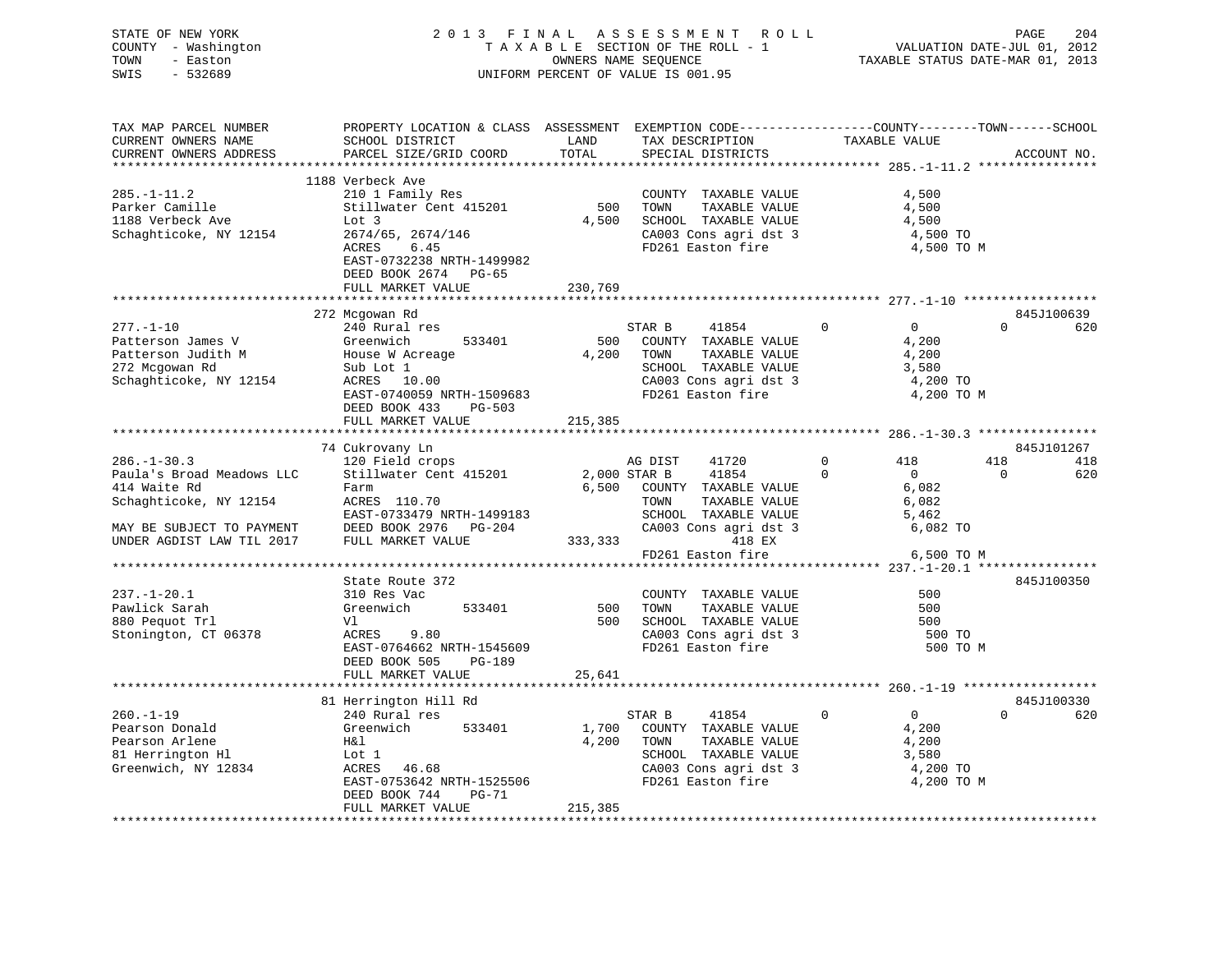| STATE OF NEW YORK<br>COUNTY - Washington<br>TOWN<br>- Easton<br>SWIS<br>$-532689$      |                                                                                                                                                                                                                              | OWNERS NAME SEQUENCE | 2013 FINAL ASSESSMENT<br>R O L L<br>TAXABLE SECTION OF THE ROLL - 1<br>UNIFORM PERCENT OF VALUE IS 001.95                               | VALUATION DATE-JUL 01, 2012<br>TAXABLE STATUS DATE-MAR 01, 2013 | 205<br>PAGE |
|----------------------------------------------------------------------------------------|------------------------------------------------------------------------------------------------------------------------------------------------------------------------------------------------------------------------------|----------------------|-----------------------------------------------------------------------------------------------------------------------------------------|-----------------------------------------------------------------|-------------|
| TAX MAP PARCEL NUMBER<br>CURRENT OWNERS NAME<br>CURRENT OWNERS ADDRESS                 | SCHOOL DISTRICT<br>PARCEL SIZE/GRID COORD                                                                                                                                                                                    | LAND<br>TOTAL        | PROPERTY LOCATION & CLASS ASSESSMENT EXEMPTION CODE----------------COUNTY-------TOWN-----SCHOOL<br>TAX DESCRIPTION<br>SPECIAL DISTRICTS | TAXABLE VALUE                                                   | ACCOUNT NO. |
| $228. - 5 - 8.9$<br>Peckham Materials Corp<br>20 Harlem Ave<br>White Plains, NY 10603  | State Route 29<br>323 Vacant rural<br>Greenwich<br>533401<br>Vacant Land<br>.2 acres for highway taki<br>$228. - 1 - 8.9$<br>ACRES<br>1.75<br>EAST-0752499 NRTH-1554664<br>$PG-695$<br>DEED BOOK 499<br>FULL MARKET VALUE    | 200<br>10,256        | COUNTY TAXABLE VALUE<br>TOWN<br>TAXABLE VALUE<br>200 SCHOOL TAXABLE VALUE<br>FD262 Middle Falls Fire                                    | 200<br>200<br>200<br>200 TO                                     | 845J101149  |
| $228. - 5 - 9.1$<br>Peckham Materials Corp<br>20 Haarlem Ave<br>White Plains, NY 10603 | State Route 29<br>330 Vacant comm<br>Greenwich<br>533401<br>highway taking in 2003<br>R 489/993<br>$228. - 1 - 9.1$<br>FRNT 114.00 DPTH 351.00<br>EAST-0752461 NRTH-1554328<br>DEED BOOK 786<br>$PG-44$<br>FULL MARKET VALUE | 200<br>10,256        | COUNTY TAXABLE VALUE<br>TOWN<br>TAXABLE VALUE<br>200 SCHOOL TAXABLE VALUE<br>FD262 Middle Falls Fire                                    | 200<br>200<br>200<br>200 TO                                     | 845N201154  |
| $228. - 5 - 9.2$<br>Peckham Materials Corp<br>20 Haarlem Ave<br>White Plains, NY 10603 | State Route 29<br>330 Vacant comm<br>Greenwich<br>533401<br>V1<br>R 489/993<br>$228. - 1 - 9.2$<br>93.00 DPTH 162.00<br>FRNT<br>EAST-0752563 NRTH-1555192<br>DEED BOOK 786<br>$PG-44$<br>FULL MARKET VALUE                   | 200<br>10,256        | COUNTY TAXABLE VALUE<br>TAXABLE VALUE<br>TOWN<br>200 SCHOOL TAXABLE VALUE<br>FD262 Middle Falls Fire                                    | 200<br>200<br>200<br>200 TO                                     | 845N201155  |
| $236. - 2 - 1$<br>Peckham Materials Corp<br>20 Haarlem Ave<br>White Plains, NY 10603   | 542 State Route 29<br>720 Mine/quarry<br>533401<br>Greenwich<br>Quarry/mine<br>$542$ (House No.)<br>.2 acres highway taking                                                                                                  | 5,500<br>11,500      | COUNTY TAXABLE VALUE<br>TOWN<br>TAXABLE VALUE<br>SCHOOL TAXABLE VALUE<br>FD262 Middle Falls Fire                                        | 11,500<br>11,500<br>11,500<br>11,500 TO                         | 845J100646  |

\*\*\*\*\*\*\*\*\*\*\*\*\*\*\*\*\*\*\*\*\*\*\*\*\*\*\*\*\*\*\*\*\*\*\*\*\*\*\*\*\*\*\*\*\*\*\*\*\*\*\*\*\*\*\*\*\*\*\*\*\*\*\*\*\*\*\*\*\*\*\*\*\*\*\*\*\*\*\*\*\*\*\*\*\*\*\*\*\*\*\*\*\*\*\*\*\*\*\*\*\*\*\*\*\*\*\*\*\*\*\*\*\*\*\*\*\*\*\*\*\*\*\*\*\*\*\*\*\*\*\*\*

ACRES 19.60

 EAST-0751921 NRTH-1553084 DEED BOOK 402 PG-1007

FULL MARKET VALUE 589,744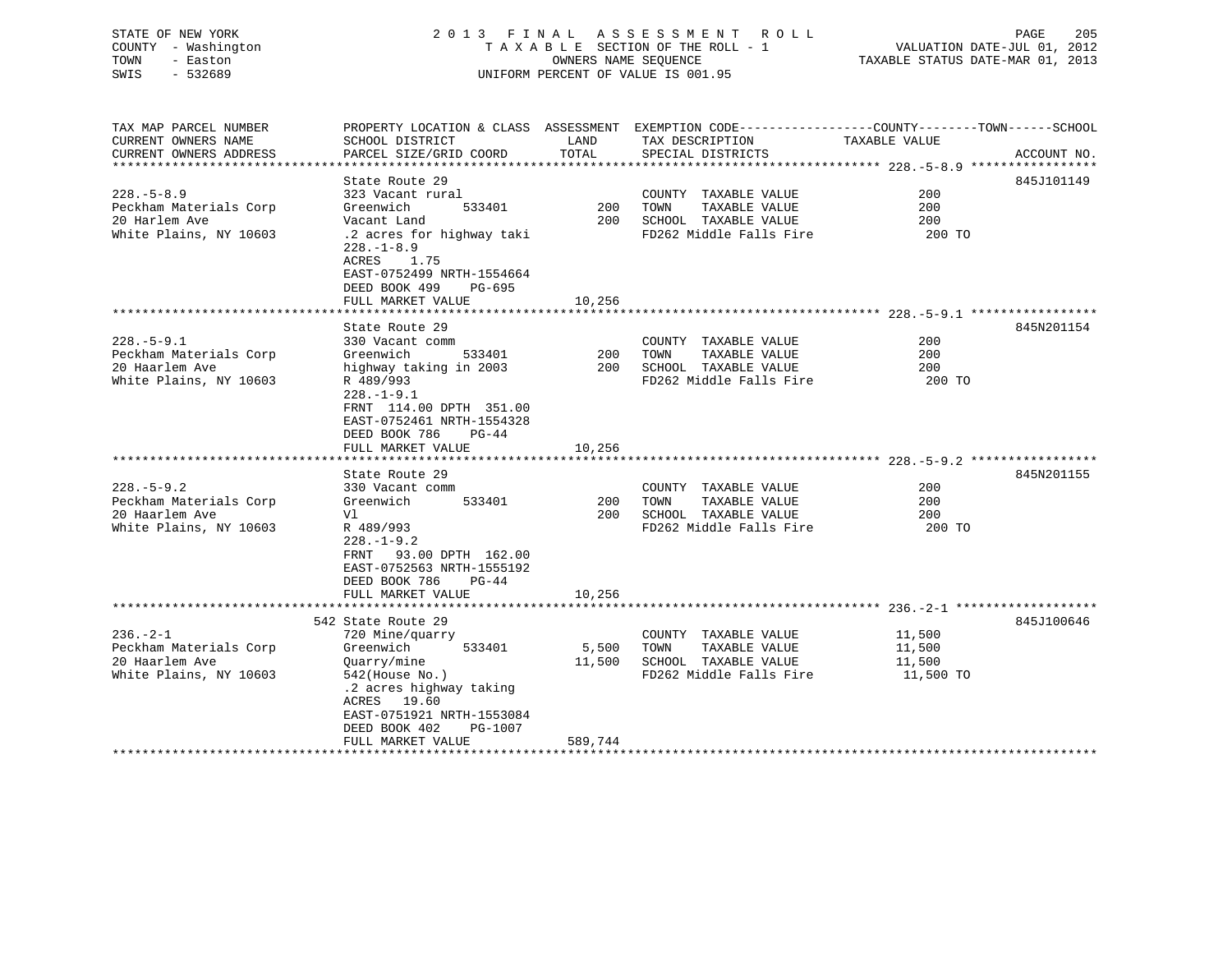# STATE OF NEW YORK 2 0 1 3 F I N A L A S S E S S M E N T R O L L PAGE 206 COUNTY - Washington T A X A B L E SECTION OF THE ROLL - 1 VALUATION DATE-JUL 01, 2012 TOWN - Easton OWNERS NAME SEQUENCE TAXABLE STATUS DATE-MAR 01, 2013 SWIS - 532689 UNIFORM PERCENT OF VALUE IS 001.95

| TAX MAP PARCEL NUMBER   | PROPERTY LOCATION & CLASS ASSESSMENT EXEMPTION CODE----------------COUNTY-------TOWN------SCHOOL |              |                                                                    |               |             |
|-------------------------|--------------------------------------------------------------------------------------------------|--------------|--------------------------------------------------------------------|---------------|-------------|
| CURRENT OWNERS NAME     | SCHOOL DISTRICT                                                                                  | LAND         | TAX DESCRIPTION                                                    | TAXABLE VALUE |             |
| CURRENT OWNERS ADDRESS  | PARCEL SIZE/GRID COORD                                                                           | TOTAL        | SPECIAL DISTRICTS                                                  |               | ACCOUNT NO. |
|                         |                                                                                                  |              |                                                                    |               |             |
|                         | State Route 40/E Off                                                                             |              |                                                                    |               | 845J100240  |
| $244. - 2 - 5$          | 323 Vacant rural                                                                                 |              | COUNTY TAXABLE VALUE                                               | 200           |             |
| Peckham Materials Corp  | Greenwich                                                                                        | $533401$ 200 | TAXABLE VALUE<br>TOWN                                              | 200           |             |
|                         |                                                                                                  |              |                                                                    |               |             |
| 20 Harlem Ave           | Wl                                                                                               |              | 200 SCHOOL TAXABLE VALUE                                           | 200           |             |
| White Plains, NY 10603  | 7.00<br>ACRES                                                                                    |              | FD262 Middle Falls Fire 200 TO                                     |               |             |
|                         | EAST-0752811 NRTH-1543312                                                                        |              |                                                                    |               |             |
|                         | DEED BOOK 631 PG-243                                                                             |              |                                                                    |               |             |
|                         | FULL MARKET VALUE                                                                                | 10,256       |                                                                    |               |             |
|                         |                                                                                                  |              |                                                                    |               |             |
|                         | State Route 40/E Off                                                                             |              |                                                                    |               | 845J100191  |
| $244. - 2 - 9.1$        | 323 Vacant rural                                                                                 |              | COUNTY TAXABLE VALUE                                               | 200           |             |
| Peckham Materials Corp  | 533401<br>Greenwich                                                                              |              |                                                                    | 200           |             |
| 20 Haarlem Ave          | Wood Lot                                                                                         |              | 200    TOWN       TAXABLE  VALUE<br>200    SCHOOL   TAXABLE  VALUE | 200           |             |
|                         | ACRES 5.00                                                                                       |              | FD262 Middle Falls Fire                                            | 200 TO        |             |
| White Plains, NY 10603  |                                                                                                  |              |                                                                    |               |             |
|                         | EAST-0752742 NRTH-1542218                                                                        |              |                                                                    |               |             |
|                         | DEED BOOK 631<br>PG-247                                                                          |              |                                                                    |               |             |
|                         | FULL MARKET VALUE                                                                                | 10,256       |                                                                    |               |             |
|                         |                                                                                                  |              |                                                                    |               |             |
|                         | State Route 40/E Off                                                                             |              |                                                                    |               | 845J101024  |
| $244. - 2 - 9.2$        | 323 Vacant rural                                                                                 |              | COUNTY TAXABLE VALUE                                               | 200           |             |
| Peckham Materials Corp  | 533401<br>Greenwich                                                                              | $200$ TOWN   | TAXABLE VALUE                                                      | 200           |             |
| 20 Haarlem Ave          | Wood Lot                                                                                         |              | 200 SCHOOL TAXABLE VALUE                                           | 200           |             |
| White Plains, NY 10603  | $0t$ 7.50<br>ACRES                                                                               |              | FD262 Middle Falls Fire                                            | 200 TO        |             |
|                         | EAST-0752852 NRTH-1542950                                                                        |              |                                                                    |               |             |
|                         | DEED BOOK 631<br>PG-243                                                                          |              |                                                                    |               |             |
|                         |                                                                                                  |              |                                                                    |               |             |
|                         | FULL MARKET VALUE                                                                                | 10,256       |                                                                    |               |             |
|                         |                                                                                                  |              |                                                                    |               |             |
|                         | State Route 40                                                                                   |              |                                                                    |               | 845J101025  |
| $244. - 2 - 10$         | 323 Vacant rural                                                                                 |              | COUNTY TAXABLE VALUE                                               | 200           |             |
| Peckham Materials Corp  | 533401<br>Greenwich                                                                              | $200$ TOWN   | TAXABLE VALUE                                                      | 200           |             |
| 20 Haarlem Ave          | Wood Lot                                                                                         |              | 200 SCHOOL TAXABLE VALUE                                           | 200           |             |
| White Plains, NY 10603  | ACRES<br>5.50                                                                                    |              | FD262 Middle Falls Fire 200 TO                                     |               |             |
|                         | EAST-0752472 NRTH-1542009                                                                        |              |                                                                    |               |             |
|                         | DEED BOOK 631<br>$PG-243$                                                                        |              |                                                                    |               |             |
|                         | FULL MARKET VALUE                                                                                | 10,256       |                                                                    |               |             |
|                         |                                                                                                  |              |                                                                    |               |             |
|                         | 582 State Route 29                                                                               |              |                                                                    |               |             |
| $236. -2 - 19.2$        | 720 Mine/quarry                                                                                  |              | COUNTY TAXABLE VALUE 2,455                                         |               |             |
|                         |                                                                                                  |              |                                                                    |               |             |
| Peckham Materials Corp. | 533401<br>Greenwich                                                                              |              | 2,455 TOWN<br>TAXABLE VALUE                                        | 2,455         |             |
| 438 Vaughn Rd           | electric                                                                                         |              | 2,455 SCHOOL TAXABLE VALUE                                         | 2,455         |             |
| Hudson Falls, NY 12839  | 887/293                                                                                          |              | FD262 Middle Falls Fire 2,455 TO                                   |               |             |
|                         | ACRES 47.00                                                                                      |              |                                                                    |               |             |
|                         | EAST-0753180 NRTH-1555182                                                                        |              |                                                                    |               |             |
|                         | DEED BOOK 887<br>PG-302                                                                          |              |                                                                    |               |             |
|                         | FULL MARKET VALUE                                                                                | 125,897      |                                                                    |               |             |
|                         |                                                                                                  |              |                                                                    |               |             |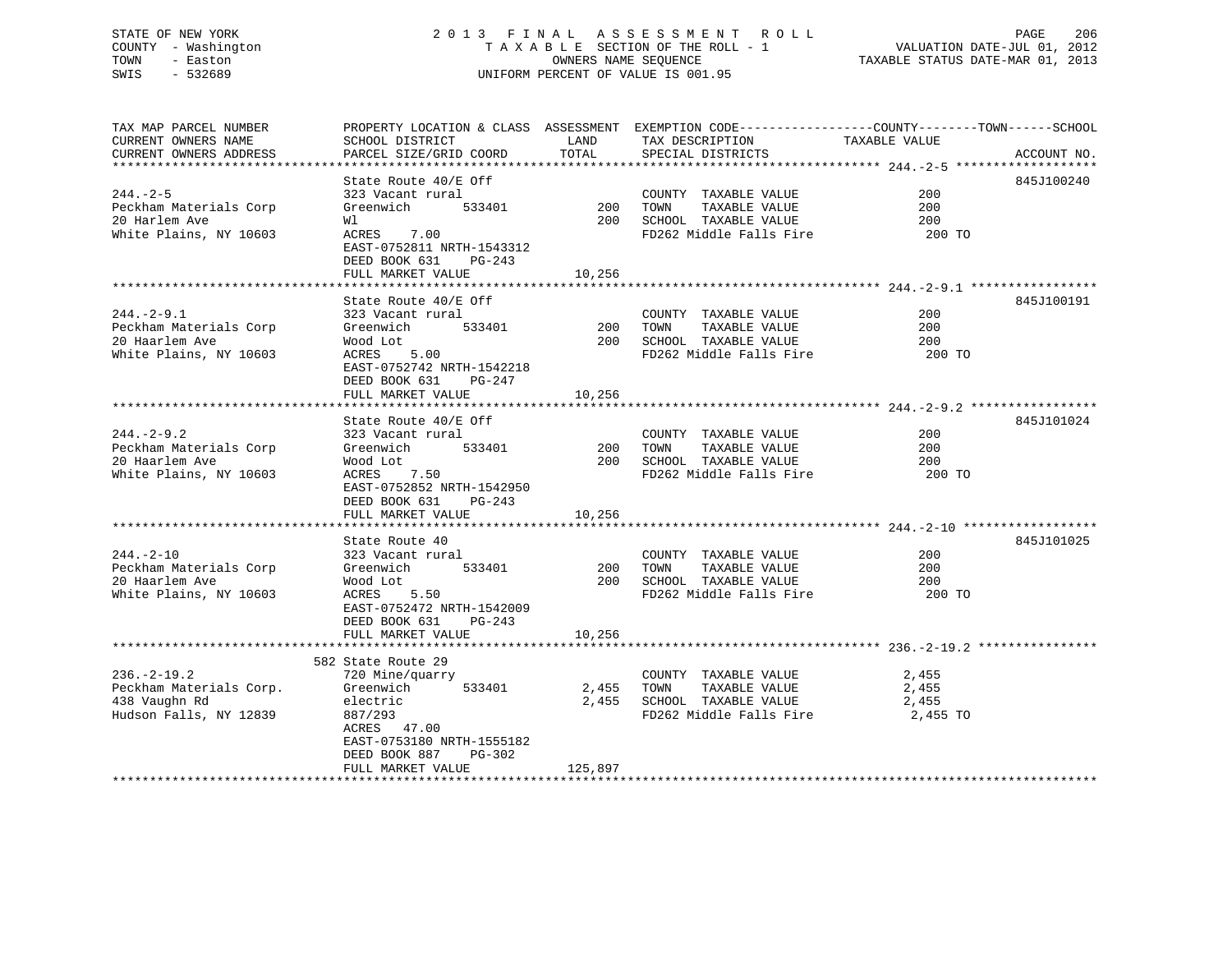| STATE OF NEW YORK<br>COUNTY - Washington<br>- Easton<br>TOWN<br>$-532689$<br>SWIS                           |                                                                                                                                                                                      |                            | 2013 FINAL ASSESSMENT ROLL<br>TAXABLE SECTION OF THE ROLL - 1<br>OWNERS NAME SEQUENCE<br>UNIFORM PERCENT OF VALUE IS 001.95            | PAGE<br>207<br>VALUATION DATE-JUL 01, 2012<br>TAXABLE STATUS DATE-MAR 01, 2013                                                 |
|-------------------------------------------------------------------------------------------------------------|--------------------------------------------------------------------------------------------------------------------------------------------------------------------------------------|----------------------------|----------------------------------------------------------------------------------------------------------------------------------------|--------------------------------------------------------------------------------------------------------------------------------|
| TAX MAP PARCEL NUMBER<br>CURRENT OWNERS NAME<br>CURRENT OWNERS ADDRESS                                      | SCHOOL DISTRICT<br>PARCEL SIZE/GRID COORD                                                                                                                                            | LAND<br>TOTAL              | TAX DESCRIPTION<br>SPECIAL DISTRICTS                                                                                                   | PROPERTY LOCATION & CLASS ASSESSMENT EXEMPTION CODE---------------COUNTY-------TOWN-----SCHOOL<br>TAXABLE VALUE<br>ACCOUNT NO. |
| $244. - 2 - 3$<br>Peckham Materials Inc<br>20 Haarlem Ave<br>White Plains, NY 10603                         | 1968 State Route 40<br>720 Mine/quarry<br>533401<br>Greenwich<br>Quarry<br>558/222<br>ACRES 97.10<br>EAST-0751631 NRTH-1543780<br>DEED BOOK 558<br>PG-219<br>FULL MARKET VALUE       | 3,500<br>11,500<br>589,744 | COUNTY TAXABLE VALUE<br>TOWN<br>TAXABLE VALUE<br>SCHOOL TAXABLE VALUE<br>CA003 Cons agri dst 3<br>FD262 Middle Falls Fire              | 845J100326<br>11,500<br>11,500<br>11,500<br>11,500 TO<br>11,500 TO                                                             |
|                                                                                                             |                                                                                                                                                                                      |                            |                                                                                                                                        |                                                                                                                                |
| $285. - 1 - 38$<br>Peek Ward L<br>1 Winner Pl<br>Saratoga Springs, NY 12866                                 | 61 Marcellus Ln<br>260 Seasonal res - WTRFNT<br>Stillwater Cent 415201<br>Camp<br>FRNT 103.00 DPTH 165.00<br>EAST-0725807 NRTH-1502880<br>DEED BOOK 2946 PG-295<br>FULL MARKET VALUE | 500<br>1,200<br>61,538     | COUNTY TAXABLE VALUE<br>TOWN<br>TAXABLE VALUE<br>SCHOOL TAXABLE VALUE<br>CA003 Cons agri dst 3<br>FD261 Easton fire                    | 845J100425<br>1,200<br>1,200<br>1,200<br>1,200 TO<br>1,200 TO M                                                                |
|                                                                                                             |                                                                                                                                                                                      |                            |                                                                                                                                        |                                                                                                                                |
| $227. - 1 - 11.2$<br>Peltier Susan<br>154 Old Schuylerville Rd<br>Greenwich, NY 12834                       | 154 Old Schuylerville Rd<br>210 1 Family Res<br>Schuylerville 415001<br>H & L<br>ACRES<br>3.39<br>EAST-0742896 NRTH-1556528                                                          | 500<br>3,800               | STAR B<br>41854<br>COUNTY TAXABLE VALUE<br>TOWN<br>TAXABLE VALUE<br>SCHOOL TAXABLE VALUE<br>CA003 Cons agri dst 3                      | 845J101292<br>$\Omega$<br>$\overline{0}$<br>$\Omega$<br>620<br>3,800<br>3,800<br>3,180<br>3,800 TO                             |
|                                                                                                             | DEED BOOK 1917 PG-129                                                                                                                                                                |                            | FD262 Middle Falls Fire                                                                                                                | 3,800 TO                                                                                                                       |
|                                                                                                             | FULL MARKET VALUE                                                                                                                                                                    | 194,872                    |                                                                                                                                        |                                                                                                                                |
| $285. - 1 - 41$<br>Peluso Francine<br>765 County Route 113<br>Schaghticoke, NY 12154                        | County Route 113<br>310 Res Vac<br>Stillwater Cent 415201<br>Vl<br>Lot1<br>ACRES 12.30<br>EAST-0726064 NRTH-1503759<br>DEED BOOK 2695 PG-218<br>FULL MARKET VALUE                    | 300<br>300<br>15,385       | COUNTY TAXABLE VALUE<br>TOWN<br>TAXABLE VALUE<br>SCHOOL TAXABLE VALUE<br>CA003 Cons agri dst 3<br>FD261 Easton fire                    | 845J100335<br>300<br>300<br>300<br>300 TO<br>300 TO M                                                                          |
|                                                                                                             |                                                                                                                                                                                      |                            |                                                                                                                                        |                                                                                                                                |
|                                                                                                             | 765 County Route 113                                                                                                                                                                 |                            |                                                                                                                                        |                                                                                                                                |
| $285. - 1 - 41.1$<br>Peluso Joseph R<br>Peluso Francine K<br>765 County Route 113<br>Schaghticoke, NY 12154 | 210 1 Family Res<br>Stillwater Cent 415201<br>H&l<br>Lot2<br>ACRES<br>1.58<br>EAST-0726493 NRTH-1503620<br>PG-28<br>DEED BOOK 906<br>FULL MARKET VALUE                               | 500<br>3,200<br>164,103    | 41854<br>STAR B<br>COUNTY TAXABLE VALUE<br>TAXABLE VALUE<br>TOWN<br>SCHOOL TAXABLE VALUE<br>CA003 Cons agri dst 3<br>FD261 Easton fire | $\mathbf 0$<br>$\mathbf 0$<br>620<br>$\overline{0}$<br>3,200<br>3,200<br>2,580<br>3,200 TO<br>3,200 TO M                       |
|                                                                                                             |                                                                                                                                                                                      |                            |                                                                                                                                        |                                                                                                                                |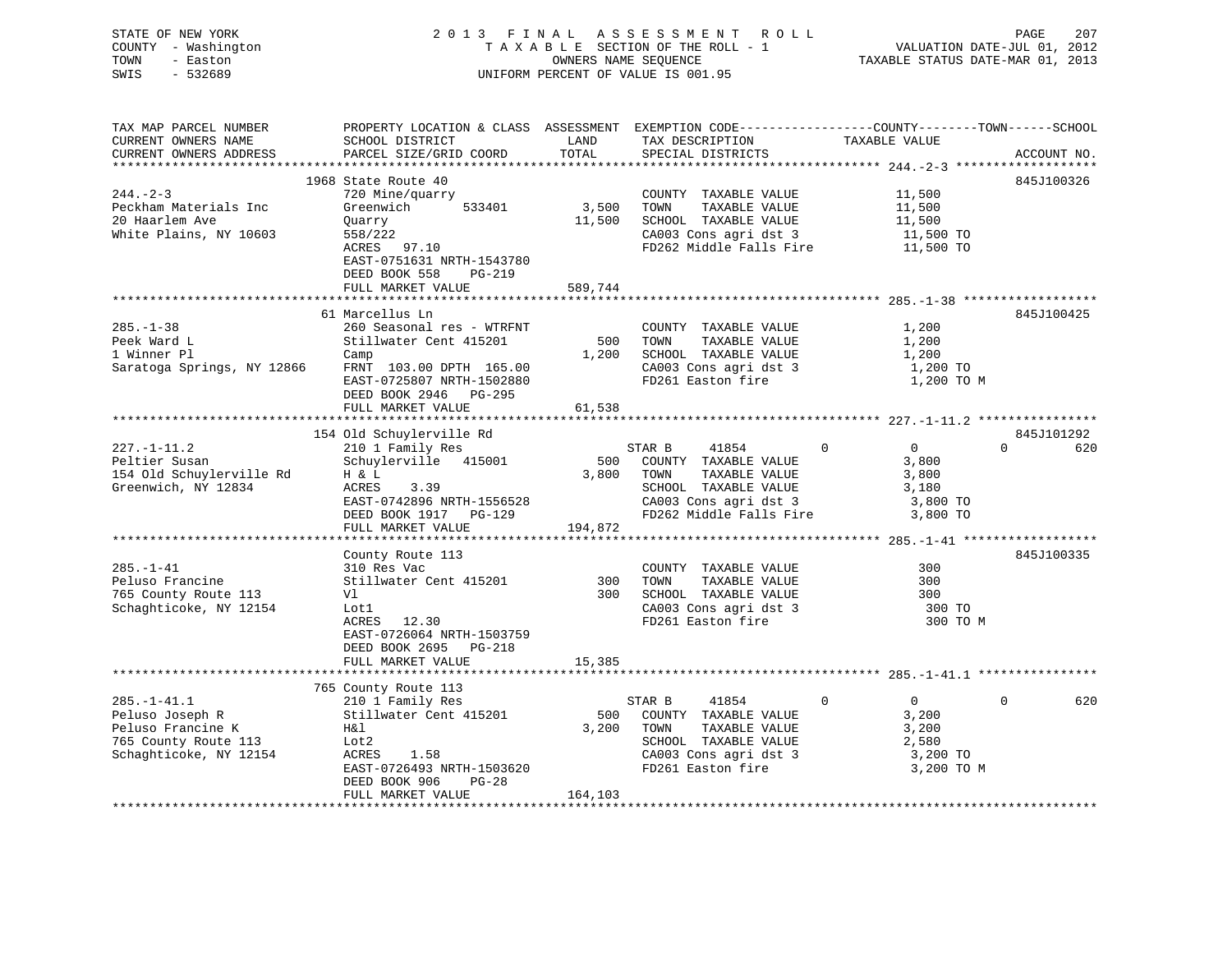# STATE OF NEW YORK 2 0 1 3 F I N A L A S S E S S M E N T R O L L PAGE 208 COUNTY - Washington T A X A B L E SECTION OF THE ROLL - 1 VALUATION DATE-JUL 01, 2012 TOWN - Easton OWNERS NAME SEQUENCE TAXABLE STATUS DATE-MAR 01, 2013 SWIS - 532689 UNIFORM PERCENT OF VALUE IS 001.95

| TAX MAP PARCEL NUMBER<br>CURRENT OWNERS NAME<br>CURRENT OWNERS ADDRESS | PROPERTY LOCATION & CLASS ASSESSMENT EXEMPTION CODE----------------COUNTY-------TOWN------SCHOOL<br><b>EXAMPLE SERVICE SERVICE SERVICE SERVICE SERVICE SERVICE SERVICE SERVICE SERVICE SERVICE SERVICE SERVICE SERVICE</b><br>SCHOOL DISTRICT<br>PARCEL SIZE/GRID COORD | TOTAL      | TAX DESCRIPTION TAXABLE VALUE<br>SPECIAL DISTRICTS<br>TAX DESCRIPTION                                                      |                         |                         | ACCOUNT NO.     |
|------------------------------------------------------------------------|-------------------------------------------------------------------------------------------------------------------------------------------------------------------------------------------------------------------------------------------------------------------------|------------|----------------------------------------------------------------------------------------------------------------------------|-------------------------|-------------------------|-----------------|
|                                                                        |                                                                                                                                                                                                                                                                         |            |                                                                                                                            |                         |                         |                 |
|                                                                        | 1826 State Route 40                                                                                                                                                                                                                                                     |            |                                                                                                                            |                         |                         | 845J100568      |
| $244. - 2 - 19$                                                        | 240 Rural res                                                                                                                                                                                                                                                           |            | STAR B<br>41854                                                                                                            | $\overline{0}$          | $\overline{0}$          | $\Omega$<br>620 |
| Peregrim Keith                                                         | Greenwich 533401                                                                                                                                                                                                                                                        |            | 500 COUNTY TAXABLE VALUE                                                                                                   |                         | 2,000                   |                 |
| 1826 State Route 40                                                    | H&l                                                                                                                                                                                                                                                                     |            | 2,000 TOWN<br>TAXABLE VALUE                                                                                                |                         | 2,000                   |                 |
| Greenwich, NY 12834                                                    | ACRES 27.10                                                                                                                                                                                                                                                             |            | SCHOOL TAXABLE VALUE 1,380<br>CA003 Cons agri dst 3 2,000 TO<br>CA003 Cons agri dst 3                                      |                         |                         |                 |
|                                                                        | EAST-0751109 NRTH-1541906<br>DEED BOOK 927 PG-228<br>FIILL MARKET VALUE                                                                                                                                                                                                 |            | FD262 Middle Falls Fire 2,000 TO                                                                                           |                         |                         |                 |
|                                                                        | FULL MARKET VALUE                                                                                                                                                                                                                                                       | 102,564    |                                                                                                                            |                         |                         |                 |
|                                                                        |                                                                                                                                                                                                                                                                         |            |                                                                                                                            |                         |                         |                 |
|                                                                        | 1852 State Route 40                                                                                                                                                                                                                                                     |            |                                                                                                                            |                         |                         | 845J101081      |
| $244. - 2 - 20$                                                        | 260 Seasonal res<br>Greenwich 533401                                                                                                                                                                                                                                    |            | COUNTY TAXABLE VALUE                                                                                                       | 600                     |                         |                 |
| Peregrim Keith                                                         |                                                                                                                                                                                                                                                                         | 500        | TOWN<br>TAXABLE VALUE                                                                                                      |                         | 600                     |                 |
| 1852 State Route 40                                                    | Camp                                                                                                                                                                                                                                                                    |            |                                                                                                                            |                         |                         |                 |
| Greenwich, NY 12834                                                    | ACRES 24.36                                                                                                                                                                                                                                                             |            | 600 SCHOOL TAXABLE VALUE 600 SCHOOL TAXABLE VALUE 600 TO<br>CA003 Cons agri dst 3 600 TO<br>FD262 Middle Falls Fire 600 TO |                         |                         |                 |
|                                                                        | EAST-0750350 NRTH-1542161                                                                                                                                                                                                                                               |            |                                                                                                                            |                         |                         |                 |
|                                                                        | DEED BOOK 927 PG-232                                                                                                                                                                                                                                                    |            |                                                                                                                            |                         |                         |                 |
|                                                                        | FULL MARKET VALUE                                                                                                                                                                                                                                                       | 30,769     |                                                                                                                            |                         |                         |                 |
|                                                                        |                                                                                                                                                                                                                                                                         |            |                                                                                                                            |                         |                         |                 |
|                                                                        | 284 Easton Station Rd                                                                                                                                                                                                                                                   |            |                                                                                                                            |                         |                         |                 |
| $253. - 1 - 16.5$                                                      | 241 Rural res&ag                                                                                                                                                                                                                                                        |            | AG DIST<br>41720                                                                                                           | $\mathbf 0$<br>$\Omega$ | 433<br>433              | 433<br>$\Omega$ |
| Perkins Erin<br>Perkins Jeremy                                         | 533401 1,250 STAR B<br>Greenwich<br>Farm                                                                                                                                                                                                                                |            | 41854<br>6,000 COUNTY TAXABLE VALUE                                                                                        |                         | $\overline{0}$<br>5,567 | 620             |
| Perains versal<br>284 Easton Station Rd<br>Greenwich, NY 12834         |                                                                                                                                                                                                                                                                         |            | TOWN<br>TAXABLE VALUE                                                                                                      |                         | 5,567                   |                 |
|                                                                        | Sub Lot 1<br>ACRES 49.70                                                                                                                                                                                                                                                |            |                                                                                                                            |                         |                         |                 |
|                                                                        |                                                                                                                                                                                                                                                                         |            |                                                                                                                            |                         |                         |                 |
| MAY BE SUBJECT TO PAYMENT                                              | DEED BOOK 2941 PG-72                                                                                                                                                                                                                                                    |            |                                                                                                                            |                         |                         |                 |
| UNDER AGDIST LAW TIL 2017                                              | FULL MARKET VALUE                                                                                                                                                                                                                                                       |            | 307,692 FD261 Easton fire                                                                                                  |                         | 6,000 TO M              |                 |
|                                                                        |                                                                                                                                                                                                                                                                         |            |                                                                                                                            |                         |                         |                 |
|                                                                        | 161 Louse Hill Rd                                                                                                                                                                                                                                                       |            |                                                                                                                            |                         |                         | 845J101213      |
| $236. - 2 - 7.5$                                                       | 210 1 Family Res                                                                                                                                                                                                                                                        |            | STAR B<br>41854                                                                                                            | $\overline{0}$ 0        |                         | $\Omega$<br>620 |
| Perkins Timothy F                                                      | Greenwich 533401                                                                                                                                                                                                                                                        |            | 400 COUNTY TAXABLE VALUE                                                                                                   |                         | 3,200                   |                 |
|                                                                        |                                                                                                                                                                                                                                                                         | 3,200 TOWN | TAXABLE VALUE                                                                                                              |                         | 3,200                   |                 |
|                                                                        |                                                                                                                                                                                                                                                                         |            | SCHOOL TAXABLE VALUE 2,580                                                                                                 |                         |                         |                 |
|                                                                        |                                                                                                                                                                                                                                                                         |            | FD262 Middle Falls Fire                                                                                                    |                         | 3,200 TO                |                 |
|                                                                        | DEED BOOK 541<br>$PG-230$                                                                                                                                                                                                                                               |            |                                                                                                                            |                         |                         |                 |
|                                                                        | FULL MARKET VALUE                                                                                                                                                                                                                                                       | 164,103    |                                                                                                                            |                         |                         |                 |
|                                                                        |                                                                                                                                                                                                                                                                         |            |                                                                                                                            |                         |                         | 845J100443      |
| $285. - 1 - 4$                                                         | 256 County Route 54                                                                                                                                                                                                                                                     |            |                                                                                                                            | $\mathbf 0$             | $\overline{0}$          | $\Omega$<br>620 |
|                                                                        |                                                                                                                                                                                                                                                                         |            |                                                                                                                            |                         | 3,800                   |                 |
|                                                                        |                                                                                                                                                                                                                                                                         |            |                                                                                                                            |                         | 3,800                   |                 |
| Perry William J Jr<br>256 County Route 54<br>Schaghticoke, NY 12154    | County Route 54<br>210 1 Family Res<br>Stillwater Cent 415201<br>H/1 3,800 TOWN TAXABLE VALUE<br>H/1 3,800 TOWN TAXABLE VALUE<br>SCHOOL TAXABLE VALUE<br>CA003 Cons agri dst 3                                                                                          |            |                                                                                                                            |                         | 3,180                   |                 |
|                                                                        | ALRES 1.30<br>EAST-0732531 NRTH-1502609<br>$P = 281$                                                                                                                                                                                                                    |            |                                                                                                                            |                         | 3,800 TO                |                 |
|                                                                        | DEED BOOK 3016 PG-281                                                                                                                                                                                                                                                   |            | FD261 Easton fire                                                                                                          |                         | 3,800 TO M              |                 |
|                                                                        | FULL MARKET VALUE                                                                                                                                                                                                                                                       | 194,872    |                                                                                                                            |                         |                         |                 |
|                                                                        |                                                                                                                                                                                                                                                                         |            |                                                                                                                            |                         |                         |                 |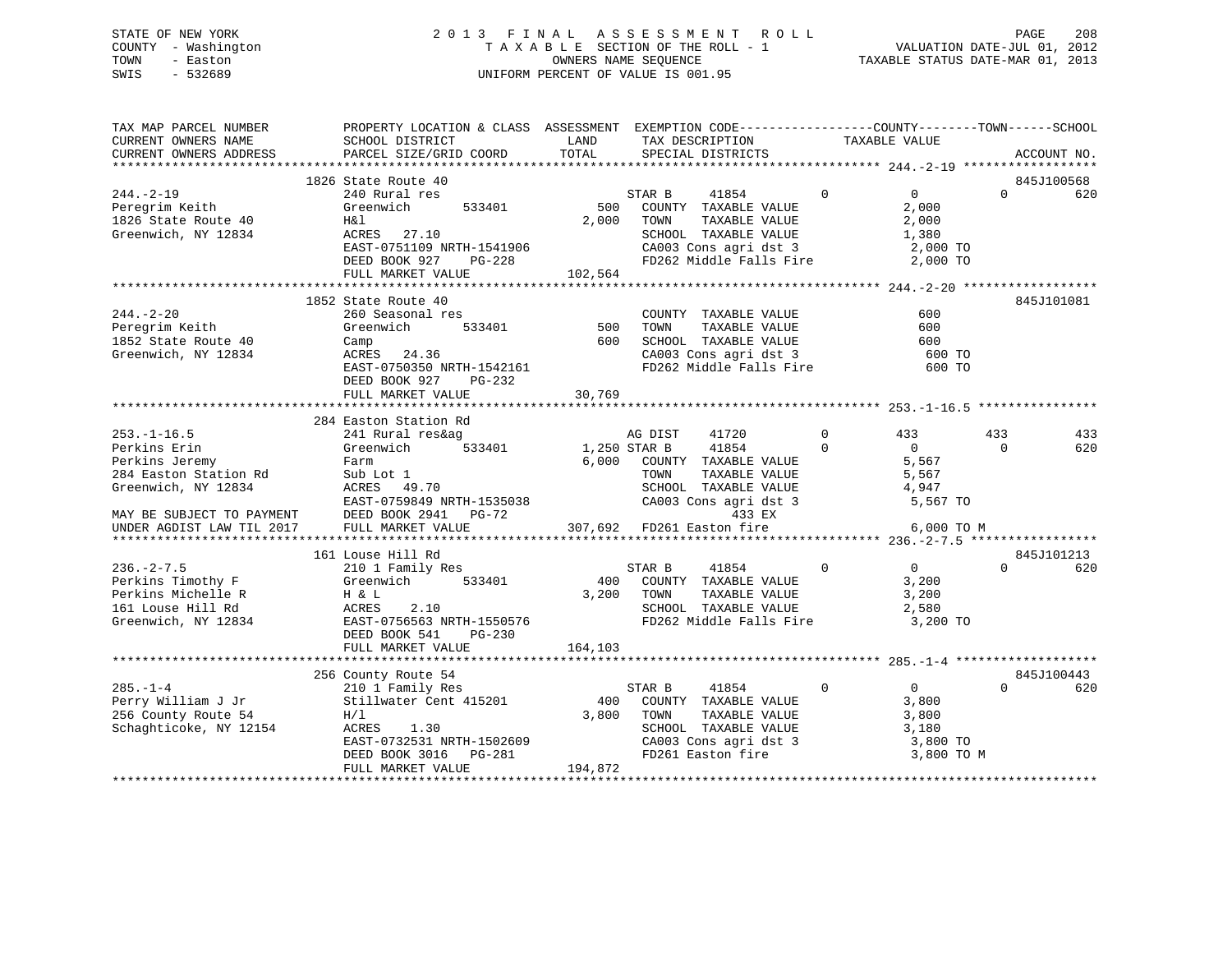| STATE OF NEW YORK<br>- Washington<br>COUNTY<br>TOWN<br>- Easton<br>SWIS<br>- 532689 |                                                     |             | 2013 FINAL ASSESSMENT ROLL<br>T A X A B L E SECTION OF THE ROLL - 1 VALUATION DATE-JUL 01, 2012<br>OWNERS NAME SEQUENCE TAXABLE STATUS DATE-MAR 01, 2013<br>UNIFORM PERCENT OF VALUE IS 001.95 |                | 209<br>PAGE     |
|-------------------------------------------------------------------------------------|-----------------------------------------------------|-------------|------------------------------------------------------------------------------------------------------------------------------------------------------------------------------------------------|----------------|-----------------|
| TAX MAP PARCEL NUMBER                                                               | PROPERTY LOCATION & CLASS ASSESSMENT                |             | EXEMPTION CODE-----------------COUNTY-------TOWN------SCHOOL                                                                                                                                   |                |                 |
| CURRENT OWNERS NAME                                                                 | SCHOOL DISTRICT                                     | <b>LAND</b> | TAX DESCRIPTION                                                                                                                                                                                | TAXABLE VALUE  |                 |
| CURRENT OWNERS ADDRESS     PARCEL SIZE/GRID COORD     TOTAL     SPECIAL DISTRICTS   |                                                     |             |                                                                                                                                                                                                |                | ACCOUNT NO.     |
|                                                                                     |                                                     |             |                                                                                                                                                                                                |                |                 |
|                                                                                     | 249 Windy Hill Rd                                   |             |                                                                                                                                                                                                |                | 845J101194      |
| $228. -5 - 7.1$                                                                     |                                                     |             | STAR B 41854 0                                                                                                                                                                                 | $\overline{0}$ | $\Omega$<br>620 |
| Petar Maks                                                                          | 210 1 Family Res<br>Schuylerville 415001 500 COUNTY |             | TAXABLE VALUE                                                                                                                                                                                  | 5,000          |                 |
| Petar Andrea M [101] Lot 2A & 3/House                                               |                                                     | 5,000       | TAXABLE VALUE<br>TOWN                                                                                                                                                                          | 5,000          |                 |
| 249 Windy Hill Rd                                                                   | 524/291                                             |             | TAXABLE VALUE<br>SCHOOL                                                                                                                                                                        | 4,380          |                 |
| Greenwich, NY 12834                                                                 | 524/291<br>228.-1-7.1                               |             | FD262 Middle Falls Fire                                                                                                                                                                        | 5,000 TO       |                 |
|                                                                                     | ACRES 2.81                                          |             |                                                                                                                                                                                                |                |                 |
|                                                                                     | EAST-0748233 NRTH-1559433                           |             |                                                                                                                                                                                                |                |                 |
|                                                                                     | DEED BOOK 524<br>PG-293                             |             |                                                                                                                                                                                                |                |                 |
|                                                                                     | FULL MARKET VALUE                                   | 256,410     |                                                                                                                                                                                                |                |                 |
|                                                                                     |                                                     |             |                                                                                                                                                                                                |                |                 |

|                     | Park Dr                   |     |                         |        | 845J100710 |
|---------------------|---------------------------|-----|-------------------------|--------|------------|
| $236.1 - 3 - 3$     | 314 Rural vac<10          |     | TAXABLE VALUE<br>COUNTY | 300    |            |
| Petar Maks          | Greenwich<br>533401       | 300 | TAXABLE VALUE<br>TOWN   | 300    |            |
| Petar Andrea M      | Vacant Land               | 300 | SCHOOL TAXABLE VALUE    | 300    |            |
| 249 Windy Hill Rd   | $236 - 3 - 3$             |     | FD262 Middle Falls Fire | 300 TO |            |
| Greenwich, NY 12834 | FRNT 135.00 DPTH 197.00   |     |                         |        |            |
|                     | EAST-0749857 NRTH-1553092 |     |                         |        |            |

| DEED BOOK 623 PG-34                                                                                                                                          |                                                           |                                                                                                                                   |                                                          |                                                                                                                                                           |                                                                                                                                                                             |
|--------------------------------------------------------------------------------------------------------------------------------------------------------------|-----------------------------------------------------------|-----------------------------------------------------------------------------------------------------------------------------------|----------------------------------------------------------|-----------------------------------------------------------------------------------------------------------------------------------------------------------|-----------------------------------------------------------------------------------------------------------------------------------------------------------------------------|
|                                                                                                                                                              |                                                           |                                                                                                                                   |                                                          |                                                                                                                                                           |                                                                                                                                                                             |
|                                                                                                                                                              |                                                           |                                                                                                                                   |                                                          |                                                                                                                                                           | 845J100660                                                                                                                                                                  |
| 210 1 Family Res<br>Peters Miriam Greenwich<br>1066 State Route 40 H & L<br>Greenwich, NY 12834<br>ACRES 1.30                                                |                                                           |                                                                                                                                   | $\overline{0}$                                           | $\Omega$<br>5,000<br>5,000<br>3,690                                                                                                                       | 1,310<br>$\Omega$                                                                                                                                                           |
|                                                                                                                                                              |                                                           |                                                                                                                                   |                                                          |                                                                                                                                                           |                                                                                                                                                                             |
|                                                                                                                                                              |                                                           |                                                                                                                                   |                                                          |                                                                                                                                                           |                                                                                                                                                                             |
| 11 Vly Summit Rd<br>210 1 Family Res<br>Greenwich<br>$H \& L$<br>ACRES 1.30<br>DEED BOOK 447 PG-1093<br>FULL MARKET VALUE                                    | 2,500                                                     | TOWN                                                                                                                              |                                                          | 2,500<br>2,500<br>2,500                                                                                                                                   | 845J100849                                                                                                                                                                  |
| 1067 State Route 40<br>210 1 Family Res<br>Greenwich<br>533401<br>H & L<br>410/171<br>EAST-0746024 NRTH-1523208<br>DEED BOOK 444 PG-816<br>FULL MARKET VALUE | 500<br>2,800<br>143,590                                   | TOWN<br>CA003 Cons agri dst 3<br>FD261 Easton fire                                                                                |                                                          | 2,800<br>2,800<br>2,800<br>2,800 TO M                                                                                                                     | 845J100659                                                                                                                                                                  |
|                                                                                                                                                              | 1066 State Route 40<br>DEED BOOK 444<br>FULL MARKET VALUE | EAST-0746291 NRTH-1523217<br>$PG-816$<br>256,410<br>533401 400<br>EAST-0746566 NRTH-1523191<br>128, 205<br>FRNT 84.00 DPTH 193.00 | STAR EN<br>533401 500 COUNTY TAXABLE VALUE<br>5,000 TOWN | 41834<br>TAXABLE VALUE<br>COUNTY TAXABLE VALUE<br>TAXABLE VALUE<br>SCHOOL TAXABLE VALUE<br>CA003 Cons agri dst 3<br>COUNTY TAXABLE VALUE<br>TAXABLE VALUE | SCHOOL TAXABLE VALUE<br>CA003 Cons agri dst 3 5,000 TO<br>FD261 Easton fire<br>5,000 TO M<br>2,500 TO<br>FD261 Easton fire 2,500 TO M<br>SCHOOL TAXABLE VALUE<br>$2,800$ TO |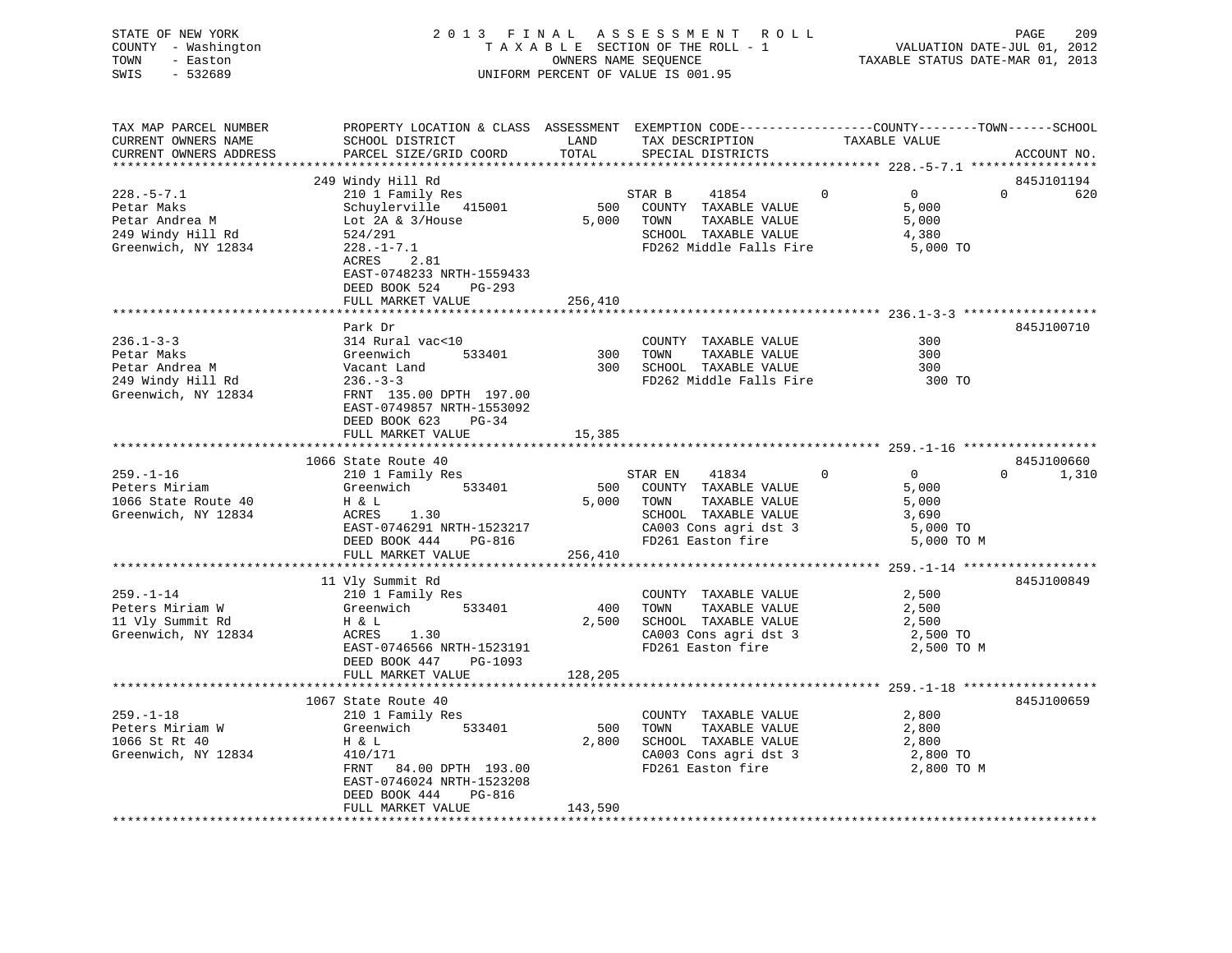# STATE OF NEW YORK 2 0 1 3 F I N A L A S S E S S M E N T R O L L PAGE 210 COUNTY - Washington T A X A B L E SECTION OF THE ROLL - 1 VALUATION DATE-JUL 01, 2012 TOWN - Easton OWNERS NAME SEQUENCE TAXABLE STATUS DATE-MAR 01, 2013 SWIS - 532689 UNIFORM PERCENT OF VALUE IS 001.95

| TAX MAP PARCEL NUMBER                         | PROPERTY LOCATION & CLASS ASSESSMENT EXEMPTION CODE----------------COUNTY-------TOWN------SCHOOL                                                                                                                                                                                                                                                                                                                                                                          |            |                                                                                                                                                                                          |                                                                      |                |          |                |
|-----------------------------------------------|---------------------------------------------------------------------------------------------------------------------------------------------------------------------------------------------------------------------------------------------------------------------------------------------------------------------------------------------------------------------------------------------------------------------------------------------------------------------------|------------|------------------------------------------------------------------------------------------------------------------------------------------------------------------------------------------|----------------------------------------------------------------------|----------------|----------|----------------|
| CURRENT OWNERS NAME<br>CURRENT OWNERS ADDRESS |                                                                                                                                                                                                                                                                                                                                                                                                                                                                           |            |                                                                                                                                                                                          |                                                                      |                |          | ACCOUNT NO.    |
|                                               |                                                                                                                                                                                                                                                                                                                                                                                                                                                                           |            |                                                                                                                                                                                          |                                                                      |                |          |                |
|                                               | 1063 State Route 40                                                                                                                                                                                                                                                                                                                                                                                                                                                       |            |                                                                                                                                                                                          |                                                                      |                |          | 845J100691     |
| $259. - 1 - 17$                               |                                                                                                                                                                                                                                                                                                                                                                                                                                                                           |            |                                                                                                                                                                                          |                                                                      |                |          | $0 \qquad 620$ |
|                                               |                                                                                                                                                                                                                                                                                                                                                                                                                                                                           |            |                                                                                                                                                                                          |                                                                      |                |          |                |
|                                               |                                                                                                                                                                                                                                                                                                                                                                                                                                                                           |            |                                                                                                                                                                                          |                                                                      |                |          |                |
|                                               |                                                                                                                                                                                                                                                                                                                                                                                                                                                                           |            |                                                                                                                                                                                          |                                                                      |                |          |                |
|                                               |                                                                                                                                                                                                                                                                                                                                                                                                                                                                           |            |                                                                                                                                                                                          |                                                                      |                |          |                |
|                                               |                                                                                                                                                                                                                                                                                                                                                                                                                                                                           |            |                                                                                                                                                                                          |                                                                      |                |          |                |
|                                               | 259.-1-17<br>Peters Philippa W Greenwich 533401<br>1063 St Rt 40 H & L<br>Greenwich, NY 12834<br>EAST-0746028 NRTH-1523118<br>DEED BOOK 734 PG-78<br>205,128<br>205,128<br>205,128<br>205,128<br>205,128<br>205,128<br>205,128                                                                                                                                                                                                                                            |            |                                                                                                                                                                                          |                                                                      |                |          |                |
|                                               |                                                                                                                                                                                                                                                                                                                                                                                                                                                                           |            |                                                                                                                                                                                          |                                                                      |                |          |                |
| $245. -2 - 7$                                 | 1116 State Route 372                                                                                                                                                                                                                                                                                                                                                                                                                                                      |            |                                                                                                                                                                                          |                                                                      |                | $\Omega$ | 845J100668     |
|                                               |                                                                                                                                                                                                                                                                                                                                                                                                                                                                           |            |                                                                                                                                                                                          |                                                                      |                |          | 620            |
|                                               |                                                                                                                                                                                                                                                                                                                                                                                                                                                                           |            |                                                                                                                                                                                          |                                                                      |                |          |                |
|                                               |                                                                                                                                                                                                                                                                                                                                                                                                                                                                           |            |                                                                                                                                                                                          |                                                                      |                |          |                |
|                                               |                                                                                                                                                                                                                                                                                                                                                                                                                                                                           |            |                                                                                                                                                                                          |                                                                      |                |          |                |
|                                               |                                                                                                                                                                                                                                                                                                                                                                                                                                                                           |            |                                                                                                                                                                                          |                                                                      |                |          |                |
|                                               | $\begin{tabular}{lllllllllllllllllll} \hline 245.-2-7 & 220 & \text{Family kes} & 533401 & 500 & \text{COMITY TAXABLE VALUE} & 4,200 & 4,200 & 4,200 & 4,200 & 4,200 & 4,200 & 4,200 & 4,200 & 4,200 & 4,200 & 4,200 & 4,200 & 4,200 & 4,200 & 4,200 & 4,200 & 4,200 & 4,200 & 4,200 & 4,200 & 4,200 & 4,200$                                                                                                                                                             |            |                                                                                                                                                                                          |                                                                      |                |          |                |
|                                               | County Route 74                                                                                                                                                                                                                                                                                                                                                                                                                                                           |            |                                                                                                                                                                                          |                                                                      |                |          |                |
|                                               |                                                                                                                                                                                                                                                                                                                                                                                                                                                                           |            |                                                                                                                                                                                          |                                                                      |                |          |                |
|                                               |                                                                                                                                                                                                                                                                                                                                                                                                                                                                           |            |                                                                                                                                                                                          |                                                                      |                |          |                |
|                                               |                                                                                                                                                                                                                                                                                                                                                                                                                                                                           |            |                                                                                                                                                                                          |                                                                      |                |          |                |
|                                               |                                                                                                                                                                                                                                                                                                                                                                                                                                                                           |            |                                                                                                                                                                                          |                                                                      |                |          |                |
|                                               |                                                                                                                                                                                                                                                                                                                                                                                                                                                                           |            |                                                                                                                                                                                          |                                                                      |                |          |                |
|                                               |                                                                                                                                                                                                                                                                                                                                                                                                                                                                           |            | E 74<br>1998<br>533401 120 TOWN TAXABLE VALUE<br>533401 120 TOWN TAXABLE VALUE<br>500 SCHOOL TAXABLE VALUE<br>24 NRTH-1546808 2900 CA003 Cons agri dst 3<br>2904 PG-80 125 641<br>25 641 |                                                                      |                |          |                |
|                                               | $\begin{tabular}{lllllllllllllllllllll} \multicolumn{3}{c}{245,-1-6.7} & \multicolumn{3}{c}{\text{COURY}} & \multicolumn{3}{c}{\text{COURY}} & \multicolumn{3}{c}{\text{COURY}} & \multicolumn{3}{c}{\text{COURY}} & \multicolumn{3}{c}{\text{TAXABLE VALUE}} & \multicolumn{3}{c}{\text{S00}} \\ \multicolumn{3}{c}{\text{Peters}} & \multicolumn{3}{c}{\text{Greenwich}} & \multicolumn{3}{c}{\text{S33401}} & \multicolumn{3}{c}{\text{COURY}} & \multicolumn{3}{c}{\$ |            |                                                                                                                                                                                          |                                                                      |                |          |                |
|                                               | 52 Waters Rd                                                                                                                                                                                                                                                                                                                                                                                                                                                              |            |                                                                                                                                                                                          |                                                                      |                |          | 845J100670     |
|                                               |                                                                                                                                                                                                                                                                                                                                                                                                                                                                           |            | $\begin{tabular}{ccccc} \multicolumn{2}{c}{STAR} & B & 41854 & 0 & 0 \\ \multicolumn{2}{c}{700} & COUNTY & TAXABLE VALUE & 4,200 \\ \end{tabular}$                                       |                                                                      | $\overline{0}$ | $\Omega$ | 620            |
|                                               |                                                                                                                                                                                                                                                                                                                                                                                                                                                                           |            |                                                                                                                                                                                          |                                                                      |                |          |                |
|                                               |                                                                                                                                                                                                                                                                                                                                                                                                                                                                           | 4,200 TOWN |                                                                                                                                                                                          |                                                                      |                |          |                |
|                                               |                                                                                                                                                                                                                                                                                                                                                                                                                                                                           |            |                                                                                                                                                                                          |                                                                      |                |          |                |
|                                               |                                                                                                                                                                                                                                                                                                                                                                                                                                                                           |            | TOWN TAXABLE VALUE 4,200<br>SCHOOL TAXABLE VALUE 3,580<br>CA003 Cons agri dst 3 4,200 TO                                                                                                 |                                                                      |                |          |                |
|                                               | 253.-1-12.4<br>Pfeiffer Diane 240 Rural res<br>Pfeiffer George Res<br>27 John St ACRES 18.20<br>Greenwich, NY 12834<br>DEED BOOK 500 PG-1026<br>THE BOOK 500 PG-1026<br>PE-1026<br>27 John St BAST-0764172 NRTH-1533224<br>DEED BOOK 500 PG-1026                                                                                                                                                                                                                          |            | FD261 Easton fire                                                                                                                                                                        |                                                                      | 4,200 TO M     |          |                |
|                                               | FULL MARKET VALUE                                                                                                                                                                                                                                                                                                                                                                                                                                                         | 215,385    |                                                                                                                                                                                          |                                                                      |                |          |                |
|                                               |                                                                                                                                                                                                                                                                                                                                                                                                                                                                           |            |                                                                                                                                                                                          |                                                                      |                |          |                |
|                                               | 64 County Route 74A                                                                                                                                                                                                                                                                                                                                                                                                                                                       |            |                                                                                                                                                                                          |                                                                      |                |          | 845J100669     |
|                                               | 112 Dairy farm<br>Greenwich 533401                                                                                                                                                                                                                                                                                                                                                                                                                                        |            |                                                                                                                                                                                          | $\begin{array}{ccc} & 0 & 869 \\ \text{VALUE} & & 9,131 \end{array}$ |                | 869      | 869            |
| $253.-1-12.1$<br>$Tohn$                       |                                                                                                                                                                                                                                                                                                                                                                                                                                                                           |            | AG DIST 41720 0<br>2,000 COUNTY TAXABLE VALUE                                                                                                                                            |                                                                      |                |          |                |
|                                               |                                                                                                                                                                                                                                                                                                                                                                                                                                                                           |            | TOWN TAXABLE VALUE<br>TOWN TAXABLE VALUE 9,131<br>SCHOOL TAXABLE VALUE 9,131<br>CA003 Cons agri dst 3 9,131 TO                                                                           |                                                                      |                |          |                |
|                                               |                                                                                                                                                                                                                                                                                                                                                                                                                                                                           |            |                                                                                                                                                                                          |                                                                      |                |          |                |
|                                               |                                                                                                                                                                                                                                                                                                                                                                                                                                                                           |            |                                                                                                                                                                                          |                                                                      |                |          |                |
|                                               |                                                                                                                                                                                                                                                                                                                                                                                                                                                                           |            | 869 EX                                                                                                                                                                                   |                                                                      |                |          |                |
|                                               | Feiffer Jacqueline Farm $70 \text{ Co } RL$ 7AX<br>The Term $70 \text{ Co } RL$ 7AX<br>The Term $70 \text{ Co } RL$ 7AX<br>The SUBJECT TO PAYMENT BEED BOOK 443 PG-287<br>TONE RAST-0765415 NRTH-1531561<br>MAY BE SUBJECT TO PAYMENT DEED BOOK 443 PG-287<br>THE MAY                                                                                                                                                                                                     |            | FD261 Easton fire                                                                                                                                                                        |                                                                      | 10,000 TO M    |          |                |
|                                               |                                                                                                                                                                                                                                                                                                                                                                                                                                                                           |            |                                                                                                                                                                                          |                                                                      |                |          |                |
|                                               |                                                                                                                                                                                                                                                                                                                                                                                                                                                                           |            |                                                                                                                                                                                          |                                                                      |                |          |                |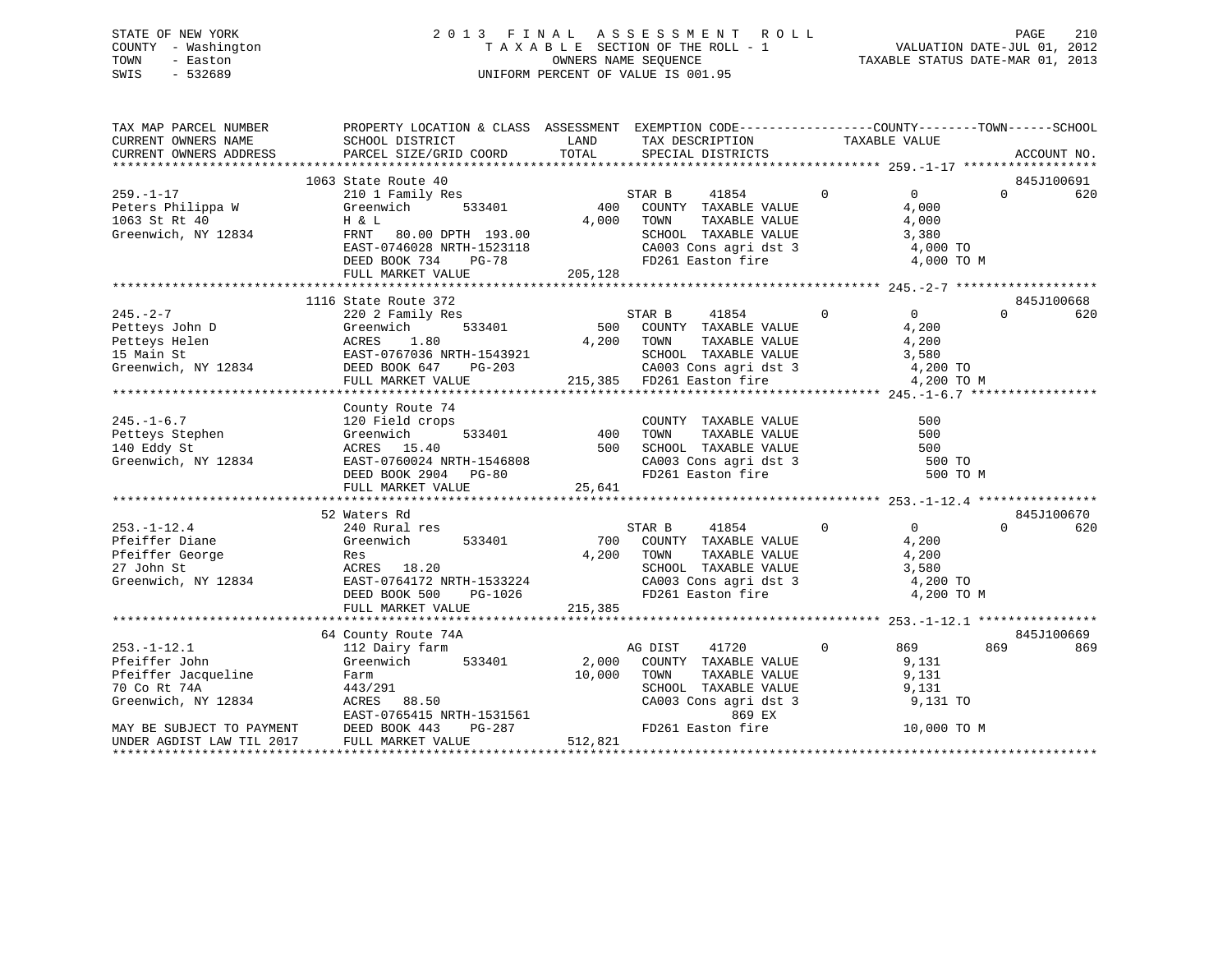# STATE OF NEW YORK 2 0 1 3 F I N A L A S S E S S M E N T R O L L PAGE 211 COUNTY - Washington T A X A B L E SECTION OF THE ROLL - 1 VALUATION DATE-JUL 01, 2012 TOWN - Easton OWNERS NAME SEQUENCE TAXABLE STATUS DATE-MAR 01, 2013 SWIS - 532689 UNIFORM PERCENT OF VALUE IS 001.95

| TAX MAP PARCEL NUMBER                                               | PROPERTY LOCATION & CLASS ASSESSMENT EXEMPTION CODE---------------COUNTY-------TOWN-----SCHOOL        |                    |                                                                                                                                                                                                                                                                                                                                                                                                                                                                                              |                                  |                |       |
|---------------------------------------------------------------------|-------------------------------------------------------------------------------------------------------|--------------------|----------------------------------------------------------------------------------------------------------------------------------------------------------------------------------------------------------------------------------------------------------------------------------------------------------------------------------------------------------------------------------------------------------------------------------------------------------------------------------------------|----------------------------------|----------------|-------|
| CURRENT OWNERS NAME                                                 | SCHOOL DISTRICT                                                                                       | LAND               |                                                                                                                                                                                                                                                                                                                                                                                                                                                                                              |                                  |                |       |
| CURRENT OWNERS ADDRESS                                              | PARCEL SIZE/GRID COORD                                                                                | TOTAL              | $\begin{tabular}{ll} \multicolumn{2}{c}{\begin{tabular}{lcccc} \multicolumn{2}{c}{\multicolumn{2}{c}{\multicolumn{2}{c}{\multicolumn{2}{c}{\multicolumn{2}{c}{\multicolumn{2}{c}{\multicolumn{2}{c}{\multicolumn{2}{c}{\multicolumn{2}{c}{\multicolumn{2}{c}{\multicolumn{2}{c}{\multicolumn{2}{c}{\multicolumn{2}{c}{\multicolumn{2}{c}{\multicolumn{2}{c}{\multicolumn{2}{c}{\multicolumn{2}{c}{\multicolumn{2}{c}{\multicolumn{2}{c}{\multicolumn{2}{c}{\multicolumn{2}{c}{\multicolumn{$ |                                  | ACCOUNT NO.    |       |
|                                                                     |                                                                                                       |                    |                                                                                                                                                                                                                                                                                                                                                                                                                                                                                              |                                  |                |       |
|                                                                     | 70 County Route 74A                                                                                   |                    |                                                                                                                                                                                                                                                                                                                                                                                                                                                                                              |                                  | 845J100671     |       |
| $253. - 1 - 12.2$                                                   | 210 1 Family Res                                                                                      |                    | AGED-CO<br>41802                                                                                                                                                                                                                                                                                                                                                                                                                                                                             | $0 \t 1,250$                     | $\Omega$       | - 0   |
| Pfeiffer John                                                       | 533401<br>Greenwich                                                                                   |                    | 300 AGE-TN/SCH 41806                                                                                                                                                                                                                                                                                                                                                                                                                                                                         | $\overline{0}$<br>$\overline{0}$ | 1,000          | 1,000 |
|                                                                     |                                                                                                       |                    | $41806$ 0<br>$41834$ 0                                                                                                                                                                                                                                                                                                                                                                                                                                                                       | $\overline{0}$                   | $\overline{0}$ |       |
| 70 County Route 74A                                                 | Η&l                                                                                                   |                    | 2,500 STAR EN                                                                                                                                                                                                                                                                                                                                                                                                                                                                                |                                  |                | 1,310 |
| Greenwich, NY 12834                                                 | FRNT 125.00 DPTH 145.00                                                                               |                    | COUNTY TAXABLE VALUE<br>TOWN     TAXABLE VALUE                                                                                                                                                                                                                                                                                                                                                                                                                                               | 1,250                            |                |       |
|                                                                     | EAST-0766206 NRTH-1532087                                                                             |                    |                                                                                                                                                                                                                                                                                                                                                                                                                                                                                              | 1,500                            |                |       |
|                                                                     | DEED BOOK 454<br>PG-103                                                                               |                    | SCHOOL TAXABLE VALUE                                                                                                                                                                                                                                                                                                                                                                                                                                                                         | 190                              |                |       |
|                                                                     | FULL MARKET VALUE                                                                                     |                    |                                                                                                                                                                                                                                                                                                                                                                                                                                                                                              |                                  |                |       |
|                                                                     |                                                                                                       |                    | FD261 Easton fire                                                                                                                                                                                                                                                                                                                                                                                                                                                                            | 2,500 TO M                       |                |       |
|                                                                     |                                                                                                       |                    |                                                                                                                                                                                                                                                                                                                                                                                                                                                                                              |                                  |                |       |
|                                                                     | 623 Herrington Hill Rd                                                                                |                    |                                                                                                                                                                                                                                                                                                                                                                                                                                                                                              |                                  | 845J100457     |       |
| $253. - 1 - 11$                                                     | 210 1 Family Res                                                                                      |                    | COUNTY TAXABLE VALUE                                                                                                                                                                                                                                                                                                                                                                                                                                                                         | 3,000                            |                |       |
| Pfeiffer John W                                                     | _<br>533401<br>Greenwich                                                                              | 400                | TAXABLE VALUE<br>TAXABLE VALUE<br>TOWN                                                                                                                                                                                                                                                                                                                                                                                                                                                       | 3,000                            |                |       |
| Pfeiffer Jacqueline M                                               | H&l                                                                                                   | 3,000              |                                                                                                                                                                                                                                                                                                                                                                                                                                                                                              |                                  |                |       |
| Prefiler Jacqueline M<br>70 County Route 74A<br>Greenwich, NY 12834 | FRNT 115.00 DPTH 120.00                                                                               |                    | SCHOOL TAXABLE VALUE 3,000<br>CA003 Cons agri dst 3 3,000 TO                                                                                                                                                                                                                                                                                                                                                                                                                                 |                                  |                |       |
|                                                                     |                                                                                                       |                    | FD261 Easton fire                                                                                                                                                                                                                                                                                                                                                                                                                                                                            |                                  |                |       |
|                                                                     | EAST-0764512 NRTH-1531735                                                                             |                    |                                                                                                                                                                                                                                                                                                                                                                                                                                                                                              | 3,000 TO M                       |                |       |
|                                                                     | DEED BOOK 464<br>PG-685                                                                               |                    |                                                                                                                                                                                                                                                                                                                                                                                                                                                                                              |                                  |                |       |
|                                                                     | FULL MARKET VALUE                                                                                     | 153,846            |                                                                                                                                                                                                                                                                                                                                                                                                                                                                                              |                                  |                |       |
|                                                                     |                                                                                                       |                    |                                                                                                                                                                                                                                                                                                                                                                                                                                                                                              |                                  |                |       |
|                                                                     | 318 Meeting House Rd                                                                                  |                    |                                                                                                                                                                                                                                                                                                                                                                                                                                                                                              |                                  | 845J100352     |       |
| $269. - 2 - 11$                                                     | 210 1 Family Res                                                                                      |                    | $\overline{0}$<br>STAR EN<br>41834                                                                                                                                                                                                                                                                                                                                                                                                                                                           | $\overline{0}$                   | $\Omega$       | 1,310 |
| Phillips Nicholas G                                                 | Greenwich<br>533401                                                                                   | 400                | COUNTY TAXABLE VALUE                                                                                                                                                                                                                                                                                                                                                                                                                                                                         | 4,000                            |                |       |
| 318 Meeting House Rd                                                | H & L                                                                                                 | 4,000 TOWN         | TOWN      TAXABLE  VALUE<br>SCHOOL   TAXABLE  VALUE                                                                                                                                                                                                                                                                                                                                                                                                                                          | 4,000                            |                |       |
| Valley Falls, NY 12185                                              | 2.52<br>ACRES                                                                                         |                    |                                                                                                                                                                                                                                                                                                                                                                                                                                                                                              | 2,690                            |                |       |
|                                                                     | EAST-0751104 NRTH-1516246<br>DEED BOOK 3017 PG-211                                                    |                    | CA003 Cons agri dst 3<br>FD261 Easton fire                                                                                                                                                                                                                                                                                                                                                                                                                                                   | 4,000 TO                         |                |       |
|                                                                     |                                                                                                       |                    |                                                                                                                                                                                                                                                                                                                                                                                                                                                                                              | 4,000 TO M                       |                |       |
|                                                                     | FULL MARKET VALUE                                                                                     | 205,128            |                                                                                                                                                                                                                                                                                                                                                                                                                                                                                              |                                  |                |       |
|                                                                     |                                                                                                       |                    |                                                                                                                                                                                                                                                                                                                                                                                                                                                                                              |                                  |                |       |
|                                                                     |                                                                                                       |                    |                                                                                                                                                                                                                                                                                                                                                                                                                                                                                              |                                  | 845J100675     |       |
|                                                                     | 487 Wrights Rd                                                                                        |                    | 90 PCT OF VALUE USED FOR EXEMPTION PURPOSES                                                                                                                                                                                                                                                                                                                                                                                                                                                  |                                  |                |       |
| $268. - 1 - 11$                                                     | 240 Rural res                                                                                         |                    | CBT VET/TC 41131                                                                                                                                                                                                                                                                                                                                                                                                                                                                             | $\overline{0}$<br>833            | 833            | 0     |
| Plog James F                                                        | Greenwich                                                                                             | 533401 600 AGED-CO | 41802                                                                                                                                                                                                                                                                                                                                                                                                                                                                                        | $\overline{0}$<br>250            | $\overline{0}$ | 0     |
| Plog Paula                                                          | H & L                                                                                                 | 3,700 STAR EN      | 41834<br>$\sim$ 0                                                                                                                                                                                                                                                                                                                                                                                                                                                                            | $\overline{0}$                   | $\Omega$       | 1,310 |
| 487 Wrights Rd                                                      | ACRES 22.60                                                                                           |                    | COUNTY TAXABLE VALUE                                                                                                                                                                                                                                                                                                                                                                                                                                                                         | 2,617                            |                |       |
| Schaghticoke, NY 12154                                              | EAST-0743663 NRTH-1513832                                                                             |                    | TOWN<br>TAXABLE VALUE                                                                                                                                                                                                                                                                                                                                                                                                                                                                        | 2,867                            |                |       |
|                                                                     | DEED BOOK 3153 PG-288                                                                                 |                    |                                                                                                                                                                                                                                                                                                                                                                                                                                                                                              | 2,390                            |                |       |
|                                                                     | FULL MARKET VALUE                                                                                     |                    |                                                                                                                                                                                                                                                                                                                                                                                                                                                                                              | 3,700 TO                         |                |       |
|                                                                     |                                                                                                       |                    | SCHOOL TAXABLE VALUE<br>189,744 CA003 Cons agri dst 3                                                                                                                                                                                                                                                                                                                                                                                                                                        | 3,700 TO M                       |                |       |
|                                                                     |                                                                                                       |                    |                                                                                                                                                                                                                                                                                                                                                                                                                                                                                              |                                  |                |       |
|                                                                     |                                                                                                       |                    |                                                                                                                                                                                                                                                                                                                                                                                                                                                                                              |                                  | 845J100160     |       |
| $243. - 1 - 11$                                                     | 2518 County Route 113 92 PCT OF VALUE USED FOR EXEMPTION PURPOSES 210 1 Family Res CBT VET/TC 41131 0 |                    |                                                                                                                                                                                                                                                                                                                                                                                                                                                                                              | 966 190                          | 878            | 0     |
|                                                                     |                                                                                                       |                    |                                                                                                                                                                                                                                                                                                                                                                                                                                                                                              |                                  |                |       |
| Poirier David A                                                     | Schuylerville 415001                                                                                  |                    | 600 STAR EN<br>41834                                                                                                                                                                                                                                                                                                                                                                                                                                                                         | $\overline{0}$<br>$\Omega$       | $\Omega$       | 1,310 |
| Poirier Joann N                                                     | House & Lot                                                                                           |                    | 4,200 COUNTY TAXABLE VALUE                                                                                                                                                                                                                                                                                                                                                                                                                                                                   | 3,234                            |                |       |
| 2518 County Route 113                                               | 517/154                                                                                               |                    | TAXABLE VALUE<br>TOWN                                                                                                                                                                                                                                                                                                                                                                                                                                                                        | 3,322                            |                |       |
| Greenwich, NY 12834                                                 |                                                                                                       |                    | SCHOOL TAXABLE VALUE                                                                                                                                                                                                                                                                                                                                                                                                                                                                         | 2,890                            |                |       |
|                                                                     |                                                                                                       |                    |                                                                                                                                                                                                                                                                                                                                                                                                                                                                                              |                                  |                |       |
|                                                                     | ACRES 8.37<br>EAST-0739806 NRTH-1543885                                                               |                    | CA003 Cons agri dst 3 4,200 TO<br>FD261 Easton fire 4,200 TO M                                                                                                                                                                                                                                                                                                                                                                                                                               |                                  |                |       |
|                                                                     | FULL MARKET VALUE                                                                                     | 215, 385           |                                                                                                                                                                                                                                                                                                                                                                                                                                                                                              |                                  |                |       |
|                                                                     |                                                                                                       |                    |                                                                                                                                                                                                                                                                                                                                                                                                                                                                                              |                                  |                |       |
|                                                                     |                                                                                                       |                    |                                                                                                                                                                                                                                                                                                                                                                                                                                                                                              |                                  |                |       |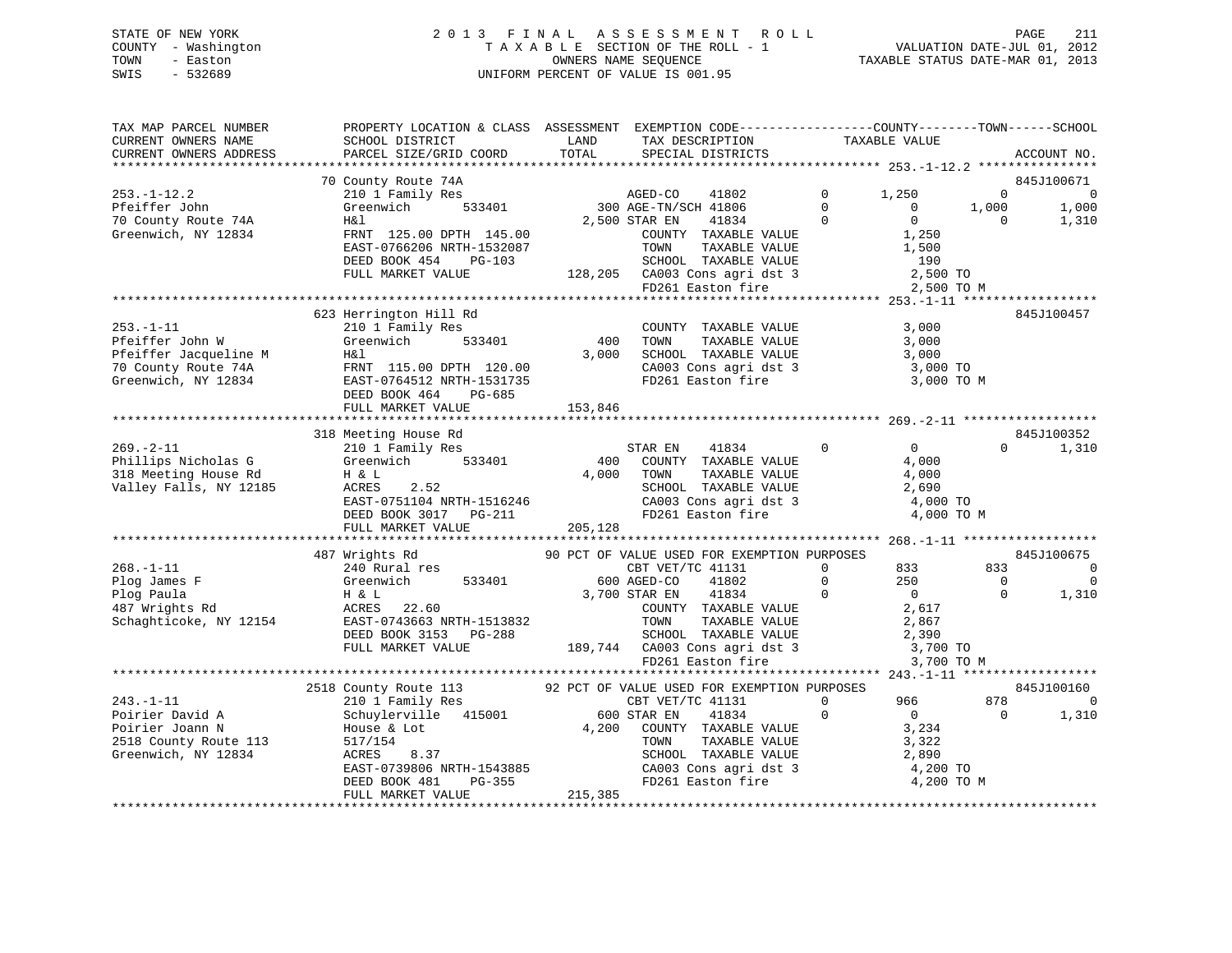# STATE OF NEW YORK 2 0 1 3 F I N A L A S S E S S M E N T R O L L PAGE 212 COUNTY - Washington T A X A B L E SECTION OF THE ROLL - 1 VALUATION DATE-JUL 01, 2012 TOWN - Easton **CONNERS NAME SEQUENCE** TAXABLE STATUS DATE-MAR 01, 2013 SWIS - 532689 UNIFORM PERCENT OF VALUE IS 001.95

| TAX MAP PARCEL NUMBER  | PROPERTY LOCATION & CLASS ASSESSMENT EXEMPTION CODE---------------COUNTY-------TOWN------SCHOOL |         |                         |                            |                 |
|------------------------|-------------------------------------------------------------------------------------------------|---------|-------------------------|----------------------------|-----------------|
| CURRENT OWNERS NAME    | SCHOOL DISTRICT                                                                                 | LAND    | TAX DESCRIPTION         | TAXABLE VALUE              |                 |
| CURRENT OWNERS ADDRESS | PARCEL SIZE/GRID COORD                                                                          | TOTAL   | SPECIAL DISTRICTS       |                            | ACCOUNT NO.     |
|                        |                                                                                                 |         |                         |                            |                 |
|                        | County Route 113                                                                                |         |                         |                            | 845J101016      |
| $285. - 1 - 18$        | 323 Vacant rural                                                                                |         |                         | 300                        |                 |
|                        |                                                                                                 |         | COUNTY TAXABLE VALUE    |                            |                 |
| Pokrandt Gerhard       | Stillwater Cent 415201                                                                          | 300     | TAXABLE VALUE<br>TOWN   | 300                        |                 |
| Pokrandt Jean          | Vl                                                                                              | 300     | SCHOOL TAXABLE VALUE    | 300                        |                 |
| 538 Co Rt 113          | ACRES<br>2.66                                                                                   |         | CA003 Cons agri dst 3   | 300 TO                     |                 |
| Schaghticoke, NY 12154 | EAST-0724596 NRTH-1497763                                                                       |         | FD261 Easton fire       | 300 TO M                   |                 |
|                        | DEED BOOK 492<br>PG-359                                                                         |         |                         |                            |                 |
|                        | FULL MARKET VALUE                                                                               | 15,385  |                         |                            |                 |
|                        |                                                                                                 |         |                         |                            |                 |
|                        |                                                                                                 |         |                         |                            | 845J100676      |
|                        | 538 County Route 113                                                                            |         |                         |                            |                 |
| $285. - 1 - 17$        | 240 Rural res                                                                                   |         | STAR B<br>41854         | $\Omega$<br>0              | $\Omega$<br>620 |
| Pokrandt Gerhardt      | Stillwater Cent 415201 2,500                                                                    |         | COUNTY TAXABLE VALUE    | 12,000                     |                 |
| Pokrandt Jean          | Farm                                                                                            | 12,000  | TOWN<br>TAXABLE VALUE   | 12,000                     |                 |
| 538 County Route 113   | ACRES 62.50                                                                                     |         | SCHOOL TAXABLE VALUE    | 11,380                     |                 |
| Schaghticoke, NY 12154 | EAST-0726292 NRTH-1498236                                                                       |         | CA003 Cons agri dst 3   | 12,000 TO                  |                 |
|                        | DEED BOOK 422<br>PG-969                                                                         |         | FD261 Easton fire       | 12,000 TO M                |                 |
|                        | FULL MARKET VALUE                                                                               | 615,385 |                         |                            |                 |
|                        |                                                                                                 |         |                         |                            |                 |
|                        |                                                                                                 |         |                         |                            |                 |
|                        | 7 Louse Hill Rd                                                                                 |         |                         |                            |                 |
| $236. - 2 - 4.2$       | 210 1 Family Res                                                                                |         | STAR B<br>41854         | $\Omega$<br>$\overline{0}$ | 620<br>$\Omega$ |
| Polley Anthony J       | 533401<br>Greenwich                                                                             | 600     | COUNTY TAXABLE VALUE    | 5,000                      |                 |
| Polley Suzette S       | House And Lot                                                                                   | 5,000   | TOWN<br>TAXABLE VALUE   | 5,000                      |                 |
| 7 Louse Hill Rd        | Lot $#3$                                                                                        |         | SCHOOL TAXABLE VALUE    | 4,380                      |                 |
| Greenwich, NY 12834    | ACRES<br>2.64                                                                                   |         | FD262 Middle Falls Fire | 5,000 TO                   |                 |
|                        | EAST-0753327 NRTH-1551028                                                                       |         |                         |                            |                 |
|                        |                                                                                                 |         |                         |                            |                 |
|                        | DEED BOOK 714<br>$PG-264$                                                                       |         |                         |                            |                 |
|                        | FULL MARKET VALUE                                                                               | 256,410 |                         |                            |                 |
|                        |                                                                                                 |         |                         |                            |                 |
|                        | 100 Hegeman Bridge Rd                                                                           |         |                         |                            | 845J100545      |
| $236. - 2 - 4$         | 240 Rural res                                                                                   |         | STAR B<br>41854         | $\Omega$<br>$\overline{0}$ | $\Omega$<br>620 |
| Polley Herschel        | Greenwich<br>533401                                                                             | 800     | COUNTY TAXABLE VALUE    | 5,800                      |                 |
| Polley Margaret        | House & Lot                                                                                     | 5,800   | TOWN<br>TAXABLE VALUE   | 5,800                      |                 |
| 100 Hegeman Bridge Rd  | 26.60<br>ACRES                                                                                  |         | SCHOOL TAXABLE VALUE    | 5,180                      |                 |
|                        |                                                                                                 |         |                         |                            |                 |
| Greenwich, NY 12834    | EAST-0754248 NRTH-1551624                                                                       |         | FD262 Middle Falls Fire | 5,800 TO                   |                 |
|                        | DEED BOOK 498<br>PG-582                                                                         |         |                         |                            |                 |
|                        | FULL MARKET VALUE                                                                               | 297,436 |                         |                            |                 |
|                        |                                                                                                 |         |                         |                            |                 |
|                        | 259 Windy Hill Rd                                                                               |         |                         |                            | 845J100677      |
| $228. - 5 - 4$         | 270 Mfg housing                                                                                 |         | STAR B<br>41854         | $\Omega$<br>$\overline{0}$ | $\Omega$<br>620 |
| Polmateer Mary         | Schuylerville 415001                                                                            | 400     | COUNTY TAXABLE VALUE    | 1,500                      |                 |
| 259 Windy Hill Rd      |                                                                                                 | 1,500   | TOWN<br>TAXABLE VALUE   | 1,500                      |                 |
|                        | Lot & Tra                                                                                       |         |                         |                            |                 |
| Greenwich, NY 12834    | $228. - 1 - 4$                                                                                  |         | SCHOOL TAXABLE VALUE    | 880                        |                 |
|                        | FRNT 100.00 DPTH 200.00                                                                         |         | FD262 Middle Falls Fire | 1,500 TO                   |                 |
|                        | EAST-0748083 NRTH-1559190                                                                       |         |                         |                            |                 |
|                        | DEED BOOK 3096<br>PG-253                                                                        |         |                         |                            |                 |
|                        | FULL MARKET VALUE                                                                               | 76,923  |                         |                            |                 |
|                        |                                                                                                 |         |                         |                            |                 |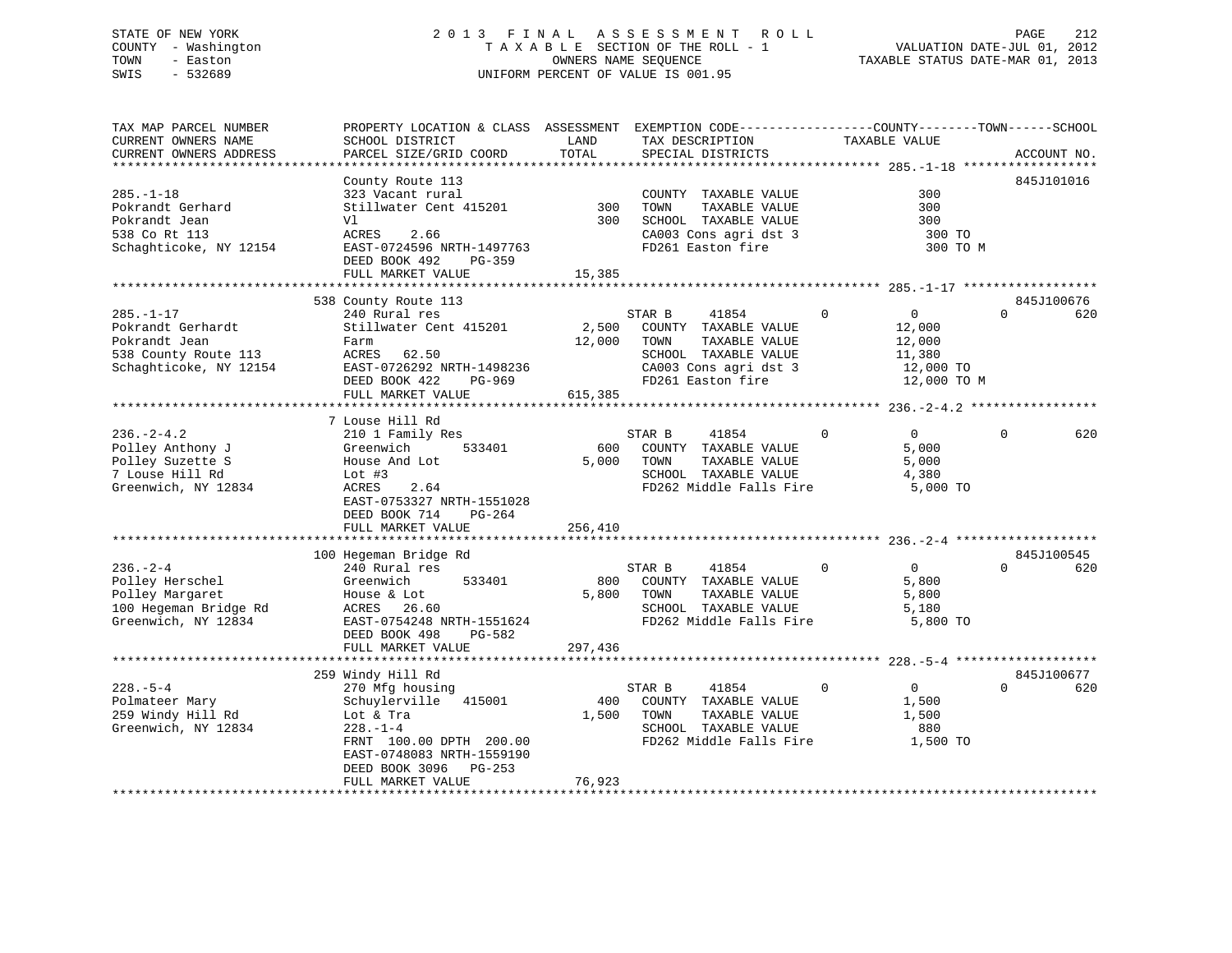# STATE OF NEW YORK 2 0 1 3 F I N A L A S S E S S M E N T R O L L PAGE 213 COUNTY - Washington T A X A B L E SECTION OF THE ROLL - 1 VALUATION DATE-JUL 01, 2012 TOWN - Easton OWNERS NAME SEQUENCE TAXABLE STATUS DATE-MAR 01, 2013 SWIS - 532689 UNIFORM PERCENT OF VALUE IS 001.95

| TAX MAP PARCEL NUMBER                                                       | PROPERTY LOCATION & CLASS ASSESSMENT EXEMPTION CODE-----------------COUNTY-------TOWN------SCHOOL                                                                                                                                                                                                                                                                                                                                                                                                  |                 |                                                                                                                                                                                                                                                                                      |                                         |                                                 |
|-----------------------------------------------------------------------------|----------------------------------------------------------------------------------------------------------------------------------------------------------------------------------------------------------------------------------------------------------------------------------------------------------------------------------------------------------------------------------------------------------------------------------------------------------------------------------------------------|-----------------|--------------------------------------------------------------------------------------------------------------------------------------------------------------------------------------------------------------------------------------------------------------------------------------|-----------------------------------------|-------------------------------------------------|
| $259. - 1 - 7$<br>259.-1-7<br>Pratt Gilbert Green<br>H&l                    | 382 Sarles Ferry Rd<br>Salies Feliy Au<br>210 1 Family Res<br>Greenwich 533401 (200 M) 7AXABLE VALUE<br>200 MOUNTY TAXABLE VALUE<br>Pratt Theresa (1.70 MK)<br>382 Sarles Ferry Rd (1.70 MCRES 1.70 MM)<br>382 Sarles Ferry Rd (1.70 MCRES 1.70 SCHOOL SCHOOL CA003 C<br>382 Sarles Ferry Rd (2003 CLACKER 1.70 MCRES 1.70 MM)<br>FULL MARKET VALUE                                                                                                                                                | 215,385         | TOWN TAXABLE VALUE 4,200<br>SCHOOL TAXABLE VALUE 2,890<br>CA003 Cons agri dst 3 4,200 TO<br>FD261 Easton fire                                                                                                                                                                        | $\overline{0}$ 0<br>4,200<br>4,200 TO M | 845J101007<br>$0 \t 1,310$                      |
|                                                                             |                                                                                                                                                                                                                                                                                                                                                                                                                                                                                                    |                 |                                                                                                                                                                                                                                                                                      |                                         |                                                 |
|                                                                             | 287.-1-16 240 Rural res<br>Pratt Robert (310 Rural res (40 Rural res (40 Rural res (40 Rural res (40 Rural res (40 Rural res (40 Rural res (40 Rural res (40 Rural res (40 Rural res (40 Rural res (40 Rural res (40 Rural res (<br>654 Beadle Hill Rd valley Falls, NY 12185<br>Valley Falls, NY 12185<br>DEED BOOK 516 PG-222<br>MAY BE SUBJECT TO PAYMENT FULL MARKET VALUE<br>TOWN TAXABLE VALUE 3,934<br>DEED BOOK 516 PG-222<br>287,179 SCHOOL TAXABLE VALUE 2624<br>CA003<br>Beadle Hill Rd | AG DIST         | 406 EX<br>FD261 Easton fire $5,600$ TO M                                                                                                                                                                                                                                             |                                         | 845J100456<br>406<br>$\sim$ 0<br>1,260<br>1,310 |
| $287. - 1 - 17.3$                                                           | 105 Vac farmland<br>Cooke Hollow Rd                                                                                                                                                                                                                                                                                                                                                                                                                                                                |                 | 41720<br>$\sim$ 0<br>533401 1,500 COUNTY TAXABLE VALUE 1,245<br>TOWN TAXABLE VALUE 1,245<br>SCHOOL TAXABLE VALUE 1,245<br>CA003 Cons agri dst 3 1,245 TO                                                                                                                             | 255<br>1,500 TO M                       | 255<br>255<br>845J100384                        |
| $270. - 2 - 10$<br>Prianti Robert C<br>6 Broad Path<br>Huntington, NY 11743 | 120 Field crops<br>Greenwich 533401 1,000<br>Farm<br>270.-1-10<br>ACRES 36.90<br>EAST-0756112 NRTH-1513931<br>DEED BOOK 445<br>PG-1043<br>FULL MARKET VALUE                                                                                                                                                                                                                                                                                                                                        | 1,000<br>51,282 | $\begin{tabular}{lllllll} \multicolumn{2}{l}{{\small \texttt{COUNTY}}} & \multicolumn{2}{l}{\small \texttt{TAXABLE} } \texttt{VALUE} & & & & 1,000 \end{tabular}$<br>TOWN TAXABLE VALUE 1,000<br>SCHOOL TAXABLE VALUE 1,000<br>CA003 Cons agri dst 3 $1,000$ TO<br>FD261 Easton fire | 1,000 TO M                              |                                                 |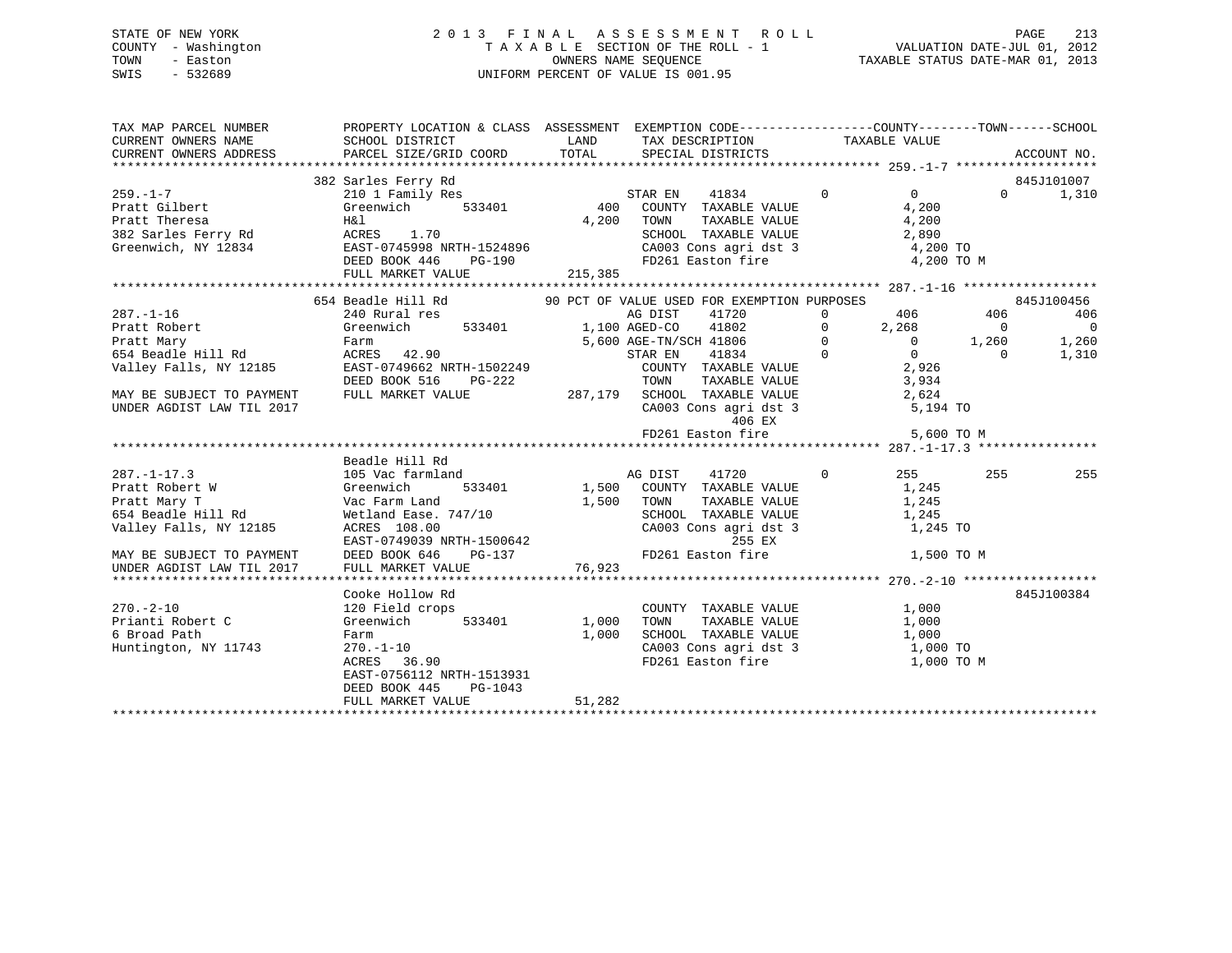# STATE OF NEW YORK 2 0 1 3 F I N A L A S S E S S M E N T R O L L PAGE 214 COUNTY - Washington T A X A B L E SECTION OF THE ROLL - 1 VALUATION DATE-JUL 01, 2012 TOWN - Easton OWNERS NAME SEQUENCE TAXABLE STATUS DATE-MAR 01, 2013 SWIS - 532689 UNIFORM PERCENT OF VALUE IS 001.95

| TAX MAP PARCEL NUMBER<br>CURRENT OWNERS NAME<br>CURRENT OWNERS ADDRESS                                                                                                                  | PROPERTY LOCATION & CLASS ASSESSMENT EXEMPTION CODE----------------COUNTY-------TOWN-----SCHOOL<br>SCHOOL DISTRICT<br>PARCEL SIZE/GRID COORD | <b>LAND</b><br>TOTAL | TAX DESCRIPTION TAXABLE VALUE<br>SPECIAL DISTRICTS                 |                                                                                                | ACCOUNT NO.                  |
|-----------------------------------------------------------------------------------------------------------------------------------------------------------------------------------------|----------------------------------------------------------------------------------------------------------------------------------------------|----------------------|--------------------------------------------------------------------|------------------------------------------------------------------------------------------------|------------------------------|
|                                                                                                                                                                                         |                                                                                                                                              |                      |                                                                    |                                                                                                |                              |
|                                                                                                                                                                                         | 1193 State Route 40<br>State Route 40<br>240 Rural res                                                                                       |                      |                                                                    |                                                                                                | 845J100343                   |
| $260 - 1 - 5$                                                                                                                                                                           |                                                                                                                                              |                      | 41854 0<br>STAR B                                                  | $\overline{0}$                                                                                 | $\Omega$ and $\Omega$<br>620 |
| Pusateri Peter                                                                                                                                                                          | Greenwich 533401 1,100 COUNTY TAXABLE VALUE                                                                                                  |                      |                                                                    | 5,000                                                                                          |                              |
| Pusateri Cheryl                                                                                                                                                                         |                                                                                                                                              |                      | 5,000 TOWN<br>TAXABLE VALUE                                        | 5,000                                                                                          |                              |
|                                                                                                                                                                                         |                                                                                                                                              |                      | SCHOOL TAXABLE VALUE                                               | 4,380                                                                                          |                              |
|                                                                                                                                                                                         |                                                                                                                                              |                      |                                                                    | 5,000 TO                                                                                       |                              |
| Pusateri Cheryl Pusater Cheryl Cheryl Cheryl Cheryl Cheryl ACRES 51.90<br>Greenwich, NY 12834 EAST-0746815 NRTH-1526009 CA003 Cons agri dst 3<br>DEED BOOK 500 PG-332 FD261 Easton fire |                                                                                                                                              |                      |                                                                    | 5,000 TO M                                                                                     |                              |
|                                                                                                                                                                                         |                                                                                                                                              |                      |                                                                    |                                                                                                |                              |
|                                                                                                                                                                                         |                                                                                                                                              |                      |                                                                    |                                                                                                |                              |
|                                                                                                                                                                                         | 241 Sarles Ferry Rd                                                                                                                          |                      |                                                                    |                                                                                                |                              |
| $259. - 1 - 3.1$                                                                                                                                                                        |                                                                                                                                              |                      | STAR B 41854                                                       | $\overline{0}$<br>$\overline{0}$                                                               | 620<br>$\Omega$              |
|                                                                                                                                                                                         |                                                                                                                                              |                      | 500 COUNTY TAXABLE VALUE<br>5,000 TOWN TAXABLE VALUE               | 5,000                                                                                          |                              |
|                                                                                                                                                                                         |                                                                                                                                              |                      |                                                                    | 5,000                                                                                          |                              |
| 233.1 Sundra L<br>241 Sarles Ferry Rd<br>31401 Schaghticoke, NY 12154 ACRES 5.23                                                                                                        |                                                                                                                                              |                      |                                                                    |                                                                                                |                              |
|                                                                                                                                                                                         | $\begin{tabular}{ll} EAST-0742814 & NRFH-1526038 \\ DEED BOOK & 2844 & PG-165 \\ FILL & MARKET & VATITE \\ \end{tabular}$                    |                      |                                                                    | SCHOOL TAXABLE VALUE $4,380$<br>CA003 Cons agri dst 3 5,000 TO<br>FD261 Easton fire 5,000 TO M |                              |
|                                                                                                                                                                                         |                                                                                                                                              |                      |                                                                    |                                                                                                |                              |
|                                                                                                                                                                                         | FULL MARKET VALUE                                                                                                                            | 256,410              |                                                                    |                                                                                                |                              |
|                                                                                                                                                                                         |                                                                                                                                              |                      |                                                                    |                                                                                                |                              |
|                                                                                                                                                                                         | 13 Church Ln                                                                                                                                 |                      |                                                                    |                                                                                                | 845J100447                   |
| $259. - 1 - 68$                                                                                                                                                                         |                                                                                                                                              |                      | COUNTY TAXABLE VALUE                                               | 2,000                                                                                          |                              |
|                                                                                                                                                                                         | 210 1 Family Res<br>Greenwich 533401                                                                                                         | COUNTY<br>400 TOWN   |                                                                    |                                                                                                |                              |
|                                                                                                                                                                                         |                                                                                                                                              |                      |                                                                    |                                                                                                |                              |
|                                                                                                                                                                                         | lot 1<br>ACRES 1.09                                                                                                                          |                      | CA003 Cons agri dst 3<br>FD261 Easton fire                         | 2,000 TO                                                                                       |                              |
|                                                                                                                                                                                         | EAST-0746375 NRTH-1522132                                                                                                                    |                      |                                                                    | 2,000 TO M                                                                                     |                              |
|                                                                                                                                                                                         | DEED BOOK 2095 PG-30                                                                                                                         |                      |                                                                    |                                                                                                |                              |
|                                                                                                                                                                                         | FULL MARKET VALUE                                                                                                                            | 102,564              |                                                                    |                                                                                                |                              |
|                                                                                                                                                                                         |                                                                                                                                              |                      |                                                                    |                                                                                                |                              |
|                                                                                                                                                                                         | State Route 40                                                                                                                               |                      |                                                                    |                                                                                                |                              |
| $259. - 1 - 68.1$                                                                                                                                                                       |                                                                                                                                              |                      |                                                                    | $\frac{1}{1}$ , 000                                                                            |                              |
|                                                                                                                                                                                         |                                                                                                                                              | COUNTY<br>1,000 TOWN | COUNTY TAXABLE VALUE<br>TOWN TAXABLE VALUE                         |                                                                                                |                              |
|                                                                                                                                                                                         |                                                                                                                                              |                      |                                                                    |                                                                                                |                              |
| Quinn Sean<br>241 Sarles Ferry Rd 10t 2<br>241 Sarles Ferry Rd 10t 2                                                                                                                    | $ACRES$ 6.51                                                                                                                                 |                      | 1,000 SCHOOL TAXABLE VALUE 1,000<br>CA003 Cons agri dst 3 1,000 TO |                                                                                                |                              |
|                                                                                                                                                                                         | EAST-0746759 NRTH-1522229                                                                                                                    |                      | CA003 Cons agri dst 3<br>FD261 Easton fire                         | 1,000 TO M                                                                                     |                              |
|                                                                                                                                                                                         | DEED BOOK 2095 PG-30                                                                                                                         |                      |                                                                    |                                                                                                |                              |
|                                                                                                                                                                                         |                                                                                                                                              | 51,282               |                                                                    |                                                                                                |                              |
|                                                                                                                                                                                         | FULL MARKET VALUE                                                                                                                            |                      |                                                                    |                                                                                                |                              |
|                                                                                                                                                                                         |                                                                                                                                              |                      |                                                                    |                                                                                                | 845J100380                   |
|                                                                                                                                                                                         | 1561 State Route 40                                                                                                                          |                      |                                                                    |                                                                                                |                              |
| $252. - 1 - 15$                                                                                                                                                                         | 120 Field crops                                                                                                                              |                      | COUNTY TAXABLE VALUE<br>TAXABLE VALUE                              | 2,500                                                                                          |                              |
| Ouinn Sean P                                                                                                                                                                            | 533401<br>Greenwich                                                                                                                          | 400                  | TOWN                                                               | 2,500                                                                                          |                              |
| Ouinn Sandra L<br>Quinn Sandra L<br>262 Sarles Ferry Rd                                                                                                                                 | Farm<br>ACRES 15.56                                                                                                                          | 2,500                | SCHOOL TAXABLE VALUE 2,500<br>CA003 Cons agri dst 3 2,500 TO       |                                                                                                |                              |
|                                                                                                                                                                                         |                                                                                                                                              |                      |                                                                    |                                                                                                |                              |
| Schaghticoke, NY 12154 EAST-0748668 NRTH-1534990                                                                                                                                        |                                                                                                                                              |                      | FD261 Easton fire                                                  | 2,500 TO M                                                                                     |                              |
|                                                                                                                                                                                         | DEED BOOK 2844 PG-161                                                                                                                        |                      |                                                                    |                                                                                                |                              |
|                                                                                                                                                                                         | FULL MARKET VALUE                                                                                                                            | 128, 205             |                                                                    |                                                                                                |                              |
|                                                                                                                                                                                         |                                                                                                                                              |                      |                                                                    |                                                                                                |                              |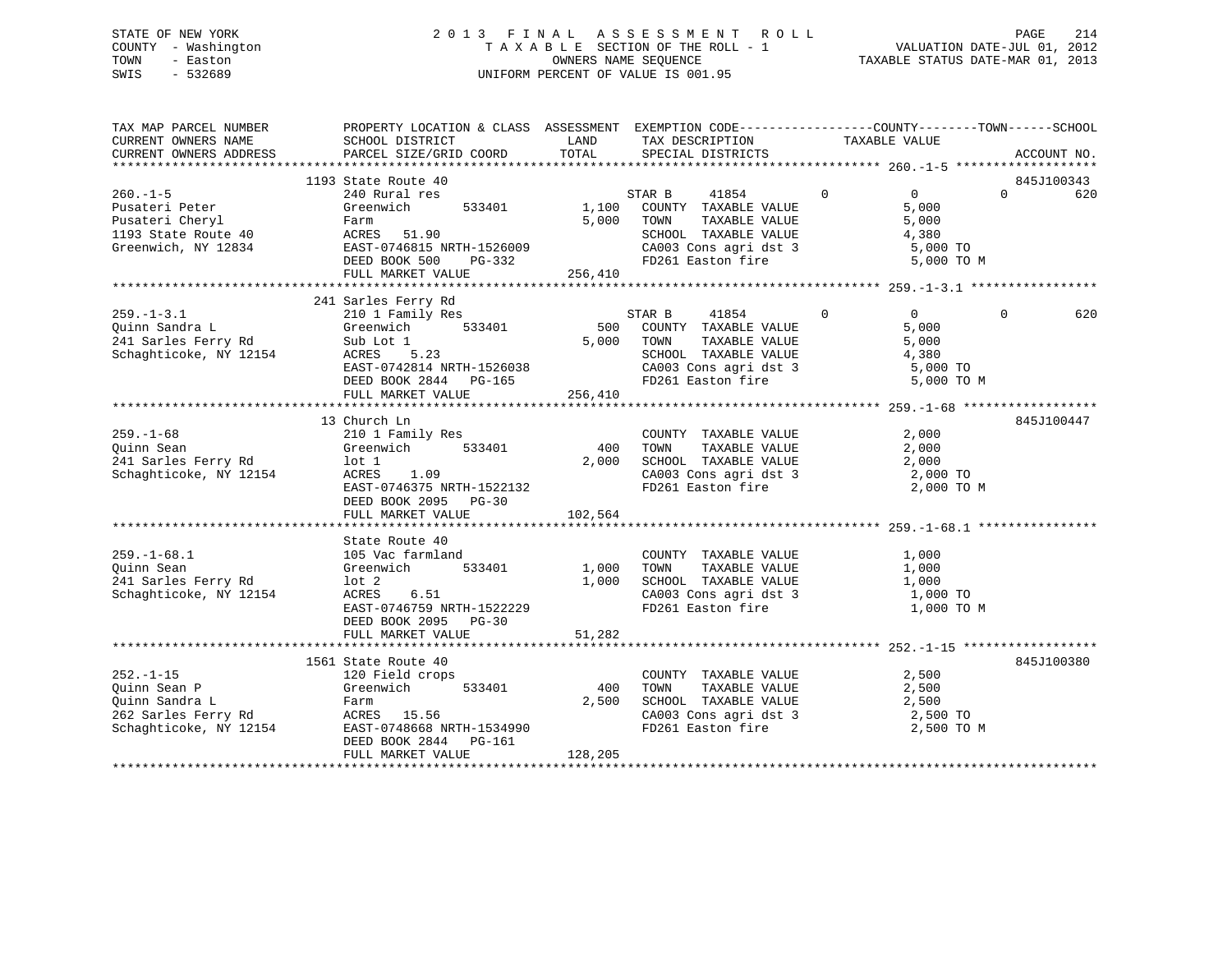# STATE OF NEW YORK 2 0 1 3 F I N A L A S S E S S M E N T R O L L PAGE 215 COUNTY - Washington T A X A B L E SECTION OF THE ROLL - 1 VALUATION DATE-JUL 01, 2012 TOWN - Easton OWNERS NAME SEQUENCE TAXABLE STATUS DATE-MAR 01, 2013 SWIS - 532689 UNIFORM PERCENT OF VALUE IS 001.95

| TAX MAP PARCEL NUMBER              | PROPERTY LOCATION & CLASS ASSESSMENT EXEMPTION CODE---------------COUNTY-------TOWN-----SCHOOL |         |                                                                       |                                  |                               |
|------------------------------------|------------------------------------------------------------------------------------------------|---------|-----------------------------------------------------------------------|----------------------------------|-------------------------------|
| CURRENT OWNERS NAME                | SCHOOL DISTRICT                                                                                | LAND    | TAX DESCRIPTION                                                       | TAXABLE VALUE                    |                               |
| CURRENT OWNERS ADDRESS             | PARCEL SIZE/GRID COORD                                                                         | TOTAL   | SPECIAL DISTRICTS                                                     |                                  | ACCOUNT NO.                   |
|                                    |                                                                                                |         |                                                                       |                                  |                               |
|                                    | 13 Easton Station Rd                                                                           |         |                                                                       |                                  | 845J100728                    |
| $252. - 2 - 3.1$                   | 210 1 Family Res                                                                               |         | COUNTY TAXABLE VALUE                                                  | 2,500                            |                               |
| Quinn Sean P                       | 533401<br>Greenwich                                                                            | 500     | TOWN<br>TAXABLE VALUE                                                 | 2,500                            |                               |
| Quinn Sandra L                     | H&l                                                                                            | 2,500   | SCHOOL TAXABLE VALUE                                                  | 2,500                            |                               |
| 262 Sarles Ferry Rd                | FRNT 140.00 DPTH 240.00                                                                        |         | CA003 Cons agri dst 3<br>FD261 Easton fire                            | 2,500 TO                         |                               |
| Schaghticoke, NY 12154             | EAST-0755441 NRTH-1538095                                                                      |         |                                                                       | 2,500 TO M                       |                               |
|                                    | DEED BOOK 2844 PG-169                                                                          |         |                                                                       |                                  |                               |
|                                    | FULL MARKET VALUE                                                                              | 128,205 |                                                                       |                                  |                               |
|                                    |                                                                                                |         |                                                                       |                                  |                               |
|                                    | 680 Vly Summit Rd                                                                              |         |                                                                       |                                  | 845J100686                    |
| $261. - 1 - 23.1$                  | 210 1 Family Res                                                                               |         | COUNTY TAXABLE VALUE                                                  | 2,000                            |                               |
| Rada Frederick L                   | 533401<br>Greenwich                                                                            | 500     | TOWN<br>TAXABLE VALUE                                                 | 2,000                            |                               |
| Rada Carolann                      | H & L                                                                                          | 2,000   | SCHOOL TAXABLE VALUE                                                  | 2,000                            |                               |
| 73-07 184th St                     | ACRES<br>7.82                                                                                  |         | CA003 Cons agri dst 3                                                 | 2,000 TO                         |                               |
| Flushing, NY 11366-1712            | EAST-0761589 NRTH-1523288                                                                      |         | FD261 Easton fire                                                     | 2,000 TO M                       |                               |
|                                    | DEED BOOK 464 PG-417                                                                           |         |                                                                       |                                  |                               |
|                                    | FULL MARKET VALUE                                                                              | 102,564 |                                                                       |                                  |                               |
|                                    |                                                                                                |         |                                                                       |                                  |                               |
|                                    | 6 Brayton Rd                                                                                   |         |                                                                       |                                  |                               |
| $278. - 1 - 2.1$                   | 210 1 Family Res                                                                               |         | STAR B<br>41854                                                       | $\Omega$<br>$\overline{0}$       | $\Omega$<br>620               |
| Radovich Joseph J                  | Greenwich<br>533401                                                                            | 500     | COUNTY TAXABLE VALUE                                                  | 4,500                            |                               |
| Radovich Karin L                   | H&l                                                                                            | 4,500   | TOWN<br>TAXABLE VALUE                                                 | 4,500                            |                               |
| 6 Brayton Rd                       | Lot2                                                                                           |         | SCHOOL TAXABLE VALUE<br>SCHOOL TAXABLE VALUE<br>CA003 Cons agri dst 3 | 3,880                            |                               |
| Schaghticoke, NY 12154             | ACRES<br>7.68 BANK 185                                                                         |         |                                                                       | 4,500 TO                         |                               |
|                                    | EAST-0746969 NRTH-1510576                                                                      |         | FD261 Easton fire                                                     | 4,500 TO M                       |                               |
|                                    | DEED BOOK 923<br>$PG-8$                                                                        |         |                                                                       |                                  |                               |
|                                    | FULL MARKET VALUE                                                                              | 230,769 |                                                                       |                                  |                               |
|                                    |                                                                                                |         |                                                                       |                                  |                               |
| $286. - 1 - 30.2$                  | 50 Cukrovany Ln<br>210 1 Family Res                                                            |         | STAR B<br>41854                                                       | $\mathbf{0}$<br>$\overline{0}$   | 845J101089<br>$\Omega$<br>620 |
|                                    | Stillwater Cent 415201                                                                         |         | 400 COUNTY TAXABLE VALUE                                              |                                  |                               |
| Rafferty Ronald<br>50 Curkovany Ln | Res                                                                                            |         | 3,500 TOWN<br>TAXABLE VALUE                                           | 3,500<br>3,500                   |                               |
| Schaghticoke, NY 12154             | ACRES<br>1.34                                                                                  |         | SCHOOL TAXABLE VALUE                                                  | 2,880                            |                               |
|                                    | EAST-0732902 NRTH-1498822                                                                      |         | CA003 Cons agri dst 3<br>CA003 Cons agri dst 3                        | 3,500 TO                         |                               |
|                                    | DEED BOOK 1834    PG-151                                                                       |         | FD261 Easton fire                                                     | 3,500 TO M                       |                               |
|                                    | FULL MARKET VALUE                                                                              | 179,487 |                                                                       |                                  |                               |
|                                    |                                                                                                |         |                                                                       |                                  |                               |
|                                    | 49 Hogsback Rd                                                                                 |         |                                                                       |                                  |                               |
| $227 - 1 - 3.3$                    | 210 1 Family Res                                                                               |         | STAR B<br>41854                                                       | $\overline{0}$<br>$\overline{0}$ | $\Omega$<br>620               |
| Ranck Donald E                     | Schuylerville 415001                                                                           | 500     | COUNTY TAXABLE VALUE                                                  | 5,900                            |                               |
| Ranck Karen E                      | Sub Lot 4                                                                                      | 5,900   | TAXABLE VALUE<br>TOWN                                                 | 5,900                            |                               |
| 49 Hogsback Rd                     | ACRES<br>1.51                                                                                  |         | SCHOOL TAXABLE VALUE                                                  | 5,280                            |                               |
| Greenwich, NY 12834                |                                                                                                |         | CA003 Cons agri dst 3                                                 | 5,900 TO                         |                               |
|                                    | EAST-0741085 NRTH-1560124<br>DEED BOOK 2303 PG-299                                             |         | FD262 Middle Falls Fire                                               | 5,900 TO                         |                               |
|                                    | FULL MARKET VALUE                                                                              | 302,564 |                                                                       |                                  |                               |
|                                    |                                                                                                |         |                                                                       |                                  |                               |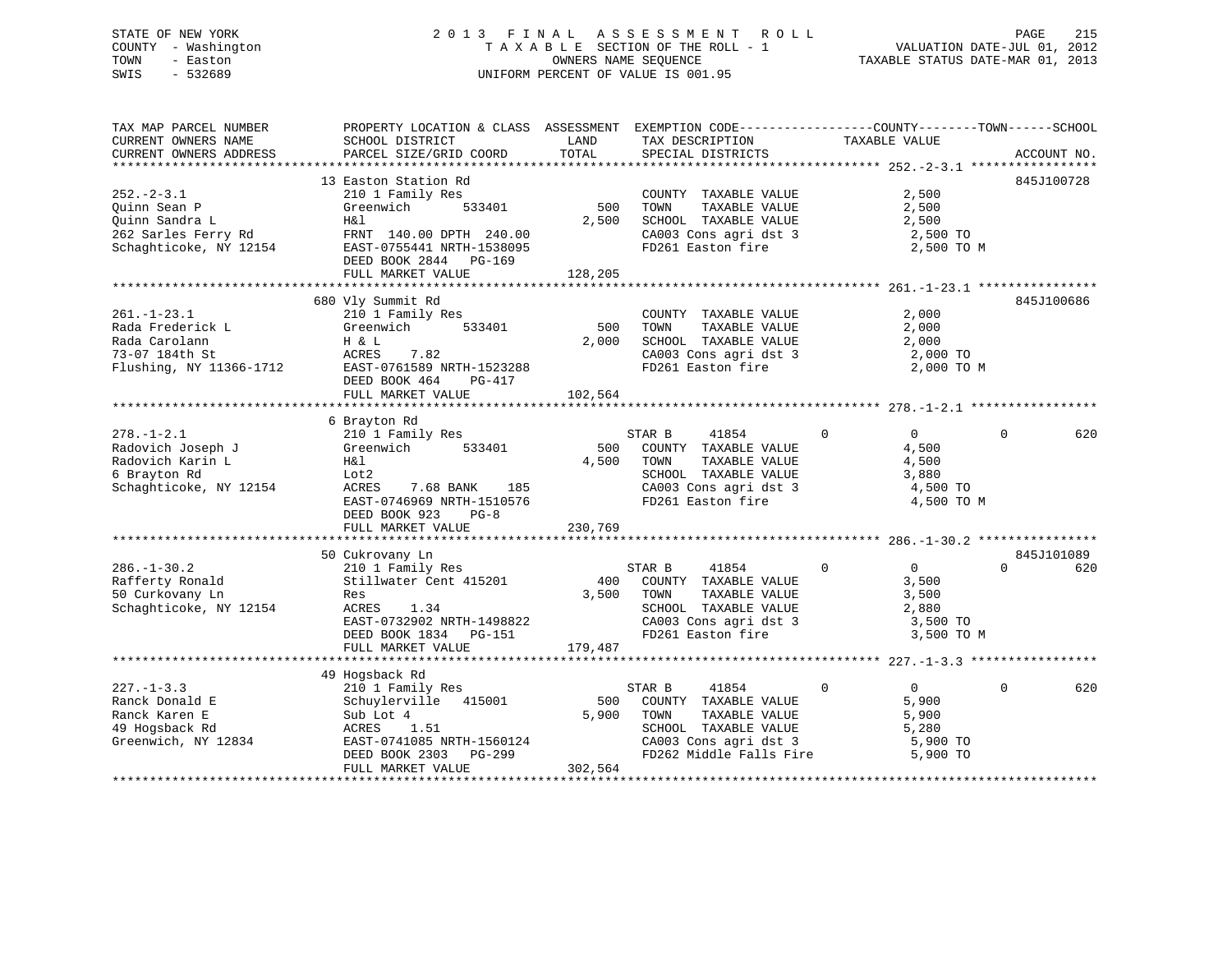# STATE OF NEW YORK 2 0 1 3 F I N A L A S S E S S M E N T R O L L PAGE 216 COUNTY - Washington T A X A B L E SECTION OF THE ROLL - 1 VALUATION DATE-JUL 01, 2012 TOWN - Easton OWNERS NAME SEQUENCE TAXABLE STATUS DATE-MAR 01, 2013 SWIS - 532689 UNIFORM PERCENT OF VALUE IS 001.95

| TAX MAP PARCEL NUMBER<br>CURRENT OWNERS NAME<br>CURRENT OWNERS ADDRESS                                   | PROPERTY LOCATION & CLASS ASSESSMENT EXEMPTION CODE----------------COUNTY-------TOWN-----SCHOOL<br>SCHOOL DISTRICT<br>PARCEL SIZE/GRID COORD              | LAND<br>TOTAL             | TAX DESCRIPTION<br>SPECIAL DISTRICTS                                                                                                                                                              | TAXABLE VALUE                                                                                                                                | ACCOUNT NO.                                                   |
|----------------------------------------------------------------------------------------------------------|-----------------------------------------------------------------------------------------------------------------------------------------------------------|---------------------------|---------------------------------------------------------------------------------------------------------------------------------------------------------------------------------------------------|----------------------------------------------------------------------------------------------------------------------------------------------|---------------------------------------------------------------|
| $227. - 1 - 13$<br>Randle James<br>8 Matlock Rd<br>Broadholme DerbyshireUnited Ki ACRES 13.90<br>DE562JE | 167 State Route 29<br>331 Com vac w/im<br>Schuylerville 415001<br>716/251 Esmt<br>EAST-0742254 NRTH-1554204<br>DEED BOOK 1909 PG-248<br>FULL MARKET VALUE | 1,000<br>5,500<br>282,051 | COUNTY TAXABLE VALUE<br>TAXABLE VALUE<br>TOWN<br>SCHOOL TAXABLE VALUE<br>CA003 Cons agri dst 3 5,500 TO<br>FD262 Middle Falls Fire                                                                | 5,500<br>5,500<br>5,500<br>5,500 TO                                                                                                          | 845J100514                                                    |
|                                                                                                          |                                                                                                                                                           |                           |                                                                                                                                                                                                   |                                                                                                                                              |                                                               |
| $227. - 1 - 6.2$<br>Raney David<br>Sickles-Hollner Stephanie<br>26 Windy Hill Rd<br>Greenwich, NY 12834  | 26 Windy Hill Rd<br>210 1 Family Res<br>Schuylerville 415001<br>H&l<br>2330/245<br>1.39<br>ACRES<br>EAST-0744080 NRTH-1559697<br>DEED BOOK 2972<br>PG-280 | 400<br>2,000              | STAR B<br>41854<br>COUNTY TAXABLE VALUE<br>TOWN<br>TAXABLE VALUE<br>SCHOOL TAXABLE VALUE<br>FD262 Middle Falls Fire                                                                               | $\Omega$<br>$\Omega$<br>2,000<br>2,000<br>1,380<br>2,000 TO                                                                                  | 845J101056<br>$\Omega$<br>620                                 |
|                                                                                                          | FULL MARKET VALUE                                                                                                                                         | 102,564                   |                                                                                                                                                                                                   |                                                                                                                                              |                                                               |
|                                                                                                          |                                                                                                                                                           |                           |                                                                                                                                                                                                   |                                                                                                                                              |                                                               |
|                                                                                                          | 2135 County Route 113                                                                                                                                     |                           |                                                                                                                                                                                                   |                                                                                                                                              | 845J100426                                                    |
| $251. - 1 - 22$<br>Raney Shirley A<br>2135 County Route 113<br>Greenwich, NY 12834                       | 210 1 Family Res<br>Greenwich<br>533401<br>$H+L$<br>ACRES 1.60<br>EAST-0737813 NRTH-1534721<br>DEED BOOK 881<br>PG-293<br>FULL MARKET VALUE               |                           | AGED-CO<br>41802<br>500 AGE-TN/SCH 41806<br>2,000 STAR EN<br>41834<br>COUNTY TAXABLE VALUE<br>TOWN<br>TAXABLE VALUE<br>SCHOOL TAXABLE VALUE<br>102,564 CA003 Cons agri dst 3<br>FD261 Easton fire | $\mathbf{0}$<br>1,000<br>$\overline{0}$<br>$\mathbf 0$<br>$\Omega$<br>$\Omega$<br>1,000<br>1,200<br>$\overline{0}$<br>2,000 TO<br>2,000 TO M | $\Omega$<br>$\overline{0}$<br>800<br>800<br>1,200<br>$\Omega$ |
|                                                                                                          | 911 Beadle Hill Rd                                                                                                                                        |                           |                                                                                                                                                                                                   |                                                                                                                                              | 845J100687                                                    |
| $278. - 1 - 31$<br>Rapp L Allen<br>Rapp Norma<br>911 Beadle Hill Rd<br>Valley Falls, NY 12185            | 250 Estate<br>Greenwich<br>533401<br>Farm<br>ACRES 86.00<br>EAST-0751160 NRTH-1507452<br>DEED BOOK 854<br>PG-62                                           | 1,500<br>7,500            | 41720<br>AG DIST<br>COUNTY TAXABLE VALUE<br>TOWN<br>TAXABLE VALUE<br>SCHOOL TAXABLE VALUE<br>CA003 Cons agri dst 3<br>253 EX                                                                      | $\overline{0}$<br>253 and 253<br>7,247<br>7,247<br>7,247<br>7,247 TO                                                                         | 253<br>253                                                    |
| MAY BE SUBJECT TO PAYMENT<br>UNDER AGDIST LAW TIL 2017                                                   | FULL MARKET VALUE                                                                                                                                         |                           | 384,615 FD261 Easton fire                                                                                                                                                                         | 7,500 TO M                                                                                                                                   |                                                               |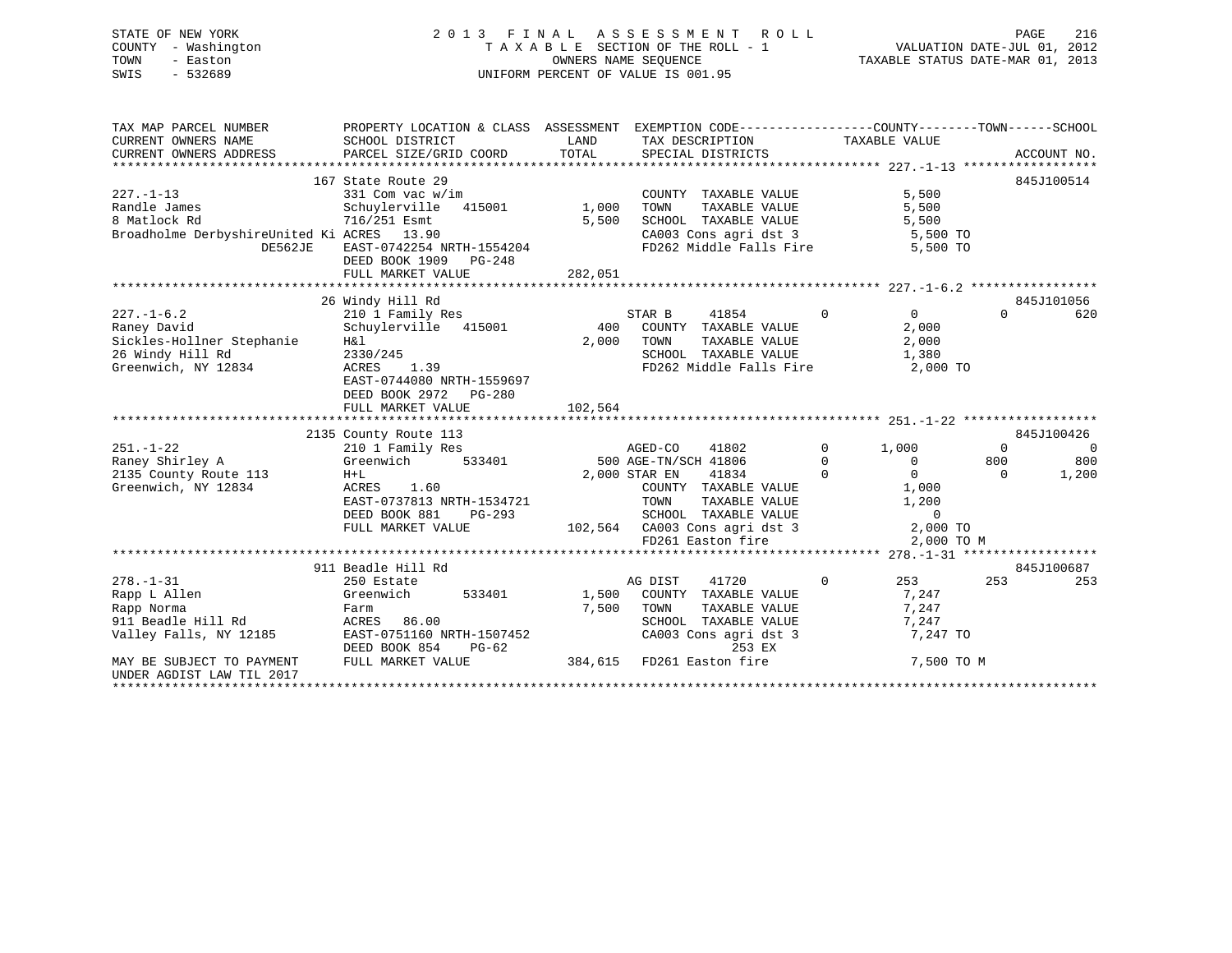# STATE OF NEW YORK 2 0 1 3 F I N A L A S S E S S M E N T R O L L PAGE 217 COUNTY - Washington T A X A B L E SECTION OF THE ROLL - 1 VALUATION DATE-JUL 01, 2012 TOWN - Easton OWNERS NAME SEQUENCE TAXABLE STATUS DATE-MAR 01, 2013 SWIS - 532689 UNIFORM PERCENT OF VALUE IS 001.95

| TAX MAP PARCEL NUMBER<br>CURRENT OWNERS NAME<br>CURRENT OWNERS ADDRESS | PROPERTY LOCATION & CLASS ASSESSMENT EXEMPTION CODE-----------------COUNTY-------TOWN------SCHOOL<br>SCHOOL DISTRICT<br>PARCEL SIZE/GRID COORD | LAND<br>TOTAL       | TAX DESCRIPTION TAXABLE VALUE SPECIAL DISTRICTS                                      |                |                |          | ACCOUNT NO. |
|------------------------------------------------------------------------|------------------------------------------------------------------------------------------------------------------------------------------------|---------------------|--------------------------------------------------------------------------------------|----------------|----------------|----------|-------------|
|                                                                        |                                                                                                                                                |                     |                                                                                      |                |                |          |             |
|                                                                        | 2209 County Route 113                                                                                                                          |                     |                                                                                      |                |                |          | 845J100334  |
| $251. - 1 - 3$                                                         | 112 Dairy farm                                                                                                                                 |                     | AG DIST<br>41720                                                                     | $\overline{0}$ | 1,762          | 1,762    | 1,762       |
| Read Leona Ann                                                         | Greenwich                                                                                                                                      | 533401 3,200 STAR B | 41854                                                                                | $\Omega$       | $\overline{0}$ | $\Omega$ | 620         |
| Flatley Edward F                                                       | Farm                                                                                                                                           |                     | 6,500 COUNTY TAXABLE VALUE<br>TAXABLE VALUE<br>TAXABLE VALUE                         |                | 4,738          |          |             |
| 2185 County Route 113                                                  | 606/211 886/182<br>ACRES 100.33                                                                                                                |                     | TOWN                                                                                 |                | 4,738          |          |             |
| Greenwich, NY 12834                                                    |                                                                                                                                                |                     | SCHOOL TAXABLE VALUE<br>SCHOOL TAXABLE VALUE 4,118<br>CA003 Cons agri dst 3 4,738 TO |                |                |          |             |
|                                                                        | EAST-0738722 NRTH-1535975                                                                                                                      |                     |                                                                                      |                |                |          |             |
| MAY BE SUBJECT TO PAYMENT<br>UNDER AGDIST LAW TILL                     | DEED BOOK 606 PG-209                                                                                                                           |                     | 1,762 EX                                                                             |                |                |          |             |
|                                                                        | FULL MARKET VALUE                                                                                                                              |                     | 333,333 FD261 Easton fire 6,500 TO M                                                 |                |                |          |             |
|                                                                        |                                                                                                                                                |                     |                                                                                      |                |                |          |             |
|                                                                        | 488 Hoag Rd                                                                                                                                    |                     |                                                                                      |                |                |          |             |
| $269. - 2 - 12.8$                                                      | 210 1 Family Res<br>533401                                                                                                                     |                     | STAR EN 41834                                                                        | $\mathbf{0}$   | $\overline{0}$ | $\Omega$ | 1,310       |
| Reeve James L                                                          | Greenwich                                                                                                                                      | 500                 | COUNTY TAXABLE VALUE                                                                 |                | 3,600          |          |             |
| Reeve Carole A                                                         | House/lot                                                                                                                                      | 3,600               | TAXABLE VALUE<br>TOWN<br>SCHOOL TAXABLE VALUE                                        |                | 3,600          |          |             |
| 488 Hoag Rd                                                            | 2.00<br>ACRES                                                                                                                                  |                     |                                                                                      |                | 2,290          |          |             |
| Valley Falls, NY 12185                                                 |                                                                                                                                                |                     | CA003 Cons agri dst 3 3,600 TO<br>FD261 Easton fire 3,600 TO M                       |                |                |          |             |
|                                                                        | EAST-0750245 NRTH-1514680<br>DEED BOOK 2138 PG-146<br>FULL MARKET VALUE<br>FULL MARKET VALUE<br>184,615                                        |                     |                                                                                      |                |                |          |             |
|                                                                        |                                                                                                                                                |                     |                                                                                      |                |                |          |             |
|                                                                        | Ives Hill Rd                                                                                                                                   |                     |                                                                                      |                |                |          |             |
| $278. - 1 - 7.4$                                                       | 310 Res Vac                                                                                                                                    |                     |                                                                                      |                | 500            |          |             |
| Reiszel Jennifer                                                       | 533401<br>Greenwich                                                                                                                            | 500                 |                                                                                      |                | 500            |          |             |
| 114 Ives Hill Rd                                                       |                                                                                                                                                | 500                 | COUNTY TAXABLE VALUE<br>TOWN TAXABLE VALUE<br>SCHOOL TAXABLE VALUE                   |                | 500            |          |             |
| Valley Falls, NY 12185                                                 | SD lot 1A<br>ACRES 2.00                                                                                                                        |                     |                                                                                      |                | 500 TO         |          |             |
|                                                                        | EAST-0752032 NRTH-1511953                                                                                                                      |                     | CA003 Cons agri dst 3<br>FD261 Easton fire                                           |                | 500 TO M       |          |             |
|                                                                        | DEED BOOK 3021 PG-88                                                                                                                           |                     |                                                                                      |                |                |          |             |
|                                                                        | FULL MARKET VALUE                                                                                                                              | 25,641              |                                                                                      |                |                |          |             |
|                                                                        |                                                                                                                                                |                     |                                                                                      |                |                |          |             |
|                                                                        | 114 Ives Hill Rd                                                                                                                               |                     |                                                                                      |                |                |          | 845J100694  |
| $278. - 1 - 6$                                                         | 210 1 Family Res                                                                                                                               |                     | $\sim$ 0<br>STAR EN 41834                                                            |                | $\overline{0}$ | $\Omega$ | 1,310       |
| Reiszel John G                                                         | Greenwich<br>533401                                                                                                                            |                     | 400 COUNTY TAXABLE VALUE                                                             |                | 4,700          |          |             |
| Reiszel Jennifer                                                       | H & L                                                                                                                                          |                     | 4,700 TOWN                                                                           |                |                |          |             |
| 114 Ives Hill Rd                                                       | ACRES 1.10                                                                                                                                     |                     | TOWN TAXABLE VALUE 4,700<br>SCHOOL TAXABLE VALUE 3,390                               |                |                |          |             |
| Valley Falls, NY 12185                                                 | EAST-0751959 NRTH-1511774<br>DEED BOOK 3154 PG-98                                                                                              |                     |                                                                                      |                | 4,700 TO       |          |             |
|                                                                        |                                                                                                                                                |                     | CA003 Cons agri dst 3<br>FD261 Easton fire                                           |                | 4,700 TO M     |          |             |
|                                                                        | FULL MARKET VALUE                                                                                                                              | 241,026             |                                                                                      |                |                |          |             |
|                                                                        |                                                                                                                                                |                     |                                                                                      |                |                |          |             |
|                                                                        | County Route 113                                                                                                                               |                     |                                                                                      |                |                |          |             |
| $243. - 1 - 3.2$                                                       |                                                                                                                                                |                     |                                                                                      |                | 500            |          |             |
| Renauld David                                                          | County Route 113<br>310 Res Vac<br>Schuylerville 415001 500 TOWN TAXABLE VALUE<br>Subdivision lot 3a 500 SCHOOL TAXABLE VALUE                  |                     |                                                                                      |                | 500            |          |             |
| Renauld Shirley E LE                                                   |                                                                                                                                                |                     |                                                                                      |                | 500            |          |             |
| 133 Turkey Hill Rd                                                     | ACRES<br>2.37                                                                                                                                  |                     | CA003 Cons agri dst 3<br>FD261 Easton fire                                           |                | 500 TO         |          |             |
| Florence, MA 01062                                                     | EAST-0738970 NRTH-1539536                                                                                                                      |                     |                                                                                      |                | 500 TO M       |          |             |
|                                                                        | DEED BOOK 1842 PG-285                                                                                                                          |                     |                                                                                      |                |                |          |             |
|                                                                        | FULL MARKET VALUE                                                                                                                              | 25,641              |                                                                                      |                |                |          |             |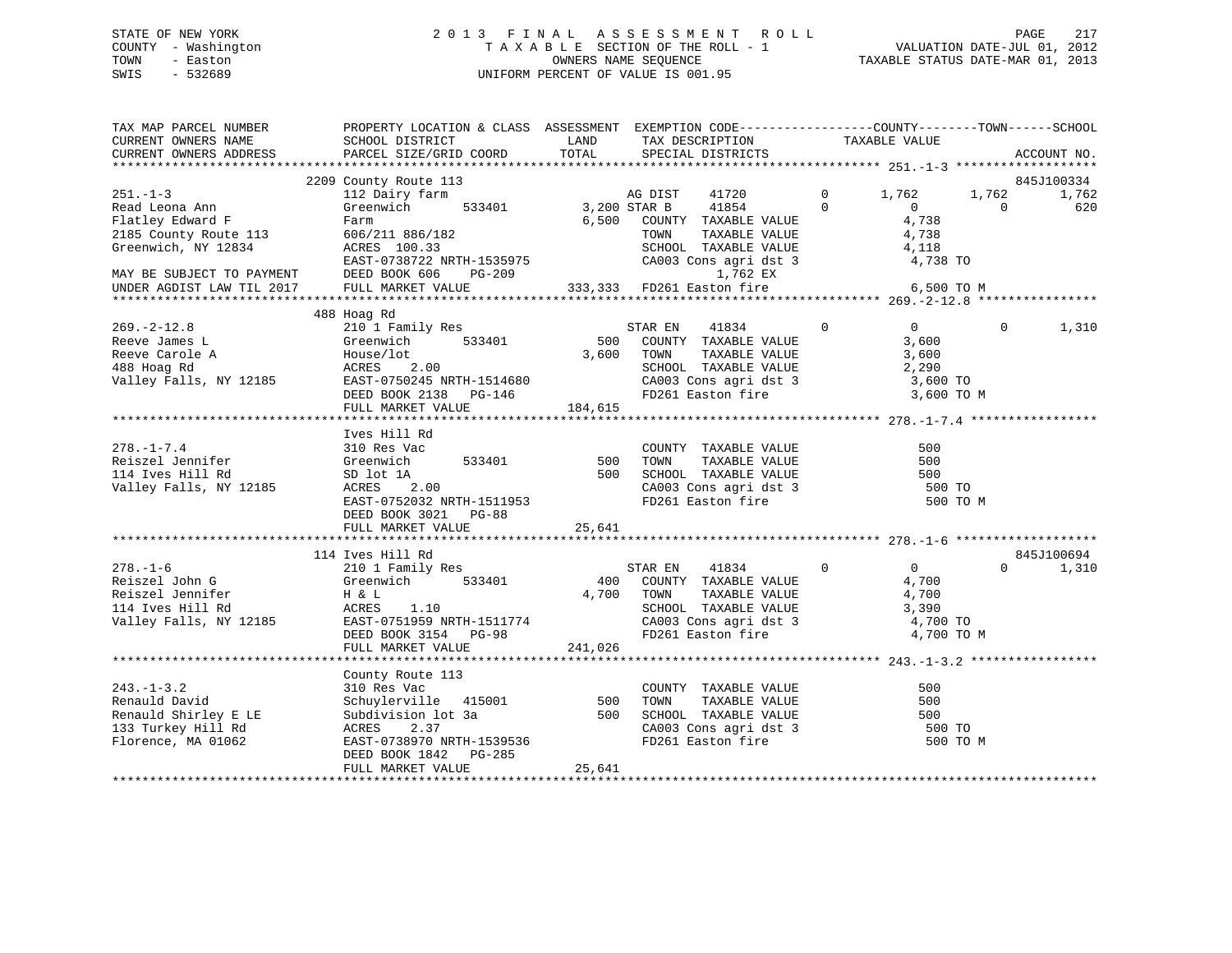# STATE OF NEW YORK 2 0 1 3 F I N A L A S S E S S M E N T R O L L PAGE 218 COUNTY - Washington T A X A B L E SECTION OF THE ROLL - 1 VALUATION DATE-JUL 01, 2012 TOWN - Easton OWNERS NAME SEQUENCE TAXABLE STATUS DATE-MAR 01, 2013 SWIS - 532689 UNIFORM PERCENT OF VALUE IS 001.95

| TAX MAP PARCEL NUMBER<br>CURRENT OWNERS NAME<br>CURRENT OWNERS ADDRESS                                                                                       | PROPERTY LOCATION & CLASS ASSESSMENT EXEMPTION CODE---------------COUNTY-------TOWN------SCHOOL<br>SCHOOL DISTRICT<br>PARCEL SIZE/GRID COORD                                                                                            | LAND<br>TOTAL             | TAX DESCRIPTION<br>SPECIAL DISTRICTS                                                                                                                                                                                                                                                             | TAXABLE VALUE                                                                                                           |                                        | ACCOUNT NO.                         |
|--------------------------------------------------------------------------------------------------------------------------------------------------------------|-----------------------------------------------------------------------------------------------------------------------------------------------------------------------------------------------------------------------------------------|---------------------------|--------------------------------------------------------------------------------------------------------------------------------------------------------------------------------------------------------------------------------------------------------------------------------------------------|-------------------------------------------------------------------------------------------------------------------------|----------------------------------------|-------------------------------------|
| *************************                                                                                                                                    |                                                                                                                                                                                                                                         |                           |                                                                                                                                                                                                                                                                                                  |                                                                                                                         |                                        |                                     |
| $243. -1 - 3.3$<br>Renauld David<br>Renauld Shirley E LE<br>133 Turkey Hill Rd<br>Florence, MA 01062                                                         | County Route 113<br>310 Res Vac<br>Schuylerville 415001<br>Subdivision lot 3<br>ACRES 24.20<br>EAST-0740024 NRTH-1540833<br>DEED BOOK 1842 PG-285                                                                                       | 600<br>600                | COUNTY TAXABLE VALUE<br>TOWN<br>TAXABLE VALUE<br>SCHOOL TAXABLE VALUE<br>CA003 Cons agri dst 3<br>FD261 Easton fire                                                                                                                                                                              | 600<br>600<br>600<br>600 TO                                                                                             | 600 TO M                               |                                     |
|                                                                                                                                                              | FULL MARKET VALUE                                                                                                                                                                                                                       | 30,769                    |                                                                                                                                                                                                                                                                                                  |                                                                                                                         |                                        |                                     |
|                                                                                                                                                              |                                                                                                                                                                                                                                         |                           |                                                                                                                                                                                                                                                                                                  |                                                                                                                         |                                        |                                     |
| $243 - 1 - 3$<br>Renauld Shirley LE<br>Renauld Mark<br>2315 County Route 113<br>Greenwich, NY 12834<br>MAY BE SUBJECT TO PAYMENT<br>UNDER RPTL483 UNTIL 2018 | 2315 County Route 113<br>240 Rural res<br>Schuylerville 415001<br>Farm & Tra<br>Sub Lot 1<br>ACRES 162.10<br>EAST-0740790 NRTH-1539921<br>DEED BOOK 1842 PG-281<br>FULL MARKET VALUE                                                    |                           | 60 PCT OF VALUE USED FOR EXEMPTION PURPOSES<br>41700<br>AG BUILD<br>3,000 AGED-ALL 41800<br>6,450 STAR EN 41834<br>COUNTY TAXABLE VALUE<br>TAXABLE VALUE<br>TOWN<br>TOWN      TAXABLE VALUE<br>SCHOOL   TAXABLE VALUE<br>CA003 Cons agri dst 3<br>FD261 Easton fire<br>330,769 FD261 Easton fire | 450<br>$\Omega$<br>$\mathbf 0$<br>1,935<br>$\Omega$<br>$\overline{0}$<br>4,065<br>4,065<br>2,755<br>6,450 TO            | 450<br>1,935<br>$\Omega$<br>6,450 TO M | 845J100697<br>450<br>1,935<br>1,310 |
|                                                                                                                                                              |                                                                                                                                                                                                                                         |                           |                                                                                                                                                                                                                                                                                                  |                                                                                                                         |                                        |                                     |
| $260. - 1 - 6$<br>Reynolds Laura<br>Frazer Christine<br>65 Vly Summit Rd<br>Greenwich, NY 12834<br>$227. - 1 - 6.6$<br>Reynolds Morgan G<br>Reynolds Tara    | 65 Vly Summit Rd<br>112 Dairy farm<br>533401<br>Greenwich<br>Farm<br>ACRES 162.80<br>EAST-0747568 NRTH-1523250<br>DEED BOOK 898<br>PG-339<br>FULL MARKET VALUE<br>40 Windy Hill Rd<br>210 1 Family Res<br>Schuylerville 415001<br>$H+L$ | 2,600<br>7,100<br>364,103 | STAR B<br>41854<br>COUNTY TAXABLE VALUE<br>TOWN<br>TAXABLE VALUE<br>SCHOOL TAXABLE VALUE<br>SCHOOL TAXABLE VALUE<br>CA003 Cons agri dst 3<br>FD261 Easton fire<br>41854<br>STAR B<br>500 COUNTY TAXABLE VALUE<br>4,800 TOWN<br>TAXABLE VALUE                                                     | $\overline{0}$<br>$\mathbf 0$<br>7,100<br>7,100<br>6,480<br>7,100 TO<br>$\mathbf 0$<br>$\overline{0}$<br>4,800<br>4,800 | $\Omega$<br>7,100 TO M<br>$\Omega$     | 845J100717<br>620<br>620            |
| 40 Windy Hill Rd<br>Greenwich, NY 12384                                                                                                                      | Lot 6<br>ACRES<br>4.90<br>EAST-0744638 NRTH-1559702<br>DEED BOOK 813<br>PG-333<br>FULL MARKET VALUE                                                                                                                                     | 246,154                   | SCHOOL TAXABLE VALUE<br>CA003 Cons agri dst 3<br>FD262 Middle Falls Fire                                                                                                                                                                                                                         | 4,180<br>4,800 TO<br>4,800 TO                                                                                           |                                        |                                     |
|                                                                                                                                                              | 42 Windy Hill Rd                                                                                                                                                                                                                        |                           |                                                                                                                                                                                                                                                                                                  |                                                                                                                         |                                        |                                     |
| $227. - 1 - 6.8$<br>Reynolds William<br>Reynolds Susan<br>42 Windy Hill Rd<br>Greenwich, NY 12834                                                            | 210 1 Family Res<br>Schuylerville<br>415001<br>sub lot 8<br>subd. 22C-125, eas 3128/7<br>ACRES<br>2.60<br>EAST-0744667 NRTH-1560035<br>DEED BOOK 2877 PG-264                                                                            | 500<br>4,900              | 41854<br>STAR B<br>COUNTY TAXABLE VALUE<br>TOWN<br>TAXABLE VALUE<br>SCHOOL TAXABLE VALUE<br>CA003 Cons agri dst 3<br>FD262 Middle Falls Fire 4,900 TO                                                                                                                                            | $0 \qquad \qquad$<br>$\mathbf 0$<br>4,900<br>4,900<br>4,280<br>4,900 TO                                                 | $\Omega$                               | 620                                 |
|                                                                                                                                                              | FULL MARKET VALUE                                                                                                                                                                                                                       | 251,282                   |                                                                                                                                                                                                                                                                                                  |                                                                                                                         |                                        |                                     |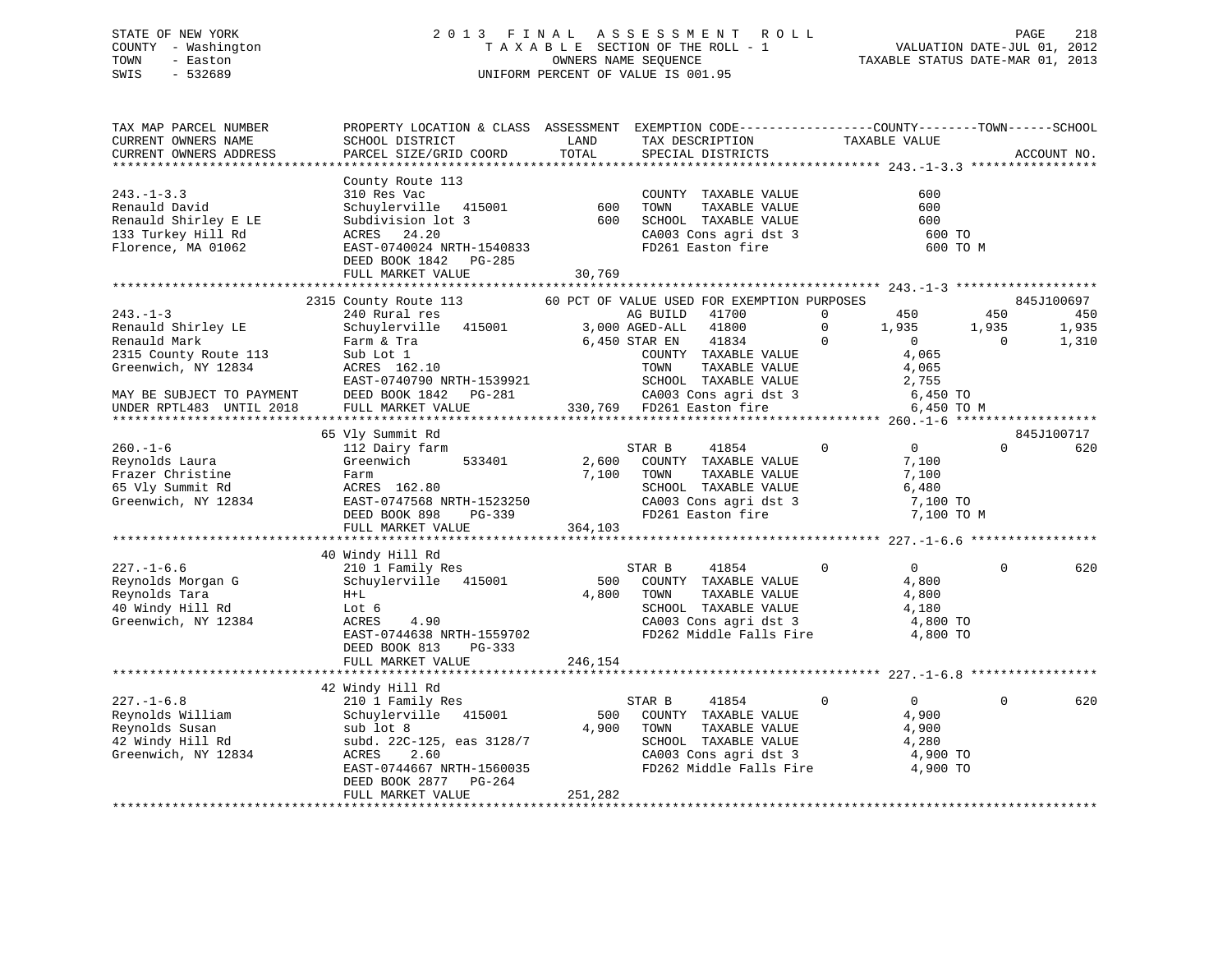# STATE OF NEW YORK 2 0 1 3 F I N A L A S S E S S M E N T R O L L PAGE 219 COUNTY - Washington T A X A B L E SECTION OF THE ROLL - 1 VALUATION DATE-JUL 01, 2012 TOWN - Easton OWNERS NAME SEQUENCE TAXABLE STATUS DATE-MAR 01, 2013 SWIS - 532689 UNIFORM PERCENT OF VALUE IS 001.95

| TAX MAP PARCEL NUMBER<br>CURRENT OWNERS NAME<br>CURRENT OWNERS ADDRESS                       | SCHOOL DISTRICT<br>PARCEL SIZE/GRID COORD                                                                                                                                      | LAND<br>TOTAL             | PROPERTY LOCATION & CLASS ASSESSMENT EXEMPTION CODE----------------COUNTY-------TOWN------SCHOOL<br>TAX DESCRIPTION<br>SPECIAL DISTRICTS | TAXABLE VALUE                                                     | ACCOUNT NO.     |
|----------------------------------------------------------------------------------------------|--------------------------------------------------------------------------------------------------------------------------------------------------------------------------------|---------------------------|------------------------------------------------------------------------------------------------------------------------------------------|-------------------------------------------------------------------|-----------------|
|                                                                                              |                                                                                                                                                                                |                           |                                                                                                                                          |                                                                   |                 |
| $227. - 1 - 6.9$<br>Rich Paul<br>Rich Nicholle<br>109 West Rd<br>Argyle, NY 12809            | Windy Hill Rd<br>312 Vac w/imprv<br>Schuylerville 415001<br>Lot 9<br>ACRES<br>1.14<br>EAST-0744243 NRTH-1560360<br>DEED BOOK 3159 PG-306                                       | 500<br>600                | COUNTY TAXABLE VALUE<br>TOWN<br>TAXABLE VALUE<br>SCHOOL TAXABLE VALUE<br>FD262 Middle Falls Fire                                         | 600<br>600<br>600<br>600 TO                                       |                 |
|                                                                                              | FULL MARKET VALUE                                                                                                                                                              | 30,769                    |                                                                                                                                          |                                                                   |                 |
| $236. - 2 - 3.13$<br>Richardson Barbara<br>83 Hegeman Bridge Rd<br>Greenwich, NY 12834       | Hegeman Bridge Rd<br>320 Rural vacant<br>Greenwich<br>533401<br>Vl<br>Lot 3<br>ACRES<br>1.09<br>EAST-0753041 NRTH-1551325<br>DEED BOOK 903<br>$PG-22$<br>FULL MARKET VALUE     | 500<br>500<br>25,641      | COUNTY TAXABLE VALUE<br>TOWN<br>TAXABLE VALUE<br>SCHOOL TAXABLE VALUE<br>FD262 Middle Falls Fire                                         | 500<br>500<br>500<br>500 TO                                       |                 |
|                                                                                              |                                                                                                                                                                                |                           |                                                                                                                                          |                                                                   |                 |
| $236. - 2 - 3.14$<br>Richardson Barbara<br>83 Hegeman Bridge Rd<br>Greenwich, NY 12834       | 83 Hegeman Bridge Rd<br>210 1 Family Res<br>Greenwich<br>533401<br>Vl<br>Lot 2<br>ACRES<br>1.01<br>EAST-0752941 NRTH-1551140<br>DEED BOOK 790<br>PG-168<br>FULL MARKET VALUE   | 500<br>4,000<br>205,128   | STAR B<br>41854<br>COUNTY TAXABLE VALUE<br>TAXABLE VALUE<br>TOWN<br>SCHOOL TAXABLE VALUE<br>FD262 Middle Falls Fire                      | $\Omega$<br>$\overline{0}$<br>4,000<br>4,000<br>3,380<br>4,000 TO | 620<br>$\Omega$ |
|                                                                                              |                                                                                                                                                                                |                           |                                                                                                                                          |                                                                   |                 |
| $236. - 1 - 12$<br>Rieger John<br>Rieger Millie<br>478 State Route 29<br>Greenwich, NY 12834 | 478 State Route 29<br>210 1 Family Res<br>Greenwich<br>533401<br>H/L<br>ACRES<br>5.90<br>EAST-0750865 NRTH-1553022<br>DEED BOOK 783<br>$PG-341$<br>FULL MARKET VALUE           | 700<br>4,600<br>235,897   | COUNTY TAXABLE VALUE<br>TAXABLE VALUE<br>TOWN<br>SCHOOL TAXABLE VALUE<br>FD262 Middle Falls Fire                                         | 4,600<br>4,600<br>4,600<br>4,600 TO                               | 845J100367      |
|                                                                                              | ***********************************                                                                                                                                            |                           |                                                                                                                                          |                                                                   |                 |
| $236. - 1 - 14$<br>Rieger John A<br>2339 St Rt 40<br>Greenwich, NY 12834                     | 2339 State Route 40<br>450 Retail srvce<br>Greenwich<br>533401<br>Retail Service<br>ACRES<br>1.61<br>EAST-0751338 NRTH-1553310<br>DEED BOOK 628<br>PG-165<br>FULL MARKET VALUE | 1,500<br>8,000<br>410,256 | COUNTY TAXABLE VALUE<br>TOWN<br>TAXABLE VALUE<br>SCHOOL TAXABLE VALUE<br>FD262 Middle Falls Fire                                         | 8,000<br>8,000<br>8,000<br>8,000 TO                               | 845J100150      |
|                                                                                              |                                                                                                                                                                                |                           |                                                                                                                                          |                                                                   |                 |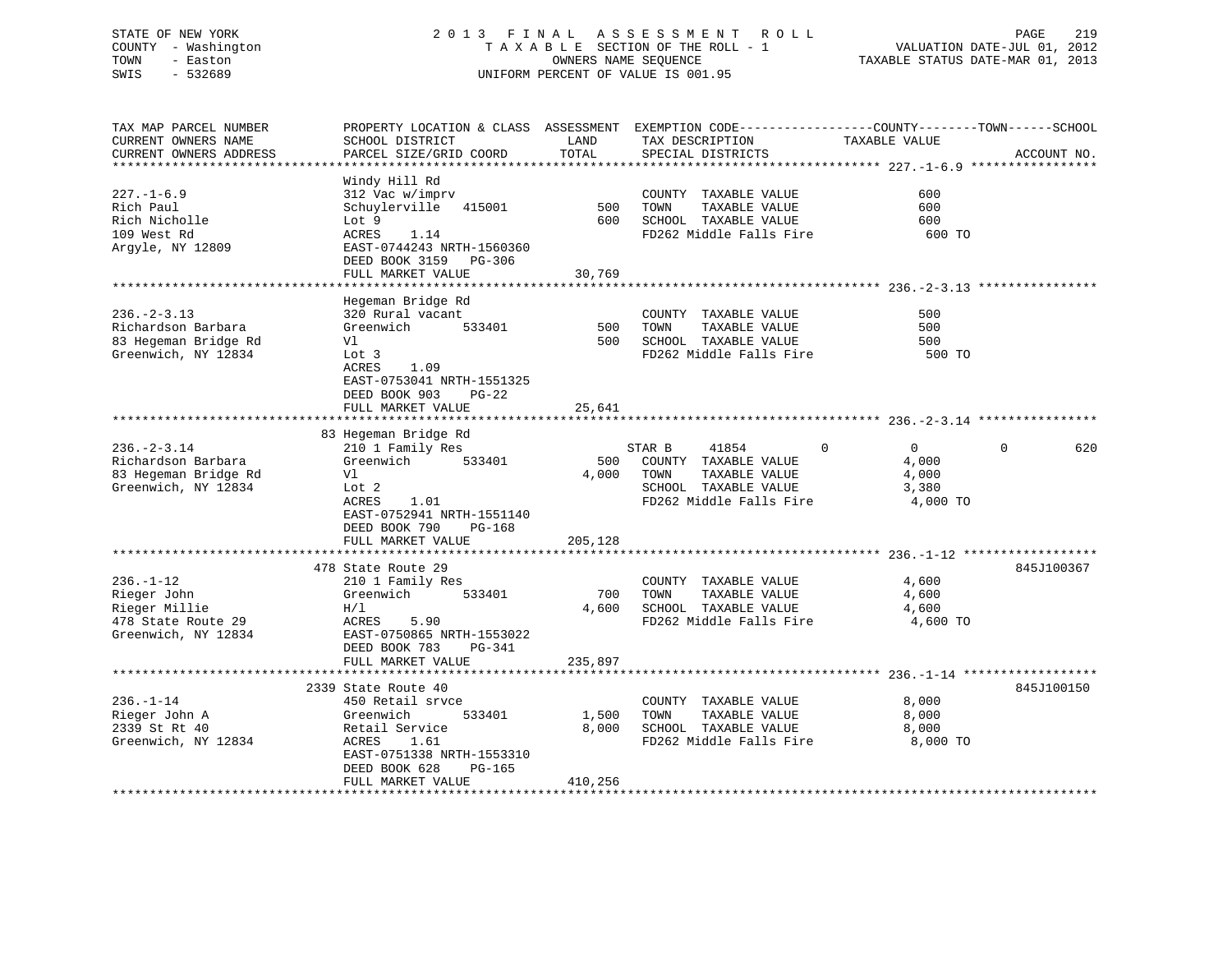# STATE OF NEW YORK 2 0 1 3 F I N A L A S S E S S M E N T R O L L PAGE 220 COUNTY - Washington T A X A B L E SECTION OF THE ROLL - 1 VALUATION DATE-JUL 01, 2012 TOWN - Easton OWNERS NAME SEQUENCE TAXABLE STATUS DATE-MAR 01, 2013 SWIS - 532689 UNIFORM PERCENT OF VALUE IS 001.95

| TAX MAP PARCEL NUMBER<br>CURRENT OWNERS NAME | PROPERTY LOCATION & CLASS ASSESSMENT<br>SCHOOL DISTRICT | LAND    | EXEMPTION CODE-----------------COUNTY-------TOWN------SCHOOL<br>TAX DESCRIPTION TAXABLE VALUE |                |                         |                   |                              |
|----------------------------------------------|---------------------------------------------------------|---------|-----------------------------------------------------------------------------------------------|----------------|-------------------------|-------------------|------------------------------|
| CURRENT OWNERS ADDRESS                       | PARCEL SIZE/GRID COORD                                  | TOTAL   | SPECIAL DISTRICTS                                                                             |                |                         |                   | ACCOUNT NO.                  |
|                                              | 11 Hegeman Bridge Rd                                    |         |                                                                                               |                |                         |                   | 845J101224                   |
| $236. - 2 - 16.2$                            | 210 1 Family Res                                        |         | WAR VET/TC 41121                                                                              | $\overline{0}$ | 570                     | 527               | $\overline{0}$               |
| Riggio Anthony J                             | 533401<br>Greenwich                                     |         | $500$ STAR EN<br>41834                                                                        | $\Omega$       | $\overline{0}$          | $\Omega$          | 1,310                        |
| 11 Hegeman Bridge Rd                         | H & L                                                   | 3,800   | COUNTY TAXABLE VALUE                                                                          |                | 3,230                   |                   |                              |
| Greenwich, NY 12834                          | ACRES<br>1.43                                           |         | TAXABLE VALUE<br>TOWN                                                                         |                | 3,273                   |                   |                              |
|                                              | EAST-0752010 NRTH-1549913                               |         | SCHOOL TAXABLE VALUE                                                                          |                | 2,490                   |                   |                              |
|                                              | DEED BOOK 2915 PG-287                                   |         | FD262 Middle Falls Fire                                                                       |                | 3,800 TO                |                   |                              |
|                                              | FULL MARKET VALUE                                       | 194,872 |                                                                                               |                |                         |                   |                              |
|                                              | 2214 State Route 40                                     |         |                                                                                               |                |                         |                   | 845J100657                   |
| $236. - 2 - 16$                              | 105 Vac farmland                                        |         | COUNTY TAXABLE VALUE                                                                          |                | 700                     |                   |                              |
| Riggio Charles                               | 533401<br>Greenwich                                     | 700     | TAXABLE VALUE<br>TOWN                                                                         |                | 700                     |                   |                              |
| 2202 St Rt 40                                | Farm                                                    | 700     | SCHOOL TAXABLE VALUE                                                                          |                | 700                     |                   |                              |
| Greenwich, NY 12834                          | ACRES 18.30                                             |         | FD262 Middle Falls Fire 700 TO                                                                |                |                         |                   |                              |
|                                              | EAST-0752257 NRTH-1550463                               |         |                                                                                               |                |                         |                   |                              |
|                                              | DEED BOOK 506<br>$PG-155$                               |         |                                                                                               |                |                         |                   |                              |
|                                              | FULL MARKET VALUE                                       | 35,897  |                                                                                               |                |                         |                   |                              |
|                                              |                                                         |         |                                                                                               |                |                         |                   |                              |
|                                              | 2202 State Route 40                                     |         |                                                                                               | $\mathbf 0$    |                         |                   | 845J101171<br>$\overline{0}$ |
| $236. - 2 - 16.1$<br>Riggio Charles S        | 210 1 Family Res<br>533401<br>Greenwich                 |         | AGED-CO<br>41802<br>500 AGE-TN/SCH 41806                                                      | $\Omega$       | 2,000<br>$\overline{0}$ | $\Omega$<br>1,400 | 1,400                        |
| 2202 State Route 40                          | Res                                                     |         | 4,000 STAR EN<br>41834                                                                        | $\Omega$       | $\overline{0}$          | $\Omega$          | 1,310                        |
| Greenwich, NY 12834                          | 614/247                                                 |         | COUNTY TAXABLE VALUE                                                                          |                | 2,000                   |                   |                              |
|                                              | ACRES<br>4.59                                           |         | TAXABLE VALUE<br>TOWN                                                                         |                | 2,600                   |                   |                              |
|                                              | EAST-0751802 NRTH-1550292                               |         | SCHOOL TAXABLE VALUE                                                                          |                | 1,290                   |                   |                              |
|                                              | DEED BOOK 499<br>$PG-212$                               |         | FD262 Middle Falls Fire                                                                       |                | 4,000 TO                |                   |                              |
|                                              | FULL MARKET VALUE                                       | 205,128 |                                                                                               |                |                         |                   |                              |
|                                              |                                                         |         |                                                                                               |                |                         |                   |                              |
|                                              | The Intervale Rd                                        |         |                                                                                               |                |                         |                   |                              |
| $252. - 2 - 12.2$                            | 321 Abandoned ag                                        |         | COUNTY TAXABLE VALUE                                                                          |                | 300                     |                   |                              |
| Riley Colleen M                              | 533401<br>Greenwich                                     | 300     | TAXABLE VALUE<br>TOWN                                                                         |                | 300                     |                   |                              |
| 825 5th Ave Apt 1                            | Vacant Lot                                              | 300     | SCHOOL TAXABLE VALUE                                                                          |                | 300                     |                   |                              |
| Watervliet, NY 12189                         | Lot 3                                                   |         | CA003 Cons agri dst 3                                                                         |                | 300 TO                  |                   |                              |
|                                              | ACRES<br>1.98                                           |         | FD261 Easton fire                                                                             |                | 300 TO M                |                   |                              |
|                                              | EAST-0755495 NRTH-1528633                               |         |                                                                                               |                |                         |                   |                              |
|                                              | DEED BOOK 727<br><b>PG-106</b>                          |         |                                                                                               |                |                         |                   |                              |
|                                              | FULL MARKET VALUE                                       | 15,385  |                                                                                               |                |                         |                   |                              |
|                                              |                                                         |         |                                                                                               |                |                         |                   |                              |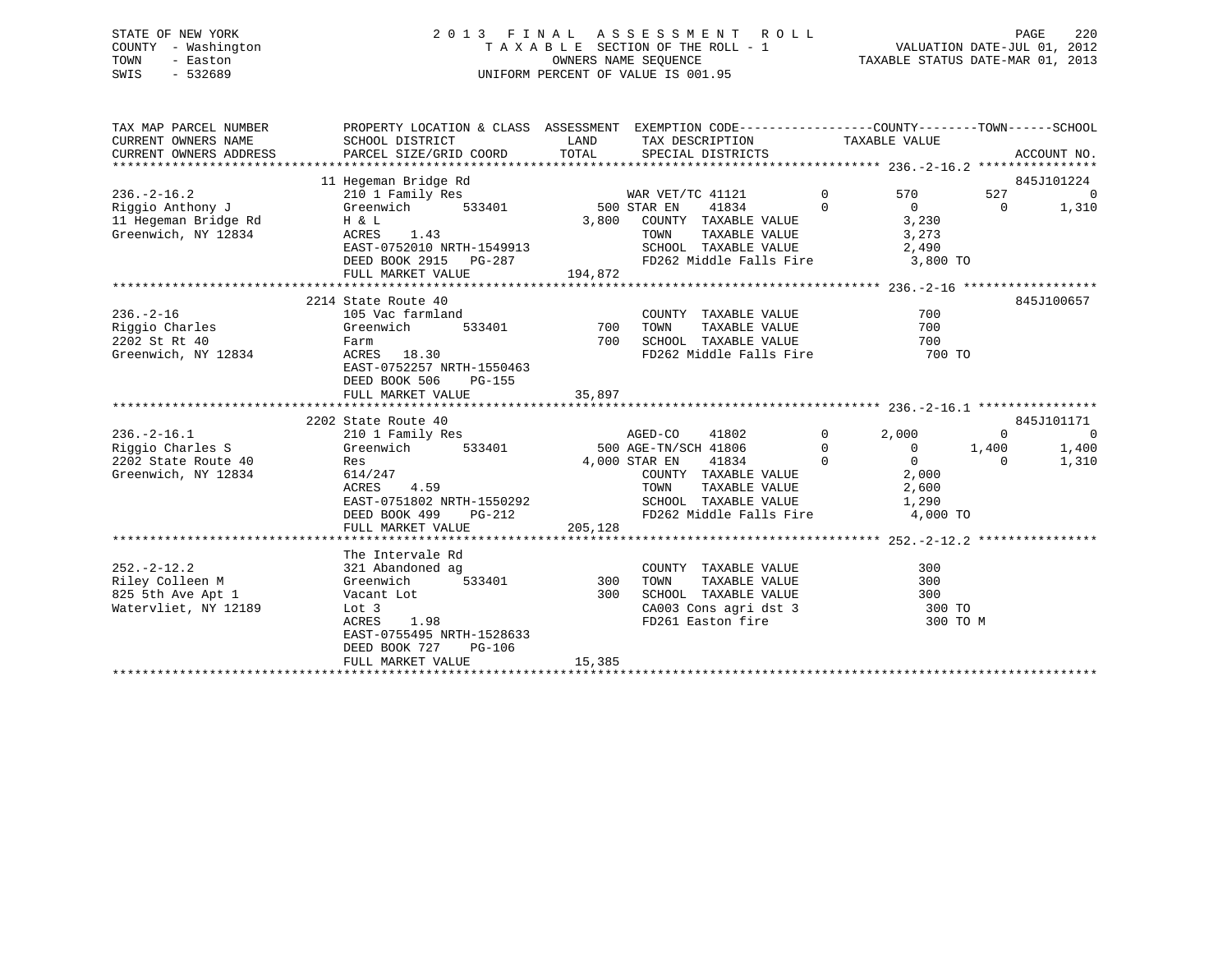# STATE OF NEW YORK 2 0 1 3 F I N A L A S S E S S M E N T R O L L PAGE 221 COUNTY - Washington T A X A B L E SECTION OF THE ROLL - 1 VALUATION DATE-JUL 01, 2012 TOWN - Easton OWNERS NAME SEQUENCE TAXABLE STATUS DATE-MAR 01, 2013 SWIS - 532689 UNIFORM PERCENT OF VALUE IS 001.95

| SCHOOL DISTRICT<br>PARCEL SIZE/GRID COORD                                                                                                                     | LAND<br>TOTAL                                                                                    | TAX DESCRIPTION<br>SPECIAL DISTRICTS                                                                                                                       | TAXABLE VALUE                                                               |                                                | ACCOUNT NO.                                                                                                                                                                                                                    |
|---------------------------------------------------------------------------------------------------------------------------------------------------------------|--------------------------------------------------------------------------------------------------|------------------------------------------------------------------------------------------------------------------------------------------------------------|-----------------------------------------------------------------------------|------------------------------------------------|--------------------------------------------------------------------------------------------------------------------------------------------------------------------------------------------------------------------------------|
|                                                                                                                                                               |                                                                                                  |                                                                                                                                                            |                                                                             |                                                |                                                                                                                                                                                                                                |
| 112 Dairy farm<br>Greenwich<br>533401<br>Farm<br>Lot $#1$<br>ACRES 138.70<br>DEED BOOK 674<br>$PG-25$<br>FULL MARKET VALUE                                    | 6,200                                                                                            | AG DIST<br>41720<br>41834<br>COUNTY TAXABLE VALUE<br>TOWN<br>TAXABLE VALUE<br>SCHOOL TAXABLE VALUE<br>CA003 Cons agri dst 3<br>426 EX<br>FD261 Easton fire | 426<br>$\mathbf 0$<br>$\Omega$<br>$\overline{0}$<br>5,774<br>5,774<br>4,464 | 426<br>$\Omega$                                | 845J100700<br>426<br>1,310                                                                                                                                                                                                     |
|                                                                                                                                                               |                                                                                                  |                                                                                                                                                            |                                                                             |                                                |                                                                                                                                                                                                                                |
| 210 1 Family Res<br>Greenwich<br>533401<br>$H+L$<br>Lot 3<br>ACRES<br>2.63<br>EAST-0741564 NRTH-1505258<br>DEED BOOK 426<br>PG-533                            |                                                                                                  | 41834<br>STAR EN<br>COUNTY TAXABLE VALUE<br>TOWN<br>TAXABLE VALUE<br>SCHOOL TAXABLE VALUE<br>FD261 Easton fire                                             | $\Omega$<br>$\overline{0}$<br>4,000<br>4,000<br>2,690                       | $\Omega$                                       | 1,310                                                                                                                                                                                                                          |
|                                                                                                                                                               |                                                                                                  |                                                                                                                                                            |                                                                             |                                                |                                                                                                                                                                                                                                |
| State Route 40<br>310 Res Vac<br>533401<br>Greenwich<br>$p/O$ #6<br>929/322<br>ACRES 10.31<br>DEED BOOK 426<br>PG-533<br>FULL MARKET VALUE                    | 500                                                                                              | AG DIST<br>41720<br>COUNTY TAXABLE VALUE<br>TOWN<br>TAXABLE VALUE<br>SCHOOL TAXABLE VALUE<br>CA003 Cons agri dst 3<br>375 EX<br>FD261 Easton fire          | $\mathbf{0}$<br>375<br>125<br>125<br>125                                    | 375                                            | 375                                                                                                                                                                                                                            |
|                                                                                                                                                               |                                                                                                  |                                                                                                                                                            |                                                                             |                                                |                                                                                                                                                                                                                                |
| 260 Seasonal res - WTRFNT<br>Greenwich<br>533401<br>Campsite<br>FRNT 75.00 DPTH 120.00<br>EAST-0734730 NRTH-1524192<br>DEED BOOK 884<br>PG-342                | 1,800                                                                                            | COUNTY TAXABLE VALUE<br>TAXABLE VALUE<br>TOWN<br>SCHOOL TAXABLE VALUE<br>FD261 Easton fire                                                                 | 1,800<br>1,800<br>1,800                                                     |                                                | 845J100362                                                                                                                                                                                                                     |
|                                                                                                                                                               |                                                                                                  |                                                                                                                                                            |                                                                             |                                                |                                                                                                                                                                                                                                |
| 38 Grove Rd<br>210 1 Family Res<br>Greenwich<br>533401<br>H & L<br>ACRES<br>1.80<br>EAST-0746122 NRTH-1515893<br>DEED BOOK 3228<br>PG-55<br>FULL MARKET VALUE | 400<br>4,000<br>205,128                                                                          | COUNTY TAXABLE VALUE<br>TOWN<br>TAXABLE VALUE<br>SCHOOL TAXABLE VALUE<br>CA003 Cons agri dst 3<br>FD261 Easton fire                                        | 4,000<br>4,000<br>4,000                                                     |                                                | 845J100586                                                                                                                                                                                                                     |
|                                                                                                                                                               | 197 The Intervale Rd<br>71 Fryer Rd<br>FULL MARKET VALUE<br>78 Deerfield Ln<br>FULL MARKET VALUE | EAST-0756444 NRTH-1529895<br>205,128<br>EAST-0741356 NRTH-1504768<br>92,308                                                                                | 2,700 STAR EN<br>317,949<br>500<br>4,000<br>500<br>25,641<br>500            | CA003 Cons agri dst 3<br>CA003 Cons agri dst 3 | PROPERTY LOCATION & CLASS ASSESSMENT EXEMPTION CODE----------------COUNTY-------TOWN------SCHOOL<br>5,774 TO<br>6,200 TO M<br>4,000 TO<br>4,000 TO M<br>125 TO<br>500 TO M<br>1,800 TO<br>1,800 TO M<br>4,000 TO<br>4,000 TO M |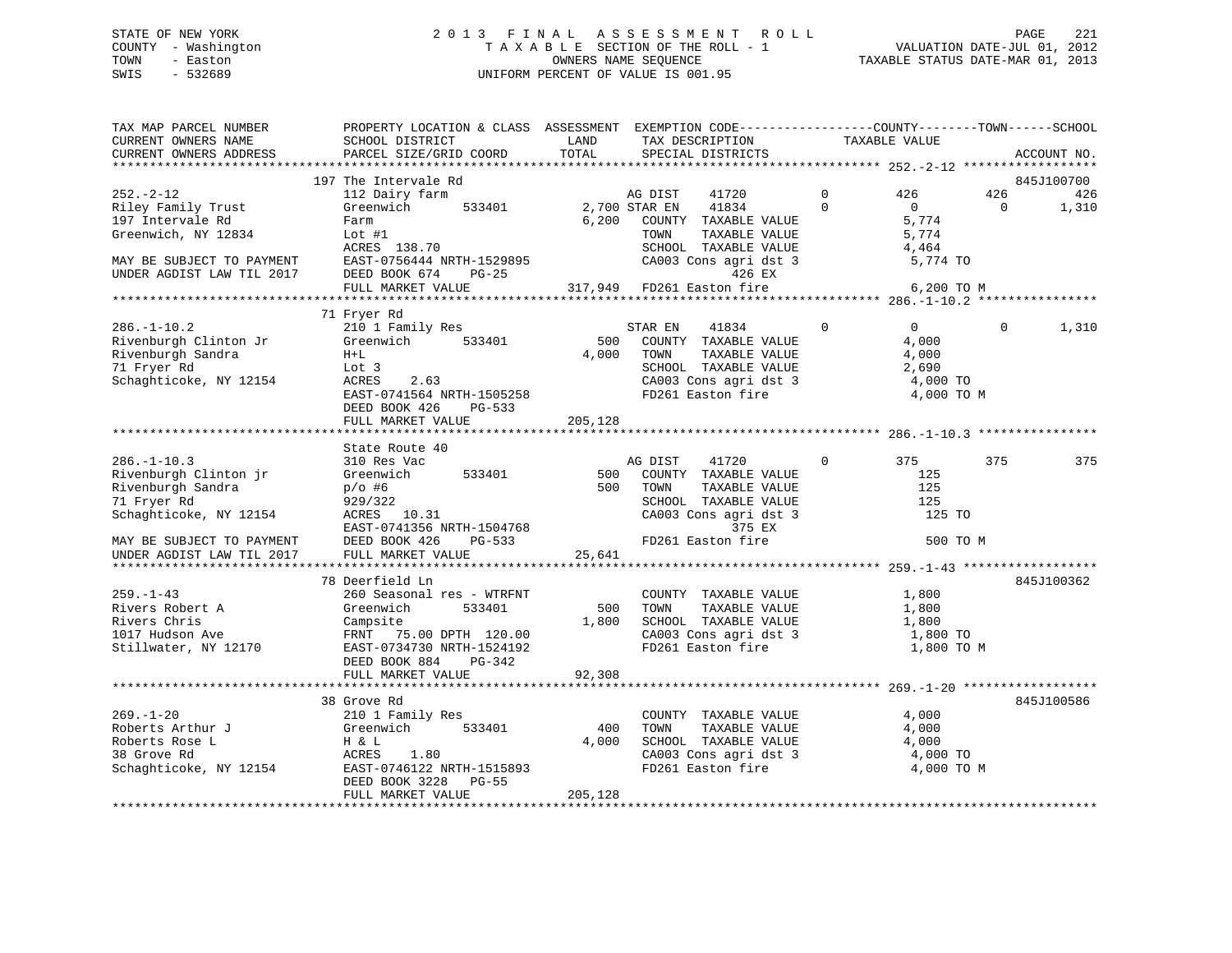# STATE OF NEW YORK 2 0 1 3 F I N A L A S S E S S M E N T R O L L PAGE 222 COUNTY - Washington T A X A B L E SECTION OF THE ROLL - 1 VALUATION DATE-JUL 01, 2012 TOWN - Easton OWNERS NAME SEQUENCE TAXABLE STATUS DATE-MAR 01, 2013 SWIS - 532689 UNIFORM PERCENT OF VALUE IS 001.95

| TAX MAP PARCEL NUMBER  | PROPERTY LOCATION & CLASS ASSESSMENT EXEMPTION CODE---------------COUNTY-------TOWN-----SCHOOL                                                                                                                                                                                                                                                                                                                            |            |                                                                       |                                            |                               |
|------------------------|---------------------------------------------------------------------------------------------------------------------------------------------------------------------------------------------------------------------------------------------------------------------------------------------------------------------------------------------------------------------------------------------------------------------------|------------|-----------------------------------------------------------------------|--------------------------------------------|-------------------------------|
| CURRENT OWNERS NAME    | SCHOOL DISTRICT                                                                                                                                                                                                                                                                                                                                                                                                           | LAND       | TAX DESCRIPTION TAXABLE VALUE SPECIAL DISTRICTS                       |                                            |                               |
| CURRENT OWNERS ADDRESS | PARCEL SIZE/GRID COORD                                                                                                                                                                                                                                                                                                                                                                                                    | TOTAL      |                                                                       |                                            | ACCOUNT NO.                   |
|                        |                                                                                                                                                                                                                                                                                                                                                                                                                           |            |                                                                       |                                            |                               |
|                        | 232 State Route 29                                                                                                                                                                                                                                                                                                                                                                                                        |            |                                                                       |                                            | 845J100706                    |
| $235 - 2 - 1$          | 433 Auto body                                                                                                                                                                                                                                                                                                                                                                                                             |            | COUNTY TAXABLE VALUE                                                  | 4,900                                      |                               |
|                        | 533401                                                                                                                                                                                                                                                                                                                                                                                                                    | 1,000 TOWN |                                                                       | TAXABLE VALUE 4,900<br>TAXABLE VALUE 4,900 |                               |
|                        |                                                                                                                                                                                                                                                                                                                                                                                                                           |            | 4,900 SCHOOL TAXABLE VALUE                                            |                                            |                               |
|                        | Roberts Herbert E Greenwich 533401<br>Roberts Kathy Ann Body Shop/tra<br>527 Wilbur Ave ACRES 2.48<br>Greenwich, NY 12834<br>EAST-0744698 NRTH-1553061                                                                                                                                                                                                                                                                    |            | FD262 Middle Falls Fire 4,900 TO                                      |                                            |                               |
|                        |                                                                                                                                                                                                                                                                                                                                                                                                                           |            |                                                                       |                                            |                               |
|                        | DEED BOOK 636<br>PG-272                                                                                                                                                                                                                                                                                                                                                                                                   |            |                                                                       |                                            |                               |
|                        | FULL MARKET VALUE                                                                                                                                                                                                                                                                                                                                                                                                         | 251,282    |                                                                       |                                            |                               |
|                        |                                                                                                                                                                                                                                                                                                                                                                                                                           |            |                                                                       |                                            |                               |
|                        | 527 Wilbur Ave                                                                                                                                                                                                                                                                                                                                                                                                            |            |                                                                       |                                            | 845J100707                    |
| $235. -2 - 14$         | 210 1 Family Res<br>Greenwich 533401                                                                                                                                                                                                                                                                                                                                                                                      |            | STAR B<br>41854                                                       | $\Omega$<br>$\overline{0}$                 | $\Omega$<br>620               |
| Roberts Robin          |                                                                                                                                                                                                                                                                                                                                                                                                                           |            | 400 COUNTY TAXABLE VALUE                                              | 3,200                                      |                               |
| 527 Wilbur Ave         | H & L                                                                                                                                                                                                                                                                                                                                                                                                                     |            | 3,200 TOWN<br>TAXABLE VALUE                                           | 3,200                                      |                               |
| Greenwich, NY 12834    |                                                                                                                                                                                                                                                                                                                                                                                                                           |            |                                                                       | 2,580                                      |                               |
|                        |                                                                                                                                                                                                                                                                                                                                                                                                                           |            |                                                                       |                                            |                               |
|                        | FRNT 180.00 DPTH 350.00 SCHOOL TAXABLE VALUE 2,580<br>EAST-0746282 NRTH-1548695 CA003 Cons agri dst 3 3,200 TO<br>DEED BOOK 636 PG-274 FD262 Middle Falls Fire 3,200 TO<br>FULL MARKET VALUE 164,103                                                                                                                                                                                                                      |            |                                                                       |                                            |                               |
|                        |                                                                                                                                                                                                                                                                                                                                                                                                                           |            |                                                                       |                                            |                               |
|                        |                                                                                                                                                                                                                                                                                                                                                                                                                           |            |                                                                       |                                            |                               |
| $285. -1 - 39$         | 65 Marcellus Ln                                                                                                                                                                                                                                                                                                                                                                                                           |            |                                                                       |                                            | 845J100805                    |
|                        | 210 1 Family Res - WTRFNT                                                                                                                                                                                                                                                                                                                                                                                                 |            | COUNTY TAXABLE VALUE                                                  | 2,800                                      |                               |
|                        | Roberts-Alexandrov Wilbert Car Stillwater Cent 415201                                                                                                                                                                                                                                                                                                                                                                     |            | TAXABLE VALUE<br>500 TOWN                                             | 2,800                                      |                               |
| 65 Marcellus Ln        | Camp<br>Schaghticoke, NY 12154 FRNT 55.00 DPTH 75.00                                                                                                                                                                                                                                                                                                                                                                      |            | 2,800 SCHOOL TAXABLE VALUE 2,800 TO<br>CA003 Cons agri dst 3 2,800 TO |                                            |                               |
|                        |                                                                                                                                                                                                                                                                                                                                                                                                                           |            |                                                                       |                                            |                               |
|                        | EAST-0725769 NRTH-1503087                                                                                                                                                                                                                                                                                                                                                                                                 |            | FD261 Easton fire                                                     | 2,800 TO M                                 |                               |
|                        | DEED BOOK 2788 PG-292                                                                                                                                                                                                                                                                                                                                                                                                     |            |                                                                       |                                            |                               |
|                        | FULL MARKET VALUE                                                                                                                                                                                                                                                                                                                                                                                                         | 143,590    |                                                                       |                                            |                               |
|                        |                                                                                                                                                                                                                                                                                                                                                                                                                           |            |                                                                       |                                            |                               |
| $259. - 1 - 6$         | 379 Sarles Ferry Rd                                                                                                                                                                                                                                                                                                                                                                                                       |            | $\overline{0}$<br>STAR B<br>41854                                     | $\overline{0}$                             | 845J100831<br>$\Omega$<br>620 |
| Rodd Jason E           | 210 1 Family Res<br>Greenwich 533401                                                                                                                                                                                                                                                                                                                                                                                      |            | 400 COUNTY TAXABLE VALUE                                              | 2,500                                      |                               |
| 379 Sarles Ferry Rd    | H & L                                                                                                                                                                                                                                                                                                                                                                                                                     | 2,500 TOWN |                                                                       | 2,500                                      |                               |
| Greenwich, NY 12834    |                                                                                                                                                                                                                                                                                                                                                                                                                           |            | TOWN      TAXABLE VALUE<br>SCHOOL   TAXABLE VALUE                     |                                            |                               |
|                        |                                                                                                                                                                                                                                                                                                                                                                                                                           |            |                                                                       |                                            |                               |
|                        | FRNT 174.00 DPTH 87.00<br>EAST-0746064 NRTH-1525109 CA003 Cons agri dst 3 2,500 TO<br>DEED BOOK 2828 PG-284 FD261 Easton fire 2,500 TO M<br>FULL MARKET VALUE 128,205 PC-281 FULL MARKET VALUE                                                                                                                                                                                                                            |            |                                                                       |                                            |                               |
|                        |                                                                                                                                                                                                                                                                                                                                                                                                                           |            |                                                                       |                                            |                               |
|                        |                                                                                                                                                                                                                                                                                                                                                                                                                           |            |                                                                       |                                            |                               |
|                        | 1718 County Route 113                                                                                                                                                                                                                                                                                                                                                                                                     |            |                                                                       |                                            |                               |
|                        |                                                                                                                                                                                                                                                                                                                                                                                                                           |            | STAR B<br>41854                                                       | $\mathbf{0}$<br>$\overline{0}$             | $\Omega$<br>620               |
|                        |                                                                                                                                                                                                                                                                                                                                                                                                                           |            | 500 COUNTY TAXABLE VALUE                                              | 4,800                                      |                               |
|                        |                                                                                                                                                                                                                                                                                                                                                                                                                           |            | 4,800 TOWN TAXABLE VALUE                                              | 4,800                                      |                               |
|                        | $\begin{tabular}{lllllllllllll} \textbf{259.-1--29.3} & & & & \textbf{210 1} \textbf{ Family Res} \\ \textbf{Rodewald James} & & & \textbf{Greenwich} & & \textbf{533401} \\ \textbf{Quinn College} & & & \textbf{H & & L} & \\ \textbf{1718 County Route 113} & & & \textbf{Lot #4} & \\ \textbf{Schaghticoke, NY 12154} & & & \textbf{FRNT 396.00 DPTH} & \\ & & & & \textbf{ACRES} & \textbf{7.44} & \\ \end{tabular}$ |            | SCHOOL TAXABLE VALUE                                                  | 4,180                                      |                               |
|                        |                                                                                                                                                                                                                                                                                                                                                                                                                           |            |                                                                       | 4,800 TO                                   |                               |
|                        |                                                                                                                                                                                                                                                                                                                                                                                                                           |            | CA003 Cons agri dst 3<br>FD261 Easton fire                            | 4,800 TO M                                 |                               |
|                        | EAST-0736573 NRTH-1524727                                                                                                                                                                                                                                                                                                                                                                                                 |            |                                                                       |                                            |                               |
|                        | DEED BOOK 2353 PG-219                                                                                                                                                                                                                                                                                                                                                                                                     |            |                                                                       |                                            |                               |
|                        | FULL MARKET VALUE                                                                                                                                                                                                                                                                                                                                                                                                         | 246,154    |                                                                       |                                            |                               |
|                        |                                                                                                                                                                                                                                                                                                                                                                                                                           |            |                                                                       |                                            |                               |
|                        |                                                                                                                                                                                                                                                                                                                                                                                                                           |            |                                                                       |                                            |                               |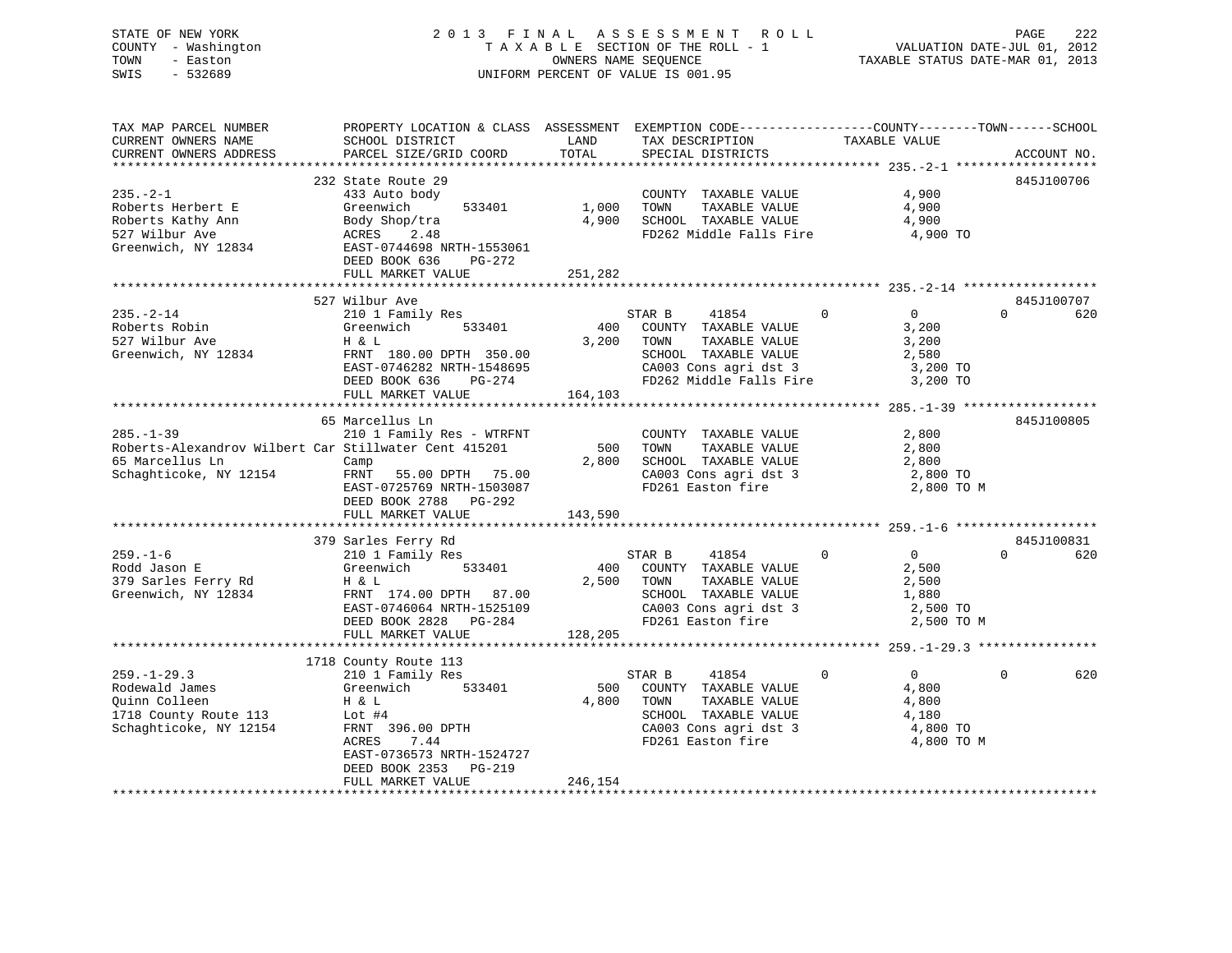# STATE OF NEW YORK 2 0 1 3 F I N A L A S S E S S M E N T R O L L PAGE 223 COUNTY - Washington T A X A B L E SECTION OF THE ROLL - 1 VALUATION DATE-JUL 01, 2012 TOWN - Easton OWNERS NAME SEQUENCE TAXABLE STATUS DATE-MAR 01, 2013 SWIS - 532689 UNIFORM PERCENT OF VALUE IS 001.95

| TAX MAP PARCEL NUMBER<br>CURRENT OWNERS NAME<br>CURRENT OWNERS ADDRESS                                                                                          | PROPERTY LOCATION & CLASS ASSESSMENT EXEMPTION CODE----------------COUNTY-------TOWN------SCHOOL<br>SCHOOL DISTRICT<br>PARCEL SIZE/GRID COORD                                                    | LAND<br>TOTAL           | TAX DESCRIPTION<br>SPECIAL DISTRICTS                                                                                                                                      |               | TAXABLE VALUE                                                        |                 | ACCOUNT NO.       |
|-----------------------------------------------------------------------------------------------------------------------------------------------------------------|--------------------------------------------------------------------------------------------------------------------------------------------------------------------------------------------------|-------------------------|---------------------------------------------------------------------------------------------------------------------------------------------------------------------------|---------------|----------------------------------------------------------------------|-----------------|-------------------|
| *************************                                                                                                                                       |                                                                                                                                                                                                  |                         |                                                                                                                                                                           |               |                                                                      |                 |                   |
| $278. - 1 - 2.5$<br>Rogers George<br>Rogers Marilyn<br>3007 Valley Falls Rd<br>Schaghticoke, NY 12154<br>MAY BE SUBJECT TO PAYMENT<br>UNDER AGDIST LAW TIL 2017 | 3007 Valley Falls Rd<br>240 Rural res<br>Greenwich<br>533401<br>House<br>ACRES 36.80<br>EAST-0745739 NRTH-1509661<br>DEED BOOK 777<br>PG-27<br>FULL MARKET VALUE                                 | 6,000<br>307,692        | AG DIST<br>41720<br>41834<br>800 STAR EN<br>COUNTY TAXABLE VALUE<br>TOWN<br>TAXABLE VALUE<br>SCHOOL TAXABLE VALUE<br>CA003 Cons agri dst 3<br>249 EX<br>FD261 Easton fire | 0<br>$\Omega$ | 249<br>$\Omega$<br>5,751<br>5,751<br>4,441<br>5,751 TO<br>6,000 TO M | 249<br>$\Omega$ | 249<br>1,310      |
|                                                                                                                                                                 |                                                                                                                                                                                                  |                         |                                                                                                                                                                           |               |                                                                      |                 |                   |
| $228. - 5 - 32$<br>Rogers Raymond L<br>Rogers June M<br>139 Windy Hill Rd<br>Greenwich, NY 12834                                                                | 139 Windy Hill Rd<br>210 1 Family Res<br>Schuylerville 415001<br>House & Lot<br>$228. - 1 - 32$<br>ACRES<br>4.62<br>EAST-0746256 NRTH-1560836<br>DEED BOOK 571<br>PG-149                         | 500<br>4,000            | STAR B<br>41854<br>COUNTY TAXABLE VALUE<br>TOWN<br>TAXABLE VALUE<br>SCHOOL TAXABLE VALUE<br>FD262 Middle Falls Fire                                                       | $\mathbf 0$   | $\overline{0}$<br>4,000<br>4,000<br>3,380<br>4,000 TO                | $\Omega$        | 845J101208<br>620 |
|                                                                                                                                                                 | FULL MARKET VALUE                                                                                                                                                                                | 205,128                 |                                                                                                                                                                           |               |                                                                      |                 |                   |
|                                                                                                                                                                 |                                                                                                                                                                                                  |                         |                                                                                                                                                                           |               |                                                                      |                 |                   |
| $228. - 5 - 28$<br>Rogers Robert S<br>Rogers Katherine M<br>116 Windy Hill Rd<br>Greenwich, NY 12834                                                            | 116 Windy Hill Rd<br>210 1 Family Res<br>Schuylerville<br>415001<br>House & Lot<br>$228. - 1 - 28$<br>ACRES<br>5.35<br>EAST-0745803 NRTH-1560353<br>DEED BOOK 527<br>PG-223<br>FULL MARKET VALUE | 600<br>4,300<br>220,513 | STAR B<br>41854<br>COUNTY TAXABLE VALUE<br>TOWN<br>TAXABLE VALUE<br>SCHOOL TAXABLE VALUE<br>FD262 Middle Falls Fire                                                       | $\Omega$      | $\Omega$<br>4,300<br>4,300<br>3,680<br>4,300 TO                      | $\Omega$        | 845J101195<br>620 |
|                                                                                                                                                                 | 2925 Valley Falls Rd                                                                                                                                                                             |                         |                                                                                                                                                                           |               |                                                                      |                 |                   |
| $278. - 1 - 2.6$<br>Rogers Scott A<br>Rogers Margaret H<br>2925 Valley Falls Rd<br>Schaghticoke, NY 12154                                                       | 240 Rural res<br>Greenwich<br>533401<br>Vacant Land<br>4.20<br>ACRES<br>EAST-0745433 NRTH-1508710<br>DEED BOOK 1769 PG-49                                                                        | 300<br>3,700            | STAR B<br>41854<br>COUNTY TAXABLE VALUE<br>TOWN<br>TAXABLE VALUE<br>SCHOOL TAXABLE VALUE<br>CA003 Cons agri dst 3<br>FD261 Easton fire                                    | $\mathbf 0$   | $\overline{0}$<br>3,700<br>3,700<br>3,080<br>3,700 TO<br>3,700 TO M  | $\Omega$        | 620               |
|                                                                                                                                                                 | FULL MARKET VALUE                                                                                                                                                                                | 189,744                 |                                                                                                                                                                           |               |                                                                      |                 |                   |
| $236. - 2 - 14$<br>Roman Catholic Diocese, Albany Greenwich<br>40 North Main Ave<br>Albany, NY 12203                                                            | State Route 40<br>311 Res vac land<br>533401<br>Lot<br>FRNT 150.00 DPTH 100.00<br>EAST-0751893 NRTH-1549776                                                                                      | 100<br>100              | COUNTY TAXABLE VALUE<br>TOWN<br>TAXABLE VALUE<br>SCHOOL TAXABLE VALUE<br>FD262 Middle Falls Fire                                                                          |               | 100<br>100<br>100<br>100 TO                                          |                 | 845J100353        |
|                                                                                                                                                                 | DEED BOOK 534<br>PG-208<br>FULL MARKET VALUE                                                                                                                                                     | 5,128                   |                                                                                                                                                                           |               |                                                                      |                 |                   |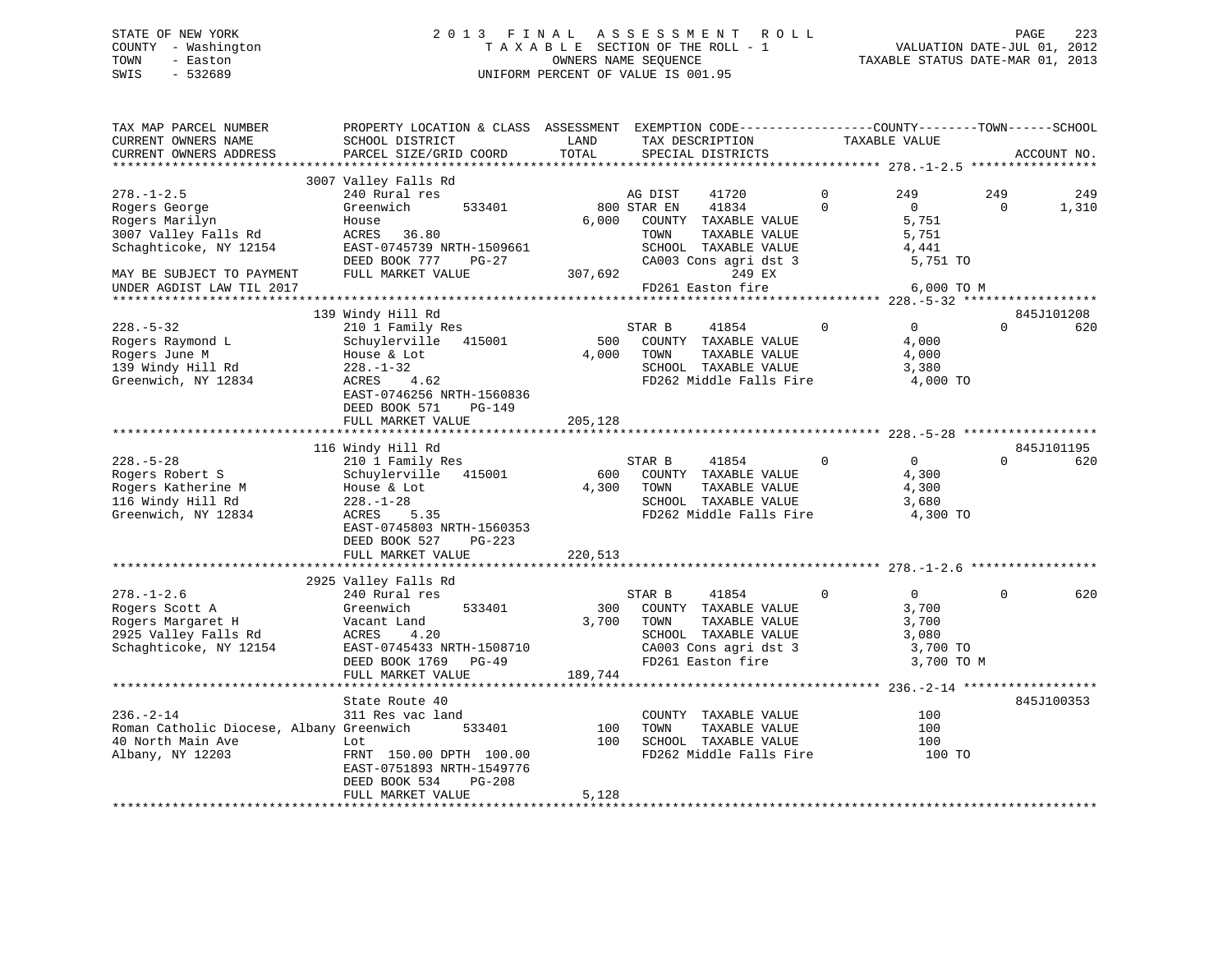# STATE OF NEW YORK 2 0 1 3 F I N A L A S S E S S M E N T R O L L PAGE 224 COUNTY - Washington T A X A B L E SECTION OF THE ROLL - 1 VALUATION DATE-JUL 01, 2012 TOWN - Easton **CONNERS NAME SEQUENCE** TAXABLE STATUS DATE-MAR 01, 2013 SWIS - 532689 UNIFORM PERCENT OF VALUE IS 001.95

| TAX MAP PARCEL NUMBER<br>CURRENT OWNERS NAME<br>CURRENT OWNERS ADDRESS                                                                                                  | PROPERTY LOCATION & CLASS ASSESSMENT EXEMPTION CODE---------------COUNTY-------TOWN-----SCHOOL<br>SCHOOL DISTRICT<br>PARCEL SIZE/GRID COORD                  | LAND<br>TOTAL         | TAX DESCRIPTION<br>SPECIAL DISTRICTS                                                                                                       | TAXABLE VALUE                                                                         | ACCOUNT NO.     |
|-------------------------------------------------------------------------------------------------------------------------------------------------------------------------|--------------------------------------------------------------------------------------------------------------------------------------------------------------|-----------------------|--------------------------------------------------------------------------------------------------------------------------------------------|---------------------------------------------------------------------------------------|-----------------|
|                                                                                                                                                                         |                                                                                                                                                              |                       |                                                                                                                                            |                                                                                       |                 |
|                                                                                                                                                                         | 3778 County Route 74                                                                                                                                         |                       |                                                                                                                                            |                                                                                       | 845J100806      |
| $245. -2 - 17$<br>Roods Craig A<br>Roods Susan A<br>3778 County Route 74<br>Greenwich, NY 12834                                                                         | 210 1 Family Res<br>533401<br>Greenwich<br>Camp<br>ACRES 2.40<br>EAST-0760897 NRTH-1537800<br>DEED BOOK 607<br>PG-156<br>FULL MARKET VALUE                   | 3,800 TOWN<br>194,872 | 41854<br>STAR B<br>400 COUNTY TAXABLE VALUE<br>TAXABLE VALUE<br>SCHOOL TAXABLE VALUE<br>CA003 Cons agri dst 3<br>FD261 Easton fire         | $\overline{0}$<br>$\overline{0}$<br>3,800<br>3,800<br>3,180<br>3,800 TO<br>3,800 TO M | $\Omega$<br>620 |
|                                                                                                                                                                         |                                                                                                                                                              |                       |                                                                                                                                            |                                                                                       |                 |
| $277. - 1 - 6$<br>Ropitzky Family Trust<br>Pauline M. Carknard, Trustee Land<br>533 County Route 54<br>Schaghticoke, NY 12154                                           | State Route 40<br>105 Vac farmland<br>rmland<br>533401 1,000<br>Greenwich<br>ACRES 52.20<br>EAST-0743549 NRTH-1510840<br>DEED BOOK 2448 PG-319               | 1,000                 | COUNTY TAXABLE VALUE<br>TOWN     TAXABLE VALUE<br>SCHOOL TAXABLE VALUE 1,000<br>CA003 Cons agri dst 3 1,000 TO<br>FD261 Easton fire        | 1,000<br>1,000<br>1,000 TO M                                                          | 845J100718      |
|                                                                                                                                                                         | FULL MARKET VALUE                                                                                                                                            | 51,282                |                                                                                                                                            |                                                                                       |                 |
|                                                                                                                                                                         | 533 County Route 54                                                                                                                                          |                       |                                                                                                                                            |                                                                                       | 845J100719      |
| $286. - 1 - 8$<br>Ropitzky Family Trust<br>Pauline M. Carknard, Trustee H & L<br>533 County Route 54 Easement 592/168<br>Schaghticoke, NY 12154 FRNT 225.00 DPTH 206.00 | 210 1 Family Res<br>Greenwich 533401<br>Easement 592/168<br>EAST-0739534 NRTH-1502907<br>DEED BOOK 2448 PG-313<br>FULL MARKET VALUE                          | 2,200<br>112,821      | 41854<br>STAR B<br>300 COUNTY TAXABLE VALUE<br>TOWN<br>TAXABLE VALUE<br>SCHOOL TAXABLE VALUE<br>CA003 Cons agri dst 3<br>FD261 Easton fire | $\Omega$<br>$\overline{0}$<br>2,200<br>2,200<br>1,580<br>2,200 TO<br>2,200 TO M       | $\Omega$<br>620 |
|                                                                                                                                                                         |                                                                                                                                                              |                       |                                                                                                                                            |                                                                                       |                 |
| $286. - 1 - 24$<br>Ropitzky Family Trust<br>Pauline M. Carknard, Trustee Farm<br>533 County Route 54<br>Schaghticoke, NY 12154                                          | County Route 54<br>112 Dairy farm<br>Greenwich 533401<br>ACRES 125.00<br>EAST-0739010 NRTH-1501659<br>DEED BOOK 2448 PG-316                                  | 2,300<br>3,000        | COUNTY TAXABLE VALUE 3,000<br>TOWN<br>TAXABLE VALUE<br>SCHOOL TAXABLE VALUE 3,000<br>CA003 Cons agri dst 3<br>FD261 Easton fire            | 3,000<br>3,000 TO<br>3,000 TO M                                                       | 845J100716      |
|                                                                                                                                                                         | FULL MARKET VALUE                                                                                                                                            | 153,846               |                                                                                                                                            |                                                                                       |                 |
|                                                                                                                                                                         |                                                                                                                                                              |                       |                                                                                                                                            |                                                                                       |                 |
| $244. - 2 - 21$<br>Rosner Seth<br>26 Saratoga Cir<br>Saratoga Springs, NY 12866                                                                                         | State Route 40<br>323 Vacant rural<br>533401 300<br>Greenwich<br>Vl<br>ACRES 10.59<br>EAST-0750276 NRTH-1543757<br>DEED BOOK 1888 PG-68<br>FULL MARKET VALUE | 300<br>15,385         | COUNTY TAXABLE VALUE<br>TOWN<br>TAXABLE VALUE<br>SCHOOL TAXABLE VALUE 300<br>CA003 Cons agri dst 3 300 TO<br>FD262 Middle Falls Fire       | 300<br>300<br>300 TO                                                                  | 845J101099      |
|                                                                                                                                                                         |                                                                                                                                                              |                       |                                                                                                                                            |                                                                                       |                 |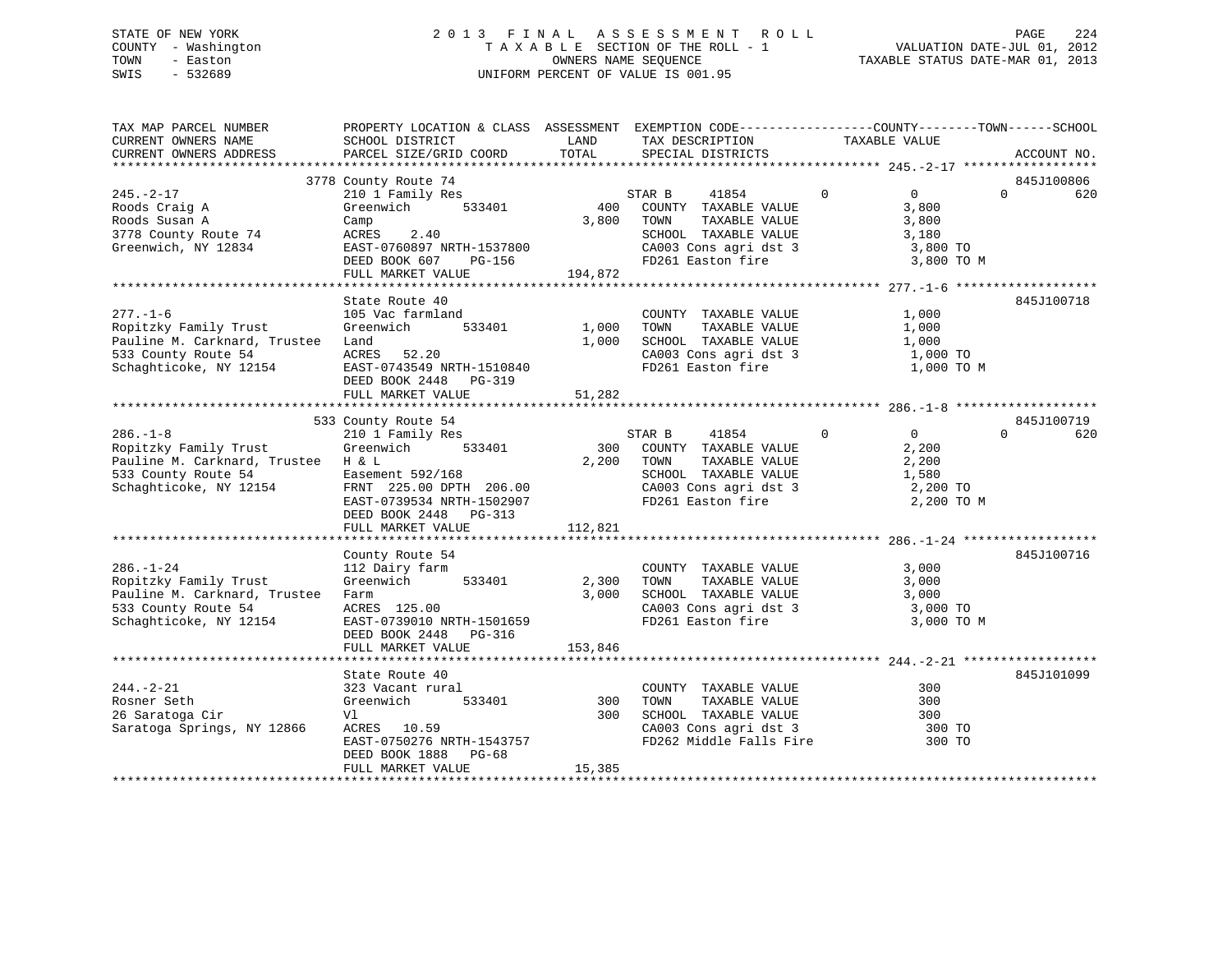# STATE OF NEW YORK 2 0 1 3 F I N A L A S S E S S M E N T R O L L PAGE 225 COUNTY - Washington T A X A B L E SECTION OF THE ROLL - 1 VALUATION DATE-JUL 01, 2012 TOWN - Easton OWNERS NAME SEQUENCE TAXABLE STATUS DATE-MAR 01, 2013 SWIS - 532689 UNIFORM PERCENT OF VALUE IS 001.95

| TAX MAP PARCEL NUMBER<br>CURRENT OWNERS NAME<br>CURRENT OWNERS ADDRESS                              | PROPERTY LOCATION & CLASS ASSESSMENT EXEMPTION CODE----------------COUNTY-------TOWN------SCHOOL<br>SCHOOL DISTRICT<br>PARCEL SIZE/GRID COORD                                           | LAND<br>TOTAL           | TAX DESCRIPTION<br>SPECIAL DISTRICTS                                                                                                         | TAXABLE VALUE |                                                                                 | ACCOUNT NO.       |
|-----------------------------------------------------------------------------------------------------|-----------------------------------------------------------------------------------------------------------------------------------------------------------------------------------------|-------------------------|----------------------------------------------------------------------------------------------------------------------------------------------|---------------|---------------------------------------------------------------------------------|-------------------|
|                                                                                                     |                                                                                                                                                                                         |                         |                                                                                                                                              |               |                                                                                 |                   |
| $227. - 1 - 19.21$<br>Roys Harold D<br>Roys Shelley A<br>230 Hogsback Rd<br>Greenwich, NY 12834     | 230 Hogsback Rd<br>210 1 Family Res<br>Schuylerville 415001<br>sub lot 8<br>ACRES 1.50<br>EAST-0743511 NRTH-1558361<br>DEED BOOK 2198 PG-307<br>FULL MARKET VALUE                       | 500<br>205,128          | STAR B<br>41854<br>COUNTY TAXABLE VALUE<br>4,000 TOWN<br>TAXABLE VALUE<br>SCHOOL TAXABLE VALUE<br>CA003 Cons agri dst 3<br>FD261 Easton fire | $\mathbf 0$   | $\overline{0}$<br>$\Omega$<br>4,000<br>4,000<br>3,380<br>4,000 TO<br>4,000 TO M | 620               |
|                                                                                                     |                                                                                                                                                                                         |                         |                                                                                                                                              |               |                                                                                 |                   |
| $276. - 1 - 13$<br>Rucinski Lady A<br>1111 County Route 113<br>Schaghticoke, NY 12154               | 1111 County Route 113<br>210 1 Family Res - WTRFNT<br>Stillwater Cent 415201<br>House & Lot<br>ACRES<br>1.37<br>EAST-0729812 NRTH-1511619<br>DEED BOOK 2754 PG-187<br>FULL MARKET VALUE | 500<br>6,600<br>338,462 | STAR B<br>41854<br>COUNTY TAXABLE VALUE<br>TOWN<br>TAXABLE VALUE<br>SCHOOL TAXABLE VALUE<br>CA003 Cons agri dst 3<br>FD261 Easton fire       | $\mathbf 0$   | $\Omega$<br>$\Omega$<br>6,600<br>6,600<br>5,980<br>6,600 TO<br>6,600 TO M       | 845J100122<br>620 |
|                                                                                                     |                                                                                                                                                                                         |                         |                                                                                                                                              |               |                                                                                 |                   |
| $228. - 5 - 14$<br>Rudinger Adam C<br>Rudinger Penny M<br>455 State Route 29<br>Greenwich, NY 12834 | 455 State Route 29<br>400 Commercial<br>533401<br>Greenwich<br>Res<br>$228. - 1 - 14$<br>ACRES 1.50<br>EAST-0750283 NRTH-1553650<br>DEED BOOK 871<br>PG-270<br>FULL MARKET VALUE        | 500<br>5,200<br>266,667 | COUNTY TAXABLE VALUE<br>TOWN<br>TAXABLE VALUE                                                                                                |               | 5,200<br>5,200                                                                  | 845J100874        |
|                                                                                                     |                                                                                                                                                                                         |                         |                                                                                                                                              |               |                                                                                 |                   |
| $269. - 2 - 12.9$<br>Ruppel Jesse<br>493 Hoag Rd<br>Valley Falls, NY 12185                          | 493 Hoag Rd<br>210 1 Family Res<br>533401<br>Greenwich<br>Sub Lot 12<br>ACRES 5.06<br>EAST-0749559 NRTH-1514722<br>DEED BOOK 2145 PG-64<br>FULL MARKET VALUE                            | 500<br>4,800<br>246,154 | 41854<br>STAR B<br>COUNTY TAXABLE VALUE<br>TOWN<br>TAXABLE VALUE<br>SCHOOL TAXABLE VALUE<br>CA003 Cons agri dst 3<br>FD261 Easton fire       | $\mathbf 0$   | $\Omega$<br>$\Omega$<br>4,800<br>4,800<br>4,180<br>4,800 TO<br>4,800 TO M       | 845J101231<br>620 |
|                                                                                                     |                                                                                                                                                                                         |                         |                                                                                                                                              |               |                                                                                 |                   |
| $269. - 2 - 12.3$<br>Ruppel Patricia B<br>477 Hoag Rd<br>Valley Falls, NY 12185                     | 477 Hoag Rd<br>240 Rural res<br>533401<br>Greenwich<br>H & L<br>sub lot 7<br>ACRES<br>4.86<br>EAST-0749702 NRTH-1514297<br>DEED BOOK 708<br>PG-192<br>FULL MARKET VALUE                 | 400<br>3,800<br>194,872 | STAR B<br>41854<br>COUNTY TAXABLE VALUE<br>TOWN<br>TAXABLE VALUE<br>SCHOOL TAXABLE VALUE<br>CA003 Cons agri dst 3<br>FD261 Easton fire       | $\Omega$      | $\Omega$<br>$\Omega$<br>3,800<br>3,800<br>3,180<br>3,800 TO<br>3,800 TO M       | 845J101231<br>620 |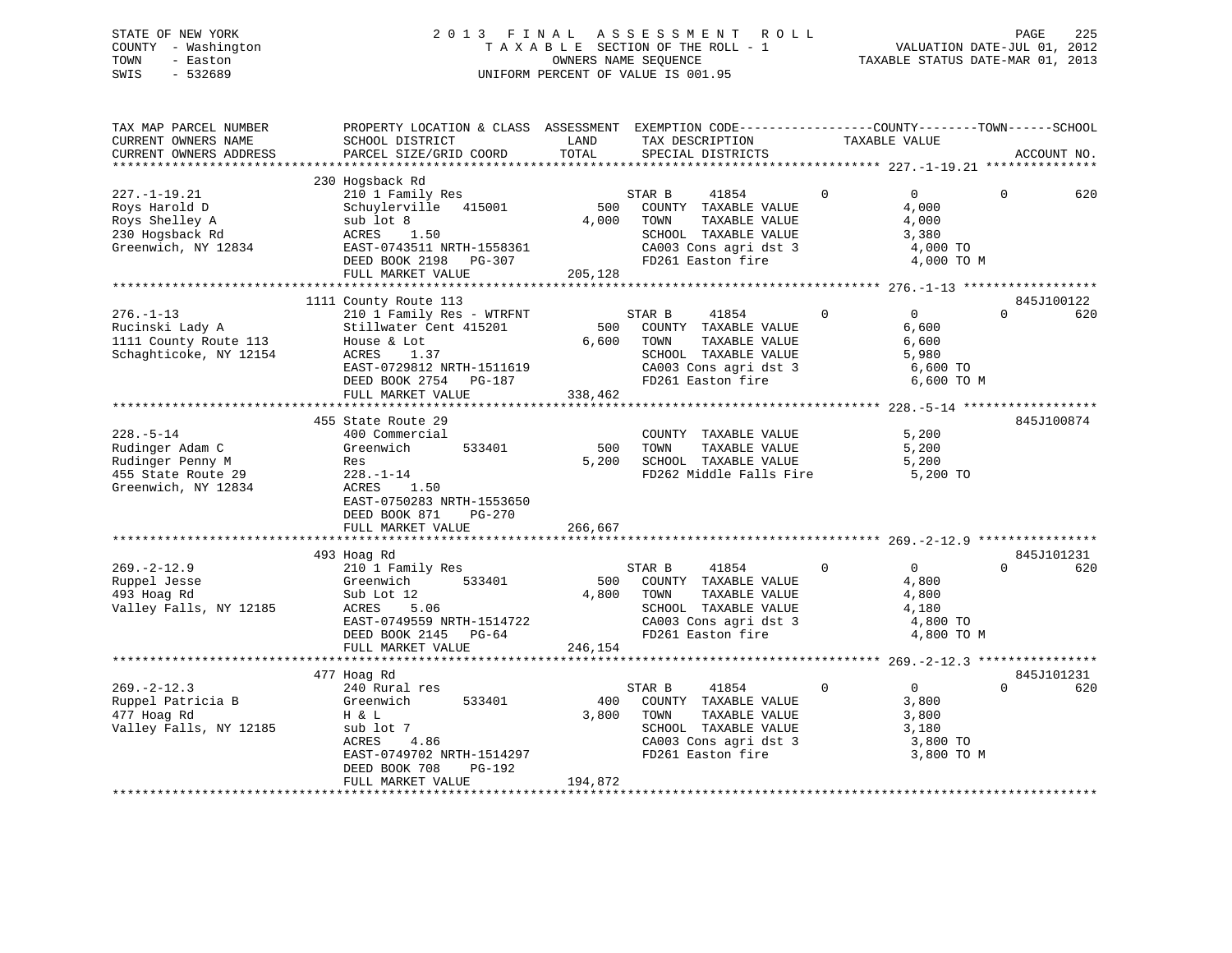# STATE OF NEW YORK 2 0 1 3 F I N A L A S S E S S M E N T R O L L PAGE 226 COUNTY - Washington T A X A B L E SECTION OF THE ROLL - 1 VALUATION DATE-JUL 01, 2012 TOWN - Easton OWNERS NAME SEQUENCE TAXABLE STATUS DATE-MAR 01, 2013 SWIS - 532689 UNIFORM PERCENT OF VALUE IS 001.95

| TAX MAP PARCEL NUMBER<br>CURRENT OWNERS NAME                                                                                                                                                                                                   | PROPERTY LOCATION & CLASS ASSESSMENT EXEMPTION CODE----------------COUNTY-------TOWN------SCHOOL<br>SCHOOL DISTRICT                                                                                                                                                                                                                                      | LAND       | TAX DESCRIPTION                                                                                                                                      | TAXABLE VALUE |                                                               |                       |                                                            |
|------------------------------------------------------------------------------------------------------------------------------------------------------------------------------------------------------------------------------------------------|----------------------------------------------------------------------------------------------------------------------------------------------------------------------------------------------------------------------------------------------------------------------------------------------------------------------------------------------------------|------------|------------------------------------------------------------------------------------------------------------------------------------------------------|---------------|---------------------------------------------------------------|-----------------------|------------------------------------------------------------|
| CURRENT OWNERS ADDRESS                                                                                                                                                                                                                         | PARCEL SIZE/GRID COORD                                                                                                                                                                                                                                                                                                                                   | TOTAL      | SPECIAL DISTRICTS                                                                                                                                    |               |                                                               |                       | ACCOUNT NO.                                                |
|                                                                                                                                                                                                                                                |                                                                                                                                                                                                                                                                                                                                                          |            |                                                                                                                                                      |               |                                                               |                       |                                                            |
| $227. - 1 - 9$                                                                                                                                                                                                                                 | 247 Old Schuylerville Rd<br>240 Rural res<br>Schuylerville 415001<br>EAST-0744567 NRTH-1556776<br>DEED BOOK 868 PG-189                                                                                                                                                                                                                                   | 5,000 TOWN | 41854 0<br>STAR B<br>700 COUNTY TAXABLE VALUE<br>TOWN      TAXABLE VALUE<br>SCHOOL   TAXABLE VALUE<br>FD262 Middle Falls Fire 5,000 TO               |               | $\overline{0}$<br>5,000<br>$\frac{5}{4}, \frac{000}{380}$     | $\Omega$              | 845J100527<br>620                                          |
|                                                                                                                                                                                                                                                |                                                                                                                                                                                                                                                                                                                                                          |            |                                                                                                                                                      |               |                                                               |                       |                                                            |
| 269.-1-43.2<br>Russom Mark W Greenwich 533401<br>Russom Kathleen M Farm School TAXABLE VALUE<br>3632 Valley Falls Rd Subdivision Lot #3<br>Schaghticoke, NY 12154 ACRES 49.63 BANK 120<br>EAST-0746783 NRTH-1514393<br>PG-343<br>PG-343<br>200 | 3632 Valley Falls Rd                                                                                                                                                                                                                                                                                                                                     |            |                                                                                                                                                      |               |                                                               | $\Omega$              | 620                                                        |
|                                                                                                                                                                                                                                                |                                                                                                                                                                                                                                                                                                                                                          |            |                                                                                                                                                      |               |                                                               |                       |                                                            |
| $253. - 1 - 6$<br>Ryan Frank J<br>Ryan Thomas<br>11 Saybrooke Dr<br>Penfield, NY 14526<br>MAY BE SUBJECT TO PAYMENT<br>UNDER AGDIST LAW TIL 2017                                                                                               | 65 Ives Hill Rd<br>242 County Route 74A<br>Journey Adduce / 7A<br>120 Field crops<br>Greenwich 533401<br>Greenwich 33.35<br>Farm $\frac{1}{4}$ , 200 TOWN TAXABLE VALUE<br>34.4/541<br>ACRES 53.90 CA003 Cons agri dst 3 3,856 TO<br>EAST-0765799 NRTH-1535851 344 EX<br>DEED BOOK 2625 PG-28 FD261 Easton fire 4, 200 TO M<br>FULL MARKET VALUE 215,385 |            | 95 PCT OF VALUE USED FOR EXEMPTION PURPOSES<br>AG DIST<br>41720<br>1,200 COUNTY TAXABLE VALUE 3,856                                                  |               | 3,800 TO M<br>$\begin{array}{cccc} 0 & 344 & 344 \end{array}$ | 527<br>$\overline{0}$ | 845J101040<br>$\overline{0}$<br>1,310<br>845J100723<br>344 |
|                                                                                                                                                                                                                                                | Wilbur Ave                                                                                                                                                                                                                                                                                                                                               |            |                                                                                                                                                      |               |                                                               |                       | 845J101045                                                 |
| $244. -1 - 13$<br>Rymph Donald<br>Rymph Thelma<br>1548 St Rt 40<br>Greenwich, NY 12834<br>MAY BE SUBJECT TO PAYMENT                                                                                                                            | 105 Vac farmland<br>533401<br>Greenwich<br>EAST-0744705 NRTH-1542214<br>DEED BOOK 672 PG-246<br>FULL MARKET VALUE 51,282 FD262 Middle Falls Fire 1,000 TO                                                                                                                                                                                                |            | AG DIST<br>41720<br>1,000 COUNTY TAXABLE VALUE<br>1,000 TOWN<br>TOWN TAXABLE VALUE<br>SCHOOL TAXABLE VALUE<br>CA003 Cons agri dst 3 806 TO<br>194 EX | $\mathbf{0}$  | 194<br>806                                                    | 194                   | 194                                                        |
| UNDER AGDIST LAW TIL 2017                                                                                                                                                                                                                      |                                                                                                                                                                                                                                                                                                                                                          |            |                                                                                                                                                      |               |                                                               |                       |                                                            |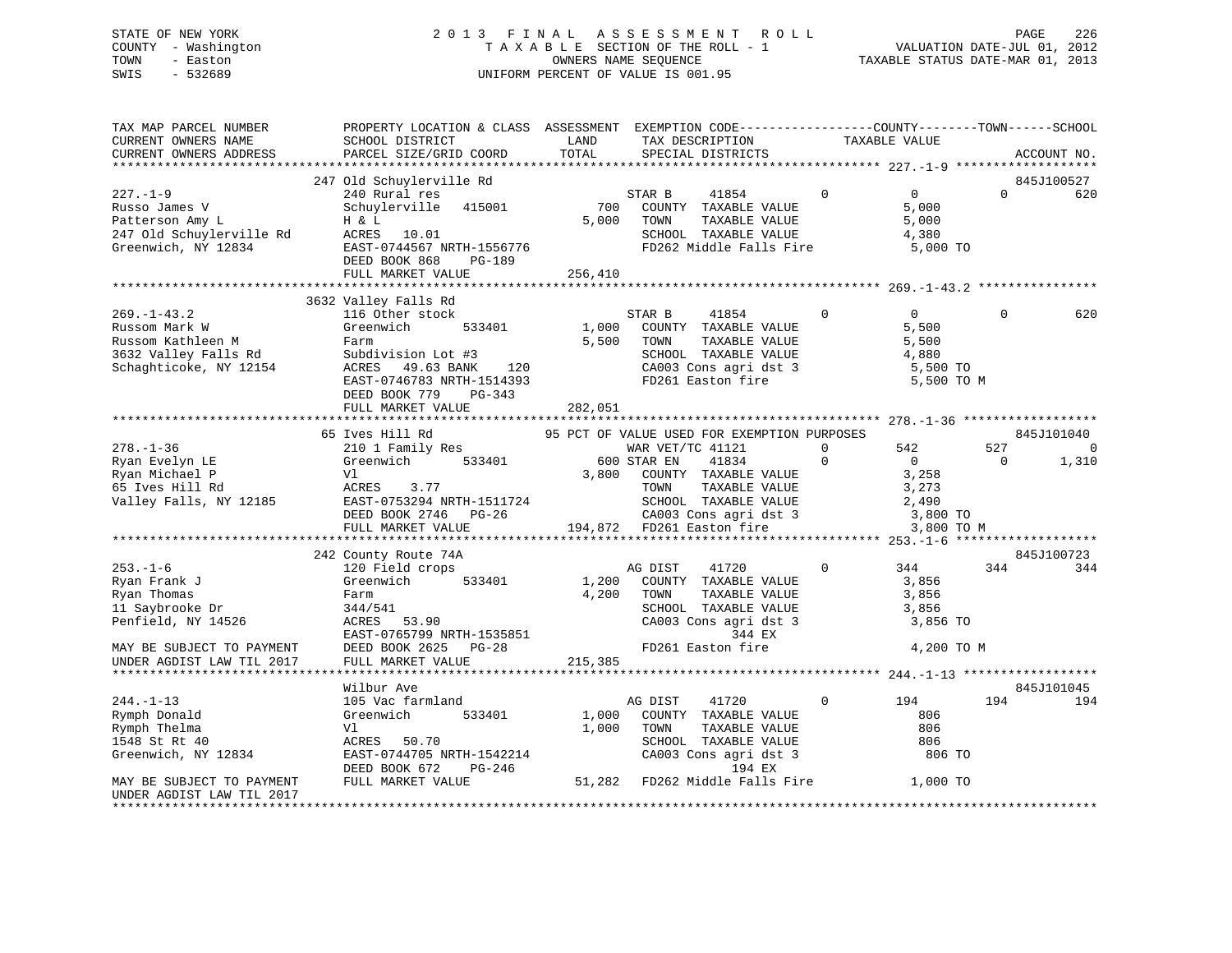# STATE OF NEW YORK 2 0 1 3 F I N A L A S S E S S M E N T R O L L PAGE 227 COUNTY - Washington T A X A B L E SECTION OF THE ROLL - 1 VALUATION DATE-JUL 01, 2012 TOWN - Easton OWNERS NAME SEQUENCE TAXABLE STATUS DATE-MAR 01, 2013 SWIS - 532689 UNIFORM PERCENT OF VALUE IS 001.95

| TAX MAP PARCEL NUMBER<br>CURRENT OWNERS NAME<br>CURRENT OWNERS ADDRESS                                 | PROPERTY LOCATION & CLASS ASSESSMENT<br>SCHOOL DISTRICT<br>PARCEL SIZE/GRID COORD                                                                             | LAND<br>TOTAL   | EXEMPTION CODE-----------------COUNTY-------TOWN------SCHOOL<br>TAX DESCRIPTION<br>SPECIAL DISTRICTS                                              |                         | TAXABLE VALUE                                                  |                      | ACCOUNT NO.                  |
|--------------------------------------------------------------------------------------------------------|---------------------------------------------------------------------------------------------------------------------------------------------------------------|-----------------|---------------------------------------------------------------------------------------------------------------------------------------------------|-------------------------|----------------------------------------------------------------|----------------------|------------------------------|
| *************************                                                                              |                                                                                                                                                               |                 |                                                                                                                                                   |                         |                                                                |                      |                              |
| $252. - 1 - 4$<br>Rymph Donald<br>Rymph Thelma<br>1548 State Route 40<br>Greenwich, NY 12834           | 1548 State Route 40<br>120 Field crops<br>Greenwich<br>533401<br>Farm<br>ACRES 132.70<br>EAST-0750688 NRTH-1534218<br>DEED BOOK 403<br>PG-975                 | 8,000           | AG DIST<br>41720<br>2,800 STAR EN<br>41834<br>COUNTY TAXABLE VALUE<br>TOWN<br>TAXABLE VALUE<br>SCHOOL TAXABLE VALUE<br>CA003 Cons agri dst 3      | $\Omega$<br>$\Omega$    | 1,092<br>$\mathbf{0}$<br>6,908<br>6,908<br>5,598<br>6,908 TO   | 1,092<br>$\mathbf 0$ | 845J100727<br>1,092<br>1,310 |
| MAY BE SUBJECT TO PAYMENT                                                                              | FULL MARKET VALUE                                                                                                                                             | 410,256         | 1,092 EX                                                                                                                                          |                         |                                                                |                      |                              |
| UNDER AGDIST LAW TIL 2017                                                                              |                                                                                                                                                               |                 | FD261 Easton fire                                                                                                                                 |                         | 8,000 TO M                                                     |                      |                              |
|                                                                                                        | 347 Wilbur Ave                                                                                                                                                |                 |                                                                                                                                                   |                         |                                                                |                      | 845J100548                   |
| $244. -1 -1$<br>Rymph Donald E<br>Rymph Thelma S<br>1548 St Rt 40<br>Greenwich, NY 12834               | 120 Field crops<br>Greenwich<br>533401<br>Farm<br>ACRES 115.90<br>EAST-0745166 NRTH-1544142<br>DEED BOOK 672<br>PG-246                                        | 2,100<br>5,500  | AG DIST<br>41720<br>COUNTY TAXABLE VALUE<br>TOWN<br>TAXABLE VALUE<br>SCHOOL TAXABLE VALUE<br>CA003 Cons agri dst 3<br>354 EX                      | $\mathbf 0$             | 354<br>5,146<br>5,146<br>5,146<br>5,146 TO                     | 354                  | 354                          |
| MAY BE SUBJECT TO PAYMENT<br>UNDER AGDIST LAW TIL 2017                                                 | FULL MARKET VALUE                                                                                                                                             |                 | 282,051 FD262 Middle Falls Fire                                                                                                                   |                         | 5,500 TO                                                       |                      |                              |
|                                                                                                        |                                                                                                                                                               |                 |                                                                                                                                                   |                         |                                                                |                      |                              |
|                                                                                                        | 557 Mountain Rd                                                                                                                                               |                 |                                                                                                                                                   |                         |                                                                |                      |                              |
| $252 - 2 - 3.6$                                                                                        | 210 1 Family Res                                                                                                                                              |                 | 41700<br>AG BUILD                                                                                                                                 | $\Omega$                | 400                                                            | 400                  | 400                          |
| Rymph James A<br>Rymph Eileen M<br>557 Mountain Rd<br>Greenwich, NY 12834<br>MAY BE SUBJECT TO PAYMENT | Greenwich<br>533401<br>$H+L$<br>857/135<br>ACRES<br>8.25<br>EAST-0754784 NRTH-1536492<br>DEED BOOK 857<br>PG-135                                              | 4,800           | 600 STAR B<br>41854<br>COUNTY TAXABLE VALUE<br>TOWN<br>TAXABLE VALUE<br>SCHOOL TAXABLE VALUE<br>CA003 Cons agri dst 3<br>FD261 Easton fire        | $\Omega$                | $\Omega$<br>4,400<br>4,400<br>3,780<br>4,800 TO<br>4,800 TO M  | $\Omega$             | 620                          |
| UNDER RPTL483 UNTIL 2018                                                                               | FULL MARKET VALUE                                                                                                                                             | 246,154         |                                                                                                                                                   |                         |                                                                |                      |                              |
|                                                                                                        |                                                                                                                                                               |                 |                                                                                                                                                   |                         |                                                                |                      |                              |
|                                                                                                        | 4 Easton Station Rd                                                                                                                                           |                 |                                                                                                                                                   |                         |                                                                |                      | 845J101051                   |
| $252 - 2 - 3.2$<br>Rymph John A<br>Rymph Barbara T<br>4 Easton Station Rd<br>Greenwich, NY 12834       | 112 Dairy farm<br>Greenwich<br>533401<br>453/876 476/649<br>ACRES 239.80<br>EAST-0756086 NRTH-1536395<br>DEED BOOK 453<br>PG-874                              |                 | AG DIST<br>41720<br>4,200 STAR B<br>41854<br>8,700 COUNTY TAXABLE VALUE<br>TOWN<br>TAXABLE VALUE<br>SCHOOL TAXABLE VALUE<br>CA003 Cons agri dst 3 | $\mathbf 0$<br>$\Omega$ | 2,074<br>$\overline{0}$<br>6,626<br>6,626<br>6,006<br>6,626 TO | 2,074<br>$\Omega$    | 2,074<br>620                 |
| MAY BE SUBJECT TO PAYMENT                                                                              | FULL MARKET VALUE                                                                                                                                             | 446,154         | 2,074 EX                                                                                                                                          |                         |                                                                |                      |                              |
| UNDER AGDIST LAW TIL 2017                                                                              |                                                                                                                                                               |                 | FD261 Easton fire                                                                                                                                 |                         | 8,700 TO M                                                     |                      |                              |
|                                                                                                        |                                                                                                                                                               |                 |                                                                                                                                                   |                         |                                                                |                      |                              |
| $261. -1 - 1.1$<br>S.A.S.H.JLLC<br>391 Herrington Hill Rd<br>Greenwich, NY 12834                       | 391 Herrington Hill Rd<br>582 Camping park<br>533401<br>Greenwich<br>Camping Facility<br>ACRES 175.70<br>EAST-0758774 NRTH-1527929<br>DEED BOOK 852<br>PG-219 | 3,500<br>17,000 | COUNTY TAXABLE VALUE<br>TOWN<br>TAXABLE VALUE<br>SCHOOL TAXABLE VALUE<br>FD261 Easton fire                                                        |                         | 17,000<br>17,000<br>17,000<br>17,000 TO M                      |                      | 845J100312                   |
|                                                                                                        | FULL MARKET VALUE                                                                                                                                             | 871,795         |                                                                                                                                                   |                         |                                                                |                      |                              |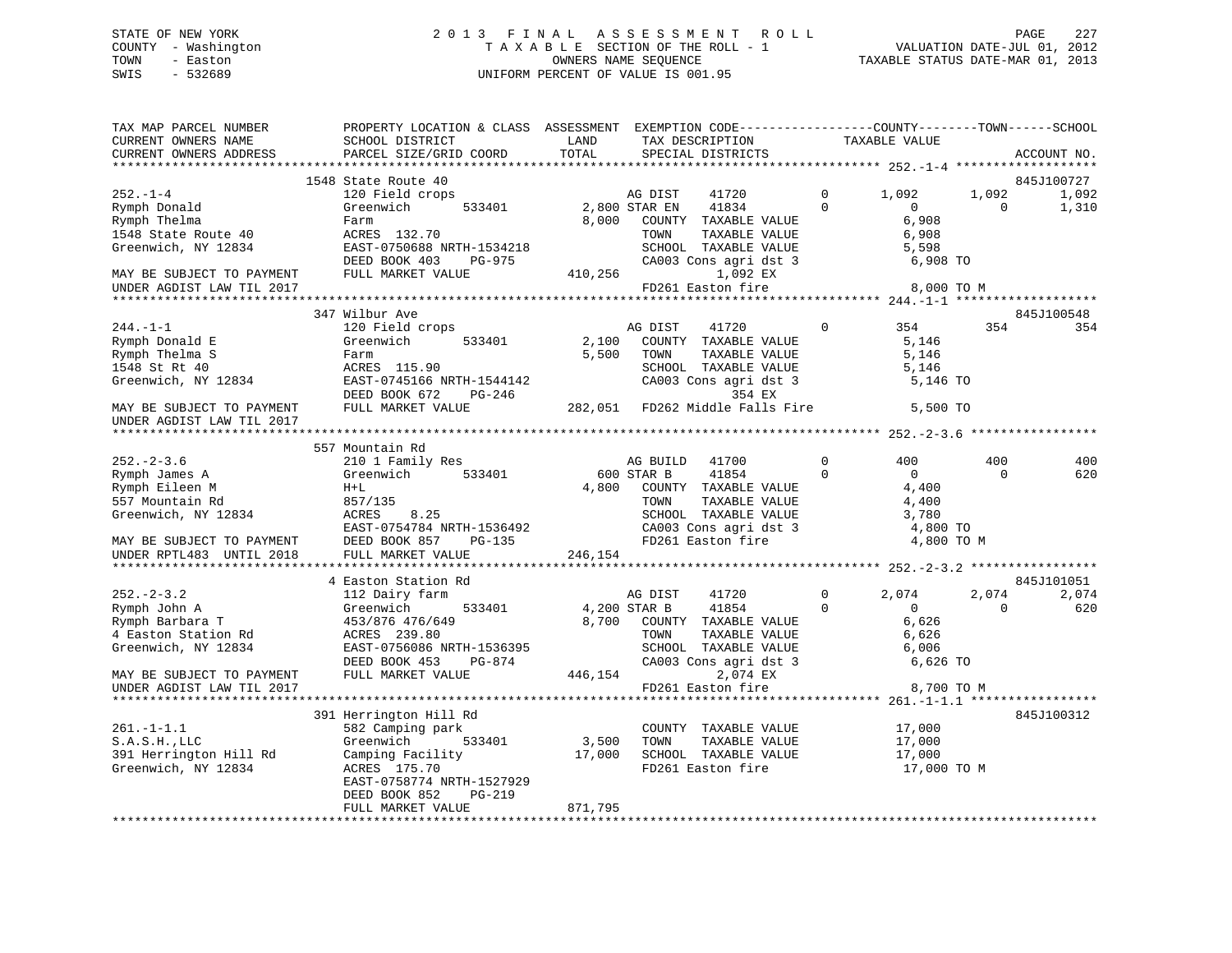# STATE OF NEW YORK 2 0 1 3 F I N A L A S S E S S M E N T R O L L PAGE 228 COUNTY - Washington T A X A B L E SECTION OF THE ROLL - 1 VALUATION DATE-JUL 01, 2012 TOWN - Easton OWNERS NAME SEQUENCE TAXABLE STATUS DATE-MAR 01, 2013 SWIS - 532689 UNIFORM PERCENT OF VALUE IS 001.95

| TAX MAP PARCEL NUMBER  | PROPERTY LOCATION & CLASS ASSESSMENT EXEMPTION CODE----------------COUNTY-------TOWN------SCHOOL |         |                             |                               |                      |
|------------------------|--------------------------------------------------------------------------------------------------|---------|-----------------------------|-------------------------------|----------------------|
| CURRENT OWNERS NAME    | SCHOOL DISTRICT                                                                                  | LAND    | TAX DESCRIPTION             | TAXABLE VALUE                 |                      |
| CURRENT OWNERS ADDRESS | PARCEL SIZE/GRID COORD                                                                           | TOTAL   | SPECIAL DISTRICTS           |                               | ACCOUNT NO.          |
|                        |                                                                                                  |         |                             |                               |                      |
|                        | County Route 74                                                                                  |         |                             |                               | 845J100729           |
| $253. - 1 - 30$        | 323 Vacant rural                                                                                 |         | COUNTY TAXABLE VALUE        | 100                           |                      |
| Sallans Alan           | 533401<br>Greenwich                                                                              | 100     | TAXABLE VALUE<br>TOWN       | 100                           |                      |
| 38572 Canyon Rd        | Vac Lot                                                                                          | 100     | SCHOOL TAXABLE VALUE        | 100                           |                      |
|                        |                                                                                                  |         |                             |                               |                      |
| Westland, MI 48186     | ACRES<br>1.00                                                                                    |         | CA003 Cons agri dst 3       | 100 TO                        |                      |
|                        | EAST-0764427 NRTH-1531324                                                                        |         | FD261 Easton fire           | 100 TO M                      |                      |
|                        | DEED BOOK 466<br>PG-644                                                                          |         |                             |                               |                      |
|                        | FULL MARKET VALUE                                                                                | 5,128   |                             |                               |                      |
|                        |                                                                                                  |         |                             |                               |                      |
|                        | 673 Vly Summit Rd                                                                                |         |                             |                               | 845J100779           |
| $261. - 1 - 26$        | 240 Rural res                                                                                    |         | COUNTY TAXABLE VALUE        | 5,700                         |                      |
| Samsonoff William      | 533401<br>Greenwich                                                                              | 700     | TOWN<br>TAXABLE VALUE       | 5,700                         |                      |
| Samsonoff Carol        | H & Trailer                                                                                      | 5,700   | SCHOOL TAXABLE VALUE        | 5,700                         |                      |
| 4 Venture Ter          | ACRES<br>7.00                                                                                    |         | FD261 Easton fire           | 5,700 TO M                    |                      |
| Glenmont, NY 12077     | EAST-0761187 NRTH-1523644                                                                        |         |                             |                               |                      |
|                        | DEED BOOK 912<br>PG-230                                                                          |         |                             |                               |                      |
|                        | FULL MARKET VALUE                                                                                | 292,308 |                             |                               |                      |
|                        |                                                                                                  |         |                             |                               |                      |
|                        | 3 Orchard Dr                                                                                     |         |                             |                               | 845J100772           |
|                        |                                                                                                  |         |                             |                               |                      |
| $236.1 - 3 - 13$       | 210 1 Family Res                                                                                 |         | STAR B<br>41854             | $\overline{0}$<br>$\Omega$    | $\Omega$<br>620      |
| Sandbrook Melanie V    | Greenwich<br>533401                                                                              |         | 600 COUNTY TAXABLE VALUE    | 3,800                         |                      |
| 3 Orchard Dr           | 4 Lots & House                                                                                   |         | 3,800 TOWN<br>TAXABLE VALUE | 3,800                         |                      |
| Greenwich, NY 12834    | 1714/198                                                                                         |         | SCHOOL TAXABLE VALUE        | 3,180                         |                      |
|                        | 2.40<br>ACRES                                                                                    |         | FD262 Middle Falls Fire     | 3,800 TO                      |                      |
|                        | EAST-0749894 NRTH-1552116                                                                        |         |                             |                               |                      |
|                        | DEED BOOK 1714 PG-195                                                                            |         |                             |                               |                      |
|                        | FULL MARKET VALUE                                                                                | 194,872 |                             |                               |                      |
|                        |                                                                                                  |         |                             |                               |                      |
|                        | 1076 State Route 40                                                                              |         |                             |                               | 845J100750           |
| $259. - 1 - 13$        | 210 1 Family Res                                                                                 |         | CW 10 VET/ 41152            | $\Omega$<br>156               | $\Omega$<br>$\Omega$ |
| Santelli Louis F       | 533401<br>Greenwich                                                                              |         | 500 STAR EN<br>41834        | $\Omega$<br>$\overline{0}$    | 1,310<br>$\Omega$    |
| Santelli Mary Ann      | H & L                                                                                            |         | 3,400 COUNTY TAXABLE VALUE  | 3,244                         |                      |
| 1076 State Route 40    | 2.60<br>ACRES                                                                                    |         | TAXABLE VALUE<br>TOWN       | 3,400                         |                      |
| Greenwich, NY 12834    | EAST-0746535 NRTH-1523400                                                                        |         | SCHOOL TAXABLE VALUE        | 2,090                         |                      |
|                        |                                                                                                  |         |                             |                               |                      |
|                        | DEED BOOK 868<br>$PG-72$                                                                         |         | CA003 Cons agri dst 3       | 3,400 TO                      |                      |
|                        | FULL MARKET VALUE                                                                                |         | 174,359 FD261 Easton fire   | 3,400 TO M                    |                      |
|                        |                                                                                                  |         |                             |                               |                      |
|                        | 125 Deerfield Ln                                                                                 |         |                             |                               | 845J100136           |
| $259. - 1 - 56$        | 210 1 Family Res - WTRFNT                                                                        |         | 41834<br>STAR EN            | $\mathbf 0$<br>$\overline{0}$ | $\Omega$<br>1,310    |
| Sapone Madeline        | 533401<br>Greenwich                                                                              |         | 500 COUNTY TAXABLE VALUE    | 2,100                         |                      |
| PO Box 767             | H & L                                                                                            |         | 2,100 TOWN<br>TAXABLE VALUE | 2,100                         |                      |
| Stillwater, NY 12170   | Bdy Agmt 1898/343                                                                                |         | SCHOOL TAXABLE VALUE        | 790                           |                      |
|                        | FRNT 75.00 DPTH 200.00                                                                           |         | CA003 Cons agri dst 3       | 2,100 TO                      |                      |
|                        | EAST-0735148 NRTH-1525408                                                                        |         | FD261 Easton fire           | 2,100 TO M                    |                      |
|                        | DEED BOOK 570<br>PG-317                                                                          |         |                             |                               |                      |
|                        | FULL MARKET VALUE                                                                                | 107,692 |                             |                               |                      |
|                        |                                                                                                  |         |                             |                               |                      |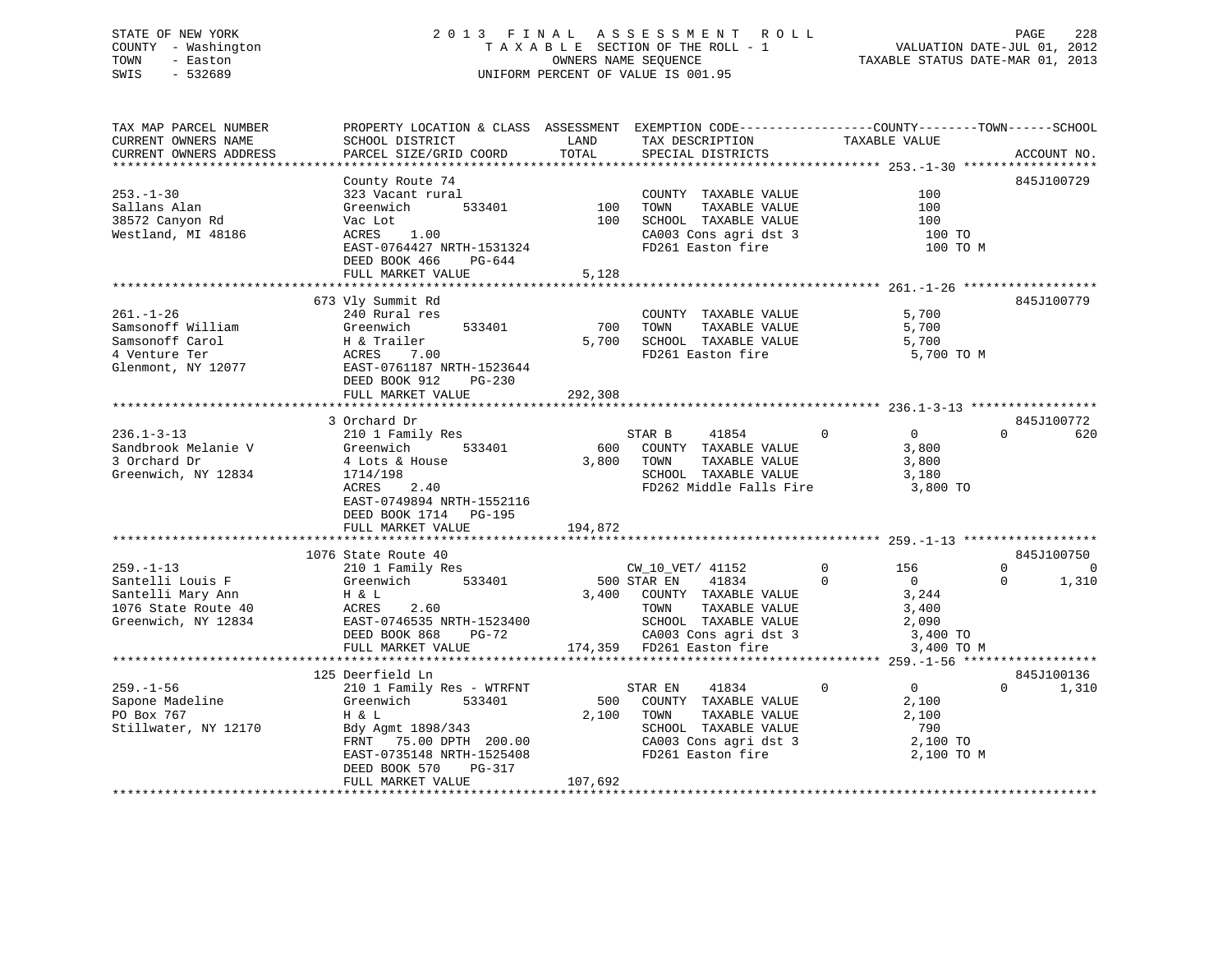| STATE OF NEW YORK<br>COUNTY - Washington<br>TOWN<br>- Easton<br>$-532689$<br>SWIS                  | 2013 FINAL ASSESSMENT ROLL<br>TAXABLE SECTION OF THE ROLL - 1<br>OWNERS NAME SEQUENCE<br>UNIFORM PERCENT OF VALUE IS 001.95                                 |               |                                                                                                                         | 229<br>PAGE<br>VALUATION DATE-JUL 01, 2012<br>TAXABLE STATUS DATE-MAR 01, 2013                                    |             |  |
|----------------------------------------------------------------------------------------------------|-------------------------------------------------------------------------------------------------------------------------------------------------------------|---------------|-------------------------------------------------------------------------------------------------------------------------|-------------------------------------------------------------------------------------------------------------------|-------------|--|
| TAX MAP PARCEL NUMBER<br>CURRENT OWNERS NAME<br>CURRENT OWNERS ADDRESS                             | SCHOOL DISTRICT<br>PARCEL SIZE/GRID COORD                                                                                                                   | LAND<br>TOTAL | TAX DESCRIPTION<br>SPECIAL DISTRICTS                                                                                    | PROPERTY LOCATION & CLASS ASSESSMENT EXEMPTION CODE----------------COUNTY-------TOWN------SCHOOL<br>TAXABLE VALUE | ACCOUNT NO. |  |
|                                                                                                    |                                                                                                                                                             |               |                                                                                                                         |                                                                                                                   |             |  |
| $228. - 5 - 12.1$<br>Sarchino William J<br>477 State Route 29<br>PO Box 215<br>Greenwich, NY 12834 | 477 State Route 29<br>400 Commercial<br>Greenwich<br>533401<br>Medical Bldg<br>sub lot 1<br>$228. - 1 - 12.1$<br>ACRES<br>3.10<br>EAST-0750969 NRTH-1553791 | 800           | COUNTY TAXABLE VALUE<br>TOWN<br>TAXABLE VALUE<br>7,500 SCHOOL TAXABLE VALUE<br>FD262 Middle Falls Fire                  | 7,500<br>7,500<br>7,500<br>7,500 TO                                                                               | 845J100762  |  |
|                                                                                                    | DEED BOOK 893<br>PG-166<br>FULL MARKET VALUE                                                                                                                | 384,615       |                                                                                                                         |                                                                                                                   |             |  |
|                                                                                                    |                                                                                                                                                             |               |                                                                                                                         |                                                                                                                   |             |  |
| $228. - 5 - 12.3$<br>Sarchino William J<br>447 State Route 29<br>PO Box 215                        | 481 State Route 29<br>330 Vacant comm<br>533401<br>Greenwich<br>Subdivision lot 3<br>$228. - 1 - 12.3$                                                      |               | COUNTY TAXABLE VALUE<br>800 TOWN<br>TAXABLE VALUE<br>800 SCHOOL TAXABLE VALUE<br>FD262 Middle Falls Fire                | 800<br>800<br>800<br>800 TO                                                                                       |             |  |
| Greenwich, NY 12834                                                                                | ACRES 1.47<br>EAST-0751053 NRTH-1553668<br>DEED BOOK 893 PG-166<br>FULL MARKET VALUE                                                                        | 41,026        |                                                                                                                         |                                                                                                                   |             |  |
|                                                                                                    |                                                                                                                                                             |               |                                                                                                                         |                                                                                                                   |             |  |
| $228. - 5 - 12.4$                                                                                  | 473 State Route 29<br>330 Vacant comm                                                                                                                       |               | COUNTY TAXABLE VALUE                                                                                                    | 800                                                                                                               |             |  |
| Sarchino William J<br>477 State Route 29<br>PO Box 215<br>Greenwich, NY 12834                      | Greenwich<br>533401<br>Subdiv lot 4<br>228.-1-12.4<br>ACRES 1.37<br>EAST-0750625 NRTH-1553656<br>DEED BOOK 893 PG-166                                       | 800           | TOWN<br>TAXABLE VALUE<br>800 SCHOOL TAXABLE VALUE<br>FD261 Easton fire<br>FD262 Middle Falls Fire                       | 800<br>800<br>800 TO M<br>800 TO                                                                                  |             |  |
|                                                                                                    | FULL MARKET VALUE                                                                                                                                           | 41,026        |                                                                                                                         |                                                                                                                   |             |  |
|                                                                                                    | 111 Deerfield Ln                                                                                                                                            |               |                                                                                                                         |                                                                                                                   | 845J100862  |  |
| $259. - 1 - 51$<br>Sass Christopher<br>56 Deerfield Ln<br>Schaghticoke, NY 12154                   | 580 Camping fac - WTRFNT<br>Greenwich 533401<br>Camp<br>FRNT 75.00 DPTH 230.00<br>EAST-0735066 NRTH-1525035<br>DEED BOOK 919<br>PG-331                      | 400           | COUNTY TAXABLE VALUE<br>TOWN<br>TAXABLE VALUE<br>500 SCHOOL TAXABLE VALUE<br>CA003 Cons agri dst 3<br>FD261 Easton fire | 500<br>500<br>500<br>500 TO<br>500 TO M                                                                           |             |  |
|                                                                                                    | FULL MARKET VALUE                                                                                                                                           | 25,641        |                                                                                                                         |                                                                                                                   |             |  |
| $259. - 1 - 52.1$<br>Sass Christopher<br>56 Deerfield Ln                                           | County Route 113<br>311 Res vac land<br>Greenwich 533401<br>Lot                                                                                             |               | COUNTY TAXABLE VALUE<br>200 TOWN<br>TAXABLE VALUE<br>200 SCHOOL TAXABLE VALUE                                           | 200<br>200<br>200                                                                                                 |             |  |
| Schaghticoke, NY 12154                                                                             | FRNT 150.00 DPTH 100.00<br>EAST-0735265 NRTH-1525046<br>DEED BOOK 919<br>PG-327<br>FULL MARKET VALUE                                                        | 10,256        | CA003 Cons agri dst 3<br>FD261 Easton fire                                                                              | 200 TO<br>200 TO M                                                                                                |             |  |
|                                                                                                    |                                                                                                                                                             |               |                                                                                                                         |                                                                                                                   |             |  |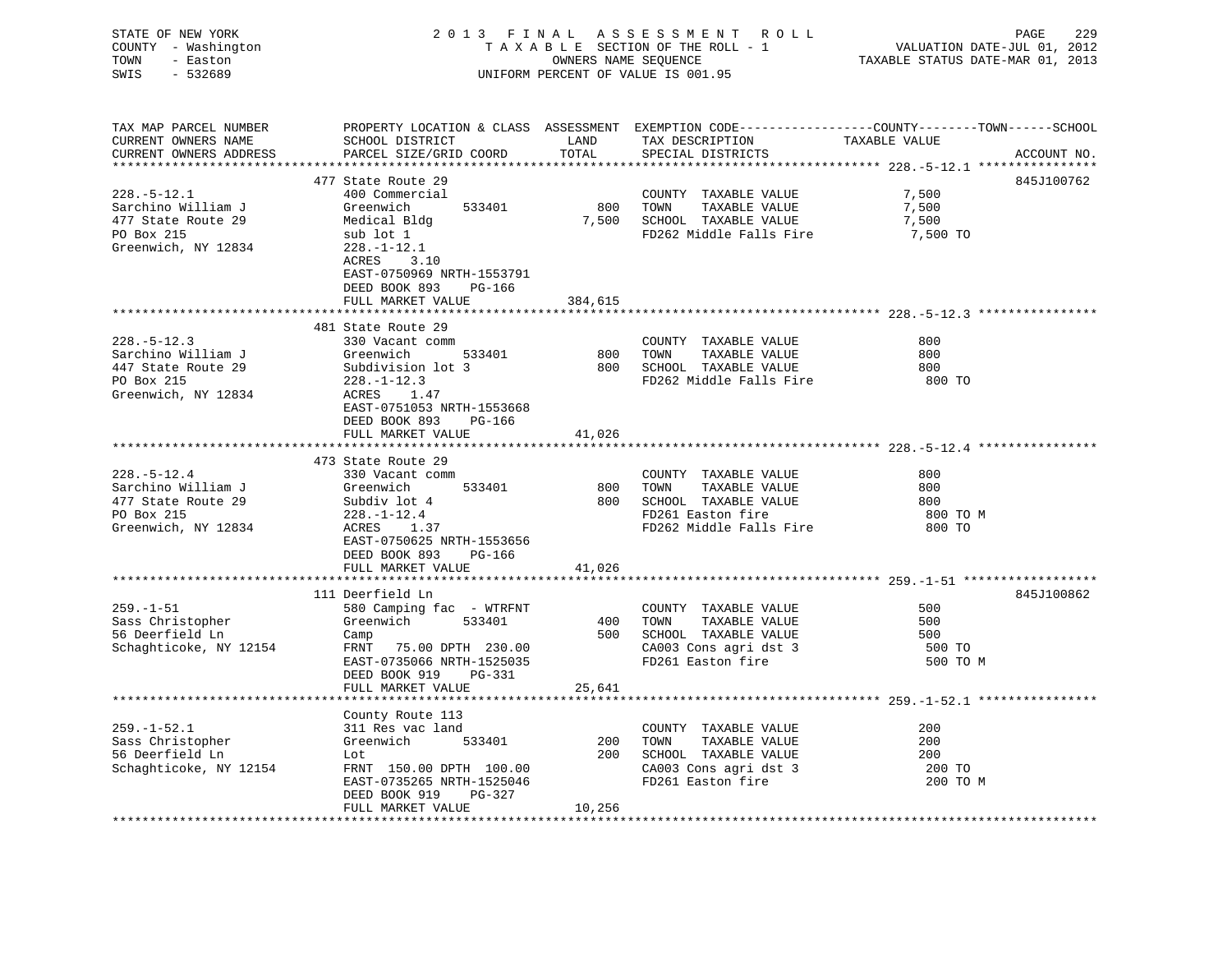| STATE OF NEW YORK<br>COUNTY - Washington<br>- Easton<br>TOWN<br>SWIS<br>- 532689 | 2 0 1 3 F I N A L A S S E S S M E N T R O L L<br>T A X A B L E SECTION OF THE ROLL - 1 VALUATION DATE-JUL 01, 2012<br>OWNERS NAME SEQUENCE TAXABLE STATUS DATE-MAR 01, 2013<br>UNIFORM PERCENT OF VALUE IS 001.95                                        |        |                                  |            |
|----------------------------------------------------------------------------------|----------------------------------------------------------------------------------------------------------------------------------------------------------------------------------------------------------------------------------------------------------|--------|----------------------------------|------------|
| TAX MAP PARCEL NUMBER                                                            |                                                                                                                                                                                                                                                          |        |                                  |            |
| CURRENT OWNERS NAME<br>CURRENT OWNERS ADDRESS                                    |                                                                                                                                                                                                                                                          |        |                                  |            |
|                                                                                  |                                                                                                                                                                                                                                                          |        |                                  |            |
| $259. - 1 - 50$                                                                  | Control Lind<br>260 Seasonal res - WTRFNT<br>Greenwich                                                                                                                                                                                                   |        |                                  | 845J100742 |
|                                                                                  |                                                                                                                                                                                                                                                          |        |                                  |            |
| Sass Christopher J<br>56 Deerfield Ln                                            | Camp                                                                                                                                                                                                                                                     |        |                                  |            |
| Schaghticoke, NY 12154                                                           |                                                                                                                                                                                                                                                          |        |                                  |            |
|                                                                                  |                                                                                                                                                                                                                                                          |        |                                  |            |
|                                                                                  | EAST-0735050 NRTH-1524903                                                                                                                                                                                                                                |        |                                  |            |
|                                                                                  | DEED BOOK 815 PG-63                                                                                                                                                                                                                                      |        |                                  |            |
|                                                                                  | FULL MARKET VALUE 158,974                                                                                                                                                                                                                                |        |                                  |            |
|                                                                                  |                                                                                                                                                                                                                                                          |        |                                  |            |
|                                                                                  |                                                                                                                                                                                                                                                          |        |                                  |            |
|                                                                                  |                                                                                                                                                                                                                                                          |        |                                  |            |
|                                                                                  |                                                                                                                                                                                                                                                          |        |                                  |            |
|                                                                                  |                                                                                                                                                                                                                                                          |        |                                  |            |
|                                                                                  |                                                                                                                                                                                                                                                          |        |                                  |            |
|                                                                                  |                                                                                                                                                                                                                                                          |        |                                  |            |
|                                                                                  |                                                                                                                                                                                                                                                          |        |                                  |            |
|                                                                                  |                                                                                                                                                                                                                                                          |        |                                  |            |
|                                                                                  |                                                                                                                                                                                                                                                          |        |                                  |            |
|                                                                                  | 29 Tabor Rd                                                                                                                                                                                                                                              |        |                                  | 845J100731 |
|                                                                                  |                                                                                                                                                                                                                                                          |        |                                  |            |
|                                                                                  |                                                                                                                                                                                                                                                          |        |                                  |            |
|                                                                                  |                                                                                                                                                                                                                                                          |        |                                  |            |
|                                                                                  |                                                                                                                                                                                                                                                          |        |                                  |            |
|                                                                                  |                                                                                                                                                                                                                                                          |        |                                  |            |
|                                                                                  |                                                                                                                                                                                                                                                          |        |                                  |            |
|                                                                                  |                                                                                                                                                                                                                                                          |        | $FD261$ Easton fire $4,800$ TO M |            |
|                                                                                  |                                                                                                                                                                                                                                                          |        |                                  |            |
|                                                                                  |                                                                                                                                                                                                                                                          |        |                                  |            |
|                                                                                  |                                                                                                                                                                                                                                                          |        |                                  |            |
|                                                                                  |                                                                                                                                                                                                                                                          |        |                                  |            |
|                                                                                  |                                                                                                                                                                                                                                                          |        |                                  |            |
|                                                                                  |                                                                                                                                                                                                                                                          |        |                                  |            |
|                                                                                  |                                                                                                                                                                                                                                                          |        |                                  |            |
|                                                                                  |                                                                                                                                                                                                                                                          |        |                                  |            |
|                                                                                  |                                                                                                                                                                                                                                                          |        |                                  |            |
|                                                                                  |                                                                                                                                                                                                                                                          |        |                                  |            |
|                                                                                  |                                                                                                                                                                                                                                                          |        |                                  |            |
|                                                                                  |                                                                                                                                                                                                                                                          |        |                                  |            |
|                                                                                  |                                                                                                                                                                                                                                                          |        |                                  |            |
|                                                                                  | County Route 113<br>22 Rural vac>10<br>322 Rural vac>10<br>3090 Ct Rt 113<br>3090 Ct Rt 113<br>Greenwich, NY 12834<br>3090 Ct Rt 113<br>3090 Ct Rt 113<br>3090 Ct Rt 113<br>3090 Ct Rt 113<br>3090 Ct Rt 113<br>3090 Ct Rt 113<br>3090 Ct Rt 113<br>3090 |        |                                  |            |
|                                                                                  |                                                                                                                                                                                                                                                          |        |                                  |            |
|                                                                                  |                                                                                                                                                                                                                                                          |        |                                  |            |
|                                                                                  | EAST-0741829 NRTH-1557844<br>DEED BOOK 756 PG-170                                                                                                                                                                                                        |        |                                  |            |
|                                                                                  | FULL MARKET VALUE                                                                                                                                                                                                                                        | 35,897 |                                  |            |
|                                                                                  |                                                                                                                                                                                                                                                          |        |                                  |            |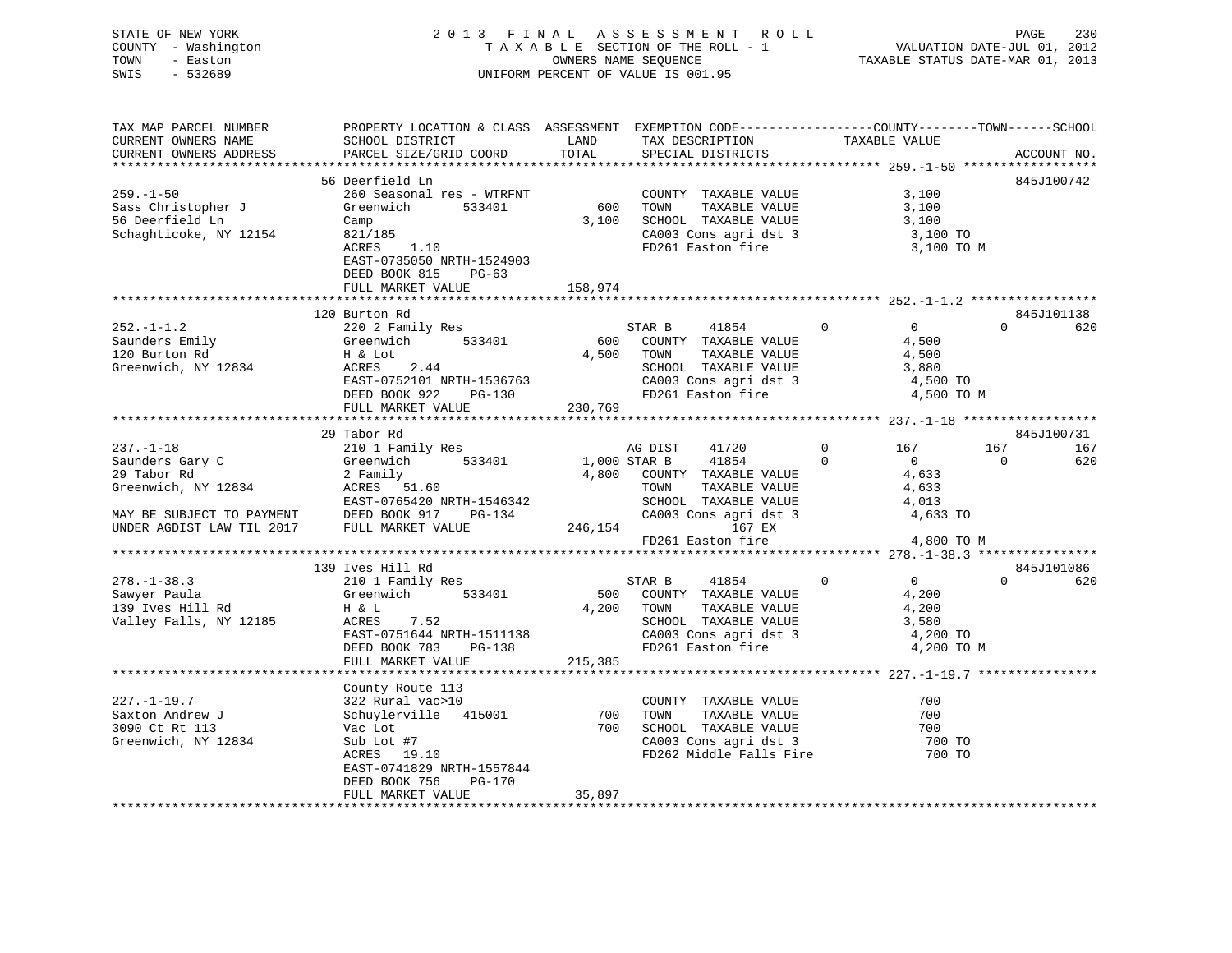# STATE OF NEW YORK 2 0 1 3 F I N A L A S S E S S M E N T R O L L PAGE 231 COUNTY - Washington T A X A B L E SECTION OF THE ROLL - 1 VALUATION DATE-JUL 01, 2012 TOWN - Easton **CONNERS NAME SEQUENCE** TAXABLE STATUS DATE-MAR 01, 2013 SWIS - 532689 UNIFORM PERCENT OF VALUE IS 001.95

| TAX MAP PARCEL NUMBER<br>CURRENT OWNERS NAME                                                                                          | PROPERTY LOCATION & CLASS ASSESSMENT EXEMPTION CODE----------------COUNTY-------TOWN------SCHOOL<br>SCHOOL DISTRICT                                                            | LAND                    | TAX DESCRIPTION                                                                                                                                                                                   | TAXABLE VALUE        |                                                                        |                 |                   |
|---------------------------------------------------------------------------------------------------------------------------------------|--------------------------------------------------------------------------------------------------------------------------------------------------------------------------------|-------------------------|---------------------------------------------------------------------------------------------------------------------------------------------------------------------------------------------------|----------------------|------------------------------------------------------------------------|-----------------|-------------------|
| CURRENT OWNERS ADDRESS                                                                                                                | PARCEL SIZE/GRID COORD                                                                                                                                                         | TOTAL                   | SPECIAL DISTRICTS                                                                                                                                                                                 |                      |                                                                        |                 | ACCOUNT NO.       |
|                                                                                                                                       | 3090 County Route 113                                                                                                                                                          |                         |                                                                                                                                                                                                   |                      |                                                                        |                 | 845J100207        |
| $227. - 1 - 20$<br>Saxton Andrew Jh<br>Sitcer Rose M<br>3090 County Route 113<br>Greenwich, NY 12834                                  | 210 1 Family Res<br>Schuylerville 415001<br>Lot & H<br>444/1172;445/499<br>FRNT 213.00 DPTH 144.00<br>EAST-0741259 NRTH-1557539<br>DEED BOOK 780<br>PG-85<br>FULL MARKET VALUE | 2,400<br>123,077        | STAR B 41854<br>400 COUNTY TAXABLE VALUE<br>TOWN<br>TAXABLE VALUE<br>SCHOOL TAXABLE VALUE<br>$\frac{1}{2}$ CA003 Cons agri dst 3 2,400 TO<br>FD263 Schuylerville Fire                             | $\overline{0}$       | $\overline{0}$<br>2,400<br>2,400<br>1,780<br>2,400 TO                  | $\Omega$        | 620               |
|                                                                                                                                       |                                                                                                                                                                                |                         |                                                                                                                                                                                                   |                      |                                                                        |                 |                   |
| $253. - 1 - 17. - 8801$<br>Schafer Frederick III<br>Schafer Mary Lou<br>406 The Intervale Rd<br>Greenwich, NY 12834 FULL MARKET VALUE | 406 The Intervale Rd<br>210 1 Family Res<br>533401<br>Greenwich<br>ACRES 1.90<br>EAST-0722270 NRTH-1107970                                                                     |                         | ELG F VET 41101<br>400 STAR EN MH 41844<br>2,800 COUNTY TAXABLE VALUE<br>TOWN TAXABLE VALUE<br>143,590 SCHOOL TAXABLE VALUE 1,630<br>CA003 Cons agri dst 3 2,800 TO<br>FD261 Easton fire 2,800 TO | $\Omega$<br>$\Omega$ | 750<br>$\overline{0}$<br>2,050<br>2,050<br>2,800 TO M                  | 750<br>$\Omega$ | $\Omega$<br>1,170 |
|                                                                                                                                       |                                                                                                                                                                                |                         |                                                                                                                                                                                                   |                      |                                                                        |                 |                   |
|                                                                                                                                       | 406 The Intervale Rd                                                                                                                                                           |                         |                                                                                                                                                                                                   |                      |                                                                        |                 | 845J100732        |
| $253. - 1 - 17$<br>Schafer Frederick P IV<br>406 The Intervale Rd<br>Greenwich, NY 12834                                              | 113 Cattle farm<br>533401<br>Greenwich<br>Farm&tra<br>subdivided<br>ACRES 105.00<br>EAST-0758695 NRTH-1533336<br>DEED BOOK 2402 PG-109<br>FULL MARKET VALUE                    | 6,800<br>348,718        | $\sim$ 0<br>STAR B<br>41854<br>2,100 COUNTY TAXABLE VALUE<br>TAXABLE VALUE<br>TOWN<br>SCHOOL TAXABLE VALUE<br>CA003 Cons agri dst 3<br>FD261 Easton fire                                          |                      | $0 \qquad \qquad$<br>6,800<br>6,800<br>6,180<br>6,800 TO<br>6,800 TO M | $\Omega$        | 620               |
|                                                                                                                                       |                                                                                                                                                                                |                         |                                                                                                                                                                                                   |                      |                                                                        |                 |                   |
|                                                                                                                                       | 358 The Intervale Rd                                                                                                                                                           |                         |                                                                                                                                                                                                   |                      |                                                                        |                 |                   |
| $253. - 1 - 17.2$<br>Schafer Leith<br>Schafer Ann<br>358 The Intervale Rd<br>Greenwich, NY 12834                                      | 210 1 Family Res<br>Greenwich<br>533401<br>H & L<br>4.01<br>ACRES<br>DEED BOOK 698<br><b>PG-98</b><br>FULL MARKET VALUE                                                        | 3,200<br>164,103        | STAR B<br>41854<br>500 COUNTY TAXABLE VALUE<br>TAXABLE VALUE<br>TOWN<br>SCHOOL TAXABLE VALUE<br>--<br>CA003 Cons agri dst 3<br>FD261 Easton fire                                                  | $\overline{0}$       | 0<br>3,200<br>3,200<br>2,580<br>3,200 TO<br>3,200 TO M                 | $\Omega$        | 620               |
|                                                                                                                                       |                                                                                                                                                                                |                         |                                                                                                                                                                                                   |                      |                                                                        |                 |                   |
|                                                                                                                                       | 187 Waters Rd                                                                                                                                                                  |                         |                                                                                                                                                                                                   |                      |                                                                        |                 | 845J100746        |
| $253. - 1 - 19$<br>Schafer Thor<br>187 Waters Rd<br>Greenwich, NY 12834                                                               | 210 1 Family Res<br>Greenwich<br>533401<br>$H/1$ ot<br>FRNT 115.00 DPTH 188.00<br>EAST-0760218 NRTH-1533773<br>DEED BOOK 2725<br>$PG-43$<br>FULL MARKET VALUE                  | 400<br>3,000<br>153,846 | STAR B<br>41854<br>COUNTY TAXABLE VALUE<br>TOWN<br>TAXABLE VALUE<br>SCHOOL TAXABLE VALUE<br>CA003 Cons agri dst 3<br>FD261 Easton fire                                                            | $\overline{0}$       | $\overline{0}$<br>3,000<br>3,000<br>2,380<br>3,000 TO<br>3,000 TO M    | $\Omega$        | 620               |
|                                                                                                                                       |                                                                                                                                                                                |                         |                                                                                                                                                                                                   |                      |                                                                        |                 |                   |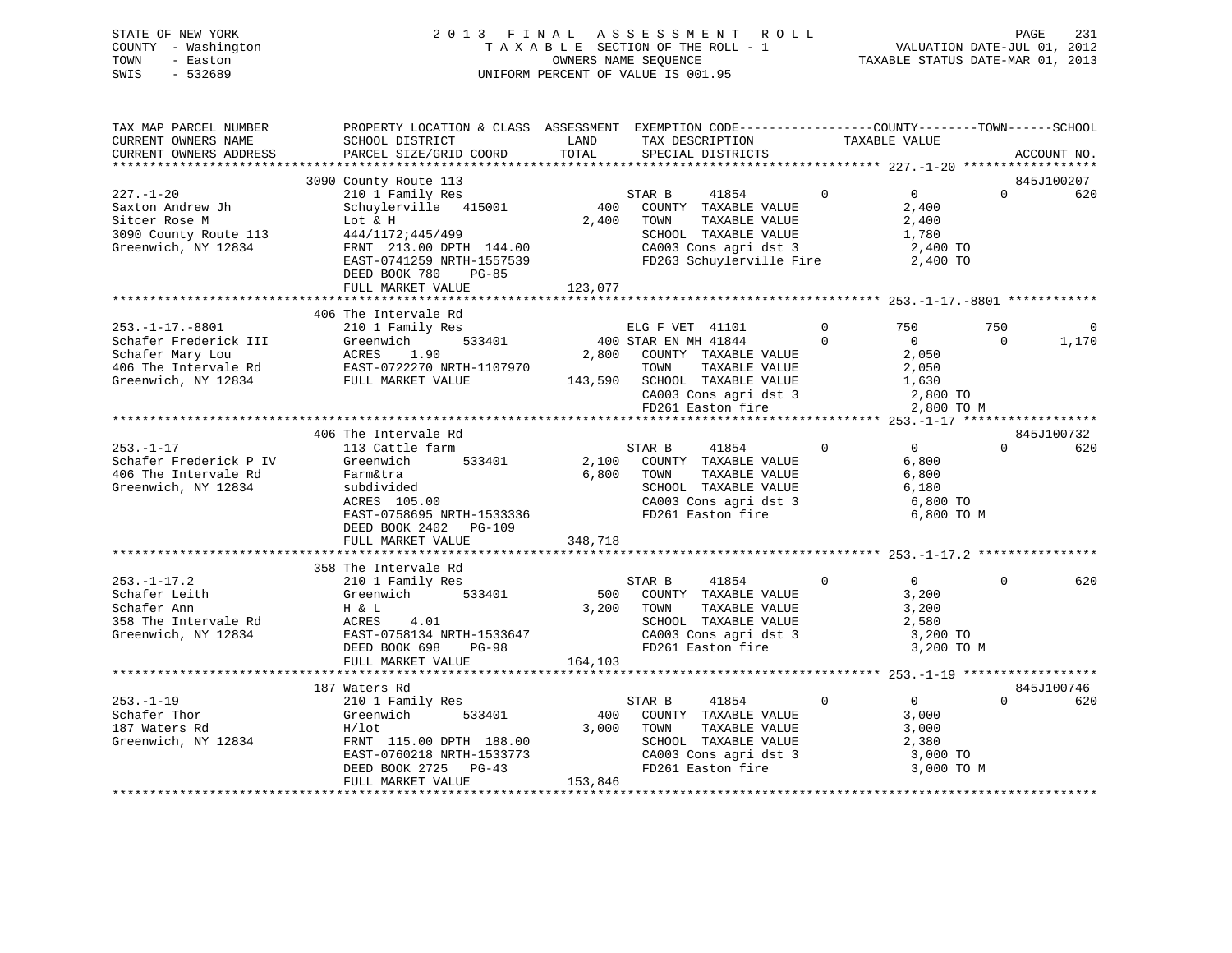# STATE OF NEW YORK 2 0 1 3 F I N A L A S S E S S M E N T R O L L PAGE 232 COUNTY - Washington T A X A B L E SECTION OF THE ROLL - 1 VALUATION DATE-JUL 01, 2012 TOWN - Easton OWNERS NAME SEQUENCE TAXABLE STATUS DATE-MAR 01, 2013 SWIS - 532689 UNIFORM PERCENT OF VALUE IS 001.95

| TAX MAP PARCEL NUMBER<br>CURRENT OWNERS NAME | PROPERTY LOCATION & CLASS ASSESSMENT EXEMPTION CODE----------------COUNTY-------TOWN------SCHOOL<br>SCHOOL DISTRICT                                                                                                                                    | LAND    | TAX DESCRIPTION                                                                                        |                | TAXABLE VALUE  |                |                          |
|----------------------------------------------|--------------------------------------------------------------------------------------------------------------------------------------------------------------------------------------------------------------------------------------------------------|---------|--------------------------------------------------------------------------------------------------------|----------------|----------------|----------------|--------------------------|
|                                              | PARCEL SIZE/GRID COORD                                                                                                                                                                                                                                 | TOTAL   | SPECIAL DISTRICTS                                                                                      |                |                |                |                          |
| CURRENT OWNERS ADDRESS                       |                                                                                                                                                                                                                                                        |         |                                                                                                        |                |                |                | ACCOUNT NO.              |
|                                              | 39 Marcellus Ln                                                                                                                                                                                                                                        |         |                                                                                                        |                |                |                | 845J100847               |
| $285. - 1 - 31$                              |                                                                                                                                                                                                                                                        |         |                                                                                                        | $\mathbf 0$    | 300            | 300            | $\overline{\phantom{0}}$ |
| Schermerhorn Holly H                         | 270 Mfg housing - WTRFNT WAR VET/TC 41121<br>Stillwater Cent 415201 400 AGED-SCH 41804                                                                                                                                                                 |         |                                                                                                        | $\Omega$       | $\overline{0}$ | $\overline{0}$ | 1,000                    |
| 39 Marcellus Ln                              | Lot & Tr                                                                                                                                                                                                                                               |         | 2,000 DISAB-C/T 41931                                                                                  | $\Omega$       | 850            | 850            | $\overline{0}$           |
| PO Box 315                                   | 892/11                                                                                                                                                                                                                                                 |         | 41834<br>STAR EN                                                                                       | $\mathbf 0$    | $\overline{0}$ | $\overline{0}$ | 1,000                    |
| Stillwater, NY 12170                         | FRNT 100.00 DPTH 167.00                                                                                                                                                                                                                                |         | COUNTY TAXABLE VALUE                                                                                   |                | 850            |                |                          |
|                                              | EAST-0725807 NRTH-1502444                                                                                                                                                                                                                              |         | TOWN<br>TAXABLE VALUE                                                                                  |                | 850            |                |                          |
|                                              | DEED BOOK 504<br>PG-434                                                                                                                                                                                                                                |         | SCHOOL TAXABLE VALUE                                                                                   |                | $\overline{0}$ |                |                          |
|                                              | FULL MARKET VALUE                                                                                                                                                                                                                                      |         | 102,564 CA003 Cons agri dst 3 2,000 TO                                                                 |                |                |                |                          |
|                                              |                                                                                                                                                                                                                                                        |         | FD261 Easton fire                                                                                      |                | 2,000 TO M     |                |                          |
|                                              |                                                                                                                                                                                                                                                        |         |                                                                                                        |                |                |                |                          |
|                                              |                                                                                                                                                                                                                                                        |         |                                                                                                        |                |                |                | 845J100734               |
| $286. - 1 - 26$                              | Long Rd<br>105 Vac farmland<br>Hoosin Valley                                                                                                                                                                                                           |         | 41720<br>AG DIST                                                                                       | $\mathbf 0$    | 674 679        | 674            | 674                      |
| Schmidt Albert J                             | Hoosic Valley 384201                                                                                                                                                                                                                                   |         | 2,000 COUNTY TAXABLE VALUE                                                                             |                | 1,326          |                |                          |
|                                              | Schmidt Kirch (Schmidt Kirch (Schmidt Kirch (Schmidt Kirch (Schmidt Kirch (Schmidt Kirch (Schmidt Kirch (Schmidt America) (Schmidt America) (Schmidt America) (Schmidt America) (Schmidt America) (Schmidt America) (Schmidt A                         | 2,000   | TOWN<br>TAXABLE VALUE                                                                                  |                | 1,326          |                |                          |
|                                              |                                                                                                                                                                                                                                                        |         | SCHOOL TAXABLE VALUE                                                                                   |                | 1,326          |                |                          |
|                                              |                                                                                                                                                                                                                                                        |         |                                                                                                        |                |                |                |                          |
|                                              |                                                                                                                                                                                                                                                        |         | CA003 Cons agri dst 3                                                                                  |                | 1,326 TO       |                |                          |
|                                              | DEED BOOK 2657 PG-239                                                                                                                                                                                                                                  |         | 674 EX<br>102,564 FD261 Easton fire                                                                    |                |                |                |                          |
| MAY BE SUBJECT TO PAYMENT                    | FULL MARKET VALUE                                                                                                                                                                                                                                      |         |                                                                                                        |                | 2,000 TO M     |                |                          |
| UNDER AGDIST LAW TIL 2017                    |                                                                                                                                                                                                                                                        |         |                                                                                                        |                |                |                |                          |
|                                              |                                                                                                                                                                                                                                                        |         |                                                                                                        |                |                |                | 845J101153               |
| $261. -1 -1.5$                               | 223 Herrington Hill Rd<br>240 Rural res                                                                                                                                                                                                                |         | STAR B<br>41854                                                                                        | $\mathbf 0$    | $\overline{0}$ | $\Omega$       | 620                      |
| Schneible Judith A                           | Greenwich<br>533401                                                                                                                                                                                                                                    | 600     | COUNTY TAXABLE VALUE                                                                                   |                | 4,000          |                |                          |
|                                              |                                                                                                                                                                                                                                                        |         |                                                                                                        |                |                |                |                          |
| 223 Herrington Hill Rd<br>Transmith NY 12834 | H & L<br>ACRES 14.14                                                                                                                                                                                                                                   |         | 4,000 TOWN<br>TOWN      TAXABLE VALUE<br>SCHOOL   TAXABLE VALUE                                        |                | 4,000<br>3,380 |                |                          |
| Greenwich, NY 12834                          | EAST-0757457 NRTH-1526430                                                                                                                                                                                                                              |         |                                                                                                        |                |                |                |                          |
|                                              |                                                                                                                                                                                                                                                        |         | FD261 Easton fire                                                                                      |                | 4,000 TO M     |                |                          |
|                                              | DEED BOOK 654<br>$PG-138$                                                                                                                                                                                                                              |         |                                                                                                        |                |                |                |                          |
|                                              | FULL MARKET VALUE                                                                                                                                                                                                                                      | 205,128 |                                                                                                        |                |                |                |                          |
|                                              |                                                                                                                                                                                                                                                        |         |                                                                                                        |                |                |                | 845J100577               |
| $251. - 1 - 12$                              | 1941 County Route 113                                                                                                                                                                                                                                  |         |                                                                                                        | $\overline{0}$ | $\overline{0}$ | $\Omega$       | 620                      |
| Schreiner Michael                            | 210 1 Family Res<br>Greenwich 533401                                                                                                                                                                                                                   |         | STAR B 41854<br>300 COUNTY TAXABLE VALUE                                                               |                |                |                |                          |
|                                              |                                                                                                                                                                                                                                                        |         | 2,000 TOWN                                                                                             |                | 2,000          |                |                          |
| Schreiner Michelle                           | H & L<br>13 ACRES                                                                                                                                                                                                                                      |         | TAXABLE VALUE                                                                                          |                | 2,000          |                |                          |
| 1941 County Route 113<br>Greenwich, NY 12834 | 1.58                                                                                                                                                                                                                                                   |         | SCHOOL TAXABLE VALUE 1,380<br>CA003 Cons agri dst 3 2,000 TO<br>2,000 TO<br>2,000 TO                   |                |                |                |                          |
|                                              | EAST-0737064 NRTH-1529934<br>DEED BOOK 2564 PG-172                                                                                                                                                                                                     |         |                                                                                                        |                |                |                |                          |
|                                              |                                                                                                                                                                                                                                                        |         | FD261 Easton fire                                                                                      |                | 2,000 TO M     |                |                          |
|                                              | FULL MARKET VALUE                                                                                                                                                                                                                                      | 102,564 |                                                                                                        |                |                |                |                          |
|                                              |                                                                                                                                                                                                                                                        |         |                                                                                                        |                |                |                |                          |
|                                              |                                                                                                                                                                                                                                                        |         |                                                                                                        | $\Omega$       |                | $\Omega$       |                          |
|                                              |                                                                                                                                                                                                                                                        |         | STAR B<br>41854                                                                                        |                | $\overline{0}$ |                | 620                      |
|                                              |                                                                                                                                                                                                                                                        | 500     | COUNTY TAXABLE VALUE                                                                                   |                | 4,800          |                |                          |
|                                              |                                                                                                                                                                                                                                                        |         | 4,800 TOWN<br>TAXABLE VALUE                                                                            |                | 4,800          |                |                          |
|                                              |                                                                                                                                                                                                                                                        |         | SCHOOL TAXABLE VALUE<br>SCHOOL TAXABLE VALUE 4,180<br>CA003 Cons agri dst 3 4,800 TO                   |                |                |                |                          |
|                                              |                                                                                                                                                                                                                                                        |         |                                                                                                        |                |                |                |                          |
|                                              | 3.1 waters Rd<br>210 1 Family Res<br>210 1 Family Res<br>210 1 Family Res<br>333401<br>51 Waters Rd<br>32 MRTH-1532504<br>32 Seenwich, NY 12834<br>32 DEED BOOK 930 PG-322<br>32 MRTH-1532504<br>32 MRTH-1532504<br>32 MRTH-1532504<br>32 MRTH-1532504 |         | E H-1532504<br>PG-322<br>E 246,154 FD261 E 246.154<br>PG-322<br>PG-322<br>PE 246.154 FD261 Easten fire |                | 4,800 TO M     |                |                          |
|                                              |                                                                                                                                                                                                                                                        |         |                                                                                                        |                |                |                |                          |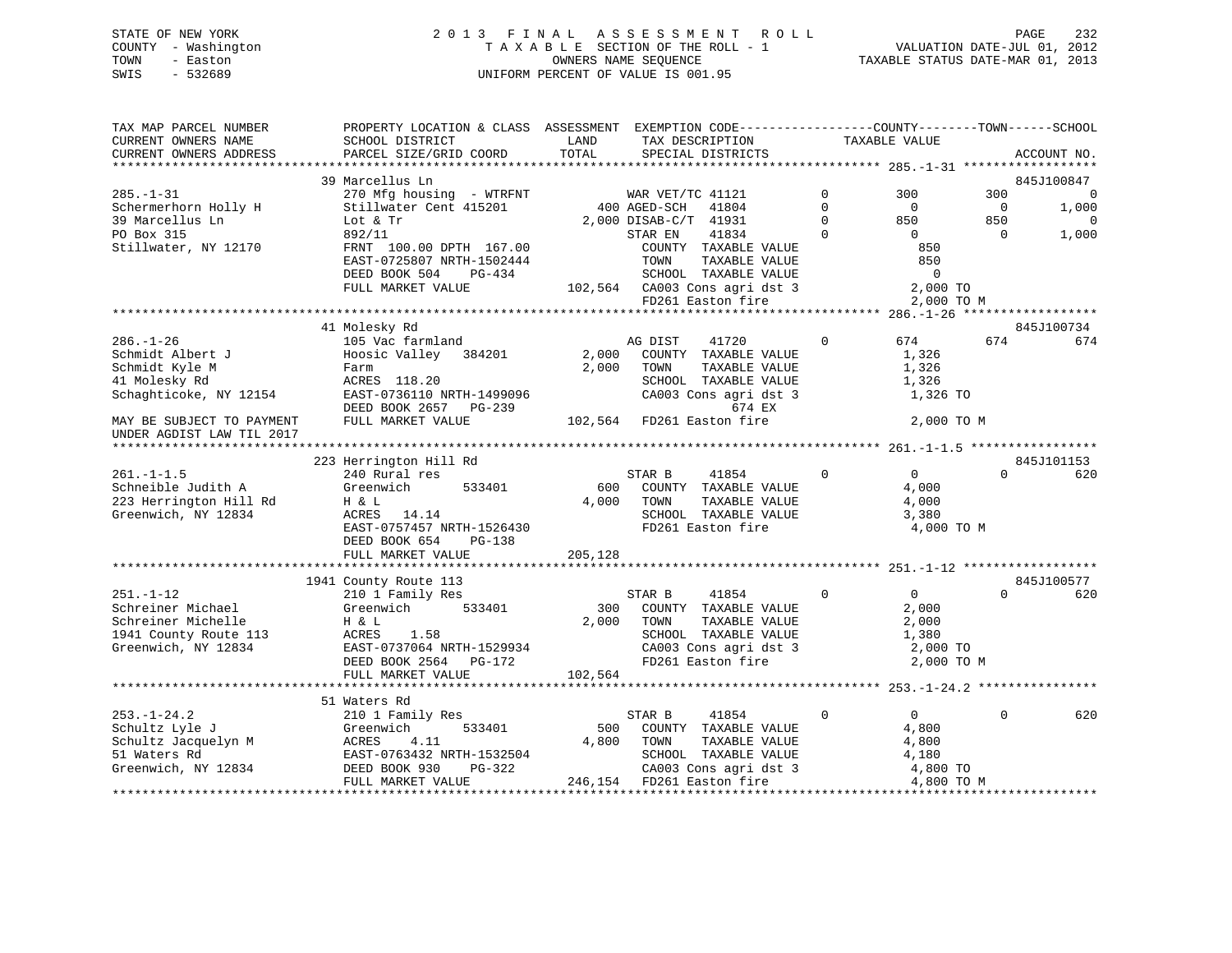# STATE OF NEW YORK 2 0 1 3 F I N A L A S S E S S M E N T R O L L PAGE 233 COUNTY - Washington T A X A B L E SECTION OF THE ROLL - 1 VALUATION DATE-JUL 01, 2012 TOWN - Easton OWNERS NAME SEQUENCE TAXABLE STATUS DATE-MAR 01, 2013 SWIS - 532689 UNIFORM PERCENT OF VALUE IS 001.95

| TAX MAP PARCEL NUMBER<br>CURRENT OWNERS NAME<br>CURRENT OWNERS ADDRESS                                                                                                     | PROPERTY LOCATION & CLASS ASSESSMENT EXEMPTION CODE----------------COUNTY-------TOWN------SCHOOL<br>SCHOOL DISTRICT<br>PARCEL SIZE/GRID COORD                                                                                                                                                                                                                       | LAND<br>TOTAL                               | TAX DESCRIPTION<br>SPECIAL DISTRICTS                                                                                                                                                                                                                                                                                                | TAXABLE VALUE            |                                                                                                                         |                             | ACCOUNT NO.                                 |
|----------------------------------------------------------------------------------------------------------------------------------------------------------------------------|---------------------------------------------------------------------------------------------------------------------------------------------------------------------------------------------------------------------------------------------------------------------------------------------------------------------------------------------------------------------|---------------------------------------------|-------------------------------------------------------------------------------------------------------------------------------------------------------------------------------------------------------------------------------------------------------------------------------------------------------------------------------------|--------------------------|-------------------------------------------------------------------------------------------------------------------------|-----------------------------|---------------------------------------------|
|                                                                                                                                                                            |                                                                                                                                                                                                                                                                                                                                                                     |                                             |                                                                                                                                                                                                                                                                                                                                     |                          |                                                                                                                         |                             |                                             |
|                                                                                                                                                                            | 1650 State Route 40                                                                                                                                                                                                                                                                                                                                                 |                                             |                                                                                                                                                                                                                                                                                                                                     |                          |                                                                                                                         |                             | 845J100182                                  |
| $252. - 1 - 2$<br>Schultz William<br>Schultz Barbara<br>1650 State Route 40<br>Greenwich, NY 12834                                                                         | 210 1 Family Res<br>533401<br>Greenwich<br>H & Lot<br>ACRES<br>3.10<br>EAST-0749925 NRTH-1536837                                                                                                                                                                                                                                                                    | 600 STAR B                                  | CBT VET/TC 41131<br>41854<br>3,400 COUNTY TAXABLE VALUE<br>TAXABLE VALUE<br>TOWN<br>SCHOOL TAXABLE VALUE                                                                                                                                                                                                                            | $\mathbf{0}$<br>$\Omega$ | 850<br>$\overline{0}$<br>2,550<br>2,550<br>2,780                                                                        | 850<br>$\Omega$             | 0<br>620                                    |
|                                                                                                                                                                            | DEED BOOK 718 PG-247<br>FULL MARKET VALUE                                                                                                                                                                                                                                                                                                                           |                                             | CA003 Cons agri dst 3<br>FD261 Easton fire<br>174,359 FD261 Easton fire                                                                                                                                                                                                                                                             |                          | 3,400 TO<br>3,400 TO M                                                                                                  |                             |                                             |
|                                                                                                                                                                            |                                                                                                                                                                                                                                                                                                                                                                     |                                             |                                                                                                                                                                                                                                                                                                                                     |                          |                                                                                                                         |                             |                                             |
|                                                                                                                                                                            | 59 Hogsback Rd                                                                                                                                                                                                                                                                                                                                                      |                                             |                                                                                                                                                                                                                                                                                                                                     |                          |                                                                                                                         |                             |                                             |
| $227. - 1 - 3.4$<br>Schutze H John<br>Schutze Patricia A (Schutzerville 415001)<br>59 Hogsback Rd (EAST-0741242 NRTH-1560132<br>Greenwich, NY 12834 (DEED BOOK 2861 PG-152 | 210 1 Family Res<br>FULL MARKET VALUE                                                                                                                                                                                                                                                                                                                               | 500<br>6,500                                | STAR B<br>41854<br>COUNTY TAXABLE VALUE<br>TOWN<br>TAXABLE VALUE<br>SCHOOL TAXABLE VALUE<br>CA003 Cons agri dst 3<br>333,333 FD262 Middle Falls Fire                                                                                                                                                                                | $\Omega$                 | $\Omega$<br>6,500<br>6,500<br>5,880<br>6,500 TO<br>6,500 TO                                                             | $\Omega$                    | 620                                         |
|                                                                                                                                                                            |                                                                                                                                                                                                                                                                                                                                                                     |                                             |                                                                                                                                                                                                                                                                                                                                     |                          |                                                                                                                         |                             |                                             |
|                                                                                                                                                                            | 33 Scott Rd                                                                                                                                                                                                                                                                                                                                                         |                                             | 70 PCT OF VALUE USED FOR EXEMPTION PURPOSES                                                                                                                                                                                                                                                                                         |                          |                                                                                                                         |                             | 845J100737                                  |
| $277. - 1 - 3$<br>Scott Donald<br>Scott Diane<br>33 Scott Rd<br>Schaghticoke, NY 12154<br>$228. - 5 - 13$<br>Scott Florence<br>465 State Route 29<br>Greenwich, NY 12834   | 240 Rural res<br>Greenwich<br>533401<br>Farm<br>partial busin garage<br>ACRES 65.60<br>EAST-0742029 NRTH-1512777<br>DEED BOOK 405<br>PG-302<br>FULL MARKET VALUE<br>465 State Route 29<br>210 1 Family Res<br>533401<br>Greenwich<br>House & Lot<br>$228. - 1 - 13$<br>ACRES<br>1.00<br>EAST-0750457 NRTH-1553641<br>DEED BOOK 789<br>$PG-309$<br>FULL MARKET VALUE | 9,000<br>461,538<br>500<br>4,000<br>205,128 | WAR VET/TC 41121<br>1,400 STAR EN<br>41834<br>COUNTY TAXABLE VALUE<br>TOWN<br>TAXABLE VALUE<br>SCHOOL TAXABLE VALUE<br>CA003 Cons agri dst 3<br>FD261 Easton fire<br>FD261 Easton fire<br>$\sim$ 0<br>STAR EN<br>41834<br>COUNTY TAXABLE VALUE<br>TOWN<br>TAXABLE VALUE<br>SCHOOL TAXABLE VALUE<br>FD262 Middle Falls Fire 4,000 TO | $\Omega$<br>$\Omega$     | 585<br>$\overline{0}$<br>8,415<br>8,473<br>7,690<br>9,000 TO<br>9,000 TO M<br>$\overline{0}$<br>4,000<br>4,000<br>2,690 | 527<br>$\Omega$<br>$\Omega$ | $\mathbf 0$<br>1,310<br>845J100656<br>1,310 |
|                                                                                                                                                                            | 213 Tabor Rd                                                                                                                                                                                                                                                                                                                                                        |                                             |                                                                                                                                                                                                                                                                                                                                     |                          |                                                                                                                         |                             | 845J100739                                  |
| $237. - 1 - 15$                                                                                                                                                            | 112 Dairy farm                                                                                                                                                                                                                                                                                                                                                      |                                             | 41720<br>AG DIST                                                                                                                                                                                                                                                                                                                    | $\Omega$                 | 749                                                                                                                     | 749                         | 749                                         |
| Seacord Richard<br>32 Old Cambridge Rd<br>Greenwich, NY 12834<br>MAY BE SUBJECT TO PAYMENT                                                                                 | Greenwich<br>533401<br>Farm<br>ACRES 95.54<br>EAST-0768888 NRTH-1546138<br>DEED BOOK 2329 PG-67                                                                                                                                                                                                                                                                     | 7,000                                       | 2,000 STAR B<br>41854<br>COUNTY TAXABLE VALUE<br>TOWN<br>TAXABLE VALUE<br>SCHOOL TAXABLE VALUE<br>CA003 Cons agri dst 3                                                                                                                                                                                                             | $\Omega$                 | $\Omega$<br>$6,251$<br>6,251<br>5,631<br>6,251 TO                                                                       | $\Omega$                    | 620                                         |
| UNDER AGDIST LAW TIL 2017                                                                                                                                                  | FULL MARKET VALUE                                                                                                                                                                                                                                                                                                                                                   | 358,974                                     | 749 EX                                                                                                                                                                                                                                                                                                                              |                          |                                                                                                                         |                             |                                             |
|                                                                                                                                                                            |                                                                                                                                                                                                                                                                                                                                                                     |                                             | FD261 Easton fire                                                                                                                                                                                                                                                                                                                   |                          | 7,000 TO M                                                                                                              |                             |                                             |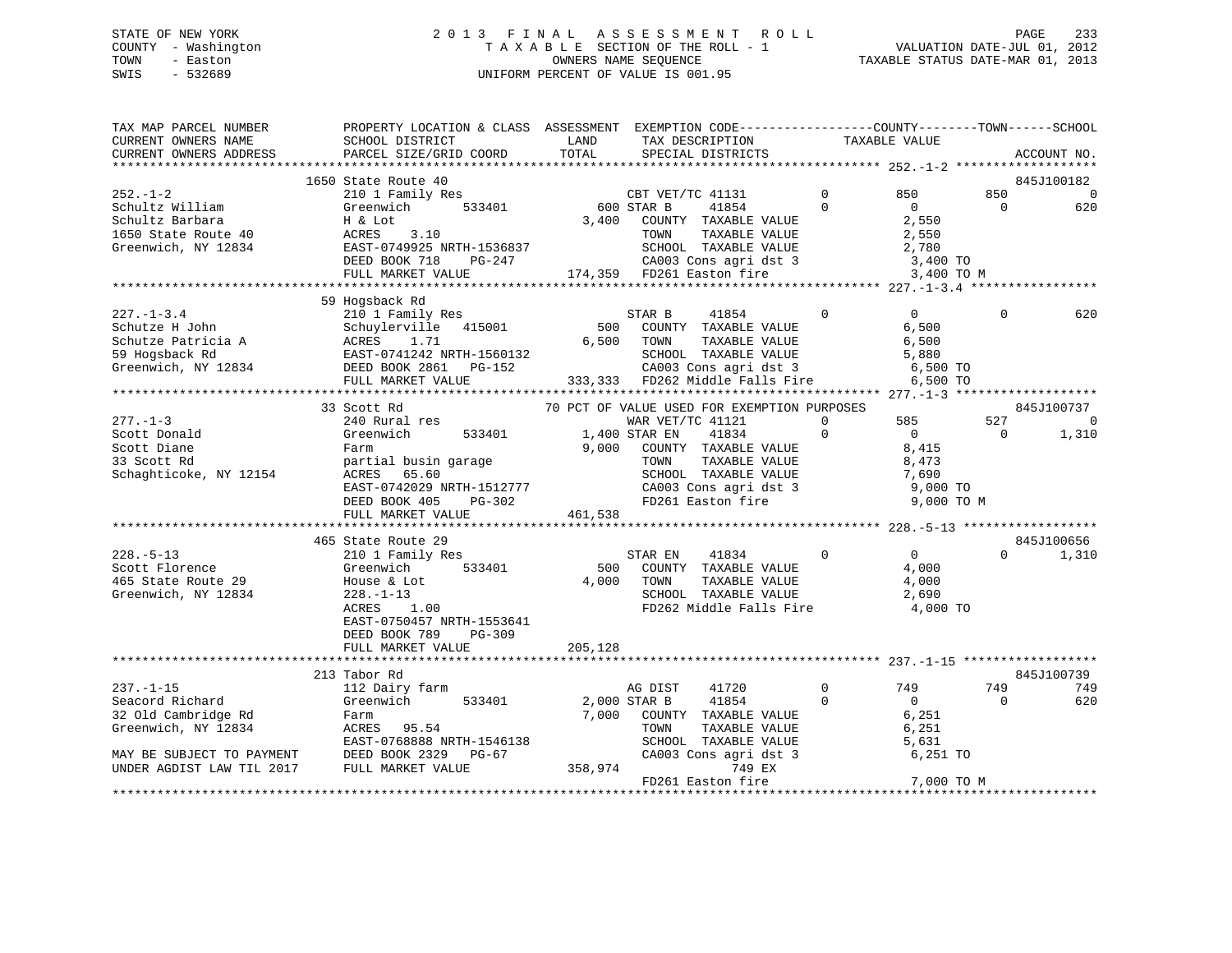# STATE OF NEW YORK 2 0 1 3 F I N A L A S S E S S M E N T R O L L PAGE 234 COUNTY - Washington T A X A B L E SECTION OF THE ROLL - 1 VALUATION DATE-JUL 01, 2012 TOWN - Easton COMPUTERS NAME SEQUENCE TAXABLE STATUS DATE-MAR 01, 2013<br>SWIS - 532689 SWIS - 532689 UNIFORM PERCENT OF VALUE IS 001.95

| TAX MAP PARCEL NUMBER                                                                                                                                 | PROPERTY LOCATION & CLASS ASSESSMENT EXEMPTION CODE---------------COUNTY-------TOWN------SCHOOL | LAND         |                                                                                                                                |                   |                                                                          |                       |
|-------------------------------------------------------------------------------------------------------------------------------------------------------|-------------------------------------------------------------------------------------------------|--------------|--------------------------------------------------------------------------------------------------------------------------------|-------------------|--------------------------------------------------------------------------|-----------------------|
| CURRENT OWNERS NAME                                                                                                                                   | SCHOOL DISTRICT                                                                                 | TOTAL        | TAX DESCRIPTION TAXABLE VALUE                                                                                                  |                   |                                                                          |                       |
| CURRENT OWNERS ADDRESS                                                                                                                                | PARCEL SIZE/GRID COORD                                                                          |              | SPECIAL DISTRICTS                                                                                                              |                   |                                                                          | ACCOUNT NO.           |
|                                                                                                                                                       |                                                                                                 |              |                                                                                                                                |                   |                                                                          |                       |
|                                                                                                                                                       | Tabor Rd                                                                                        |              |                                                                                                                                |                   |                                                                          | 845J101159            |
| $245. - 2 - 9.1$                                                                                                                                      | 105 Vac farmland                                                                                |              | AG DIST<br>41720                                                                                                               | $0 \qquad \qquad$ | 211                                                                      | 211<br>211            |
| Seacord Richard T                                                                                                                                     | Greenwich                                                                                       | 533401 800   | COUNTY TAXABLE VALUE                                                                                                           |                   | 589                                                                      |                       |
| 32 Old Cambridge Rd                                                                                                                                   | Farm Land                                                                                       | 800          | TOWN<br>TAXABLE VALUE                                                                                                          |                   | 589                                                                      |                       |
| Greenwich, NY 12834                                                                                                                                   | 27.0 AC                                                                                         |              |                                                                                                                                |                   | 589                                                                      |                       |
|                                                                                                                                                       | ACRES 34.20                                                                                     |              | SCHOOL TAXABLE VALUE<br>CA003 Cons agri dst 3<br>211 EX                                                                        |                   | 589 TO                                                                   |                       |
| MAY BE SUBJECT TO PAYMENT                                                                                                                             | EAST-0769125 NRTH-1544752                                                                       |              | 211 EX                                                                                                                         |                   |                                                                          |                       |
| UNDER AGDIST LAW TIL 2017                                                                                                                             | DEED BOOK 556<br>$PG-8$                                                                         |              | FD261 Easton fire                                                                                                              |                   | 800 TO M                                                                 |                       |
|                                                                                                                                                       | FULL MARKET VALUE                                                                               | 41,026       |                                                                                                                                |                   |                                                                          |                       |
|                                                                                                                                                       |                                                                                                 |              |                                                                                                                                |                   |                                                                          |                       |
|                                                                                                                                                       | 1144 State Route 40                                                                             |              |                                                                                                                                |                   |                                                                          |                       |
|                                                                                                                                                       |                                                                                                 |              | STAR B<br>41854                                                                                                                | $\mathbf{0}$      | $\overline{0}$                                                           | $\Omega$<br>620       |
|                                                                                                                                                       |                                                                                                 |              | COUNTY TAXABLE VALUE                                                                                                           |                   | 3,900                                                                    |                       |
|                                                                                                                                                       |                                                                                                 |              | TAXABLE VALUE<br>TOWN                                                                                                          |                   | 3,900                                                                    |                       |
|                                                                                                                                                       |                                                                                                 |              | SCHOOL TAXABLE VALUE                                                                                                           |                   | 3,280                                                                    |                       |
|                                                                                                                                                       |                                                                                                 |              |                                                                                                                                |                   | 3,900 TO                                                                 |                       |
|                                                                                                                                                       |                                                                                                 |              | CA003 Cons agri dst 3<br>FD261 Easton fire                                                                                     |                   | 3,900 TO M                                                               |                       |
|                                                                                                                                                       |                                                                                                 |              |                                                                                                                                |                   |                                                                          |                       |
|                                                                                                                                                       |                                                                                                 |              |                                                                                                                                |                   |                                                                          |                       |
|                                                                                                                                                       | 1177 State Route 40                                                                             |              |                                                                                                                                |                   |                                                                          | 845J100741            |
| $260. -1 - 1$                                                                                                                                         |                                                                                                 |              |                                                                                                                                | $0$ 480           |                                                                          | 480<br>$\overline{0}$ |
|                                                                                                                                                       |                                                                                                 |              | 400 AGED-ALL 41800                                                                                                             |                   |                                                                          | 1,600                 |
| Sharp Edward A Greenwich 533401<br>Sharp Phyllis H & L<br>117 State Route 40 FRNT 174.00 DPTH 295.00<br>Greenwich, NY 12834 EAST-0746135 NRTH-1526061 |                                                                                                 |              | $41834$ 0<br>3,200 STAR EN                                                                                                     |                   | $\begin{array}{cccc} 0 & & 1,360 & & 1,360 \\ 0 & & 0 & & 0 \end{array}$ | 1,310                 |
|                                                                                                                                                       |                                                                                                 |              |                                                                                                                                |                   |                                                                          |                       |
|                                                                                                                                                       |                                                                                                 |              | COUNTY TAXABLE VALUE<br>TOWN TAXABLE VALUE                                                                                     |                   | 1,360<br>1,360                                                           |                       |
|                                                                                                                                                       | DEED BOOK 2486 PG-247                                                                           |              |                                                                                                                                |                   |                                                                          |                       |
|                                                                                                                                                       | FULL MARKET VALUE                                                                               |              |                                                                                                                                |                   |                                                                          |                       |
|                                                                                                                                                       |                                                                                                 |              | 247 SCHOOL TAXABLE VALUE 290<br>164,103 CA003 Cons agri dst 3 3,200 TO<br>FD261 Easton fire 3,200 TO M                         |                   |                                                                          |                       |
|                                                                                                                                                       |                                                                                                 |              |                                                                                                                                |                   |                                                                          |                       |
|                                                                                                                                                       | Windy Hill Rd                                                                                   |              |                                                                                                                                |                   |                                                                          |                       |
| $228. - 5 - 3.4$                                                                                                                                      | 323 Vacant rural                                                                                |              | COUNTY TAXABLE VALUE                                                                                                           |                   | 100                                                                      |                       |
|                                                                                                                                                       |                                                                                                 |              |                                                                                                                                |                   |                                                                          |                       |
| Shaw Daniel B                                                                                                                                         | Greenwich                                                                                       |              | $\begin{tabular}{ccccc} 533401 & 100 & TOWN & TAXABLE VALUE \\ 100 & SCHOOL & TAXABLE VALUE \\ \end{tabular}$<br>TAXABLE VALUE |                   | 100                                                                      |                       |
| Shaw Judy                                                                                                                                             |                                                                                                 |              |                                                                                                                                |                   | 100                                                                      |                       |
| $167$ Windy Hill Rd                                                                                                                                   | V1<br>228.-1-3.4<br>ACRES 2.                                                                    |              | FD262 Middle Falls Fire 100 TO                                                                                                 |                   |                                                                          |                       |
| Greenwich, NY 12834                                                                                                                                   | 2.20                                                                                            |              |                                                                                                                                |                   |                                                                          |                       |
|                                                                                                                                                       | EAST-0747676 NRTH-1562267                                                                       |              |                                                                                                                                |                   |                                                                          |                       |
|                                                                                                                                                       | DEED BOOK 806<br>PG-118                                                                         |              |                                                                                                                                |                   |                                                                          |                       |
|                                                                                                                                                       | FULL MARKET VALUE                                                                               | 5,128        |                                                                                                                                |                   |                                                                          |                       |
|                                                                                                                                                       |                                                                                                 |              |                                                                                                                                |                   |                                                                          |                       |
|                                                                                                                                                       | windy Hill Rd<br>240 Rural res<br>Schuvler<br>167 Windy Hill Rd                                 |              |                                                                                                                                |                   |                                                                          | 845J101150            |
| $228. - 5 - 27$                                                                                                                                       |                                                                                                 |              | $41844$ 0<br>$41854$ 0<br>STAR EN MH 41844                                                                                     |                   | $\overline{0}$                                                           | $\mathbf 0$<br>1,000  |
| Shaw Daniel B                                                                                                                                         | 240 Rural res<br>Schuylerville 415001<br>H & Trailer<br>228.-1-27<br>ACRES 31.33                | 1,150 STAR B |                                                                                                                                |                   | $\overline{0}$                                                           | $\Omega$<br>620       |
| Shaw Judy K                                                                                                                                           |                                                                                                 |              | 9,300 COUNTY TAXABLE VALUE 9,300<br>9,300 COUNTY TAXABLE VALUE 9,300<br>TOWN TAXABLE VALUE 9,300                               |                   |                                                                          |                       |
| 169 Windy Hill Rd                                                                                                                                     |                                                                                                 |              |                                                                                                                                |                   |                                                                          |                       |
| Greenwich, NY 12834                                                                                                                                   |                                                                                                 |              | SCHOOL TAXABLE VALUE                                                                                                           |                   | 7,680                                                                    |                       |
|                                                                                                                                                       | EAST-0747524 NRTH-1561669                                                                       |              | FD262 Middle Falls Fire 9,300 TO                                                                                               |                   |                                                                          |                       |
|                                                                                                                                                       | DEED BOOK 492<br>PG-713                                                                         |              |                                                                                                                                |                   |                                                                          |                       |
|                                                                                                                                                       | FULL MARKET VALUE                                                                               | 476,923      |                                                                                                                                |                   |                                                                          |                       |
|                                                                                                                                                       |                                                                                                 |              |                                                                                                                                |                   |                                                                          |                       |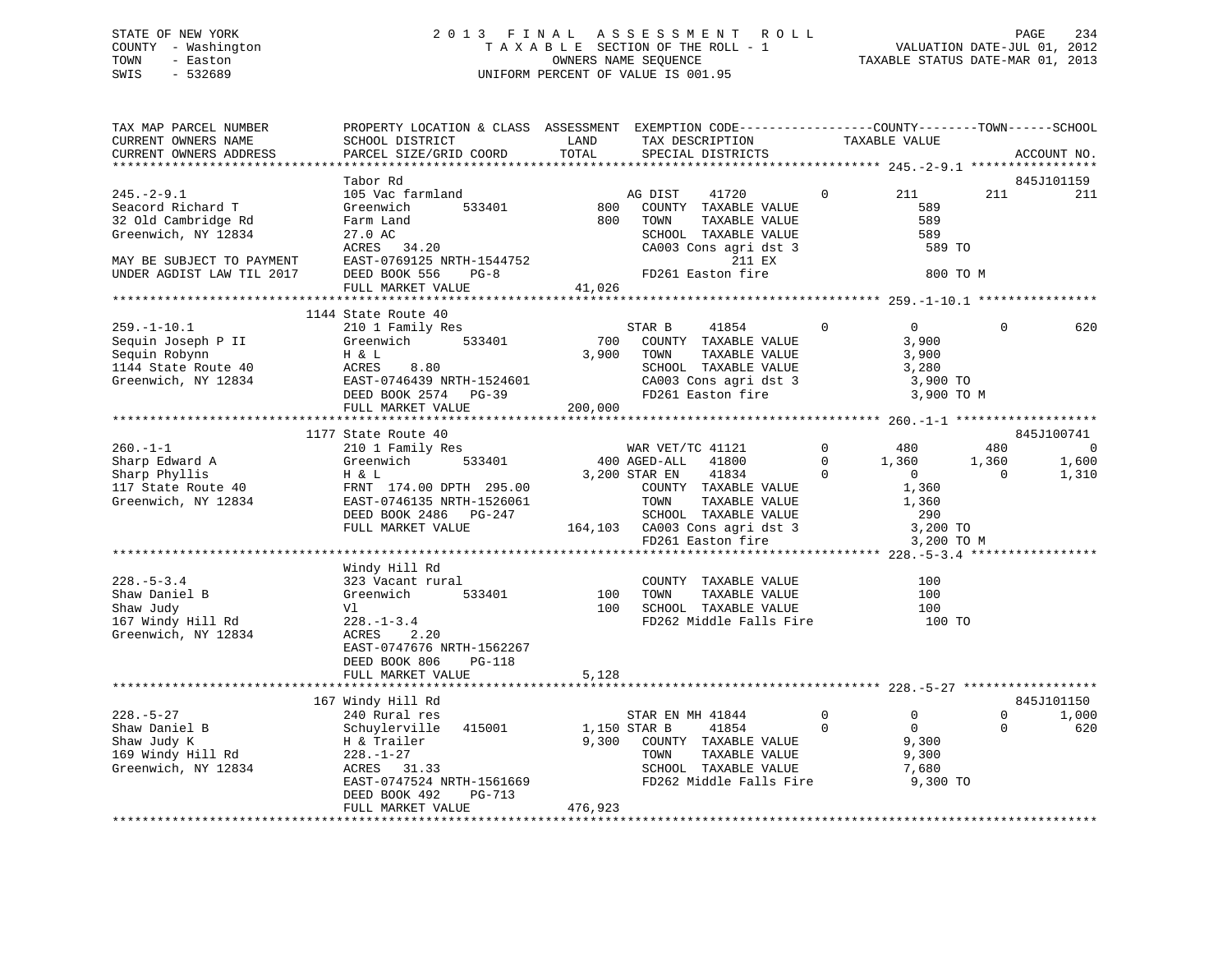# STATE OF NEW YORK 2 0 1 3 F I N A L A S S E S S M E N T R O L L PAGE 235 COUNTY - Washington T A X A B L E SECTION OF THE ROLL - 1 VALUATION DATE-JUL 01, 2012 TOWN - Easton OWNERS NAME SEQUENCE TAXABLE STATUS DATE-MAR 01, 2013 SWIS - 532689 UNIFORM PERCENT OF VALUE IS 001.95

| TAX MAP PARCEL NUMBER<br>CURRENT OWNERS NAME<br>CURRENT OWNERS ADDRESS                                                                                      | PROPERTY LOCATION & CLASS ASSESSMENT EXEMPTION CODE---------------COUNTY-------TOWN-----SCHOOL<br>SCHOOL DISTRICT<br>PARCEL SIZE/GRID COORD                     | LAND<br>TOTAL           |                                 | TAX DESCRIPTION<br>SPECIAL DISTRICTS                                                                                       |                         | TAXABLE VALUE                                                     |                 | ACCOUNT NO.       |
|-------------------------------------------------------------------------------------------------------------------------------------------------------------|-----------------------------------------------------------------------------------------------------------------------------------------------------------------|-------------------------|---------------------------------|----------------------------------------------------------------------------------------------------------------------------|-------------------------|-------------------------------------------------------------------|-----------------|-------------------|
|                                                                                                                                                             |                                                                                                                                                                 |                         |                                 |                                                                                                                            |                         |                                                                   |                 |                   |
|                                                                                                                                                             | 58 Hogsback Rd                                                                                                                                                  |                         |                                 |                                                                                                                            |                         |                                                                   |                 | 845J101078        |
| $227. - 1 - 3.2$<br>Shaw Franklin<br>Shaw Susan<br>58 Hogsback Rd                                                                                           | 240 Rural res<br>Schuylerville 415001<br>H & L & Gar<br>ACRES 12.34                                                                                             | 1,000<br>5,000          | STAR B<br>TOWN                  | 41854<br>COUNTY TAXABLE VALUE<br>TAXABLE VALUE<br>SCHOOL TAXABLE VALUE                                                     | $\Omega$                | $\overline{0}$<br>5,000<br>5,000<br>4,380                         | $\Omega$        | 620               |
| Greenwich, NY 12834 EAST-0741111 NRTH-1559741                                                                                                               | DEED BOOK 694<br>PG-346<br>FULL MARKET VALUE                                                                                                                    | 256,410                 |                                 | CA003 Cons agri dst 3<br>FD262 Middle Falls Fire                                                                           |                         | 5,000 TO<br>5,000 TO                                              |                 |                   |
|                                                                                                                                                             |                                                                                                                                                                 |                         |                                 |                                                                                                                            |                         |                                                                   |                 |                   |
|                                                                                                                                                             | 124 Cheese Factory Rd                                                                                                                                           |                         |                                 |                                                                                                                            |                         |                                                                   |                 |                   |
| $251. - 1 - 17.6$<br>Shea Howard J<br>Shea Julianne H<br>Shea Julianne<br>124 Cheese Factory Rd<br>12934                                                    | 117 Horse farm<br>533401<br>Greenwich<br>Sub Lot 2<br>ACRES 109.74<br>EAST-0741764 NRTH-1530828                                                                 | 2,100 STAR B<br>7,000   | AG DIST<br>TOWN                 | 41720<br>41854<br>COUNTY TAXABLE VALUE<br>TAXABLE VALUE<br>SCHOOL TAXABLE VALUE                                            | $\Omega$<br>$\mathbf 0$ | 672<br>$\overline{0}$<br>6,328<br>6,328<br>5,708                  | 672<br>$\Omega$ | 672<br>620        |
| MAY BE SUBJECT TO PAYMENT                                                                                                                                   | DEED BOOK 1685 PG-309<br>FULL MARKET VALUE                                                                                                                      | 358,974                 |                                 | CA003 Cons agri dst 3<br>672 EX                                                                                            |                         | 6,328 TO                                                          |                 |                   |
| UNDER AGDIST LAW TIL 2017                                                                                                                                   |                                                                                                                                                                 |                         |                                 | FD261 Easton fire                                                                                                          |                         | 7,000 TO M                                                        |                 |                   |
|                                                                                                                                                             | 2220 County Route 113                                                                                                                                           |                         |                                 |                                                                                                                            |                         |                                                                   |                 | 845J100685        |
| $251. - 1 - 2.1$<br>Sherbrooke, Virginia Rev.Trust Schuylerville 415001<br>Virginia Sherbrooke, Trustee Farm<br>141 County Road 349<br>Sweetwater, TN 37874 | 116 Other stock<br>ACRES 44.50<br>EAST-0739514 NRTH-1536902<br>DEED BOOK 2251 PG-53                                                                             | 1,200<br>4,200          | TOWN                            | COUNTY TAXABLE VALUE<br>TAXABLE VALUE<br>SCHOOL TAXABLE VALUE<br>CA003 Cons agri dst 3<br>FD261 Easton fire                |                         | 4,200<br>4,200<br>4,200<br>4,200 TO<br>4,200 TO M                 |                 |                   |
|                                                                                                                                                             | FULL MARKET VALUE                                                                                                                                               | 215,385                 |                                 |                                                                                                                            |                         |                                                                   |                 |                   |
|                                                                                                                                                             | 191 Waters Rd                                                                                                                                                   |                         |                                 |                                                                                                                            |                         |                                                                   |                 |                   |
| $253. - 1 - 16.8$<br>Sheridan Harold<br>Sheridan Catherine T<br>191 Waters Rd<br>Greenwich, NY 12834                                                        | 240 Rural res<br>Greenwich<br>533401<br>$H+L$<br>Sub Lot 9<br>ACRES 42.00<br>EAST-0760643 NRTH-1532913                                                          | 8,200                   | AG DIST<br>1,200 STAR B<br>TOWN | 41720<br>41854<br>COUNTY TAXABLE VALUE<br>TAXABLE VALUE<br>SCHOOL TAXABLE VALUE<br>CA003 Cons agri dst 3                   | $\mathbf 0$<br>$\Omega$ | 401<br>$\overline{0}$<br>7,799<br>7,799<br>7,179<br>7,799 TO      | 401<br>$\Omega$ | 401<br>620        |
| MAY BE SUBJECT TO PAYMENT<br>UNDER AGDIST LAW TIL 2017                                                                                                      | DEED BOOK 797<br>PG-213<br>FULL MARKET VALUE                                                                                                                    |                         |                                 | 401 EX<br>420,513 FD261 Easton fire                                                                                        |                         | 8,200 TO M                                                        |                 |                   |
|                                                                                                                                                             |                                                                                                                                                                 |                         |                                 |                                                                                                                            |                         |                                                                   |                 |                   |
| $244. -1 - 10.2$<br>Sheridan Loren T<br>177 Wilbur Ave<br>Greenwich, NY 12834                                                                               | 177 Wilbur Ave<br>210 1 Family Res<br>Greenwich<br>533401<br>H & L<br>ACRES<br>2.30<br>EAST-0745914 NRTH-1540515<br>DEED BOOK 465<br>PG-11<br>FULL MARKET VALUE | 400<br>3,500<br>179,487 | STAR B<br>TOWN                  | 41854<br>COUNTY TAXABLE VALUE<br>TAXABLE VALUE<br>SCHOOL TAXABLE VALUE<br>CA003 Cons agri dst 3<br>FD262 Middle Falls Fire | $\mathbf 0$             | $\overline{0}$<br>3,500<br>3,500<br>2,880<br>3,500 TO<br>3,500 TO | $\Omega$        | 845J101075<br>620 |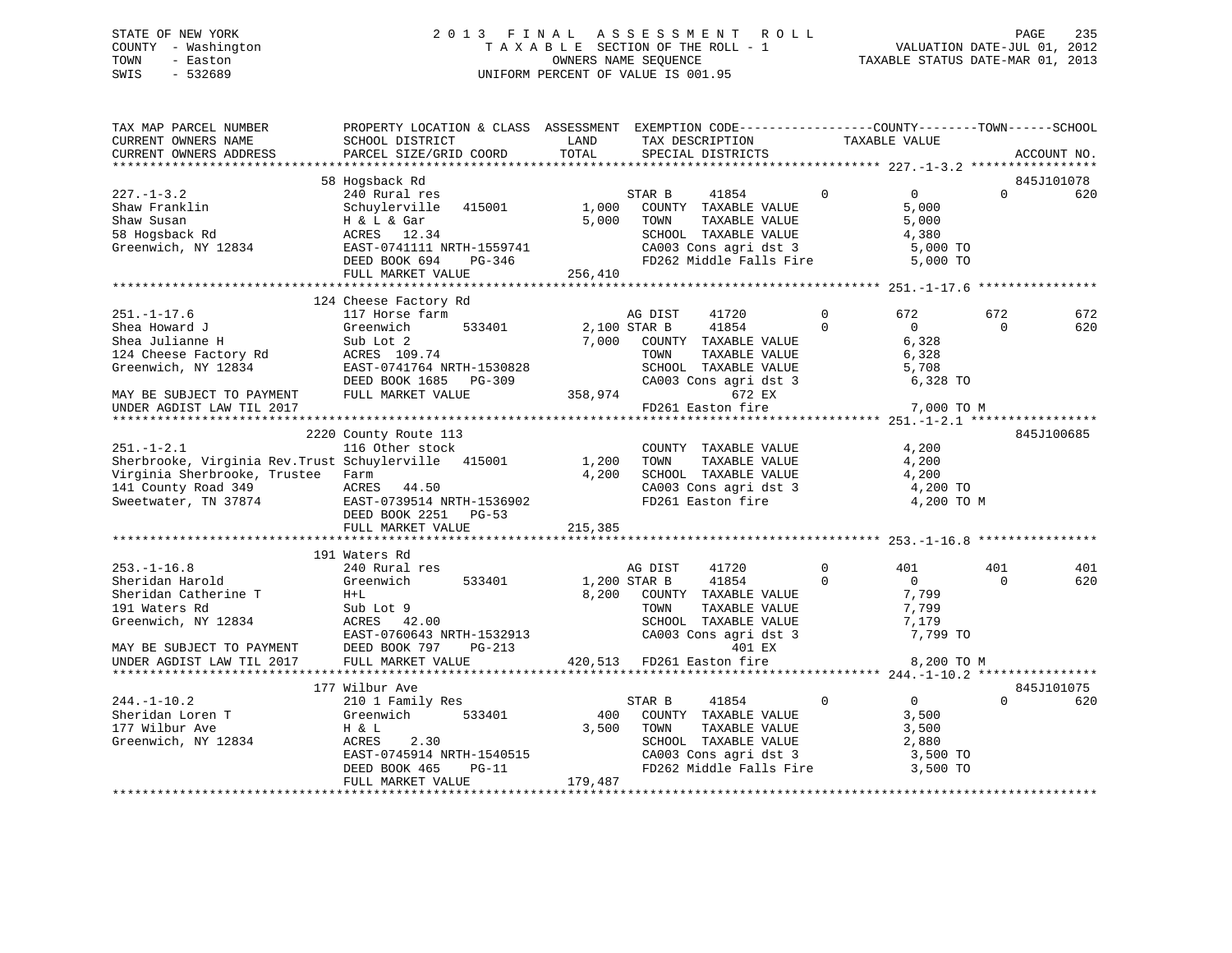| STATE OF NEW YORK   | 2013 FINAL ASSESSMENT ROLL         | 236<br>PAGE                      |
|---------------------|------------------------------------|----------------------------------|
| COUNTY - Washington | TAXABLE SECTION OF THE ROLL - 1    | VALUATION DATE-JUL 01, 2012      |
| TOWN<br>- Easton    | OWNERS NAME SEOUENCE               | TAXABLE STATUS DATE-MAR 01, 2013 |
| SWIS<br>- 532689    | UNIFORM PERCENT OF VALUE IS 001.95 |                                  |

| TAX MAP PARCEL NUMBER     | PROPERTY LOCATION & CLASS ASSESSMENT EXEMPTION CODE---------------COUNTY-------TOWN-----SCHOOL |          |                                                                      |                                                          |                      |                          |
|---------------------------|------------------------------------------------------------------------------------------------|----------|----------------------------------------------------------------------|----------------------------------------------------------|----------------------|--------------------------|
| CURRENT OWNERS NAME       | SCHOOL DISTRICT                                                                                |          | LAND TAX DESCRIPTION                                                 | TAXABLE VALUE                                            |                      |                          |
| CURRENT OWNERS ADDRESS    | PARCEL SIZE/GRID COORD TOTAL SPECIAL DISTRICTS                                                 |          |                                                                      |                                                          |                      | ACCOUNT NO.              |
|                           |                                                                                                |          |                                                                      |                                                          |                      |                          |
|                           | 109 Herrington Hill Rd                                                                         |          |                                                                      |                                                          |                      | 845J101263               |
| $260. -1 - 19.2$          | 210 1 Family Res                                                                               |          | ELG F VET 41101                                                      | $\overline{0}$<br>4,200                                  | 4,200                | $\overline{\phantom{0}}$ |
| Sherin Anita H LE         | Greenwich<br>533401                                                                            |          | 400 AGED-CO<br>41802                                                 | $\mathbf{0}$<br>$\mathbf{0}$                             | $\overline{0}$       | $\overline{0}$           |
| Sherin Thomas             | H & L                                                                                          |          | 4,200 AGE-TN/SCH 41806                                               | $\Omega$<br>$\overline{0}$<br>$\Omega$<br>$\overline{0}$ | $\Omega$<br>$\Omega$ | 1,470                    |
| 453 W Delavan Ave         | 900/100                                                                                        |          | 41834<br>STAR EN                                                     |                                                          |                      | 1,310                    |
| Buffalo, NY 14213-1414    | ACRES 3.10<br>EAST-0754734 NRTH-1525488                                                        |          | COUNTY TAXABLE VALUE<br>TOWN<br>TAXABLE VALUE                        | $\overline{0}$<br>$\Omega$                               |                      |                          |
|                           | DEED BOOK 3169 PG-323                                                                          |          | SCHOOL TAXABLE VALUE 1,420                                           |                                                          |                      |                          |
|                           | FULL MARKET VALUE                                                                              |          |                                                                      |                                                          |                      |                          |
|                           |                                                                                                |          | 215,385 CA003 Cons agri dst 3 4,200 TO<br>FD261 Easton fire 4,200 TO | 4,200 TO M                                               |                      |                          |
|                           |                                                                                                |          |                                                                      |                                                          |                      |                          |
|                           | 36 Windy Hill Rd                                                                               |          |                                                                      |                                                          |                      |                          |
| $227. - 1 - 6.5$          | 210 1 Family Res                                                                               |          | STAR B<br>41854                                                      | $\Omega$<br>$\Omega$                                     | $\Omega$             | 620                      |
| Sherin David              | Schuylerville 415001                                                                           |          | 500 COUNTY TAXABLE VALUE                                             | 4,000                                                    |                      |                          |
| Sherin Starra             |                                                                                                | 4,000    | TOWN<br>TAXABLE VALUE                                                | 4,000                                                    |                      |                          |
| 60 Windy Hill Rd          | $H$ & $L$<br>$L$ ot 5<br>Lot 5                                                                 |          | SCHOOL TAXABLE VALUE                                                 | 3,380                                                    |                      |                          |
| Greenwich, NY 12834       | ACRES<br>8.70                                                                                  |          | FD262 Middle Falls Fire 4,000 TO                                     |                                                          |                      |                          |
|                           | EAST-0744523 NRTH-1559253                                                                      |          |                                                                      |                                                          |                      |                          |
|                           | DEED BOOK 775<br>PG-92                                                                         |          |                                                                      |                                                          |                      |                          |
|                           | FULL MARKET VALUE                                                                              | 205,128  |                                                                      |                                                          |                      |                          |
|                           |                                                                                                |          |                                                                      |                                                          |                      |                          |
|                           | Windy Hill Rd                                                                                  |          |                                                                      |                                                          |                      |                          |
| $227. - 1 - 6.7$          | 323 Vacant rural                                                                               |          | COUNTY TAXABLE VALUE                                                 | 500                                                      |                      |                          |
| Sherin David              | Schuylerville 415001                                                                           | 500 TOWN | TAXABLE VALUE                                                        | 500                                                      |                      |                          |
| Sherin Starra             | Vacant Land                                                                                    |          | 500    SCHOOL   TAXABLE VALUE<br>FD262 Middle Falls Fire             | 500<br>500 TO                                            |                      |                          |
| 60 Windy Hill Rd          | Lot 7                                                                                          |          |                                                                      |                                                          |                      |                          |
| Greenwich, NY 12834       | ACRES<br>6.00                                                                                  |          |                                                                      |                                                          |                      |                          |
|                           | EAST-0744724 NRTH-1560392                                                                      |          |                                                                      |                                                          |                      |                          |
|                           | DEED BOOK 775<br>PG-92                                                                         |          |                                                                      |                                                          |                      |                          |
|                           | FULL MARKET VALUE                                                                              | 25,641   |                                                                      |                                                          |                      |                          |
|                           |                                                                                                |          |                                                                      |                                                          |                      |                          |
|                           | 1023 Verbeck Ave                                                                               |          |                                                                      |                                                          |                      | 845J100239               |
| $285. -1 - 15$            | 240 Rural res                                                                                  |          | AG DIST<br>41720                                                     | $\mathbf{0}$<br>647                                      | 647                  | 647                      |
| Sherwood Donald S Jr      | Stillwater Cent 415201 2,400 STAR B                                                            |          | 41854                                                                | $\Omega$<br>$\overline{0}$                               | $\Omega$             | 620                      |
| 1023 Verbeck Ave          | Η & Tr                                                                                         |          | 5,000 COUNTY TAXABLE VALUE                                           | 4,353                                                    |                      |                          |
| Schaghticoke, NY 12154    | 790/307                                                                                        |          | TOWN<br>TAXABLE VALUE                                                | 4,353                                                    |                      |                          |
|                           | ACRES 120.00<br>MAY BE SUBJECT TO PAYMENT EAST-0729272 NRTH-1499871                            |          | SCHOOL TAXABLE VALUE                                                 | 3,733                                                    |                      |                          |
| UNDER AGDIST LAW TIL 2017 | DEED BOOK 505<br>PG-720                                                                        |          | CA003 Cons agri dst 3<br>647 EX                                      | 4,353 TO                                                 |                      |                          |
|                           | FULL MARKET VALUE                                                                              |          | 256,410 FD261 Easton fire                                            |                                                          | 5,000 TO M           |                          |
|                           |                                                                                                |          |                                                                      |                                                          |                      |                          |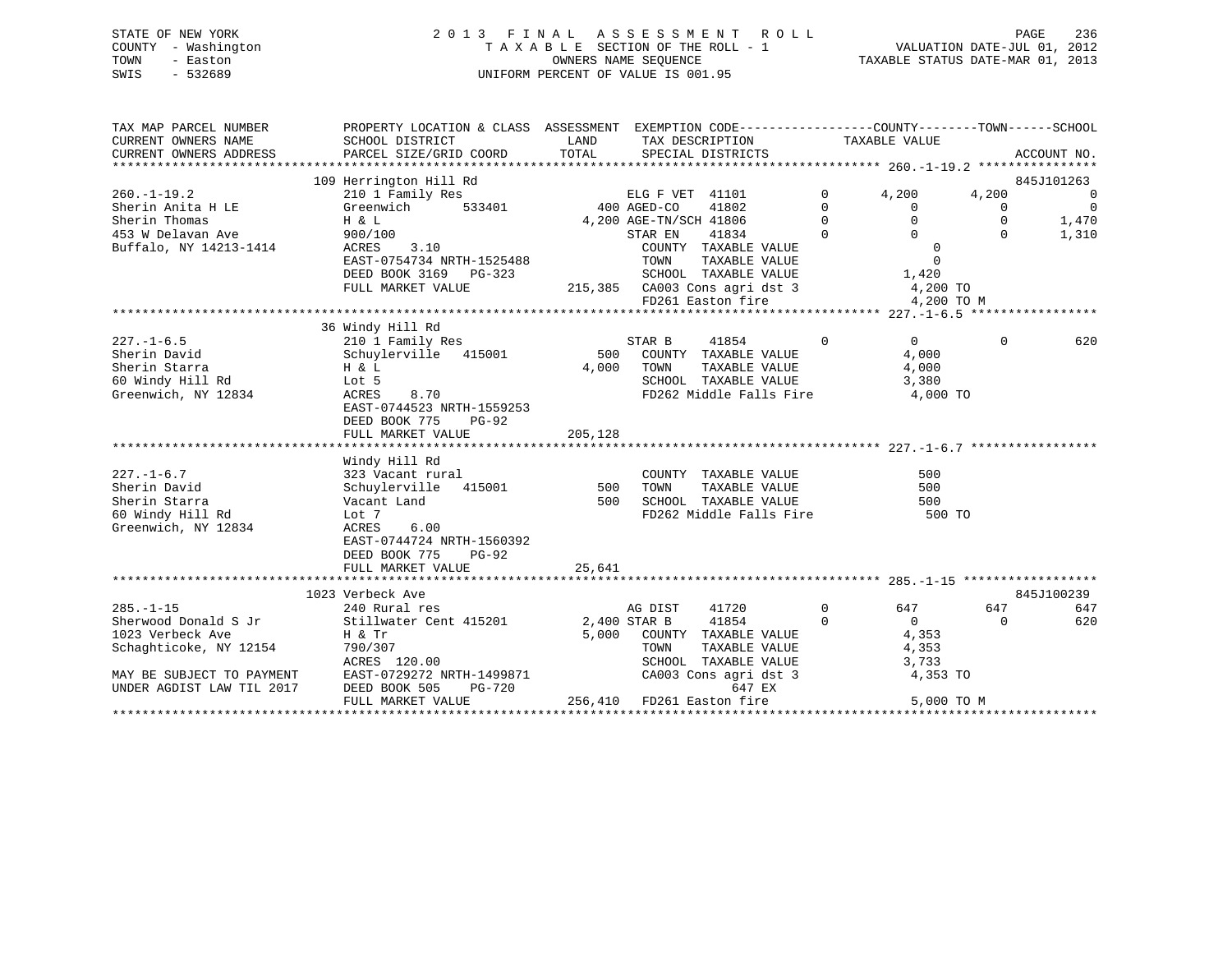| STATE OF NEW YORK   | 2013 FINAL ASSESSMENT ROLL         | 237<br>PAGE                      |  |
|---------------------|------------------------------------|----------------------------------|--|
| COUNTY - Washington | TAXABLE SECTION OF THE ROLL - 1    | VALUATION DATE-JUL 01, 2012      |  |
| TOWN<br>- Easton    | OWNERS NAME SEOUENCE               | TAXABLE STATUS DATE-MAR 01, 2013 |  |
| SWIS<br>- 532689    | UNIFORM PERCENT OF VALUE IS 001.95 |                                  |  |
|                     |                                    |                                  |  |

| TAX MAP PARCEL NUMBER<br>CURRENT OWNERS NAME                                                            | PROPERTY LOCATION & CLASS ASSESSMENT EXEMPTION CODE---------------COUNTY-------TOWN------SCHOOL<br>SCHOOL DISTRICT                                                   | LAND                    | TAX DESCRIPTION                                                                                                                                   | TAXABLE VALUE  |                                                                     |          |             |
|---------------------------------------------------------------------------------------------------------|----------------------------------------------------------------------------------------------------------------------------------------------------------------------|-------------------------|---------------------------------------------------------------------------------------------------------------------------------------------------|----------------|---------------------------------------------------------------------|----------|-------------|
| CURRENT OWNERS ADDRESS                                                                                  | PARCEL SIZE/GRID COORD                                                                                                                                               | TOTAL                   | SPECIAL DISTRICTS                                                                                                                                 |                |                                                                     |          | ACCOUNT NO. |
|                                                                                                         |                                                                                                                                                                      |                         |                                                                                                                                                   |                |                                                                     |          |             |
|                                                                                                         | 2325 State Route 40                                                                                                                                                  |                         |                                                                                                                                                   |                |                                                                     |          | 845J101295  |
| $236. - 1 - 15.1$<br>Shiels Patricia<br>2325 State Route 40<br>Greenwich, NY 12834                      | 210 1 Family Res<br>Greenwich<br>533401<br>H & L<br>Bndy Agment 2885/5<br>ACRES<br>1.10<br>EAST-0751119 NRTH-1552955<br>DEED BOOK 858<br>PG-202<br>FULL MARKET VALUE | 400<br>3,000<br>153,846 | STAR EN<br>41834<br>COUNTY TAXABLE VALUE<br>TAXABLE VALUE<br>TOWN<br>SCHOOL TAXABLE VALUE<br>FD262 Middle Falls Fire                              | $\Omega$       | $\overline{0}$<br>3,000<br>3,000<br>1,690<br>3,000 TO               | $\Omega$ | 1,310       |
|                                                                                                         |                                                                                                                                                                      |                         |                                                                                                                                                   |                |                                                                     |          |             |
|                                                                                                         | 933 Beadle Hill Rd                                                                                                                                                   |                         |                                                                                                                                                   |                |                                                                     |          | 845J100446  |
| $278. - 1 - 32$                                                                                         | 240 Rural res                                                                                                                                                        |                         | CBT VET/TC 41131                                                                                                                                  | $\overline{0}$ | 975                                                                 | 878      | $\Omega$    |
| -<br>Shippee Lindsay A<br>Connolly Ann E<br>933 Beadle Hill Rd<br>Valley Falls, NY 12185                | 533401<br>Greenwich<br>H & Land<br>491/865<br>$ACRES$ 11.00<br>EAST-0752005 NRTH-1508604<br>DEED BOOK 2826 PG-310<br>FIILT. MADEED FOR THE STATE OF 2000             |                         | 700 STAR EN<br>41834<br>4,300 COUNTY TAXABLE VALUE<br>TAXABLE VALUE<br>TOWN<br>SCHOOL TAXABLE VALUE<br>CA003 Cons agri dst 3<br>FD261 Easton fire | $\Omega$       | $\overline{0}$<br>3,325<br>3,422<br>2,990<br>4,300 TO<br>4,300 TO M | $\Omega$ | 1,310       |
|                                                                                                         | FULL MARKET VALUE                                                                                                                                                    | 220,513                 |                                                                                                                                                   |                |                                                                     |          |             |
|                                                                                                         |                                                                                                                                                                      |                         |                                                                                                                                                   |                |                                                                     |          |             |
|                                                                                                         | 72 Deerfield Ln                                                                                                                                                      |                         |                                                                                                                                                   |                |                                                                     |          | 845J100284  |
| $259. - 1 - 44$<br>Shorter Robert C<br>Shorter Karen<br>72 Deerfield Ln<br>Schaghticoke, NY 12154       | 260 Seasonal res - WTRFNT<br>Greenwich<br>533401<br>Camp<br>FRNT 75.00 DPTH 180.00<br>EAST-0734746 NRTH-1524266<br>DEED BOOK 791<br>PG-274                           | 2,500                   | 41854<br>STAR B<br>500 COUNTY TAXABLE VALUE<br>TOWN<br>TAXABLE VALUE<br>SCHOOL TAXABLE VALUE<br>CA003 Cons agri dst 3<br>FD261 Easton fire        | $\Omega$       | 0<br>2,500<br>2,500<br>1,880<br>2,500 TO<br>2,500 TO M              | $\Omega$ | 620         |
|                                                                                                         | FULL MARKET VALUE                                                                                                                                                    | 128,205                 |                                                                                                                                                   |                |                                                                     |          |             |
|                                                                                                         |                                                                                                                                                                      |                         |                                                                                                                                                   |                |                                                                     |          |             |
|                                                                                                         | 2367 County Route 113                                                                                                                                                |                         |                                                                                                                                                   |                |                                                                     |          | 845J100752  |
| $243. - 1 - 7$<br>Sickles Raymond<br>Milonovich Valerie<br>2367 County Route 113<br>Greenwich, NY 12834 | 210 1 Family Res<br>Schuylerville 415001<br>H & L<br>ACRES<br>2.20<br>EAST-0739197 NRTH-1540253<br>PG-305<br>DEED BOOK 714<br>FULL MARKET VALUE                      | 220,513                 | STAR B<br>41854<br>500 COUNTY TAXABLE VALUE<br>4,300 TOWN<br>TAXABLE VALUE<br>SCHOOL TAXABLE VALUE<br>CA003 Cons agri dst 3<br>FD261 Easton fire  | $\overline{0}$ | $\overline{0}$<br>4,300<br>4,300<br>3,680<br>4,300 TO<br>4,300 TO M | $\Omega$ | 620         |
|                                                                                                         |                                                                                                                                                                      |                         |                                                                                                                                                   |                |                                                                     |          |             |
|                                                                                                         | 2307 State Route 40                                                                                                                                                  |                         |                                                                                                                                                   |                |                                                                     |          | 845J100175  |
| $236. - 1 - 10$<br>Sielucka Mark<br>22 School St<br>Oyster Bay, NY 11791                                | 411 Apartment<br>Greenwich<br>533401<br>Apartment & Lots<br>6.00<br>ACRES<br>EAST-0750612 NRTH-1552361<br>DEED BOOK 3159 PG-29                                       | 800<br>3,300            | COUNTY TAXABLE VALUE<br>TOWN<br>TAXABLE VALUE<br>SCHOOL TAXABLE VALUE<br>FD262 Middle Falls Fire                                                  |                | 3,300<br>3,300<br>3,300<br>3,300 TO                                 |          |             |
|                                                                                                         | FULL MARKET VALUE                                                                                                                                                    | 169,231                 |                                                                                                                                                   |                |                                                                     |          |             |
|                                                                                                         |                                                                                                                                                                      |                         |                                                                                                                                                   |                |                                                                     |          |             |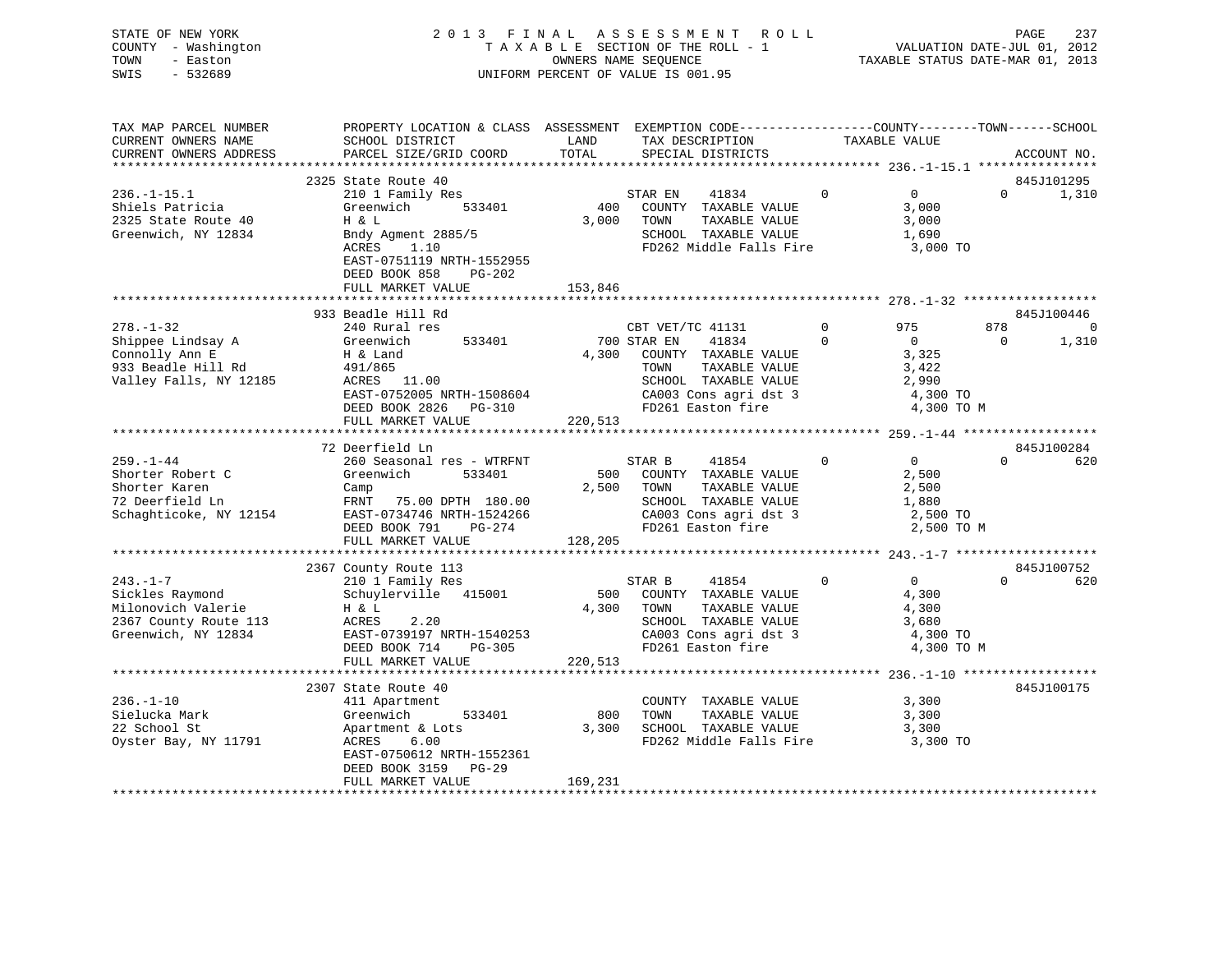# STATE OF NEW YORK 2 0 1 3 F I N A L A S S E S S M E N T R O L L PAGE 238 COUNTY - Washington T A X A B L E SECTION OF THE ROLL - 1 VALUATION DATE-JUL 01, 2012 TOWN - Easton **CONNERS NAME SEQUENCE** TAXABLE STATUS DATE-MAR 01, 2013 SWIS - 532689 UNIFORM PERCENT OF VALUE IS 001.95

| TAX MAP PARCEL NUMBER<br>CURRENT OWNERS NAME<br>CURRENT OWNERS ADDRESS                           | PROPERTY LOCATION & CLASS ASSESSMENT EXEMPTION CODE----------------COUNTY-------TOWN------SCHOOL<br>SCHOOL DISTRICT<br>PARCEL SIZE/GRID COORD | LAND<br>TOTAL                    | TAX DESCRIPTION<br>SPECIAL DISTRICTS                                                               |                         | TAXABLE VALUE                         |                   | ACCOUNT NO.  |
|--------------------------------------------------------------------------------------------------|-----------------------------------------------------------------------------------------------------------------------------------------------|----------------------------------|----------------------------------------------------------------------------------------------------|-------------------------|---------------------------------------|-------------------|--------------|
|                                                                                                  |                                                                                                                                               |                                  |                                                                                                    |                         |                                       |                   |              |
|                                                                                                  | 1284 State Route 40                                                                                                                           |                                  |                                                                                                    |                         |                                       |                   | 845J100608   |
| $252. - 1 - 9$<br>Sievers Justin<br>Sievers Christina                                            | 112 Dairy farm<br>Greenwich 533401<br>Farm                                                                                                    | AG DIST<br>3,500 STAR B<br>7,200 | AG DIST<br>41720<br>41854<br>COUNTY TAXABLE VALUE                                                  | $\mathbf 0$<br>$\Omega$ | 1,598<br>$\overline{0}$<br>5,602      | 1,598<br>$\Omega$ | 1,598<br>620 |
| 1284 State Route 40<br>Greenwich, NY 12834                                                       | AG Easement 873/107<br>ACRES 167.77                                                                                                           |                                  | TOWN<br>TAXABLE VALUE<br>SCHOOL TAXABLE VALUE                                                      |                         | 5,602<br>4,982                        |                   |              |
| MAY BE SUBJECT TO PAYMENT<br>UNDER AGDIST LAW TIL 2017                                           | EAST-0747570 NRTH-1529249<br>DEED BOOK 1848 PG-303<br>FULL MARKET VALUE                                                                       |                                  | CA003 Cons agri dst 3<br>1,598 EX<br>$369,231$ FD261 Easton fire                                   |                         | 5,602 TO<br>7,200 TO M                |                   |              |
|                                                                                                  |                                                                                                                                               |                                  |                                                                                                    |                         |                                       |                   |              |
|                                                                                                  | 475 County Route 54                                                                                                                           |                                  |                                                                                                    |                         |                                       |                   |              |
| $286. -1 - 5.3$<br>Sievers Justin F                                                              | 240 Rural res<br>533401<br>Greenwich                                                                                                          | 750                              | COUNTY TAXABLE VALUE<br>TAXABLE VALUE<br>TOWN                                                      |                         | 3,000<br>3,000                        |                   |              |
| Sievers Christina L<br>1284 State Route 40                                                       | H & L<br>ACRES 10.74                                                                                                                          | 3,000                            | SCHOOL TAXABLE VALUE                                                                               |                         | 3,000<br>3,000 TO                     |                   |              |
| Greenwich, NY 12834                                                                              | ACRES 10:74<br>EAST-0737855 NRTH-1503130<br>DEED BOOK 2775 PG-218<br>FULL MARKET VALUE                                                        | 153,846                          | CA003 Cons agri dst 3<br>FD261 Easton fire                                                         |                         | 3,000 TO M                            |                   |              |
|                                                                                                  |                                                                                                                                               |                                  |                                                                                                    |                         |                                       |                   |              |
|                                                                                                  | 297 Hoag Rd                                                                                                                                   |                                  |                                                                                                    |                         |                                       |                   |              |
| $278. - 1 - 2.3$                                                                                 | 210 1 Family Res<br>533401                                                                                                                    | 500                              | STAR EN<br>41834<br>COUNTY TAXABLE VALUE                                                           | $\Omega$                | $\Omega$<br>4,250                     | $\Omega$          | 1,310        |
| Signorelli Peter J<br>Signorelli Peter J<br>297 Hoag Rd<br>297 Hoag Rd<br>Valley Falls, NY 12185 | <b>ACRES</b><br>8.00                                                                                                                          | 4,250                            | TOWN<br>TAXABLE VALUE<br>SCHOOL TAXABLE VALUE                                                      |                         | 4,250<br>2,940                        |                   |              |
|                                                                                                  | EAST-0748852 NRTH-1510066<br>DEED BOOK 906<br>PG-285                                                                                          |                                  | CA003 Cons agri dst 3<br>FD261 Easton fire                                                         |                         | 4,250 TO<br>4,250 TO M                |                   |              |
|                                                                                                  | FULL MARKET VALUE                                                                                                                             | 217,949                          |                                                                                                    |                         |                                       |                   |              |
|                                                                                                  |                                                                                                                                               |                                  |                                                                                                    |                         |                                       |                   |              |
| $235. - 2 - 2.3$                                                                                 | 259 General Fellows Rd<br>210 1 Family Res                                                                                                    |                                  | 41854<br>STAR B                                                                                    | $\overline{0}$          | $\overline{0}$                        | $\Omega$          | 620          |
| Simmons William C Jr<br>259 General Fellows Rd<br>Greenwich, NY 12834                            | 533401<br>Greenwich<br>Sub lot 4<br>ACRES 1.12<br>EAST-0744460 NRTH-1551235                                                                   | 2,600                            | 500 COUNTY TAXABLE VALUE<br>TOWN<br>TAXABLE VALUE<br>SCHOOL TAXABLE VALUE<br>CA003 Cons agri dst 3 |                         | 2,600<br>2,600<br>1,980<br>$2,600$ TO |                   |              |
|                                                                                                  | DEED BOOK 1746 PG-158<br>FULL MARKET VALUE                                                                                                    | 133,333                          | FD262 Middle Falls Fire                                                                            |                         | 2,600 TO                              |                   |              |
|                                                                                                  |                                                                                                                                               |                                  |                                                                                                    |                         |                                       |                   |              |
|                                                                                                  | 435 County Route 74A                                                                                                                          |                                  |                                                                                                    |                         |                                       |                   | 845J100761   |
| $245. - 2 - 18$                                                                                  | 112 Dairy farm                                                                                                                                |                                  | AG BUILD 41700                                                                                     | $\mathbf 0$             | 750                                   | 750               | 750          |
| Skiff Farms Inc                                                                                  | Greenwich 533401                                                                                                                              | 9,500 AG DIST                    | 41720                                                                                              | $\mathbf 0$             | 3,919                                 | 3,919             | 3,919        |
| 435 County Route 74A<br>Greenwich, NY 12834                                                      | Farm<br>ACRES 477.80                                                                                                                          |                                  | 27,250 STAR B<br>41854<br>COUNTY TAXABLE VALUE                                                     | $\Omega$                | $\overline{0}$<br>22,581              | $\Omega$          | 620          |
|                                                                                                  | EAST-0763920 NRTH-1541712                                                                                                                     |                                  | TOWN<br>TAXABLE VALUE                                                                              |                         | 22,581                                |                   |              |
| MAY BE SUBJECT TO PAYMENT<br>UNDER AGDIST LAW TIL 2017                                           | DEED BOOK 448<br>$PG-62$<br>FULL MARKET VALUE                                                                                                 |                                  | SCHOOL TAXABLE VALUE<br>1397,436 CA003 Cons agri dst 3                                             |                         | 21,961<br>23,331 TO                   |                   |              |
|                                                                                                  |                                                                                                                                               |                                  | 3,919 EX<br>FD261 Easton fire                                                                      |                         | 27,250 TO M                           |                   |              |
|                                                                                                  |                                                                                                                                               |                                  |                                                                                                    |                         |                                       |                   |              |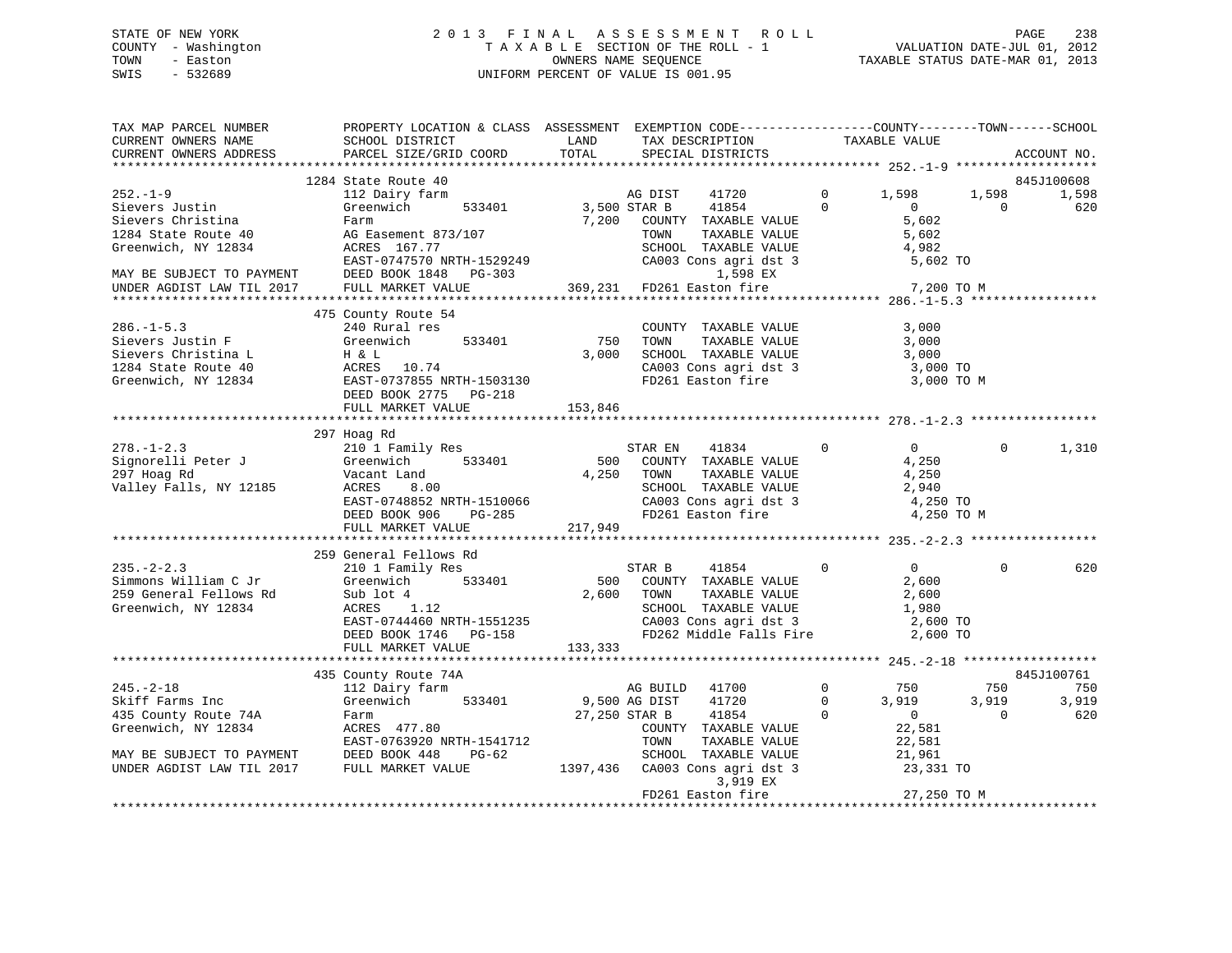# STATE OF NEW YORK 2 0 1 3 F I N A L A S S E S S M E N T R O L L PAGE 239 COUNTY - Washington T A X A B L E SECTION OF THE ROLL - 1 VALUATION DATE-JUL 01, 2012 TOWN - Easton OWNERS NAME SEQUENCE TAXABLE STATUS DATE-MAR 01, 2013 SWIS - 532689 UNIFORM PERCENT OF VALUE IS 001.95

| TAX MAP PARCEL NUMBER                                                                    | PROPERTY LOCATION & CLASS ASSESSMENT EXEMPTION CODE---------------COUNTY-------TOWN-----SCHOOL                      |             |                                                              |                      |                |
|------------------------------------------------------------------------------------------|---------------------------------------------------------------------------------------------------------------------|-------------|--------------------------------------------------------------|----------------------|----------------|
| CURRENT OWNERS NAME                                                                      | SCHOOL DISTRICT                                                                                                     | <b>LAND</b> | TAX DESCRIPTION TAXABLE VALUE                                |                      |                |
| CURRENT OWNERS ADDRESS                                                                   | PARCEL SIZE/GRID COORD                                                                                              | TOTAL       | SPECIAL DISTRICTS                                            |                      | ACCOUNT NO.    |
|                                                                                          |                                                                                                                     |             |                                                              |                      |                |
|                                                                                          | 485 County Route 74A                                                                                                |             |                                                              |                      | 845J100682     |
| $245. - 2 - 19$                                                                          | 210 1 Family Res                                                                                                    |             | COUNTY TAXABLE VALUE                                         | 3,200                |                |
| Skiff Farms Inc                                                                          | 533401 400<br>Greenwich                                                                                             |             | TAXABLE VALUE<br>TOWN                                        | 3,200                |                |
| 485 County Route 74A<br>Greenwich, NY 12834                                              | $H \& L$                                                                                                            | 3,200       | SCHOOL TAXABLE VALUE 3,200<br>CA003 Cons agri dst 3 3,200 TO |                      |                |
|                                                                                          | 871/150                                                                                                             |             |                                                              |                      |                |
|                                                                                          | FRNT 127.00 DPTH 126.00                                                                                             |             | FD261 Easton fire 3,200 TO M                                 |                      |                |
|                                                                                          | EAST-0764466 NRTH-1541801                                                                                           |             |                                                              |                      |                |
|                                                                                          | DEED BOOK 3038 PG-256                                                                                               |             |                                                              |                      |                |
|                                                                                          | FULL MARKET VALUE                                                                                                   | 164,103     |                                                              |                      |                |
|                                                                                          |                                                                                                                     |             |                                                              |                      |                |
|                                                                                          | 679 Meeting House Rd                                                                                                |             |                                                              |                      | 845J100757     |
| $270. - 2 - 8.1$                                                                         | meeting nouse Ru<br>113 Cattle farm                                                                                 |             | AG DIST 41720 0 1,088 1,088                                  |                      | 1,088          |
| Skiff Stewart                                                                            | Cambridge 535010 2,800 COUNTY TAXABLE VALUE                                                                         |             |                                                              | 4,212                |                |
|                                                                                          | Farm                                                                                                                |             | 5,300 TOWN                                                   | TAXABLE VALUE 4, 212 |                |
| Skiff Carol<br>642 Meeting House Rd<br>Valley Falls, NY 12185                            | $-1 - 8.1$<br>3 130.00<br>$270. - 1 - 8.1$                                                                          |             | SCHOOL TAXABLE VALUE 4,212<br>CA003 Cons agri dst 3 4,212 TO |                      |                |
|                                                                                          | ACRES 130.00                                                                                                        |             |                                                              |                      |                |
|                                                                                          | EAST-0760393 NRTH-1515988<br>DEED BOOK 366 PG-372<br>FULL MARKET VALUE 271,795                                      |             | 1,088 EX                                                     |                      |                |
|                                                                                          |                                                                                                                     |             |                                                              |                      |                |
|                                                                                          |                                                                                                                     |             |                                                              |                      |                |
|                                                                                          |                                                                                                                     |             |                                                              |                      |                |
|                                                                                          | South Cambridge Rd                                                                                                  |             |                                                              |                      | 845J100759     |
| $269. - 2 - 7$                                                                           | 105 Vac farmland                                                                                                    |             | AG DIST 41720                                                | $0 \t 1,442$         | 1,442<br>1,442 |
| Skiff Stewart W                                                                          | Greenwich                                                                                                           |             | 533401 3,300 COUNTY TAXABLE VALUE                            | 2,058                |                |
| Skiff Carol W                                                                            | Farm                                                                                                                | 3,500       | TOWN<br>TAXABLE VALUE                                        | 2,058                |                |
|                                                                                          | 642 Meeting House Rd                 ACRES  168.00<br>Valley Falls, NY 12185              EAST-0753295 NRTH-1515218 |             | SCHOOL TAXABLE VALUE 2,058<br>CA003 Cons agri dst 3 2,058    |                      |                |
|                                                                                          |                                                                                                                     |             |                                                              | 2,058 TO             |                |
|                                                                                          | PG-1025<br>DEED BOOK 405                                                                                            |             | 1,442 EX                                                     |                      |                |
| MAY BE SUBJECT TO PAYMENT                                                                | FULL MARKET VALUE                                                                                                   |             | 179,487 FD261 Easton fire                                    | 3,500 TO M           |                |
| UNDER AGDIST LAW TIL 2017                                                                |                                                                                                                     |             |                                                              |                      |                |
|                                                                                          | Cooke Hollow Rd                                                                                                     |             |                                                              |                      | 845J100758     |
| $270 - 2 - 3$                                                                            | 105 Vac farmland                                                                                                    |             | AG DIST 41720                                                | 0 $1,130$ $1,130$    |                |
| Skiff Stewart W                                                                          | 533401<br>Greenwich                                                                                                 |             | 2,800 COUNTY TAXABLE VALUE                                   | 1,870                | 1,130          |
| Skiff Carol W                                                                            |                                                                                                                     | 3,000       | TAXABLE VALUE<br>TOWN                                        | 1,870                |                |
|                                                                                          | Farm<br>$\cdot$ . 20                                                                                                |             |                                                              |                      |                |
|                                                                                          | ACRES 143.20                                                                                                        |             | SCHOOL TAXABLE VALUE 1,870                                   | 1,870 TO             |                |
| SALL To The House Rd<br>542 Meeting House Rd<br>14 Malley Falls, NY 12185<br>20050 PACES |                                                                                                                     |             | CA003 Cons agri dst 3<br>1,130 EX                            |                      |                |
| MAY BE SUBJECT TO PAYMENT                                                                | EAST-0759360 NRTH-1520771<br>DEED BOOK 405 PG-1025<br>FIILL MAPKET WALLER                                           |             | FD261 Easton fire 3,000 TO M                                 |                      |                |
| UNDER AGDIST LAW TIL 2017                                                                | FULL MARKET VALUE                                                                                                   | 153,846     |                                                              |                      |                |
|                                                                                          |                                                                                                                     |             |                                                              |                      |                |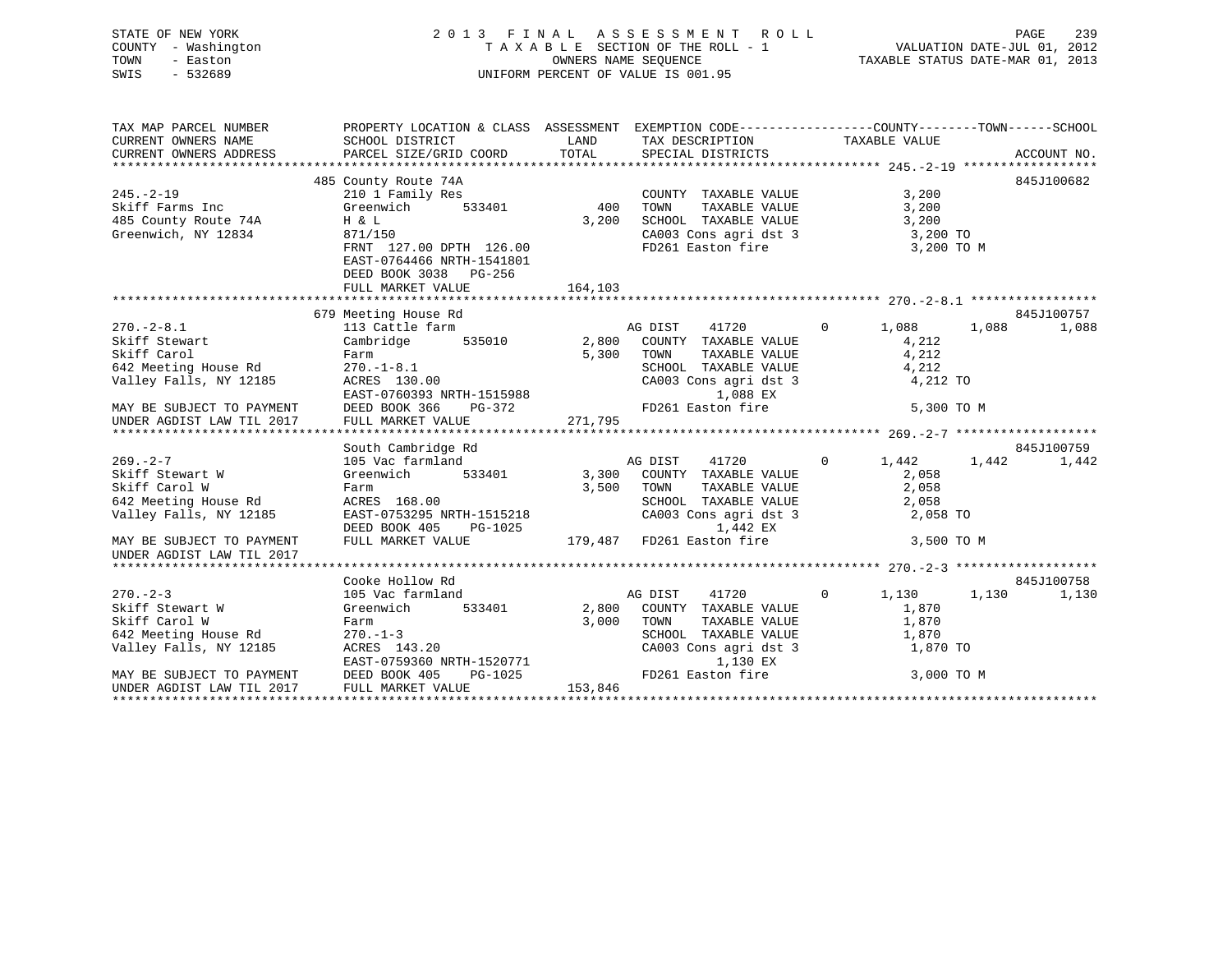# STATE OF NEW YORK 2 0 1 3 F I N A L A S S E S S M E N T R O L L PAGE 240 COUNTY - Washington T A X A B L E SECTION OF THE ROLL - 1 VALUATION DATE-JUL 01, 2012 TOWN - Easton OWNERS NAME SEQUENCE TAXABLE STATUS DATE-MAR 01, 2013 SWIS - 532689 UNIFORM PERCENT OF VALUE IS 001.95

| TAX MAP PARCEL NUMBER<br>CURRENT OWNERS NAME<br>CURRENT OWNERS ADDRESS                                  | PROPERTY LOCATION & CLASS ASSESSMENT EXEMPTION CODE---------------COUNTY-------TOWN-----SCHOOL<br>SCHOOL DISTRICT<br>PARCEL SIZE/GRID COORD                       | LAND<br>TOTAL        | TAX DESCRIPTION<br>SPECIAL DISTRICTS                                                                                                             | TAXABLE VALUE                                                                         |                 | ACCOUNT NO.                |
|---------------------------------------------------------------------------------------------------------|-------------------------------------------------------------------------------------------------------------------------------------------------------------------|----------------------|--------------------------------------------------------------------------------------------------------------------------------------------------|---------------------------------------------------------------------------------------|-----------------|----------------------------|
|                                                                                                         |                                                                                                                                                                   |                      |                                                                                                                                                  |                                                                                       |                 |                            |
| $270. - 2 - 8.2$<br>Skiff Stewart W<br>Skiff Carol W<br>642 Meeting House Rd<br>Valley Falls, NY 12185  | 642 Meeting House Rd<br>113 Cattle farm<br>Greenwich<br>533401<br>Farm<br>$270. - 1 - 8.2$<br>$ACRES$ 86.00                                                       | 1,600 STAR EN        | AG DIST<br>41720<br>41834<br>5,500 COUNTY TAXABLE VALUE<br>TAXABLE VALUE<br>TOWN<br>SCHOOL TAXABLE VALUE                                         | $\mathbf{0}$<br>259<br>$\Omega$<br>$\overline{0}$<br>5,241<br>5,241<br>3,931          | 259<br>$\Omega$ | 845J100760<br>259<br>1,310 |
| MAY BE SUBJECT TO PAYMENT<br>UNDER AGDIST LAW TIL 2017                                                  | EAST-0758774 NRTH-1515936<br>DEED BOOK 405 PG-1024<br>FULL MARKET VALUE                                                                                           |                      | CA003 Cons agri dst 3<br>259 EX<br>282,051 FD261 Easton fire                                                                                     | 5,241 TO<br>5,500 TO M                                                                |                 |                            |
| $237. - 1 - 12.2$<br>Sloan James C<br>Sloan Constance<br>144 North Rd<br>Greenwich, NY 12834            | McCormack Rd<br>105 Vac farmland<br>Greenwich<br>533401<br>Lot 2<br>ACRES 21.80<br>EAST-0768846 NRTH-1551332<br>DEED BOOK 876<br>PG-171<br>FULL MARKET VALUE      | 600<br>600<br>30,769 | COUNTY TAXABLE VALUE<br>TOWN<br>TAXABLE VALUE<br>SCHOOL TAXABLE VALUE<br>CA003 Cons agri dst 3<br>FD261 Easton fire                              | 600<br>600<br>600<br>600 TO<br>600 TO M                                               |                 |                            |
|                                                                                                         | 1260 State Route 40                                                                                                                                               |                      |                                                                                                                                                  |                                                                                       |                 | 845J100764                 |
| $259. - 1 - 4$<br>Slocum Edward A<br>1154 State Route 40<br>Greenwich, NY 12834                         | 112 Dairy farm<br>533401<br>Greenwich<br>Farm<br>ACRES 321.49<br>EAST-0744735 NRTH-1527834<br>DEED BOOK 3101 PG-182                                               | 5,000<br>10,000      | COUNTY TAXABLE VALUE<br>TAXABLE VALUE<br>TOWN<br>SCHOOL TAXABLE VALUE<br>CA003 Cons agri dst 3<br>FD261 Easton fire                              | 10,000<br>10,000<br>10,000<br>10,000 TO<br>10,000 TO M                                |                 |                            |
|                                                                                                         | FULL MARKET VALUE                                                                                                                                                 | 512,821              |                                                                                                                                                  |                                                                                       |                 |                            |
|                                                                                                         | 1154 State Route 40                                                                                                                                               |                      |                                                                                                                                                  |                                                                                       |                 | 845J100183                 |
| $260. - 1 - 4$<br>Slocum Edward A<br>1154 State Route 40<br>Greenwich, NY 12834                         | 210 1 Family Res<br>533401<br>Greenwich<br>H&l<br>470/270-273<br>1.80<br>ACRES<br>EAST-0746395 NRTH-1525268<br>FULL MARKET VALUE                                  | 184,615              | 41854<br>STAR B<br>400 COUNTY TAXABLE VALUE<br>3,600 TOWN<br>TAXABLE VALUE<br>SCHOOL TAXABLE VALUE<br>CA003 Cons agri dst 3<br>FD261 Easton fire | $\overline{0}$<br>$\overline{0}$<br>3,600<br>3,600<br>2,980<br>3,600 TO<br>3,600 TO M | $\Omega$        | 620                        |
|                                                                                                         |                                                                                                                                                                   |                      |                                                                                                                                                  |                                                                                       |                 |                            |
| $259. - 1 - 34$<br>Slocum John F LE<br>English Donna<br>1610 County Route 113<br>Schaghticoke, NY 12154 | 1610 County Route 113<br>210 l <sup>T</sup> Family Res<br>Stillwater Cent 415201<br>H & Lot<br>ACRES 1.84<br>EAST-0736227 NRTH-1522027<br>DEED BOOK 951<br>PG-221 | 400<br>2,200         | COUNTY TAXABLE VALUE<br>TOWN<br>TAXABLE VALUE<br>SCHOOL TAXABLE VALUE<br>CA003 Cons agri dst 3<br>FD261 Easton fire                              | 2,200<br>2,200<br>2,200<br>2,200 TO<br>2,200 TO M                                     |                 | 845J100556                 |
|                                                                                                         | FULL MARKET VALUE                                                                                                                                                 | 112,821              |                                                                                                                                                  |                                                                                       |                 |                            |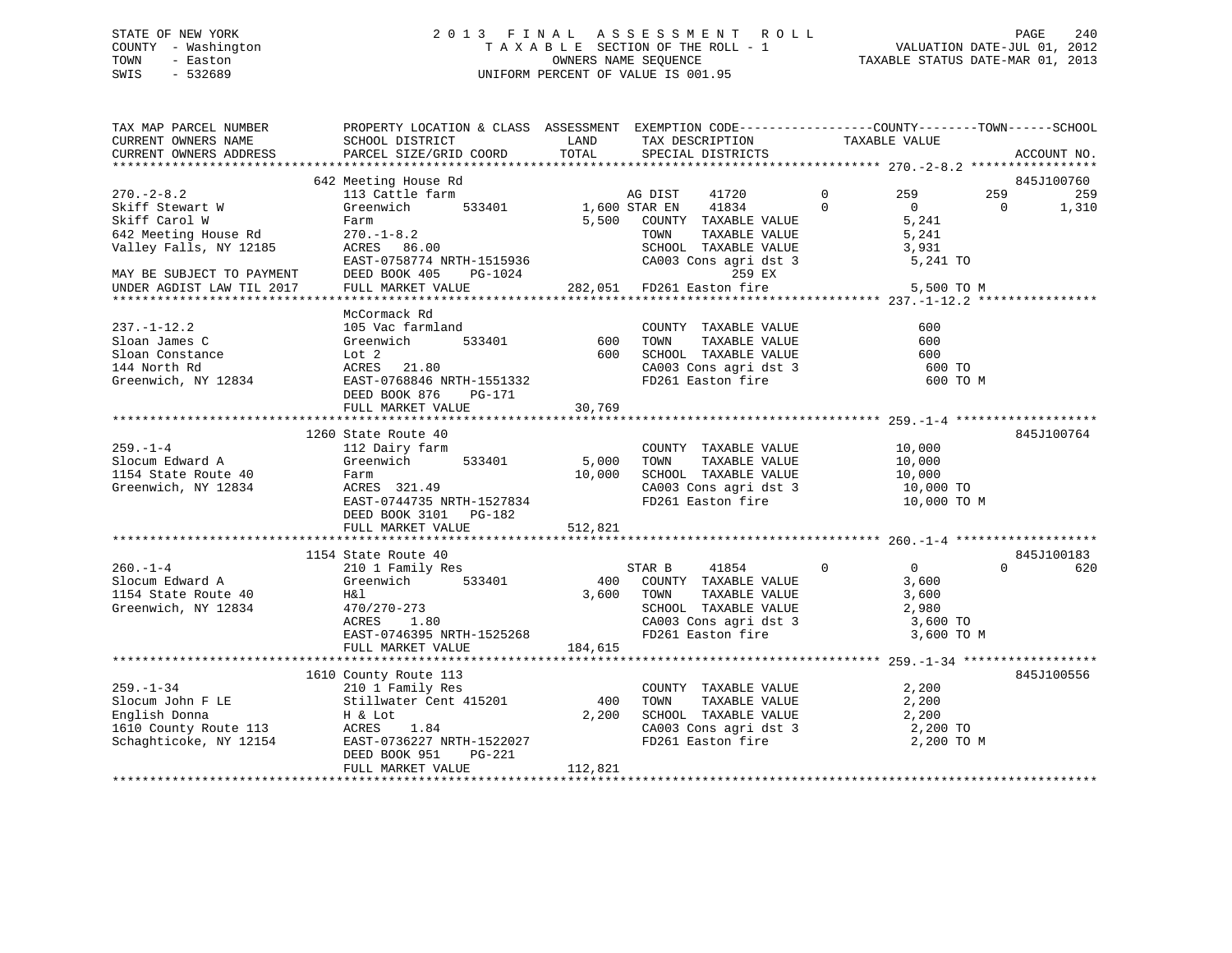# STATE OF NEW YORK 2 0 1 3 F I N A L A S S E S S M E N T R O L L PAGE 241 COUNTY - Washington T A X A B L E SECTION OF THE ROLL - 1 VALUATION DATE-JUL 01, 2012 TOWN - Easton OWNERS NAME SEQUENCE TAXABLE STATUS DATE-MAR 01, 2013 SWIS - 532689 UNIFORM PERCENT OF VALUE IS 001.95

| TAX MAP PARCEL NUMBER<br>CURRENT OWNERS NAME<br>CURRENT OWNERS ADDRESS                                                          | PROPERTY LOCATION & CLASS ASSESSMENT EXEMPTION CODE---------------COUNTY-------TOWN------SCHOOL<br>SCHOOL DISTRICT<br>PARCEL SIZE/GRID COORD                                                               | LAND<br>TOTAL           | TAX DESCRIPTION<br>SPECIAL DISTRICTS                                                                                                             | TAXABLE VALUE                                                                         |          | ACCOUNT NO.       |
|---------------------------------------------------------------------------------------------------------------------------------|------------------------------------------------------------------------------------------------------------------------------------------------------------------------------------------------------------|-------------------------|--------------------------------------------------------------------------------------------------------------------------------------------------|---------------------------------------------------------------------------------------|----------|-------------------|
|                                                                                                                                 |                                                                                                                                                                                                            |                         |                                                                                                                                                  |                                                                                       |          |                   |
| $286. - 1 - 14.9$<br>Smith Charles A<br>Smith Lisa A<br>1549 State Route 67<br>Schaghticoke, NY 12154 EAST-0744106 NRTH-1500023 | 2568 Valley Falls Rd<br>210 1 Family Res<br>533401<br>Greenwich<br>Η & L<br>ACRES<br>4.48<br>DEED BOOK 724 PG-337<br>FULL MARKET VALUE                                                                     | 307,692                 | STAR B<br>41854<br>500 COUNTY TAXABLE VALUE<br>6,000 TOWN<br>TAXABLE VALUE<br>SCHOOL TAXABLE VALUE<br>CA003 Cons agri dst 3<br>FD261 Easton fire | $\Omega$<br>$\overline{0}$<br>6,000<br>6,000<br>5,380<br>6,000 TO<br>6,000 TO M       | $\Omega$ | 620               |
|                                                                                                                                 |                                                                                                                                                                                                            |                         |                                                                                                                                                  |                                                                                       |          |                   |
| $245. - 1 - 12$<br>Smith James J II<br>Smith Carolee C<br>526 Burton Rd<br>Greenwich, NY 12834                                  | 526 Burton Rd<br>210 1 Family Res<br>Greenwich<br>533401<br>H&lot<br>ACRES<br>4.50<br>EAST-0758180 NRTH-1543369<br>DEED BOOK 3129 PG-133<br>FULL MARKET VALUE                                              | 500<br>4,500<br>230,769 | 41854<br>STAR B<br>COUNTY TAXABLE VALUE<br>TAXABLE VALUE<br>TOWN<br>SCHOOL TAXABLE VALUE<br>CA003 Cons agri dst 3<br>FD261 Easton fire           | $\Omega$<br>$\Omega$<br>4,500<br>4,500<br>3,880<br>4,500 TO<br>4,500 TO M             | $\Omega$ | 845J100323<br>620 |
|                                                                                                                                 |                                                                                                                                                                                                            |                         |                                                                                                                                                  |                                                                                       |          | 845J100469        |
| $236.1 - 3 - 2$<br>Smith Joseph P<br>Smith Jodie J<br>434 State Route 29<br>Greenwich, NY 12834                                 | 434 State Route 29<br>210 1 Family Res<br>Greenwich<br>533401<br>House & 2 Lots<br>$236. - 3 - 2$<br>ACRES 1.10<br>EAST-0749755 NRTH-1553256<br>DEED BOOK 734<br>PG-169                                    |                         | $\overline{0}$<br>STAR B<br>41854<br>600 COUNTY TAXABLE VALUE<br>3,600 TOWN<br>TAXABLE VALUE<br>SCHOOL TAXABLE VALUE<br>FD262 Middle Falls Fire  | $\Omega$<br>3,600<br>3,600<br>2,980<br>3,600 TO                                       | $\Omega$ | 620               |
|                                                                                                                                 | FULL MARKET VALUE                                                                                                                                                                                          | 184,615                 |                                                                                                                                                  |                                                                                       |          |                   |
|                                                                                                                                 |                                                                                                                                                                                                            |                         |                                                                                                                                                  |                                                                                       |          |                   |
| $276. - 1 - 11$<br>Smith Mark E<br>Harris-Smith Catherine<br>1107 County Route 113<br>Schaghticoke, NY 12154                    | 1107 County Route 113<br>280 Res Multiple - WTRFNT<br>Stillwater Cent 415201<br>Camp<br>eas 2362/344; 2398/266<br>ACRES<br>1.55<br>EAST-0729697 NRTH-1511529<br>DEED BOOK 2632 PG-210<br>FULL MARKET VALUE | 215,385                 | STAR B<br>41854<br>600 COUNTY TAXABLE VALUE<br>4,200 TOWN<br>TAXABLE VALUE<br>SCHOOL TAXABLE VALUE<br>CA003 Cons agri dst 3<br>FD261 Easton fire | $\overline{0}$<br>$\overline{0}$<br>4,200<br>4,200<br>3,580<br>4,200 TO<br>4,200 TO M | $\Omega$ | 845J100364<br>620 |
|                                                                                                                                 |                                                                                                                                                                                                            |                         |                                                                                                                                                  |                                                                                       |          |                   |
| $259. - 1 - 36$<br>Smith Patricia E<br>2 Ziemke Farm Ln<br>Cohoes, NY 12047                                                     | County Route 113<br>314 Rural vac<10<br>Greenwich<br>533401<br>Lot<br>ACRES 1.50<br>EAST-0736114 NRTH-1521571<br>DEED BOOK 445<br>PG-561                                                                   | 500                     | COUNTY TAXABLE VALUE<br>TOWN<br>TAXABLE VALUE<br>500 SCHOOL TAXABLE VALUE<br>CA003 Cons agri dst 3<br>FD261 Easton fire                          | 500<br>500<br>500<br>500 TO<br>500 TO M                                               |          | 845J100767        |
|                                                                                                                                 | FULL MARKET VALUE                                                                                                                                                                                          | 25,641                  |                                                                                                                                                  |                                                                                       |          |                   |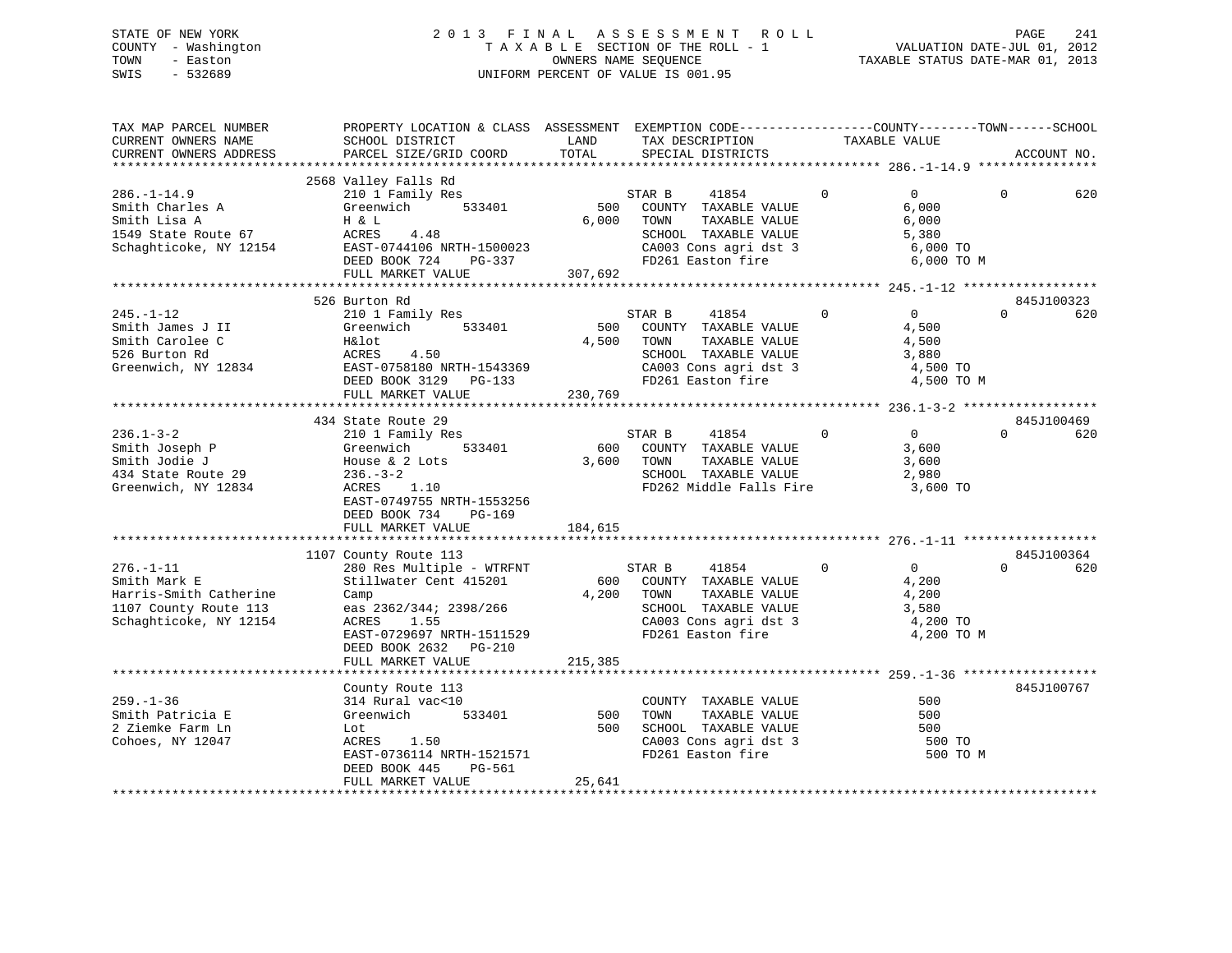# STATE OF NEW YORK 2 0 1 3 F I N A L A S S E S S M E N T R O L L PAGE 242 COUNTY - Washington T A X A B L E SECTION OF THE ROLL - 1 VALUATION DATE-JUL 01, 2012 TOWN - Easton **CONNERS NAME SEQUENCE** TAXABLE STATUS DATE-MAR 01, 2013 SWIS - 532689 UNIFORM PERCENT OF VALUE IS 001.95

| TAX MAP PARCEL NUMBER<br>CURRENT OWNERS NAME<br>CURRENT OWNERS ADDRESS                         | PROPERTY LOCATION & CLASS ASSESSMENT EXEMPTION CODE---------------COUNTY-------TOWN-----SCHOOL<br>SCHOOL DISTRICT<br>PARCEL SIZE/GRID COORD                                   | LAND<br>TOTAL             | TAX DESCRIPTION<br>SPECIAL DISTRICTS                                                                                                                                                     | TAXABLE VALUE                                                   | ACCOUNT NO.                                                                                              |
|------------------------------------------------------------------------------------------------|-------------------------------------------------------------------------------------------------------------------------------------------------------------------------------|---------------------------|------------------------------------------------------------------------------------------------------------------------------------------------------------------------------------------|-----------------------------------------------------------------|----------------------------------------------------------------------------------------------------------|
|                                                                                                |                                                                                                                                                                               |                           |                                                                                                                                                                                          |                                                                 |                                                                                                          |
| $261. - 1 - 12.3$<br>Smith Robert<br>Smith Cathryn A<br>737 Brownell Rd<br>Greenwich, NY 12834 | 737 Brownell Rd<br>210 1 Family Res<br>533401<br>Greenwich<br>2.61<br>ACRES<br>EAST-0763527 NRTH-1528482<br>DEED BOOK 1941    PG-287<br>FULL MARKET VALUE                     | 251,282                   | WAR VET/TC 41121<br>500 DIS VET/TC 41141<br>4,900 STAR B<br>41854<br>COUNTY TAXABLE VALUE<br>TOWN<br>TAXABLE VALUE<br>SCHOOL TAXABLE VALUE<br>CA003 Cons agri dst 3<br>FD261 Easton fire | $\Omega$<br>585<br>$\mathbf 0$<br>1,225<br>$\Omega$<br>$\Omega$ | 527<br>0<br>$\mathbf 0$<br>1,225<br>620<br>$\Omega$<br>3,090<br>3,148<br>4,280<br>4,900 TO<br>4,900 TO M |
|                                                                                                |                                                                                                                                                                               |                           |                                                                                                                                                                                          |                                                                 |                                                                                                          |
| $228. - 5 - 8.20$<br>Smith Ronald E<br>788 County Route 74<br>Greenwich, NY 12834              | 301 Windy Hill Rd<br>721 Sand&gravel<br>Schuylerville<br>415001<br>subd 12265<br>ACRES<br>7.09<br>EAST-0748407 NRTH-1558299<br>DEED BOOK 3142<br>$PG-59$<br>FULL MARKET VALUE | 1,600<br>3,000<br>153,846 | COUNTY TAXABLE VALUE<br>TAXABLE VALUE<br>TOWN<br>SCHOOL TAXABLE VALUE<br>FD262 Middle Falls Fire                                                                                         |                                                                 | 3,000<br>3,000<br>3,000<br>3,000 TO                                                                      |
|                                                                                                |                                                                                                                                                                               |                           |                                                                                                                                                                                          |                                                                 |                                                                                                          |
| $286. - 1 - 6$<br>Smith Warren D<br>Smith Helen L<br>29 Mcgowan Rd<br>Schaghticoke, NY 12154   | 29 Mcgowan Rd<br>210 1 Family Res<br>Greenwich<br>533401<br>H & L<br>364/503<br>ACRES<br>1.30<br>EAST-0738112 NRTH-1503617<br>DEED BOOK 373<br>$PG-36$<br>FULL MARKET VALUE   | 3,300<br>169,231          | CBT VET/TC 41131<br>41834<br>400 STAR EN<br>COUNTY TAXABLE VALUE<br>TOWN<br>TAXABLE VALUE<br>SCHOOL TAXABLE VALUE<br>SCHOOD Income<br>CA003 Cons agri dst 3<br>The Faston fire           | $\Omega$<br>825<br>$\Omega$<br>$\overline{0}$                   | 845J100769<br>825<br>0<br>1,310<br>0<br>2,475<br>2,475<br>1,990<br>3,300 TO<br>3,300 TO M                |
|                                                                                                |                                                                                                                                                                               |                           |                                                                                                                                                                                          |                                                                 |                                                                                                          |
| $236. - 2 - 3.7$<br>Snell Ashley H<br>Snell Toni J<br>191 Bulson Rd<br>Greenwich, NY 12834     | 191 Bulson Rd<br>210 1 Family Res<br>533401<br>Greenwich<br>H & L<br>ACRES<br>1.00<br>EAST-0752573 NRTH-1551691<br>DEED BOOK 621<br>$PG-210$<br>FULL MARKET VALUE             | 500<br>3,800<br>194,872   | STAR EN<br>41834<br>COUNTY TAXABLE VALUE<br>TOWN<br>TAXABLE VALUE<br>SCHOOL TAXABLE VALUE<br>FD262 Middle Falls Fire                                                                     | $\mathbf 0$                                                     | 845J101256<br>$\overline{0}$<br>$\Omega$<br>1,310<br>3,800<br>3,800<br>2,490<br>3,800 TO                 |
|                                                                                                |                                                                                                                                                                               |                           |                                                                                                                                                                                          |                                                                 |                                                                                                          |
| $269. - 1 - 32$<br>Snell Grace M<br>36 Grove Rd<br>Schaghticoke, NY 12154                      | 36 Grove Rd<br>210 1 Family Res<br>533401<br>Greenwich<br>H & L<br>ACRES<br>2.20<br>EAST-0745675 NRTH-1515684<br>DEED BOOK 2204<br>PG-317<br>FULL MARKET VALUE                | 500<br>4,500<br>230,769   | 41834<br>STAR EN<br>COUNTY TAXABLE VALUE<br>TOWN<br>TAXABLE VALUE<br>SCHOOL TAXABLE VALUE<br>CA003 Cons agri dst 3<br>FD261 Easton fire                                                  | $\Omega$                                                        | 845J100774<br>0<br>$\Omega$<br>1,310<br>4,500<br>4,500<br>3,190<br>4,500 TO<br>4,500 TO M                |
|                                                                                                |                                                                                                                                                                               |                           |                                                                                                                                                                                          |                                                                 |                                                                                                          |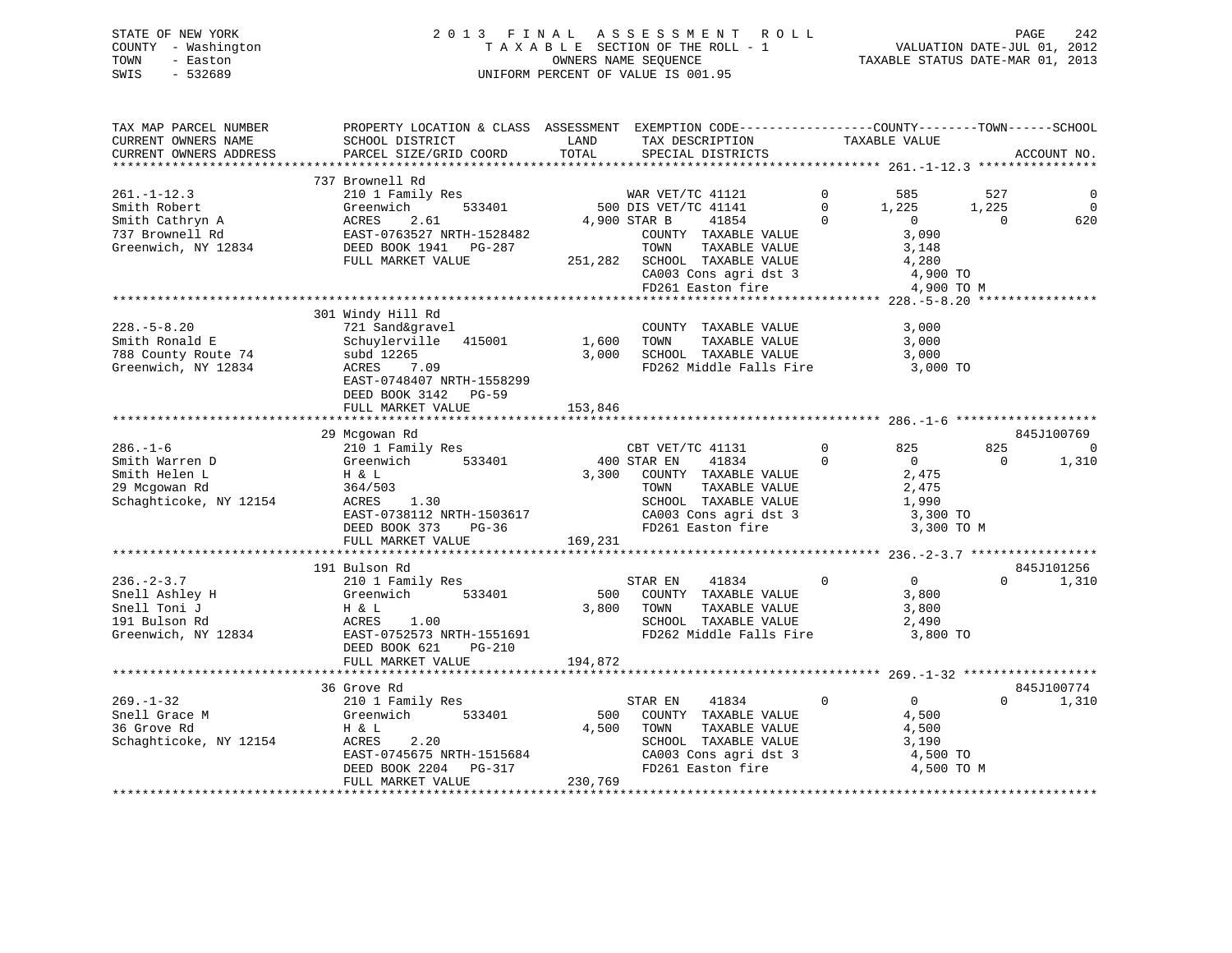| STATE OF NEW YORK<br>COUNTY - Washington<br>- Easton<br>TOWN<br>$-532689$<br>SWIS                                                                                                                                              |                                                                                                                                               | OWNERS NAME SEQUENCE | 2013 FINAL ASSESSMENT ROLL<br>TAXABLE SECTION OF THE ROLL - 1<br>UNIFORM PERCENT OF VALUE IS 001.95 | PAGE 243<br>VALUATION DATE-JUL 01, 2012<br>TAXABLE STATUS DATE-MAR 01, 2013 |             |
|--------------------------------------------------------------------------------------------------------------------------------------------------------------------------------------------------------------------------------|-----------------------------------------------------------------------------------------------------------------------------------------------|----------------------|-----------------------------------------------------------------------------------------------------|-----------------------------------------------------------------------------|-------------|
| TAX MAP PARCEL NUMBER<br>CURRENT OWNERS NAME                                                                                                                                                                                   | PROPERTY LOCATION & CLASS ASSESSMENT EXEMPTION CODE---------------COUNTY-------TOWN------SCHOOL<br>SCHOOL DISTRICT                            | LAND                 | TAX DESCRIPTION TAXABLE VALUE                                                                       |                                                                             |             |
| CURRENT OWNERS ADDRESS                                                                                                                                                                                                         | PARCEL SIZE/GRID COORD                                                                                                                        | TOTAL                | SPECIAL DISTRICTS                                                                                   |                                                                             | ACCOUNT NO. |
|                                                                                                                                                                                                                                |                                                                                                                                               |                      |                                                                                                     |                                                                             |             |
|                                                                                                                                                                                                                                | 155 Bulson Rd                                                                                                                                 |                      |                                                                                                     |                                                                             | 845J101014  |
| $236. - 1 - 16$                                                                                                                                                                                                                | 331 Com vac w/im                                                                                                                              |                      | COUNTY TAXABLE VALUE                                                                                | 3,000                                                                       |             |
| Snell Harold J                                                                                                                                                                                                                 | Greenwich 533401                                                                                                                              | 800 TOWN             | TAXABLE VALUE                                                                                       | 3,000                                                                       |             |
| 155 Bulson Rd<br>Greenwich, NY 12834                                                                                                                                                                                           | Commercial Structure 3,000 SCHOOL TAXABLE VALUE<br>sub lot 1<br>ACRES 6.88<br>EAST-0751535 NRTH-1551932                                       |                      | FD262 Middle Falls Fire                                                                             | 3,000<br>3,000 TO                                                           |             |
|                                                                                                                                                                                                                                | DEED BOOK 2628 PG-308                                                                                                                         |                      |                                                                                                     |                                                                             |             |
|                                                                                                                                                                                                                                | FULL MARKET VALUE                                                                                                                             | 153,846              |                                                                                                     |                                                                             |             |
|                                                                                                                                                                                                                                |                                                                                                                                               |                      |                                                                                                     |                                                                             |             |
|                                                                                                                                                                                                                                | 83 Meeting House Rd                                                                                                                           |                      |                                                                                                     |                                                                             |             |
| $269. - 1 - 43.3$                                                                                                                                                                                                              | 210 1 Family Res                                                                                                                              |                      | STAR B 41854<br>$\mathbf 0$                                                                         | $\overline{0}$                                                              | 620<br>0    |
| Snell Harold J                                                                                                                                                                                                                 | Greenwich 533401                                                                                                                              |                      | 500 COUNTY TAXABLE VALUE                                                                            | 3,400                                                                       |             |
|                                                                                                                                                                                                                                |                                                                                                                                               |                      | 3,400 TOWN TAXABLE VALUE                                                                            | 3,400                                                                       |             |
| Separat Harbora Hard Harbora Harbora Harbora Harbora Harbora Harbora Harbora Harbora Harbora Harbora Harbora Harbora Harbora Harbora Harbora Harbora Harbora Harbora Harbora Harbora Harbora Harbora Harbora Harbora Harbora H |                                                                                                                                               |                      | SCHOOL TAXABLE VALUE                                                                                | 2,780                                                                       |             |
|                                                                                                                                                                                                                                | EAST-0745585 NRTH-1514839                                                                                                                     |                      | CA003 Cons agri dst 3<br>FD261 Easton fire                                                          | 3,400 TO<br>3,400 TO M                                                      |             |
|                                                                                                                                                                                                                                | DEED BOOK 854 PG-1                                                                                                                            |                      |                                                                                                     |                                                                             |             |
|                                                                                                                                                                                                                                | FULL MARKET VALUE                                                                                                                             | 174,359              |                                                                                                     |                                                                             |             |
|                                                                                                                                                                                                                                |                                                                                                                                               |                      |                                                                                                     |                                                                             |             |
|                                                                                                                                                                                                                                | 50 Grove Rd                                                                                                                                   |                      |                                                                                                     |                                                                             | 845J100775  |
| $269. - 1 - 22$                                                                                                                                                                                                                | 449 Other Storag                                                                                                                              |                      | COUNTY TAXABLE VALUE                                                                                | 500                                                                         |             |
| Snell Ronald                                                                                                                                                                                                                   | 533401                                                                                                                                        |                      |                                                                                                     | 500                                                                         |             |
| Snell Grace                                                                                                                                                                                                                    | Greenwich 533401 200 TOWN TAXABLE VALUE<br>FRNT 51.00 DPTH 290.00 500 SCHOOL TAXABLE VALUE<br>EAST-0746049 NRTH-1516165 CA003 Cons agri dst 3 |                      |                                                                                                     | 500                                                                         |             |
| 50 Grove Rd                                                                                                                                                                                                                    |                                                                                                                                               |                      |                                                                                                     | 500 TO                                                                      |             |
| Schaghticoke, NY 12154 DEED BOOK 404 PG-727                                                                                                                                                                                    |                                                                                                                                               |                      | FD261 Easton fire                                                                                   | 500 TO M                                                                    |             |
|                                                                                                                                                                                                                                | FULL MARKET VALUE                                                                                                                             | 25,641               |                                                                                                     |                                                                             |             |
|                                                                                                                                                                                                                                | *****************************                                                                                                                 |                      |                                                                                                     |                                                                             |             |
|                                                                                                                                                                                                                                | Bulson Rd                                                                                                                                     |                      |                                                                                                     |                                                                             |             |
| $236. - 1 - 16.2$                                                                                                                                                                                                              | 311 Res vac land                                                                                                                              |                      | COUNTY TAXABLE VALUE                                                                                | 800                                                                         |             |
| Snell Ronald G                                                                                                                                                                                                                 | Greenwich<br>533401                                                                                                                           | 800                  | TOWN TAXABLE VALUE                                                                                  | 800                                                                         |             |
| Snell Grace M                                                                                                                                                                                                                  | sub lot 2                                                                                                                                     |                      | 800 SCHOOL TAXABLE VALUE                                                                            | 800                                                                         |             |
| 36 Grove Rd                                                                                                                                                                                                                    | ACRES 2.34                                                                                                                                    |                      | FD261 Easton fire                                                                                   | 800 TO M                                                                    |             |
| Schaghticoke, NY 12154                                                                                                                                                                                                         | EAST-0751154 NRTH-1551948<br>DEED BOOK 608<br>PG-10                                                                                           |                      |                                                                                                     |                                                                             |             |
|                                                                                                                                                                                                                                | FULL MARKET VALUE                                                                                                                             | 41,026               |                                                                                                     |                                                                             |             |
|                                                                                                                                                                                                                                | State Route 40                                                                                                                                |                      |                                                                                                     |                                                                             |             |
| $236. - 1 - 16.3$                                                                                                                                                                                                              | 311 Res vac land                                                                                                                              |                      | COUNTY TAXABLE VALUE                                                                                | 500                                                                         |             |
| Snell Ronald G                                                                                                                                                                                                                 | Greenwich 533401                                                                                                                              | 500 TOWN             | TAXABLE VALUE                                                                                       | 500                                                                         |             |
| Snell Grace M                                                                                                                                                                                                                  | sub lot 3                                                                                                                                     |                      | 500 SCHOOL TAXABLE VALUE                                                                            | 500                                                                         |             |
| 36 Grove Rd                                                                                                                                                                                                                    | ACRES 2.05                                                                                                                                    |                      | FD261 Easton fire                                                                                   | 500 TO M                                                                    |             |
| Schaghticoke, NY 12154 EAST-0751306 NRTH-1552422                                                                                                                                                                               |                                                                                                                                               |                      |                                                                                                     |                                                                             |             |
|                                                                                                                                                                                                                                | DEED BOOK 608<br>$PG-10$                                                                                                                      |                      |                                                                                                     |                                                                             |             |
|                                                                                                                                                                                                                                | FULL MARKET VALUE                                                                                                                             | 25,641               |                                                                                                     |                                                                             |             |
|                                                                                                                                                                                                                                |                                                                                                                                               |                      |                                                                                                     |                                                                             |             |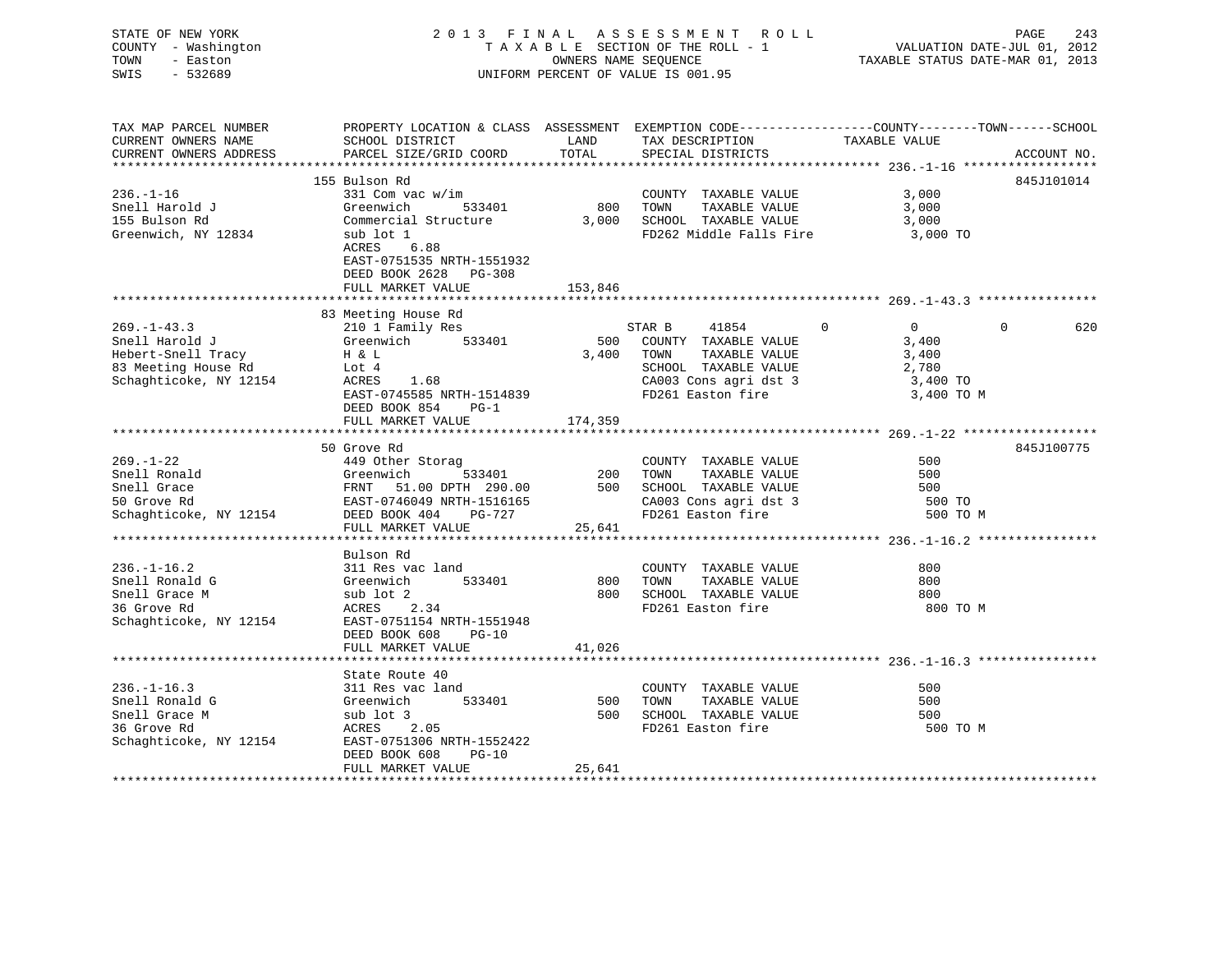STATE OF NEW YORK 2 0 1 3 F I N A L A S S E S S M E N T R O L L PAGE 244 COUNTY - Washington T A X A B L E SECTION OF THE ROLL - 1 VALUATION DATE-JUL 01, 2012 TOWN - Easton OWNERS NAME SEQUENCE TAXABLE STATUS DATE-MAR 01, 2013

# SWIS - 532689 UNIFORM PERCENT OF VALUE IS 001.95

| TAX MAP PARCEL NUMBER  | PROPERTY LOCATION & CLASS ASSESSMENT EXEMPTION CODE----------------COUNTY-------TOWN------SCHOOL |         |                            |                                |                 |
|------------------------|--------------------------------------------------------------------------------------------------|---------|----------------------------|--------------------------------|-----------------|
| CURRENT OWNERS NAME    | SCHOOL DISTRICT                                                                                  | LAND    | TAX DESCRIPTION            | TAXABLE VALUE                  |                 |
| CURRENT OWNERS ADDRESS | PARCEL SIZE/GRID COORD                                                                           | TOTAL   | SPECIAL DISTRICTS          |                                | ACCOUNT NO.     |
|                        |                                                                                                  |         |                            |                                |                 |
|                        | Grove Rd                                                                                         |         |                            |                                |                 |
| $269. - 1 - 43.1$      | 314 Rural vac<10                                                                                 |         | COUNTY TAXABLE VALUE       | 500                            |                 |
| Snell Ronald G         | Greenwich<br>533401                                                                              | 500     | TAXABLE VALUE<br>TOWN      | 500                            |                 |
| Snell Grace M          | Vacant Land                                                                                      | 500     | SCHOOL TAXABLE VALUE       | 500                            |                 |
| 36 Grove Rd            | Subdivision Lot #2                                                                               |         | CA003 Cons agri dst 3      | 500 TO                         |                 |
| Schaghticoke, NY 12154 | 8.36<br>ACRES                                                                                    |         | FD261 Easton fire          | 500 TO M                       |                 |
|                        | EAST-0745649 NRTH-1515211                                                                        |         |                            |                                |                 |
|                        | DEED BOOK 669<br>$PG-280$                                                                        |         |                            |                                |                 |
|                        | FULL MARKET VALUE                                                                                | 25,641  |                            |                                |                 |
|                        |                                                                                                  |         |                            |                                |                 |
|                        | 135 Meeting House Rd                                                                             |         |                            |                                | 845J100776      |
| $269. - 1 - 17$        | 210 1 Family Res                                                                                 |         | STAR B<br>41854            | $\mathsf{O}$<br>$\overline{0}$ | $\Omega$<br>620 |
| Snell Ronald G Jr      | Greenwich<br>533401                                                                              | 500     | COUNTY TAXABLE VALUE       | 3,200                          |                 |
| 135 Meeting House Rd   | Res                                                                                              | 3,200   | TOWN<br>TAXABLE VALUE      | 3,200                          |                 |
| Schaghticoke, NY 12154 | 725/288                                                                                          |         | SCHOOL TAXABLE VALUE       | 2,580                          |                 |
|                        | 2.10<br>ACRES                                                                                    |         |                            |                                |                 |
|                        |                                                                                                  |         | CA003 Cons agri dst 3      | 3,200 TO                       |                 |
|                        | EAST-0746719 NRTH-1515694                                                                        |         | FD261 Easton fire          | 3,200 TO M                     |                 |
|                        | DEED BOOK 469<br>PG-58                                                                           |         |                            |                                |                 |
|                        | FULL MARKET VALUE                                                                                | 164,103 |                            |                                |                 |
|                        |                                                                                                  |         |                            |                                |                 |
|                        | 39 Grove Rd                                                                                      |         |                            |                                | 845J100825      |
| $269. - 1 - 31$        | 210 1 Family Res                                                                                 |         | COUNTY TAXABLE VALUE       | 2,400                          |                 |
| Snell Ryan             | 533401<br>Greenwich                                                                              | 400     | TOWN<br>TAXABLE VALUE      | 2,400                          |                 |
| 155 Bulson Rd          | H & L                                                                                            | 2,400   | SCHOOL TAXABLE VALUE       | 2,400                          |                 |
| Greenwich, NY 12834    | FRNT 100.00 DPTH 347.00                                                                          |         | CA003 Cons agri dst 3      | 2,400 TO                       |                 |
|                        | EAST-0745688 NRTH-1515866                                                                        |         | FD261 Easton fire          | 2,400 TO M                     |                 |
|                        | DEED BOOK 2934 PG-346                                                                            |         |                            |                                |                 |
|                        | FULL MARKET VALUE                                                                                | 123,077 |                            |                                |                 |
|                        |                                                                                                  |         |                            |                                |                 |
|                        | 28 Starboard Way                                                                                 |         |                            |                                | 845J100363      |
| $276. - 1 - 7$         | 210 1 Family Res - WTRFNT                                                                        |         | CBT VET/TC 41131           | $\mathbf{0}$<br>975            | 878<br>0        |
| Snyder Bruce A         | Stillwater Cent 415201                                                                           |         | 500 STAR B<br>41854        | $\Omega$<br>$\overline{0}$     | $\Omega$<br>620 |
| Snyder Carolin         | H & L                                                                                            |         | 4,500 COUNTY TAXABLE VALUE | 3,525                          |                 |
| 28 Starboard Way       | FRNT 150.00 DPTH 120.00                                                                          |         | TAXABLE VALUE<br>TOWN      | 3,622                          |                 |
| Schaghticoke, NY 12154 | EAST-0729065 NRTH-1511234                                                                        |         | SCHOOL TAXABLE VALUE       | 3,880                          |                 |
|                        |                                                                                                  |         |                            |                                |                 |
|                        | DEED BOOK 539<br>PG-78                                                                           |         | CA003 Cons agri dst 3      | 4,500 TO                       |                 |
|                        | FULL MARKET VALUE                                                                                |         | 230,769 FD261 Easton fire  | 4,500 TO M                     |                 |
|                        |                                                                                                  |         |                            |                                |                 |
|                        | 26 Starboard Way                                                                                 |         |                            |                                | 845J100551      |
| $276. - 1 - 8$         | 260 Seasonal res - WTRFNT                                                                        |         | COUNTY TAXABLE VALUE       | 800                            |                 |
| Snyder Bruce A         | 533401<br>Greenwich                                                                              | 200     | TOWN<br>TAXABLE VALUE      | 800                            |                 |
| Snyder Carolin W       | 8 Campsite/2 Tra                                                                                 | 800     | SCHOOL TAXABLE VALUE       | 800                            |                 |
| 28 Starboard Way       | FRNT 256.00 DPTH 116.00                                                                          |         | CA003 Cons agri dst 3      | 800 TO                         |                 |
| Schaghticoke, NY 12154 | EAST-0729232 NRTH-1511386                                                                        |         | FD261 Easton fire          | 800 TO M                       |                 |
|                        | DEED BOOK 3049 PG-331                                                                            |         |                            |                                |                 |
|                        | FULL MARKET VALUE                                                                                | 41,026  |                            |                                |                 |
|                        |                                                                                                  |         |                            |                                |                 |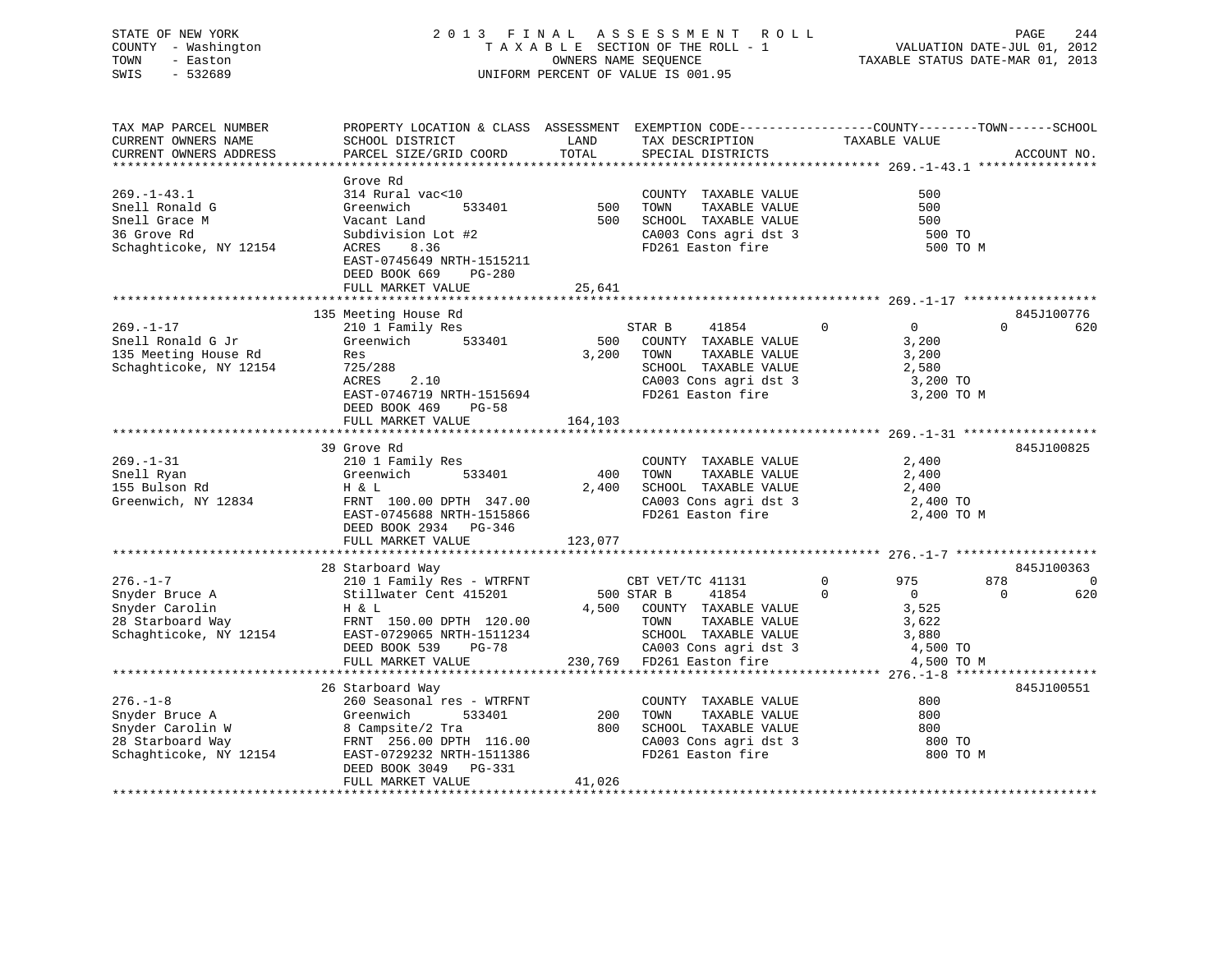# STATE OF NEW YORK 2 0 1 3 F I N A L A S S E S S M E N T R O L L PAGE 245 COUNTY - Washington T A X A B L E SECTION OF THE ROLL - 1 VALUATION DATE-JUL 01, 2012 TOWN - Easton OWNERS NAME SEQUENCE TAXABLE STATUS DATE-MAR 01, 2013 SWIS - 532689 UNIFORM PERCENT OF VALUE IS 001.95

| TAX MAP PARCEL NUMBER                                                             | PROPERTY LOCATION & CLASS ASSESSMENT EXEMPTION CODE----------------COUNTY-------TOWN------SCHOOL                      |                |                                                 |                                  |          |             |
|-----------------------------------------------------------------------------------|-----------------------------------------------------------------------------------------------------------------------|----------------|-------------------------------------------------|----------------------------------|----------|-------------|
| CURRENT OWNERS NAME                                                               | SCHOOL DISTRICT                                                                                                       | LAND           | TAX DESCRIPTION                                 | TAXABLE VALUE                    |          |             |
| CURRENT OWNERS ADDRESS                                                            | PARCEL SIZE/GRID COORD                                                                                                | TOTAL          | SPECIAL DISTRICTS                               |                                  |          | ACCOUNT NO. |
|                                                                                   |                                                                                                                       |                |                                                 |                                  |          |             |
|                                                                                   |                                                                                                                       |                |                                                 |                                  |          | 845J100778  |
|                                                                                   | 421 Cheese Factory Rd                                                                                                 |                |                                                 |                                  |          |             |
| $252 - 1 - 16$                                                                    | 260 Seasonal res                                                                                                      |                | COUNTY TAXABLE VALUE<br>TOWN      TAXABLE VALUE | 5,100                            |          |             |
| Solimene Kathleen P                                                               | Greenwich                                                                                                             | $533401$ 1,300 |                                                 | 5,100                            |          |             |
| 101 Funston Ave                                                                   | Farm                                                                                                                  | 5,100          | SCHOOL TAXABLE VALUE                            | 5,100<br>5,100 TO                |          |             |
| Albertson, NY 11507                                                               | ACRES 43.79                                                                                                           |                | CA003 Cons agri dst 3                           |                                  |          |             |
|                                                                                   | EAST-0746218 NRTH-1535147                                                                                             |                | FD261 Easton fire 5,100 TO M                    |                                  |          |             |
|                                                                                   | DEED BOOK 725 PG-97                                                                                                   |                |                                                 |                                  |          |             |
|                                                                                   | FULL MARKET VALUE                                                                                                     | 261,538        |                                                 |                                  |          |             |
|                                                                                   |                                                                                                                       |                |                                                 |                                  |          |             |
|                                                                                   |                                                                                                                       |                |                                                 |                                  |          |             |
|                                                                                   | Cheese Factory Rd/n Off                                                                                               |                |                                                 |                                  |          | 845J101139  |
| $252. - 1 - 17$                                                                   | $-4$ $-4$ $-533401$ 100<br>321 Abandoned ag                                                                           |                | COUNTY TAXABLE VALUE                            | 100                              |          |             |
| Solimene Kathleen P                                                               | Greenwich                                                                                                             |                | TAXABLE VALUE<br>TOWN                           | 100                              |          |             |
| 101 Funston Ave                                                                   | Wood Lot                                                                                                              |                | 100 SCHOOL TAXABLE VALUE                        | 100                              |          |             |
| Albertson, NY 11507                                                               | 2.80<br>ACRES                                                                                                         |                |                                                 |                                  |          |             |
|                                                                                   | EAST-0746565 NRTH-1536161                                                                                             |                | FD261 Easton fire                               | 100 TO M                         |          |             |
|                                                                                   |                                                                                                                       |                |                                                 |                                  |          |             |
|                                                                                   | DEED BOOK 568 PG-24                                                                                                   |                |                                                 |                                  |          |             |
|                                                                                   | FULL MARKET VALUE                                                                                                     | 5,128          |                                                 |                                  |          |             |
|                                                                                   |                                                                                                                       |                |                                                 |                                  |          |             |
|                                                                                   | 329 County Route 74A                                                                                                  |                |                                                 |                                  |          |             |
| $245. -2 - 14.1$                                                                  | 210 1 Family Res                                                                                                      |                | STAR B 41854                                    | $\overline{0}$<br>$\Omega$       | $\Omega$ | 620         |
| Sorel Bruce                                                                       |                                                                                                                       |                | 500 COUNTY TAXABLE VALUE                        | 5,600                            |          |             |
| Sorel Tina                                                                        | Res                                                                                                                   |                | TAXABLE VALUE<br>5,600 TOWN                     | 5,600                            |          |             |
| 329 County Route 74A                                                              | ACRES 6.46                                                                                                            |                | SCHOOL TAXABLE VALUE                            | 4,980                            |          |             |
|                                                                                   |                                                                                                                       |                |                                                 |                                  |          |             |
| Greenwich, NY 12834                                                               |                                                                                                                       |                |                                                 | 5,600 TO                         |          |             |
|                                                                                   |                                                                                                                       |                |                                                 | 5,600 TO M                       |          |             |
|                                                                                   | FULL MARKET VALUE                                                                                                     | 287,179        |                                                 |                                  |          |             |
|                                                                                   |                                                                                                                       |                |                                                 |                                  |          |             |
|                                                                                   | 69 Lees Crossing Rd                                                                                                   |                |                                                 |                                  |          | 845J101011  |
| $287. - 1 - 5$                                                                    | 210 1 Family Res                                                                                                      |                | STAR B<br>41854                                 | $\overline{0}$<br>$\overline{0}$ | $\Omega$ | 620         |
|                                                                                   | 533401                                                                                                                |                | 400 COUNTY TAXABLE VALUE                        | 3,900                            |          |             |
| Spear Jason<br>69 Lees Crossing                                                   | Greenwich<br>H & L<br>H & L                                                                                           |                | 3,900 TOWN<br>TAXABLE VALUE                     | 3,900                            |          |             |
| Valley Falls, NY 12185                                                            |                                                                                                                       |                | SCHOOL TAXABLE VALUE 3,280                      |                                  |          |             |
|                                                                                   |                                                                                                                       |                |                                                 |                                  |          |             |
|                                                                                   | FRNT 154.00 DPTH 125.00<br>EAST-0751410 NRTH-1505063 CA003 Cons agri dst 3<br>DEED BOOK 2589 PG-213 FD261 Easton fire |                |                                                 | 3,900 TO                         |          |             |
|                                                                                   |                                                                                                                       |                |                                                 | 3,900 TO M                       |          |             |
|                                                                                   | FULL MARKET VALUE                                                                                                     | 200,000        |                                                 |                                  |          |             |
|                                                                                   |                                                                                                                       |                |                                                 |                                  |          |             |
|                                                                                   | 42 Hegeman Bridge Rd                                                                                                  |                |                                                 |                                  |          |             |
| $236. - 2 - 10.2$                                                                 | 271 Mfg housings                                                                                                      |                | 41854<br>STAR B                                 | $\Omega$<br>$\overline{0}$       | $\Omega$ | 620         |
|                                                                                   |                                                                                                                       |                | 300 COUNTY TAXABLE VALUE                        | 1,800                            |          |             |
|                                                                                   | 533401                                                                                                                |                |                                                 |                                  |          |             |
|                                                                                   |                                                                                                                       | 1,800 TOWN     | TAXABLE VALUE                                   | 1,800                            |          |             |
| Principal Craig<br>42 Hegeman Bridge Rd<br>Greenwich, NY 12834<br>FRNT 200.00 DPT |                                                                                                                       |                | SCHOOL TAXABLE VALUE                            | 1,180                            |          |             |
|                                                                                   |                                                                                                                       |                | FD262 Middle Falls Fire                         | 1,800 TO                         |          |             |
|                                                                                   | DEED BOOK 945<br>PG-311                                                                                               |                |                                                 |                                  |          |             |
|                                                                                   | FULL MARKET VALUE                                                                                                     | 92,308         |                                                 |                                  |          |             |
|                                                                                   |                                                                                                                       |                |                                                 |                                  |          |             |
|                                                                                   |                                                                                                                       |                |                                                 |                                  |          |             |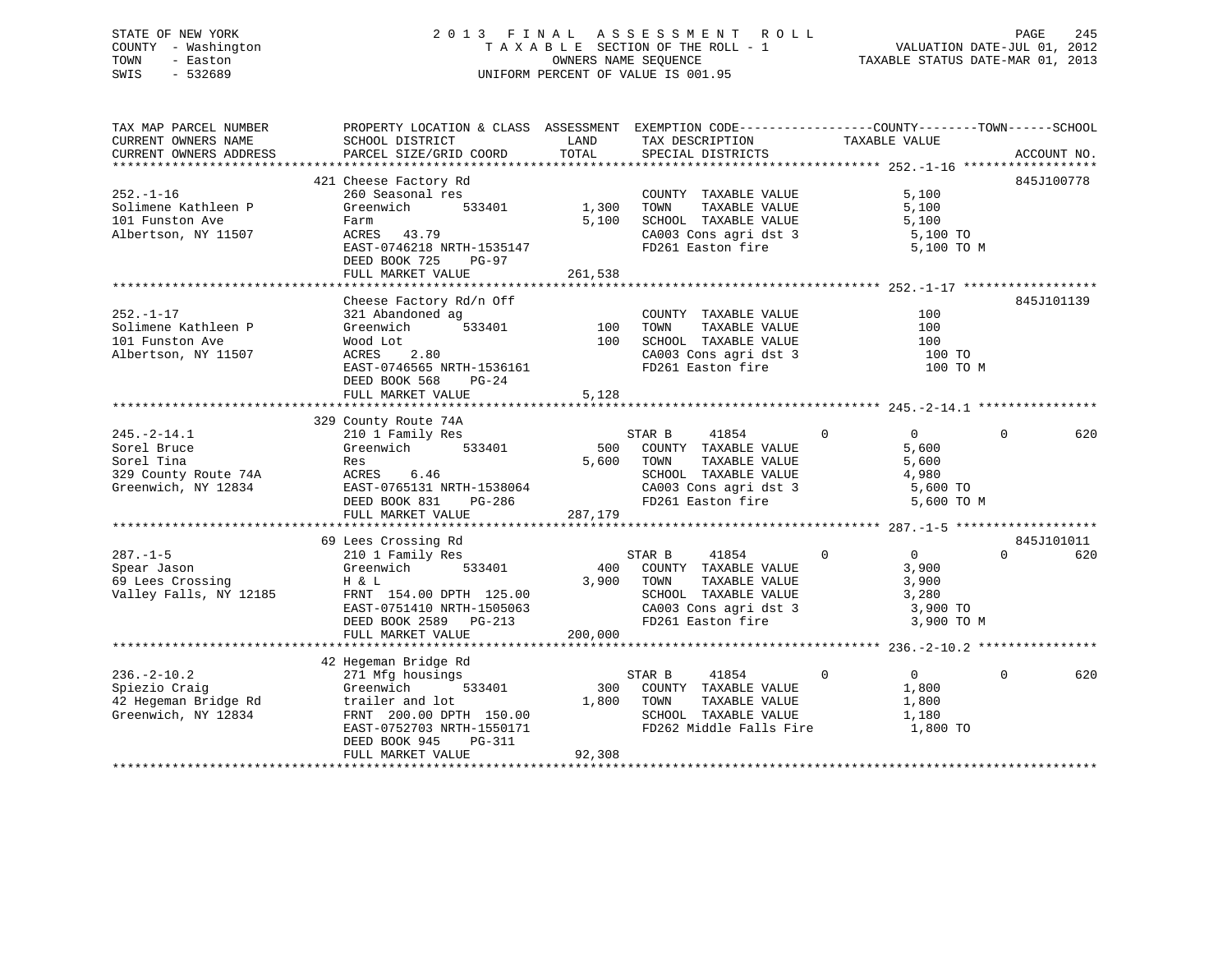# STATE OF NEW YORK 2 0 1 3 F I N A L A S S E S S M E N T R O L L PAGE 246 COUNTY - Washington T A X A B L E SECTION OF THE ROLL - 1 VALUATION DATE-JUL 01, 2012 TOWN - Easton **CONNERS NAME SEQUENCE** TAXABLE STATUS DATE-MAR 01, 2013 SWIS - 532689 UNIFORM PERCENT OF VALUE IS 001.95

| TAX MAP PARCEL NUMBER<br>CURRENT OWNERS NAME                                                            | PROPERTY LOCATION & CLASS ASSESSMENT EXEMPTION CODE----------------COUNTY-------TOWN------SCHOOL<br>SCHOOL DISTRICT                                                                         | LAND                      | TAX DESCRIPTION                                                                                                                               | TAXABLE VALUE                                                                         |                                            |
|---------------------------------------------------------------------------------------------------------|---------------------------------------------------------------------------------------------------------------------------------------------------------------------------------------------|---------------------------|-----------------------------------------------------------------------------------------------------------------------------------------------|---------------------------------------------------------------------------------------|--------------------------------------------|
| CURRENT OWNERS ADDRESS                                                                                  | PARCEL SIZE/GRID COORD                                                                                                                                                                      | TOTAL                     | SPECIAL DISTRICTS                                                                                                                             |                                                                                       | ACCOUNT NO.                                |
| ******************                                                                                      |                                                                                                                                                                                             |                           |                                                                                                                                               |                                                                                       |                                            |
| $236.1 - 3 - 7$<br>Spiezio Nancy<br>48 Orchard Dr<br>Greenwich, NY 12834                                | 48 Orchard Dr<br>210 1 Family Res<br>Greenwich<br>533401<br>H & L<br>$236. - 3 - 7$<br>FRNT 220.00 DPTH 145.00<br>EAST-0750174 NRTH-1553139<br>DEED BOOK 482<br>PG-329<br>FULL MARKET VALUE | 3,200<br>164,103          | AGED-ALL<br>41800<br>300 STAR EN<br>41834<br>COUNTY TAXABLE VALUE<br>TOWN<br>TAXABLE VALUE<br>SCHOOL TAXABLE VALUE<br>FD262 Middle Falls Fire | $\mathbf 0$<br>1,600<br>$\Omega$<br>$\mathbf{0}$<br>1,600<br>1,600<br>290<br>3,200 TO | 845J100780<br>1,600<br>1,600<br>0<br>1,310 |
|                                                                                                         |                                                                                                                                                                                             |                           |                                                                                                                                               |                                                                                       |                                            |
| $244. - 2 - 6.3$<br>Splescia Alberta<br>2450 Hempstead Ln<br>Wantagh, NY 11793                          | State Route 40<br>105 Vac farmland<br>Greenwich<br>533401<br>sub lot 2<br>ACRES 44.02<br>EAST-0754063 NRTH-1543537<br>DEED BOOK 923<br><b>PG-150</b><br>FULL MARKET VALUE                   | 750<br>750<br>38,462      | COUNTY TAXABLE VALUE<br>TOWN<br>TAXABLE VALUE<br>SCHOOL TAXABLE VALUE<br>FD262 Middle Falls Fire                                              | 750<br>750<br>750<br>750 TO                                                           |                                            |
|                                                                                                         |                                                                                                                                                                                             |                           |                                                                                                                                               |                                                                                       |                                            |
| $245. - 1 - 20$<br>Splescia Alberta<br>2450 Hempstead Ln<br>Wanwaugh, NY 11793                          | 461 Burton Rd<br>120 Field crops<br>Greenwich<br>533401<br>Farm<br>ACRES 203.00<br>EAST-0755627 NRTH-1542008<br>DEED BOOK 879<br>PG-159<br>FULL MARKET VALUE                                | 4,000<br>9,000<br>461,538 | COUNTY TAXABLE VALUE<br>TAXABLE VALUE<br>TOWN<br>SCHOOL TAXABLE VALUE<br>CA003 Cons agri dst 3<br>FD261 Easton fire                           | 9,000<br>9,000<br>9,000<br>9,000 TO<br>9,000 TO M                                     | 845J101001                                 |
|                                                                                                         | 35 Ives Hill Rd                                                                                                                                                                             |                           |                                                                                                                                               |                                                                                       | 845J100783                                 |
| $278. - 1 - 16$<br>Sprague Lawrence R Jr<br>Sprague Mary A<br>31 Ives Hill Rd<br>Valley Falls, NY 12185 | 210 1 Family Res<br>Greenwich<br>533401<br>412/712<br>FRNT 125.00 DPTH 315.00<br>EAST-0754163 NRTH-1511742<br>DEED BOOK 484<br>PG-377<br>FULL MARKET VALUE                                  | 600<br>4,300<br>220,513   | STAR EN<br>41834<br>COUNTY TAXABLE VALUE<br>TOWN<br>TAXABLE VALUE<br>SCHOOL TAXABLE VALUE<br>CA003 Cons agri dst 3<br>FD261 Easton fire       | $\Omega$<br>$\overline{0}$<br>4,300<br>4,300<br>2,990<br>4,300 TO<br>4,300 TO M       | $\Omega$<br>1,310                          |
|                                                                                                         |                                                                                                                                                                                             |                           |                                                                                                                                               |                                                                                       |                                            |
| $253. - 1 - 12.7$<br>Sprague Robert<br>Sprague Ruth<br>197 South Cambridge Rd<br>Valley Falls, NY 12185 | 79 Waters Rd<br>311 Res vac land<br>Greenwich<br>533401<br>Res<br>3.41<br>ACRES<br>EAST-0762898 NRTH-1532861<br>DEED BOOK 3026<br>$PG-43$<br>FULL MARKET VALUE                              | 600<br>600<br>30,769      | COUNTY TAXABLE VALUE<br>TOWN<br>TAXABLE VALUE<br>SCHOOL TAXABLE VALUE<br>CA003 Cons agri dst 3<br>FD261 Easton fire                           | 600<br>600<br>600<br>600 TO<br>600 TO M                                               | 845J101100                                 |
|                                                                                                         |                                                                                                                                                                                             |                           |                                                                                                                                               |                                                                                       |                                            |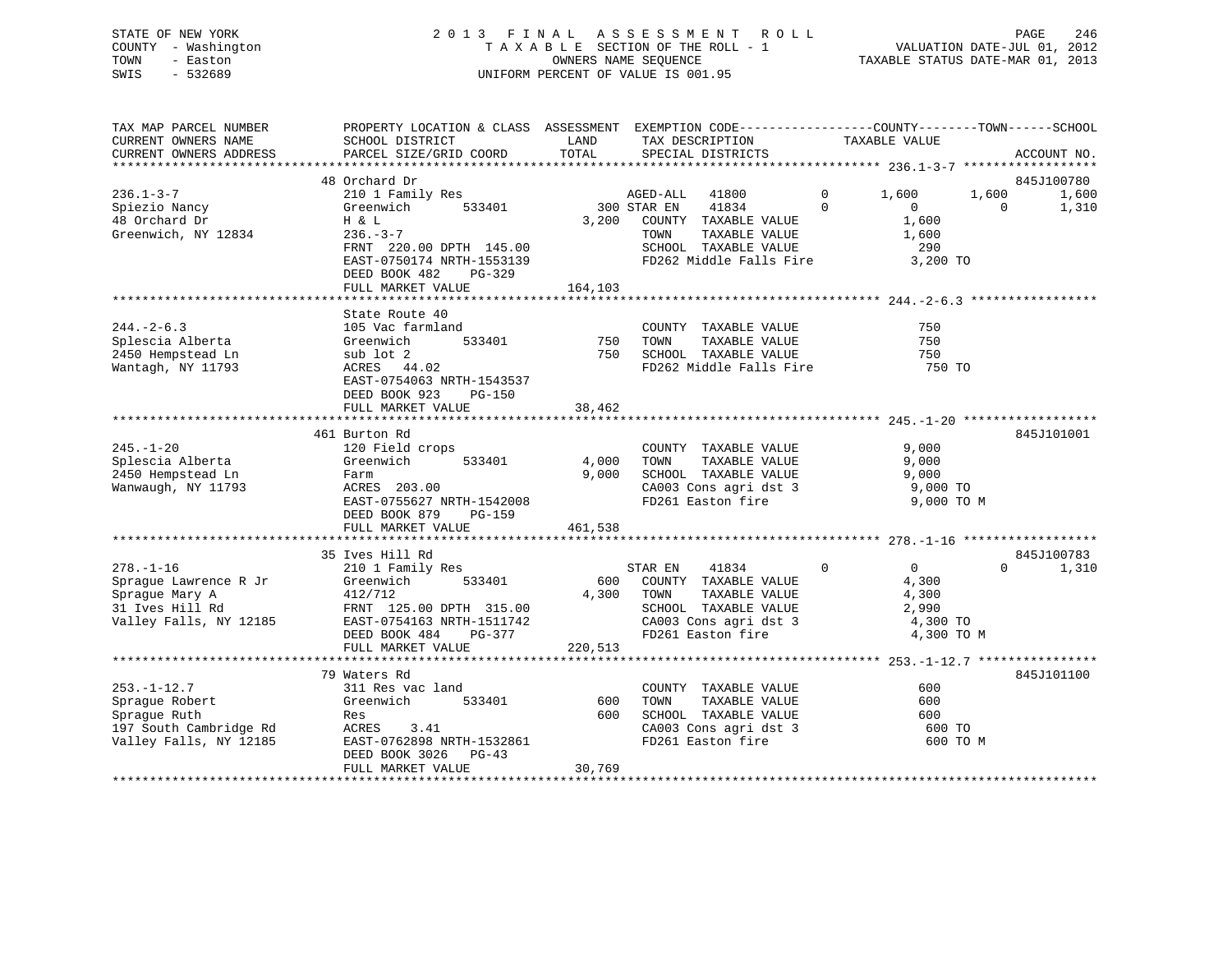# STATE OF NEW YORK 2 0 1 3 F I N A L A S S E S S M E N T R O L L PAGE 247 COUNTY - Washington T A X A B L E SECTION OF THE ROLL - 1 VALUATION DATE-JUL 01, 2012 TOWN - Easton OWNERS NAME SEQUENCE TAXABLE STATUS DATE-MAR 01, 2013 SWIS - 532689 UNIFORM PERCENT OF VALUE IS 001.95

| PARCEL SIZE/GRID COORD<br>TOTAL<br>CURRENT OWNERS ADDRESS<br>SPECIAL DISTRICTS<br>ACCOUNT NO.<br>197 South Cambridge Rd 95 PCT OF VALUE USED FOR EXEMPTION PURPOSES<br>$278. - 1 - 7.3$<br>210 1 Family Res<br>$\overline{0}$<br>975<br>878<br>S<br>533401 600 DIS VET/TC 41141<br>0<br>$\overline{0}$<br>618<br>$\overline{0}$<br>Sprague Robert<br>Greenwich<br>618<br>Sprague Ruth A<br>5,200 STAR B<br>41854<br>$\Omega$<br>$\overline{0}$<br>$\overline{0}$<br>620<br>H/1<br>3,607<br>197 South Cambridge Rd<br>785/81<br>COUNTY TAXABLE VALUE<br>3,704<br>EAST-0754123 NRTH-1512868<br>DEED BOOK 869 PG-332<br>FULL MARKET VALUE<br>FULL MARKET VALUE<br>4,580<br>DEED BOOK 869 PG-332 CA003 Cons agri dst 3<br>FULL MARKET VALUE 266,667 FD261 Easton fire<br>5,200 TO<br>5,200 TO M<br>27 Ives Hill Rd<br>845J101133<br>$\overline{0}$<br>210 1 Family Res<br>$\overline{0}$<br>$\Omega$<br>620<br>$278. - 1 - 17.2$<br>STAR B<br>41854<br>500<br>4,000<br>533401<br>COUNTY TAXABLE VALUE<br>Sprague Scott<br>Greenwich<br>4,000 TOWN<br>H & L<br>TAXABLE VALUE<br>4,000<br>SCHOOL TAXABLE VALUE 3,380<br>27 Ives Hill Rd<br>658/1<br>FRNT 100.00 DPTH 370.00<br>CA003 Cons agri dst 3<br>FD261 Easton fire<br>4,000 TO<br>EAST-0754275 NRTH-1511711<br>4,000 TO M<br>DEED BOOK 654 PG-277<br>FULL MARKET VALUE<br>205,128<br>334 Meeting House Rd<br>845J100781<br>$269. - 2 - 9$<br>2,500<br>210 1 Family Res<br>COUNTY TAXABLE VALUE<br>Greenwich 533401<br>400<br>TAXABLE VALUE<br>2,500<br>Sprague Terry<br>Sprague Karen<br>TOWN<br>2,500<br>Sprague Karen<br>H&l<br>SCHOOL TAXABLE VALUE<br>2,500<br>Sprayue Karen<br>20 South Cambridge Rd<br>Vallev Falls, NY 12185<br>CA003 Cons agri dst 3<br>2,500 TO<br>EAST-0751736 NRTH-1516421<br>FD261 Easton fire<br>2,500 TO M<br>DEED BOOK 2237 PG-297<br>128,205<br>FULL MARKET VALUE<br>20 South Cambridge Rd<br>$\overline{0}$<br>$269. - 2 - 9.1$<br>$\overline{0}$<br>$\Omega$<br>210 1 Family Res<br>STAR B<br>41854<br>620<br>533401<br>Greenwich<br>500 COUNTY TAXABLE VALUE<br>5,500<br>Sprague Terry R<br>5,500 TOWN<br>20 South Cambridge Rd<br>TAXABLE VALUE<br>5,500<br>$H+L$<br>SCHOOL TAXABLE VALUE 4,880<br>4.49<br>Valley Falls, NY 12185<br>ACRES<br>ACRES 4.42<br>EAST-0751541 NRTH-1516106<br>DEED BOOK 758 PG-53<br>CA003 Cons agri dst 3<br>FD261 Easton fire<br>5,500 TO<br>5,500 TO M<br>FULL MARKET VALUE<br>282,051<br>Ives Hill Rd<br>845J100765<br>$278. - 1 - 5$<br>323 Vacant rural<br>COUNTY TAXABLE VALUE<br>500<br>500<br>Spraque Robert J<br>Spraque Ruth A<br>Greenwich 533401<br>TOWN<br>TAXABLE VALUE<br>500<br>500<br>SCHOOL TAXABLE VALUE<br>SCHOOL TAXABLE VALUE<br>CA003 Cons agri dst 3<br>Spraque Ruth A<br>500<br>W L<br>197 South Cambridge Rd<br>ACRES 9.80<br>500 TO<br>EAST-0751677 NRTH-1512368<br>FD261 Easton fire<br>Valley Falls, NY 12185<br>500 TO M<br>DEED BOOK 2390 PG-228<br>FULL MARKET VALUE<br>25,641<br>************************************ | TAX MAP PARCEL NUMBER<br>CURRENT OWNERS NAME | PROPERTY LOCATION & CLASS ASSESSMENT EXEMPTION CODE-----------------COUNTY-------TOWN------SCHOOL<br>SCHOOL DISTRICT | LAND | TAX DESCRIPTION | TAXABLE VALUE |  |
|-------------------------------------------------------------------------------------------------------------------------------------------------------------------------------------------------------------------------------------------------------------------------------------------------------------------------------------------------------------------------------------------------------------------------------------------------------------------------------------------------------------------------------------------------------------------------------------------------------------------------------------------------------------------------------------------------------------------------------------------------------------------------------------------------------------------------------------------------------------------------------------------------------------------------------------------------------------------------------------------------------------------------------------------------------------------------------------------------------------------------------------------------------------------------------------------------------------------------------------------------------------------------------------------------------------------------------------------------------------------------------------------------------------------------------------------------------------------------------------------------------------------------------------------------------------------------------------------------------------------------------------------------------------------------------------------------------------------------------------------------------------------------------------------------------------------------------------------------------------------------------------------------------------------------------------------------------------------------------------------------------------------------------------------------------------------------------------------------------------------------------------------------------------------------------------------------------------------------------------------------------------------------------------------------------------------------------------------------------------------------------------------------------------------------------------------------------------------------------------------------------------------------------------------------------------------------------------------------------------------------------------------------------------------------------------------------------------------------------------------------------------------------------------------------------------------------------------------------------------------------------------------------------------------------------------------------------------------------|----------------------------------------------|----------------------------------------------------------------------------------------------------------------------|------|-----------------|---------------|--|
|                                                                                                                                                                                                                                                                                                                                                                                                                                                                                                                                                                                                                                                                                                                                                                                                                                                                                                                                                                                                                                                                                                                                                                                                                                                                                                                                                                                                                                                                                                                                                                                                                                                                                                                                                                                                                                                                                                                                                                                                                                                                                                                                                                                                                                                                                                                                                                                                                                                                                                                                                                                                                                                                                                                                                                                                                                                                                                                                                                         |                                              |                                                                                                                      |      |                 |               |  |
|                                                                                                                                                                                                                                                                                                                                                                                                                                                                                                                                                                                                                                                                                                                                                                                                                                                                                                                                                                                                                                                                                                                                                                                                                                                                                                                                                                                                                                                                                                                                                                                                                                                                                                                                                                                                                                                                                                                                                                                                                                                                                                                                                                                                                                                                                                                                                                                                                                                                                                                                                                                                                                                                                                                                                                                                                                                                                                                                                                         |                                              |                                                                                                                      |      |                 |               |  |
|                                                                                                                                                                                                                                                                                                                                                                                                                                                                                                                                                                                                                                                                                                                                                                                                                                                                                                                                                                                                                                                                                                                                                                                                                                                                                                                                                                                                                                                                                                                                                                                                                                                                                                                                                                                                                                                                                                                                                                                                                                                                                                                                                                                                                                                                                                                                                                                                                                                                                                                                                                                                                                                                                                                                                                                                                                                                                                                                                                         |                                              |                                                                                                                      |      |                 |               |  |
|                                                                                                                                                                                                                                                                                                                                                                                                                                                                                                                                                                                                                                                                                                                                                                                                                                                                                                                                                                                                                                                                                                                                                                                                                                                                                                                                                                                                                                                                                                                                                                                                                                                                                                                                                                                                                                                                                                                                                                                                                                                                                                                                                                                                                                                                                                                                                                                                                                                                                                                                                                                                                                                                                                                                                                                                                                                                                                                                                                         |                                              |                                                                                                                      |      |                 |               |  |
|                                                                                                                                                                                                                                                                                                                                                                                                                                                                                                                                                                                                                                                                                                                                                                                                                                                                                                                                                                                                                                                                                                                                                                                                                                                                                                                                                                                                                                                                                                                                                                                                                                                                                                                                                                                                                                                                                                                                                                                                                                                                                                                                                                                                                                                                                                                                                                                                                                                                                                                                                                                                                                                                                                                                                                                                                                                                                                                                                                         |                                              |                                                                                                                      |      |                 |               |  |
|                                                                                                                                                                                                                                                                                                                                                                                                                                                                                                                                                                                                                                                                                                                                                                                                                                                                                                                                                                                                                                                                                                                                                                                                                                                                                                                                                                                                                                                                                                                                                                                                                                                                                                                                                                                                                                                                                                                                                                                                                                                                                                                                                                                                                                                                                                                                                                                                                                                                                                                                                                                                                                                                                                                                                                                                                                                                                                                                                                         |                                              |                                                                                                                      |      |                 |               |  |
|                                                                                                                                                                                                                                                                                                                                                                                                                                                                                                                                                                                                                                                                                                                                                                                                                                                                                                                                                                                                                                                                                                                                                                                                                                                                                                                                                                                                                                                                                                                                                                                                                                                                                                                                                                                                                                                                                                                                                                                                                                                                                                                                                                                                                                                                                                                                                                                                                                                                                                                                                                                                                                                                                                                                                                                                                                                                                                                                                                         |                                              |                                                                                                                      |      |                 |               |  |
|                                                                                                                                                                                                                                                                                                                                                                                                                                                                                                                                                                                                                                                                                                                                                                                                                                                                                                                                                                                                                                                                                                                                                                                                                                                                                                                                                                                                                                                                                                                                                                                                                                                                                                                                                                                                                                                                                                                                                                                                                                                                                                                                                                                                                                                                                                                                                                                                                                                                                                                                                                                                                                                                                                                                                                                                                                                                                                                                                                         | Valley Falls, NY 12185                       |                                                                                                                      |      |                 |               |  |
|                                                                                                                                                                                                                                                                                                                                                                                                                                                                                                                                                                                                                                                                                                                                                                                                                                                                                                                                                                                                                                                                                                                                                                                                                                                                                                                                                                                                                                                                                                                                                                                                                                                                                                                                                                                                                                                                                                                                                                                                                                                                                                                                                                                                                                                                                                                                                                                                                                                                                                                                                                                                                                                                                                                                                                                                                                                                                                                                                                         |                                              |                                                                                                                      |      |                 |               |  |
|                                                                                                                                                                                                                                                                                                                                                                                                                                                                                                                                                                                                                                                                                                                                                                                                                                                                                                                                                                                                                                                                                                                                                                                                                                                                                                                                                                                                                                                                                                                                                                                                                                                                                                                                                                                                                                                                                                                                                                                                                                                                                                                                                                                                                                                                                                                                                                                                                                                                                                                                                                                                                                                                                                                                                                                                                                                                                                                                                                         |                                              |                                                                                                                      |      |                 |               |  |
|                                                                                                                                                                                                                                                                                                                                                                                                                                                                                                                                                                                                                                                                                                                                                                                                                                                                                                                                                                                                                                                                                                                                                                                                                                                                                                                                                                                                                                                                                                                                                                                                                                                                                                                                                                                                                                                                                                                                                                                                                                                                                                                                                                                                                                                                                                                                                                                                                                                                                                                                                                                                                                                                                                                                                                                                                                                                                                                                                                         |                                              |                                                                                                                      |      |                 |               |  |
|                                                                                                                                                                                                                                                                                                                                                                                                                                                                                                                                                                                                                                                                                                                                                                                                                                                                                                                                                                                                                                                                                                                                                                                                                                                                                                                                                                                                                                                                                                                                                                                                                                                                                                                                                                                                                                                                                                                                                                                                                                                                                                                                                                                                                                                                                                                                                                                                                                                                                                                                                                                                                                                                                                                                                                                                                                                                                                                                                                         |                                              |                                                                                                                      |      |                 |               |  |
|                                                                                                                                                                                                                                                                                                                                                                                                                                                                                                                                                                                                                                                                                                                                                                                                                                                                                                                                                                                                                                                                                                                                                                                                                                                                                                                                                                                                                                                                                                                                                                                                                                                                                                                                                                                                                                                                                                                                                                                                                                                                                                                                                                                                                                                                                                                                                                                                                                                                                                                                                                                                                                                                                                                                                                                                                                                                                                                                                                         |                                              |                                                                                                                      |      |                 |               |  |
|                                                                                                                                                                                                                                                                                                                                                                                                                                                                                                                                                                                                                                                                                                                                                                                                                                                                                                                                                                                                                                                                                                                                                                                                                                                                                                                                                                                                                                                                                                                                                                                                                                                                                                                                                                                                                                                                                                                                                                                                                                                                                                                                                                                                                                                                                                                                                                                                                                                                                                                                                                                                                                                                                                                                                                                                                                                                                                                                                                         |                                              |                                                                                                                      |      |                 |               |  |
|                                                                                                                                                                                                                                                                                                                                                                                                                                                                                                                                                                                                                                                                                                                                                                                                                                                                                                                                                                                                                                                                                                                                                                                                                                                                                                                                                                                                                                                                                                                                                                                                                                                                                                                                                                                                                                                                                                                                                                                                                                                                                                                                                                                                                                                                                                                                                                                                                                                                                                                                                                                                                                                                                                                                                                                                                                                                                                                                                                         |                                              |                                                                                                                      |      |                 |               |  |
|                                                                                                                                                                                                                                                                                                                                                                                                                                                                                                                                                                                                                                                                                                                                                                                                                                                                                                                                                                                                                                                                                                                                                                                                                                                                                                                                                                                                                                                                                                                                                                                                                                                                                                                                                                                                                                                                                                                                                                                                                                                                                                                                                                                                                                                                                                                                                                                                                                                                                                                                                                                                                                                                                                                                                                                                                                                                                                                                                                         | Sprague Patricia                             |                                                                                                                      |      |                 |               |  |
|                                                                                                                                                                                                                                                                                                                                                                                                                                                                                                                                                                                                                                                                                                                                                                                                                                                                                                                                                                                                                                                                                                                                                                                                                                                                                                                                                                                                                                                                                                                                                                                                                                                                                                                                                                                                                                                                                                                                                                                                                                                                                                                                                                                                                                                                                                                                                                                                                                                                                                                                                                                                                                                                                                                                                                                                                                                                                                                                                                         |                                              |                                                                                                                      |      |                 |               |  |
|                                                                                                                                                                                                                                                                                                                                                                                                                                                                                                                                                                                                                                                                                                                                                                                                                                                                                                                                                                                                                                                                                                                                                                                                                                                                                                                                                                                                                                                                                                                                                                                                                                                                                                                                                                                                                                                                                                                                                                                                                                                                                                                                                                                                                                                                                                                                                                                                                                                                                                                                                                                                                                                                                                                                                                                                                                                                                                                                                                         | Valley Falls, NY 12185                       |                                                                                                                      |      |                 |               |  |
|                                                                                                                                                                                                                                                                                                                                                                                                                                                                                                                                                                                                                                                                                                                                                                                                                                                                                                                                                                                                                                                                                                                                                                                                                                                                                                                                                                                                                                                                                                                                                                                                                                                                                                                                                                                                                                                                                                                                                                                                                                                                                                                                                                                                                                                                                                                                                                                                                                                                                                                                                                                                                                                                                                                                                                                                                                                                                                                                                                         |                                              |                                                                                                                      |      |                 |               |  |
|                                                                                                                                                                                                                                                                                                                                                                                                                                                                                                                                                                                                                                                                                                                                                                                                                                                                                                                                                                                                                                                                                                                                                                                                                                                                                                                                                                                                                                                                                                                                                                                                                                                                                                                                                                                                                                                                                                                                                                                                                                                                                                                                                                                                                                                                                                                                                                                                                                                                                                                                                                                                                                                                                                                                                                                                                                                                                                                                                                         |                                              |                                                                                                                      |      |                 |               |  |
|                                                                                                                                                                                                                                                                                                                                                                                                                                                                                                                                                                                                                                                                                                                                                                                                                                                                                                                                                                                                                                                                                                                                                                                                                                                                                                                                                                                                                                                                                                                                                                                                                                                                                                                                                                                                                                                                                                                                                                                                                                                                                                                                                                                                                                                                                                                                                                                                                                                                                                                                                                                                                                                                                                                                                                                                                                                                                                                                                                         |                                              |                                                                                                                      |      |                 |               |  |
|                                                                                                                                                                                                                                                                                                                                                                                                                                                                                                                                                                                                                                                                                                                                                                                                                                                                                                                                                                                                                                                                                                                                                                                                                                                                                                                                                                                                                                                                                                                                                                                                                                                                                                                                                                                                                                                                                                                                                                                                                                                                                                                                                                                                                                                                                                                                                                                                                                                                                                                                                                                                                                                                                                                                                                                                                                                                                                                                                                         |                                              |                                                                                                                      |      |                 |               |  |
|                                                                                                                                                                                                                                                                                                                                                                                                                                                                                                                                                                                                                                                                                                                                                                                                                                                                                                                                                                                                                                                                                                                                                                                                                                                                                                                                                                                                                                                                                                                                                                                                                                                                                                                                                                                                                                                                                                                                                                                                                                                                                                                                                                                                                                                                                                                                                                                                                                                                                                                                                                                                                                                                                                                                                                                                                                                                                                                                                                         |                                              |                                                                                                                      |      |                 |               |  |
|                                                                                                                                                                                                                                                                                                                                                                                                                                                                                                                                                                                                                                                                                                                                                                                                                                                                                                                                                                                                                                                                                                                                                                                                                                                                                                                                                                                                                                                                                                                                                                                                                                                                                                                                                                                                                                                                                                                                                                                                                                                                                                                                                                                                                                                                                                                                                                                                                                                                                                                                                                                                                                                                                                                                                                                                                                                                                                                                                                         |                                              |                                                                                                                      |      |                 |               |  |
|                                                                                                                                                                                                                                                                                                                                                                                                                                                                                                                                                                                                                                                                                                                                                                                                                                                                                                                                                                                                                                                                                                                                                                                                                                                                                                                                                                                                                                                                                                                                                                                                                                                                                                                                                                                                                                                                                                                                                                                                                                                                                                                                                                                                                                                                                                                                                                                                                                                                                                                                                                                                                                                                                                                                                                                                                                                                                                                                                                         |                                              |                                                                                                                      |      |                 |               |  |
|                                                                                                                                                                                                                                                                                                                                                                                                                                                                                                                                                                                                                                                                                                                                                                                                                                                                                                                                                                                                                                                                                                                                                                                                                                                                                                                                                                                                                                                                                                                                                                                                                                                                                                                                                                                                                                                                                                                                                                                                                                                                                                                                                                                                                                                                                                                                                                                                                                                                                                                                                                                                                                                                                                                                                                                                                                                                                                                                                                         |                                              |                                                                                                                      |      |                 |               |  |
|                                                                                                                                                                                                                                                                                                                                                                                                                                                                                                                                                                                                                                                                                                                                                                                                                                                                                                                                                                                                                                                                                                                                                                                                                                                                                                                                                                                                                                                                                                                                                                                                                                                                                                                                                                                                                                                                                                                                                                                                                                                                                                                                                                                                                                                                                                                                                                                                                                                                                                                                                                                                                                                                                                                                                                                                                                                                                                                                                                         |                                              |                                                                                                                      |      |                 |               |  |
|                                                                                                                                                                                                                                                                                                                                                                                                                                                                                                                                                                                                                                                                                                                                                                                                                                                                                                                                                                                                                                                                                                                                                                                                                                                                                                                                                                                                                                                                                                                                                                                                                                                                                                                                                                                                                                                                                                                                                                                                                                                                                                                                                                                                                                                                                                                                                                                                                                                                                                                                                                                                                                                                                                                                                                                                                                                                                                                                                                         |                                              |                                                                                                                      |      |                 |               |  |
|                                                                                                                                                                                                                                                                                                                                                                                                                                                                                                                                                                                                                                                                                                                                                                                                                                                                                                                                                                                                                                                                                                                                                                                                                                                                                                                                                                                                                                                                                                                                                                                                                                                                                                                                                                                                                                                                                                                                                                                                                                                                                                                                                                                                                                                                                                                                                                                                                                                                                                                                                                                                                                                                                                                                                                                                                                                                                                                                                                         |                                              |                                                                                                                      |      |                 |               |  |
|                                                                                                                                                                                                                                                                                                                                                                                                                                                                                                                                                                                                                                                                                                                                                                                                                                                                                                                                                                                                                                                                                                                                                                                                                                                                                                                                                                                                                                                                                                                                                                                                                                                                                                                                                                                                                                                                                                                                                                                                                                                                                                                                                                                                                                                                                                                                                                                                                                                                                                                                                                                                                                                                                                                                                                                                                                                                                                                                                                         |                                              |                                                                                                                      |      |                 |               |  |
|                                                                                                                                                                                                                                                                                                                                                                                                                                                                                                                                                                                                                                                                                                                                                                                                                                                                                                                                                                                                                                                                                                                                                                                                                                                                                                                                                                                                                                                                                                                                                                                                                                                                                                                                                                                                                                                                                                                                                                                                                                                                                                                                                                                                                                                                                                                                                                                                                                                                                                                                                                                                                                                                                                                                                                                                                                                                                                                                                                         |                                              |                                                                                                                      |      |                 |               |  |
|                                                                                                                                                                                                                                                                                                                                                                                                                                                                                                                                                                                                                                                                                                                                                                                                                                                                                                                                                                                                                                                                                                                                                                                                                                                                                                                                                                                                                                                                                                                                                                                                                                                                                                                                                                                                                                                                                                                                                                                                                                                                                                                                                                                                                                                                                                                                                                                                                                                                                                                                                                                                                                                                                                                                                                                                                                                                                                                                                                         |                                              |                                                                                                                      |      |                 |               |  |
|                                                                                                                                                                                                                                                                                                                                                                                                                                                                                                                                                                                                                                                                                                                                                                                                                                                                                                                                                                                                                                                                                                                                                                                                                                                                                                                                                                                                                                                                                                                                                                                                                                                                                                                                                                                                                                                                                                                                                                                                                                                                                                                                                                                                                                                                                                                                                                                                                                                                                                                                                                                                                                                                                                                                                                                                                                                                                                                                                                         |                                              |                                                                                                                      |      |                 |               |  |
|                                                                                                                                                                                                                                                                                                                                                                                                                                                                                                                                                                                                                                                                                                                                                                                                                                                                                                                                                                                                                                                                                                                                                                                                                                                                                                                                                                                                                                                                                                                                                                                                                                                                                                                                                                                                                                                                                                                                                                                                                                                                                                                                                                                                                                                                                                                                                                                                                                                                                                                                                                                                                                                                                                                                                                                                                                                                                                                                                                         |                                              |                                                                                                                      |      |                 |               |  |
|                                                                                                                                                                                                                                                                                                                                                                                                                                                                                                                                                                                                                                                                                                                                                                                                                                                                                                                                                                                                                                                                                                                                                                                                                                                                                                                                                                                                                                                                                                                                                                                                                                                                                                                                                                                                                                                                                                                                                                                                                                                                                                                                                                                                                                                                                                                                                                                                                                                                                                                                                                                                                                                                                                                                                                                                                                                                                                                                                                         |                                              |                                                                                                                      |      |                 |               |  |
|                                                                                                                                                                                                                                                                                                                                                                                                                                                                                                                                                                                                                                                                                                                                                                                                                                                                                                                                                                                                                                                                                                                                                                                                                                                                                                                                                                                                                                                                                                                                                                                                                                                                                                                                                                                                                                                                                                                                                                                                                                                                                                                                                                                                                                                                                                                                                                                                                                                                                                                                                                                                                                                                                                                                                                                                                                                                                                                                                                         |                                              |                                                                                                                      |      |                 |               |  |
|                                                                                                                                                                                                                                                                                                                                                                                                                                                                                                                                                                                                                                                                                                                                                                                                                                                                                                                                                                                                                                                                                                                                                                                                                                                                                                                                                                                                                                                                                                                                                                                                                                                                                                                                                                                                                                                                                                                                                                                                                                                                                                                                                                                                                                                                                                                                                                                                                                                                                                                                                                                                                                                                                                                                                                                                                                                                                                                                                                         |                                              |                                                                                                                      |      |                 |               |  |
|                                                                                                                                                                                                                                                                                                                                                                                                                                                                                                                                                                                                                                                                                                                                                                                                                                                                                                                                                                                                                                                                                                                                                                                                                                                                                                                                                                                                                                                                                                                                                                                                                                                                                                                                                                                                                                                                                                                                                                                                                                                                                                                                                                                                                                                                                                                                                                                                                                                                                                                                                                                                                                                                                                                                                                                                                                                                                                                                                                         |                                              |                                                                                                                      |      |                 |               |  |
|                                                                                                                                                                                                                                                                                                                                                                                                                                                                                                                                                                                                                                                                                                                                                                                                                                                                                                                                                                                                                                                                                                                                                                                                                                                                                                                                                                                                                                                                                                                                                                                                                                                                                                                                                                                                                                                                                                                                                                                                                                                                                                                                                                                                                                                                                                                                                                                                                                                                                                                                                                                                                                                                                                                                                                                                                                                                                                                                                                         |                                              |                                                                                                                      |      |                 |               |  |
|                                                                                                                                                                                                                                                                                                                                                                                                                                                                                                                                                                                                                                                                                                                                                                                                                                                                                                                                                                                                                                                                                                                                                                                                                                                                                                                                                                                                                                                                                                                                                                                                                                                                                                                                                                                                                                                                                                                                                                                                                                                                                                                                                                                                                                                                                                                                                                                                                                                                                                                                                                                                                                                                                                                                                                                                                                                                                                                                                                         |                                              |                                                                                                                      |      |                 |               |  |
|                                                                                                                                                                                                                                                                                                                                                                                                                                                                                                                                                                                                                                                                                                                                                                                                                                                                                                                                                                                                                                                                                                                                                                                                                                                                                                                                                                                                                                                                                                                                                                                                                                                                                                                                                                                                                                                                                                                                                                                                                                                                                                                                                                                                                                                                                                                                                                                                                                                                                                                                                                                                                                                                                                                                                                                                                                                                                                                                                                         |                                              |                                                                                                                      |      |                 |               |  |
|                                                                                                                                                                                                                                                                                                                                                                                                                                                                                                                                                                                                                                                                                                                                                                                                                                                                                                                                                                                                                                                                                                                                                                                                                                                                                                                                                                                                                                                                                                                                                                                                                                                                                                                                                                                                                                                                                                                                                                                                                                                                                                                                                                                                                                                                                                                                                                                                                                                                                                                                                                                                                                                                                                                                                                                                                                                                                                                                                                         |                                              |                                                                                                                      |      |                 |               |  |
|                                                                                                                                                                                                                                                                                                                                                                                                                                                                                                                                                                                                                                                                                                                                                                                                                                                                                                                                                                                                                                                                                                                                                                                                                                                                                                                                                                                                                                                                                                                                                                                                                                                                                                                                                                                                                                                                                                                                                                                                                                                                                                                                                                                                                                                                                                                                                                                                                                                                                                                                                                                                                                                                                                                                                                                                                                                                                                                                                                         |                                              |                                                                                                                      |      |                 |               |  |
|                                                                                                                                                                                                                                                                                                                                                                                                                                                                                                                                                                                                                                                                                                                                                                                                                                                                                                                                                                                                                                                                                                                                                                                                                                                                                                                                                                                                                                                                                                                                                                                                                                                                                                                                                                                                                                                                                                                                                                                                                                                                                                                                                                                                                                                                                                                                                                                                                                                                                                                                                                                                                                                                                                                                                                                                                                                                                                                                                                         |                                              |                                                                                                                      |      |                 |               |  |
|                                                                                                                                                                                                                                                                                                                                                                                                                                                                                                                                                                                                                                                                                                                                                                                                                                                                                                                                                                                                                                                                                                                                                                                                                                                                                                                                                                                                                                                                                                                                                                                                                                                                                                                                                                                                                                                                                                                                                                                                                                                                                                                                                                                                                                                                                                                                                                                                                                                                                                                                                                                                                                                                                                                                                                                                                                                                                                                                                                         |                                              |                                                                                                                      |      |                 |               |  |
|                                                                                                                                                                                                                                                                                                                                                                                                                                                                                                                                                                                                                                                                                                                                                                                                                                                                                                                                                                                                                                                                                                                                                                                                                                                                                                                                                                                                                                                                                                                                                                                                                                                                                                                                                                                                                                                                                                                                                                                                                                                                                                                                                                                                                                                                                                                                                                                                                                                                                                                                                                                                                                                                                                                                                                                                                                                                                                                                                                         |                                              |                                                                                                                      |      |                 |               |  |
|                                                                                                                                                                                                                                                                                                                                                                                                                                                                                                                                                                                                                                                                                                                                                                                                                                                                                                                                                                                                                                                                                                                                                                                                                                                                                                                                                                                                                                                                                                                                                                                                                                                                                                                                                                                                                                                                                                                                                                                                                                                                                                                                                                                                                                                                                                                                                                                                                                                                                                                                                                                                                                                                                                                                                                                                                                                                                                                                                                         |                                              |                                                                                                                      |      |                 |               |  |
|                                                                                                                                                                                                                                                                                                                                                                                                                                                                                                                                                                                                                                                                                                                                                                                                                                                                                                                                                                                                                                                                                                                                                                                                                                                                                                                                                                                                                                                                                                                                                                                                                                                                                                                                                                                                                                                                                                                                                                                                                                                                                                                                                                                                                                                                                                                                                                                                                                                                                                                                                                                                                                                                                                                                                                                                                                                                                                                                                                         |                                              |                                                                                                                      |      |                 |               |  |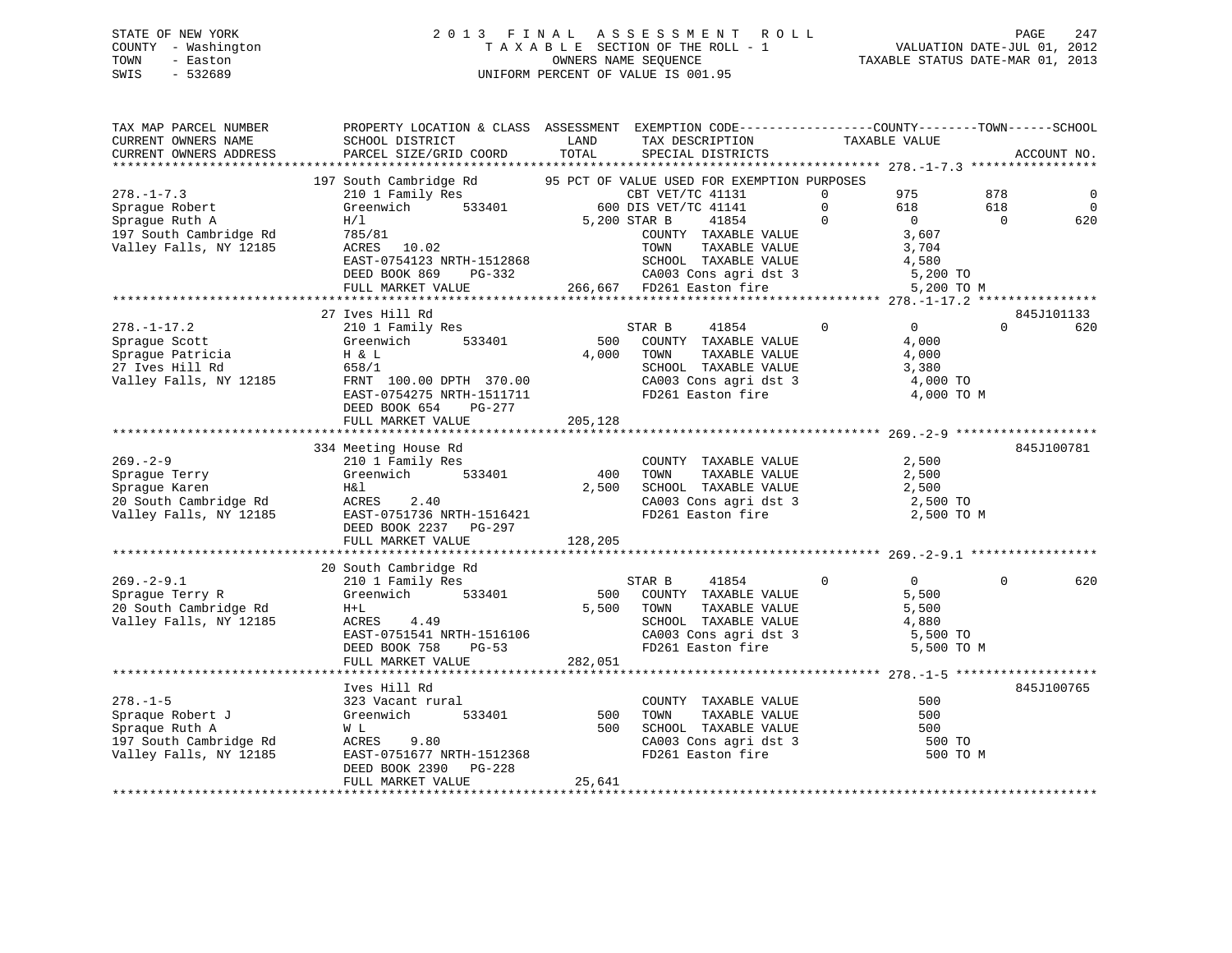# STATE OF NEW YORK 2 0 1 3 F I N A L A S S E S S M E N T R O L L PAGE 248 COUNTY - Washington T A X A B L E SECTION OF THE ROLL - 1 VALUATION DATE-JUL 01, 2012 TOWN - Easton OWNERS NAME SEQUENCE TAXABLE STATUS DATE-MAR 01, 2013 SWIS - 532689 UNIFORM PERCENT OF VALUE IS 001.95

| TAX MAP PARCEL NUMBER<br>CURRENT OWNERS NAME | PROPERTY LOCATION & CLASS ASSESSMENT EXEMPTION CODE----------------COUNTY-------TOWN------SCHOOL<br>SCHOOL DISTRICT | LAND    | TAX DESCRIPTION           |              | TAXABLE VALUE  |          |                |
|----------------------------------------------|---------------------------------------------------------------------------------------------------------------------|---------|---------------------------|--------------|----------------|----------|----------------|
| CURRENT OWNERS ADDRESS                       | PARCEL SIZE/GRID COORD                                                                                              | TOTAL   | SPECIAL DISTRICTS         |              |                |          | ACCOUNT NO.    |
| *************************                    |                                                                                                                     |         |                           |              |                |          |                |
|                                              | County Route 113                                                                                                    |         |                           |              |                |          | 845J100882     |
| $285. - 1 - 16$                              | 105 Vac farmland                                                                                                    |         | AG DIST<br>41720          | $\Omega$     | 1,391          | 1,391    | 1,391          |
| Squire Albert                                | Stillwater Cent 415201                                                                                              | 4,000   | COUNTY TAXABLE VALUE      |              | 3,609          |          |                |
| Squire Andrew                                | Field Crops                                                                                                         | 5,000   | TOWN<br>TAXABLE VALUE     |              | 3,609          |          |                |
| 620 Co Rt 113                                | ACRES 202.20                                                                                                        |         | SCHOOL TAXABLE VALUE      |              | 3,609          |          |                |
| Schaghticoke, NY 12154                       | EAST-0727012 NRTH-1500679                                                                                           |         | CA003 Cons agri dst 3     |              | 3,609 TO       |          |                |
|                                              | DEED BOOK 487<br>PG-561                                                                                             |         | 1,391 EX                  |              |                |          |                |
| MAY BE SUBJECT TO PAYMENT                    | FULL MARKET VALUE                                                                                                   |         | 256,410 FD261 Easton fire |              | 5,000 TO M     |          |                |
| UNDER AGDIST LAW TIL 2017                    |                                                                                                                     |         |                           |              |                |          |                |
|                                              |                                                                                                                     |         |                           |              |                |          |                |
|                                              | 612 County Route 113                                                                                                |         |                           |              |                |          |                |
| $285. - 1 - 16.1$                            | 210 1 Family Res                                                                                                    |         | STAR B<br>41854           | $\Omega$     | $\overline{0}$ | $\Omega$ | 620            |
| Squire Andrew                                | Stillwater Cent 415201                                                                                              | 600     | COUNTY TAXABLE VALUE      |              | 4,300          |          |                |
| Squire Lee Ann                               | H/1                                                                                                                 | 4,300   | TOWN<br>TAXABLE VALUE     |              | 4,300          |          |                |
| 612 County Route 113                         | ACRES 10.00                                                                                                         |         | SCHOOL TAXABLE VALUE      |              | 3,680          |          |                |
| Schaghticoke, NY 12154                       | EAST-0726181 NRTH-1499285                                                                                           |         | CA003 Cons agri dst 3     |              | 4,300 TO       |          |                |
|                                              | DEED BOOK 790<br>PG-213                                                                                             |         | FD261 Easton fire         |              | 4,300 TO M     |          |                |
|                                              | FULL MARKET VALUE                                                                                                   | 220,513 |                           |              |                |          |                |
|                                              |                                                                                                                     |         |                           |              |                |          |                |
|                                              | County Route 54/N Off                                                                                               |         |                           |              |                |          | 845J101131     |
| $285. - 1 - 2$                               | 323 Vacant rural                                                                                                    |         | COUNTY TAXABLE VALUE      |              | 100            |          |                |
| Squire Andrew B II                           |                                                                                                                     | 100     | TOWN<br>TAXABLE VALUE     |              | 100            |          |                |
| 612 Co Rt 113                                | Stillwater Cent 415201                                                                                              | 100     | SCHOOL TAXABLE VALUE      |              |                |          |                |
|                                              | Wood Lot                                                                                                            |         |                           |              | 100            |          |                |
| Schaghticoke, NY 12154                       | 3.00<br>ACRES                                                                                                       |         | CA003 Cons agri dst 3     |              | 100 TO         |          |                |
|                                              | EAST-0730730 NRTH-1505046                                                                                           |         | FD261 Easton fire         |              | 100 TO M       |          |                |
|                                              | DEED BOOK 495<br>PG-118                                                                                             |         |                           |              |                |          |                |
|                                              | FULL MARKET VALUE                                                                                                   | 5,128   |                           |              |                |          |                |
|                                              |                                                                                                                     |         |                           |              |                |          |                |
|                                              | County Route 54/N Off                                                                                               |         |                           |              |                |          | 845J101168     |
| $285. - 1 - 6.1$                             | 120 Field crops                                                                                                     |         | AG DIST<br>41720          | $\mathbf{0}$ | 721            | 721      | 721            |
| Squire Andrew B II                           | Stillwater Cent 415201                                                                                              | 2,100   | COUNTY TAXABLE VALUE      |              | 1,379          |          |                |
| 612 Co Rt 113                                | 846/80                                                                                                              | 2,100   | TAXABLE VALUE<br>TOWN     |              | 1,379          |          |                |
| Schaghticoke, NY 12154                       | ACRES 102.10                                                                                                        |         | SCHOOL TAXABLE VALUE      |              | 1,379          |          |                |
|                                              | EAST-0732294 NRTH-1506652                                                                                           |         | CA003 Cons agri dst 3     |              | 1,379 TO       |          |                |
| MAY BE SUBJECT TO PAYMENT                    | DEED BOOK 495 PG-118                                                                                                |         | 721 EX                    |              |                |          |                |
| UNDER AGDIST LAW TIL 2017                    | FULL MARKET VALUE                                                                                                   |         | 107,692 FD261 Easton fire |              | 2,100 TO M     |          |                |
|                                              |                                                                                                                     |         |                           |              |                |          |                |
|                                              | 619 County Route 113                                                                                                |         |                           |              |                |          | 845J101003     |
| $285. - 1 - 28$                              | 210 1 Family Res - WTRFNT                                                                                           |         | ELG F VET 41101           | $\mathbf{0}$ | 2,350          | 2,350    | $\overline{0}$ |
| Squire Living Trust Lois R                   | Stillwater Cent 415201                                                                                              |         | 400 STAR EN<br>41834      | $\Omega$     | $\overline{0}$ | $\Omega$ | 1,310          |
| 619 County Route 113                         | H&l                                                                                                                 | 7,400   | COUNTY TAXABLE VALUE      |              | 5,050          |          |                |
| Schaghticoke, NY 12154                       | ACRES<br>7.60                                                                                                       |         | TAXABLE VALUE<br>TOWN     |              | 5,050          |          |                |
|                                              | EAST-0725800 NRTH-1500143                                                                                           |         | SCHOOL TAXABLE VALUE      |              | 6,090          |          |                |
|                                              | DEED BOOK 901<br>PG-115                                                                                             |         | CA003 Cons agri dst 3     |              | 7,400 TO       |          |                |
|                                              | FULL MARKET VALUE                                                                                                   |         | 379,487 FD261 Easton fire |              | 7,400 TO M     |          |                |
|                                              |                                                                                                                     |         |                           |              |                |          |                |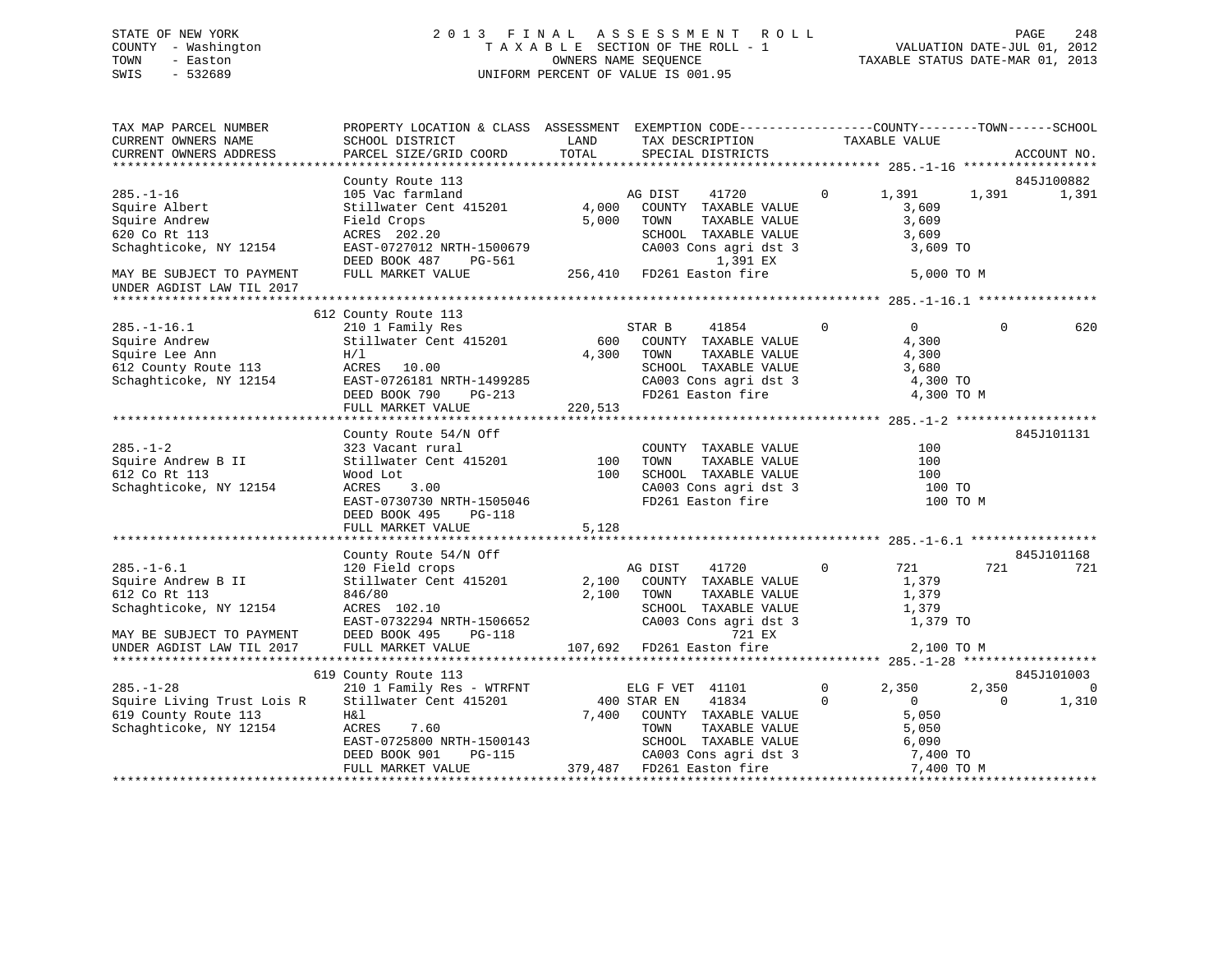STATE OF NEW YORK 2 0 1 3 F I N A L A S S E S S M E N T R O L L PAGE 249VALUATION DATE-JUL 01, 2012 COUNTY - Washington T A X A B L E SECTION OF THE ROLL - 1 VALUATION DATE-JUL 01, 2012 TOWN - Easton **CONNERS NAME SEQUENCE** TAXABLE STATUS DATE-MAR 01, 2013 SWIS - 532689 UNIFORM PERCENT OF VALUE IS 001.95

| TAX MAP PARCEL NUMBER                              | PROPERTY LOCATION & CLASS ASSESSMENT EXEMPTION CODE----------------COUNTY-------TOWN------SCHOOL |         |                                      |                            |                         |
|----------------------------------------------------|--------------------------------------------------------------------------------------------------|---------|--------------------------------------|----------------------------|-------------------------|
| CURRENT OWNERS NAME                                | SCHOOL DISTRICT                                                                                  | LAND    | TAX DESCRIPTION                      | TAXABLE VALUE              |                         |
| CURRENT OWNERS ADDRESS                             | PARCEL SIZE/GRID COORD                                                                           | TOTAL   | SPECIAL DISTRICTS                    |                            | ACCOUNT NO.             |
|                                                    |                                                                                                  |         |                                      |                            |                         |
|                                                    | 97 General Fellows Rd                                                                            |         |                                      |                            | 845J100784              |
| $235. -1 - 5$                                      | 210 1 Family Res                                                                                 |         |                                      | 3,600                      |                         |
|                                                    | 533401                                                                                           |         | COUNTY TAXABLE VALUE                 |                            |                         |
| Squires Leonard                                    | Greenwich                                                                                        | 500     | TOWN<br>TAXABLE VALUE                | 3,600                      |                         |
| Squires Karen                                      | House $\&$ 2 Lots                                                                                | 3,600   | SCHOOL TAXABLE VALUE                 | 3,600                      |                         |
| 110 Haas Rd                                        | 457/473;691/71;819/246                                                                           |         | CA003 Cons agri dst 3 3,600 TO       |                            |                         |
| Schuylerville, NY 12871                            | 4.51<br>ACRES                                                                                    |         | FD262 Middle Falls Fire 3,600 TO     |                            |                         |
|                                                    | EAST-0741361 NRTH-1548608                                                                        |         |                                      |                            |                         |
|                                                    | DEED BOOK 2325 PG-326                                                                            |         |                                      |                            |                         |
|                                                    | FULL MARKET VALUE                                                                                | 184,615 |                                      |                            |                         |
|                                                    |                                                                                                  |         |                                      |                            |                         |
|                                                    |                                                                                                  |         |                                      |                            |                         |
|                                                    | 406 State Route 29                                                                               |         |                                      |                            | 845J100141              |
| $236. - 1 - 3$                                     | 210 1 Family Res                                                                                 |         | COUNTY TAXABLE VALUE                 | 2,800                      |                         |
| Squires Michelle                                   | 533401<br>Greenwich                                                                              | 400     | TOWN<br>TAXABLE VALUE                | 2,800                      |                         |
| 406 St Rt 29                                       | H & L                                                                                            |         |                                      |                            |                         |
| Greenwich, NY 12834                                | ACRES<br>1.30                                                                                    |         |                                      |                            |                         |
|                                                    | EAST-0748962 NRTH-1552869                                                                        |         |                                      |                            |                         |
|                                                    | DEED BOOK 775<br>$PG-98$                                                                         |         |                                      |                            |                         |
|                                                    | FULL MARKET VALUE                                                                                | 143,590 |                                      |                            |                         |
|                                                    |                                                                                                  |         |                                      |                            |                         |
|                                                    | 23 Milton Dr                                                                                     |         |                                      |                            | 845J100140              |
| $236. - 1 - 6$                                     | 210 1 Family Res                                                                                 |         | 41854                                | $\Omega$                   | $\Omega$<br>620         |
|                                                    |                                                                                                  |         | STAR B                               | $\overline{0}$             |                         |
| Squires Scott A Greenv<br>Squires Michelle A H & L | Greenwich 533401                                                                                 |         | 500 COUNTY TAXABLE VALUE             | 4,200                      |                         |
|                                                    |                                                                                                  |         | 4,200 TOWN<br>TAXABLE VALUE          | 4,200                      |                         |
| 23 Milton Dr                                       | ACRES<br>2.20                                                                                    |         | SCHOOL TAXABLE VALUE                 | 3,580                      |                         |
|                                                    | Greenwich, NY 12834 EAST-0749327 NRTH-1552400                                                    |         | FD262 Middle Falls Fire              | 4,200 TO                   |                         |
|                                                    | DEED BOOK 626<br>PG-61                                                                           |         |                                      |                            |                         |
|                                                    | FULL MARKET VALUE                                                                                | 215,385 |                                      |                            |                         |
|                                                    |                                                                                                  |         |                                      |                            |                         |
|                                                    | 538 Colonel Burch Rd                                                                             |         |                                      |                            | 845J100785              |
| $287. - 1 - 13$                                    | 112 Dairy farm                                                                                   |         | AG DIST<br>41720                     | $0 \qquad \qquad$<br>976   | 976<br>976              |
|                                                    | Hoosic Valley 384201 3,000 STAR EN                                                               |         |                                      |                            |                         |
| Stannard Alfred                                    |                                                                                                  |         | 41834                                | $\overline{0}$<br>$\Omega$ | 1,310<br>$\overline{0}$ |
| Stannard Dawn                                      | Farm                                                                                             |         | 7,500 COUNTY TAXABLE VALUE           | 6,524<br>6,524             |                         |
| 583 Colonel Burch Rd                               | 1989-500                                                                                         |         | TOWN<br>TAXABLE VALUE                |                            |                         |
| Valley Falls, NY 12185                             | ACRES 148.50                                                                                     |         | SCHOOL TAXABLE VALUE                 | 5,214                      |                         |
|                                                    | EAST-0751760 NRTH-1500435                                                                        |         | CA003 Cons agri dst 3                | 6,524 TO                   |                         |
| MAY BE SUBJECT TO PAYMENT                          | $PG-11$<br>DEED BOOK 787                                                                         |         | 976 EX                               |                            |                         |
| UNDER AGDIST LAW TIL 2017                          | FULL MARKET VALUE                                                                                |         | 384,615 FD261 Easton fire 7,500 TO M |                            |                         |
|                                                    |                                                                                                  |         |                                      |                            |                         |
|                                                    | 615 Colonel Burch Rd                                                                             |         |                                      |                            | 845J100786              |
| $287. - 1 - 14$                                    |                                                                                                  |         | 41854<br>STAR B                      | $\Omega$<br>$\overline{0}$ | $\Omega$                |
|                                                    | 210 1 Family Res<br>Hoosic Valley 384201                                                         |         |                                      |                            | 620                     |
| Stannard John B                                    |                                                                                                  |         | 400 COUNTY TAXABLE VALUE             | 3,200                      |                         |
| Stannard Judy<br>615 Colonel Burch Rd              | Lot & H                                                                                          | 3,200   | TOWN<br>TAXABLE VALUE                | 3,200                      |                         |
|                                                    | FRNT 150.00 DPTH 292.00                                                                          |         | SCHOOL TAXABLE VALUE                 | 2,580                      |                         |
| Valley Falls, NY 12185                             | EAST-0751203 NRTH-1501349                                                                        |         | CA003 Cons agri dst 3                | 3,200 TO                   |                         |
|                                                    | DEED BOOK 1729 PG-329                                                                            |         | FD261 Easton fire                    | 3,200 TO M                 |                         |
|                                                    | FULL MARKET VALUE                                                                                | 164,103 |                                      |                            |                         |

\*\*\*\*\*\*\*\*\*\*\*\*\*\*\*\*\*\*\*\*\*\*\*\*\*\*\*\*\*\*\*\*\*\*\*\*\*\*\*\*\*\*\*\*\*\*\*\*\*\*\*\*\*\*\*\*\*\*\*\*\*\*\*\*\*\*\*\*\*\*\*\*\*\*\*\*\*\*\*\*\*\*\*\*\*\*\*\*\*\*\*\*\*\*\*\*\*\*\*\*\*\*\*\*\*\*\*\*\*\*\*\*\*\*\*\*\*\*\*\*\*\*\*\*\*\*\*\*\*\*\*\*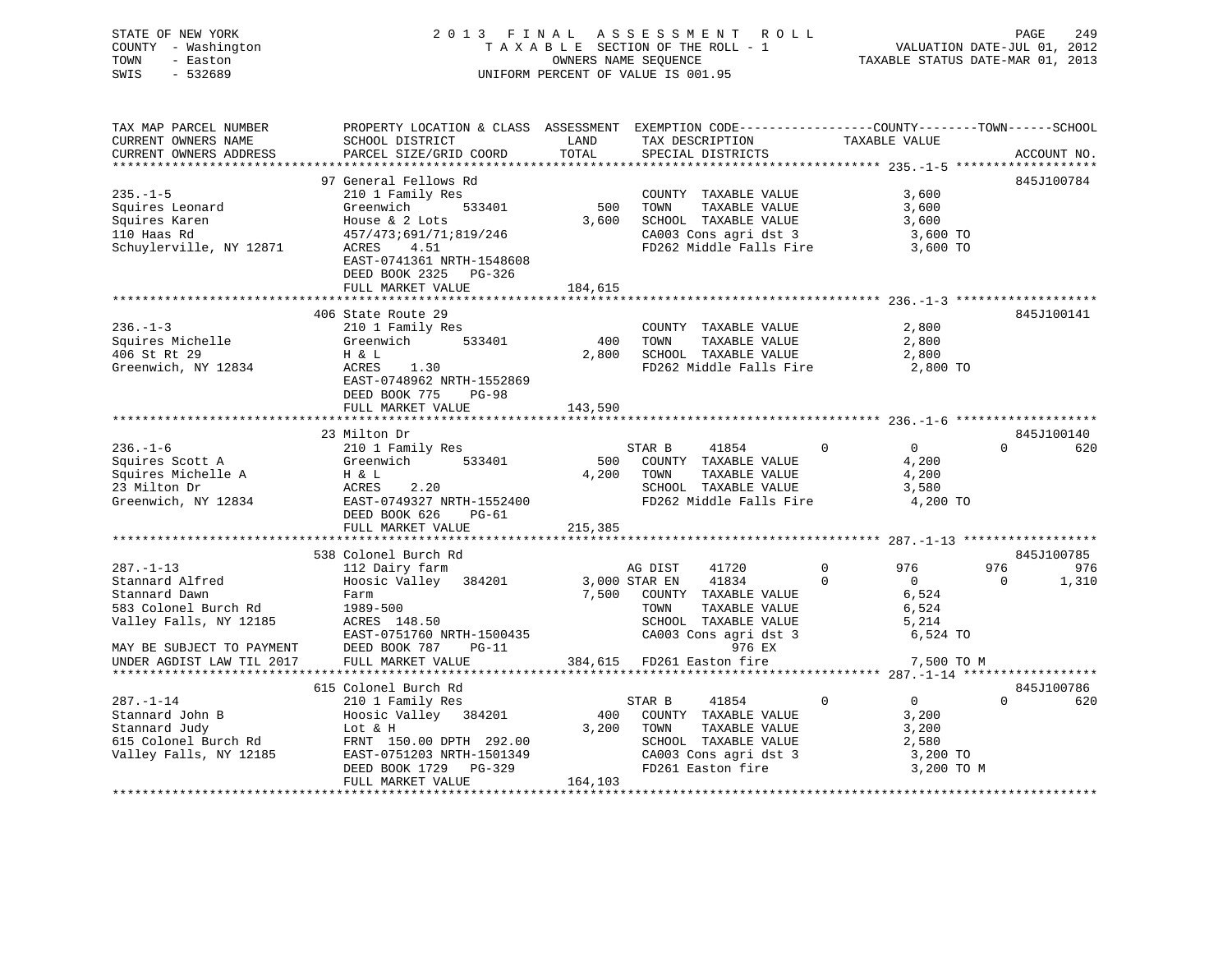# STATE OF NEW YORK 2 0 1 3 F I N A L A S S E S S M E N T R O L L PAGE 250 COUNTY - Washington T A X A B L E SECTION OF THE ROLL - 1 VALUATION DATE-JUL 01, 2012 TOWN - Easton OWNERS NAME SEQUENCE TAXABLE STATUS DATE-MAR 01, 2013 SWIS - 532689 UNIFORM PERCENT OF VALUE IS 001.95

| TAX MAP PARCEL NUMBER<br>CURRENT OWNERS NAME<br>CURRENT OWNERS ADDRESS                               | PROPERTY LOCATION & CLASS ASSESSMENT EXEMPTION CODE----------------COUNTY-------TOWN-----SCHOOL<br>SCHOOL DISTRICT<br>PARCEL SIZE/GRID COORD                                                            | LAND<br>TOTAL            | TAX DESCRIPTION<br>SPECIAL DISTRICTS                                                                                                                                                              | TAXABLE VALUE                                                                                                               |                             | ACCOUNT NO.                                  |
|------------------------------------------------------------------------------------------------------|---------------------------------------------------------------------------------------------------------------------------------------------------------------------------------------------------------|--------------------------|---------------------------------------------------------------------------------------------------------------------------------------------------------------------------------------------------|-----------------------------------------------------------------------------------------------------------------------------|-----------------------------|----------------------------------------------|
| $269. - 1 - 44$<br>Steen Beatrice I<br>140 Meeting House Rd<br>Schaghticoke, NY 12154                | 140 Meeting House Rd<br>210 1 Family Res<br>533401<br>Greenwich<br>Sub Lot 1<br>1.20<br>ACRES<br>EAST-0747016 NRTH-1515407<br>DEED BOOK 2019 PG-73<br>FULL MARKET VALUE                                 |                          | 41802<br>AGED-CO<br>300 AGE-TN/SCH 41806<br>2,600 STAR EN<br>41834<br>COUNTY TAXABLE VALUE<br>TOWN<br>TAXABLE VALUE<br>SCHOOL TAXABLE VALUE<br>133,333 CA003 Cons agri dst 3<br>FD261 Easton fire | $\mathbf 0$<br>1,300<br>$\Omega$<br>$\mathbf{0}$<br>$\Omega$<br>$\Omega$<br>1,300<br>1,690<br>380<br>2,600 TO<br>2,600 TO M | $\Omega$<br>910<br>$\Omega$ | 845J100788<br>$\overline{0}$<br>910<br>1,310 |
| $269. - 1 - 44.1$<br>Steen Kristin<br>Mullen Heath<br>152 Meeting House Rd<br>Schaghticoke, NY 12154 | 152 Meeting House Rd<br>210 1 Family Res<br>Greenwich<br>533401<br>Sub Lot 2<br>5.15<br>ACRES<br>EAST-0747197 NRTH-1515183<br>DEED BOOK 2019 PG-73<br>FULL MARKET VALUE                                 | 500<br>4,000<br>205,128  | STAR B<br>41854<br>COUNTY TAXABLE VALUE<br>TAXABLE VALUE<br>TOWN<br>SCHOOL TAXABLE VALUE<br>CA003 Cons agri dst 3                                                                                 | $\overline{0}$<br>0<br>4,000<br>4,000<br>3,380<br>4,000 TO<br>4,000 TO M                                                    | 0                           | 620                                          |
| $228. - 5 - 5$<br>Stephan Paul Louis<br>Little Troy Rd<br>PO Box 46<br>Cossayuna, NY 12823           | 265 Windy Hill Rd<br>270 Mfg housing<br>Schuylerville 415001<br>Lot & Trailer<br>$228. - 1 - 5$<br>FRNT 100.00 DPTH 150.00<br>EAST-0748074 NRTH-1559089<br>DEED BOOK 781<br>PG-287<br>FULL MARKET VALUE | 300<br>1,000<br>51,282   | COUNTY TAXABLE VALUE<br>TOWN<br>TAXABLE VALUE<br>SCHOOL TAXABLE VALUE<br>FD262 Middle Falls Fire                                                                                                  | 1,000<br>1,000<br>1,000<br>1,000 TO                                                                                         |                             | 845L100378                                   |
| $228. - 5 - 8.1$<br>Stevens & Thompson Paper Co<br>PO Box 189<br>Greenwich, NY 12834                 | Windy Hill Rd/e Off<br>710 Manufacture<br>Schuylerville 415001<br>V1<br>Stevens & Thomson Paper<br><b>ACRES</b><br>3.00<br>EAST-0749262 NRTH-1557542<br>DEED BOOK 2641 PG-27<br>FULL MARKET VALUE       | 300<br>300<br>15,385     | COUNTY TAXABLE VALUE<br>TOWN<br>TAXABLE VALUE<br>SCHOOL TAXABLE VALUE<br>FD262 Middle Falls Fire                                                                                                  | 300<br>300<br>300<br>300 TO                                                                                                 |                             | 845J100921                                   |
| $228. - 5 - 8.2$<br>Stevens & Thompson Paper Co<br>PO Box 189<br>Greenwich, NY 12834                 | 375 Windy Hill Rd<br>710 Manufacture<br>Greenwich<br>533401<br>V1<br>Stevens & Thomson Paper<br>9.70<br><b>ACRES</b><br>EAST-0749337 NRTH-1556370<br>DEED BOOK 2641 PG-27<br>FULL MARKET VALUE          | 1,000<br>1,000<br>51,282 | COUNTY TAXABLE VALUE<br>TOWN<br>TAXABLE VALUE<br>SCHOOL TAXABLE VALUE<br>FD262 Middle Falls Fire                                                                                                  | 1,000<br>1,000<br>1,000<br>1,000 TO                                                                                         |                             | 845J100922                                   |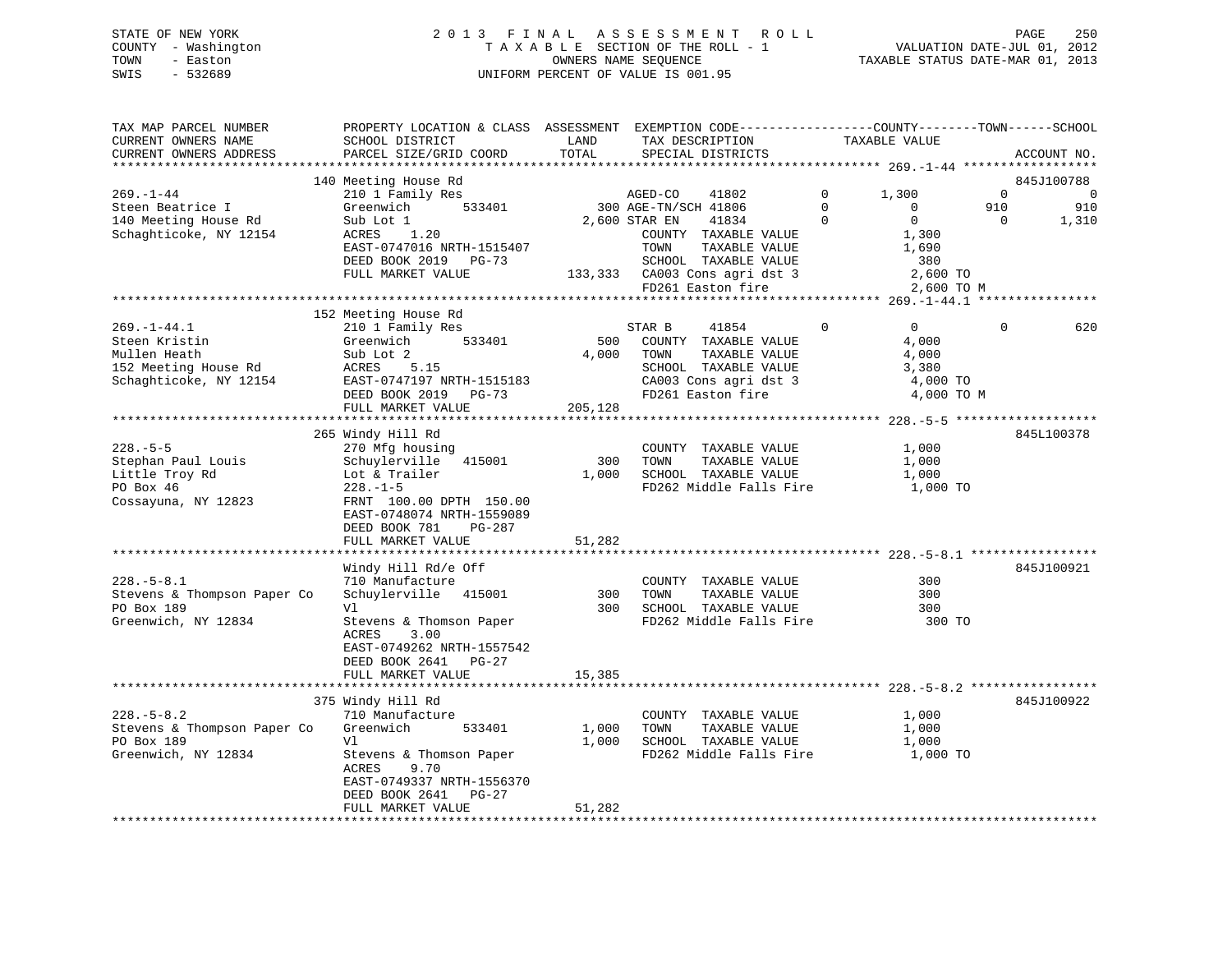# STATE OF NEW YORK 2 0 1 3 F I N A L A S S E S S M E N T R O L L PAGE 251 COUNTY - Washington T A X A B L E SECTION OF THE ROLL - 1 VALUATION DATE-JUL 01, 2012 TOWN - Easton **CONNERS NAME SEQUENCE** TAXABLE STATUS DATE-MAR 01, 2013 SWIS - 532689 UNIFORM PERCENT OF VALUE IS 001.95

| TAX MAP PARCEL NUMBER<br>CURRENT OWNERS NAME<br>CURRENT OWNERS ADDRESS | PROPERTY LOCATION & CLASS ASSESSMENT EXEMPTION CODE----------------COUNTY-------TOWN------SCHOOL<br>SCHOOL DISTRICT<br>PARCEL SIZE/GRID COORD | LAND<br>TOTAL     | TAX DESCRIPTION<br>SPECIAL DISTRICTS            | TAXABLE VALUE                 | ACCOUNT NO.       |
|------------------------------------------------------------------------|-----------------------------------------------------------------------------------------------------------------------------------------------|-------------------|-------------------------------------------------|-------------------------------|-------------------|
| $228. - 5 - 8.2 - 8801$                                                | Battenkill Riv<br>710 Manufacture                                                                                                             |                   | COUNTY TAXABLE VALUE                            | 6,900                         | 845J100923        |
| Stevens & Thompson Paper Co<br>PO Box 189                              | 533401<br>Greenwich<br>1 Dam                                                                                                                  | $\Omega$<br>6,900 | TOWN<br>TAXABLE VALUE<br>SCHOOL TAXABLE VALUE   | 6,900<br>6,900                |                   |
| Greenwich, NY 12834                                                    | Stevens & Thomson Paper<br>EAST-0712220 NRTH-1131450<br>DEED BOOK 2641<br>$PG-27$                                                             |                   | FD262 Middle Falls Fire                         | 6,900 TO                      |                   |
|                                                                        | FULL MARKET VALUE                                                                                                                             | 353,846           |                                                 |                               |                   |
|                                                                        | 951 Gifford Rd                                                                                                                                |                   |                                                 |                               | 845J100789        |
| $278. - 1 - 29$                                                        | 210 1 Family Res                                                                                                                              |                   | STAR EN<br>41834                                | $\Omega$<br>$\overline{0}$    | 1,310<br>$\Omega$ |
| Stevens Jon                                                            | Greenwich<br>533401                                                                                                                           | 400               | COUNTY TAXABLE VALUE                            | 5,200                         |                   |
| Stevens Judith                                                         | H&l                                                                                                                                           | 5,200             | TOWN<br>TAXABLE VALUE                           | 5,200                         |                   |
| 951 Gifford Rd                                                         | ACRES<br>1.36                                                                                                                                 |                   | SCHOOL TAXABLE VALUE                            | 3,890                         |                   |
| Johnsonville, NY 12094                                                 | EAST-0753470 NRTH-1508524                                                                                                                     |                   | CA003 Cons agri dst 3                           | 5,200 TO                      |                   |
|                                                                        | DEED BOOK 420<br>$PG-95$                                                                                                                      |                   | FD261 Easton fire                               | 5,200 TO M                    |                   |
|                                                                        | FULL MARKET VALUE                                                                                                                             | 266,667           |                                                 |                               |                   |
|                                                                        |                                                                                                                                               |                   |                                                 |                               |                   |
|                                                                        | 253 Mcgowan Rd                                                                                                                                |                   |                                                 |                               | 845J100564        |
| $277. - 1 - 15$                                                        | 240 Rural res                                                                                                                                 |                   | STAR B<br>41854                                 | $\Omega$<br>$\Omega$          | $\Omega$<br>620   |
| Stevens Robert                                                         | Greenwich<br>533401                                                                                                                           | 600               | COUNTY TAXABLE VALUE                            | 4,000                         |                   |
| Stevens Barbara                                                        | H & Acreage                                                                                                                                   | 4,000             | TOWN<br>TAXABLE VALUE                           | 4,000                         |                   |
| 253 Mcgowan Rd                                                         | ACRES 20.00 BANK<br>120                                                                                                                       |                   | SCHOOL TAXABLE VALUE                            | 3,380                         |                   |
| Schaghticoke, NY 12154                                                 | EAST-0739331 NRTH-1509247                                                                                                                     |                   | CA003 Cons agri dst 3<br>FD261 Easton fire      | 4,000 TO<br>4,000 TO M        |                   |
|                                                                        | DEED BOOK 820<br>PG-254<br>FULL MARKET VALUE                                                                                                  | 205,128           |                                                 |                               |                   |
|                                                                        |                                                                                                                                               |                   |                                                 |                               |                   |
|                                                                        | 2045 State Route 40                                                                                                                           |                   |                                                 |                               | 845J100790        |
| $244. - 1 - 2$                                                         | 112 Dairy farm                                                                                                                                |                   | AG DIST<br>41720                                | $\mathbf 0$<br>1,758<br>1,758 | 1,758             |
| Stewart Clifford                                                       | Greenwich<br>533401                                                                                                                           |                   | 41834<br>5,000 STAR EN                          | $\Omega$<br>$\mathbf{0}$      | $\Omega$<br>1,310 |
| Stewart Janet                                                          | cons eas 2977/136                                                                                                                             | 15,000            | COUNTY TAXABLE VALUE                            | 13,242                        |                   |
| 2045 State Route 40                                                    | 417/1151 499/692                                                                                                                              |                   | TOWN<br>TAXABLE VALUE                           | 13,242                        |                   |
| Greenwich, NY 12834                                                    | ACRES 288.64                                                                                                                                  |                   | SCHOOL TAXABLE VALUE                            | 11,932                        |                   |
|                                                                        | EAST-0749596 NRTH-1545487                                                                                                                     |                   | CA003 Cons agri dst 3                           | 13,242 TO                     |                   |
| MAY BE SUBJECT TO PAYMENT                                              | DEED BOOK 381<br>PG-755                                                                                                                       |                   | 1,758 EX                                        |                               |                   |
| UNDER AGDIST LAW TIL 2017                                              | FULL MARKET VALUE                                                                                                                             | 769,231           | FD262 Middle Falls Fire                         | 15,000 TO                     |                   |
|                                                                        |                                                                                                                                               |                   |                                                 |                               |                   |
|                                                                        | State Route 40/E Off                                                                                                                          |                   |                                                 |                               | 845J101019        |
| $244. - 2 - 18$                                                        | 323 Vacant rural                                                                                                                              |                   | COUNTY TAXABLE VALUE                            | 400                           |                   |
| Stewart Clifford                                                       | Greenwich<br>533401                                                                                                                           | 400               | TAXABLE VALUE<br>TOWN                           | 400                           |                   |
| Stewart Janet<br>2045 St Rt 40                                         | Vl<br>ACRES<br>25.10                                                                                                                          | 400               | SCHOOL TAXABLE VALUE<br>FD262 Middle Falls Fire | 400<br>400 TO                 |                   |
| Greenwich, NY 12834                                                    | EAST-0752086 NRTH-1542320                                                                                                                     |                   |                                                 |                               |                   |
|                                                                        | DEED BOOK 381<br>PG-755                                                                                                                       |                   |                                                 |                               |                   |
|                                                                        | FULL MARKET VALUE                                                                                                                             | 20,513            |                                                 |                               |                   |
|                                                                        |                                                                                                                                               |                   |                                                 |                               |                   |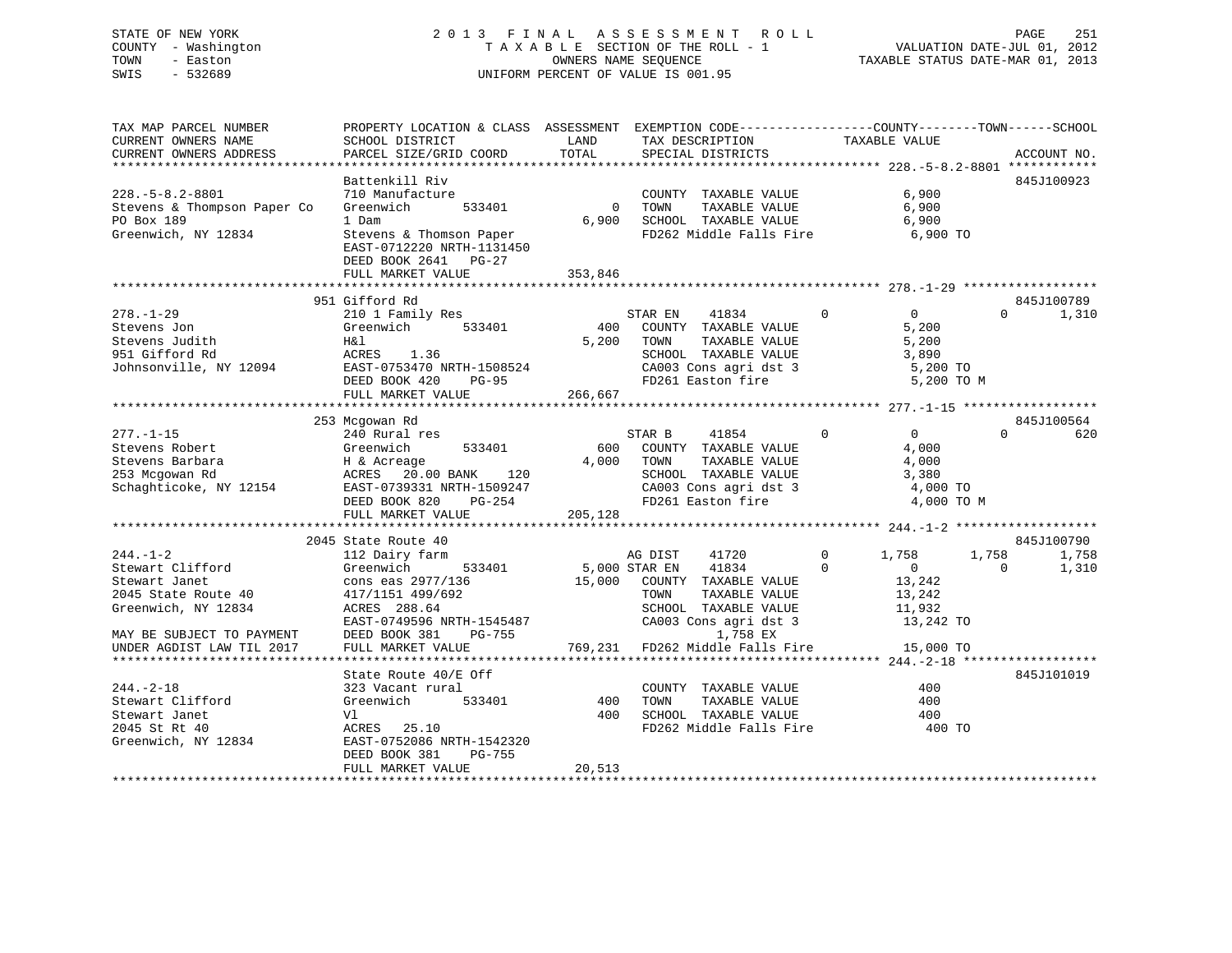# STATE OF NEW YORK 2 0 1 3 F I N A L A S S E S S M E N T R O L L PAGE 252 COUNTY - Washington T A X A B L E SECTION OF THE ROLL - 1 VALUATION DATE-JUL 01, 2012 TOWN - Easton OWNERS NAME SEQUENCE TAXABLE STATUS DATE-MAR 01, 2013 SWIS - 532689 UNIFORM PERCENT OF VALUE IS 001.95

| TAX MAP PARCEL NUMBER                         | PROPERTY LOCATION & CLASS ASSESSMENT EXEMPTION CODE--------------COUNTY-------TOWN-----SCHOOL                                                                                                   |                                          |                                                        |                            |                   |
|-----------------------------------------------|-------------------------------------------------------------------------------------------------------------------------------------------------------------------------------------------------|------------------------------------------|--------------------------------------------------------|----------------------------|-------------------|
| CURRENT OWNERS NAME<br>CURRENT OWNERS ADDRESS | SCHOOL DISTRICT<br>PARCEL SIZE/GRID COORD                                                                                                                                                       | LAND<br>TOTAL                            | TAX DESCRIPTION<br>SPECIAL DISTRICTS                   | TAXABLE VALUE              | ACCOUNT NO.       |
|                                               |                                                                                                                                                                                                 |                                          |                                                        |                            |                   |
|                                               | Colonel Baum Rd                                                                                                                                                                                 |                                          |                                                        |                            |                   |
| $245. - 1 - 6.6$                              | 105 Vac farmland                                                                                                                                                                                |                                          | COUNTY TAXABLE VALUE                                   | 50                         |                   |
| Stewart Michele                               | Greenwich                                                                                                                                                                                       | d<br>533401                           50 | TOWN<br>TAXABLE VALUE                                  | 50                         |                   |
|                                               |                                                                                                                                                                                                 |                                          |                                                        | 50                         |                   |
|                                               |                                                                                                                                                                                                 |                                          |                                                        | 50 TO                      |                   |
|                                               | Stewart Paul<br>Stewart Paul<br>Stewart Paul<br>Stewart Paul<br>ERST-0761086 NRTH-1545600<br>ERST-0761086 NRTH-1545600<br>CA003 Cons agri dst 3<br>Greenwich, NY 12834<br>DEED BOOK 2886 PG-143 |                                          |                                                        |                            |                   |
|                                               | FULL MARKET VALUE                                                                                                                                                                               | 2,564                                    |                                                        |                            |                   |
|                                               |                                                                                                                                                                                                 |                                          |                                                        |                            |                   |
|                                               | 34 Colonel Baum Rd                                                                                                                                                                              |                                          |                                                        |                            | 845J101177        |
| $245. - 1 - 6.3$                              | 210 1 Family Res                                                                                                                                                                                |                                          | WAR VET/TC 41121                                       | $\overline{0}$<br>585      | 527<br>0          |
| Stewart Paul R                                | Greenwich<br>533401                                                                                                                                                                             |                                          | 500 STAR EN<br>41834                                   | $\Omega$<br>$\overline{0}$ | 1,310<br>$\Omega$ |
|                                               | Residence                                                                                                                                                                                       |                                          |                                                        | 3,915                      |                   |
| Strewart Michele J<br>34 Colonel Baum Rd      | 500/268                                                                                                                                                                                         |                                          | 4,500 COUNTY TAXABLE VALUE<br>TOWN TAXABLE VALUE       | 3,973                      |                   |
| Greenwich, NY 12834                           | 1.64<br>ACRES                                                                                                                                                                                   |                                          | SCHOOL TAXABLE VALUE                                   |                            |                   |
|                                               | EAST-0760931 NRTH-1545594                                                                                                                                                                       |                                          |                                                        | 3,190<br>4,500 TO          |                   |
|                                               |                                                                                                                                                                                                 |                                          | CA003 Cons agri dst 3<br>FD261 Easton fire             | 4,500 TO M                 |                   |
|                                               | DEED BOOK 2866 PG-143                                                                                                                                                                           |                                          |                                                        |                            |                   |
|                                               | FULL MARKET VALUE                                                                                                                                                                               | 230,769                                  |                                                        |                            |                   |
|                                               |                                                                                                                                                                                                 |                                          |                                                        |                            | 845J101030        |
|                                               | 2242 County Route 113                                                                                                                                                                           |                                          | $\sim$ 0                                               | $\sim$ 0                   | $\Omega$          |
| $251. - 1 - 2.2$                              | 210 1 Family Res                                                                                                                                                                                |                                          | STAR B<br>41854<br>400 COUNTY TAXABLE VALUE            | 3,200                      | 620               |
| Stewart Scott F                               | Schuylerville 415001                                                                                                                                                                            |                                          | 3,200 TOWN                                             |                            |                   |
| Hall Jessalyn                                 |                                                                                                                                                                                                 |                                          | TOWN TAXABLE VALUE 3,200<br>SCHOOL TAXABLE VALUE 2,580 |                            |                   |
|                                               | 6.00                                                                                                                                                                                            |                                          |                                                        |                            |                   |
| Greenwich, NY 12834                           | EAST-0738680 NRTH-1537281<br>DEED BOOK 3104 $PG-312$                                                                                                                                            |                                          | CA003 Cons agri dst 3<br>FD261 Easton fire             | 3,200 TO                   |                   |
|                                               |                                                                                                                                                                                                 |                                          |                                                        | 3,200 TO M                 |                   |
|                                               | FULL MARKET VALUE                                                                                                                                                                               | 164,103                                  |                                                        |                            |                   |
|                                               |                                                                                                                                                                                                 |                                          |                                                        |                            |                   |
|                                               | 160 Bulson Rd                                                                                                                                                                                   |                                          |                                                        |                            | 845J101176        |
| $236. - 2 - 3.3$                              | 310 Res Vac                                                                                                                                                                                     |                                          | COUNTY TAXABLE VALUE<br>TAXABLE VALUE                  | 1,000                      |                   |
| Stewart Thomas                                | 533401<br>Greenwich                                                                                                                                                                             |                                          | 1,000 TOWN                                             | 1,000                      |                   |
| Stewart Barbara                               | lot 1<br>ACRES                                                                                                                                                                                  | 1,000                                    | SCHOOL TAXABLE VALUE                                   | 1,000                      |                   |
| 1231 State Route 372                          | ACRES<br>2.74                                                                                                                                                                                   |                                          | FD262 Middle Falls Fire                                | 1,000 TO                   |                   |
| Greenwich, NY 12834                           | EAST-0751780 NRTH-1551310                                                                                                                                                                       |                                          |                                                        |                            |                   |
|                                               | DEED BOOK 2547 PG-343                                                                                                                                                                           |                                          |                                                        |                            |                   |
|                                               | FULL MARKET VALUE                                                                                                                                                                               | 51,282                                   |                                                        |                            |                   |
|                                               |                                                                                                                                                                                                 |                                          |                                                        |                            |                   |
|                                               | 184 Bulson Rd                                                                                                                                                                                   |                                          |                                                        |                            |                   |
| $236. - 2 - 3.16$                             | 281 Multiple res                                                                                                                                                                                |                                          | COUNTY TAXABLE VALUE                                   | 5,500                      |                   |
| Stewart Thomas                                | Greenwich<br>533401                                                                                                                                                                             | 1,000                                    | TAXABLE VALUE<br>TOWN<br>SCHOOL TAXABLE VALUE 5,500    | 5,500                      |                   |
| Stewart Barbara                               | $1$ ot $3$                                                                                                                                                                                      | 5,500                                    |                                                        |                            |                   |
| 1231 State Route 372                          | ACRES       6.56<br>EAST-0752080 NRTH-1551230                                                                                                                                                   |                                          | FD262 Middle Falls Fire                                | 5,500 TO                   |                   |
| Greenwich, NY 12834                           |                                                                                                                                                                                                 |                                          |                                                        |                            |                   |
|                                               | FULL MARKET VALUE                                                                                                                                                                               | 282,051                                  |                                                        |                            |                   |
|                                               |                                                                                                                                                                                                 |                                          |                                                        |                            |                   |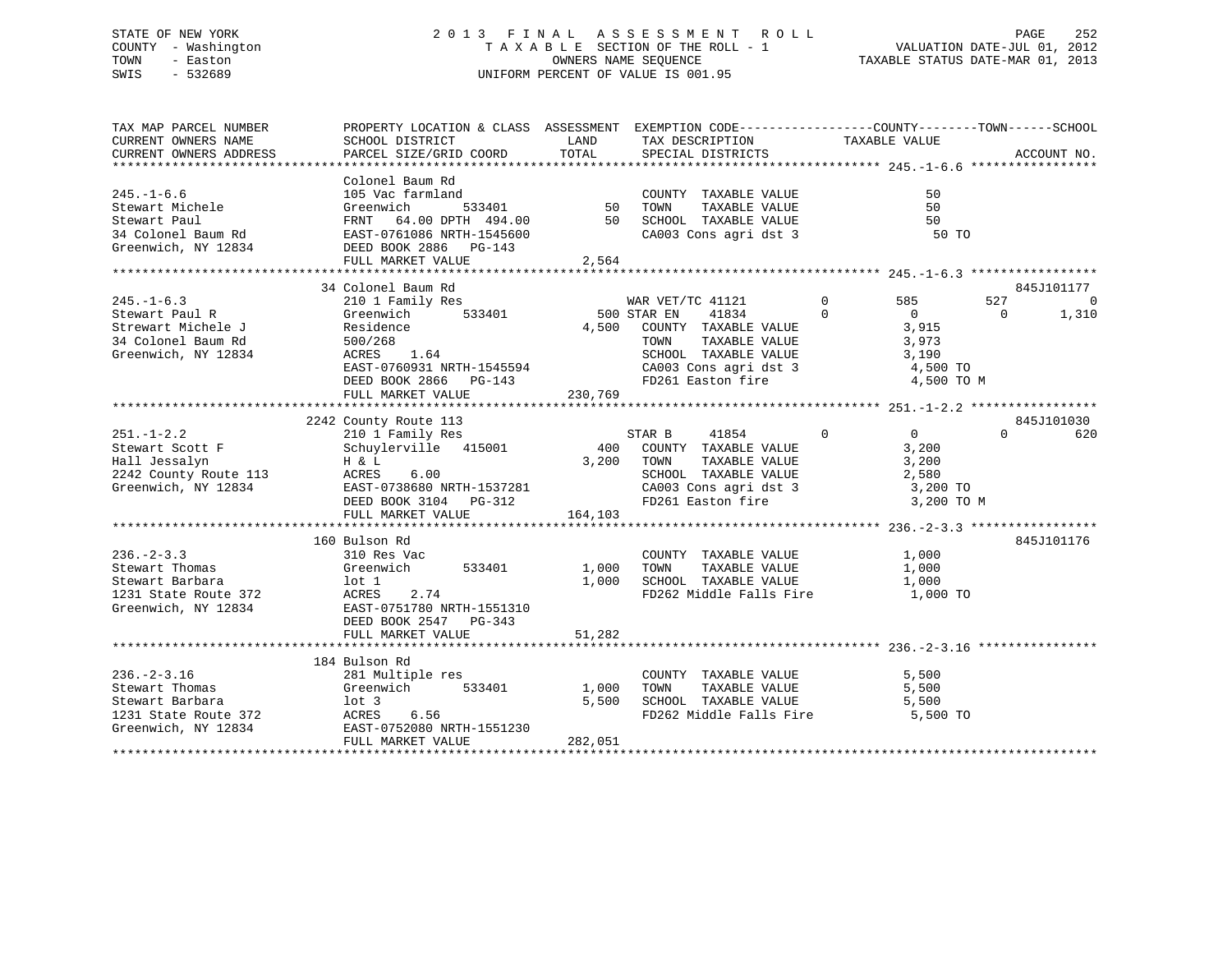# STATE OF NEW YORK 2 0 1 3 F I N A L A S S E S S M E N T R O L L PAGE 253 COUNTY - Washington T A X A B L E SECTION OF THE ROLL - 1 VALUATION DATE-JUL 01, 2012 TOWN - Easton OWNERS NAME SEQUENCE TAXABLE STATUS DATE-MAR 01, 2013 SWIS - 532689 UNIFORM PERCENT OF VALUE IS 001.95

| TAX MAP PARCEL NUMBER<br>CURRENT OWNERS NAME<br>CURRENT OWNERS ADDRESS                                                                                                                                                                                                                                                                           | PROPERTY LOCATION & CLASS ASSESSMENT EXEMPTION CODE---------------COUNTY-------TOWN-----SCHOOL<br>SCHOOL DISTRICT<br>PARCEL SIZE/GRID COORD                                             | <b>LAND</b><br>TOTAL | TAX DESCRIPTION TAXABLE VALUE SPECIAL DISTRICTS                                                                                                  |                                                                                 | ACCOUNT NO.         |
|--------------------------------------------------------------------------------------------------------------------------------------------------------------------------------------------------------------------------------------------------------------------------------------------------------------------------------------------------|-----------------------------------------------------------------------------------------------------------------------------------------------------------------------------------------|----------------------|--------------------------------------------------------------------------------------------------------------------------------------------------|---------------------------------------------------------------------------------|---------------------|
| $236 - 2 - 3.17$<br>Stewart Thomas<br>MacMillan Donald A 10t 4<br>1231 State Route 372<br>Greenwich, NY 12834<br>EAST-0752470 NRTH-1551212<br>ENGLE POST-0752470 NRTH-1551212                                                                                                                                                                    | 198 Bulson Rd<br>310 Res Vac<br>533401 1,000<br>FULL MARKET VALUE 51,282                                                                                                                |                      | COUNTY TAXABLE VALUE<br>TAXABLE VALUE<br>TOWN<br>1,000 SCHOOL TAXABLE VALUE 1,000<br>FD262 Middle Falls Fire 1,000 TO                            | 1,000<br>1,000                                                                  |                     |
|                                                                                                                                                                                                                                                                                                                                                  | 1231 State Route 372                                                                                                                                                                    |                      |                                                                                                                                                  |                                                                                 | 845J100793          |
| $\begin{tabular}{lcccccc} & & & & & 1231 State Route 372 & & & & & & 1231 State Route 372 & & & & & & 1854 & & & 1854 & & & 1854 & & & 1854 & & & 1854 & & & 1854 & & & 1854 & & & 1854 & & & 1854 & & & 1854 & & & 1854 & & & 1854 & & & 1854 & & & 1854 & & & 1854 & & & 1854 & & & 1854 & & & 1854 & & & 1854 & & & 1854 & & & 1854 & & & 18$ | FULL MARKET VALUE                                                                                                                                                                       | 282,051              | $\overline{0}$<br>SCHOOL TAXABLE VALUE<br>CA003 Cons agri dst 3 5,500 TO<br>FD261 Easton fire                                                    | $\overline{0}$<br>5,500<br>5,500<br>4,880<br>5,500 TO M                         | $\Omega$<br>620     |
|                                                                                                                                                                                                                                                                                                                                                  | 1664 County Route 113                                                                                                                                                                   |                      |                                                                                                                                                  |                                                                                 | 845J100795          |
| $259. - 1 - 32$<br>Stillwater Rod & Gun Club Greenwich 533401 2,500<br>Attn: Steven A Hemstreet Picnic Grds 3,000<br>30 Hemstreet Rd ACRES 103.80<br>Schaghticoke, NY 12154-3505 EAST-0737953 NRTH-1523609                                                                                                                                       | 593 Picnic site<br>533401 2,500 TOWN<br>DEED BOOK 298<br>PG-240<br>FULL MARKET VALUE                                                                                                    | 3,000<br>153,846     | COUNTY TAXABLE VALUE<br>TOWN TAXABLE VALUE<br>SCHOOL TAXABLE VALUE 3,000<br>CA003 Cons agri dst 3 3,000 TO<br>FD261 Easton fire 3,000 TO         | 3,000<br>3,000<br>3,000 TO M                                                    |                     |
|                                                                                                                                                                                                                                                                                                                                                  | 125 Tabor Rd                                                                                                                                                                            |                      |                                                                                                                                                  |                                                                                 | 845J100797          |
| $245. - 2 - 5$<br>Stolle Ruth<br>24 Old Hawleyville Rd<br>Bethel, CT 06801                                                                                                                                                                                                                                                                       | 240 Rural res<br>533401<br>Greenwich<br>H & Land<br>ACRES 12.30<br>EAST-0767409 NRTH-1546038<br>DEED BOOK 423<br>PG-999                                                                 | 400<br>3,000         | COUNTY TAXABLE VALUE<br>TAXABLE VALUE<br>TOWN<br>SCHOOL TAXABLE VALUE 3,000<br>CA003 Cons agri dst 3 3,000 TO<br>FD261 Easton fire               | 3,000<br>3,000<br>3,000 TO M                                                    |                     |
|                                                                                                                                                                                                                                                                                                                                                  | FULL MARKET VALUE                                                                                                                                                                       | 153,846              |                                                                                                                                                  |                                                                                 |                     |
|                                                                                                                                                                                                                                                                                                                                                  |                                                                                                                                                                                         |                      |                                                                                                                                                  |                                                                                 |                     |
| $245. - 2 - 9$<br>Stone DANIEL W<br>Stone Hideko L<br>402 County Route 74A<br>Greenwich, NY 12834<br>MAY BE SUBJECT TO PAYMENT                                                                                                                                                                                                                   | State Route 372<br>105 Vac farmland<br>Greenwich<br>533401<br>Farm<br>Ag Cons Easement 956/172<br>ACRES 91.91<br>EAST-0768187 NRTH-1543065<br>DEED BOOK 932 PG-235<br>FULL MARKET VALUE | 2,200<br>112,821     | AG DIST<br>2,200 COUNTY TAXABLE VALUE<br>TAXABLE VALUE<br>TOWN<br>SCHOOL TAXABLE VALUE<br>CA003 Cons agri dst 3<br>1,148 EX<br>FD261 Easton fire | 41720 0 1,148<br>1,148<br>$1\,,052$<br>1,052<br>1,052<br>1,052 TO<br>2,200 TO M | 845J100576<br>1,148 |
| UNDER AGDIST LAW TIL 2017                                                                                                                                                                                                                                                                                                                        |                                                                                                                                                                                         |                      |                                                                                                                                                  |                                                                                 |                     |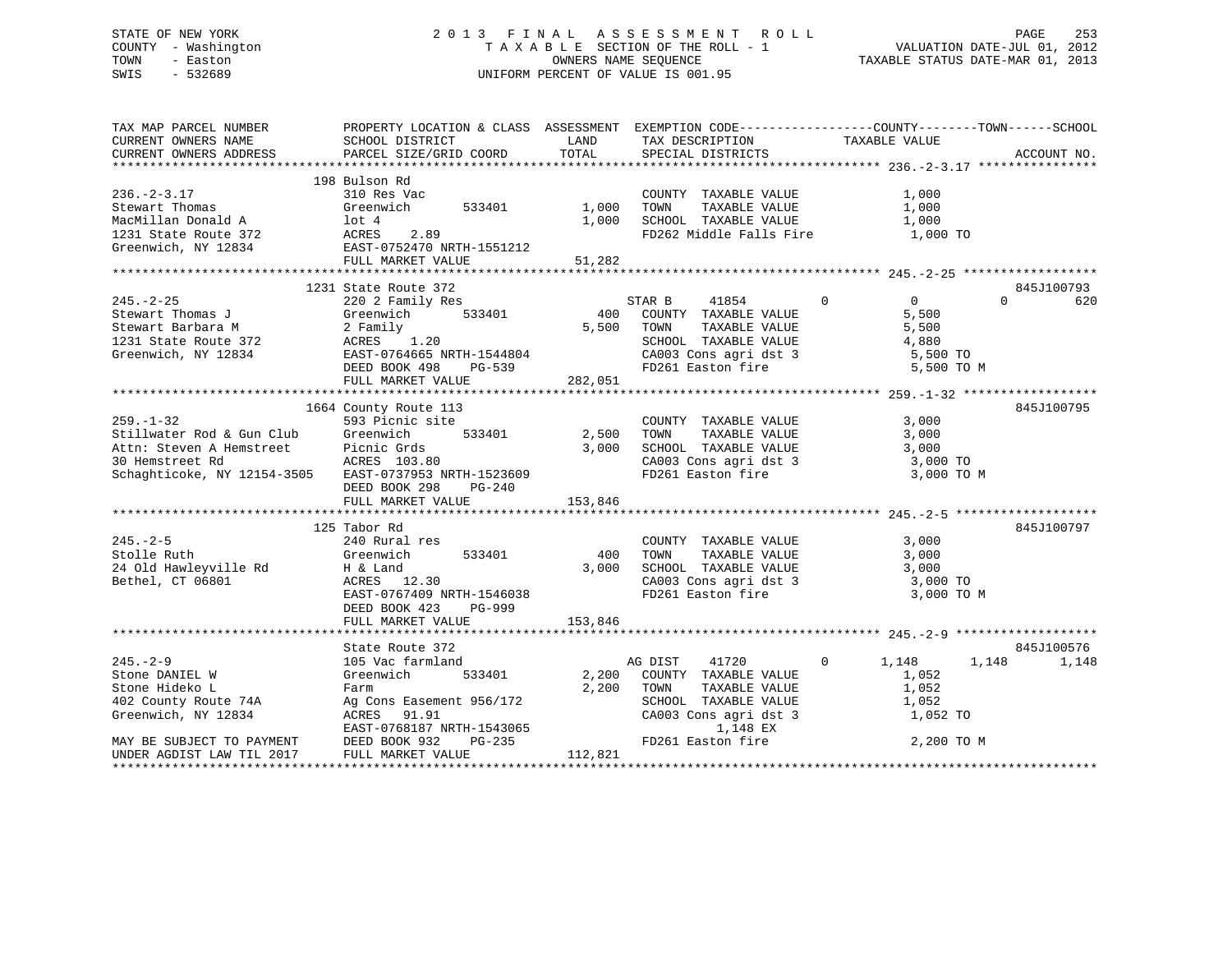# STATE OF NEW YORK 2 0 1 3 F I N A L A S S E S S M E N T R O L L PAGE 254 COUNTY - Washington T A X A B L E SECTION OF THE ROLL - 1 VALUATION DATE-JUL 01, 2012 TOWN - Easton OWNERS NAME SEQUENCE TAXABLE STATUS DATE-MAR 01, 2013 SWIS - 532689 UNIFORM PERCENT OF VALUE IS 001.95

| TAX MAP PARCEL NUMBER<br>CURRENT OWNERS NAME                                                                       | PROPERTY LOCATION & CLASS ASSESSMENT EXEMPTION CODE---------------COUNTY-------TOWN------SCHOOL<br>SCHOOL DISTRICT                                                 | LAND       | TAX DESCRIPTION                                                                                                                                                                                    | TAXABLE VALUE                                                                                      |                                     |                                |
|--------------------------------------------------------------------------------------------------------------------|--------------------------------------------------------------------------------------------------------------------------------------------------------------------|------------|----------------------------------------------------------------------------------------------------------------------------------------------------------------------------------------------------|----------------------------------------------------------------------------------------------------|-------------------------------------|--------------------------------|
| CURRENT OWNERS ADDRESS                                                                                             | PARCEL SIZE/GRID COORD                                                                                                                                             | TOTAL      | SPECIAL DISTRICTS                                                                                                                                                                                  |                                                                                                    |                                     | ACCOUNT NO.                    |
|                                                                                                                    | 402 County Route 74A                                                                                                                                               |            |                                                                                                                                                                                                    |                                                                                                    |                                     | 845J100288                     |
| $245. - 2 - 10$<br>Stone Daniel W<br>Stone Hideko L                                                                | $215$ 1 Fam Res w/<br>533401<br>Greenwich<br>Farm                                                                                                                  |            | AG BUILD 41700<br>5,100 AG BUILD 41700<br>18,200 AG BUILD 41700                                                                                                                                    | $\overline{0}$<br>500<br>$\Omega$<br>$200$<br>150<br>$\Omega$                                      | 500<br>200<br>150                   | 500<br>200<br>150              |
| 402 County Route 74A<br>Greenwich, NY 12834                                                                        | ACRES 164.89<br>EAST-0766213 NRTH-1540329<br>DEED BOOK 932<br>PG-235                                                                                               |            | 41720<br>AG DIST<br>41854<br>STAR B<br>Hist Barns 42112                                                                                                                                            | 2,941<br>$\Omega$<br>$\begin{array}{c}0\\400\end{array}$<br>$\begin{matrix}0\\0\end{matrix}$       | 2,941<br>$\overline{0}$<br>$\Omega$ | 2,941<br>620<br>$\overline{0}$ |
| MAY BE SUBJECT TO PAYMENT<br>UNDER AGDIST LAW TIL 2017                                                             | FULL MARKET VALUE                                                                                                                                                  |            | 933,333 Hist Barns 42112<br>COUNTY TAXABLE VALUE<br>TAXABLE VALUE<br>TOWN<br>SCHOOL TAXABLE VALUE<br>CA003 Cons agri dst $3$ 15,259 TO<br>2,941 EX<br>FD261 Easton fire                            | $\Omega$<br>400<br>13,609<br>14,409<br>13,789<br>18,200 TO M                                       | $\Omega$                            | $\overline{0}$                 |
|                                                                                                                    |                                                                                                                                                                    |            |                                                                                                                                                                                                    |                                                                                                    |                                     |                                |
|                                                                                                                    |                                                                                                                                                                    |            |                                                                                                                                                                                                    |                                                                                                    |                                     | 845J100634                     |
| $236. - 2 - 11$<br>Stone Linda<br>$H \& L$<br>Pulenskey Robert J Jr<br>50 Hegeman Bridge Rd<br>Greenwich, NY 12834 | 210 1 Family Res<br>210 1 Family Res<br>Greenwich<br>377/817<br>FRNT 150.00 DPTH 150.00<br>EAST-0752770 NRTH-1550323<br>DEED BOOK 2640 PG-249<br>FULL MARKET VALUE | 164,103    | STAR B<br>41854<br>400 COUNTY TAXABLE VALUE<br>3,200 TOWN<br>TAXABLE VALUE<br>SCHOOL TAXABLE VALUE<br>FD262 Middle Falls Fire 3,200 TO                                                             | $\overline{0}$<br>$\overline{0}$<br>3,200<br>3,200<br>2,580                                        | $\Omega$                            | 620                            |
|                                                                                                                    | 399 Easton Station Rd                                                                                                                                              |            |                                                                                                                                                                                                    |                                                                                                    |                                     | 845J100196                     |
| $253 - 1 - 4$<br>Storms-Valastro Rebecca Truste Greenwich 533401<br>399 Easton Station Rd<br>Greenwich, NY 12834   | 210 1 Family Res<br>H & Gar<br>2.00<br>ACRES<br>EAST-0762751 NRTH-1536306<br>DEED BOOK 3102 PG-177<br>FULL MARKET VALUE                                            |            | AGED-ALL 41800<br>500 STAR EN 41834<br>4,500 COUNTY TAXABLE VALUE<br>TOWN TAXABLE VALUE<br>SCHOOL TAXABLE VALUE<br>CA003 Cons agri dst 3<br>230,769 FD261 Easton fire<br>230,769 FD261 Easton fire | $\Omega$<br>2,250<br>$\Omega$<br>$\overline{0}$<br>2,250<br>2,250<br>940<br>4,500 TO<br>4,500 TO M | 2,250<br>$\Omega$                   | 2,250<br>1,310                 |
|                                                                                                                    | Verbeck Ave/w Off                                                                                                                                                  |            |                                                                                                                                                                                                    |                                                                                                    |                                     | 845J100529                     |
| $285. - 1 - 14$<br>Strainer Kevin E<br>299 Spraguetown Rd<br>Greenwich, NY 12834                                   | 323 Vacant rural<br>Stillwater Cent 415201<br>Wl<br>2396/59<br>ACRES<br>6.34<br>EAST-0728364 NRTH-1499673<br>DEED BOOK 2396<br><b>PG-59</b>                        | 500<br>500 | COUNTY TAXABLE VALUE<br>TOWN<br>TAXABLE VALUE<br>SCHOOL TAXABLE VALUE<br>CA003 Cons agri dst 3<br>FD261 Easton fire                                                                                | 500<br>500<br>500<br>500 TO                                                                        | 500 TO M                            |                                |
|                                                                                                                    | FULL MARKET VALUE                                                                                                                                                  | 25,641     |                                                                                                                                                                                                    |                                                                                                    |                                     |                                |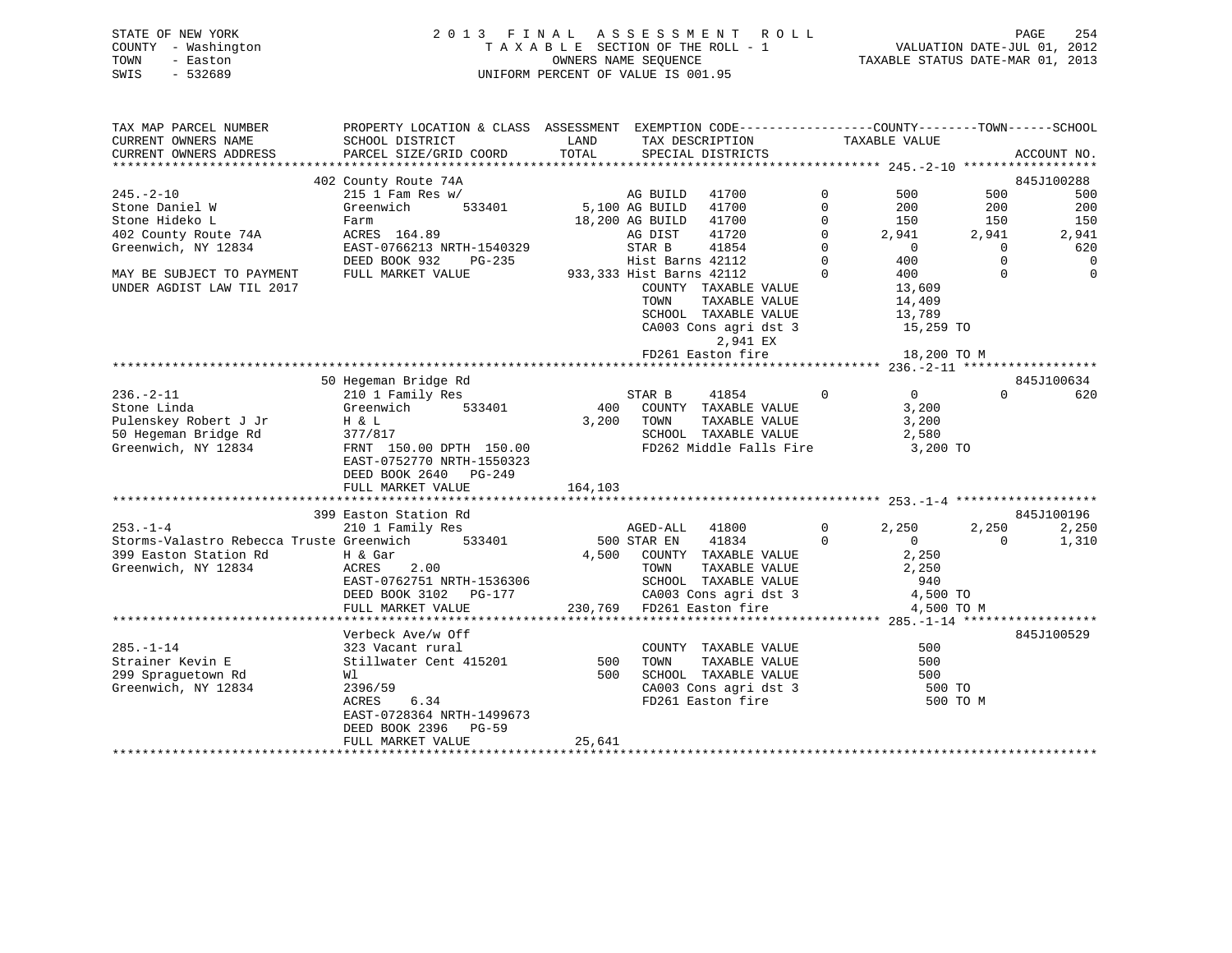#### STATE OF NEW YORK 2 0 1 3 F I N A L A S S E S S M E N T R O L L PAGE 255COUNTY - Washington T A X A B L E SECTION OF THE ROLL - 1 TOWN - Easton **CONNERS NAME SEQUENCE** TAXABLE STATUS DATE-MAR 01, 2013 SWIS - 532689 UNIFORM PERCENT OF VALUE IS 001.95

| TAX MAP PARCEL NUMBER<br>CURRENT OWNERS NAME<br>CURRENT OWNERS ADDRESS                                 | PROPERTY LOCATION & CLASS ASSESSMENT EXEMPTION CODE---------------COUNTY-------TOWN-----SCHOOL<br>SCHOOL DISTRICT<br>PARCEL SIZE/GRID COORD                                          | LAND<br>TOTAL           | TAX DESCRIPTION<br>SPECIAL DISTRICTS                                                                                                   | TAXABLE VALUE                                                                       | ACCOUNT NO.                   |
|--------------------------------------------------------------------------------------------------------|--------------------------------------------------------------------------------------------------------------------------------------------------------------------------------------|-------------------------|----------------------------------------------------------------------------------------------------------------------------------------|-------------------------------------------------------------------------------------|-------------------------------|
| $227. - 1 - 31$<br>Strait Roger<br>Strait Peggy<br>1270 5th Ave<br>New York, NY 10029                  | 14 Old Schuylerville Rd<br>210 1 Family Res<br>Schuylerville 415001<br>H & L<br>FRNT 175.00 DPTH 185.00<br>EAST-0740109 NRTH-1555310<br>DEED BOOK 439<br>PG-648<br>FULL MARKET VALUE | 500<br>4,200<br>215,385 | COUNTY TAXABLE VALUE<br>TAXABLE VALUE<br>TOWN<br>SCHOOL TAXABLE VALUE<br>CA003 Cons agri dst 3<br>FD263 Schuylerville Fire 4,200 TO    | 4,200<br>4,200<br>4,200<br>4,200 TO                                                 | 845J100798                    |
|                                                                                                        |                                                                                                                                                                                      |                         |                                                                                                                                        |                                                                                     |                               |
| $261. - 1 - 17.1$<br>Strasswimmer Aaron<br>Strasswimmer Lisa<br>620 Brownell Rd<br>Greenwich, NY 12834 | 620 Brownell Rd<br>210 1 Family Res<br>Greenwich<br>533401<br>$H+L$<br>Lot 1<br>5.22<br>ACRES<br>EAST-0763248 NRTH-1526008<br>DEED BOOK 844<br>$PG-208$<br>FULL MARKET VALUE         | 600<br>3,800<br>194,872 | STAR B<br>41854<br>COUNTY TAXABLE VALUE<br>TOWN<br>TAXABLE VALUE<br>SCHOOL TAXABLE VALUE<br>FD261 Easton fire                          | $\Omega$<br>$\Omega$<br>3,800<br>3,800<br>3,180<br>3,800 TO M                       | 845J100730<br>$\Omega$<br>620 |
|                                                                                                        |                                                                                                                                                                                      |                         |                                                                                                                                        |                                                                                     |                               |
| $261. - 1 - 17.4$<br>Strasswimmer Aaron<br>Strasswimmer Lisa<br>620 Brownell Rd<br>Greenwich, NY 12834 | Brownell Rd<br>323 Vacant rural<br>Greenwich<br>533401<br>Vac Land<br>Lot 2<br>ACRES<br>5.56<br>EAST-0763491 NRTH-1526001<br>DEED BOOK 844<br>PG-206                                 | 300<br>300              | COUNTY TAXABLE VALUE<br>TAXABLE VALUE<br>TOWN<br>SCHOOL TAXABLE VALUE<br>FD261 Easton fire                                             | 300<br>300<br>300<br>300 TO M                                                       |                               |
|                                                                                                        | FULL MARKET VALUE                                                                                                                                                                    | 15,385                  |                                                                                                                                        |                                                                                     |                               |
|                                                                                                        | 2944 Valley Falls Rd                                                                                                                                                                 |                         |                                                                                                                                        |                                                                                     |                               |
| $278. - 1 - 2.2$<br>Strope Scott D<br>Strope Karen D<br>2944 Valley Falls Rd<br>Schaghticoke, NY 12154 | 210 1 Family Res<br>Greenwich<br>533401<br>Aql<br>Lot3<br>ACRES<br>6.05<br>EAST-0746053 NRTH-1508793<br>DEED BOOK 879<br>$PG-32$<br>FULL MARKET VALUE                                | 500<br>4,800<br>246,154 | 41854<br>STAR B<br>COUNTY TAXABLE VALUE<br>TOWN<br>TAXABLE VALUE<br>SCHOOL TAXABLE VALUE<br>CA003 Cons agri dst 3<br>FD261 Easton fire | $\mathbf{0}$<br>$\overline{0}$<br>4,800<br>4,800<br>4,180<br>4,800 TO<br>4,800 TO M | 620<br>$\Omega$               |
|                                                                                                        |                                                                                                                                                                                      |                         |                                                                                                                                        |                                                                                     |                               |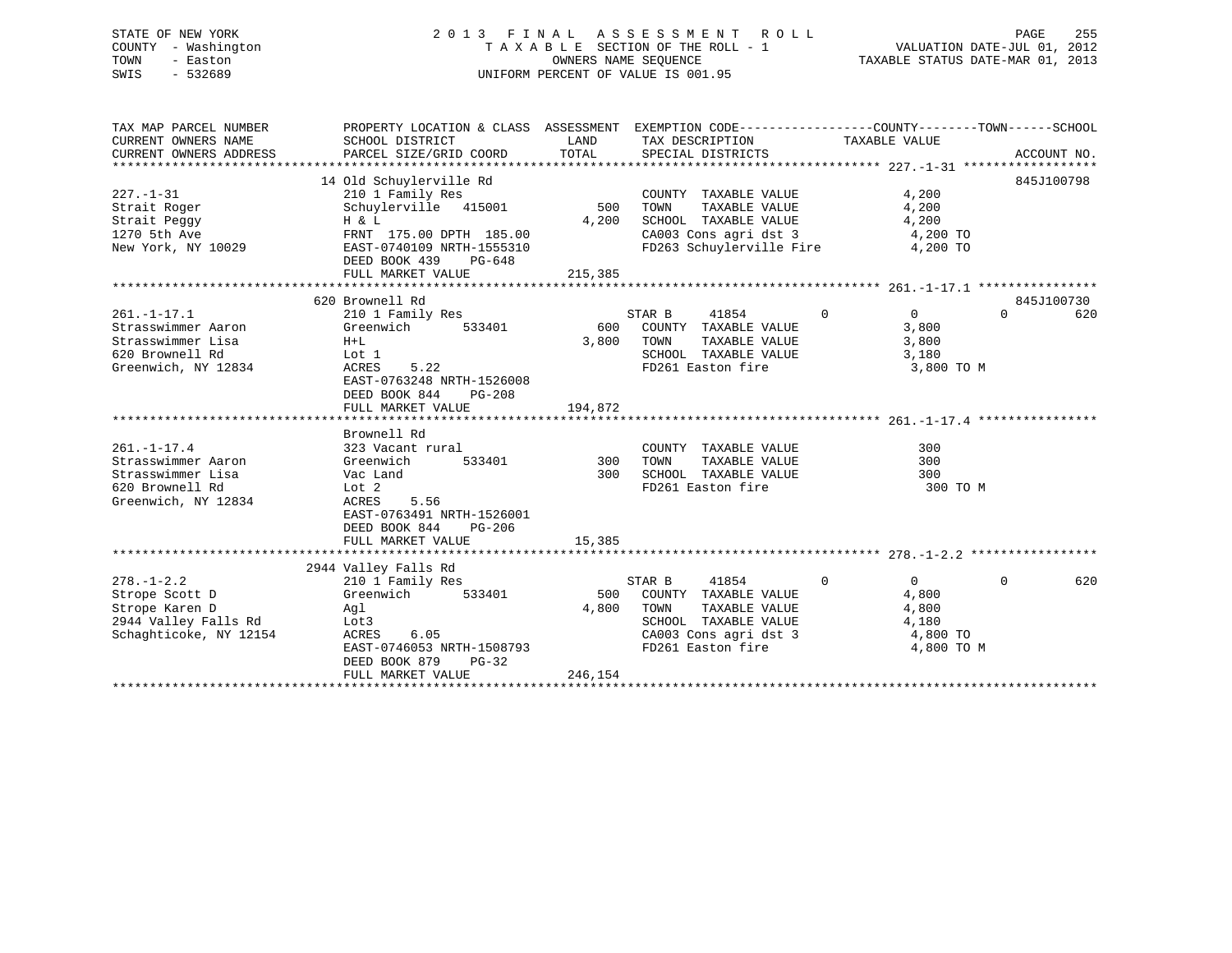# STATE OF NEW YORK 2 0 1 3 F I N A L A S S E S S M E N T R O L L PAGE 256 COUNTY - Washington T A X A B L E SECTION OF THE ROLL - 1 VALUATION DATE-JUL 01, 2012 TOWN - Easton OWNERS NAME SEQUENCE TAXABLE STATUS DATE-MAR 01, 2013 SWIS - 532689 UNIFORM PERCENT OF VALUE IS 001.95

| TAX MAP PARCEL NUMBER<br>CURRENT OWNERS NAME | PROPERTY LOCATION & CLASS ASSESSMENT EXEMPTION CODE---------------COUNTY-------TOWN-----SCHOOL<br>SCHOOL DISTRICT | LAND                  | TAX DESCRIPTION                                                          | TAXABLE VALUE  |                   |           |                |
|----------------------------------------------|-------------------------------------------------------------------------------------------------------------------|-----------------------|--------------------------------------------------------------------------|----------------|-------------------|-----------|----------------|
| CURRENT OWNERS ADDRESS                       | PARCEL SIZE/GRID COORD                                                                                            | TOTAL                 | SPECIAL DISTRICTS                                                        |                |                   |           | ACCOUNT NO.    |
|                                              |                                                                                                                   |                       |                                                                          |                |                   |           |                |
|                                              | 1318 State Route 372                                                                                              |                       |                                                                          |                |                   |           | 845J100525     |
| $237. - 1 - 17$                              | 240 Rural res                                                                                                     |                       | AG DIST<br>41720                                                         | $\Omega$       | 422               | 422       | 422            |
| Sturm Hedy                                   | Greenwich<br>533401                                                                                               | 2,000 STAR B<br>7,700 | 41854                                                                    | $\Omega$       | $\Omega$<br>7,278 | $\Omega$  | 620            |
| Eldred Laurel<br>1318 State Route 372        | H & L<br>ACRES 98.24                                                                                              |                       | COUNTY TAXABLE VALUE<br>TAXABLE VALUE<br>TOWN                            |                | 7,278             |           |                |
| Greenwich, NY 12834                          | EAST-0765804 NRTH-1547359                                                                                         |                       | SCHOOL TAXABLE VALUE                                                     |                | 6,658             |           |                |
|                                              | DEED BOOK 2408 PG-194                                                                                             |                       | CA003 Cons agri dst 3                                                    |                | 7,278 TO          |           |                |
| MAY BE SUBJECT TO PAYMENT                    | FULL MARKET VALUE                                                                                                 | 394,872               | 422 EX                                                                   |                |                   |           |                |
| UNDER AGDIST LAW TIL 2017                    |                                                                                                                   |                       | FD261 Easton fire                                                        |                | 7,700 TO M        |           |                |
|                                              |                                                                                                                   |                       |                                                                          |                |                   |           |                |
|                                              | 165 Mcgowan Rd                                                                                                    |                       | 90 PCT OF VALUE USED FOR EXEMPTION PURPOSES                              |                |                   |           | 845J100562     |
| $277. - 1 - 11$                              | 240 Rural res                                                                                                     |                       | CBT VET/TC 41131                                                         | $\overline{0}$ | 975               | 878       | $\overline{0}$ |
| Stutzman Aaron                               | 533401<br>Greenwich                                                                                               |                       | 900 AG DIST<br>41720                                                     | $\Omega$       | 301               | 301       | 301            |
| Stutzman Sabrina                             | Lot 1                                                                                                             |                       | 41854<br>5,600 STAR B                                                    | $\Omega$       | $\overline{0}$    | $\bigcap$ | 620            |
| 165 McGowan Rd                               | ACRES 24.00                                                                                                       |                       | COUNTY TAXABLE VALUE                                                     |                | 4,324             |           |                |
| Schaghticoke, NY 12154                       | EAST-0738004 NRTH-1507112                                                                                         |                       | TOWN<br>TAXABLE VALUE                                                    |                | 4,421             |           |                |
|                                              | DEED BOOK 2473 PG-347                                                                                             |                       | SCHOOL TAXABLE VALUE                                                     |                | 4,679             |           |                |
| MAY BE SUBJECT TO PAYMENT                    | FULL MARKET VALUE                                                                                                 |                       | 287,179 CA003 Cons agri dst 3                                            |                | 5,299 TO          |           |                |
| UNDER AGDIST LAW TIL 2017                    |                                                                                                                   |                       | 301 EX                                                                   |                |                   |           |                |
|                                              |                                                                                                                   |                       | FD261 Easton fire                                                        |                | 5,600 TO M        |           |                |
|                                              |                                                                                                                   |                       |                                                                          |                |                   |           |                |
|                                              | 2988 County Route 113                                                                                             |                       |                                                                          |                |                   |           | 845J100255     |
| $227. - 1 - 33.2$                            | 240 Rural res                                                                                                     |                       | 41854<br>STAR B                                                          | $\mathbf 0$    | $\overline{0}$    | $\Omega$  | 620            |
| Sullivan Edwin                               | Schuylerville 415001                                                                                              |                       | 500 COUNTY TAXABLE VALUE                                                 |                | 4,700             |           |                |
| 2999 County Route 113                        | $H+L$                                                                                                             | 4,700                 | TOWN<br>TAXABLE VALUE                                                    |                | 4,700             |           |                |
| Greenwich, NY 12834                          | 890/60                                                                                                            |                       | SCHOOL TAXABLE VALUE                                                     |                | 4,080             |           |                |
|                                              | ACRES 14.46                                                                                                       |                       | CA003 Cons agri dst 3                                                    |                | 4,700 TO          |           |                |
|                                              | EAST-0741712 NRTH-1554891<br>DEED BOOK 890                                                                        |                       | FD263 Schuylerville Fire                                                 |                | 4,700 TO          |           |                |
|                                              | PG-60<br>FULL MARKET VALUE                                                                                        | 241,026               |                                                                          |                |                   |           |                |
|                                              |                                                                                                                   |                       |                                                                          |                |                   |           |                |
|                                              | 2999 County Route 113                                                                                             |                       |                                                                          |                |                   |           | 845J100800     |
| $227. - 1 - 29$                              | 210 1 Family Res                                                                                                  |                       | COUNTY TAXABLE VALUE                                                     |                | 4,800             |           |                |
| Sullivan Edwin J etal                        | Schuylerville 415001                                                                                              | 500                   | TAXABLE VALUE<br>TOWN                                                    |                | 4,800             |           |                |
| Sullivan Jennifer L Etal                     | H & L                                                                                                             | 4,800                 | SCHOOL TAXABLE VALUE                                                     |                | 4,800             |           |                |
| 2999 County Route 113                        | 440/234                                                                                                           |                       |                                                                          |                |                   |           |                |
| Greenwich, NY 12834                          | ACRES<br>7.40                                                                                                     |                       | CA003 Cons agri dst 3 (a) 4,800 TO<br>FD263 Schuylerville Fire (4,800 TO |                |                   |           |                |
|                                              | EAST-0741048 NRTH-1555672                                                                                         |                       |                                                                          |                |                   |           |                |
|                                              | DEED BOOK 890<br>PG-57                                                                                            |                       |                                                                          |                |                   |           |                |
|                                              | FULL MARKET VALUE                                                                                                 | 246,154               |                                                                          |                |                   |           |                |
|                                              |                                                                                                                   |                       |                                                                          |                |                   |           |                |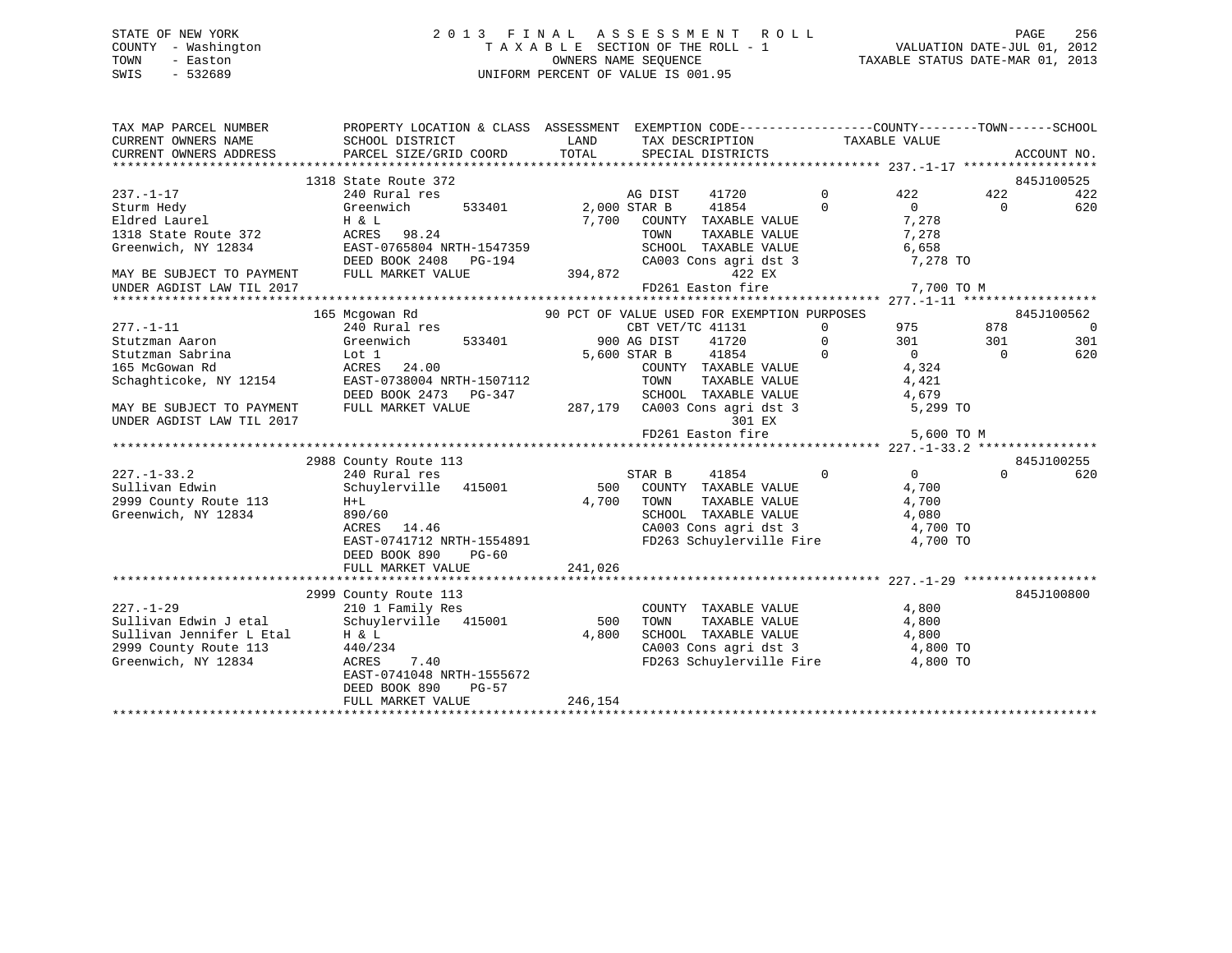# STATE OF NEW YORK 2 0 1 3 F I N A L A S S E S S M E N T R O L L PAGE 257 COUNTY - Washington T A X A B L E SECTION OF THE ROLL - 1 VALUATION DATE-JUL 01, 2012 TOWN - Easton OWNERS NAME SEQUENCE TAXABLE STATUS DATE-MAR 01, 2013 SWIS - 532689 UNIFORM PERCENT OF VALUE IS 001.95

| TAX MAP PARCEL NUMBER<br>CURRENT OWNERS NAME<br>CURRENT OWNERS ADDRESS                            | PROPERTY LOCATION & CLASS ASSESSMENT EXEMPTION CODE----------------COUNTY-------TOWN------SCHOOL<br>SCHOOL DISTRICT<br>PARCEL SIZE/GRID COORD | LAND<br>TAX DESCRIPTION<br>TOTAL<br>SPECIAL DISTRICTS |                                                                                        | TAXABLE VALUE                                                     | ACCOUNT NO.         |
|---------------------------------------------------------------------------------------------------|-----------------------------------------------------------------------------------------------------------------------------------------------|-------------------------------------------------------|----------------------------------------------------------------------------------------|-------------------------------------------------------------------|---------------------|
|                                                                                                   |                                                                                                                                               |                                                       |                                                                                        |                                                                   |                     |
| $278. - 1 - 25$<br>Swanson Charlene<br>898 Gifford Rd                                             | 898 Gifford Rd<br>210 1 Family Res<br>533401<br>Greenwich<br>H & Lot                                                                          | STAR EN<br>400<br>2,000 TOWN                          | $\Omega$<br>41834<br>COUNTY TAXABLE VALUE<br>TAXABLE VALUE                             | $\overline{0}$<br>$\Omega$<br>2,000<br>2,000                      | 845J100803<br>1,310 |
| Johnsonville, NY 12094                                                                            | ACRES<br>1.80<br>EAST-0753843 NRTH-1507253<br>DEED BOOK 405<br>PG-417                                                                         | FD261 Easton fire                                     | SCHOOL TAXABLE VALUE<br>CA003 Cons agri dst 3                                          | 690<br>2,000 TO<br>2,000 TO M                                     |                     |
|                                                                                                   | FULL MARKET VALUE                                                                                                                             | 102,564                                               |                                                                                        |                                                                   |                     |
|                                                                                                   |                                                                                                                                               |                                                       |                                                                                        |                                                                   |                     |
| $269. - 1 - 21$<br>Tarsa Tessie A<br>Sheehan Laureen E<br>706 Grand St<br>Mechanicville, NY 12118 | 44 Grove Rd<br>210 1 Family Res<br>Greenwich<br>533401<br>H & L & Gar<br>ACRES<br>4.60<br>EAST-0746391 NRTH-1516131                           | 500<br>TOWN<br>4,000<br>FD261 Easton fire             | COUNTY TAXABLE VALUE<br>TAXABLE VALUE<br>SCHOOL TAXABLE VALUE<br>CA003 Cons agri dst 3 | 4,000<br>4,000<br>4,000<br>4,000 TO<br>4,000 TO M                 | 845J100430          |
|                                                                                                   | DEED BOOK 3229 PG-225                                                                                                                         |                                                       |                                                                                        |                                                                   |                     |
|                                                                                                   | FULL MARKET VALUE                                                                                                                             | 205,128                                               |                                                                                        |                                                                   |                     |
|                                                                                                   | 920 Beadle Hill Rd                                                                                                                            |                                                       |                                                                                        |                                                                   | 845J100684          |
| $278. - 1 - 30.1$                                                                                 | 120 Field crops                                                                                                                               | AG DIST                                               | $\Omega$<br>41720                                                                      | 303<br>303                                                        | 303                 |
| Taylor Curtis B<br>Taylor Margot<br>920 Beadle Hill Rd<br>Valley Falls, NY 12185                  | 533401<br>Greenwich<br>Farm<br>1990-400<br>ACRES 44.54<br>EAST-0752610 NRTH-1506995                                                           | 1,000 STAR B<br>6,500 COUNTY TAXABLE VALUE<br>TOWN    | 41854<br>$\Omega$<br>TAXABLE VALUE<br>SCHOOL TAXABLE VALUE<br>CA003 Cons agri dst 3    | $\overline{0}$<br>$\Omega$<br>6,197<br>6,197<br>5,577<br>6,197 TO | 620                 |
| MAY BE SUBJECT TO PAYMENT                                                                         | DEED BOOK 458<br>PG-588                                                                                                                       |                                                       | 303 EX                                                                                 |                                                                   |                     |
| UNDER AGDIST LAW TIL 2017                                                                         | FULL MARKET VALUE                                                                                                                             | 333,333 FD261 Easton fire                             |                                                                                        | 6,500 TO M                                                        |                     |
|                                                                                                   | Beadle Hill Rd                                                                                                                                |                                                       |                                                                                        |                                                                   | 845J101106          |
| $278. - 1 - 30.2$                                                                                 | 120 Field crops                                                                                                                               | AG BUILD                                              | $\mathbf 0$<br>41700                                                                   | 700<br>700                                                        | 700                 |
| Taylor Curtis B<br>Taylor Margot<br>920 Beadle Hill Rd                                            | 533401<br>Greenwich<br>ACRES 43.47<br>EAST-0752982 NRTH-1507963                                                                               | 800 AG DIST<br>1,500<br>COUNTY TAXABLE VALUE<br>TOWN  | 41720<br>$\Omega$<br>TAXABLE VALUE                                                     | $\Omega$<br>$\Omega$<br>800<br>800                                | $\mathbf 0$         |
| Valley Falls, NY 12185                                                                            | DEED BOOK 472<br>PG-886<br>FULL MARKET VALUE                                                                                                  | 76,923 CA003 Cons agri dst 3                          | SCHOOL TAXABLE VALUE                                                                   | 800<br>1,500 TO                                                   |                     |
| MAY BE SUBJECT TO PAYMENT<br>UNDER AGDIST LAW TIL 2017                                            |                                                                                                                                               | FD261 Easton fire                                     |                                                                                        | 1,500 TO M                                                        |                     |
|                                                                                                   |                                                                                                                                               |                                                       |                                                                                        |                                                                   |                     |
|                                                                                                   | 963 Gifford Rd                                                                                                                                |                                                       |                                                                                        |                                                                   |                     |
| $278. - 1 - 30.3$<br>Taylor Curtis II                                                             | 210 1 Family Res<br>533401<br>Greenwich                                                                                                       | STAR B<br>500                                         | 41854<br>$\mathbf{0}$<br>COUNTY TAXABLE VALUE                                          | $\overline{0}$<br>$\Omega$<br>4,500                               | 620                 |
| Taylor Laura                                                                                      | V/l                                                                                                                                           | 4,500 TOWN                                            | TAXABLE VALUE                                                                          | 4,500                                                             |                     |
| 963 Gifford Rd                                                                                    | ACRES<br>2.00                                                                                                                                 |                                                       | SCHOOL TAXABLE VALUE                                                                   | 3,880                                                             |                     |
| Johnsonville, NY 12094                                                                            | EAST-0753028 NRTH-1508695                                                                                                                     |                                                       | CA003 Cons agri dst 3                                                                  | 4,500 TO                                                          |                     |
|                                                                                                   | DEED BOOK 847<br>PG-178<br>FULL MARKET VALUE                                                                                                  | FD261 Easton fire<br>230,769                          |                                                                                        | 4,500 TO M                                                        |                     |
|                                                                                                   |                                                                                                                                               |                                                       |                                                                                        |                                                                   |                     |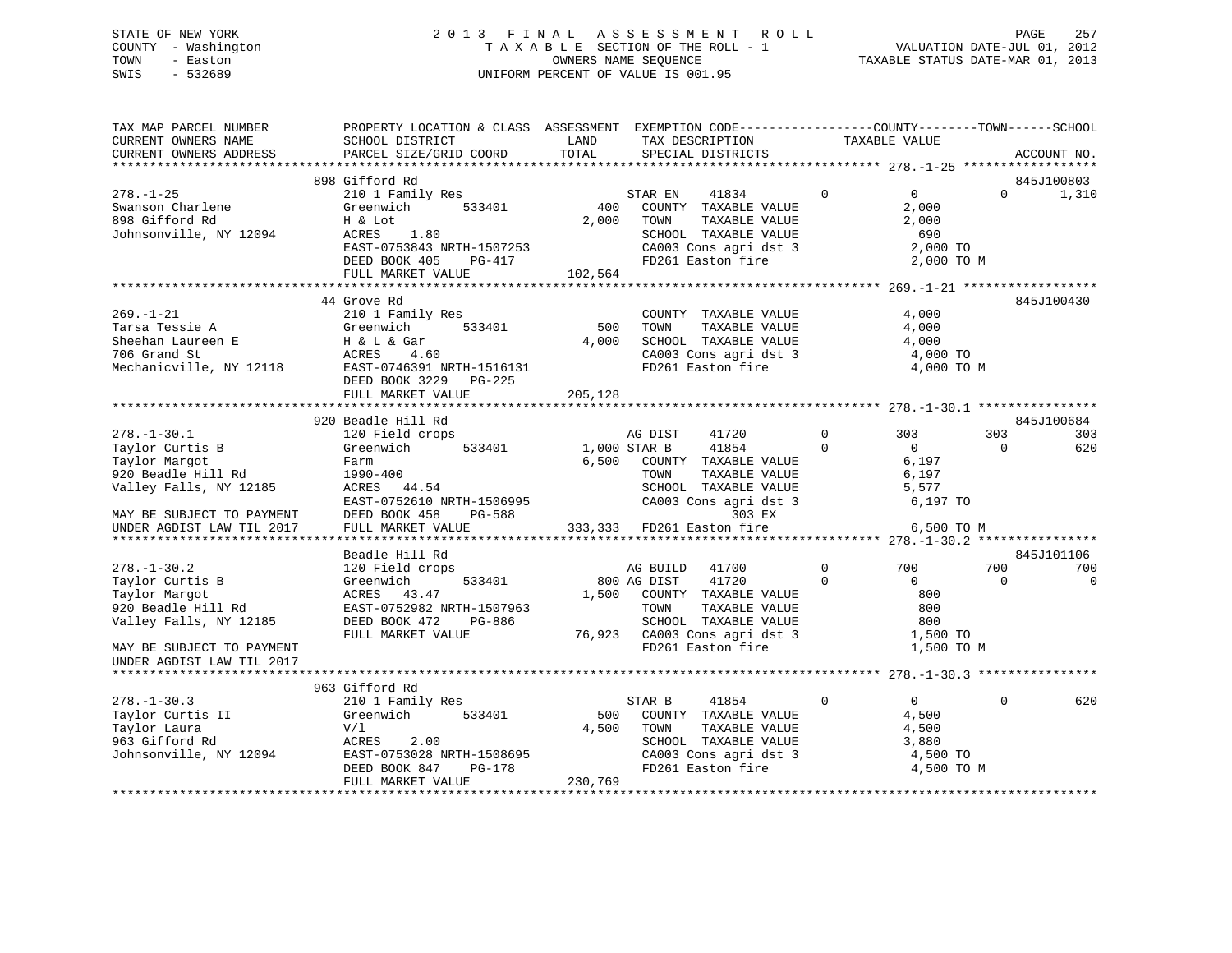# STATE OF NEW YORK 2 0 1 3 F I N A L A S S E S S M E N T R O L L PAGE 258 COUNTY - Washington T A X A B L E SECTION OF THE ROLL - 1 VALUATION DATE-JUL 01, 2012 TOWN - Easton OWNERS NAME SEQUENCE TAXABLE STATUS DATE-MAR 01, 2013 SWIS - 532689 UNIFORM PERCENT OF VALUE IS 001.95

| TOTAL<br>CURRENT OWNERS ADDRESS<br>PARCEL SIZE/GRID COORD<br>SPECIAL DISTRICTS<br>ACCOUNT NO.<br>1608 County Route 113<br>845J100808<br>County Route 113<br>210 1 Family Res<br>$\mathbf{0}$<br>$\overline{0}$<br>$259. - 1 - 35$<br>STAR B<br>41854<br>$\Omega$<br>620<br>400 COUNTY TAXABLE VALUE<br>Stillwater Cent 415201<br>3,200<br>Taylor Francis G Jr<br>Taylor Penelope<br>Taylor Penelope<br>3,200 TOWN<br>TAXABLE VALUE<br>H & L<br>3,200<br>Taylor Penelope<br>1608 County Route 113 (ACRES 1.60<br>Schaghticoke, NY 12154 (EAST-0736157 NRTH-1521794<br>SCHOOL TAXABLE VALUE<br>CA003 Cons agri dst 3<br>2,580<br>3,200 TO<br>FD261 Easton fire<br>3,200 TO M<br>DEED BOOK 414<br>PG-1191<br>FULL MARKET VALUE<br>164,103<br>845J101072<br>Lees Crossing Rd<br>105 Vac farmland<br>AG DIST 41720 0<br>600 COUNTY TAXABLE VALUE<br>600 TOWN TAXABLE VALUE<br>$287. - 1 - 6.2$<br>97<br>97<br>97<br>Greenwich 533401<br>Taylor Margot<br>503<br>920 Beadle Hill Rd<br>503<br>Vl<br>SCHOOL TAXABLE VALUE<br>CA003 Cons agri dst 3<br>Valley Falls, NY 12185<br>ACRES 25.90<br>503<br>EAST-0752754 NRTH-1505600<br>503 TO<br>MAY BE SUBJECT TO PAYMENT<br>UNDER AGDIST LAW TIL 2017<br>DEED BOOK 836<br>97 EX<br>PG-190<br>30,769 FD261 Easton fire<br>30,769 FD261 Easton fire<br>600 TO M<br>UNDER AGDIST LAW TIL 2017<br>FULL MARKET VALUE<br>845J100145<br>Colonel Baum Rd<br>$245. - 2 - 26.1$<br>3,000<br>105 Vac farmland<br>COUNTY TAXABLE VALUE<br>TOWN      TAXABLE VALUE<br>1,000 TOWN<br>533401<br>Taylor Robert W<br>Greenwich<br>3,000<br>233 Ross Ave<br>$3,000$ SCHOOL TAXABLE VALUE $3,000$<br>CA003 Cons agri dst 3 $3,000$ TO<br>Farm<br>CA003 Cons agri dst 3<br>FD261 Easton fire<br>Hackensack, NJ 07601<br>ACRES 45.00<br>EAST-0764237 NRTH-1544497<br>3,000 TO M<br>DEED BOOK 491 PG-663<br>FULL MARKET VALUE<br>153,846<br>2976 County Route 113<br>845J100159<br>$227. - 1 - 14$<br>1,600<br>210 1 Family Res<br>COUNTY TAXABLE VALUE<br>Schuylerville 415001<br>TAXABLE VALUE<br>400<br>TOWN<br>1,600<br>SCHOOL TAXABLE VALUE 1,600<br>CA003 Cons agri dst 3 1,600 TO<br>H & L<br>1,600<br>Portland, ME 04112<br>FRNT 100.00 DPTH 125.00<br>FD263 Schuylerville Fire 1,600 TO<br>EAST-0741330 NRTH-1554827<br>DEED BOOK 3182 PG-228<br>82,051<br>FULL MARKET VALUE<br>331 General Fellows Rd<br>$235. - 2 - 4.5$<br>710 Manufacture<br>COUNTY TAXABLE VALUE<br>70,000<br>The Fort Miller Company, Inc. Greenwich<br>533401<br>5,000<br>TOWN<br>TAXABLE VALUE<br>70,000<br>SCHOOL TAXABLE VALUE<br>Manufacture<br>70,000<br>70,000<br>688 Wilbur Ave<br>PO Box 98<br>Schuylerville, NY 12871<br>FD262 Middle Falls Fire 70,000 TO<br>ACRES<br>9.52<br>EAST-0746149 NRTH-1551783<br>DEED BOOK 2742 PG-164<br>FULL MARKET VALUE<br>3589,744 | TAX MAP PARCEL NUMBER<br>CURRENT OWNERS NAME | PROPERTY LOCATION & CLASS ASSESSMENT EXEMPTION CODE---------------COUNTY-------TOWN------SCHOOL<br>SCHOOL DISTRICT | LAND | TAX DESCRIPTION | TAXABLE VALUE |  |
|------------------------------------------------------------------------------------------------------------------------------------------------------------------------------------------------------------------------------------------------------------------------------------------------------------------------------------------------------------------------------------------------------------------------------------------------------------------------------------------------------------------------------------------------------------------------------------------------------------------------------------------------------------------------------------------------------------------------------------------------------------------------------------------------------------------------------------------------------------------------------------------------------------------------------------------------------------------------------------------------------------------------------------------------------------------------------------------------------------------------------------------------------------------------------------------------------------------------------------------------------------------------------------------------------------------------------------------------------------------------------------------------------------------------------------------------------------------------------------------------------------------------------------------------------------------------------------------------------------------------------------------------------------------------------------------------------------------------------------------------------------------------------------------------------------------------------------------------------------------------------------------------------------------------------------------------------------------------------------------------------------------------------------------------------------------------------------------------------------------------------------------------------------------------------------------------------------------------------------------------------------------------------------------------------------------------------------------------------------------------------------------------------------------------------------------------------------------------------------------------------------------------------------------------------------------------------------------------------------------------------------------------------------------------------------------------------------------------------------------------------------------------------|----------------------------------------------|--------------------------------------------------------------------------------------------------------------------|------|-----------------|---------------|--|
|                                                                                                                                                                                                                                                                                                                                                                                                                                                                                                                                                                                                                                                                                                                                                                                                                                                                                                                                                                                                                                                                                                                                                                                                                                                                                                                                                                                                                                                                                                                                                                                                                                                                                                                                                                                                                                                                                                                                                                                                                                                                                                                                                                                                                                                                                                                                                                                                                                                                                                                                                                                                                                                                                                                                                                              |                                              |                                                                                                                    |      |                 |               |  |
|                                                                                                                                                                                                                                                                                                                                                                                                                                                                                                                                                                                                                                                                                                                                                                                                                                                                                                                                                                                                                                                                                                                                                                                                                                                                                                                                                                                                                                                                                                                                                                                                                                                                                                                                                                                                                                                                                                                                                                                                                                                                                                                                                                                                                                                                                                                                                                                                                                                                                                                                                                                                                                                                                                                                                                              |                                              |                                                                                                                    |      |                 |               |  |
|                                                                                                                                                                                                                                                                                                                                                                                                                                                                                                                                                                                                                                                                                                                                                                                                                                                                                                                                                                                                                                                                                                                                                                                                                                                                                                                                                                                                                                                                                                                                                                                                                                                                                                                                                                                                                                                                                                                                                                                                                                                                                                                                                                                                                                                                                                                                                                                                                                                                                                                                                                                                                                                                                                                                                                              |                                              |                                                                                                                    |      |                 |               |  |
|                                                                                                                                                                                                                                                                                                                                                                                                                                                                                                                                                                                                                                                                                                                                                                                                                                                                                                                                                                                                                                                                                                                                                                                                                                                                                                                                                                                                                                                                                                                                                                                                                                                                                                                                                                                                                                                                                                                                                                                                                                                                                                                                                                                                                                                                                                                                                                                                                                                                                                                                                                                                                                                                                                                                                                              |                                              |                                                                                                                    |      |                 |               |  |
|                                                                                                                                                                                                                                                                                                                                                                                                                                                                                                                                                                                                                                                                                                                                                                                                                                                                                                                                                                                                                                                                                                                                                                                                                                                                                                                                                                                                                                                                                                                                                                                                                                                                                                                                                                                                                                                                                                                                                                                                                                                                                                                                                                                                                                                                                                                                                                                                                                                                                                                                                                                                                                                                                                                                                                              |                                              |                                                                                                                    |      |                 |               |  |
|                                                                                                                                                                                                                                                                                                                                                                                                                                                                                                                                                                                                                                                                                                                                                                                                                                                                                                                                                                                                                                                                                                                                                                                                                                                                                                                                                                                                                                                                                                                                                                                                                                                                                                                                                                                                                                                                                                                                                                                                                                                                                                                                                                                                                                                                                                                                                                                                                                                                                                                                                                                                                                                                                                                                                                              |                                              |                                                                                                                    |      |                 |               |  |
|                                                                                                                                                                                                                                                                                                                                                                                                                                                                                                                                                                                                                                                                                                                                                                                                                                                                                                                                                                                                                                                                                                                                                                                                                                                                                                                                                                                                                                                                                                                                                                                                                                                                                                                                                                                                                                                                                                                                                                                                                                                                                                                                                                                                                                                                                                                                                                                                                                                                                                                                                                                                                                                                                                                                                                              |                                              |                                                                                                                    |      |                 |               |  |
|                                                                                                                                                                                                                                                                                                                                                                                                                                                                                                                                                                                                                                                                                                                                                                                                                                                                                                                                                                                                                                                                                                                                                                                                                                                                                                                                                                                                                                                                                                                                                                                                                                                                                                                                                                                                                                                                                                                                                                                                                                                                                                                                                                                                                                                                                                                                                                                                                                                                                                                                                                                                                                                                                                                                                                              |                                              |                                                                                                                    |      |                 |               |  |
|                                                                                                                                                                                                                                                                                                                                                                                                                                                                                                                                                                                                                                                                                                                                                                                                                                                                                                                                                                                                                                                                                                                                                                                                                                                                                                                                                                                                                                                                                                                                                                                                                                                                                                                                                                                                                                                                                                                                                                                                                                                                                                                                                                                                                                                                                                                                                                                                                                                                                                                                                                                                                                                                                                                                                                              |                                              |                                                                                                                    |      |                 |               |  |
|                                                                                                                                                                                                                                                                                                                                                                                                                                                                                                                                                                                                                                                                                                                                                                                                                                                                                                                                                                                                                                                                                                                                                                                                                                                                                                                                                                                                                                                                                                                                                                                                                                                                                                                                                                                                                                                                                                                                                                                                                                                                                                                                                                                                                                                                                                                                                                                                                                                                                                                                                                                                                                                                                                                                                                              |                                              |                                                                                                                    |      |                 |               |  |
|                                                                                                                                                                                                                                                                                                                                                                                                                                                                                                                                                                                                                                                                                                                                                                                                                                                                                                                                                                                                                                                                                                                                                                                                                                                                                                                                                                                                                                                                                                                                                                                                                                                                                                                                                                                                                                                                                                                                                                                                                                                                                                                                                                                                                                                                                                                                                                                                                                                                                                                                                                                                                                                                                                                                                                              |                                              |                                                                                                                    |      |                 |               |  |
|                                                                                                                                                                                                                                                                                                                                                                                                                                                                                                                                                                                                                                                                                                                                                                                                                                                                                                                                                                                                                                                                                                                                                                                                                                                                                                                                                                                                                                                                                                                                                                                                                                                                                                                                                                                                                                                                                                                                                                                                                                                                                                                                                                                                                                                                                                                                                                                                                                                                                                                                                                                                                                                                                                                                                                              |                                              |                                                                                                                    |      |                 |               |  |
|                                                                                                                                                                                                                                                                                                                                                                                                                                                                                                                                                                                                                                                                                                                                                                                                                                                                                                                                                                                                                                                                                                                                                                                                                                                                                                                                                                                                                                                                                                                                                                                                                                                                                                                                                                                                                                                                                                                                                                                                                                                                                                                                                                                                                                                                                                                                                                                                                                                                                                                                                                                                                                                                                                                                                                              |                                              |                                                                                                                    |      |                 |               |  |
|                                                                                                                                                                                                                                                                                                                                                                                                                                                                                                                                                                                                                                                                                                                                                                                                                                                                                                                                                                                                                                                                                                                                                                                                                                                                                                                                                                                                                                                                                                                                                                                                                                                                                                                                                                                                                                                                                                                                                                                                                                                                                                                                                                                                                                                                                                                                                                                                                                                                                                                                                                                                                                                                                                                                                                              |                                              |                                                                                                                    |      |                 |               |  |
|                                                                                                                                                                                                                                                                                                                                                                                                                                                                                                                                                                                                                                                                                                                                                                                                                                                                                                                                                                                                                                                                                                                                                                                                                                                                                                                                                                                                                                                                                                                                                                                                                                                                                                                                                                                                                                                                                                                                                                                                                                                                                                                                                                                                                                                                                                                                                                                                                                                                                                                                                                                                                                                                                                                                                                              |                                              |                                                                                                                    |      |                 |               |  |
|                                                                                                                                                                                                                                                                                                                                                                                                                                                                                                                                                                                                                                                                                                                                                                                                                                                                                                                                                                                                                                                                                                                                                                                                                                                                                                                                                                                                                                                                                                                                                                                                                                                                                                                                                                                                                                                                                                                                                                                                                                                                                                                                                                                                                                                                                                                                                                                                                                                                                                                                                                                                                                                                                                                                                                              |                                              |                                                                                                                    |      |                 |               |  |
|                                                                                                                                                                                                                                                                                                                                                                                                                                                                                                                                                                                                                                                                                                                                                                                                                                                                                                                                                                                                                                                                                                                                                                                                                                                                                                                                                                                                                                                                                                                                                                                                                                                                                                                                                                                                                                                                                                                                                                                                                                                                                                                                                                                                                                                                                                                                                                                                                                                                                                                                                                                                                                                                                                                                                                              |                                              |                                                                                                                    |      |                 |               |  |
|                                                                                                                                                                                                                                                                                                                                                                                                                                                                                                                                                                                                                                                                                                                                                                                                                                                                                                                                                                                                                                                                                                                                                                                                                                                                                                                                                                                                                                                                                                                                                                                                                                                                                                                                                                                                                                                                                                                                                                                                                                                                                                                                                                                                                                                                                                                                                                                                                                                                                                                                                                                                                                                                                                                                                                              |                                              |                                                                                                                    |      |                 |               |  |
|                                                                                                                                                                                                                                                                                                                                                                                                                                                                                                                                                                                                                                                                                                                                                                                                                                                                                                                                                                                                                                                                                                                                                                                                                                                                                                                                                                                                                                                                                                                                                                                                                                                                                                                                                                                                                                                                                                                                                                                                                                                                                                                                                                                                                                                                                                                                                                                                                                                                                                                                                                                                                                                                                                                                                                              |                                              |                                                                                                                    |      |                 |               |  |
|                                                                                                                                                                                                                                                                                                                                                                                                                                                                                                                                                                                                                                                                                                                                                                                                                                                                                                                                                                                                                                                                                                                                                                                                                                                                                                                                                                                                                                                                                                                                                                                                                                                                                                                                                                                                                                                                                                                                                                                                                                                                                                                                                                                                                                                                                                                                                                                                                                                                                                                                                                                                                                                                                                                                                                              |                                              |                                                                                                                    |      |                 |               |  |
|                                                                                                                                                                                                                                                                                                                                                                                                                                                                                                                                                                                                                                                                                                                                                                                                                                                                                                                                                                                                                                                                                                                                                                                                                                                                                                                                                                                                                                                                                                                                                                                                                                                                                                                                                                                                                                                                                                                                                                                                                                                                                                                                                                                                                                                                                                                                                                                                                                                                                                                                                                                                                                                                                                                                                                              |                                              |                                                                                                                    |      |                 |               |  |
|                                                                                                                                                                                                                                                                                                                                                                                                                                                                                                                                                                                                                                                                                                                                                                                                                                                                                                                                                                                                                                                                                                                                                                                                                                                                                                                                                                                                                                                                                                                                                                                                                                                                                                                                                                                                                                                                                                                                                                                                                                                                                                                                                                                                                                                                                                                                                                                                                                                                                                                                                                                                                                                                                                                                                                              |                                              |                                                                                                                    |      |                 |               |  |
|                                                                                                                                                                                                                                                                                                                                                                                                                                                                                                                                                                                                                                                                                                                                                                                                                                                                                                                                                                                                                                                                                                                                                                                                                                                                                                                                                                                                                                                                                                                                                                                                                                                                                                                                                                                                                                                                                                                                                                                                                                                                                                                                                                                                                                                                                                                                                                                                                                                                                                                                                                                                                                                                                                                                                                              |                                              |                                                                                                                    |      |                 |               |  |
|                                                                                                                                                                                                                                                                                                                                                                                                                                                                                                                                                                                                                                                                                                                                                                                                                                                                                                                                                                                                                                                                                                                                                                                                                                                                                                                                                                                                                                                                                                                                                                                                                                                                                                                                                                                                                                                                                                                                                                                                                                                                                                                                                                                                                                                                                                                                                                                                                                                                                                                                                                                                                                                                                                                                                                              |                                              |                                                                                                                    |      |                 |               |  |
|                                                                                                                                                                                                                                                                                                                                                                                                                                                                                                                                                                                                                                                                                                                                                                                                                                                                                                                                                                                                                                                                                                                                                                                                                                                                                                                                                                                                                                                                                                                                                                                                                                                                                                                                                                                                                                                                                                                                                                                                                                                                                                                                                                                                                                                                                                                                                                                                                                                                                                                                                                                                                                                                                                                                                                              |                                              |                                                                                                                    |      |                 |               |  |
|                                                                                                                                                                                                                                                                                                                                                                                                                                                                                                                                                                                                                                                                                                                                                                                                                                                                                                                                                                                                                                                                                                                                                                                                                                                                                                                                                                                                                                                                                                                                                                                                                                                                                                                                                                                                                                                                                                                                                                                                                                                                                                                                                                                                                                                                                                                                                                                                                                                                                                                                                                                                                                                                                                                                                                              |                                              |                                                                                                                    |      |                 |               |  |
|                                                                                                                                                                                                                                                                                                                                                                                                                                                                                                                                                                                                                                                                                                                                                                                                                                                                                                                                                                                                                                                                                                                                                                                                                                                                                                                                                                                                                                                                                                                                                                                                                                                                                                                                                                                                                                                                                                                                                                                                                                                                                                                                                                                                                                                                                                                                                                                                                                                                                                                                                                                                                                                                                                                                                                              |                                              |                                                                                                                    |      |                 |               |  |
|                                                                                                                                                                                                                                                                                                                                                                                                                                                                                                                                                                                                                                                                                                                                                                                                                                                                                                                                                                                                                                                                                                                                                                                                                                                                                                                                                                                                                                                                                                                                                                                                                                                                                                                                                                                                                                                                                                                                                                                                                                                                                                                                                                                                                                                                                                                                                                                                                                                                                                                                                                                                                                                                                                                                                                              |                                              |                                                                                                                    |      |                 |               |  |
|                                                                                                                                                                                                                                                                                                                                                                                                                                                                                                                                                                                                                                                                                                                                                                                                                                                                                                                                                                                                                                                                                                                                                                                                                                                                                                                                                                                                                                                                                                                                                                                                                                                                                                                                                                                                                                                                                                                                                                                                                                                                                                                                                                                                                                                                                                                                                                                                                                                                                                                                                                                                                                                                                                                                                                              |                                              |                                                                                                                    |      |                 |               |  |
|                                                                                                                                                                                                                                                                                                                                                                                                                                                                                                                                                                                                                                                                                                                                                                                                                                                                                                                                                                                                                                                                                                                                                                                                                                                                                                                                                                                                                                                                                                                                                                                                                                                                                                                                                                                                                                                                                                                                                                                                                                                                                                                                                                                                                                                                                                                                                                                                                                                                                                                                                                                                                                                                                                                                                                              |                                              |                                                                                                                    |      |                 |               |  |
|                                                                                                                                                                                                                                                                                                                                                                                                                                                                                                                                                                                                                                                                                                                                                                                                                                                                                                                                                                                                                                                                                                                                                                                                                                                                                                                                                                                                                                                                                                                                                                                                                                                                                                                                                                                                                                                                                                                                                                                                                                                                                                                                                                                                                                                                                                                                                                                                                                                                                                                                                                                                                                                                                                                                                                              | TD Bank, NA                                  |                                                                                                                    |      |                 |               |  |
|                                                                                                                                                                                                                                                                                                                                                                                                                                                                                                                                                                                                                                                                                                                                                                                                                                                                                                                                                                                                                                                                                                                                                                                                                                                                                                                                                                                                                                                                                                                                                                                                                                                                                                                                                                                                                                                                                                                                                                                                                                                                                                                                                                                                                                                                                                                                                                                                                                                                                                                                                                                                                                                                                                                                                                              | 2 Portland Sq                                |                                                                                                                    |      |                 |               |  |
|                                                                                                                                                                                                                                                                                                                                                                                                                                                                                                                                                                                                                                                                                                                                                                                                                                                                                                                                                                                                                                                                                                                                                                                                                                                                                                                                                                                                                                                                                                                                                                                                                                                                                                                                                                                                                                                                                                                                                                                                                                                                                                                                                                                                                                                                                                                                                                                                                                                                                                                                                                                                                                                                                                                                                                              |                                              |                                                                                                                    |      |                 |               |  |
|                                                                                                                                                                                                                                                                                                                                                                                                                                                                                                                                                                                                                                                                                                                                                                                                                                                                                                                                                                                                                                                                                                                                                                                                                                                                                                                                                                                                                                                                                                                                                                                                                                                                                                                                                                                                                                                                                                                                                                                                                                                                                                                                                                                                                                                                                                                                                                                                                                                                                                                                                                                                                                                                                                                                                                              |                                              |                                                                                                                    |      |                 |               |  |
|                                                                                                                                                                                                                                                                                                                                                                                                                                                                                                                                                                                                                                                                                                                                                                                                                                                                                                                                                                                                                                                                                                                                                                                                                                                                                                                                                                                                                                                                                                                                                                                                                                                                                                                                                                                                                                                                                                                                                                                                                                                                                                                                                                                                                                                                                                                                                                                                                                                                                                                                                                                                                                                                                                                                                                              |                                              |                                                                                                                    |      |                 |               |  |
|                                                                                                                                                                                                                                                                                                                                                                                                                                                                                                                                                                                                                                                                                                                                                                                                                                                                                                                                                                                                                                                                                                                                                                                                                                                                                                                                                                                                                                                                                                                                                                                                                                                                                                                                                                                                                                                                                                                                                                                                                                                                                                                                                                                                                                                                                                                                                                                                                                                                                                                                                                                                                                                                                                                                                                              |                                              |                                                                                                                    |      |                 |               |  |
|                                                                                                                                                                                                                                                                                                                                                                                                                                                                                                                                                                                                                                                                                                                                                                                                                                                                                                                                                                                                                                                                                                                                                                                                                                                                                                                                                                                                                                                                                                                                                                                                                                                                                                                                                                                                                                                                                                                                                                                                                                                                                                                                                                                                                                                                                                                                                                                                                                                                                                                                                                                                                                                                                                                                                                              |                                              |                                                                                                                    |      |                 |               |  |
|                                                                                                                                                                                                                                                                                                                                                                                                                                                                                                                                                                                                                                                                                                                                                                                                                                                                                                                                                                                                                                                                                                                                                                                                                                                                                                                                                                                                                                                                                                                                                                                                                                                                                                                                                                                                                                                                                                                                                                                                                                                                                                                                                                                                                                                                                                                                                                                                                                                                                                                                                                                                                                                                                                                                                                              |                                              |                                                                                                                    |      |                 |               |  |
|                                                                                                                                                                                                                                                                                                                                                                                                                                                                                                                                                                                                                                                                                                                                                                                                                                                                                                                                                                                                                                                                                                                                                                                                                                                                                                                                                                                                                                                                                                                                                                                                                                                                                                                                                                                                                                                                                                                                                                                                                                                                                                                                                                                                                                                                                                                                                                                                                                                                                                                                                                                                                                                                                                                                                                              |                                              |                                                                                                                    |      |                 |               |  |
|                                                                                                                                                                                                                                                                                                                                                                                                                                                                                                                                                                                                                                                                                                                                                                                                                                                                                                                                                                                                                                                                                                                                                                                                                                                                                                                                                                                                                                                                                                                                                                                                                                                                                                                                                                                                                                                                                                                                                                                                                                                                                                                                                                                                                                                                                                                                                                                                                                                                                                                                                                                                                                                                                                                                                                              |                                              |                                                                                                                    |      |                 |               |  |
|                                                                                                                                                                                                                                                                                                                                                                                                                                                                                                                                                                                                                                                                                                                                                                                                                                                                                                                                                                                                                                                                                                                                                                                                                                                                                                                                                                                                                                                                                                                                                                                                                                                                                                                                                                                                                                                                                                                                                                                                                                                                                                                                                                                                                                                                                                                                                                                                                                                                                                                                                                                                                                                                                                                                                                              |                                              |                                                                                                                    |      |                 |               |  |
|                                                                                                                                                                                                                                                                                                                                                                                                                                                                                                                                                                                                                                                                                                                                                                                                                                                                                                                                                                                                                                                                                                                                                                                                                                                                                                                                                                                                                                                                                                                                                                                                                                                                                                                                                                                                                                                                                                                                                                                                                                                                                                                                                                                                                                                                                                                                                                                                                                                                                                                                                                                                                                                                                                                                                                              |                                              |                                                                                                                    |      |                 |               |  |
|                                                                                                                                                                                                                                                                                                                                                                                                                                                                                                                                                                                                                                                                                                                                                                                                                                                                                                                                                                                                                                                                                                                                                                                                                                                                                                                                                                                                                                                                                                                                                                                                                                                                                                                                                                                                                                                                                                                                                                                                                                                                                                                                                                                                                                                                                                                                                                                                                                                                                                                                                                                                                                                                                                                                                                              |                                              |                                                                                                                    |      |                 |               |  |
|                                                                                                                                                                                                                                                                                                                                                                                                                                                                                                                                                                                                                                                                                                                                                                                                                                                                                                                                                                                                                                                                                                                                                                                                                                                                                                                                                                                                                                                                                                                                                                                                                                                                                                                                                                                                                                                                                                                                                                                                                                                                                                                                                                                                                                                                                                                                                                                                                                                                                                                                                                                                                                                                                                                                                                              |                                              |                                                                                                                    |      |                 |               |  |
|                                                                                                                                                                                                                                                                                                                                                                                                                                                                                                                                                                                                                                                                                                                                                                                                                                                                                                                                                                                                                                                                                                                                                                                                                                                                                                                                                                                                                                                                                                                                                                                                                                                                                                                                                                                                                                                                                                                                                                                                                                                                                                                                                                                                                                                                                                                                                                                                                                                                                                                                                                                                                                                                                                                                                                              |                                              |                                                                                                                    |      |                 |               |  |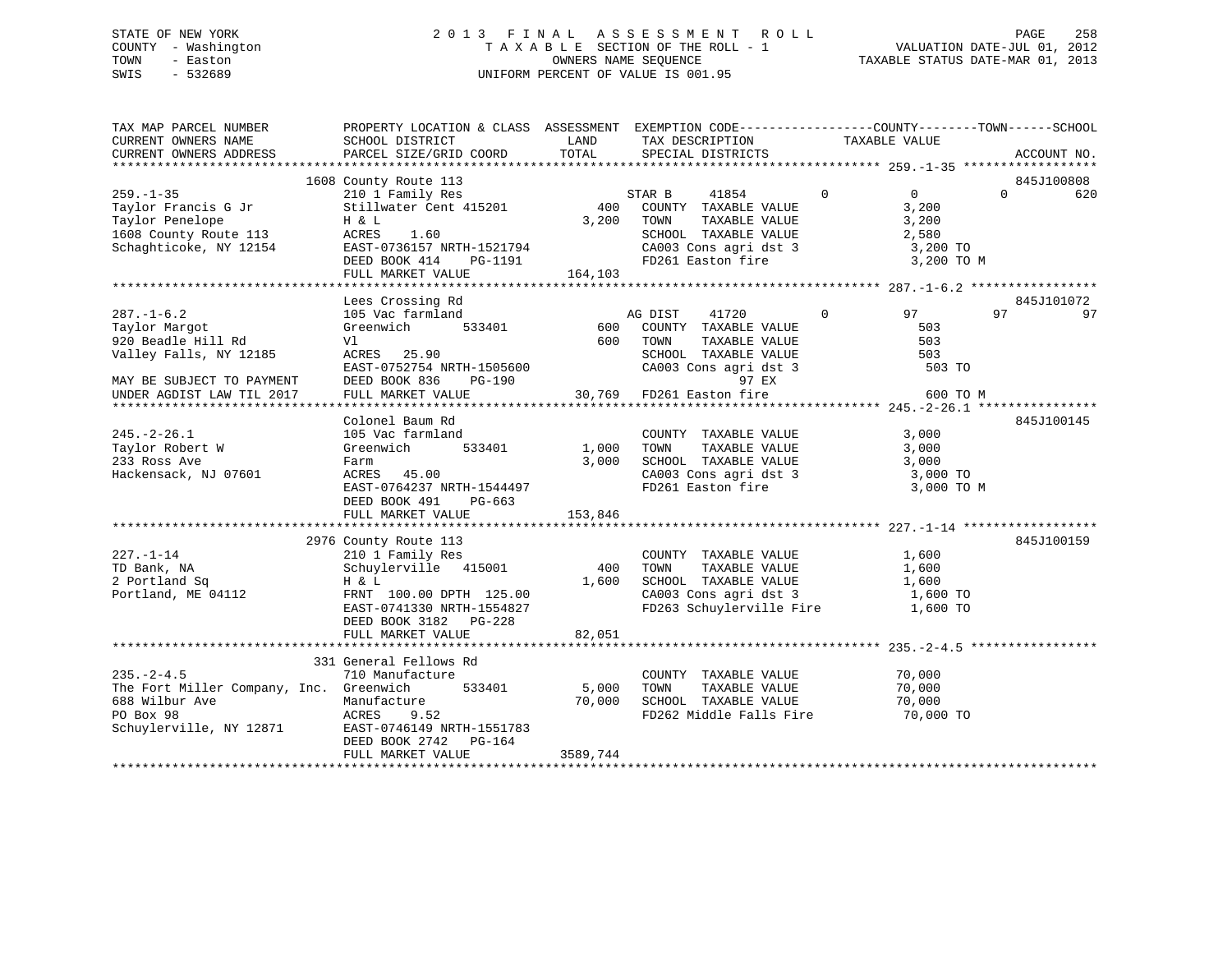STATE OF NEW YORK 2 0 1 3 F I N A L A S S E S S M E N T R O L L PAGE 259 COUNTY - Washington T A X A B L E SECTION OF THE ROLL - 1 VALUATION DATE-JUL 01, 2012 TOWN - Easton OWNERS NAME SEQUENCE TAXABLE STATUS DATE-MAR 01, 2013 SWIS - 532689 UNIFORM PERCENT OF VALUE IS 001.95

| TAX MAP PARCEL NUMBER                                      | PROPERTY LOCATION & CLASS ASSESSMENT EXEMPTION CODE----------------COUNTY-------TOWN-----SCHOOL                  |              |                                             |                               |                          |                |
|------------------------------------------------------------|------------------------------------------------------------------------------------------------------------------|--------------|---------------------------------------------|-------------------------------|--------------------------|----------------|
| CURRENT OWNERS NAME                                        | SCHOOL DISTRICT                                                                                                  | LAND         | TAX DESCRIPTION                             | TAXABLE VALUE                 |                          |                |
| CURRENT OWNERS ADDRESS                                     | PARCEL SIZE/GRID COORD                                                                                           | TOTAL        | SPECIAL DISTRICTS                           |                               |                          | ACCOUNT NO.    |
|                                                            |                                                                                                                  |              |                                             |                               |                          |                |
|                                                            | State Route 29                                                                                                   |              |                                             |                               |                          |                |
| $235. - 2 - 4.7$                                           | 710 Manufacture                                                                                                  |              | COUNTY TAXABLE VALUE                        | 120,000                       |                          |                |
|                                                            | 533401                                                                                                           | 1,000        |                                             |                               |                          |                |
| The Fort Miller Company, Inc. Greenwich                    |                                                                                                                  |              | TOWN<br>TAXABLE VALUE                       | 120,000<br>120,000            |                          |                |
| 688 Wilbur Ave                                             | Manuf                                                                                                            | 120,000      | SCHOOL TAXABLE VALUE                        |                               |                          |                |
| PO Box 98                                                  | Sub Lot 6                                                                                                        |              | FD262 Middle Falls Fire 120,000 TO          |                               |                          |                |
| Schuylerville, NY 12871                                    | ACRES<br>5.40                                                                                                    |              |                                             |                               |                          |                |
|                                                            | EAST-0745446 NRTH-1552935                                                                                        |              |                                             |                               |                          |                |
|                                                            | DEED BOOK 2742<br>PG-164                                                                                         |              |                                             |                               |                          |                |
|                                                            | FULL MARKET VALUE                                                                                                | 6153,846     |                                             |                               |                          |                |
|                                                            |                                                                                                                  |              |                                             |                               |                          |                |
|                                                            | 590 Burton Rd                                                                                                    |              |                                             |                               |                          | 845J100814     |
| $245. - 1 - 15$                                            | 210 1 Family Res                                                                                                 |              | WAR VET/TC 41121                            | $\mathbf 0$<br>585            | 527                      | $\sim$ 0       |
| Thomas Jerome                                              | 210 1 Family Res<br>Greenwich 533401                                                                             |              | WAR VET/<br>500 STAR EN<br>41834            | $\mathbf 0$<br>$\overline{0}$ | $\overline{\phantom{0}}$ | 1,310          |
| Thomas Diane L                                             |                                                                                                                  |              | 4,200 COUNTY TAXABLE VALUE                  | 3,615                         |                          |                |
| 608 Burton Rd                                              | H & L<br>ACRES<br>1.80                                                                                           |              | TAXABLE VALUE<br>TOWN                       | 3,673                         |                          |                |
|                                                            |                                                                                                                  |              |                                             |                               |                          |                |
| Greenwich, NY 12834                                        | EAST-0758925 NRTH-1544724<br>DEED BOOK 432 PG-135                                                                |              | SCHOOL TAXABLE VALUE                        | 2,890                         |                          |                |
|                                                            |                                                                                                                  |              | CA003 Cons agri dst 3                       | 4,200 TO                      |                          |                |
|                                                            | FULL MARKET VALUE                                                                                                |              | 215,385 FD261 Easton fire                   |                               | 4,200 TO M               |                |
|                                                            |                                                                                                                  |              |                                             |                               |                          |                |
|                                                            | 608 Burton Rd                                                                                                    |              |                                             |                               |                          | 845J100811     |
| $245. - 1 - 14.1$                                          | 120 Field crops                                                                                                  |              | COUNTY TAXABLE VALUE                        | 500                           |                          |                |
| Thomas Jerome C                                            | Greenwich<br>533401                                                                                              | 500          | TAXABLE VALUE<br>TOWN                       | 500                           |                          |                |
|                                                            |                                                                                                                  | 500          | SCHOOL TAXABLE VALUE                        | 500                           |                          |                |
|                                                            |                                                                                                                  |              |                                             | 500 TO                        |                          |                |
|                                                            | Thomas Diane L<br>608 Burton Rd<br>Greenwich, NY 12834<br>EAST-0759221 NRTH-1544610<br>EAST-0759221 NRTH-1544610 |              | CA003 Cons agri dst 3<br>FD261 Easton fire  |                               | 500 TO M                 |                |
|                                                            | DEED BOOK 574<br>PG-281                                                                                          |              |                                             |                               |                          |                |
|                                                            |                                                                                                                  |              |                                             |                               |                          |                |
|                                                            | FULL MARKET VALUE                                                                                                | 25,641       |                                             |                               |                          |                |
|                                                            |                                                                                                                  |              |                                             |                               |                          |                |
|                                                            | 1750 State Route 40                                                                                              |              |                                             |                               |                          | 845J100812     |
| $244. - 2 - 15$                                            | 112 Dairy farm                                                                                                   |              | AG DIST<br>41720                            | $\overline{0}$<br>292         | 292                      | 292            |
| Thomas Lloyd                                               | Greenwich 533401                                                                                                 | 2,800 STAR B | 41854                                       | $\Omega$<br>$\overline{0}$    | $\Omega$                 | 620            |
| Thomas Tammy L                                             | Farm                                                                                                             |              | 9,100 COUNTY TAXABLE VALUE                  | 8,808                         |                          |                |
| 1750 State Route 40                                        | ACRES 169.10                                                                                                     |              | TOWN<br>TAXABLE VALUE                       | 8,808                         |                          |                |
| Greenwich, NY 12834                                        | EAST-0751333 NRTH-1539834                                                                                        |              | SCHOOL TAXABLE VALUE                        | 8,188                         |                          |                |
|                                                            | $PG-304$<br>DEED BOOK 691                                                                                        |              | CA003 Cons agri dst 3                       | 8,808 TO                      |                          |                |
| MAY BE SUBJECT TO PAYMENT                                  | FULL MARKET VALUE                                                                                                | 466,667      | 292 EX                                      |                               |                          |                |
| UNDER AGDIST LAW TIL 2017                                  |                                                                                                                  |              | FD261 Easton fire                           |                               | 9,100 TO M               |                |
|                                                            |                                                                                                                  |              |                                             |                               |                          |                |
|                                                            | 135 Louse Hill Rd                                                                                                |              | 75 PCT OF VALUE USED FOR EXEMPTION PURPOSES |                               |                          | 845J101094     |
|                                                            |                                                                                                                  |              |                                             | $\Omega$<br>975               | 878                      | $\overline{0}$ |
| $236. - 2 - 7.4$                                           | 241 Rural res&ag                                                                                                 |              | CBT VET/TC 41131                            |                               |                          |                |
| Thomas Paul                                                | Greenwich                                                                                                        |              | 533401 1,900 AG BUILD 41700                 | $\mathbf 0$<br>350            | 350                      | 350            |
| Thomas Rosemary                                            | ag land                                                                                                          |              | 6,250 AG DIST<br>41720                      | $\mathbf 0$<br>581            | 581                      | 581            |
| 135 Louse Hill Rd<br>Greenwich, NY 12834<br>EAST-0756099 N |                                                                                                                  |              | STAR B<br>41854                             | $\Omega$<br>$\overline{0}$    | $\overline{0}$           | 620            |
|                                                            | EAST-0756099 NRTH-1551474                                                                                        |              | COUNTY TAXABLE VALUE                        | 4,344                         |                          |                |
|                                                            | DEED BOOK 2187 PG-178                                                                                            |              | TOWN<br>TAXABLE VALUE                       | 4,441                         |                          |                |
| MAY BE SUBJECT TO PAYMENT                                  | FULL MARKET VALUE                                                                                                |              | 320,513 SCHOOL TAXABLE VALUE                | 4,699                         |                          |                |
| UNDER AGDIST LAW TIL 2018                                  |                                                                                                                  |              | FD262 Middle Falls Fire                     | 6,250 TO                      |                          |                |
|                                                            |                                                                                                                  |              |                                             |                               |                          |                |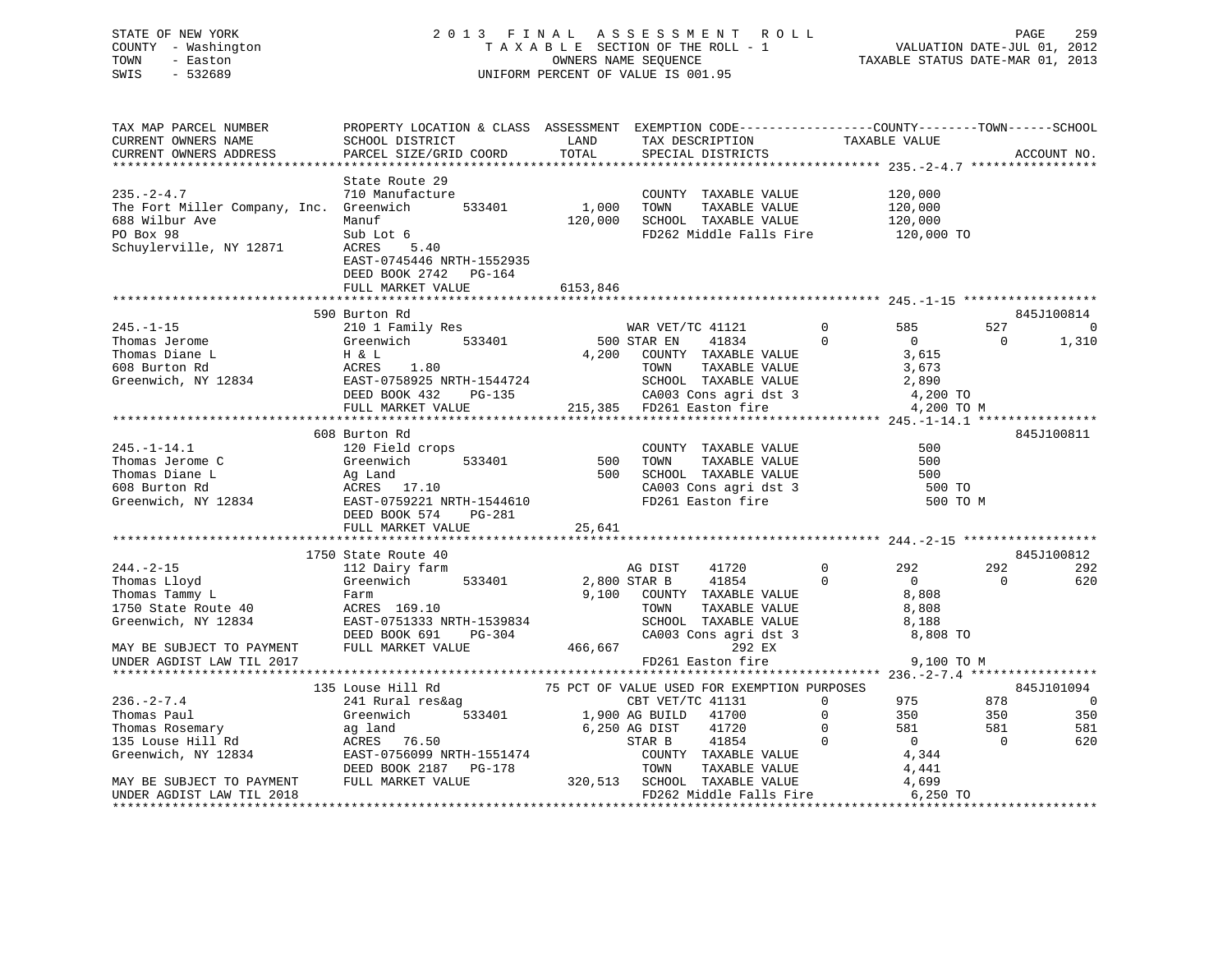# STATE OF NEW YORK 2 0 1 3 F I N A L A S S E S S M E N T R O L L PAGE 260 COUNTY - Washington T A X A B L E SECTION OF THE ROLL - 1 VALUATION DATE-JUL 01, 2012 TOWN - Easton OWNERS NAME SEQUENCE TAXABLE STATUS DATE-MAR 01, 2013 SWIS - 532689 UNIFORM PERCENT OF VALUE IS 001.95

| TAX MAP PARCEL NUMBER<br>CURRENT OWNERS NAME<br>CURRENT OWNERS ADDRESS                                                                                                                                                             | PROPERTY LOCATION & CLASS ASSESSMENT EXEMPTION CODE----------------COUNTY-------TOWN-----SCHOOL<br>SCHOOL DISTRICT                        LAND        TAX DESCRIPTION                  TAXABLE VALUE<br>PARCEL SIZE/GRID COORD TOTAL                                                   |            | SPECIAL DISTRICTS                                                                                                                                                                                                                                                                             |                                             |                                                          |                         | ACCOUNT NO.                                                         |
|------------------------------------------------------------------------------------------------------------------------------------------------------------------------------------------------------------------------------------|----------------------------------------------------------------------------------------------------------------------------------------------------------------------------------------------------------------------------------------------------------------------------------------|------------|-----------------------------------------------------------------------------------------------------------------------------------------------------------------------------------------------------------------------------------------------------------------------------------------------|---------------------------------------------|----------------------------------------------------------|-------------------------|---------------------------------------------------------------------|
|                                                                                                                                                                                                                                    |                                                                                                                                                                                                                                                                                        |            |                                                                                                                                                                                                                                                                                               |                                             |                                                          |                         |                                                                     |
|                                                                                                                                                                                                                                    | 11943 State Route 40                                                                                                                                                                                                                                                                   |            |                                                                                                                                                                                                                                                                                               |                                             |                                                          |                         | 845J101183                                                          |
| 268.-1-5.1<br>Thompson Robert W Greenwich 533401 500<br>Fedak Mary Beth House & Lot 3,200<br>11943 State Route 40 ACRES 8.44<br>Schaghticoke, NY 12154 EAST-0746001 NRTH-1520495<br>DEED BOOK 954 PG-1<br>THE MARKET VALUE 164,103 | 210 1 Family Res<br>Greenwich 533401 500 COUNTY TAXABLE VALUE                                                                                                                                                                                                                          | 3,200 TOWN | 41854 0<br>TAXABLE VALUE<br>SCHOOL TAXABLE VALUE<br>CA003 Cons agri dst 3 3 3,200 TO<br>FD261 Easton fire 3 3,200 TO M                                                                                                                                                                        |                                             | $\overline{0}$<br>3,200<br>3,200<br>2,580                | $\Omega$                | 620                                                                 |
|                                                                                                                                                                                                                                    |                                                                                                                                                                                                                                                                                        |            |                                                                                                                                                                                                                                                                                               |                                             |                                                          |                         |                                                                     |
| $237. - 1 - 7$<br>237.-1-7<br>Thunder Mountain Inc Greenwich 533401 200<br>Attn: Tom Barber W L 200<br>PO Box 681064 ACRES 12.40<br>Park City, UT 84068 EAST-0766614 NRTH-1552586<br>NERD BOOK 799 PG-89                           | Battenkill River<br>323 Vacant rural<br>DEED BOOK 799<br>PG-89                                                                                                                                                                                                                         |            | THE TIME TO COUNTY TAXABLE VALUE<br>THE 533401 200 TOWN TAXABLE VALUE<br>200 SCHOOL TAXABLE VALUE<br>200 SCHOOL TAXABLE VALUE<br>200 SCHOOL TAXABLE VALUE<br>200 SCHOOL TAXABLE VALUE<br>200 SCHOOL TAXABLE VALUE<br>200 SCHOOL TAXABLE VALU                                                  |                                             | 200<br>200<br>200<br>200 TO<br>200 TO M                  |                         | 845J100120                                                          |
|                                                                                                                                                                                                                                    | FULL MARKET VALUE                                                                                                                                                                                                                                                                      | 10,256     |                                                                                                                                                                                                                                                                                               |                                             |                                                          |                         |                                                                     |
|                                                                                                                                                                                                                                    |                                                                                                                                                                                                                                                                                        |            |                                                                                                                                                                                                                                                                                               |                                             |                                                          |                         |                                                                     |
| $227. - 1 - 19.1$<br>Thurston Paul<br>Thurston Tracy<br>235 Hogsback Rd<br>Greenwich, NY 12834                                                                                                                                     | EXEREM AND HOTSE FAR AND THE PRINCE COUNTY TAXABLE VALUE ON THAT A SUBARDER ON THAT AND TOWN TAXABLE VALUE AND TOWN TAXABLE VALUE 4, 185<br>2834 EAST-0743989 NRTH-1557769 TOWN TAXABLE VALUE 4, 243<br>EAST-0743989 NRTH-1557769<br>FULL MARKET VALUE 256,410<br>11822 State Route 40 |            | WAR VET/TC 41121 0 585<br>DIS VET/TC 41141 0 230<br>CTAD D 41954 0 0 0                                                                                                                                                                                                                        | $\begin{bmatrix} 0 \\ 0 \\ 0 \end{bmatrix}$ | $\begin{array}{c} 230 \\ 0 \end{array}$                  | 527<br>230<br>$\bigcap$ | 845J101245<br>$\overline{0}$<br>$\overline{0}$<br>620<br>845J100534 |
| $269. - 1 - 12.1$                                                                                                                                                                                                                  | State Route 40<br>112 Dairy farm                                                                                                                                                                                                                                                       | AG DIST    | 41720                                                                                                                                                                                                                                                                                         | 0 834                                       |                                                          | 834                     | 834                                                                 |
| Tiashoke Properties, LLC<br>140 Morris Rd<br>Buskirk, NY 12028<br>MAY BE SUBJECT TO PAYMENT<br>UNDER AGDIST LAW TIL 2017                                                                                                           | Greenwich 533401<br>Farm<br>ag ease 2609/349<br>ACRES 187.31<br>ACRES 187.31 SCHOOL TAAABLE VALUE 13,046<br>EAST-0745683 NRTH-1517098 CA003 Cons agridst 3 13,666 TO<br>DEED BOOK 911 PG-283 743,590 FD261 Easton fire 14,500 TO M                                                     |            | 3,300 STAR B 41854 0<br>14,500 COUNTY TAXABLE VALUE<br>TAXABLE VALUE<br>TOWN<br>TOWN      TAXABLE VALUE<br>SCHOOL   TAXABLE VALUE                                                                                                                                                             |                                             | $\frac{13,666}{13,666}$<br>13,666<br>13,046<br>13,666 TO | $\overline{0}$          | 620                                                                 |
|                                                                                                                                                                                                                                    |                                                                                                                                                                                                                                                                                        |            |                                                                                                                                                                                                                                                                                               |                                             |                                                          |                         |                                                                     |
|                                                                                                                                                                                                                                    | Becker Rd                                                                                                                                                                                                                                                                              |            |                                                                                                                                                                                                                                                                                               |                                             |                                                          |                         | 845J101265                                                          |
| $269. -1 - 12.3$<br>Tiashoke Properties, LLC<br>140 Morris Rd<br>Buskirk, NY 12028<br>MAY BE SUBJECT TO PAYMENT<br>UNDER AGDIST LAW TIL 2017                                                                                       | 112 Dairy farm<br>Greenwich<br>Farm Land<br>Farm Land<br>Ag ease 2609/349<br>ACRES 79.00<br>EAST-0749681 NRTH-1519579<br>DEED BOOK 903 PG-217<br>FULL MARKET VALUE 92,308                                                                                                              |            | AG DIST<br>41720<br>533401 1,800 COUNTY TAXABLE VALUE<br>1,800 TOWN<br>$\begin{tabular}{lllllllllll} \textsc{TONN} & \textsc{TAXABLE VALUE} & & & & 1,049 \\ \textsc{SCHOOL} & \textsc{TAXABLE VALUE} & & & 1,049 \\ \end{tabular}$<br>$CAO03$ Cons agri dst 3<br>751 EX<br>FD261 Easton fire | $\mathbf{0}$                                | 751<br>1,049<br>1,049 TO<br>1,800 TO M                   |                         | 751 751                                                             |
|                                                                                                                                                                                                                                    |                                                                                                                                                                                                                                                                                        |            |                                                                                                                                                                                                                                                                                               |                                             |                                                          |                         |                                                                     |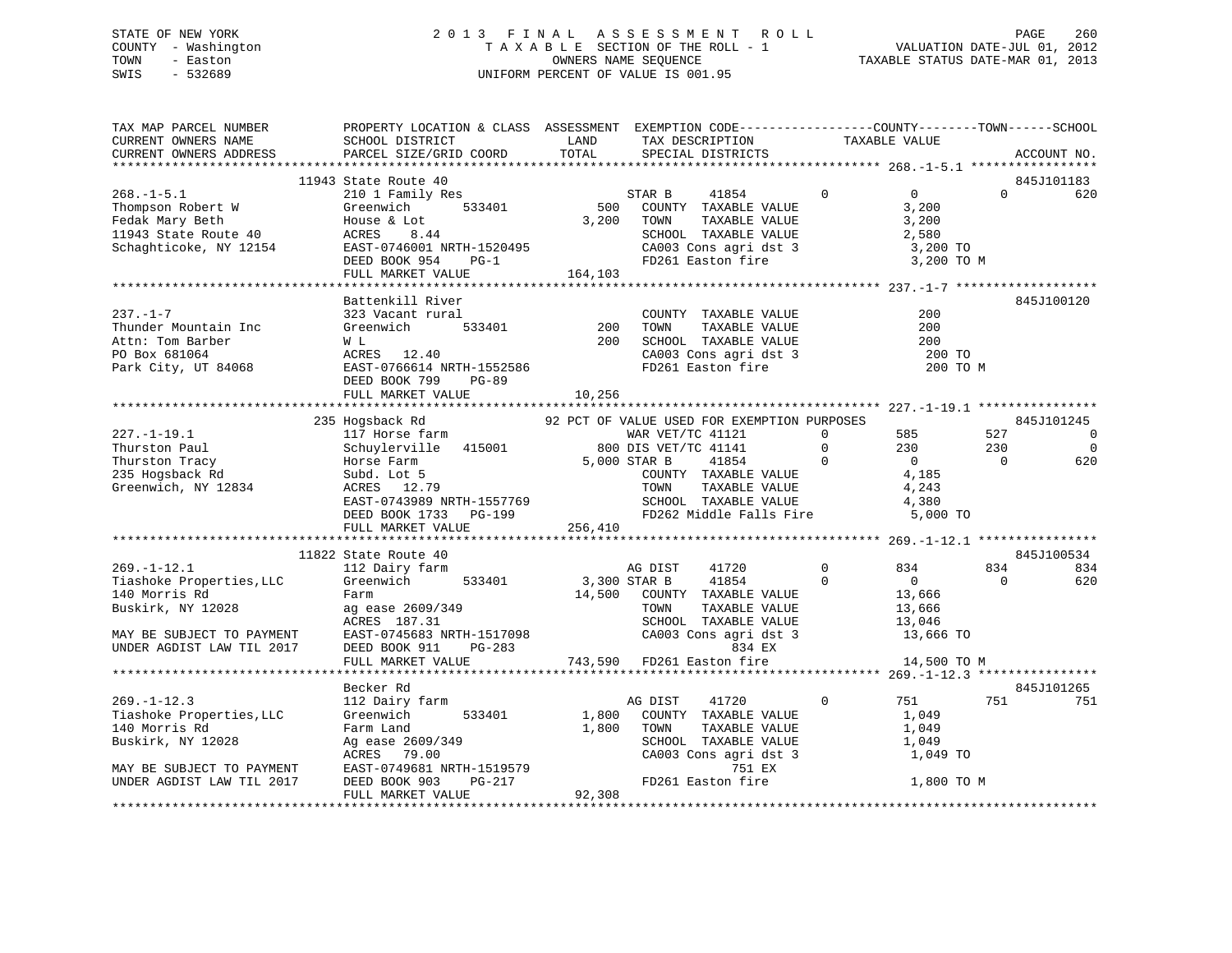# STATE OF NEW YORK 2 0 1 3 F I N A L A S S E S S M E N T R O L L PAGE 261 COUNTY - Washington T A X A B L E SECTION OF THE ROLL - 1 VALUATION DATE-JUL 01, 2012 TOWN - Easton OWNERS NAME SEQUENCE TAXABLE STATUS DATE-MAR 01, 2013 SWIS - 532689 UNIFORM PERCENT OF VALUE IS 001.95

| 845J100754<br>Wood Rd<br>755<br>$278. - 1 - 1.1$<br>105 Vac farmland<br>755<br>755<br>AG DIST<br>41720<br>$\overline{0}$<br>Tiashoke Properties, LLC<br>1,900 COUNTY TAXABLE VALUE<br>Greenwich<br>533401<br>1,145<br>140 Morris Rd<br>1,900<br>TOWN<br>TAXABLE VALUE<br>1,145<br>Land<br>Buskirk, NY 12028<br>SCHOOL TAXABLE VALUE<br>1,145<br>Ag ease 2609/349<br>ACRES 76.61<br>CA003 Cons agri dst 3<br>1,145 TO<br>EAST-0745570 NRTH-1511171<br>755 EX<br>MAY BE SUBJECT TO PAYMENT<br>FD261 Easton fire<br>UNDER AGDIST LAW TIL 2017<br>DEED BOOK 903<br>PG-217<br>1,900 TO M<br>97,436<br>FULL MARKET VALUE<br>161 Ives Hill Rd<br>845J100327<br>210 1 Family Res<br>$\mathbf 0$<br>$\overline{0}$<br>$\Omega$<br>$278. - 1 - 37$<br>STAR B<br>41854<br>620<br>400 COUNTY TAXABLE VALUE<br>Greenwich 533401<br>Tinker Jacquie<br>3,800<br>161 Ives Hill Rd<br>3,800 TOWN<br>TAXABLE VALUE<br>3,800<br>H & L<br>Valley Falls, NY 12185<br>ACRES<br>3.41<br>SCHOOL TAXABLE VALUE<br>3,180<br>CA003 Cons agri dst 3<br>EAST-0751192 NRTH-1511135<br>3,800 TO<br>FD261 Easton fire<br>DEED BOOK 1761 PG-166<br>3,800 TO M<br>194,872<br>FULL MARKET VALUE<br>35 Orchard Dr<br>845J100357<br>$\overline{0}$<br>$236.1 - 3 - 16$<br>$\Omega$<br>$\Omega$<br>620<br>210 1 Family Res<br>STAR B<br>41854<br>Todd Gail A<br>533401<br>500<br>COUNTY TAXABLE VALUE<br>Greenwich<br>3,600<br>35 Orchard Dr<br>3,600 TOWN<br>TAXABLE VALUE<br>3,600<br>Lot & House<br>Greenwich, NY 12834<br>$236. - 3 - 16$<br>SCHOOL TAXABLE VALUE<br>2,980<br>ACRES<br>1.00<br>FD262 Middle Falls Fire 3,600 TO<br>EAST-0750009 NRTH-1552718<br>DEED BOOK 3036 PG-90<br>FULL MARKET VALUE<br>184,615<br>845J100574<br>6 Old Schuylerville Rd<br>$\overline{0}$<br>$\Omega$<br>$227. - 1 - 32$<br>210 1 Family Res<br>$\mathbf{0}$<br>620<br>STAR B<br>41854<br>Tompkins Daniel D<br>Schuylerville 415001<br>400 COUNTY TAXABLE VALUE<br>4,500<br>Tompkins Diane E<br>4,500 TOWN<br>H & L<br>TAXABLE VALUE<br>4,500<br>6 Old Schuylerville Rd<br>FRNT 248.00 DPTH 157.00<br>SCHOOL TAXABLE VALUE<br>3,880<br>Greenwich, NY 12834<br>CA003 Cons agri dst 3<br>EAST-0740013 NRTH-1555115<br>4,500 TO<br>FD263 Schuylerville Fire 4,500 TO<br>DEED BOOK 2467 PG-297<br>230,769<br>FULL MARKET VALUE<br>County Route 113<br>$227. - 1 - 19.6$<br>322 Rural vac>10<br>COUNTY TAXABLE VALUE<br>500<br>Schuylerville 415001<br>500<br>TAXABLE VALUE<br>500<br>Torgesen Grace<br>TOWN<br>707 Maiden Choice Ln Apt 7311 Rural Vl<br>SCHOOL TAXABLE VALUE<br>500<br>500<br>Sub Lot #6<br>ACRES 15.54<br>CA003 Cons agri dst 3<br>Catinsville, MD 21228-4092<br>500 TO<br>FD262 Middle Falls Fire<br>500 TO<br>EAST-0741443 NRTH-1556810<br>DEED BOOK 832<br>PG-166<br>FULL MARKET VALUE<br>25,641 | TAX MAP PARCEL NUMBER<br>CURRENT OWNERS NAME<br>CURRENT OWNERS ADDRESS | PROPERTY LOCATION & CLASS ASSESSMENT EXEMPTION CODE----------------COUNTY-------TOWN------SCHOOL<br>SCHOOL DISTRICT<br>PARCEL SIZE/GRID COORD | LAND<br>TOTAL | TAX DESCRIPTION<br>SPECIAL DISTRICTS | TAXABLE VALUE | ACCOUNT NO. |
|----------------------------------------------------------------------------------------------------------------------------------------------------------------------------------------------------------------------------------------------------------------------------------------------------------------------------------------------------------------------------------------------------------------------------------------------------------------------------------------------------------------------------------------------------------------------------------------------------------------------------------------------------------------------------------------------------------------------------------------------------------------------------------------------------------------------------------------------------------------------------------------------------------------------------------------------------------------------------------------------------------------------------------------------------------------------------------------------------------------------------------------------------------------------------------------------------------------------------------------------------------------------------------------------------------------------------------------------------------------------------------------------------------------------------------------------------------------------------------------------------------------------------------------------------------------------------------------------------------------------------------------------------------------------------------------------------------------------------------------------------------------------------------------------------------------------------------------------------------------------------------------------------------------------------------------------------------------------------------------------------------------------------------------------------------------------------------------------------------------------------------------------------------------------------------------------------------------------------------------------------------------------------------------------------------------------------------------------------------------------------------------------------------------------------------------------------------------------------------------------------------------------------------------------------------------------------------------------------------------------------------------------------------------------------------------------------------------------------------------------------------------------|------------------------------------------------------------------------|-----------------------------------------------------------------------------------------------------------------------------------------------|---------------|--------------------------------------|---------------|-------------|
|                                                                                                                                                                                                                                                                                                                                                                                                                                                                                                                                                                                                                                                                                                                                                                                                                                                                                                                                                                                                                                                                                                                                                                                                                                                                                                                                                                                                                                                                                                                                                                                                                                                                                                                                                                                                                                                                                                                                                                                                                                                                                                                                                                                                                                                                                                                                                                                                                                                                                                                                                                                                                                                                                                                                                                      |                                                                        |                                                                                                                                               |               |                                      |               |             |
|                                                                                                                                                                                                                                                                                                                                                                                                                                                                                                                                                                                                                                                                                                                                                                                                                                                                                                                                                                                                                                                                                                                                                                                                                                                                                                                                                                                                                                                                                                                                                                                                                                                                                                                                                                                                                                                                                                                                                                                                                                                                                                                                                                                                                                                                                                                                                                                                                                                                                                                                                                                                                                                                                                                                                                      |                                                                        |                                                                                                                                               |               |                                      |               |             |
|                                                                                                                                                                                                                                                                                                                                                                                                                                                                                                                                                                                                                                                                                                                                                                                                                                                                                                                                                                                                                                                                                                                                                                                                                                                                                                                                                                                                                                                                                                                                                                                                                                                                                                                                                                                                                                                                                                                                                                                                                                                                                                                                                                                                                                                                                                                                                                                                                                                                                                                                                                                                                                                                                                                                                                      |                                                                        |                                                                                                                                               |               |                                      |               |             |
|                                                                                                                                                                                                                                                                                                                                                                                                                                                                                                                                                                                                                                                                                                                                                                                                                                                                                                                                                                                                                                                                                                                                                                                                                                                                                                                                                                                                                                                                                                                                                                                                                                                                                                                                                                                                                                                                                                                                                                                                                                                                                                                                                                                                                                                                                                                                                                                                                                                                                                                                                                                                                                                                                                                                                                      |                                                                        |                                                                                                                                               |               |                                      |               |             |
|                                                                                                                                                                                                                                                                                                                                                                                                                                                                                                                                                                                                                                                                                                                                                                                                                                                                                                                                                                                                                                                                                                                                                                                                                                                                                                                                                                                                                                                                                                                                                                                                                                                                                                                                                                                                                                                                                                                                                                                                                                                                                                                                                                                                                                                                                                                                                                                                                                                                                                                                                                                                                                                                                                                                                                      |                                                                        |                                                                                                                                               |               |                                      |               |             |
|                                                                                                                                                                                                                                                                                                                                                                                                                                                                                                                                                                                                                                                                                                                                                                                                                                                                                                                                                                                                                                                                                                                                                                                                                                                                                                                                                                                                                                                                                                                                                                                                                                                                                                                                                                                                                                                                                                                                                                                                                                                                                                                                                                                                                                                                                                                                                                                                                                                                                                                                                                                                                                                                                                                                                                      |                                                                        |                                                                                                                                               |               |                                      |               |             |
|                                                                                                                                                                                                                                                                                                                                                                                                                                                                                                                                                                                                                                                                                                                                                                                                                                                                                                                                                                                                                                                                                                                                                                                                                                                                                                                                                                                                                                                                                                                                                                                                                                                                                                                                                                                                                                                                                                                                                                                                                                                                                                                                                                                                                                                                                                                                                                                                                                                                                                                                                                                                                                                                                                                                                                      |                                                                        |                                                                                                                                               |               |                                      |               |             |
|                                                                                                                                                                                                                                                                                                                                                                                                                                                                                                                                                                                                                                                                                                                                                                                                                                                                                                                                                                                                                                                                                                                                                                                                                                                                                                                                                                                                                                                                                                                                                                                                                                                                                                                                                                                                                                                                                                                                                                                                                                                                                                                                                                                                                                                                                                                                                                                                                                                                                                                                                                                                                                                                                                                                                                      |                                                                        |                                                                                                                                               |               |                                      |               |             |
|                                                                                                                                                                                                                                                                                                                                                                                                                                                                                                                                                                                                                                                                                                                                                                                                                                                                                                                                                                                                                                                                                                                                                                                                                                                                                                                                                                                                                                                                                                                                                                                                                                                                                                                                                                                                                                                                                                                                                                                                                                                                                                                                                                                                                                                                                                                                                                                                                                                                                                                                                                                                                                                                                                                                                                      |                                                                        |                                                                                                                                               |               |                                      |               |             |
|                                                                                                                                                                                                                                                                                                                                                                                                                                                                                                                                                                                                                                                                                                                                                                                                                                                                                                                                                                                                                                                                                                                                                                                                                                                                                                                                                                                                                                                                                                                                                                                                                                                                                                                                                                                                                                                                                                                                                                                                                                                                                                                                                                                                                                                                                                                                                                                                                                                                                                                                                                                                                                                                                                                                                                      |                                                                        |                                                                                                                                               |               |                                      |               |             |
|                                                                                                                                                                                                                                                                                                                                                                                                                                                                                                                                                                                                                                                                                                                                                                                                                                                                                                                                                                                                                                                                                                                                                                                                                                                                                                                                                                                                                                                                                                                                                                                                                                                                                                                                                                                                                                                                                                                                                                                                                                                                                                                                                                                                                                                                                                                                                                                                                                                                                                                                                                                                                                                                                                                                                                      |                                                                        |                                                                                                                                               |               |                                      |               |             |
|                                                                                                                                                                                                                                                                                                                                                                                                                                                                                                                                                                                                                                                                                                                                                                                                                                                                                                                                                                                                                                                                                                                                                                                                                                                                                                                                                                                                                                                                                                                                                                                                                                                                                                                                                                                                                                                                                                                                                                                                                                                                                                                                                                                                                                                                                                                                                                                                                                                                                                                                                                                                                                                                                                                                                                      |                                                                        |                                                                                                                                               |               |                                      |               |             |
|                                                                                                                                                                                                                                                                                                                                                                                                                                                                                                                                                                                                                                                                                                                                                                                                                                                                                                                                                                                                                                                                                                                                                                                                                                                                                                                                                                                                                                                                                                                                                                                                                                                                                                                                                                                                                                                                                                                                                                                                                                                                                                                                                                                                                                                                                                                                                                                                                                                                                                                                                                                                                                                                                                                                                                      |                                                                        |                                                                                                                                               |               |                                      |               |             |
|                                                                                                                                                                                                                                                                                                                                                                                                                                                                                                                                                                                                                                                                                                                                                                                                                                                                                                                                                                                                                                                                                                                                                                                                                                                                                                                                                                                                                                                                                                                                                                                                                                                                                                                                                                                                                                                                                                                                                                                                                                                                                                                                                                                                                                                                                                                                                                                                                                                                                                                                                                                                                                                                                                                                                                      |                                                                        |                                                                                                                                               |               |                                      |               |             |
|                                                                                                                                                                                                                                                                                                                                                                                                                                                                                                                                                                                                                                                                                                                                                                                                                                                                                                                                                                                                                                                                                                                                                                                                                                                                                                                                                                                                                                                                                                                                                                                                                                                                                                                                                                                                                                                                                                                                                                                                                                                                                                                                                                                                                                                                                                                                                                                                                                                                                                                                                                                                                                                                                                                                                                      |                                                                        |                                                                                                                                               |               |                                      |               |             |
|                                                                                                                                                                                                                                                                                                                                                                                                                                                                                                                                                                                                                                                                                                                                                                                                                                                                                                                                                                                                                                                                                                                                                                                                                                                                                                                                                                                                                                                                                                                                                                                                                                                                                                                                                                                                                                                                                                                                                                                                                                                                                                                                                                                                                                                                                                                                                                                                                                                                                                                                                                                                                                                                                                                                                                      |                                                                        |                                                                                                                                               |               |                                      |               |             |
|                                                                                                                                                                                                                                                                                                                                                                                                                                                                                                                                                                                                                                                                                                                                                                                                                                                                                                                                                                                                                                                                                                                                                                                                                                                                                                                                                                                                                                                                                                                                                                                                                                                                                                                                                                                                                                                                                                                                                                                                                                                                                                                                                                                                                                                                                                                                                                                                                                                                                                                                                                                                                                                                                                                                                                      |                                                                        |                                                                                                                                               |               |                                      |               |             |
|                                                                                                                                                                                                                                                                                                                                                                                                                                                                                                                                                                                                                                                                                                                                                                                                                                                                                                                                                                                                                                                                                                                                                                                                                                                                                                                                                                                                                                                                                                                                                                                                                                                                                                                                                                                                                                                                                                                                                                                                                                                                                                                                                                                                                                                                                                                                                                                                                                                                                                                                                                                                                                                                                                                                                                      |                                                                        |                                                                                                                                               |               |                                      |               |             |
|                                                                                                                                                                                                                                                                                                                                                                                                                                                                                                                                                                                                                                                                                                                                                                                                                                                                                                                                                                                                                                                                                                                                                                                                                                                                                                                                                                                                                                                                                                                                                                                                                                                                                                                                                                                                                                                                                                                                                                                                                                                                                                                                                                                                                                                                                                                                                                                                                                                                                                                                                                                                                                                                                                                                                                      |                                                                        |                                                                                                                                               |               |                                      |               |             |
|                                                                                                                                                                                                                                                                                                                                                                                                                                                                                                                                                                                                                                                                                                                                                                                                                                                                                                                                                                                                                                                                                                                                                                                                                                                                                                                                                                                                                                                                                                                                                                                                                                                                                                                                                                                                                                                                                                                                                                                                                                                                                                                                                                                                                                                                                                                                                                                                                                                                                                                                                                                                                                                                                                                                                                      |                                                                        |                                                                                                                                               |               |                                      |               |             |
|                                                                                                                                                                                                                                                                                                                                                                                                                                                                                                                                                                                                                                                                                                                                                                                                                                                                                                                                                                                                                                                                                                                                                                                                                                                                                                                                                                                                                                                                                                                                                                                                                                                                                                                                                                                                                                                                                                                                                                                                                                                                                                                                                                                                                                                                                                                                                                                                                                                                                                                                                                                                                                                                                                                                                                      |                                                                        |                                                                                                                                               |               |                                      |               |             |
|                                                                                                                                                                                                                                                                                                                                                                                                                                                                                                                                                                                                                                                                                                                                                                                                                                                                                                                                                                                                                                                                                                                                                                                                                                                                                                                                                                                                                                                                                                                                                                                                                                                                                                                                                                                                                                                                                                                                                                                                                                                                                                                                                                                                                                                                                                                                                                                                                                                                                                                                                                                                                                                                                                                                                                      |                                                                        |                                                                                                                                               |               |                                      |               |             |
|                                                                                                                                                                                                                                                                                                                                                                                                                                                                                                                                                                                                                                                                                                                                                                                                                                                                                                                                                                                                                                                                                                                                                                                                                                                                                                                                                                                                                                                                                                                                                                                                                                                                                                                                                                                                                                                                                                                                                                                                                                                                                                                                                                                                                                                                                                                                                                                                                                                                                                                                                                                                                                                                                                                                                                      |                                                                        |                                                                                                                                               |               |                                      |               |             |
|                                                                                                                                                                                                                                                                                                                                                                                                                                                                                                                                                                                                                                                                                                                                                                                                                                                                                                                                                                                                                                                                                                                                                                                                                                                                                                                                                                                                                                                                                                                                                                                                                                                                                                                                                                                                                                                                                                                                                                                                                                                                                                                                                                                                                                                                                                                                                                                                                                                                                                                                                                                                                                                                                                                                                                      |                                                                        |                                                                                                                                               |               |                                      |               |             |
|                                                                                                                                                                                                                                                                                                                                                                                                                                                                                                                                                                                                                                                                                                                                                                                                                                                                                                                                                                                                                                                                                                                                                                                                                                                                                                                                                                                                                                                                                                                                                                                                                                                                                                                                                                                                                                                                                                                                                                                                                                                                                                                                                                                                                                                                                                                                                                                                                                                                                                                                                                                                                                                                                                                                                                      |                                                                        |                                                                                                                                               |               |                                      |               |             |
|                                                                                                                                                                                                                                                                                                                                                                                                                                                                                                                                                                                                                                                                                                                                                                                                                                                                                                                                                                                                                                                                                                                                                                                                                                                                                                                                                                                                                                                                                                                                                                                                                                                                                                                                                                                                                                                                                                                                                                                                                                                                                                                                                                                                                                                                                                                                                                                                                                                                                                                                                                                                                                                                                                                                                                      |                                                                        |                                                                                                                                               |               |                                      |               |             |
|                                                                                                                                                                                                                                                                                                                                                                                                                                                                                                                                                                                                                                                                                                                                                                                                                                                                                                                                                                                                                                                                                                                                                                                                                                                                                                                                                                                                                                                                                                                                                                                                                                                                                                                                                                                                                                                                                                                                                                                                                                                                                                                                                                                                                                                                                                                                                                                                                                                                                                                                                                                                                                                                                                                                                                      |                                                                        |                                                                                                                                               |               |                                      |               |             |
|                                                                                                                                                                                                                                                                                                                                                                                                                                                                                                                                                                                                                                                                                                                                                                                                                                                                                                                                                                                                                                                                                                                                                                                                                                                                                                                                                                                                                                                                                                                                                                                                                                                                                                                                                                                                                                                                                                                                                                                                                                                                                                                                                                                                                                                                                                                                                                                                                                                                                                                                                                                                                                                                                                                                                                      |                                                                        |                                                                                                                                               |               |                                      |               |             |
|                                                                                                                                                                                                                                                                                                                                                                                                                                                                                                                                                                                                                                                                                                                                                                                                                                                                                                                                                                                                                                                                                                                                                                                                                                                                                                                                                                                                                                                                                                                                                                                                                                                                                                                                                                                                                                                                                                                                                                                                                                                                                                                                                                                                                                                                                                                                                                                                                                                                                                                                                                                                                                                                                                                                                                      |                                                                        |                                                                                                                                               |               |                                      |               |             |
|                                                                                                                                                                                                                                                                                                                                                                                                                                                                                                                                                                                                                                                                                                                                                                                                                                                                                                                                                                                                                                                                                                                                                                                                                                                                                                                                                                                                                                                                                                                                                                                                                                                                                                                                                                                                                                                                                                                                                                                                                                                                                                                                                                                                                                                                                                                                                                                                                                                                                                                                                                                                                                                                                                                                                                      |                                                                        |                                                                                                                                               |               |                                      |               |             |
|                                                                                                                                                                                                                                                                                                                                                                                                                                                                                                                                                                                                                                                                                                                                                                                                                                                                                                                                                                                                                                                                                                                                                                                                                                                                                                                                                                                                                                                                                                                                                                                                                                                                                                                                                                                                                                                                                                                                                                                                                                                                                                                                                                                                                                                                                                                                                                                                                                                                                                                                                                                                                                                                                                                                                                      |                                                                        |                                                                                                                                               |               |                                      |               |             |
|                                                                                                                                                                                                                                                                                                                                                                                                                                                                                                                                                                                                                                                                                                                                                                                                                                                                                                                                                                                                                                                                                                                                                                                                                                                                                                                                                                                                                                                                                                                                                                                                                                                                                                                                                                                                                                                                                                                                                                                                                                                                                                                                                                                                                                                                                                                                                                                                                                                                                                                                                                                                                                                                                                                                                                      |                                                                        |                                                                                                                                               |               |                                      |               |             |
|                                                                                                                                                                                                                                                                                                                                                                                                                                                                                                                                                                                                                                                                                                                                                                                                                                                                                                                                                                                                                                                                                                                                                                                                                                                                                                                                                                                                                                                                                                                                                                                                                                                                                                                                                                                                                                                                                                                                                                                                                                                                                                                                                                                                                                                                                                                                                                                                                                                                                                                                                                                                                                                                                                                                                                      |                                                                        |                                                                                                                                               |               |                                      |               |             |
|                                                                                                                                                                                                                                                                                                                                                                                                                                                                                                                                                                                                                                                                                                                                                                                                                                                                                                                                                                                                                                                                                                                                                                                                                                                                                                                                                                                                                                                                                                                                                                                                                                                                                                                                                                                                                                                                                                                                                                                                                                                                                                                                                                                                                                                                                                                                                                                                                                                                                                                                                                                                                                                                                                                                                                      |                                                                        |                                                                                                                                               |               |                                      |               |             |
|                                                                                                                                                                                                                                                                                                                                                                                                                                                                                                                                                                                                                                                                                                                                                                                                                                                                                                                                                                                                                                                                                                                                                                                                                                                                                                                                                                                                                                                                                                                                                                                                                                                                                                                                                                                                                                                                                                                                                                                                                                                                                                                                                                                                                                                                                                                                                                                                                                                                                                                                                                                                                                                                                                                                                                      |                                                                        |                                                                                                                                               |               |                                      |               |             |
|                                                                                                                                                                                                                                                                                                                                                                                                                                                                                                                                                                                                                                                                                                                                                                                                                                                                                                                                                                                                                                                                                                                                                                                                                                                                                                                                                                                                                                                                                                                                                                                                                                                                                                                                                                                                                                                                                                                                                                                                                                                                                                                                                                                                                                                                                                                                                                                                                                                                                                                                                                                                                                                                                                                                                                      |                                                                        |                                                                                                                                               |               |                                      |               |             |
|                                                                                                                                                                                                                                                                                                                                                                                                                                                                                                                                                                                                                                                                                                                                                                                                                                                                                                                                                                                                                                                                                                                                                                                                                                                                                                                                                                                                                                                                                                                                                                                                                                                                                                                                                                                                                                                                                                                                                                                                                                                                                                                                                                                                                                                                                                                                                                                                                                                                                                                                                                                                                                                                                                                                                                      |                                                                        |                                                                                                                                               |               |                                      |               |             |
|                                                                                                                                                                                                                                                                                                                                                                                                                                                                                                                                                                                                                                                                                                                                                                                                                                                                                                                                                                                                                                                                                                                                                                                                                                                                                                                                                                                                                                                                                                                                                                                                                                                                                                                                                                                                                                                                                                                                                                                                                                                                                                                                                                                                                                                                                                                                                                                                                                                                                                                                                                                                                                                                                                                                                                      |                                                                        |                                                                                                                                               |               |                                      |               |             |
|                                                                                                                                                                                                                                                                                                                                                                                                                                                                                                                                                                                                                                                                                                                                                                                                                                                                                                                                                                                                                                                                                                                                                                                                                                                                                                                                                                                                                                                                                                                                                                                                                                                                                                                                                                                                                                                                                                                                                                                                                                                                                                                                                                                                                                                                                                                                                                                                                                                                                                                                                                                                                                                                                                                                                                      |                                                                        |                                                                                                                                               |               |                                      |               |             |
|                                                                                                                                                                                                                                                                                                                                                                                                                                                                                                                                                                                                                                                                                                                                                                                                                                                                                                                                                                                                                                                                                                                                                                                                                                                                                                                                                                                                                                                                                                                                                                                                                                                                                                                                                                                                                                                                                                                                                                                                                                                                                                                                                                                                                                                                                                                                                                                                                                                                                                                                                                                                                                                                                                                                                                      |                                                                        |                                                                                                                                               |               |                                      |               |             |
|                                                                                                                                                                                                                                                                                                                                                                                                                                                                                                                                                                                                                                                                                                                                                                                                                                                                                                                                                                                                                                                                                                                                                                                                                                                                                                                                                                                                                                                                                                                                                                                                                                                                                                                                                                                                                                                                                                                                                                                                                                                                                                                                                                                                                                                                                                                                                                                                                                                                                                                                                                                                                                                                                                                                                                      |                                                                        |                                                                                                                                               |               |                                      |               |             |
|                                                                                                                                                                                                                                                                                                                                                                                                                                                                                                                                                                                                                                                                                                                                                                                                                                                                                                                                                                                                                                                                                                                                                                                                                                                                                                                                                                                                                                                                                                                                                                                                                                                                                                                                                                                                                                                                                                                                                                                                                                                                                                                                                                                                                                                                                                                                                                                                                                                                                                                                                                                                                                                                                                                                                                      |                                                                        |                                                                                                                                               |               |                                      |               |             |
|                                                                                                                                                                                                                                                                                                                                                                                                                                                                                                                                                                                                                                                                                                                                                                                                                                                                                                                                                                                                                                                                                                                                                                                                                                                                                                                                                                                                                                                                                                                                                                                                                                                                                                                                                                                                                                                                                                                                                                                                                                                                                                                                                                                                                                                                                                                                                                                                                                                                                                                                                                                                                                                                                                                                                                      |                                                                        |                                                                                                                                               |               |                                      |               |             |
|                                                                                                                                                                                                                                                                                                                                                                                                                                                                                                                                                                                                                                                                                                                                                                                                                                                                                                                                                                                                                                                                                                                                                                                                                                                                                                                                                                                                                                                                                                                                                                                                                                                                                                                                                                                                                                                                                                                                                                                                                                                                                                                                                                                                                                                                                                                                                                                                                                                                                                                                                                                                                                                                                                                                                                      |                                                                        |                                                                                                                                               |               |                                      |               |             |
|                                                                                                                                                                                                                                                                                                                                                                                                                                                                                                                                                                                                                                                                                                                                                                                                                                                                                                                                                                                                                                                                                                                                                                                                                                                                                                                                                                                                                                                                                                                                                                                                                                                                                                                                                                                                                                                                                                                                                                                                                                                                                                                                                                                                                                                                                                                                                                                                                                                                                                                                                                                                                                                                                                                                                                      |                                                                        |                                                                                                                                               |               |                                      |               |             |
|                                                                                                                                                                                                                                                                                                                                                                                                                                                                                                                                                                                                                                                                                                                                                                                                                                                                                                                                                                                                                                                                                                                                                                                                                                                                                                                                                                                                                                                                                                                                                                                                                                                                                                                                                                                                                                                                                                                                                                                                                                                                                                                                                                                                                                                                                                                                                                                                                                                                                                                                                                                                                                                                                                                                                                      |                                                                        |                                                                                                                                               |               |                                      |               |             |
|                                                                                                                                                                                                                                                                                                                                                                                                                                                                                                                                                                                                                                                                                                                                                                                                                                                                                                                                                                                                                                                                                                                                                                                                                                                                                                                                                                                                                                                                                                                                                                                                                                                                                                                                                                                                                                                                                                                                                                                                                                                                                                                                                                                                                                                                                                                                                                                                                                                                                                                                                                                                                                                                                                                                                                      |                                                                        |                                                                                                                                               |               |                                      |               |             |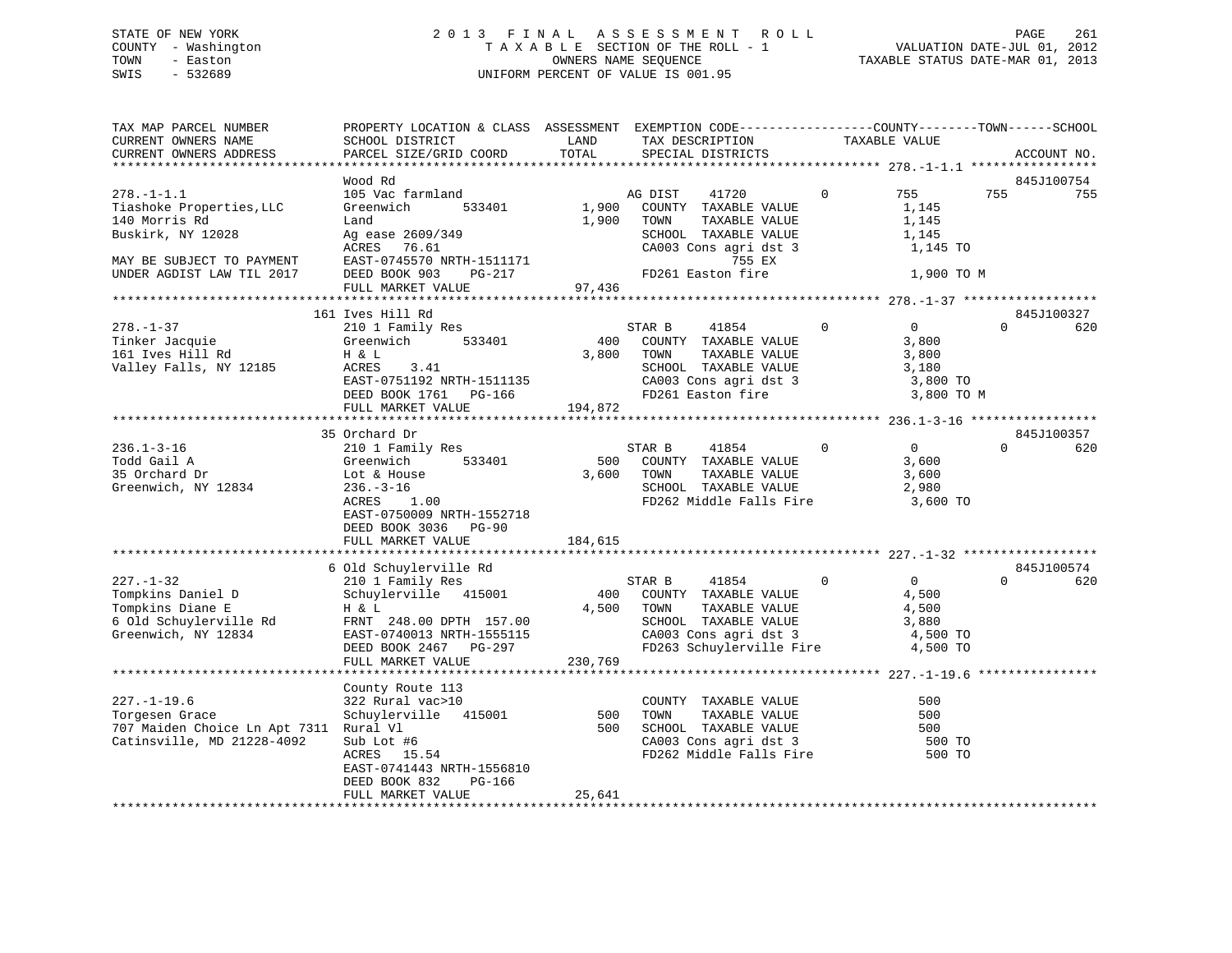# STATE OF NEW YORK 2 0 1 3 F I N A L A S S E S S M E N T R O L L PAGE 262 COUNTY - Washington T A X A B L E SECTION OF THE ROLL - 1 VALUATION DATE-JUL 01, 2012 TOWN - Easton OWNERS NAME SEQUENCE TAXABLE STATUS DATE-MAR 01, 2013 SWIS - 532689 UNIFORM PERCENT OF VALUE IS 001.95

| TAX MAP PARCEL NUMBER<br>CURRENT OWNERS NAME<br>CURRENT OWNERS ADDRESS<br>*********************                                               | PROPERTY LOCATION & CLASS ASSESSMENT EXEMPTION CODE----------------COUNTY-------TOWN------SCHOOL<br>SCHOOL DISTRICT<br>PARCEL SIZE/GRID COORD                                      | LAND<br>TOTAL             | TAX DESCRIPTION<br>SPECIAL DISTRICTS                                                                                 |          | TAXABLE VALUE                                     |       | ACCOUNT NO.<br>***************** |
|-----------------------------------------------------------------------------------------------------------------------------------------------|------------------------------------------------------------------------------------------------------------------------------------------------------------------------------------|---------------------------|----------------------------------------------------------------------------------------------------------------------|----------|---------------------------------------------------|-------|----------------------------------|
|                                                                                                                                               |                                                                                                                                                                                    |                           |                                                                                                                      |          |                                                   |       |                                  |
| $228. - 5 - 8.6$<br>Tracy Materials Inc<br>301 Windy Hill Rd<br>Greenwich, NY 12834<br>MAY BE SUBJECT TO PAYMENT<br>UNDER AGDIST LAW TIL 2017 | Windy Hill Rd<br>120 Field crops<br>Greenwich<br>533401<br>ag land<br>$228. - 1 - 8.6$<br>ACRES 91.50<br>EAST-0747998 NRTH-1555762<br>DEED BOOK 501<br>PG-867<br>FULL MARKET VALUE | 3,000<br>3,000<br>153,846 | AG DIST<br>41720<br>COUNTY TAXABLE VALUE<br>TAXABLE VALUE<br>TOWN<br>SCHOOL TAXABLE VALUE<br>FD262 Middle Falls Fire | $\Omega$ | 1,792<br>1,208<br>1,208<br>1,208<br>3,000 TO      | 1,792 | 845J101142<br>1,792              |
|                                                                                                                                               |                                                                                                                                                                                    |                           |                                                                                                                      |          |                                                   |       |                                  |
| $228. - 5 - 8.7$<br>Tracy Materials Inc<br>301 Windy Hill Rd<br>Greenwich, NY 12834                                                           | Windy Hill Rd<br>720 Mine/quarry<br>Schuylerville<br>415001<br>Gravel Bed<br>$228. - 1 - 8.7$<br>ACRES 28.50<br>EAST-0748962 NRTH-1558015<br>DEED BOOK 501<br>PG-867               | 2,800<br>2,800            | COUNTY TAXABLE VALUE<br>TOWN<br>TAXABLE VALUE<br>SCHOOL TAXABLE VALUE<br>FD262 Middle Falls Fire                     |          | 2,800<br>2,800<br>2,800<br>2,800 TO               |       | 845J101143                       |
|                                                                                                                                               | FULL MARKET VALUE                                                                                                                                                                  | 143,590                   |                                                                                                                      |          |                                                   |       |                                  |
|                                                                                                                                               |                                                                                                                                                                                    |                           | ********************************** 228.-5-22 **                                                                      |          |                                                   |       |                                  |
| $228. - 5 - 22$<br>Tracy Materials Inc<br>301 Windy Hill Rd<br>Greenwich, NY 12834                                                            | Windy Hill Rd<br>105 Vac farmland<br>Schuylerville<br>415001<br>$228. - 1 - 22$<br>ACRES 68.06<br>EAST-0746945 NRTH-1557979                                                        | 1,700<br>1,700            | AG DIST<br>41720<br>COUNTY TAXABLE VALUE<br>TOWN<br>TAXABLE VALUE<br>SCHOOL TAXABLE VALUE<br>FD262 Middle Falls Fire | 0        | 711<br>989<br>989<br>989<br>1,700 TO              | 711   | 845J100366<br>711                |
| MAY BE SUBJECT TO PAYMENT<br>UNDER AGDIST LAW TIL 2017                                                                                        | DEED BOOK 703<br>$PG-48$<br>FULL MARKET VALUE                                                                                                                                      | 87,179                    |                                                                                                                      |          |                                                   |       |                                  |
| **************************                                                                                                                    | *************************                                                                                                                                                          |                           |                                                                                                                      |          |                                                   |       |                                  |
| $245. - 2 - 13$<br>Tracy Materials Inc<br>301 Windy Hill Rd<br>Greenwich, NY 12834                                                            | 80 Gillis Rd<br>720 Mine/quarry<br>533401<br>Greenwich<br>Gravel Bed<br>ACRES<br>44.21<br>EAST-0766436 NRTH-1537662<br>DEED BOOK 837<br>PG-66                                      | 1,500<br>1,500            | COUNTY TAXABLE VALUE<br>TOWN<br>TAXABLE VALUE<br>SCHOOL TAXABLE VALUE<br>CA003 Cons agri dst 3<br>FD261 Easton fire  |          | 1,500<br>1,500<br>1,500<br>1,500 TO<br>1,500 TO M |       | 845J100195                       |
|                                                                                                                                               | FULL MARKET VALUE                                                                                                                                                                  | 76,923                    |                                                                                                                      |          |                                                   |       |                                  |
|                                                                                                                                               |                                                                                                                                                                                    |                           |                                                                                                                      |          |                                                   |       |                                  |
| $228. - 5 - 22.2$<br>Tracy Materials Inc.<br>301 Windy Hill Rd<br>Greenwich, NY 12834<br>MAY BE SUBJECT TO PAYMENT                            | Windy Hill Rd<br>320 Rural vacant<br>Schuylerville<br>415001<br>Vl<br>$228. - 1 - 22.2$<br>ACRES<br>5.10<br>EAST-0747764 NRTH-1558790                                              | 800<br>800                | AG DIST<br>41720<br>COUNTY TAXABLE VALUE<br>TOWN<br>TAXABLE VALUE<br>SCHOOL TAXABLE VALUE<br>FD262 Middle Falls Fire | 0        | 447<br>353<br>353<br>353<br>800 TO                | 447   | 447                              |
| UNDER AGDIST LAW TIL 2017                                                                                                                     | DEED BOOK 2076<br>PG-114<br>FULL MARKET VALUE                                                                                                                                      | 41,026                    |                                                                                                                      |          |                                                   |       |                                  |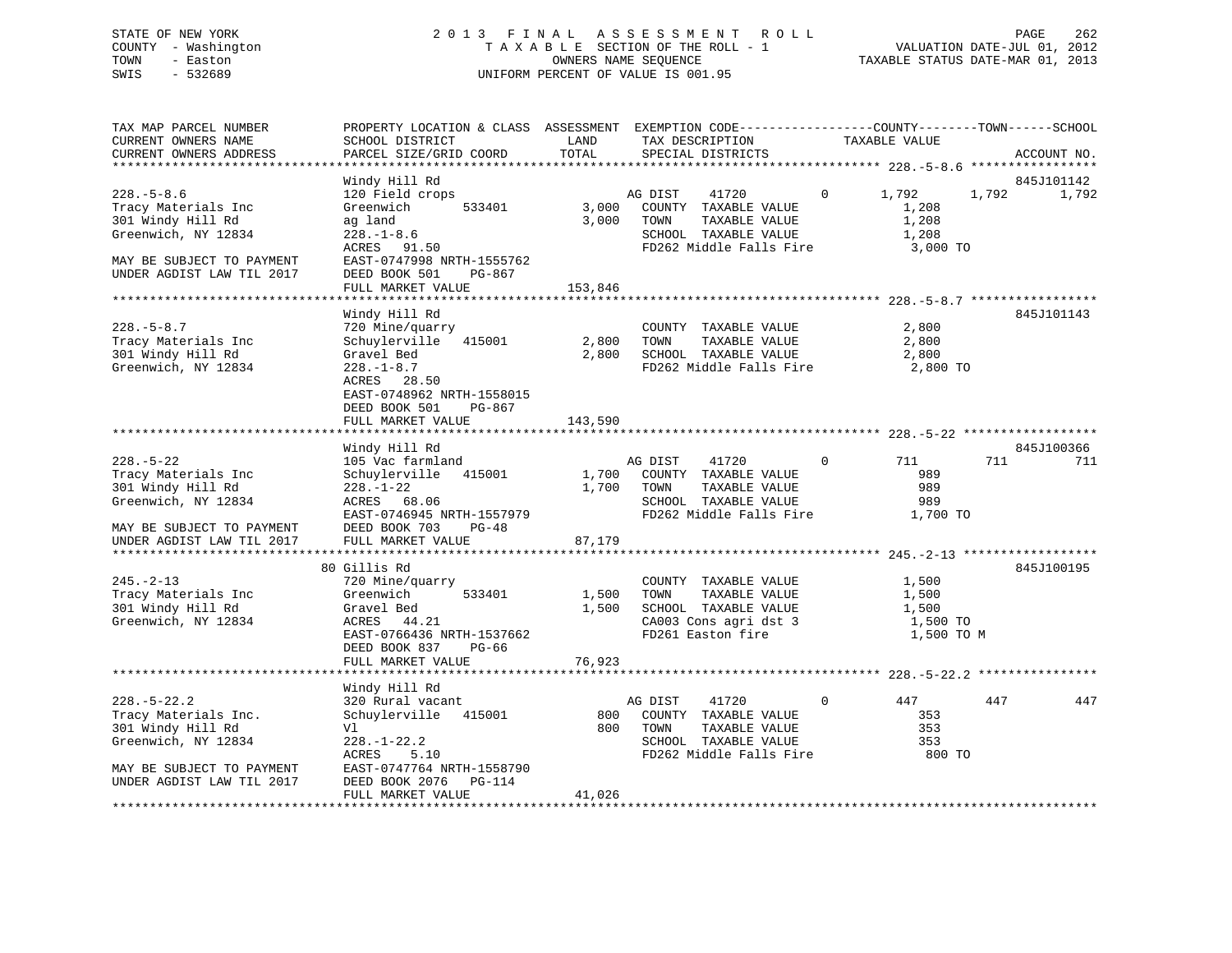| STATE OF NEW YORK   | 2013 FINAL ASSESSMENT ROLL         | 263<br>PAGE                      |
|---------------------|------------------------------------|----------------------------------|
| COUNTY - Washington | TAXABLE SECTION OF THE ROLL - 1    | VALUATION DATE-JUL 01, 2012      |
| TOWN<br>- Easton    | OWNERS NAME SEOUENCE               | TAXABLE STATUS DATE-MAR 01, 2013 |
| SWIS<br>- 532689    | UNIFORM PERCENT OF VALUE IS 001.95 |                                  |
|                     |                                    |                                  |

| TAX MAP PARCEL NUMBER<br>CURRENT OWNERS NAME<br>CURRENT OWNERS ADDRESS                                    | PROPERTY LOCATION & CLASS ASSESSMENT EXEMPTION CODE--------------COUNTY-------TOWN-----SCHOOL<br>SCHOOL DISTRICT<br>PARCEL SIZE/GRID COORD                                                          | LAND<br>TOTAL           | TAX DESCRIPTION<br>SPECIAL DISTRICTS                                                                                         |                | TAXABLE VALUE                                     |          | ACCOUNT NO. |
|-----------------------------------------------------------------------------------------------------------|-----------------------------------------------------------------------------------------------------------------------------------------------------------------------------------------------------|-------------------------|------------------------------------------------------------------------------------------------------------------------------|----------------|---------------------------------------------------|----------|-------------|
|                                                                                                           |                                                                                                                                                                                                     |                         |                                                                                                                              |                |                                                   |          |             |
| $228. - 5 - 8.18$<br>Tracy Materials, Inc.<br>301 Windy Hill Rd<br>Greenwich, NY 12834                    | Windy Hill Rd<br>320 Rural vacant<br>Schuylerville 415001<br>Vl<br>Lot $1B-3$<br>$228. - 1 - 8.18$                                                                                                  |                         | 41720<br>AG DIST<br>300 COUNTY TAXABLE VALUE<br>300 TOWN<br>TAXABLE VALUE<br>SCHOOL TAXABLE VALUE<br>FD262 Middle Falls Fire | $\overline{0}$ | 135<br>165<br>165<br>165<br>300 TO                | 135      | 135         |
| MAY BE SUBJECT TO PAYMENT<br>UNDER AGDIST LAW TIL 2017                                                    | ACRES<br>2.30<br>EAST-0747791 NRTH-1558316<br>DEED BOOK 904<br>$PG-240$<br>FULL MARKET VALUE                                                                                                        | 15,385                  |                                                                                                                              |                |                                                   |          |             |
|                                                                                                           |                                                                                                                                                                                                     |                         |                                                                                                                              |                |                                                   |          |             |
| $228. - 5 - 8.19$<br>Tracy Materials, Inc.<br>301 Windy Hill Rd<br>Greenwich, NY 12834                    | 338 Windy Hill Rd<br>210 1 Family Res<br>Schuylerville 415001<br>H & L<br>Lot 1B-1<br>$228. - 1 - 8.19$<br>7.50<br>ACRES<br>EAST-0748002 NRTH-1557381<br>DEED BOOK 1950 PG-276<br>FULL MARKET VALUE | 500<br>5,000<br>256,410 | COUNTY TAXABLE VALUE<br>TOWN<br>TAXABLE VALUE<br>SCHOOL TAXABLE VALUE<br>FD262 Middle Falls Fire                             |                | 5,000<br>5,000<br>5,000<br>5,000 TO               |          |             |
|                                                                                                           |                                                                                                                                                                                                     |                         |                                                                                                                              |                |                                                   |          |             |
|                                                                                                           | 11 Park Dr                                                                                                                                                                                          |                         |                                                                                                                              |                |                                                   |          | 875J101275  |
| $236.1 - 3 - 3.1$<br>Tracy Robert S<br>Tracy Lori J<br>11 Park Dr<br>Greenwich, NY 12834                  | 210 1 Family Res<br>533401<br>Greenwich<br>H & L<br>$236. - 3 - 3.1$<br>FRNT 150.00 DPTH 197.00<br>EAST-0749718 NRTH-1553070<br>DEED BOOK 603<br>PG-225<br>FULL MARKET VALUE                        | 500<br>3,600<br>184,615 | STAR B<br>41854<br>COUNTY TAXABLE VALUE<br>TOWN<br>TAXABLE VALUE<br>SCHOOL TAXABLE VALUE<br>FD262 Middle Falls Fire          | $\Omega$       | $\Omega$<br>3,600<br>3,600<br>2,980<br>3,600 TO   | $\Omega$ | 620         |
|                                                                                                           |                                                                                                                                                                                                     |                         |                                                                                                                              |                |                                                   |          |             |
| $259. - 1 - 10$<br>Traver Anthony John<br>Traver Kari Guillen<br>109 Addingtons<br>Williamsburg, VA 23188 | 1091 State Route 40<br>210 1 Family Res<br>Greenwich<br>533401<br>H & L<br>ACRES<br>4.33<br>EAST-0746364 NRTH-1524008<br>DEED BOOK 2612 PG-4<br>FULL MARKET VALUE                                   | 500<br>3,000<br>153,846 | COUNTY TAXABLE VALUE<br>TAXABLE VALUE<br>TOWN<br>SCHOOL TAXABLE VALUE<br>CA003 Cons agri dst 3<br>FD261 Easton fire          |                | 3,000<br>3,000<br>3,000<br>3,000 TO<br>3,000 TO M |          | 845J100189  |
|                                                                                                           |                                                                                                                                                                                                     |                         |                                                                                                                              |                |                                                   |          |             |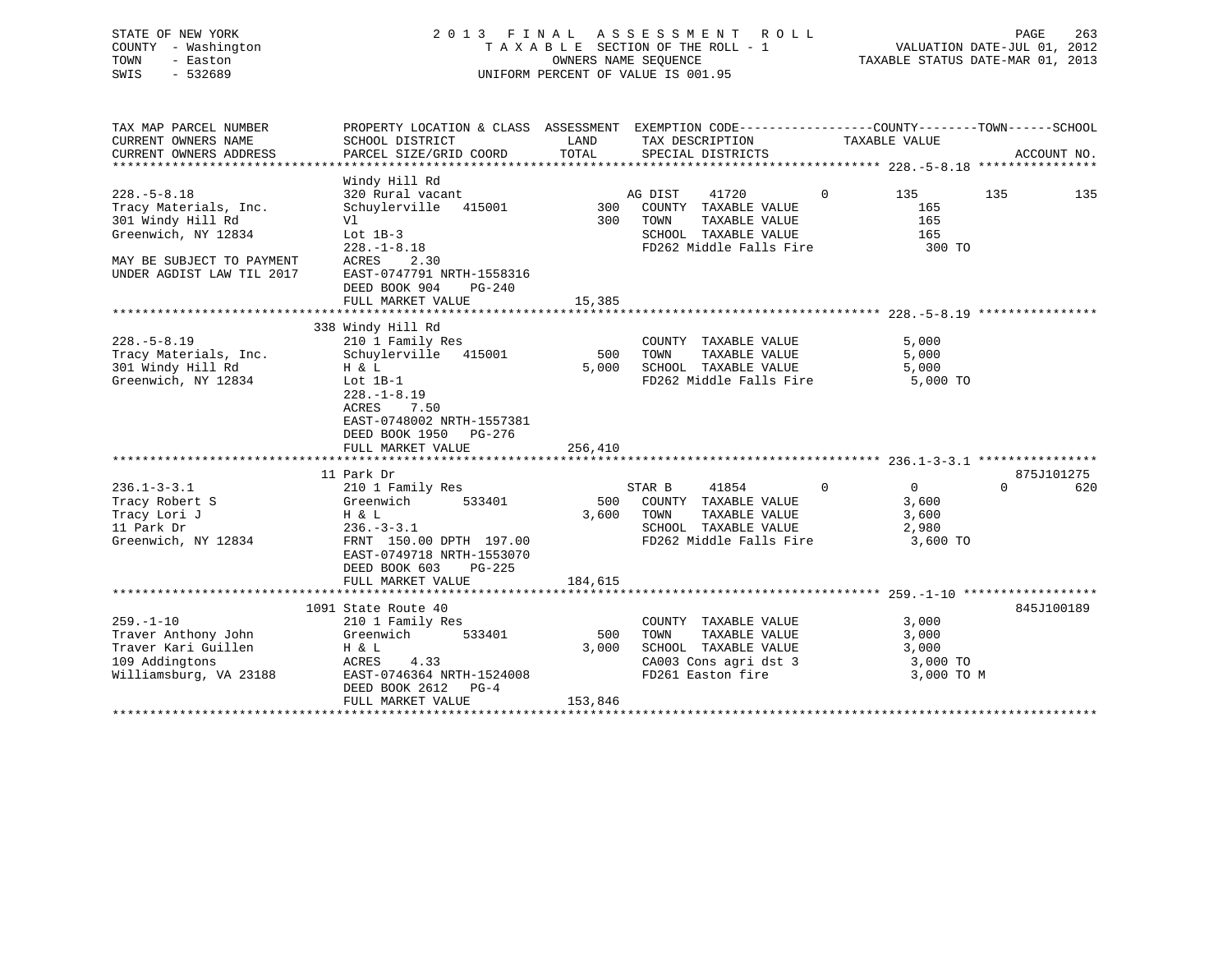# STATE OF NEW YORK 2 0 1 3 F I N A L A S S E S S M E N T R O L L PAGE 264 COUNTY - Washington T A X A B L E SECTION OF THE ROLL - 1 VALUATION DATE-JUL 01, 2012 TOWN - Easton OWNERS NAME SEQUENCE TAXABLE STATUS DATE-MAR 01, 2013 SWIS - 532689 UNIFORM PERCENT OF VALUE IS 001.95

| TAX MAP PARCEL NUMBER<br>CURRENT OWNERS NAME<br>CURRENT OWNERS ADDRESS                                    | PROPERTY LOCATION & CLASS ASSESSMENT<br>SCHOOL DISTRICT<br>PARCEL SIZE/GRID COORD                                                                                       | LAND<br>TOTAL           | EXEMPTION CODE-----------------COUNTY-------TOWN------SCHOOL<br>TAX DESCRIPTION<br>SPECIAL DISTRICTS                                                                          | TAXABLE VALUE                                                                                          |                                 | ACCOUNT NO.             |
|-----------------------------------------------------------------------------------------------------------|-------------------------------------------------------------------------------------------------------------------------------------------------------------------------|-------------------------|-------------------------------------------------------------------------------------------------------------------------------------------------------------------------------|--------------------------------------------------------------------------------------------------------|---------------------------------|-------------------------|
| $277. - 1 - 9.10$<br>Traver John M<br>Johnson Raymond LE<br>13314 Palmers Crk<br>Lakewood Ranch, FL 34202 | 312 McGowan Rd<br>210 1 Family Res<br>Greenwich<br>533401<br>Lot 4<br>6.03<br>ACRES<br>EAST-0739913 NRTH-1511004<br>DEED BOOK 2541 PG-185<br>FULL MARKET VALUE          | 500<br>1,500<br>76,923  | COUNTY TAXABLE VALUE<br>TOWN<br>TAXABLE VALUE<br>SCHOOL TAXABLE VALUE<br>CA003 Cons agri dst 3<br>FD261 Easton fire                                                           | 1,500<br>1,500<br>1,500<br>1,500 TO<br>1,500 TO M                                                      |                                 |                         |
|                                                                                                           | 41 Hogsback Rd                                                                                                                                                          |                         |                                                                                                                                                                               |                                                                                                        |                                 | 845J100317              |
| $227. - 1 - 2$<br>Trottier James T<br>Trottier Nancy E<br>41 Hogsback Rd<br>Greenwich, NY 12834           | 210 1 Family Res<br>Schuylerville 415001<br>Res & Lot<br>3.84<br>ACRES<br>EAST-0740878 NRTH-1560261<br>DEED BOOK 1935 PG-257<br>FULL MARKET VALUE                       | 400<br>4,600<br>235,897 | STAR B<br>41854<br>COUNTY TAXABLE VALUE<br>TOWN<br>TAXABLE VALUE<br>SCHOOL TAXABLE VALUE<br>CA003 Cons agri dst 3<br>FD262 Middle Falls Fire                                  | $\overline{0}$<br>$\mathbf{0}$<br>4,600<br>4,600<br>3,980<br>4,600 TO<br>4,600 TO                      | $\Omega$                        | 620                     |
|                                                                                                           |                                                                                                                                                                         |                         |                                                                                                                                                                               |                                                                                                        |                                 |                         |
| $227. - 1 - 15$<br>Troy Mary<br>PO Box 95<br>Greenwich, NY 12834                                          | 3014 County Route 113<br>210 1 Family Res<br>Schuylerville 415001<br>Lot<br>2.43<br>ACRES<br>EAST-0741734 NRTH-1555370<br>DEED BOOK 695<br>$PG-31$<br>FULL MARKET VALUE | 3,500                   | ELG F VET 41101<br>500 STAR EN<br>41834<br>COUNTY TAXABLE VALUE<br>TOWN<br>TAXABLE VALUE<br>SCHOOL TAXABLE VALUE<br>CA003 Cons agri dst 3<br>179,487 FD263 Schuylerville Fire | 2,800<br>$\mathbf{0}$<br>$\mathbf{0}$<br>$\overline{0}$<br>700<br>700<br>2,190<br>3,500 TO<br>3,500 TO | 845J100818<br>2,800<br>$\Omega$ | $\overline{0}$<br>1,310 |
|                                                                                                           | 110 General Fellows Rd                                                                                                                                                  |                         |                                                                                                                                                                               |                                                                                                        |                                 | 845J100819              |
| $235. - 1 - 9$                                                                                            | 210 1 Family Res                                                                                                                                                        |                         | WAR VET/TC 41121                                                                                                                                                              | $\mathbf{0}$<br>420                                                                                    | 420                             | $\overline{0}$          |
| Trufant Bradley<br>Trufant Carolyn M<br>110 General Fellows Rd<br>Greenwich, NY 12834                     | Schuylerville 415001<br>Res<br>FRNT 150.00 DPTH 200.00<br>EAST-0741696 NRTH-1548351<br>DEED BOOK 2695 PG-77<br>FULL MARKET VALUE                                        |                         | 500 AGED-SCH<br>41804<br>2,800 STAR EN<br>41834<br>COUNTY TAXABLE VALUE<br>TOWN<br>TAXABLE VALUE<br>SCHOOL TAXABLE VALUE<br>143,590 CA003 Cons agri dst 3                     | $\mathbf 0$<br>$\mathbf{0}$<br>$\mathbf 0$<br>$\overline{0}$<br>2,380<br>2,380<br>1,070<br>2,800 TO    | $\Omega$<br>$\Omega$            | 420<br>1,310            |
|                                                                                                           |                                                                                                                                                                         |                         | FD262 Middle Falls Fire                                                                                                                                                       | 2,800 TO                                                                                               |                                 |                         |
| $227. - 1 - 18$<br>Vanderwerker Richard E<br>Vanderwerker Nancy<br>250 Hogsback Rd<br>Greenwich, NY 12834 | 250 Hogsback Rd<br>210 1 Family Res<br>Schuylerville 415001<br>House & Lot<br>ACRES<br>5.90<br>EAST-0743475 NRTH-1557287<br>DEED BOOK 541<br>$PG-99$                    | 600<br>4,000            | STAR EN<br>41834<br>COUNTY TAXABLE VALUE<br>TAXABLE VALUE<br>TOWN<br>SCHOOL TAXABLE VALUE<br>FD262 Middle Falls Fire                                                          | $\mathbf 0$<br>$\overline{0}$<br>4,000<br>4,000<br>2,690<br>4,000 TO                                   | $\Omega$                        | 845J100715<br>1,310     |
|                                                                                                           | FULL MARKET VALUE                                                                                                                                                       | 205,128                 |                                                                                                                                                                               |                                                                                                        |                                 |                         |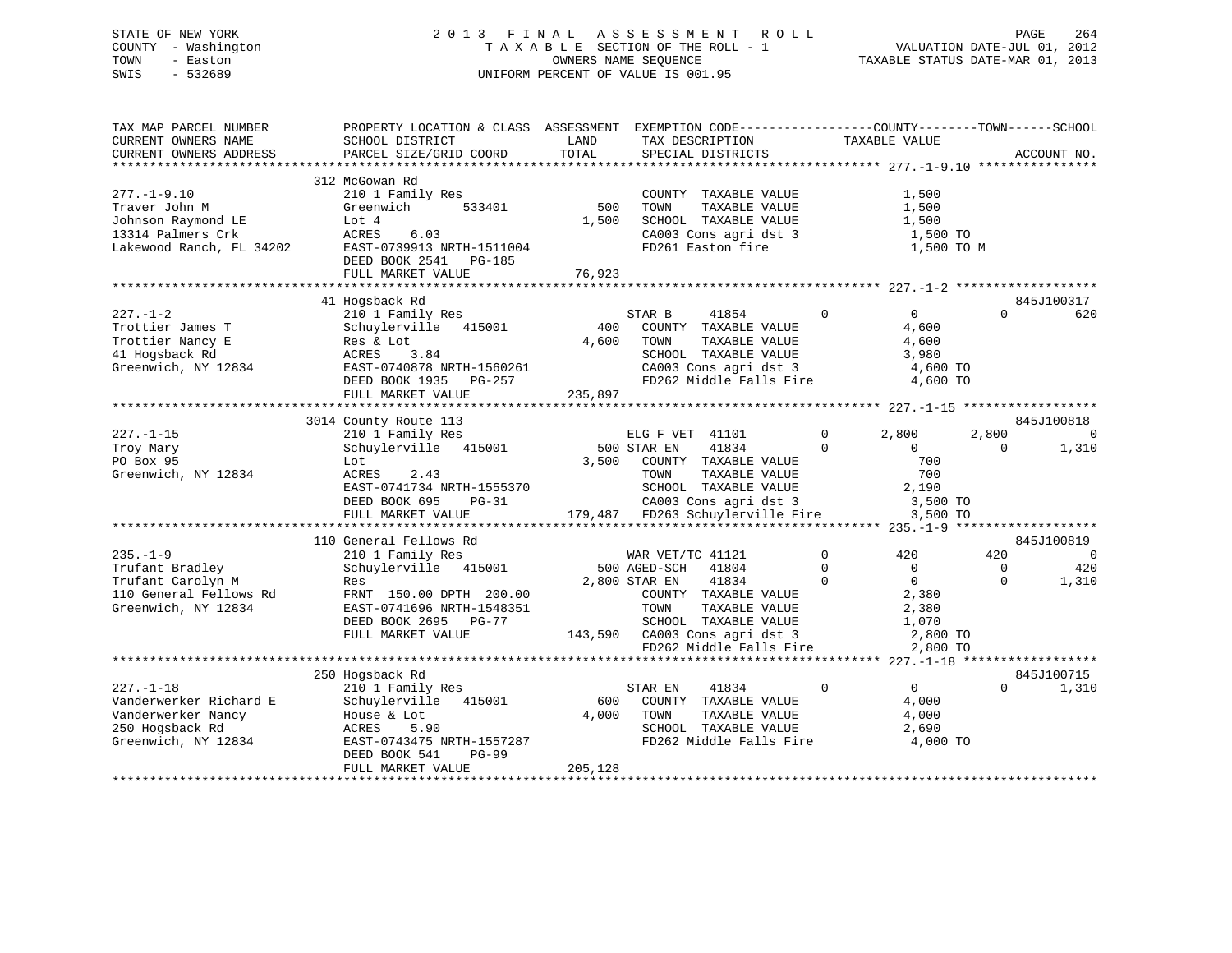# STATE OF NEW YORK 2 0 1 3 F I N A L A S S E S S M E N T R O L L PAGE 265 COUNTY - Washington T A X A B L E SECTION OF THE ROLL - 1 VALUATION DATE-JUL 01, 2012 TOWN - Easton **CONNERS NAME SEQUENCE** TAXABLE STATUS DATE-MAR 01, 2013 SWIS - 532689 UNIFORM PERCENT OF VALUE IS 001.95

| $\begin{tabular}{lllllllllll} \textsc{TAX} \textsc{MAP} \textsc{PACEL} \textsc{NUMBER} & \textsc{PROBERT} \textsc{LOCATION} \textsc{c} \textsc{LASS} \textsc{SSESSMENT} & \textsc{EXEMPTION} \textsc{CODE---------------COUNTY--------TOWN------SCHOOL} \\ \textsc{CURRENT} \textsc{OMNERS} \textsc{NAME} & \textsc{SCHOOL} \textsc{DISTRTC} & \textsc{LAND} & \textsc{TAX} \textsc{DECRIPTION} & \textsc{TAXABLE} \textsc{VALUE} \\ \textsc{CURRENT} \textsc{ONRES} & \$ |  |  |            |         |
|---------------------------------------------------------------------------------------------------------------------------------------------------------------------------------------------------------------------------------------------------------------------------------------------------------------------------------------------------------------------------------------------------------------------------------------------------------------------------|--|--|------------|---------|
| 3451100413<br>261.-1-12.1<br>261.-1-12.1<br>261.-1-12.1<br>261.-1-12.1<br>261.-1-12.1<br>261.-1-12.1<br>261.-1-12.1<br>261.-1-12.1<br>261.-1-12.1<br>261.-1-12.1<br>261.-1-12.1<br>261.-1-12.1<br>261.-1-12.1<br>261.-1-12.1<br>261.-1-12.1<br>261.-1-12.1<br>26                                                                                                                                                                                                          |  |  |            |         |
|                                                                                                                                                                                                                                                                                                                                                                                                                                                                           |  |  |            |         |
|                                                                                                                                                                                                                                                                                                                                                                                                                                                                           |  |  |            |         |
|                                                                                                                                                                                                                                                                                                                                                                                                                                                                           |  |  |            |         |
|                                                                                                                                                                                                                                                                                                                                                                                                                                                                           |  |  |            |         |
|                                                                                                                                                                                                                                                                                                                                                                                                                                                                           |  |  |            |         |
|                                                                                                                                                                                                                                                                                                                                                                                                                                                                           |  |  |            |         |
|                                                                                                                                                                                                                                                                                                                                                                                                                                                                           |  |  |            |         |
|                                                                                                                                                                                                                                                                                                                                                                                                                                                                           |  |  |            |         |
|                                                                                                                                                                                                                                                                                                                                                                                                                                                                           |  |  |            |         |
|                                                                                                                                                                                                                                                                                                                                                                                                                                                                           |  |  |            |         |
|                                                                                                                                                                                                                                                                                                                                                                                                                                                                           |  |  |            |         |
|                                                                                                                                                                                                                                                                                                                                                                                                                                                                           |  |  |            |         |
|                                                                                                                                                                                                                                                                                                                                                                                                                                                                           |  |  |            |         |
|                                                                                                                                                                                                                                                                                                                                                                                                                                                                           |  |  |            |         |
|                                                                                                                                                                                                                                                                                                                                                                                                                                                                           |  |  |            |         |
| VALUE VALUE VALUE 10.000 PAIR, NI 12003<br>MAY BE SUBJECT TO PAYMENT DEED BOOK 1841 PG-74 CA003 CONS agri dst 3 8,784 TO<br>UNDER AGDIST LAW TIL 2017 FULL MARKET VALUE 512,821 FD261 Easton fire 10,000 TO M<br>*******************                                                                                                                                                                                                                                      |  |  |            |         |
|                                                                                                                                                                                                                                                                                                                                                                                                                                                                           |  |  |            |         |
|                                                                                                                                                                                                                                                                                                                                                                                                                                                                           |  |  |            |         |
| Beadle Hill Rd                                                                                                                                                                                                                                                                                                                                                                                                                                                            |  |  | 845J100824 |         |
|                                                                                                                                                                                                                                                                                                                                                                                                                                                                           |  |  |            |         |
|                                                                                                                                                                                                                                                                                                                                                                                                                                                                           |  |  |            |         |
|                                                                                                                                                                                                                                                                                                                                                                                                                                                                           |  |  |            |         |
|                                                                                                                                                                                                                                                                                                                                                                                                                                                                           |  |  |            |         |
|                                                                                                                                                                                                                                                                                                                                                                                                                                                                           |  |  |            |         |
|                                                                                                                                                                                                                                                                                                                                                                                                                                                                           |  |  |            |         |
|                                                                                                                                                                                                                                                                                                                                                                                                                                                                           |  |  |            |         |
|                                                                                                                                                                                                                                                                                                                                                                                                                                                                           |  |  |            |         |
| Ives Hill Rd/n Off                                                                                                                                                                                                                                                                                                                                                                                                                                                        |  |  | 845J101128 |         |
|                                                                                                                                                                                                                                                                                                                                                                                                                                                                           |  |  |            | 192 192 |
|                                                                                                                                                                                                                                                                                                                                                                                                                                                                           |  |  |            |         |
|                                                                                                                                                                                                                                                                                                                                                                                                                                                                           |  |  |            |         |
|                                                                                                                                                                                                                                                                                                                                                                                                                                                                           |  |  |            |         |
|                                                                                                                                                                                                                                                                                                                                                                                                                                                                           |  |  |            |         |
|                                                                                                                                                                                                                                                                                                                                                                                                                                                                           |  |  |            |         |
|                                                                                                                                                                                                                                                                                                                                                                                                                                                                           |  |  |            |         |
|                                                                                                                                                                                                                                                                                                                                                                                                                                                                           |  |  |            |         |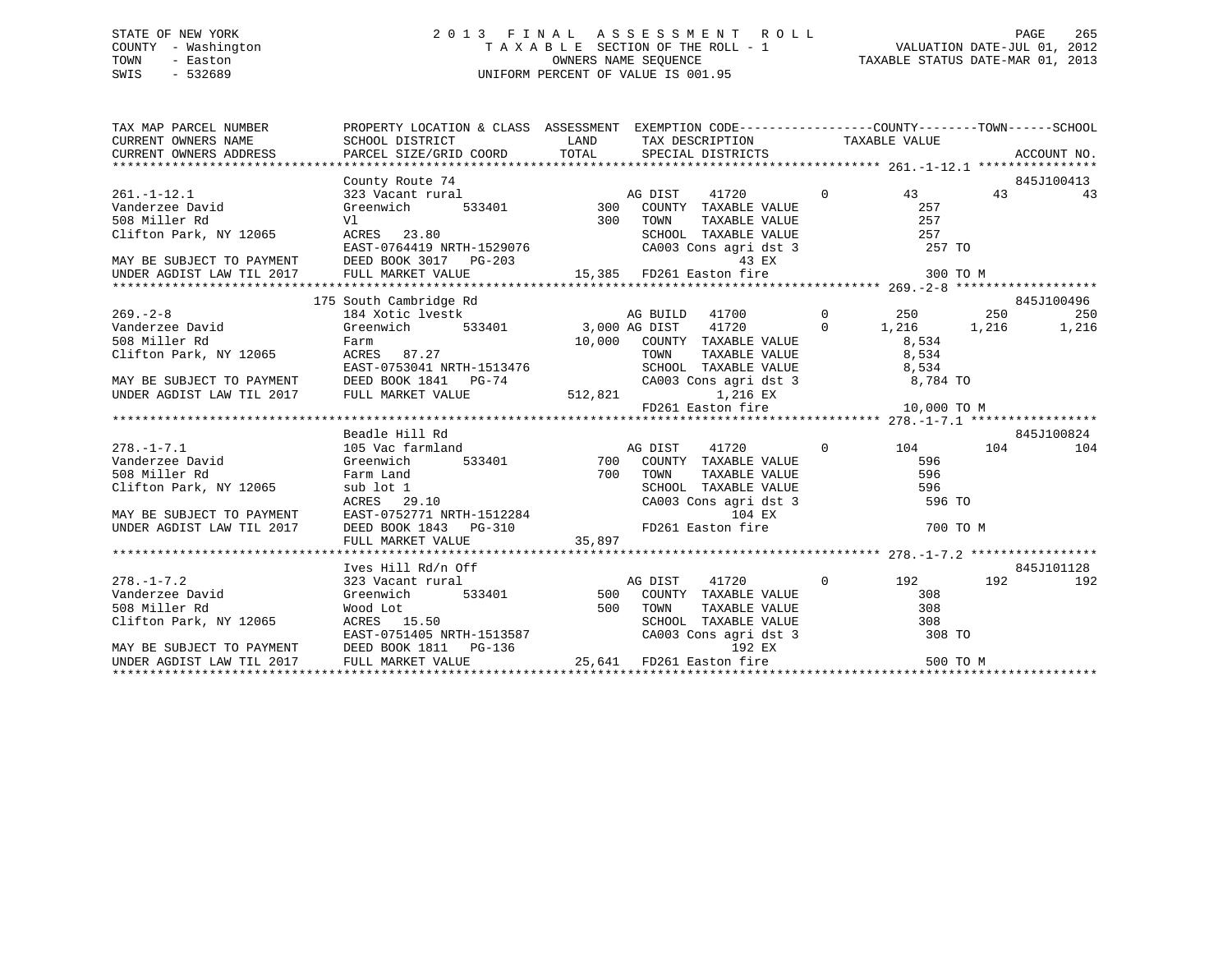# STATE OF NEW YORK 2 0 1 3 F I N A L A S S E S S M E N T R O L L PAGE 266 COUNTY - Washington T A X A B L E SECTION OF THE ROLL - 1 VALUATION DATE-JUL 01, 2012 TOWN - Easton OWNERS NAME SEQUENCE TAXABLE STATUS DATE-MAR 01, 2013 SWIS - 532689 UNIFORM PERCENT OF VALUE IS 001.95

| TAX MAP PARCEL NUMBER                                                                                  |                                    | PROPERTY LOCATION & CLASS ASSESSMENT EXEMPTION CODE---------------COUNTY-------TOWN------SCHOOL                                                                                                                                                              |               |                                            |
|--------------------------------------------------------------------------------------------------------|------------------------------------|--------------------------------------------------------------------------------------------------------------------------------------------------------------------------------------------------------------------------------------------------------------|---------------|--------------------------------------------|
| CURRENT OWNERS NAME                                                                                    |                                    | SCHOOL DISTRICT TAND TAX DESCRIPTION                                                                                                                                                                                                                         | TAXABLE VALUE |                                            |
| CURRENT OWNERS ADDRESS                                                                                 |                                    | PARCEL SIZE/GRID COORD TOTAL SPECIAL DISTRICTS                                                                                                                                                                                                               |               | ACCOUNT NO.                                |
|                                                                                                        |                                    |                                                                                                                                                                                                                                                              |               |                                            |
| $287. - 1 - 9$                                                                                         | 687 Gifford Rd                     | 50 PCT OF VALUE USED FOR EXEMPTION PURPOSES                                                                                                                                                                                                                  |               | 845J100389                                 |
|                                                                                                        |                                    |                                                                                                                                                                                                                                                              |               | $\overline{\phantom{0}}$                   |
| Vandeusen Matthew                                                                                      |                                    |                                                                                                                                                                                                                                                              |               | $\overline{\phantom{0}}$<br>502            |
| Vandeusen Violet S                                                                                     |                                    |                                                                                                                                                                                                                                                              |               | 1,310                                      |
| 687 Gifford Rd<br>Johnsonville, NY 12094                                                               |                                    |                                                                                                                                                                                                                                                              |               |                                            |
|                                                                                                        |                                    |                                                                                                                                                                                                                                                              |               |                                            |
|                                                                                                        | FULL MARKET VALUE                  |                                                                                                                                                                                                                                                              |               |                                            |
| MAY BE SUBJECT TO PAYMENT<br>UNDER AGDIST LAW TIL 2017                                                 |                                    | 220,513 SCHOOL TAXABLE VALUE 2,488<br>CA003 Cons agrid st 3 3,798 TO                                                                                                                                                                                         |               |                                            |
|                                                                                                        |                                    | 502 EX                                                                                                                                                                                                                                                       |               |                                            |
|                                                                                                        |                                    |                                                                                                                                                                                                                                                              |               |                                            |
|                                                                                                        |                                    |                                                                                                                                                                                                                                                              |               |                                            |
|                                                                                                        | Lees Crossing Rd                   |                                                                                                                                                                                                                                                              |               | 845J101012                                 |
| $278. - 1 - 28$                                                                                        | 105 Vac farmland                   | AG DIST<br>41720                                                                                                                                                                                                                                             | 0 475 475     | 475                                        |
| Vandeusen Matthew M                                                                                    |                                    |                                                                                                                                                                                                                                                              | 525           |                                            |
| Vandeusen Violet S                                                                                     |                                    | Hoosic Valley 384201 1,000 COUNTY TAXABLE VALUE<br>Agr 1,000 TOWN TAXABLE VALUE                                                                                                                                                                              |               |                                            |
| 687 Gifford Rd                                                                                         |                                    |                                                                                                                                                                                                                                                              |               |                                            |
| Johnsonville, NY 12094                                                                                 |                                    |                                                                                                                                                                                                                                                              |               |                                            |
|                                                                                                        |                                    |                                                                                                                                                                                                                                                              |               |                                            |
| MAY BE SUBJECT TO PAYMENT                                                                              |                                    | S<br>Agr = 26.80<br>1,000 TOWN TAXABLE VALUE 525<br>ACRES 26.80<br>EAST-0753543 NRTH-1504285<br>DEED BOOK 834 PG-262<br>25 CA003 Cons agri dst 3<br>475 EX<br>26.80<br>25 CA003 Cons agri dst 3<br>25 TO<br>475 EX<br>275 EX<br>275 EX<br>276 PAYMENT<br>276 |               |                                            |
| UNDER AGDIST LAW TIL 2017                                                                              |                                    |                                                                                                                                                                                                                                                              |               |                                            |
|                                                                                                        |                                    |                                                                                                                                                                                                                                                              |               |                                            |
|                                                                                                        | Gifford Rd                         |                                                                                                                                                                                                                                                              |               | 845J101290                                 |
|                                                                                                        |                                    |                                                                                                                                                                                                                                                              |               |                                            |
| 278.-1-28.1 321 Abandoned ag COUNT<br>Vandeusen Matthew M Hoosic Valley 384201 200 TOWN                |                                    | $\begin{tabular}{lllllllll} \multicolumn{2}{c}{\text{COUNTY}} & \text{TAXABLE} & \text{VALUE} & \text{200} \\ \multicolumn{2}{c}{\text{TOWN}} & \text{TAXABLE} & \text{VALUE} & \text{200} \\ \end{tabular}$                                                 |               |                                            |
| Vandeusen Violet S<br>687 Gifford Rd<br>Johnsonville, NY 12094<br>EAST-0753937 NRTH-1503849            |                                    | $200$ $200$ $5$ CHOOL TAXABLE VALUE $200$ TO $200$ TO $200$ TO $200$ TO $200$ TO $200$ TO $200$ TO $200$ TO $200$ TO $200$ TO $200$ TO $200$ TO $200$ TO $200$ TO $200$ TO $200$ TO $200$ TO $200$ TO $200$ TO $200$ TO $200$                                |               |                                            |
|                                                                                                        |                                    |                                                                                                                                                                                                                                                              |               |                                            |
|                                                                                                        |                                    | CA003 Cons agri dst 3<br>FD261 Easton fire                                                                                                                                                                                                                   | 200 TO M      |                                            |
|                                                                                                        | DEED BOOK 616<br>PG-325            |                                                                                                                                                                                                                                                              |               |                                            |
|                                                                                                        | FULL MARKET VALUE                  | 10,256                                                                                                                                                                                                                                                       |               |                                            |
|                                                                                                        |                                    |                                                                                                                                                                                                                                                              |               |                                            |
|                                                                                                        | 11542 State Route 40               |                                                                                                                                                                                                                                                              |               | 845J100828                                 |
|                                                                                                        | State Route 40<br>210 1 Family Res | AGED-CO                                                                                                                                                                                                                                                      | 41802 0 1,600 | $\overline{0}$<br>$\overline{\phantom{0}}$ |
|                                                                                                        |                                    |                                                                                                                                                                                                                                                              |               | 1,120                                      |
|                                                                                                        |                                    |                                                                                                                                                                                                                                                              |               | 1,310                                      |
|                                                                                                        |                                    |                                                                                                                                                                                                                                                              |               |                                            |
| Vanwie Kathryn<br>11542 State Route 40 (CRES 1.60<br>Schaghticoke, NY 12154 (EAST-0742865 NRTH-1511168 |                                    |                                                                                                                                                                                                                                                              |               |                                            |
|                                                                                                        | DEED BOOK 430                      |                                                                                                                                                                                                                                                              |               |                                            |
|                                                                                                        | FULL MARKET VALUE                  |                                                                                                                                                                                                                                                              |               |                                            |
|                                                                                                        |                                    | 33401 500 AGED-CO 41802 0 1,600 0<br>533401 500 AGE-TN/SCH 41806 0 0 1,120<br>3,200 STAR EN 41834 0 0 0 0<br>TOWNTY TAXABLE VALUE 1,600<br>FG-393 SCHOOL TAXABLE VALUE 2,080<br>FG-393 SCHOOL TAXABLE VALUE 770<br>164,103 CA003 Cons agri                   |               |                                            |
|                                                                                                        |                                    |                                                                                                                                                                                                                                                              |               |                                            |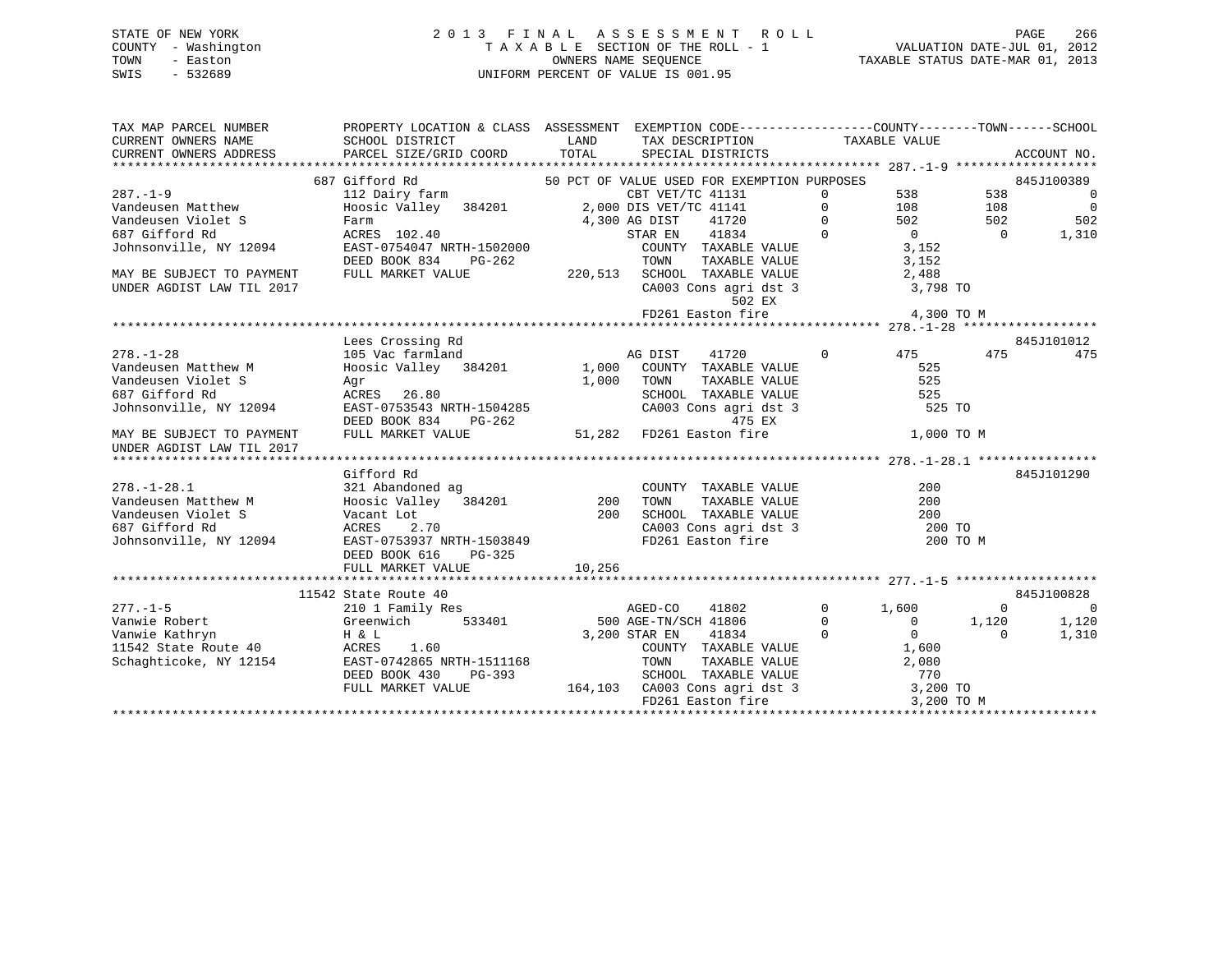| STATE OF NEW YORK<br>COUNTY - Washington<br>- Easton<br>TOWN<br>SWIS<br>$-532689$                      | 2013 FINAL ASSESSMENT ROLL<br>TAXABLE SECTION OF THE ROLL - 1<br>UNIFORM PERCENT OF VALUE IS 001.95                                                                                           | PAGE<br>267<br>VALUATION DATE-JUL 01, 2012<br>TAXABLE STATUS DATE-MAR 01, 2013 |                                                                                                                                                         |                |                                                       |                                 |
|--------------------------------------------------------------------------------------------------------|-----------------------------------------------------------------------------------------------------------------------------------------------------------------------------------------------|--------------------------------------------------------------------------------|---------------------------------------------------------------------------------------------------------------------------------------------------------|----------------|-------------------------------------------------------|---------------------------------|
| TAX MAP PARCEL NUMBER<br>CURRENT OWNERS NAME<br>CURRENT OWNERS ADDRESS                                 | PROPERTY LOCATION & CLASS ASSESSMENT EXEMPTION CODE----------------COUNTY-------TOWN------SCHOOL<br>SCHOOL DISTRICT<br>PARCEL SIZE/GRID COORD                                                 | LAND<br>TOTAL                                                                  | TAX DESCRIPTION<br>SPECIAL DISTRICTS                                                                                                                    |                | TAXABLE VALUE                                         | ACCOUNT NO.                     |
|                                                                                                        | 31 Bulson Rd                                                                                                                                                                                  |                                                                                |                                                                                                                                                         |                |                                                       | 845J100603                      |
| $236. - 1 - 2$<br>Verdon Robert J<br>31 Bulson Rd<br>Greenwich, NY 12834                               | 210 1 Family Res<br>Greenwich<br>533401<br>H & L<br>613/153<br><b>ACRES</b><br>3.07<br>EAST-0748586 NRTH-1552399<br>DEED BOOK 863<br>PG-270<br>FULL MARKET VALUE                              | 500<br>3,500<br>179,487                                                        | STAR EN<br>41834<br>COUNTY TAXABLE VALUE<br>TOWN<br>TAXABLE VALUE<br>SCHOOL TAXABLE VALUE<br>FD262 Middle Falls Fire 3,500 TO                           | $\overline{0}$ | $0 \qquad \qquad$<br>3,500<br>3,500<br>2,190          | $\Omega$<br>1,310               |
|                                                                                                        |                                                                                                                                                                                               |                                                                                |                                                                                                                                                         |                |                                                       |                                 |
| $235. - 1 - 16$<br>Viger Alfred A<br>2715 County Route 113<br>Greenwich, NY 12834                      | 2715 County Route 113<br>270 Mfg housing - WTRFNT<br>533401<br>Greenwich<br>Lot & Tra<br>FRNT 207.00 DPTH 130.00<br>EAST-0739267 NRTH-1548622<br>DEED BOOK 490<br>PG-642<br>FULL MARKET VALUE | 300<br>2,000<br>102,564                                                        | STAR EN<br>41834<br>COUNTY TAXABLE VALUE<br>TOWN<br>TAXABLE VALUE<br>SCHOOL TAXABLE VALUE<br>CA003 Cons agri dst 3<br>FD263 Schuylerville Fire 2,000 TO | $\Omega$       | $\Omega$<br>2,000<br>2,000<br>690<br>2,000 TO         | 845J100405<br>$\Omega$<br>1,310 |
|                                                                                                        | 3113 County Route 113                                                                                                                                                                         |                                                                                |                                                                                                                                                         |                |                                                       | 845J100830                      |
| $227. - 1 - 23$<br>Violette Glenn M<br>Violette John P<br>3113 County Route 113<br>Greenwich, NY 12834 | 210 1 Family Res<br>Schuylerville 415001<br>H & L<br>354/318;761/147<br>FRNT 181.00 DPTH 100.00<br>EAST-0741041 NRTH-1558191<br>DEED BOOK 776<br>$PG-222$<br>FULL MARKET VALUE                | 400<br>2,500<br>128,205                                                        | STAR B<br>41854<br>COUNTY TAXABLE VALUE<br>TOWN<br>TAXABLE VALUE<br>SCHOOL TAXABLE VALUE<br>CA003 Cons agri dst 3<br>FD263 Schuylerville Fire 2,500 TO  | $\Omega$       | $\overline{0}$<br>2,500<br>2,500<br>1,880<br>2,500 TO | $\Omega$<br>620                 |
|                                                                                                        |                                                                                                                                                                                               |                                                                                |                                                                                                                                                         |                |                                                       |                                 |
| $227. - 1 - 27$<br>Violette Glenn M<br>3113 Co Rt 113<br>Greenwich, NY 12834                           | Old Schuylerville Rd<br>120 Field crops<br>Schuylerville 415001<br>Lot<br><b>ACRES</b><br>5.30<br>EAST-0740730 NRTH-1556202<br>DEED BOOK 837<br>$PG-140$<br>FULL MARKET VALUE                 | 300<br>300<br>15,385                                                           | COUNTY TAXABLE VALUE<br>TOWN<br>TAXABLE VALUE<br>SCHOOL TAXABLE VALUE<br>CA003 Cons agri dst 3<br>FD263 Schuylerville Fire                              |                | 300<br>300<br>300<br>300 TO<br>300 TO                 | 845J100602                      |

\*\*\*\*\*\*\*\*\*\*\*\*\*\*\*\*\*\*\*\*\*\*\*\*\*\*\*\*\*\*\*\*\*\*\*\*\*\*\*\*\*\*\*\*\*\*\*\*\*\*\*\*\*\*\*\*\*\*\*\*\*\*\*\*\*\*\*\*\*\*\*\*\*\*\*\*\*\*\*\*\*\*\*\*\*\*\*\*\*\*\*\*\*\*\*\*\*\*\*\*\*\*\*\*\*\*\*\*\*\*\*\*\*\*\*\*\*\*\*\*\*\*\*\*\*\*\*\*\*\*\*\*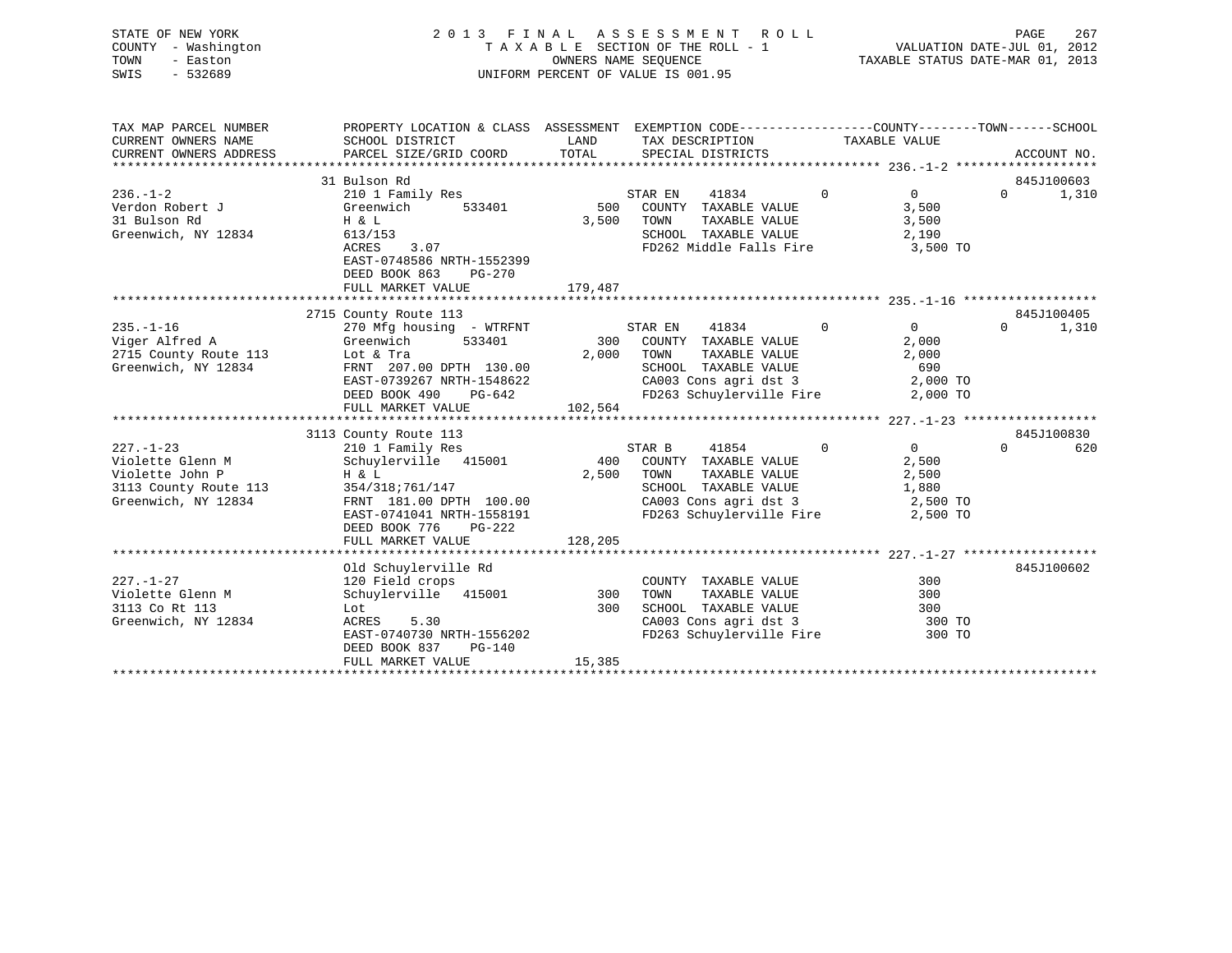# STATE OF NEW YORK 2 0 1 3 F I N A L A S S E S S M E N T R O L L PAGE 268 COUNTY - Washington T A X A B L E SECTION OF THE ROLL - 1 VALUATION DATE-JUL 01, 2012 TOWN - Easton OWNERS NAME SEQUENCE TAXABLE STATUS DATE-MAR 01, 2013 SWIS - 532689 UNIFORM PERCENT OF VALUE IS 001.95

| TAX MAP PARCEL NUMBER<br>CURRENT OWNERS NAME<br>CURRENT OWNERS ADDRESS | PROPERTY LOCATION & CLASS ASSESSMENT EXEMPTION CODE----------------COUNTY-------TOWN------SCHOOL<br>SCHOOL DISTRICT<br>PARCEL SIZE/GRID COORD | LAND<br>TOTAL | TAX DESCRIPTION<br>SPECIAL DISTRICTS               |             | TAXABLE VALUE  |          | ACCOUNT NO. |
|------------------------------------------------------------------------|-----------------------------------------------------------------------------------------------------------------------------------------------|---------------|----------------------------------------------------|-------------|----------------|----------|-------------|
|                                                                        |                                                                                                                                               |               |                                                    |             |                |          |             |
|                                                                        | 3216 County Route 113                                                                                                                         |               |                                                    |             |                |          | 845J100835  |
| $227. - 1 - 21$                                                        | 112 Dairy farm                                                                                                                                |               | AG DIST<br>41720                                   | $\Omega$    | 1,336          | 1,336    | 1,336       |
| Violette John P                                                        | Schuylerville 415001                                                                                                                          | 2,800 STAR B  | 41854                                              | $\Omega$    | $\Omega$       | $\Omega$ | 620         |
| Violette Glenn                                                         | Farm                                                                                                                                          | 5,500         | COUNTY TAXABLE VALUE                               |             | 4,164          |          |             |
| 3113 County Route 113                                                  | ACRES 110.25                                                                                                                                  |               | TOWN<br>TAXABLE VALUE                              |             | 4,164          |          |             |
| Greenwich, NY 12834                                                    | EAST-0741191 NRTH-1558535                                                                                                                     |               | SCHOOL TAXABLE VALUE                               |             | 3,544          |          |             |
|                                                                        | DEED BOOK 530<br>PG-165                                                                                                                       |               | CA003 Cons agri dst 3                              |             | 4,164 TO       |          |             |
| MAY BE SUBJECT TO PAYMENT                                              | FULL MARKET VALUE                                                                                                                             | 282,051       | 1,336 EX                                           |             |                |          |             |
| UNDER AGDIST LAW TIL 2017                                              |                                                                                                                                               |               | FD263 Schuylerville Fire                           |             | 5,500 TO       |          |             |
|                                                                        |                                                                                                                                               |               |                                                    |             |                |          |             |
|                                                                        | County Route 113                                                                                                                              |               |                                                    |             |                |          | 845J100744  |
| $251. - 1 - 1$                                                         | 116 Other stock                                                                                                                               |               | COUNTY TAXABLE VALUE                               |             | 1,000          |          |             |
| Virginia Sherbrooke Rev. Trust Schuylerville 415001                    |                                                                                                                                               | 1,000         | TOWN<br>TAXABLE VALUE                              |             | 1,000          |          |             |
| Virginia Sherbrooke, Trustee                                           | Farm                                                                                                                                          | 1,000         | SCHOOL TAXABLE VALUE                               |             | 1,000          |          |             |
| 141 County Road 349                                                    | ACRES 34.50                                                                                                                                   |               | CA003 Cons agri dst 3                              |             | 1,000 TO       |          |             |
| Sweetwater, TN 37874                                                   | EAST-0737546 NRTH-1537172                                                                                                                     |               | FD261 Easton fire                                  |             | 1,000 TO M     |          |             |
|                                                                        | DEED BOOK 2251 PG-48                                                                                                                          |               |                                                    |             |                |          |             |
|                                                                        | FULL MARKET VALUE                                                                                                                             | 51,282        |                                                    |             |                |          |             |
|                                                                        |                                                                                                                                               |               |                                                    |             |                |          |             |
|                                                                        | 73 Vly Summit Rd                                                                                                                              |               |                                                    | $\Omega$    |                |          | 845J100618  |
| $260 - 1 - 7$                                                          | 210 1 Family Res                                                                                                                              |               | CBT VET/TC 41131                                   |             | 750            | 750      | $\mathbf 0$ |
| Viscardi Nancy L                                                       | 533401<br>Greenwich                                                                                                                           |               | 400 DIS VET/TC 41141                               | $\mathbf 0$ | 1,500          | 1,500    | $\Omega$    |
| Viscardi Michael                                                       | H & L                                                                                                                                         |               | 3,000 STAR B<br>41854                              | $\Omega$    | $\overline{0}$ | $\Omega$ | 620         |
| 73 Vly Summit Rd                                                       | FRNT 248.00 DPTH 196.00                                                                                                                       |               | COUNTY TAXABLE VALUE                               |             | 750            |          |             |
| Greenwich, NY 12834                                                    | BANK<br>23                                                                                                                                    |               | TOWN<br>TAXABLE VALUE                              |             | 750            |          |             |
|                                                                        | EAST-0748098 NRTH-1523193                                                                                                                     |               | SCHOOL TAXABLE VALUE                               |             | 2,380          |          |             |
|                                                                        | DEED BOOK 667<br>$PG-26$                                                                                                                      |               | CA003 Cons agri dst 3<br>153,846 FD261 Easton fire |             | 3,000 TO       |          |             |
|                                                                        | FULL MARKET VALUE                                                                                                                             |               |                                                    |             | 3,000 TO M     |          |             |
|                                                                        |                                                                                                                                               |               |                                                    |             |                |          | 845J100832  |
| $252 - 2 - 21$                                                         | 375 Mountain Rd<br>210 1 Family Res                                                                                                           |               | STAR B<br>41854                                    | $\mathbf 0$ | $\overline{0}$ | $\Omega$ | 620         |
| Voda Robert                                                            | Greenwich<br>533401                                                                                                                           | 400           | COUNTY TAXABLE VALUE                               |             | 3,800          |          |             |
| 375 Mountain Rd                                                        |                                                                                                                                               | 3,800         | TAXABLE VALUE<br>TOWN                              |             |                |          |             |
| Greenwich, NY 12834                                                    | Res<br>ACRES<br>8.20                                                                                                                          |               | SCHOOL TAXABLE VALUE                               |             | 3,800<br>3,180 |          |             |
|                                                                        | EAST-0751983 NRTH-1532660                                                                                                                     |               | FD261 Easton fire                                  |             | 3,800 TO M     |          |             |
|                                                                        | DEED BOOK 842<br><b>PG-85</b>                                                                                                                 |               |                                                    |             |                |          |             |
|                                                                        | FULL MARKET VALUE                                                                                                                             | 194,872       |                                                    |             |                |          |             |
|                                                                        |                                                                                                                                               |               |                                                    |             |                |          |             |
|                                                                        | 114 Cooke Hollow Rd                                                                                                                           |               |                                                    |             |                |          | 845J100454  |
| $270. - 2 - 12$                                                        | 240 Rural res                                                                                                                                 |               | STAR B<br>41854                                    | $\mathbf 0$ | $\overline{0}$ | $\Omega$ | 620         |
| Waddell William C                                                      | Greenwich<br>533401                                                                                                                           | 1,000         | COUNTY TAXABLE VALUE                               |             | 5,000          |          |             |
| Waddell Gertrude L                                                     | Res                                                                                                                                           | 5,000         | TOWN<br>TAXABLE VALUE                              |             | 5,000          |          |             |
| 114 Cooke Hollow Rd                                                    | $270. - 1 - 12$                                                                                                                               |               | SCHOOL TAXABLE VALUE                               |             | 4,380          |          |             |
| Valley Falls, NY 12185                                                 | ACRES 23.17                                                                                                                                   |               | CA003 Cons agri dst 3                              |             | 5,000 TO       |          |             |
|                                                                        | EAST-0756480 NRTH-1514684                                                                                                                     |               | FD261 Easton fire                                  |             | 5,000 TO M     |          |             |
|                                                                        | DEED BOOK 740<br>PG-160                                                                                                                       |               |                                                    |             |                |          |             |
|                                                                        | FULL MARKET VALUE                                                                                                                             | 256,410       |                                                    |             |                |          |             |
|                                                                        |                                                                                                                                               |               |                                                    |             |                |          |             |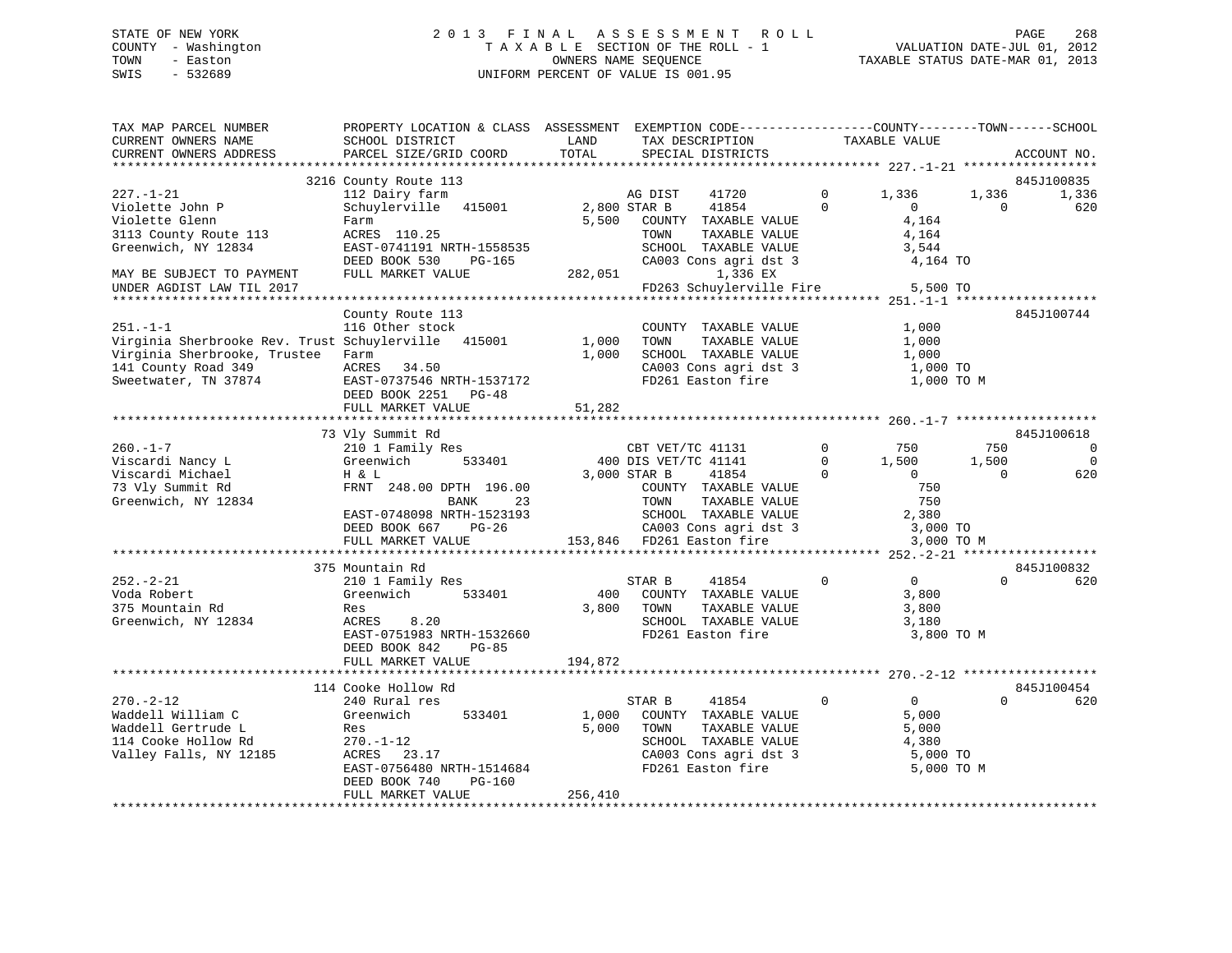STATE OF NEW YORK 2 0 1 3 F I N A L A S S E S S M E N T R O L L PAGE 269 COUNTY - Washington T A X A B L E SECTION OF THE ROLL - 1 VALUATION DATE-JUL 01, 2012 TOWN - Easton **CONNERS NAME SEQUENCE** TAXABLE STATUS DATE-MAR 01, 2013

| TAX MAP PARCEL NUMBER                                                                                                                                    | PROPERTY LOCATION & CLASS ASSESSMENT EXEMPTION CODE----------------COUNTY-------TOWN------SCHOOL                                          |                                |                                                                                                                                       |                                                                     |                               |
|----------------------------------------------------------------------------------------------------------------------------------------------------------|-------------------------------------------------------------------------------------------------------------------------------------------|--------------------------------|---------------------------------------------------------------------------------------------------------------------------------------|---------------------------------------------------------------------|-------------------------------|
| CURRENT OWNERS NAME                                                                                                                                      | SCHOOL DISTRICT                                                                                                                           | LAND                           | TAX DESCRIPTION                                                                                                                       | TAXABLE VALUE                                                       |                               |
| CURRENT OWNERS ADDRESS                                                                                                                                   | PARCEL SIZE/GRID COORD                                                                                                                    | TOTAL                          | SPECIAL DISTRICTS                                                                                                                     |                                                                     | ACCOUNT NO.                   |
|                                                                                                                                                          |                                                                                                                                           |                                |                                                                                                                                       |                                                                     |                               |
| $228. - 5 - 40$<br>Wager Gary J<br>Wager Debora E                                                                                                        | 28 Ashdown Way<br>210 1 Family Res<br>Schuylerville 415001<br>H & L                                                                       | 500<br>5,500                   | STAR B<br>41854<br>COUNTY TAXABLE VALUE<br>TOWN<br>TAXABLE VALUE                                                                      | $\Omega$<br>$\Omega$<br>5,500<br>5,500                              | 845J101293<br>$\Omega$<br>620 |
| 28 Ashdown Way<br>Greenwich, NY 12834                                                                                                                    | Lot 16, Agmt 807/65<br>$228. - 1 - 40$<br>ACRES<br>1.95<br>EAST-0747231 NRTH-1559339<br>DEED BOOK 1940 PG-297<br>FULL MARKET VALUE        | 282,051                        | SCHOOL TAXABLE VALUE<br>FD262 Middle Falls Fire                                                                                       | 4,880<br>5,500 TO                                                   |                               |
|                                                                                                                                                          |                                                                                                                                           |                                |                                                                                                                                       |                                                                     |                               |
|                                                                                                                                                          | Lees Crossing Rd                                                                                                                          |                                |                                                                                                                                       |                                                                     | 845J101121                    |
| $287. - 1 - 6.3$<br>Wagner-Klein Christiane<br>Klein Patrick<br>Rohrer-Strasse 180<br>PO Box 70771<br>Leinfelden-EchterdingGermany DEED BOOK 2322 PG-280 | 105 Vac farmland<br>533401<br>Greenwich<br>Vac Land<br>ACRES 27.98<br>EAST-0751861 NRTH-1504779                                           | 800<br>800                     | AG DIST<br>41720<br>COUNTY TAXABLE VALUE<br>TOWN<br>TAXABLE VALUE<br>SCHOOL TAXABLE VALUE<br>CA003 Cons agri dst 3<br>548 EX          | $\Omega$<br>548<br>252<br>252<br>252<br>252 TO                      | 548<br>548                    |
|                                                                                                                                                          | FULL MARKET VALUE                                                                                                                         |                                | 41,026 FD261 Easton fire                                                                                                              | 800 TO M                                                            |                               |
| MAY BE SUBJECT TO PAYMENT<br>UNDER AGDIST LAW TIL 2017                                                                                                   |                                                                                                                                           |                                |                                                                                                                                       |                                                                     |                               |
|                                                                                                                                                          |                                                                                                                                           |                                |                                                                                                                                       |                                                                     |                               |
|                                                                                                                                                          | 572 Burton Rd                                                                                                                             |                                |                                                                                                                                       |                                                                     | 845J101074                    |
| $245. - 1 - 14.2$                                                                                                                                        | 210 1 Family Res                                                                                                                          |                                | CBT VET/TC 41131                                                                                                                      | $\Omega$<br>875                                                     | 875<br>$\Omega$               |
| Waite Thomas J<br>Waite Nanette<br>572 Burton Rd<br>Greenwich, NY 12834                                                                                  | 533401<br>Greenwich<br>Res<br>498/863<br>1.30<br>ACRES<br>EAST-0758302 NRTH-1544152<br>DEED BOOK 464<br>PG-169<br>FULL MARKET VALUE       | 400 STAR B<br>3,500<br>179,487 | 41854<br>COUNTY TAXABLE VALUE<br>TOWN<br>TAXABLE VALUE<br>SCHOOL TAXABLE VALUE<br>CA003 Cons agri dst 3 3,500 TO<br>FD261 Easton fire | $\Omega$<br>$\overline{0}$<br>2,625<br>2,625<br>2,880<br>3,500 TO M | $\Omega$<br>620               |
|                                                                                                                                                          |                                                                                                                                           |                                |                                                                                                                                       |                                                                     |                               |
| $261. - 1 - 24.1$<br>Walsh Alan<br>Walsh Amie<br>189 Mehan Rd<br>Mechanicville, NY 12118                                                                 | 644 Vly Summit Rd<br>323 Vacant rural<br>Greenwich<br>533401<br>Wl<br>ACRES<br>5.00<br>EAST-0761248 NRTH-1522622<br>DEED BOOK 2634 PG-253 | 200<br>200                     | COUNTY TAXABLE VALUE<br>TOWN<br>TAXABLE VALUE<br>SCHOOL TAXABLE VALUE<br>CA003 Cons agri dst 3<br>FD261 Easton fire                   | 200<br>200<br>200<br>200 TO<br>200 TO M                             | 845J101180                    |
|                                                                                                                                                          | FULL MARKET VALUE                                                                                                                         | 10,256                         |                                                                                                                                       |                                                                     |                               |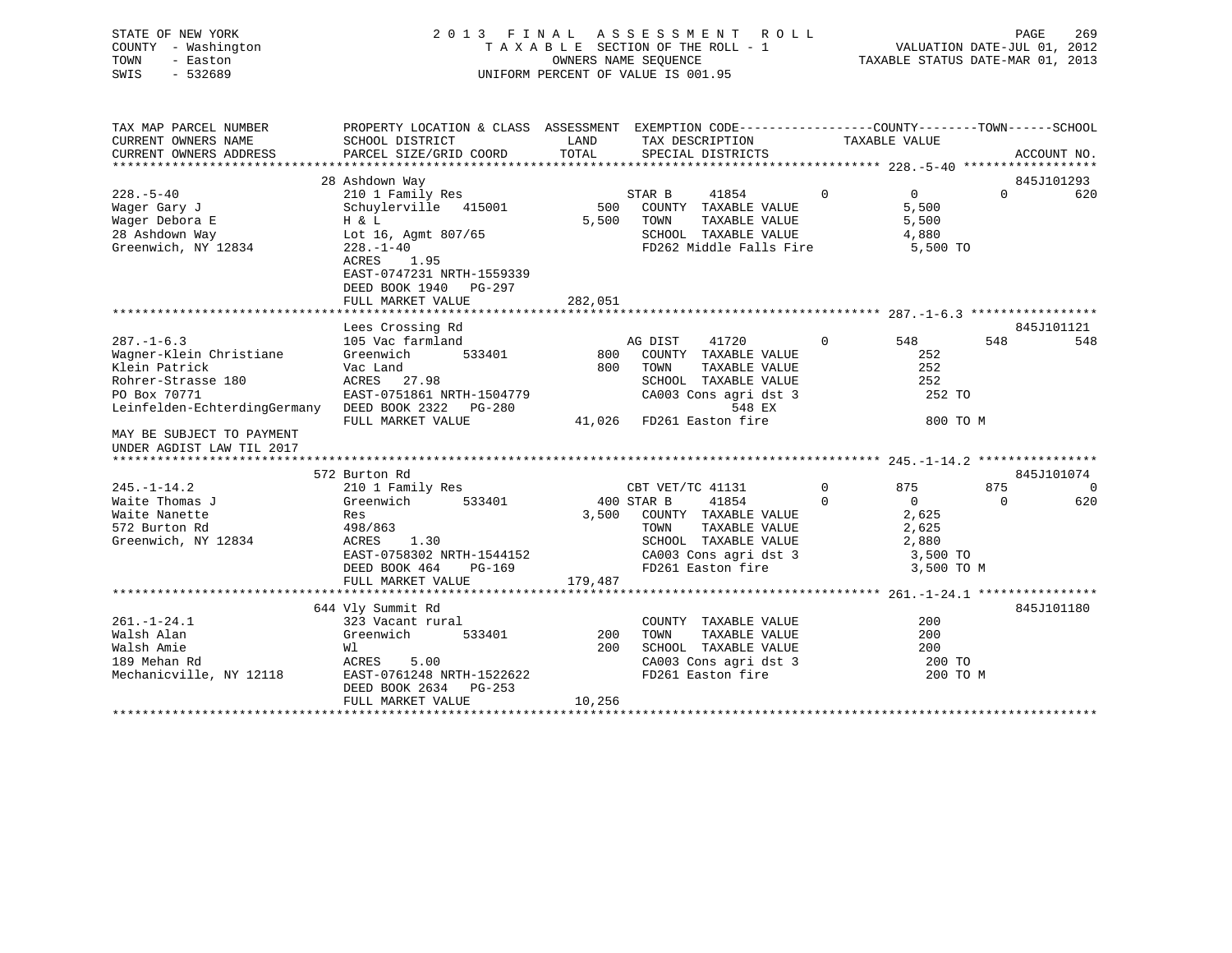# STATE OF NEW YORK 2 0 1 3 F I N A L A S S E S S M E N T R O L L PAGE 270 COUNTY - Washington T A X A B L E SECTION OF THE ROLL - 1 VALUATION DATE-JUL 01, 2012 TOWN - Easton OWNERS NAME SEQUENCE TAXABLE STATUS DATE-MAR 01, 2013 SWIS - 532689 UNIFORM PERCENT OF VALUE IS 001.95

| TAX MAP PARCEL NUMBER                         | PROPERTY LOCATION & CLASS ASSESSMENT EXEMPTION CODE-----------------COUNTY-------TOWN------SCHOOL                                                                                                                                                    |         |                                                                                                                                                                                               |            |                |                                    |
|-----------------------------------------------|------------------------------------------------------------------------------------------------------------------------------------------------------------------------------------------------------------------------------------------------------|---------|-----------------------------------------------------------------------------------------------------------------------------------------------------------------------------------------------|------------|----------------|------------------------------------|
|                                               |                                                                                                                                                                                                                                                      |         |                                                                                                                                                                                               |            |                |                                    |
|                                               |                                                                                                                                                                                                                                                      |         |                                                                                                                                                                                               |            |                |                                    |
|                                               | 21 Park Dr<br>210 1 Family Res<br>Creenwich 533401 500 STAR EN 41834 0<br>Lot & House 3,600 COUNTY TAXABLE VALUE<br>236.-3-4 TOWN TAXABLE VALUE                                                                                                      |         |                                                                                                                                                                                               |            |                | 845J100309                         |
| $236.1 - 3 - 4$<br>Z30.1-3<br>Walsh Charles A | 210 1 Family<br>Greenwich<br>Lot & House<br>236.-3-4                                                                                                                                                                                                 |         |                                                                                                                                                                                               | 300        | $\overline{0}$ | 300 000<br>$\overline{0}$<br>1,310 |
|                                               |                                                                                                                                                                                                                                                      |         | 500 STAR EN 41834 0 0<br>3,600 COUNTY TAXABLE VALUE 3,300                                                                                                                                     |            |                |                                    |
| Greenwich, NY 12834                           |                                                                                                                                                                                                                                                      |         |                                                                                                                                                                                               |            |                |                                    |
|                                               |                                                                                                                                                                                                                                                      |         |                                                                                                                                                                                               |            |                |                                    |
|                                               |                                                                                                                                                                                                                                                      |         |                                                                                                                                                                                               | 3,600 TO   |                |                                    |
|                                               | FRNT 167.00 DPTH 141.00<br>FRNT 167.00 DPTH 141.00<br>EAST-0749990 NRTH-1553114<br>EAST-076 492<br>PERD BOOK 492<br>PERD BOOK 492<br>PERD BOOK 492<br>PERD BOOK 492                                                                                  |         |                                                                                                                                                                                               |            |                |                                    |
|                                               |                                                                                                                                                                                                                                                      |         |                                                                                                                                                                                               |            |                |                                    |
|                                               |                                                                                                                                                                                                                                                      |         |                                                                                                                                                                                               |            |                |                                    |
|                                               | 4480 County Route 74                                                                                                                                                                                                                                 |         |                                                                                                                                                                                               |            |                |                                    |
|                                               |                                                                                                                                                                                                                                                      |         |                                                                                                                                                                                               |            | 527            | - 0                                |
|                                               |                                                                                                                                                                                                                                                      |         |                                                                                                                                                                                               |            | $\overline{0}$ | 620                                |
|                                               |                                                                                                                                                                                                                                                      |         |                                                                                                                                                                                               |            |                |                                    |
|                                               |                                                                                                                                                                                                                                                      |         |                                                                                                                                                                                               |            |                |                                    |
|                                               |                                                                                                                                                                                                                                                      |         |                                                                                                                                                                                               |            |                |                                    |
|                                               |                                                                                                                                                                                                                                                      |         |                                                                                                                                                                                               |            |                |                                    |
|                                               | 4480 County Route 74<br>WAR VET/TC 41121 0 570<br>WAR VET/TC 41121 0 570<br>Walsh Michael J<br>Walsh Carla L<br>4480 County Route 74<br>WAR VET/TC 41121 0 570<br>500 STAR B<br>41854 0 0<br>4480 County Route 74<br>4480 County Route 74<br>4280 Co |         |                                                                                                                                                                                               | 3,800 TO M |                |                                    |
|                                               | 259.-1-49<br>Walter John (County Route 113/W Off<br>Walter John (Greenwich 113/W Off COUNTY TAXABLE VALUE<br>Walter John (Greenwich 113/A) County TAXABLE VALUE<br>Walter Carolyn (Greenwich 113/A) (Schenectary Campsite<br>2008) (Sche             |         |                                                                                                                                                                                               |            |                |                                    |
|                                               |                                                                                                                                                                                                                                                      |         |                                                                                                                                                                                               |            |                | 845J100408                         |
|                                               |                                                                                                                                                                                                                                                      |         |                                                                                                                                                                                               |            |                |                                    |
|                                               |                                                                                                                                                                                                                                                      |         |                                                                                                                                                                                               |            |                |                                    |
|                                               |                                                                                                                                                                                                                                                      |         |                                                                                                                                                                                               |            |                |                                    |
|                                               |                                                                                                                                                                                                                                                      |         |                                                                                                                                                                                               |            |                |                                    |
|                                               |                                                                                                                                                                                                                                                      |         |                                                                                                                                                                                               | 300 TO M   |                |                                    |
|                                               |                                                                                                                                                                                                                                                      |         |                                                                                                                                                                                               |            |                |                                    |
|                                               | FULL MARKET VALUE 15,385                                                                                                                                                                                                                             |         |                                                                                                                                                                                               |            |                |                                    |
|                                               |                                                                                                                                                                                                                                                      |         |                                                                                                                                                                                               |            |                |                                    |
|                                               | 84 Deerfield Ln                                                                                                                                                                                                                                      |         |                                                                                                                                                                                               |            |                | 845J101026                         |
| $259. -1 - 47$                                | 270 Mfg housing - WTRFNT                                                                                                                                                                                                                             |         | COUNTY TAXABLE VALUE 1,600                                                                                                                                                                    |            |                |                                    |
|                                               |                                                                                                                                                                                                                                                      |         | $\begin{tabular}{lllllllllllll} 500 & TOWN & TAXABLE VALUE & & & 1,600 \\ 1,600 & SCHOOL & TAXABLE VALUE & & & 1,600 \end{tabular}$                                                           |            |                |                                    |
|                                               |                                                                                                                                                                                                                                                      |         |                                                                                                                                                                                               |            |                |                                    |
|                                               |                                                                                                                                                                                                                                                      |         | CA003 Cons agri dst 3<br>FD261 Easton fire                                                                                                                                                    | 1,600 TO   |                |                                    |
|                                               | 259.-1-47 270 Mfg housing - WTRFNT<br>Walter John P Greenwich 533401 500<br>Walter Carolyn F Lot & Tra 1,600<br>3987 Albany St FRNT 75.00 DPTH 150.00<br>Schenectady, NY 12304 EAST-0734855 NRTH-1524554                                             |         |                                                                                                                                                                                               | 1,600 TO M |                |                                    |
|                                               | DEED BOOK 796 PG-209                                                                                                                                                                                                                                 |         |                                                                                                                                                                                               |            |                |                                    |
|                                               | FULL MARKET VALUE 82,051                                                                                                                                                                                                                             |         |                                                                                                                                                                                               |            |                |                                    |
|                                               | 58 Deerfield Ln                                                                                                                                                                                                                                      |         |                                                                                                                                                                                               |            |                | 845J100836                         |
| $259. - 1 - 48$                               | 260 Seasonal res - WTRFNT                                                                                                                                                                                                                            |         |                                                                                                                                                                                               |            |                |                                    |
|                                               | 533401 500                                                                                                                                                                                                                                           |         | $\begin{tabular}{lllllllll} \multicolumn{2}{c}{\textbf{COUNTY}} & \textbf{TXABLE VALUE} & & & & 2,700 \\ \multicolumn{2}{c}{\textbf{TOWN}} & \textbf{TXABLE VALUE} & & & 2,700 \end{tabular}$ |            |                |                                    |
|                                               | 259.-1-48 260 Seasonal res - WTRFNT<br>Walter John P Greenwich 533401 500<br>Walter Carolyn F Camp & Lot 2,700<br>3987 Albany St FRNT 150.00 DPTH 300.00<br>Schenectady, NY 12304 EAST-0734965 NRTH-1524662<br>DEED BOOK 406 PG-945                  |         |                                                                                                                                                                                               |            |                |                                    |
|                                               |                                                                                                                                                                                                                                                      |         |                                                                                                                                                                                               |            |                |                                    |
|                                               |                                                                                                                                                                                                                                                      |         | FD261 Easton fire                                                                                                                                                                             | 2,700 TO M |                |                                    |
|                                               |                                                                                                                                                                                                                                                      |         |                                                                                                                                                                                               |            |                |                                    |
|                                               | FULL MARKET VALUE                                                                                                                                                                                                                                    | 138,462 |                                                                                                                                                                                               |            |                |                                    |
|                                               |                                                                                                                                                                                                                                                      |         |                                                                                                                                                                                               |            |                |                                    |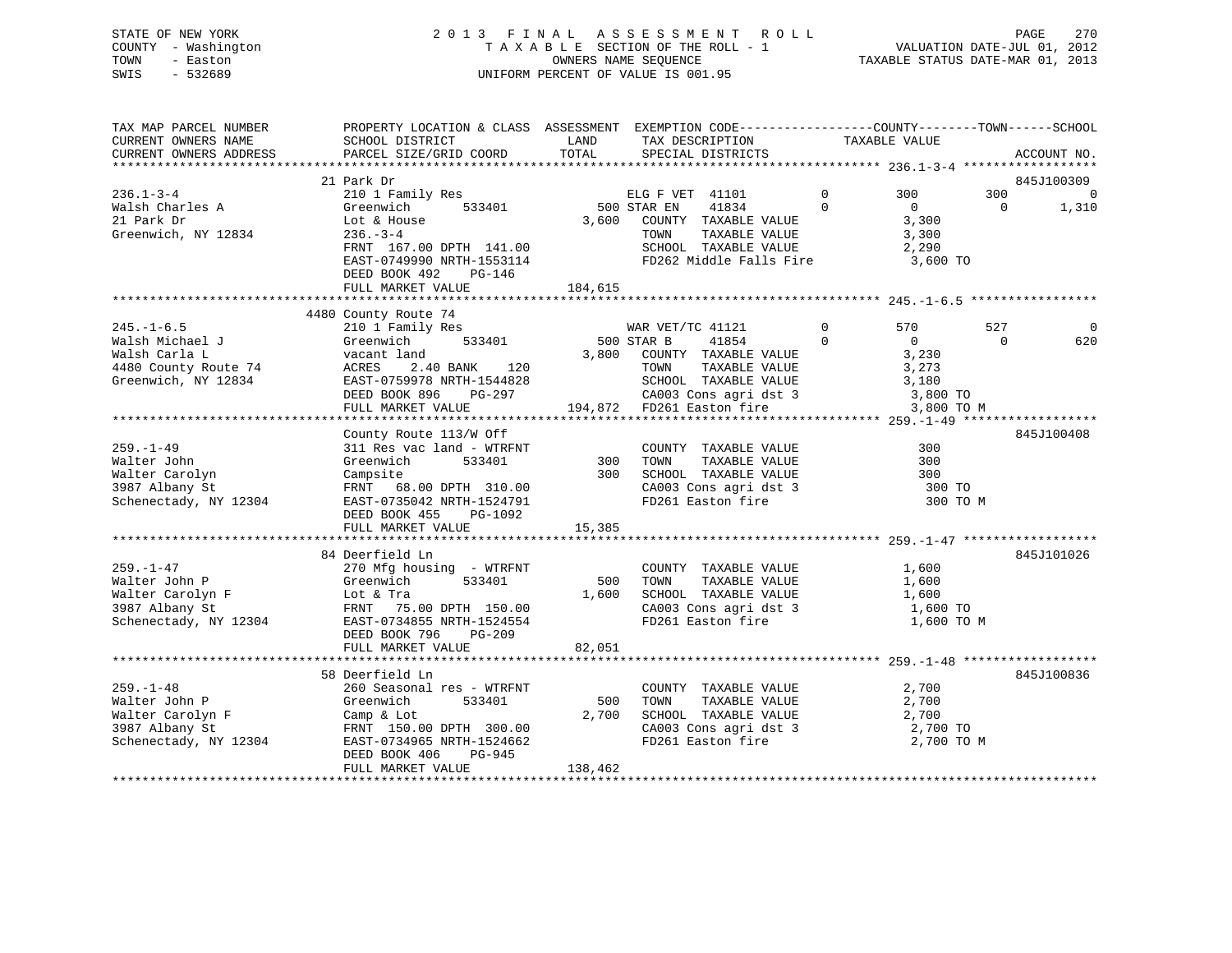# STATE OF NEW YORK 2 0 1 3 F I N A L A S S E S S M E N T R O L L PAGE 271 COUNTY - Washington T A X A B L E SECTION OF THE ROLL - 1 VALUATION DATE-JUL 01, 2012 TOWN - Easton OWNERS NAME SEQUENCE TAXABLE STATUS DATE-MAR 01, 2013 SWIS - 532689 UNIFORM PERCENT OF VALUE IS 001.95

| TAX MAP PARCEL NUMBER<br>CURRENT OWNERS NAME<br>CURRENT OWNERS ADDRESS                        | PROPERTY LOCATION & CLASS ASSESSMENT EXEMPTION CODE---------------COUNTY-------TOWN-----SCHOOL<br>SCHOOL DISTRICT<br>PARCEL SIZE/GRID COORD                                              | LAND<br>TOTAL           | TAX DESCRIPTION<br>SPECIAL DISTRICTS                                                                                                                                            | TAXABLE VALUE                                                                                                | ACCOUNT NO.                                                                          |
|-----------------------------------------------------------------------------------------------|------------------------------------------------------------------------------------------------------------------------------------------------------------------------------------------|-------------------------|---------------------------------------------------------------------------------------------------------------------------------------------------------------------------------|--------------------------------------------------------------------------------------------------------------|--------------------------------------------------------------------------------------|
|                                                                                               |                                                                                                                                                                                          |                         |                                                                                                                                                                                 |                                                                                                              |                                                                                      |
| $259. - 1 - 57$<br>Walter John P<br>Walter Carol F<br>3987 Albany St<br>Schenectady, NY 12304 | Deerfield Ln<br>321 Abandoned ag<br>533401<br>Greenwich<br>Land<br>ACRES 47.10<br>EAST-0735618 NRTH-1524795<br>DEED BOOK 798 PG-345<br>FULL MARKET VALUE                                 | 1,000<br>51,282         | COUNTY TAXABLE VALUE<br>TOWN<br>TAXABLE VALUE<br>1,000 SCHOOL TAXABLE VALUE<br>CA003 Cons agri dst 3<br>FD261 Easton fire                                                       | 1,000<br>1,000<br>1,000<br>1,000 TO<br>1,000 TO M                                                            | 845J100575                                                                           |
|                                                                                               |                                                                                                                                                                                          |                         |                                                                                                                                                                                 |                                                                                                              |                                                                                      |
| $285. - 1 - 30$<br>Ward Alan R<br>PO Box 716<br>Stillwater, NY 12170                          | 37 Marcellus Ln<br>210 1 Family Res - WTRFNT<br>Stillwater Cent 415201<br>Camp<br>FRNT<br>50.00 DPTH 165.00<br>EAST-0725806 NRTH-1502366<br>PG-766<br>DEED BOOK 499<br>FULL MARKET VALUE | 92,308                  | STAR B<br>41854<br>400 COUNTY TAXABLE VALUE<br>1,800 TOWN<br>TAXABLE VALUE<br>SCHOOL TAXABLE VALUE<br>CA003 Cons agri dst 3<br>FD261 Easton fire                                | $\Omega$<br>$\Omega$<br>1,800<br>1,800<br>1,180<br>1,800 TO<br>1,800 TO M                                    | 845J100526<br>$\Omega$<br>620                                                        |
|                                                                                               |                                                                                                                                                                                          |                         |                                                                                                                                                                                 |                                                                                                              |                                                                                      |
| $236. - 1 - 28$<br>Ward John P<br>Ward Louise N<br>2154 State Route 40                        | 2154 State Route 40<br>120 Field crops<br>Greenwich 533401<br>Farm<br>ACRES 106.40                                                                                                       |                         | 65 PCT OF VALUE USED FOR EXEMPTION PURPOSES<br>AG DIST<br>41720<br>2,000 AGED-CO<br>41802<br>4,500 AGE-TN/SCH 41806<br>41834<br>STAR EN                                         | $\Omega$<br>646<br>$\overline{0}$<br>1,170<br>$\overline{0}$<br>$\overline{0}$<br>$\Omega$<br>$\overline{0}$ | 845J100629<br>646<br>646<br>$\overline{0}$<br>- 0<br>439<br>439<br>$\Omega$<br>1,310 |
| Greenwich, NY 12834<br>MAY BE SUBJECT TO PAYMENT<br>UNDER AGDIST LAW TIL 2017                 | EAST-0750440 NRTH-1548925<br>DEED BOOK 475<br>$PG-72$<br>FULL MARKET VALUE                                                                                                               |                         | COUNTY TAXABLE VALUE<br>TOWN      TAXABLE VALUE<br>TOWN<br>TAXABLE VALUE<br>230,769 SCHOOL TAXABLE VALUE<br>CA003 Cons agri dst 3<br>646 EX<br>FD262 Middle Falls Fire 4,500 TO | 2,684<br>3,415<br>2,105<br>3,854 TO                                                                          |                                                                                      |
|                                                                                               |                                                                                                                                                                                          |                         |                                                                                                                                                                                 |                                                                                                              |                                                                                      |
| $244. - 2 - 4$<br>Ward John P<br>Ward Louise N<br>2154 St Rt 40<br>Greenwich, NY 12834        | State Route 40<br>323 Vacant rural<br>533401<br>Greenwich<br>W L<br>ACRES 10.00<br>EAST-0752900 NRTH-1544400<br>DEED BOOK 475<br>PG-72<br>FULL MARKET VALUE                              | 100<br>100<br>5,128     | COUNTY TAXABLE VALUE<br>TOWN<br>SCHOOL TAXABLE VALUE<br>CA003 Cons agri dst 3<br>FD262 Middle Falls Fire 100 TO                                                                 | 100<br>100<br>100<br>100 TO                                                                                  | 845J100630                                                                           |
|                                                                                               |                                                                                                                                                                                          |                         |                                                                                                                                                                                 |                                                                                                              |                                                                                      |
| $236. - 2 - 13$<br>Ward Melissa J<br>136 Roosevelt Dr<br>Utica, NY 13502                      | 22 Hegeman Bridge Rd<br>210 1 Family Res<br>Greenwich 533401<br>H&l<br>ACRES 1.50<br>EAST-0752612 NRTH-1549717<br>DEED BOOK 920<br>PG-26<br>FULL MARKET VALUE                            | 200<br>3,000<br>153,846 | COUNTY TAXABLE VALUE<br>TOWN<br>TAXABLE VALUE<br>SCHOOL TAXABLE VALUE<br>CA003 Cons agri dst 3<br>FD262 Middle Falls Fire 3,000 TO                                              | 3,000<br>3,000<br>3,000<br>3,000 TO                                                                          | 845J100628                                                                           |
| ********************************                                                              |                                                                                                                                                                                          |                         |                                                                                                                                                                                 |                                                                                                              |                                                                                      |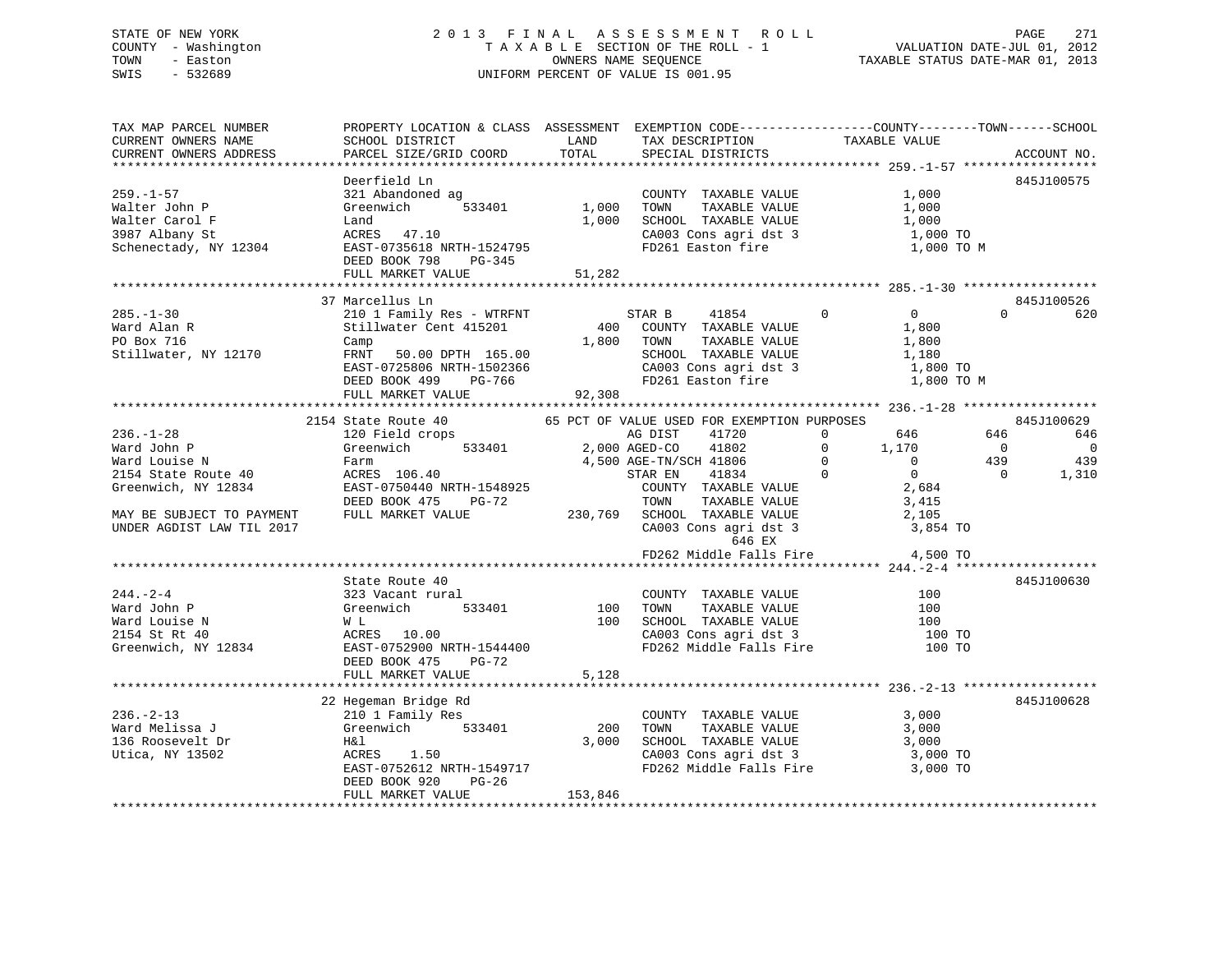# STATE OF NEW YORK 2 0 1 3 F I N A L A S S E S S M E N T R O L L PAGE 272 COUNTY - Washington T A X A B L E SECTION OF THE ROLL - 1 VALUATION DATE-JUL 01, 2012 TOWN - Easton OWNERS NAME SEQUENCE TAXABLE STATUS DATE-MAR 01, 2013 SWIS - 532689 UNIFORM PERCENT OF VALUE IS 001.95

| TAX MAP PARCEL NUMBER<br>CURRENT OWNERS NAME<br>CURRENT OWNERS ADDRESS                                                                                | PROPERTY LOCATION & CLASS ASSESSMENT EXEMPTION CODE----------------COUNTY-------TOWN------SCHOOL<br>SCHOOL DISTRICT<br>PARCEL SIZE/GRID COORD                                  | LAND<br>TOTAL           | TAX DESCRIPTION<br>SPECIAL DISTRICTS                                                                                                   | TAXABLE VALUE                                                                       | ACCOUNT NO.                   |
|-------------------------------------------------------------------------------------------------------------------------------------------------------|--------------------------------------------------------------------------------------------------------------------------------------------------------------------------------|-------------------------|----------------------------------------------------------------------------------------------------------------------------------------|-------------------------------------------------------------------------------------|-------------------------------|
|                                                                                                                                                       |                                                                                                                                                                                |                         |                                                                                                                                        |                                                                                     |                               |
| $245. -1 - 8.1$<br>Wardwell Benjamin<br>Wardwell Tracey<br>4164 County Route 74<br>Greenwich, NY 12834<br>PRIOR OWNER ON 3/01/2013<br>Austin Andrew E | 4164 County Route 74<br>210 1 Family Res<br>Greenwich<br>533401<br>H L<br>Lot $#4$<br>ACRES<br>6.00<br>EAST-0759476 NRTH-1542426<br>DEED BOOK 3233 PG-257<br>FULL MARKET VALUE | 500<br>4,200<br>215,385 | STAR B<br>41854<br>COUNTY TAXABLE VALUE<br>TAXABLE VALUE<br>TOWN<br>SCHOOL TAXABLE VALUE<br>CA003 Cons agri dst 3<br>FD261 Easton fire | $\Omega$<br>$\overline{0}$<br>4,200<br>4,200<br>3,580<br>4,200 TO<br>4,200 TO M     | 620<br>$\Omega$               |
|                                                                                                                                                       |                                                                                                                                                                                |                         |                                                                                                                                        |                                                                                     |                               |
| $252. - 2 - 14.1$<br>Wardwell Benjamin<br>Wardwell Tracey L<br>60 Meeting House Rd<br>Schaghticoke, NY 12154                                          | Dead End Ln<br>321 Abandoned ag<br>Greenwich<br>533401<br>Vacant Land<br>ACRES 29.56<br>EAST-0754045 NRTH-1531766<br>DEED BOOK 1966 PG-37<br>FULL MARKET VALUE                 | 750<br>750<br>38,462    | COUNTY TAXABLE VALUE<br>TAXABLE VALUE<br>TOWN<br>SCHOOL TAXABLE VALUE<br>FD261 Easton fire                                             | 750<br>750<br>750<br>750 TO M                                                       | 845J101151                    |
|                                                                                                                                                       | Dead End Ln                                                                                                                                                                    |                         |                                                                                                                                        |                                                                                     | 845J100193                    |
| $252 - 2 - 14$<br>Wardwell Daniel<br>Wardwell Janice<br>307 Otter Creek Rd<br>Johnsonville, NY 12094                                                  | 321 Abandoned ag<br>Greenwich<br>533401<br>Vacant Land<br>ACRES<br>28.70<br>EAST-0755263 NRTH-1531860<br>DEED BOOK 3075 PG-334<br>FULL MARKET VALUE                            | 700<br>700<br>35,897    | COUNTY TAXABLE VALUE<br>TAXABLE VALUE<br>TOWN<br>SCHOOL TAXABLE VALUE<br>FD261 Easton fire                                             | 700<br>700<br>700<br>700 TO M                                                       |                               |
|                                                                                                                                                       |                                                                                                                                                                                |                         |                                                                                                                                        |                                                                                     |                               |
| $286. - 1 - 5.2$<br>Wasielewski Robert<br>405 County Route 54<br>Schaghticoke, NY 12154                                                               | 405 County Route 54<br>210 1 Family Res<br>533401<br>Greenwich<br>Res<br>ACRES<br>1.50<br>EAST-0736400 NRTH-1503120<br>DEED BOOK 2993 PG-182<br>FULL MARKET VALUE              | 400<br>3,500<br>179,487 | STAR B<br>41854<br>COUNTY TAXABLE VALUE<br>TOWN<br>TAXABLE VALUE<br>SCHOOL TAXABLE VALUE<br>CA003 Cons agri dst 3<br>FD261 Easton fire | $\mathbf{0}$<br>$\overline{0}$<br>3,500<br>3,500<br>2,880<br>3,500 TO<br>3,500 TO M | 845J101087<br>$\Omega$<br>620 |
|                                                                                                                                                       |                                                                                                                                                                                |                         |                                                                                                                                        |                                                                                     |                               |
| $269. -1 - 33$<br>Watkins Larry<br>77 Meetinghouse Rd<br>Schagticoke, NY 12154                                                                        | 77 Meeting House Rd<br>210 1 Family Res<br>Greenwich<br>533401<br>H&l<br>FRNT 185.00 DPTH 139.00<br>EAST-0745624 NRTH-1514616<br>DEED BOOK 555<br>$PG-218$                     | 400<br>2,500            | COUNTY TAXABLE VALUE<br>TAXABLE VALUE<br>TOWN<br>SCHOOL TAXABLE VALUE<br>CA003 Cons agri dst 3<br>FD261 Easton fire                    | 2,500<br>2,500<br>2,500<br>2,500 TO<br>2,500 TO M                                   | 845J100218                    |
|                                                                                                                                                       | FULL MARKET VALUE                                                                                                                                                              | 128,205                 |                                                                                                                                        |                                                                                     |                               |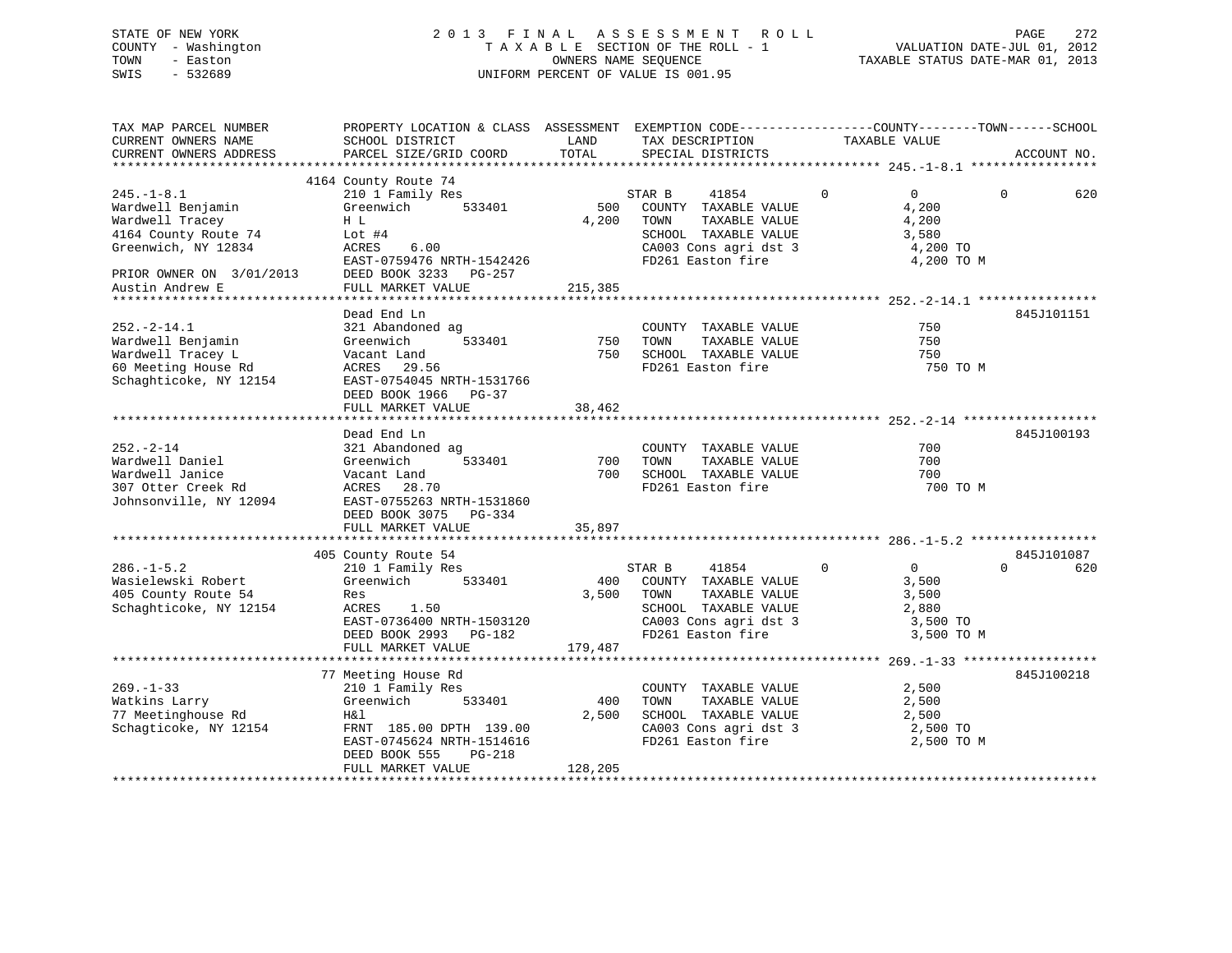# STATE OF NEW YORK 2 0 1 3 F I N A L A S S E S S M E N T R O L L PAGE 273 COUNTY - Washington T A X A B L E SECTION OF THE ROLL - 1 VALUATION DATE-JUL 01, 2012 TOWN - Easton OWNERS NAME SEQUENCE TAXABLE STATUS DATE-MAR 01, 2013 SWIS - 532689 UNIFORM PERCENT OF VALUE IS 001.95

| TAX MAP PARCEL NUMBER<br>CURRENT OWNERS NAME                                                             | PROPERTY LOCATION & CLASS ASSESSMENT EXEMPTION CODE----------------COUNTY-------TOWN------SCHOOL<br>SCHOOL DISTRICT                                               | LAND                    | TAX DESCRIPTION                                                                                                                                                                                                                                  | TAXABLE VALUE            |                                                                            |                      |                                  |
|----------------------------------------------------------------------------------------------------------|-------------------------------------------------------------------------------------------------------------------------------------------------------------------|-------------------------|--------------------------------------------------------------------------------------------------------------------------------------------------------------------------------------------------------------------------------------------------|--------------------------|----------------------------------------------------------------------------|----------------------|----------------------------------|
| CURRENT OWNERS ADDRESS                                                                                   | PARCEL SIZE/GRID COORD                                                                                                                                            | TOTAL                   | SPECIAL DISTRICTS                                                                                                                                                                                                                                |                          |                                                                            |                      | ACCOUNT NO.                      |
|                                                                                                          |                                                                                                                                                                   |                         |                                                                                                                                                                                                                                                  |                          |                                                                            |                      |                                  |
|                                                                                                          | 171 Vly Summit Rd                                                                                                                                                 |                         |                                                                                                                                                                                                                                                  |                          |                                                                            |                      | 845J100721                       |
| $260. - 1 - 10$<br>Watters Keith<br>Watters Diane<br>171 Vly Summit Rd<br>Greenwich, NY 12834            | 210 1 Family Res<br>Greenwich<br>533401<br>H & L<br>ACRES<br>2.84 BANK 185<br>EAST-0749964 NRTH-1523797                                                           | 500                     | STAR B<br>41854<br>COUNTY TAXABLE VALUE<br>3,700 TOWN<br>TAXABLE VALUE<br>SCHOOL TAXABLE VALUE<br>CA003 Cons agri dst 3                                                                                                                          | $\mathbf 0$              | $\overline{0}$<br>3,700<br>3,700<br>3,080<br>3,700 TO                      | $\Omega$             | 620                              |
|                                                                                                          | DEED BOOK 678<br>PG-216                                                                                                                                           |                         | FD261 Easton fire                                                                                                                                                                                                                                |                          | 3,700 TO M                                                                 |                      |                                  |
|                                                                                                          | FULL MARKET VALUE                                                                                                                                                 | 189,744                 |                                                                                                                                                                                                                                                  |                          |                                                                            |                      |                                  |
|                                                                                                          |                                                                                                                                                                   |                         |                                                                                                                                                                                                                                                  |                          |                                                                            |                      |                                  |
| $236. - 2 - 12$<br>Weatherwax Timothy Lee<br>24 Hegeman Bridge Rd<br>Greenwich, NY 12834                 | 24 Hegeman Bridge Rd<br>210 1 Family Res<br>Greenwich<br>533401<br>H L<br>FRNT 278.00 DPTH 150.00<br>EAST-0752549 NRTH-1549891<br>DEED BOOK 2620 PG-242           | 2,500                   | CW_10_VET/ 41152<br>200 STAR B<br>41854<br>COUNTY TAXABLE VALUE<br>TOWN<br>TAXABLE VALUE<br>SCHOOL TAXABLE VALUE<br>FD262 Middle Falls Fire                                                                                                      | $\mathsf{O}$<br>$\Omega$ | 156<br>$\overline{0}$<br>2,344<br>2,500<br>1,880<br>2,500 TO               | $\Omega$<br>$\Omega$ | 845J100845<br>$\mathbf 0$<br>620 |
|                                                                                                          | FULL MARKET VALUE                                                                                                                                                 | 128, 205                |                                                                                                                                                                                                                                                  |                          |                                                                            |                      |                                  |
|                                                                                                          | 115 Becker Rd                                                                                                                                                     |                         |                                                                                                                                                                                                                                                  |                          |                                                                            |                      | 845J101266                       |
| $269. - 1 - 13.2$<br>Weaver David P<br>Weaver Lori D<br>115 Becker Rd<br>Greenwich, NY 12834             | 240 Rural res<br>Greenwich<br>533401<br>H & Gar<br>901/85<br>ACRES<br>20.10<br>EAST-0749672 NRTH-1518526<br>DEED BOOK 594<br>PG-308<br>FULL MARKET VALUE          | 600<br>4,000<br>205,128 | 41854<br>STAR B<br>COUNTY TAXABLE VALUE<br>TOWN<br>TAXABLE VALUE<br>SCHOOL TAXABLE VALUE<br>CA003 Cons agri dst 3<br>FD261 Easton fire                                                                                                           | $\mathbf{0}$             | $\overline{0}$<br>4,000<br>4,000<br>3,380<br>4,000 TO<br>4,000 TO M        | $\cap$               | 620                              |
|                                                                                                          |                                                                                                                                                                   |                         |                                                                                                                                                                                                                                                  |                          |                                                                            |                      |                                  |
| $278. - 1 - 10.1$<br>Weber Andrew E<br>Weber Kathleen R<br>1106 Beadle Hill Rd<br>Valley Falls, NY 12185 | 1106 Beadle Hill Rd<br>210 1 Family Res<br>Greenwich 533401<br>H & L<br>ACRES<br>6.70<br>EAST-0754013 NRTH-1512276<br>DEED BOOK 903<br>PG-77<br>FULL MARKET VALUE |                         | 95 PCT OF VALUE USED FOR EXEMPTION PURPOSES<br>WAR VET/TC 41121<br>600 STAR B<br>41854<br>4,500 COUNTY TAXABLE VALUE<br>TAXABLE VALUE<br>TOWN<br>SCHOOL TAXABLE VALUE<br>CA003 Cons agri dst 3<br>FD261 Easton fire<br>230,769 FD261 Easton fire | $\Omega$<br>$\Omega$     | 585<br>$\overline{0}$<br>3,915<br>3,973<br>3,880<br>4,500 TO<br>4,500 TO M | 527<br>$\Omega$      | 845J100349<br>$\Omega$<br>620    |
|                                                                                                          |                                                                                                                                                                   |                         |                                                                                                                                                                                                                                                  |                          |                                                                            |                      |                                  |
| $287. - 1 - 10.1$<br>Weber William<br>Stoeckmann Elizabeth<br>392 Stover Rd<br>Valley Falls, NY 12185    | Lees Crossing Rd/s Off<br>323 Vacant rural<br>Greenwich<br>533401<br>Wood Lot<br>ACRES 13.78<br>EAST-0755308 NRTH-1502485<br>DEED BOOK 856<br>PG-183              | 300<br>300              | COUNTY TAXABLE VALUE<br>TAXABLE VALUE<br>TOWN<br>SCHOOL TAXABLE VALUE<br>CA003 Cons agri dst 3<br>FD261 Easton fire                                                                                                                              |                          | 300<br>300<br>300<br>300 TO<br>300 TO M                                    |                      | 845J100846                       |
|                                                                                                          | FULL MARKET VALUE                                                                                                                                                 | 15,385                  |                                                                                                                                                                                                                                                  |                          |                                                                            |                      |                                  |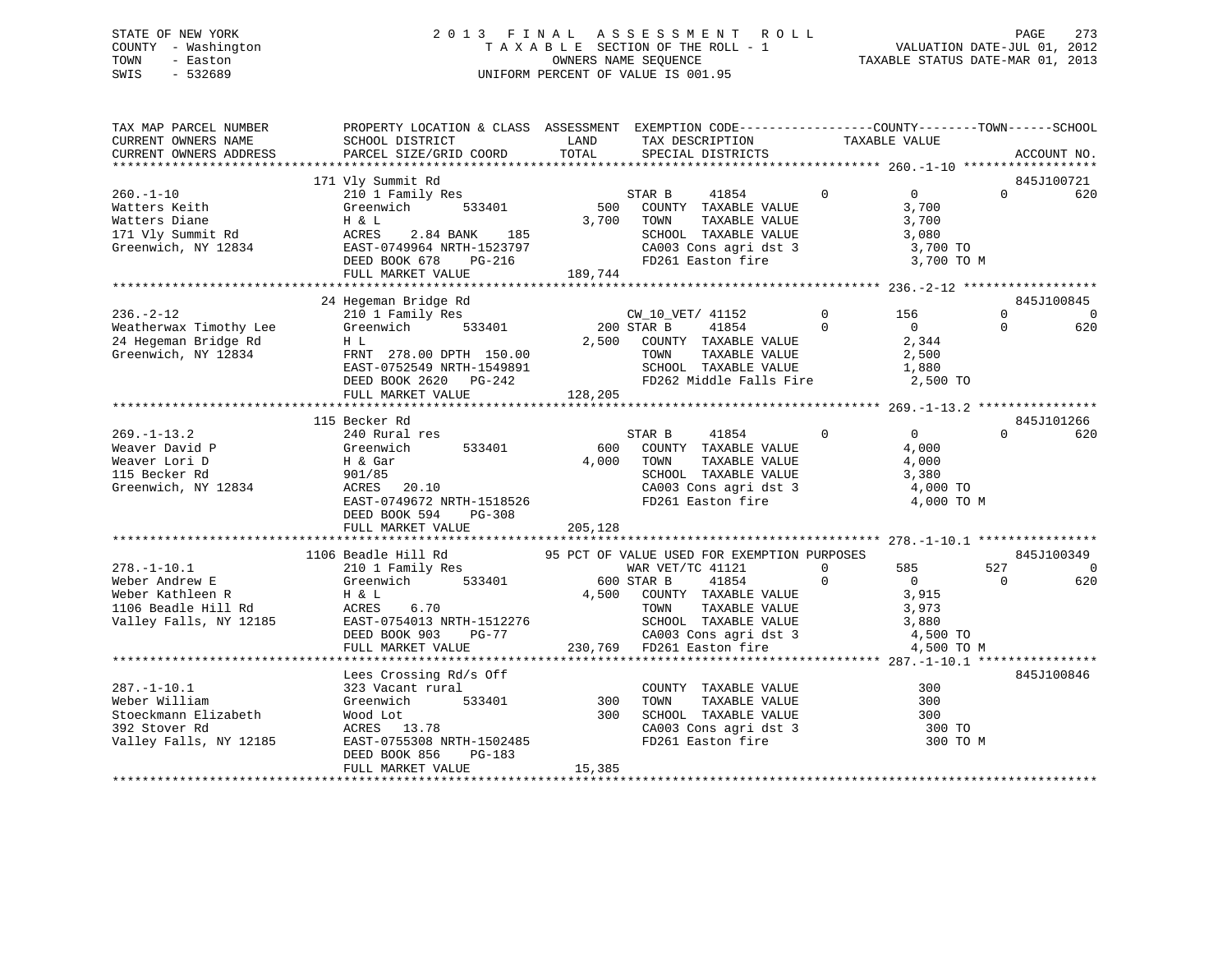# STATE OF NEW YORK 274 2013 FINAL ASSESSMENT ROLL PAGE 274 COUNTY - Washington  $T A X A B L E$  SECTION OF THE ROLL - 1<br>TOWN - Easton DATE-JUL 2012 OWNERS NAME SEQUENCE SWIS - 532689 UNIFORM PERCENT OF VALUE IS 001.95

TAXABLE STATUS DATE-MAR 01, 2013

| PARCEL SIZE/GRID COORD<br>TOTAL<br>SPECIAL DISTRICTS<br>ACCOUNT NO.<br>State Route 372<br>845J101039<br>321 Abandoned ag<br>COUNTY TAXABLE VALUE<br>400<br>533401<br>400<br>TOWN<br>TAXABLE VALUE<br>Greenwich<br>400<br>12 Old Cambridge Rd<br>Vl<br>400<br>SCHOOL TAXABLE VALUE<br>400<br>Greenwich, NY 12834<br>CA003 Cons agri dst 3<br>ACRES<br>5.63<br>400 TO<br>FD261 Easton fire<br>EAST-0769804 NRTH-1544531<br>400 TO M<br>DEED BOOK 2074 PG-198<br>FULL MARKET VALUE<br>20,513<br>458 State Route 29<br>845J100751<br>$236.1 - 3 - 6$<br>210 1 Family Res<br>825<br>825<br>CBT VET/TC 41131<br>$\mathbf 0$<br>$\mathbf 0$<br>400 STAR EN<br>41834<br>Weir Charles H<br>Greenwich<br>533401<br>$\Omega$<br>$\overline{0}$<br>1,310<br>$\Omega$<br>Weir Joan A<br>$H+L$<br>3,300<br>COUNTY TAXABLE VALUE<br>2,475<br>458 State Route 29<br>$236. - 3 - 6$<br>TOWN<br>TAXABLE VALUE<br>2,475<br>Greenwich, NY 12834<br>ACRES 1.10<br>SCHOOL TAXABLE VALUE<br>1,990<br>EAST-0750235 NRTH-1553334<br>FD262 Middle Falls Fire<br>3,300 TO<br>DEED BOOK 2225 PG-310<br>FULL MARKET VALUE<br>169,231<br>1316 State Route 372<br>845J101080<br>$\mathbf 0$<br>0<br>1,310<br>$237. - 1 - 20.2$<br>210 1 Family Res<br>STAR EN<br>41834<br>$\Omega$<br>Welling Searle<br>Greenwich<br>533401<br>600<br>COUNTY TAXABLE VALUE<br>5,000<br>Welling Judy<br>5,000<br>TOWN<br>TAXABLE VALUE<br>5,000<br>Res<br>1316 St Rt 372<br>8.26<br>SCHOOL TAXABLE VALUE<br>ACRES<br>3,690<br>Greenwich, NY 12834<br>EAST-0764309 NRTH-1546655<br>CA003 Cons agri dst 3<br>5,000 TO<br>FD261 Easton fire<br>DEED BOOK 807<br>5,000 TO M<br>PG-212<br>256,410<br>FULL MARKET VALUE<br>County Route 113/W Off<br>845J100361<br>$259. - 1 - 58$<br>311 Res vac land - WTRFNT<br>COUNTY TAXABLE VALUE<br>200<br>Wells Living TRust Edwin L<br>Greenwich<br>533401<br>200<br>TOWN<br>TAXABLE VALUE<br>200<br>Wells Living Trust Doris H<br>Lot/campsite<br>200<br>SCHOOL TAXABLE VALUE<br>200<br>4 Captain Richards Ln<br>FRNT 75.00 DPTH 200.00<br>CA003 Cons agri dst 3<br>200 TO<br>FD261 Easton fire<br>Northport, NY 11768<br>EAST-0735172 NRTH-1525483<br>200 TO M<br>DEED BOOK 923<br>PG-179<br>FULL MARKET VALUE<br>10,256<br>845J100848<br>3969 County Route 74<br>$245. - 1 - 9$<br>$\mathbf 0$<br>0<br>240 Rural res<br>STAR EN<br>41834<br>$\Omega$<br>1,310<br>Wells Mark W<br>Greenwich<br>533401<br>1,000<br>COUNTY TAXABLE VALUE<br>4,200<br>Wells Pauline J<br>4,200<br>TOWN<br>TAXABLE VALUE<br>4,200<br>H & Land<br>3969 County Route 74<br>39.80<br>SCHOOL TAXABLE VALUE<br>2,890<br>ACRES<br>Greenwich, NY 12834<br>EAST-0759813 NRTH-1538053<br>CA003 Cons agri dst 3<br>4,200 TO<br>DEED BOOK 447<br>FD261 Easton fire<br>4,200 TO M<br>PG-601<br>FULL MARKET VALUE<br>215,385 | TAX MAP PARCEL NUMBER<br>CURRENT OWNERS NAME | PROPERTY LOCATION & CLASS ASSESSMENT<br>SCHOOL DISTRICT | LAND | EXEMPTION CODE-----------------COUNTY-------TOWN------SCHOOL<br>TAX DESCRIPTION | TAXABLE VALUE |  |
|----------------------------------------------------------------------------------------------------------------------------------------------------------------------------------------------------------------------------------------------------------------------------------------------------------------------------------------------------------------------------------------------------------------------------------------------------------------------------------------------------------------------------------------------------------------------------------------------------------------------------------------------------------------------------------------------------------------------------------------------------------------------------------------------------------------------------------------------------------------------------------------------------------------------------------------------------------------------------------------------------------------------------------------------------------------------------------------------------------------------------------------------------------------------------------------------------------------------------------------------------------------------------------------------------------------------------------------------------------------------------------------------------------------------------------------------------------------------------------------------------------------------------------------------------------------------------------------------------------------------------------------------------------------------------------------------------------------------------------------------------------------------------------------------------------------------------------------------------------------------------------------------------------------------------------------------------------------------------------------------------------------------------------------------------------------------------------------------------------------------------------------------------------------------------------------------------------------------------------------------------------------------------------------------------------------------------------------------------------------------------------------------------------------------------------------------------------------------------------------------------------------------------------------------------------------------------------------------------------------------------------------------------------------------------------------------------------------------------------------------------------------------------------|----------------------------------------------|---------------------------------------------------------|------|---------------------------------------------------------------------------------|---------------|--|
|                                                                                                                                                                                                                                                                                                                                                                                                                                                                                                                                                                                                                                                                                                                                                                                                                                                                                                                                                                                                                                                                                                                                                                                                                                                                                                                                                                                                                                                                                                                                                                                                                                                                                                                                                                                                                                                                                                                                                                                                                                                                                                                                                                                                                                                                                                                                                                                                                                                                                                                                                                                                                                                                                                                                                                                  | CURRENT OWNERS ADDRESS                       |                                                         |      |                                                                                 |               |  |
|                                                                                                                                                                                                                                                                                                                                                                                                                                                                                                                                                                                                                                                                                                                                                                                                                                                                                                                                                                                                                                                                                                                                                                                                                                                                                                                                                                                                                                                                                                                                                                                                                                                                                                                                                                                                                                                                                                                                                                                                                                                                                                                                                                                                                                                                                                                                                                                                                                                                                                                                                                                                                                                                                                                                                                                  |                                              |                                                         |      |                                                                                 |               |  |
|                                                                                                                                                                                                                                                                                                                                                                                                                                                                                                                                                                                                                                                                                                                                                                                                                                                                                                                                                                                                                                                                                                                                                                                                                                                                                                                                                                                                                                                                                                                                                                                                                                                                                                                                                                                                                                                                                                                                                                                                                                                                                                                                                                                                                                                                                                                                                                                                                                                                                                                                                                                                                                                                                                                                                                                  | $245. - 2 - 8$                               |                                                         |      |                                                                                 |               |  |
|                                                                                                                                                                                                                                                                                                                                                                                                                                                                                                                                                                                                                                                                                                                                                                                                                                                                                                                                                                                                                                                                                                                                                                                                                                                                                                                                                                                                                                                                                                                                                                                                                                                                                                                                                                                                                                                                                                                                                                                                                                                                                                                                                                                                                                                                                                                                                                                                                                                                                                                                                                                                                                                                                                                                                                                  | Weeping Birch Farm, LLC                      |                                                         |      |                                                                                 |               |  |
|                                                                                                                                                                                                                                                                                                                                                                                                                                                                                                                                                                                                                                                                                                                                                                                                                                                                                                                                                                                                                                                                                                                                                                                                                                                                                                                                                                                                                                                                                                                                                                                                                                                                                                                                                                                                                                                                                                                                                                                                                                                                                                                                                                                                                                                                                                                                                                                                                                                                                                                                                                                                                                                                                                                                                                                  |                                              |                                                         |      |                                                                                 |               |  |
|                                                                                                                                                                                                                                                                                                                                                                                                                                                                                                                                                                                                                                                                                                                                                                                                                                                                                                                                                                                                                                                                                                                                                                                                                                                                                                                                                                                                                                                                                                                                                                                                                                                                                                                                                                                                                                                                                                                                                                                                                                                                                                                                                                                                                                                                                                                                                                                                                                                                                                                                                                                                                                                                                                                                                                                  |                                              |                                                         |      |                                                                                 |               |  |
|                                                                                                                                                                                                                                                                                                                                                                                                                                                                                                                                                                                                                                                                                                                                                                                                                                                                                                                                                                                                                                                                                                                                                                                                                                                                                                                                                                                                                                                                                                                                                                                                                                                                                                                                                                                                                                                                                                                                                                                                                                                                                                                                                                                                                                                                                                                                                                                                                                                                                                                                                                                                                                                                                                                                                                                  |                                              |                                                         |      |                                                                                 |               |  |
|                                                                                                                                                                                                                                                                                                                                                                                                                                                                                                                                                                                                                                                                                                                                                                                                                                                                                                                                                                                                                                                                                                                                                                                                                                                                                                                                                                                                                                                                                                                                                                                                                                                                                                                                                                                                                                                                                                                                                                                                                                                                                                                                                                                                                                                                                                                                                                                                                                                                                                                                                                                                                                                                                                                                                                                  |                                              |                                                         |      |                                                                                 |               |  |
|                                                                                                                                                                                                                                                                                                                                                                                                                                                                                                                                                                                                                                                                                                                                                                                                                                                                                                                                                                                                                                                                                                                                                                                                                                                                                                                                                                                                                                                                                                                                                                                                                                                                                                                                                                                                                                                                                                                                                                                                                                                                                                                                                                                                                                                                                                                                                                                                                                                                                                                                                                                                                                                                                                                                                                                  |                                              |                                                         |      |                                                                                 |               |  |
|                                                                                                                                                                                                                                                                                                                                                                                                                                                                                                                                                                                                                                                                                                                                                                                                                                                                                                                                                                                                                                                                                                                                                                                                                                                                                                                                                                                                                                                                                                                                                                                                                                                                                                                                                                                                                                                                                                                                                                                                                                                                                                                                                                                                                                                                                                                                                                                                                                                                                                                                                                                                                                                                                                                                                                                  |                                              |                                                         |      |                                                                                 |               |  |
|                                                                                                                                                                                                                                                                                                                                                                                                                                                                                                                                                                                                                                                                                                                                                                                                                                                                                                                                                                                                                                                                                                                                                                                                                                                                                                                                                                                                                                                                                                                                                                                                                                                                                                                                                                                                                                                                                                                                                                                                                                                                                                                                                                                                                                                                                                                                                                                                                                                                                                                                                                                                                                                                                                                                                                                  |                                              |                                                         |      |                                                                                 |               |  |
|                                                                                                                                                                                                                                                                                                                                                                                                                                                                                                                                                                                                                                                                                                                                                                                                                                                                                                                                                                                                                                                                                                                                                                                                                                                                                                                                                                                                                                                                                                                                                                                                                                                                                                                                                                                                                                                                                                                                                                                                                                                                                                                                                                                                                                                                                                                                                                                                                                                                                                                                                                                                                                                                                                                                                                                  |                                              |                                                         |      |                                                                                 |               |  |
|                                                                                                                                                                                                                                                                                                                                                                                                                                                                                                                                                                                                                                                                                                                                                                                                                                                                                                                                                                                                                                                                                                                                                                                                                                                                                                                                                                                                                                                                                                                                                                                                                                                                                                                                                                                                                                                                                                                                                                                                                                                                                                                                                                                                                                                                                                                                                                                                                                                                                                                                                                                                                                                                                                                                                                                  |                                              |                                                         |      |                                                                                 |               |  |
|                                                                                                                                                                                                                                                                                                                                                                                                                                                                                                                                                                                                                                                                                                                                                                                                                                                                                                                                                                                                                                                                                                                                                                                                                                                                                                                                                                                                                                                                                                                                                                                                                                                                                                                                                                                                                                                                                                                                                                                                                                                                                                                                                                                                                                                                                                                                                                                                                                                                                                                                                                                                                                                                                                                                                                                  |                                              |                                                         |      |                                                                                 |               |  |
|                                                                                                                                                                                                                                                                                                                                                                                                                                                                                                                                                                                                                                                                                                                                                                                                                                                                                                                                                                                                                                                                                                                                                                                                                                                                                                                                                                                                                                                                                                                                                                                                                                                                                                                                                                                                                                                                                                                                                                                                                                                                                                                                                                                                                                                                                                                                                                                                                                                                                                                                                                                                                                                                                                                                                                                  |                                              |                                                         |      |                                                                                 |               |  |
|                                                                                                                                                                                                                                                                                                                                                                                                                                                                                                                                                                                                                                                                                                                                                                                                                                                                                                                                                                                                                                                                                                                                                                                                                                                                                                                                                                                                                                                                                                                                                                                                                                                                                                                                                                                                                                                                                                                                                                                                                                                                                                                                                                                                                                                                                                                                                                                                                                                                                                                                                                                                                                                                                                                                                                                  |                                              |                                                         |      |                                                                                 |               |  |
|                                                                                                                                                                                                                                                                                                                                                                                                                                                                                                                                                                                                                                                                                                                                                                                                                                                                                                                                                                                                                                                                                                                                                                                                                                                                                                                                                                                                                                                                                                                                                                                                                                                                                                                                                                                                                                                                                                                                                                                                                                                                                                                                                                                                                                                                                                                                                                                                                                                                                                                                                                                                                                                                                                                                                                                  |                                              |                                                         |      |                                                                                 |               |  |
|                                                                                                                                                                                                                                                                                                                                                                                                                                                                                                                                                                                                                                                                                                                                                                                                                                                                                                                                                                                                                                                                                                                                                                                                                                                                                                                                                                                                                                                                                                                                                                                                                                                                                                                                                                                                                                                                                                                                                                                                                                                                                                                                                                                                                                                                                                                                                                                                                                                                                                                                                                                                                                                                                                                                                                                  |                                              |                                                         |      |                                                                                 |               |  |
|                                                                                                                                                                                                                                                                                                                                                                                                                                                                                                                                                                                                                                                                                                                                                                                                                                                                                                                                                                                                                                                                                                                                                                                                                                                                                                                                                                                                                                                                                                                                                                                                                                                                                                                                                                                                                                                                                                                                                                                                                                                                                                                                                                                                                                                                                                                                                                                                                                                                                                                                                                                                                                                                                                                                                                                  |                                              |                                                         |      |                                                                                 |               |  |
|                                                                                                                                                                                                                                                                                                                                                                                                                                                                                                                                                                                                                                                                                                                                                                                                                                                                                                                                                                                                                                                                                                                                                                                                                                                                                                                                                                                                                                                                                                                                                                                                                                                                                                                                                                                                                                                                                                                                                                                                                                                                                                                                                                                                                                                                                                                                                                                                                                                                                                                                                                                                                                                                                                                                                                                  |                                              |                                                         |      |                                                                                 |               |  |
|                                                                                                                                                                                                                                                                                                                                                                                                                                                                                                                                                                                                                                                                                                                                                                                                                                                                                                                                                                                                                                                                                                                                                                                                                                                                                                                                                                                                                                                                                                                                                                                                                                                                                                                                                                                                                                                                                                                                                                                                                                                                                                                                                                                                                                                                                                                                                                                                                                                                                                                                                                                                                                                                                                                                                                                  |                                              |                                                         |      |                                                                                 |               |  |
|                                                                                                                                                                                                                                                                                                                                                                                                                                                                                                                                                                                                                                                                                                                                                                                                                                                                                                                                                                                                                                                                                                                                                                                                                                                                                                                                                                                                                                                                                                                                                                                                                                                                                                                                                                                                                                                                                                                                                                                                                                                                                                                                                                                                                                                                                                                                                                                                                                                                                                                                                                                                                                                                                                                                                                                  |                                              |                                                         |      |                                                                                 |               |  |
|                                                                                                                                                                                                                                                                                                                                                                                                                                                                                                                                                                                                                                                                                                                                                                                                                                                                                                                                                                                                                                                                                                                                                                                                                                                                                                                                                                                                                                                                                                                                                                                                                                                                                                                                                                                                                                                                                                                                                                                                                                                                                                                                                                                                                                                                                                                                                                                                                                                                                                                                                                                                                                                                                                                                                                                  |                                              |                                                         |      |                                                                                 |               |  |
|                                                                                                                                                                                                                                                                                                                                                                                                                                                                                                                                                                                                                                                                                                                                                                                                                                                                                                                                                                                                                                                                                                                                                                                                                                                                                                                                                                                                                                                                                                                                                                                                                                                                                                                                                                                                                                                                                                                                                                                                                                                                                                                                                                                                                                                                                                                                                                                                                                                                                                                                                                                                                                                                                                                                                                                  |                                              |                                                         |      |                                                                                 |               |  |
|                                                                                                                                                                                                                                                                                                                                                                                                                                                                                                                                                                                                                                                                                                                                                                                                                                                                                                                                                                                                                                                                                                                                                                                                                                                                                                                                                                                                                                                                                                                                                                                                                                                                                                                                                                                                                                                                                                                                                                                                                                                                                                                                                                                                                                                                                                                                                                                                                                                                                                                                                                                                                                                                                                                                                                                  |                                              |                                                         |      |                                                                                 |               |  |
|                                                                                                                                                                                                                                                                                                                                                                                                                                                                                                                                                                                                                                                                                                                                                                                                                                                                                                                                                                                                                                                                                                                                                                                                                                                                                                                                                                                                                                                                                                                                                                                                                                                                                                                                                                                                                                                                                                                                                                                                                                                                                                                                                                                                                                                                                                                                                                                                                                                                                                                                                                                                                                                                                                                                                                                  |                                              |                                                         |      |                                                                                 |               |  |
|                                                                                                                                                                                                                                                                                                                                                                                                                                                                                                                                                                                                                                                                                                                                                                                                                                                                                                                                                                                                                                                                                                                                                                                                                                                                                                                                                                                                                                                                                                                                                                                                                                                                                                                                                                                                                                                                                                                                                                                                                                                                                                                                                                                                                                                                                                                                                                                                                                                                                                                                                                                                                                                                                                                                                                                  |                                              |                                                         |      |                                                                                 |               |  |
|                                                                                                                                                                                                                                                                                                                                                                                                                                                                                                                                                                                                                                                                                                                                                                                                                                                                                                                                                                                                                                                                                                                                                                                                                                                                                                                                                                                                                                                                                                                                                                                                                                                                                                                                                                                                                                                                                                                                                                                                                                                                                                                                                                                                                                                                                                                                                                                                                                                                                                                                                                                                                                                                                                                                                                                  |                                              |                                                         |      |                                                                                 |               |  |
|                                                                                                                                                                                                                                                                                                                                                                                                                                                                                                                                                                                                                                                                                                                                                                                                                                                                                                                                                                                                                                                                                                                                                                                                                                                                                                                                                                                                                                                                                                                                                                                                                                                                                                                                                                                                                                                                                                                                                                                                                                                                                                                                                                                                                                                                                                                                                                                                                                                                                                                                                                                                                                                                                                                                                                                  |                                              |                                                         |      |                                                                                 |               |  |
|                                                                                                                                                                                                                                                                                                                                                                                                                                                                                                                                                                                                                                                                                                                                                                                                                                                                                                                                                                                                                                                                                                                                                                                                                                                                                                                                                                                                                                                                                                                                                                                                                                                                                                                                                                                                                                                                                                                                                                                                                                                                                                                                                                                                                                                                                                                                                                                                                                                                                                                                                                                                                                                                                                                                                                                  |                                              |                                                         |      |                                                                                 |               |  |
|                                                                                                                                                                                                                                                                                                                                                                                                                                                                                                                                                                                                                                                                                                                                                                                                                                                                                                                                                                                                                                                                                                                                                                                                                                                                                                                                                                                                                                                                                                                                                                                                                                                                                                                                                                                                                                                                                                                                                                                                                                                                                                                                                                                                                                                                                                                                                                                                                                                                                                                                                                                                                                                                                                                                                                                  |                                              |                                                         |      |                                                                                 |               |  |
|                                                                                                                                                                                                                                                                                                                                                                                                                                                                                                                                                                                                                                                                                                                                                                                                                                                                                                                                                                                                                                                                                                                                                                                                                                                                                                                                                                                                                                                                                                                                                                                                                                                                                                                                                                                                                                                                                                                                                                                                                                                                                                                                                                                                                                                                                                                                                                                                                                                                                                                                                                                                                                                                                                                                                                                  |                                              |                                                         |      |                                                                                 |               |  |
|                                                                                                                                                                                                                                                                                                                                                                                                                                                                                                                                                                                                                                                                                                                                                                                                                                                                                                                                                                                                                                                                                                                                                                                                                                                                                                                                                                                                                                                                                                                                                                                                                                                                                                                                                                                                                                                                                                                                                                                                                                                                                                                                                                                                                                                                                                                                                                                                                                                                                                                                                                                                                                                                                                                                                                                  |                                              |                                                         |      |                                                                                 |               |  |
|                                                                                                                                                                                                                                                                                                                                                                                                                                                                                                                                                                                                                                                                                                                                                                                                                                                                                                                                                                                                                                                                                                                                                                                                                                                                                                                                                                                                                                                                                                                                                                                                                                                                                                                                                                                                                                                                                                                                                                                                                                                                                                                                                                                                                                                                                                                                                                                                                                                                                                                                                                                                                                                                                                                                                                                  |                                              |                                                         |      |                                                                                 |               |  |
|                                                                                                                                                                                                                                                                                                                                                                                                                                                                                                                                                                                                                                                                                                                                                                                                                                                                                                                                                                                                                                                                                                                                                                                                                                                                                                                                                                                                                                                                                                                                                                                                                                                                                                                                                                                                                                                                                                                                                                                                                                                                                                                                                                                                                                                                                                                                                                                                                                                                                                                                                                                                                                                                                                                                                                                  |                                              |                                                         |      |                                                                                 |               |  |
|                                                                                                                                                                                                                                                                                                                                                                                                                                                                                                                                                                                                                                                                                                                                                                                                                                                                                                                                                                                                                                                                                                                                                                                                                                                                                                                                                                                                                                                                                                                                                                                                                                                                                                                                                                                                                                                                                                                                                                                                                                                                                                                                                                                                                                                                                                                                                                                                                                                                                                                                                                                                                                                                                                                                                                                  |                                              |                                                         |      |                                                                                 |               |  |
|                                                                                                                                                                                                                                                                                                                                                                                                                                                                                                                                                                                                                                                                                                                                                                                                                                                                                                                                                                                                                                                                                                                                                                                                                                                                                                                                                                                                                                                                                                                                                                                                                                                                                                                                                                                                                                                                                                                                                                                                                                                                                                                                                                                                                                                                                                                                                                                                                                                                                                                                                                                                                                                                                                                                                                                  |                                              |                                                         |      |                                                                                 |               |  |
|                                                                                                                                                                                                                                                                                                                                                                                                                                                                                                                                                                                                                                                                                                                                                                                                                                                                                                                                                                                                                                                                                                                                                                                                                                                                                                                                                                                                                                                                                                                                                                                                                                                                                                                                                                                                                                                                                                                                                                                                                                                                                                                                                                                                                                                                                                                                                                                                                                                                                                                                                                                                                                                                                                                                                                                  |                                              |                                                         |      |                                                                                 |               |  |
|                                                                                                                                                                                                                                                                                                                                                                                                                                                                                                                                                                                                                                                                                                                                                                                                                                                                                                                                                                                                                                                                                                                                                                                                                                                                                                                                                                                                                                                                                                                                                                                                                                                                                                                                                                                                                                                                                                                                                                                                                                                                                                                                                                                                                                                                                                                                                                                                                                                                                                                                                                                                                                                                                                                                                                                  |                                              |                                                         |      |                                                                                 |               |  |
|                                                                                                                                                                                                                                                                                                                                                                                                                                                                                                                                                                                                                                                                                                                                                                                                                                                                                                                                                                                                                                                                                                                                                                                                                                                                                                                                                                                                                                                                                                                                                                                                                                                                                                                                                                                                                                                                                                                                                                                                                                                                                                                                                                                                                                                                                                                                                                                                                                                                                                                                                                                                                                                                                                                                                                                  |                                              |                                                         |      |                                                                                 |               |  |
|                                                                                                                                                                                                                                                                                                                                                                                                                                                                                                                                                                                                                                                                                                                                                                                                                                                                                                                                                                                                                                                                                                                                                                                                                                                                                                                                                                                                                                                                                                                                                                                                                                                                                                                                                                                                                                                                                                                                                                                                                                                                                                                                                                                                                                                                                                                                                                                                                                                                                                                                                                                                                                                                                                                                                                                  |                                              |                                                         |      |                                                                                 |               |  |
|                                                                                                                                                                                                                                                                                                                                                                                                                                                                                                                                                                                                                                                                                                                                                                                                                                                                                                                                                                                                                                                                                                                                                                                                                                                                                                                                                                                                                                                                                                                                                                                                                                                                                                                                                                                                                                                                                                                                                                                                                                                                                                                                                                                                                                                                                                                                                                                                                                                                                                                                                                                                                                                                                                                                                                                  |                                              |                                                         |      |                                                                                 |               |  |
|                                                                                                                                                                                                                                                                                                                                                                                                                                                                                                                                                                                                                                                                                                                                                                                                                                                                                                                                                                                                                                                                                                                                                                                                                                                                                                                                                                                                                                                                                                                                                                                                                                                                                                                                                                                                                                                                                                                                                                                                                                                                                                                                                                                                                                                                                                                                                                                                                                                                                                                                                                                                                                                                                                                                                                                  |                                              |                                                         |      |                                                                                 |               |  |
|                                                                                                                                                                                                                                                                                                                                                                                                                                                                                                                                                                                                                                                                                                                                                                                                                                                                                                                                                                                                                                                                                                                                                                                                                                                                                                                                                                                                                                                                                                                                                                                                                                                                                                                                                                                                                                                                                                                                                                                                                                                                                                                                                                                                                                                                                                                                                                                                                                                                                                                                                                                                                                                                                                                                                                                  |                                              |                                                         |      |                                                                                 |               |  |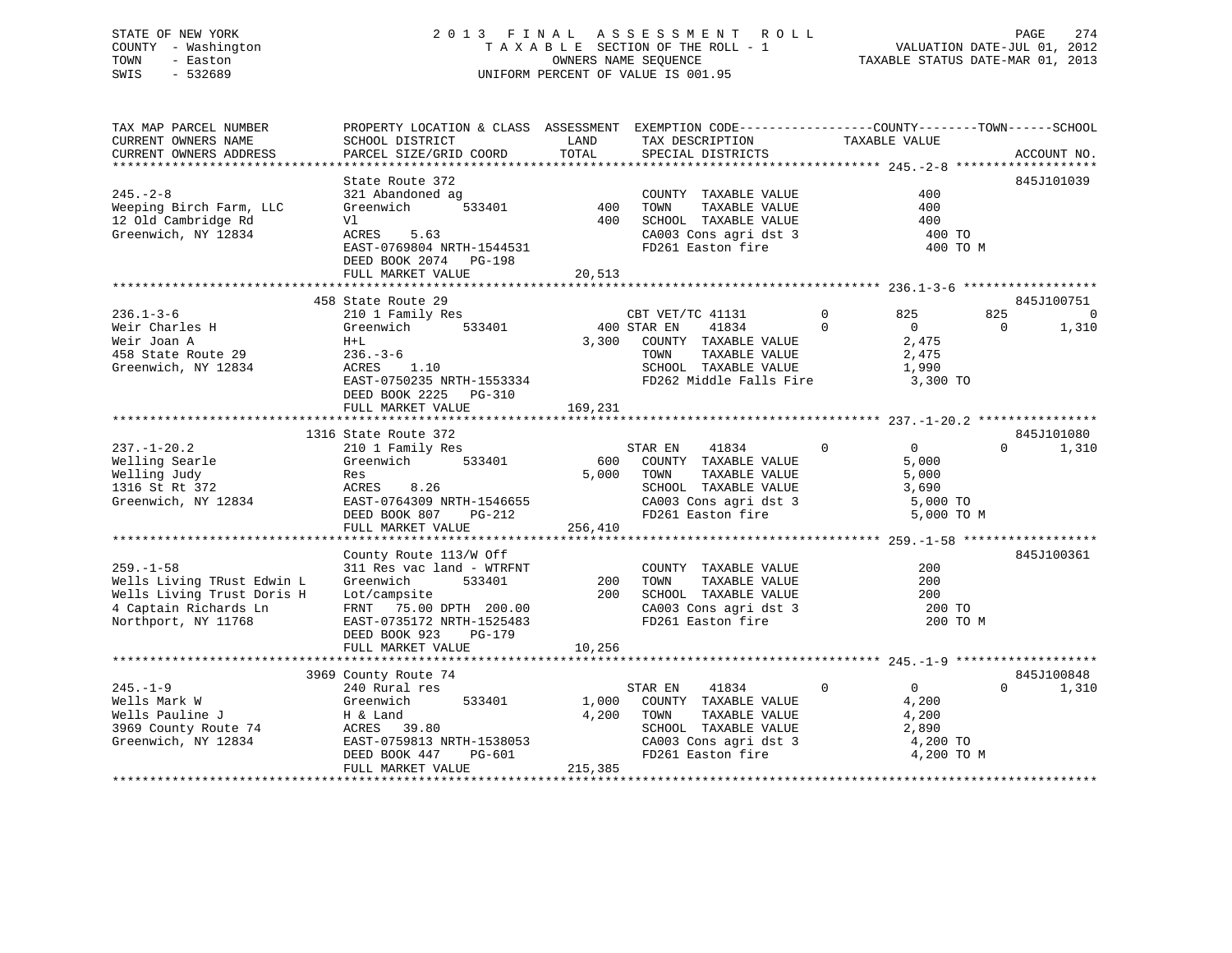# STATE OF NEW YORK 2 0 1 3 F I N A L A S S E S S M E N T R O L L PAGE 275 COUNTY - Washington T A X A B L E SECTION OF THE ROLL - 1 VALUATION DATE-JUL 01, 2012 TOWN - Easton OWNERS NAME SEQUENCE TAXABLE STATUS DATE-MAR 01, 2013 SWIS - 532689 UNIFORM PERCENT OF VALUE IS 001.95

| TAX MAP PARCEL NUMBER<br>CURRENT OWNERS NAME                                                                | PROPERTY LOCATION & CLASS ASSESSMENT EXEMPTION CODE---------------COUNTY-------TOWN-----SCHOOL<br>SCHOOL DISTRICT                                                                                                                                                                                                                                               | LAND                  | TAX DESCRIPTION                                                                                                                                  | TAXABLE VALUE                                                                   |          |                   |
|-------------------------------------------------------------------------------------------------------------|-----------------------------------------------------------------------------------------------------------------------------------------------------------------------------------------------------------------------------------------------------------------------------------------------------------------------------------------------------------------|-----------------------|--------------------------------------------------------------------------------------------------------------------------------------------------|---------------------------------------------------------------------------------|----------|-------------------|
| CURRENT OWNERS ADDRESS                                                                                      | PARCEL SIZE/GRID COORD                                                                                                                                                                                                                                                                                                                                          | TOTAL                 | SPECIAL DISTRICTS                                                                                                                                |                                                                                 |          | ACCOUNT NO.       |
|                                                                                                             | 266 Meeting House Rd                                                                                                                                                                                                                                                                                                                                            |                       |                                                                                                                                                  |                                                                                 |          | 845J100314        |
| $269. -2 - 12.1$<br>Westenfeld Erin                                                                         | 210 1 Family Res<br>533401<br>Greenwich<br>Valley Falls, NY 12185 EAST-0750485 NRTH-1515656<br>DEED BOOK 2991 PG-310<br>FULL MARKET VALUE                                                                                                                                                                                                                       | 3,800 TOWN<br>194,872 | STAR B<br>$\overline{0}$<br>41854<br>800 COUNTY TAXABLE VALUE<br>CA003 Cons agri dst 3 $3,800$ TO<br>FD261 Easton fire                           | $\overline{0}$<br>3,800<br>3,800<br>3,800 TO M                                  | $\Omega$ | 620               |
|                                                                                                             |                                                                                                                                                                                                                                                                                                                                                                 |                       |                                                                                                                                                  |                                                                                 |          |                   |
| $253. - 1 - 16.3$<br>Whalen George<br>185 Easton Station Rd<br>Greenwich, NY 12834                          | 185 Easton Station Rd<br>240 Rural res<br>533401<br>Greenwich<br>ACRES 41.40<br>EAST-0759445 NRTH-1536591<br>DEED BOOK 960 PG-175<br>PULL MARKET VALUE 430,769 FD261 Easton fire 8,400 TO                                                                                                                                                                       |                       | STAR B 41854<br>$\sim$ 0<br>1,000 COUNTY TAXABLE VALUE                                                                                           | $\overline{0}$<br>8,400<br>8,400 TO M                                           | $\Omega$ | 620               |
|                                                                                                             | 127 Sarles Ferry Rd                                                                                                                                                                                                                                                                                                                                             |                       |                                                                                                                                                  |                                                                                 |          | 845J100256        |
| $259. - 1 - 2$<br>Wheeler Leslie L<br>157 Akin Rd<br>Johnsonville, NY 12094                                 | 210 1 Family Res<br>533401<br>Greenwich<br>H&l<br>ACRES 2.77<br>EAST-0740310 NRTH-1526881<br>DEED BOOK 3205 PG-194                                                                                                                                                                                                                                              | 400<br>3,300          | COUNTY TAXABLE VALUE<br>TAXABLE VALUE<br>TOWN<br>SCHOOL TAXABLE VALUE<br>CA003 Cons agri dst 3 3,300 TO<br>FD261 Easton fire                     | 3,300<br>3,300<br>3,300<br>3,300 TO M                                           |          |                   |
|                                                                                                             |                                                                                                                                                                                                                                                                                                                                                                 |                       |                                                                                                                                                  |                                                                                 |          |                   |
| Schaghticoke, NY 12154                                                                                      | 9 Sarles Ferry Rd<br>Whitaker Andrew J<br>Whitaker Andrew J<br>Whitaker Maureen M<br>The Sample Schachtiche<br>The Maureen M<br>Schachtiche<br>Note Note Note<br>Note Note<br>Note Note<br>Note ACRES<br>Schachtiche<br>Note<br>Schachtiche<br>Note<br>Note<br>Schachtiche<br>Note<br><br>EAST-0737301 NRTH-1526549<br>DEED BOOK 789 PG-96<br>FULL MARKET VALUE | 266,667               | 41854<br>STAR B<br>500 COUNTY TAXABLE VALUE<br>5,200 TOWN<br>TAXABLE VALUE<br>SCHOOL TAXABLE VALUE<br>CA003 Cons agri dst 3<br>FD261 Easton fire | $\overline{0}$<br>$\sim$ 0<br>5,200<br>5,200<br>4,580<br>5,200 TO<br>5,200 TO M | $\Omega$ | 845J101227<br>620 |
|                                                                                                             | Sarles Ferry Rd                                                                                                                                                                                                                                                                                                                                                 |                       |                                                                                                                                                  |                                                                                 |          |                   |
| $259. - 1 - 28.2$<br>Whitaker Andrew J<br>Whitaker Maureen M<br>9 Sarles Ferry Rd<br>Schaghticoke, NY 12154 | 320 Rural vacant<br>Greenwich 533401 200<br>Vl<br>8.61<br>ACRES<br>EAST-0737060 NRTH-1526139<br>DEED BOOK 789<br>PG-96<br>FULL MARKET VALUE                                                                                                                                                                                                                     | 200<br>10,256         | COUNTY TAXABLE VALUE<br>TOWN<br>TAXABLE VALUE<br>SCHOOL TAXABLE VALUE<br>SCHOOL TAXABLE VALUE<br>CA003 Cons agri dst 3<br>FD261 Easton fire      | 200<br>200<br>200<br>200 TO<br>200 TO M                                         |          |                   |
|                                                                                                             |                                                                                                                                                                                                                                                                                                                                                                 |                       |                                                                                                                                                  |                                                                                 |          |                   |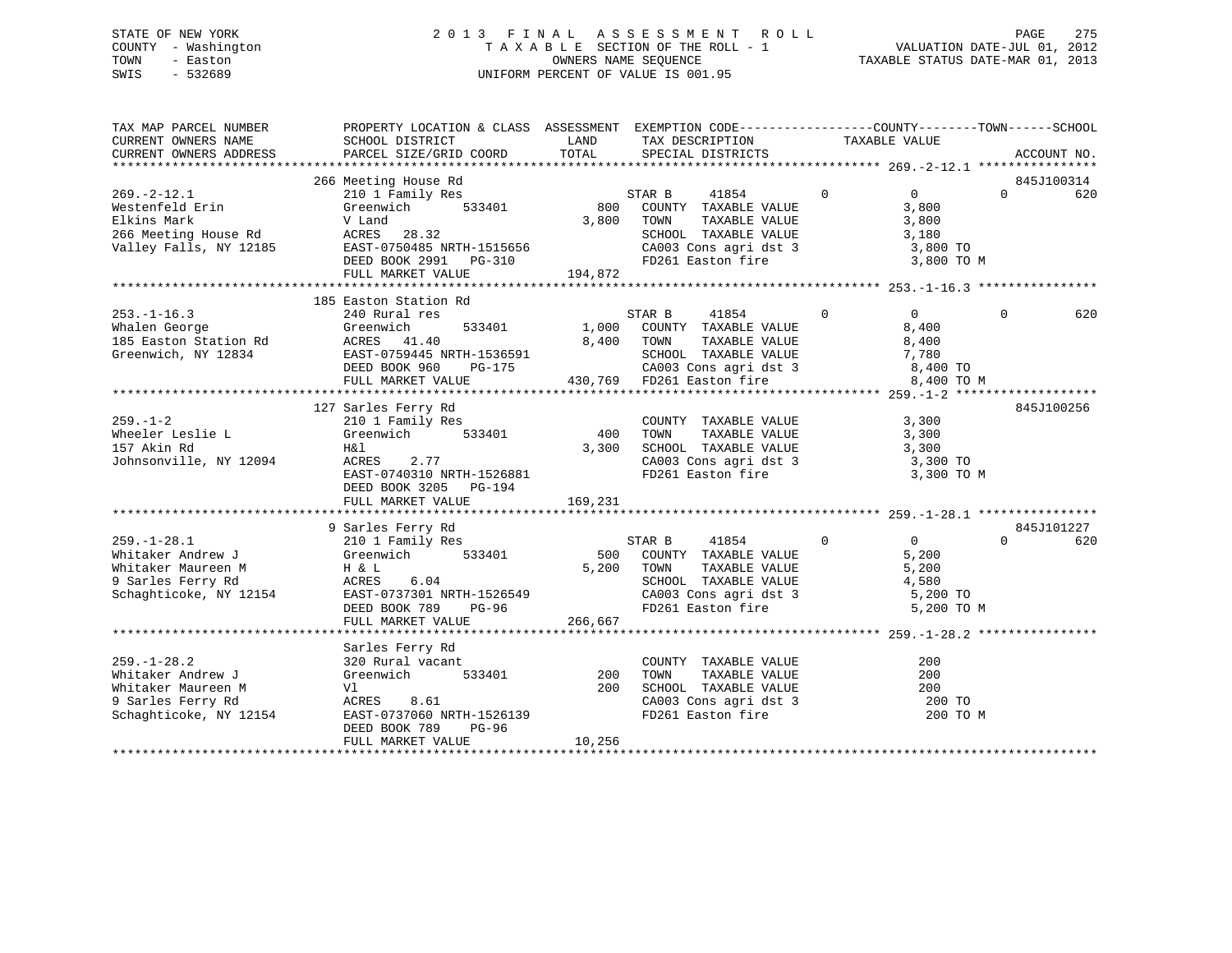| STATE OF NEW YORK   | 2013 FINAL ASSESSMENT ROLL         | 276<br>PAGE                      |
|---------------------|------------------------------------|----------------------------------|
| COUNTY - Washington | TAXABLE SECTION OF THE ROLL - 1    | VALUATION DATE-JUL 01, 2012      |
| TOWN<br>- Easton    | OWNERS NAME SEOUENCE               | TAXABLE STATUS DATE-MAR 01, 2013 |
| - 532689<br>SWIS    | UNIFORM PERCENT OF VALUE IS 001.95 |                                  |
|                     |                                    |                                  |

| TAX MAP PARCEL NUMBER<br>CURRENT OWNERS NAME           | PROPERTY LOCATION & CLASS ASSESSMENT EXEMPTION CODE----------------COUNTY-------TOWN-----SCHOOL<br>SCHOOL DISTRICT | LAND       | TAX DESCRIPTION                                                          | TAXABLE VALUE                 |                               |
|--------------------------------------------------------|--------------------------------------------------------------------------------------------------------------------|------------|--------------------------------------------------------------------------|-------------------------------|-------------------------------|
| CURRENT OWNERS ADDRESS                                 | PARCEL SIZE/GRID COORD                                                                                             | TOTAL      | SPECIAL DISTRICTS                                                        |                               | ACCOUNT NO.                   |
|                                                        |                                                                                                                    |            |                                                                          |                               |                               |
| $236.1 - 3 - 12$<br>White Mark                         | 4 Orchard Dr<br>210 1 Family Res<br>Greenwich<br>533401                                                            | 500        | STAR B<br>41854<br>COUNTY TAXABLE VALUE                                  | $\Omega$<br>$\Omega$<br>3,550 | 845J100115<br>$\Omega$<br>620 |
| White Catherine<br>4 Orchard Dr<br>Greenwich, NY 12834 | H & L<br>Lot $45$<br>$236. - 3 - 12$                                                                               | 3,550      | TOWN<br>TAXABLE VALUE<br>SCHOOL TAXABLE VALUE<br>FD262 Middle Falls Fire | 3,550<br>2,930<br>3,550 TO    |                               |
|                                                        | FRNT 118.00 DPTH 150.00<br>EAST-0750162 NRTH-1551967<br>DEED BOOK 949<br>$PG-32$<br>FULL MARKET VALUE              | 182,051    |                                                                          |                               |                               |
|                                                        |                                                                                                                    |            |                                                                          |                               |                               |
|                                                        | 545 Mountain Rd                                                                                                    |            |                                                                          |                               | 845J101084                    |
| $252 - 2 - 3.3$                                        | 210 1 Family Res                                                                                                   |            | STAR B<br>41854                                                          | $\overline{0}$<br>$\Omega$    | $\Omega$<br>620               |
| Whitehouse Bill G                                      | Greenwich 533401                                                                                                   | 500        | COUNTY TAXABLE VALUE                                                     | 4,400                         |                               |
| Whitehouse Dorothy W                                   | H & L                                                                                                              | 4,400      | TOWN<br>TAXABLE VALUE                                                    | 4,400                         |                               |
| 545 Mountain Rd                                        | 3.70<br>ACRES                                                                                                      |            | SCHOOL TAXABLE VALUE                                                     | 3,780                         |                               |
| Greenwich, NY 12834                                    | EAST-0754362 NRTH-1535826                                                                                          |            | CA003 Cons agri dst 3                                                    | 4,400 TO                      |                               |
|                                                        | DEED BOOK 465 PG-681                                                                                               |            | FD261 Easton fire                                                        | 4,400 TO M                    |                               |
|                                                        | FULL MARKET VALUE                                                                                                  | 225,641    |                                                                          |                               |                               |
|                                                        |                                                                                                                    |            |                                                                          |                               |                               |
| $252 - 2 - 7$                                          | Mountain Rd/e Off<br>323 Vacant rural                                                                              |            | COUNTY TAXABLE VALUE                                                     | 100                           | 845J100516                    |
| Whitehouse Bill G                                      | Greenwich<br>533401                                                                                                | 100        | TAXABLE VALUE<br>TOWN                                                    | 100                           |                               |
| Whitehouse Dorothy W                                   | W L                                                                                                                | 100        | SCHOOL TAXABLE VALUE                                                     | 100                           |                               |
| 545 Mountain Rd                                        | ACRES<br>5.71                                                                                                      |            | CA003 Cons agri dst 3                                                    | 100 TO                        |                               |
| Greenwich, NY 12834                                    | EAST-0754380 NRTH-1534065                                                                                          |            | FD261 Easton fire                                                        | 100 TO M                      |                               |
|                                                        | DEED BOOK 2617 PG-277                                                                                              |            |                                                                          |                               |                               |
|                                                        | FULL MARKET VALUE                                                                                                  | 5,128      |                                                                          |                               |                               |
|                                                        |                                                                                                                    |            |                                                                          |                               |                               |
|                                                        | 1101 County Route 113                                                                                              |            |                                                                          |                               | 845J100124                    |
| $276. - 1 - 9.1$                                       | 270 Mfg housing - WTRFNT                                                                                           |            | STAR B<br>41854                                                          | $\Omega$<br>$\overline{0}$    | $\Omega$<br>620               |
| Whitney Ronald                                         | Stillwater Cent 415201                                                                                             |            | 200 COUNTY TAXABLE VALUE                                                 | 1,500                         |                               |
| 1101 County Route 113                                  | Lot & Tra                                                                                                          |            | 1,500 TOWN<br>TAXABLE VALUE                                              | 1,500                         |                               |
| Schaghticoke, NY 12154                                 | 1.60<br>ACRES                                                                                                      |            | SCHOOL TAXABLE VALUE                                                     | 880                           |                               |
|                                                        | EAST-0729533 NRTH-1511377                                                                                          |            | CA003 Cons agri dst 3                                                    | 1,500 TO                      |                               |
|                                                        | DEED BOOK 755<br>$PG-2$                                                                                            |            | FD261 Easton fire                                                        | 1,500 TO M                    |                               |
|                                                        | FULL MARKET VALUE                                                                                                  | 76,923     |                                                                          |                               |                               |
|                                                        |                                                                                                                    |            |                                                                          |                               |                               |
|                                                        | County Route 113                                                                                                   |            |                                                                          |                               | 845J100260                    |
| $276. - 1 - 9.2$                                       | 323 Vacant rural                                                                                                   |            | COUNTY TAXABLE VALUE                                                     | 300                           |                               |
| Whitney Ronald A                                       | Stillwater Cent 415201                                                                                             | 300<br>300 | TOWN<br>TAXABLE VALUE                                                    | 300                           |                               |
| 1101 Co Rt 113                                         | Lot                                                                                                                |            | SCHOOL TAXABLE VALUE                                                     | 300                           |                               |
| Schaghticoke, NY 12154                                 | FRNT 78.00 DPTH 167.00<br>EAST-0729674 NRTH-1511225                                                                |            | CA003 Cons agri dst 3<br>FD261 Easton fire                               | 300 TO<br>300 TO M            |                               |
|                                                        | DEED BOOK 755<br>$PG-2$                                                                                            |            |                                                                          |                               |                               |
|                                                        | FULL MARKET VALUE                                                                                                  | 15,385     |                                                                          |                               |                               |
|                                                        |                                                                                                                    |            |                                                                          |                               |                               |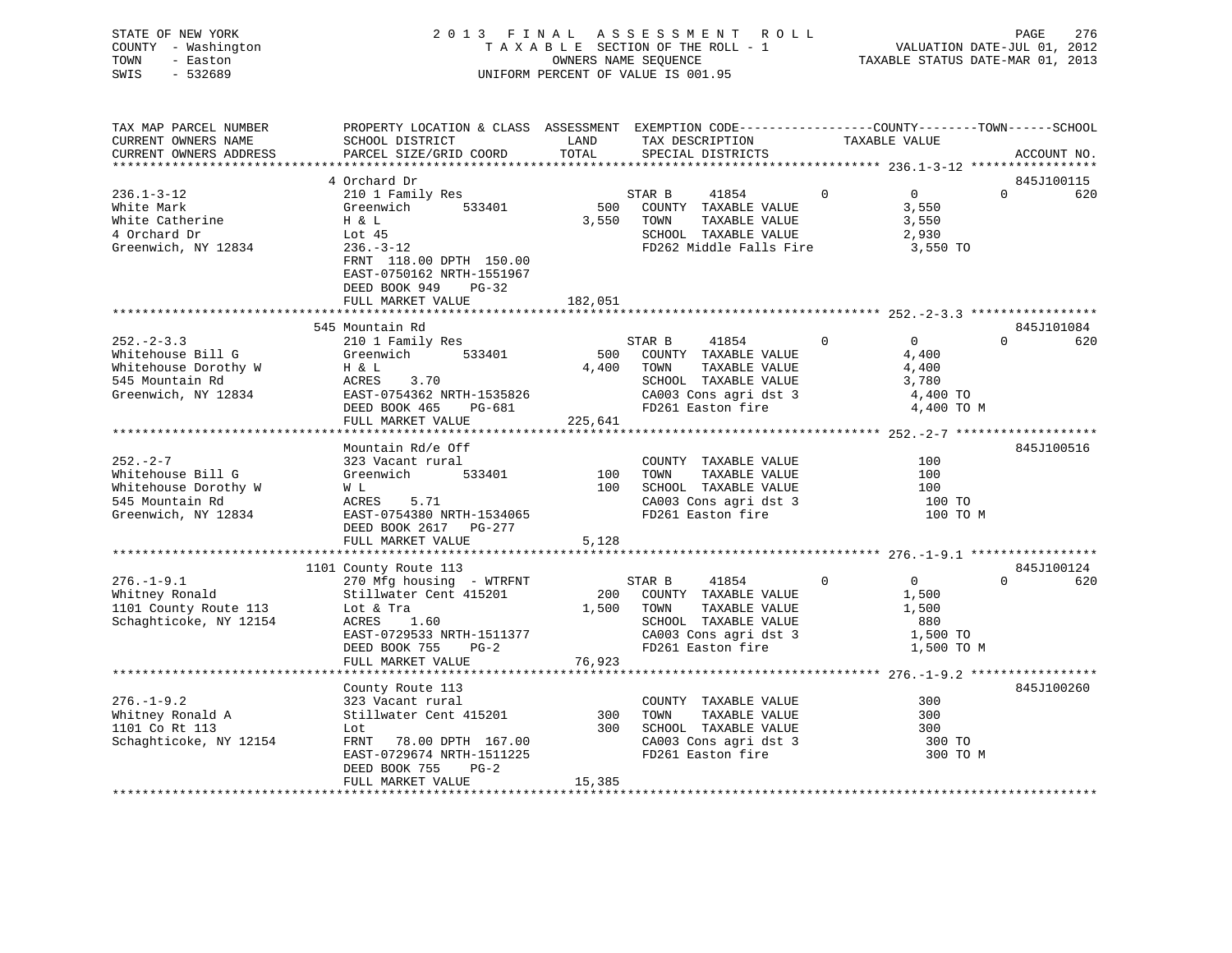# STATE OF NEW YORK 2 0 1 3 F I N A L A S S E S S M E N T R O L L PAGE 277 COUNTY - Washington T A X A B L E SECTION OF THE ROLL - 1 VALUATION DATE-JUL 01, 2012 TOWN - Easton OWNERS NAME SEQUENCE TAXABLE STATUS DATE-MAR 01, 2013 SWIS - 532689 UNIFORM PERCENT OF VALUE IS 001.95

| TAX MAP PARCEL NUMBER<br>CURRENT OWNERS NAME<br>CURRENT OWNERS ADDRESS                                                                                                      | PROPERTY LOCATION & CLASS ASSESSMENT EXEMPTION CODE----------------COUNTY-------TOWN------SCHOOL<br>SCHOOL DISTRICT<br>PARCEL SIZE/GRID COORD                                                                 | LAND<br>TOTAL           | TAX DESCRIPTION<br>SPECIAL DISTRICTS                                                                                                                        |              | TAXABLE VALUE                                                       |          | ACCOUNT NO.       |
|-----------------------------------------------------------------------------------------------------------------------------------------------------------------------------|---------------------------------------------------------------------------------------------------------------------------------------------------------------------------------------------------------------|-------------------------|-------------------------------------------------------------------------------------------------------------------------------------------------------------|--------------|---------------------------------------------------------------------|----------|-------------------|
| ***********************                                                                                                                                                     |                                                                                                                                                                                                               |                         |                                                                                                                                                             |              |                                                                     |          |                   |
| $251. - 1 - 18$<br>Wilbur Jonathan<br>Wilbur Melanie<br>2089 County Route 113<br>Greenwich, NY 12834<br>MAY BE SUBJECT TO PAYMENT                                           | 2087 County Route 113<br>120 Field crops<br>533401<br>Greenwich<br>Farm<br>ACRES 23.00<br>EAST-0736676 NRTH-1533474<br>DEED BOOK 912<br>PG-130<br>FULL MARKET VALUE                                           | 1,000<br>5,000          | AG DIST<br>41720<br>COUNTY TAXABLE VALUE<br>TOWN<br>TAXABLE VALUE<br>SCHOOL TAXABLE VALUE<br>CA003 Cons agri dst 3<br>306 EX<br>256,410 FD261 Easton fire   | $\mathbf 0$  | 306<br>4,694<br>4,694<br>4,694<br>4,694 TO<br>5,000 TO M            | 306      | 845J100450<br>306 |
| UNDER AGDIST LAW TIL 2017                                                                                                                                                   |                                                                                                                                                                                                               |                         |                                                                                                                                                             |              |                                                                     |          |                   |
|                                                                                                                                                                             |                                                                                                                                                                                                               |                         |                                                                                                                                                             |              |                                                                     |          |                   |
| $251. - 1 - 18.2$<br>Wilbur Jonathan<br>Wilbur Melanie<br>2089 County Route 113<br>Greenwich, NY 12834                                                                      | 2089 County Route 113<br>210 1 Family Res<br>Greenwich<br>533401<br>H/1<br>ACRES<br>3.58<br>EAST-0737463 NRTH-1533737<br>DEED BOOK 830 PG-51                                                                  | 500<br>3,000            | STAR B<br>41854<br>COUNTY TAXABLE VALUE<br>TOWN<br>TAXABLE VALUE<br>SCHOOL TAXABLE VALUE<br>CA003 Cons agri dst 3<br>FD261 Easton fire                      | $\mathbf{0}$ | $\overline{0}$<br>3,000<br>3,000<br>2,380<br>3,000 TO<br>3,000 TO M | $\Omega$ | 620               |
|                                                                                                                                                                             | FULL MARKET VALUE                                                                                                                                                                                             | 153,846                 |                                                                                                                                                             |              |                                                                     |          |                   |
|                                                                                                                                                                             |                                                                                                                                                                                                               |                         |                                                                                                                                                             |              |                                                                     |          |                   |
|                                                                                                                                                                             | 2080 County Route 113<br>240 Rural res                                                                                                                                                                        |                         |                                                                                                                                                             | $\Omega$     | 178                                                                 | 178      | 845J101296<br>178 |
| $251. - 1 - 18.1$<br>Wilbur Larry J<br>2080 County Route 113<br>Greenwich, NY 12834<br>MAY BE SUBJECT TO PAYMENT DEED BOOK 2649 INDER AGDIST LAW TIL 2017 FULL MARKET VALUE | Greenwich<br>533401<br>H & L<br>ACRES 35.12<br>EAST-0738664 NRTH-1533684<br>DEED BOOK 2649 PG-209                                                                                                             | 256,410                 | AG DIST<br>41720<br>1,000 STAR B<br>41854<br>5,000 COUNTY TAXABLE VALUE<br>TOWN<br>TAXABLE VALUE<br>SCHOOL TAXABLE VALUE<br>CA003 Cons agri dst 3<br>178 EX | $\Omega$     | $\overline{0}$<br>4,822<br>4,822<br>4,202<br>4,822 TO               | $\Omega$ | 620               |
|                                                                                                                                                                             |                                                                                                                                                                                                               |                         | FD261 Easton fire                                                                                                                                           |              | 5,000 TO M                                                          |          |                   |
|                                                                                                                                                                             |                                                                                                                                                                                                               |                         |                                                                                                                                                             |              |                                                                     |          |                   |
| $227. - 1 - 7$<br>Wilbur Linda<br>Wilbur Thomas A<br>382 County Route 77<br>Greenwich, NY 12834                                                                             | Windy Hill Rd<br>120 Field crops<br>Schuylerville 415001<br>Farm<br>474/609<br>ACRES 21.00<br>EAST-0743610 NRTH-1559063<br>DEED BOOK 2133 PG-276                                                              | 600                     | COUNTY TAXABLE VALUE<br>TAXABLE VALUE<br>TOWN<br>600 SCHOOL TAXABLE VALUE<br>FD262 Middle Falls Fire 600 TO                                                 |              | 600<br>600<br>600                                                   |          | 845J100840        |
|                                                                                                                                                                             | FULL MARKET VALUE                                                                                                                                                                                             | 30,769                  |                                                                                                                                                             |              |                                                                     |          |                   |
|                                                                                                                                                                             |                                                                                                                                                                                                               |                         |                                                                                                                                                             |              |                                                                     |          |                   |
| $260. -1 - 15.7$<br>Willard Mountain Inc<br>Crown Atlantic Co LLC<br>4017 Washington Rd<br>Mcmurray, PA 15317-2520                                                          | 79 The Intervale Rd<br>831 Tele Comm<br>Greenwich<br>Comm Tower, lic. to AT&T<br>Land Locked/right Of Way<br>FRNT 100.00 DPTH 100.00<br>EAST-0753517 NRTH-1526774<br>DEED BOOK L749 PG-1<br>FULL MARKET VALUE | 533401 2,000<br>807,692 | COUNTY TAXABLE VALUE<br>TOWN<br>TAXABLE VALUE<br>15,750 SCHOOL TAXABLE VALUE<br>FD261 Easton fire                                                           |              | 15,750<br>15,750<br>15,750<br>15,750 TO M                           |          |                   |
|                                                                                                                                                                             |                                                                                                                                                                                                               |                         |                                                                                                                                                             |              |                                                                     |          |                   |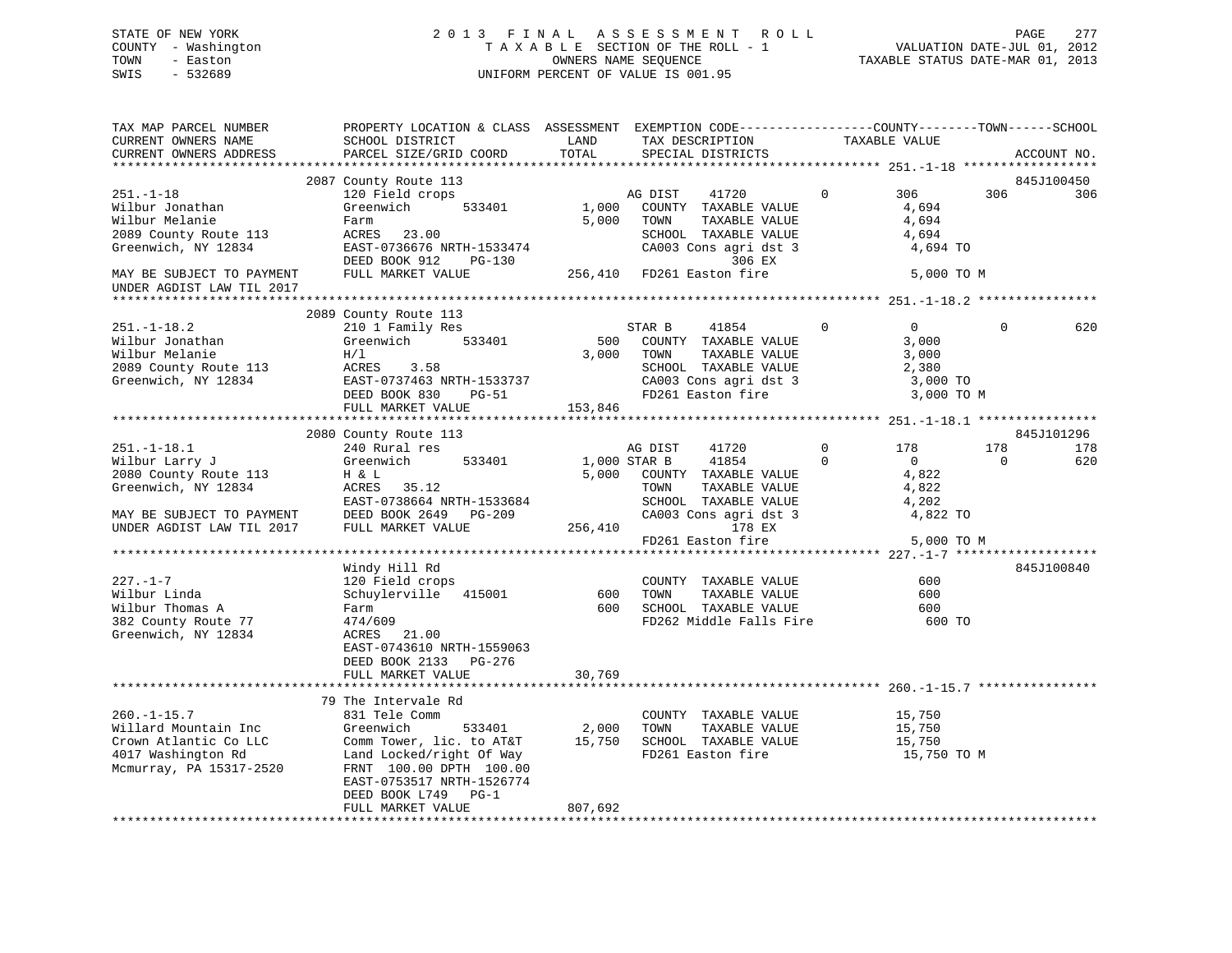# STATE OF NEW YORK 2 0 1 3 F I N A L A S S E S S M E N T R O L L PAGE 278 COUNTY - Washington T A X A B L E SECTION OF THE ROLL - 1 VALUATION DATE-JUL 01, 2012 TOWN - Easton OWNERS NAME SEQUENCE TAXABLE STATUS DATE-MAR 01, 2013 SWIS - 532689 UNIFORM PERCENT OF VALUE IS 001.95

| TAX MAP PARCEL NUMBER                         | PROPERTY LOCATION & CLASS ASSESSMENT EXEMPTION CODE---------------COUNTY-------TOWN-----SCHOOL |               |                                      | TAXABLE VALUE                                        |                 |
|-----------------------------------------------|------------------------------------------------------------------------------------------------|---------------|--------------------------------------|------------------------------------------------------|-----------------|
| CURRENT OWNERS NAME<br>CURRENT OWNERS ADDRESS | SCHOOL DISTRICT<br>PARCEL SIZE/GRID COORD                                                      | LAND<br>TOTAL | TAX DESCRIPTION<br>SPECIAL DISTRICTS |                                                      | ACCOUNT NO.     |
|                                               |                                                                                                |               |                                      |                                                      |                 |
|                                               | The Intervale Rd                                                                               |               |                                      |                                                      | 845J100857      |
| $260. -1 - 15.1$                              | 551 Ski area                                                                                   |               | COUNTY TAXABLE VALUE                 | 11,000                                               |                 |
|                                               |                                                                                                |               |                                      |                                                      |                 |
| Willard Mt Inc                                | Greenwich<br>533401                                                                            | 3,000         | TAXABLE VALUE<br>TOWN                | 11,000                                               |                 |
| 77 Intervale Rd                               | Ski Area/comm.eq 366/13                                                                        | 11,000        | SCHOOL TAXABLE VALUE                 | 11,000                                               |                 |
| Greenwich, NY 12834                           | 364/461&470 367/480 367/5                                                                      |               | FD261 Easton fire                    | 11,000 TO M                                          |                 |
|                                               | ACRES 119.60                                                                                   |               |                                      |                                                      |                 |
|                                               | EAST-0753028 NRTH-1527187                                                                      |               |                                      |                                                      |                 |
|                                               | DEED BOOK 426<br>PG-1009                                                                       |               |                                      |                                                      |                 |
|                                               | FULL MARKET VALUE                                                                              | 564,103       |                                      |                                                      |                 |
|                                               |                                                                                                |               |                                      |                                                      |                 |
|                                               | 299 Becker Rd                                                                                  |               |                                      |                                                      | 845J101102      |
| $260. - 1 - 23.2$                             | 240 Rural res                                                                                  |               | STAR B<br>41854                      | $\overline{0}$<br>$\Omega$                           | $\Omega$<br>620 |
| Williams David                                | 533401<br>Greenwich                                                                            | 600           | COUNTY TAXABLE VALUE                 | 4,500                                                |                 |
| Williams Carol                                | Res                                                                                            | 4,500         | TOWN<br>TAXABLE VALUE                | 4,500                                                |                 |
| 299 Becker Rd                                 | ACRES 15.48                                                                                    |               | SCHOOL TAXABLE VALUE                 | 3,880                                                |                 |
| Greenwich, NY 12834                           | EAST-0751891 NRTH-1523266                                                                      |               | CA003 Cons agri dst 3                | 4,500 TO                                             |                 |
|                                               | $PG-35$<br>DEED BOOK 472                                                                       |               | FD261 Easton fire                    | 4,500 TO M                                           |                 |
|                                               | FULL MARKET VALUE                                                                              | 230,769       |                                      |                                                      |                 |
|                                               |                                                                                                |               |                                      |                                                      |                 |
|                                               | 59 Wager Ln                                                                                    |               |                                      |                                                      | 845J100859      |
| $277. - 1 - 13$                               | 113 Cattle farm                                                                                |               | 41720<br>AG DIST                     | $\mathbf 0$<br>881                                   | 881<br>881      |
| Williams Jr Trust Frank J                     | Greenwich<br>533401                                                                            |               | 41854<br>3,600 STAR B                | $\mathbf 0$<br>$\overline{0}$                        | 620<br>0        |
| Williams Trust John M                         | Farm & Mobile Home                                                                             | 6,500         | COUNTY TAXABLE VALUE                 | 5,619                                                |                 |
| 59 Wager Ln                                   | 917/276                                                                                        |               | TOWN<br>TAXABLE VALUE                | 5,619                                                |                 |
| Schaghticoke, NY 12154                        | ACRES 188.70                                                                                   |               | SCHOOL TAXABLE VALUE                 | 4,999                                                |                 |
|                                               | EAST-0735856 NRTH-1506477                                                                      |               | CA003 Cons agri dst 3                | 5,619 TO                                             |                 |
|                                               | DEED BOOK 2870<br>PG-124                                                                       |               | 881 EX                               |                                                      |                 |
| MAY BE SUBJECT TO PAYMENT                     |                                                                                                | 333,333       |                                      |                                                      |                 |
| UNDER AGDIST LAW TIL 2017                     | FULL MARKET VALUE                                                                              |               | FD261 Easton fire                    | 6,500 TO M                                           |                 |
|                                               |                                                                                                |               |                                      |                                                      |                 |
|                                               | Wager Ln/w Off                                                                                 |               |                                      |                                                      |                 |
| $277. - 1 - 17$                               | 300 Vacant Land                                                                                |               | COUNTY TAXABLE VALUE                 | 200                                                  |                 |
| Williams Jr Trust Frank J                     | Greenwich<br>533401                                                                            | 200           | TAXABLE VALUE<br>TOWN                | 200                                                  |                 |
| Williams Trust John M                         | V/1                                                                                            | 200           | SCHOOL TAXABLE VALUE                 | 200                                                  |                 |
| 99 Wager Ln                                   | 917/267                                                                                        |               | CA003 Cons agri dst 3                | 200 TO                                               |                 |
| Schaghticoke, NY 12154                        | ACRES<br>12.00                                                                                 |               | FD261 Easton fire                    | 200 TO M                                             |                 |
|                                               | EAST-0734560 NRTH-1505756                                                                      |               |                                      |                                                      |                 |
|                                               | DEED BOOK 2870<br>PG-109                                                                       |               |                                      |                                                      |                 |
|                                               | FULL MARKET VALUE                                                                              | 10,256        |                                      |                                                      |                 |
|                                               | ******************                                                                             |               |                                      | *********************************** 285.-1-3.1 ***** |                 |
|                                               | County Route 54/N Off                                                                          |               |                                      |                                                      |                 |
| $285. - 1 - 3.1$                              | 300 Vacant Land                                                                                |               | COUNTY TAXABLE VALUE                 | 100                                                  |                 |
| Williams Jr Trust Frank J                     | Stillwater Cent 415201                                                                         | 100           | TOWN<br>TAXABLE VALUE                | 100                                                  |                 |
| Williams Trust John M                         | V/1                                                                                            | 100           | SCHOOL TAXABLE VALUE                 | 100                                                  |                 |
| 99 Wager Ln                                   | FRNT 110.00 DPTH 120.00                                                                        |               | CA003 Cons agri dst 3                | 100 TO                                               |                 |
| Schaghticoke, NY 12154                        | EAST-0733920 NRTH-1506244                                                                      |               | FD261 Easton fire                    | 100 TO M                                             |                 |
|                                               | DEED BOOK 2870 PG-109                                                                          |               |                                      |                                                      |                 |
|                                               | FULL MARKET VALUE                                                                              | 5,128         |                                      |                                                      |                 |
|                                               |                                                                                                |               |                                      |                                                      |                 |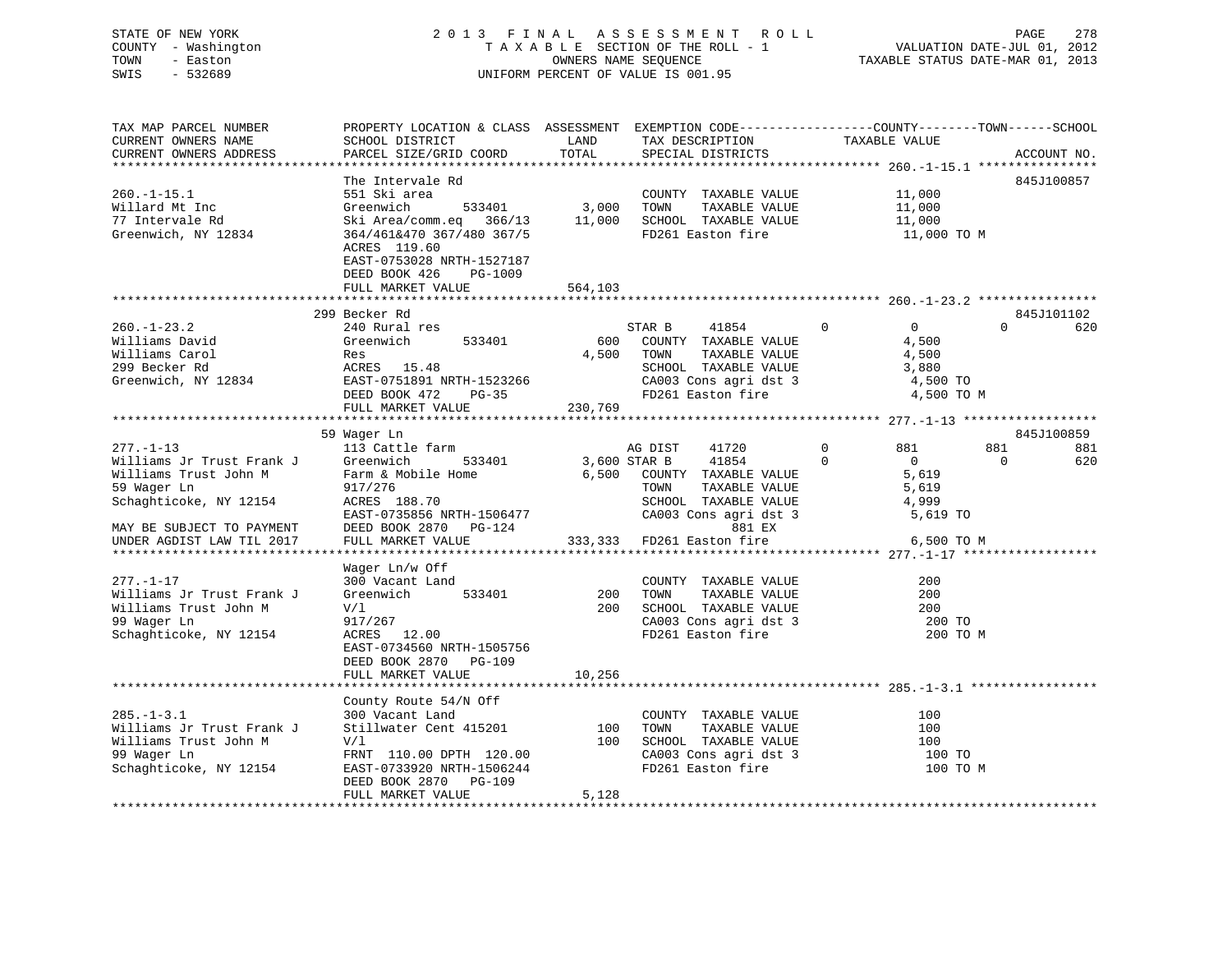#### STATE OF NEW YORK 2 0 1 3 F I N A L A S S E S S M E N T R O L L PAGE 279COUNTY - Washington T A X A B L E SECTION OF THE ROLL - 1 TOWN - Easton **CONNERS NAME SEQUENCE** TAXABLE STATUS DATE-MAR 01, 2013 SWIS - 532689 UNIFORM PERCENT OF VALUE IS 001.95

| TAX MAP PARCEL NUMBER                         | PROPERTY LOCATION & CLASS ASSESSMENT EXEMPTION CODE----------------COUNTY-------TOWN------SCHOOL | LAND       |                                            | TAXABLE VALUE                          |             |
|-----------------------------------------------|--------------------------------------------------------------------------------------------------|------------|--------------------------------------------|----------------------------------------|-------------|
| CURRENT OWNERS NAME<br>CURRENT OWNERS ADDRESS | SCHOOL DISTRICT<br>PARCEL SIZE/GRID COORD                                                        | TOTAL      | TAX DESCRIPTION<br>SPECIAL DISTRICTS       |                                        | ACCOUNT NO. |
| ***********************                       |                                                                                                  |            |                                            |                                        |             |
|                                               | Mountain Rd/e Off                                                                                |            |                                            |                                        | 845J100095  |
| $260. -1 - 18$                                | 323 Vacant rural                                                                                 |            | COUNTY TAXABLE VALUE                       | 500                                    |             |
| Wilson Charles L                              | Greenwich<br>533401                                                                              | 500 TOWN   | TAXABLE VALUE                              | 500                                    |             |
| Wilson Kristin                                | Wl                                                                                               | 500        | SCHOOL TAXABLE VALUE                       | 500                                    |             |
| 77 Intervale Rd                               | 12.0 Ad                                                                                          |            |                                            |                                        |             |
|                                               | ACRES 18.40                                                                                      |            | CA003 Cons agri dst 3<br>FD261 Easton fire | 500 TO                                 |             |
| Greenwich, NY 12834                           |                                                                                                  |            |                                            | 500 TO M                               |             |
|                                               | EAST-0752394 NRTH-1525619                                                                        |            |                                            |                                        |             |
|                                               | DEED BOOK 895<br>PG-134                                                                          |            |                                            |                                        |             |
|                                               | FULL MARKET VALUE                                                                                | 25,641     |                                            |                                        |             |
|                                               |                                                                                                  |            |                                            |                                        |             |
| 261.-1-30                                     | Vly Summit Rd                                                                                    |            |                                            | 500                                    | 845J100188  |
|                                               | 323 Vacant rural                                                                                 |            | COUNTY TAXABLE VALUE                       | 500                                    |             |
| Wilson Charles L                              | Greenwich<br>533401                                                                              | 500        | TAXABLE VALUE<br>TOWN                      |                                        |             |
| Wilson Kristin B                              | VL                                                                                               |            | 500 SCHOOL TAXABLE VALUE                   | 500                                    |             |
| 77 Intervale Rd                               | ACRES 25.88                                                                                      |            | CA003 Cons agri dst 3                      | 500 TO                                 |             |
| Greenwich, NY 12834                           | EAST-0756864 NRTH-1522361                                                                        |            | FD261 Easton fire                          | 500 TO M                               |             |
|                                               | DEED BOOK 933<br>PG-261                                                                          |            |                                            |                                        |             |
|                                               | FULL MARKET VALUE                                                                                | 25,641     |                                            |                                        |             |
|                                               |                                                                                                  |            |                                            |                                        |             |
|                                               | 640 Vly Summit Rd                                                                                |            |                                            |                                        | 845J100344  |
| $261. - 1 - 25$                               | 210 1 Family Res                                                                                 |            | STAR B<br>41854                            | $\Omega$<br>$\overline{0}$<br>$\Omega$ | 620         |
| Wilson Thomas M                               | Greenwich<br>533401                                                                              | 500        | COUNTY TAXABLE VALUE                       | 3,800                                  |             |
| Wilson Elizabeth                              | H & L                                                                                            |            | 3,800 TOWN<br>TAXABLE VALUE                | 3,800                                  |             |
| 640 Vly Summit Rd                             | ACRES<br>2.49                                                                                    |            | SCHOOL TAXABLE VALUE                       | 3,180                                  |             |
| Cambridge, NY 12816                           | EAST-0760865 NRTH-1523342                                                                        |            | CA003 Cons agri dst 3<br>FD261 Easton fire | 3,800 TO                               |             |
|                                               | DEED BOOK 680 PG-7                                                                               |            |                                            | 3,800 TO M                             |             |
|                                               | FULL MARKET VALUE                                                                                | 194,872    |                                            |                                        |             |
|                                               |                                                                                                  |            |                                            |                                        |             |
|                                               | Windy Hill Rd                                                                                    |            |                                            |                                        | 845J100654  |
| $227. - 1 - 5$                                | 720 Mine/quarry                                                                                  |            | COUNTY TAXABLE VALUE                       | 4,000                                  |             |
| Wilton Town Of                                | 533401<br>Greenwich                                                                              | 4,000 TOWN | TAXABLE VALUE                              | 4,000                                  |             |
| 22 Traver Rd                                  | Gravel Bed<br>AGRES - 22.28                                                                      |            | 4,000 SCHOOL TAXABLE VALUE                 | 4,000                                  |             |
| Gansevoort, NY 12831                          | ACRES 32.28                                                                                      |            | FD262 Middle Falls Fire                    | 4,000 TO                               |             |
|                                               | EAST-0744380 NRTH-1561459                                                                        |            |                                            |                                        |             |
|                                               | DEED BOOK 458<br>PG-777                                                                          |            |                                            |                                        |             |
|                                               | FULL MARKET VALUE                                                                                | 205,128    |                                            |                                        |             |
|                                               | Windy Hill Rd/e Off                                                                              |            |                                            |                                        | 845N200914  |
| $228. - 5 - 8.3$                              |                                                                                                  |            | COUNTY TAXABLE VALUE                       | 100                                    |             |
| Windy Hill Golf Course LLC                    | 330 Vacant comm<br>Schuylerville 415001                                                          |            | 100 TOWN<br>TAXABLE VALUE                  | 100                                    |             |
| 207 Windy Hill Rd                             | Golf Course                                                                                      |            | 100 SCHOOL TAXABLE VALUE                   | 100                                    |             |
|                                               |                                                                                                  |            |                                            |                                        |             |
| Greenwich, NY 12834                           | $228. - 1 - 8.3$                                                                                 |            | FD262 Middle Falls Fire                    | 100 TO                                 |             |
|                                               | ACRES 18.62                                                                                      |            |                                            |                                        |             |
|                                               | EAST-0749982 NRTH-1558617                                                                        |            |                                            |                                        |             |
|                                               | DEED BOOK 757<br>PG-291<br>FULL MARKET VALUE                                                     | 5,128      |                                            |                                        |             |
|                                               |                                                                                                  |            |                                            |                                        |             |
|                                               |                                                                                                  |            |                                            |                                        |             |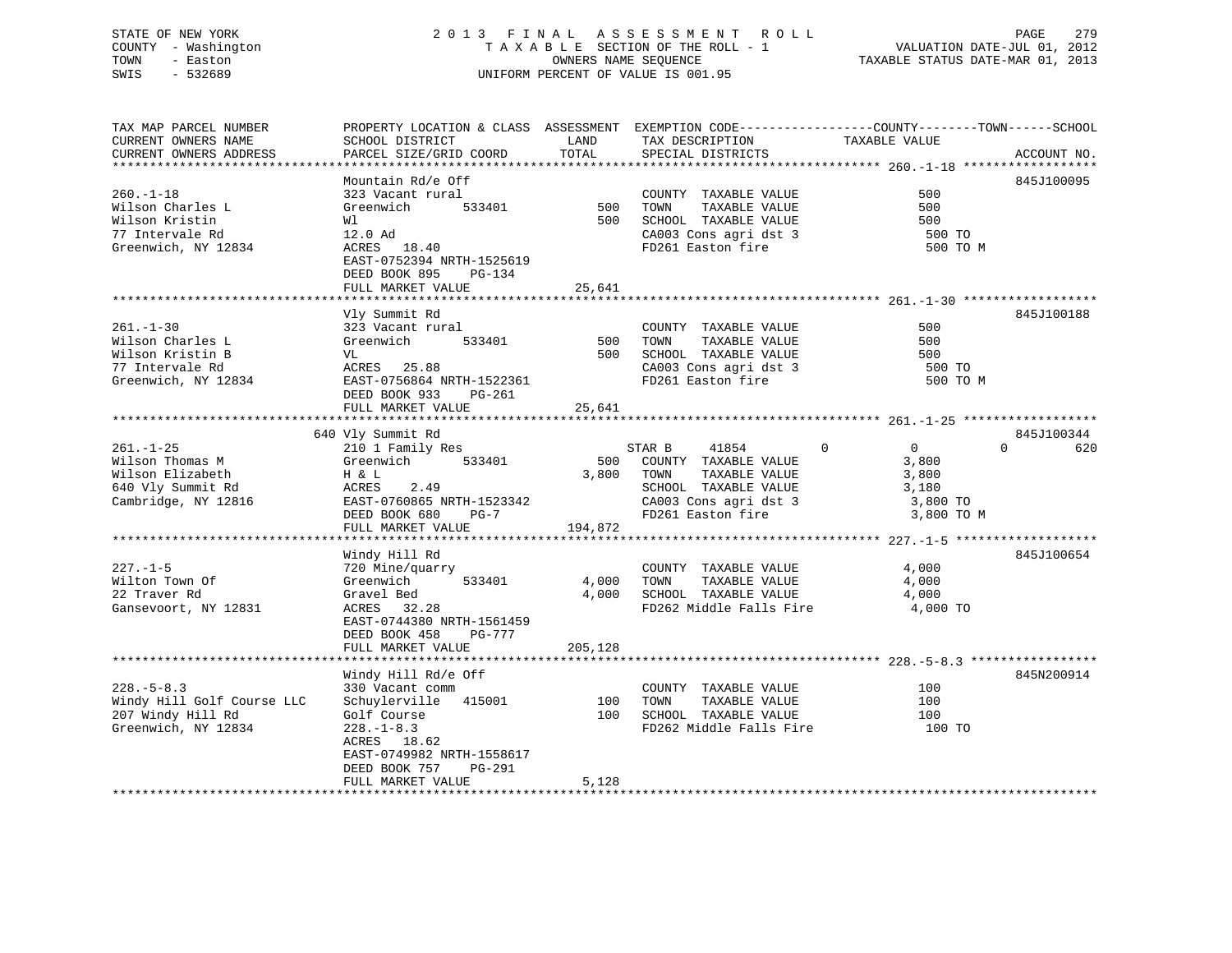# STATE OF NEW YORK 2 0 1 3 F I N A L A S S E S S M E N T R O L L PAGE 280 COUNTY - Washington T A X A B L E SECTION OF THE ROLL - 1 VALUATION DATE-JUL 01, 2012 TOWN - Easton OWNERS NAME SEQUENCE TAXABLE STATUS DATE-MAR 01, 2013 SWIS - 532689 UNIFORM PERCENT OF VALUE IS 001.95

TAX MAP PARCEL NUMBER PROPERTY LOCATION & CLASS ASSESSMENT EXEMPTION CODE------------------COUNTY--------TOWN------SCHOOL CURRENT OWNERS NAME SCHOOL DISTRICT THE LAND TAX DESCRIPTION TAXABLE VALUE CURRENT OWNERS ADDRESS PARCEL SIZE/GRID COORD TOTAL SPECIAL DISTRICTS ACCOUNT NO. \*\*\*\*\*\*\*\*\*\*\*\*\*\*\*\*\*\*\*\*\*\*\*\*\*\*\*\*\*\*\*\*\*\*\*\*\*\*\*\*\*\*\*\*\*\*\*\*\*\*\*\*\*\*\*\*\*\*\*\*\*\*\*\*\*\*\*\*\*\*\*\*\*\*\*\*\*\*\*\*\*\*\*\*\*\*\*\*\*\*\*\*\*\*\*\*\*\*\*\*\*\*\* 228.-5-3.3 \*\*\*\*\*\*\*\*\*\*\*\*\*\*\*\*\* Windy Hill Rd/e Off 845N200913 228.-5-3.3 552 Golf course COUNTY TAXABLE VALUE 100Windy Hill Golf Couse Llc Greenwich 533401 100 TOWN TAXABLE VALUE 100<br>100 SCHOOL TAXABLE VALUE 100 SCHOOL TAXABLE VALUE 100 207 Windyhill Rd Golf Course 100 SCHOOL TAXABLE VALUE 100 Greenwich, NY 12834 228.-1-3.3 FD262 Middle Falls Fire 100 TO ACRES 32.00 EAST-0749694 NRTH-1560051 DEED BOOK 757 PG-291FULL MARKET VALUE 5,128 \*\*\*\*\*\*\*\*\*\*\*\*\*\*\*\*\*\*\*\*\*\*\*\*\*\*\*\*\*\*\*\*\*\*\*\*\*\*\*\*\*\*\*\*\*\*\*\*\*\*\*\*\*\*\*\*\*\*\*\*\*\*\*\*\*\*\*\*\*\*\*\*\*\*\*\*\*\*\*\*\*\*\*\*\*\*\*\*\*\*\*\*\*\*\*\*\*\*\*\*\*\*\* 251.-1-6 \*\*\*\*\*\*\*\*\*\*\*\*\*\*\*\*\*\*\*and the second state of the second state of the second state of the second state of the second state of the second state of the second state of the second state of the second state of the second state of the second state o 251.-1-6 210 1 Family Res 210 ELG F VET 41101 0 2,000 2,000 0<br>1,000 1,000 2 1,000 1,000 1,000 2,000 1,000 1,000 0 0 0 1,000 Woelfersheim Jean LE Greenwich 533401 300 AGED-ALL 41800 0 0 0 0 1,000<br>Demolio Nicholas Unicolarum Unicolarum 2000 9000 9000 PM Porcello Alisha H & L 2,000 STAR EN 41834 0 0 0 1,000 307 Cheese Factory Rd ACRES 3.40 COUNTY TAXABLE VALUE 0 Greenwich, NY 12834 EAST-0743927 NRTH-1533872 TOWN TAXABLE VALUE 0 DEED BOOK 2877 PG-261 SCHOOL TAXABLE VALUE 0 FULL MARKET VALUE 102,564 CA003 Cons agri dst 3 2,000 TO FD261 Easton fire 2,000 TO M \*\*\*\*\*\*\*\*\*\*\*\*\*\*\*\*\*\*\*\*\*\*\*\*\*\*\*\*\*\*\*\*\*\*\*\*\*\*\*\*\*\*\*\*\*\*\*\*\*\*\*\*\*\*\*\*\*\*\*\*\*\*\*\*\*\*\*\*\*\*\*\*\*\*\*\*\*\*\*\*\*\*\*\*\*\*\*\*\*\*\*\*\*\*\*\*\*\*\*\*\*\*\* 237.-1-2 \*\*\*\*\*\*\*\*\*\*\*\*\*\*\*\*\*\*\* 1443 State Route 372 845J100111237.-1-2 240 Rural res COUNTY TAXABLE VALUE 3,500 Wojciechowski Mark S Greenwich 533401 500 TOWN TAXABLE VALUE 3,500 Wojciechowski Karin L H & L 3,500 SCHOOL TAXABLE VALUE 3,500 50 Prospect Ave 552/46, sub lot 1 FD261 Easton fire 3,500 TO M Larchmont, NY 10538 ACRES 4.23 EAST-0763244 NRTH-1549544 DEED BOOK 3078 PG-325FULL MARKET VALUE 179,487 \*\*\*\*\*\*\*\*\*\*\*\*\*\*\*\*\*\*\*\*\*\*\*\*\*\*\*\*\*\*\*\*\*\*\*\*\*\*\*\*\*\*\*\*\*\*\*\*\*\*\*\*\*\*\*\*\*\*\*\*\*\*\*\*\*\*\*\*\*\*\*\*\*\*\*\*\*\*\*\*\*\*\*\*\*\*\*\*\*\*\*\*\*\*\*\*\*\*\*\*\*\*\* 237.-1-22 \*\*\*\*\*\*\*\*\*\*\*\*\*\*\*\*\*\*State Route 372 845J101247

| 237.-1-22             | 323 Vacant rural          |        | TAXABLE VALUE<br>COUNTY | 100        |
|-----------------------|---------------------------|--------|-------------------------|------------|
| Wojciechowski Mark S  | Greenwich<br>533401       | 100    | TAXABLE VALUE<br>TOWN   | 100        |
| Wojciechowski Karin L | Vl                        | 100    | SCHOOL<br>TAXABLE VALUE | 100        |
| 50 Prospect Ave       | FRNT 190.00 DPTH 200.00   |        | FD261 Easton fire       | 100 TO M   |
| Larchmont, NY 10538   | EAST-0762976 NRTH-1549833 |        |                         |            |
|                       | DEED BOOK 2282 PG-73      |        |                         |            |
|                       | FULL MARKET VALUE         | 5,128  |                         |            |
|                       |                           |        |                         |            |
|                       | State Route 372           |        |                         |            |
| 237.-1-23.1           | 312 Vac w/imprv           |        | TAXABLE VALUE<br>COUNTY | 1,500      |
| Wojciechowski Mark S  | 533401<br>Greenwich       | 750    | TOWN<br>TAXABLE VALUE   | 1,500      |
| Wojciechowski Karen L | sub lot 5                 | 1,500  | SCHOOL TAXABLE VALUE    | 1,500      |
| 50 Prospect Ave       | highway taking '09        |        | CA003 Cons agri dst 3   | 1,500 TO   |
| Larchmont, NY 10538   | ACRES 26.10               |        | FD261 Easton fire       | 1,500 TO M |
|                       | EAST-0763433 NRTH-1548575 |        |                         |            |
|                       | DEED BOOK 2282 PG-73      |        |                         |            |
|                       | FULL MARKET VALUE         | 76,923 |                         |            |
|                       |                           |        |                         |            |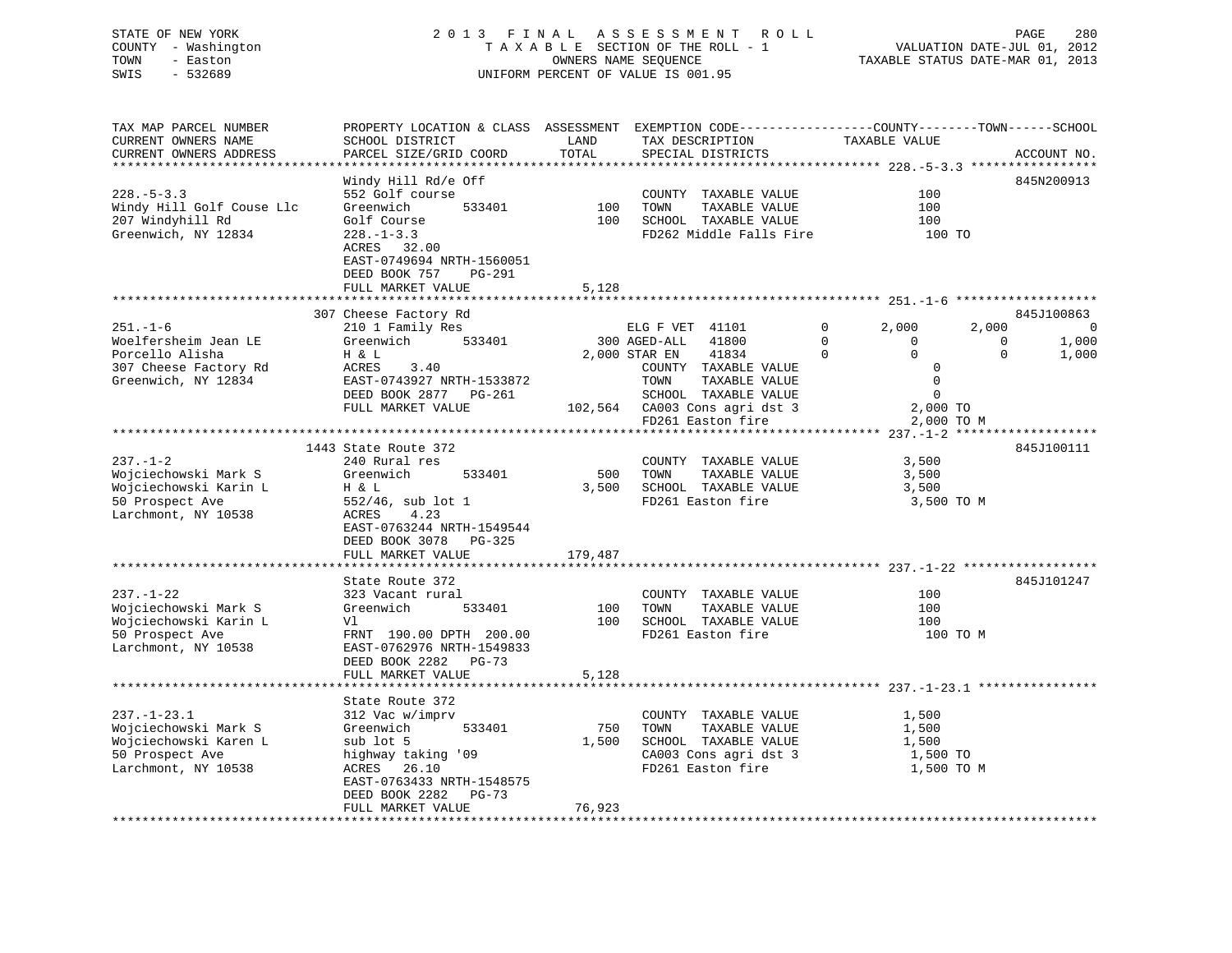|      | STATE OF NEW YORK   | 2013 FINAL ASSESSMENT ROLL         | PAGE                             | 281 |
|------|---------------------|------------------------------------|----------------------------------|-----|
|      | COUNTY - Washington | TAXABLE SECTION OF THE ROLL - 1    | VALUATION DATE-JUL 01, 2012      |     |
| TOWN | - Easton            | OWNERS NAME SEOUENCE               | TAXABLE STATUS DATE-MAR 01, 2013 |     |
| SWIS | - 532689            | UNIFORM PERCENT OF VALUE IS 001.95 |                                  |     |

| TAX MAP PARCEL NUMBER                                                                                                                                                                                                                                                                                                                                            | PROPERTY LOCATION & CLASS ASSESSMENT EXEMPTION CODE----------------COUNTY-------TOWN------SCHOOL |             |                                                                                                                 |                |                 |
|------------------------------------------------------------------------------------------------------------------------------------------------------------------------------------------------------------------------------------------------------------------------------------------------------------------------------------------------------------------|--------------------------------------------------------------------------------------------------|-------------|-----------------------------------------------------------------------------------------------------------------|----------------|-----------------|
| CURRENT OWNERS NAME                                                                                                                                                                                                                                                                                                                                              | SCHOOL DISTRICT                                                                                  | <b>LAND</b> | TAX DESCRIPTION TAXABLE VALUE                                                                                   |                |                 |
| CURRENT OWNERS ADDRESS                                                                                                                                                                                                                                                                                                                                           | PARCEL SIZE/GRID COORD TOTAL                                                                     |             | SPECIAL DISTRICTS                                                                                               |                | ACCOUNT NO.     |
|                                                                                                                                                                                                                                                                                                                                                                  |                                                                                                  |             |                                                                                                                 |                |                 |
|                                                                                                                                                                                                                                                                                                                                                                  | 1215 County Route 113                                                                            |             |                                                                                                                 |                | 845J100243      |
| $268. - 1 - 19$                                                                                                                                                                                                                                                                                                                                                  | 210 1 Family Res - WTRFNT                                                                        |             | STAR B 41854 0<br>500 COUNTY TAXABLE VALUE                                                                      | $\overline{0}$ | $\Omega$<br>620 |
|                                                                                                                                                                                                                                                                                                                                                                  |                                                                                                  |             |                                                                                                                 | 2,800          |                 |
| 1215 County Route 113                                                                                                                                                                                                                                                                                                                                            | H & L                                                                                            | 2,800 TOWN  | TAXABLE VALUE                                                                                                   | 2,800          |                 |
| Schaghticoke, NY 12154                                                                                                                                                                                                                                                                                                                                           | .23<br>$276. - 1 - 1$                                                                            |             |                                                                                                                 |                |                 |
|                                                                                                                                                                                                                                                                                                                                                                  | ACRES 4.23                                                                                       |             |                                                                                                                 |                |                 |
|                                                                                                                                                                                                                                                                                                                                                                  | EAST-0731228 NRTH-1513510                                                                        |             | SCHOOL TAXABLE VALUE $2,180$<br>CA003 Cons agri dst 3 $2,800$ TO<br>FD261 Easton fire $2,800$ TO M              |                |                 |
|                                                                                                                                                                                                                                                                                                                                                                  | DEED BOOK 842<br>PG-65                                                                           |             |                                                                                                                 |                |                 |
|                                                                                                                                                                                                                                                                                                                                                                  |                                                                                                  |             |                                                                                                                 |                |                 |
|                                                                                                                                                                                                                                                                                                                                                                  |                                                                                                  |             |                                                                                                                 |                |                 |
|                                                                                                                                                                                                                                                                                                                                                                  | Ives Hill Rd                                                                                     |             |                                                                                                                 |                | 845J101181      |
| $278. - 1 - 38.6$                                                                                                                                                                                                                                                                                                                                                | 105 Vac farmland                                                                                 |             | COUNTY TAXABLE VALUE                                                                                            | 2,500          |                 |
| Wolff Partnership Brady E                                                                                                                                                                                                                                                                                                                                        | 533401 2,500<br>Greenwich                                                                        |             | TAXABLE VALUE 2,500<br>TOWN                                                                                     |                |                 |
| Wolff Partnership Jeremy J                                                                                                                                                                                                                                                                                                                                       | Farm                                                                                             | 2,500       | SCHOOL TAXABLE VALUE 2,500<br>CA003 Cons agri dst 3 2,500 TO                                                    |                |                 |
| 794 Gifford Rd                                                                                                                                                                                                                                                                                                                                                   | AG Easement 2542/215<br>ACRES 116.30                                                             |             | CA003 Cons agri dst 3<br>FD261 Easton fire                                                                      |                |                 |
| Johnsonville, NY 12094                                                                                                                                                                                                                                                                                                                                           | ACRES 116.30                                                                                     |             |                                                                                                                 | 2,500 TO M     |                 |
|                                                                                                                                                                                                                                                                                                                                                                  | EAST-0750650 NRTH-1509887                                                                        |             |                                                                                                                 |                |                 |
|                                                                                                                                                                                                                                                                                                                                                                  | DEED BOOK 2557 PG-1                                                                              |             |                                                                                                                 |                |                 |
|                                                                                                                                                                                                                                                                                                                                                                  | FULL MARKET VALUE                                                                                | 128,205     |                                                                                                                 |                |                 |
|                                                                                                                                                                                                                                                                                                                                                                  |                                                                                                  |             |                                                                                                                 |                |                 |
|                                                                                                                                                                                                                                                                                                                                                                  | 794 Gifford Rd                                                                                   |             |                                                                                                                 |                | 845J100865      |
| $278. - 1 - 26$                                                                                                                                                                                                                                                                                                                                                  | 112 Dairy farm <b>being a computed by AC BUILD</b> 41700 <b>by 30 4,000</b> 4,000                |             |                                                                                                                 |                | 4,000           |
|                                                                                                                                                                                                                                                                                                                                                                  |                                                                                                  |             |                                                                                                                 |                | 4,000           |
| Wolff Partnership Brady Or Jer Greenwich 533401 5,000 AG BUILD 41700 0 4,000 4,000<br>794 Gifford Rd Farm Farm 17,500 AG DIST 41720 0 2,455 2,455<br>794 Gifford Rd Farm 805/248 5TAR B 41854 0 0 0<br>794 Gifford Rd<br>Johnsonville, NY 12094 805/248<br>MAY BE SUBJECT TO PAYMENT EAST-0755329 NRTH-1505291<br>UNDER AGDIST LAW TIL 2017 DEED BOOK 805 PG-252 |                                                                                                  |             |                                                                                                                 |                | 2,455           |
|                                                                                                                                                                                                                                                                                                                                                                  |                                                                                                  |             |                                                                                                                 |                | 620             |
|                                                                                                                                                                                                                                                                                                                                                                  |                                                                                                  |             | COUNTY TAXABLE VALUE                                                                                            | 7,045          |                 |
|                                                                                                                                                                                                                                                                                                                                                                  |                                                                                                  |             |                                                                                                                 |                |                 |
|                                                                                                                                                                                                                                                                                                                                                                  |                                                                                                  |             |                                                                                                                 |                |                 |
|                                                                                                                                                                                                                                                                                                                                                                  | FULL MARKET VALUE                                                                                |             | 1505291 TOWN TAXABLE VALUE 7,045<br>G-252 SCHOOL TAXABLE VALUE 6,425<br>897,436 CA003 Cons agri dst 3 15,045 TO |                |                 |
|                                                                                                                                                                                                                                                                                                                                                                  |                                                                                                  |             | 2,455 EX                                                                                                        |                |                 |
|                                                                                                                                                                                                                                                                                                                                                                  |                                                                                                  |             | FD261 Easton fire 17,500 TO M                                                                                   |                |                 |
|                                                                                                                                                                                                                                                                                                                                                                  |                                                                                                  |             |                                                                                                                 |                |                 |
|                                                                                                                                                                                                                                                                                                                                                                  | 25 Lees Crossing Rd                                                                              |             |                                                                                                                 |                | 845J100268      |
| $287. - 1 - 4$                                                                                                                                                                                                                                                                                                                                                   | ever crossing Rd<br>112 Dairy farm                                                               | AG DIST     | 41720                                                                                                           | $0$ 381        | 381 381<br>381  |
| Wolff Partnership Brady Or Jer Greenwich 533401 1,600 COUNTY TAXABLE VALUE 3,619                                                                                                                                                                                                                                                                                 |                                                                                                  |             |                                                                                                                 |                |                 |
|                                                                                                                                                                                                                                                                                                                                                                  |                                                                                                  |             | 4,000 TOWN<br>TOWN TAXABLE VALUE 3,619<br>SCHOOL TAXABLE VALUE 3,619                                            |                |                 |
|                                                                                                                                                                                                                                                                                                                                                                  |                                                                                                  |             |                                                                                                                 |                |                 |
| EAST-0750975 NRTH-1504812<br>MAY BE SUBJECT TO PAYMENT DEED BOOK 805 PG-252<br>UNDER AGDIST LAW TIL 2017 FULL MARKET VALUE 205,128                                                                                                                                                                                                                               |                                                                                                  |             | CA003 Cons agri dst 3 3,619 TO                                                                                  |                |                 |
|                                                                                                                                                                                                                                                                                                                                                                  |                                                                                                  |             | 381 EX                                                                                                          |                |                 |
|                                                                                                                                                                                                                                                                                                                                                                  |                                                                                                  |             |                                                                                                                 |                |                 |
|                                                                                                                                                                                                                                                                                                                                                                  |                                                                                                  |             |                                                                                                                 |                |                 |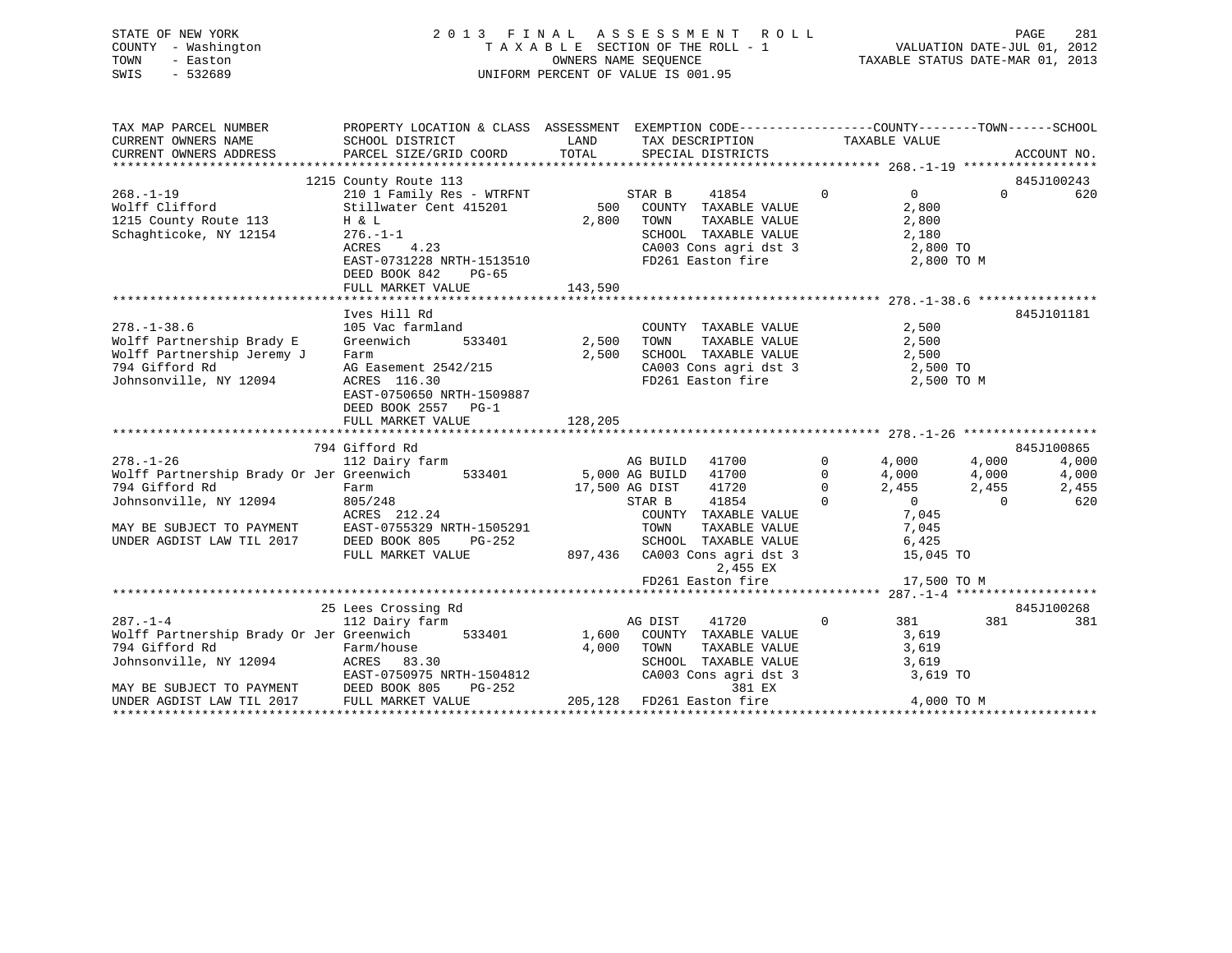# STATE OF NEW YORK 2 0 1 3 F I N A L A S S E S S M E N T R O L L PAGE 282 COUNTY - Washington T A X A B L E SECTION OF THE ROLL - 1 VALUATION DATE-JUL 01, 2012 TOWN - Easton **CONNERS NAME SEQUENCE** TAXABLE STATUS DATE-MAR 01, 2013 SWIS - 532689 UNIFORM PERCENT OF VALUE IS 001.95

| TAX MAP PARCEL NUMBER                                                                                                                                                                                                                             | PROPERTY LOCATION & CLASS ASSESSMENT EXEMPTION CODE---------------COUNTY-------TOWN------SCHOOL |        |                                                                                                                          |            |         |             |
|---------------------------------------------------------------------------------------------------------------------------------------------------------------------------------------------------------------------------------------------------|-------------------------------------------------------------------------------------------------|--------|--------------------------------------------------------------------------------------------------------------------------|------------|---------|-------------|
|                                                                                                                                                                                                                                                   |                                                                                                 |        |                                                                                                                          |            |         |             |
|                                                                                                                                                                                                                                                   |                                                                                                 |        |                                                                                                                          |            |         | 845J100870  |
| $268. - 1 - 2$                                                                                                                                                                                                                                    |                                                                                                 |        |                                                                                                                          | 419        | 419     | 419         |
| Wolff Robert L Jr                                                                                                                                                                                                                                 |                                                                                                 |        |                                                                                                                          | 600        | 600 000 | 600         |
|                                                                                                                                                                                                                                                   |                                                                                                 |        |                                                                                                                          |            |         |             |
|                                                                                                                                                                                                                                                   |                                                                                                 |        |                                                                                                                          |            |         |             |
|                                                                                                                                                                                                                                                   |                                                                                                 |        |                                                                                                                          |            |         |             |
|                                                                                                                                                                                                                                                   |                                                                                                 |        |                                                                                                                          |            |         |             |
|                                                                                                                                                                                                                                                   |                                                                                                 |        |                                                                                                                          |            |         |             |
|                                                                                                                                                                                                                                                   |                                                                                                 |        |                                                                                                                          |            |         |             |
|                                                                                                                                                                                                                                                   |                                                                                                 |        |                                                                                                                          |            |         |             |
| Wolff Robert L Jr<br>Wolff Robert L Jr<br>Wolff Dorothy trustee<br>Cambridge, NY 12816<br>CRES 168.20<br>MAY BE SUBJECT TO PAYMENT<br>MAY BE SUBJECT TO PAYMENT<br>MAY BE SUBJECT TO PAYMENT<br>DEED BOOK 495 PG-245<br>FOLL MARKET VALUE<br>TOWN |                                                                                                 |        |                                                                                                                          |            |         |             |
|                                                                                                                                                                                                                                                   |                                                                                                 |        |                                                                                                                          |            |         | 845J100866  |
|                                                                                                                                                                                                                                                   |                                                                                                 |        | COUNTY TAXABLE VALUE 3,400                                                                                               |            |         |             |
|                                                                                                                                                                                                                                                   |                                                                                                 |        | TOWN TAXABLE VALUE 3,400<br>SCHOOL TAXABLE VALUE 3,400<br>CA003 Cons agri dst 3 3,400 TO<br>FD261 Easton fire 3,400 TO M |            |         |             |
|                                                                                                                                                                                                                                                   |                                                                                                 |        |                                                                                                                          |            |         |             |
|                                                                                                                                                                                                                                                   |                                                                                                 |        |                                                                                                                          |            |         |             |
| 268.-1-17<br>Wolff Robert L Jr trus<br>Wolff Dorothy trustee<br>2381 State Route 22<br>2381 State Route 22<br>2381 State Route 22<br>2381 State Route 22<br>2381 State Route 22<br>2381 State Route 22<br>2381 State Route 22<br>2381 State Route |                                                                                                 |        |                                                                                                                          |            |         |             |
|                                                                                                                                                                                                                                                   | DEED BOOK 495<br>PG-248                                                                         |        |                                                                                                                          |            |         |             |
|                                                                                                                                                                                                                                                   |                                                                                                 |        |                                                                                                                          |            |         |             |
|                                                                                                                                                                                                                                                   |                                                                                                 |        |                                                                                                                          |            |         |             |
|                                                                                                                                                                                                                                                   | County Route 113/E Off                                                                          |        |                                                                                                                          |            |         | 845J100867  |
|                                                                                                                                                                                                                                                   |                                                                                                 |        |                                                                                                                          |            |         | 1,200 1,200 |
|                                                                                                                                                                                                                                                   |                                                                                                 |        |                                                                                                                          |            |         |             |
| 2381 State Route 22                                                                                                                                                                                                                               | Farm, deed 100.0 AC<br>Forest Tax 749/312<br>ACRES 82.10 CA003                                  |        | TAXABLE VALUE 500                                                                                                        |            |         |             |
| Cambridge, NY 12816                                                                                                                                                                                                                               |                                                                                                 |        | SCHOOL TAXABLE VALUE 500<br>CA003 Cons agri dst 3 1,700 TO<br>FD261 Easton fire 1,700 TO                                 |            |         |             |
|                                                                                                                                                                                                                                                   |                                                                                                 |        |                                                                                                                          |            |         |             |
| MAY BE SUBJECT TO PAYMENT                                                                                                                                                                                                                         | EAST-0733093 NRTH-1511149                                                                       |        |                                                                                                                          | 1,700 TO M |         |             |
| UNDER RPTL480A UNTIL 2022                                                                                                                                                                                                                         | DEED BOOK 593 PG-145                                                                            |        |                                                                                                                          |            |         |             |
|                                                                                                                                                                                                                                                   | FULL MARKET VALUE                                                                               | 87,179 |                                                                                                                          |            |         |             |
|                                                                                                                                                                                                                                                   | County Route 113/E Off                                                                          |        |                                                                                                                          |            |         | 845J100868  |
| $276. - 1 - 2.2$                                                                                                                                                                                                                                  |                                                                                                 |        |                                                                                                                          |            | 800     | 800         |
| Wolff trustee Robert L Jr                                                                                                                                                                                                                         |                                                                                                 |        |                                                                                                                          |            | 1,000   | 1,000       |
|                                                                                                                                                                                                                                                   |                                                                                                 |        |                                                                                                                          |            |         |             |
|                                                                                                                                                                                                                                                   |                                                                                                 |        |                                                                                                                          |            |         |             |
|                                                                                                                                                                                                                                                   |                                                                                                 |        |                                                                                                                          |            |         |             |
| 2381 State Route 22 Farm 4,500 COUNTY TAXABLE VALUE 2,700<br>Cambridge, NY 12816 Forest Tax 749/312 TOWN TAXABLE VALUE 2,700<br>ACRES 229.35 SCHOOL TAXABLE VALUE 2,700<br>MAY BE SUBJECT TO PAYMENT EAST-0734680 NRTH-1509170 CA003              |                                                                                                 |        |                                                                                                                          |            |         |             |
| UNDER RPTL480A UNTIL 2022                                                                                                                                                                                                                         | DEED BOOK 593                                                                                   |        | 800 EX                                                                                                                   |            |         |             |
|                                                                                                                                                                                                                                                   | FULL MARKET VALUE                                                                               |        | BC-145 800 EX<br>E 230,769 FD261 Easton fire                                                                             | 4,500 TO M |         |             |
|                                                                                                                                                                                                                                                   |                                                                                                 |        |                                                                                                                          |            |         |             |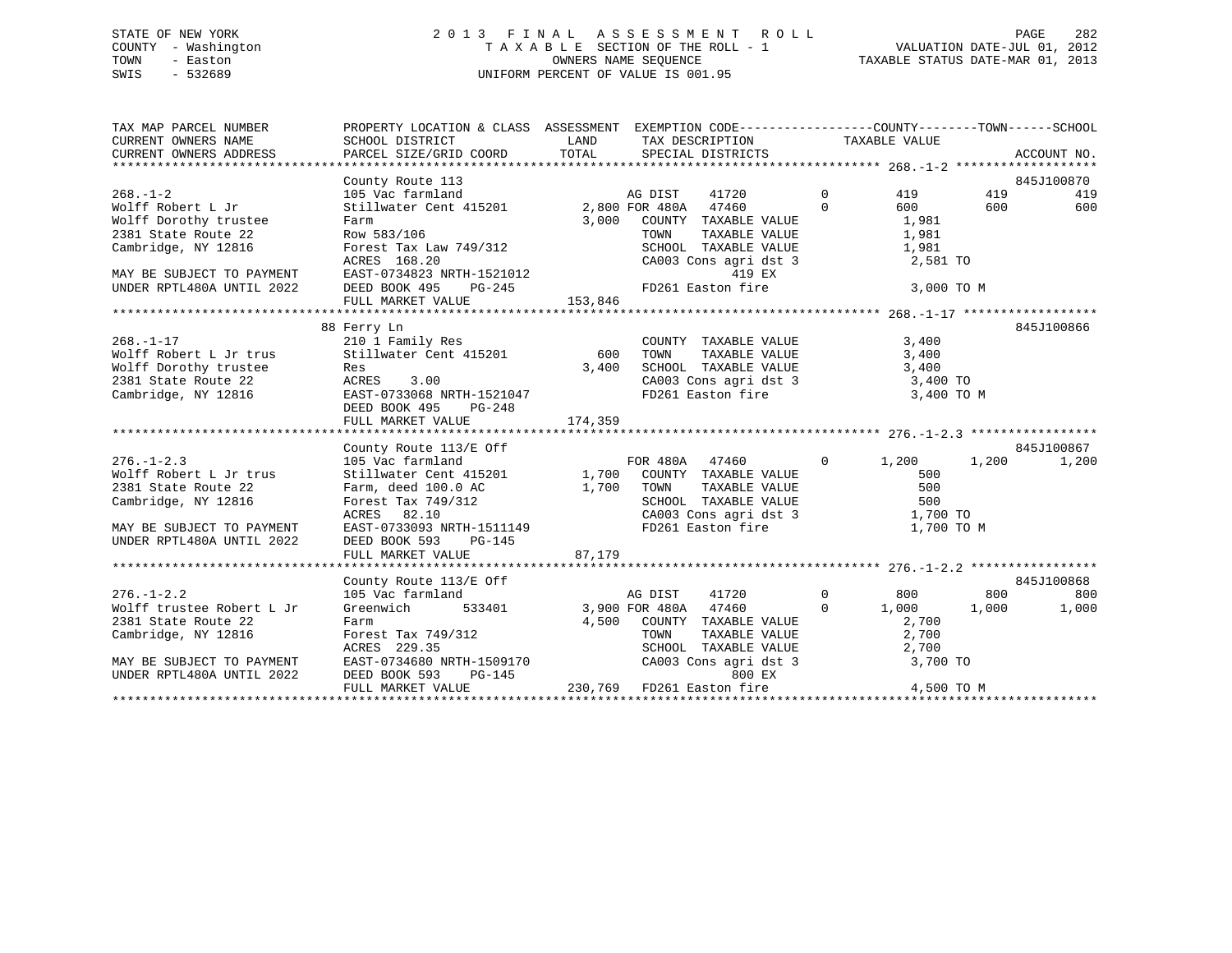# STATE OF NEW YORK 2 0 1 3 F I N A L A S S E S S M E N T R O L L PAGE 283 COUNTY - Washington T A X A B L E SECTION OF THE ROLL - 1 VALUATION DATE-JUL 01, 2012 TOWN - Easton OWNERS NAME SEQUENCE TAXABLE STATUS DATE-MAR 01, 2013 SWIS - 532689 UNIFORM PERCENT OF VALUE IS 001.95

| TAX MAP PARCEL NUMBER<br>CURRENT OWNERS NAME                                                 | PROPERTY LOCATION & CLASS ASSESSMENT EXEMPTION CODE----------------COUNTY-------TOWN------SCHOOL<br>SCHOOL DISTRICT                                              | LAND         | TAX DESCRIPTION                                                                                                                                                                   | TAXABLE VALUE                                                                                                                     |                                                                                         |                |
|----------------------------------------------------------------------------------------------|------------------------------------------------------------------------------------------------------------------------------------------------------------------|--------------|-----------------------------------------------------------------------------------------------------------------------------------------------------------------------------------|-----------------------------------------------------------------------------------------------------------------------------------|-----------------------------------------------------------------------------------------|----------------|
| CURRENT OWNERS ADDRESS                                                                       | PARCEL SIZE/GRID COORD                                                                                                                                           | TOTAL        | SPECIAL DISTRICTS                                                                                                                                                                 |                                                                                                                                   | ACCOUNT NO.                                                                             |                |
|                                                                                              |                                                                                                                                                                  |              |                                                                                                                                                                                   |                                                                                                                                   |                                                                                         |                |
| $286. - 1 - 23$<br>Wolosen Timothy<br>Wolosen Barbara                                        | 446 County Route 54<br>240 Rural res<br>Greenwich<br>533401<br>H & L                                                                                             | 600<br>4,800 | 41854<br>STAR B<br>COUNTY TAXABLE VALUE<br>TOWN<br>TAXABLE VALUE<br>SCHOOL TAXABLE VALUE<br>SCHOOL TAXABLE VALUE<br>CA003 Cons agri dst 3                                         | $\Omega$<br>$\overline{0}$<br>4,800<br>4,800<br>4,180<br>4,800 TO                                                                 | 845J100293<br>$\Omega$                                                                  | 620            |
|                                                                                              | DEED BOOK 768<br>PG-65                                                                                                                                           |              | FD261 Easton fire                                                                                                                                                                 |                                                                                                                                   | 4,800 TO M                                                                              |                |
|                                                                                              | FULL MARKET VALUE                                                                                                                                                | 246,154      |                                                                                                                                                                                   |                                                                                                                                   |                                                                                         |                |
|                                                                                              | 2198 State Route 40                                                                                                                                              |              |                                                                                                                                                                                   |                                                                                                                                   | 845J100356                                                                              |                |
| $236. - 2 - 15$<br>Wood Charles D<br>Wood Jane<br>2198 State Route 40<br>Greenwich, NY 12834 | 210 1 Family Res<br>。<br>533401<br>Greenwich<br>H & L<br>FRNT 225.00 DPTH 150.00<br>EAST-0751830 NRTH-1549929<br>DEED BOOK 691<br>PG-127                         | 300<br>2,500 | STAR B<br>41854<br>COUNTY TAXABLE VALUE<br>TOWN      TAXABLE VALUE<br>SCHOOL   TAXABLE VALUE<br>FD262 Middle Falls Fire                                                           | $\Omega$<br>$\overline{0}$<br>2,500<br>2,500<br>1,880<br>2,500 TO                                                                 | $\Omega$                                                                                | 620            |
|                                                                                              | FULL MARKET VALUE                                                                                                                                                | 128,205      |                                                                                                                                                                                   |                                                                                                                                   |                                                                                         |                |
|                                                                                              |                                                                                                                                                                  |              |                                                                                                                                                                                   |                                                                                                                                   |                                                                                         |                |
| $252 - 2 - 17$<br>Wood John<br>Wood Kathleen<br>313 Mountain Rd<br>Greenwich, NY 12834       | 313 Mountain Rd<br>240 Rural res<br>Greenwich<br>533401<br>Residence<br>ACRES 13.80<br>EAST-0751304 NRTH-1531025<br>PG-609<br>DEED BOOK 502<br>FULL MARKET VALUE |              | CLERGY<br>41400<br>800 AGED-ALL<br>41800<br>4,800 STAR EN<br>41834<br>COUNTY TAXABLE VALUE<br>TOWN     TAXABLE VALUE<br>TOWN<br>SCHOOL TAXABLE VALUE<br>246,154 FD261 Easton fire | $\overline{0}$<br>1,500<br>$\mathbf 0$<br>1,650<br>$\overline{0}$<br>$\overline{0}$<br>1,650<br>1,650<br>340<br>LUE <b>AUGUST</b> | 845J100554<br>1,500<br>1,500<br>1,650<br>1,650<br>$\overline{0}$<br>1,310<br>4,800 TO M |                |
|                                                                                              |                                                                                                                                                                  |              |                                                                                                                                                                                   |                                                                                                                                   |                                                                                         |                |
| $285. - 1 - 19$<br>Wood Stephen<br>Wood Pamela<br>PO Box 60<br>Stillwater, NY 12170          | County Route 113<br>323 Vacant rural<br>Stillwater Cent 415201<br>Vl<br>FRNT 61.00 DPTH 314.00<br>EAST-0724591 NRTH-1497683<br>DEED BOOK 503<br>$PG-743$         | 200<br>200   | COUNTY TAXABLE VALUE<br>TAXABLE VALUE<br>TOWN<br>SCHOOL TAXABLE VALUE<br>CA003 Cons agri dst 3<br>FD261 Easton fire                                                               | 200<br>200<br>200                                                                                                                 | 845J101182<br>200 TO<br>200 TO M                                                        |                |
|                                                                                              | FULL MARKET VALUE                                                                                                                                                | 10,256       |                                                                                                                                                                                   |                                                                                                                                   |                                                                                         |                |
|                                                                                              |                                                                                                                                                                  |              |                                                                                                                                                                                   |                                                                                                                                   |                                                                                         |                |
| $269. - 1 - 27$                                                                              | 11794 State Route 40<br>210 1 Family Res                                                                                                                         |              | CBT VET/TC 41131                                                                                                                                                                  | 0 700                                                                                                                             | 845J100565<br>700                                                                       | $\overline{0}$ |
| Woodard John<br>11794 State Route 40<br>Schaghticoke, NY 12154                               | 533401<br>Greenwich<br>H & L<br>FRNT<br>90.00 DPTH 96.00<br>EAST-0745760 NRTH-1516495                                                                            |              | 500 AGED-ALL<br>41800<br>2,800 STAR EN<br>41834<br>COUNTY TAXABLE VALUE                                                                                                           | 1,050<br>$\overline{0}$<br>$\Omega$<br>$\overline{0}$<br>1,050                                                                    | 1,050<br>1,400<br>1,310<br>$\overline{0}$                                               |                |
|                                                                                              | DEED BOOK 1731 PG-299<br>FULL MARKET VALUE                                                                                                                       |              | COUNTE TANABLE VALUE 1,050<br>TOWN TAXABLE VALUE 1,050<br>SCHOOL TAXABLE VALUE 90<br>143,590 CA003 Cons agri dst 3 2,800 TO<br>FD261 Easton fire 2,800 TO                         |                                                                                                                                   | 2,800 TO M                                                                              |                |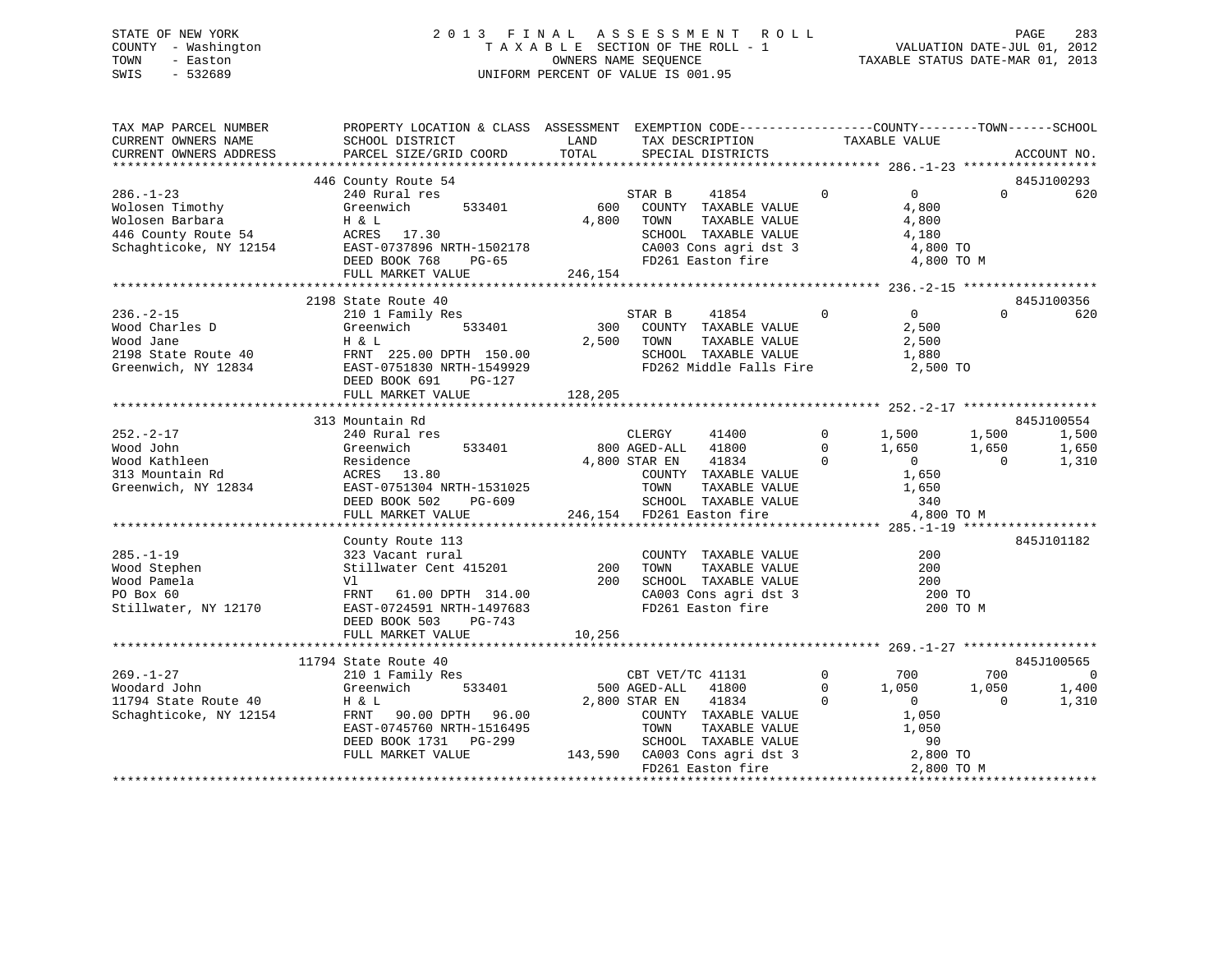# STATE OF NEW YORK 2 0 1 3 F I N A L A S S E S S M E N T R O L L PAGE 284 COUNTY - Washington T A X A B L E SECTION OF THE ROLL - 1 VALUATION DATE-JUL 01, 2012 TOWN - Easton OWNERS NAME SEQUENCE TAXABLE STATUS DATE-MAR 01, 2013 SWIS - 532689 UNIFORM PERCENT OF VALUE IS 001.95

| TAX MAP PARCEL NUMBER<br>CURRENT OWNERS NAME<br>CURRENT OWNERS ADDRESS                                                                                                     | PROPERTY LOCATION & CLASS ASSESSMENT<br>SCHOOL DISTRICT<br>PARCEL SIZE/GRID COORD                                                                                                                                                                                                                                                            | LAND<br>TOTAL             | EXEMPTION CODE-----------------COUNTY-------TOWN------SCHOOL<br>TAX DESCRIPTION<br>SPECIAL DISTRICTS                                                                                                                                                                                                 |                           | TAXABLE VALUE                                                                                                                                      | ACCOUNT NO.                                    |
|----------------------------------------------------------------------------------------------------------------------------------------------------------------------------|----------------------------------------------------------------------------------------------------------------------------------------------------------------------------------------------------------------------------------------------------------------------------------------------------------------------------------------------|---------------------------|------------------------------------------------------------------------------------------------------------------------------------------------------------------------------------------------------------------------------------------------------------------------------------------------------|---------------------------|----------------------------------------------------------------------------------------------------------------------------------------------------|------------------------------------------------|
|                                                                                                                                                                            |                                                                                                                                                                                                                                                                                                                                              |                           |                                                                                                                                                                                                                                                                                                      |                           |                                                                                                                                                    |                                                |
|                                                                                                                                                                            | 121 Bulson Rd                                                                                                                                                                                                                                                                                                                                |                           |                                                                                                                                                                                                                                                                                                      |                           |                                                                                                                                                    | 845J100283                                     |
| $236. - 1 - 18$<br>Woodis Joan<br>Woodis Marthianne<br>121 Bulson Rd<br>Greenwich, NY 12834                                                                                | 210 1 Family Res<br>533401<br>Greenwich<br>ACRES<br>3.75 BANK<br>35<br>EAST-0750772 NRTH-1551960<br>DEED BOOK 802<br>PG-61                                                                                                                                                                                                                   | 400<br>4,200              | STAR B<br>41854<br>COUNTY TAXABLE VALUE<br>TOWN<br>TAXABLE VALUE<br>SCHOOL TAXABLE VALUE<br>FD262 Middle Falls Fire                                                                                                                                                                                  | $\Omega$                  | $\overline{0}$<br>$\Omega$<br>4,200<br>4,200<br>3,580<br>4,200 TO                                                                                  | 620                                            |
|                                                                                                                                                                            | FULL MARKET VALUE                                                                                                                                                                                                                                                                                                                            | 215,385                   |                                                                                                                                                                                                                                                                                                      |                           |                                                                                                                                                    |                                                |
|                                                                                                                                                                            | 428 State Route 29                                                                                                                                                                                                                                                                                                                           |                           |                                                                                                                                                                                                                                                                                                      |                           |                                                                                                                                                    | 845J100871                                     |
| $236.1 - 3 - 1$<br>Woods Helen<br>428 State Route 29<br>Greenwich, NY 12834<br>$227. - 1 - 3.1$<br>Woolley Paul M<br>Woolley Jane<br>61 Hogsback Rd<br>Greenwich, NY 12834 | 210 1 Family Res<br>533401<br>Greenwich<br>H & L<br>353/300<br>$236. - 3 - 1$<br>ACRES<br>1.40<br>EAST-0749546 NRTH-1553117<br>DEED BOOK 383<br>PG-1130<br>FULL MARKET VALUE<br>Hogsback Rd<br>720 Mine/quarry<br>Schuylerville 415001<br>Gravel & Sand<br>Sub Lot 1<br>ACRES 86.71<br>EAST-0743185 NRTH-1560791<br>DEED BOOK 1801<br>PG-182 | 174,359<br>2,500<br>2,500 | WAR VET/TC 41121<br>200 AGED-ALL<br>41800<br>3,400 STAR EN<br>41834<br>COUNTY TAXABLE VALUE<br>TOWN<br>TAXABLE VALUE<br>SCHOOL TAXABLE VALUE<br>FD262 Middle Falls Fire<br>COUNTY TAXABLE VALUE<br>TOWN<br>TAXABLE VALUE<br>SCHOOL TAXABLE VALUE<br>CA003 Cons agri dst 3<br>FD262 Middle Falls Fire | 0<br>$\Omega$<br>$\Omega$ | 510<br>510<br>1,445<br>1,445<br>$\overline{0}$<br>$\Omega$<br>1,445<br>1,445<br>390<br>3,400 TO<br>2,500<br>2,500<br>2,500<br>2,500 TO<br>2,500 TO | $\overline{0}$<br>1,700<br>1,310<br>845J100873 |
|                                                                                                                                                                            | FULL MARKET VALUE                                                                                                                                                                                                                                                                                                                            | 128,205                   |                                                                                                                                                                                                                                                                                                      |                           |                                                                                                                                                    |                                                |
|                                                                                                                                                                            | 61 Hogsback Rd                                                                                                                                                                                                                                                                                                                               |                           |                                                                                                                                                                                                                                                                                                      |                           |                                                                                                                                                    |                                                |
| $227. - 1 - 3.5$<br>Woolley Paul M<br>Woolley Jane<br>61 Hogsback Rd<br>Greenwich, NY 12834                                                                                | 210 1 Family Res<br>Schuylerville<br>415001<br>Sub Lot 6<br>2.91<br>ACRES<br>EAST-0741506 NRTH-1560057<br>DEED BOOK 1801<br>PG-182<br>FULL MARKET VALUE                                                                                                                                                                                      | 700<br>5,000<br>256,410   | STAR B<br>41854<br>COUNTY TAXABLE VALUE<br>TOWN<br>TAXABLE VALUE<br>SCHOOL TAXABLE VALUE<br>CA003 Cons agri dst 3<br>FD262 Middle Falls Fire                                                                                                                                                         | $\mathbf 0$               | $\overline{0}$<br>$\Omega$<br>5,000<br>5,000<br>4,380<br>5,000 TO<br>5,000 TO                                                                      | 620                                            |
|                                                                                                                                                                            |                                                                                                                                                                                                                                                                                                                                              |                           |                                                                                                                                                                                                                                                                                                      |                           |                                                                                                                                                    |                                                |
| $227. - 1 - 6.1$<br>Woolley Paul M<br>61 Hoggsback Rd<br>Greenwich, NY 12834                                                                                               | Windy Hill Rd<br>323 Vacant rural<br>Schuylerville<br>415001<br>Vacant Land<br>ACRES<br>1.50<br>EAST-0744040 NRTH-1560044<br>DEED BOOK 1804<br>PG-279                                                                                                                                                                                        | 400<br>400                | COUNTY TAXABLE VALUE<br>TOWN<br>TAXABLE VALUE<br>SCHOOL TAXABLE VALUE<br>FD262 Middle Falls Fire                                                                                                                                                                                                     |                           | 400<br>400<br>400<br>400 TO                                                                                                                        | 845J100699                                     |
|                                                                                                                                                                            | FULL MARKET VALUE                                                                                                                                                                                                                                                                                                                            | 20,513                    |                                                                                                                                                                                                                                                                                                      |                           |                                                                                                                                                    |                                                |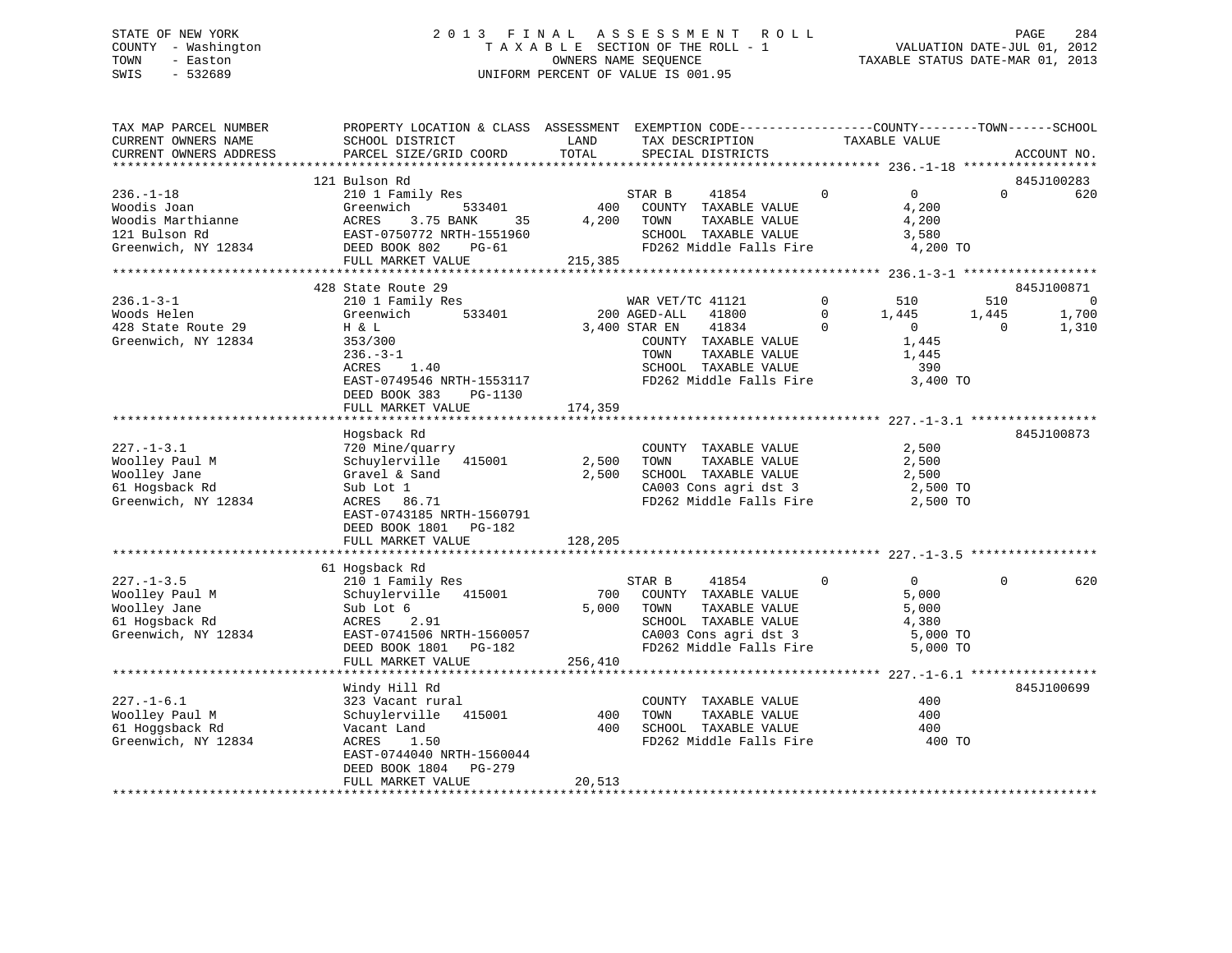# STATE OF NEW YORK 2 0 1 3 F I N A L A S S E S S M E N T R O L L PAGE 285 COUNTY - Washington T A X A B L E SECTION OF THE ROLL - 1 VALUATION DATE-JUL 01, 2012 TOWN - Easton OWNERS NAME SEQUENCE TAXABLE STATUS DATE-MAR 01, 2013 SWIS - 532689 UNIFORM PERCENT OF VALUE IS 001.95

| TAX MAP PARCEL NUMBER          | PROPERTY LOCATION & CLASS ASSESSMENT EXEMPTION CODE---------------COUNTY-------TOWN-----SCHOOL |               |                                                              |                               |                |                          |
|--------------------------------|------------------------------------------------------------------------------------------------|---------------|--------------------------------------------------------------|-------------------------------|----------------|--------------------------|
| CURRENT OWNERS NAME            | SCHOOL DISTRICT                                                                                | LAND          | TAX DESCRIPTION                                              | TAXABLE VALUE                 |                |                          |
| CURRENT OWNERS ADDRESS         | PARCEL SIZE/GRID COORD                                                                         | TOTAL         | SPECIAL DISTRICTS                                            |                               |                | ACCOUNT NO.              |
|                                | 455 Mountain Rd                                                                                |               |                                                              |                               |                | 845J100185               |
| $252 - 2 - 23$                 | 210 1 Family Res                                                                               |               | STAR B<br>41854                                              | $\Omega$<br>$\overline{0}$    | $\cap$         | 620                      |
| Wright Andrew J                | Greenwich<br>533401                                                                            | 700           | COUNTY TAXABLE VALUE                                         | 4,500                         |                |                          |
| Wright Mary Ann                | Warehouse                                                                                      | 4,500         | TOWN<br>TAXABLE VALUE                                        | 4,500                         |                |                          |
| 455 Mountain Rd                | ACRES 19.98                                                                                    |               | SCHOOL TAXABLE VALUE                                         | 3,880                         |                |                          |
| Greenwich, NY 12834            | EAST-0752648 NRTH-1534873                                                                      |               | FD261 Easton fire                                            | 4,500 TO M                    |                |                          |
|                                | DEED BOOK 648<br>PG-185                                                                        |               |                                                              |                               |                |                          |
|                                | FULL MARKET VALUE                                                                              | 230,769       |                                                              |                               |                |                          |
|                                |                                                                                                |               |                                                              |                               |                |                          |
|                                | 579 Vly Summit Rd                                                                              |               | 75 PCT OF VALUE USED FOR EXEMPTION PURPOSES                  |                               |                | 845J100875               |
| $261. - 1 - 28$                | 113 Cattle farm                                                                                |               | WAR VET/TC 41121                                             | 506<br>$\Omega$               | 506            | $\overline{\phantom{0}}$ |
| Wright Bruce                   | Greenwich<br>533401                                                                            | 1,500 AG DIST | 41720                                                        | $\Omega$<br>539               | 539            | 539                      |
| Wright Joan                    | Farm                                                                                           | 4,500 AGED-CO | 41802                                                        | 1,435<br>$\Omega$             | $\overline{0}$ | $\overline{0}$           |
| 579 Vly Summit Rd              | ACRES 69.86                                                                                    |               | AGE-TN/SCH 41806                                             | $\Omega$<br>$\overline{0}$    | 861            | 1,013                    |
| Cambridge, NY 12816            | EAST-0759022 NRTH-1523246                                                                      |               | STAR EN<br>41834                                             | $\mathbf 0$<br>$\overline{0}$ | $\Omega$       | 1,310                    |
|                                | DEED BOOK 820<br>PG-277                                                                        |               | COUNTY TAXABLE VALUE                                         | 2,020                         |                |                          |
| MAY BE SUBJECT TO PAYMENT      | FULL MARKET VALUE                                                                              | 230,769 TOWN  | TAXABLE VALUE                                                | 2,594                         |                |                          |
| UNDER AGDIST LAW TIL 2017      |                                                                                                |               | SCHOOL TAXABLE VALUE 1,638<br>CA003 Cons agri dst 3 3,961 TO |                               |                |                          |
|                                |                                                                                                |               | 539 EX                                                       |                               |                |                          |
|                                |                                                                                                |               | FD261 Easton fire                                            | 4,500 TO M                    |                |                          |
|                                |                                                                                                |               |                                                              |                               |                |                          |
|                                | 588 Herrington Hill Rd                                                                         |               |                                                              |                               |                | 845J100720               |
| $253. - 1 - 22$                | 210 1 Family Res                                                                               |               | STAR B<br>41854                                              | $\Omega$<br>$0 \qquad \qquad$ | $\Omega$       | 620                      |
| Wright Mark G                  | 533401<br>Greenwich                                                                            |               | 500 COUNTY TAXABLE VALUE                                     | 2,100                         |                |                          |
| Wright Judith M                | H & L                                                                                          | 2,100 TOWN    | TAXABLE VALUE                                                | 2,100                         |                |                          |
| 588 Herrington Hill Rd         | ACRES<br>1.00                                                                                  |               | SCHOOL TAXABLE VALUE                                         | 1,480                         |                |                          |
| Greenwich, NY 12834            | EAST-0763647 NRTH-1531478                                                                      |               |                                                              |                               |                |                          |
|                                | DEED BOOK 549<br>$PG-80$                                                                       |               | FD261 Easton fire                                            | 2,100 TO M                    |                |                          |
|                                | FULL MARKET VALUE                                                                              | 107,692       |                                                              |                               |                |                          |
|                                |                                                                                                |               |                                                              |                               |                |                          |
|                                | 616 Brownell Rd                                                                                |               |                                                              |                               |                | 8479900979               |
| $261. - 1 - 17.2$              | 210 1 Family Res                                                                               |               | STAR B<br>41854                                              | $\mathbf 0$<br>$\overline{0}$ | $\Omega$       | 620                      |
| Wright Nathan<br>Wright Sherri | 533401<br>Greenwich<br>Gravel Bed                                                              | 3,000         | 500 COUNTY TAXABLE VALUE<br>TOWN<br>TAXABLE VALUE            | 3,000<br>3,000                |                |                          |
| 616 Brownell Rd                | Tax Sale Parcel No 6                                                                           |               | SCHOOL TAXABLE VALUE                                         | 2,380                         |                |                          |
| Greenwich, NY 12834            | 2.60<br>ACRES                                                                                  |               | FD261 Easton fire                                            | 3,000 TO M                    |                |                          |
|                                | EAST-0763313 NRTH-1525473                                                                      |               |                                                              |                               |                |                          |
|                                | DEED BOOK 906<br>PG-107                                                                        |               |                                                              |                               |                |                          |
|                                | FULL MARKET VALUE                                                                              | 153,846       |                                                              |                               |                |                          |
|                                |                                                                                                |               |                                                              |                               |                |                          |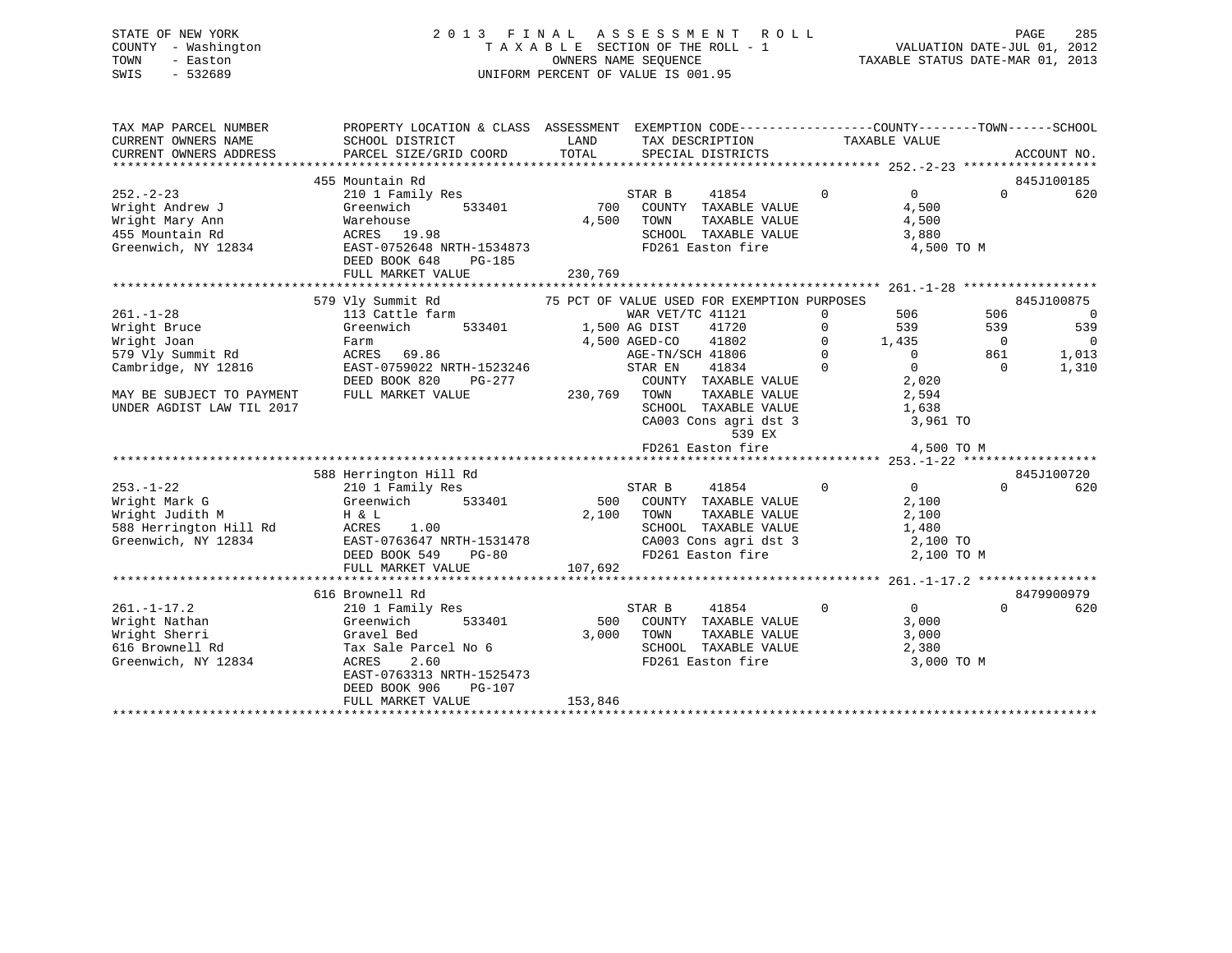# STATE OF NEW YORK 2 0 1 3 F I N A L A S S E S S M E N T R O L L PAGE 286 COUNTY - Washington T A X A B L E SECTION OF THE ROLL - 1 VALUATION DATE-JUL 01, 2012 TOWN - Easton OWNERS NAME SEQUENCE TAXABLE STATUS DATE-MAR 01, 2013 SWIS - 532689 UNIFORM PERCENT OF VALUE IS 001.95

| TAX MAP PARCEL NUMBER<br>CURRENT OWNERS NAME<br>CURRENT OWNERS ADDRESS                                      | PROPERTY LOCATION & CLASS ASSESSMENT EXEMPTION CODE---------------COUNTY-------TOWN------SCHOOL<br>SCHOOL DISTRICT<br>PARCEL SIZE/GRID COORD                                            | LAND<br>TOTAL             | TAX DESCRIPTION<br>SPECIAL DISTRICTS                                                                                                                                                                     | TAXABLE VALUE                                                                                                     |                   | ACCOUNT NO.                  |
|-------------------------------------------------------------------------------------------------------------|-----------------------------------------------------------------------------------------------------------------------------------------------------------------------------------------|---------------------------|----------------------------------------------------------------------------------------------------------------------------------------------------------------------------------------------------------|-------------------------------------------------------------------------------------------------------------------|-------------------|------------------------------|
|                                                                                                             |                                                                                                                                                                                         |                           |                                                                                                                                                                                                          |                                                                                                                   |                   |                              |
| $227. - 1 - 19.5$<br>Wynnyk Bohdan M<br>Wynnyk Christine<br>187 Old Schuylerville Rd<br>Greenwich, NY 12834 | 187 Old Schuylerville Rd<br>210 1 Family Res<br>Schuylerville 415001<br>Rural Vl<br>Sub Lot#5<br>ACRES 17.18<br>EAST-0742259 NRTH-1556990<br>DEED BOOK 2733 PG-113<br>FULL MARKET VALUE | 1,000<br>5,500<br>282,051 | STAR B<br>41854<br>COUNTY TAXABLE VALUE<br>TOWN<br>TAXABLE VALUE<br>SCHOOL TAXABLE VALUE<br>CA003 Cons agri dst 3<br>FD262 Middle Falls Fire                                                             | $\Omega$<br>$\overline{0}$<br>5,500<br>5,500<br>4,880<br>5,500 TO<br>5,500 TO                                     | $\Omega$          | 620                          |
|                                                                                                             | 251 Becker Rd                                                                                                                                                                           |                           |                                                                                                                                                                                                          |                                                                                                                   |                   | 845J101060                   |
| $260. - 1 - 24$<br>Yakubec Frank J<br>Yakubec Marian<br>251 Becker Rd<br>Greenwich, NY 12834                | 240 Rural res<br>533401<br>Greenwich<br>Res<br>459/132 519/305<br>ACRES 35.22<br>EAST-0752409 NRTH-1522742<br>DEED BOOK 484<br>PG-66<br>FULL MARKET VALUE                               | 1,200<br>4,000<br>205,128 | STAR B<br>41854<br>COUNTY TAXABLE VALUE<br>TOWN<br>TAXABLE VALUE<br>SCHOOL TAXABLE VALUE<br>CA003 Cons agri dst 3<br>FD261 Easton fire                                                                   | $\mathbf 0$<br>$0 \qquad \qquad$<br>4,000<br>4,000<br>3,380<br>4,000 TO<br>4,000 TO M                             | $\Omega$          | 620                          |
|                                                                                                             |                                                                                                                                                                                         |                           |                                                                                                                                                                                                          |                                                                                                                   |                   |                              |
| $286. - 1 - 4$<br>Yarter Charles<br>395 County Route 54<br>Schaghticoke, NY 12154                           | 395 County Route 54<br>210 1 Family Res<br>533401<br>Greenwich<br>Res<br>ACRES 1.30<br>EAST-0736136 NRTH-1503122<br>DEED BOOK 460<br>PG-168<br>FULL MARKET VALUE                        |                           | AGED-ALL 41800<br>400 STAR EN<br>41834<br>2,200 COUNTY TAXABLE VALUE<br>TOWN<br>TAXABLE VALUE<br>TOWN      TAXABLE VALUE<br>SCHOOL   TAXABLE VALUE<br>CA003 Cons agri dst 3<br>112,821 FD261 Easton fire | $\mathbf{0}$<br>1,100<br>$\Omega$<br>$\overline{0}$<br>1,100<br>1,100<br>$\overline{0}$<br>2,200 TO<br>2,200 TO M | 1,100<br>$\Omega$ | 845J100143<br>1,100<br>1,100 |
|                                                                                                             | 97 St Canvinette Way                                                                                                                                                                    |                           |                                                                                                                                                                                                          |                                                                                                                   |                   | 845J100237                   |
| $259. - 1 - 37$<br>Zakrewski David<br>Zakrewski Donna<br>1 Aspen Ct<br>Fishkill, NY 12524                   | 260 Seasonal res - WTRFNT<br>Greenwich<br>533401<br>Camp/lot<br>FRNT 100.00 DPTH 175.00<br>EAST-0734103 NRTH-1522118<br>DEED BOOK 3200 PG-52                                            | 200<br>1,000              | COUNTY TAXABLE VALUE<br>TOWN<br>TAXABLE VALUE<br>SCHOOL TAXABLE VALUE<br>CA003 Cons agri dst 3<br>FD261 Easton fire                                                                                      | 1,000<br>1,000<br>1,000<br>1,000 TO<br>1,000 TO M                                                                 |                   |                              |
|                                                                                                             | FULL MARKET VALUE                                                                                                                                                                       | 51,282                    |                                                                                                                                                                                                          |                                                                                                                   |                   |                              |
| $285. - 1 - 7$<br>Zecca John E<br>241 County Route 54<br>Schaghticoke, NY 12154                             | County Route 54/N Off<br>323 Vacant rural<br>Stillwater Cent 415201<br>Wl<br>ACRES<br>25.00<br>EAST-0732508 NRTH-1504209<br>DEED BOOK 903<br>PG-94<br>FULL MARKET VALUE                 | 400<br>400<br>20,513      | COUNTY TAXABLE VALUE<br>TAXABLE VALUE<br>TOWN<br>SCHOOL TAXABLE VALUE<br>CA003 Cons agri dst 3<br>FD261 Easton fire                                                                                      | 400<br>400<br>400<br>400 TO<br>400 TO M                                                                           |                   | 845J100096                   |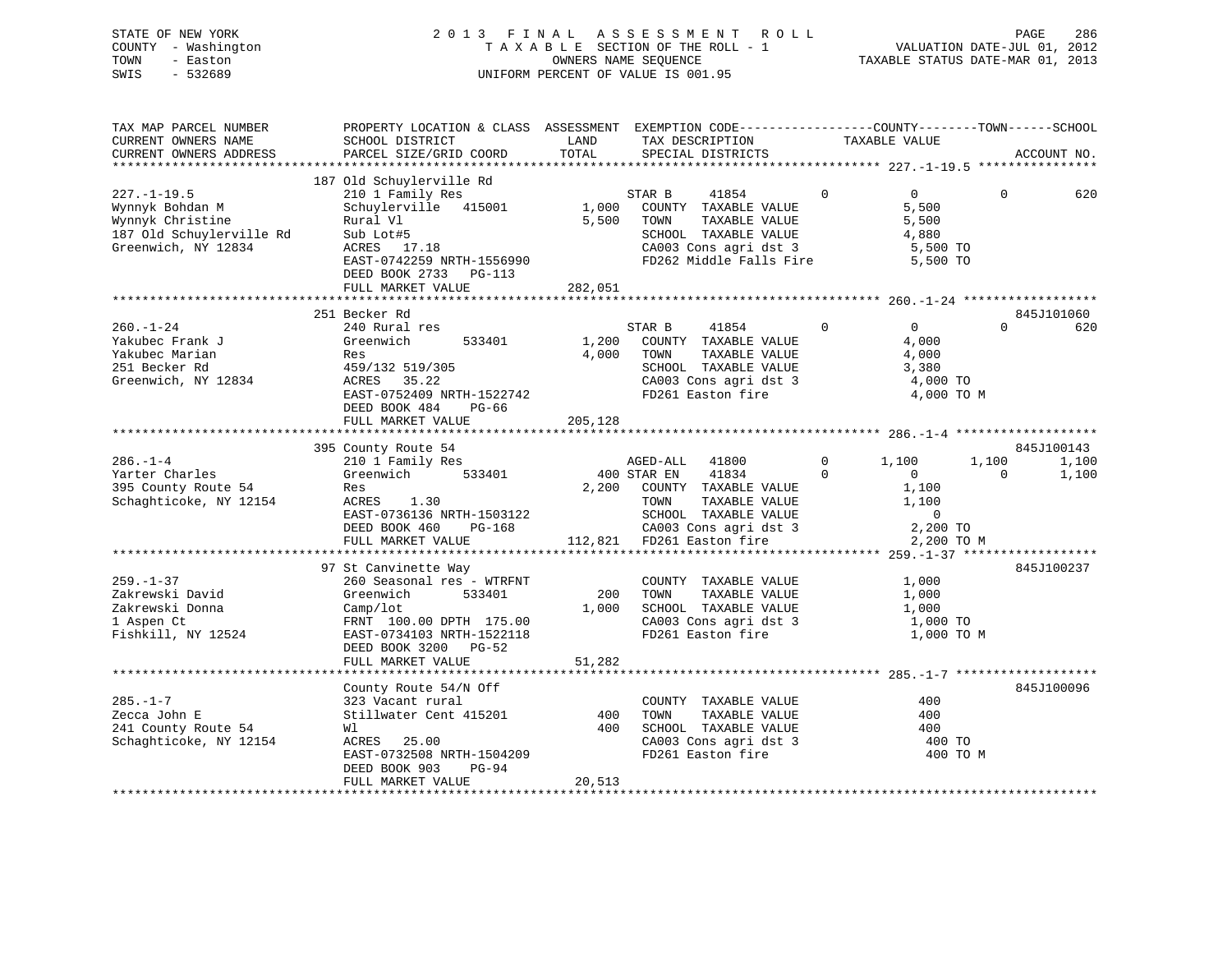# STATE OF NEW YORK 2 0 1 3 F I N A L A S S E S S M E N T R O L L PAGE 287 COUNTY - Washington T A X A B L E SECTION OF THE ROLL - 1 VALUATION DATE-JUL 01, 2012 TOWN - Easton **CONNERS NAME SEQUENCE** TAXABLE STATUS DATE-MAR 01, 2013 SWIS - 532689 UNIFORM PERCENT OF VALUE IS 001.95

| SCHOOL DISTRICT<br>PARCEL SIZE/GRID COORD                                                                                                                                                                   | LAND<br>TOTAL                                                                             | TAX DESCRIPTION<br>SPECIAL DISTRICTS                                                 |                                                                                 | ACCOUNT NO.                                                                                                                                                                                                                                                                                                                                     |
|-------------------------------------------------------------------------------------------------------------------------------------------------------------------------------------------------------------|-------------------------------------------------------------------------------------------|--------------------------------------------------------------------------------------|---------------------------------------------------------------------------------|-------------------------------------------------------------------------------------------------------------------------------------------------------------------------------------------------------------------------------------------------------------------------------------------------------------------------------------------------|
|                                                                                                                                                                                                             |                                                                                           |                                                                                      |                                                                                 | 845J100297                                                                                                                                                                                                                                                                                                                                      |
| 210 1 Family Res<br>Stillwater Cent 415201<br>Wl<br>ACRES<br>9.00<br>DEED BOOK 895<br>PG-272<br>FULL MARKET VALUE                                                                                           | 3,000                                                                                     | 41854<br>COUNTY TAXABLE VALUE<br>TOWN<br>SCHOOL TAXABLE VALUE                        | $\overline{0}$<br>$\Omega$<br>3,000<br>3,000<br>2,380<br>3,000 TO<br>3,000 TO M | $\Omega$<br>620                                                                                                                                                                                                                                                                                                                                 |
|                                                                                                                                                                                                             |                                                                                           |                                                                                      |                                                                                 |                                                                                                                                                                                                                                                                                                                                                 |
| 210 1 Family Res<br>Greenwich<br>533401<br>11784 State Route 40<br>H & L<br>2494/1<br>EAST-0745743 NRTH-1516372                                                                                             | 400<br>2,800                                                                              | COUNTY TAXABLE VALUE                                                                 | 2,800<br>2,800<br>2,800<br>2,800 TO M                                           | 845J100301                                                                                                                                                                                                                                                                                                                                      |
| FULL MARKET VALUE                                                                                                                                                                                           | 143,590                                                                                   |                                                                                      |                                                                                 |                                                                                                                                                                                                                                                                                                                                                 |
|                                                                                                                                                                                                             |                                                                                           |                                                                                      |                                                                                 |                                                                                                                                                                                                                                                                                                                                                 |
| 495 State Route 29<br>210 1 Family Res<br>Greenwich<br>533401<br>House & Lot<br>$228. - 1 - 12.2$<br>ACRES 1.00<br>EAST-0751266 NRTH-1553687<br>DEED BOOK 3186 PG-30                                        | 400<br>2,500                                                                              | COUNTY TAXABLE VALUE<br>TOWN                                                         | 2,500<br>2,500<br>2,500                                                         | 845J101127                                                                                                                                                                                                                                                                                                                                      |
|                                                                                                                                                                                                             |                                                                                           |                                                                                      |                                                                                 |                                                                                                                                                                                                                                                                                                                                                 |
| 388 State Route 29<br>210 1 Family Res<br>Greenwich<br>H & L<br>103 Main St Ste 400<br>Cooperstown, NY 13326<br>ACRES<br>1.48<br>EAST-0748504 NRTH-1552836<br>DEED BOOK 2269<br>PG-301<br>FULL MARKET VALUE | 1,000<br>156,103                                                                          | COUNTY TAXABLE VALUE<br>TOWN<br>TAXABLE VALUE<br>SCHOOL TAXABLE VALUE                | 3,044<br>3,044<br>3,044<br>3,044 TO                                             | 845J100763                                                                                                                                                                                                                                                                                                                                      |
|                                                                                                                                                                                                             | 241 County Route 54<br>11784 State Route 40<br>DEED BOOK 3165 PG-298<br>FULL MARKET VALUE | EAST-0732472 NRTH-1503050<br>153,846<br>FRNT 181.00 DPTH 165.00<br>128,205<br>533401 | STAR B<br>500<br>3,044                                                          | PROPERTY LOCATION & CLASS ASSESSMENT EXEMPTION CODE----------------COUNTY-------TOWN------SCHOOL<br>TAXABLE VALUE<br>TAXABLE VALUE<br>CA003 Cons agri dst 3<br>FD261 Easton fire<br>CA003 Cons agri dst 3 2,800 TO<br>FD261 Easton fire<br>TAXABLE VALUE<br>SCHOOL TAXABLE VALUE<br>FD262 Middle Falls Fire 2,500 TO<br>FD262 Middle Falls Fire |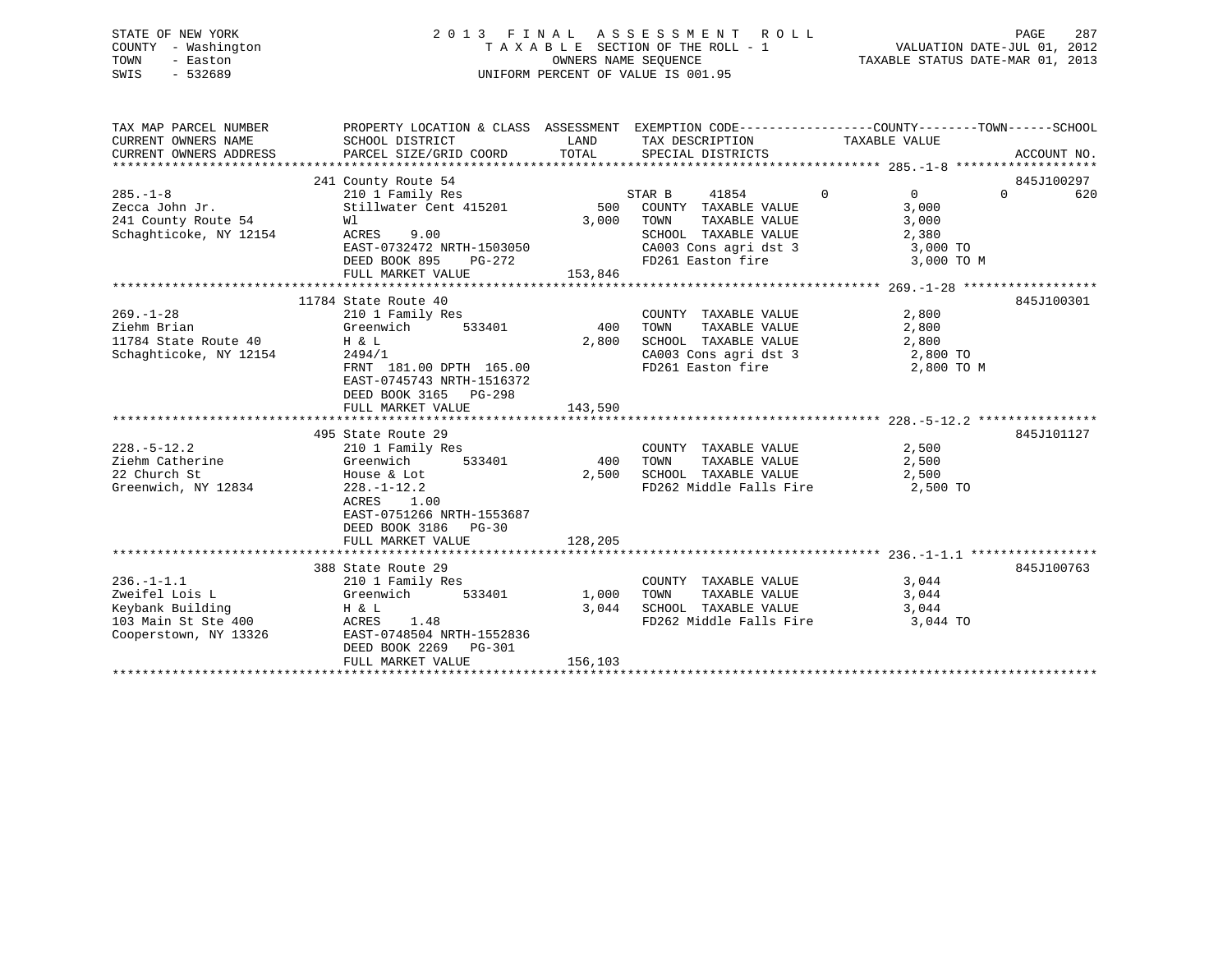TOWN - Easton TAXABLE STATUS DATE-MAR 01, 2013 SWIS - 532689 RPS150/V04/L015 UNIFORM PERCENT OF VALUE IS 001.95 CURRENT DATE 6/24/2013

R O L L S U B S E C T I O N - - T O T A L S

#### \*\*\* S P E C I A L D I S T R I C T S U M M A R Y \*\*\*

| CODE | DISTRICT NAME        | TOTAL<br>PARCELS | EXTENSION<br>TYPE | EXTENSION<br>VALUE | AD VALOREM<br>VALUE | EXEMPT<br>AMOUNT | TAXABLE<br>VALUE |
|------|----------------------|------------------|-------------------|--------------------|---------------------|------------------|------------------|
|      | TE533 Trans exmt rep |                  | 4 MOVTAX          |                    |                     |                  |                  |
|      | CA003 Cons agri dst  |                  | 910 TOTAL         |                    | 3464,030            | 143,405          | 3320,625         |
|      | FD261 Easton fire    |                  | 880 TOTAL M       |                    | 3331,070            | 1,600            | 3329,470         |
|      | FD262 Middle Falls F |                  | 299 TOTAL         |                    | 1576,249            |                  | 1576,249         |
|      | FD263 Schuylerville  |                  | 32 TOTAL          |                    | 314,080             |                  | 314,080          |

#### \*\*\* S C H O O L D I S T R I C T S U M M A R Y \*\*\*

|        |                    | TOTAL   | ASSESSED | ASSESSED | <b>EXEMPT</b> | TOTAL    | <b>STAR</b> | STAR     |
|--------|--------------------|---------|----------|----------|---------------|----------|-------------|----------|
| CODE   | DISTRICT NAME      | PARCELS | LAND     | TOTAL    | AMOUNT        | TAXABLE  | AMOUNT      | TAXABLE  |
| 384201 | Hoosic Valley      | 12      | 14,000   | 37,400   | 5,873         | 31,527   | 5,790       | 25,737   |
| 415001 | Schuylerville      | 130     | 125,680  | 670,080  | 16,766        | 653,314  | 57,300      | 596,014  |
| 415201 | Stillwater Central | 90      | 101,150  | 286,300  | 20,604        | 265,696  | 28,460      | 237,236  |
| 533401 | Greenwich          | 970     | 958,600  | 4193,669 | 244,775       | 3948,894 | 407,465     | 3541,429 |
| 535010 | Cambridge          | 9       | 12,500   | 33,200   | 1,987         | 31,213   | 1,240       | 29,973   |
|        | SUB-TOTAL          | 1,211   | 1211,930 | 5220,649 | 290,005       | 4930,644 | 500,255     | 4430,389 |
|        | TOTAL              | 1,211   | 1211,930 | 5220,649 | 290,005       | 4930,644 | 500,255     | 4430,389 |

#### \*\*\* S Y S T E M C O D E S S U M M A R Y \*\*\*

#### NO SYSTEM EXEMPTIONS AT THIS LEVEL

#### \*\*\* E X E M P T I O N S U M M A R Y \*\*\*

| CODE  | DESCRIPTION    | TOTAL<br>PARCELS | COUNTY | TOWN   | SCHOOL |
|-------|----------------|------------------|--------|--------|--------|
| 25130 | NON-PR CHA     |                  | 1,600  | 1,600  | 1,600  |
| 41101 | ELG F VET      | 14               | 32,900 | 32,900 |        |
| 41121 | WAR VET/TC     | 44               | 22,247 | 20,988 |        |
| 41131 | CBT VET/TC     | 38               | 33,242 | 31,167 |        |
| 41141 | DIS VET/TC     |                  | 5,211  | 5,211  |        |
| 41152 | $CW$ 10 $VET/$ | ⌒                | 312    |        |        |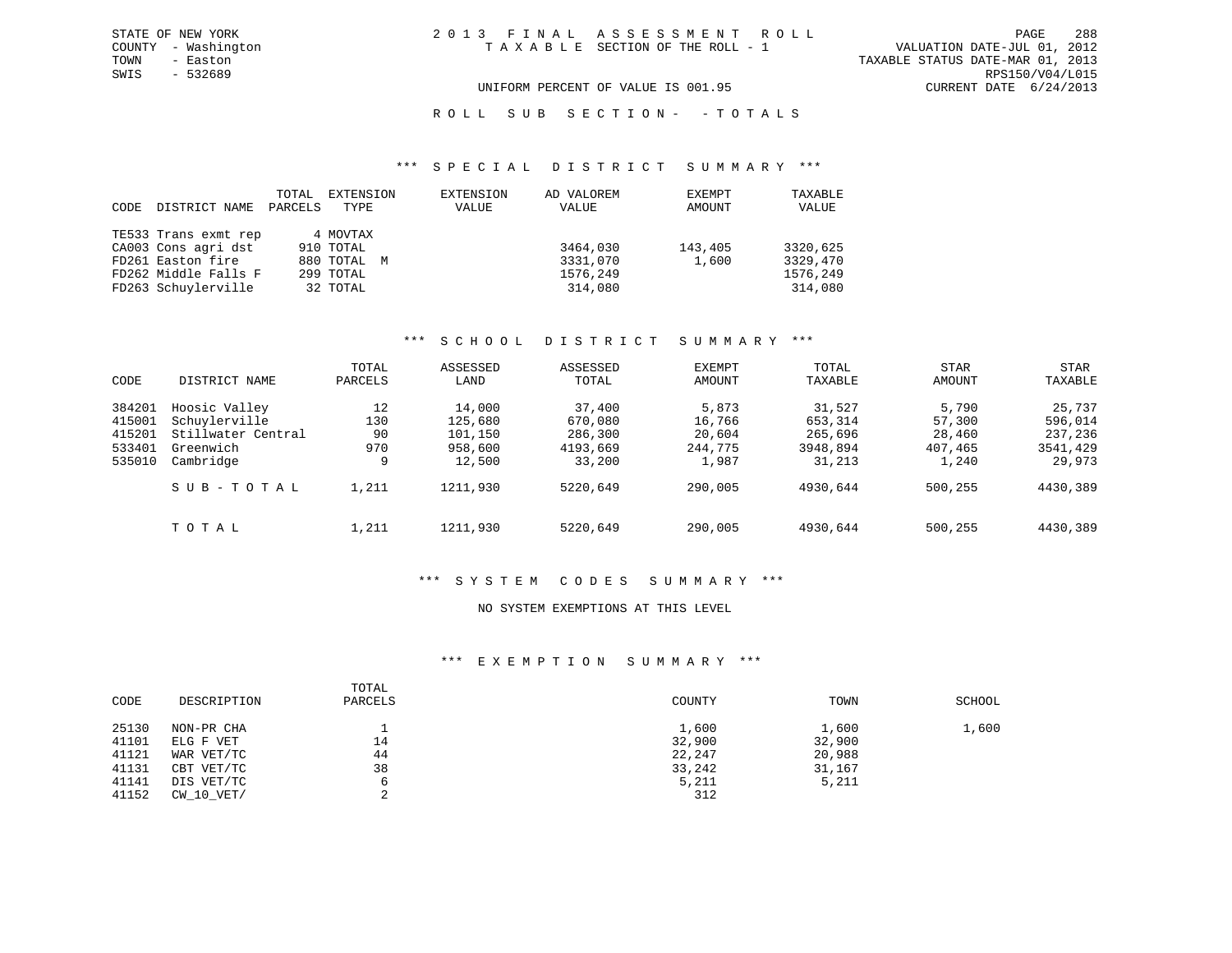| STATE OF NEW YORK   | 2013 FINAL ASSESSMENT ROLL         | -289<br>PAGE                     |
|---------------------|------------------------------------|----------------------------------|
| COUNTY - Washington | TAXABLE SECTION OF THE ROLL - 1    | VALUATION DATE-JUL 01, 2012      |
| TOWN<br>- Easton    |                                    | TAXABLE STATUS DATE-MAR 01, 2013 |
| $-532689$<br>SWIS   |                                    | RPS150/V04/L015                  |
|                     | UNIFORM PERCENT OF VALUE IS 001.95 | CURRENT DATE $6/24/2013$         |

ROLL SUB SECTION - - TOTALS

#### \*\*\* E X E M P T I O N S U M M A R Y \*\*\*

|       |             | TOTAL   |         |         |         |
|-------|-------------|---------|---------|---------|---------|
| CODE  | DESCRIPTION | PARCELS | COUNTY  | TOWN    | SCHOOL  |
| 41400 | CLERGY      | 2       | 3,000   | 3,000   | 3,000   |
| 41700 | AG BUILD    | 17      | 51,500  | 51,500  | 51,500  |
| 41720 | AG DIST     | 191     | 146,079 | 146,079 | 146,079 |
| 41730 | AGRI-D IND  | 3       | 2,076   | 2,076   | 2,076   |
| 41800 | AGED-ALL    | 30      | 43,364  | 43,441  | 46,963  |
| 41802 | AGED-CO     | 25      | 27,907  |         |         |
| 41803 | AGED-TOWN   |         |         | 1,350   |         |
| 41804 | AGED-SCH    | 2       |         |         | 1,420   |
| 41805 | AGE-CO/SCH  |         | 2,250   |         | 2,250   |
| 41806 | AGE-TN/SCH  | 19      |         | 16,810  | 19,213  |
| 41834 | STAR EN     | 159     |         |         | 206,125 |
| 41844 | STAR EN MH  | 2       |         |         | 2,170   |
| 41854 | STAR B      | 468     |         |         | 290,780 |
| 41864 | STAR B MH   | 2       |         |         | 1,180   |
| 41931 | DISAB-C/T   |         | 850     | 850     |         |
| 41932 | DISAB-CO    |         | 2,456   |         |         |
| 41936 | DISAB-T/S   | 2       |         | 1,381   | 1,425   |
| 42112 | Hist Barns  |         | 800     |         |         |
| 47460 | FOR 480A    | 11      | 9,629   | 9,629   | 9,629   |
| 47610 | BUSIN97     | 2       | 4,850   | 4,850   | 4,850   |
|       | TOTAL       | 1,047   | 390,273 | 372,832 | 790,260 |

| ROLL<br>SEC | DESCRIPTION | TOTAL<br>PARCELS     | ASSESSED<br>LAND | ASSESSED<br>TOTAL | TAXABLE<br>COUNTY | TAXABLE<br>TOWN | TAXABLE<br>SCHOOL | STAR<br>TAXABLE |
|-------------|-------------|----------------------|------------------|-------------------|-------------------|-----------------|-------------------|-----------------|
|             | TAXABLE     | 2212<br><b>+,4++</b> | 1 0 1 1<br>.,930 | 5220<br>.649      | 4830<br>376       | 4847<br>7,817   | 4930,644          | 1120<br>,389    |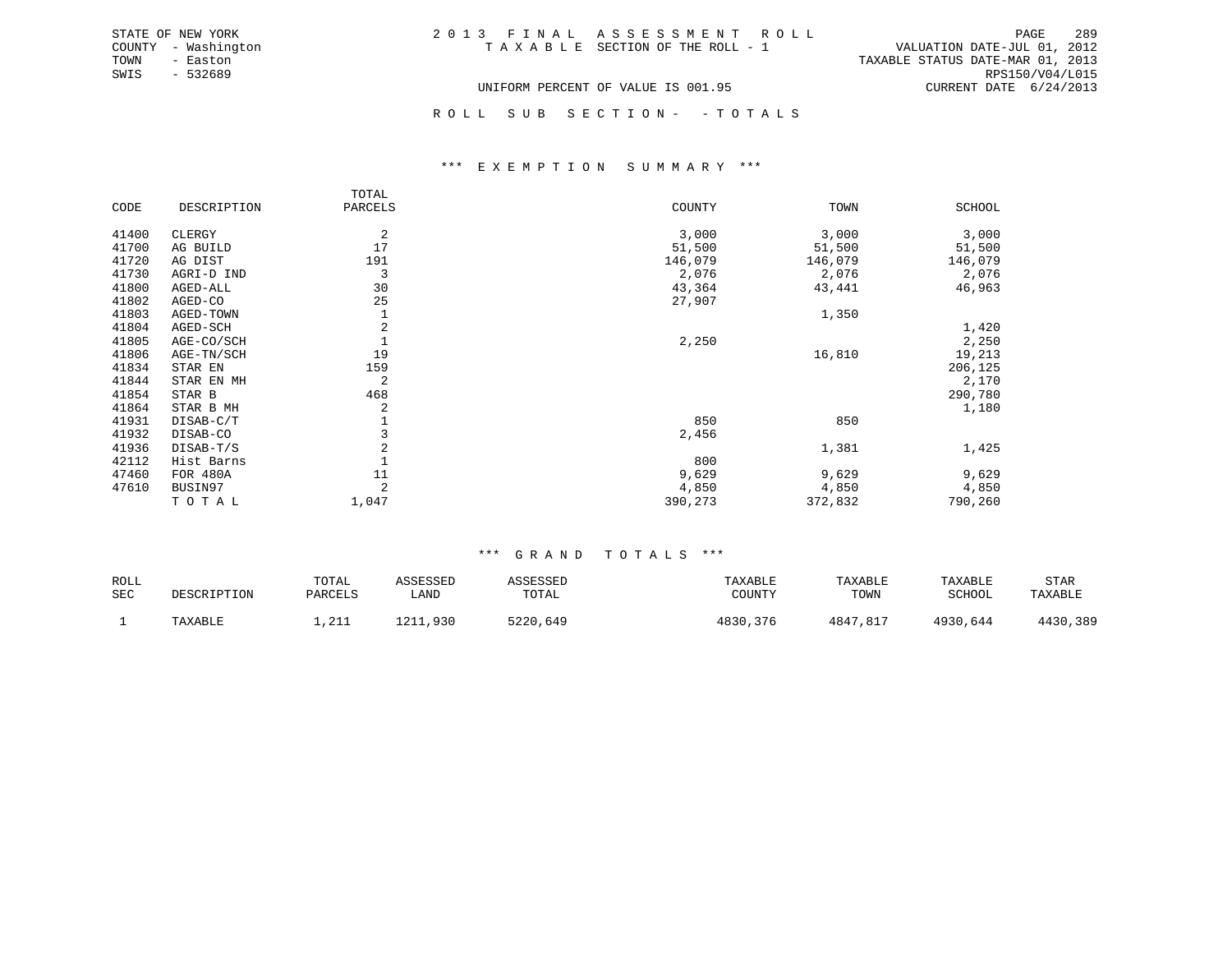|      | STATE OF NEW YORK   | 2013 FINAL ASSESSMENT ROLL |                                    |                                  | PAGE                   | 290 |
|------|---------------------|----------------------------|------------------------------------|----------------------------------|------------------------|-----|
|      | COUNTY - Washington |                            | TAXABLE SECTION OF THE ROLL - 1    | VALUATION DATE-JUL 01, 2012      |                        |     |
| TOWN | - Easton            |                            |                                    | TAXABLE STATUS DATE-MAR 01, 2013 |                        |     |
| SWIS | $-532689$           |                            | UNIFORM PERCENT OF VALUE IS 001.95 |                                  | RPS150/V04/L015        |     |
|      |                     |                            |                                    |                                  | CURRENT DATE 6/24/2013 |     |
|      |                     |                            |                                    |                                  |                        |     |

### ROLL SECTION TOTALS

#### \*\*\* S P E C I A L D I S T R I C T S U M M A R Y \*\*\*

| CODE | DISTRICT NAME        | TOTAL<br>PARCELS | EXTENSION   | EXTENSION | AD VALOREM | EXEMPT  | TAXABLE  |
|------|----------------------|------------------|-------------|-----------|------------|---------|----------|
|      |                      |                  | TYPE        | VALUE     | VALUE      | AMOUNT  | VALUE    |
|      | TE533 Trans exmt rep |                  | 4 MOVTAX    |           |            |         |          |
|      | CA003 Cons agri dst  |                  | 910 TOTAL   |           | 3464,030   | 143,405 | 3320,625 |
|      | FD261 Easton fire    |                  | 880 TOTAL M |           | 3331,070   | 1,600   | 3329,470 |
|      | FD262 Middle Falls F |                  | 299 TOTAL   |           | 1576,249   |         | 1576,249 |
|      | FD263 Schuylerville  |                  | 32 TOTAL    |           | 314,080    |         | 314,080  |

#### \*\*\* S C H O O L D I S T R I C T S U M M A R Y \*\*\*

| CODE   | DISTRICT NAME      | TOTAL<br>PARCELS | ASSESSED<br>LAND | ASSESSED<br>TOTAL | <b>EXEMPT</b><br>AMOUNT | TOTAL<br>TAXABLE | <b>STAR</b><br>AMOUNT | STAR<br>TAXABLE |
|--------|--------------------|------------------|------------------|-------------------|-------------------------|------------------|-----------------------|-----------------|
|        |                    |                  |                  |                   |                         |                  |                       |                 |
| 384201 | Hoosic Valley      | 12               | 14,000           | 37,400            | 5,873                   | 31,527           | 5,790                 | 25,737          |
| 415001 | Schuylerville      | 130              | 125,680          | 670,080           | 16,766                  | 653,314          | 57,300                | 596,014         |
| 415201 | Stillwater Central | 90               | 101,150          | 286,300           | 20,604                  | 265,696          | 28,460                | 237,236         |
| 533401 | Greenwich          | 970              | 958,600          | 4193,669          | 244,775                 | 3948,894         | 407,465               | 3541,429        |
| 535010 | Cambridge          | 9                | 12,500           | 33,200            | 1,987                   | 31,213           | 1,240                 | 29,973          |
|        | SUB-TOTAL          | 1,211            | 1211,930         | 5220,649          | 290,005                 | 4930,644         | 500,255               | 4430,389        |
|        | TOTAL              | 1,211            | 1211,930         | 5220,649          | 290,005                 | 4930,644         | 500,255               | 4430,389        |

#### \*\*\* S Y S T E M C O D E S S U M M A R Y \*\*\*

#### NO SYSTEM EXEMPTIONS AT THIS LEVEL

#### \*\*\* E X E M P T I O N S U M M A R Y \*\*\*

| CODE  | DESCRIPTION    | TOTAL<br>PARCELS | COUNTY | TOWN   | SCHOOL |
|-------|----------------|------------------|--------|--------|--------|
| 25130 | NON-PR CHA     |                  | 1,600  | 1,600  | 1,600  |
| 41101 | ELG F VET      | 14               | 32,900 | 32,900 |        |
| 41121 | WAR VET/TC     | 44               | 22,247 | 20,988 |        |
| 41131 | CBT VET/TC     | 38               | 33,242 | 31,167 |        |
| 41141 | DIS VET/TC     |                  | 5,211  | 5,211  |        |
| 41152 | $CW$ 10 $VET/$ |                  | 312    |        |        |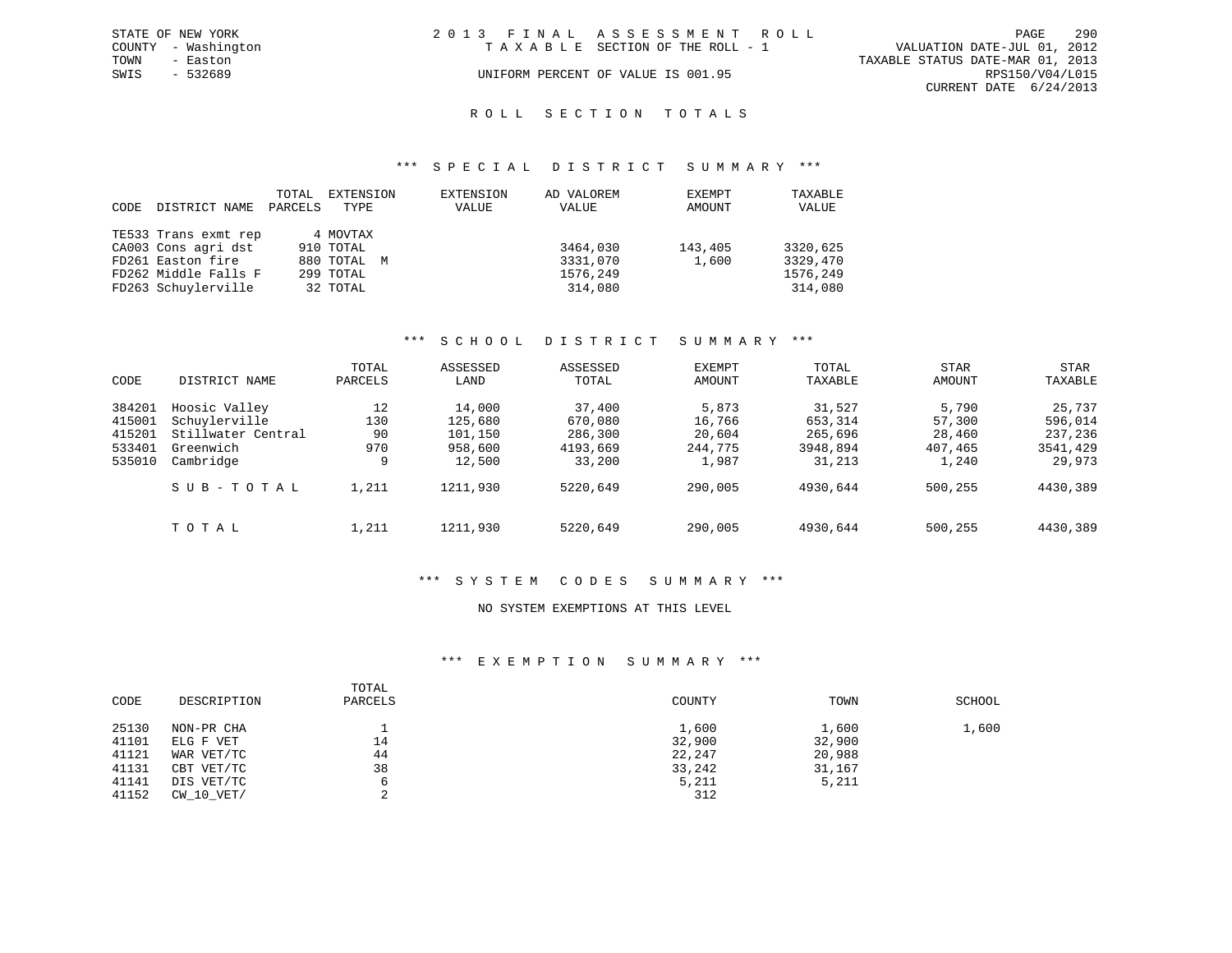|      | STATE OF NEW YORK   | 2013 FINAL ASSESSMENT ROLL                                     | PAGE            | 291 |
|------|---------------------|----------------------------------------------------------------|-----------------|-----|
|      | COUNTY - Washington | VALUATION DATE-JUL 01, 2012<br>TAXABLE SECTION OF THE ROLL - 1 |                 |     |
| TOWN | - Easton            | TAXABLE STATUS DATE-MAR 01, 2013                               |                 |     |
| SWIS | $-532689$           | UNIFORM PERCENT OF VALUE IS 001.95                             | RPS150/V04/L015 |     |
|      |                     | CURRENT DATE 6/24/2013                                         |                 |     |
|      |                     |                                                                |                 |     |

#### R O L L S E C T I O N T O T A L S

#### \*\*\* E X E M P T I O N S U M M A R Y \*\*\*

|       |                 | TOTAL          |         |         |               |
|-------|-----------------|----------------|---------|---------|---------------|
| CODE  | DESCRIPTION     | PARCELS        | COUNTY  | TOWN    | <b>SCHOOL</b> |
| 41400 | CLERGY          | 2              | 3,000   | 3,000   | 3,000         |
| 41700 | AG BUILD        | 17             | 51,500  | 51,500  | 51,500        |
| 41720 | AG DIST         | 191            | 146,079 | 146,079 | 146,079       |
| 41730 | AGRI-D IND      | 3              | 2,076   | 2,076   | 2,076         |
| 41800 | AGED-ALL        | 30             | 43,364  | 43,441  | 46,963        |
| 41802 | AGED-CO         | 25             | 27,907  |         |               |
| 41803 | AGED-TOWN       | 1              |         | 1,350   |               |
| 41804 | AGED-SCH        | $\overline{2}$ |         |         | 1,420         |
| 41805 | AGE-CO/SCH      | 1              | 2,250   |         | 2,250         |
| 41806 | AGE-TN/SCH      | 19             |         | 16,810  | 19,213        |
| 41834 | STAR EN         | 159            |         |         | 206,125       |
| 41844 | STAR EN MH      | 2              |         |         | 2,170         |
| 41854 | STAR B          | 468            |         |         | 290,780       |
| 41864 | STAR B MH       | 2              |         |         | 1,180         |
| 41931 | DISAB-C/T       | 1              | 850     | 850     |               |
| 41932 | DISAB-CO        | 3              | 2,456   |         |               |
| 41936 | DISAB-T/S       | $\overline{2}$ |         | 1,381   | 1,425         |
| 42112 | Hist Barns      |                | 800     |         |               |
| 47460 | <b>FOR 480A</b> | 11             | 9,629   | 9,629   | 9,629         |
| 47610 | BUSIN97         | $\overline{2}$ | 4,850   | 4,850   | 4,850         |
|       | TOTAL           | 1,047          | 390,273 | 372,832 | 790,260       |

| ROLL       |             | TOTAL                | ASSESSED | 1 C C F C C F I | TAXABLE  | TAXABLE  | TAXABLE  | STAR     |
|------------|-------------|----------------------|----------|-----------------|----------|----------|----------|----------|
| <b>SEC</b> | DESCRIPTION | PARCELS              | LAND     | TOTAL           | COUNTY   | TOWN     | SCHOOL   | TAXABLE  |
|            | TAXABLE     | $\cap$ $\cap$ $\cap$ | 1211,930 | 5220,649        | 4830,376 | 4847,817 | 4930,644 | 4430,389 |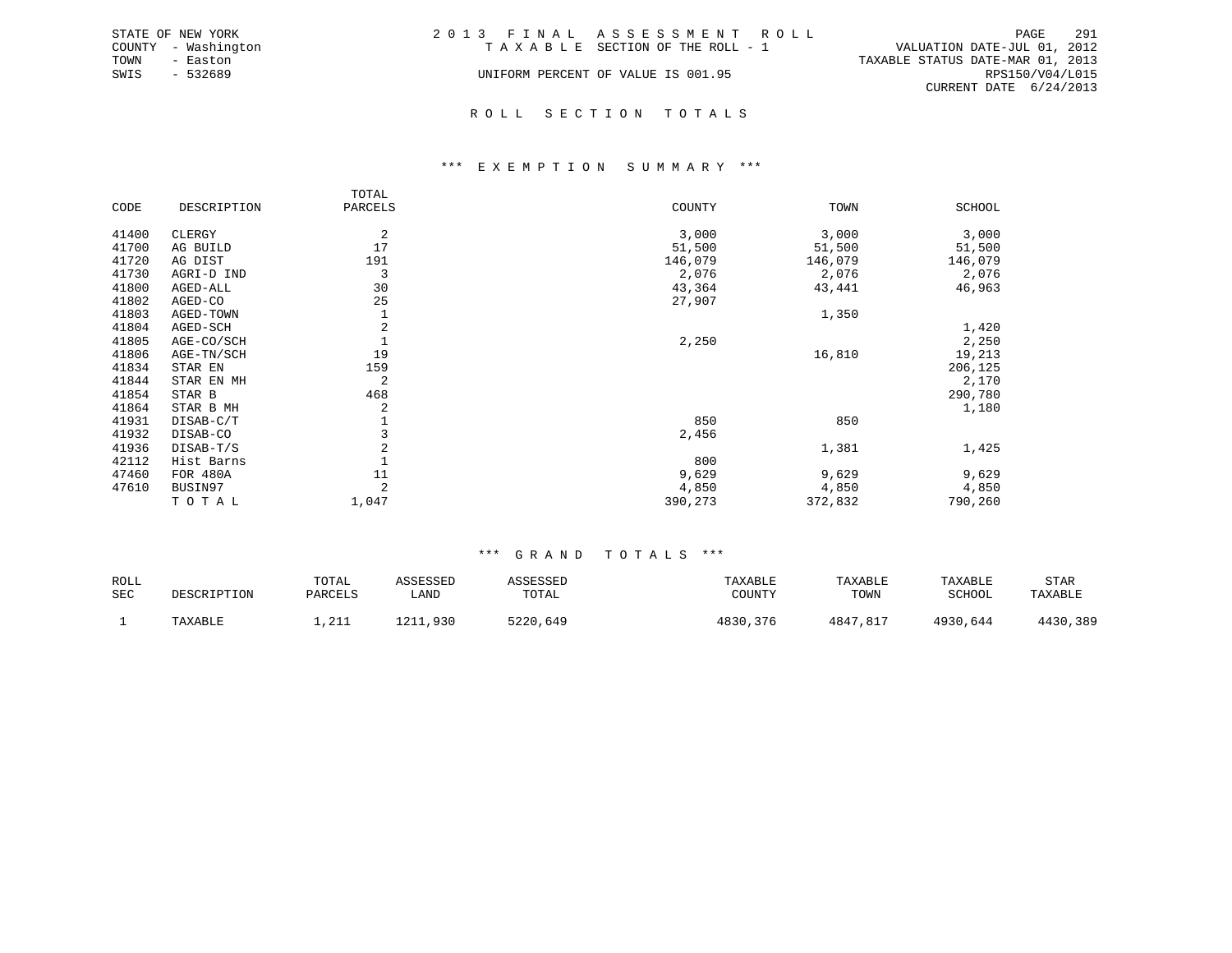| STATE OF NEW YORK<br>- Washington<br>COUNTY<br>- Easton<br>TOWN<br>$-532689$<br>SWIS |                                                                        |                             | 2013 FINAL ASSESSMENT ROLL<br>STATE OWNED LAND SECTION OF THE ROLL - 3<br>OWNERS NAME SEOUENCE<br>UNIFORM PERCENT OF VALUE IS 001.95 | TAXABLE STATUS DATE-MAR 01, 2013                                              | PAGE<br>VALUATION DATE-JUL 01, 2012 | 292         |
|--------------------------------------------------------------------------------------|------------------------------------------------------------------------|-----------------------------|--------------------------------------------------------------------------------------------------------------------------------------|-------------------------------------------------------------------------------|-------------------------------------|-------------|
| TAX MAP PARCEL NUMBER<br>CURRENT OWNERS NAME<br>CURRENT OWNERS ADDRESS               | PROPERTY LOCATION & CLASS<br>SCHOOL DISTRICT<br>PARCEL SIZE/GRID COORD | ASSESSMENT<br>LAND<br>TOTAL | TAX DESCRIPTION<br>SPECIAL DISTRICTS                                                                                                 | EXEMPTION CODE-----------------COUNTY-------TOWN------SCHOOL<br>TAXABLE VALUE |                                     | ACCOUNT NO. |

|                               | Herrington Hill Rd/n Off  |        |                         | 8474400623 |
|-------------------------------|---------------------------|--------|-------------------------|------------|
| $253. - 1 - 28$               | 930 State forest          |        | TAXABLE VALUE<br>COUNTY | 713        |
| New York State                | Greenwich<br>533401       | 713    | TAXABLE VALUE<br>TOWN   | 713        |
| Attn: Washington County Treas | Wood Lot                  | 713    | TAXABLE VALUE<br>SCHOOL | 713        |
| 383 Broadway                  | 15.00<br>ACRES            |        | CA003 Cons agri dst 3   | 713 TO     |
| Fort Edward, NY 12828         | EAST-0760692 NRTH-1531736 |        | FD261 Easton fire       | 713 TO M   |
|                               | DEED BOOK 168<br>$PG-63$  |        |                         |            |
|                               | FULL MARKET VALUE         | 36,564 |                         |            |
|                               |                           |        |                         |            |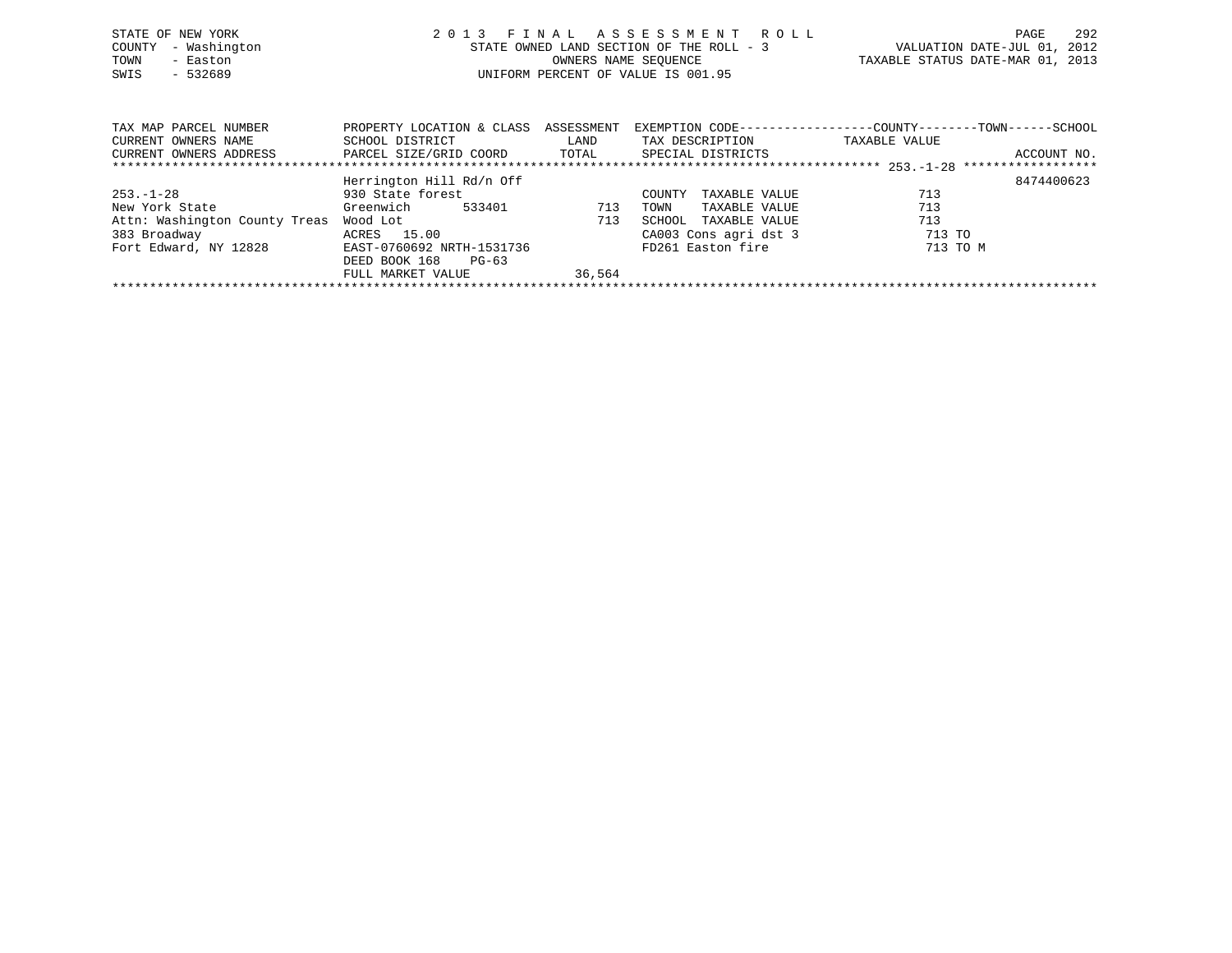| 2013 FINAL ASSESSMENT ROLL               |                                  | PAGE            | 293 |
|------------------------------------------|----------------------------------|-----------------|-----|
| STATE OWNED LAND SECTION OF THE ROLL - 3 | VALUATION DATE-JUL 01, 2012      |                 |     |
|                                          | TAXABLE STATUS DATE-MAR 01, 2013 |                 |     |
|                                          |                                  | RPS150/V04/L015 |     |
| UNIFORM PERCENT OF VALUE IS 001.95       | CURRENT DATE 6/24/2013           |                 |     |

#### \*\*\* S P E C I A L D I S T R I C T S U M M A R Y \*\*\*

| CODE | DISTRICT NAME                            | TOTAL<br>PARCELS | <b>EXTENSION</b><br>TYPE. | EXTENSION<br>VALUE | AD VALOREM<br>VALUE | EXEMPT<br>AMOUNT | TAXARLE<br>VALUE |
|------|------------------------------------------|------------------|---------------------------|--------------------|---------------------|------------------|------------------|
|      | CA003 Cons agri dst<br>FD261 Easton fire |                  | 1 TOTAL<br>1 TOTAL M      |                    | 713<br>713          |                  | 712<br>712       |

STATE OF NEW YORK COUNTY - Washington TOWN - Easton SWIS - 532689

### \*\*\* S C H O O L D I S T R I C T S U M M A R Y \*\*\*

| CODE   | DISTRICT NAME | TOTAL<br>PARCELS | ASSESSED<br>LAND | ASSESSED<br>TOTAL | <b>EXEMPT</b><br>AMOUNT | TOTAL<br>TAXABLE | STAR<br>AMOUNT | STAR<br>TAXABLE |
|--------|---------------|------------------|------------------|-------------------|-------------------------|------------------|----------------|-----------------|
| 533401 | Greenwich     |                  | 713              | 713               |                         | 713              |                | 713             |
|        | SUB-TOTAL     |                  | 713              | 713               |                         | 713              |                | 713             |
|        | TOTAL         |                  | 713              | 713               |                         | 713              |                | 713             |

#### \*\*\* S Y S T E M C O D E S S U M M A R Y \*\*\*

#### NO SYSTEM EXEMPTIONS AT THIS LEVEL

#### \*\*\* E X E M P T I O N S U M M A R Y \*\*\*

#### NO EXEMPTIONS AT THIS LEVEL

| ROLL       |                        | TOTAL   | <b>ACCTCCTT</b>       | <b>ACCECCET</b>       | TAXABLE | TAXABLE | TAXABLE    | STAR               |
|------------|------------------------|---------|-----------------------|-----------------------|---------|---------|------------|--------------------|
|            |                        |         |                       |                       |         |         |            |                    |
| <b>SEC</b> | DESCRIPTION            | PARCELS | LAND                  | TOTAL                 | COUNTY  | TOWN    | SCHOOL     | TAXABLE            |
|            |                        |         |                       |                       |         |         |            |                    |
|            |                        |         |                       |                       |         |         |            |                    |
|            | OWNED<br>STATE<br>LAND |         | <b>m</b> <sup>1</sup> | <b>m</b> <sup>1</sup> | 71.     |         | $-1$<br>-- | 712<br><u>ے بل</u> |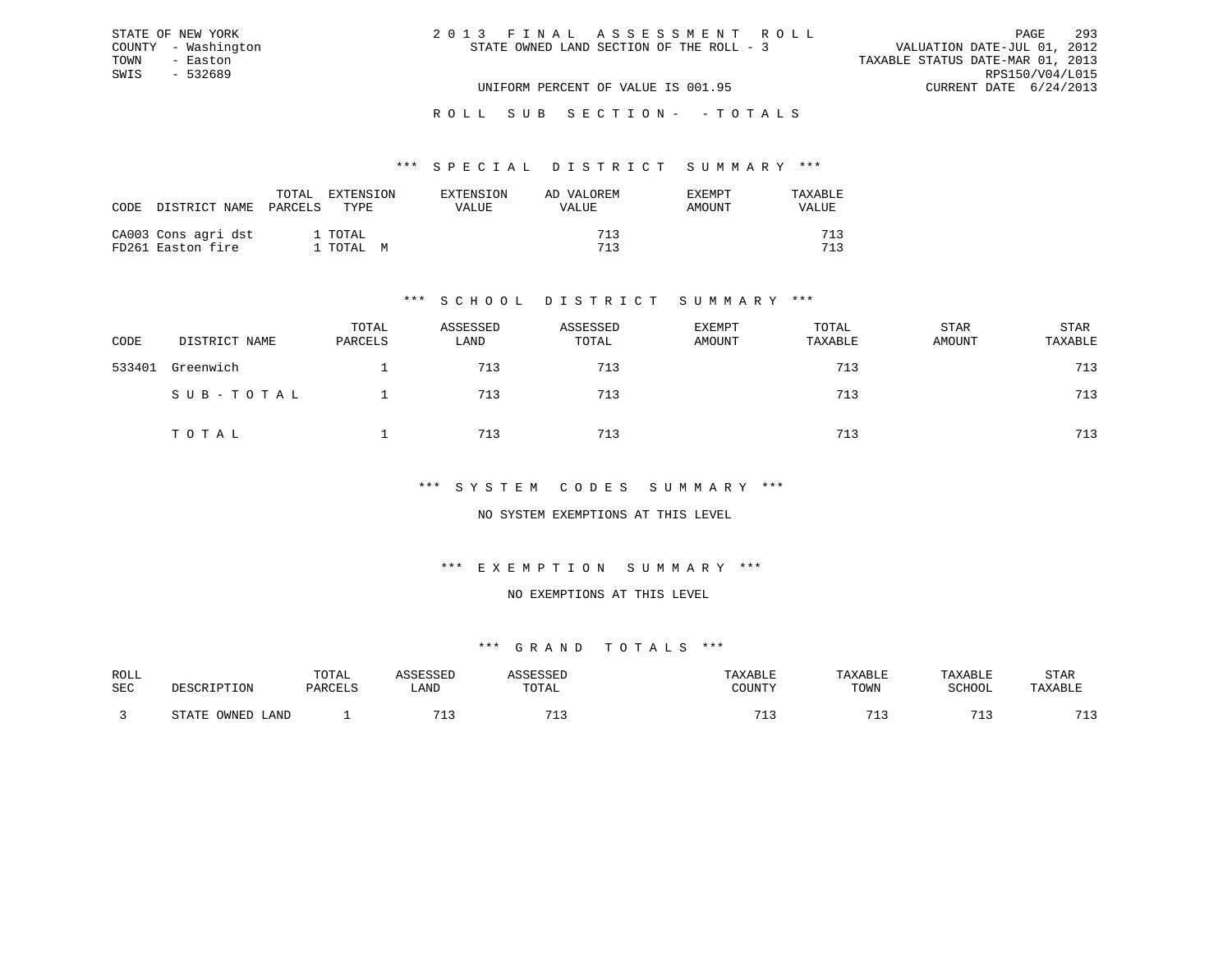|      | STATE OF NEW YORK   | 2013 FINAL ASSESSMENT ROLL               | PAGE                             | 294 |
|------|---------------------|------------------------------------------|----------------------------------|-----|
|      | COUNTY - Washington | STATE OWNED LAND SECTION OF THE ROLL - 3 | VALUATION DATE-JUL 01, 2012      |     |
| TOWN | - Easton            |                                          | TAXABLE STATUS DATE-MAR 01, 2013 |     |
| SWIS | $-532689$           | UNIFORM PERCENT OF VALUE IS 001.95       | RPS150/V04/L015                  |     |
|      |                     |                                          | CURRENT DATE 6/24/2013           |     |
|      |                     |                                          |                                  |     |

#### R O L L S E C T I O N T O T A L S

#### \*\*\* S P E C I A L D I S T R I C T S U M M A R Y \*\*\*

| CODE | DISTRICT NAME                            | TOTAL<br>PARCELS<br>TYPE. | EXTENSION | EXTENSION<br>VALUE | AD VALOREM<br>VALUE | <b>EXEMPT</b><br>AMOUNT | TAXABLE<br>VALUE |
|------|------------------------------------------|---------------------------|-----------|--------------------|---------------------|-------------------------|------------------|
|      | CA003 Cons agri dst<br>FD261 Easton fire | 1 TOTAL<br>1 ТОТАL М      |           |                    | 713<br>713          |                         | 712<br>712       |

### \*\*\* S C H O O L D I S T R I C T S U M M A R Y \*\*\*

| CODE   | DISTRICT NAME | TOTAL<br>PARCELS | ASSESSED<br>LAND | ASSESSED<br>TOTAL | <b>EXEMPT</b><br>AMOUNT | TOTAL<br>TAXABLE | STAR<br>AMOUNT | STAR<br>TAXABLE |
|--------|---------------|------------------|------------------|-------------------|-------------------------|------------------|----------------|-----------------|
| 533401 | Greenwich     |                  | 713              | 713               |                         | 713              |                | 713             |
|        | SUB-TOTAL     |                  | 713              | 713               |                         | 713              |                | 713             |
|        | TOTAL         |                  | 713              | 713               |                         | 713              |                | 713             |

#### \*\*\* S Y S T E M C O D E S S U M M A R Y \*\*\*

#### NO SYSTEM EXEMPTIONS AT THIS LEVEL

### \*\*\* E X E M P T I O N S U M M A R Y \*\*\*

#### NO EXEMPTIONS AT THIS LEVEL

| ROLL       |                        | TOTAL   | <b>ACCTCCTT</b>       | <b>ACCECCET</b>       | TAXABLE | TAXABLE | TAXABLE    | STAR               |
|------------|------------------------|---------|-----------------------|-----------------------|---------|---------|------------|--------------------|
|            |                        |         |                       |                       |         |         |            |                    |
| <b>SEC</b> | DESCRIPTION            | PARCELS | LAND                  | TOTAL                 | COUNTY  | TOWN    | SCHOOL     | TAXABLE            |
|            |                        |         |                       |                       |         |         |            |                    |
|            |                        |         |                       |                       |         |         |            |                    |
|            | OWNED<br>STATE<br>LAND |         | <b>m</b> <sup>1</sup> | <b>m</b> <sup>1</sup> | 71.     |         | $-1$<br>-- | 712<br><u>ے بل</u> |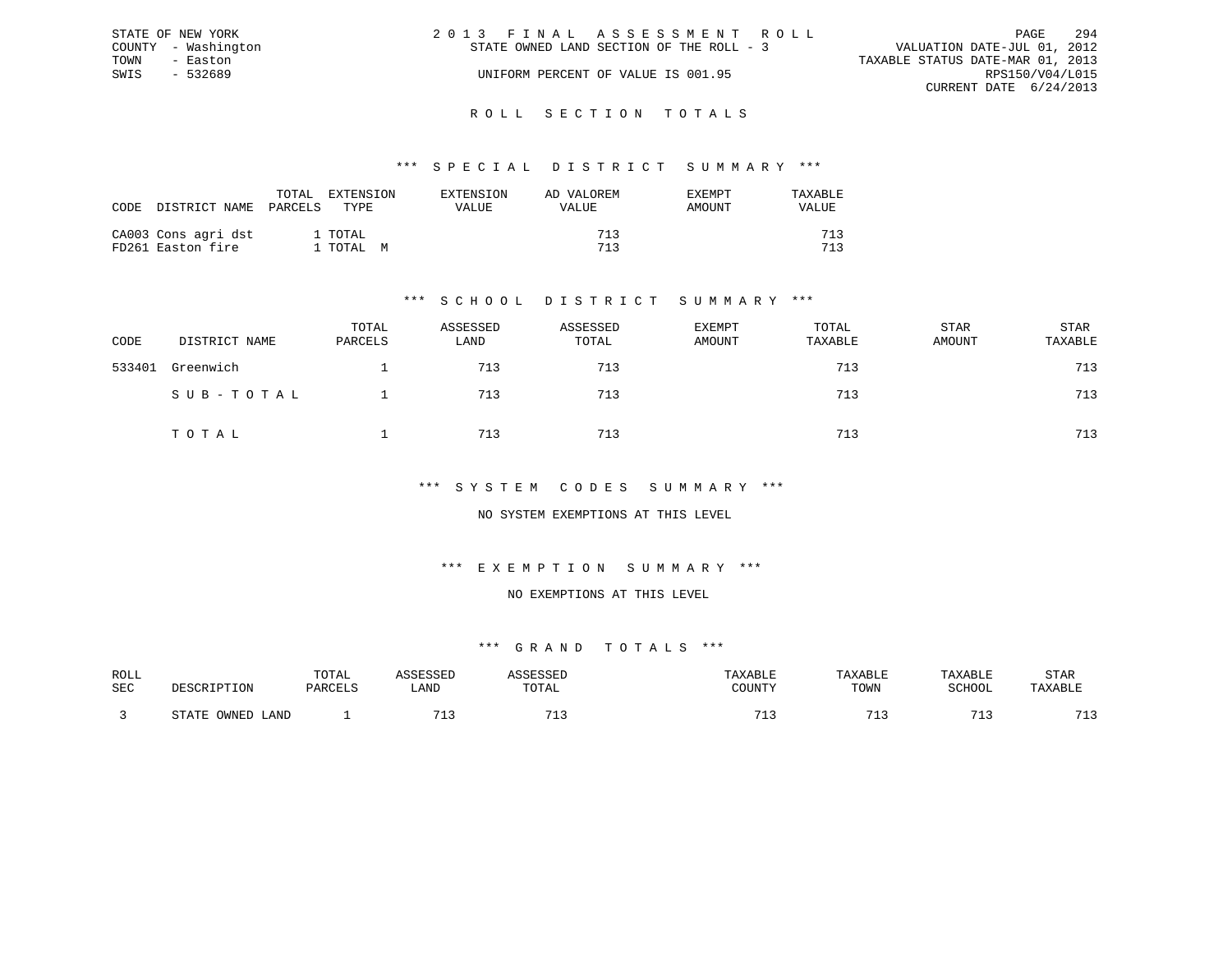## STATE OF NEW YORK 2 0 1 3 F I N A L A S S E S S M E N T R O L L PAGE 295 COUNTY - Washington SPECIAL FRANCHISE SECTION OF THE ROLL - 5 VALUATION DATE-JUL 01, 2012 TOWN - Easton OWNERS NAME SEQUENCE TAXABLE STATUS DATE-MAR 01, 2013 SWIS - 532689 UNIFORM PERCENT OF VALUE IS 001.95

| TAX MAP PARCEL NUMBER<br>CURRENT OWNERS NAME | PROPERTY LOCATION & CLASS ASSESSMENT<br>SCHOOL DISTRICT | LAND         | TAX DESCRIPTION                               | EXEMPTION CODE-----------------COUNTY-------TOWN------SCHOOL<br>TAXABLE VALUE |
|----------------------------------------------|---------------------------------------------------------|--------------|-----------------------------------------------|-------------------------------------------------------------------------------|
| CURRENT OWNERS ADDRESS                       | PARCEL SIZE/GRID COORD                                  | TOTAL        | SPECIAL DISTRICTS                             | ACCOUNT NO.                                                                   |
|                                              |                                                         |              |                                               | 8450300931                                                                    |
|                                              | Special Franchise-Town<br>861 Elec & gas                |              |                                               | 54,796                                                                        |
| $500.-15-17.-1$<br>National Grid             | Greenwich<br>533401                                     | $\Omega$     | COUNTY TAXABLE VALUE<br>TAXABLE VALUE<br>TOWN | 54,796                                                                        |
| Real Estate Tax Dept                         | Apport For School 88%                                   | 54,796       | SCHOOL TAXABLE VALUE                          | 54,796                                                                        |
| 300 Erie Boulevard West                      | Parcel 1 Of 2                                           |              | FD261 Easton fire                             | 54,796 TO M                                                                   |
| Syracuse, NY 13202                           | FULL MARKET VALUE                                       | 2810,051     |                                               |                                                                               |
| ***************************                  |                                                         |              |                                               |                                                                               |
|                                              | Special Franchise-Town                                  |              |                                               | 8476301002                                                                    |
| $500. -15 - 17. -2$                          | 861 Elec & gas                                          |              | COUNTY TAXABLE VALUE                          | 7,471                                                                         |
| National Grid                                | Schuylerville<br>415001                                 | 0            | TAXABLE VALUE<br>TOWN                         | 7,471                                                                         |
| Real Estate Tax Dept                         | Apport For School 12%                                   | 7,471        | SCHOOL TAXABLE VALUE                          | 7,471                                                                         |
| 300 Erie Boulevard West                      | Parcel 2 Of 2                                           |              | FD261 Easton fire                             | 7,471 TO M                                                                    |
| Syracuse, NY 13202                           | FULL MARKET VALUE                                       | 383,128      | FD262 Middle Falls Fire                       | 7,471 TO                                                                      |
|                                              |                                                         |              |                                               |                                                                               |
|                                              | Special Franchise Town                                  |              |                                               | 8450301166                                                                    |
| $500 - 53 - 2$                               | 869 Television                                          |              | COUNTY TAXABLE VALUE                          | 2,086                                                                         |
| TW Telecom                                   | Greenwich<br>533401                                     | $\mathbf 0$  | TOWN<br>TAXABLE VALUE                         | 2,086                                                                         |
| Attn: Time Warner Cable - DTS                |                                                         | 2,086        | SCHOOL TAXABLE VALUE                          | 2,086                                                                         |
| PO Box 7467                                  | FULL MARKET VALUE                                       | 106,974      | FD261 Easton fire                             | 2,086 TO M                                                                    |
| Charlotte, NC 28241-7467                     |                                                         |              |                                               |                                                                               |
|                                              |                                                         |              |                                               |                                                                               |
|                                              | Special Franchise-Town                                  |              |                                               | 8450300930                                                                    |
| $500. -60 - 6. -1$                           | 866 Telephone                                           |              | COUNTY TAXABLE VALUE                          | 9,211                                                                         |
| Verizon New York Inc                         | Greenwich<br>533401                                     | $\Omega$     | TAXABLE VALUE<br>TOWN                         | 9,211                                                                         |
| Property Tax Department                      | Apport For Sch 87.3%                                    | 9,211        | SCHOOL TAXABLE VALUE                          | 9,211                                                                         |
| PO Box 152206                                | Parcel 1 Of 5                                           |              | FD261 Easton fire                             | 9,211 TO M                                                                    |
| Irving, TX 75015-2206                        | FULL MARKET VALUE                                       | 472,359      | FD262 Middle Falls Fire                       | 9,211 TO                                                                      |
|                                              |                                                         |              |                                               |                                                                               |
|                                              | Special Franchise-Town                                  |              |                                               | 8476300997                                                                    |
| $500. -60 - 6. - 2$                          | 866 Telephone                                           |              | COUNTY TAXABLE VALUE                          | 1,171                                                                         |
| Verizon New York Inc                         | Schuylerville<br>415001                                 | $\mathbf{0}$ | TAXABLE VALUE<br>TOWN                         | 1,171                                                                         |
| Property Tax Department                      | Apport For Sch 11.1%                                    | 1,171        | SCHOOL TAXABLE VALUE                          | 1,171                                                                         |
| PO Box 152206                                | Parcel 2 Of 5                                           |              | FD261 Easton fire                             | 1,171 TO M                                                                    |
| Irving, TX 75015-2206                        | FULL MARKET VALUE                                       | 60,051       | FD263 Schuylerville Fire                      | 1,171 TO                                                                      |
| ******************************               |                                                         |              |                                               |                                                                               |
|                                              | Special Franchise-Town                                  |              |                                               | 8476300998                                                                    |
| $500. -60 - 6. -3$                           | 866 Telephone                                           |              | COUNTY TAXABLE VALUE                          | 95                                                                            |
| Verizon New York Inc                         | Stillwater Cent 415201                                  | $\Omega$     | TOWN<br>TAXABLE VALUE                         | 95                                                                            |
| Property Tax Department                      | Apport For Sch.9%                                       | 95           | SCHOOL TAXABLE VALUE                          | 95                                                                            |
| PO Box 152206                                | Parcel 3 Of 5                                           |              | FD261 Easton fire                             | 95 TO M                                                                       |
| Irving, TX 75015-2206                        | FULL MARKET VALUE                                       | 4,872        |                                               |                                                                               |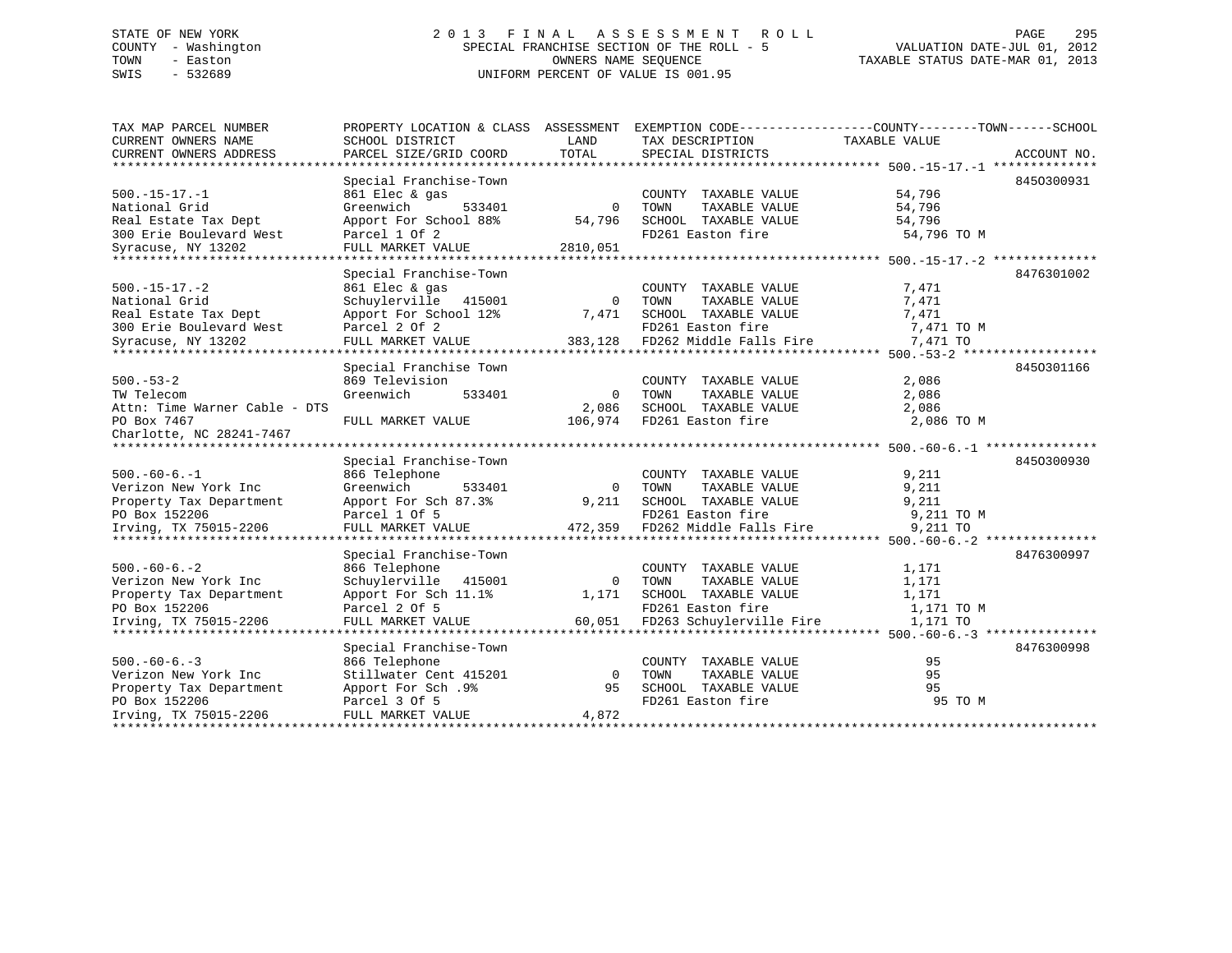| STATE OF NEW YORK<br>COUNTY - Washington<br>TOWN<br>- Easton<br>$-532689$<br>SWIS | 2013 FINAL ASSESSMENT ROLL<br>SPECIAL FRANCHISE SECTION OF THE ROLL - 5<br>OWNERS NAME SEOUENCE<br>UNIFORM PERCENT OF VALUE IS 001.95 | 296<br>PAGE<br>VALUATION DATE-JUL 01, 2012<br>TAXABLE STATUS DATE-MAR 01, 2013 |  |
|-----------------------------------------------------------------------------------|---------------------------------------------------------------------------------------------------------------------------------------|--------------------------------------------------------------------------------|--|
| TAX MAP PARCEL NUMBER                                                             | PROPERTY LOCATION & CLASS ASSESSMENT EXEMPTION CODE---------------COUNTY-------TOWN------SCHOOL                                       |                                                                                |  |

| TURI LUM TURICIN INOLIDINI              | INVITINI I DUCAIIUN & CEADD | - AUU BUULIBIY L | EXERIL IION CODE        | COUNT T       | <b>IVILY</b><br>uuuuu |
|-----------------------------------------|-----------------------------|------------------|-------------------------|---------------|-----------------------|
| CURRENT OWNERS NAME                     | SCHOOL DISTRICT             | LAND             | TAX DESCRIPTION         | TAXABLE VALUE |                       |
| CURRENT OWNERS ADDRESS                  | PARCEL SIZE/GRID COORD      | TOTAL            | SPECIAL DISTRICTS       |               | ACCOUNT NO.           |
|                                         |                             |                  |                         |               |                       |
|                                         | Special Franchise           |                  |                         |               | 8476300999            |
| $500. -60 - 6. - 4$                     | 866 Telephone               |                  | TAXABLE VALUE<br>COUNTY | 32            |                       |
| Verizon New York Inc                    | Hoosic Valley 384201        | $\mathbf{0}$     | TAXABLE VALUE<br>TOWN   | 32            |                       |
| Property Tax Department                 | Apport For Sch.3%           | 32               | TAXABLE VALUE<br>SCHOOL | 32            |                       |
| PO Box 152206                           | Parcel 4 Of 5               |                  | FD261 Easton fire       | 32 TO M       |                       |
| Irving, TX 75015-2206 FULL MARKET VALUE |                             | 1,641            |                         |               |                       |
|                                         |                             |                  |                         |               |                       |
|                                         | Special Franchise-Town      |                  |                         |               | 8476301000            |
| $500. -60 - 6. - 5$                     | 866 Telephone               |                  | COUNTY<br>TAXABLE VALUE | 43            |                       |
| Verizon New York Inc                    | Cambridge<br>535010         | $\Omega$         | TAXABLE VALUE<br>TOWN   | 43            |                       |
| Property Tax Department                 | Apport For Sch.4%           | 43               | TAXABLE VALUE<br>SCHOOL | 43            |                       |
| PO Box 152206                           | Parcel 5 Of 5               |                  | FD261 Easton fire       | 43 TO M       |                       |
| Irving, TX 75015                        | FULL MARKET VALUE           | 2,205            |                         |               |                       |
|                                         |                             |                  |                         |               |                       |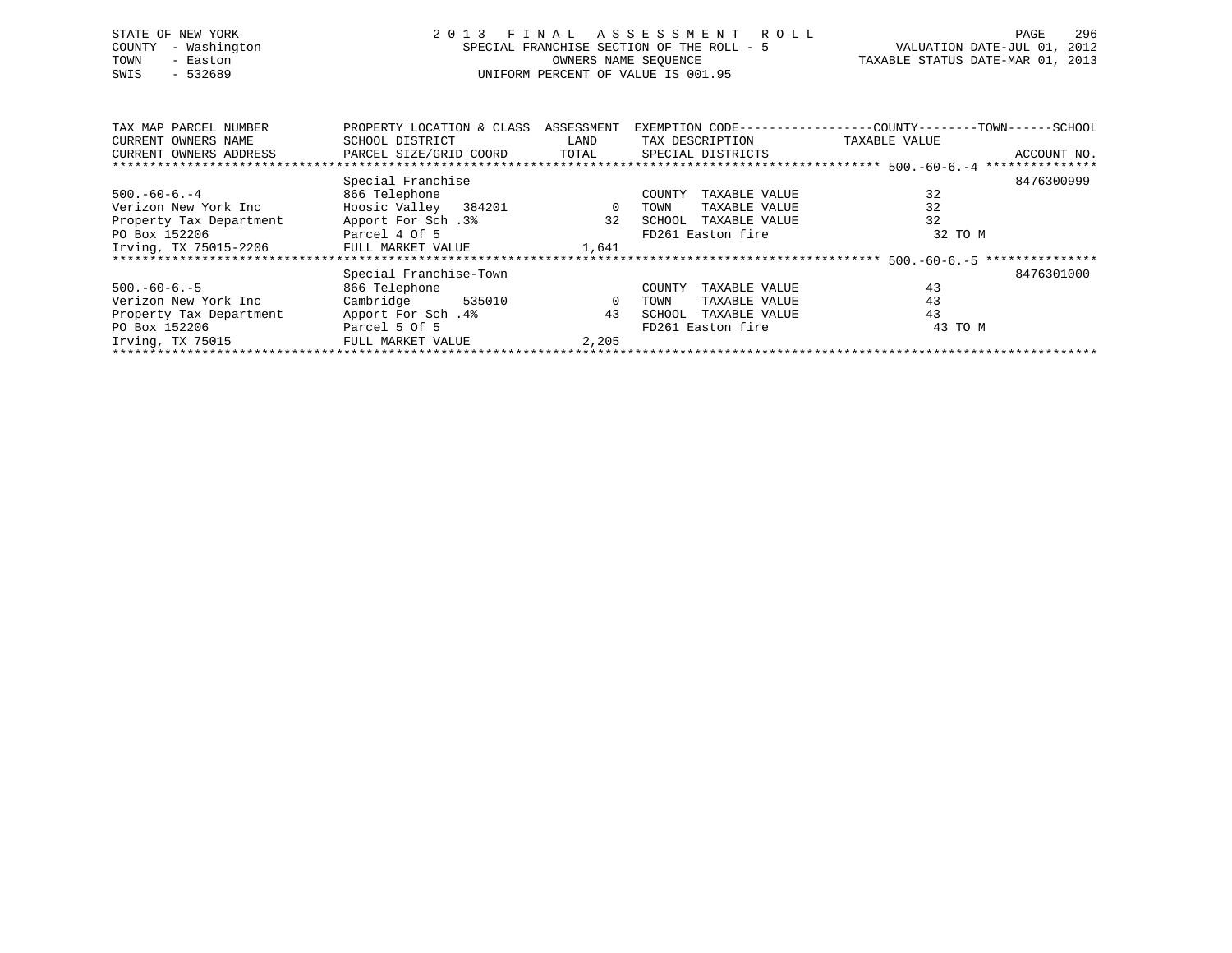ROLL SUB SECTION - - TOTALS

#### \*\*\* S P E C I A L D I S T R I C T S U M M A R Y \*\*\*

| CODE DISTRICT NAME   | TOTAL<br>PARCELS | EXTENSION<br>TYPE. | EXTENSION<br>VALUE | AD VALOREM<br><b>VALUE</b> | <b>EXEMPT</b><br>AMOUNT | TAXABLE<br>VALUE |
|----------------------|------------------|--------------------|--------------------|----------------------------|-------------------------|------------------|
| FD261 Easton fire    |                  | 8 TOTAL M          |                    | 74,905                     |                         | 74,905           |
| FD262 Middle Falls F |                  | 2 TOTAL            |                    | 16,682                     |                         | 16,682           |
| FD263 Schuylerville  |                  | 1 TOTAL            |                    | 1,171                      |                         | 1,171            |

#### \*\*\* S C H O O L D I S T R I C T S U M M A R Y \*\*\*

| CODE   | DISTRICT NAME      | TOTAL<br>PARCELS | ASSESSED<br>LAND | ASSESSED<br>TOTAL | <b>EXEMPT</b><br>AMOUNT | TOTAL<br>TAXABLE | <b>STAR</b><br>AMOUNT | <b>STAR</b><br>TAXABLE |
|--------|--------------------|------------------|------------------|-------------------|-------------------------|------------------|-----------------------|------------------------|
| 384201 | Hoosic Valley      |                  |                  | 32                |                         | 32               |                       | 32                     |
| 415001 | Schuylerville      |                  |                  | 8,642             |                         | 8,642            |                       | 8,642                  |
| 415201 | Stillwater Central |                  |                  | 95                |                         | 95               |                       | 95                     |
| 533401 | Greenwich          |                  |                  | 66,093            |                         | 66,093           |                       | 66,093                 |
| 535010 | Cambridge          |                  |                  | 43                |                         | 43               |                       | 43                     |
|        | SUB-TOTAL          | 8                |                  | 74,905            |                         | 74,905           |                       | 74,905                 |
|        | TOTAL              | 8                |                  | 74,905            |                         | 74,905           |                       | 74,905                 |

#### \*\*\* S Y S T E M C O D E S S U M M A R Y \*\*\*

#### NO SYSTEM EXEMPTIONS AT THIS LEVEL

### \*\*\* E X E M P T I O N S U M M A R Y \*\*\*

### NO EXEMPTIONS AT THIS LEVEL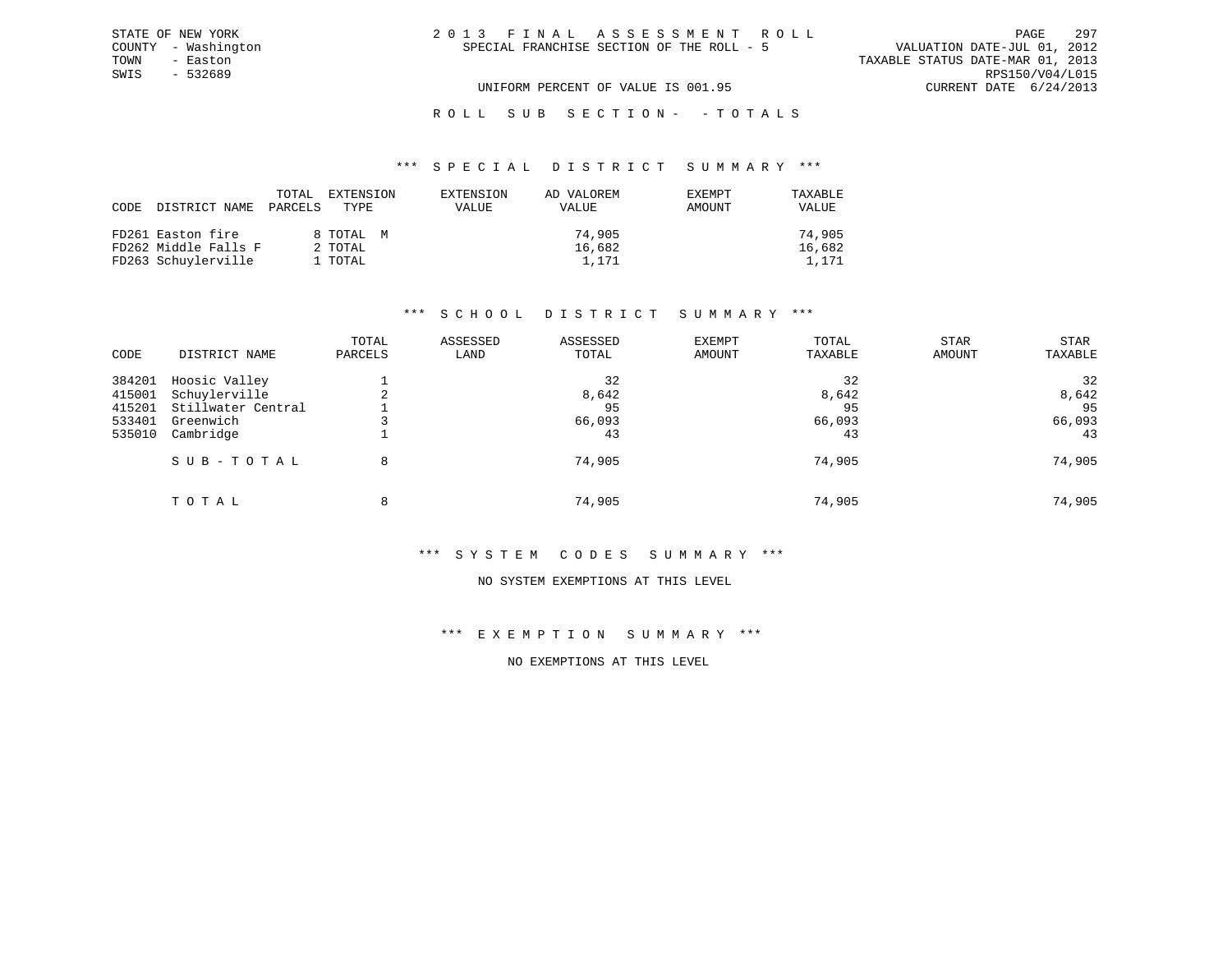|      | STATE OF NEW YORK   | 2013 FINAL ASSESSMENT ROLL                | PAGE                             | 298             |
|------|---------------------|-------------------------------------------|----------------------------------|-----------------|
|      | COUNTY - Washington | SPECIAL FRANCHISE SECTION OF THE ROLL - 5 | VALUATION DATE-JUL 01, 2012      |                 |
| TOWN | - Easton            |                                           | TAXABLE STATUS DATE-MAR 01, 2013 |                 |
| SWIS | - 532689            |                                           |                                  | RPS150/V04/L015 |
|      |                     | UNIFORM PERCENT OF VALUE IS 001.95        | CURRENT DATE 6/24/2013           |                 |
|      |                     |                                           |                                  |                 |

R O L L S U B S E C T I O N - - T O T A L S

| ROLL       |                          | TOTAL   |       |                  |                | TAXABLE                  | TAXABLE                | STAR                |
|------------|--------------------------|---------|-------|------------------|----------------|--------------------------|------------------------|---------------------|
| <b>SEC</b> | ואר דידים דיקרי פי       | DARCTIC | ' AND | ጥሰጥ አ ፣<br>LUIAL | <b>POTINT'</b> | <b>THOLETAT</b><br>LUWIN | $CATI\cap\cap T$       | TAXABL <sup>T</sup> |
|            | ED ANTAILE OF<br>CDECTAT |         |       | .90 $F$          | , 905          | ,905                     | $\overline{a}$<br>,905 | 905                 |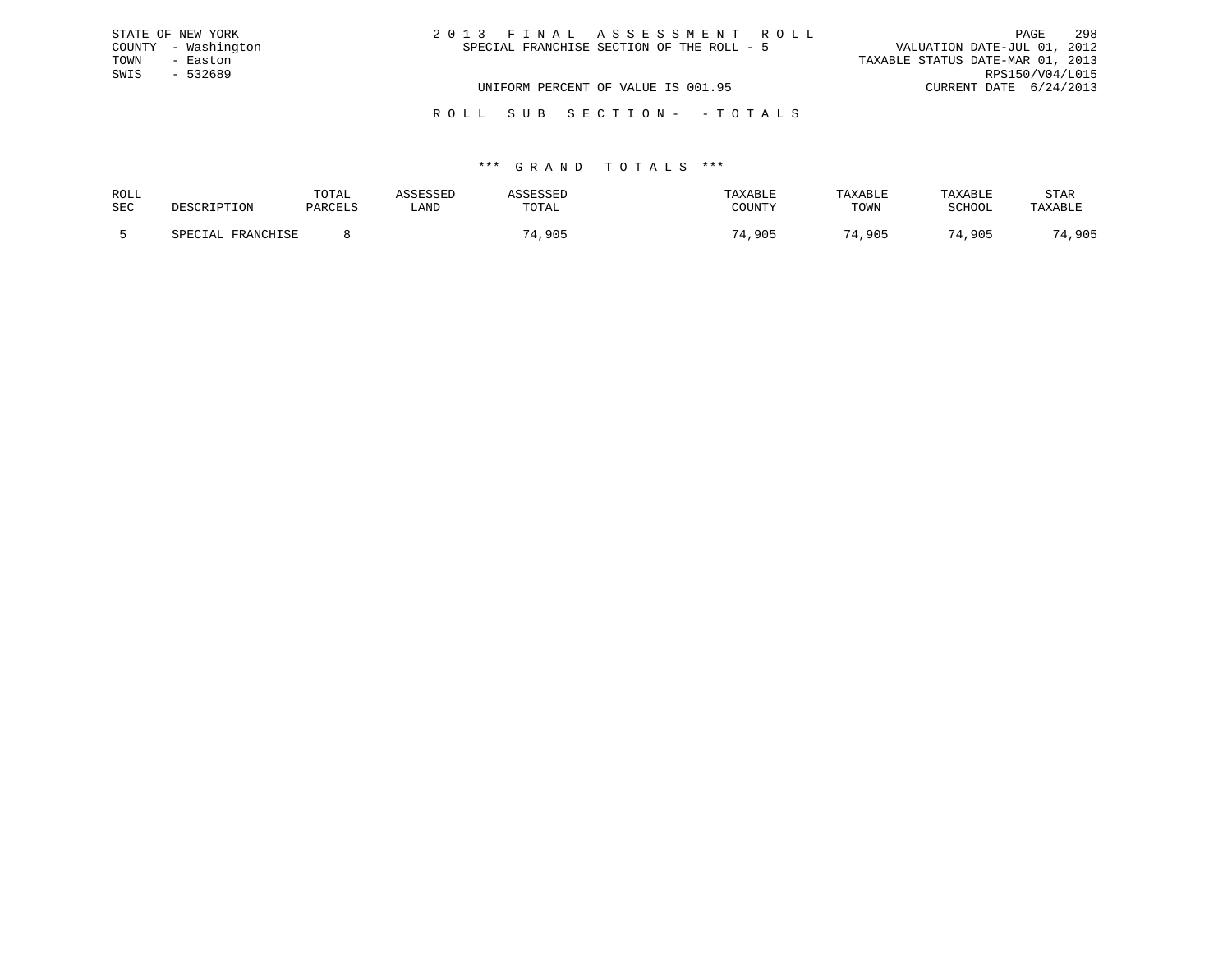|      | STATE OF NEW YORK   | 2013 FINAL ASSESSMENT ROLL                                               | PAGE            | 299 |
|------|---------------------|--------------------------------------------------------------------------|-----------------|-----|
|      | COUNTY - Washington | VALUATION DATE-JUL 01, 2012<br>SPECIAL FRANCHISE SECTION OF THE ROLL - 5 |                 |     |
| TOWN | - Easton            | TAXABLE STATUS DATE-MAR 01, 2013                                         |                 |     |
| SWIS | - 532689            | UNIFORM PERCENT OF VALUE IS 001.95                                       | RPS150/V04/L015 |     |
|      |                     | CURRENT DATE 6/24/2013                                                   |                 |     |
|      |                     |                                                                          |                 |     |

### ROLL SECTION TOTALS

#### \*\*\* S P E C I A L D I S T R I C T S U M M A R Y \*\*\*

| CODE | DISTRICT NAME        | TOTAL<br>PARCELS | EXTENSION<br>TYPE. | EXTENSION<br>VALUE | AD VALOREM<br>VALUE | EXEMPT<br>AMOUNT | TAXABLE<br>VALUE |
|------|----------------------|------------------|--------------------|--------------------|---------------------|------------------|------------------|
|      | FD261 Easton fire    |                  | 8 TOTAL M          |                    | 74,905              |                  | 74,905           |
|      | FD262 Middle Falls F | 2 TOTAL          |                    |                    | 16,682              |                  | 16,682           |
|      | FD263 Schuylerville  | 1 TOTAL          |                    |                    | 1,171               |                  | 1,171            |

#### \*\*\* S C H O O L D I S T R I C T S U M M A R Y \*\*\*

| CODE   | DISTRICT NAME      | TOTAL<br>PARCELS | ASSESSED<br>LAND | ASSESSED<br>TOTAL | <b>EXEMPT</b><br>AMOUNT | TOTAL<br>TAXABLE | STAR<br>AMOUNT | <b>STAR</b><br>TAXABLE |
|--------|--------------------|------------------|------------------|-------------------|-------------------------|------------------|----------------|------------------------|
|        |                    |                  |                  |                   |                         |                  |                |                        |
| 384201 | Hoosic Valley      |                  |                  | 32                |                         | 32               |                | 32                     |
| 415001 | Schuylerville      |                  |                  | 8,642             |                         | 8,642            |                | 8,642                  |
| 415201 | Stillwater Central |                  |                  | 95                |                         | 95               |                | 95                     |
| 533401 | Greenwich          |                  |                  | 66,093            |                         | 66,093           |                | 66,093                 |
| 535010 | Cambridge          |                  |                  | 43                |                         | 43               |                | 43                     |
|        | SUB-TOTAL          | 8                |                  | 74,905            |                         | 74,905           |                | 74,905                 |
|        | TOTAL              | 8                |                  | 74,905            |                         | 74,905           |                | 74,905                 |

#### \*\*\* S Y S T E M C O D E S S U M M A R Y \*\*\*

#### NO SYSTEM EXEMPTIONS AT THIS LEVEL

### \*\*\* E X E M P T I O N S U M M A R Y \*\*\*

### NO EXEMPTIONS AT THIS LEVEL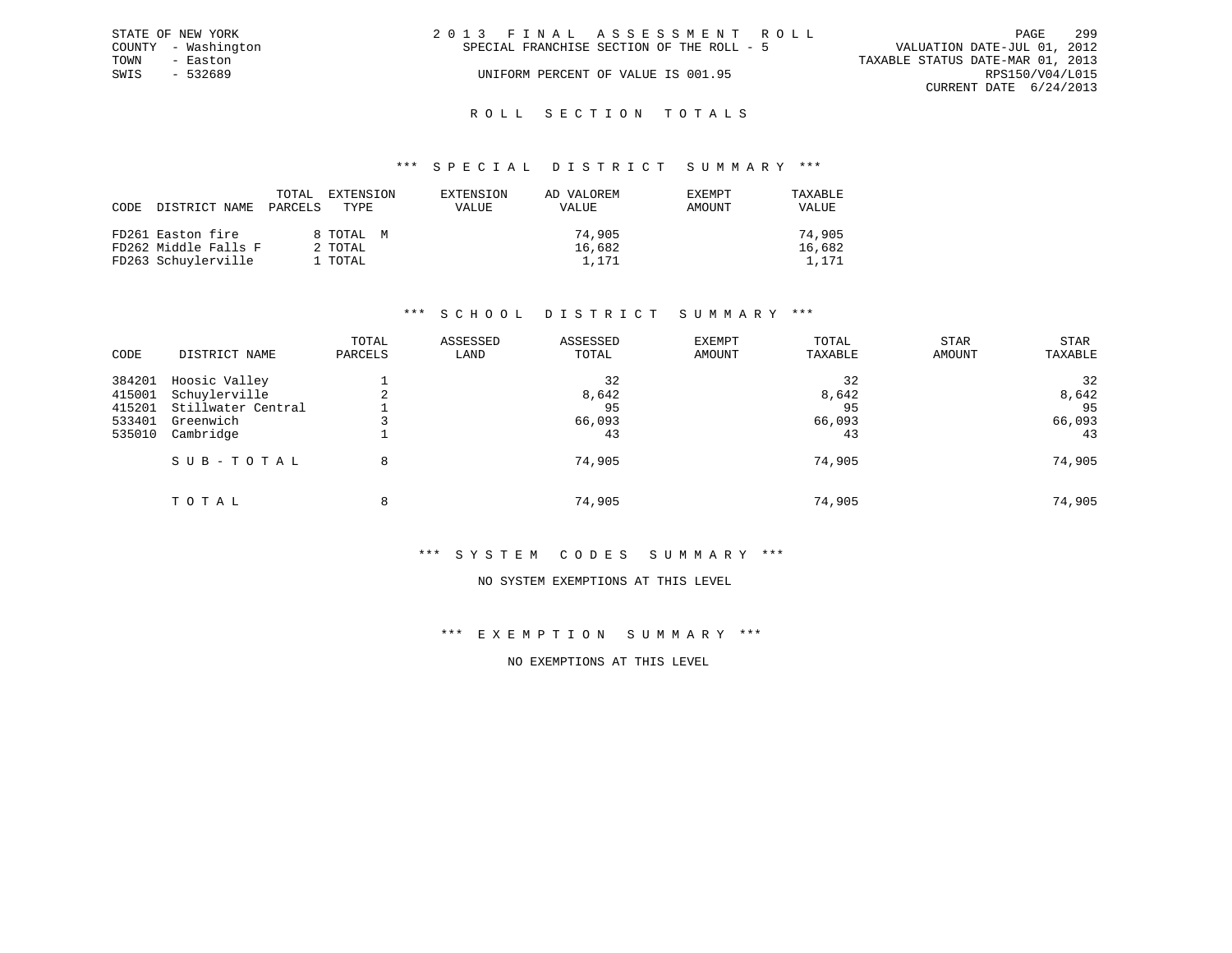|      | STATE OF NEW YORK   | 2013 FINAL ASSESSMENT ROLL                                               |                        | PAGE | 300 |
|------|---------------------|--------------------------------------------------------------------------|------------------------|------|-----|
|      | COUNTY - Washington | VALUATION DATE-JUL 01, 2012<br>SPECIAL FRANCHISE SECTION OF THE ROLL - 5 |                        |      |     |
| TOWN | - Easton            | TAXABLE STATUS DATE-MAR 01, 2013                                         |                        |      |     |
| SWIS | $-532689$           | UNIFORM PERCENT OF VALUE IS 001.95                                       | RPS150/V04/L015        |      |     |
|      |                     |                                                                          | CURRENT DATE 6/24/2013 |      |     |
|      |                     |                                                                          |                        |      |     |

R O L L S E C T I O N T O T A L S

| ROLL       |                    | TOTAL   |      |       | TAXABLE | TAXABLE | TAXABLE     | STAR    |
|------------|--------------------|---------|------|-------|---------|---------|-------------|---------|
| <b>SEC</b> |                    | PARCELS | LAND | TOTAL | COUNTY  | TOWN    | SCHOOL      | TAXABLE |
|            |                    |         |      |       |         |         |             |         |
|            | ם השמא מת<br>CDFA. |         |      | .905  | ,905    | 74,905  | 74<br>4,905 | .,905   |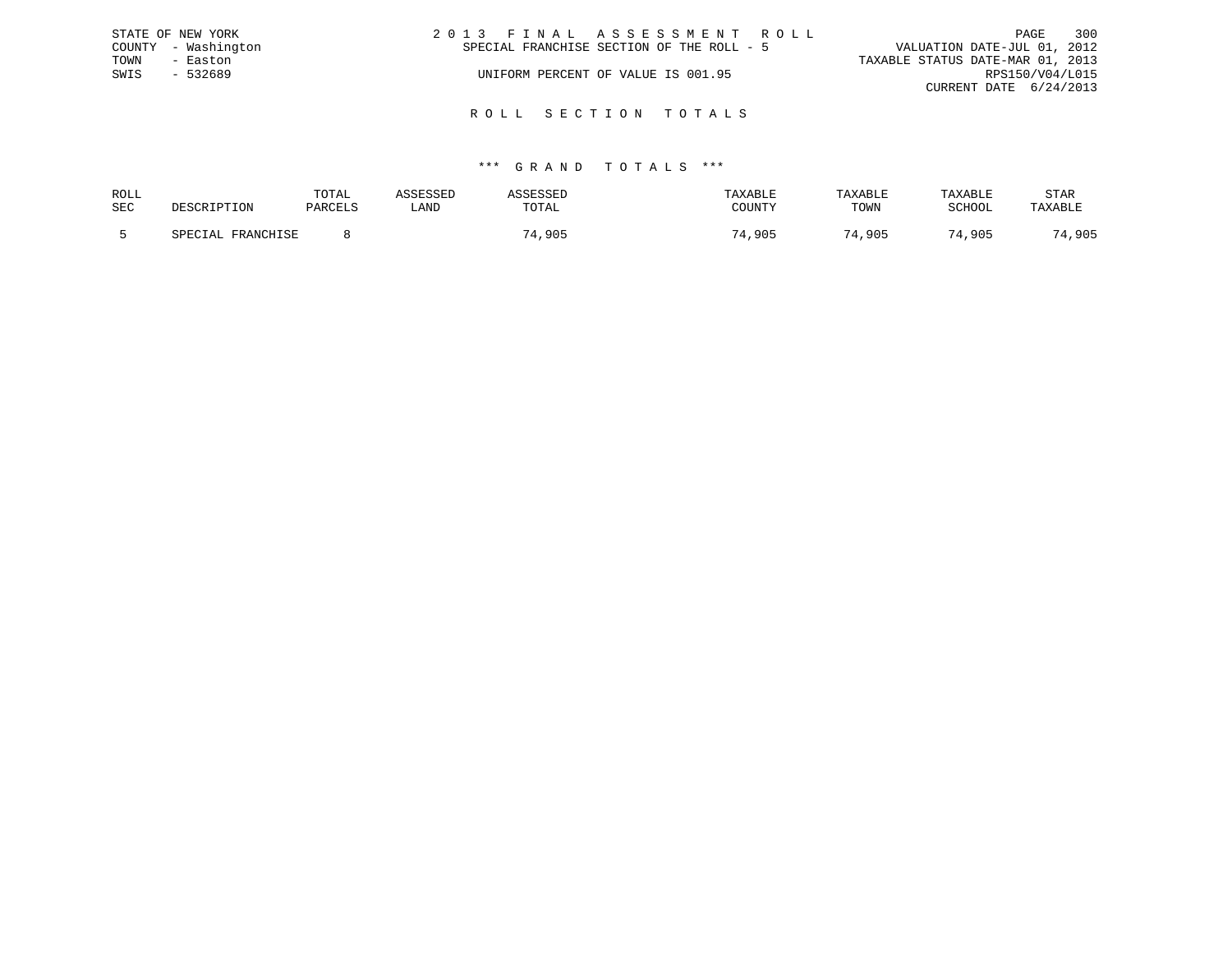## STATE OF NEW YORK 2 0 1 3 F I N A L A S S E S S M E N T R O L L PAGE 301 COUNTY - Washington UTILITY & R.R. SECTION OF THE ROLL - 6 VALUATION DATE-JUL 01, 2012 TOWN - Easton OWNERS NAME SEQUENCE TAXABLE STATUS DATE-MAR 01, 2013 SWIS - 532689 UNIFORM PERCENT OF VALUE IS 001.95

| TAX MAP PARCEL NUMBER                    | PROPERTY LOCATION & CLASS ASSESSMENT EXEMPTION CODE----------------COUNTY-------TOWN------SCHOOL |          |                             |                                                |             |
|------------------------------------------|--------------------------------------------------------------------------------------------------|----------|-----------------------------|------------------------------------------------|-------------|
| CURRENT OWNERS NAME                      | SCHOOL DISTRICT                                                                                  | LAND     | TAX DESCRIPTION             | TAXABLE VALUE                                  |             |
| CURRENT OWNERS ADDRESS                   | PARCEL SIZE/GRID COORD                                                                           | TOTAL    | SPECIAL DISTRICTS           |                                                | ACCOUNT NO. |
|                                          |                                                                                                  |          |                             | ***************** 237.-1-6.1 ***************** |             |
|                                          | Center Falls Rd/e Off                                                                            |          |                             |                                                | 845N201157  |
| $237. - 1 - 6.1$                         | 330 Vacant comm                                                                                  |          | COUNTY TAXABLE VALUE        | 100                                            |             |
| Delaware & Hudson Railway Comp Greenwich | 533401                                                                                           | 100      | TOWN<br>TAXABLE VALUE       | 100                                            |             |
| Hollingsworth & V Lessee                 | Vl                                                                                               | 100      | SCHOOL TAXABLE VALUE        | 100                                            |             |
| Tax Department                           | Salem Branch                                                                                     |          | CA003 Cons agri dst 3       | 100 TO                                         |             |
|                                          | FRNT 40.00 DPTH 120.00                                                                           |          | FD261 Easton fire           |                                                |             |
| 120 S 6th St Fl 7th                      |                                                                                                  |          |                             | 100 TO M                                       |             |
| Minneapolis, MN 55402-1201               | EAST-0769784 NRTH-1553356                                                                        |          |                             |                                                |             |
|                                          | DEED BOOK 639<br>PG-168                                                                          |          |                             |                                                |             |
|                                          | FULL MARKET VALUE                                                                                | 5,128    |                             |                                                |             |
|                                          |                                                                                                  |          |                             |                                                |             |
|                                          | 539 State Route 29                                                                               |          |                             |                                                | 845J101286  |
| $228. - 5 - 10.1$                        | 872 Elec-Substation                                                                              |          | COUNTY TAXABLE VALUE        | 25,416                                         |             |
| National Grid                            | Greenwich<br>533401                                                                              |          | 110 TOWN<br>TAXABLE VALUE   | 25,416                                         |             |
| Real Estate Tax Dept                     | Cement Mountain Substatio                                                                        |          | 25,416 SCHOOL TAXABLE VALUE | 25,416                                         |             |
| 300 Erie Blvd West                       | $228. - 1 - 10.1$                                                                                |          | FD262 Middle Falls Fire     | 25,416 TO                                      |             |
| Syracuse, NY 13202                       | ACRES<br>2.46                                                                                    |          |                             |                                                |             |
|                                          | EAST-0751954 NRTH-1554136                                                                        |          |                             |                                                |             |
|                                          | DEED BOOK 615<br>PG-96                                                                           |          |                             |                                                |             |
|                                          | FULL MARKET VALUE                                                                                | 1303,385 |                             |                                                |             |
|                                          |                                                                                                  |          |                             |                                                |             |
|                                          | 299 Old Schuylerville Rd                                                                         |          |                             |                                                | 845N200905  |
| $228. - 5 - 21.2$                        | 872 Elec-Substation                                                                              |          | COUNTY TAXABLE VALUE        | 16,070                                         |             |
| National Grid                            | Schuylerville 415001                                                                             |          | 250 TOWN<br>TAXABLE VALUE   | 16,070                                         |             |
| Real Estate Tax Dept                     | Battenkill Substation 16,070 SCHOOL TAXABLE VALUE                                                |          |                             | 16,070                                         |             |
|                                          |                                                                                                  |          |                             |                                                |             |
| 300 Erie Boulevard West                  | $228. - 1 - 21.2$                                                                                |          | FD262 Middle Falls Fire     | 16,070 TO                                      |             |
| Syracuse, NY 13202                       | ACRES<br>7.00                                                                                    |          |                             |                                                |             |
|                                          | EAST-0745860 NRTH-1556131                                                                        |          |                             |                                                |             |
|                                          | DEED BOOK 394 PG-675                                                                             |          |                             |                                                |             |
|                                          | FULL MARKET VALUE                                                                                | 824,103  |                             |                                                |             |
|                                          |                                                                                                  |          |                             |                                                |             |
|                                          | Louse Hill Rd                                                                                    |          |                             |                                                | 875J101274  |
| $236. - 2 - 7.6$                         | 380 Pub Util Vac                                                                                 |          | COUNTY TAXABLE VALUE        | 135                                            |             |
| National Grid                            | Greenwich<br>533401                                                                              | 135      | TAXABLE VALUE<br>TOWN       | 135                                            |             |
| Real Estate Tax Dept                     | Utility Vacant Land                                                                              |          | 135 SCHOOL TAXABLE VALUE    | 135                                            |             |
| 300 Erie Blvd West                       | 325/426                                                                                          |          | FD262 Middle Falls Fire     | 135 TO                                         |             |
| Syracuse, NY 13202                       | 3.00<br>ACRES                                                                                    |          |                             |                                                |             |
|                                          | EAST-0756683 NRTH-1550646                                                                        |          |                             |                                                |             |
|                                          | DEED BOOK 325<br>PG-421                                                                          |          |                             |                                                |             |
|                                          | FULL MARKET VALUE                                                                                | 6,923    |                             |                                                |             |
|                                          |                                                                                                  |          |                             |                                                |             |
|                                          | State Route 29                                                                                   |          |                             |                                                | 845N200910  |
| $236. - 2 - 19$                          |                                                                                                  |          |                             |                                                |             |
|                                          | 874 Elec-hydro                                                                                   |          | COUNTY TAXABLE VALUE        | 1,000                                          |             |
| National Grid                            | Greenwich<br>533401                                                                              | 1,000    | TAXABLE VALUE<br>TOWN       | 1,000                                          |             |
| Real Estate Tax Dept                     | Utility Vacant Land                                                                              |          | 1,000 SCHOOL TAXABLE VALUE  | 1,000                                          |             |
| 300 Erie Boulevard West                  | Campbell Farm 135/509                                                                            |          | FD262 Middle Falls Fire     | 1,000 TO                                       |             |
| Syracuse, NY 13202                       | FRNT 271.00 DPTH 198.00                                                                          |          |                             |                                                |             |
|                                          | EAST-0752334 NRTH-1555262                                                                        |          |                             |                                                |             |
|                                          | DEED BOOK 135<br>PG-509                                                                          |          |                             |                                                |             |
|                                          | FULL MARKET VALUE                                                                                | 51,282   |                             |                                                |             |
|                                          |                                                                                                  |          |                             |                                                |             |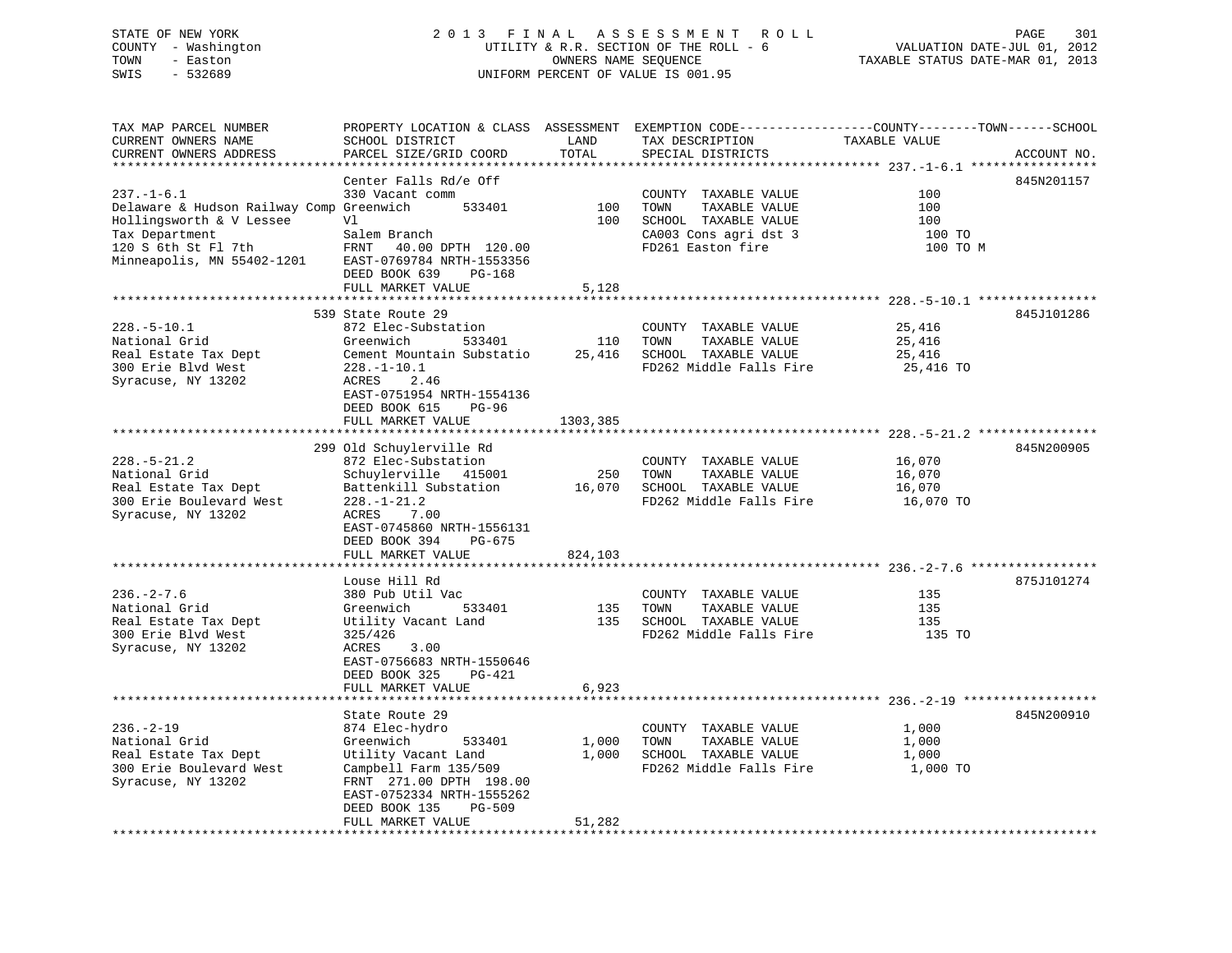## STATE OF NEW YORK 2 0 1 3 F I N A L A S S E S S M E N T R O L L PAGE 302 COUNTY - Washington UTILITY & R.R. SECTION OF THE ROLL - 6 VALUATION DATE-JUL 01, 2012 TOWN - Easton OWNERS NAME SEQUENCE TAXABLE STATUS DATE-MAR 01, 2013 SWIS - 532689 UNIFORM PERCENT OF VALUE IS 001.95

| LAND<br>TAX DESCRIPTION TAXABLE VALUE<br>SCHOOL DISTRICT<br>TOTAL<br>PARCEL SIZE/GRID COORD<br>SPECIAL DISTRICTS<br>ACCOUNT NO.<br>County Route 113<br>。<br>-<br>533401     6,100<br>380 Pub Util Vac<br>6,100<br>COUNTY TAXABLE VALUE<br>6,100<br>National Grid<br>Greenwich<br>TOWN<br>TAXABLE VALUE<br>SCHOOL TAXABLE VALUE<br>Real Estate Tax Dept <b>Utility Vacant Land</b> 6,100<br>6,100<br>CA003 Cons agri dst 3 5,795 TO<br>FD261 Easton fire 6,100 TO M<br>300 Erie Blvd W<br>167.4 Ac<br>ACRES 127.10<br>Syracuse, NY 13202<br>EAST-0741093 NRTH-1529940<br>FULL MARKET VALUE 312,821<br>County Route 113<br>380 Pub Util Vac<br>Schuylerville 415001 175<br>$259. - 1 - 59. - 1$<br>COUNTY TAXABLE VALUE<br>175<br>TAXABLE VALUE<br>175<br>National Grid<br>TOWN<br>Utility Vacant Land 175 SCHOOL TAXABLE VALUE 175 175<br>3.87 Ac 62003 CA003 Consagri dst 3 175 TO<br>Real Estate Tax Dept<br>300 Erie Boulevard West<br>FD263 Schuylerville Fire 175 TO<br>EAST-0703980 NRTH-1100280<br>Syracuse, NY 13202<br>DEED BOOK 754 PG-84<br>8,974<br>FULL MARKET VALUE<br>County Route 113<br>380 Pub Util Vac<br>Stillwater Cent 415201<br>Utility Vacant Land<br>Marken Stillwater Cent 415201<br>Stillwater Stillwater Still States<br>Stillity Vacant Land<br>Stillwater Still Still Still Still Still Still Still<br>ACRES 13.80<br>PD2<br>585<br>COUNTY TAXABLE VALUE<br>585<br>585<br>Real Estate Tax Dept<br>FD261 Easton fire<br>585 TO M<br>300 Erie Blvd West<br>Syracuse, NY 13202<br>EAST-0703980 NRTH-1100280<br>30,000<br>FULL MARKET VALUE<br>County Route 113<br>$259. - 1 - 59.4$<br>380 Pub Util Vac<br>COUNTY TAXABLE VALUE 1,925<br>533401 1,925 TOWN<br>Greenwich<br>ACRES 40.30<br>-----0703980 !<br>TAXABLE VALUE 1,925<br>National Grid<br>1,925 SCHOOL TAXABLE VALUE<br>1,925<br>300 Erie Blvd W<br>Syracuse, NY 13202 EAST-0703980 NRTH-1100280<br>FD262 Middle Falls Fire 1,925 TO<br>98,718<br>FULL MARKET VALUE | TAX MAP PARCEL NUMBER   |  | PROPERTY LOCATION & CLASS ASSESSMENT EXEMPTION CODE----------------COUNTY-------TOWN-----SCHOOL |
|---------------------------------------------------------------------------------------------------------------------------------------------------------------------------------------------------------------------------------------------------------------------------------------------------------------------------------------------------------------------------------------------------------------------------------------------------------------------------------------------------------------------------------------------------------------------------------------------------------------------------------------------------------------------------------------------------------------------------------------------------------------------------------------------------------------------------------------------------------------------------------------------------------------------------------------------------------------------------------------------------------------------------------------------------------------------------------------------------------------------------------------------------------------------------------------------------------------------------------------------------------------------------------------------------------------------------------------------------------------------------------------------------------------------------------------------------------------------------------------------------------------------------------------------------------------------------------------------------------------------------------------------------------------------------------------------------------------------------------------------------------------------------------------------------------------------------------------------------------------------------------------------------------------------------------------------------------|-------------------------|--|-------------------------------------------------------------------------------------------------|
|                                                                                                                                                                                                                                                                                                                                                                                                                                                                                                                                                                                                                                                                                                                                                                                                                                                                                                                                                                                                                                                                                                                                                                                                                                                                                                                                                                                                                                                                                                                                                                                                                                                                                                                                                                                                                                                                                                                                                         | CURRENT OWNERS NAME     |  |                                                                                                 |
|                                                                                                                                                                                                                                                                                                                                                                                                                                                                                                                                                                                                                                                                                                                                                                                                                                                                                                                                                                                                                                                                                                                                                                                                                                                                                                                                                                                                                                                                                                                                                                                                                                                                                                                                                                                                                                                                                                                                                         | CURRENT OWNERS ADDRESS  |  |                                                                                                 |
|                                                                                                                                                                                                                                                                                                                                                                                                                                                                                                                                                                                                                                                                                                                                                                                                                                                                                                                                                                                                                                                                                                                                                                                                                                                                                                                                                                                                                                                                                                                                                                                                                                                                                                                                                                                                                                                                                                                                                         |                         |  |                                                                                                 |
|                                                                                                                                                                                                                                                                                                                                                                                                                                                                                                                                                                                                                                                                                                                                                                                                                                                                                                                                                                                                                                                                                                                                                                                                                                                                                                                                                                                                                                                                                                                                                                                                                                                                                                                                                                                                                                                                                                                                                         | $259. - 1 - 59$         |  |                                                                                                 |
|                                                                                                                                                                                                                                                                                                                                                                                                                                                                                                                                                                                                                                                                                                                                                                                                                                                                                                                                                                                                                                                                                                                                                                                                                                                                                                                                                                                                                                                                                                                                                                                                                                                                                                                                                                                                                                                                                                                                                         |                         |  |                                                                                                 |
|                                                                                                                                                                                                                                                                                                                                                                                                                                                                                                                                                                                                                                                                                                                                                                                                                                                                                                                                                                                                                                                                                                                                                                                                                                                                                                                                                                                                                                                                                                                                                                                                                                                                                                                                                                                                                                                                                                                                                         |                         |  |                                                                                                 |
|                                                                                                                                                                                                                                                                                                                                                                                                                                                                                                                                                                                                                                                                                                                                                                                                                                                                                                                                                                                                                                                                                                                                                                                                                                                                                                                                                                                                                                                                                                                                                                                                                                                                                                                                                                                                                                                                                                                                                         |                         |  |                                                                                                 |
|                                                                                                                                                                                                                                                                                                                                                                                                                                                                                                                                                                                                                                                                                                                                                                                                                                                                                                                                                                                                                                                                                                                                                                                                                                                                                                                                                                                                                                                                                                                                                                                                                                                                                                                                                                                                                                                                                                                                                         |                         |  |                                                                                                 |
|                                                                                                                                                                                                                                                                                                                                                                                                                                                                                                                                                                                                                                                                                                                                                                                                                                                                                                                                                                                                                                                                                                                                                                                                                                                                                                                                                                                                                                                                                                                                                                                                                                                                                                                                                                                                                                                                                                                                                         |                         |  |                                                                                                 |
|                                                                                                                                                                                                                                                                                                                                                                                                                                                                                                                                                                                                                                                                                                                                                                                                                                                                                                                                                                                                                                                                                                                                                                                                                                                                                                                                                                                                                                                                                                                                                                                                                                                                                                                                                                                                                                                                                                                                                         |                         |  |                                                                                                 |
|                                                                                                                                                                                                                                                                                                                                                                                                                                                                                                                                                                                                                                                                                                                                                                                                                                                                                                                                                                                                                                                                                                                                                                                                                                                                                                                                                                                                                                                                                                                                                                                                                                                                                                                                                                                                                                                                                                                                                         |                         |  |                                                                                                 |
|                                                                                                                                                                                                                                                                                                                                                                                                                                                                                                                                                                                                                                                                                                                                                                                                                                                                                                                                                                                                                                                                                                                                                                                                                                                                                                                                                                                                                                                                                                                                                                                                                                                                                                                                                                                                                                                                                                                                                         |                         |  |                                                                                                 |
|                                                                                                                                                                                                                                                                                                                                                                                                                                                                                                                                                                                                                                                                                                                                                                                                                                                                                                                                                                                                                                                                                                                                                                                                                                                                                                                                                                                                                                                                                                                                                                                                                                                                                                                                                                                                                                                                                                                                                         |                         |  |                                                                                                 |
|                                                                                                                                                                                                                                                                                                                                                                                                                                                                                                                                                                                                                                                                                                                                                                                                                                                                                                                                                                                                                                                                                                                                                                                                                                                                                                                                                                                                                                                                                                                                                                                                                                                                                                                                                                                                                                                                                                                                                         |                         |  |                                                                                                 |
|                                                                                                                                                                                                                                                                                                                                                                                                                                                                                                                                                                                                                                                                                                                                                                                                                                                                                                                                                                                                                                                                                                                                                                                                                                                                                                                                                                                                                                                                                                                                                                                                                                                                                                                                                                                                                                                                                                                                                         |                         |  |                                                                                                 |
|                                                                                                                                                                                                                                                                                                                                                                                                                                                                                                                                                                                                                                                                                                                                                                                                                                                                                                                                                                                                                                                                                                                                                                                                                                                                                                                                                                                                                                                                                                                                                                                                                                                                                                                                                                                                                                                                                                                                                         |                         |  |                                                                                                 |
|                                                                                                                                                                                                                                                                                                                                                                                                                                                                                                                                                                                                                                                                                                                                                                                                                                                                                                                                                                                                                                                                                                                                                                                                                                                                                                                                                                                                                                                                                                                                                                                                                                                                                                                                                                                                                                                                                                                                                         |                         |  |                                                                                                 |
|                                                                                                                                                                                                                                                                                                                                                                                                                                                                                                                                                                                                                                                                                                                                                                                                                                                                                                                                                                                                                                                                                                                                                                                                                                                                                                                                                                                                                                                                                                                                                                                                                                                                                                                                                                                                                                                                                                                                                         |                         |  |                                                                                                 |
|                                                                                                                                                                                                                                                                                                                                                                                                                                                                                                                                                                                                                                                                                                                                                                                                                                                                                                                                                                                                                                                                                                                                                                                                                                                                                                                                                                                                                                                                                                                                                                                                                                                                                                                                                                                                                                                                                                                                                         |                         |  |                                                                                                 |
|                                                                                                                                                                                                                                                                                                                                                                                                                                                                                                                                                                                                                                                                                                                                                                                                                                                                                                                                                                                                                                                                                                                                                                                                                                                                                                                                                                                                                                                                                                                                                                                                                                                                                                                                                                                                                                                                                                                                                         |                         |  |                                                                                                 |
|                                                                                                                                                                                                                                                                                                                                                                                                                                                                                                                                                                                                                                                                                                                                                                                                                                                                                                                                                                                                                                                                                                                                                                                                                                                                                                                                                                                                                                                                                                                                                                                                                                                                                                                                                                                                                                                                                                                                                         |                         |  |                                                                                                 |
|                                                                                                                                                                                                                                                                                                                                                                                                                                                                                                                                                                                                                                                                                                                                                                                                                                                                                                                                                                                                                                                                                                                                                                                                                                                                                                                                                                                                                                                                                                                                                                                                                                                                                                                                                                                                                                                                                                                                                         | $259. - 1 - 59. - 2$    |  |                                                                                                 |
|                                                                                                                                                                                                                                                                                                                                                                                                                                                                                                                                                                                                                                                                                                                                                                                                                                                                                                                                                                                                                                                                                                                                                                                                                                                                                                                                                                                                                                                                                                                                                                                                                                                                                                                                                                                                                                                                                                                                                         | National Grid           |  |                                                                                                 |
|                                                                                                                                                                                                                                                                                                                                                                                                                                                                                                                                                                                                                                                                                                                                                                                                                                                                                                                                                                                                                                                                                                                                                                                                                                                                                                                                                                                                                                                                                                                                                                                                                                                                                                                                                                                                                                                                                                                                                         | Real Estate Tax Dept    |  |                                                                                                 |
|                                                                                                                                                                                                                                                                                                                                                                                                                                                                                                                                                                                                                                                                                                                                                                                                                                                                                                                                                                                                                                                                                                                                                                                                                                                                                                                                                                                                                                                                                                                                                                                                                                                                                                                                                                                                                                                                                                                                                         | 300 Erie Boulevard West |  |                                                                                                 |
|                                                                                                                                                                                                                                                                                                                                                                                                                                                                                                                                                                                                                                                                                                                                                                                                                                                                                                                                                                                                                                                                                                                                                                                                                                                                                                                                                                                                                                                                                                                                                                                                                                                                                                                                                                                                                                                                                                                                                         | Syracuse, NY 13202      |  |                                                                                                 |
|                                                                                                                                                                                                                                                                                                                                                                                                                                                                                                                                                                                                                                                                                                                                                                                                                                                                                                                                                                                                                                                                                                                                                                                                                                                                                                                                                                                                                                                                                                                                                                                                                                                                                                                                                                                                                                                                                                                                                         |                         |  |                                                                                                 |
|                                                                                                                                                                                                                                                                                                                                                                                                                                                                                                                                                                                                                                                                                                                                                                                                                                                                                                                                                                                                                                                                                                                                                                                                                                                                                                                                                                                                                                                                                                                                                                                                                                                                                                                                                                                                                                                                                                                                                         |                         |  |                                                                                                 |
|                                                                                                                                                                                                                                                                                                                                                                                                                                                                                                                                                                                                                                                                                                                                                                                                                                                                                                                                                                                                                                                                                                                                                                                                                                                                                                                                                                                                                                                                                                                                                                                                                                                                                                                                                                                                                                                                                                                                                         |                         |  |                                                                                                 |
|                                                                                                                                                                                                                                                                                                                                                                                                                                                                                                                                                                                                                                                                                                                                                                                                                                                                                                                                                                                                                                                                                                                                                                                                                                                                                                                                                                                                                                                                                                                                                                                                                                                                                                                                                                                                                                                                                                                                                         |                         |  |                                                                                                 |
|                                                                                                                                                                                                                                                                                                                                                                                                                                                                                                                                                                                                                                                                                                                                                                                                                                                                                                                                                                                                                                                                                                                                                                                                                                                                                                                                                                                                                                                                                                                                                                                                                                                                                                                                                                                                                                                                                                                                                         | $259. - 1 - 59. - 3$    |  |                                                                                                 |
|                                                                                                                                                                                                                                                                                                                                                                                                                                                                                                                                                                                                                                                                                                                                                                                                                                                                                                                                                                                                                                                                                                                                                                                                                                                                                                                                                                                                                                                                                                                                                                                                                                                                                                                                                                                                                                                                                                                                                         | National Grid           |  |                                                                                                 |
|                                                                                                                                                                                                                                                                                                                                                                                                                                                                                                                                                                                                                                                                                                                                                                                                                                                                                                                                                                                                                                                                                                                                                                                                                                                                                                                                                                                                                                                                                                                                                                                                                                                                                                                                                                                                                                                                                                                                                         |                         |  |                                                                                                 |
|                                                                                                                                                                                                                                                                                                                                                                                                                                                                                                                                                                                                                                                                                                                                                                                                                                                                                                                                                                                                                                                                                                                                                                                                                                                                                                                                                                                                                                                                                                                                                                                                                                                                                                                                                                                                                                                                                                                                                         |                         |  |                                                                                                 |
|                                                                                                                                                                                                                                                                                                                                                                                                                                                                                                                                                                                                                                                                                                                                                                                                                                                                                                                                                                                                                                                                                                                                                                                                                                                                                                                                                                                                                                                                                                                                                                                                                                                                                                                                                                                                                                                                                                                                                         |                         |  |                                                                                                 |
|                                                                                                                                                                                                                                                                                                                                                                                                                                                                                                                                                                                                                                                                                                                                                                                                                                                                                                                                                                                                                                                                                                                                                                                                                                                                                                                                                                                                                                                                                                                                                                                                                                                                                                                                                                                                                                                                                                                                                         |                         |  |                                                                                                 |
|                                                                                                                                                                                                                                                                                                                                                                                                                                                                                                                                                                                                                                                                                                                                                                                                                                                                                                                                                                                                                                                                                                                                                                                                                                                                                                                                                                                                                                                                                                                                                                                                                                                                                                                                                                                                                                                                                                                                                         |                         |  |                                                                                                 |
|                                                                                                                                                                                                                                                                                                                                                                                                                                                                                                                                                                                                                                                                                                                                                                                                                                                                                                                                                                                                                                                                                                                                                                                                                                                                                                                                                                                                                                                                                                                                                                                                                                                                                                                                                                                                                                                                                                                                                         |                         |  |                                                                                                 |
|                                                                                                                                                                                                                                                                                                                                                                                                                                                                                                                                                                                                                                                                                                                                                                                                                                                                                                                                                                                                                                                                                                                                                                                                                                                                                                                                                                                                                                                                                                                                                                                                                                                                                                                                                                                                                                                                                                                                                         |                         |  |                                                                                                 |
|                                                                                                                                                                                                                                                                                                                                                                                                                                                                                                                                                                                                                                                                                                                                                                                                                                                                                                                                                                                                                                                                                                                                                                                                                                                                                                                                                                                                                                                                                                                                                                                                                                                                                                                                                                                                                                                                                                                                                         |                         |  |                                                                                                 |
|                                                                                                                                                                                                                                                                                                                                                                                                                                                                                                                                                                                                                                                                                                                                                                                                                                                                                                                                                                                                                                                                                                                                                                                                                                                                                                                                                                                                                                                                                                                                                                                                                                                                                                                                                                                                                                                                                                                                                         |                         |  |                                                                                                 |
|                                                                                                                                                                                                                                                                                                                                                                                                                                                                                                                                                                                                                                                                                                                                                                                                                                                                                                                                                                                                                                                                                                                                                                                                                                                                                                                                                                                                                                                                                                                                                                                                                                                                                                                                                                                                                                                                                                                                                         |                         |  |                                                                                                 |
|                                                                                                                                                                                                                                                                                                                                                                                                                                                                                                                                                                                                                                                                                                                                                                                                                                                                                                                                                                                                                                                                                                                                                                                                                                                                                                                                                                                                                                                                                                                                                                                                                                                                                                                                                                                                                                                                                                                                                         |                         |  |                                                                                                 |
|                                                                                                                                                                                                                                                                                                                                                                                                                                                                                                                                                                                                                                                                                                                                                                                                                                                                                                                                                                                                                                                                                                                                                                                                                                                                                                                                                                                                                                                                                                                                                                                                                                                                                                                                                                                                                                                                                                                                                         |                         |  |                                                                                                 |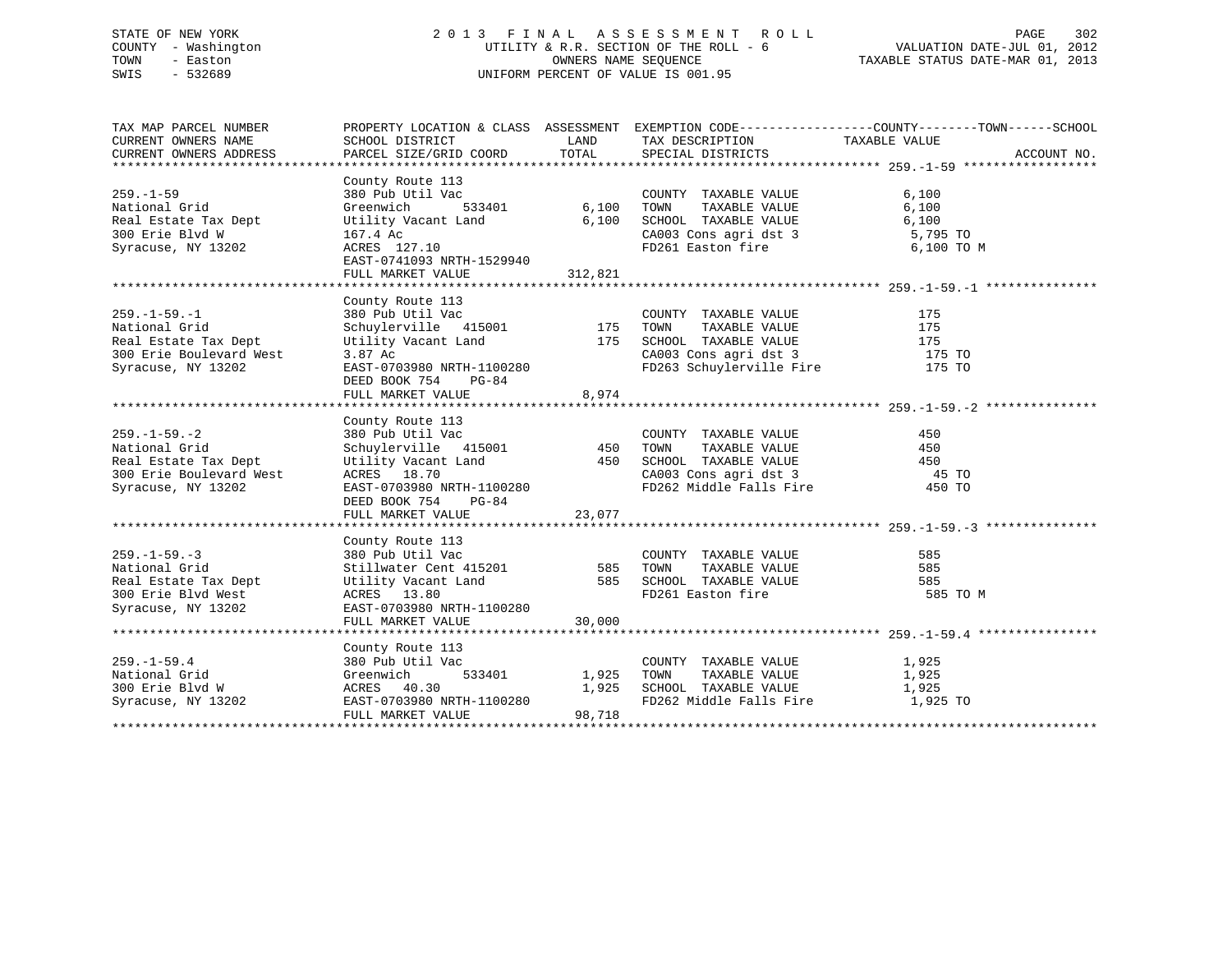## STATE OF NEW YORK 2 0 1 3 F I N A L A S S E S S M E N T R O L L PAGE 303 COUNTY - Washington UTILITY & R.R. SECTION OF THE ROLL - 6 VALUATION DATE-JUL 01, 2012 TOWN - Easton OWNERS NAME SEQUENCE TAXABLE STATUS DATE-MAR 01, 2013 SWIS - 532689 UNIFORM PERCENT OF VALUE IS 001.95

| TAX MAP PARCEL NUMBER     |                               |                |                                 | PROPERTY LOCATION & CLASS ASSESSMENT EXEMPTION CODE----------------COUNTY-------TOWN------SCHOOL |
|---------------------------|-------------------------------|----------------|---------------------------------|--------------------------------------------------------------------------------------------------|
| CURRENT OWNERS NAME       | SCHOOL DISTRICT               | LAND           | TAX DESCRIPTION                 | TAXABLE VALUE                                                                                    |
| CURRENT OWNERS ADDRESS    | PARCEL SIZE/GRID COORD        | TOTAL          | SPECIAL DISTRICTS               | ACCOUNT NO.                                                                                      |
|                           |                               |                |                                 |                                                                                                  |
|                           | Elec Trans                    |                |                                 | 845N200900                                                                                       |
| 626.089-9999-132.350-1001 | 882 Elec Trans Imp            | $\overline{a}$ | COUNTY TAXABLE VALUE            | 380                                                                                              |
| National Grid             | Schuylerville 415001          |                | TAXABLE VALUE<br>TOWN           | 380                                                                                              |
| Real Estate Tax Dept      | Spier-North Troy #3 + #15 380 |                | SCHOOL TAXABLE VALUE            | 380                                                                                              |
| 300 Erie Boulevard West   | ACRES 47.67                   |                | FD261 Easton fire               | 380 TO M                                                                                         |
| Syracuse, NY 13202        | FULL MARKET VALUE             |                | 19,487 FD263 Schuylerville Fire | 380 TO                                                                                           |
|                           |                               |                |                                 |                                                                                                  |
|                           | Elec Trans                    |                |                                 |                                                                                                  |
| 626.089-9999-132.350-1003 | 882 Elec Trans Imp            |                | COUNTY TAXABLE VALUE            | 7,212                                                                                            |
| National Grid             | Greenwich<br>533401           | $\overline{0}$ | TOWN<br>TAXABLE VALUE           | 7,212                                                                                            |
|                           |                               |                | SCHOOL TAXABLE VALUE            |                                                                                                  |
|                           |                               |                |                                 |                                                                                                  |
|                           |                               |                |                                 |                                                                                                  |
|                           |                               |                |                                 |                                                                                                  |
|                           | Elec Trans                    |                |                                 |                                                                                                  |
| 626.089-9999-132.350-1023 | 882 Elec Trans Imp            |                | COUNTY TAXABLE VALUE            | 2,419                                                                                            |
| National Grid             | Greenwich<br>533401           | $\bigcirc$     | TOWN<br>TAXABLE VALUE           | 2,419                                                                                            |
| Real Estate Tax Dept      | App Factor 1.0000             | 2,419          | SCHOOL TAXABLE VALUE            | 2,419                                                                                            |
| 300 Erie Blvd             | Cement Mountain Cambridge     |                | FD261 Easton fire               | 2,419 TO M                                                                                       |
|                           |                               |                |                                 |                                                                                                  |
|                           | Elec Trans                    |                |                                 |                                                                                                  |
| 626.089-9999-132.350-1033 | 882 Elec Trans Imp            |                | COUNTY TAXABLE VALUE            | 2                                                                                                |
| National Grid             | Greenwich                     | $\overline{0}$ | TOWN<br>TAXABLE VALUE           | 2                                                                                                |
| Real Estate Tax Dept      | 533401<br>App Factor 1.0000   | 2              | SCHOOL TAXABLE VALUE            | $\overline{2}$                                                                                   |
| 300 Erie Blyd             | Mid Falls-Stevens & Thomp     |                | FD261 Easton fire               | 2 TO M                                                                                           |
| Syracuse, NY 13202        | FULL MARKET VALUE             | 103            | FD262 Middle Falls Fire         | 2T0                                                                                              |
|                           |                               |                |                                 |                                                                                                  |
|                           | Elec Trans                    |                |                                 |                                                                                                  |
| 626.089-9999-132.350-1043 | 882 Elec Trans Imp            |                | COUNTY TAXABLE VALUE            | 2,757                                                                                            |
| National Grid             | 533401<br>Greenwich           | $\bigcirc$     | TOWN<br>TAXABLE VALUE           | 2,757                                                                                            |
| Real Estate Tax Dept      | App Factor 1.0000             | 2,757          | SCHOOL TAXABLE VALUE            | 2,757                                                                                            |
| 300 Erie Blvd West        | Middle Falls-Schuylervill     |                | FD261 Easton fire               | 2,757 TO M                                                                                       |
| Syracuse, NY 13202        | FULL MARKET VALUE             |                | 141,385 FD262 Middle Falls Fire | 2,757 TO                                                                                         |
|                           |                               |                |                                 |                                                                                                  |
|                           | Elec Trans                    |                |                                 | 8475200995                                                                                       |
| 626.089-9999-132.350-1054 | 882 Elec Trans Imp            |                | COUNTY TAXABLE VALUE            | 2,476                                                                                            |
| National Grid             | 535010<br>Cambridge           | $\bigcirc$     | TOWN<br>TAXABLE VALUE           | 2,476                                                                                            |
| Real Estate Tax Dept      | App Factor 1.0000             | 2,476          | SCHOOL TAXABLE VALUE            | 2,476                                                                                            |
| 300 Erie Boulevard West   | Schuylerville-Schaghticok     |                | FD261 Easton fire               | 2,476 TO M                                                                                       |
| Syracuse, NY 13202        | FULL MARKET VALUE             | 126,974        |                                 |                                                                                                  |
|                           |                               |                |                                 |                                                                                                  |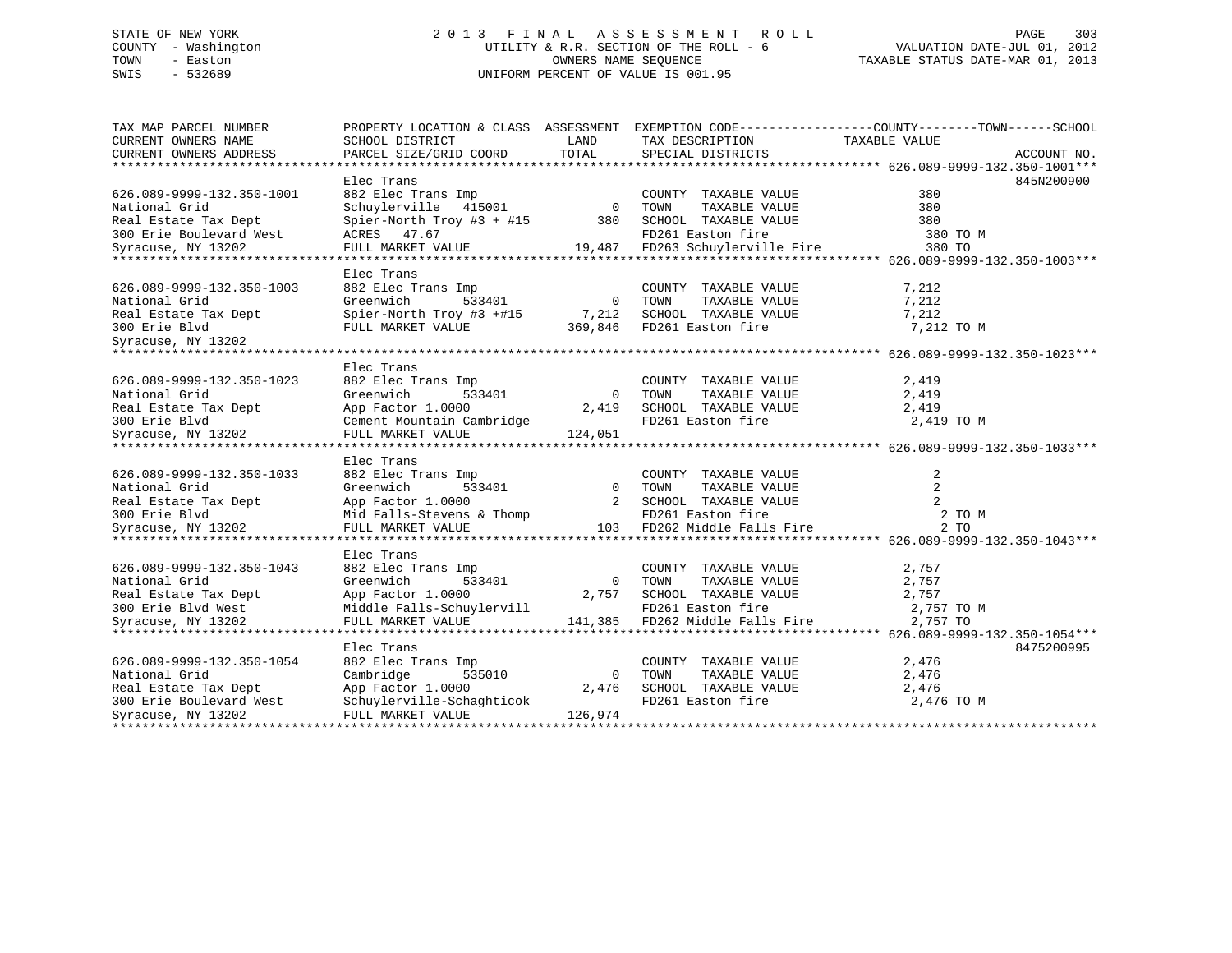## STATE OF NEW YORK 2 0 1 3 F I N A L A S S E S S M E N T R O L L PAGE 304 COUNTY - Washington UTILITY & R.R. SECTION OF THE ROLL - 6 VALUATION DATE-JUL 01, 2012 TOWN - Easton OWNERS NAME SEQUENCE TAXABLE STATUS DATE-MAR 01, 2013 SWIS - 532689 UNIFORM PERCENT OF VALUE IS 001.95

| TAX MAP PARCEL NUMBER<br>CURRENT OWNERS NAME     | SCHOOL DISTRICT           | LAND           | PROPERTY LOCATION & CLASS ASSESSMENT EXEMPTION CODE----------------COUNTY-------TOWN-----SCHOOL<br>TAX DESCRIPTION | TAXABLE VALUE |             |
|--------------------------------------------------|---------------------------|----------------|--------------------------------------------------------------------------------------------------------------------|---------------|-------------|
| CURRENT OWNERS ADDRESS                           | PARCEL SIZE/GRID COORD    | TOTAL          | SPECIAL DISTRICTS                                                                                                  |               | ACCOUNT NO. |
|                                                  |                           |                |                                                                                                                    |               |             |
|                                                  | Outside Plant             |                |                                                                                                                    |               | 845J101241  |
| 626.089-9999-132.350-1881                        | 884 Elec Dist Out         |                | COUNTY TAXABLE VALUE                                                                                               | 1,223         |             |
| National Grid                                    | Schuylerville 415001      |                | 0 TOWN<br>TAXABLE VALUE                                                                                            | 1,223         |             |
| Real Estate Tax Dept                             | Poles Wires Cables        |                | 1,223 SCHOOL TAXABLE VALUE                                                                                         | 1,223         |             |
| 300 Erie Boulevard West                          | FULL MARKET VALUE         |                | 62,718 FD261 Easton fire                                                                                           | 1,223 TO M    |             |
| Syracuse, NY 13202                               |                           |                | FD263 Schuylerville Fire                                                                                           | 1,223 TO      |             |
|                                                  |                           |                |                                                                                                                    |               |             |
|                                                  | Outside Plant             |                |                                                                                                                    |               | 845N200912  |
| 626.089-9999-132.350-1883                        | 884 Elec Dist Out         |                | COUNTY TAXABLE VALUE                                                                                               | 23,242        |             |
| National Grid                                    | Greenwich<br>533401       | 0 TOWN         | TAXABLE VALUE                                                                                                      | 23,242        |             |
|                                                  |                           |                | 23,242 SCHOOL TAXABLE VALUE                                                                                        | 23,242        |             |
|                                                  |                           |                | 1191,897 FD261 Easton fire                                                                                         | 23,242 TO M   |             |
| Syracuse, NY 13202                               |                           |                |                                                                                                                    |               |             |
|                                                  |                           |                |                                                                                                                    |               |             |
|                                                  | 358 Old Schuylerville Rd  |                |                                                                                                                    |               |             |
| $228. - 5 - 17.1$                                | 837 Cell Tower            |                | COUNTY TAXABLE VALUE                                                                                               | 10,000        |             |
| Nextel WIP Lease Corp                            | Greenwich<br>533401       | 100            | TOWN<br>TAXABLE VALUE                                                                                              | 10,000        |             |
| Washington County Fair                           | Agmt 2161/88              | 10,000         | SCHOOL TAXABLE VALUE                                                                                               | 10,000        |             |
| SBA Towers 11 LLC                                | Assignment 2297/22        |                | FD262 Middle Falls Fire 10,000 TO                                                                                  |               |             |
| NY10101-A                                        | $228. - 1 - 17.1$         |                |                                                                                                                    |               |             |
| 5900 Broken Sound Pkwy NW                        | FRNT 75.00 DPTH 75.00     |                |                                                                                                                    |               |             |
| Boca Raton, FL 33487-2797                        | EAST-0746642 NRTH-1554623 |                |                                                                                                                    |               |             |
|                                                  | DEED BOOK Agmt PG-54      |                |                                                                                                                    |               |             |
|                                                  | FULL MARKET VALUE         | 512,821        |                                                                                                                    |               |             |
|                                                  |                           |                |                                                                                                                    |               |             |
|                                                  | 297 Old Schuylerville Rd  |                |                                                                                                                    |               | 845N201070  |
| $228. - 5 - 21.3$                                | 874 Elec-hydro            |                | COUNTY TAXABLE VALUE                                                                                               | 9,470         |             |
| <b>NYSEG</b>                                     | Schuylerville 415001      | 470            | TOWN<br>TAXABLE VALUE                                                                                              | 9,470         |             |
| Utility Shared Services-Local                    | Battenkill Substation     | 9,470          | SCHOOL TAXABLE VALUE 9,470                                                                                         |               |             |
| 70 Farm View Dr                                  | $228. - 1 - 21.3$         |                | FD262 Middle Falls Fire 9,470 TO                                                                                   |               |             |
| New Gloucester, ME 04260                         | FRNT 119.00 DPTH 104.00   |                |                                                                                                                    |               |             |
|                                                  | EAST-0745806 NRTH-1556147 |                |                                                                                                                    |               |             |
|                                                  | DEED BOOK 461<br>PG-770   |                |                                                                                                                    |               |             |
|                                                  | FULL MARKET VALUE         | 485,641        |                                                                                                                    |               |             |
|                                                  |                           |                |                                                                                                                    |               |             |
|                                                  | Elec Trans                |                |                                                                                                                    |               | 845N200896  |
| 626.089-9999-131.600-1001                        | 882 Elec Trans Imp        |                | COUNTY TAXABLE VALUE                                                                                               | 5,600         |             |
| <b>NYSEG</b>                                     | Schuylerville 415001      | $\overline{0}$ | TOWN<br>TAXABLE VALUE                                                                                              | 5,600         |             |
| utility Shared Serv.-Local Tax App Factor 1.0000 |                           | 5,600          | SCHOOL TAXABLE VALUE                                                                                               | 5,600         |             |
| 70 Farm View Dr                                  | FULL MARKET VALUE         | 287,179        | FD261 Easton fire                                                                                                  | 5,600 TO M    |             |
| New Gloucester, ME 04260                         |                           |                | FD262 Middle Falls Fire                                                                                            | $5,600$ TO    |             |
|                                                  |                           |                |                                                                                                                    |               |             |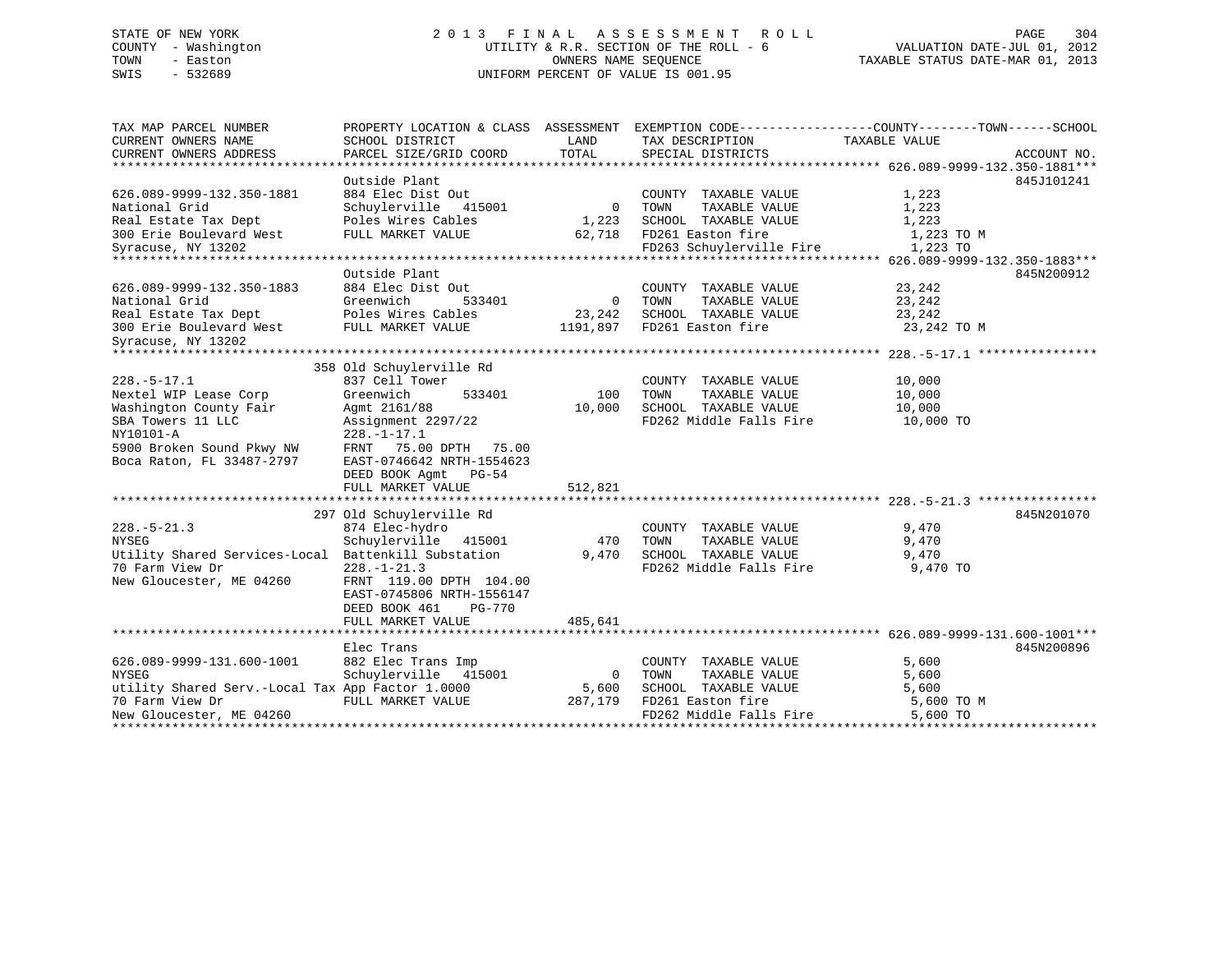## STATE OF NEW YORK 2 0 1 3 F I N A L A S S E S S M E N T R O L L PAGE 305 COUNTY - Washington UTILITY & R.R. SECTION OF THE ROLL - 6 VALUATION DATE-JUL 01, 2012 TOWN - Easton OWNERS NAME SEQUENCE TAXABLE STATUS DATE-MAR 01, 2013 SWIS - 532689 UNIFORM PERCENT OF VALUE IS 001.95

| TAX MAP PARCEL NUMBER<br>CURRENT OWNERS NAME<br>CURRENT OWNERS ADDRESS                                                    | SCHOOL DISTRICT<br>PARCEL SIZE/GRID COORD                                                                                                                                              | LAND<br>TOTAL             | PROPERTY LOCATION & CLASS ASSESSMENT EXEMPTION CODE----------------COUNTY-------TOWN------SCHOOL<br>TAX DESCRIPTION<br>SPECIAL DISTRICTS | TAXABLE VALUE                                     | ACCOUNT NO. |
|---------------------------------------------------------------------------------------------------------------------------|----------------------------------------------------------------------------------------------------------------------------------------------------------------------------------------|---------------------------|------------------------------------------------------------------------------------------------------------------------------------------|---------------------------------------------------|-------------|
| **********************                                                                                                    |                                                                                                                                                                                        |                           |                                                                                                                                          |                                                   |             |
| $227. - 1 - 12$<br>Schuylerville Water Works<br>Attn: Vil Of Schuylerville<br>Spring Steet<br>Schuylerville, NY 12871     | 136 Old Schuylerville Rd<br>822 Water supply<br>Schuylerville 415001<br>Water Supply Vacant Land<br>180/105-411/1075<br>ACRES 116.40<br>EAST-0743102 NRTH-1555365<br>FULL MARKET VALUE | 8,000<br>8,000<br>410,256 | COUNTY TAXABLE VALUE<br>TOWN<br>TAXABLE VALUE<br>SCHOOL TAXABLE VALUE<br>CA003 Cons agri dst 3<br>FD263 Schuylerville Fire 8,000 TO      | 8,000<br>8,000<br>8,000<br>8,000 TO               | 845N200918  |
|                                                                                                                           |                                                                                                                                                                                        |                           |                                                                                                                                          |                                                   |             |
| 626.089-9999-200.000-1001<br>Schuylerville Water Works<br>Attn: Vil Schuylerville<br>Spring St<br>Schuylerville, NY 12871 | Water Supply<br>822 Water supply<br>Schuylerville 415001<br>App Factor 1.0000<br>Chlorine Plant/Equipment<br>FULL MARKET VALUE                                                         | $\overline{0}$<br>800     | COUNTY TAXABLE VALUE<br>TAXABLE VALUE<br>TOWN<br>SCHOOL TAXABLE VALUE<br>FD261 Easton fire<br>41,026 FD263 Schuylerville Fire            | 800<br>800<br>800<br>800 TO M<br>800 TO           | 845N200919  |
|                                                                                                                           | 178 Ives Hill Rd                                                                                                                                                                       |                           |                                                                                                                                          |                                                   | 845N200898  |
| $278. - 1 - 4$<br>Verizon New York Inc<br>Property Tax Department<br>PO Box 152206<br>Irving, TX 75015-2206               | 831 Tele Comm<br>Greenwich<br>533401<br>Site On Ives Mt, central<br>With R-O-W To Same<br>ACRES<br>2.10<br>EAST-0751028 NRTH-1512995<br>DEED BOOK 418<br>PG-1089<br>FULL MARKET VALUE  | 1,000<br>1,980<br>101,538 | COUNTY TAXABLE VALUE<br>TAXABLE VALUE<br>TOWN<br>SCHOOL TAXABLE VALUE<br>CA003 Cons agri dst 3<br>FD261 Easton fire                      | 1,980<br>1,980<br>1,980<br>1,980 TO<br>1,980 TO M |             |
|                                                                                                                           |                                                                                                                                                                                        |                           |                                                                                                                                          |                                                   |             |
| 626.089-9999-631.900-1881<br>Verizon New York Inc<br>Property Tax Department<br>PO Box 152206<br>Irving, TX 75015-2206    | Outside Plant<br>836 Telecom. eq.<br>Schuylerville 415001<br>Poles Wires Cables<br>FULL MARKET VALUE                                                                                   |                           | COUNTY TAXABLE VALUE<br>0 TOWN<br>TAXABLE VALUE<br>2,029 SCHOOL TAXABLE VALUE<br>104,051 FD261 Easton fire<br>FD262 Middle Falls Fire    | 2,029<br>2,029<br>2,029<br>2,029 TO M<br>2,029 TO | 8475200989  |
|                                                                                                                           | Outside Plant                                                                                                                                                                          |                           |                                                                                                                                          |                                                   | 8475200990  |
| 626.089-9999-631.900-1882<br>Verizon New York Inc<br>Property Tax Department<br>PO Box 152206<br>Irving, TX 75015-2206    | 836 Telecom. eq.<br>Stillwater Cent 415201<br>Poles Wires Cables<br>FULL MARKET VALUE                                                                                                  | $\overline{0}$            | COUNTY TAXABLE VALUE<br>TOWN<br>TAXABLE VALUE<br>48 SCHOOL TAXABLE VALUE<br>2,462 FD261 Easton fire                                      | 48<br>48<br>48<br>48 TO M                         |             |
|                                                                                                                           | Outside Plant                                                                                                                                                                          |                           |                                                                                                                                          |                                                   | 845N200899  |
| 626.089-9999-631.900-1883<br>Verizon New York Inc<br>Property Tax Department<br>PO Box 152206<br>Irving, TX 75015-2206    | 836 Telecom. eq.<br>Greenwich<br>533401<br>Poles Wires Cables<br>FULL MARKET VALUE 141,231 FD261 Easton fire                                                                           | $\overline{0}$            | COUNTY TAXABLE VALUE<br>TOWN<br>TAXABLE VALUE<br>2,754 SCHOOL TAXABLE VALUE                                                              | 2,754<br>2,754<br>2,754<br>2,754 TO M             |             |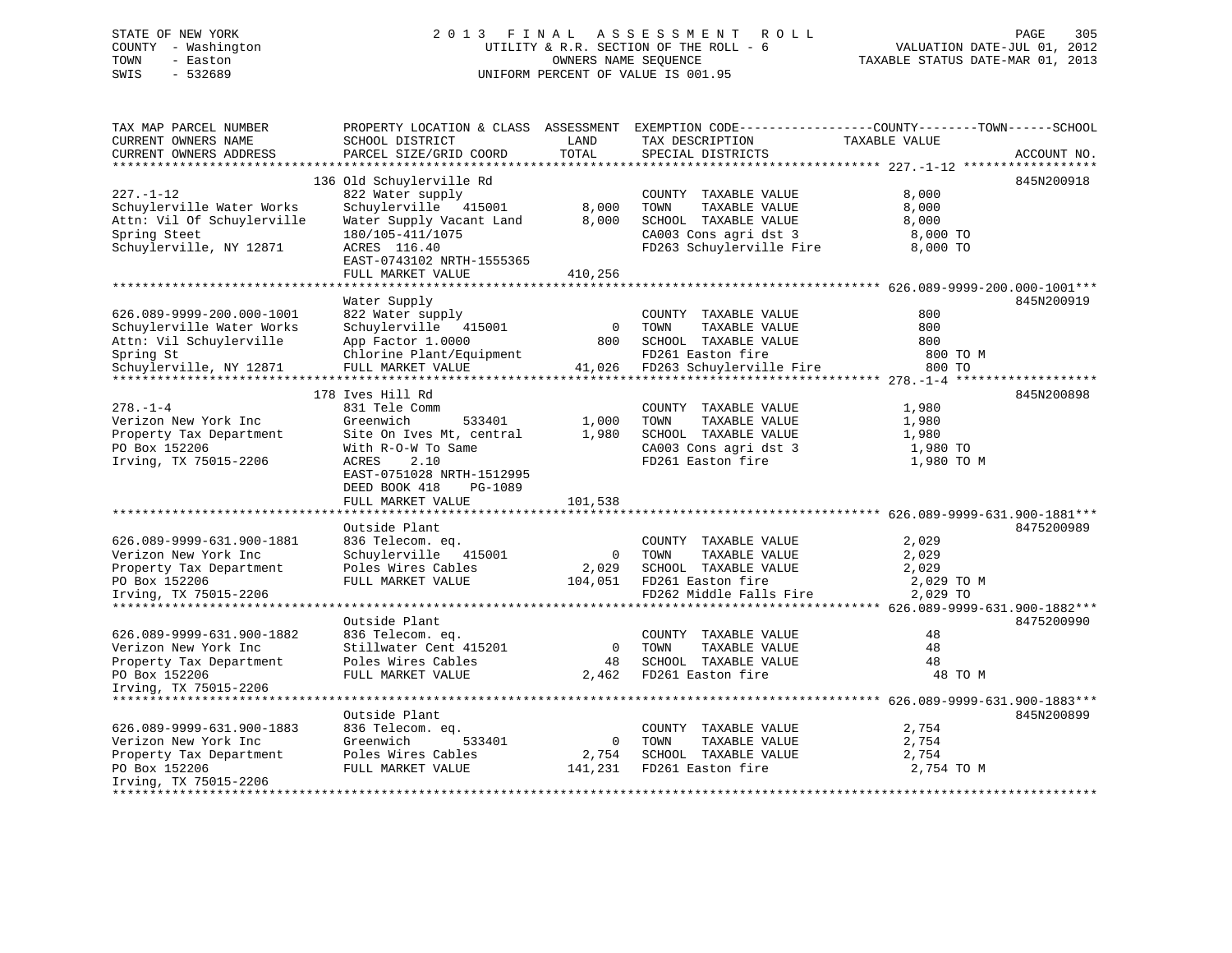TOWN - Easton TAXABLE STATUS DATE-MAR 01, 2013 SWIS - 532689 RPS150/V04/L015 UNIFORM PERCENT OF VALUE IS 001.95 CURRENT DATE 6/24/2013

### ROLL SUB SECTION - - TOTALS

#### \*\*\* S P E C I A L D I S T R I C T S U M M A R Y \*\*\*

| CODE | DISTRICT NAME        | TOTAL<br>PARCELS | EXTENSION<br>TYPE | EXTENSION<br>VALUE | AD VALOREM<br>VALUE | EXEMPT<br>AMOUNT | TAXABLE<br>VALUE |
|------|----------------------|------------------|-------------------|--------------------|---------------------|------------------|------------------|
|      | CA003 Cons agri dst  |                  | 6 TOTAL           |                    | 16,095              |                  | 16,095           |
|      | FD261 Easton fire    |                  | 17 TOTAL M        |                    | 59,707              |                  | 59,707           |
|      | FD262 Middle Falls F |                  | 12 TOTAL          |                    | 74,854              |                  | 74,854           |
|      | FD263 Schuylerville  |                  | 5 TOTAL           |                    | 10,578              |                  | 10,578           |

#### \*\*\* S C H O O L D I S T R I C T S U M M A R Y \*\*\*

| CODE                                 | DISTRICT NAME                                                 | TOTAL<br>PARCELS   | ASSESSED<br>LAND       | ASSESSED<br>TOTAL                | EXEMPT<br><b>AMOUNT</b> | TOTAL<br>TAXABLE                 | <b>STAR</b><br>AMOUNT | STAR<br>TAXABLE                  |
|--------------------------------------|---------------------------------------------------------------|--------------------|------------------------|----------------------------------|-------------------------|----------------------------------|-----------------------|----------------------------------|
| 415001<br>415201<br>533401<br>535010 | Schuylerville<br>Stillwater Central<br>Greenwich<br>Cambridge | 10<br>2<br>14<br>÷ | 9,345<br>585<br>10,470 | 44,197<br>633<br>85,042<br>2,476 |                         | 44,197<br>633<br>85,042<br>2,476 |                       | 44,197<br>633<br>85,042<br>2,476 |
|                                      | SUB-TOTAL                                                     | 27                 | 20,400                 | 132,348                          |                         | 132,348                          |                       | 132,348                          |
|                                      | TOTAL                                                         | 27                 | 20,400                 | 132,348                          |                         | 132,348                          |                       | 132,348                          |

#### \*\*\* S Y S T E M C O D E S S U M M A R Y \*\*\*

#### NO SYSTEM EXEMPTIONS AT THIS LEVEL

### \*\*\* E X E M P T I O N S U M M A R Y \*\*\*

### NO EXEMPTIONS AT THIS LEVEL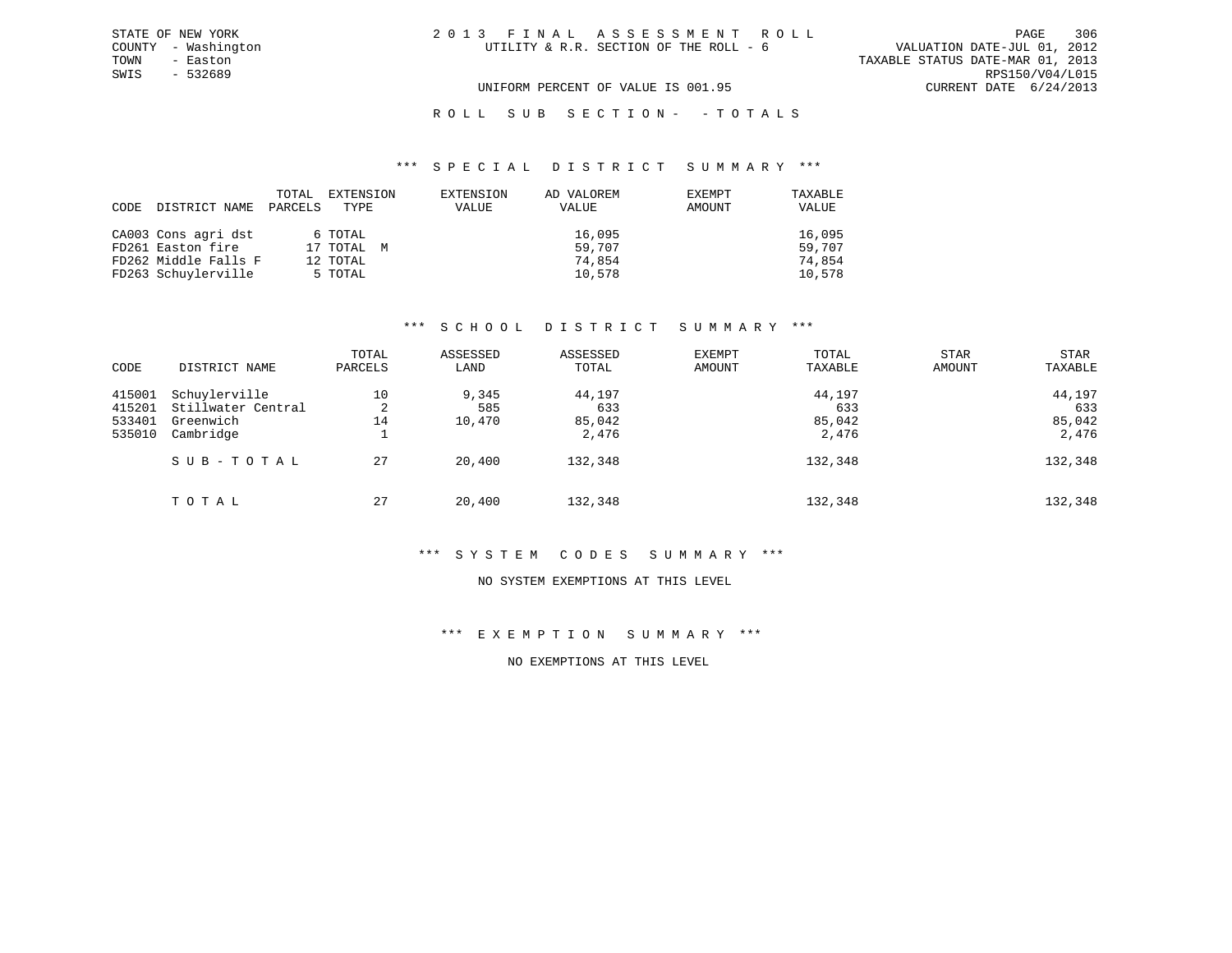|      | STATE OF NEW YORK   | 2013 FINAL ASSESSMENT ROLL             |                                  | PAGE            | 307 |
|------|---------------------|----------------------------------------|----------------------------------|-----------------|-----|
|      | COUNTY - Washington | UTILITY & R.R. SECTION OF THE ROLL - 6 | VALUATION DATE-JUL 01, 2012      |                 |     |
| TOWN | - Easton            |                                        | TAXABLE STATUS DATE-MAR 01, 2013 |                 |     |
| SWIS | - 532689            |                                        |                                  | RPS150/V04/L015 |     |
|      |                     | UNIFORM PERCENT OF VALUE IS 001.95     | CURRENT DATE 6/24/2013           |                 |     |
|      |                     |                                        |                                  |                 |     |

# R O L L S U B S E C T I O N - - T O T A L S

| ROLL |                  | TOTAL       | \SSESSED | <b><i>\SSESSED</i></b> | TAXABLE | TAXABLE | TAXABLE       | STAR    |
|------|------------------|-------------|----------|------------------------|---------|---------|---------------|---------|
| SEC  | DESCRIPTION      | PARCELS     | LAND     | TOTAL                  | COUNTY  | TOWN    | <b>SCHOOL</b> | TAXABLE |
|      | UTILITIES & N.C. | $\sim$<br>4 | 20,400   | 132,348                | 132,348 | 132,348 | 132,348       | 132,348 |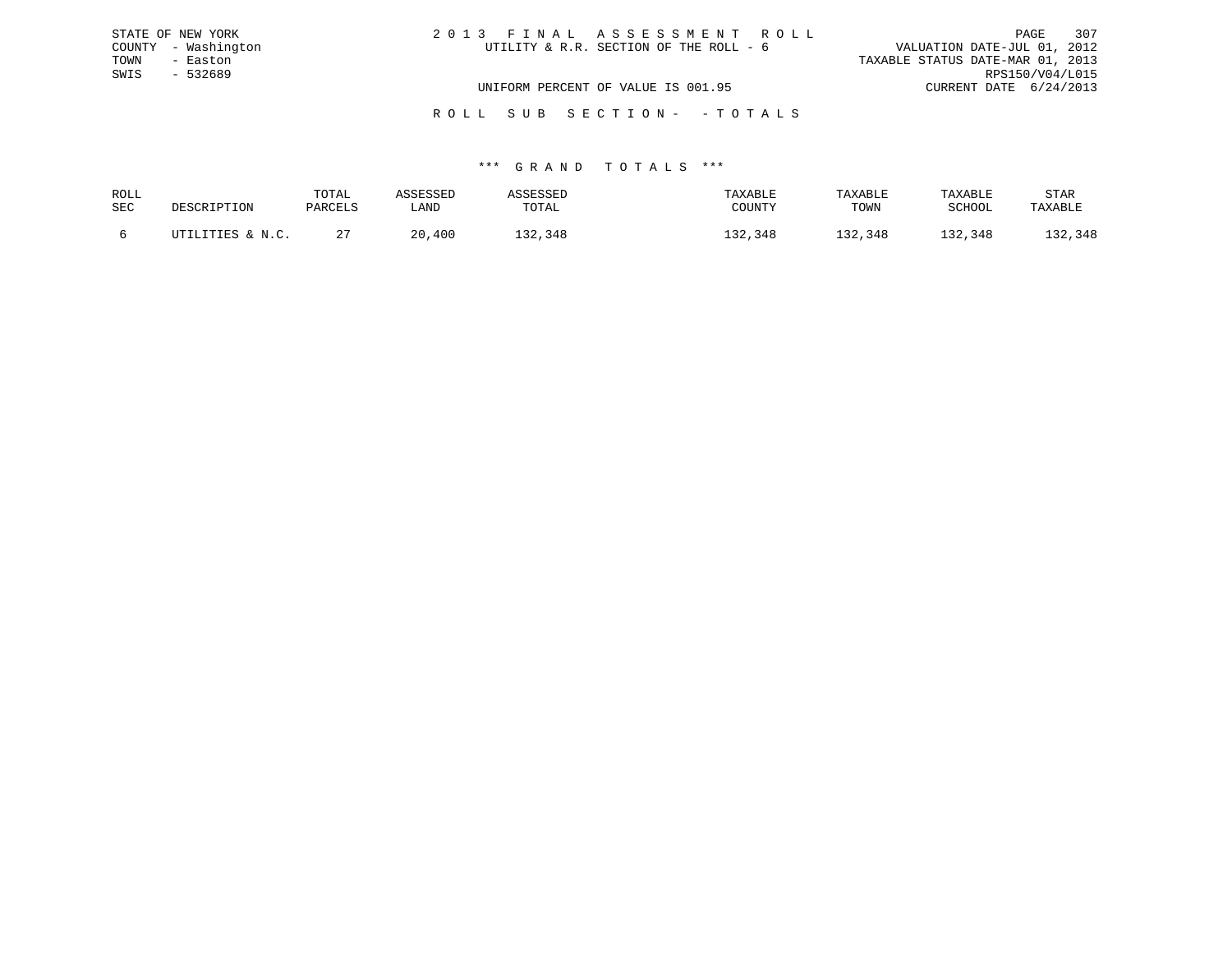|      | STATE OF NEW YORK   | 2013 FINAL ASSESSMENT ROLL             |                             | PAGE            | 308 |
|------|---------------------|----------------------------------------|-----------------------------|-----------------|-----|
|      | COUNTY - Washington | UTILITY & R.R. SECTION OF THE ROLL - 6 | VALUATION DATE-JUL 01, 2012 |                 |     |
| TOWN | - Easton            | TAXABLE STATUS DATE-MAR 01, 2013       |                             |                 |     |
| SWIS | - 532689            | UNIFORM PERCENT OF VALUE IS 001.95     |                             | RPS150/V04/L015 |     |
|      |                     |                                        | CURRENT DATE 6/24/2013      |                 |     |
|      |                     |                                        |                             |                 |     |

### ROLL SECTION TOTALS

#### \*\*\* S P E C I A L D I S T R I C T S U M M A R Y \*\*\*

| CODE | DISTRICT NAME        | TOTAL<br>PARCELS | EXTENSION<br>TYPE | EXTENSION<br>VALUE | AD VALOREM<br>VALUE | EXEMPT<br>AMOUNT | TAXABLE<br>VALUE |
|------|----------------------|------------------|-------------------|--------------------|---------------------|------------------|------------------|
|      | CA003 Cons agri dst  |                  | 6 TOTAL           |                    | 16,095              |                  | 16,095           |
|      | FD261 Easton fire    |                  | 17 TOTAL M        |                    | 59,707              |                  | 59,707           |
|      | FD262 Middle Falls F |                  | 12 TOTAL          |                    | 74,854              |                  | 74,854           |
|      | FD263 Schuylerville  |                  | 5 TOTAL           |                    | 10,578              |                  | 10,578           |

### \*\*\* S C H O O L D I S T R I C T S U M M A R Y \*\*\*

| CODE                                 | DISTRICT NAME                                                 | TOTAL<br>PARCELS   | ASSESSED<br>LAND       | ASSESSED<br>TOTAL                | EXEMPT<br><b>AMOUNT</b> | TOTAL<br>TAXABLE                 | <b>STAR</b><br>AMOUNT | <b>STAR</b><br>TAXABLE           |
|--------------------------------------|---------------------------------------------------------------|--------------------|------------------------|----------------------------------|-------------------------|----------------------------------|-----------------------|----------------------------------|
| 415001<br>415201<br>533401<br>535010 | Schuylerville<br>Stillwater Central<br>Greenwich<br>Cambridge | 10<br>2<br>14<br>÷ | 9,345<br>585<br>10,470 | 44,197<br>633<br>85,042<br>2,476 |                         | 44,197<br>633<br>85,042<br>2,476 |                       | 44,197<br>633<br>85,042<br>2,476 |
|                                      | SUB-TOTAL                                                     | 27                 | 20,400                 | 132,348                          |                         | 132,348                          |                       | 132,348                          |
|                                      | TOTAL                                                         | 27                 | 20,400                 | 132,348                          |                         | 132,348                          |                       | 132,348                          |

#### \*\*\* S Y S T E M C O D E S S U M M A R Y \*\*\*

#### NO SYSTEM EXEMPTIONS AT THIS LEVEL

### \*\*\* E X E M P T I O N S U M M A R Y \*\*\*

### NO EXEMPTIONS AT THIS LEVEL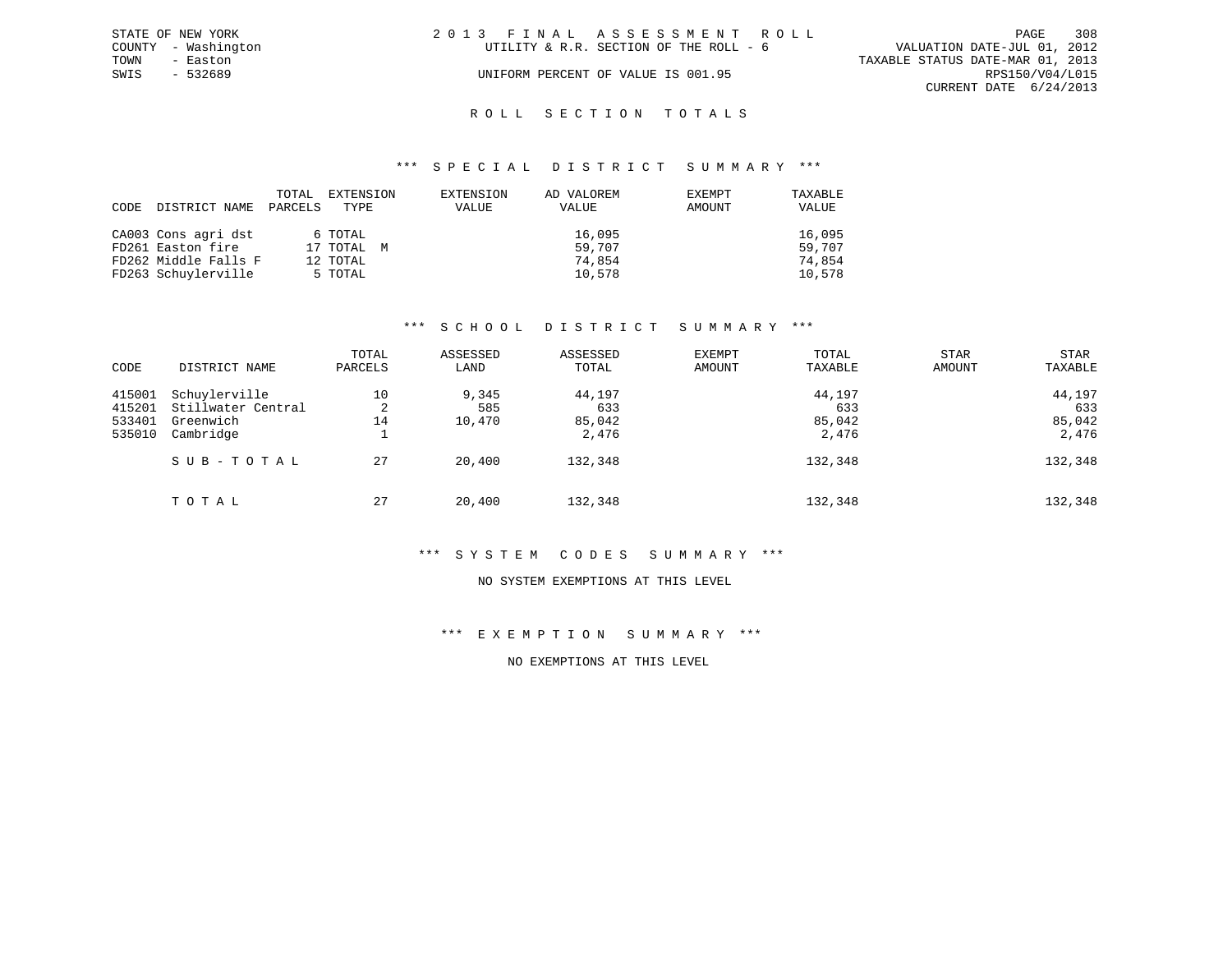|      | STATE OF NEW YORK   | 2013 FINAL ASSESSMENT ROLL             | 309<br>PAGE                      |
|------|---------------------|----------------------------------------|----------------------------------|
|      | COUNTY - Washington | UTILITY & R.R. SECTION OF THE ROLL - 6 | VALUATION DATE-JUL 01, 2012      |
| TOWN | - Easton            |                                        | TAXABLE STATUS DATE-MAR 01, 2013 |
| SWIS | - 532689            | UNIFORM PERCENT OF VALUE IS 001.95     | RPS150/V04/L015                  |
|      |                     |                                        | CURRENT DATE 6/24/2013           |
|      |                     |                                        |                                  |

R O L L S E C T I O N T O T A L S

| ROLL |                  | TOTAL   | <b>ICCFCCFT</b> | <i><b>SSESSED</b></i> | TAXABLE | TAXABLE | TAXABLE     | STAR    |
|------|------------------|---------|-----------------|-----------------------|---------|---------|-------------|---------|
| SEC  | DESCRIPTION      | PARCELS | LAND            | TOTAL                 | COUNTY  | TOWN    | SCHOOL      | TAXABLE |
|      | UTILITIES & N.C. | ▵       | , 400<br>20.    | 132,348               | 132,348 | 132,348 | 32.<br>,348 | 132,348 |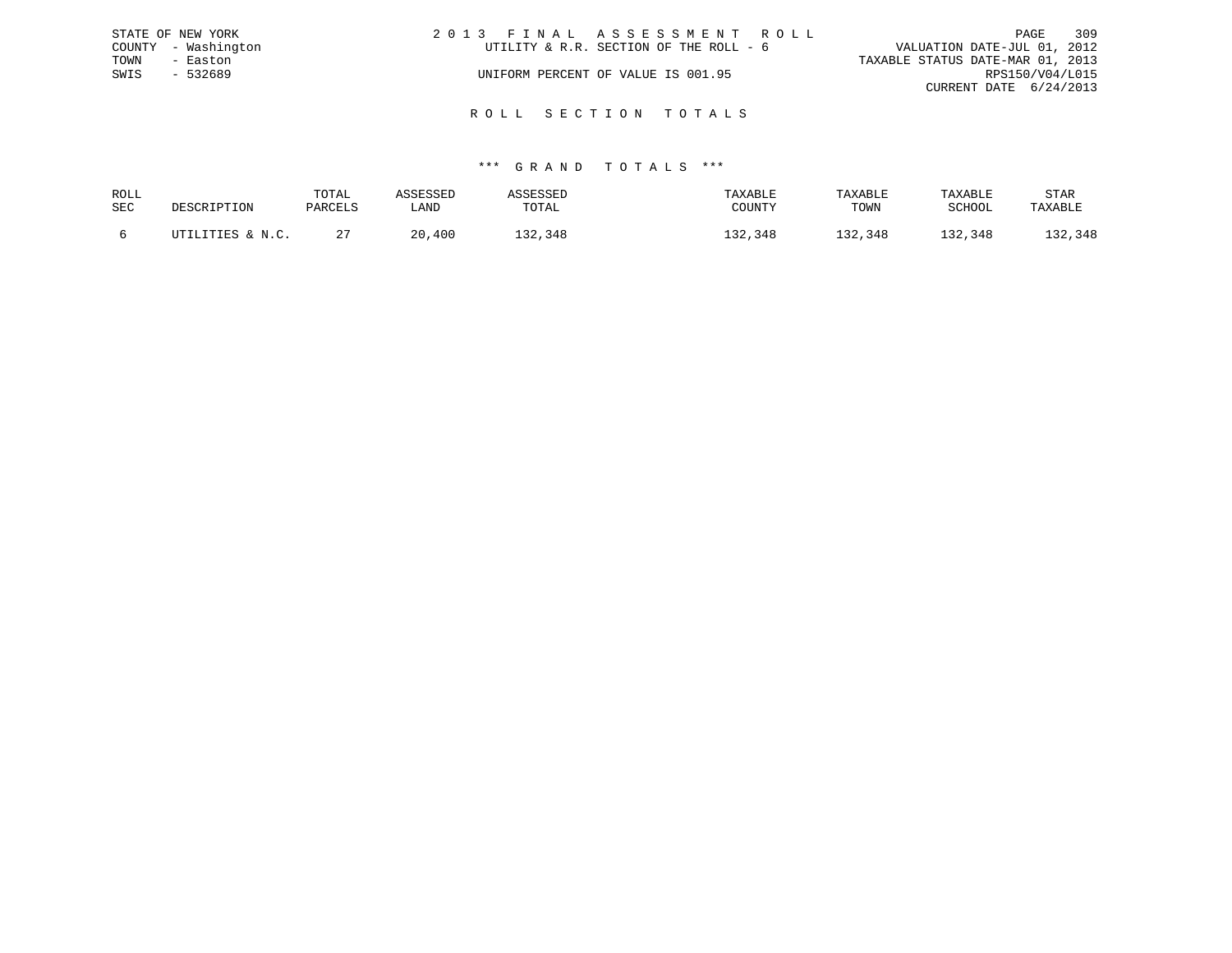## STATE OF NEW YORK 2 0 1 3 F I N A L A S S E S S M E N T R O L L PAGE 310 COUNTY - Washington WHOLLY EXEMPT SECTION OF THE ROLL - 8 VALUATION DATE-JUL 01, 2012 TOWN - Easton COMPUTERS NAME SEQUENCE TAXABLE STATUS DATE-MAR 01, 2013<br>SWIS - 532689 SWIS - 532689 UNIFORM PERCENT OF VALUE IS 001.95

| TAX MAP PARCEL NUMBER<br>CURRENT OWNERS NAME<br>CURRENT OWNERS ADDRESS                                                            | PROPERTY LOCATION & CLASS ASSESSMENT EXEMPTION CODE----------------COUNTY-------TOWN------SCHOOL<br>SCHOOL DISTRICT<br>PARCEL SIZE/GRID COORD                                  | LAND<br>TOTAL           | TAX DESCRIPTION<br>SPECIAL DISTRICTS                                                                                                                            |                | TAXABLE VALUE                                           |                                     | ACCOUNT NO.           |
|-----------------------------------------------------------------------------------------------------------------------------------|--------------------------------------------------------------------------------------------------------------------------------------------------------------------------------|-------------------------|-----------------------------------------------------------------------------------------------------------------------------------------------------------------|----------------|---------------------------------------------------------|-------------------------------------|-----------------------|
|                                                                                                                                   |                                                                                                                                                                                |                         |                                                                                                                                                                 |                |                                                         |                                     |                       |
| $245. - 1 - 5$<br>Burdick Cemetary<br>Greenwich, NY 12834                                                                         | Colonel Baum Rd<br>695 Cemetery<br>533401<br>Greenwich<br>Cemetary<br>FRNT 125.00 DPTH 130.00<br>EAST-0761080 NRTH-1545863<br>DEED BOOK 35<br>PG-513<br>FULL MARKET VALUE      | 100<br>100<br>5,128     | 27350<br>PRI CEM<br>COUNTY TAXABLE VALUE<br>TOWN<br>TAXABLE VALUE<br>SCHOOL TAXABLE VALUE<br>FD261 Easton fire<br>100 EX                                        | $\mathbf 0$    | 100<br>$\mathbf 0$<br>$\Omega$<br>$\Omega$              | 100<br>0 TO M                       | 845J101249<br>100     |
|                                                                                                                                   |                                                                                                                                                                                |                         |                                                                                                                                                                 |                |                                                         |                                     |                       |
| $261. -1 -1.4$<br>Cemetery<br>1071 St Rt 40<br>Greenwich, NY 12834                                                                | Herrington Hill Rd<br>695 Cemetery<br>Greenwich<br>533401<br>Cemetery<br>FRNT 116.00 DPTH 105.00<br>EAST-0759052 NRTH-1525770                                                  | 100<br>100              | TN CEM<br>13510<br>COUNTY TAXABLE VALUE<br>TOWN<br>TAXABLE VALUE<br>SCHOOL TAXABLE VALUE<br>FD261 Easton fire                                                   | $\overline{0}$ | 100<br>$\Omega$<br>$\Omega$<br>$\Omega$                 | 100<br>0 TO M                       | 100                   |
|                                                                                                                                   | FULL MARKET VALUE                                                                                                                                                              | 5,128                   | 100 EX                                                                                                                                                          |                |                                                         |                                     |                       |
|                                                                                                                                   | Colonel Baum Rd                                                                                                                                                                |                         |                                                                                                                                                                 |                |                                                         |                                     | 845J101250            |
| $245. - 2 - 26.3$<br>Daughters Of The American<br>Revolution Willard's<br>Attn: Kathy Rapp<br>15 Church St<br>Greenwich, NY 12834 | 314 Rural vac<10<br>Greenwich<br>533401<br>Historical Marker<br>FRNT 20.00 DPTH<br>35.00<br>EAST-0764382 NRTH-1545479<br>DEED BOOK 181<br>PG-109                               | 100<br>100              | HIST SOC<br>26250<br>COUNTY TAXABLE VALUE<br>TOWN<br>TAXABLE VALUE<br>SCHOOL TAXABLE VALUE<br>CA003 Cons agri dst 3<br>FD261 Easton fire                        | $\overline{0}$ | 100<br>$\Omega$<br>$\mathbf 0$<br>$\mathbf 0$<br>100 TO | 100<br>100 TO M                     | 100                   |
|                                                                                                                                   | FULL MARKET VALUE                                                                                                                                                              | 5,128                   |                                                                                                                                                                 |                |                                                         |                                     |                       |
| $245. - 1 - 1$<br>Diocese of Albany Trustees of Greenwich<br>Attn: Matt Baker<br>575 Burton Rd<br>Greenwich, NY 12834             | 586 Burton Rd<br>620 Religious<br>533401<br>religous complex<br>923/165<br>ACRES 358.90<br>EAST-0756976 NRTH-1547049<br>DEED BOOK 923<br>PG-157                                | 10,000<br>100,000       | NON-PR REL 25110<br>COUNTY TAXABLE VALUE<br>TOWN<br>TAXABLE VALUE<br>SCHOOL TAXABLE VALUE<br>CA003 Cons agri dst 3<br>100,000 EX<br>FD261 Easton fire           | $\Omega$       | 100,000<br>$\mathbf 0$<br>$\mathbf 0$<br>$\mathbf 0$    | 100,000<br>0 <sub>T</sub><br>0 TO M | 845J100560<br>100,000 |
|                                                                                                                                   | FULL MARKET VALUE                                                                                                                                                              | 5128,205                | 100,000 EX                                                                                                                                                      |                |                                                         |                                     |                       |
|                                                                                                                                   | 1074 State Route 40                                                                                                                                                            |                         |                                                                                                                                                                 |                |                                                         |                                     | 8479900977            |
| $259. - 1 - 15$<br>Easton Library<br>1074 St Rt 40<br>Greenwich, NY 12834                                                         | 611 Library<br>Greenwich<br>533401<br>Burton Librayr Bks &<br>679/186<br>78.00 DPTH 93.00<br>FRNT<br>EAST-0746237 NRTH-1523361<br>PG-154<br>DEED BOOK 371<br>FULL MARKET VALUE | 500<br>5,000<br>256,410 | OTHER TOWN 13500<br>COUNTY TAXABLE VALUE<br>TOWN<br>TAXABLE VALUE<br>SCHOOL TAXABLE VALUE<br>CA003 Cons agri dst 3<br>5,000 EX<br>FD261 Easton fire<br>5,000 EX | $\mathbf{0}$   | 5.000<br>$\overline{0}$<br>$\Omega$<br>$\Omega$         | 5.000<br>$0$ TO<br>0 TO M           | 5,000                 |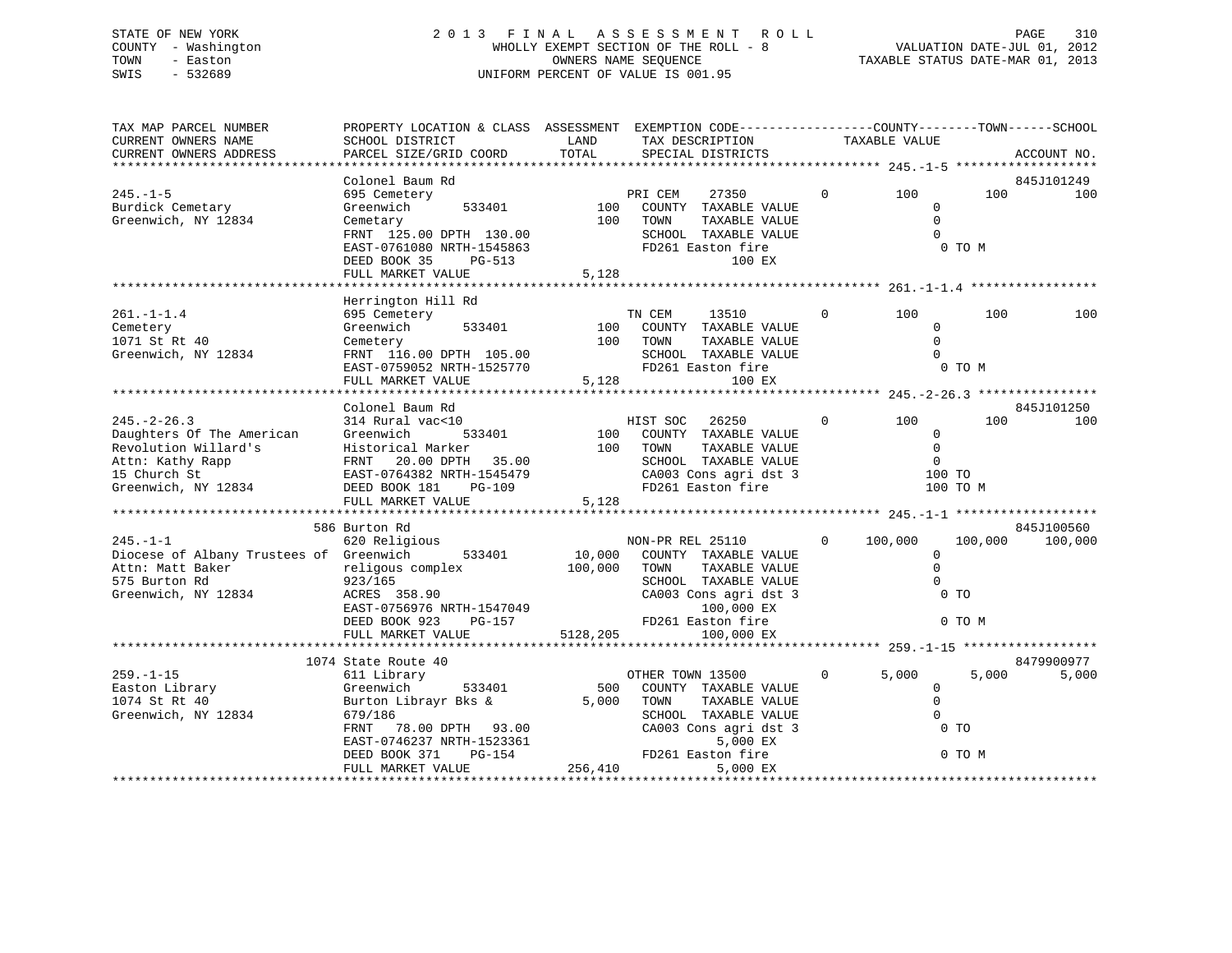## STATE OF NEW YORK 2 0 1 3 F I N A L A S S E S S M E N T R O L L PAGE 311 COUNTY - Washington WHOLLY EXEMPT SECTION OF THE ROLL - 8 VALUATION DATE-JUL 01, 2012 TOWN - Easton OWNERS NAME SEQUENCE TAXABLE STATUS DATE-MAR 01, 2013 SWIS - 532689 UNIFORM PERCENT OF VALUE IS 001.95

| TAX MAP PARCEL NUMBER<br>CURRENT OWNERS NAME<br>CURRENT OWNERS ADDRESS                                                                                                                                 | PROPERTY LOCATION & CLASS ASSESSMENT EXEMPTION CODE---------------COUNTY-------TOWN------SCHOOL                                                                 |                             |                                                                                                                                                                               |                |                                                                                         |                              |
|--------------------------------------------------------------------------------------------------------------------------------------------------------------------------------------------------------|-----------------------------------------------------------------------------------------------------------------------------------------------------------------|-----------------------------|-------------------------------------------------------------------------------------------------------------------------------------------------------------------------------|----------------|-----------------------------------------------------------------------------------------|------------------------------|
| $269. - 2 - 12.6$<br>Easton Rural Cemetary assoc<br>George Rogers<br>3007 Valley Falls Rd<br>Schaghticoke, NY 12154                                                                                    | Hoag Rd<br>323 Vacant rural<br>Greenwich<br>Vac Land<br>$2.8$ Ad<br>ACRES 2.10<br>EAST-0749584 NRTH-1516191<br>DEED BOOK 658<br>PG-284<br>FULL MARKET VALUE     | 533401 200<br>200<br>10,256 | PRI CEM<br>27350<br>COUNTY TAXABLE VALUE<br>TAXABLE VALUE<br>TOWN<br>SCHOOL TAXABLE VALUE<br>CA003 Cons agri dst 3<br>200 EX<br>200 EX                                        | $\Omega$       | 200<br>$\mathbf{0}$<br>$\overline{0}$<br>$\Omega$<br>0 <sub>T</sub><br>0 TO M           | 200<br>200                   |
|                                                                                                                                                                                                        |                                                                                                                                                                 |                             |                                                                                                                                                                               |                |                                                                                         |                              |
| $269. - 1 - 14$<br>Easton Rural Cemetery Assoc. Greenwich 533401 200<br>George Rogers Trame Church & Shed 1,000<br>3007 Valley Falls Rd ACRES 7.40<br>Schaghticoke, NY 12154 EAST-0749062 NRTH-1516055 | 227 Meeting House Rd<br>620 Religious<br>FULL MARKET VALUE                                                                                                      | 1,000<br>51,282             | OTHER TOWN 13500 0<br>COUNTY TAXABLE VALUE<br>TOWN<br>TAXABLE VALUE<br>SCHOOL TAXABLE VALUE<br>CA003 Cons agri dst 3<br>1,000 EX<br>FD261 Easton fire<br>1,000 EX             |                | 1,000<br>$\Omega$<br>$\overline{0}$<br>$\Omega$<br>0 <sub>T</sub><br>0 TO M             | 8479900985<br>1,000<br>1,000 |
|                                                                                                                                                                                                        |                                                                                                                                                                 |                             |                                                                                                                                                                               |                |                                                                                         |                              |
| $235. - 1 - 8$<br>Easton Town Of<br>1071 State Route 40 Land Fill<br>Greenwich NY 12834 ACRES 50<br>Greenwich, NY 12834                                                                                | 181 General Fellows Rd<br>852 Landfill<br>533401 4,200<br>Greenwich<br>ACRES 50.80<br>EAST-0742699 NRTH-1551221<br>DEED BOOK 394<br>PG-651<br>FULL MARKET VALUE | 4,200                       | OTHER TOWN 13500<br>COUNTY TAXABLE VALUE<br>TOWN<br>TAXABLE VALUE<br>SCHOOL TAXABLE VALUE<br>CA003 Cons agri dst 3<br>4,200 EX<br>215,385 FD262 Middle Falls Fire<br>4,200 EX | $\overline{0}$ | 4,200<br>$\mathbf{0}$<br>$\overline{0}$<br>$\Omega$<br>0 <sub>T</sub><br>0 <sub>T</sub> | 8479900984<br>4,200<br>4,200 |
|                                                                                                                                                                                                        | State Route 40                                                                                                                                                  |                             |                                                                                                                                                                               |                |                                                                                         | 845J100365                   |
| $259. -1 - 19$<br>Easton Town Of<br>1071 St Rt 40<br>Greenwich, NY 12834                                                                                                                               | 650 Government<br>533401<br>Greenwich<br>v l<br>FRNT 103.00 DPTH 193.00<br>EAST-0746017 NRTH-1523306<br>DEED BOOK 638<br>PG-117<br>FULL MARKET VALUE            | 2,200<br>2,200              | OTHER TOWN 13500<br>COUNTY TAXABLE VALUE<br>TOWN<br>TAXABLE VALUE<br>SCHOOL TAXABLE VALUE<br>CA003 Cons agri dst 3<br>2,200 EX<br>112,821 FD261 Easton fire<br>2,200 EX       | $\overline{0}$ | 2,200<br>$\overline{0}$<br>$\overline{0}$<br>$\Omega$<br>0 <sub>T</sub><br>0 TO M       | 2,200<br>2,200               |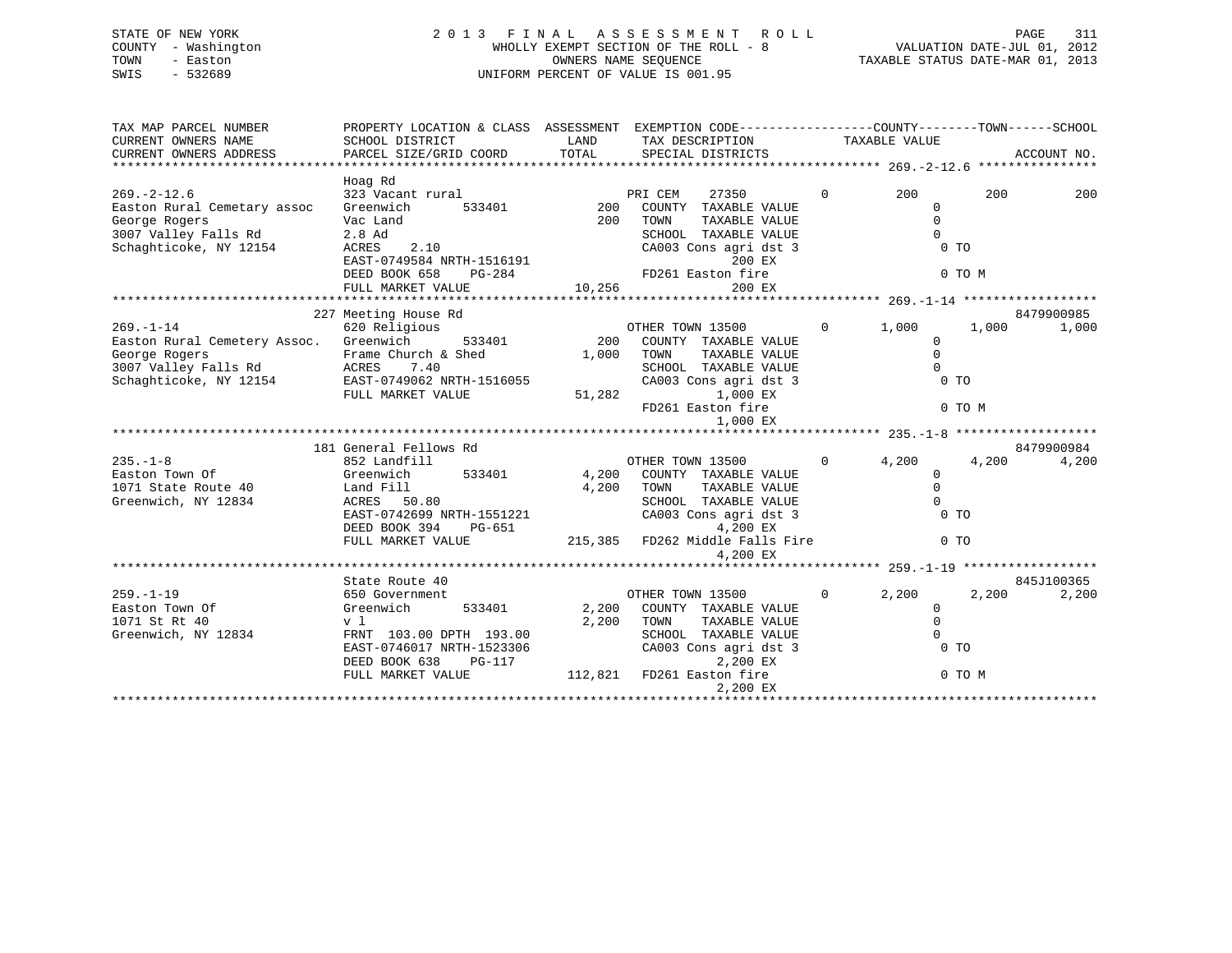|      | STATE OF NEW YORK   |  | 2013 FINAL ASSESSMENT ROLL            |                                  | PAGE | 312 |
|------|---------------------|--|---------------------------------------|----------------------------------|------|-----|
|      | COUNTY - Washington |  | WHOLLY EXEMPT SECTION OF THE ROLL - 8 | VALUATION DATE-JUL 01, 2012      |      |     |
| TOWN | - Easton            |  | OWNERS NAME SEQUENCE                  | TAXABLE STATUS DATE-MAR 01, 2013 |      |     |
| SWIS | - 532689            |  | UNIFORM PERCENT OF VALUE IS 001.95    |                                  |      |     |
|      |                     |  |                                       |                                  |      |     |

| SCHOOL DISTRICT                                  | LAND                                                                                                                                                                                                                                                                                                   |                                                |                                                                                                                                   |                                                                                                                                                                                                                                                                                                                                                                                                                                                                                 |                                                                |                                                                                                                                                 |                                                                                                                                                                                            |
|--------------------------------------------------|--------------------------------------------------------------------------------------------------------------------------------------------------------------------------------------------------------------------------------------------------------------------------------------------------------|------------------------------------------------|-----------------------------------------------------------------------------------------------------------------------------------|---------------------------------------------------------------------------------------------------------------------------------------------------------------------------------------------------------------------------------------------------------------------------------------------------------------------------------------------------------------------------------------------------------------------------------------------------------------------------------|----------------------------------------------------------------|-------------------------------------------------------------------------------------------------------------------------------------------------|--------------------------------------------------------------------------------------------------------------------------------------------------------------------------------------------|
| PARCEL SIZE/GRID COORD                           | TOTAL                                                                                                                                                                                                                                                                                                  |                                                |                                                                                                                                   |                                                                                                                                                                                                                                                                                                                                                                                                                                                                                 |                                                                |                                                                                                                                                 | ACCOUNT NO.                                                                                                                                                                                |
|                                                  |                                                                                                                                                                                                                                                                                                        |                                                |                                                                                                                                   |                                                                                                                                                                                                                                                                                                                                                                                                                                                                                 |                                                                |                                                                                                                                                 |                                                                                                                                                                                            |
|                                                  |                                                                                                                                                                                                                                                                                                        |                                                |                                                                                                                                   |                                                                                                                                                                                                                                                                                                                                                                                                                                                                                 |                                                                |                                                                                                                                                 | 8479900975                                                                                                                                                                                 |
| 650 Government                                   |                                                                                                                                                                                                                                                                                                        |                                                |                                                                                                                                   |                                                                                                                                                                                                                                                                                                                                                                                                                                                                                 |                                                                | 5,000                                                                                                                                           | 5,000                                                                                                                                                                                      |
| Greenwich                                        |                                                                                                                                                                                                                                                                                                        |                                                |                                                                                                                                   |                                                                                                                                                                                                                                                                                                                                                                                                                                                                                 | $\Omega$                                                       |                                                                                                                                                 |                                                                                                                                                                                            |
|                                                  |                                                                                                                                                                                                                                                                                                        |                                                | TAXABLE VALUE                                                                                                                     |                                                                                                                                                                                                                                                                                                                                                                                                                                                                                 | $\mathbf{0}$                                                   |                                                                                                                                                 |                                                                                                                                                                                            |
| 127/380 (merged)                                 |                                                                                                                                                                                                                                                                                                        |                                                |                                                                                                                                   |                                                                                                                                                                                                                                                                                                                                                                                                                                                                                 | $\overline{0}$                                                 |                                                                                                                                                 |                                                                                                                                                                                            |
|                                                  |                                                                                                                                                                                                                                                                                                        |                                                |                                                                                                                                   |                                                                                                                                                                                                                                                                                                                                                                                                                                                                                 |                                                                |                                                                                                                                                 |                                                                                                                                                                                            |
|                                                  |                                                                                                                                                                                                                                                                                                        |                                                |                                                                                                                                   |                                                                                                                                                                                                                                                                                                                                                                                                                                                                                 |                                                                |                                                                                                                                                 |                                                                                                                                                                                            |
|                                                  |                                                                                                                                                                                                                                                                                                        |                                                |                                                                                                                                   |                                                                                                                                                                                                                                                                                                                                                                                                                                                                                 |                                                                |                                                                                                                                                 |                                                                                                                                                                                            |
|                                                  |                                                                                                                                                                                                                                                                                                        |                                                |                                                                                                                                   |                                                                                                                                                                                                                                                                                                                                                                                                                                                                                 |                                                                |                                                                                                                                                 |                                                                                                                                                                                            |
|                                                  |                                                                                                                                                                                                                                                                                                        |                                                |                                                                                                                                   |                                                                                                                                                                                                                                                                                                                                                                                                                                                                                 |                                                                |                                                                                                                                                 |                                                                                                                                                                                            |
|                                                  |                                                                                                                                                                                                                                                                                                        |                                                |                                                                                                                                   |                                                                                                                                                                                                                                                                                                                                                                                                                                                                                 |                                                                |                                                                                                                                                 | 8479900981                                                                                                                                                                                 |
|                                                  |                                                                                                                                                                                                                                                                                                        |                                                |                                                                                                                                   | $\overline{0}$                                                                                                                                                                                                                                                                                                                                                                                                                                                                  |                                                                |                                                                                                                                                 | 6,000                                                                                                                                                                                      |
|                                                  |                                                                                                                                                                                                                                                                                                        |                                                |                                                                                                                                   |                                                                                                                                                                                                                                                                                                                                                                                                                                                                                 | $\Omega$                                                       |                                                                                                                                                 |                                                                                                                                                                                            |
|                                                  |                                                                                                                                                                                                                                                                                                        |                                                |                                                                                                                                   |                                                                                                                                                                                                                                                                                                                                                                                                                                                                                 | $\Omega$                                                       |                                                                                                                                                 |                                                                                                                                                                                            |
|                                                  |                                                                                                                                                                                                                                                                                                        |                                                |                                                                                                                                   |                                                                                                                                                                                                                                                                                                                                                                                                                                                                                 | $\Omega$                                                       |                                                                                                                                                 |                                                                                                                                                                                            |
|                                                  |                                                                                                                                                                                                                                                                                                        |                                                |                                                                                                                                   |                                                                                                                                                                                                                                                                                                                                                                                                                                                                                 |                                                                |                                                                                                                                                 |                                                                                                                                                                                            |
|                                                  |                                                                                                                                                                                                                                                                                                        |                                                |                                                                                                                                   |                                                                                                                                                                                                                                                                                                                                                                                                                                                                                 |                                                                |                                                                                                                                                 |                                                                                                                                                                                            |
|                                                  |                                                                                                                                                                                                                                                                                                        |                                                |                                                                                                                                   |                                                                                                                                                                                                                                                                                                                                                                                                                                                                                 |                                                                |                                                                                                                                                 |                                                                                                                                                                                            |
|                                                  |                                                                                                                                                                                                                                                                                                        |                                                |                                                                                                                                   |                                                                                                                                                                                                                                                                                                                                                                                                                                                                                 |                                                                |                                                                                                                                                 |                                                                                                                                                                                            |
|                                                  |                                                                                                                                                                                                                                                                                                        |                                                |                                                                                                                                   |                                                                                                                                                                                                                                                                                                                                                                                                                                                                                 |                                                                |                                                                                                                                                 |                                                                                                                                                                                            |
|                                                  |                                                                                                                                                                                                                                                                                                        |                                                |                                                                                                                                   |                                                                                                                                                                                                                                                                                                                                                                                                                                                                                 |                                                                |                                                                                                                                                 | 8479900953                                                                                                                                                                                 |
|                                                  |                                                                                                                                                                                                                                                                                                        |                                                |                                                                                                                                   |                                                                                                                                                                                                                                                                                                                                                                                                                                                                                 |                                                                |                                                                                                                                                 | 1,700                                                                                                                                                                                      |
|                                                  |                                                                                                                                                                                                                                                                                                        |                                                |                                                                                                                                   |                                                                                                                                                                                                                                                                                                                                                                                                                                                                                 |                                                                |                                                                                                                                                 |                                                                                                                                                                                            |
|                                                  |                                                                                                                                                                                                                                                                                                        |                                                |                                                                                                                                   |                                                                                                                                                                                                                                                                                                                                                                                                                                                                                 |                                                                |                                                                                                                                                 |                                                                                                                                                                                            |
|                                                  |                                                                                                                                                                                                                                                                                                        |                                                |                                                                                                                                   |                                                                                                                                                                                                                                                                                                                                                                                                                                                                                 |                                                                |                                                                                                                                                 |                                                                                                                                                                                            |
|                                                  |                                                                                                                                                                                                                                                                                                        |                                                |                                                                                                                                   |                                                                                                                                                                                                                                                                                                                                                                                                                                                                                 |                                                                |                                                                                                                                                 |                                                                                                                                                                                            |
|                                                  |                                                                                                                                                                                                                                                                                                        |                                                |                                                                                                                                   |                                                                                                                                                                                                                                                                                                                                                                                                                                                                                 |                                                                |                                                                                                                                                 |                                                                                                                                                                                            |
|                                                  |                                                                                                                                                                                                                                                                                                        |                                                |                                                                                                                                   |                                                                                                                                                                                                                                                                                                                                                                                                                                                                                 |                                                                |                                                                                                                                                 |                                                                                                                                                                                            |
|                                                  |                                                                                                                                                                                                                                                                                                        |                                                |                                                                                                                                   |                                                                                                                                                                                                                                                                                                                                                                                                                                                                                 |                                                                |                                                                                                                                                 | 8479900982                                                                                                                                                                                 |
|                                                  |                                                                                                                                                                                                                                                                                                        |                                                |                                                                                                                                   |                                                                                                                                                                                                                                                                                                                                                                                                                                                                                 |                                                                |                                                                                                                                                 | 200                                                                                                                                                                                        |
|                                                  |                                                                                                                                                                                                                                                                                                        |                                                |                                                                                                                                   |                                                                                                                                                                                                                                                                                                                                                                                                                                                                                 |                                                                |                                                                                                                                                 |                                                                                                                                                                                            |
|                                                  |                                                                                                                                                                                                                                                                                                        |                                                |                                                                                                                                   |                                                                                                                                                                                                                                                                                                                                                                                                                                                                                 |                                                                |                                                                                                                                                 |                                                                                                                                                                                            |
|                                                  |                                                                                                                                                                                                                                                                                                        |                                                |                                                                                                                                   |                                                                                                                                                                                                                                                                                                                                                                                                                                                                                 |                                                                |                                                                                                                                                 |                                                                                                                                                                                            |
|                                                  |                                                                                                                                                                                                                                                                                                        |                                                |                                                                                                                                   |                                                                                                                                                                                                                                                                                                                                                                                                                                                                                 |                                                                |                                                                                                                                                 |                                                                                                                                                                                            |
|                                                  |                                                                                                                                                                                                                                                                                                        |                                                |                                                                                                                                   |                                                                                                                                                                                                                                                                                                                                                                                                                                                                                 |                                                                |                                                                                                                                                 |                                                                                                                                                                                            |
|                                                  |                                                                                                                                                                                                                                                                                                        |                                                |                                                                                                                                   |                                                                                                                                                                                                                                                                                                                                                                                                                                                                                 |                                                                |                                                                                                                                                 |                                                                                                                                                                                            |
|                                                  |                                                                                                                                                                                                                                                                                                        |                                                |                                                                                                                                   |                                                                                                                                                                                                                                                                                                                                                                                                                                                                                 |                                                                |                                                                                                                                                 | 8479900939                                                                                                                                                                                 |
|                                                  |                                                                                                                                                                                                                                                                                                        |                                                |                                                                                                                                   |                                                                                                                                                                                                                                                                                                                                                                                                                                                                                 |                                                                | 1,500                                                                                                                                           | 1,500                                                                                                                                                                                      |
| 599 County Route 74A                             |                                                                                                                                                                                                                                                                                                        |                                                |                                                                                                                                   |                                                                                                                                                                                                                                                                                                                                                                                                                                                                                 |                                                                |                                                                                                                                                 |                                                                                                                                                                                            |
| 662 Police/fire                                  | <b>VOL FIRE</b> 26400                                                                                                                                                                                                                                                                                  |                                                |                                                                                                                                   |                                                                                                                                                                                                                                                                                                                                                                                                                                                                                 | $0 \t 1,500$                                                   |                                                                                                                                                 |                                                                                                                                                                                            |
| Easton Volunteer Fire Co Inc Greenwich<br>533401 |                                                                                                                                                                                                                                                                                                        |                                                | 100 COUNTY TAXABLE VALUE                                                                                                          |                                                                                                                                                                                                                                                                                                                                                                                                                                                                                 | $\overline{0}$                                                 |                                                                                                                                                 |                                                                                                                                                                                            |
| Station No 2                                     |                                                                                                                                                                                                                                                                                                        | 1,500 TOWN                                     | TAXABLE VALUE                                                                                                                     |                                                                                                                                                                                                                                                                                                                                                                                                                                                                                 | $\Omega$                                                       |                                                                                                                                                 |                                                                                                                                                                                            |
| FRNT 258.00 DPTH 72.00                           |                                                                                                                                                                                                                                                                                                        |                                                | SCHOOL TAXABLE VALUE                                                                                                              |                                                                                                                                                                                                                                                                                                                                                                                                                                                                                 | $\Omega$                                                       |                                                                                                                                                 |                                                                                                                                                                                            |
| EAST-0764760 NRTH-1544553                        |                                                                                                                                                                                                                                                                                                        |                                                | CA003 Cons agri dst 3                                                                                                             |                                                                                                                                                                                                                                                                                                                                                                                                                                                                                 |                                                                | 0 <sub>T</sub>                                                                                                                                  |                                                                                                                                                                                            |
| PG-540<br>DEED BOOK 357                          |                                                                                                                                                                                                                                                                                                        |                                                | 1,500 EX                                                                                                                          |                                                                                                                                                                                                                                                                                                                                                                                                                                                                                 |                                                                |                                                                                                                                                 |                                                                                                                                                                                            |
| FULL MARKET VALUE                                | CA003 Cons agri dst<br>1,500 EX<br>76,923 FD261 Easton fire                                                                                                                                                                                                                                            |                                                | 1,500 EX                                                                                                                          |                                                                                                                                                                                                                                                                                                                                                                                                                                                                                 |                                                                | 0 TO M                                                                                                                                          |                                                                                                                                                                                            |
|                                                  | 1071 State Route 40<br>1169 State Route 40<br>440 Warehouse<br>Greenwich<br>533401<br>ACRES 3.22<br>FULL MARKET VALUE<br>Rural Cemetery Asn<br>FRNT 125.00 DPTH 130.00<br>EAST-0724360 NRTH-1120480<br>FULL MARKET VALUE<br>School Dist No 1<br>612 School<br>Greenwich<br>533401<br>FULL MARKET VALUE | FRNT 78.00 DPTH 193.00<br>DEED BOOK 469 PG-874 | Burton Hall 2 Story Frame 5,000 TOWN<br>Machinery & Tool Shed 6,000 TOWN<br>ACRES 5.22<br>EAST-0746095 NRTH-1525654<br>1,700 TOWN | TAX DESCRIPTION<br>SPECIAL DISTRICTS<br>OTHER TOWN 13500<br>533401 600 COUNTY TAXABLE VALUE<br>SCHOOL TAXABLE VALUE<br>CA003 Cons agri dst 3<br>OTHER TOWN 13500<br>500 COUNTY TAXABLE VALUE<br>TAXABLE VALUE<br>SCHOOL TAXABLE VALUE<br>6,000 EX<br>307,692 FD261 Easton fire<br>$6.000$ EX<br>TAXABLE VALUE<br>SCHOOL TAXABLE VALUE<br>87,179 FD261 Easton fire<br>1,700 EX<br>200 COUNTY TAXABLE VALUE<br>200 TOWN<br>TAXABLE VALUE<br>10,256 SCHOOL TAXABLE VALUE<br>200 EX | CA003 Cons agri dst 3<br>OTHER TOWN 13500<br>FD261 Easton fire | TAXABLE VALUE<br>$0 \t 5,000$<br>6,000<br>$0 \t 1,700$<br>$\Omega$<br>$\Omega$<br>$0 \qquad \qquad 200$<br>$\mathbf{0}$<br>$\Omega$<br>$\Omega$ | PROPERTY LOCATION & CLASS ASSESSMENT EXEMPTION CODE---------------COUNTY-------TOWN------SCHOOL<br>0 <sub>T</sub><br>6,000<br>0 <sub>T</sub><br>0 TO M<br>1,700<br>0 TO M<br>200<br>0 TO M |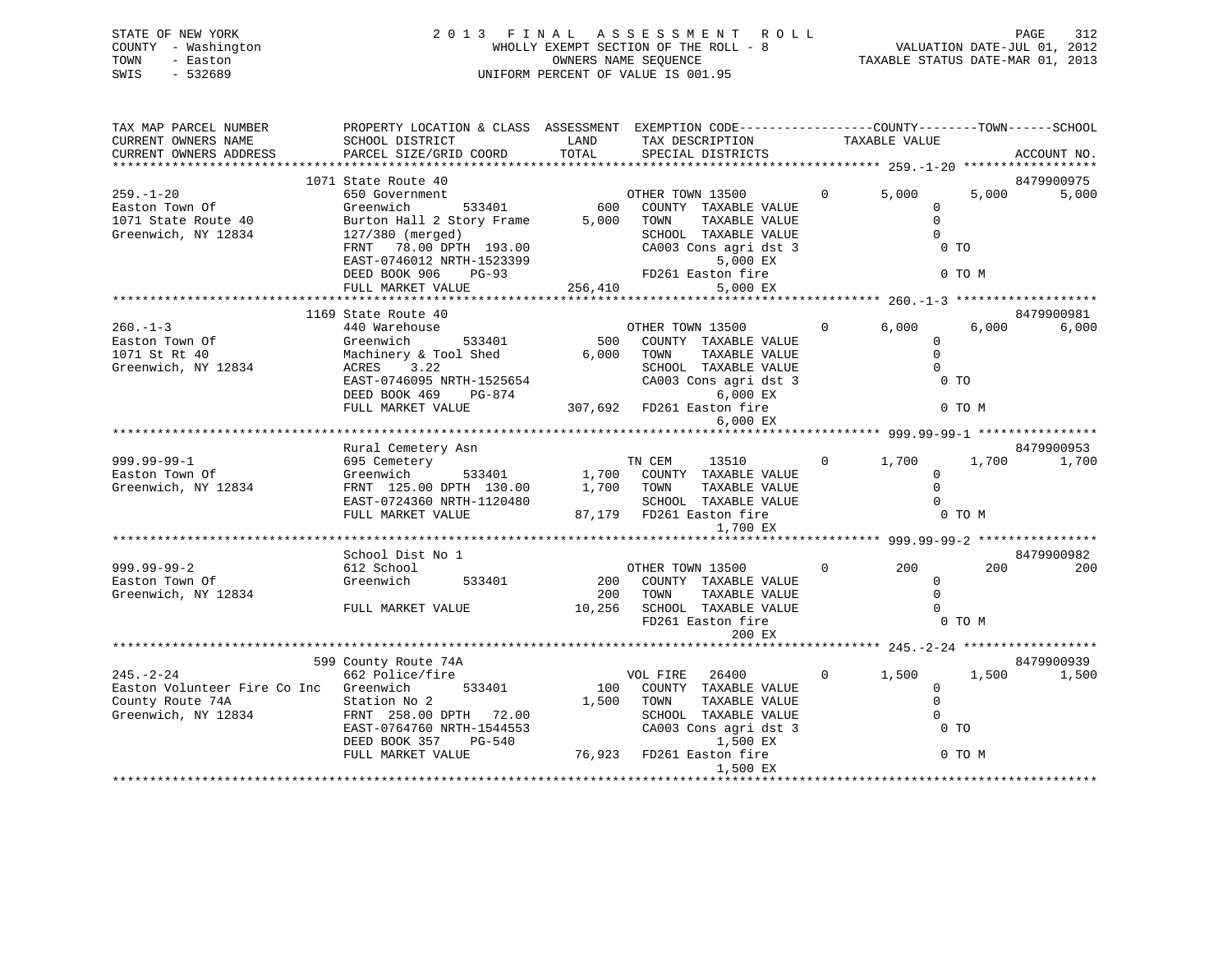| STATE OF NEW YORK   | 2013 FINAL ASSESSMENT ROLL            | 313<br>PAGE                      |
|---------------------|---------------------------------------|----------------------------------|
| COUNTY - Washington | WHOLLY EXEMPT SECTION OF THE ROLL - 8 | VALUATION DATE-JUL 01, 2012      |
| TOWN<br>- Easton    | OWNERS NAME SEOUENCE                  | TAXABLE STATUS DATE-MAR 01, 2013 |
| $-532689$<br>SWIS   | UNIFORM PERCENT OF VALUE IS 001.95    |                                  |
|                     |                                       |                                  |

| TAX MAP PARCEL NUMBER        | PROPERTY LOCATION & CLASS ASSESSMENT EXEMPTION CODE---------------COUNTY-------TOWN------SCHOOL |            |                           |                |                        |        |             |
|------------------------------|-------------------------------------------------------------------------------------------------|------------|---------------------------|----------------|------------------------|--------|-------------|
| CURRENT OWNERS NAME          | SCHOOL DISTRICT                                                                                 | LAND       | TAX DESCRIPTION           |                | TAXABLE VALUE          |        |             |
| CURRENT OWNERS ADDRESS       | PARCEL SIZE/GRID COORD                                                                          | TOTAL      | SPECIAL DISTRICTS         |                |                        |        | ACCOUNT NO. |
|                              |                                                                                                 |            |                           |                |                        |        |             |
|                              | 11804 State Route 40                                                                            |            |                           |                |                        |        | 8479900938  |
| $269. - 1 - 25$              | 662 Police/fire                                                                                 |            | VOL FIRE 26400            | $\mathbf{0}$   | 3,000                  | 3,000  | 3,000       |
| Easton Volunteer Fire Co Inc | Greenwich<br>533401                                                                             | 100        | COUNTY TAXABLE VALUE      |                | 0                      |        |             |
| 11804 State Route 40         | 2 Story Bldg/station No 1                                                                       | 3,000      | TOWN<br>TAXABLE VALUE     |                | $\Omega$               |        |             |
| Schaghticoke, NY 12154       | FRNT 75.00 DPTH 75.00                                                                           |            | SCHOOL TAXABLE VALUE      |                | $\Omega$               |        |             |
|                              | EAST-0745855 NRTH-1516841                                                                       |            | CA003 Cons agri dst 3     |                | $0$ TO                 |        |             |
|                              |                                                                                                 |            |                           |                |                        |        |             |
|                              | DEED BOOK 324<br>PG-512                                                                         |            | 3,000 EX                  |                |                        |        |             |
|                              | FULL MARKET VALUE                                                                               |            | 153,846 FD261 Easton fire |                |                        | 0 TO M |             |
|                              |                                                                                                 |            | 3,000 EX                  |                |                        |        |             |
|                              |                                                                                                 |            |                           |                |                        |        |             |
|                              | 441 State Route 29                                                                              |            |                           |                |                        |        | 8479900937  |
| $228. - 5 - 16$              | 642 Health bldg                                                                                 |            | RESCUE SOD 25500          | $\overline{0}$ | 2,500                  | 2,500  | 2,500       |
| Easton-Greenwich Rescue      | Greenwich<br>533401                                                                             |            | 200 COUNTY TAXABLE VALUE  |                | $\Omega$               |        |             |
| Squad                        | Rescue Squad Bdlg.                                                                              | 2,500 TOWN | TAXABLE VALUE             |                | $\mathbf 0$            |        |             |
| 441 State Route 29           | $228. - 1 - 16$                                                                                 |            | SCHOOL TAXABLE VALUE      |                | $\Omega$               |        |             |
| Greenwich, NY 12834          | FRNT 150.00 DPTH 215.00                                                                         |            | FD262 Middle Falls Fire   |                | 2,500 TO               |        |             |
|                              | EAST-0749914 NRTH-1553529                                                                       |            |                           |                |                        |        |             |
|                              | DEED BOOK 428<br>$PG-1$                                                                         |            |                           |                |                        |        |             |
|                              | FULL MARKET VALUE                                                                               | 128,205    |                           |                |                        |        |             |
|                              |                                                                                                 |            |                           |                |                        |        |             |
|                              | County Route 74                                                                                 |            |                           |                |                        |        | 845J100924  |
| $245. - 1 - 3$               | 845 Water Transp                                                                                |            | VILL WATER 13740          | $0 \qquad$     | 3,000                  | 3,000  | 3,000       |
|                              | 533401                                                                                          |            |                           |                |                        |        |             |
| Greenwich Village Of         | Greenwich                                                                                       |            | 500 COUNTY TAXABLE VALUE  |                | $\mathbf{0}$<br>$\cap$ |        |             |
| 6 Academy St                 | Lot & Well                                                                                      | 3,000 TOWN | TAXABLE VALUE             |                |                        |        |             |
| Greenwich, NY 12834          | ACRES 7.30                                                                                      |            | SCHOOL TAXABLE VALUE      |                | $\Omega$               |        |             |
|                              | EAST-0760828 NRTH-1546967                                                                       |            | FD261 Easton fire         |                |                        | 0 TO M |             |
|                              | DEED BOOK 373<br>PG-168                                                                         |            | 3,000 EX                  |                |                        |        |             |
|                              | FULL MARKET VALUE                                                                               | 153,846    |                           |                |                        |        |             |
|                              |                                                                                                 |            |                           |                |                        |        |             |
|                              | 12053 State Route 40                                                                            |            |                           |                |                        |        | 8479900980  |
| $259. - 1 - 63$              | 620 Religious                                                                                   |            | NON-PR REL 25110          | $\overline{0}$ | 3,500                  | 3,500  | 3,500       |
| Methodist Episcopal          | 533401<br>Greenwich                                                                             |            | 500 COUNTY TAXABLE VALUE  |                | $\mathbf{0}$           |        |             |
| Church Of North Easton       | M E Church 2 Story Frame                                                                        | 3,500 TOWN | TAXABLE VALUE             |                | $\Omega$               |        |             |
| 12053 St Rt 40               | $269. - 1 - 4$                                                                                  |            | SCHOOL TAXABLE VALUE      |                | $\Omega$               |        |             |
| Schaghticoke, NY 12154       | FRNT 100.00 DPTH 220.00                                                                         |            | CA003 Cons agri dst 3     |                | 0 <sub>T</sub>         |        |             |
|                              | EAST-0746016 NRTH-1522828                                                                       |            | 3,500 EX                  |                |                        |        |             |
|                              | DEED BOOK 24<br>PG-264                                                                          |            | FD261 Easton fire         |                |                        | 0 TO M |             |
|                              | FULL MARKET VALUE                                                                               | 179,487    | 3,500 EX                  |                |                        |        |             |
|                              |                                                                                                 |            |                           |                |                        |        |             |
|                              | Old Schuylerville Rd                                                                            |            |                           |                |                        |        | 845J101246  |
|                              |                                                                                                 |            |                           | $\mathbf{0}$   | 800                    | 800    |             |
| $227. - 1 - 24$              | 323 Vacant rural                                                                                |            | NY STATE<br>12100         |                |                        |        | 800         |
| N Y S Dept Of Canals         | Schuylerville 415001                                                                            | 800        | COUNTY TAXABLE VALUE      |                | $\mathbf{0}$           |        |             |
| Attn: Washington Co Treas    | Vl                                                                                              | 800        | TOWN<br>TAXABLE VALUE     |                | $\Omega$               |        |             |
| Fort Edward, NY 12828        | Canal Maps 46 & 47                                                                              |            | SCHOOL TAXABLE VALUE      |                | $\Omega$               |        |             |
|                              | ACRES 45.90                                                                                     |            | FD263 Schuylerville Fire  |                | 0 TO                   |        |             |
|                              | EAST-0739936 NRTH-1556721                                                                       |            | 800 EX                    |                |                        |        |             |
|                              | FULL MARKET VALUE                                                                               | 41,026     |                           |                |                        |        |             |
|                              |                                                                                                 |            |                           |                |                        |        |             |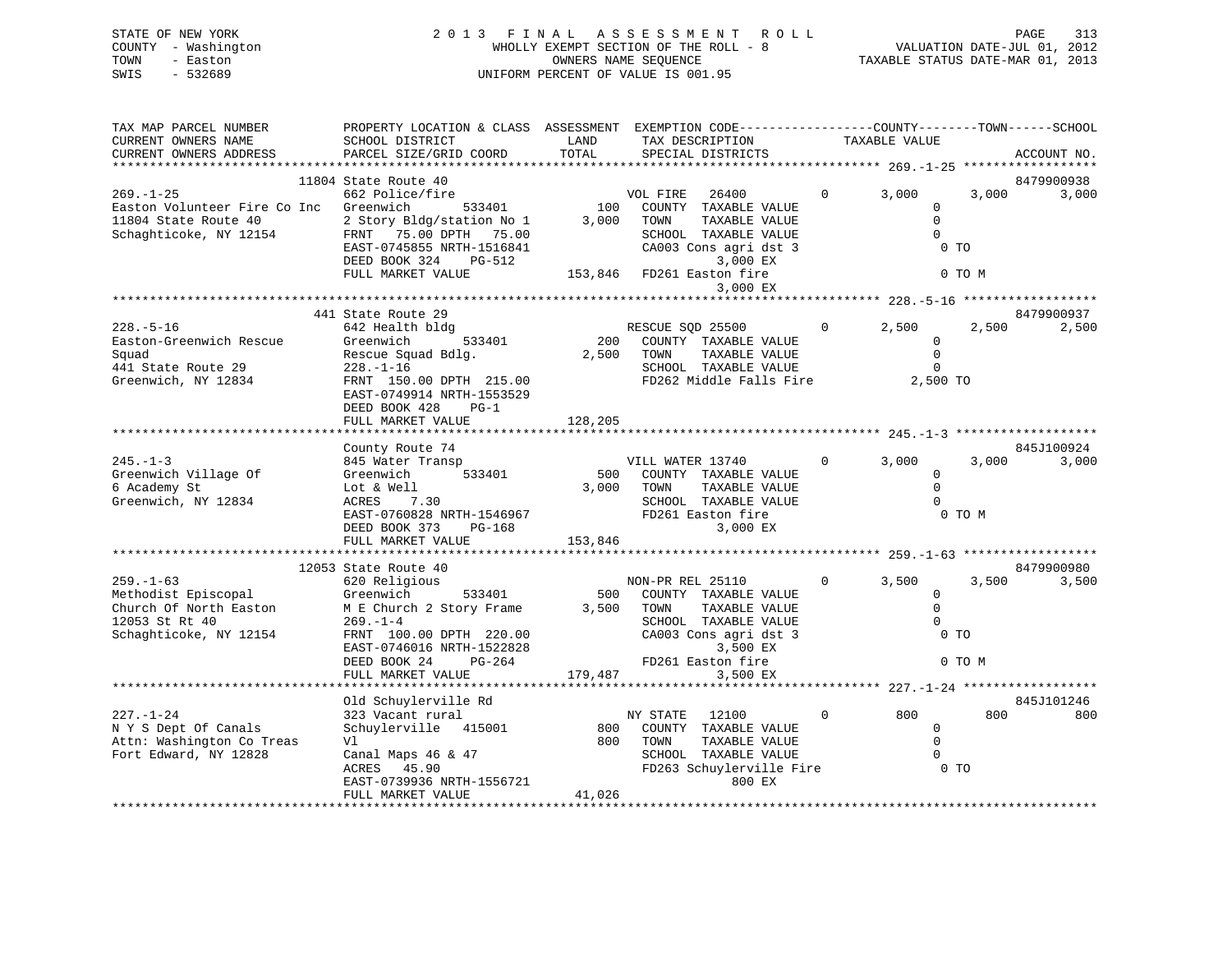| STATE OF NEW YORK   | 2013 FINAL ASSESSMENT ROLL            | 314<br>PAGE                      |
|---------------------|---------------------------------------|----------------------------------|
| COUNTY - Washington | WHOLLY EXEMPT SECTION OF THE ROLL - 8 | VALUATION DATE-JUL 01, 2012      |
| TOWN<br>- Easton    | OWNERS NAME SEOUENCE                  | TAXABLE STATUS DATE-MAR 01, 2013 |
| - 532689<br>SWIS    | UNIFORM PERCENT OF VALUE IS 001.95    |                                  |

| TAX MAP PARCEL NUMBER<br>CURRENT OWNERS NAME<br>CURRENT OWNERS ADDRESS | PROPERTY LOCATION & CLASS ASSESSMENT EXEMPTION CODE----------------COUNTY-------TOWN------SCHOOL<br>SCHOOL DISTRICT<br>PARCEL SIZE/GRID COORD | LAND<br>TOTAL            |                | TAX DESCRIPTION TAXABLE VALUE<br>SPECIAL DISTRICTS |                |                |        | ACCOUNT NO. |
|------------------------------------------------------------------------|-----------------------------------------------------------------------------------------------------------------------------------------------|--------------------------|----------------|----------------------------------------------------|----------------|----------------|--------|-------------|
|                                                                        |                                                                                                                                               |                          |                |                                                    |                |                |        |             |
|                                                                        | County Route 113                                                                                                                              |                          |                |                                                    |                |                |        | 8479901097  |
| $235. - 1 - 1.1$                                                       | 930 State forest                                                                                                                              |                          | NY STATE 12100 |                                                    | $\overline{0}$ | 900            | 900    | 900         |
| New York State                                                         | 533401<br>Greenwich                                                                                                                           | 900                      |                | COUNTY TAXABLE VALUE                               |                | $\mathbf{0}$   |        |             |
| 155 Washington Ave                                                     | V Land                                                                                                                                        | 900                      | TOWN           | TAXABLE VALUE                                      |                | $\mathbf{0}$   |        |             |
| Albany, NY 12201                                                       | ACRES 24.98                                                                                                                                   |                          |                | SCHOOL TAXABLE VALUE                               |                | $\overline{0}$ |        |             |
|                                                                        | EAST-0738979 NRTH-1551777                                                                                                                     |                          |                | CA003 Cons agri dst 3                              |                | $0$ TO         |        |             |
|                                                                        | DEED BOOK 151<br>PG-124                                                                                                                       |                          |                | 900 EX                                             |                |                |        |             |
|                                                                        | FULL MARKET VALUE                                                                                                                             |                          |                | 46,154 FD263 Schuylerville Fire                    |                | 0 <sub>T</sub> |        |             |
|                                                                        |                                                                                                                                               |                          |                | 900 EX                                             |                |                |        |             |
|                                                                        |                                                                                                                                               |                          |                |                                                    |                |                |        |             |
|                                                                        | County Route 113/W Off                                                                                                                        |                          |                |                                                    |                |                |        | 8479901117  |
| $235. - 1 - 12.2$                                                      | 314 Rural vac<10                                                                                                                              |                          | NY STATE       | 12100                                              | $\overline{0}$ | 200            | 200    | 200         |
| New York State                                                         | Schuylerville 415001<br>V Land                                                                                                                |                          |                | 200 COUNTY TAXABLE VALUE                           |                | $\mathbf 0$    |        |             |
| Albany, NY 12207                                                       |                                                                                                                                               | 200                      | TOWN           | TAXABLE VALUE                                      |                | $\mathbf 0$    |        |             |
|                                                                        | 3.17<br>ACRES                                                                                                                                 |                          |                | SCHOOL TAXABLE VALUE                               |                | $\mathbf{0}$   |        |             |
|                                                                        | EAST-0737871 NRTH-1545240                                                                                                                     |                          |                | CA003 Cons agri dst 3                              |                | $0$ TO         |        |             |
|                                                                        | DEED BOOK 153<br>PG-424                                                                                                                       |                          |                | 200 EX                                             |                |                |        |             |
|                                                                        | FULL MARKET VALUE                                                                                                                             | 10,256 FD261 Easton fire |                |                                                    |                |                | 0 TO M |             |
|                                                                        |                                                                                                                                               |                          |                | 200 EX                                             |                |                |        |             |
|                                                                        |                                                                                                                                               |                          |                |                                                    |                |                |        |             |
|                                                                        | County Route 113                                                                                                                              |                          |                |                                                    |                |                |        | 8479901095  |
| $243. -1 - 8$                                                          | 930 State forest                                                                                                                              |                          | NY STATE 12100 |                                                    | $\overline{0}$ | 500            | 500    | 500         |
| New York State                                                         | Schuylerville 415001                                                                                                                          |                          |                | 500 COUNTY TAXABLE VALUE<br>500 TOWN TAXABLE VALUE |                | 0              |        |             |
| Board Of Eq & Assessment                                               | Canal Lands                                                                                                                                   |                          |                | TAXABLE VALUE                                      |                | $\Omega$       |        |             |
| 155 Washington Ave                                                     | ACRES 13.99                                                                                                                                   |                          |                | SCHOOL TAXABLE VALUE                               |                | $\Omega$       |        |             |
| Albany, NY 12201                                                       | EAST-0739069 NRTH-1541073                                                                                                                     |                          |                | CA003 Cons agri dst 3                              |                | 0 <sub>T</sub> |        |             |
|                                                                        | $PG-111$<br>DEED BOOK 156                                                                                                                     |                          |                | 500 EX                                             |                |                |        |             |
|                                                                        | FULL MARKET VALUE                                                                                                                             | 25,641 FD261 Easton fire |                |                                                    |                |                | 0 TO M |             |
|                                                                        |                                                                                                                                               |                          |                | 500 EX                                             |                |                |        |             |
|                                                                        |                                                                                                                                               |                          |                |                                                    |                |                |        |             |
|                                                                        | County Route 113/W Off                                                                                                                        |                          |                |                                                    |                |                |        | 8479901096  |
| $243. - 1 - 10$                                                        | 930 State forest<br>Schuylerville   415001                                                                                                    |                          | NY STATE 12100 |                                                    | $\overline{0}$ | 300            | 300    | 300         |
| New York State                                                         |                                                                                                                                               |                          |                | 300 COUNTY TAXABLE VALUE                           |                | $\overline{0}$ |        |             |
| 155 Washington Ave                                                     | Canal Land                                                                                                                                    | 300                      | TOWN           | TAXABLE VALUE                                      |                | $\Omega$       |        |             |
| Albany, NY 12201                                                       | 160/317 160/318                                                                                                                               |                          |                | SCHOOL TAXABLE VALUE                               |                | $\mathbf{0}$   |        |             |
|                                                                        | 6.99<br>ACRES                                                                                                                                 |                          |                | CA003 Cons agri dst 3                              |                | $0$ TO         |        |             |
|                                                                        | EAST-0738257 NRTH-1542725                                                                                                                     |                          |                | 300 EX                                             |                |                |        |             |
|                                                                        | FULL MARKET VALUE                                                                                                                             | 15,385 FD261 Easton fire |                |                                                    |                |                | 0 TO M |             |
|                                                                        |                                                                                                                                               |                          |                | 300 EX                                             |                |                |        |             |
|                                                                        |                                                                                                                                               |                          |                |                                                    |                |                |        |             |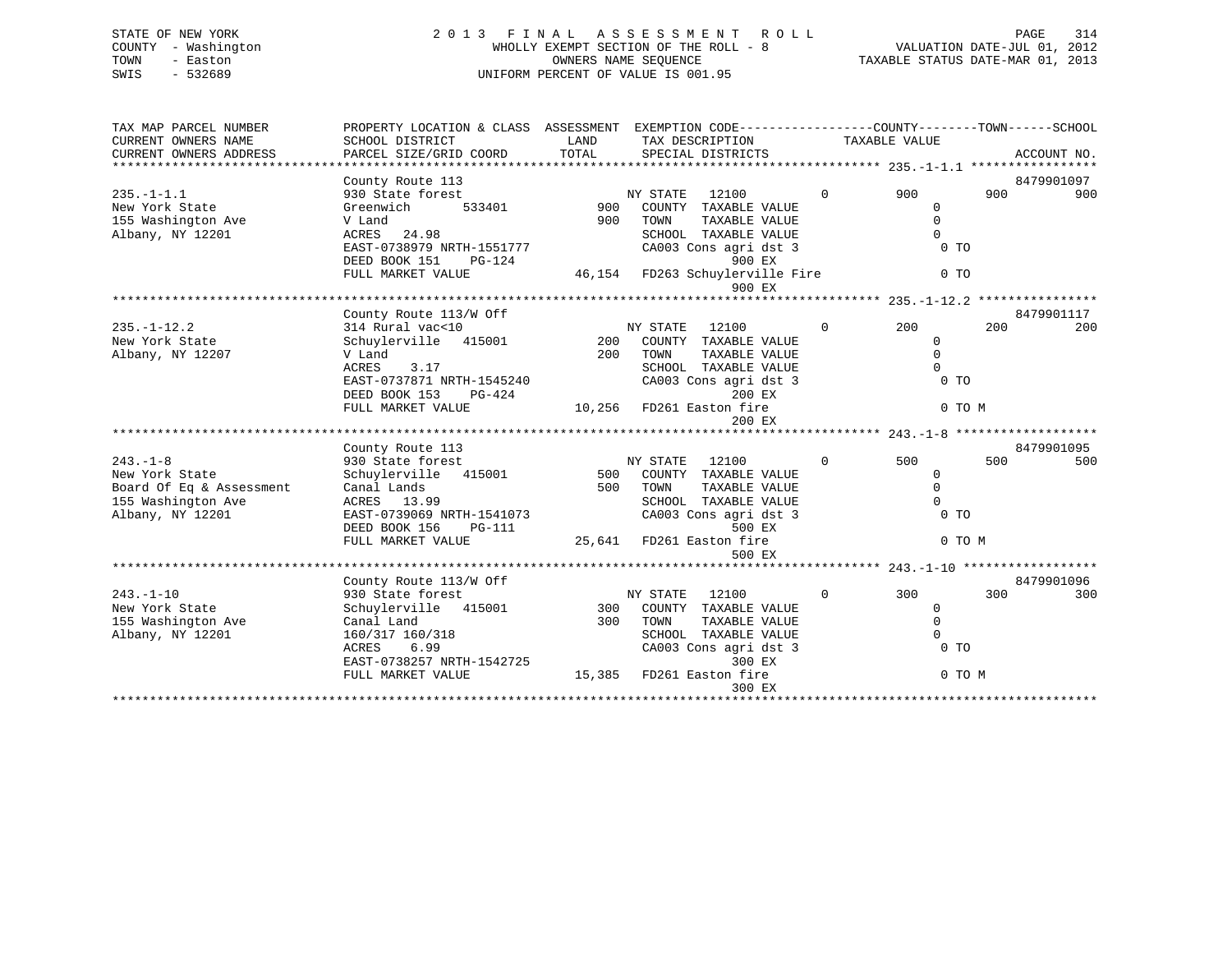## STATE OF NEW YORK 2 0 1 3 F I N A L A S S E S S M E N T R O L L PAGE 315 COUNTY - Washington WHOLLY EXEMPT SECTION OF THE ROLL - 8 VALUATION DATE-JUL 01, 2012 TOWN - Easton CONNERS NAME SEQUENCE TAXABLE STATUS DATE-MAR 01, 2013<br>SWIS - 532689 SWIS - 532689 UNIFORM PERCENT OF VALUE IS 001.95

| TAX MAP PARCEL NUMBER                                                                                                  | PROPERTY LOCATION & CLASS ASSESSMENT EXEMPTION CODE---------------COUNTY-------TOWN-----SCHOOL |                      |                                                                            |                                  |          |                      |
|------------------------------------------------------------------------------------------------------------------------|------------------------------------------------------------------------------------------------|----------------------|----------------------------------------------------------------------------|----------------------------------|----------|----------------------|
|                                                                                                                        |                                                                                                |                      |                                                                            |                                  |          |                      |
|                                                                                                                        |                                                                                                |                      |                                                                            |                                  |          |                      |
|                                                                                                                        | 1778 State Route 40                                                                            |                      |                                                                            |                                  |          | 8479900978           |
| $244. - 2 - 16$                                                                                                        | 620 Religious                                                                                  |                      |                                                                            | 0 700                            |          | 700<br>700           |
| North Easton Prep Mtg of the Greenwich                                                                                 |                                                                                                |                      |                                                                            | $\overline{0}$                   |          |                      |
| Society of Friend                                                                                                      | Friends Society                                                                                | 700 TOWN             | TAXABLE VALUE                                                              | $\Omega$                         |          |                      |
|                                                                                                                        |                                                                                                |                      | SCHOOL TAXABLE VALUE                                                       | $\overline{0}$                   |          |                      |
| Society of Friend Friends Socie<br>1778 State Route 40<br>Greenwich, NY 12834<br>FRNT 200.00                           | Brick Church<br>FRNT 200.00 DPTH 100.00<br>EAST-0750184 NRTH-1540123<br>DEED BOOK 1            |                      | CA003 Cons agri dst 3                                                      | 0 <sub>T</sub>                   |          |                      |
|                                                                                                                        |                                                                                                |                      | 700 EX<br>H-1540123 700 EX<br>PG-143 FD261 Easton fire                     |                                  |          |                      |
|                                                                                                                        | DEED BOOK 1                                                                                    |                      |                                                                            |                                  | 0 TO M   |                      |
|                                                                                                                        | FULL MARKET VALUE                                                                              |                      | 35,897<br>700 EX                                                           |                                  |          |                      |
|                                                                                                                        |                                                                                                |                      |                                                                            |                                  |          |                      |
| $228. - 5 - 9$                                                                                                         | State Route 29                                                                                 |                      |                                                                            |                                  |          | 845N200889<br>30,740 |
| 228.-5-9<br>Northeastern Ny Railroad Greenwich 533401<br>Preservation Group Inc 1.03 Mi Main Tr<br>1 Elbow St 228.-1-9 | 843 Non-ceil. rr                                                                               |                      | 1. rr<br>533401 1,345 COUNTY TAXABLE VALUE<br>18180 0 30,740 30,740        |                                  |          |                      |
|                                                                                                                        |                                                                                                |                      | TAXABLE VALUE<br>TAXABLE VALUE                                             | $\overline{0}$<br>$\Omega$       |          |                      |
|                                                                                                                        |                                                                                                | 30,740 TOWN<br>SCHOO |                                                                            | $\bigcirc$                       |          |                      |
|                                                                                                                        |                                                                                                |                      | SCHOOL TAXABLE VALUE                                                       |                                  |          |                      |
| Greenwich, NY 12834                                                                                                    | 220. - 1 2<br>ACRES 18.30<br>EAST-0750690 NRTH-1554490                                         |                      | FD262 Middle Falls Fire 0 TO                                               |                                  |          |                      |
|                                                                                                                        |                                                                                                |                      | 30,740 EX                                                                  |                                  |          |                      |
|                                                                                                                        | DEED BOOK 719 PG-202                                                                           |                      |                                                                            |                                  |          |                      |
|                                                                                                                        | FULL MARKET VALUE                                                                              | 1576,410             |                                                                            |                                  |          |                      |
|                                                                                                                        | Public Service-Town                                                                            |                      |                                                                            |                                  |          | 845N200890           |
| $237. - 1 - 6$                                                                                                         |                                                                                                |                      | ستون 17,000 MONPROFCOR 25300 0 17,000 17,000                               |                                  |          |                      |
| Northeastern Ny Railroad Greenwich                                                                                     | 843 Non-ceil. rr                                                                               |                      |                                                                            |                                  |          | 17,000               |
|                                                                                                                        |                                                                                                |                      | 533401 380 COUNTY TAXABLE VALUE                                            | $\overline{0}$                   |          |                      |
| Preservation Group Inc 1.48 Mi Main Tr 17,000 TOWN<br>1 Elbow St                                                       |                                                                                                |                      | TAXABLE VALUE<br>SCHOOL TAXABLE VALUE                                      |                                  |          |                      |
|                                                                                                                        | Salem Branch                                                                                   |                      |                                                                            |                                  |          |                      |
| Greenwich, NY 12834                                                                                                    | ACRES 18.90<br>EAST-0766939 NRTH-1552809                                                       |                      | CA003 Cons agri dst 3                                                      |                                  |          |                      |
|                                                                                                                        |                                                                                                |                      |                                                                            |                                  |          |                      |
|                                                                                                                        | DEED BOOK 719                                                                                  |                      | RTH-1552809 13,600 EX<br>PG-202 FD261 Easton fire<br>LUE 271,795 17,000 EX |                                  | 0 TO M   |                      |
|                                                                                                                        | FULL MARKET VALUE                                                                              |                      |                                                                            |                                  |          |                      |
|                                                                                                                        | 305 Cooke Hollow Rd                                                                            |                      |                                                                            |                                  |          | 845J100644           |
|                                                                                                                        |                                                                                                |                      |                                                                            |                                  | 200      | 200                  |
|                                                                                                                        |                                                                                                |                      |                                                                            | $0\qquad \qquad 200$             |          |                      |
|                                                                                                                        |                                                                                                |                      |                                                                            | $\overline{0}$<br>$\overline{0}$ |          |                      |
|                                                                                                                        |                                                                                                |                      |                                                                            | $\overline{0}$                   |          |                      |
|                                                                                                                        |                                                                                                |                      |                                                                            |                                  |          |                      |
|                                                                                                                        |                                                                                                |                      | CA003 Cons agri dst 3<br>FD261 Easton fire                                 | 200 TO                           | 200 TO M |                      |
|                                                                                                                        | FULL MARKET VALUE                                                                              | 10,256               |                                                                            |                                  |          |                      |
|                                                                                                                        |                                                                                                |                      |                                                                            |                                  |          |                      |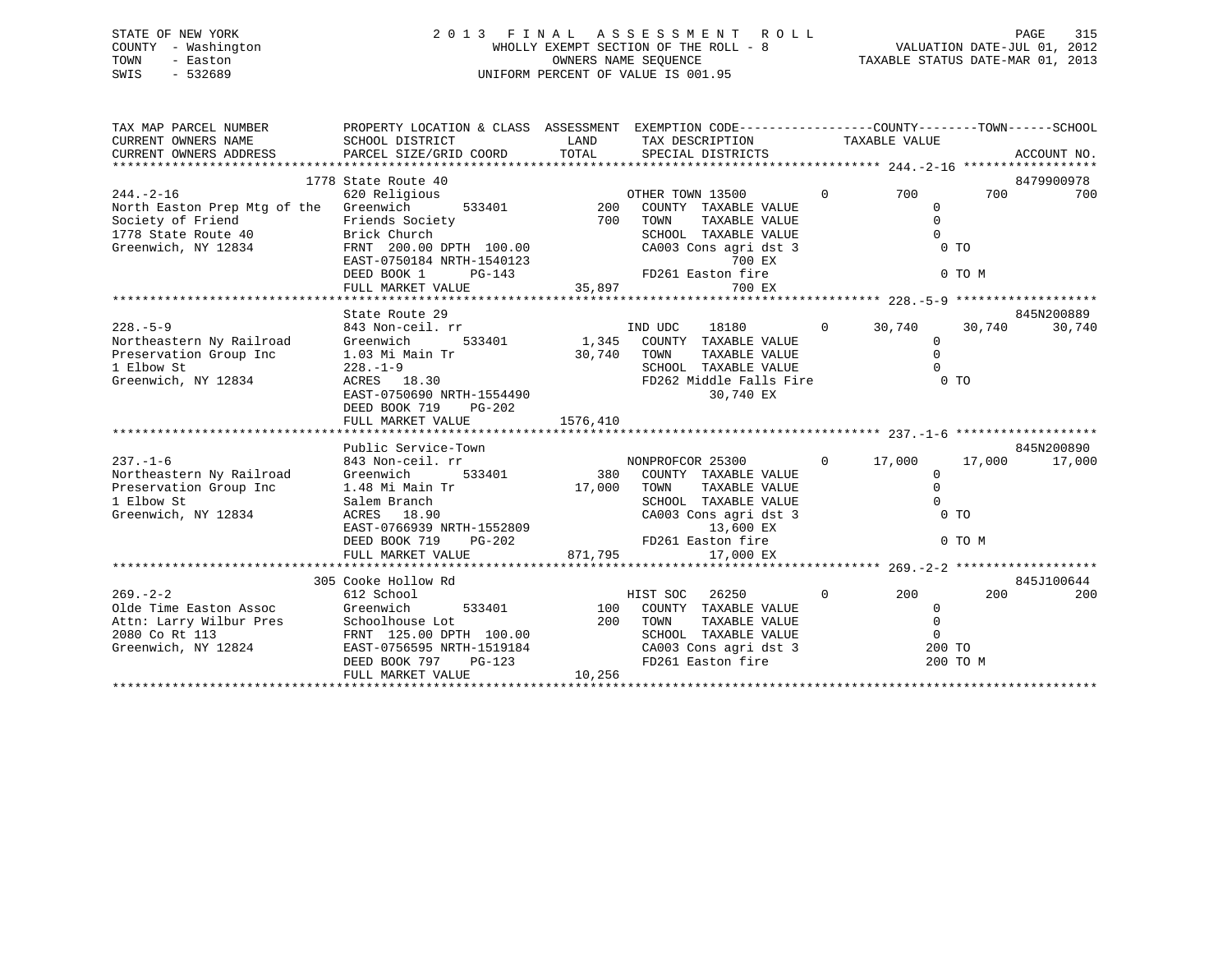| STATE OF NEW YORK<br>- Washington<br>COUNTY<br>TOWN<br>- Easton<br>SWIS<br>$-532689$ | 2 0 1 3                                                                                                   | FINAL | A S S E S S M E N T<br>ROLL ROLL<br>WHOLLY EXEMPT SECTION OF THE ROLL - 8<br>OWNERS NAME SEQUENCE<br>UNIFORM PERCENT OF VALUE IS 001.95 |                      | 316<br>PAGE<br>VALUATION DATE-JUL 01,<br>2012<br>TAXABLE STATUS DATE-MAR 01, 2013 |
|--------------------------------------------------------------------------------------|-----------------------------------------------------------------------------------------------------------|-------|-----------------------------------------------------------------------------------------------------------------------------------------|----------------------|-----------------------------------------------------------------------------------|
| TAX MAP PARCEL NUMBER<br>CURRENT OWNERS NAME<br>CURRENT OWNERS ADDRESS               | PROPERTY LOCATION & CLASS ASSESSMENT<br>SCHOOL DISTRICT<br>PARCEL SIZE/GRID COORD TOTAL SPECIAL DISTRICTS | LAND  | EXEMPTION CODE-----------------COUNTY-------TOWN------SCHOOL<br>TAX DESCRIPTION                                                         | TAXABLE VALUE        | ACCOUNT NO.                                                                       |
|                                                                                      | Hoag Rd                                                                                                   |       |                                                                                                                                         |                      | 8479901052                                                                        |
| $278. - 1 - 40$                                                                      | 695 Cemetery                                                                                              |       | TN CEM<br>13510                                                                                                                         | $\Omega$<br>100      | 100<br>100                                                                        |
| Rella Cemetery                                                                       | Greenwich<br>533401                                                                                       | 100   | COUNTY<br>TAXABLE VALUE                                                                                                                 | $\Omega$             |                                                                                   |
| 1071 St Rt 40                                                                        | Vl                                                                                                        | 100   | TOWN<br>TAXABLE VALUE                                                                                                                   |                      |                                                                                   |
| Greenwich, NY 12834                                                                  | 40.00 DPTH<br>77.00<br>FRNT                                                                               |       | SCHOOL<br>TAXABLE VALUE                                                                                                                 |                      |                                                                                   |
|                                                                                      | EAST-0749565 NRTH-1507195                                                                                 |       | CA003 Cons agri dst 3                                                                                                                   |                      | 0 <sub>T</sub>                                                                    |
|                                                                                      | FULL MARKET VALUE                                                                                         | 5,128 | 100 EX                                                                                                                                  |                      |                                                                                   |
|                                                                                      |                                                                                                           |       | FD261 Easton fire                                                                                                                       |                      | 0 TO M                                                                            |
|                                                                                      |                                                                                                           |       | 100 EX                                                                                                                                  |                      |                                                                                   |
|                                                                                      | 97 Windy Hill Rd                                                                                          |       |                                                                                                                                         |                      | 845J100695                                                                        |
| $228. - 5 - 1$                                                                       | 620 Religious                                                                                             |       | NON-PR REL 25110                                                                                                                        | $\mathbf 0$<br>3,800 | 3,800<br>3,800                                                                    |
| Saratoga Bible Training Center Schuylerville 415001                                  |                                                                                                           | 1,000 | COUNTY TAXABLE VALUE                                                                                                                    |                      |                                                                                   |
| Thomas W. Bowden                                                                     | Farm                                                                                                      | 3,800 | TAXABLE VALUE<br>TOWN                                                                                                                   |                      |                                                                                   |
| 86 Broad St                                                                          | $228. - 1 - 1$                                                                                            |       | TAXABLE VALUE<br>SCHOOL                                                                                                                 |                      |                                                                                   |

\*\*\*\*\*\*\*\*\*\*\*\*\*\*\*\*\*\*\*\*\*\*\*\*\*\*\*\*\*\*\*\*\*\*\*\*\*\*\*\*\*\*\*\*\*\*\*\*\*\*\*\*\*\*\*\*\*\*\*\*\*\*\*\*\*\*\*\*\*\*\*\*\*\*\*\*\*\*\*\*\*\*\*\*\*\*\*\*\*\*\*\*\*\*\*\*\*\*\*\*\*\*\* 228.-5-24 \*\*\*\*\*\*\*\*\*\*\*\*\*\*\*\*\*\*

228.-5-24 620 Religious NON-PR REL 25110 0 8,000 8,000 8,000

\*\*\*\*\*\*\*\*\*\*\*\*\*\*\*\*\*\*\*\*\*\*\*\*\*\*\*\*\*\*\*\*\*\*\*\*\*\*\*\*\*\*\*\*\*\*\*\*\*\*\*\*\*\*\*\*\*\*\*\*\*\*\*\*\*\*\*\*\*\*\*\*\*\*\*\*\*\*\*\*\*\*\*\*\*\*\*\*\*\*\*\*\*\*\*\*\*\*\*\*\*\*\* 245.-1-1.1 \*\*\*\*\*\*\*\*\*\*\*\*\*\*\*\*\*

245.-1-1.1 620 Religious NON-PR REL 25110 0 30,000 30,000 30,000

\*\*\*\*\*\*\*\*\*\*\*\*\*\*\*\*\*\*\*\*\*\*\*\*\*\*\*\*\*\*\*\*\*\*\*\*\*\*\*\*\*\*\*\*\*\*\*\*\*\*\*\*\*\*\*\*\*\*\*\*\*\*\*\*\*\*\*\*\*\*\*\*\*\*\*\*\*\*\*\*\*\*\*\*\*\*\*\*\*\*\*\*\*\*\*\*\*\*\*\*\*\*\*\*\*\*\*\*\*\*\*\*\*\*\*\*\*\*\*\*\*\*\*\*\*\*\*\*\*\*\*\*

158 Windy Hill Rd 845J100121

FD261 Easton fire 0 TO M

30,000 EX

228.-1-24 FD262 Middle Falls Fire 0 TO

DEED BOOK 1861 PG-60 CA003 Cons agri dst 3 0 TO

 $\overline{0}$ 

 DEED BOOK 2367 PG-22FULL MARKET VALUE 194,872

EAST-0746124 NRTH-1559639

FULL MARKET VALUE 410,256

DEED BOOK 730 PG-320

242 Cloister Way

Schuylerville, NY 12871 ACRES 53.40 **FD262 Middle Falls Fire** 0 TO EAST-0745796 NRTH-1561446 3,800 EX

Saratoga Bible Training Center Schuylerville 415001 1,400 COUNTY TAXABLE VALUE 0 86 Broad St Church Grounds & 8,000 TOWN TAXABLE VALUE 0 Schuylerville, NY 12871 2 Guest Homes SCHOOL TAXABLE VALUE 0

Sisterhood of St. Mary Greenwich 533401 2,000 COUNTY TAXABLE VALUE 0 242 Cloister Way ACRES 97.96 30,000 TOWN TAXABLE VALUE 0 Greenwich, NY 12834 EAST-0756615 NRTH-1545604 SCHOOL TAXABLE VALUE 0

ACRES 67.44 8,000 EX

FULL MARKET VALUE 1538,462 30,000 EX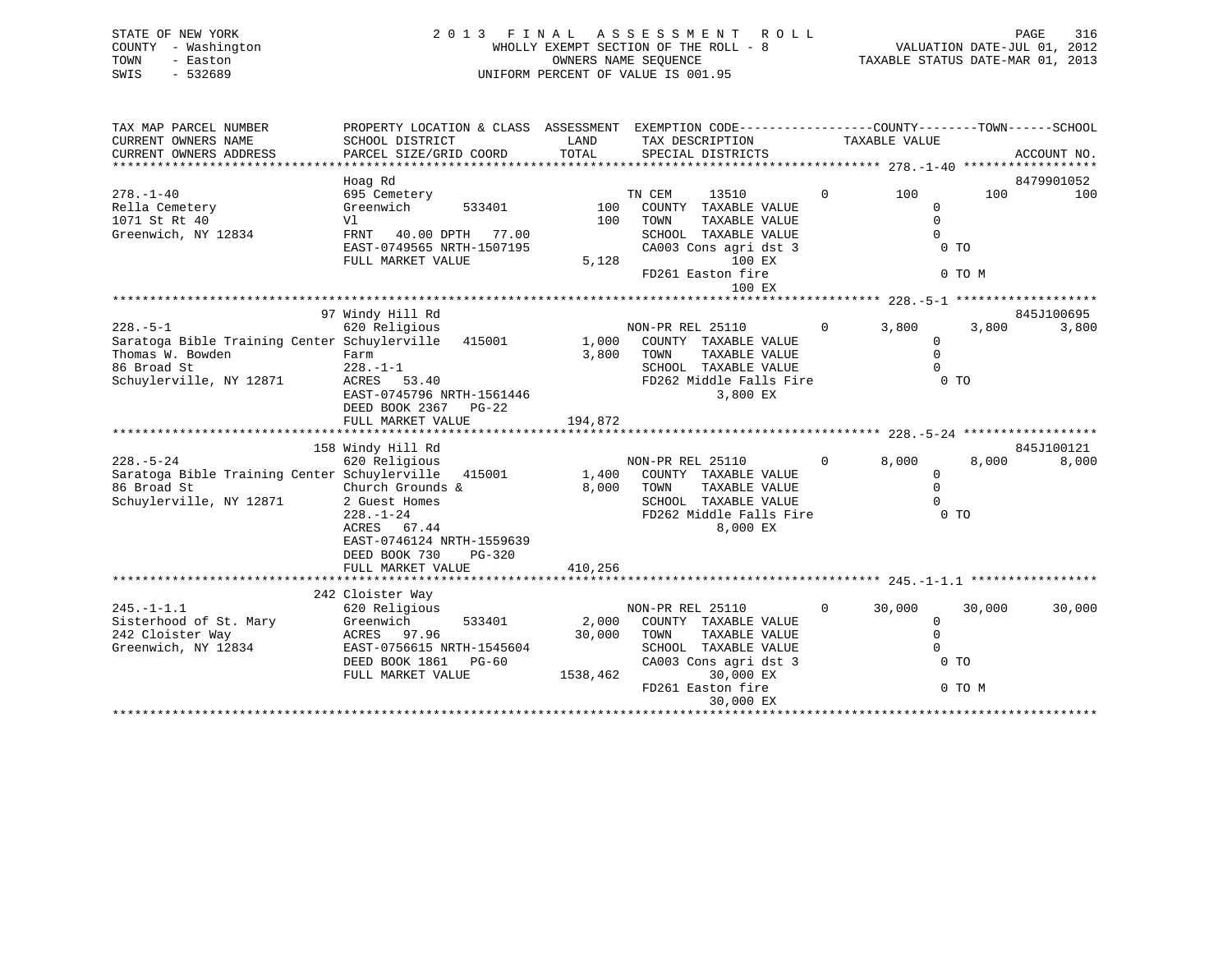## STATE OF NEW YORK 2 0 1 3 F I N A L A S S E S S M E N T R O L L PAGE 317 COUNTY - Washington WHOLLY EXEMPT SECTION OF THE ROLL - 8 VALUATION DATE-JUL 01, 2012 TOWN - Easton CONNERS NAME SEQUENCE TAXABLE STATUS DATE-MAR 01, 2013<br>SWIS - 532689 SWIS - 532689 UNIFORM PERCENT OF VALUE IS 001.95

| TAX MAP PARCEL NUMBER<br>CURRENT OWNERS NAME<br>CURRENT OWNERS ADDRESS<br>*************************                              | PROPERTY LOCATION & CLASS ASSESSMENT EXEMPTION CODE-----------------COUNTY-------TOWN------SCHOOL<br>SCHOOL DISTRICT<br>PARCEL SIZE/GRID COORD                                         | LAND<br>TOTAL                                                                      | TAX DESCRIPTION<br>SPECIAL DISTRICTS                                                                                                                                             |              | TAXABLE VALUE                                                                    |                 | ACCOUNT NO.          |
|----------------------------------------------------------------------------------------------------------------------------------|----------------------------------------------------------------------------------------------------------------------------------------------------------------------------------------|------------------------------------------------------------------------------------|----------------------------------------------------------------------------------------------------------------------------------------------------------------------------------|--------------|----------------------------------------------------------------------------------|-----------------|----------------------|
| $235. - 2 - 2.1$<br>State Of New York<br>Suny Plaza Albany Campus<br>Albany, NY 12207                                            | 239 General Fellows Rd<br>652 Govt bldgs<br>533401<br>Greenwich<br>Hostel<br>ACRES<br>2.84<br>EAST-0743843 NRTH-1550807<br>DEED BOOK 530<br>PG-243<br>FULL MARKET VALUE                | 500<br>10,000                                                                      | NY STATE<br>12100<br>COUNTY TAXABLE VALUE<br>TAXABLE VALUE<br>TOWN<br>SCHOOL TAXABLE VALUE<br>CA003 Cons agri dst 3<br>10,000 EX<br>512,821 FD262 Middle Falls Fire<br>10,000 EX | $\mathbf{0}$ | 10,000<br>$\Omega$<br>$\Omega$<br>$\Omega$<br>$0$ TO<br>0 <sub>T</sub>           | 10,000          | 845J101199<br>10,000 |
| $228. - 5 - 8.4$<br>Tefft Cemetery<br>Greenwich, NY 12834                                                                        | State Route 29/W Off<br>695 Cemetery<br>Greenwich<br>533401<br>Cemetery<br>$228. - 1 - 8.4$<br>FRNT 185.00 DPTH 90.00<br>EAST-0752162 NRTH-1554957<br>FULL MARKET VALUE                | $\begin{array}{c}\n\text{I} \\ \text{I} \\ \text{II}\n\end{array}$<br>100<br>5,128 | TN CEM<br>13510<br>COUNTY TAXABLE VALUE<br>NAHA MARABLE VALUE<br>SCHOOL TAXABLE VALUE<br>FD262 Middle Falls Fire 0 TO<br>100 EX                                                  | $\mathbf{0}$ | 100<br>$\Omega$<br>$\Omega$<br>$\bigcirc$                                        | 100             | 8479901134<br>100    |
| $259. - 1 - 21$<br>Town of Easton<br>1071 State Route 40<br>Greenwich, NY 12834                                                  | 1081 State Route 40<br>652 Govt bldgs<br>533401<br>Greenwich<br>ACRES 1.30<br>EAST-0746005 NRTH-1523564<br>DEED BOOK 2638 PG-215<br>FULL MARKET VALUE                                  | 400<br>3,100                                                                       | OTHER TOWN 13500<br>COUNTY TAXABLE VALUE<br>TOWN<br>TAXABLE VALUE<br>SCHOOL TAXABLE VALUE<br>CA003 Cons agri dst 3<br>158,974<br>3,100 EX<br>FD261 Easton fire<br>3,100 EX       | $\Omega$     | 3,100<br>$\overline{0}$<br>$\Omega$<br>$\Omega$<br>0 <sub>T</sub>                | 3,100<br>0 TO M | 845J100740<br>3,100  |
| $235. - 1 - 8.1$<br>Washington County<br>Attn: Washington County Treas Co Dump<br>383 Broadway<br>Fort Edward, NY 12828          | 185 General Fellows Rd<br>852 Landfill<br>Greenwich<br>533401<br>ACRES 39.70<br>EAST-0742639 NRTH-1550264<br>EAST-0742639 NRTH-1550264<br>DEED BOOK 643<br>$PG-9$<br>FULL MARKET VALUE | 5,000<br>5,000                                                                     | OTHER CTY 13100<br>COUNTY TAXABLE VALUE<br>TOWN<br>TAXABLE VALUE<br>SCHOOL TAXABLE VALUE<br>CA003 Cons agri dst 3<br>5,000 EX<br>256,410 FD262 Middle Falls Fire<br>5,000 EX     | $\Omega$     | 5,000<br>$\Omega$<br>$\mathbf 0$<br>$\Omega$<br>0 <sub>T</sub><br>0 <sub>T</sub> | 5,000           | 5,000                |
| $236. - 2 - 17$<br>Washington County<br>Attn: Washington County Treas Garage & Park Lot<br>383 Broadway<br>Fort Edward, NY 12828 | 2230 State Route 40<br>651 Highway gar<br>Greenwich<br>533401<br>713/6<br>ACRES<br>3.00<br>EAST-0751669 NRTH-1550847<br>DRED POOK 300<br>DEED BOOK 382<br>PG-1104<br>FULL MARKET VALUE | 500<br>256,410                                                                     | OTHER CTY 13100<br>COUNTY TAXABLE VALUE<br>5,000 TOWN<br>TAXABLE VALUE<br>SCHOOL TAXABLE VALUE<br>FD262 Middle Falls Fire<br>5,000 EX                                            | $\mathbf{0}$ | **************** 236.-2-17 **<br>5,000<br>$\Omega$<br>$\Omega$<br>0 <sub>T</sub> | 5,000           | 8479900986<br>5,000  |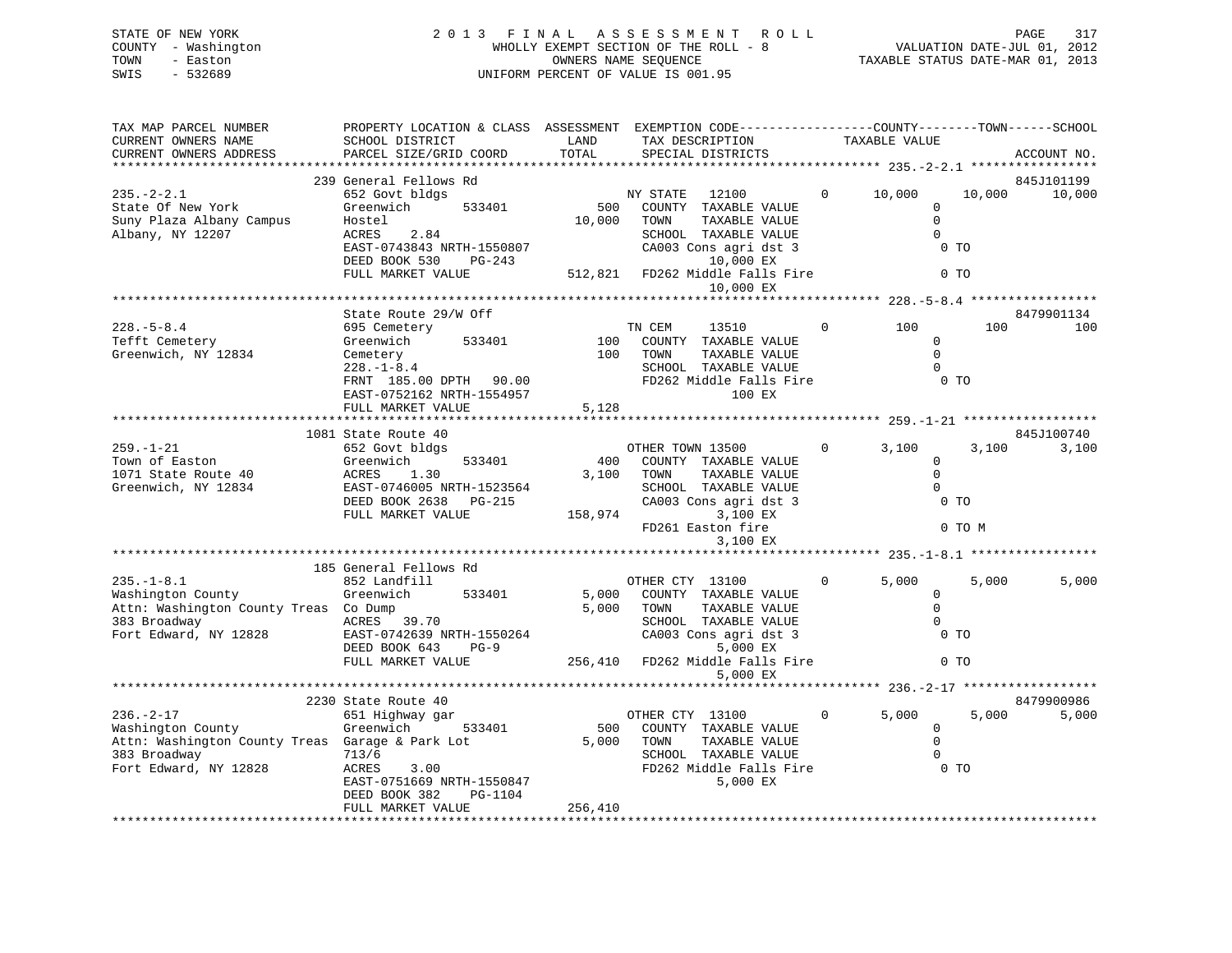| STATE OF NEW YORK   | 2013 FINAL ASSESSMENT ROLL            | 318<br>PAGE                      |
|---------------------|---------------------------------------|----------------------------------|
| COUNTY - Washington | WHOLLY EXEMPT SECTION OF THE ROLL - 8 | VALUATION DATE-JUL 01, 2012      |
| TOWN<br>- Easton    | OWNERS NAME SEOUENCE                  | TAXABLE STATUS DATE-MAR 01, 2013 |
| SWIS<br>- 532689    | UNIFORM PERCENT OF VALUE IS 001.95    |                                  |

 $\frac{318}{2012}$ <br>2013

| TAX MAP PARCEL NUMBER       | PROPERTY LOCATION & CLASS ASSESSMENT EXEMPTION CODE---------------COUNTY-------TOWN------SCHOOL |          |                            |                |                |        |             |
|-----------------------------|-------------------------------------------------------------------------------------------------|----------|----------------------------|----------------|----------------|--------|-------------|
| CURRENT OWNERS NAME         | SCHOOL DISTRICT                                                                                 | LAND     | TAX DESCRIPTION            |                | TAXABLE VALUE  |        |             |
| CURRENT OWNERS ADDRESS      | PARCEL SIZE/GRID COORD                                                                          | TOTAL    | SPECIAL DISTRICTS          |                |                |        | ACCOUNT NO. |
|                             |                                                                                                 |          |                            |                |                |        |             |
|                             | 392 Old Schuylerville Rd                                                                        |          |                            |                |                |        | 8479900987  |
| $228. - 5 - 17$             | 531 Fairground                                                                                  |          | AGRI SOC<br>26050          | $\overline{0}$ | 40,500         | 40,500 | 40,500      |
| Washington County Fair      | 533401<br>Greenwich                                                                             | 5,000    | COUNTY TAXABLE VALUE       |                | $\mathbf{0}$   |        |             |
| Attn: Pat Evans Treasurer   | Fair Ground                                                                                     | 40,500   | TOWN<br>TAXABLE VALUE      |                | $\Omega$       |        |             |
| 2049 Lick Spring Rd         | 487/812                                                                                         |          | SCHOOL TAXABLE VALUE       |                | $\Omega$       |        |             |
| Argyle, NY 12809            | $228. - 1 - 17$                                                                                 |          | FD262 Middle Falls Fire    |                | 0 <sub>T</sub> |        |             |
|                             | ACRES 67.80                                                                                     |          | 40,500 EX                  |                |                |        |             |
|                             | EAST-0746624 NRTH-1553986                                                                       |          |                            |                |                |        |             |
|                             | DEED BOOK 397<br>PG-333                                                                         |          |                            |                |                |        |             |
|                             | FULL MARKET VALUE                                                                               | 2076,923 |                            |                |                |        |             |
|                             |                                                                                                 |          |                            |                |                |        |             |
|                             | 411 Old Schuylerville Rd                                                                        |          |                            |                |                |        | 845J100620  |
| $228. - 5 - 20.1$           | 400 Commercial                                                                                  |          | NON-PR EDU 25120           | $\Omega$       | 3,000          | 3,000  | 3,000       |
| Washington County Fair Inc. | Schuylerville 415001                                                                            | 3,000    | COUNTY TAXABLE VALUE       |                | $\mathbf 0$    |        |             |
| State Route 29              | sub lot 1                                                                                       | 3,000    | TOWN<br>TAXABLE VALUE      |                | $\Omega$       |        |             |
| PO Box 134                  | $228. - 1 - 20.1$                                                                               |          | SCHOOL TAXABLE VALUE       |                | $\Omega$       |        |             |
| Greenwich, NY 12834         | ACRES<br>8.34                                                                                   |          | FD262 Middle Falls Fire    |                | 0 <sub>T</sub> |        |             |
|                             | EAST-0748201 NRTH-1554192                                                                       |          | 3,000 EX                   |                |                |        |             |
|                             | DEED BOOK 2530 PG-116                                                                           |          |                            |                |                |        |             |
|                             | FULL MARKET VALUE                                                                               | 153,846  |                            |                |                |        |             |
|                             |                                                                                                 |          |                            |                |                |        |             |
|                             | 447 Old Schuylerville Rd                                                                        |          |                            |                |                |        |             |
| $228. - 5 - 20.5$           | 400 Commercial                                                                                  |          | NON-PR EDU 25120           | $\overline{0}$ | 5,000          | 5,000  | 5,000       |
| Washington County Fair Inc. | Schuylerville 415001                                                                            |          | 5,000 COUNTY TAXABLE VALUE |                | $\mathbf 0$    |        |             |
| 392 Old Schuylerville Rd    | Lot 2                                                                                           | 5,000    | TOWN<br>TAXABLE VALUE      |                | $\Omega$       |        |             |
| Greenwich, NY 12834         | $228. - 1 - 20.5$                                                                               |          | SCHOOL TAXABLE VALUE       |                | $\Omega$       |        |             |
|                             | ACRES 11.51                                                                                     |          | FD262 Middle Falls Fire    |                | 0 TO           |        |             |
|                             | EAST-0748236 NRTH-1553718                                                                       |          | 5,000 EX                   |                |                |        |             |
|                             | DEED BOOK 2530<br>PG-116                                                                        |          |                            |                |                |        |             |
|                             | FULL MARKET VALUE                                                                               | 256,410  |                            |                |                |        |             |
|                             |                                                                                                 |          |                            |                |                |        |             |
|                             | State Route 29                                                                                  |          |                            |                |                |        |             |
| $228. - 5 - 18.1$           | 105 Vac farmland                                                                                |          | NON-PR EDU 25120           | $\Omega$       | 2,200          | 2,200  | 2,200       |
| Washington County Fair, Inc | Schuylerville<br>415001                                                                         | 2,200    | COUNTY TAXABLE VALUE       |                | $\mathbf{0}$   |        |             |
| 392 Old Schuylerville Rd    | lot <sub>2</sub>                                                                                | 2,200    | TOWN<br>TAXABLE VALUE      |                | $\mathbf{0}$   |        |             |
| Greenwich, NY 12834         | ACRES<br>40.00                                                                                  |          | SCHOOL TAXABLE VALUE       |                | $\Omega$       |        |             |
|                             | EAST-0745133 NRTH-1554215                                                                       |          | CA003 Cons agri dst 3      |                | $0$ TO         |        |             |
|                             | DEED BOOK 2979 PG-210                                                                           |          | 2,200 EX                   |                |                |        |             |
|                             | FULL MARKET VALUE                                                                               |          | 112,821 FD261 Easton fire  |                |                | 0 TO M |             |
|                             |                                                                                                 |          | 2,200 EX                   |                |                |        |             |
|                             |                                                                                                 |          |                            |                |                |        |             |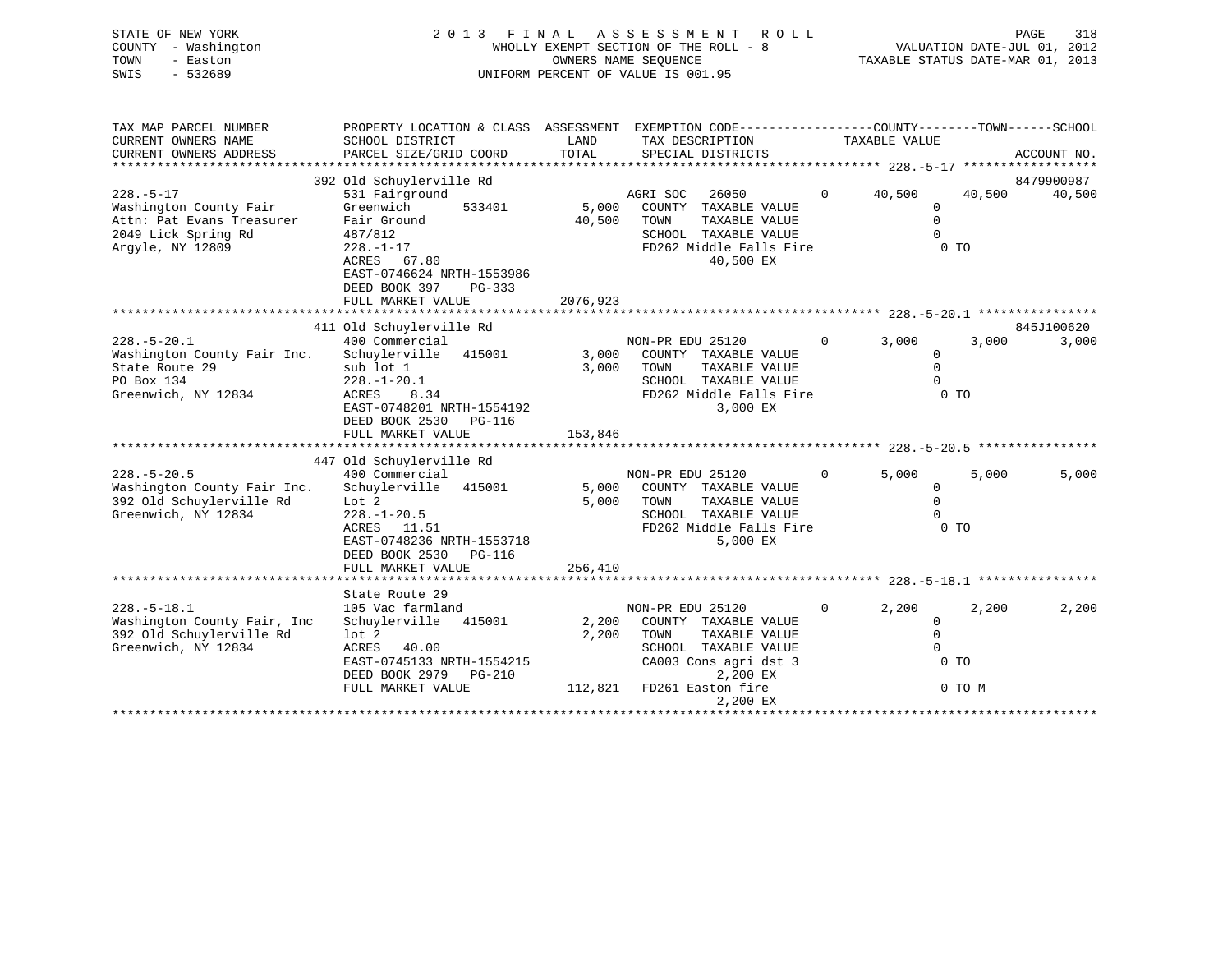| STATE OF NEW YORK<br>- Washington<br>COUNTY<br>TOWN<br>- Easton<br>SWIS<br>- 532689 |                                                                        | OWNERS NAME SEQUENCE        | 2013 FINAL ASSESSMENT ROLL<br>WHOLLY EXEMPT SECTION OF THE ROLL - 8<br>UNIFORM PERCENT OF VALUE IS 001.95 |              | TAXABLE STATUS DATE-MAR 01, 2013 | PAGE<br>VALUATION DATE-JUL 01, | 319<br>2012 |
|-------------------------------------------------------------------------------------|------------------------------------------------------------------------|-----------------------------|-----------------------------------------------------------------------------------------------------------|--------------|----------------------------------|--------------------------------|-------------|
| TAX MAP PARCEL NUMBER<br>CURRENT OWNERS NAME<br>CURRENT OWNERS ADDRESS              | PROPERTY LOCATION & CLASS<br>SCHOOL DISTRICT<br>PARCEL SIZE/GRID COORD | ASSESSMENT<br>LAND<br>TOTAL | EXEMPTION CODE-----------------COUNTY-------TOWN------SCHOOL<br>TAX DESCRIPTION<br>SPECIAL DISTRICTS      |              | TAXABLE VALUE                    |                                | ACCOUNT NO. |
|                                                                                     |                                                                        |                             |                                                                                                           |              |                                  |                                |             |
|                                                                                     | 393 Old Schuylerville Rd                                               |                             |                                                                                                           |              |                                  |                                | 8479901136  |
| 228.-5-20.2                                                                         | 321 Abandoned ag                                                       |                             | 26050<br>AGRI SOC                                                                                         | $\mathbf{0}$ | 100                              | 100                            | 100         |
| Washington County Fair, Inc                                                         | Greenwich<br>533401                                                    | 100                         | COUNTY<br>TAXABLE VALUE                                                                                   |              |                                  |                                |             |

FRNT 320.00 DPTH 249.00 FD262 Middle Falls Fire 0 TO

Washington County Fair, Inc. Schuylerville 415001 4,000 COUNTY TAXABLE VALUE 0<br>State Route 29 10t 3 1,000 TOWN TAXABLE VALUE 0  $1$ ot 3 4,000 TOWN TAXABLE VALUE 0 PO Box 139 ACRES 8.00 SCHOOL TAXABLE VALUE 0Greenwich, NY 12834 EAST-0748733 NRTH-1553673 FD262 Middle Falls Fire 0 TO DEED BOOK 627 PG-255 4,000 EX FULL MARKET VALUE 205,128

\*\*\*\*\*\*\*\*\*\*\*\*\*\*\*\*\*\*\*\*\*\*\*\*\*\*\*\*\*\*\*\*\*\*\*\*\*\*\*\*\*\*\*\*\*\*\*\*\*\*\*\*\*\*\*\*\*\*\*\*\*\*\*\*\*\*\*\*\*\*\*\*\*\*\*\*\*\*\*\*\*\*\*\*\*\*\*\*\*\*\*\*\*\*\*\*\*\*\*\*\*\*\* 228.-5-20.6 \*\*\*\*\*\*\*\*\*\*\*\*\*\*\*\*

228.-5-20.6 120 Field crops NON-PR EDU 25120 0 4,000 4,000 4,000

\*\*\*\*\*\*\*\*\*\*\*\*\*\*\*\*\*\*\*\*\*\*\*\*\*\*\*\*\*\*\*\*\*\*\*\*\*\*\*\*\*\*\*\*\*\*\*\*\*\*\*\*\*\*\*\*\*\*\*\*\*\*\*\*\*\*\*\*\*\*\*\*\*\*\*\*\*\*\*\*\*\*\*\*\*\*\*\*\*\*\*\*\*\*\*\*\*\*\*\*\*\*\*\*\*\*\*\*\*\*\*\*\*\*\*\*\*\*\*\*\*\*\*\*\*\*\*\*\*\*\*\*

PO Box 134 Cant Lot Vacant Lot 100 TOWN TAXABLE VALUE 0 Greenwich, NY 12834 228.-1-20.2 SCHOOL TAXABLE VALUE 0

DEED BOOK 2637 PG-208

Windy Hill Rd

FULL MARKET VALUE 5,128

EAST-0747448 NRTH-1554087 100 EX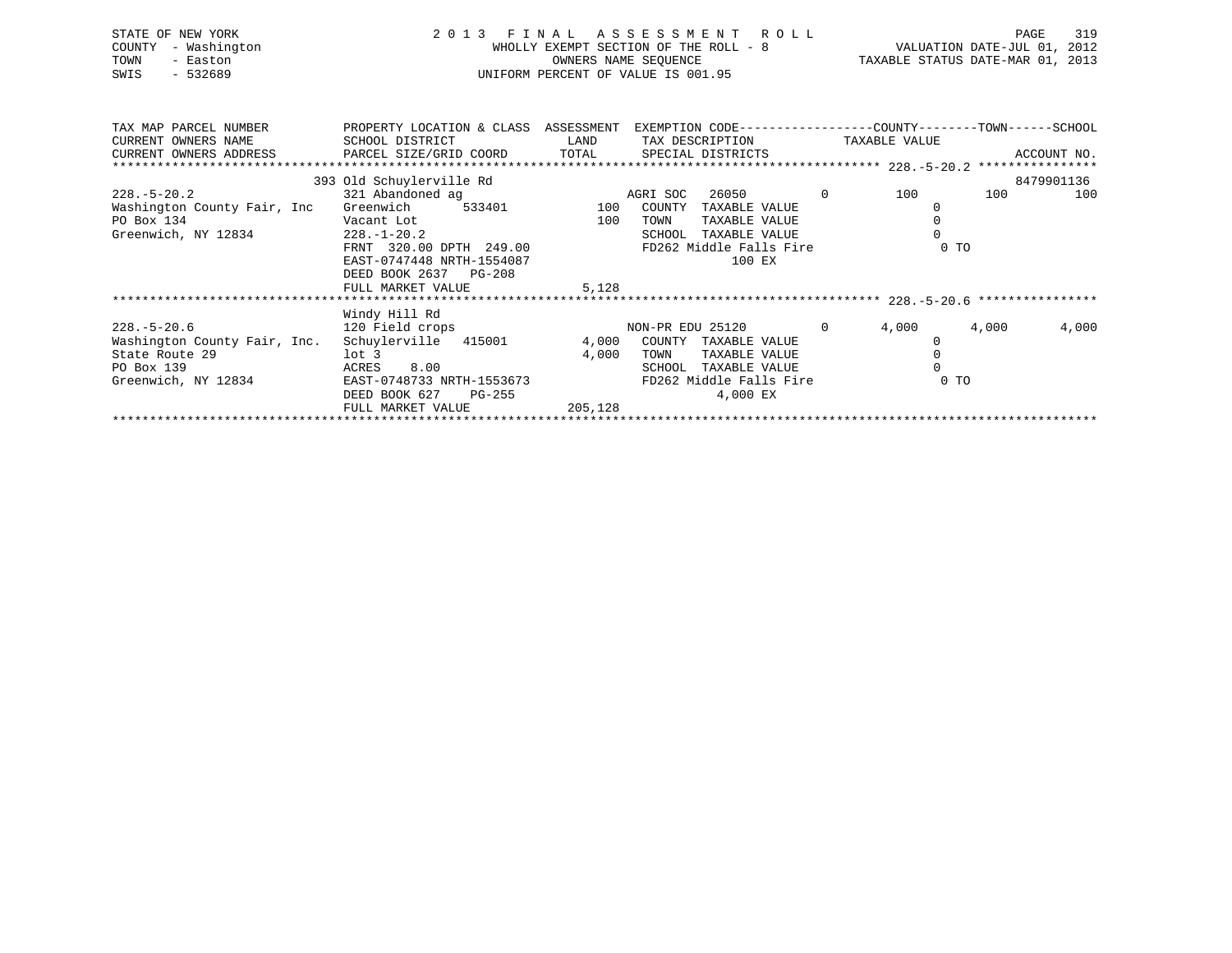### R O L L S U B S E C T I O N - - T O T A L S

#### \*\*\* S P E C I A L D I S T R I C T S U M M A R Y \*\*\*

| CODE | DISTRICT NAME        | TOTAL<br>PARCELS | EXTENSION<br>TYPE | EXTENSION<br>VALUE | AD VALOREM<br>VALUE | EXEMPT<br>AMOUNT | TAXABLE<br>VALUE |
|------|----------------------|------------------|-------------------|--------------------|---------------------|------------------|------------------|
|      | CA003 Cons agri dst  |                  | 25 TOTAL          |                    | 198,500             | 198,200          | 300              |
|      | FD261 Easton fire    |                  | 26 TOTAL M        |                    | 186,900             | 186,600          | 300              |
|      | FD262 Middle Falls F |                  | 14 TOTAL          |                    | 121,940             | 119,440          | 2,500            |
|      | FD263 Schuylerville  |                  | 2 TOTAL           |                    | 1,700               | 1,700            |                  |

#### \*\*\* S C H O O L D I S T R I C T S U M M A R Y \*\*\*

| CODE             | DISTRICT NAME              | TOTAL<br>PARCELS | ASSESSED<br>LAND | ASSESSED<br>TOTAL | EXEMPT<br>AMOUNT  | TOTAL<br>TAXABLE | <b>STAR</b><br>AMOUNT | STAR<br>TAXABLE |
|------------------|----------------------------|------------------|------------------|-------------------|-------------------|------------------|-----------------------|-----------------|
| 415001<br>533401 | Schuylerville<br>Greenwich | 10<br>32         | 18,400<br>38,625 | 27,800<br>282,740 | 27,800<br>282,740 |                  |                       |                 |
|                  | SUB-TOTAL                  | 42               | 57,025           | 310,540           | 310,540           |                  |                       |                 |
|                  | TOTAL                      | 42               | 57,025           | 310,540           | 310,540           |                  |                       |                 |

#### \*\*\* S Y S T E M C O D E S S U M M A R Y \*\*\*

#### NO SYSTEM EXEMPTIONS AT THIS LEVEL

### \*\*\* E X E M P T I O N S U M M A R Y \*\*\*

| CODE  | DESCRIPTION | TOTAL<br>PARCELS | COUNTY  | TOWN    | SCHOOL  |
|-------|-------------|------------------|---------|---------|---------|
| 12100 | NY STATE    | 6                | 12,700  | 12,700  | 12,700  |
| 13100 | OTHER CTY   |                  | 10,000  | 10,000  | 10,000  |
| 13500 | OTHER TOWN  |                  | 27,400  | 27,400  | 27,400  |
| 13510 | TN CEM      |                  | 2,000   | 2,000   | 2,000   |
| 13740 | VILL WATER  |                  | 3,000   | 3,000   | 3,000   |
| 18180 | IND UDC     |                  | 30,740  | 30,740  | 30,740  |
| 25110 | NON-PR REL  |                  | 145,300 | 145,300 | 145,300 |
| 25120 | NON-PR EDU  | 4                | 14,200  | 14,200  | 14,200  |
| 25300 | NONPROFCOR  |                  | 17,000  | 17,000  | 17,000  |
| 25500 | RESCUE SOD  |                  | 2,500   | 2,500   | 2,500   |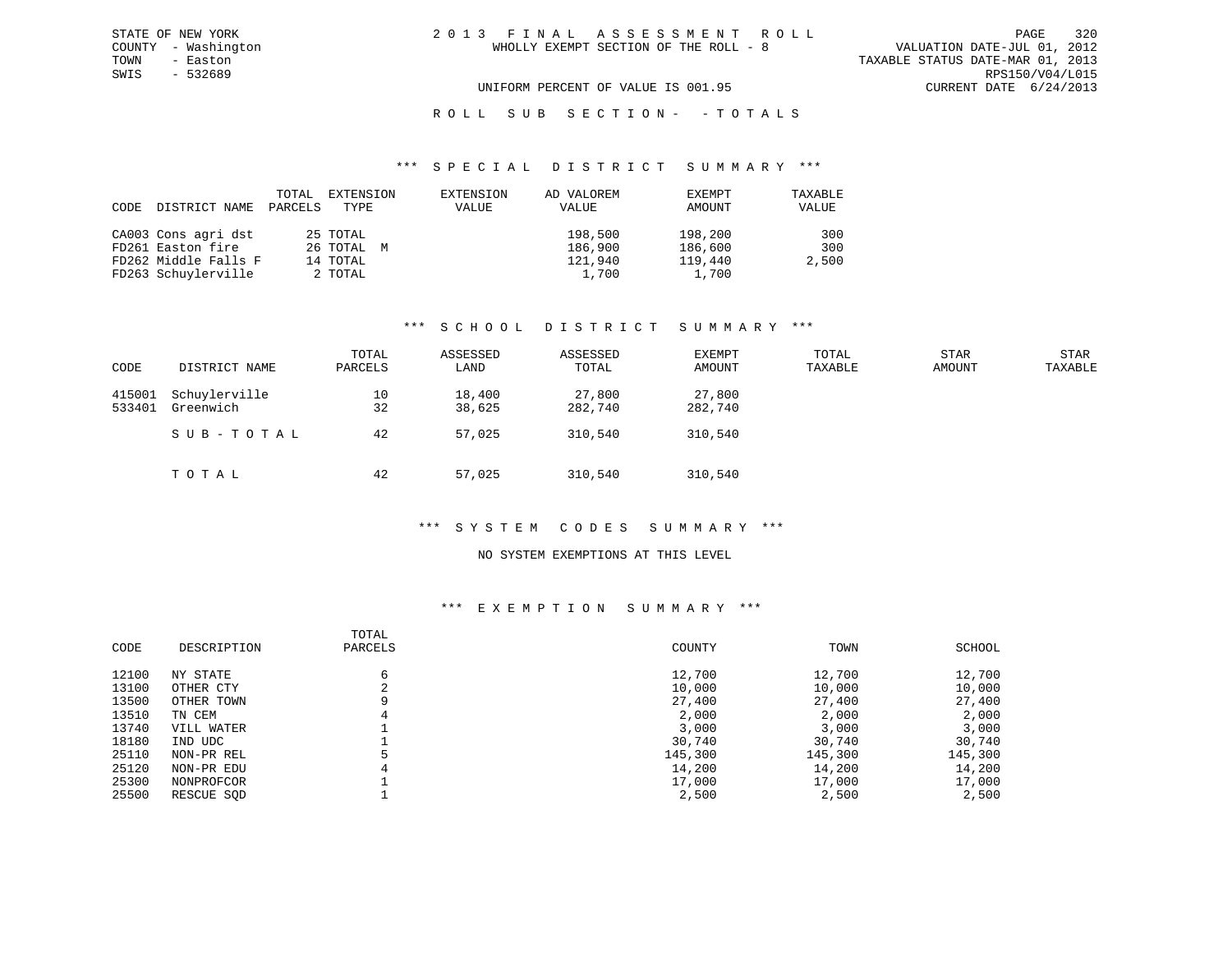|      | STATE OF NEW YORK   | 2013 FINAL ASSESSMENT ROLL            |                                  | 321<br>PAGE     |
|------|---------------------|---------------------------------------|----------------------------------|-----------------|
|      | COUNTY - Washington | WHOLLY EXEMPT SECTION OF THE ROLL - 8 | VALUATION DATE-JUL 01, 2012      |                 |
| TOWN | - Easton            |                                       | TAXABLE STATUS DATE-MAR 01, 2013 |                 |
| SWIS | - 532689            |                                       |                                  | RPS150/V04/L015 |
|      |                     | UNIFORM PERCENT OF VALUE IS 001.95    | CURRENT DATE 6/24/2013           |                 |
|      |                     | ROLL SUB SECTION- - TOTALS            |                                  |                 |

#### \*\*\* E X E M P T I O N S U M M A R Y \*\*\*

| CODE  | DESCRIPTION | TOTAL<br>PARCELS | COUNTY  | TOWN    | SCHOOL  |
|-------|-------------|------------------|---------|---------|---------|
| 26050 | AGRI SOC    | z.               | 40,600  | 40,600  | 40,600  |
| 26250 | HIST SOC    | ∠                | 300     | 300     | 300     |
| 26400 | VOL FIRE    | ৴                | 4,500   | 4,500   | 4,500   |
| 27350 | PRI CEM     |                  | 300     | 300     | 300     |
|       | TOTAL       | 42               | 310,540 | 310,540 | 310,540 |

| ROLL       |                                     | TOTAL   | 5550000     |       | TAXABLE                                           | <b>TAXABL</b> |        | STAR    |
|------------|-------------------------------------|---------|-------------|-------|---------------------------------------------------|---------------|--------|---------|
| <b>SEC</b> | 〜∽∽∽⊥⊥⊥⊥⊥∪⊥₩                        | PARCELS | LANI        | TOTAL | $C$ $C$ $T$ $T$ $T$ $T$ $T$ $T$ $T$ $T$<br>: בוטע | TOWN          | SCHOOL | TAXABLE |
|            |                                     |         |             |       |                                                   |               |        |         |
|            | <b>EVEMD</b><br>UUU<br>ــ عه الطلاع | 44      | ,025<br>- - | 1,540 |                                                   |               |        |         |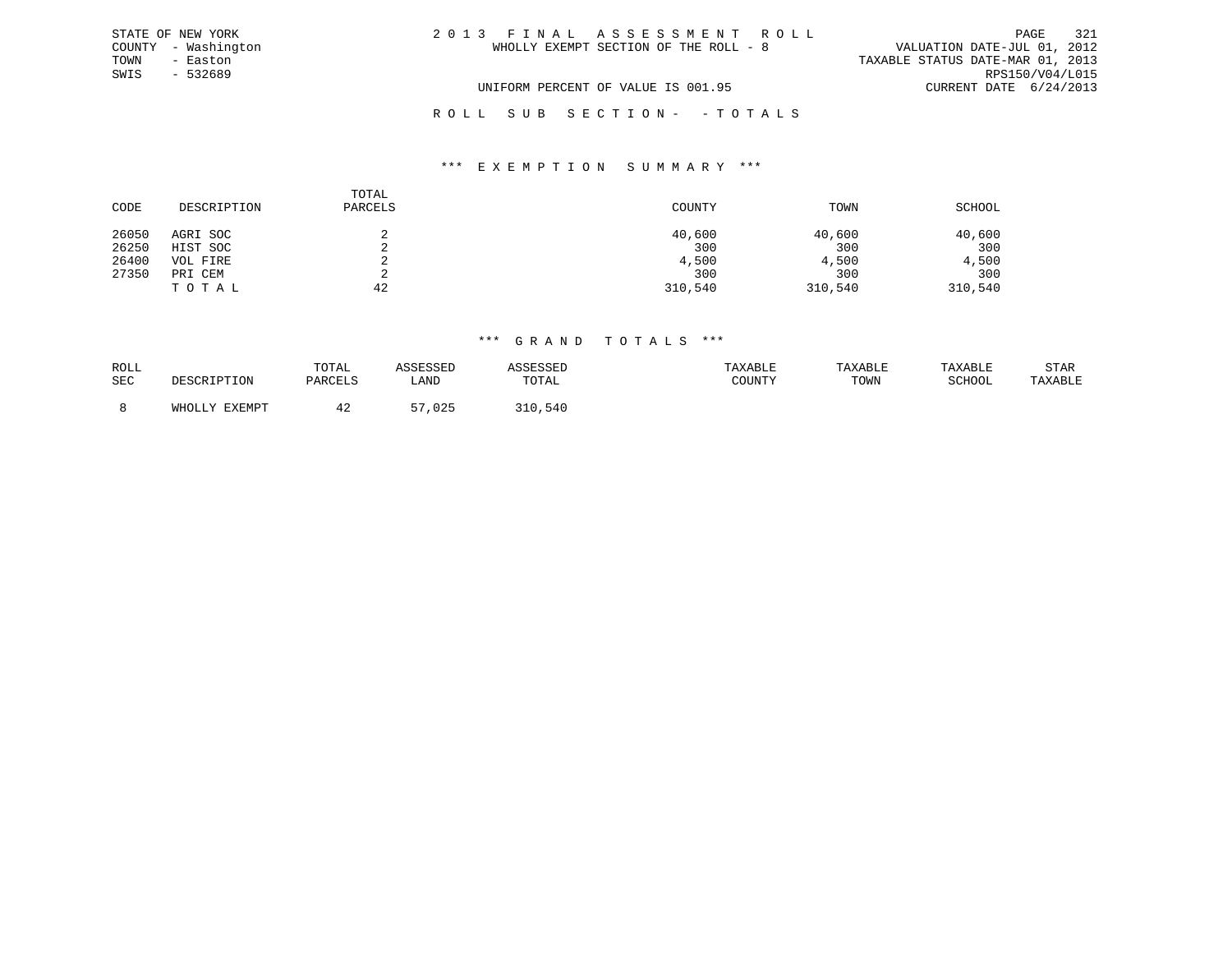|      | STATE OF NEW YORK   | 2013 FINAL ASSESSMENT ROLL |                                       |                                  | PAGE                   | 322 |
|------|---------------------|----------------------------|---------------------------------------|----------------------------------|------------------------|-----|
|      | COUNTY - Washington |                            | WHOLLY EXEMPT SECTION OF THE ROLL - 8 | VALUATION DATE-JUL 01, 2012      |                        |     |
| TOWN | - Easton            |                            |                                       | TAXABLE STATUS DATE-MAR 01, 2013 |                        |     |
| SWIS | $-532689$           |                            | UNIFORM PERCENT OF VALUE IS 001.95    |                                  | RPS150/V04/L015        |     |
|      |                     |                            |                                       |                                  | CURRENT DATE 6/24/2013 |     |
|      |                     |                            |                                       |                                  |                        |     |

### ROLL SECTION TOTALS

#### \*\*\* S P E C I A L D I S T R I C T S U M M A R Y \*\*\*

| CODE | DISTRICT NAME        | TOTAL<br>PARCELS | EXTENSION<br>TYPE | EXTENSION<br>VALUE | AD VALOREM<br>VALUE | EXEMPT<br>AMOUNT | TAXABLE<br>VALUE |
|------|----------------------|------------------|-------------------|--------------------|---------------------|------------------|------------------|
|      | CA003 Cons agri dst  |                  | 25 TOTAL          |                    | 198,500             | 198,200          | 300              |
|      | FD261 Easton fire    |                  | 26 TOTAL M        |                    | 186,900             | 186,600          | 300              |
|      | FD262 Middle Falls F |                  | 14 TOTAL          |                    | 121,940             | 119,440          | 2,500            |
|      | FD263 Schuylerville  |                  | 2 TOTAL           |                    | 1,700               | 1,700            |                  |

#### \*\*\* S C H O O L D I S T R I C T S U M M A R Y \*\*\*

| CODE             | DISTRICT NAME              | TOTAL<br>PARCELS | ASSESSED<br>LAND | ASSESSED<br>TOTAL | EXEMPT<br>AMOUNT  | TOTAL<br>TAXABLE | <b>STAR</b><br><b>AMOUNT</b> | <b>STAR</b><br>TAXABLE |
|------------------|----------------------------|------------------|------------------|-------------------|-------------------|------------------|------------------------------|------------------------|
| 415001<br>533401 | Schuylerville<br>Greenwich | 10<br>32         | 18,400<br>38,625 | 27,800<br>282,740 | 27,800<br>282,740 |                  |                              |                        |
|                  | SUB-TOTAL                  | 42               | 57,025           | 310,540           | 310,540           |                  |                              |                        |
|                  | TOTAL                      | 42               | 57,025           | 310,540           | 310,540           |                  |                              |                        |

#### \*\*\* S Y S T E M C O D E S S U M M A R Y \*\*\*

#### NO SYSTEM EXEMPTIONS AT THIS LEVEL

### \*\*\* E X E M P T I O N S U M M A R Y \*\*\*

|       |             | TOTAL       |         |         |         |
|-------|-------------|-------------|---------|---------|---------|
| CODE  | DESCRIPTION | PARCELS     | COUNTY  | TOWN    | SCHOOL  |
| 12100 | NY STATE    | 6           | 12,700  | 12,700  | 12,700  |
| 13100 | OTHER CTY   | $\sim$<br>4 | 10,000  | 10,000  | 10,000  |
| 13500 | OTHER TOWN  | 9           | 27,400  | 27,400  | 27,400  |
| 13510 | TN CEM      | 4           | 2,000   | 2,000   | 2,000   |
| 13740 | VILL WATER  |             | 3,000   | 3,000   | 3,000   |
| 18180 | IND UDC     |             | 30,740  | 30,740  | 30,740  |
| 25110 | NON-PR REL  |             | 145,300 | 145,300 | 145,300 |
| 25120 | NON-PR EDU  | 4           | 14,200  | 14,200  | 14,200  |
| 25300 | NONPROFCOR  |             | 17,000  | 17,000  | 17,000  |
| 25500 | RESCUE SOD  |             | 2,500   | 2,500   | 2,500   |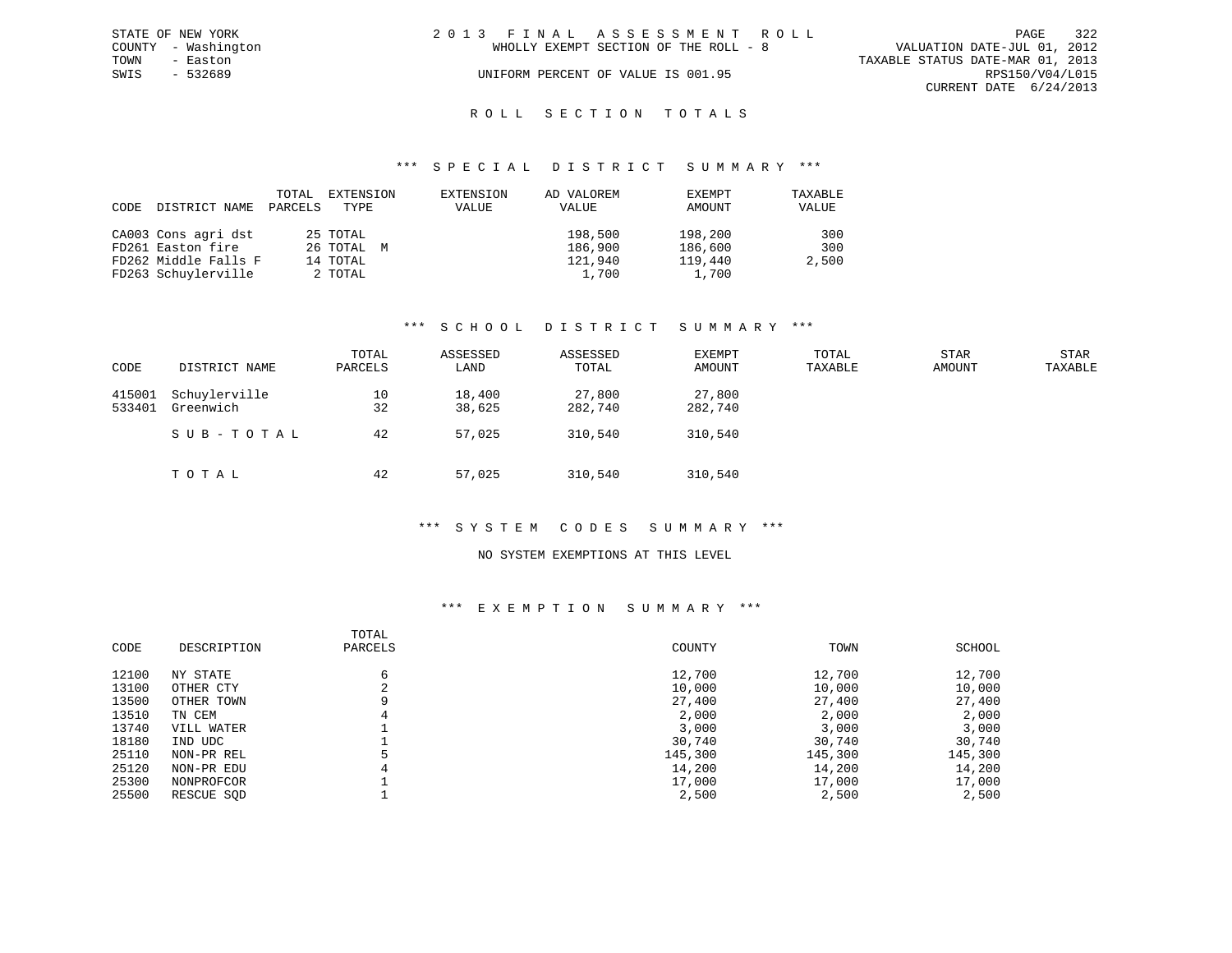|      | STATE OF NEW YORK   | 2013 FINAL ASSESSMENT ROLL            | 323<br>PAGE                      |
|------|---------------------|---------------------------------------|----------------------------------|
|      | COUNTY - Washington | WHOLLY EXEMPT SECTION OF THE ROLL - 8 | VALUATION DATE-JUL 01, 2012      |
| TOWN | - Easton            |                                       | TAXABLE STATUS DATE-MAR 01, 2013 |
| SWIS | $-532689$           | UNIFORM PERCENT OF VALUE IS 001.95    | RPS150/V04/L015                  |
|      |                     |                                       | CURRENT DATE 6/24/2013           |
|      |                     |                                       |                                  |

## R O L L S E C T I O N T O T A L S

#### \*\*\* E X E M P T I O N S U M M A R Y \*\*\*

| CODE  | DESCRIPTION | TOTAL<br>PARCELS | COUNTY  | TOWN    | SCHOOL  |
|-------|-------------|------------------|---------|---------|---------|
| 26050 | AGRI SOC    |                  | 40,600  | 40,600  | 40,600  |
| 26250 | HIST SOC    | ▵                | 300     | 300     | 300     |
| 26400 | VOL FIRE    | ▵                | 4,500   | 4,500   | 4,500   |
| 27350 | PRI CEM     |                  | 300     | 300     | 300     |
|       | TOTAL       | 42               | 310,540 | 310,540 | 310,540 |

| ROLL       | TOTAL   |            |       | TAXABLE | TAXABL. |        | STAR    |
|------------|---------|------------|-------|---------|---------|--------|---------|
| <b>SEC</b> | PARCELS | LANI       | TOTAL | : בוטע  | TOWN    | SCHOOL | TAXABLE |
|            |         |            |       |         |         |        |         |
|            | ≖ ∠     | 025<br>- - |       |         |         |        |         |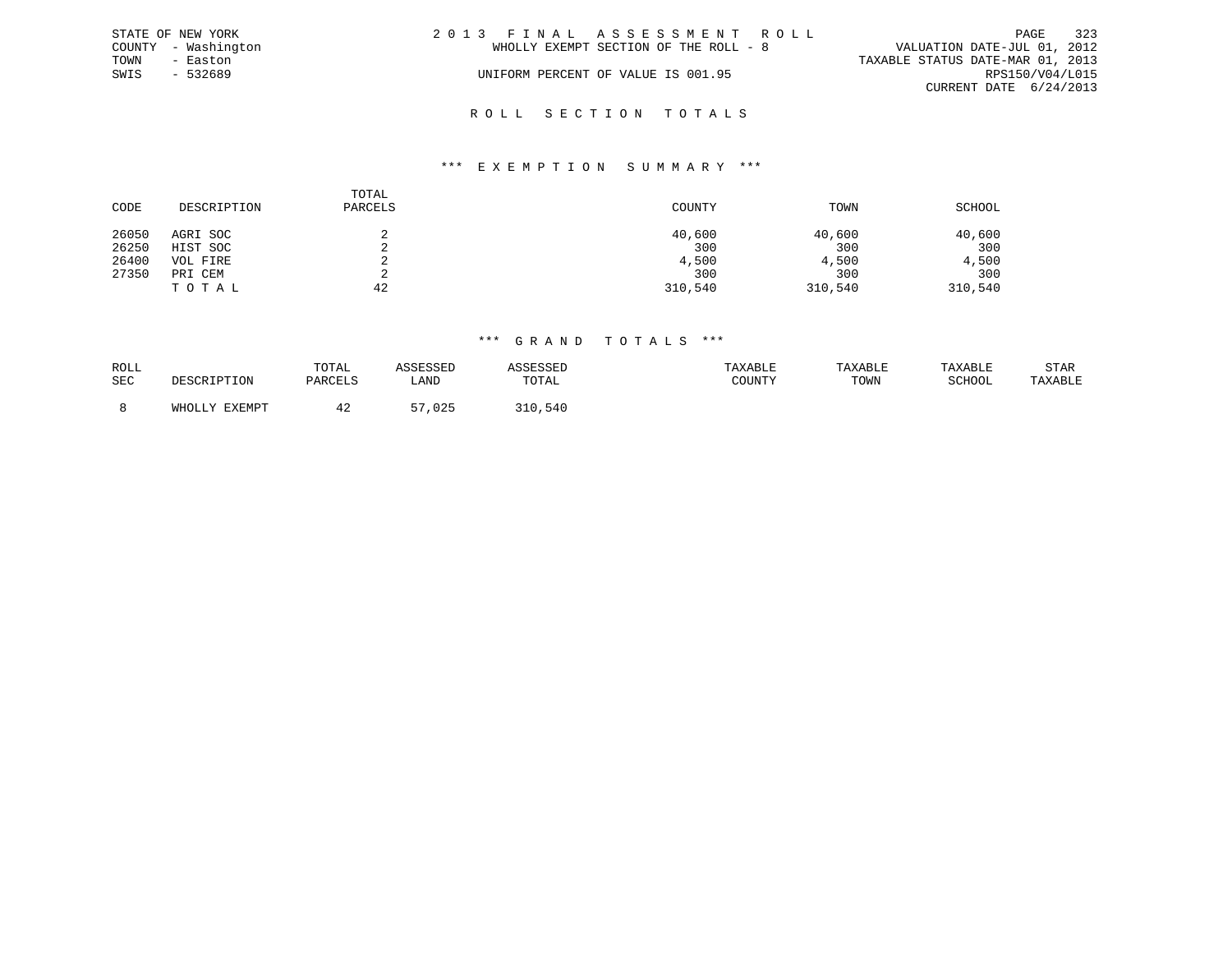|      | STATE OF NEW YORK   |  | 2013 FINAL ASSESSMENT ROLL | PAGE                             | 324 |
|------|---------------------|--|----------------------------|----------------------------------|-----|
|      | COUNTY - Washington |  |                            | VALUATION DATE-JUL 01, 2012      |     |
| TOWN | - Easton            |  | SWIS TOTALS                | TAXABLE STATUS DATE-MAR 01, 2013 |     |

CURRENT DATE 6/24/2013

COUNTY - Washington

SWIS - 532689 UNIFORM PERCENT OF VALUE IS 001.95 CHEMIC CHIEFORIS PERCENT OF VALUE OF VALUE IS 001.95

### \*\*\* S P E C I A L D I S T R I C T S U M M A R Y \*\*\*

|      |                      | TOTAL   | EXTENSION   | EXTENSION | AD VALOREM | EXEMPT  | TAXABLE  |
|------|----------------------|---------|-------------|-----------|------------|---------|----------|
| CODE | DISTRICT NAME        | PARCELS | TYPE        | VALUE     | VALUE      | AMOUNT  | VALUE    |
|      |                      |         |             |           |            |         |          |
|      | TE533 Trans exmt rep |         | 4 MOVTAX    |           |            |         |          |
|      | CA003 Cons agri dst  |         | 942 TOTAL   |           | 3679,338   | 341,605 | 3337,733 |
|      | FD261 Easton fire    |         | 932 TOTAL M |           | 3653,295   | 188,200 | 3465,095 |
|      | FD262 Middle Falls F |         | 327 TOTAL   |           | 1789,725   | 119,440 | 1670,285 |
|      | FD263 Schuylerville  |         | 40 TOTAL    |           | 327,529    | 1,700   | 325,829  |

#### \*\*\* S C H O O L D I S T R I C T S U M M A R Y \*\*\*

| CODE                                           | DISTRICT NAME                                                                  | TOTAL<br>PARCELS               | ASSESSED<br>LAND                                   | ASSESSED<br>TOTAL                                  | <b>EXEMPT</b><br>AMOUNT                       | TOTAL<br>TAXABLE                                   | <b>STAR</b><br>AMOUNT                         | STAR<br>TAXABLE                                    |
|------------------------------------------------|--------------------------------------------------------------------------------|--------------------------------|----------------------------------------------------|----------------------------------------------------|-----------------------------------------------|----------------------------------------------------|-----------------------------------------------|----------------------------------------------------|
| 384201<br>415001<br>415201<br>533401<br>535010 | Hoosic Valley<br>Schuylerville<br>Stillwater Central<br>Greenwich<br>Cambridge | 13<br>152<br>93<br>1,020<br>11 | 14,000<br>153,425<br>101,735<br>1008,408<br>12,500 | 37,432<br>750,719<br>287,028<br>4628,257<br>35,719 | 5,873<br>44,566<br>20,604<br>527,515<br>1,987 | 31,559<br>706,153<br>266,424<br>4100,742<br>33,732 | 5,790<br>57,300<br>28,460<br>407,465<br>1,240 | 25,769<br>648,853<br>237,964<br>3693,277<br>32,492 |
|                                                | SUB-TOTAL                                                                      | 1,289                          | 1290,068                                           | 5739,155                                           | 600,545                                       | 5138,610                                           | 500,255                                       | 4638,355                                           |
|                                                | TOTAL                                                                          | 1,289                          | 1290,068                                           | 5739,155                                           | 600,545                                       | 5138,610                                           | 500,255                                       | 4638,355                                           |

### \*\*\* S Y S T E M C O D E S S U M M A R Y \*\*\*

#### NO SYSTEM EXEMPTIONS AT THIS LEVEL

#### \*\*\* E X E M P T I O N S U M M A R Y \*\*\*

| CODE  | DESCRIPTION | TOTAL<br>PARCELS | COUNTY | TOWN   | SCHOOL |
|-------|-------------|------------------|--------|--------|--------|
| 12100 | NY STATE    |                  | 12,700 | 12,700 | 12,700 |
| 13100 | OTHER CTY   |                  | 10,000 | 10,000 | 10,000 |
| 13500 | OTHER TOWN  | $\Omega$         | 27,400 | 27,400 | 27,400 |
| 13510 | TN CEM      |                  | 2,000  | 2,000  | 2,000  |
| 13740 | VILL WATER  |                  | 3,000  | 3,000  | 3,000  |
| 18180 | IND UDC     |                  | 30,740 | 30,740 | 30,740 |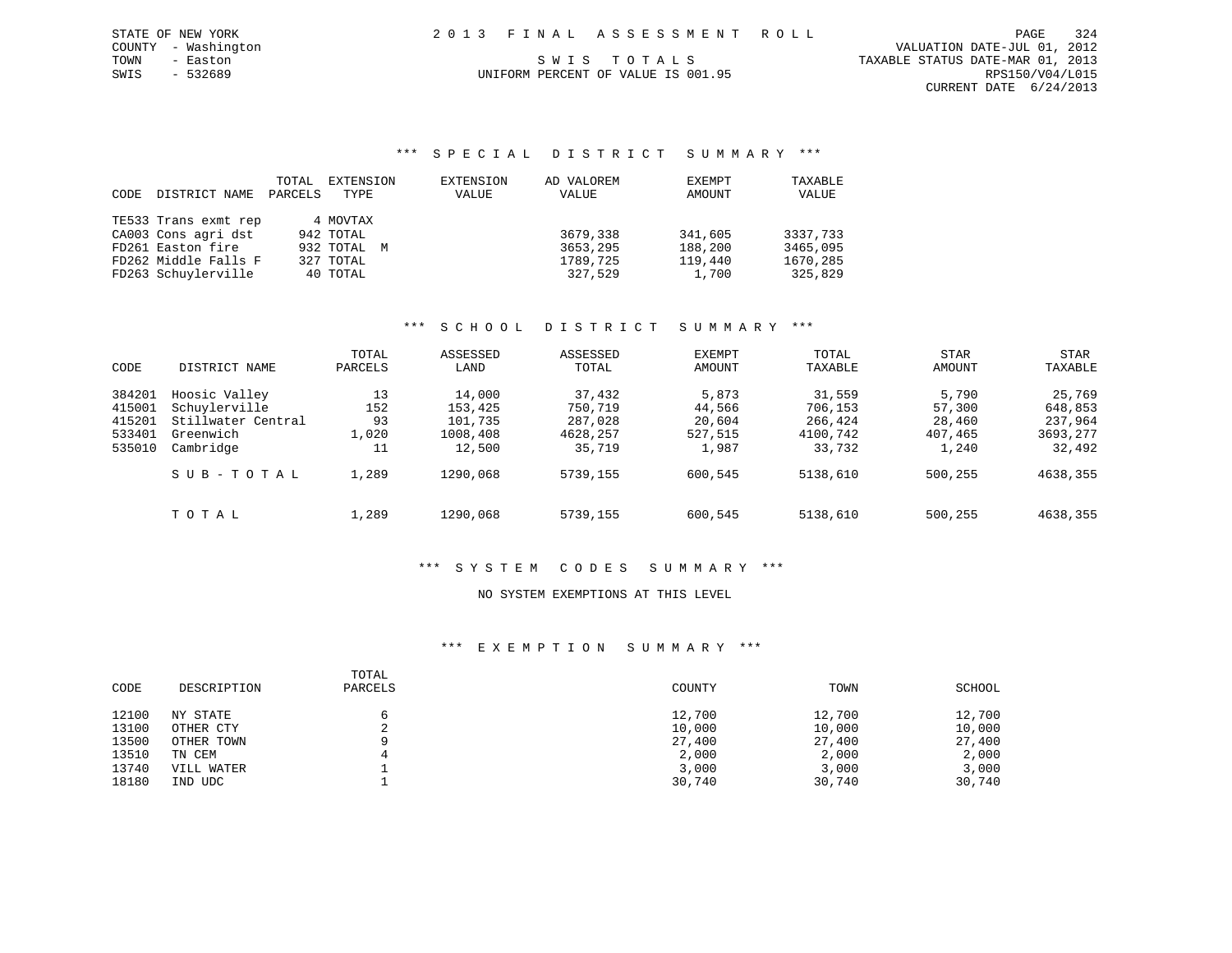COUNTY - Washington VALUATION DATE-JUL 01, 2012 TOWN - Easton SWIS TO TALS TO THE STATUS DATE-MAR 01, 2013<br>SWIS - 532689 SWIS - 532689 UNIFORM PERCENT OF VALUE IS 001.95 CURRENT DATE 6/24/2013

## \*\*\* E X E M P T I O N S U M M A R Y \*\*\*

|       |              | TOTAL                   |         |         |               |
|-------|--------------|-------------------------|---------|---------|---------------|
| CODE  | DESCRIPTION  | PARCELS                 | COUNTY  | TOWN    | <b>SCHOOL</b> |
| 25110 | NON-PR REL   | 5                       | 145,300 | 145,300 | 145,300       |
| 25120 | NON-PR EDU   | 4                       | 14,200  | 14,200  | 14,200        |
| 25130 | NON-PR CHA   |                         | 1,600   | 1,600   | 1,600         |
| 25300 | NONPROFCOR   |                         | 17,000  | 17,000  | 17,000        |
| 25500 | RESCUE SQD   | 1                       | 2,500   | 2,500   | 2,500         |
| 26050 | AGRI SOC     | 2                       | 40,600  | 40,600  | 40,600        |
| 26250 | HIST SOC     | $\overline{\mathbf{c}}$ | 300     | 300     | 300           |
| 26400 | VOL FIRE     | $\overline{c}$          | 4,500   | 4,500   | 4,500         |
| 27350 | PRI CEM      | 2                       | 300     | 300     | 300           |
| 41101 | ELG F VET    | 14                      | 32,900  | 32,900  |               |
| 41121 | WAR VET/TC   | 44                      | 22,247  | 20,988  |               |
| 41131 | CBT VET/TC   | 38                      | 33,242  | 31,167  |               |
| 41141 | DIS VET/TC   | 6                       | 5,211   | 5,211   |               |
| 41152 | $CW_10_VET/$ | 2                       | 312     |         |               |
| 41400 | CLERGY       | $\overline{2}$          | 3,000   | 3,000   | 3,000         |
| 41700 | AG BUILD     | 17                      | 51,500  | 51,500  | 51,500        |
| 41720 | AG DIST      | 191                     | 146,079 | 146,079 | 146,079       |
| 41730 | AGRI-D IND   | 3                       | 2,076   | 2,076   | 2,076         |
| 41800 | AGED-ALL     | 30                      | 43,364  | 43,441  | 46,963        |
| 41802 | AGED-CO      | 25                      | 27,907  |         |               |
| 41803 | AGED-TOWN    | $\mathbf{1}$            |         | 1,350   |               |
| 41804 | AGED-SCH     | 2                       |         |         | 1,420         |
| 41805 | AGE-CO/SCH   | $\mathbf{1}$            | 2,250   |         | 2,250         |
| 41806 | AGE-TN/SCH   | 19                      |         | 16,810  | 19,213        |
| 41834 | STAR EN      | 159                     |         |         | 206,125       |
| 41844 | STAR EN MH   | 2                       |         |         | 2,170         |
| 41854 | STAR B       | 468                     |         |         | 290,780       |
| 41864 | STAR B MH    | 2                       |         |         | 1,180         |
| 41931 | DISAB-C/T    | $\mathbf{1}$            | 850     | 850     |               |
| 41932 | DISAB-CO     | 3                       | 2,456   |         |               |
| 41936 | DISAB-T/S    | 2                       |         | 1,381   | 1,425         |
| 42112 | Hist Barns   | 1                       | 800     |         |               |
| 47460 | FOR 480A     | 11                      | 9,629   | 9,629   | 9,629         |
| 47610 | BUSIN97      | 2                       | 4,850   | 4,850   | 4,850         |
|       | TOTAL        | 1,089                   | 700,813 | 683,372 | 1100,800      |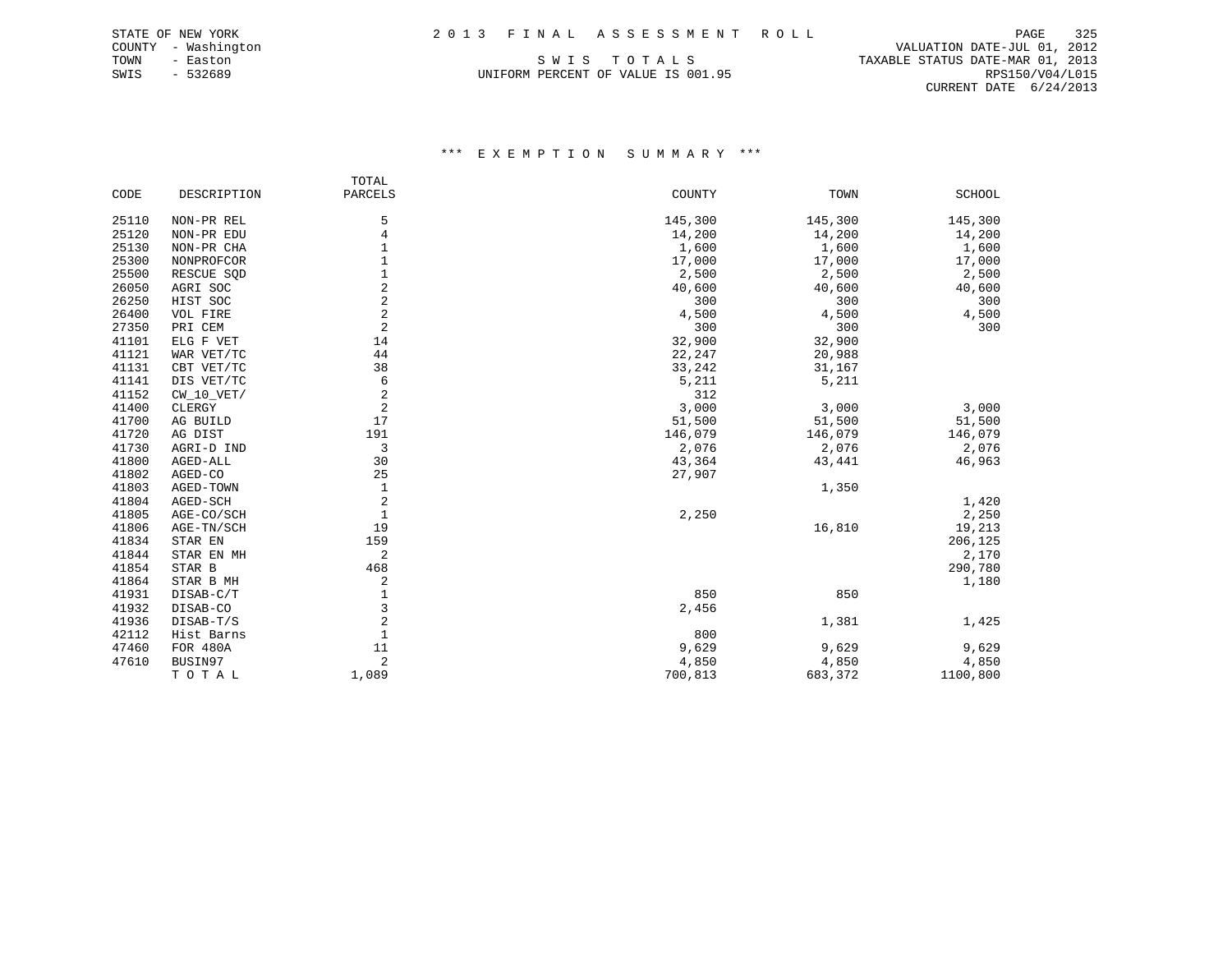|      | STATE OF NEW YORK   | 2013 FINAL ASSESSMENT ROLL         | PAGE                             | 326             |
|------|---------------------|------------------------------------|----------------------------------|-----------------|
|      | COUNTY - Washington |                                    | VALUATION DATE-JUL 01, 2012      |                 |
| TOWN | - Easton            | SWIS TOTALS                        | TAXABLE STATUS DATE-MAR 01, 2013 |                 |
| SWIS | $-532689$           | UNIFORM PERCENT OF VALUE IS 001.95 |                                  | RPS150/V04/L015 |
|      |                     |                                    | CURRENT DATE 6/24/2013           |                 |

### \*\*\* G R A N D T O T A L S \*\*\*

| ROLL<br>SEC  | DESCRIPTION         | TOTAL<br>PARCELS | ASSESSED<br>LAND | ASSESSED<br>TOTAL | TAXABLE<br>COUNTY | TAXABLE<br>TOWN | TAXABLE<br>SCHOOL | <b>STAR</b><br>TAXABLE |
|--------------|---------------------|------------------|------------------|-------------------|-------------------|-----------------|-------------------|------------------------|
| $\mathbf{1}$ | TAXABLE             | 1,211            | 1211,930         | 5220,649          | 4830,376          | 4847,817        | 4930,644          | 4430,389               |
| 3            | STATE OWNED LAND    |                  | 713              | 713               | 713               | 713             | 713               | 713                    |
| 5            | SPECIAL FRANCHISE   | 8                |                  | 74,905            | 74,905            | 74,905          | 74,905            | 74,905                 |
| 6            | UTILITIES & N.C.    | 27               | 20,400           | 132,348           | 132,348           | 132,348         | 132,348           | 132,348                |
| 8            | WHOLLY EXEMPT       | 42               | 57,025           | 310,540           |                   |                 |                   |                        |
| $\star$      | <b>SUB</b><br>TOTAL | 1,289            | 1290,068         | 5739,155          | 5038,342          | 5055,783        | 5138,610          | 4638,355               |
| $***$        | GRAND TOTAL         | 1,289            | 1290,068         | 5739,155          | 5038,342          | 5055,783        | 5138,610          | 4638,355               |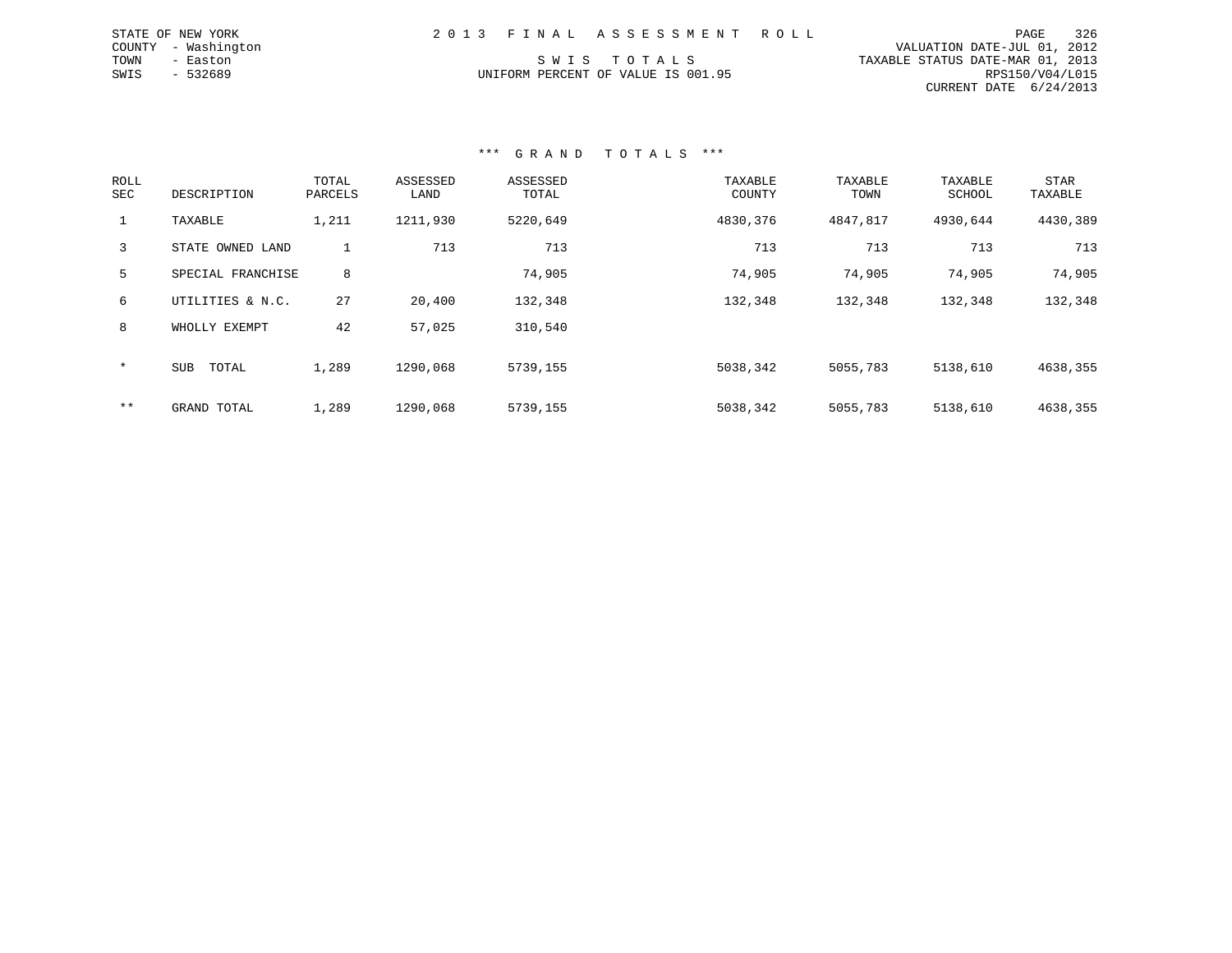|      | STATE OF NEW YORK   | 2013 FINAL ASSESSMENT ROLL                 | PAGE                   | 327 |
|------|---------------------|--------------------------------------------|------------------------|-----|
|      | COUNTY - Washington | VALUATION DATE-JUL 01, 2012<br>TOWN TOTALS |                        |     |
| TOWN | - Easton            | TAXABLE STATUS DATE-MAR 01, 2013           |                        |     |
| SWIS | - 5326              | UNIFORM PERCENT OF VALUE IS 001.95         | RPS150/V04/L015        |     |
|      |                     |                                            | CURRENT DATE 6/24/2013 |     |

### \*\*\* S P E C I A L D I S T R I C T S U M M A R Y \*\*\*

|      |                      | TOTAL   | EXTENSION   | EXTENSION | AD VALOREM | EXEMPT  | TAXABLE  |
|------|----------------------|---------|-------------|-----------|------------|---------|----------|
| CODE | DISTRICT NAME        | PARCELS | TYPE        | VALUE     | VALUE      | AMOUNT  | VALUE    |
|      |                      |         |             |           |            |         |          |
|      | TE533 Trans exmt rep |         | 4 MOVTAX    |           |            |         |          |
|      | CA003 Cons agri dst  |         | 947 TOTAL   |           | 3694,888   | 349,605 | 3345,283 |
|      | FD261 Easton fire    |         | 932 TOTAL M |           | 3653,295   | 188,200 | 3465,095 |
|      | FD262 Middle Falls F |         | 327 TOTAL   |           | 1789,725   | 119,440 | 1670,285 |
|      | FD263 Schuylerville  |         | 40 TOTAL    |           | 327,529    | 1,700   | 325,829  |

# \*\*\* S C H O O L D I S T R I C T S U M M A R Y \*\*\*

| CODE                                           | DISTRICT NAME                                                                  | TOTAL<br>PARCELS               | ASSESSED<br>LAND                                   | ASSESSED<br>TOTAL                                  | EXEMPT<br>AMOUNT                              | TOTAL<br>TAXABLE                                   | <b>STAR</b><br>AMOUNT                         | STAR<br>TAXABLE                                    |
|------------------------------------------------|--------------------------------------------------------------------------------|--------------------------------|----------------------------------------------------|----------------------------------------------------|-----------------------------------------------|----------------------------------------------------|-----------------------------------------------|----------------------------------------------------|
| 384201<br>415001<br>415201<br>533401<br>535010 | Hoosic Valley<br>Schuylerville<br>Stillwater Central<br>Greenwich<br>Cambridge | 13<br>152<br>93<br>1,123<br>11 | 14,000<br>153,425<br>101,735<br>1060,283<br>12,500 | 37,432<br>750,719<br>287,028<br>4916,272<br>35,719 | 5,873<br>44,566<br>20,604<br>577,121<br>1,987 | 31,559<br>706,153<br>266,424<br>4339,151<br>33,732 | 5,790<br>57,300<br>28,460<br>449,395<br>1,240 | 25,769<br>648,853<br>237,964<br>3889,756<br>32,492 |
|                                                | SUB-TOTAL                                                                      | 1,392                          | 1341,943                                           | 6027,170                                           | 650,151                                       | 5377,019                                           | 542,185                                       | 4834,834                                           |
|                                                | TOTAL                                                                          | 1,392                          | 1341,943                                           | 6027,170                                           | 650,151                                       | 5377,019                                           | 542,185                                       | 4834,834                                           |

## \*\*\* S Y S T E M C O D E S S U M M A R Y \*\*\*

### NO SYSTEM EXEMPTIONS AT THIS LEVEL

### \*\*\* E X E M P T I O N S U M M A R Y \*\*\*

| CODE  | DESCRIPTION | TOTAL<br>PARCELS | COUNTY | TOWN   | SCHOOL |
|-------|-------------|------------------|--------|--------|--------|
| 12100 | NY STATE    |                  | 12,700 | 12,700 | 12,700 |
| 13100 | OTHER CTY   | ▵                | 10,000 | 10,000 | 10,000 |
| 13500 | OTHER TOWN  |                  | 27,400 | 27,400 | 27,400 |
| 13510 | TN CEM      |                  | 2,000  | 2,000  | 2,000  |
| 13650 | OTHER VILL  |                  | 16,000 | 16,000 | 16,000 |
| 13740 | VILL WATER  |                  | 3,000  | 3,000  | 3,000  |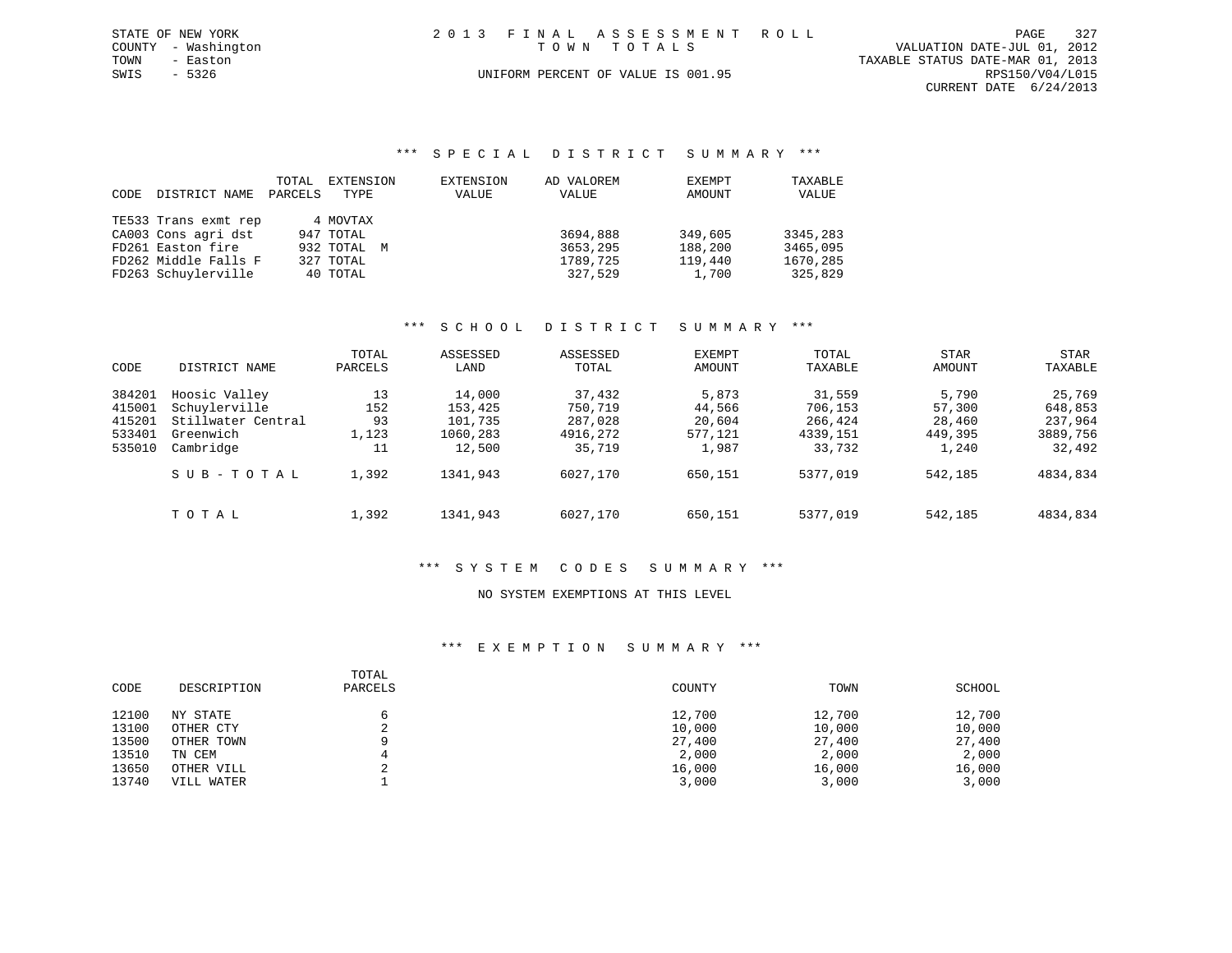|      | STATE OF NEW YORK   | 2013 FINAL ASSESSMENT ROLL         |                                  | PAGE | 328 |
|------|---------------------|------------------------------------|----------------------------------|------|-----|
|      | COUNTY - Washington | TOWN TOTALS                        | VALUATION DATE-JUL 01, 2012      |      |     |
| TOWN | - Easton            |                                    | TAXABLE STATUS DATE-MAR 01, 2013 |      |     |
| SWIS | - 5326              | UNIFORM PERCENT OF VALUE IS 001.95 | RPS150/V04/L015                  |      |     |
|      |                     |                                    | CURRENT DATE 6/24/2013           |      |     |

\*\*\* E X E M P T I O N S U M M A R Y \*\*\*

|       |              | TOTAL        |         |         |               |
|-------|--------------|--------------|---------|---------|---------------|
| CODE  | DESCRIPTION  | PARCELS      | COUNTY  | TOWN    | <b>SCHOOL</b> |
| 18180 | IND UDC      | 3            | 50,020  | 50,020  | 50,020        |
| 25110 | NON-PR REL   | 6            | 153,300 | 153,300 | 153,300       |
| 25120 | NON-PR EDU   | 4            | 14,200  | 14,200  | 14,200        |
| 25130 | NON-PR CHA   | 1            | 1,600   | 1,600   | 1,600         |
| 25300 | NONPROFCOR   | 1            | 17,000  | 17,000  | 17,000        |
| 25500 | RESCUE SQD   |              | 2,500   | 2,500   | 2,500         |
| 26050 | AGRI SOC     | 2            | 40,600  | 40,600  | 40,600        |
| 26250 | HIST SOC     | 2            | 300     | 300     | 300           |
| 26400 | VOL FIRE     | 2            | 4,500   | 4,500   | 4,500         |
| 27350 | PRI CEM      | 2            | 300     | 300     | 300           |
| 41101 | ELG F VET    | 15           | 34,900  | 34,900  |               |
| 41121 | WAR VET/TC   | 48           | 23,792  | 22,475  |               |
| 41131 | CBT VET/TC   | 42           | 36,442  | 34,173  |               |
| 41141 | DIS VET/TC   | 7            | 6,186   | 6,186   |               |
| 41152 | $CW_10_VET/$ | 2            | 312     |         |               |
| 41400 | CLERGY       | 2            | 3,000   | 3,000   | 3,000         |
| 41700 | AG BUILD     | 17           | 51,500  | 51,500  | 51,500        |
| 41720 | AG DIST      | 192          | 146,275 | 146,275 | 146,275       |
| 41730 | AGRI-D IND   | 3            | 2,076   | 2,076   | 2,076         |
| 41800 | AGED-ALL     | 34           | 48,154  | 48,231  | 52,003        |
| 41802 | AGED-CO      | 29           | 30,242  |         |               |
| 41803 | AGED-TOWN    | $1\,$        |         | 1,350   |               |
| 41804 | AGED-SCH     | 2            |         |         | 1,420         |
| 41805 | AGE-CO/SCH   | $\mathbf{1}$ | 2,250   |         | 2,250         |
| 41806 | AGE-TN/SCH   | 21           |         | 17,885  | 20,303        |
| 41834 | STAR EN      | 172          |         |         | 222,635       |
| 41844 | STAR EN MH   | 2            |         |         | 2,170         |
| 41854 | STAR B       | 509          |         |         | 316,200       |
| 41864 | STAR B MH    | 2            |         |         | 1,180         |
| 41931 | DISAB-C/T    | 1            | 850     | 850     |               |
| 41932 | DISAB-CO     | 3            | 2,456   |         |               |
| 41936 | DISAB-T/S    | 2            |         | 1,381   | 1,425         |
| 42112 | Hist Barns   | 1            | 800     |         |               |
| 47460 | FOR 480A     | 11           | 9,629   | 9,629   | 9,629         |
| 47610 | BUSIN97      | 2            | 4,850   | 4,850   | 4,850         |
|       | TOTAL        | 1,169        | 759,134 | 740,181 | 1192,336      |